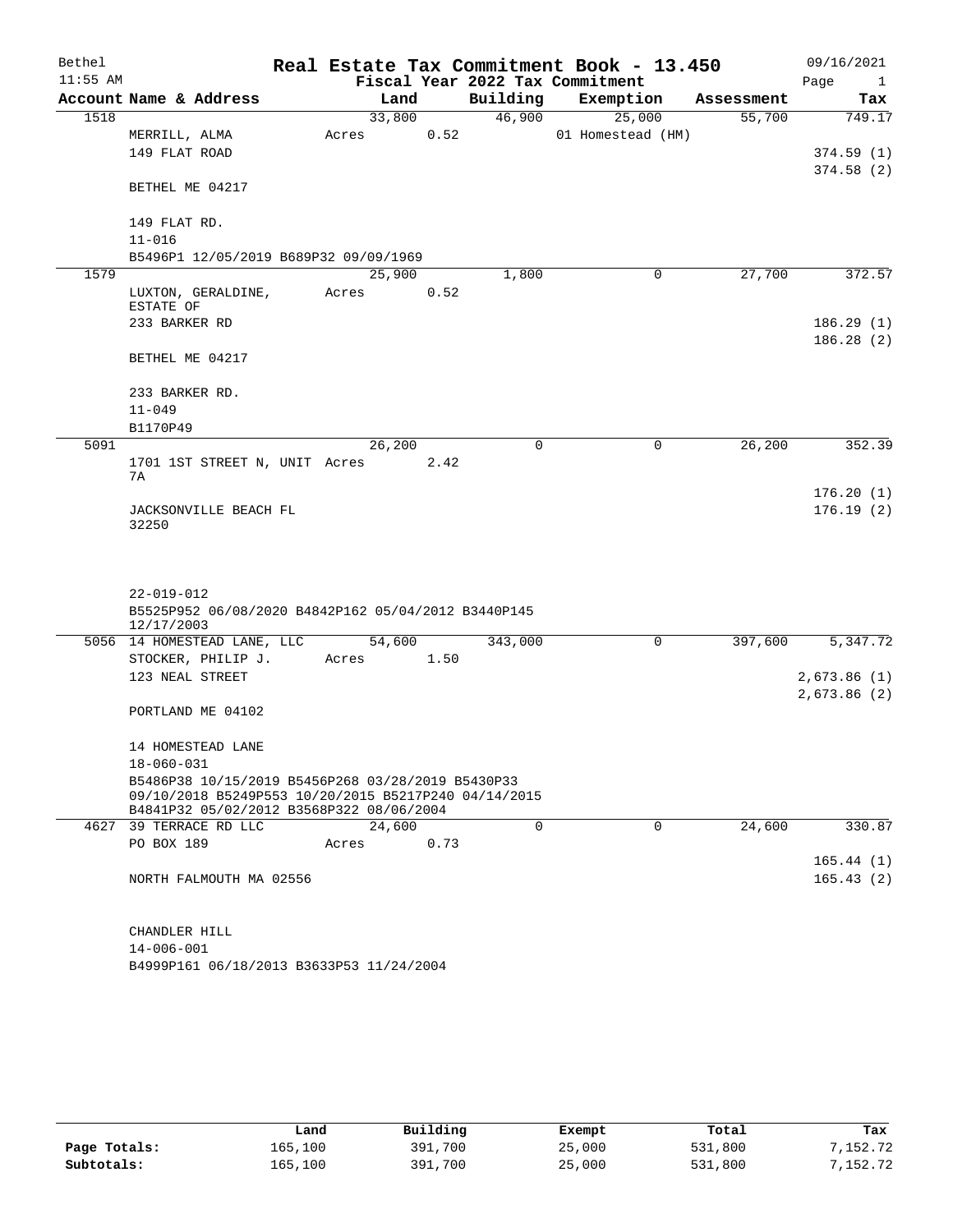| Bethel<br>$11:55$ AM |                                                                                                                                  | Real Estate Tax Commitment Book - 13.450 |       | Fiscal Year 2022 Tax Commitment |           |          |            | 09/16/2021<br>Page<br>2  |
|----------------------|----------------------------------------------------------------------------------------------------------------------------------|------------------------------------------|-------|---------------------------------|-----------|----------|------------|--------------------------|
|                      | Account Name & Address                                                                                                           | Land                                     |       | Building                        | Exemption |          | Assessment | Tax                      |
|                      | 2583 46 BALSAM ROAD, LLC<br>1800 SOUTH OCEAN BLVD,<br>APT 1508                                                                   | 26,400<br>Acres                          | 0.55  | 71,200                          |           | $\Omega$ | 97,600     | 1,312.72                 |
|                      | POMPANO BEACH FL 33060                                                                                                           |                                          |       |                                 |           |          |            | 656.36(1)<br>656.36(2)   |
|                      | 46 BALSAM ROAD                                                                                                                   |                                          |       |                                 |           |          |            |                          |
|                      | $15 - 016 - 008$<br>B5332P530 02/27/2017 B3441P73 12/23/2003 B3023P90                                                            |                                          |       |                                 |           |          |            |                          |
|                      | 11/08/2001<br>2907 46 BALSAM ROAD, LLC                                                                                           | 34,000                                   |       | 0                               |           | 0        | 34,000     | 457.30                   |
|                      | 1800 SOUTH OCEAN BLVD, Acres 11.30<br>APT 1508                                                                                   |                                          |       |                                 |           |          |            |                          |
|                      | POMPANO BEACH FL 33060                                                                                                           |                                          |       |                                 |           |          |            | 228.65(1)<br>228.65(2)   |
|                      | INTERVALE RD S/S<br>$20 - 023$                                                                                                   |                                          |       |                                 |           |          |            |                          |
|                      | B5508P578 02/01/2020 B5486P231 10/15/2019 B1155P164<br>04/22/1982 B1065P79 01/18/1980 B967P135 11/29/1973<br>B796P221 08/29/1973 |                                          |       |                                 |           |          |            |                          |
|                      | 2908 46 BALSAM ROAD, LLC                                                                                                         | 34,700                                   |       | $\Omega$                        |           | 0        | 34,700     | 466.72                   |
|                      | 1800 SOUTH OCEAN BLVD,<br>APT 1508                                                                                               | Acres                                    | 22.20 |                                 |           |          |            |                          |
|                      | POMPANO BEACH FL 33060                                                                                                           |                                          |       |                                 |           |          |            | 233.36 (1)<br>233.36 (2) |
|                      | INTERVALE RD                                                                                                                     |                                          |       |                                 |           |          |            |                          |
|                      | $20 - 024$<br>B5574P97 12/23/2020 B5292P683 07/18/2016 B5292P680<br>07/18/2016 B3892P329 02/27/2006                              |                                          |       |                                 |           |          |            |                          |
|                      | 2909 46 BALSAM ROAD, LLC<br>1800 SOUTH OCEAN BLVD, Acres<br>APT 1508                                                             | 49,700                                   | 43.00 | 37,600                          |           | 0        | 87,300     | 1,174.19                 |
|                      | POMPANO BEACH FL 33060                                                                                                           |                                          |       |                                 |           |          |            | 587.10 (1)<br>587.09 (2) |
|                      |                                                                                                                                  |                                          |       |                                 |           |          |            |                          |
|                      | 69 ASH RD.<br>$20 - 025$<br>B5574P88 12/23/2020 B5569P742 12/08/2020 B2408P41                                                    |                                          |       |                                 |           |          |            |                          |
|                      | 02/03/1997<br>4785 5 BEAR LODGE, LLC                                                                                             | 44,500                                   |       | 247,800                         |           | $\Omega$ | 292,300    | 3,931.44                 |
|                      | 35 SPRUCE RD.                                                                                                                    | Acres                                    | 1.45  |                                 |           |          |            | 1,965.72(1)              |
|                      | NORTH READING MA 01864                                                                                                           |                                          |       |                                 |           |          |            | 1,965.72(2)              |
|                      | 14 HALEY LANE                                                                                                                    |                                          |       |                                 |           |          |            |                          |
|                      | $18 - 054 - 014$<br>B4684P121 01/19/2011 B4331P302 08/04/2008 B4140P334<br>05/31/2007 B3845P4 11/22/2005                         |                                          |       |                                 |           |          |            |                          |

|              | Land    | Building | Exempt | Total     | Tax       |
|--------------|---------|----------|--------|-----------|-----------|
| Page Totals: | 189,300 | 356,600  |        | 545,900   | 7,342.37  |
| Subtotals:   | 354,400 | 748,300  | 25,000 | L,077,700 | 14,495.09 |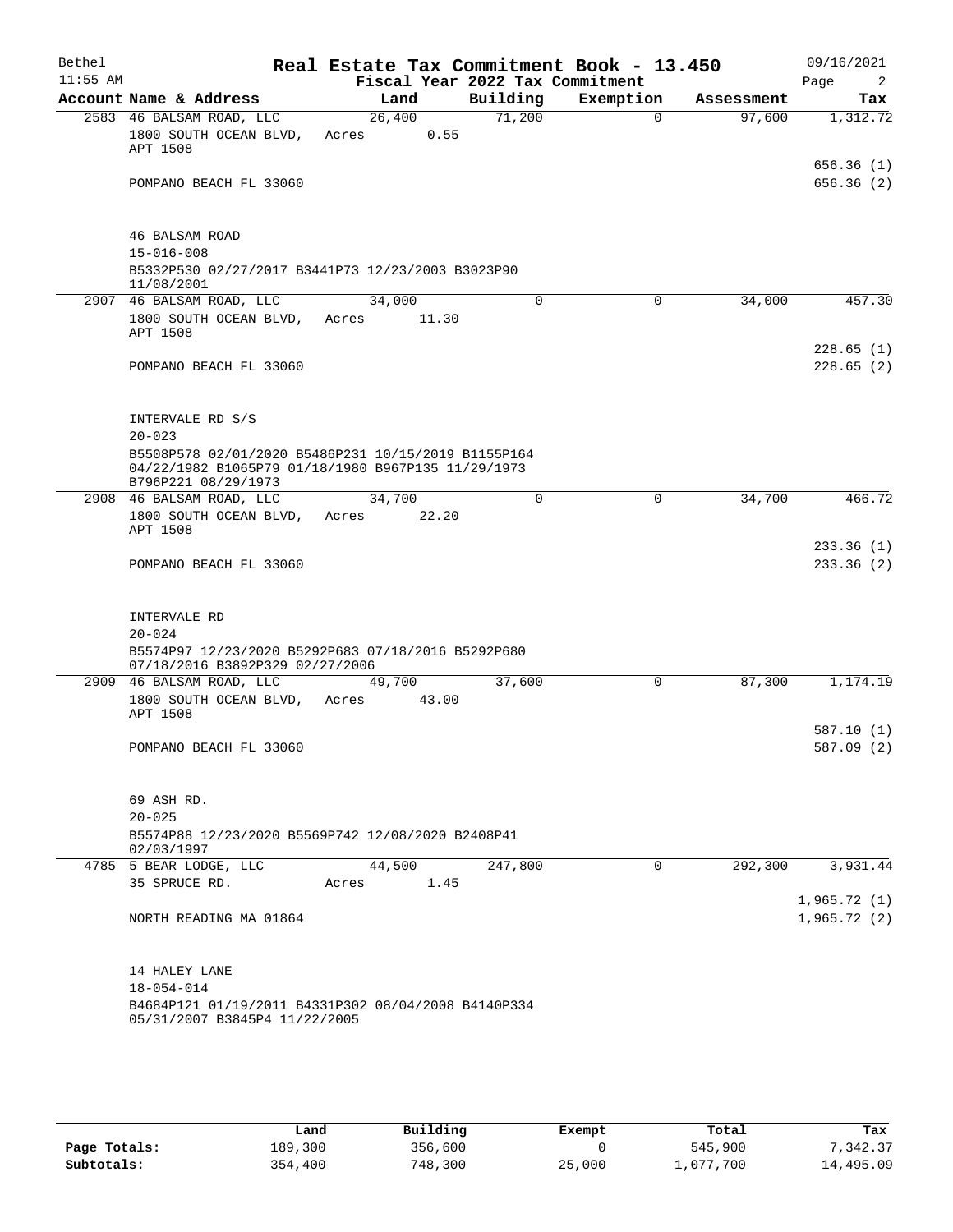| Bethel     |                                                                                      |  |         |       | Real Estate Tax Commitment Book - 13.450 |           |             |            | 09/16/2021                 |
|------------|--------------------------------------------------------------------------------------|--|---------|-------|------------------------------------------|-----------|-------------|------------|----------------------------|
| $11:55$ AM |                                                                                      |  |         |       | Fiscal Year 2022 Tax Commitment          |           |             |            | Page<br>3                  |
|            | Account Name & Address                                                               |  | Land    |       | Building                                 | Exemption |             | Assessment | Tax                        |
|            | 5099 51 HEMLOCK RIDGE, LLC                                                           |  | 35,000  |       | 233,900                                  |           | $\mathbf 0$ | 268,900    | 3,616.71                   |
|            | 13 DENNETT ROAD                                                                      |  | Acres   | 2.56  |                                          |           |             |            |                            |
|            | KITTERY ME 03904                                                                     |  |         |       |                                          |           |             |            | 1,808.36(1)<br>1,808.35(2) |
|            |                                                                                      |  |         |       |                                          |           |             |            |                            |
|            | 51 HEMLOCK RIDGE DRIVE                                                               |  |         |       |                                          |           |             |            |                            |
|            | $12 - 045 - 008$                                                                     |  |         |       |                                          |           |             |            |                            |
|            | B5504P920 01/30/2020 B5281P206 05/16/2016 B3835P114<br>11/07/2005                    |  |         |       |                                          |           |             |            |                            |
|            | 1492 515 WEST BETHEL ROAD                                                            |  | 105,500 |       | 222,800                                  |           | $\Omega$    | 328,300    | 4,415.64                   |
|            | C/O BENJAMIN CROTEAU                                                                 |  | Acres   | 15.26 |                                          |           |             |            |                            |
|            | PO BOX 77                                                                            |  |         |       |                                          |           |             |            | 2, 207.82(1)               |
|            |                                                                                      |  |         |       |                                          |           |             |            | 2, 207.82(2)               |
|            | WEST BETHEL ME 04286                                                                 |  |         |       |                                          |           |             |            |                            |
|            | 518 WEST BETHEL RD.                                                                  |  |         |       |                                          |           |             |            |                            |
|            | $11 - 003$                                                                           |  |         |       |                                          |           |             |            |                            |
|            | B5256P523 12/02/2015 B5041P1 09/23/2013 B637P322<br>07/10/1964 B575P548 08/26/1958   |  |         |       |                                          |           |             |            |                            |
|            | 3657 684 WEST BETHEL RD.                                                             |  | 54,900  |       | 241,000                                  |           | 0           | 295,900    | 3,979.86                   |
|            | PO BOX 158                                                                           |  | Acres   | 5.00  |                                          |           |             |            |                            |
|            | BETHEL ME 04217                                                                      |  |         |       |                                          |           |             |            | 1,989.93(1)<br>1,989.93(2) |
|            |                                                                                      |  |         |       |                                          |           |             |            |                            |
|            |                                                                                      |  |         |       |                                          |           |             |            |                            |
|            | 684 WEST BETHEL RD.                                                                  |  |         |       |                                          |           |             |            |                            |
|            | $28 - 001$                                                                           |  |         |       |                                          |           |             |            |                            |
|            | B5038P67 09/17/2013 B3451P95 01/13/2004 B3328P199                                    |  |         |       |                                          |           |             |            |                            |
|            | 05/15/2003 B2773P109                                                                 |  |         |       |                                          |           |             |            |                            |
|            | 5162 7 MOOSE LANE REALTY<br>TRUST                                                    |  | 41,500  |       | 233,100                                  |           | 0           | 274,600    | 3,693.37                   |
|            | 240 CENTRAL ST                                                                       |  | Acres   | 0.90  |                                          |           |             |            |                            |
|            |                                                                                      |  |         |       |                                          |           |             |            | 1,846.69(1)                |
|            | HINGHAM MA 02043                                                                     |  |         |       |                                          |           |             |            | 1,846.68(2)                |
|            |                                                                                      |  |         |       |                                          |           |             |            |                            |
|            | 7 MOOSE LANE                                                                         |  |         |       |                                          |           |             |            |                            |
|            | $02 - 010 - 007$                                                                     |  |         |       |                                          |           |             |            |                            |
|            | B5119P133 05/27/2014 B4742P88 08/01/2011 B4629P35<br>09/02/2010 B4522P239 11/05/2009 |  |         |       |                                          |           |             |            |                            |
|            | 3010 8 TAYLOR WOODS, LLC                                                             |  | 32,300  |       | 326,200                                  |           | 0           | 358,500    | 4,821.83                   |
|            | <b>PO BOX 550</b>                                                                    |  | Acres   | 1.52  |                                          |           |             |            |                            |
|            |                                                                                      |  |         |       |                                          |           |             |            | 2,410.92(1)                |
|            | NORTH ATTLEBORO MA<br>02761                                                          |  |         |       |                                          |           |             |            | 2,410.91(2)                |
|            | 8 TAYLOR WOODS ROAD                                                                  |  |         |       |                                          |           |             |            |                            |
|            | $22 - 026 - 002$                                                                     |  |         |       |                                          |           |             |            |                            |
|            | B4517P239 10/26/2009 B4110P170 04/02/2007 B3111P199                                  |  |         |       |                                          |           |             |            |                            |

|              | Land    | Building  | Exempt | Total     | Tax       |
|--------------|---------|-----------|--------|-----------|-----------|
| Page Totals: | 269,200 | 1,257,000 |        | 1,526,200 | 20,527.41 |
| Subtotals:   | 623,600 | 2,005,300 | 25,000 | 2,603,900 | 35,022.50 |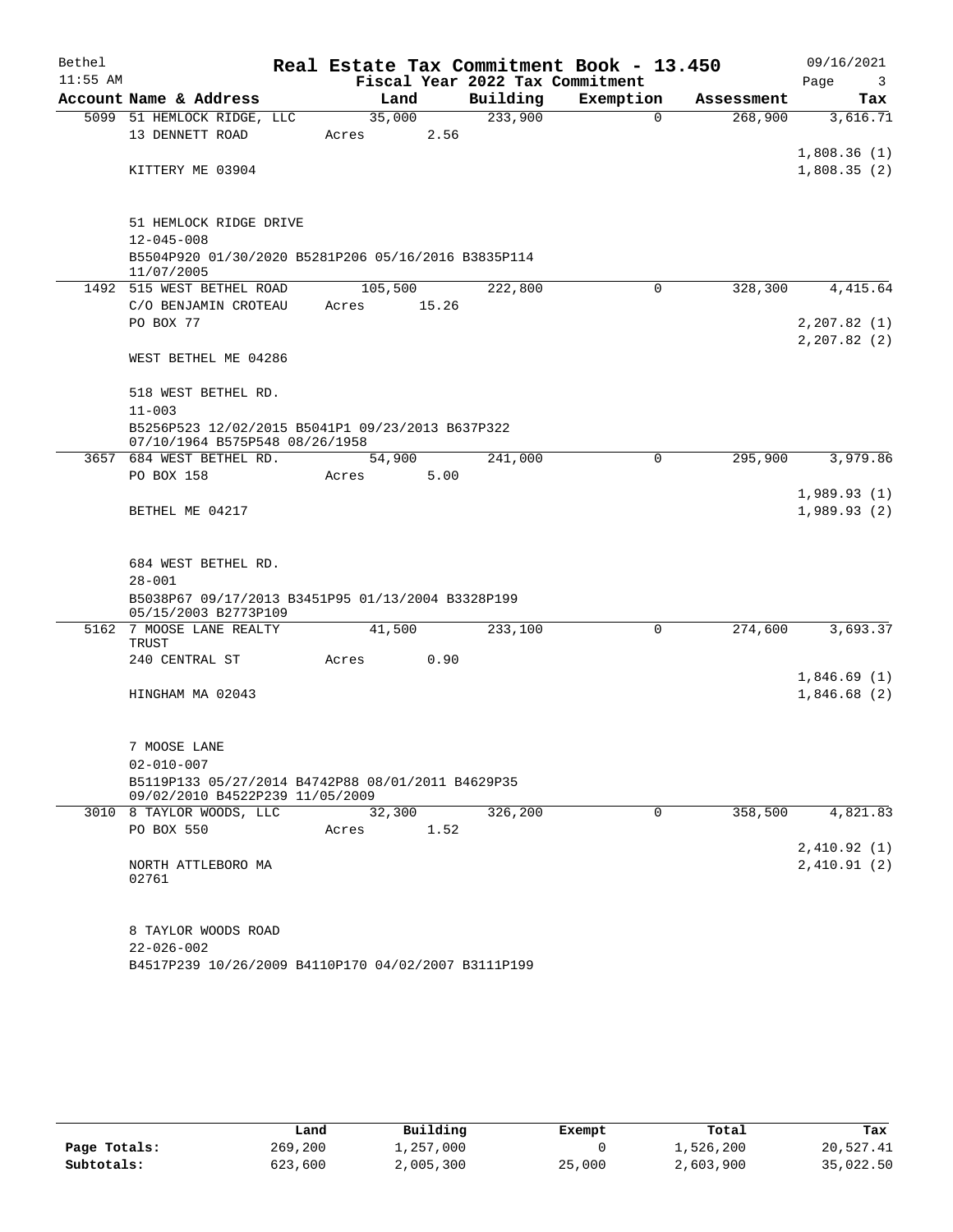| Bethel<br>$11:55$ AM |                                                                     | Real Estate Tax Commitment Book - 13.450 | Fiscal Year 2022 Tax Commitment |           |            | 09/16/2021<br>Page<br>$\overline{4}$ |
|----------------------|---------------------------------------------------------------------|------------------------------------------|---------------------------------|-----------|------------|--------------------------------------|
|                      | Account Name & Address                                              | Land                                     | Building                        | Exemption | Assessment | Tax                                  |
|                      | 5406 9 SONGO POND ROAD, LLC<br>C/O CHRIS CASTALDO<br>51 SACO STREET | 14,400                                   | 52,600                          | $\Omega$  | 67,000     | 901.15<br>450.58(1)                  |
|                      | SCARBOROUGH ME 04074                                                |                                          |                                 |           |            | 450.57(2)                            |
|                      | 9 SONGO POND RD, UNIT 3<br>$07 - 018 - U3$                          |                                          |                                 |           |            |                                      |
|                      | B5318P344 11/21/2016                                                |                                          |                                 |           |            |                                      |
|                      | 5405 9 SONGO POND ROAD, LLC                                         | 14,400                                   | 66,400                          | 0         | 80,800     | 1,086.76                             |
|                      | C/O CHRIS CASTALDO                                                  |                                          |                                 |           |            |                                      |
|                      | 51 SACO STREET                                                      |                                          |                                 |           |            | 543.38(1)<br>543.38 (2)              |
|                      | SCARBOROUGH ME 04074                                                |                                          |                                 |           |            |                                      |
|                      | 9 SONGO POND RD, UNIT 2<br>$07 - 018 - U2$                          |                                          |                                 |           |            |                                      |
|                      | B5177P347 10/29/2014 B3964P60 06/30/2006 B1500P49<br>08/14/1987     |                                          |                                 |           |            |                                      |
|                      | 5060 99 APPLETON STREET                                             | 41,700                                   | $\mathbf 0$                     | 0         | 41,700     | 560.87                               |
|                      | REALTY TRUST<br>20 WHARF LANE                                       | 2.01<br>Acres                            |                                 |           |            |                                      |
|                      |                                                                     |                                          |                                 |           |            | 280.44 (1)                           |
|                      | HAVERHILL MA 01830                                                  |                                          |                                 |           |            | 280.43(2)                            |
|                      | $18 - 060 - 035$                                                    |                                          |                                 |           |            |                                      |
|                      | B5559P723 10/30/2020 B3568P322 08/06/2004                           |                                          |                                 |           |            |                                      |
|                      | 5409 A & B EQUIPMENT                                                | 68,900                                   | 0                               | 0         | 68,900     | 926.71                               |
|                      | 6 MARTIN ROAD                                                       | 32.00<br>Acres                           |                                 |           |            |                                      |
|                      | RUMFORD ME 04276                                                    |                                          |                                 |           |            | 463.36(1)<br>463.35(2)               |
|                      | PARIS RD.                                                           |                                          |                                 |           |            |                                      |
|                      | $04 - 035 - 004$                                                    |                                          |                                 |           |            |                                      |
|                      | B5285P147 06/06/2016<br>182 A & B EQUIPMENT                         | 24,900                                   | 0                               | 0         | 24,900     | 334.91                               |
|                      | 6 MARTIN ROAD                                                       | Acres<br>11.70                           |                                 |           |            |                                      |
|                      |                                                                     |                                          |                                 |           |            | 167.46(1)                            |
|                      | RUMFORD ME 04276                                                    |                                          |                                 |           |            | 167.45(2)                            |
|                      | PARIS RD.                                                           |                                          |                                 |           |            |                                      |
|                      | $04 - 035 - 002$                                                    |                                          |                                 |           |            |                                      |
|                      | B5330P93 02/07/2017                                                 |                                          |                                 |           |            |                                      |
|                      | 179 A & B EQUIPMENT, INC.                                           | 66,600                                   | 12,700                          | 0         | 79,300     | 1,066.59                             |
|                      | 6 MARTIN ROAD                                                       | 26.00<br>Acres                           |                                 |           |            |                                      |
|                      | RUMFORD ME 04276                                                    |                                          |                                 |           |            | 533.30(1)<br>533.29(2)               |
|                      | 57 PARIS RD.                                                        |                                          |                                 |           |            |                                      |
|                      | $04 - 035$                                                          |                                          |                                 |           |            |                                      |
|                      | B5348P447 06/05/2017 B2809P154 04/19/2000                           |                                          |                                 |           |            |                                      |
|                      |                                                                     |                                          |                                 |           |            |                                      |

|              | Land    | Building  | Exempt | Total     | Tax       |
|--------------|---------|-----------|--------|-----------|-----------|
| Page Totals: | 230,900 | 131,700   |        | 362,600   | 4,876.99  |
| Subtotals:   | 854,500 | 2,137,000 | 25,000 | 2,966,500 | 39,899.49 |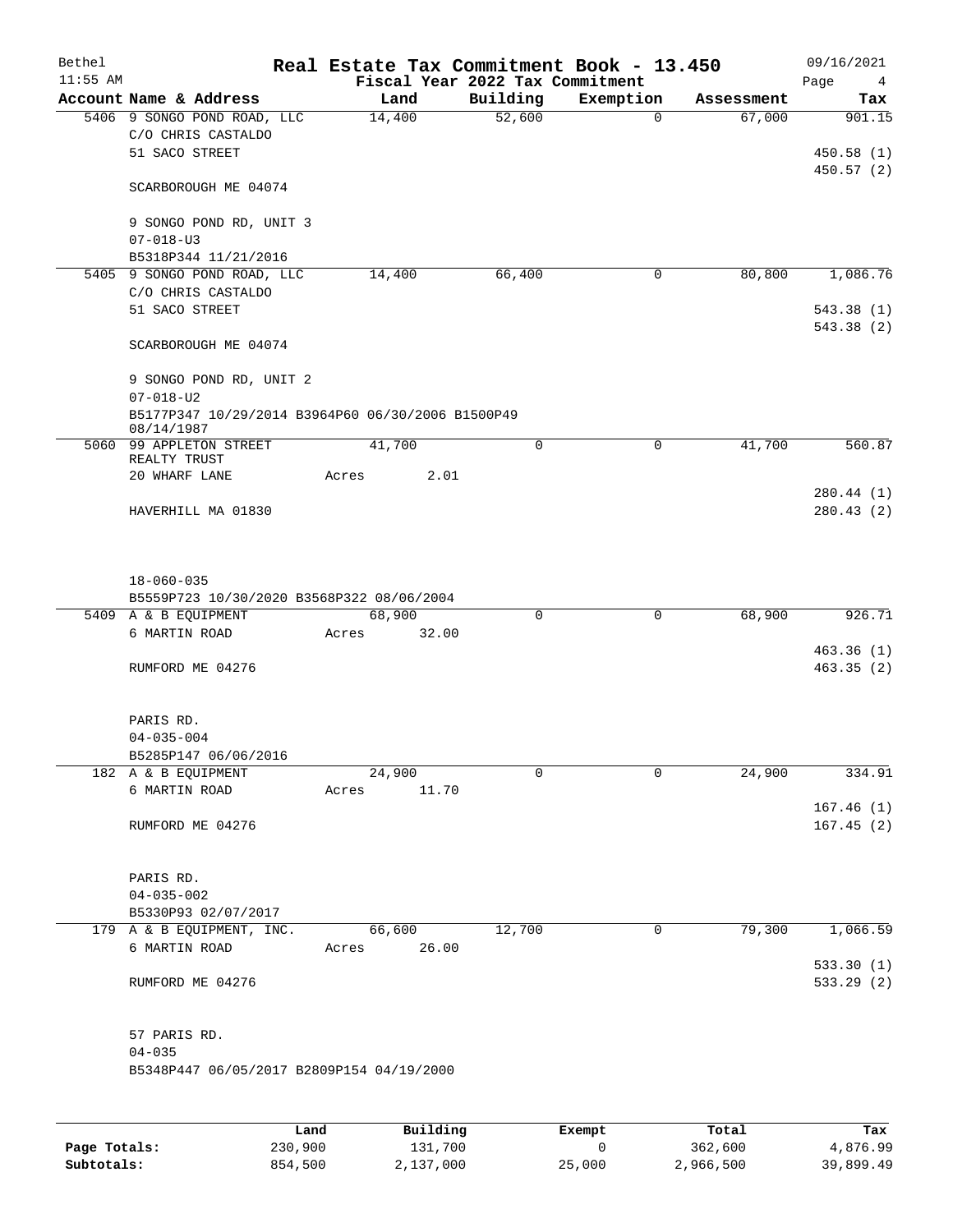| Bethel       |                                                                              |         |                |             | Real Estate Tax Commitment Book - 13.450 |                      | 09/16/2021    |
|--------------|------------------------------------------------------------------------------|---------|----------------|-------------|------------------------------------------|----------------------|---------------|
| $11:55$ AM   |                                                                              |         |                | Building    | Fiscal Year 2022 Tax Commitment          |                      | Page<br>5     |
|              | Account Name & Address<br>5458 A & B FORESTRY, INC                           |         | Land<br>26,700 | 0           | Exemption<br>$\Omega$                    | Assessment<br>26,700 | Tax<br>359.12 |
|              | 6 MARTIN RD                                                                  | Acres   | 2.90           |             |                                          |                      |               |
|              |                                                                              |         |                |             |                                          |                      | 179.56(1)     |
|              | RUMFORD ME 04276                                                             |         |                |             |                                          |                      | 179.56(2)     |
|              |                                                                              |         |                |             |                                          |                      |               |
|              |                                                                              |         |                |             |                                          |                      |               |
|              | EAST BETHEL RD                                                               |         |                |             |                                          |                      |               |
|              | $04 - 041 - 002$<br>B5445P679 12/12/2018                                     |         |                |             |                                          |                      |               |
|              | 176 A & B FORESTRY, INC                                                      |         | 19,900         | 0           | 0                                        | 19,900               | 267.66        |
|              | 6 MARTIN RD                                                                  | Acres   | 2.70           |             |                                          |                      |               |
|              |                                                                              |         |                |             |                                          |                      | 133.83(1)     |
|              | RUMFORD ME 04276                                                             |         |                |             |                                          |                      | 133.83(2)     |
|              |                                                                              |         |                |             |                                          |                      |               |
|              |                                                                              |         |                |             |                                          |                      |               |
|              | $04 - 031 - 002$                                                             |         |                |             |                                          |                      |               |
|              | B5486P645 10/16/2019 B5341P484 04/24/2017 B5311P91                           |         |                |             |                                          |                      |               |
|              | 10/17/2016 B1966P25 12/15/1992                                               |         |                |             |                                          |                      |               |
|              | 5199 A & E, LLC                                                              |         | 24,600         | $\mathbf 0$ | $\mathbf 0$                              | 24,600               | 330.87        |
|              | C/O STEPHEN COULOMBE                                                         | Acres   | 1.06           |             |                                          |                      |               |
|              | 15 FRIEDENFELS STREET                                                        |         |                |             |                                          |                      | 165.44(1)     |
|              | SALISBURY MA 01952                                                           |         |                |             |                                          |                      | 165.43(2)     |
|              |                                                                              |         |                |             |                                          |                      |               |
|              | GRANDVIEW PH2                                                                |         |                |             |                                          |                      |               |
|              | 15-022-021                                                                   |         |                |             |                                          |                      |               |
|              | B4755P109 09/01/2011 B4734P318 07/07/2011 B4651P60                           |         |                |             |                                          |                      |               |
|              | 10/26/2010 B4252P298 12/27/2007<br>2898 ABBOTT, LUCY K                       |         | 79,000         | 147,000     | $\mathbf 0$                              | 226,000              | 3,039.70      |
|              | 2118 INTERVALE ROAD                                                          | Acres   | 41.00          |             |                                          |                      |               |
|              |                                                                              |         |                |             |                                          |                      | 1, 519.85(1)  |
|              | BETHEL ME 04217                                                              |         |                |             |                                          |                      | 1,519.85(2)   |
|              |                                                                              |         |                |             |                                          |                      |               |
|              |                                                                              |         |                |             |                                          |                      |               |
|              | 2118 INTERVALE RD.<br>$20 - 016$                                             |         |                |             |                                          |                      |               |
|              | B4796P41 12/16/2011                                                          |         |                |             |                                          |                      |               |
|              | 3471 ABBOTT, LUCY K                                                          |         | 63,000         | 102,300     | 0                                        | 165,300              | 2,223.29      |
|              | 2118 INTERVALE ROAD                                                          | Acres   | 0.66           |             |                                          |                      |               |
|              |                                                                              |         |                |             |                                          |                      | 1, 111.65(1)  |
|              | BETHEL ME 04217 2030                                                         |         |                |             |                                          |                      | 1, 111.64 (2) |
|              |                                                                              |         |                |             |                                          |                      |               |
|              | 12 PARADISE RD.                                                              |         |                |             |                                          |                      |               |
|              | $26 - 031$                                                                   |         |                |             |                                          |                      |               |
|              | B3986P140 08/09/2006                                                         |         |                |             |                                          |                      |               |
|              | 338 ABOVE THE CLOUDS, LLC                                                    |         | 34,400         | $\mathbf 0$ | $\overline{0}$                           | 34,400               | 462.68        |
|              | 304 MAPLEWOOD AVE.                                                           | Acres   | 128.00         |             |                                          |                      |               |
|              |                                                                              |         |                |             |                                          |                      | 231.34(1)     |
|              | PORTSMOUTH NH 03801                                                          |         |                |             |                                          |                      | 231.34(2)     |
|              |                                                                              |         |                |             |                                          |                      |               |
|              | ROUTE 232                                                                    |         |                |             |                                          |                      |               |
|              | $05 - 043$                                                                   |         |                |             |                                          |                      |               |
|              | B5576P547 01/05/2021 B5533P614 07/13/2020 B5468P306                          |         |                |             |                                          |                      |               |
|              | 07/02/2019 B5468P304 07/02/2019 B4246P161 12/31/2007<br>B3879P208 01/27/2006 |         |                |             |                                          |                      |               |
|              |                                                                              |         |                |             |                                          |                      |               |
|              |                                                                              | Land    | Building       |             | Exempt                                   | Total                | Tax           |
| Page Totals: |                                                                              | 247,600 | 249,300        |             | 0                                        | 496,900              | 6,683.32      |
| Subtotals:   | 1,102,100                                                                    |         | 2,386,300      |             | 25,000                                   | 3,463,400            | 46,582.81     |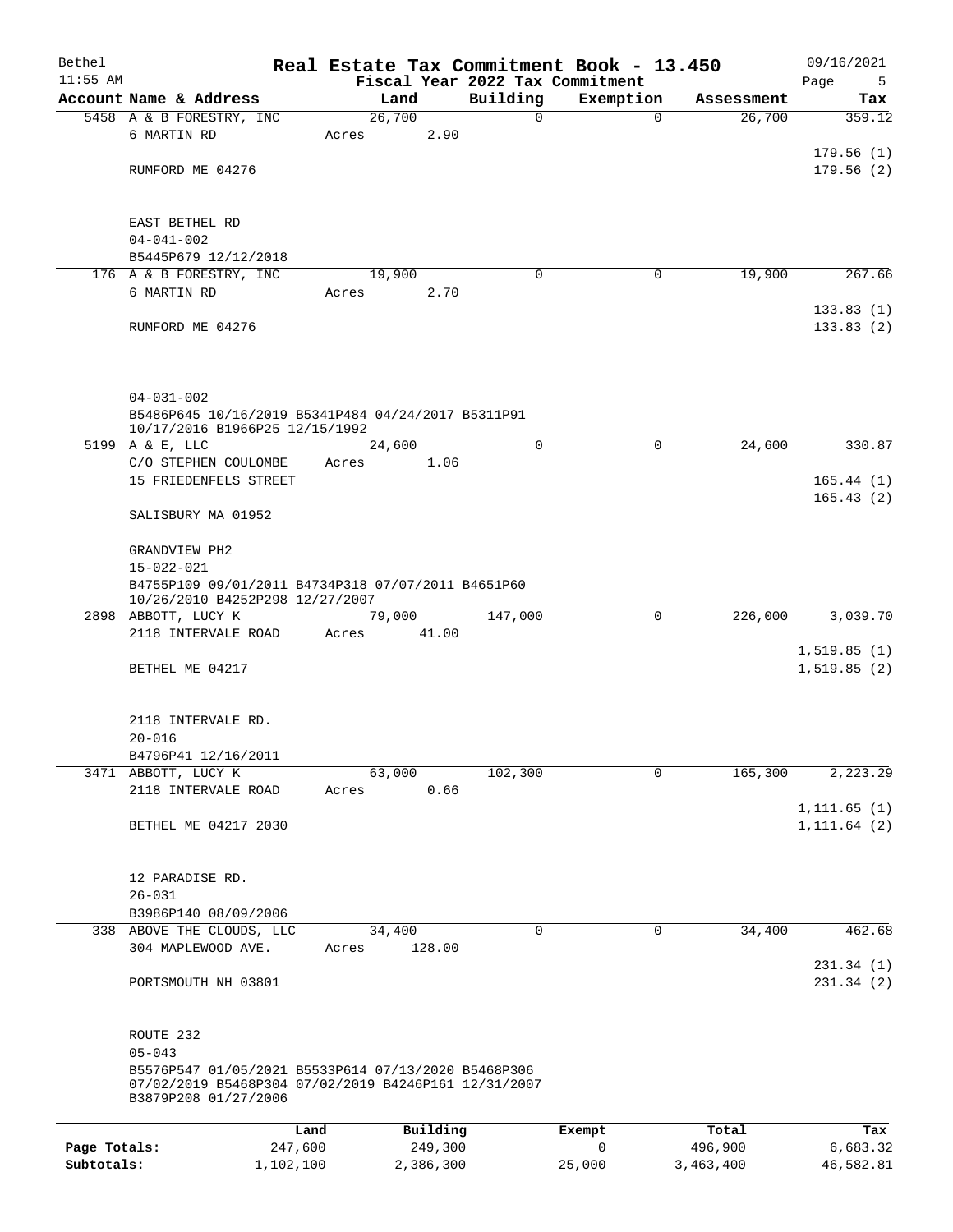| Bethel       |                                                                                                                 | Real Estate Tax Commitment Book - 13.450 |             |                       |                      | 09/16/2021                 |
|--------------|-----------------------------------------------------------------------------------------------------------------|------------------------------------------|-------------|-----------------------|----------------------|----------------------------|
| $11:55$ AM   | Account Name & Address                                                                                          | Fiscal Year 2022 Tax Commitment          | Building    |                       |                      | Page<br>6                  |
|              | 343 ABOVE THE CLOUDS, LLC                                                                                       | Land<br>35,700                           | $\Omega$    | Exemption<br>$\Omega$ | Assessment<br>35,700 | Tax<br>480.17              |
|              | 304 MAPLEWOOD AVE.                                                                                              | 128.00<br>Acres                          |             |                       |                      | 240.09(1)                  |
|              | PORTSMOUTH NH 03801                                                                                             |                                          |             |                       |                      | 240.08(2)                  |
|              | ROUTE 232                                                                                                       |                                          |             |                       |                      |                            |
|              | $05 - 048$<br>B5576P547 01/05/2021 B5533P614 07/13/2020 B5468P306                                               |                                          |             |                       |                      |                            |
|              | 07/02/2019 B5468P304 07/02/2019 B591P319<br>4518 ABRAM, FRANCIS & DONNA                                         | 45,400                                   | 264,100     | $\Omega$              | 309,500              | 4,162.77                   |
|              | 36 PINE HAVEN LANE                                                                                              | 1.89<br>Acres                            |             |                       |                      |                            |
|              | BETHEL ME 04217                                                                                                 |                                          |             |                       |                      | 2,081.39(1)<br>2,081.38(2) |
|              | <b>36 PINE HAVEN LANE</b><br>$18 - 054 - 006$                                                                   |                                          |             |                       |                      |                            |
|              | B5528P480 06/18/2020 B5418P688 07/16/2018 B4104P196<br>03/16/2007 B4003P218 09/06/2006 B3374P202 09/11/2003     |                                          |             |                       |                      |                            |
|              | 5255 ABRAM, FRANCIS R.                                                                                          | 47,500                                   | 318,800     | $\Omega$              | 366,300              | 4,926.73                   |
|              | 36 PINE HAVEN LANE                                                                                              | 1.43<br>Acres                            |             |                       |                      | 2,463.37(1)                |
|              | BETHEL ME 04217                                                                                                 |                                          |             |                       |                      | 2,463.36(2)                |
|              | 17 THUNDER SNOW ROAD                                                                                            |                                          |             |                       |                      |                            |
|              | $01 - 010 - 030$                                                                                                |                                          |             |                       |                      |                            |
|              | B5554P83 B5452P553 02/22/2019<br>5124 ABRAM, FRANCIS R.                                                         | 36,400                                   | $\Omega$    | $\mathbf 0$           | 36,400               | 489.58                     |
|              | 36 PINE HAVEN LANE                                                                                              | 1.69<br>Acres                            |             |                       |                      |                            |
|              | BETHEL ME 04217                                                                                                 |                                          |             |                       |                      | 244.79 (1)<br>244.79 (2)   |
|              |                                                                                                                 |                                          |             |                       |                      |                            |
|              | WINTERPARK                                                                                                      |                                          |             |                       |                      |                            |
|              | $01 - 010 - 021$<br>B5591P943 03/18/2021 B5452P553 02/22/2019 B3962P119                                         |                                          |             |                       |                      |                            |
|              | 5125 ABRAM, FRANCIS R.                                                                                          | 38,200                                   | $\mathbf 0$ | $\mathbf 0$           | 38,200               | 513.79                     |
|              | 36 PINE HAVEN LANE                                                                                              | 2.70<br>Acres                            |             |                       |                      |                            |
|              |                                                                                                                 |                                          |             |                       |                      | 256.90(1)                  |
|              | BETHEL ME 04217                                                                                                 |                                          |             |                       |                      | 256.89(2)                  |
|              | WINTERPARK                                                                                                      |                                          |             |                       |                      |                            |
|              | $01 - 010 - 022$                                                                                                |                                          |             |                       |                      |                            |
|              | B5591P940 03/18/2021 B5452P553 02/22/2019 B3962P119<br>3562 ADAM, CHRISTOPHER J                                 | 33,600                                   | 110,400     | 0                     | 144,000              | 1,936.80                   |
|              | ADAM, LISA ROBIE<br>56 BEACH ST                                                                                 |                                          |             |                       |                      |                            |
|              |                                                                                                                 |                                          |             |                       |                      | 968.40(1)<br>968.40(2)     |
|              | MARBLEHEAD MA 01945                                                                                             |                                          |             |                       |                      |                            |
|              | 135 VERNON ST.                                                                                                  |                                          |             |                       |                      |                            |
|              | $26 - 076 - 001 - 05F$<br>B5476P912 08/29/2019 B5268P302 02/16/2016 B4787P66<br>11/28/2011 B3932P284 05/10/2006 |                                          |             |                       |                      |                            |
|              | Land                                                                                                            | Building                                 |             | Exempt                | Total                | Tax                        |
| Page Totals: | 236,800                                                                                                         | 693,300                                  |             | $\mathbf 0$           | 930,100              | 12,509.84                  |
| Subtotals:   | 1,338,900                                                                                                       | 3,079,600                                |             | 25,000                | 4,393,500            | 59,092.65                  |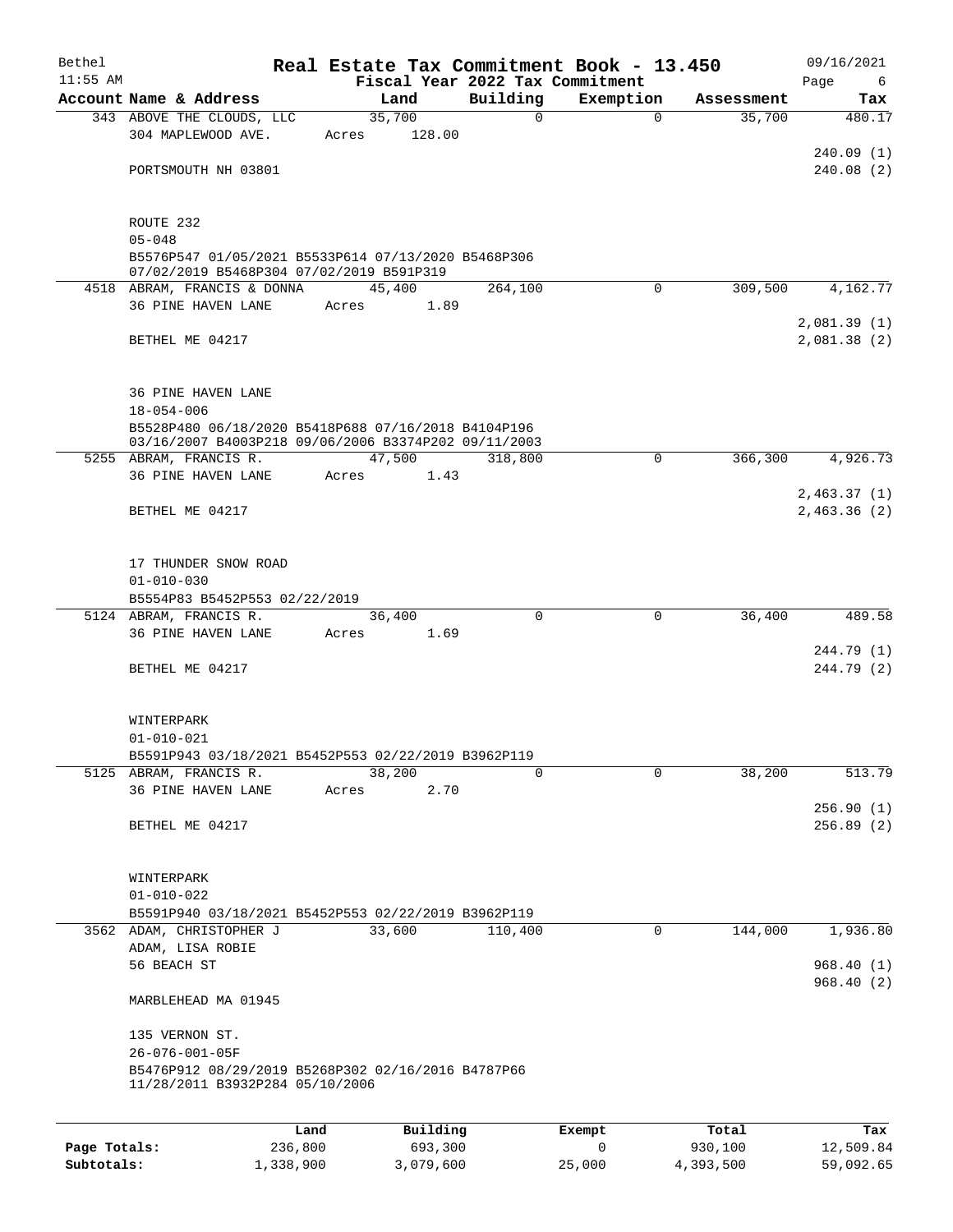| Bethel<br>$11:55$ AM |                                                                                        |        |       | Fiscal Year 2022 Tax Commitment | Real Estate Tax Commitment Book - 13.450 |            | 09/16/2021<br>Page<br>$\overline{7}$ |  |
|----------------------|----------------------------------------------------------------------------------------|--------|-------|---------------------------------|------------------------------------------|------------|--------------------------------------|--|
|                      | Account Name & Address                                                                 | Land   |       | Building                        | Exemption                                | Assessment | Tax                                  |  |
|                      | 1617 ADAMO, JOHN J                                                                     | 70,500 |       | 190, 300                        | $\mathbf 0$                              | 260,800    | 3,507.76                             |  |
|                      | 651 OCEAN AVENUE                                                                       | Acres  | 6.40  |                                 |                                          |            |                                      |  |
|                      |                                                                                        |        |       |                                 |                                          |            | 1,753.88(1)                          |  |
|                      | PORTLAND ME 04103                                                                      |        |       |                                 |                                          |            | 1,753.88(2)                          |  |
|                      | 726 NORTH RD.                                                                          |        |       |                                 |                                          |            |                                      |  |
|                      | $11 - 074$                                                                             |        |       |                                 |                                          |            |                                      |  |
|                      | B2877P160                                                                              |        |       |                                 |                                          |            |                                      |  |
|                      | 3461 ADAMS, BRYAN                                                                      | 77,500 |       | 356,500                         | 0                                        | 434,000    | 5,837.30                             |  |
|                      | ADAMS, CINDY                                                                           | Acres  | 1.43  |                                 |                                          |            |                                      |  |
|                      | 11 SWIFT WATER TRAIL                                                                   |        |       |                                 |                                          |            | 2,918.65(1)<br>2,918.65(2)           |  |
|                      | AUSTIN TX 78738                                                                        |        |       |                                 |                                          |            |                                      |  |
|                      | 53 BROAD ST                                                                            |        |       |                                 |                                          |            |                                      |  |
|                      | $26 - 020$                                                                             |        |       |                                 |                                          |            |                                      |  |
|                      | B1331P247 07/30/1985                                                                   |        |       |                                 |                                          |            |                                      |  |
|                      | 4649 ADESSA, HELEN                                                                     | 67,200 |       | 146,400                         | 0                                        | 213,600    | 2,872.92                             |  |
|                      | LARGE, SCOTT M                                                                         | Acres  | 1.00  |                                 |                                          |            |                                      |  |
|                      | 351 PARADISE RD                                                                        |        |       |                                 |                                          |            | 1,436.46(1)<br>1,436.46(2)           |  |
|                      | BETHEL ME 04217                                                                        |        |       |                                 |                                          |            |                                      |  |
|                      | 351 PARADISE ROAD                                                                      |        |       |                                 |                                          |            |                                      |  |
|                      | $02 - 025$                                                                             |        |       |                                 |                                          |            |                                      |  |
|                      | B5367P555 09/14/2017 B4970P316 04/03/2013 B4970P314<br>04/03/2013 B3572P221 07/28/2004 |        |       |                                 |                                          |            |                                      |  |
|                      | 4821 ADLEY FIVE, LLC                                                                   | 35,600 |       | 91,100                          | 0                                        | 126,700    | 1,704.12                             |  |
|                      | 486 PROSPECT ST                                                                        | Acres  | 6.40  |                                 |                                          |            |                                      |  |
|                      |                                                                                        |        |       |                                 |                                          |            | 852.06 (1)                           |  |
|                      | RUMFORD ME 04276                                                                       |        |       |                                 |                                          |            | 852.06(2)                            |  |
|                      | 226 VERNON ST.                                                                         |        |       |                                 |                                          |            |                                      |  |
|                      | $03 - 004 - 001 - 001$<br>B5272P429 03/17/2016 B5257P533 12/09/2015 B4514P14           |        |       |                                 |                                          |            |                                      |  |
|                      | 10/21/2009 B3694P305 04/04/2005                                                        |        |       |                                 |                                          |            |                                      |  |
|                      | 117 ADLEY FIVE, LLC                                                                    |        | 500   | 0                               | 0                                        | 500        | 6.73                                 |  |
|                      | 486 PROSPECT STREET                                                                    | Acres  | 5.10  |                                 |                                          |            |                                      |  |
|                      |                                                                                        |        |       |                                 |                                          |            | 3.37(1)                              |  |
|                      | RUMFORD ME 04276                                                                       |        |       |                                 |                                          |            | 3.36(2)                              |  |
|                      | VERNON ST.                                                                             |        |       |                                 |                                          |            |                                      |  |
|                      | $03 - 002$                                                                             |        |       |                                 |                                          |            |                                      |  |
|                      | B5272P429 03/17/2016 B5257P535 12/09/2015 B2322P305                                    |        |       |                                 |                                          |            |                                      |  |
|                      | 118 ADLEY FIVE, LLC                                                                    | 1,500  |       | 0                               | $\mathsf{O}$                             | 1,500      | 20.18                                |  |
|                      | 486 PROSPECT ST                                                                        | Acres  | 15.50 |                                 |                                          |            |                                      |  |
|                      |                                                                                        |        |       |                                 |                                          |            | 10.09(1)                             |  |
|                      | RUMFORD ME 04276                                                                       |        |       |                                 |                                          |            | 10.09(2)                             |  |
|                      | VERNON ST.                                                                             |        |       |                                 |                                          |            |                                      |  |
|                      | $03 - 003$                                                                             |        |       |                                 |                                          |            |                                      |  |
|                      | B5272P429 03/17/2016 B5257P535 12/09/2015 B2322P305                                    |        |       |                                 |                                          |            |                                      |  |
|                      |                                                                                        |        |       |                                 |                                          |            |                                      |  |

|              | Land      | Building  | Exempt | Total     | Tax       |
|--------------|-----------|-----------|--------|-----------|-----------|
| Page Totals: | 252,800   | 784,300   |        | 1,037,100 | 13,949.01 |
| Subtotals:   | 1,591,700 | 3,863,900 | 25,000 | 5,430,600 | 73,041.66 |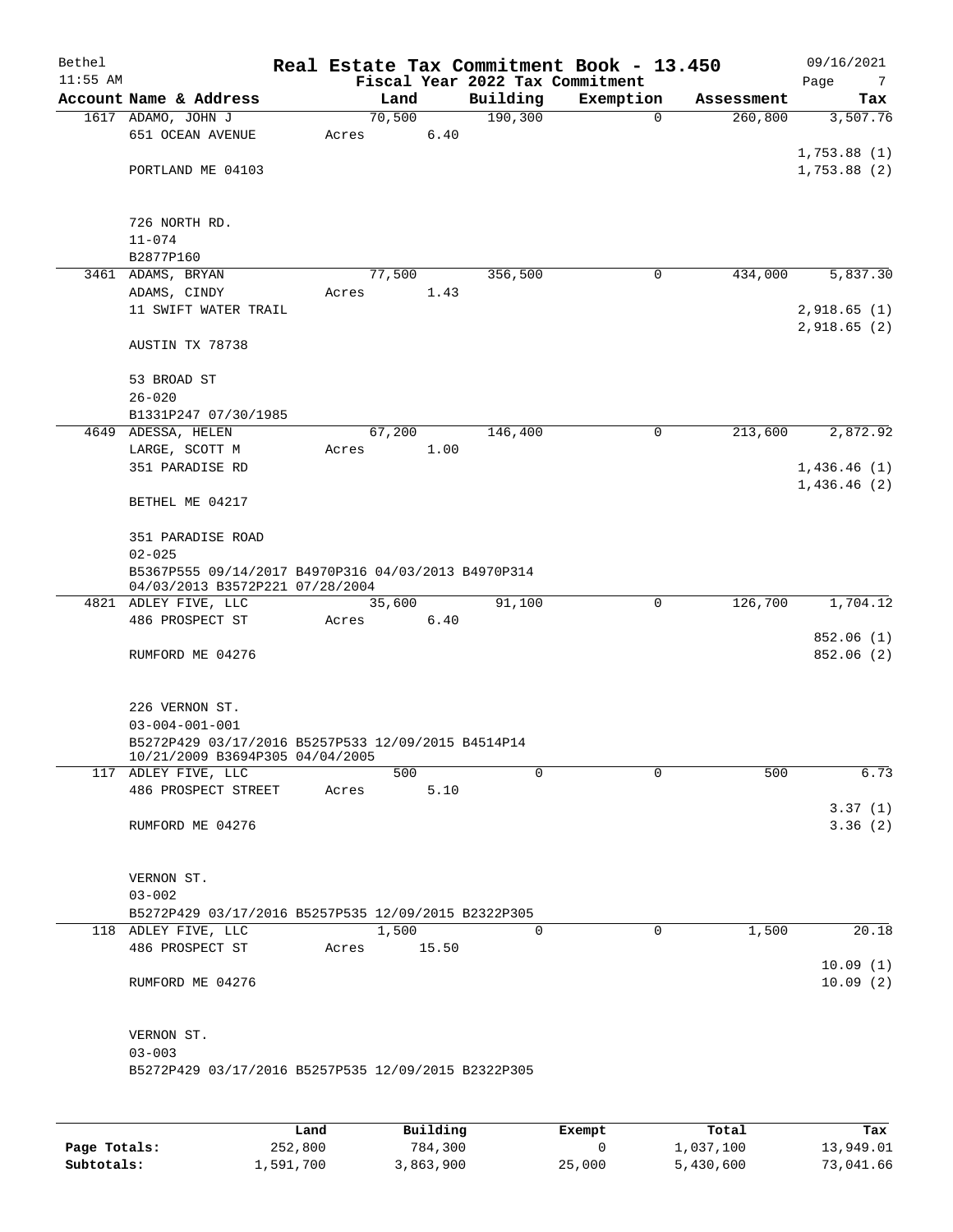| Bethel                     |                                                     |                      |       |                |                      |                    | Real Estate Tax Commitment Book - 13.450 |                      | 09/16/2021             |
|----------------------------|-----------------------------------------------------|----------------------|-------|----------------|----------------------|--------------------|------------------------------------------|----------------------|------------------------|
| $11:55$ AM                 | Account Name & Address                              |                      |       |                |                      |                    | Fiscal Year 2022 Tax Commitment          |                      | Page<br>8              |
|                            | 119 ADLEY, DAVID B                                  |                      |       | Land<br>23,400 |                      | Building<br>76,300 | Exemption<br>$\mathbf 0$                 | Assessment<br>99,700 | Tax<br>1,340.97        |
|                            | 236 VERNON ST                                       |                      | Acres |                | 0.23                 |                    |                                          |                      |                        |
|                            |                                                     |                      |       |                |                      |                    |                                          |                      | 670.49(1)              |
|                            | BETHEL ME 04217                                     |                      |       |                |                      |                    |                                          |                      | 670.48(2)              |
|                            |                                                     |                      |       |                |                      |                    |                                          |                      |                        |
|                            |                                                     |                      |       |                |                      |                    |                                          |                      |                        |
|                            | 236 VERNON ST.<br>$03 - 004$                        |                      |       |                |                      |                    |                                          |                      |                        |
|                            | B5293P456 07/20/2016 B5272P476 03/17/2016 B5257P541 |                      |       |                |                      |                    |                                          |                      |                        |
|                            | 12/09/2015 B4417P233 03/19/2009 B3869P62 01/06/2006 |                      |       |                |                      |                    |                                          |                      |                        |
|                            | 1712 AGUILAR, ERNEST                                |                      |       | 57,400         |                      | 158,000            | 25,000                                   | 190,400              | 2,560.88               |
|                            | AGUILAR, KRISTY<br>365 NORTH RD                     |                      | Acres |                | 6.94                 |                    | 01 Homestead (HM)                        |                      | 1,280.44(1)            |
|                            |                                                     |                      |       |                |                      |                    |                                          |                      | 1,280.44(2)            |
|                            | BETHEL ME 04217                                     |                      |       |                |                      |                    |                                          |                      |                        |
|                            |                                                     |                      |       |                |                      |                    |                                          |                      |                        |
|                            | 365 NORTH ROAD                                      |                      |       |                |                      |                    |                                          |                      |                        |
|                            | $12 - 060$                                          |                      |       |                |                      |                    |                                          |                      |                        |
|                            | B5427P208 08/24/2018 B858P204 06/04/1975            |                      |       |                |                      |                    |                                          |                      |                        |
|                            | 2818 AHLQUIST, EARLENE<br>50 STOCKHOLM DR.          |                      | Acres | 12,000         | 0.70                 | 0                  | 0                                        | 12,000               | 161.40                 |
|                            |                                                     |                      |       |                |                      |                    |                                          |                      | 80.70(1)               |
|                            | CUMBERLAND CTR. ME                                  |                      |       |                |                      |                    |                                          |                      | 80.70 (2)              |
|                            | 04021 8712                                          |                      |       |                |                      |                    |                                          |                      |                        |
|                            |                                                     |                      |       |                |                      |                    |                                          |                      |                        |
|                            |                                                     |                      |       |                |                      |                    |                                          |                      |                        |
|                            | INTERVALE S/S<br>$18 - 061 - 001$                   |                      |       |                |                      |                    |                                          |                      |                        |
|                            | B1457P248 02/06/1987                                |                      |       |                |                      |                    |                                          |                      |                        |
|                            | 1375 AKERS, EVAN M                                  |                      |       | 39,400         |                      | 0                  | 0                                        | 39,400               | 529.93                 |
|                            | AKERS, TIMOTHY P                                    |                      | Acres |                | 1.30                 |                    |                                          |                      |                        |
|                            | 62 YALE DR.                                         |                      |       |                |                      |                    |                                          |                      | 264.97(1)              |
|                            |                                                     |                      |       |                |                      |                    |                                          |                      | 264.96(2)              |
|                            | COVENTRY RI 02816-7151                              |                      |       |                |                      |                    |                                          |                      |                        |
|                            | <b>BAILEY RD</b>                                    |                      |       |                |                      |                    |                                          |                      |                        |
|                            | $08 - 055 - 001$                                    |                      |       |                |                      |                    |                                          |                      |                        |
|                            | B1459P228 02/17/1987 B1413P228 08/06/1986           |                      |       |                |                      |                    |                                          |                      |                        |
|                            | 2732 AKERS, MILLY                                   |                      |       | 62,400         |                      | 196,100            | 25,000                                   | 233,500              | 3,140.58               |
|                            | AKERS, DEXTER                                       |                      | Acres |                | 11.00                |                    | 01 Homestead (HM)                        |                      |                        |
|                            | 172 SUNDAY RIVER RD.                                |                      |       |                |                      |                    |                                          |                      | 1,570.29(1)            |
|                            | BETHEL ME 04217                                     |                      |       |                |                      |                    |                                          |                      | 1,570.29(2)            |
|                            |                                                     |                      |       |                |                      |                    |                                          |                      |                        |
|                            | 172 SUNDAY RIVER RD.                                |                      |       |                |                      |                    |                                          |                      |                        |
|                            | $17 - 044 - 002$                                    |                      |       |                |                      |                    |                                          |                      |                        |
|                            | B2715P120 06/21/1999                                |                      |       |                |                      |                    |                                          |                      |                        |
|                            | 159 ALDER RIVER SELF                                |                      |       | 57,600         |                      | 226,000            | $\mathsf{O}$                             | 283,600              | 3,814.42               |
|                            | STORAGE INC.<br>PELLETIER/MURCH                     |                      | Acres |                | 1.00                 |                    |                                          |                      |                        |
|                            | PO BOX 119                                          |                      |       |                |                      |                    |                                          |                      | 1,907.21(1)            |
|                            |                                                     |                      |       |                |                      |                    |                                          |                      | 1,907.21(2)            |
|                            | WATERFORD ME 04088                                  |                      |       |                |                      |                    |                                          |                      |                        |
|                            |                                                     |                      |       |                |                      |                    |                                          |                      |                        |
|                            | 765 WALKERS MILLS RD.                               |                      |       |                |                      |                    |                                          |                      |                        |
|                            | $04 - 015 - 001$<br>B2882P37 11/13/2000             |                      |       |                |                      |                    |                                          |                      |                        |
|                            |                                                     |                      |       |                |                      |                    |                                          |                      |                        |
|                            |                                                     |                      |       |                |                      |                    |                                          |                      |                        |
|                            |                                                     | Land                 |       |                | Building             |                    | Exempt                                   | Total                | Tax                    |
| Page Totals:<br>Subtotals: |                                                     | 252,200<br>1,843,900 |       |                | 656,400<br>4,520,300 |                    | 50,000<br>75,000                         | 858,600<br>6,289,200 | 11,548.18<br>84,589.84 |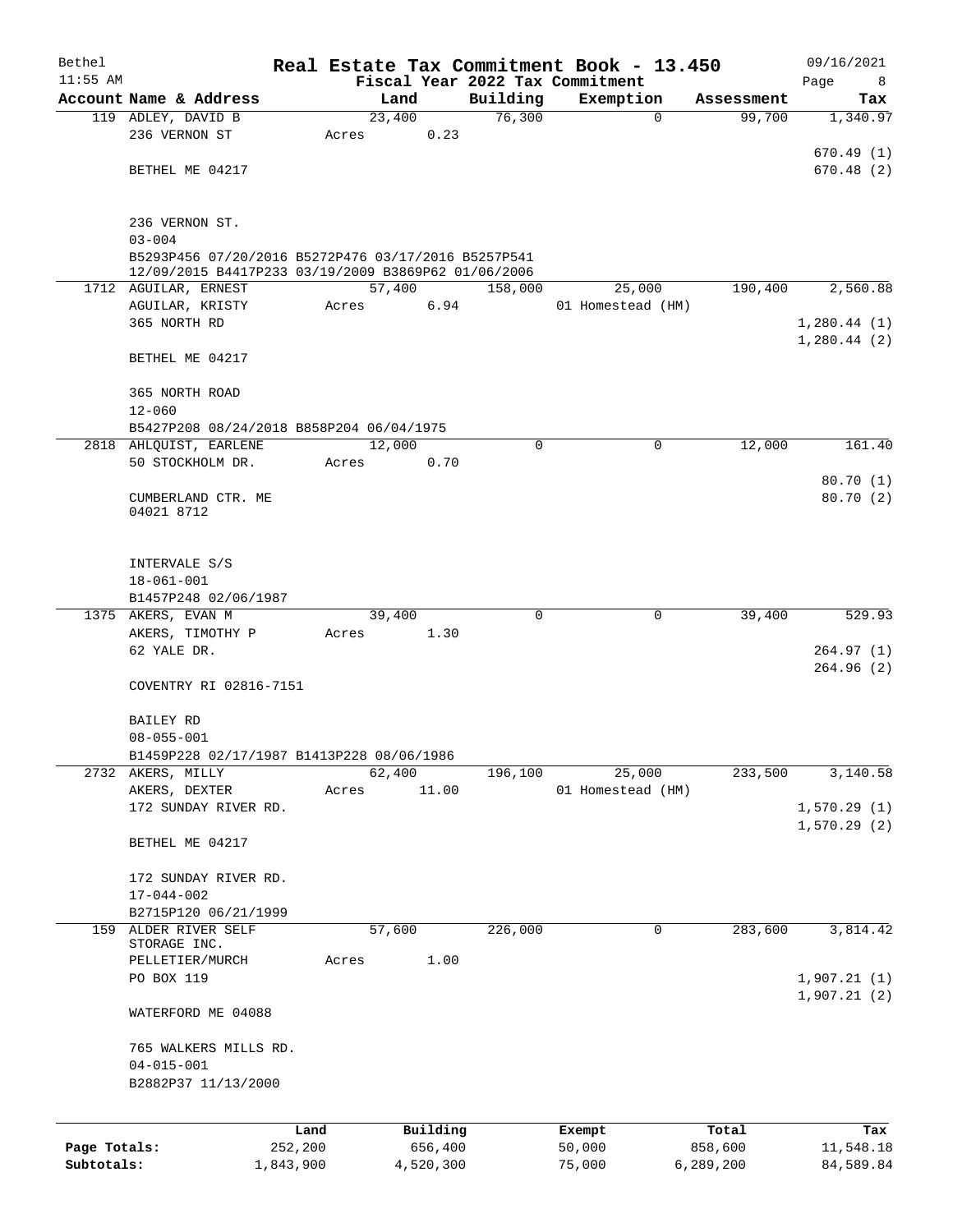| Bethel<br>$11:55$ AM |                                                 |      |                 |          | Fiscal Year 2022 Tax Commitment | Real Estate Tax Commitment Book - 13.450 |            | 09/16/2021<br>Page<br>9 |
|----------------------|-------------------------------------------------|------|-----------------|----------|---------------------------------|------------------------------------------|------------|-------------------------|
|                      | Account Name & Address                          |      |                 | Land     | Building                        | Exemption                                | Assessment | Tax                     |
|                      | 4620 ALDER RIVER SELF<br>STORAGE, INC.          |      | 24,400          |          | 81,700                          | $\mathbf 0$                              | 106,100    | 1,427.05                |
|                      | PELLETIER & MURCH                               |      | Acres           | 1.18     |                                 |                                          |            |                         |
|                      | PO BOX 119                                      |      |                 |          |                                 |                                          |            | 713.53(1)<br>713.52(2)  |
|                      | WATERFORD ME 04088                              |      |                 |          |                                 |                                          |            |                         |
|                      | WALKERS MILLS ROAD                              |      |                 |          |                                 |                                          |            |                         |
|                      | $04 - 015 - 002$<br>B3596P25 09/24/2004         |      |                 |          |                                 |                                          |            |                         |
|                      | 3614 ALEXAITIS, CARA M                          |      | 37,100          |          | 280,000                         | $\mathbf 0$                              | 317,100    | 4,265.00                |
|                      | PO BOX 177                                      |      | Acres           | 0.91     |                                 |                                          |            | 2,132.50 (1)            |
|                      | BETHEL ME 04217                                 |      |                 |          |                                 |                                          |            | 2,132.50(2)             |
|                      | 6 DUMONT CIRCLE                                 |      |                 |          |                                 |                                          |            |                         |
|                      | $27 - 019$                                      |      |                 |          |                                 |                                          |            |                         |
|                      | B4761P143 09/20/2011<br>5157 ALGOZZINO, MICHAEL |      | 34,200          |          | $\mathbf 0$                     | $\mathbf 0$                              | 34,200     | 459.99                  |
|                      | ALGOZZINO, SUSETTE                              |      | Acres           | 1.21     |                                 |                                          |            |                         |
|                      | 122 SPINNEY RD                                  |      |                 |          |                                 |                                          |            | 230.00(1)<br>229.99(2)  |
|                      | EAST QUOGUE NY 11942                            |      |                 |          |                                 |                                          |            |                         |
|                      | MOOSE LANE                                      |      |                 |          |                                 |                                          |            |                         |
|                      | $02 - 010 - 001$                                |      |                 |          |                                 |                                          |            |                         |
|                      | B4700P251 03/14/2011                            |      |                 |          |                                 |                                          |            |                         |
|                      | 5158 ALGOZZINO, MICHAEL<br>ALGOZZINO, SUSETTE   |      | 44,600<br>Acres | 1.49     | 269,500                         | 0                                        | 314,100    | 4,224.65                |
|                      | 122 SPINNEY RD.                                 |      |                 |          |                                 |                                          |            | 2, 112.33(1)            |
|                      | QUOGUE NY 11942                                 |      |                 |          |                                 |                                          |            | 2,112.32(2)             |
|                      | 17 MOOSE LANE                                   |      |                 |          |                                 |                                          |            |                         |
|                      | $02 - 010 - 002$                                |      |                 |          |                                 |                                          |            |                         |
|                      | B4523P304 11/09/2009                            |      |                 |          |                                 |                                          |            |                         |
| 5320                 | ALI, BRUCE R                                    |      | 34,800          |          | 0                               | 0                                        | 34,800     | 468.06                  |
|                      | ALI, LISA G                                     |      | Acres           | 11.52    |                                 |                                          |            |                         |
|                      | 878 HOPEVILLE RD                                |      |                 |          |                                 |                                          |            | 234.03(1)<br>234.03(2)  |
|                      | JEWETT CITY CT 06351                            |      |                 |          |                                 |                                          |            |                         |
|                      | EAST BETHEL ROAD                                |      |                 |          |                                 |                                          |            |                         |
|                      | $09 - 034 - 001$                                |      |                 |          |                                 |                                          |            |                         |
|                      | B5110P269 05/02/2014                            |      |                 |          |                                 |                                          |            |                         |
|                      | 4925 ALLEN, GREGORY S<br>ALLEN, DAWN M          |      | 33,900<br>Acres | 1.70     | 165,500                         | 0                                        | 199,400    | 2,681.93                |
|                      | 17 WOODS RD                                     |      |                 |          |                                 |                                          |            | 1,340.97(1)             |
|                      | WEST BROOKFIELD MA<br>01585                     |      |                 |          |                                 |                                          |            | 1,340.96(2)             |
|                      | 759 ROUTE 232                                   |      |                 |          |                                 |                                          |            |                         |
|                      | $05 - 050 - 003$                                |      |                 |          |                                 |                                          |            |                         |
|                      | B3994P189 08/18/2006                            |      |                 |          |                                 |                                          |            |                         |
|                      |                                                 | Land |                 | Building |                                 | Exempt                                   | Total      | Tax                     |
|                      |                                                 |      |                 |          |                                 |                                          |            |                         |

|              | ⊥and      | Building  | Exempt | тосат     | тах       |
|--------------|-----------|-----------|--------|-----------|-----------|
| Page Totals: | 209,000   | 796,700   |        | 1,005,700 | 13,526.68 |
| Subtotals:   | 2,052,900 | 5,317,000 | 75,000 | 7,294,900 | 98,116.52 |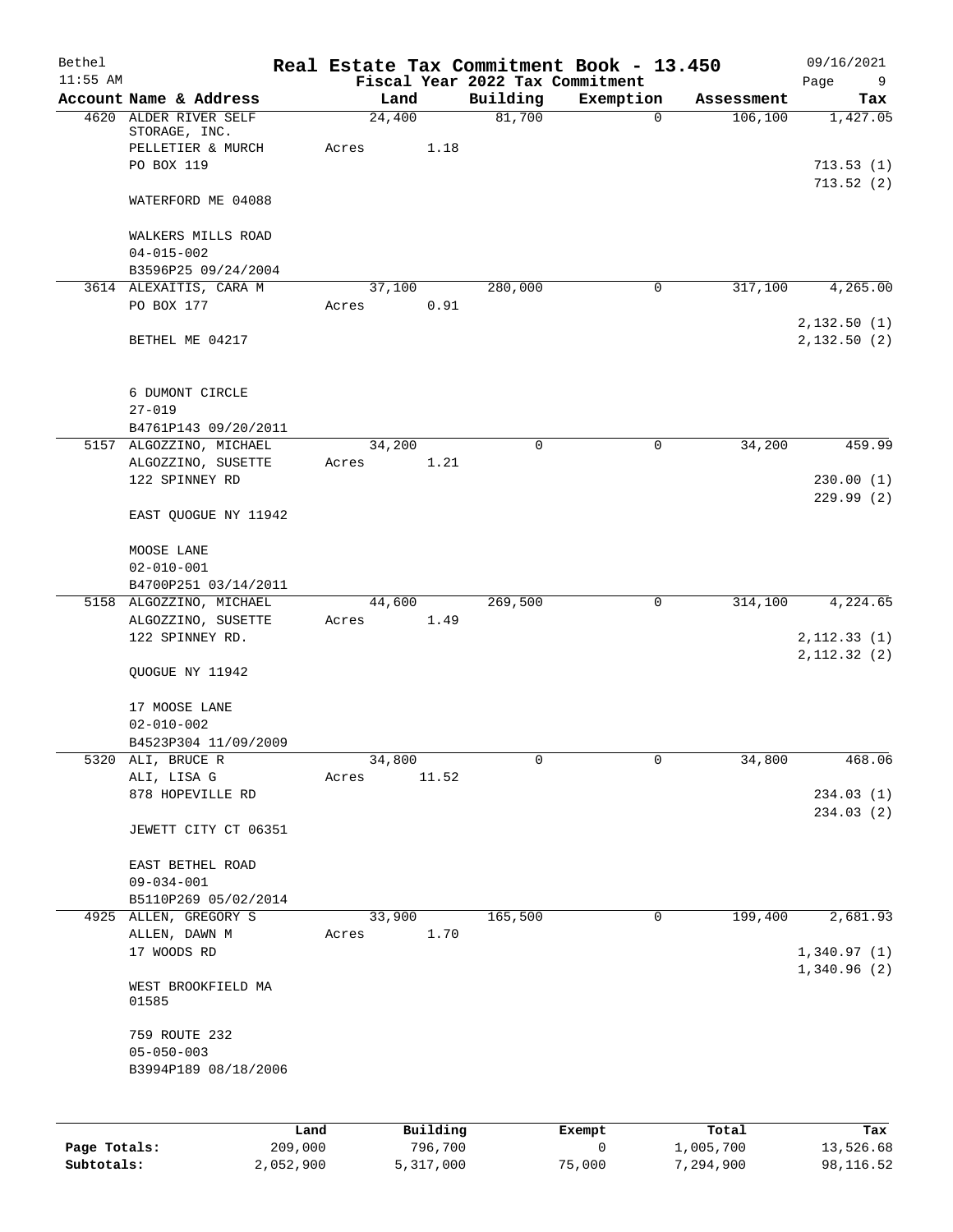| Bethel<br>$11:55$ AM |                                                    |      |       |         |          |          | Real Estate Tax Commitment Book - 13.450<br>Fiscal Year 2022 Tax Commitment |            | 09/16/2021<br>Page<br>10 |
|----------------------|----------------------------------------------------|------|-------|---------|----------|----------|-----------------------------------------------------------------------------|------------|--------------------------|
|                      | Account Name & Address                             |      |       | Land    |          | Building | Exemption                                                                   | Assessment | Tax                      |
|                      | 3749 ALLEN, WILLIAM                                |      |       | 55,200  |          | 285,600  | $\mathbf 0$                                                                 | 340,800    | 4,583.76                 |
|                      | 15 KINGSWOOD RD                                    |      | Acres |         | 1.71     |          |                                                                             |            |                          |
|                      |                                                    |      |       |         |          |          |                                                                             |            | 2, 291.88 (1)            |
|                      | AUBURNDALE MA                                      |      |       |         |          |          |                                                                             |            | 2, 291.88 (2)            |
|                      | 02466-1013                                         |      |       |         |          |          |                                                                             |            |                          |
|                      |                                                    |      |       |         |          |          |                                                                             |            |                          |
|                      | 227 TAYLOR SMITH RD                                |      |       |         |          |          |                                                                             |            |                          |
|                      | $09 - 006 - 006 - 013$                             |      |       |         |          |          |                                                                             |            |                          |
|                      | B4923P38 11/20/2012                                |      |       |         |          |          |                                                                             |            |                          |
|                      | 3464 ALLEN, WILLIAM S                              |      |       | 70,700  |          | 375,100  | 0                                                                           | 445,800    | 5,996.01                 |
|                      | ALLEN, BETH ANN                                    |      | Acres |         | 0.61     |          |                                                                             |            |                          |
|                      | PO BOX 563                                         |      |       |         |          |          |                                                                             |            | 2,998.01(1)              |
|                      |                                                    |      |       |         |          |          |                                                                             |            | 2,998.00(2)              |
|                      | BETHEL ME 04217                                    |      |       |         |          |          |                                                                             |            |                          |
|                      | 28 BROAD ST.                                       |      |       |         |          |          |                                                                             |            |                          |
|                      | $26 - 023$                                         |      |       |         |          |          |                                                                             |            |                          |
|                      | B5569P478 12/08/2020 B3353P283 08/18/2003          |      |       |         |          |          |                                                                             |            |                          |
|                      | 4951 ALLISON, JEFFREY                              |      |       | 26,700  |          | 0        | $\mathbf 0$                                                                 | 26,700     | 359.12                   |
|                      | 14 EATON CT                                        |      | Acres |         | 0.86     |          |                                                                             |            |                          |
|                      |                                                    |      |       |         |          |          |                                                                             |            | 179.56(1)                |
|                      | WELLESLEY MA 02481                                 |      |       |         |          |          |                                                                             |            | 179.56(2)                |
|                      |                                                    |      |       |         |          |          |                                                                             |            |                          |
|                      | OFF SONGO POND RD                                  |      |       |         |          |          |                                                                             |            |                          |
|                      | $07 - 018 - 001$                                   |      |       |         |          |          |                                                                             |            |                          |
|                      | B3964P60 06/30/2006                                |      |       |         |          |          |                                                                             |            |                          |
|                      | 4511 ALTMAN, WILLIAM D                             |      |       | 48,500  |          | 152,400  | 25,000                                                                      | 175,900    | 2,365.86                 |
|                      | 51 CHAPMAN HILL ROAD                               |      | Acres |         | 1.15     |          | 01 Homestead (HM)                                                           |            |                          |
|                      |                                                    |      |       |         |          |          |                                                                             |            | 1,182.93(1)              |
|                      | BETHEL ME 04217                                    |      |       |         |          |          |                                                                             |            | 1,182.93(2)              |
|                      |                                                    |      |       |         |          |          |                                                                             |            |                          |
|                      | 51 CHAPMAN HILL ROAD                               |      |       |         |          |          |                                                                             |            |                          |
|                      | $16 - 010 - 001$                                   |      |       |         |          |          |                                                                             |            |                          |
|                      | B5547P456 09/10/2020 B5163P279 09/24/2014 B3331P51 |      |       |         |          |          |                                                                             |            |                          |
|                      | 07/11/2003                                         |      |       |         |          |          |                                                                             |            |                          |
|                      | 3347 AMANN, JOHN                                   |      |       | 155,600 |          | 417,700  | 25,000                                                                      | 548,300    | 7,374.64                 |
|                      | P.O. BOX 982                                       |      | Acres |         | 0.66     |          | 01 Homestead (HM)                                                           |            | 3,687.32(1)              |
|                      | BETHEL ME 04217                                    |      |       |         |          |          |                                                                             |            | 3,687.32(2)              |
|                      |                                                    |      |       |         |          |          |                                                                             |            |                          |
|                      |                                                    |      |       |         |          |          |                                                                             |            |                          |
|                      | 22 BROAD ST.                                       |      |       |         |          |          |                                                                             |            |                          |
|                      | $25 - 169$                                         |      |       |         |          |          |                                                                             |            |                          |
|                      | B2742P19 09/03/1999                                |      |       |         |          |          |                                                                             |            |                          |
|                      | 1669 AMBROSE, GEORGE C JR ET<br>ALS                |      |       | 31,000  |          | 0        | $\mathbf 0$                                                                 | 31,000     | 416.95                   |
|                      | 12 IVERSON RD.                                     |      | Acres |         | 7.60     |          |                                                                             |            |                          |
|                      |                                                    |      |       |         |          |          |                                                                             |            | 208.48(1)                |
|                      | BEVERLY MA 01915                                   |      |       |         |          |          |                                                                             |            | 208.47(2)                |
|                      |                                                    |      |       |         |          |          |                                                                             |            |                          |
|                      |                                                    |      |       |         |          |          |                                                                             |            |                          |
|                      | RTE 2 N/S                                          |      |       |         |          |          |                                                                             |            |                          |
|                      | $12 - 026$                                         |      |       |         |          |          |                                                                             |            |                          |
|                      | B5141P172 07/23/2014 B1462P104 03/03/1987          |      |       |         |          |          |                                                                             |            |                          |
|                      |                                                    |      |       |         |          |          |                                                                             |            |                          |
|                      |                                                    | Land |       |         | Building |          | Exempt                                                                      | Total      | Tax                      |

|              | Land      | Building  | Exempt  | Total     | Tax        |
|--------------|-----------|-----------|---------|-----------|------------|
| Page Totals: | 387,700   | 1,230,800 | 50,000  | 1,568,500 | 21,096.34  |
| Subtotals:   | 2,440,600 | 6,547,800 | 125,000 | 8,863,400 | 119,212.86 |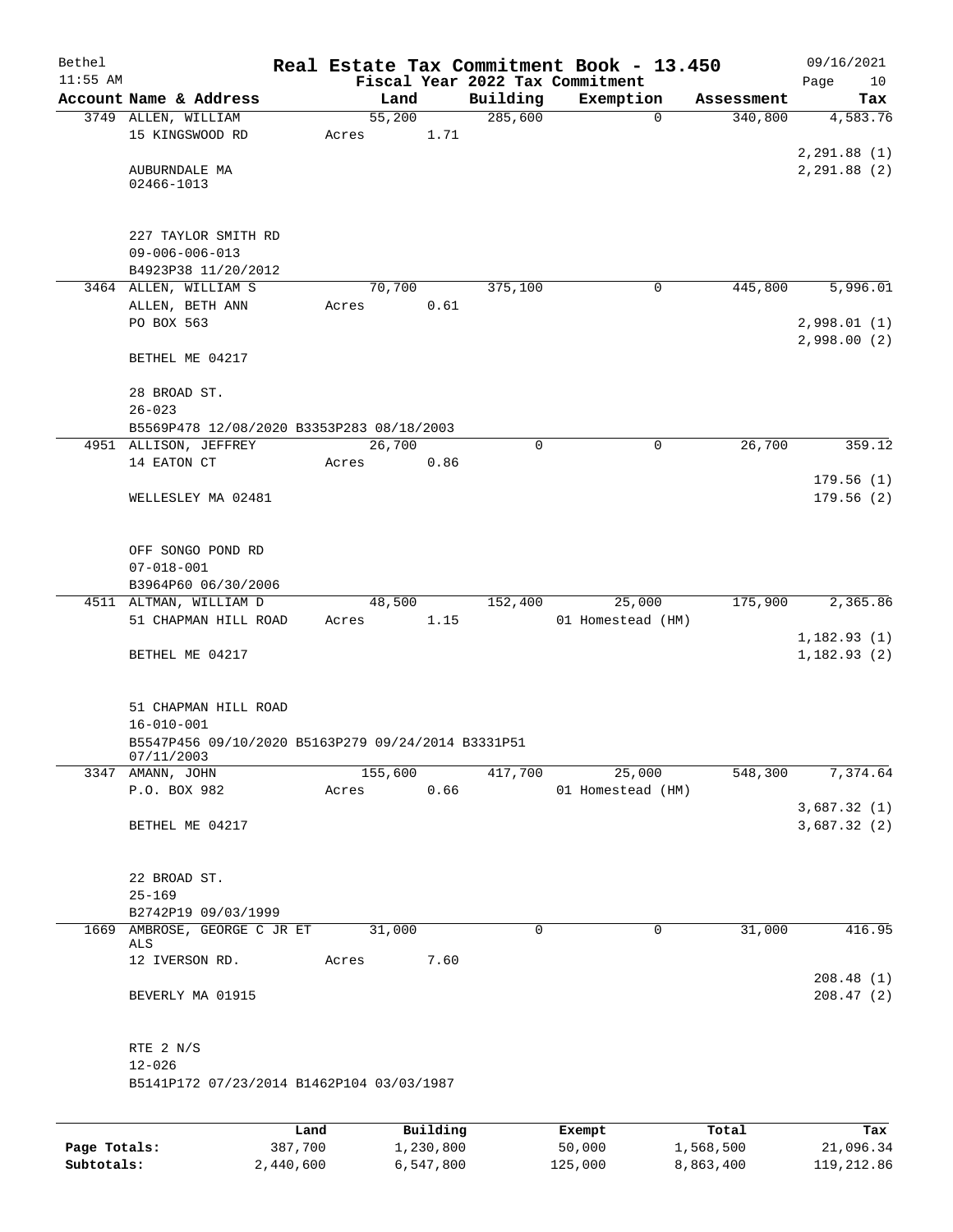| Bethel     |                                                                                      |        |       |                                 | Real Estate Tax Commitment Book - 13.450 |            | 09/16/2021                 |
|------------|--------------------------------------------------------------------------------------|--------|-------|---------------------------------|------------------------------------------|------------|----------------------------|
| $11:55$ AM |                                                                                      |        |       | Fiscal Year 2022 Tax Commitment |                                          |            | Page<br>11                 |
|            | Account Name & Address                                                               | Land   |       | Building                        | Exemption                                | Assessment | Tax                        |
|            | 500 ANDACKY, BRIAN K                                                                 | 41,000 |       | 0                               | $\Omega$                                 | 41,000     | 551.45                     |
|            | 600 FRANKLIN ST, #7313                                                               | Acres  | 20.00 |                                 |                                          |            |                            |
|            | GARDEN CITY NY 11530                                                                 |        |       |                                 |                                          |            | 275.73(1)<br>275.72(2)     |
|            |                                                                                      |        |       |                                 |                                          |            |                            |
|            |                                                                                      |        |       |                                 |                                          |            |                            |
|            | DAISY BRYANT RD                                                                      |        |       |                                 |                                          |            |                            |
|            | $17 - 003 - 00D$                                                                     |        |       |                                 |                                          |            |                            |
|            | B5184P92 11/18/2014                                                                  |        |       |                                 |                                          |            |                            |
|            | 5437 ANDACKY, BRIAN K                                                                | 15,700 |       | $\mathbf 0$                     | 0                                        | 15,700     | 211.17                     |
|            | 600 FRANKLIN ST, #7313                                                               | Acres  | 65.80 |                                 |                                          |            |                            |
|            | GARDEN CITY NY 11530                                                                 |        |       |                                 |                                          |            | 105.59(1)<br>105.58(2)     |
|            |                                                                                      |        |       |                                 |                                          |            |                            |
|            |                                                                                      |        |       |                                 |                                          |            |                            |
|            | DAISY BRYANT RD                                                                      |        |       |                                 |                                          |            |                            |
|            | $17 - 045 - 002$                                                                     |        |       |                                 |                                          |            |                            |
|            | B5341P632 04/21/2017                                                                 |        |       |                                 |                                          |            |                            |
|            | 5046 ANDERSON, ADAM J                                                                | 55,500 |       | 338,200                         | 0                                        | 393,700    | 5,295.27                   |
|            | ANDERSON, LISA O                                                                     | Acres  | 1.83  |                                 |                                          |            |                            |
|            | 15 EASTON HILL LANE                                                                  |        |       |                                 |                                          |            | 2,647.64(1)<br>2,647.63(2) |
|            | STRATHAM NH 03885                                                                    |        |       |                                 |                                          |            |                            |
|            |                                                                                      |        |       |                                 |                                          |            |                            |
|            | <b>30 PLEASANT KNOLL</b>                                                             |        |       |                                 |                                          |            |                            |
|            | $18 - 060 - 022$                                                                     |        |       |                                 |                                          |            |                            |
|            | B5239P609 08/24/2015 B5226P537 06/15/2015 B3568P322<br>08/06/2004                    |        |       |                                 |                                          |            |                            |
|            | 1442 ANDERSON, CHARLES                                                               | 20,200 |       | 42,800                          | 0                                        | 63,000     | 847.35                     |
|            | 66 ELLERY AVE                                                                        | Acres  | 0.23  |                                 |                                          |            |                            |
|            |                                                                                      |        |       |                                 |                                          |            | 423.68(1)                  |
|            | MIDDLETOWN RI 02842                                                                  |        |       |                                 |                                          |            | 423.67(2)                  |
|            |                                                                                      |        |       |                                 |                                          |            |                            |
|            |                                                                                      |        |       |                                 |                                          |            |                            |
|            | 656 EAST BETHEL RD<br>$09 - 020$                                                     |        |       |                                 |                                          |            |                            |
|            | B5505P325 02/03/2020 B5501P727 01/08/2020 B5505P323                                  |        |       |                                 |                                          |            |                            |
|            | 02/03/2020 B5501P930 01/09/2020 B883P142 01/14/1976                                  |        |       |                                 |                                          |            |                            |
|            | 2705 ANDERSON, DEENA M. &                                                            | 71,700 |       | 153,300                         | 0                                        | 225,000    | 3,026.25                   |
|            | JEREMY K.<br>80 CRANBERRY RIDGE ROAD Acres                                           |        | 1.20  |                                 |                                          |            |                            |
|            |                                                                                      |        |       |                                 |                                          |            | 1, 513.13(1)               |
|            | MARSTONS MILLS MA 02648                                                              |        |       |                                 |                                          |            | 1, 513.12(2)               |
|            |                                                                                      |        |       |                                 |                                          |            |                            |
|            |                                                                                      |        |       |                                 |                                          |            |                            |
|            | 17 MAHANEY'S LANE                                                                    |        |       |                                 |                                          |            |                            |
|            | $17 - 035 - 016$                                                                     |        |       |                                 |                                          |            |                            |
|            | B5543P566 08/25/2020 B4841P88 05/02/2012 B4643P41<br>10/07/2010 B3270P165 04/04/2003 |        |       |                                 |                                          |            |                            |

|              | Land      | Building | Exempt  | Total     | Tax        |
|--------------|-----------|----------|---------|-----------|------------|
| Page Totals: | 204,100   | 534,300  |         | 738,400   | 9,931.49   |
| Subtotals:   | 2,644,700 | ,082,100 | 125,000 | 9,601,800 | 129,144.35 |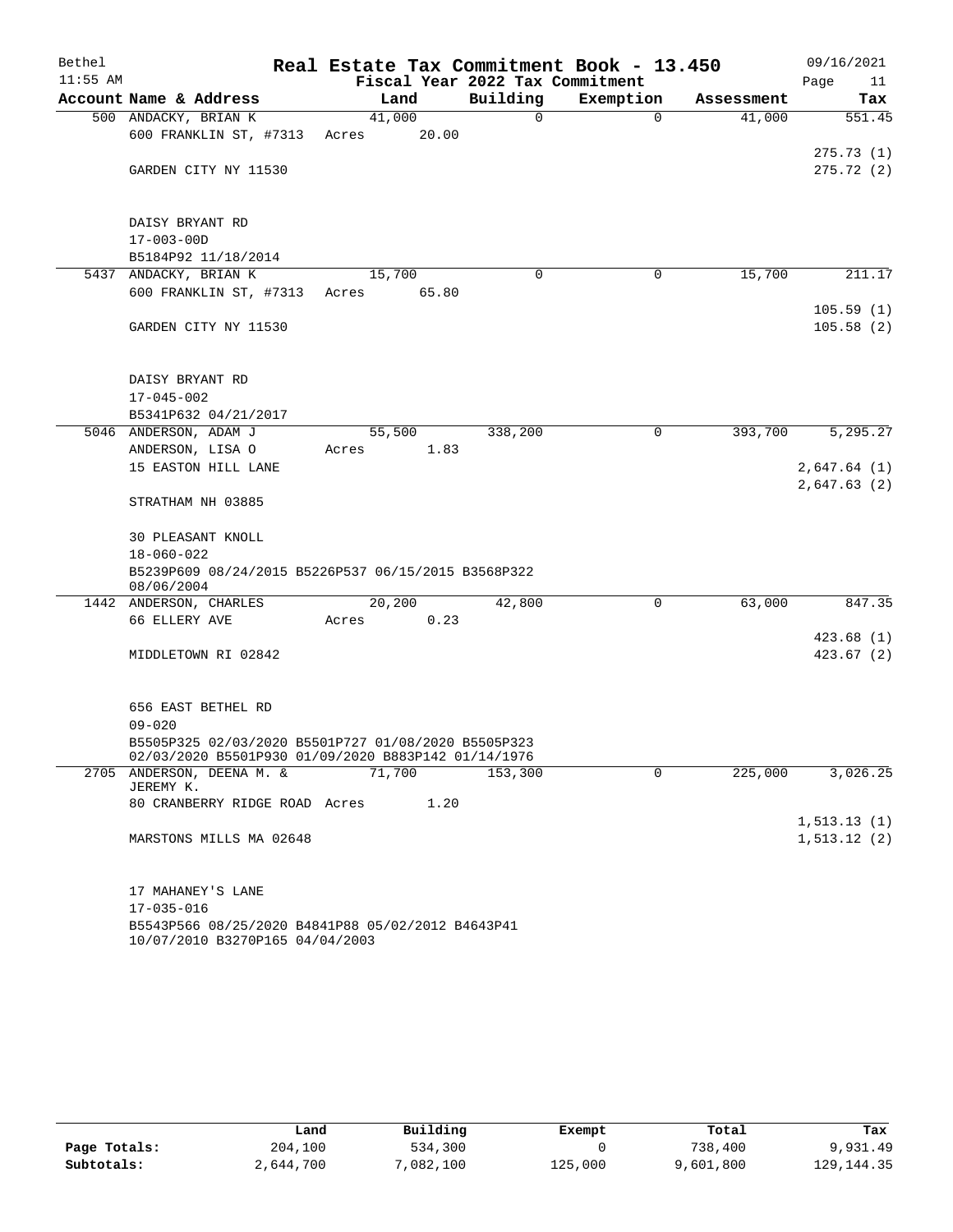| Bethel<br>$11:55$ AM |                                                                   |       |           |                                             |         | Real Estate Tax Commitment Book - 13.450 |            | 09/16/2021             |
|----------------------|-------------------------------------------------------------------|-------|-----------|---------------------------------------------|---------|------------------------------------------|------------|------------------------|
|                      | Account Name & Address                                            |       | Land      | Fiscal Year 2022 Tax Commitment<br>Building |         | Exemption                                | Assessment | Page<br>12<br>Tax      |
|                      | 241 ANDERSON, DEREK A. &                                          |       | 29,600    | 0                                           |         | $\mathbf 0$                              | 29,600     | 398.12                 |
|                      | NICOLE G.                                                         |       |           |                                             |         |                                          |            |                        |
|                      | 6 NASH ROAD                                                       | Acres | 6.10      |                                             |         |                                          |            |                        |
|                      |                                                                   |       |           |                                             |         |                                          |            | 199.06(1)              |
|                      | WINDHAM ME 04062                                                  |       |           |                                             |         |                                          |            | 199.06(2)              |
|                      | 309 BIRD HILL RD                                                  |       |           |                                             |         |                                          |            |                        |
|                      | $04 - 082$                                                        |       |           |                                             |         |                                          |            |                        |
|                      | B5582P728 02/03/2021 B5382P563 12/07/2017 B4947P286<br>01/28/2013 |       |           |                                             |         |                                          |            |                        |
|                      | 1353 ANDERSON, PETER                                              |       | 41,500    | 0                                           |         | $\mathbf 0$                              | 41,500     | 558.17                 |
|                      | ANDERSON, NANCY                                                   | Acres | 2.80      |                                             |         |                                          |            |                        |
|                      | PO BOX 102                                                        |       |           |                                             |         |                                          |            | 279.09(1)<br>279.08(2) |
|                      | BETHEL ME 04217                                                   |       |           |                                             |         |                                          |            |                        |
|                      | 242 CHANDLER HILL ROAD                                            |       |           |                                             |         |                                          |            |                        |
|                      | $08 - 041 - 005 - 001$                                            |       |           |                                             |         |                                          |            |                        |
|                      | B2688P164                                                         |       |           |                                             |         |                                          |            |                        |
|                      | 1347 ANDERSON, PETER G                                            |       | 38,900    | 73,000                                      |         | 31,000                                   | 80,900     | 1,088.11               |
|                      | ANDERSON, NANCY J                                                 | Acres | 1.20      |                                             |         | 01 Homestead (HM)                        |            |                        |
|                      | PO BOX 102                                                        |       |           |                                             |         | 12 WW2 Vet Res                           |            | 544.06(1)<br>544.05(2) |
|                      | BETHEL ME 04217                                                   |       |           |                                             |         |                                          |            |                        |
|                      | 244 CHANDLER HILL ROAD                                            |       |           |                                             |         |                                          |            |                        |
|                      | $08 - 041 - 001$                                                  |       |           |                                             |         |                                          |            |                        |
|                      | B5076P74 12/20/2013                                               |       |           |                                             |         |                                          |            |                        |
|                      | 3025 ANDREASEN, PATRICK W.,<br>& KATHERINE J.                     |       | 32,900    | 403,400                                     |         | $\mathbf 0$                              | 436,300    | 5,868.24               |
|                      | TRUSTEES OF THE                                                   | Acres | 1.91      |                                             |         |                                          |            |                        |
|                      | ANDREASEN TRUST                                                   |       |           |                                             |         |                                          |            |                        |
|                      | 34 CRESTWOOD RD                                                   |       |           |                                             |         |                                          |            | 2,934.12(1)            |
|                      | MARBLEHEAD MA 01945                                               |       |           |                                             |         |                                          |            | 2,934.12(2)            |
|                      | 116 TAYLOR WOODS                                                  |       |           |                                             |         |                                          |            |                        |
|                      | $22 - 026 - 025$                                                  |       |           |                                             |         |                                          |            |                        |
|                      | B5251P171 10/30/2015 B4969P329 04/01/2013 B3612P17<br>10/22/2004  |       |           |                                             |         |                                          |            |                        |
|                      | 1394 ANDREWS, ANTHONY V                                           |       | 49,000    | 192,400                                     |         | 0                                        | 241,400    | 3,246.83               |
|                      | THURSTON, CHERYL F                                                | Acres | 1.30      |                                             |         |                                          |            |                        |
|                      | 28 SUNSET RD.                                                     |       |           |                                             |         |                                          |            | 1,623.42(1)            |
|                      | BETHEL ME 04217                                                   |       |           |                                             |         |                                          |            | 1,623.41(2)            |
|                      | 28 SUNSET RD.                                                     |       |           |                                             |         |                                          |            |                        |
|                      | $08 - 059$                                                        |       |           |                                             |         |                                          |            |                        |
|                      | B5272P542 01/18/2016                                              |       |           |                                             |         |                                          |            |                        |
|                      | 3743 ANDREWS, BRUCE                                               |       | 86,300    | 79,200                                      |         | 0                                        | 165,500    | 2,225.98               |
|                      | 37 BRUCE ROAD                                                     | Acres | 43.70     |                                             |         |                                          |            |                        |
|                      |                                                                   |       |           |                                             |         |                                          |            | 1, 112.99(1)           |
|                      | BETHEL ME 04217                                                   |       |           |                                             |         |                                          |            | 1, 112.99(2)           |
|                      | 37 BRUCE ROAD                                                     |       |           |                                             |         |                                          |            |                        |
|                      | $09 - 006 - 003$                                                  |       |           |                                             |         |                                          |            |                        |
|                      | B3281P283 04/28/2003                                              |       |           |                                             |         |                                          |            |                        |
|                      | Land                                                              |       | Building  |                                             | Exempt  |                                          | Total      | Tax                    |
| Page Totals:         | 278,200                                                           |       | 748,000   |                                             | 31,000  |                                          | 995,200    | 13,385.45              |
| Subtotals:           | 2,922,900                                                         |       | 7,830,100 |                                             | 156,000 |                                          | 10,597,000 | 142,529.80             |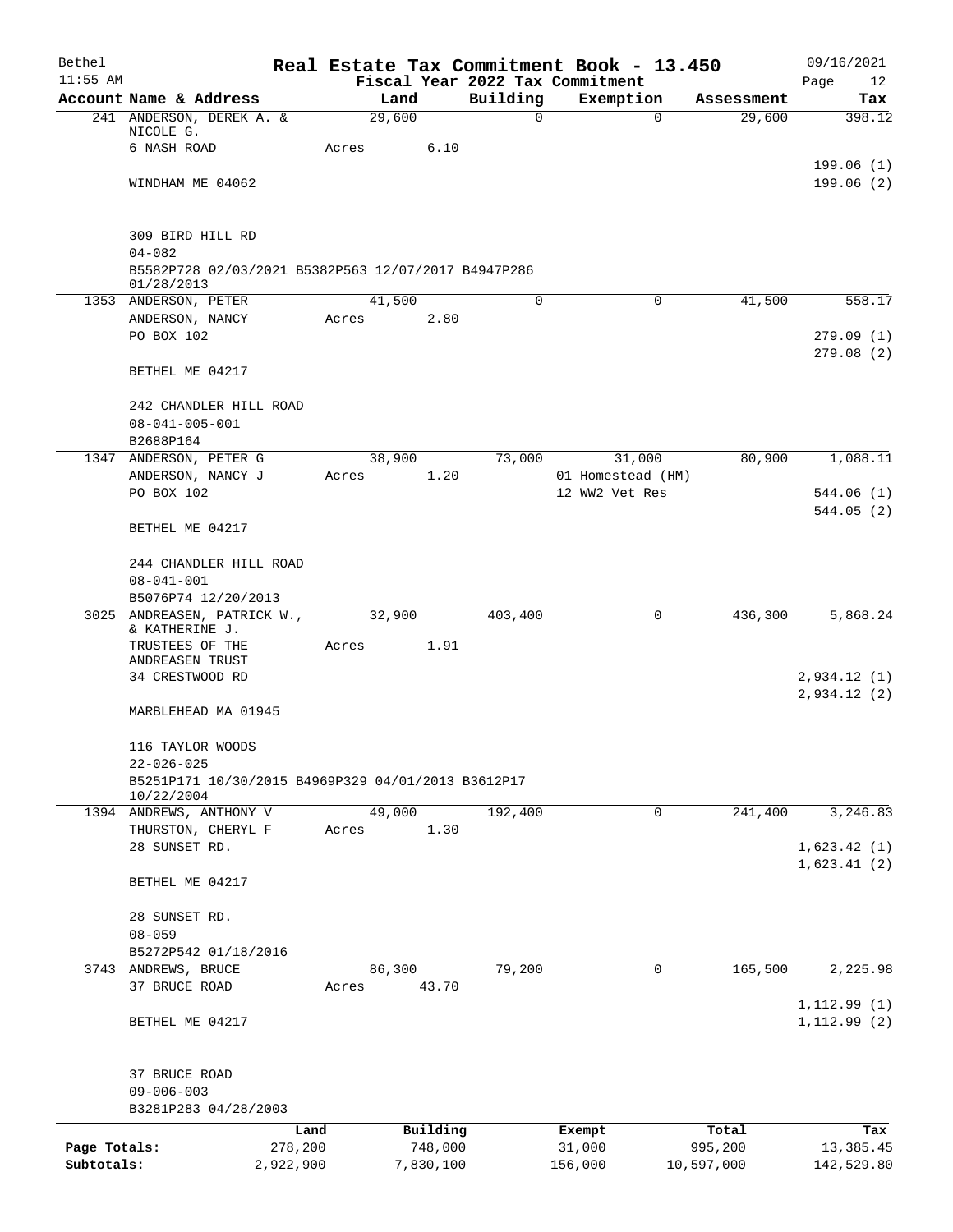| Bethel     |                                                    |         |        |                                 | Real Estate Tax Commitment Book - 13.450 |            | 09/16/2021   |            |
|------------|----------------------------------------------------|---------|--------|---------------------------------|------------------------------------------|------------|--------------|------------|
| $11:55$ AM |                                                    |         |        | Fiscal Year 2022 Tax Commitment |                                          |            | Page         | 13         |
|            | Account Name & Address                             |         | Land   | Building                        | Exemption                                | Assessment |              | Tax        |
|            | 3745 ANDREWS, BRUCE                                |         | 52,300 | $\Omega$                        | $\Omega$                                 | 52,300     |              | 703.44     |
|            | 37 BRUCE ROAD                                      | Acres   | 44.80  |                                 |                                          |            |              |            |
|            |                                                    |         |        |                                 |                                          |            |              | 351.72(1)  |
|            | BETHEL ME 04217                                    |         |        |                                 |                                          |            |              | 351.72 (2) |
|            |                                                    |         |        |                                 |                                          |            |              |            |
|            |                                                    |         |        |                                 |                                          |            |              |            |
|            | $09 - 006 - 005$                                   |         |        |                                 |                                          |            |              |            |
|            | B3245P65                                           |         |        |                                 |                                          |            |              |            |
|            | 190 ANDREWS, BRUCE C. & KIM                        |         | 33,800 | 126,000                         | 0                                        | 159,800    |              | 2,149.31   |
|            | Β.                                                 |         |        |                                 |                                          |            |              |            |
|            | 11 MUGFORD STREET                                  | Acres   | 1.63   |                                 |                                          |            |              |            |
|            |                                                    |         |        |                                 |                                          |            | 1,074.66(1)  |            |
|            | MARBLEHEAD ME 01945                                |         |        |                                 |                                          |            | 1,074.65(2)  |            |
|            |                                                    |         |        |                                 |                                          |            |              |            |
|            |                                                    |         |        |                                 |                                          |            |              |            |
|            | 192 EAST BETHEL RD.<br>$04 - 043$                  |         |        |                                 |                                          |            |              |            |
|            | B5569P54 12/07/2020 B5274P155 03/25/2016 B1391P336 |         |        |                                 |                                          |            |              |            |
|            | 05/20/1986                                         |         |        |                                 |                                          |            |              |            |
|            | 141 ANDROSCOGGIN                                   |         | 40,700 | 239,500                         | 0                                        | 280,200    |              | 3,768.69   |
|            | PROPERTIES, LLC                                    |         |        |                                 |                                          |            |              |            |
|            | 14 INDUSTRIAL PARK<br>PLACE                        | Acres   | 2.19   |                                 |                                          |            |              |            |
|            |                                                    |         |        |                                 |                                          |            | 1,884.35(1)  |            |
|            | MIDDLETOWN CT 06457                                |         |        |                                 |                                          |            | 1,884.34(2)  |            |
|            |                                                    |         |        |                                 |                                          |            |              |            |
|            |                                                    |         |        |                                 |                                          |            |              |            |
|            | 657 WALKERS MILLS RD.                              |         |        |                                 |                                          |            |              |            |
|            | $03 - 021 - 002$                                   |         |        |                                 |                                          |            |              |            |
|            | B5017P214 07/30/2013                               |         |        |                                 |                                          |            |              |            |
|            | 1490 ANDROSCOGGIN RIDGE, LLC                       | 400,000 |        | $\Omega$                        | $\Omega$                                 | 400,000    |              | 5,380.00   |
|            | 282 MOODY STREET, SUITE Acres<br>202               |         | 46.92  |                                 |                                          |            |              |            |
|            |                                                    |         |        |                                 |                                          |            | 2,690.00(1)  |            |
|            | WALTHAM MA 02453                                   |         |        |                                 |                                          |            | 2,690.00(2)  |            |
|            |                                                    |         |        |                                 |                                          |            |              |            |
|            |                                                    |         |        |                                 |                                          |            |              |            |
|            | RTE 2 S/S                                          |         |        |                                 |                                          |            |              |            |
|            | $11 - 001$                                         |         |        |                                 |                                          |            |              |            |
|            | B5573P526 12/22/2020 B5540P43 08/10/2020 B1597P345 |         |        |                                 |                                          |            |              |            |
| 3530       | 09/08/1988<br>ANGEVINE, BRENT C                    |         | 57,000 | 160,400                         | 25,000                                   | 192,400    |              | 2,587.78   |
|            | ANGEVINE, LORI R                                   | Acres   | 2.00   |                                 | 01 Homestead (HM)                        |            |              |            |
|            | 49 EVERGREEN ROAD                                  |         |        |                                 |                                          |            | 1, 293.89(1) |            |
|            |                                                    |         |        |                                 |                                          |            | 1, 293.89(2) |            |
|            | BETHEL ME 04217                                    |         |        |                                 |                                          |            |              |            |
|            |                                                    |         |        |                                 |                                          |            |              |            |
|            | 49 EVERGREEN RD.                                   |         |        |                                 |                                          |            |              |            |
|            | $26 - 076$                                         |         |        |                                 |                                          |            |              |            |
|            | B3453P309 01/26/2004                               |         |        |                                 |                                          |            |              |            |

|              | Land      | Building  | Exempt  | Total      | Tax        |
|--------------|-----------|-----------|---------|------------|------------|
| Page Totals: | 583,800   | 525,900   | 25,000  | 1,084,700  | 14,589.22  |
| Subtotals:   | 3,506,700 | 8,356,000 | 181,000 | 11,681,700 | 157,119.02 |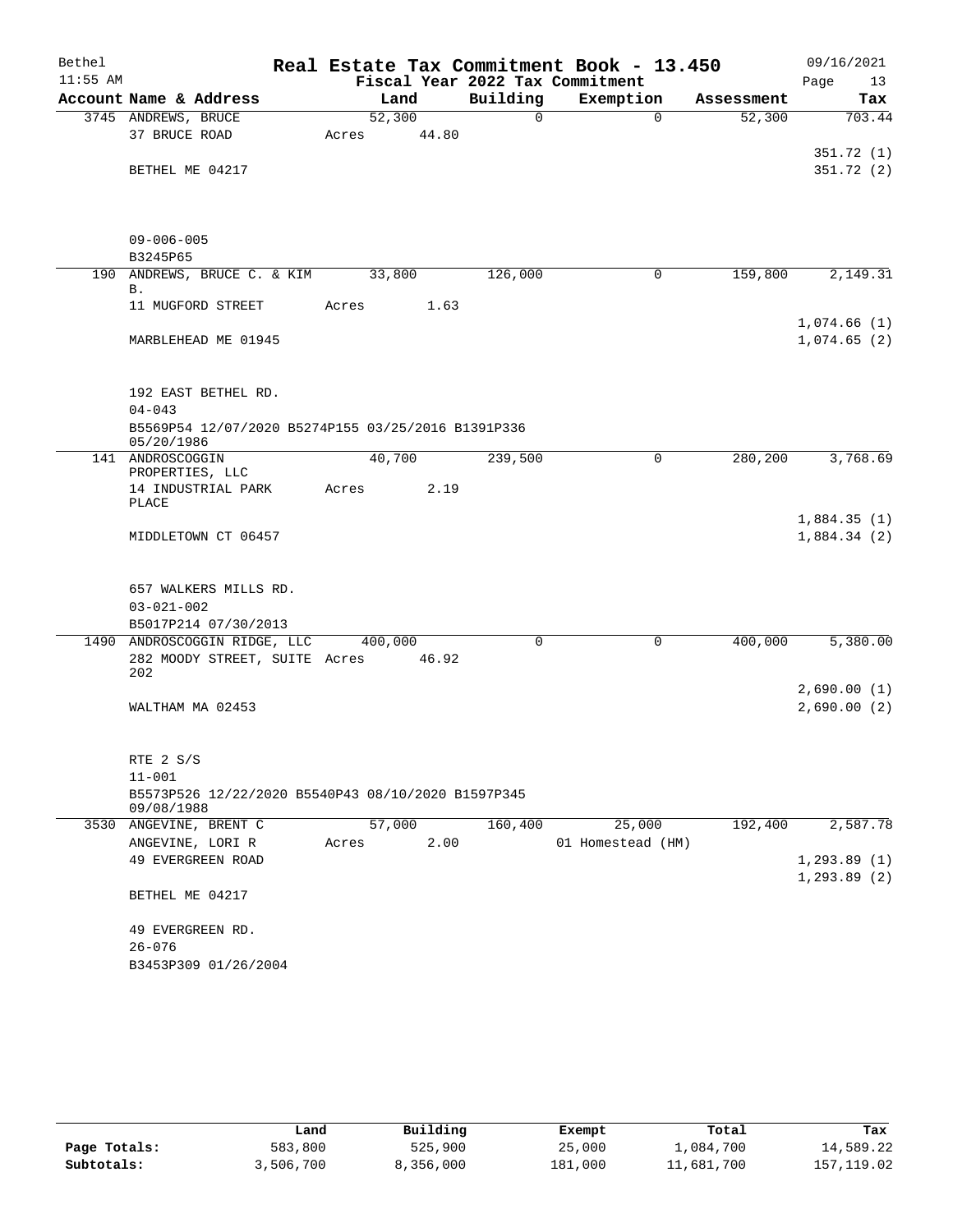| Bethel       |                                                                   |       |                     |          | Real Estate Tax Commitment Book - 13.450 |                  | 09/16/2021                 |  |  |  |  |
|--------------|-------------------------------------------------------------------|-------|---------------------|----------|------------------------------------------|------------------|----------------------------|--|--|--|--|
| $11:55$ AM   |                                                                   |       |                     |          | Fiscal Year 2022 Tax Commitment          |                  | Page<br>14                 |  |  |  |  |
|              | Account Name & Address                                            |       | Land                | Building | Exemption                                | Assessment       | Tax                        |  |  |  |  |
|              | 1505 ANGEVINE, CRAIG D                                            |       | 36,900              | 68,200   | $\mathbf 0$                              | 105,100          | 1,413.60                   |  |  |  |  |
|              | P.O. BOX 1072                                                     | Acres | 4.70                |          |                                          |                  | 706.80(1)                  |  |  |  |  |
|              | BETHEL ME 04217                                                   |       |                     |          |                                          |                  | 706.80(2)                  |  |  |  |  |
|              |                                                                   |       |                     |          |                                          |                  |                            |  |  |  |  |
|              | 146 WESTWOODS RD.                                                 |       |                     |          |                                          |                  |                            |  |  |  |  |
|              | $11 - 012 - 011 - A$                                              |       |                     |          |                                          |                  |                            |  |  |  |  |
|              | B5385P510 12/02/2017 B4293P89 05/06/2008                          |       |                     |          |                                          |                  |                            |  |  |  |  |
|              | 3492 ANGEVINE, GEORGE                                             |       | 68,100              | 208,700  | 31,000                                   | 245,800          | 3,306.01                   |  |  |  |  |
|              | PO BOX 533                                                        | Acres | 1.40                |          | 01 Homestead (HM)                        |                  |                            |  |  |  |  |
|              |                                                                   |       |                     |          | 12 WW2 Vet Res                           |                  | 1,653.01(1)                |  |  |  |  |
|              | BETHEL ME 04217                                                   |       |                     |          |                                          |                  | 1,653.00(2)                |  |  |  |  |
|              | 26 EDEN LANE                                                      |       |                     |          |                                          |                  |                            |  |  |  |  |
|              | $26 - 051 - 001$                                                  |       |                     |          |                                          |                  |                            |  |  |  |  |
|              | B1421P263 09/23/1986                                              |       |                     |          |                                          |                  |                            |  |  |  |  |
|              | 3491 ANGEVINE, GEORGE A                                           |       | 68,100              | 120,400  | 0                                        | 188,500          | 2,535.32                   |  |  |  |  |
|              | ANGEVINE, CHERYL C                                                | Acres | 1.40                |          |                                          |                  |                            |  |  |  |  |
|              | PO BOX 533                                                        |       |                     |          |                                          |                  | 1,267.66(1)                |  |  |  |  |
|              |                                                                   |       |                     |          |                                          |                  | 1,267.66(2)                |  |  |  |  |
|              | BETHEL ME 04217                                                   |       |                     |          |                                          |                  |                            |  |  |  |  |
|              | 24 EDEN LANE                                                      |       |                     |          |                                          |                  |                            |  |  |  |  |
|              | $26 - 051$<br>B4808P229 01/23/2012 B3725P159 05/17/2005 B1406P223 |       |                     |          |                                          |                  |                            |  |  |  |  |
|              | 04/14/1986                                                        |       |                     |          |                                          |                  |                            |  |  |  |  |
|              | 1713 ANGEVINE, RICHARD E JR                                       |       | 54,300              | 153,500  | 25,000                                   | 182,800          | 2,458.66                   |  |  |  |  |
|              | ANGEVINE, TERRI                                                   | Acres | 4.47                |          | 01 Homestead (HM)                        |                  |                            |  |  |  |  |
|              | 397 NORTH ROAD                                                    |       |                     |          |                                          |                  | 1,229.33(1)<br>1,229.33(2) |  |  |  |  |
|              | BETHEL ME 04217                                                   |       |                     |          |                                          |                  |                            |  |  |  |  |
|              | 397 NORTH ROAD                                                    |       |                     |          |                                          |                  |                            |  |  |  |  |
|              | $12 - 060 - 001$                                                  |       |                     |          |                                          |                  |                            |  |  |  |  |
|              | B3023P48 11/08/2001                                               |       |                     |          |                                          |                  |                            |  |  |  |  |
| 489          | ANGEVINE, RICHARD E.,                                             |       | 55,000              | 221,600  | 25,000                                   | 251,600          | 3,384.02                   |  |  |  |  |
|              | SR.                                                               |       |                     |          |                                          |                  |                            |  |  |  |  |
|              | 400 NORTH RD.                                                     | Acres | 12.00               |          | 01 Homestead (HM)                        |                  | 1,692.01(1)                |  |  |  |  |
|              | BETHEL ME 04217                                                   |       |                     |          |                                          |                  | 1,692.01(2)                |  |  |  |  |
|              |                                                                   |       |                     |          |                                          |                  |                            |  |  |  |  |
|              | 400 NORTH ROAD                                                    |       |                     |          |                                          |                  |                            |  |  |  |  |
|              | $12 - 053 - 001$                                                  |       |                     |          |                                          |                  |                            |  |  |  |  |
|              | B5043P293 10/01/2013                                              |       |                     |          |                                          |                  |                            |  |  |  |  |
| 2639         | ANGEVINE, RICHARD E.,<br>SR.                                      |       | 4,800               | 0        | 0                                        | 4,800            | 64.56                      |  |  |  |  |
|              | 400 NORTH RD.                                                     | Acres | 18.00               |          |                                          |                  |                            |  |  |  |  |
|              | BETHEL ME 04217                                                   |       |                     |          |                                          |                  | 32.28(1)<br>32.28(2)       |  |  |  |  |
|              |                                                                   |       |                     |          |                                          |                  |                            |  |  |  |  |
|              | CHAPMAN HILL RD                                                   |       |                     |          |                                          |                  |                            |  |  |  |  |
|              | $16 - 013$                                                        |       |                     |          |                                          |                  |                            |  |  |  |  |
|              | B5043P298 10/01/2013 B4968P322 03/28/2013 B1610P157               |       |                     |          |                                          |                  |                            |  |  |  |  |
|              |                                                                   |       |                     |          |                                          |                  |                            |  |  |  |  |
| Page Totals: | 287,200                                                           | Land  | Building<br>772,400 |          | Exempt<br>81,000                         | Total<br>978,600 | Tax<br>13, 162. 17         |  |  |  |  |
|              |                                                                   |       |                     |          |                                          |                  |                            |  |  |  |  |

**Subtotals:** 3,793,900 9,128,400 262,000 12,660,300 170,281.19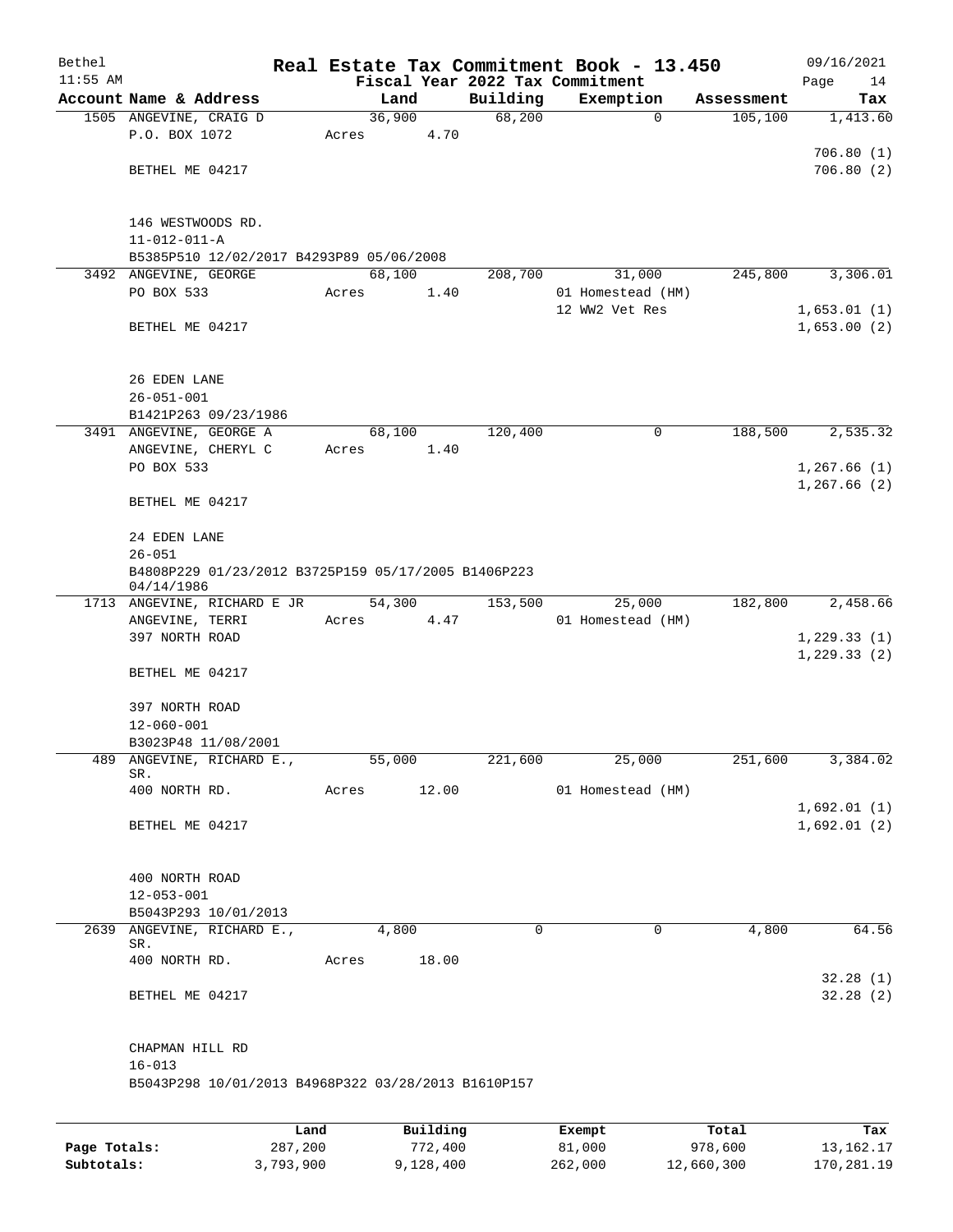| Bethel     |                                                    |       |        |       |             | Real Estate Tax Commitment Book - 13.450 |             |            | 09/16/2021  |
|------------|----------------------------------------------------|-------|--------|-------|-------------|------------------------------------------|-------------|------------|-------------|
| $11:55$ AM |                                                    |       |        |       |             | Fiscal Year 2022 Tax Commitment          |             |            | 15<br>Page  |
|            | Account Name & Address                             |       | Land   |       | Building    | Exemption                                |             | Assessment | Tax         |
|            | 2667 ANGEVINE, RICHARD E.,<br>SR.                  |       | 6,400  |       | 0           |                                          | $\Omega$    | 6,400      | 86.08       |
|            | 400 NORTH RD.                                      | Acres |        | 28.00 |             |                                          |             |            |             |
|            |                                                    |       |        |       |             |                                          |             |            | 43.04(1)    |
|            | BETHEL ME 04217                                    |       |        |       |             |                                          |             |            | 43.04 (2)   |
|            |                                                    |       |        |       |             |                                          |             |            |             |
|            |                                                    |       |        |       |             |                                          |             |            |             |
|            | NORTH RD<br>$17 - 009$                             |       |        |       |             |                                          |             |            |             |
|            | B5043P293 10/01/2013 B4913P283 10/31/2012 B711P270 |       |        |       |             |                                          |             |            |             |
|            | 5461 ANGEVINE, RICHARD, SR.                        |       | 50,600 |       | $\mathbf 0$ |                                          | $\mathbf 0$ | 50,600     | 680.57      |
|            | ANGEVINE, SUSAN                                    | Acres |        | 9.19  |             |                                          |             |            |             |
|            | 400 NORTH ROAD                                     |       |        |       |             |                                          |             |            | 340.29(1)   |
|            |                                                    |       |        |       |             |                                          |             |            | 340.28(2)   |
|            | BETHEL ME 04217                                    |       |        |       |             |                                          |             |            |             |
|            |                                                    |       |        |       |             |                                          |             |            |             |
|            | $12 - 060 - 002$                                   |       |        |       |             |                                          |             |            |             |
|            | 4950 ANNIS, AXEL                                   |       | 28,300 |       | 0           |                                          | 0           | 28,300     | 380.64      |
|            | 73 ROUTE 232                                       | Acres |        | 4.80  |             |                                          |             |            |             |
|            |                                                    |       |        |       |             |                                          |             |            | 190.32(1)   |
|            | RUMFORD ME 04276                                   |       |        |       |             |                                          |             |            | 190.32(2)   |
|            |                                                    |       |        |       |             |                                          |             |            |             |
|            |                                                    |       |        |       |             |                                          |             |            |             |
|            | $09 - 012 - 002$                                   |       |        |       |             |                                          |             |            |             |
|            | B3950P310 06/06/2006                               |       |        |       |             |                                          |             |            |             |
|            | 2666 ANNIS, DAVID                                  |       | 32,600 |       | 142,800     | 25,000                                   |             | 150,400    | 2,022.88    |
|            | ANNIS, NANCY                                       | Acres |        | 1.00  |             | 01 Homestead (HM)                        |             |            |             |
|            | 37 DAISY BRYANT ROAD                               |       |        |       |             |                                          |             |            | 1,011.44(1) |
|            |                                                    |       |        |       |             |                                          |             |            | 1,011.44(2) |
|            | BETHEL ME 04217                                    |       |        |       |             |                                          |             |            |             |
|            | 37 DAISY BRYANT ROAD                               |       |        |       |             |                                          |             |            |             |
|            | $17 - 008$                                         |       |        |       |             |                                          |             |            |             |
|            | B1254P94 04/19/1984                                |       |        |       |             |                                          |             |            |             |
|            | 1243 ANNIS, SCOTT                                  |       | 48,000 |       | 111,800     |                                          | 0           | 159,800    | 2,149.31    |
|            | ANNIS, WENDY                                       | Acres |        | 9.00  |             |                                          |             |            |             |
|            | PO BOX 112                                         |       |        |       |             |                                          |             |            | 1,074.66(1) |
|            | GREENWOOD ME 04255                                 |       |        |       |             |                                          |             |            | 1,074.65(2) |
|            |                                                    |       |        |       |             |                                          |             |            |             |
|            | 104 ANNIS RD.                                      |       |        |       |             |                                          |             |            |             |
|            | $07 - 046$                                         |       |        |       |             |                                          |             |            |             |
|            | B3678P95 02/22/2005                                |       |        |       |             |                                          |             |            |             |
|            | 1244 ANNIS, SCOTT                                  |       | 4,800  |       | 6,700       |                                          | 0           | 11,500     | 154.68      |
|            | PO BOX 112                                         |       |        |       |             |                                          |             |            |             |
|            |                                                    |       |        |       |             |                                          |             |            | 77.34(1)    |
|            | GREENWOOD ME 04255                                 |       |        |       |             |                                          |             |            | 77.34(2)    |
|            |                                                    |       |        |       |             |                                          |             |            |             |
|            | 92 ANNIS RD.                                       |       |        |       |             |                                          |             |            |             |
|            | $07 - 046 - 001$                                   |       |        |       |             |                                          |             |            |             |
|            | B2924P109                                          |       |        |       |             |                                          |             |            |             |
|            |                                                    |       |        |       |             |                                          |             |            |             |

|              | Land      | Building | Exempt  | Total      | Tax        |
|--------------|-----------|----------|---------|------------|------------|
| Page Totals: | 170,700   | 261,300  | 25,000  | 407,000    | 5,474.16   |
| Subtotals:   | 3,964,600 | ,389,700 | 287,000 | 13,067,300 | 175,755.35 |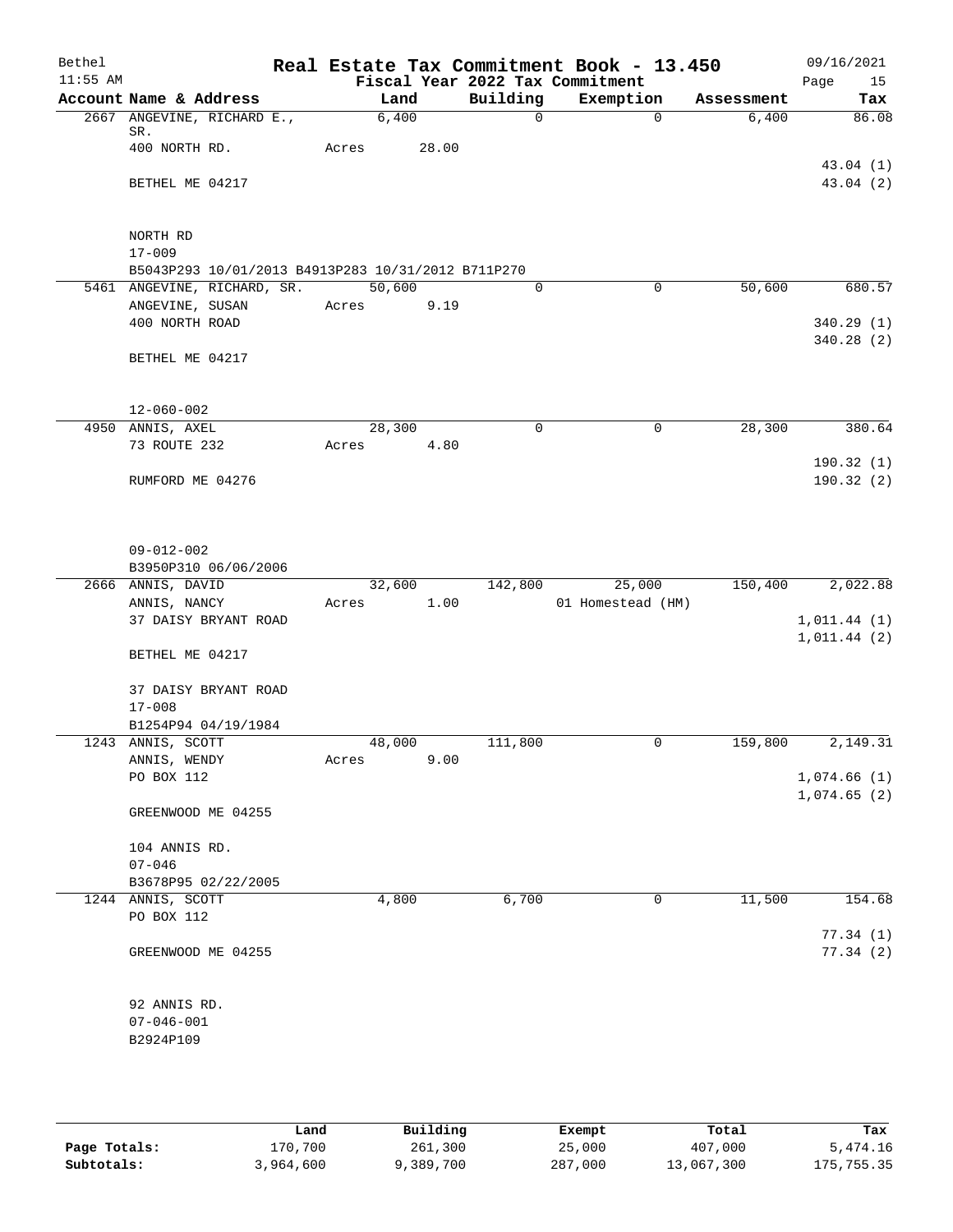| Bethel       |                                                                  |       |          |             | Real Estate Tax Commitment Book - 13.450 |            | 09/16/2021                 |
|--------------|------------------------------------------------------------------|-------|----------|-------------|------------------------------------------|------------|----------------------------|
| $11:55$ AM   |                                                                  |       |          |             | Fiscal Year 2022 Tax Commitment          |            | Page<br>16                 |
|              | Account Name & Address                                           |       | Land     | Building    | Exemption                                | Assessment | Tax                        |
|              | 1434 ANNIS, SCOTT                                                |       | 37,400   | 222,500     | 25,000                                   | 234,900    | 3,159.41                   |
|              | ANNIS, WENDY<br>PO BOX 112                                       | Acres | 5.20     |             | 01 Homestead (HM)                        |            |                            |
|              |                                                                  |       |          |             |                                          |            | 1,579.71(1)<br>1,579.70(2) |
|              | GREENWOOD ME 04255                                               |       |          |             |                                          |            |                            |
|              | 504 EAST BETHEL RD.                                              |       |          |             |                                          |            |                            |
|              | $09 - 012$                                                       |       |          |             |                                          |            |                            |
|              | B952P71 08/12/1977                                               |       |          |             |                                          |            |                            |
|              | 1242 ANNIS, SCOTT E                                              |       | 36,000   | $\mathbf 0$ | 0                                        | 36,000     | 484.20                     |
|              | ANNIS, WENDY E                                                   | Acres | 8.70     |             |                                          |            |                            |
|              | PO BOX 112                                                       |       |          |             |                                          |            | 242.10(1)                  |
|              |                                                                  |       |          |             |                                          |            | 242.10(2)                  |
|              | GREENWOOD ME 04219                                               |       |          |             |                                          |            |                            |
|              | ANNIS RD.<br>$07 - 045$                                          |       |          |             |                                          |            |                            |
|              | B5110P261 05/02/2014 B4982P188 05/06/2013 B595P123               |       |          |             |                                          |            |                            |
|              | 06/02/1960                                                       |       |          |             |                                          |            |                            |
|              | 1439 ANNIS, WENDY E                                              |       | 73,600   | $\mathbf 0$ | 0                                        | 73,600     | 989.92                     |
|              | ANNIS, SCOTT E                                                   | Acres | 93.00    |             |                                          |            |                            |
|              | PO BOX 112                                                       |       |          |             |                                          |            | 494.96 (1)                 |
|              | GREENWOOD ME 04255                                               |       |          |             |                                          |            | 494.96 (2)                 |
|              | EAST BETHEL RD.                                                  |       |          |             |                                          |            |                            |
|              | $09 - 017$                                                       |       |          |             |                                          |            |                            |
|              | B4998P248 06/17/2013 B2539P295 03/26/1998                        |       |          |             |                                          |            |                            |
|              | 265 ANTONIO, JOSEPH J                                            |       | 88,600   | 436,100     | 0                                        | 524,700    | 7,057.22                   |
|              | ANTONIO, LINDA L                                                 | Acres | 15.30    |             |                                          |            |                            |
|              | 17 PARKMAN ST.                                                   |       |          |             |                                          |            | 3,528.61(1)<br>3,528.61(2) |
|              | WESTBORO MA 01581                                                |       |          |             |                                          |            |                            |
|              | 52 MURIEL LANE                                                   |       |          |             |                                          |            |                            |
|              | $04 - 083 - 00E - 001$                                           |       |          |             |                                          |            |                            |
|              | B5391P88 01/22/2018 B3356P308 08/20/2003 B2743P104<br>09/07/1999 |       |          |             |                                          |            |                            |
|              | 2615 ANVARI, JAMSHED                                             |       | 53,100   | 0           | 0                                        | 53,100     | 714.20                     |
|              | ANVARI, ELIZABETH A                                              | Acres | 49.70    |             |                                          |            |                            |
|              | 115 HILL STREET                                                  |       |          |             |                                          |            | 357.10(1)                  |
|              |                                                                  |       |          |             |                                          |            | 357.10(2)                  |
|              | TOPSFIELD MA 0193                                                |       |          |             |                                          |            |                            |
|              | $15 - 027 - 005$                                                 |       |          |             |                                          |            |                            |
|              | B5312P580 10/14/2016                                             |       |          |             |                                          |            |                            |
|              | 387 AREY, TIMOTHY M                                              |       | 55,700   | 148,300     | $\mathbf 0$                              | 204,000    | 2,743.80                   |
|              | AREY, KAREN M AUGER                                              | Acres | 5.60     |             |                                          |            |                            |
|              | 1112 S CLINTON STREET                                            |       |          |             |                                          |            | 1,371.90(1)                |
|              |                                                                  |       |          |             |                                          |            | 1,371.90(2)                |
|              | BALTIMORE MD 21224                                               |       |          |             |                                          |            |                            |
|              | 69 SPARROWHAWK MT RD.                                            |       |          |             |                                          |            |                            |
|              | $06 - 018 - 004$                                                 |       |          |             |                                          |            |                            |
|              | B5256P528 12/02/2015                                             |       |          |             |                                          |            |                            |
|              |                                                                  |       |          |             |                                          |            |                            |
|              |                                                                  |       |          |             |                                          |            |                            |
|              |                                                                  | Land  | Building |             | Exempt                                   | Total      | Tax                        |
| Page Totals: | 344,400                                                          |       | 806,900  |             | 25,000                                   | 1,126,300  | 15, 148. 75                |

**Subtotals:** 4,309,000 10,196,600 312,000 14,193,600 190,904.10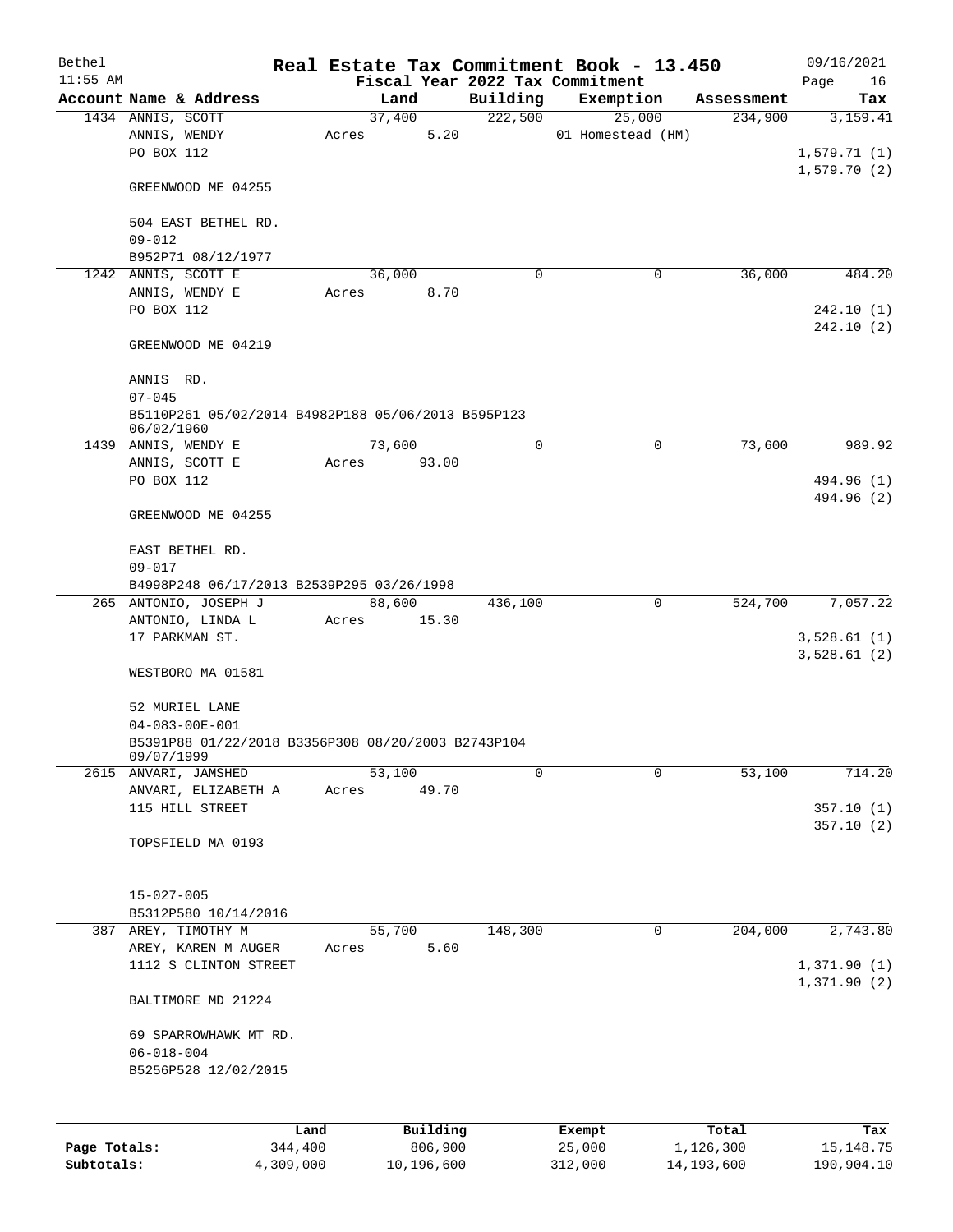| Bethel       |                                                                                      |                 |            |          | Real Estate Tax Commitment Book - 13.450 |            | 09/16/2021                 |
|--------------|--------------------------------------------------------------------------------------|-----------------|------------|----------|------------------------------------------|------------|----------------------------|
| $11:55$ AM   |                                                                                      |                 |            |          | Fiscal Year 2022 Tax Commitment          |            | Page<br>17                 |
|              | Account Name & Address                                                               |                 | Land       | Building | Exemption                                | Assessment | Tax                        |
|              | 1514 ARLOTTA, MARE TRUST<br>61 TURNING MILL ROAD                                     | 37,200          | 5.00       | 202, 300 | $\mathbf 0$                              | 239,500    | 3,221.28                   |
|              |                                                                                      | Acres           |            |          |                                          |            | 1,610.64(1)                |
|              | LEXINGTON MA 02420                                                                   |                 |            |          |                                          |            | 1,610.64(2)                |
|              |                                                                                      |                 |            |          |                                          |            |                            |
|              | 143 WESTWOODS RD.                                                                    |                 |            |          |                                          |            |                            |
|              | $11 - 012 - 009$                                                                     |                 |            |          |                                          |            |                            |
|              | B5574P121 12/23/2020 B4427P219 04/09/2009 B3870P336<br>01/06/2006                    |                 |            |          |                                          |            |                            |
|              | 3132 ARSENAULT, JOANNE SUE                                                           | 40,000          |            | 144,200  | $\Omega$                                 | 184,200    | 2,477.49                   |
|              | ARSENAULT, BETHANY ANN                                                               | Acres           | 1.70       |          |                                          |            |                            |
|              | 41 WINTHROP STREET,                                                                  |                 |            |          |                                          |            | 1,238.75(1)                |
|              | UNIT <sub>2</sub>                                                                    |                 |            |          |                                          |            | 1,238.74(2)                |
|              | HALLOWELL ME 04347                                                                   |                 |            |          |                                          |            |                            |
|              | 181 INTERVALE RD.                                                                    |                 |            |          |                                          |            |                            |
|              | $24 - 050$                                                                           |                 |            |          |                                          |            |                            |
|              | B5503P992 01/24/2020 B2745P315 09/13/1999                                            |                 |            |          |                                          |            |                            |
|              | 18 ARTHUR, ROBYN                                                                     | 46,700          |            | 129,400  | $\Omega$                                 | 176,100    | 2,368.55                   |
|              | 34 WEST MEADOW ROAD                                                                  | Acres           | 2.70       |          |                                          |            |                            |
|              | HAVERHILL MA 01832                                                                   |                 |            |          |                                          |            | 1,184.28(1)<br>1,184.27(2) |
|              |                                                                                      |                 |            |          |                                          |            |                            |
|              | 498 FLAT RD.                                                                         |                 |            |          |                                          |            |                            |
|              | $01 - 015$                                                                           |                 |            |          |                                          |            |                            |
|              | B5546P396 09/04/2020 B5341P73 04/19/2017 B5218P191<br>04/21/2015 B1945P51 10/02/1992 |                 |            |          |                                          |            |                            |
|              | 486 ATEVI PROPERTIES, LLC                                                            | 7,200           |            | $\Omega$ | 0                                        | 7,200      | 96.84                      |
|              | PO BOX 581                                                                           | Acres           | 23.50      |          |                                          |            |                            |
|              | BETHEL ME 04217                                                                      |                 |            |          |                                          |            | 48.42 (1)<br>48.42 (2)     |
|              |                                                                                      |                 |            |          |                                          |            |                            |
|              | INTERVALE RD                                                                         |                 |            |          |                                          |            |                            |
|              | $13 - 002 - 003$                                                                     |                 |            |          |                                          |            |                            |
|              | B5026P33 08/16/2013                                                                  |                 |            |          |                                          |            |                            |
|              | 2504 ATEVI PROPERTIES, LLC                                                           | 54,400          |            | 0        | $\Omega$                                 | 54,400     | 731.68                     |
|              | PO BOX 581                                                                           | Acres           | 172.00     |          |                                          |            |                            |
|              | BETHEL ME 04217                                                                      |                 |            |          |                                          |            | 365.84(1)<br>365.84(2)     |
|              |                                                                                      |                 |            |          |                                          |            |                            |
|              | WATERSPOUT MTN RD.                                                                   |                 |            |          |                                          |            |                            |
|              | $14 - 028$                                                                           |                 |            |          |                                          |            |                            |
|              | B5194P265 12/19/2014 B4879P245 08/20/2012 B3699P31                                   |                 |            |          |                                          |            |                            |
|              | 04/12/2005 B3031P59 11/27/2001                                                       |                 |            | $\Omega$ | 0                                        | 26,900     |                            |
|              | 5267 AUGER, JOHN P.<br>PO BOX 478                                                    | 26,900<br>Acres | 3.83       |          |                                          |            | 361.81                     |
|              |                                                                                      |                 |            |          |                                          |            | 180.91(1)                  |
|              | WEST KENNEBUNK ME 04094                                                              |                 |            |          |                                          |            | 180.90(2)                  |
|              |                                                                                      |                 |            |          |                                          |            |                            |
|              | 32 OTTER BROOK<br>$09 - 018 - 010$                                                   |                 |            |          |                                          |            |                            |
|              | B5548P542 09/15/2020 B4891P349 09/12/2012 B4427P212<br>04/08/2009                    |                 |            |          |                                          |            |                            |
|              |                                                                                      | Land            | Building   |          | Exempt                                   | Total      | Tax                        |
| Page Totals: | 212,400                                                                              |                 | 475,900    |          | $\mathbf 0$                              | 688,300    | 9,257.65                   |
| Subtotals:   | 4,521,400                                                                            |                 | 10,672,500 |          | 312,000                                  | 14,881,900 | 200,161.75                 |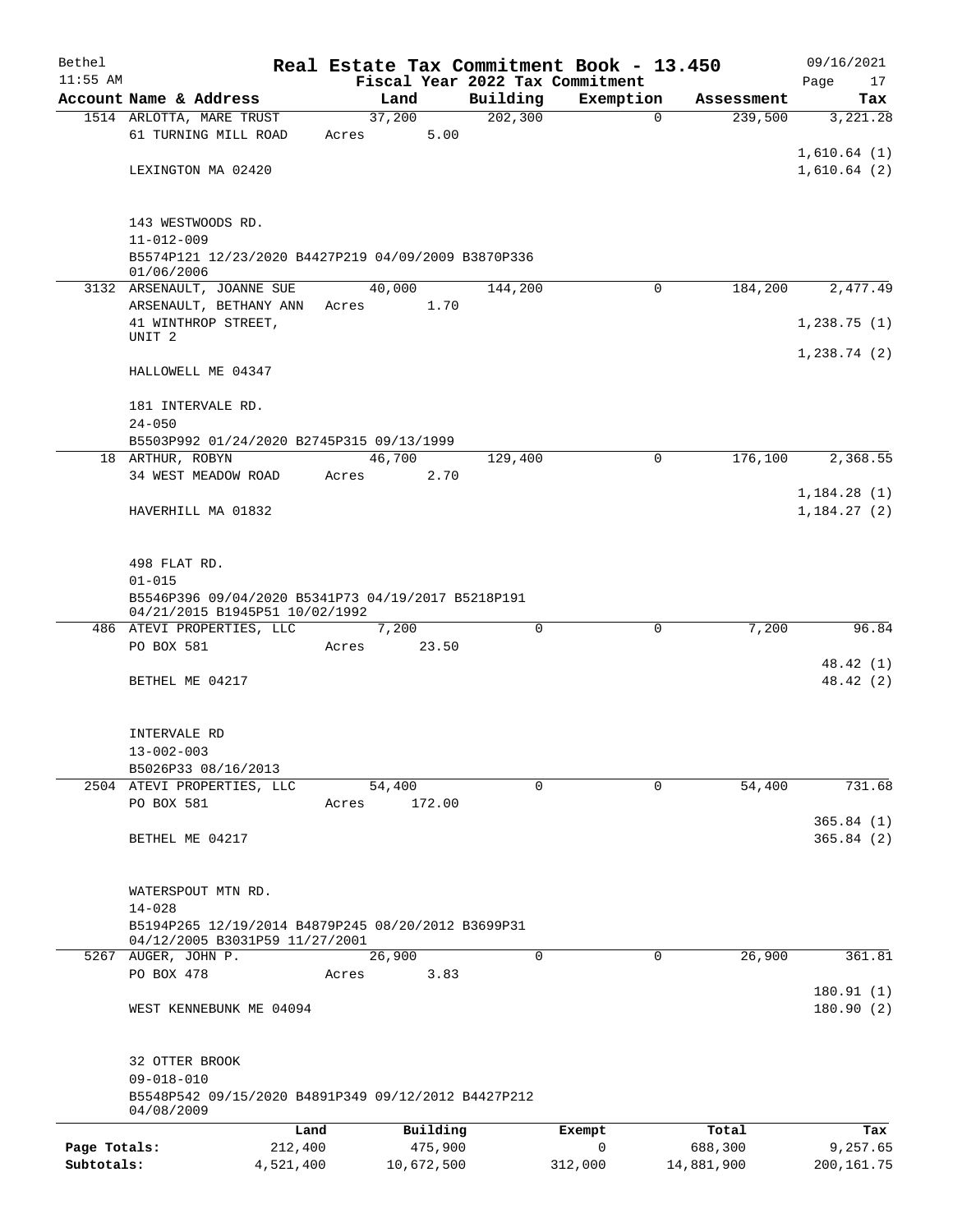| Bethel     |                                                                               |       |             |       |          | Real Estate Tax Commitment Book - 13.450     |              |            | 09/16/2021           |
|------------|-------------------------------------------------------------------------------|-------|-------------|-------|----------|----------------------------------------------|--------------|------------|----------------------|
| $11:55$ AM | Account Name & Address                                                        |       | Land        |       | Building | Fiscal Year 2022 Tax Commitment<br>Exemption |              | Assessment | Page<br>18           |
|            | 256 AUSTIN, CLAY                                                              |       | 67,400      |       | 0        |                                              | $\mathbf 0$  | 67,400     | Tax<br>906.53        |
|            | PO BOX 276                                                                    | Acres |             | 5.00  |          |                                              |              |            |                      |
|            |                                                                               |       |             |       |          |                                              |              |            | 453.27 (1)           |
|            | GREENWOOD ME 04255                                                            |       |             |       |          |                                              |              |            | 453.26(2)            |
|            |                                                                               |       |             |       |          |                                              |              |            |                      |
|            |                                                                               |       |             |       |          |                                              |              |            |                      |
|            | HIGHLAND AVE.<br>$04 - 083 - 006$                                             |       |             |       |          |                                              |              |            |                      |
|            | B5491P780 11/12/2019 B4117P311 04/17/2007 B2785P204                           |       |             |       |          |                                              |              |            |                      |
|            | 247 AUSTIN, CLAY                                                              |       | 77,100      |       | 236,900  |                                              | $\mathbf 0$  | 314,000    | 4,223.30             |
|            | P.O. BOX 1                                                                    | Acres |             | 5.05  |          |                                              |              |            |                      |
|            |                                                                               |       |             |       |          |                                              |              |            | 2, 111.65 (1)        |
|            | LAUREL NY 11948                                                               |       |             |       |          |                                              |              |            | 2, 111.65(2)         |
|            |                                                                               |       |             |       |          |                                              |              |            |                      |
|            | 50 HIGHLAND AVE.                                                              |       |             |       |          |                                              |              |            |                      |
|            | $04 - 083 - 014$                                                              |       |             |       |          |                                              |              |            |                      |
|            | B5329P326 02/02/2017 B3411P232 11/05/2003 B2592P71                            |       |             |       |          |                                              |              |            |                      |
|            | 08/04/1998                                                                    |       |             |       |          |                                              |              |            |                      |
|            | 3545 AUSTIN, JILL, ET AL<br>JILL AUSTIN, PR                                   |       | 33,600      |       | 103,900  |                                              | 0            | 137,500    | 1,849.38             |
|            | 9756 CAMBERLY CIRCLE                                                          |       |             |       |          |                                              |              |            | 924.69 (1)           |
|            |                                                                               |       |             |       |          |                                              |              |            | 924.69(2)            |
|            | ORLANDO FL 32836                                                              |       |             |       |          |                                              |              |            |                      |
|            |                                                                               |       |             |       |          |                                              |              |            |                      |
|            | 135 VERNON ST.                                                                |       |             |       |          |                                              |              |            |                      |
|            | $26 - 076 - 001 - 03C$<br>B5411P512 06/05/2018 B5224P269 05/29/2015 B3615P195 |       |             |       |          |                                              |              |            |                      |
|            | 10/28/2004                                                                    |       |             |       |          |                                              |              |            |                      |
|            | 3126 AUTREY, CATHY                                                            |       | 9,300       |       | 0        |                                              | 0            | 9,300      | 125.09               |
|            | AUTREY, RANDALL                                                               | Acres |             | 16.12 |          |                                              |              |            |                      |
|            | 139 INTERVALE RD.                                                             |       |             |       |          |                                              |              |            | 62.55(1)<br>62.54(2) |
|            | BETHEL ME 04217                                                               |       |             |       |          |                                              |              |            |                      |
|            |                                                                               |       |             |       |          |                                              |              |            |                      |
|            | INTERVALE RD W/S                                                              |       |             |       |          |                                              |              |            |                      |
|            | $24 - 047$                                                                    |       |             |       |          |                                              |              |            |                      |
|            | B2594P315 08/11/1998                                                          |       |             |       |          |                                              |              |            |                      |
|            | 2457 AUTREY, CATHY                                                            |       | 79,600      |       | 290,600  | 25,000                                       |              | 345,200    | 4,642.94             |
|            | AUTREY, RANDALL<br>139 INTERVALE RD.                                          |       | Acres 63.00 |       |          | 01 Homestead (HM)                            |              |            | 2,321.47(1)          |
|            |                                                                               |       |             |       |          |                                              |              |            | 2,321.47(2)          |
|            | BETHEL ME 04217                                                               |       |             |       |          |                                              |              |            |                      |
|            |                                                                               |       |             |       |          |                                              |              |            |                      |
|            | 139 INTERVALE RD.                                                             |       |             |       |          |                                              |              |            |                      |
|            | $13 - 016$                                                                    |       |             |       |          |                                              |              |            |                      |
|            | B2594P315 08/11/1998<br>3267 AVA CORPORATION                                  |       | 54,400      |       | 191,900  |                                              | $\mathsf{O}$ | 246,300    | 3,312.74             |
|            | PO BOX 23                                                                     |       | Acres 0.47  |       |          |                                              |              |            |                      |
|            |                                                                               |       |             |       |          |                                              |              |            | 1,656.37(1)          |
|            | HANOVER ME 04237                                                              |       |             |       |          |                                              |              |            | 1,656.37(2)          |
|            |                                                                               |       |             |       |          |                                              |              |            |                      |
|            |                                                                               |       |             |       |          |                                              |              |            |                      |
|            | 19 VERNON ST.<br>$25 - 101$                                                   |       |             |       |          |                                              |              |            |                      |
|            | B1098P053 11/07/1980 B864P291 07/23/1975                                      |       |             |       |          |                                              |              |            |                      |
|            |                                                                               |       |             |       |          |                                              |              |            |                      |
|            |                                                                               |       |             |       |          |                                              |              |            |                      |
|            |                                                                               |       |             |       |          |                                              |              |            |                      |

|              | ⊥and      | Building   | Exempt  | Total      | Tax          |
|--------------|-----------|------------|---------|------------|--------------|
| Page Totals: | 321,400   | 823,300    | 25,000  | 1,119,700  | 15,059.98    |
| Subtotals:   | 4,842,800 | 11,495,800 | 337,000 | 16,001,600 | 215, 221, 73 |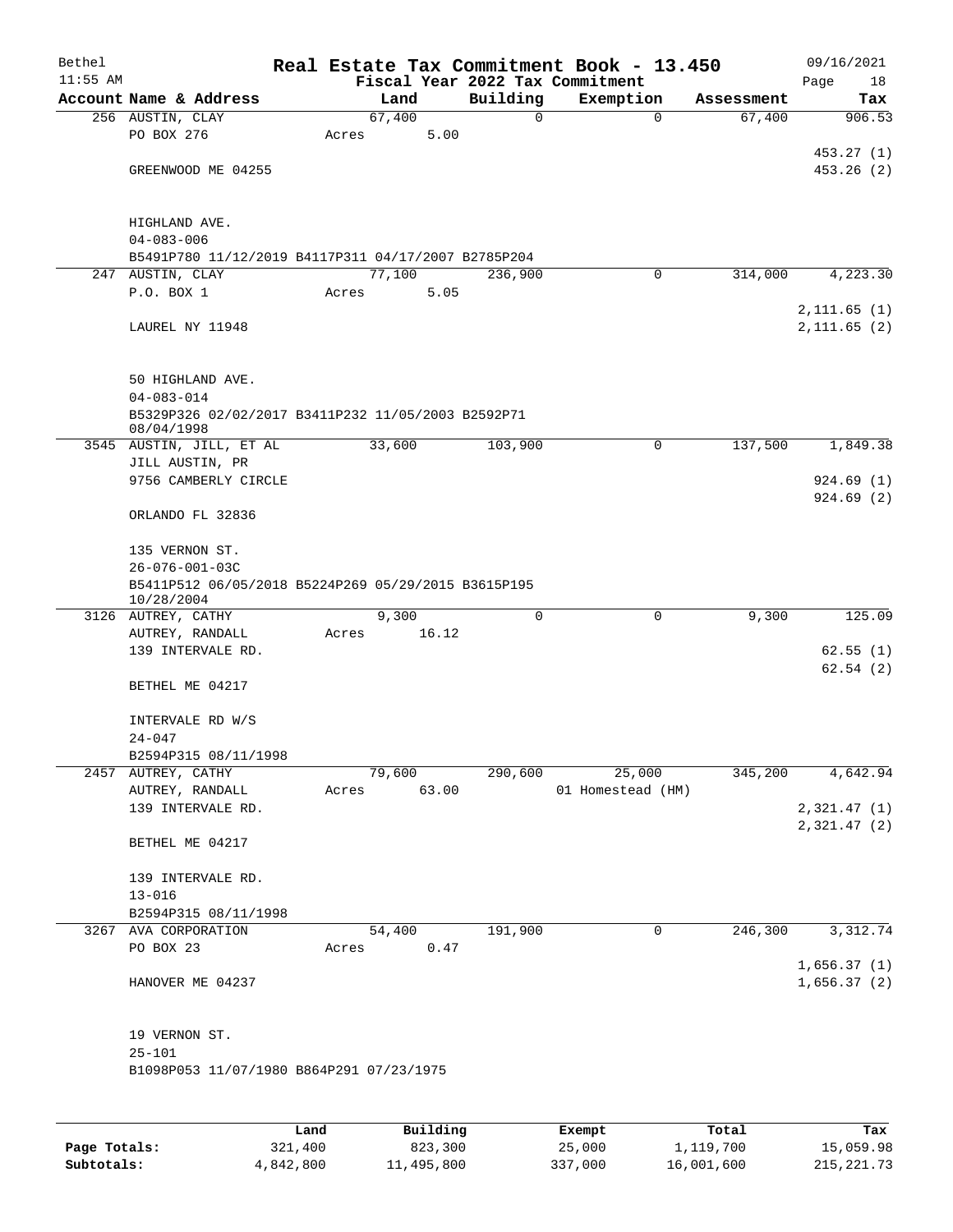| Bethel       |                                                                        |         |            |          | Real Estate Tax Commitment Book - 13.450 |                       | 09/16/2021   |
|--------------|------------------------------------------------------------------------|---------|------------|----------|------------------------------------------|-----------------------|--------------|
| $11:55$ AM   |                                                                        |         |            |          | Fiscal Year 2022 Tax Commitment          |                       | Page<br>19   |
|              | Account Name & Address<br>5399 B&B PROPERTY                            | Land    |            | Building | Exemption                                | Assessment<br>129,600 | Tax          |
|              | MANAGEMENT, LLC                                                        | 129,600 |            | 0        | $\mathbf 0$                              |                       | 1,743.12     |
|              | 78 CARTER RD                                                           | Acres   | 1.47       |          |                                          |                       |              |
|              |                                                                        |         |            |          |                                          |                       | 871.56(1)    |
|              | DIXFIELD ME 04224                                                      |         |            |          |                                          |                       | 871.56(2)    |
|              |                                                                        |         |            |          |                                          |                       |              |
|              | 302 MAYVILLE RD.                                                       |         |            |          |                                          |                       |              |
|              | $12 - 072 - 004$                                                       |         |            |          |                                          |                       |              |
|              | B5275P689 04/04/2016                                                   |         |            |          |                                          |                       |              |
|              | 4917 B. KENNEY BUILDER/                                                | 20,700  |            | 0        | 0                                        | 20,700                | 278.42       |
|              | CONTRACTOR, LLC<br>4 ROLLING MEADOW                                    | Acres   | 2.09       |          |                                          |                       |              |
|              | ESTATES                                                                |         |            |          |                                          |                       |              |
|              |                                                                        |         |            |          |                                          |                       | 139.21(1)    |
|              | NORWAY ME 04268                                                        |         |            |          |                                          |                       | 139.21(2)    |
|              |                                                                        |         |            |          |                                          |                       |              |
|              | JORDAN WOODS LOT 7                                                     |         |            |          |                                          |                       |              |
|              | $11 - 088 - 007$                                                       |         |            |          |                                          |                       |              |
|              | B5258P191 12/11/2015 B5255P534 11/25/2015 B3928P296                    |         |            |          |                                          |                       |              |
|              | 3485 BABCOCK WALKER FAMILY                                             | 45,700  |            | 74,400   | 0                                        | 120,100               | 1,615.35     |
|              | LLC                                                                    |         | 0.20       |          |                                          |                       |              |
|              | 66 NORDIC KNOLL ROAD                                                   | Acres   |            |          |                                          |                       | 807.68 (1)   |
|              | NEWRY ME 04261                                                         |         |            |          |                                          |                       | 807.67(2)    |
|              |                                                                        |         |            |          |                                          |                       |              |
|              |                                                                        |         |            |          |                                          |                       |              |
|              | 38 PARADISE RD.                                                        |         |            |          |                                          |                       |              |
|              | $26 - 045$                                                             |         |            |          |                                          |                       |              |
|              | B4642P87 10/05/2010<br>152 BACHELDER, KENNETH E                        | 21,800  |            | 51,800   | 25,000                                   | 48,600                | 653.67       |
|              | BACHELDER, JANICE M                                                    | Acres   | 0.30       |          | 01 Homestead (HM)                        |                       |              |
|              | PO BOX 84                                                              |         |            |          |                                          |                       | 326.84(1)    |
|              |                                                                        |         |            |          |                                          |                       | 326.83(2)    |
|              | GREENWOOD ME 04255                                                     |         |            |          |                                          |                       |              |
|              |                                                                        |         |            |          |                                          |                       |              |
|              | 899 WALKERS MILLS RD.<br>$04 - 009$                                    |         |            |          |                                          |                       |              |
|              | B1513P326 10/06/1987                                                   |         |            |          |                                          |                       |              |
| 5039         | BADGER INVESTMENT                                                      | 56,000  |            | 292,700  | 0                                        | 348,700               | 4,690.02     |
|              | PROPERTIES, LLC                                                        |         |            |          |                                          |                       |              |
|              | C/O LINDSEY SEAVER<br>PO BOX 2105                                      | Acres   | 2.03       |          |                                          |                       | 2,345.01(1)  |
|              |                                                                        |         |            |          |                                          |                       | 2,345.01(2)  |
|              | ARLINGTON VA 22202                                                     |         |            |          |                                          |                       |              |
|              |                                                                        |         |            |          |                                          |                       |              |
|              | 59 OAK RIDGE ROAD                                                      |         |            |          |                                          |                       |              |
|              | $18 - 060 - 041$                                                       |         |            |          |                                          |                       |              |
|              | B5038P310 09/18/2013<br>3091 BAER, LLC                                 | 164,100 |            | 281,600  | $\mathbf 0$                              | 445,700               | 5,994.67     |
|              | PO BOX 223                                                             | Acres   | 6.00       |          |                                          |                       |              |
|              |                                                                        |         |            |          |                                          |                       | 2,997.34 (1) |
|              | BETHEL ME 04217                                                        |         |            |          |                                          |                       | 2,997.33(2)  |
|              |                                                                        |         |            |          |                                          |                       |              |
|              |                                                                        |         |            |          |                                          |                       |              |
|              | 12 NORTH RD                                                            |         |            |          |                                          |                       |              |
|              | $24 - 014 - 001$<br>B5570P248 12/09/2020 B4469P62 07/10/2009 B2613P316 |         |            |          |                                          |                       |              |
|              |                                                                        | Land    | Building   |          | Exempt                                   | Total                 | Tax          |
| Page Totals: | 437,900                                                                |         | 700,500    |          | 25,000                                   | 1,113,400             | 14,975.25    |
| Subtotals:   | 5,280,700                                                              |         | 12,196,300 |          | 362,000                                  | 17, 115, 000          | 230,196.98   |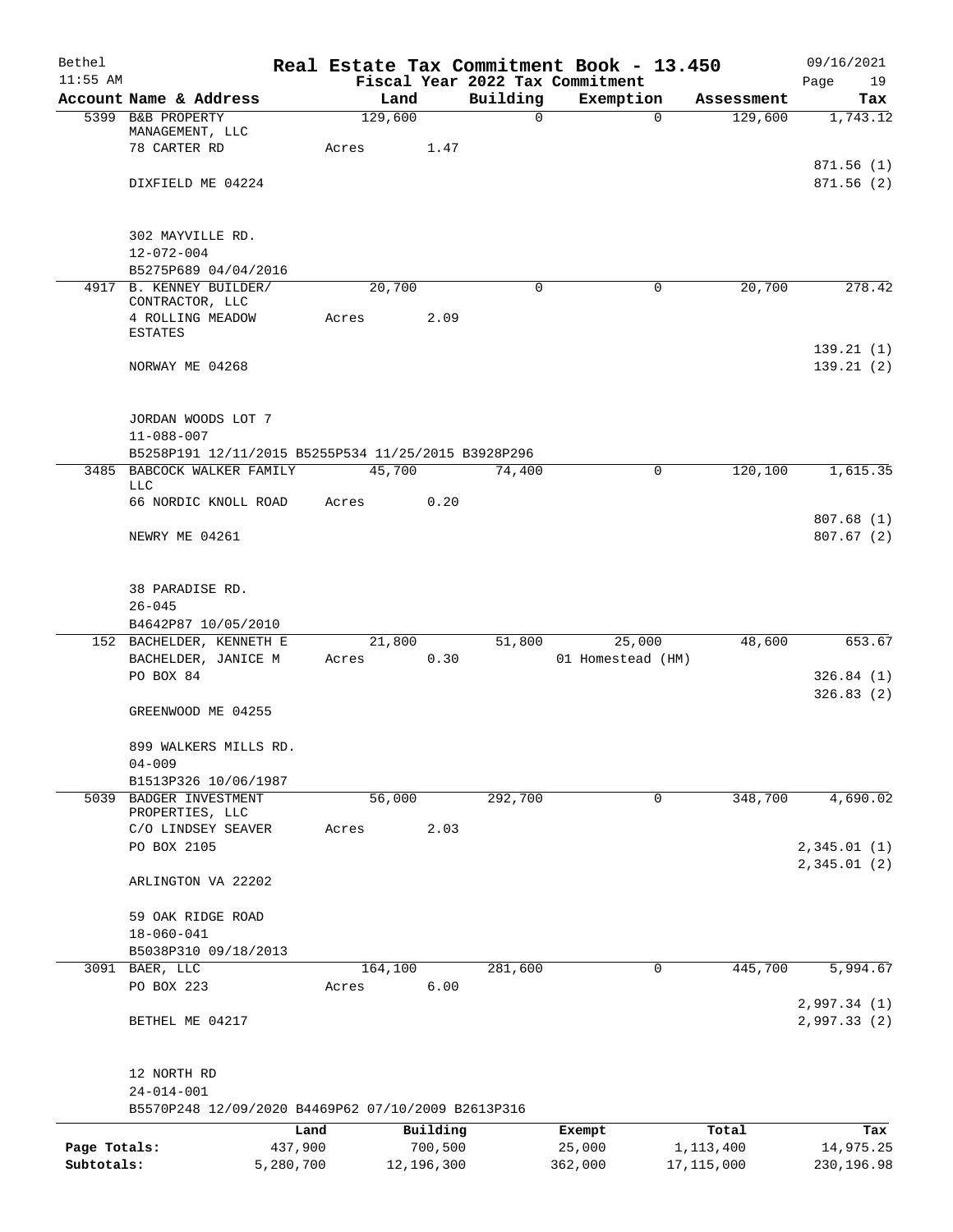| Bethel     |                                                     |      |                |          |                                 | Real Estate Tax Commitment Book - 13.450 |            | 09/16/2021             |
|------------|-----------------------------------------------------|------|----------------|----------|---------------------------------|------------------------------------------|------------|------------------------|
| $11:55$ AM |                                                     |      |                |          | Fiscal Year 2022 Tax Commitment |                                          |            | 20<br>Page             |
|            | Account Name & Address                              |      | Land<br>70,800 |          | Building<br>280, 100            | Exemption<br>$\mathbf 0$                 | Assessment | Tax<br>4,719.61        |
|            | 2715 BAGLEY, BRIAN<br>HURLEY, LISA D                |      | Acres          | 1.04     |                                 |                                          | 350,900    |                        |
|            | 29 VINE ST #4                                       |      |                |          |                                 |                                          |            | 2,359.81(1)            |
|            |                                                     |      |                |          |                                 |                                          |            | 2,359.80(2)            |
|            | WINCHESTER MA 01890                                 |      |                |          |                                 |                                          |            |                        |
|            | 8 MEGAN'S WAY                                       |      |                |          |                                 |                                          |            |                        |
|            | $17 - 035 - 003$                                    |      |                |          |                                 |                                          |            |                        |
|            | B4988P121                                           |      |                |          |                                 |                                          |            |                        |
|            | 70 BAHR, PETER M. & CAROL                           |      | 57,300         |          | 199,900                         | 0                                        | 257,200    | 3,459.34               |
|            | R, TRUSTEES                                         |      |                |          |                                 |                                          |            |                        |
|            | 112 BAY VIEW RD                                     |      | Acres          | 12.00    |                                 |                                          |            |                        |
|            |                                                     |      |                |          |                                 |                                          |            | 1,729.67(1)            |
|            | DUXBURY MA 02332                                    |      |                |          |                                 |                                          |            | 1,729.67(2)            |
|            |                                                     |      |                |          |                                 |                                          |            |                        |
|            | 29 LYMAN WHEELER RD.                                |      |                |          |                                 |                                          |            |                        |
|            | $01 - 051 - 004$                                    |      |                |          |                                 |                                          |            |                        |
|            | B5189P272 12/04/2014                                |      |                |          |                                 |                                          |            |                        |
|            | 3429 BAHRE STATION LLC<br>PO BOX 198                |      | 68,300         | 4.08     | $\mathbf 0$                     | 0                                        | 68,300     | 918.64                 |
|            |                                                     |      | Acres          |          |                                 |                                          |            | 459.32 (1)             |
|            | OXFORD ME 04270                                     |      |                |          |                                 |                                          |            | 459.32 (2)             |
|            |                                                     |      |                |          |                                 |                                          |            |                        |
|            | 43 CROSS ST.                                        |      |                |          |                                 |                                          |            |                        |
|            | $25 - 244$                                          |      |                |          |                                 |                                          |            |                        |
|            | B5269P527 02/25/2016                                |      |                |          |                                 |                                          |            |                        |
|            | 3580 BAILEY BODY WORKS                              |      | 38,400         |          | 59,500                          | 0                                        | 97,900     | 1,316.76               |
|            | BAILEY, LESLIE                                      |      | Acres          | 4.23     |                                 |                                          |            |                        |
|            | 118 VERNON ST.                                      |      |                |          |                                 |                                          |            | 658.38(1)              |
|            |                                                     |      |                |          |                                 |                                          |            | 658.38(2)              |
|            | BETHEL ME 04217                                     |      |                |          |                                 |                                          |            |                        |
|            | 118 VERNON ST.                                      |      |                |          |                                 |                                          |            |                        |
|            | $26 - 084$                                          |      |                |          |                                 |                                          |            |                        |
|            | B1492P234 07/17/1987                                |      |                |          |                                 |                                          |            |                        |
|            | 1361 BAILEY, CAROL ANNE                             |      | 40,500         |          | 179,600                         | $\mathsf{O}$                             | 220,100    | 2,960.35               |
|            | 372 WALKERS MILLS RD.                               |      | Acres          | 2.00     |                                 |                                          |            |                        |
|            |                                                     |      |                |          |                                 |                                          |            | 1,480.18(1)            |
|            | BETHEL ME 04217                                     |      |                |          |                                 |                                          |            | 1,480.17(2)            |
|            |                                                     |      |                |          |                                 |                                          |            |                        |
|            | 372 WALKERS MILLS RD.                               |      |                |          |                                 |                                          |            |                        |
|            | $08 - 043 - 001$                                    |      |                |          |                                 |                                          |            |                        |
|            | B2999P28                                            |      |                |          |                                 |                                          |            |                        |
|            | 3059 BAILEY, CATHERINE                              |      | 30,000         |          | 64,000                          | 0                                        | 94,000     | 1,264.30               |
|            | PO BOX 1002                                         |      | Acres          | 39.20    |                                 |                                          |            |                        |
|            | BETHEL ME 04217                                     |      |                |          |                                 |                                          |            | 632.15(1)<br>632.15(2) |
|            |                                                     |      |                |          |                                 |                                          |            |                        |
|            | 95 HOLT HILL RD                                     |      |                |          |                                 |                                          |            |                        |
|            | $23 - 012$                                          |      |                |          |                                 |                                          |            |                        |
|            | B5419P236 07/17/2018 B5241P176 09/02/2015 B3022P172 |      |                |          |                                 |                                          |            |                        |
|            | 11/07/2001                                          |      |                |          |                                 |                                          |            |                        |
|            |                                                     |      |                |          |                                 |                                          |            |                        |
|            |                                                     | Land |                | Building |                                 | Exempt                                   | Total      | Tax                    |
|            |                                                     |      |                |          |                                 |                                          |            |                        |

|              | .         | <u>DULLULUM</u> | <b>BY CITING</b> | ----       | $-0.0$     |
|--------------|-----------|-----------------|------------------|------------|------------|
| Page Totals: | 305,300   | 783,100         |                  | 1,088,400  | 14,639.00  |
| Subtotals:   | 5,586,000 | 12,979,400      | 362,000          | 18,203,400 | 244,835.98 |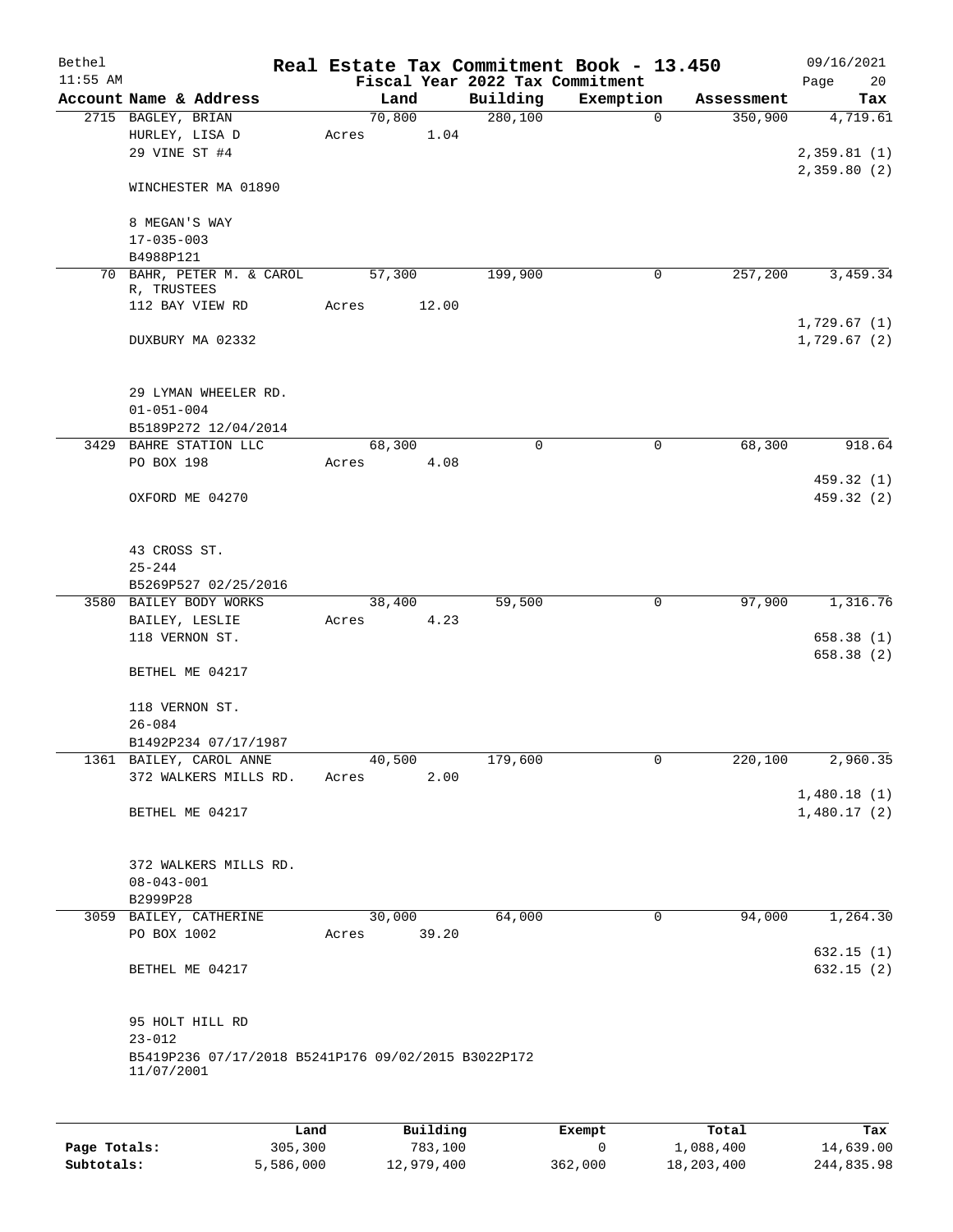| Bethel       |                                                                            |         |       |        |          |                     | Real Estate Tax Commitment Book - 13.450 |            | 09/16/2021                 |
|--------------|----------------------------------------------------------------------------|---------|-------|--------|----------|---------------------|------------------------------------------|------------|----------------------------|
| $11:55$ AM   |                                                                            |         |       |        |          |                     | Fiscal Year 2022 Tax Commitment          |            | Page<br>21                 |
|              | Account Name & Address                                                     |         |       | Land   |          | Building            | Exemption                                | Assessment | Tax                        |
|              | 3368 BAILEY, DOUGLAS A AND<br>SESSIONS, SAVANNAH L                         |         | Acres | 62,100 | 1.46     | $\overline{51,900}$ | 25,000<br>01 Homestead (HM)              | 89,000     | 1,197.05                   |
|              | 15 TYLER ST                                                                |         |       |        |          |                     |                                          |            | 598.53(1)<br>598.52(2)     |
|              | BETHEL ME 04217                                                            |         |       |        |          |                     |                                          |            |                            |
|              | 15 TYLER ST.                                                               |         |       |        |          |                     |                                          |            |                            |
|              | $25 - 189$<br>B5350P468 08/14/2017 B4382P185 12/05/2008 B3433P23           |         |       |        |          |                     |                                          |            |                            |
|              | 12/04/2003                                                                 |         |       |        |          |                     |                                          |            |                            |
|              | 1340 BAILEY, JACK E                                                        |         |       | 35,200 |          | 83,200              | $\Omega$                                 | 118,400    | 1,592.48                   |
|              | 44 PARADISE ROAD                                                           |         | Acres |        | 2.79     |                     |                                          |            | 796.24(1)                  |
|              | BETHEL ME 04217                                                            |         |       |        |          |                     |                                          |            | 796.24(2)                  |
|              | 530 WALKERS MILLS RD.                                                      |         |       |        |          |                     |                                          |            |                            |
|              | $08 - 034$                                                                 |         |       |        |          |                     |                                          |            |                            |
|              | B5330P104 02/07/2017 B5246P686 09/30/2015 B693P43<br>09/01/1970            |         |       |        |          |                     |                                          |            |                            |
|              | 1341 BAILEY, JACK E                                                        |         |       | 24,600 |          | $\Omega$            | $\mathbf 0$                              | 24,600     | 330.87                     |
|              | 44 PARADISE RD                                                             |         | Acres |        | 1.30     |                     |                                          |            |                            |
|              | BETHEL ME 04217                                                            |         |       |        |          |                     |                                          |            | 165.44(1)<br>165.43(2)     |
|              |                                                                            |         |       |        |          |                     |                                          |            |                            |
|              | RTE 26 N/S<br>$08 - 035$                                                   |         |       |        |          |                     |                                          |            |                            |
|              | B5330P104 02/07/2017 B5246P686 09/30/2015 B4122P213<br>04/26/2007 B757P195 |         |       |        |          |                     |                                          |            |                            |
|              | 3581 BAILEY, LESLIE                                                        |         |       | 800    |          | $\Omega$            | 0                                        | 800        | 10.76                      |
|              | 118 VERNON ST.                                                             |         | Acres |        | 8.80     |                     |                                          |            |                            |
|              | BETHEL ME 04217                                                            |         |       |        |          |                     |                                          |            | 5.38(1)<br>5.38(2)         |
|              | VERNON ST E/S                                                              |         |       |        |          |                     |                                          |            |                            |
|              | $26 - 085$                                                                 |         |       |        |          |                     |                                          |            |                            |
|              | B2432P18                                                                   |         |       |        |          |                     |                                          |            |                            |
|              | 4800 BAILEY, MARK W<br>BAILEY, SUSAN C                                     |         | Acres | 44,800 | 1.58     | 193,900             | $\Omega$                                 | 238,700    | 3,210.52                   |
|              | 215 COUNTY RD                                                              |         |       |        |          |                     |                                          |            | 1,605.26(1)                |
|              |                                                                            |         |       |        |          |                     |                                          |            | 1,605.26(2)                |
|              | IPSWICH MA 01938                                                           |         |       |        |          |                     |                                          |            |                            |
|              | 13 BRIGHT WIND WAY                                                         |         |       |        |          |                     |                                          |            |                            |
|              | $23 - 013 - 001 - 012$                                                     |         |       |        |          |                     |                                          |            |                            |
|              | B4635P327 09/21/2010                                                       |         |       |        |          |                     |                                          |            |                            |
|              | 3523 BAKER, INDIA ZALTANA                                                  |         |       | 43,500 |          | 168,700             | 0                                        | 212,200    | 2,854.09                   |
|              | PO BOX 1514                                                                |         | Acres |        | 1.10     |                     |                                          |            |                            |
|              | PRESQUE ISLE ME 04769                                                      |         |       |        |          |                     |                                          |            | 1,427.05(1)<br>1,427.04(2) |
|              | 197 VERNON ST./VISTA<br>$26 - 070 - 009$                                   |         |       |        |          |                     |                                          |            |                            |
|              | B4831P142 03/30/2012 B3364P183 08/27/2003                                  |         |       |        |          |                     |                                          |            |                            |
|              |                                                                            |         |       |        |          |                     |                                          |            |                            |
|              |                                                                            | Land    |       |        | Building |                     | Exempt                                   | Total      | Tax                        |
| Page Totals: |                                                                            | 211,000 |       |        | 497,700  |                     | 25,000                                   | 683,700    | 9,195.77                   |

**Subtotals:** 5,797,000 13,477,100 387,000 18,887,100 254,031.75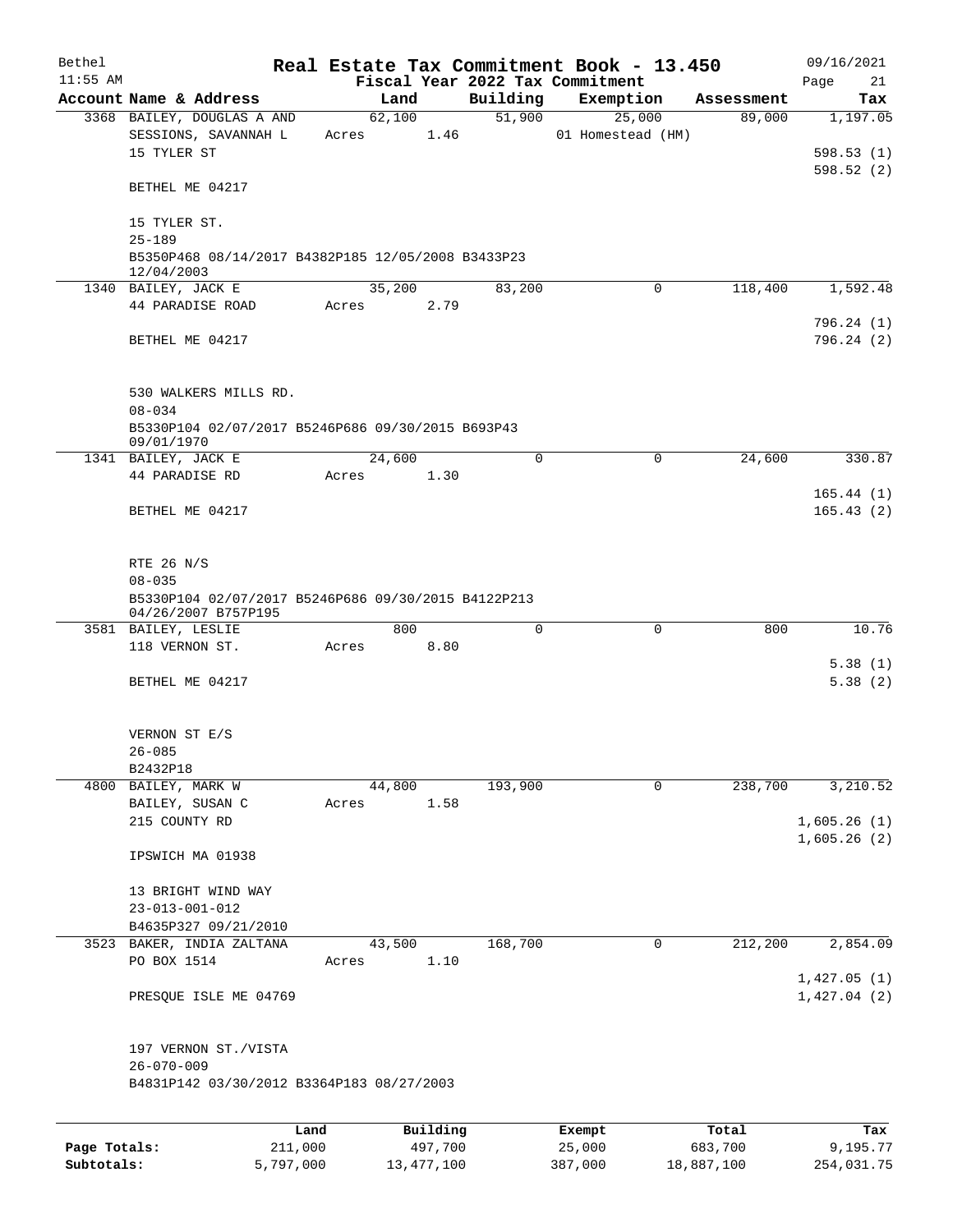| Bethel       |                                                                   |       |                       |                                             | Real Estate Tax Commitment Book - 13.450 |                      | 09/16/2021       |
|--------------|-------------------------------------------------------------------|-------|-----------------------|---------------------------------------------|------------------------------------------|----------------------|------------------|
| $11:55$ AM   | Account Name & Address                                            |       |                       | Fiscal Year 2022 Tax Commitment<br>Building |                                          |                      | Page<br>22       |
|              | 4809 BAKER, JAMES C. & AMY                                        |       | Land<br>12,700        | $\mathbf 0$                                 | Exemption<br>$\mathbf 0$                 | Assessment<br>12,700 | Tax<br>170.82    |
|              | М.                                                                |       |                       |                                             |                                          |                      |                  |
|              | 75 HUMPHREY'S COURT                                               | Acres | 1.05                  |                                             |                                          |                      |                  |
|              |                                                                   |       |                       |                                             |                                          |                      | 85.41(1)         |
|              | PORTSMOUTH NH 03801                                               |       |                       |                                             |                                          |                      | 85.41(2)         |
|              | 18 COBBLESTONE FARM                                               |       |                       |                                             |                                          |                      |                  |
|              | $07 - 040 - 011$                                                  |       |                       |                                             |                                          |                      |                  |
|              | B5553P930 10/06/2020 B4885P339 08/31/2012 B3843P257<br>11/15/2005 |       |                       |                                             |                                          |                      |                  |
|              | 3459 BAKER, JONATHAN                                              |       | 77,000                | 497,400                                     | 0                                        | 574,400              | 7,725.68         |
|              | WIEDOWER BAKER, ERIN                                              | Acres | 1.27                  |                                             |                                          |                      |                  |
|              | 942 N WOLCOTT AVE #1                                              |       |                       |                                             |                                          |                      | 3,862.84(1)      |
|              | CHICAGO IL 60622                                                  |       |                       |                                             |                                          |                      | 3,862.84(2)      |
|              | 67 BROAD ST.                                                      |       |                       |                                             |                                          |                      |                  |
|              | $26 - 018$                                                        |       |                       |                                             |                                          |                      |                  |
|              | B5570P612 12/09/2020 B4344P112 08/29/2008                         |       |                       |                                             |                                          |                      |                  |
|              | 3764 BAKER, JOSEPH &                                              |       | 18,900                | $\Omega$                                    | 0                                        | 18,900               | 254.21           |
|              | MICHELLE<br>2730 HORTON STREET                                    |       |                       |                                             |                                          |                      |                  |
|              |                                                                   | Acres | 30.40                 |                                             |                                          |                      | 127.11(1)        |
|              | NORTH DIGHTON MA 02764                                            |       |                       |                                             |                                          |                      | 127.10(2)        |
|              |                                                                   |       |                       |                                             |                                          |                      |                  |
|              | TARA WAY                                                          |       |                       |                                             |                                          |                      |                  |
|              | $15 - 021 - 001$                                                  |       |                       |                                             |                                          |                      |                  |
|              | B5531P473 07/01/2020 B5198P45 01/02/2015 B3234P30                 |       |                       |                                             |                                          |                      |                  |
|              | 5417 BALABAN, JULIE                                               |       | 93,900                | 282,500                                     | 0                                        | 376,400              | 5,062.58         |
|              | GARBER, ALAN<br>12 TIMBER LANE                                    | Acres | 2.30                  |                                             |                                          |                      | 2,531.29(1)      |
|              |                                                                   |       |                       |                                             |                                          |                      | 2,531.29(2)      |
|              | LEBANON NH 03766                                                  |       |                       |                                             |                                          |                      |                  |
|              | 50 CARIBOU MOUNTAIN                                               |       |                       |                                             |                                          |                      |                  |
|              | $27 - 007 - 007$                                                  |       |                       |                                             |                                          |                      |                  |
|              | B5463P889 05/29/2019 B5277P559 04/21/2016 B5250P481<br>10/27/2015 |       |                       |                                             |                                          |                      |                  |
|              | 877 BALASCHAK, JAMES                                              |       | 33,600                | 138,900                                     | 0                                        | 172,500              | 2,320.13         |
|              | 36575 N 100th WAY                                                 |       |                       |                                             |                                          |                      |                  |
|              |                                                                   |       |                       |                                             |                                          |                      | 1,160.07(1)      |
|              | SCOTTSDALE AZ 85262                                               |       |                       |                                             |                                          |                      | 1,160.06(2)      |
|              |                                                                   |       |                       |                                             |                                          |                      |                  |
|              | 100 FAIRWAY ROAD<br>$07 - 028 - 524$                              |       |                       |                                             |                                          |                      |                  |
| 2989         | BALL, KEVIN J                                                     |       | 65,500                | 164,500                                     | 0                                        | 230,000              | 3,093.50         |
|              | BALL, SUZANNE P                                                   | Acres | 2.82                  |                                             |                                          |                      |                  |
|              | 8 VICTORY DR                                                      |       |                       |                                             |                                          |                      | 1,546.75(1)      |
|              | ENGLISHTOWN NJ 07726                                              |       |                       |                                             |                                          |                      | 1,546.75(2)      |
|              |                                                                   |       |                       |                                             |                                          |                      |                  |
|              | 5 BEAR POINT ROAD                                                 |       |                       |                                             |                                          |                      |                  |
|              | $22 - 016 - 002$                                                  |       |                       |                                             |                                          |                      |                  |
|              | B4715P188 05/06/2011                                              |       |                       |                                             |                                          |                      |                  |
|              |                                                                   |       |                       |                                             |                                          |                      |                  |
| Page Totals: | Land<br>301,600                                                   |       | Building<br>1,083,300 |                                             | Exempt<br>0                              | Total<br>1,384,900   | Tax<br>18,626.92 |
| Subtotals:   | 6,098,600                                                         |       | 14,560,400            |                                             | 387,000                                  | 20, 272, 000         | 272,658.67       |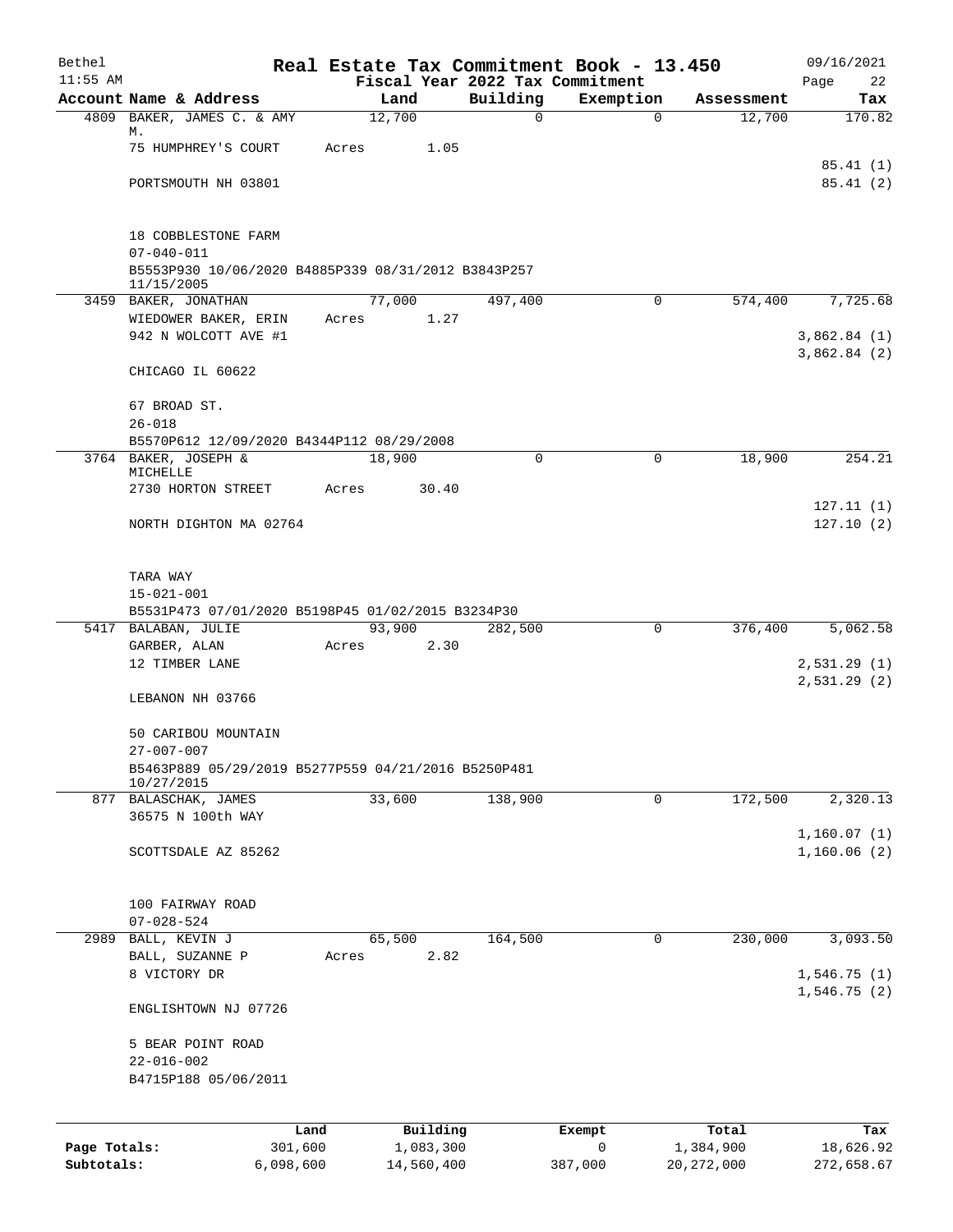| Bethel     |                                                                                 |        |       |                                 | Real Estate Tax Commitment Book - 13.450 |            | 09/16/2021   |
|------------|---------------------------------------------------------------------------------|--------|-------|---------------------------------|------------------------------------------|------------|--------------|
| $11:55$ AM |                                                                                 |        |       | Fiscal Year 2022 Tax Commitment |                                          |            | 23<br>Page   |
|            | Account Name & Address                                                          |        | Land  | Building                        | Exemption                                | Assessment | Tax          |
|            | 5117 BALLENTINE, SHARI                                                          | 42,300 |       | $\mathbf 0$                     | $\Omega$                                 | 42,300     | 568.94       |
|            | BAKEN, JOHN L<br>PO BOX 1274                                                    | Acres  | 2.35  |                                 |                                          |            | 284.47 (1)   |
|            |                                                                                 |        |       |                                 |                                          |            | 284.47 (2)   |
|            | BETHEL ME 04217                                                                 |        |       |                                 |                                          |            |              |
|            | WINTERPARK                                                                      |        |       |                                 |                                          |            |              |
|            | $01 - 010 - 014$                                                                |        |       |                                 |                                          |            |              |
|            | B5516P879 04/01/2020 B5452P553 02/22/2019 B3962P119<br>5105 BALLENTINE, SHARI L | 50,000 |       |                                 |                                          | 451,000    | 6,065.95     |
|            | BAKEN, JOHN L                                                                   | Acres  | 1.85  | 401,000                         | 0                                        |            |              |
|            | PO BOX 1274                                                                     |        |       |                                 |                                          |            | 3,032.98(1)  |
|            |                                                                                 |        |       |                                 |                                          |            | 3,032.97(2)  |
|            | BETHEL ME 04217                                                                 |        |       |                                 |                                          |            |              |
|            | 40 GENTLE BEN LANE                                                              |        |       |                                 |                                          |            |              |
|            | $01 - 010 - 010$                                                                |        |       |                                 |                                          |            |              |
|            | B4344P19 08/28/2008<br>5112 BALLENTINE, SHARI L                                 | 47,500 |       | 0                               | 0                                        | 47,500     | 638.88       |
|            | BAKEN, JOHN L                                                                   | Acres  | 2.56  |                                 |                                          |            |              |
|            | PO BOX 1274                                                                     |        |       |                                 |                                          |            | 319.44(1)    |
|            |                                                                                 |        |       |                                 |                                          |            | 319.44(2)    |
|            | BETHEL ME 04217                                                                 |        |       |                                 |                                          |            |              |
|            | WINTERPARK                                                                      |        |       |                                 |                                          |            |              |
|            | $01 - 010 - 009$                                                                |        |       |                                 |                                          |            |              |
|            | B5458P631 04/17/2019 B5452P553 02/22/2019 B3962P119                             |        |       |                                 |                                          |            |              |
|            | 3500 BARIBEAU, ROBERT W                                                         | 67,000 |       | 26,400                          | $\overline{0}$                           | 93,400     | 1,256.23     |
|            | HEAD, LAUREN C                                                                  | Acres  | 1.00  |                                 |                                          |            |              |
|            | PO BOX 690                                                                      |        |       |                                 |                                          |            | 628.12(1)    |
|            |                                                                                 |        |       |                                 |                                          |            | 628.11(2)    |
|            | BETHEL ME 04217                                                                 |        |       |                                 |                                          |            |              |
|            | 90 PARADISE RD                                                                  |        |       |                                 |                                          |            |              |
|            | $26 - 060$                                                                      |        |       |                                 |                                          |            |              |
|            | B4357P152 09/29/2008                                                            |        |       |                                 |                                          |            |              |
|            | 3083 BARKER, JUDITH J                                                           | 46,700 |       | 125,400                         | 0                                        | 172,100    | 2,314.75     |
|            | PO BOX 31                                                                       | Acres  | 0.34  |                                 |                                          |            |              |
|            |                                                                                 |        |       |                                 |                                          |            | 1, 157.38(1) |
|            | BETHEL ME 04217                                                                 |        |       |                                 |                                          |            | 1, 157.37(2) |
|            | 8 RIVERSIDE LANE                                                                |        |       |                                 |                                          |            |              |
|            | $24 - 006$                                                                      |        |       |                                 |                                          |            |              |
|            | B3003P332 09/28/2001                                                            |        |       |                                 |                                          |            |              |
|            | 3085 BARKER, JUDITH J                                                           | 13,200 |       | 22,500                          | 0                                        | 35,700     | 480.17       |
|            | PO BOX 31                                                                       | Acres  | 11.00 |                                 |                                          |            |              |
|            |                                                                                 |        |       |                                 |                                          |            | 240.09(1)    |
|            | BETHEL ME 04217                                                                 |        |       |                                 |                                          |            | 240.08(2)    |
|            | BRIDGE ST W/S                                                                   |        |       |                                 |                                          |            |              |
|            | $24 - 008$                                                                      |        |       |                                 |                                          |            |              |
|            | B2815P114 05/11/2000                                                            |        |       |                                 |                                          |            |              |
|            |                                                                                 |        |       |                                 |                                          |            |              |

|              | Land      | Building     | Exempt  | Total        | Tax        |
|--------------|-----------|--------------|---------|--------------|------------|
| Page Totals: | 266,700   | 575,300      |         | 842,000      | 11,324.92  |
| Subtotals:   | 6,365,300 | 15, 135, 700 | 387,000 | 21, 114, 000 | 283,983.59 |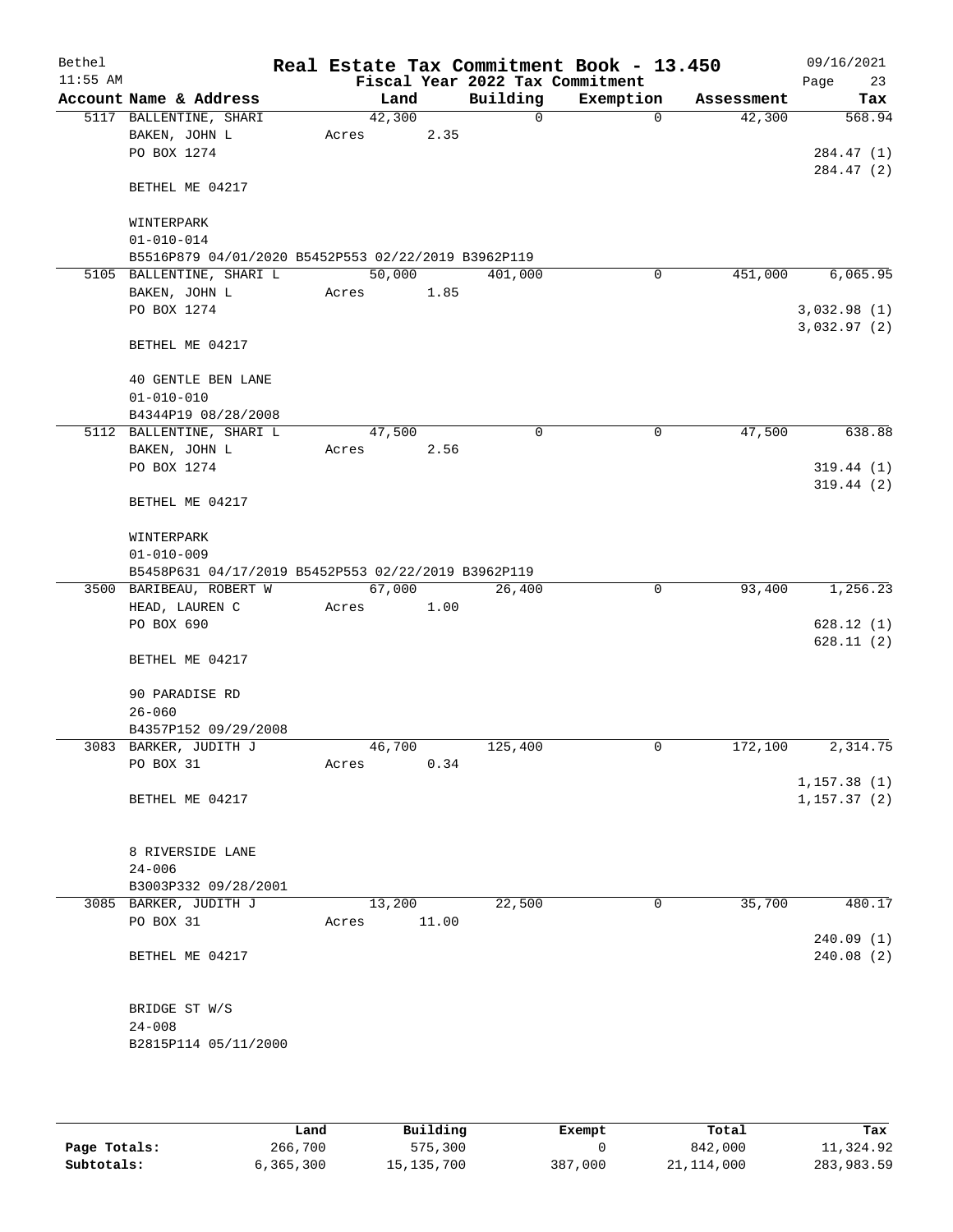| Bethel       |                                                                                                                                                        |        |          |                    | Real Estate Tax Commitment Book - 13.450 |                       | 09/16/2021                   |
|--------------|--------------------------------------------------------------------------------------------------------------------------------------------------------|--------|----------|--------------------|------------------------------------------|-----------------------|------------------------------|
| $11:55$ AM   | Account Name & Address                                                                                                                                 |        |          |                    | Fiscal Year 2022 Tax Commitment          |                       | Page<br>24                   |
|              | 3086 BARKER, JUDITH J                                                                                                                                  | 51,900 | Land     | Building<br>76,100 | Exemption<br>$\mathbf 0$                 | Assessment<br>128,000 | Tax<br>1,721.60              |
|              | PO BOX 31                                                                                                                                              | Acres  | 0.69     |                    |                                          |                       |                              |
|              |                                                                                                                                                        |        |          |                    |                                          |                       | 860.80 (1)                   |
|              | BETHEL ME 04217                                                                                                                                        |        |          |                    |                                          |                       | 860.80 (2)                   |
|              |                                                                                                                                                        |        |          |                    |                                          |                       |                              |
|              |                                                                                                                                                        |        |          |                    |                                          |                       |                              |
|              | 11 RIVERSIDE LANE<br>$24 - 009$                                                                                                                        |        |          |                    |                                          |                       |                              |
|              | B2815P107                                                                                                                                              |        |          |                    |                                          |                       |                              |
|              | 3089 BARKER, JUDITH J                                                                                                                                  | 50,000 |          | 161,200            | 25,000                                   | 186,200               | 2,504.39                     |
|              | PO BOX 31                                                                                                                                              | Acres  | 0.54     |                    | 01 Homestead (HM)                        |                       |                              |
|              |                                                                                                                                                        |        |          |                    |                                          |                       | 1, 252.20(1)                 |
|              | BETHEL ME 04217                                                                                                                                        |        |          |                    |                                          |                       | 1, 252.19(2)                 |
|              | 66 MAYVILLE RD.                                                                                                                                        |        |          |                    |                                          |                       |                              |
|              | $24 - 012$                                                                                                                                             |        |          |                    |                                          |                       |                              |
|              | B2815P114 05/11/2000                                                                                                                                   |        |          |                    |                                          |                       |                              |
|              | 5335 BARKER, JUDITH J                                                                                                                                  | 27,600 |          | 0                  | $\mathbf 0$                              | 27,600                | 371.22                       |
|              | P.O. BOX 31                                                                                                                                            | Acres  | 15.76    |                    |                                          |                       | 185.61(1)                    |
|              | BETHEL ME 04217                                                                                                                                        |        |          |                    |                                          |                       | 185.61(2)                    |
|              |                                                                                                                                                        |        |          |                    |                                          |                       |                              |
|              | MAYVILLE ROAD                                                                                                                                          |        |          |                    |                                          |                       |                              |
|              | $24 - 004$                                                                                                                                             |        |          |                    |                                          |                       |                              |
|              | B5038P111 09/18/2013 B5009P253 07/11/2013 B4942P170<br>01/10/2013 B2815P109 05/01/2000 B1782P315 01/29/1991<br>B1484P245 06/16/1987 B624P27 06/28/1963 |        |          |                    |                                          |                       |                              |
|              | 1094 BARLOW, RUSSELL R.                                                                                                                                | 33,600 |          | 138,900            | 0                                        | 172,500               | 2,320.13                     |
|              | 474 GENERAL TURNER HILL                                                                                                                                |        |          |                    |                                          |                       |                              |
|              | ROAD                                                                                                                                                   |        |          |                    |                                          |                       | 1,160.07(1)                  |
|              | TURNER ME 04282                                                                                                                                        |        |          |                    |                                          |                       | 1,160.06(2)                  |
|              |                                                                                                                                                        |        |          |                    |                                          |                       |                              |
|              | 88 FAIRWAY ROAD- Unit                                                                                                                                  |        |          |                    |                                          |                       |                              |
|              | $07 - 028 - 558$                                                                                                                                       |        |          |                    |                                          |                       |                              |
|              | B5536P665 07/27/2020 B4974P42 04/09/2013                                                                                                               |        |          |                    |                                          |                       |                              |
|              | 5350 BARNES, CHRISTOPHER S<br>PO BOX 1061                                                                                                              | 51,300 |          | 289,900            | 25,000                                   | 316,200               | 4,252.89                     |
|              |                                                                                                                                                        | Acres  | 2.26     |                    | 01 Homestead (HM)                        |                       | 2, 126.45(1)                 |
|              | BETHEL ME 04217                                                                                                                                        |        |          |                    |                                          |                       | 2, 126.44 (2)                |
|              |                                                                                                                                                        |        |          |                    |                                          |                       |                              |
|              | 22 WILL'S WAY                                                                                                                                          |        |          |                    |                                          |                       |                              |
|              | $01 - 041 - A - 006$                                                                                                                                   |        |          |                    |                                          |                       |                              |
|              | B5536P295 07/24/2020 B4921P263 11/19/2012                                                                                                              |        |          |                    |                                          |                       |                              |
|              | 42 BARNES, JAMES L                                                                                                                                     | 52,500 |          | 320,000            | 31,000                                   | 341,500               | 4,593.18                     |
|              | PO BOX 30                                                                                                                                              | Acres  | 19.00    |                    | 01 Homestead (HM)                        |                       |                              |
|              | WEST BETHEL ME 04286                                                                                                                                   |        |          |                    | 12 WW2 Vet Res                           |                       | 2, 296.59(1)<br>2, 296.59(2) |
|              |                                                                                                                                                        |        |          |                    |                                          |                       |                              |
|              | 861 GROVER HILL RD.                                                                                                                                    |        |          |                    |                                          |                       |                              |
|              | $01 - 035 - 003$                                                                                                                                       |        |          |                    |                                          |                       |                              |
|              |                                                                                                                                                        |        |          |                    |                                          |                       |                              |
|              | Land                                                                                                                                                   |        | Building |                    | Exempt                                   | Total                 | Tax                          |
| Page Totals: | 266,900                                                                                                                                                |        | 986,100  |                    | 81,000                                   | 1,172,000             | 15,763.41                    |

**Subtotals:** 6,632,200 16,121,800 468,000 22,286,000 299,747.00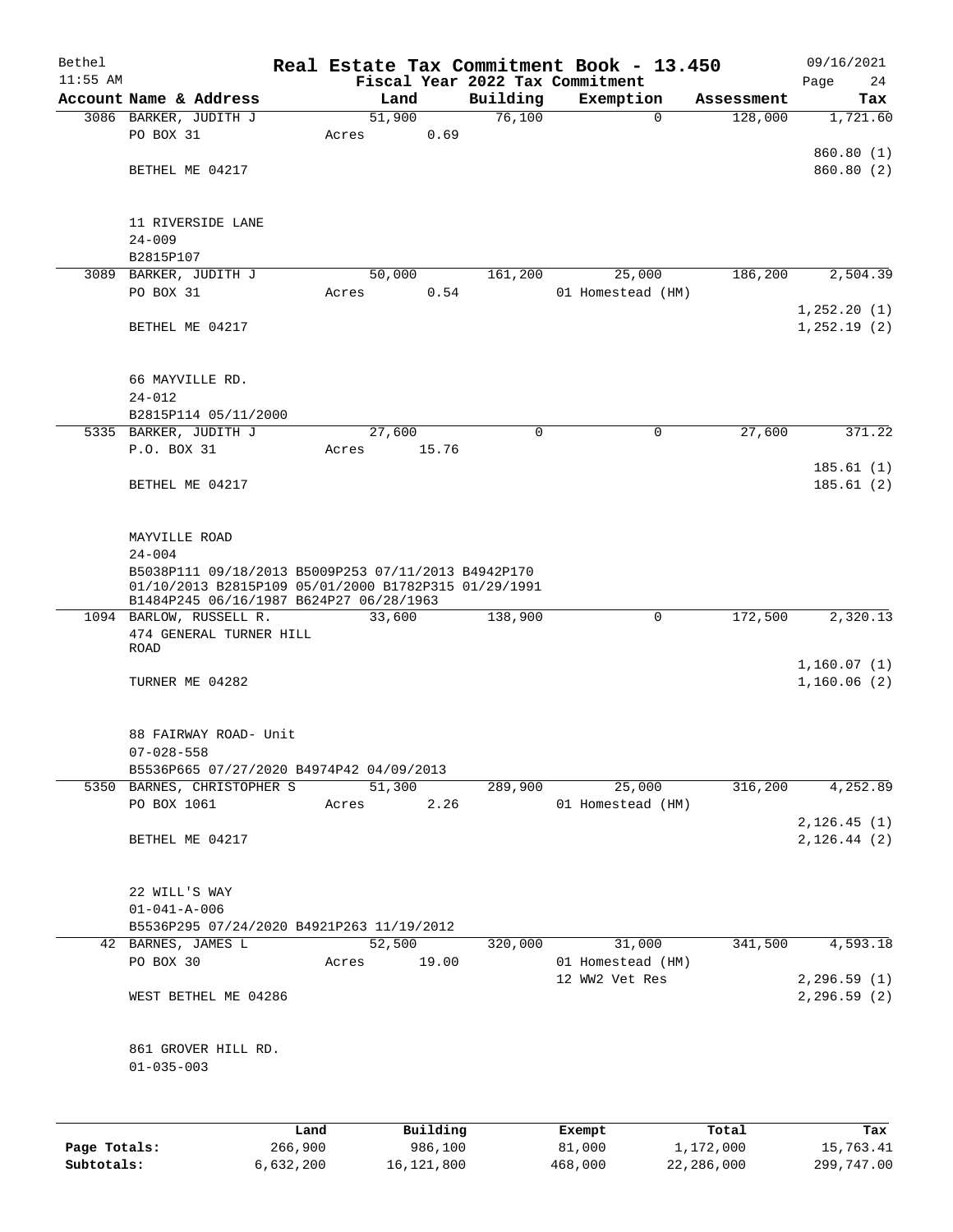| Bethel     |                                                   | Real Estate Tax Commitment Book - 13.450            |                                 |             |            | 09/16/2021                 |  |  |  |  |
|------------|---------------------------------------------------|-----------------------------------------------------|---------------------------------|-------------|------------|----------------------------|--|--|--|--|
| $11:55$ AM |                                                   |                                                     | Fiscal Year 2022 Tax Commitment |             |            | Page<br>25                 |  |  |  |  |
|            | Account Name & Address                            | Land                                                | Building                        | Exemption   | Assessment | Tax                        |  |  |  |  |
|            | 4674 BARRAZA, MAURICIO                            | 46,600                                              | 195,400                         | $\mathbf 0$ | 242,000    | 3,254.90                   |  |  |  |  |
|            | 17 HILLSIDE AVENUE                                | Acres                                               | 0.93                            |             |            |                            |  |  |  |  |
|            | MELROSE MA 02176                                  |                                                     |                                 |             |            | 1,627.45(1)<br>1,627.45(2) |  |  |  |  |
|            |                                                   |                                                     |                                 |             |            |                            |  |  |  |  |
|            |                                                   |                                                     |                                 |             |            |                            |  |  |  |  |
|            | 26 HIDE-A-WAY LANE                                |                                                     |                                 |             |            |                            |  |  |  |  |
|            | $08 - 041 - 003 - 003$                            |                                                     |                                 |             |            |                            |  |  |  |  |
|            | B5501P679 01/07/2020 B4177P1 08/09/2007           |                                                     |                                 |             |            |                            |  |  |  |  |
|            | 426 BARRETT, BRUCE W                              | 32,700                                              | $\Omega$                        | 0           | 32,700     | 439.82                     |  |  |  |  |
|            | 294 HUTCHINSON POND RD                            | 13.20<br>Acres                                      |                                 |             |            |                            |  |  |  |  |
|            |                                                   |                                                     |                                 |             |            | 219.91 (1)                 |  |  |  |  |
|            | ALBANY TWP. ME 04217                              |                                                     |                                 |             |            | 219.91(2)                  |  |  |  |  |
|            |                                                   |                                                     |                                 |             |            |                            |  |  |  |  |
|            |                                                   |                                                     |                                 |             |            |                            |  |  |  |  |
|            | GROVER HILL RD.<br>$06 - 033 - 002$               |                                                     |                                 |             |            |                            |  |  |  |  |
|            | B2984P185 08/17/2001                              |                                                     |                                 |             |            |                            |  |  |  |  |
|            | 3472 BARRETT, RUTH F.                             | 69,000                                              | 201,800                         | 0           | 270,800    | 3,642.26                   |  |  |  |  |
|            | TRUSTEE                                           |                                                     |                                 |             |            |                            |  |  |  |  |
|            | C/O BRUCE BARRETT                                 | Acres                                               | 1.74                            |             |            |                            |  |  |  |  |
|            | 294 HUTCHINSON POND                               |                                                     |                                 |             |            | 1,821.13(1)                |  |  |  |  |
|            | ROAD                                              |                                                     |                                 |             |            | 1,821.13(2)                |  |  |  |  |
|            | ALBANY TWP ME 04217                               |                                                     |                                 |             |            |                            |  |  |  |  |
|            |                                                   |                                                     |                                 |             |            |                            |  |  |  |  |
|            | 20 PARADISE RD.                                   |                                                     |                                 |             |            |                            |  |  |  |  |
|            | $26 - 032$                                        |                                                     |                                 |             |            |                            |  |  |  |  |
|            | B3282P190 05/02/2003 B3282P189 05/02/2003 B2442P2 |                                                     |                                 |             |            |                            |  |  |  |  |
|            | 06/10/1997                                        |                                                     |                                 |             |            |                            |  |  |  |  |
|            | 4784 BARRETTE, KENNETH &<br>MAEYEE                | 43,900                                              | 276,900                         | $\mathbf 0$ | 320,800    | 4,314.76                   |  |  |  |  |
|            | 199B SOUTH ROAD                                   | Acres                                               | 1.22                            |             |            |                            |  |  |  |  |
|            |                                                   |                                                     |                                 |             |            | 2,157.38(1)                |  |  |  |  |
|            | EXETER RI 02822                                   |                                                     |                                 |             |            | 2,157.38(2)                |  |  |  |  |
|            |                                                   |                                                     |                                 |             |            |                            |  |  |  |  |
|            |                                                   |                                                     |                                 |             |            |                            |  |  |  |  |
|            | 17 HALEY LANE                                     |                                                     |                                 |             |            |                            |  |  |  |  |
|            | $18 - 054 - 013$                                  |                                                     |                                 |             |            |                            |  |  |  |  |
|            | 06/01/2007 B3845P4 11/22/2005                     | B5541P875 08/18/2020 B4903P238 10/05/2012 B4140P338 |                                 |             |            |                            |  |  |  |  |
|            | 2726 BARRY, JAMES                                 | 65,200                                              | 113,100                         | 0           | 178,300    | 2,398.14                   |  |  |  |  |
|            | BARRY, CAREY                                      | Acres                                               | 0.83                            |             |            |                            |  |  |  |  |
|            | 10 STOREY AVENUE                                  |                                                     |                                 |             |            | 1,199.07(1)                |  |  |  |  |
|            |                                                   |                                                     |                                 |             |            | 1,199.07(2)                |  |  |  |  |
|            | NEWBURYPORT MA 01950                              |                                                     |                                 |             |            |                            |  |  |  |  |
|            |                                                   |                                                     |                                 |             |            |                            |  |  |  |  |
|            | 73 RIVER VALLEY ACRES                             |                                                     |                                 |             |            |                            |  |  |  |  |
|            | $17 - 040$                                        |                                                     |                                 |             |            |                            |  |  |  |  |
|            | B4663P296 11/24/2010                              |                                                     |                                 |             |            |                            |  |  |  |  |

|              | Land      | Building   | Exempt  | Total      | Tax        |
|--------------|-----------|------------|---------|------------|------------|
| Page Totals: | 257,400   | 787,200    |         | 1,044,600  | 14,049.88  |
| Subtotals:   | 6,889,600 | 16,909,000 | 468,000 | 23,330,600 | 313,796.88 |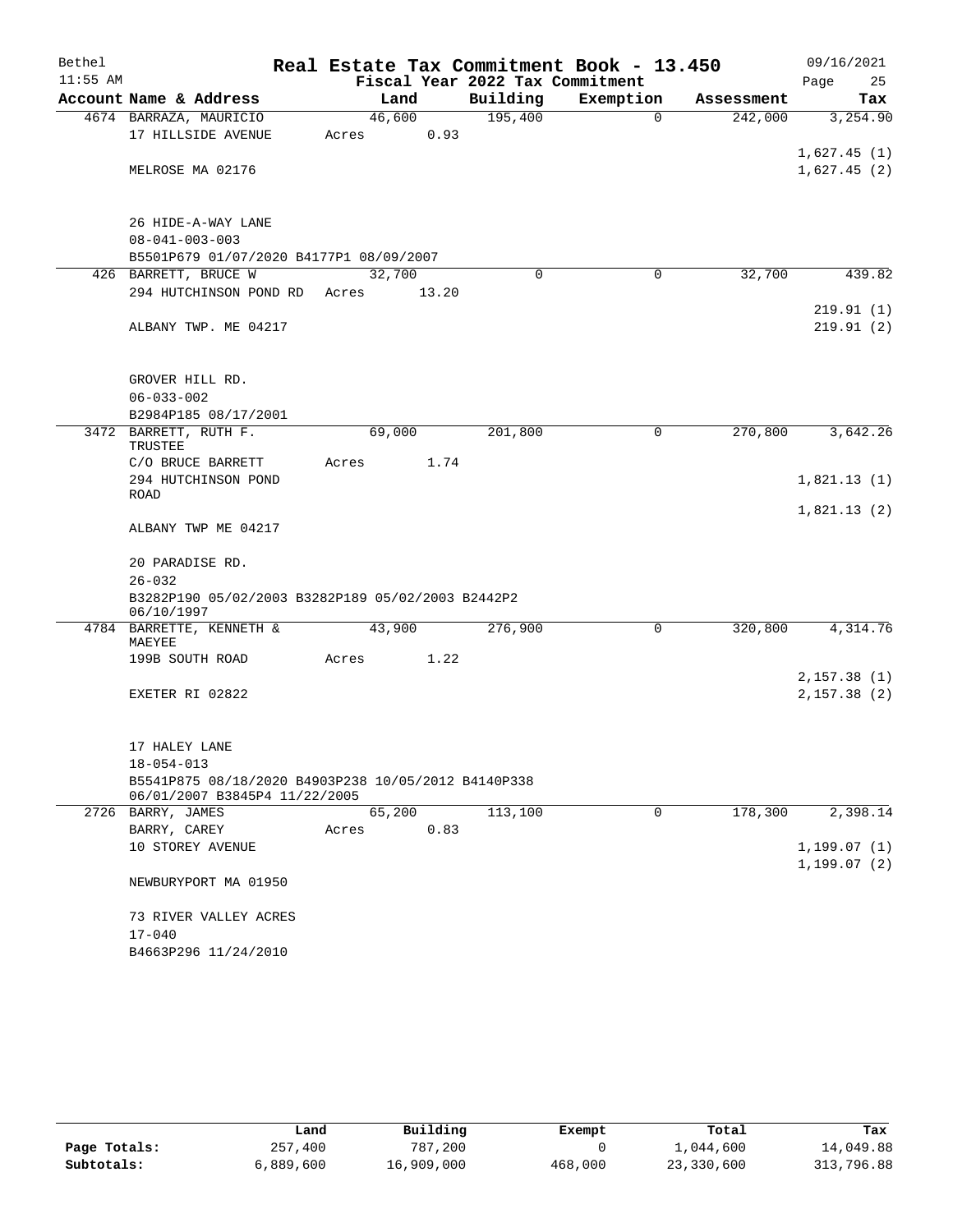| Bethel     |                                           |        |        |                                 | Real Estate Tax Commitment Book - 13.450 |            | 09/16/2021                 |
|------------|-------------------------------------------|--------|--------|---------------------------------|------------------------------------------|------------|----------------------------|
| $11:55$ AM |                                           |        |        | Fiscal Year 2022 Tax Commitment |                                          |            | Page<br>26                 |
|            | Account Name & Address                    | Land   |        | Building                        | Exemption                                | Assessment | Tax                        |
|            | 5159 BARSHEVSKY, TANYA                    | 43,300 |        | 196,300                         | 0                                        | 239,600    | 3,222.62                   |
|            | KRASKO FAMILY                             | Acres  | 1.03   |                                 |                                          |            |                            |
|            | IRREVOCABLE TRUST                         |        |        |                                 |                                          |            |                            |
|            | 39 PEASLEE CIRCLE                         |        |        |                                 |                                          |            | 1,611.31(1)<br>1,611.31(2) |
|            | MIDDLETON MA 01949 -250                   |        |        |                                 |                                          |            |                            |
|            | 21 MOOSE LANE                             |        |        |                                 |                                          |            |                            |
|            | $02 - 010 - 003$                          |        |        |                                 |                                          |            |                            |
|            | B5124P323 06/10/2014 B4529P332 11/24/2009 |        |        |                                 |                                          |            |                            |
|            | 3453 BARSTOW, CHRISTOPHER R               | 80,700 |        | 154,900                         | 25,000                                   | 210,600    | 2,832.57                   |
|            | BARSTOW, NANCY M                          | Acres  | 0.80   |                                 | 01 Homestead (HM)                        |            |                            |
|            | 49 PARADISE RD                            |        |        |                                 |                                          |            | 1,416.29(1)                |
|            | BETHEL ME 04217                           |        |        |                                 |                                          |            | 1,416.28(2)                |
|            | 49 PARADISE RD.                           |        |        |                                 |                                          |            |                            |
|            | $26 - 012$                                |        |        |                                 |                                          |            |                            |
|            | B5081P319 01/13/2014                      |        |        |                                 |                                          |            |                            |
|            | 3235 BARSTOW, CHRISTOPHER R               | 56,200 |        | 106,700                         | $\mathbf 0$                              | 162,900    | 2,191.01                   |
|            | BARSTOW, NANCY M                          | Acres  | 0.58   |                                 |                                          |            |                            |
|            | 49 PARADISE RD                            |        |        |                                 |                                          |            | 1,095.51(1)                |
|            |                                           |        |        |                                 |                                          |            | 1,095.50(2)                |
|            | BETHEL ME 04217                           |        |        |                                 |                                          |            |                            |
|            | 42 RAILROAD ST.                           |        |        |                                 |                                          |            |                            |
|            | $25 - 072$                                |        |        |                                 |                                          |            |                            |
|            | B3455P340 01/28/2004                      |        |        |                                 |                                          |            |                            |
|            | 264 BARTH, ALAN R                         | 63,400 |        | 0                               | $\mathbf 0$                              | 63,400     | 852.73                     |
|            | 365 ESSEX ST.                             | Acres  | 2.63   |                                 |                                          |            |                            |
|            |                                           |        |        |                                 |                                          |            | 426.37(1)                  |
|            | SALEM MA 01970                            |        |        |                                 |                                          |            | 426.36(2)                  |
|            | MURIEL LANE                               |        |        |                                 |                                          |            |                            |
|            | $04 - 083 - 00D - 003$                    |        |        |                                 |                                          |            |                            |
|            | B1660P285                                 |        |        |                                 |                                          |            |                            |
|            | 2551 BARTLETT, DOROTHY                    | 8,100  |        | 3,700                           | 0                                        | 11,800     | 158.71                     |
|            | 1938 INTERVALE RD.                        | Acres  | 130.00 |                                 |                                          |            |                            |
|            |                                           |        |        |                                 |                                          |            | 79.36(1)                   |
|            | BETHEL ME 04217                           |        |        |                                 |                                          |            | 79.35(2)                   |
|            | INTERVALE RD S/S                          |        |        |                                 |                                          |            |                            |
|            | $15 - 011$                                |        |        |                                 |                                          |            |                            |
|            | B5109P203 04/30/2014                      |        |        |                                 |                                          |            |                            |
|            | 2552 BARTLETT, DOROTHY                    | 7,400  |        | $\Omega$                        | $\Omega$                                 | 7,400      | 99.53                      |
|            | 1938 INTERVALE RD.                        | Acres  | 33.00  |                                 |                                          |            |                            |
|            |                                           |        |        |                                 |                                          |            | 49.77 (1)                  |
|            | BETHEL ME 04217                           |        |        |                                 |                                          |            | 49.76 (2)                  |
|            |                                           |        |        |                                 |                                          |            |                            |
|            |                                           |        |        |                                 |                                          |            |                            |
|            | $15 - 011 - 001$                          |        |        |                                 |                                          |            |                            |
|            | B5109P203 04/30/2014                      |        |        |                                 |                                          |            |                            |

|              | Land      | Building   | Exempt  | Total      | Tax         |
|--------------|-----------|------------|---------|------------|-------------|
| Page Totals: | 259,100   | 461,600    | 25,000  | 695,700    | 9,357.17    |
| Subtotals:   | 7,148,700 | 17,370,600 | 493,000 | 24,026,300 | 323, 154.05 |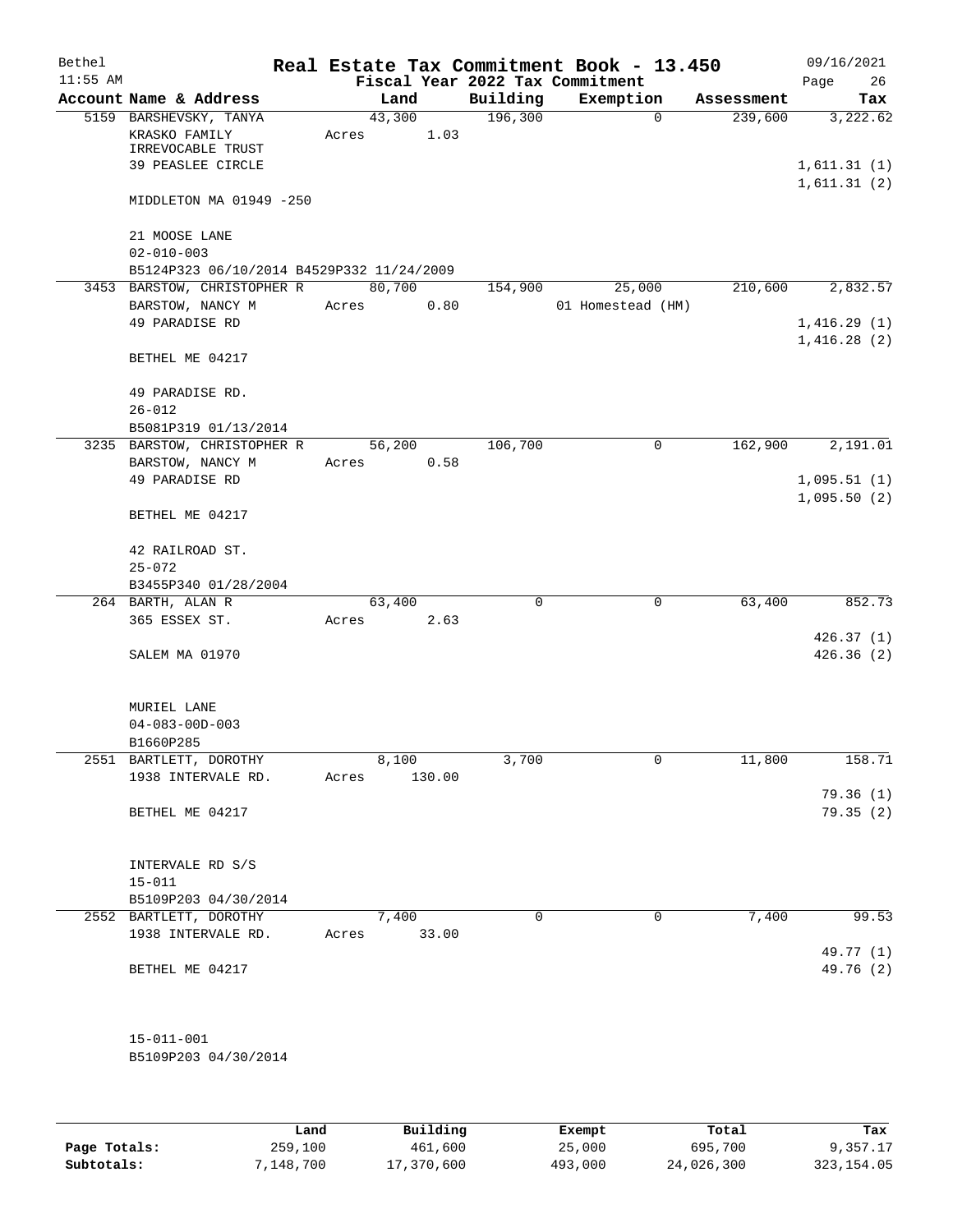| Bethel       |                                                                   |        |          |                     | Real Estate Tax Commitment Book - 13.450 |                       | 09/16/2021                 |
|--------------|-------------------------------------------------------------------|--------|----------|---------------------|------------------------------------------|-----------------------|----------------------------|
| $11:55$ AM   | Account Name & Address                                            |        |          |                     | Fiscal Year 2022 Tax Commitment          |                       | Page<br>27                 |
|              | 2891 BARTLETT, DOROTHY                                            | 39,800 | Land     | Building<br>116,300 | Exemption<br>$\mathbf 0$                 | Assessment<br>156,100 | Tax<br>2,099.55            |
|              | 1954 INTERVALE ROAD                                               | Acres  | 1.60     |                     |                                          |                       |                            |
|              |                                                                   |        |          |                     |                                          |                       | 1,049.78(1)                |
|              | BETHEL ME 04217                                                   |        |          |                     |                                          |                       | 1,049.77(2)                |
|              |                                                                   |        |          |                     |                                          |                       |                            |
|              |                                                                   |        |          |                     |                                          |                       |                            |
|              | 1954 INTERVALE RD.<br>$20 - 009$                                  |        |          |                     |                                          |                       |                            |
|              | B5109P203 04/30/2014 B884P258 01/12/1976                          |        |          |                     |                                          |                       |                            |
|              | 2892 BARTLETT, DOROTHY                                            | 75,400 |          | 186,100             | 25,000                                   | 236,500               | 3,180.93                   |
|              | 1938 INTERVALE ROAD                                               | Acres  | 10.00    |                     | 01 Homestead (HM)                        |                       |                            |
|              |                                                                   |        |          |                     |                                          |                       | 1,590.47(1)                |
|              | BETHEL ME 04217                                                   |        |          |                     |                                          |                       | 1,590.46(2)                |
|              | 1938 INTERVALE RD.                                                |        |          |                     |                                          |                       |                            |
|              | $20 - 010$                                                        |        |          |                     |                                          |                       |                            |
|              | B2411P51 02/18/1997                                               |        |          |                     |                                          |                       |                            |
|              | 4928 BARTLETT, KEITH B                                            | 11,000 |          | 0                   | $\mathbf 0$                              | 11,000                | 147.95                     |
|              | PO BOX 527                                                        | Acres  | 15.00    |                     |                                          |                       |                            |
|              |                                                                   |        |          |                     |                                          |                       | 73.98(1)                   |
|              | CATAUMET MA 02534                                                 |        |          |                     |                                          |                       | 73.97(2)                   |
|              |                                                                   |        |          |                     |                                          |                       |                            |
|              | $15 - 001 - 001$                                                  |        |          |                     |                                          |                       |                            |
|              | B5457P752 04/11/2019 B5371P409 10/04/2017 B4103P168<br>02/15/2007 |        |          |                     |                                          |                       |                            |
|              | 220 BARTLETT, KEITH JR                                            | 27,200 |          | 0                   | $\mathbf 0$                              | 27,200                | 365.84                     |
|              | BARTLETT, LAURIE                                                  | Acres  | 3.53     |                     |                                          |                       |                            |
|              | PO BOX 527                                                        |        |          |                     |                                          |                       | 182.92(1)                  |
|              | CATAUMET MA 02534                                                 |        |          |                     |                                          |                       | 182.92(2)                  |
|              | BIRD HILL RD                                                      |        |          |                     |                                          |                       |                            |
|              | $04 - 063$                                                        |        |          |                     |                                          |                       |                            |
|              | B2840P139 07/18/2000                                              |        |          |                     |                                          |                       |                            |
|              | 1573 BARTLETT, MARK A                                             | 44,100 |          | 160,300             | 0                                        | 204,400               | 2,749.18                   |
|              | BARTLETT, MICHELLE C                                              | Acres  | 1.30     |                     |                                          |                       |                            |
|              | 15 OAK DRIVE                                                      |        |          |                     |                                          |                       | 1,374.59(1)                |
|              | BETHEL ME 04217                                                   |        |          |                     |                                          |                       | 1,374.59(2)                |
|              | 15 OAK DRIVE                                                      |        |          |                     |                                          |                       |                            |
|              | $11 - 042 - 007$                                                  |        |          |                     |                                          |                       |                            |
|              | B3224P254 01/07/2003                                              |        |          |                     |                                          |                       |                            |
|              | 5100 BARTON, JENNA                                                | 33,600 |          | 330,200             | 0                                        | 363,800               | 4,893.11                   |
|              | OWEN, JONATHAN W.                                                 | Acres  | 1.50     |                     |                                          |                       |                            |
|              | 2 SKY TOP DRIVE                                                   |        |          |                     |                                          |                       | 2,446.56(1)<br>2,446.55(2) |
|              | MANCHESTER MA 01944                                               |        |          |                     |                                          |                       |                            |
|              | <b>45 HEMLOCK RIDGE</b><br>$12 - 045 - 009$                       |        |          |                     |                                          |                       |                            |
|              | B5500P654 01/02/2020 B5292P692 07/18/2016 B3835P114<br>11/07/2005 |        |          |                     |                                          |                       |                            |
|              |                                                                   |        |          |                     |                                          |                       |                            |
|              | Land                                                              |        | Building |                     | Exempt                                   | Total                 | Tax                        |
| Page Totals: | 231,100                                                           |        | 792,900  |                     | 25,000                                   | 999,000               | 13,436.56                  |

**Subtotals:** 7,379,800 18,163,500 518,000 25,025,300 336,590.61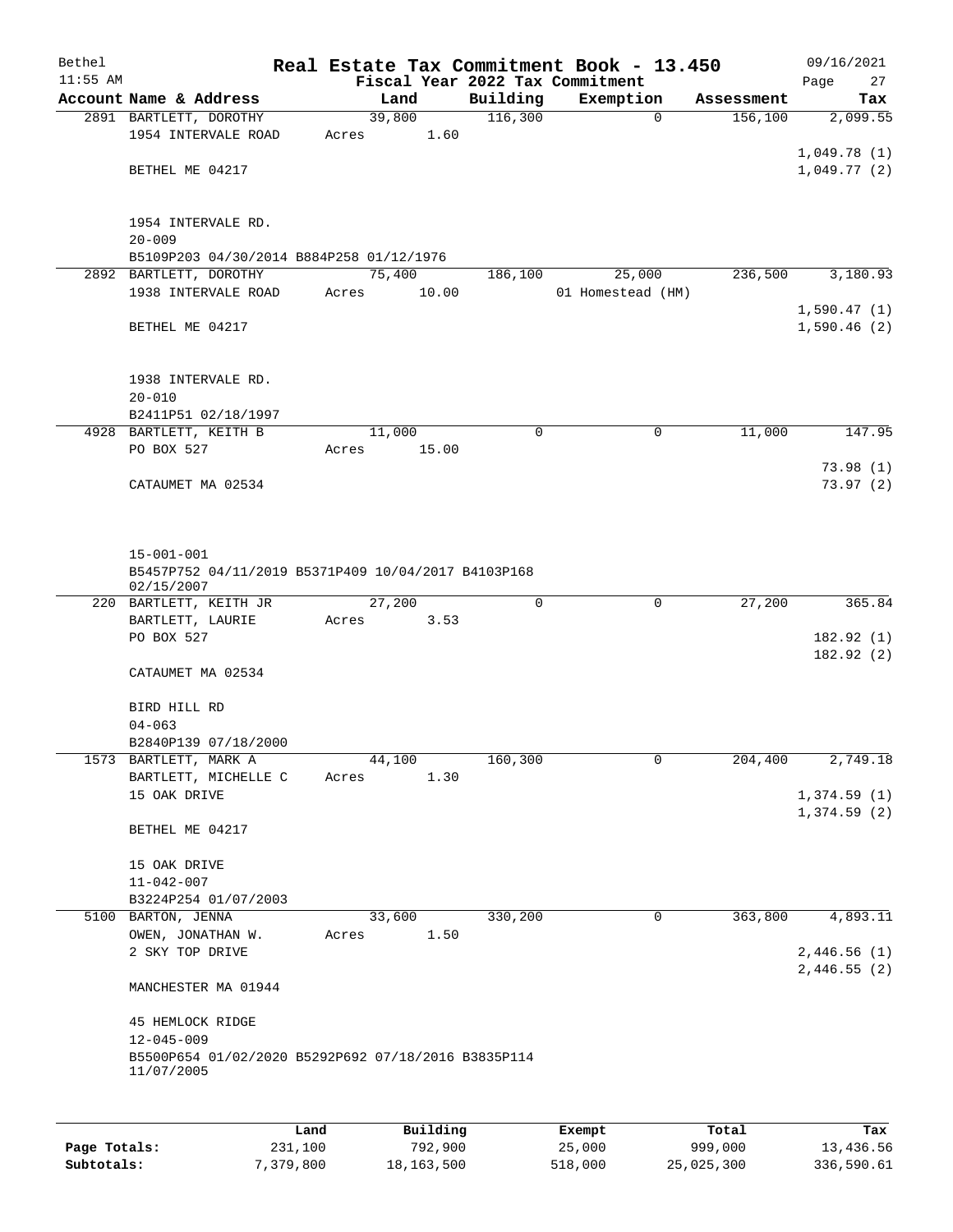| Bethel<br>$11:55$ AM |                                                                                    |        |      | Fiscal Year 2022 Tax Commitment | Real Estate Tax Commitment Book - 13.450 |            | 09/16/2021                     |  |  |  |
|----------------------|------------------------------------------------------------------------------------|--------|------|---------------------------------|------------------------------------------|------------|--------------------------------|--|--|--|
|                      | Account Name & Address                                                             | Land   |      | Building                        | Exemption                                | Assessment | Page<br>28<br>Tax              |  |  |  |
|                      | 5301 BAST, MICHAEL S                                                               | 30,800 |      | $\mathbf 0$                     | $\mathbf 0$                              | 30,800     | 414.26                         |  |  |  |
|                      | BAST, AMY E                                                                        | Acres  | 3.84 |                                 |                                          |            |                                |  |  |  |
|                      | 1920 21st STREET, NW                                                               |        |      |                                 |                                          |            | 207.13(1)                      |  |  |  |
|                      |                                                                                    |        |      |                                 |                                          |            | 207.13(2)                      |  |  |  |
|                      | MINOT ND 58703                                                                     |        |      |                                 |                                          |            |                                |  |  |  |
|                      | FARWELL MOUNTAIN                                                                   |        |      |                                 |                                          |            |                                |  |  |  |
|                      | $22 - 029 - 019$                                                                   |        |      |                                 |                                          |            |                                |  |  |  |
|                      | B4726P284 06/14/2011                                                               |        |      |                                 |                                          |            |                                |  |  |  |
|                      | 3531 BATE, DOUGLAS                                                                 | 33,600 |      | 107,600                         | 0                                        | 141,200    | 1,899.14                       |  |  |  |
|                      | BATE, ANNE                                                                         |        |      |                                 |                                          |            |                                |  |  |  |
|                      | 38 GILMAN LANE                                                                     |        |      |                                 |                                          |            | 949.57 (1)                     |  |  |  |
|                      | NORTH ANDOVER MA 01845                                                             |        |      |                                 |                                          |            | 949.57 (2)                     |  |  |  |
|                      | 135 VERNON ST.                                                                     |        |      |                                 |                                          |            |                                |  |  |  |
|                      | $26 - 076 - 001 - 01A$                                                             |        |      |                                 |                                          |            |                                |  |  |  |
|                      | B4539P315 12/17/2009 B2543P197                                                     |        |      |                                 |                                          |            |                                |  |  |  |
|                      | 3480 BATES, JESSICA                                                                | 60,400 |      | 83,800                          | $\mathbf 0$                              | 144,200    | 1,939.49                       |  |  |  |
|                      | BLOMBERG, ANDREW                                                                   | Acres  | 0.50 |                                 |                                          |            |                                |  |  |  |
|                      | 111 Skiway Rd                                                                      |        |      |                                 |                                          |            | 969.75(1)                      |  |  |  |
|                      | Newry ME 04261                                                                     |        |      |                                 |                                          |            | 969.74 (2)                     |  |  |  |
|                      | 25 EVERGREEN RD.                                                                   |        |      |                                 |                                          |            |                                |  |  |  |
|                      | $26 - 040$                                                                         |        |      |                                 |                                          |            |                                |  |  |  |
|                      | B5568P744 12/02/2020 B5557P909 10/22/2020 B5068P88                                 |        |      |                                 |                                          |            |                                |  |  |  |
|                      | 12/02/2013 B3356P305 08/18/2003                                                    |        |      |                                 |                                          |            |                                |  |  |  |
|                      | 2596 BATIC, GERALD E                                                               | 24,700 |      | $\mathbf 0$                     | 0                                        | 24,700     | 332.22                         |  |  |  |
|                      | BATIC, CAROLE J                                                                    | Acres  | 1.10 |                                 |                                          |            |                                |  |  |  |
|                      | 40 VALLEY VIEW ROAD                                                                |        |      |                                 |                                          |            | 166.11(1)                      |  |  |  |
|                      | BELLINGHAM MA 02019                                                                |        |      |                                 |                                          |            | 166.11(2)                      |  |  |  |
|                      | GRAND VIEW ESTATES                                                                 |        |      |                                 |                                          |            |                                |  |  |  |
|                      | $15 - 022 - 014$                                                                   |        |      |                                 |                                          |            |                                |  |  |  |
|                      | B3681P90 03/02/2005                                                                |        |      |                                 |                                          |            |                                |  |  |  |
|                      | 5485 BATTON, STEPHANIE                                                             | 32,700 |      | 224,400                         | 0                                        | 257,100    | 3,458.00                       |  |  |  |
|                      | 60 DUDLEY STREET, #205 Acres                                                       |        | 1.03 |                                 |                                          |            |                                |  |  |  |
|                      |                                                                                    |        |      |                                 |                                          |            | 1,729.00(1)                    |  |  |  |
|                      | CHELSEA MA 02150                                                                   |        |      |                                 |                                          |            | 1,729.00(2)                    |  |  |  |
|                      | 69 SONGO POND RD.                                                                  |        |      |                                 |                                          |            |                                |  |  |  |
|                      | $07 - 026 - 014$                                                                   |        |      |                                 |                                          |            |                                |  |  |  |
|                      | B5546P212 09/04/2020 B5470P930 07/24/2019                                          |        |      |                                 |                                          |            |                                |  |  |  |
|                      | 5027 BAUBLIS, ANTHONY, J. &<br>BETHANY A.                                          | 55,100 |      | 280,100                         | 0                                        | 335,200    | 4,508.44                       |  |  |  |
|                      | 5 LONGFELLOW ROAD                                                                  | Acres  | 1.69 |                                 |                                          |            |                                |  |  |  |
|                      | WESTBOROUGH MA 01581                                                               |        |      |                                 |                                          |            | 2, 254.22 (1)<br>2, 254.22 (2) |  |  |  |
|                      | 105 OAK RIDGE ROAD<br>$18 - 060 - 044$<br>B5544P348 08/28/2020 B4647P56 10/15/2010 |        |      |                                 |                                          |            |                                |  |  |  |
|                      |                                                                                    |        |      |                                 |                                          |            |                                |  |  |  |

|              | Land      | Building   | Exempt  | Total      | Tax          |
|--------------|-----------|------------|---------|------------|--------------|
| Page Totals: | 237,300   | 695,900    |         | 933,200    | 12,551.55    |
| Subtotals:   | 7,617,100 | 18,859,400 | 518,000 | 25,958,500 | 349, 142, 16 |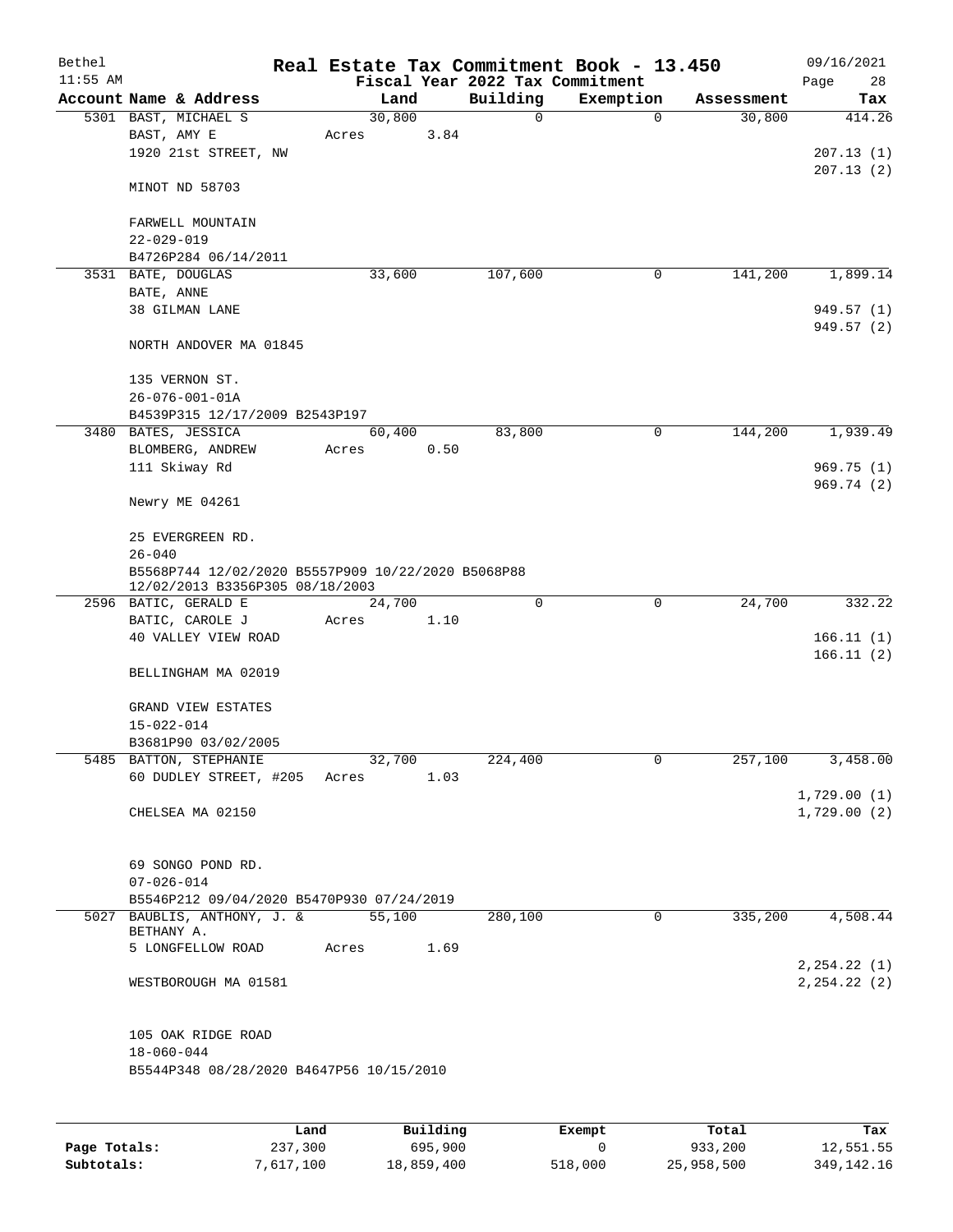| Bethel<br>$11:55$ AM |                                                     |                 |        |          | Real Estate Tax Commitment Book - 13.450<br>Fiscal Year 2022 Tax Commitment |            | 09/16/2021<br>29 |
|----------------------|-----------------------------------------------------|-----------------|--------|----------|-----------------------------------------------------------------------------|------------|------------------|
|                      | Account Name & Address                              |                 | Land   | Building | Exemption                                                                   | Assessment | Page<br>Tax      |
|                      | 340 BAUMGARTEL, RICHARD T                           |                 | 29,300 | 97,500   | 25,000                                                                      | 101,800    | 1,369.21         |
|                      | BAUMGARTEL, LESLIE A                                | Acres           | 0.74   |          | 01 Homestead (HM)                                                           |            |                  |
|                      | 839 RTE. 232                                        |                 |        |          |                                                                             |            | 684.61 (1)       |
|                      |                                                     |                 |        |          |                                                                             |            | 684.60 (2)       |
|                      | BRYANT POND ME 04219                                |                 |        |          |                                                                             |            |                  |
|                      |                                                     |                 |        |          |                                                                             |            |                  |
|                      | 839 ROUTE 232                                       |                 |        |          |                                                                             |            |                  |
|                      | $05 - 045$                                          |                 |        |          |                                                                             |            |                  |
|                      | B1899P105 05/21/1992                                |                 |        |          |                                                                             |            |                  |
|                      | 3524 BAUMHOFF, PATRICIA K<br>191 VERNON ST          | 38,400<br>Acres | 1.00   | 26,600   | $\mathbf 0$                                                                 | 65,000     | 874.25           |
|                      |                                                     |                 |        |          |                                                                             |            | 437.13 (1)       |
|                      | BETHEL ME 04217                                     |                 |        |          |                                                                             |            | 437.12 (2)       |
|                      |                                                     |                 |        |          |                                                                             |            |                  |
|                      |                                                     |                 |        |          |                                                                             |            |                  |
|                      | 191 VERNON ST.                                      |                 |        |          |                                                                             |            |                  |
|                      | $26 - 071$                                          |                 |        |          |                                                                             |            |                  |
|                      | B4461P350 06/26/2009                                |                 |        |          |                                                                             |            |                  |
|                      | 230 BAYARDI, ARMAND                                 |                 | 41,400 | $\Omega$ | $\mathbf 0$                                                                 | 41,400     | 556.83           |
|                      | BAYARDI, ELIZABETH                                  | Acres           | 22.00  |          |                                                                             |            |                  |
|                      | PO BOX 50                                           |                 |        |          |                                                                             |            | 278.42(1)        |
|                      |                                                     |                 |        |          |                                                                             |            | 278.41(2)        |
|                      | PENNS PARK PA 18943                                 |                 |        |          |                                                                             |            |                  |
|                      | BIRD HILL RD.                                       |                 |        |          |                                                                             |            |                  |
|                      | $04 - 071$                                          |                 |        |          |                                                                             |            |                  |
|                      | B1160P134                                           |                 |        |          |                                                                             |            |                  |
|                      | 5018 BEALS, TIMOTHY                                 |                 | 35,400 | 199,200  | $\mathbf 0$                                                                 | 234,600    | 3, 155. 37       |
|                      | BEALS, SUE                                          | Acres           | 0.80   |          |                                                                             |            |                  |
|                      | 258 BASSETT ROAD                                    |                 |        |          |                                                                             |            | 1,577.69(1)      |
|                      |                                                     |                 |        |          |                                                                             |            | 1,577.68(2)      |
|                      | WINSLOW ME 04901                                    |                 |        |          |                                                                             |            |                  |
|                      | 3 EAGLE RIDGE RD                                    |                 |        |          |                                                                             |            |                  |
|                      | $27 - 036 - 003 - 007$                              |                 |        |          |                                                                             |            |                  |
|                      | B5433P374 09/27/2018 B4580P142 04/26/2010 B4223P284 |                 |        |          |                                                                             |            |                  |
|                      | 11/14/2007 B4191P184 09/10/2007                     |                 |        |          |                                                                             |            |                  |
|                      | 1591 BEAN, CHANTAL                                  | 81,100          |        | 255,300  | 25,000                                                                      | 311,400    | 4,188.33         |
|                      | 135 BARKER RD                                       | Acres           | 19.00  |          | 01 Homestead (HM)                                                           |            |                  |
|                      |                                                     |                 |        |          |                                                                             |            | 2,094.17(1)      |
|                      | BETHEL ME 04217                                     |                 |        |          |                                                                             |            | 2,094.16(2)      |
|                      |                                                     |                 |        |          |                                                                             |            |                  |
|                      | 135 BARKER RD.                                      |                 |        |          |                                                                             |            |                  |
|                      | $11 - 057$                                          |                 |        |          |                                                                             |            |                  |
|                      | B5513P294 03/25/2020 B1217P156 08/04/1983           |                 |        |          |                                                                             |            |                  |
|                      | 3231 BEAN, DAVID H                                  | 40,500          |        | 150,100  | 25,000                                                                      | 165,600    | 2,227.32         |
|                      | LIBBY, BROOKE                                       | Acres           | 0.19   |          | 01 Homestead (HM)                                                           |            |                  |
|                      | 57 ELM ST.                                          |                 |        |          |                                                                             |            | 1, 113.66(1)     |
|                      |                                                     |                 |        |          |                                                                             |            | 1, 113.66 (2)    |
|                      | BETHEL ME 04217                                     |                 |        |          |                                                                             |            |                  |
|                      |                                                     |                 |        |          |                                                                             |            |                  |
|                      | 57 ELM ST.<br>$25 - 068$                            |                 |        |          |                                                                             |            |                  |
|                      | B5231P474 07/13/2015                                |                 |        |          |                                                                             |            |                  |
|                      |                                                     |                 |        |          |                                                                             |            |                  |
|                      |                                                     |                 |        |          |                                                                             |            |                  |
|                      |                                                     |                 |        |          |                                                                             |            |                  |

|              | Land      | Building   | Exempt  | Total      | Tax         |
|--------------|-----------|------------|---------|------------|-------------|
| Page Totals: | 266,100   | 728,700    | 75,000  | 919,800    | 12,371.31   |
| Subtotals:   | 7,883,200 | 19,588,100 | 593,000 | 26,878,300 | 361, 513.47 |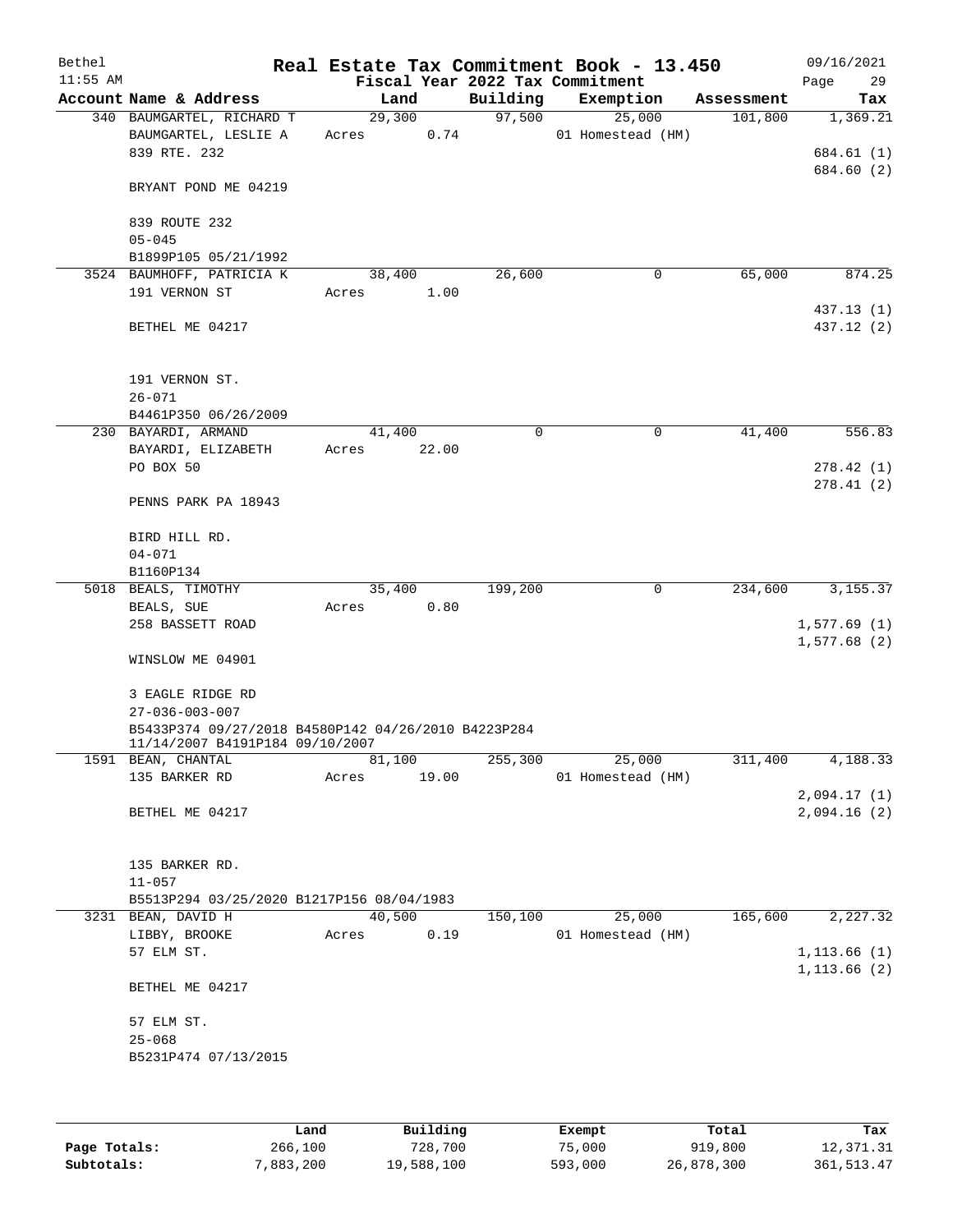| Bethel     |                                                                                       |       |        |       |                                 | Real Estate Tax Commitment Book - 13.450 |            | 09/16/2021  |
|------------|---------------------------------------------------------------------------------------|-------|--------|-------|---------------------------------|------------------------------------------|------------|-------------|
| $11:55$ AM |                                                                                       |       |        |       | Fiscal Year 2022 Tax Commitment |                                          |            | 30<br>Page  |
|            | Account Name & Address                                                                |       | Land   |       | Building                        | Exemption                                | Assessment | Tax         |
|            | 1710 BEAN, DONALD                                                                     |       | 52,600 |       | 250,500                         | 31,000                                   | 272,100    | 3,659.75    |
|            | BEAN, KAREN                                                                           | Acres |        | 3.13  |                                 | 12 WW2 Vet Res                           |            |             |
|            | 482 NORTH RD.                                                                         |       |        |       |                                 | 01 Homestead (HM)                        |            | 1,829.88(1) |
|            | BETHEL ME 04217                                                                       |       |        |       |                                 |                                          |            | 1,829.87(2) |
|            | 482 NORTH RD                                                                          |       |        |       |                                 |                                          |            |             |
|            | $12 - 058$                                                                            |       |        |       |                                 |                                          |            |             |
|            | B2682P259 03/24/1999                                                                  |       |        |       |                                 |                                          |            |             |
|            | 5223 BEAN, DONALD                                                                     |       | 10,200 |       | $\mathbf 0$                     | 0                                        | 10,200     | 137.19      |
|            | BEAN, KAREN                                                                           | Acres |        | 13.30 |                                 |                                          |            |             |
|            | 482 NORTH ROAD                                                                        |       |        |       |                                 |                                          |            | 68.60(1)    |
|            |                                                                                       |       |        |       |                                 |                                          |            | 68.59(2)    |
|            | BETHEL ME 04217                                                                       |       |        |       |                                 |                                          |            |             |
|            | DAISY BRYANT RD                                                                       |       |        |       |                                 |                                          |            |             |
|            | $17 - 003 - 002$                                                                      |       |        |       |                                 |                                          |            |             |
|            | B4494P293 09/09/2009                                                                  |       |        |       |                                 |                                          |            |             |
|            | 5460 BEAN, DONALD A                                                                   |       | 32,500 |       | 0                               | 0                                        | 32,500     | 437.13      |
|            | BEAN, KAREN                                                                           | Acres |        | 8.80  |                                 |                                          |            |             |
|            | 482 NORTH RD                                                                          |       |        |       |                                 |                                          |            | 218.57(1)   |
|            |                                                                                       |       |        |       |                                 |                                          |            | 218.56(2)   |
|            | BETHEL ME 04217                                                                       |       |        |       |                                 |                                          |            |             |
|            | OFF NORTH RD                                                                          |       |        |       |                                 |                                          |            |             |
|            | $16 - 002 - 001$                                                                      |       |        |       |                                 |                                          |            |             |
|            | B1268P044                                                                             |       |        |       |                                 |                                          |            |             |
|            | 2627 BEAN, DONALD A                                                                   |       | 40,700 |       | 0                               | 0                                        | 40,700     | 547.42      |
|            | BEAN, KAREN G                                                                         | Acres |        | 1.80  |                                 |                                          |            |             |
|            | 482 NORTH RD                                                                          |       |        |       |                                 |                                          |            | 273.71(1)   |
|            |                                                                                       |       |        |       |                                 |                                          |            | 273.71(2)   |
|            | BETHEL ME 04217                                                                       |       |        |       |                                 |                                          |            |             |
|            | NORTH RD                                                                              |       |        |       |                                 |                                          |            |             |
|            | $16 - 001$                                                                            |       |        |       |                                 |                                          |            |             |
|            | B5317P578 11/23/2016 B5258P608 12/15/2015 B3254P246                                   |       |        |       |                                 |                                          |            |             |
|            | 1584 BEAN, ELMER H JR                                                                 |       | 69,000 |       | 80,400                          | 31,000                                   | 118,400    | 1,592.48    |
|            | BEAN, LORNA BEAN MAHAR Acres                                                          |       |        | 6.00  |                                 | 01 Homestead (HM)                        |            |             |
|            | 173 BARKER ROAD                                                                       |       |        |       |                                 | 12 WW2 Vet Res                           |            | 796.24 (1)  |
|            |                                                                                       |       |        |       |                                 |                                          |            | 796.24(2)   |
|            | BETHEL ME 04217                                                                       |       |        |       |                                 |                                          |            |             |
|            | 185 BARKER RD.                                                                        |       |        |       |                                 |                                          |            |             |
|            | $11 - 052$                                                                            |       |        |       |                                 |                                          |            |             |
|            | B5313P502 11/01/2016                                                                  |       |        |       |                                 |                                          |            |             |
|            | 155 BEAN, HOLDEN J                                                                    |       | 34,900 |       | 15,400                          | 25,000                                   | 25,300     | 340.29      |
|            | 817 WALKERS MILLS ROAD                                                                | Acres |        | 2.50  |                                 | 01 Homestead (HM)                        |            |             |
|            |                                                                                       |       |        |       |                                 |                                          |            | 170.15(1)   |
|            | BETHEL ME 04217                                                                       |       |        |       |                                 |                                          |            | 170.14(2)   |
|            | 817 WALKERS MILLS RD.                                                                 |       |        |       |                                 |                                          |            |             |
|            | $04 - 012$                                                                            |       |        |       |                                 |                                          |            |             |
|            | B5190P172 12/08/2014 B5187P339 12/01/2014 B1480P152<br>05/29/1987 B822P259 11/30/1970 |       |        |       |                                 |                                          |            |             |
|            |                                                                                       |       |        |       |                                 |                                          |            |             |

|              | Land      | Building   | Exempt  | Total      | Tax          |
|--------------|-----------|------------|---------|------------|--------------|
| Page Totals: | 239,900   | 346,300    | 87,000  | 499,200    | 6,714.26     |
| Subtotals:   | 8,123,100 | 19,934,400 | 680,000 | 27,377,500 | 368, 227, 73 |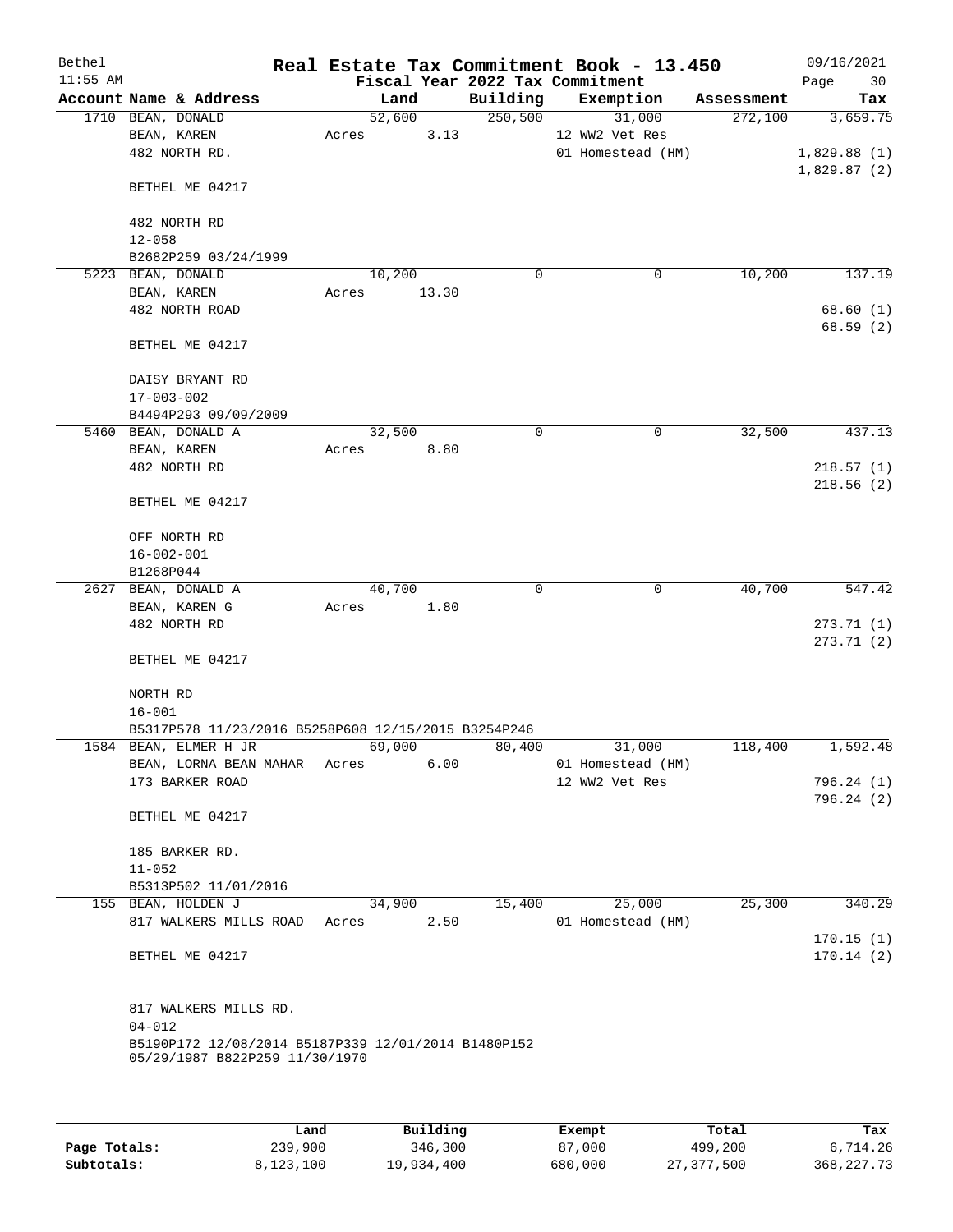| Bethel       |                                                                   |           |       |                |          | Real Estate Tax Commitment Book - 13.450 |            | 09/16/2021                 |  |  |  |  |
|--------------|-------------------------------------------------------------------|-----------|-------|----------------|----------|------------------------------------------|------------|----------------------------|--|--|--|--|
| $11:55$ AM   |                                                                   |           |       |                |          | Fiscal Year 2022 Tax Commitment          |            | Page<br>31                 |  |  |  |  |
|              | Account Name & Address                                            |           |       | Land           | Building | Exemption                                | Assessment | Tax                        |  |  |  |  |
|              | 173 BEAN, HOLDEN J.<br>817 WALKERS MILLS RD                       |           | Acres | 28,400<br>0.68 | 6,300    | $\mathbf 0$                              | 34,700     | 466.72                     |  |  |  |  |
|              | BETHEL ME 04217                                                   |           |       |                |          |                                          |            | 233.36(1)<br>233.36(2)     |  |  |  |  |
|              | 820 WALKERS MILLS RD.                                             |           |       |                |          |                                          |            |                            |  |  |  |  |
|              | $04 - 030$<br>B5501P410 01/07/2020 B5371P105 10/02/2017 B5190P173 |           |       |                |          |                                          |            |                            |  |  |  |  |
|              | 12/08/2014 B642P285 04/12/1966<br>3256 BEAN, MICHAEL              |           |       | 39,400         | 33,900   | $\Omega$                                 | 73,300     | 985.89                     |  |  |  |  |
|              | 210 MILTON RD.                                                    |           | Acres | 0.09           |          |                                          |            |                            |  |  |  |  |
|              |                                                                   |           |       |                |          |                                          |            | 492.95 (1)                 |  |  |  |  |
|              | MILTON TOWNSHIP ME<br>04219                                       |           |       |                |          |                                          |            | 492.94 (2)                 |  |  |  |  |
|              | 6 RAILROAD ST.                                                    |           |       |                |          |                                          |            |                            |  |  |  |  |
|              | $25 - 091$                                                        |           |       |                |          |                                          |            |                            |  |  |  |  |
|              | B731P261                                                          |           |       |                |          |                                          |            |                            |  |  |  |  |
|              | 1548 BEAN, RICHARD D.<br>PO BOX 1341                              |           |       | 10,800         | 51,200   | 0                                        | 62,000     | 833.90                     |  |  |  |  |
|              |                                                                   |           |       |                |          |                                          |            | 416.95(1)                  |  |  |  |  |
|              | BETHEL ME 04217                                                   |           |       |                |          |                                          |            | 416.95(2)                  |  |  |  |  |
|              | 788 WEST BETHEL RD.                                               |           |       |                |          |                                          |            |                            |  |  |  |  |
|              | $11 - 027 - 001 - 009$                                            |           |       |                |          |                                          |            |                            |  |  |  |  |
|              | B5562P614 11/10/2020 B3719P288 05/13/2005                         |           |       |                |          |                                          |            |                            |  |  |  |  |
|              | 2538 BEAN, WAYNE R. & WILMA<br>L., TRUSTEES                       |           |       | 35,400         | 169,900  | 25,000                                   | 180,300    | 2,425.04                   |  |  |  |  |
|              | 905 EAST BETHEL ROAD                                              |           | Acres | 3.00           |          | 01 Homestead (HM)                        |            |                            |  |  |  |  |
|              |                                                                   |           |       |                |          |                                          |            | 1,212.52(1)                |  |  |  |  |
|              | BETHEL ME 04217                                                   |           |       |                |          |                                          |            | 1, 212.52(2)               |  |  |  |  |
|              | 905 EAST BETHEL RD.                                               |           |       |                |          |                                          |            |                            |  |  |  |  |
|              | $14 - 059$<br>B5593P360 03/24/2021 B2341P232 06/27/1996           |           |       |                |          |                                          |            |                            |  |  |  |  |
|              | 2542 BEAN, WAYNE R. & WILMA                                       |           |       | 11,700         |          | 0<br>0                                   | 11,700     | 157.37                     |  |  |  |  |
|              | L., TRUSTEES                                                      |           |       |                |          |                                          |            |                            |  |  |  |  |
|              | 905 EAST BETHEL ROAD                                              |           | Acres | 52.00          |          |                                          |            |                            |  |  |  |  |
|              | BETHEL ME 04217                                                   |           |       |                |          |                                          |            | 78.69(1)<br>78.68(2)       |  |  |  |  |
|              | KIMBALL HILL RD                                                   |           |       |                |          |                                          |            |                            |  |  |  |  |
|              | $15 - 003$                                                        |           |       |                |          |                                          |            |                            |  |  |  |  |
|              | B5593P360 03/24/2021 B1468P175                                    |           |       |                |          |                                          |            |                            |  |  |  |  |
|              | 469 BEAR HAVEN CROSSING,<br>LLC                                   |           |       | 117,700        | 101,700  | 0                                        | 219,400    | 2,950.93                   |  |  |  |  |
|              | PO BOX 223                                                        |           | Acres | 2.50           |          |                                          |            |                            |  |  |  |  |
|              | BETHEL ME 04217                                                   |           |       |                |          |                                          |            | 1,475.47(1)<br>1,475.46(2) |  |  |  |  |
|              |                                                                   |           |       |                |          |                                          |            |                            |  |  |  |  |
|              | 164 MAYVILLE ROAD<br>$24 - 025 - 001$                             |           |       |                |          |                                          |            |                            |  |  |  |  |
|              | B5051P94 10/17/2013                                               |           |       |                |          |                                          |            |                            |  |  |  |  |
|              |                                                                   | Land      |       | Building       |          | Exempt                                   | Total      | Tax                        |  |  |  |  |
| Page Totals: |                                                                   | 243,400   |       | 363,000        |          | 25,000                                   | 581,400    | 7,819.85                   |  |  |  |  |
| Subtotals:   |                                                                   | 8,366,500 |       | 20, 297, 400   |          | 705,000                                  | 27,958,900 | 376,047.58                 |  |  |  |  |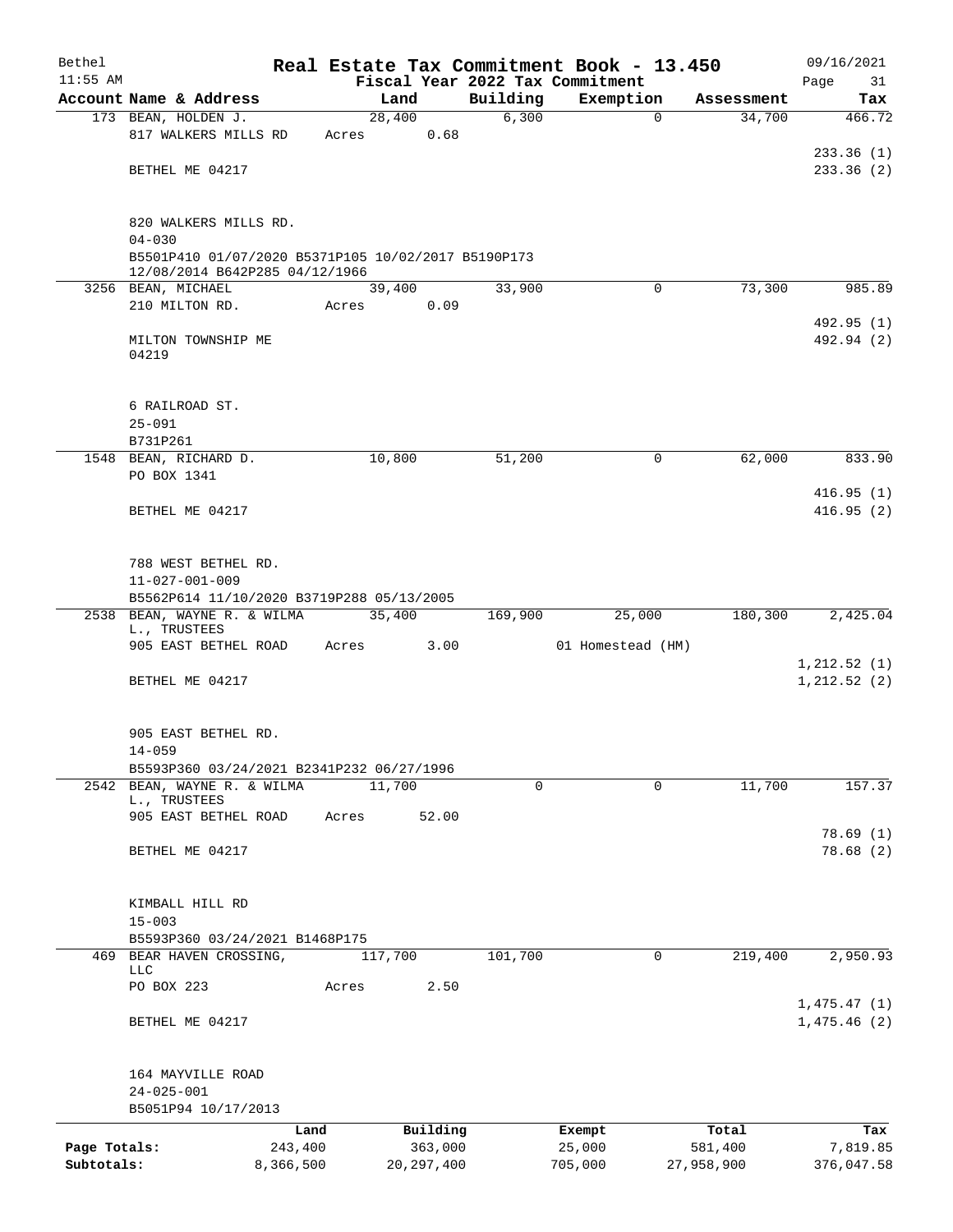| Bethel     |                                                                  |                 |      |                                             | Real Estate Tax Commitment Book - 13.450 |            | 09/16/2021             |
|------------|------------------------------------------------------------------|-----------------|------|---------------------------------------------|------------------------------------------|------------|------------------------|
| $11:55$ AM | Account Name & Address                                           | Land            |      | Fiscal Year 2022 Tax Commitment<br>Building | Exemption                                | Assessment | Page<br>32<br>Tax      |
|            |                                                                  |                 |      | 10,100                                      | $\mathbf 0$                              | 44,000     |                        |
|            | 1466 BEAR MOUNTAIN HOLDINGS<br>PO BOX 701                        | 33,900<br>Acres | 1.70 |                                             |                                          |            | 591.80                 |
|            | BETHEL ME 04217                                                  |                 |      |                                             |                                          |            | 295.90(1)<br>295.90(2) |
|            |                                                                  |                 |      |                                             |                                          |            |                        |
|            | 377 EAST BETHEL ROAD                                             |                 |      |                                             |                                          |            |                        |
|            | $09 - 038 - 004$                                                 |                 |      |                                             |                                          |            |                        |
|            | B5149P111 08/19/2014 B2035P340 08/03/1993                        |                 |      |                                             |                                          |            |                        |
|            | 1475 BEAR MOUNTAIN HOLDINGS                                      | 34,500          |      | 48,400                                      | 0                                        | 82,900     | 1,115.01               |
|            | PO BOX 701                                                       | Acres           | 2.10 |                                             |                                          |            |                        |
|            |                                                                  |                 |      |                                             |                                          |            | 557.51(1)              |
|            | BETHEL ME 04217                                                  |                 |      |                                             |                                          |            | 557.50(2)              |
|            |                                                                  |                 |      |                                             |                                          |            |                        |
|            | 449 EAST BETHEL RD.<br>$09 - 046$                                |                 |      |                                             |                                          |            |                        |
|            | B5331P190 02/15/2017 B1521P135 11/04/1987 B915P152               |                 |      |                                             |                                          |            |                        |
|            | 10/05/1976                                                       |                 |      |                                             |                                          |            |                        |
| 4949       | BEAR MOUNTAIN HOLDINGS,<br><b>LLC</b>                            | 32,000          |      | 126,700                                     | $\mathbf 0$                              | 158,700    | 2,134.52               |
|            | PO BOX 701                                                       | Acres           | 0.95 |                                             |                                          |            | 1,067.26(1)            |
|            | BETHEL ME 04217                                                  |                 |      |                                             |                                          |            | 1,067.26(2)            |
|            |                                                                  |                 |      |                                             |                                          |            |                        |
|            | 489 EAST BETHEL RD BACK<br>$09 - 042 - 001$                      |                 |      |                                             |                                          |            |                        |
|            | B5465P903 06/18/2019 B5461P964 05/10/2019 B5461P962              |                 |      |                                             |                                          |            |                        |
|            | 05/10/2019 B5444P767 12/06/2018 B5444P759 12/06/2018             |                 |      |                                             |                                          |            |                        |
|            | B4930P103 12/13/2012 B4818P36 02/28/2012 B3776P171<br>08/12/2005 |                 |      |                                             |                                          |            |                        |
| 1468       | BEAR MOUNTAIN HOLDINGS,<br><b>LLC</b>                            | 38,900          |      | 8,500                                       | 0                                        | 47,400     | 637.53                 |
|            | PO BOX 701                                                       | Acres           | 8.27 |                                             |                                          |            |                        |
|            |                                                                  |                 |      |                                             |                                          |            | 318.77 (1)             |
|            | BETHEL ME 04217                                                  |                 |      |                                             |                                          |            | 318.76(2)              |
|            | 32 THOMPSON MOUNTAIN                                             |                 |      |                                             |                                          |            |                        |
|            | $09 - 038$                                                       |                 |      |                                             |                                          |            |                        |
|            | B5337P619 03/31/2017 B5220P471 05/07/2015 B4596P176              |                 |      |                                             |                                          |            |                        |
|            | 06/11/2010 B4549P128 12/04/2009 B3043P14 11/27/2001              |                 |      |                                             |                                          |            |                        |
|            | 1733 BEARHAVEN CROSSING, LLC                                     | 44,900          |      | 204,900                                     | 0                                        | 249,800    | 3,359.81               |
|            | PO BOX 223                                                       | Acres           | 1.65 |                                             |                                          |            |                        |
|            |                                                                  |                 |      |                                             |                                          |            | 1,679.91(1)            |
|            | BETHEL ME 04217                                                  |                 |      |                                             |                                          |            | 1,679.90(2)            |
|            | 248 MAYVILLE RD                                                  |                 |      |                                             |                                          |            |                        |
|            | $12 - 070 - 001$                                                 |                 |      |                                             |                                          |            |                        |
|            | B5255P369 11/20/2015                                             |                 |      |                                             |                                          |            |                        |

|              | Land      | Building   | Exempt  | Total      | Tax        |
|--------------|-----------|------------|---------|------------|------------|
| Page Totals: | 184,200   | 398,600    |         | 582,800    | 7,838.67   |
| Subtotals:   | 8,550,700 | 20,696,000 | 705,000 | 28,541,700 | 383,886.25 |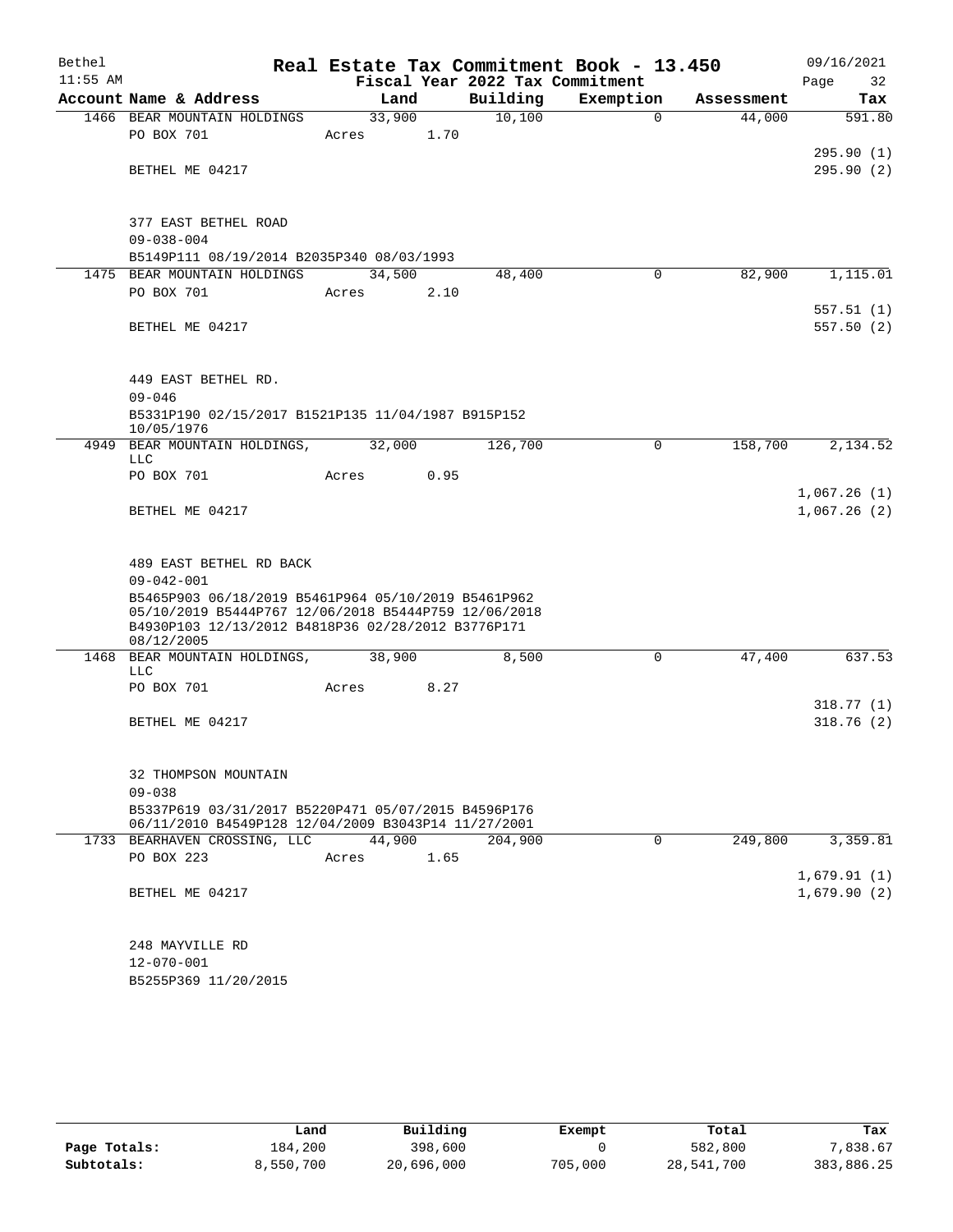| Bethel       |                                                     |       |                 |                       |                                 |  | Real Estate Tax Commitment Book - 13.450 |                       | 09/16/2021                 |
|--------------|-----------------------------------------------------|-------|-----------------|-----------------------|---------------------------------|--|------------------------------------------|-----------------------|----------------------------|
| $11:55$ AM   |                                                     |       |                 |                       | Fiscal Year 2022 Tax Commitment |  |                                          |                       | Page<br>33                 |
|              | Account Name & Address                              |       | Land<br>138,300 |                       | Building<br>427,200             |  | Exemption<br>$\mathbf 0$                 | Assessment<br>565,500 | Tax<br>7,605.98            |
|              | 5214 BEARHAVEN CROSSING, LLC<br>PO BOX 223          | Acres |                 | 2.03                  |                                 |  |                                          |                       |                            |
|              |                                                     |       |                 |                       |                                 |  |                                          |                       | 3,802.99(1)                |
|              | BETHEL ME 04217                                     |       |                 |                       |                                 |  |                                          |                       | 3,802.99(2)                |
|              |                                                     |       |                 |                       |                                 |  |                                          |                       |                            |
|              | 312 THRU 322 MAYVILLE                               |       |                 |                       |                                 |  |                                          |                       |                            |
|              | $12 - 072 - 003$                                    |       |                 |                       |                                 |  |                                          |                       |                            |
|              | B4461P258 06/25/2009                                |       |                 |                       |                                 |  |                                          |                       |                            |
|              | 2446 BEATSON, DOUGLAS                               |       | 38,800          |                       | 212,600                         |  | 25,000                                   | 226,400               | 3,045.08                   |
|              | 365 INTERVALE RD.                                   | Acres |                 | 1.14                  |                                 |  | 01 Homestead (HM)                        |                       |                            |
|              |                                                     |       |                 |                       |                                 |  |                                          |                       | 1,522.54(1)                |
|              | BETHEL ME 04217                                     |       |                 |                       |                                 |  |                                          |                       | 1,522.54(2)                |
|              | 365 INTERVALE RD.                                   |       |                 |                       |                                 |  |                                          |                       |                            |
|              | $13 - 007 - 001$                                    |       |                 |                       |                                 |  |                                          |                       |                            |
|              | B2435P40 05/20/1997                                 |       |                 |                       |                                 |  |                                          |                       |                            |
|              | 4673 BEAUREGARD, CRAIG R                            |       | 48,000          |                       | 161,900                         |  | 0                                        | 209,900               | 2,823.16                   |
|              | BEAUREGARD, LORI A                                  | Acres |                 | 1.00                  |                                 |  |                                          |                       |                            |
|              | 36 WINDING BROOK LANE N                             |       |                 |                       |                                 |  |                                          |                       | 1,411.58(1)                |
|              |                                                     |       |                 |                       |                                 |  |                                          |                       | 1,411.58(2)                |
|              | WELLS ME 04090                                      |       |                 |                       |                                 |  |                                          |                       |                            |
|              | 11 HIDE-A-WAY LANE                                  |       |                 |                       |                                 |  |                                          |                       |                            |
|              | $08 - 041 - 003 - 002$                              |       |                 |                       |                                 |  |                                          |                       |                            |
|              | B4167P236 07/24/2007                                |       |                 |                       |                                 |  |                                          |                       |                            |
|              | 1417 BEBKO, JAMES J                                 |       | 52,400          |                       | 176,900                         |  | 25,000                                   | 204,300               | 2,747.84                   |
|              | BEBKO, RUTH J                                       | Acres |                 | 2.66                  |                                 |  | 01 Homestead (HM)                        |                       |                            |
|              | 140 TAYLOR SMITH RD                                 |       |                 |                       |                                 |  |                                          |                       | 1,373.92(1)<br>1,373.92(2) |
|              | BETHEL ME 04217                                     |       |                 |                       |                                 |  |                                          |                       |                            |
|              | 140 TAYLOR SMITH ROAD                               |       |                 |                       |                                 |  |                                          |                       |                            |
|              | $09 - 003$                                          |       |                 |                       |                                 |  |                                          |                       |                            |
|              | B4733P79 07/01/2011                                 |       |                 |                       |                                 |  |                                          |                       |                            |
|              | 90 BECK, MARK T. & DARLENE                          |       | 42,000          |                       | 210,200                         |  | 31,000                                   | 221,200               | 2,975.14                   |
|              | L.                                                  |       |                 |                       |                                 |  |                                          |                       |                            |
|              | 512 SONGO POND ROAD                                 | Acres |                 | 3.24                  |                                 |  | 01 Homestead (HM)                        |                       |                            |
|              |                                                     |       |                 |                       |                                 |  | 12 WW2 Vet Res                           |                       | 1,487.57(1)                |
|              | BETHEL ME 04217                                     |       |                 |                       |                                 |  |                                          |                       | 1,487.57(2)                |
|              | 512 SONGO POND RD                                   |       |                 |                       |                                 |  |                                          |                       |                            |
|              | $02 - 013$                                          |       |                 |                       |                                 |  |                                          |                       |                            |
|              | B5560P282 11/02/2020 B5267P157 02/08/2016 B3448P207 |       |                 |                       |                                 |  |                                          |                       |                            |
|              | 01/12/2004 B3015P112 10/20/2001                     |       |                 |                       |                                 |  |                                          |                       |                            |
|              | 3340 BEEUWKES, HENRY                                |       | 20,200          |                       | 84,300                          |  | 0                                        | 104,500               | 1,405.53                   |
|              | MILLS, MARGARET E                                   |       |                 |                       |                                 |  |                                          |                       |                            |
|              | 168 SIMPSON ROAD                                    |       |                 |                       |                                 |  |                                          |                       | 702.77(1)<br>702.76(2)     |
|              | SACO ME 04072                                       |       |                 |                       |                                 |  |                                          |                       |                            |
|              | 27 SPRING ST                                        |       |                 |                       |                                 |  |                                          |                       |                            |
|              | $25 - 167 - 001 - 004$                              |       |                 |                       |                                 |  |                                          |                       |                            |
|              | B4688P74 02/01/2011                                 |       |                 |                       |                                 |  |                                          |                       |                            |
|              |                                                     |       |                 |                       |                                 |  |                                          |                       |                            |
|              |                                                     |       |                 |                       |                                 |  |                                          |                       |                            |
| Page Totals: | Land<br>339,700                                     |       |                 | Building<br>1,273,100 |                                 |  | Exempt<br>81,000                         | Total<br>1,531,800    | Tax<br>20,602.73           |

**Subtotals:** 8,890,400 21,969,100 786,000 30,073,500 404,488.98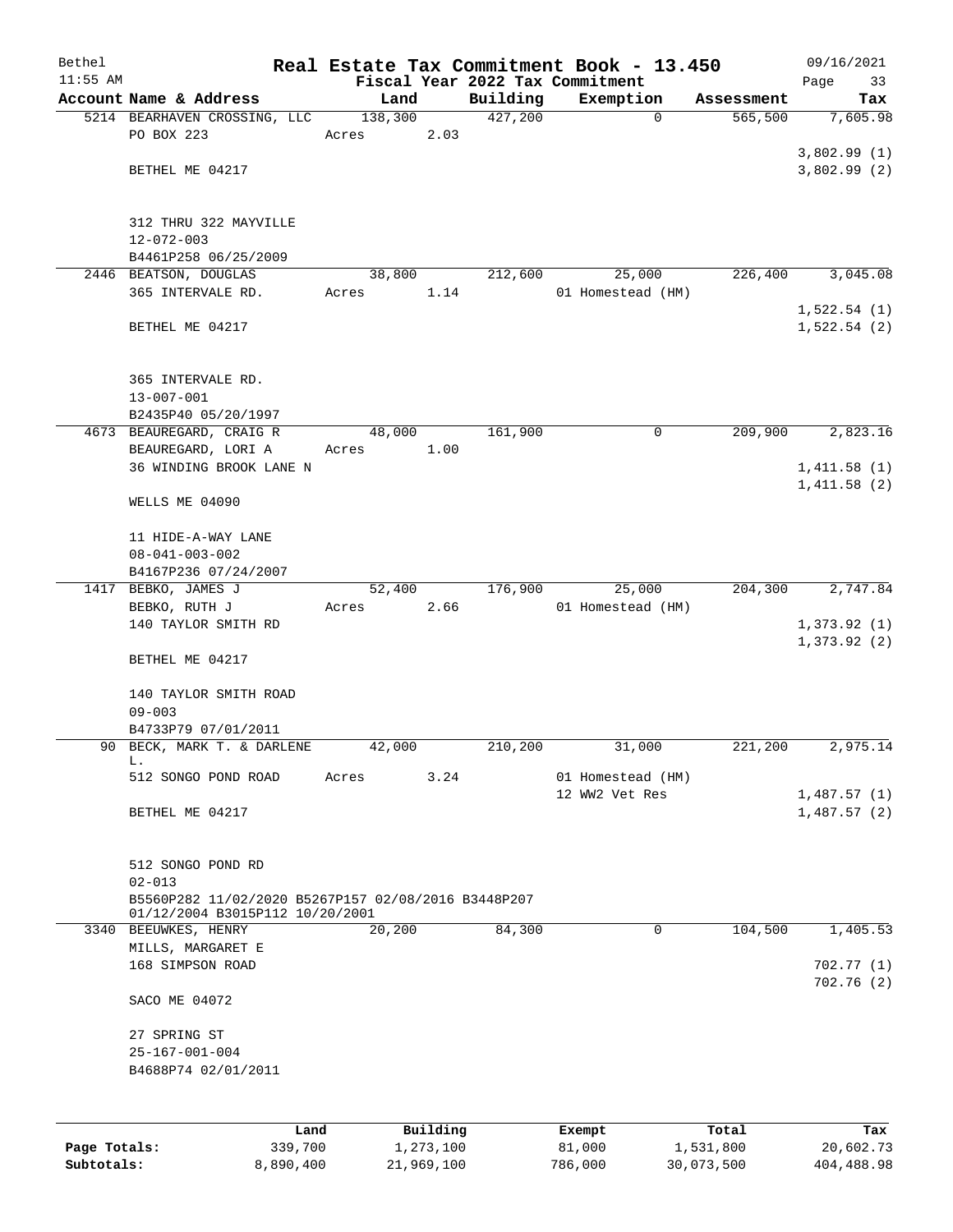| Bethel<br>$11:55$ AM |                                           |       |        |             | Real Estate Tax Commitment Book - 13.450<br>Fiscal Year 2022 Tax Commitment |            | 09/16/2021<br>Page<br>34 |
|----------------------|-------------------------------------------|-------|--------|-------------|-----------------------------------------------------------------------------|------------|--------------------------|
|                      | Account Name & Address                    |       | Land   | Building    | Exemption                                                                   | Assessment | Tax                      |
|                      | 504 BEHAN, KEITH M                        |       | 14,000 | 0           | $\Omega$                                                                    | 14,000     | 188.30                   |
|                      | 250 VERNON STREET                         | Acres | 7.90   |             |                                                                             |            |                          |
|                      |                                           |       |        |             |                                                                             |            | 94.15(1)                 |
|                      | BETHEL ME 04217                           |       |        |             |                                                                             |            | 94.15(2)                 |
|                      |                                           |       |        |             |                                                                             |            |                          |
|                      |                                           |       |        |             |                                                                             |            |                          |
|                      | OFF HOLT HILL RD                          |       |        |             |                                                                             |            |                          |
|                      | $23 - 003 - 002 - 002$                    |       |        |             |                                                                             |            |                          |
|                      | B5107P300 04/23/2014                      |       |        |             |                                                                             |            |                          |
|                      | 3047 BEHAN, MARGARET A                    |       | 9,300  | $\mathbf 0$ | $\mathbf 0$                                                                 | 9,300      | 125.09                   |
|                      | PO BOX 153                                | Acres | 31.59  |             |                                                                             |            |                          |
|                      |                                           |       |        |             |                                                                             |            | 62.55(1)                 |
|                      | BETHEL ME 04217                           |       |        |             |                                                                             |            | 62.54(2)                 |
|                      |                                           |       |        |             |                                                                             |            |                          |
|                      |                                           |       |        |             |                                                                             |            |                          |
|                      | HOLT HILL RD.                             |       |        |             |                                                                             |            |                          |
|                      | $23 - 003 - 002$                          |       |        |             |                                                                             |            |                          |
|                      | B4431P173 04/21/2009 B3169P130 09/23/2002 |       |        |             |                                                                             |            |                          |
|                      | 5271 BEHAN, MARGARET A                    |       | 38,400 | 142,600     | 31,000                                                                      | 150,000    | 2,017.50                 |
|                      | PO BOX 153                                | Acres | 1.00   |             | 01 Homestead (HM)                                                           |            |                          |
|                      |                                           |       |        |             | 12 WW2 Vet Res                                                              |            | 1,008.75(1)              |
|                      | BETHEL ME 04217                           |       |        |             |                                                                             |            | 1,008.75(2)              |
|                      |                                           |       |        |             |                                                                             |            |                          |
|                      |                                           |       |        |             |                                                                             |            |                          |
|                      | 60 HOLT HILL RD                           |       |        |             |                                                                             |            |                          |
|                      | $23 - 003 - 002 - 001$                    |       |        |             |                                                                             |            |                          |
|                      | B4431P173 04/21/2009                      |       |        |             |                                                                             |            |                          |
|                      | 126 BELANGER, GARY                        |       | 40,500 | 25,000      | 0                                                                           | 65,500     | 880.98                   |
|                      | BELANGER, DIANE                           | Acres | 2.00   |             |                                                                             |            |                          |
|                      | 147 LINDEN ST.                            |       |        |             |                                                                             |            | 440.49 (1)               |
|                      |                                           |       |        |             |                                                                             |            | 440.49 (2)               |
|                      | BERLIN MA 01503                           |       |        |             |                                                                             |            |                          |
|                      | 336 VERNON ST.                            |       |        |             |                                                                             |            |                          |
|                      | $03 - 007$                                |       |        |             |                                                                             |            |                          |
|                      | B5467P297 06/26/2019 B1769P220 11/15/1990 |       |        |             |                                                                             |            |                          |
|                      | 4758 BELARDO, MARY LOU                    |       | 60,600 | 139,400     | 0                                                                           | 200,000    | 2,690.00                 |
|                      | BELARDO, AARON                            | Acres | 1.77   |             |                                                                             |            |                          |
|                      | PO BOX 559                                |       |        |             |                                                                             |            | 1,345.00(1)              |
|                      |                                           |       |        |             |                                                                             |            | 1,345.00(2)              |
|                      | ROCKY POINT NY 11778                      |       |        |             |                                                                             |            |                          |
|                      |                                           |       |        |             |                                                                             |            |                          |
|                      | 86 WILL VIEW ROAD                         |       |        |             |                                                                             |            |                          |
|                      | $17 - 035 - 025$                          |       |        |             |                                                                             |            |                          |
|                      | B4359P77 10/02/2008                       |       |        |             |                                                                             |            |                          |
|                      | 5021 BELISLE, FAMILY LLC                  |       | 55,700 | 316,200     | 0                                                                           | 371,900    | 5,002.06                 |
|                      | PO BOX 161                                | Acres | 1.91   |             |                                                                             |            |                          |
|                      |                                           |       |        |             |                                                                             |            | 2,501.03(1)              |
|                      | LEBANON CT 06249                          |       |        |             |                                                                             |            | 2,501.03(2)              |
|                      |                                           |       |        |             |                                                                             |            |                          |
|                      |                                           |       |        |             |                                                                             |            |                          |
|                      | 1 WOODLAND WAY                            |       |        |             |                                                                             |            |                          |
|                      | $18 - 060 - 001$                          |       |        |             |                                                                             |            |                          |
|                      | B5291P184 07/06/2016 B3568P322 08/06/2004 |       |        |             |                                                                             |            |                          |
|                      |                                           |       |        |             |                                                                             |            |                          |
|                      |                                           |       |        |             |                                                                             |            |                          |

|              | Land      | Building   | Exempt  | Total      | Tax        |
|--------------|-----------|------------|---------|------------|------------|
| Page Totals: | 218,500   | 623,200    | 31,000  | 810,700    | 10,903.93  |
| Subtotals:   | 9,108,900 | 22,592,300 | 817,000 | 30,884,200 | 415,392.91 |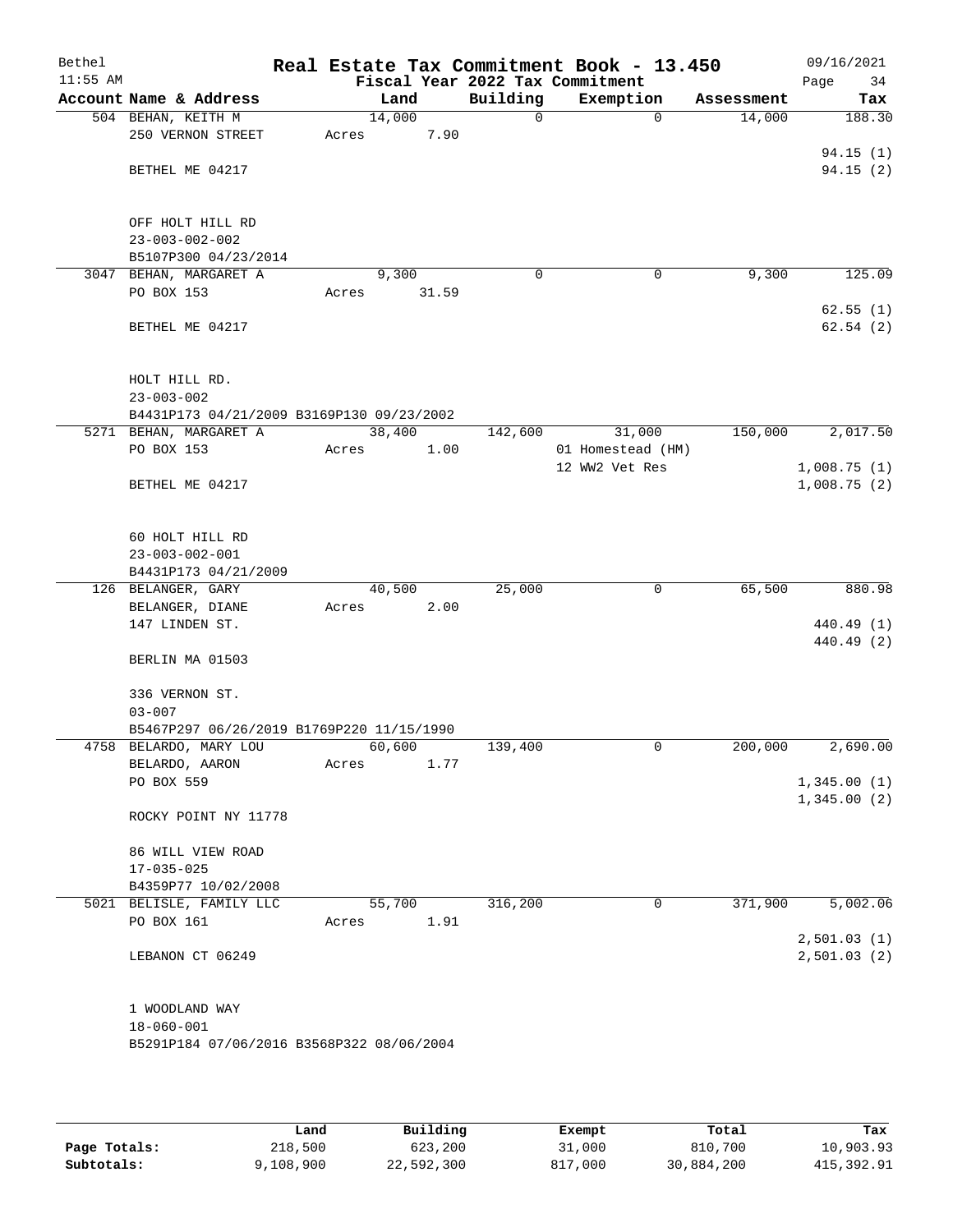| Bethel       |                                                                   |        |            |                         | Real Estate Tax Commitment Book - 13.450 |                      | 09/16/2021     |
|--------------|-------------------------------------------------------------------|--------|------------|-------------------------|------------------------------------------|----------------------|----------------|
| $11:55$ AM   |                                                                   |        |            |                         | Fiscal Year 2022 Tax Commitment          |                      | 35<br>Page     |
|              | Account Name & Address<br>5022 BELISLE, FAMILY LLC                | 47,200 | Land       | Building<br>$\mathbf 0$ | Exemption<br>$\mathbf 0$                 | Assessment<br>47,200 | Tax<br>634.84  |
|              | PO BOX 161                                                        | Acres  | 2.41       |                         |                                          |                      |                |
|              |                                                                   |        |            |                         |                                          |                      | 317.42(1)      |
|              | LEBANON CT 06249                                                  |        |            |                         |                                          |                      | 317.42(2)      |
|              |                                                                   |        |            |                         |                                          |                      |                |
|              | $18 - 060 - 002$                                                  |        |            |                         |                                          |                      |                |
|              | B5569P979 12/08/2020 B5226P531 06/15/2015 B3568P322<br>08/06/2004 |        |            |                         |                                          |                      |                |
|              | 2652 BELL, F LEE                                                  | 49,800 |            | 135,200                 | $\Omega$                                 | 185,000              | 2,488.25       |
|              | BELL, MARILYN                                                     | Acres  | 1.60       |                         |                                          |                      |                |
|              | P.O. BOX 1446                                                     |        |            |                         |                                          |                      | 1, 244.13(1)   |
|              | CHARLOTTETOWN, PEI                                                |        |            |                         |                                          |                      | 1,244.12(2)    |
|              | C1A7N1                                                            |        |            |                         |                                          |                      |                |
|              | 937 NORTH ROAD                                                    |        |            |                         |                                          |                      |                |
|              | $16 - 025 - 001$                                                  |        |            |                         |                                          |                      |                |
|              | B1868P238 02/18/1992                                              |        |            |                         |                                          |                      |                |
|              | 4839 BELL, RICHARD W. &                                           | 46,900 |            | 453,100                 | 25,000                                   | 475,000              | 6,388.75       |
|              | LORRAINE J., TRUSTEES<br>R & L BELL FAMILY TRUST Acres            |        | 2.88       |                         | 01 Homestead (HM)                        |                      |                |
|              | PO BOX 452                                                        |        |            |                         |                                          |                      | 3, 194.38(1)   |
|              |                                                                   |        |            |                         |                                          |                      | 3, 194. 37 (2) |
|              | BETHEL ME 04217                                                   |        |            |                         |                                          |                      |                |
|              | 59 ELLINGWOOD MOUNTAIN                                            |        |            |                         |                                          |                      |                |
|              | $16 - 019 - 007$<br>B5208P477 02/17/2015 B3900P185 03/10/2006     |        |            |                         |                                          |                      |                |
|              | 2692 BELL, SIMON                                                  | 54,900 |            | 211,400                 | 0                                        | 266,300              | 3,581.74       |
|              | PO BOX 121                                                        | Acres  | 0.55       |                         |                                          |                      |                |
|              |                                                                   |        |            |                         |                                          |                      | 1,790.87(1)    |
|              | KENNEBUNK ME 04043                                                |        |            |                         |                                          |                      | 1,790.87(2)    |
|              | 62 RIVER VALLEY ACRES                                             |        |            |                         |                                          |                      |                |
|              | $17 - 030$                                                        |        |            |                         |                                          |                      |                |
|              | B5301P29 08/29/2016                                               |        |            |                         |                                          |                      |                |
|              | 2594 BELL, STEPHEN                                                | 33,900 |            | 218,900                 | 0                                        | 252,800              | 3,400.16       |
|              | BELL, IRENE                                                       | Acres  | 1.66       |                         |                                          |                      |                |
|              | 21 WADSWORTH ST.                                                  |        |            |                         |                                          |                      | 1,700.08(1)    |
|              |                                                                   |        |            |                         |                                          |                      | 1,700.08(2)    |
|              | QUINCY MA 02171                                                   |        |            |                         |                                          |                      |                |
|              | 28 VALLEY VIEW DRIVE                                              |        |            |                         |                                          |                      |                |
|              | $15 - 022 - 012$                                                  |        |            |                         |                                          |                      |                |
|              | B4157P191 07/03/2007                                              |        |            |                         |                                          |                      |                |
|              | 5173 BELLING, WENDY fka                                           | 35,600 |            | 0                       | 0                                        | 35,600               | 478.82         |
|              | MARCOLINI                                                         |        |            |                         |                                          |                      |                |
|              | 530 MODIGLIANI DR.                                                | Acres  | 12.40      |                         |                                          |                      | 239.41(1)      |
|              | NOKOMIS FL 34275 4229                                             |        |            |                         |                                          |                      | 239.41 (2)     |
|              |                                                                   |        |            |                         |                                          |                      |                |
|              | BIRD HILL RD                                                      |        |            |                         |                                          |                      |                |
|              | $04 - 067 - 001$                                                  |        |            |                         |                                          |                      |                |
|              | B1418P276 09/06/1986                                              |        |            |                         |                                          |                      |                |
|              | Land                                                              |        | Building   |                         | Exempt                                   | Total                | Tax            |
| Page Totals: | 268,300                                                           |        | 1,018,600  |                         | 25,000                                   | 1,261,900            | 16,972.56      |
| Subtotals:   | 9,377,200                                                         |        | 23,610,900 |                         | 842,000                                  | 32, 146, 100         | 432, 365.47    |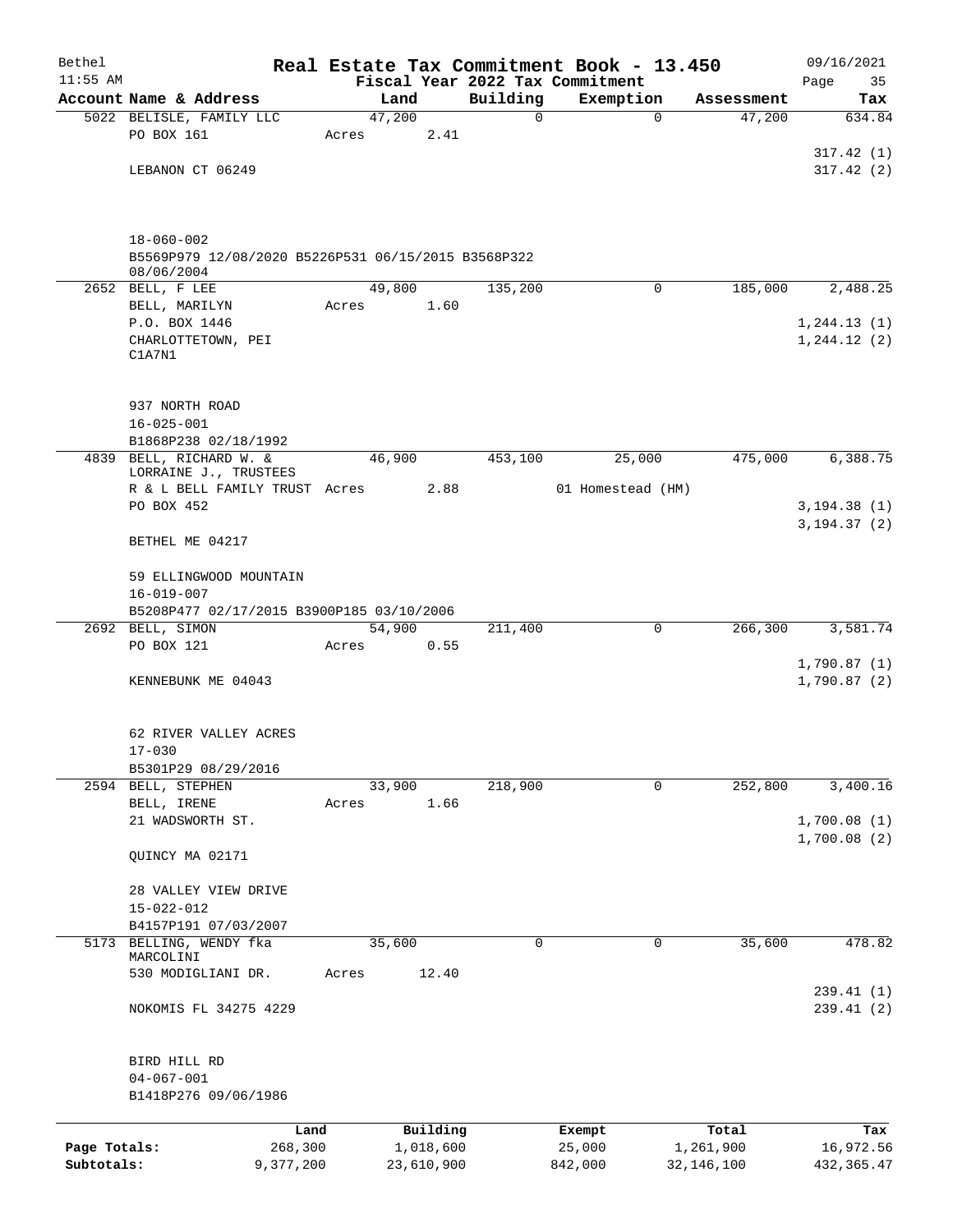| Fiscal Year 2022 Tax Commitment<br>Page<br>Building<br>Account Name & Address<br>Land<br>Exemption<br>Assessment<br>277,600<br>3655 BELLINGER, KEVIN J<br>43,500<br>25,000<br>296,100<br>3,982.55<br>4.74<br>01 Homestead (HM)<br>BELLINGER, NANCY A<br>Acres<br>425 VERNON STREET<br>1,991.28(1)<br>1,991.27(2)<br>BETHEL ME 04217<br>425 VERNON STREET<br>$27 - 036 - 004$<br>B3744P86 06/22/2005<br>150,500<br>3137 BELLISIMO, DARIN P<br>34,500<br>116,000<br>0<br>14 RICE STREET<br>0.75<br>Acres<br>MIDDLEBORO MA 02346<br>91 INTERVALE RD.<br>$24 - 055$<br>B4732P277 07/01/2011 B4732P276 07/01/2011 B4728P300<br>06/20/2011 B1811P13 06/17/1991<br>6,500<br>0<br>$\mathbf 0$<br>6,500<br>87.43<br>1449 BENDER, DENISE<br>FOSTER, DAVID<br>28.00<br>Acres<br>43.72 (1)<br>21 WILTON COURT<br>43.71(2)<br>MADISON WI 53704<br>LOCKE MILLS/E BETHEL<br>$09 - 026$<br>B5466P930 06/25/2019 B1900P247 05/26/1992<br>3,573.67<br>3294 BENEDICT, MITCHELL P<br>54,200<br>211,500<br>0<br>265,700<br>BENEDICT, JEAN E<br>0.46<br>Acres<br>PO BOX 1932<br>1,786.84(1)<br>1,786.83 (2)<br>BETHEL ME 04217<br>13 CHAPMAN ST.<br>$25 - 127 - 001$<br>B4380P262 11/26/2008<br>4721 BENHARRIS, DAVID &<br>56,600<br>0<br>0<br>56,600<br>KATHLEEN<br>2.01<br>324 SPRING STREET<br>Acres<br>380.64 (1)<br>WRENTHAM MA 02093<br>380.63(2)<br>BIRCH WOODS<br>$12 - 073 - 005$<br>B5511P863 03/13/2020 B5511P861 03/13/2020 B4471P64<br>07/17/2009 B4232P129 12/03/2007 B3687P167 02/17/2005<br>0<br>315,300<br>4722 BENJAMIN, RONALD C. JR.<br>66,300<br>249,000<br>10 GREGORY ISLAND ROAD<br>2.04<br>Acres<br>SOUTH HAMILTON MA 01982<br>50 DEER VIEW RD.<br>$12 - 073 - 004$<br>B5527P789 06/15/2020 B5019P225 08/02/2013 B3890P144<br>02/21/2006<br>Building<br>Land<br>Total<br>Exempt<br>261,600<br>854,100<br>25,000<br>1,090,700<br>Page Totals:<br>14,669.94<br>Subtotals:<br>9,638,800<br>24, 465, 000<br>867,000<br>33, 236, 800 | Bethel     |  |  |  |  |  | Real Estate Tax Commitment Book - 13.450 |  | 09/16/2021  |
|-----------------------------------------------------------------------------------------------------------------------------------------------------------------------------------------------------------------------------------------------------------------------------------------------------------------------------------------------------------------------------------------------------------------------------------------------------------------------------------------------------------------------------------------------------------------------------------------------------------------------------------------------------------------------------------------------------------------------------------------------------------------------------------------------------------------------------------------------------------------------------------------------------------------------------------------------------------------------------------------------------------------------------------------------------------------------------------------------------------------------------------------------------------------------------------------------------------------------------------------------------------------------------------------------------------------------------------------------------------------------------------------------------------------------------------------------------------------------------------------------------------------------------------------------------------------------------------------------------------------------------------------------------------------------------------------------------------------------------------------------------------------------------------------------------------------------------------------------------------------------------------------------------------------------------------|------------|--|--|--|--|--|------------------------------------------|--|-------------|
|                                                                                                                                                                                                                                                                                                                                                                                                                                                                                                                                                                                                                                                                                                                                                                                                                                                                                                                                                                                                                                                                                                                                                                                                                                                                                                                                                                                                                                                                                                                                                                                                                                                                                                                                                                                                                                                                                                                                   | $11:55$ AM |  |  |  |  |  |                                          |  | 36          |
|                                                                                                                                                                                                                                                                                                                                                                                                                                                                                                                                                                                                                                                                                                                                                                                                                                                                                                                                                                                                                                                                                                                                                                                                                                                                                                                                                                                                                                                                                                                                                                                                                                                                                                                                                                                                                                                                                                                                   |            |  |  |  |  |  |                                          |  | Tax         |
|                                                                                                                                                                                                                                                                                                                                                                                                                                                                                                                                                                                                                                                                                                                                                                                                                                                                                                                                                                                                                                                                                                                                                                                                                                                                                                                                                                                                                                                                                                                                                                                                                                                                                                                                                                                                                                                                                                                                   |            |  |  |  |  |  |                                          |  |             |
|                                                                                                                                                                                                                                                                                                                                                                                                                                                                                                                                                                                                                                                                                                                                                                                                                                                                                                                                                                                                                                                                                                                                                                                                                                                                                                                                                                                                                                                                                                                                                                                                                                                                                                                                                                                                                                                                                                                                   |            |  |  |  |  |  |                                          |  |             |
|                                                                                                                                                                                                                                                                                                                                                                                                                                                                                                                                                                                                                                                                                                                                                                                                                                                                                                                                                                                                                                                                                                                                                                                                                                                                                                                                                                                                                                                                                                                                                                                                                                                                                                                                                                                                                                                                                                                                   |            |  |  |  |  |  |                                          |  |             |
|                                                                                                                                                                                                                                                                                                                                                                                                                                                                                                                                                                                                                                                                                                                                                                                                                                                                                                                                                                                                                                                                                                                                                                                                                                                                                                                                                                                                                                                                                                                                                                                                                                                                                                                                                                                                                                                                                                                                   |            |  |  |  |  |  |                                          |  |             |
|                                                                                                                                                                                                                                                                                                                                                                                                                                                                                                                                                                                                                                                                                                                                                                                                                                                                                                                                                                                                                                                                                                                                                                                                                                                                                                                                                                                                                                                                                                                                                                                                                                                                                                                                                                                                                                                                                                                                   |            |  |  |  |  |  |                                          |  |             |
|                                                                                                                                                                                                                                                                                                                                                                                                                                                                                                                                                                                                                                                                                                                                                                                                                                                                                                                                                                                                                                                                                                                                                                                                                                                                                                                                                                                                                                                                                                                                                                                                                                                                                                                                                                                                                                                                                                                                   |            |  |  |  |  |  |                                          |  |             |
|                                                                                                                                                                                                                                                                                                                                                                                                                                                                                                                                                                                                                                                                                                                                                                                                                                                                                                                                                                                                                                                                                                                                                                                                                                                                                                                                                                                                                                                                                                                                                                                                                                                                                                                                                                                                                                                                                                                                   |            |  |  |  |  |  |                                          |  |             |
|                                                                                                                                                                                                                                                                                                                                                                                                                                                                                                                                                                                                                                                                                                                                                                                                                                                                                                                                                                                                                                                                                                                                                                                                                                                                                                                                                                                                                                                                                                                                                                                                                                                                                                                                                                                                                                                                                                                                   |            |  |  |  |  |  |                                          |  |             |
|                                                                                                                                                                                                                                                                                                                                                                                                                                                                                                                                                                                                                                                                                                                                                                                                                                                                                                                                                                                                                                                                                                                                                                                                                                                                                                                                                                                                                                                                                                                                                                                                                                                                                                                                                                                                                                                                                                                                   |            |  |  |  |  |  |                                          |  | 2,024.23    |
|                                                                                                                                                                                                                                                                                                                                                                                                                                                                                                                                                                                                                                                                                                                                                                                                                                                                                                                                                                                                                                                                                                                                                                                                                                                                                                                                                                                                                                                                                                                                                                                                                                                                                                                                                                                                                                                                                                                                   |            |  |  |  |  |  |                                          |  |             |
|                                                                                                                                                                                                                                                                                                                                                                                                                                                                                                                                                                                                                                                                                                                                                                                                                                                                                                                                                                                                                                                                                                                                                                                                                                                                                                                                                                                                                                                                                                                                                                                                                                                                                                                                                                                                                                                                                                                                   |            |  |  |  |  |  |                                          |  | 1,012.12(1) |
|                                                                                                                                                                                                                                                                                                                                                                                                                                                                                                                                                                                                                                                                                                                                                                                                                                                                                                                                                                                                                                                                                                                                                                                                                                                                                                                                                                                                                                                                                                                                                                                                                                                                                                                                                                                                                                                                                                                                   |            |  |  |  |  |  |                                          |  | 1,012.11(2) |
|                                                                                                                                                                                                                                                                                                                                                                                                                                                                                                                                                                                                                                                                                                                                                                                                                                                                                                                                                                                                                                                                                                                                                                                                                                                                                                                                                                                                                                                                                                                                                                                                                                                                                                                                                                                                                                                                                                                                   |            |  |  |  |  |  |                                          |  |             |
|                                                                                                                                                                                                                                                                                                                                                                                                                                                                                                                                                                                                                                                                                                                                                                                                                                                                                                                                                                                                                                                                                                                                                                                                                                                                                                                                                                                                                                                                                                                                                                                                                                                                                                                                                                                                                                                                                                                                   |            |  |  |  |  |  |                                          |  |             |
|                                                                                                                                                                                                                                                                                                                                                                                                                                                                                                                                                                                                                                                                                                                                                                                                                                                                                                                                                                                                                                                                                                                                                                                                                                                                                                                                                                                                                                                                                                                                                                                                                                                                                                                                                                                                                                                                                                                                   |            |  |  |  |  |  |                                          |  |             |
|                                                                                                                                                                                                                                                                                                                                                                                                                                                                                                                                                                                                                                                                                                                                                                                                                                                                                                                                                                                                                                                                                                                                                                                                                                                                                                                                                                                                                                                                                                                                                                                                                                                                                                                                                                                                                                                                                                                                   |            |  |  |  |  |  |                                          |  |             |
|                                                                                                                                                                                                                                                                                                                                                                                                                                                                                                                                                                                                                                                                                                                                                                                                                                                                                                                                                                                                                                                                                                                                                                                                                                                                                                                                                                                                                                                                                                                                                                                                                                                                                                                                                                                                                                                                                                                                   |            |  |  |  |  |  |                                          |  |             |
|                                                                                                                                                                                                                                                                                                                                                                                                                                                                                                                                                                                                                                                                                                                                                                                                                                                                                                                                                                                                                                                                                                                                                                                                                                                                                                                                                                                                                                                                                                                                                                                                                                                                                                                                                                                                                                                                                                                                   |            |  |  |  |  |  |                                          |  |             |
|                                                                                                                                                                                                                                                                                                                                                                                                                                                                                                                                                                                                                                                                                                                                                                                                                                                                                                                                                                                                                                                                                                                                                                                                                                                                                                                                                                                                                                                                                                                                                                                                                                                                                                                                                                                                                                                                                                                                   |            |  |  |  |  |  |                                          |  |             |
|                                                                                                                                                                                                                                                                                                                                                                                                                                                                                                                                                                                                                                                                                                                                                                                                                                                                                                                                                                                                                                                                                                                                                                                                                                                                                                                                                                                                                                                                                                                                                                                                                                                                                                                                                                                                                                                                                                                                   |            |  |  |  |  |  |                                          |  |             |
|                                                                                                                                                                                                                                                                                                                                                                                                                                                                                                                                                                                                                                                                                                                                                                                                                                                                                                                                                                                                                                                                                                                                                                                                                                                                                                                                                                                                                                                                                                                                                                                                                                                                                                                                                                                                                                                                                                                                   |            |  |  |  |  |  |                                          |  |             |
|                                                                                                                                                                                                                                                                                                                                                                                                                                                                                                                                                                                                                                                                                                                                                                                                                                                                                                                                                                                                                                                                                                                                                                                                                                                                                                                                                                                                                                                                                                                                                                                                                                                                                                                                                                                                                                                                                                                                   |            |  |  |  |  |  |                                          |  |             |
|                                                                                                                                                                                                                                                                                                                                                                                                                                                                                                                                                                                                                                                                                                                                                                                                                                                                                                                                                                                                                                                                                                                                                                                                                                                                                                                                                                                                                                                                                                                                                                                                                                                                                                                                                                                                                                                                                                                                   |            |  |  |  |  |  |                                          |  |             |
|                                                                                                                                                                                                                                                                                                                                                                                                                                                                                                                                                                                                                                                                                                                                                                                                                                                                                                                                                                                                                                                                                                                                                                                                                                                                                                                                                                                                                                                                                                                                                                                                                                                                                                                                                                                                                                                                                                                                   |            |  |  |  |  |  |                                          |  |             |
|                                                                                                                                                                                                                                                                                                                                                                                                                                                                                                                                                                                                                                                                                                                                                                                                                                                                                                                                                                                                                                                                                                                                                                                                                                                                                                                                                                                                                                                                                                                                                                                                                                                                                                                                                                                                                                                                                                                                   |            |  |  |  |  |  |                                          |  |             |
|                                                                                                                                                                                                                                                                                                                                                                                                                                                                                                                                                                                                                                                                                                                                                                                                                                                                                                                                                                                                                                                                                                                                                                                                                                                                                                                                                                                                                                                                                                                                                                                                                                                                                                                                                                                                                                                                                                                                   |            |  |  |  |  |  |                                          |  |             |
|                                                                                                                                                                                                                                                                                                                                                                                                                                                                                                                                                                                                                                                                                                                                                                                                                                                                                                                                                                                                                                                                                                                                                                                                                                                                                                                                                                                                                                                                                                                                                                                                                                                                                                                                                                                                                                                                                                                                   |            |  |  |  |  |  |                                          |  |             |
|                                                                                                                                                                                                                                                                                                                                                                                                                                                                                                                                                                                                                                                                                                                                                                                                                                                                                                                                                                                                                                                                                                                                                                                                                                                                                                                                                                                                                                                                                                                                                                                                                                                                                                                                                                                                                                                                                                                                   |            |  |  |  |  |  |                                          |  |             |
|                                                                                                                                                                                                                                                                                                                                                                                                                                                                                                                                                                                                                                                                                                                                                                                                                                                                                                                                                                                                                                                                                                                                                                                                                                                                                                                                                                                                                                                                                                                                                                                                                                                                                                                                                                                                                                                                                                                                   |            |  |  |  |  |  |                                          |  |             |
|                                                                                                                                                                                                                                                                                                                                                                                                                                                                                                                                                                                                                                                                                                                                                                                                                                                                                                                                                                                                                                                                                                                                                                                                                                                                                                                                                                                                                                                                                                                                                                                                                                                                                                                                                                                                                                                                                                                                   |            |  |  |  |  |  |                                          |  |             |
|                                                                                                                                                                                                                                                                                                                                                                                                                                                                                                                                                                                                                                                                                                                                                                                                                                                                                                                                                                                                                                                                                                                                                                                                                                                                                                                                                                                                                                                                                                                                                                                                                                                                                                                                                                                                                                                                                                                                   |            |  |  |  |  |  |                                          |  |             |
|                                                                                                                                                                                                                                                                                                                                                                                                                                                                                                                                                                                                                                                                                                                                                                                                                                                                                                                                                                                                                                                                                                                                                                                                                                                                                                                                                                                                                                                                                                                                                                                                                                                                                                                                                                                                                                                                                                                                   |            |  |  |  |  |  |                                          |  |             |
|                                                                                                                                                                                                                                                                                                                                                                                                                                                                                                                                                                                                                                                                                                                                                                                                                                                                                                                                                                                                                                                                                                                                                                                                                                                                                                                                                                                                                                                                                                                                                                                                                                                                                                                                                                                                                                                                                                                                   |            |  |  |  |  |  |                                          |  |             |
|                                                                                                                                                                                                                                                                                                                                                                                                                                                                                                                                                                                                                                                                                                                                                                                                                                                                                                                                                                                                                                                                                                                                                                                                                                                                                                                                                                                                                                                                                                                                                                                                                                                                                                                                                                                                                                                                                                                                   |            |  |  |  |  |  |                                          |  |             |
|                                                                                                                                                                                                                                                                                                                                                                                                                                                                                                                                                                                                                                                                                                                                                                                                                                                                                                                                                                                                                                                                                                                                                                                                                                                                                                                                                                                                                                                                                                                                                                                                                                                                                                                                                                                                                                                                                                                                   |            |  |  |  |  |  |                                          |  |             |
|                                                                                                                                                                                                                                                                                                                                                                                                                                                                                                                                                                                                                                                                                                                                                                                                                                                                                                                                                                                                                                                                                                                                                                                                                                                                                                                                                                                                                                                                                                                                                                                                                                                                                                                                                                                                                                                                                                                                   |            |  |  |  |  |  |                                          |  | 761.27      |
|                                                                                                                                                                                                                                                                                                                                                                                                                                                                                                                                                                                                                                                                                                                                                                                                                                                                                                                                                                                                                                                                                                                                                                                                                                                                                                                                                                                                                                                                                                                                                                                                                                                                                                                                                                                                                                                                                                                                   |            |  |  |  |  |  |                                          |  |             |
|                                                                                                                                                                                                                                                                                                                                                                                                                                                                                                                                                                                                                                                                                                                                                                                                                                                                                                                                                                                                                                                                                                                                                                                                                                                                                                                                                                                                                                                                                                                                                                                                                                                                                                                                                                                                                                                                                                                                   |            |  |  |  |  |  |                                          |  |             |
|                                                                                                                                                                                                                                                                                                                                                                                                                                                                                                                                                                                                                                                                                                                                                                                                                                                                                                                                                                                                                                                                                                                                                                                                                                                                                                                                                                                                                                                                                                                                                                                                                                                                                                                                                                                                                                                                                                                                   |            |  |  |  |  |  |                                          |  |             |
|                                                                                                                                                                                                                                                                                                                                                                                                                                                                                                                                                                                                                                                                                                                                                                                                                                                                                                                                                                                                                                                                                                                                                                                                                                                                                                                                                                                                                                                                                                                                                                                                                                                                                                                                                                                                                                                                                                                                   |            |  |  |  |  |  |                                          |  |             |
|                                                                                                                                                                                                                                                                                                                                                                                                                                                                                                                                                                                                                                                                                                                                                                                                                                                                                                                                                                                                                                                                                                                                                                                                                                                                                                                                                                                                                                                                                                                                                                                                                                                                                                                                                                                                                                                                                                                                   |            |  |  |  |  |  |                                          |  |             |
|                                                                                                                                                                                                                                                                                                                                                                                                                                                                                                                                                                                                                                                                                                                                                                                                                                                                                                                                                                                                                                                                                                                                                                                                                                                                                                                                                                                                                                                                                                                                                                                                                                                                                                                                                                                                                                                                                                                                   |            |  |  |  |  |  |                                          |  |             |
|                                                                                                                                                                                                                                                                                                                                                                                                                                                                                                                                                                                                                                                                                                                                                                                                                                                                                                                                                                                                                                                                                                                                                                                                                                                                                                                                                                                                                                                                                                                                                                                                                                                                                                                                                                                                                                                                                                                                   |            |  |  |  |  |  |                                          |  |             |
|                                                                                                                                                                                                                                                                                                                                                                                                                                                                                                                                                                                                                                                                                                                                                                                                                                                                                                                                                                                                                                                                                                                                                                                                                                                                                                                                                                                                                                                                                                                                                                                                                                                                                                                                                                                                                                                                                                                                   |            |  |  |  |  |  |                                          |  |             |
|                                                                                                                                                                                                                                                                                                                                                                                                                                                                                                                                                                                                                                                                                                                                                                                                                                                                                                                                                                                                                                                                                                                                                                                                                                                                                                                                                                                                                                                                                                                                                                                                                                                                                                                                                                                                                                                                                                                                   |            |  |  |  |  |  |                                          |  |             |
|                                                                                                                                                                                                                                                                                                                                                                                                                                                                                                                                                                                                                                                                                                                                                                                                                                                                                                                                                                                                                                                                                                                                                                                                                                                                                                                                                                                                                                                                                                                                                                                                                                                                                                                                                                                                                                                                                                                                   |            |  |  |  |  |  |                                          |  | 4,240.79    |
|                                                                                                                                                                                                                                                                                                                                                                                                                                                                                                                                                                                                                                                                                                                                                                                                                                                                                                                                                                                                                                                                                                                                                                                                                                                                                                                                                                                                                                                                                                                                                                                                                                                                                                                                                                                                                                                                                                                                   |            |  |  |  |  |  |                                          |  |             |
|                                                                                                                                                                                                                                                                                                                                                                                                                                                                                                                                                                                                                                                                                                                                                                                                                                                                                                                                                                                                                                                                                                                                                                                                                                                                                                                                                                                                                                                                                                                                                                                                                                                                                                                                                                                                                                                                                                                                   |            |  |  |  |  |  |                                          |  | 2,120.40(1) |
|                                                                                                                                                                                                                                                                                                                                                                                                                                                                                                                                                                                                                                                                                                                                                                                                                                                                                                                                                                                                                                                                                                                                                                                                                                                                                                                                                                                                                                                                                                                                                                                                                                                                                                                                                                                                                                                                                                                                   |            |  |  |  |  |  |                                          |  | 2,120.39(2) |
|                                                                                                                                                                                                                                                                                                                                                                                                                                                                                                                                                                                                                                                                                                                                                                                                                                                                                                                                                                                                                                                                                                                                                                                                                                                                                                                                                                                                                                                                                                                                                                                                                                                                                                                                                                                                                                                                                                                                   |            |  |  |  |  |  |                                          |  |             |
|                                                                                                                                                                                                                                                                                                                                                                                                                                                                                                                                                                                                                                                                                                                                                                                                                                                                                                                                                                                                                                                                                                                                                                                                                                                                                                                                                                                                                                                                                                                                                                                                                                                                                                                                                                                                                                                                                                                                   |            |  |  |  |  |  |                                          |  |             |
|                                                                                                                                                                                                                                                                                                                                                                                                                                                                                                                                                                                                                                                                                                                                                                                                                                                                                                                                                                                                                                                                                                                                                                                                                                                                                                                                                                                                                                                                                                                                                                                                                                                                                                                                                                                                                                                                                                                                   |            |  |  |  |  |  |                                          |  |             |
|                                                                                                                                                                                                                                                                                                                                                                                                                                                                                                                                                                                                                                                                                                                                                                                                                                                                                                                                                                                                                                                                                                                                                                                                                                                                                                                                                                                                                                                                                                                                                                                                                                                                                                                                                                                                                                                                                                                                   |            |  |  |  |  |  |                                          |  |             |
|                                                                                                                                                                                                                                                                                                                                                                                                                                                                                                                                                                                                                                                                                                                                                                                                                                                                                                                                                                                                                                                                                                                                                                                                                                                                                                                                                                                                                                                                                                                                                                                                                                                                                                                                                                                                                                                                                                                                   |            |  |  |  |  |  |                                          |  |             |
|                                                                                                                                                                                                                                                                                                                                                                                                                                                                                                                                                                                                                                                                                                                                                                                                                                                                                                                                                                                                                                                                                                                                                                                                                                                                                                                                                                                                                                                                                                                                                                                                                                                                                                                                                                                                                                                                                                                                   |            |  |  |  |  |  |                                          |  |             |
|                                                                                                                                                                                                                                                                                                                                                                                                                                                                                                                                                                                                                                                                                                                                                                                                                                                                                                                                                                                                                                                                                                                                                                                                                                                                                                                                                                                                                                                                                                                                                                                                                                                                                                                                                                                                                                                                                                                                   |            |  |  |  |  |  |                                          |  | Tax         |
|                                                                                                                                                                                                                                                                                                                                                                                                                                                                                                                                                                                                                                                                                                                                                                                                                                                                                                                                                                                                                                                                                                                                                                                                                                                                                                                                                                                                                                                                                                                                                                                                                                                                                                                                                                                                                                                                                                                                   |            |  |  |  |  |  |                                          |  |             |
|                                                                                                                                                                                                                                                                                                                                                                                                                                                                                                                                                                                                                                                                                                                                                                                                                                                                                                                                                                                                                                                                                                                                                                                                                                                                                                                                                                                                                                                                                                                                                                                                                                                                                                                                                                                                                                                                                                                                   |            |  |  |  |  |  |                                          |  | 447,035.41  |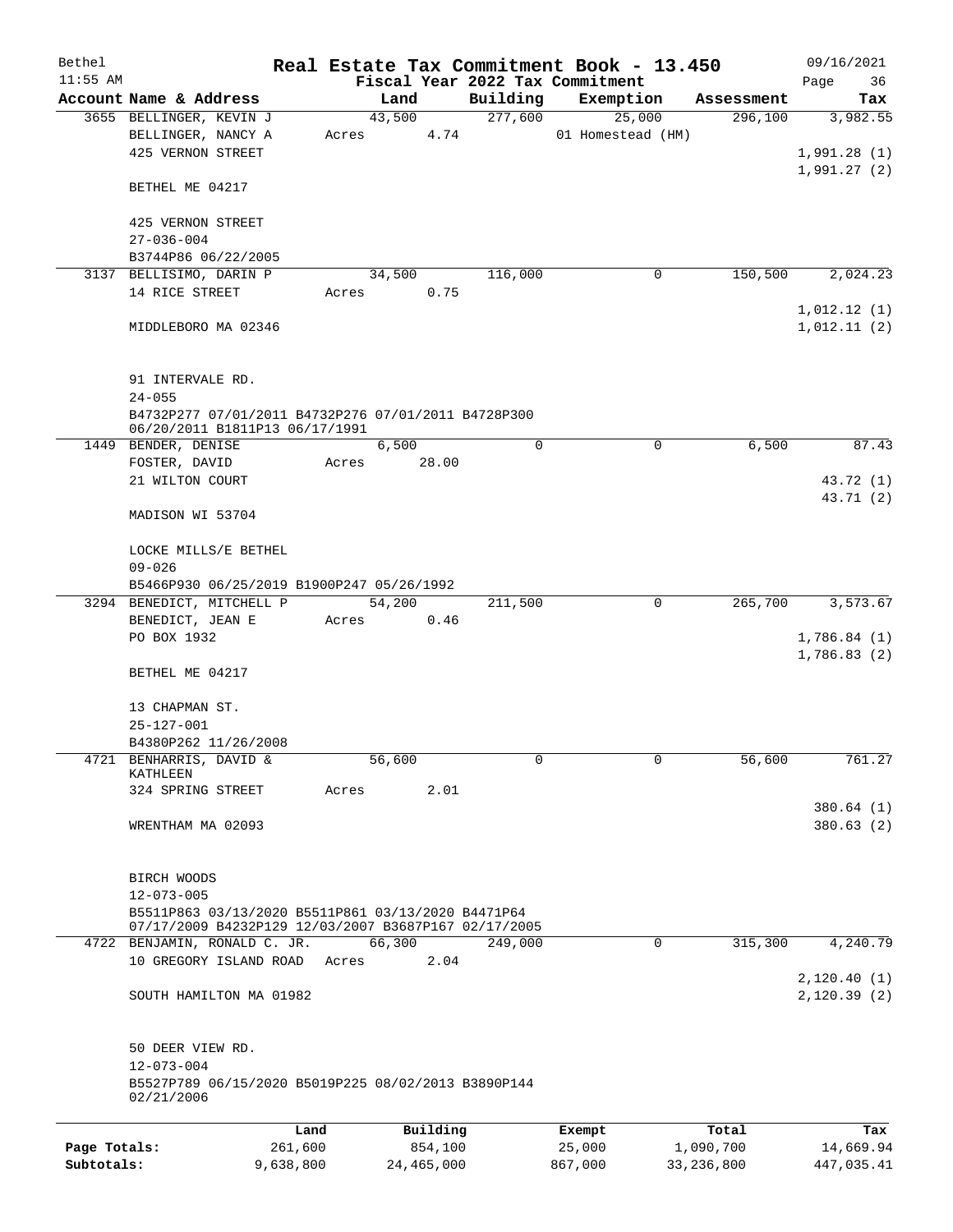| Bethel<br>$11:55$ AM |                                 |        |       |             | Real Estate Tax Commitment Book - 13.450<br>Fiscal Year 2022 Tax Commitment |            | 09/16/2021<br>Page<br>37 |
|----------------------|---------------------------------|--------|-------|-------------|-----------------------------------------------------------------------------|------------|--------------------------|
|                      | Account Name & Address          | Land   |       | Building    | Exemption                                                                   | Assessment | Tax                      |
|                      | 306 BENNETT, DEENA              | 32,600 |       | 34,700      | 25,000                                                                      | 42,300     | 568.94                   |
|                      | PO BOX 143                      | Acres  | 1.00  |             | 01 Homestead (HM)                                                           |            |                          |
|                      |                                 |        |       |             |                                                                             |            | 284.47 (1)               |
|                      | BRYANT POND ME 04219            |        |       |             |                                                                             |            | 284.47 (2)               |
|                      | 3 OLD CART RD.                  |        |       |             |                                                                             |            |                          |
|                      | $05 - 015 - 002$                |        |       |             |                                                                             |            |                          |
|                      | B3052P221 01/10/2002            |        |       |             |                                                                             |            |                          |
|                      | 1737 BENNETT, DONALD G          | 36,600 |       | 66,400      | 25,000                                                                      | 78,000     | 1,049.10                 |
|                      | BENNETT, CHERYL G<br>PO BOX 462 | Acres  | 6.10  |             | 01 Homestead (HM)                                                           |            | 524.55(1)                |
|                      |                                 |        |       |             |                                                                             |            | 524.55(2)                |
|                      | BETHEL ME 04217                 |        |       |             |                                                                             |            |                          |
|                      | 59 OLD IRON ROAD                |        |       |             |                                                                             |            |                          |
|                      | $12 - 074 - 00B$                |        |       |             |                                                                             |            |                          |
|                      | B3761P192 07/19/2005            |        |       |             |                                                                             |            |                          |
|                      | 4551 BENNETT, DONALD G          | 31,900 |       | $\mathbf 0$ | 0                                                                           | 31,900     | 429.06                   |
|                      | BENNETT, CHERYL G               | Acres  | 8.50  |             |                                                                             |            |                          |
|                      | PO BOX 462                      |        |       |             |                                                                             |            | 214.53(1)                |
|                      | BETHEL ME 04217                 |        |       |             |                                                                             |            | 214.53(2)                |
|                      | NORTH RD                        |        |       |             |                                                                             |            |                          |
|                      | $12 - 074 - 00A$                |        |       |             |                                                                             |            |                          |
|                      | B3277P128 04/18/2003            |        |       |             |                                                                             |            |                          |
|                      | 2520 BENNETT, DOUGLAS J         | 30,500 |       | 93,100      | 0                                                                           | 123,600    | 1,662.42                 |
|                      | BENNETT, JENNIFER L             | Acres  | 0.83  |             |                                                                             |            |                          |
|                      | PO BOX 113                      |        |       |             |                                                                             |            | 831.21 (1)               |
|                      |                                 |        |       |             |                                                                             |            | 831.21 (2)               |
|                      | BRYANT POND ME 04219<br>0113    |        |       |             |                                                                             |            |                          |
|                      | 906 EAST BETHEL RD.             |        |       |             |                                                                             |            |                          |
|                      | $14 - 040$                      |        |       |             |                                                                             |            |                          |
|                      | B2926P111 04/05/2001            |        |       |             |                                                                             |            |                          |
|                      | 1295 BENNETT, DWAYNE R          | 45,500 |       | 163,900     | 0                                                                           | 209,400    | 2,816.43                 |
|                      | 149 WALKERS MILLS RD.           | Acres  | 6.70  |             |                                                                             |            |                          |
|                      |                                 |        |       |             |                                                                             |            | 1,408.22(1)              |
|                      | BETHEL ME 04217                 |        |       |             |                                                                             |            | 1,408.21(2)              |
|                      | 149 WALKERS MILLS RD.           |        |       |             |                                                                             |            |                          |
|                      | $08 - 006$                      |        |       |             |                                                                             |            |                          |
|                      | B2841P191                       |        |       |             |                                                                             |            |                          |
|                      | 350 BENNETT, DWAYNE R           | 41,100 |       | 126,500     | 25,000                                                                      | 142,600    | 1,917.97                 |
|                      | 149 WALKERS MILLS RD.           | Acres  | 10.00 |             | 01 Homestead (HM)                                                           |            |                          |
|                      |                                 |        |       |             |                                                                             |            | 958.99 (1)               |
|                      | BETHEL ME 04217                 |        |       |             |                                                                             |            | 958.98 (2)               |
|                      | 729 RTE 232                     |        |       |             |                                                                             |            |                          |
|                      | $05 - 054 - 001$                |        |       |             |                                                                             |            |                          |
|                      | B3939P194 05/23/2006            |        |       |             |                                                                             |            |                          |
|                      |                                 |        |       |             |                                                                             |            |                          |
|                      |                                 |        |       |             |                                                                             |            |                          |
|                      |                                 |        |       |             |                                                                             |            |                          |

|              | Land      | Building   | Exempt  | Total      | Tax        |
|--------------|-----------|------------|---------|------------|------------|
| Page Totals: | 218,200   | 484,600    | 75,000  | 627,800    | 8,443.92   |
| Subtotals:   | 9,857,000 | 24,949,600 | 942,000 | 33,864,600 | 455,479.33 |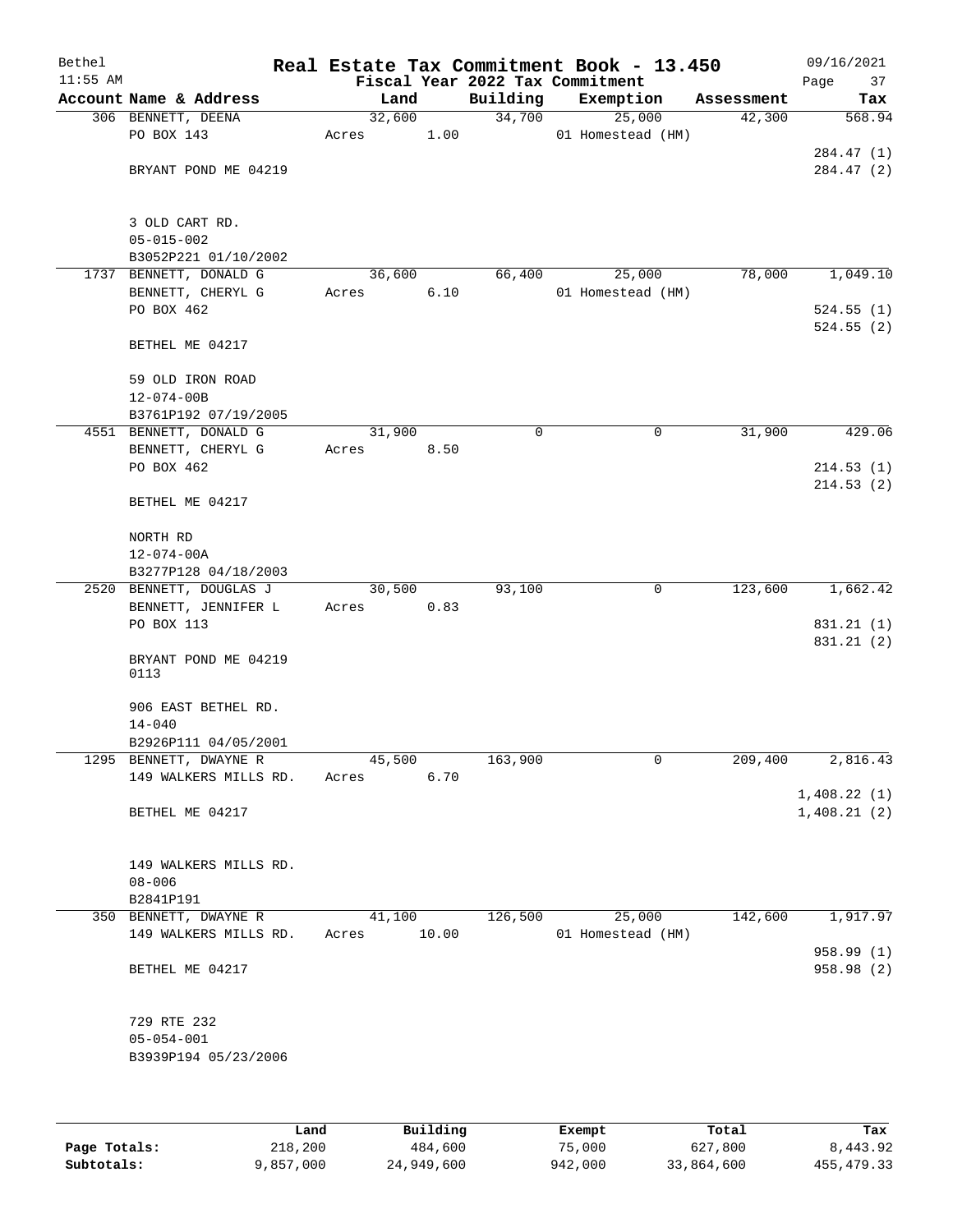| Bethel<br>$11:55$ AM |                                                     |       |                |          | Real Estate Tax Commitment Book - 13.450<br>Fiscal Year 2022 Tax Commitment |            | 09/16/2021<br>Page<br>38 |
|----------------------|-----------------------------------------------------|-------|----------------|----------|-----------------------------------------------------------------------------|------------|--------------------------|
|                      | Account Name & Address                              |       | Land           | Building | Exemption                                                                   | Assessment | Tax                      |
|                      | 351 BENNETT, DWAYNE R                               |       | 36,300         | 24,900   | $\mathbf 0$                                                                 | 61,200     | 823.14                   |
|                      | 149 WALKERS MILLS RD                                | Acres | 0.91           |          |                                                                             |            |                          |
|                      |                                                     |       |                |          |                                                                             |            | 411.57(1)                |
|                      | BETHEL ME 04217                                     |       |                |          |                                                                             |            | 411.57(2)                |
|                      |                                                     |       |                |          |                                                                             |            |                          |
|                      |                                                     |       |                |          |                                                                             |            |                          |
|                      | 733 RTE 232                                         |       |                |          |                                                                             |            |                          |
|                      | $05 - 054 - 002$                                    |       |                |          |                                                                             |            |                          |
|                      | B5110P28 05/01/2014                                 |       |                |          |                                                                             |            |                          |
|                      | 3354 BENNETT, GEORGE                                |       | 53,900         | 145,400  | 25,000                                                                      | 174,300    | 2,344.34                 |
|                      | BENNETT, JENNIFER                                   | Acres | 0.44           |          | 01 Homestead (HM)                                                           |            |                          |
|                      | PO BOX 146                                          |       |                |          |                                                                             |            | 1, 172.17(1)             |
|                      |                                                     |       |                |          |                                                                             |            | 1, 172.17(2)             |
|                      | BETHEL ME 04217                                     |       |                |          |                                                                             |            |                          |
|                      |                                                     |       |                |          |                                                                             |            |                          |
|                      | 33 MASON ST.                                        |       |                |          |                                                                             |            |                          |
|                      | $25 - 175$                                          |       |                |          |                                                                             |            |                          |
|                      | B2724P138 07/14/1999<br>1335 BENNETT, GREGORY       |       | 25,800         | 41,700   | 0                                                                           | 67,500     | 907.88                   |
|                      | 566 WALKERS MILLS RD                                | Acres | 0.51           |          |                                                                             |            |                          |
|                      |                                                     |       |                |          |                                                                             |            | 453.94 (1)               |
|                      | BETHEL ME 04217                                     |       |                |          |                                                                             |            | 453.94 (2)               |
|                      |                                                     |       |                |          |                                                                             |            |                          |
|                      |                                                     |       |                |          |                                                                             |            |                          |
|                      | 566 WALKERS MILLS RD.                               |       |                |          |                                                                             |            |                          |
|                      | $08 - 029$                                          |       |                |          |                                                                             |            |                          |
|                      | B5490P291 11/04/2019 B5397P447 03/16/2018 B5324P653 |       |                |          |                                                                             |            |                          |
|                      | 01/03/2017 B1024P198 02/23/1979                     |       |                |          |                                                                             |            |                          |
|                      | 1351 BENNETT, JAMES                                 |       | 61,300         | 199,700  | 25,000                                                                      | 236,000    | 3,174.20                 |
|                      | BENNETT, ROBIN                                      | Acres | 45.28          |          | 01 Homestead (HM)                                                           |            |                          |
|                      | 89 HIDE-A-WAY LANE                                  |       |                |          |                                                                             |            | 1,587.10(1)              |
|                      |                                                     |       |                |          |                                                                             |            | 1,587.10(2)              |
|                      | BETHEL ME 04217                                     |       |                |          |                                                                             |            |                          |
|                      |                                                     |       |                |          |                                                                             |            |                          |
|                      | 89 HIDE-A-WAY LANE                                  |       |                |          |                                                                             |            |                          |
|                      | $08 - 041 - 004$                                    |       |                |          |                                                                             |            |                          |
|                      | B3150P7 08/15/2002                                  |       |                | 160,900  | 25,000                                                                      | 183,900    |                          |
|                      | 1576 BENNETT, MALCOLM<br>PO BOX 392                 | Acres | 48,000<br>4.50 |          | 01 Homestead (HM)                                                           |            | 2,473.46                 |
|                      |                                                     |       |                |          |                                                                             |            | 1,236.73(1)              |
|                      | BETHEL ME 04217                                     |       |                |          |                                                                             |            | 1,236.73(2)              |
|                      |                                                     |       |                |          |                                                                             |            |                          |
|                      |                                                     |       |                |          |                                                                             |            |                          |
|                      | 249 BARKER RD                                       |       |                |          |                                                                             |            |                          |
|                      | $11 - 045$                                          |       |                |          |                                                                             |            |                          |
|                      | B2361P187 08/27/1996                                |       |                |          |                                                                             |            |                          |
|                      | 3250 BENNETT, MARK                                  |       | 51,800         | 244,900  | 31,000                                                                      | 265,700    | 3,573.67                 |
|                      | PO BOX 344                                          | Acres | 0.34           |          | 01 Homestead (HM)                                                           |            |                          |
|                      |                                                     |       |                |          | 12 WW2 Vet Res                                                              |            | 1,786.84(1)              |
|                      | BETHEL ME 04217                                     |       |                |          |                                                                             |            | 1,786.83(2)              |
|                      |                                                     |       |                |          |                                                                             |            |                          |
|                      |                                                     |       |                |          |                                                                             |            |                          |
|                      | 21 MECHANIC ST.                                     |       |                |          |                                                                             |            |                          |
|                      | $25 - 085$                                          |       |                |          |                                                                             |            |                          |
|                      | B2643P238 12/09/1998                                |       |                |          |                                                                             |            |                          |
|                      |                                                     |       |                |          |                                                                             |            |                          |
|                      |                                                     |       |                |          |                                                                             |            |                          |
|                      |                                                     |       |                |          |                                                                             |            |                          |
|                      |                                                     |       |                |          |                                                                             |            |                          |

|              | Land       | Building   | Exempt    | Total      | Tax        |
|--------------|------------|------------|-----------|------------|------------|
| Page Totals: | 277,100    | 817,500    | 106,000   | 988,600    | 13,296.69  |
| Subtotals:   | 10,134,100 | 25,767,100 | 1,048,000 | 34,853,200 | 468,776.02 |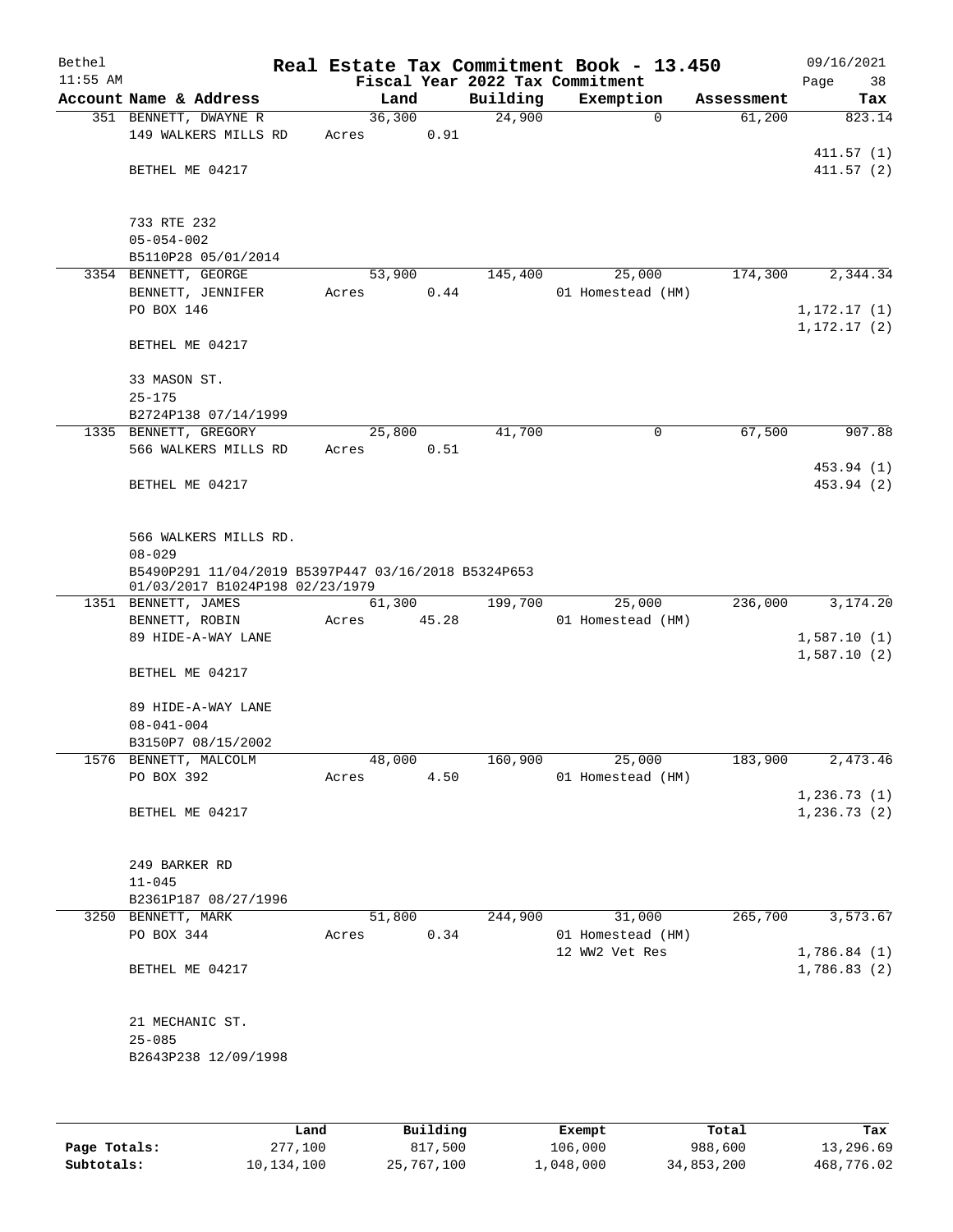| Bethel       |                                                                                            |                                                                                                |                |                    | Real Estate Tax Commitment Book - 13.450 |            | 09/16/2021         |  |  |
|--------------|--------------------------------------------------------------------------------------------|------------------------------------------------------------------------------------------------|----------------|--------------------|------------------------------------------|------------|--------------------|--|--|
| $11:55$ AM   |                                                                                            |                                                                                                |                |                    | Fiscal Year 2022 Tax Commitment          |            | Page<br>39         |  |  |
|              | Account Name & Address<br>2646 BENNETT, MICHAEL RYAN                                       |                                                                                                | Land           | Building<br>72,000 | Exemption                                | Assessment | Tax<br>1,682.60    |  |  |
|              | 781 NORTH ROAD                                                                             | Acres                                                                                          | 53,100<br>3.50 |                    | $\mathbf 0$                              | 125,100    |                    |  |  |
|              |                                                                                            |                                                                                                |                |                    |                                          |            | 841.30 (1)         |  |  |
|              | BETHEL ME 04217                                                                            |                                                                                                |                |                    |                                          |            | 841.30 (2)         |  |  |
|              |                                                                                            |                                                                                                |                |                    |                                          |            |                    |  |  |
|              | 781 NORTH ROAD                                                                             |                                                                                                |                |                    |                                          |            |                    |  |  |
|              | $16 - 020$                                                                                 |                                                                                                |                |                    |                                          |            |                    |  |  |
|              | B5396P371 03/07/2018 B5262P443 01/06/2016 B3224P2                                          |                                                                                                |                |                    |                                          |            |                    |  |  |
|              | 3620 BENNETT, STEPHEN M SR                                                                 |                                                                                                | 34,500         | $\Omega$           | 0                                        | 34,500     | 464.03             |  |  |
|              | BENNETT, ELIZABETH D                                                                       | Acres                                                                                          | 5.36           |                    |                                          |            |                    |  |  |
|              | 35 FARM HILL ROAD                                                                          |                                                                                                |                |                    |                                          |            | 232.02(1)          |  |  |
|              | CAPE ELIZABETH ME 04107                                                                    |                                                                                                |                |                    |                                          |            | 232.01(2)          |  |  |
|              |                                                                                            |                                                                                                |                |                    |                                          |            |                    |  |  |
|              | $27 - 026$                                                                                 |                                                                                                |                |                    |                                          |            |                    |  |  |
|              | B5362P444 08/18/2017 B5326P423 01/12/2017                                                  |                                                                                                |                |                    |                                          |            |                    |  |  |
|              | 1640 BENSON, ANDREW B                                                                      |                                                                                                | 900            | 0                  | $\mathbf 0$                              | 900        | 12.11              |  |  |
|              | BENSON, ALICIA B                                                                           | Acres                                                                                          | 17.00          |                    |                                          |            |                    |  |  |
|              | 25 DORE HILL ROAD                                                                          |                                                                                                |                |                    |                                          |            | 6.06(1)            |  |  |
|              |                                                                                            |                                                                                                |                |                    |                                          |            | 6.05(2)            |  |  |
|              | ATHENS ME 04912                                                                            |                                                                                                |                |                    |                                          |            |                    |  |  |
|              | 1/2 GROVERS ISLAND                                                                         |                                                                                                |                |                    |                                          |            |                    |  |  |
|              | $11 - 095$                                                                                 |                                                                                                |                |                    |                                          |            |                    |  |  |
|              | B4762P203 09/23/2011 B4762P201 09/23/2011 B4674P106<br>12/21/2010 B4382P30 12/03/2008 B0P0 |                                                                                                |                |                    |                                          |            |                    |  |  |
|              | 1641 BENSON, ANDREW B                                                                      |                                                                                                | 900            | $\Omega$           | $\mathbf 0$                              | 900        | 12.11              |  |  |
|              | BENSON, ALICIA B                                                                           | Acres                                                                                          | 18.00          |                    |                                          |            |                    |  |  |
|              | 25 DORE HILL ROAD                                                                          |                                                                                                |                |                    |                                          |            | 6.06(1)<br>6.05(2) |  |  |
|              | ATHENS ME 04912                                                                            |                                                                                                |                |                    |                                          |            |                    |  |  |
|              | 1/2 GROVERS ISLAND                                                                         |                                                                                                |                |                    |                                          |            |                    |  |  |
|              | $11 - 096$                                                                                 |                                                                                                |                |                    |                                          |            |                    |  |  |
|              |                                                                                            | B4762P203 09/23/2011 B4762P201 09/23/2011 B4674P106<br>12/21/2010 B4382P30 11/19/2008 B2777P59 |                |                    |                                          |            |                    |  |  |
|              | 2644 BENSON, FERN                                                                          |                                                                                                | 56,300         | 99,500             | 0                                        | 155,800    | 2,095.51           |  |  |
|              | 689 NORTH ROAD                                                                             | Acres                                                                                          | 6.09           |                    |                                          |            |                    |  |  |
|              |                                                                                            |                                                                                                |                |                    |                                          |            | 1,047.76(1)        |  |  |
|              | BETHEL ME 04912                                                                            |                                                                                                |                |                    |                                          |            | 1,047.75(2)        |  |  |
|              |                                                                                            |                                                                                                |                |                    |                                          |            |                    |  |  |
|              | 689 NORTH ROAD                                                                             |                                                                                                |                |                    |                                          |            |                    |  |  |
|              | $16 - 018 - 001$                                                                           |                                                                                                |                |                    |                                          |            |                    |  |  |
|              | B4736P73 07/13/2011 B4674P106 12/21/2010<br>2937 BENSON, GLENN S                           |                                                                                                | 33,600         | 114,100            | 0                                        | 147,700    | 1,986.57           |  |  |
|              | BENSON, LILLIAN P                                                                          |                                                                                                |                |                    |                                          |            |                    |  |  |
|              | 76 SHERIDAN ST.                                                                            |                                                                                                |                |                    |                                          |            | 993.29 (1)         |  |  |
|              |                                                                                            |                                                                                                |                |                    |                                          |            | 993.28 (2)         |  |  |
|              | NEWTON MA 02465                                                                            |                                                                                                |                |                    |                                          |            |                    |  |  |
|              | 9 CHERRY LANE                                                                              |                                                                                                |                |                    |                                          |            |                    |  |  |
|              | $22 - 002 - 001 - 015$                                                                     |                                                                                                |                |                    |                                          |            |                    |  |  |
|              | B3592P171 09/10/2004                                                                       |                                                                                                |                |                    |                                          |            |                    |  |  |
|              |                                                                                            |                                                                                                |                |                    |                                          |            |                    |  |  |
|              | Land                                                                                       |                                                                                                | Building       |                    | Exempt                                   | Total      | Tax                |  |  |
| Page Totals: | 179,300                                                                                    |                                                                                                | 285,600        |                    | 0                                        | 464,900    | 6,252.93           |  |  |

**Subtotals:** 10,313,400 26,052,700 1,048,000 35,318,100 475,028.95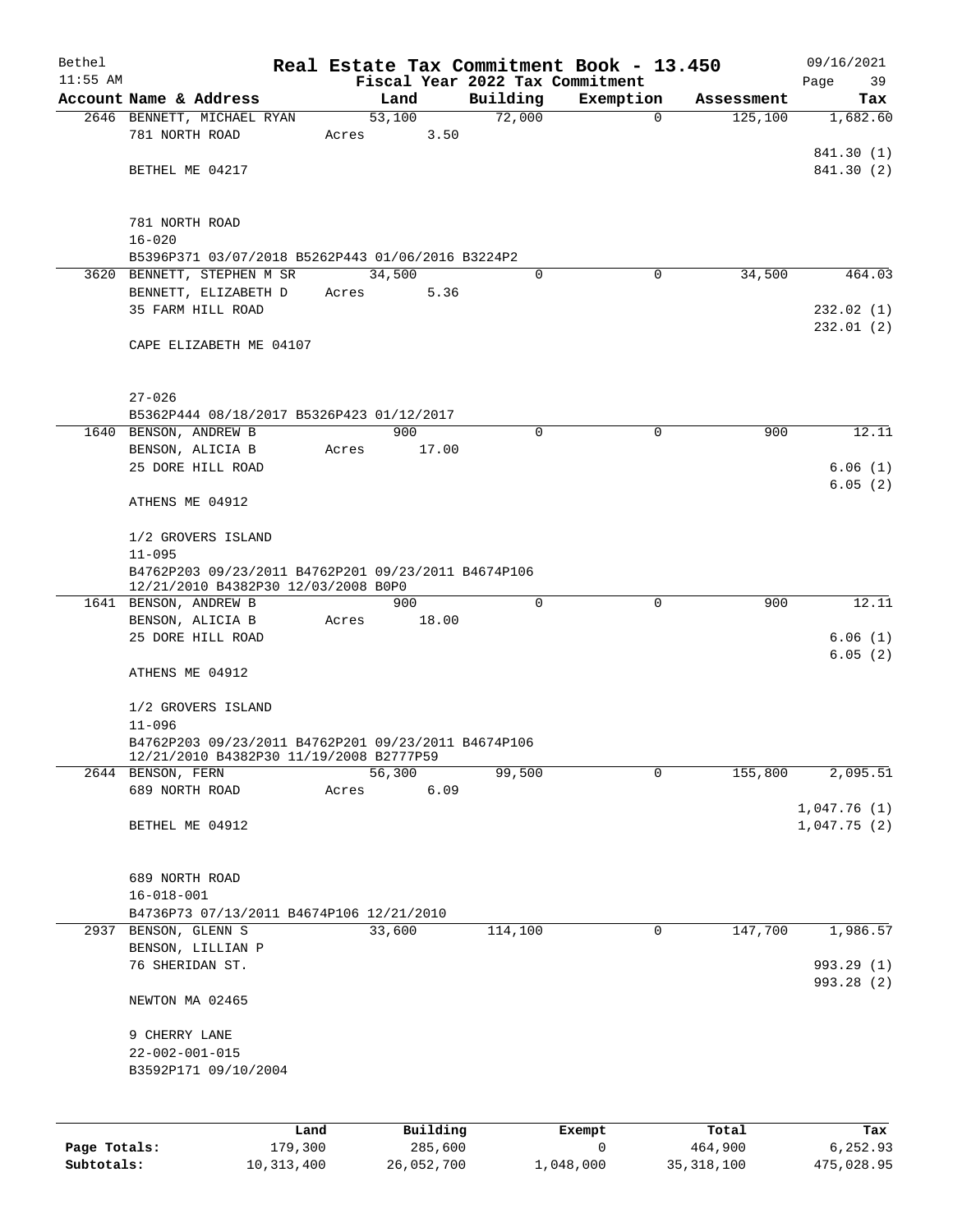| Bethel       |                                                                   |       |          |                                             | Real Estate Tax Commitment Book - 13.450 |                      | 09/16/2021                      |
|--------------|-------------------------------------------------------------------|-------|----------|---------------------------------------------|------------------------------------------|----------------------|---------------------------------|
| $11:55$ AM   | Account Name & Address                                            |       | Land     | Fiscal Year 2022 Tax Commitment<br>Building | Exemption                                |                      | Page<br>40                      |
|              | 4604 BENTLEY, SHEILA A                                            |       | 33,800   | 8,200                                       | $\mathbf 0$                              | Assessment<br>42,000 | Tax<br>564.90                   |
|              | BENTLEY, DARREN L                                                 | Acres | 1.61     |                                             |                                          |                      |                                 |
|              | PO BOX 194                                                        |       |          |                                             |                                          |                      | 282.45(1)                       |
|              |                                                                   |       |          |                                             |                                          |                      | 282.45(2)                       |
|              | RUMFORD ME 04276                                                  |       |          |                                             |                                          |                      |                                 |
|              |                                                                   |       |          |                                             |                                          |                      |                                 |
|              | 340 WEST BETHEL ROAD<br>$12 - 019$                                |       |          |                                             |                                          |                      |                                 |
|              | B3625P5 11/04/2004                                                |       |          |                                             |                                          |                      |                                 |
|              | 4610 BERGERON, JOHN                                               |       | 53,100   | 0                                           | 0                                        | 53,100               | 714.20                          |
|              | PO BOX 81                                                         | Acres | 0.27     |                                             |                                          |                      |                                 |
|              |                                                                   |       |          |                                             |                                          |                      | 357.10(1)                       |
|              | BETHEL ME 04217                                                   |       |          |                                             |                                          |                      | 357.10(2)                       |
|              |                                                                   |       |          |                                             |                                          |                      |                                 |
|              | PARADISE ROAD                                                     |       |          |                                             |                                          |                      |                                 |
|              | $26 - 047 - 001$                                                  |       |          |                                             |                                          |                      |                                 |
|              | B5578P650 01/14/2021 B5417P544 07/11/2018 B4866P313               |       |          |                                             |                                          |                      |                                 |
|              | 07/16/2012 B3686P237 03/14/2005                                   |       |          |                                             |                                          |                      |                                 |
|              | 3161 BERGERON, STEPHEN D.                                         |       | 16,800   | 55,300                                      | 0                                        | 72,100               | 969.75                          |
|              | BERGERON, KATHLEEN M.<br>429 ENTERPRISE DRIVE                     |       |          |                                             |                                          |                      | 484.88 (1)                      |
|              |                                                                   |       |          |                                             |                                          |                      | 484.87 (2)                      |
|              | SOMERSET MA 02725                                                 |       |          |                                             |                                          |                      |                                 |
|              |                                                                   |       |          |                                             |                                          |                      |                                 |
|              | 15 MILL HILL                                                      |       |          |                                             |                                          |                      |                                 |
|              | $25 - 008 - 00B - 002$                                            |       |          |                                             |                                          |                      |                                 |
|              | B5454P803 03/15/2019 B2145P216 07/27/1994                         |       |          |                                             |                                          |                      |                                 |
|              | 4874 BERLINER, SHARON                                             |       | 33,300   | 231,900                                     | $\mathbf 0$                              | 265,200              | 3,566.94                        |
|              | WIRTH, WIRTH,<br>CHRISTOPHER                                      | Acres | 1.31     |                                             |                                          |                      |                                 |
|              | 341 MILLS ROAD                                                    |       |          |                                             |                                          |                      | 1,783.47(1)                     |
|              |                                                                   |       |          |                                             |                                          |                      | 1,783.47(2)                     |
|              | KENNEBUNK ME 04046                                                |       |          |                                             |                                          |                      |                                 |
|              | 24 ENGLISH WOODS                                                  |       |          |                                             |                                          |                      |                                 |
|              | $15 - 008 - 004$                                                  |       |          |                                             |                                          |                      |                                 |
|              | B5020P246 08/06/2013                                              |       |          |                                             |                                          |                      |                                 |
|              | 5190 BERNARD, MARK                                                |       | 39,400   | 200,800                                     | $\mathbf 0$                              | 240,200              | 3,230.69                        |
|              | BERNARD, JOHANNA                                                  | Acres | 1.40     |                                             |                                          |                      |                                 |
|              | 11 OGDEN LN.                                                      |       |          |                                             |                                          |                      | 1,615.35(1)                     |
|              | MIDDLETOWN MA 01949                                               |       |          |                                             |                                          |                      | 1,615.34(2)                     |
|              |                                                                   |       |          |                                             |                                          |                      |                                 |
|              | 27 EAGLE RIDGE RD                                                 |       |          |                                             |                                          |                      |                                 |
|              | $27 - 036 - 003 - 005$                                            |       |          |                                             |                                          |                      |                                 |
|              | B4472P173 07/20/2009 B4223P288 11/14/2007                         |       |          |                                             |                                          |                      |                                 |
|              | 200 BERNIER, ANDRE                                                |       | 35,400   | 154,600                                     | 0                                        | 190,000              | 2,555.50                        |
|              | BERNIER, FLORENCE                                                 | Acres | 3.00     |                                             |                                          |                      |                                 |
|              | 100 SIERRA DRIVE                                                  |       |          |                                             |                                          |                      | 1, 277.75(1)<br>$1, 277.75$ (2) |
|              | MILTON TOWNSHIP ME                                                |       |          |                                             |                                          |                      |                                 |
|              | 04219                                                             |       |          |                                             |                                          |                      |                                 |
|              |                                                                   |       |          |                                             |                                          |                      |                                 |
|              | 167 EAST BETHEL RD.                                               |       |          |                                             |                                          |                      |                                 |
|              | $04 - 049$<br>B5404P689 04/27/2018 B5392P356 02/07/2018 B2511P335 |       |          |                                             |                                          |                      |                                 |
|              | 12/29/1997 B976P251 03/10/1978                                    |       |          |                                             |                                          |                      |                                 |
|              |                                                                   |       |          |                                             |                                          |                      |                                 |
|              |                                                                   | Land  | Building |                                             | Exempt                                   | Total                | Tax                             |
| Page Totals: | 211,800                                                           |       | 650,800  |                                             | 0                                        | 862,600              | 11,601.98                       |

**Subtotals:** 10,525,200 26,703,500 1,048,000 36,180,700 486,630.93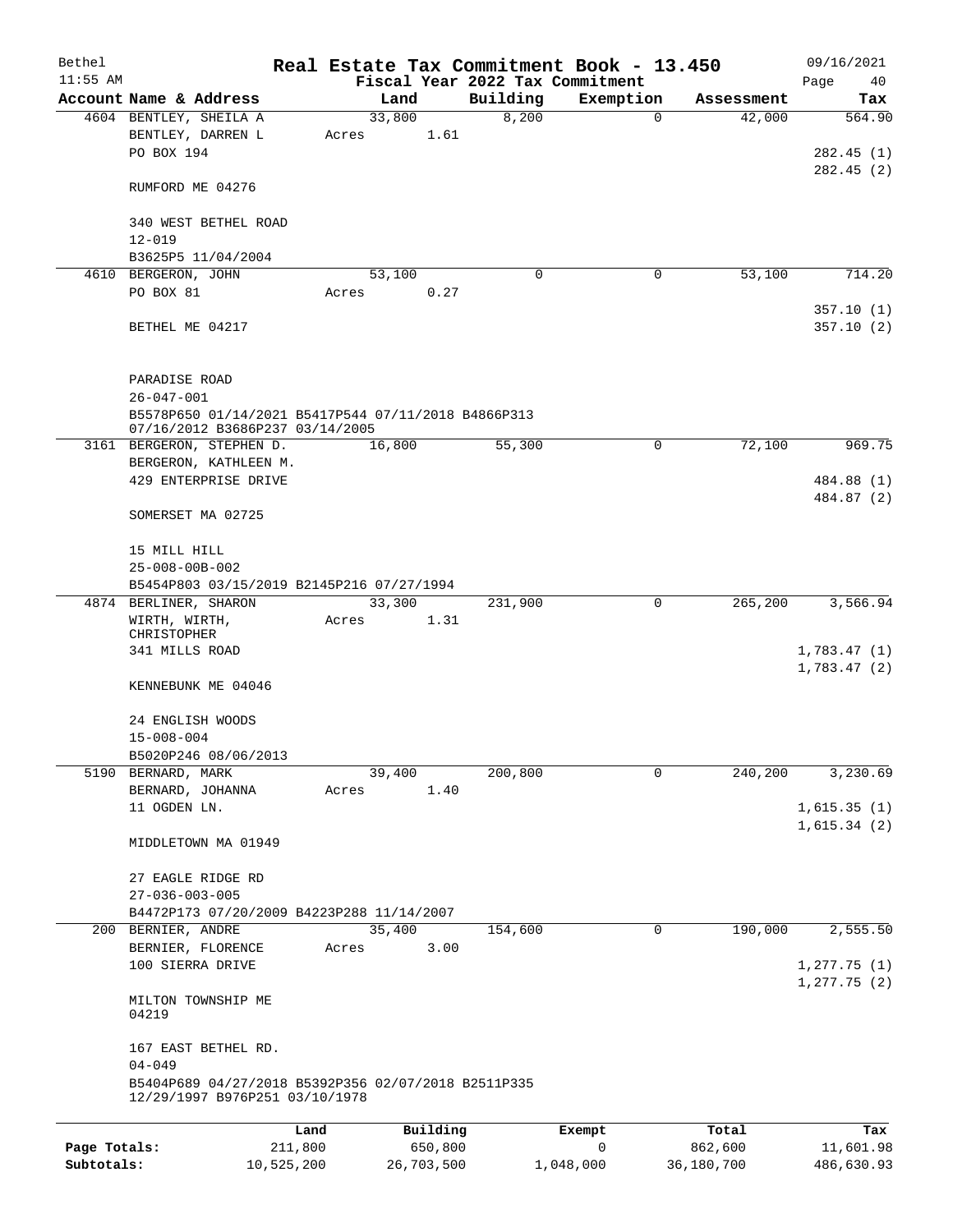| Bethel<br>$11:55$ AM |                                                                             | Real Estate Tax Commitment Book - 13.450 | Fiscal Year 2022 Tax Commitment |             |            | 09/16/2021<br>Page<br>41     |
|----------------------|-----------------------------------------------------------------------------|------------------------------------------|---------------------------------|-------------|------------|------------------------------|
|                      | Account Name & Address                                                      | Land                                     | Building                        | Exemption   | Assessment | Tax                          |
|                      | 209 BERNIER, ANDRE<br>BERNIER, FLORENCE                                     | 44,000<br>Acres                          | 0<br>24.20                      | $\mathbf 0$ | 44,000     | 591.80                       |
|                      | 100 SIERRA DRIVE<br>BRYANT POND ME 04219                                    |                                          |                                 |             |            | 295.90(1)<br>295.90(2)       |
|                      |                                                                             |                                          |                                 |             |            |                              |
|                      | $04 - 057 - 002$<br>B2819P260                                               |                                          |                                 |             |            |                              |
|                      | 201 BERNIER, ANDRE N                                                        | 32,600                                   | 104,000                         | 0           | 136,600    | 1,837.27                     |
|                      | BERNIER, FLORENCE E                                                         | Acres                                    | 1.00                            |             |            |                              |
|                      | 100 SIERRA DRIVE                                                            |                                          |                                 |             |            | 918.64(1)<br>918.63(2)       |
|                      | BRYANT POND ME 04219                                                        |                                          |                                 |             |            |                              |
|                      | 157 EAST BETHEL RD.<br>$04 - 050$                                           |                                          |                                 |             |            |                              |
|                      | B5306P350 09/23/2016 B5305P440 09/19/2016 B3920P344<br>04/14/2006 B3303P347 |                                          |                                 |             |            |                              |
|                      | 3497 BERNSTEIN, ROBERT M. &                                                 | 60,400                                   | 126,700                         | 0           | 187,100    | 2,516.50                     |
|                      | HAMMOND, DEBORAH, L.                                                        | Acres                                    | 0.50                            |             |            |                              |
|                      | 30 MANTER ST                                                                |                                          |                                 |             |            | 1, 258.25(1)                 |
|                      | CAPE ELIZABETH ME 04107                                                     |                                          |                                 |             |            | 1, 258.25(2)                 |
|                      | 11 EDEN LANE<br>$26 - 056$                                                  |                                          |                                 |             |            |                              |
|                      | B4844P92 05/09/2012 B4811P178 01/31/2012                                    |                                          |                                 |             |            |                              |
|                      | 3498 BERNSTEIN, ROBERT M. &                                                 | 2,300                                    | 0                               | 0           | 2,300      | 30.94                        |
|                      | HAMMOND, DEBORAH, L.                                                        | Acres                                    | 0.05                            |             |            |                              |
|                      | 30 MANTER ST                                                                |                                          |                                 |             |            | 15.47(1)                     |
|                      |                                                                             |                                          |                                 |             |            | 15.47(2)                     |
|                      | CAPE ELIZABETH ME 04107                                                     |                                          |                                 |             |            |                              |
|                      | EDEN LANE N/S<br>$26 - 057$                                                 |                                          |                                 |             |            |                              |
|                      | B4844P92 05/04/2012                                                         |                                          |                                 |             |            |                              |
|                      | 459 BERRY, CHRISTINA                                                        | 26,100                                   | 86,200                          | 0           | 112,300    | 1,510.44                     |
|                      | 61 SONGO POND ROAD                                                          | Acres                                    | 0.33                            |             |            |                              |
|                      |                                                                             |                                          |                                 |             |            | 755.22(1)                    |
|                      | BETHEL ME 04217                                                             |                                          |                                 |             |            | 755.22(2)                    |
|                      | 61 SONGO POND ROAD<br>$07 - 025$                                            |                                          |                                 |             |            |                              |
|                      | B5543P751 08/26/2020 B5477P112 08/30/2019 B5457P745<br>04/11/2019 B1314P95  |                                          |                                 |             |            |                              |
|                      | 333 BERRY, ROXANNE J                                                        | 24,600                                   | 146,200                         | 0           | 170,800    | 2, 297.26                    |
|                      | BERRY, E SCOTT                                                              | Acres                                    | 0.44                            |             |            |                              |
|                      | 21 COYOTE RIDGE ROAD                                                        |                                          |                                 |             |            | 1, 148.63(1)<br>1, 148.63(2) |
|                      | NEWRY ME 04261                                                              |                                          |                                 |             |            |                              |
|                      | 967 ROUTE 232<br>$05 - 039$                                                 |                                          |                                 |             |            |                              |
|                      | B5230P531 07/07/2015 B3122P242 06/14/2002                                   |                                          |                                 |             |            |                              |
|                      |                                                                             |                                          |                                 |             |            |                              |

|              | Land       | Building   | Exempt    | Total      | Tax          |
|--------------|------------|------------|-----------|------------|--------------|
| Page Totals: | 190.000    | 463,100    |           | 653,100    | 8,784.21     |
| Subtotals:   | 10,715,200 | 27,166,600 | 1,048,000 | 36,833,800 | 495, 415. 14 |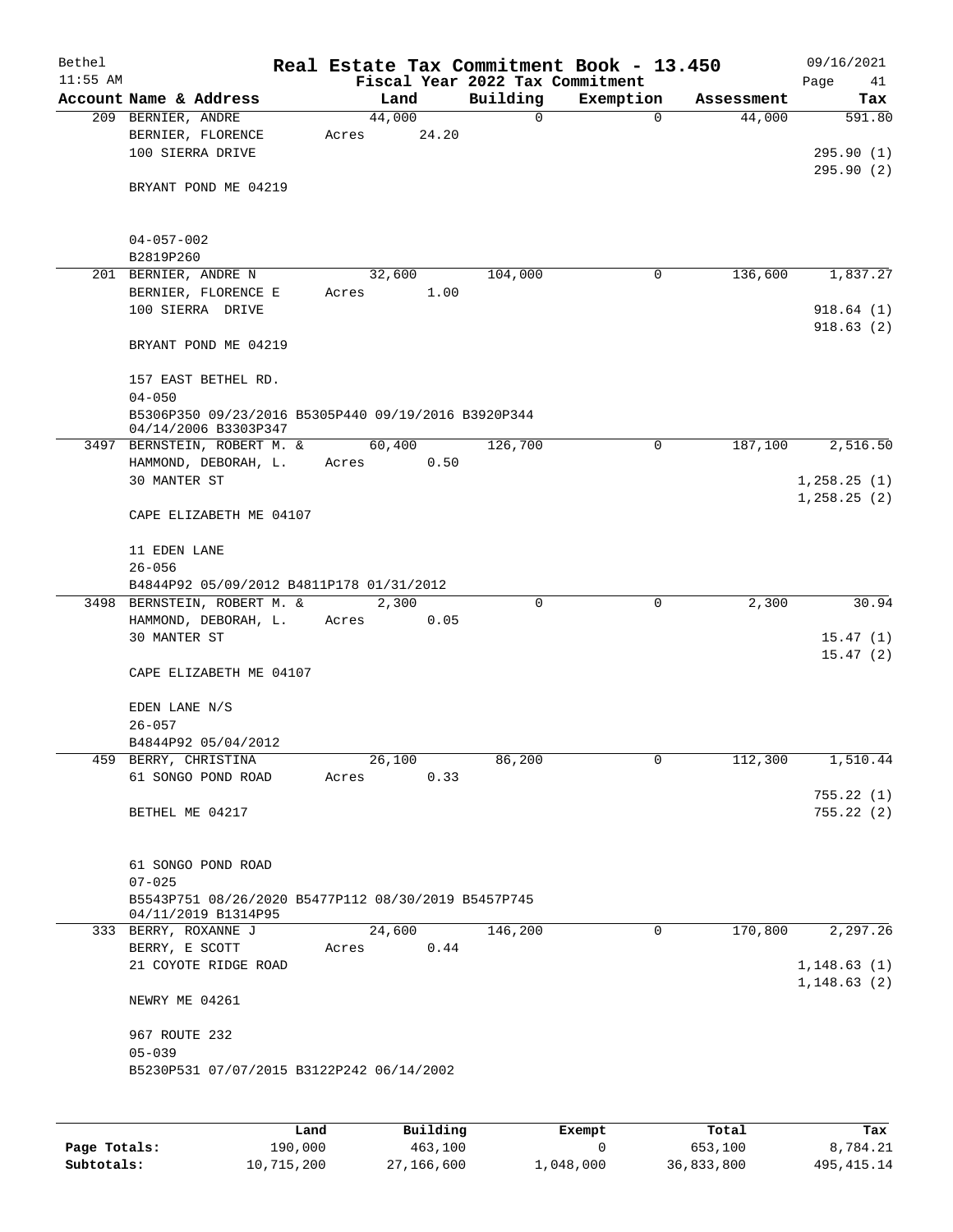| Bethel     |                                      | Real Estate Tax Commitment Book - 13.450 |                        |           |             |            | 09/16/2021                 |
|------------|--------------------------------------|------------------------------------------|------------------------|-----------|-------------|------------|----------------------------|
| $11:55$ AM |                                      | Fiscal Year 2022 Tax Commitment          |                        |           |             |            | Page<br>42                 |
|            | Account Name & Address               | Land                                     | Building               | Exemption |             | Assessment | Tax                        |
|            | 3336 BETHEL COMMODORE CORP           | 87,800                                   | 385,700                |           | 0           | 473,500    | 6,368.58                   |
|            | PO BOX 49                            | 1.65<br>Acres                            |                        |           |             |            |                            |
|            |                                      |                                          |                        |           |             |            | 3,184.29(1)                |
|            | BETHEL ME 04217                      |                                          |                        |           |             |            | 3,184.29(2)                |
|            | 12 BROAD ST.                         |                                          |                        |           |             |            |                            |
|            | $25 - 167$                           |                                          |                        |           |             |            |                            |
|            | B2555P45                             |                                          |                        |           |             |            |                            |
|            | 3205 BETHEL HOUSING                  | 151,500                                  | 1,152,200              |           | 0           | 1,303,700  | 17,534.77                  |
|            | ASSOCIATES<br>C/O PHOENIX MANAGEMENT | 0.84<br>Acres                            |                        |           |             |            |                            |
|            | CORP.<br>PO BOX 759                  |                                          |                        |           |             |            | 8,767.39(1)                |
|            |                                      |                                          |                        |           |             |            | 8,767.38(2)                |
|            | SACO ME 04072                        |                                          |                        |           |             |            |                            |
|            | 56 MAIN ST.                          |                                          |                        |           |             |            |                            |
|            | $25 - 047$                           |                                          |                        |           |             |            |                            |
|            | B1154P270 04/08/1882                 |                                          |                        |           |             |            |                            |
|            | 463 BETHEL INN                       | 1,861,800                                | $\overline{3,251,100}$ |           | $\mathbf 0$ | 5,112,900  | 68,768.51                  |
|            | PO BOX 49                            | 156.86<br>Acres                          |                        |           |             |            |                            |
|            | BETHEL ME 04217                      |                                          |                        |           |             |            | 34, 384. 26<br>34, 384. 25 |
|            |                                      |                                          |                        |           |             |            |                            |
|            | 21 BROAD STREET                      |                                          |                        |           |             |            |                            |
|            | $07 - 028$                           |                                          |                        |           |             |            |                            |
|            | B4648P125 10/19/2010                 |                                          |                        |           |             |            |                            |
|            | 4575 BETHEL INN                      | 56,400                                   | 159,400                |           | 0           | 215,800    | 2,902.51                   |
|            | TIMESHARE UNIT                       |                                          |                        |           |             |            |                            |
|            | PO BOX 49                            |                                          |                        |           |             |            | 1,451.26(1)<br>1,451.25(2) |
|            | BETHEL ME 04217                      |                                          |                        |           |             |            |                            |
|            | 114 FAIRWAY ROAD                     |                                          |                        |           |             |            |                            |
|            | $07 - 028 - 500$                     |                                          |                        |           |             |            |                            |
|            | 4576 BETHEL INN                      | 56,400                                   | 159,400                |           |             | 215,800    | 2,902.51                   |
|            | TIMESHARE UNIT                       |                                          |                        |           |             |            |                            |
|            | PO BOX 49                            |                                          |                        |           |             |            | 1,451.26(1)                |
|            |                                      |                                          |                        |           |             |            | 1,451.25(2)                |
|            | BETHEL ME 04217                      |                                          |                        |           |             |            |                            |
|            | 114 FAIRWAY ROAD                     |                                          |                        |           |             |            |                            |
|            | $07 - 028 - 504$                     |                                          |                        |           |             |            |                            |
|            | 4577 BETHEL INN                      | 56,400                                   | 159,400                |           | $\mathbf 0$ | 215,800    | 2,902.51                   |
|            | TIMESHARE UNIT                       |                                          |                        |           |             |            |                            |
|            | PO BOX 49                            |                                          |                        |           |             |            | 1,451.26(1)                |
|            | BETHEL ME 04217                      |                                          |                        |           |             |            | 1,451.25(2)                |
|            |                                      |                                          |                        |           |             |            |                            |
|            | 114 FAIRWAY ROAD<br>$07 - 028 - 506$ |                                          |                        |           |             |            |                            |
|            |                                      |                                          |                        |           |             |            |                            |

|              | Land       | Building   | Exempt    | Total        | Tax        |
|--------------|------------|------------|-----------|--------------|------------|
| Page Totals: | 2,270,300  | 5,267,200  |           | 7,537,500    | 101,379.39 |
| Subtotals:   | 12,985,500 | 32,433,800 | 1,048,000 | 44, 371, 300 | 596,794.53 |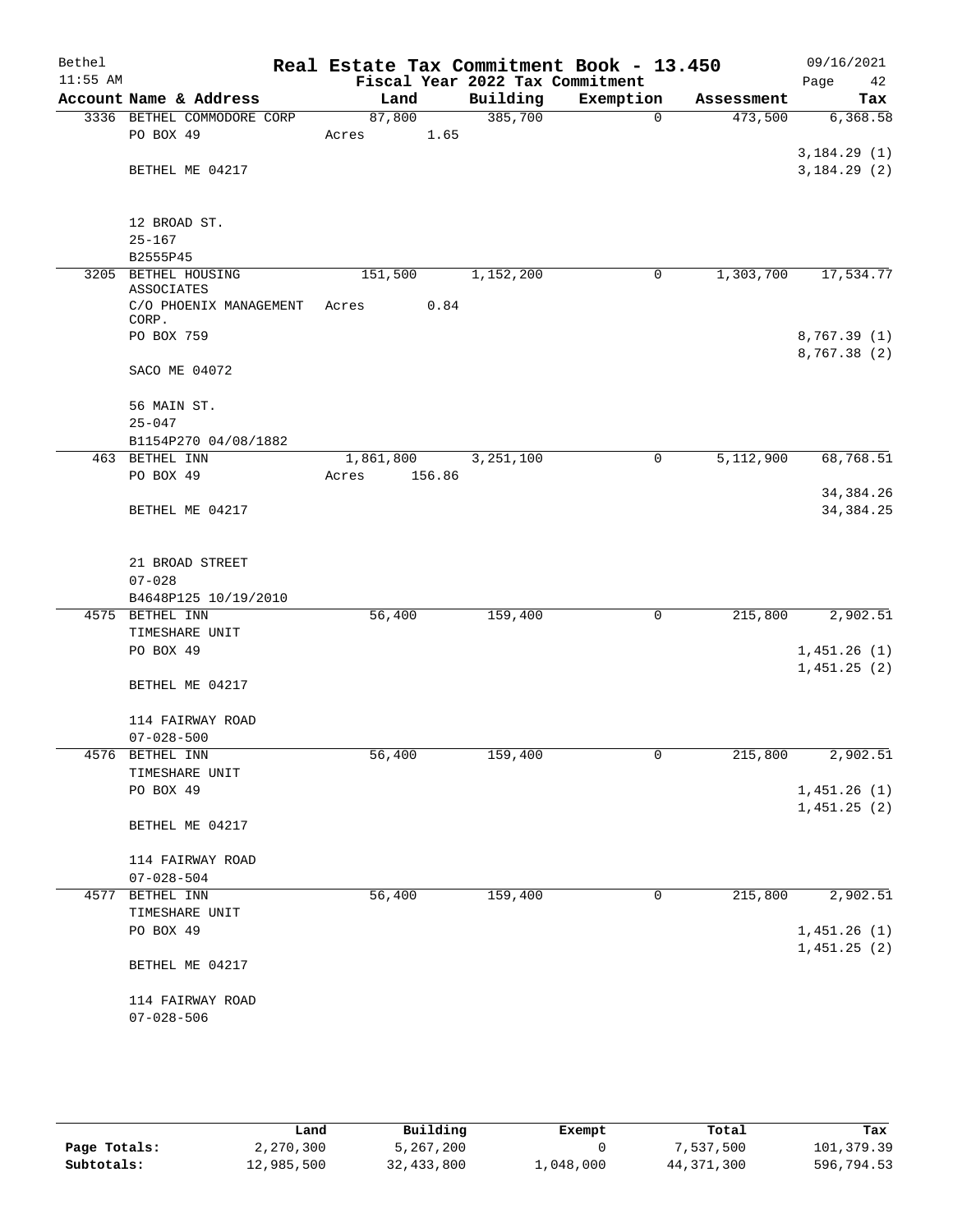| Bethel       |                                           |         | Real Estate Tax Commitment Book - 13.450 |                     |                          |                       | 09/16/2021      |
|--------------|-------------------------------------------|---------|------------------------------------------|---------------------|--------------------------|-----------------------|-----------------|
| $11:55$ AM   |                                           |         | Fiscal Year 2022 Tax Commitment          |                     |                          |                       | Page<br>43      |
|              | Account Name & Address<br>4578 BETHEL INN |         | Land<br>56,400                           | Building<br>159,400 | Exemption<br>$\mathbf 0$ | Assessment<br>215,800 | Tax<br>2,902.51 |
|              | TIMESHARE UNIT                            |         |                                          |                     |                          |                       |                 |
|              | PO BOX 49                                 |         |                                          |                     |                          |                       | 1,451.26(1)     |
|              |                                           |         |                                          |                     |                          |                       | 1,451.25(2)     |
|              | BETHEL ME 04217                           |         |                                          |                     |                          |                       |                 |
|              |                                           |         |                                          |                     |                          |                       |                 |
|              | 114 FAIRWAY ROAD<br>$07 - 028 - 508$      |         |                                          |                     |                          |                       |                 |
| 4579         | BETHEL INN                                |         | 56,400                                   | 159,400             | 0                        | 215,800               | 2,902.51        |
|              | TIMESHARE UNIT                            |         |                                          |                     |                          |                       |                 |
|              | PO BOX 49                                 |         |                                          |                     |                          |                       | 1,451.26(1)     |
|              |                                           |         |                                          |                     |                          |                       | 1,451.25(2)     |
|              | BETHEL ME 04217                           |         |                                          |                     |                          |                       |                 |
|              |                                           |         |                                          |                     |                          |                       |                 |
|              | 114 FAIRWAY ROAD<br>$07 - 028 - 512$      |         |                                          |                     |                          |                       |                 |
| 4580         | BETHEL INN                                |         | 56,400                                   | 159,400             | 0                        | 215,800               | 2,902.51        |
|              | TIMESHARE UNIT                            |         |                                          |                     |                          |                       |                 |
|              | PO BOX 49                                 |         |                                          |                     |                          |                       | 1,451.26(1)     |
|              |                                           |         |                                          |                     |                          |                       | 1,451.25(2)     |
|              | BETHEL ME 04217                           |         |                                          |                     |                          |                       |                 |
|              | 114 FAIRWAY ROAD                          |         |                                          |                     |                          |                       |                 |
|              | $07 - 028 - 516$                          |         |                                          |                     |                          |                       |                 |
| 4581         | BETHEL INN                                |         | 56,400                                   | 159,400             | 0                        | 215,800               | 2,902.51        |
|              | TIMESHARE UNIT                            |         |                                          |                     |                          |                       |                 |
|              | PO BOX 49                                 |         |                                          |                     |                          |                       | 1,451.26(1)     |
|              | BETHEL ME 04217                           |         |                                          |                     |                          |                       | 1,451.25(2)     |
|              |                                           |         |                                          |                     |                          |                       |                 |
|              | 114 FAIRWAY ROAD<br>$07 - 028 - 518$      |         |                                          |                     |                          |                       |                 |
| 4582         | BETHEL INN                                |         | 56,400                                   | 159,400             | 0                        | 215,800               | 2,902.51        |
|              | TIMESHARE UNIT                            |         |                                          |                     |                          |                       |                 |
|              | PO BOX 49                                 |         |                                          |                     |                          |                       | 1,451.26(1)     |
|              |                                           |         |                                          |                     |                          |                       | 1,451.25(2)     |
|              | BETHEL ME 04217                           |         |                                          |                     |                          |                       |                 |
|              | 100 FAIRWAY ROAD                          |         |                                          |                     |                          |                       |                 |
|              | $07 - 028 - 520$                          |         |                                          |                     |                          |                       |                 |
| 4583         | BETHEL INN                                |         | 56,400                                   | 159,400             | 0                        | 215,800               | 2,902.51        |
|              | TIMESHARE UNIT                            |         |                                          |                     |                          |                       |                 |
|              | PO BOX 49                                 |         |                                          |                     |                          |                       | 1,451.26(1)     |
|              | BETHEL ME 04217                           |         |                                          |                     |                          |                       | 1,451.25(2)     |
|              |                                           |         |                                          |                     |                          |                       |                 |
|              | 100 FAIRWAY ROAD                          |         |                                          |                     |                          |                       |                 |
| 4584         | $07 - 028 - 526$<br>BETHEL INN            |         | 56,400                                   | 159,400             | 0                        | 215,800               | 2,902.51        |
|              | TIMESHARE UNIT                            |         |                                          |                     |                          |                       |                 |
|              | PO BOX 49                                 |         |                                          |                     |                          |                       | 1,451.26(1)     |
|              |                                           |         |                                          |                     |                          |                       | 1,451.25(2)     |
|              | BETHEL ME 04217                           |         |                                          |                     |                          |                       |                 |
|              | 100 FAIRWAY ROAD                          |         |                                          |                     |                          |                       |                 |
|              | $07 - 028 - 530$                          |         |                                          |                     |                          |                       |                 |
|              |                                           |         |                                          |                     |                          |                       |                 |
|              |                                           | Land    | Building                                 |                     | Exempt                   | Total                 | Tax             |
| Page Totals: |                                           | 394,800 | 1,115,800                                |                     | $\mathsf{O}$             | 1,510,600             | 20, 317.57      |

**Subtotals:** 13,380,300 33,549,600 1,048,000 45,881,900 617,112.10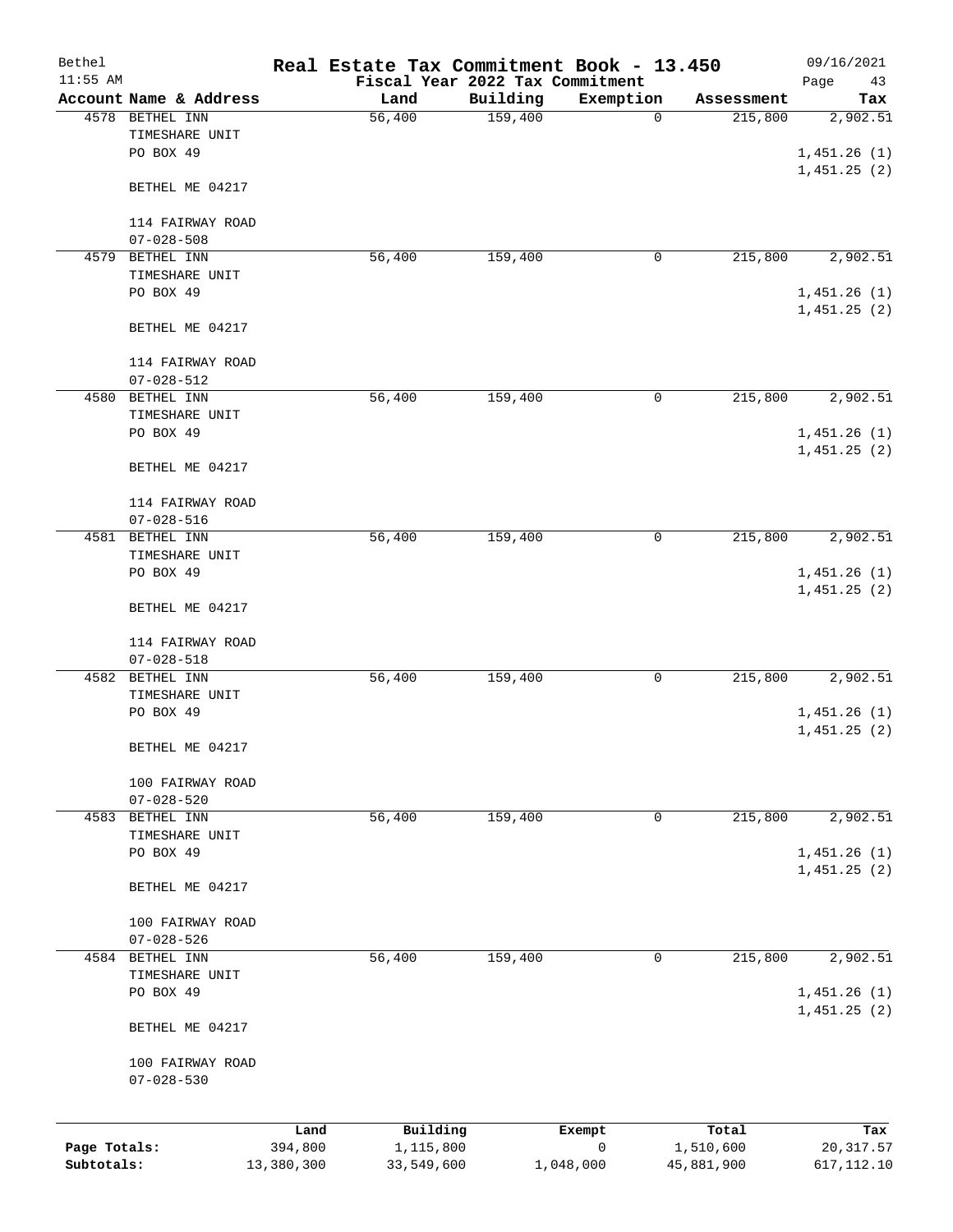| Bethel       |                                            |            | Real Estate Tax Commitment Book - 13.450 |          |              |              | 09/16/2021  |
|--------------|--------------------------------------------|------------|------------------------------------------|----------|--------------|--------------|-------------|
| $11:55$ AM   |                                            |            | Fiscal Year 2022 Tax Commitment          |          |              |              | Page<br>44  |
|              | Account Name & Address                     |            | Land                                     | Building | Exemption    | Assessment   | Tax         |
|              | 4585 BETHEL INN                            |            | 56,400                                   | 159,400  | $\mathbf 0$  | 215,800      | 2,902.51    |
|              | TIMESHARE UNIT                             |            |                                          |          |              |              |             |
|              | PO BOX 49                                  |            |                                          |          |              |              | 1,451.26(1) |
|              |                                            |            |                                          |          |              |              | 1,451.25(2) |
|              | BETHEL ME 04217                            |            |                                          |          |              |              |             |
|              |                                            |            |                                          |          |              |              |             |
|              | 100 FAIRWAY ROAD                           |            |                                          |          |              |              |             |
|              | $07 - 028 - 538$                           |            |                                          |          |              |              |             |
|              | 4586 BETHEL INN                            |            | 56,400                                   | 159,400  | 0            | 215,800      | 2,902.51    |
|              | TIMESHARE UNIT                             |            |                                          |          |              |              |             |
|              | PO BOX 49                                  |            |                                          |          |              |              | 1,451.26(1) |
|              |                                            |            |                                          |          |              |              | 1,451.25(2) |
|              | BETHEL ME 04217                            |            |                                          |          |              |              |             |
|              |                                            |            |                                          |          |              |              |             |
|              | 88 FAIRWAY ROAD                            |            |                                          |          |              |              |             |
|              | $07 - 028 - 554$                           |            |                                          |          |              |              |             |
| 4587         | BETHEL INN                                 |            | 56,400                                   | 159,400  | $\mathsf{O}$ | 215,800      | 2,902.51    |
|              | TIMESHARE UNIT                             |            |                                          |          |              |              |             |
|              | PO BOX 49                                  |            |                                          |          |              |              | 1,451.26(1) |
|              |                                            |            |                                          |          |              |              | 1,451.25(2) |
|              | BETHEL ME 04217                            |            |                                          |          |              |              |             |
|              |                                            |            |                                          |          |              |              |             |
|              | 88 FAIRWAY ROAD                            |            |                                          |          |              |              |             |
|              | $07 - 028 - 556$                           |            |                                          |          |              |              |             |
|              | 4588 BETHEL INN                            |            | 56,400                                   | 159,400  | 0            | 215,800      | 2,902.51    |
|              | TIMESHARE UNIT                             |            |                                          |          |              |              |             |
|              | PO BOX 49                                  |            |                                          |          |              |              | 1,451.26(1) |
|              |                                            |            |                                          |          |              |              | 1,451.25(2) |
|              | BETHEL ME 04217                            |            |                                          |          |              |              |             |
|              |                                            |            |                                          |          |              |              |             |
|              | 74 FAIRWAY ROAD                            |            |                                          |          |              |              |             |
|              | $07 - 028 - 574$                           |            |                                          |          |              |              |             |
| 4589         | BETHEL INN                                 |            | 56,400                                   | 159,400  | 0            | 215,800      | 2,902.51    |
|              | TIMESHARE UNIT                             |            |                                          |          |              |              |             |
|              | PO BOX 49                                  |            |                                          |          |              |              | 1,451.26(1) |
|              |                                            |            |                                          |          |              |              | 1,451.25(2) |
|              | BETHEL ME 04217                            |            |                                          |          |              |              |             |
|              |                                            |            |                                          |          |              |              |             |
|              | 74 FAIRWAY ROAD                            |            |                                          |          |              |              |             |
|              | $07 - 028 - 576$                           |            |                                          |          |              |              |             |
| 4590         | BETHEL INN                                 |            | 56,400                                   | 159,400  | 0            | 215,800      | 2,902.51    |
|              | TIMESHARE UNIT                             |            |                                          |          |              |              |             |
|              | PO BOX 49                                  |            |                                          |          |              |              | 1,451.26(1) |
|              |                                            |            |                                          |          |              |              | 1,451.25(2) |
|              | BETHEL ME 04217                            |            |                                          |          |              |              |             |
|              |                                            |            |                                          |          |              |              |             |
|              | 74 FAIRWAY ROAD                            |            |                                          |          |              |              |             |
|              | $07 - 028 - 578$                           |            |                                          |          |              |              |             |
|              | 4591 BETHEL INN                            |            | 50,400                                   | 188,400  | 0            | 238,800      | 3,211.86    |
|              | MILLBROOK TIMESHARE                        |            |                                          |          |              |              |             |
|              | PO BOX 49                                  |            |                                          |          |              |              | 1,605.93(1) |
|              |                                            |            |                                          |          |              |              | 1,605.93(2) |
|              | BETHEL ME 04217                            |            |                                          |          |              |              |             |
|              |                                            |            |                                          |          |              |              |             |
|              | 38 MILL HILL RD.<br>$07 - 028 - 578 - 608$ |            |                                          |          |              |              |             |
|              |                                            |            |                                          |          |              |              |             |
|              |                                            |            |                                          |          |              |              |             |
|              |                                            | Land       | Building                                 |          | Exempt       | Total        | Tax         |
| Page Totals: |                                            | 388,800    | 1,144,800                                |          | 0            | 1,533,600    | 20,626.92   |
| Subtotals:   |                                            | 13,769,100 | 34,694,400                               |          | 1,048,000    | 47, 415, 500 | 637,739.02  |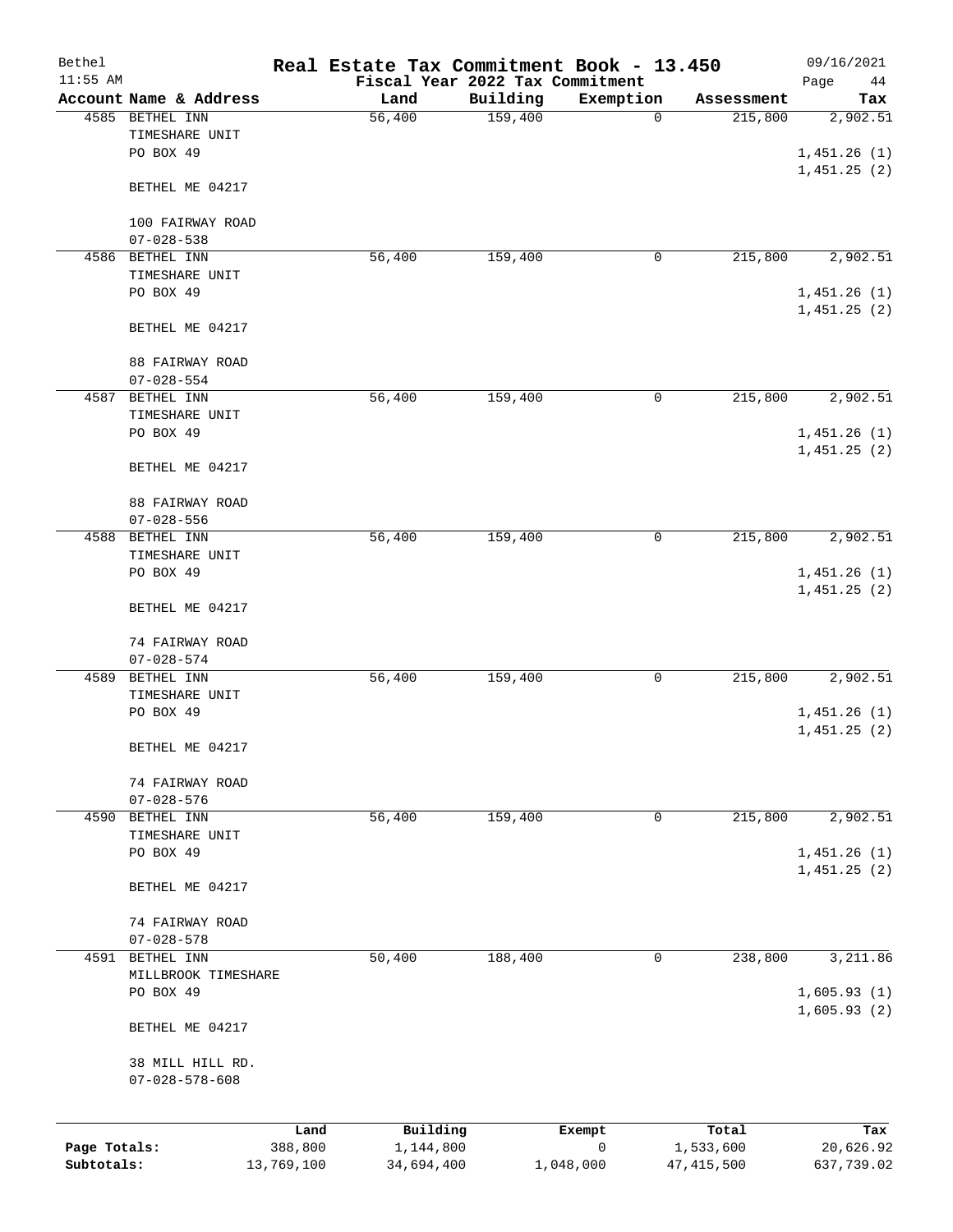| Bethel     |                                   | Real Estate Tax Commitment Book - 13.450 |                                 |             |            | 09/16/2021                 |
|------------|-----------------------------------|------------------------------------------|---------------------------------|-------------|------------|----------------------------|
| $11:55$ AM |                                   |                                          | Fiscal Year 2022 Tax Commitment |             |            | Page<br>45                 |
|            | Account Name & Address            | Land                                     | Building                        | Exemption   | Assessment | Tax                        |
|            | 4592 BETHEL INN                   | 50,400                                   | 188,400                         | 0           | 238,800    | 3,211.86                   |
|            | MILLBROOK TIMESHARE               |                                          |                                 |             |            |                            |
|            | PO BOX 49                         |                                          |                                 |             |            | 1,605.93(1)<br>1,605.93(2) |
|            | BETHEL ME 04217                   |                                          |                                 |             |            |                            |
|            | 38 MILL HILL RD.                  |                                          |                                 |             |            |                            |
|            | $07 - 028 - 578 - 610$            |                                          |                                 |             |            |                            |
| 4593       | BETHEL INN<br>MILLBROOK TIMESHARE | 50,400                                   | 188,400                         | 0           | 238,800    | 3,211.86                   |
|            | PO BOX 49                         |                                          |                                 |             |            | 1,605.93(1)                |
|            |                                   |                                          |                                 |             |            | 1,605.93(2)                |
|            | BETHEL ME 04217                   |                                          |                                 |             |            |                            |
|            | 38 MILL HILL RD.                  |                                          |                                 |             |            |                            |
|            | $07 - 028 - 578 - 612$            |                                          |                                 |             |            |                            |
|            | 4594 BETHEL INN                   | 50,400                                   | 188,400                         | 0           | 238,800    | 3,211.86                   |
|            | MILLBROOK TIMESHARE               |                                          |                                 |             |            |                            |
|            | PO BOX 49                         |                                          |                                 |             |            | 1,605.93(1)                |
|            | BETHEL ME 04217                   |                                          |                                 |             |            | 1,605.93(2)                |
|            | 38 MILL HILL RD.                  |                                          |                                 |             |            |                            |
|            | $07 - 028 - 578 - 614$            |                                          |                                 |             |            |                            |
| 4595       | BETHEL INN                        | 4,200                                    | 73,700                          | 0           | 77,900     | 1,047.76                   |
|            | MILLBROOK TIMESHARE               |                                          |                                 |             |            |                            |
|            | LOCKOUT<br>PO BOX 49              |                                          |                                 |             |            | 523.88(1)                  |
|            |                                   |                                          |                                 |             |            | 523.88(2)                  |
|            | BETHEL ME 04217                   |                                          |                                 |             |            |                            |
|            | 38 MILL HILL RD.                  |                                          |                                 |             |            |                            |
|            | $07 - 028 - 578 - 609$            |                                          |                                 |             |            |                            |
| 4596       | BETHEL INN                        | 4,200                                    | 73,700                          | 0           | 77,900     | 1,047.76                   |
|            | MILLBROOK TIMESHARE               |                                          |                                 |             |            |                            |
|            | LOCKOUT                           |                                          |                                 |             |            |                            |
|            | PO BOX 49                         |                                          |                                 |             |            | 523.88(1)                  |
|            | BETHEL ME 04217                   |                                          |                                 |             |            | 523.88 (2)                 |
|            | 38 MILL HILL RD.                  |                                          |                                 |             |            |                            |
|            | $07 - 028 - 578 - 611$            |                                          |                                 |             |            |                            |
|            | 4597 BETHEL INN                   | 4,200                                    | 73,700                          | $\mathbf 0$ | 77,900     | 1,047.76                   |
|            | MILLBROOK TIMESHARE<br>LOCKOUT    |                                          |                                 |             |            |                            |
|            | PO BOX 49                         |                                          |                                 |             |            | 523.88(1)                  |
|            |                                   |                                          |                                 |             |            | 523.88(2)                  |
|            | BETHEL ME 04217                   |                                          |                                 |             |            |                            |
|            | 38 MILL HILL RD.                  |                                          |                                 |             |            |                            |
|            | $07 - 028 - 578 - 613$            |                                          |                                 |             |            |                            |

|              | Land       | Building   | Exempt    | Total      | Tax        |
|--------------|------------|------------|-----------|------------|------------|
| Page Totals: | 163,800    | 786,300    |           | 950,100    | 12,778.86  |
| Subtotals:   | 13,932,900 | 35,480,700 | 1,048,000 | 48,365,600 | 650,517.88 |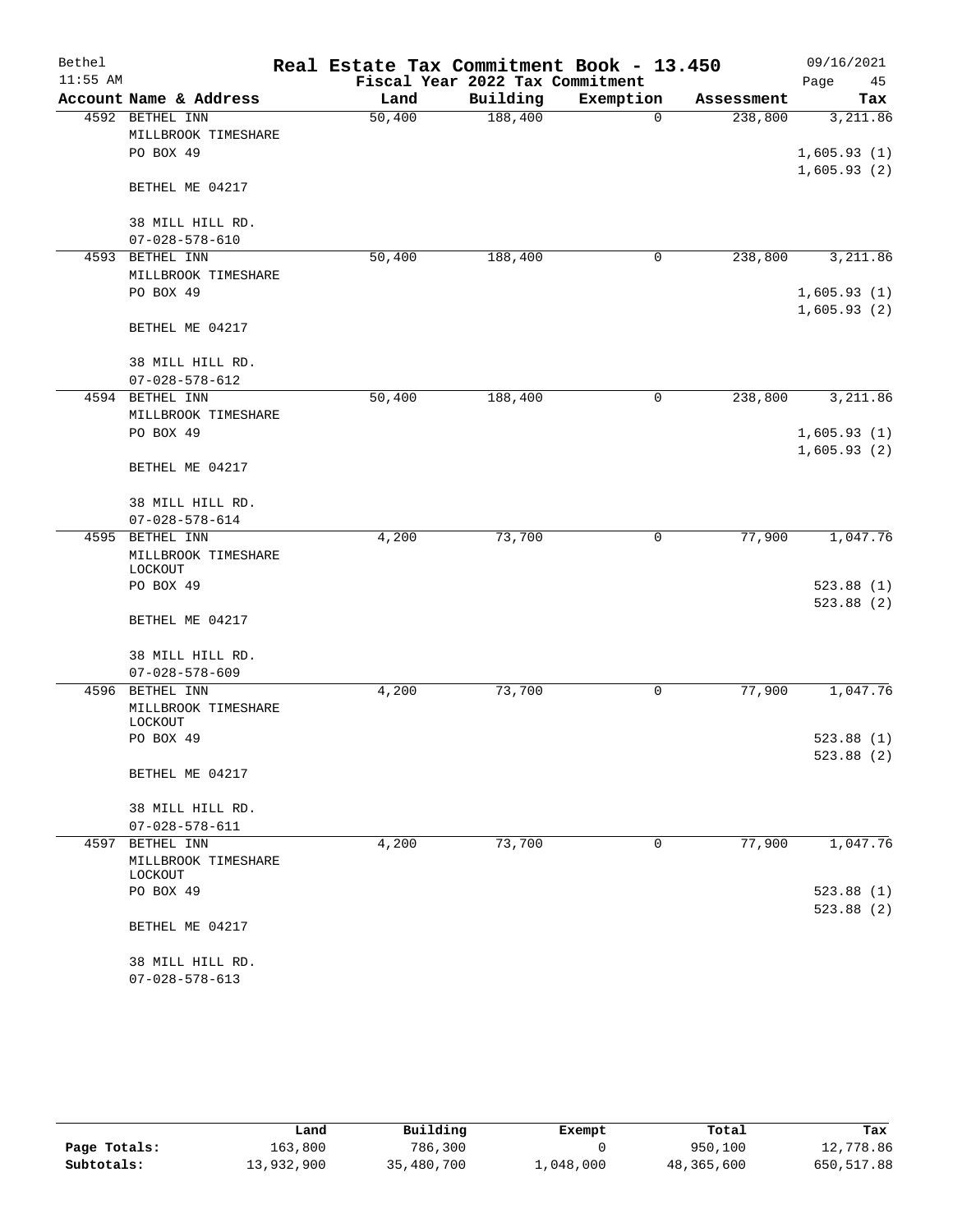| Bethel<br>$11:55$ AM |                                                    |                     | Real Estate Tax Commitment Book - 13.450<br>Fiscal Year 2022 Tax Commitment |             |                    | 09/16/2021<br>Page<br>46   |
|----------------------|----------------------------------------------------|---------------------|-----------------------------------------------------------------------------|-------------|--------------------|----------------------------|
|                      | Account Name & Address                             | Land                | Building                                                                    | Exemption   | Assessment         | Tax                        |
|                      | 4598 BETHEL INN<br>MILLBROOK TIMESHARE<br>LOCK OUT | 4,200               | 73,700                                                                      | $\mathbf 0$ | 77,900             | 1,047.76                   |
|                      | PO BOX 49                                          |                     |                                                                             |             |                    | 523.88(1)<br>523.88 (2)    |
|                      | BETHEL ME 04217                                    |                     |                                                                             |             |                    |                            |
|                      | 38 MILL HILL RD.<br>$07 - 028 - 578 - 615$         |                     |                                                                             |             |                    |                            |
|                      | 1097 BETHEL INN (TIMESHARE)                        | 56,400              | 159,400                                                                     | 0           | 215,800            | 2,902.51                   |
|                      | PO BOX 49                                          |                     |                                                                             |             |                    | 1,451.26(1)                |
|                      | BETHEL ME 04217                                    |                     |                                                                             |             |                    | 1,451.25(2)                |
|                      | 74 FAIRWAY ROAD                                    |                     |                                                                             |             |                    |                            |
|                      | $07 - 028 - 564$                                   |                     |                                                                             |             |                    |                            |
|                      | B3441P68 12/17/2003<br>4845 BETHEL INN CORP.       |                     |                                                                             | $\mathbf 0$ |                    | 3,468.76                   |
|                      | PO BOX 49                                          | 50,400              | 207,500                                                                     |             | 257,900            |                            |
|                      | BETHEL ME 04217                                    |                     |                                                                             |             |                    | 1,734.38(1)<br>1,734.38(2) |
|                      | MILL HILL CONDO 632<br>$07 - 028 - 632$            |                     |                                                                             |             |                    |                            |
|                      | 4899 BETHEL INN CORP.                              | 50,400              | 207,500                                                                     | $\mathbf 0$ | 257,900            | 3,468.76                   |
|                      | PO BOX 49                                          |                     |                                                                             |             |                    | 1,734.38(1)                |
|                      | BETHEL ME 04217                                    |                     |                                                                             |             |                    | 1,734.38(2)                |
|                      | MILL HILL CONDO 620                                |                     |                                                                             |             |                    |                            |
|                      | $07 - 028 - 620$<br>4900 BETHEL INN CORP.          | 50,400              | 207,500                                                                     | 0           | 257,900            | 3,468.76                   |
|                      | PO BOX 49                                          |                     |                                                                             |             |                    | 1,734.38(1)                |
|                      | BETHEL ME 04217                                    |                     |                                                                             |             |                    | 1,734.38(2)                |
|                      | MILL HILL CONDO 616                                |                     |                                                                             |             |                    |                            |
|                      | $07 - 028 - 616$                                   |                     |                                                                             |             |                    |                            |
|                      | 4901 BETHEL INN CORP.<br>PO BOX 49                 | 4,200               | 71,000                                                                      | 0           | 75,200             | 1,011.44                   |
|                      | BETHEL ME 04217                                    |                     |                                                                             |             |                    | 505.72(1)<br>505.72(2)     |
|                      | MILL HILL CONDO 635                                |                     |                                                                             |             |                    |                            |
|                      | $07 - 028 - 635$                                   |                     |                                                                             |             |                    |                            |
|                      | 4902 BETHEL INN CORP.<br>PO BOX 49                 | 4,200               | 71,000                                                                      | 0           | 75,200             | 1,011.44                   |
|                      | BETHEL ME 04217                                    |                     |                                                                             |             |                    | 505.72(1)<br>505.72(2)     |
|                      | MILL HILL CONDO 633                                |                     |                                                                             |             |                    |                            |
|                      | $07 - 028 - 633$                                   |                     |                                                                             |             |                    |                            |
| Page Totals:         | Land<br>220,200                                    | Building<br>997,600 | Exempt<br>0                                                                 |             | Total<br>1,217,800 | Tax                        |
| Subtotals:           | 14, 153, 100                                       | 36, 478, 300        | 1,048,000                                                                   |             | 49,583,400         | 16,379.43<br>666,897.31    |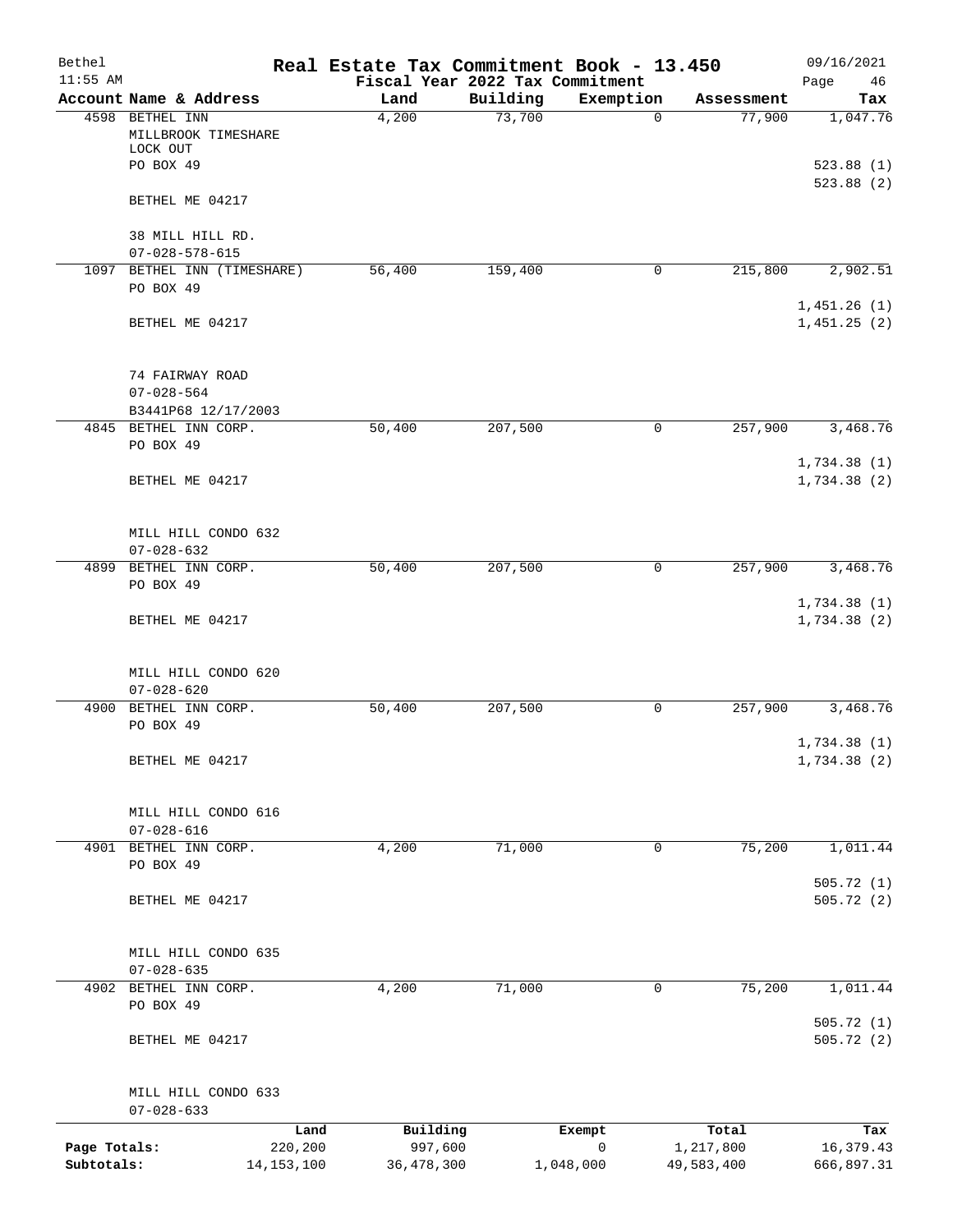| Bethel<br>$11:55$ AM |                                                     | Real Estate Tax Commitment Book - 13.450 | Fiscal Year 2022 Tax Commitment |             |            | 09/16/2021<br>Page<br>47 |
|----------------------|-----------------------------------------------------|------------------------------------------|---------------------------------|-------------|------------|--------------------------|
|                      | Account Name & Address                              | Land                                     | Building                        | Exemption   | Assessment | Tax                      |
|                      | 4903 BETHEL INN CORP.                               | 4,200                                    | 71,000                          | $\mathbf 0$ | 75,200     | 1,011.44                 |
|                      | PO BOX 49                                           |                                          |                                 |             |            |                          |
|                      |                                                     |                                          |                                 |             |            | 505.72(1)                |
|                      | BETHEL ME 04217                                     |                                          |                                 |             |            | 505.72(2)                |
|                      |                                                     |                                          |                                 |             |            |                          |
|                      |                                                     |                                          |                                 |             |            |                          |
|                      | MILL HILL CONDO 623                                 |                                          |                                 |             |            |                          |
|                      | $07 - 028 - 623$<br>4904 BETHEL INN CORP.           | 4,200                                    | 71,000                          | 0           | 75,200     | 1,011.44                 |
|                      | PO BOX 49                                           |                                          |                                 |             |            |                          |
|                      |                                                     |                                          |                                 |             |            | 505.72(1)                |
|                      | BETHEL ME 04217                                     |                                          |                                 |             |            | 505.72(2)                |
|                      |                                                     |                                          |                                 |             |            |                          |
|                      |                                                     |                                          |                                 |             |            |                          |
|                      | MILL HILL CONDO 621                                 |                                          |                                 |             |            |                          |
|                      | $07 - 028 - 621$                                    |                                          |                                 |             |            |                          |
|                      | 4905 BETHEL INN CORP.                               | 4,200                                    | 71,000                          | 0           | 75,200     | 1,011.44                 |
|                      | PO BOX 49                                           |                                          |                                 |             |            |                          |
|                      | BETHEL ME 04217                                     |                                          |                                 |             |            | 505.72(1)<br>505.72(2)   |
|                      |                                                     |                                          |                                 |             |            |                          |
|                      |                                                     |                                          |                                 |             |            |                          |
|                      | MILL HILL CONDO 619                                 |                                          |                                 |             |            |                          |
|                      | $07 - 028 - 619$                                    |                                          |                                 |             |            |                          |
| 4907                 | BETHEL INN CORP.                                    | 4,200                                    | 71,000                          | 0           | 75,200     | 1,011.44                 |
|                      | PO BOX 49                                           |                                          |                                 |             |            |                          |
|                      |                                                     |                                          |                                 |             |            | 505.72(1)                |
|                      | BETHEL ME 04217                                     |                                          |                                 |             |            | 505.72(2)                |
|                      |                                                     |                                          |                                 |             |            |                          |
|                      | MILL HILL CONDO 617                                 |                                          |                                 |             |            |                          |
|                      | $07 - 028 - 617$                                    |                                          |                                 |             |            |                          |
| 4852                 | BETHEL INN CORPORATION                              | 47,000                                   | 309,100                         | 0           | 356,100    | 4,789.55                 |
|                      | PO BOX 49                                           |                                          |                                 |             |            |                          |
|                      |                                                     |                                          |                                 |             |            | 2,394.78(1)              |
|                      | BETHEL ME 04217                                     |                                          |                                 |             |            | 2,394.77(2)              |
|                      |                                                     |                                          |                                 |             |            |                          |
|                      |                                                     |                                          |                                 |             |            |                          |
|                      | 46 MILL HILL RD#624,<br>$07 - 028 - 624$            |                                          |                                 |             |            |                          |
|                      | B5077P269 12/27/2013 B4793P160 12/15/2011 B4011P36  |                                          |                                 |             |            |                          |
|                      | 09/18/2006                                          |                                          |                                 |             |            |                          |
|                      | 1203 BETHEL INN CORPORATION                         | 43,700                                   | 268,300                         | 0           | 312,000    | 4,196.40                 |
|                      | P.O. BOX 49                                         |                                          |                                 |             |            |                          |
|                      |                                                     |                                          |                                 |             |            | 2,098.20(1)              |
|                      | BETHEL ME 04217                                     |                                          |                                 |             |            | 2,098.20(2)              |
|                      |                                                     |                                          |                                 |             |            |                          |
|                      | 46 MILL HILL RD. #                                  |                                          |                                 |             |            |                          |
|                      | $07 - 028 - 578 - 600 - 01$                         |                                          |                                 |             |            |                          |
|                      | B5260P442 12/24/2015 B4792P160 12/09/2011 B3132P316 |                                          |                                 |             |            |                          |
|                      | 07/01/2002                                          |                                          |                                 |             |            |                          |
|                      |                                                     |                                          |                                 |             |            |                          |

|              | Land       | Building   | Exempt           | Total      | Tax        |
|--------------|------------|------------|------------------|------------|------------|
| Page Totals: | 107,500    | 861,400    |                  | 968,900    | 13,031.71  |
| Subtotals:   | 14,260,600 | 37,339,700 | $\perp$ ,048,000 | 50,552,300 | 679,929.02 |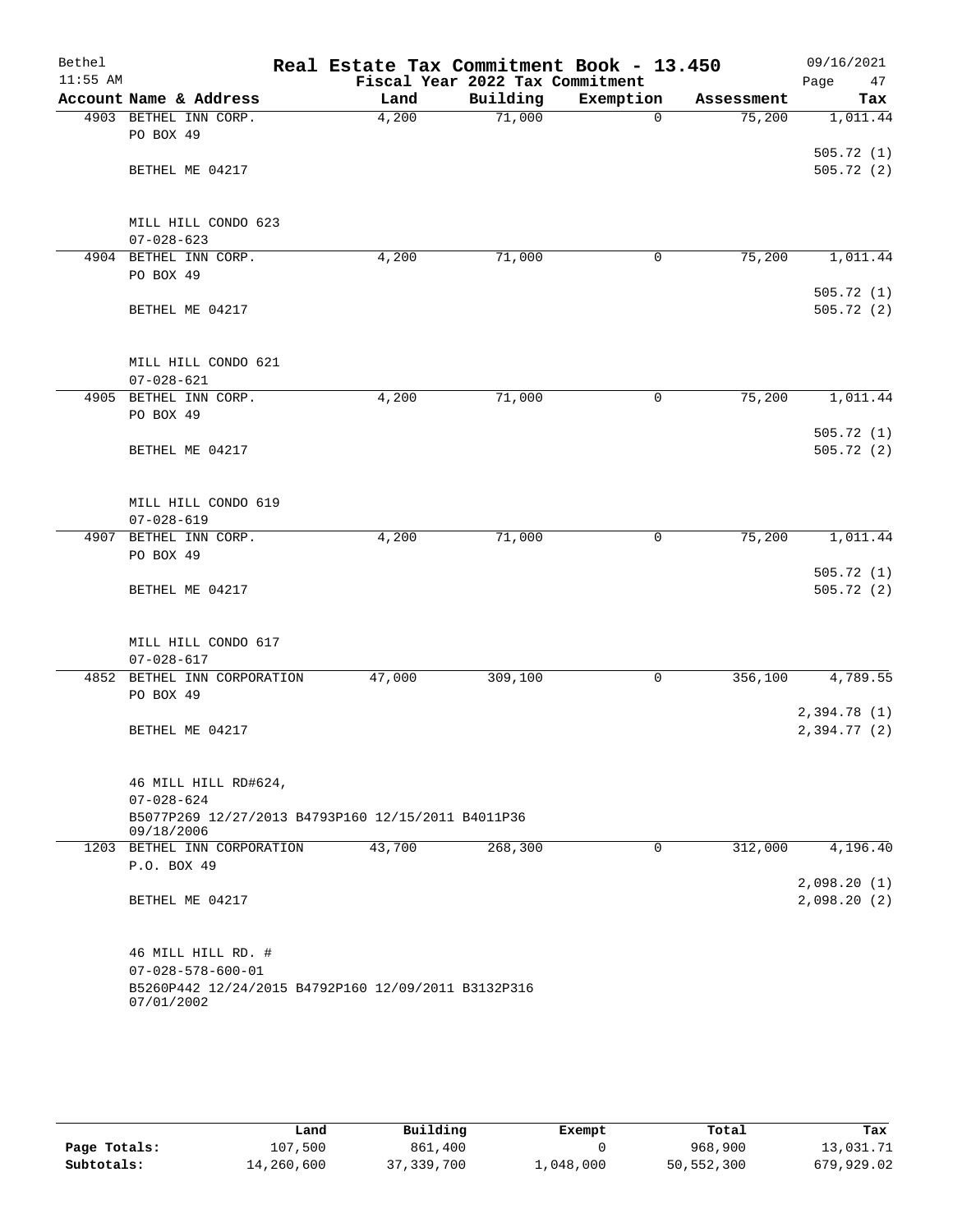| Bethel       |                                                                                               |                  |              |           | Real Estate Tax Commitment Book - 13.450 |            | 09/16/2021                              |
|--------------|-----------------------------------------------------------------------------------------------|------------------|--------------|-----------|------------------------------------------|------------|-----------------------------------------|
| $11:55$ AM   |                                                                                               |                  |              |           | Fiscal Year 2022 Tax Commitment          |            | Page<br>48                              |
|              | Account Name & Address                                                                        | Land             |              | Building  | Exemption                                | Assessment | Tax                                     |
|              | 3435 BETHEL MANAGMENT LLC<br>RITE AID STORE #4944<br>727200 WALGREENS, MS #1<br>PO BOX 182107 | 121,200<br>Acres | 1.41         | 835,400   | $\Omega$                                 | 956,600    | 12,866.27<br>6,433.14(1)<br>6,433.13(2) |
|              | COLUMBUS OH 43218-2107                                                                        |                  |              |           |                                          |            |                                         |
|              | 28 MAYVILLE RD.<br>$25 - 248 - 001$                                                           |                  |              |           |                                          |            |                                         |
|              | B2486P202 10/17/1997                                                                          |                  |              |           |                                          |            |                                         |
|              | 3350 BETHEL PARK ASSOCIATES<br>STANFORD MANAGEMENT,<br><b>LLC</b>                             | 269,100<br>Acres | 7.31         | 1,481,700 | 0                                        | 1,750,800  | 23,548.26                               |
|              | PO BOX 3879                                                                                   |                  |              |           |                                          |            | 11,774.13<br>11,774.13                  |
|              | PORTLAND ME 04104                                                                             |                  |              |           |                                          |            |                                         |
|              | 23 MASON ST.<br>$25 - 172$                                                                    |                  |              |           |                                          |            |                                         |
|              | B1822P192 07/29/1991                                                                          |                  |              |           |                                          |            |                                         |
|              | 3419 BETHEL STATION<br>RESIDENCE DEVELOPMENT<br>LLC.                                          | 101,000          |              | 66,300    | 0                                        | 167,300    | 2,250.19                                |
|              | 84 MIDDLE STREET                                                                              | Acres            | 7.15         |           |                                          |            | 1, 125.10(1)                            |
|              | PORTLAND ME 04101                                                                             |                  |              |           |                                          |            | 1, 125.09(2)                            |
|              | 23 CROSS ST<br>$25 - 239$                                                                     |                  |              |           |                                          |            |                                         |
|              | B5513P526 03/25/2020 B2160P215 09/19/1994 B1645P17<br>04/07/1989                              |                  |              |           |                                          |            |                                         |
|              | 2513 BETHEL, GEORGE<br>BETHEL, BARBARA                                                        | 16,700<br>Acres  | 62.00        | $\Omega$  | 0                                        | 16,700     | 224.62                                  |
|              | 2139 INTERVALE ROAD                                                                           |                  |              |           |                                          |            | 112.31(1)<br>112.31(2)                  |
|              | BETHEL ME 04217                                                                               |                  |              |           |                                          |            |                                         |
|              | INTERVALE RD S/S<br>$14 - 034$                                                                |                  |              |           |                                          |            |                                         |
|              | B1163P15                                                                                      |                  |              |           |                                          |            |                                         |
| 2609         | BETHEL, GEORGE<br>BETHEL, BARBARA                                                             | 68,600<br>Acres  | 40.00        | 263,300   | 25,000<br>01 Homestead (HM)              | 306,900    | 4,127.81                                |
|              | 2139 INTERVALE ROAD                                                                           |                  |              |           |                                          |            | 2,063.91(1)<br>2,063.90(2)              |
|              | BETHEL ME 04217                                                                               |                  |              |           |                                          |            |                                         |
|              | 2139 INTERVALE RD.<br>$15 - 025$                                                              |                  |              |           |                                          |            |                                         |
| 1432         | B700P55 02/02/1971<br>BEZANSON, ANDREW W                                                      | 54,400           |              | 155,000   | 0                                        | 209,400    | 2,816.43                                |
|              | EAVES, SUSAN D                                                                                | Acres            | 4.60         |           |                                          |            |                                         |
|              | 171 RIVER ROAD W.                                                                             |                  |              |           |                                          |            | 1,408.22(1)<br>1,408.21(2)              |
|              | BERLIN MA 01503                                                                               |                  |              |           |                                          |            |                                         |
|              | 60 EGYPT MTN RD<br>$09 - 011 - 003$                                                           |                  |              |           |                                          |            |                                         |
|              | B3134P182                                                                                     |                  |              |           |                                          |            |                                         |
|              |                                                                                               | Land             | Building     |           | Exempt                                   | Total      | Tax                                     |
| Page Totals: | 631,000                                                                                       |                  | 2,801,700    |           | 25,000                                   | 3,407,700  | 45,833.58                               |
| Subtotals:   | 14,891,600                                                                                    |                  | 40, 141, 400 |           | 1,073,000                                | 53,960,000 | 725,762.60                              |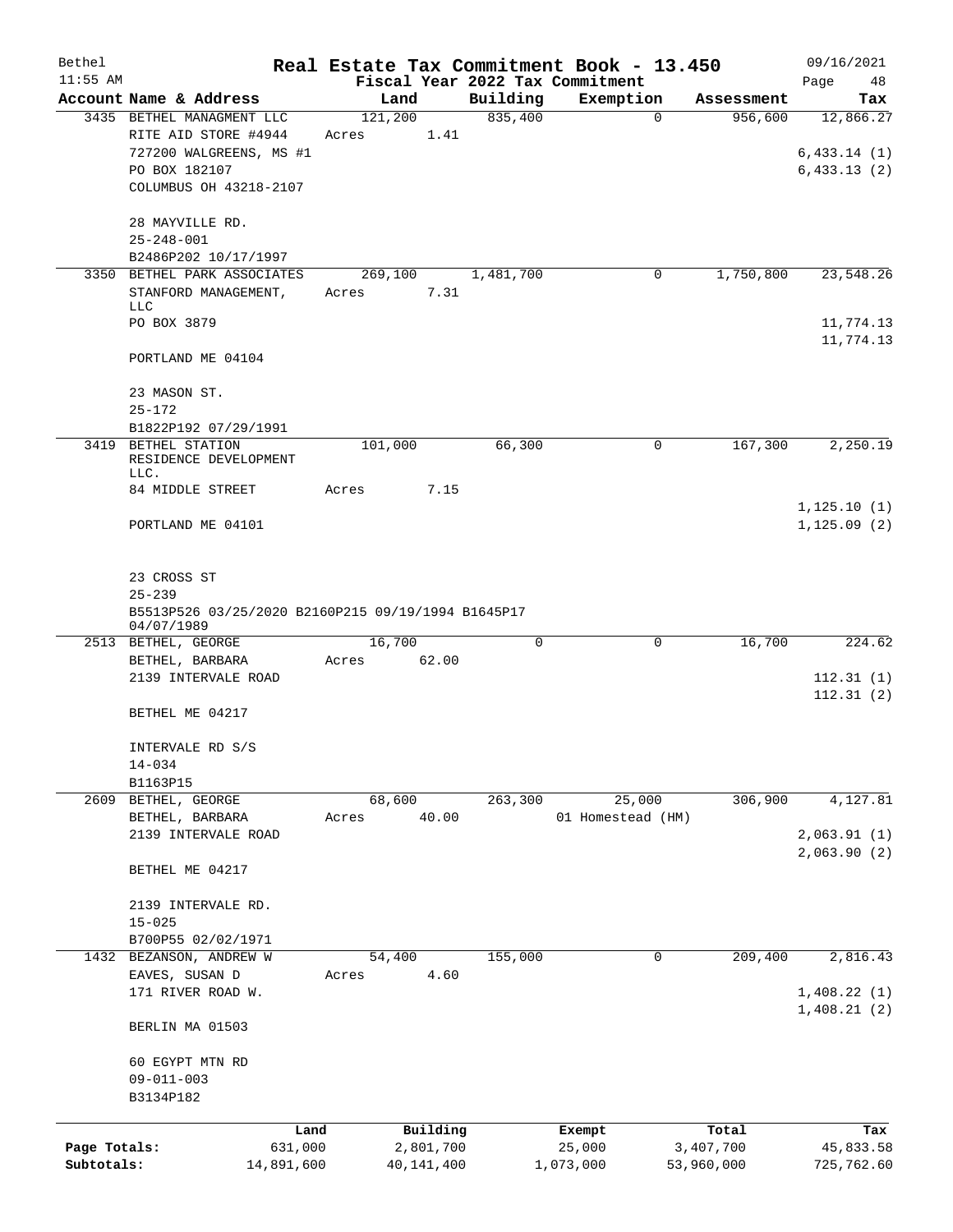| Bethel<br>$11:55$ AM |                                                                             |       |        |          |          | Real Estate Tax Commitment Book - 13.450<br>Fiscal Year 2022 Tax Commitment |            | 09/16/2021<br>Page<br>49   |
|----------------------|-----------------------------------------------------------------------------|-------|--------|----------|----------|-----------------------------------------------------------------------------|------------|----------------------------|
|                      | Account Name & Address                                                      |       | Land   |          | Building | Exemption                                                                   | Assessment | Tax                        |
|                      | 5152 BICKFORD, JOSHUA                                                       |       | 78,500 |          | 358,800  | $\mathbf{0}$                                                                | 437,300    | 5,881.69                   |
|                      | BICKFORD, ERIN M.<br>74 CHESTNUT ST                                         | Acres |        | 2.00     |          |                                                                             |            | 2,940.85(1)                |
|                      | BROOKLINE MA 02445                                                          |       |        |          |          |                                                                             |            | 2,940.84(2)                |
|                      | 12 PICNIC ROCK ROAD<br>$21 - 002 - 025$                                     |       |        |          |          |                                                                             |            |                            |
|                      | B5479P477 09/12/2019 B4703P154 03/23/2011 B3679P183<br>02/28/2005           |       |        |          |          |                                                                             |            |                            |
|                      | 3125 BIELUCH, KAREN H                                                       |       | 24,300 |          | 129,900  | 0                                                                           | 154,200    | 2,073.99                   |
|                      | BIELUCH, JESSE A                                                            | Acres |        | 0.26     |          |                                                                             |            |                            |
|                      | 114 INTERVALE RD                                                            |       |        |          |          |                                                                             |            | 1,037.00(1)                |
|                      | BETHEL ME 04217                                                             |       |        |          |          |                                                                             |            | 1,036.99(2)                |
|                      | 114 INTERVALE RD.                                                           |       |        |          |          |                                                                             |            |                            |
|                      | $24 - 046$                                                                  |       |        |          |          |                                                                             |            |                            |
|                      | B5382P158 12/05/2017 B4097P129 02/28/2007 B3041P161<br>1388 BINAU, KATHLEEN |       | 50,800 |          | 168,100  | $\mathbf 0$                                                                 | 218,900    | 2,944.21                   |
|                      | KENNEY, JOSEPH R.                                                           | Acres |        | 2.00     |          |                                                                             |            |                            |
|                      | 809 JUPITER STREET                                                          |       |        |          |          |                                                                             |            | 1,472.11(1)                |
|                      | DESTIN FL 32541                                                             |       |        |          |          |                                                                             |            | 1,472.10(2)                |
|                      | 90 BAILEY RD.                                                               |       |        |          |          |                                                                             |            |                            |
|                      | $08 - 055 - 008$                                                            |       |        |          |          |                                                                             |            |                            |
|                      | B5553P823 10/06/2020 B1602P13 09/23/1988                                    |       |        |          |          |                                                                             |            |                            |
|                      | 3647 BINETTE, STEVEN J                                                      |       | 38,400 |          | 92,700   | 25,000                                                                      | 106,100    | 1,427.05                   |
|                      | CORRIVEAU, DONNA                                                            | Acres |        | 1.00     |          | 01 Homestead (HM)                                                           |            |                            |
|                      | 355 VERNON ST.                                                              |       |        |          |          |                                                                             |            | 713.53(1)<br>713.52(2)     |
|                      | BETHEL ME 04217                                                             |       |        |          |          |                                                                             |            |                            |
|                      | 355 VERNON ST.                                                              |       |        |          |          |                                                                             |            |                            |
|                      | $27 - 039$                                                                  |       |        |          |          |                                                                             |            |                            |
|                      | B2781P259 01/03/2000                                                        |       |        |          |          |                                                                             |            |                            |
|                      | 4545 BISSON, JAMES R                                                        |       | 19,500 |          | 900      | 0                                                                           | 20,400     | 274.38                     |
|                      | 264 CROWLEY RD                                                              | Acres |        | 0.66     |          |                                                                             |            |                            |
|                      | SABATTUS ME 04280 0193                                                      |       |        |          |          |                                                                             |            | 137.19(1)<br>137.19(2)     |
|                      | ROUTE 232                                                                   |       |        |          |          |                                                                             |            |                            |
|                      | $05 - 051 - 001$                                                            |       |        |          |          |                                                                             |            |                            |
|                      | B3730P62 05/18/2005                                                         |       |        |          |          |                                                                             |            |                            |
|                      | 4714 BITENCOURT, EVA NIRA<br>TTE                                            |       | 45,500 |          | 309,500  | 0                                                                           | 355,000    | 4,774.75                   |
|                      | 5 PITCAIRN WAY                                                              | Acres |        | 1.95     |          |                                                                             |            |                            |
|                      | IPSWICH MA 01938                                                            |       |        |          |          |                                                                             |            | 2,387.38(1)<br>2,387.37(2) |
|                      | 27 FIRST ST                                                                 |       |        |          |          |                                                                             |            |                            |
|                      | $22 - 029 - 009$<br>B5455P456 03/21/2019 B4542P307 12/23/2009 B4234P22      |       |        |          |          |                                                                             |            |                            |
|                      | 11/30/2007                                                                  |       |        |          |          |                                                                             |            |                            |
|                      |                                                                             | Land  |        | Building |          | Exempt                                                                      | Total      | Tax                        |
|                      |                                                                             |       |        |          |          |                                                                             |            |                            |

|              | Land       | Building   | Exempt    | Total      | тах        |
|--------------|------------|------------|-----------|------------|------------|
| Page Totals: | 257,000    | 1,059,900  | 25,000    | 1,291,900  | 17,376.07  |
| Subtotals:   | 15,148,600 | 41,201,300 | 1,098,000 | 55,251,900 | 743,138.67 |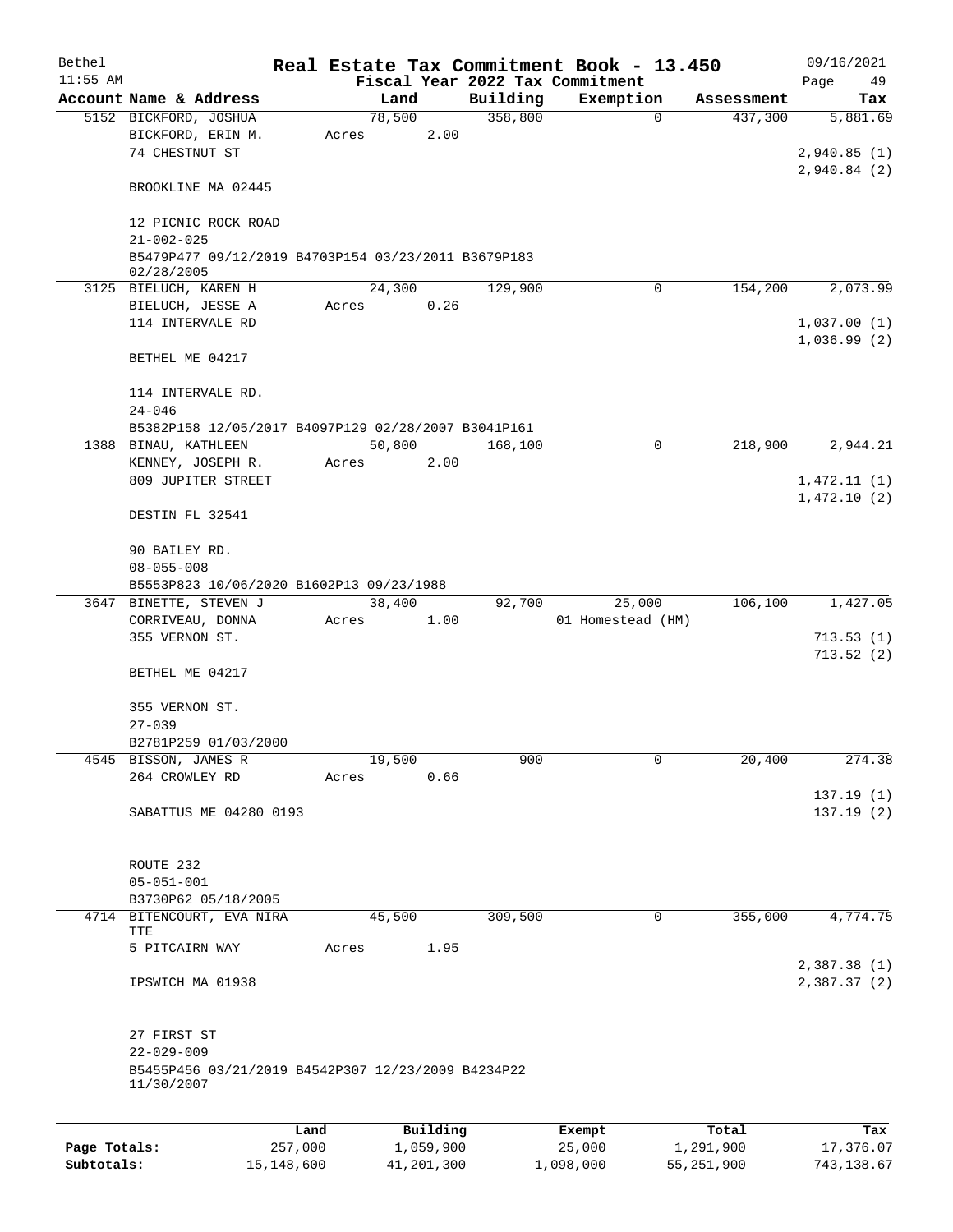| Bethel     |                                                               |      |                 |          |                     | Real Estate Tax Commitment Book - 13.450 |                       | 09/16/2021                   |
|------------|---------------------------------------------------------------|------|-----------------|----------|---------------------|------------------------------------------|-----------------------|------------------------------|
| $11:55$ AM |                                                               |      |                 |          |                     | Fiscal Year 2022 Tax Commitment          |                       | Page<br>50                   |
|            | Account Name & Address                                        |      | 77,000          | Land     | Building<br>243,000 | Exemption<br>$\mathbf 0$                 | Assessment<br>320,000 | Tax<br>$\overline{4,304.00}$ |
|            | 257 BITTER, CRAIG A<br>160 FERN AVE                           |      | Acres           | 5.00     |                     |                                          |                       |                              |
|            |                                                               |      |                 |          |                     |                                          |                       | 2,152.00(1)                  |
|            | RYE NH 03870                                                  |      |                 |          |                     |                                          |                       | 2,152.00(2)                  |
|            |                                                               |      |                 |          |                     |                                          |                       |                              |
|            |                                                               |      |                 |          |                     |                                          |                       |                              |
|            | 79 HIGHLAND AVE.                                              |      |                 |          |                     |                                          |                       |                              |
|            | $04 - 083 - 007$<br>B5508P638 02/24/2020 B3818P333 10/11/2005 |      |                 |          |                     |                                          |                       |                              |
| 4799       | BITTINGER, MARK A. &                                          |      | 36,400          |          | $\Omega$            | $\mathbf 0$                              | 36,400                | 489.58                       |
|            | KRISTIN L.                                                    |      |                 |          |                     |                                          |                       |                              |
|            | 23 BRETTON ROAD                                               |      | Acres           | 2.22     |                     |                                          |                       |                              |
|            |                                                               |      |                 |          |                     |                                          |                       | 244.79 (1)                   |
|            | DOVER MA 02030                                                |      |                 |          |                     |                                          |                       | 244.79 (2)                   |
|            |                                                               |      |                 |          |                     |                                          |                       |                              |
|            | 43 HARMONY ROW                                                |      |                 |          |                     |                                          |                       |                              |
|            | $23 - 013 - 001 - 011$                                        |      |                 |          |                     |                                          |                       |                              |
|            | B5561P711 11/05/2020 B3640P004 12/13/2004                     |      |                 |          |                     |                                          |                       |                              |
|            | 2445 BITTNER, MICHAEL JOHN                                    |      | 32,800          |          | 92,300              | $\mathbf 0$                              | 125,100               | 1,682.60                     |
|            | 231 NORTH CENTRAL AVE                                         |      | Acres           | 0.65     |                     |                                          |                       |                              |
|            |                                                               |      |                 |          |                     |                                          |                       | 841.30 (1)                   |
|            | WOLLASTON MA 02170                                            |      |                 |          |                     |                                          |                       | 841.30 (2)                   |
|            |                                                               |      |                 |          |                     |                                          |                       |                              |
|            | 367 INTERVALE RD.                                             |      |                 |          |                     |                                          |                       |                              |
|            | $13 - 007$                                                    |      |                 |          |                     |                                          |                       |                              |
|            | B5392P35 02/05/2018 B3368P46 08/26/2003                       |      |                 |          |                     |                                          |                       |                              |
|            | 5142 BIXBY, STEPHEN                                           |      | 41,300          |          | 0                   | $\mathbf 0$                              | 41,300                | 555.49                       |
|            | 21 TURTLE BACK ROAD                                           |      | Acres           | 2.05     |                     |                                          |                       |                              |
|            | ESSEX MA 01929                                                |      |                 |          |                     |                                          |                       | 277.75(1)<br>277.74(2)       |
|            |                                                               |      |                 |          |                     |                                          |                       |                              |
|            |                                                               |      |                 |          |                     |                                          |                       |                              |
|            | LOCKE SUMMIT MT                                               |      |                 |          |                     |                                          |                       |                              |
|            | $21 - 002 - 015$                                              |      |                 |          |                     |                                          |                       |                              |
|            | B5512P520 03/17/2020 B3679P183 03/02/2005                     |      |                 |          |                     |                                          |                       |                              |
|            | 5147 BIXBY, STEPHEN                                           |      | 50,800          |          | 386,500             | 0                                        | 437,300               | 5,881.69                     |
|            | BIXBY, KRISTEN<br>21 TURTLE BACK ROAD                         |      | Acres           | 2.00     |                     |                                          |                       | 2,940.85(1)                  |
|            |                                                               |      |                 |          |                     |                                          |                       | 2,940.84 (2)                 |
|            | ESSEX MA 01929                                                |      |                 |          |                     |                                          |                       |                              |
|            |                                                               |      |                 |          |                     |                                          |                       |                              |
|            | 76 PICNIC ROCK RD.                                            |      |                 |          |                     |                                          |                       |                              |
|            | $21 - 002 - 020$                                              |      |                 |          |                     |                                          |                       |                              |
|            | B5399P24 03/26/2018 B3679P183 03/02/2005                      |      |                 |          |                     |                                          |                       |                              |
|            | 4978 BJORKLAND, JANICE S<br>PO BOX 1166                       |      | 27,300<br>Acres | 2.48     | $\Omega$            | $\mathbf 0$                              | 27,300                | 367.19                       |
|            |                                                               |      |                 |          |                     |                                          |                       | 183.60 (1)                   |
|            | BETHEL ME 04217                                               |      |                 |          |                     |                                          |                       | 183.59(2)                    |
|            |                                                               |      |                 |          |                     |                                          |                       |                              |
|            |                                                               |      |                 |          |                     |                                          |                       |                              |
|            | TAYLOR WOODS RD                                               |      |                 |          |                     |                                          |                       |                              |
|            | $22 - 026 - 033$                                              |      |                 |          |                     |                                          |                       |                              |
|            | B5545P880 09/03/2020                                          |      |                 |          |                     |                                          |                       |                              |
|            |                                                               |      |                 |          |                     |                                          |                       |                              |
|            |                                                               |      |                 |          |                     |                                          |                       |                              |
|            |                                                               | Land |                 | Building |                     | Exempt                                   | Total                 | Tax                          |

**Page Totals:** 265,600 721,800 0 987,400 13,280.55 **Subtotals:** 15,414,200 41,923,100 1,098,000 56,239,300 756,419.22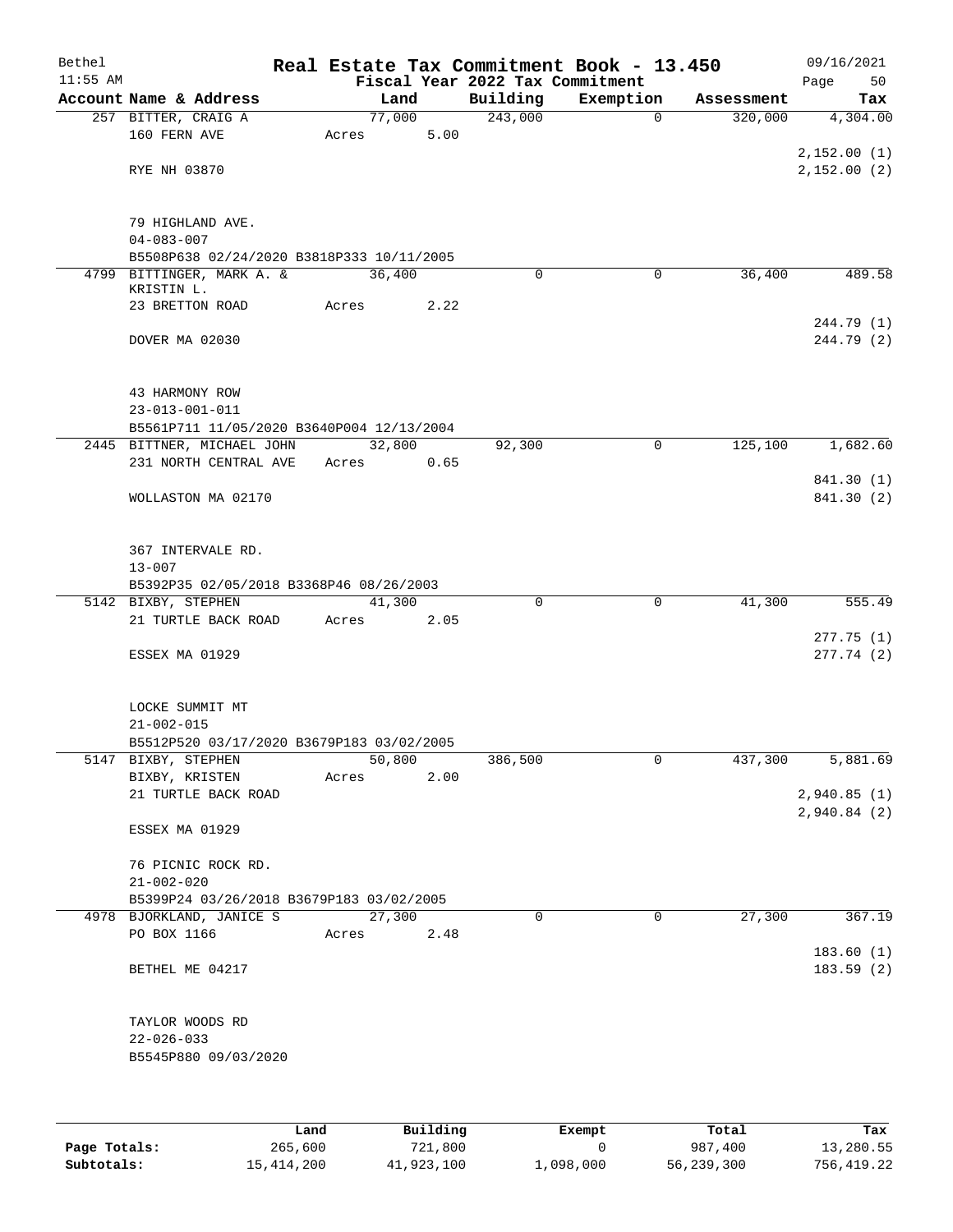| Bethel<br>$11:55$ AM |                                                                                       |         |            |          | Real Estate Tax Commitment Book - 13.450<br>Fiscal Year 2022 Tax Commitment |                        | 09/16/2021                 |
|----------------------|---------------------------------------------------------------------------------------|---------|------------|----------|-----------------------------------------------------------------------------|------------------------|----------------------------|
|                      | Account Name & Address                                                                | Land    |            | Building | Exemption                                                                   | Assessment             | Page<br>51<br>Tax          |
|                      | 3164 BLACK, WILLIAM                                                                   | 46,400  |            | 271,800  |                                                                             | $\mathbf 0$<br>318,200 | 4,279.79                   |
|                      | BLACK, JANET                                                                          | Acres   | 0.25       |          |                                                                             |                        |                            |
|                      | 2005 SE 26th AVENUE                                                                   |         |            |          |                                                                             |                        | 2,139.90(1)                |
|                      | FORT LAUDERDALE FL<br>33316                                                           |         |            |          |                                                                             |                        | 2,139.89(2)                |
|                      | 7 MILL HILL                                                                           |         |            |          |                                                                             |                        |                            |
|                      | $25 - 010$<br>B2608P98 09/08/1998                                                     |         |            |          |                                                                             |                        |                            |
|                      | 3311 BLACK-POOLE HOSPITALITY<br>INC.                                                  | 70,800  |            | 448,100  |                                                                             | 0<br>518,900           | 6,979.21                   |
|                      | 85 MAIN STREET                                                                        | Acres   | 0.29       |          |                                                                             |                        |                            |
|                      | BETHEL ME 04217                                                                       |         |            |          |                                                                             |                        | 3,489.61(1)<br>3,489.60(2) |
|                      | 85 MAIN ST.                                                                           |         |            |          |                                                                             |                        |                            |
|                      | $25 - 144$                                                                            |         |            |          |                                                                             |                        |                            |
|                      | B5224P93 05/27/2015                                                                   |         |            |          |                                                                             |                        |                            |
|                      | 3594 BLAIR, IAN R                                                                     | 107,500 |            | 469,200  |                                                                             | 0<br>576,700           | 7,756.62                   |
|                      | BLAIR, LAURA MILLER                                                                   | Acres   | 2.11       |          |                                                                             |                        |                            |
|                      | PO BOX 128                                                                            |         |            |          |                                                                             |                        | 3,878.31(1)<br>3,878.31(2) |
|                      | BETHEL ME 04217                                                                       |         |            |          |                                                                             |                        |                            |
|                      | 239 PARADISE RD.                                                                      |         |            |          |                                                                             |                        |                            |
|                      | $27 - 005$                                                                            |         |            |          |                                                                             |                        |                            |
|                      | B4704P24 03/24/2011<br>3056 BLAIR, KELLI MARIE                                        | 42,200  |            | 166,000  |                                                                             | 208,200<br>0           | 2,800.29                   |
|                      | 235 BENT STREET                                                                       | Acres   | 3.50       |          |                                                                             |                        |                            |
|                      |                                                                                       |         |            |          |                                                                             |                        | 1,400.15(1)                |
|                      | FRANKLIN MA 02038                                                                     |         |            |          |                                                                             |                        | 1,400.14(2)                |
|                      | 65 HOLT HILL RD.<br>$23 - 010$                                                        |         |            |          |                                                                             |                        |                            |
|                      | B5524P794 06/02/2020 B5475P769 08/23/2019 B5249P576<br>10/20/2015 B2355P107           |         |            |          |                                                                             |                        |                            |
|                      | 1740 BLAIS, APRYL                                                                     | 85,400  |            | 205,100  | 31,000                                                                      | 259,500                | 3,490.28                   |
|                      | 165 PLEASANT STREET                                                                   | Acres   | 21.00      |          | 22 WW2 Widow Res.                                                           |                        |                            |
|                      | LEWISTON ME 04240                                                                     |         |            |          | 01 Homestead (HM)                                                           |                        | 1,745.14(1)<br>1,745.14(2) |
|                      |                                                                                       |         |            |          |                                                                             |                        |                            |
|                      | 333 MAYVILLE RD.                                                                      |         |            |          |                                                                             |                        |                            |
|                      | $12 - 075$                                                                            |         |            |          |                                                                             |                        |                            |
|                      | B5443P314 11/28/2018 B3242P50 02/10/2003<br>5103 BLAISDELL FAMILY TRUST<br>OF 2016    | 34,400  |            | 274,800  |                                                                             | 309,200<br>0           | 4,158.74                   |
|                      | 7 WESTLEDGE ROAD                                                                      | Acres   | 2.06       |          |                                                                             |                        |                            |
|                      | MARBLEHEAD MA 01945                                                                   |         |            |          |                                                                             |                        | 2,079.37(1)<br>2,079.37(2) |
|                      | 23 HEMLOCK RIDGE DRIVE                                                                |         |            |          |                                                                             |                        |                            |
|                      | $12 - 045 - 012$<br>B5457P214 04/08/2019 B5292P692 07/18/2016 B3835P114<br>11/07/2005 |         |            |          |                                                                             |                        |                            |
|                      | Land                                                                                  |         | Building   |          | Exempt                                                                      | Total                  | Tax                        |
| Page Totals:         | 386,700                                                                               |         | 1,835,000  |          | 31,000                                                                      | 2,190,700              | 29,464.93                  |
| Subtotals:           | 15,800,900                                                                            |         | 43,758,100 |          | 1,129,000                                                                   | 58,430,000             | 785,884.15                 |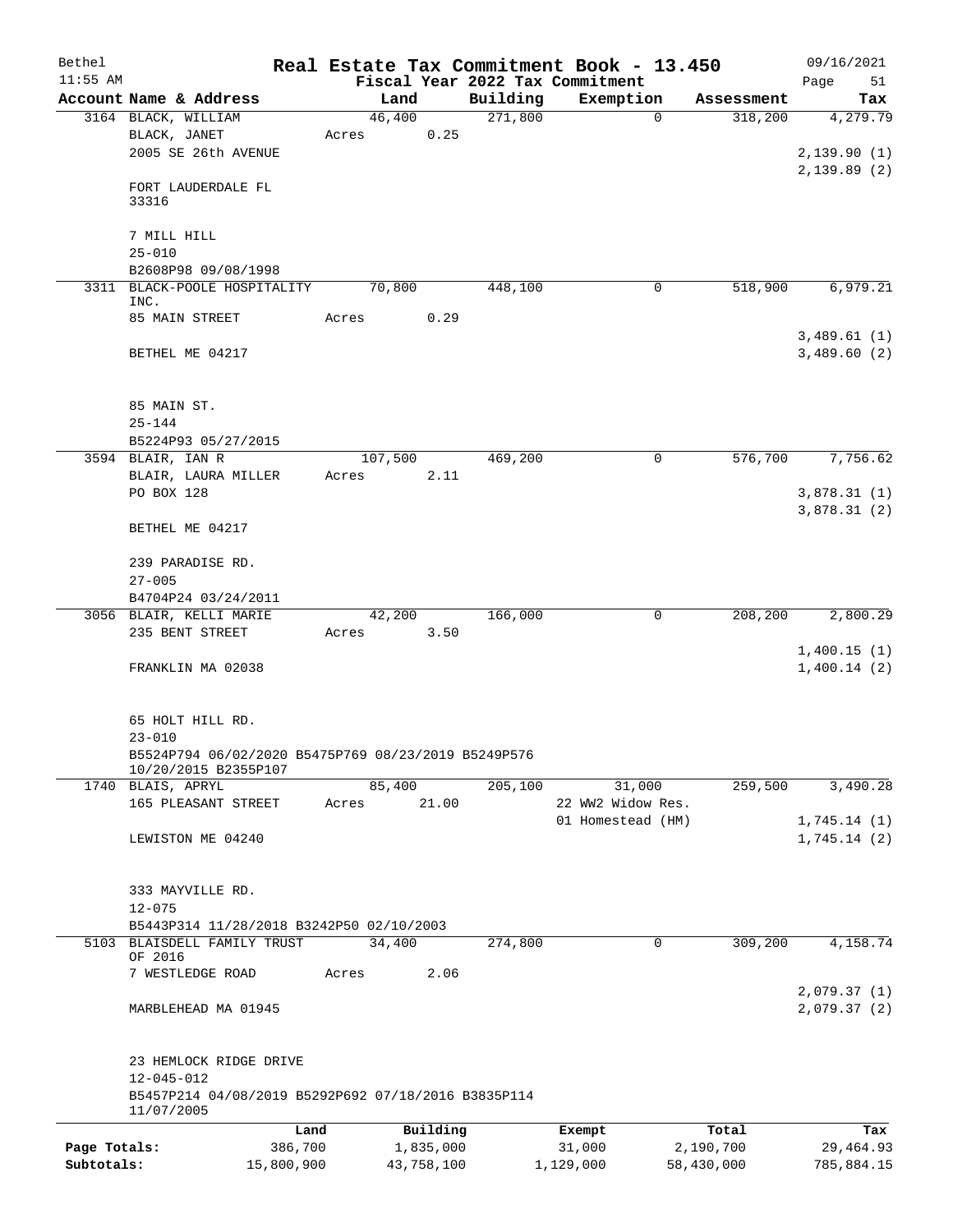| Bethel<br>$11:55$ AM |                                           |       |        |       | Real Estate Tax Commitment Book - 13.450<br>Fiscal Year 2022 Tax Commitment |                   |            | 09/16/2021<br>Page<br>52 |
|----------------------|-------------------------------------------|-------|--------|-------|-----------------------------------------------------------------------------|-------------------|------------|--------------------------|
|                      | Account Name & Address                    |       | Land   |       | Building                                                                    | Exemption         | Assessment | Tax                      |
|                      | 391 BLAISDELL, BRENDA                     |       | 47,000 |       | 0                                                                           | $\mathbf 0$       | 47,000     | 632.15                   |
|                      | 186 FLAT ROAD                             | Acres |        | 6.29  |                                                                             |                   |            |                          |
|                      |                                           |       |        |       |                                                                             |                   |            | 316.08(1)                |
|                      | BETHEL ME 04217                           |       |        |       |                                                                             |                   |            | 316.07(2)                |
|                      |                                           |       |        |       |                                                                             |                   |            |                          |
|                      |                                           |       |        |       |                                                                             |                   |            |                          |
|                      | SPARROWHAWK MT RD.                        |       |        |       |                                                                             |                   |            |                          |
|                      | $06 - 018 - 008$                          |       |        |       |                                                                             |                   |            |                          |
|                      | B1474P45                                  |       |        |       |                                                                             |                   |            |                          |
|                      | 393 BLAISDELL, BRENDA                     |       | 56,400 |       | 37,300                                                                      | 25,000            | 68,700     | 924.02                   |
|                      | 186 FLAT ROAD                             | Acres |        | 2.76  |                                                                             | 01 Homestead (HM) |            |                          |
|                      |                                           |       |        |       |                                                                             |                   |            | 462.01 (1)               |
|                      | BETHEL ME 04217                           |       |        |       |                                                                             |                   |            | 462.01(2)                |
|                      |                                           |       |        |       |                                                                             |                   |            |                          |
|                      | 186 FLAT RD.                              |       |        |       |                                                                             |                   |            |                          |
|                      | $06 - 019$                                |       |        |       |                                                                             |                   |            |                          |
|                      | B4094P226 02/13/2007                      |       |        |       |                                                                             |                   |            |                          |
|                      | 1609 BLAISDELL, BRENDA J                  |       | 100    |       | 0                                                                           | 0                 | 100        | 1.35                     |
|                      | 186 FLAT ROAD                             | Acres |        | 0.70  |                                                                             |                   |            |                          |
|                      |                                           |       |        |       |                                                                             |                   |            | 0.68(1)                  |
|                      | BETHEL ME 04217                           |       |        |       |                                                                             |                   |            | 0.67(2)                  |
|                      |                                           |       |        |       |                                                                             |                   |            |                          |
|                      |                                           |       |        |       |                                                                             |                   |            |                          |
|                      | BARKER RD                                 |       |        |       |                                                                             |                   |            |                          |
|                      | $11 - 066 - 001$                          |       |        |       |                                                                             |                   |            |                          |
|                      | B5166P154 09/30/2014 B2884P107 11/21/2000 |       |        |       |                                                                             |                   |            |                          |
|                      | 1358 BLAKE, BRIAN C                       |       | 82,100 |       | 158,500                                                                     | 25,000            | 215,600    | 2,899.82                 |
|                      | BLAKE, CHRISTINE M                        | Acres |        | 74.00 |                                                                             | 01 Homestead (HM) |            |                          |
|                      | 384 WALKERS MILLS ROAD                    |       |        |       |                                                                             |                   |            | 1,449.91(1)              |
|                      | BETHEL ME 04217                           |       |        |       |                                                                             |                   |            | 1,449.91(2)              |
|                      |                                           |       |        |       |                                                                             |                   |            |                          |
|                      | 384 WALKERS MILLS RD.                     |       |        |       |                                                                             |                   |            |                          |
|                      | $08 - 042 - 001$                          |       |        |       |                                                                             |                   |            |                          |
|                      | B1715P219 02/26/1990                      |       |        |       |                                                                             |                   |            |                          |
|                      | 1322 BLAKE, BRIAN C                       |       | 57,500 |       | 0                                                                           | 0                 | 57,500     | 773.38                   |
|                      | BLAKE, CHRISTINE M                        | Acres |        | 40.00 |                                                                             |                   |            |                          |
|                      | 384 WALKERS MILLS ROAD                    |       |        |       |                                                                             |                   |            | 386.69(1)                |
|                      |                                           |       |        |       |                                                                             |                   |            | 386.69(2)                |
|                      | BETHEL ME 04217                           |       |        |       |                                                                             |                   |            |                          |
|                      |                                           |       |        |       |                                                                             |                   |            |                          |
|                      | RTE 26 S/S                                |       |        |       |                                                                             |                   |            |                          |
|                      | $08 - 017$                                |       |        |       |                                                                             |                   |            |                          |
|                      | B5157P195 09/08/2014 B1035P206            |       |        |       |                                                                             |                   |            |                          |
|                      | 1325 BLAKE, BRIAN C                       |       | 5,800  |       | 0                                                                           | 0                 | 5,800      | 78.01                    |
|                      | BLAKE, CHRISTINE M                        | Acres |        | 12.00 |                                                                             |                   |            |                          |
|                      | 384 WALKERS MILLS ROAD                    |       |        |       |                                                                             |                   |            | 39.01(1)                 |
|                      | BETHEL ME 04217                           |       |        |       |                                                                             |                   |            | 39.00(2)                 |
|                      |                                           |       |        |       |                                                                             |                   |            |                          |
|                      | RTE 26 S/S                                |       |        |       |                                                                             |                   |            |                          |
|                      | $08 - 019$                                |       |        |       |                                                                             |                   |            |                          |
|                      | B5157P195 09/08/2014 B1035P206            |       |        |       |                                                                             |                   |            |                          |
|                      |                                           |       |        |       |                                                                             |                   |            |                          |
|                      |                                           |       |        |       |                                                                             |                   |            |                          |
|                      |                                           |       |        |       |                                                                             |                   |            |                          |

|              | Land       | Building   | Exempt    | Total      | Tax        |
|--------------|------------|------------|-----------|------------|------------|
| Page Totals: | 248,900    | 195,800    | 50,000    | 394,700    | 5,308.73   |
| Subtotals:   | 16,049,800 | 43,953,900 | 1,179,000 | 58,824,700 | 791,192.88 |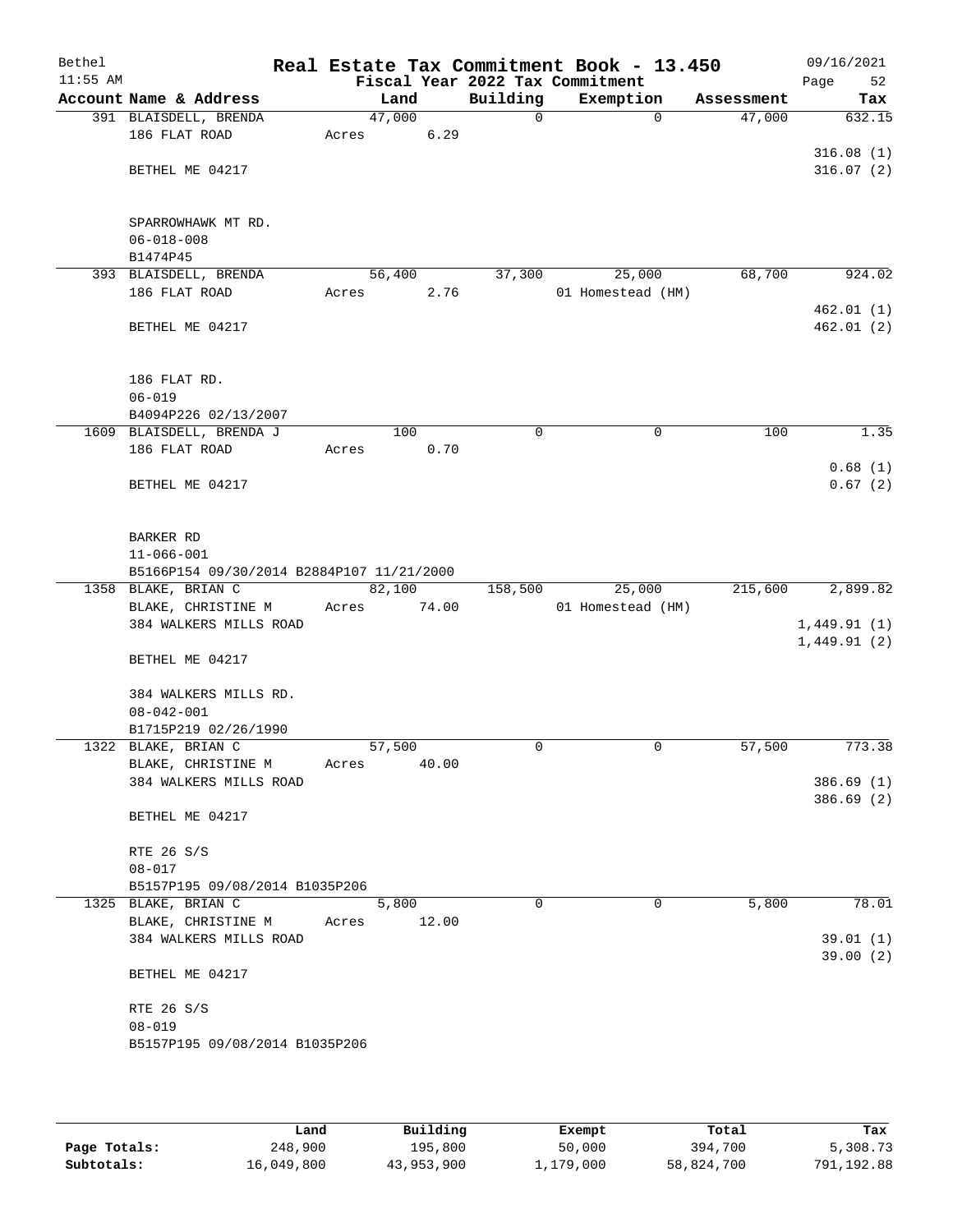| Bethel<br>$11:55$ AM |                                          |        |        |              | Real Estate Tax Commitment Book - 13.450<br>Fiscal Year 2022 Tax Commitment |                    | 09/16/2021<br>Page<br>53 |
|----------------------|------------------------------------------|--------|--------|--------------|-----------------------------------------------------------------------------|--------------------|--------------------------|
|                      | Account Name & Address                   |        | Land   | Building     | Exemption                                                                   | Assessment         | Tax                      |
|                      | 293 BLAKE, E G & SON INC                 | 33,200 |        | $\mathsf{O}$ |                                                                             | 33,200<br>$\Omega$ | 446.54                   |
|                      | 107 INTERVALE ROAD                       | Acres  | 118.00 |              |                                                                             |                    |                          |
|                      |                                          |        |        |              |                                                                             |                    | 223.27(1)                |
|                      | BETHEL ME 04217                          |        |        |              |                                                                             |                    | 223.27(2)                |
|                      |                                          |        |        |              |                                                                             |                    |                          |
|                      |                                          |        |        |              |                                                                             |                    |                          |
|                      | GORE RD.                                 |        |        |              |                                                                             |                    |                          |
|                      | $05 - 003$                               |        |        |              |                                                                             |                    |                          |
|                      | B1270P6                                  |        |        |              |                                                                             |                    |                          |
|                      | 2806 BLAKE, E G & SON INC                | 58,900 |        | 0            | 0                                                                           | 58,900             | 792.21                   |
|                      | 107 INTERVALE ROAD                       | Acres  | 39.70  |              |                                                                             |                    |                          |
|                      |                                          |        |        |              |                                                                             |                    | 396.11(1)                |
|                      | BETHEL ME 04217                          |        |        |              |                                                                             |                    | 396.10(2)                |
|                      |                                          |        |        |              |                                                                             |                    |                          |
|                      | INTERVALE RD S/S                         |        |        |              |                                                                             |                    |                          |
|                      | $18 - 054$                               |        |        |              |                                                                             |                    |                          |
|                      | B678P34                                  |        |        |              |                                                                             |                    |                          |
|                      | 1357 BLAKE, HARLAN                       |        | 39,500 | 163,100      | 25,000                                                                      | 177,600            | 2,388.72                 |
|                      | 10 CHANDLER HILL RD.                     | Acres  | 1.45   |              | 01 Homestead (HM)                                                           |                    |                          |
|                      |                                          |        |        |              |                                                                             |                    | 1, 194.36(1)             |
|                      | BETHEL ME 04217                          |        |        |              |                                                                             |                    | 1, 194.36(2)             |
|                      |                                          |        |        |              |                                                                             |                    |                          |
|                      |                                          |        |        |              |                                                                             |                    |                          |
|                      | 10 CHANDLER HILL RD.                     |        |        |              |                                                                             |                    |                          |
|                      | $08 - 042 - 002$                         |        |        |              |                                                                             |                    |                          |
|                      | B2140P38 07/12/1994                      |        |        |              |                                                                             |                    |                          |
|                      | 1356 BLAKE, HARLAN R                     | 65,100 |        | 0            | $\mathbf 0$                                                                 | 65,100             | 875.60                   |
|                      | 10 CHANDLER HILL RD                      | Acres  | 57.53  |              |                                                                             |                    |                          |
|                      |                                          |        |        |              |                                                                             |                    | 437.80 (1)               |
|                      | BETHEL ME 04217                          |        |        |              |                                                                             |                    | 437.80 (2)               |
|                      |                                          |        |        |              |                                                                             |                    |                          |
|                      | RTE 26 N/S                               |        |        |              |                                                                             |                    |                          |
|                      | $08 - 042$                               |        |        |              |                                                                             |                    |                          |
|                      | B5157P200 09/08/2014 B2344P276           |        |        |              |                                                                             |                    |                          |
|                      | 2622 BLAKE, HARLAN R                     | 31,000 |        | 0            | $\mathbf 0$                                                                 | 31,000             | 416.95                   |
|                      | 10 CHANDLER HILL RD                      | Acres  | 78.00  |              |                                                                             |                    |                          |
|                      |                                          |        |        |              |                                                                             |                    | 208.48(1)                |
|                      | BETHEL ME 04217                          |        |        |              |                                                                             |                    | 208.47(2)                |
|                      |                                          |        |        |              |                                                                             |                    |                          |
|                      |                                          |        |        |              |                                                                             |                    |                          |
|                      | INTERVALE RD S/S                         |        |        |              |                                                                             |                    |                          |
|                      | $15 - 030$                               |        |        |              |                                                                             |                    |                          |
|                      | B5157P199 09/08/2014<br>436 BLAKE, LEE J |        | 12,800 | 4,600        |                                                                             | 17,400<br>0        | 234.03                   |
|                      | 1129 WEEKS MILLS ROAD                    | Acres  | 48.00  |              |                                                                             |                    |                          |
|                      |                                          |        |        |              |                                                                             |                    | 117.02(1)                |
|                      | AUGUSTA ME 04330                         |        |        |              |                                                                             |                    | 117.01(2)                |
|                      |                                          |        |        |              |                                                                             |                    |                          |
|                      |                                          |        |        |              |                                                                             |                    |                          |
|                      | HALL RD                                  |        |        |              |                                                                             |                    |                          |
|                      | $07 - 001$                               |        |        |              |                                                                             |                    |                          |
|                      | B1065P120                                |        |        |              |                                                                             |                    |                          |
|                      |                                          |        |        |              |                                                                             |                    |                          |
|                      |                                          |        |        |              |                                                                             |                    |                          |

|              | Land       | Building   | Exempt    | Total      | Tax        |
|--------------|------------|------------|-----------|------------|------------|
| Page Totals: | 240,500    | 167,700    | 25,000    | 383,200    | 5,154.05   |
| Subtotals:   | 16,290,300 | 44,121,600 | 1,204,000 | 59,207,900 | 796,346.93 |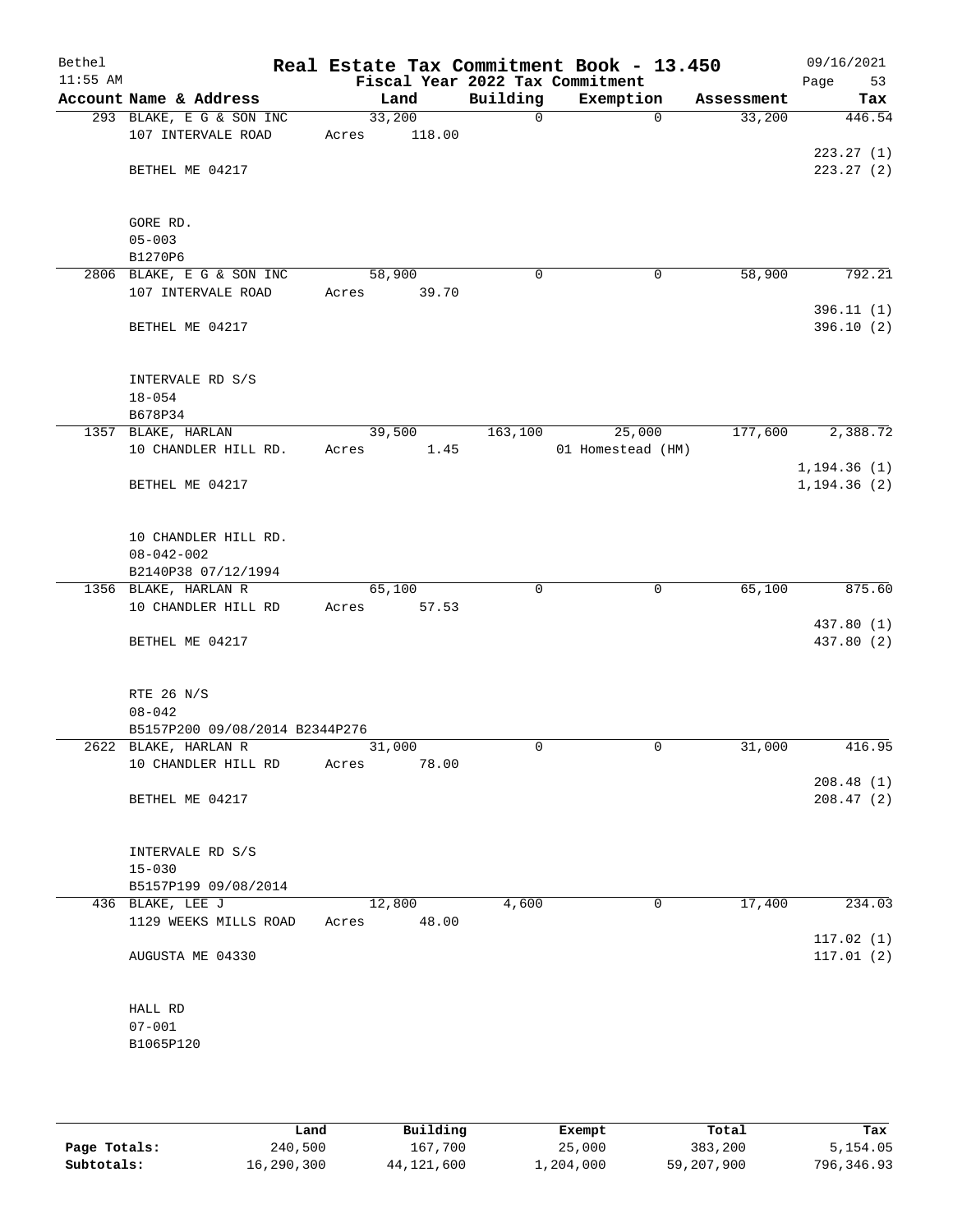| Bethel     |                                                    |        |       |             | Real Estate Tax Commitment Book - 13.450 |            | 09/16/2021  |
|------------|----------------------------------------------------|--------|-------|-------------|------------------------------------------|------------|-------------|
| $11:55$ AM |                                                    |        |       |             | Fiscal Year 2022 Tax Commitment          |            | Page<br>54  |
|            | Account Name & Address                             |        | Land  | Building    | Exemption                                | Assessment | Tax         |
|            | 1397 BLAKE, ROBERT                                 | 70,700 |       | $\mathbf 0$ | $\mathbf 0$                              | 70,700     | 950.92      |
|            | BLAKE, CYNTHIA                                     | Acres  | 35.15 |             |                                          |            |             |
|            | 107 INTERVALE RD                                   |        |       |             |                                          |            | 475.46(1)   |
|            |                                                    |        |       |             |                                          |            | 475.46(2)   |
|            | BETHEL ME 04217                                    |        |       |             |                                          |            |             |
|            |                                                    |        |       |             |                                          |            |             |
|            | BLAKE RD.                                          |        |       |             |                                          |            |             |
|            | $08 - 062$                                         |        |       |             |                                          |            |             |
|            | B4151P60 06/13/2007                                |        |       |             |                                          |            |             |
|            | 1304 BLAKE, ROBERT                                 | 45,400 |       | 0           | 0                                        | 45,400     | 610.63      |
|            | BLAKE, CYNTHIA J                                   | Acres  | 5.10  |             |                                          |            |             |
|            | 107 INTERVALE ROAD                                 |        |       |             |                                          |            | 305.32(1)   |
|            |                                                    |        |       |             |                                          |            | 305.31(2)   |
|            | BETHEL ME 04217                                    |        |       |             |                                          |            |             |
|            |                                                    |        |       |             |                                          |            |             |
|            | FOREST DR.                                         |        |       |             |                                          |            |             |
|            | $08 - 006 - 004$                                   |        |       |             |                                          |            |             |
|            | B5586P586 02/01/2021 B5396P587 03/12/2018 B4381P58 |        |       |             |                                          |            |             |
|            | 12/01/2008<br>3124 BLAKE, ROBERT                   | 69,400 |       | 67,600      | 0                                        | 137,000    | 1,842.65    |
|            | 107 INTERVALE RD.                                  | Acres  | 11.00 |             |                                          |            |             |
|            |                                                    |        |       |             |                                          |            | 921.33(1)   |
|            | BETHEL ME 04217                                    |        |       |             |                                          |            | 921.32(2)   |
|            |                                                    |        |       |             |                                          |            |             |
|            |                                                    |        |       |             |                                          |            |             |
|            | 112 INTERVALE RD                                   |        |       |             |                                          |            |             |
|            | $24 - 045$                                         |        |       |             |                                          |            |             |
|            | B2589P282                                          |        |       |             |                                          |            |             |
|            | 3134 BLAKE, ROBERT                                 | 44,100 |       | 187,300     | 25,000                                   | 206,400    | 2,776.08    |
|            | 107 INTERVALE ROAD                                 | Acres  | 5.35  |             | 01 Homestead (HM)                        |            |             |
|            |                                                    |        |       |             |                                          |            | 1,388.04(1) |
|            | BETHEL ME 04217                                    |        |       |             |                                          |            | 1,388.04(2) |
|            |                                                    |        |       |             |                                          |            |             |
|            |                                                    |        |       |             |                                          |            |             |
|            | 107 INTERVALE RD.                                  |        |       |             |                                          |            |             |
|            | $24 - 052$                                         |        |       |             |                                          |            |             |
|            | B638P183 01/07/1967                                |        |       |             |                                          |            |             |
|            | 2629 BLAKE, ROBERT L                               | 13,800 |       | 0           | 0                                        | 13,800     | 185.61      |
|            | BLAKE, CYNTHIA J                                   | Acres  | 61.30 |             |                                          |            |             |
|            | 107 INTERVALE RD                                   |        |       |             |                                          |            | 92.81(1)    |
|            |                                                    |        |       |             |                                          |            | 92.80(2)    |
|            | BETHEL ME 04217                                    |        |       |             |                                          |            |             |
|            |                                                    |        |       |             |                                          |            |             |
|            | NORTH RD                                           |        |       |             |                                          |            |             |
|            | $16 - 003$                                         |        |       |             |                                          |            |             |
|            | B5043P298 10/01/2013 B5043P293 09/25/2013          |        |       |             |                                          |            |             |
|            | 1504 BLAKE, STEPHEN                                | 37,200 |       | 31,900      | 0                                        | 69,100     | 929.40      |
|            | BLAKE, LINDA                                       | Acres  | 5.00  |             |                                          |            |             |
|            | 153 WESTWOODS ROAD                                 |        |       |             |                                          |            | 464.70 (1)  |
|            |                                                    |        |       |             |                                          |            | 464.70 (2)  |
|            | BETHEL ME 04217                                    |        |       |             |                                          |            |             |
|            |                                                    |        |       |             |                                          |            |             |
|            | 153 WESTWOODS ROAD                                 |        |       |             |                                          |            |             |
|            | $11 - 012 - 010$                                   |        |       |             |                                          |            |             |
|            | B2950P150                                          |        |       |             |                                          |            |             |
|            |                                                    |        |       |             |                                          |            |             |
|            |                                                    |        |       |             |                                          |            |             |
|            |                                                    |        |       |             |                                          |            |             |

|              | Land       | Building   | Exempt    | Total      | Tax        |
|--------------|------------|------------|-----------|------------|------------|
| Page Totals: | 280,600    | 286,800    | 25,000    | 542,400    | 7,295.29   |
| Subtotals:   | 16,570,900 | 44,408,400 | 1,229,000 | 59,750,300 | 803,642.22 |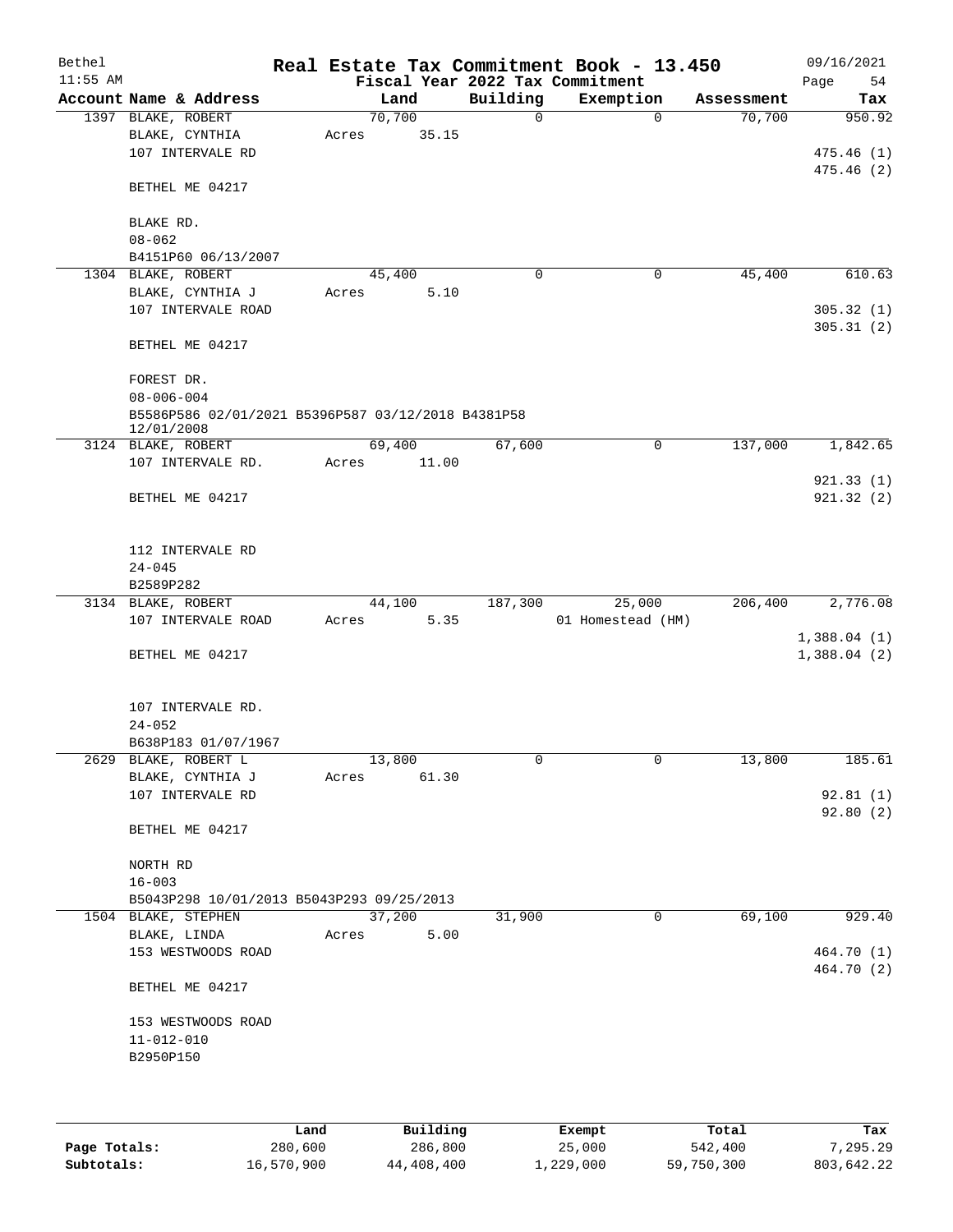| Bethel<br>$11:55$ AM |                                                                                       |                 |        |          | Real Estate Tax Commitment Book - 13.450<br>Fiscal Year 2022 Tax Commitment |            | 09/16/2021<br>Page         | 55  |
|----------------------|---------------------------------------------------------------------------------------|-----------------|--------|----------|-----------------------------------------------------------------------------|------------|----------------------------|-----|
|                      | Account Name & Address                                                                | Land            |        | Building | Exemption                                                                   | Assessment |                            | Tax |
|                      | 4863 BLANCHARD, STACEY<br>PO BOX 507                                                  | 33,600          |        | 126,700  | $\mathbf 0$                                                                 | 160, 300   | 2,156.04                   |     |
|                      | SANFORD ME 04073                                                                      |                 |        |          |                                                                             |            | 1,078.02(1)<br>1,078.02(2) |     |
|                      |                                                                                       |                 |        |          |                                                                             |            |                            |     |
|                      | 30 CHERRY LANE UNIT #60<br>$22 - 002 - 001 - 060$                                     |                 |        |          |                                                                             |            |                            |     |
|                      | B3988P177 08/14/2006                                                                  |                 |        |          |                                                                             |            |                            |     |
|                      | 5087 BLANDFORD, JANE                                                                  | 62,700          |        | 222,400  | 0                                                                           | 285,100    | 3,834.60                   |     |
|                      | 8 CEDAR ROAD                                                                          | Acres           | 1.70   |          |                                                                             |            |                            |     |
|                      | BROOKFIELD CT 06804                                                                   |                 |        |          |                                                                             |            | 1,917.30(1)<br>1,917.30(2) |     |
|                      |                                                                                       |                 |        |          |                                                                             |            |                            |     |
|                      | 2 ELEANOR - WILLIAMS<br>$22 - 019 - 008$                                              |                 |        |          |                                                                             |            |                            |     |
|                      | B5224P399 06/01/2015 B5074P232 12/18/2013 B4842P162                                   |                 |        |          |                                                                             |            |                            |     |
|                      | 05/04/2012 B3440P145 12/17/2003                                                       |                 |        |          |                                                                             |            |                            |     |
|                      | 221 BLANTON, NICHOLAS W<br>114 BIRD HILL RD.                                          | 33,200<br>Acres | 1.25   | 194,500  | 25,000<br>01 Homestead (HM)                                                 | 202,700    | 2,726.32                   |     |
|                      |                                                                                       |                 |        |          |                                                                             |            | 1,363.16(1)                |     |
|                      | BETHEL ME 04217                                                                       |                 |        |          |                                                                             |            | 1,363.16(2)                |     |
|                      |                                                                                       |                 |        |          |                                                                             |            |                            |     |
|                      | 114 BIRD HILL RD.<br>$04 - 063 - 001$                                                 |                 |        |          |                                                                             |            |                            |     |
|                      | B4630P95 09/08/2010                                                                   |                 |        |          |                                                                             |            |                            |     |
|                      | 2628 BLAUSS, NATHANIEL                                                                | 53,100          |        | 235,000  | $\mathbf 0$                                                                 | 288,100    | 3,874.95                   |     |
|                      | 489 NORTH RD                                                                          | Acres           | 3.50   |          |                                                                             |            |                            |     |
|                      |                                                                                       |                 |        |          |                                                                             |            | 1,937.48(1)                |     |
|                      | BETHEL ME 04217                                                                       |                 |        |          |                                                                             |            | 1,937.47(2)                |     |
|                      | 489 NORTH ROAD                                                                        |                 |        |          |                                                                             |            |                            |     |
|                      | $16 - 002$                                                                            |                 |        |          |                                                                             |            |                            |     |
|                      | B5430P12 09/06/2018 B1268P44 07/17/1984                                               |                 |        |          |                                                                             |            |                            |     |
|                      | 1396 BLEST, DANIEL                                                                    | 40,000          |        | 136,300  | 0                                                                           | 176,300    | 2,371.24                   |     |
|                      | MOAK-BLEST, HAYLEY                                                                    | Acres           | 1.70   |          |                                                                             |            |                            |     |
|                      | 15 RAWSTON AVENUE                                                                     |                 |        |          |                                                                             |            | 1,185.62(1)<br>1,185.62(2) |     |
|                      | NEWBURYPORT MA 01950                                                                  |                 |        |          |                                                                             |            |                            |     |
|                      | 59 INTERVALE RD.<br>$08 - 061$                                                        |                 |        |          |                                                                             |            |                            |     |
|                      | B5486P307 10/15/2019 B5174P280 10/20/2014 B4265P164<br>02/26/2008 B3893P46 02/27/2006 |                 |        |          |                                                                             |            |                            |     |
|                      | 5356 BLISS BENSON                                                                     | 146,800         |        | 0        | $\mathbf 0$                                                                 | 146,800    | 1,974.46                   |     |
|                      | FERN BENSON                                                                           | Acres           | 184.00 |          |                                                                             |            |                            |     |
|                      | 689 NORTH RD.                                                                         |                 |        |          |                                                                             |            | 987.23 (1)<br>987.23 (2)   |     |
|                      | BETHEL ME 04217                                                                       |                 |        |          |                                                                             |            |                            |     |
|                      | NORTH ROAD<br>$16 - 018$                                                              |                 |        |          |                                                                             |            |                            |     |
|                      | B5357P634 07/26/2017 B4674P106 12/21/2010                                             |                 |        |          |                                                                             |            |                            |     |
|                      |                                                                                       |                 |        |          |                                                                             |            |                            |     |

|              | Land       | Building     | Exempt    | Total      | Tax        |
|--------------|------------|--------------|-----------|------------|------------|
| Page Totals: | 369,400    | 914,900      | 25,000    | 1,259,300  | 16,937.61  |
| Subtotals:   | 16,940,300 | 45, 323, 300 | 1,254,000 | 61,009,600 | 820,579.83 |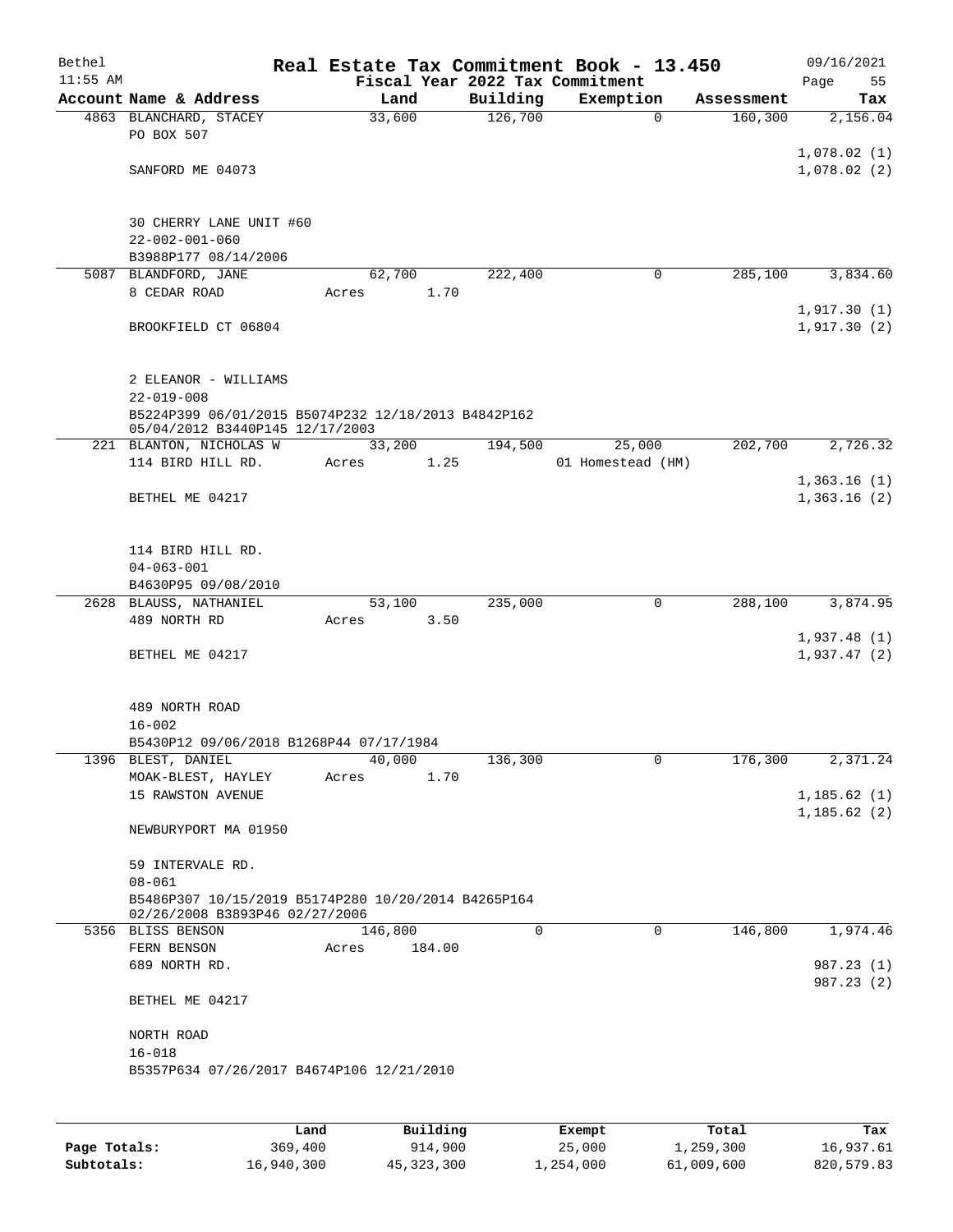| Bethel     |                                                    |       |                |      | Real Estate Tax Commitment Book - 13.450 |                   |            |         |                             | 09/16/2021               |
|------------|----------------------------------------------------|-------|----------------|------|------------------------------------------|-------------------|------------|---------|-----------------------------|--------------------------|
| $11:55$ AM |                                                    |       |                |      | Fiscal Year 2022 Tax Commitment          |                   |            |         | Page                        | 56                       |
|            | Account Name & Address                             |       | Land<br>71,000 |      | Building<br>170,800                      | Exemption<br>0    | Assessment | 241,800 |                             | Tax<br>3,252.21          |
|            | 2712 BLOCK, MATTHEW<br>117 OAK HILL DRIVE          | Acres | 1.08           |      |                                          |                   |            |         |                             |                          |
|            |                                                    |       |                |      |                                          |                   |            |         | 1,626.11(1)                 |                          |
|            | SHARON MA 02067                                    |       |                |      |                                          |                   |            |         | 1,626.10(2)                 |                          |
|            |                                                    |       |                |      |                                          |                   |            |         |                             |                          |
|            |                                                    |       |                |      |                                          |                   |            |         |                             |                          |
|            | 27 WILL VIEW RD.<br>17-035-022                     |       |                |      |                                          |                   |            |         |                             |                          |
|            | B5433P478 09/27/2018 B5045P134 10/02/2013 B3349P86 |       |                |      |                                          |                   |            |         |                             |                          |
|            | 07/25/2003                                         |       |                |      |                                          |                   |            |         |                             |                          |
|            | 3105 BLOND, CARL J                                 |       | 36,000         |      | 508,000                                  | 0                 |            | 544,000 |                             | 7,316.80                 |
|            | BLOND, BRENDA L                                    | Acres | 2.00           |      |                                          |                   |            |         |                             |                          |
|            | PO BOX 295                                         |       |                |      |                                          |                   |            |         |                             | 3,658.40(1)              |
|            | NEWRY ME 04261                                     |       |                |      |                                          |                   |            |         | 3,658.40(2)                 |                          |
|            |                                                    |       |                |      |                                          |                   |            |         |                             |                          |
|            | 174 MAYVILLE RD.                                   |       |                |      |                                          |                   |            |         |                             |                          |
|            | $24 - 026$                                         |       |                |      |                                          |                   |            |         |                             |                          |
|            | B5310P526 10/14/2016 B3438P241 12/16/2003          |       |                |      |                                          |                   |            |         |                             |                          |
|            | 5445 BLOOD, BRANDON                                |       | 30,500         |      | 23,400                                   | 0                 |            | 53,900  |                             | 724.96                   |
|            | 110 MCCRILLIS BROKK RD                             | Acres | 5.96           |      |                                          |                   |            |         |                             |                          |
|            |                                                    |       |                |      |                                          |                   |            |         |                             | 362.48(1)                |
|            | BRYANT POND ME 04219                               |       |                |      |                                          |                   |            |         |                             | 362.48(2)                |
|            |                                                    |       |                |      |                                          |                   |            |         |                             |                          |
|            | 86 MCCRILLIS BROOK RD.                             |       |                |      |                                          |                   |            |         |                             |                          |
|            | $04 - 089 - 005$                                   |       |                |      |                                          |                   |            |         |                             |                          |
|            | B5574P902 12/29/2020 B2317P31 04/12/1996           |       |                |      |                                          |                   |            |         |                             |                          |
|            | 1430 BLUMENSTOCK, DAVID A II                       |       | 16,200         |      | 0                                        | 0                 |            | 16,200  |                             | 217.89                   |
|            | DUBE, DANIEL & KRISTEN                             | Acres | 48.00          |      |                                          |                   |            |         |                             |                          |
|            | 50 WEST STREET                                     |       |                |      |                                          |                   |            |         |                             | 108.95(1)                |
|            | WESTFORD MA 01886                                  |       |                |      |                                          |                   |            |         |                             | 108.94(2)                |
|            |                                                    |       |                |      |                                          |                   |            |         |                             |                          |
|            |                                                    |       |                |      |                                          |                   |            |         |                             |                          |
|            | $09 - 011 - 001$                                   |       |                |      |                                          |                   |            |         |                             |                          |
|            | B2812P53                                           |       |                |      |                                          |                   |            |         |                             |                          |
|            | 383 BODEN, GARY                                    |       | 56,100         |      | 202,900                                  | 25,000            |            | 234,000 |                             | 3,147.30                 |
|            | BODEN, CAROL L                                     | Acres |                | 5.90 |                                          | 01 Homestead (HM) |            |         |                             |                          |
|            | 133 SPARROWHAWK MT. RD.                            |       |                |      |                                          |                   |            |         | 1,573.65(1)<br>1, 573.65(2) |                          |
|            | BETHEL ME 04217                                    |       |                |      |                                          |                   |            |         |                             |                          |
|            |                                                    |       |                |      |                                          |                   |            |         |                             |                          |
|            | 133 SPARROWHAWK MT RD                              |       |                |      |                                          |                   |            |         |                             |                          |
|            | $06 - 018 - 001$                                   |       |                |      |                                          |                   |            |         |                             |                          |
|            | B3788P314 08/15/2005                               |       |                |      |                                          |                   |            |         |                             |                          |
|            | 3243 BODWELL, SALLY G                              |       | 52,300         |      | 121,300                                  | 25,000            |            | 148,600 |                             | 1,998.67                 |
|            | PO BOX 695                                         | Acres | 0.36           |      |                                          | 01 Homestead (HM) |            |         |                             |                          |
|            | BETHEL ME 04217                                    |       |                |      |                                          |                   |            |         |                             | 999.34 (1)<br>999.33 (2) |
|            |                                                    |       |                |      |                                          |                   |            |         |                             |                          |
|            |                                                    |       |                |      |                                          |                   |            |         |                             |                          |
|            | 24 MECHANIC ST.                                    |       |                |      |                                          |                   |            |         |                             |                          |
|            | $25 - 078 - 001$                                   |       |                |      |                                          |                   |            |         |                             |                          |
|            | B5267P590 02/09/2016                               |       |                |      |                                          |                   |            |         |                             |                          |
|            |                                                    |       |                |      |                                          |                   |            |         |                             |                          |
|            |                                                    |       |                |      |                                          |                   |            |         |                             |                          |

|              | Land       | Building   | Exempt    | Total      | Tax        |
|--------------|------------|------------|-----------|------------|------------|
| Page Totals: | 262,100    | 1,026,400  | 50,000    | 1,238,500  | 16,657.83  |
| Subtotals:   | 17,202,400 | 46,349,700 | 1,304,000 | 62,248,100 | 837,237.66 |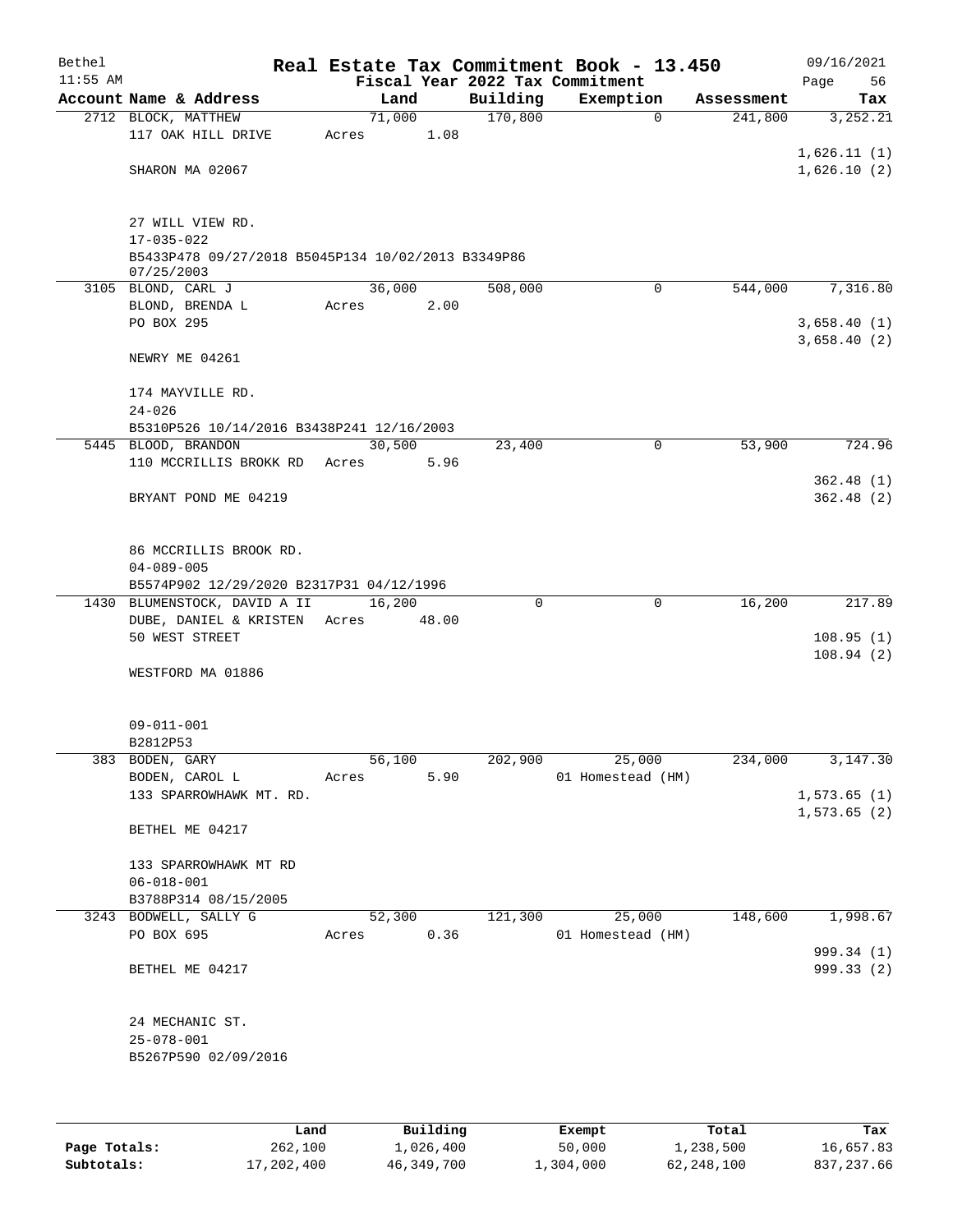| Bethel       |                                                                   |        |            |          | Real Estate Tax Commitment Book - 13.450 |            | 09/16/2021  |  |  |
|--------------|-------------------------------------------------------------------|--------|------------|----------|------------------------------------------|------------|-------------|--|--|
| $11:55$ AM   |                                                                   |        |            |          | Fiscal Year 2022 Tax Commitment          |            | Page<br>57  |  |  |
|              | Account Name & Address                                            | Land   |            | Building | Exemption                                | Assessment | Tax         |  |  |
|              | 3283 BOHR, KATHERINE ALDEN                                        | 60,600 |            | 334,400  | 25,000                                   | 370,000    | 4,976.50    |  |  |
|              | PO BOX 247                                                        | Acres  | 0.96       |          | 01 Homestead (HM)                        |            |             |  |  |
|              |                                                                   |        |            |          |                                          |            | 2,488.25(1) |  |  |
|              | BETHEL ME 04217                                                   |        |            |          |                                          |            | 2,488.25(2) |  |  |
|              |                                                                   |        |            |          |                                          |            |             |  |  |
|              | 38 CHAPMAN ST.<br>$25 - 117$                                      |        |            |          |                                          |            |             |  |  |
|              | B4946P315 01/24/2013 B4831P343 04/03/2012 B1187P11                |        |            |          |                                          |            |             |  |  |
|              | 12/09/1982 B854P162 04/29/1975<br>1697 BOISVERT FAMILY TRUST      | 51,100 |            | 384,900  | $\Omega$                                 | 436,000    | 5,864.20    |  |  |
|              | 4 WORTHLEY HILL ROAD                                              | Acres  | 2.19       |          |                                          |            |             |  |  |
|              |                                                                   |        |            |          |                                          |            | 2,932.10(1) |  |  |
|              | GOFFSTOWN NH 03045                                                |        |            |          |                                          |            | 2,932.10(2) |  |  |
|              |                                                                   |        |            |          |                                          |            |             |  |  |
|              | 11 RIPPS TRAIL                                                    |        |            |          |                                          |            |             |  |  |
|              | $12 - 052 - 010$                                                  |        |            |          |                                          |            |             |  |  |
|              | B5193P296 12/17/2014<br>145 BOLEN, BENJAMIN &                     | 47,300 |            | 132,300  | 25,000                                   | 154,600    | 2,079.37    |  |  |
|              | JEREMIAH                                                          |        |            |          |                                          |            |             |  |  |
|              | C/O YOUNG, CHERYL                                                 | Acres  | 18.00      |          | 01 Homestead (HM)                        |            |             |  |  |
|              | 875 WALKERS MILLS ROAD                                            |        |            |          |                                          |            | 1,039.69(1) |  |  |
|              | BETHEL ME 04217                                                   |        |            |          |                                          |            | 1,039.68(2) |  |  |
|              | 875 WALKERS MILLS RD.                                             |        |            |          |                                          |            |             |  |  |
|              | $04 - 002$                                                        |        |            |          |                                          |            |             |  |  |
|              | B5307P407 09/29/2016 B2277P308 11/29/1995 B1912P338<br>06/30/1992 |        |            |          |                                          |            |             |  |  |
|              | 3522 BOLINGER, JANE                                               | 42,900 |            | 200,400  | 0                                        | 243,300    | 3,272.39    |  |  |
|              | 203 VERNON STREET                                                 | Acres  | 0.98       |          |                                          |            |             |  |  |
|              |                                                                   |        |            |          |                                          |            | 1,636.20(1) |  |  |
|              | BETHEL ME 04217                                                   |        |            |          |                                          |            | 1,636.19(2) |  |  |
|              | 203 VERNON ST./VISTA                                              |        |            |          |                                          |            |             |  |  |
|              | $26 - 070 - 008$                                                  |        |            |          |                                          |            |             |  |  |
|              | B5228P70 06/22/2015                                               |        |            |          |                                          |            |             |  |  |
|              | 3642 BONACORSI, GENISE B                                          | 39,300 |            | 188,400  | 0                                        | 227,700    | 3,062.57    |  |  |
|              | BONACORSI, STEPHEN G                                              | Acres  | 1.34       |          |                                          |            |             |  |  |
|              | 53 TURKEY HILL RD.                                                |        |            |          |                                          |            | 1,531.29(1) |  |  |
|              | NEWBURYPORT MA 01950                                              |        |            |          |                                          |            | 1,531.28(2) |  |  |
|              |                                                                   |        |            |          |                                          |            |             |  |  |
|              | 406 PARADISE RD.<br>$27 - 036 - 005 - 006$                        |        |            |          |                                          |            |             |  |  |
|              | B5337P138 03/27/2017                                              |        |            |          |                                          |            |             |  |  |
|              | 3088 BONFATTI, THOMAS ANDREW                                      | 46,700 |            | 80,200   | 0                                        | 126,900    | 1,706.81    |  |  |
|              | BONFATTI, MELISSA MOREL Acres                                     |        | 0.34       |          |                                          |            |             |  |  |
|              | 102 BIRCH LN                                                      |        |            |          |                                          |            | 853.41 (1)  |  |  |
|              | NORTH FALMOUTH MA 02556<br>2919                                   |        |            |          |                                          |            | 853.40 (2)  |  |  |
|              | 3 RIVERSIDE LANE                                                  |        |            |          |                                          |            |             |  |  |
|              | $24 - 011$<br>B4593P141 06/01/2010                                |        |            |          |                                          |            |             |  |  |
|              | Land                                                              |        | Building   |          | Exempt                                   | Total      | Tax         |  |  |
| Page Totals: | 287,900                                                           |        | 1,320,600  |          | 50,000                                   | 1,558,500  | 20,961.84   |  |  |
| Subtotals:   | 17,490,300                                                        |        | 47,670,300 |          | 1,354,000                                | 63,806,600 | 858,199.50  |  |  |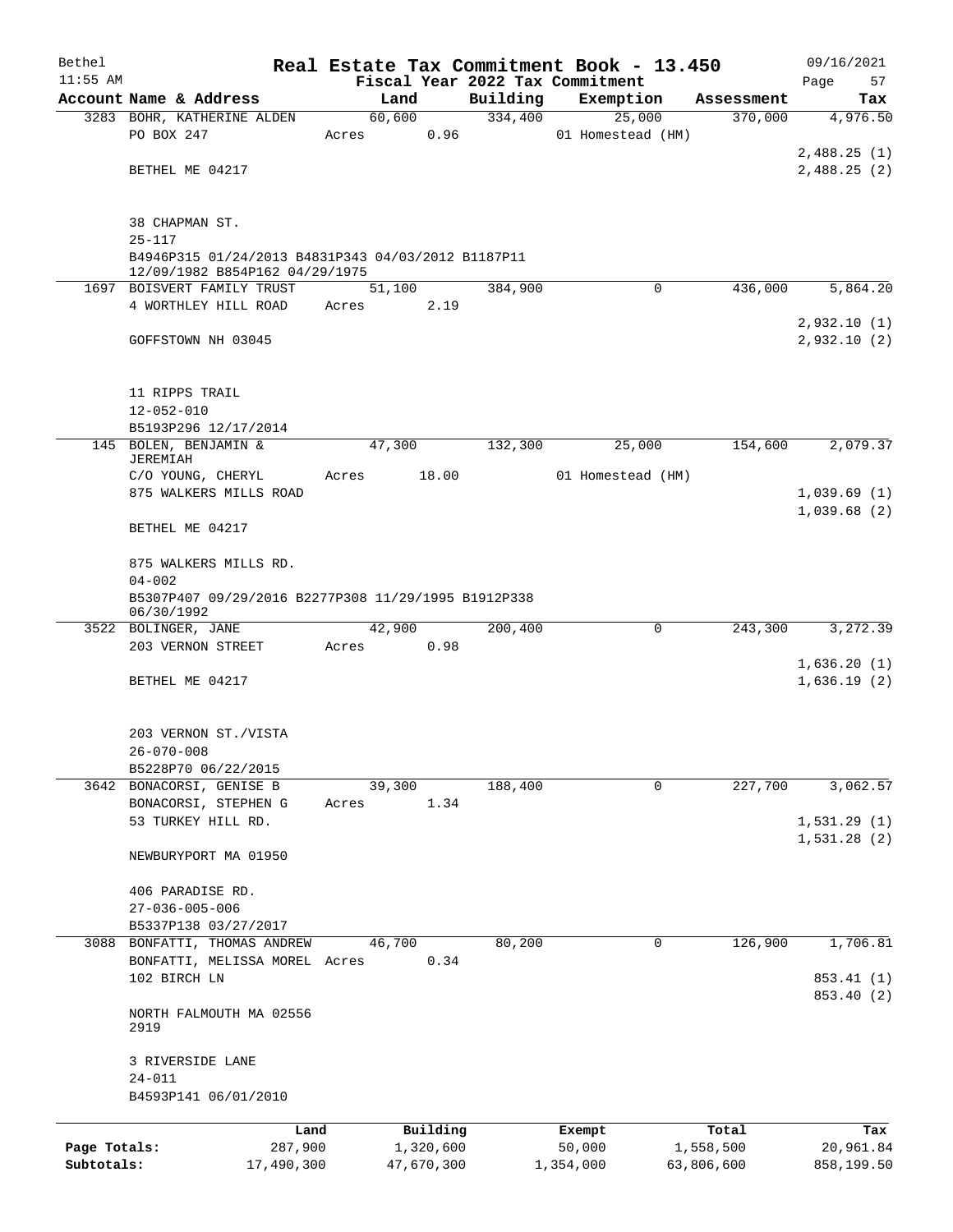| Bethel<br>$11:55$ AM |                                                                  |            |       |        |            | Fiscal Year 2022 Tax Commitment | Real Estate Tax Commitment Book - 13.450 |            | 09/16/2021<br>Page<br>58   |
|----------------------|------------------------------------------------------------------|------------|-------|--------|------------|---------------------------------|------------------------------------------|------------|----------------------------|
|                      | Account Name & Address                                           |            |       | Land   |            | Building                        | Exemption                                | Assessment | Tax                        |
|                      | 3260 BONNEMA, GARRETT B                                          |            |       | 74,600 |            | 286, 800                        | 25,000                                   | 336,400    | 4,524.58                   |
|                      | BONNEMA, MELODY<br>PO BOX 53                                     |            | Acres |        | 0.38       |                                 | 01 Homestead (HM)                        |            | 2,262.29(1)                |
|                      | BETHEL ME 04217                                                  |            |       |        |            |                                 |                                          |            | 2,262.29(2)                |
|                      | 146 MAIN ST.<br>$25 - 094$                                       |            |       |        |            |                                 |                                          |            |                            |
|                      | B814P24 03/05/1974                                               |            |       |        |            |                                 |                                          |            |                            |
|                      | 177 BONNEY, LARRY B<br>BONNEY, ELSIE                             |            | Acres | 29,500 | 1.06       | 64,400                          | 25,000<br>01 Homestead (HM)              | 68,900     | 926.71                     |
|                      | 28 PARIS ROAD                                                    |            |       |        |            |                                 |                                          |            | 463.36(1)<br>463.35(2)     |
|                      | BETHEL ME 04217                                                  |            |       |        |            |                                 |                                          |            |                            |
|                      | 28 PARIS RD.                                                     |            |       |        |            |                                 |                                          |            |                            |
|                      | $04 - 032$<br>B4044P295 11/13/2006                               |            |       |        |            |                                 |                                          |            |                            |
|                      | 3048 BOOTH, CHRISTINA A                                          |            |       | 37,400 |            | 114,200                         | 0                                        | 151,600    | 2,039.02                   |
|                      | BOOTH, HEATH                                                     |            | Acres |        | 1.90       |                                 |                                          |            |                            |
|                      | 12 HOLT HILL RD.                                                 |            |       |        |            |                                 |                                          |            | 1,019.51(1)<br>1,019.51(2) |
|                      | BETHEL ME 04217                                                  |            |       |        |            |                                 |                                          |            |                            |
|                      | 12 HOLT HILL RD.                                                 |            |       |        |            |                                 |                                          |            |                            |
|                      | $23 - 003 - 003$                                                 |            |       |        |            |                                 |                                          |            |                            |
|                      | B5305P546 09/20/2016 B4456P170 06/16/2009 B3079P34<br>03/06/2002 |            |       |        |            |                                 |                                          |            |                            |
|                      | 5155 BOOTH, JOHN S                                               |            |       | 71,400 |            | 304,400                         | 25,000                                   | 350,800    | 4,718.26                   |
|                      | BOOTH, LYNN H                                                    |            | Acres |        | 3.29       |                                 | 01 Homestead (HM)                        |            |                            |
|                      | PO BOX 1882                                                      |            |       |        |            |                                 |                                          |            | 2,359.13(1)<br>2,359.13(2) |
|                      | BETHEL ME 04217                                                  |            |       |        |            |                                 |                                          |            |                            |
|                      | 60 LOCKE SUMMIT ROAD<br>$21 - 002 - 027$                         |            |       |        |            |                                 |                                          |            |                            |
|                      | B5183P268 11/17/2014 B5061P204 11/13/2013 B3679P183              |            |       |        |            |                                 |                                          |            |                            |
| 4813                 | BORCHARDT, TIMOTHY J &<br>DEBRA A                                |            |       | 38,500 |            | 216,600                         | 0                                        | 255,100    | 3,431.10                   |
|                      | W165N8910 GRAND AVE,<br>APT 110                                  |            | Acres |        | 1.04       |                                 |                                          |            |                            |
|                      | MENOMONEE FALLS WI<br>53051                                      |            |       |        |            |                                 |                                          |            | 1,715.55(1)<br>1,715.55(2) |
|                      | 411 VERNON ST.<br>$27 - 036 - 004 - 001 - A$                     |            |       |        |            |                                 |                                          |            |                            |
|                      | B4379P86 11/24/2008 B3744P84 06/22/2005                          |            |       |        |            |                                 |                                          |            |                            |
| 1506                 | BORDONARO, MICHELLE                                              |            |       | 28,500 |            | $\Omega$                        | $\Omega$                                 | 28,500     | 383.33                     |
|                      | 411 EAST CARRILLO ST.                                            |            | Acres |        | 5.00       |                                 |                                          |            | 191.67(1)                  |
|                      | SANTA BARBARA CA 93101                                           |            |       |        |            |                                 |                                          |            | 191.66(2)                  |
|                      | $11 - 012 - 012$                                                 |            |       |        |            |                                 |                                          |            |                            |
|                      | B2427P154 04/23/1997                                             |            |       |        |            |                                 |                                          |            |                            |
|                      |                                                                  | Land       |       |        | Building   |                                 | Exempt                                   | Total      | Tax                        |
| Page Totals:         |                                                                  | 279,900    |       |        | 986,400    |                                 | 75,000                                   | 1,191,300  | 16,023.00                  |
| Subtotals:           |                                                                  | 17,770,200 |       |        | 48,656,700 |                                 | 1,429,000                                | 64,997,900 | 874, 222.50                |

المالية المراكبية.<br>17,770,200 48,656,700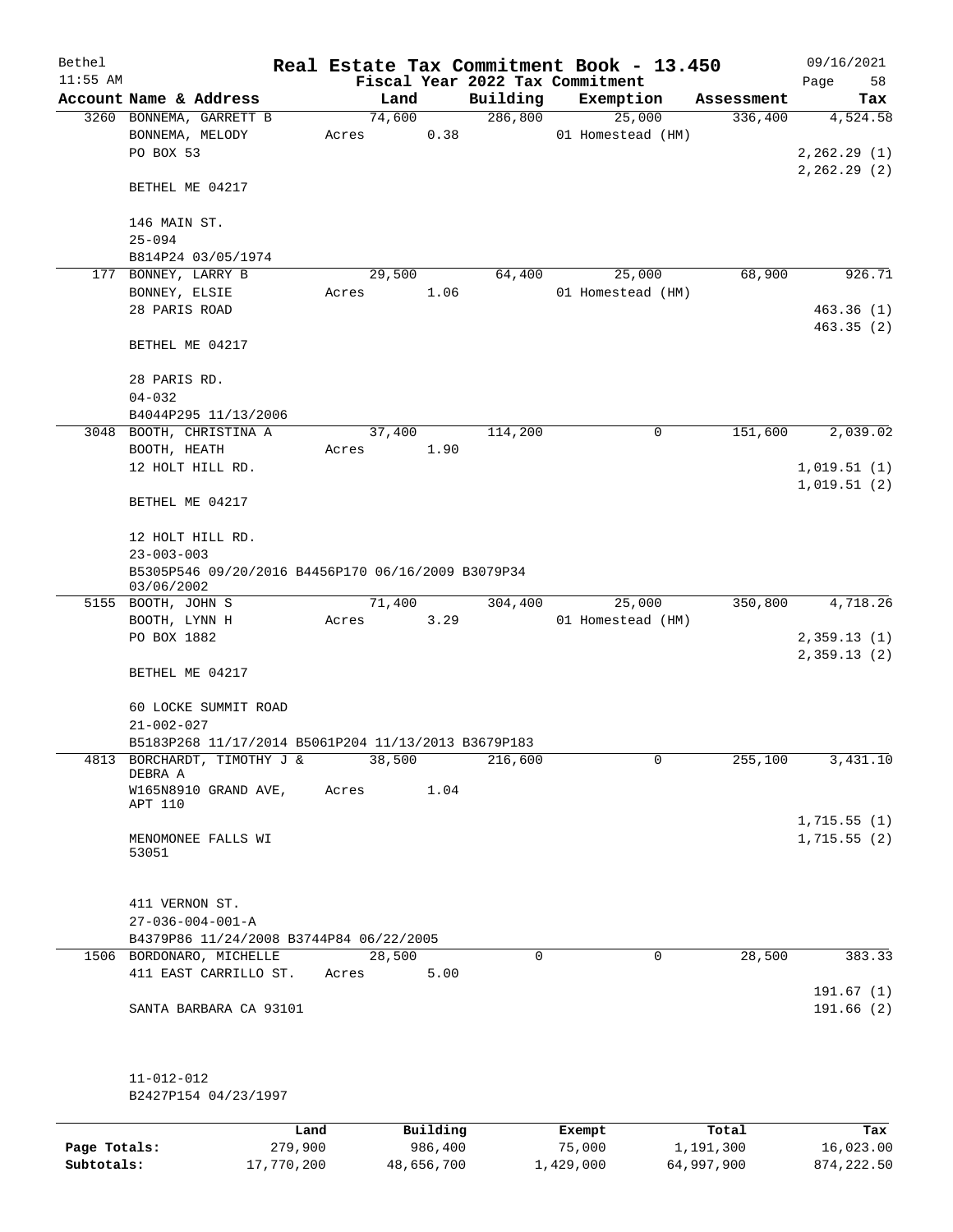| Bethel<br>$11:55$ AM |                                               |        |      |          | Real Estate Tax Commitment Book - 13.450 |            | 09/16/2021              |
|----------------------|-----------------------------------------------|--------|------|----------|------------------------------------------|------------|-------------------------|
|                      |                                               |        |      |          | Fiscal Year 2022 Tax Commitment          |            | 59<br>Page              |
|                      | Account Name & Address                        | Land   |      | Building | Exemption<br>$\Omega$                    | Assessment | Tax                     |
|                      | 2739 BORGIOLI, STEPHEN C<br>BORGIOLI, CHARLES | 36,800 | 0.50 | 155,000  |                                          | 191,800    | 2,579.71                |
|                      | PO BOX 217                                    | Acres  |      |          |                                          |            | 1,289.86(1)             |
|                      |                                               |        |      |          |                                          |            | 1,289.85(2)             |
|                      | AMHERST NH 03054                              |        |      |          |                                          |            |                         |
|                      | 79 SUNDAY RIVER RD                            |        |      |          |                                          |            |                         |
|                      | $18 - 003$                                    |        |      |          |                                          |            |                         |
|                      | B2759P347                                     |        |      |          |                                          |            |                         |
|                      | 3363 BORRIN, ERIC D                           | 44,800 |      | 100,200  | 0                                        | 145,000    | 1,950.25                |
|                      | KATZ-BORRIN, JENNIFER A Acres                 |        | 0.57 |          |                                          |            |                         |
|                      | 59 MASON STREET                               |        |      |          |                                          |            | 975.13(1)               |
|                      | BETHEL ME 04217                               |        |      |          |                                          |            | 975.12(2)               |
|                      | 59 MASON ST.                                  |        |      |          |                                          |            |                         |
|                      | $25 - 184$                                    |        |      |          |                                          |            |                         |
|                      | B5291P22 07/05/2016                           |        |      |          |                                          |            |                         |
|                      | 20 BOSCHETTI, JAY                             | 31,000 |      | 7,600    | 0                                        | 38,600     | 519.17                  |
|                      | 155 WEST BETHEL ROAD                          | Acres  | 0.85 |          |                                          |            |                         |
|                      |                                               |        |      |          |                                          |            | 259.59(1)               |
|                      | BETHEL ME 04217                               |        |      |          |                                          |            | 259.58(2)               |
|                      |                                               |        |      |          |                                          |            |                         |
|                      | 502 FLAT RD.                                  |        |      |          |                                          |            |                         |
|                      | $01 - 017$                                    |        |      |          |                                          |            |                         |
|                      | B1685P30 10/04/1989                           |        |      |          |                                          |            |                         |
|                      | 1278 BOSCHETTI, JAY                           | 30,100 |      | 111,800  | 25,000                                   | 116,900    | 1,572.31                |
|                      | 155 WEST BETHEL ROAD                          | Acres  | 0.80 |          | 01 Homestead (HM)                        |            |                         |
|                      |                                               |        |      |          |                                          |            | 786.16(1)<br>786.15 (2) |
|                      | BETHEL ME 04217                               |        |      |          |                                          |            |                         |
|                      | 155 WEST BETHEL RD.                           |        |      |          |                                          |            |                         |
|                      | $07 - 080$                                    |        |      |          |                                          |            |                         |
|                      | B3417P295 10/02/2003                          |        |      |          |                                          |            |                         |
|                      | 2453 BOTKA, ERIC                              | 42,400 |      | 162,100  | 25,000                                   | 179,500    | 2,414.28                |
|                      | BOTKA, KATHERINE                              | Acres  | 3.70 |          | 01 Homestead (HM)                        |            |                         |
|                      | PO BOX 214                                    |        |      |          |                                          |            | 1, 207.14(1)            |
|                      |                                               |        |      |          |                                          |            | 1, 207.14(2)            |
|                      | BETHEL ME 04217 0214                          |        |      |          |                                          |            |                         |
|                      | 237 INTERVALE RD.                             |        |      |          |                                          |            |                         |
|                      | $13 - 012$                                    |        |      |          |                                          |            |                         |
|                      | B2503P283 12/04/1997                          |        |      |          |                                          |            |                         |
|                      | 4872 BOTTOMLEY, SCOTT W                       | 33,900 |      | 181,100  | 25,000                                   | 190,000    | 2,555.50                |
|                      | BOTTOMLEY, AMY M                              | Acres  | 1.65 |          | 01 Homestead (HM)                        |            |                         |
|                      | 14 ENGLISH WOODS DR.                          |        |      |          |                                          |            | 1, 277.75(1)            |
|                      |                                               |        |      |          |                                          |            | $1, 277.75$ (2)         |
|                      | BETHEL ME 04217                               |        |      |          |                                          |            |                         |
|                      | 14 ENGLISH WOODS DRIVE                        |        |      |          |                                          |            |                         |
|                      | $15 - 008 - 002$                              |        |      |          |                                          |            |                         |
|                      | B4742P321 08/02/2011                          |        |      |          |                                          |            |                         |
|                      |                                               |        |      |          |                                          |            |                         |
|                      |                                               |        |      |          |                                          |            |                         |

|              | Land       | Building   | Exempt    | Total      | Tax         |
|--------------|------------|------------|-----------|------------|-------------|
| Page Totals: | 219,000    | 717,800    | 75,000    | 861,800    | 11,591.22   |
| Subtotals:   | 17,989,200 | 49,374,500 | 1,504,000 | 65,859,700 | 885, 813.72 |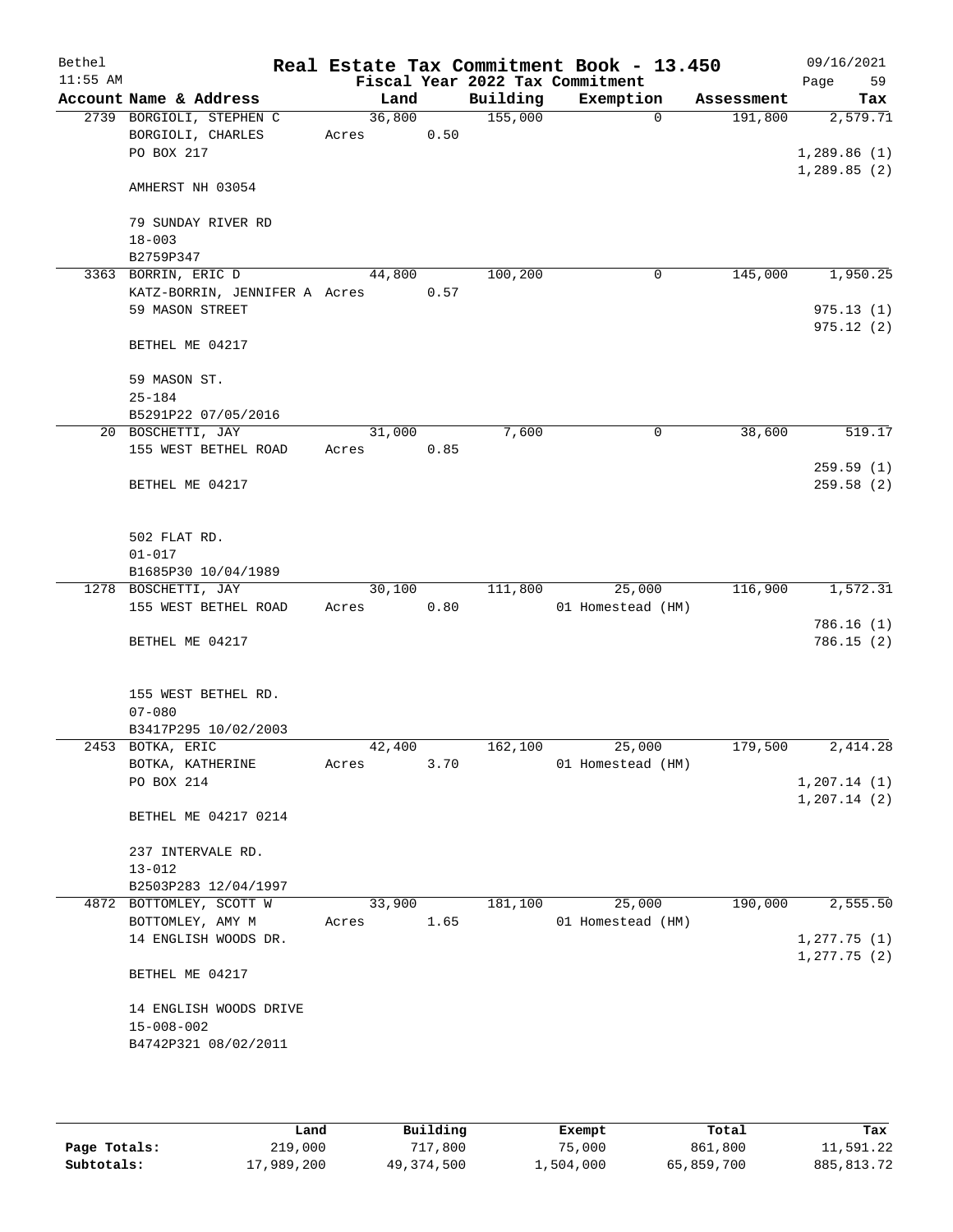| Bethel       |                                                               |       |                |                     | Real Estate Tax Commitment Book - 13.450 |                       | 09/16/2021      |
|--------------|---------------------------------------------------------------|-------|----------------|---------------------|------------------------------------------|-----------------------|-----------------|
| $11:55$ AM   |                                                               |       |                |                     | Fiscal Year 2022 Tax Commitment          |                       | Page<br>60      |
|              | Account Name & Address<br>4691 BOUCHARD, BRIAN P              |       | Land<br>81,000 | Building<br>225,000 | Exemption<br>$\mathbf 0$                 | Assessment<br>306,000 | Tax<br>4,115.70 |
|              | BOUCHARD, REBECCA L                                           | Acres | 2.62           |                     |                                          |                       |                 |
|              | 105 STRATHMORE ST.                                            |       |                |                     |                                          |                       | 2,057.85(1)     |
|              |                                                               |       |                |                     |                                          |                       | 2,057.85(2)     |
|              | NARRAGANSETT RI 02882                                         |       |                |                     |                                          |                       |                 |
|              | 14 MOUNTAIN VALLEY ROAD                                       |       |                |                     |                                          |                       |                 |
|              | $09 - 005 - 001$                                              |       |                |                     |                                          |                       |                 |
|              | B3862P141 12/21/2005                                          |       |                |                     |                                          |                       |                 |
|              | 471 BOUCHER, SHARON L                                         |       | 36,900         | 226,900             | $\mathbf 0$                              | 263,800               | 3,548.11        |
|              | BOUCHER, PETER F                                              | Acres | 1.47           |                     |                                          |                       |                 |
|              | 7 SOUTH STREET                                                |       |                |                     |                                          |                       | 1,774.06(1)     |
|              | BROOKLYN CT 06234                                             |       |                |                     |                                          |                       | 1,774.05(2)     |
|              |                                                               |       |                |                     |                                          |                       |                 |
|              | 3 THAYER WAY<br>$08 - 041 - 002 - 001$                        |       |                |                     |                                          |                       |                 |
|              | B5327P449 01/20/2017 B4840P201 05/01/2012                     |       |                |                     |                                          |                       |                 |
|              | 3020 BOUDRIA, THEODORE J. &                                   |       | 32,600         | 328,200             | $\Omega$                                 | 360,800               | 4,852.76        |
|              | MELISSA                                                       |       |                |                     |                                          |                       |                 |
|              | 22 FLORENCE STREET                                            | Acres | 1.70           |                     |                                          |                       |                 |
|              |                                                               |       |                |                     |                                          |                       | 2,426.38(1)     |
|              | WESTPORT MA 02790                                             |       |                |                     |                                          |                       | 2,426.38(2)     |
|              |                                                               |       |                |                     |                                          |                       |                 |
|              |                                                               |       |                |                     |                                          |                       |                 |
|              | 93 TAYLOR WOODS ROAD                                          |       |                |                     |                                          |                       |                 |
|              | $22 - 026 - 020$                                              |       |                |                     |                                          |                       |                 |
|              | B5501P169 01/03/2020 B3394P283 10/09/2003                     |       | 27,600         |                     | 0                                        |                       |                 |
|              | 4919 BOULAY, ROCCO M<br>81 GOFFE STREET                       | Acres | 2.06           | 286,100             |                                          | 313,700               | 4,219.27        |
|              |                                                               |       |                |                     |                                          |                       | 2,109.64(1)     |
|              | MANCHESTER NH 03102                                           |       |                |                     |                                          |                       | 2,109.63(2)     |
|              |                                                               |       |                |                     |                                          |                       |                 |
|              |                                                               |       |                |                     |                                          |                       |                 |
|              | 52 JORDAN WOODS RD                                            |       |                |                     |                                          |                       |                 |
|              | $11 - 088 - 009$                                              |       |                |                     |                                          |                       |                 |
|              | B5488P907 10/28/2019 B5432P567 09/25/2018 B5258P182           |       |                |                     |                                          |                       |                 |
|              | 12/11/2015 B5255P534 11/25/2015 B3928P296                     |       | 35,000         | 0                   | $\Omega$                                 | 35,000                | 470.75          |
|              | 5230 BOULAY, ROCCO M.<br>81 GOFFE ST                          | Acres | 1.15           |                     |                                          |                       |                 |
|              |                                                               |       |                |                     |                                          |                       | 235.38(1)       |
|              | MANCHESTER NH 03102                                           |       |                |                     |                                          |                       | 235.37(2)       |
|              |                                                               |       |                |                     |                                          |                       |                 |
|              |                                                               |       |                |                     |                                          |                       |                 |
|              | 49 THUNDER SNOW ROAD                                          |       |                |                     |                                          |                       |                 |
|              | $01 - 010 - 028$                                              |       |                |                     |                                          |                       |                 |
|              | B5591P463 03/16/2021 B5546P285 09/04/2020 B5452P553           |       |                |                     |                                          |                       |                 |
|              | 02/22/2019 B12P4567 10/29/2009<br>4916 BOULAY, ROCCO M. TRUST |       | 33,400         | 232,400             | 0                                        | 265,800               | 3,575.01        |
|              | 81 GOFFE STREET                                               | Acres | 2.70           |                     |                                          |                       |                 |
|              |                                                               |       |                |                     |                                          |                       | 1,787.51(1)     |
|              | MANCHESTER NH 03102                                           |       |                |                     |                                          |                       | 1,787.50(2)     |
|              |                                                               |       |                |                     |                                          |                       |                 |
|              | 41 JORDAN WOODS ROAD                                          |       |                |                     |                                          |                       |                 |
|              | $11 - 088 - 006$                                              |       |                |                     |                                          |                       |                 |
|              | B5552P958 10/22/2020 B5548P563 09/15/2020 B5488P905           |       |                |                     |                                          |                       |                 |
|              | 10/28/2019 B5408P275 05/16/2018 B5271P680 03/14/2016          |       |                |                     |                                          |                       |                 |
|              | B5255P534 11/25/2015 B3928P296                                |       |                |                     |                                          |                       |                 |
|              | Land                                                          |       | Building       |                     | Exempt                                   | Total                 | Tax             |
| Page Totals: | 246,500                                                       |       | 1,298,600      |                     | $\mathbf 0$                              | 1,545,100             | 20,781.60       |
| Subtotals:   | 18,235,700                                                    |       | 50,673,100     |                     | 1,504,000                                | 67,404,800            | 906,595.32      |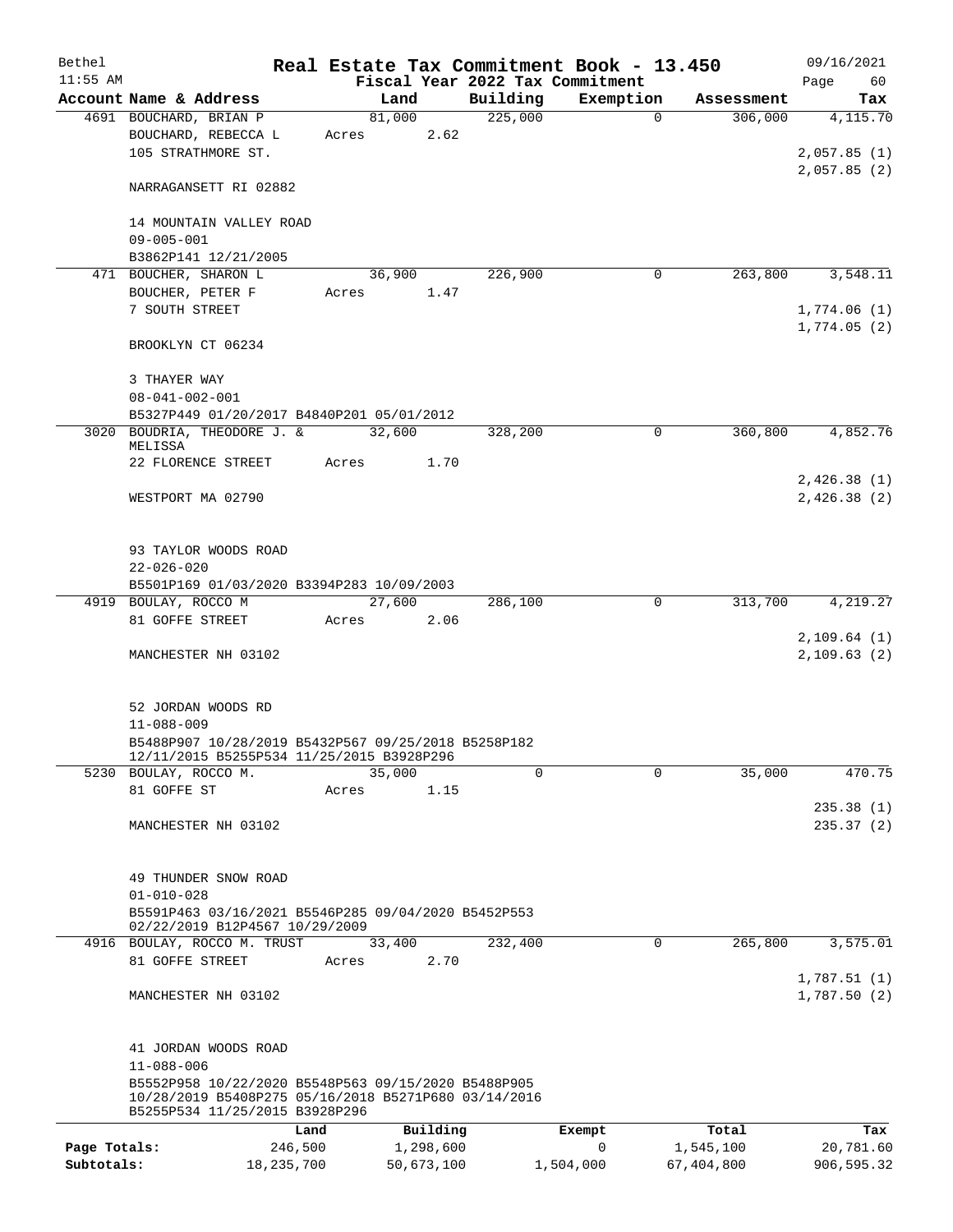| Bethel           |                                   |                     |      |                                 | Real Estate Tax Commitment Book - 13.450 |            | 09/16/2021             |
|------------------|-----------------------------------|---------------------|------|---------------------------------|------------------------------------------|------------|------------------------|
| $11:55$ AM       |                                   |                     |      | Fiscal Year 2022 Tax Commitment |                                          |            | Page<br>61             |
|                  | Account Name & Address            | Land                |      | Building                        | Exemption                                | Assessment | Tax                    |
|                  | 5472 BOULDER CONSTRUCTION,<br>LLC | $\overline{24,000}$ |      | $\mathsf{O}$                    | $\Omega$                                 | 24,000     | 322.80                 |
|                  | P.O. BOX 44                       | Acres               | 1.23 |                                 |                                          |            | 161.40(1)              |
|                  | NEWRY ME 04261                    |                     |      |                                 |                                          |            | 161.40(2)              |
|                  | SONGO POND RD (SUB LOT            |                     |      |                                 |                                          |            |                        |
| $07 - 026 - 001$ |                                   |                     |      |                                 |                                          |            |                        |
|                  | B5470P930 07/24/2019              |                     |      | $\Omega$                        |                                          |            |                        |
|                  | 5473 BOULDER CONSTRUCTION,<br>LLC | 24,000              |      |                                 | $\mathbf 0$                              | 24,000     | 322.80                 |
|                  | P.O. BOX 44                       | Acres               | 1.02 |                                 |                                          |            |                        |
|                  | NEWRY ME 04261                    |                     |      |                                 |                                          |            | 161.40(1)<br>161.40(2) |
|                  |                                   |                     |      |                                 |                                          |            |                        |
|                  | SONGO POND RD (SUB LOT            |                     |      |                                 |                                          |            |                        |
|                  | $07 - 026 - 002$                  |                     |      |                                 |                                          |            |                        |
|                  | B5470P930 07/24/2019              |                     |      |                                 |                                          |            |                        |
|                  | 5474 BOULDER CONSTRUCTION,<br>LLC | 24,100              |      | $\Omega$                        | $\mathbf 0$                              | 24,100     | 324.15                 |
|                  | P.O. BOX 44                       | Acres               | 1.06 |                                 |                                          |            |                        |
|                  |                                   |                     |      |                                 |                                          |            | 162.08(1)              |
|                  | NEWRY ME 04261                    |                     |      |                                 |                                          |            | 162.07(2)              |
|                  | SONGO POND RD (SUB LOT            |                     |      |                                 |                                          |            |                        |
|                  | $07 - 026 - 003$                  |                     |      |                                 |                                          |            |                        |
|                  | B5470P930 07/24/2019              |                     |      |                                 |                                          |            |                        |
|                  | 5475 BOULDER CONSTRUCTION,<br>LLC | 24,200              |      | $\Omega$                        | $\mathbf 0$                              | 24,200     | 325.49                 |
|                  | P.O. BOX 44                       | Acres               | 1.10 |                                 |                                          |            |                        |
|                  |                                   |                     |      |                                 |                                          |            | 162.75(1)              |
|                  | NEWRY ME 04261                    |                     |      |                                 |                                          |            | 162.74(2)              |
|                  | SONGO POND RD (LOT 4)             |                     |      |                                 |                                          |            |                        |
|                  | $07 - 026 - 004$                  |                     |      |                                 |                                          |            |                        |
|                  | B5470P930 07/24/2019              |                     |      |                                 |                                          |            |                        |
|                  | 5479 BOULDER CONSTRUCTION,<br>LLC | 24,400              |      | 0                               | $\mathbf 0$                              | 24,400     | 328.18                 |
|                  | P.O. BOX 44                       | Acres               | 1.20 |                                 |                                          |            |                        |
|                  |                                   |                     |      |                                 |                                          |            | 164.09(1)              |
|                  | NEWRY ME 04261                    |                     |      |                                 |                                          |            | 164.09(2)              |
|                  | 109 SONGO POND RD                 |                     |      |                                 |                                          |            |                        |
|                  | $07 - 026 - 008$                  |                     |      |                                 |                                          |            |                        |
|                  | B5470P930 07/24/2019              |                     |      |                                 |                                          |            |                        |

|              | Land       | Building   | Exempt    | Total      | Tax        |
|--------------|------------|------------|-----------|------------|------------|
| Page Totals: | 120,700    |            |           | 120,700    | 1,623.42   |
| Subtotals:   | 18,356,400 | 50,673,100 | 1,504,000 | 67,525,500 | 908,218.74 |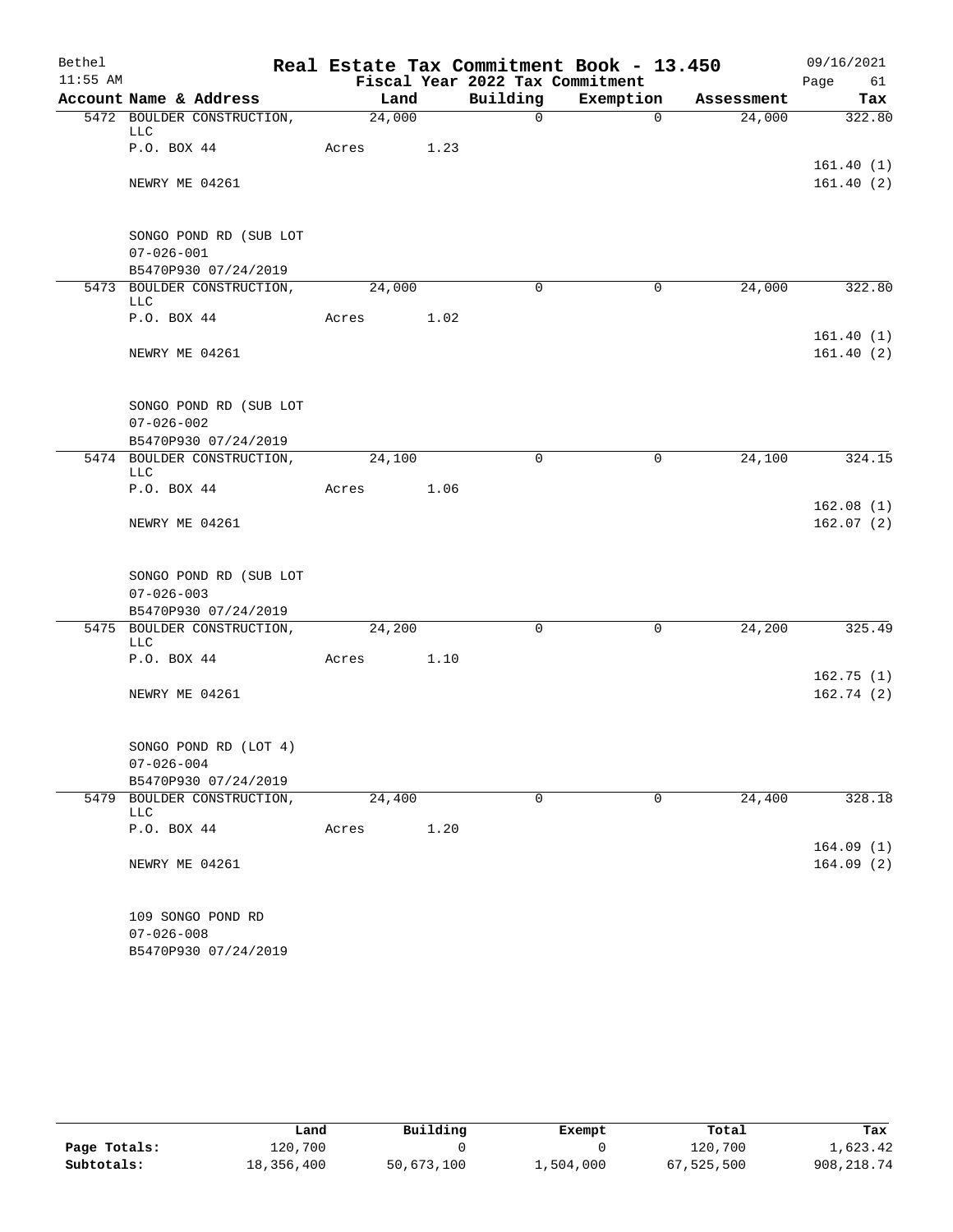| Bethel     |                                                                    |       |        |      |                                 | Real Estate Tax Commitment Book - 13.450 |            | 09/16/2021             |     |
|------------|--------------------------------------------------------------------|-------|--------|------|---------------------------------|------------------------------------------|------------|------------------------|-----|
| $11:55$ AM |                                                                    |       |        |      | Fiscal Year 2022 Tax Commitment |                                          |            | Page                   | 62  |
|            | Account Name & Address                                             |       | Land   |      | Building                        | Exemption                                | Assessment |                        | Tax |
|            | 5480 BOULDER CONSTRUCTION,<br>LLC                                  |       | 24,500 |      | $\Omega$                        | $\Omega$                                 | 24,500     | 329.53                 |     |
|            | P.O. BOX 44                                                        | Acres |        | 1.24 |                                 |                                          |            | 164.77(1)              |     |
|            | NEWRY ME 04261                                                     |       |        |      |                                 |                                          |            | 164.76(2)              |     |
|            | 103 SONGO POND RD                                                  |       |        |      |                                 |                                          |            |                        |     |
|            | $07 - 026 - 009$                                                   |       |        |      |                                 |                                          |            |                        |     |
|            | B5470P930 07/24/2019                                               |       |        |      |                                 |                                          |            |                        |     |
|            | 5482 BOULDER CONSTRUCTION,<br>LLC                                  |       | 24,400 |      | $\Omega$                        | $\mathbf 0$                              | 24,400     | 328.18                 |     |
|            | P.O. BOX 44                                                        | Acres |        | 1.18 |                                 |                                          |            |                        |     |
|            | NEWRY ME 04261                                                     |       |        |      |                                 |                                          |            | 164.09(1)<br>164.09(2) |     |
|            | SONGO POND RD (LOT 11)<br>$07 - 026 - 011$                         |       |        |      |                                 |                                          |            |                        |     |
|            | B5470P930 07/24/2019                                               |       |        |      |                                 |                                          |            |                        |     |
|            | 5483 BOULDER CONSTRUCTION,<br><b>LLC</b>                           |       | 24,300 |      | $\Omega$                        | $\mathbf 0$                              | 24,300     | 326.83                 |     |
|            | P.O. BOX 44                                                        | Acres |        | 1.15 |                                 |                                          |            |                        |     |
|            | NEWRY ME 04261                                                     |       |        |      |                                 |                                          |            | 163.42(1)<br>163.41(2) |     |
|            | SONGO POND RD (SUB LOT<br>$07 - 026 - 012$<br>B5470P930 07/24/2019 |       |        |      |                                 |                                          |            |                        |     |
|            | 5484 BOULDER CONSTRUCTION,<br><b>LLC</b>                           |       | 25,500 |      | $\mathbf 0$                     | $\mathbf 0$                              | 25,500     | 342.98                 |     |
|            | P.O. BOX 44                                                        | Acres |        | 2.22 |                                 |                                          |            |                        |     |
|            | NEWRY ME 04261                                                     |       |        |      |                                 |                                          |            | 171.49(1)<br>171.49(2) |     |
|            | 71 SONGO POND RD.<br>$07 - 026 - 013$                              |       |        |      |                                 |                                          |            |                        |     |
|            | B5470P930 07/24/2019                                               |       |        |      |                                 |                                          |            |                        |     |
|            | 5390 BOULDER CONSTRUCTION,<br>LLC                                  |       | 89,800 |      | $\mathbf 0$                     | $\mathbf 0$                              | 89,800     | 1,207.81               |     |
|            | P.O. BOX 44                                                        | Acres |        | 6.36 |                                 |                                          |            |                        |     |
|            | NEWRY ME 04261                                                     |       |        |      |                                 |                                          |            | 603.91(1)<br>603.90(2) |     |
|            | PARADISE RD<br>$27 - 007$                                          |       |        |      |                                 |                                          |            |                        |     |

|              | Land       | Building   | Exempt    | Total      | Tax        |
|--------------|------------|------------|-----------|------------|------------|
| Page Totals: | 188,500    |            |           | 188,500    | 2,535.33   |
| Subtotals:   | 18,544,900 | 50,673,100 | 1,504,000 | 67,714,000 | 910,754.07 |

B5277P559 04/21/2016 B5250P481 10/27/2015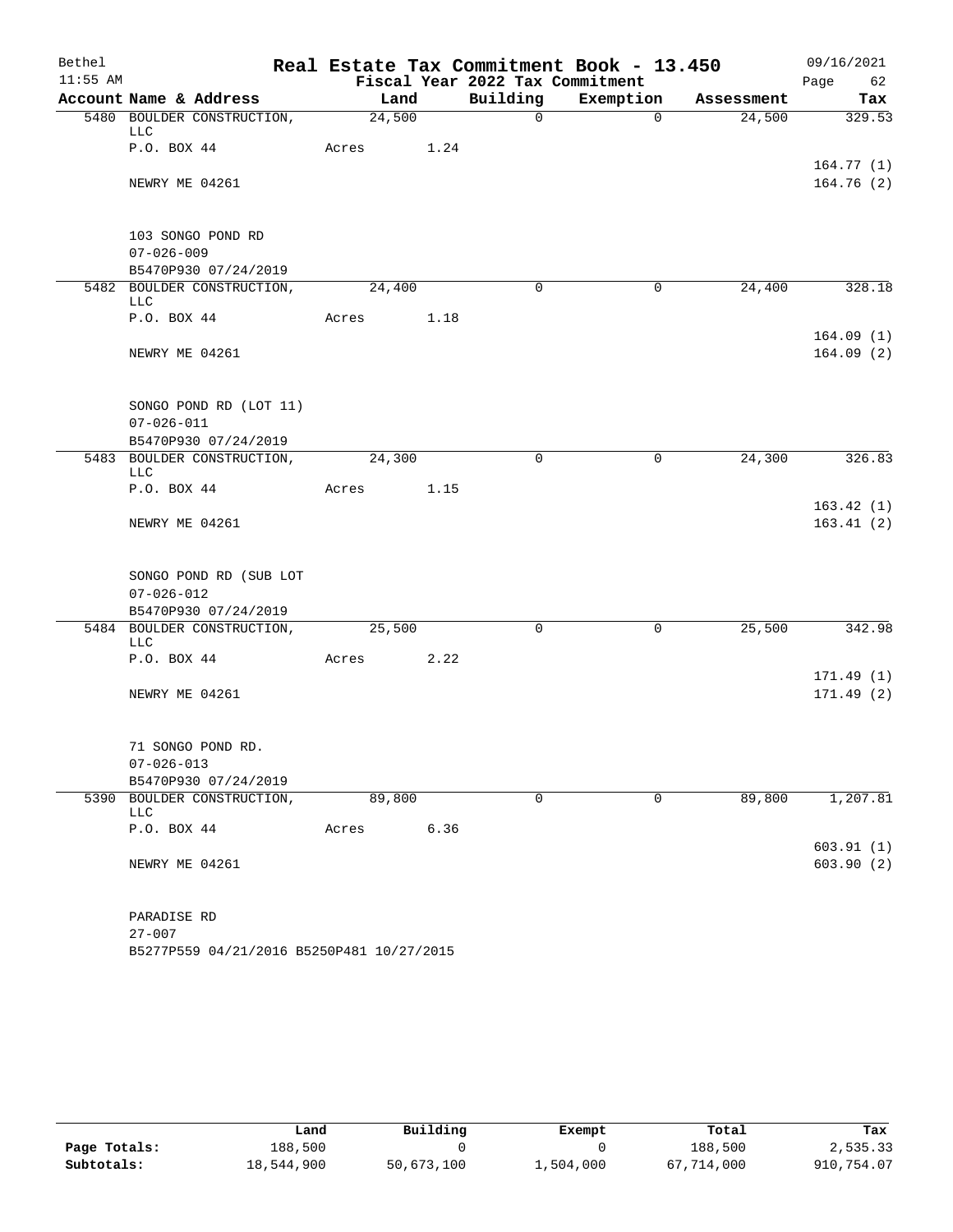| Bethel       |                                                      |            |                |            |                          | Real Estate Tax Commitment Book - 13.450 |                      | 09/16/2021      |
|--------------|------------------------------------------------------|------------|----------------|------------|--------------------------|------------------------------------------|----------------------|-----------------|
| $11:55$ AM   |                                                      |            |                |            |                          | Fiscal Year 2022 Tax Commitment          |                      | Page<br>63      |
|              | Account Name & Address<br>5418 BOULDER CONSTRUCTION, |            | Land<br>81,800 |            | Building<br>$\mathsf{O}$ | Exemption<br>$\Omega$                    | Assessment<br>81,800 | Tax<br>1,100.21 |
|              | <b>LLC</b>                                           |            |                |            |                          |                                          |                      |                 |
|              | P.O. BOX 44                                          |            | Acres          | 2.41       |                          |                                          |                      |                 |
|              |                                                      |            |                |            |                          |                                          |                      | 550.11(1)       |
|              | NEWRY ME 04261                                       |            |                |            |                          |                                          |                      | 550.10(2)       |
|              | PARADISE RD                                          |            |                |            |                          |                                          |                      |                 |
|              | $27 - 007 - 008$                                     |            |                |            |                          |                                          |                      |                 |
|              | B5277P559 04/21/2016 B5250P481 10/27/2015            |            |                |            |                          |                                          |                      |                 |
|              | 5411 BOULDER CONSTRUCTION,<br>LLC                    |            | 79,000         |            | $\Omega$                 | $\Omega$                                 | 79,000               | 1,062.55        |
|              | P.O. BOX 44                                          |            | Acres          | 1.71       |                          |                                          |                      |                 |
|              |                                                      |            |                |            |                          |                                          |                      | 531.28(1)       |
|              | NEWRY ME 04261                                       |            |                |            |                          |                                          |                      | 531.27(2)       |
|              | PARADISE RD                                          |            |                |            |                          |                                          |                      |                 |
|              | $27 - 007 - 001$                                     |            |                |            |                          |                                          |                      |                 |
|              | B5277P559 04/21/2016 B5250P481 10/27/2015            |            |                |            |                          |                                          |                      |                 |
|              | 5413 BOULDER CONSTRUCTION,<br><b>LLC</b>             |            | 77,600         |            | $\Omega$                 | 0                                        | 77,600               | 1,043.72        |
|              | P.O. BOX 44                                          |            | Acres          | 1.42       |                          |                                          |                      |                 |
|              |                                                      |            |                |            |                          |                                          |                      | 521.86(1)       |
|              | NEWRY ME 04261                                       |            |                |            |                          |                                          |                      | 521.86(2)       |
|              | PARADISE RD                                          |            |                |            |                          |                                          |                      |                 |
|              | $27 - 007 - 003$                                     |            |                |            |                          |                                          |                      |                 |
|              | B5277P559 04/21/2016 B5250P481 10/27/2015            |            |                |            |                          |                                          |                      |                 |
|              | 5414 BOULDER CONSTRUCTION,<br><b>LLC</b>             |            | 77,500         |            | $\Omega$                 | 0                                        | 77,500               | 1,042.38        |
|              | P.O. BOX 44                                          |            | Acres          | 1.41       |                          |                                          |                      |                 |
|              |                                                      |            |                |            |                          |                                          |                      | 521.19(1)       |
|              | NEWRY ME 04261                                       |            |                |            |                          |                                          |                      | 521.19(2)       |
|              | PARADISE RD                                          |            |                |            |                          |                                          |                      |                 |
|              | $27 - 007 - 004$                                     |            |                |            |                          |                                          |                      |                 |
|              | B5277P559 04/21/2016 B5250P481 10/27/2015            |            |                |            |                          |                                          |                      |                 |
| 5421         | BOULDER CONSTRUCTION,<br><b>LLC</b>                  |            | 80,000         |            | $\mathbf 0$              | $\mathbf 0$                              | 80,000               | 1,076.00        |
|              | P.O. BOX 44                                          |            | Acres          | 1.93       |                          |                                          |                      |                 |
|              |                                                      |            |                |            |                          |                                          |                      | 538.00(1)       |
|              | NEWRY ME 04261                                       |            |                |            |                          |                                          |                      | 538.00 (2)      |
|              | PARADISE RD                                          |            |                |            |                          |                                          |                      |                 |
|              | $27 - 007 - 011$                                     |            |                |            |                          |                                          |                      |                 |
|              | B5277P559 04/21/2016 B5250P481 10/27/2015            |            |                |            |                          |                                          |                      |                 |
|              | 4759 BOURASSA, MARC J<br>BOURASSA, SUZANNE B         |            | 70,600         | 1.40       | 200,100                  | 0                                        | 270,700              | 3,640.92        |
|              | 5 SEAGRASS LN.                                       |            | Acres          |            |                          |                                          |                      | 1,820.46(1)     |
|              | SACO ME 04072-3429                                   |            |                |            |                          |                                          |                      | 1,820.46(2)     |
|              | 100 WILL VIEW ROAD                                   |            |                |            |                          |                                          |                      |                 |
|              | $17 - 035 - 026$                                     |            |                |            |                          |                                          |                      |                 |
|              | B4392P187 01/09/2009                                 |            |                |            |                          |                                          |                      |                 |
|              |                                                      | Land       |                | Building   |                          | Exempt                                   | Total                | Tax             |
| Page Totals: |                                                      | 466,500    |                | 200,100    |                          | 0                                        | 666,600              | 8,965.78        |
| Subtotals:   |                                                      | 19,011,400 |                | 50,873,200 |                          | 1,504,000                                | 68,380,600           | 919,719.85      |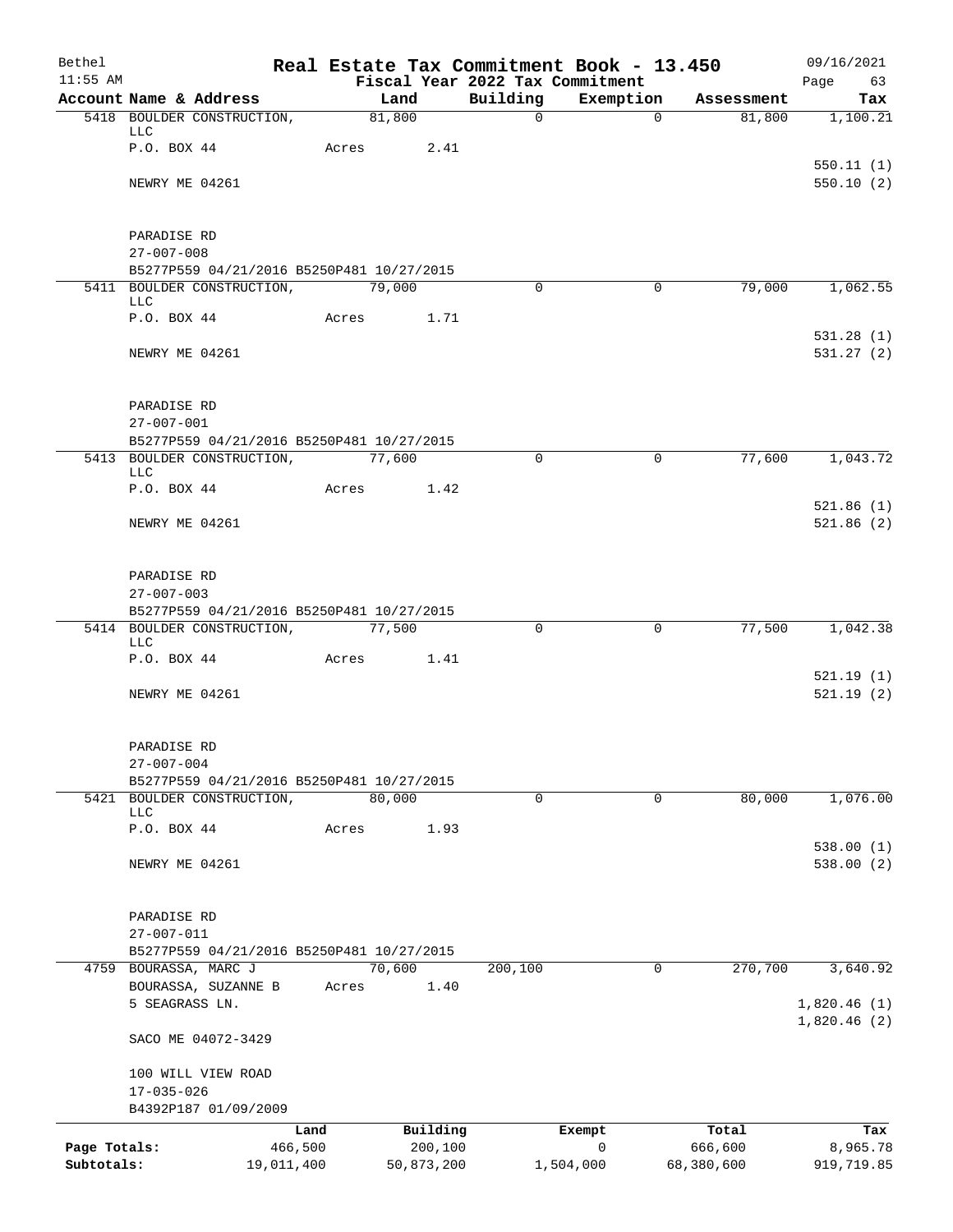| Bethel<br>$11:55$ AM |                                                     |       |        |      | Real Estate Tax Commitment Book - 13.450<br>Fiscal Year 2022 Tax Commitment |           |          |            | 09/16/2021<br>Page<br>64 |
|----------------------|-----------------------------------------------------|-------|--------|------|-----------------------------------------------------------------------------|-----------|----------|------------|--------------------------|
|                      | Account Name & Address                              |       | Land   |      | Building                                                                    | Exemption |          | Assessment | Tax                      |
|                      | 4760 BOURASSA, MARC J                               |       | 63,400 |      | $\mathbf 0$                                                                 |           | $\Omega$ | 63,400     | 852.73                   |
|                      | BOURASSA, SUZANNE B                                 | Acres |        | 1.59 |                                                                             |           |          |            |                          |
|                      | 5 SEAGRASS LN                                       |       |        |      |                                                                             |           |          |            | 426.37(1)                |
|                      | SACO ME 04072-3429                                  |       |        |      |                                                                             |           |          |            | 426.36(2)                |
|                      |                                                     |       |        |      |                                                                             |           |          |            |                          |
|                      | 4 Locke View Drive<br>$17 - 035 - 027$              |       |        |      |                                                                             |           |          |            |                          |
|                      | B4615P245 07/27/2010                                |       |        |      |                                                                             |           |          |            |                          |
| 2537                 | BOURNE, JONATHAN L                                  |       | 31,300 |      | $\mathbf 0$                                                                 |           | 0        | 31,300     | 420.99                   |
|                      | PO BOX 377                                          | Acres |        | 7.90 |                                                                             |           |          |            |                          |
|                      |                                                     |       |        |      |                                                                             |           |          |            | 210.50(1)                |
|                      | OGUNQUIT ME 03907                                   |       |        |      |                                                                             |           |          |            | 210.49(2)                |
|                      | EAST BETHEL RD                                      |       |        |      |                                                                             |           |          |            |                          |
|                      | $14 - 058$                                          |       |        |      |                                                                             |           |          |            |                          |
|                      | B848P66                                             |       |        |      |                                                                             |           |          |            |                          |
|                      | 1234 BOVE, GREGORY L<br>SACRIS-BOVE, ELBA A         | Acres | 28,000 | 1.16 | 95,600                                                                      |           | 0        | 123,600    | 1,662.42                 |
|                      | PO BOX 441                                          |       |        |      |                                                                             |           |          |            | 831.21 (1)               |
|                      |                                                     |       |        |      |                                                                             |           |          |            | 831.21 (2)               |
|                      | BETHEL ME 04217                                     |       |        |      |                                                                             |           |          |            |                          |
|                      | 223 GROVER HILL ROAD                                |       |        |      |                                                                             |           |          |            |                          |
|                      | $07 - 040 - 006$                                    |       |        |      |                                                                             |           |          |            |                          |
|                      | B5532P589 07/08/2020 B3745P202 06/22/2005           |       |        |      |                                                                             |           |          |            |                          |
|                      | 2473 BOVE, LOUIS GREGORY                            |       | 35,200 |      | 258,800                                                                     |           | 0        | 294,000    | 3,954.30                 |
|                      | PO BOX 441                                          | Acres |        | 0.79 |                                                                             |           |          |            |                          |
|                      |                                                     |       |        |      |                                                                             |           |          |            | 1,977.15(1)              |
|                      | BETHEL ME 04217                                     |       |        |      |                                                                             |           |          |            | 1,977.15(2)              |
|                      | 26 TERRACE ROAD                                     |       |        |      |                                                                             |           |          |            |                          |
|                      | $14 - 003 - 001$                                    |       |        |      |                                                                             |           |          |            |                          |
|                      | B5371P233 10/03/2017 B5231P281 07/10/2015           |       |        |      |                                                                             |           |          |            |                          |
|                      | 3556 BOVE, LOUIS GREGORY<br>SACRIS, ELBA ALDEA      |       | 33,600 |      | 103,900                                                                     |           | 0        | 137,500    | 1,849.38                 |
|                      | PO BOX 441                                          |       |        |      |                                                                             |           |          |            | 924.69(1)                |
|                      |                                                     |       |        |      |                                                                             |           |          |            | 924.69 (2)               |
|                      | BETHEL ME 04217                                     |       |        |      |                                                                             |           |          |            |                          |
|                      | 135 VERNON ST.                                      |       |        |      |                                                                             |           |          |            |                          |
|                      | $26 - 076 - 001 - 04H$                              |       |        |      |                                                                             |           |          |            |                          |
|                      | B4676P348 12/29/2010 B2536P235                      |       |        |      |                                                                             |           |          |            |                          |
|                      | 4776 BOWER, JEFF                                    |       | 26,600 |      | $\Omega$                                                                    |           | $\Omega$ | 26,600     | 357.77                   |
|                      | 53 SUMMIT AVE                                       | Acres |        | 2.28 |                                                                             |           |          |            |                          |
|                      |                                                     |       |        |      |                                                                             |           |          |            | 178.89(1)                |
|                      | PORTSMOUTH NH 03081                                 |       |        |      |                                                                             |           |          |            | 178.88(2)                |
|                      | 89 RIVER GLEN SUB                                   |       |        |      |                                                                             |           |          |            |                          |
|                      | $18 - 033 - 001 - 009$                              |       |        |      |                                                                             |           |          |            |                          |
|                      | B5290P653 07/05/2016 B4315P155 06/24/2008 B3801P114 |       |        |      |                                                                             |           |          |            |                          |
|                      |                                                     |       |        |      |                                                                             |           |          |            |                          |

|              | Land       | Building   | Exempt    | Total      | Tax        |
|--------------|------------|------------|-----------|------------|------------|
| Page Totals: | 218,100    | 458,300    |           | 676,400    | 9,097.59   |
| Subtotals:   | 19,229,500 | 51,331,500 | 1,504,000 | 69,057,000 | 928,817.44 |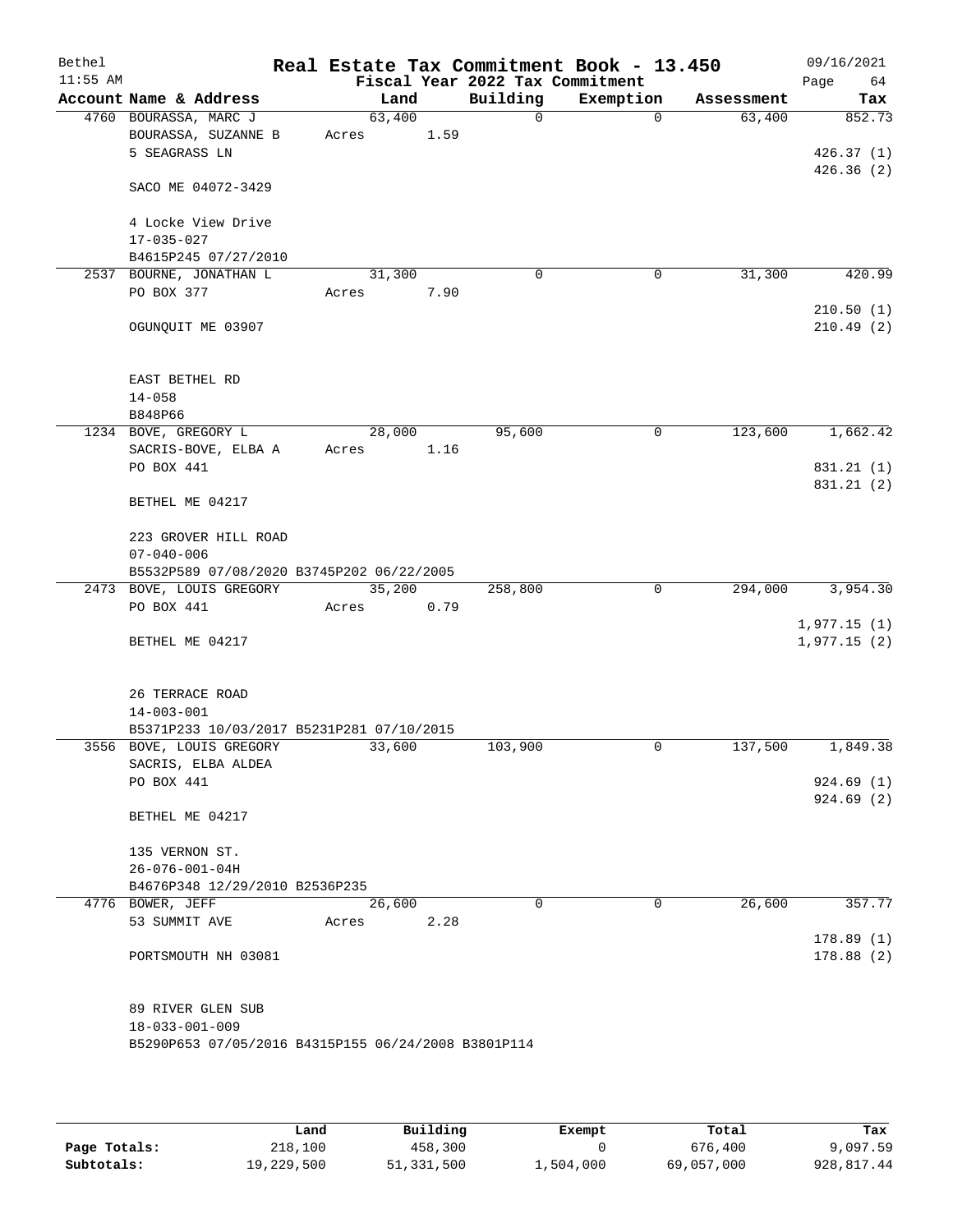| Bethel                     |                                                                                       |       |                       |      |          | Real Estate Tax Commitment Book - 13.450 |             |                       | 09/16/2021                   |
|----------------------------|---------------------------------------------------------------------------------------|-------|-----------------------|------|----------|------------------------------------------|-------------|-----------------------|------------------------------|
| $11:55$ AM                 |                                                                                       |       |                       |      |          | Fiscal Year 2022 Tax Commitment          |             |                       | Page<br>65                   |
|                            | Account Name & Address                                                                |       | Land<br>30,100        |      | Building | Exemption                                | $\mathbf 0$ | Assessment            | Tax                          |
|                            | 4952 BOYD, LAURA<br>7 LAWSON STREET                                                   | Acres | 1.53                  |      | 161,400  |                                          |             | 191,500               | 2,575.68                     |
|                            | WOBERN MA 01801                                                                       |       |                       |      |          |                                          |             |                       | 1,287.84(1)<br>1,287.84(2)   |
|                            | 444 VERNON ST.                                                                        |       |                       |      |          |                                          |             |                       |                              |
|                            | $03 - 014 - 001$                                                                      |       |                       |      |          |                                          |             |                       |                              |
|                            | B5516P289 04/14/2020 B4127P241 05/04/2007<br>234 BRADFORD, LAURA                      |       | 14,700                |      | $\Omega$ |                                          | 0           | 14,700                | 197.72                       |
|                            | 10183 N CONRAD PT                                                                     | Acres | 17.00                 |      |          |                                          |             |                       |                              |
|                            |                                                                                       |       |                       |      |          |                                          |             |                       | 98.86 (1)                    |
|                            | CITRUS SPRINGS FL 34434                                                               |       |                       |      |          |                                          |             |                       | 98.86 (2)                    |
|                            | BIRD HILL RD                                                                          |       |                       |      |          |                                          |             |                       |                              |
|                            | $04 - 075$                                                                            |       |                       |      |          |                                          |             |                       |                              |
|                            | B1242P286<br>2556 BRADY, JOHN F                                                       |       | 25,600                |      | 136,500  | 25,000                                   |             | 137,100               | 1,844.00                     |
|                            | SANTOS, MARIA                                                                         | Acres | 0.50                  |      |          | 01 Homestead (HM)                        |             |                       |                              |
|                            | 3 BALSAM RD                                                                           |       |                       |      |          |                                          |             |                       | 922.00(1)                    |
|                            | BETHEL ME 04217                                                                       |       |                       |      |          |                                          |             |                       | 922.00(2)                    |
|                            | 3 BALSAM ROAD                                                                         |       |                       |      |          |                                          |             |                       |                              |
|                            | $15 - 016 - 001$<br>B5591P894 03/18/2021 B5299P430 08/19/2016 B3349P232<br>08/08/2003 |       |                       |      |          |                                          |             |                       |                              |
|                            | 4998 BRAGDON, ARTHUR P                                                                |       | 24,900                |      | 32,600   |                                          | 0           | 57,500                | 773.38                       |
|                            | BRAGDON, STEPHANIE K<br>P.O. BOX 1051                                                 | Acres | 3.00                  |      |          |                                          |             |                       | 386.69(1)                    |
|                            |                                                                                       |       |                       |      |          |                                          |             |                       | 386.69(2)                    |
|                            | Bethel ME 04217                                                                       |       |                       |      |          |                                          |             |                       |                              |
|                            | 108 MCCRILLIS BROOK RD.<br>$04 - 089 - 004$                                           |       |                       |      |          |                                          |             |                       |                              |
|                            | B4146P311 06/12/2007                                                                  |       |                       |      |          |                                          |             |                       |                              |
| 4626                       | BRAGDON, MATTHEW &<br>MALLORY                                                         |       | 40,900                |      | 139,400  |                                          | 0           | 180,300               | 2,425.04                     |
|                            | 111 BARKER ROAD                                                                       | Acres |                       | 2.32 |          |                                          |             |                       |                              |
|                            | BETHEL ME 04217                                                                       |       |                       |      |          |                                          |             |                       | 1, 212.52(1)<br>1, 212.52(2) |
|                            |                                                                                       |       |                       |      |          |                                          |             |                       |                              |
|                            | 111 BARKER ROAD                                                                       |       |                       |      |          |                                          |             |                       |                              |
|                            | $11 - 061 - 001$                                                                      |       |                       |      |          |                                          |             |                       |                              |
|                            | B5568P728 12/02/2020 B4204P51 09/28/2007 B3509P331<br>05/11/2004                      |       |                       |      |          |                                          |             |                       |                              |
|                            | 4526 BRALEY, GREGORY A<br>BRALEY, PENNY S                                             | Acres | 29,000                | 1.07 | 0        |                                          | $\mathbf 0$ | 29,000                | 390.05                       |
|                            | 373 VERNON STREET                                                                     |       |                       |      |          |                                          |             |                       | 195.03(1)                    |
|                            | BETHEL ME 04217                                                                       |       |                       |      |          |                                          |             |                       | 195.02(2)                    |
|                            | BOB'S WAY                                                                             |       |                       |      |          |                                          |             |                       |                              |
|                            | $27 - 036 - 002 - 003$<br>B3436P244 12/15/2003                                        |       |                       |      |          |                                          |             |                       |                              |
|                            |                                                                                       |       |                       |      |          |                                          |             |                       |                              |
|                            |                                                                                       | Land  | Building              |      |          | Exempt                                   |             | Total                 | Tax                          |
| Page Totals:<br>Subtotals: | 165,200<br>19,394,700                                                                 |       | 469,900<br>51,801,400 |      |          | 25,000<br>1,529,000                      |             | 610,100<br>69,667,100 | 8,205.87<br>937,023.31       |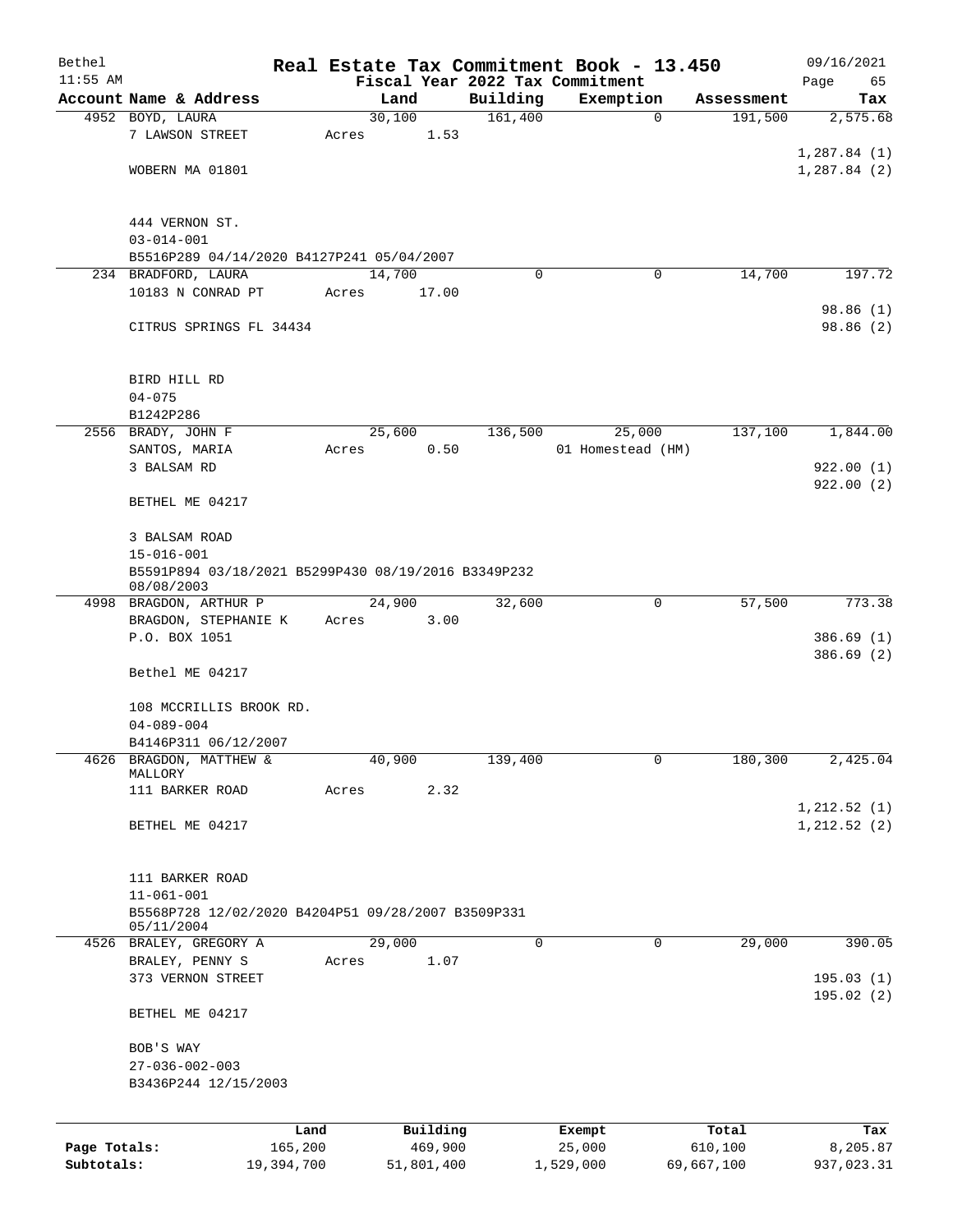| Bethel     |                                                                   |                 |      |          | Real Estate Tax Commitment Book - 13.450 |            | 09/16/2021               |
|------------|-------------------------------------------------------------------|-----------------|------|----------|------------------------------------------|------------|--------------------------|
| $11:55$ AM |                                                                   |                 |      |          | Fiscal Year 2022 Tax Commitment          |            | Page<br>66               |
|            | Account Name & Address                                            | Land            |      | Building | Exemption                                | Assessment | Tax                      |
|            | 3631 BRALEY, GREGORY A<br>BRALEY, PENNY S<br>373 VERNON ST.       | 38,400<br>Acres | 1.00 | 161, 100 | 25,000<br>01 Homestead (HM)              | 174,500    | 2,347.03<br>1, 173.52(1) |
|            | BETHEL ME 04217                                                   |                 |      |          |                                          |            | 1, 173.51(2)             |
|            | 373 VERNON ST.<br>$27 - 036 - 002 - 001$                          |                 |      |          |                                          |            |                          |
|            | B3228P73 01/10/2003                                               |                 |      |          |                                          |            |                          |
|            | 3799 BRALEY, PENNY S                                              | 29,100          |      | 0        | 0                                        | 29,100     | 391.40                   |
|            | BRALEY, GREGORY A                                                 | Acres           | 1.10 |          |                                          |            |                          |
|            | 373 VERNON ST.                                                    |                 |      |          |                                          |            | 195.70(1)                |
|            | BETHEL ME 04217                                                   |                 |      |          |                                          |            | 195.70(2)                |
|            | $27 - 039 - 001$                                                  |                 |      |          |                                          |            |                          |
|            | B3299P119 05/23/2003                                              |                 |      |          |                                          |            |                          |
|            | 4973 BRANDLEY, KIMBERLY                                           | 27,000          |      | 0        | 0                                        | 27,000     | 363.15                   |
|            | MCCOY, MCCOY, JOYCE                                               | Acres           | 2.22 |          |                                          |            |                          |
|            | 5 LAUREL TREE DRIVE                                               |                 |      |          |                                          |            | 181.58(1)<br>181.57(2)   |
|            | WESTAMPTON NJ 08060                                               |                 |      |          |                                          |            |                          |
|            | TAYLOR WOODS RD                                                   |                 |      |          |                                          |            |                          |
|            | $22 - 026 - 030$                                                  |                 |      |          |                                          |            |                          |
|            | B5416P52 07/02/2018 B2565P330 05/29/1998                          | 33,200          |      |          | 0                                        | 427,000    | 5,743.15                 |
|            | 4972 BRANDLEY, KIMBERLY A<br>MCCOY, JOYCE S                       | Acres           | 2.14 | 393,800  |                                          |            |                          |
|            | 5 LAUREL TREE DRIVE                                               |                 |      |          |                                          |            | 2,871.58(1)              |
|            |                                                                   |                 |      |          |                                          |            | 2,871.57(2)              |
|            | WESTAMPTON NJ 08060                                               |                 |      |          |                                          |            |                          |
|            | 118 TAYLOR WOODS RD<br>$22 - 026 - 027$                           |                 |      |          |                                          |            |                          |
|            | B5273P185 03/21/2016 B5206P629 02/05/2015 B4359P226<br>10/03/2008 |                 |      |          |                                          |            |                          |
|            | 413 BRANDON, FRENCH L III                                         | 56,600          |      | 194,000  | 0                                        | 250,600    | 3,370.57                 |
|            | BRANDON, LINDA R                                                  | Acres           | 6.30 |          |                                          |            |                          |
|            | 46 MILE LANE                                                      |                 |      |          |                                          |            | 1,685.29(1)              |
|            | IPSWICH MA 01938 1153                                             |                 |      |          |                                          |            | 1,685.28(2)              |
|            | 25 CHESTNUT KNOLL LANE                                            |                 |      |          |                                          |            |                          |
|            | $06 - 027 - 006$                                                  |                 |      |          |                                          |            |                          |
|            | B4455P262 06/15/2009 B1710P128                                    |                 |      |          |                                          |            |                          |
|            | 2641 BREMMER, STEPHEN R                                           | 24,600          |      | 600      | 0                                        | 25,200     | 338.94                   |
|            | BREMMER, ROBERTA C                                                | Acres           | 0.75 |          |                                          |            |                          |
|            | 158 SUNRISE DRIVE                                                 |                 |      |          |                                          |            | 169.47(1)<br>169.47(2)   |
|            | GUILFORD VT 05301                                                 |                 |      |          |                                          |            |                          |
|            | 613 NORTH RD                                                      |                 |      |          |                                          |            |                          |
|            | $16 - 015$                                                        |                 |      |          |                                          |            |                          |
|            | B5215P204 03/30/2015                                              |                 |      |          |                                          |            |                          |
|            |                                                                   |                 |      |          |                                          |            |                          |
|            |                                                                   |                 |      |          |                                          |            |                          |

|              | Land       | Building   | Exempt    | Total      | Tax        |
|--------------|------------|------------|-----------|------------|------------|
| Page Totals: | 208,900    | 749,500    | 25,000    | 933,400    | 12,554.24  |
| Subtotals:   | 19,603,600 | 52,550,900 | 1,554,000 | 70,600,500 | 949,577.55 |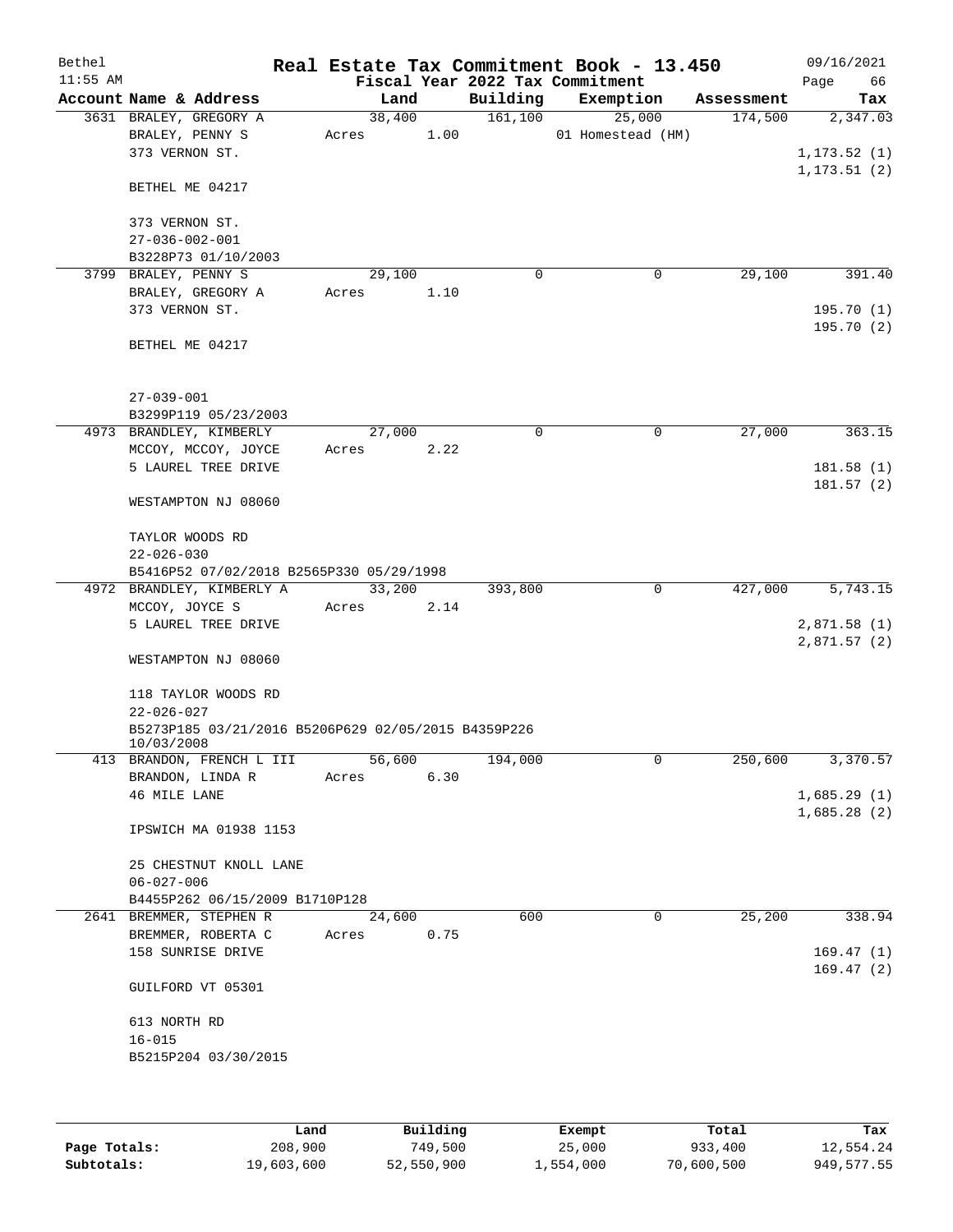| Bethel       |                                                                                        |                 |                     |                                 | Real Estate Tax Commitment Book - 13.450 |                  | 09/16/2021                     |
|--------------|----------------------------------------------------------------------------------------|-----------------|---------------------|---------------------------------|------------------------------------------|------------------|--------------------------------|
| $11:55$ AM   |                                                                                        |                 |                     | Fiscal Year 2022 Tax Commitment |                                          |                  | Page<br>67                     |
|              | Account Name & Address                                                                 | Land            |                     | Building                        | Exemption                                | Assessment       | Tax                            |
|              | 5507 BREMSER, JENNIFER &<br>PAULINE                                                    | 30,000          |                     | $\mathbf 0$                     | $\mathbf 0$                              | 30,000           | 403.50                         |
|              | POULIN, CHRISTOPHER                                                                    | Acres           | 1.50                |                                 |                                          |                  |                                |
|              | 237 KENNEBUNKPORT RD                                                                   |                 |                     |                                 |                                          |                  | 201.75(1)                      |
|              |                                                                                        |                 |                     |                                 |                                          |                  | 201.75(2)                      |
|              | LYMAN ME 04002                                                                         |                 |                     |                                 |                                          |                  |                                |
|              |                                                                                        |                 |                     |                                 |                                          |                  |                                |
|              | 46 FLEMING RD<br>$11 - 030 - 001$                                                      |                 |                     |                                 |                                          |                  |                                |
|              | B5581P69 01/26/2021                                                                    |                 |                     |                                 |                                          |                  |                                |
|              | 360 BRENNAN, JR., MICHAEL                                                              | 44,400          |                     | 107,200                         | 0                                        | 151,600          | 2,039.02                       |
|              | Ρ.                                                                                     |                 |                     |                                 |                                          |                  |                                |
|              | 72 SEACOAST SHORES BLVD Acres                                                          |                 | 1.40                |                                 |                                          |                  |                                |
|              | EAST FALMOUTH MA 02536                                                                 |                 |                     |                                 |                                          |                  | 1,019.51(1)<br>1,019.51(2)     |
|              |                                                                                        |                 |                     |                                 |                                          |                  |                                |
|              |                                                                                        |                 |                     |                                 |                                          |                  |                                |
|              | 353 FLAT RD.                                                                           |                 |                     |                                 |                                          |                  |                                |
|              | $06 - 006$                                                                             |                 |                     |                                 |                                          |                  |                                |
|              | B5383P166 12/11/2017 B5383P164 12/11/2017 B4972P215<br>04/09/2013 B2797P327 03/03/2000 |                 |                     |                                 |                                          |                  |                                |
|              | 3216 BRENNON, ROBERT C                                                                 | 40,500          |                     | 122,700                         | 0                                        | 163,200          | 2,195.04                       |
|              | PO BOX 174                                                                             | Acres           | 0.19                |                                 |                                          |                  |                                |
|              |                                                                                        |                 |                     |                                 |                                          |                  | 1,097.52(1)                    |
|              | BETHEL ME 04217                                                                        |                 |                     |                                 |                                          |                  | 1,097.52(2)                    |
|              |                                                                                        |                 |                     |                                 |                                          |                  |                                |
|              | 12 HIGH ST.                                                                            |                 |                     |                                 |                                          |                  |                                |
|              | $25 - 057$                                                                             |                 |                     |                                 |                                          |                  |                                |
|              | B4209P250 10/17/2007 B2952P183 06/07/2001                                              |                 |                     |                                 |                                          |                  |                                |
|              | 5347 BRIDGES, REX                                                                      | 43,200          |                     | $\Omega$                        | 0                                        | 43,200           | 581.04                         |
|              | BRIDGES, CLAUDIA                                                                       | Acres           | 3.23                |                                 |                                          |                  |                                |
|              | 26 BEAGLE DRIVE                                                                        |                 |                     |                                 |                                          |                  | 290.52 (1)                     |
|              | MIDDLETOWN RI 02842                                                                    |                 |                     |                                 |                                          |                  | 290.52(2)                      |
|              |                                                                                        |                 |                     |                                 |                                          |                  |                                |
|              | GROVER HILL RD                                                                         |                 |                     |                                 |                                          |                  |                                |
|              | $01 - 041 - A - 003$                                                                   |                 |                     |                                 |                                          |                  |                                |
|              | B4740P251                                                                              |                 |                     |                                 |                                          |                  |                                |
|              | 5348 BRIDGES, REX S II                                                                 | 52,200          |                     | 283,300                         | 0                                        | 335,500          | 4,512.48                       |
|              | BRIDGES, CLAUDIA                                                                       | Acres           | 2.81                |                                 |                                          |                  |                                |
|              | 26 BEAGLE DR.                                                                          |                 |                     |                                 |                                          |                  | 2, 256.24 (1)<br>2, 256.24 (2) |
|              | MIDDLETOWN RI 02842                                                                    |                 |                     |                                 |                                          |                  |                                |
|              |                                                                                        |                 |                     |                                 |                                          |                  |                                |
|              | 8 WILL'S WAY                                                                           |                 |                     |                                 |                                          |                  |                                |
|              | $01 - 041 - A - 004$                                                                   |                 |                     |                                 |                                          |                  |                                |
|              | B4765P58 09/19/2011                                                                    |                 |                     |                                 |                                          |                  |                                |
|              | 121 BRIGGS, COREY RYAN<br>C/O JANICE M. BRIGGS                                         | 38,900<br>Acres | 1.20                | 39,400                          | 0                                        | 78,300           | 1,053.14                       |
|              | 245A STONEYFORT ROAD                                                                   |                 |                     |                                 |                                          |                  | 526.57(1)                      |
|              | WEST KINGSTON RI 02892                                                                 |                 |                     |                                 |                                          |                  | 526.57(2)                      |
|              |                                                                                        |                 |                     |                                 |                                          |                  |                                |
|              |                                                                                        |                 |                     |                                 |                                          |                  |                                |
|              | 252 VERNON ST.                                                                         |                 |                     |                                 |                                          |                  |                                |
|              | $03 - 005$<br>B4182P3 08/22/2007                                                       |                 |                     |                                 |                                          |                  |                                |
|              |                                                                                        |                 |                     |                                 |                                          |                  |                                |
|              |                                                                                        |                 |                     |                                 |                                          |                  |                                |
| Page Totals: | Land<br>249,200                                                                        |                 | Building<br>552,600 |                                 | Exempt<br>0                              | Total<br>801,800 | Tax<br>10,784.22               |
| Subtotals:   | 19,852,800                                                                             |                 | 53,103,500          |                                 | 1,554,000                                | 71,402,300       | 960, 361.77                    |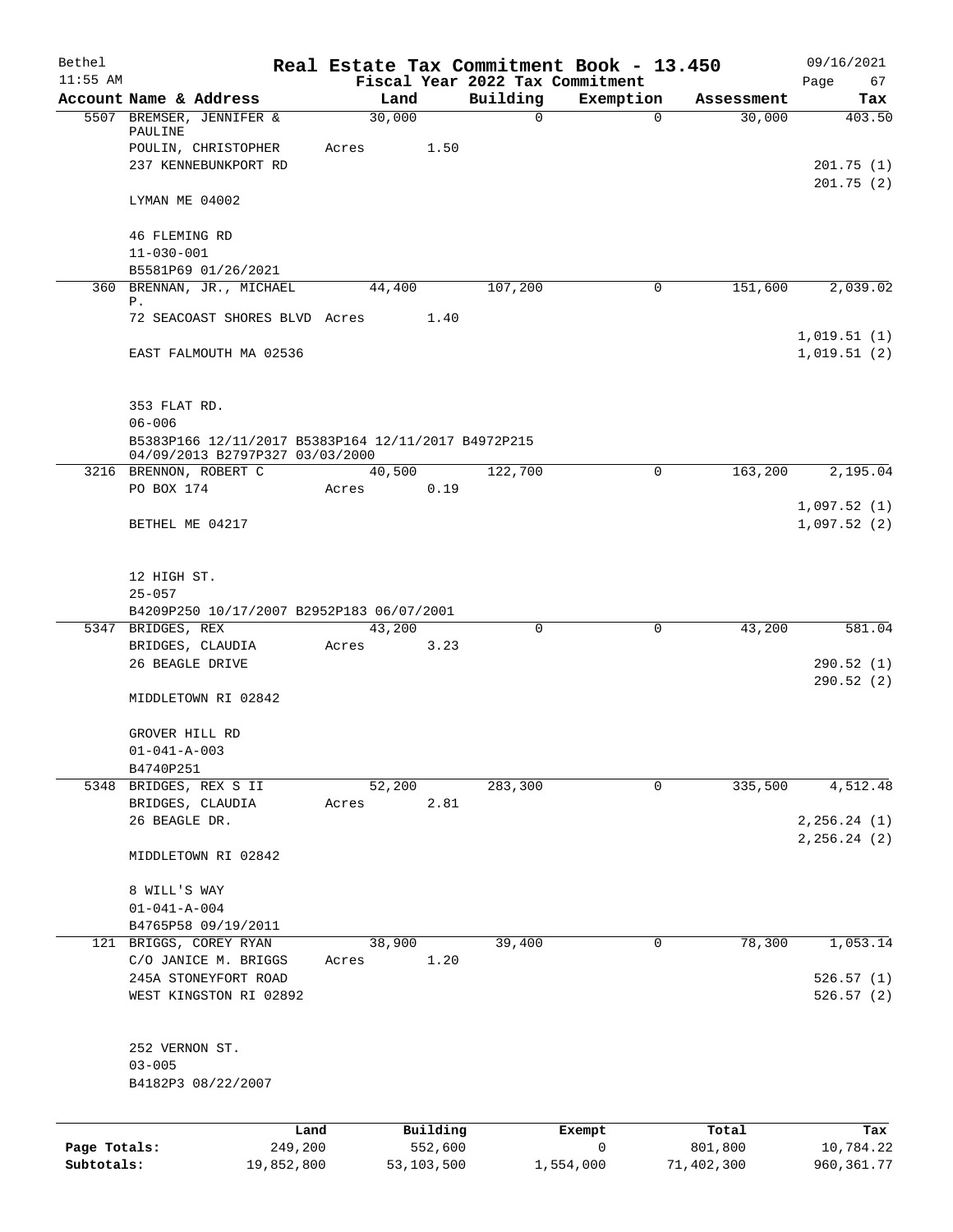| Bethel     |                                                               |        |        |          | Real Estate Tax Commitment Book - 13.450 |            | 09/16/2021   |
|------------|---------------------------------------------------------------|--------|--------|----------|------------------------------------------|------------|--------------|
| $11:55$ AM |                                                               |        |        |          | Fiscal Year 2022 Tax Commitment          |            | 68<br>Page   |
|            | Account Name & Address                                        |        | Land   | Building | Exemption                                | Assessment | Tax          |
|            | 3465 BROAD STREET GARDENS,                                    | 69,300 |        | 145,400  | $\Omega$                                 | 214,700    | 2,887.72     |
|            | LLC<br>PO BOX 563                                             | Acres  | 0.53   |          |                                          |            |              |
|            |                                                               |        |        |          |                                          |            | 1,443.86(1)  |
|            | BETHEL ME 04217                                               |        |        |          |                                          |            | 1,443.86(2)  |
|            |                                                               |        |        |          |                                          |            |              |
|            |                                                               |        |        |          |                                          |            |              |
|            | 32 BROAD ST.                                                  |        |        |          |                                          |            |              |
|            | $26 - 024$                                                    |        |        |          |                                          |            |              |
|            | B5566P194 11/20/2020 B5243P219 09/14/2015 B1219P119           |        |        |          |                                          |            |              |
|            | 08/15/1983<br>2742 BRODERICK, MICHAEL                         |        | 36,800 | 120,200  | 25,000                                   | 132,000    | 1,775.40     |
|            | BRODERICK, EILEEN                                             | Acres  | 0.50   |          | 01 Homestead (HM)                        |            |              |
|            | 77 SUNDAY RIVER RD                                            |        |        |          |                                          |            | 887.70 (1)   |
|            |                                                               |        |        |          |                                          |            | 887.70 (2)   |
|            | BETHEL ME 04217                                               |        |        |          |                                          |            |              |
|            |                                                               |        |        |          |                                          |            |              |
|            | 77 SUNDAY RIVER RD.                                           |        |        |          |                                          |            |              |
|            | $18 - 003 - 003$                                              |        |        |          |                                          |            |              |
|            | B2384P250 11/06/1996                                          |        |        |          |                                          |            |              |
|            | 2735 BRONDER, JUSTIN S                                        |        | 59,800 | 132,200  | 0                                        | 192,000    | 2,582.40     |
|            | 82 SPECTACLE POND RD                                          | Acres  | 0.76   |          |                                          |            |              |
|            |                                                               |        |        |          |                                          |            | 1,291.20(1)  |
|            | LITTLETON MA 01460-1102                                       |        |        |          |                                          |            | 1, 291.20(2) |
|            |                                                               |        |        |          |                                          |            |              |
|            |                                                               |        |        |          |                                          |            |              |
|            | 133 SUNDAY RIVER RD                                           |        |        |          |                                          |            |              |
|            | $18 - 001 - 001$<br>B5584P388 02/10/2021 B5047P253 10/07/2013 |        |        |          |                                          |            |              |
|            | 5010 BROOKS, BARBARA                                          | 33,600 |        | 202,700  | $\mathbf 0$                              | 236,300    | 3,178.24     |
|            | P.O. BOX 33                                                   |        |        |          |                                          |            |              |
|            |                                                               |        |        |          |                                          |            | 1,589.12(1)  |
|            | BETHEL ME 04217                                               |        |        |          |                                          |            | 1,589.12(2)  |
|            |                                                               |        |        |          |                                          |            |              |
|            |                                                               |        |        |          |                                          |            |              |
|            | 232 MAYVILLE RD., UNIT                                        |        |        |          |                                          |            |              |
|            | 24-028-C4                                                     |        |        |          |                                          |            |              |
|            | B4366P349 10/20/2008 B4159P284 07/05/2007                     |        |        |          |                                          |            |              |
|            | 3136 BROOKS, CLYDE                                            | 39,400 |        | 126,800  | 25,000                                   | 141,200    | 1,899.14     |
|            | BROOKS, SENE                                                  | Acres  | 4.00   |          | 01 Homestead (HM)                        |            |              |
|            | P.O. BOX 377                                                  |        |        |          |                                          |            | 949.57 (1)   |
|            |                                                               |        |        |          |                                          |            | 949.57 (2)   |
|            | BETHEL ME 04217                                               |        |        |          |                                          |            |              |
|            |                                                               |        |        |          |                                          |            |              |
|            | 93 INTERVALE RD.<br>$24 - 054$                                |        |        |          |                                          |            |              |
|            | B788P134 10/30/2003                                           |        |        |          |                                          |            |              |
|            | 3139 BROOKS, CLYDE                                            | 20,900 |        | $\Omega$ | 0                                        | 20,900     | 281.11       |
|            | BROOKS, SENE                                                  | Acres  | 1.40   |          |                                          |            |              |
|            | PO BOX 377                                                    |        |        |          |                                          |            | 140.56(1)    |
|            |                                                               |        |        |          |                                          |            | 140.55(2)    |
|            | BETHEL ME 04217                                               |        |        |          |                                          |            |              |
|            |                                                               |        |        |          |                                          |            |              |
|            | INTERVALE RD E/S                                              |        |        |          |                                          |            |              |
|            | $24 - 057$                                                    |        |        |          |                                          |            |              |
|            | B5559P538 10/29/2020 B4320P1 07/03/2008                       |        |        |          |                                          |            |              |
|            |                                                               |        |        |          |                                          |            |              |
|            |                                                               |        |        |          |                                          |            |              |

|              | Land       | Building   | Exempt    | Total      | Tax        |
|--------------|------------|------------|-----------|------------|------------|
| Page Totals: | 259,800    | 727,300    | 50,000    | 937,100    | 12,604.01  |
| Subtotals:   | 20,112,600 | 53,830,800 | 1,604,000 | 72,339,400 | 972,965.78 |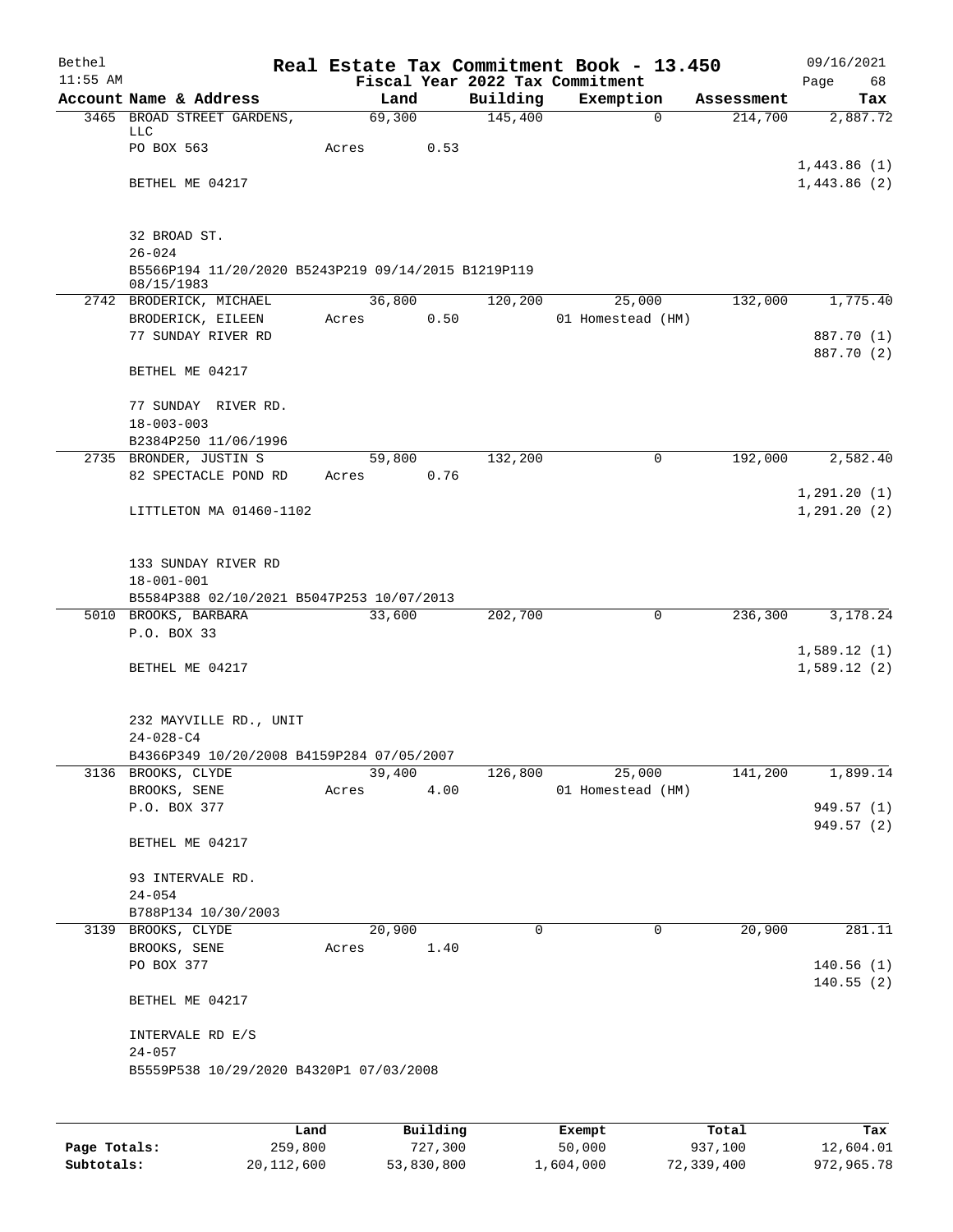| Bethel<br>$11:55$ AM |                                           |        |      |          | Real Estate Tax Commitment Book - 13.450<br>Fiscal Year 2022 Tax Commitment |            | 09/16/2021<br>69<br>Page |
|----------------------|-------------------------------------------|--------|------|----------|-----------------------------------------------------------------------------|------------|--------------------------|
|                      | Account Name & Address                    | Land   |      | Building | Exemption                                                                   | Assessment | Tax                      |
|                      | 3292 BROOKS, DONNA                        | 61,700 |      | 206,900  | 31,000                                                                      | 237,600    | 3,195.72                 |
|                      | PO BOX 235                                | Acres  | 0.22 |          | 01 Homestead (HM)                                                           |            |                          |
|                      |                                           |        |      |          | 12 WW2 Vet Res                                                              |            | 1,597.86(1)              |
|                      | GREENWOOD ME 04255                        |        |      |          |                                                                             |            | 1,597.86(2)              |
|                      |                                           |        |      |          |                                                                             |            |                          |
|                      | 91 MAIN ST.                               |        |      |          |                                                                             |            |                          |
|                      | $25 - 126$                                |        |      |          |                                                                             |            |                          |
|                      | B5580P695 01/01/2021 B5199P79 01/07/2015  |        |      |          |                                                                             |            |                          |
|                      | 3317 BROOKS, DOUGLAS GROVER               | 53,900 |      | 214,400  | 0                                                                           | 268,300    | 3,608.64                 |
|                      | 92 BELLSQUEEZE RD                         | Acres  | 0.44 |          |                                                                             |            |                          |
|                      |                                           |        |      |          |                                                                             |            | 1,804.32(1)              |
|                      | BENTON ME 04901                           |        |      |          |                                                                             |            | 1,804.32(2)              |
|                      | 51 MAIN ST.                               |        |      |          |                                                                             |            |                          |
|                      | $25 - 149$                                |        |      |          |                                                                             |            |                          |
|                      | B4712P287 04/26/2011                      |        |      |          |                                                                             |            |                          |
|                      | 4836 BROOKS, JUSTINE C                    | 44,800 |      | 395,200  | 0                                                                           | 440,000    | 5,918.00                 |
|                      | BROOKS, TRAVIS G                          | Acres  | 1.61 |          |                                                                             |            |                          |
|                      | 120 SUNDAY RIVER ROAD                     |        |      |          |                                                                             |            | 2,959.00(1)              |
|                      |                                           |        |      |          |                                                                             |            | 2,959.00(2)              |
|                      | BETHEL ME 04217                           |        |      |          |                                                                             |            |                          |
|                      | 31 ELLINGWOOD MOUNTAIN                    |        |      |          |                                                                             |            |                          |
|                      | $16 - 019 - 004$                          |        |      |          |                                                                             |            |                          |
|                      | B5352P596 06/28/2017 B3900P185 03/10/2006 |        |      |          |                                                                             |            |                          |
|                      | 178 BROOKS, LILLIAN J                     | 24,100 |      | 96,800   | 25,000                                                                      | 95,900     | 1,289.86                 |
|                      | 43 PARIS ROAD                             | Acres  | 0.57 |          | 01 Homestead (HM)                                                           |            |                          |
|                      |                                           |        |      |          |                                                                             |            | 644.93 (1)               |
|                      | BETHEL ME 04217                           |        |      |          |                                                                             |            | 644.93 (2)               |
|                      |                                           |        |      |          |                                                                             |            |                          |
|                      | 43 PARIS RD.                              |        |      |          |                                                                             |            |                          |
|                      | $04 - 033$                                |        |      |          |                                                                             |            |                          |
|                      | B1646P58 04/13/1989                       |        |      |          |                                                                             |            |                          |
|                      | 180 BROOKS, LILLIAN J                     | 27,300 |      | 0        | 0                                                                           | 27,300     | 367.19                   |
|                      | 43 PARIS ROAD                             | Acres  | 6.90 |          |                                                                             |            |                          |
|                      |                                           |        |      |          |                                                                             |            | 183.60(1)                |
|                      | BETHEL ME 04217                           |        |      |          |                                                                             |            | 183.59(2)                |
|                      | PARIS RD.                                 |        |      |          |                                                                             |            |                          |
|                      | $04 - 035 - 001$                          |        |      |          |                                                                             |            |                          |
|                      | B4640P87 09/30/2010                       |        |      |          |                                                                             |            |                          |
|                      | 181 BROOKS, LILLIAN J                     | 28,900 |      | 10,300   | 0                                                                           | 39,200     | 527.24                   |
|                      | 43 PARIS RD.                              | Acres  | 0.96 |          |                                                                             |            |                          |
|                      |                                           |        |      |          |                                                                             |            | 263.62(1)                |
|                      | BETHEL ME 04217                           |        |      |          |                                                                             |            | 263.62(2)                |
|                      | 60 PARIS RD.                              |        |      |          |                                                                             |            |                          |
|                      | $04 - 035 - 003$                          |        |      |          |                                                                             |            |                          |
|                      | B4640P87 09/30/2010                       |        |      |          |                                                                             |            |                          |
|                      |                                           |        |      |          |                                                                             |            |                          |

|              | Land         | Building   | Exempt    | Total      | Tax        |
|--------------|--------------|------------|-----------|------------|------------|
| Page Totals: | 240,700      | 923,600    | 56,000    | 1,108,300  | 14,906.65  |
| Subtotals:   | 20, 353, 300 | 54,754,400 | ⊥,660,000 | 73,447,700 | 987,872.43 |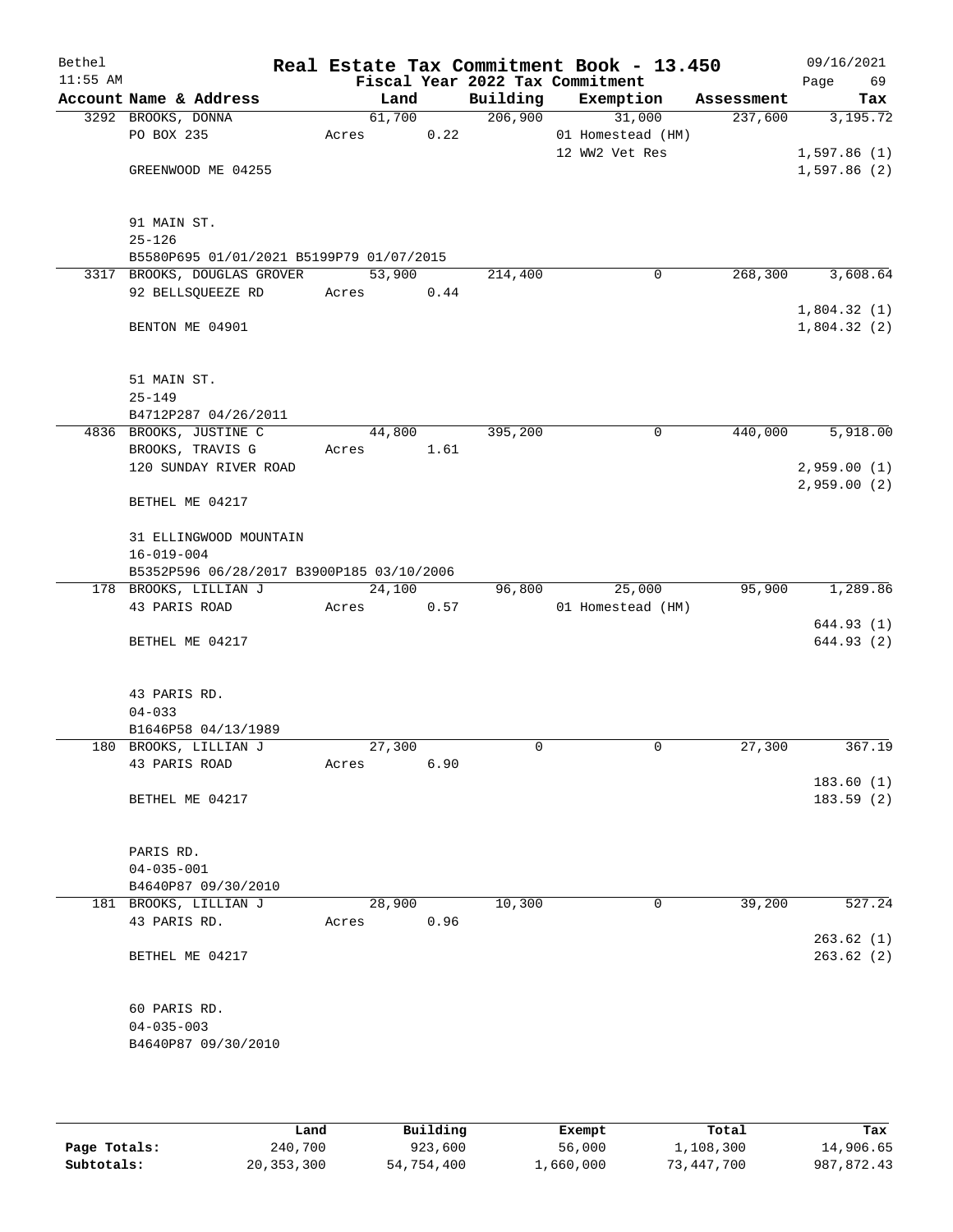| Bethel     |                                                                           |        |      |                                 | Real Estate Tax Commitment Book - 13.450 |            | 09/16/2021             |
|------------|---------------------------------------------------------------------------|--------|------|---------------------------------|------------------------------------------|------------|------------------------|
| $11:55$ AM |                                                                           |        |      | Fiscal Year 2022 Tax Commitment |                                          |            | Page<br>70             |
|            | Account Name & Address                                                    | Land   |      | Building                        | Exemption                                | Assessment | Tax                    |
|            | 372 BROOKS, THERESA D                                                     | 46,700 |      | $\Omega$                        | $\Omega$                                 | 46,700     | 628.12                 |
|            | BROOKS, JOSEPH R                                                          | Acres  | 6.10 |                                 |                                          |            |                        |
|            | 16 AMHERST STREET                                                         |        |      |                                 |                                          |            | 314.06(1)<br>314.06(2) |
|            | BIDDEFORD ME 04005                                                        |        |      |                                 |                                          |            |                        |
|            | PINE BLUFF RD.                                                            |        |      |                                 |                                          |            |                        |
|            | $06 - 016 - 010$                                                          |        |      |                                 |                                          |            |                        |
|            | B3361P39 08/26/2003                                                       |        |      |                                 |                                          |            |                        |
|            | 3080 BROOKS, TRAVIS G. &                                                  | 52,500 |      | 73,200                          | $\mathbf 0$                              | 125,700    | 1,690.67               |
|            | JUSTINE C.                                                                |        |      |                                 |                                          |            |                        |
|            | 31 ELLINGWOOD MOUNTAIN<br>RD.                                             | Acres  | 0.75 |                                 |                                          |            |                        |
|            |                                                                           |        |      |                                 |                                          |            | 845.34 (1)             |
|            | BETHEL ME 04217                                                           |        |      |                                 |                                          |            | 845.33 (2)             |
|            |                                                                           |        |      |                                 |                                          |            |                        |
|            | 44 MAYVILLE RD.                                                           |        |      |                                 |                                          |            |                        |
|            | $24 - 002$                                                                |        |      |                                 |                                          |            |                        |
|            | B5582P730 02/03/2021 B5500P932 01/02/2020 B5477P640                       |        |      |                                 |                                          |            |                        |
|            | 09/03/2019 B5213P38 03/16/2015 B5016P53 07/29/2013<br>B584P518 02/28/1968 |        |      |                                 |                                          |            |                        |
|            | 2812 BROOMHALL, ALBERTA S                                                 | 37,200 |      | 103,100                         | 0                                        | 140,300    | 1,887.04               |
|            | PO BOX 433                                                                | Acres  | 0.92 |                                 |                                          |            |                        |
|            |                                                                           |        |      |                                 |                                          |            | 943.52 (1)             |
|            | BETHEL ME 04217                                                           |        |      |                                 |                                          |            | 943.52 (2)             |
|            |                                                                           |        |      |                                 |                                          |            |                        |
|            | 6 OSGOOD ROAD                                                             |        |      |                                 |                                          |            |                        |
|            | $18 - 056$                                                                |        |      |                                 |                                          |            |                        |
|            | B5569P513 12/08/2020 B4765P37 09/27/2011 B1471P135                        |        |      |                                 |                                          |            |                        |
|            | 04/14/1987                                                                |        |      |                                 |                                          |            |                        |
|            | 2948 BROWN, ALISON A                                                      | 33,600 |      | 64,700                          | 0                                        | 98,300     | 1,322.14               |
|            | 23 WILSON ROAD                                                            |        |      |                                 |                                          |            |                        |
|            |                                                                           |        |      |                                 |                                          |            | 661.07(1)              |
|            | GRAY ME 04039                                                             |        |      |                                 |                                          |            | 661.07 (2)             |
|            |                                                                           |        |      |                                 |                                          |            |                        |
|            | 22 CHERRY LANE                                                            |        |      |                                 |                                          |            |                        |
|            | $22 - 002 - 001 - 025$                                                    |        |      |                                 |                                          |            |                        |
|            | B5342P494 04/28/2017 B4383P55 12/03/2008                                  |        |      |                                 |                                          |            |                        |
|            | 5131 BROWN, ANN MARIE                                                     | 80,700 |      | 282,100                         | 0                                        | 362,800    | 4,879.66               |
|            | BROWN, DANIEL C                                                           | Acres  | 2.75 |                                 |                                          |            |                        |
|            | 37 PRESCOTT STREET,                                                       |        |      |                                 |                                          |            | 2,439.83(1)            |
|            | UNIT 2                                                                    |        |      |                                 |                                          |            |                        |
|            |                                                                           |        |      |                                 |                                          |            | 2,439.83(2)            |
|            | MEDFORD MA 02155                                                          |        |      |                                 |                                          |            |                        |
|            | 17 LOOK AMOOSE DR                                                         |        |      |                                 |                                          |            |                        |
|            | $21 - 002 - 004$                                                          |        |      |                                 |                                          |            |                        |
|            | B5262P488 01/06/2016 B5085P311 01/30/2014 B3679P183<br>02/28/2005         |        |      |                                 |                                          |            |                        |

|              | Land       | Building     | Exempt    | Total      | Tax        |
|--------------|------------|--------------|-----------|------------|------------|
| Page Totals: | 250,700    | 523,100      |           | 773,800    | 10,407.63  |
| Subtotals:   | 20,604,000 | 55, 277, 500 | 1,660,000 | 74,221,500 | 998,280.06 |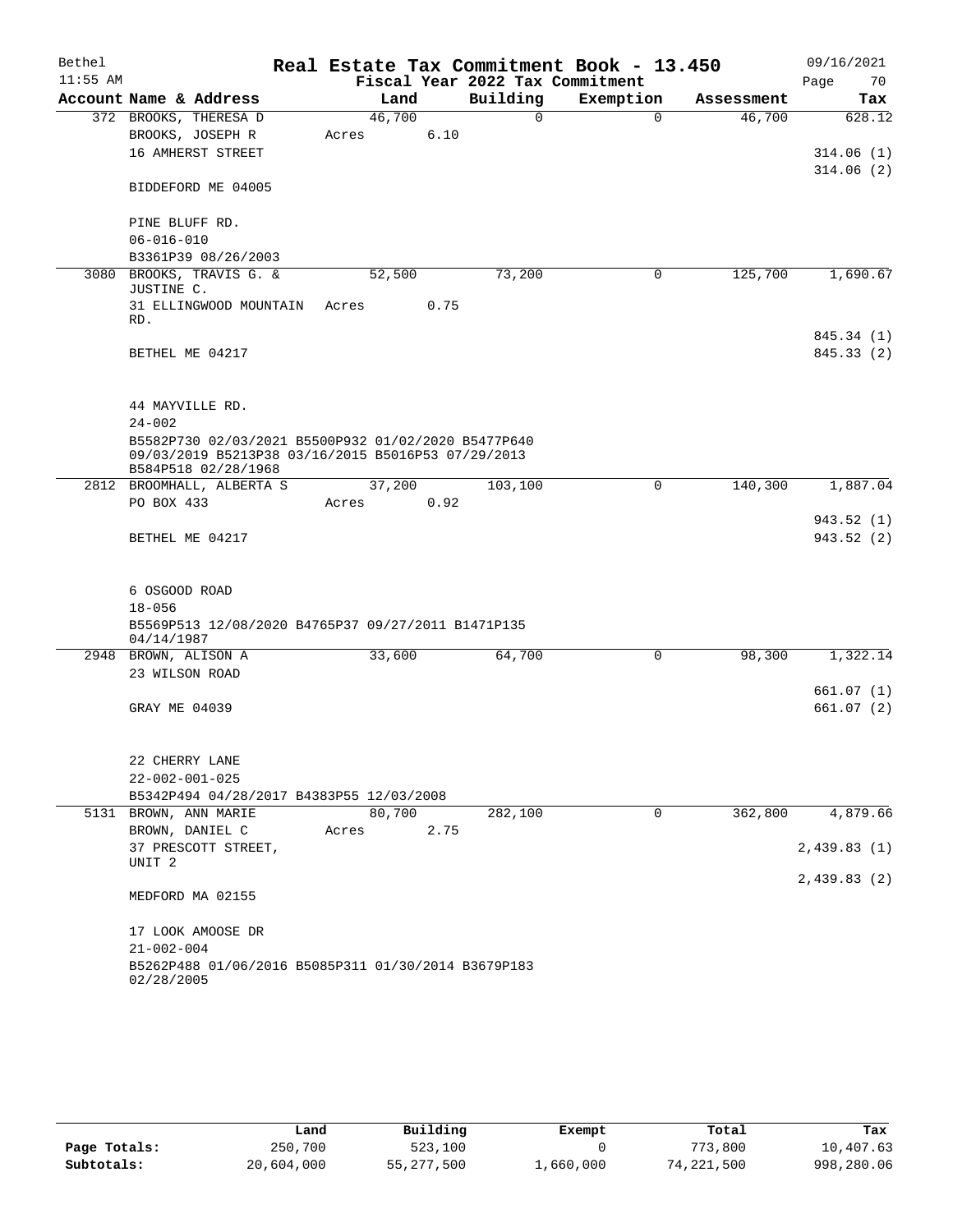| Bethel       |                                                     |       |          |                                             | Real Estate Tax Commitment Book - 13.450 |            | 09/16/2021             |
|--------------|-----------------------------------------------------|-------|----------|---------------------------------------------|------------------------------------------|------------|------------------------|
| $11:55$ AM   | Account Name & Address                              |       | Land     | Fiscal Year 2022 Tax Commitment<br>Building | Exemption                                | Assessment | Page<br>71<br>Tax      |
|              | 1620 BROWN, COREY                                   |       | 54,100   | 0                                           | $\mathbf 0$                              | 54,100     | 727.65                 |
|              | BROWN, PATRICIA                                     | Acres | 12.00    |                                             |                                          |            |                        |
|              | 336 P ST                                            |       |          |                                             |                                          |            | 363.83(1)              |
|              |                                                     |       |          |                                             |                                          |            | 363.82(2)              |
|              | ROCK SPRINGS WY 82901                               |       |          |                                             |                                          |            |                        |
|              | NORTH RD                                            |       |          |                                             |                                          |            |                        |
|              | $11 - 076$                                          |       |          |                                             |                                          |            |                        |
|              | B880P288 12/18/1975                                 |       |          |                                             |                                          |            |                        |
|              | 1096 BROWN, GARY A                                  |       | 33,600   | 138,900                                     | 0                                        | 172,500    | 2,320.13               |
|              | ANN, ANN, TTE                                       |       |          |                                             |                                          |            |                        |
|              | 44 SAW MILL RD.                                     |       |          |                                             |                                          |            | 1,160.07(1)            |
|              |                                                     |       |          |                                             |                                          |            | 1,160.06(2)            |
|              | CONCORD MA 01742                                    |       |          |                                             |                                          |            |                        |
|              |                                                     |       |          |                                             |                                          |            |                        |
|              | 74 FAIRWAY ROAD                                     |       |          |                                             |                                          |            |                        |
|              | $07 - 028 - 562$                                    |       |          |                                             |                                          |            |                        |
|              | B5301P473 08/31/2016 B2334P026 06/07/1996           |       |          |                                             |                                          |            |                        |
|              | 231 BROWN, HEIDI                                    |       | 95,700   | 0                                           | $\mathbf 0$                              | 95,700     | 1,287.17               |
|              | 16 DACY STREET                                      | Acres | 148.70   |                                             |                                          |            |                        |
|              | HYDE PARK MA 02136                                  |       |          |                                             |                                          |            | 643.59 (1)             |
|              |                                                     |       |          |                                             |                                          |            | 643.58 (2)             |
|              |                                                     |       |          |                                             |                                          |            |                        |
|              | EAST BETHEL RD.                                     |       |          |                                             |                                          |            |                        |
|              | $04 - 073$                                          |       |          |                                             |                                          |            |                        |
|              | B4478P299 07/30/2009 B2189P189 12/30/1994 B1036P262 |       |          |                                             |                                          |            |                        |
|              | 151 BROWN, HERMAN F                                 |       | 30,100   | 62,600                                      | 0                                        | 92,700     | 1,246.82               |
|              | BROWN, TATUM B                                      | Acres | 0.80     |                                             |                                          |            |                        |
|              | 63 BILLINGS HILL RD                                 |       |          |                                             |                                          |            | 623.41(1)              |
|              |                                                     |       |          |                                             |                                          |            | 623.41(2)              |
|              | BRYANT POND ME 04219                                |       |          |                                             |                                          |            |                        |
|              |                                                     |       |          |                                             |                                          |            |                        |
|              | 901 WALKERS MILLS RD                                |       |          |                                             |                                          |            |                        |
|              | $04 - 008$                                          |       |          |                                             |                                          |            |                        |
|              | B4278P40 03/31/2008                                 |       |          |                                             |                                          |            |                        |
|              | 5229 BROWN, KEVIN T. &                              |       | 36,600   | 0                                           | 0                                        | 36,600     | 492.27                 |
|              | MEGHANN L.                                          |       |          |                                             |                                          |            |                        |
|              | 7 CRICKETT LANE                                     | Acres | 1.76     |                                             |                                          |            |                        |
|              | AUBURN NH 03023                                     |       |          |                                             |                                          |            | 246.14(1)<br>246.13(2) |
|              |                                                     |       |          |                                             |                                          |            |                        |
|              |                                                     |       |          |                                             |                                          |            |                        |
|              | 57 THUNDER SNOW ROAD                                |       |          |                                             |                                          |            |                        |
|              | $01 - 010 - 027$                                    |       |          |                                             |                                          |            |                        |
|              | B5594P355 03/29/2021 B5452P553 02/22/2019 B12P4567  |       |          |                                             |                                          |            |                        |
|              | 10/29/2009                                          |       |          |                                             |                                          |            |                        |
|              | 505 BROWN, LELAND R                                 |       | 40,100   | 0                                           | $\mathbf 0$                              | 40,100     | 539.35                 |
|              | 2088 TOCOBAGA LANE                                  | Acres | 0.23     |                                             |                                          |            |                        |
|              |                                                     |       |          |                                             |                                          |            | 269.68(1)              |
|              | NOKOMIS FL 34275                                    |       |          |                                             |                                          |            | 269.67(2)              |
|              |                                                     |       |          |                                             |                                          |            |                        |
|              | RAILROAD                                            |       |          |                                             |                                          |            |                        |
|              | $25 - 031 - 001$                                    |       |          |                                             |                                          |            |                        |
|              | B4753P271 08/26/2011                                |       |          |                                             |                                          |            |                        |
|              |                                                     |       |          |                                             |                                          |            |                        |
|              |                                                     |       |          |                                             |                                          |            |                        |
|              |                                                     |       |          |                                             |                                          |            |                        |
|              |                                                     | Land  | Building |                                             | Exempt                                   | Total      | Tax                    |
| Page Totals: | 290,200                                             |       | 201,500  |                                             | 0                                        | 491,700    | 6,613.39               |

**Subtotals:** 20,894,200 55,479,000 1,660,000 74,713,200 1,004,893.45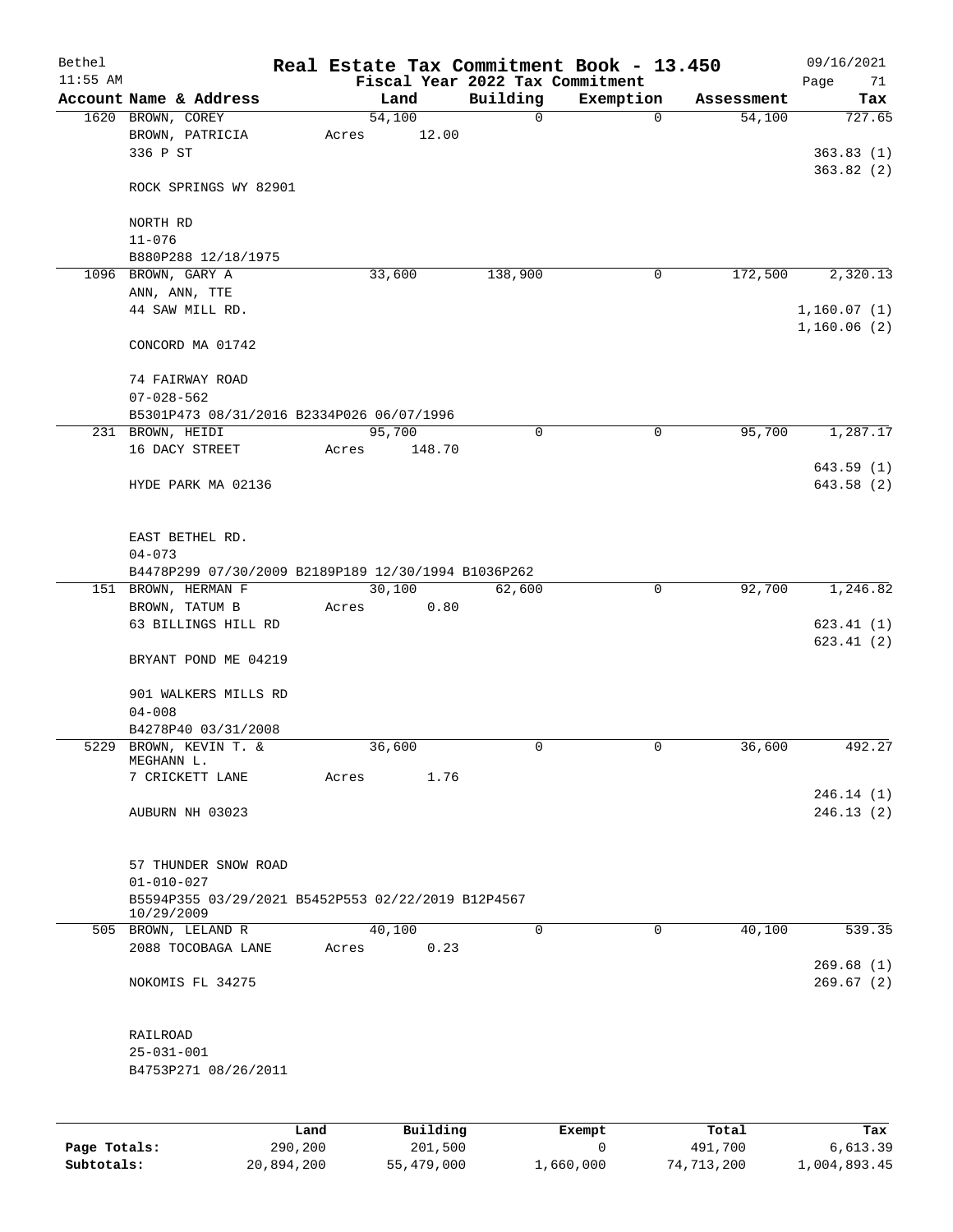| Bethel       |                                                                 |            |       |                |            |                     | Real Estate Tax Commitment Book - 13.450 |             |                       | 09/16/2021      |
|--------------|-----------------------------------------------------------------|------------|-------|----------------|------------|---------------------|------------------------------------------|-------------|-----------------------|-----------------|
| $11:55$ AM   |                                                                 |            |       |                |            |                     | Fiscal Year 2022 Tax Commitment          |             |                       | Page<br>72      |
|              | Account Name & Address<br>3395 BROWN, LELAND R                  |            |       | Land<br>55,000 |            | Building<br>112,600 | Exemption                                | $\mathbf 0$ | Assessment<br>167,600 | Tax<br>2,254.22 |
|              | 2088 TOCOBAGA LANE                                              |            | Acres |                | 1.07       |                     |                                          |             |                       |                 |
|              |                                                                 |            |       |                |            |                     |                                          |             |                       | 1, 127.11(1)    |
|              | NOKOMIS FL 34275                                                |            |       |                |            |                     |                                          |             |                       | 1, 127.11(2)    |
|              |                                                                 |            |       |                |            |                     |                                          |             |                       |                 |
|              | 23 CLARK ST<br>$25 - 216$                                       |            |       |                |            |                     |                                          |             |                       |                 |
|              | B2939P293                                                       |            |       |                |            |                     |                                          |             |                       |                 |
|              | 3613 BROWN, LEVI W                                              |            |       | 39,400         |            | 284,400             |                                          | 25,000      | 298,800               | 4,018.86        |
|              | BROWN, DEIDRA L                                                 |            | Acres |                | 1.40       |                     | 01 Homestead (HM)                        |             |                       |                 |
|              | PO BOX 632                                                      |            |       |                |            |                     |                                          |             |                       | 2,009.43(1)     |
|              |                                                                 |            |       |                |            |                     |                                          |             |                       | 2,009.43(2)     |
|              | BETHEL ME 04217                                                 |            |       |                |            |                     |                                          |             |                       |                 |
|              | 40 WILLARD ROAD                                                 |            |       |                |            |                     |                                          |             |                       |                 |
|              | $27 - 018$                                                      |            |       |                |            |                     |                                          |             |                       |                 |
|              | B1360P278 12/10/1985                                            |            |       |                |            |                     |                                          |             |                       |                 |
|              | 5240 BROWN, MARY M                                              |            |       | 100            |            | 0                   |                                          | 0           | 100                   | 1.35            |
|              | C/O BETSY BROWN, NANCY<br>COFFIN, MALINDA SEAMES                |            | Acres |                | 0.15       |                     |                                          |             |                       |                 |
|              | 5 MEADOWLARK RD.                                                |            |       |                |            |                     |                                          |             |                       | 0.68(1)         |
|              |                                                                 |            |       |                |            |                     |                                          |             |                       | 0.67(2)         |
|              | BRYANT POND ME 04219                                            |            |       |                |            |                     |                                          |             |                       |                 |
|              | 5 MEADOWLARK RD.                                                |            |       |                |            |                     |                                          |             |                       |                 |
|              | $05 - 009 - B$                                                  |            |       |                |            |                     |                                          |             |                       |                 |
|              | B5222P66 05/14/2015                                             |            |       |                |            |                     |                                          |             |                       |                 |
| 3576         | BROWN, NATHAN R. &                                              |            |       | 54,400         |            | 111,100             |                                          | 31,000      | 134,500               | 1,809.03        |
|              | BROWN, MELISSA                                                  |            |       |                |            |                     |                                          |             |                       |                 |
|              | C/O BROWN, REGINALD                                             |            | Acres |                | 0.95       |                     | 01 Homestead (HM)                        |             |                       |                 |
|              | 107 VERNON ST                                                   |            |       |                |            |                     | 12 WW2 Vet Res                           |             |                       | 904.52(1)       |
|              | BETHEL ME 04217                                                 |            |       |                |            |                     |                                          |             |                       | 904.51(2)       |
|              |                                                                 |            |       |                |            |                     |                                          |             |                       |                 |
|              | 107 VERNON ST.                                                  |            |       |                |            |                     |                                          |             |                       |                 |
|              | $26 - 080$<br>B5207P155 02/09/2015 B1480P346 06/02/1987 B819P67 |            |       |                |            |                     |                                          |             |                       |                 |
|              | 04/30/1974                                                      |            |       |                |            |                     |                                          |             |                       |                 |
|              | 1264 BROWN, OWEN J                                              |            |       | 22,500         |            | 59,000              |                                          | 25,000      | 56,500                | 759.93          |
|              | BROWN, DEBRA A                                                  |            | Acres |                | 0.68       |                     | 01 Homestead (HM)                        |             |                       |                 |
|              | 110 WEST BETHEL RD.                                             |            |       |                |            |                     |                                          |             |                       | 379.97(1)       |
|              |                                                                 |            |       |                |            |                     |                                          |             |                       | 379.96(2)       |
|              | BETHEL ME 04217                                                 |            |       |                |            |                     |                                          |             |                       |                 |
|              | 110 WEST BETHEL RD.                                             |            |       |                |            |                     |                                          |             |                       |                 |
|              | $07 - 066$                                                      |            |       |                |            |                     |                                          |             |                       |                 |
|              | B4653P286 11/02/2010 B3718P122 05/02/2005                       |            |       |                |            |                     |                                          |             |                       |                 |
|              | 1577 BROWN, RONALD B                                            |            |       | 0              |            | 15,600              |                                          | 0           | 15,600                | 209.82          |
|              | 245 Barker Rd<br>C/0 BRANDON BROWN                              |            |       |                |            |                     |                                          |             |                       | 104.91(1)       |
|              | BETHEL ME 04217                                                 |            |       |                |            |                     |                                          |             |                       | 104.91(2)       |
|              |                                                                 |            |       |                |            |                     |                                          |             |                       |                 |
|              | 245 BARKER RD.                                                  |            |       |                |            |                     |                                          |             |                       |                 |
|              | $11 - 046$                                                      |            |       |                |            |                     |                                          |             |                       |                 |
|              | B2361P187                                                       |            |       |                |            |                     |                                          |             |                       |                 |
|              |                                                                 |            |       |                |            |                     |                                          |             |                       |                 |
|              |                                                                 | Land       |       |                | Building   |                     | Exempt                                   |             | Total                 | Tax             |
| Page Totals: |                                                                 | 171,400    |       |                | 582,700    |                     | 81,000                                   |             | 673,100               | 9,053.21        |
| Subtotals:   |                                                                 | 21,065,600 |       |                | 56,061,700 |                     | 1,741,000                                |             | 75,386,300            | 1,013,946.66    |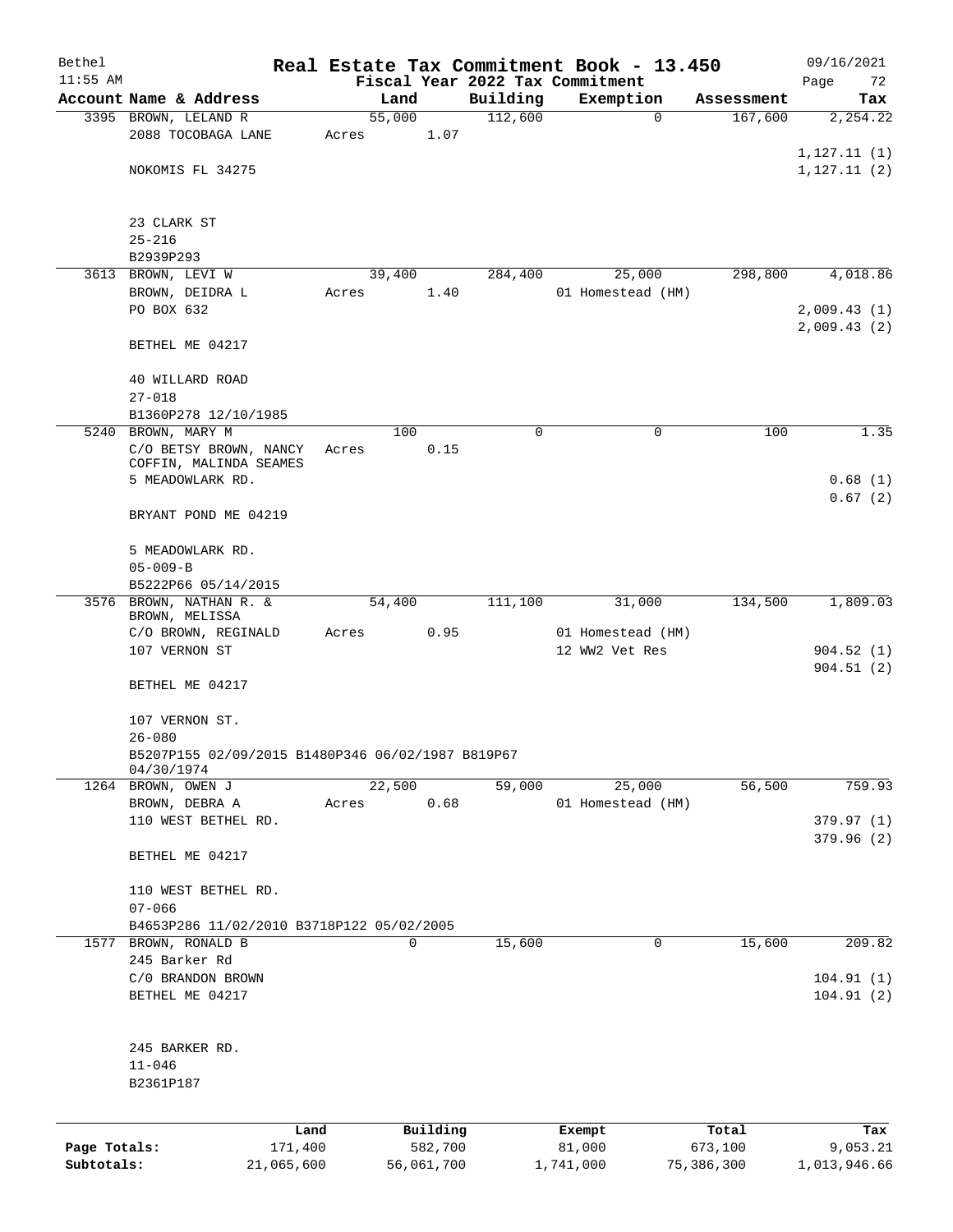| Bethel<br>$11:55$ AM |                                                                                                           |       |        |              |          | Real Estate Tax Commitment Book - 13.450     |            | 09/16/2021        |
|----------------------|-----------------------------------------------------------------------------------------------------------|-------|--------|--------------|----------|----------------------------------------------|------------|-------------------|
|                      | Account Name & Address                                                                                    |       | Land   |              | Building | Fiscal Year 2022 Tax Commitment<br>Exemption | Assessment | Page<br>73<br>Tax |
|                      | 1597 BROWN, SCOTT                                                                                         |       | 40,100 |              | 141,600  | 25,000                                       | 156,700    | 2,107.62          |
|                      | BROWN, LESA                                                                                               | Acres |        | 1.80         |          | 01 Homestead (HM)                            |            |                   |
|                      | 88 BARKER RD.                                                                                             |       |        |              |          |                                              |            | 1,053.81(1)       |
|                      |                                                                                                           |       |        |              |          |                                              |            | 1,053.81(2)       |
|                      | BETHEL ME 04217 3222                                                                                      |       |        |              |          |                                              |            |                   |
|                      | 88 BARKER ROAD                                                                                            |       |        |              |          |                                              |            |                   |
|                      | $11 - 060 - 003$                                                                                          |       |        |              |          |                                              |            |                   |
|                      | B2550P76                                                                                                  |       |        |              |          |                                              |            |                   |
|                      | 3024 BROWN, STEPHEN                                                                                       |       | 32,600 |              | 382,200  | $\mathbf 0$                                  | 414,800    | 5,579.06          |
|                      | BROWN, SHEILA                                                                                             | Acres |        | 1.70         |          |                                              |            |                   |
|                      | 113 TAYLOR WOODS ROAD                                                                                     |       |        |              |          |                                              |            | 2,789.53 (1)      |
|                      |                                                                                                           |       |        |              |          |                                              |            | 2,789.53(2)       |
|                      | BETHEL ME 04217                                                                                           |       |        |              |          |                                              |            |                   |
|                      | 113 TAYLOR WOODS ROAD                                                                                     |       |        |              |          |                                              |            |                   |
|                      | $22 - 026 - 024$                                                                                          |       |        |              |          |                                              |            |                   |
|                      | B4237P306 12/13/2007                                                                                      |       |        |              |          |                                              |            |                   |
|                      | 2811 BROWN, TRAVIS A.                                                                                     |       | 37,200 |              | 78,600   | 0                                            | 115,800    | 1,557.51          |
|                      | 88 BARKER ROAD                                                                                            | Acres |        | 0.92         |          |                                              |            |                   |
|                      |                                                                                                           |       |        |              |          |                                              |            | 778.76(1)         |
|                      | BETHEL ME 04217                                                                                           |       |        |              |          |                                              |            | 778.75 (2)        |
|                      |                                                                                                           |       |        |              |          |                                              |            |                   |
|                      |                                                                                                           |       |        |              |          |                                              |            |                   |
|                      | 591 INTERVALE RD.                                                                                         |       |        |              |          |                                              |            |                   |
|                      | $18 - 055 - 001$                                                                                          |       |        |              |          |                                              |            |                   |
|                      | B5488P938 10/28/2019 B5488P934 10/28/2019 B5453P5<br>02/26/2019 B5305P191 09/19/2016 B1430P112 10/27/1986 |       |        |              |          |                                              |            |                   |
|                      | 4787 BROWN, VERNON J                                                                                      |       | 45,200 |              | 233,200  | 0                                            | 278,400    | 3,744.48          |
|                      | BROWN, AMY P                                                                                              | Acres |        | 1.80         |          |                                              |            |                   |
|                      | 750 SHORE ROAD                                                                                            |       |        |              |          |                                              |            | 1,872.24(1)       |
|                      |                                                                                                           |       |        |              |          |                                              |            | 1,872.24(2)       |
|                      | CAPE NEDDICK ME 03902                                                                                     |       |        |              |          |                                              |            |                   |
|                      | 22 HALEY LANE                                                                                             |       |        |              |          |                                              |            |                   |
|                      | $18 - 054 - 016$                                                                                          |       |        |              |          |                                              |            |                   |
|                      | B5333P654 03/06/2017 B5042P326 09/27/2013 B4406P130                                                       |       |        |              |          |                                              |            |                   |
|                      | 02/20/2009 B4397P65 01/26/2009 B3845P1 11/22/2005                                                         |       |        |              |          |                                              |            |                   |
|                      | 2690 BROWN-HUFF, LISA A                                                                                   |       | 52,800 |              | 220,700  | $\mathbf 0$                                  | 273,500    | 3,678.58          |
|                      | BROWN-HUFF, LISA A                                                                                        | Acres |        | 0.50         |          |                                              |            |                   |
|                      | 44 RIVER VALLEY ACRES                                                                                     |       |        |              |          |                                              |            | 1,839.29(1)       |
|                      |                                                                                                           |       |        |              |          |                                              |            | 1,839.29(2)       |
|                      | BETHEL ME 04217                                                                                           |       |        |              |          |                                              |            |                   |
|                      |                                                                                                           |       |        |              |          |                                              |            |                   |
|                      | 44 RIVER VALLEY ACRES                                                                                     |       |        |              |          |                                              |            |                   |
|                      | $17 - 028$                                                                                                |       |        |              |          |                                              |            |                   |
|                      | B5406P41 05/03/2018 B4773P243 10/19/2011 B4302P329                                                        |       |        |              |          |                                              |            |                   |
|                      | 05/28/2008<br>3190 BROWN-MOHR, KAREN                                                                      |       | 54,800 |              | 3,800    | 0                                            | 58,600     | 788.17            |
|                      | PO BOX 699                                                                                                | Acres |        | 0.49         |          |                                              |            |                   |
|                      |                                                                                                           |       |        |              |          |                                              |            | 394.09 (1)        |
|                      | BETHEL ME 04217                                                                                           |       |        |              |          |                                              |            | 394.08 (2)        |
|                      |                                                                                                           |       |        |              |          |                                              |            |                   |
|                      |                                                                                                           |       |        |              |          |                                              |            |                   |
|                      | 62 ELM ST.                                                                                                |       |        |              |          |                                              |            |                   |
|                      | $25 - 032$                                                                                                |       |        |              |          |                                              |            |                   |
|                      | B5559P463 10/29/2020 B2900P110 01/11/2001                                                                 |       |        |              |          |                                              |            |                   |
|                      |                                                                                                           |       |        |              |          |                                              |            |                   |
|                      | Land                                                                                                      |       |        | Building     |          | Exempt                                       | Total      | Tax               |
| Page Totals:         | 262,700                                                                                                   |       |        | 1,060,100    |          | 25,000                                       | 1,297,800  | 17,455.42         |
| Subtotals:           | 21,328,300                                                                                                |       |        | 57, 121, 800 |          | 1,766,000                                    | 76,684,100 | 1,031,402.08      |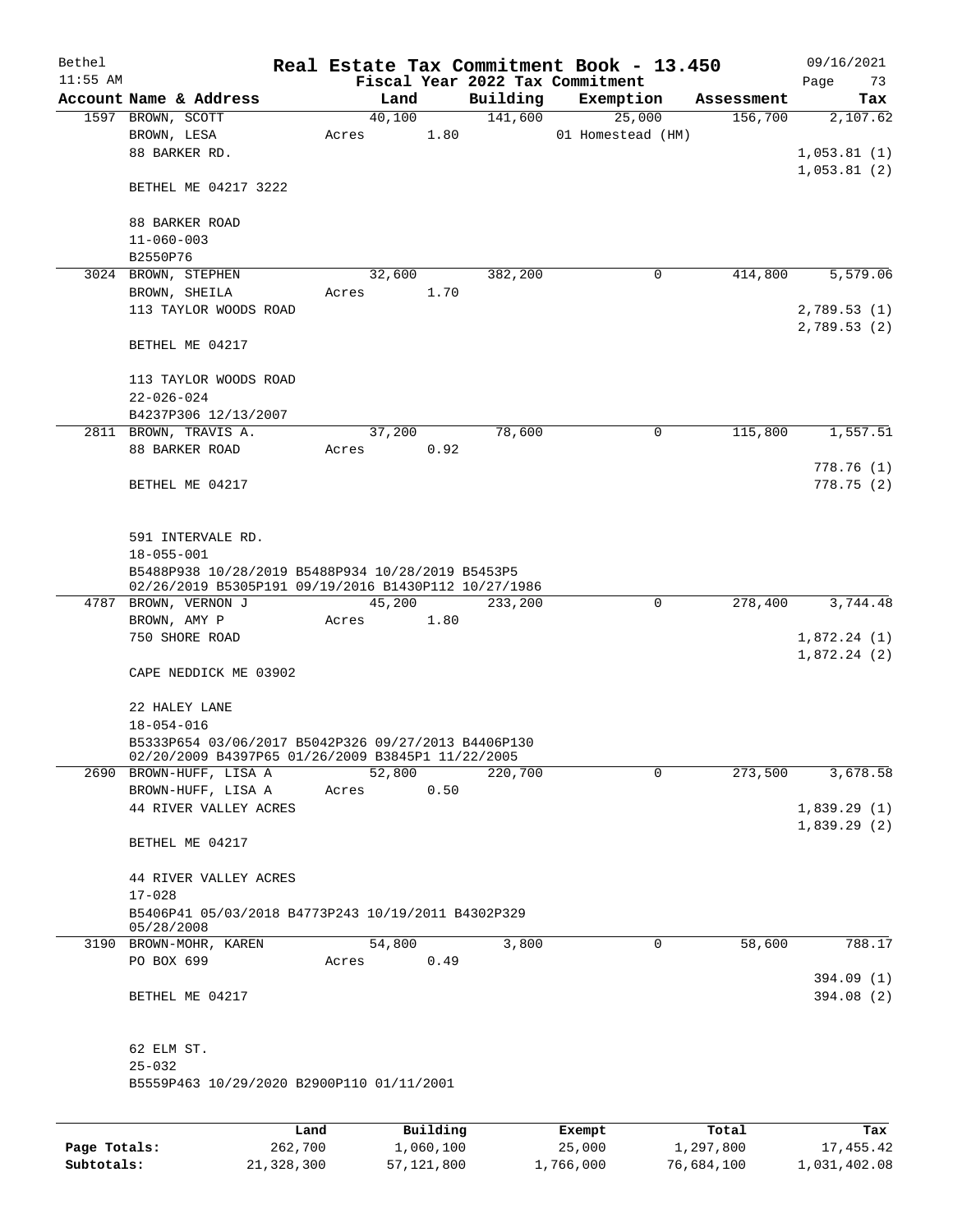| Bethel<br>$11:55$ AM |                                                                  |         |          |         |             | Real Estate Tax Commitment Book - 13.450<br>Fiscal Year 2022 Tax Commitment |                        | 09/16/2021<br>Page<br>74 |
|----------------------|------------------------------------------------------------------|---------|----------|---------|-------------|-----------------------------------------------------------------------------|------------------------|--------------------------|
|                      | Account Name & Address                                           |         | Land     |         | Building    | Exemption                                                                   | Assessment             | Tax                      |
|                      | 3201 BROWN-MOHR, KAREN L                                         |         | 72,700   |         | 320,600     |                                                                             | $\mathbf 0$<br>393,300 | 5,289.89                 |
|                      | 2088 TOCOBAGA LANE                                               | Acres   |          | 0.32    |             |                                                                             |                        |                          |
|                      |                                                                  |         |          |         |             |                                                                             |                        | 2,644.95(1)              |
|                      | NOKOMIS FL 34275                                                 |         |          |         |             |                                                                             |                        | 2,644.94(2)              |
|                      |                                                                  |         |          |         |             |                                                                             |                        |                          |
|                      | 22 MAIN ST.                                                      |         |          |         |             |                                                                             |                        |                          |
|                      | $25 - 042$                                                       |         |          |         |             |                                                                             |                        |                          |
|                      | B1564P173                                                        |         |          |         |             |                                                                             |                        |                          |
|                      | 5113 BRUMMEL, DENISE D. &                                        |         | 46,000   |         | $\mathbf 0$ |                                                                             | 46,000<br>0            | 618.70                   |
|                      | ROBERT J.                                                        |         |          |         |             |                                                                             |                        |                          |
|                      | 1245 CHINA RD.                                                   | Acres   |          | 1.86    |             |                                                                             |                        | 309.35(1)                |
|                      | WINSLOW ME 04901                                                 |         |          |         |             |                                                                             |                        | 309.35(2)                |
|                      |                                                                  |         |          |         |             |                                                                             |                        |                          |
|                      |                                                                  |         |          |         |             |                                                                             |                        |                          |
|                      | WINTERPARK                                                       |         |          |         |             |                                                                             |                        |                          |
|                      | $01 - 010 - 002$                                                 |         |          |         |             |                                                                             |                        |                          |
|                      | B5509P501 03/02/2020 B5452P553 02/22/2019 B3962P119              |         |          |         |             |                                                                             |                        |                          |
|                      | 2992 BRUNNICK, MICHAEL<br>BRUNNICK, ANYA PURI                    | Acres   | 55,700   | 2.70    | $\mathbf 0$ |                                                                             | 55,700<br>$\mathbf 0$  | 749.17                   |
|                      | 18 BROAD STREET                                                  |         |          |         |             |                                                                             |                        | 374.59(1)                |
|                      |                                                                  |         |          |         |             |                                                                             |                        | 374.58(2)                |
|                      | NEWBURYPORT MA 01950                                             |         |          |         |             |                                                                             |                        |                          |
|                      |                                                                  |         |          |         |             |                                                                             |                        |                          |
|                      | LANGELEY RD                                                      |         |          |         |             |                                                                             |                        |                          |
|                      | $22 - 016 - 005$                                                 |         |          |         |             |                                                                             |                        |                          |
|                      | B5407P361 05/11/2018 B5092P117 02/25/2014 B2547P97<br>04/17/1998 |         |          |         |             |                                                                             |                        |                          |
|                      | 2993 BRUNNICK, MICHAEL                                           |         | 65,100   |         | 195,900     |                                                                             | 261,000<br>0           | 3,510.45                 |
|                      | BRUNNICK, ANYA PURI                                              | Acres   |          | 2.60    |             |                                                                             |                        |                          |
|                      | 18 BROAD STREET                                                  |         |          |         |             |                                                                             |                        | 1,755.23(1)              |
|                      | NEWBURYPORT MA 01950                                             |         |          |         |             |                                                                             |                        | 1,755.22(2)              |
|                      |                                                                  |         |          |         |             |                                                                             |                        |                          |
|                      | <b>30 LANGELEY RD</b>                                            |         |          |         |             |                                                                             |                        |                          |
|                      | $22 - 016 - 006$                                                 |         |          |         |             |                                                                             |                        |                          |
|                      | B5407P361 05/11/2018 B5092P117 02/25/2014 B1396P6                |         |          |         |             |                                                                             |                        |                          |
|                      | 06/06/1986<br>4733 BRUNO, JENNIFER L                             |         | 61,500   |         | 295,900     |                                                                             | 357,400<br>0           | 4,807.03                 |
|                      | 2 OAK LANE                                                       | Acres   |          | 4.66    |             |                                                                             |                        |                          |
|                      |                                                                  |         |          |         |             |                                                                             |                        | 2,403.52(1)              |
|                      | STRATHAM NH 03885                                                |         |          |         |             |                                                                             |                        | 2,403.51(2)              |
|                      |                                                                  |         |          |         |             |                                                                             |                        |                          |
|                      | 8 BEECH LANE                                                     |         |          |         |             |                                                                             |                        |                          |
|                      | $12 - 073 - 016$                                                 |         |          |         |             |                                                                             |                        |                          |
|                      | B5465P382 06/12/2019 B5465P379 06/12/2019 B4569P233              |         |          |         |             |                                                                             |                        |                          |
|                      | 03/22/2010 B3693P328 03/30/2005                                  |         |          |         |             |                                                                             |                        |                          |
|                      | 46 BRYAN, SARAH C                                                |         | 54,000   |         | 108,600     | 25,000                                                                      | 137,600                | 1,850.72                 |
|                      | 707 GROVER HILL RD.                                              | Acres   |          | 6.90    |             | 01 Homestead (HM)                                                           |                        | 925.36(1)                |
|                      | BETHEL ME 04217                                                  |         |          |         |             |                                                                             |                        | 925.36(2)                |
|                      |                                                                  |         |          |         |             |                                                                             |                        |                          |
|                      |                                                                  |         |          |         |             |                                                                             |                        |                          |
|                      | 707 GROVER HILL RD.                                              |         |          |         |             |                                                                             |                        |                          |
|                      | $01 - 038$                                                       |         |          |         |             |                                                                             |                        |                          |
|                      | B5412P386 06/11/2018 B4516P55 10/23/2009                         |         |          |         |             |                                                                             |                        |                          |
|                      |                                                                  | Land    | Building |         |             | Exempt                                                                      | Total                  | Tax                      |
| Page Totals:         |                                                                  | 355,000 |          | 921,000 |             | 25,000                                                                      | 1,251,000              | 16,825.96                |

**Subtotals:** 21,683,300 58,042,800 1,791,000 77,935,100 1,048,228.04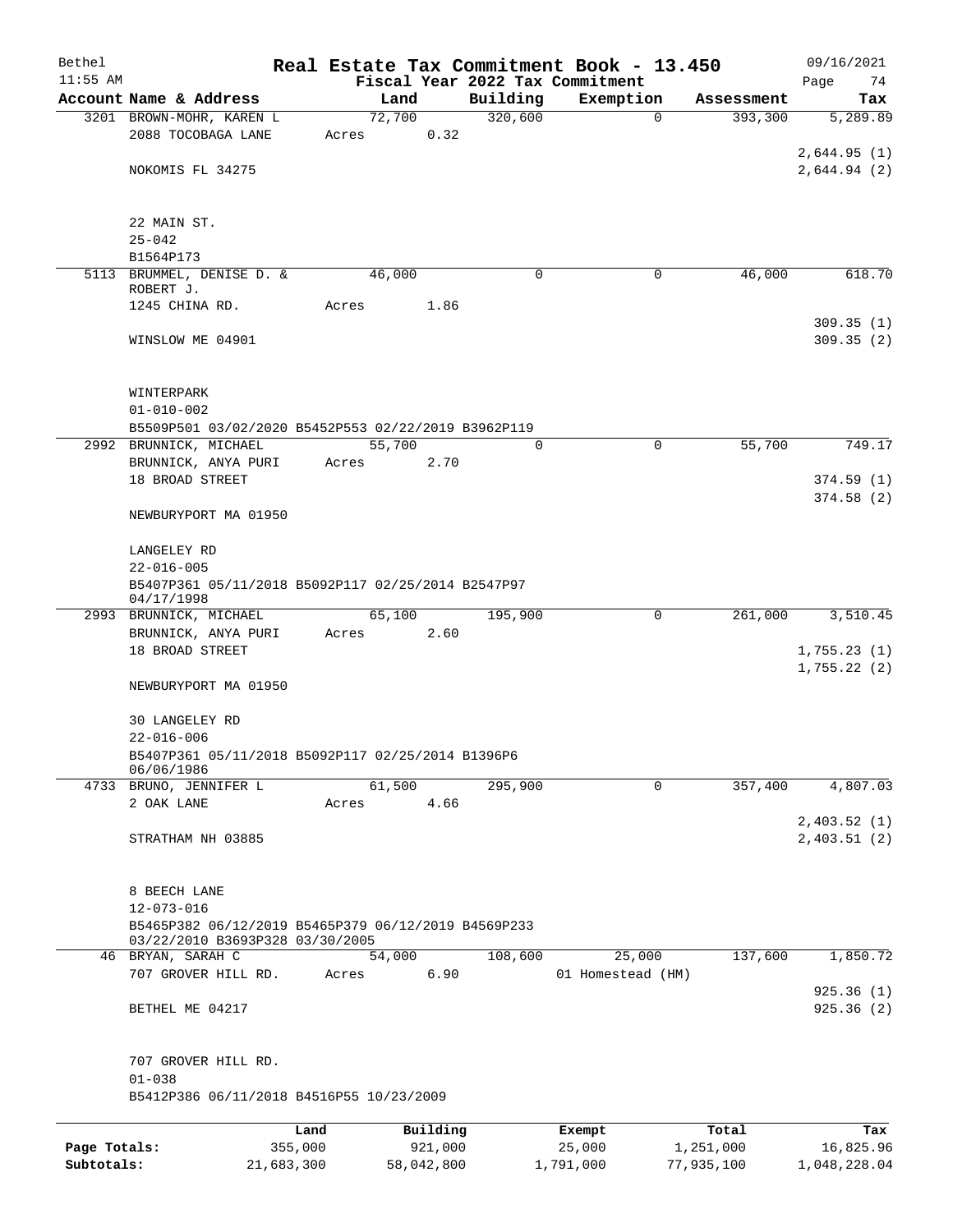| $11:55$ AM<br>Fiscal Year 2022 Tax Commitment<br>Building<br>Account Name & Address<br>Exemption<br>Land<br>Assessment<br>56,200<br>3420 BSB REALTY TRUST<br>$\Omega$<br>$\Omega$<br>56,200<br>0.39<br>C/O ANDREA SULLIVAN<br>Acres<br>18 LAURA LANE<br>NORTON MA 02766<br>45 CROSS ST.<br>$25 - 239 - 001$<br>3416 BSB REALTY TRUST<br>90,300<br>0<br>$\mathbf 0$<br>90,300<br>C/O ANDREA SULLIVAN<br>2.70<br>Acres<br>18 LAURA LANE<br>NORTON MA 02766<br>CROSS ST.<br>$25 - 238$ | 75<br>Page<br>Tax<br>755.89<br>377.95(1) |
|-------------------------------------------------------------------------------------------------------------------------------------------------------------------------------------------------------------------------------------------------------------------------------------------------------------------------------------------------------------------------------------------------------------------------------------------------------------------------------------|------------------------------------------|
|                                                                                                                                                                                                                                                                                                                                                                                                                                                                                     |                                          |
|                                                                                                                                                                                                                                                                                                                                                                                                                                                                                     |                                          |
|                                                                                                                                                                                                                                                                                                                                                                                                                                                                                     |                                          |
|                                                                                                                                                                                                                                                                                                                                                                                                                                                                                     | 377.94(2)                                |
|                                                                                                                                                                                                                                                                                                                                                                                                                                                                                     | 1,214.54                                 |
|                                                                                                                                                                                                                                                                                                                                                                                                                                                                                     |                                          |
|                                                                                                                                                                                                                                                                                                                                                                                                                                                                                     |                                          |
|                                                                                                                                                                                                                                                                                                                                                                                                                                                                                     |                                          |
|                                                                                                                                                                                                                                                                                                                                                                                                                                                                                     |                                          |
|                                                                                                                                                                                                                                                                                                                                                                                                                                                                                     |                                          |
|                                                                                                                                                                                                                                                                                                                                                                                                                                                                                     | 607.27(1)                                |
|                                                                                                                                                                                                                                                                                                                                                                                                                                                                                     | 607.27(2)                                |
|                                                                                                                                                                                                                                                                                                                                                                                                                                                                                     |                                          |
|                                                                                                                                                                                                                                                                                                                                                                                                                                                                                     |                                          |
|                                                                                                                                                                                                                                                                                                                                                                                                                                                                                     |                                          |
| 16,000<br>1320 BUCK, ANNA M<br>43,000<br>25,000<br>34,000                                                                                                                                                                                                                                                                                                                                                                                                                           | 457.30                                   |
| 4.30<br>PO BOX 702<br>01 Homestead (HM)<br>Acres                                                                                                                                                                                                                                                                                                                                                                                                                                    |                                          |
|                                                                                                                                                                                                                                                                                                                                                                                                                                                                                     | 228.65(1)                                |
| BETHEL ME 04217                                                                                                                                                                                                                                                                                                                                                                                                                                                                     | 228.65(2)                                |
|                                                                                                                                                                                                                                                                                                                                                                                                                                                                                     |                                          |
| 307 WALKERS MILLS RD.                                                                                                                                                                                                                                                                                                                                                                                                                                                               |                                          |
| $08 - 015$                                                                                                                                                                                                                                                                                                                                                                                                                                                                          |                                          |
| B1275P84 08/28/1984                                                                                                                                                                                                                                                                                                                                                                                                                                                                 |                                          |
| 56,500<br>90,900<br>170 BUCK, ELIZABETH A.<br>34,400<br>0                                                                                                                                                                                                                                                                                                                                                                                                                           | 1,222.61                                 |
| PO BOX 491<br>2.00<br>Acres                                                                                                                                                                                                                                                                                                                                                                                                                                                         |                                          |
|                                                                                                                                                                                                                                                                                                                                                                                                                                                                                     | 611.31(1)                                |
| BETHEL ME 04217                                                                                                                                                                                                                                                                                                                                                                                                                                                                     | 611.30(2)                                |
| 718 WALKERS MILLS RD.                                                                                                                                                                                                                                                                                                                                                                                                                                                               |                                          |
| $04 - 025$                                                                                                                                                                                                                                                                                                                                                                                                                                                                          |                                          |
| B5497P815 12/16/2019 B4454P128 06/10/2009 B4454P126                                                                                                                                                                                                                                                                                                                                                                                                                                 |                                          |
| 06/10/2009 B3951P36 06/07/2006 B3597P50 09/27/2004                                                                                                                                                                                                                                                                                                                                                                                                                                  |                                          |
| 34,100<br>25,000<br>161,000<br>345 BUCK, LARRY O.<br>151,900                                                                                                                                                                                                                                                                                                                                                                                                                        | 2,165.45                                 |
| 1.81<br>BUCK, SUE<br>Acres<br>01 Homestead (HM)                                                                                                                                                                                                                                                                                                                                                                                                                                     |                                          |
| 765 ROUTE 232                                                                                                                                                                                                                                                                                                                                                                                                                                                                       | 1,082.73(1)                              |
| BRYANT POND ME 04219                                                                                                                                                                                                                                                                                                                                                                                                                                                                | 1,082.72(2)                              |
| 765 ROUTE 232                                                                                                                                                                                                                                                                                                                                                                                                                                                                       |                                          |
| $05 - 050 - 001$                                                                                                                                                                                                                                                                                                                                                                                                                                                                    |                                          |
| B5496P386 12/06/2019 B4137P294 05/25/2007 B3598P329<br>09/30/2004                                                                                                                                                                                                                                                                                                                                                                                                                   |                                          |
| 293,300<br>2789 BUCK, RODGER J PR<br>47,800<br>245,500<br>0                                                                                                                                                                                                                                                                                                                                                                                                                         | 3,944.89                                 |
| 8.80<br>BUCK, CATHERINE L.<br>Acres                                                                                                                                                                                                                                                                                                                                                                                                                                                 |                                          |
| 150 GLENWOOD AVE                                                                                                                                                                                                                                                                                                                                                                                                                                                                    | 1,972.45(1)                              |
| PORTLAND ME 04103                                                                                                                                                                                                                                                                                                                                                                                                                                                                   | 1,972.44(2)                              |
| 789 INTERVALE RD.                                                                                                                                                                                                                                                                                                                                                                                                                                                                   |                                          |
| $18 - 040$                                                                                                                                                                                                                                                                                                                                                                                                                                                                          |                                          |
| B5461P900 05/10/2019 B2964P84 07/03/2001                                                                                                                                                                                                                                                                                                                                                                                                                                            |                                          |
|                                                                                                                                                                                                                                                                                                                                                                                                                                                                                     |                                          |

|              | Land       | Building   | Exempt    | Total      | Tax          |
|--------------|------------|------------|-----------|------------|--------------|
| Page Totals: | 305,800    | 469,900    | 50,000    | 725,700    | 9,760.68     |
| Subtotals:   | 21,989,100 | 58,512,700 | 1,841,000 | 78,660,800 | 1,057,988.72 |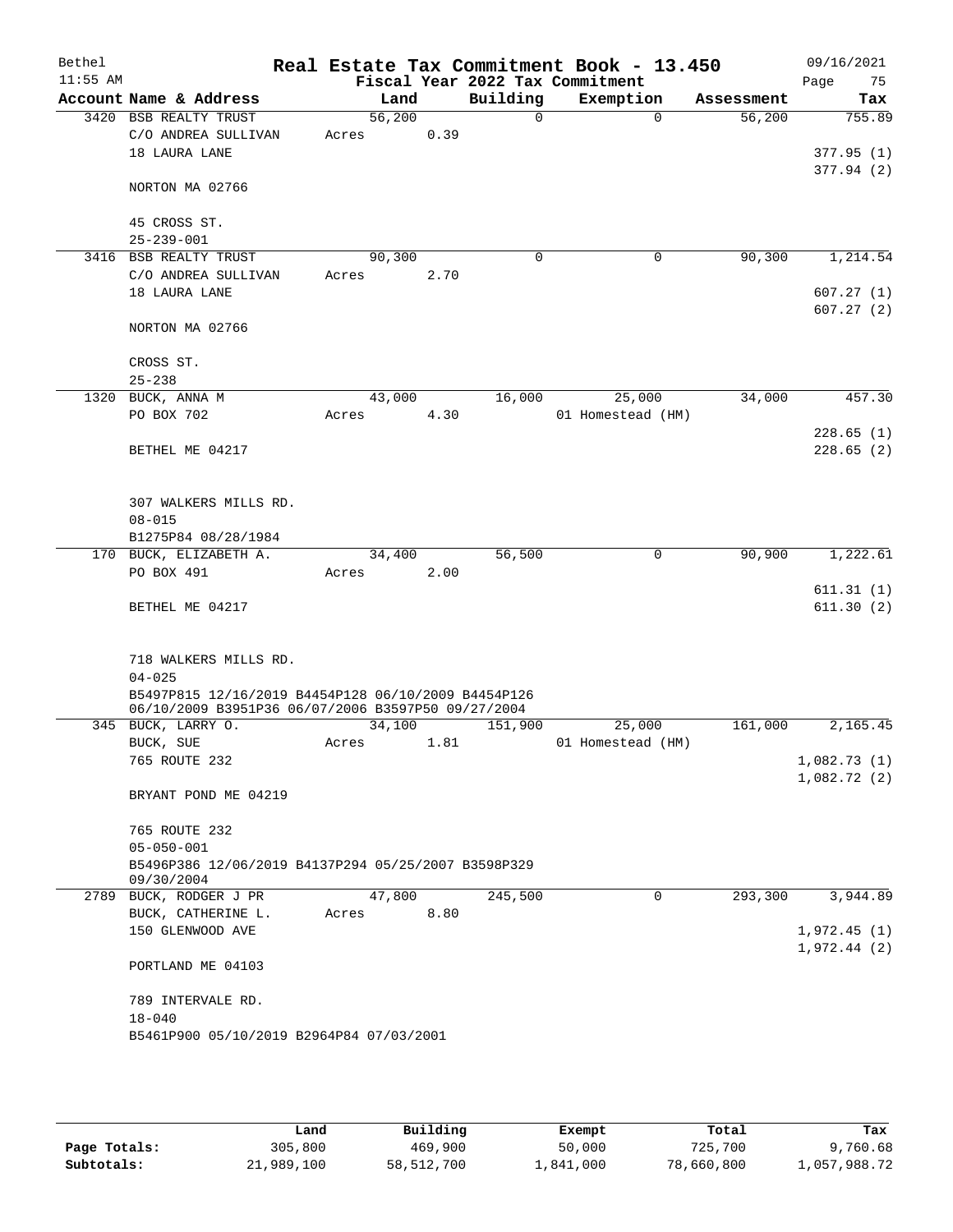| Bethel<br>$11:55$ AM |                                                                                         |                 |      |          | Real Estate Tax Commitment Book - 13.450<br>Fiscal Year 2022 Tax Commitment |            | 09/16/2021<br>Page<br>76  |
|----------------------|-----------------------------------------------------------------------------------------|-----------------|------|----------|-----------------------------------------------------------------------------|------------|---------------------------|
|                      | Account Name & Address                                                                  | Land            |      | Building | Exemption                                                                   | Assessment | Tax                       |
|                      | 4926 BUCK, ROGER C PR<br>BUCK, CATHERINE L<br>150 GLENWOOD AVENUE                       | 48,700<br>Acres | 1.20 | 125,500  | $\mathbf 0$                                                                 | 174,200    | 2,342.99<br>1, 171.50 (1) |
|                      | PORTLAND ME 04102                                                                       |                 |      |          |                                                                             |            | 1, 171. 49 (2)            |
|                      | 787 INTERVALE RD.<br>$18 - 040 - 001$                                                   |                 |      |          |                                                                             |            |                           |
|                      | B3989P135 08/04/2006                                                                    |                 |      |          |                                                                             |            |                           |
|                      | 2564 BUCKLEY, CORNELIUS, E.<br>III & JANET J.                                           | 25,600          |      | 217,300  | 0                                                                           | 242,900    | 3,267.01                  |
|                      | 256 GRANITE STREET                                                                      | Acres           | 0.50 |          |                                                                             |            | 1,633.51(1)               |
|                      | LEOMINSTER MA 01453                                                                     |                 |      |          |                                                                             |            | 1,633.50(2)               |
|                      | 9 HOLLY PLACE                                                                           |                 |      |          |                                                                             |            |                           |
|                      | $15 - 016 - 016$                                                                        |                 |      |          |                                                                             |            |                           |
|                      | B4930P52 12/12/2012<br>4656 BUCKLEY, KEVIN F                                            | 37,300          |      | 292,800  | $\mathsf{O}$                                                                | 330,100    | 4,439.85                  |
|                      | BUCKLEY, ELISE A                                                                        | Acres           | 1.56 |          |                                                                             |            |                           |
|                      | 8 BOURBEAU TERRACE                                                                      |                 |      |          |                                                                             |            | 2, 219.93(1)              |
|                      |                                                                                         |                 |      |          |                                                                             |            | 2, 219.92(2)              |
|                      | NEWBURYPORT MA 01950                                                                    |                 |      |          |                                                                             |            |                           |
|                      | 23 TILSON BURKE RD<br>$02 - 025 - 008$                                                  |                 |      |          |                                                                             |            |                           |
|                      | B5260P409 12/23/2015                                                                    |                 |      |          |                                                                             |            |                           |
| 280                  | BUCKMAN, ALAN                                                                           | 28,300          |      | 120,000  | 25,000                                                                      | 123,300    | 1,658.39                  |
|                      | BUCKMAN, SUSIE                                                                          | Acres           | 2.88 |          | 01 Homestead (HM)                                                           |            |                           |
|                      | 144 MCCRILLIS BROOK                                                                     |                 |      |          |                                                                             |            | 829.20(1)                 |
|                      | ROAD                                                                                    |                 |      |          |                                                                             |            |                           |
|                      | BRYANT POND ME 04219                                                                    |                 |      |          |                                                                             |            | 829.19 (2)                |
|                      | 144 MCCRILLIS BROOK RD.<br>$04 - 090$                                                   |                 |      |          |                                                                             |            |                           |
|                      | B839P259                                                                                |                 |      |          |                                                                             |            |                           |
|                      | 1332 BUCKMAN, MARY F                                                                    | 30,000          |      | 71,700   | 25,000                                                                      | 76,700     | 1,031.62                  |
|                      | 549 WALKERS MILLS RD                                                                    | Acres           | 6.48 |          | 01 Homestead (HM)                                                           |            | 515.81(1)                 |
|                      | BETHEL ME 04217                                                                         |                 |      |          |                                                                             |            | 515.81(2)                 |
|                      | 549 WALKERS MILLS RD.                                                                   |                 |      |          |                                                                             |            |                           |
|                      | $08 - 026$                                                                              |                 |      |          |                                                                             |            |                           |
|                      | B1116P51 04/29/1981                                                                     |                 |      |          |                                                                             |            |                           |
|                      | 411 BUKER, GARY E                                                                       | 58,300          |      | 320,900  | 31,000                                                                      | 348,200    | 4,683.29                  |
|                      | 76 CHESTNUT KNOLL LANE                                                                  | Acres           | 7.70 |          | 01 Homestead (HM)<br>12 WW2 Vet Res                                         |            | 2,341.65(1)               |
|                      | BETHEL ME 04217                                                                         |                 |      |          |                                                                             |            | 2,341.64(2)               |
|                      | 76 CHESTNUT KNOLL LANE<br>$06 - 027 - 004$<br>B4727P107 06/14/2011 B1757P208 09/14/1990 |                 |      |          |                                                                             |            |                           |
|                      |                                                                                         |                 |      |          |                                                                             |            |                           |

|              | Land       | Building   | Exempt    | Total      | Tax          |
|--------------|------------|------------|-----------|------------|--------------|
| Page Totals: | 228,200    | 1,148,200  | 81,000    | 1,295,400  | 17,423.15    |
| Subtotals:   | 22,217,300 | 59,660,900 | 1,922,000 | 79,956,200 | 1,075,411.87 |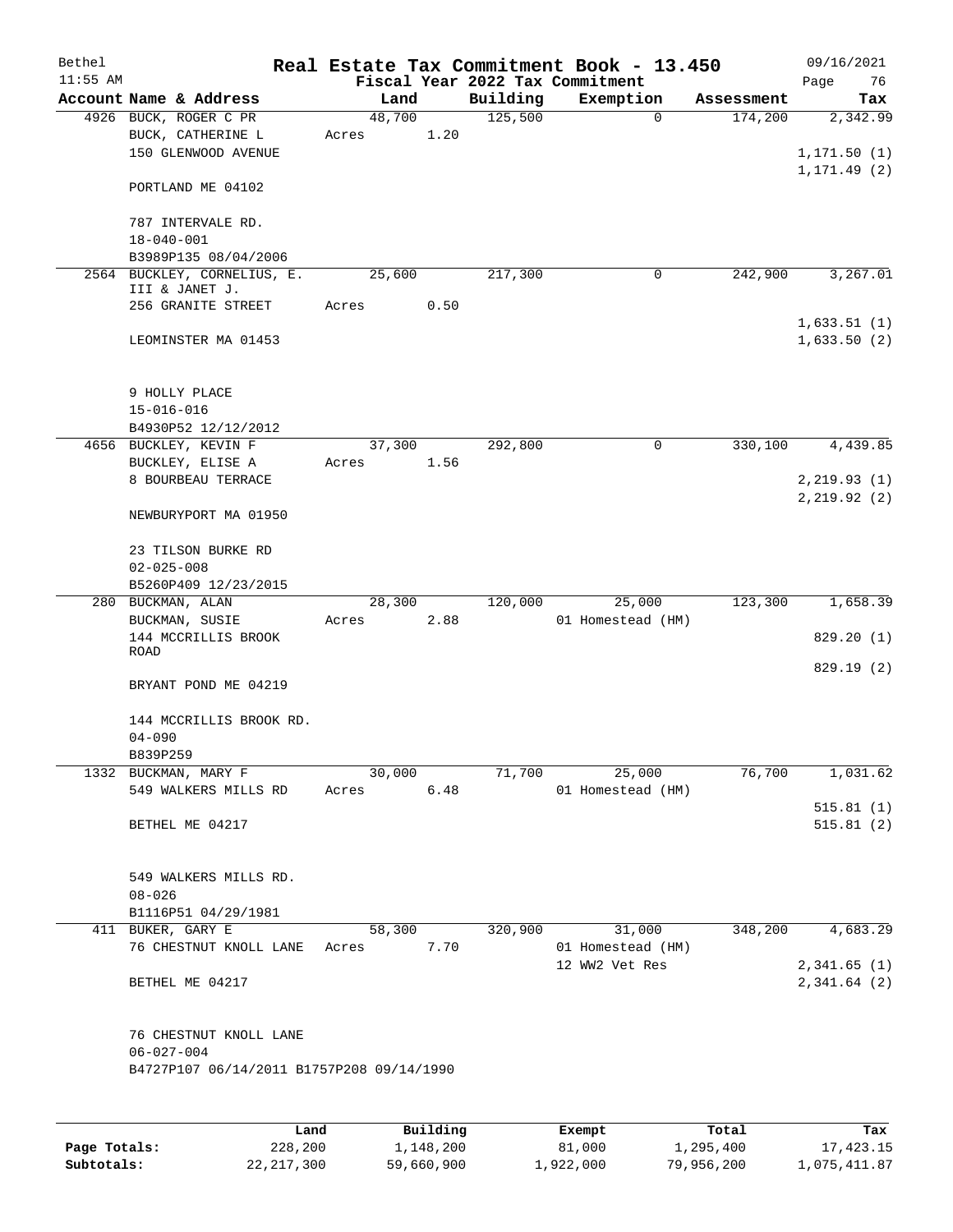| Bethel                     |                                                                  |       |                       |             | Real Estate Tax Commitment Book - 13.450     |                           | 09/16/2021                 |
|----------------------------|------------------------------------------------------------------|-------|-----------------------|-------------|----------------------------------------------|---------------------------|----------------------------|
| $11:55$ AM                 | Account Name & Address                                           |       | Land                  | Building    | Fiscal Year 2022 Tax Commitment<br>Exemption | Assessment                | Page<br>77<br>Tax          |
|                            | 286 BULLOCK, DAMON A                                             |       | 29,800                | $\mathbf 0$ | $\mathbf 0$                                  | 29,800                    | 400.81                     |
|                            | MEEL-BULLOCK, DIANNA V Acres<br>67 PAT-REE DRIVE                 |       | 5.03                  |             |                                              |                           | 200.41(1)<br>200.40(2)     |
|                            | EAST TAUNTON MA 02718                                            |       |                       |             |                                              |                           |                            |
|                            | MCCRILLIS BROOK RD<br>$04 - 093 - 004$                           |       |                       |             |                                              |                           |                            |
|                            | B5328P356 01/25/2017                                             |       |                       |             |                                              |                           |                            |
|                            | 287 BULLOCK, DAMON A                                             |       | 22,800                | $\Omega$    | 0                                            | 22,800                    | 306.66                     |
|                            | MEEL-BULLOCK, DIANNA V Acres<br>67 PAT-REE DRIVE                 |       | 5.03                  |             |                                              |                           | 153.33(1)<br>153.33(2)     |
|                            | EAST TAUNTON MA 02718                                            |       |                       |             |                                              |                           |                            |
|                            | 85 MCCRILLIS BROOK RD<br>$04 - 093 - 005$                        |       |                       |             |                                              |                           |                            |
|                            | B5328P356 01/25/2017                                             |       |                       |             |                                              |                           |                            |
|                            | 5050 BULLOCK, MICHELLE M                                         |       | 56,500                | 305,500     | $\mathbf 0$                                  | 362,000                   | 4,868.90                   |
|                            | BULLOCK, CHRISTOPHER J Acres                                     |       | 2.28                  |             |                                              |                           |                            |
|                            | 14 POND STREET                                                   |       |                       |             |                                              |                           | 2,434.45(1)<br>2,434.45(2) |
|                            | HOPKINTON MA 01748                                               |       |                       |             |                                              |                           |                            |
|                            | 27 HOMESTEAD LANE<br>18-060-027                                  |       |                       |             |                                              |                           |                            |
|                            | B5383P29 12/11/2017 B4896P114 09/19/2012 B3568P322<br>08/06/2004 |       |                       |             |                                              |                           |                            |
|                            | 3195 BUMPUS HISTORIC MINE,<br>LLC                                |       | 50,900                | 269,800     | 0                                            | 320,700                   | 4, 313. 42                 |
|                            | 100 CODMAN ROAD                                                  | Acres | 0.30                  |             |                                              |                           |                            |
|                            | BROOKLINE MA 02445                                               |       |                       |             |                                              |                           | 2,156.71(1)<br>2,156.71(2) |
|                            |                                                                  |       |                       |             |                                              |                           |                            |
|                            | 21 CHURCH ST.<br>$25 - 036$                                      |       |                       |             |                                              |                           |                            |
|                            | B5248P602 10/13/2015 B4151P251 06/19/2007 B3707P12<br>04/27/2005 |       |                       |             |                                              |                           |                            |
|                            | 3386 BUNN, ROSEMARY S                                            |       | 63,600                | 214,500     | 25,000                                       | 253,100                   | 3,404.20                   |
|                            | PO BOX 15                                                        | Acres | 2.10                  |             | 01 Homestead (HM)                            |                           |                            |
|                            | BETHEL ME 04217                                                  |       |                       |             |                                              |                           | 1,702.10(1)<br>1,702.10(2) |
|                            | 25 CLARK ST.<br>$25 - 208$                                       |       |                       |             |                                              |                           |                            |
|                            | B4705P192 03/30/2011 B3630P133 11/18/2004                        |       |                       |             |                                              |                           |                            |
|                            | 1036 BUNN, ROSEMARY S<br>PO BOX 15                               |       | 33,600                | 138,900     | 0                                            | 172,500                   | 2,320.13                   |
|                            |                                                                  |       |                       |             |                                              |                           | 1,160.07(1)                |
|                            | BETHEL ME 04217                                                  |       |                       |             |                                              |                           | 1,160.06(2)                |
|                            | 88 FAIRWAY ROAD                                                  |       |                       |             |                                              |                           |                            |
|                            | $07 - 028 - 542$                                                 |       |                       |             |                                              |                           |                            |
|                            | B2664P83 02/01/1999                                              |       |                       |             |                                              |                           |                            |
|                            |                                                                  | Land  | Building              |             | Exempt                                       | Total                     | Tax                        |
| Page Totals:<br>Subtotals: | 257,200<br>22, 474, 500                                          |       | 928,700<br>60,589,600 |             | 25,000<br>1,947,000                          | 1,160,900<br>81, 117, 100 | 15,614.12<br>1,091,025.99  |
|                            |                                                                  |       |                       |             |                                              |                           |                            |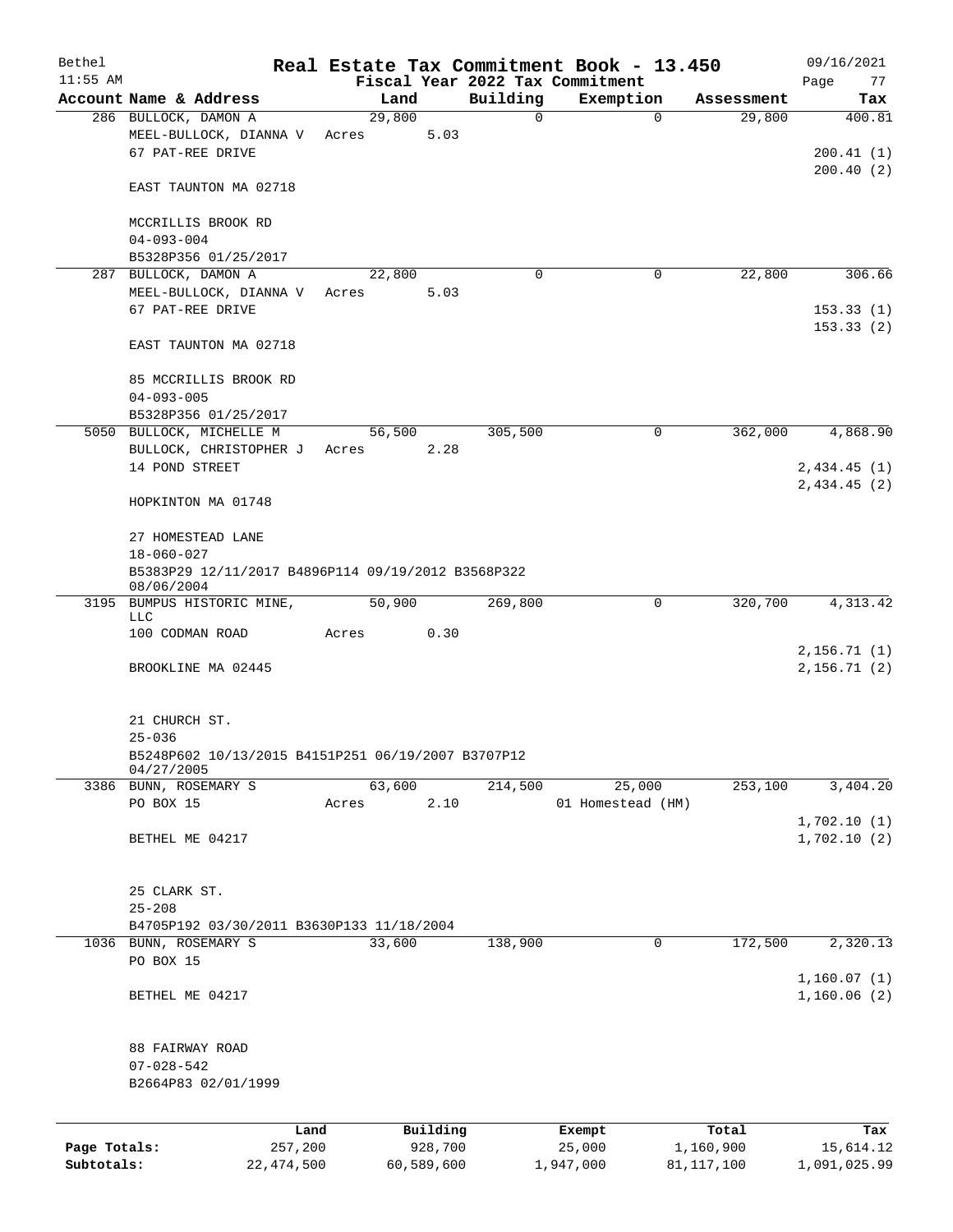| Bethel<br>$11:55$ AM |                                                                             |        |      | Fiscal Year 2022 Tax Commitment | Real Estate Tax Commitment Book - 13.450 |            | 09/16/2021<br>78         |
|----------------------|-----------------------------------------------------------------------------|--------|------|---------------------------------|------------------------------------------|------------|--------------------------|
|                      | Account Name & Address                                                      | Land   |      | Building                        | Exemption                                | Assessment | Page<br>Tax              |
|                      | 4825 BUNN, ROSEMARY STONE                                                   | 56,000 |      | $\mathbf 0$                     | $\mathbf 0$                              | 56,000     | 753.20                   |
|                      | PO BOX 15                                                                   | Acres  | 0.57 |                                 |                                          |            |                          |
|                      |                                                                             |        |      |                                 |                                          |            | 376.60(1)                |
|                      | BETHEL ME 04217                                                             |        |      |                                 |                                          |            | 376.60(2)                |
|                      |                                                                             |        |      |                                 |                                          |            |                          |
|                      | VERNON STREET                                                               |        |      |                                 |                                          |            |                          |
|                      | $25 - 208 - 002$                                                            |        |      |                                 |                                          |            |                          |
|                      | B5063P335 11/18/2013                                                        |        |      |                                 |                                          |            |                          |
|                      | 253 BURBANK, GREGORY S TTE<br>10 FOUNTAIN SPRING LANE Acres                 | 77,000 | 5.02 | 187,500                         | 0                                        | 264,500    | 3, 557.53                |
|                      |                                                                             |        |      |                                 |                                          |            | 1,778.77(1)              |
|                      | JOHNSTON RI 02919                                                           |        |      |                                 |                                          |            | 1,778.76 (2)             |
|                      | 39 HIGHLAND AVE.                                                            |        |      |                                 |                                          |            |                          |
|                      | $04 - 083 - 003$                                                            |        |      |                                 |                                          |            |                          |
|                      | B5447P439 12/28/2018 B5308P181 10/03/2016                                   |        |      |                                 |                                          |            |                          |
|                      | 3748 BURGESS, RICHARD E                                                     | 61,000 |      | 273,400                         | $\mathbf 0$                              | 334,400    | 4,497.68                 |
|                      | BURGESS, BETH A                                                             | Acres  | 5.50 |                                 |                                          |            |                          |
|                      | 130 OLD ESSEX RD                                                            |        |      |                                 |                                          |            | 2, 248.84 (1)            |
|                      | MANCHESTER MA 01944                                                         |        |      |                                 |                                          |            | 2, 248.84 (2)            |
|                      | 251 TAYLOR SMITH RD                                                         |        |      |                                 |                                          |            |                          |
|                      | $09 - 006 - 008$                                                            |        |      |                                 |                                          |            |                          |
|                      | B3245P65                                                                    |        |      |                                 |                                          |            |                          |
|                      | 1545 BURKE, EDWARD P<br>105 KENOZA AVE.                                     | 10,800 |      | 51,200                          | $\mathbf 0$                              | 62,000     | 833.90                   |
|                      |                                                                             |        |      |                                 |                                          |            | 416.95(1)                |
|                      | HAVERHILL MA 01830                                                          |        |      |                                 |                                          |            | 416.95(2)                |
|                      |                                                                             |        |      |                                 |                                          |            |                          |
|                      | 788 WEST BETHEL RD.                                                         |        |      |                                 |                                          |            |                          |
|                      | $11 - 027 - 001 - 006$                                                      |        |      |                                 |                                          |            |                          |
|                      | B4408P265 02/26/2009 B2782P290 12/28/1999                                   |        |      |                                 |                                          |            |                          |
|                      | 2936 BURKE, KEVIN M                                                         | 33,600 |      | 114,100                         | $\mathbf 0$                              | 147,700    | 1,986.57                 |
|                      | 183 BUTTERNUT LN                                                            |        |      |                                 |                                          |            |                          |
|                      | METHUEN MA 01844                                                            |        |      |                                 |                                          |            | 993.29 (1)<br>993.28 (2) |
|                      |                                                                             |        |      |                                 |                                          |            |                          |
|                      |                                                                             |        |      |                                 |                                          |            |                          |
|                      | 9 CHERRY LANE                                                               |        |      |                                 |                                          |            |                          |
|                      | $22 - 002 - 001 - 014$<br>B4910P317 10/23/2012 B4899P283 09/27/2012 B3592P4 |        |      |                                 |                                          |            |                          |
|                      | 09/14/2004                                                                  |        |      |                                 |                                          |            |                          |
|                      | 389 BURKE, MICHAEL R. &                                                     | 55,500 |      | 199,900                         | $\mathbf 0$                              | 255,400    | 3,435.13                 |
|                      | JULEE M.<br>157 G STREET                                                    | Acres  | 5.40 |                                 |                                          |            |                          |
|                      |                                                                             |        |      |                                 |                                          |            | 1,717.57(1)              |
|                      | SOUTH BOSTON MA 02127                                                       |        |      |                                 |                                          |            | 1,717.56(2)              |
|                      |                                                                             |        |      |                                 |                                          |            |                          |
|                      | 37 SPARROW HAWK<br>$06 - 018 - 006$                                         |        |      |                                 |                                          |            |                          |
|                      | B5566P924 11/24/2020 B2620P298 10/14/1998                                   |        |      |                                 |                                          |            |                          |
|                      |                                                                             |        |      |                                 |                                          |            |                          |
|                      |                                                                             |        |      |                                 |                                          |            |                          |
|                      |                                                                             |        |      |                                 |                                          |            |                          |

|              | Land       | Building   | Exempt    | Total      | Tax          |
|--------------|------------|------------|-----------|------------|--------------|
| Page Totals: | 293,900    | 826,100    |           | 1,120,000  | 15,064.01    |
| Subtotals:   | 22,768,400 | 61,415,700 | 1,947,000 | 82,237,100 | 1,106,090.00 |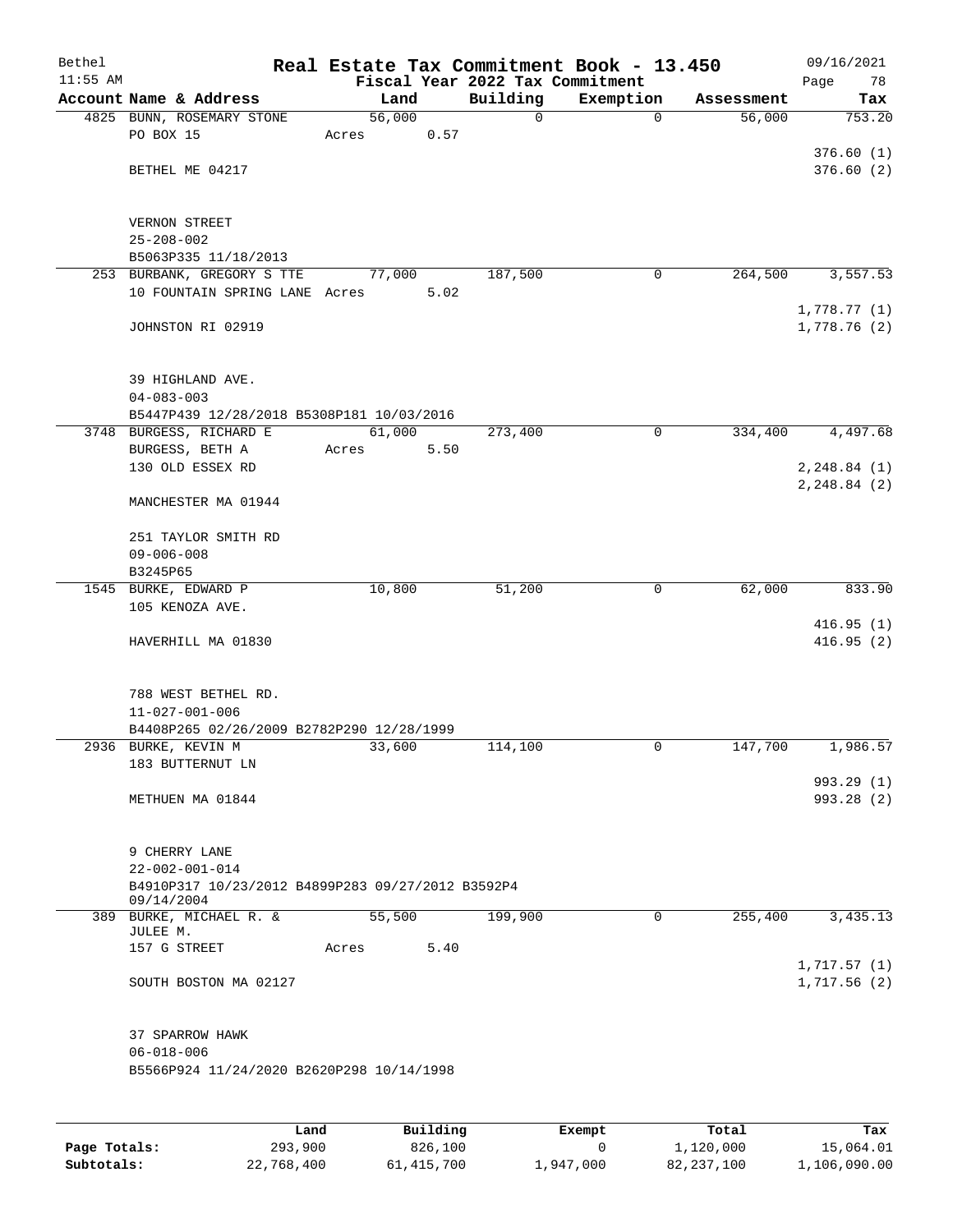| Bethel     |                                                                   |       |        |      |                                 | Real Estate Tax Commitment Book - 13.450 |            | 09/16/2021  |
|------------|-------------------------------------------------------------------|-------|--------|------|---------------------------------|------------------------------------------|------------|-------------|
| $11:55$ AM |                                                                   |       |        |      | Fiscal Year 2022 Tax Commitment |                                          |            | 79<br>Page  |
|            | Account Name & Address                                            |       | Land   |      | Building                        | Exemption                                | Assessment | Tax         |
|            | 4561 BURKE, VIRGINIA A                                            |       | 34,400 |      | 144,400                         | 25,000                                   | 153,800    | 2,068.61    |
|            | NELLIS, JEREMY                                                    | Acres |        | 2.00 |                                 | 01 Homestead (HM)                        |            |             |
|            | 577 EAST BETHEL RD                                                |       |        |      |                                 |                                          |            | 1,034.31(1) |
|            |                                                                   |       |        |      |                                 |                                          |            | 1,034.30(2) |
|            | BETHEL ME 04217                                                   |       |        |      |                                 |                                          |            |             |
|            |                                                                   |       |        |      |                                 |                                          |            |             |
|            | 577 EAST BETHEL RD                                                |       |        |      |                                 |                                          |            |             |
|            | $09 - 035 - 001$                                                  |       |        |      |                                 |                                          |            |             |
|            | B4001P158 09/01/2006 B3402P288 10/17/2003                         |       |        |      |                                 |                                          |            |             |
|            | 3600 BURNHAM, CHERYL                                              |       | 68,300 |      | 150,600                         | 25,000                                   | 193,900    | 2,607.96    |
|            | PO BOX 129                                                        | Acres |        | 1.20 |                                 | 01 Homestead (HM)                        |            |             |
|            |                                                                   |       |        |      |                                 |                                          |            | 1,303.98(1) |
|            | BETHEL ME 04217                                                   |       |        |      |                                 |                                          |            | 1,303.98(2) |
|            |                                                                   |       |        |      |                                 |                                          |            |             |
|            |                                                                   |       |        |      |                                 |                                          |            |             |
|            | 194 PARADISE RD.                                                  |       |        |      |                                 |                                          |            |             |
|            | $27 - 011$                                                        |       |        |      |                                 |                                          |            |             |
|            | B2643P251 12/09/1998                                              |       |        |      |                                 |                                          |            |             |
|            | 1558 BURNHAM, DAVID                                               |       | 41,500 |      | 134,600                         | 25,000                                   | 151,100    | 2,032.30    |
|            | BURNHAM, SUSAN                                                    | Acres |        | 2.80 |                                 | 01 Homestead (HM)                        |            |             |
|            | 14 FLEMING RD.                                                    |       |        |      |                                 |                                          |            | 1,016.15(1) |
|            |                                                                   |       |        |      |                                 |                                          |            | 1,016.15(2) |
|            | BETHEL ME 04217                                                   |       |        |      |                                 |                                          |            |             |
|            |                                                                   |       |        |      |                                 |                                          |            |             |
|            | 14 FLEMING RD.                                                    |       |        |      |                                 |                                          |            |             |
|            | $11 - 033$                                                        |       |        |      |                                 |                                          |            |             |
|            | B2403P201 09/07/1993 B1449P171 12/31/1986                         |       |        |      |                                 |                                          |            |             |
|            | 3572 BURNS, MARGARET M                                            |       | 33,600 |      | 186,100                         | 0                                        | 219,700    | 2,954.97    |
|            |                                                                   |       |        |      |                                 |                                          |            |             |
|            | GODSMAN, JOHN P                                                   |       |        |      |                                 |                                          |            |             |
|            | 22 RAND ROAD                                                      |       |        |      |                                 |                                          |            | 1,477.49(1) |
|            |                                                                   |       |        |      |                                 |                                          |            | 1,477.48(2) |
|            | BOW NH 03304                                                      |       |        |      |                                 |                                          |            |             |
|            |                                                                   |       |        |      |                                 |                                          |            |             |
|            | 135 VERNON ST                                                     |       |        |      |                                 |                                          |            |             |
|            | $26 - 076 - 1 - 8A$                                               |       |        |      |                                 |                                          |            |             |
|            | B5341P458 04/24/2017 B5341P456 04/24/2017 B3942P178<br>05/30/2006 |       |        |      |                                 |                                          |            |             |
|            | 4766 BURT, JOSEPH H                                               |       | 73,000 |      | 320,500                         | 0                                        | 393,500    | 5,292.58    |
|            | BURT, CYNTHIA L                                                   | Acres |        | 1.49 |                                 |                                          |            |             |
|            | 202 N. TRURO ST.                                                  |       |        |      |                                 |                                          |            | 2,646.29(1) |
|            |                                                                   |       |        |      |                                 |                                          |            | 2,646.29(2) |
|            | HULL MA 02045                                                     |       |        |      |                                 |                                          |            |             |
|            |                                                                   |       |        |      |                                 |                                          |            |             |
|            | 113 WILL VIEW ROAD                                                |       |        |      |                                 |                                          |            |             |
|            | $17 - 035 - 033$                                                  |       |        |      |                                 |                                          |            |             |
|            |                                                                   |       |        |      |                                 |                                          |            |             |
|            | B4742P344 08/02/2011                                              |       |        |      | 167,200                         |                                          |            |             |
|            | 2593 BUSSIERE, JAMES A                                            |       | 32,800 |      |                                 | 0                                        | 200,000    | 2,690.00    |
|            | BUSSIERE, DEBORAH L                                               | Acres |        | 1.08 |                                 |                                          |            |             |
|            | 8 GLEN ELLEN DRIVE                                                |       |        |      |                                 |                                          |            | 1,345.00(1) |
|            |                                                                   |       |        |      |                                 |                                          |            | 1,345.00(2) |
|            | CUMBERLAND RI 02864                                               |       |        |      |                                 |                                          |            |             |
|            |                                                                   |       |        |      |                                 |                                          |            |             |
|            | 20 VALLEY VIEW DRIVE                                              |       |        |      |                                 |                                          |            |             |
|            | $15 - 022 - 011$                                                  |       |        |      |                                 |                                          |            |             |
|            | B3667P14 01/21/2005                                               |       |        |      |                                 |                                          |            |             |
|            |                                                                   |       |        |      |                                 |                                          |            |             |
|            |                                                                   |       |        |      |                                 |                                          |            |             |
|            |                                                                   |       |        |      |                                 |                                          |            |             |

|              | Land       | Building   | Exempt    | Total      | Tax          |
|--------------|------------|------------|-----------|------------|--------------|
| Page Totals: | 283,600    | 1,103,400  | 75,000    | 1,312,000  | 17,646.42    |
| Subtotals:   | 23,052,000 | 62,519,100 | 2,022,000 | 83,549,100 | 1,123,736.42 |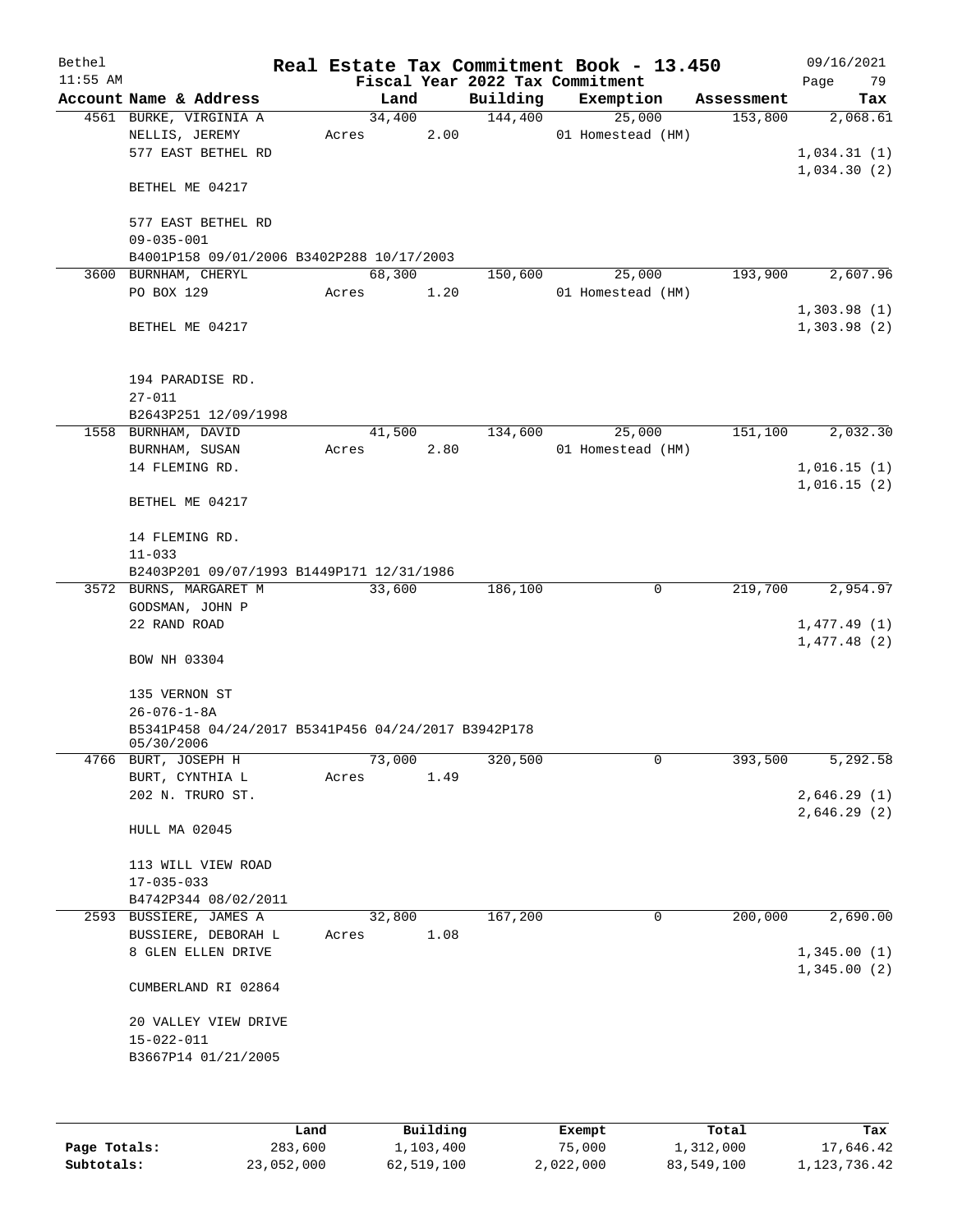| Bethel       |                                                                      |         |                |           |                                 | Real Estate Tax Commitment Book - 13.450 |                       | 09/16/2021      |
|--------------|----------------------------------------------------------------------|---------|----------------|-----------|---------------------------------|------------------------------------------|-----------------------|-----------------|
| $11:55$ AM   |                                                                      |         |                |           | Fiscal Year 2022 Tax Commitment |                                          |                       | Page<br>80      |
|              | Account Name & Address<br>4678 BUTLER, EDMUND J JR                   |         | Land<br>48,700 |           | Building<br>254, 200            | Exemption<br>$\mathbf 0$                 | Assessment<br>302,900 | Tax<br>4,074.01 |
|              | BUTLER, BEVERLY A                                                    |         | Acres          | 1.19      |                                 |                                          |                       |                 |
|              | 14 BUCKSKIN PATH                                                     |         |                |           |                                 |                                          |                       | 2,037.01(1)     |
|              |                                                                      |         |                |           |                                 |                                          |                       | 2,037.00(2)     |
|              | PLYMOUTH MA 02360                                                    |         |                |           |                                 |                                          |                       |                 |
|              | 35 HIDE-A-WAY LANE                                                   |         |                |           |                                 |                                          |                       |                 |
|              | $08 - 041 - 003 - 007$                                               |         |                |           |                                 |                                          |                       |                 |
|              | B4621P132 08/16/2010 B4573P285 04/05/2010 B4477P116                  |         |                |           |                                 |                                          |                       |                 |
|              | 07/30/2009                                                           |         |                |           |                                 |                                          |                       |                 |
|              | 4744 Buxbaum, Michael R                                              |         | 66,200         |           | 269,300                         | $\Omega$                                 | 335,500               | 4,512.48        |
|              | 67 DEERVIEW RD                                                       |         | Acres          | 2.00      |                                 |                                          |                       |                 |
|              |                                                                      |         |                |           |                                 |                                          |                       | 2, 256.24 (1)   |
|              | BETHEL ME 04217                                                      |         |                |           |                                 |                                          |                       | 2, 256.24 (2)   |
|              |                                                                      |         |                |           |                                 |                                          |                       |                 |
|              | 67 DEER VIEW ROAD                                                    |         |                |           |                                 |                                          |                       |                 |
|              | $12 - 073 - 027$                                                     |         |                |           |                                 |                                          |                       |                 |
|              | B5524P492 06/01/2020 B5210P506 03/02/2015 B4867P63                   |         |                |           |                                 |                                          |                       |                 |
|              | 07/16/2012 B4608P115 07/06/2010 B4582P15 04/29/2010                  |         |                |           |                                 |                                          |                       |                 |
|              | B3905P200 03/21/2006<br>451 BYE, STEPHEN A                           |         | 30,000         |           | 113,500                         | $\mathbf 0$                              | 143,500               | 1,930.08        |
|              | 3 SONGO POND RD                                                      |         | Acres          | 0.50      |                                 |                                          |                       |                 |
|              |                                                                      |         |                |           |                                 |                                          |                       | 965.04(1)       |
|              | BETHEL ME 04217                                                      |         |                |           |                                 |                                          |                       | 965.04(2)       |
|              |                                                                      |         |                |           |                                 |                                          |                       |                 |
|              |                                                                      |         |                |           |                                 |                                          |                       |                 |
|              | 3 SONGO POND RD                                                      |         |                |           |                                 |                                          |                       |                 |
|              | $07 - 017$                                                           |         |                |           |                                 |                                          |                       |                 |
|              | B5189P179 12/04/2014 B3587P348 09/15/2004 B689P385<br>02/24/1970     |         |                |           |                                 |                                          |                       |                 |
|              | 3117 C. N. BROWN COMPANY                                             |         | 115,100        |           | 221,100                         | 0                                        | 336,200               | 4,521.89        |
|              | PO BOX 200                                                           |         | Acres          | 0.92      |                                 |                                          |                       |                 |
|              |                                                                      |         |                |           |                                 |                                          |                       | 2, 260.95(1)    |
|              | SO PARIS ME 04281                                                    |         |                |           |                                 |                                          |                       | 2, 260.94 (2)   |
|              |                                                                      |         |                |           |                                 |                                          |                       |                 |
|              | 59 MAYVILLE RD.                                                      |         |                |           |                                 |                                          |                       |                 |
|              | $24 - 038$                                                           |         |                |           |                                 |                                          |                       |                 |
|              | B5386P285 01/02/2018 B1252P46 03/30/1984                             |         |                |           |                                 |                                          |                       |                 |
|              | 3255 C. N. BROWN COMPANY                                             |         | 91,300         |           | 71,600                          | $\mathbf 0$                              | 162,900               | 2,191.01        |
|              | PO BOX 200                                                           |         | Acres          | 0.33      |                                 |                                          |                       |                 |
|              |                                                                      |         |                |           |                                 |                                          |                       | 1,095.51(1)     |
|              | SO PARIS ME 04281                                                    |         |                |           |                                 |                                          |                       | 1,095.50(2)     |
|              |                                                                      |         |                |           |                                 |                                          |                       |                 |
|              |                                                                      |         |                |           |                                 |                                          |                       |                 |
|              | 10 RAILROAD ST.                                                      |         |                |           |                                 |                                          |                       |                 |
|              | $25 - 090$                                                           |         |                |           |                                 |                                          |                       |                 |
|              | B5386P285 01/02/2018 B1656P182 06/01/1989<br>3425 C.N. BROWN COMPANY |         | 64,700         |           | 118,300                         | 0                                        | 183,000               | 2,461.35        |
|              | PO BOX 200                                                           |         |                | 1.20      |                                 |                                          |                       |                 |
|              |                                                                      |         | Acres          |           |                                 |                                          |                       | 1,230.68(1)     |
|              |                                                                      |         |                |           |                                 |                                          |                       | 1, 230.67(2)    |
|              | SOUTH PARIS ME 04281                                                 |         |                |           |                                 |                                          |                       |                 |
|              | 22 PARKWAY                                                           |         |                |           |                                 |                                          |                       |                 |
|              | $25 - 241 - 002$                                                     |         |                |           |                                 |                                          |                       |                 |
|              | B5589P252 03/01/2021 B5141P330 07/24/2014 B2881P27                   |         |                |           |                                 |                                          |                       |                 |
|              |                                                                      |         |                |           |                                 |                                          |                       |                 |
|              |                                                                      | Land    |                | Building  |                                 | Exempt                                   | Total                 | Tax             |
| Page Totals: |                                                                      | 416,000 |                | 1,048,000 |                                 | 0                                        | 1,464,000             | 19,690.82       |

**Subtotals:** 23,468,000 63,567,100 2,022,000 85,013,100 1,143,427.24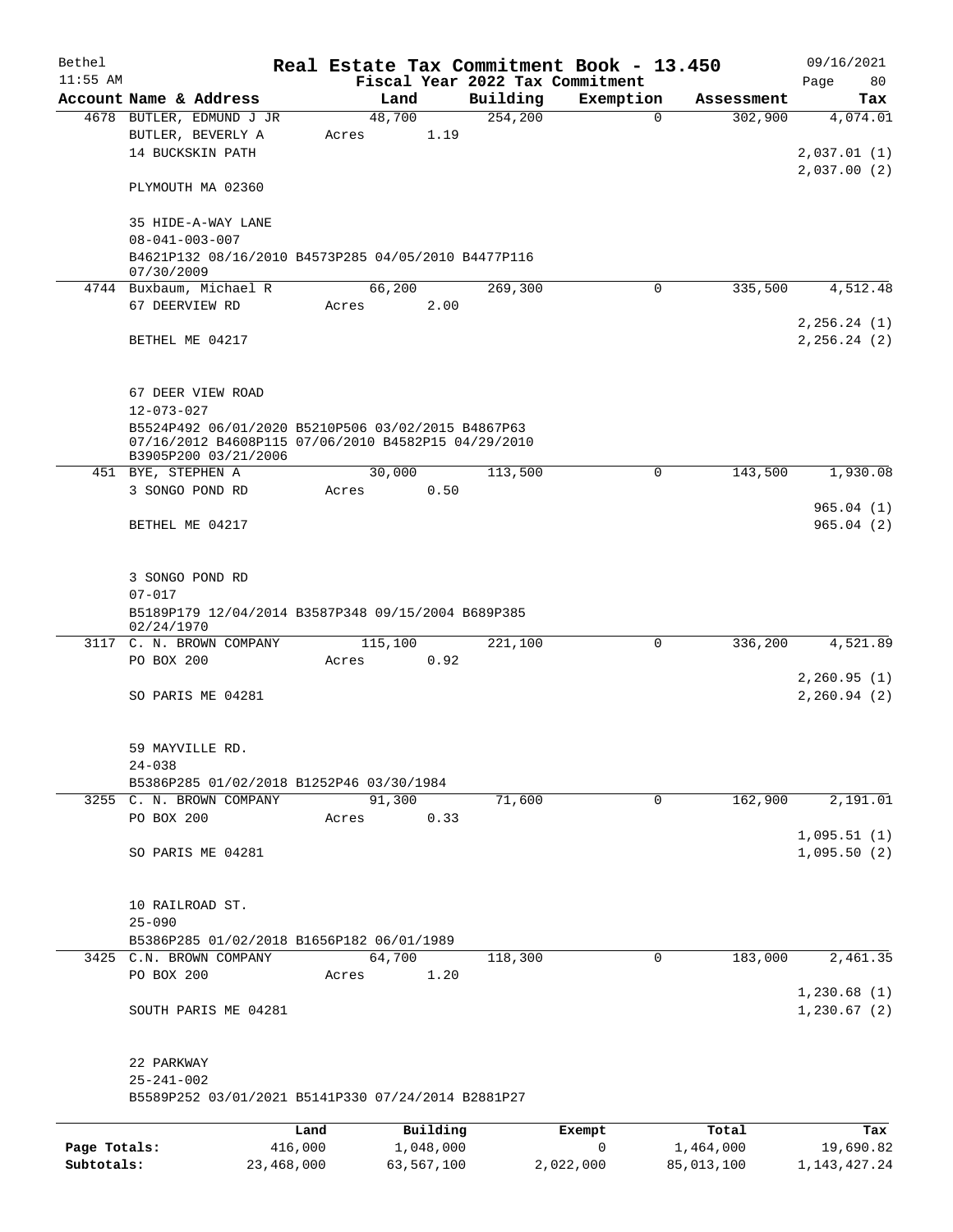| Bethel       |                                                                         |         |                |                     | Real Estate Tax Commitment Book - 13.450 |                       | 09/16/2021                 |
|--------------|-------------------------------------------------------------------------|---------|----------------|---------------------|------------------------------------------|-----------------------|----------------------------|
| $11:55$ AM   | Account Name & Address                                                  |         |                |                     | Fiscal Year 2022 Tax Commitment          |                       | Page<br>81                 |
|              | 1227 C.N. BROWN COMPANY                                                 |         | Land<br>49,300 | Building<br>137,500 | Exemption<br>$\mathbf 0$                 | Assessment<br>186,800 | Tax<br>2,512.46            |
|              | PO BOX 200                                                              | Acres   | 1.40           |                     |                                          |                       |                            |
|              |                                                                         |         |                |                     |                                          |                       | 1,256.23(1)                |
|              | SOUTH PARIS ME 04281                                                    |         |                |                     |                                          |                       | 1,256.23(2)                |
|              | 38 WEST BETHEL RD.                                                      |         |                |                     |                                          |                       |                            |
|              | $07 - 034$                                                              |         |                |                     |                                          |                       |                            |
|              | B2710P305 06/09/1999                                                    |         |                |                     |                                          |                       |                            |
|              | 3483 CADDIGAN, WILLIAM                                                  |         | 64,200         | 118,800             | 25,000                                   | 158,000               | 2,125.10                   |
|              | PO BOX 776                                                              | Acres   | 0.75           |                     | 01 Homestead (HM)                        |                       |                            |
|              | BETHEL ME 04217                                                         |         |                |                     |                                          |                       | 1,062.55(1)<br>1,062.55(2) |
|              | 30 PARADISE RD.                                                         |         |                |                     |                                          |                       |                            |
|              | $26 - 043$                                                              |         |                |                     |                                          |                       |                            |
|              | B1329P50 07/15/1985                                                     |         |                |                     |                                          |                       |                            |
|              | 2600 CADIGAN, SEAN D.                                                   |         | 34,500         | 175,100             | 0                                        | 209,600               | 2,819.12                   |
|              | 36 HAVERHILL ROAD,<br>#5107                                             | Acres   | 2.08           |                     |                                          |                       | 1,409.56(1)                |
|              | AMESBURY MA 01913                                                       |         |                |                     |                                          |                       | 1,409.56(2)                |
|              | 3 GRANDVIEW ROAD<br>$15 - 022 - 003$                                    |         |                |                     |                                          |                       |                            |
|              | B5456P607 04/01/2019 B3696P1 03/25/2005                                 |         |                |                     |                                          |                       |                            |
|              | 4524 CALANDRA, DOMINIC S                                                |         | 81,300         | 307,000             | 0                                        | 388,300               | 5,222.64                   |
|              | CALANDRA, LISA M                                                        | Acres   | 0.85           |                     |                                          |                       |                            |
|              | 426 WINNACUNNET ROAD,<br>#4                                             |         |                |                     |                                          |                       | 2,611.32(1)                |
|              | HAMPTON NH 03842                                                        |         |                |                     |                                          |                       | 2,611.32(2)                |
|              | 117 PARADISE RD                                                         |         |                |                     |                                          |                       |                            |
|              | $26 - 005 - 001$<br>B5375P496 10/30/2017 B4545P215 12/30/2009 B3522P207 |         |                |                     |                                          |                       |                            |
|              | 05/27/2004<br>2840 CALDWELL, CRAIG                                      |         | 12,100         | 10,200              | 0                                        | 22,300                | 299.94                     |
|              | 500 RUN HILL RD.                                                        | Acres   | 10.69          |                     |                                          |                       |                            |
|              |                                                                         |         |                |                     |                                          |                       | 149.97(1)                  |
|              | BREWSTER MA 02631                                                       |         |                |                     |                                          |                       | 149.97(2)                  |
|              | 70 ABBOTT FARM RD.                                                      |         |                |                     |                                          |                       |                            |
|              | $19 - 005 - 006$                                                        |         |                |                     |                                          |                       |                            |
|              | B5051P314 10/18/2013 B2652P88 12/29/1998<br>4989 CALDWELL, RENNY        |         | 40,500         | 116,500             | 0                                        | 157,000               | 2,111.65                   |
|              | 58 HOLT HILL RD                                                         | Acres   | 2.00           |                     |                                          |                       |                            |
|              |                                                                         |         |                |                     |                                          |                       | 1,055.83(1)                |
|              | Bethel ME 04217                                                         |         |                |                     |                                          |                       | 1,055.82(2)                |
|              | 58 HOLT HILL RD                                                         |         |                |                     |                                          |                       |                            |
|              | $23 - 003 - 001 - 001$                                                  |         |                |                     |                                          |                       |                            |
|              | B4127P246 05/07/2007                                                    |         |                |                     |                                          |                       |                            |
|              |                                                                         | Land    | Building       |                     | Exempt                                   | Total                 | Tax                        |
| Page Totals: |                                                                         | 281,900 | 865,100        |                     | 25,000                                   | 1,122,000             | 15,090.91                  |
| Subtotals:   | 23,749,900                                                              |         | 64, 432, 200   |                     | 2,047,000                                | 86, 135, 100          | 1,158,518.15               |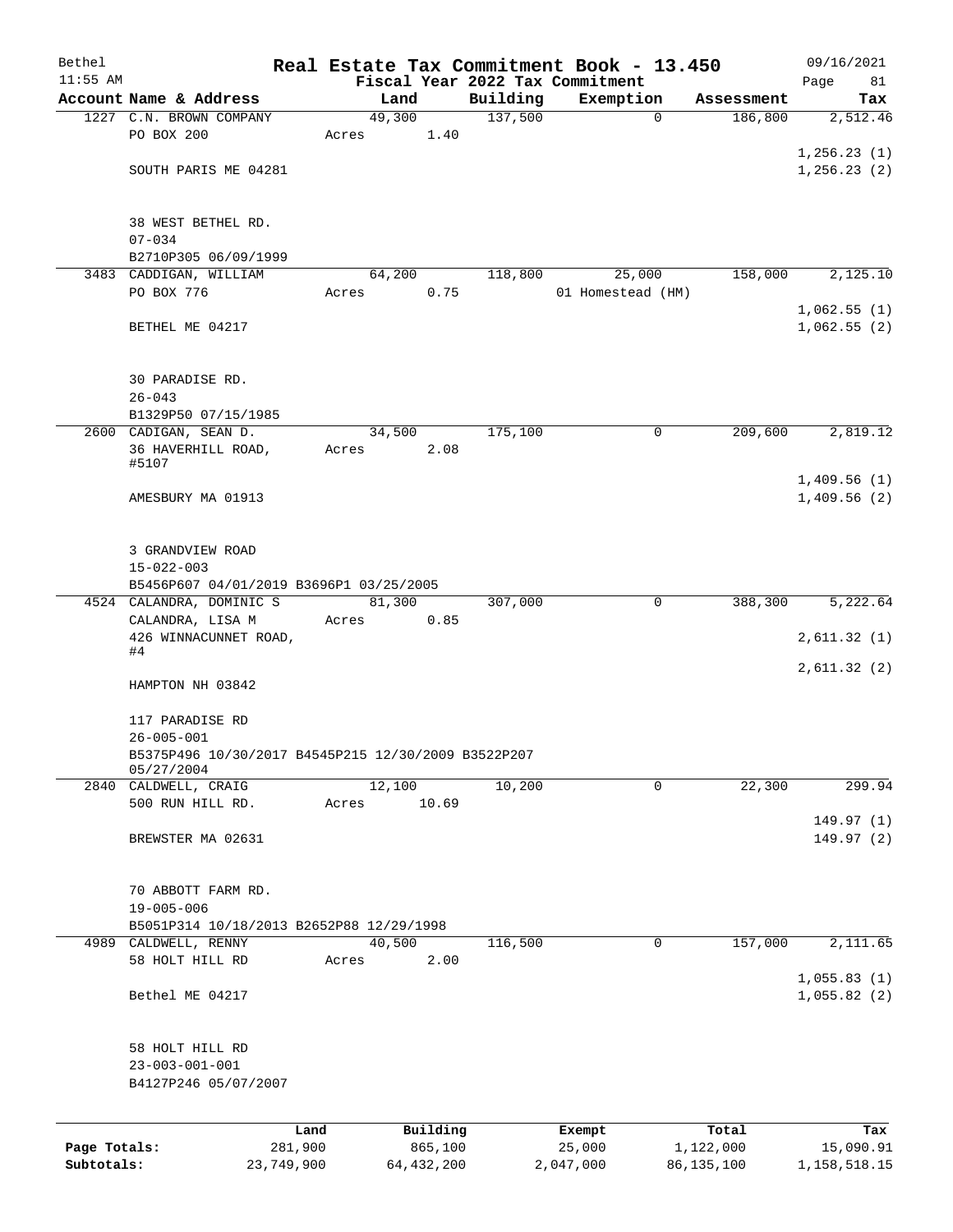| Bethel       |                                                                  | Real Estate Tax Commitment Book - 13.450 |      |          |                                 |              | 09/16/2021   |
|--------------|------------------------------------------------------------------|------------------------------------------|------|----------|---------------------------------|--------------|--------------|
| $11:55$ AM   |                                                                  |                                          |      |          | Fiscal Year 2022 Tax Commitment |              | Page<br>82   |
|              | Account Name & Address                                           | Land                                     |      | Building | Exemption                       | Assessment   | Tax          |
|              | 2988 CALIRI, JENNY                                               | 68,800                                   |      | 129,600  | $\mathbf 0$                     | 198,400      | 2,668.48     |
|              | CALIRI, FRANK                                                    | Acres                                    | 5.30 |          |                                 |              |              |
|              | 8 BERTWELL RD.                                                   |                                          |      |          |                                 |              | 1,334.24(1)  |
|              | LEXINGTON MA 02420                                               |                                          |      |          |                                 |              | 1,334.24(2)  |
|              |                                                                  |                                          |      |          |                                 |              |              |
|              | 35 BEAR POINT RD.                                                |                                          |      |          |                                 |              |              |
|              | $22 - 016$                                                       |                                          |      |          |                                 |              |              |
|              | B3399P189 10/14/2003 B3399P189 10/14/2003                        |                                          |      |          |                                 |              |              |
|              | 4732 CALLAHAN, BRIAN                                             | 68,900                                   |      | 366,000  | 0                               | 434,900      | 5,849.41     |
|              | 25 NAUGUS AVENUE                                                 | Acres                                    | 3.20 |          |                                 |              |              |
|              |                                                                  |                                          |      |          |                                 |              | 2,924.71(1)  |
|              | MARBLEHEAD MA 01945                                              |                                          |      |          |                                 |              | 2,924.70(2)  |
|              |                                                                  |                                          |      |          |                                 |              |              |
|              | 148 DEER VIEW ROAD                                               |                                          |      |          |                                 |              |              |
|              | $12 - 073 - 015$                                                 |                                          |      |          |                                 |              |              |
|              | B5502P159 01/10/2020 B3609P8 10/13/2004                          |                                          |      |          |                                 |              |              |
|              | 3238 CALLANAN, MARY E                                            | 61,000                                   |      | 202,800  | 0                               | 263,800      | 3,548.11     |
|              | INGWERSEN, THOM T                                                | Acres                                    | 1.00 |          |                                 |              |              |
|              | 23 HASKELL STREET                                                |                                          |      |          |                                 |              | 1,774.06(1)  |
|              |                                                                  |                                          |      |          |                                 |              | 1,774.05(2)  |
|              | LEXINGTON MA 02420                                               |                                          |      |          |                                 |              |              |
|              |                                                                  |                                          |      |          |                                 |              |              |
|              | 24 RAILROAD ST.                                                  |                                          |      |          |                                 |              |              |
|              | $25 - 075$                                                       |                                          |      |          |                                 |              |              |
|              | B5385P638 12/27/2017 B5237P589 08/14/2015 B963P135<br>11/01/1977 |                                          |      |          |                                 |              |              |
|              | 5451 CALMAR REAL ESTATE LLD                                      | 86,800                                   |      | 494,000  | 0                               | 580,800      | 7,811.76     |
|              | 360 CENTER ST                                                    | Acres                                    | 1.22 |          |                                 |              |              |
|              |                                                                  |                                          |      |          |                                 |              | 3,905.88(1)  |
|              | AUBURN ME 04221 0                                                |                                          |      |          |                                 |              | 3,905.88(2)  |
|              |                                                                  |                                          |      |          |                                 |              |              |
|              | 6 LINCOLN ST                                                     |                                          |      |          |                                 |              |              |
|              | $25 - 245$                                                       |                                          |      |          |                                 |              |              |
|              | B5410P184 05/21/2019                                             |                                          |      |          |                                 |              |              |
|              | 4643 CAMDEN, MARGERY FINLEY                                      | 64,300                                   |      | 183,200  | 25,000                          | 222,500      | 2,992.63     |
|              | 70 PARADISE ROAD                                                 | Acres                                    | 0.76 |          | 01 Homestead (HM)               |              |              |
|              |                                                                  |                                          |      |          |                                 |              | 1,496.32(1)  |
|              | BETHEL ME 04217                                                  |                                          |      |          |                                 |              | 1,496.31(2)  |
|              |                                                                  |                                          |      |          |                                 |              |              |
|              |                                                                  |                                          |      |          |                                 |              |              |
|              | 70 PARADISE ROAD                                                 |                                          |      |          |                                 |              |              |
|              | $26 - 049 - 001$                                                 |                                          |      |          |                                 |              |              |
|              | B5159P23 09/12/2014 B5150P339 08/21/2014 B3785P313<br>08/19/2005 |                                          |      |          |                                 |              |              |
| 3740         | CAMERON, CATHERINE M                                             | 60,400                                   |      | 463,000  | 0                               | 523,400      | 7,039.73     |
|              | CAMERON, IAN J                                                   | Acres                                    | 5.00 |          |                                 |              |              |
|              | 105 LEEUWARDEN RD                                                |                                          |      |          |                                 |              | 3,519.87(1)  |
|              |                                                                  |                                          |      |          |                                 |              | 3,519.86(2)  |
|              | DARIEN CT 06820                                                  |                                          |      |          |                                 |              |              |
|              | 208 TAYLOR SMITH ROAD                                            |                                          |      |          |                                 |              |              |
|              | $09 - 006 - 001 - 001$                                           |                                          |      |          |                                 |              |              |
|              | B4983P250 05/10/2013 B3605P216 10/01/2004                        |                                          |      |          |                                 |              |              |
|              |                                                                  |                                          |      |          |                                 |              |              |
|              |                                                                  |                                          |      |          |                                 |              |              |
|              | Land                                                             | Building                                 |      |          | Exempt                          | Total        | Tax          |
| Page Totals: | 410,200                                                          | 1,838,600                                |      |          | 25,000                          | 2,223,800    | 29,910.12    |
| Subtotals:   | 24,160,100                                                       | 66,270,800                               |      |          | 2,072,000                       | 88, 358, 900 | 1,188,428.27 |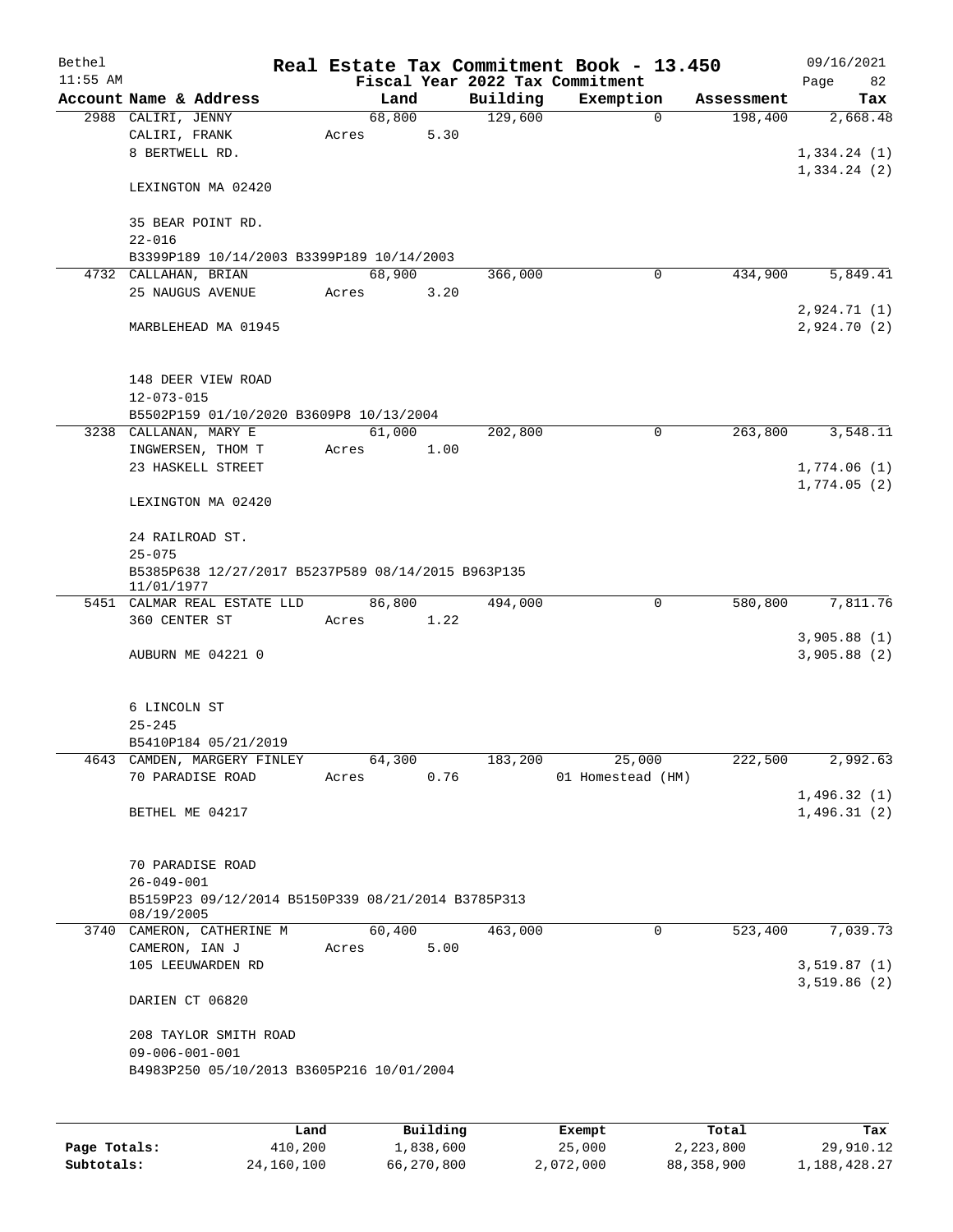| Bethel     |                                                                 |       |             |      |          | Real Estate Tax Commitment Book - 13.450 |            | 09/16/2021    |
|------------|-----------------------------------------------------------------|-------|-------------|------|----------|------------------------------------------|------------|---------------|
| $11:55$ AM |                                                                 |       |             |      |          | Fiscal Year 2022 Tax Commitment          |            | Page<br>83    |
|            | Account Name & Address                                          |       | Land        |      | Building | Exemption                                | Assessment | Tax           |
|            | 1495 CAMPBELL, CAROLYN S                                        |       | 56,800      |      | 126,000  | 25,000                                   | 157,800    | 2,122.41      |
|            | CASSARINO, JANET                                                |       | Acres 36.00 |      |          | 01 Homestead (HM)                        |            |               |
|            | 616 WEST BETHEL ROAD                                            |       |             |      |          |                                          |            | 1,061.21(1)   |
|            |                                                                 |       |             |      |          |                                          |            | 1,061.20(2)   |
|            | BETHEL ME 04217                                                 |       |             |      |          |                                          |            |               |
|            |                                                                 |       |             |      |          |                                          |            |               |
|            | 616 WEST BETHEL RD.                                             |       |             |      |          |                                          |            |               |
|            | $11 - 006$                                                      |       |             |      |          |                                          |            |               |
|            | B5255P414 11/23/2015 B1029P90 04/18/1979 B682P411<br>09/16/1969 |       |             |      |          |                                          |            |               |
|            | 5059 CANNON, GREGORY K                                          |       | 55,500      |      | 280,100  | 0                                        | 335,600    | 4,513.82      |
|            | CANNON, NANCY E                                                 |       | Acres 1.83  |      |          |                                          |            |               |
|            | 49 MEYER RD                                                     |       |             |      |          |                                          |            | 2, 256.91(1)  |
|            |                                                                 |       |             |      |          |                                          |            | 2, 256.91(2)  |
|            | HAMILTON MA 01982                                               |       |             |      |          |                                          |            |               |
|            |                                                                 |       |             |      |          |                                          |            |               |
|            | 93 OAK RIDGE ROAD                                               |       |             |      |          |                                          |            |               |
|            | $18 - 060 - 043$                                                |       |             |      |          |                                          |            |               |
|            | B4704P337 03/29/2011 B3568P322 08/06/2004                       |       |             |      |          |                                          |            |               |
|            | 1559 CAPODILUPO, LUCIANO A                                      |       | 37,700      |      | 168,800  | 25,000                                   | 181,500    | 2,441.18      |
|            | PO BOX 343                                                      | Acres |             | 0.95 |          | 01 Homestead (HM)                        |            |               |
|            |                                                                 |       |             |      |          |                                          |            | 1,220.59(1)   |
|            | BETHEL ME 04217                                                 |       |             |      |          |                                          |            | 1,220.59(2)   |
|            |                                                                 |       |             |      |          |                                          |            |               |
|            |                                                                 |       |             |      |          |                                          |            |               |
|            | 21 FLEMING RD.                                                  |       |             |      |          |                                          |            |               |
|            | $11 - 033 - 001$                                                |       |             |      |          |                                          |            |               |
|            | B3675P271 02/15/2005                                            |       |             |      |          |                                          |            |               |
|            | 419 CARD, BETHANY A                                             |       | 46,800      |      | 130,100  | 0                                        | 176,900    | 2,379.30      |
|            | ALTIERI, ALTIERI,                                               | Acres |             | 2.75 |          |                                          |            |               |
|            | MICHAEL                                                         |       |             |      |          |                                          |            |               |
|            | 18 SHIP ST                                                      |       |             |      |          |                                          |            | 1,189.65(1)   |
|            |                                                                 |       |             |      |          |                                          |            | 1,189.65(2)   |
|            | NEWBURYPORT MA 01950                                            |       |             |      |          |                                          |            |               |
|            |                                                                 |       |             |      |          |                                          |            |               |
|            | 12 MERRILL DRIVE<br>$06 - 028 - 002$                            |       |             |      |          |                                          |            |               |
|            | B4126P265 04/27/2007 B3349P345 B2348P113                        |       |             |      |          |                                          |            |               |
|            | 2719 CARDEW, TERENCE M                                          |       | 61,000      |      | 267,000  | 0                                        | 328,000    | 4, 411.60     |
|            | CARDEW, CATHERINE V                                             | Acres |             | 1.09 |          |                                          |            |               |
|            | 250 BEDFORD RD.                                                 |       |             |      |          |                                          |            | 2, 205.80(1)  |
|            |                                                                 |       |             |      |          |                                          |            | 2, 205.80 (2) |
|            | RIDGEWOOD NJ 07450 1326                                         |       |             |      |          |                                          |            |               |
|            |                                                                 |       |             |      |          |                                          |            |               |
|            | 9 MEGAN'S WAY                                                   |       |             |      |          |                                          |            |               |
|            | $17 - 035 - 007$                                                |       |             |      |          |                                          |            |               |
|            | B3498P175 04/23/2004                                            |       |             |      |          |                                          |            |               |
|            | 1095 CAREY, DENNIS                                              |       | 33,600      |      | 138,900  | 0                                        | 172,500    | 2,320.13      |
|            | 1179 ROSEWOOD DR. N.E.                                          |       |             |      |          |                                          |            |               |
|            |                                                                 |       |             |      |          |                                          |            | 1,160.07(1)   |
|            | ATLANTA GA 30306 3554                                           |       |             |      |          |                                          |            | 1,160.06(2)   |
|            |                                                                 |       |             |      |          |                                          |            |               |
|            |                                                                 |       |             |      |          |                                          |            |               |
|            | 74 FAIRWAY ROAD                                                 |       |             |      |          |                                          |            |               |
|            | $07 - 028 - 560$                                                |       |             |      |          |                                          |            |               |
|            |                                                                 |       |             |      |          |                                          |            |               |
|            |                                                                 |       |             |      |          |                                          |            |               |
|            |                                                                 |       |             |      |          |                                          |            |               |

|              | Land       | Building   | Exempt    | Total      | Tax          |
|--------------|------------|------------|-----------|------------|--------------|
| Page Totals: | 291,400    | 1,110,900  | 50,000    | 1,352,300  | 18,188.44    |
| Subtotals:   | 24,451,500 | 67,381,700 | 2,122,000 | 89,711,200 | 1,206,616.71 |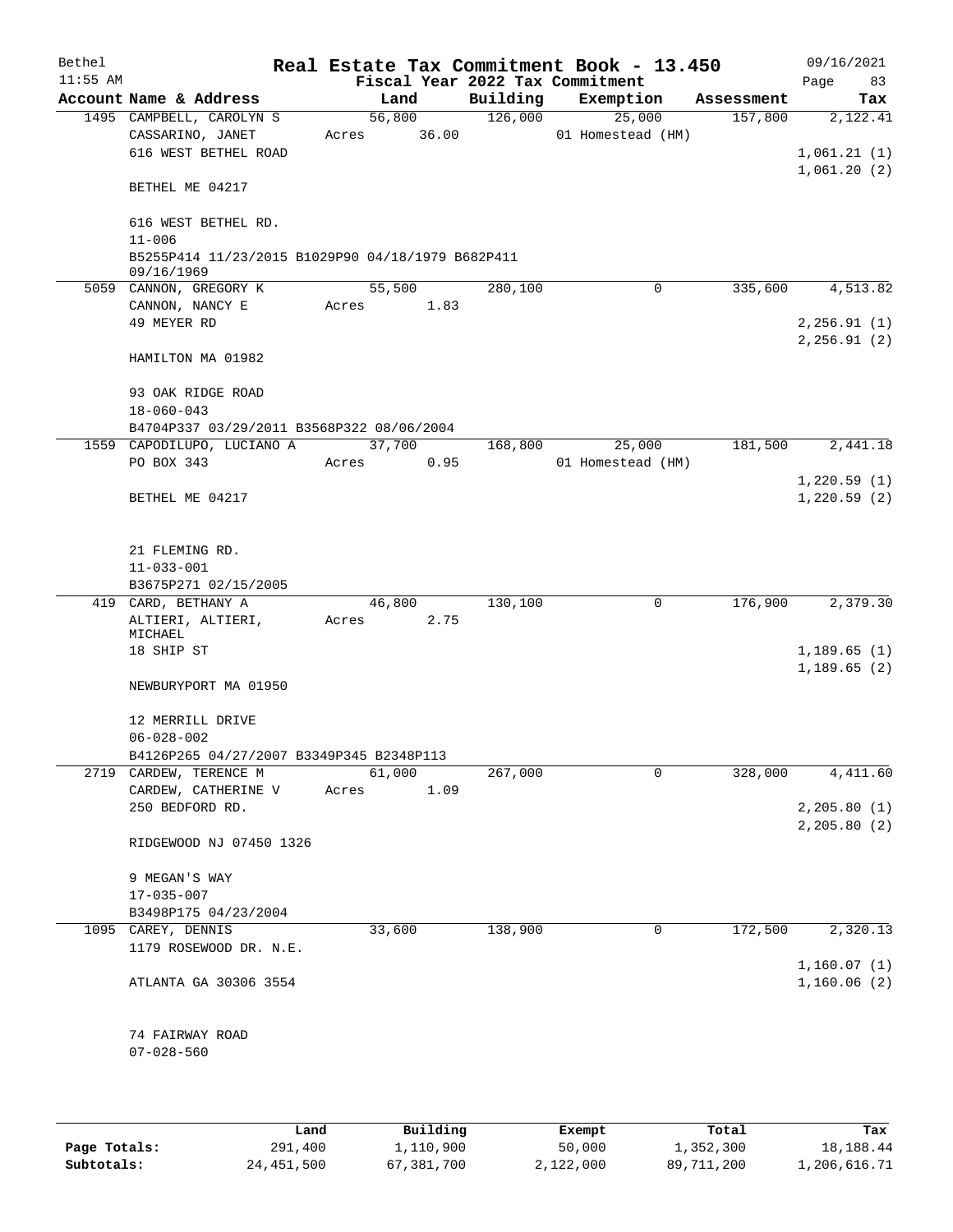| Bethel       |                                                                                        |            | Real Estate Tax Commitment Book - 13.450 |                                 |                   |                        | 09/16/2021                   |  |  |  |
|--------------|----------------------------------------------------------------------------------------|------------|------------------------------------------|---------------------------------|-------------------|------------------------|------------------------------|--|--|--|
| $11:55$ AM   |                                                                                        |            |                                          | Fiscal Year 2022 Tax Commitment |                   |                        | Page<br>84                   |  |  |  |
|              | Account Name & Address                                                                 |            | Land                                     | Building                        | Exemption         | Assessment             | Tax                          |  |  |  |
|              | 4556 CAREY, MARIE                                                                      |            | 25,200                                   | 152,300                         |                   | $\mathbf 0$<br>177,500 | 2,387.38                     |  |  |  |
|              | POWERS, POWERS, KEVIN<br>29 SEASIDE RD.                                                |            |                                          |                                 |                   |                        |                              |  |  |  |
|              |                                                                                        |            |                                          |                                 |                   |                        | 1, 193.69(1)<br>1, 193.69(2) |  |  |  |
|              | SCITUATE MA 02066                                                                      |            |                                          |                                 |                   |                        |                              |  |  |  |
|              |                                                                                        |            |                                          |                                 |                   |                        |                              |  |  |  |
|              | 45 MILL HILL                                                                           |            |                                          |                                 |                   |                        |                              |  |  |  |
|              | $25 - 005 - 003$                                                                       |            |                                          |                                 |                   |                        |                              |  |  |  |
|              | B4993P94 06/04/2013 B4732P214 06/30/2011 B4555P68                                      |            |                                          |                                 |                   |                        |                              |  |  |  |
|              | 02/01/2010 B3769P72 07/29/2005                                                         |            |                                          |                                 |                   |                        |                              |  |  |  |
|              | 2675 CARIBOU RUN, LLC                                                                  |            | 43,400                                   | 558,500                         |                   | $\Omega$<br>601,900    | 8,095.56                     |  |  |  |
|              | 510 RANDOLPH AVE                                                                       |            | 13.00<br>Acres                           |                                 |                   |                        |                              |  |  |  |
|              |                                                                                        |            |                                          |                                 |                   |                        | 4,047.78 (1)                 |  |  |  |
|              | MILTON MA 02186                                                                        |            |                                          |                                 |                   |                        | 4,047.78 (2)                 |  |  |  |
|              |                                                                                        |            |                                          |                                 |                   |                        |                              |  |  |  |
|              |                                                                                        |            |                                          |                                 |                   |                        |                              |  |  |  |
|              | 446 MAYVILLE RD                                                                        |            |                                          |                                 |                   |                        |                              |  |  |  |
|              | 17-015-001-001                                                                         |            |                                          |                                 |                   |                        |                              |  |  |  |
|              | B5384P151 12/15/2017 B5220P160 05/04/2015 B4805P251<br>01/12/2012 B2567P115 05/08/1998 |            |                                          |                                 |                   |                        |                              |  |  |  |
|              |                                                                                        |            |                                          |                                 |                   |                        |                              |  |  |  |
|              | 1101 CARLETON, WESTON G                                                                |            | 33,600                                   | 138,900                         |                   | 172,500<br>0           | 2,320.13                     |  |  |  |
|              | PO BOX 388                                                                             |            |                                          |                                 |                   |                        |                              |  |  |  |
|              |                                                                                        |            |                                          |                                 |                   |                        | 1,160.07(1)                  |  |  |  |
|              | BETHEL ME 04217                                                                        |            |                                          |                                 |                   |                        | 1,160.06(2)                  |  |  |  |
|              |                                                                                        |            |                                          |                                 |                   |                        |                              |  |  |  |
|              | 74 FAIRWAY ROAD                                                                        |            |                                          |                                 |                   |                        |                              |  |  |  |
|              |                                                                                        |            |                                          |                                 |                   |                        |                              |  |  |  |
|              | $07 - 028 - 572$<br>B5256P102 12/01/2015 B3765P263 07/25/2005                          |            |                                          |                                 |                   |                        |                              |  |  |  |
|              | 4525 CARLSON, DAVID L                                                                  |            | 65,400                                   | 410,500                         | 25,000            | 450,900                | 6,064.61                     |  |  |  |
|              | CARLSON, JOAN E                                                                        |            | Acres<br>0.85                            |                                 | 01 Homestead (HM) |                        |                              |  |  |  |
|              | 121 PARADISE RD                                                                        |            |                                          |                                 |                   |                        | 3,032.31(1)                  |  |  |  |
|              |                                                                                        |            |                                          |                                 |                   |                        | 3,032.30(2)                  |  |  |  |
|              | BETHEL ME 04217                                                                        |            |                                          |                                 |                   |                        |                              |  |  |  |
|              |                                                                                        |            |                                          |                                 |                   |                        |                              |  |  |  |
|              | 121 PARADISE RD                                                                        |            |                                          |                                 |                   |                        |                              |  |  |  |
|              | $26 - 005 - 002$                                                                       |            |                                          |                                 |                   |                        |                              |  |  |  |
|              | B5347P584 05/31/2017 B5026P75 08/19/2013 B4181P154                                     |            |                                          |                                 |                   |                        |                              |  |  |  |
|              | 08/21/2007 B3703P98 04/13/2005                                                         |            |                                          |                                 |                   |                        |                              |  |  |  |
|              | 10 CARMICHAEL, JOHN                                                                    |            | 55,000                                   | 37,100                          |                   | 92,100<br>$\Omega$     | 1,238.75                     |  |  |  |
|              | PO BOX 57                                                                              |            | 5.00<br>Acres                            |                                 |                   |                        |                              |  |  |  |
|              |                                                                                        |            |                                          |                                 |                   |                        | 619.38(1)                    |  |  |  |
|              | SAINT AGATHA ME 04772<br>0057                                                          |            |                                          |                                 |                   |                        | 619.37(2)                    |  |  |  |
|              |                                                                                        |            |                                          |                                 |                   |                        |                              |  |  |  |
|              |                                                                                        |            |                                          |                                 |                   |                        |                              |  |  |  |
|              | 517 FLAT RD                                                                            |            |                                          |                                 |                   |                        |                              |  |  |  |
|              | $01 - 008 - 00A$                                                                       |            |                                          |                                 |                   |                        |                              |  |  |  |
|              | B3136P98 07/15/2002                                                                    |            |                                          |                                 |                   |                        |                              |  |  |  |
| 4856         | CARMODY FAMILY TRUST                                                                   |            | 33,600                                   | 70,900                          |                   | 104,500<br>0           | 1,405.53                     |  |  |  |
|              | 148 BICKFORD ST                                                                        |            |                                          |                                 |                   |                        |                              |  |  |  |
|              |                                                                                        |            |                                          |                                 |                   |                        | 702.77(1)                    |  |  |  |
|              | LYNN MA 01904                                                                          |            |                                          |                                 |                   |                        | 702.76(2)                    |  |  |  |
|              |                                                                                        |            |                                          |                                 |                   |                        |                              |  |  |  |
|              |                                                                                        |            |                                          |                                 |                   |                        |                              |  |  |  |
|              | 30 CHERRY LANE                                                                         |            |                                          |                                 |                   |                        |                              |  |  |  |
|              | $22 - 002 - 001 - 053$                                                                 |            |                                          |                                 |                   |                        |                              |  |  |  |
|              | B5292P210 07/12/2016 B5221P532 05/13/2015 B5216P657                                    |            |                                          |                                 |                   |                        |                              |  |  |  |
|              | 04/09/2015 B4102P323 03/12/2007                                                        |            |                                          |                                 |                   |                        |                              |  |  |  |
|              |                                                                                        | Land       | Building                                 |                                 | Exempt            | Total                  | Tax                          |  |  |  |
| Page Totals: |                                                                                        | 256,200    | 1,368,200                                |                                 | 25,000            | 1,599,400              | 21,511.96                    |  |  |  |
| Subtotals:   |                                                                                        | 24,707,700 | 68,749,900                               |                                 | 2,147,000         | 91,310,600             | 1,228,128.67                 |  |  |  |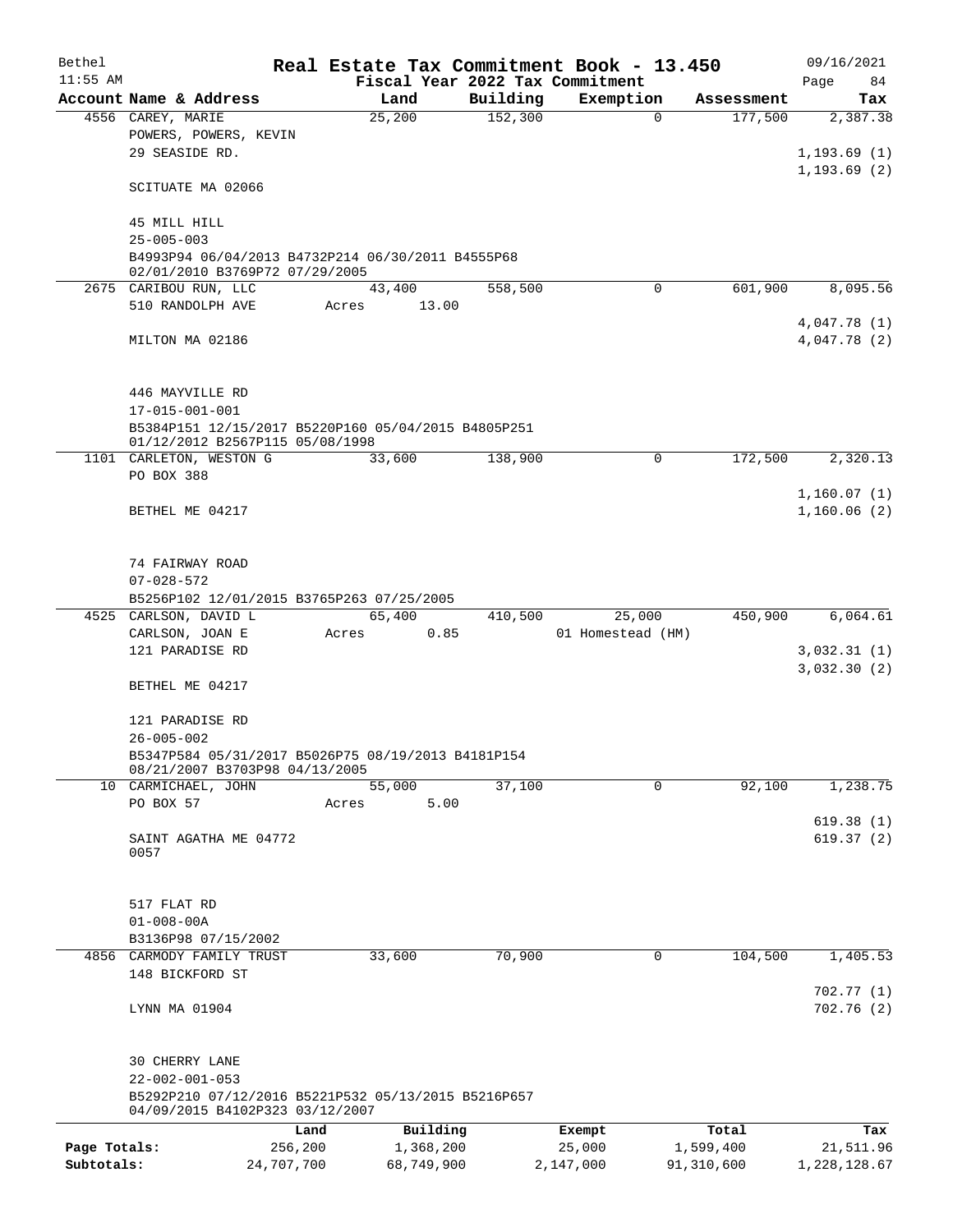| Bethel       |                                                      | Real Estate Tax Commitment Book - 13.450           |                                 |             |            | 09/16/2021              |  |  |  |
|--------------|------------------------------------------------------|----------------------------------------------------|---------------------------------|-------------|------------|-------------------------|--|--|--|
| $11:55$ AM   |                                                      |                                                    | Fiscal Year 2022 Tax Commitment |             |            | Page<br>85              |  |  |  |
|              | Account Name & Address                               | Land                                               | Building                        | Exemption   | Assessment | Tax                     |  |  |  |
|              | 3569 CARMONA, JESSICA                                | 33,600                                             | 103,900                         | $\Omega$    | 137,500    | 1,849.38                |  |  |  |
|              | 30 GARDEN STREET, APT 4                              |                                                    |                                 |             |            |                         |  |  |  |
|              | BOSTON MA 02114                                      |                                                    |                                 |             |            | 924.69(1)<br>924.69(2)  |  |  |  |
|              |                                                      |                                                    |                                 |             |            |                         |  |  |  |
|              |                                                      |                                                    |                                 |             |            |                         |  |  |  |
|              | 135 VERNON ST.                                       |                                                    |                                 |             |            |                         |  |  |  |
|              | $26 - 076 - 001 - 06G$                               |                                                    |                                 |             |            |                         |  |  |  |
|              | B5508P439 02/24/2020 B4049P307 11/20/2006            |                                                    |                                 |             |            |                         |  |  |  |
| 4686         | CARNEY, RICHARD F                                    | 47,700                                             | 256,700                         | 0           | 304,400    | 4,094.18                |  |  |  |
|              | 214 ELM STREET                                       | 3.51<br>Acres                                      |                                 |             |            |                         |  |  |  |
|              |                                                      |                                                    |                                 |             |            | 2,047.09(1)             |  |  |  |
|              | NORTH EASTON MA 02356                                |                                                    |                                 |             |            | 2,047.09(2)             |  |  |  |
|              |                                                      |                                                    |                                 |             |            |                         |  |  |  |
|              | 106 BROOK RD                                         |                                                    |                                 |             |            |                         |  |  |  |
|              | $13 - 022 - 008$                                     |                                                    |                                 |             |            |                         |  |  |  |
|              |                                                      | B5368P577 09/20/2017 B5352P418 06/26/2017 B4591P58 |                                 |             |            |                         |  |  |  |
|              | 05/26/2010 B4583P146 05/03/2010 B4583P144 05/03/2010 |                                                    |                                 |             |            |                         |  |  |  |
|              | B4447P327 05/28/2009 B4428P194 04/13/2009 B3917P304  |                                                    |                                 |             |            |                         |  |  |  |
|              | 04/07/2006 B3482P257<br>3154 CAROLAN, JOHN D         | 16,800                                             | 48,300                          | 0           | 65,100     | 875.60                  |  |  |  |
|              | 28 NORTH ST. APT. 3                                  |                                                    |                                 |             |            |                         |  |  |  |
|              |                                                      |                                                    |                                 |             |            | 437.80 (1)              |  |  |  |
|              | PORTLAND ME 02356                                    |                                                    |                                 |             |            | 437.80 (2)              |  |  |  |
|              |                                                      |                                                    |                                 |             |            |                         |  |  |  |
|              |                                                      |                                                    |                                 |             |            |                         |  |  |  |
|              | 15 MILL HILL                                         |                                                    |                                 |             |            |                         |  |  |  |
|              | $25 - 008 - 022$                                     |                                                    |                                 |             |            |                         |  |  |  |
|              | B3809P28 09/13/2005                                  |                                                    |                                 |             |            |                         |  |  |  |
|              | 1753 CARR, ALEXANDER E                               | 11,800                                             | 101,000                         | $\mathbf 0$ | 112,800    | 1,517.16                |  |  |  |
|              | PO BOX 1802                                          |                                                    |                                 |             |            |                         |  |  |  |
|              | BETHEL ME 04217                                      |                                                    |                                 |             |            | 758.58(1)<br>758.58(2)  |  |  |  |
|              |                                                      |                                                    |                                 |             |            |                         |  |  |  |
|              |                                                      |                                                    |                                 |             |            |                         |  |  |  |
|              | 31 PARK ST                                           |                                                    |                                 |             |            |                         |  |  |  |
|              | $25 - 020 - 002$                                     |                                                    |                                 |             |            |                         |  |  |  |
|              | B5413P588 06/18/2018 B5371P13 10/02/2017 B5278P216   |                                                    |                                 |             |            |                         |  |  |  |
|              | 04/26/2016 B4709P208 12/04/2011                      | 9,300                                              | $\Omega$                        | $\Omega$    | 9,300      | 125.09                  |  |  |  |
|              | 5016 CARRAS, WESLEY R<br>CARRAS, LEILA M             | 5.00<br>Acres                                      |                                 |             |            |                         |  |  |  |
|              | 5418 51ST AVE. NW                                    |                                                    |                                 |             |            | 62.55(1)                |  |  |  |
|              |                                                      |                                                    |                                 |             |            | 62.54(2)                |  |  |  |
|              | OLYMPIA WA 98502                                     |                                                    |                                 |             |            |                         |  |  |  |
|              |                                                      |                                                    |                                 |             |            |                         |  |  |  |
|              | OFF HOLT HILL RD                                     |                                                    |                                 |             |            |                         |  |  |  |
|              | $23 - 012 - 003$                                     |                                                    |                                 |             |            |                         |  |  |  |
|              | B4169P1 06/26/2007                                   |                                                    |                                 |             |            |                         |  |  |  |
|              | 129 CARREIRO, RICHARD M                              | 41,400                                             | 39,100                          | 0           | 80,500     | 1,082.72                |  |  |  |
|              | CARREIRO, DEBORAH S                                  | 2.70<br>Acres                                      |                                 |             |            |                         |  |  |  |
|              | 502 CHACE STREET                                     |                                                    |                                 |             |            | 541.36(1)<br>541.36 (2) |  |  |  |
|              | SOMERSET MA 02726                                    |                                                    |                                 |             |            |                         |  |  |  |
|              |                                                      |                                                    |                                 |             |            |                         |  |  |  |
|              | 364 VERNON ST.                                       |                                                    |                                 |             |            |                         |  |  |  |
|              | $03 - 010$                                           |                                                    |                                 |             |            |                         |  |  |  |
|              | B5423P479 08/08/2018 B5377P604 11/09/2017 B1232P21   |                                                    |                                 |             |            |                         |  |  |  |
|              | 10/28/1983                                           |                                                    |                                 |             |            |                         |  |  |  |
|              | Land                                                 | Building                                           |                                 | Exempt      | Total      | Tax                     |  |  |  |
| Page Totals: | 160,600                                              | 549,000                                            |                                 | 0           | 709,600    | 9,544.13                |  |  |  |
| Subtotals:   | 24,868,300                                           | 69,298,900                                         |                                 | 2,147,000   | 92,020,200 | 1,237,672.80            |  |  |  |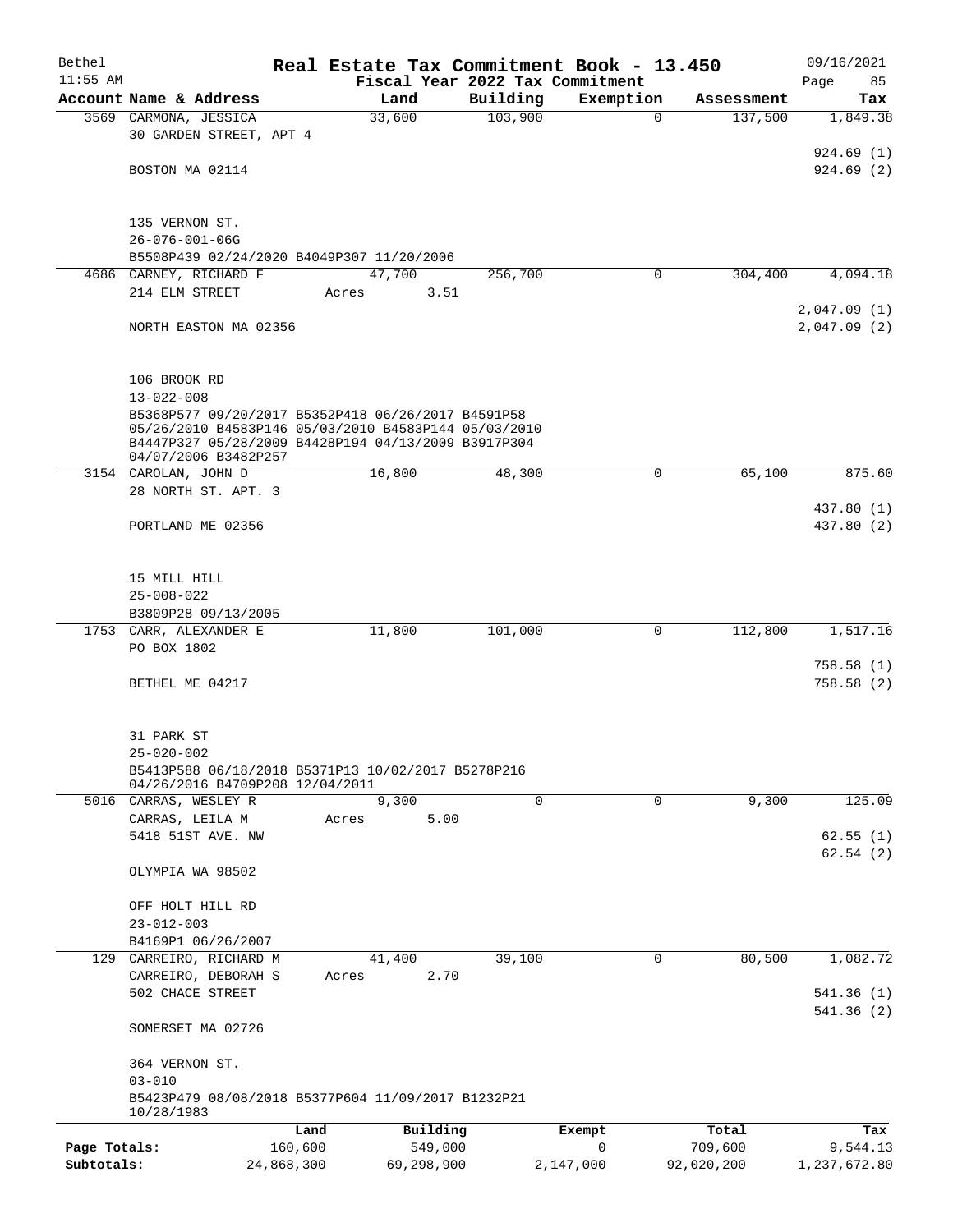| Bethel     |                                                             |             |       |         | Real Estate Tax Commitment Book - 13.450 |            | 09/16/2021  |
|------------|-------------------------------------------------------------|-------------|-------|---------|------------------------------------------|------------|-------------|
| $11:55$ AM |                                                             |             |       |         | Fiscal Year 2022 Tax Commitment          |            | 86<br>Page  |
|            | Account Name & Address                                      |             | Land  |         | Building Exemption                       | Assessment | Tax         |
|            | 4741 CARROLL, RONALD R                                      | 66,500      |       | 311,200 | 31,000                                   | 346,700    | 4,663.12    |
|            | CARROLL, KATHLEEN A                                         | Acres       | 2.10  |         | 12 WW2 Vet Res                           |            |             |
|            | PO BOX 327                                                  |             |       |         | 01 Homestead (HM)                        |            | 2,331.56(1) |
|            | BETHEL ME 04217                                             |             |       |         |                                          |            | 2,331.56(2) |
|            |                                                             |             |       |         |                                          |            |             |
|            | 5 BEECH LANE                                                |             |       |         |                                          |            |             |
|            | $12 - 073 - 024$<br>B5499P91 12/20/2019 B3640P11 12/03/2004 |             |       |         |                                          |            |             |
|            | 2787 CARTER, ANNE M                                         | 12,000      |       | 0       | $\mathbf 0$                              | 12,000     | 161.40      |
|            | 786 INTERVALE RD                                            | Acres       | 0.70  |         |                                          |            |             |
|            |                                                             |             |       |         |                                          |            | 80.70 (1)   |
|            | BETHEL ME 04217                                             |             |       |         |                                          |            | 80.70 (2)   |
|            | INTERVALE E/S                                               |             |       |         |                                          |            |             |
|            | $18 - 038$                                                  |             |       |         |                                          |            |             |
|            | 2791 CARTER, ANNE M                                         | 24,000      |       | 16,800  | $\mathbf 0$                              | 40,800     | 548.76      |
|            | 786 INTERVALE RD                                            | Acres       | 1.00  |         |                                          |            |             |
|            |                                                             |             |       |         |                                          |            | 274.38(1)   |
|            | BETHEL ME 04217                                             |             |       |         |                                          |            | 274.38 (2)  |
|            | 91 SWAN HILL RD                                             |             |       |         |                                          |            |             |
|            | $18 - 042$                                                  |             |       |         |                                          |            |             |
|            | B976P161                                                    |             |       |         |                                          |            |             |
|            | 2792 CARTER, ANNE M                                         | 57,200      |       | 0       | $\mathbf 0$                              | 57,200     | 769.34      |
|            | 786 INTERVALE RD                                            | Acres 75.00 |       |         |                                          |            |             |
|            |                                                             |             |       |         |                                          |            | 384.67 (1)  |
|            | BETHEL ME 04217                                             |             |       |         |                                          |            | 384.67 (2)  |
|            |                                                             |             |       |         |                                          |            |             |
|            | $18 - 043$                                                  |             |       |         |                                          |            |             |
|            | 2797 CARTER, ANNE M                                         | 40,500      |       | 15,600  | 0                                        | 56,100     | 754.55      |
|            | CARTER, ANNE                                                | Acres       | 19.00 |         |                                          |            |             |
|            | 786 INTERVALE RD                                            |             |       |         |                                          |            | 377.28 (1)  |
|            |                                                             |             |       |         |                                          |            | 377.27(2)   |
|            | BETHEL ME 04217                                             |             |       |         |                                          |            |             |
|            | 65 HOWLING HOLE ROAD                                        |             |       |         |                                          |            |             |
|            | $18 - 049$                                                  |             |       |         |                                          |            |             |
|            | B2787P345 01/28/2000                                        |             |       |         |                                          |            |             |
|            | 2833 CARTER, ANNE M                                         | 9,500       |       | 0       | 0                                        | 9,500      | 127.78      |
|            | 786 INTERVALE RD                                            | Acres       | 5.30  |         |                                          |            |             |
|            |                                                             |             |       |         |                                          |            | 63.89(1)    |
|            | BETHEL ME 04217                                             |             |       |         |                                          |            | 63.89(2)    |
|            | SWAN HILL RD                                                |             |       |         |                                          |            |             |
|            | $19 - 004 - 001$                                            |             |       |         |                                          |            |             |
|            | B3515P180 05/21/2004                                        |             |       |         |                                          |            |             |
|            |                                                             |             |       |         |                                          |            |             |

|              | Land       | Building   | Exempt    | Total      | Tax          |
|--------------|------------|------------|-----------|------------|--------------|
| Page Totals: | 209,700    | 343,600    | 31,000    | 522,300    | 7,024.95     |
| Subtotals:   | 25,078,000 | 69,642,500 | 2,178,000 | 92,542,500 | 1,244,697.75 |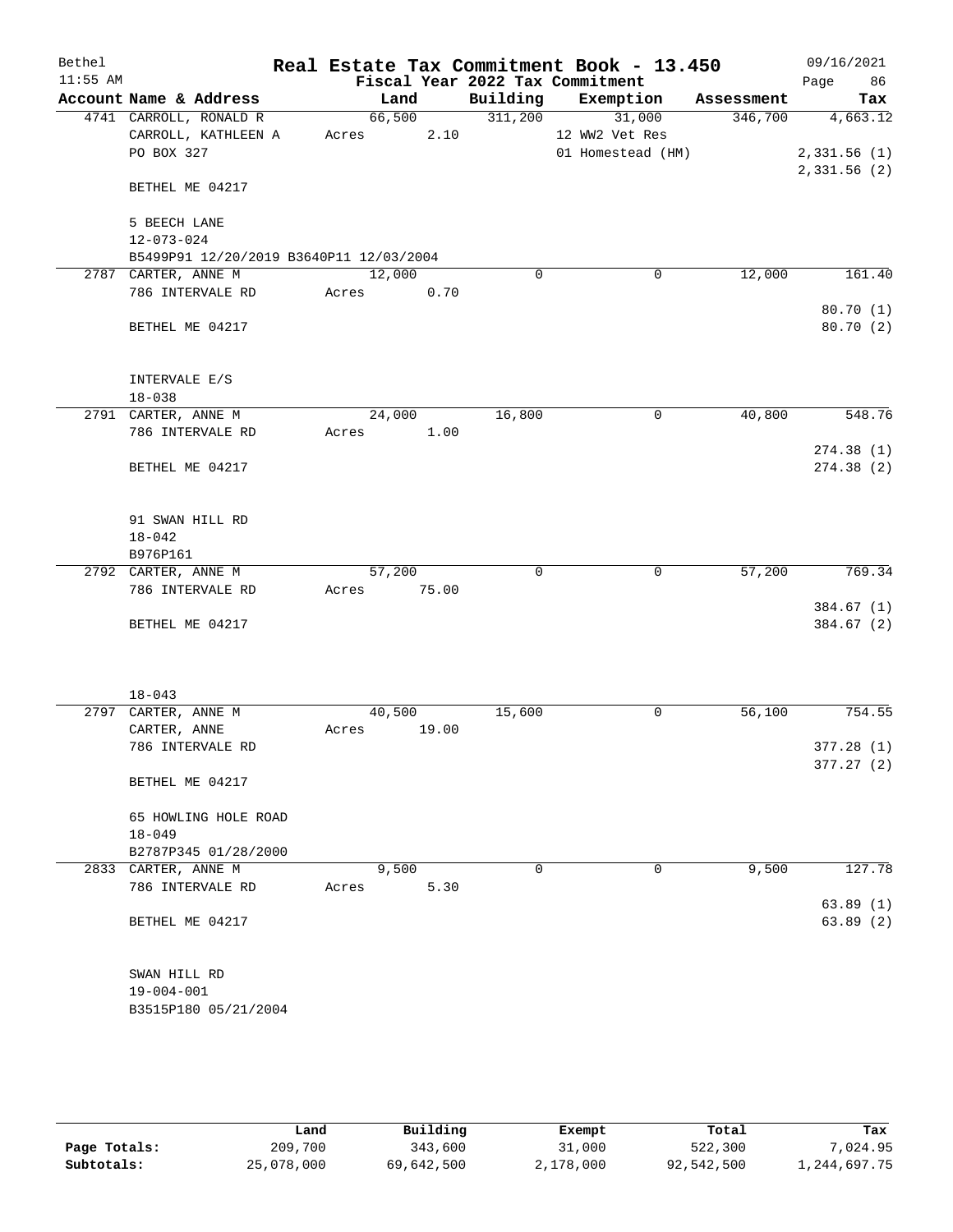| Bethel<br>$11:55$ AM |                                                    | Real Estate Tax Commitment Book - 13.450<br>Fiscal Year 2022 Tax Commitment |          |                   |            | 09/16/2021<br>Page<br>87 |
|----------------------|----------------------------------------------------|-----------------------------------------------------------------------------|----------|-------------------|------------|--------------------------|
|                      | Account Name & Address                             | Land                                                                        | Building | Exemption         | Assessment | Tax                      |
|                      | 3068 CARTER, ANNE M                                | 65,700                                                                      | 341,800  | 25,000            | 382,500    | 5,144.63                 |
|                      | 786 INTERVALE RD                                   | Acres 34.00                                                                 |          | 01 Homestead (HM) |            |                          |
|                      |                                                    |                                                                             |          |                   |            | 2,572.32(1)              |
|                      | BETHEL ME 04217                                    |                                                                             |          |                   |            | 2,572.31(2)              |
|                      |                                                    |                                                                             |          |                   |            |                          |
|                      |                                                    |                                                                             |          |                   |            |                          |
|                      | 1050 INTERVALE RD.                                 |                                                                             |          |                   |            |                          |
|                      | $23 - 020$                                         |                                                                             |          |                   |            |                          |
|                      | 3004 CARTER, ANNE M                                | 54,400                                                                      | 213,800  | 0                 | 268, 200   | 3,607.29                 |
|                      | 786 INTERVALE RD                                   | 18.18<br>Acres                                                              |          |                   |            |                          |
|                      |                                                    |                                                                             |          |                   |            | 1,803.65(1)              |
|                      | BETHEL ME 04217                                    |                                                                             |          |                   |            | 1,803.64(2)              |
|                      |                                                    |                                                                             |          |                   |            |                          |
|                      |                                                    |                                                                             |          |                   |            |                          |
|                      | 786 INTERVALE RD.                                  |                                                                             |          |                   |            |                          |
|                      | $22 - 024$                                         |                                                                             |          |                   |            |                          |
|                      | 5336 CARTER, EDWARD M                              | 2,400                                                                       | 0        | 0                 | 2,400      | 32.28                    |
|                      | CARTER, PATRICIA                                   | 0.85<br>Acres                                                               |          |                   |            |                          |
|                      | 825 INTERVALE ROAD                                 |                                                                             |          |                   |            | 16.14(1)<br>16.14(2)     |
|                      | BETHEL ME 04217                                    |                                                                             |          |                   |            |                          |
|                      |                                                    |                                                                             |          |                   |            |                          |
|                      | 825 INTERVALE ROAD                                 |                                                                             |          |                   |            |                          |
|                      | $22 - 031 - A$                                     |                                                                             |          |                   |            |                          |
|                      | B4702P128 03/18/2011 B4702P122 03/18/2011          |                                                                             |          |                   |            |                          |
|                      | 3042 CARTER, EDWARD M.                             | 39,200                                                                      | 120,400  | 25,000            | 134,600    | 1,810.37                 |
|                      | CARTER, PATRICIA G.                                | Acres<br>1.30                                                               |          | 01 Homestead (HM) |            |                          |
|                      | 825 INTERVALE RD.                                  |                                                                             |          |                   |            | 905.19(1)                |
|                      |                                                    |                                                                             |          |                   |            | 905.18(2)                |
|                      | BETHEL ME 04217                                    |                                                                             |          |                   |            |                          |
|                      |                                                    |                                                                             |          |                   |            |                          |
|                      | 825 INTERVALE RD.                                  |                                                                             |          |                   |            |                          |
|                      | $22 - 032$                                         |                                                                             |          |                   |            |                          |
|                      | B1558P55 04/11/1988 B1540P251 01/14/1988           |                                                                             |          |                   |            |                          |
|                      | 3040 CARTER, EDWARD M. &<br>GROVE, ANN C., TRUSTEE | 52,400                                                                      | 0        | 0                 | 52,400     | 704.78                   |
|                      | 825 INTERVALE ROAD                                 | 26.30<br>Acres                                                              |          |                   |            |                          |
|                      |                                                    |                                                                             |          |                   |            | 352.39 (1)               |
|                      | BETHEL ME 04217                                    |                                                                             |          |                   |            | 352.39(2)                |
|                      |                                                    |                                                                             |          |                   |            |                          |
|                      |                                                    |                                                                             |          |                   |            |                          |
|                      | SWAN HILL RD S/S                                   |                                                                             |          |                   |            |                          |
|                      | $22 - 030$                                         |                                                                             |          |                   |            |                          |
| 3003                 | CARTER, EDWARD M. &                                | 103,100                                                                     | 55,800   | 0                 | 158,900    | 2,137.21                 |
|                      | GROVE, ANN C., TRUSTEE<br>825 INTERVALE ROAD       | 46.00<br>Acres                                                              |          |                   |            |                          |
|                      |                                                    |                                                                             |          |                   |            | 1,068.61(1)              |
|                      | BETHEL ME 04217                                    |                                                                             |          |                   |            | 1,068.60(2)              |
|                      |                                                    |                                                                             |          |                   |            |                          |
|                      |                                                    |                                                                             |          |                   |            |                          |
|                      | 840 INTERVALE RD.                                  |                                                                             |          |                   |            |                          |
|                      | $22 - 023$                                         |                                                                             |          |                   |            |                          |
|                      | B2653P65                                           |                                                                             |          |                   |            |                          |
|                      |                                                    |                                                                             |          |                   |            |                          |
|                      |                                                    |                                                                             |          |                   |            |                          |

|              | Land       | Building   | Exempt    | Total      | Tax          |
|--------------|------------|------------|-----------|------------|--------------|
| Page Totals: | 317,200    | 731,800    | 50,000    | 999,000    | 13,436.56    |
| Subtotals:   | 25,395,200 | 70,374,300 | 2,228,000 | 93,541,500 | 1,258,134.31 |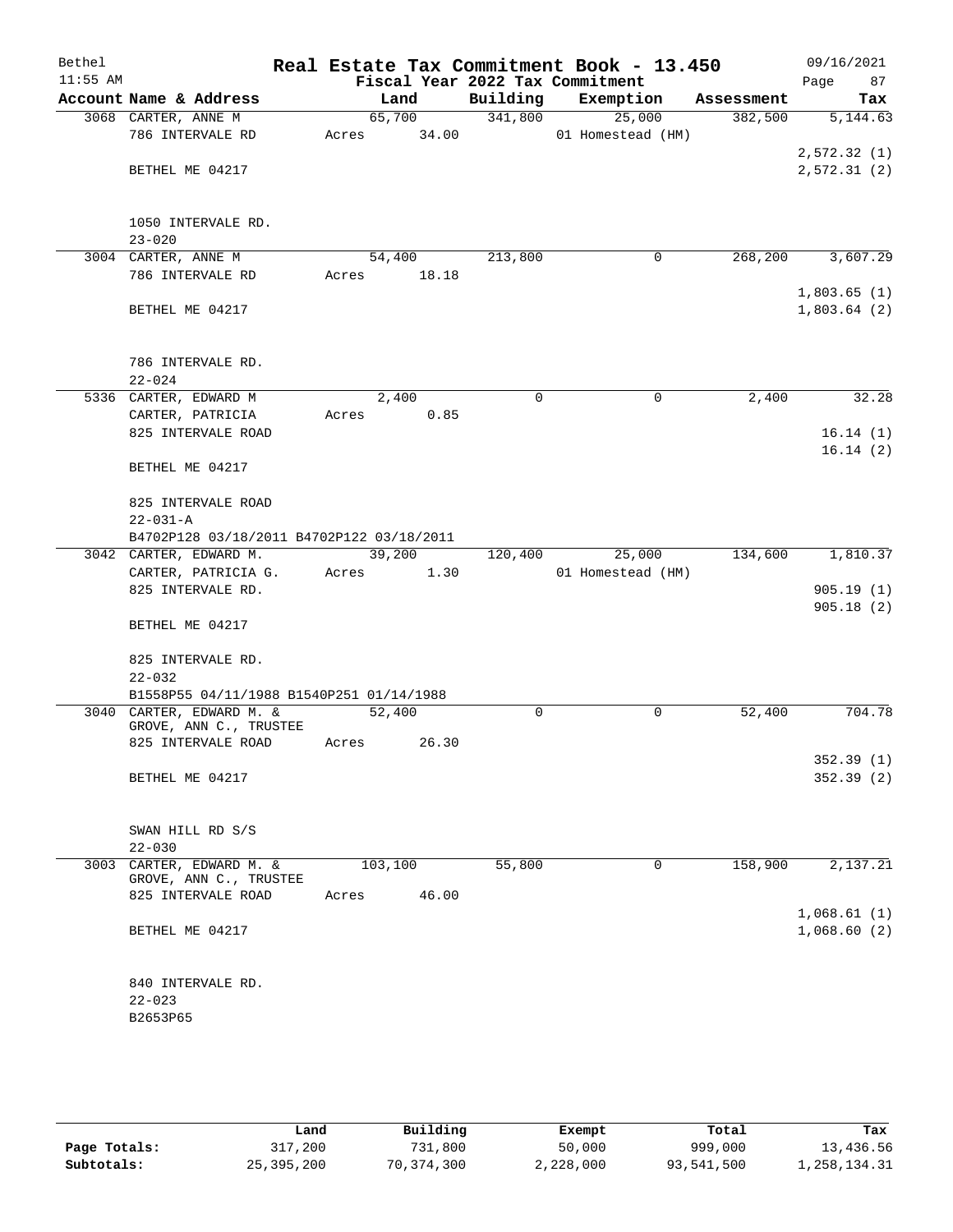| Bethel     |                                                                          |         |                |          | Real Estate Tax Commitment Book - 13.450 |            | 09/16/2021             |
|------------|--------------------------------------------------------------------------|---------|----------------|----------|------------------------------------------|------------|------------------------|
| $11:55$ AM |                                                                          |         |                |          | Fiscal Year 2022 Tax Commitment          |            | Page<br>88             |
|            | Account Name & Address                                                   |         | Land           | Building | Exemption                                | Assessment | Tax                    |
|            | 3041 CARTER, EDWARD M. &<br>GROVE, ANN C., TRUSTEE<br>825 INTERVALE ROAD | Acres   | 31,700<br>2.65 | $\Omega$ | $\Omega$                                 | 31,700     | 426.37                 |
|            | BETHEL ME 04217                                                          |         |                |          |                                          |            | 213.19(1)<br>213.18(2) |
|            | INTERVALE RD E/S<br>$22 - 031$                                           |         |                |          |                                          |            |                        |
|            | B4702P125 03/18/2011 B2518P58                                            |         |                |          |                                          |            |                        |
|            | 5514 CARTER, JESSICA                                                     |         | 30,800         | $\Omega$ | $\mathbf 0$                              | 30,800     | 414.26                 |
|            | 786 INTERVALE RD                                                         | Acres   | 5.00           |          |                                          |            | 207.13(1)              |
|            | BETHEL ME 04217                                                          |         |                |          |                                          |            | 207.13(2)              |
|            | INTERVALE RD<br>$22 - 024$                                               |         |                |          |                                          |            |                        |
|            | B5596P792 03/22/2021                                                     |         |                |          |                                          |            |                        |
|            | 2790 CARTER, JOHN R                                                      |         | 16,700         | 0        | $\mathbf 0$                              | 16,700     | 224.62                 |
|            | 758 INTERVALE RD.                                                        | Acres   | 31.66          |          |                                          |            |                        |
|            |                                                                          |         |                |          |                                          |            | 112.31(1)              |
|            | BETHEL ME 04217                                                          |         |                |          |                                          |            | 112.31(2)              |
|            | $18 - 041$<br>B2103P280 03/10/1994                                       |         |                |          |                                          |            |                        |
|            | 2767 CARTER, JOHN R                                                      |         | 6,900          | 0        | $\mathbf 0$                              | 6,900      | 92.81                  |
|            | 758 INTERVALE RD.                                                        | Acres   | 12.00          |          |                                          |            |                        |
|            |                                                                          |         |                |          |                                          |            | 46.41(1)               |
|            | BETHEL ME 04217                                                          |         |                |          |                                          |            | 46.40(2)               |
|            | INTERVALE RD W/S<br>$18 - 023$                                           |         |                |          |                                          |            |                        |
|            | B2103P280 03/10/1994 B765P42                                             |         |                |          |                                          |            |                        |
|            | 2782 CARTER, JOHN R                                                      | 143,100 |                | 288,200  | 25,000                                   | 406,300    | 5,464.74               |
|            | 758 INTERVALE RD.                                                        | Acres   | 170.00         |          | 01 Homestead (HM)                        |            |                        |
|            |                                                                          |         |                |          |                                          |            | 2,732.37 (1)           |
|            | BETHEL ME 04217                                                          |         |                |          |                                          |            | 2,732.37(2)            |
|            | 758 INTERVALE RD.<br>$18 - 035$                                          |         |                |          |                                          |            |                        |
|            | B2103P280 03/10/1994 B902P20 B902P20                                     |         |                |          |                                          |            |                        |
|            | 5489 CARTER, JOHN R.                                                     |         | 15,000         | $\Omega$ | 0                                        | 15,000     | 201.75                 |
|            | 758 INTERVALE RD                                                         | Acres   | 26.00          |          |                                          |            | 100.88(1)              |
|            | BETHEL ME 04281                                                          |         |                |          |                                          |            | 100.87(2)              |
|            | MAYVILLE RD                                                              |         |                |          |                                          |            |                        |
|            | $17 - 016 - 001$<br>B5470P653 07/22/2019                                 |         |                |          |                                          |            |                        |
|            |                                                                          |         |                |          |                                          |            |                        |
|            |                                                                          |         |                |          |                                          |            |                        |

|              | Land       | Building   | Exempt    | Total      | Tax          |
|--------------|------------|------------|-----------|------------|--------------|
| Page Totals: | 244,200    | 288,200    | 25,000    | 507,400    | 6,824.55     |
| Subtotals:   | 25,639,400 | 70,662,500 | 2,253,000 | 94,048,900 | 1,264,958.86 |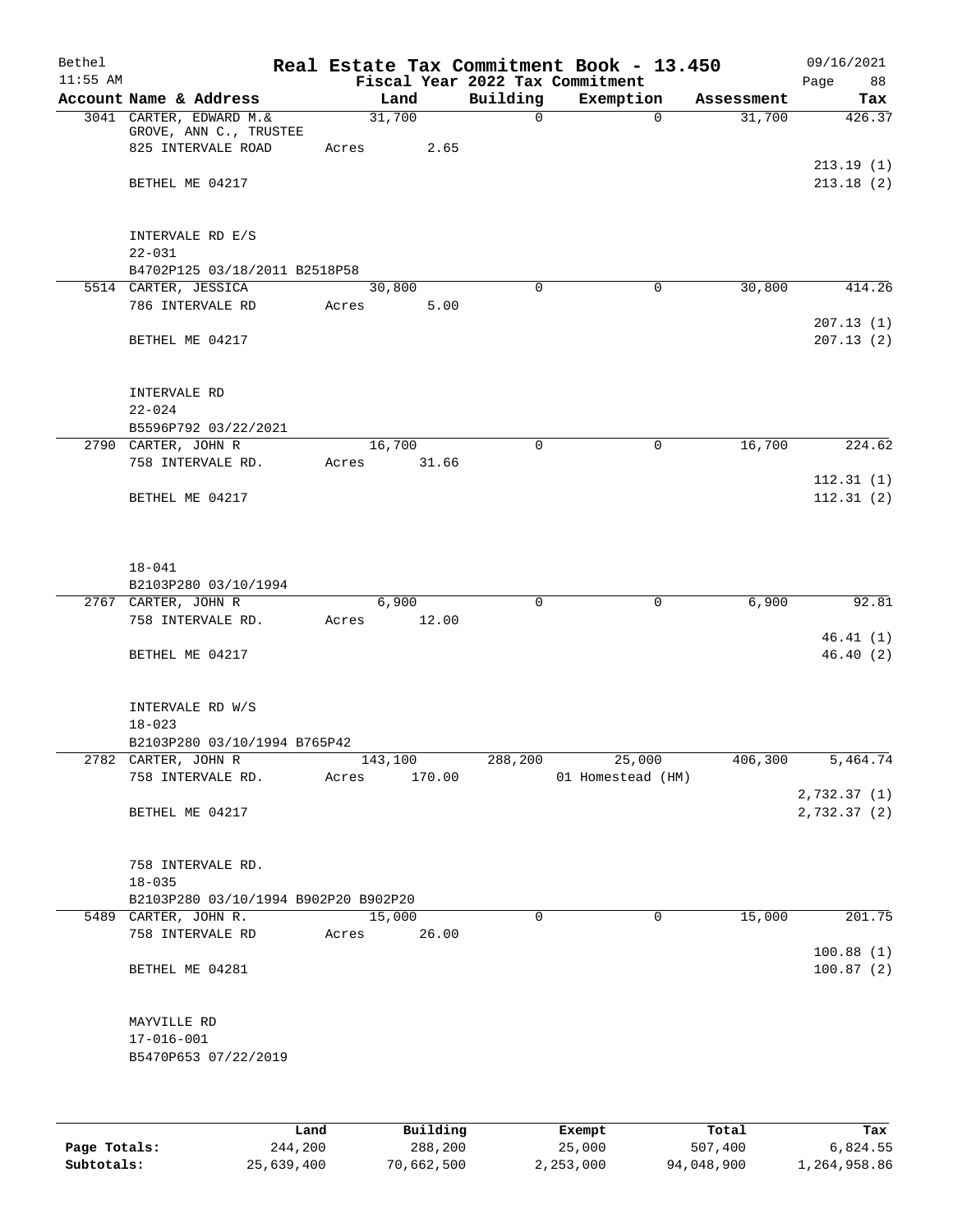| Bethel     |                                                                   |       |        |             | Real Estate Tax Commitment Book - 13.450 |             |            | 09/16/2021              |
|------------|-------------------------------------------------------------------|-------|--------|-------------|------------------------------------------|-------------|------------|-------------------------|
| $11:55$ AM |                                                                   |       |        |             | Fiscal Year 2022 Tax Commitment          |             |            | Page<br>89              |
|            | Account Name & Address                                            |       | Land   | Building    | Exemption                                |             | Assessment | Tax                     |
|            | 3570 CARTER, LINDA R. &<br>RICHARD A. JR.                         |       | 33,600 | 110,400     |                                          | 0           | 144,000    | 1,936.80                |
|            | 98 BRIMSMEAD STREET                                               |       |        |             |                                          |             |            |                         |
|            | MARLBOROUGH MA 01752                                              |       |        |             |                                          |             |            | 968.40 (1)<br>968.40(2) |
|            | 135 VERNON ST.                                                    |       |        |             |                                          |             |            |                         |
|            | $26 - 076 - 001 - 06H$                                            |       |        |             |                                          |             |            |                         |
|            | B4904P204 10/09/2012 B4774P139 10/21/2011 B3043P110<br>12/10/2001 |       |        |             |                                          |             |            |                         |
|            | 2793 CARTER, PAMELA L. &<br>DUNN, LORNA L. CARTER                 |       | 12,800 | 0           |                                          | 0           | 12,800     | 172.16                  |
|            | C/O CARTER, THOMAS                                                | Acres | 53.00  |             |                                          |             |            |                         |
|            | PO BOX 282                                                        |       |        |             |                                          |             |            | 86.08(1)<br>86.08(2)    |
|            | BETHEL ME 04217                                                   |       |        |             |                                          |             |            |                         |
|            | INTERVALE RD S/S                                                  |       |        |             |                                          |             |            |                         |
|            | $18 - 044$                                                        |       |        |             |                                          |             |            |                         |
|            | B5323P348 12/23/2016 B1100P23                                     |       |        |             |                                          |             |            |                         |
|            | 2794 CARTER, PAMELA L. &<br>DUNN, LORNA L. CARTER                 |       | 3,200  | $\mathbf 0$ |                                          | $\mathbf 0$ | 3,200      | 43.04                   |
|            | C/O CARTER, THOMAS                                                | Acres | 12.00  |             |                                          |             |            |                         |
|            | P.O. BOX 282                                                      |       |        |             |                                          |             |            | 21.52(1)                |
|            |                                                                   |       |        |             |                                          |             |            | 21.52(2)                |
|            | BETHEL ME 04217                                                   |       |        |             |                                          |             |            |                         |
|            | INTERVALE E/S                                                     |       |        |             |                                          |             |            |                         |
|            | 18-044-001                                                        |       |        |             |                                          |             |            |                         |
|            | B5323P348 12/23/2016 B1576P67 06/21/1988                          |       |        |             |                                          |             |            |                         |
|            | 2796 CARTER, PAMELA L. &<br>DUNN, LORNA L. CARTER                 |       | 41,900 | 103,500     | 25,000                                   |             | 120,400    | 1,619.38                |
|            | C/O CARTER, THOMAS R.                                             | Acres | 3.15   |             | 01 Homestead (HM)                        |             |            |                         |
|            | PO BOX 282                                                        |       |        |             |                                          |             |            | 809.69(1)               |
|            | BETHEL ME 04217                                                   |       |        |             |                                          |             |            | 809.69(2)               |
|            | 32 STEVENS RD                                                     |       |        |             |                                          |             |            |                         |
|            | $18 - 048$                                                        |       |        |             |                                          |             |            |                         |
|            | B5323P348 12/23/2016 B935P263 05/03/1977 B735P70<br>02/17/1972    |       |        |             |                                          |             |            |                         |
|            | 2832 CARTER, RUSSELL A                                            |       | 31,600 | 14,600      | 25,000                                   |             | 21,200     | 285.14                  |
|            | 188 HOWLING HOLE ROAD                                             | Acres | 44.70  |             | 01 Homestead (HM)                        |             |            |                         |
|            |                                                                   |       |        |             |                                          |             |            | 142.57(1)               |
|            | BETHEL ME 04217                                                   |       |        |             |                                          |             |            | 142.57(2)               |
|            | 188 HOWLING HOLE ROAD                                             |       |        |             |                                          |             |            |                         |
|            | $19 - 004$                                                        |       |        |             |                                          |             |            |                         |
|            | B1692P123                                                         |       |        |             |                                          |             |            |                         |

|              | Land       | Building   | Exempt    | Total      | Tax          |
|--------------|------------|------------|-----------|------------|--------------|
| Page Totals: | 123,100    | 228,500    | 50,000    | 301,600    | 4,056.52     |
| Subtotals:   | 25,762,500 | 70,891,000 | 2,303,000 | 94,350,500 | l,269,015.38 |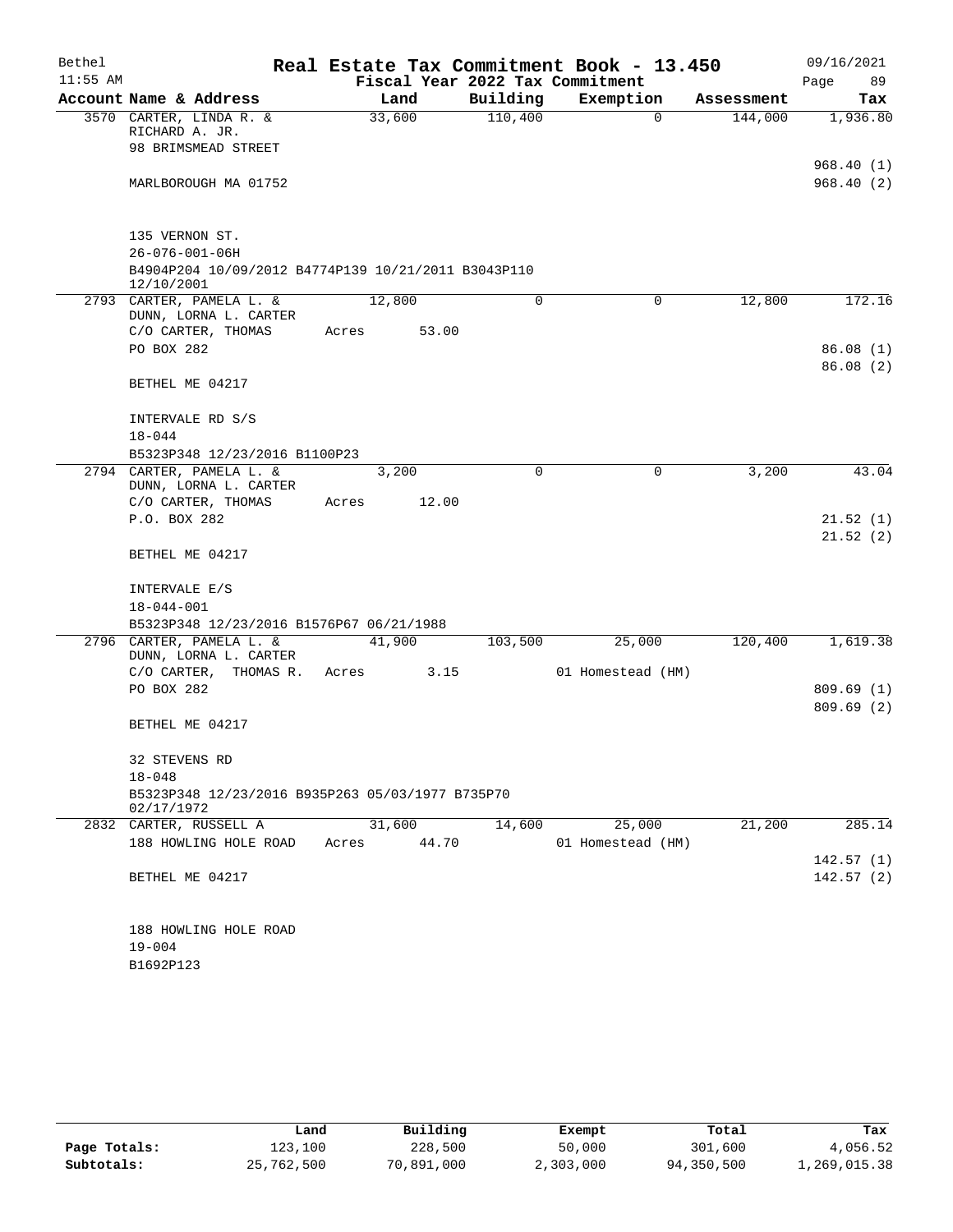| Bethel<br>$11:55$ AM |                                                   |        |       |             | Real Estate Tax Commitment Book - 13.450<br>Fiscal Year 2022 Tax Commitment |            | 09/16/2021<br>Page<br>90 |
|----------------------|---------------------------------------------------|--------|-------|-------------|-----------------------------------------------------------------------------|------------|--------------------------|
|                      | Account Name & Address                            | Land   |       | Building    | Exemption                                                                   | Assessment | Tax                      |
|                      | 5513 CARTER, SARAH                                | 36,900 |       | 0           | $\Omega$                                                                    | 36,900     | 496.31                   |
|                      | 32 ORCHARD STREET                                 | Acres  | 4.42  |             |                                                                             |            |                          |
|                      |                                                   |        |       |             |                                                                             |            | 248.16(1)                |
|                      | NORWAY ME 04268                                   |        |       |             |                                                                             |            | 248.15(2)                |
|                      |                                                   |        |       |             |                                                                             |            |                          |
|                      |                                                   |        |       |             |                                                                             |            |                          |
|                      | INTERVALE RD                                      |        |       |             |                                                                             |            |                          |
|                      | $22 - 024 - 002$                                  |        |       |             |                                                                             |            |                          |
|                      | B5596P788 03/22/2021                              |        |       |             |                                                                             |            |                          |
|                      | 2786 CARTER, TIMOTHY                              | 24,800 |       | 70,200      | 31,000                                                                      | 64,000     | 860.80                   |
|                      | 744 INTERVALE ROAD                                | Acres  | 0.28  |             | 01 Homestead (HM)                                                           |            |                          |
|                      |                                                   |        |       |             | 12 WW2 Vet Res                                                              |            | 430.40 (1)               |
|                      | BETHEL ME 04217                                   |        |       |             |                                                                             |            | 430.40 (2)               |
|                      |                                                   |        |       |             |                                                                             |            |                          |
|                      |                                                   |        |       |             |                                                                             |            |                          |
|                      | 744 INTERVALE RD.                                 |        |       |             |                                                                             |            |                          |
|                      | $18 - 037$                                        |        |       |             |                                                                             |            |                          |
|                      | 2795 CARTER, TIMOTHY                              | 11,700 |       | 0           | $\mathsf{O}$                                                                | 11,700     | 157.37                   |
|                      | 744 INTERVALE ROAD                                | Acres  | 49.00 |             |                                                                             |            |                          |
|                      | BETHEL ME 04217                                   |        |       |             |                                                                             |            | 78.69(1)<br>78.68(2)     |
|                      |                                                   |        |       |             |                                                                             |            |                          |
|                      |                                                   |        |       |             |                                                                             |            |                          |
|                      | INTERVALE RD.                                     |        |       |             |                                                                             |            |                          |
|                      | $18 - 041 - 001$                                  |        |       |             |                                                                             |            |                          |
|                      | 3776 CARTER, TIMOTHY                              | 39,800 |       | $\mathbf 0$ | $\mathsf{O}$                                                                | 39,800     | 535.31                   |
|                      | 744 INTERVALE RD.                                 | Acres  | 1.59  |             |                                                                             |            |                          |
|                      |                                                   |        |       |             |                                                                             |            | 267.66(1)                |
|                      | BETHEL ME 04217                                   |        |       |             |                                                                             |            | 267.65(2)                |
|                      |                                                   |        |       |             |                                                                             |            |                          |
|                      |                                                   |        |       |             |                                                                             |            |                          |
|                      | 729 INTERVALE RD.                                 |        |       |             |                                                                             |            |                          |
|                      | $18 - 045$                                        |        |       |             |                                                                             |            |                          |
| 168                  | CARTER, WILLIAM A. &                              | 36,900 |       | 79,000      | 0                                                                           | 115,900    | 1,558.86                 |
|                      | ELIZABETH W. JR                                   |        |       |             |                                                                             |            |                          |
|                      | 18 ALPINE SHORES ROAD                             | Acres  | 4.70  |             |                                                                             |            | 779.43(1)                |
|                      | BRYANT POND ME 04219                              |        |       |             |                                                                             |            | 779.43(2)                |
|                      |                                                   |        |       |             |                                                                             |            |                          |
|                      |                                                   |        |       |             |                                                                             |            |                          |
|                      | 706 WALKERS MILLS RD.                             |        |       |             |                                                                             |            |                          |
|                      | $04 - 023$                                        |        |       |             |                                                                             |            |                          |
|                      | B5562P891 11/10/2020 B2600P162 08/26/1998 B663P62 |        |       |             |                                                                             |            |                          |
|                      | 07/31/1967                                        |        |       |             |                                                                             |            |                          |
|                      | 432 CARVER, BARRY D                               | 54,800 |       | 296,200     | 25,000                                                                      | 326,000    | 4,384.70                 |
|                      | CARVER, CLAIRE M                                  | Acres  | 17.30 |             | 01 Homestead (HM)                                                           |            |                          |
|                      | 420 GROVER HILL ROAD                              |        |       |             |                                                                             |            | 2,192.35(1)              |
|                      |                                                   |        |       |             |                                                                             |            | 2,192.35(2)              |
|                      | BETHEL ME 04217                                   |        |       |             |                                                                             |            |                          |
|                      |                                                   |        |       |             |                                                                             |            |                          |
|                      | 420 GROVER HILL RD.                               |        |       |             |                                                                             |            |                          |
|                      | $06 - 039$                                        |        |       |             |                                                                             |            |                          |
|                      | B1230P121 10/18/1983                              |        |       |             |                                                                             |            |                          |
|                      |                                                   |        |       |             |                                                                             |            |                          |
|                      |                                                   |        |       |             |                                                                             |            |                          |

|              | Land       | Building   | Exempt    | Total      | Tax          |
|--------------|------------|------------|-----------|------------|--------------|
| Page Totals: | 204,900    | 445,400    | 56,000    | 594,300    | 7,993.35     |
| Subtotals:   | 25,967,400 | 71,336,400 | 2,359,000 | 94,944,800 | 1,277,008.73 |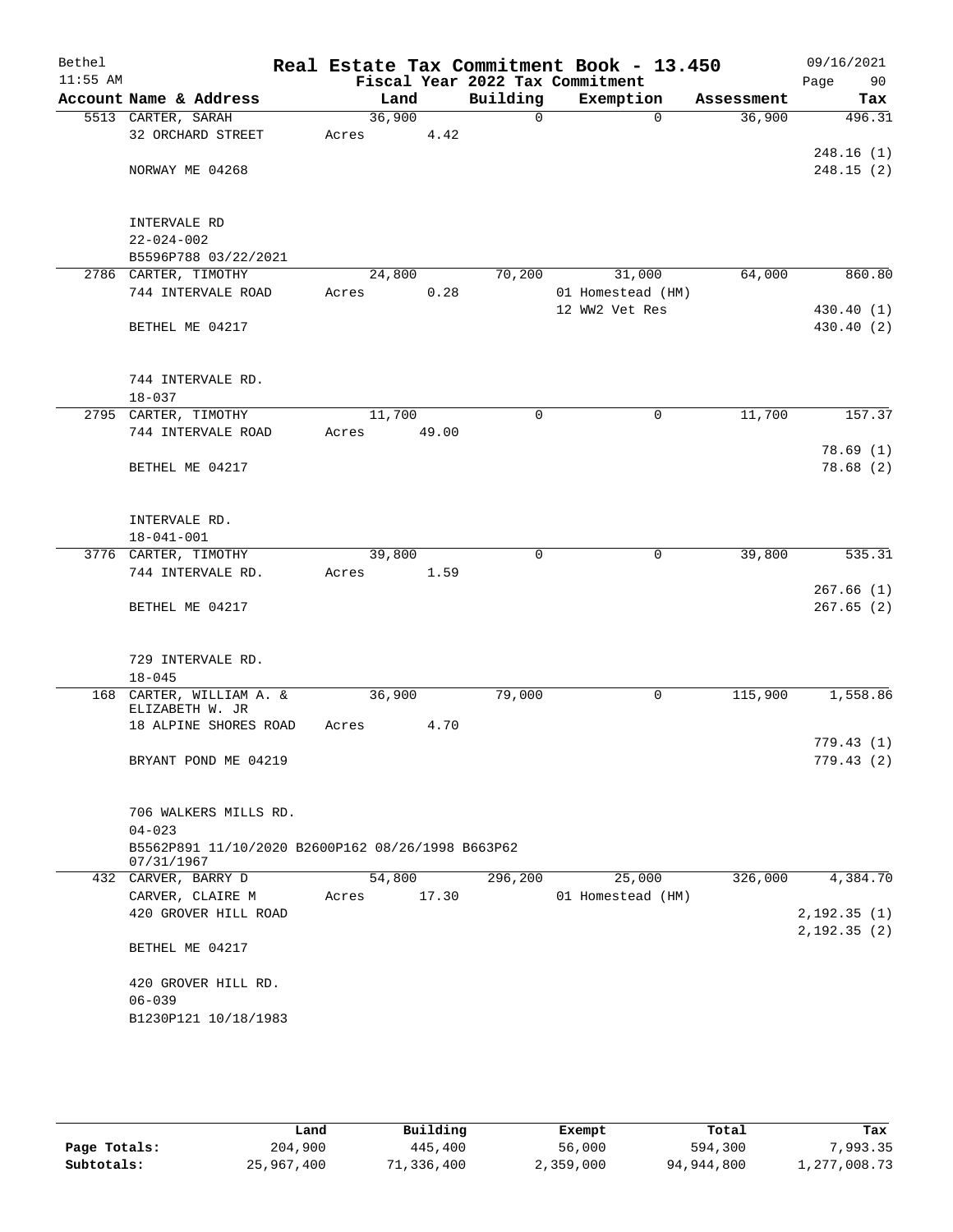| Bethel<br>$11:55$ AM |                                                    |       |        |       |             | Real Estate Tax Commitment Book - 13.450<br>Fiscal Year 2022 Tax Commitment |                       | 09/16/2021<br>Page<br>91 |
|----------------------|----------------------------------------------------|-------|--------|-------|-------------|-----------------------------------------------------------------------------|-----------------------|--------------------------|
|                      | Account Name & Address                             |       | Land   |       | Building    | Exemption                                                                   | Assessment            | Tax                      |
|                      | 1280 CARVER, HAROLD                                |       | 26,800 |       | 500         |                                                                             | 27,300<br>$\mathbf 0$ | 367.19                   |
|                      | 14 CARVER RD.                                      | Acres |        | 3.00  |             |                                                                             |                       |                          |
|                      |                                                    |       |        |       |             |                                                                             |                       | 183.60(1)                |
|                      | BETHEL ME 04217                                    |       |        |       |             |                                                                             |                       | 183.59(2)                |
|                      |                                                    |       |        |       |             |                                                                             |                       |                          |
|                      |                                                    |       |        |       |             |                                                                             |                       |                          |
|                      | WEST BETHEL RD.                                    |       |        |       |             |                                                                             |                       |                          |
|                      | $07 - 081 - 001$                                   |       |        |       |             |                                                                             |                       |                          |
|                      | 5334 CARVER, HAROLD                                |       | 1,600  |       | 0           | 0                                                                           | 1,600                 | 21.52                    |
|                      | 14 CARVER RD.                                      | Acres |        | 3.35  |             |                                                                             |                       |                          |
|                      |                                                    |       |        |       |             |                                                                             |                       | 10.76(1)                 |
|                      | BETHEL ME 04217                                    |       |        |       |             |                                                                             |                       | 10.76(2)                 |
|                      |                                                    |       |        |       |             |                                                                             |                       |                          |
|                      |                                                    |       |        |       |             |                                                                             |                       |                          |
|                      | WEST BETHEL ROAD                                   |       |        |       |             |                                                                             |                       |                          |
|                      | $12 - 051$                                         |       |        |       |             |                                                                             |                       |                          |
|                      | B1019P283 01/04/1979 B642P428 09/19/1966           |       |        |       |             |                                                                             |                       |                          |
|                      | 1644 CARVER, HEATHER A                             |       | 36,600 |       | 25,600      | $\mathbf 0$                                                                 | 62,200                | 836.59                   |
|                      | 77 ANNIS RD                                        | Acres |        | 0.88  |             |                                                                             |                       |                          |
|                      |                                                    |       |        |       |             |                                                                             |                       | 418.30(1)                |
|                      | BETHEL ME 04217                                    |       |        |       |             |                                                                             |                       | 418.29(2)                |
|                      |                                                    |       |        |       |             |                                                                             |                       |                          |
|                      |                                                    |       |        |       |             |                                                                             |                       |                          |
|                      | 77 ANNIS RD.                                       |       |        |       |             |                                                                             |                       |                          |
|                      | $12 - 002 - 001$                                   |       |        |       |             |                                                                             |                       |                          |
|                      | B5172P98 01/14/2014 B2815P123                      |       |        |       |             |                                                                             |                       |                          |
|                      | 2684 CARVER, JUSTINE                               |       | 44,800 |       | 130,500     | 0                                                                           | 175,300               | 2,357.79                 |
|                      | BROOKS, TRAVIS                                     | Acres |        | 0.84  |             |                                                                             |                       |                          |
|                      | 420 GROVER HILL RD                                 |       |        |       |             |                                                                             |                       | 1,178.90(1)              |
|                      |                                                    |       |        |       |             |                                                                             |                       | 1, 178.89(2)             |
|                      | BETHEL ME 04217                                    |       |        |       |             |                                                                             |                       |                          |
|                      | 120 SUNDAY RIVER RD                                |       |        |       |             |                                                                             |                       |                          |
|                      | $17 - 022$                                         |       |        |       |             |                                                                             |                       |                          |
|                      | B4731P158 06/28/2011 B4198P87 09/21/2007 B1122P173 |       |        |       |             |                                                                             |                       |                          |
|                      | 06/04/1981                                         |       |        |       |             |                                                                             |                       |                          |
|                      | 1241 CARVER, JUSTINE L                             |       | 24,400 |       | $\mathbf 0$ | 0                                                                           | 24,400                | 328.18                   |
|                      | BROOKS, TRAVIS G                                   | Acres |        | 36.00 |             |                                                                             |                       |                          |
|                      | 120 SUNDAY RIVER ROAD                              |       |        |       |             |                                                                             |                       | 164.09(1)                |
|                      |                                                    |       |        |       |             |                                                                             |                       | 164.09(2)                |
|                      | BETHEL ME 04217                                    |       |        |       |             |                                                                             |                       |                          |
|                      |                                                    |       |        |       |             |                                                                             |                       |                          |
|                      | OLD GROVER HILL N/S                                |       |        |       |             |                                                                             |                       |                          |
|                      | $07 - 044$                                         |       |        |       |             |                                                                             |                       |                          |
|                      | B5151P125 08/22/2014 B2188P215 09/10/1992          |       |        |       |             |                                                                             |                       |                          |
|                      | 1279 CARVER, LLOYD D                               |       | 46,000 |       | 182,700     | 25,000                                                                      | 203,700               | 2,739.77                 |
|                      | CARVER, MELANIE T                                  | Acres |        | 33.00 |             | 01 Homestead (HM)                                                           |                       |                          |
|                      | 14 CARVER RD.                                      |       |        |       |             |                                                                             |                       | 1,369.89(1)              |
|                      |                                                    |       |        |       |             |                                                                             |                       | 1,369.88(2)              |
|                      | BETHEL ME 04217                                    |       |        |       |             |                                                                             |                       |                          |
|                      |                                                    |       |        |       |             |                                                                             |                       |                          |
|                      | 14 CARVER RD.                                      |       |        |       |             |                                                                             |                       |                          |
|                      | $07 - 081$                                         |       |        |       |             |                                                                             |                       |                          |
|                      | B2256P330 09/18/1995                               |       |        |       |             |                                                                             |                       |                          |
|                      |                                                    |       |        |       |             |                                                                             |                       |                          |
|                      |                                                    |       |        |       |             |                                                                             |                       |                          |

|              | Land       | Building   | Exempt    | Total      | Tax          |
|--------------|------------|------------|-----------|------------|--------------|
| Page Totals: | 180,200    | 339,300    | 25,000    | 494,500    | 6,651.04     |
| Subtotals:   | 26,147,600 | 71,675,700 | 2,384,000 | 95,439,300 | l,283,659.77 |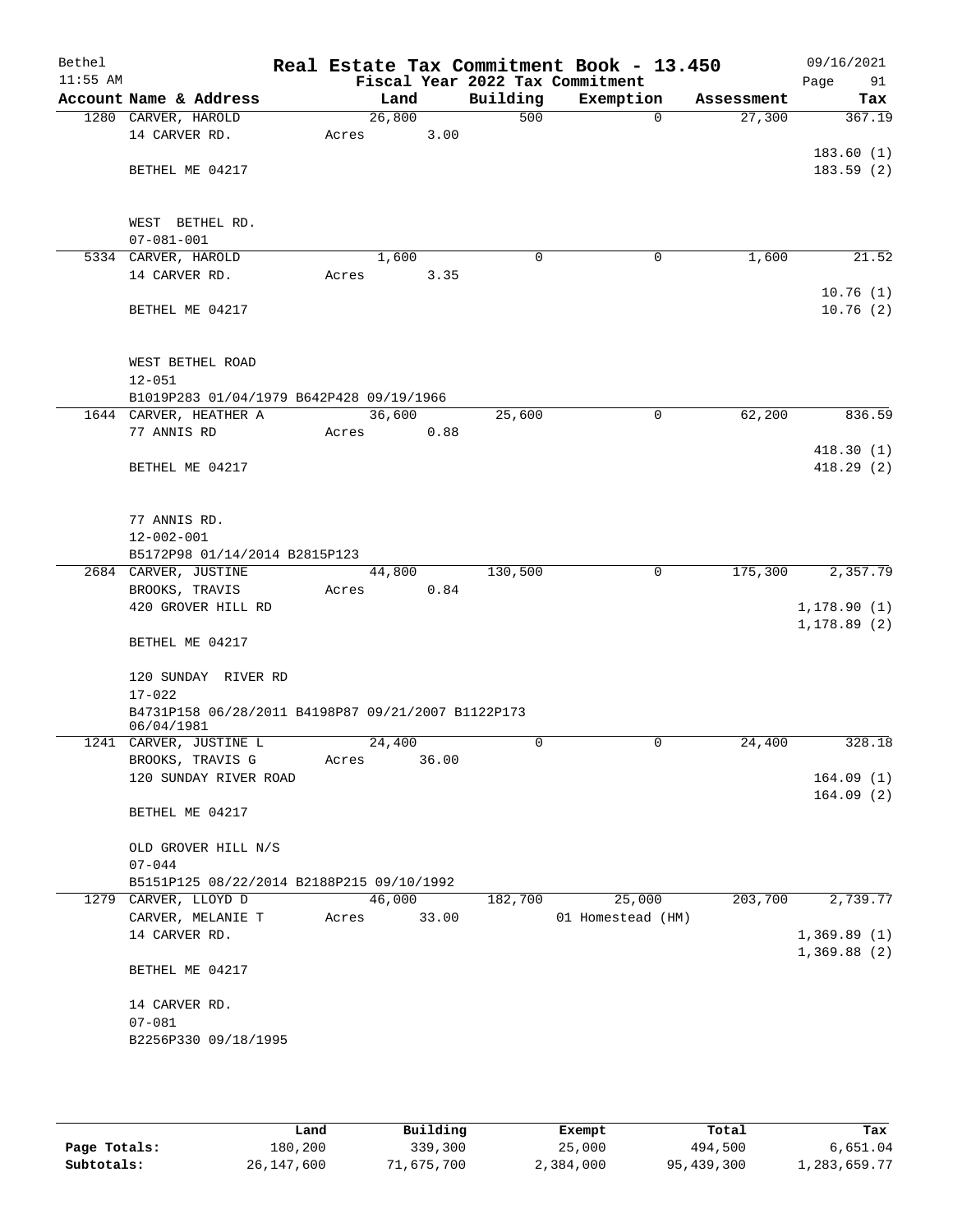| Bethel     |                                                                   |       |        |      | Real Estate Tax Commitment Book - 13.450 |           |          |            |      | 09/16/2021               |
|------------|-------------------------------------------------------------------|-------|--------|------|------------------------------------------|-----------|----------|------------|------|--------------------------|
| $11:55$ AM |                                                                   |       |        |      | Fiscal Year 2022 Tax Commitment          |           |          |            | Page | 92                       |
|            | Account Name & Address                                            |       | Land   |      | Building                                 | Exemption |          | Assessment |      | Tax                      |
|            | 115 CARVER, RITA H.,<br>TRUSTEE OF RITA H.                        |       | 40,600 |      | 30,600                                   |           | $\Omega$ | 71,200     |      | 957.64                   |
|            | CARVER TRUST OF MAY,<br>2005                                      | Acres |        | 3.00 |                                          |           |          |            |      |                          |
|            | PO BOX 710                                                        |       |        |      |                                          |           |          |            |      | 478.82 (1)<br>478.82 (2) |
|            | NORTH HAMPTON NH 03862                                            |       |        |      |                                          |           |          |            |      |                          |
|            | 220 VERNON ST.                                                    |       |        |      |                                          |           |          |            |      |                          |
|            | $03 - 001 - 001$                                                  |       |        |      |                                          |           |          |            |      |                          |
|            | B3966P9 07/10/2006 B1499P261<br>4838 CARVER'S WOODWORKING,        |       |        |      | $\mathbf 0$                              |           | 0        | 35,900     |      | 482.86                   |
|            | INC.                                                              |       | 35,900 |      |                                          |           |          |            |      |                          |
|            | 420 GROVER HILL ROAD                                              | Acres |        | 1.93 |                                          |           |          |            |      |                          |
|            |                                                                   |       |        |      |                                          |           |          |            |      | 241.43 (1)               |
|            | BETHEL ME 04217                                                   |       |        |      |                                          |           |          |            |      | 241.43 (2)               |
|            |                                                                   |       |        |      |                                          |           |          |            |      |                          |
|            | ELLINGWOOD MOUNTAIN                                               |       |        |      |                                          |           |          |            |      |                          |
|            | $16 - 019 - 006$                                                  |       |        |      |                                          |           |          |            |      |                          |
|            | B4553P179 01/21/2010 B3900P185 03/10/2006                         |       |        |      |                                          |           |          |            |      |                          |
|            | 4641 CASACCIO, LISA M REV                                         |       | 65,800 |      | 365,800                                  |           | 0        | 431,600    |      | 5,805.02                 |
|            | TRUST<br>PO BOX 222                                               | Acres |        | 0.85 |                                          |           |          |            |      |                          |
|            |                                                                   |       |        |      |                                          |           |          |            |      | 2,902.51(1)              |
|            | ALTON BAY NH 03810                                                |       |        |      |                                          |           |          |            |      | 2,902.51(2)              |
|            |                                                                   |       |        |      |                                          |           |          |            |      |                          |
|            |                                                                   |       |        |      |                                          |           |          |            |      |                          |
|            | 37 TUCKERS WAY                                                    |       |        |      |                                          |           |          |            |      |                          |
|            | 17-018-002                                                        |       |        |      |                                          |           |          |            |      |                          |
|            | B5559P938 11/02/2020 B3654P34 12/29/2004                          |       |        |      |                                          |           |          |            |      |                          |
|            | 5258 CASKIE, WALTER A                                             | Acres | 33,200 | 1.27 | 197,400                                  |           | 0        | 230,600    |      | 3,101.57                 |
|            | CASKIE, ELLEN M<br>101 OAKWOOD DRIVE                              |       |        |      |                                          |           |          |            |      | 1,550.79(1)              |
|            |                                                                   |       |        |      |                                          |           |          |            |      | 1,550.78(2)              |
|            | WADING RIVER NY 11792                                             |       |        |      |                                          |           |          |            |      |                          |
|            | 12 OTTER BROOK                                                    |       |        |      |                                          |           |          |            |      |                          |
|            | $09 - 018 - 001$                                                  |       |        |      |                                          |           |          |            |      |                          |
|            | B5388P389 01/16/2018 B4891P349 09/12/2012 B4427P212<br>04/08/2009 |       |        |      |                                          |           |          |            |      |                          |
|            | 5265 CASKIE, WALTER A                                             |       | 26,300 |      | $\mathbf 0$                              |           | 0        | 26,300     |      | 353.74                   |
|            | CASKIE, ELLEN M                                                   | Acres |        | 3.29 |                                          |           |          |            |      |                          |
|            | 101 OAKWOOD DRIVE                                                 |       |        |      |                                          |           |          |            |      | 176.87(1)                |
|            |                                                                   |       |        |      |                                          |           |          |            |      | 176.87(2)                |
|            | WADING RIVER NY 11792                                             |       |        |      |                                          |           |          |            |      |                          |
|            | OTTER BROOK                                                       |       |        |      |                                          |           |          |            |      |                          |
|            | $09 - 018 - 008$                                                  |       |        |      |                                          |           |          |            |      |                          |
|            | B5468P3 07/01/2019 B4891P349 09/12/2012 B4427P212<br>04/08/2009   |       |        |      |                                          |           |          |            |      |                          |

|              | Land       | Building   | Exempt    | Total      | Tax          |
|--------------|------------|------------|-----------|------------|--------------|
| Page Totals: | 201,800    | 593,800    |           | 795,600    | 10,700.83    |
| Subtotals:   | 26,349,400 | 72,269,500 | 2,384,000 | 96,234,900 | 1,294,360.60 |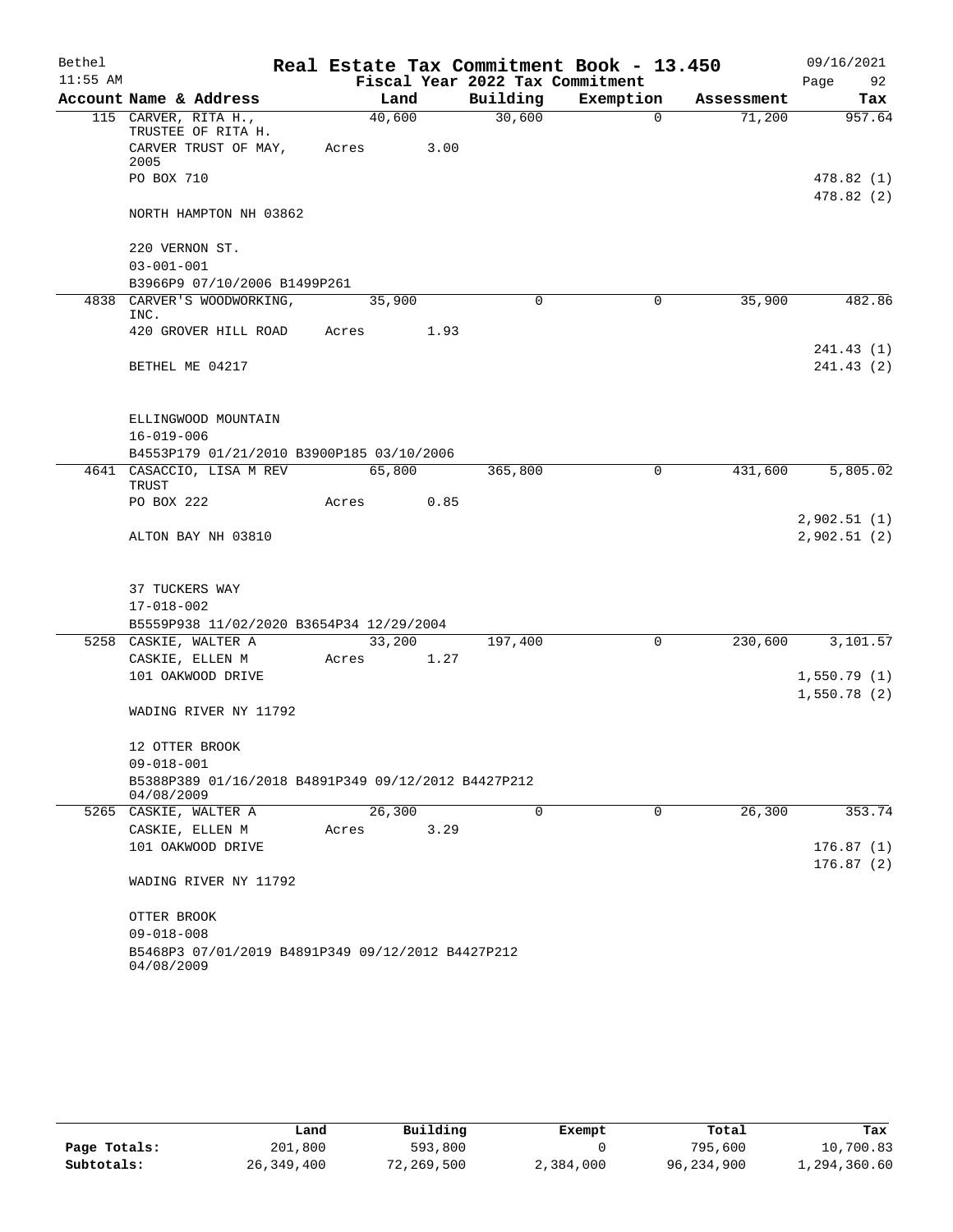| Bethel     |                                                                                      |       |        |      |          | Real Estate Tax Commitment Book - 13.450 |             |            | 09/16/2021                 |          |
|------------|--------------------------------------------------------------------------------------|-------|--------|------|----------|------------------------------------------|-------------|------------|----------------------------|----------|
| $11:55$ AM |                                                                                      |       |        |      |          | Fiscal Year 2022 Tax Commitment          |             |            | Page                       | 93       |
|            | Account Name & Address                                                               |       | Land   |      | Building | Exemption                                |             | Assessment |                            | Tax      |
|            | 452 CASTALDO, CARMINE A<br>CASTALDO, DONNA L                                         |       | 14,400 |      | 87,800   |                                          | $\Omega$    | 102,200    |                            | 1,374.59 |
|            | 558 NEW DAM RD                                                                       |       |        |      |          |                                          |             |            | 687.30 (1)<br>687.29 (2)   |          |
|            | NORTH WATERBORO ME<br>04021                                                          |       |        |      |          |                                          |             |            |                            |          |
|            | 9 SONGO POND RD, UNIT 1<br>$07 - 018 - U1$                                           |       |        |      |          |                                          |             |            |                            |          |
|            | B5287P144 06/01/2016 B5177P347 10/29/2014 B3964P60<br>06/30/2006 B1500P49 08/14/1987 |       |        |      |          |                                          |             |            |                            |          |
|            | 374 CASTALDO, KAROLYN                                                                |       | 56,000 |      | 154,000  |                                          | $\mathbf 0$ | 210,000    |                            | 2,824.50 |
|            | TOWLE, GREGORY                                                                       | Acres |        | 5.80 |          |                                          |             |            |                            |          |
|            | 131 WEST BETHEL RD                                                                   |       |        |      |          |                                          |             |            | 1,412.25(1)<br>1,412.25(2) |          |
|            | BETHEL ME 04217                                                                      |       |        |      |          |                                          |             |            |                            |          |
|            | 72 PINE BLUFF ROAD                                                                   |       |        |      |          |                                          |             |            |                            |          |
|            | $06 - 016 - 003$                                                                     |       |        |      |          |                                          |             |            |                            |          |
|            | B5458P828 04/17/2019 B4289P63 04/25/2008 B3685P273<br>03/09/2005                     |       |        |      |          |                                          |             |            |                            |          |
|            | 5491 CASTNER, CHRISTOPHER &<br>PAMELA                                                |       | 49,300 |      | 445,200  |                                          | $\Omega$    | 494,500    |                            | 6,651.03 |
|            | 10 FOSTER STREET                                                                     | Acres |        | 5.00 |          |                                          |             |            |                            |          |
|            | MARBLEHEAD MA 01945                                                                  |       |        |      |          |                                          |             |            | 3,325.52(1)<br>3,325.51(2) |          |
|            |                                                                                      |       |        |      |          |                                          |             |            |                            |          |
|            | OFF MAYVILLE RD                                                                      |       |        |      |          |                                          |             |            |                            |          |
|            | $15 - 001 - 002 - 001$                                                               |       |        |      |          |                                          |             |            |                            |          |
|            | B5473P588 08/12/2019                                                                 |       |        |      |          |                                          |             |            |                            |          |
|            | 2454 CASWELL, STEPHEN W<br>227 INTERVALE RD                                          |       | 40,900 | 2.30 | 122,700  | 31,000                                   |             | 132,600    |                            | 1,783.47 |
|            |                                                                                      | Acres |        |      |          | 01 Homestead (HM)<br>12 WW2 Vet Res      |             |            | 891.74 (1)                 |          |
|            | BETHEL ME 04217                                                                      |       |        |      |          |                                          |             |            | 891.73 (2)                 |          |
|            |                                                                                      |       |        |      |          |                                          |             |            |                            |          |
|            | 227 INTERVALE RD.                                                                    |       |        |      |          |                                          |             |            |                            |          |
|            | $13 - 013$                                                                           |       |        |      |          |                                          |             |            |                            |          |
|            | B4181P150 08/21/2007 B3265P283 04/01/2003 B809P75<br>01/03/1974                      |       |        |      |          |                                          |             |            |                            |          |
|            | 3005 CAVANAGH, CHARLES M                                                             |       | 38,400 |      | 472,100  |                                          | 0           | 510,500    |                            | 6,866.23 |
|            | 910 INTERVALE RD.                                                                    | Acres |        | 1.00 |          |                                          |             |            |                            |          |
|            |                                                                                      |       |        |      |          |                                          |             |            | 3,433.12(1)                |          |
|            | BETHEL ME 04217                                                                      |       |        |      |          |                                          |             |            | 3,433.11(2)                |          |
|            | 910 INTERVALE RD.                                                                    |       |        |      |          |                                          |             |            |                            |          |
|            | $22 - 025$                                                                           |       |        |      |          |                                          |             |            |                            |          |
|            | B5213P170 03/17/2015 B4903P93 10/05/2012 B3209P23<br>11/27/2002                      |       |        |      |          |                                          |             |            |                            |          |

|              | Land       | Building   | Exempt    | Total      | Tax          |
|--------------|------------|------------|-----------|------------|--------------|
| Page Totals: | 199,000    | 1,281,800  | 31,000    | 1,449,800  | 19,499.82    |
| Subtotals:   | 26,548,400 | 73,551,300 | 2,415,000 | 97,684,700 | 1,313,860.42 |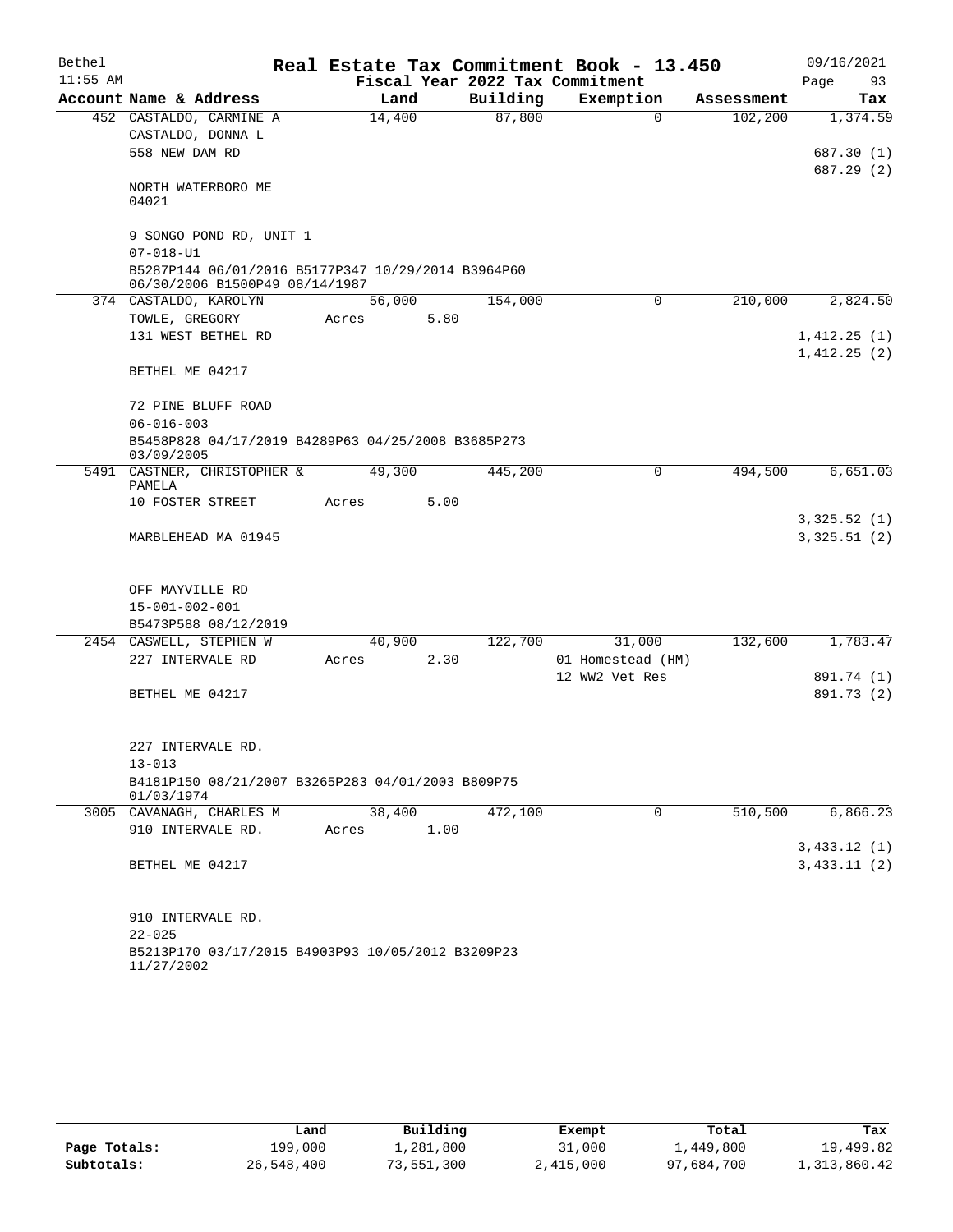| Bethel       |                                                                                  |       |            |          |          | Real Estate Tax Commitment Book - 13.450 |            | 09/16/2021                 |
|--------------|----------------------------------------------------------------------------------|-------|------------|----------|----------|------------------------------------------|------------|----------------------------|
| $11:55$ AM   |                                                                                  |       |            |          |          | Fiscal Year 2022 Tax Commitment          |            | 94<br>Page                 |
|              | Account Name & Address                                                           |       | Land       |          | Building | Exemption                                | Assessment | Tax                        |
|              | 3360 CAVINESS, ANN NURRIE<br>8 CRESCENT LANE                                     |       | 45,500     | 0.24     | 109,500  | 25,000<br>01 Homestead (HM)              | 130,000    | 1,748.50                   |
|              |                                                                                  | Acres |            |          |          |                                          |            | 874.25(1)                  |
|              | BETHEL ME 04217                                                                  |       |            |          |          |                                          |            | 874.25(2)                  |
|              |                                                                                  |       |            |          |          |                                          |            |                            |
|              | 8 CRESCENT LANE                                                                  |       |            |          |          |                                          |            |                            |
|              | $25 - 181$                                                                       |       |            |          |          |                                          |            |                            |
|              | B5303P167 09/19/2016 B5277P552 04/21/2016 B4596P33                               |       |            |          |          |                                          |            |                            |
|              | 06/09/2010 B4553P209 01/26/2010 B964P202 11/14/1977<br>4527 CAYER, CHRISTOPHER R |       | 38,600     |          | 128,500  | 25,000                                   | 142,100    | 1,911.25                   |
|              | CAYER, STEPHANIE S                                                               | Acres |            | 1.07     |          | 01 Homestead (HM)                        |            |                            |
|              | PO BOX 354                                                                       |       |            |          |          |                                          |            | 955.63(1)                  |
|              |                                                                                  |       |            |          |          |                                          |            | 955.62(2)                  |
|              | BETHEL ME 04217                                                                  |       |            |          |          |                                          |            |                            |
|              | 12 BOB'S WAY                                                                     |       |            |          |          |                                          |            |                            |
|              | $27 - 036 - 002 - 004$                                                           |       |            |          |          |                                          |            |                            |
|              | B5414P151 06/20/2018 B5333P425 03/03/2017 B3452P261<br>01/12/2004                |       |            |          |          |                                          |            |                            |
|              | 3309 CE LIMITED LIABILITY<br>COMPANY                                             |       | 70,800     |          | 342,500  | 0                                        | 413,300    | 5,558.89                   |
|              | 299 SPRUCE STREET                                                                | Acres |            | 0.29     |          |                                          |            |                            |
|              | RUMFORD ME 04276                                                                 |       |            |          |          |                                          |            | 2,779.45(1)<br>2,779.44(2) |
|              |                                                                                  |       |            |          |          |                                          |            |                            |
|              | 73 MAIN ST.                                                                      |       |            |          |          |                                          |            |                            |
|              | $25 - 142$                                                                       |       |            |          |          |                                          |            |                            |
|              | B5033P131 08/05/2013                                                             |       |            |          |          |                                          |            |                            |
|              | 3315 CE LIMITED LIABILITY                                                        |       | 58,800     |          | 17,300   | $\mathbf 0$                              | 76,100     | 1,023.55                   |
|              | COMPANY                                                                          |       |            |          |          |                                          |            |                            |
|              | 299 SPRUCE STREET                                                                | Acres |            | 0.20     |          |                                          |            | 511.78(1)                  |
|              | RUMFORD ME 04276                                                                 |       |            |          |          |                                          |            | 511.77(2)                  |
|              |                                                                                  |       |            |          |          |                                          |            |                            |
|              | 7 Philbrook St.                                                                  |       |            |          |          |                                          |            |                            |
|              | $25 - 147 - 001$                                                                 |       |            |          |          |                                          |            |                            |
|              | B5033P131 08/05/2013                                                             |       |            |          |          |                                          |            |                            |
| 3408         | CE LIMITED LIABILITY<br>COMPANY                                                  |       | 1,300      |          | 72,700   | 0                                        | 74,000     | 995.30                     |
|              | 299 SPRUCE STREET                                                                | Acres |            | 1.29     |          |                                          |            |                            |
|              |                                                                                  |       |            |          |          |                                          |            | 497.65 (1)                 |
|              | RUMFORD ME 04276                                                                 |       |            |          |          |                                          |            | 497.65(2)                  |
|              |                                                                                  |       |            |          |          |                                          |            |                            |
|              | 191 MAIN ST.                                                                     |       |            |          |          |                                          |            |                            |
|              | $25 - 229$<br>B5033P131 08/05/2013 B742P30 05/02/1972                            |       |            |          |          |                                          |            |                            |
|              | 4555 CEGLIA, DAVID                                                               |       | 25,200     |          | 157,600  | $\mathbf 0$                              | 182,800    | 2,458.66                   |
|              | LARKIN, LARKIN, DEIRDRE                                                          |       |            |          |          |                                          |            |                            |
|              | 356 WASHINGTON RD.                                                               |       |            |          |          |                                          |            | 1, 229.33(1)               |
|              | RYE NH 03878                                                                     |       |            |          |          |                                          |            | 1, 229.33(2)               |
|              | 45 MILL HILL                                                                     |       |            |          |          |                                          |            |                            |
|              | $25 - 005 - 002$                                                                 |       |            |          |          |                                          |            |                            |
|              | B4167P263 07/24/2007 B3401P83 10/17/2003                                         |       |            |          |          |                                          |            |                            |
|              |                                                                                  | Land  |            | Building |          | Exempt                                   | Total      | Tax                        |
| Page Totals: | 240,200                                                                          |       |            | 828,100  |          | 50,000                                   | 1,018,300  | 13,696.15                  |
| Subtotals:   | 26,788,600                                                                       |       | 74,379,400 |          |          | 2,465,000                                | 98,703,000 | 1,327,556.57               |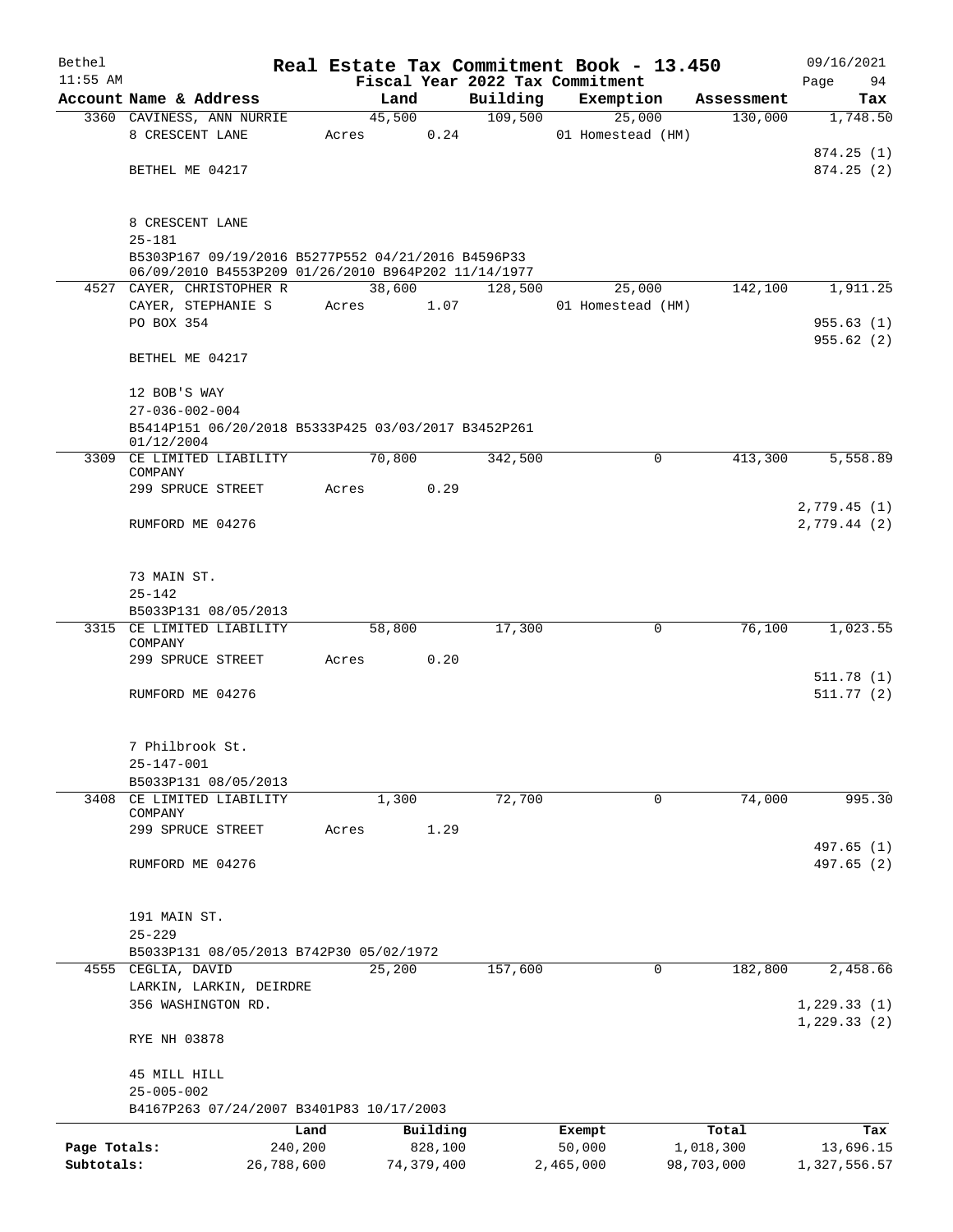| Bethel     |                                                |            |      | Real Estate Tax Commitment Book - 13.450 |             |            | 09/16/2021                 |        |
|------------|------------------------------------------------|------------|------|------------------------------------------|-------------|------------|----------------------------|--------|
| $11:55$ AM |                                                |            |      | Fiscal Year 2022 Tax Commitment          |             |            | Page                       | 95     |
|            | Account Name & Address                         | Land       |      | Building                                 | Exemption   | Assessment |                            | Tax    |
|            | 3391 CELLUPICA, EDWARD                         | 63,000     |      | 182,000                                  | $\mathbf 0$ | 245,000    | 3,295.25                   |        |
|            | PO BOX 261                                     | Acres      | 0.23 |                                          |             |            |                            |        |
|            | BETHEL ME 04217                                |            |      |                                          |             |            | 1,647.63(1)<br>1,647.62(2) |        |
|            |                                                |            |      |                                          |             |            |                            |        |
|            |                                                |            |      |                                          |             |            |                            |        |
|            | 125 MAIN ST.                                   |            |      |                                          |             |            |                            |        |
|            | $25 - 212$<br>B1075P154                        |            |      |                                          |             |            |                            |        |
|            | 3390 CELLUPICA, EDWARD                         | 63,000     |      | 121,700                                  | 0           | 184,700    | 2,484.22                   |        |
|            | PO BOX 261                                     | Acres      | 0.23 |                                          |             |            |                            |        |
|            |                                                |            |      |                                          |             |            | 1, 242.11(1)               |        |
|            | BETHEL ME 04217                                |            |      |                                          |             |            | 1, 242.11(2)               |        |
|            |                                                |            |      |                                          |             |            |                            |        |
|            | 119 MAIN ST.                                   |            |      |                                          |             |            |                            |        |
|            | $25 - 211$                                     |            |      |                                          |             |            |                            |        |
|            | B2775P206 12/13/1999                           |            |      |                                          |             |            |                            |        |
|            | 2 CENTRAL MAINE POWER                          | 10,000,000 |      | 0                                        | 0           | 10,000,000 | 134,500.00                 |        |
|            | c/o AVANGRID MANAGEMENT<br>COMPANY-LOCAL TAXES |            |      |                                          |             |            |                            |        |
|            | ONE CITY CENTER 5th                            |            |      |                                          |             |            | 67,250.00                  |        |
|            | <b>FLOOR</b>                                   |            |      |                                          |             |            |                            |        |
|            |                                                |            |      |                                          |             |            | 67,250.00                  |        |
|            | PORTLAND ME 04101                              |            |      |                                          |             |            |                            |        |
|            | TRANS&DIST SYSTEM                              |            |      |                                          |             |            |                            |        |
|            | $01 - 001 - 00A$                               |            |      |                                          |             |            |                            |        |
|            | 216 CENTRAL MAINE POWER                        | 26,300     |      | 0                                        | 0           | 26,300     |                            | 353.74 |
|            | c/o AVANGRID MANAGEMENT Acres                  |            | 2.50 |                                          |             |            |                            |        |
|            | COMPANY-LOCAL TAXES                            |            |      |                                          |             |            |                            |        |
|            | ONE CITY CENTER 5th<br><b>FLOOR</b>            |            |      |                                          |             |            | 176.87(1)                  |        |
|            |                                                |            |      |                                          |             |            | 176.87(2)                  |        |
|            | PORTLAND ME 04101                              |            |      |                                          |             |            |                            |        |
|            | EAST BETHEL RD.                                |            |      |                                          |             |            |                            |        |
|            | $04 - 059$                                     |            |      |                                          |             |            |                            |        |
|            | B2965P35                                       |            |      |                                          |             |            |                            |        |
| 217        | CENTRAL MAINE POWER                            | 5,900      |      | $\Omega$                                 | $\Omega$    | 5,900      |                            | 79.36  |
|            | c/o AVANGRID MANAGEMENT Acres                  |            | 0.06 |                                          |             |            |                            |        |
|            | COMPANY-LOCAL TAXES                            |            |      |                                          |             |            |                            |        |
|            | ONE CITY CENTER 5th<br>FLOOR                   |            |      |                                          |             |            | 39.68(1)                   |        |
|            |                                                |            |      |                                          |             |            | 39.68(2)                   |        |
|            | PORTLAND ME 04101                              |            |      |                                          |             |            |                            |        |
|            | EAST BETHEL RD.                                |            |      |                                          |             |            |                            |        |
|            | $04 - 060$                                     |            |      |                                          |             |            |                            |        |
|            | B2965P35                                       |            |      |                                          |             |            |                            |        |

|              | Land       | Building   | Exempt    | Total       | Tax          |
|--------------|------------|------------|-----------|-------------|--------------|
| Page Totals: | 10,158,200 | 303,700    |           | 10,461,900  | 140,712.57   |
| Subtotals:   | 36,946,800 | 74,683,100 | 2,465,000 | 109,164,900 | l,468,269.14 |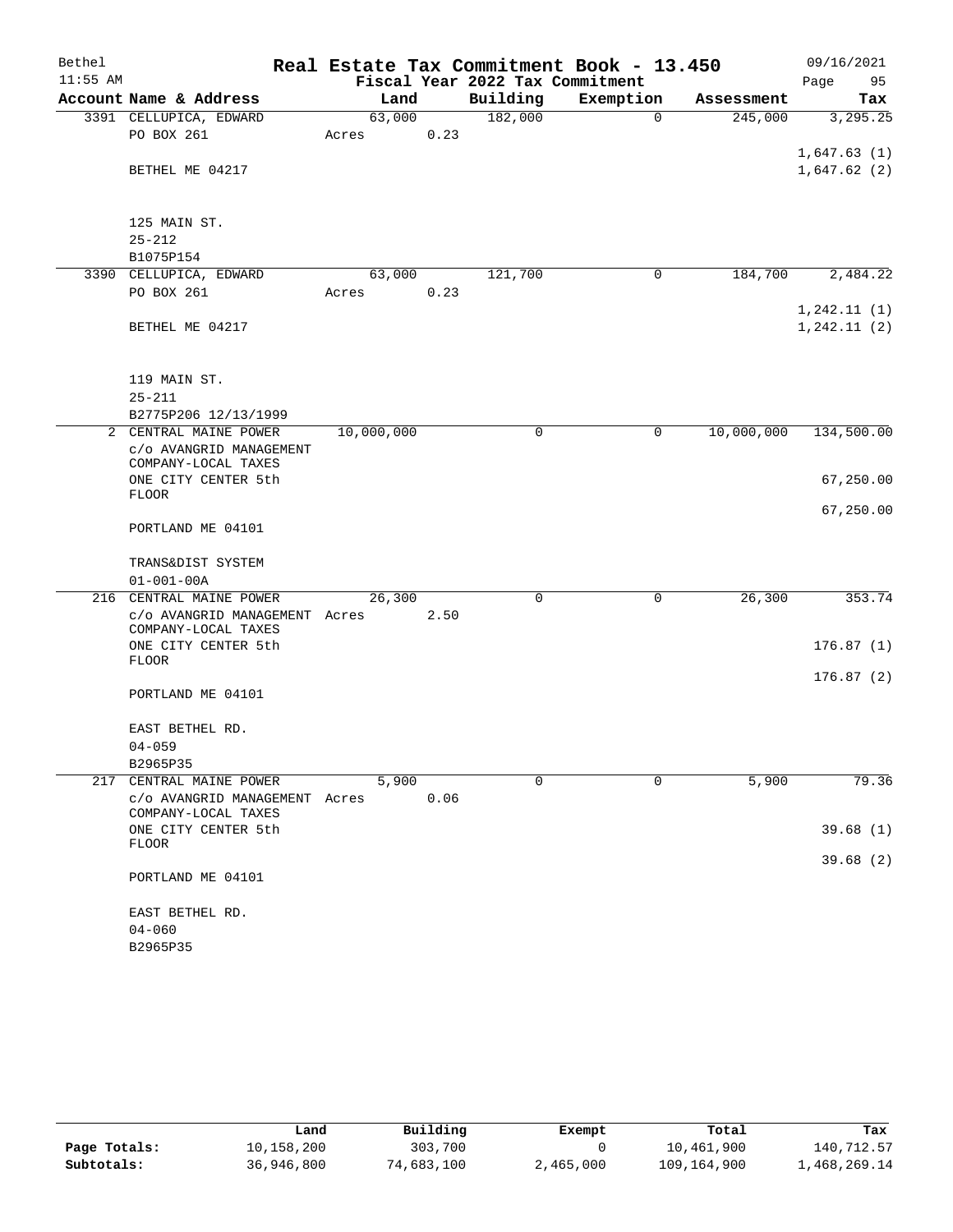| Bethel<br>$11:55$ AM       |                                                                                       |         |                       |                                             | Real Estate Tax Commitment Book - 13.450 |                        | 09/16/2021               |
|----------------------------|---------------------------------------------------------------------------------------|---------|-----------------------|---------------------------------------------|------------------------------------------|------------------------|--------------------------|
|                            | Account Name & Address                                                                |         | Land                  | Fiscal Year 2022 Tax Commitment<br>Building | Exemption                                | Assessment             | 96<br>Page<br>Tax        |
|                            | 146 CENTRAL MAINE POWER                                                               |         | 4,200                 | $\Omega$                                    | $\Omega$                                 | 4,200                  | 56.49                    |
|                            | c/o AVANGRID MANAGEMENT Acres<br>COMPANY-LOCAL TAXES                                  |         | 4.00                  |                                             |                                          |                        |                          |
|                            | ONE CITY CENTER 5th<br><b>FLOOR</b>                                                   |         |                       |                                             |                                          |                        | 28.25(1)<br>28.24(2)     |
|                            | PORTLAND ME 04101                                                                     |         |                       |                                             |                                          |                        |                          |
|                            | WALKERS MILLS RD.<br>$04 - 003$                                                       |         |                       |                                             |                                          |                        |                          |
|                            | 3411 CENTRAL MAINE POWER<br>c/o AVANGRID MANAGEMENT Acres                             |         | 91,800<br>1.51        | $\Omega$                                    | 0                                        | 91,800                 | 1,234.71                 |
|                            | COMPANY-LOCAL TAXES<br>ONE CITY CENTER 5th<br><b>FLOOR</b>                            |         |                       |                                             |                                          |                        | 617.36(1)                |
|                            | PORTLAND ME 04101                                                                     |         |                       |                                             |                                          |                        | 617.35(2)                |
|                            | 205 MAIN STREET<br>$25 - 233$                                                         |         |                       |                                             |                                          |                        |                          |
|                            | B5244P586 08/17/2015                                                                  |         |                       |                                             |                                          |                        |                          |
|                            | 1277 CHABOT, DAVID                                                                    |         | 23,800                | 87,100                                      | 0                                        | 110,900                | 1,491.61                 |
|                            | 242 PINE HILL ROAD                                                                    | Acres   | 0.40                  |                                             |                                          |                        |                          |
|                            | CROYDON NH 03773                                                                      |         |                       |                                             |                                          |                        | 745.81(1)<br>745.80(2)   |
|                            | 139 WEST BETHEL RD.<br>$07 - 079$                                                     |         |                       |                                             |                                          |                        |                          |
|                            | B5361P49 08/09/2017 B4904P158 10/09/2012 B4774P191<br>10/24/2011 B3877P146 01/23/2006 |         |                       |                                             |                                          |                        |                          |
|                            | 1406 CHADBOURNE TREE FARMS                                                            |         | 44,200                | 0                                           | 0                                        | 44,200                 | 594.49                   |
|                            | P.O. BOX 1750                                                                         | Acres   | 125.00                |                                             |                                          |                        | 297.25(1)                |
|                            | BETHEL ME 04217                                                                       |         |                       |                                             |                                          |                        | 297.24(2)                |
|                            | RTE 26 N/S<br>$08 - 069$<br>B5191P255 12/10/2014 B3835P42 11/03/2005                  |         |                       |                                             |                                          |                        |                          |
|                            | 1365 CHADBOURNE TREE FARMS                                                            |         | 50,200                | 143,600                                     | $\mathbf 0$                              | 193,800                | 2,606.61                 |
|                            | PO BOX 1750                                                                           | Acres   | 12.00                 |                                             |                                          |                        |                          |
|                            |                                                                                       |         |                       |                                             |                                          |                        | 1,303.31(1)              |
|                            | BETHEL ME 04217                                                                       |         |                       |                                             |                                          |                        | 1,303.30(2)              |
|                            | 324 WALKERS MILLS RD.<br>$08 - 047$                                                   |         |                       |                                             |                                          |                        |                          |
|                            | B5266P520 02/04/2016 B2388P218 11/19/1996                                             |         |                       |                                             |                                          |                        |                          |
|                            | 1362 CHADBOURNE TREE FARMS                                                            |         | 31,300                | $\Omega$                                    | $\mathbf{0}$                             | 31,300                 | 420.99                   |
|                            | PO BOX 1750<br>BETHEL ME 04217                                                        | Acres   | 2.30                  |                                             |                                          |                        | 210.50(1)<br>210.49(2)   |
|                            |                                                                                       |         |                       |                                             |                                          |                        |                          |
|                            | RTE 26 N/S                                                                            |         |                       |                                             |                                          |                        |                          |
|                            | $08 - 044$                                                                            |         |                       |                                             |                                          |                        |                          |
|                            | B5266P520 02/04/2016 B2999P28                                                         |         |                       |                                             |                                          |                        |                          |
|                            |                                                                                       | Land    | Building              |                                             | Exempt                                   | Total                  | Tax                      |
| Page Totals:<br>Subtotals: | 37, 192, 300                                                                          | 245,500 | 230,700<br>74,913,800 |                                             | 0<br>2,465,000                           | 476,200<br>109,641,100 | 6,404.90<br>1,474,674.04 |
|                            |                                                                                       |         |                       |                                             |                                          |                        |                          |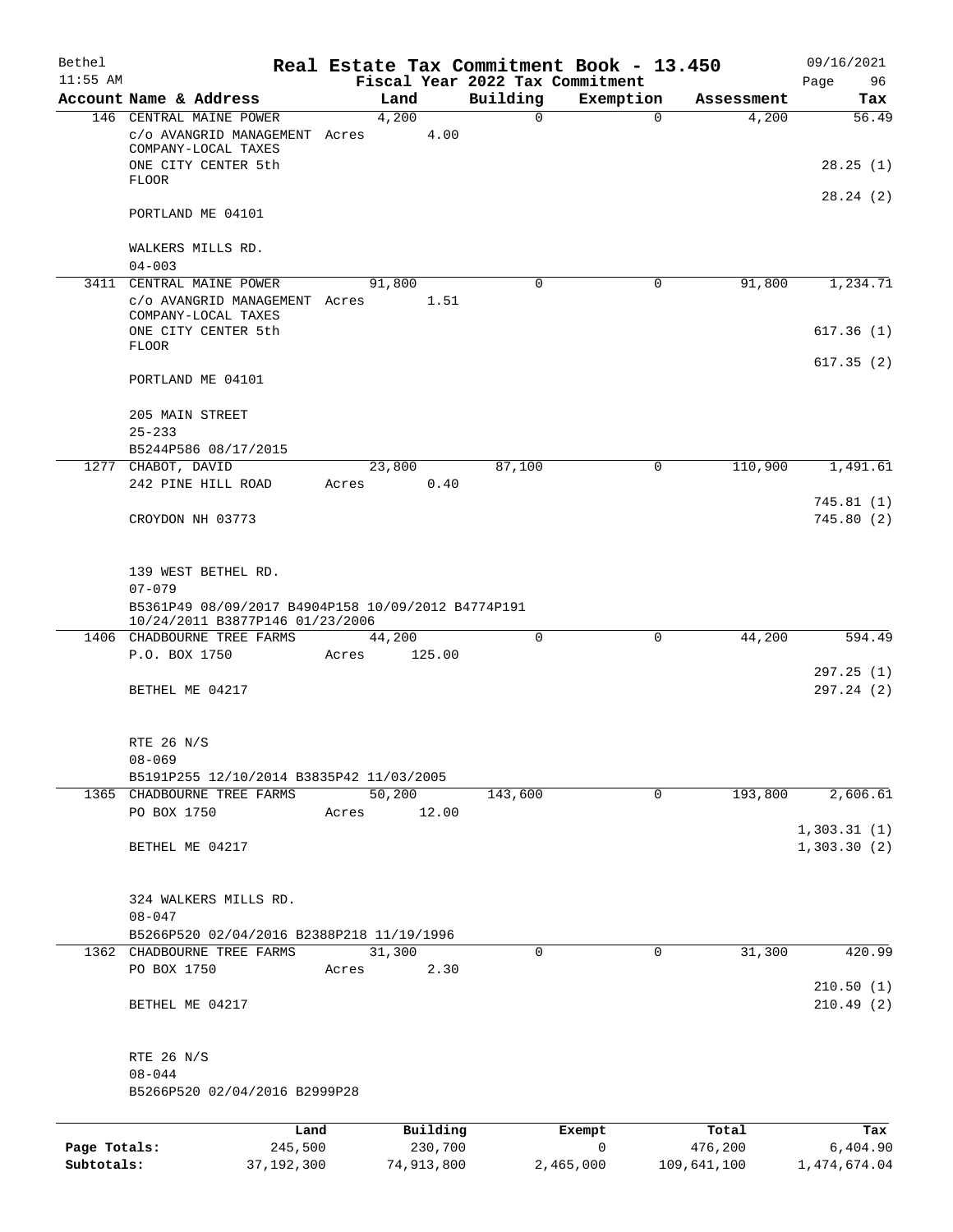| Bethel<br>$11:55$ AM |                                                   | Real Estate Tax Commitment Book - 13.450<br>Fiscal Year 2022 Tax Commitment |              |             |            | 09/16/2021<br>Page<br>97 |
|----------------------|---------------------------------------------------|-----------------------------------------------------------------------------|--------------|-------------|------------|--------------------------|
|                      | Account Name & Address                            | Land                                                                        | Building     | Exemption   | Assessment | Tax                      |
|                      | 1363 CHADBOURNE TREE FARMS                        | 12,100                                                                      | $\mathsf{O}$ | 0           | 12,100     | 162.75                   |
|                      | PO BOX 1750                                       | 41.00<br>Acres                                                              |              |             |            |                          |
|                      |                                                   |                                                                             |              |             |            | 81.38(1)                 |
|                      | BETHEL ME 04217                                   |                                                                             |              |             |            | 81.37(2)                 |
|                      |                                                   |                                                                             |              |             |            |                          |
|                      | RTE 26 N/S                                        |                                                                             |              |             |            |                          |
|                      | $08 - 045$                                        |                                                                             |              |             |            |                          |
|                      | B4922P326 11/20/2012 B3152P251 06/24/2002         |                                                                             |              |             |            |                          |
|                      | 5487 CHADBOURNE TREE FARMS                        | 24,000                                                                      | $\mathbf 0$  | 0           | 24,000     | 322.80                   |
|                      | PO BOX 1750                                       | Acres<br>1.00                                                               |              |             |            |                          |
|                      |                                                   |                                                                             |              |             |            | 161.40(1)                |
|                      | BETHEL ME 04217                                   |                                                                             |              |             |            | 161.40(2)                |
|                      |                                                   |                                                                             |              |             |            |                          |
|                      |                                                   |                                                                             |              |             |            |                          |
|                      | WEST BETHEL RD                                    |                                                                             |              |             |            |                          |
|                      | $12 - 036 - 001$<br>B5467P84 06/11/2019           |                                                                             |              |             |            |                          |
|                      | 5488 CHADBOURNE TREE FARMS                        | 9,700                                                                       | 0            | 0           | 9,700      | 130.47                   |
|                      | PO BOX 1750                                       | 0.65<br>Acres                                                               |              |             |            |                          |
|                      |                                                   |                                                                             |              |             |            | 65.24(1)                 |
|                      | BETHEL ME 04217                                   |                                                                             |              |             |            | 65.23(2)                 |
|                      |                                                   |                                                                             |              |             |            |                          |
|                      |                                                   |                                                                             |              |             |            |                          |
|                      | WEST BETHEL RD                                    |                                                                             |              |             |            |                          |
|                      | $12 - 007 - 001$                                  |                                                                             |              |             |            |                          |
|                      | B5467P80 06/25/2019<br>5520 CHADBOURNE TREE FARMS | 65,800                                                                      | $\mathbf 0$  | $\mathbf 0$ | 65,800     | 885.01                   |
|                      | PO BOX 1750                                       | 97.50<br>Acres                                                              |              |             |            |                          |
|                      |                                                   |                                                                             |              |             |            | 442.51 (1)               |
|                      | BETHEL ME 04217                                   |                                                                             |              |             |            | 442.50 (2)               |
|                      |                                                   |                                                                             |              |             |            |                          |
|                      |                                                   |                                                                             |              |             |            |                          |
|                      | REAR LONG PARADISE                                |                                                                             |              |             |            |                          |
|                      | $02 - 023 - 00A$                                  |                                                                             |              |             |            |                          |
|                      | B3632P43<br>5521 CHADBOURNE TREE FARMS            | 50,700                                                                      | 0            | 0           | 50,700     | 681.92                   |
|                      | PO BOX 1750                                       | 23.24<br>Acres                                                              |              |             |            |                          |
|                      |                                                   |                                                                             |              |             |            | 340.96(1)                |
|                      | BETHEL ME 04217                                   |                                                                             |              |             |            | 340.96(2)                |
|                      |                                                   |                                                                             |              |             |            |                          |
|                      |                                                   |                                                                             |              |             |            |                          |
|                      | WALKERS MILL RD                                   |                                                                             |              |             |            |                          |
|                      | $03 - 016 - 00A$                                  |                                                                             |              |             |            |                          |
|                      | B2826P44                                          |                                                                             |              |             |            |                          |
|                      | 5522 CHADBOURNE TREE FARMS<br>PO BOX 1750         | 37,100<br>13.90<br>Acres                                                    | 0            | 0           | 37,100     | 499.00                   |
|                      |                                                   |                                                                             |              |             |            | 249.50(1)                |
|                      | BETHEL ME 04217                                   |                                                                             |              |             |            | 249.50(2)                |
|                      |                                                   |                                                                             |              |             |            |                          |
|                      |                                                   |                                                                             |              |             |            |                          |
|                      | EAST BETHEL RD                                    |                                                                             |              |             |            |                          |
|                      | $04 - 020 - 003$                                  |                                                                             |              |             |            |                          |
|                      |                                                   |                                                                             |              |             |            |                          |

|              | Land       | Building   | Exempt    | Total       | Tax          |
|--------------|------------|------------|-----------|-------------|--------------|
| Page Totals: | 199,400    |            |           | 199,400     | 2,681.95     |
| Subtotals:   | 37,391,700 | 74,913,800 | 2,465,000 | 109,840,500 | .,477,355.99 |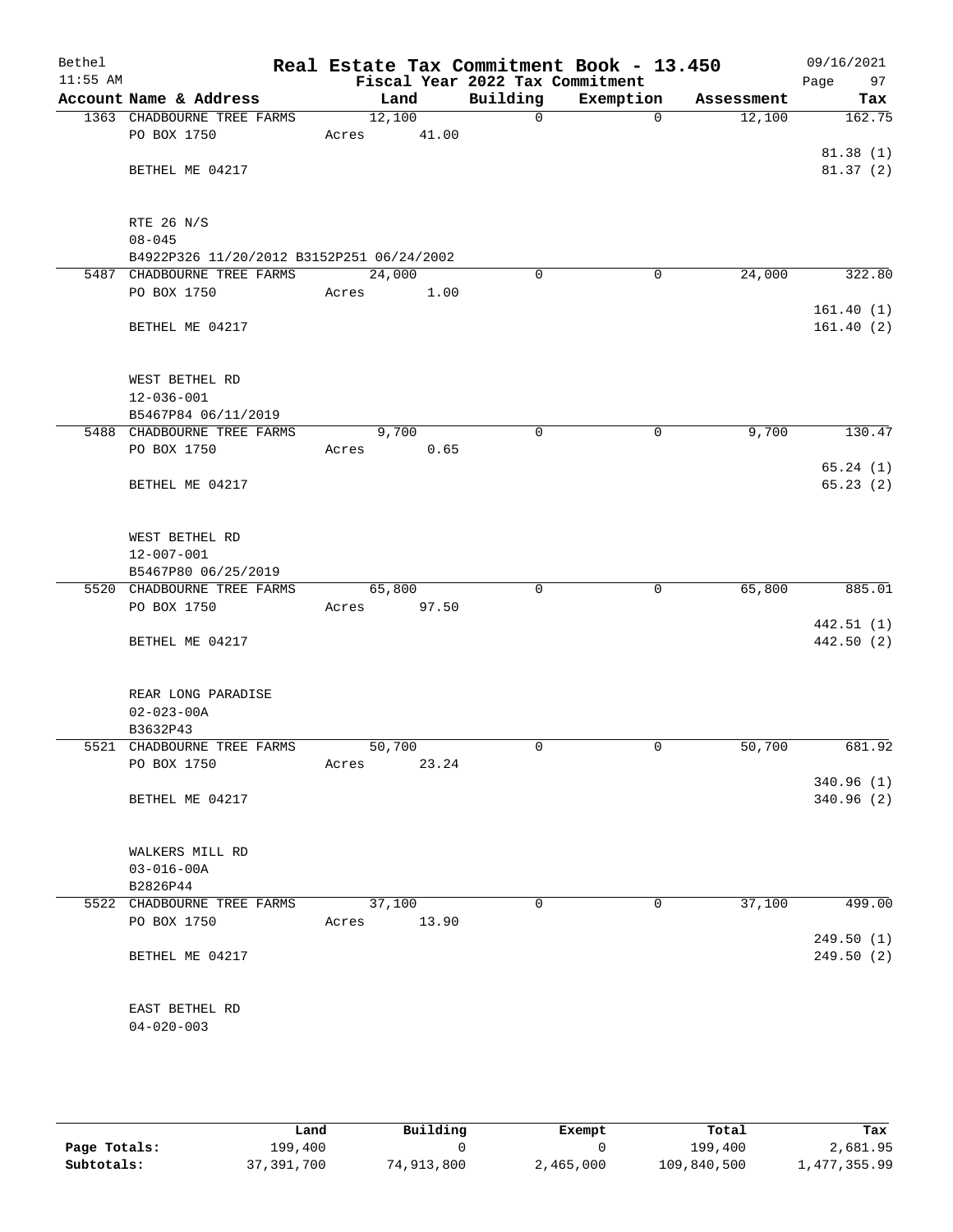| Bethel                     |                                                  |                       |       |                      |             | Real Estate Tax Commitment Book - 13.450 |                          | 09/16/2021               |
|----------------------------|--------------------------------------------------|-----------------------|-------|----------------------|-------------|------------------------------------------|--------------------------|--------------------------|
| $11:55$ AM                 |                                                  |                       |       |                      |             | Fiscal Year 2022 Tax Commitment          |                          | Page<br>98               |
|                            | Account Name & Address                           |                       |       | Land                 | Building    | Exemption                                | Assessment               | Tax                      |
|                            | 5523 CHADBOURNE TREE FARMS                       |                       |       | 395,900              | $\mathbf 0$ | $\mathbf 0$                              | 395,900                  | 5,324.86                 |
|                            | PO BOX 1750                                      |                       | Acres | 920.00               |             |                                          |                          | 2,662.43(1)              |
|                            | BETHEL ME 04217                                  |                       |       |                      |             |                                          |                          | 2,662.43(2)              |
|                            |                                                  |                       |       |                      |             |                                          |                          |                          |
|                            |                                                  |                       |       |                      |             |                                          |                          |                          |
|                            | OSGOOD RD                                        |                       |       |                      |             |                                          |                          |                          |
|                            | $13 - 020 - 001$                                 |                       |       |                      |             |                                          |                          |                          |
|                            | B5527P407                                        |                       |       |                      |             |                                          |                          |                          |
|                            | 5493 CHADBOURNE TREE FARMS                       |                       |       | 45,000               | 0           | $\mathbf 0$                              | 45,000                   | 605.25                   |
|                            | PO BOX 1750                                      |                       | Acres | 15.80                |             |                                          |                          |                          |
|                            |                                                  |                       |       |                      |             |                                          |                          | 302.63(1)                |
|                            | BETHEL ME 04217                                  |                       |       |                      |             |                                          |                          | 302.62(2)                |
|                            |                                                  |                       |       |                      |             |                                          |                          |                          |
|                            |                                                  |                       |       |                      |             |                                          |                          |                          |
|                            | WALKERS MILL RD                                  |                       |       |                      |             |                                          |                          |                          |
|                            | $03 - 021 - 001$<br>B3652P43                     |                       |       |                      |             |                                          |                          |                          |
|                            | 5450 CHADBOURNE TREE FARMS,                      |                       |       | 5,400                | 0           | 0                                        | 5,400                    | 72.63                    |
|                            | LLC                                              |                       |       |                      |             |                                          |                          |                          |
|                            | P.O. BOC 1750                                    |                       | Acres | 8.10                 |             |                                          |                          |                          |
|                            |                                                  |                       |       |                      |             |                                          |                          | 36.32(1)                 |
|                            | BETHEL ME 04217                                  |                       |       |                      |             |                                          |                          | 36.31(2)                 |
|                            |                                                  |                       |       |                      |             |                                          |                          |                          |
|                            |                                                  |                       |       |                      |             |                                          |                          |                          |
|                            | RTE 2 N/S<br>$22 - 007$                          |                       |       |                      |             |                                          |                          |                          |
|                            | B5271P655 02/10/2016                             |                       |       |                      |             |                                          |                          |                          |
|                            | 5182 CHADBOURNE TREE FARMS,                      |                       |       | 100                  | 0           | 0                                        | 100                      | 1.35                     |
|                            | LLC                                              |                       |       |                      |             |                                          |                          |                          |
|                            | PO BOX 1750                                      |                       | Acres | 0.28                 |             |                                          |                          |                          |
|                            |                                                  |                       |       |                      |             |                                          |                          | 0.68(1)                  |
|                            | BETHEL ME 04217                                  |                       |       |                      |             |                                          |                          | 0.67(2)                  |
|                            |                                                  |                       |       |                      |             |                                          |                          |                          |
|                            | RT 2                                             |                       |       |                      |             |                                          |                          |                          |
|                            | $12 - 020$                                       |                       |       |                      |             |                                          |                          |                          |
|                            | B4085P281 01/11/2007                             |                       |       |                      |             |                                          |                          |                          |
|                            | 1294 CHADBOURNE TREE FARMS,                      |                       |       | 22,900               | 0           | 0                                        | 22,900                   | 308.01                   |
|                            | <b>LLC</b>                                       |                       |       |                      |             |                                          |                          |                          |
|                            | PO BOX 1750                                      |                       | Acres | 70.80                |             |                                          |                          |                          |
|                            |                                                  |                       |       |                      |             |                                          |                          | 154.01 (1)               |
|                            | BETHEL ME 04217                                  |                       |       |                      |             |                                          |                          | 154.00(2)                |
|                            |                                                  |                       |       |                      |             |                                          |                          |                          |
|                            | RTE 26                                           |                       |       |                      |             |                                          |                          |                          |
|                            | $08 - 005$                                       |                       |       |                      |             |                                          |                          |                          |
|                            | B3652P43 12/29/2004 B1658P62                     |                       |       |                      |             |                                          |                          |                          |
|                            | 1321 CHADBOURNE TREE FARMS,                      |                       |       | 11,200               | 14,900      | 0                                        | 26,100                   | 351.05                   |
|                            | <b>LLC</b>                                       |                       |       |                      |             |                                          |                          |                          |
|                            | PO BOX 1750                                      |                       | Acres | 25.00                |             |                                          |                          |                          |
|                            | BETHEL ME 04217                                  |                       |       |                      |             |                                          |                          | 175.53(1)<br>175.52(2)   |
|                            |                                                  |                       |       |                      |             |                                          |                          |                          |
|                            |                                                  |                       |       |                      |             |                                          |                          |                          |
|                            | RTE 26 S/S                                       |                       |       |                      |             |                                          |                          |                          |
|                            | $08 - 016$                                       |                       |       |                      |             |                                          |                          |                          |
|                            | B3652P43 12/29/2004 B3652P43 12/29/2004 B1275P84 |                       |       |                      |             |                                          |                          |                          |
|                            | B1275P84                                         |                       |       |                      |             |                                          |                          |                          |
|                            |                                                  | Land                  |       | Building             |             | Exempt                                   | Total                    | Tax                      |
| Page Totals:<br>Subtotals: |                                                  | 480,500<br>37,872,200 |       | 14,900<br>74,928,700 |             | $\mathsf{O}$<br>2,465,000                | 495,400<br>110, 335, 900 | 6,663.15<br>1,484,019.14 |
|                            |                                                  |                       |       |                      |             |                                          |                          |                          |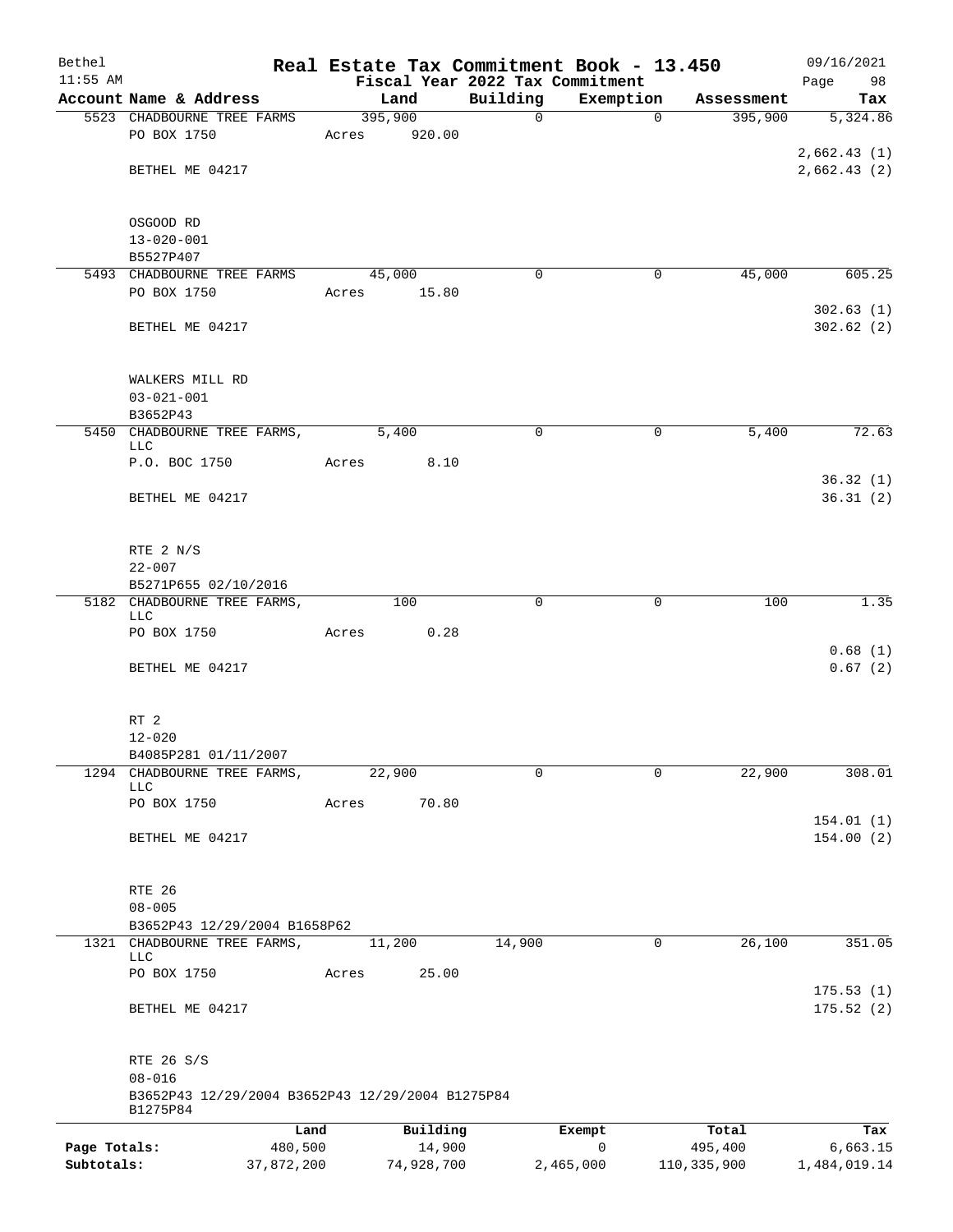| Bethel     |                                                |             |       |                                 | Real Estate Tax Commitment Book - 13.450 |        | 09/16/2021             |
|------------|------------------------------------------------|-------------|-------|---------------------------------|------------------------------------------|--------|------------------------|
| $11:55$ AM |                                                |             |       | Fiscal Year 2022 Tax Commitment |                                          |        | Page 99                |
|            | Account Name & Address                         | Land        |       |                                 | Building Exemption Assessment            |        | Tax                    |
|            | 1653 CHADBOURNE TREE FARMS,<br>LLC             | 23,600      |       | $\Omega$                        | $\Omega$                                 | 23,600 | 317.42                 |
|            | PO BOX 1750                                    | Acres 47.70 |       |                                 |                                          |        | 158.71(1)              |
|            | BETHEL ME 04217                                |             |       |                                 |                                          |        | 158.71(2)              |
|            | RTE 2 S/S                                      |             |       |                                 |                                          |        |                        |
|            | $12 - 010$                                     |             |       |                                 |                                          |        |                        |
|            | B3652P43 12/29/2004 B1342P203                  |             |       |                                 |                                          |        |                        |
|            | 1658 CHADBOURNE TREE FARMS, 24,200<br>LLC      |             |       | $\Omega$                        | 0                                        | 24,200 | 325.49                 |
|            | PO BOX 1750                                    | Acres 41.40 |       |                                 |                                          |        |                        |
|            | BETHEL ME 04217                                |             |       |                                 |                                          |        | 162.75(1)<br>162.74(2) |
|            | $12 - 015$<br>B3652P43 12/29/2004 B1476P50     |             |       |                                 |                                          |        |                        |
|            | 1664 CHADBOURNE TREE FARMS,                    | 32,400      |       | $\Omega$                        | $\mathbf 0$                              | 32,400 | 435.78                 |
|            | LLC                                            |             |       |                                 |                                          |        |                        |
|            | PO BOX 1750                                    | Acres 9.00  |       |                                 |                                          |        |                        |
|            | BETHEL ME 04217                                |             |       |                                 |                                          |        | 217.89(1)<br>217.89(2) |
|            | RTE 2 S/S<br>$12 - 021$<br>B3652P43 12/29/2004 |             |       |                                 |                                          |        |                        |
|            | 1673 CHADBOURNE TREE FARMS, 41,500             |             |       | $\mathbf 0$                     | $\mathsf{O}$                             | 41,500 | 558.17                 |
|            | LLC                                            |             |       |                                 |                                          |        |                        |
|            | PO BOX 1750                                    | Acres 22.20 |       |                                 |                                          |        | 279.09(1)              |
|            | BETHEL ME 04217                                |             |       |                                 |                                          |        | 279.08(2)              |
|            | RTE 2 N/S                                      |             |       |                                 |                                          |        |                        |
|            | $12 - 030$                                     |             |       |                                 |                                          |        |                        |
|            | B3652P43 12/29/2004                            |             |       |                                 |                                          |        |                        |
|            | 1674 CHADBOURNE TREE FARMS,<br>LLC             | 2,800       |       | $\mathbf 0$                     | $\Omega$                                 | 2,800  | 37.66                  |
|            | PO BOX 1750                                    | Acres       | 17.80 |                                 |                                          |        | 18.83(1)               |
|            | BETHEL ME 04217                                |             |       |                                 |                                          |        | 18.83(2)               |
|            | RTE 2 N/S<br>$12 - 031$                        |             |       |                                 |                                          |        |                        |

B3652P43 12/29/2004 B2645P168

|              | Land       | Building   | Exempt    | Total       | Tax          |
|--------------|------------|------------|-----------|-------------|--------------|
| Page Totals: | 124,500    |            |           | 124,500     | 1,674.52     |
| Subtotals:   | 37,996,700 | 74,928,700 | 2,465,000 | 110,460,400 | 1,485,693.66 |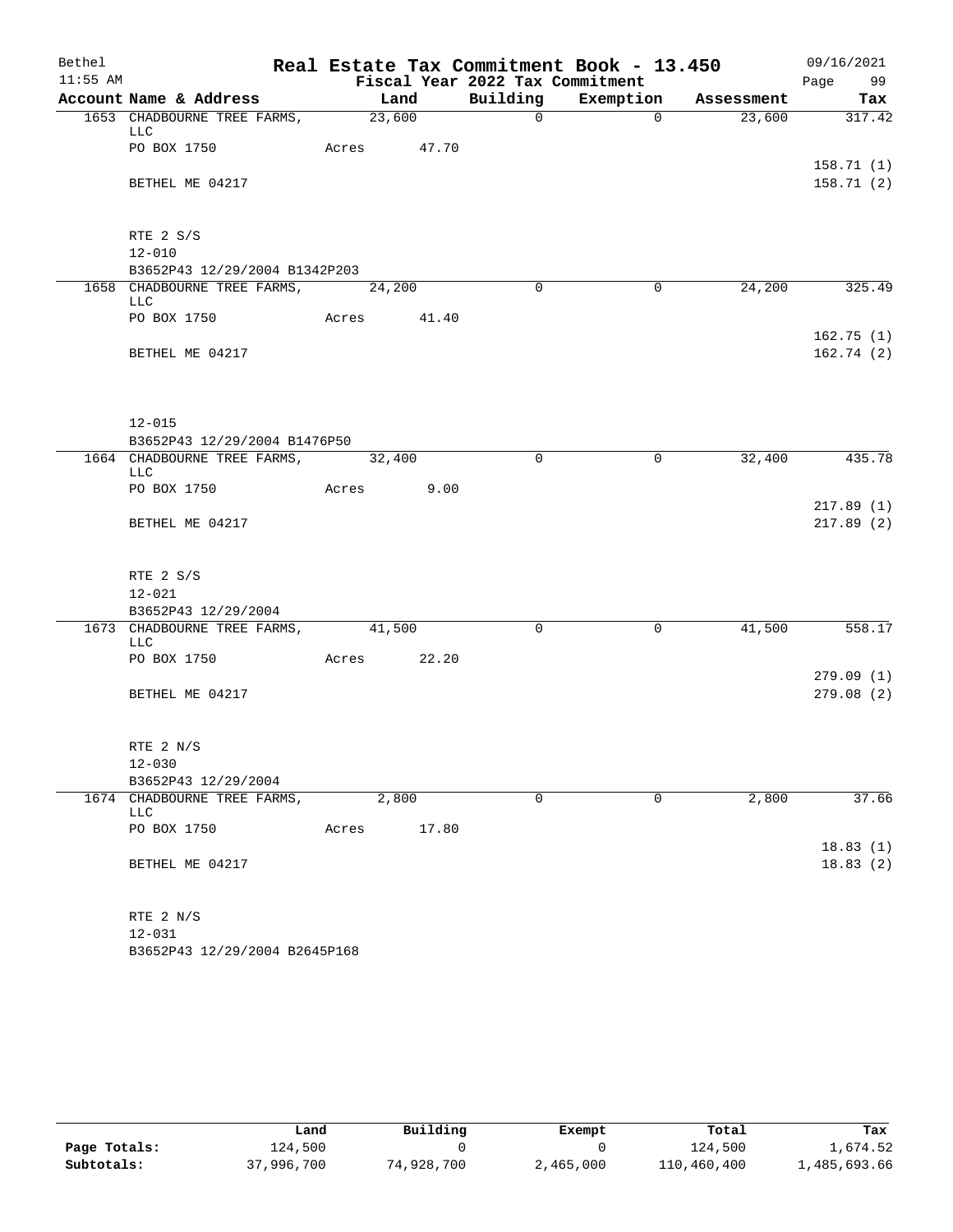| Bethel     |                                                   | Real Estate Tax Commitment Book - 13.450 |                                 |                               |        | 09/16/2021             |
|------------|---------------------------------------------------|------------------------------------------|---------------------------------|-------------------------------|--------|------------------------|
| $11:55$ AM |                                                   |                                          | Fiscal Year 2022 Tax Commitment |                               |        | 100<br>Page            |
|            | Account Name & Address                            | Land                                     |                                 | Building Exemption Assessment |        | Tax                    |
|            | 1716 CHADBOURNE TREE FARMS, 26,000<br>LLC         |                                          | $\Omega$                        | $\Omega$                      |        | 26,000 349.70          |
|            | PO BOX 1750                                       | Acres 3.36                               |                                 |                               |        | 174.85(1)              |
|            | BETHEL ME 04217                                   |                                          |                                 |                               |        | 174.85(2)              |
|            | NORTH RD                                          |                                          |                                 |                               |        |                        |
|            | $12 - 063$                                        |                                          |                                 |                               |        |                        |
|            | B3652P43 12/29/2004 B673P87 03/25/1968            |                                          |                                 |                               |        |                        |
|            | 2460 CHADBOURNE TREE FARMS, 18,300<br>LLC         |                                          | $\Omega$                        | $\overline{0}$                | 18,300 | 246.14                 |
|            | PO BOX 1750 Acres 68.00                           |                                          |                                 |                               |        | 123.07(1)              |
|            | BETHEL ME 04217 1750                              |                                          |                                 |                               |        | 123.07(2)              |
|            | BAILEY RD                                         |                                          |                                 |                               |        |                        |
|            | $13 - 019$                                        |                                          |                                 |                               |        |                        |
|            | B3652P43 12/29/2004 B2803P246 B1432P17 11/03/1986 |                                          |                                 |                               |        |                        |
|            | 2444 CHADBOURNE TREE FARMS, 23,300<br>LLC         |                                          | $\Omega$                        | $\mathbf 0$                   | 23,300 | 313.39                 |
|            | PO BOX 1750                                       | Acres 48.52                              |                                 |                               |        |                        |
|            | BETHEL ME 04217                                   |                                          |                                 |                               |        | 156.70(1)<br>156.69(2) |
|            | INTERVALE RD                                      |                                          |                                 |                               |        |                        |
|            | $13 - 006$                                        |                                          |                                 |                               |        |                        |
|            | B3652P43 12/29/2004 B2755P88                      |                                          |                                 |                               |        |                        |
|            | 1515 CHADBOURNE TREE FARMS, 63,800<br>LLC         |                                          | $\Omega$                        | $\overline{0}$                | 63,800 | 858.11                 |
|            | PO BOX 1750 Acres 71.00                           |                                          |                                 |                               |        |                        |
|            |                                                   |                                          |                                 |                               |        | 429.06(1)              |
|            | BETHEL ME 04217                                   |                                          |                                 |                               |        | 429.05(2)              |
|            | RTE 2 S/S                                         |                                          |                                 |                               |        |                        |
|            | $11 - 013$                                        |                                          |                                 |                               |        |                        |
|            | B3652P43 12/29/2004                               |                                          |                                 |                               |        |                        |
|            | 183 CHADBOURNE TREE FARMS,<br>LLC                 | 24,400                                   | $\Omega$                        | $\Omega$                      | 24,400 | 328.18                 |
|            | PO BOX 1750                                       | Acres<br>1.17                            |                                 |                               |        | 164.09(1)              |
|            | BETHEL ME 04217                                   |                                          |                                 |                               |        | 164.09(2)              |
|            | WALKERS MILLS RD.                                 |                                          |                                 |                               |        |                        |
|            | $04 - 036$                                        |                                          |                                 |                               |        |                        |
|            | B3652P43 12/29/2004                               |                                          |                                 |                               |        |                        |

|              | Land       | Building   | Exempt    | Total       | Tax          |
|--------------|------------|------------|-----------|-------------|--------------|
| Page Totals: | 155,800    |            |           | 155,800     | 2,095.52     |
| Subtotals:   | 38,152,500 | 74,928,700 | 2,465,000 | 110,616,200 | 1,487,789.18 |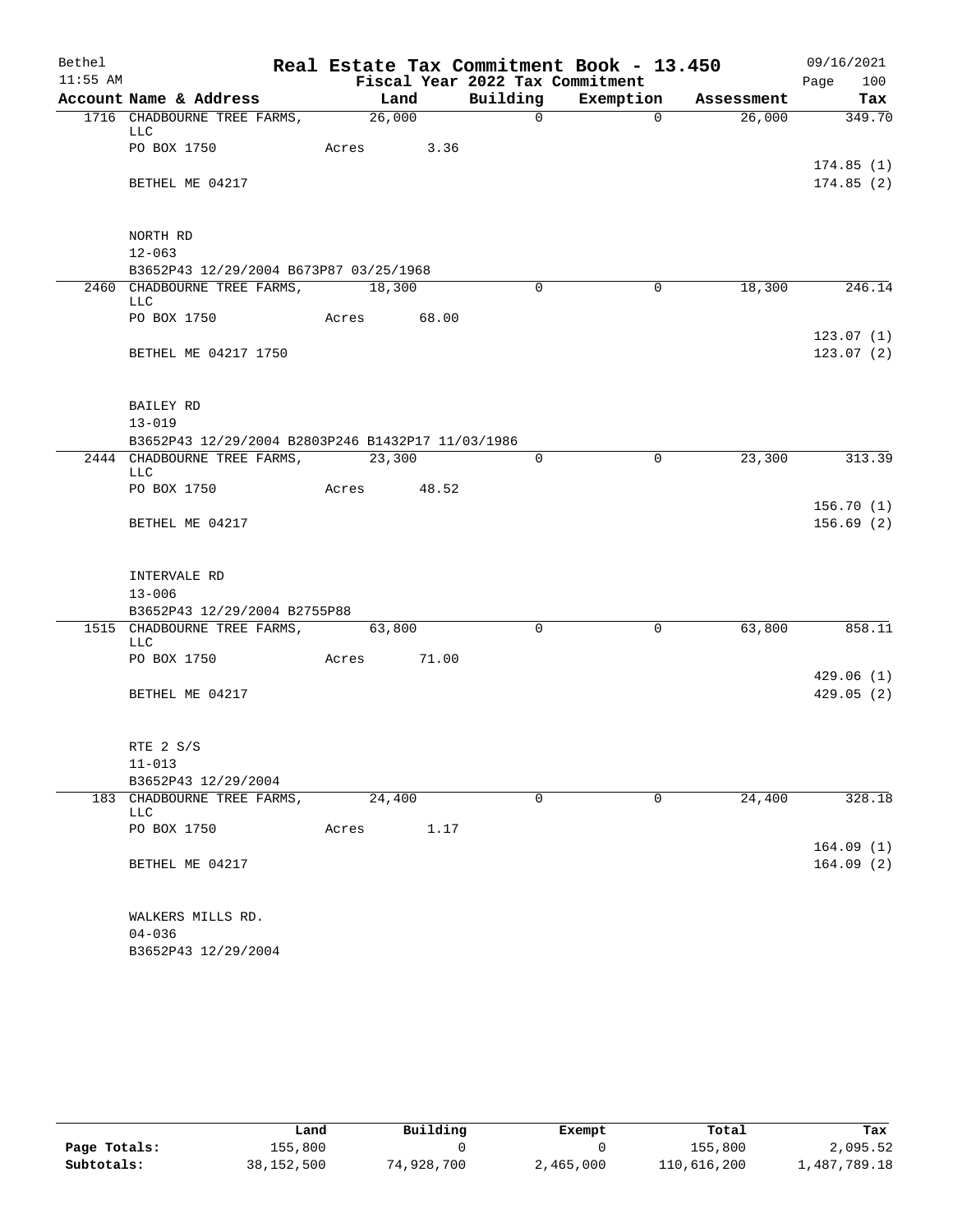| Bethel     |                                                    |             |        |                                 | Real Estate Tax Commitment Book - 13.450 |          | 09/16/2021                 |
|------------|----------------------------------------------------|-------------|--------|---------------------------------|------------------------------------------|----------|----------------------------|
| $11:55$ AM |                                                    |             |        | Fiscal Year 2022 Tax Commitment |                                          |          | Page<br>101                |
|            | Account Name & Address                             | Land        |        |                                 | Building Exemption Assessment            |          | Tax                        |
|            | 3457 CHADBOURNE TREE FARMS, 67,300<br>LLC          |             |        | $\Omega$                        | $\Omega$                                 |          | 67,300 905.19              |
|            | PO BOX 1750                                        | Acres 1.10  |        |                                 |                                          |          | 452.60(1)                  |
|            | BETHEL ME 04217                                    |             |        |                                 |                                          |          | 452.59(2)                  |
|            | BROAD ST.                                          |             |        |                                 |                                          |          |                            |
|            | $26 - 016$                                         |             |        |                                 |                                          |          |                            |
|            | B3421P324 11/05/2003                               |             |        |                                 |                                          |          |                            |
|            | 3257 CHADBOURNE TREE FARMS, 69,600<br>LLC          |             |        | 431,400                         | $\overline{0}$                           |          | 501,000 6,738.45           |
|            | PO BOX 1750                                        | Acres 0.28  |        |                                 |                                          |          |                            |
|            | BETHEL ME 04217                                    |             |        |                                 |                                          |          | 3,369.23(1)<br>3,369.22(2) |
|            | 172 MAIN ST.                                       |             |        |                                 |                                          |          |                            |
|            | $25 - 091 - 001$<br>B3652P43 12/29/2004 B2586P1853 |             |        |                                 |                                          |          |                            |
|            | 3253 CHADBOURNE TREE FARMS, 52,900                 |             |        | $\Omega$                        | $\overline{0}$                           | 52,900   | 711.51                     |
|            | LLC                                                |             |        |                                 |                                          |          |                            |
|            | PO BOX 1750                                        | Acres 0.39  |        |                                 |                                          |          |                            |
|            |                                                    |             |        |                                 |                                          |          | 355.76(1)                  |
|            | BETHEL ME 04217                                    |             |        |                                 |                                          |          | 355.75(2)                  |
|            | 29 MECHANIC ST.                                    |             |        |                                 |                                          |          |                            |
|            | $25 - 088$                                         |             |        |                                 |                                          |          |                            |
|            | B3130P217 06/28/2002                               |             |        |                                 |                                          |          |                            |
|            | 3649 CHADBOURNE TREE FARMS, 56,200<br>LLC          |             |        | $\Omega$                        | $\overline{0}$                           | 56,200   | 755.89                     |
|            | PO BOX 1750                                        | Acres 34.20 |        |                                 |                                          |          | 377.95(1)                  |
|            | BETHEL ME 04217                                    |             |        |                                 |                                          |          | 377.94(2)                  |
|            | VERNON ST                                          |             |        |                                 |                                          |          |                            |
|            | $27 - 041$                                         |             |        |                                 |                                          |          |                            |
|            | B3652P43 12/29/2004                                |             |        |                                 |                                          |          |                            |
|            | 2677 CHADBOURNE TREE FARMS,<br>LLC                 | 122,200     |        | $\mathbf 0$                     | $\Omega$                                 | 122, 200 | 1,643.59                   |
|            | PO BOX 1750                                        | Acres       | 169.00 |                                 |                                          |          |                            |
|            | BETHEL ME 04217                                    |             |        |                                 |                                          |          | 821.80 (1)<br>821.79 (2)   |
|            |                                                    |             |        |                                 |                                          |          |                            |
|            | RTE 2 W/S<br>$17 - 017$                            |             |        |                                 |                                          |          |                            |
|            |                                                    |             |        |                                 |                                          |          |                            |

B3652P43 12/29/2004 B1147P129

|              | Land       | Building   | Exempt    | Total       | Tax          |
|--------------|------------|------------|-----------|-------------|--------------|
| Page Totals: | 368,200    | 431,400    |           | 799,600     | 10,754.63    |
| Subtotals:   | 38,520,700 | 75,360,100 | 2,465,000 | 111,415,800 | 1,498,543.81 |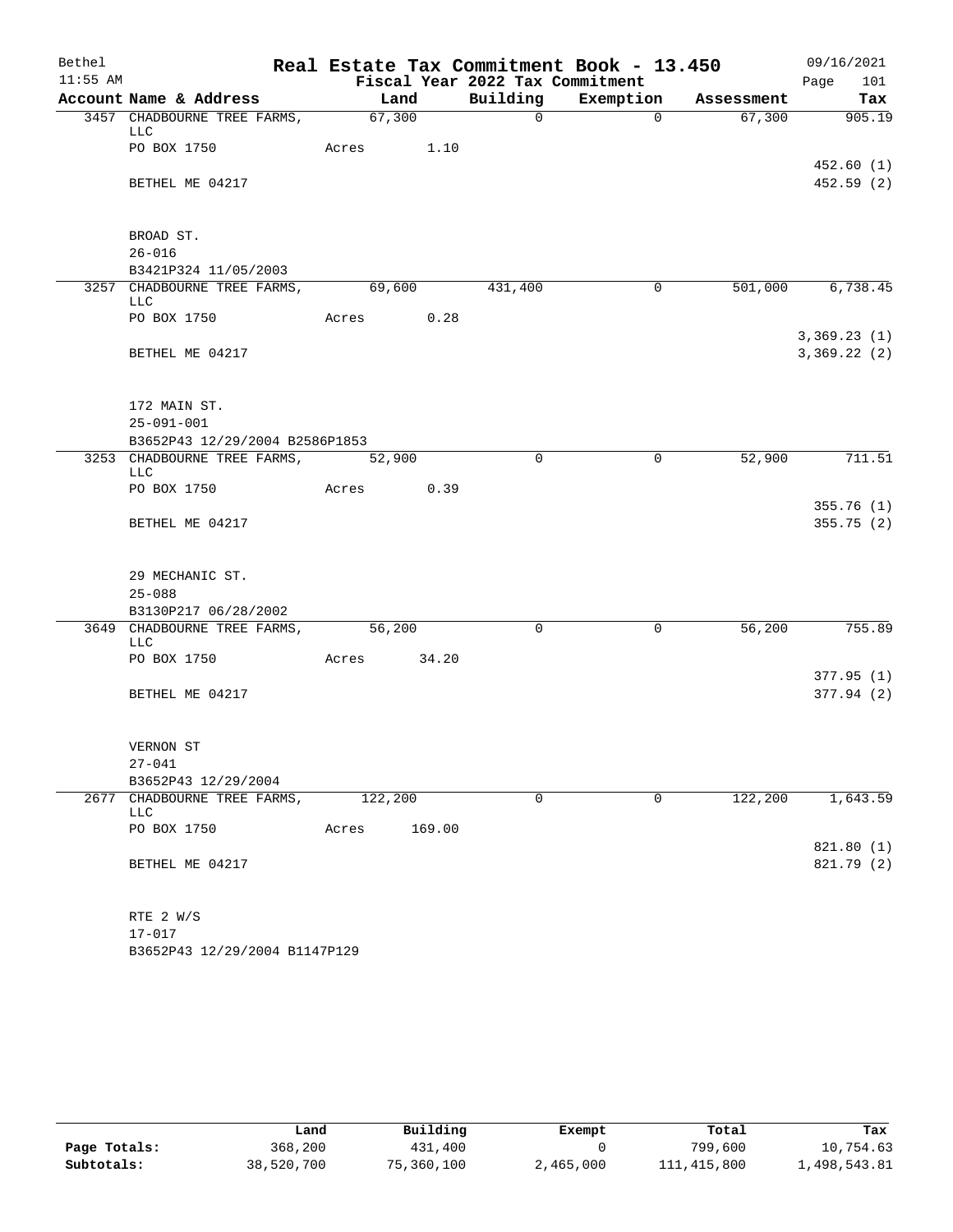| Bethel     |                                    |             |         |             | Real Estate Tax Commitment Book - 13.450 |            | 09/16/2021                  |
|------------|------------------------------------|-------------|---------|-------------|------------------------------------------|------------|-----------------------------|
| $11:55$ AM |                                    |             |         |             | Fiscal Year 2022 Tax Commitment          |            | Page<br>102                 |
|            | Account Name & Address             |             | Land    | Building    | Exemption                                | Assessment | Tax                         |
|            | 2759 CHADBOURNE TREE FARMS,<br>LLC |             | 85,700  | $\mathbf 0$ | $\Omega$                                 | 85,700     | 1,152.67                    |
|            | PO BOX 1750                        | Acres       | 40.00   |             |                                          |            | 576.34(1)                   |
|            | BETHEL ME 04217                    |             |         |             |                                          |            | 576.33(2)                   |
|            |                                    |             |         |             |                                          |            |                             |
|            | RTE 2 S/S<br>$18 - 018$            |             |         |             |                                          |            |                             |
|            | B3652P43 12/29/2004                |             |         |             |                                          |            |                             |
|            | 2976 CHADBOURNE TREE FARMS,        | 105,700     |         | 0           | $\Omega$                                 | 105,700    | 1,421.67                    |
|            | LLC<br>PO BOX 1750                 | Acres       | 125.80  |             |                                          |            |                             |
|            | BETHEL ME 04217                    |             |         |             |                                          |            | 710.84(1)<br>710.83(2)      |
|            |                                    |             |         |             |                                          |            |                             |
|            | RTE 2 N/S                          |             |         |             |                                          |            |                             |
|            | $22 - 005$                         |             |         |             |                                          |            |                             |
|            | B3652P43 12/29/2004                |             |         |             |                                          |            |                             |
|            | 3582 CHADBOURNE, ROBERT            |             | 1,600   | $\Omega$    | 0                                        | 1,600      | 21.52                       |
|            | P.O. BOX 1600                      | Acres       | 19.00   |             |                                          |            |                             |
|            |                                    |             |         |             |                                          |            | 10.76(1)                    |
|            | BETHEL ME 04217                    |             |         |             |                                          |            | 10.76(2)                    |
|            | VERNON ST E/S                      |             |         |             |                                          |            |                             |
|            | $26 - 086$                         |             |         |             |                                          |            |                             |
|            | B1253P116                          |             |         |             |                                          |            |                             |
|            | 3407 CHADBOURNE, ROBERT            |             | 4,700   | 0           | $\mathsf{O}$                             | 4,700      | 63.22                       |
|            | P.O. BOX 1600                      | Acres 13.00 |         |             |                                          |            |                             |
|            |                                    |             |         |             |                                          |            | 31.61(1)                    |
|            | BETHEL ME 04217                    |             |         |             |                                          |            | 31.61(2)                    |
|            | MAIN ST S/S                        |             |         |             |                                          |            |                             |
|            | $25 - 228$                         |             |         |             |                                          |            |                             |
|            | B1253P116                          |             |         |             |                                          |            |                             |
|            | 102 CHADBOURNE, ROBERT             | 100,300     |         | 0           | 0                                        | 100,300    | 1,349.04                    |
|            | P.O. BOX 1600                      | Acres       | 214.00  |             |                                          |            |                             |
|            |                                    |             |         |             |                                          |            | 674.52 (1)                  |
|            | BETHEL ME 04217                    |             |         |             |                                          |            | 674.52(2)                   |
|            | SONGO POND RD.                     |             |         |             |                                          |            |                             |
|            | $02 - 022$                         |             |         |             |                                          |            |                             |
|            | 3601 CHADBOURNE, ROBERT P          |             | 145,100 | 412,200     | 25,000                                   | 532,300    | 7,159.44                    |
|            | CHADBOURNE, NANCY R                | Acres       | 23.80   |             | 01 Homestead (HM)                        |            |                             |
|            | P.O. BOX 1600                      |             |         |             |                                          |            | 3,579.72 (1)<br>3,579.72(2) |
|            | BETHEL ME 04217                    |             |         |             |                                          |            |                             |
|            | 250 PARADISE RD.                   |             |         |             |                                          |            |                             |
|            | $27 - 012$                         |             |         |             |                                          |            |                             |
|            | B3672P74 01/26/2005                |             |         |             |                                          |            |                             |
|            |                                    |             |         |             |                                          |            |                             |
|            |                                    |             |         |             |                                          |            |                             |

|              | Land       | Building   | Exempt    | Total       | Tax          |
|--------------|------------|------------|-----------|-------------|--------------|
| Page Totals: | 443,100    | 412,200    | 25,000    | 830,300     | 11,167.56    |
| Subtotals:   | 38,963,800 | 75,772,300 | 2,490,000 | 112,246,100 | 1,509,711.37 |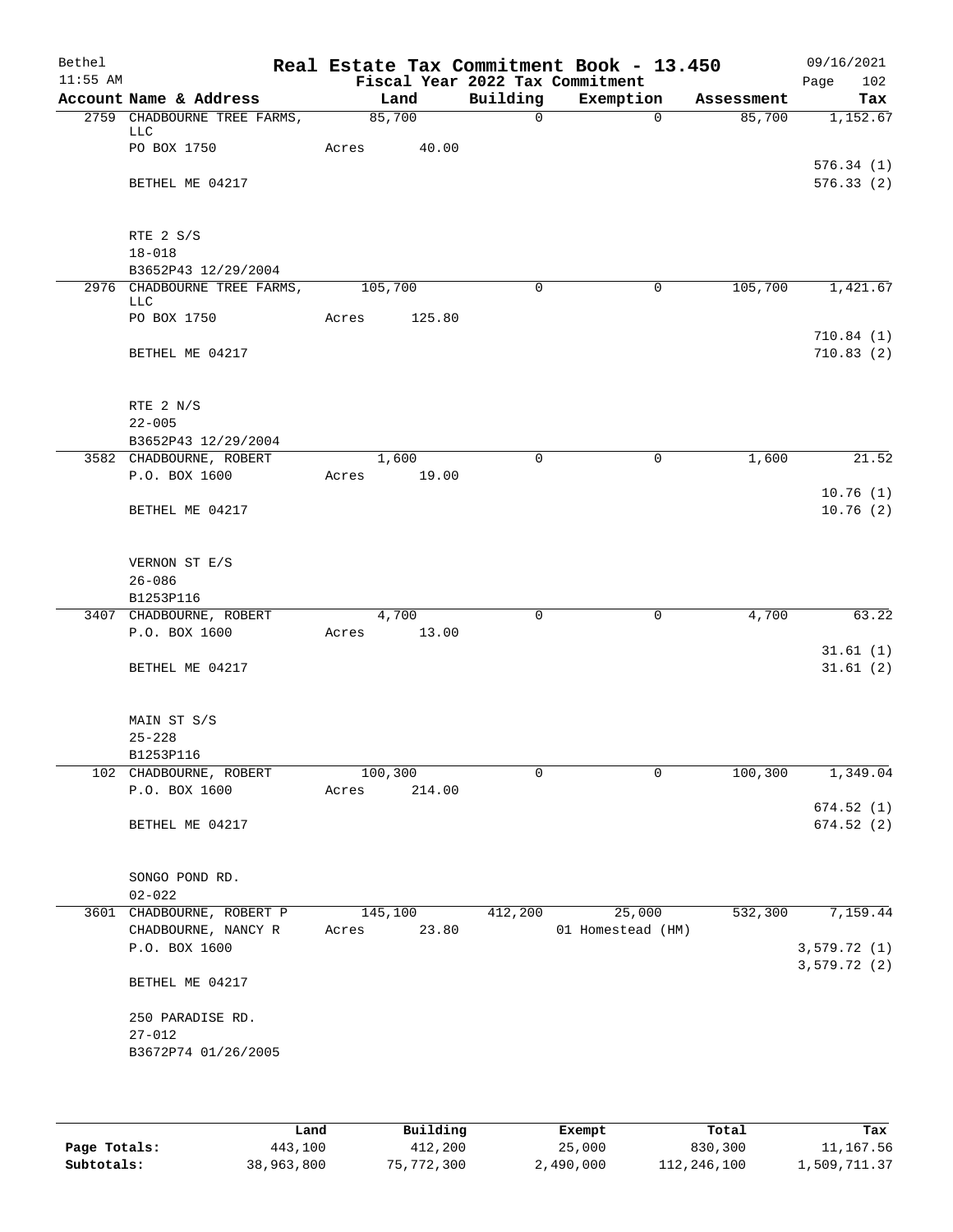| Bethel                     |                                                                   | Real Estate Tax Commitment Book - 13.450 |             |                |                        | 09/16/2021               |
|----------------------------|-------------------------------------------------------------------|------------------------------------------|-------------|----------------|------------------------|--------------------------|
| $11:55$ AM                 |                                                                   | Fiscal Year 2022 Tax Commitment          |             |                |                        | 103<br>Page              |
|                            | Account Name & Address                                            | Land                                     | Building    | Exemption      | Assessment             | Tax                      |
|                            | 3592 CHADBOURNE, ROBERT P<br>CHADBOURNE, NANCY R<br>P.O. BOX 1600 | 110,500<br>10.00<br>Acres                | $\mathbf 0$ | $\mathbf 0$    | 110,500                | 1,486.23<br>743.12(1)    |
|                            | BETHEL ME 04217                                                   |                                          |             |                |                        | 743.11(2)                |
|                            | $27 - 004$                                                        |                                          |             |                |                        |                          |
|                            | B3672P74 01/26/2005                                               |                                          |             |                |                        |                          |
|                            | 2817 CHADBOURNE, TANIA E                                          | 23,300                                   | 0           | 0              | 23,300                 | 313.39                   |
|                            | 50 STOCKHOLM DR.                                                  | 2.10<br>Acres                            |             |                |                        | 156.70(1)                |
|                            | CUMBERLAND CTR. ME<br>04021 8712                                  |                                          |             |                |                        | 156.69(2)                |
|                            | 569 INTERVALE RD.                                                 |                                          |             |                |                        |                          |
|                            | $18 - 061$<br>B1457P246 02/06/1987                                |                                          |             |                |                        |                          |
|                            | 2820 CHADBOURNE, THEODORE                                         | 31,800                                   | $\mathbf 0$ | $\mathsf{O}$   | 31,800                 | 427.71                   |
|                            | 50 STOCKHOLM DR.                                                  | 2.70<br>Acres                            |             |                |                        |                          |
|                            | CUMBERLAND CTR. ME<br>04021 8712                                  |                                          |             |                |                        | 213.86(1)<br>213.85(2)   |
|                            |                                                                   |                                          |             |                |                        |                          |
|                            | INTERVALE S/S<br>$18 - 062$                                       |                                          |             |                |                        |                          |
|                            | 3069 CHADBOURNE, THEODORE                                         | 56,600                                   | 0           | 0              | 56,600                 | 761.27                   |
|                            | 50 STOCKHOLM DR.                                                  | 35.00<br>Acres                           |             |                |                        | 380.64 (1)               |
|                            | CUMGERLAND CTR. ME<br>04021 8712                                  |                                          |             |                |                        | 380.63(2)                |
|                            | INTERVALE RD N/S                                                  |                                          |             |                |                        |                          |
|                            | $23 - 021$                                                        |                                          |             |                |                        |                          |
|                            | B1432P10                                                          |                                          |             |                |                        |                          |
|                            | 2776 CHADBOURNE, THEODORE<br>50 STOCKHOLM DR.                     | 78,700<br>81.00<br>Acres                 | $\mathbf 0$ | $\mathbf 0$    | 78,700                 | 1,058.52                 |
|                            | CUMBERLAND CTR. ME                                                |                                          |             |                |                        | 529.26(1)<br>529.26(2)   |
|                            | 04021 8712                                                        |                                          |             |                |                        |                          |
|                            | INTERVALE W/S<br>$18 - 031$                                       |                                          |             |                |                        |                          |
|                            | 3444 CHADBOURNE, THEODORE                                         | 104,900                                  | $\mathbf 0$ | 0              | 104,900                | 1,410.91                 |
|                            | 50 STOCKHOLM DR.                                                  | 20.00<br>Acres                           |             |                |                        | 705.46(1)                |
|                            | CUMBERLAND CTR. ME<br>04021 8712                                  |                                          |             |                |                        | 705.45(2)                |
|                            | PARADISE RD                                                       |                                          |             |                |                        |                          |
|                            | $26 - 004$<br>B754P32                                             |                                          |             |                |                        |                          |
|                            |                                                                   |                                          |             |                |                        |                          |
|                            |                                                                   | Building<br>Land                         |             | Exempt         | Total                  | Tax                      |
| Page Totals:<br>Subtotals: | 405,800<br>39,369,600                                             | 75,772,300                               | 0           | 0<br>2,490,000 | 405,800<br>112,651,900 | 5,458.03<br>1,515,169.40 |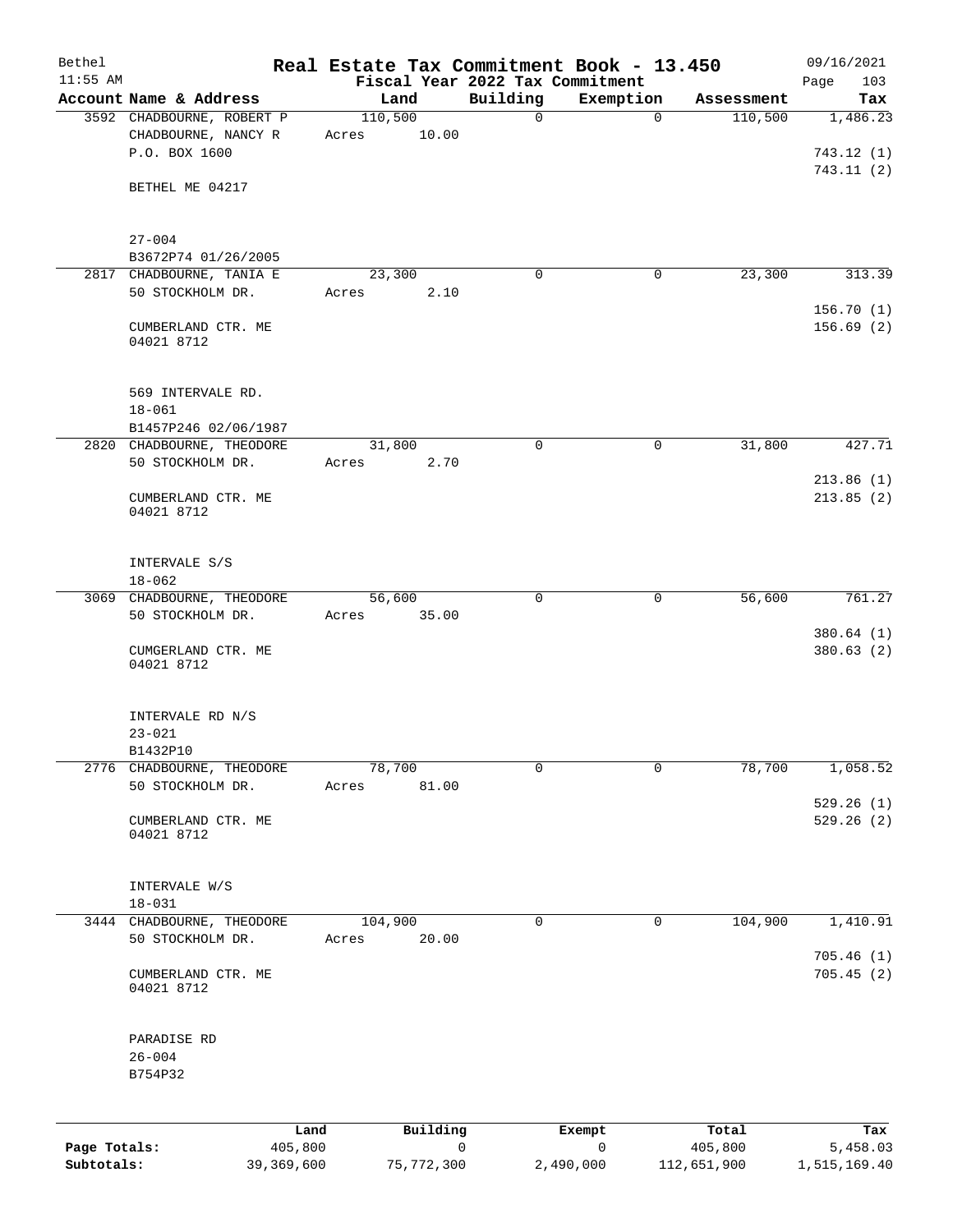| Bethel       |                                                    |        |           |                                 | Real Estate Tax Commitment Book - 13.450 |            | 09/16/2021  |
|--------------|----------------------------------------------------|--------|-----------|---------------------------------|------------------------------------------|------------|-------------|
| $11:55$ AM   |                                                    |        |           | Fiscal Year 2022 Tax Commitment |                                          |            | Page<br>104 |
|              | Account Name & Address                             | Land   |           | Building                        | Exemption                                | Assessment | Tax         |
|              | 3008 CHAISSON, KATHLEEN                            | 33,800 |           | 357,400                         | $\mathbf 0$                              | 391,200    | 5,261.64    |
|              | CHAISSON, PAUL                                     | Acres  | 2.72      |                                 |                                          |            |             |
|              | 49 TAYLOR WOODS RD                                 |        |           |                                 |                                          |            | 2,630.82(1) |
|              |                                                    |        |           |                                 |                                          |            | 2,630.82(2) |
|              | BETHEL ME 04217                                    |        |           |                                 |                                          |            |             |
|              | 49 TAYLOR WOODS RD                                 |        |           |                                 |                                          |            |             |
|              | $22 - 026 - 011$                                   |        |           |                                 |                                          |            |             |
|              | B4985P53 05/14/2013 B4821P287 03/06/2012 B2934P144 |        |           |                                 |                                          |            |             |
|              | 04/27/2001                                         |        |           |                                 |                                          |            |             |
|              | 4895 CHALK, CHRISTOPHER                            | 33,600 |           | 175,100                         | 0                                        | 208,700    | 2,807.02    |
|              | JAMES                                              |        |           |                                 |                                          |            |             |
|              | CHALK, KATE ELIZABETH                              |        |           |                                 |                                          |            |             |
|              | 2 WOODLANDS, CHURCHSTOW                            |        |           |                                 |                                          |            | 1,403.51(1) |
|              |                                                    |        |           |                                 |                                          |            | 1,403.51(2) |
|              | KINGSBRIDGE, DEVON UK                              |        |           |                                 |                                          |            |             |
|              | TQ7 1AJ                                            |        |           |                                 |                                          |            |             |
|              | 135 VERNON ST                                      |        |           |                                 |                                          |            |             |
|              | $26 - 076 - 1 - 8C$                                |        |           |                                 |                                          |            |             |
|              | B4300P124 05/21/2008 B3942P178                     |        |           |                                 |                                          |            |             |
|              | 3244 CHAN, NINA S                                  | 38,300 |           | 0                               | 0                                        | 38,300     | 515.14      |
|              | CHAN, TIM C                                        | Acres  | 0.17      |                                 |                                          |            |             |
|              | 10 SOUTHBROOK DRIVE                                |        |           |                                 |                                          |            | 257.57(1)   |
|              |                                                    |        |           |                                 |                                          |            | 257.57(2)   |
|              | CLAREMONT NH 03743                                 |        |           |                                 |                                          |            |             |
|              |                                                    |        |           |                                 |                                          |            |             |
|              | MECHANIC ST.                                       |        |           |                                 |                                          |            |             |
|              | $25 - 079$                                         |        |           |                                 |                                          |            |             |
|              | B5229P473 06/30/2015 B615P37 08/20/1962            |        |           |                                 |                                          |            |             |
|              | 3251 CHAN, NINA S                                  | 42,600 |           | 220,900                         | 0                                        | 263,500    | 3,544.08    |
|              | CHAN, TIM C                                        | Acres  | 0.21      |                                 |                                          |            |             |
|              | 10 SOUTHBROOK DRIVE                                |        |           |                                 |                                          |            | 1,772.04(1) |
|              |                                                    |        |           |                                 |                                          |            | 1,772.04(2) |
|              | CLAREMONT NH 03743                                 |        |           |                                 |                                          |            |             |
|              |                                                    |        |           |                                 |                                          |            |             |
|              | 23 MECHANIC ST.                                    |        |           |                                 |                                          |            |             |
|              | $25 - 086$                                         |        |           |                                 |                                          |            |             |
|              | B3963P235 06/29/2006                               |        |           |                                 |                                          |            |             |
| 3270         | CHANDLER FUNERAL HOMES                             | 76,300 |           | 293,100                         | 0                                        | 369,400    | 4,968.43    |
|              | & CREMATION SERVICE                                |        |           |                                 |                                          |            |             |
|              | 51 MAIN STREET                                     | Acres  | 0.62      |                                 |                                          |            |             |
|              |                                                    |        |           |                                 |                                          |            | 2,484.22(1) |
|              | SOUTH PARIS ME 04281                               |        |           |                                 |                                          |            | 2,484.21(2) |
|              |                                                    |        |           |                                 |                                          |            |             |
|              | 37 VERNON ST.                                      |        |           |                                 |                                          |            |             |
|              | $25 - 103$                                         |        |           |                                 |                                          |            |             |
|              | B4034P7 12/20/2006 B1277P74                        |        |           |                                 |                                          |            |             |
| 3287         | CHANDLER, LYNDA H                                  | 52,700 |           | 226,600                         | 25,000                                   | 254,300    | 3,420.34    |
|              | 5 JUNCO DR                                         | Acres  | 0.38      |                                 | 01 Homestead (HM)                        |            |             |
|              |                                                    |        |           |                                 |                                          |            | 1,710.17(1) |
|              | TOPSHAM ME 04086-1671                              |        |           |                                 |                                          |            | 1,710.17(2) |
|              |                                                    |        |           |                                 |                                          |            |             |
|              |                                                    |        |           |                                 |                                          |            |             |
|              | 12 CHAPMAN ST.                                     |        |           |                                 |                                          |            |             |
|              | $25 - 121$                                         |        |           |                                 |                                          |            |             |
|              | B4032P274 B1247P61 02/13/1984 B1109P1 02/18/1981   |        |           |                                 |                                          |            |             |
|              |                                                    |        |           |                                 |                                          |            |             |
|              | Land                                               |        | Building  |                                 | Exempt                                   | Total      | Tax         |
| Page Totals: | 277,300                                            |        | 1,273,100 |                                 | 25,000                                   | 1,525,400  | 20,516.65   |

**Subtotals:** 39,646,900 77,045,400 2,515,000 114,177,300 1,535,686.05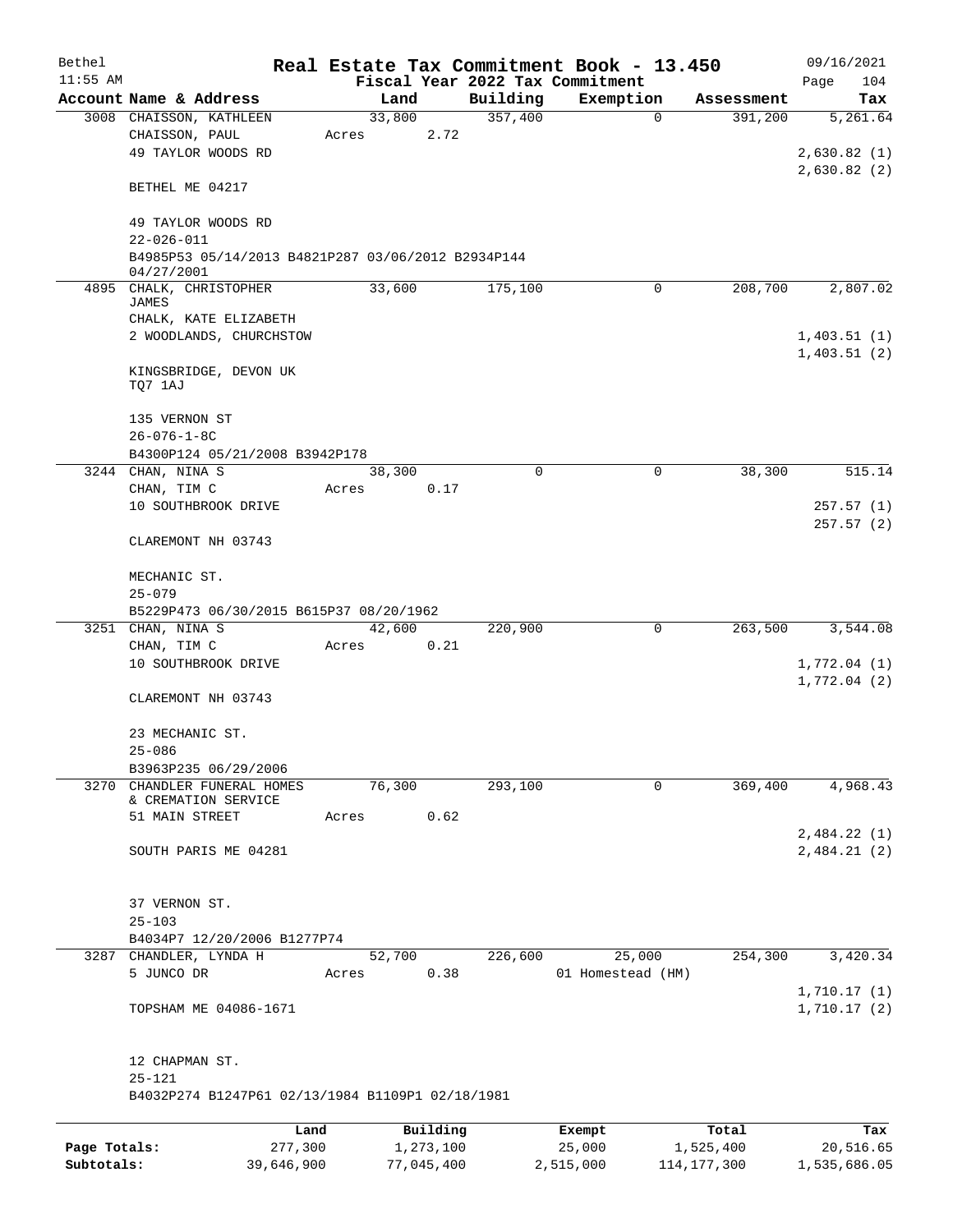| Bethel       |                                                                        | Real Estate Tax Commitment Book - 13.450 |                    |                          |                       | 09/16/2021      |
|--------------|------------------------------------------------------------------------|------------------------------------------|--------------------|--------------------------|-----------------------|-----------------|
| $11:55$ AM   |                                                                        | Fiscal Year 2022 Tax Commitment          |                    |                          |                       | 105<br>Page     |
|              | Account Name & Address                                                 | Land<br>42,900                           | Building<br>71,300 | Exemption<br>$\mathbf 0$ | Assessment<br>114,200 | Tax<br>1,535.99 |
|              | 53 CHANDLER, LYNDA H<br>5 JUNCO DR                                     | 4.20<br>Acres                            |                    |                          |                       |                 |
|              |                                                                        |                                          |                    |                          |                       | 768.00(1)       |
|              | TOPSHAM ME 04086-1671                                                  |                                          |                    |                          |                       | 767.99(2)       |
|              |                                                                        |                                          |                    |                          |                       |                 |
|              |                                                                        |                                          |                    |                          |                       |                 |
|              | 728 GROVER HILL RD.                                                    |                                          |                    |                          |                       |                 |
|              | $01 - 045$<br>B4032P275 10/13/2006 B1515P27                            |                                          |                    |                          |                       |                 |
|              | 45 CHANDLER, STEPHEN                                                   | 35,200                                   | 11,800             | 6,000                    | 41,000                | 551.45          |
|              | CHANDLER, LYNDA                                                        | 6.00<br>Acres                            |                    | 12 WW2 Vet Res           |                       |                 |
|              | 5 JUNCO DR                                                             |                                          |                    |                          |                       | 275.73(1)       |
|              |                                                                        |                                          |                    |                          |                       | 275.72(2)       |
|              | TOPSHAM ME 04086-1671                                                  |                                          |                    |                          |                       |                 |
|              |                                                                        |                                          |                    |                          |                       |                 |
|              | 727 GROVER HILL RD.                                                    |                                          |                    |                          |                       |                 |
|              | $01 - 037$<br>B737P40 03/09/1972                                       |                                          |                    |                          |                       |                 |
|              | 5299 CHAPMAN, DAVID W                                                  | 29,200                                   | 0                  | 0                        | 29,200                | 392.74          |
|              | KALEDAITE, KALEDAITE,                                                  | 2.32<br>Acres                            |                    |                          |                       |                 |
|              | JURGA                                                                  |                                          |                    |                          |                       |                 |
|              | 1549 US ROUTE 1                                                        |                                          |                    |                          |                       | 196.37(1)       |
|              |                                                                        |                                          |                    |                          |                       | 196.37 (2)      |
|              | CAPE NEDDICK ME 03902                                                  |                                          |                    |                          |                       |                 |
|              | SECOND ST                                                              |                                          |                    |                          |                       |                 |
|              | $22 - 029 - 017$                                                       |                                          |                    |                          |                       |                 |
|              | B5259P394 12/21/2015 B5055P54 10/28/2013 B3509P327                     |                                          |                    |                          |                       |                 |
|              | 05/13/2004                                                             |                                          |                    |                          |                       |                 |
|              | 5300 CHAPMAN, DAVID W                                                  | 27,900                                   | 0                  | 0                        | 27,900                | 375.26          |
|              | KALEDAITE, KALEDAITE,<br>JURGA                                         | Acres<br>1.44                            |                    |                          |                       |                 |
|              | 1549 US ROUTE 1                                                        |                                          |                    |                          |                       | 187.63(1)       |
|              |                                                                        |                                          |                    |                          |                       | 187.63(2)       |
|              | CAPE NEDDICK ME 03902                                                  |                                          |                    |                          |                       |                 |
|              |                                                                        |                                          |                    |                          |                       |                 |
|              | SECOND ST                                                              |                                          |                    |                          |                       |                 |
|              | $22 - 029 - 018$<br>B5259P395 12/21/2015 B5066P142 11/25/2013 B13P4653 |                                          |                    |                          |                       |                 |
|              | 06/23/2010                                                             |                                          |                    |                          |                       |                 |
|              | 2635 CHAPMAN, HOWARD                                                   | 93,100                                   | 64,300             | 25,000                   | 132,400               | 1,780.78        |
|              | 76 CHAPMAN HILL RD.                                                    | 63.85<br>Acres                           |                    | 01 Homestead (HM)        |                       |                 |
|              |                                                                        |                                          |                    |                          |                       | 890.39 (1)      |
|              | BETHEL ME 04217                                                        |                                          |                    |                          |                       | 890.39 (2)      |
|              |                                                                        |                                          |                    |                          |                       |                 |
|              | 85 CHAPMAN HILL RD                                                     |                                          |                    |                          |                       |                 |
|              | $16 - 010$                                                             |                                          |                    |                          |                       |                 |
|              | B3331P51 07/11/2003                                                    |                                          |                    |                          |                       |                 |
|              | 2637 CHAPMAN, MARY ELLEN                                               | 50,100                                   | 63,300             | 25,000                   | 88,400                | 1,188.98        |
|              | 93 CHAPMAN HILL ROAD                                                   | 1.70<br>Acres                            |                    | 01 Homestead (HM)        |                       |                 |
|              |                                                                        |                                          |                    |                          |                       | 594.49 (1)      |
|              | BETHEL ME 04217                                                        |                                          |                    |                          |                       | 594.49 (2)      |
|              |                                                                        |                                          |                    |                          |                       |                 |
|              | 93 CHAPMAN HILL RD                                                     |                                          |                    |                          |                       |                 |
|              | $16 - 011 - 001$                                                       |                                          |                    |                          |                       |                 |
|              | B1610P157 10/26/1988                                                   |                                          |                    |                          |                       |                 |
|              |                                                                        |                                          |                    |                          |                       |                 |
|              | Land                                                                   | Building                                 |                    | Exempt                   | Total                 | Tax             |
| Page Totals: | 278,400                                                                | 210,700                                  |                    | 56,000                   | 433,100               | 5,825.20        |
| Subtotals:   | 39,925,300                                                             | 77,256,100                               |                    | 2,571,000                | 114,610,400           | 1,541,511.25    |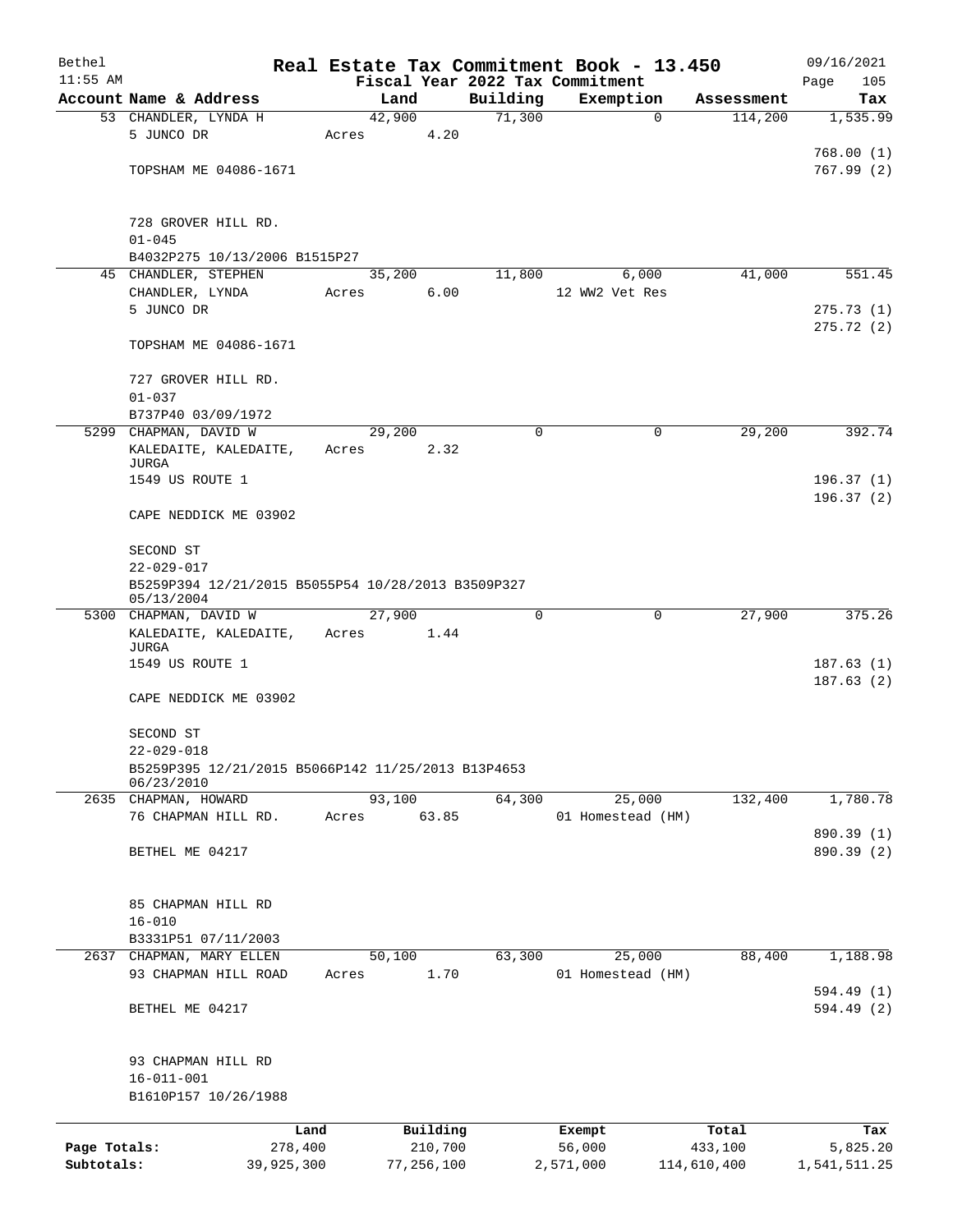| Bethel       |                                                     | Real Estate Tax Commitment Book - 13.450 |          |                   |             | 09/16/2021                 |
|--------------|-----------------------------------------------------|------------------------------------------|----------|-------------------|-------------|----------------------------|
| $11:55$ AM   |                                                     | Fiscal Year 2022 Tax Commitment          |          |                   |             | 106<br>Page                |
|              | Account Name & Address                              | Land                                     | Building | Exemption         | Assessment  | Tax                        |
|              | 2645 CHAPMAN, NICHOLAS<br>CHAPMAN, TASHA            | 43,300<br>0.77<br>Acres                  | 62,400   | $\Omega$          | 105,700     | 1,421.67                   |
|              | 74 CHAPMAN HILL RD                                  |                                          |          |                   |             | 710.84(1)                  |
|              |                                                     |                                          |          |                   |             | 710.83(2)                  |
|              | BETHEL ME 04217                                     |                                          |          |                   |             |                            |
|              | 74 CHAPMAN HILL RD                                  |                                          |          |                   |             |                            |
|              | $16 - 010 - 002$                                    |                                          |          |                   |             |                            |
|              | B5122P204 06/05/2014 B3787P60 08/24/2005            |                                          |          |                   |             |                            |
|              | 1458 CHAPPIE, TRICIA M                              | 46,000                                   | 83,900   | 0                 | 129,900     | 1,747.16                   |
|              | 110 SOUTH RUMFORD ROAD Acres                        | 16.00                                    |          |                   |             |                            |
|              | RUMFORD ME 04276                                    |                                          |          |                   |             | 873.58(1)<br>873.58(2)     |
|              | 571 EAST BETHEL RD.<br>$09 - 035$                   |                                          |          |                   |             |                            |
|              | B5463P121 05/21/2019 B5282P567 05/23/2016 B3402P288 |                                          |          |                   |             |                            |
|              | 10/17/2003 B3402P288 10/17/2003                     |                                          |          |                   |             |                            |
|              | 1437 CHARETTE, ANTHONY P SR                         | 39,500                                   | 101,100  | 0                 | 140,600     | 1,891.07                   |
|              | CHARETTE, SANDRA                                    | Acres<br>7.45                            |          |                   |             |                            |
|              | 930 MILLVILLE RD                                    |                                          |          |                   |             | 945.54(1)<br>945.53(2)     |
|              | UXBRIDGE MA 01569                                   |                                          |          |                   |             |                            |
|              | 538 EAST BETHEL RD.                                 |                                          |          |                   |             |                            |
|              | $09 - 015$                                          |                                          |          |                   |             |                            |
|              | B5114P67 05/12/2014 B5052P92 10/18/2013 B3867P306   |                                          |          |                   |             |                            |
|              | 12/29/2005                                          |                                          |          |                   |             |                            |
|              | 3305 CHARETTE, RENEE B<br>30 MASON STREET           | 61,900<br>Acres                          | 120,400  | 25,000            | 157,300     | 2,115.69                   |
|              |                                                     | 1.38                                     |          | 01 Homestead (HM) |             | 1,057.85(1)                |
|              | BETHEL ME 04217                                     |                                          |          |                   |             | 1,057.84(2)                |
|              |                                                     |                                          |          |                   |             |                            |
|              | 30 MASON ST.                                        |                                          |          |                   |             |                            |
|              | $25 - 138$                                          |                                          |          |                   |             |                            |
|              | B5467P941 07/01/2019 B5453P213 02/28/2019 B670P479  |                                          |          |                   |             |                            |
|              | 11/24/1969                                          |                                          |          |                   |             |                            |
|              | 36 CHARLOTTE WHALEN, LLC<br>234 SCHOOL STREET       | 43,700<br>5.00<br>Acres                  | 85,200   | 0                 | 128,900     | 1,733.71                   |
|              |                                                     |                                          |          |                   |             | 866.86 (1)                 |
|              | SOMERVILLE MA 02145                                 |                                          |          |                   |             | 866.85 (2)                 |
|              |                                                     |                                          |          |                   |             |                            |
|              | 960 GROVER HILL RD.                                 |                                          |          |                   |             |                            |
|              | $01 - 032$                                          |                                          |          |                   |             |                            |
|              | B5339P294 04/07/2017 B5332P337 02/24/2017 B4760P256 |                                          |          |                   |             |                            |
|              | 09/19/2011 B4648P348 10/20/2010                     |                                          |          |                   |             |                            |
|              | 3495 CHASE, CHARLEEN                                | 68,100                                   | 241,500  | 25,000            | 284,600     | 3,827.87                   |
|              | CASEY, CASEY, CARLIE                                | 1.40<br>Acres                            |          | 01 Homestead (HM) |             |                            |
|              | PO BOX 197                                          |                                          |          |                   |             | 1,913.94(1)<br>1,913.93(2) |
|              | BETHEL ME 04217                                     |                                          |          |                   |             |                            |
|              | 17 EDEN LANE                                        |                                          |          |                   |             |                            |
|              | $26 - 054$                                          |                                          |          |                   |             |                            |
|              | B5084P97 01/22/2014 B3209P342 12/09/2002            |                                          |          |                   |             |                            |
|              | Land                                                | Building                                 |          | Exempt            | Total       | Tax                        |
| Page Totals: | 302,500                                             | 694,500                                  |          | 50,000            | 947,000     | 12,737.17                  |
| Subtotals:   | 40, 227, 800                                        | 77,950,600                               |          | 2,621,000         | 115,557,400 | 1,554,248.42               |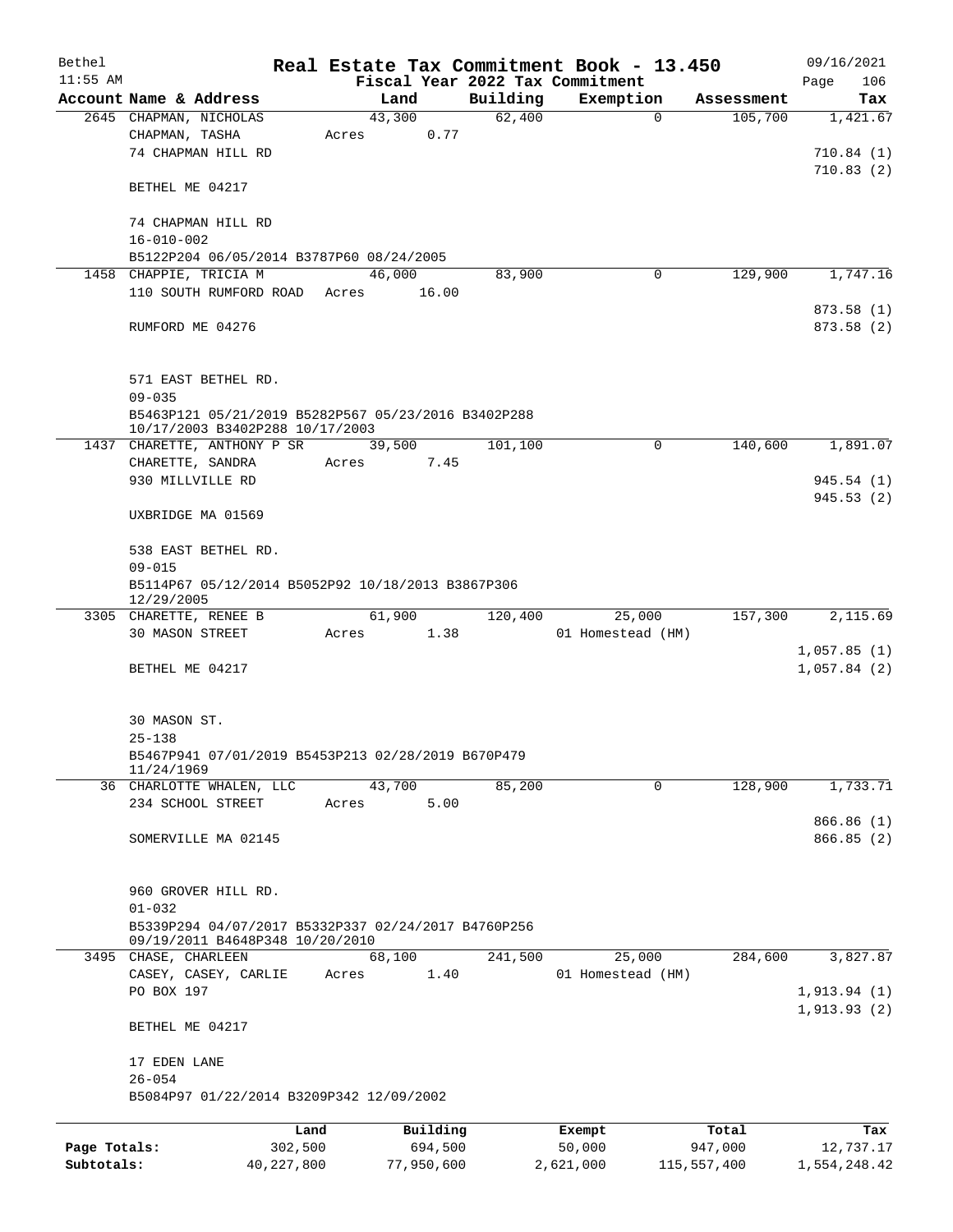| Bethel     |                                                     |        |        |          |   | Real Estate Tax Commitment Book - 13.450 |             |            | 09/16/2021   |
|------------|-----------------------------------------------------|--------|--------|----------|---|------------------------------------------|-------------|------------|--------------|
| $11:55$ AM |                                                     |        |        |          |   | Fiscal Year 2022 Tax Commitment          |             |            | 107<br>Page  |
|            | Account Name & Address                              |        | Land   | Building |   | Exemption                                |             | Assessment | Tax          |
|            | 1732 CHASE, DONALD C                                |        | 57,300 | 260,500  |   | 25,000                                   |             | 292,800    | 3,938.16     |
|            | CHASE, BEVERLY J                                    | Acres  | 9.00   |          |   | 01 Homestead (HM)                        |             |            |              |
|            | PO BOX 332                                          |        |        |          |   |                                          |             |            | 1,969.08(1)  |
|            | BETHEL ME 04217                                     |        |        |          |   |                                          |             |            | 1,969.08(2)  |
|            | 236 MAYVILLE RD.                                    |        |        |          |   |                                          |             |            |              |
|            | $12 - 069$                                          |        |        |          |   |                                          |             |            |              |
|            | B1315P145 05/20/1985                                |        |        |          |   |                                          |             |            |              |
|            | 3616 CHASE, JASON                                   |        | 38,900 | 263, 200 |   |                                          | 0           | 302,100    | 4,063.25     |
|            | CHASE, DARCY                                        | Acres  | 1.20   |          |   |                                          |             |            |              |
|            | PO BOX 186                                          |        |        |          |   |                                          |             |            | 2,031.63(1)  |
|            | BETHEL ME 04217                                     |        |        |          |   |                                          |             |            | 2,031.62(2)  |
|            | 44 DUMONT CIRCLE<br>$27 - 021$                      |        |        |          |   |                                          |             |            |              |
|            | B5087P297 02/06/2014 B4693P226 02/22/2011 B2863P294 |        |        |          |   |                                          |             |            |              |
|            | 3477 CHASE, JASON A                                 |        | 36,800 | 106,200  |   |                                          | 0           | 143,000    | 1,923.35     |
|            | CHASE, DARCY L                                      | Acres  | 0.13   |          |   |                                          |             |            |              |
|            | PO BOX 186                                          |        |        |          |   |                                          |             |            | 961.68(1)    |
|            | BETHEL ME 04217                                     |        |        |          |   |                                          |             |            | 961.67(2)    |
|            | 28 EVERGREEN RD.                                    |        |        |          |   |                                          |             |            |              |
|            | $26 - 037$                                          |        |        |          |   |                                          |             |            |              |
|            | B3733P85 06/03/2005                                 |        |        |          |   |                                          |             |            |              |
|            | 2802 CHASE, RUTH                                    |        | 24,300 |          | 0 |                                          | $\mathbf 0$ | 24,300     | 326.83       |
|            | CHASE, GEORGE                                       | Acres  | 90.00  |          |   |                                          |             |            |              |
|            | 1 FENDERSON ROAD                                    |        |        |          |   |                                          |             |            | 163.42(1)    |
|            |                                                     |        |        |          |   |                                          |             |            | 163.41(2)    |
|            | SACO ME 04072                                       |        |        |          |   |                                          |             |            |              |
|            | INTERVALE RD.                                       |        |        |          |   |                                          |             |            |              |
|            | $18 - 050 - 002$                                    |        |        |          |   |                                          |             |            |              |
|            | B2226P72                                            |        |        |          |   |                                          |             |            |              |
|            | 2809 CHEEVER, MARK R                                | 34,100 |        |          | 0 |                                          | 0           | 34,100     | 458.65       |
|            | LEWEY, DORENE M                                     | Acres  | 1.15   |          |   |                                          |             |            |              |
|            | 8 ILA ROAD                                          |        |        |          |   |                                          |             |            | 229.33(1)    |
|            | SAUGUS MA 01906                                     |        |        |          |   |                                          |             |            | 229.32 (2)   |
|            | 22 PINE HAVEN LANE                                  |        |        |          |   |                                          |             |            |              |
|            | $18 - 054 - 003$                                    |        |        |          |   |                                          |             |            |              |
|            | B5513P972 03/30/2020 B3247P190 02/21/2003           |        |        |          |   |                                          |             |            |              |
|            | 2810 CHEEVER, MARK R                                |        | 43,600 | 277,400  |   |                                          | 0           | 321,000    | 4,317.45     |
|            | LEWEY, DORENE M<br>8 ILA ROAD                       | Acres  | 1.12   |          |   |                                          |             |            | 2,158.73 (1) |
|            |                                                     |        |        |          |   |                                          |             |            | 2,158.72(2)  |
|            | SAUGUS MA 01906                                     |        |        |          |   |                                          |             |            |              |
|            | 24 PINE HAVEN LANE                                  |        |        |          |   |                                          |             |            |              |
|            | $18 - 054 - 004$                                    |        |        |          |   |                                          |             |            |              |
|            | B5513P972 03/30/2020 B3247P190 02/21/2003           |        |        |          |   |                                          |             |            |              |
|            |                                                     |        |        |          |   |                                          |             |            |              |

|              | Land       | Building   | Exempt    | Total       | Tax          |
|--------------|------------|------------|-----------|-------------|--------------|
| Page Totals: | 235,000    | 907,300    | 25,000    | 1,117,300   | 15,027.69    |
| Subtotals:   | 40,462,800 | 78,857,900 | 2,646,000 | 116,674,700 | 1,569,276.11 |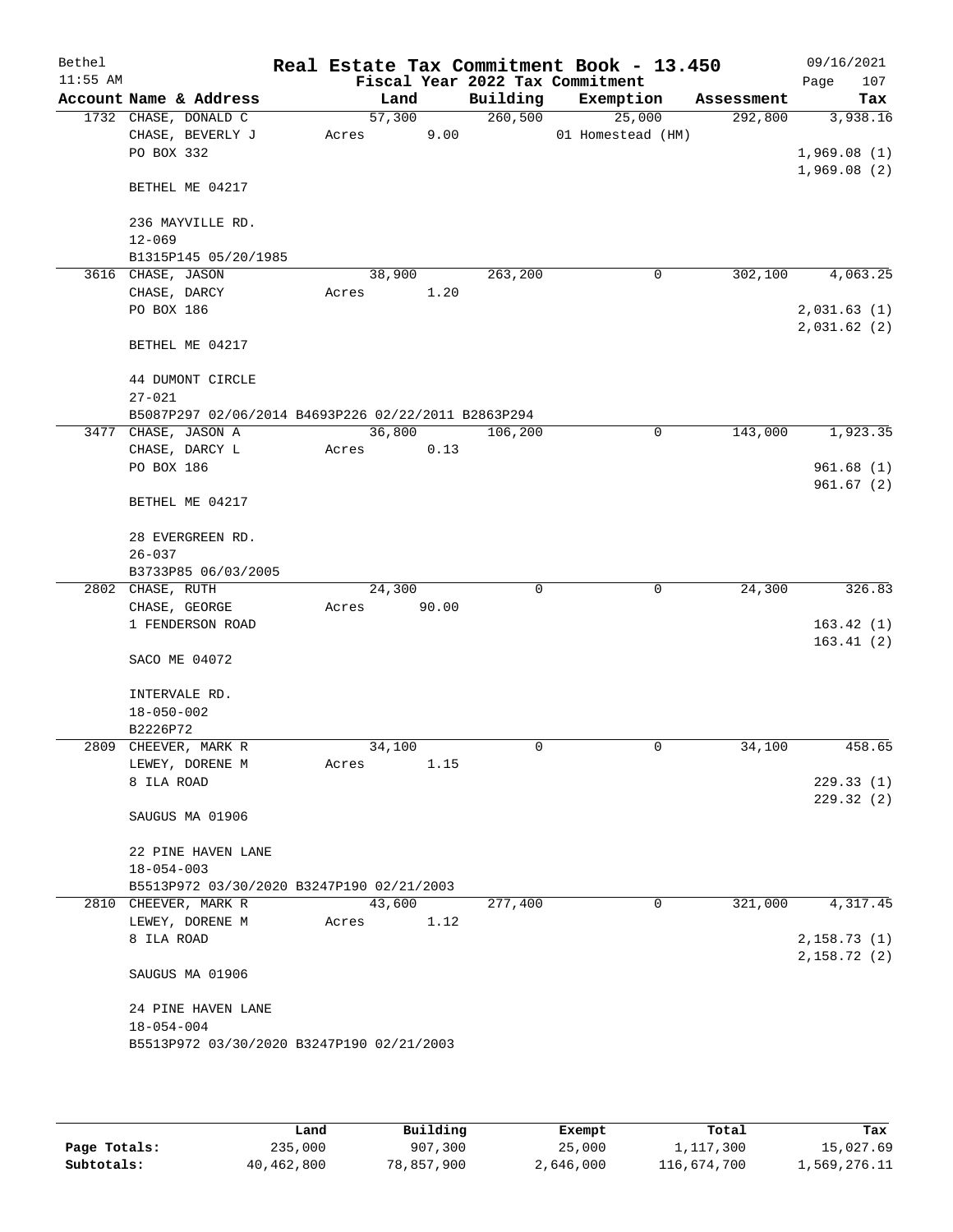| Bethel     |                                                                              |        |      |      | Real Estate Tax Commitment Book - 13.450 |             |            | 09/16/2021                   |
|------------|------------------------------------------------------------------------------|--------|------|------|------------------------------------------|-------------|------------|------------------------------|
| $11:55$ AM |                                                                              |        |      |      | Fiscal Year 2022 Tax Commitment          |             |            | 108<br>Page                  |
|            | Account Name & Address                                                       |        | Land |      | Building                                 | Exemption   | Assessment | Tax                          |
|            | 2808 CHEEVER, MARK R                                                         | 34,300 |      |      | 0                                        | $\mathbf 0$ | 34,300     | 461.34                       |
|            | LEWEY, DORENE M<br>8 ILA ROAD                                                | Acres  |      | 1.24 |                                          |             |            |                              |
|            |                                                                              |        |      |      |                                          |             |            | 230.67(1)<br>230.67(2)       |
|            | SAUGUS MA 01906                                                              |        |      |      |                                          |             |            |                              |
|            |                                                                              |        |      |      |                                          |             |            |                              |
|            | $18 - 054 - 002$                                                             |        |      |      |                                          |             |            |                              |
|            | B5513P974 03/30/2020 B3222P244 01/02/2003                                    |        |      |      |                                          |             |            |                              |
|            | 5083 CHESTNUT STREET                                                         | 34,900 |      |      | 225,600                                  | $\mathbf 0$ | 260,500    | 3,503.73                     |
|            | BUILDERS, LLC                                                                |        |      |      |                                          |             |            |                              |
|            | 285 CHESTNUT STREET                                                          | Acres  |      | 2.42 |                                          |             |            |                              |
|            |                                                                              |        |      |      |                                          |             |            | 1,751.87(1)<br>1,751.86(2)   |
|            | WILMINGTON MA 01887                                                          |        |      |      |                                          |             |            |                              |
|            |                                                                              |        |      |      |                                          |             |            |                              |
|            | 54 MT WILL FARM RD                                                           |        |      |      |                                          |             |            |                              |
|            | $22 - 019 - 004$<br>B5494P155 11/25/2019 B5403P55 04/18/2018 B5330P378       |        |      |      |                                          |             |            |                              |
|            | 02/09/2017 B5312P318 10/24/2016 B4842P162 05/04/2012<br>B3440P145 12/17/2003 |        |      |      |                                          |             |            |                              |
|            | 2781 CHICK, GEOFFREY C., JR.                                                 | 41,100 |      |      | 204,300                                  | 0           | 245,400    | 3,300.63                     |
|            | & SHAWN G.<br>17660 US HIGHWAY 331                                           | Acres  |      | 2.45 |                                          |             |            |                              |
|            | SOUTH                                                                        |        |      |      |                                          |             |            |                              |
|            |                                                                              |        |      |      |                                          |             |            | 1,650.32(1)                  |
|            | FREEPORT FL 32439                                                            |        |      |      |                                          |             |            | 1,650.31(2)                  |
|            |                                                                              |        |      |      |                                          |             |            |                              |
|            | 656 INTERVALE RD.                                                            |        |      |      |                                          |             |            |                              |
|            | $18 - 034$                                                                   |        |      |      |                                          |             |            |                              |
|            | B5386P413 01/03/2018 B4680P165 01/07/2011 B1639P201                          |        |      |      |                                          |             |            |                              |
|            | 2968 CHISMARK, ANTHONY &<br>KATHERINE, TRUSTEES                              | 33,600 |      |      | 123,900                                  | 0           | 157,500    | 2,118.38                     |
|            | CHISMARK FAMILY TRUST                                                        |        |      |      |                                          |             |            |                              |
|            | 88 QUINCY DR.                                                                |        |      |      |                                          |             |            | 1,059.19(1)                  |
|            |                                                                              |        |      |      |                                          |             |            | 1,059.19(2)                  |
|            | BEDFORD NH 03110                                                             |        |      |      |                                          |             |            |                              |
|            | 24 CHERRY LANE                                                               |        |      |      |                                          |             |            |                              |
|            | $22 - 002 - 001 - 044$                                                       |        |      |      |                                          |             |            |                              |
|            | B5077P169 12/26/2013 B2786P304 01/14/2000                                    |        |      |      |                                          |             |            |                              |
|            | 5304 CHITRE FAMILY TRUST                                                     | 28,600 |      |      | 309,400                                  | $\Omega$    | 338,000    | 4,546.10                     |
|            | 901 BAY ROAD                                                                 | Acres  |      | 1.88 |                                          |             |            |                              |
|            | SOUTH HAMILTON MA 01982                                                      |        |      |      |                                          |             |            | 2, 273.05(1)<br>2, 273.05(2) |
|            |                                                                              |        |      |      |                                          |             |            |                              |
|            | 52 FIRST ST                                                                  |        |      |      |                                          |             |            |                              |
|            | $22 - 029 - 022$                                                             |        |      |      |                                          |             |            |                              |
|            | B5525P725 06/05/2020 B5361P510 08/14/2017 B13P4653<br>06/23/2010             |        |      |      |                                          |             |            |                              |

|              | Land       | Building   | Exempt    | Total       | Tax          |
|--------------|------------|------------|-----------|-------------|--------------|
| Page Totals: | 172,500    | 863,200    |           | 1,035,700   | 13,930.18    |
| Subtotals:   | 40,635,300 | 79,721,100 | 2,646,000 | 117,710,400 | 1,583,206.29 |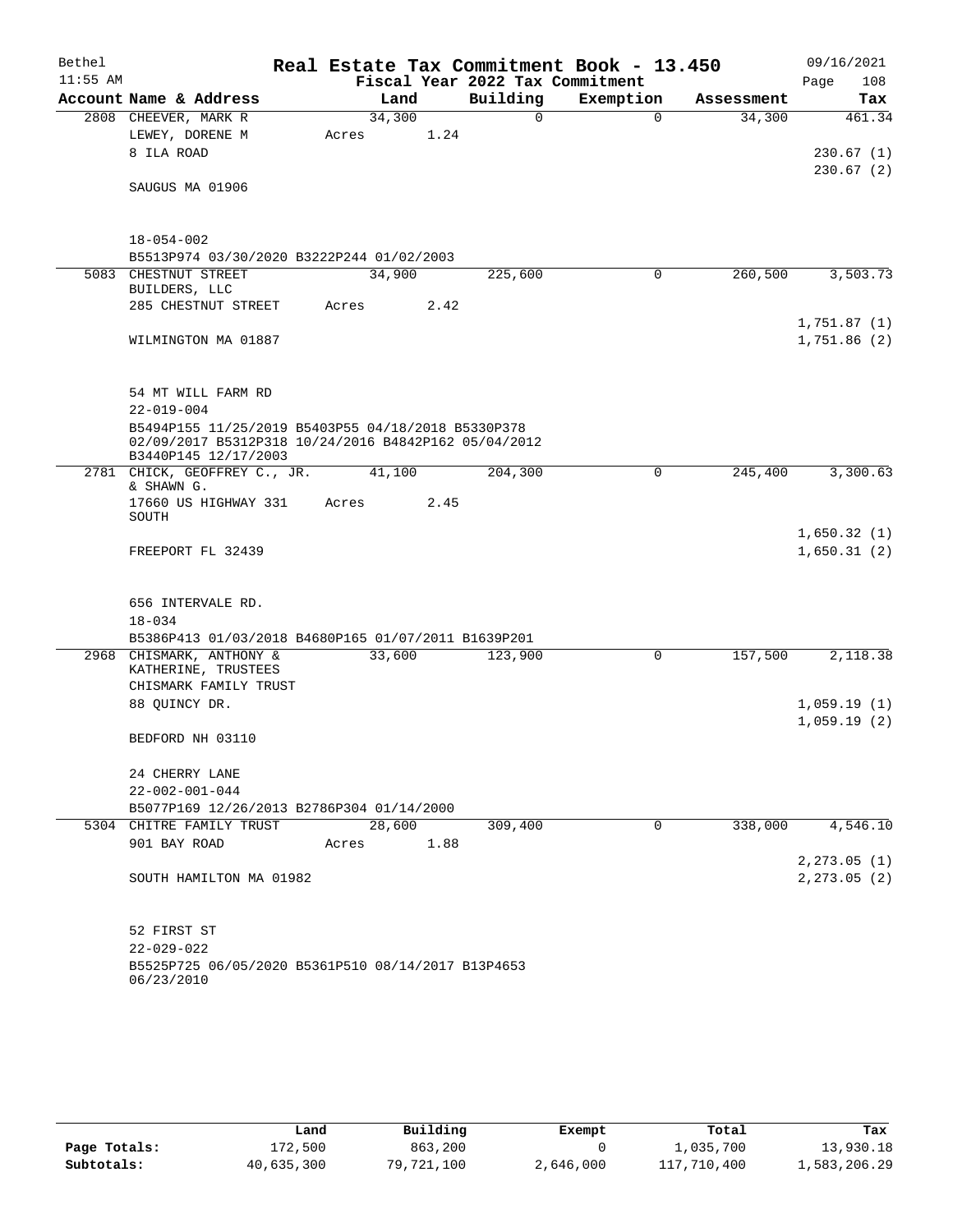| Bethel       |                                                                   | Real Estate Tax Commitment Book - 13.450 |             |           |             | 09/16/2021   |
|--------------|-------------------------------------------------------------------|------------------------------------------|-------------|-----------|-------------|--------------|
| $11:55$ AM   |                                                                   | Fiscal Year 2022 Tax Commitment          |             |           |             | 109<br>Page  |
|              | Account Name & Address                                            | Land                                     | Building    | Exemption | Assessment  | Tax          |
|              | 1581 CHRISTOFORO, MARGARET V<br>758 S 51ST STREET                 | 67,700<br>6.00<br>Acres                  | 134,900     | $\Omega$  | 202,600     | 2,724.97     |
|              |                                                                   |                                          |             |           |             | 1,362.49(1)  |
|              | PHILADELPHIA PA 19143                                             |                                          |             |           |             | 1,362.48(2)  |
|              | 221 BARKER RD.                                                    |                                          |             |           |             |              |
|              | $11 - 050$                                                        |                                          |             |           |             |              |
|              | B5403P26 04/18/2018 B2454P124 07/16/1997                          |                                          | $\Omega$    |           |             |              |
|              | 5061 CIMLER, CONSTANCE H<br>16 OLD COACH ROAD                     | 43,700<br>1.13<br>Acres                  |             | 0         | 43,700      | 587.77       |
|              |                                                                   |                                          |             |           |             | 293.89 (1)   |
|              | LONDONDERRY NH 03053                                              |                                          |             |           |             | 293.88 (2)   |
|              | TIMBER CREEK                                                      |                                          |             |           |             |              |
|              | $18 - 060 - 040$                                                  |                                          |             |           |             |              |
|              | B5576P20 01/04/2021 B4292P222 05/02/2008 B3568P322<br>08/06/2004  |                                          |             |           |             |              |
|              | 5064 CIMLER, CONSTANCE H                                          | 46,700                                   | $\mathbf 0$ | 0         | 46,700      | 628.12       |
|              | 16 OLD COACH ROAD                                                 | 2.17<br>Acres                            |             |           |             | 314.06(1)    |
|              | LONDONDERRY NH 03053                                              |                                          |             |           |             | 314.06(2)    |
|              |                                                                   |                                          |             |           |             |              |
|              | $18 - 060 - 038$                                                  |                                          |             |           |             |              |
|              | B5306P478 09/26/2016 B4681P56 01/10/2011 B3568P322<br>08/06/2004  |                                          |             |           |             |              |
|              | 5065 CIMLER, CONSTANCE H                                          | 55,300                                   | 332,500     | 0         | 387,800     | 5,215.91     |
|              | CIMLER, CONSTANCE H                                               | 1.75<br>Acres                            |             |           |             |              |
|              | 16 OLD COACH ROAD                                                 |                                          |             |           |             | 2,607.96(1)  |
|              | LONDONDERRY NH 03053                                              |                                          |             |           |             | 2,607.95(2)  |
|              |                                                                   |                                          |             |           |             |              |
|              | 29 OAK RIDGE ROAD                                                 |                                          |             |           |             |              |
|              | $18 - 060 - 039$                                                  |                                          |             |           |             |              |
|              | B5442P128 11/15/2018 B4611P4 07/15/2010 B3568P322<br>08/06/2004   |                                          |             |           |             |              |
|              | 1035 CIMMINO, MICHAEL                                             | 33,600                                   | 138,900     | 0         | 172,500     | 2,320.13     |
|              | 31 COUNTRY CLUB WAY                                               |                                          |             |           |             |              |
|              |                                                                   |                                          |             |           |             | 1,160.07(1)  |
|              | IPSWICH MA 01938                                                  |                                          |             |           |             | 1,160.06(2)  |
|              | 88 FAIRWAY ROAD                                                   |                                          |             |           |             |              |
|              | $07 - 028 - 540$                                                  |                                          |             |           |             |              |
|              | B4717P324 05/16/2011 B3670P29 02/01/2005                          |                                          |             |           |             |              |
|              | 1041 CIMMINO, MICHAEL                                             | 33,600                                   | 138,900     | 0         | 172,500     | 2,320.13     |
|              | SMITH, SMITH, JEANNE<br>31 COUNTRY CLUB WAY                       |                                          |             |           |             | 1,160.07(1)  |
|              |                                                                   |                                          |             |           |             | 1,160.06(2)  |
|              | IPSWICH MA 01938                                                  |                                          |             |           |             |              |
|              | 88 FAIRWAY ROAD                                                   |                                          |             |           |             |              |
|              | $07 - 028 - 552$                                                  |                                          |             |           |             |              |
|              | B5384P617 12/19/2017 B5332P513 02/27/2017 B1545P115<br>02/05/1988 |                                          |             |           |             |              |
|              | Land                                                              | Building                                 |             | Exempt    | Total       | Tax          |
| Page Totals: | 280,600                                                           | 745,200                                  |             | 0         | 1,025,800   | 13,797.03    |
| Subtotals:   | 40,915,900                                                        | 80,466,300                               |             | 2,646,000 | 118,736,200 | 1,597,003.32 |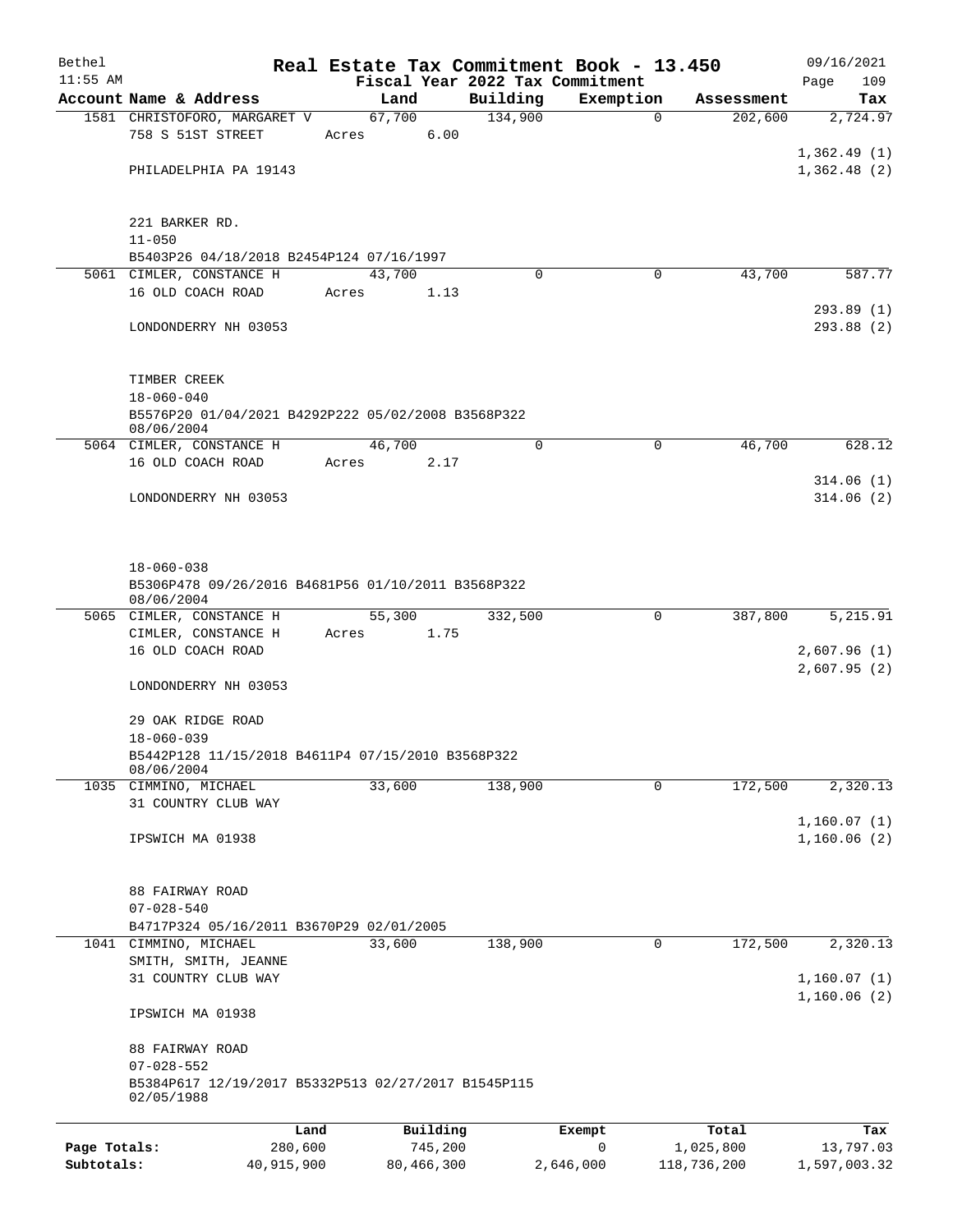| Bethel     |                                                                     |       |                 |          |                         | Real Estate Tax Commitment Book - 13.450 |                       | 09/16/2021              |
|------------|---------------------------------------------------------------------|-------|-----------------|----------|-------------------------|------------------------------------------|-----------------------|-------------------------|
| $11:55$ AM |                                                                     |       |                 |          |                         | Fiscal Year 2022 Tax Commitment          |                       | Page<br>110             |
|            | Account Name & Address                                              |       | Land<br>103,500 |          | Building<br>$\mathbf 0$ | Exemption<br>$\mathbf 0$                 | Assessment<br>103,500 | Tax                     |
|            | 1742 CLANTON, NORMAN<br>CLANTON, SYLVIA                             | Acres |                 | 4.20     |                         |                                          |                       | 1,392.08                |
|            | PO BOX 305                                                          |       |                 |          |                         |                                          |                       | 696.04(1)               |
|            |                                                                     |       |                 |          |                         |                                          |                       | 696.04(2)               |
|            | BETHEL ME 04217                                                     |       |                 |          |                         |                                          |                       |                         |
|            | RTE 2 E/S                                                           |       |                 |          |                         |                                          |                       |                         |
|            | $12 - 077$                                                          |       |                 |          |                         |                                          |                       |                         |
|            | B725P199 10/28/1971                                                 |       |                 |          |                         |                                          |                       |                         |
|            | 3566 CLAPP, SARAH J.                                                |       | 33,600          |          | 103,900                 | 0                                        | 137,500               | 1,849.38                |
|            | 21 PARK STREET                                                      |       |                 |          |                         |                                          |                       |                         |
|            | SOUTH HAMILTON MA 01982                                             |       |                 |          |                         |                                          |                       | 924.69 (1)<br>924.69(2) |
|            | 135 VERNON ST<br>$26 - 076 - 001 - 06D$                             |       |                 |          |                         |                                          |                       |                         |
|            | B5521P322 05/15/2020 B5386P41 12/29/2017 B3585P133<br>08/24/2004    |       |                 |          |                         |                                          |                       |                         |
|            | 981 CLAPP, WILLIAM K                                                |       | 33,600          |          | 138,900                 | $\mathbf 0$                              | 172,500               | 2,320.13                |
|            | CLAPP, CYNTHIA R                                                    |       |                 |          |                         |                                          |                       |                         |
|            | 86 NORTH RIDGE RD.                                                  |       |                 |          |                         |                                          |                       | 1,160.07(1)             |
|            | IPSWICH MA 01938                                                    |       |                 |          |                         |                                          |                       | 1,160.06(2)             |
|            | 100 FAIRWAY ROAD                                                    |       |                 |          |                         |                                          |                       |                         |
|            | $07 - 028 - 532$                                                    |       |                 |          |                         |                                          |                       |                         |
|            | B3130P291                                                           |       |                 |          |                         |                                          |                       |                         |
|            | 51 CLARK, JONATHAN T                                                |       | 33,200          |          | $\mathbf 0$             | $\mathbf 0$                              | 33,200                | 446.54                  |
|            | MUNSON, KELLY A                                                     | Acres |                 | 122.00   |                         |                                          |                       |                         |
|            | 395 EAST 7th AVE                                                    |       |                 |          |                         |                                          |                       | 223.27(1)               |
|            | CHICO CA 95926                                                      |       |                 |          |                         |                                          |                       | 223.27(2)               |
|            | GROVER HILL RD.                                                     |       |                 |          |                         |                                          |                       |                         |
|            | $01 - 043$                                                          |       |                 |          |                         |                                          |                       |                         |
|            | B2941P306 05/16/2001                                                |       |                 |          |                         |                                          |                       |                         |
|            | 3455 CLARKE, BRADFORD J                                             |       | 86,800          |          | 145,400                 | $\mathbf 0$                              | 232,200               | 3,123.09                |
|            | CLARKE, ELIZABETH                                                   | Acres |                 | 2.50     |                         |                                          |                       |                         |
|            | 35 PARADISE RD.                                                     |       |                 |          |                         |                                          |                       | 1,561.55(1)             |
|            | BETHEL ME 04217                                                     |       |                 |          |                         |                                          |                       | 1,561.54(2)             |
|            | 35 PARADISE RD                                                      |       |                 |          |                         |                                          |                       |                         |
|            | $26 - 014$                                                          |       |                 |          |                         |                                          |                       |                         |
|            | B4956P39 02/20/2013 B2923P254 03/29/2001<br>2922 CLEAN GETAWAY, LLC |       | 39,500          |          |                         | 0                                        | 196,100               | 2,637.55                |
|            | 1026 SOUTH MAIN STREET                                              | Acres |                 |          | 156,600                 |                                          |                       |                         |
|            |                                                                     |       |                 | 1.47     |                         |                                          |                       | 1,318.78(1)             |
|            | BRYANT POND ME 04219                                                |       |                 |          |                         |                                          |                       | 1,318.77(2)             |
|            | 2239 INTERVALE RD.                                                  |       |                 |          |                         |                                          |                       |                         |
|            | $20 - 033$                                                          |       |                 |          |                         |                                          |                       |                         |
|            | B5565P434 11/19/2020 B5504P812 01/29/2020 B3834P120<br>11/04/2005   |       |                 |          |                         |                                          |                       |                         |
|            |                                                                     |       |                 |          |                         |                                          |                       |                         |
|            | Land                                                                |       |                 | Building |                         | Exempt                                   | Total                 | Tax                     |

|              | Land       | Building   | Exempt    | Total       | Tax          |
|--------------|------------|------------|-----------|-------------|--------------|
| Page Totals: | 330,200    | 544,800    |           | 875,000     | 11,768.77    |
| Subtotals:   | 41,246,100 | 81,011,100 | 2,646,000 | 119,611,200 | 1,608,772.09 |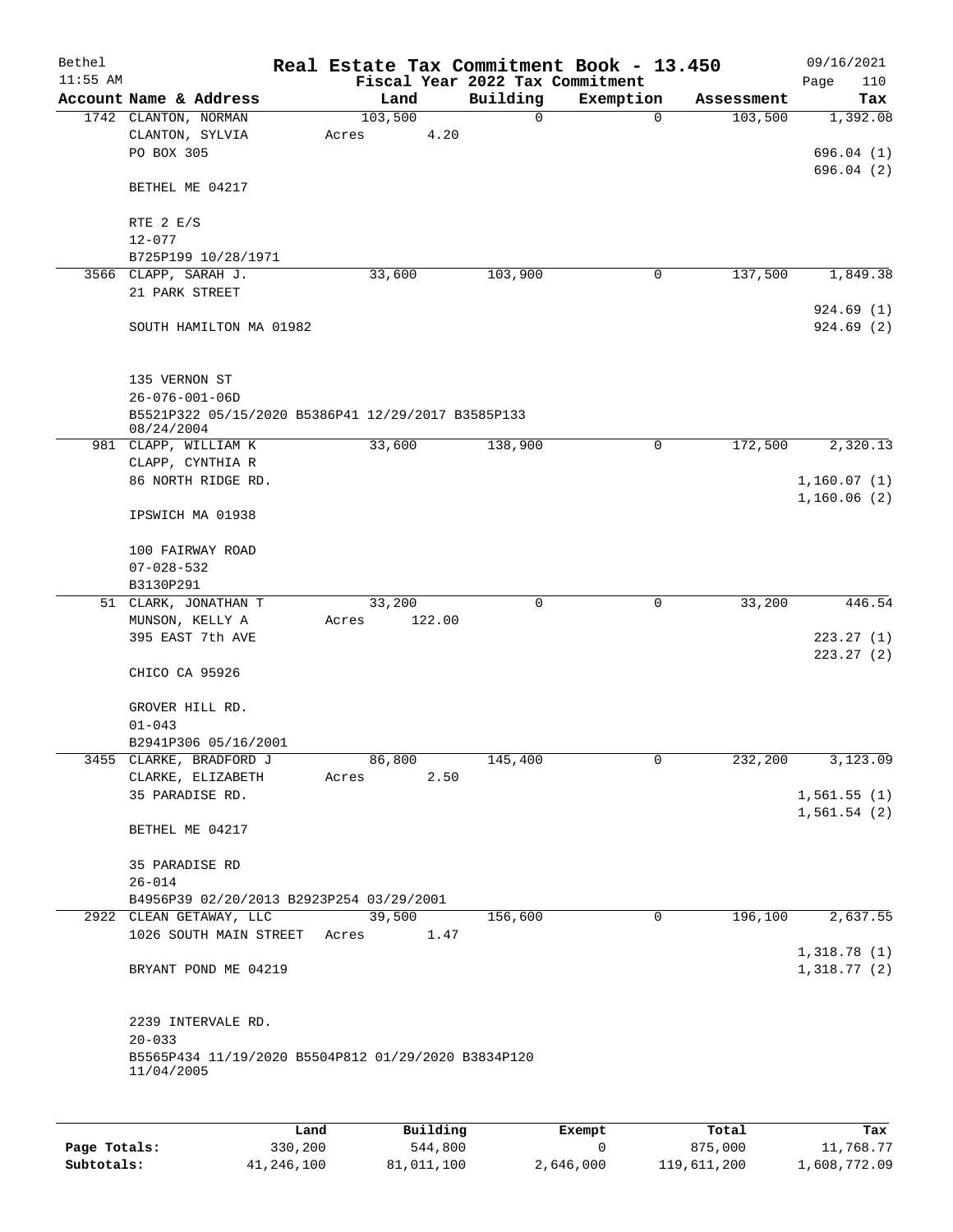| Bethel<br>$11:55$ AM |                                                     |        |      |          | Real Estate Tax Commitment Book - 13.450 |            | 09/16/2021  |
|----------------------|-----------------------------------------------------|--------|------|----------|------------------------------------------|------------|-------------|
|                      |                                                     |        |      |          | Fiscal Year 2022 Tax Commitment          |            | Page<br>111 |
|                      | Account Name & Address                              | Land   |      | Building | Exemption                                | Assessment | Tax         |
|                      | 1728 CLEARY, BRIAN & VICKI<br>VICTOR BRAVO AVIATION |        | 0    | 106,800  | $\mathbf 0$                              | 106,800    | 1,436.46    |
|                      | 83 WOOSTER HEIGHTS RD.                              |        |      |          |                                          |            | 718.23(1)   |
|                      | LEE FARM CORPORATE PARK                             |        |      |          |                                          |            | 718.23(2)   |
|                      | DANBURY CT 06810                                    |        |      |          |                                          |            |             |
|                      |                                                     |        |      |          |                                          |            |             |
|                      | AIRPORT HANGAR                                      |        |      |          |                                          |            |             |
|                      | 12-068.001                                          |        |      |          |                                          |            |             |
|                      | 3302 CLIFFORD, JUDY L                               | 53,700 |      | 134,900  | 25,000                                   | 163,600    | 2,200.42    |
|                      | CLIFFORD, DAVID S                                   | Acres  | 0.43 |          | 01 Homestead (HM)                        |            |             |
|                      | PO BOX 1491                                         |        |      |          |                                          |            | 1,100.21(1) |
|                      |                                                     |        |      |          |                                          |            | 1,100.21(2) |
|                      | BETHEL ME 04217                                     |        |      |          |                                          |            |             |
|                      |                                                     |        |      |          |                                          |            |             |
|                      | 48 MASON ST.                                        |        |      |          |                                          |            |             |
|                      | $25 - 135$                                          |        |      |          |                                          |            |             |
|                      | B5463P885 05/29/2019 B4986P319 05/20/2013 B3304P252 |        |      |          |                                          |            |             |
|                      | 05/28/2003 B2933P55                                 |        |      |          |                                          |            |             |
|                      | 3352 CLIFFORD, JUDY L                               | 59,400 |      | 84,800   | 0                                        | 144,200    | 1,939.49    |
|                      | PO BOX 1491                                         | Acres  | 0.84 |          |                                          |            |             |
|                      | 29 MASON STREET                                     |        |      |          |                                          |            | 969.75(1)   |
|                      | BETHEL ME 04217                                     |        |      |          |                                          |            | 969.74 (2)  |
|                      |                                                     |        |      |          |                                          |            |             |
|                      |                                                     |        |      |          |                                          |            |             |
|                      | 29 MASON ST.                                        |        |      |          |                                          |            |             |
|                      | $25 - 173$                                          |        |      |          |                                          |            |             |
|                      | B3207P70 12/04/2002                                 |        |      |          |                                          |            |             |
|                      | 3527 CLOUGH, BONITA                                 | 23,100 |      | $\Omega$ | 0                                        | 23,100     | 310.70      |
|                      | 161 VERNON STREET                                   | Acres  | 1.99 |          |                                          |            |             |
|                      |                                                     |        |      |          |                                          |            | 155.35(1)   |
|                      | BETHEL ME 04217                                     |        |      |          |                                          |            | 155.35(2)   |
|                      |                                                     |        |      |          |                                          |            |             |
|                      | VERNON ST W/S                                       |        |      |          |                                          |            |             |
|                      | $26 - 074$                                          |        |      |          |                                          |            |             |
|                      | B2542P63                                            |        |      |          |                                          |            |             |
|                      | 3529 CLOUGH, BONITA                                 | 42,200 |      | 131,700  | 25,000                                   | 148,900    | 2,002.71    |
|                      | 161 VERNON STREET                                   | Acres  | 3.50 |          | 01 Homestead (HM)                        |            |             |
|                      |                                                     |        |      |          |                                          |            | 1,001.36(1) |
|                      | BETHEL ME 04217                                     |        |      |          |                                          |            | 1,001.35(2) |
|                      |                                                     |        |      |          |                                          |            |             |
|                      |                                                     |        |      |          |                                          |            |             |
|                      | 161 VERNON ST.                                      |        |      |          |                                          |            |             |
|                      | $26 - 075$                                          |        |      |          |                                          |            |             |
|                      | 1517 CLOUGH, THERON ET AL                           | 46,100 |      | 92,100   | 31,000                                   | 107,200    | 1,441.84    |
|                      | C/O ADALINE S. CLOUGH                               | Acres  | 2.30 |          | 01 Homestead (HM)                        |            |             |
|                      | 138 FLAT ROAD                                       |        |      |          | 12 WW2 Vet Res                           |            | 720.92(1)   |
|                      |                                                     |        |      |          |                                          |            | 720.92(2)   |
|                      | BETHEL ME 04217                                     |        |      |          |                                          |            |             |
|                      |                                                     |        |      |          |                                          |            |             |
|                      | 138 FLAT RD.                                        |        |      |          |                                          |            |             |
|                      | $11 - 015$                                          |        |      |          |                                          |            |             |
|                      | B1553P48 03/17/1988 B1265P150 06/04/1984            |        |      |          |                                          |            |             |
|                      |                                                     |        |      |          |                                          |            |             |
|                      |                                                     |        |      |          |                                          |            |             |
|                      |                                                     |        |      |          |                                          |            |             |

|              | Land       | Building   | Exempt    | Total       | Tax          |
|--------------|------------|------------|-----------|-------------|--------------|
| Page Totals: | 224,500    | 550,300    | 81,000    | 693,800     | 9,331.62     |
| Subtotals:   | 41,470,600 | 81,561,400 | 2,727,000 | 120,305,000 | l,618,103.71 |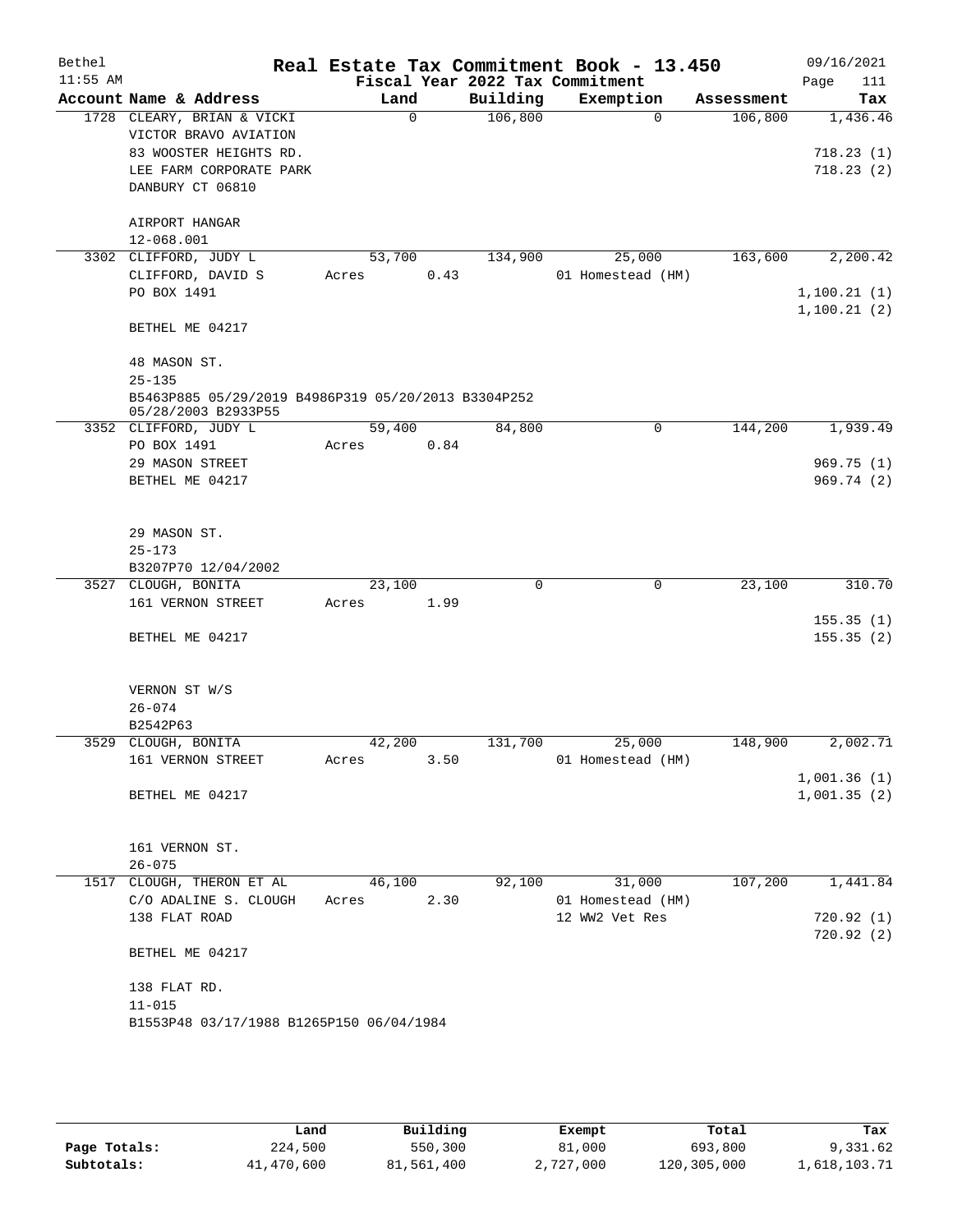| Bethel       |                                                                                      |                 |            |                                 | Real Estate Tax Commitment Book - 13.450 |             | 09/16/2021                 |
|--------------|--------------------------------------------------------------------------------------|-----------------|------------|---------------------------------|------------------------------------------|-------------|----------------------------|
| $11:55$ AM   |                                                                                      |                 |            | Fiscal Year 2022 Tax Commitment |                                          |             | 112<br>Page                |
|              | Account Name & Address                                                               | Land            |            | Building                        | Exemption                                | Assessment  | Tax                        |
|              | 5449 CLOUGH, THOMAS & JOY<br>PO BOX 312                                              | 26,900<br>Acres | 0.87       | 0                               | $\mathbf 0$                              | 26,900      | 361.81                     |
|              |                                                                                      |                 |            |                                 |                                          |             | 180.91(1)                  |
|              | OQUOSSUC ME 04964                                                                    |                 |            |                                 |                                          |             | 180.90(2)                  |
|              |                                                                                      |                 |            |                                 |                                          |             |                            |
|              | 291 INTERVALE RD                                                                     |                 |            |                                 |                                          |             |                            |
|              | $13 - 009 - 004$                                                                     |                 |            |                                 |                                          |             |                            |
|              | B5498P855 12/19/2019 B5388P340 01/09/2018                                            |                 |            |                                 |                                          |             |                            |
|              | 5239 COBB, JAMES P                                                                   | 8,100           |            | $\Omega$                        | 0                                        | 8,100       | 108.95                     |
|              | COBB, MARY A                                                                         | Acres           | 2.11       |                                 |                                          |             |                            |
|              | 192 GORE RD.                                                                         |                 |            |                                 |                                          |             | 54.48(1)<br>54.47(2)       |
|              | WOODSTOCK ME 04291                                                                   |                 |            |                                 |                                          |             |                            |
|              | BONANZA RD                                                                           |                 |            |                                 |                                          |             |                            |
|              | $05 - 007 - 001$                                                                     |                 |            |                                 |                                          |             |                            |
|              | B658P292                                                                             |                 |            |                                 |                                          |             |                            |
|              | 1661 COCHRAN, ELLEN E                                                                | 33,200          | 1.26       | 95,900                          | 0                                        | 129,100     | 1,736.40                   |
|              | 6656 CHAMBERLAIN DRAW                                                                | Acres           |            |                                 |                                          |             | 868.20(1)                  |
|              | WOODBURY MN 55125                                                                    |                 |            |                                 |                                          |             | 868.20(2)                  |
|              |                                                                                      |                 |            |                                 |                                          |             |                            |
|              | 322 WEST BETHEL RD.                                                                  |                 |            |                                 |                                          |             |                            |
|              | $12 - 018$                                                                           |                 |            |                                 |                                          |             |                            |
|              | B2350P221 07/24/1996 B2350P220 07/24/1996                                            |                 |            |                                 |                                          |             |                            |
|              | 1231 COCHRAN, WILLIAM R. &                                                           | 28,900          |            | 315,600                         | 0                                        | 344,500     | 4,633.52                   |
|              | MARILYN R.                                                                           |                 |            |                                 |                                          |             |                            |
|              | 44 RIVER ROAD                                                                        | Acres           | 0.45       |                                 |                                          |             |                            |
|              | ANDOVER MA 01810                                                                     |                 |            |                                 |                                          |             | 2,316.76(1)<br>2,316.76(2) |
|              |                                                                                      |                 |            |                                 |                                          |             |                            |
|              |                                                                                      |                 |            |                                 |                                          |             |                            |
|              | 18 LOVERS LANE                                                                       |                 |            |                                 |                                          |             |                            |
|              | $07 - 037 - 001$<br>B5504P474 01/27/2020 B5303P388 09/08/2016 B5255P408              |                 |            |                                 |                                          |             |                            |
|              | 11/23/2015 B5012P332 07/19/2013 B3659P111 12/17/2004                                 |                 |            |                                 |                                          |             |                            |
| 2470         | COE, DONALD S                                                                        | 38,600          |            | 116,500                         | 0                                        | 155,100     | 2,086.09                   |
|              | COE, DONNA M                                                                         | Acres           | 1.08       |                                 |                                          |             |                            |
|              | 28 RIDGE ROAD                                                                        |                 |            |                                 |                                          |             | 1,043.05(1)                |
|              | BETHEL ME 04217                                                                      |                 |            |                                 |                                          |             | 1,043.04(2)                |
|              |                                                                                      |                 |            |                                 |                                          |             |                            |
|              | 29 TERRACE ROAD<br>$14 - 002 - 004$                                                  |                 |            |                                 |                                          |             |                            |
|              | B5565P994 11/20/2020 B1421P1 09/18/1986                                              |                 |            |                                 |                                          |             |                            |
| 3786         | COE, DONNA M. REVOCABLE                                                              | 74,700          |            | 276,900                         | $\mathsf{O}$                             | 351,600     | 4,729.02                   |
|              | TRUST                                                                                |                 |            |                                 |                                          |             |                            |
|              | COE, DONNA & DONALD,<br>TRUSTEES                                                     | Acres           | 3.39       |                                 |                                          |             |                            |
|              | 28 RIDGE RD.                                                                         |                 |            |                                 |                                          |             | 2,364.51(1)                |
|              | BETHEL ME 04217                                                                      |                 |            |                                 |                                          |             | 2,364.51(2)                |
|              | 28 RIDGE RD.                                                                         |                 |            |                                 |                                          |             |                            |
|              | $26 - 060 - 004$                                                                     |                 |            |                                 |                                          |             |                            |
|              | B5590P441 03/11/2021 B5123P241 06/06/2014 B4934P52<br>12/20/2012 B3622P27 11/05/2004 |                 |            |                                 |                                          |             |                            |
|              |                                                                                      | Land            | Building   |                                 | Exempt                                   | Total       | Tax                        |
| Page Totals: | 210,400                                                                              |                 | 804,900    |                                 | 0                                        | 1,015,300   | 13,655.79                  |
| Subtotals:   | 41,681,000                                                                           |                 | 82,366,300 |                                 | 2,727,000                                | 121,320,300 | 1,631,759.50               |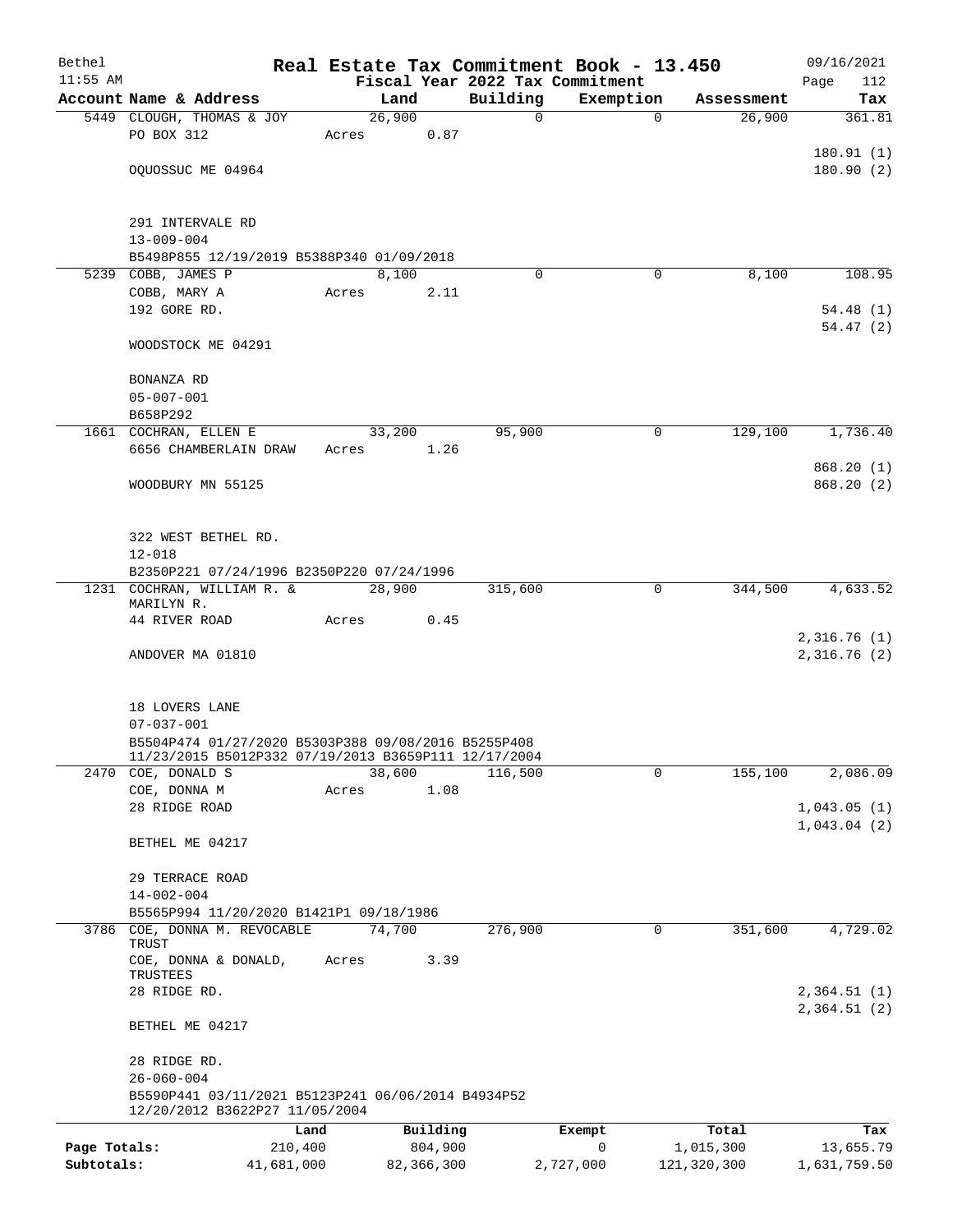| Bethel     |                                 |                              |                                                     |      |          | Real Estate Tax Commitment Book - 13.450 |          |            | 09/16/2021   |
|------------|---------------------------------|------------------------------|-----------------------------------------------------|------|----------|------------------------------------------|----------|------------|--------------|
| $11:55$ AM |                                 |                              |                                                     |      |          | Fiscal Year 2022 Tax Commitment          |          |            | Page<br>113  |
|            |                                 | Account Name & Address       | Land                                                |      | Building | Exemption                                |          | Assessment | Tax          |
|            |                                 | 5063 COLBURN, JEFFERY W      | 55,900                                              |      | 311,000  |                                          | $\Omega$ | 366,900    | 4,934.81     |
|            | COLBURN, JANE                   |                              | Acres                                               | 2.00 |          |                                          |          |            |              |
|            |                                 | 4527 SHULL LANE              |                                                     |      |          |                                          |          |            | 2,467.41(1)  |
|            |                                 |                              |                                                     |      |          |                                          |          |            | 2,467.40(2)  |
|            |                                 | CATLETT VA 20119             |                                                     |      |          |                                          |          |            |              |
|            |                                 |                              |                                                     |      |          |                                          |          |            |              |
|            |                                 | 19 OAK RIDGE ROAD            |                                                     |      |          |                                          |          |            |              |
|            | $18 - 060 - 037$                |                              |                                                     |      |          |                                          |          |            |              |
|            |                                 |                              | B5397P273 03/15/2018 B4695P286 03/01/2011 B3568P322 |      |          |                                          |          |            |              |
|            | 08/06/2004<br>3667 COLBY, KEVIN |                              | 34,400                                              |      | 118,600  | 25,000                                   |          | 128,000    | 1,721.60     |
|            | COLBY, TIFFANY                  |                              | Acres                                               | 0.74 |          | 01 Homestead (HM)                        |          |            |              |
|            |                                 | 66 MOUNTAIN VIEW CIRCLE      |                                                     |      |          |                                          |          |            | 860.80(1)    |
|            |                                 |                              |                                                     |      |          |                                          |          |            | 860.80 (2)   |
|            |                                 | BETHEL ME 04217              |                                                     |      |          |                                          |          |            |              |
|            |                                 | 66 MOUNTAIN VIEW CIRCLE      |                                                     |      |          |                                          |          |            |              |
|            | $28 - 011$                      |                              |                                                     |      |          |                                          |          |            |              |
|            | B2554P338                       |                              |                                                     |      |          |                                          |          |            |              |
|            | 5340 COLE, BRONSON              |                              |                                                     | 0    | 8,200    |                                          | 0        | 8,200      | 110.29       |
|            | 1 WHITE COURT                   |                              |                                                     |      |          |                                          |          |            |              |
|            |                                 |                              |                                                     |      |          |                                          |          |            | 55.15(1)     |
|            |                                 | BETHEL ME 04217              |                                                     |      |          |                                          |          |            | 55.14(2)     |
|            |                                 |                              |                                                     |      |          |                                          |          |            |              |
|            | 1 WHITE COURT                   |                              |                                                     |      |          |                                          |          |            |              |
|            | $07 - 082 - B - ON$             |                              |                                                     |      |          |                                          |          |            |              |
|            | 3394 COLE, PETER                |                              | 57,800                                              |      | 157,700  |                                          | 0        | 215,500    | 2,898.48     |
|            | COLE, KAREN                     |                              | Acres                                               | 0.70 |          |                                          |          |            |              |
|            | PO BOX 247                      |                              |                                                     |      |          |                                          |          |            | 1,449.24(1)  |
|            |                                 |                              |                                                     |      |          |                                          |          |            | 1,449.24(2)  |
|            |                                 | SOUTHPORT ME 04576           |                                                     |      |          |                                          |          |            |              |
|            |                                 |                              |                                                     |      |          |                                          |          |            |              |
|            | 17 CLARK ST.                    |                              |                                                     |      |          |                                          |          |            |              |
|            | $25 - 215$                      |                              |                                                     |      |          |                                          |          |            |              |
|            |                                 | B5117P253 05/20/2014 B537P36 |                                                     |      |          |                                          |          |            |              |
|            | 3440 COLE, SCOTT G              |                              |                                                     | 0    | 3,000    |                                          | 0        | 3,000      | 40.35        |
|            |                                 | COLE, MICHELE V              |                                                     |      |          |                                          |          |            |              |
|            | PO BOX 735                      |                              |                                                     |      |          |                                          |          |            | 20.18(1)     |
|            |                                 |                              |                                                     |      |          |                                          |          |            | 20.17(2)     |
|            |                                 | BETHEL ME 04217              |                                                     |      |          |                                          |          |            |              |
|            | 23 RAILROAD ST.                 |                              |                                                     |      |          |                                          |          |            |              |
|            | $25 - 252 - 001$                |                              |                                                     |      |          |                                          |          |            |              |
|            | 3241 COLE, SCOTT G              |                              | 53,700                                              |      | 156,400  | 25,000                                   |          | 185,100    | 2,489.60     |
|            |                                 | COLE, MICHELE V              | Acres                                               | 0.43 |          | 01 Homestead (HM)                        |          |            |              |
|            | PO BOX 735                      |                              |                                                     |      |          |                                          |          |            | 1, 244.80(1) |
|            |                                 |                              |                                                     |      |          |                                          |          |            | 1, 244.80(2) |
|            |                                 | BETHEL ME 04217              |                                                     |      |          |                                          |          |            |              |
|            |                                 |                              |                                                     |      |          |                                          |          |            |              |
|            | 32 MECHANIC ST.<br>$25 - 077$   |                              |                                                     |      |          |                                          |          |            |              |
|            |                                 |                              | B5018P194 08/02/2013 B4963P61 03/11/2013 B4937P119  |      |          |                                          |          |            |              |
|            |                                 |                              | 12/31/2012 B4242P92 12/24/2007 B2740P241 08/31/1999 |      |          |                                          |          |            |              |
|            |                                 |                              |                                                     |      |          |                                          |          |            |              |
|            |                                 |                              |                                                     |      |          |                                          |          |            |              |

|              | Land       | Building   | Exempt    | Total         | Tax          |
|--------------|------------|------------|-----------|---------------|--------------|
| Page Totals: | 201,800    | 754,900    | 50,000    | 906,700       | 12, 195. 13  |
| Subtotals:   | 41,882,800 | 83,121,200 | 2,777,000 | 122, 227, 000 | 1,643,954.63 |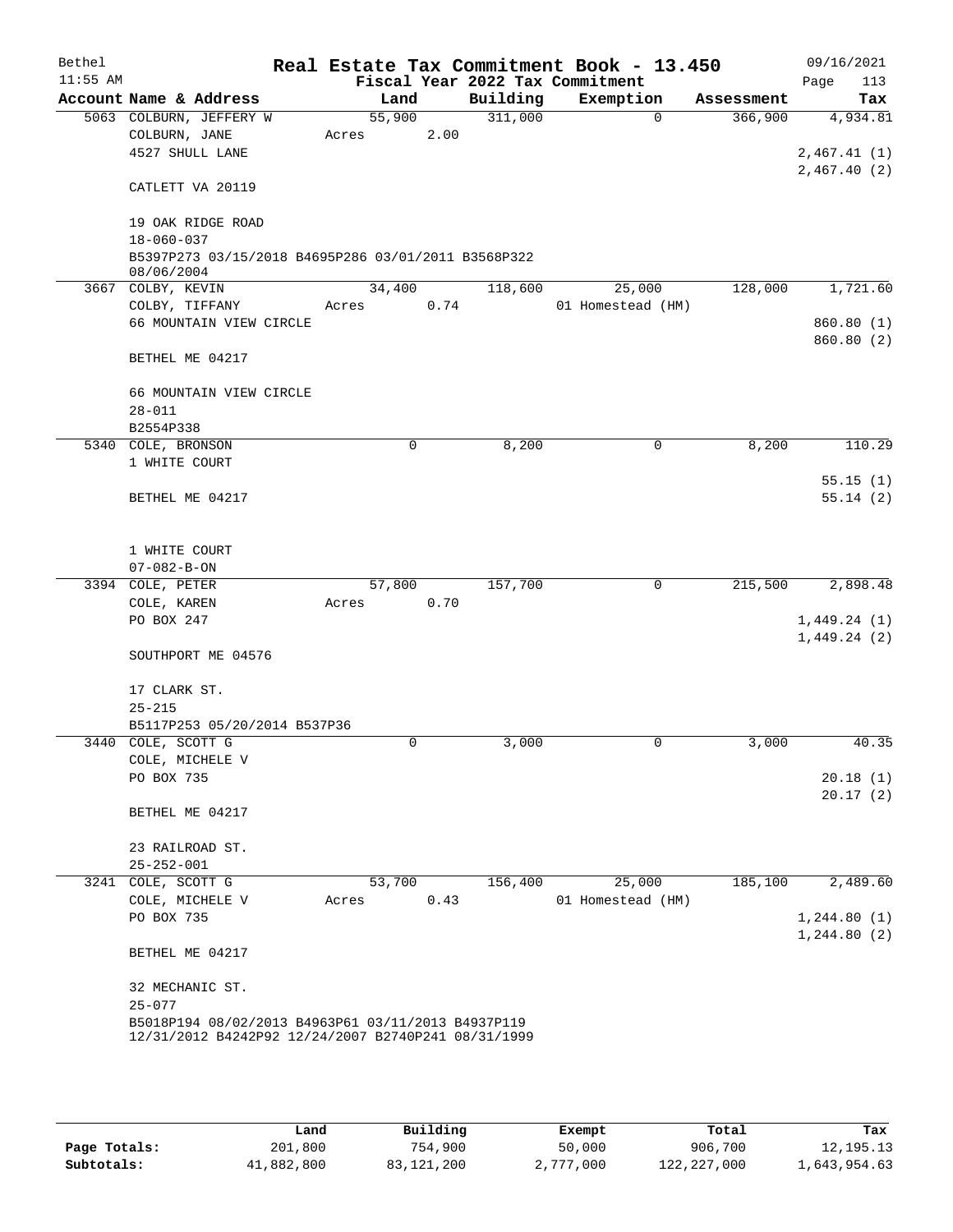| Bethel       |                                                                 |         |       |               |               | Real Estate Tax Commitment Book - 13.450 |                     | 09/16/2021   |
|--------------|-----------------------------------------------------------------|---------|-------|---------------|---------------|------------------------------------------|---------------------|--------------|
| $11:55$ AM   | Account Name & Address                                          |         |       |               |               | Fiscal Year 2022 Tax Commitment          |                     | 114<br>Page  |
|              | 1563 COLEMAN CONCRETE                                           |         |       | Land<br>5,000 | Building<br>0 | Exemption<br>$\mathbf 0$                 | Assessment<br>5,000 | Tax<br>67.25 |
|              | 9 NH ROUTE 113                                                  |         | Acres | 5.20          |               |                                          |                     |              |
|              |                                                                 |         |       |               |               |                                          |                     | 33.63(1)     |
|              | CONWAY NH 03818                                                 |         |       |               |               |                                          |                     | 33.62(2)     |
|              |                                                                 |         |       |               |               |                                          |                     |              |
|              | RTE 2 N/S                                                       |         |       |               |               |                                          |                     |              |
|              | $11 - 038$                                                      |         |       |               |               |                                          |                     |              |
|              | B5375P505 10/30/2017 B3716P46 05/10/2005                        |         |       |               |               |                                          |                     |              |
|              | 1717 COLEMAN CONCRETE INC.                                      |         |       | 116,200       | 353,300       | $\mathbf 0$                              | 469,500             | 6,314.78     |
|              | 9 NH ROUTE 113                                                  |         | Acres | 27.20         |               |                                          |                     |              |
|              |                                                                 |         |       |               |               |                                          |                     | 3, 157.39(1) |
|              | ALBANY NH 03818                                                 |         |       |               |               |                                          |                     | 3, 157.39(2) |
|              | 275 NORTH RD.                                                   |         |       |               |               |                                          |                     |              |
|              | $12 - 063 - 001$                                                |         |       |               |               |                                          |                     |              |
|              | BP B5354P597 07/10/2017 B2624P1 10/21/1998                      |         |       |               |               |                                          |                     |              |
|              | 1562 COLEMAN CONCRETE, INC                                      |         |       | 20,200        | 0             | $\mathbf 0$                              | 20,200              | 271.69       |
|              | 9 NH ROUTE 113                                                  |         | Acres | 20.00         |               |                                          |                     |              |
|              |                                                                 |         |       |               |               |                                          |                     | 135.85(1)    |
|              | CONWAY NH 03818                                                 |         |       |               |               |                                          |                     | 135.84(2)    |
|              |                                                                 |         |       |               |               |                                          |                     |              |
|              |                                                                 |         |       |               |               |                                          |                     |              |
|              | RTE $2 N/S$<br>$11 - 037$                                       |         |       |               |               |                                          |                     |              |
|              | B4548P198 01/08/2010 B1444P47                                   |         |       |               |               |                                          |                     |              |
|              | 2880 COLLINS, BARBARA &                                         |         |       | 43,500        | 187,200       | 0                                        | 230,700             | 3,102.92     |
|              | PATRICK J.                                                      |         |       |               |               |                                          |                     |              |
|              | 105 DALE DR                                                     |         | Acres | 5.00          |               |                                          |                     |              |
|              |                                                                 |         |       |               |               |                                          |                     | 1,551.46(1)  |
|              | OAKDALE NY 11769                                                |         |       |               |               |                                          |                     | 1,551.46(2)  |
|              |                                                                 |         |       |               |               |                                          |                     |              |
|              | 1726 INTERVALE RD.                                              |         |       |               |               |                                          |                     |              |
|              | $19 - 025 - 001$                                                |         |       |               |               |                                          |                     |              |
|              | B5456P652 04/01/2019 B2297P129 01/31/1996                       |         |       |               |               |                                          |                     |              |
|              | 1415 COLLINS, JAY W.                                            |         |       | 83,800        | 91,900        | 0                                        | 175,700             | 2,363.17     |
|              | 17 PINE LANE                                                    |         | Acres | 242.00        |               |                                          |                     |              |
|              |                                                                 |         |       |               |               |                                          |                     | 1,181.59(1)  |
|              | CUMBERLAND ME 04110                                             |         |       |               |               |                                          |                     | 1,181.58(2)  |
|              |                                                                 |         |       |               |               |                                          |                     |              |
|              |                                                                 |         |       |               |               |                                          |                     |              |
|              | 116 CHASE ROAD                                                  |         |       |               |               |                                          |                     |              |
|              | $09 - 001$<br>B5545P32 08/31/2020 B5197P71 12/30/2014 B4441P268 |         |       |               |               |                                          |                     |              |
|              | 05/18/2009 B3955P45 03/31/2006 B623P231                         |         |       |               |               |                                          |                     |              |
|              | 5074 COLLINS, KRISTIN V                                         |         |       | 55,500        | 298,000       | $\mathbf 0$                              | 353,500             | 4,754.58     |
|              | 28 CROSS ST                                                     |         | Acres | 1.82          |               |                                          |                     |              |
|              |                                                                 |         |       |               |               |                                          |                     | 2,377.29(1)  |
|              | NORWELL MA 02061                                                |         |       |               |               |                                          |                     | 2,377.29(2)  |
|              | 54 OAK RIDGE ROAD                                               |         |       |               |               |                                          |                     |              |
|              | $18 - 060 - 054$                                                |         |       |               |               |                                          |                     |              |
|              | B4930P219 12/13/2012 B4867P60 07/16/2012 B4292P226              |         |       |               |               |                                          |                     |              |
|              | 05/02/2008 B3568P322 08/06/2004                                 |         |       |               |               |                                          |                     |              |
|              |                                                                 |         |       |               |               |                                          |                     |              |
|              |                                                                 | Land    |       | Building      |               | Exempt                                   | Total               | Tax          |
| Page Totals: |                                                                 | 324,200 |       | 930,400       |               | 0                                        | 1,254,600           | 16,874.39    |

**Subtotals:** 42,207,000 84,051,600 2,777,000 123,481,600 1,660,829.02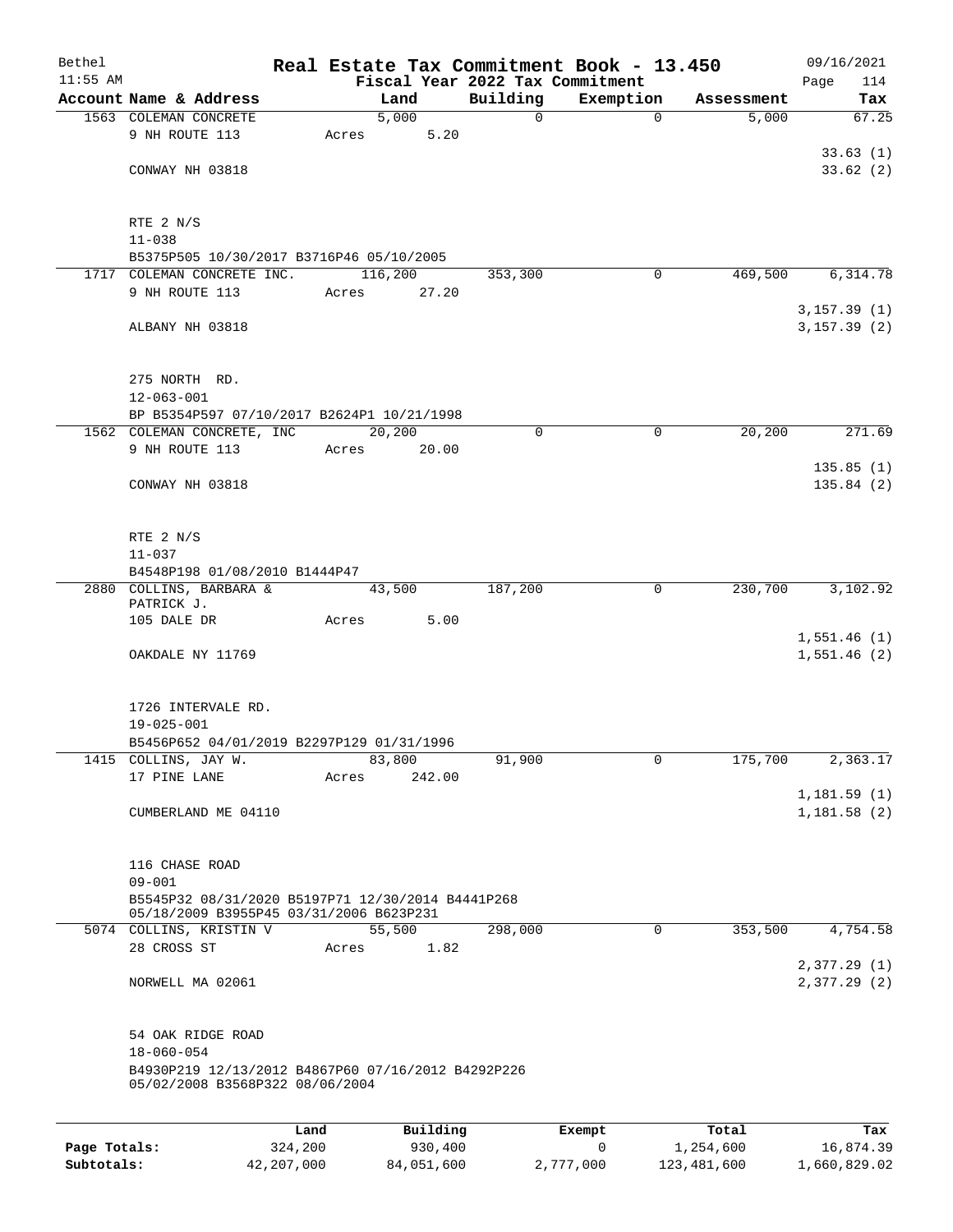| Bethel       |                                                                                                                              | Real Estate Tax Commitment Book - 13.450 |                                 |             |               | 09/16/2021                 |
|--------------|------------------------------------------------------------------------------------------------------------------------------|------------------------------------------|---------------------------------|-------------|---------------|----------------------------|
| $11:55$ AM   |                                                                                                                              |                                          | Fiscal Year 2022 Tax Commitment |             |               | Page<br>115                |
|              | Account Name & Address                                                                                                       | Land                                     | Building                        | Exemption   | Assessment    | Tax                        |
|              | 1720 COLLINS, MARGARET A<br>10 CHARLES STREET                                                                                | 49,000<br>1.30<br>Acres                  | 75,200                          | $\mathbf 0$ | 124,200       | 1,670.49<br>835.25(1)      |
|              | BRIDGEWATER MA 02324                                                                                                         |                                          |                                 |             |               | 835.24 (2)                 |
|              | 219 NORTH ROAD<br>$12 - 066$                                                                                                 |                                          |                                 |             |               |                            |
|              | B3321P90 06/30/2003 B3306P194 06/09/2003                                                                                     |                                          |                                 |             |               |                            |
|              | 4840 COLLINS, STEPHEN R                                                                                                      | 46,400                                   | $\Omega$                        | 0           | 46,400        | 624.08                     |
|              | COLLINS, MARGARET A<br>10 CHARLES STREET                                                                                     | 5.80<br>Acres                            |                                 |             |               | 312.04(1)                  |
|              | BRIDGEWATER MA 02324                                                                                                         |                                          |                                 |             |               | 312.04(2)                  |
|              | NORTH ROAD<br>$12 - 048 - 001$                                                                                               |                                          |                                 |             |               |                            |
|              | B3892P83 02/24/2006                                                                                                          |                                          |                                 |             |               |                            |
|              | 2867 COLLINS, TERRENC                                                                                                        | 38,900                                   | 92,800                          | $\mathbf 0$ | 131,700       | 1,771.37                   |
|              | SEAMAN, SEAMAN, JAIME                                                                                                        | Acres<br>1.18                            |                                 |             |               |                            |
|              | 1389 INTERVALE RD.                                                                                                           |                                          |                                 |             |               | 885.69 (1)<br>885.68 (2)   |
|              | BETHEL ME 04217<br>1389 INTERVALE RD.                                                                                        |                                          |                                 |             |               |                            |
|              | $19 - 017 - 003$                                                                                                             |                                          |                                 |             |               |                            |
|              | B5133P251 07/02/2014 B5091P39 02/19/2014 B3606P291<br>10/14/2004 B3016P240                                                   |                                          |                                 |             |               |                            |
|              | 5047 COLLINS, TRACI & JOHN                                                                                                   | 40,900                                   | $\Omega$                        | 0           | 40,900        | 550.11                     |
|              | 337 BUCK HOLLOW ROAD                                                                                                         | Acres<br>1.66                            |                                 |             |               |                            |
|              | FAIRFAX VT 05454                                                                                                             |                                          |                                 |             |               | 275.06(1)<br>275.05(2)     |
|              | $18 - 060 - 023$<br>B5589P602 03/08/2021 B5265P6 01/25/2016 B5261P72<br>12/22/2015 B4896P116 09/19/2012 B3568P322 08/06/2004 |                                          |                                 |             |               |                            |
|              | 5041 COLVIN, RICHARD A<br>RAYNAM, HELEN A                                                                                    | 54,500<br>Acres<br>1.47                  | 298,900                         | $\mathbf 0$ | 353,400       | 4,753.23                   |
|              | 16 NORWOOD ST                                                                                                                |                                          |                                 |             |               | 2,376.62(1)<br>2,376.61(2) |
|              | WINCHESTER MA 01890                                                                                                          |                                          |                                 |             |               |                            |
|              | 81 OAK RIDGE ROAD<br>$18 - 060 - 042$                                                                                        |                                          |                                 |             |               |                            |
|              | B4717P30 05/12/2011 B3568P322 08/06/2004                                                                                     |                                          |                                 |             |               |                            |
|              | 2871 COMEAU, GLENN E.<br>7 OLD LEWISTON RD                                                                                   | 79,800<br>17.43<br>Acres                 | 184,100                         | $\mathbf 0$ | 263,900       | 3,549.46                   |
|              | NORTH MONMOUTH ME<br>04265-6213                                                                                              |                                          |                                 |             |               | 1,774.73(1)<br>1,774.73(2) |
|              | 1460 INTERVALE RD.<br>$19 - 018$<br>B5473P271 08/09/2019 B5451P795 02/13/2019 B2622P215                                      |                                          |                                 |             |               |                            |
|              | 10/19/1998                                                                                                                   |                                          |                                 |             |               |                            |
|              | Land                                                                                                                         | Building                                 |                                 | Exempt      | Total         | Tax                        |
| Page Totals: | 309,500                                                                                                                      | 651,000                                  |                                 | 0           | 960,500       | 12,918.74                  |
| Subtotals:   | 42,516,500                                                                                                                   | 84,702,600                               |                                 | 2,777,000   | 124, 442, 100 | 1,673,747.76               |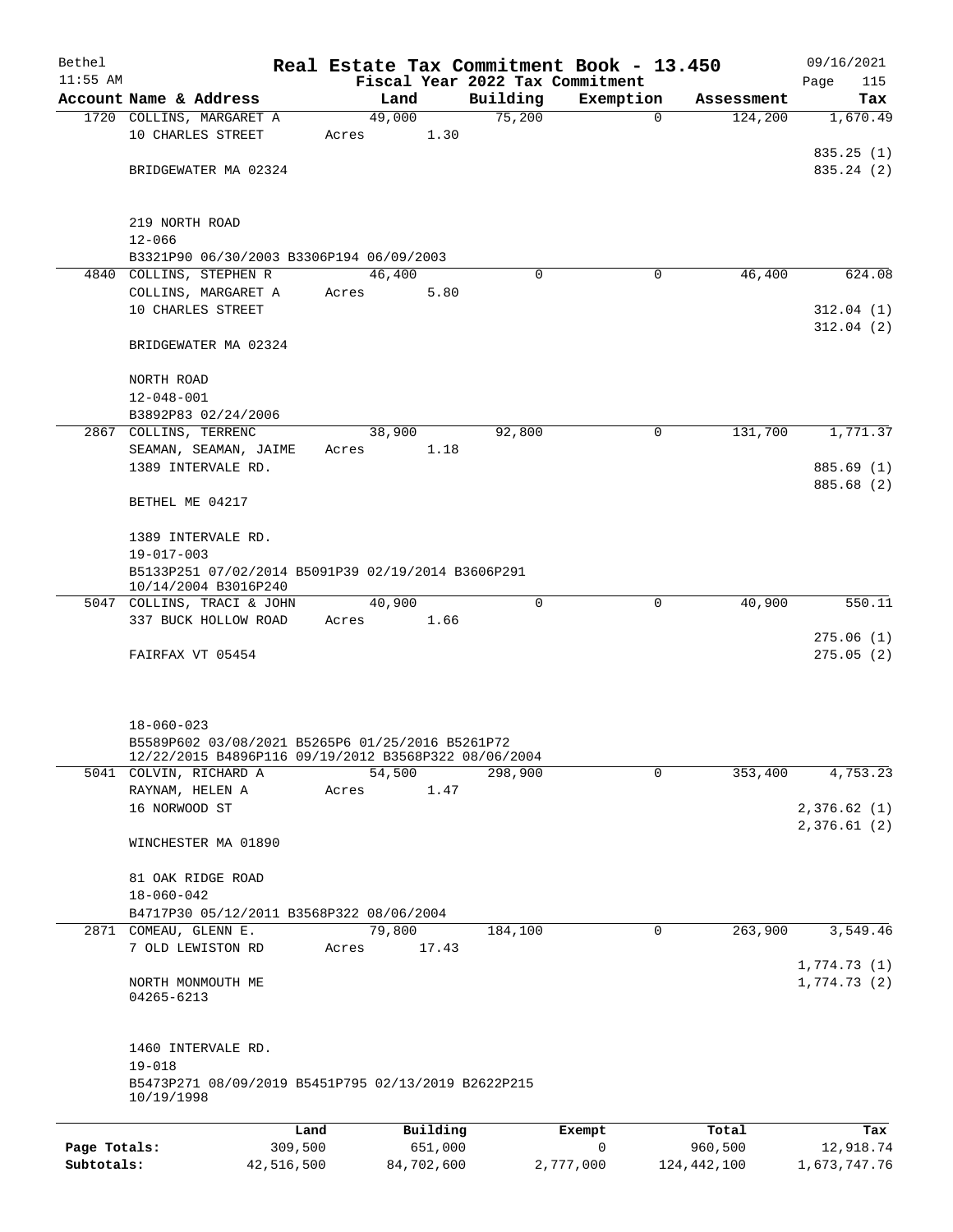| Bethel<br>$11:55$ AM |                                                                                     |       |        |       | Fiscal Year 2022 Tax Commitment | Real Estate Tax Commitment Book - 13.450 |            | 09/16/2021<br>Page<br>116  |
|----------------------|-------------------------------------------------------------------------------------|-------|--------|-------|---------------------------------|------------------------------------------|------------|----------------------------|
|                      | Account Name & Address                                                              |       | Land   |       | Building                        | Exemption                                | Assessment | Tax                        |
|                      | 3421 COMMUNITY CONCEPTS<br>DEVELOPMENT CORP.<br>240 BATES STREET                    | Acres | 50,000 | 1.71  | 246,400                         | $\Omega$                                 | 296,400    | 3,986.58                   |
|                      | LEWISTON ME 04240                                                                   |       |        |       |                                 |                                          |            | 1,993.29(1)<br>1,993.29(2) |
|                      | 29 CROSS ST.<br>$25 - 239 - 001 - 001$<br>B5483P763 10/01/2019 B3100P227 04/26/2002 |       |        |       |                                 |                                          |            |                            |
|                      | 1513 CONANT, TODD                                                                   |       | 42,000 |       | 115,800                         | 25,000                                   | 132,800    | 1,786.16                   |
|                      | PO BOX 1064                                                                         | Acres |        | 10.00 |                                 | 01 Homestead (HM)                        |            |                            |
|                      | BETHEL ME 04217                                                                     |       |        |       |                                 |                                          |            | 893.08 (1)<br>893.08 (2)   |
|                      | 142 WESTWOODS RD.<br>$11 - 012 - 008$                                               |       |        |       |                                 |                                          |            |                            |
|                      | B2033P9 08/03/1993                                                                  |       |        |       |                                 |                                          |            |                            |
|                      | 3254 CONLEY, MAUREEN E                                                              |       | 43,600 |       | 223,100                         | 0                                        | 266,700    | 3,587.12                   |
|                      | ALLAIN, CHRISTOPHER J                                                               | Acres |        | 0.22  |                                 |                                          |            |                            |
|                      | 7 ROBIN AVE.                                                                        |       |        |       |                                 |                                          |            | 1,793.56(1)                |
|                      |                                                                                     |       |        |       |                                 |                                          |            | 1,793.56(2)                |
|                      | WESTBROOK ME 04092                                                                  |       |        |       |                                 |                                          |            |                            |
|                      | 33 MECHANIC ST.<br>$25 - 089$                                                       |       |        |       |                                 |                                          |            |                            |
|                      | B5038P313 09/18/2013 B4031P241 10/03/2006                                           |       |        |       |                                 |                                          |            |                            |
|                      | 2929 CONLON, JAMES B                                                                |       | 9,900  |       | 0                               | $\mathbf 0$                              | 9,900      | 133.16                     |
|                      | CONLON, CHRISTINE S                                                                 | Acres |        | 7.90  |                                 |                                          |            |                            |
|                      | 6 GERRISH DRIVE                                                                     |       |        |       |                                 |                                          |            | 66.58(1)                   |
|                      |                                                                                     |       |        |       |                                 |                                          |            | 66.58(2)                   |
|                      | DURHAM NH 03824                                                                     |       |        |       |                                 |                                          |            |                            |
|                      | SUNDAY RIVER RD E/S<br>$22 - 002$                                                   |       |        |       |                                 |                                          |            |                            |
|                      | B5144P169 06/04/2014 B5095P280 03/06/2014 B3063P1<br>01/31/2002 B735P152 02/22/1972 |       |        |       |                                 |                                          |            |                            |
|                      | 4842 CONNELL, AMY MARIE                                                             |       | 40,900 |       | 272,000                         | 0                                        | 312,900    | 4,208.51                   |
|                      | CONNELL, ROGAN THOMAS                                                               | Acres |        | 2.30  |                                 |                                          |            |                            |
|                      | 28 BOB'S WAY                                                                        |       |        |       |                                 |                                          |            | 2, 104.26(1)               |
|                      | BETHEL ME 04217                                                                     |       |        |       |                                 |                                          |            | 2, 104.25(2)               |
|                      | 28 BOBS WAY                                                                         |       |        |       |                                 |                                          |            |                            |
|                      | $27 - 036 - 002 - 00A$                                                              |       |        |       |                                 |                                          |            |                            |
|                      | B5316P685 11/21/2016 B3854P53 12/09/2005                                            |       |        |       |                                 |                                          |            |                            |
|                      | 3460 CONNORS, ALLEN                                                                 |       | 74,600 |       | 292,300                         | 25,000                                   | 341,900    | 4,598.56                   |
|                      | 59 BROAD STREET                                                                     | Acres |        | 0.87  |                                 | 01 Homestead (HM)                        |            |                            |
|                      |                                                                                     |       |        |       |                                 |                                          |            | 2, 299.28(1)               |
|                      | BETHEL ME 04217                                                                     |       |        |       |                                 |                                          |            | 2, 299.28(2)               |
|                      | 59 BROAD ST                                                                         |       |        |       |                                 |                                          |            |                            |
|                      | $26 - 019$                                                                          |       |        |       |                                 |                                          |            |                            |
|                      | B2000P211 04/09/1992 B1080P56 06/17/1980                                            |       |        |       |                                 |                                          |            |                            |
|                      |                                                                                     |       |        |       |                                 |                                          |            |                            |
|                      |                                                                                     |       |        |       |                                 |                                          |            |                            |

|              | Land       | Building   | Exempt    | Total       | Tax          |
|--------------|------------|------------|-----------|-------------|--------------|
| Page Totals: | 261,000    | 1,149,600  | 50,000    | 1,360,600   | 18,300.09    |
| Subtotals:   | 42,777,500 | 85,852,200 | 2,827,000 | 125,802,700 | 1,692,047.85 |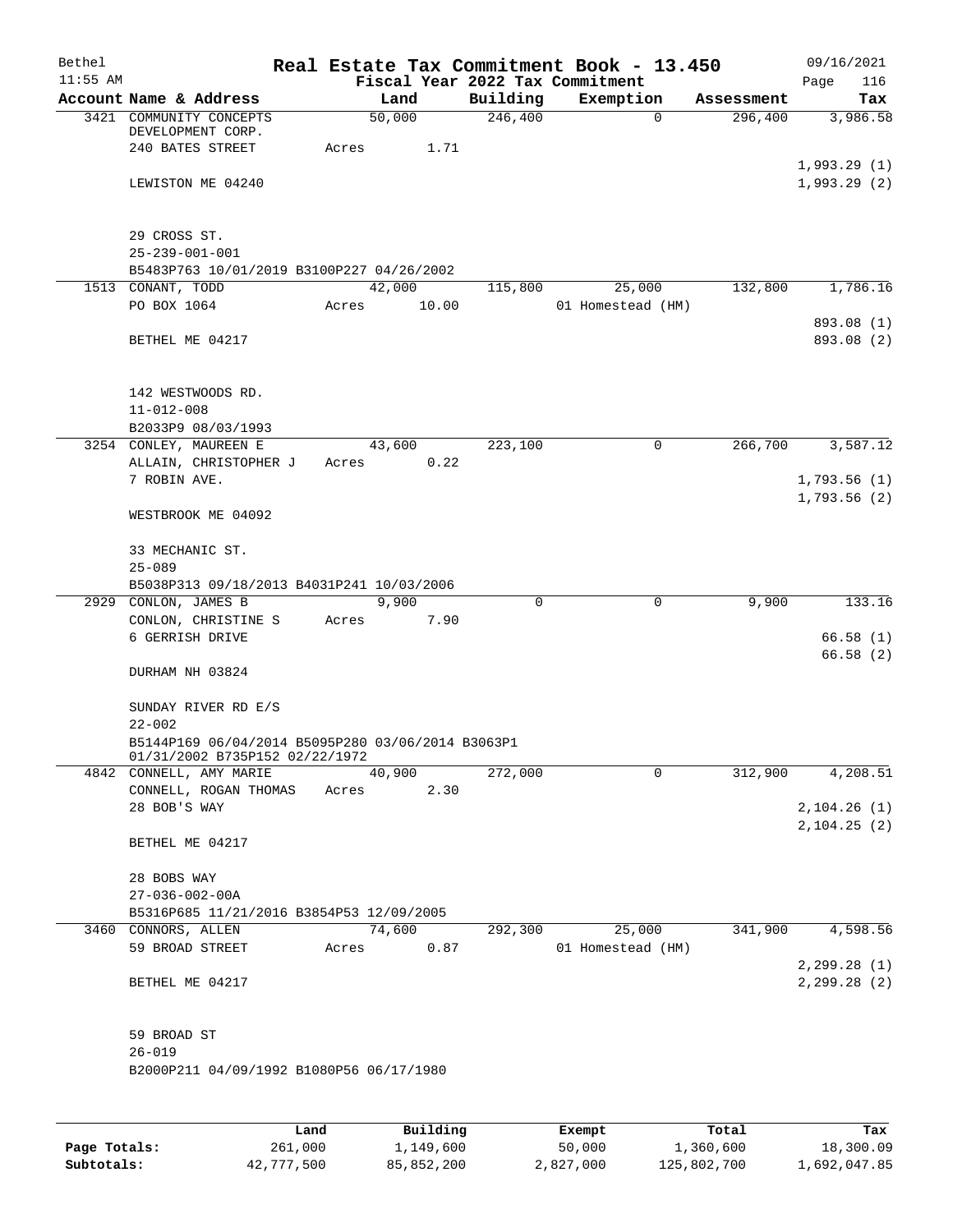| Bethel     |                                                                                                          |                 |      |                    | Real Estate Tax Commitment Book - 13.450 |             |                      | 09/16/2021             |
|------------|----------------------------------------------------------------------------------------------------------|-----------------|------|--------------------|------------------------------------------|-------------|----------------------|------------------------|
| $11:55$ AM |                                                                                                          |                 |      |                    | Fiscal Year 2022 Tax Commitment          |             |                      | Page<br>117            |
|            | Account Name & Address<br>1259 CONNORS, JARRETT                                                          | Land<br>20, 200 |      | Building<br>54,000 | Exemption                                | $\mathbf 0$ | Assessment<br>74,200 | Tax<br>997.99          |
|            | 17 RIVERBANK RD                                                                                          | Acres           | 0.23 |                    |                                          |             |                      |                        |
|            |                                                                                                          |                 |      |                    |                                          |             |                      | 499.00 (1)             |
|            | NEWRY ME 04261                                                                                           |                 |      |                    |                                          |             |                      | 498.99 (2)             |
|            | 128 WEST BETHEL RD.                                                                                      |                 |      |                    |                                          |             |                      |                        |
|            | $07 - 062$                                                                                               |                 |      |                    |                                          |             |                      |                        |
|            | B5056P329 10/30/2013 B4997P81 06/13/2013 B4978P273<br>04/25/2013 B4926P106 08/09/2012 B3695P4 03/30/2005 |                 |      |                    |                                          |             |                      |                        |
|            | 2687 CONNORS, LINDA M                                                                                    | 52,800          |      | 93,300             |                                          | $\mathbf 0$ | 146,100              | 1,965.05               |
|            | 442 MIDDLE STREET                                                                                        | Acres           | 0.50 |                    |                                          |             |                      |                        |
|            | WEST NEWBURY MA 01985                                                                                    |                 |      |                    |                                          |             |                      | 982.53(1)<br>982.52(2) |
|            | 26 RIVER VALLEY ACRES<br>$17 - 024$                                                                      |                 |      |                    |                                          |             |                      |                        |
|            | B5523P519 05/29/2020 B2364P87 09/05/1996                                                                 |                 |      |                    |                                          |             |                      |                        |
|            | 1296 CONROY, ROBERT S                                                                                    | 51,000          |      | 183,300            | 25,000                                   |             | 209,300              | 2,815.09               |
|            | CONROY, MICHELLE A                                                                                       | Acres           | 2.10 |                    | 01 Homestead (HM)                        |             |                      |                        |
|            | P.O. BOX 748                                                                                             |                 |      |                    |                                          |             |                      | 1,407.55(1)            |
|            | BETHEL ME 04217                                                                                          |                 |      |                    |                                          |             |                      | 1,407.54(2)            |
|            | 12 FOREST DR.                                                                                            |                 |      |                    |                                          |             |                      |                        |
|            | $08 - 006 - 001$                                                                                         |                 |      |                    |                                          |             |                      |                        |
|            | B4670P322 12/14/2010 B3810P279 09/30/2005<br>262 CONTI, ROBERT                                           | 36,200          |      |                    |                                          | 0           |                      | 2,008.09               |
|            | CONTI, MICHAEL                                                                                           | Acres           | 4.00 | 113,100            |                                          |             | 149,300              |                        |
|            | 44 LAWRENCE ST.                                                                                          |                 |      |                    |                                          |             |                      | 1,004.05(1)            |
|            |                                                                                                          |                 |      |                    |                                          |             |                      | 1,004.04(2)            |
|            | NORFOLK MA 02056                                                                                         |                 |      |                    |                                          |             |                      |                        |
|            | 253 BIRD HILL                                                                                            |                 |      |                    |                                          |             |                      |                        |
|            | $04 - 083 - 00D - 001$                                                                                   |                 |      |                    |                                          |             |                      |                        |
|            | B1701P252                                                                                                |                 |      |                    |                                          |             |                      |                        |
|            | 3337 CONTIS, JAMES M                                                                                     | 20,200          |      | 84,300             |                                          | 0           | 104,500              | 1,405.53               |
|            | CONTIS, LISA T                                                                                           |                 |      |                    |                                          |             |                      |                        |
|            | 9 SHEPARD ST                                                                                             |                 |      |                    |                                          |             |                      | 702.77(1)              |
|            | MARBLEHEAD MA 01945                                                                                      |                 |      |                    |                                          |             |                      | 702.76(2)              |
|            | 21 SPRING ST                                                                                             |                 |      |                    |                                          |             |                      |                        |
|            | $25 - 167 - 001 - 001$                                                                                   |                 |      |                    |                                          |             |                      |                        |
|            | B4885P336 08/31/2012 B3886P339 02/10/2006                                                                |                 |      |                    |                                          |             |                      |                        |
|            | 185 CONWAY, SCOTT                                                                                        | 34,900          |      | 99,000             |                                          | $\mathbf 0$ | 133,900              | 1,800.96               |
|            | 19 ISABELL AVENUE                                                                                        | Acres           | 2.50 |                    |                                          |             |                      |                        |
|            | HOLBROOK MA 02343                                                                                        |                 |      |                    |                                          |             |                      | 900.48(1)<br>900.48(2) |
|            | 54 EAST BETHEL RD.<br>$04 - 038$                                                                         |                 |      |                    |                                          |             |                      |                        |
|            | BP B5313P431 10/31/2016 B2376P322 10/17/1996                                                             |                 |      |                    |                                          |             |                      |                        |
|            |                                                                                                          |                 |      |                    |                                          |             |                      |                        |

|              | Land       | Building   | Exempt    | Total       | Tax          |
|--------------|------------|------------|-----------|-------------|--------------|
| Page Totals: | 215,300    | 627,000    | 25,000    | 817,300     | 10,992.71    |
| Subtotals:   | 42,992,800 | 86,479,200 | 2,852,000 | 126,620,000 | 1,703,040.56 |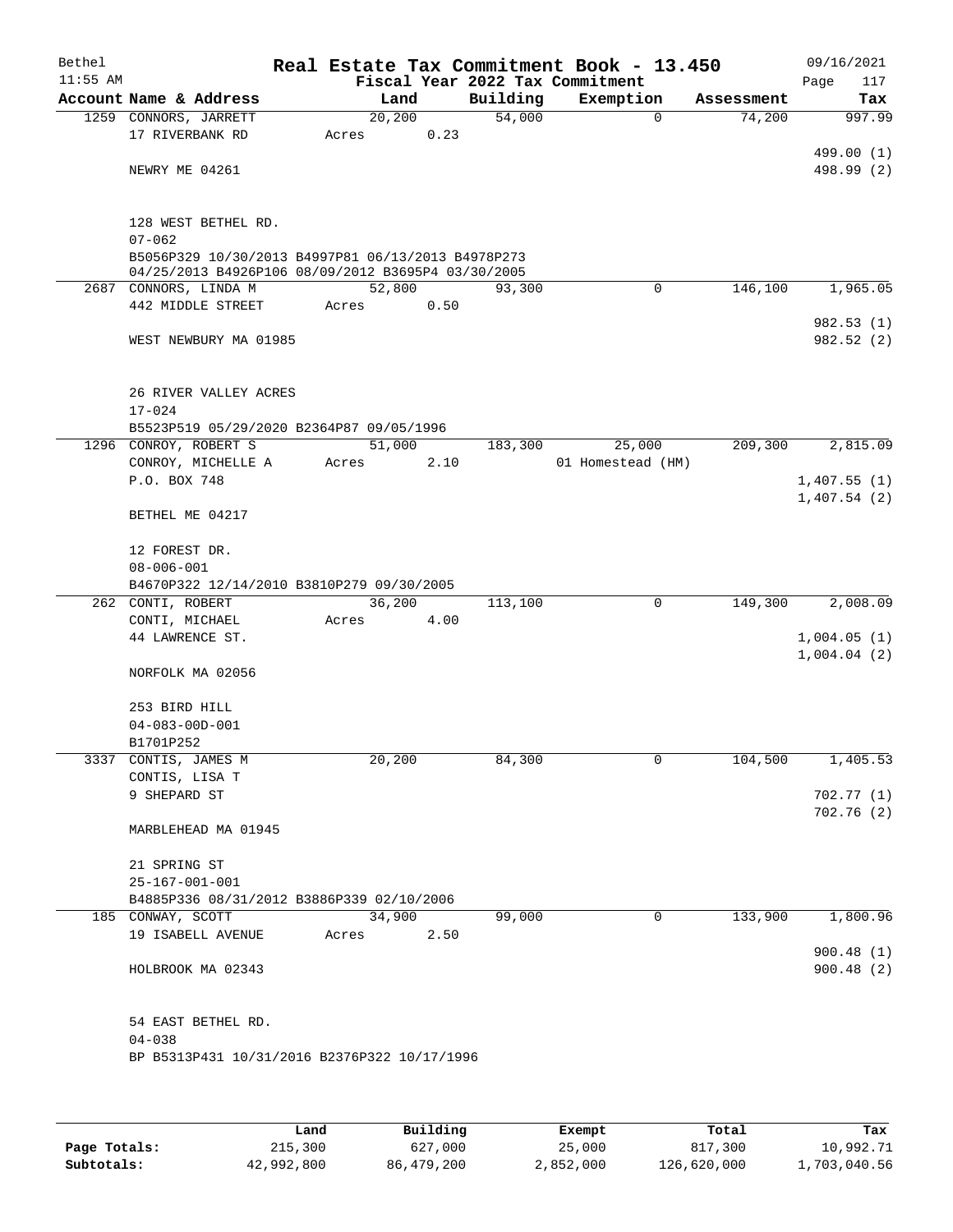| Bethel     |                                                                                                           |       |                       |          | Real Estate Tax Commitment Book - 13.450 |            | 09/16/2021                 |
|------------|-----------------------------------------------------------------------------------------------------------|-------|-----------------------|----------|------------------------------------------|------------|----------------------------|
| $11:55$ AM |                                                                                                           |       |                       |          | Fiscal Year 2022 Tax Commitment          |            | Page<br>118                |
|            | Account Name & Address                                                                                    |       | Land                  | Building | Exemption                                | Assessment | Tax                        |
|            | 2958 COOK, SARAH<br>12 MONTROSE DRIVE                                                                     |       | 33,600                | 115,500  | $\mathbf 0$                              | 149,100    | 2,005.40                   |
|            | STRATHAM NH 03885                                                                                         |       |                       |          |                                          |            | 1,002.70(1)<br>1,002.70(2) |
|            | 22 CHERRY LANE                                                                                            |       |                       |          |                                          |            |                            |
|            | $22 - 002 - 001 - 035$<br>B3617P30 10/27/2004                                                             |       |                       |          |                                          |            |                            |
|            | 2494 COOLIDGE, JASON                                                                                      |       | 7,700                 | $\Omega$ | 0                                        | 7,700      | 103.57                     |
|            | HOWE-COOLIDGE,<br>HOWE-COOLIDGE, REBEKAH<br>964 EAST BETHEL ROAD                                          | Acres | 28.00                 |          |                                          |            | 51.79(1)                   |
|            | BETHEL ME 04217                                                                                           |       |                       |          |                                          |            | 51.78(2)                   |
|            | INTERVALE RD.                                                                                             |       |                       |          |                                          |            |                            |
|            | $14 - 020$                                                                                                |       |                       |          |                                          |            |                            |
|            | B5361P514 08/14/2017 B5194P265 12/19/2014 B4879P245<br>08/20/2012 B3699P31 04/12/2005 B3031P59 11/27/2001 |       |                       |          |                                          |            |                            |
|            | 2515 COOLIDGE, JOHN                                                                                       |       | 45,800                | 65,200   | 25,000                                   | 86,000     | 1,156.70                   |
|            | COOLIDGE, EVA                                                                                             | Acres | 15.80                 |          | 01 Homestead (HM)                        |            |                            |
|            | 994 EAST BETHEL RD.                                                                                       |       |                       |          |                                          |            | 578.35(1)<br>578.35(2)     |
|            | BETHEL ME 04217                                                                                           |       |                       |          |                                          |            |                            |
|            | 994 EAST BETHEL RD.<br>$14 - 036$                                                                         |       |                       |          |                                          |            |                            |
|            | B3001P141 09/24/2001                                                                                      |       |                       |          |                                          |            |                            |
|            | 2543 COOLIDGE, JOHN                                                                                       |       | 34,600                | 3,700    | 0                                        | 38,300     | 515.14                     |
|            | COOLIDGE, EVA                                                                                             | Acres | 5.40                  |          |                                          |            |                            |
|            | 994 EAST BETHEL RD.                                                                                       |       |                       |          |                                          |            | 257.57(1)<br>257.57(2)     |
|            | BETHEL ME 04217                                                                                           |       |                       |          |                                          |            |                            |
|            | LOCKE MILLS/INTERVAL<br>$15 - 005$                                                                        |       |                       |          |                                          |            |                            |
|            | B3001P141                                                                                                 |       |                       |          |                                          |            |                            |
|            | 2529 COOLIDGE, JOHN<br>994 EAST BETHEL ROAD                                                               |       | 45,900<br>Acres 42.00 | 0        | 0                                        | 45,900     | 617.36                     |
|            | BETHEL ME 04217                                                                                           |       |                       |          |                                          |            | 308.68(1)<br>308.68(2)     |
|            |                                                                                                           |       |                       |          |                                          |            |                            |
|            | EAST BETHEL RD W/S<br>$14 - 050$                                                                          |       |                       |          |                                          |            |                            |
|            | B647P531 06/14/1966                                                                                       |       |                       |          |                                          |            |                            |
|            | 1428 COOLIDGE, RUBY                                                                                       |       | 0                     | 21,100   | 21,100                                   | 0          | 0.00                       |
|            | 434 EAST BETHEL RD.                                                                                       |       |                       |          | 01 Homestead (HM)                        |            |                            |
|            | BETHEL ME 04217                                                                                           |       |                       |          |                                          |            |                            |
|            | 434 EAST BETHEL RD.<br>09-010.001                                                                         |       |                       |          |                                          |            |                            |
|            |                                                                                                           |       |                       |          |                                          |            |                            |
|            |                                                                                                           | Land  | Building              |          | Exempt                                   | Total      | Tax                        |

|              | Land       | Building   | Exempt    | Total       | тах          |
|--------------|------------|------------|-----------|-------------|--------------|
| Page Totals: | 167,600    | 205,500    | 46,100    | 327,000     | 4,398.17     |
| Subtotals:   | 43,160,400 | 86,684,700 | 2,898,100 | 126,947,000 | 1,707,438.73 |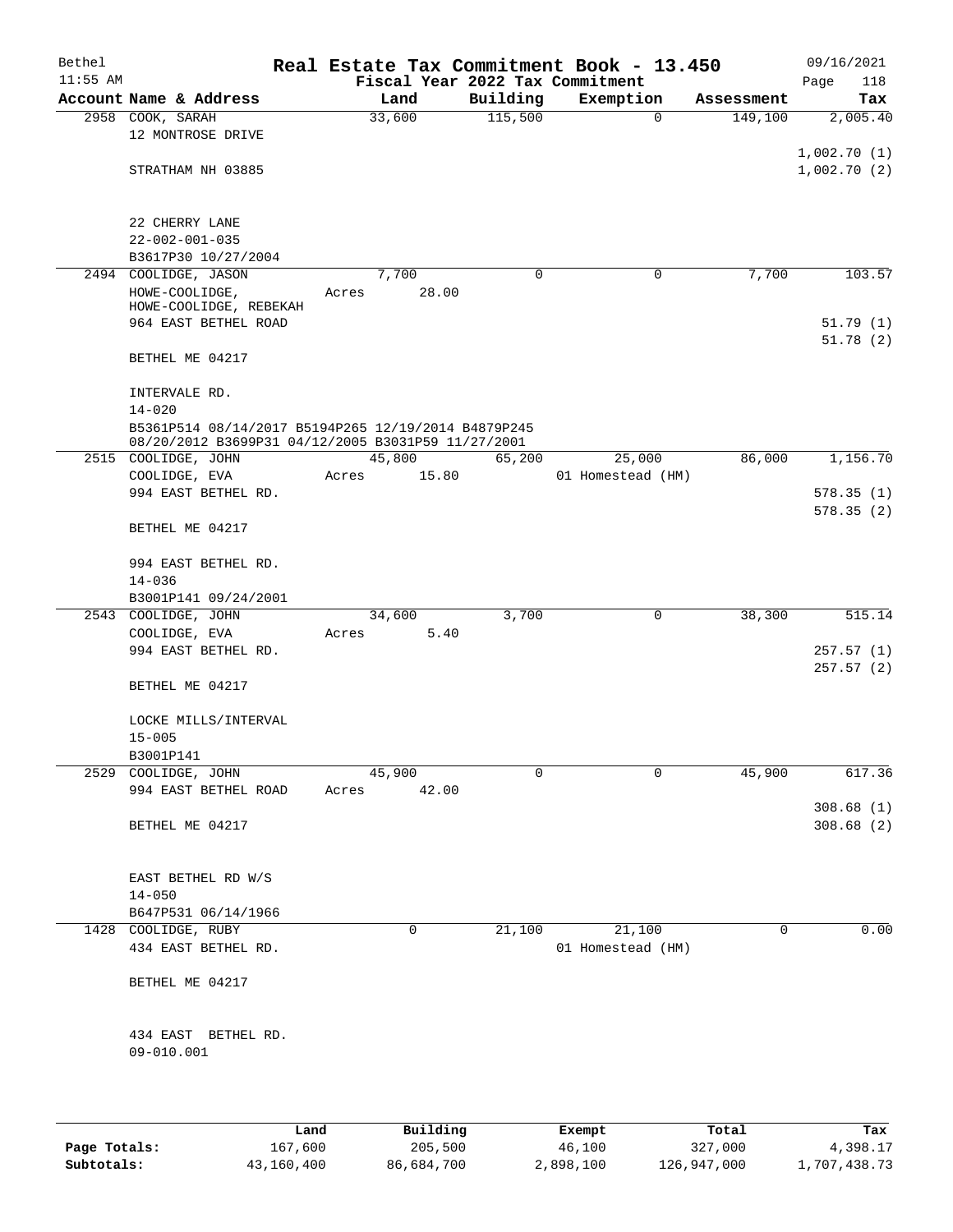| Bethel     |                                                                                                            |      |       |          | Real Estate Tax Commitment Book - 13.450 |                   |                |            | 09/16/2021  |
|------------|------------------------------------------------------------------------------------------------------------|------|-------|----------|------------------------------------------|-------------------|----------------|------------|-------------|
| $11:55$ AM |                                                                                                            |      |       |          | Fiscal Year 2022 Tax Commitment          |                   |                |            | 119<br>Page |
|            | Account Name & Address                                                                                     |      |       | Land     | Building                                 | Exemption         |                | Assessment | Tax         |
|            | 5225 COOLIDGE, TINA L                                                                                      |      |       | 37,200   | 102,600                                  |                   | $\mathbf 0$    | 139,800    | 1,880.31    |
|            | 8 TAMERACK WAY                                                                                             |      | Acres | 0.92     |                                          |                   |                |            |             |
|            |                                                                                                            |      |       |          |                                          |                   |                |            | 940.16(1)   |
|            | POLAND ME 04274                                                                                            |      |       |          |                                          |                   |                |            | 940.15(2)   |
|            |                                                                                                            |      |       |          |                                          |                   |                |            |             |
|            | 1857 INTERVALE RD                                                                                          |      |       |          |                                          |                   |                |            |             |
|            | $14 - 036 - 002$                                                                                           |      |       |          |                                          |                   |                |            |             |
|            | B4515P301 10/23/2009                                                                                       |      |       |          |                                          |                   |                |            |             |
|            | 1392 COOLIDGE, WILFRED T                                                                                   |      |       | 42,900   | 80,900                                   |                   | 25,000         | 98,800     | 1,328.86    |
|            | COOLIDGE, CHRISTINE K                                                                                      |      | Acres | 0.75     |                                          | 01 Homestead (HM) |                |            |             |
|            | 64 SUNSET ROAD                                                                                             |      |       |          |                                          |                   |                |            | 664.43(1)   |
|            | BETHEL ME 04217                                                                                            |      |       |          |                                          |                   |                |            | 664.43(2)   |
|            |                                                                                                            |      |       |          |                                          |                   |                |            |             |
|            | 64 SUNSET RD.                                                                                              |      |       |          |                                          |                   |                |            |             |
|            | $08 - 057$                                                                                                 |      |       |          |                                          |                   |                |            |             |
|            | B5237P33 08/11/2015 B3334P294 07/18/2003 B658P77                                                           |      |       |          |                                          |                   |                |            |             |
|            | 2706 COONS, NOAH J                                                                                         |      |       | 73,000   | 209,700                                  |                   | $\mathbf 0$    | 282,700    | 3,802.32    |
|            | COONS, ELISA L                                                                                             |      | Acres | 1.35     |                                          |                   |                |            |             |
|            | 17 FAIRLANE RD                                                                                             |      |       |          |                                          |                   |                |            | 1,901.16(1) |
|            | STONEHAM MA 02180                                                                                          |      |       |          |                                          |                   |                |            | 1,901.16(2) |
|            |                                                                                                            |      |       |          |                                          |                   |                |            |             |
|            | 63 WILL VIEW ROAD                                                                                          |      |       |          |                                          |                   |                |            |             |
|            | 17-035-017                                                                                                 |      |       |          |                                          |                   |                |            |             |
|            | B5283P675 05/31/2016 B3209P337 12/09/2002                                                                  |      |       |          |                                          |                   |                |            |             |
|            | 301 COOPER, BETSEY                                                                                         |      |       | 107,600  | 166,000                                  |                   | $\mathbf 0$    | 273,600    | 3,679.92    |
|            | 85 GORE RD                                                                                                 |      | Acres | 236.00   |                                          |                   |                |            |             |
|            |                                                                                                            |      |       |          |                                          |                   |                |            | 1,839.96(1) |
|            | BRYANT POND ME 04219                                                                                       |      |       |          |                                          |                   |                |            | 1,839.96(2) |
|            |                                                                                                            |      |       |          |                                          |                   |                |            |             |
|            | 85 GORE RD.                                                                                                |      |       |          |                                          |                   |                |            |             |
|            | $05 - 011$                                                                                                 |      |       |          |                                          |                   |                |            |             |
|            | B5518P794 04/30/2020 B5421P677 07/31/2018 B968P88<br>12/07/1977                                            |      |       |          |                                          |                   |                |            |             |
|            | 302 COOPER, BETSEY                                                                                         |      |       | 26,500   | 0                                        |                   | $\overline{0}$ | 26,500     | 356.43      |
|            | 85 GORE RD                                                                                                 |      | Acres | 2.70     |                                          |                   |                |            |             |
|            |                                                                                                            |      |       |          |                                          |                   |                |            | 178.22(1)   |
|            | BRYANT POND ME 04219                                                                                       |      |       |          |                                          |                   |                |            | 178.21(2)   |
|            |                                                                                                            |      |       |          |                                          |                   |                |            |             |
|            |                                                                                                            |      |       |          |                                          |                   |                |            |             |
|            | 76 GORE RD.                                                                                                |      |       |          |                                          |                   |                |            |             |
|            | $05 - 012$                                                                                                 |      |       |          |                                          |                   |                |            |             |
|            | B5518P795 04/30/2020 B5471P110 07/25/2019 B5471P109<br>07/25/2019 B3953P230 06/05/2006 B872P257 09/29/1975 |      |       |          |                                          |                   |                |            |             |
|            | 388 CORCORAN, LOUIS T                                                                                      |      |       | 55,600   | 246,100                                  |                   | $\mathbf 0$    | 301,700    | 4,057.87    |
|            | CORCORAN, KAREN                                                                                            |      | Acres | 5.50     |                                          |                   |                |            |             |
|            | 12 SWEETSER ST                                                                                             |      |       |          |                                          |                   |                |            | 2,028.94(1) |
|            |                                                                                                            |      |       |          |                                          |                   |                |            | 2,028.93(2) |
|            | WAKEFIELD MA 01880                                                                                         |      |       |          |                                          |                   |                |            |             |
|            | 67 SPARROWHAWK MT RD.                                                                                      |      |       |          |                                          |                   |                |            |             |
|            | $06 - 018 - 005$                                                                                           |      |       |          |                                          |                   |                |            |             |
|            | B1493P137 07/21/1987                                                                                       |      |       |          |                                          |                   |                |            |             |
|            |                                                                                                            |      |       |          |                                          |                   |                |            |             |
|            |                                                                                                            |      |       |          |                                          |                   |                |            |             |
|            |                                                                                                            | Land |       | Building |                                          | Exempt            |                | Total      | Tax         |

|              | Land       | Building   | Exempt    | Total       | тах          |
|--------------|------------|------------|-----------|-------------|--------------|
| Page Totals: | 342,800    | 805,300    | 25,000    | 1,123,100   | 15,105.71    |
| Subtotals:   | 43,503,200 | 87,490,000 | 2,923,100 | 128,070,100 | 1,722,544.44 |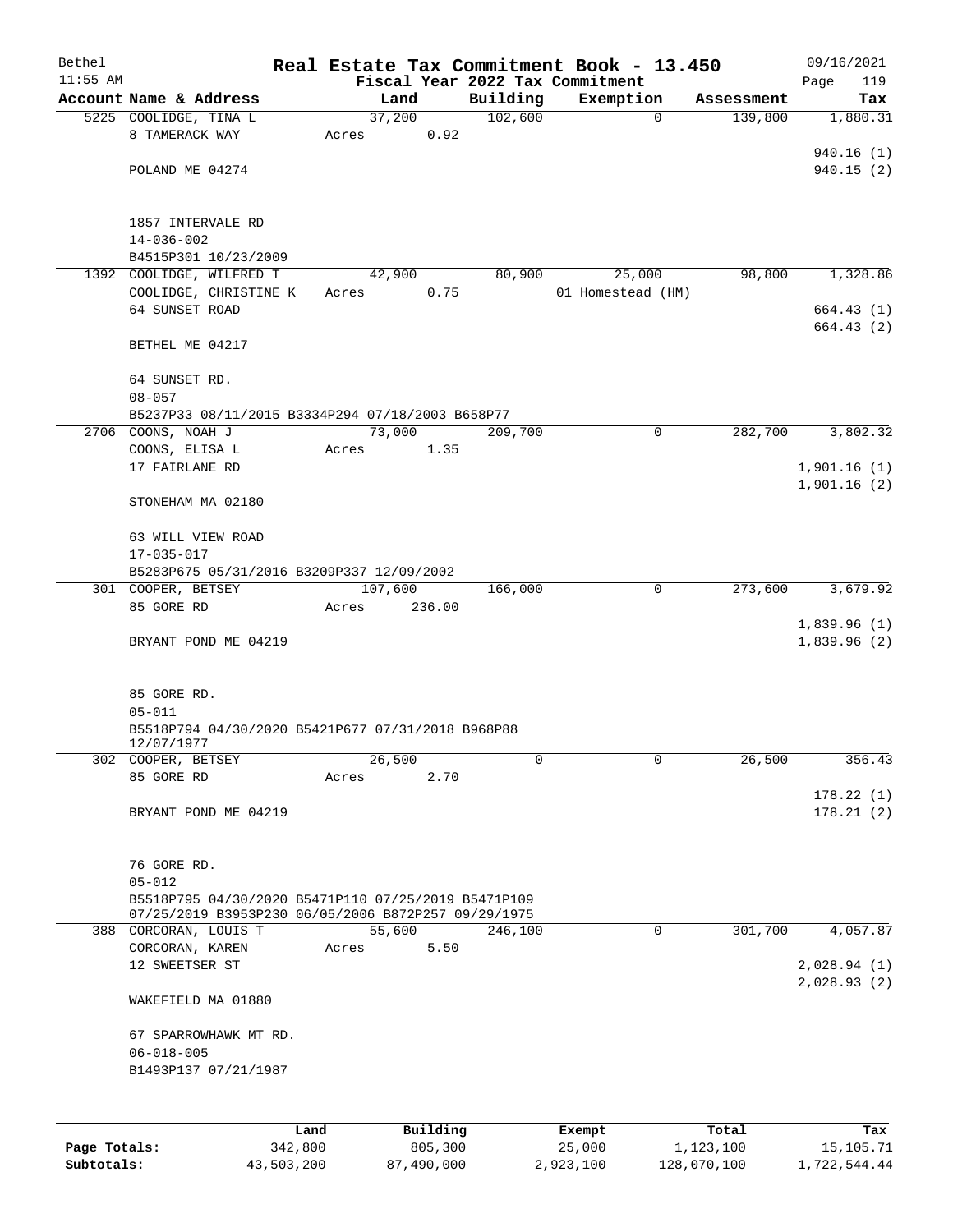| Bethel     |                                                      |       |        |      | Real Estate Tax Commitment Book - 13.450 |           |          |            |      | 09/16/2021             |
|------------|------------------------------------------------------|-------|--------|------|------------------------------------------|-----------|----------|------------|------|------------------------|
| $11:55$ AM |                                                      |       |        |      | Fiscal Year 2022 Tax Commitment          |           |          |            | Page | 120                    |
|            | Account Name & Address                               |       | Land   |      | Building                                 | Exemption |          | Assessment |      | Tax                    |
|            | 3621 CORCORAN, RAYMOND O                             |       | 30,000 |      | $\mathbf 0$                              |           | $\Omega$ | 30,000     |      | 403.50                 |
|            | CORCORAN, LESLIE M                                   | Acres |        | 1.49 |                                          |           |          |            |      |                        |
|            | 182 ESTELLE DRIVE                                    |       |        |      |                                          |           |          |            |      | 201.75(1)<br>201.75(2) |
|            | WEST KINGSTON RI 02892                               |       |        |      |                                          |           |          |            |      |                        |
|            | PARADISE RD-8                                        |       |        |      |                                          |           |          |            |      |                        |
|            | $27 - 027$                                           |       |        |      |                                          |           |          |            |      |                        |
|            | B5556P748 10/19/2020 B1625P252 12/28/1988            |       |        |      |                                          |           |          |            |      |                        |
|            | 3265 CORDASCO, GERALD M. &<br>SUSAN D.               |       | 57,700 |      | 117,900                                  |           | 0        | 175,600    |      | 2,361.82               |
|            | 69 LEXINGTON AVE.                                    | Acres |        | 0.69 |                                          |           |          |            |      |                        |
|            |                                                      |       |        |      |                                          |           |          |            |      | 1,180.91(1)            |
|            | MAPLEWOOD NJ 07040                                   |       |        |      |                                          |           |          |            |      | 1,180.91(2)            |
|            | 7 VERNON ST.                                         |       |        |      |                                          |           |          |            |      |                        |
|            | $25 - 099$                                           |       |        |      |                                          |           |          |            |      |                        |
|            | B5555P614 10/14/2020 B5377P283 11/07/2017 B5338P178  |       |        |      |                                          |           |          |            |      |                        |
|            | 03/31/2017 B5015P334 07/29/2013 B3514P317 05/17/2004 |       |        |      |                                          |           |          |            |      |                        |
|            | 3646 CORDEIRO, CHRISTOPHER                           |       | 38,400 |      | 79,000                                   |           | 0        | 117,400    |      | 1,579.03               |
|            | 401 VERNON STREET                                    | Acres |        | 1.01 |                                          |           |          |            |      | 789.52 (1)             |
|            | BETHEL ME 04217                                      |       |        |      |                                          |           |          |            |      | 789.51 (2)             |
|            |                                                      |       |        |      |                                          |           |          |            |      |                        |
|            | 401 VERNON ST.<br>$27 - 037$                         |       |        |      |                                          |           |          |            |      |                        |
|            | B4749P95 08/15/0211 B3093P346 04/04/2002             |       |        |      |                                          |           |          |            |      |                        |
|            | 1675 CORDWELL, STANLEY                               |       | 20,200 |      | 82,200                                   |           | 0        | 102,400    |      | 1,377.28               |
|            | ESTATE OF                                            |       |        |      |                                          |           |          |            |      |                        |
|            | CORDWELL, STANLEY, PR                                | Acres |        | 0.23 |                                          |           |          |            |      |                        |
|            | 237 WEST BETHEL ROAD                                 |       |        |      |                                          |           |          |            |      | 688.64 (1)             |
|            |                                                      |       |        |      |                                          |           |          |            |      | 688.64 (2)             |
|            | BETHEL ME 04217                                      |       |        |      |                                          |           |          |            |      |                        |
|            | 237 WEST BETHEL RD.                                  |       |        |      |                                          |           |          |            |      |                        |
|            | $12 - 032$                                           |       |        |      |                                          |           |          |            |      |                        |
|            | B2788P212 02/01/2000                                 |       |        |      |                                          |           |          |            |      |                        |
|            | 3211 CORELOGICCOMMERCIAL TAX<br>SERVICES             |       | 67,000 |      | 293,700                                  |           | 0        | 360,700    |      | 4,851.42               |
|            | ATTN: KEYCORP<br>MANAGEMENT COMPANY                  | Acres |        | 0.26 |                                          |           |          |            |      |                        |
|            | PO BOX 961009                                        |       |        |      |                                          |           |          |            |      | 2,425.71(1)            |
|            |                                                      |       |        |      |                                          |           |          |            |      | 2,425.71(2)            |
|            | FORT WORTH TX 76161<br>0009                          |       |        |      |                                          |           |          |            |      |                        |
|            | 96 MAIN ST.                                          |       |        |      |                                          |           |          |            |      |                        |
|            | $25 - 053$                                           |       |        |      |                                          |           |          |            |      |                        |
|            | B1856P89 12/24/1991 B738P70 03/24/1972               |       |        |      |                                          |           |          |            |      |                        |

|              | Land       | Building   | Exempt    | Total       | Tax          |
|--------------|------------|------------|-----------|-------------|--------------|
| Page Totals: | 213,300    | 572,800    |           | 786,100     | 10,573.05    |
| Subtotals:   | 43,716,500 | 88,062,800 | 2,923,100 | 128,856,200 | 1,733,117.49 |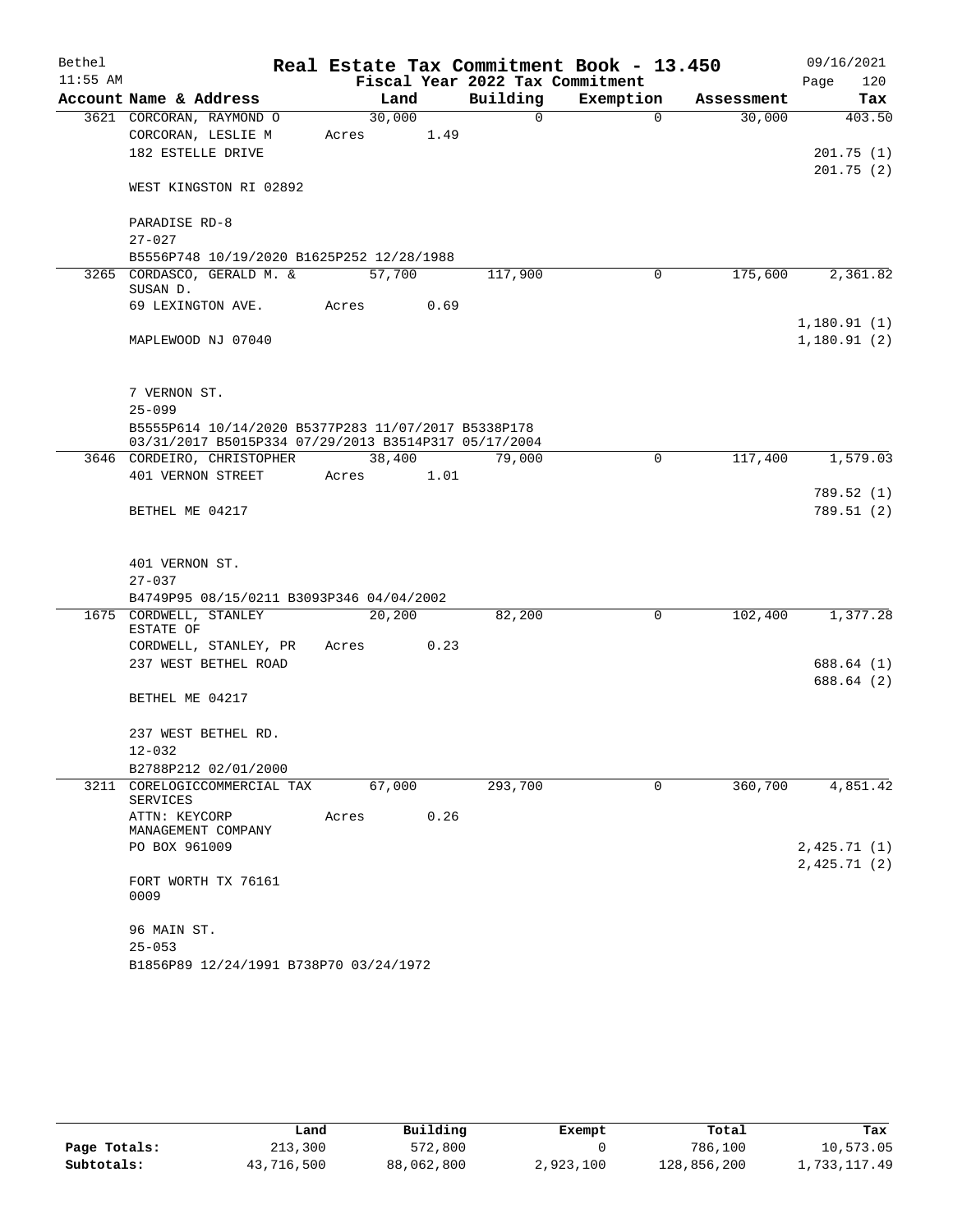| Bethel       |                                                                                      |                 |            |          | Real Estate Tax Commitment Book - 13.450 |             | 09/16/2021                 |
|--------------|--------------------------------------------------------------------------------------|-----------------|------------|----------|------------------------------------------|-------------|----------------------------|
| $11:55$ AM   |                                                                                      |                 |            |          | Fiscal Year 2022 Tax Commitment          |             | Page<br>121                |
|              | Account Name & Address                                                               | Land            |            | Building | Exemption                                | Assessment  | Tax                        |
|              | 3449 CORKERY, TIMOTHY<br>CORKERY, JENNIFER<br>193 BEACON STREET, APT                 | 67,100<br>Acres | 1.03       | 935,500  | $\mathbf 0$                              | 1,002,600   | 13,484.97<br>6,742.49(1)   |
|              | 4                                                                                    |                 |            |          |                                          |             |                            |
|              | BOSTON MA 02116                                                                      |                 |            |          |                                          |             | 6,742.48(2)                |
|              | 93 PARADISE RD<br>$26 - 008 - 00A$                                                   |                 |            |          |                                          |             |                            |
|              | B5226P416 06/12/2015 B4868P311 07/20/2012 B985P226<br>05/30/1978                     |                 |            |          |                                          |             |                            |
|              | 507 CORKERY, TIMOTHY                                                                 | 67,200          |            | 0        | $\mathbf 0$                              | 67,200      | 903.84                     |
|              | CORKERY, JENNIFER<br>199 FAIR OAKS PARK                                              | Acres           | 1.04       |          |                                          |             | 451.92 (1)<br>451.92 (2)   |
|              | NEEDHAM MA 02492 3017                                                                |                 |            |          |                                          |             |                            |
|              | PARADISE RD.                                                                         |                 |            |          |                                          |             |                            |
|              | $26 - 008 - 00B$                                                                     |                 |            |          |                                          |             |                            |
|              | B5226P416 06/12/2015                                                                 |                 |            |          |                                          |             |                            |
|              | 3619 CORKUM, MARY WD<br>CORKUM, WAYNE                                                | 34,100<br>Acres | 5.00       | $\Omega$ | 0                                        | 34,100      | 458.65                     |
|              | P.O. BOX 6                                                                           |                 |            |          |                                          |             | 229.33 (1)                 |
|              | BETHEL ME 04217                                                                      |                 |            |          |                                          |             | 229.32(2)                  |
|              | $27 - 025$                                                                           |                 |            |          |                                          |             |                            |
|              | B5284P360 06/01/2016 B1397P13 06/10/1986                                             |                 |            |          |                                          |             |                            |
|              | 3618 CORKUM, WAYNE                                                                   | 43,700          |            | 239,700  | 25,000                                   | 258,400     | 3,475.48                   |
|              | CORKUM, MARY<br>P.O. BOX 6                                                           | Acres           | 4.95       |          | 01 Homestead (HM)                        |             | 1,737.74(1)                |
|              |                                                                                      |                 |            |          |                                          |             | 1,737.74(2)                |
|              | BETHEL ME 04217                                                                      |                 |            |          |                                          |             |                            |
|              | 44 WILLARD ROAD                                                                      |                 |            |          |                                          |             |                            |
|              | $27 - 024$                                                                           |                 |            |          |                                          |             |                            |
|              | B1397P14                                                                             |                 |            |          |                                          |             |                            |
| 4736         | CORMIER, BERNARD J                                                                   | 77,600          |            | 511,100  | 0                                        | 588,700     | 7,918.02                   |
|              | CORMIER, PATRICIA P                                                                  | Acres           | 9.92       |          |                                          |             |                            |
|              | 52 HICKORY LN                                                                        |                 |            |          |                                          |             | 3,959.01(1)<br>3,959.01(2) |
|              | BOXFORD ME 01921                                                                     |                 |            |          |                                          |             |                            |
|              | 32 BEECH LANE                                                                        |                 |            |          |                                          |             |                            |
|              | $12 - 073 - 019$                                                                     |                 |            |          |                                          |             |                            |
|              | B5098P136 03/18/2014 B4593P1 05/28/2010 B4077P302<br>01/09/2007 B3696P106 03/31/2005 |                 |            |          |                                          |             |                            |
|              | 3709 CORREIRA, MATTHEW J                                                             | 25,600          |            | 103,600  | 0                                        | 129,200     | 1,737.74                   |
|              | CORREIRA, HOLLY M<br>29 EMMETT AVE.                                                  | Acres           | 0.50       |          |                                          |             | 868.87 (1)                 |
|              | DARTMOUTH MA 02747                                                                   |                 |            |          |                                          |             | 868.87 (2)                 |
|              | 751 WEST BETHEL RD.                                                                  |                 |            |          |                                          |             |                            |
|              | $28 - 051$                                                                           |                 |            |          |                                          |             |                            |
|              | B3605P284 10/08/2004                                                                 |                 |            |          |                                          |             |                            |
|              | Land                                                                                 |                 | Building   |          | Exempt                                   | Total       | Tax                        |
| Page Totals: | 315,300                                                                              |                 | 1,789,900  |          | 25,000                                   | 2,080,200   | 27,978.70                  |
| Subtotals:   | 44,031,800                                                                           |                 | 89,852,700 |          | 2,948,100                                | 130,936,400 | 1,761,096.19               |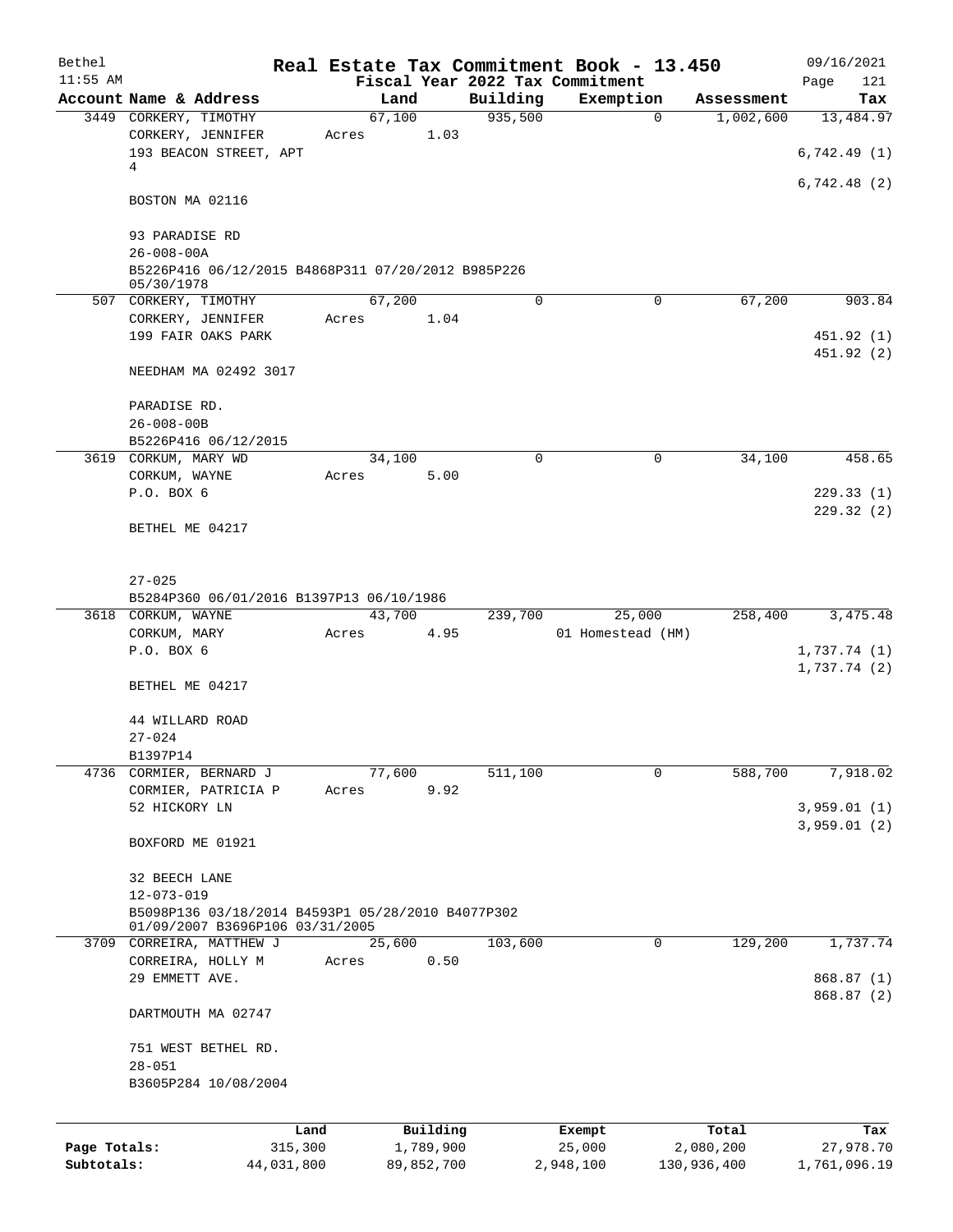| Bethel       |                                                                           |                |          |                                 | Real Estate Tax Commitment Book - 13.450 |                       | 09/16/2021      |
|--------------|---------------------------------------------------------------------------|----------------|----------|---------------------------------|------------------------------------------|-----------------------|-----------------|
| $11:55$ AM   |                                                                           |                |          | Fiscal Year 2022 Tax Commitment |                                          |                       | 122<br>Page     |
|              | Account Name & Address<br>5084 CORRIGAN, KELLY J.                         | Land<br>34,100 |          | Building<br>225,600             | Exemption<br>$\mathbf 0$                 | Assessment<br>259,700 | Tax<br>3,492.97 |
|              | 14 CUSHMAN STREET                                                         | Acres          | 1.79     |                                 |                                          |                       |                 |
|              |                                                                           |                |          |                                 |                                          |                       | 1,746.49(1)     |
|              | WATERTOWN MA 02472                                                        |                |          |                                 |                                          |                       | 1,746.48(2)     |
|              |                                                                           |                |          |                                 |                                          |                       |                 |
|              |                                                                           |                |          |                                 |                                          |                       |                 |
|              | 59 MT WILL FARM RD<br>$22 - 019 - 005$                                    |                |          |                                 |                                          |                       |                 |
|              | B5482P1000 09/27/2019 B5403P60 04/18/2018 B5330P381                       |                |          |                                 |                                          |                       |                 |
|              | 02/09/2017 B5077P264 12/27/2013 B4842P162 05/04/2012                      |                |          |                                 |                                          |                       |                 |
|              | B3440P145 12/17/2003                                                      | 23,800         |          | 139,700                         |                                          | 163,500               | 2,199.07        |
|              | 1677 CORRIGAN, MARY ELLEN<br>CORRIGAN, WILLIAM                            | Acres          | 0.40     |                                 | 0                                        |                       |                 |
|              | 71 SAWYER RD.                                                             |                |          |                                 |                                          |                       | 1,099.54(1)     |
|              |                                                                           |                |          |                                 |                                          |                       | 1,099.53(2)     |
|              | NEW GLOUCESTER ME 04260                                                   |                |          |                                 |                                          |                       |                 |
|              | 229 WEST BETHEL RD.                                                       |                |          |                                 |                                          |                       |                 |
|              | $12 - 034$                                                                |                |          |                                 |                                          |                       |                 |
|              | B5556P71 10/15/2020 B5115P120 05/15/2014 B2099P125                        |                |          |                                 |                                          |                       |                 |
|              | 02/24/1994<br>2550 CORRIVEAU, LAURIET JR                                  | 38,400         |          | 24,900                          | 0                                        | 63,300                | 851.39          |
|              | P.O. BOX 725                                                              | Acres          | 1.00     |                                 |                                          |                       |                 |
|              |                                                                           |                |          |                                 |                                          |                       | 425.70(1)       |
|              | BETHEL ME 04217                                                           |                |          |                                 |                                          |                       | 425.69(2)       |
|              |                                                                           |                |          |                                 |                                          |                       |                 |
|              |                                                                           |                |          |                                 |                                          |                       |                 |
|              | 1917 INTERVALE RD.<br>$15 - 010$                                          |                |          |                                 |                                          |                       |                 |
|              | B1371P341                                                                 |                |          |                                 |                                          |                       |                 |
|              | 3689 COSTA, SUSAN                                                         | 27,900         |          | $\mathbf 0$                     | $\mathbf 0$                              | 27,900                | 375.26          |
|              | 77 BRADLEY AVE.                                                           | Acres          | 0.69     |                                 |                                          |                       |                 |
|              |                                                                           |                |          |                                 |                                          |                       | 187.63(1)       |
|              | SOMERSET MA 02726                                                         |                |          |                                 |                                          |                       | 187.63(2)       |
|              |                                                                           |                |          |                                 |                                          |                       |                 |
|              | FLAT RD                                                                   |                |          |                                 |                                          |                       |                 |
|              | $28 - 032$                                                                |                |          |                                 |                                          |                       |                 |
| 3102         | COSTER, PAUL                                                              | 130,100        |          | 218,800                         | 0                                        | 348,900               | 4,692.71        |
|              | 711 MAIN STREET                                                           | Acres          | 1.50     |                                 |                                          |                       |                 |
|              |                                                                           |                |          |                                 |                                          |                       | 2,346.36(1)     |
|              | ROCKLAND ME 04841                                                         |                |          |                                 |                                          |                       | 2,346.35(2)     |
|              |                                                                           |                |          |                                 |                                          |                       |                 |
|              | 158 MAYVILLE RD.                                                          |                |          |                                 |                                          |                       |                 |
|              | $24 - 024$                                                                |                |          |                                 |                                          |                       |                 |
|              | B5555P56 10/09/2020 B4462P246 06/29/2009 B4149P68<br>06/18/2007 B2980P157 |                |          |                                 |                                          |                       |                 |
|              | 1574 COTE, ALBERT                                                         | 24,900         |          | 30,300                          | 0                                        | 55,200                | 742.44          |
|              | COTE, PATSY                                                               | Acres          | 0.46     |                                 |                                          |                       |                 |
|              | PO BOX 54                                                                 |                |          |                                 |                                          |                       | 371.22(1)       |
|              | WEST BETHEL ME 04286                                                      |                |          |                                 |                                          |                       | 371.22(2)       |
|              | 21 FERRY RD.                                                              |                |          |                                 |                                          |                       |                 |
|              | $11 - 043$                                                                |                |          |                                 |                                          |                       |                 |
|              | B3031P194 11/27/2001                                                      |                |          |                                 |                                          |                       |                 |
|              |                                                                           |                |          |                                 |                                          |                       |                 |
|              | Land                                                                      |                | Building |                                 | Exempt                                   | Total                 | Tax             |
| Page Totals: | 279,200                                                                   |                | 639,300  |                                 | 0                                        | 918,500               | 12, 353.84      |
|              |                                                                           |                |          |                                 |                                          |                       |                 |

**Subtotals:** 44,311,000 90,492,000 2,948,100 131,854,900 1,773,450.03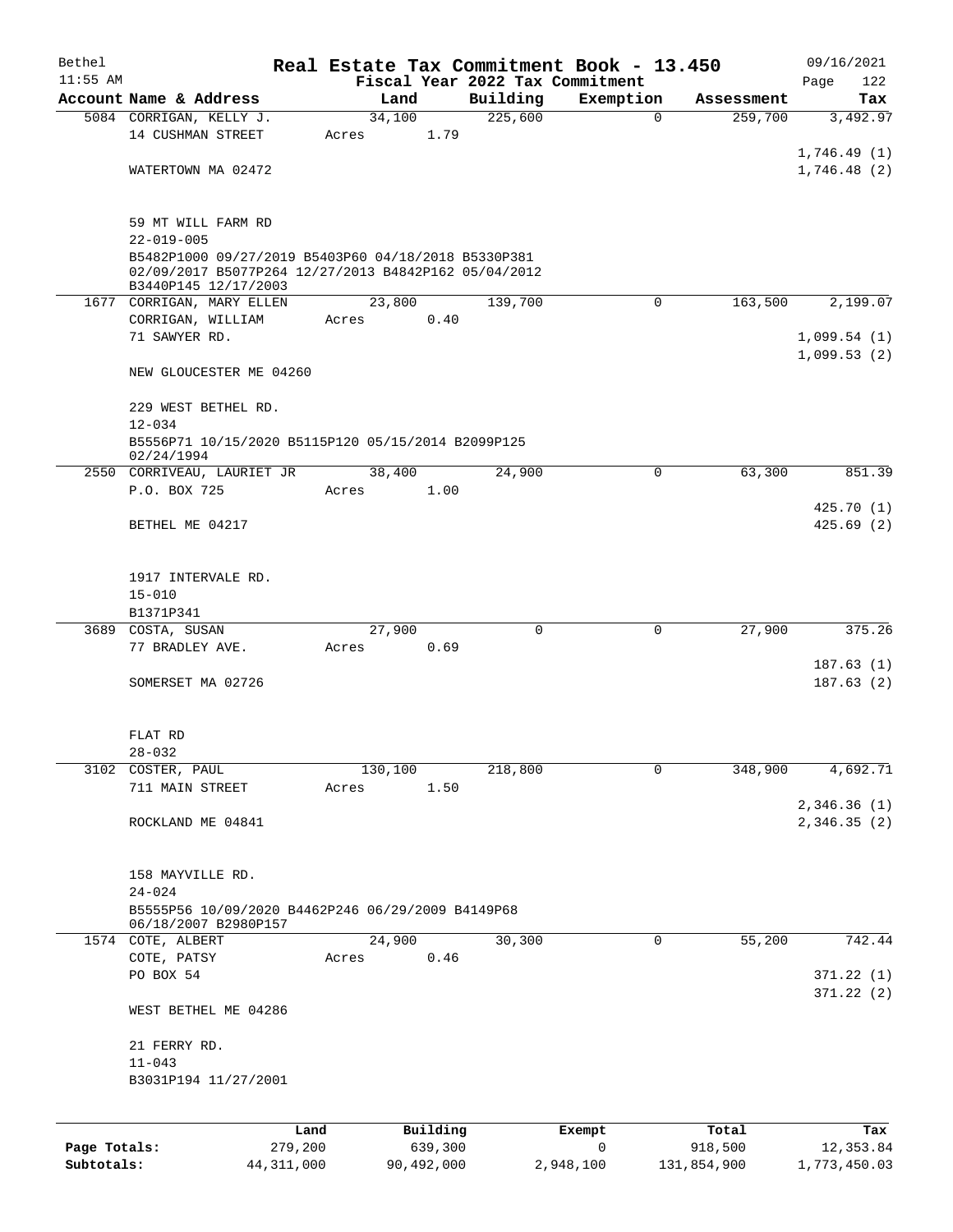| Bethel<br>$11:55$ AM |                                                                     |        |      |          | Real Estate Tax Commitment Book - 13.450<br>Fiscal Year 2022 Tax Commitment |            | 09/16/2021<br>Page<br>123 |
|----------------------|---------------------------------------------------------------------|--------|------|----------|-----------------------------------------------------------------------------|------------|---------------------------|
|                      | Account Name & Address                                              | Land   |      | Building | Exemption                                                                   | Assessment | Tax                       |
|                      | 1575 COTE, ALBERT                                                   | 33,300 |      | 76,200   | $\Omega$                                                                    | 109,500    | 1,472.78                  |
|                      | COTE, PATSY                                                         | Acres  | 1.30 |          |                                                                             |            |                           |
|                      | PO BOX 54                                                           |        |      |          |                                                                             |            | 736.39(1)                 |
|                      |                                                                     |        |      |          |                                                                             |            | 736.39(2)                 |
|                      | WEST BETHEL ME 04286                                                |        |      |          |                                                                             |            |                           |
|                      |                                                                     |        |      |          |                                                                             |            |                           |
|                      | 17 FERRY RD.                                                        |        |      |          |                                                                             |            |                           |
|                      | $11 - 044$                                                          |        |      |          |                                                                             |            |                           |
|                      | B2744P252 09/09/1999                                                | 10,800 |      | 51,200   | 0                                                                           | 62,000     | 833.90                    |
|                      | 1540 COUGHLAN, DAVID<br>COUGHLAN, KATHERINE                         |        |      |          |                                                                             |            |                           |
|                      | 48 TENNEY ST.                                                       |        |      |          |                                                                             |            | 416.95(1)                 |
|                      |                                                                     |        |      |          |                                                                             |            | 416.95(2)                 |
|                      | YARMOUTH ME 04096                                                   |        |      |          |                                                                             |            |                           |
|                      |                                                                     |        |      |          |                                                                             |            |                           |
|                      | 788 WEST BETHEL RD.                                                 |        |      |          |                                                                             |            |                           |
|                      | $11 - 027 - 001 - 010$                                              |        |      |          |                                                                             |            |                           |
|                      | B2468P108                                                           |        |      |          |                                                                             |            |                           |
|                      | 4778 COUGHLIN, JAY P                                                | 69,300 |      | 257,000  | 31,000                                                                      | 295,300    | 3,971.79                  |
|                      | 97 RIVER GLEN RD                                                    | Acres  | 3.40 |          | 01 Homestead (HM)                                                           |            |                           |
|                      |                                                                     |        |      |          | 12 WW2 Vet Res                                                              |            | 1,985.90(1)               |
|                      | BETHEL ME 04217                                                     |        |      |          |                                                                             |            | 1,985.89(2)               |
|                      |                                                                     |        |      |          |                                                                             |            |                           |
|                      | 97 RIVER GLEN ROAD                                                  |        |      |          |                                                                             |            |                           |
|                      | $18 - 033 - 001 - 011$                                              |        |      |          |                                                                             |            |                           |
|                      | B5584P257 02/10/2021 B5143P311 08/01/2014 B3801P114                 |        |      |          |                                                                             |            |                           |
|                      | 5366 COULOMBE, STEPHEN L                                            | 22,500 |      | 0        | $\mathbf 0$                                                                 | 22,500     | 302.63                    |
|                      | COULOMBE, DAWN M.                                                   | Acres  | 9.13 |          |                                                                             |            |                           |
|                      | 15 FRIENDENFELS STREET                                              |        |      |          |                                                                             |            | 151.32(1)                 |
|                      |                                                                     |        |      |          |                                                                             |            | 151.31(2)                 |
|                      | SALISBURY MA 01952                                                  |        |      |          |                                                                             |            |                           |
|                      |                                                                     |        |      |          |                                                                             |            |                           |
|                      | 15 KATIE VIEW ROAD                                                  |        |      |          |                                                                             |            |                           |
|                      | $15 - 022 - 030$                                                    |        |      |          |                                                                             |            |                           |
|                      | B5545P832 09/03/2020 B4755P109 08/17/2011<br>5148 COUTURE, JENNIFER | 53,200 |      | 379,700  | 0                                                                           | 432,900    | 5,822.51                  |
|                      | 20 FAIRWAY COURT                                                    | Acres  | 3.54 |          |                                                                             |            |                           |
|                      |                                                                     |        |      |          |                                                                             |            | 2,911.26(1)               |
|                      | AUBURN ME 04210                                                     |        |      |          |                                                                             |            | 2,911.25(2)               |
|                      |                                                                     |        |      |          |                                                                             |            |                           |
|                      |                                                                     |        |      |          |                                                                             |            |                           |
|                      | 62 PICNIC ROCK RD.                                                  |        |      |          |                                                                             |            |                           |
|                      | $21 - 002 - 021$                                                    |        |      |          |                                                                             |            |                           |
|                      | B5565P331 11/19/2020 B5498P272 12/17/2019 B5323P270                 |        |      |          |                                                                             |            |                           |
|                      | 12/23/2016 B3679P183 03/02/2005<br>3266 COVERDALE, REV DONALD E     | 57,800 |      | 218,400  | 0                                                                           | 276,200    | 3,714.89                  |
|                      | PO BOX 883                                                          | Acres  | 0.70 |          |                                                                             |            |                           |
|                      |                                                                     |        |      |          |                                                                             |            | 1,857.45(1)               |
|                      | BETHEL ME 04217                                                     |        |      |          |                                                                             |            | 1,857.44(2)               |
|                      |                                                                     |        |      |          |                                                                             |            |                           |
|                      |                                                                     |        |      |          |                                                                             |            |                           |
|                      | 11 VERNON ST.                                                       |        |      |          |                                                                             |            |                           |
|                      | $25 - 100$                                                          |        |      |          |                                                                             |            |                           |
|                      | B1582P294 07/12/1988                                                |        |      |          |                                                                             |            |                           |
|                      |                                                                     |        |      |          |                                                                             |            |                           |
|                      |                                                                     |        |      |          |                                                                             |            |                           |

|              | Land       | Building   | Exempt    | Total       | Tax          |
|--------------|------------|------------|-----------|-------------|--------------|
| Page Totals: | 246,900    | 982,500    | 31,000    | 1,198,400   | 16,118.50    |
| Subtotals:   | 44,557,900 | 91,474,500 | 2,979,100 | 133,053,300 | 1,789,568.53 |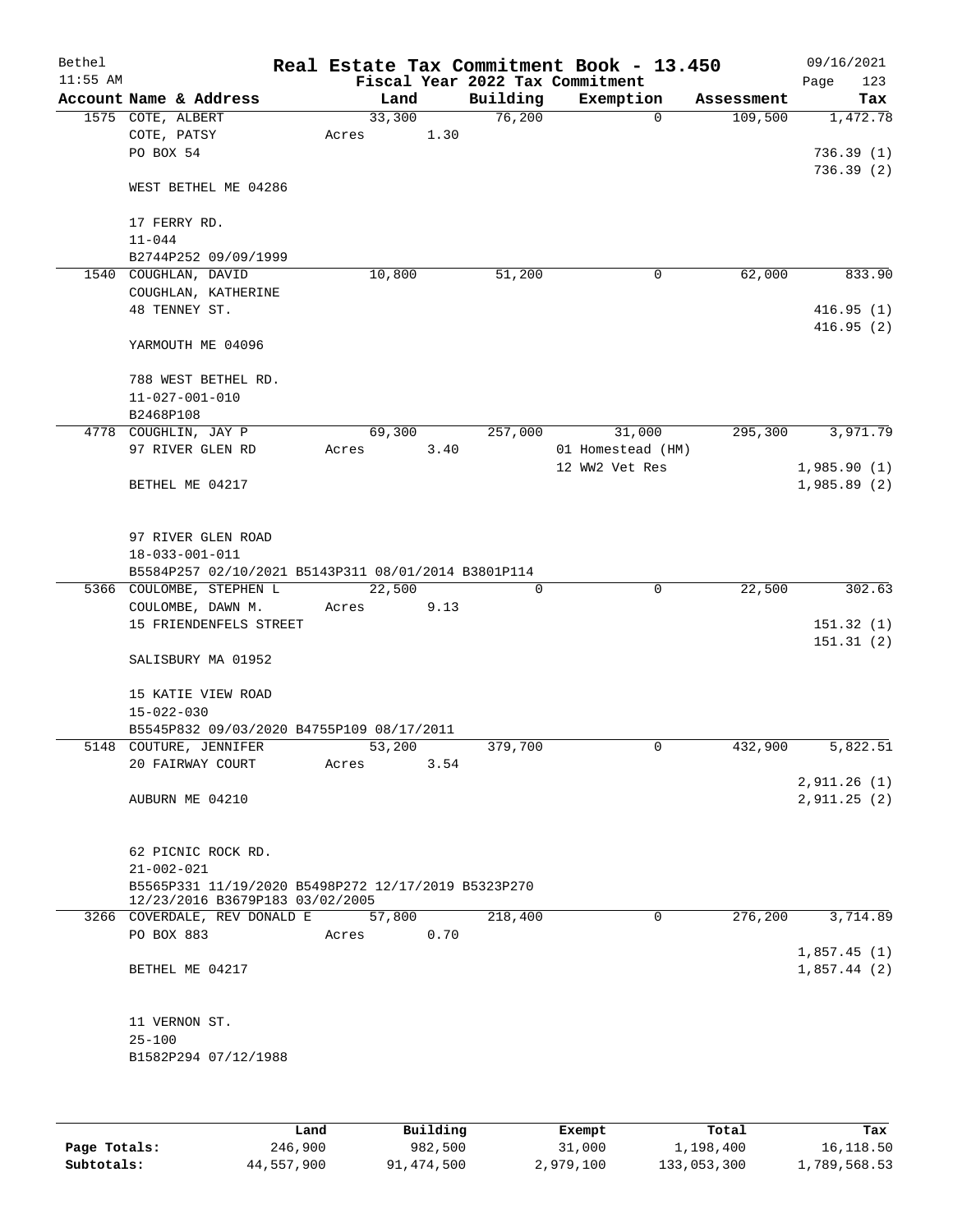| Bethel       |                                                                                 |       |                     |                                 | Real Estate Tax Commitment Book - 13.450 |                    | 09/16/2021                 |
|--------------|---------------------------------------------------------------------------------|-------|---------------------|---------------------------------|------------------------------------------|--------------------|----------------------------|
| $11:55$ AM   |                                                                                 |       |                     | Fiscal Year 2022 Tax Commitment |                                          |                    | 124<br>Page                |
|              | Account Name & Address                                                          |       | Land                | Building                        | Exemption                                | Assessment         | Tax                        |
|              | 1355 COWAN, JON<br>SCHUBERT-COWAN, JULIA D Acres 10.88<br>246 CHANDLER HILL RD. |       | 49,900              | 198,500                         | 25,000<br>01 Homestead (HM)              | 223,400            | 3,004.73<br>1,502.37(1)    |
|              | BETHEL ME 04217 4925                                                            |       |                     |                                 |                                          |                    | 1,502.36(2)                |
|              | 246 CHANDLER HILL RD.<br>$08 - 041 - 006$                                       |       |                     |                                 |                                          |                    |                            |
|              | B3552P93 07/15/2004                                                             |       |                     |                                 |                                          |                    |                            |
|              | 2631 COWGILL, JAMES                                                             |       | 52,300              | 70,800                          | 31,000                                   | 92,100             | 1,238.75                   |
|              | P.O. BOX 571                                                                    | Acres | 2.90                |                                 | 01 Homestead (HM)<br>12 WW2 Vet Res      |                    | 619.38(1)                  |
|              | BETHEL ME 04217                                                                 |       |                     |                                 |                                          |                    | 619.37(2)                  |
|              | 521 NORTH ROAD<br>$16 - 005$                                                    |       |                     |                                 |                                          |                    |                            |
|              | B871P147 09/19/1975                                                             |       |                     |                                 |                                          |                    |                            |
|              | 3011 COWGILL, WILLIAM F                                                         |       | 82,000              | 207,200                         | 31,000                                   | 258,200            | 3,472.79                   |
|              | COWGILL, KAREN A<br>55 TAYLOR WOODS RD                                          | Acres | 9.00                |                                 | 01 Homestead (HM)<br>12 WW2 Vet Res      |                    | 1,736.40(1)<br>1,736.39(2) |
|              | BETHEL ME 04217                                                                 |       |                     |                                 |                                          |                    |                            |
|              | 55 TAYLOR WOODS ROAD<br>$22 - 026 - 012$                                        |       |                     |                                 |                                          |                    |                            |
|              | B4362P212 10/08/2008 B3810P263 09/30/2005                                       |       |                     |                                 |                                          |                    |                            |
|              | 3770 COX, BRIAN P                                                               |       | 26,900              | 104,100                         | 0                                        | 131,000            | 1,761.95                   |
|              | 8 WHIPPORWILL DRIVE                                                             |       |                     |                                 |                                          |                    | 880.98 (1)                 |
|              | WESTWOOD MA 02090                                                               |       |                     |                                 |                                          |                    | 880.97 (2)                 |
|              | 53 SUNDAY RIVER ROAD<br>$18 - 005 - 004$<br>B3104P113                           |       |                     |                                 |                                          |                    |                            |
|              | 3773 COX, SPURGEON M. JR.,<br>PAULA J. COX, BRIAN COX<br>261 BURGESS AVE        |       | 26,900              | 183,400                         | 0                                        | 210,300            | 2,828.54                   |
|              | WESTWOOD MA 02090                                                               |       |                     |                                 |                                          |                    | 1,414.27(1)<br>1,414.27(2) |
|              | 53 SUNDAY RIVER ROAD<br>$18 - 005 - 007$                                        |       |                     |                                 |                                          |                    |                            |
|              | B3899P275 03/09/2006                                                            |       |                     |                                 |                                          |                    |                            |
|              | 3774 COX, SPURGEON M. JR.,<br>PAULA J. COX, BRIAN COX<br>261 BURGESS AVE        |       | 26,900              | 183,400                         | 0                                        | 210,300            | 2,828.54                   |
|              | WESTWOOD MA 02090                                                               |       |                     |                                 |                                          |                    | 1,414.27(1)<br>1,414.27(2) |
|              | 53 SUNDAY RIVER ROAD<br>$18 - 005 - 008$<br>B3899P275 03/09/2006                |       |                     |                                 |                                          |                    |                            |
|              |                                                                                 |       |                     |                                 |                                          |                    |                            |
| Page Totals: | Land<br>264,900                                                                 |       | Building<br>947,400 |                                 | Exempt<br>87,000                         | Total<br>1,125,300 | Tax<br>15, 135.30          |

**Subtotals:** 44,822,800 92,421,900 3,066,100 134,178,600 1,804,703.83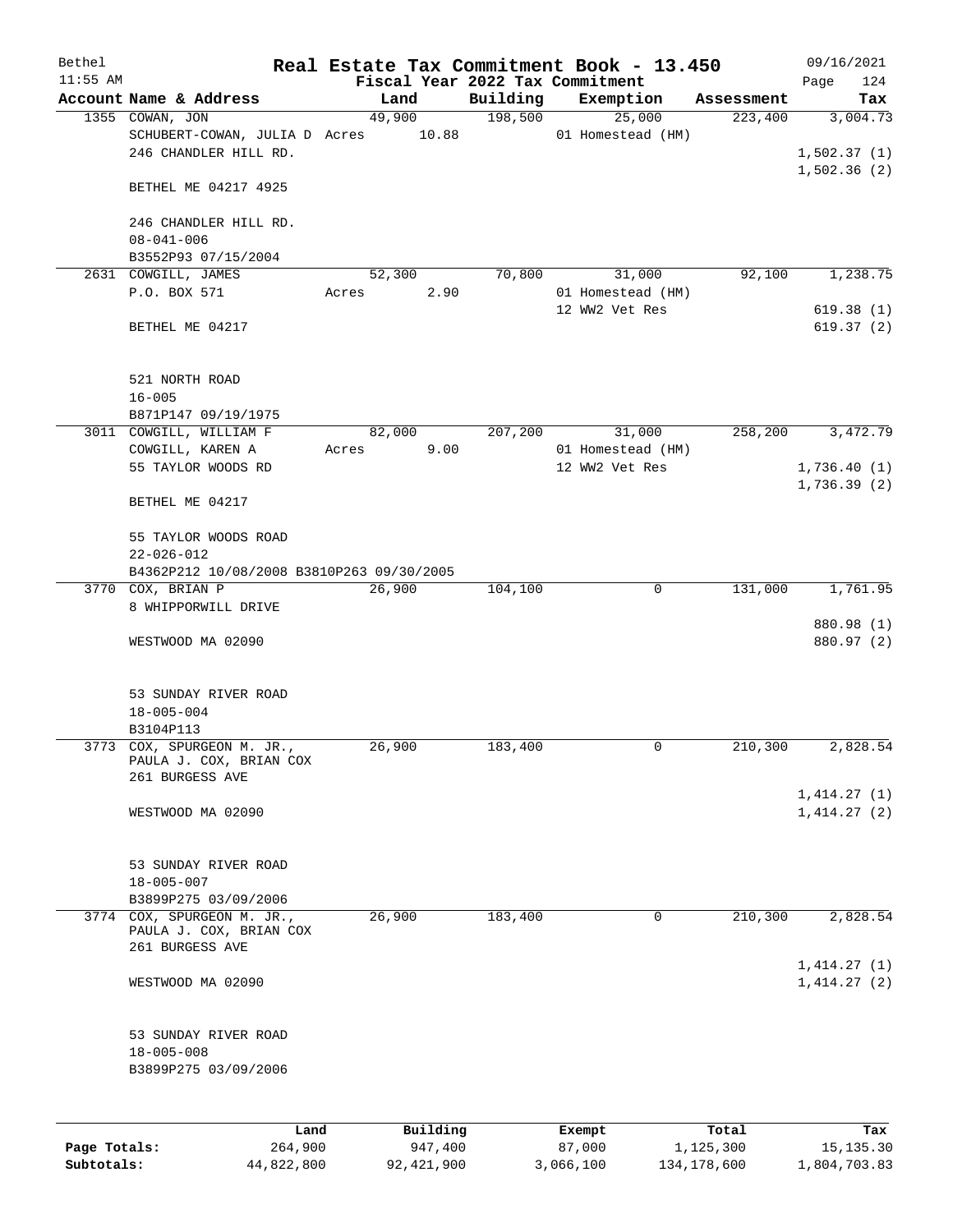| Bethel       |                                                         |                 |                |          | Real Estate Tax Commitment Book - 13.450 |                    | 09/16/2021               |
|--------------|---------------------------------------------------------|-----------------|----------------|----------|------------------------------------------|--------------------|--------------------------|
| $11:55$ AM   |                                                         |                 |                |          | Fiscal Year 2022 Tax Commitment          |                    | Page<br>125              |
|              | Account Name & Address                                  |                 | Land           | Building | Exemption                                | Assessment         | Tax                      |
|              | 3771 COX, SPURGEON M.<br>JR.,PAULA J. COX, BRIAN<br>COX |                 | 26,900         | 183,400  | $\mathbf 0$                              | 210,300            | 2,828.54                 |
|              | 261 BURGESS AVE                                         |                 |                |          |                                          |                    |                          |
|              |                                                         |                 |                |          |                                          |                    | 1,414.27(1)              |
|              | WESTWOOD MA 02090                                       |                 |                |          |                                          |                    | 1,414.27(2)              |
|              | 53 SUNDAY RIVER ROAD                                    |                 |                |          |                                          |                    |                          |
|              | $18 - 005 - 005$                                        |                 |                |          |                                          |                    |                          |
|              | B3899P275 03/09/2006                                    |                 |                |          |                                          |                    |                          |
|              | 2970 CRAIG, ALEXA K.                                    |                 | 33,600         | 112,800  | 0                                        | 146,400            | 1,969.08                 |
|              | CRAIG, ANTHONY K.                                       |                 |                |          |                                          |                    |                          |
|              | 16 LONGMEADOW RD                                        |                 |                |          |                                          |                    | 984.54 (1)<br>984.54 (2) |
|              | CUMBERLAND FORESIDE ME<br>04110                         |                 |                |          |                                          |                    |                          |
|              | 7 CHERRY LANE                                           |                 |                |          |                                          |                    |                          |
|              | $22 - 002 - 001 - 006$                                  |                 |                |          |                                          |                    |                          |
|              | B5450P822 02/04/2019 B3001P150 09/21/2001               |                 |                |          |                                          |                    |                          |
|              | 267 CRANE, ALLAN                                        |                 | 87,100         | 0        | 0                                        | 87,100             | 1,171.50                 |
|              | CRANE, MARY                                             |                 | Acres<br>25.60 |          |                                          |                    |                          |
|              | 55 MURIEL LANE                                          |                 |                |          |                                          |                    | 585.75 (1)               |
|              | BETHEL ME 04217                                         |                 |                |          |                                          |                    | 585.75 (2)               |
|              | MURIEL LANE                                             |                 |                |          |                                          |                    |                          |
|              | $04 - 083 - 00E - 003$                                  |                 |                |          |                                          |                    |                          |
|              | B5391P90 01/22/2018 B2670P226 02/18/1999                |                 |                |          |                                          |                    |                          |
| 268          | CRANE, ALLAN                                            |                 | 92,200         | 848,100  | 31,000                                   | 909,300            | 12,230.09                |
|              | CRANE, MARY<br>55 MURIEL LANE                           |                 | 20.30<br>Acres |          | 01 Homestead (HM)<br>12 WW2 Vet Res      |                    | 6, 115.05(1)             |
|              |                                                         |                 |                |          |                                          |                    | 6, 115.04(2)             |
|              | BETHEL ME 04217                                         |                 |                |          |                                          |                    |                          |
|              | 55 MURIEL LANE                                          |                 |                |          |                                          |                    |                          |
|              | $04 - 083 - 00E - 004$                                  |                 |                |          |                                          |                    |                          |
|              | B2670P226 02/18/1999                                    |                 |                |          |                                          |                    |                          |
|              | 1262 CRISPIN, SANDRA                                    |                 | 20,600         | 102,400  | 0                                        | 123,000            | 1,654.35                 |
|              | 156 REDBROOK ROAD                                       |                 | 0.25<br>Acres  |          |                                          |                    |                          |
|              | PLYMOUTH MA 02360                                       |                 |                |          |                                          |                    | 827.18 (1)<br>827.17(2)  |
|              | 116 WEST BETHEL RD.                                     |                 |                |          |                                          |                    |                          |
|              | $07 - 065$                                              |                 |                |          |                                          |                    |                          |
|              | B5570P197 12/09/2020 B3492P253 04/12/2004               |                 |                |          |                                          |                    |                          |
|              | 2650 CROCKER, STUART                                    |                 | 56,200         | 610,000  | 25,000                                   | 641,200            | 8,624.14                 |
|              | CROCKER, ELLEN                                          |                 | 48.00<br>Acres |          | 01 Homestead (HM)                        |                    |                          |
|              | 917 NORTH ROAD                                          |                 |                |          |                                          |                    | 4,312.07 (1)             |
|              | BETHEL ME 04217                                         |                 |                |          |                                          |                    | 4,312.07(2)              |
|              | 917 NORTH ROAD                                          |                 |                |          |                                          |                    |                          |
|              | $16 - 024$                                              |                 |                |          |                                          |                    |                          |
|              | B1037P149 B1037P149                                     |                 |                |          |                                          |                    |                          |
|              |                                                         |                 |                |          |                                          |                    |                          |
|              |                                                         |                 | Building       |          |                                          |                    |                          |
| Page Totals: |                                                         | Land<br>316,600 | 1,856,700      |          | Exempt<br>56,000                         | Total<br>2,117,300 | Tax<br>28, 477. 70       |
| Subtotals:   |                                                         | 45, 139, 400    | 94,278,600     |          | 3,122,100                                | 136,295,900        | 1,833,181.53             |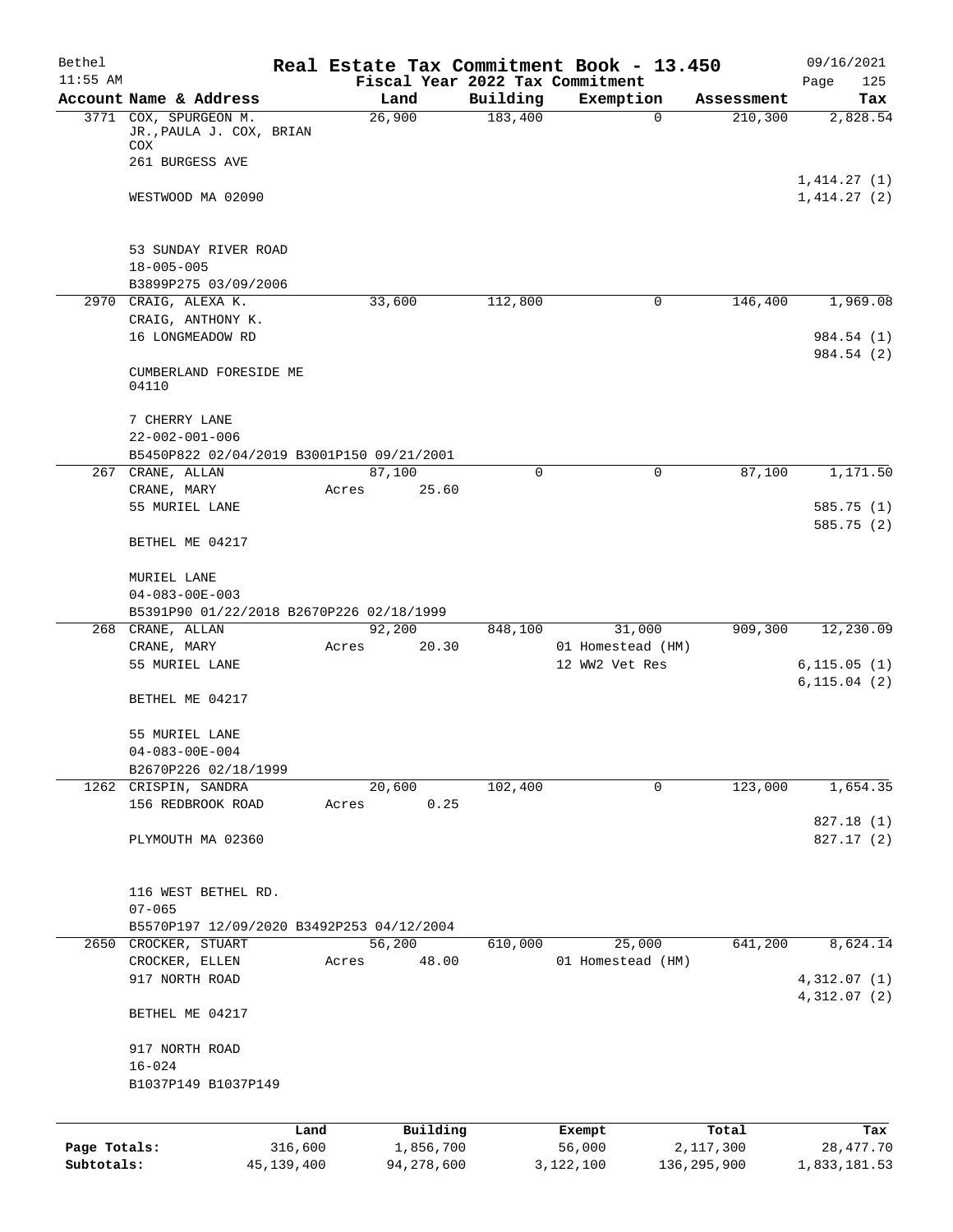| Bethel<br>$11:55$ AM |                                                                   |       |        |      |             | Real Estate Tax Commitment Book - 13.450<br>Fiscal Year 2022 Tax Commitment |   |            | Page | 09/16/2021<br>126     |
|----------------------|-------------------------------------------------------------------|-------|--------|------|-------------|-----------------------------------------------------------------------------|---|------------|------|-----------------------|
|                      | Account Name & Address                                            |       | Land   |      | Building    | Exemption                                                                   |   | Assessment |      | Tax                   |
|                      | 3079 CROCKETT, AARON                                              |       | 40,800 |      | 233,300     | 25,000                                                                      |   | 249,100    |      | 3,350.40              |
|                      | CROCKETT, KELLIE                                                  | Acres |        | 2.24 |             | 01 Homestead (HM)                                                           |   |            |      |                       |
|                      | 1390 INTERVALE RD.                                                |       |        |      |             |                                                                             |   |            |      | 1,675.20(1)           |
|                      |                                                                   |       |        |      |             |                                                                             |   |            |      | 1,675.20(2)           |
|                      | BETHEL ME 04217                                                   |       |        |      |             |                                                                             |   |            |      |                       |
|                      |                                                                   |       |        |      |             |                                                                             |   |            |      |                       |
|                      | 1390 INTERVALE RD.                                                |       |        |      |             |                                                                             |   |            |      |                       |
|                      | $23 - 028 - 003$                                                  |       |        |      |             |                                                                             |   |            |      |                       |
|                      | B2878P212                                                         |       |        |      |             |                                                                             |   |            |      |                       |
| 3066                 | CROCKETT, AARON                                                   |       | 40,000 |      | 23,900      |                                                                             | 0 | 63,900     |      | 859.46                |
|                      | EMERSON, EMERSON, COREY Acres                                     |       |        | 1.70 |             |                                                                             |   |            |      |                       |
|                      | 1390 INTERVALE RD                                                 |       |        |      |             |                                                                             |   |            |      | 429.73 (1)            |
|                      |                                                                   |       |        |      |             |                                                                             |   |            |      | 429.73 (2)            |
|                      | BETHEL ME 04217                                                   |       |        |      |             |                                                                             |   |            |      |                       |
|                      |                                                                   |       |        |      |             |                                                                             |   |            |      |                       |
|                      | 1054 INTERVALE RD.                                                |       |        |      |             |                                                                             |   |            |      |                       |
|                      | $23 - 018$                                                        |       |        |      |             |                                                                             |   |            |      |                       |
|                      | B5170P228 10/08/2014 B5033P307 08/05/2013 B4584P283               |       |        |      |             |                                                                             |   |            |      |                       |
|                      | 05/06/2010 B998P205<br>2883 CROCKETT, ANDREW C                    |       | 37,300 |      | $\mathbf 0$ |                                                                             | 0 | 37,300     |      | 501.69                |
|                      | CROCKETT, CHERRI L                                                | Acres | 17.00  |      |             |                                                                             |   |            |      |                       |
|                      | PO BOX 253                                                        |       |        |      |             |                                                                             |   |            |      | 250.85(1)             |
|                      |                                                                   |       |        |      |             |                                                                             |   |            |      | 250.84(2)             |
|                      | BETHEL ME 04217                                                   |       |        |      |             |                                                                             |   |            |      |                       |
|                      |                                                                   |       |        |      |             |                                                                             |   |            |      |                       |
|                      | INTERVALE RD N/S                                                  |       |        |      |             |                                                                             |   |            |      |                       |
|                      | $20 - 002$                                                        |       |        |      |             |                                                                             |   |            |      |                       |
|                      | B3411P231 11/04/2003                                              |       |        |      |             |                                                                             |   |            |      |                       |
|                      | 2514 CROCKETT, ANDREW C                                           |       | 41,400 |      | 236,200     | 25,000                                                                      |   | 252,600    |      | 3,397.47              |
|                      | CROCKETT, CHERRI L                                                | Acres |        | 3.60 |             | 01 Homestead (HM)                                                           |   |            |      |                       |
|                      | PO BOX 253                                                        |       |        |      |             |                                                                             |   |            |      | 1,698.74(1)           |
|                      |                                                                   |       |        |      |             |                                                                             |   |            |      | 1,698.73(2)           |
|                      | BETHEL ME 04217                                                   |       |        |      |             |                                                                             |   |            |      |                       |
|                      |                                                                   |       |        |      |             |                                                                             |   |            |      |                       |
|                      | 1847 INTERVALE RD.                                                |       |        |      |             |                                                                             |   |            |      |                       |
|                      | $14 - 035$                                                        |       |        |      |             |                                                                             |   |            |      |                       |
|                      | B3946P19 05/30/2006 B2335P6                                       |       |        |      |             |                                                                             |   |            |      |                       |
|                      | 3508 CROCKETT, CAROL                                              |       | 82,900 |      | 93,000      |                                                                             | 0 | 175,900    |      | $2,365.\overline{86}$ |
|                      | PO BOX 611                                                        | Acres |        | 1.00 |             |                                                                             |   |            |      |                       |
|                      |                                                                   |       |        |      |             |                                                                             |   |            |      | 1,182.93(1)           |
|                      | BETHEL ME 0427                                                    |       |        |      |             |                                                                             |   |            |      | 1,182.93(2)           |
|                      |                                                                   |       |        |      |             |                                                                             |   |            |      |                       |
|                      |                                                                   |       |        |      |             |                                                                             |   |            |      |                       |
|                      | 138 PARADISE RD.                                                  |       |        |      |             |                                                                             |   |            |      |                       |
|                      | $26 - 065$                                                        |       |        |      |             |                                                                             |   |            |      |                       |
|                      | B5561P930 11/06/2020 B2570P327 06/11/1998 B2570P325<br>06/11/1998 |       |        |      |             |                                                                             |   |            |      |                       |
|                      | 1369 CROCKETT, CLAYTON                                            |       | 41,000 |      | 133,000     | 31,000                                                                      |   | 143,000    |      | 1,923.35              |
|                      | CROCKETT, GLORIA                                                  | Acres |        | 2.40 |             | 01 Homestead (HM)                                                           |   |            |      |                       |
|                      | PO BOX 420                                                        |       |        |      |             | 12 WW2 Vet Res                                                              |   |            |      | 961.68(1)             |
|                      |                                                                   |       |        |      |             |                                                                             |   |            |      | 961.67(2)             |
|                      | BETHEL ME 04217                                                   |       |        |      |             |                                                                             |   |            |      |                       |
|                      |                                                                   |       |        |      |             |                                                                             |   |            |      |                       |
|                      | 208 WALKERS MILLS RD.                                             |       |        |      |             |                                                                             |   |            |      |                       |
|                      | $08 - 052$                                                        |       |        |      |             |                                                                             |   |            |      |                       |
|                      | B5460P174 04/26/2019 B561P229 03/28/1957                          |       |        |      |             |                                                                             |   |            |      |                       |
|                      |                                                                   |       |        |      |             |                                                                             |   |            |      |                       |
|                      |                                                                   |       |        |      |             |                                                                             |   |            |      |                       |
|                      |                                                                   |       |        |      |             |                                                                             |   |            |      |                       |

|              | Land       | Building   | Exempt    | Total       | Tax          |
|--------------|------------|------------|-----------|-------------|--------------|
| Page Totals: | 283,400    | 719,400    | 81,000    | 921,800     | 12,398.23    |
| Subtotals:   | 45,422,800 | 94,998,000 | 3,203,100 | 137,217,700 | 1,845,579.76 |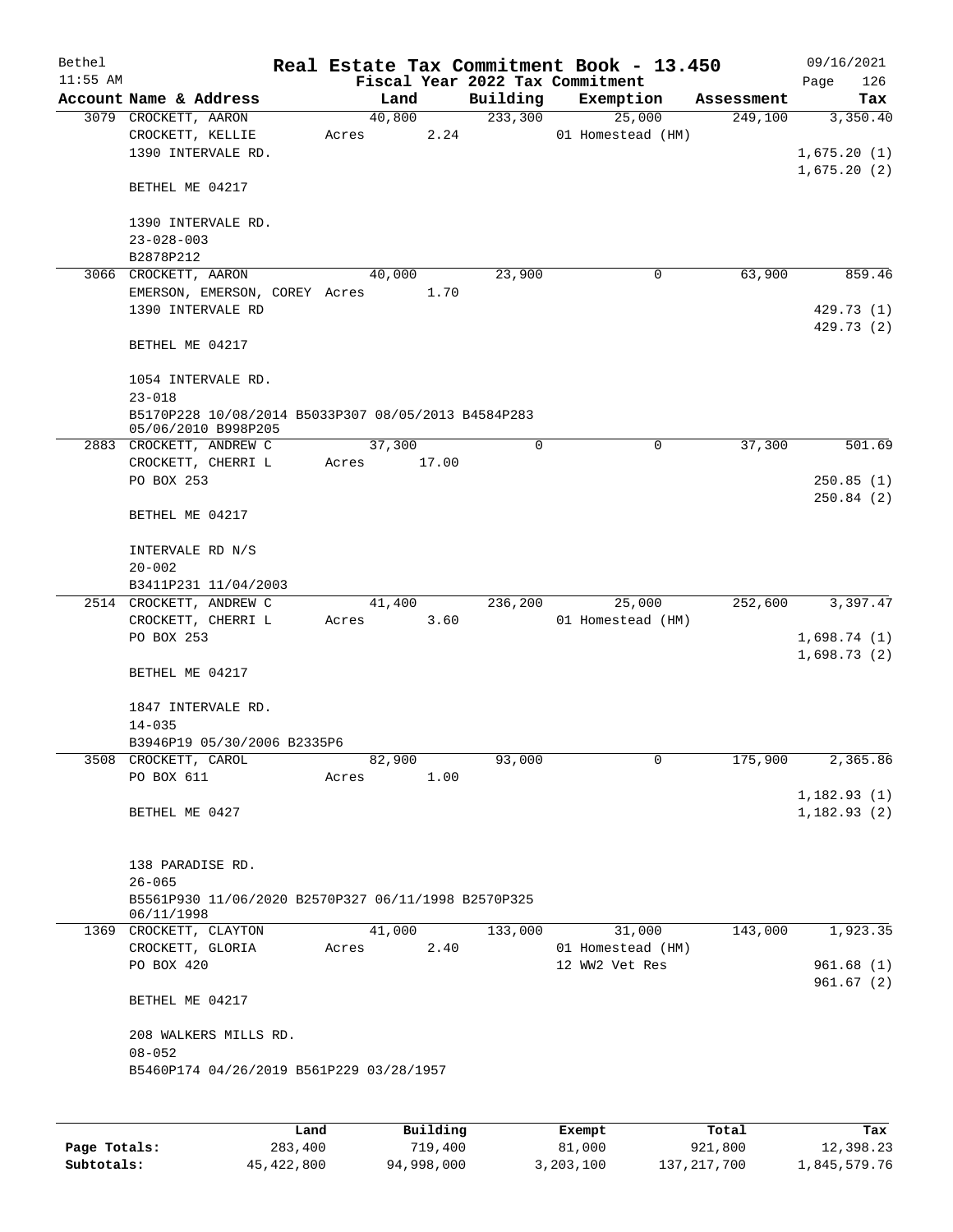| Bethel<br>$11:55$ AM |                                                                                        |        |       |          | Real Estate Tax Commitment Book - 13.450<br>Fiscal Year 2022 Tax Commitment |            | 09/16/2021<br>Page<br>127 |
|----------------------|----------------------------------------------------------------------------------------|--------|-------|----------|-----------------------------------------------------------------------------|------------|---------------------------|
|                      | Account Name & Address                                                                 | Land   |       | Building | Exemption                                                                   | Assessment | Tax                       |
|                      | 2819 CROCKETT, CLYDE                                                                   | 28,800 |       | $\Omega$ | $\Omega$                                                                    | 28,800     | 387.36                    |
|                      | RICE, GLORIA CROCKETT                                                                  | Acres  | 1.00  |          |                                                                             |            |                           |
|                      | 8 SCHOOL BROOK RD                                                                      |        |       |          |                                                                             |            | 193.68(1)<br>193.68(2)    |
|                      | BETHEL ME 04217                                                                        |        |       |          |                                                                             |            |                           |
|                      | SCHOOL HOUSE BROOK RD<br>18-061-001-001                                                |        |       |          |                                                                             |            |                           |
|                      | B5460P174 04/26/2019 B5460P170 04/26/2019 B5029P211<br>08/23/2013 B1530P168 12/09/1987 |        |       |          |                                                                             |            |                           |
|                      | 2822 CROCKETT, CLYDE H                                                                 | 32,500 |       | 62,800   | 25,000                                                                      | 70,300     | 945.54                    |
|                      | 8 SCHOOL HOUSE ROAD                                                                    | Acres  | 0.63  |          | 01 Homestead (HM)                                                           |            |                           |
|                      |                                                                                        |        |       |          |                                                                             |            | 472.77 (1)                |
|                      | BETHEL ME 04217                                                                        |        |       |          |                                                                             |            | 472.77 (2)                |
|                      | 8 SCHOOLHOUSE BROOK RD                                                                 |        |       |          |                                                                             |            |                           |
|                      | $18 - 064$                                                                             |        |       |          |                                                                             |            |                           |
|                      | B5412P215 06/11/2018 B3845P121 11/23/2005                                              |        |       |          |                                                                             |            |                           |
|                      | 149 CROCKETT, DALE<br>PO BOX 4                                                         | 19,400 |       | 37,300   | 25,000                                                                      | 31,700     | 426.37                    |
|                      |                                                                                        | Acres  | 0.20  |          | 01 Homestead (HM)                                                           |            | 213.19(1)                 |
|                      | GREENWOOD ME 04255                                                                     |        |       |          |                                                                             |            | 213.18(2)                 |
|                      | 911 WALKERS MILLS RD.                                                                  |        |       |          |                                                                             |            |                           |
|                      | $04 - 006$                                                                             |        |       |          |                                                                             |            |                           |
|                      | B2487P219 10/21/1997                                                                   |        |       |          |                                                                             |            |                           |
|                      | 2788 CROCKETT, DAVID C                                                                 | 38,400 |       | 107,900  | 25,000                                                                      | 121,300    | 1,631.49                  |
|                      | CROCKETT, JOANN                                                                        | Acres  | 1.00  |          | 01 Homestead (HM)                                                           |            |                           |
|                      | 815 INTERVALE ROAD                                                                     |        |       |          |                                                                             |            | 815.75(1)                 |
|                      |                                                                                        |        |       |          |                                                                             |            | 815.74(2)                 |
|                      | BETHEL ME 04217                                                                        |        |       |          |                                                                             |            |                           |
|                      | 815 INTERVALE RD.                                                                      |        |       |          |                                                                             |            |                           |
|                      | $18 - 039$                                                                             |        |       |          |                                                                             |            |                           |
|                      | B3768P87 07/21/2005                                                                    |        |       |          |                                                                             |            |                           |
|                      | 3076 CROCKETT, GLORIA                                                                  | 68,100 |       | 138,900  | 31,000                                                                      | 176,000    | 2,367.20                  |
|                      | 1360 INTERVALE RD.                                                                     | Acres  | 39.00 |          | 01 Homestead (HM)                                                           |            |                           |
|                      |                                                                                        |        |       |          | 22 WW2 Widow Res.                                                           |            | 1,183.60(1)               |
|                      | BETHEL ME 04217                                                                        |        |       |          |                                                                             |            | 1,183.60(2)               |
|                      | 1360 INTERVALE RD.                                                                     |        |       |          |                                                                             |            |                           |
|                      | $23 - 028$                                                                             |        |       |          |                                                                             |            |                           |
|                      | B1280P176 09/25/1984                                                                   |        |       |          |                                                                             |            |                           |
| 1469                 | CROCKETT, GORDON                                                                       | 37,500 |       | 0        | 0                                                                           | 37,500     | 504.38                    |
|                      | CROCKETT, JARROD S                                                                     | Acres  | 5.33  |          |                                                                             |            |                           |
|                      | PO BOX 701                                                                             |        |       |          |                                                                             |            | 252.19(1)                 |
|                      | BETHEL ME 04217                                                                        |        |       |          |                                                                             |            | 252.19(2)                 |
|                      | EAST BETHEL RD.                                                                        |        |       |          |                                                                             |            |                           |
|                      | $09 - 038 - 007$<br>B5170P145 10/07/2014 B1523P70 10/13/1987                           |        |       |          |                                                                             |            |                           |
|                      |                                                                                        |        |       |          |                                                                             |            |                           |
|                      |                                                                                        |        |       |          |                                                                             |            |                           |

|              | Land       | Building   | Exempt    | Total       | Tax          |
|--------------|------------|------------|-----------|-------------|--------------|
| Page Totals: | 224,700    | 346,900    | 106,000   | 465,600     | 6,262.34     |
| Subtotals:   | 45,647,500 | 95,344,900 | 3,309,100 | 137,683,300 | 1,851,842.10 |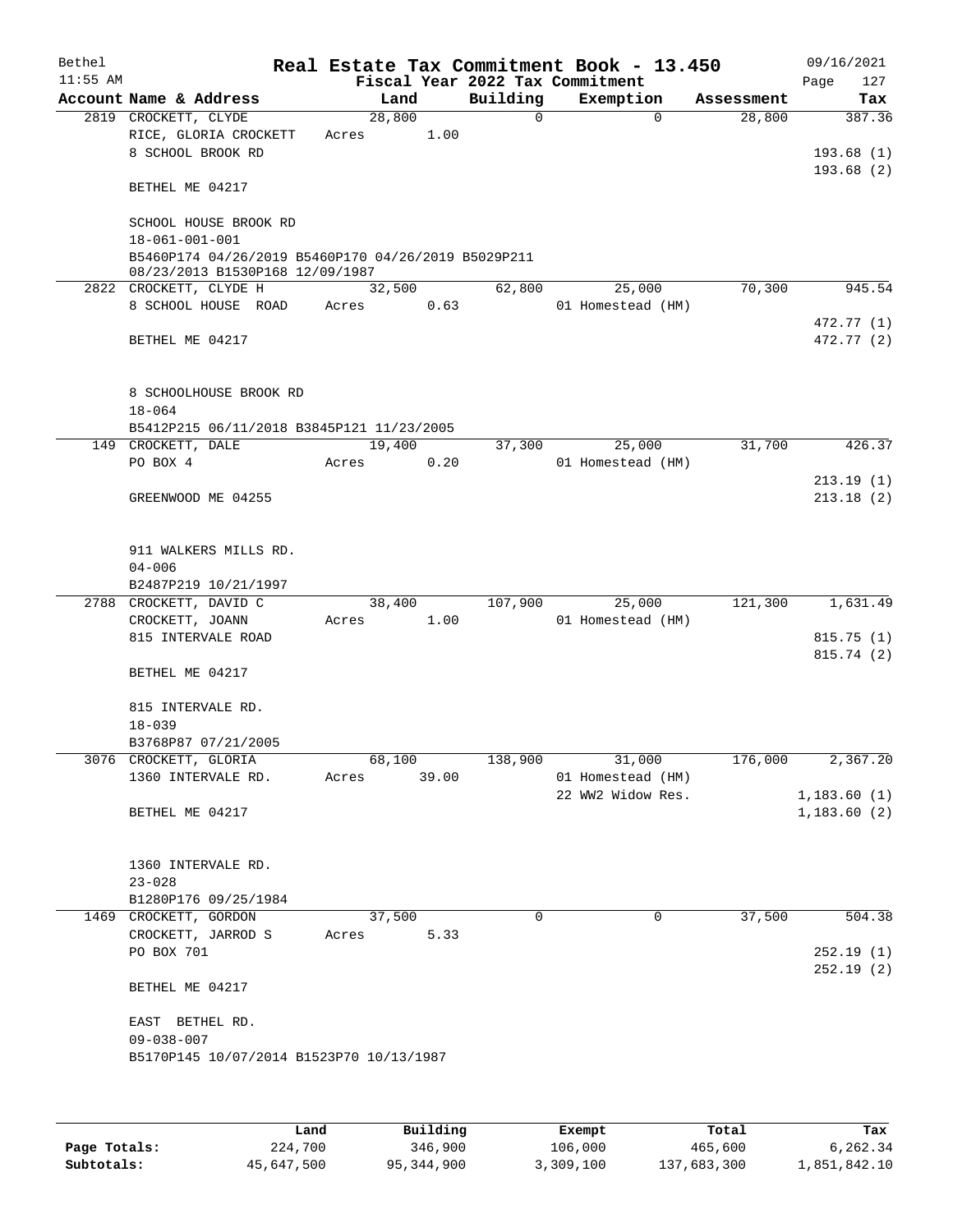| Bethel     |                                                                                      |        |      |          | Real Estate Tax Commitment Book - 13.450 |            | 09/16/2021   |
|------------|--------------------------------------------------------------------------------------|--------|------|----------|------------------------------------------|------------|--------------|
| $11:55$ AM |                                                                                      |        |      |          | Fiscal Year 2022 Tax Commitment          |            | 128<br>Page  |
|            | Account Name & Address                                                               | Land   |      | Building | Exemption                                | Assessment | Tax          |
|            | 1474 CROCKETT, GORDON &<br>ROSEANN                                                   | 38,300 |      | 163,300  | 31,000                                   | 170,600    | 2,294.57     |
|            | C/O CROCKETT, JARROD S. Acres                                                        |        | 6.20 |          | 01 Homestead (HM)                        |            |              |
|            | PO BOX 701                                                                           |        |      |          | 12 WW2 Vet Res                           |            | 1,147.29(1)  |
|            |                                                                                      |        |      |          |                                          |            | 1,147.28(2)  |
|            | BETHEL ME 04217                                                                      |        |      |          |                                          |            |              |
|            | 461 EAST BETHEL RD.                                                                  |        |      |          |                                          |            |              |
|            | $09 - 045$                                                                           |        |      |          |                                          |            |              |
|            | B5003P13 06/26/2013 B785P99 03/30/1973                                               |        |      |          |                                          |            |              |
|            | 5237 CROCKETT, GORDON D                                                              | 28,300 |      | $\Omega$ | 0                                        | 28,300     | 380.64       |
|            | CROCKETT, CROCKETT<br>JARROD S. JT                                                   | Acres  | 4.78 |          |                                          |            |              |
|            | 439 EAST BETHEL ROAD                                                                 |        |      |          |                                          |            | 190.32(1)    |
|            |                                                                                      |        |      |          |                                          |            | 190.32(2)    |
|            | BETHEL ME 04217                                                                      |        |      |          |                                          |            |              |
|            | EAST BETHEL ROAD                                                                     |        |      |          |                                          |            |              |
|            | $09 - 041 - 002$                                                                     |        |      |          |                                          |            |              |
|            | B5337P622 03/30/2017 B5316P673 11/10/2016 B4774P24<br>09/08/2011 B4573P62 03/19/2010 |        |      |          |                                          |            |              |
|            | 1476 CROCKETT, JARROD S                                                              | 33,500 |      | 154,900  | 25,000                                   | 163,400    | 2,197.73     |
|            | CROCKETT, PAIGE D                                                                    | Acres  | 1.40 |          | 01 Homestead (HM)                        |            |              |
|            | PO BOX 701                                                                           |        |      |          |                                          |            | 1,098.87(1)  |
|            |                                                                                      |        |      |          |                                          |            | 1,098.86(2)  |
|            | BETHEL ME 04217                                                                      |        |      |          |                                          |            |              |
|            | 439 EAST BETHEL RD.                                                                  |        |      |          |                                          |            |              |
|            | $09 - 047$                                                                           |        |      |          |                                          |            |              |
|            | B4989P107 05/24/2013 B4226P328 11/21/2007 B2786P219                                  |        |      |          |                                          |            |              |
|            | 1427 CROCKETT, JARROD S                                                              | 49,900 |      | $\Omega$ | $\mathbf 0$                              | 49,900     | 671.16       |
|            | CROCKETT, CROCKETT,<br>GORDON                                                        | Acres  | 9.00 |          |                                          |            |              |
|            | PO BOX 701                                                                           |        |      |          |                                          |            | 335.58(1)    |
|            |                                                                                      |        |      |          |                                          |            | 335.58(2)    |
|            | BETHEL ME 04217                                                                      |        |      |          |                                          |            |              |
|            | EAST<br>BETHEL RD.                                                                   |        |      |          |                                          |            |              |
|            | 09-010-001                                                                           |        |      |          |                                          |            |              |
|            | B5085P163 01/28/2014 B4830P117 03/28/2012 B4385P286                                  |        |      |          |                                          |            |              |
|            | 12/16/2008 B1736P165 06/11/1990                                                      |        |      |          |                                          |            |              |
|            | 4553 CROCKETT, JASON D                                                               | 33,000 |      | 134,500  | 0                                        | 167,500    | 2,252.88     |
|            | CROCKETT, ANDREA K                                                                   | Acres  | 1.17 |          |                                          |            |              |
|            | 74 CENTRAL PARK AVE                                                                  |        |      |          |                                          |            | 1, 126.44(1) |
|            |                                                                                      |        |      |          |                                          |            | 1, 126.44(2) |
|            | OLD ORCHARD BEACH ME<br>04064                                                        |        |      |          |                                          |            |              |
|            | 890 EAST BETHEL ROAD                                                                 |        |      |          |                                          |            |              |
|            | $14 - 041 - 001$                                                                     |        |      |          |                                          |            |              |
|            | B3395P302 10/09/2003                                                                 |        |      |          |                                          |            |              |
|            |                                                                                      |        |      |          |                                          |            |              |

|              | Land       | Building   | Exempt    | Total       | Tax          |
|--------------|------------|------------|-----------|-------------|--------------|
| Page Totals: | 183,000    | 452,700    | 56,000    | 579,700     | 7,796.98     |
| Subtotals:   | 45,830,500 | 95,797,600 | 3,365,100 | 138,263,000 | 1,859,639.08 |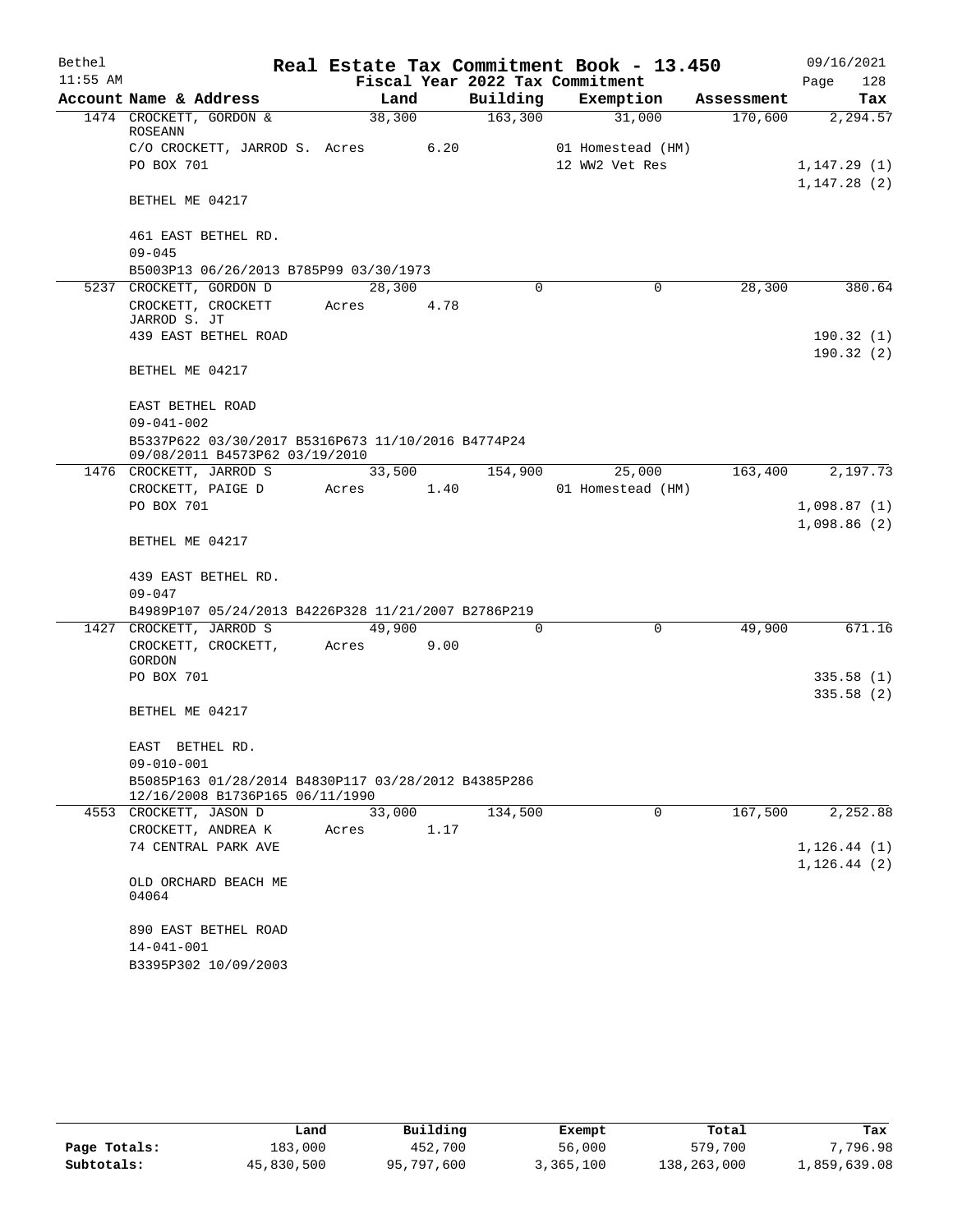| Bethel     |                                                               |             |        |             | Real Estate Tax Commitment Book - 13.450 |            | 09/16/2021  |
|------------|---------------------------------------------------------------|-------------|--------|-------------|------------------------------------------|------------|-------------|
| $11:55$ AM |                                                               |             |        |             | Fiscal Year 2022 Tax Commitment          |            | 129<br>Page |
|            | Account Name & Address                                        |             | Land   | Building    | Exemption                                | Assessment | Tax         |
|            | 205 CROCKETT, KENNETH                                         |             | 32,900 | 70,800      | 25,000                                   | 78,700     | 1,058.52    |
|            | CROCKETT, LAURIE<br>111 EAST BETHEL ROAD                      | Acres       | 1.10   |             | 01 Homestead (HM)                        |            | 529.26(1)   |
|            |                                                               |             |        |             |                                          |            | 529.26(2)   |
|            | BETHEL ME 04217                                               |             |        |             |                                          |            |             |
|            | 111 EAST BETHEL RD.                                           |             |        |             |                                          |            |             |
|            | $04 - 054$                                                    |             |        |             |                                          |            |             |
|            | B689P125                                                      |             |        |             |                                          |            |             |
|            | 369 CROCKETT, LOLA B.                                         |             | 26,600 | $\mathbf 0$ | 0                                        | 26,600     | 357.77      |
|            | CROCKETT, CLYDE                                               | Acres 37.00 |        |             |                                          |            |             |
|            | PO BOX 420                                                    |             |        |             |                                          |            | 178.89(1)   |
|            | BETHEL ME 04217                                               |             |        |             |                                          |            | 178.88(2)   |
|            | FLAT RD.                                                      |             |        |             |                                          |            |             |
|            | $06 - 014$                                                    |             |        |             |                                          |            |             |
|            | B5460P176 04/26/2019 B1020P232 01/11/1979                     |             |        |             |                                          |            |             |
|            | 3364 CROMWELL, NICHOLAS C<br>CROMWELL, CATHARINE M Acres 2.00 |             | 63,400 | 162,200     | 0                                        | 225,600    | 3,034.32    |
|            | 649 HOPE ST                                                   |             |        |             |                                          |            | 1,517.16(1) |
|            |                                                               |             |        |             |                                          |            | 1,517.16(2) |
|            | BRISTOL RI 02809                                              |             |        |             |                                          |            |             |
|            | 54 CHAPMAN ST.                                                |             |        |             |                                          |            |             |
|            | $25 - 185$                                                    |             |        |             |                                          |            |             |
|            | B4777P150 10/31/2011 B1444P4 12/16/1986                       |             |        |             |                                          |            |             |
|            | 4790 CRONE, WILLIAM P                                         |             | 37,100 | $\Omega$    | 0                                        | 37,100     | 499.00      |
|            | SAMPSON, JONATHAN S                                           | Acres       | 2.66   |             |                                          |            |             |
|            | PO BOX 303                                                    |             |        |             |                                          |            | 249.50(1)   |
|            | 629 FERN AVE                                                  |             |        |             |                                          |            | 249.50(2)   |
|            | LONG ISLAND ME 04050                                          |             |        |             |                                          |            |             |
|            | SWAN HILL AT INTERVALE                                        |             |        |             |                                          |            |             |
|            | $23 - 013 - 001 - 002$                                        |             |        |             |                                          |            |             |
|            | B4398P281 02/02/2009 B4044P47 11/10/2006                      |             |        |             |                                          |            |             |
|            | 4791 CRONE, WILLIAM P                                         |             | 37,400 | 0           | 0                                        | 37,400     | 503.03      |
|            | SAMPSON, JONATHAN S                                           | Acres       | 2.91   |             |                                          |            |             |
|            | C/O JONATHAN SAMPSON                                          |             |        |             |                                          |            | 251.52(1)   |
|            | 73 MERRILL STREET                                             |             |        |             |                                          |            | 251.51(2)   |
|            | PORTLAND ME 04101                                             |             |        |             |                                          |            |             |
|            | SWAN HILL AT INTERVALE                                        |             |        |             |                                          |            |             |
|            | $23 - 013 - 001 - 003$                                        |             |        |             |                                          |            |             |
|            | B4398P281 02/02/2009 B4044P47 11/10/2006                      |             |        |             |                                          |            |             |
|            | 3754 CROOKER, NATHAN T                                        |             | 67,900 | 90,400      | 0                                        | 158,300    | 2,129.14    |
|            | 684 GROVER HILL RD.                                           | Acres       | 41.90  |             |                                          |            |             |
|            |                                                               |             |        |             |                                          |            | 1,064.57(1) |
|            | BETHEL ME 04217                                               |             |        |             |                                          |            | 1,064.57(2) |
|            | 837 NORTH ROAD                                                |             |        |             |                                          |            |             |
|            | $16 - 023 - 001$                                              |             |        |             |                                          |            |             |
|            | B4796P87 12/19/2011 B3218P46 12/23/2002                       |             |        |             |                                          |            |             |
|            |                                                               |             |        |             |                                          |            |             |

|              | Land       | Building   | Exempt    | Total       | Tax          |
|--------------|------------|------------|-----------|-------------|--------------|
| Page Totals: | 265,300    | 323,400    | 25,000    | 563,700     | 7,581.78     |
| Subtotals:   | 46,095,800 | 96,121,000 | 3,390,100 | 138,826,700 | 1,867,220.86 |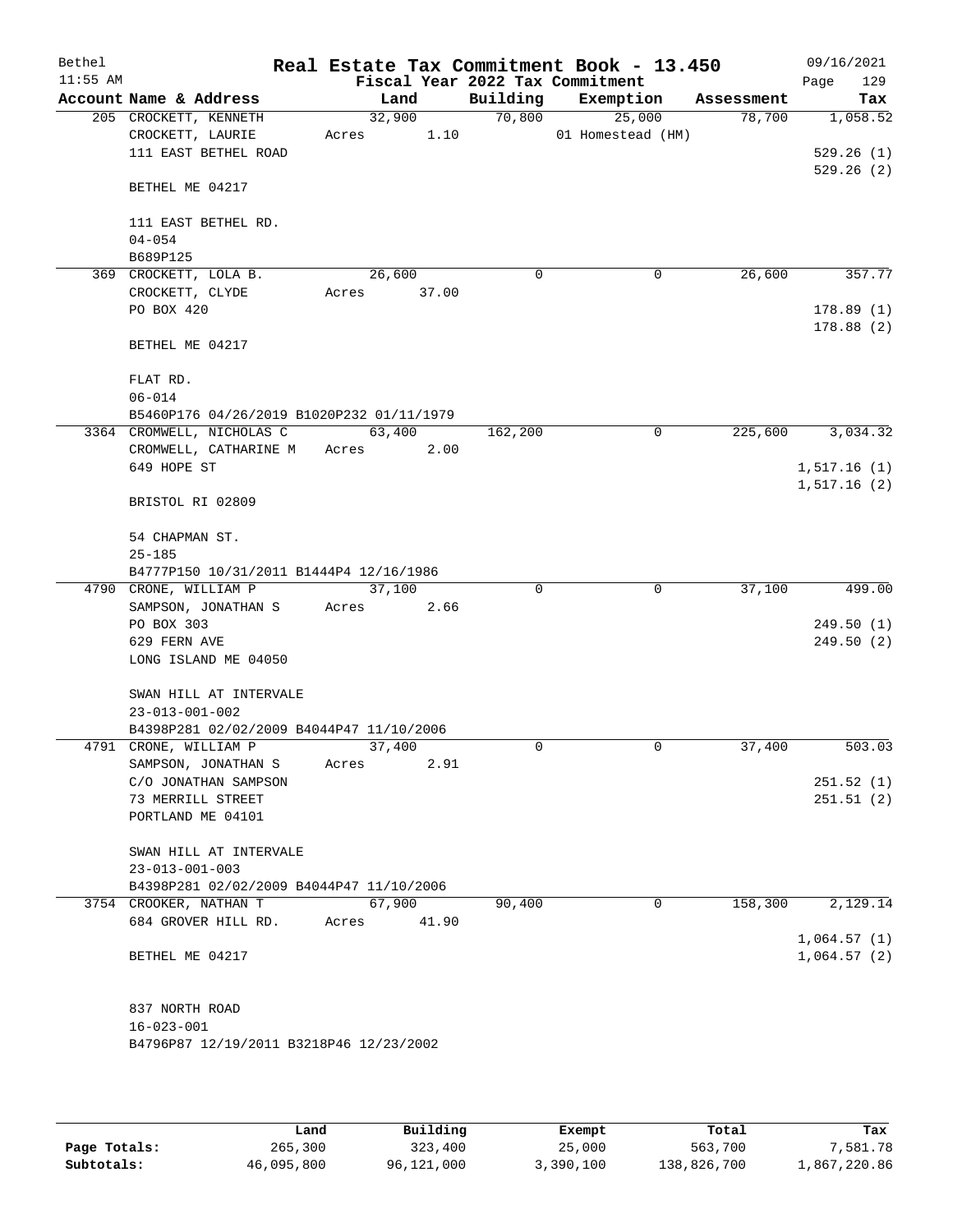| Bethel     |                                                                   |       |        |       | Real Estate Tax Commitment Book - 13.450 |                   |            | 09/16/2021              |
|------------|-------------------------------------------------------------------|-------|--------|-------|------------------------------------------|-------------------|------------|-------------------------|
| $11:55$ AM |                                                                   |       |        |       | Fiscal Year 2022 Tax Commitment          |                   |            | Page<br>130             |
|            | Account Name & Address                                            |       | Land   |       | Building                                 | Exemption         | Assessment | Tax                     |
|            | 52 CROOKER, NATHAN T. &<br>KATHERINE S.                           |       | 66,000 |       | 309,200                                  | $\Omega$          | 375,200    | 5,046.44                |
|            | 684 GROVER HILL ROAD                                              | Acres |        | 1.90  |                                          |                   |            |                         |
|            |                                                                   |       |        |       |                                          |                   |            | 2,523.22(1)             |
|            | BETHEL ME 04217                                                   |       |        |       |                                          |                   |            | 2,523.22 (2)            |
|            |                                                                   |       |        |       |                                          |                   |            |                         |
|            | 684 GROVER HILL RD.<br>$01 - 044 - 002$                           |       |        |       |                                          |                   |            |                         |
|            | B5578P569 01/14/2021 B5179P329 11/04/2014 B4956P320               |       |        |       |                                          |                   |            |                         |
|            | 02/21/2013 B4317P242 06/30/2008 B4317P240 06/30/2008              |       |        |       |                                          |                   |            |                         |
|            | B4317P238 06/26/2008 B4317P232 06/30/2008 B3576P236<br>08/25/2004 |       |        |       |                                          |                   |            |                         |
|            | 5408 CROOKER, NATHAN T. &                                         |       | 54,700 |       | $\Omega$                                 | 0                 | 54,700     | 735.72                  |
|            | KATHERINE S.                                                      |       |        |       |                                          |                   |            |                         |
|            | 684 GROVER HILL ROAD                                              | Acres |        | 24.10 |                                          |                   |            | 367.86(1)               |
|            | BETHEL ME 04217                                                   |       |        |       |                                          |                   |            | 367.86(2)               |
|            |                                                                   |       |        |       |                                          |                   |            |                         |
|            |                                                                   |       |        |       |                                          |                   |            |                         |
|            | GROVER HILL RD.                                                   |       |        |       |                                          |                   |            |                         |
|            | $01 - 044$<br>B5578P569 01/14/2021 B5343P197 05/03/2017 B5179P329 |       |        |       |                                          |                   |            |                         |
|            | 11/04/2014 B4956P320 02/21/2013 B4317P242 06/30/2008              |       |        |       |                                          |                   |            |                         |
|            | B4317P240 06/30/2008 B4317P238 06/26/2008 B4317P232               |       |        |       |                                          |                   |            |                         |
|            | 06/30/2008 B3576P236 08/25/2004<br>128 CROSS FAMILY               |       | 1,200  |       | 0                                        | 0                 | 1,200      | 16.14                   |
|            | PARTNERSHIP                                                       |       |        |       |                                          |                   |            |                         |
|            | 309 VERNON STREET                                                 | Acres |        | 13.00 |                                          |                   |            |                         |
|            | BETHEL ME 04217                                                   |       |        |       |                                          |                   |            | 8.07(1)<br>8.07(2)      |
|            |                                                                   |       |        |       |                                          |                   |            |                         |
|            |                                                                   |       |        |       |                                          |                   |            |                         |
|            | VERNON ST.                                                        |       |        |       |                                          |                   |            |                         |
|            | $03 - 009$                                                        |       |        |       |                                          |                   |            |                         |
|            | B2321P320 05/01/1996<br>114 CROSS FAMILY                          |       | 35,500 |       | 0                                        | 0                 | 35,500     | 477.48                  |
|            | PARTNERSHIP                                                       |       |        |       |                                          |                   |            |                         |
|            | 309 VERNON STREET                                                 | Acres |        | 29.00 |                                          |                   |            |                         |
|            | BETHEL ME 04217                                                   |       |        |       |                                          |                   |            | 238.74 (1)<br>238.74(2) |
|            |                                                                   |       |        |       |                                          |                   |            |                         |
|            |                                                                   |       |        |       |                                          |                   |            |                         |
|            | 222 VERNON ST.                                                    |       |        |       |                                          |                   |            |                         |
|            | $03 - 001$                                                        |       |        |       |                                          |                   |            |                         |
|            | B2321P320 05/01/1996<br>3651 CROSS FAMILY                         |       | 49,000 |       | 88,600                                   | 31,000            | 106,600    | 1,433.77                |
|            | PARTNERSHIP                                                       |       |        |       |                                          |                   |            |                         |
|            | 309 VERNON STREET                                                 | Acres |        | 10.00 |                                          | 01 Homestead (HM) |            |                         |
|            |                                                                   |       |        |       |                                          | 12 WW2 Vet Res    |            | 716.89(1)               |
|            | BETHEL ME 04217                                                   |       |        |       |                                          |                   |            | 716.88(2)               |
|            |                                                                   |       |        |       |                                          |                   |            |                         |
|            | 309 VERNON ST.                                                    |       |        |       |                                          |                   |            |                         |
|            | $27 - 043$                                                        |       |        |       |                                          |                   |            |                         |
|            | B2321P320 05/01/1996 B624P354 02/07/1964                          |       |        |       |                                          |                   |            |                         |
|            |                                                                   |       |        |       |                                          |                   |            |                         |
|            |                                                                   |       |        |       |                                          |                   |            |                         |

|              | Land       | Building   | Exempt    | Total       | Tax          |
|--------------|------------|------------|-----------|-------------|--------------|
| Page Totals: | 206,400    | 397,800    | 31,000    | 573,200     | 7,709.55     |
| Subtotals:   | 46,302,200 | 96,518,800 | 3,421,100 | 139,399,900 | 1,874,930.41 |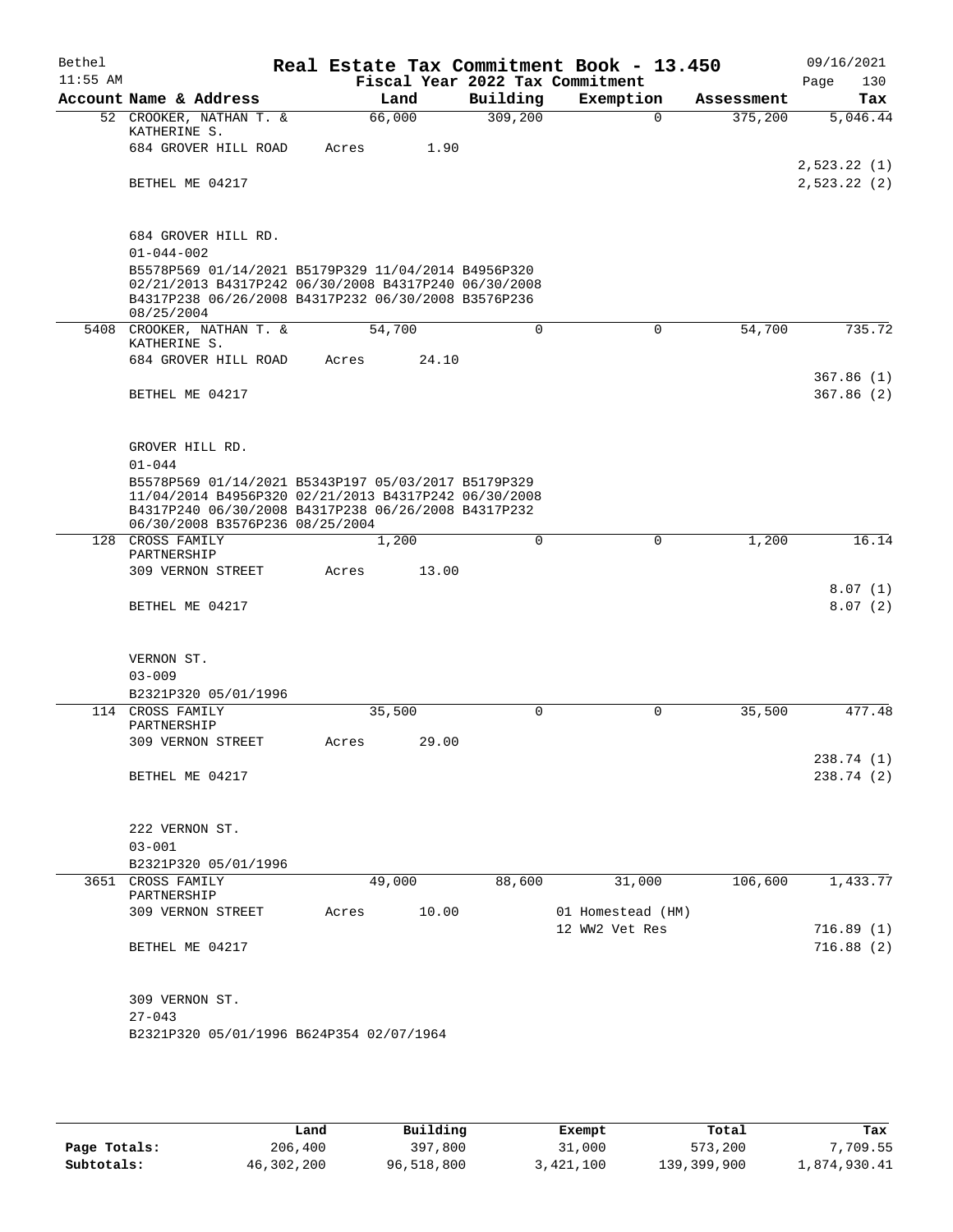| Bethel     |                                                                                       |  |       |        |             |          | Real Estate Tax Commitment Book - 13.450 |          |            | 09/16/2021                 |
|------------|---------------------------------------------------------------------------------------|--|-------|--------|-------------|----------|------------------------------------------|----------|------------|----------------------------|
| $11:55$ AM |                                                                                       |  |       |        |             |          | Fiscal Year 2022 Tax Commitment          |          |            | 131<br>Page                |
|            | Account Name & Address                                                                |  |       | Land   |             | Building | Exemption                                |          | Assessment | Tax                        |
|            | 2463 CROSS FAMILY<br>PARTNERSHIP                                                      |  |       | 17,700 |             | $\Omega$ |                                          | $\Omega$ | 17,700     | 238.07                     |
|            | 309 VERNON ST.                                                                        |  | Acres |        | 57.00       |          |                                          |          |            | 119.04(1)                  |
|            | BETHEL ME 04217                                                                       |  |       |        |             |          |                                          |          |            | 119.03(2)                  |
|            | INTERVALE RD E/S                                                                      |  |       |        |             |          |                                          |          |            |                            |
|            | $13 - 021$                                                                            |  |       |        |             |          |                                          |          |            |                            |
|            | B1546P249                                                                             |  |       |        |             |          |                                          |          |            |                            |
|            | 4812 CROSS SAND & GRAVEL,<br>LLC                                                      |  |       | 15,400 |             | 0        |                                          | 0        | 15,400     | 207.13                     |
|            | PO BOX 158                                                                            |  | Acres |        | 13.83       |          |                                          |          |            |                            |
|            | BETHEL ME 04217                                                                       |  |       |        |             |          |                                          |          |            | 103.57(1)<br>103.56(2)     |
|            | $12 - 074 - 002$                                                                      |  |       |        |             |          |                                          |          |            |                            |
|            | B4513P65 10/19/2009 B3485P330 03/30/2004                                              |  |       |        |             |          |                                          |          |            |                            |
|            | 4816 CROSS SAND & GRAVEL,<br><b>LLC</b>                                               |  |       | 15,600 |             | $\Omega$ |                                          | 0        | 15,600     | 209.82                     |
|            | PO BOX 158                                                                            |  | Acres |        | 14.04       |          |                                          |          |            |                            |
|            |                                                                                       |  |       |        |             |          |                                          |          |            | 104.91(1)                  |
|            | BETHEL ME 04217                                                                       |  |       |        |             |          |                                          |          |            | 104.91(2)                  |
|            | NORTH RD.                                                                             |  |       |        |             |          |                                          |          |            |                            |
|            | $12 - 074 - D$                                                                        |  |       |        |             |          |                                          |          |            |                            |
|            | B5219P293 04/29/2015 B4883P199 08/23/2012 B4513P65<br>10/19/2009 B4040P261 11/02/2006 |  |       |        |             |          |                                          |          |            |                            |
|            | 3742 CROSS, JACK                                                                      |  |       | 76,800 |             | 394,200  | 25,000                                   |          | 446,000    | 5,998.70                   |
|            | CROSS, SUSAN                                                                          |  |       |        | Acres 66.00 |          | 01 Homestead (HM)                        |          |            |                            |
|            | 250 TAYLOR SMITH RD                                                                   |  |       |        |             |          |                                          |          |            | 2,999.35(1)<br>2,999.35(2) |
|            | BETHEL ME 04217                                                                       |  |       |        |             |          |                                          |          |            |                            |
|            | 250 TAYLOR SMITH ROAD                                                                 |  |       |        |             |          |                                          |          |            |                            |
|            | $09 - 006 - 002 - 001$<br>B4561P141 02/16/2010 B3245P65 07/03/2003 B3245P65           |  |       |        |             |          |                                          |          |            |                            |
|            | 07/03/2003<br>1610 CROSS, JUDITH A<br>COOLIDGE                                        |  |       | 42,800 |             | 0        |                                          | 0        | 42,800     | 575.66                     |
|            | 508 NORTH RD                                                                          |  | Acres |        | 86.00       |          |                                          |          |            |                            |
|            | BETHEL ME 04217                                                                       |  |       |        |             |          |                                          |          |            | 287.83 (1)<br>287.83(2)    |
|            | NORTH RD                                                                              |  |       |        |             |          |                                          |          |            |                            |
|            | $12 - 053$                                                                            |  |       |        |             |          |                                          |          |            |                            |

B5042P216 09/25/2013 B4968P322 03/28/2013 B1188P248

|              | Land       | Building   | Exempt    | Total       | Tax          |
|--------------|------------|------------|-----------|-------------|--------------|
| Page Totals: | 168,300    | 394,200    | 25,000    | 537,500     | 7,229.38     |
| Subtotals:   | 46,470,500 | 96,913,000 | 3,446,100 | 139,937,400 | 1,882,159.79 |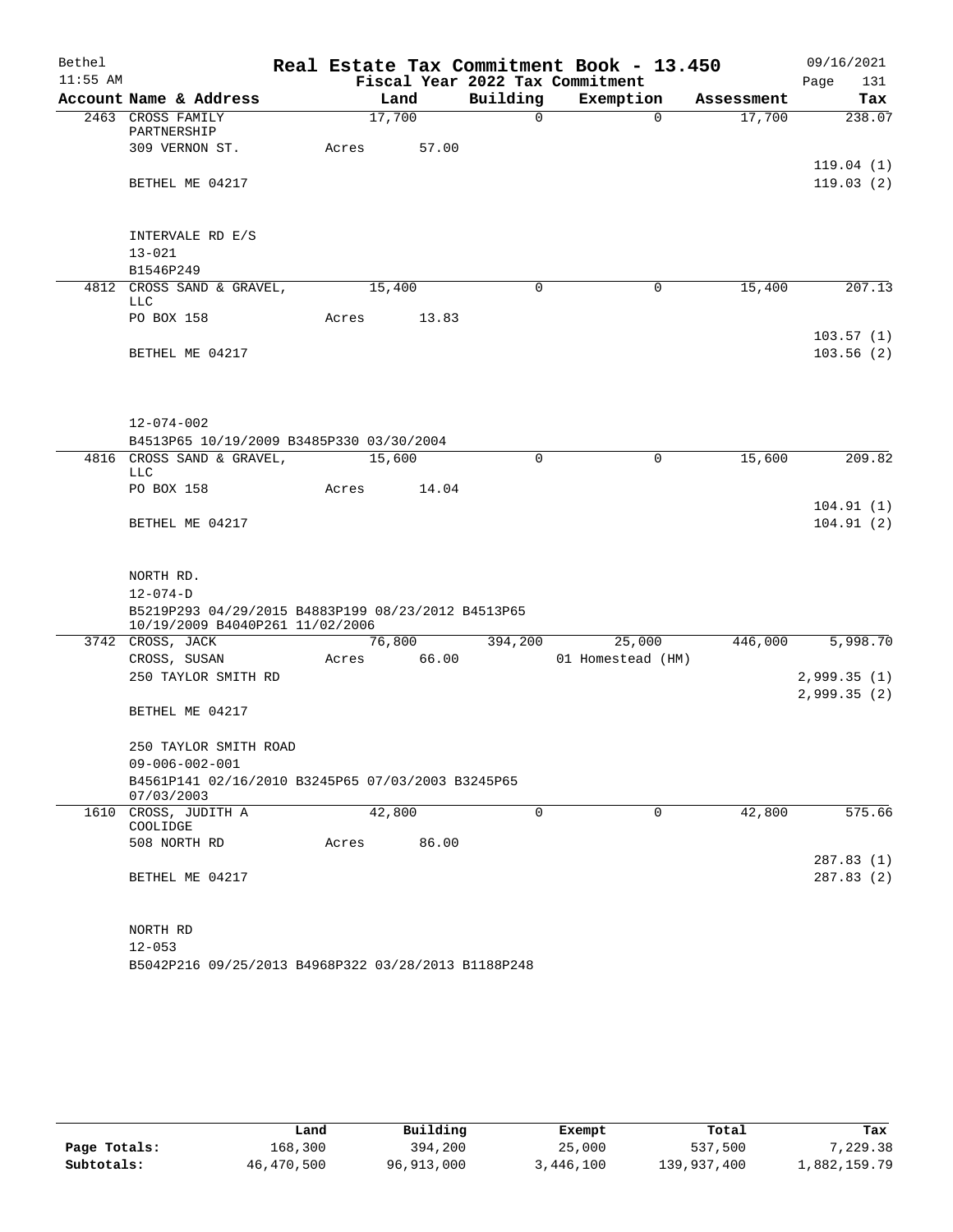| Bethel<br>$11:55$ AM |                                                         |       |                | Fiscal Year 2022 Tax Commitment | Real Estate Tax Commitment Book - 13.450 |            | 09/16/2021<br>132 |
|----------------------|---------------------------------------------------------|-------|----------------|---------------------------------|------------------------------------------|------------|-------------------|
|                      | Account Name & Address                                  |       | Land           | Building                        | Exemption                                | Assessment | Page<br>Tax       |
|                      | 1711 CROSS, JUDITH A                                    |       | 53,000         | 235,600                         | 25,000                                   | 263,600    | 3,545.42          |
|                      | COOLIDGE                                                |       |                |                                 |                                          |            |                   |
|                      | 508 NORTH ROAD                                          | Acres | 3.40           |                                 | 01 Homestead (HM)                        |            | 1,772.71(1)       |
|                      | BETHEL ME 04217                                         |       |                |                                 |                                          |            | 1,772.71(2)       |
|                      |                                                         |       |                |                                 |                                          |            |                   |
|                      |                                                         |       |                |                                 |                                          |            |                   |
|                      | 508 NORTH ROAD                                          |       |                |                                 |                                          |            |                   |
|                      | $12 - 059$<br>B899P125                                  |       |                |                                 |                                          |            |                   |
|                      | 3525 CROSS, STEPHEN L                                   |       | 31,200         | 107,600                         | 25,000                                   | 113,800    | 1,530.61          |
|                      | 183 VERNON STREET                                       | Acres | 0.56           |                                 | 01 Homestead (HM)                        |            |                   |
|                      |                                                         |       |                |                                 |                                          |            | 765.31(1)         |
|                      | BETHEL ME 04217                                         |       |                |                                 |                                          |            | 765.30(2)         |
|                      | 183 VERNON ST.                                          |       |                |                                 |                                          |            |                   |
|                      | $26 - 072$                                              |       |                |                                 |                                          |            |                   |
|                      | B4207P181 10/03/2007 B757P71                            |       |                |                                 |                                          |            |                   |
|                      | 77 CROSS, WENDY M                                       |       | 50,200         | 104,000                         | 25,000                                   | 129,200    | 1,737.74          |
|                      | PO BOX 47                                               | Acres | 12.00          |                                 | 01 Homestead (HM)                        |            | 868.87 (1)        |
|                      | BETHEL ME 04217                                         |       |                |                                 |                                          |            | 868.87 (2)        |
|                      |                                                         |       |                |                                 |                                          |            |                   |
|                      | 333 SONGO POND RD                                       |       |                |                                 |                                          |            |                   |
|                      | $02 - 003$<br>B2015P164 06/10/1993 B1146P183 12/22/1981 |       |                |                                 |                                          |            |                   |
|                      | 3153 CROWDER, BRYON PAUL                                |       | 16,800         | 50,600                          | 0                                        | 67,400     | 906.53            |
|                      | SMITH, KELLIE J                                         |       |                |                                 |                                          |            |                   |
|                      | 202 FORESIDE RD                                         |       |                |                                 |                                          |            | 453.27(1)         |
|                      | FALMOUTH ME 04105                                       |       |                |                                 |                                          |            | 453.26(2)         |
|                      | 15 MILL HILL                                            |       |                |                                 |                                          |            |                   |
|                      | $25 - 008 - 021$                                        |       |                |                                 |                                          |            |                   |
|                      | B5591P473 03/16/2021 B4252P66 01/16/2008                |       |                |                                 |                                          |            |                   |
|                      | 2865 CUMMINGS, JUSTIN                                   |       | 37,800<br>0.96 | 181,100                         | 0                                        | 218,900    | 2,944.21          |
|                      | 1405 INTERVALE RD                                       | Acres |                |                                 |                                          |            | 1,472.11(1)       |
|                      | BETHEL ME 04217                                         |       |                |                                 |                                          |            | 1,472.10(2)       |
|                      |                                                         |       |                |                                 |                                          |            |                   |
|                      | 1405 INTERVALE RD.                                      |       |                |                                 |                                          |            |                   |
|                      | 19-017-001                                              |       |                |                                 |                                          |            |                   |
|                      | B5521P717 05/19/2020 B5160P143 09/16/2014               |       |                |                                 |                                          |            |                   |
|                      | 3063 CUMMINGS, KATHY S<br>PO BOX 778                    | Acres | 46,300         | 135,900                         | 25,000                                   | 157,200    | 2,114.34          |
|                      |                                                         |       | 2.80           |                                 | 01 Homestead (HM)                        |            | 1,057.17(1)       |
|                      | BETHEL ME 04217                                         |       |                |                                 |                                          |            | 1,057.17(2)       |
|                      | 4 CUMMINGS ROAD                                         |       |                |                                 |                                          |            |                   |
|                      | $23 - 015$                                              |       |                |                                 |                                          |            |                   |
|                      | B4148P325 06/18/2007 B1021P4                            |       |                |                                 |                                          |            |                   |
|                      |                                                         |       |                |                                 |                                          |            |                   |
|                      |                                                         |       |                |                                 |                                          |            |                   |

|              | Land       | Building   | Exempt    | Total       | Tax          |
|--------------|------------|------------|-----------|-------------|--------------|
| Page Totals: | 235,300    | 814,800    | 100,000   | 950,100     | 12,778.85    |
| Subtotals:   | 46,705,800 | 97,727,800 | 3,546,100 | 140,887,500 | 1,894,938.64 |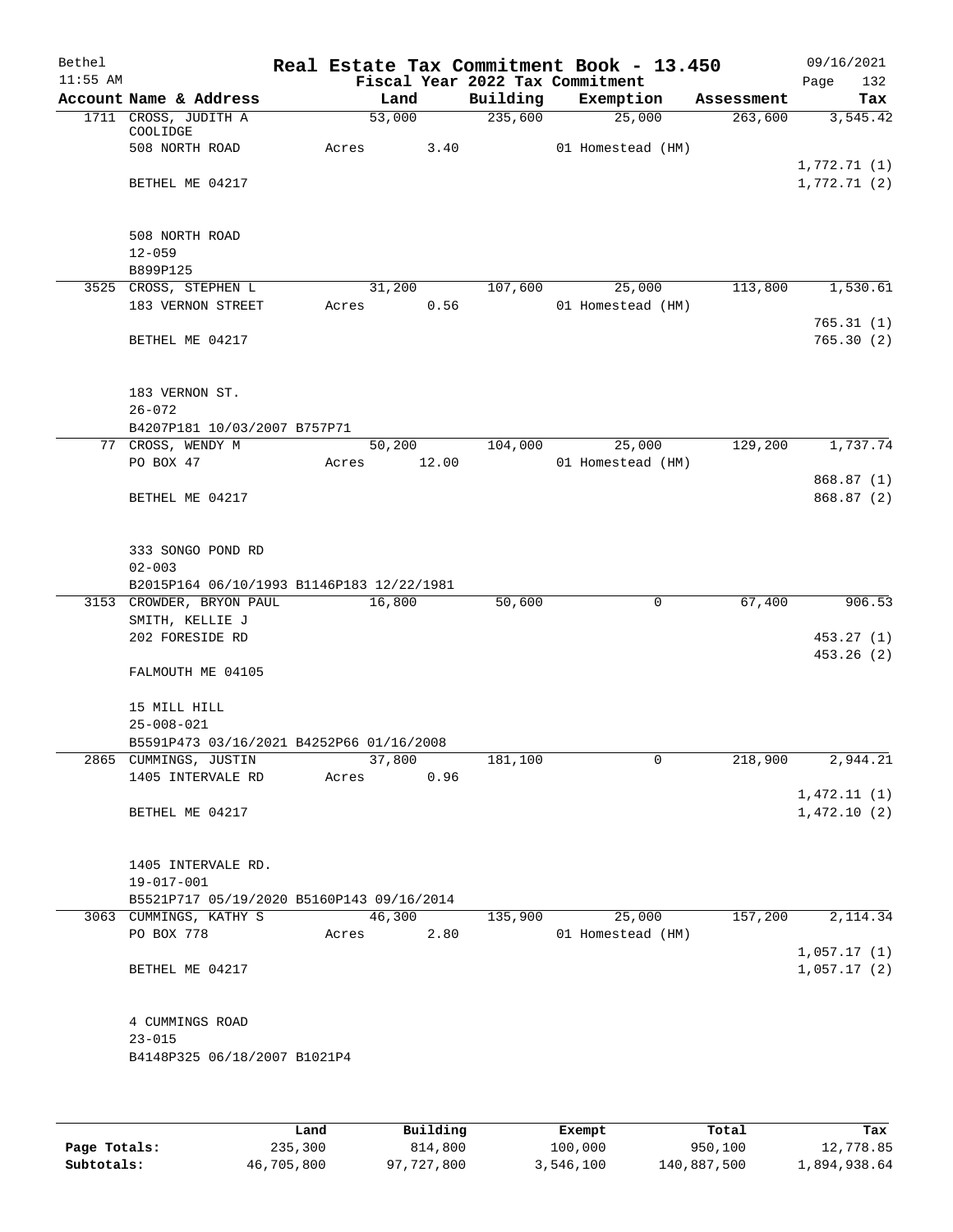| Bethel     |                                                                                                            |       |        |      |          | Real Estate Tax Commitment Book - 13.450 |            | 09/16/2021                 |
|------------|------------------------------------------------------------------------------------------------------------|-------|--------|------|----------|------------------------------------------|------------|----------------------------|
| $11:55$ AM |                                                                                                            |       |        |      |          | Fiscal Year 2022 Tax Commitment          |            | 133<br>Page                |
|            | Account Name & Address                                                                                     |       | Land   |      | Building | Exemption                                | Assessment | Tax                        |
|            | 2847 CUMMINGS, MITCHELL                                                                                    |       | 39,200 |      | 130,700  | 25,000                                   | 144,900    | 1,948.91                   |
|            | CUMMINGS, KATHY                                                                                            |       | Acres  | 1.30 |          | 01 Homestead (HM)                        |            |                            |
|            | PO BOX 778                                                                                                 |       |        |      |          |                                          |            | 974.46(1)<br>974.45(2)     |
|            | BETHEL ME 04217                                                                                            |       |        |      |          |                                          |            |                            |
|            | 1683 INTERVALE RD.                                                                                         |       |        |      |          |                                          |            |                            |
|            | $19 - 009$<br>B5049P71 10/10/2013 B5016P339 07/30/2013 B4766P137<br>09/29/2011 B1580P301 06/30/1988        |       |        |      |          |                                          |            |                            |
|            | 4654 CUMMINGS, SHEILA 2014                                                                                 |       | 36,000 |      | 181,000  | $\Omega$                                 | 217,000    | 2,918.65                   |
|            | FAMILY TRUST                                                                                               |       |        |      |          |                                          |            |                            |
|            | 74 JERICHO ROAD                                                                                            | Acres |        | 1.32 |          |                                          |            |                            |
|            | WESTON MA 02493                                                                                            |       |        |      |          |                                          |            | 1,459.33(1)<br>1,459.32(2) |
|            |                                                                                                            |       |        |      |          |                                          |            |                            |
|            | 73 TILSON BURKE ROAD                                                                                       |       |        |      |          |                                          |            |                            |
|            | $02 - 025 - 006$                                                                                           |       |        |      |          |                                          |            |                            |
|            | B5477P527 09/03/2019 B5434P521 10/03/2018 B5288P314<br>06/23/2016 B5058P341 11/05/2013 B3803P46 09/20/2005 |       |        |      |          |                                          |            |                            |
|            | 3165 CUNNINGHAM, COLIN M JR                                                                                |       | 51,800 |      | 245,300  | $\mathbf 0$                              | 297,100    | 3,996.00                   |
|            | 75 WILSON DALE ST                                                                                          | Acres |        | 0.34 |          |                                          |            |                            |
|            | DOVER MA 02030                                                                                             |       |        |      |          |                                          |            | 1,998.00(1)<br>1,998.00(2) |
|            | 5 MILL HILL<br>$25 - 011$<br>B5573P319 12/01/2020 B5458P407 04/16/2019 B4421P259                           |       |        |      |          |                                          |            |                            |
|            | 03/30/2009                                                                                                 |       |        |      |          |                                          |            |                            |
|            | 4763 CUNNINGHAM, COLIN M.,                                                                                 |       | 72,700 |      | 283,300  | $\Omega$                                 | 356,000    | 4,788.20                   |
|            | JR.<br>647 WOLFES NECK RD.                                                                                 | Acres |        | 1.41 |          |                                          |            |                            |
|            |                                                                                                            |       |        |      |          |                                          |            | 2,394.10(1)                |
|            | FREEPORT ME 04032                                                                                          |       |        |      |          |                                          |            | 2,394.10(2)                |
|            | 15 LOCKE VIEW DRIVE                                                                                        |       |        |      |          |                                          |            |                            |
|            | $17 - 035 - 030$                                                                                           |       |        |      |          |                                          |            |                            |
|            | B5248P40 10/06/2015 B4583P78 05/03/2010                                                                    |       |        |      |          |                                          |            |                            |
|            | 2935 CURRAN, JAMES                                                                                         |       | 33,600 |      | 114,100  | 0                                        | 147,700    | 1,986.57                   |
|            | CURRAN, KAREN                                                                                              |       |        |      |          |                                          |            |                            |
|            | 160 HOLEBROOK ROAD                                                                                         |       |        |      |          |                                          |            | 993.29 (1)<br>993.28(2)    |
|            | QUINCY MA 02171                                                                                            |       |        |      |          |                                          |            |                            |
|            | 9 CHERRY LANE                                                                                              |       |        |      |          |                                          |            |                            |
|            | $22 - 002 - 001 - 013$                                                                                     |       |        |      |          |                                          |            |                            |
|            | B1976P158 12/31/1992                                                                                       |       |        |      |          |                                          |            |                            |

|              | Land       | Building   | Exempt    | Total       | Tax          |
|--------------|------------|------------|-----------|-------------|--------------|
| Page Totals: | 233,300    | 954,400    | 25,000    | 1,162,700   | 15,638.33    |
| Subtotals:   | 46,939,100 | 98,682,200 | 3,571,100 | 142,050,200 | 1,910,576.97 |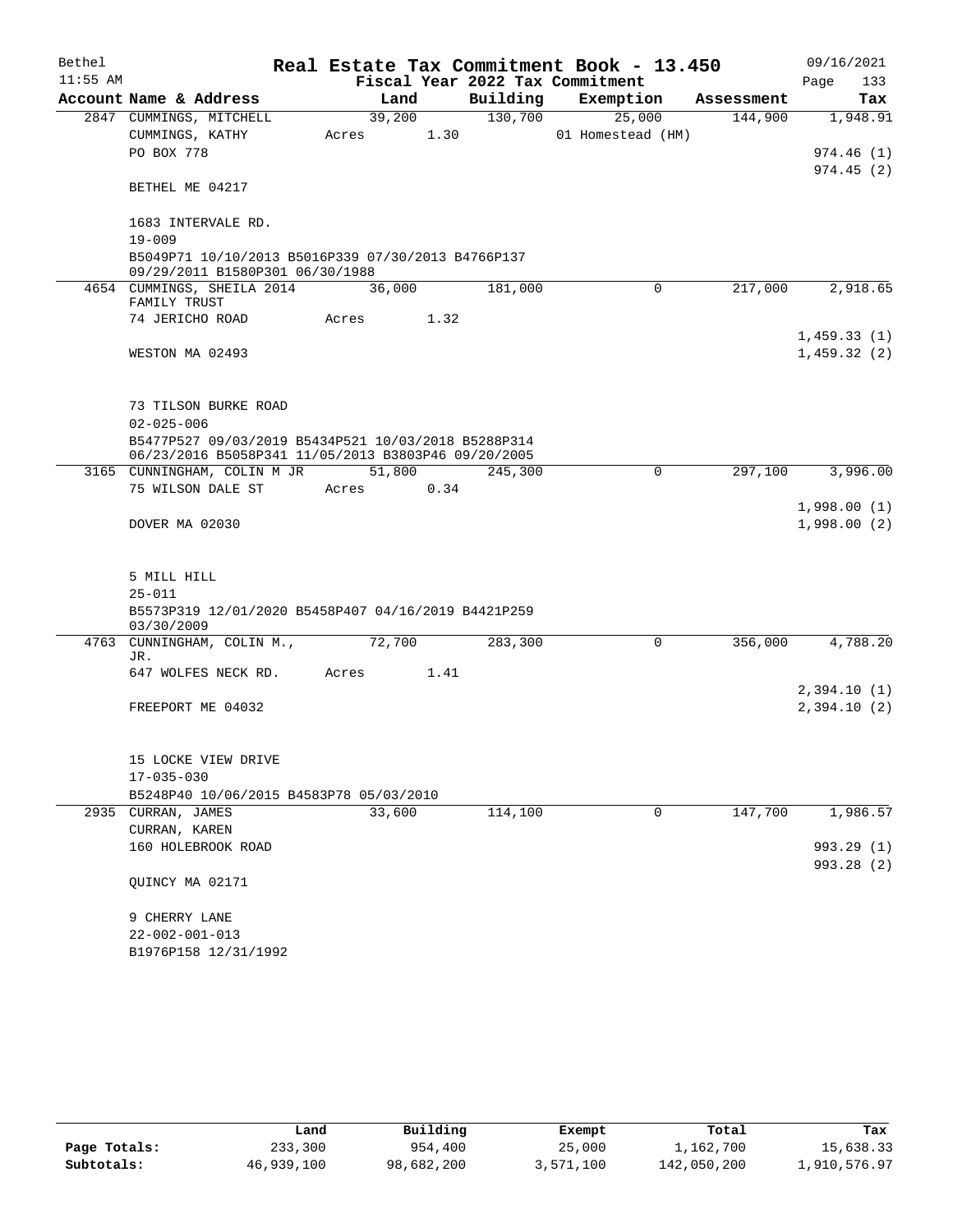| Bethel     |                                                                     |                 |                                 | Real Estate Tax Commitment Book - 13.450 |            | 09/16/2021                  |
|------------|---------------------------------------------------------------------|-----------------|---------------------------------|------------------------------------------|------------|-----------------------------|
| $11:55$ AM |                                                                     |                 | Fiscal Year 2022 Tax Commitment |                                          |            | Page<br>134                 |
|            | Account Name & Address                                              | Land            | Building                        | Exemption                                | Assessment | Tax                         |
|            | 5066 CURRIE, RODNEY<br>TURNER-CURRIE,<br>TURNER-CURRIE, ALESE       | 58,000<br>Acres | 429,300<br>3.14                 | $\mathbf 0$                              | 487,300    | 6,554.19                    |
|            | 19 LAKE RD                                                          |                 |                                 |                                          |            | 3,277.10(1)<br>3, 277.09(2) |
|            | BRENTWOOD NH 03833                                                  |                 |                                 |                                          |            |                             |
|            | 116 OAK RIDGE ROAD<br>$18 - 060 - 046$                              |                 |                                 |                                          |            |                             |
|            | B4546P302 01/04/2010 B3568P322 08/06/2004                           |                 |                                 |                                          |            |                             |
|            | 3054 CURRIER, IVORY S JR                                            | 39,200          | 102,200                         | 25,000                                   | 116,400    | 1,565.58                    |
|            | PO BOX 11                                                           | Acres           | 1.30                            | 01 Homestead (HM)                        |            | 782.79 (1)                  |
|            | BETHEL ME 04217                                                     |                 |                                 |                                          |            | 782.79 (2)                  |
|            | 41 HOLT HILL RD.<br>$23 - 008$                                      |                 |                                 |                                          |            |                             |
|            | B852P69 04/01/1975                                                  |                 |                                 |                                          |            |                             |
|            | 1465 CURRIER, IVORY S JR                                            | 34,500          | 13,800                          | 0                                        | 48,300     | 649.64                      |
|            | CURRIER, PRISCILLA M                                                | Acres           | 2.10                            |                                          |            |                             |
|            | PO BOX 11                                                           |                 |                                 |                                          |            | 324.82(1)                   |
|            | BETHEL ME 04217                                                     |                 |                                 |                                          |            | 324.82(2)                   |
|            |                                                                     |                 |                                 |                                          |            |                             |
|            | 391 EAST BETHEL RD.<br>$09 - 038 - 003$                             |                 |                                 |                                          |            |                             |
|            | B2263P245 10/12/1995                                                |                 |                                 |                                          |            |                             |
|            | 4737 CURRIER, ROBERT A                                              | 74,900          | 387,900                         | 25,000                                   | 437,800    | 5,888.41                    |
|            | PO BOX 506                                                          | Acres           | 15.10                           | 01 Homestead (HM)                        |            |                             |
|            |                                                                     |                 |                                 |                                          |            | 2,944.21(1)                 |
|            | BETHEL ME 04217                                                     |                 |                                 |                                          |            | 2,944.20(2)                 |
|            | 42 BEECH LANE                                                       |                 |                                 |                                          |            |                             |
|            | $12 - 073 - 020$                                                    |                 |                                 |                                          |            |                             |
|            | B4041P322 10/31/2006 B3605P194 10/13/2004                           |                 |                                 |                                          |            |                             |
|            | 94 CURTIN, KEVIN D                                                  | 39,400          | 370,400                         | 0                                        | 409,800    | 5,511.81                    |
|            | CURTIN, MICHELLE LEA                                                | Acres           | 1.40                            |                                          |            |                             |
|            | 16 STOWECROFT DR.                                                   |                 |                                 |                                          |            | 2,755.91(1)<br>2,755.90(2)  |
|            | HAMPTON NH 03842                                                    |                 |                                 |                                          |            |                             |
|            | 26 BAKER RD.<br>$02 - 015 - 002$                                    |                 |                                 |                                          |            |                             |
|            | B4975P235 04/16/2013 B4850P125 06/01/2012 B3654P118                 |                 |                                 |                                          |            |                             |
|            | 12/30/2004 B2902P200 01/22/2001<br>2971 CURTIS, BETHANY S           | 33,600          | 112,800                         | 0                                        | 146,400    | 1,969.08                    |
|            |                                                                     |                 |                                 |                                          |            |                             |
|            | CURTIS, ANDREW M                                                    |                 |                                 |                                          |            |                             |
|            | 86 HIGH MEADOW LANE                                                 |                 |                                 |                                          |            | 984.54 (1)<br>984.54 (2)    |
|            | WAKEFIELD RI 02879                                                  |                 |                                 |                                          |            |                             |
|            | 7 CHERRY LANE                                                       |                 |                                 |                                          |            |                             |
|            | $22 - 002 - 001 - 007$<br>B5574P589 12/28/2020 B3553P316 07/14/2004 |                 |                                 |                                          |            |                             |
|            |                                                                     |                 |                                 |                                          |            |                             |
|            |                                                                     |                 |                                 |                                          |            |                             |

|              | Land       | Building    | Exempt    | Total       | Tax          |
|--------------|------------|-------------|-----------|-------------|--------------|
| Page Totals: | 279,600    | 1,416,400   | 50,000    | 1,646,000   | 22,138.71    |
| Subtotals:   | 47,218,700 | 100,098,600 | 3,621,100 | 143,696,200 | 1,932,715.68 |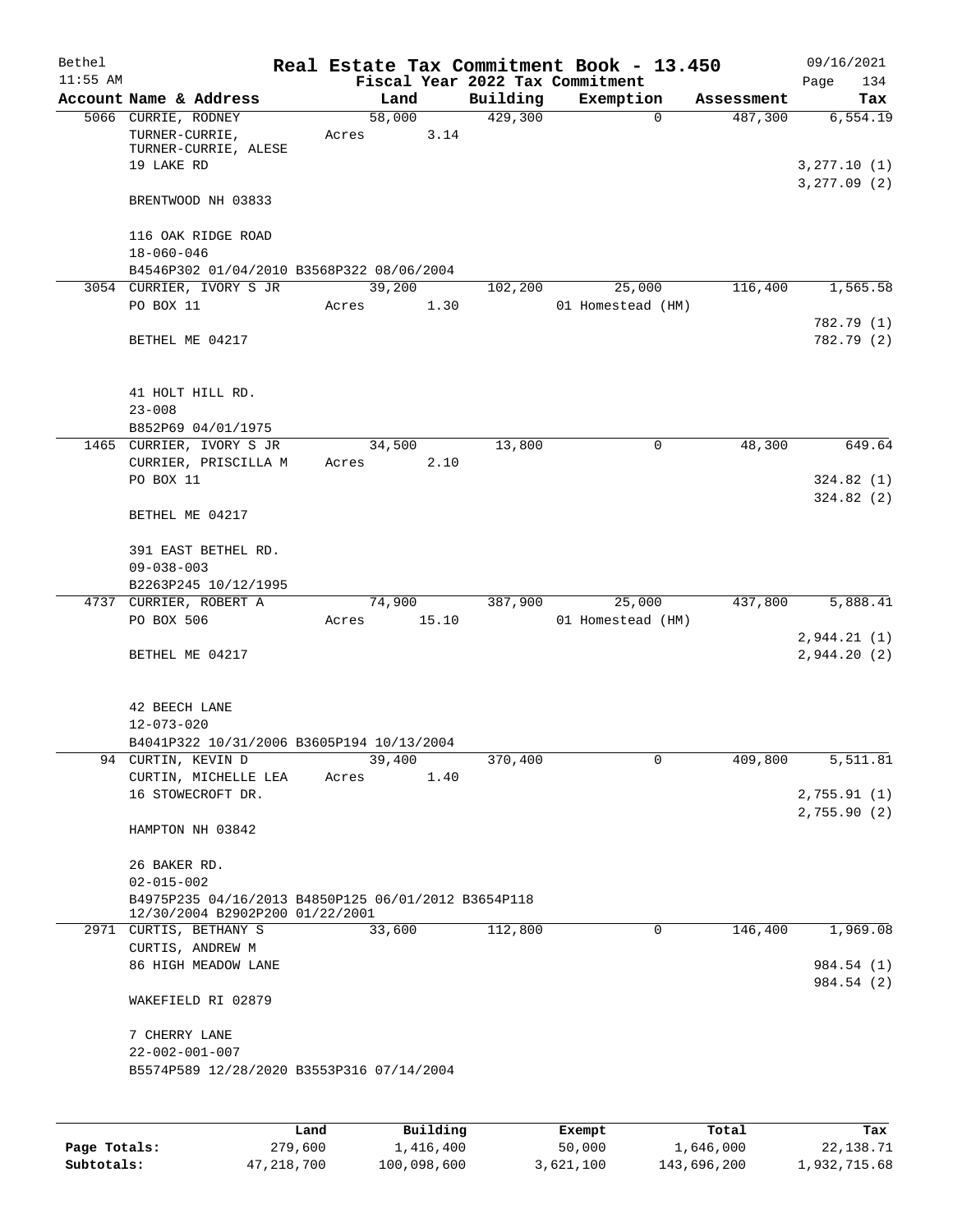| Bethel                     |                                                                  |                |          |                     | Real Estate Tax Commitment Book - 13.450 |                          | 09/16/2021                 |
|----------------------------|------------------------------------------------------------------|----------------|----------|---------------------|------------------------------------------|--------------------------|----------------------------|
| $11:55$ AM                 |                                                                  |                |          |                     | Fiscal Year 2022 Tax Commitment          |                          | Page<br>135                |
|                            | Account Name & Address<br>3261 CYCLOPS PROPERTIES, LLC           | Land<br>60,200 |          | Building<br>149,000 | Exemption<br>$\mathbf 0$                 | Assessment<br>209, 200   | Tax<br>2,813.74            |
|                            | PO BOX 268                                                       | Acres          | 0.21     |                     |                                          |                          |                            |
|                            |                                                                  |                |          |                     |                                          |                          | 1,406.87(1)                |
|                            | RUMFORD ME 04276                                                 |                |          |                     |                                          |                          | 1,406.87(2)                |
|                            |                                                                  |                |          |                     |                                          |                          |                            |
|                            | 140 MAIN ST.                                                     |                |          |                     |                                          |                          |                            |
|                            | $25 - 095$                                                       |                |          |                     |                                          |                          |                            |
|                            | B4529P92 11/23/2009 B866P114                                     |                |          |                     |                                          |                          |                            |
|                            | 2474 CY-KY 51 IRREVOCABLE                                        | 35,200         |          | 129,800             | 25,000                                   | 140,000                  | 1,883.00                   |
|                            | FAMILY TRUST<br>291 CHANDLER HILL ROAD                           | Acres          | 0.79     |                     | 01 Homestead (HM)                        |                          |                            |
|                            |                                                                  |                |          |                     |                                          |                          | 941.50 (1)                 |
|                            | BETHEL ME 04217                                                  |                |          |                     |                                          |                          | 941.50 (2)                 |
|                            |                                                                  |                |          |                     |                                          |                          |                            |
|                            |                                                                  |                |          |                     |                                          |                          |                            |
|                            | 291 CHANDLER HILL                                                |                |          |                     |                                          |                          |                            |
|                            | $14 - 004$<br>B5594P75 03/26/2021 B5279P204 05/03/2016 B1725P319 |                |          |                     |                                          |                          |                            |
|                            | B1065P267                                                        |                |          |                     |                                          |                          |                            |
|                            | 3279 CYR, KAITLYN R                                              | 53,100         |          | 137,700             | 25,000                                   | 165,800                  | 2,230.01                   |
|                            | WILLIAMS, MICHAEL B                                              | Acres          | 0.40     |                     | 01 Homestead (HM)                        |                          |                            |
|                            | 16 TYLER STREET                                                  |                |          |                     |                                          |                          | 1, 115.01(1)               |
|                            | BETHEL ME 04217                                                  |                |          |                     |                                          |                          | 1, 115.00(2)               |
|                            |                                                                  |                |          |                     |                                          |                          |                            |
|                            | 16 TYLER ST.<br>$25 - 112$                                       |                |          |                     |                                          |                          |                            |
|                            | B5498P988 12/20/2019 B4723P109 06/01/2011 B3811P338              |                |          |                     |                                          |                          |                            |
|                            | 09/30/2005                                                       |                |          |                     |                                          |                          |                            |
|                            | 983 CZOTTER, THEODORE V                                          | 33,600         |          | 138,900             | 0                                        | 172,500                  | 2,320.13                   |
|                            | CZOTTER, SUE ANN M                                               |                |          |                     |                                          |                          |                            |
|                            | 1375 WASHINGTON STREET                                           |                |          |                     |                                          |                          | 1,160.07(1)<br>1,160.06(2) |
|                            | HOLLISTON MA 01746                                               |                |          |                     |                                          |                          |                            |
|                            |                                                                  |                |          |                     |                                          |                          |                            |
|                            | 100 FAIRWAY ROAD                                                 |                |          |                     |                                          |                          |                            |
|                            | $07 - 028 - 536$                                                 |                |          |                     |                                          |                          |                            |
|                            | B3686P242 03/11/2005                                             |                |          |                     |                                          |                          |                            |
|                            | 3413 D & S REALTY, LLC                                           | 74,900         |          | 148,500             | 0                                        | 223,400                  | 3,004.73                   |
|                            | 19 WILD DUNES WAY                                                | Acres          | 0.39     |                     |                                          |                          |                            |
|                            | OLD ORCHARD BEACH ME                                             |                |          |                     |                                          |                          | 1,502.37(1)<br>1,502.36(2) |
|                            | 04064                                                            |                |          |                     |                                          |                          |                            |
|                            |                                                                  |                |          |                     |                                          |                          |                            |
|                            |                                                                  |                |          |                     |                                          |                          |                            |
|                            | 182 MAIN ST.<br>$25 - 235$                                       |                |          |                     |                                          |                          |                            |
|                            | B3810P264 09/29/2005                                             |                |          |                     |                                          |                          |                            |
| 1570                       | DAGDIGIAN, CHRISTOPHER                                           | 60,900         |          | 130,800             | 0                                        | 191,700                  | 2,578.37                   |
|                            | R                                                                |                |          |                     |                                          |                          |                            |
|                            | LAMPPU, DIANA M                                                  | Acres          | 1.20     |                     |                                          |                          |                            |
|                            | 4394 WASHINGTON ST.                                              |                |          |                     |                                          |                          | 1,289.19(1)<br>1,289.18(2) |
|                            | ROSLINDALE MA 02131                                              |                |          |                     |                                          |                          |                            |
|                            |                                                                  |                |          |                     |                                          |                          |                            |
|                            | 24 OAK DRIVE                                                     |                |          |                     |                                          |                          |                            |
|                            | $11 - 042 - 004$                                                 |                |          |                     |                                          |                          |                            |
|                            | B5366P455 09/11/2017                                             |                |          |                     |                                          |                          |                            |
|                            | Land                                                             |                | Building |                     | Exempt                                   | Total                    | Tax                        |
| Page Totals:<br>Subtotals: | 317,900<br>47,536,600                                            | 100,933,300    | 834,700  |                     | 50,000<br>3,671,100                      | 1,102,600<br>144,798,800 | 14,829.98<br>1,947,545.66  |
|                            |                                                                  |                |          |                     |                                          |                          |                            |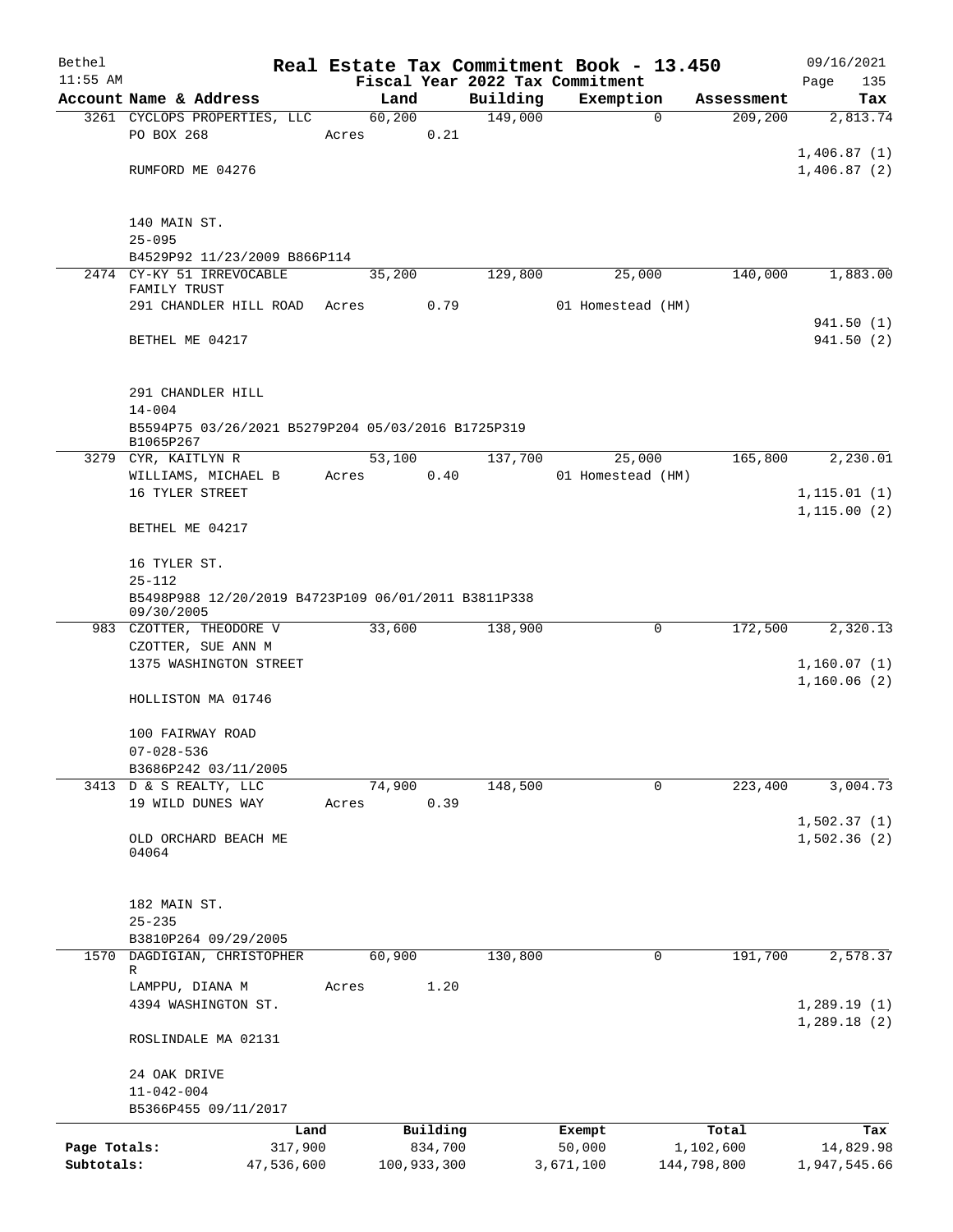| Bethel     |                                                                            |       |               |              | Real Estate Tax Commitment Book - 13.450 |            | 09/16/2021               |
|------------|----------------------------------------------------------------------------|-------|---------------|--------------|------------------------------------------|------------|--------------------------|
| $11:55$ AM |                                                                            |       |               |              | Fiscal Year 2022 Tax Commitment          |            | 136<br>Page              |
|            | Account Name & Address                                                     |       | Land          | Building     | Exemption                                | Assessment | Tax                      |
|            | 2938 D'AGOSTINO, MELISSA<br>41 PINEWOOD DRIVE                              |       | 33,600        | 114,100      | $\mathbf 0$                              | 147,700    | 1,986.57                 |
|            | CUMBERLAND ME 04021                                                        |       |               |              |                                          |            | 993.29 (1)<br>993.28 (2) |
|            |                                                                            |       |               |              |                                          |            |                          |
|            | 9 CHERRY LANE<br>$22 - 002 - 001 - 016$                                    |       |               |              |                                          |            |                          |
|            | B5511P156 03/10/2020 B4850P261 06/01/2012 B1970P13<br>12/28/1992           |       |               |              |                                          |            |                          |
|            | 2582 DALTON, CHARLES H                                                     |       | 32,600        | 96,100       | 0                                        | 128,700    | 1,731.02                 |
|            | DALTON, DIANE K<br>3016 PERSIMMON VALLEY                                   | Acres | 1.00          |              |                                          |            | 865.51(1)                |
|            | TRL                                                                        |       |               |              |                                          |            | 865.51(2)                |
|            | AUSTIN TX 78732 2198                                                       |       |               |              |                                          |            |                          |
|            | 44 BALSAM ROAD<br>$15 - 016 - 007$                                         |       |               |              |                                          |            |                          |
|            | B4767P324 10/05/2011 B3973P119 07/20/2006 B302P199                         |       |               |              |                                          |            |                          |
|            | 4806 D'AMBOISE, PATRICK                                                    |       | 12,700        | $\mathbf{0}$ | $\mathbf 0$                              | 12,700     | 170.82                   |
|            | D'AMBOISE, DENISE                                                          | Acres | 1.04          |              |                                          |            |                          |
|            | 169 TOWN FARM ROAD                                                         |       |               |              |                                          |            | 85.41(1)<br>85.41(2)     |
|            | NEW GLOUCESTER ME 04260                                                    |       |               |              |                                          |            |                          |
|            | COBBLESTONE FARM                                                           |       |               |              |                                          |            |                          |
|            | $07 - 040 - 008$                                                           |       |               |              |                                          |            |                          |
|            | B3754P174 07/06/2005                                                       |       |               |              |                                          |            |                          |
|            | 5457 DAMON, PETER                                                          |       | 36,900        | $\Omega$     | 6,000                                    | 30,900     | 415.61                   |
|            | MCCARTNEY, PATRICIA                                                        | Acres | 2.58          |              | 12 WW2 Vet Res                           |            |                          |
|            | PO BOX 27                                                                  |       |               |              |                                          |            | 207.81(1)<br>207.80(2)   |
|            | WEST BETHEL ME 04286                                                       |       |               |              |                                          |            |                          |
|            | 14 MOZEE'S WAY                                                             |       |               |              |                                          |            |                          |
|            | $06 - 015 - 002$                                                           |       |               |              |                                          |            |                          |
|            | B5480P397 09/16/2019<br>194 DANFORTH, BETHANY M                            |       | 32,800        | 75,600       | 25,000                                   | 83,400     | 1,121.73                 |
|            | 224 EAST BETHEL RD.                                                        |       | 2.70<br>Acres |              | 01 Homestead (HM)                        |            |                          |
|            |                                                                            |       |               |              |                                          |            | 560.87(1)                |
|            | BETHEL ME 04217                                                            |       |               |              |                                          |            | 560.86(2)                |
|            | 224 EAST BETHEL RD.                                                        |       |               |              |                                          |            |                          |
|            | $04 - 045$                                                                 |       |               |              |                                          |            |                          |
|            | B5064P174 11/19/2013 B3219P305 11/25/2002                                  |       |               |              |                                          |            |                          |
|            | 320 D'ANGELO, MICHAEL &<br>TARA                                            |       | 1,000         | 0            | $\mathbf 0$                              | 1,000      | 13.45                    |
|            | 3 LARSON RD                                                                | Acres | 1.00          |              |                                          |            | 6.73(1)                  |
|            | KINGSTON MA 02364                                                          |       |               |              |                                          |            | 6.72(2)                  |
|            | $05 - 028 - 001$                                                           |       |               |              |                                          |            |                          |
|            | B5584P596 02/01/2021 B5584P593 02/01/2021 B5342P228<br>04/26/2017 B1748P96 |       |               |              |                                          |            |                          |
|            |                                                                            |       |               |              |                                          |            |                          |

|              | Land       | Building    | Exempt    | Total         | Tax          |
|--------------|------------|-------------|-----------|---------------|--------------|
| Page Totals: | 149,600    | 285,800     | 31,000    | 404,400       | 5,439.20     |
| Subtotals:   | 47,686,200 | 101,219,100 | 3,702,100 | 145, 203, 200 | 1,952,984.86 |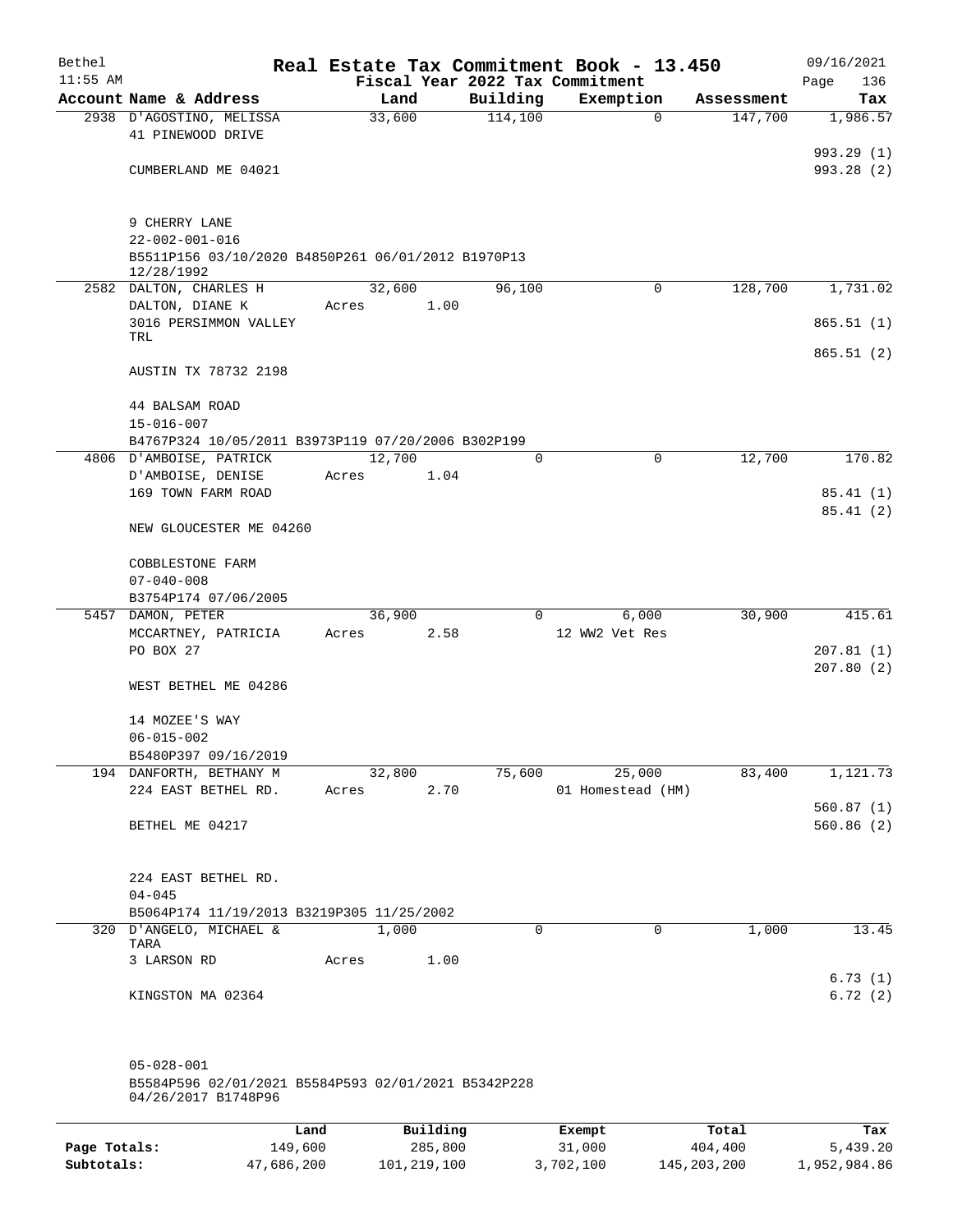| Bethel       |                                                    |       |                |             |                     | Real Estate Tax Commitment Book - 13.450 |          |                       | 09/16/2021                 |
|--------------|----------------------------------------------------|-------|----------------|-------------|---------------------|------------------------------------------|----------|-----------------------|----------------------------|
| $11:55$ AM   | Account Name & Address                             |       |                |             |                     | Fiscal Year 2022 Tax Commitment          |          |                       | Page<br>137                |
|              | 319 D'ANGELO, MICHAEL &                            |       | Land<br>28,900 |             | Building<br>132,300 | Exemption                                | $\Omega$ | Assessment<br>161,200 | Tax<br>2,168.14            |
|              | TARA                                               |       |                |             |                     |                                          |          |                       |                            |
|              | 3 LARSON RD                                        | Acres |                | 0.71        |                     |                                          |          |                       |                            |
|              | KINGSTON MA 02364                                  |       |                |             |                     |                                          |          |                       | 1,084.07(1)<br>1,084.07(2) |
|              |                                                    |       |                |             |                     |                                          |          |                       |                            |
|              |                                                    |       |                |             |                     |                                          |          |                       |                            |
|              | 952 ROUTE 232<br>$05 - 028$                        |       |                |             |                     |                                          |          |                       |                            |
|              | B5584P596 02/01/2021 B5584P593 02/11/2021 B5327P55 |       |                |             |                     |                                          |          |                       |                            |
|              | 01/17/2017 B910P206 08/30/1976 B1748P96            |       |                |             |                     |                                          |          |                       |                            |
|              | 2569 DANIELSON, TAYLOR L                           |       | 25,600         |             | 146,300             | 25,000                                   |          | 146,900               | 1,975.81                   |
|              | COTE, MICHELLE E<br>24 BALSAM RD                   | Acres |                | 0.50        |                     | 01 Homestead (HM)                        |          |                       | 987.91 (1)                 |
|              |                                                    |       |                |             |                     |                                          |          |                       | 987.90 (2)                 |
|              | BETHEL ME 04217                                    |       |                |             |                     |                                          |          |                       |                            |
|              |                                                    |       |                |             |                     |                                          |          |                       |                            |
|              | 24 BALSAM ROAD<br>$15 - 016 - 020$                 |       |                |             |                     |                                          |          |                       |                            |
|              | B4763P244 09/23/2011 B3388P236 09/25/2003 B3219P49 |       |                |             |                     |                                          |          |                       |                            |
|              | 3549 DAVID W. TANNHEIMER                           |       | 33,600         |             | 103,900             |                                          | 0        | 137,500               | 1,849.38                   |
|              | TRUST<br>PO BOX 753                                |       |                |             |                     |                                          |          |                       |                            |
|              |                                                    |       |                |             |                     |                                          |          |                       | 924.69(1)                  |
|              | BETHEL ME 04217                                    |       |                |             |                     |                                          |          |                       | 924.69(2)                  |
|              |                                                    |       |                |             |                     |                                          |          |                       |                            |
|              |                                                    |       |                |             |                     |                                          |          |                       |                            |
|              | 135 VERNON ST.<br>$26 - 076 - 001 - 04A$           |       |                |             |                     |                                          |          |                       |                            |
|              | B5488P886 10/28/2019 B2014P23 06/04/1993           |       |                |             |                     |                                          |          |                       |                            |
|              | 2913 DAVIDOWICZ, JOAN                              |       | 12,100         |             | $\Omega$            |                                          | 0        | 12,100                | 162.75                     |
|              | DAVIDOWICZ, DOROTHY                                | Acres |                | 10.80       |                     |                                          |          |                       |                            |
|              | 116 RANTOUL ST, #505                               |       |                |             |                     |                                          |          |                       | 81.38(1)<br>81.37(2)       |
|              | BEVERLY MA 01915                                   |       |                |             |                     |                                          |          |                       |                            |
|              |                                                    |       |                |             |                     |                                          |          |                       |                            |
|              | SEA LAND SUBDIVISION                               |       |                |             |                     |                                          |          |                       |                            |
|              | $20 - 029$                                         |       |                |             |                     |                                          |          |                       |                            |
|              | B3427P41 11/20/2003<br>2914 DAVIDOWICZ, JOAN       |       | 12,100         |             | 0                   |                                          | 0        | 12,100                | 162.75                     |
|              | DAVIDOWICZ, DOROTHY                                | Acres |                | 10.80       |                     |                                          |          |                       |                            |
|              | 116 RANTOUL ST, #505                               |       |                |             |                     |                                          |          |                       | 81.38(1)                   |
|              |                                                    |       |                |             |                     |                                          |          |                       | 81.37(2)                   |
|              | BEVERLY MA 01915                                   |       |                |             |                     |                                          |          |                       |                            |
|              | SEA LAND SUBDIVISION                               |       |                |             |                     |                                          |          |                       |                            |
|              | $20 - 029 - 001$                                   |       |                |             |                     |                                          |          |                       |                            |
|              | B3427P41 11/20/2003                                |       |                |             |                     |                                          |          |                       |                            |
|              | 2915 DAVIDOWICZ, JOAN                              |       | 12,200         | 11.50       | 0                   |                                          | 0        | 12,200                | 164.09                     |
|              | DAVIDOWICZ, DOROTHY<br>116 RANTOUL ST, #505        | Acres |                |             |                     |                                          |          |                       | 82.05(1)                   |
|              |                                                    |       |                |             |                     |                                          |          |                       | 82.04 (2)                  |
|              | BEVERLY MA 01915                                   |       |                |             |                     |                                          |          |                       |                            |
|              |                                                    |       |                |             |                     |                                          |          |                       |                            |
|              | SEA LAND SUBDIVISION<br>$20 - 029 - 002$           |       |                |             |                     |                                          |          |                       |                            |
|              | B3427P41 11/20/2003                                |       |                |             |                     |                                          |          |                       |                            |
|              |                                                    |       |                |             |                     |                                          |          |                       |                            |
|              | Land                                               |       |                | Building    |                     | Exempt                                   |          | Total                 | Tax                        |
| Page Totals: | 124,500                                            |       |                | 382,500     |                     | 25,000                                   |          | 482,000               | 6,482.92                   |
| Subtotals:   | 47,810,700                                         |       |                | 101,601,600 |                     | 3,727,100                                |          | 145,685,200           | 1,959,467.78               |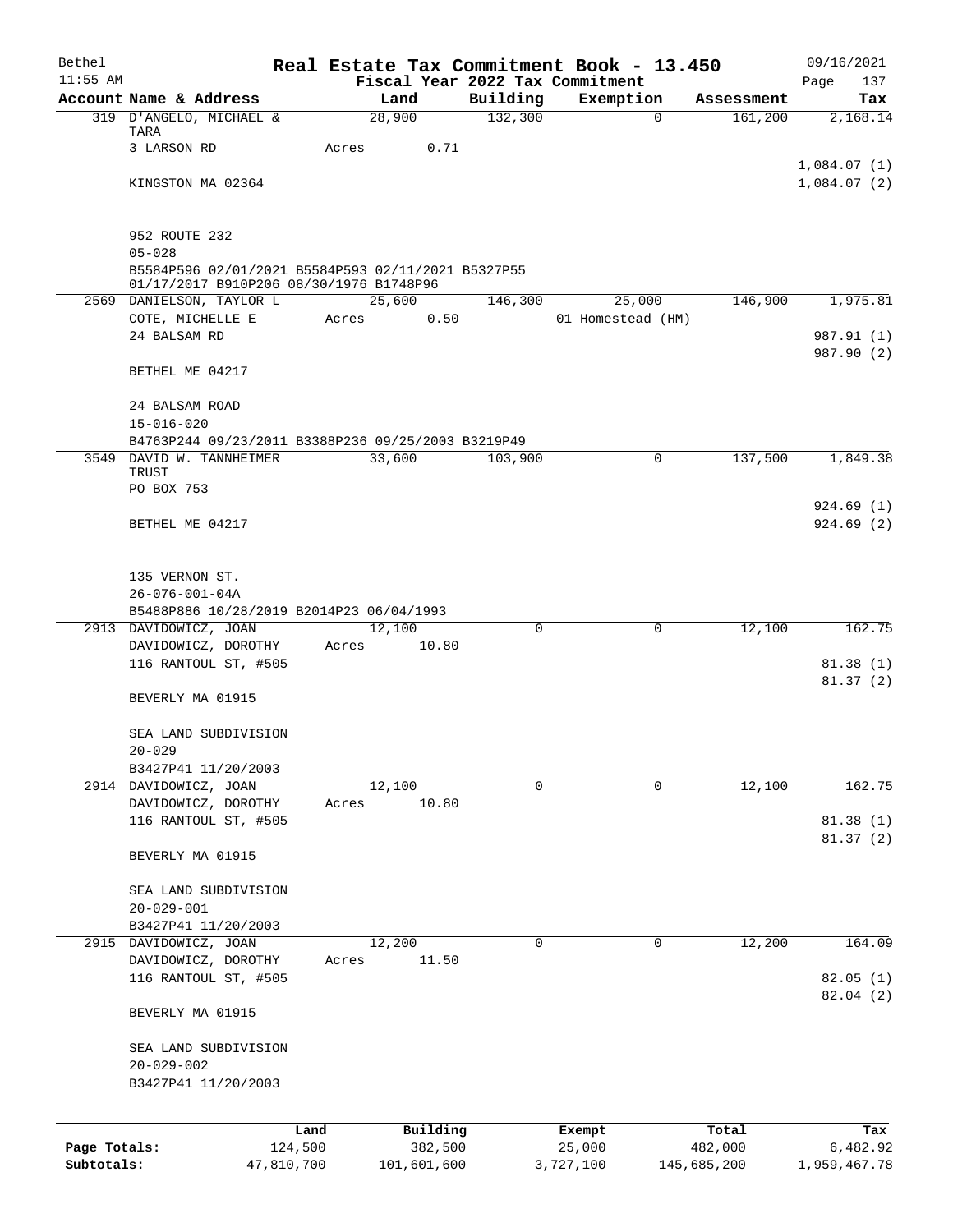| Bethel     |                                                      | Real Estate Tax Commitment Book - 13.450 |          |             |            | 09/16/2021                 |
|------------|------------------------------------------------------|------------------------------------------|----------|-------------|------------|----------------------------|
| $11:55$ AM |                                                      | Fiscal Year 2022 Tax Commitment          |          |             |            | 138<br>Page                |
|            | Account Name & Address                               | Land                                     | Building | Exemption   | Assessment | Tax                        |
|            | 2916 DAVIDOWICZ, JOAN                                | 13,700                                   | 0        | $\Omega$    | 13,700     | 184.27                     |
|            | DAVIDOWICZ, DOROTHY                                  | 14.00<br>Acres                           |          |             |            |                            |
|            | 116 RANTOUL ST, #505                                 |                                          |          |             |            | 92.14(1)                   |
|            | BEVERLY MA 01915                                     |                                          |          |             |            | 92.13(2)                   |
|            |                                                      |                                          |          |             |            |                            |
|            | SEA LAND SUBDIVISION                                 |                                          |          |             |            |                            |
|            | $20 - 029 - 003$                                     |                                          |          |             |            |                            |
|            | B3427P41 11/20/2003                                  |                                          |          |             |            |                            |
|            | 3441 DAVIDSON, LISA A                                | 67,000                                   | 95,300   | 0           | 162,300    | 2,182.94                   |
|            | 173 PARADISE RD                                      | 1.00<br>Acres                            |          |             |            |                            |
|            |                                                      |                                          |          |             |            | 1,091.47(1)                |
|            | BETHEL ME 04217 1235                                 |                                          |          |             |            | 1,091.47(2)                |
|            |                                                      |                                          |          |             |            |                            |
|            | 173 PARADISE RD                                      |                                          |          |             |            |                            |
|            | $26 - 001$                                           |                                          |          |             |            |                            |
|            | B4907P236 10/16/2012 B4708P73 03/29/2011 B4591P126   |                                          |          |             |            |                            |
|            | 05/26/2010 B816P88                                   |                                          |          |             |            |                            |
|            | 5427 DAVIN, JAIME C. &                               | 39,600                                   | 287,500  | 0           | 327,100    | 4,399.50                   |
|            | TIMOTHY M.                                           |                                          |          |             |            |                            |
|            | 56 OXFORD LANE                                       | 1.50<br>Acres                            |          |             |            |                            |
|            | SWANSEA MA 02777                                     |                                          |          |             |            | 2,199.75(1)<br>2,199.75(2) |
|            |                                                      |                                          |          |             |            |                            |
|            |                                                      |                                          |          |             |            |                            |
|            | 80 GROVER HILL RD.                                   |                                          |          |             |            |                            |
|            | $07 - 011 - 003$                                     |                                          |          |             |            |                            |
|            | B5590P923 03/12/2021 B5449P785 01/22/2019 B5347P221  |                                          |          |             |            |                            |
|            | 05/26/2017 B5342P470 04/28/2017 B2987P199 08/24/2001 |                                          |          |             |            |                            |
|            | B2164P118 10/03/1994                                 |                                          | $\Omega$ | $\mathbf 0$ |            | 347.01                     |
|            | 4970 DAVIS, J.W.<br>2989 US HIGHWAY 2                | 25,800<br>29.80<br>Acres                 |          |             | 25,800     |                            |
|            |                                                      |                                          |          |             |            | 173.51(1)                  |
|            | HANOVER ME 04237                                     |                                          |          |             |            | 173.50(2)                  |
|            |                                                      |                                          |          |             |            |                            |
|            |                                                      |                                          |          |             |            |                            |
|            | NORTH RD. - AIRPORT LOT                              |                                          |          |             |            |                            |
|            | $12 - 074$                                           |                                          |          |             |            |                            |
|            | B5032P120 08/29/2013 B5005P130 06/27/2013            |                                          |          |             |            |                            |
|            | 1230 DAVIS, JAMES RUSSELL,                           | 38,400                                   | 99,100   | $\Omega$    | 137,500    | 1,849.38                   |
|            | JR.<br>831 PLUM AVE.                                 | 1.00<br>Acres                            |          |             |            |                            |
|            |                                                      |                                          |          |             |            | 924.69(1)                  |
|            | NEW SMYRNA FL 32168                                  |                                          |          |             |            | 924.69(2)                  |
|            |                                                      |                                          |          |             |            |                            |
|            |                                                      |                                          |          |             |            |                            |
|            | 26 LOVERS LANE                                       |                                          |          |             |            |                            |
|            | $07 - 037$                                           |                                          |          |             |            |                            |
|            | B5066P49 11/22/2013 B5012P332 07/19/2013 B3659P111   |                                          |          |             |            |                            |
|            | 12/17/2004                                           |                                          |          |             |            |                            |

|              | Land       | Building    | Exempt    | Total       | Tax          |
|--------------|------------|-------------|-----------|-------------|--------------|
| Page Totals: | 184,500    | 481,900     |           | 666,400     | 8,963.10     |
| Subtotals:   | 47,995,200 | 102,083,500 | 3,727,100 | 146,351,600 | 1,968,430.88 |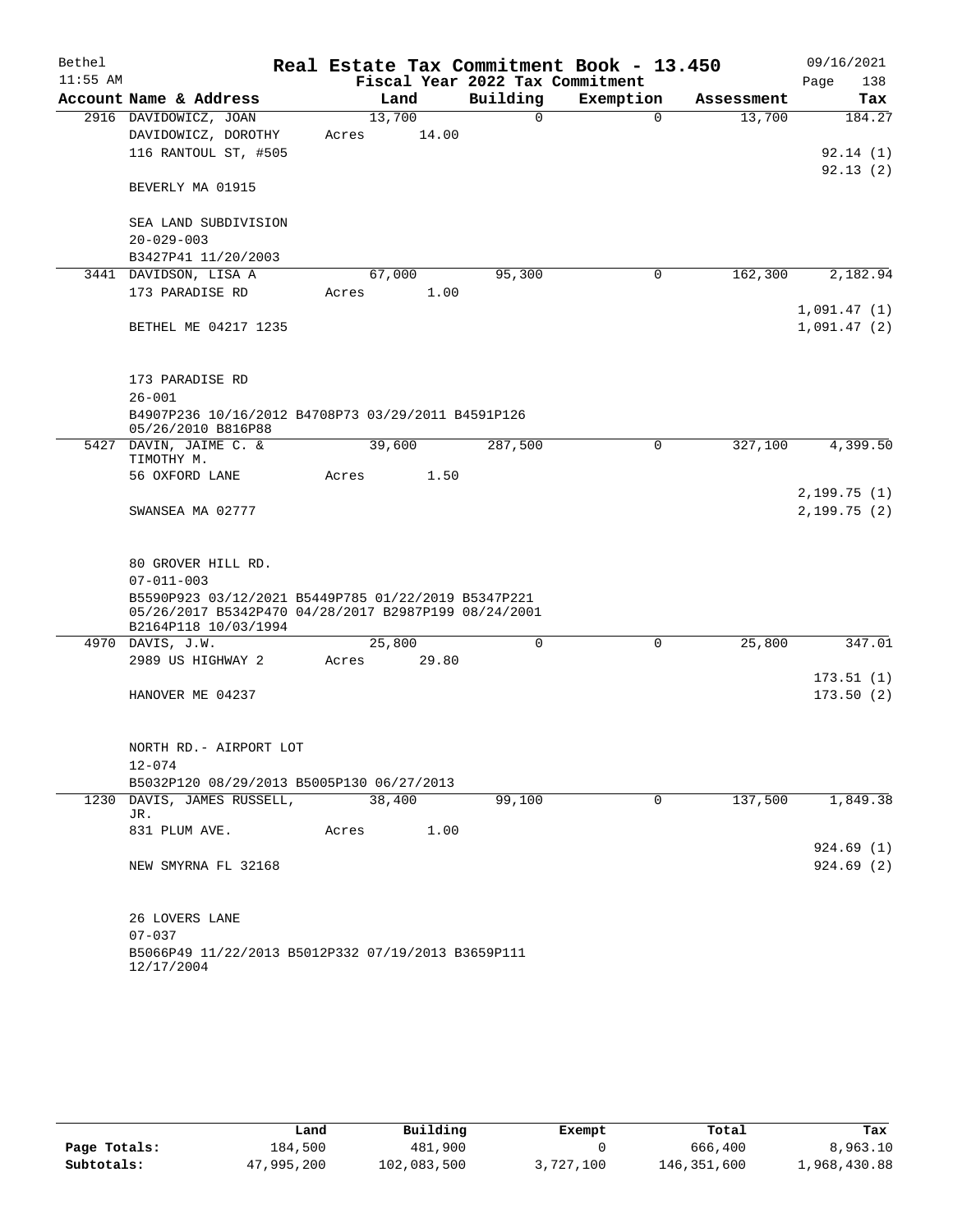| Bethel<br>$11:55$ AM |                                                   |        |      |             | Real Estate Tax Commitment Book - 13.450<br>Fiscal Year 2022 Tax Commitment |                       | 09/16/2021<br>139<br>Page |
|----------------------|---------------------------------------------------|--------|------|-------------|-----------------------------------------------------------------------------|-----------------------|---------------------------|
|                      | Account Name & Address                            | Land   |      | Building    | Exemption                                                                   | Assessment            | Tax                       |
|                      | 1266 DAVIS, JEFF                                  | 29,600 |      | $\mathbf 0$ |                                                                             | $\mathbf 0$<br>29,600 | 398.12                    |
|                      | LOWELL, LOWELL, DAVID                             | Acres  | 6.10 |             |                                                                             |                       |                           |
|                      | 2989 US HIGHWAY 2                                 |        |      |             |                                                                             |                       | 199.06(1)                 |
|                      |                                                   |        |      |             |                                                                             |                       | 199.06(2)                 |
|                      | HANOVER ME 04237                                  |        |      |             |                                                                             |                       |                           |
|                      | WEST BETHEL RD. - HOWE                            |        |      |             |                                                                             |                       |                           |
|                      | $07 - 068$                                        |        |      |             |                                                                             |                       |                           |
|                      | B4547P323 01/07/2010 B1567P267                    |        |      |             |                                                                             |                       |                           |
|                      | 1267 DAVIS, JEFF                                  |        |      | $\Omega$    |                                                                             | 3,900<br>0            | 52.46                     |
|                      |                                                   | 3,900  |      |             |                                                                             |                       |                           |
|                      | 2989 US HIGHWAY 2                                 | Acres  | 0.27 |             |                                                                             |                       |                           |
|                      |                                                   |        |      |             |                                                                             |                       | 26.23(1)                  |
|                      | HANOVER ME 04237                                  |        |      |             |                                                                             |                       | 26.23(2)                  |
|                      | WEST BETHEL RD. - HOWE                            |        |      |             |                                                                             |                       |                           |
|                      | $07 - 069$                                        |        |      |             |                                                                             |                       |                           |
|                      | B1545P272                                         |        |      |             |                                                                             |                       |                           |
|                      | 143 DAVIS, JEREMIAH R.                            | 29,300 |      | 84,400      |                                                                             | 113,700<br>0          | 1,529.27                  |
|                      | 9 SHAVING HILL ROAD                               | Acres  | 0.74 |             |                                                                             |                       |                           |
|                      |                                                   |        |      |             |                                                                             |                       | 764.64(1)                 |
|                      |                                                   |        |      |             |                                                                             |                       |                           |
|                      | LIMINGTON ME 04049                                |        |      |             |                                                                             |                       | 764.63(2)                 |
|                      | 5 RABBIT ROAD                                     |        |      |             |                                                                             |                       |                           |
|                      | $03 - 023$                                        |        |      |             |                                                                             |                       |                           |
|                      | B5567P222 11/25/2020 B4184P22 08/23/2007 B654P316 |        |      |             |                                                                             |                       |                           |
|                      | 3696 DAVIS, LAWRENCE                              | 51,300 |      | 77,700      | 25,000                                                                      | 104,000               | 1,398.80                  |
|                      | DAVIS, FREDA                                      | Acres  | 6.90 |             | 01 Homestead (HM)                                                           |                       |                           |
|                      | 35 FLAT ROAD                                      |        |      |             |                                                                             |                       | 699.40 (1)                |
|                      |                                                   |        |      |             |                                                                             |                       | 699.40 (2)                |
|                      | BETHEL ME 04217                                   |        |      |             |                                                                             |                       |                           |
|                      | 35 FLAT RD.                                       |        |      |             |                                                                             |                       |                           |
|                      | $28 - 038$                                        |        |      |             |                                                                             |                       |                           |
|                      | B782P288 05/18/1973                               |        |      |             |                                                                             |                       |                           |
|                      | 3478 DAVIS, MARGARET                              | 67,400 |      | 151,000     | 31,000                                                                      | 187,400               | 2,520.53                  |
|                      | 50 EVERGREEN ROAD                                 | Acres  | 1.12 |             | 01 Homestead (HM)                                                           |                       |                           |
|                      |                                                   |        |      |             | 12 WW2 Vet Res                                                              |                       | 1,260.27(1)               |
|                      | BETHEL ME 04217                                   |        |      |             |                                                                             |                       | 1,260.26(2)               |
|                      |                                                   |        |      |             |                                                                             |                       |                           |
|                      | 50 EVERGREEN RD.                                  |        |      |             |                                                                             |                       |                           |
|                      | $26 - 038$                                        |        |      |             |                                                                             |                       |                           |
|                      | B642P531 02/14/1967 B518P587 03/11/1953           |        |      |             |                                                                             |                       |                           |
|                      | 3071 DAVIS, MARGARET                              | 100    |      | $\Omega$    |                                                                             | $\Omega$<br>100       | 1.35                      |
|                      | 50 EVERGREEN ROAD                                 | Acres  | 1.00 |             |                                                                             |                       |                           |
|                      |                                                   |        |      |             |                                                                             |                       | 0.68(1)                   |
|                      | BETHEL ME 04217                                   |        |      |             |                                                                             |                       | 0.67(2)                   |
|                      |                                                   |        |      |             |                                                                             |                       |                           |
|                      |                                                   |        |      |             |                                                                             |                       |                           |
|                      | INTERVALE RD N/S                                  |        |      |             |                                                                             |                       |                           |
|                      | $23 - 023$                                        |        |      |             |                                                                             |                       |                           |
|                      |                                                   |        |      |             |                                                                             |                       |                           |

|              | Land       | Building    | Exempt    | Total       | Tax          |
|--------------|------------|-------------|-----------|-------------|--------------|
| Page Totals: | 181,600    | 313,100     | 56,000    | 438,700     | 5,900.53     |
| Subtotals:   | 48,176,800 | 102,396,600 | 3,783,100 | 146,790,300 | 1,974,331.41 |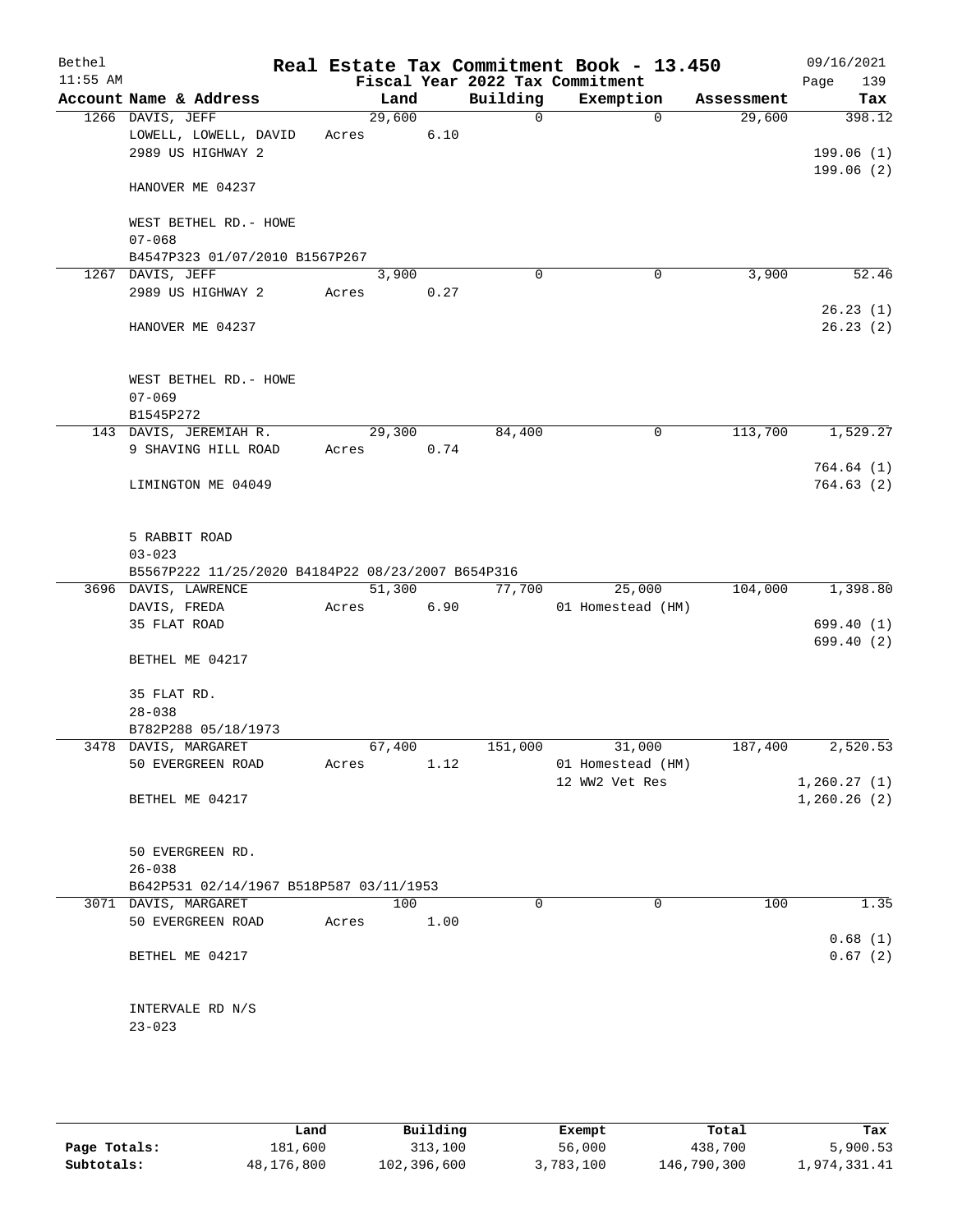| Bethel       |                                                    |            |       |             |          | Real Estate Tax Commitment Book - 13.450 |             | 09/16/2021   |
|--------------|----------------------------------------------------|------------|-------|-------------|----------|------------------------------------------|-------------|--------------|
| $11:55$ AM   |                                                    |            |       |             |          | Fiscal Year 2022 Tax Commitment          |             | Page<br>140  |
|              | Account Name & Address                             |            |       | Land        | Building | Exemption                                | Assessment  | Tax          |
|              | 3759 DAVIS, ROBERT S                               |            |       | 4,700       | 0        | $\mathbf 0$                              | 4,700       | 63.22        |
|              | ALSHOUSE, JANET                                    |            | Acres | 9.70        |          |                                          |             |              |
|              | 2900 NO. A1A                                       |            |       |             |          |                                          |             | 31.61(1)     |
|              | #PHG-A                                             |            |       |             |          |                                          |             | 31.61(2)     |
|              | HUTCHINSON ISLAND FL                               |            |       |             |          |                                          |             |              |
|              | 34949                                              |            |       |             |          |                                          |             |              |
|              |                                                    |            |       |             |          |                                          |             |              |
|              | TARA WAY                                           |            |       |             |          |                                          |             |              |
|              | $15 - 021 - 001 - 001$                             |            |       |             |          |                                          |             |              |
|              | B4825P150 03/16/2012 B3467P226 02/26/2004 B3234P30 |            |       |             |          |                                          |             |              |
|              | 3760 DAVIS, ROBERT S                               |            |       | 58,200      | 605,800  | 0                                        | 664,000     | 8,930.80     |
|              | ALSHOUSE, JANET                                    |            | Acres | 53.70       |          |                                          |             |              |
|              | 2900 NO. A1A                                       |            |       |             |          |                                          |             | 4,465.40(1)  |
|              | #PHG-A                                             |            |       |             |          |                                          |             | 4,465.40 (2) |
|              | HUTCHINSON ISLAND FL                               |            |       |             |          |                                          |             |              |
|              | 34949                                              |            |       |             |          |                                          |             |              |
|              | 133 TARA WAY                                       |            |       |             |          |                                          |             |              |
|              | $15 - 021 - 002$                                   |            |       |             |          |                                          |             |              |
|              | B4469P289 07/15/2009 B4416P113 03/17/2009 B3310P1  |            |       |             |          |                                          |             |              |
|              | 06/09/2003 B3234P30                                |            |       |             |          |                                          |             |              |
|              | 3273 DAVIS, TAMARA                                 |            |       | 55,700      | 98,500   | 31,000                                   | 123,200     | 1,657.04     |
|              | BEAN, AARON                                        |            | Acres | 0.55        |          | 01 Homestead (HM)                        |             |              |
|              | PO BOX 22                                          |            |       |             |          | 12 WW2 Vet Res                           |             | 828.52(1)    |
|              |                                                    |            |       |             |          |                                          |             | 828.52(2)    |
|              | BETHEL ME 04217                                    |            |       |             |          |                                          |             |              |
|              |                                                    |            |       |             |          |                                          |             |              |
|              | 15 KILBORN ST.                                     |            |       |             |          |                                          |             |              |
|              | $25 - 106$                                         |            |       |             |          |                                          |             |              |
|              | B5468P169 07/10/2019 B4999P40 06/18/2013           |            |       |             |          |                                          |             |              |
|              | 3476 DAVIS, THEODORE                               |            |       | 64,200      | 144,000  | 25,000                                   | 183,200     | 2,464.04     |
|              | DAVIS, LINDA                                       |            | Acres | 0.75        |          | 01 Homestead (HM)                        |             |              |
|              | 24 EVERGREEN ROAD                                  |            |       |             |          |                                          |             | 1, 232.02(1) |
|              |                                                    |            |       |             |          |                                          |             | 1, 232.02(2) |
|              | BETHEL ME 04217                                    |            |       |             |          |                                          |             |              |
|              |                                                    |            |       |             |          |                                          |             |              |
|              | 24 EVERGREEN RD.                                   |            |       |             |          |                                          |             |              |
|              | $26 - 036$                                         |            |       |             |          |                                          |             |              |
|              | B864P238 07/22/1975                                |            |       |             |          |                                          |             |              |
|              | 326 DAVIS, TODD T                                  |            |       | 7,900       | 0        | $\Omega$                                 | 7,900       | 106.26       |
|              | 8 FARM HILL RD                                     |            | Acres | 19.10       |          |                                          |             |              |
|              |                                                    |            |       |             |          |                                          |             | 53.13(1)     |
|              | BETHEL ME 04217 4923                               |            |       |             |          |                                          |             | 53.13(2)     |
|              |                                                    |            |       |             |          |                                          |             |              |
|              |                                                    |            |       |             |          |                                          |             |              |
|              | ROUTE 232                                          |            |       |             |          |                                          |             |              |
|              | $05 - 033$                                         |            |       |             |          |                                          |             |              |
|              | B2740P178 08/31/1999                               |            |       |             |          |                                          |             |              |
|              | 4546 DAVIS, TODD T                                 |            |       | 40,500      | 235,300  | 25,000                                   | 250,800     | 3, 373. 26   |
|              | DAVIS, NIKKI L                                     |            | Acres | 2.02        |          | 01 Homestead (HM)                        |             |              |
|              | 8 FARM HILL ROAD                                   |            |       |             |          |                                          |             | 1,686.63(1)  |
|              |                                                    |            |       |             |          |                                          |             | 1,686.63(2)  |
|              | BETHEL ME 04217                                    |            |       |             |          |                                          |             |              |
|              |                                                    |            |       |             |          |                                          |             |              |
|              | 8 FARM HILL RD.                                    |            |       |             |          |                                          |             |              |
|              | $08 - 042 - 004$                                   |            |       |             |          |                                          |             |              |
|              | B3442P203 12/10/2003                               |            |       |             |          |                                          |             |              |
|              |                                                    |            |       |             |          |                                          |             |              |
|              |                                                    |            |       |             |          |                                          |             |              |
|              |                                                    | Land       |       | Building    |          | Exempt                                   | Total       | Tax          |
| Page Totals: |                                                    | 231,200    |       | 1,083,600   |          | 81,000                                   | 1,233,800   | 16,594.62    |
| Subtotals:   |                                                    | 48,408,000 |       | 103,480,200 |          | 3,864,100                                | 148,024,100 | 1,990,926.03 |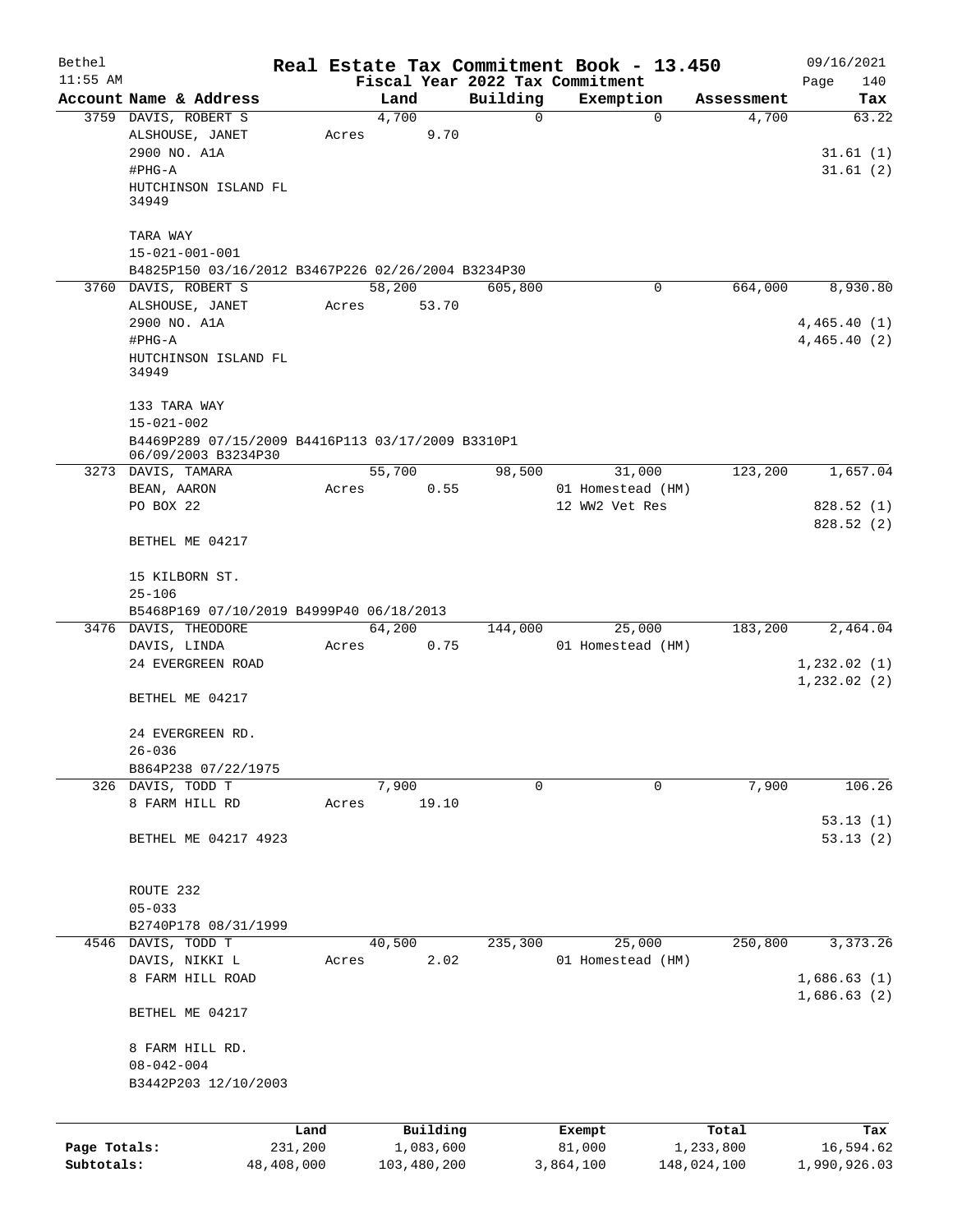| Bethel     |                                                    |       |             |          | Real Estate Tax Commitment Book - 13.450 |             |            | 09/16/2021             |
|------------|----------------------------------------------------|-------|-------------|----------|------------------------------------------|-------------|------------|------------------------|
| $11:55$ AM |                                                    |       |             |          | Fiscal Year 2022 Tax Commitment          |             |            | 141<br>Page            |
|            | Account Name & Address                             |       | Land        | Building | Exemption                                |             | Assessment | Tax                    |
|            | 1284 DAVIS, VERNON                                 |       | $\mathbf 0$ | 15,000   |                                          | $\Omega$    | 15,000     | 201.75                 |
|            | PO BOX 561                                         |       |             |          |                                          |             |            |                        |
|            |                                                    |       |             |          |                                          |             |            | 100.88(1)              |
|            | BETHEL ME 04217                                    |       |             |          |                                          |             |            | 100.87(2)              |
|            |                                                    |       |             |          |                                          |             |            |                        |
|            | 3 RED COURT                                        |       |             |          |                                          |             |            |                        |
|            | $07 - 082 - B - ON$                                |       |             |          |                                          |             |            |                        |
|            | 2659 DAVIS, VERNON J                               |       | 38,600      | 251,600  | 25,000                                   |             | 265,200    | 3,566.94               |
|            | DAVIS, TAMARA                                      | Acres | 6.60        |          | 01 Homestead (HM)                        |             |            |                        |
|            | P.O. BOX 561                                       |       |             |          |                                          |             |            | 1,783.47(1)            |
|            |                                                    |       |             |          |                                          |             |            | 1,783.47(2)            |
|            | BETHEL ME 04217                                    |       |             |          |                                          |             |            |                        |
|            | 144 DAISY BRYANT ROAD                              |       |             |          |                                          |             |            |                        |
|            | $17 - 002$                                         |       |             |          |                                          |             |            |                        |
|            | B5264P398 01/19/2016 B2782P73                      |       |             |          |                                          |             |            |                        |
|            | 5441 DAVISON, BRIAN DENNIS                         |       | 25,100      | $\Omega$ |                                          | $\mathbf 0$ | 25,100     | 337.60                 |
|            | 5 JUNIPER LN                                       | Acres | 1.55        |          |                                          |             |            |                        |
|            |                                                    |       |             |          |                                          |             |            | 168.80(1)              |
|            | FRAMINGHAM MA 01701                                |       |             |          |                                          |             |            | 168.80(2)              |
|            |                                                    |       |             |          |                                          |             |            |                        |
|            |                                                    |       |             |          |                                          |             |            |                        |
|            | FLAT RD                                            |       |             |          |                                          |             |            |                        |
|            | $01 - 014$                                         |       |             |          |                                          |             |            |                        |
|            | B4864P284 07/09/2012 B4708P75 03/29/2011           |       |             |          |                                          |             |            |                        |
|            | 1331 DAY, JOHN C                                   |       | 34,800      | 58,000   | 25,000                                   |             | 67,800     | $\overline{911}.91$    |
|            | DAY, SUSAN                                         | Acres | 2.40        |          | 01 Homestead (HM)                        |             |            |                        |
|            | 531 WALKERS MILLS ROAD                             |       |             |          |                                          |             |            | 455.96(1)              |
|            |                                                    |       |             |          |                                          |             |            | 455.95(2)              |
|            | BETHEL ME 04217                                    |       |             |          |                                          |             |            |                        |
|            | 531 WALKERS MILLS RD.                              |       |             |          |                                          |             |            |                        |
|            | $08 - 025$                                         |       |             |          |                                          |             |            |                        |
|            | B1011P22                                           |       |             |          |                                          |             |            |                        |
|            | 2585 DAY, KATHLEEN                                 |       | 39,400      | 0        |                                          | 0           | 39,400     | 529.93                 |
|            | MCVITTY, AARON                                     | Acres | 10.00       |          |                                          |             |            |                        |
|            | PO BOX 129                                         |       |             |          |                                          |             |            | 264.97(1)              |
|            |                                                    |       |             |          |                                          |             |            | 264.96(2)              |
|            | EATON NH 03832                                     |       |             |          |                                          |             |            |                        |
|            |                                                    |       |             |          |                                          |             |            |                        |
|            | INTERVALE RD                                       |       |             |          |                                          |             |            |                        |
|            | $15 - 017$                                         |       |             |          |                                          |             |            |                        |
|            | B5550P929 09/24/2020 B5484P952 10/07/2019          |       |             |          |                                          |             |            |                        |
|            | 2587 DAY, KATHLEEN                                 |       | 28,300      | 9,200    |                                          | 0           | 37,500     | 504.38                 |
|            | MCVITTY, AARON                                     | Acres | 1.00        |          |                                          |             |            |                        |
|            | PO BOX 129                                         |       |             |          |                                          |             |            | 252.19(1)<br>252.19(2) |
|            | EATON NH 03832                                     |       |             |          |                                          |             |            |                        |
|            |                                                    |       |             |          |                                          |             |            |                        |
|            | 2069 INTERVALE RD.                                 |       |             |          |                                          |             |            |                        |
|            | $15 - 019$                                         |       |             |          |                                          |             |            |                        |
|            | B5550P929 09/24/2020 B5382P75 12/05/2017 B4174P304 |       |             |          |                                          |             |            |                        |
|            | 08/03/2007 B3141P151                               |       |             |          |                                          |             |            |                        |
|            |                                                    |       |             |          |                                          |             |            |                        |

|              | Land       | Building    | Exempt    | Total       | Tax          |
|--------------|------------|-------------|-----------|-------------|--------------|
| Page Totals: | 166,200    | 333,800     | 50,000    | 450,000     | 6,052.51     |
| Subtotals:   | 48,574,200 | 103,814,000 | 3,914,100 | 148,474,100 | 1,996,978.54 |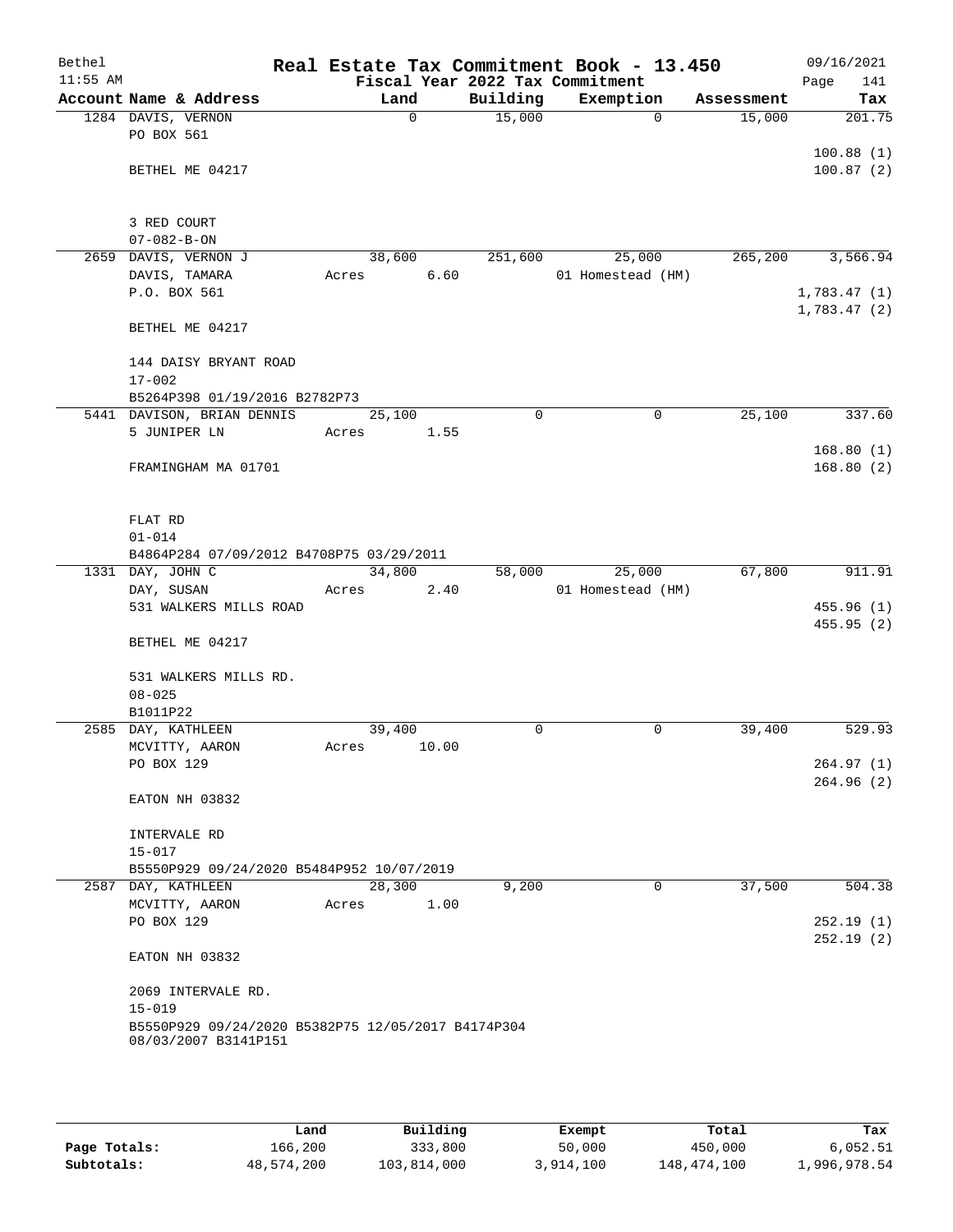| Bethel       |                                                                                                            |          |                                 | Real Estate Tax Commitment Book - 13.450 |            | 09/16/2021               |
|--------------|------------------------------------------------------------------------------------------------------------|----------|---------------------------------|------------------------------------------|------------|--------------------------|
| $11:55$ AM   |                                                                                                            |          | Fiscal Year 2022 Tax Commitment |                                          |            | Page<br>142              |
|              | Account Name & Address                                                                                     | Land     | Building                        | Exemption                                | Assessment | Tax                      |
|              | 289 DAY, LEROY                                                                                             | 30,200   | $\mathbf 0$                     | $\mathbf 0$                              | 30,200     | 406.19                   |
|              | DAY, LOIS                                                                                                  | Acres    | 96.60                           |                                          |            |                          |
|              | 14 BIRD HILL RD.                                                                                           |          |                                 |                                          |            | 203.10(1)                |
|              | BRYANT POND ME 04219<br>6118                                                                               |          |                                 |                                          |            | 203.09(2)                |
|              |                                                                                                            |          |                                 |                                          |            |                          |
|              | GORE RD.                                                                                                   |          |                                 |                                          |            |                          |
|              | $04 - 095$                                                                                                 |          |                                 |                                          |            |                          |
| 2607         | B927P116<br>DAY, REBEKAH I                                                                                 | 14,500   | 0                               | $\mathbf 0$                              | 14,500     | 195.03                   |
|              | 316 BUCKSKIN PATH                                                                                          | Acres    | 0.70                            |                                          |            |                          |
|              |                                                                                                            |          |                                 |                                          |            | 97.52(1)                 |
|              | CENTERVILLE MA 02632<br>2204                                                                               |          |                                 |                                          |            | 97.51(2)                 |
|              | INTERVALE RD S/S<br>$15 - 023$                                                                             |          |                                 |                                          |            |                          |
|              | B3887P306 02/14/2006                                                                                       |          |                                 |                                          |            |                          |
|              | 317 DAY, ROBERT H. JR                                                                                      | 44,700   | $\Omega$                        | 0                                        | 44,700     | 601.22                   |
|              | DAY, BONITA                                                                                                | Acres    | 28.00                           |                                          |            |                          |
|              | 249 BENNETT ROAD                                                                                           |          |                                 |                                          |            | 300.61(1)                |
|              | NEW GLOUCESTER ME 04260                                                                                    |          |                                 |                                          |            | 300.61(2)                |
|              | ROUTE 232                                                                                                  |          |                                 |                                          |            |                          |
|              | $05 - 026$                                                                                                 |          |                                 |                                          |            |                          |
|              | B5515P895 04/01/2020 B4290P297 05/01/2008 B4217P336<br>11/01/2007 B3931P72 B1637P213                       |          |                                 |                                          |            |                          |
|              | 3543 DAY, THOMAS J                                                                                         | 33,600   | 110,400                         | 0                                        | 144,000    | 1,936.80                 |
|              | ROGERS, CAROL J                                                                                            |          |                                 |                                          |            |                          |
|              | 245 BOXFORD STREET                                                                                         |          |                                 |                                          |            | 968.40(1)                |
|              | NORTH ANDOVER MA 01845                                                                                     |          |                                 |                                          |            | 968.40(2)                |
|              |                                                                                                            |          |                                 |                                          |            |                          |
|              | 135 VERNON ST.                                                                                             |          |                                 |                                          |            |                          |
|              | $26 - 076 - 001 - 03A$                                                                                     |          |                                 |                                          |            |                          |
|              | B5390P184 01/25/2018 B5382P551 12/07/2017 B5328P463<br>01/26/2017 B5035P199 09/11/2013 B3753P11 07/06/2005 |          |                                 | $\mathbf 0$                              |            |                          |
|              | 4851 DEAN, KAREN                                                                                           | 47,000   | 309,100                         |                                          | 356,100    | 4,789.55                 |
|              | DEAN, DANIEL G<br>2 BLUEBERRY PATH                                                                         |          |                                 |                                          |            | 2,394.78(1)              |
|              |                                                                                                            |          |                                 |                                          |            | 2,394.77(2)              |
|              | ACTON MA 01720                                                                                             |          |                                 |                                          |            |                          |
|              | MILL HILL 628, 629, 631                                                                                    |          |                                 |                                          |            |                          |
|              | $07 - 028 - C628$                                                                                          |          |                                 |                                          |            |                          |
|              | B3979P286 07/24/2006                                                                                       |          |                                 |                                          |            |                          |
| 3129         | DEAN, PAUL D                                                                                               | 70,100   | 74,700                          | 0                                        | 144,800    | 1,947.56                 |
|              | DEAN, TONYA C                                                                                              | Acres    | 3.90                            |                                          |            |                          |
|              | 2 ALEWIFE ROAD                                                                                             |          |                                 |                                          |            | 973.78 (1)<br>973.78 (2) |
|              | PLYMOUTH MA 02360                                                                                          |          |                                 |                                          |            |                          |
|              | 206 INTERVALE RD.                                                                                          |          |                                 |                                          |            |                          |
|              | $24 - 049$<br>B5263P681 01/14/2016 B2218P169 05/08/1995                                                    |          |                                 |                                          |            |                          |
|              |                                                                                                            |          |                                 |                                          |            |                          |
|              | Land                                                                                                       | Building |                                 | Exempt                                   | Total      | Tax                      |
| Page Totals: | 240,100                                                                                                    |          | 494,200                         | 0                                        | 734,300    | 9,876.35                 |

**Subtotals:** 48,814,300 104,308,200 3,914,100 149,208,400 2,006,854.89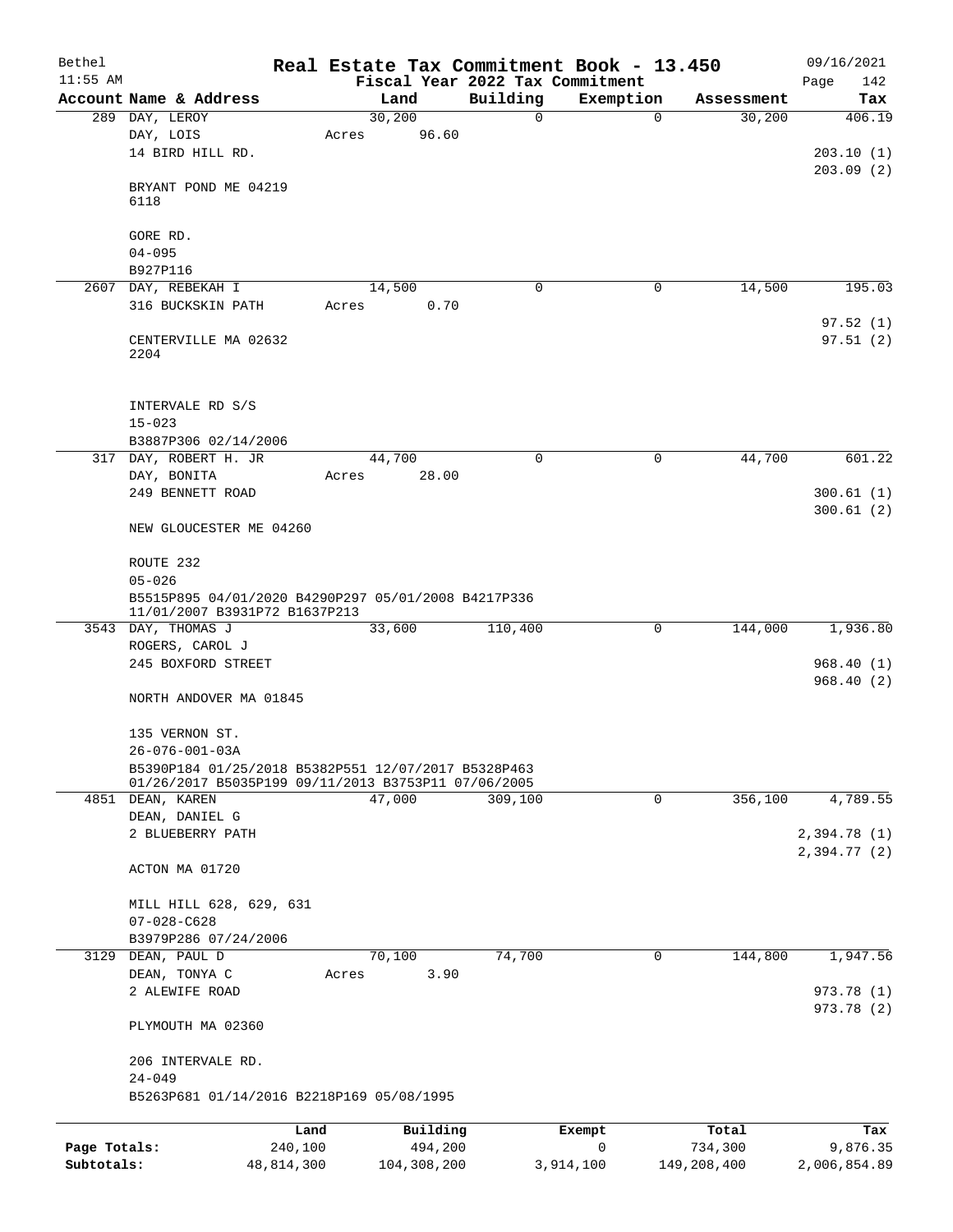| Bethel       |                                                                   |            |                 |               |          | Real Estate Tax Commitment Book - 13.450     |               | 09/16/2021                 |
|--------------|-------------------------------------------------------------------|------------|-----------------|---------------|----------|----------------------------------------------|---------------|----------------------------|
| $11:55$ AM   | Account Name & Address                                            |            | Land            |               | Building | Fiscal Year 2022 Tax Commitment<br>Exemption | Assessment    | Page<br>143<br>Tax         |
|              | 277 DEAN, ROBERT W. JR. &                                         |            | 26,100          |               | 36,400   | $\mathbf 0$                                  | 62,500        | 840.63                     |
|              | DONNA M. ET AL                                                    |            |                 |               |          |                                              |               |                            |
|              | 27 COLUMBIA RD.                                                   |            | Acres           | 1.00          |          |                                              |               |                            |
|              | PLYMOUTH MA 02360                                                 |            |                 |               |          |                                              |               | 420.32(1)<br>420.31(2)     |
|              |                                                                   |            |                 |               |          |                                              |               |                            |
|              | 72 MCCRILLIS BROOK RD.                                            |            |                 |               |          |                                              |               |                            |
|              | $04 - 089 - 001$                                                  |            |                 |               |          |                                              |               |                            |
|              | B5422P76 08/01/2018 B3156P339 08/29/2002                          |            |                 |               |          |                                              |               |                            |
|              | 4783 DEAN, TROY B                                                 |            | 44,300          |               | 246,900  | $\Omega$                                     | 291,200       | 3,916.64                   |
|              | DEAN, KRISTINA F                                                  |            | Acres           | 1.37          |          |                                              |               |                            |
|              | 50 FENGLER ROAD                                                   |            |                 |               |          |                                              |               | 1,958.32(1)<br>1,958.32(2) |
|              | SCARBOROUGH ME 04074                                              |            |                 |               |          |                                              |               |                            |
|              | 7 HALEY LANE                                                      |            |                 |               |          |                                              |               |                            |
|              | $18 - 054 - 012$                                                  |            |                 |               |          |                                              |               |                            |
|              | B5335P80 03/15/2017 B4043P337 11/03/2006 B3845P4<br>11/22/2005    |            |                 |               |          |                                              |               |                            |
|              | 4991 DEBAR, JOHN                                                  |            | 24,400          |               | $\Omega$ | 0                                            | 24,400        | 328.18                     |
|              | 27 PINE STREET                                                    |            | Acres           | 0.72          |          |                                              |               | 164.09(1)                  |
|              | SOUTH KINGSTOWN RI<br>02879                                       |            |                 |               |          |                                              |               | 164.09(2)                  |
|              |                                                                   |            |                 |               |          |                                              |               |                            |
|              | INTERVALE RD                                                      |            |                 |               |          |                                              |               |                            |
|              | $20 - 003 - 001$                                                  |            |                 |               |          |                                              |               |                            |
|              | B5542P632 08/21/2020 B4182P7 08/20/2007                           |            |                 |               |          |                                              |               |                            |
|              | 2884 DEBAR, JOHN<br>27 PINE STREET                                |            | 39,400<br>Acres | 1.42          | 44,900   | 0                                            | 84,300        | 1,133.84                   |
|              |                                                                   |            |                 |               |          |                                              |               | 566.92(1)                  |
|              | SOUTH KINGSTOWN RI                                                |            |                 |               |          |                                              |               | 566.92(2)                  |
|              | 02879                                                             |            |                 |               |          |                                              |               |                            |
|              | 1874 INTERVALE RD.                                                |            |                 |               |          |                                              |               |                            |
|              | $20 - 003$                                                        |            |                 |               |          |                                              |               |                            |
|              | B5542P629 08/21/2020 B3692P100 03/19/2005                         |            |                 |               |          |                                              |               |                            |
|              | 5078 DECAREAU, JAIME                                              |            | 56,000          |               | 328,800  | $\mathbf 0$                                  | 384,800       | 5,175.56                   |
|              | DECAREAU, MICHAEL JR.                                             |            | Acres           | 2.05          |          |                                              |               |                            |
|              | 4 OAK RIDGE ROAD                                                  |            |                 |               |          |                                              |               | 2,587.78(1)                |
|              | 1304<br>BETHEL ME 04217                                           |            |                 |               |          |                                              |               | 2,587.78 (2)               |
|              |                                                                   |            |                 |               |          |                                              |               |                            |
|              | 4 OAK RIDGE ROAD                                                  |            |                 |               |          |                                              |               |                            |
|              | $18 - 060 - 059$                                                  |            |                 |               |          |                                              |               |                            |
|              | B5429P393 09/06/2018 B5226P543 06/15/2015 B3568P322<br>08/06/2004 |            |                 |               |          |                                              |               |                            |
|              | 242 DECAROLIS, RICHARD                                            |            | 77,800          |               | 148,900  | 25,000                                       | 201,700       | 2,712.87                   |
|              | DECAROLIS, KAREN                                                  |            | Acres           | 5.61          |          | 01 Homestead (HM)                            |               |                            |
|              | 17 HIGHLAND AVENUE                                                |            |                 |               |          |                                              |               | 1,356.44(1)                |
|              | BETHEL ME 04217                                                   |            |                 |               |          |                                              |               | 1,356.43(2)                |
|              | 17 HIGHLAND AVE.                                                  |            |                 |               |          |                                              |               |                            |
|              | $04 - 083 - 001$                                                  |            |                 |               |          |                                              |               |                            |
|              | B1559P182                                                         |            |                 |               |          |                                              |               |                            |
|              |                                                                   | Land       |                 | Building      |          | Exempt                                       | Total         | Tax                        |
| Page Totals: |                                                                   | 268,000    |                 | 805,900       |          | 25,000                                       | 1,048,900     | 14,107.72                  |
| Subtotals:   |                                                                   | 49,082,300 |                 | 105, 114, 100 |          | 3,939,100                                    | 150, 257, 300 | 2,020,962.61               |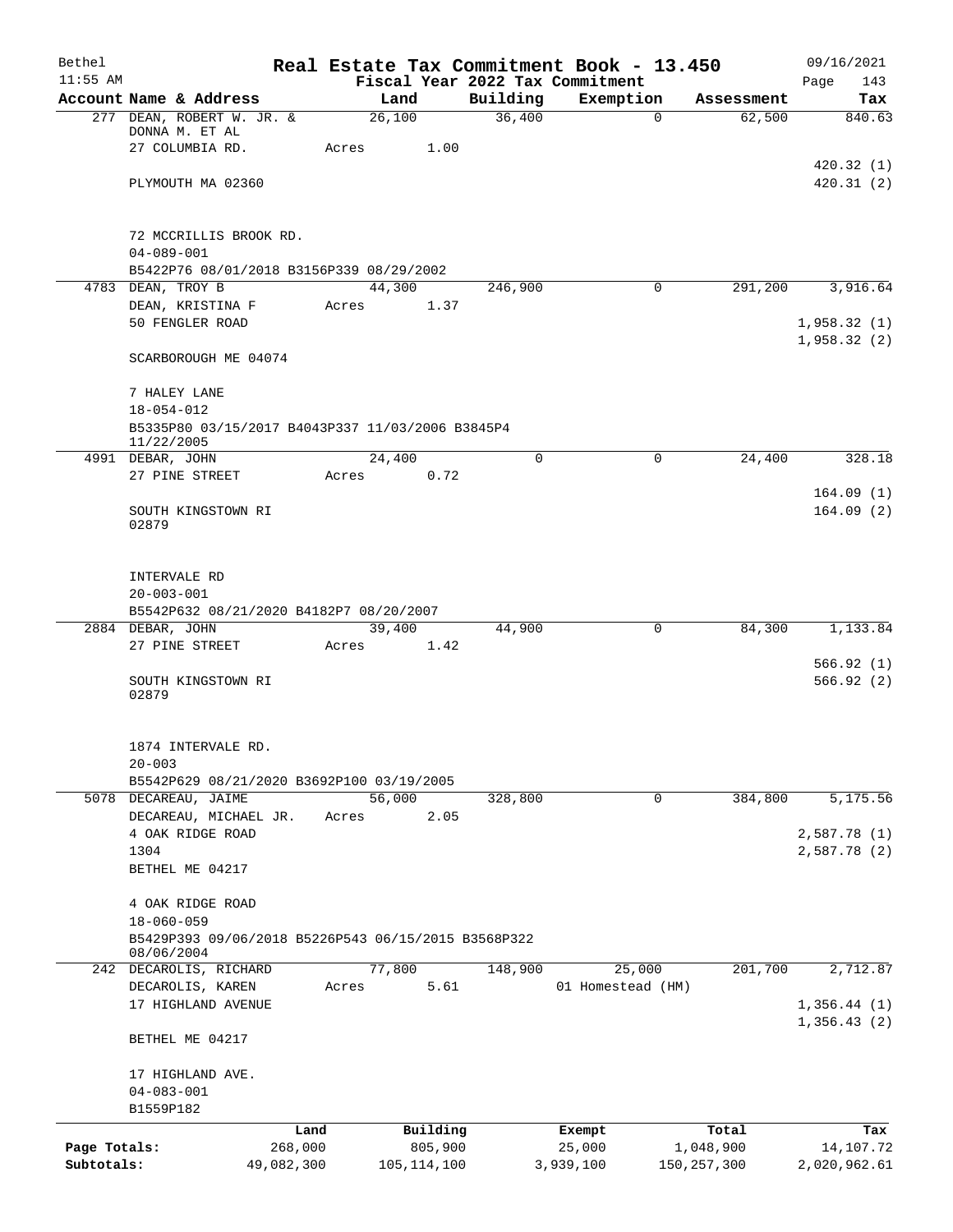| Bethel       |                                           |         |       |          |       |          | Real Estate Tax Commitment Book - 13.450 |                      | 09/16/2021  |
|--------------|-------------------------------------------|---------|-------|----------|-------|----------|------------------------------------------|----------------------|-------------|
| $11:55$ AM   |                                           |         |       |          |       |          | Fiscal Year 2022 Tax Commitment          |                      | Page<br>144 |
|              | Account Name & Address                    |         |       | Land     |       | Building | Exemption                                | Assessment           | Tax         |
|              | 2466 DECARTERET, GLEN S                   |         |       | 39,800   |       | 108,200  | 25,000                                   | 123,000              | 1,654.35    |
|              | CASEY, DOREEN P                           |         | Acres |          | 1.60  |          | 01 Homestead (HM)                        |                      |             |
|              | 19 TERRACE ROAD                           |         |       |          |       |          |                                          |                      | 827.18 (1)  |
|              |                                           |         |       |          |       |          |                                          |                      | 827.17 (2)  |
|              | BETHEL ME 04217                           |         |       |          |       |          |                                          |                      |             |
|              |                                           |         |       |          |       |          |                                          |                      |             |
|              | 19 TERRACE ROAD                           |         |       |          |       |          |                                          |                      |             |
|              | $14 - 002 - 001$                          |         |       |          |       |          |                                          |                      |             |
|              | B4000P93 08/31/2006 B1423P306             |         |       |          |       |          |                                          |                      |             |
|              | 495 DECATO, CHRISTOPHER                   |         |       | 63,800   |       | 251,200  | 25,000                                   | 290,000              | 3,900.50    |
|              | DECATO, SARAH                             |         | Acres |          | 12.10 |          | 01 Homestead (HM)                        |                      |             |
|              | 520 NORTH ROAD                            |         |       |          |       |          |                                          |                      | 1,950.25(1) |
|              |                                           |         |       |          |       |          |                                          |                      | 1,950.25(2) |
|              | BETHEL ME 04217                           |         |       |          |       |          |                                          |                      |             |
|              |                                           |         |       |          |       |          |                                          |                      |             |
|              | 520 NORTH ROAD                            |         |       |          |       |          |                                          |                      |             |
|              | $11 - 068 - 001$                          |         |       |          |       |          |                                          |                      |             |
|              | B5140P318 07/21/2014                      |         |       |          |       |          |                                          |                      |             |
|              | 3328 DECOSSY, LISA SHERMAN                |         |       | 52,900   |       | 177,900  | 0                                        | 230,800              | 3,104.26    |
|              | REV TRUST                                 |         |       |          |       |          |                                          |                      |             |
|              | SHERMAN, THOMAS                           |         | Acres |          | 0.39  |          |                                          |                      |             |
|              | MARSHALL, TTEE                            |         |       |          |       |          |                                          |                      |             |
|              | 296 HARBOR RD                             |         |       |          |       |          |                                          |                      | 1,552.13(1) |
|              |                                           |         |       |          |       |          |                                          |                      | 1,552.13(2) |
|              | RYE NH 03870                              |         |       |          |       |          |                                          |                      |             |
|              |                                           |         |       |          |       |          |                                          |                      |             |
|              | 11 SPRING ST                              |         |       |          |       |          |                                          |                      |             |
|              | $25 - 159$                                |         |       |          |       |          |                                          |                      |             |
|              | B4840P203 05/01/2012 B2781P344 12/31/1999 |         |       |          |       |          |                                          |                      |             |
|              | 2606 DECRESCENZO, DINO                    |         |       | 26,700   |       | $\Omega$ | $\mathbf 0$                              | 26,700               | 359.12      |
|              | DECRESCENZO, LORI ANN                     |         | Acres |          | 2.41  |          |                                          |                      |             |
|              | 72 GORHAM STREET                          |         |       |          |       |          |                                          |                      | 179.56(1)   |
|              |                                           |         |       |          |       |          |                                          |                      | 179.56(2)   |
|              | REHOBOTH MA 02769                         |         |       |          |       |          |                                          |                      |             |
|              |                                           |         |       |          |       |          |                                          |                      |             |
|              | GRAND VIEW ESTATES                        |         |       |          |       |          |                                          |                      |             |
|              | $15 - 022 - 009$                          |         |       |          |       |          |                                          |                      |             |
|              | B3279P171 04/24/2003                      |         |       |          |       |          |                                          |                      |             |
|              | 2611 DEDOMINICI, KENNETH                  |         |       | 50,400   |       | 0        | 0                                        | 50,400               | 677.88      |
|              | 55 FIELDCREST DRIVE                       |         | Acres |          | 40.50 |          |                                          |                      |             |
|              |                                           |         |       |          |       |          |                                          |                      | 338.94 (1)  |
|              | EAST BRIDGEWATER MA                       |         |       |          |       |          |                                          |                      | 338.94 (2)  |
|              | 02334                                     |         |       |          |       |          |                                          |                      |             |
|              |                                           |         |       |          |       |          |                                          |                      |             |
|              |                                           |         |       |          |       |          |                                          |                      |             |
|              | GRAND VIEW ROAD                           |         |       |          |       |          |                                          |                      |             |
|              | $15 - 027 - 001$                          |         |       |          |       |          |                                          |                      |             |
|              | B5570P236 12/09/2020 B3085P163 03/22/2002 |         |       |          |       |          |                                          |                      |             |
|              | 2647 Dehart, Robert E JR                  |         |       | 43,700   |       | 180,300  | 0                                        | $2\overline{24,000}$ | 3,012.80    |
|              | Dehart, Carol a                           |         | Acres |          | 5.00  |          |                                          |                      |             |
|              | 791 NORTH RD.                             |         |       |          |       |          |                                          |                      | 1,506.40(1) |
|              |                                           |         |       |          |       |          |                                          |                      | 1,506.40(2) |
|              | BETHEL ME 04217-3212                      |         |       |          |       |          |                                          |                      |             |
|              |                                           |         |       |          |       |          |                                          |                      |             |
|              | 791 NORTH ROAD                            |         |       |          |       |          |                                          |                      |             |
|              | $16 - 021$                                |         |       |          |       |          |                                          |                      |             |
|              | B5484P20 10/02/2019 B5022P207 08/09/2013  |         |       |          |       |          |                                          |                      |             |
|              |                                           |         |       |          |       |          |                                          |                      |             |
|              |                                           |         |       |          |       |          |                                          |                      |             |
|              |                                           | Land    |       | Building |       |          | Exempt                                   | Total                | Tax         |
| Page Totals: |                                           | 277,300 |       | 717,600  |       |          | 50,000                                   | 944,900              | 12,708.91   |

**Subtotals:** 49,359,600 105,831,700 3,989,100 151,202,200 2,033,671.52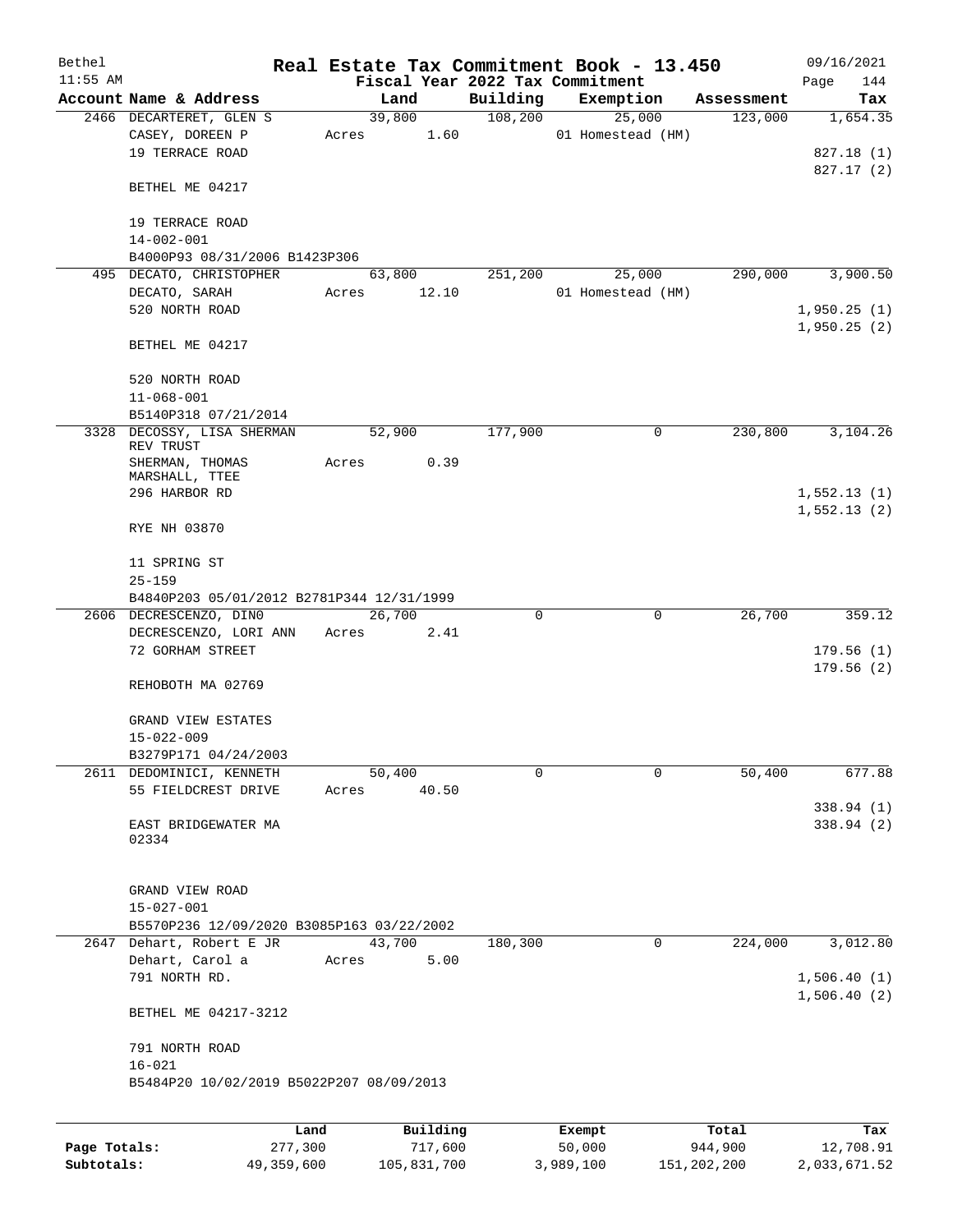| Bethel       |                                                   |         |        |           |          | Real Estate Tax Commitment Book - 13.450 |            | 09/16/2021                  |
|--------------|---------------------------------------------------|---------|--------|-----------|----------|------------------------------------------|------------|-----------------------------|
| $11:55$ AM   |                                                   |         |        |           |          | Fiscal Year 2022 Tax Commitment          |            | Page<br>145                 |
|              | Account Name & Address                            |         | Land   |           | Building | Exemption                                | Assessment | Tax                         |
|              | 3414 DEIULIO HOLDINGS, LLC                        |         | 87,000 |           | 84,100   | $\mathbf 0$                              | 171,100    | 2,301.30                    |
|              | 5 RABBIT ROAD                                     |         | Acres  | 1.31      |          |                                          |            |                             |
|              | BETHEL ME 04217                                   |         |        |           |          |                                          |            | 1,150.65(1)                 |
|              |                                                   |         |        |           |          |                                          |            | 1,150.65(2)                 |
|              |                                                   |         |        |           |          |                                          |            |                             |
|              | 14 CROSS ST.                                      |         |        |           |          |                                          |            |                             |
|              | $25 - 236$                                        |         |        |           |          |                                          |            |                             |
|              | B5416P497 07/05/2018 B3417P247 11/14/2003         |         |        |           |          |                                          |            |                             |
|              | 5001 DEIULIO, ANTHONTY M                          |         | 33,600 |           | 152,100  | 0                                        | 185,700    | 2,497.67                    |
|              | DEIULIO, AMANDA                                   |         |        |           |          |                                          |            |                             |
|              | 5 RABBIT RD                                       |         |        |           |          |                                          |            | 1,248.84(1)                 |
|              |                                                   |         |        |           |          |                                          |            | 1, 248.83(2)                |
|              | BETHEL ME 04217                                   |         |        |           |          |                                          |            |                             |
|              | 32 PARKWAY CONDO UNIT 1                           |         |        |           |          |                                          |            |                             |
|              | $25 - 241 - 003 - 1$                              |         |        |           |          |                                          |            |                             |
|              | B5596P592 04/01/2021 B5504P469 01/27/2020 B5424P1 |         |        |           |          |                                          |            |                             |
|              | 08/10/2018 B4169P283 07/30/2007                   |         |        |           |          |                                          |            |                             |
|              | 3484 DELALLA, JOHN 0. 2016                        |         | 63,600 |           | 69,200   | 0                                        | 132,800    | 1,786.16                    |
|              | REVOCABLE TRUST<br>50 NEWTOWN ROAD                |         | Acres  | 0.70      |          |                                          |            |                             |
|              |                                                   |         |        |           |          |                                          |            | 893.08 (1)                  |
|              | ACTON MA 01720 3921                               |         |        |           |          |                                          |            | 893.08 (2)                  |
|              |                                                   |         |        |           |          |                                          |            |                             |
|              |                                                   |         |        |           |          |                                          |            |                             |
|              | 32 PARADISE RD.                                   |         |        |           |          |                                          |            |                             |
|              | $26 - 044$                                        |         |        |           |          |                                          |            |                             |
|              | B5305P77 09/15/2016 B1974P245 01/04/1993          |         |        |           |          |                                          |            |                             |
|              | 16 DELANEY, DOUGLAS                               |         | 48,400 |           | 361,800  | 0                                        | 410,200    | 5,517.19                    |
|              | DELANEY, JUDITH                                   |         | Acres  | 4.15      |          |                                          |            |                             |
|              | PO BOX 956                                        |         |        |           |          |                                          |            | 2,758.60 (1)<br>2,758.59(2) |
|              | BETHEL ME 04217                                   |         |        |           |          |                                          |            |                             |
|              |                                                   |         |        |           |          |                                          |            |                             |
|              | 472 FLAT RD.                                      |         |        |           |          |                                          |            |                             |
|              | $01 - 013$                                        |         |        |           |          |                                          |            |                             |
|              | B2890P348 12/12/2000                              |         |        |           |          |                                          |            |                             |
|              | 3436 DELDUCA, FRANK                               |         | 70,000 |           | 248,900  | 0                                        | 318,900    | 4,289.21                    |
|              | PO BOX 1131                                       |         | Acres  | 0.34      |          |                                          |            |                             |
|              |                                                   |         |        |           |          |                                          |            | 2,144.61(1)                 |
|              | BETHEL ME 04217                                   |         |        |           |          |                                          |            | 2,144.60(2)                 |
|              |                                                   |         |        |           |          |                                          |            |                             |
|              | 24 MAYVILLE RD.                                   |         |        |           |          |                                          |            |                             |
|              | $25 - 249$                                        |         |        |           |          |                                          |            |                             |
|              | B5374P667 10/25/2017 B3027P139 11/19/2001         |         |        |           |          |                                          |            |                             |
|              | 2711 DELEO, SUSAN M. &                            |         | 71,000 |           | 248,300  | $\mathbf 0$                              | 319,300    | 4,294.59                    |
|              | MICHAEL J. III                                    |         |        |           |          |                                          |            |                             |
|              | 24 TAFT DRIVE                                     |         | Acres  | 1.07      |          |                                          |            |                             |
|              |                                                   |         |        |           |          |                                          |            | 2, 147.30 (1)               |
|              | WINCHESTER MA 01890                               |         |        |           |          |                                          |            | 2, 147.29 (2)               |
|              |                                                   |         |        |           |          |                                          |            |                             |
|              | 29 WILL VIEW ROAD                                 |         |        |           |          |                                          |            |                             |
|              | $17 - 035 - 021$                                  |         |        |           |          |                                          |            |                             |
|              | B5523P860 05/29/2020 B4503P295 09/30/2009         |         |        |           |          |                                          |            |                             |
|              |                                                   |         |        |           |          |                                          |            |                             |
|              |                                                   | Land    |        | Building  |          | Exempt                                   | Total      | Tax                         |
| Page Totals: |                                                   | 373,600 |        | 1,164,400 |          | 0                                        | 1,538,000  | 20,686.12                   |

**Subtotals:** 49,733,200 106,996,100 3,989,100 152,740,200 2,054,357.64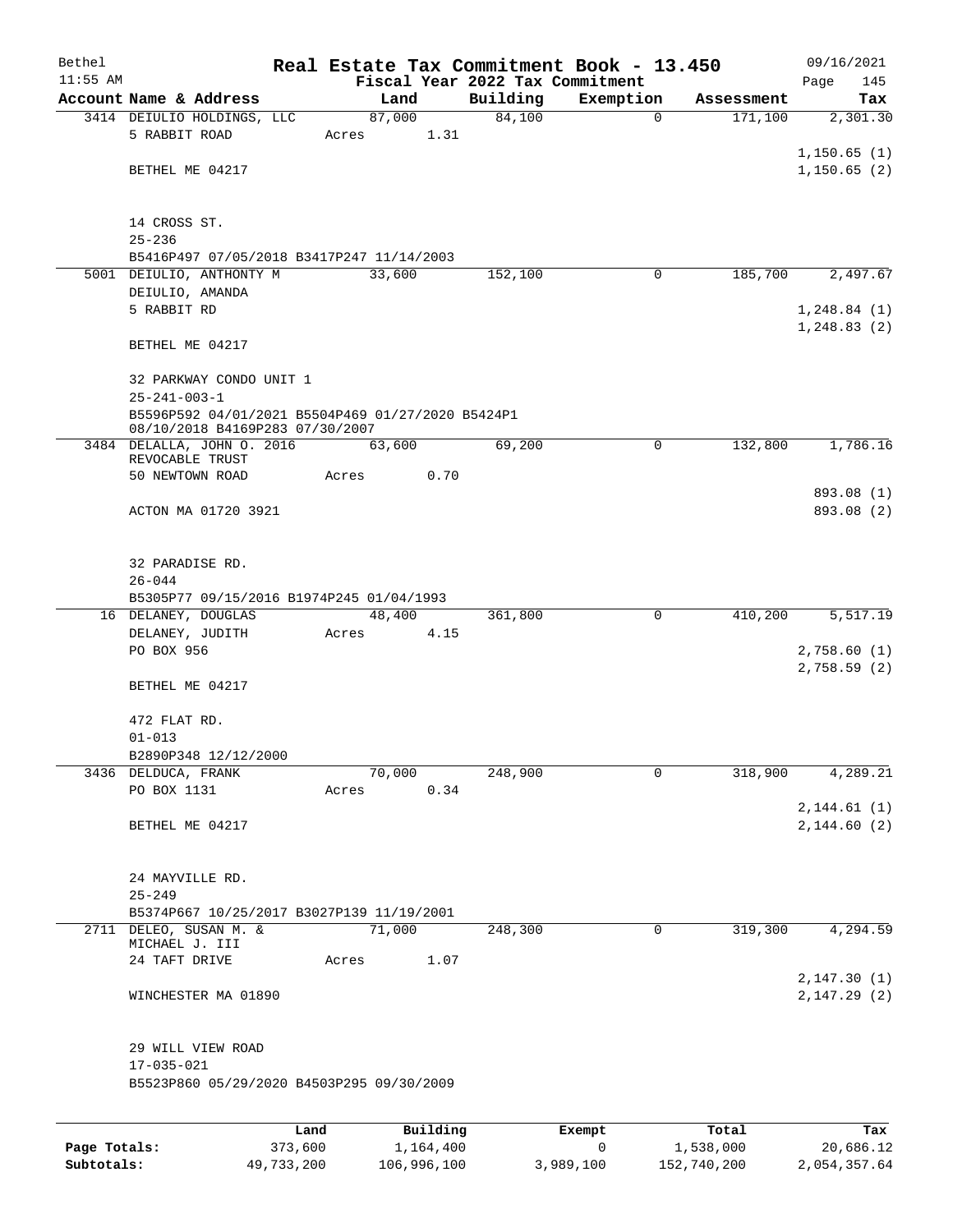| Bethel     |                                                                  | Real Estate Tax Commitment Book - 13.450 |                                 |              |            | 09/16/2021             |
|------------|------------------------------------------------------------------|------------------------------------------|---------------------------------|--------------|------------|------------------------|
| $11:55$ AM |                                                                  |                                          | Fiscal Year 2022 Tax Commitment |              |            | 146<br>Page            |
|            | Account Name & Address                                           | Land                                     | Building                        | Exemption    | Assessment | Tax                    |
|            | 223 DELLAMONICA, PETER J. &<br>MARIA G.                          | 57,000                                   | 136,600                         | $\mathbf 0$  | 193,600    | 2,603.92               |
|            | 7 POND VIEW AVENUE                                               | 2.55<br>Acres                            |                                 |              |            | 1,301.96(1)            |
|            | MEDFIELD MA 02052                                                |                                          |                                 |              |            | 1,301.96(2)            |
|            | 192 BIRD HILL RD.                                                |                                          |                                 |              |            |                        |
|            | $04 - 064 - 002 - A$                                             |                                          |                                 |              |            |                        |
|            | B5578P487 01/13/2021 B5303P80 09/07/2016 B3402P316<br>10/23/2003 |                                          |                                 |              |            |                        |
|            | 2619 DELLAQUILA, ANTHONY                                         | 18,700                                   | 74,300                          | $\mathsf{O}$ | 93,000     | 1,250.85               |
|            | DELLAQUILA, KELLY                                                | 41.40<br>Acres                           |                                 |              |            |                        |
|            | 368 SPURWINK AVENUE                                              |                                          |                                 |              |            | 625.43(1)<br>625.42(2) |
|            | CAPE ELIZABETH ME 04107<br>0007                                  |                                          |                                 |              |            |                        |
|            | 265 RINALDI ROAD                                                 |                                          |                                 |              |            |                        |
|            | $15 - 028 - 002$                                                 |                                          |                                 |              |            |                        |
|            | B2430P298                                                        |                                          |                                 |              |            |                        |
|            | 2617 DELLAQUILA, ANTHONY &<br>KELLY                              | 24,500                                   | 0                               | $\mathbf 0$  | 24,500     | 329.53                 |
|            | TRUSTEES DELLAQUILA<br>LIVING TRUSTS                             | 49.90<br>Acres                           |                                 |              |            |                        |
|            | 368 SPURWINK AVE                                                 |                                          |                                 |              |            | 164.77(1)              |
|            | CAPE ELIZABETH ME 04107                                          |                                          |                                 |              |            | 164.76(2)              |
|            | INTERVALE RD S/S                                                 |                                          |                                 |              |            |                        |
|            | $15 - 028$                                                       |                                          |                                 |              |            |                        |
|            | B2675P58                                                         |                                          |                                 |              |            |                        |
|            | 5512 DELMATER, EMILY                                             | 36,900                                   | $\mathbf 0$                     | $\mathbf 0$  | 36,900     | 496.31                 |
|            | 535 SOUTH BRIDGTON                                               | Acres<br>4.42                            |                                 |              |            |                        |
|            |                                                                  |                                          |                                 |              |            | 248.16(1)              |
|            | BRIDGTON ME 04009                                                |                                          |                                 |              |            | 248.15(2)              |
|            | INTERVALE RD                                                     |                                          |                                 |              |            |                        |
|            | $22 - 024 - 001$                                                 |                                          |                                 |              |            |                        |
|            | B5594P784 04/02/2021                                             |                                          |                                 |              |            |                        |
|            | 2603 DELMONICO, RONALD J                                         | 25,600                                   | $\Omega$                        | $\mathbf 0$  | 25,600     | 344.32                 |
|            | DELMONICO, DOREEN R                                              | 1.58<br>Acres                            |                                 |              |            |                        |
|            | 72 COMMERCIAl STREET                                             |                                          |                                 |              |            | 172.16(1)<br>172.16(2) |
|            | WHITMAN MA 02382                                                 |                                          |                                 |              |            |                        |
|            | GRAND VIEW ESTATES                                               |                                          |                                 |              |            |                        |
|            | $15 - 022 - 006$                                                 |                                          |                                 |              |            |                        |
|            | B4573P282 03/26/2010 B4137P68 05/23/2007 B3301P99<br>05/28/2003  |                                          |                                 |              |            |                        |

|              | Land       | Building    | Exempt    | Total         | Tax          |
|--------------|------------|-------------|-----------|---------------|--------------|
| Page Totals: | 162,700    | 210,900     |           | 373,600       | 5,024.93     |
| Subtotals:   | 49,895,900 | 107,207,000 | 3,989,100 | 153, 113, 800 | 2,059,382.57 |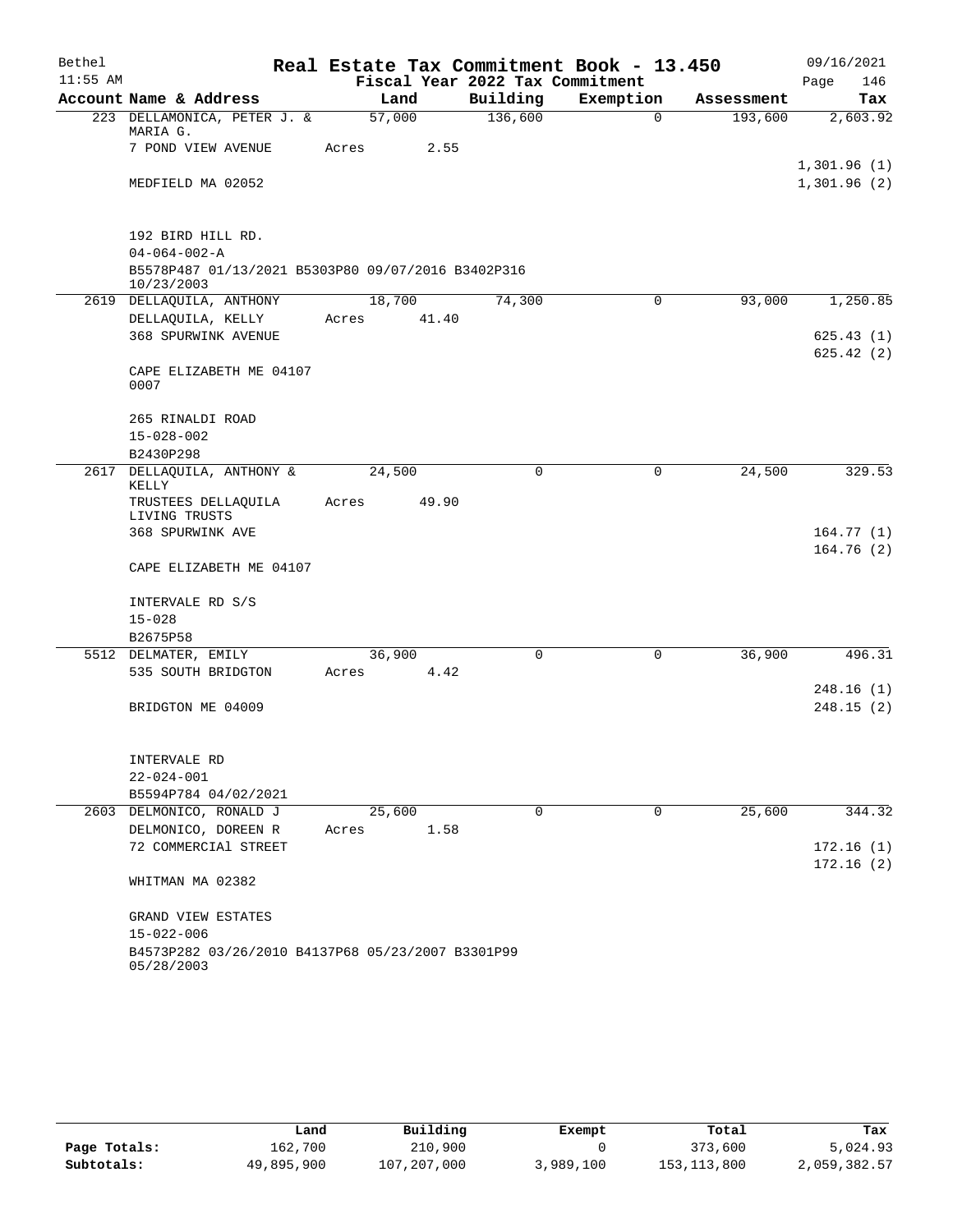| Bethel       |                                                                                                                                                        |            | Real Estate Tax Commitment Book - 13.450 |          |                                 |                         | 09/16/2021                 |
|--------------|--------------------------------------------------------------------------------------------------------------------------------------------------------|------------|------------------------------------------|----------|---------------------------------|-------------------------|----------------------------|
| $11:55$ AM   |                                                                                                                                                        |            |                                          |          | Fiscal Year 2022 Tax Commitment |                         | Page<br>147                |
|              | Account Name & Address                                                                                                                                 |            | Land                                     | Building | Exemption                       | Assessment              | Tax                        |
|              | 4664 DELUCIA, GAIL M<br>DELUCIA, CHRISTOPHER J<br>SPANKS                                                                                               |            | 24,600<br>1.09<br>Acres                  | 176,200  |                                 | $\mathbf 0$<br>200,800  | 2,700.76                   |
|              | 2 SIMONE STREET, APT #2                                                                                                                                |            |                                          |          |                                 |                         | 1,350.38(1)<br>1,350.38(2) |
|              | METHUEN MA 01844                                                                                                                                       |            |                                          |          |                                 |                         |                            |
|              | 37 COUNTRYSIDE LANE<br>$15 - 004 - 011$                                                                                                                |            |                                          |          |                                 |                         |                            |
|              | B3859P144 12/13/2005                                                                                                                                   |            |                                          |          |                                 |                         |                            |
|              | 1477 DEMAIO, TODD S                                                                                                                                    |            | 34,200                                   | 13,700   |                                 | 0<br>47,900             | 644.26                     |
|              | DEMAIO, ELLEN A                                                                                                                                        |            | 1.90<br>Acres                            |          |                                 |                         |                            |
|              | 435 EAST BETHEL RD                                                                                                                                     |            |                                          |          |                                 |                         | 322.13(1)<br>322.13(2)     |
|              | BETHEL ME 04217                                                                                                                                        |            |                                          |          |                                 |                         |                            |
|              | 435 EAST BETHEL RD.<br>$09 - 048$                                                                                                                      |            |                                          |          |                                 |                         |                            |
|              | B5263P282 01/12/2016 B1497P52                                                                                                                          |            |                                          |          |                                 |                         |                            |
|              | 2964 DEMARIA, ROBERT J                                                                                                                                 |            | 33,600                                   | 69,400   |                                 | $\mathsf{O}$<br>103,000 | 1,385.35                   |
|              | 104 ALEHSON ST                                                                                                                                         |            |                                          |          |                                 |                         |                            |
|              |                                                                                                                                                        |            |                                          |          |                                 |                         | 692.68 (1)                 |
|              | RYE NH 03870                                                                                                                                           |            |                                          |          |                                 |                         | 692.67(2)                  |
|              | 24 CHERRY LANE                                                                                                                                         |            |                                          |          |                                 |                         |                            |
|              | $22 - 002 - 001 - 040$                                                                                                                                 |            |                                          |          |                                 |                         |                            |
|              | B3131P40 06/28/2002                                                                                                                                    |            |                                          |          |                                 |                         |                            |
|              | 4849 DEMELLO, BETH G                                                                                                                                   |            | 33,600                                   | 126,700  |                                 | $\mathbf 0$<br>160,300  | 2,156.04                   |
|              | DEMELLO, SHAWN<br>1 SHERMAN DRIVE                                                                                                                      |            |                                          |          |                                 |                         | 1,078.02(1)                |
|              |                                                                                                                                                        |            |                                          |          |                                 |                         | 1,078.02(2)                |
|              | SCITUATE MA 02066                                                                                                                                      |            |                                          |          |                                 |                         |                            |
|              | 26 CHERRY LANE                                                                                                                                         |            |                                          |          |                                 |                         |                            |
|              | $22 - 002 - 001 - 051$                                                                                                                                 |            |                                          |          |                                 |                         |                            |
|              | B5341P34 04/19/2017 B3901                                                                                                                              |            |                                          |          |                                 |                         |                            |
|              | 03<br>3084 DEMERCHANT, DONALD L                                                                                                                        |            | P190 03/13/2006<br>51,900                | 135,200  | 25,000                          | 162, 100                | 2,180.25                   |
|              | 18 RIVERSIDE LN                                                                                                                                        |            | 0.69<br>Acres                            |          | 01 Homestead (HM)               |                         |                            |
|              |                                                                                                                                                        |            |                                          |          |                                 |                         | 1,090.13(1)                |
|              | BETHEL ME 04217                                                                                                                                        |            |                                          |          |                                 |                         | 1,090.12(2)                |
|              |                                                                                                                                                        |            |                                          |          |                                 |                         |                            |
|              | 18 RIVERSIDE LANE                                                                                                                                      |            |                                          |          |                                 |                         |                            |
|              | $24 - 007 - 001$<br>B5408P52 05/11/2018 B5184P293 11/19/2014 B5157P199                                                                                 |            |                                          |          |                                 |                         |                            |
|              | 09/08/2014 B1715P319 02/27/1990                                                                                                                        |            |                                          |          |                                 |                         |                            |
|              | 3532 DEMICHELE, JAMES                                                                                                                                  |            | 33,600                                   | 101,200  |                                 | 0<br>134,800            | 1,813.06                   |
|              | DEMICHELE, SUSAN                                                                                                                                       |            |                                          |          |                                 |                         |                            |
|              | 30 CEDAR CREEK ROAD                                                                                                                                    |            |                                          |          |                                 |                         | 906.53(1)                  |
|              | SUDBURY MA 01776                                                                                                                                       |            |                                          |          |                                 |                         | 906.53(2)                  |
|              | 135 VERNON ST.                                                                                                                                         |            |                                          |          |                                 |                         |                            |
|              | 26-076-001-01B                                                                                                                                         |            |                                          |          |                                 |                         |                            |
|              | B5593P134 03/23/2021 B5588P33 02/26/2021 B5477P184<br>08/30/2019 B5092P19 02/24/2014 B4734P197 07/07/2011<br>B4539P326 12/17/2009 B1756P226 09/12/1990 |            |                                          |          |                                 |                         |                            |
|              |                                                                                                                                                        | Land       | Building                                 |          | Exempt                          | Total                   | Tax                        |
| Page Totals: |                                                                                                                                                        | 211,500    | 622,400                                  |          | 25,000                          | 808,900                 | 10,879.72                  |
| Subtotals:   |                                                                                                                                                        | 50,107,400 | 107,829,400                              |          | 4,014,100                       | 153,922,700             | 2,070,262.29               |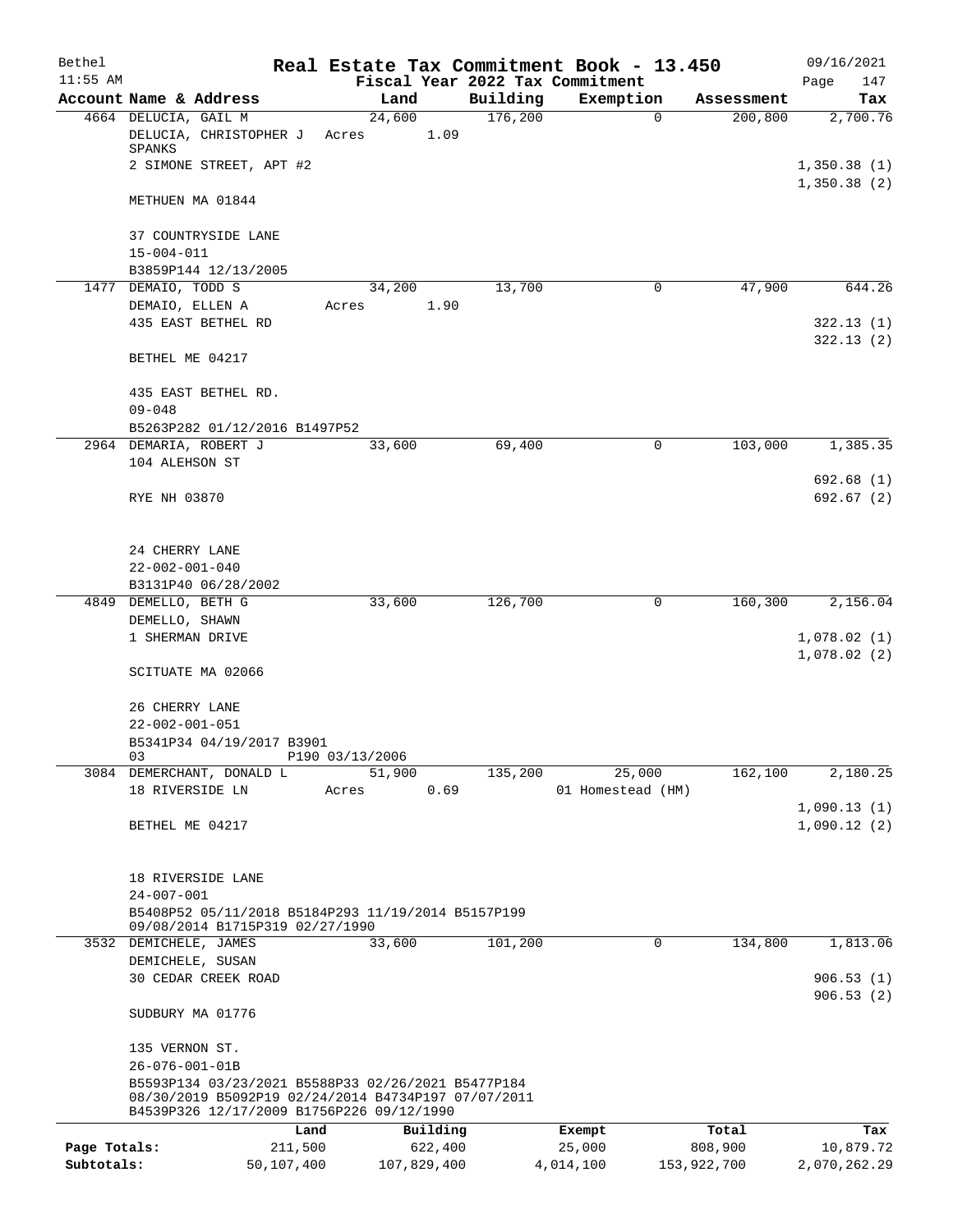| Bethel     |                                                                                                                                                         |       |        |       |                                 | Real Estate Tax Commitment Book - 13.450 |            |      | 09/16/2021                  |
|------------|---------------------------------------------------------------------------------------------------------------------------------------------------------|-------|--------|-------|---------------------------------|------------------------------------------|------------|------|-----------------------------|
| $11:55$ AM |                                                                                                                                                         |       |        |       | Fiscal Year 2022 Tax Commitment |                                          |            | Page | 148                         |
|            | Account Name & Address                                                                                                                                  |       | Land   |       | Building                        | Exemption                                | Assessment |      | Tax                         |
|            | 5431 DENMAN, JOHN E                                                                                                                                     |       | 44,500 |       | 0                               | $\Omega$                                 | 44,500     |      | 598.53                      |
|            | DENMAN, DARYL A                                                                                                                                         | Acres |        | 17.70 |                                 |                                          |            |      |                             |
|            | 11 FOREST DRIVE                                                                                                                                         |       |        |       |                                 |                                          |            |      | 299.27(1)<br>299.26(2)      |
|            | EAST KINGSTON NH 03827                                                                                                                                  |       |        |       |                                 |                                          |            |      |                             |
|            | 71 SKILLINGS RD.                                                                                                                                        |       |        |       |                                 |                                          |            |      |                             |
|            | $01 - 049 - 001$                                                                                                                                        |       |        |       |                                 |                                          |            |      |                             |
|            | B5361P619 08/15/2017                                                                                                                                    |       |        |       |                                 |                                          |            |      |                             |
|            | 1386 DENNIS, SCOTT A                                                                                                                                    |       | 50,300 |       | 239,500                         | 25,000                                   | 264,800    |      | 3,561.56                    |
|            | DENNIS, SANDRA K                                                                                                                                        | Acres |        | 1.80  |                                 | 01 Homestead (HM)                        |            |      |                             |
|            | 91 BAILEY ROAD                                                                                                                                          |       |        |       |                                 |                                          |            |      | 1,780.78 (1)<br>1,780.78(2) |
|            | BETHEL ME 04217                                                                                                                                         |       |        |       |                                 |                                          |            |      |                             |
|            | 91 BAILEY RD.                                                                                                                                           |       |        |       |                                 |                                          |            |      |                             |
|            | $08 - 055 - 006$                                                                                                                                        |       |        |       |                                 |                                          |            |      |                             |
|            | B1524P183 11/17/1987                                                                                                                                    |       |        |       |                                 |                                          |            |      |                             |
|            | 5200 DENNISON, BRIAN &<br>ELIZABETH                                                                                                                     |       | 24,600 |       | 0                               | 0                                        | 24,600     |      | 330.87                      |
|            | 287 COUNTRY CLUB WAY                                                                                                                                    | Acres |        | 1.07  |                                 |                                          |            |      |                             |
|            | KINGSTON MA 02364                                                                                                                                       |       |        |       |                                 |                                          |            |      | 165.44(1)<br>165.43(2)      |
|            | GRANDVIEW PH2                                                                                                                                           |       |        |       |                                 |                                          |            |      |                             |
|            | $15 - 022 - 022$                                                                                                                                        |       |        |       |                                 |                                          |            |      |                             |
|            | B5581P927 02/01/2021 B5581P927 02/01/2021 B5505P160<br>01/31/2020 B4755P109 09/01/2011 B4734P318 07/07/2011                                             |       |        |       |                                 |                                          |            |      |                             |
|            | B4651P60 10/26/2010 B4252P298 12/27/2007<br>5201 DENNISON, BRIAN &                                                                                      |       | 33,800 |       | 402,600                         | 0                                        | 436,400    |      | 5,869.58                    |
|            | ELIZABETH                                                                                                                                               |       |        |       |                                 |                                          |            |      |                             |
|            | 287 COUNTRY CLUB WAY                                                                                                                                    | Acres |        | 1.60  |                                 |                                          |            |      |                             |
|            |                                                                                                                                                         |       |        |       |                                 |                                          |            |      | 2,934.79(1)                 |
|            | KINGSTON MA 02364                                                                                                                                       |       |        |       |                                 |                                          |            |      | 2,934.79 (2)                |
|            | 39 KATIE VIEW ROAD                                                                                                                                      |       |        |       |                                 |                                          |            |      |                             |
|            | $15 - 022 - 023$                                                                                                                                        |       |        |       |                                 |                                          |            |      |                             |
|            | B5588P719 03/02/2021 B5581P927 02/01/2021 B5505P160<br>01/31/2020 B4755P109 09/01/2011 B4734P318 07/07/2011<br>B4651P60 10/26/2010 B4252P298 12/27/2007 |       |        |       |                                 |                                          |            |      |                             |
|            | 3555 Dery, Phillip A                                                                                                                                    |       | 33,600 |       | 103,900                         | $\mathbf 0$                              | 137,500    |      | 1,849.38                    |
|            | Dery, Michael J                                                                                                                                         |       |        |       |                                 |                                          |            |      |                             |
|            | 135 VERNON ST. UNIT 4G                                                                                                                                  |       |        |       |                                 |                                          |            |      | 924.69(1)                   |
|            | BETHEL ME 04217                                                                                                                                         |       |        |       |                                 |                                          |            |      | 924.69(2)                   |
|            | 135 VERNON ST.                                                                                                                                          |       |        |       |                                 |                                          |            |      |                             |
|            | $26 - 076 - 001 - 04G$                                                                                                                                  |       |        |       |                                 |                                          |            |      |                             |
|            | B5496P783 12/10/2019 B4300P92 05/21/2008 B3717P331                                                                                                      |       |        |       |                                 |                                          |            |      |                             |
|            | 05/06/2005                                                                                                                                              |       |        |       |                                 |                                          |            |      |                             |

|              | Land       | Building    | Exempt    | Total       | Tax          |
|--------------|------------|-------------|-----------|-------------|--------------|
| Page Totals: | 186,800    | 746,000     | 25,000    | 907,800     | 12,209.92    |
| Subtotals:   | 50,294,200 | 108,575,400 | 4,039,100 | 154,830,500 | 2,082,472.21 |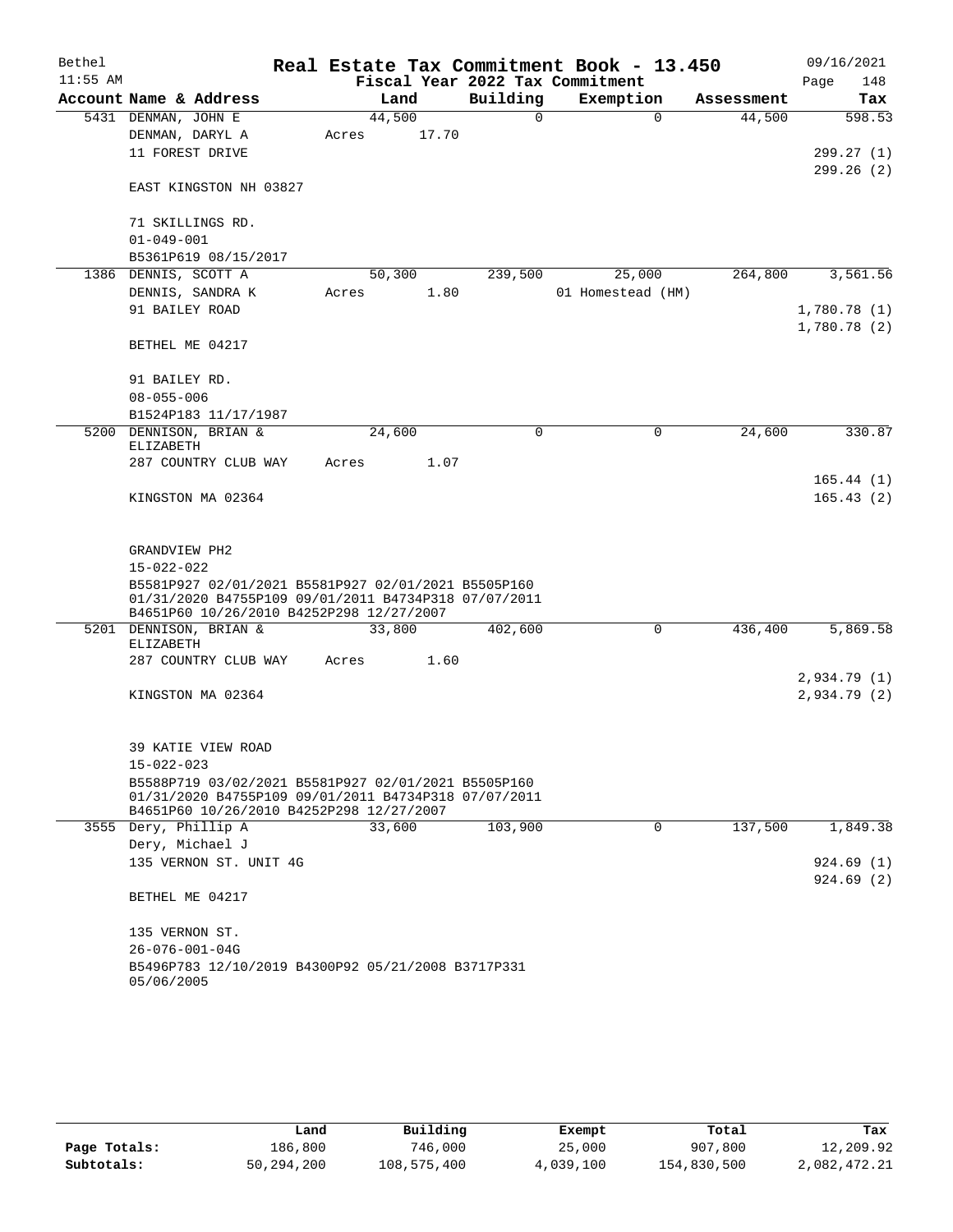| Bethel       |                                                                                       |                 |                 |                     |          | Real Estate Tax Commitment Book - 13.450 |             |                    | 09/16/2021             |  |
|--------------|---------------------------------------------------------------------------------------|-----------------|-----------------|---------------------|----------|------------------------------------------|-------------|--------------------|------------------------|--|
| $11:55$ AM   |                                                                                       |                 |                 |                     |          | Fiscal Year 2022 Tax Commitment          |             |                    | 149<br>Page            |  |
|              | Account Name & Address                                                                |                 | Land            |                     | Building | Exemption                                |             | Assessment         | Tax                    |  |
|              | 3713 DESALLE, KAYLA<br>PO BOX 371                                                     |                 | 25,600<br>Acres | 0.50                | 98,200   |                                          | $\mathbf 0$ | 123,800            | 1,665.11               |  |
|              |                                                                                       |                 |                 |                     |          |                                          |             |                    | 832.56 (1)             |  |
|              | BETHEL ME 04217                                                                       |                 |                 |                     |          |                                          |             |                    | 832.55 (2)             |  |
|              |                                                                                       |                 |                 |                     |          |                                          |             |                    |                        |  |
|              |                                                                                       |                 |                 |                     |          |                                          |             |                    |                        |  |
|              | 731 WEST BETHEL ROAD<br>$28 - 055$                                                    |                 |                 |                     |          |                                          |             |                    |                        |  |
|              | B5621P142 07/12/2021 B4874P272 08/07/2012 B4818P65<br>02/28/2012 B3469P168 02/27/2004 |                 |                 |                     |          |                                          |             |                    |                        |  |
|              |                                                                                       |                 |                 |                     |          |                                          | $\Omega$    |                    |                        |  |
|              | 3626 DESANTIS LIVING TRUST<br>105 TIDEWATER FARM ROAD Acres                           |                 | 36,500          | 0.87                | 297,300  |                                          |             | 333,800            | 4,489.61               |  |
|              |                                                                                       |                 |                 |                     |          |                                          |             |                    | 2, 244.81 (1)          |  |
|              | STRATHAM NH 03885                                                                     |                 |                 |                     |          |                                          |             |                    | 2, 244.80(2)           |  |
|              |                                                                                       |                 |                 |                     |          |                                          |             |                    |                        |  |
|              |                                                                                       |                 |                 |                     |          |                                          |             |                    |                        |  |
|              | 9 DUMONT CIRCLE<br>$27 - 032$                                                         |                 |                 |                     |          |                                          |             |                    |                        |  |
|              | B5505P32 01/31/2020 B5229P554 06/30/2015 B4688P73                                     |                 |                 |                     |          |                                          |             |                    |                        |  |
|              | 02/01/2011 B4240P291 12/20/2007 B2886P311                                             |                 |                 |                     |          |                                          |             |                    |                        |  |
|              | 5302 DESJARDINS, ARTHUR M                                                             |                 | 36,400          |                     | 238,900  |                                          | $\Omega$    | 275,300            | 3,702.79               |  |
|              | PO BOX 272                                                                            |                 | Acres           | 1.97                |          |                                          |             |                    | 1,851.40(1)            |  |
|              | BETHEL ME 04217-0272                                                                  |                 |                 |                     |          |                                          |             |                    | 1,851.39(2)            |  |
|              |                                                                                       |                 |                 |                     |          |                                          |             |                    |                        |  |
|              |                                                                                       |                 |                 |                     |          |                                          |             |                    |                        |  |
|              | 51 FIRST ST                                                                           |                 |                 |                     |          |                                          |             |                    |                        |  |
|              | $22 - 029 - 020$                                                                      |                 |                 |                     |          |                                          |             |                    |                        |  |
|              | B5467P877 07/01/2019 B5298P67 08/11/2016<br>5298 DESJARDINS, KIM &                    |                 | 27,800          |                     | $\Omega$ |                                          | 0           | 27,800             | 373.91                 |  |
|              | <b>ARTHUR</b>                                                                         |                 |                 |                     |          |                                          |             |                    |                        |  |
|              | 16 FIELDSTONE DRIVE                                                                   |                 | Acres           | 1.39                |          |                                          |             |                    |                        |  |
|              | COVENTRY RI 02816                                                                     |                 |                 |                     |          |                                          |             |                    | 186.96(1)<br>186.95(2) |  |
|              |                                                                                       |                 |                 |                     |          |                                          |             |                    |                        |  |
|              |                                                                                       |                 |                 |                     |          |                                          |             |                    |                        |  |
|              | SECOND ST                                                                             |                 |                 |                     |          |                                          |             |                    |                        |  |
|              | $22 - 029 - 016$                                                                      |                 |                 |                     |          |                                          |             |                    |                        |  |
|              | B5531P481 07/01/2020 B5361P510 08/14/2017 B13P4653<br>06/23/2010                      |                 |                 |                     |          |                                          |             |                    |                        |  |
|              | 5121 DESOUSA, CHARLOTTE R.                                                            |                 | 41,700          |                     | 0        |                                          | $\mathbf 0$ | 41,700             | 560.87                 |  |
|              | 121 SOUTH ESSEX STREET                                                                |                 | Acres           | 2.03                |          |                                          |             |                    |                        |  |
|              |                                                                                       |                 |                 |                     |          |                                          |             |                    | 280.44 (1)             |  |
|              | MONTAUK NY 11954                                                                      |                 |                 |                     |          |                                          |             |                    | 280.43(2)              |  |
|              |                                                                                       |                 |                 |                     |          |                                          |             |                    |                        |  |
|              | WINTERPARK                                                                            |                 |                 |                     |          |                                          |             |                    |                        |  |
|              | $01 - 010 - 018$                                                                      |                 |                 |                     |          |                                          |             |                    |                        |  |
|              | B5554P134 10/07/2020 B5452P553 02/22/2019 B3962P119                                   |                 |                 |                     |          |                                          |             |                    |                        |  |
|              | 380 DEVIVO, JOHN M<br>DEVIVO, AMY E                                                   |                 | 55,700<br>Acres | 5.60                | 275,200  | 25,000<br>01 Homestead (HM)              |             | 305,900            | 4, 114.36              |  |
|              | 184 WESTWOODS ROAD                                                                    |                 |                 |                     |          |                                          |             |                    | 2,057.18(1)            |  |
|              |                                                                                       |                 |                 |                     |          |                                          |             |                    | 2,057.18(2)            |  |
|              | BETHEL ME 04217 3071                                                                  |                 |                 |                     |          |                                          |             |                    |                        |  |
|              | 184 WESTWOODS ROAD                                                                    |                 |                 |                     |          |                                          |             |                    |                        |  |
|              | $06 - 016 - 009$                                                                      |                 |                 |                     |          |                                          |             |                    |                        |  |
|              | B3531P131 06/14/2004                                                                  |                 |                 |                     |          |                                          |             |                    |                        |  |
|              |                                                                                       |                 |                 |                     |          |                                          |             |                    |                        |  |
| Page Totals: |                                                                                       | Land<br>223,700 |                 | Building<br>909,600 |          | Exempt<br>25,000                         |             | Total<br>1,108,300 | Tax<br>14,906.65       |  |
| Subtotals:   |                                                                                       | 50,517,900      |                 | 109,485,000         |          | 4,064,100                                |             | 155,938,800        | 2,097,378.86           |  |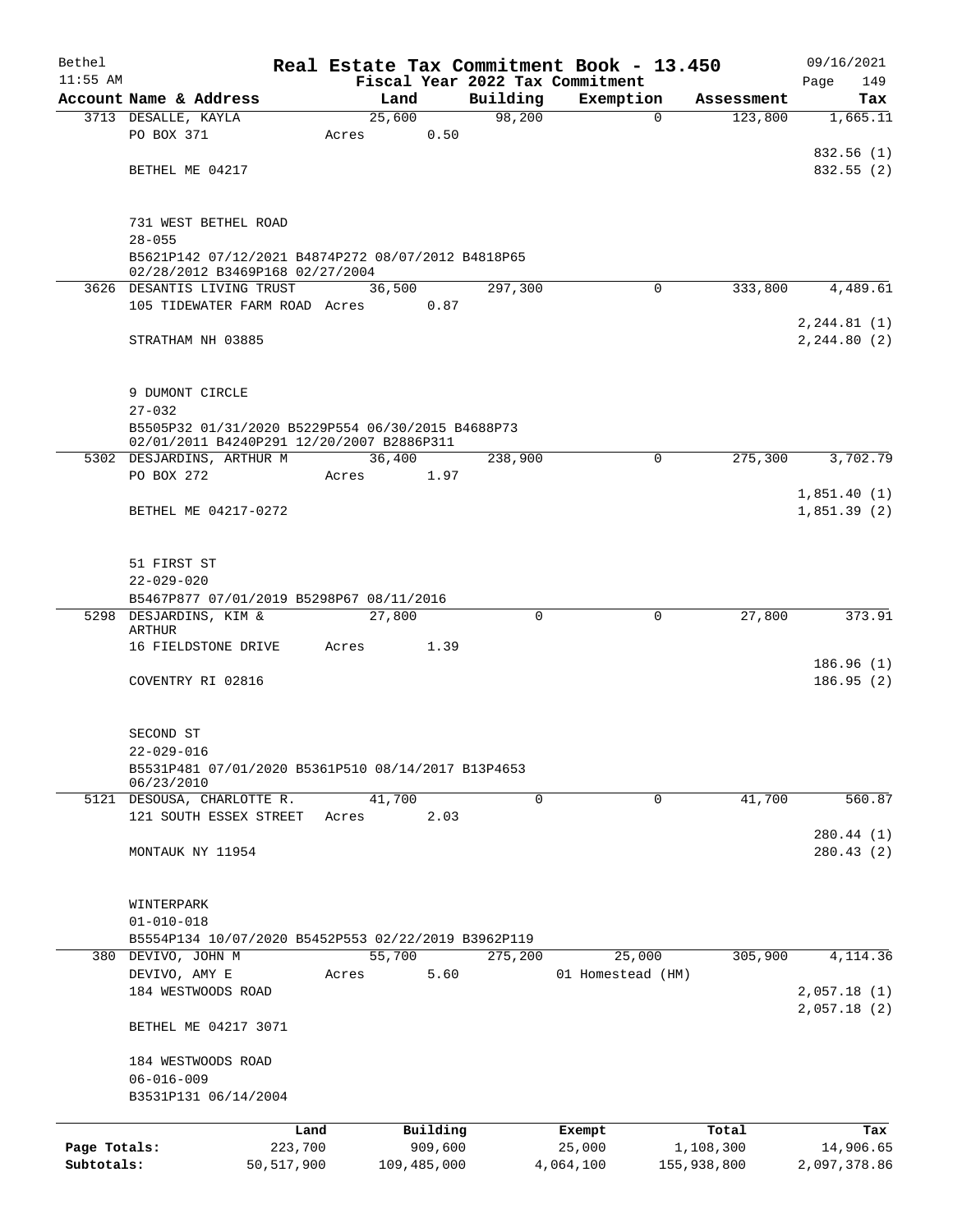| Bethel     |                                                                   |        |      |                                 | Real Estate Tax Commitment Book - 13.450 |            | 09/16/2021                 |
|------------|-------------------------------------------------------------------|--------|------|---------------------------------|------------------------------------------|------------|----------------------------|
| $11:55$ AM |                                                                   |        |      | Fiscal Year 2022 Tax Commitment |                                          |            | Page<br>150                |
|            | Account Name & Address                                            |        | Land | Building                        | Exemption                                | Assessment | Tax                        |
|            | 4694 DEWHURST, ERICA                                              | 88,000 |      | 287,600                         | $\mathbf 0$                              | 375,600    | 5,051.82                   |
|            | DEWHURST, JEFFREY S                                               | Acres  | 2.33 |                                 |                                          |            |                            |
|            | 62 MOUNTAIN VALLEY ROAD                                           |        |      |                                 |                                          |            | 2,525.91(1)                |
|            | BETHEL ME 04217                                                   |        |      |                                 |                                          |            | 2,525.91(2)                |
|            |                                                                   |        |      |                                 |                                          |            |                            |
|            | 62 MOUNTAIN VALLEY ROAD                                           |        |      |                                 |                                          |            |                            |
|            | $09 - 005 - 004$                                                  |        |      |                                 |                                          |            |                            |
|            | B5440P948 11/05/2018 B3735P181 06/03/2005<br>1600 DIAMOND, JUDITH | 64,200 |      | 138,400                         | 0                                        | 202,600    | 2,724.97                   |
|            | 15 ACRES RD.                                                      | Acres  | 6.00 |                                 |                                          |            |                            |
|            |                                                                   |        |      |                                 |                                          |            | 1,362.49(1)                |
|            | BETHEL ME 04217                                                   |        |      |                                 |                                          |            | 1,362.48(2)                |
|            | 15 ACRES RD.                                                      |        |      |                                 |                                          |            |                            |
|            | $11 - 062 - 001$                                                  |        |      |                                 |                                          |            |                            |
|            | B3128P210                                                         |        |      |                                 |                                          |            |                            |
|            | 2694 DIBIASE, JOSEPH                                              | 62,100 |      | 221,700                         | $\mathsf{O}$                             | 283,800    | 3,817.11                   |
|            | DIBIASE, DENISE                                                   | Acres  | 0.74 |                                 |                                          |            |                            |
|            | 18 AMBURG ST.                                                     |        |      |                                 |                                          |            | 1,908.56(1)                |
|            |                                                                   |        |      |                                 |                                          |            | 1,908.55(2)                |
|            | GEORGETOWN MA 01833                                               |        |      |                                 |                                          |            |                            |
|            | 86 RIVER VALLEY ACRES                                             |        |      |                                 |                                          |            |                            |
|            | $17 - 032$                                                        |        |      |                                 |                                          |            |                            |
|            | B2554P287                                                         |        |      |                                 |                                          |            |                            |
|            | 2581 DICARLI, FRANCIS M                                           | 25,600 |      | 126,000                         | $\mathbf 0$                              | 151,600    | 2,039.02                   |
|            | 32 EAGLE WAY                                                      | Acres  | 0.50 |                                 |                                          |            |                            |
|            | LAKEVILLE MA 02347 1456                                           |        |      |                                 |                                          |            | 1,019.51(1)<br>1,019.51(2) |
|            |                                                                   |        |      |                                 |                                          |            |                            |
|            | 29 BALSAM ROAD                                                    |        |      |                                 |                                          |            |                            |
|            | $15 - 016 - 006$                                                  |        |      |                                 |                                          |            |                            |
|            | B4738P322 07/21/2011 B3023P199 11/05/2001                         |        |      |                                 |                                          |            |                            |
|            | 3557 DICARLO, STEVEN V                                            | 33,600 |      | 110,400                         | 0                                        | 144,000    | 1,936.80                   |
|            | SAVERIANO, JOSEPH S                                               |        |      |                                 |                                          |            |                            |
|            | 67 LOWE ST                                                        |        |      |                                 |                                          |            | 968.40(1)                  |
|            |                                                                   |        |      |                                 |                                          |            | 968.40(2)                  |
|            | REVERE MA 02151                                                   |        |      |                                 |                                          |            |                            |
|            | 135 VERNON ST.                                                    |        |      |                                 |                                          |            |                            |
|            | $26 - 076 - 001 - 05A$                                            |        |      |                                 |                                          |            |                            |
|            | B5204P120 01/22/2015 B4725P316 06/09/2011 B1637P207               |        |      |                                 |                                          |            |                            |
|            | 02/23/1989                                                        |        |      |                                 |                                          |            |                            |
|            | 3521 DICROCE, WILLIAM                                             | 43,000 |      | 191,300                         | 0                                        | 234,300    | 3, 151.34                  |
|            | DICROCE, KRISTIN                                                  | Acres  | 0.99 |                                 |                                          |            |                            |
|            | 21 HOWE ROAD                                                      |        |      |                                 |                                          |            | 1,575.67(1)                |
|            | COHASSET MA 02025                                                 |        |      |                                 |                                          |            | 1,575.67(2)                |
|            | 207 VERNON ST./VISTA                                              |        |      |                                 |                                          |            |                            |
|            | $26 - 070 - 007$                                                  |        |      |                                 |                                          |            |                            |
|            | B5540P214 08/11/2020 B3462P265 02/13/2004                         |        |      |                                 |                                          |            |                            |
|            |                                                                   |        |      |                                 |                                          |            |                            |
|            |                                                                   |        |      |                                 |                                          |            |                            |
|            |                                                                   |        |      |                                 |                                          |            |                            |

|              | Land       | Building    | Exempt    | Total       | Tax          |
|--------------|------------|-------------|-----------|-------------|--------------|
| Page Totals: | 316,500    | 1,075,400   |           | 1,391,900   | 18,721.06    |
| Subtotals:   | 50,834,400 | 110,560,400 | 4,064,100 | 157,330,700 | 2,116,099.92 |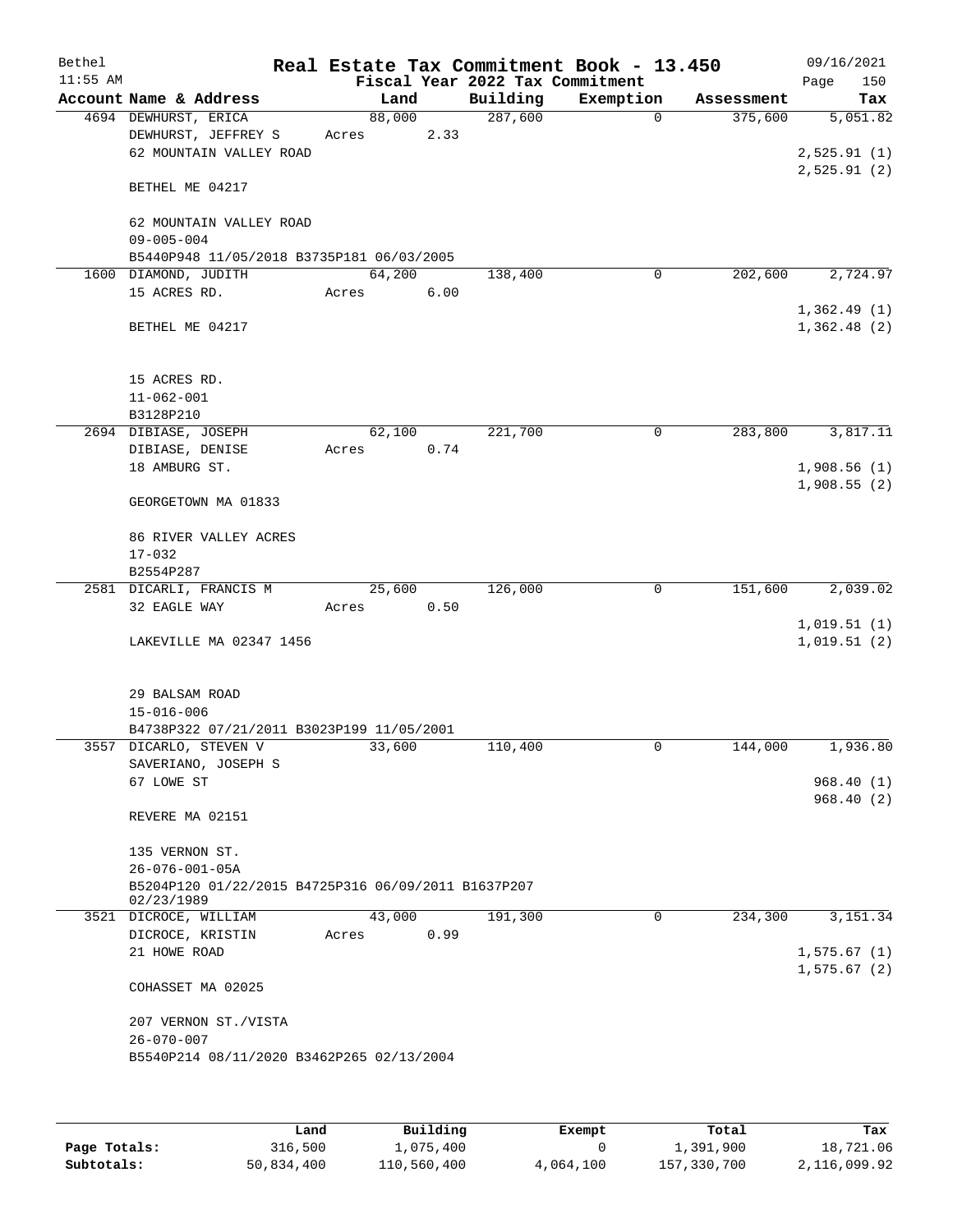| Bethel     |                                                                                        |       |        |      |          | Real Estate Tax Commitment Book - 13.450 |            | 09/16/2021             |
|------------|----------------------------------------------------------------------------------------|-------|--------|------|----------|------------------------------------------|------------|------------------------|
| $11:55$ AM |                                                                                        |       |        |      |          | Fiscal Year 2022 Tax Commitment          |            | 151<br>Page            |
|            | Account Name & Address                                                                 |       | Land   |      | Building | Exemption                                | Assessment | Tax                    |
|            | 3160 DILLON, JOHN H<br>1245 REYNOLDS ROAD                                              |       | 16,800 |      | 65,000   | $\mathbf 0$                              | 81,800     | 1,100.21               |
|            | CHEPACHET RI 02814                                                                     |       |        |      |          |                                          |            | 550.11(1)<br>550.10(2) |
|            | 15 MILL HILL<br>$25 - 008 - 004$<br>B5342P892 05/02/2017 B4936P101 12/28/2012 B4906P94 |       |        |      |          |                                          |            |                        |
|            | 10/12/2012 B1658P316 06/08/1989                                                        |       |        |      |          |                                          |            |                        |
|            | 3611 DILLON, SONYA & PATRICK                                                           |       | 28,800 |      | $\Omega$ | $\Omega$                                 | 28,800     | 387.36                 |
|            | 21 OSPREY TERRACE                                                                      | Acres |        | 1.00 |          |                                          |            |                        |
|            | PORTLAND ME 04103                                                                      |       |        |      |          |                                          |            | 193.68(1)<br>193.68(2) |
|            | WILLARD RD.                                                                            |       |        |      |          |                                          |            |                        |
|            | $27 - 015$<br>B5621P874 07/15/2021 B3320P212 06/27/2003                                |       |        |      |          |                                          |            |                        |
|            | 3798 DILLON, SONYA & PATRICK                                                           |       | 38,400 |      | 178,700  | $\mathbf 0$                              | 217,100    | 2,920.00               |
|            | 21 OSPREY TERRACE                                                                      | Acres |        | 1.00 |          |                                          |            |                        |
|            |                                                                                        |       |        |      |          |                                          |            | 1,460.00(1)            |
|            | PORTLAND ME 04103                                                                      |       |        |      |          |                                          |            | 1,460.00(2)            |
|            | 18 WILLARD ROAD<br>$27 - 015 - 001$<br>B5621P874 07/15/2021 B3320P212 06/27/2003       |       |        |      |          |                                          |            |                        |
|            | 4659 DION, BARBARA F                                                                   |       | 18,000 |      | 0        | 0                                        | 18,000     | 242.10                 |
|            | DION, ROBERT L                                                                         | Acres |        | 1.00 |          |                                          |            |                        |
|            | 12 COUNTRYSIDE LANE                                                                    |       |        |      |          |                                          |            | 121.05(1)              |
|            |                                                                                        |       |        |      |          |                                          |            | 121.05(2)              |
|            | BETHEL ME 04217                                                                        |       |        |      |          |                                          |            |                        |
|            | COUNTRYSIDE ACRES/LOT 5<br>$15 - 004 - 005$                                            |       |        |      |          |                                          |            |                        |
|            | B4979P314 04/29/2013 B3615P109 10/27/2004                                              |       |        |      |          |                                          |            |                        |
|            | 4660 DION, ROBERT L                                                                    |       | 24,600 |      | 151,900  | 31,000                                   | 145,500    | 1,956.98               |
|            | DION, BARBARA F                                                                        | Acres |        | 1.09 |          | 01 Homestead (HM)                        |            |                        |
|            | 12 COUNTRYSIDE LANE                                                                    |       |        |      |          | 12 WW2 Vet Res                           |            | 978.49 (1)             |
|            | BETHEL ME 04217                                                                        |       |        |      |          |                                          |            | 978.49 (2)             |
|            | 12 COUNTRYSIDE LANE<br>$15 - 004 - 006$                                                |       |        |      |          |                                          |            |                        |
|            | B4183P349 08/27/2007 B3615P107 10/27/2004                                              |       |        |      |          |                                          |            |                        |
|            | 5517 DIPLACIDO, BARBARA A                                                              |       | 26,800 |      | $\Omega$ | 0                                        | 26,800     | 360.46                 |
|            | 25 SKY VIEW DRIVE                                                                      | Acres |        | 3.02 |          |                                          |            |                        |
|            | BETHEL ME 04217                                                                        |       |        |      |          |                                          |            | 180.23(1)<br>180.23(2) |
|            | NEVEL RD                                                                               |       |        |      |          |                                          |            |                        |
|            | $09 - 006 - 004 - 002$                                                                 |       |        |      |          |                                          |            |                        |
|            | B5583P52                                                                               |       |        |      |          |                                          |            |                        |
|            |                                                                                        |       |        |      |          |                                          |            |                        |
|            |                                                                                        |       |        |      |          |                                          |            |                        |

|              | Land       | Building    | Exempt    | Total       | Tax          |
|--------------|------------|-------------|-----------|-------------|--------------|
| Page Totals: | 153,400    | 395,600     | 31,000    | 518,000     | 6,967.11     |
| Subtotals:   | 50,987,800 | 110,956,000 | 4,095,100 | 157,848,700 | 2,123,067.03 |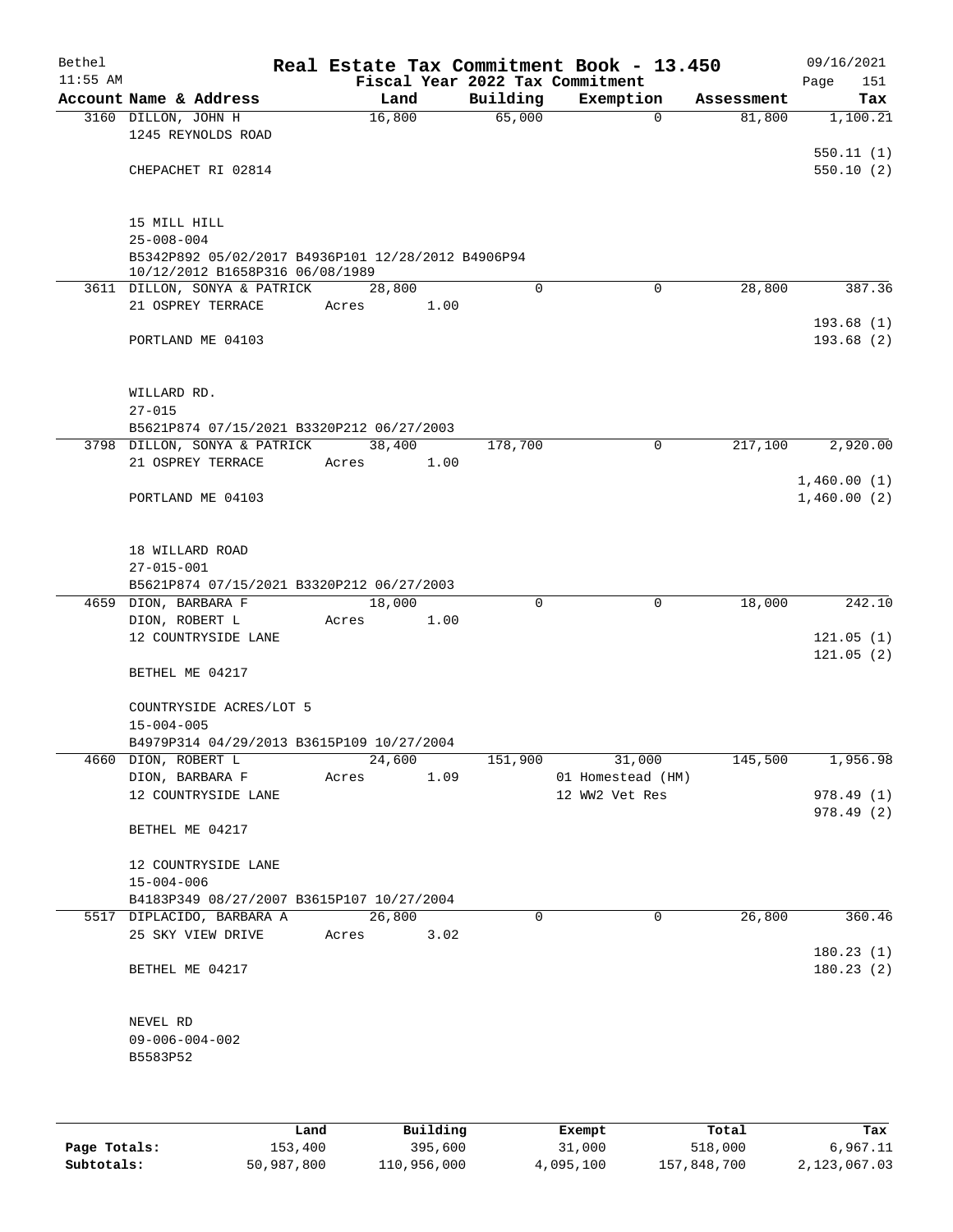| Bethel<br>$11:55$ AM |                                          |        |       |             | Real Estate Tax Commitment Book - 13.450<br>Fiscal Year 2022 Tax Commitment |            | 09/16/2021<br>Page<br>152  |
|----------------------|------------------------------------------|--------|-------|-------------|-----------------------------------------------------------------------------|------------|----------------------------|
|                      | Account Name & Address                   |        | Land  | Building    | Exemption                                                                   | Assessment | Tax                        |
|                      | 3756 DIPLACIDO, RICHARD                  | 25,600 |       | $\mathbf 0$ | $\Omega$                                                                    | 25,600     | 344.32                     |
|                      | DIPLACIDO, BARBARA                       | Acres  | 0.79  |             |                                                                             |            |                            |
|                      | 25 SKYVIEW DR                            |        |       |             |                                                                             |            | 172.16(1)                  |
|                      |                                          |        |       |             |                                                                             |            | 172.16(2)                  |
|                      | BETHEL ME 04217                          |        |       |             |                                                                             |            |                            |
|                      | INTERVALE RD.                            |        |       |             |                                                                             |            |                            |
|                      | $13 - 001 - 003$                         |        |       |             |                                                                             |            |                            |
|                      | B3133P175                                |        |       |             |                                                                             |            |                            |
|                      | 3741 DIPLACIDO, RICHARD F                | 76,200 |       | 0           | 0                                                                           | 76,200     | 1,024.89                   |
|                      | 25 SKYVIEW DR                            | Acres  | 39.39 |             |                                                                             |            |                            |
|                      |                                          |        |       |             |                                                                             |            | 512.45(1)                  |
|                      | BETHEL ME 04217                          |        |       |             |                                                                             |            | 512.44(2)                  |
|                      |                                          |        |       |             |                                                                             |            |                            |
|                      |                                          |        |       |             |                                                                             |            |                            |
|                      | NEVEL ROAD                               |        |       |             |                                                                             |            |                            |
|                      | $09 - 006 - 002$                         |        |       |             |                                                                             |            |                            |
|                      | B1344P287                                |        |       |             |                                                                             |            |                            |
|                      | 3744 DIPLACIDO, RICHARD F                | 31,500 |       | 0           | 0                                                                           | 31,500     | 423.68                     |
|                      | 25 SKYVIEW DR                            | Acres  | 16.00 |             |                                                                             |            |                            |
|                      |                                          |        |       |             |                                                                             |            | 211.84(1)                  |
|                      | BETHEL ME 04217                          |        |       |             |                                                                             |            | 211.84(2)                  |
|                      | $09 - 006 - 004$                         |        |       |             |                                                                             |            |                            |
|                      | B5683P52 02/04/2021 B3267P268 04/03/2003 |        |       |             |                                                                             |            |                            |
|                      | 5253 DIPLACIDO, RICHARD F                | 58,600 |       | 488,300     | 25,000                                                                      | 521,900    | 7,019.56                   |
|                      | DIPLACIDO, BARBARA<br>25 SKYVIEW DR      | Acres  | 3.54  |             | 01 Homestead (HM)                                                           |            |                            |
|                      |                                          |        |       |             |                                                                             |            | 3,509.78(1)<br>3,509.78(2) |
|                      | BETHEL ME 04217                          |        |       |             |                                                                             |            |                            |
|                      | 25 SKY VIEW DR                           |        |       |             |                                                                             |            |                            |
|                      | $09 - 006 - 006 - 011$                   |        |       |             |                                                                             |            |                            |
|                      | B5250P458 10/27/2015                     |        |       |             |                                                                             |            |                            |
|                      | 5254 DIPLACIDO, RICHARD F                | 11,100 |       | 0           | $\mathsf{O}$                                                                | 11,100     | 149.29                     |
|                      | 25 SKYVIEW DR                            | Acres  | 1.37  |             |                                                                             |            |                            |
|                      |                                          |        |       |             |                                                                             |            | 74.65(1)                   |
|                      | BETHEL ME 04217                          |        |       |             |                                                                             |            | 74.64 (2)                  |
|                      | SKYVIEW DR                               |        |       |             |                                                                             |            |                            |
|                      | $09 - 006 - 006 - 012$                   |        |       |             |                                                                             |            |                            |
|                      | B12P4549 08/14/2009                      |        |       |             |                                                                             |            |                            |
|                      | 403 DIRAGO, MARK                         | 56,300 |       | 304,200     | 25,000                                                                      | 335,500    | 4,512.48                   |
|                      | DIRAGO, KATHLEEN                         | Acres  | 6.10  |             | 01 Homestead (HM)                                                           |            |                            |
|                      | 181 CHESTNUT KNOLL RD.                   |        |       |             |                                                                             |            | 2, 256.24 (1)              |
|                      |                                          |        |       |             |                                                                             |            | 2, 256.24 (2)              |
|                      | BETHEL ME 04217                          |        |       |             |                                                                             |            |                            |
|                      | 181 CHESTNUT KNOLL LANE                  |        |       |             |                                                                             |            |                            |
|                      | $06 - 027 - 011$                         |        |       |             |                                                                             |            |                            |
|                      | B2927P316 04/10/2001                     |        |       |             |                                                                             |            |                            |
|                      |                                          |        |       |             |                                                                             |            |                            |
|                      |                                          |        |       |             |                                                                             |            |                            |

|              | Land       | Building    | Exempt    | Total       | Tax          |
|--------------|------------|-------------|-----------|-------------|--------------|
| Page Totals: | 259,300    | 792,500     | 50,000    | 1,001,800   | 13, 474. 22  |
| Subtotals:   | 51,247,100 | 111,748,500 | 4,145,100 | 158,850,500 | 2,136,541.25 |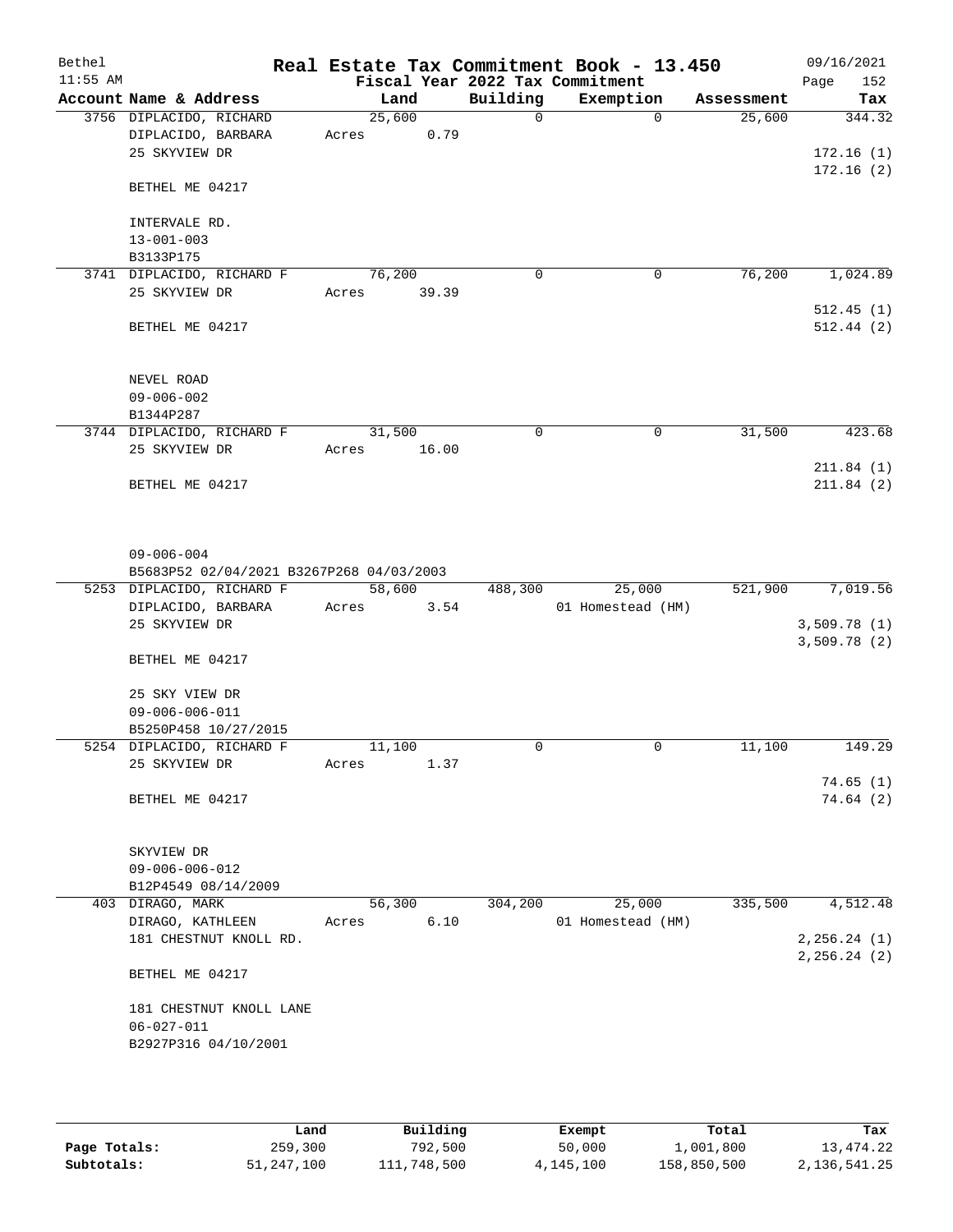| Bethel       |                                                                        | Real Estate Tax Commitment Book - 13.450 |                                 |                          |                       | 09/16/2021      |
|--------------|------------------------------------------------------------------------|------------------------------------------|---------------------------------|--------------------------|-----------------------|-----------------|
| $11:55$ AM   |                                                                        |                                          | Fiscal Year 2022 Tax Commitment |                          |                       | Page<br>153     |
|              | Account Name & Address<br>4848 DIROMA, BRYAN S. & DAWN                 | Land<br>33,600                           | Building<br>70,900              | Exemption<br>$\mathbf 0$ | Assessment<br>104,500 | Tax<br>1,405.53 |
|              | Ι.                                                                     |                                          |                                 |                          |                       |                 |
|              | C/O RICHARD & HARRIET                                                  |                                          |                                 |                          |                       |                 |
|              | <b>BOWERS</b><br>9864 CORRYSTONE DRIVE                                 |                                          |                                 |                          |                       | 702.77 (1)      |
|              |                                                                        |                                          |                                 |                          |                       | 702.76(2)       |
|              | CHARLOTTE NC 28277                                                     |                                          |                                 |                          |                       |                 |
|              |                                                                        |                                          |                                 |                          |                       |                 |
|              | 26 CHERRY LANE                                                         |                                          |                                 |                          |                       |                 |
|              | $22 - 002 - 001 - 045$<br>B3943P298 05/31/2006                         |                                          |                                 |                          |                       |                 |
|              | 5104 DISTELL, ANDREW T. &                                              | 36,100                                   | 170,200                         | 0                        | 206,300               | 2,774.74        |
|              | KAMALDEEP                                                              |                                          |                                 |                          |                       |                 |
|              | 5 KIMBALL WAY                                                          | 3.87<br>Acres                            |                                 |                          |                       |                 |
|              |                                                                        |                                          |                                 |                          |                       | 1,387.37(1)     |
|              | NEWMARKET NH 03857                                                     |                                          |                                 |                          |                       | 1,387.37(2)     |
|              |                                                                        |                                          |                                 |                          |                       |                 |
|              | 13 HEMLOCK RIDGE DRIVE                                                 |                                          |                                 |                          |                       |                 |
|              | $12 - 045 - 013$<br>B5483P114 09/27/2019 B5234P525 07/29/2015 B4912P83 |                                          |                                 |                          |                       |                 |
|              | 10/26/2012 B3835P114 11/07/2005                                        |                                          |                                 |                          |                       |                 |
|              | 2931 DIZAZZO, DAVID J                                                  | 33,600                                   | 63,100                          | 0                        | 96,700                | 1,300.62        |
|              | 61A OAK ST                                                             |                                          |                                 |                          |                       |                 |
|              |                                                                        |                                          |                                 |                          |                       | 650.31(1)       |
|              | METHUEN MA 01844                                                       |                                          |                                 |                          |                       | 650.31(2)       |
|              |                                                                        |                                          |                                 |                          |                       |                 |
|              | 7 CHERRY LANE                                                          |                                          |                                 |                          |                       |                 |
|              | $22 - 002 - 001 - 001$                                                 |                                          |                                 |                          |                       |                 |
|              | B1730P331 05/16/1990                                                   |                                          |                                 |                          |                       |                 |
|              | 5189 DOAR, JAMES G                                                     | 39,200                                   | 198,700                         | 0                        | 237,900               | 3,199.76        |
|              | DOAR, MELISSA L<br>754 FLANDERS CREEK AVE                              | 1.30<br>Acres                            |                                 |                          |                       | 1,599.88(1)     |
|              |                                                                        |                                          |                                 |                          |                       | 1,599.88(2)     |
|              | BOZEMAN MT 59718 6369                                                  |                                          |                                 |                          |                       |                 |
|              |                                                                        |                                          |                                 |                          |                       |                 |
|              | 28 EAGLE RIDGE RD<br>$27 - 036 - 003 - 004$                            |                                          |                                 |                          |                       |                 |
|              | B4484P206 08/18/2009                                                   |                                          |                                 |                          |                       |                 |
|              | 414 DOBLE, GLENN                                                       | 56,200                                   | 315,600                         | $\mathbf 0$              | 371,800               | 5,000.71        |
|              | 12 AIKEN ST                                                            | 6.00<br>Acres                            |                                 |                          |                       |                 |
|              |                                                                        |                                          |                                 |                          |                       | 2,500.36(1)     |
|              | DERRY NH 03038                                                         |                                          |                                 |                          |                       | 2,500.35(2)     |
|              |                                                                        |                                          |                                 |                          |                       |                 |
|              | 57 CHESTNUT KNOLL LANE                                                 |                                          |                                 |                          |                       |                 |
|              | $06 - 027 - 007$                                                       |                                          |                                 |                          |                       |                 |
|              | B4154P253 06/28/2007 B3195P17                                          |                                          |                                 |                          |                       |                 |
| 148          | DOHERTY, JAMES F SR                                                    | 25,600                                   | 67,900                          | 0                        | 93,500                | 1,257.58        |
|              | DOHERTY, PARI K                                                        | 0.50<br>Acres                            |                                 |                          |                       |                 |
|              | 16 SPY POND PKWY                                                       |                                          |                                 |                          |                       | 628.79(1)       |
|              | ARLINGTON MA 02474                                                     |                                          |                                 |                          |                       | 628.79(2)       |
|              |                                                                        |                                          |                                 |                          |                       |                 |
|              | 913 WALKERS MILLS RD.<br>$04 - 005$                                    |                                          |                                 |                          |                       |                 |
|              | B2874P308 10/23/2000                                                   |                                          |                                 |                          |                       |                 |
|              | Land                                                                   | Building                                 |                                 | Exempt                   | Total                 | Tax             |
| Page Totals: | 224,300                                                                | 886,400                                  |                                 | $\mathsf{O}$             | 1,110,700             | 14,938.94       |
| Subtotals:   | 51, 471, 400                                                           | 112,634,900                              |                                 | 4, 145, 100              | 159,961,200           | 2, 151, 480.19  |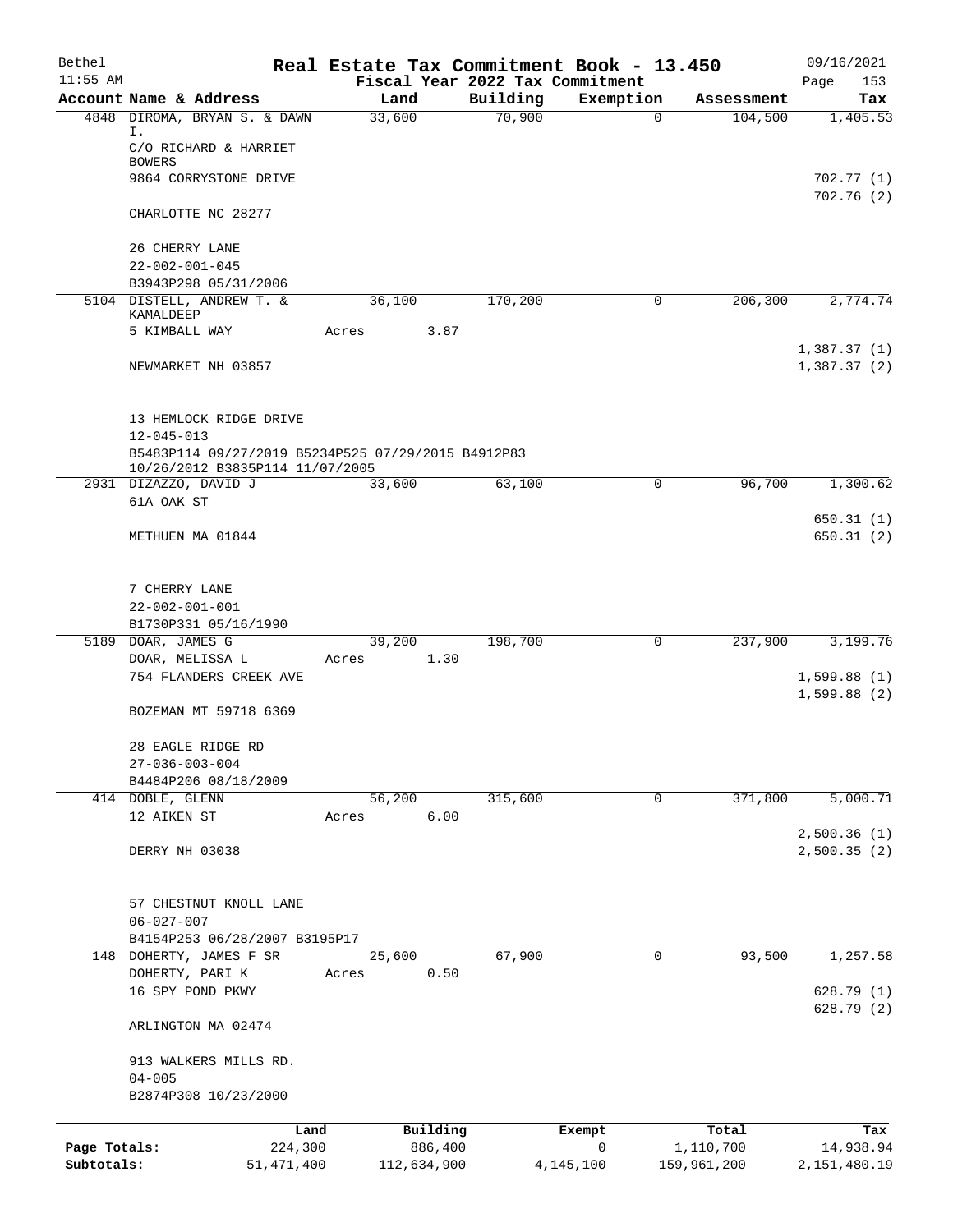| Bethel       |                                                     | Real Estate Tax Commitment Book - 13.450 |                     |                          |                       | 09/16/2021    |
|--------------|-----------------------------------------------------|------------------------------------------|---------------------|--------------------------|-----------------------|---------------|
| $11:55$ AM   |                                                     | Fiscal Year 2022 Tax Commitment          |                     |                          |                       | 154<br>Page   |
|              | Account Name & Address                              | Land<br>33,600                           | Building<br>138,900 | Exemption<br>$\mathbf 0$ | Assessment<br>172,500 | Tax           |
|              | 516 DOLAN, MICHAEL J<br>PO BOX 1507                 |                                          |                     |                          |                       | 2,320.13      |
|              |                                                     |                                          |                     |                          |                       | 1,160.07(1)   |
|              | BETHEL ME 04217                                     |                                          |                     |                          |                       | 1,160.06(2)   |
|              |                                                     |                                          |                     |                          |                       |               |
|              | 114 FAIRWAY ROAD                                    |                                          |                     |                          |                       |               |
|              | $07 - 028 - 502$                                    |                                          |                     |                          |                       |               |
|              | B5265P595 01/29/2016 B5240P212 08/27/2015 B1868P218 |                                          |                     |                          |                       |               |
|              | 02/18/1992                                          | 18,500                                   | 0                   | $\Omega$                 | 18,500                |               |
|              | 2983 DOLLOFF, HELEN H<br>P.O. BOX 117               | 69.00<br>Acres                           |                     |                          |                       | 248.83        |
|              |                                                     |                                          |                     |                          |                       | 124.42(1)     |
|              | HANOVER ME 04237                                    |                                          |                     |                          |                       | 124.41(2)     |
|              |                                                     |                                          |                     |                          |                       |               |
|              |                                                     |                                          |                     |                          |                       |               |
|              | RTE 2 N/S<br>$22 - 011$                             |                                          |                     |                          |                       |               |
|              | B2215P109 04/24/1995                                |                                          |                     |                          |                       |               |
|              | 4923 DOMINATOR HOLDINGS, LLC                        | 145,600                                  | $\mathbf 0$         | 0                        | 145,600               | 1,958.32      |
|              | 19 WILD DUNES WAY                                   | Acres<br>2.63                            |                     |                          |                       |               |
|              |                                                     |                                          |                     |                          |                       | 979.16(1)     |
|              | OLD ORCHARD BEACH ME                                |                                          |                     |                          |                       | 979.16 (2)    |
|              | 04064                                               |                                          |                     |                          |                       |               |
|              |                                                     |                                          |                     |                          |                       |               |
|              | MAYVILLE RD                                         |                                          |                     |                          |                       |               |
|              | 12-072-002                                          |                                          |                     |                          |                       |               |
|              | B4022P25 10/03/2006                                 |                                          |                     |                          |                       |               |
|              | 3412 DOMINATOR PLAZA TWO,                           | 78,000                                   | 249,600             | 0                        | 327,600               | 4,406.22      |
|              | LLC<br>140 GRANITE POINT RD.                        | Acres<br>0.51                            |                     |                          |                       |               |
|              |                                                     |                                          |                     |                          |                       | 2, 203.11(1)  |
|              | BIDDEFORD ME 04005                                  |                                          |                     |                          |                       | 2, 203.11 (2) |
|              |                                                     |                                          |                     |                          |                       |               |
|              |                                                     |                                          |                     |                          |                       |               |
|              | 190 MAIN ST.                                        |                                          |                     |                          |                       |               |
|              | $25 - 234$                                          |                                          |                     |                          |                       |               |
|              | B3681P92 03/01/2005<br>409 DONAHUE, JOHN B          | 55,300                                   | 292,700             | 0                        | 348,000               | 4,680.60      |
|              | DONAHUE, WENDY                                      | 5.30<br>Acres                            |                     |                          |                       |               |
|              | 34 CLARK ROAD                                       |                                          |                     |                          |                       | 2,340.30(1)   |
|              |                                                     |                                          |                     |                          |                       | 2,340.30(2)   |
|              | LOVELL MA 01852                                     |                                          |                     |                          |                       |               |
|              |                                                     |                                          |                     |                          |                       |               |
|              | 4 VINCENT ST.                                       |                                          |                     |                          |                       |               |
|              | $06 - 027 - 002$                                    |                                          |                     |                          |                       |               |
|              | B1608P70<br>3019 DONOFRIO, JOSEPH R                 | 33,400                                   | 473,600             | 0                        | 507,000               | 6,819.15      |
|              | DONOFRIO, DEBORAH                                   | 2.33<br>Acres                            |                     |                          |                       |               |
|              | 6 RINGBOLT ROAD                                     |                                          |                     |                          |                       | 3,409.58(1)   |
|              |                                                     |                                          |                     |                          |                       | 3,409.57(2)   |
|              | HINGHAM MA 02043                                    |                                          |                     |                          |                       |               |
|              |                                                     |                                          |                     |                          |                       |               |
|              | 90 TAYLOR WOODS ROAD                                |                                          |                     |                          |                       |               |
|              | $22 - 026 - 019$<br>B3917P328 04/10/2006            |                                          |                     |                          |                       |               |
|              |                                                     |                                          |                     |                          |                       |               |
|              |                                                     |                                          |                     |                          |                       |               |
|              |                                                     | Building<br>Land                         |                     | Exempt                   | Total                 | Tax           |
| Page Totals: | 364,400                                             | 1,154,800                                |                     | 0                        | 1,519,200             | 20,433.25     |
| Subtotals:   | 51,835,800                                          | 113,789,700                              |                     | 4,145,100                | 161,480,400           | 2,171,913.44  |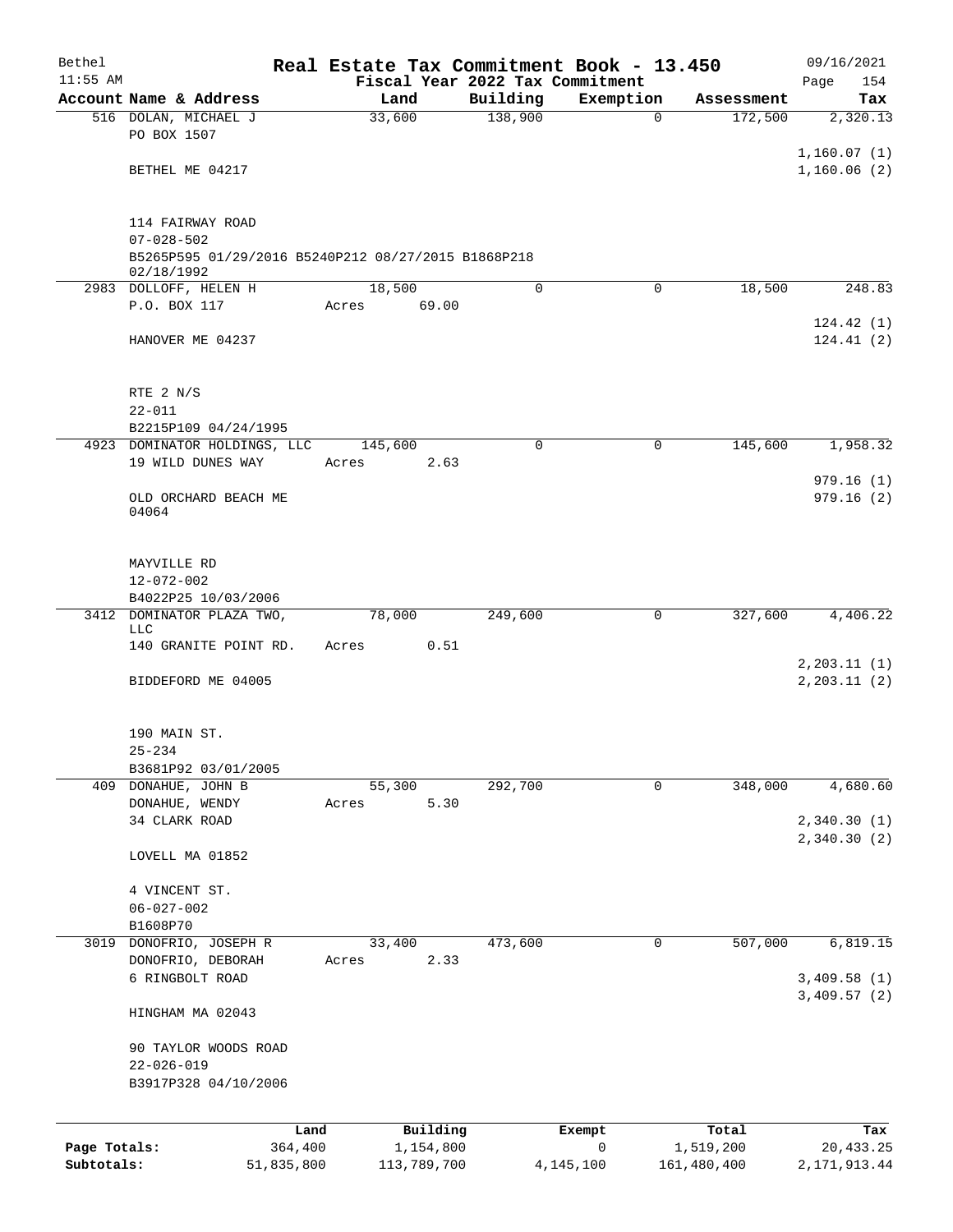| Bethel<br>$11:55$ AM |                                                                 |        |      |          | Real Estate Tax Commitment Book - 13.450<br>Fiscal Year 2022 Tax Commitment |            | 09/16/2021         |
|----------------------|-----------------------------------------------------------------|--------|------|----------|-----------------------------------------------------------------------------|------------|--------------------|
|                      | Account Name & Address                                          |        | Land | Building | Exemption                                                                   | Assessment | Page<br>155<br>Tax |
|                      | 4823 DONOHUE, BARRY J                                           | 57,000 |      | 536,700  | 25,000                                                                      | 568,700    | 7,649.02           |
|                      | DONOHUE, KATHLEEN M                                             | Acres  | 6.64 |          | 01 Homestead (HM)                                                           |            |                    |
|                      | 154 BAILEY ROAD                                                 |        |      |          |                                                                             |            | 3,824.51(1)        |
|                      |                                                                 |        |      |          |                                                                             |            | 3,824.51(2)        |
|                      | BETHEL ME 04217                                                 |        |      |          |                                                                             |            |                    |
|                      |                                                                 |        |      |          |                                                                             |            |                    |
|                      | BAILEY ROAD                                                     |        |      |          |                                                                             |            |                    |
|                      | $08 - 062 - 005$                                                |        |      |          |                                                                             |            |                    |
|                      | B3775P146 08/11/2005                                            |        |      |          |                                                                             |            |                    |
|                      | 4633 DONOHUE, BARRY J                                           | 40,500 |      | 0        | 0                                                                           | 40,500     | 544.73             |
|                      | DONOHUE, KATHLEEN M                                             | Acres  | 1.69 |          |                                                                             |            |                    |
|                      | 154 BAILEY ROAD                                                 |        |      |          |                                                                             |            | 272.37(1)          |
|                      |                                                                 |        |      |          |                                                                             |            | 272.36(2)          |
|                      |                                                                 |        |      |          |                                                                             |            |                    |
|                      | BETHEL ME 04217                                                 |        |      |          |                                                                             |            |                    |
|                      |                                                                 |        |      |          |                                                                             |            |                    |
|                      | 154 BAILEY ROAD                                                 |        |      |          |                                                                             |            |                    |
|                      | $08 - 055 - 016$                                                |        |      |          |                                                                             |            |                    |
|                      | B3645P13 12/17/2004                                             |        |      |          |                                                                             |            |                    |
|                      | 1248 DOOEN, GAYLAND                                             | 44,200 |      | 96,100   | 31,000                                                                      | 109,300    | 1,470.09           |
|                      | DOOEN, MARY                                                     | Acres  | 5.43 |          | 01 Homestead (HM)                                                           |            |                    |
|                      | PO BOX 176                                                      |        |      |          | 12 WW2 Vet Res                                                              |            | 735.05(1)          |
|                      |                                                                 |        |      |          |                                                                             |            | 735.04(2)          |
|                      | BETHEL ME 04217                                                 |        |      |          |                                                                             |            |                    |
|                      |                                                                 |        |      |          |                                                                             |            |                    |
|                      | 34 ANNIS RD.                                                    |        |      |          |                                                                             |            |                    |
|                      | $07 - 050$                                                      |        |      |          |                                                                             |            |                    |
|                      | B837P157 09/26/1974                                             |        |      |          |                                                                             |            |                    |
|                      | 1249 DOOEN, GAYLAND                                             | 36,200 |      | 20,300   | 0                                                                           | 56,500     | 759.93             |
|                      | DOOEN, MARY                                                     | Acres  | 0.85 |          |                                                                             |            |                    |
|                      | P.O. BOX 176                                                    |        |      |          |                                                                             |            | 379.97(1)          |
|                      |                                                                 |        |      |          |                                                                             |            | 379.96(2)          |
|                      | BETHEL ME 04217                                                 |        |      |          |                                                                             |            |                    |
|                      |                                                                 |        |      |          |                                                                             |            |                    |
|                      | 26 ANNIS RD.                                                    |        |      |          |                                                                             |            |                    |
|                      | $07 - 051$                                                      |        |      |          |                                                                             |            |                    |
|                      | B677P86                                                         |        |      |          |                                                                             |            |                    |
|                      | 3663 DOOEN, LISA T                                              | 34,400 |      | 105,000  | 25,000                                                                      | 114,400    | 1,538.68           |
|                      | 44 MOUNTAIN VIEW CIRCLE Acres                                   |        | 0.74 |          | 01 Homestead (HM)                                                           |            |                    |
|                      |                                                                 |        |      |          |                                                                             |            | 769.34(1)          |
|                      | BETHEL ME 04217                                                 |        |      |          |                                                                             |            | 769.34(2)          |
|                      |                                                                 |        |      |          |                                                                             |            |                    |
|                      |                                                                 |        |      |          |                                                                             |            |                    |
|                      | 44 MOUNTAIN VIEW CIRCLE                                         |        |      |          |                                                                             |            |                    |
|                      | $28 - 007$                                                      |        |      |          |                                                                             |            |                    |
|                      | B5094P29 03/03/2014 B5049P59 10/10/2013 B3775P153<br>08/05/2005 |        |      |          |                                                                             |            |                    |
|                      | 5279 DOOEN, SHERI                                               | 31,300 |      | 123,100  | 0                                                                           | 154,400    | 2,076.68           |
|                      | PO BOX 176                                                      | Acres  | 0.57 |          |                                                                             |            |                    |
|                      |                                                                 |        |      |          |                                                                             |            | 1,038.34(1)        |
|                      | BETHEL ME 04217                                                 |        |      |          |                                                                             |            | 1,038.34(2)        |
|                      |                                                                 |        |      |          |                                                                             |            |                    |
|                      |                                                                 |        |      |          |                                                                             |            |                    |
|                      | 22 ANNIS ROAD                                                   |        |      |          |                                                                             |            |                    |
|                      | $07 - 052$                                                      |        |      |          |                                                                             |            |                    |
|                      | B4629P105 09/03/2010                                            |        |      |          |                                                                             |            |                    |
|                      |                                                                 |        |      |          |                                                                             |            |                    |
|                      |                                                                 |        |      |          |                                                                             |            |                    |
|                      |                                                                 |        |      |          |                                                                             |            |                    |

|              | Land       | Building    | Exempt    | Total       | Tax          |
|--------------|------------|-------------|-----------|-------------|--------------|
| Page Totals: | 243,600    | 881,200     | 81,000    | 1,043,800   | 14,039.13    |
| Subtotals:   | 52,079,400 | 114,670,900 | 4,226,100 | 162,524,200 | 2,185,952.57 |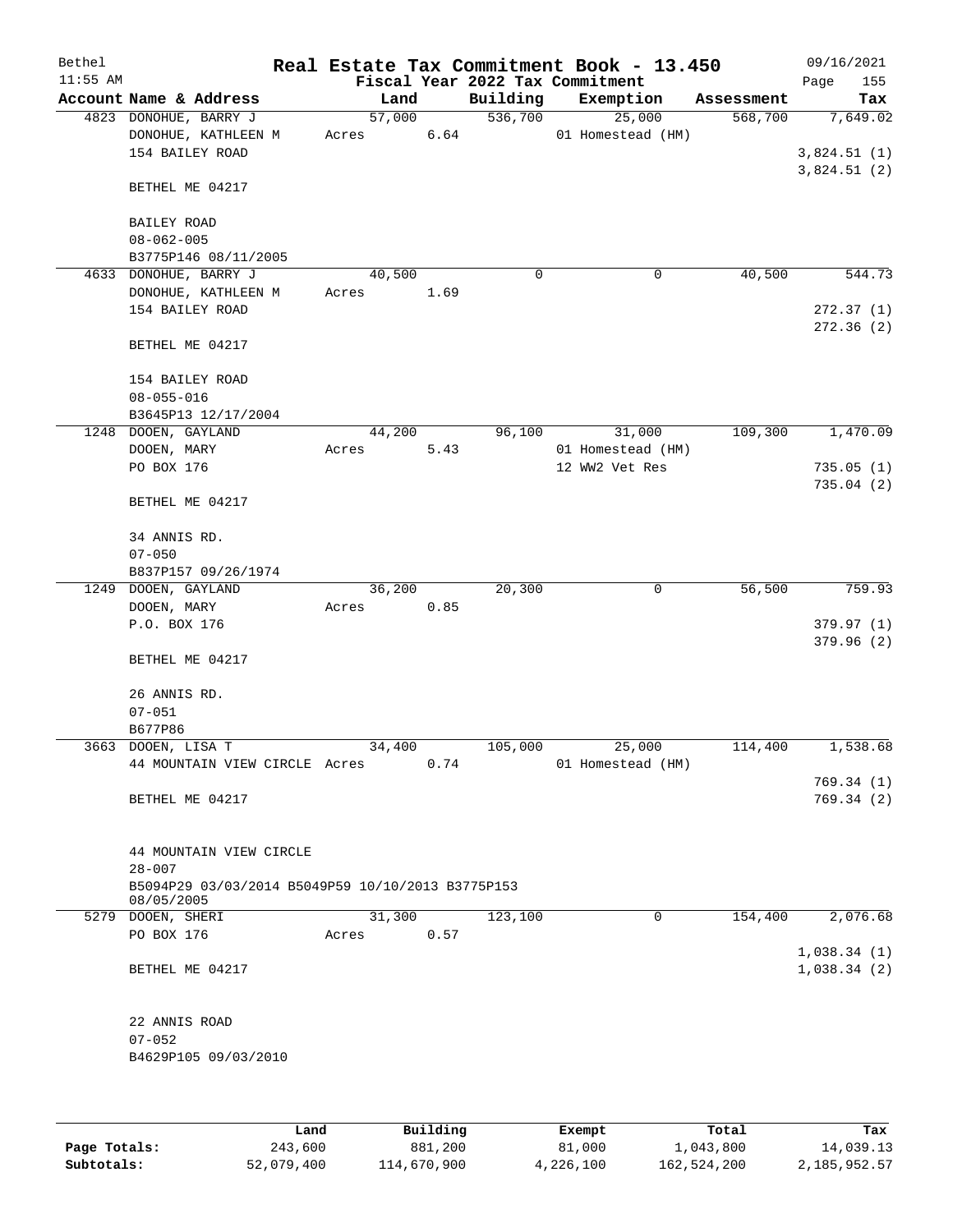| Bethel       |                                                                                                                       |         |       |                |                     | Real Estate Tax Commitment Book - 13.450 |                                      | 09/16/2021              |
|--------------|-----------------------------------------------------------------------------------------------------------------------|---------|-------|----------------|---------------------|------------------------------------------|--------------------------------------|-------------------------|
| $11:55$ AM   | Account Name & Address                                                                                                |         |       |                |                     | Fiscal Year 2022 Tax Commitment          |                                      | Page<br>156             |
|              | 449 DOOLEY, CORINNE                                                                                                   |         |       | Land<br>30,000 | Building<br>153,100 | Exemption                                | Assessment<br>$\mathbf 0$<br>183,100 | Tax<br>2,462.70         |
|              | PO BOX 675                                                                                                            |         | Acres | 0.50           |                     |                                          |                                      | 1, 231.35(1)            |
|              | GLEN NH 03838                                                                                                         |         |       |                |                     |                                          |                                      | 1, 231.35(2)            |
|              | 6 GROVER HILL RD.<br>$07 - 015$                                                                                       |         |       |                |                     |                                          |                                      |                         |
|              | B5569P705 12/08/2020 B3004P6 09/28/2001                                                                               |         |       |                |                     |                                          |                                      |                         |
| 1672         | DOOLEY, CORINNE                                                                                                       |         |       | 47,500         | 34,200              |                                          | 81,700<br>0                          | 1,098.87                |
|              | PO BOX 675                                                                                                            |         | Acres | 34.00          |                     |                                          |                                      |                         |
|              | GLEN NH 03838                                                                                                         |         |       |                |                     |                                          |                                      | 549.44 (1)<br>549.43(2) |
|              | 323 WEST BETHEL RD.<br>$12 - 029$                                                                                     |         |       |                |                     |                                          |                                      |                         |
|              | B5444P926 12/10/2018 B5311P313 10/19/2016 B3462P306<br>01/21/2004                                                     |         |       |                |                     |                                          |                                      |                         |
|              | 2708 DORAN-HEALEY, ELIZABETH                                                                                          |         |       | 72,500         | 201,900             |                                          | 274,400<br>0                         | 3,690.68                |
|              | 15 CAHOON WAY                                                                                                         |         | Acres | 1.38           |                     |                                          |                                      | 1,845.34(1)             |
|              | BARRINGTON NH 03825                                                                                                   |         |       |                |                     |                                          |                                      | 1,845.34(2)             |
|              | 41 WILL VIEW ROAD<br>$17 - 035 - 019$                                                                                 |         |       |                |                     |                                          |                                      |                         |
|              | B3411P234 10/31/2003                                                                                                  |         |       |                |                     |                                          |                                      |                         |
|              | 2839 DORMAN, GIDEON                                                                                                   |         |       | 20,800         | 62,000              | 25,000                                   | 57,800                               | 777.41                  |
|              | 48 ABBOTT FARM RD                                                                                                     |         | Acres | 10.94          |                     | 01 Homestead (HM)                        |                                      | 388.71 (1)              |
|              | BETHEL ME 04217 5335                                                                                                  |         |       |                |                     |                                          |                                      | 388.70 (2)              |
|              | 48 ABBOTT FARM RD.<br>$19 - 005 - 005$<br>B2606P124 08/28/1998                                                        |         |       |                |                     |                                          |                                      |                         |
| 4679         | DORMAN, JENNIFER A                                                                                                    |         |       | 42,900         | 170,100             |                                          | 0<br>213,000                         | 2,864.85                |
|              | DORMAN, CARROLL L<br>248 MIDDLE ST                                                                                    |         | Acres | 0.96           |                     |                                          |                                      | 1,432.43(1)             |
|              | FARMINGTON ME 04938                                                                                                   |         |       |                |                     |                                          |                                      | 1,432.42(2)             |
|              | 9 BROOK RD<br>$13 - 022 - 001$                                                                                        |         |       |                |                     |                                          |                                      |                         |
|              | B5203P106 01/20/2015 B4763P61 09/23/2011 B4345P1<br>09/02/2008 B4124P276 05/01/2007 B3917P286 04/07/2006<br>B3482P257 |         |       |                |                     |                                          |                                      |                         |
|              | 283 DORMAN, RONALD                                                                                                    |         |       | 30,300         | 78,500              | 25,000                                   | 83,800                               | 1,127.11                |
|              | DORMAN, SUSAN<br>95 BIRD HILL RD.                                                                                     |         | Acres | 5.71           |                     | 01 Homestead (HM)                        |                                      | 563.56(1)               |
|              | BRYANT POND ME 04219<br>6118                                                                                          |         |       |                |                     |                                          |                                      | 563.55(2)               |
|              | 137 MCCRILLIS BROOK RD.<br>$04 - 093 - 001$<br>B2630P197                                                              |         |       |                |                     |                                          |                                      |                         |
|              |                                                                                                                       | Land    |       | Building       |                     | Exempt                                   | Total                                | Tax                     |
| Page Totals: |                                                                                                                       | 244,000 |       | 699,800        |                     | 50,000                                   | 893,800                              | 12,021.62               |
| Subtotals:   | 52, 323, 400                                                                                                          |         |       | 115,370,700    |                     | 4,276,100                                | 163, 418, 000                        | 2,197,974.19            |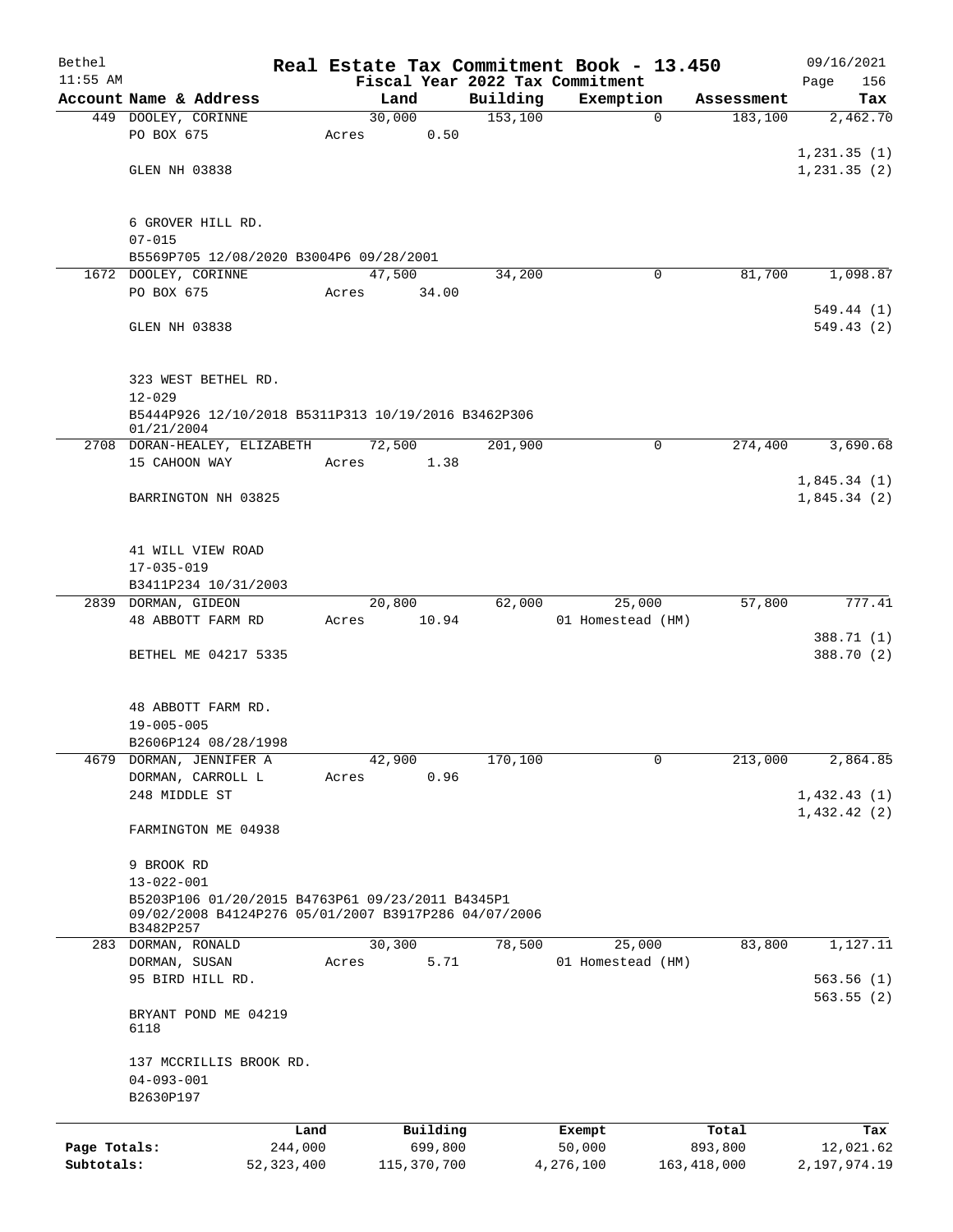| Bethel     |                                                                                                     | Real Estate Tax Commitment Book - 13.450 |       |          |                                 |          |            | 09/16/2021                 |
|------------|-----------------------------------------------------------------------------------------------------|------------------------------------------|-------|----------|---------------------------------|----------|------------|----------------------------|
| $11:55$ AM |                                                                                                     |                                          |       |          | Fiscal Year 2022 Tax Commitment |          |            | Page<br>157                |
|            | Account Name & Address                                                                              | Land                                     |       | Building | Exemption                       |          | Assessment | Tax                        |
|            | 2911 DOSTIE-LADD, MARY<br>MARTHA                                                                    | 12,800                                   |       | $\Omega$ |                                 | $\Omega$ | 12,800     | 172.16                     |
|            | 5450 SE 117th TER.                                                                                  | Acres                                    | 12.20 |          |                                 |          |            | 86.08(1)                   |
|            | MORRISTON FL 32668                                                                                  |                                          |       |          |                                 |          |            | 86.08(2)                   |
|            | $20 - 026 - 001$                                                                                    |                                          |       |          |                                 |          |            |                            |
|            | 2482 DOUCETTE, STEVEN                                                                               | 42,100                                   |       | 150,200  | 25,000                          |          | 167,300    | 2,250.19                   |
|            | 50 CHASE ROAD                                                                                       | Acres                                    | 3.30  |          | 01 Homestead (HM)               |          |            | 1, 125.10(1)               |
|            | BETHEL ME 04217                                                                                     |                                          |       |          |                                 |          |            | 1, 125.09(2)               |
|            | <b>50 CHASE ROAD</b><br>$14 - 010 - 002$<br>B3485P40 03/31/2004                                     |                                          |       |          |                                 |          |            |                            |
|            | 1667 DOUGENECK, WILLIAM                                                                             | 27,900                                   |       | 82,900   |                                 | 0        | 110,800    | 1,490.26                   |
|            | 425 WEST BETHEL RD                                                                                  | Acres                                    | 2.00  |          |                                 |          |            |                            |
|            | BETHEL ME 04217                                                                                     |                                          |       |          |                                 |          |            | 745.13(1)<br>745.13(2)     |
|            | 425 WEST BETHEL RD.<br>$12 - 024$<br>B3091P32 04/03/2002                                            |                                          |       |          |                                 |          |            |                            |
|            | 3669 DOUGHERTY, BOBBIEJEAN                                                                          | 34,900                                   |       | 115,300  |                                 | 0        | 150,200    | 2,020.19                   |
|            | DOUGHERTY, CHRISTOPHER<br>PO BOX 484<br>BETHEL ME 04217                                             | Acres                                    | 0.77  |          |                                 |          |            | 1,010.10(1)<br>1,010.09(2) |
|            | 59 MOUNTAIN VIEW CIRCLE<br>$28 - 013$                                                               |                                          |       |          |                                 |          |            |                            |
|            | B5422P323 08/02/2018 B4626P261 08/27/2010                                                           |                                          |       |          |                                 |          |            |                            |
|            | 2882 DOUGHERTY, MICHAEL L                                                                           | 38,400                                   |       | 63,300   |                                 | 0        | 101,700    | 1,367.87                   |
|            | DOUGHERTY, ROBERTA M.<br>1880 INTERVALE RD                                                          | Acres                                    | 1.00  |          |                                 |          |            | 683.94 (1)                 |
|            |                                                                                                     |                                          |       |          |                                 |          |            | 683.93 (2)                 |
|            | BETHEL ME 04217                                                                                     |                                          |       |          |                                 |          |            |                            |
|            | 1880 INTERVALE RD.                                                                                  |                                          |       |          |                                 |          |            |                            |
|            | $20 - 001$<br>B5460P15 04/25/2019 B4780P241 11/07/2011 B4583P177<br>05/04/2010 B1179P240 10/22/1982 |                                          |       |          |                                 |          |            |                            |
|            | 1670 DOUGHERTY, PHILLIP M.                                                                          | 31,200                                   |       | 131,400  |                                 | $\Omega$ | 162,600    | 2,186.97                   |
|            | 347 WEST BETHEL ROAD                                                                                | Acres                                    | 0.88  |          |                                 |          |            |                            |
|            | BETHEL ME 04217                                                                                     |                                          |       |          |                                 |          |            | 1,093.49(1)<br>1,093.48(2) |
|            | 347 WEST BETHEL RD.<br>$12 - 027$<br>B4780P241 11/07/2011 B3506P241 05/07/2004                      |                                          |       |          |                                 |          |            |                            |
|            |                                                                                                     |                                          |       |          |                                 |          |            |                            |

|              | Land       | Building    | Exempt    | Total         | Tax          |
|--------------|------------|-------------|-----------|---------------|--------------|
| Page Totals: | 187,300    | 543,100     | 25,000    | 705,400       | 9,487.64     |
| Subtotals:   | 52,510,700 | 115,913,800 | 4,301,100 | 164, 123, 400 | 2,207,461.83 |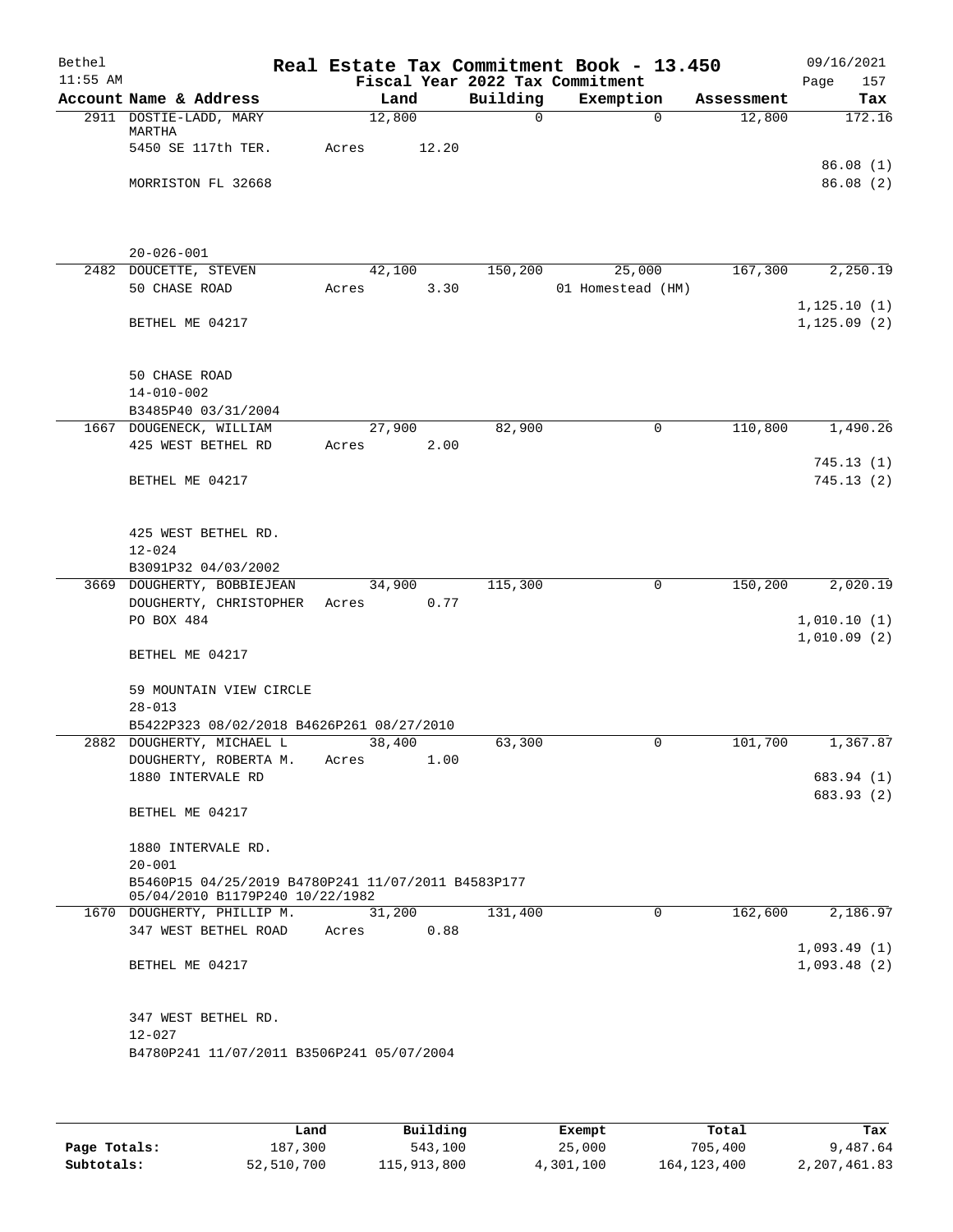| Bethel       |                                                                         |         |       |                |         |                                 |        | Real Estate Tax Commitment Book - 13.450 |         |                      | 09/16/2021                 |
|--------------|-------------------------------------------------------------------------|---------|-------|----------------|---------|---------------------------------|--------|------------------------------------------|---------|----------------------|----------------------------|
| $11:55$ AM   | Account Name & Address                                                  |         |       |                |         | Fiscal Year 2022 Tax Commitment |        |                                          |         |                      | Page<br>158                |
|              | 2834 DOUGHTY, PRISCILLA,                                                |         |       | Land<br>13,200 |         | Building<br>41,500              |        | Exemption<br>$\Omega$                    |         | Assessment<br>54,700 | Tax<br>735.72              |
|              | ESTATE OF                                                               |         |       |                |         |                                 |        |                                          |         |                      |                            |
|              | C/O SMITH, CHERYL                                                       |         | Acres |                | 13.00   |                                 |        |                                          |         |                      |                            |
|              | 24 BRACKETT ST.                                                         |         |       |                |         |                                 |        |                                          |         |                      | 367.86(1)                  |
|              | DIXFIELD ME 04224                                                       |         |       |                |         |                                 |        |                                          |         |                      | 367.86(2)                  |
|              | 264 SWAN HILL RD.                                                       |         |       |                |         |                                 |        |                                          |         |                      |                            |
|              | $19 - 005$                                                              |         |       |                |         |                                 |        |                                          |         |                      |                            |
|              | B5108P254 04/28/2014 B2636P349 11/23/1998                               |         |       |                |         |                                 |        |                                          |         |                      |                            |
|              | 5407 DOUGLAS, GINA L                                                    |         |       | 41,200         |         | 0                               |        | 0                                        |         | 41,200               | 554.14                     |
|              | DOUGLAS, BRIAN R<br>340 NORTH ROAD                                      |         | Acres |                | 2.00    |                                 |        |                                          |         |                      | 277.07(1)                  |
|              |                                                                         |         |       |                |         |                                 |        |                                          |         |                      | 277.07(2)                  |
|              | BETHEL ME 04217                                                         |         |       |                |         |                                 |        |                                          |         |                      |                            |
|              | NORTH RD                                                                |         |       |                |         |                                 |        |                                          |         |                      |                            |
|              | $12 - 061 - 001$                                                        |         |       |                |         |                                 |        |                                          |         |                      |                            |
|              | B5323P615 12/23/2016                                                    |         |       |                |         |                                 |        |                                          |         |                      |                            |
|              | 1695 DOUGLASS, BRIAN                                                    |         |       | 49,300         |         | 158,600                         |        | 42,900                                   |         | 165,000              | 2, 219.25                  |
|              | DOUGLASS, GINA                                                          |         | Acres |                | 1.40    |                                 |        | 01 Homestead (HM)                        |         |                      |                            |
|              | 340 NORTH ROAD                                                          |         |       |                |         |                                 |        | 69 SOLAR EXTENSIVE                       |         |                      | 1, 109.63(1)               |
|              | BETHEL ME 04217                                                         |         |       |                |         |                                 |        |                                          |         |                      | 1,109.62(2)                |
|              | 340 NORTH ROAD                                                          |         |       |                |         |                                 |        |                                          |         |                      |                            |
|              | $12 - 050$                                                              |         |       |                |         |                                 |        |                                          |         |                      |                            |
|              | B1171P182 08/13/1982<br>1693 DOUGLASS, GRACE T                          |         |       | 92,000         |         | 140,100                         |        | 0                                        |         | 232,100              | 3,121.75                   |
|              | 274 NORTH ROAD                                                          |         | Acres | 35.73          |         |                                 |        |                                          |         |                      |                            |
|              |                                                                         |         |       |                |         |                                 |        |                                          |         |                      | 1,560.88(1)                |
|              | BETHEL ME 04217                                                         |         |       |                |         |                                 |        |                                          |         |                      | 1,560.87(2)                |
|              |                                                                         |         |       |                |         |                                 |        |                                          |         |                      |                            |
|              | 282 NORTH ROAD<br>$12 - 049$                                            |         |       |                |         |                                 |        |                                          |         |                      |                            |
|              | B5252P258 11/04/2015 B5159P122 09/12/2014 B3725P302<br>05/20/2005       |         |       |                |         |                                 |        |                                          |         |                      |                            |
|              | 1694 DOUGLASS, GRACE T                                                  |         |       | 55,600         |         | 273,000                         |        | 25,000                                   |         | 303,600              | 4,083.42                   |
|              | 274 NORTH ROAD                                                          |         | Acres |                | 5.50    |                                 |        | 01 Homestead (HM)                        |         |                      |                            |
|              | BETHEL ME 04217                                                         |         |       |                |         |                                 |        |                                          |         |                      | 2,041.71(1)<br>2,041.71(2) |
|              |                                                                         |         |       |                |         |                                 |        |                                          |         |                      |                            |
|              | 274 NORTH ROAD                                                          |         |       |                |         |                                 |        |                                          |         |                      |                            |
|              | $12 - 049 - 001$<br>B5252P258 11/04/2015 B5159P122 09/12/2014 B3725P302 |         |       |                |         |                                 |        |                                          |         |                      |                            |
|              | 05/20/2005                                                              |         |       |                |         |                                 |        |                                          |         |                      |                            |
|              | 1635 DOUGLASS, GRACE T                                                  |         |       | 500            |         | 0                               |        | $\mathbf 0$                              |         | 500                  | 6.73                       |
|              | 274 NORTH ROAD                                                          |         | Acres |                | 8.80    |                                 |        |                                          |         |                      | 3.37(1)                    |
|              | BETHEL ME 04217                                                         |         |       |                |         |                                 |        |                                          |         |                      | 3.36(2)                    |
|              | 1/2 ISLAND IN ANDRO RIV                                                 |         |       |                |         |                                 |        |                                          |         |                      |                            |
|              | $11 - 090$                                                              |         |       |                |         |                                 |        |                                          |         |                      |                            |
|              | B5252P258 11/04/2015 B5159P122 09/12/2014 B3725P302<br>05/20/2005       |         |       |                |         |                                 |        |                                          |         |                      |                            |
|              |                                                                         | Land    |       | Building       |         |                                 | Exempt |                                          | Total   |                      | Tax                        |
| Page Totals: |                                                                         | 251,800 |       |                | 613,200 |                                 | 67,900 |                                          | 797,100 |                      | 10,721.01                  |

**Subtotals:** 52,762,500 116,527,000 4,369,000 164,920,500 2,218,182.84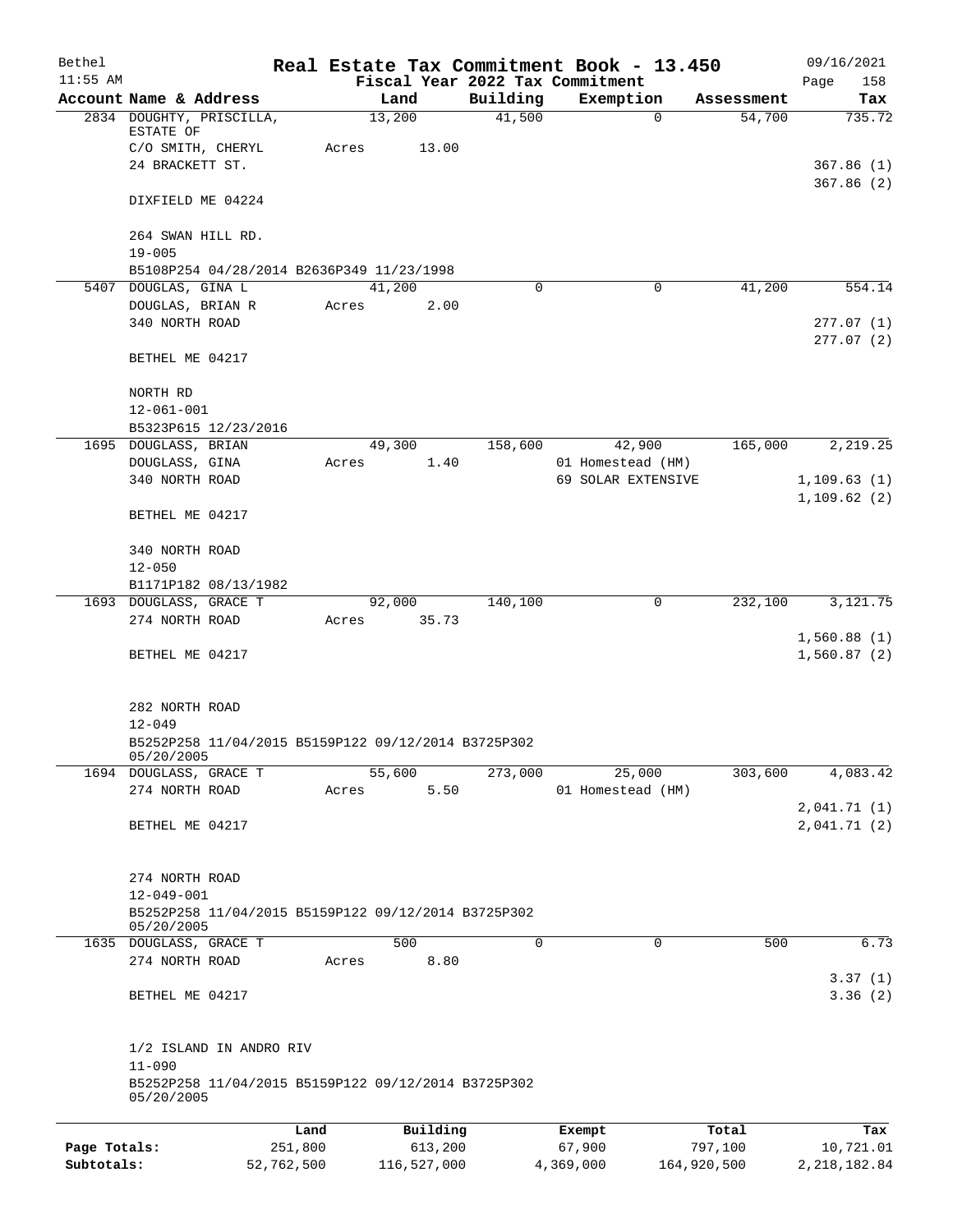| Bethel                     |                                                                   |                       |       |             |          | Real Estate Tax Commitment Book - 13.450 |                        | 09/16/2021                 |
|----------------------------|-------------------------------------------------------------------|-----------------------|-------|-------------|----------|------------------------------------------|------------------------|----------------------------|
| $11:55$ AM                 |                                                                   |                       |       |             |          | Fiscal Year 2022 Tax Commitment          |                        | 159<br>Page                |
|                            | Account Name & Address                                            |                       |       | Land<br>500 | Building | Exemption<br>$\Omega$<br>$\Omega$        | Assessment             | Tax<br>6.73                |
|                            | 1637 DOUGLASS, GRACE T<br>274 NORTH ROAD                          |                       | Acres | 8.00        |          |                                          | 500                    |                            |
|                            |                                                                   |                       |       |             |          |                                          |                        | 3.37(1)                    |
|                            | BETHEL ME 04217                                                   |                       |       |             |          |                                          |                        | 3.36(2)                    |
|                            |                                                                   |                       |       |             |          |                                          |                        |                            |
|                            | ISLAND IN ANDRO                                                   |                       |       |             |          |                                          |                        |                            |
|                            | $11 - 092$                                                        |                       |       |             |          |                                          |                        |                            |
|                            | B5252P258 11/04/2015 B5159P122 09/12/2014 B3725P302               |                       |       |             |          |                                          |                        |                            |
|                            | 05/20/2005<br>1638 DOUGLASS, GRACE T                              |                       |       | 200         |          | $\Omega$<br>$\Omega$                     | 200                    | 2.69                       |
|                            | 274 NORTH ROAD                                                    |                       | Acres | 14.00       |          |                                          |                        |                            |
|                            |                                                                   |                       |       |             |          |                                          |                        | 1.35(1)                    |
|                            | BETHEL ME 04217                                                   |                       |       |             |          |                                          |                        | 1.34(2)                    |
|                            |                                                                   |                       |       |             |          |                                          |                        |                            |
|                            | ISLAND IN ANDRO                                                   |                       |       |             |          |                                          |                        |                            |
|                            | $11 - 093$                                                        |                       |       |             |          |                                          |                        |                            |
|                            | B5252P258 11/04/2015 B5159P122 09/12/2014 B3725P302               |                       |       |             |          |                                          |                        |                            |
|                            | 05/20/2005                                                        |                       |       |             |          |                                          |                        |                            |
|                            | 1621 DOUGLASS, GRACE T                                            |                       |       | 76,400      |          | $\Omega$<br>$\Omega$                     | 76,400                 | 1,027.58                   |
|                            | 274 NORTH ROAD                                                    |                       | Acres | 21.90       |          |                                          |                        | 513.79(1)                  |
|                            | BETHEL ME 04217                                                   |                       |       |             |          |                                          |                        | 513.79(2)                  |
|                            |                                                                   |                       |       |             |          |                                          |                        |                            |
|                            |                                                                   |                       |       |             |          |                                          |                        |                            |
|                            | NORTH RD                                                          |                       |       |             |          |                                          |                        |                            |
|                            | $11 - 077$<br>B5252P258 11/04/2015 B5159P122 09/12/2014 B3725P302 |                       |       |             |          |                                          |                        |                            |
|                            | 05/20/2005                                                        |                       |       |             |          |                                          |                        |                            |
|                            | 1632 DOUGLASS, GRACE T                                            |                       |       | 83,100      |          | $\mathbf 0$<br>$\mathbf 0$               | 83,100                 | 1,117.70                   |
|                            | 274 NORTH ROAD                                                    |                       | Acres | 34.45       |          |                                          |                        |                            |
|                            | BETHEL ME 04217                                                   |                       |       |             |          |                                          |                        | 558.85(1)<br>558.85(2)     |
|                            |                                                                   |                       |       |             |          |                                          |                        |                            |
|                            |                                                                   |                       |       |             |          |                                          |                        |                            |
|                            | NORTH RD                                                          |                       |       |             |          |                                          |                        |                            |
|                            | $11 - 087$<br>B5252P258 11/04/2015 B5159P122 09/12/2014 B3725P302 |                       |       |             |          |                                          |                        |                            |
|                            | 05/20/2005                                                        |                       |       |             |          |                                          |                        |                            |
|                            | 162 DOUGLASS, GRACE T                                             |                       |       | 86,900      |          | $\Omega$<br>$\Omega$                     | 86,900                 | 1,168.81                   |
|                            | 274 NORTH ROAD                                                    |                       | Acres | 68.00       |          |                                          |                        |                            |
|                            | BETHEL ME 04217                                                   |                       |       |             |          |                                          |                        | 584.41(1)<br>584.40 (2)    |
|                            |                                                                   |                       |       |             |          |                                          |                        |                            |
|                            |                                                                   |                       |       |             |          |                                          |                        |                            |
|                            | EAST BETHEL RD.                                                   |                       |       |             |          |                                          |                        |                            |
|                            | $04 - 019$<br>B5252P258 11/04/2015 B5159P123 09/12/2014 B3725P302 |                       |       |             |          |                                          |                        |                            |
|                            | 05/20/2005                                                        |                       |       |             |          |                                          |                        |                            |
|                            | 1481 DOUGLASS, ROGER L                                            |                       |       | 38,800      |          | $\Omega$<br>$\Omega$                     | 38,800                 | 521.86                     |
|                            | LINDA A, LINDA A., III Acres                                      |                       |       | 1.12        |          |                                          |                        |                            |
|                            | 5 VINCENT AVE                                                     |                       |       |             |          |                                          |                        | 260.93(1)                  |
|                            | BIDDEFORD ME 04005                                                |                       |       |             |          |                                          |                        | 260.93(2)                  |
|                            |                                                                   |                       |       |             |          |                                          |                        |                            |
|                            | 19 GOSS POND RD.                                                  |                       |       |             |          |                                          |                        |                            |
|                            | $09 - 007 - 001 - 006$                                            |                       |       |             |          |                                          |                        |                            |
|                            | B4131P192 05/11/2007 B3701P296 04/11/2005                         |                       |       |             |          |                                          |                        |                            |
|                            |                                                                   | Land                  |       | Building    | 0        | Exempt<br>0                              | Total                  | Tax                        |
| Page Totals:<br>Subtotals: |                                                                   | 285,900<br>53,048,400 |       | 116,527,000 |          | 4,369,000                                | 285,900<br>165,206,400 | 3,845.37<br>2, 222, 028.21 |
|                            |                                                                   |                       |       |             |          |                                          |                        |                            |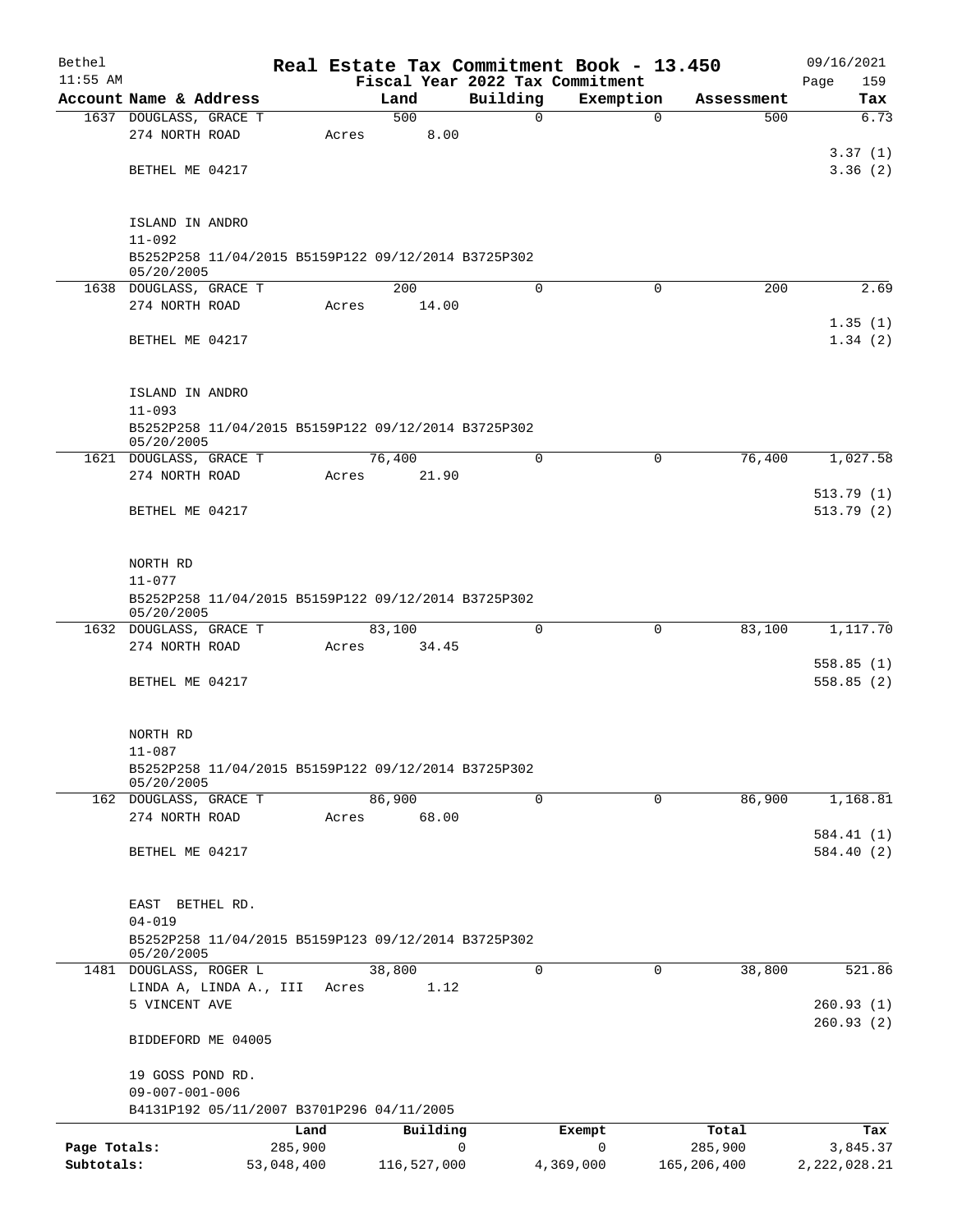| Bethel       |                                                                         |       |          |          | Real Estate Tax Commitment Book - 13.450 |            | 09/16/2021                 |
|--------------|-------------------------------------------------------------------------|-------|----------|----------|------------------------------------------|------------|----------------------------|
| $11:55$ AM   |                                                                         |       |          |          | Fiscal Year 2022 Tax Commitment          |            | Page<br>160                |
|              | Account Name & Address                                                  |       | Land     | Building | Exemption                                | Assessment | Tax                        |
|              | 2570 DOW, GEORGE                                                        |       | 24,000   | 0        | $\mathbf 0$                              | 24,000     | 322.80                     |
|              | DOW, JULIE                                                              | Acres | 1.00     |          |                                          |            |                            |
|              | 1 BARTLETT RD.                                                          |       |          |          |                                          |            | 161.40(1)                  |
|              | KITTERY POINT ME 03905                                                  |       |          |          |                                          |            | 161.40(2)                  |
|              | INTERVALE RD.                                                           |       |          |          |                                          |            |                            |
|              | $15 - 016 - 021$                                                        |       |          |          |                                          |            |                            |
|              | B3376P147 09/08/2003 B2231P234                                          |       |          |          |                                          |            |                            |
|              | 1499 DOYLE, DAVID                                                       |       | 51,600   | 165,600  | 0                                        | 217,200    | 2,921.34                   |
|              | DOYLE, DEBORAH                                                          | Acres | 2.45     |          |                                          |            |                            |
|              | PO BOX 64                                                               |       |          |          |                                          |            | 1,460.67(1)                |
|              |                                                                         |       |          |          |                                          |            | 1,460.67(2)                |
|              | BETHEL ME 04217                                                         |       |          |          |                                          |            |                            |
|              | 602 WEST BETHEL RD.                                                     |       |          |          |                                          |            |                            |
|              | $11 - 008$                                                              |       |          |          |                                          |            |                            |
|              | B4533P155 12/03/2009 B2847P125 12/30/1995                               |       |          |          |                                          |            |                            |
|              | 1263 DOYLE, DEBORAH M                                                   |       | 20,600   | 98,000   | 0                                        | 118,600    | 1,595.17                   |
|              | 42 COLES GROVE RD.                                                      | Acres | 0.25     |          |                                          |            |                            |
|              |                                                                         |       |          |          |                                          |            | 797.59(1)                  |
|              | DERRY NH 03038                                                          |       |          |          |                                          |            | 797.58(2)                  |
|              |                                                                         |       |          |          |                                          |            |                            |
|              |                                                                         |       |          |          |                                          |            |                            |
|              | 120 WEST BETHEL RD.                                                     |       |          |          |                                          |            |                            |
|              | $07 - 065 - 001$<br>B5495P964 12/05/2019 B5325P650 01/09/2017 B5325P645 |       |          |          |                                          |            |                            |
|              | 01/09/2017 B3015P151 10/23/2001                                         |       |          |          |                                          |            |                            |
|              | 1438 DOYLE, JAMES Q                                                     |       | 42,400   | 204,500  | 0                                        | 246,900    | 3,320.81                   |
|              | DOYLE, JENNIFER S                                                       | Acres | 11.30    |          |                                          |            |                            |
|              | 558 EAST BETHEL RD                                                      |       |          |          |                                          |            | 1,660.41(1)<br>1,660.40(2) |
|              | BETHEL ME 04217                                                         |       |          |          |                                          |            |                            |
|              | 558 EAST BETHEL RD.                                                     |       |          |          |                                          |            |                            |
|              | $09 - 016$                                                              |       |          |          |                                          |            |                            |
|              | B5355P665 07/13/2017 B4769P326 10/07/2011 B2484P308<br>10/10/1997       |       |          |          |                                          |            |                            |
|              | 3167 DRESSER, HARRY H JR                                                |       | 52,100   | 273,200  | 31,000                                   | 294,300    | 3,958.34                   |
|              | DRESSER, ELAINE S                                                       | Acres | 0.35     |          | 01 Homestead (HM)                        |            |                            |
|              | PO BOX 526                                                              |       |          |          | 12 WW2 Vet Res                           |            | 1,979.17(1)                |
|              | BETHEL ME 04217                                                         |       |          |          |                                          |            | 1,979.17(2)                |
|              |                                                                         |       |          |          |                                          |            |                            |
|              | 10 CHURCH ST.                                                           |       |          |          |                                          |            |                            |
|              | $25 - 013 - 00A$                                                        |       |          |          |                                          |            |                            |
|              | B3532P204 06/16/2004                                                    |       |          |          |                                          |            |                            |
|              | 3781 DREW, IAN J                                                        |       | 38,400   | 195,200  | 0                                        | 233,600    | 3,141.92                   |
|              | DREW, KRISTEN L                                                         | Acres | 1.00     |          |                                          |            |                            |
|              | 922 INTERVALE RD.                                                       |       |          |          |                                          |            | 1,570.96(1)                |
|              | BETHEL ME 04217                                                         |       |          |          |                                          |            | 1,570.96(2)                |
|              |                                                                         |       |          |          |                                          |            |                            |
|              | 922 INTERVALE RD.                                                       |       |          |          |                                          |            |                            |
|              | $22 - 026 - 00A$                                                        |       |          |          |                                          |            |                            |
|              | B3195P116 11/08/2002                                                    |       |          |          |                                          |            |                            |
|              |                                                                         |       |          |          |                                          |            |                            |
|              | Land                                                                    |       | Building |          | Exempt                                   | Total      | Tax                        |
| Page Totals: | 229,100                                                                 |       | 936,500  |          | 31,000                                   | 1,134,600  | 15,260.38                  |

**Subtotals:** 53,277,500 117,463,500 4,400,000 166,341,000 2,237,288.59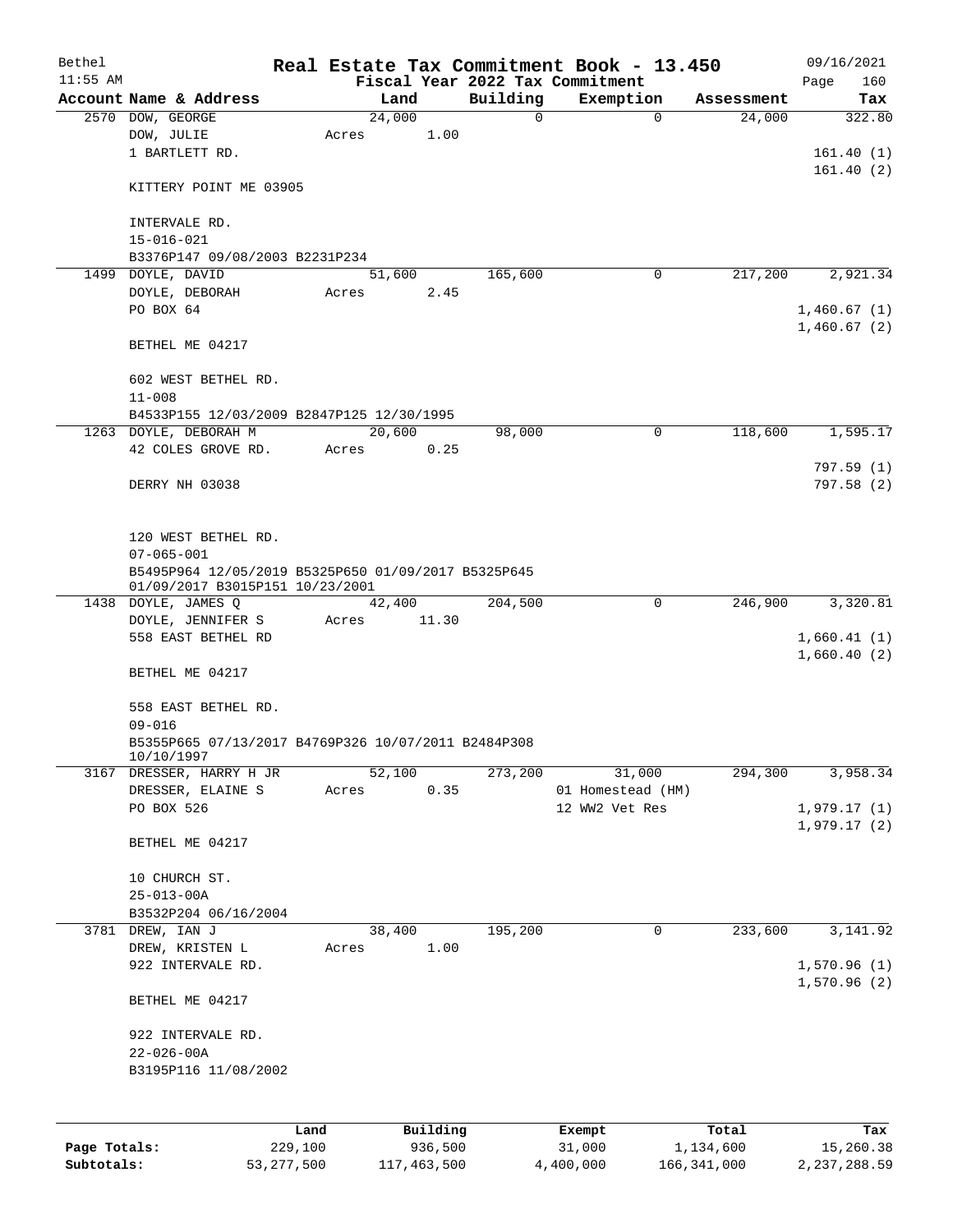| Bethel     |                                                                                                         |       |        |      | Real Estate Tax Commitment Book - 13.450 |           |             |            | 09/16/2021                  |     |
|------------|---------------------------------------------------------------------------------------------------------|-------|--------|------|------------------------------------------|-----------|-------------|------------|-----------------------------|-----|
| $11:55$ AM |                                                                                                         |       |        |      | Fiscal Year 2022 Tax Commitment          |           |             |            | Page                        | 161 |
|            | Account Name & Address                                                                                  |       | Land   |      | Building                                 | Exemption |             | Assessment |                             | Tax |
|            | 3322 DRISCOLL, MARK H TTE<br>DRISCOLL, KIMBERLY C.<br>TTE                                               | Acres | 52,300 | 0.36 | 110,400                                  |           | $\Omega$    | 162,700    | 2,188.32                    |     |
|            | 28 ANDERSON ST                                                                                          |       |        |      |                                          |           |             |            | 1,094.16(1)                 |     |
|            | MARBLEHEAD MA 01945<br>2327                                                                             |       |        |      |                                          |           |             |            | 1,094.16(2)                 |     |
|            | 12 SPRING ST<br>$25 - 154$                                                                              |       |        |      |                                          |           |             |            |                             |     |
|            | B5449P446 01/17/2019 B5137P341 07/14/2014 B4342P292<br>08/26/2008 B3554P173 07/15/2004                  |       |        |      |                                          |           |             |            |                             |     |
|            | 5422 DRISCOLL, PAUL F.                                                                                  |       | 91,500 |      | 379,000                                  |           | 0           | 470,500    | 6,328.23                    |     |
|            | DOBSSON, BETH                                                                                           | Acres |        | 1.71 |                                          |           |             |            |                             |     |
|            | 9 HARTFORD AVE.                                                                                         |       |        |      |                                          |           |             |            | 3,164.12(1)<br>3, 164.11(2) |     |
|            | FALMOUTH ME 04105                                                                                       |       |        |      |                                          |           |             |            |                             |     |
|            | 20 CARIBOU MOUNTAIN RD                                                                                  |       |        |      |                                          |           |             |            |                             |     |
|            | $27 - 007 - 012$                                                                                        |       |        |      |                                          |           |             |            |                             |     |
|            | B5554P378 10/08/2020 B5277P559 04/21/2016 B5250P481<br>10/27/2015                                       |       |        |      |                                          |           |             |            |                             |     |
|            | 4515 DUBIN, BLAKE                                                                                       |       | 61,400 |      | 374,700                                  |           | $\mathbf 0$ | 436,100    | 5,865.55                    |     |
|            | 336 MILLER AVENUE                                                                                       | Acres |        | 0.72 |                                          |           |             |            |                             |     |
|            | PORTSMOUTH NH 03807                                                                                     |       |        |      |                                          |           |             |            | 2,932.78 (1)<br>2,932.77(2) |     |
|            | 37 RIVER VALLEY ACRES                                                                                   |       |        |      |                                          |           |             |            |                             |     |
|            | $17 - 041 - 003$<br>B5076P48 12/20/2013 B5076P47 12/20/2013 B5068P104<br>12/02/2013 B3729P95 05/20/2005 |       |        |      |                                          |           |             |            |                             |     |
|            | 375 DUBOIS, MARIE A.                                                                                    |       | 48,600 |      | 0                                        |           | $\mathbf 0$ | 48,600     | 653.67                      |     |
|            | KUNIHOLM, ALAN G.                                                                                       | Acres |        | 7.60 |                                          |           |             |            |                             |     |
|            | 63 CODMAN STREET                                                                                        |       |        |      |                                          |           |             |            | 326.84(1)                   |     |
|            | PORTLAND ME 04103                                                                                       |       |        |      |                                          |           |             |            | 326.83(2)                   |     |
|            | PINE BLUFF RD.                                                                                          |       |        |      |                                          |           |             |            |                             |     |
|            | $06 - 016 - 004$                                                                                        |       |        |      |                                          |           |             |            |                             |     |
|            | B5590P439 03/11/2021 B1739P91 06/25/1990                                                                |       |        |      |                                          |           |             |            |                             |     |
|            | 85 DUBOIS, SUZANNE L                                                                                    |       | 38,700 |      | 164,000                                  |           | 0           | 202,700    | 2,726.32                    |     |
|            | 16 LEDGEFIELD CIRCLE                                                                                    | Acres |        | 1.10 |                                          |           |             |            |                             |     |
|            |                                                                                                         |       |        |      |                                          |           |             |            | 1,363.16(1)                 |     |
|            | SOUTH PORTLAND ME 04106                                                                                 |       |        |      |                                          |           |             |            | 1,363.16(2)                 |     |
|            | 385 SONGO POND RD.                                                                                      |       |        |      |                                          |           |             |            |                             |     |
|            | $02 - 009$                                                                                              |       |        |      |                                          |           |             |            |                             |     |
|            | B5376P404 11/03/2017 B5267P499 02/09/2016 B1118P181<br>05/15/1981                                       |       |        |      |                                          |           |             |            |                             |     |

|              | Land       | Building    | Exempt    | Total       | Tax          |
|--------------|------------|-------------|-----------|-------------|--------------|
| Page Totals: | 292,500    | ⊥,028,100   |           | 1,320,600   | 17,762.09    |
| Subtotals:   | 53,570,000 | 118,491,600 | 4,400,000 | 167,661,600 | 2,255,050.68 |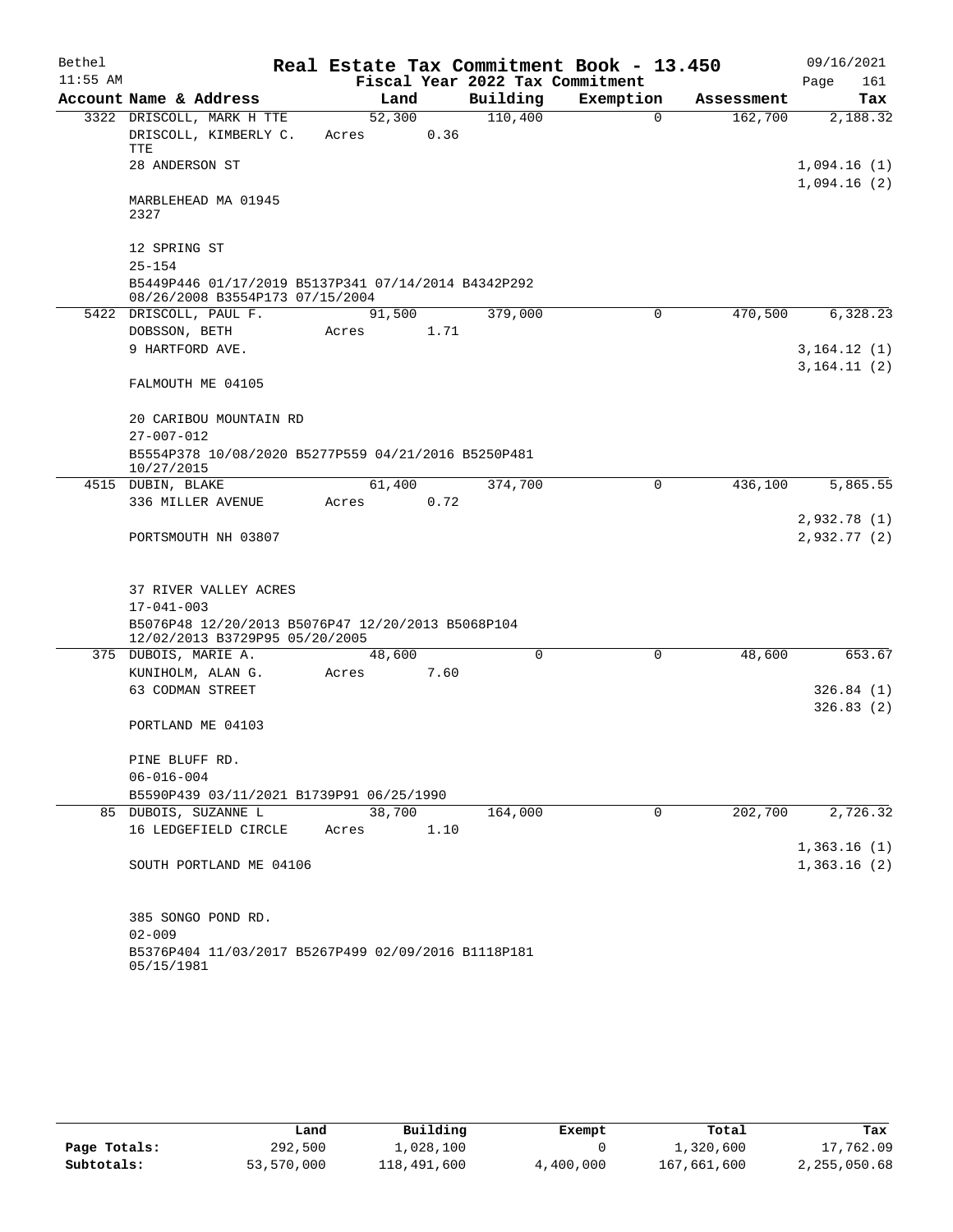| Bethel       |                                                                             |         |        |             |              | Real Estate Tax Commitment Book - 13.450 |             | 09/16/2021     |
|--------------|-----------------------------------------------------------------------------|---------|--------|-------------|--------------|------------------------------------------|-------------|----------------|
| $11:55$ AM   |                                                                             |         |        |             |              | Fiscal Year 2022 Tax Commitment          |             | Page<br>162    |
|              | Account Name & Address                                                      |         | Land   |             | Building     | Exemption                                | Assessment  | Tax            |
|              | 3645 DUCLOS, JAMES &<br>PATRICIA                                            |         | 31,600 |             | $\mathsf{O}$ | $\Omega$                                 | 31,600      | 425.02         |
|              | 24 SMILAX CT. NORTH                                                         | Acres   |        | 2.55        |              |                                          |             |                |
|              |                                                                             |         |        |             |              |                                          |             | 212.51(1)      |
|              | HOMOSASSA FL 34446                                                          |         |        |             |              |                                          |             | 212.51(2)      |
|              |                                                                             |         |        |             |              |                                          |             |                |
|              |                                                                             |         |        |             |              |                                          |             |                |
|              | PARADISE RD                                                                 |         |        |             |              |                                          |             |                |
|              | $27 - 036 - 005 - 009$                                                      |         |        |             |              |                                          |             |                |
|              | B5536P691 07/27/2020 B4366P122 10/20/2008                                   |         |        |             |              |                                          |             |                |
|              | 3634 DUCLOS, MICHAEL J                                                      |         | 39,200 |             | 184,100      | $\Omega$                                 | 223,300     | 3,003.39       |
|              | DUCLOS, RACHEL M                                                            | Acres   |        | 1.30        |              |                                          |             |                |
|              | PO BOX 773                                                                  |         |        |             |              |                                          |             | 1,501.70(1)    |
|              |                                                                             |         |        |             |              |                                          |             | 1,501.69(2)    |
|              | BETHEL ME 04217                                                             |         |        |             |              |                                          |             |                |
|              |                                                                             |         |        |             |              |                                          |             |                |
|              | 5 SUNDANCE DRIVE                                                            |         |        |             |              |                                          |             |                |
|              | $27 - 036 - 005 - 010$<br>B5258P132 12/11/2015 B4379P177 11/24/2008 B3944P1 |         |        |             |              |                                          |             |                |
|              | 05/11/2006 B3482P262 03/25/2004                                             |         |        |             |              |                                          |             |                |
|              | 3016 DUDICS, JERI LYNN, TTE                                                 |         | 60,700 |             | $\Omega$     | $\mathbf 0$                              | 60,700      | 816.42         |
|              | 70 DUDICS MOUNTAIN RD Acres                                                 |         |        | 1.70        |              |                                          |             |                |
|              |                                                                             |         |        |             |              |                                          |             | 408.21(1)      |
|              | PORTER ME 04068                                                             |         |        |             |              |                                          |             | 408.21(2)      |
|              |                                                                             |         |        |             |              |                                          |             |                |
|              |                                                                             |         |        |             |              |                                          |             |                |
|              | TAYLOR WOODS/LOT 17                                                         |         |        |             |              |                                          |             |                |
|              | $22 - 026 - 017$                                                            |         |        |             |              |                                          |             |                |
|              | B4869P135 07/23/2012 B3176P248 10/04/2002                                   |         |        |             |              |                                          |             |                |
|              | 4631 DUDICS, JERI LYNN, TTE                                                 |         | 36,000 |             | $\Omega$     | $\mathbf 0$                              | 36,000      | 484.20         |
|              | THE HADLEY FAMILY TRUST Acres                                               |         |        | 2.02        |              |                                          |             |                |
|              | 70 DUDICS MOUNTAIN RD                                                       |         |        |             |              |                                          |             | 242.10 (1)     |
|              |                                                                             |         |        |             |              |                                          |             | 242.10(2)      |
|              | PORTER ME 04068                                                             |         |        |             |              |                                          |             |                |
|              |                                                                             |         |        |             |              |                                          |             |                |
|              | SWAN HILL AT INTERVALE                                                      |         |        |             |              |                                          |             |                |
|              | 23-013-001-001<br>B4869P133 07/23/2012 B3660P233 01/14/2005                 |         |        |             |              |                                          |             |                |
|              | 2798 DUFAULT, PAUL                                                          |         | 42,000 |             | 140,600      | 31,000                                   | 151,600     | 2,039.02       |
|              | DUFAULT, ELEANOR                                                            | Acres   |        | 10.00       |              | 01 Homestead (HM)                        |             |                |
|              | PO BOX 839                                                                  |         |        |             |              | 12 WW2 Vet Res                           |             | 1,019.51(1)    |
|              |                                                                             |         |        |             |              |                                          |             | 1,019.51(2)    |
|              | BETHEL ME 04217                                                             |         |        |             |              |                                          |             |                |
|              |                                                                             |         |        |             |              |                                          |             |                |
|              | 45 HOWLING HOLE ROAD                                                        |         |        |             |              |                                          |             |                |
|              | $18 - 049 - 001$                                                            |         |        |             |              |                                          |             |                |
|              | B1435P157 09/02/1986                                                        |         |        |             |              |                                          |             |                |
| 5305         | DUMONT ENTERPRISES,                                                         |         | 13,800 |             | 0            | $\mathbf 0$                              | 13,800      | 185.61         |
|              | INC.                                                                        |         |        |             |              |                                          |             |                |
|              | 11377 North Shore Line<br>Court                                             | Acres   |        | 2.47        |              |                                          |             |                |
|              |                                                                             |         |        |             |              |                                          |             | 92.81(1)       |
|              | Hideout UT 84036                                                            |         |        |             |              |                                          |             | 92.80(2)       |
|              |                                                                             |         |        |             |              |                                          |             |                |
|              |                                                                             |         |        |             |              |                                          |             |                |
|              | MOUNTAIN VALLEY RD EXT                                                      |         |        |             |              |                                          |             |                |
|              | $09 - 006 - 001 - 015$                                                      |         |        |             |              |                                          |             |                |
|              | B13P4643 05/21/2010                                                         |         |        |             |              |                                          |             |                |
|              |                                                                             |         |        |             |              |                                          |             |                |
|              |                                                                             | Land    |        | Building    |              | Exempt                                   | Total       | Tax            |
| Page Totals: |                                                                             | 223,300 |        | 324,700     |              | 31,000                                   | 517,000     | 6,953.66       |
| Subtotals:   | 53,793,300                                                                  |         |        | 118,816,300 |              | 4,431,000                                | 168,178,600 | 2, 262, 004.34 |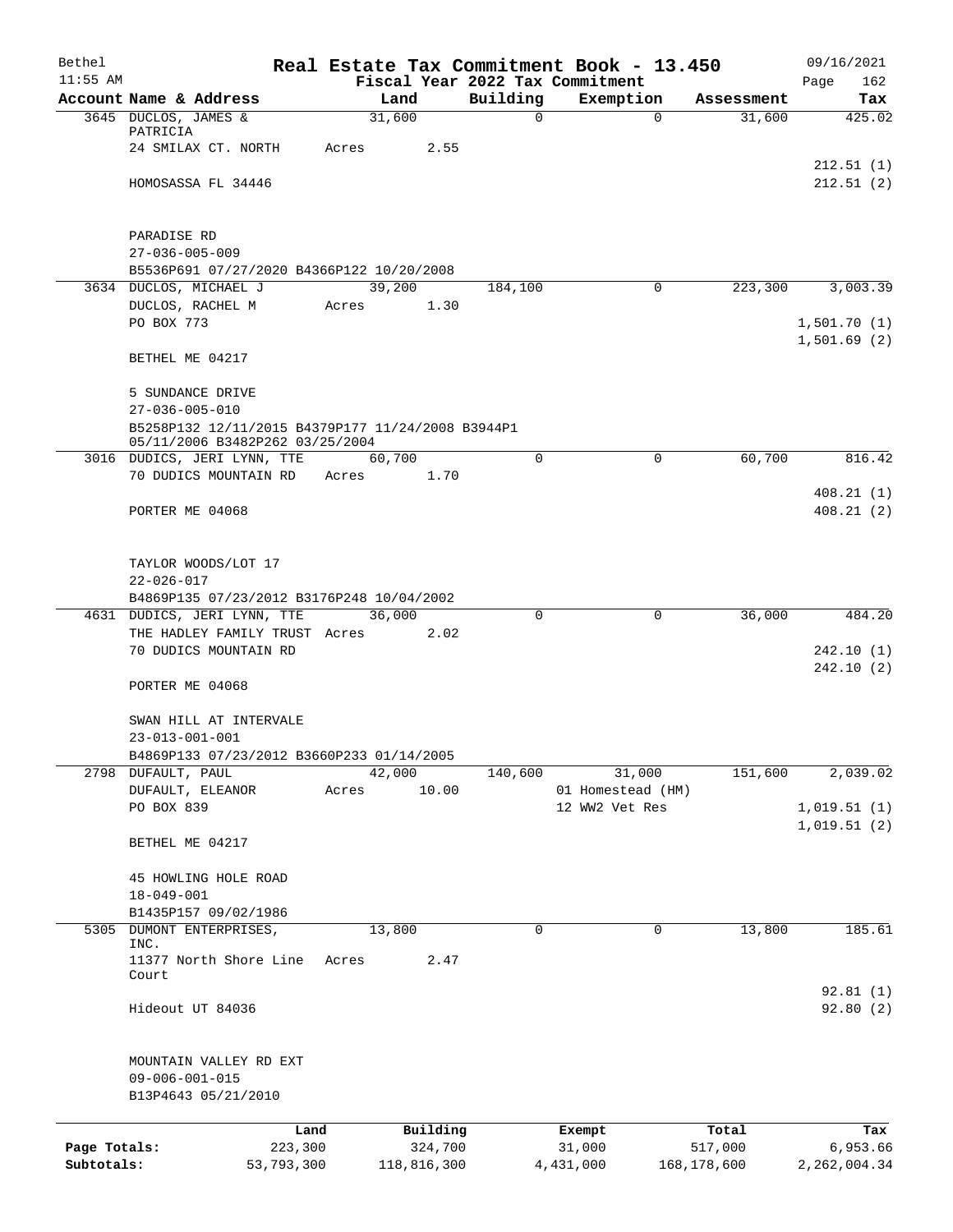| Bethel     |                                                                          |        |      | Real Estate Tax Commitment Book - 13.450 |             |            | 09/16/2021            |
|------------|--------------------------------------------------------------------------|--------|------|------------------------------------------|-------------|------------|-----------------------|
| $11:55$ AM |                                                                          |        |      | Fiscal Year 2022 Tax Commitment          |             |            | 163<br>Page           |
|            | Account Name & Address                                                   | Land   |      | Building                                 | Exemption   | Assessment | Tax                   |
|            | 5306 DUMONT ENTERPRISES,<br>INC.                                         | 13,500 |      | 0                                        | $\Omega$    | 13,500     | 181.58                |
|            | 11377 North Shore Line Acres<br>Court                                    |        | 1.93 |                                          |             |            |                       |
|            | Hideout UT 84036                                                         |        |      |                                          |             |            | 90.79(1)<br>90.79(2)  |
|            | MOUNTAIN VALLEY RD EXT<br>$09 - 006 - 001 - 016$                         |        |      |                                          |             |            |                       |
|            | B13P4643 05/21/2010<br>5307 DUMONT ENTERPRISES,                          | 13,900 |      | $\mathbf 0$                              | 0           | 13,900     | 186.96                |
|            | INC.                                                                     |        |      |                                          |             |            |                       |
|            | 11377 North Shore Line<br>Court                                          | Acres  | 2.73 |                                          |             |            |                       |
|            | Hideout UT 84036                                                         |        |      |                                          |             |            | 93.48 (1)<br>93.48(2) |
|            | MOUNTAIN VALLEY RD EXT<br>$09 - 006 - 001 - 017$<br>B13P4643 05/21/2010  |        |      |                                          |             |            |                       |
|            | 5308 DUMONT ENTERPRISES,<br>INC.                                         | 12,500 |      | 0                                        | $\mathbf 0$ | 12,500     | 168.13                |
|            | 11377 North Shore Line<br>Court                                          | Acres  | 0.99 |                                          |             |            |                       |
|            | Hideout UT 84036                                                         |        |      |                                          |             |            | 84.07 (1)<br>84.06(2) |
|            | MOUINTAIN VALLEY RD EXT<br>$09 - 006 - 001 - 019$<br>B13P4643 05/21/2010 |        |      |                                          |             |            |                       |
|            | 5309 DUMONT ENTERPRISES,                                                 | 13,000 |      | 0                                        | 0           | 13,000     | 174.85                |
|            | INC.<br>11377 North Shore Line<br>Court                                  | Acres  | 1.38 |                                          |             |            |                       |
|            | Hideout UT 84036                                                         |        |      |                                          |             |            | 87.43(1)<br>87.42(2)  |
|            | MOUNTAIN VALLEY RD EXT<br>$09 - 006 - 001 - 018$<br>B13P4643 05/21/2010  |        |      |                                          |             |            |                       |
|            | 5310 DUMONT ENTERPRISES,<br>INC.                                         | 12,800 |      | 0                                        | 0           | 12,800     | 172.16                |
|            | 11377 North Shore Line<br>Court                                          | Acres  | 1.13 |                                          |             |            |                       |
|            | Hideout UT 84036                                                         |        |      |                                          |             |            | 86.08(1)<br>86.08(2)  |
|            | MOUNTAIN VALLEY RD EXT<br>$09 - 006 - 001 - 020$<br>B13P4643 05/21/2010  |        |      |                                          |             |            |                       |

|              | Land       | Building    | Exempt    | Total       | Tax          |
|--------------|------------|-------------|-----------|-------------|--------------|
| Page Totals: | 65,700     |             |           | 65,700      | 883.68       |
| Subtotals:   | 53,859,000 | 118,816,300 | 4,431,000 | 168,244,300 | 2,262,888.02 |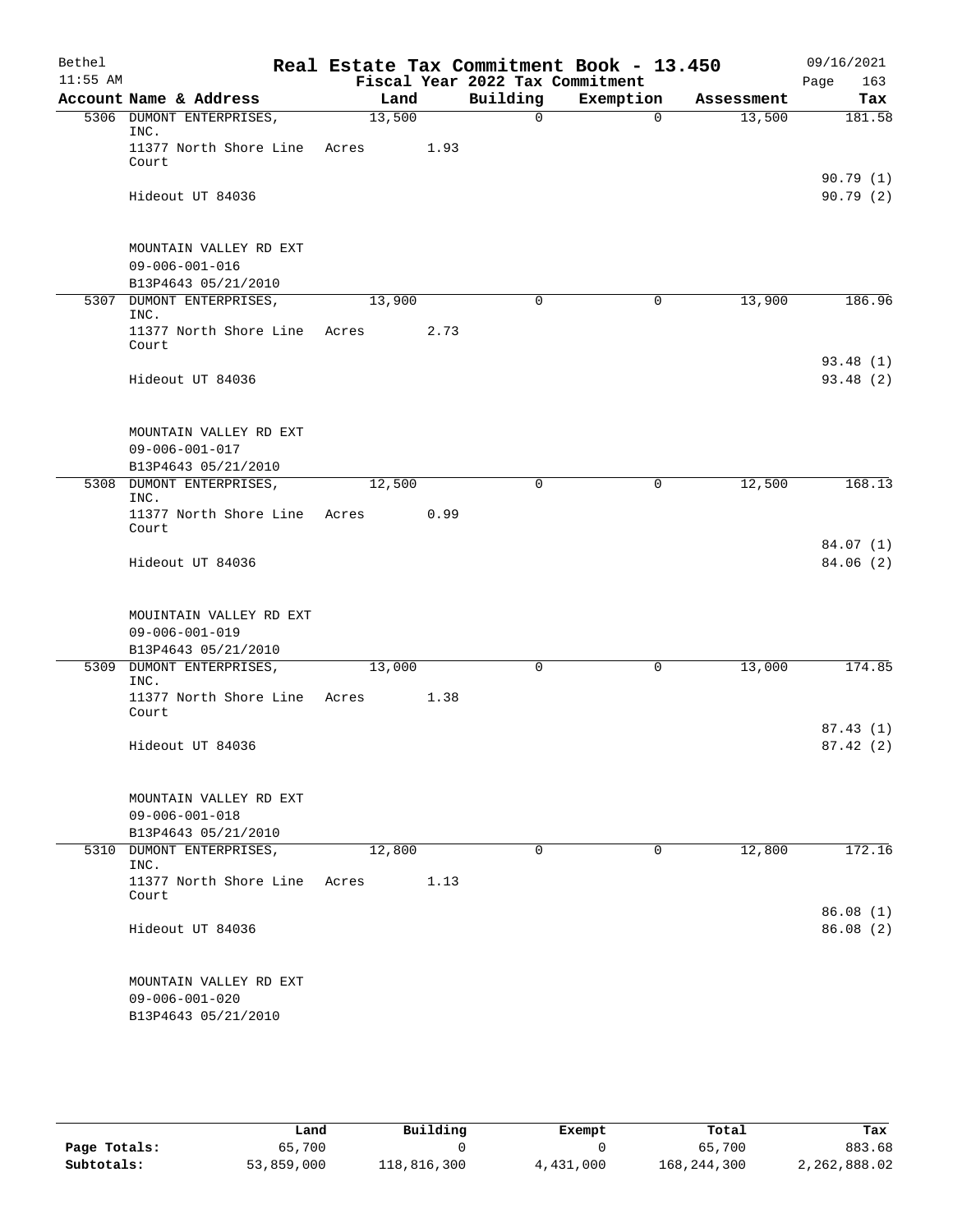| Bethel     |                                                                         |       |                | Real Estate Tax Commitment Book - 13.450 |                       |            | 09/16/2021             |
|------------|-------------------------------------------------------------------------|-------|----------------|------------------------------------------|-----------------------|------------|------------------------|
| $11:55$ AM |                                                                         |       |                | Fiscal Year 2022 Tax Commitment          |                       |            | Page<br>164            |
|            | Account Name & Address                                                  |       | Land<br>13,200 | Building<br>0                            | Exemption<br>$\Omega$ | Assessment | Tax<br>177.54          |
|            | 5311 DUMONT ENTERPRISES,<br>INC.                                        |       |                |                                          |                       | 13,200     |                        |
|            | 11377 North Shore Line<br>Court                                         | Acres | 1.58           |                                          |                       |            |                        |
|            | Hideout UT 84036                                                        |       |                |                                          |                       |            | 88.77 (1)<br>88.77 (2) |
|            | MOUNTAIN VALLEY RD EXT<br>$09 - 006 - 001 - 021$<br>B13P4643 05/21/2010 |       |                |                                          |                       |            |                        |
|            | 5312 DUMONT ENTERPRISES,                                                |       | 13,900         | $\mathbf 0$                              | 0                     | 13,900     | 186.96                 |
|            | INC.<br>11377 North Shore Line<br>Court                                 | Acres | 2.72           |                                          |                       |            |                        |
|            | Hideout UT 84036                                                        |       |                |                                          |                       |            | 93.48(1)<br>93.48(2)   |
|            | MOUNTAIN VALLEY RD EXT<br>$09 - 006 - 001 - 022$<br>B13P4643 05/21/2010 |       |                |                                          |                       |            |                        |
|            | 5313 DUMONT ENTERPRISES,                                                |       | 14,300         | 0                                        | $\mathbf 0$           | 14,300     | 192.34                 |
|            | INC.<br>11377 North Shore Line Acres<br>Court                           |       | 3.64           |                                          |                       |            |                        |
|            | Hideout UT 84036                                                        |       |                |                                          |                       |            | 96.17(1)<br>96.17(2)   |
|            | MOUNTAIN VALLEY RD EXT<br>$09 - 006 - 001 - 023$<br>B13P4643 05/21/2010 |       |                |                                          |                       |            |                        |
|            | 5314 DUMONT ENTERPRISES,                                                |       | 14,300         | 0                                        | 0                     | 14,300     | 192.34                 |
|            | INC.<br>11377 North Shore Line Acres<br>Court                           |       | 3.58           |                                          |                       |            |                        |
|            | Hideout UT 84036                                                        |       |                |                                          |                       |            | 96.17(1)<br>96.17(2)   |
|            | MOUNTAIN VALLEY RD EXT<br>$09 - 006 - 001 - 024$<br>B13P4643 05/21/2010 |       |                |                                          |                       |            |                        |
|            | 5315 DUMONT ENTERPRISES,                                                |       | 14,100         | 0                                        | 0                     | 14,100     | 189.65                 |
|            | INC.<br>11377 North Shore Line<br>Court                                 | Acres | 2.99           |                                          |                       |            |                        |
|            | Hideout UT 84036                                                        |       |                |                                          |                       |            | 94.83(1)<br>94.82(2)   |
|            | MOUNTAIN VALLEY RD EXT<br>$09 - 006 - 001 - 025$<br>B13P4643 05/21/2010 |       |                |                                          |                       |            |                        |

|              | Land       | Building    | Exempt    | Total         | Tax          |
|--------------|------------|-------------|-----------|---------------|--------------|
| Page Totals: | 69,800     |             |           | 69,800        | 938.83       |
| Subtotals:   | 53,928,800 | 118,816,300 | 4,431,000 | 168, 314, 100 | 2,263,826.85 |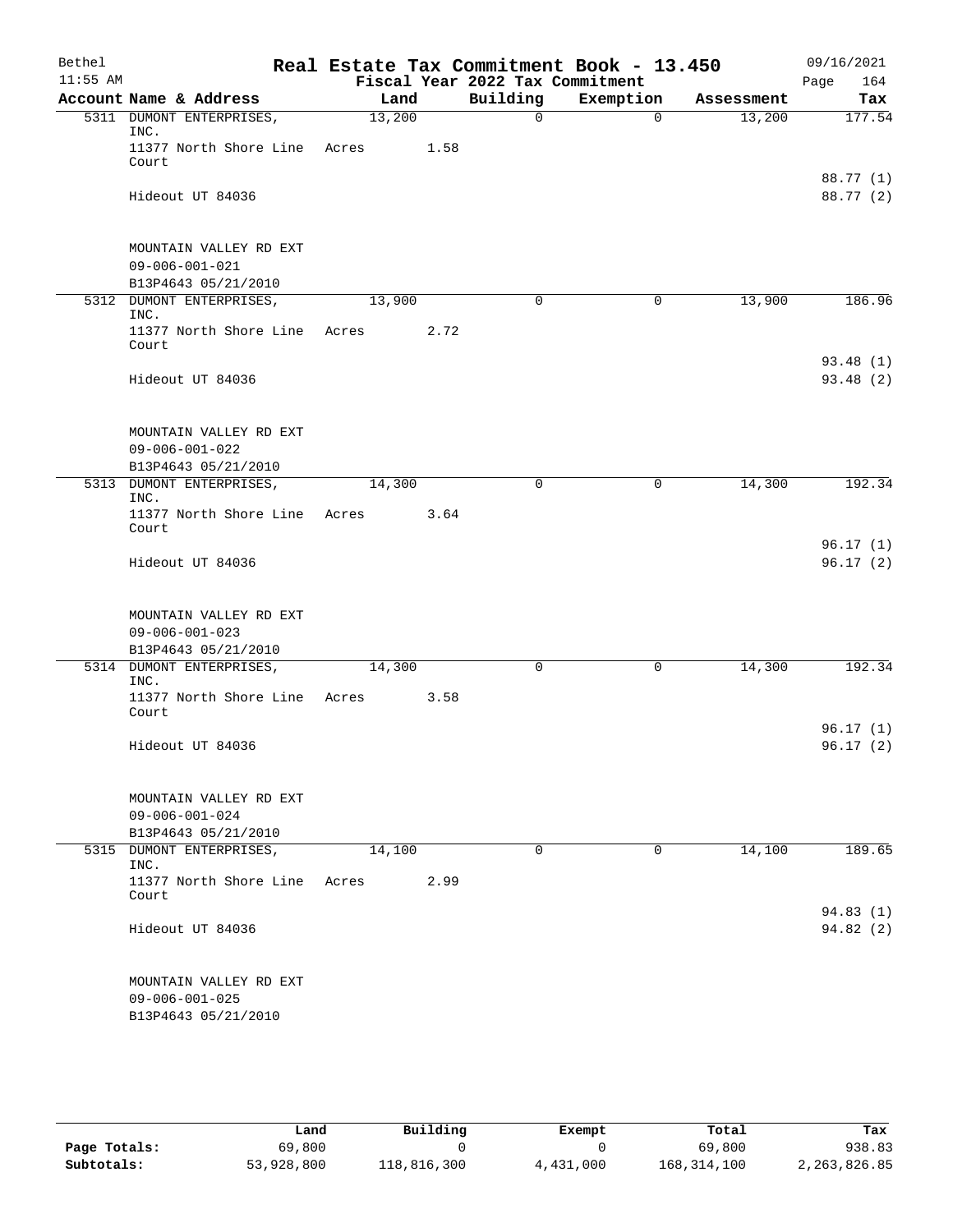| Bethel     |                                                                       |        |        |                                 | Real Estate Tax Commitment Book - 13.450 |            | 09/16/2021           |
|------------|-----------------------------------------------------------------------|--------|--------|---------------------------------|------------------------------------------|------------|----------------------|
| $11:55$ AM |                                                                       |        |        | Fiscal Year 2022 Tax Commitment |                                          |            | 165<br>Page          |
|            | Account Name & Address                                                |        | Land   | Building                        | Exemption                                | Assessment | Tax                  |
|            | 5316 DUMONT ENTERPRISES,<br>INC.                                      | 14,100 |        | 0                               | $\mathbf 0$                              | 14,100     | 189.65               |
|            | 11377 North Shore Line                                                | Acres  | 3.18   |                                 |                                          |            |                      |
|            | Court                                                                 |        |        |                                 |                                          |            |                      |
|            |                                                                       |        |        |                                 |                                          |            | 94.83(1)             |
|            | Hideout UT 84036                                                      |        |        |                                 |                                          |            | 94.82 (2)            |
|            |                                                                       |        |        |                                 |                                          |            |                      |
|            | MOUNTAIN VALLEY RD EXT                                                |        |        |                                 |                                          |            |                      |
|            | $09 - 006 - 001 - 026$                                                |        |        |                                 |                                          |            |                      |
|            | B13P4643 05/21/2010<br>5317 DUMONT ENTERPRISES,                       | 13,100 |        | 0                               | 0                                        | 13,100     | 176.20               |
|            | INC.                                                                  |        |        |                                 |                                          |            |                      |
|            | 11377 North Shore Line                                                | Acres  | 1.42   |                                 |                                          |            |                      |
|            | Court                                                                 |        |        |                                 |                                          |            |                      |
|            | Hideout UT 84036                                                      |        |        |                                 |                                          |            | 88.10(1)<br>88.10(2) |
|            |                                                                       |        |        |                                 |                                          |            |                      |
|            |                                                                       |        |        |                                 |                                          |            |                      |
|            | MOUNTAIN VALLEY RD EXT                                                |        |        |                                 |                                          |            |                      |
|            | $09 - 006 - 001 - 027$                                                |        |        |                                 |                                          |            |                      |
|            | B13P4643 05/21/2010<br>5318 DUMONT ENTERPRISES,                       | 13,800 |        | 0                               | 0                                        | 13,800     | 185.61               |
|            | INC.                                                                  |        |        |                                 |                                          |            |                      |
|            | 11377 North Shore Line                                                | Acres  | 2.43   |                                 |                                          |            |                      |
|            | Court                                                                 |        |        |                                 |                                          |            |                      |
|            | Hideout UT 84036                                                      |        |        |                                 |                                          |            | 92.81(1)<br>92.80(2) |
|            |                                                                       |        |        |                                 |                                          |            |                      |
|            |                                                                       |        |        |                                 |                                          |            |                      |
|            | 196 TAYLOR SMITH RD.                                                  |        |        |                                 |                                          |            |                      |
|            | $09 - 006 - 001 - 028$                                                |        |        |                                 |                                          |            |                      |
|            | B13P4643 05/21/2010<br>1456 DUMONT, BARBARA B                         |        | 39,800 | 109,700                         | 25,000                                   | 124,500    | 1,674.53             |
|            | DUMONT, FRANCIS G. &                                                  | Acres  | 7.78   |                                 | 01 Homestead (HM)                        |            |                      |
|            | FELICIA K.                                                            |        |        |                                 |                                          |            |                      |
|            | PO BOX 1071                                                           |        |        |                                 |                                          |            | 837.27 (1)           |
|            |                                                                       |        |        |                                 |                                          |            | 837.26 (2)           |
|            | BETHEL ME 04217                                                       |        |        |                                 |                                          |            |                      |
|            | 663 EAST BETHEL RD.                                                   |        |        |                                 |                                          |            |                      |
|            | $09 - 033$                                                            |        |        |                                 |                                          |            |                      |
|            | B5324P618 12/28/2016 B1260P53                                         |        |        |                                 |                                          |            |                      |
|            | 2612 DUMONT, PAUL D                                                   |        | 49,100 | $\Omega$                        | $\Omega$                                 | 49,100     | 660.40               |
|            | PO BOX 245                                                            | Acres  | 40.50  |                                 |                                          |            |                      |
|            |                                                                       |        |        |                                 |                                          |            | 330.20(1)            |
|            | BETHEL ME 04217                                                       |        |        |                                 |                                          |            | 330.20(2)            |
|            |                                                                       |        |        |                                 |                                          |            |                      |
|            | EIRE PROPERTIES                                                       |        |        |                                 |                                          |            |                      |
|            | $15 - 027 - 002$<br>B5127P311 06/19/2014 B4821P22 02/15/2012 B3087P14 |        |        |                                 |                                          |            |                      |
|            | 04/29/2002                                                            |        |        |                                 |                                          |            |                      |

|              | Land       | Building    | Exempt    | Total       | Tax             |
|--------------|------------|-------------|-----------|-------------|-----------------|
| Page Totals: | 129,900    | 109,700     | 25,000    | 214,600     | 2,886.39        |
| Subtotals:   | 54,058,700 | 118,926,000 | 4,456,000 | 168,528,700 | 2, 266, 713. 24 |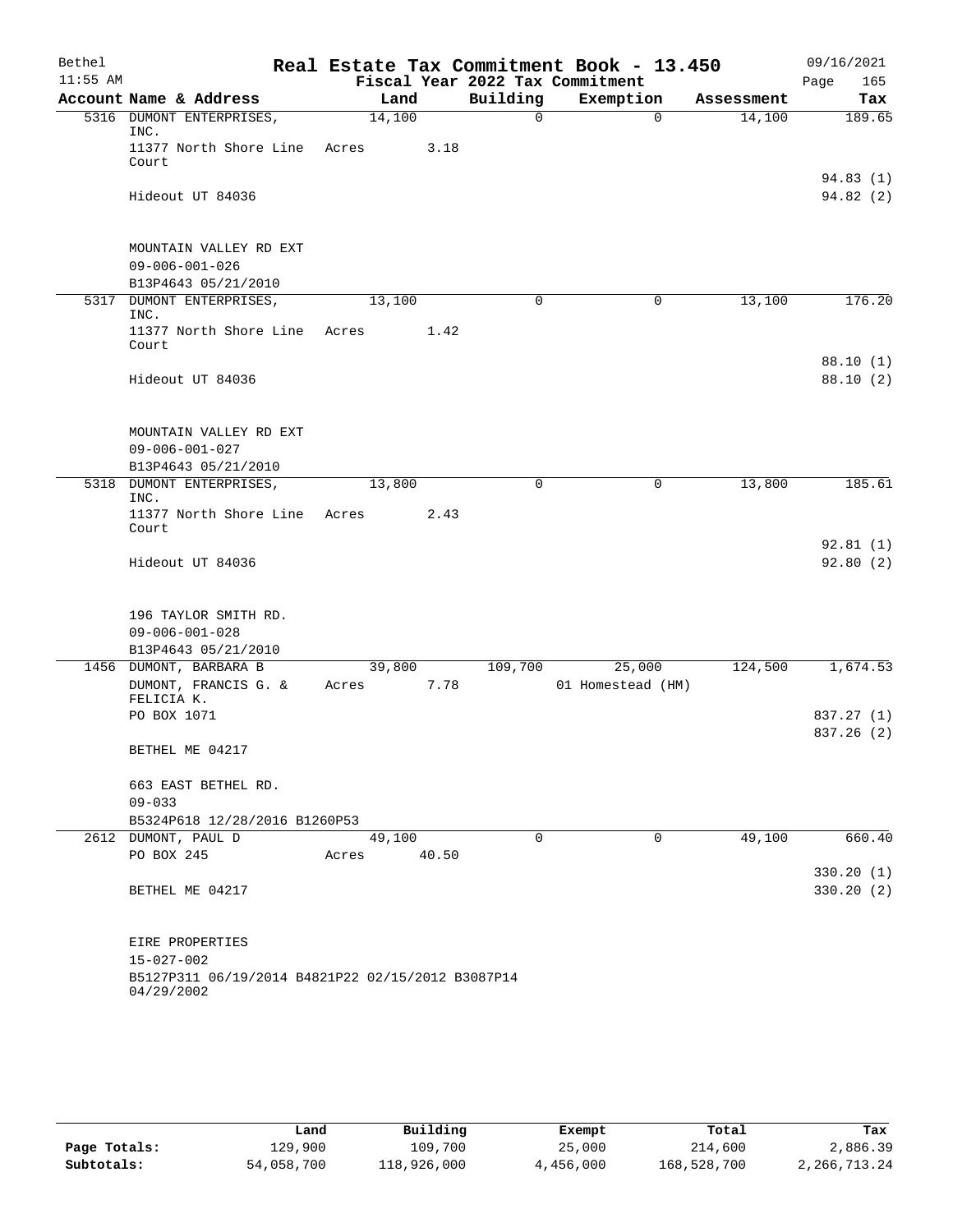| Bethel       |                                                   |       |        |           |          | Real Estate Tax Commitment Book - 13.450 |            | 09/16/2021                    |
|--------------|---------------------------------------------------|-------|--------|-----------|----------|------------------------------------------|------------|-------------------------------|
| $11:55$ AM   |                                                   |       |        |           |          | Fiscal Year 2022 Tax Commitment          |            | 166<br>Page                   |
|              | Account Name & Address                            |       | Land   |           | Building | Exemption                                | Assessment | Tax                           |
|              | 2613 DUMONT, PAUL D                               |       | 57,200 |           | 643,100  | 25,000                                   | 675,300    | 9,082.79                      |
|              | PO BOX 245                                        |       | Acres  | 40.50     |          | 01 Homestead (HM)                        |            | 4,541.40(1)                   |
|              | BETHEL ME 04217                                   |       |        |           |          |                                          |            | 4,541.39(2)                   |
|              |                                                   |       |        |           |          |                                          |            |                               |
|              |                                                   |       |        |           |          |                                          |            |                               |
|              | 256 GRANDVIEW ROAD<br>$15 - 027 - 003$            |       |        |           |          |                                          |            |                               |
|              | B5127P311 06/19/2014 B4821P22 02/15/2012 B3087P14 |       |        |           |          |                                          |            |                               |
|              | 04/29/2002                                        |       |        |           |          |                                          |            |                               |
|              | 2614 DUMONT, PAUL D                               |       | 17,200 |           | 0        | $\mathbf 0$                              | 17,200     | 231.34                        |
|              | PO BOX 245                                        | Acres |        | 25.90     |          |                                          |            |                               |
|              | BETHEL ME 04217                                   |       |        |           |          |                                          |            | 115.67(1)<br>115.67(2)        |
|              |                                                   |       |        |           |          |                                          |            |                               |
|              |                                                   |       |        |           |          |                                          |            |                               |
|              | EIRE PROPERTIES<br>$15 - 027 - 004$               |       |        |           |          |                                          |            |                               |
|              | B4821P22 02/15/2012 B3101P233 04/29/2002          |       |        |           |          |                                          |            |                               |
|              | 3281 DUNCAN, DENISE L                             |       | 30,800 |           | 104,100  | 0                                        | 134,900    | 1,814.41                      |
|              | MARBLEHEAD, MA                                    |       | Acres  | 0.11      |          |                                          |            |                               |
|              | 3 BIRCHWOOD DR.                                   |       |        |           |          |                                          |            | 907.21(1)                     |
|              | SOUTH BOROUGH MA 01772                            |       |        |           |          |                                          |            | 907.20(2)                     |
|              |                                                   |       |        |           |          |                                          |            |                               |
|              | 8 TYLER ST.                                       |       |        |           |          |                                          |            |                               |
|              | $25 - 115$                                        |       |        |           |          |                                          |            |                               |
|              | B3524P27 05/26/2004                               |       |        |           |          |                                          |            |                               |
|              | 275 DUNHILL, MATTHEW M                            |       | 25,300 |           | 28,500   | 0                                        | 53,800     | 723.61                        |
|              | DUNHILL, ADELE D                                  |       | Acres  | 3.30      |          |                                          |            |                               |
|              | 16 SWAIN CIRCLE                                   |       |        |           |          |                                          |            | 361.81(1)                     |
|              | MASHPEE MA 02649                                  |       |        |           |          |                                          |            | 361.80(2)                     |
|              |                                                   |       |        |           |          |                                          |            |                               |
|              | 152 MCCRILLIS BROOK RD.                           |       |        |           |          |                                          |            |                               |
|              | $04 - 088 - 001$                                  |       |        |           |          |                                          |            |                               |
|              | B3037P27                                          |       |        |           |          |                                          |            |                               |
|              | 4644 DUNIN-WILCZYNSKI,<br>RICHARD                 |       | 39,700 |           | 35,500   | 25,000                                   | 50,200     | 675.19                        |
|              | 6 AUCUBA CIRCLE                                   |       | Acres  | 1.55      |          | 01 Homestead (HM)                        |            |                               |
|              |                                                   |       |        |           |          |                                          |            | 337.60(1)                     |
|              | ORMOND BEACH FL 32174                             |       |        |           |          |                                          |            | 337.59(2)                     |
|              |                                                   |       |        |           |          |                                          |            |                               |
|              | 77 HOLT HILL RD                                   |       |        |           |          |                                          |            |                               |
|              | $23 - 011 - 001 - 001$                            |       |        |           |          |                                          |            |                               |
|              | B3792P185 08/26/2005                              |       |        |           |          |                                          |            |                               |
|              | 5376 DUNN, JOHN C                                 |       | 44,800 |           | 470,700  | 25,000                                   | 490,500    | 6,597.23                      |
|              | DUNN, CAROLYN S                                   | Acres |        | 6.00      |          | 01 Homestead (HM)                        |            |                               |
|              | 318 INTERVALE RD                                  |       |        |           |          |                                          |            | 3, 298.62 (1)<br>3, 298.61(2) |
|              | BETHEL ME 04217                                   |       |        |           |          |                                          |            |                               |
|              |                                                   |       |        |           |          |                                          |            |                               |
|              | 318 INTERVALE RD                                  |       |        |           |          |                                          |            |                               |
|              | $13 - 002 - 005$                                  |       |        |           |          |                                          |            |                               |
|              | B5259P661 12/22/2015                              |       |        |           |          |                                          |            |                               |
|              |                                                   |       |        |           |          |                                          |            |                               |
|              |                                                   | Land  |        | Building  |          | Exempt                                   | Total      | Tax                           |
| Page Totals: | 215,000                                           |       |        | 1,281,900 |          | 75,000                                   | 1,421,900  | 19,124.57                     |

**Subtotals:** 54,273,700 120,207,900 4,531,000 169,950,600 2,285,837.81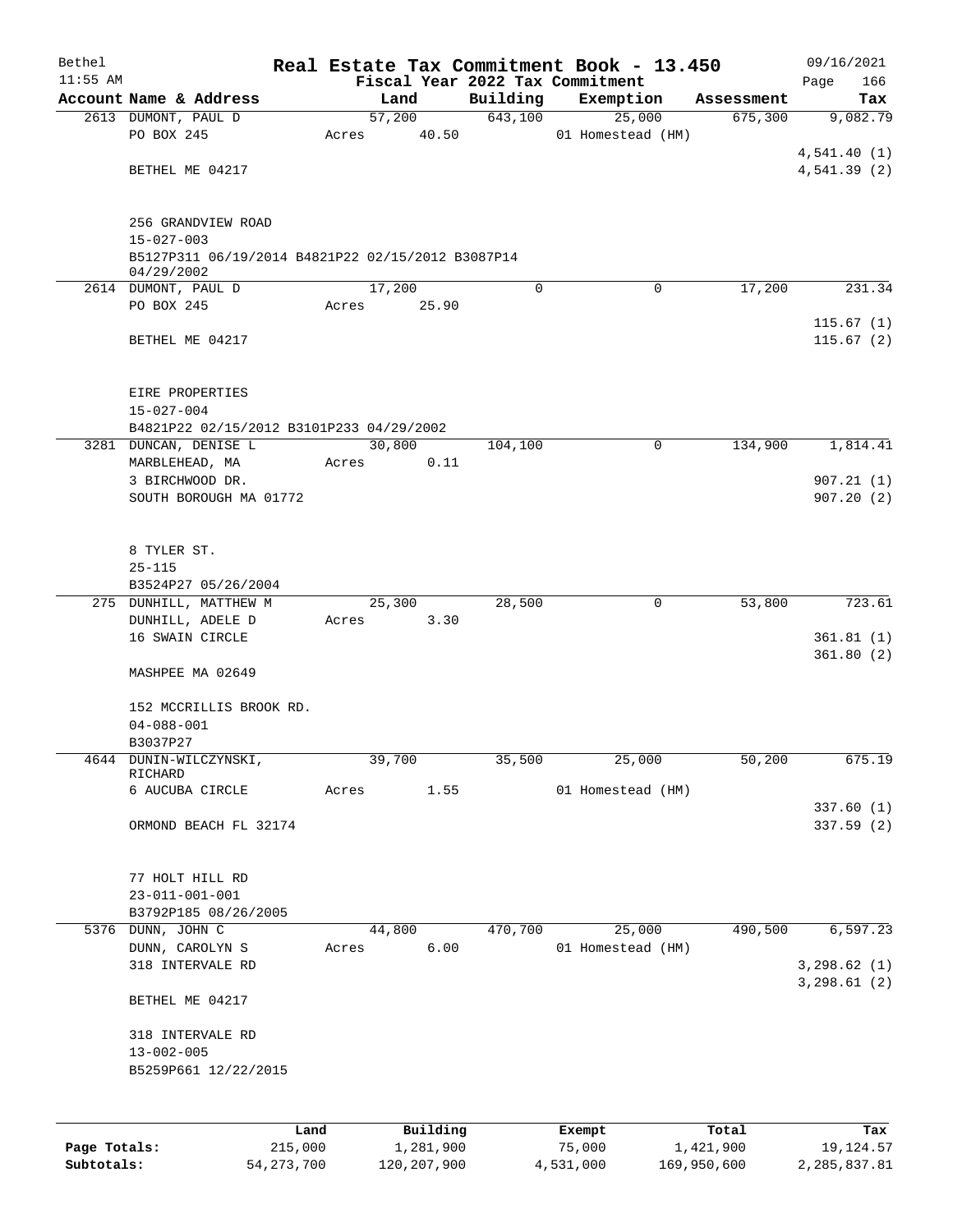| Bethel                     |                                                                                                                                              |                         |                |                          |                     | Real Estate Tax Commitment Book - 13.450 |                          | 09/16/2021                    |
|----------------------------|----------------------------------------------------------------------------------------------------------------------------------------------|-------------------------|----------------|--------------------------|---------------------|------------------------------------------|--------------------------|-------------------------------|
| $11:55$ AM                 |                                                                                                                                              |                         |                |                          |                     | Fiscal Year 2022 Tax Commitment          |                          | Page<br>167                   |
|                            | Account Name & Address<br>1349 DUNNE, ANTHONY NEIL                                                                                           |                         | Land<br>41,100 |                          | Building<br>225,000 | Exemption<br>$\mathbf 0$                 | Assessment<br>266,100    | Tax<br>3,579.05               |
|                            | 5 SOUTHWICK RD                                                                                                                               |                         | Acres          | 2.44                     |                     |                                          |                          |                               |
|                            |                                                                                                                                              |                         |                |                          |                     |                                          |                          | 1,789.53(1)                   |
|                            | NORTH READING MA 01864                                                                                                                       |                         |                |                          |                     |                                          |                          | 1,789.52(2)                   |
|                            | 110 CHANDLER HILL RD                                                                                                                         |                         |                |                          |                     |                                          |                          |                               |
|                            | $08 - 041 - 007$                                                                                                                             |                         |                |                          |                     |                                          |                          |                               |
|                            | B5580P776 01/25/2021 B5333P640 03/06/2017 B5333P638<br>03/06/2017 B5198P43 01/02/2015 B3923P250 04/21/2006<br>B3306P192 06/07/2003 B2753P233 |                         |                |                          |                     |                                          |                          |                               |
|                            | 5389 DUNPHY, ARTHUR                                                                                                                          |                         | 8,000          |                          | 0                   | 0                                        | 8,000                    | 107.60                        |
|                            | 510 RANDOLPH AVE                                                                                                                             |                         | Acres          | 6.40                     |                     |                                          |                          |                               |
|                            | MILTON MA 02186                                                                                                                              |                         |                |                          |                     |                                          |                          | 53.80(1)<br>53.80(2)          |
|                            | NEAR AIRPORT                                                                                                                                 |                         |                |                          |                     |                                          |                          |                               |
|                            | $12 - 074 - 00D - 001$                                                                                                                       |                         |                |                          |                     |                                          |                          |                               |
|                            | 4704 DUPLESSIS, MARGARET A                                                                                                                   |                         | 78,700         |                          | 257,800             | $\mathbf 0$                              | 336,500                  | 4,525.93                      |
|                            | MANBECK, ROLAND                                                                                                                              |                         | Acres          | 1.90                     |                     |                                          |                          |                               |
|                            | 436 BOG RD                                                                                                                                   |                         |                |                          |                     |                                          |                          | 2, 262.97(1)<br>2, 262.96 (2) |
|                            | MASON TWP ME 04217                                                                                                                           |                         |                |                          |                     |                                          |                          |                               |
|                            | 15 MOUNTAIN VALLEY ROAD<br>$09 - 005 - 014$                                                                                                  |                         |                |                          |                     |                                          |                          |                               |
|                            | B5542P975 08/24/2020 B3887P246 02/14/2006                                                                                                    |                         |                |                          |                     |                                          |                          |                               |
| 3739                       | DUPUY, JON-LUC & JAMIE<br>М.                                                                                                                 |                         | 62,400         |                          | 471,200             | 0                                        | 533,600                  | 7,176.92                      |
|                            | 11 TRENTON STREET                                                                                                                            |                         | Acres          | 6.77                     |                     |                                          |                          |                               |
|                            |                                                                                                                                              |                         |                |                          |                     |                                          |                          | 3,588.46(1)                   |
|                            | CHARLESTOWN MA 02129                                                                                                                         |                         |                |                          |                     |                                          |                          | 3,588.46(2)                   |
|                            | 31 SKY VIEW DRIVE<br>$09 - 006 - 006 - 010$                                                                                                  |                         |                |                          |                     |                                          |                          |                               |
|                            | B5493P668 11/21/2019 B4783P213 11/30/2011 B4730P177<br>06/24/2011 B4031P189 10/18/2006                                                       |                         |                |                          |                     |                                          |                          |                               |
|                            | 5375 DURKIN, HELEN A                                                                                                                         |                         | 66,600         |                          | 591,200             | $\Omega$                                 | 657,800                  | 8,847.41                      |
|                            | 7 OAKLAND STREET                                                                                                                             |                         | Acres          | 11.00                    |                     |                                          |                          |                               |
|                            | MEDWAY MA 02053                                                                                                                              |                         |                |                          |                     |                                          |                          | 4,423.71(1)<br>4,423.70 (2)   |
|                            | 292 INTERVALE ROAD                                                                                                                           |                         |                |                          |                     |                                          |                          |                               |
|                            | $13 - 002 - 004$                                                                                                                             |                         |                |                          |                     |                                          |                          |                               |
|                            | B6220P168 05/01/2015                                                                                                                         |                         |                |                          |                     |                                          |                          |                               |
| 2745                       | DURSO, CARMEN L. &<br>ZUFFANTE, ROSANNE                                                                                                      |                         | 26,900         |                          | 104,100             | 0                                        | 131,000                  | 1,761.95                      |
|                            | 175 FEDERAL STREET                                                                                                                           |                         |                |                          |                     |                                          |                          | 880.98 (1)                    |
|                            | SUITE 1425                                                                                                                                   |                         |                |                          |                     |                                          |                          |                               |
|                            | BOSTON MA 02110 2287                                                                                                                         |                         |                |                          |                     |                                          |                          | 880.97 (2)                    |
|                            | 53 SUNDAY RIVER RD.<br>$18 - 005 - 001$                                                                                                      |                         |                |                          |                     |                                          |                          |                               |
|                            | B4943P143 01/14/2013 B3558P166 07/22/2004                                                                                                    |                         |                |                          |                     |                                          |                          |                               |
|                            |                                                                                                                                              | Land                    |                | Building                 |                     | Exempt                                   | Total                    | Tax                           |
| Page Totals:<br>Subtotals: |                                                                                                                                              | 283,700<br>54, 557, 400 |                | 1,649,300<br>121,857,200 |                     | 0<br>4,531,000                           | 1,933,000<br>171,883,600 | 25,998.86<br>2, 311, 836.67   |
|                            |                                                                                                                                              |                         |                |                          |                     |                                          |                          |                               |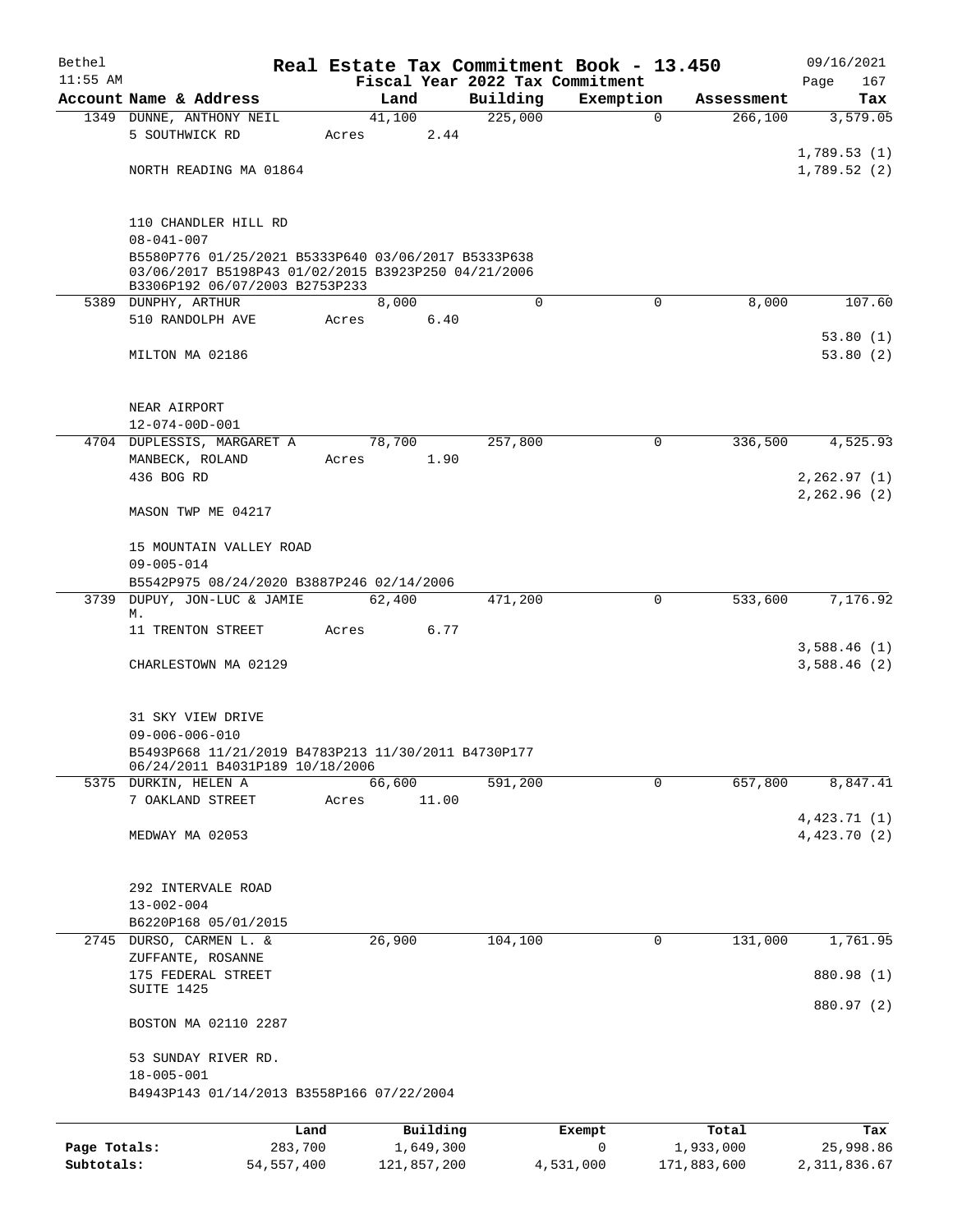| Bethel     |                                                                                       |       |         |                                 | Real Estate Tax Commitment Book - 13.450 |            | 09/16/2021    |
|------------|---------------------------------------------------------------------------------------|-------|---------|---------------------------------|------------------------------------------|------------|---------------|
| $11:55$ AM |                                                                                       |       |         | Fiscal Year 2022 Tax Commitment |                                          |            | Page<br>168   |
|            | Account Name & Address                                                                |       | Land    | Building                        | Exemption                                | Assessment | Tax           |
|            | 4980 DWORTZ, DAVID R                                                                  |       | 71,400  | 303,100                         | $\mathbf 0$                              | 374,500    | 5,037.02      |
|            | DWORTZ, EILEEN                                                                        | Acres | 1.14    |                                 |                                          |            |               |
|            | 4 OCEAN MEADOW LANE                                                                   |       |         |                                 |                                          |            | 2,518.51(1)   |
|            | MARBLEHEAD MA 01945                                                                   |       |         |                                 |                                          |            | 2,518.51(2)   |
|            | 65 RIVER VALLEY ACRES                                                                 |       |         |                                 |                                          |            |               |
|            | $17 - 040 - 001$<br>B4797P269 12/22/2011 B4745P111 09/05/2011 B1719P100<br>03/08/1990 |       |         |                                 |                                          |            |               |
|            | 1316 EARTH DESIGN ASSOC                                                               |       | 41,700  | 44,700                          | 0                                        | 86,400     | 1,162.08      |
|            | C/O DAVID FREIDAY                                                                     | Acres | 2.98    |                                 |                                          |            |               |
|            | PO BOX 884                                                                            |       |         |                                 |                                          |            | 581.04(1)     |
|            |                                                                                       |       |         |                                 |                                          |            | 581.04 (2)    |
|            | BETHEL ME 04217                                                                       |       |         |                                 |                                          |            |               |
|            | 279 WALKERS MILLS RD.                                                                 |       |         |                                 |                                          |            |               |
|            | $08 - 012$                                                                            |       |         |                                 |                                          |            |               |
|            | B2932P135                                                                             |       |         |                                 |                                          |            |               |
|            | 3015 EASLEY, ERIC M                                                                   |       | 32,500  | 359,500                         | 0                                        | 392,000    | 5,272.40      |
|            | EASLEY, JENNIFER P                                                                    | Acres | 1.67    |                                 |                                          |            |               |
|            | 30-B WINDING OAKS WAY                                                                 |       |         |                                 |                                          |            | 2,636.20(1)   |
|            | BOXFORD MA 01921                                                                      |       |         |                                 |                                          |            | 2,636.20(2)   |
|            |                                                                                       |       |         |                                 |                                          |            |               |
|            | 74 TAYLOR WOODS ROAD                                                                  |       |         |                                 |                                          |            |               |
|            | $22 - 026 - 016$                                                                      |       |         |                                 |                                          |            |               |
|            | B3763P292 07/22/2005                                                                  |       |         |                                 |                                          |            |               |
|            | 3684 EATON, NANCY L                                                                   |       | 34,500  | 97,600                          | 0                                        | 132,100    | 1,776.75      |
|            | PO BOX 83                                                                             | Acres | 0.55    |                                 |                                          |            |               |
|            |                                                                                       |       |         |                                 |                                          |            | 888.38 (1)    |
|            | WEST BETHEL ME 04286                                                                  |       |         |                                 |                                          |            | 888.37 (2)    |
|            | 22 FLAT RD                                                                            |       |         |                                 |                                          |            |               |
|            | $28 - 027$                                                                            |       |         |                                 |                                          |            |               |
|            | B3202P293 11/26/2002                                                                  |       |         |                                 |                                          |            |               |
|            | 1503 ECLIMONT, LLC                                                                    |       | 54,700  | 181,600                         | 0                                        | 236,300    | 3,178.24      |
|            | 728 ORANGE AVE.                                                                       | Acres | 5.30    |                                 |                                          |            |               |
|            |                                                                                       |       |         |                                 |                                          |            | 1,589.12(1)   |
|            | LOS ALTOS CA 94022                                                                    |       |         |                                 |                                          |            | 1,589.12(2)   |
|            | 646 WEST BETHEL RD.                                                                   |       |         |                                 |                                          |            |               |
|            | $11 - 012 - 001$                                                                      |       |         |                                 |                                          |            |               |
|            | B5433P503 09/28/2018 B1628P063 B1468P203                                              |       |         |                                 |                                          |            |               |
|            | 3432 EDNABL, LLC                                                                      |       | 121,000 | 209,300                         | 0                                        | 330,300    | 4,442.54      |
|            | 175 BETHEL RD                                                                         | Acres | 1.34    |                                 |                                          |            |               |
|            |                                                                                       |       |         |                                 |                                          |            | 2,221.27(1)   |
|            | WEST PARIS ME 04289                                                                   |       |         |                                 |                                          |            | 2, 221.27 (2) |
|            | 33 MAYVILLE RD.                                                                       |       |         |                                 |                                          |            |               |
|            | $25 - 246$                                                                            |       |         |                                 |                                          |            |               |
|            | B4703P313 03/24/2011 B3004P93 09/27/2001                                              |       |         |                                 |                                          |            |               |
|            |                                                                                       |       |         |                                 |                                          |            |               |
|            |                                                                                       |       |         |                                 |                                          |            |               |
|            |                                                                                       |       |         |                                 |                                          |            |               |

|              | Land       | Building    | Exempt    | Total         | Tax          |
|--------------|------------|-------------|-----------|---------------|--------------|
| Page Totals: | 355,800    | 1,195,800   |           | 1,551,600     | 20,869.03    |
| Subtotals:   | 54,913,200 | 123,053,000 | 4,531,000 | 173, 435, 200 | 2,332,705.70 |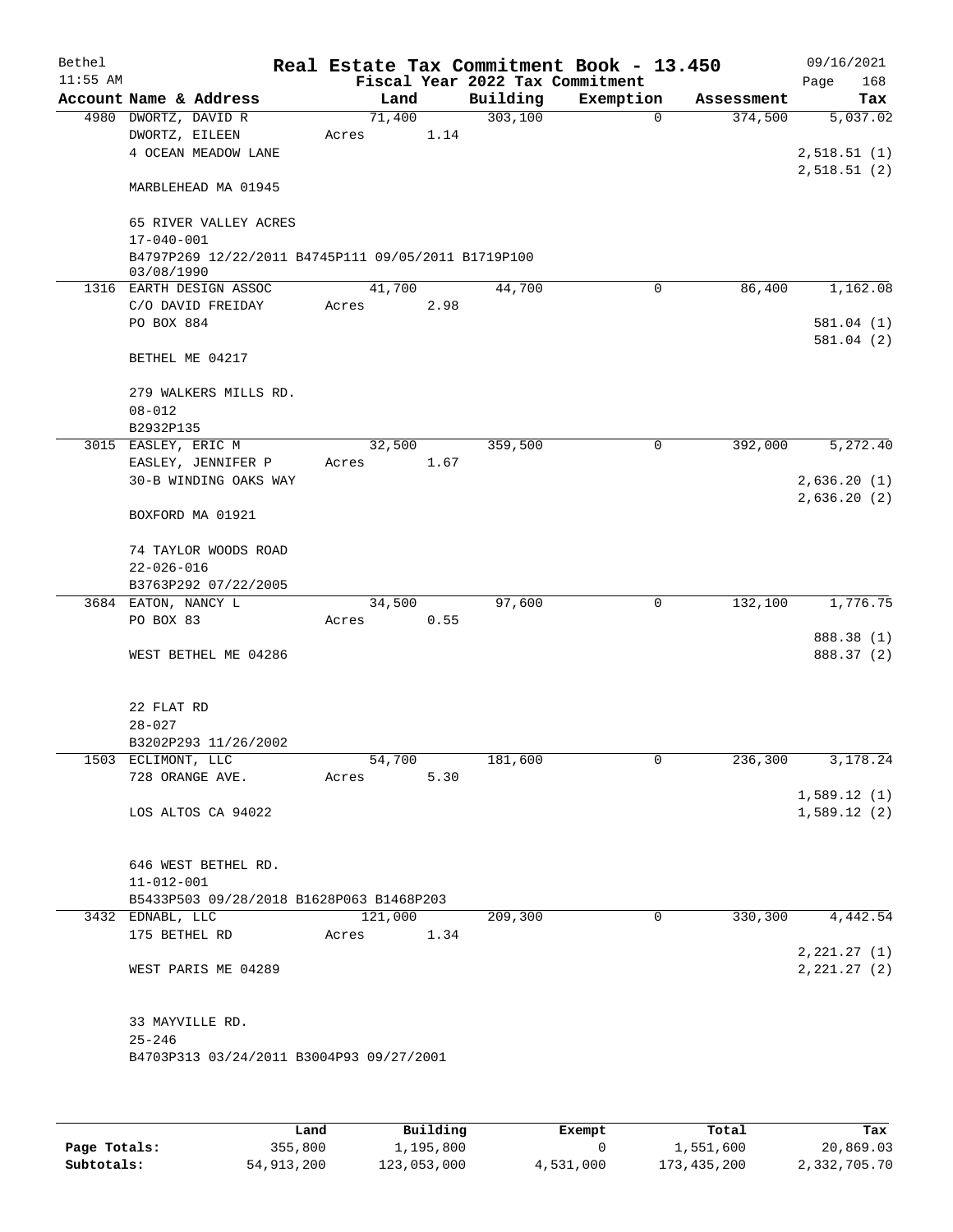| Bethel       |                                                                  |         |             |          |          | Real Estate Tax Commitment Book - 13.450 |             |             | 09/16/2021   |
|--------------|------------------------------------------------------------------|---------|-------------|----------|----------|------------------------------------------|-------------|-------------|--------------|
| $11:55$ AM   |                                                                  |         |             |          |          | Fiscal Year 2022 Tax Commitment          |             |             | Page<br>169  |
|              | Account Name & Address                                           |         | Land        |          | Building | Exemption                                |             | Assessment  | Tax          |
|              | 3433 EDNABL, LLC                                                 |         | 63,500      |          | 196,200  |                                          | $\Omega$    | 259,700     | 3,492.97     |
|              | 175 BETHEL RD.                                                   | Acres   |             | 0.28     |          |                                          |             |             |              |
|              |                                                                  |         |             |          |          |                                          |             |             | 1,746.49(1)  |
|              | WEST PARIS ME 04289                                              |         |             |          |          |                                          |             |             | 1,746.48(2)  |
|              |                                                                  |         |             |          |          |                                          |             |             |              |
|              | 37 MAYVILLE RD.                                                  |         |             |          |          |                                          |             |             |              |
|              | $25 - 247$                                                       |         |             |          |          |                                          |             |             |              |
|              | B5316P566 11/18/2016 B2195P290 01/30/1995 B2137P287              |         |             |          |          |                                          |             |             |              |
|              | 07/07/1994 B2107P328 03/28/1994                                  |         |             |          |          |                                          |             |             |              |
|              | 3690 EDWARDS, PAMELA                                             |         | 80,800      |          | 118,000  |                                          | $\mathbf 0$ | 198,800     | 2,673.86     |
|              | 62 FLAT ROAD                                                     | Acres   |             | 54.00    |          |                                          |             |             |              |
|              |                                                                  |         |             |          |          |                                          |             |             | 1,336.93(1)  |
|              | BETHEL ME 04217                                                  |         |             |          |          |                                          |             |             | 1,336.93(2)  |
|              |                                                                  |         |             |          |          |                                          |             |             |              |
|              |                                                                  |         |             |          |          |                                          |             |             |              |
|              | 62 FLAT RD                                                       |         |             |          |          |                                          |             |             |              |
|              | $28 - 033$<br>B5553P615 B4758P261 09/12/2011 B4512P17 10/16/2009 |         |             |          |          |                                          |             |             |              |
|              | B2142P347                                                        |         |             |          |          |                                          |             |             |              |
|              | 5323 EGAN, ROBERT &                                              |         | 40,800      |          | 0        |                                          | 0           | 40,800      | 548.76       |
|              | ELIZABETH                                                        |         |             |          |          |                                          |             |             |              |
|              | 11 FOREST HILL LANE                                              | Acres   |             | 19.33    |          |                                          |             |             |              |
|              |                                                                  |         |             |          |          |                                          |             |             | 274.38(1)    |
|              | KENNEBUNK ME 04043                                               |         |             |          |          |                                          |             |             | 274.38(2)    |
|              |                                                                  |         |             |          |          |                                          |             |             |              |
|              | 29 NORDY HILL WAY                                                |         |             |          |          |                                          |             |             |              |
|              | $09 - 034 - 006$                                                 |         |             |          |          |                                          |             |             |              |
|              | B5461P966 05/10/2019 B5319P480 12/05/2016 B13P4636               |         |             |          |          |                                          |             |             |              |
|              | 04/27/2010                                                       |         |             |          |          |                                          |             |             |              |
|              | 3224 EGEBERG, MARK                                               |         | 50,900      |          | 219,300  | 25,000                                   |             | 245,200     | 3,297.94     |
|              | PO BOX 257                                                       | Acres   |             | 0.30     |          | 01 Homestead (HM)                        |             |             |              |
|              |                                                                  |         |             |          |          |                                          |             |             | 1,648.97(1)  |
|              | BETHEL ME 04217                                                  |         |             |          |          |                                          |             |             | 1,648.97(2)  |
|              |                                                                  |         |             |          |          |                                          |             |             |              |
|              |                                                                  |         |             |          |          |                                          |             |             |              |
|              | 6 MECHANIC ST.                                                   |         |             |          |          |                                          |             |             |              |
|              | $25 - 063$<br>B3104P90 04/30/2002                                |         |             |          |          |                                          |             |             |              |
|              | 3096 EICHELBERGER, JOHN A                                        |         | 37,800      |          | 81,400   |                                          | 0           | 119,200     | 1,603.24     |
|              | EICHELBERGER, MEGHNA G                                           | Acres   |             | 0.54     |          |                                          |             |             |              |
|              | 1 CURTIS CIRCLE                                                  |         |             |          |          |                                          |             |             | 801.62(1)    |
|              |                                                                  |         |             |          |          |                                          |             |             | 801.62(2)    |
|              | WINCHESTER MA 01890                                              |         |             |          |          |                                          |             |             |              |
|              |                                                                  |         |             |          |          |                                          |             |             |              |
|              | 27 NORTH ROAD                                                    |         |             |          |          |                                          |             |             |              |
|              | $24 - 019$                                                       |         |             |          |          |                                          |             |             |              |
|              | B4210P237 10/15/2007                                             |         |             |          |          |                                          |             |             |              |
|              | 4712 ELDRIDGE, BRENDAN L                                         |         | 36,100      |          | 0        |                                          | 0           | 36,100      | 485.55       |
|              | ELDRIDGE, JULIE A                                                | Acres   |             | 2.05     |          |                                          |             |             |              |
|              | 434 THE RIDGE                                                    |         |             |          |          |                                          |             |             | 242.78 (1)   |
|              | HASTINGS, EAST SUSSEX                                            |         |             |          |          |                                          |             |             | 242.77 (2)   |
|              | TN3Y2RY ENGLAND                                                  |         |             |          |          |                                          |             |             |              |
|              |                                                                  |         |             |          |          |                                          |             |             |              |
|              | FARWELL MTN. ESTATES<br>$22 - 029 - 007$                         |         |             |          |          |                                          |             |             |              |
|              | B3735P330 06/01/2005                                             |         |             |          |          |                                          |             |             |              |
|              |                                                                  |         |             |          |          |                                          |             |             |              |
|              |                                                                  | Land    |             | Building |          | Exempt                                   |             | Total       | Tax          |
| Page Totals: |                                                                  | 309,900 |             | 614,900  |          | 25,000                                   |             | 899,800     | 12,102.32    |
| Subtotals:   | 55,223,100                                                       |         | 123,667,900 |          |          | 4,556,000                                |             | 174,335,000 | 2,344,808.02 |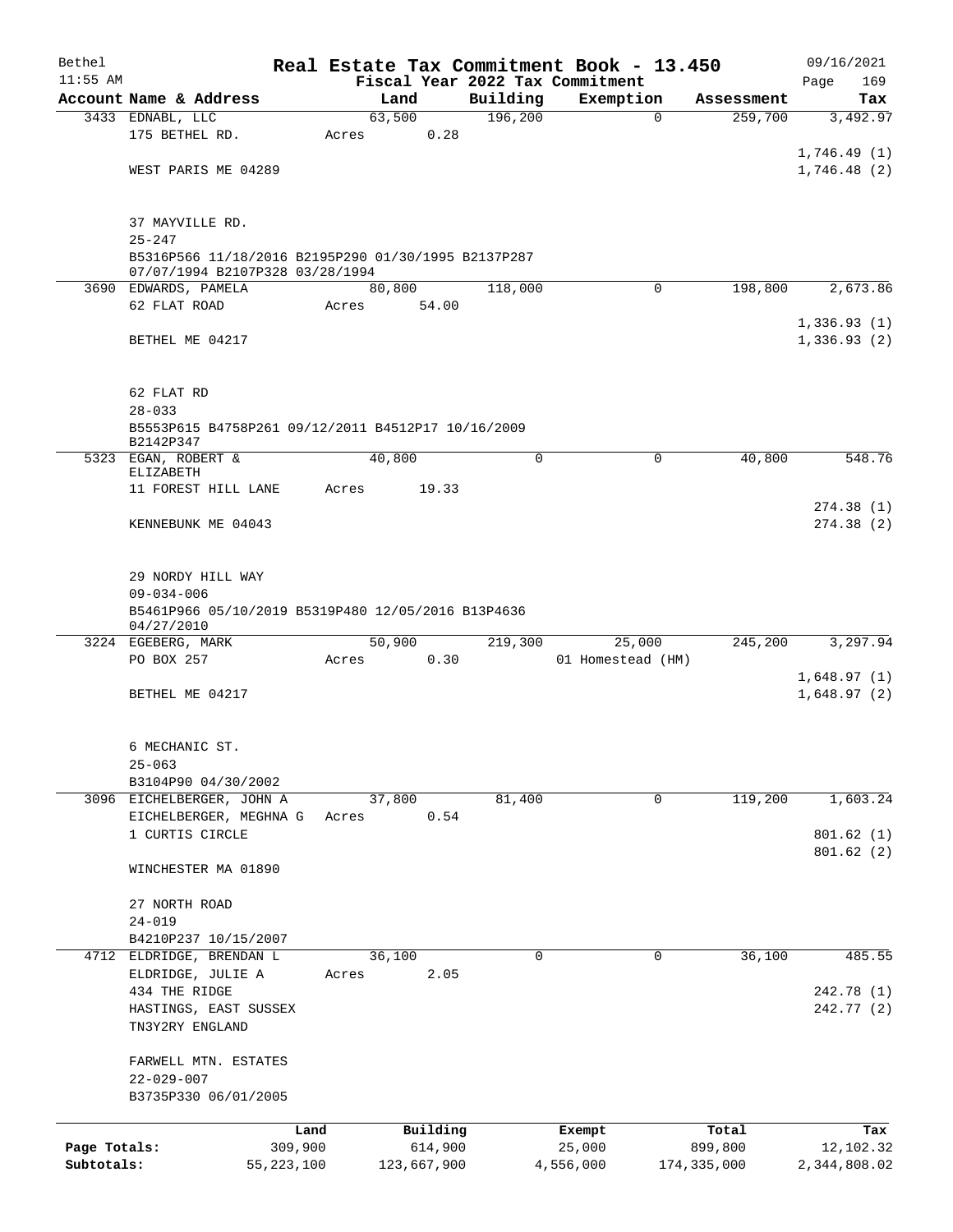| Bethel       |                                                                                     |             |          |             | Real Estate Tax Commitment Book - 13.450 |             | 09/16/2021                 |
|--------------|-------------------------------------------------------------------------------------|-------------|----------|-------------|------------------------------------------|-------------|----------------------------|
| $11:55$ AM   |                                                                                     |             |          |             | Fiscal Year 2022 Tax Commitment          |             | Page<br>170                |
|              | Account Name & Address                                                              | Land        |          | Building    | Exemption                                | Assessment  | Tax                        |
|              | 2729 ELDRIDGE, WILLIAM &<br>CHRISTINE                                               | 53,700      |          | 111,600     | 0                                        | 165,300     | 2,223.29                   |
|              | MAYO, JOSEPH & TAMRA                                                                | Acres       | 0.52     |             |                                          |             |                            |
|              | 37 KATHLEEN CIRCLE                                                                  |             |          |             |                                          |             | 1, 111.65(1)               |
|              | ROWLEY MA 01969                                                                     |             |          |             |                                          |             | 1, 111.64(2)               |
|              |                                                                                     |             |          |             |                                          |             |                            |
|              | 23 RIVER VALLEY ACRES                                                               |             |          |             |                                          |             |                            |
|              | $17 - 043$                                                                          |             |          |             |                                          |             |                            |
|              | B4121P51 04/23/2007 B2420P141                                                       |             |          |             |                                          |             |                            |
|              | 3599 ELIOT, JOHN F., JR &<br>TANIA J.                                               | 61,100      |          | 135,000     | 0                                        | 196,100     | 2,637.55                   |
|              | 188 PARADISE ROAD                                                                   | Acres       | 0.80     |             |                                          |             |                            |
|              |                                                                                     |             |          |             |                                          |             | 1,318.78(1)                |
|              | BETHEL MA 04217                                                                     |             |          |             |                                          |             | 1,318.77(2)                |
|              | 188 PARADISE RD.                                                                    |             |          |             |                                          |             |                            |
|              | $27 - 010$                                                                          |             |          |             |                                          |             |                            |
|              | B5358P363 07/28/2017 B2811P304 04/27/2000                                           |             |          |             |                                          |             |                            |
|              | 3755 ELLIOTT, JOHN R                                                                | 35,200      |          | 224,300     | 25,000                                   | 234,500     | 3,154.03                   |
|              | MCDONOUGH, MORIAH L                                                                 | Acres       | 0.79     |             | 01 Homestead (HM)                        |             |                            |
|              | 214 INTERVALE RD                                                                    |             |          |             |                                          |             | 1,577.02(1)                |
|              | BETHEL ME 04217                                                                     |             |          |             |                                          |             | 1,577.01(2)                |
|              |                                                                                     |             |          |             |                                          |             |                            |
|              | 214 INTERVALE RD.<br>$13 - 001 - 001$                                               |             |          |             |                                          |             |                            |
|              | B4981P1 05/01/2013 B4430P14 04/16/2009 B3856P220<br>12/14/2005                      |             |          |             |                                          |             |                            |
|              | 4720 EQUITY TRUST COMPANY                                                           | 66,200      |          | 297,100     | 0                                        | 363,300     | 4,886.39                   |
|              | CUST. IRA FBO                                                                       |             |          |             |                                          |             |                            |
|              | BENHARRIS, DAVID ROBERT Acres                                                       |             | 2.01     |             |                                          |             |                            |
|              | 324 SPRING STREET                                                                   |             |          |             |                                          |             | 2,443.20(1)<br>2,443.19(2) |
|              | WRENTHAM MA 02093                                                                   |             |          |             |                                          |             |                            |
|              | 44 DEERVIEW ROAD                                                                    |             |          |             |                                          |             |                            |
|              | $12 - 073 - 003$                                                                    |             |          |             |                                          |             |                            |
|              | B5240P210 08/27/2015 B5057P3 10/30/2013 B4582P31<br>04/29/2010 B3903P333 03/16/2006 |             |          |             |                                          |             |                            |
|              | 4734 ERICKSON, MATTHEW C                                                            | 69,300      |          | 442,000     | 0                                        | 511,300     | 6,876.99                   |
|              | ERICKSON, NICHOLETTE L                                                              | Acres       | 3.41     |             |                                          |             |                            |
|              | PO BOX 390                                                                          |             |          |             |                                          |             | 3,438.50(1)                |
|              |                                                                                     |             |          |             |                                          |             | 3,438.49(2)                |
|              | BETHEL ME 04217                                                                     |             |          |             |                                          |             |                            |
|              | 16 BEECH LANE                                                                       |             |          |             |                                          |             |                            |
|              | $12 - 073 - 017$                                                                    |             |          |             |                                          |             |                            |
|              | B3603P255 10/08/2004                                                                |             |          |             |                                          |             |                            |
|              | 3022 ERRINGTON, JASEN A.                                                            | 26,300      |          | $\mathbf 0$ | $\mathbf 0$                              | 26,300      | 353.74                     |
|              | PO BOX 135                                                                          | Acres       | 1.70     |             |                                          |             |                            |
|              | DIXFIELD ME 04224                                                                   |             |          |             |                                          |             | 176.87(1)<br>176.87(2)     |
|              |                                                                                     |             |          |             |                                          |             |                            |
|              | TAYLOR WOODS ROAD<br>$22 - 026 - 022$                                               |             |          |             |                                          |             |                            |
|              | B5478P975 09/10/2019                                                                |             |          |             |                                          |             |                            |
|              | Land                                                                                |             | Building |             | Exempt                                   | Total       | Tax                        |
| Page Totals: | 311,800                                                                             | 1,210,000   |          |             | 25,000                                   | 1,496,800   | 20,131.99                  |
| Subtotals:   | 55,534,900                                                                          | 124,877,900 |          |             | 4,581,000                                | 175,831,800 | 2,364,940.01               |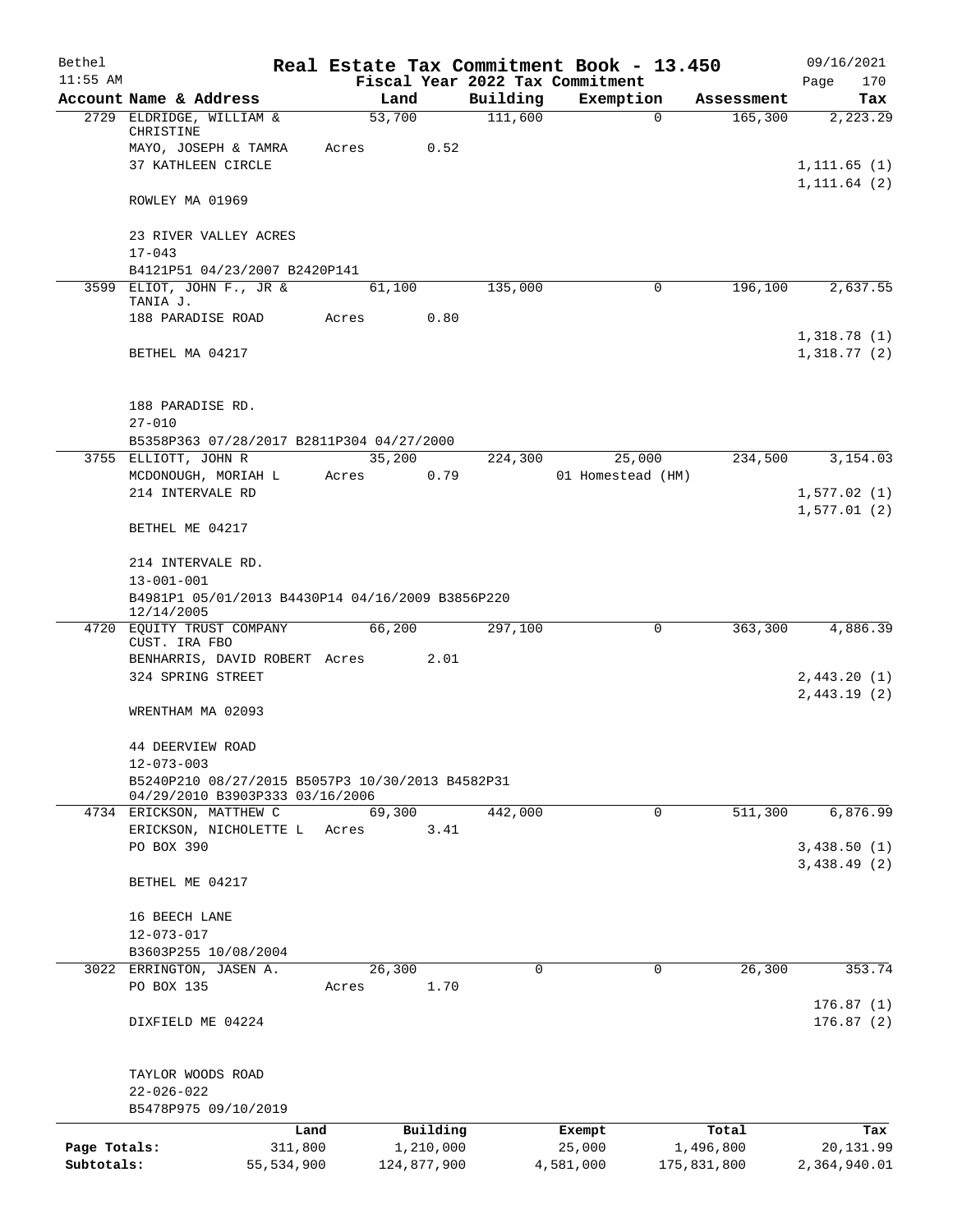| Bethel       |                                                                               |       |                 |                                 | Real Estate Tax Commitment Book - 13.450 |               | 09/16/2021   |
|--------------|-------------------------------------------------------------------------------|-------|-----------------|---------------------------------|------------------------------------------|---------------|--------------|
| $11:55$ AM   |                                                                               |       |                 | Fiscal Year 2022 Tax Commitment |                                          |               | Page<br>171  |
|              | Account Name & Address                                                        |       | Land            | Building                        | Exemption                                | Assessment    | Tax          |
| 29           | ERVIN L. & SUSAN C. JOY<br>JR                                                 |       | 46,100          | 14,200                          | $\mathbf 0$                              | 60, 300       | 811.04       |
|              | 18 OUR ROAD                                                                   | Acres | 12.00           |                                 |                                          |               |              |
|              |                                                                               |       |                 |                                 |                                          |               | 405.52(1)    |
|              | SABATTUS ME 04280                                                             |       |                 |                                 |                                          |               | 405.52(2)    |
|              | 1074 GROVER HILL                                                              |       |                 |                                 |                                          |               |              |
|              | $01 - 027$                                                                    |       |                 |                                 |                                          |               |              |
|              | B5462P761 05/17/2019 B4950P211 02/05/2013 B2405P281                           |       |                 |                                 |                                          |               |              |
|              | 01/24/1997                                                                    |       |                 |                                 |                                          |               |              |
|              | 4680 ERWICH, MARK<br>SOETRISNO,                                               | Acres | 42,900<br>0.96  | 270,700                         | $\mathsf{O}$                             | 313,600       | 4,217.92     |
|              | ROOSLINAJATIE                                                                 |       |                 |                                 |                                          |               |              |
|              | 501 SUMMER ST                                                                 |       |                 |                                 |                                          |               | 2,108.96(1)  |
|              |                                                                               |       |                 |                                 |                                          |               | 2,108.96(2)  |
|              | LYNNFIELD MA 01940 2003                                                       |       |                 |                                 |                                          |               |              |
|              | 21 BROOK RD                                                                   |       |                 |                                 |                                          |               |              |
|              | $13 - 022 - 002$                                                              |       |                 |                                 |                                          |               |              |
|              | B4075P139 01/05/2007 B3917P288 04/07/2006 B3482P257                           |       |                 |                                 |                                          |               |              |
|              | 3097 ESCLIMONT, LLC<br>728 ORANGE AVENUE                                      | Acres | 161,200<br>5.00 | 1,057,100                       | 0                                        | 1,218,300     | 16,386.13    |
|              |                                                                               |       |                 |                                 |                                          |               | 8, 193.07(1) |
|              | LOS ALTOS CA 94022                                                            |       |                 |                                 |                                          |               | 8, 193.06(2) |
|              |                                                                               |       |                 |                                 |                                          |               |              |
|              | 134 MAYVILLE RD.                                                              |       |                 |                                 |                                          |               |              |
|              | $24 - 020$                                                                    |       |                 |                                 |                                          |               |              |
|              | B5377P486 11/09/2017 B4402P38 02/10/2009                                      |       |                 |                                 |                                          |               |              |
|              | 228 ESSLINGER, DIANE L,<br>TRUSTEE                                            |       | 32,500          | 7,100                           | 0                                        | 39,600        | 532.62       |
|              | DIANE L. ESSLINGER                                                            | Acres | 10.00           |                                 |                                          |               |              |
|              | TRUST                                                                         |       |                 |                                 |                                          |               |              |
|              | 123 PLEASANT ST                                                               |       |                 |                                 |                                          |               | 266.31(1)    |
|              | COHASSET MA 02025                                                             |       |                 |                                 |                                          |               | 266.31(2)    |
|              |                                                                               |       |                 |                                 |                                          |               |              |
|              | BIRD HILL RD.                                                                 |       |                 |                                 |                                          |               |              |
|              | $04 - 069$                                                                    |       |                 |                                 |                                          |               |              |
|              | B5279P390 05/04/2016 B4478P298 08/04/2009 B1612P91<br>3111 ETHERIDGE, STEVE R |       | 143,600         | 543,700                         | 0                                        | 687,300       | 9,244.19     |
|              | PO BOX 856                                                                    | Acres | 2.45            |                                 |                                          |               |              |
|              |                                                                               |       |                 |                                 |                                          |               | 4,622.10(1)  |
|              | BETHEL ME 04217                                                               |       |                 |                                 |                                          |               | 4,622.09(2)  |
|              |                                                                               |       |                 |                                 |                                          |               |              |
|              |                                                                               |       |                 |                                 |                                          |               |              |
|              | 159 MAYVILLE RD.<br>$24 - 032$                                                |       |                 |                                 |                                          |               |              |
|              | B3431P48 11/26/2003                                                           |       |                 |                                 |                                          |               |              |
|              | 4857 ETHERIDGE, STEVEN R                                                      |       | 33,600          | 70,900                          | 0                                        | 104,500       | 1,405.53     |
|              | PO BOX 856                                                                    |       |                 |                                 |                                          |               |              |
|              |                                                                               |       |                 |                                 |                                          |               | 702.77(1)    |
|              | BETHEL ME 04217                                                               |       |                 |                                 |                                          |               | 702.76(2)    |
|              | 30 CHERRY LANE                                                                |       |                 |                                 |                                          |               |              |
|              | $22 - 002 - 001 - 054$                                                        |       |                 |                                 |                                          |               |              |
|              | B3966P14 07/07/2006                                                           |       |                 |                                 |                                          |               |              |
|              | Land                                                                          |       | Building        |                                 | Exempt                                   | Total         | Tax          |
| Page Totals: | 459,900                                                                       |       | 1,963,700       |                                 | 0                                        | 2,423,600     | 32,597.43    |
| Subtotals:   | 55,994,800                                                                    |       | 126,841,600     |                                 | 4,581,000                                | 178, 255, 400 | 2,397,537.44 |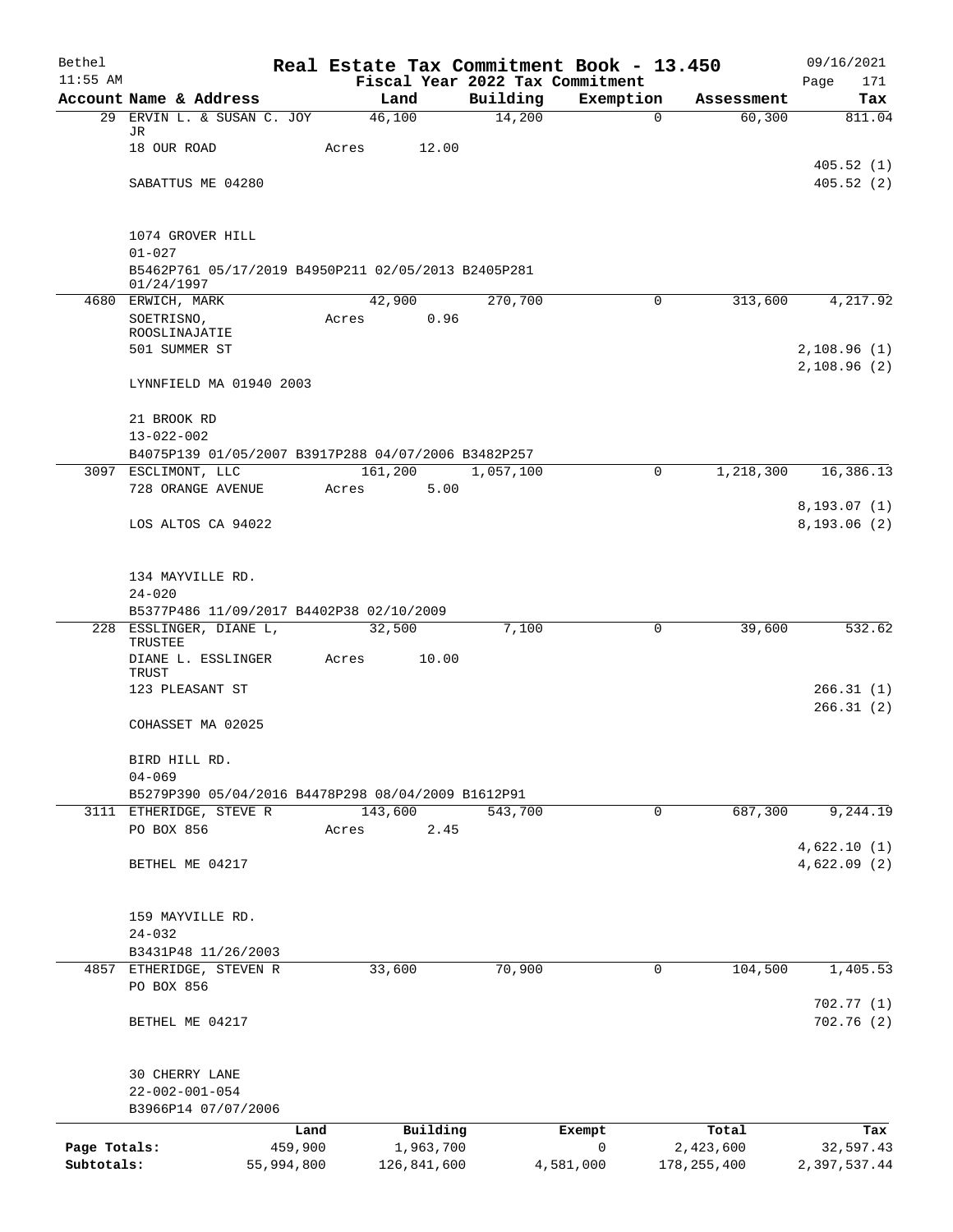| Bethel     |                                           |        |       |              | Real Estate Tax Commitment Book - 13.450 |            | 09/16/2021                 |
|------------|-------------------------------------------|--------|-------|--------------|------------------------------------------|------------|----------------------------|
| $11:55$ AM |                                           |        |       |              | Fiscal Year 2022 Tax Commitment          |            | 172<br>Page                |
|            | Account Name & Address                    | Land   |       | Building     | Exemption                                | Assessment | Tax                        |
|            | 4560 EVANS, JOHN M                        | 21,600 |       | $\mathsf{O}$ | $\mathbf 0$                              | 21,600     | 290.52                     |
|            | 640 WEST BETHEL RD                        | Acres  | 40.00 |              |                                          |            |                            |
|            | BETHEL ME 04217                           |        |       |              |                                          |            | 145.26(1)<br>145.26(2)     |
|            |                                           |        |       |              |                                          |            |                            |
|            |                                           |        |       |              |                                          |            |                            |
|            | $11 - 005 - 00A$                          |        |       |              |                                          |            |                            |
|            | B3553P170 07/14/2004                      |        |       |              |                                          |            |                            |
|            | 1494 EVANS, JOHN M<br>640 WEST BETHEL RD  | 34,300 |       | 284,800      | 25,000                                   | 294,100    | 3,955.65                   |
|            |                                           | Acres  | 1.92  |              | 01 Homestead (HM)                        |            | 1,977.83(1)                |
|            | BETHEL ME 04217                           |        |       |              |                                          |            | 1,977.82(2)                |
|            | 108 EVANS HILL                            |        |       |              |                                          |            |                            |
|            | $11 - 005 - 001$                          |        |       |              |                                          |            |                            |
|            | B4859P44 06/15/2012 B3553P170 07/14/2004  |        |       |              |                                          |            |                            |
|            | 1502 EVANS, JOHN M                        | 27,400 |       | 0            | $\mathsf{O}$                             | 27,400     | 368.53                     |
|            | 640 WEST BETHEL RD                        | Acres  | 6.74  |              |                                          |            |                            |
|            |                                           |        |       |              |                                          |            | 184.27(1)                  |
|            | BETHEL ME 04217                           |        |       |              |                                          |            | 184.26(2)                  |
|            | WEST BETHEL RD.                           |        |       |              |                                          |            |                            |
|            | $11 - 011$                                |        |       |              |                                          |            |                            |
|            | B3553P170 07/14/2004                      |        |       |              |                                          |            |                            |
|            | 514 EVANS, JOHN M                         | 41,100 |       | $\mathbf 0$  | $\mathbf 0$                              | 41,100     | 552.79                     |
|            | 640 WEST BETHEL RD                        | Acres  | 22.20 |              |                                          |            |                            |
|            |                                           |        |       |              |                                          |            | 276.40(1)                  |
|            | BETHEL ME 04217                           |        |       |              |                                          |            | 276.39(2)                  |
|            | WEST BETHEL ROAD                          |        |       |              |                                          |            |                            |
|            | $11 - 005$                                |        |       |              |                                          |            |                            |
|            | B3553P170 06/15/2012                      |        |       |              |                                          |            |                            |
|            | 1589 EVANS, JOHN MICHAEL                  | 38,800 |       | 46,900       | 0                                        | 85,700     | 1,152.67                   |
|            | 640 WEST BETHEL RD                        | Acres  | 1.10  |              |                                          |            |                            |
|            |                                           |        |       |              |                                          |            | 576.34(1)                  |
|            | BETHEL ME 04217                           |        |       |              |                                          |            | 576.33(2)                  |
|            | 152 BARKER RD.                            |        |       |              |                                          |            |                            |
|            | $11 - 055 - 001$                          |        |       |              |                                          |            |                            |
|            | B5009P227 07/11/2013                      |        |       |              |                                          |            |                            |
|            | 5211 EVANS, STEPHEN G                     | 49,000 |       | 258,000      | 0                                        | 307,000    | 4,129.15                   |
|            | EVANS, KELLY ANNE                         | Acres  | 0.83  |              |                                          |            |                            |
|            | 5 MCTEE DRIVE                             |        |       |              |                                          |            | 2,064.58(1)<br>2,064.57(2) |
|            | NORTON MA 02776                           |        |       |              |                                          |            |                            |
|            | 13 NEVEL RD                               |        |       |              |                                          |            |                            |
|            | $09 - 006 - 002 - A$                      |        |       |              |                                          |            |                            |
|            | B4557P276 02/05/2010 B4502P227 09/29/2009 |        |       |              |                                          |            |                            |
|            |                                           |        |       |              |                                          |            |                            |

|              | Land       | Building    | Exempt    | Total       | Tax          |
|--------------|------------|-------------|-----------|-------------|--------------|
| Page Totals: | 212,200    | 589,700     | 25,000    | 776,900     | 10,449.31    |
| Subtotals:   | 56,207,000 | 127,431,300 | 4,606,000 | 179,032,300 | 2,407,986.75 |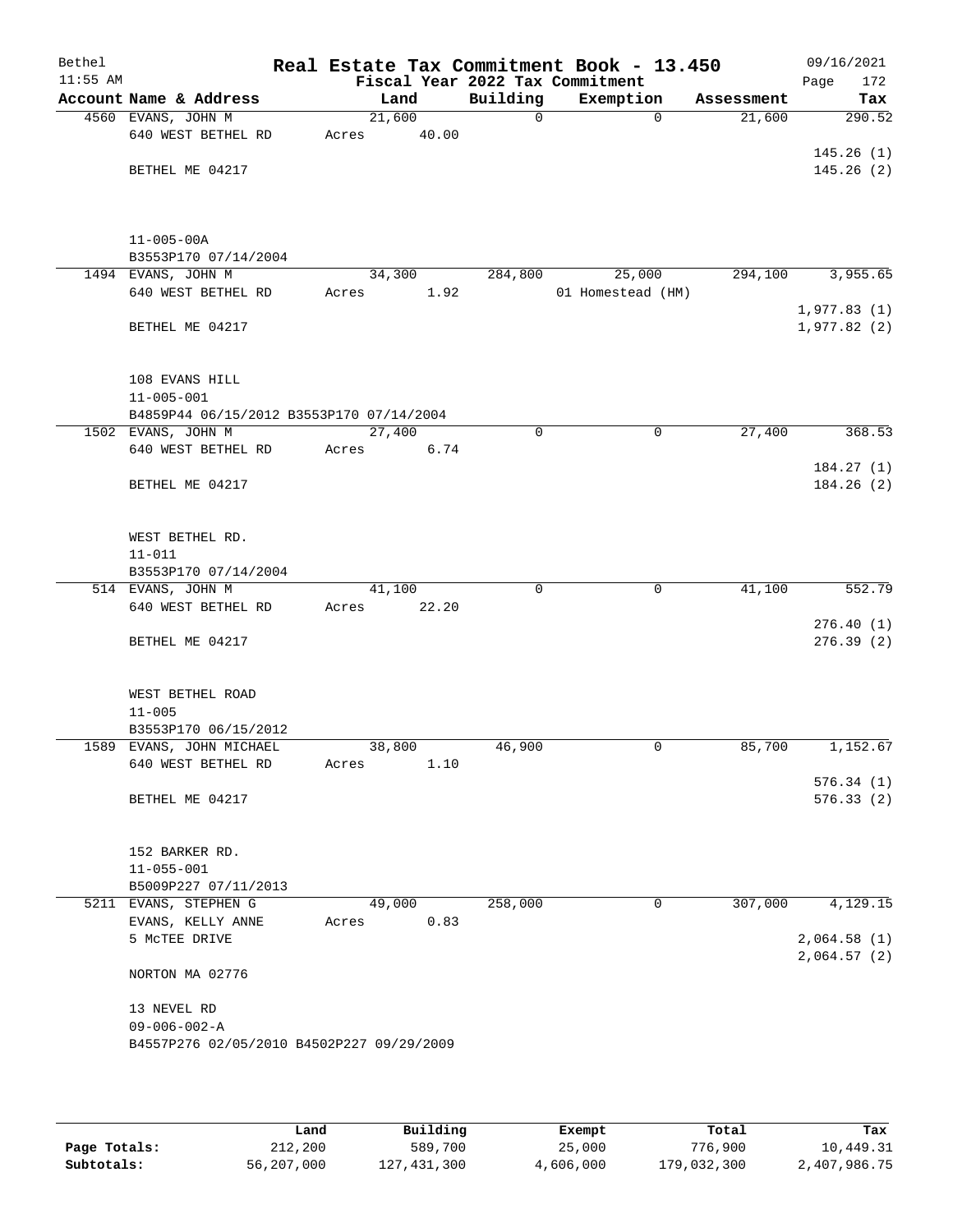| Bethel<br>$11:55$ AM |                                                     |       |        |       | Fiscal Year 2022 Tax Commitment | Real Estate Tax Commitment Book - 13.450 |            | 09/16/2021<br>173<br>Page |
|----------------------|-----------------------------------------------------|-------|--------|-------|---------------------------------|------------------------------------------|------------|---------------------------|
|                      | Account Name & Address                              |       | Land   |       | Building                        | Exemption                                | Assessment | Tax                       |
|                      | 4753 EVCO PROPERTIES, LLC                           |       | 33,800 |       | $\mathbf 0$                     | $\mathbf 0$                              | 33,800     | 454.61                    |
|                      | PO BOX 399                                          | Acres |        | 1.06  |                                 |                                          |            |                           |
|                      |                                                     |       |        |       |                                 |                                          |            | 227.31(1)                 |
|                      | SOUTH PARIS ME 04281                                |       |        |       |                                 |                                          |            | 227.30(2)                 |
|                      |                                                     |       |        |       |                                 |                                          |            |                           |
|                      |                                                     |       |        |       |                                 |                                          |            |                           |
|                      | TALL PINES                                          |       |        |       |                                 |                                          |            |                           |
|                      | $01 - 005 - 001$                                    |       |        |       |                                 |                                          |            |                           |
|                      | B5237P220 08/12/2015 B3695P196                      |       |        |       |                                 |                                          |            |                           |
|                      | 4754 EVCO PROPERTIES, LLC                           |       | 33,600 |       | $\Omega$                        | 0                                        | 33,600     | 451.92                    |
|                      | PO BOX 399                                          | Acres |        | 1.01  |                                 |                                          |            |                           |
|                      |                                                     |       |        |       |                                 |                                          |            | 225.96(1)                 |
|                      | SOUTH PARIS ME 04281                                |       |        |       |                                 |                                          |            | 225.96(2)                 |
|                      |                                                     |       |        |       |                                 |                                          |            |                           |
|                      | TALL PINES                                          |       |        |       |                                 |                                          |            |                           |
|                      | $01 - 005 - 002$                                    |       |        |       |                                 |                                          |            |                           |
|                      | B3695P196                                           |       |        |       |                                 |                                          |            |                           |
|                      | 4755 EVCO PROPERTIES, LLC                           |       | 34,600 |       | 0                               | 0                                        | 34,600     | 465.37                    |
|                      | PO BOX 399                                          | Acres |        | 1.36  |                                 |                                          |            |                           |
|                      |                                                     |       |        |       |                                 |                                          |            | 232.69(1)                 |
|                      | SOUTH PARIS ME 04281                                |       |        |       |                                 |                                          |            | 232.68(2)                 |
|                      |                                                     |       |        |       |                                 |                                          |            |                           |
|                      |                                                     |       |        |       |                                 |                                          |            |                           |
|                      | TALL PINES                                          |       |        |       |                                 |                                          |            |                           |
|                      | $01 - 005 - 003$                                    |       |        |       |                                 |                                          |            |                           |
|                      | B5237P220 08/12/2015 B3695P196                      |       |        |       |                                 |                                          |            |                           |
|                      | 4756 EVCO PROPERTIES, LLC                           |       | 100    |       | $\Omega$                        | 0                                        | 100        | 1.35                      |
|                      | PO BOX 399                                          | Acres |        | 0.78  |                                 |                                          |            |                           |
|                      |                                                     |       |        |       |                                 |                                          |            | 0.68(1)                   |
|                      | SOUTH PARIS ME 04281                                |       |        |       |                                 |                                          |            | 0.67(2)                   |
|                      |                                                     |       |        |       |                                 |                                          |            |                           |
|                      | TALL PINES                                          |       |        |       |                                 |                                          |            |                           |
|                      | $01 - 005 - 004$                                    |       |        |       |                                 |                                          |            |                           |
|                      | B5237P220 08/12/2015 B3695P196                      |       |        |       |                                 |                                          |            |                           |
|                      | 6 EVCO PROPERTIES, LLC                              |       | 2,800  |       | 0                               | 0                                        | 2,800      | 37.66                     |
|                      | PO BOX 399                                          | Acres |        | 10.00 |                                 |                                          |            |                           |
|                      |                                                     |       |        |       |                                 |                                          |            | 18.83(1)                  |
|                      | SOUTH PARIS ME 04281                                |       |        |       |                                 |                                          |            | 18.83(2)                  |
|                      |                                                     |       |        |       |                                 |                                          |            |                           |
|                      |                                                     |       |        |       |                                 |                                          |            |                           |
|                      | FLAT RD                                             |       |        |       |                                 |                                          |            |                           |
|                      | $01 - 005$                                          |       |        |       |                                 |                                          |            |                           |
|                      | B5237P220 08/12/2015 B3695P196 04/04/2005           |       |        |       |                                 |                                          |            |                           |
|                      | 1309 EVERETT LEASING, LLC                           |       | 42,900 |       | 257,100                         | 0                                        | 300,000    | 4,035.00                  |
|                      | 1 EVERETT DRIVE                                     | Acres |        | 4.25  |                                 |                                          |            | 2,017.50(1)               |
|                      | WEST PARIS ME 04289                                 |       |        |       |                                 |                                          |            | 2,017.50(2)               |
|                      |                                                     |       |        |       |                                 |                                          |            |                           |
|                      |                                                     |       |        |       |                                 |                                          |            |                           |
|                      | 175 WALKERS MILLS RD.                               |       |        |       |                                 |                                          |            |                           |
|                      | $08 - 006 - 009$                                    |       |        |       |                                 |                                          |            |                           |
|                      | B5424P253 08/13/2018 B4480P315 08/10/2009 B2098P321 |       |        |       |                                 |                                          |            |                           |
|                      |                                                     |       |        |       |                                 |                                          |            |                           |
|                      |                                                     |       |        |       |                                 |                                          |            |                           |

|              | Land       | Building    | Exempt    | Total       | Tax          |
|--------------|------------|-------------|-----------|-------------|--------------|
| Page Totals: | 147,800    | 257,100     |           | 404,900     | 5,445.91     |
| Subtotals:   | 56,354,800 | 127,688,400 | 4,606,000 | 179,437,200 | 2,413,432.66 |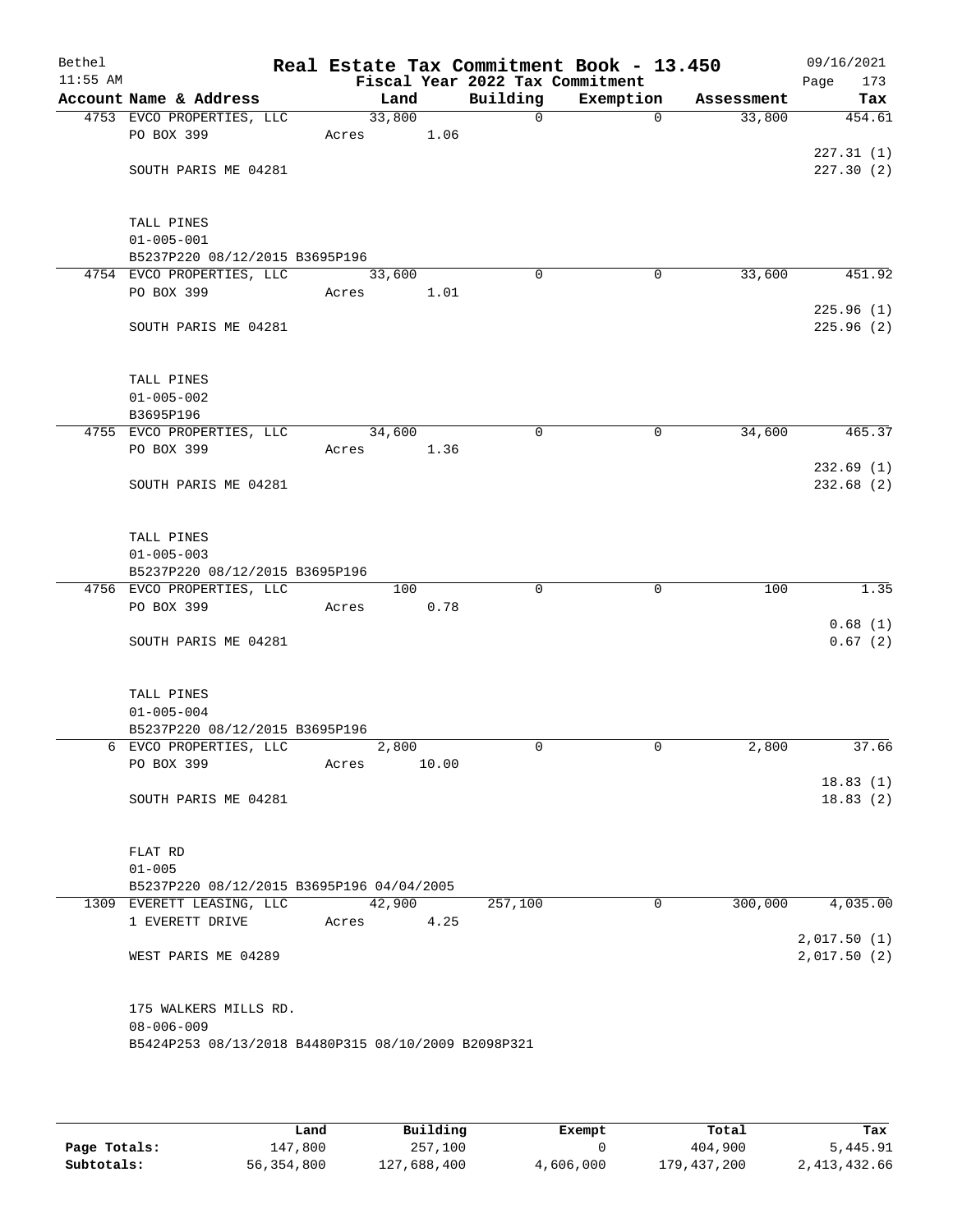| Bethel<br>$11:55$ AM |                                                                |        |       |              | Real Estate Tax Commitment Book - 13.450<br>Fiscal Year 2022 Tax Commitment |            | 09/16/2021<br>174<br>Page |
|----------------------|----------------------------------------------------------------|--------|-------|--------------|-----------------------------------------------------------------------------|------------|---------------------------|
|                      | Account Name & Address                                         |        | Land  | Building     | Exemption                                                                   | Assessment | Tax                       |
|                      | 1 EVERETT TREE FARMS LLC                                       | 39,700 |       | $\mathsf{O}$ | $\Omega$                                                                    | 39,700     | 533.97                    |
|                      | PO BOX 399                                                     | Acres  | 9.00  |              |                                                                             |            |                           |
|                      |                                                                |        |       |              |                                                                             |            | 266.99(1)                 |
|                      | SOUTH PARIS ME 04281                                           |        |       |              |                                                                             |            | 266.98(2)                 |
|                      |                                                                |        |       |              |                                                                             |            |                           |
|                      |                                                                |        |       |              |                                                                             |            |                           |
|                      | FLAT RD                                                        |        |       |              |                                                                             |            |                           |
|                      | $01 - 001$                                                     |        |       |              |                                                                             |            |                           |
|                      | B3992P171 08/15/2006 B2633P312 11/16/1998                      |        |       |              |                                                                             |            |                           |
|                      | 33 EVERETT TREE FARMS LLC                                      |        | 4,200 | $\Omega$     | 0                                                                           | 4,200      | 56.49                     |
|                      | PO BOX 399                                                     | Acres  | 24.00 |              |                                                                             |            |                           |
|                      |                                                                |        |       |              |                                                                             |            | 28.25(1)                  |
|                      | SOUTH PARIS ME 04281                                           |        |       |              |                                                                             |            | 28.24(2)                  |
|                      |                                                                |        |       |              |                                                                             |            |                           |
|                      |                                                                |        |       |              |                                                                             |            |                           |
|                      | 1028 GROVER HILL RD.                                           |        |       |              |                                                                             |            |                           |
|                      | $01 - 029$                                                     |        |       |              |                                                                             |            |                           |
|                      | B4918P258 11/13/2012 B3992P171 08/15/2006<br>187 EVERETT, JODI | 40,000 |       | 238,600      | 25,000                                                                      | 253,600    | 3,410.92                  |
|                      | EVERETT, RALPH                                                 | Acres  | 8.00  |              | 01 Homestead (HM)                                                           |            |                           |
|                      | 78 EAST BETHEL RD                                              |        |       |              |                                                                             |            | 1,705.46(1)               |
|                      |                                                                |        |       |              |                                                                             |            | 1,705.46(2)               |
|                      | BETHEL ME 04217                                                |        |       |              |                                                                             |            |                           |
|                      |                                                                |        |       |              |                                                                             |            |                           |
|                      | 78 EAST BETHEL RD.                                             |        |       |              |                                                                             |            |                           |
|                      | $04 - 040$                                                     |        |       |              |                                                                             |            |                           |
|                      | B5388P224 01/09/2018 B971P38 01/10/1978                        |        |       |              |                                                                             |            |                           |
|                      | 5524 EVERETT, RALPH M                                          | 61,100 |       | $\Omega$     | 0                                                                           | 61,100     | 821.80                    |
|                      | EVERETT, JODI D                                                | Acres  | 1.10  |              |                                                                             |            |                           |
|                      | 78 E BETHEL RD                                                 |        |       |              |                                                                             |            | 410.90(1)                 |
|                      |                                                                |        |       |              |                                                                             |            | 410.90(2)                 |
|                      | BETHEL ME 04217                                                |        |       |              |                                                                             |            |                           |
|                      |                                                                |        |       |              |                                                                             |            |                           |
|                      | 23 TUCKERS WAY                                                 |        |       |              |                                                                             |            |                           |
|                      | $17 - 018 - 003$                                               |        |       |              |                                                                             |            |                           |
|                      | B5476P26 08/23/2019<br>5 EVERETT, ROBERT                       | 53,000 |       | 268,000      | 31,000                                                                      | 290,000    | 3,900.50                  |
|                      | 657 FLAT RD.                                                   | Acres  | 3.97  |              | 01 Homestead (HM)                                                           |            |                           |
|                      |                                                                |        |       |              | 12 WW2 Vet Res                                                              |            | 1,950.25(1)               |
|                      | BETHEL ME 04217                                                |        |       |              |                                                                             |            | 1,950.25(2)               |
|                      |                                                                |        |       |              |                                                                             |            |                           |
|                      |                                                                |        |       |              |                                                                             |            |                           |
|                      | 657 FLAT RD                                                    |        |       |              |                                                                             |            |                           |
|                      | $01 - 004$                                                     |        |       |              |                                                                             |            |                           |
|                      | B3759P76 07/15/2005                                            |        |       |              |                                                                             |            |                           |
|                      | 4946 EVERETT, ROBERT PR                                        |        | 0     | 14,700       | 0                                                                           | 14,700     | 197.72                    |
|                      | 657 FLAT RD.                                                   |        |       |              |                                                                             |            |                           |
|                      |                                                                |        |       |              |                                                                             |            | 98.86 (1)                 |
|                      | BETHEL ME 04217                                                |        |       |              |                                                                             |            | 98.86 (2)                 |
|                      |                                                                |        |       |              |                                                                             |            |                           |
|                      |                                                                |        |       |              |                                                                             |            |                           |
|                      | 683 FLAT RD                                                    |        |       |              |                                                                             |            |                           |
|                      | $01 - 004.001$                                                 |        |       |              |                                                                             |            |                           |
|                      |                                                                |        |       |              |                                                                             |            |                           |

|              | Land       | Building    | Exempt    | Total       | Tax          |
|--------------|------------|-------------|-----------|-------------|--------------|
| Page Totals: | 198,000    | 521,300     | 56,000    | 663,300     | 8,921.40     |
| Subtotals:   | 56,552,800 | 128,209,700 | 4,662,000 | 180,100,500 | 2,422,354.06 |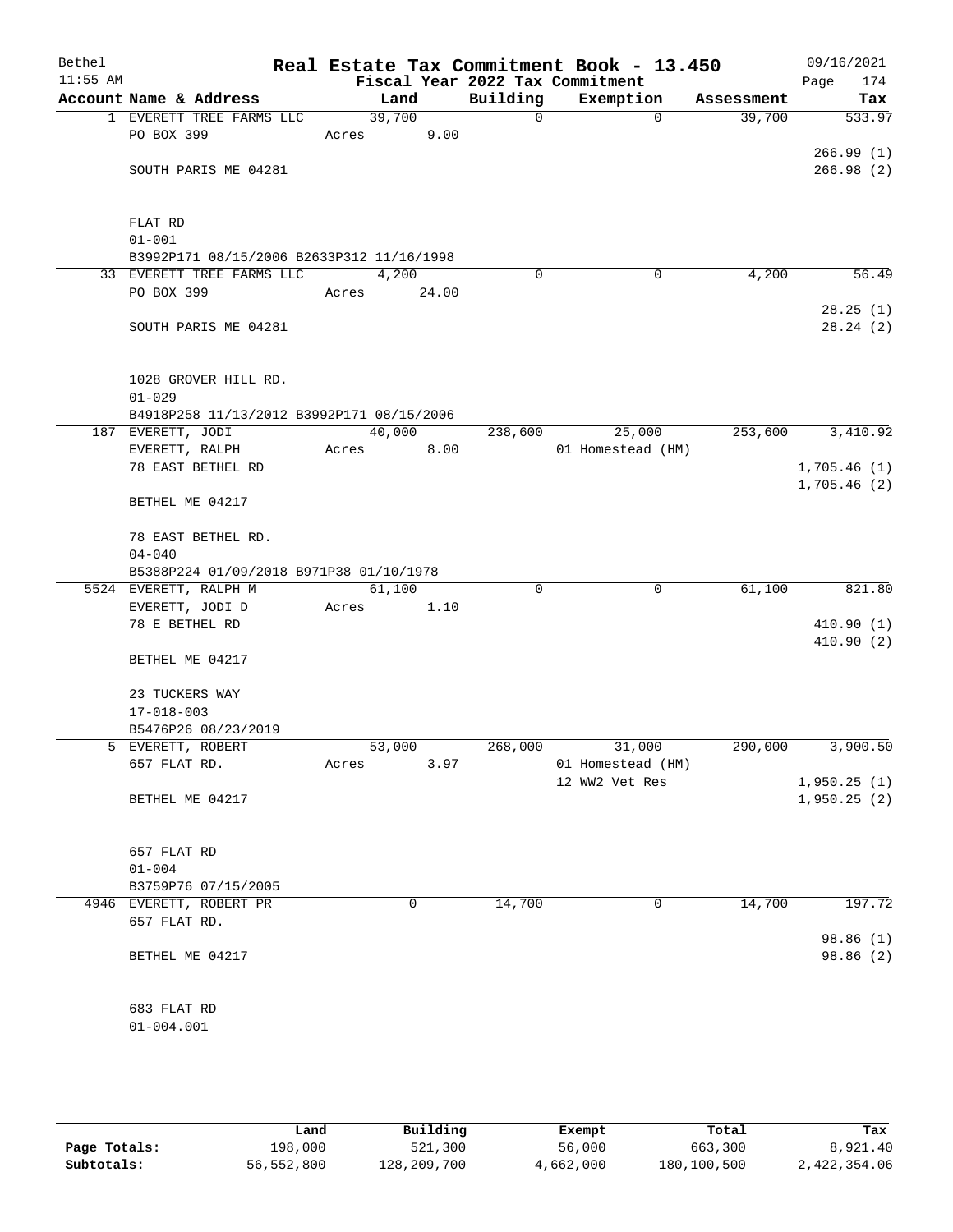| Bethel     |                                                                  |         |       | Real Estate Tax Commitment Book - 13.450    |             |            | 09/16/2021         |
|------------|------------------------------------------------------------------|---------|-------|---------------------------------------------|-------------|------------|--------------------|
| $11:55$ AM | Account Name & Address                                           | Land    |       | Fiscal Year 2022 Tax Commitment<br>Building | Exemption   | Assessment | 175<br>Page<br>Tax |
|            | 2828 EYPPER, EDITH ESTATE OF                                     | 3,000   |       | $\Omega$                                    | $\Omega$    | 3,000      | 40.35              |
|            | C/O CHARLES H. EYPPER                                            | Acres   | 12.00 |                                             |             |            |                    |
|            | 2 THOMAS RICE DR.                                                |         |       |                                             |             |            | 20.18(1)           |
|            |                                                                  |         |       |                                             |             |            | 20.17(2)           |
|            | WESTBOROUGH MA 01581                                             |         |       |                                             |             |            |                    |
|            | INTERVALE S/S                                                    |         |       |                                             |             |            |                    |
|            | $18 - 070$                                                       |         |       |                                             |             |            |                    |
|            | B1383P102 04/16/1986                                             |         |       |                                             |             |            |                    |
|            | 2768 EYPPER, EDITH ESTATE OF                                     | 106,700 |       | 160,100                                     | 0           | 266,800    | 3,588.46           |
|            | EYPPER, GEORGE PR                                                | Acres   | 89.00 |                                             |             |            |                    |
|            | 2 THOMAS RICE DR.                                                |         |       |                                             |             |            | 1,794.23(1)        |
|            |                                                                  |         |       |                                             |             |            | 1,794.23(2)        |
|            | WESTBOROUGH MA 01581                                             |         |       |                                             |             |            |                    |
|            | 72 EYPPER RD.                                                    |         |       |                                             |             |            |                    |
|            | $18 - 024$                                                       |         |       |                                             |             |            |                    |
|            | 2772 EYPPER, EDITH ESTATE OF                                     | 2,700   |       | $\mathbf 0$                                 | $\mathbf 0$ | 2,700      | 36.32              |
|            | C/O CHARLES H EYPPER                                             | Acres   | 10.00 |                                             |             |            |                    |
|            | 2 THOMAS RICE DR.                                                |         |       |                                             |             |            | 18.16(1)           |
|            | WESTBOROUGH MA 01581                                             |         |       |                                             |             |            | 18.16(2)           |
|            | INTERVALE W/S                                                    |         |       |                                             |             |            |                    |
|            | $18 - 028$                                                       |         |       |                                             |             |            |                    |
|            | 2693 F L MALONE INC                                              | 42,800  |       | $\mathbf 0$                                 | 0           | 42,800     | 575.66             |
|            | 244 DOVER POINT RD                                               | Acres   | 0.50  |                                             |             |            |                    |
|            |                                                                  |         |       |                                             |             |            | 287.83(1)          |
|            | DOVER NH 03820                                                   |         |       |                                             |             |            | 287.83(2)          |
|            | RIVER VALLEY AC                                                  |         |       |                                             |             |            |                    |
|            | $17 - 031$                                                       |         |       |                                             |             |            |                    |
|            | B1442P107                                                        |         |       |                                             |             |            |                    |
|            | 2836 FACEY, MARK D                                               | 17,700  |       | 0                                           | $\mathbf 0$ | 17,700     | 238.07             |
|            | 4 WOODLAND DR                                                    | Acres   | 26.40 |                                             |             |            |                    |
|            |                                                                  |         |       |                                             |             |            | 119.04(1)          |
|            | COHASSET MA 02025                                                |         |       |                                             |             |            | 119.03(2)          |
|            | SWAN HILL RD                                                     |         |       |                                             |             |            |                    |
|            | $19 - 005 - 002$                                                 |         |       |                                             |             |            |                    |
|            | B1400P140                                                        |         |       |                                             |             |            |                    |
|            | 1372 FADEYEV, CHRISTOPHER                                        | 48,000  |       | 237,300                                     | 0           | 285,300    | 3,837.29           |
|            | FADEYEV, KAREN                                                   | Acres   | 1.00  |                                             |             |            |                    |
|            | 387 NORTH 9th STREET                                             |         |       |                                             |             |            | 1,918.65(1)        |
|            |                                                                  |         |       |                                             |             |            | 1,918.64(2)        |
|            | SURF CITY NJ 08008                                               |         |       |                                             |             |            |                    |
|            | 11 BAILEY RD.                                                    |         |       |                                             |             |            |                    |
|            | $08 - 053 - 001 - 001$                                           |         |       |                                             |             |            |                    |
|            | B5144P340 08/04/2014 B4809P90 11/25/2011 B2634P218<br>11/17/1998 |         |       |                                             |             |            |                    |
|            |                                                                  |         |       |                                             |             |            |                    |

|              | Land       | Building    | Exempt    | Total       | Tax          |
|--------------|------------|-------------|-----------|-------------|--------------|
| Page Totals: | 220,900    | 397,400     |           | 618,300     | 8,316.15     |
| Subtotals:   | 56,773,700 | 128,607,100 | 4,662,000 | 180,718,800 | 2,430,670.21 |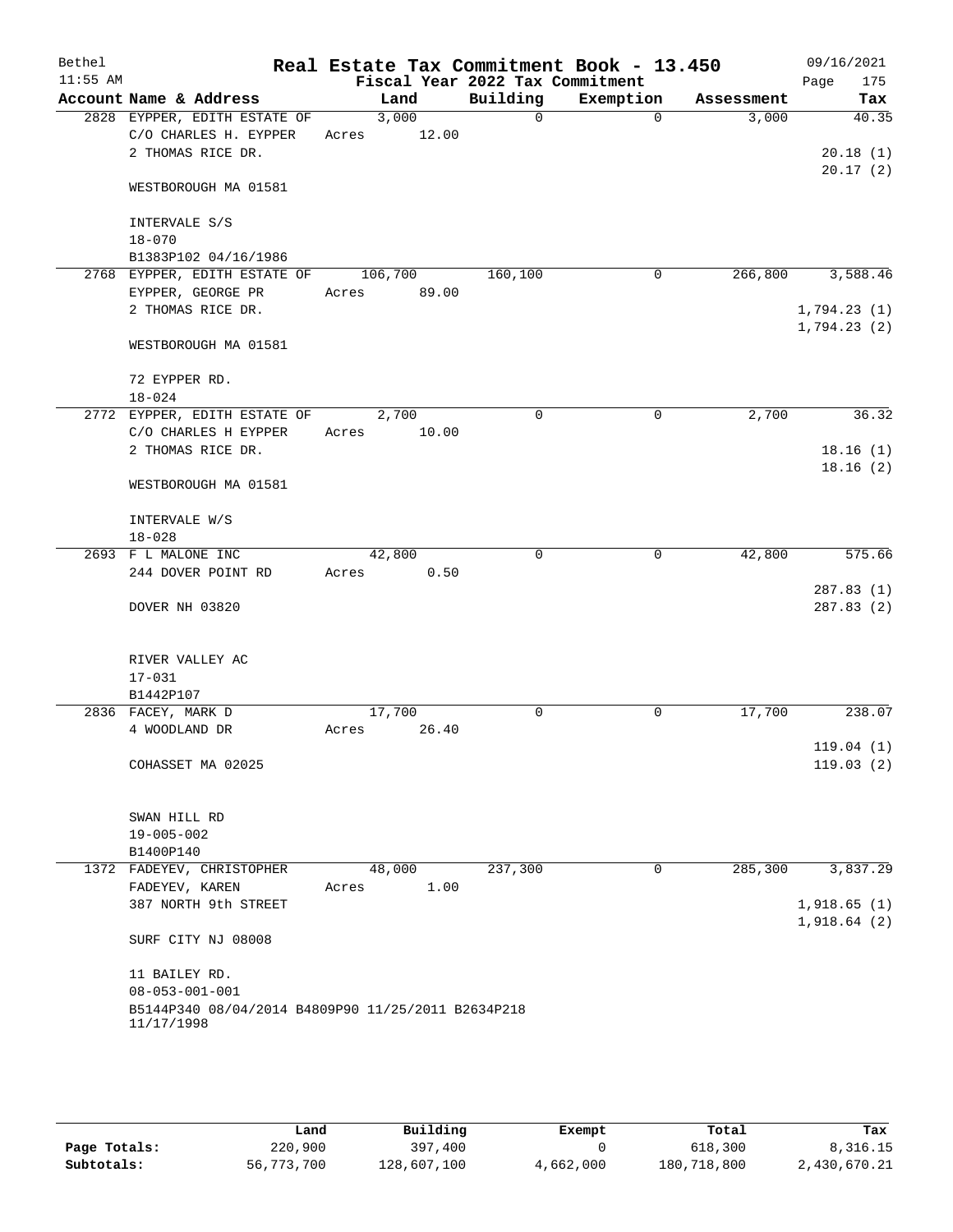| Fiscal Year 2022 Tax Commitment<br>Account Name & Address<br>Building<br>Land<br>Exemption<br>Assessment<br>33,600<br>101, 200<br>3534 FALL, ADAM<br>$\mathbf 0$<br>134,800<br>1,813.06<br>FALL, TALBOT<br>25 WILLOW ROAD<br>906.53(1)<br>906.53(2)<br>MARBLEHEAD MA 01945<br>135 VERNON ST.<br>$26 - 076 - 001 - 01D$<br>B5407P312 05/11/2018 B5277P305 04/19/2016 B4726P113<br>06/10/2011 B4540P1 12/17/2009 B2892P335 12/08/2000<br>$\Omega$<br>497 FAMILY DOLLAR, INC<br>122,300<br>460,800<br>583,100<br>7,842.70<br>P.O. BOX 59365<br>1.10<br>Acres<br>3,921.35(1)<br>SCHAUMBURG IL 60159<br>3,921.35(2)<br>0365<br><b>36 MAYVILLE ROAD</b><br>$25 - 248$<br>B5215P12 03/27/2015<br>336 FARNUM, DAVID P<br>31,500<br>54,800<br>61,300<br>25,000<br>FARNUM, SANDRA<br>0.91<br>Acres<br>01 Homestead (HM)<br>923 ROUTE 232<br>BRYANT POND ME 04219<br>923 ROUTE 232<br>$05 - 042$<br>B711P296<br>31,500<br>127,600<br>134,100<br>337 FARNUM, MARK<br>25,000<br>0.91<br>FARNUM, SONDRA<br>Acres<br>01 Homestead (HM)<br>915 RT. 232<br>BRYANT POND ME 04219<br>915 ROUTE 232<br>$05 - 042 - 001$<br>B711P296<br>45,500<br>13,500<br>59,000<br>377<br>FARRELL, ELKE<br>0<br>FARRELL, BRIAN<br>5.10<br>Acres<br>PO BOX 917<br>WEST TISBURY MA 02575<br>0917<br>56 PINE BLUFF RD.<br>$06 - 016 - 006$<br>B5234P136 07/27/2015 B3134P176 08/21/2003<br>30,000<br>98,200<br>3678 FARREN, RICHARD L<br>99,200<br>31,000<br>1,320.79<br>0.79<br>FARREN, KATHY JO<br>01 Homestead (HM)<br>Acres<br>PO BOX 13<br>12 WW2 Vet Res<br>660.40(1)<br>660.39(2)<br>W BETHEL ME 04286<br>728 WEST BETHEL RD.<br>$28 - 021$<br>B1247P26 02/13/1984<br>Building<br>Land<br>Exempt<br>Total<br>Page Totals:<br>294,400<br>857,100<br>81,000<br>1,070,500<br>Subtotals:<br>57,068,100<br>129,464,200<br>4,743,000<br>181,789,300 | Bethel     |  |  | Real Estate Tax Commitment Book - 13.450 | 09/16/2021   |
|-----------------------------------------------------------------------------------------------------------------------------------------------------------------------------------------------------------------------------------------------------------------------------------------------------------------------------------------------------------------------------------------------------------------------------------------------------------------------------------------------------------------------------------------------------------------------------------------------------------------------------------------------------------------------------------------------------------------------------------------------------------------------------------------------------------------------------------------------------------------------------------------------------------------------------------------------------------------------------------------------------------------------------------------------------------------------------------------------------------------------------------------------------------------------------------------------------------------------------------------------------------------------------------------------------------------------------------------------------------------------------------------------------------------------------------------------------------------------------------------------------------------------------------------------------------------------------------------------------------------------------------------------------------------------------------------------------------------------------------------------------------------------------------------------------------------|------------|--|--|------------------------------------------|--------------|
|                                                                                                                                                                                                                                                                                                                                                                                                                                                                                                                                                                                                                                                                                                                                                                                                                                                                                                                                                                                                                                                                                                                                                                                                                                                                                                                                                                                                                                                                                                                                                                                                                                                                                                                                                                                                                 | $11:55$ AM |  |  |                                          | Page<br>176  |
|                                                                                                                                                                                                                                                                                                                                                                                                                                                                                                                                                                                                                                                                                                                                                                                                                                                                                                                                                                                                                                                                                                                                                                                                                                                                                                                                                                                                                                                                                                                                                                                                                                                                                                                                                                                                                 |            |  |  |                                          | Tax          |
|                                                                                                                                                                                                                                                                                                                                                                                                                                                                                                                                                                                                                                                                                                                                                                                                                                                                                                                                                                                                                                                                                                                                                                                                                                                                                                                                                                                                                                                                                                                                                                                                                                                                                                                                                                                                                 |            |  |  |                                          |              |
|                                                                                                                                                                                                                                                                                                                                                                                                                                                                                                                                                                                                                                                                                                                                                                                                                                                                                                                                                                                                                                                                                                                                                                                                                                                                                                                                                                                                                                                                                                                                                                                                                                                                                                                                                                                                                 |            |  |  |                                          |              |
|                                                                                                                                                                                                                                                                                                                                                                                                                                                                                                                                                                                                                                                                                                                                                                                                                                                                                                                                                                                                                                                                                                                                                                                                                                                                                                                                                                                                                                                                                                                                                                                                                                                                                                                                                                                                                 |            |  |  |                                          |              |
|                                                                                                                                                                                                                                                                                                                                                                                                                                                                                                                                                                                                                                                                                                                                                                                                                                                                                                                                                                                                                                                                                                                                                                                                                                                                                                                                                                                                                                                                                                                                                                                                                                                                                                                                                                                                                 |            |  |  |                                          |              |
|                                                                                                                                                                                                                                                                                                                                                                                                                                                                                                                                                                                                                                                                                                                                                                                                                                                                                                                                                                                                                                                                                                                                                                                                                                                                                                                                                                                                                                                                                                                                                                                                                                                                                                                                                                                                                 |            |  |  |                                          |              |
|                                                                                                                                                                                                                                                                                                                                                                                                                                                                                                                                                                                                                                                                                                                                                                                                                                                                                                                                                                                                                                                                                                                                                                                                                                                                                                                                                                                                                                                                                                                                                                                                                                                                                                                                                                                                                 |            |  |  |                                          |              |
|                                                                                                                                                                                                                                                                                                                                                                                                                                                                                                                                                                                                                                                                                                                                                                                                                                                                                                                                                                                                                                                                                                                                                                                                                                                                                                                                                                                                                                                                                                                                                                                                                                                                                                                                                                                                                 |            |  |  |                                          |              |
|                                                                                                                                                                                                                                                                                                                                                                                                                                                                                                                                                                                                                                                                                                                                                                                                                                                                                                                                                                                                                                                                                                                                                                                                                                                                                                                                                                                                                                                                                                                                                                                                                                                                                                                                                                                                                 |            |  |  |                                          |              |
|                                                                                                                                                                                                                                                                                                                                                                                                                                                                                                                                                                                                                                                                                                                                                                                                                                                                                                                                                                                                                                                                                                                                                                                                                                                                                                                                                                                                                                                                                                                                                                                                                                                                                                                                                                                                                 |            |  |  |                                          |              |
|                                                                                                                                                                                                                                                                                                                                                                                                                                                                                                                                                                                                                                                                                                                                                                                                                                                                                                                                                                                                                                                                                                                                                                                                                                                                                                                                                                                                                                                                                                                                                                                                                                                                                                                                                                                                                 |            |  |  |                                          |              |
|                                                                                                                                                                                                                                                                                                                                                                                                                                                                                                                                                                                                                                                                                                                                                                                                                                                                                                                                                                                                                                                                                                                                                                                                                                                                                                                                                                                                                                                                                                                                                                                                                                                                                                                                                                                                                 |            |  |  |                                          |              |
|                                                                                                                                                                                                                                                                                                                                                                                                                                                                                                                                                                                                                                                                                                                                                                                                                                                                                                                                                                                                                                                                                                                                                                                                                                                                                                                                                                                                                                                                                                                                                                                                                                                                                                                                                                                                                 |            |  |  |                                          |              |
|                                                                                                                                                                                                                                                                                                                                                                                                                                                                                                                                                                                                                                                                                                                                                                                                                                                                                                                                                                                                                                                                                                                                                                                                                                                                                                                                                                                                                                                                                                                                                                                                                                                                                                                                                                                                                 |            |  |  |                                          |              |
|                                                                                                                                                                                                                                                                                                                                                                                                                                                                                                                                                                                                                                                                                                                                                                                                                                                                                                                                                                                                                                                                                                                                                                                                                                                                                                                                                                                                                                                                                                                                                                                                                                                                                                                                                                                                                 |            |  |  |                                          |              |
|                                                                                                                                                                                                                                                                                                                                                                                                                                                                                                                                                                                                                                                                                                                                                                                                                                                                                                                                                                                                                                                                                                                                                                                                                                                                                                                                                                                                                                                                                                                                                                                                                                                                                                                                                                                                                 |            |  |  |                                          |              |
|                                                                                                                                                                                                                                                                                                                                                                                                                                                                                                                                                                                                                                                                                                                                                                                                                                                                                                                                                                                                                                                                                                                                                                                                                                                                                                                                                                                                                                                                                                                                                                                                                                                                                                                                                                                                                 |            |  |  |                                          |              |
|                                                                                                                                                                                                                                                                                                                                                                                                                                                                                                                                                                                                                                                                                                                                                                                                                                                                                                                                                                                                                                                                                                                                                                                                                                                                                                                                                                                                                                                                                                                                                                                                                                                                                                                                                                                                                 |            |  |  |                                          |              |
|                                                                                                                                                                                                                                                                                                                                                                                                                                                                                                                                                                                                                                                                                                                                                                                                                                                                                                                                                                                                                                                                                                                                                                                                                                                                                                                                                                                                                                                                                                                                                                                                                                                                                                                                                                                                                 |            |  |  |                                          |              |
|                                                                                                                                                                                                                                                                                                                                                                                                                                                                                                                                                                                                                                                                                                                                                                                                                                                                                                                                                                                                                                                                                                                                                                                                                                                                                                                                                                                                                                                                                                                                                                                                                                                                                                                                                                                                                 |            |  |  |                                          |              |
|                                                                                                                                                                                                                                                                                                                                                                                                                                                                                                                                                                                                                                                                                                                                                                                                                                                                                                                                                                                                                                                                                                                                                                                                                                                                                                                                                                                                                                                                                                                                                                                                                                                                                                                                                                                                                 |            |  |  |                                          | 824.49       |
|                                                                                                                                                                                                                                                                                                                                                                                                                                                                                                                                                                                                                                                                                                                                                                                                                                                                                                                                                                                                                                                                                                                                                                                                                                                                                                                                                                                                                                                                                                                                                                                                                                                                                                                                                                                                                 |            |  |  |                                          |              |
|                                                                                                                                                                                                                                                                                                                                                                                                                                                                                                                                                                                                                                                                                                                                                                                                                                                                                                                                                                                                                                                                                                                                                                                                                                                                                                                                                                                                                                                                                                                                                                                                                                                                                                                                                                                                                 |            |  |  |                                          | 412.25(1)    |
|                                                                                                                                                                                                                                                                                                                                                                                                                                                                                                                                                                                                                                                                                                                                                                                                                                                                                                                                                                                                                                                                                                                                                                                                                                                                                                                                                                                                                                                                                                                                                                                                                                                                                                                                                                                                                 |            |  |  |                                          | 412.24(2)    |
|                                                                                                                                                                                                                                                                                                                                                                                                                                                                                                                                                                                                                                                                                                                                                                                                                                                                                                                                                                                                                                                                                                                                                                                                                                                                                                                                                                                                                                                                                                                                                                                                                                                                                                                                                                                                                 |            |  |  |                                          |              |
|                                                                                                                                                                                                                                                                                                                                                                                                                                                                                                                                                                                                                                                                                                                                                                                                                                                                                                                                                                                                                                                                                                                                                                                                                                                                                                                                                                                                                                                                                                                                                                                                                                                                                                                                                                                                                 |            |  |  |                                          |              |
|                                                                                                                                                                                                                                                                                                                                                                                                                                                                                                                                                                                                                                                                                                                                                                                                                                                                                                                                                                                                                                                                                                                                                                                                                                                                                                                                                                                                                                                                                                                                                                                                                                                                                                                                                                                                                 |            |  |  |                                          |              |
|                                                                                                                                                                                                                                                                                                                                                                                                                                                                                                                                                                                                                                                                                                                                                                                                                                                                                                                                                                                                                                                                                                                                                                                                                                                                                                                                                                                                                                                                                                                                                                                                                                                                                                                                                                                                                 |            |  |  |                                          |              |
|                                                                                                                                                                                                                                                                                                                                                                                                                                                                                                                                                                                                                                                                                                                                                                                                                                                                                                                                                                                                                                                                                                                                                                                                                                                                                                                                                                                                                                                                                                                                                                                                                                                                                                                                                                                                                 |            |  |  |                                          |              |
|                                                                                                                                                                                                                                                                                                                                                                                                                                                                                                                                                                                                                                                                                                                                                                                                                                                                                                                                                                                                                                                                                                                                                                                                                                                                                                                                                                                                                                                                                                                                                                                                                                                                                                                                                                                                                 |            |  |  |                                          | 1,803.65     |
|                                                                                                                                                                                                                                                                                                                                                                                                                                                                                                                                                                                                                                                                                                                                                                                                                                                                                                                                                                                                                                                                                                                                                                                                                                                                                                                                                                                                                                                                                                                                                                                                                                                                                                                                                                                                                 |            |  |  |                                          |              |
|                                                                                                                                                                                                                                                                                                                                                                                                                                                                                                                                                                                                                                                                                                                                                                                                                                                                                                                                                                                                                                                                                                                                                                                                                                                                                                                                                                                                                                                                                                                                                                                                                                                                                                                                                                                                                 |            |  |  |                                          | 901.83(1)    |
|                                                                                                                                                                                                                                                                                                                                                                                                                                                                                                                                                                                                                                                                                                                                                                                                                                                                                                                                                                                                                                                                                                                                                                                                                                                                                                                                                                                                                                                                                                                                                                                                                                                                                                                                                                                                                 |            |  |  |                                          | 901.82(2)    |
|                                                                                                                                                                                                                                                                                                                                                                                                                                                                                                                                                                                                                                                                                                                                                                                                                                                                                                                                                                                                                                                                                                                                                                                                                                                                                                                                                                                                                                                                                                                                                                                                                                                                                                                                                                                                                 |            |  |  |                                          |              |
|                                                                                                                                                                                                                                                                                                                                                                                                                                                                                                                                                                                                                                                                                                                                                                                                                                                                                                                                                                                                                                                                                                                                                                                                                                                                                                                                                                                                                                                                                                                                                                                                                                                                                                                                                                                                                 |            |  |  |                                          |              |
|                                                                                                                                                                                                                                                                                                                                                                                                                                                                                                                                                                                                                                                                                                                                                                                                                                                                                                                                                                                                                                                                                                                                                                                                                                                                                                                                                                                                                                                                                                                                                                                                                                                                                                                                                                                                                 |            |  |  |                                          |              |
|                                                                                                                                                                                                                                                                                                                                                                                                                                                                                                                                                                                                                                                                                                                                                                                                                                                                                                                                                                                                                                                                                                                                                                                                                                                                                                                                                                                                                                                                                                                                                                                                                                                                                                                                                                                                                 |            |  |  |                                          |              |
|                                                                                                                                                                                                                                                                                                                                                                                                                                                                                                                                                                                                                                                                                                                                                                                                                                                                                                                                                                                                                                                                                                                                                                                                                                                                                                                                                                                                                                                                                                                                                                                                                                                                                                                                                                                                                 |            |  |  |                                          |              |
|                                                                                                                                                                                                                                                                                                                                                                                                                                                                                                                                                                                                                                                                                                                                                                                                                                                                                                                                                                                                                                                                                                                                                                                                                                                                                                                                                                                                                                                                                                                                                                                                                                                                                                                                                                                                                 |            |  |  |                                          | 793.55       |
|                                                                                                                                                                                                                                                                                                                                                                                                                                                                                                                                                                                                                                                                                                                                                                                                                                                                                                                                                                                                                                                                                                                                                                                                                                                                                                                                                                                                                                                                                                                                                                                                                                                                                                                                                                                                                 |            |  |  |                                          |              |
|                                                                                                                                                                                                                                                                                                                                                                                                                                                                                                                                                                                                                                                                                                                                                                                                                                                                                                                                                                                                                                                                                                                                                                                                                                                                                                                                                                                                                                                                                                                                                                                                                                                                                                                                                                                                                 |            |  |  |                                          | 396.78 (1)   |
|                                                                                                                                                                                                                                                                                                                                                                                                                                                                                                                                                                                                                                                                                                                                                                                                                                                                                                                                                                                                                                                                                                                                                                                                                                                                                                                                                                                                                                                                                                                                                                                                                                                                                                                                                                                                                 |            |  |  |                                          | 396.77 (2)   |
|                                                                                                                                                                                                                                                                                                                                                                                                                                                                                                                                                                                                                                                                                                                                                                                                                                                                                                                                                                                                                                                                                                                                                                                                                                                                                                                                                                                                                                                                                                                                                                                                                                                                                                                                                                                                                 |            |  |  |                                          |              |
|                                                                                                                                                                                                                                                                                                                                                                                                                                                                                                                                                                                                                                                                                                                                                                                                                                                                                                                                                                                                                                                                                                                                                                                                                                                                                                                                                                                                                                                                                                                                                                                                                                                                                                                                                                                                                 |            |  |  |                                          |              |
|                                                                                                                                                                                                                                                                                                                                                                                                                                                                                                                                                                                                                                                                                                                                                                                                                                                                                                                                                                                                                                                                                                                                                                                                                                                                                                                                                                                                                                                                                                                                                                                                                                                                                                                                                                                                                 |            |  |  |                                          |              |
|                                                                                                                                                                                                                                                                                                                                                                                                                                                                                                                                                                                                                                                                                                                                                                                                                                                                                                                                                                                                                                                                                                                                                                                                                                                                                                                                                                                                                                                                                                                                                                                                                                                                                                                                                                                                                 |            |  |  |                                          |              |
|                                                                                                                                                                                                                                                                                                                                                                                                                                                                                                                                                                                                                                                                                                                                                                                                                                                                                                                                                                                                                                                                                                                                                                                                                                                                                                                                                                                                                                                                                                                                                                                                                                                                                                                                                                                                                 |            |  |  |                                          |              |
|                                                                                                                                                                                                                                                                                                                                                                                                                                                                                                                                                                                                                                                                                                                                                                                                                                                                                                                                                                                                                                                                                                                                                                                                                                                                                                                                                                                                                                                                                                                                                                                                                                                                                                                                                                                                                 |            |  |  |                                          |              |
|                                                                                                                                                                                                                                                                                                                                                                                                                                                                                                                                                                                                                                                                                                                                                                                                                                                                                                                                                                                                                                                                                                                                                                                                                                                                                                                                                                                                                                                                                                                                                                                                                                                                                                                                                                                                                 |            |  |  |                                          |              |
|                                                                                                                                                                                                                                                                                                                                                                                                                                                                                                                                                                                                                                                                                                                                                                                                                                                                                                                                                                                                                                                                                                                                                                                                                                                                                                                                                                                                                                                                                                                                                                                                                                                                                                                                                                                                                 |            |  |  |                                          |              |
|                                                                                                                                                                                                                                                                                                                                                                                                                                                                                                                                                                                                                                                                                                                                                                                                                                                                                                                                                                                                                                                                                                                                                                                                                                                                                                                                                                                                                                                                                                                                                                                                                                                                                                                                                                                                                 |            |  |  |                                          |              |
|                                                                                                                                                                                                                                                                                                                                                                                                                                                                                                                                                                                                                                                                                                                                                                                                                                                                                                                                                                                                                                                                                                                                                                                                                                                                                                                                                                                                                                                                                                                                                                                                                                                                                                                                                                                                                 |            |  |  |                                          |              |
|                                                                                                                                                                                                                                                                                                                                                                                                                                                                                                                                                                                                                                                                                                                                                                                                                                                                                                                                                                                                                                                                                                                                                                                                                                                                                                                                                                                                                                                                                                                                                                                                                                                                                                                                                                                                                 |            |  |  |                                          |              |
|                                                                                                                                                                                                                                                                                                                                                                                                                                                                                                                                                                                                                                                                                                                                                                                                                                                                                                                                                                                                                                                                                                                                                                                                                                                                                                                                                                                                                                                                                                                                                                                                                                                                                                                                                                                                                 |            |  |  |                                          |              |
|                                                                                                                                                                                                                                                                                                                                                                                                                                                                                                                                                                                                                                                                                                                                                                                                                                                                                                                                                                                                                                                                                                                                                                                                                                                                                                                                                                                                                                                                                                                                                                                                                                                                                                                                                                                                                 |            |  |  |                                          |              |
|                                                                                                                                                                                                                                                                                                                                                                                                                                                                                                                                                                                                                                                                                                                                                                                                                                                                                                                                                                                                                                                                                                                                                                                                                                                                                                                                                                                                                                                                                                                                                                                                                                                                                                                                                                                                                 |            |  |  |                                          |              |
|                                                                                                                                                                                                                                                                                                                                                                                                                                                                                                                                                                                                                                                                                                                                                                                                                                                                                                                                                                                                                                                                                                                                                                                                                                                                                                                                                                                                                                                                                                                                                                                                                                                                                                                                                                                                                 |            |  |  |                                          |              |
|                                                                                                                                                                                                                                                                                                                                                                                                                                                                                                                                                                                                                                                                                                                                                                                                                                                                                                                                                                                                                                                                                                                                                                                                                                                                                                                                                                                                                                                                                                                                                                                                                                                                                                                                                                                                                 |            |  |  |                                          |              |
|                                                                                                                                                                                                                                                                                                                                                                                                                                                                                                                                                                                                                                                                                                                                                                                                                                                                                                                                                                                                                                                                                                                                                                                                                                                                                                                                                                                                                                                                                                                                                                                                                                                                                                                                                                                                                 |            |  |  |                                          | Tax          |
|                                                                                                                                                                                                                                                                                                                                                                                                                                                                                                                                                                                                                                                                                                                                                                                                                                                                                                                                                                                                                                                                                                                                                                                                                                                                                                                                                                                                                                                                                                                                                                                                                                                                                                                                                                                                                 |            |  |  |                                          | 14,398.24    |
|                                                                                                                                                                                                                                                                                                                                                                                                                                                                                                                                                                                                                                                                                                                                                                                                                                                                                                                                                                                                                                                                                                                                                                                                                                                                                                                                                                                                                                                                                                                                                                                                                                                                                                                                                                                                                 |            |  |  |                                          | 2,445,068.45 |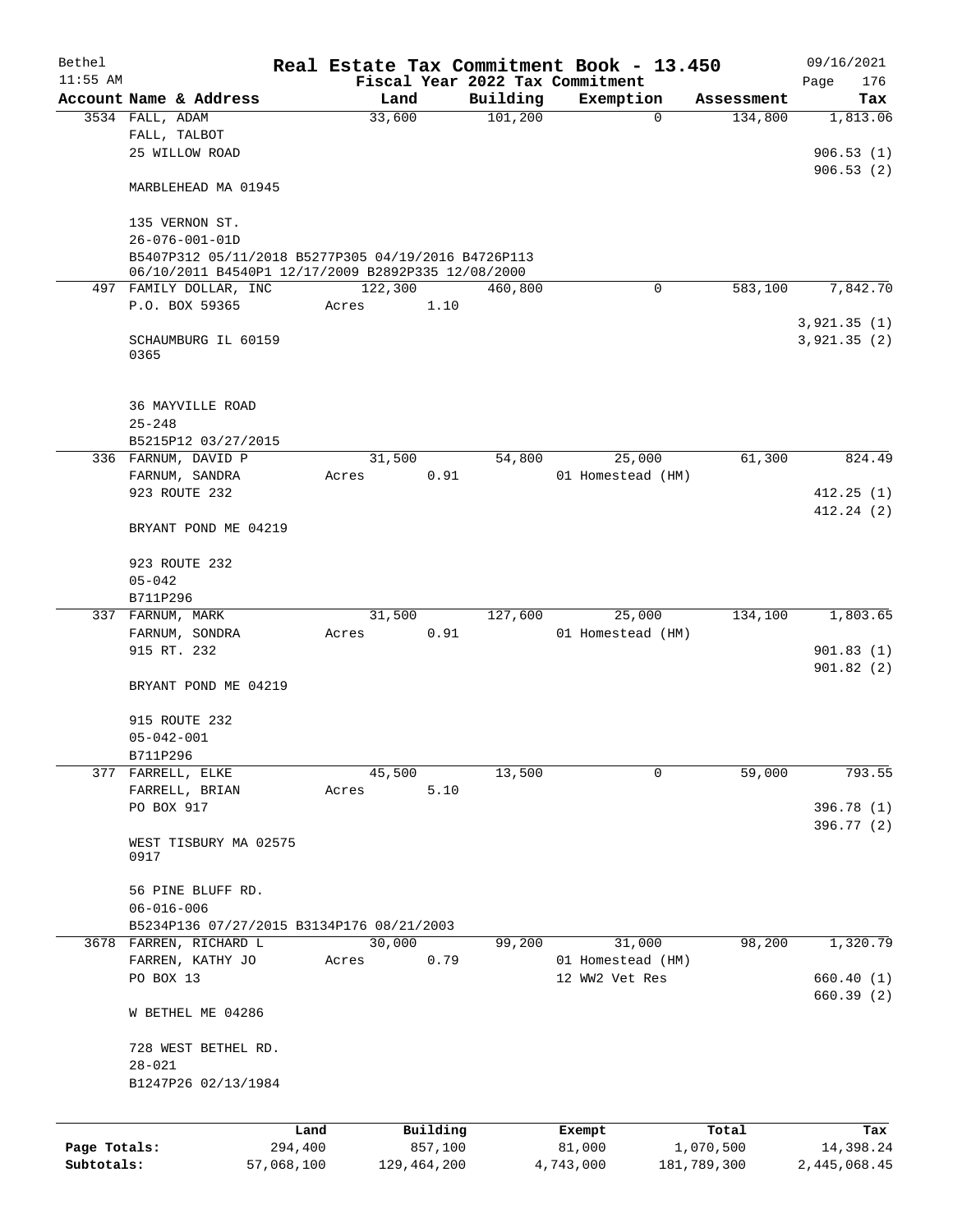| Bethel       |                                                                   |                 |             |                    | Real Estate Tax Commitment Book - 13.450 |                    | 09/16/2021             |
|--------------|-------------------------------------------------------------------|-----------------|-------------|--------------------|------------------------------------------|--------------------|------------------------|
| $11:55$ AM   |                                                                   |                 |             |                    | Fiscal Year 2022 Tax Commitment          |                    | Page<br>177            |
|              | Account Name & Address                                            | Land            |             | Building<br>69,600 | Exemption                                | Assessment         | Tax<br>1,279.10        |
|              | 274 FARRENKOPF, RICHARD R.<br>& SAMANTHA R. III                   | 25,500          |             |                    | 0                                        | 95,100             |                        |
|              | 41 RIVERDALE SOUTH                                                | Acres           | 5.27        |                    |                                          |                    |                        |
|              |                                                                   |                 |             |                    |                                          |                    | 639.55(1)              |
|              | DENNIS MA 02660                                                   |                 |             |                    |                                          |                    | 639.55(2)              |
|              | 174 MCCRILLIS BROOK RD.                                           |                 |             |                    |                                          |                    |                        |
|              | $04 - 088$                                                        |                 |             |                    |                                          |                    |                        |
|              | B5512P756 03/01/2020 B5497P215 12/12/2019 B3873P281<br>01/17/2006 |                 |             |                    |                                          |                    |                        |
|              | 3772 FEDERAL NATIONAL                                             | 26,900          |             | 183,400            | $\mathsf{O}$                             | 210,300            | 2,828.54               |
|              | MORTGAGE ASSOC<br>5600 GRANITE PARKWAY,                           |                 |             |                    |                                          |                    |                        |
|              | BLDG VII                                                          |                 |             |                    |                                          |                    |                        |
|              |                                                                   |                 |             |                    |                                          |                    | 1,414.27(1)            |
|              | PLANO TX 75024                                                    |                 |             |                    |                                          |                    | 1,414.27(2)            |
|              | 53 SUNDAY RIVER ROAD                                              |                 |             |                    |                                          |                    |                        |
|              | $18 - 005 - 006$                                                  |                 |             |                    |                                          |                    |                        |
|              | B5473P1 08/07/2019 B3899P275 03/09/2006                           |                 |             |                    |                                          |                    |                        |
|              | 353 FEENEY, PATRICK                                               | 36,200          |             | 140,300            | 25,000                                   | 151,500            | 2,037.68               |
|              | FEENEY, CHRISTY                                                   | Acres           | 4.00        |                    | 01 Homestead (HM)                        |                    |                        |
|              | 711 RTE. 232                                                      |                 |             |                    |                                          |                    | 1,018.84(1)            |
|              | BRYANT POND ME 04219                                              |                 |             |                    |                                          |                    | 1,018.84(2)            |
|              | 711 ROUTE 232                                                     |                 |             |                    |                                          |                    |                        |
|              | $05 - 055$                                                        |                 |             |                    |                                          |                    |                        |
|              | B5036P170 09/13/2013 B3112P27 05/20/2002                          |                 |             |                    |                                          |                    |                        |
|              | 4762 FEINBERG, GEORGE<br>127 HARDY RD                             | 70,800<br>Acres | 1.04        | 260,400            | 0                                        | 331,200            | 4,454.64               |
|              |                                                                   |                 |             |                    |                                          |                    | 2, 227.32(1)           |
|              | FALMOUTH ME 04105                                                 |                 |             |                    |                                          |                    | 2, 227.32 (2)          |
|              | 17 LOCKE VIEW DRIVE                                               |                 |             |                    |                                          |                    |                        |
|              | $17 - 035 - 029$                                                  |                 |             |                    |                                          |                    |                        |
|              | B4872P123 07/31/2012 B4387P339 12/24/2008                         |                 |             |                    |                                          |                    |                        |
|              | 1709 FELCH, MYLES                                                 | 43,500          |             | 94,300             | 25,000                                   | 112,800            | 1,517.16               |
|              | 489 NORTH RD                                                      | Acres           | 0.78        |                    | 01 Homestead (HM)                        |                    |                        |
|              | BETHEL ME 04217                                                   |                 |             |                    |                                          |                    | 758.58(1)<br>758.58(2) |
|              |                                                                   |                 |             |                    |                                          |                    |                        |
|              | 474 NORTH ROAD                                                    |                 |             |                    |                                          |                    |                        |
|              | $12 - 057$                                                        |                 |             |                    |                                          |                    |                        |
|              | B5410P211 05/29/2018 B5319P562 12/06/2016                         |                 |             |                    |                                          |                    |                        |
| 4698         | FENNELL, JOHN W                                                   | 87,800          |             | 289,800            | 0                                        | 377,600            | 5,078.72               |
|              | FENNELL, NANCY O'NEILL<br>FENNELL                                 | Acres           | 2.29        |                    |                                          |                    |                        |
|              | 54 GRAPE VINE RD                                                  |                 |             |                    |                                          |                    | 2,539.36(1)            |
|              | BEDFORD NH 03110                                                  |                 |             |                    |                                          |                    | 2,539.36(2)            |
|              |                                                                   |                 |             |                    |                                          |                    |                        |
|              | 103 MOUNTAIN VALLEY                                               |                 |             |                    |                                          |                    |                        |
|              | $09 - 005 - 008$                                                  |                 |             |                    |                                          |                    |                        |
|              | B3881P46 01/31/2006                                               |                 | Building    |                    |                                          |                    |                        |
| Page Totals: | Land<br>290,700                                                   |                 | 1,037,800   |                    | Exempt<br>50,000                         | Total<br>1,278,500 | Tax<br>17,195.84       |
| Subtotals:   | 57, 358, 800                                                      |                 | 130,502,000 |                    | 4,793,000                                | 183,067,800        | 2,462,264.29           |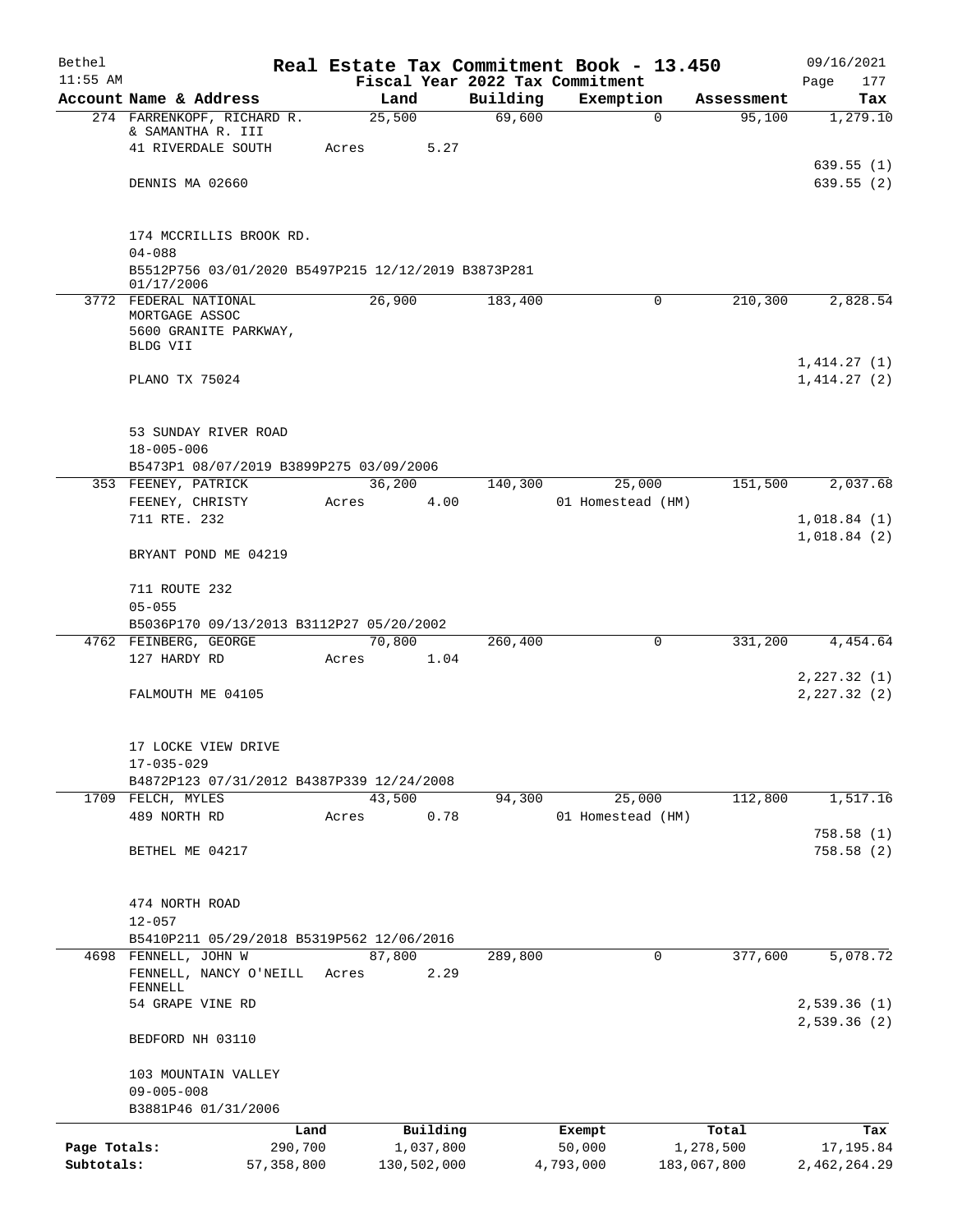| Bethel                     |                                                                                        | Real Estate Tax Commitment Book - 13.450 |                          |                                 |                |                            | 09/16/2021                  |
|----------------------------|----------------------------------------------------------------------------------------|------------------------------------------|--------------------------|---------------------------------|----------------|----------------------------|-----------------------------|
| $11:55$ AM                 |                                                                                        |                                          |                          | Fiscal Year 2022 Tax Commitment |                |                            | 178<br>Page                 |
|                            | Account Name & Address                                                                 | Land                                     |                          | Building                        | Exemption      | Assessment                 | Tax                         |
|                            | 4731 FERGUSON, DANIEL<br>FERGUSON, JANET<br>140 DEER VIEW ROAD                         | 69,200<br>Acres                          | 3.34                     | 301,900                         | $\mathbf 0$    | 371,100                    | 4,991.30<br>2,495.65(1)     |
|                            | BETHEL ME 04217                                                                        |                                          |                          |                                 |                |                            | 2,495.65(2)                 |
|                            | 140 DEER VIEW ROAD<br>$12 - 073 - 014$                                                 |                                          |                          |                                 |                |                            |                             |
|                            | B5398P131 03/20/2018 B5039P22 09/19/2013 B4814P77<br>02/14/2012 B3675P266 02/22/2005   |                                          |                          |                                 |                |                            |                             |
|                            | 3660 FERLAND, LINDA J.                                                                 | 24,900                                   |                          | 0                               | $\mathbf 0$    | 24,900                     | 334.91                      |
|                            | 6 CLIFF DRIVE                                                                          | Acres                                    | 0.75                     |                                 |                |                            | 167.46(1)                   |
|                            | ASSONET MA 02702                                                                       |                                          |                          |                                 |                |                            | 167.45(2)                   |
|                            | MOUNTAIN VIEW CIRCLE<br>$28 - 004$                                                     |                                          |                          |                                 |                |                            |                             |
|                            | B5535P410 07/21/2020 B2766P244 11/15/1999                                              |                                          |                          |                                 |                |                            |                             |
|                            | 3673 FERLAND, PAUL J                                                                   | 33,500                                   |                          | 118,600                         | 0              | 152,100                    | 2,045.75                    |
|                            | P.O. BOX 6262                                                                          | Acres                                    | 0.69                     |                                 |                |                            |                             |
|                            |                                                                                        |                                          |                          |                                 |                |                            | 1,022.88(1)                 |
|                            | FALL RIVER MA 02724                                                                    |                                          |                          |                                 |                |                            | 1,022.87(2)                 |
|                            | 29 MOUNTAIN VIEW CIRCLE<br>$28 - 017$                                                  |                                          |                          |                                 |                |                            |                             |
|                            | B4455P88 06/12/2009 B4448P127 05/29/2009 B3966P237<br>06/29/2006                       |                                          |                          |                                 |                |                            |                             |
|                            | 1098 FERREIRA, DENNIS<br>FERREIRA, YVONNE                                              | 33,600                                   |                          | 138,900                         | 0              | 172,500                    | 2,320.13                    |
|                            | 734 ADAMS STREET                                                                       |                                          |                          |                                 |                |                            | 1,160.07(1)<br>1,160.06(2)  |
|                            | HOLLISTON MA 01746                                                                     |                                          |                          |                                 |                |                            |                             |
|                            | 74 FAIRWAY ROAD                                                                        |                                          |                          |                                 |                |                            |                             |
|                            | $07 - 028 - 566$                                                                       |                                          |                          |                                 |                |                            |                             |
|                            | B3670P2 02/02/2005                                                                     |                                          |                          |                                 |                |                            |                             |
|                            | 3758 FERRO, MICHAEL A                                                                  | 60,200                                   |                          | 137,000                         | $\mathbf 0$    | 197,200                    | 2,652.34                    |
|                            | 101 WALLACE STREET #3                                                                  | Acres                                    | 23.00                    |                                 |                |                            | 1,326.17(1)                 |
|                            | MALDEN MA 02148                                                                        |                                          |                          |                                 |                |                            | 1,326.17(2)                 |
|                            |                                                                                        |                                          |                          |                                 |                |                            |                             |
|                            | 197 INTERVALE RD                                                                       |                                          |                          |                                 |                |                            |                             |
|                            | $13 - 015 - 001$                                                                       |                                          |                          |                                 |                |                            |                             |
|                            | B5258P419 12/14/2015 B3216P61<br>11 FICHERA, DOUGLAS M. &                              |                                          |                          | 173,100                         | 0              | 238,700                    |                             |
|                            | ELIZABETH I.                                                                           | 65,600                                   |                          |                                 |                |                            | 3,210.52                    |
|                            | PO BOX 12                                                                              | Acres                                    | 29.00                    |                                 |                |                            |                             |
|                            |                                                                                        |                                          |                          |                                 |                |                            | 1,605.26(1)                 |
|                            | BARTLETT NH 03846                                                                      |                                          |                          |                                 |                |                            | 1,605.26(2)                 |
|                            | 471 FLAT RD                                                                            |                                          |                          |                                 |                |                            |                             |
|                            | $01 - 009$                                                                             |                                          |                          |                                 |                |                            |                             |
|                            | B5547P508 09/10/2020 B5272P128 03/15/2016 B5066P262<br>11/25/2013 B4497P102 09/16/2009 |                                          |                          |                                 |                |                            |                             |
|                            |                                                                                        | Land                                     | Building                 |                                 | Exempt         | Total                      | Tax                         |
| Page Totals:<br>Subtotals: | 57,645,800                                                                             | 287,000                                  | 869,500<br>131, 371, 500 |                                 | 0<br>4,793,000 | 1,156,500<br>184, 224, 300 | 15,554.95<br>2, 477, 819.24 |
|                            |                                                                                        |                                          |                          |                                 |                |                            |                             |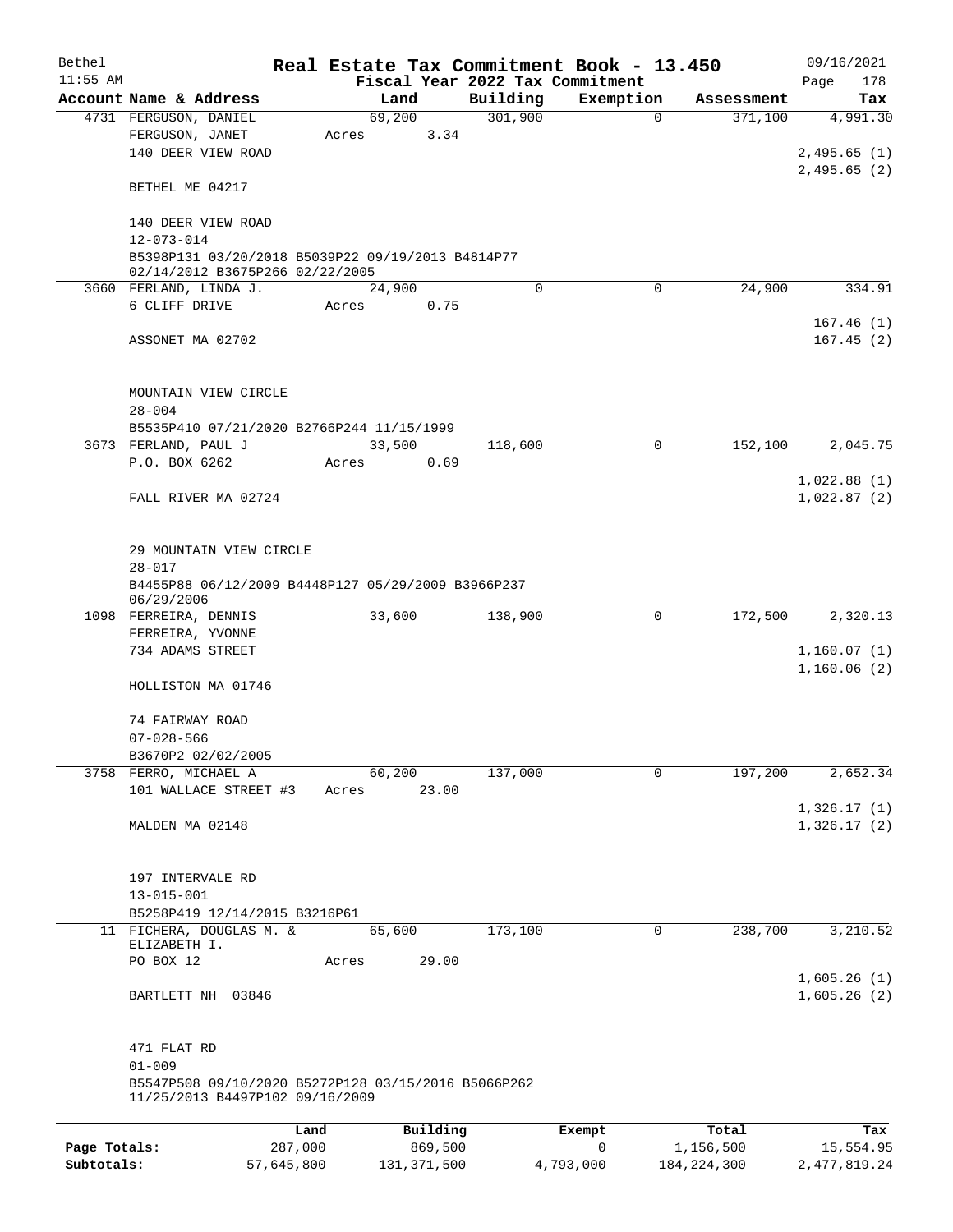| Bethel       |                                                          |         |               |          | Real Estate Tax Commitment Book - 13.450 |               | 09/16/2021   |
|--------------|----------------------------------------------------------|---------|---------------|----------|------------------------------------------|---------------|--------------|
| $11:55$ AM   |                                                          |         |               |          | Fiscal Year 2022 Tax Commitment          |               | Page<br>179  |
|              | Account Name & Address                                   |         | Land          | Building | Exemption                                | Assessment    | Tax          |
|              | 2467 FILES, GREGORY W                                    |         | 38,400        | 132,900  | $\mathbf 0$                              | 171,300       | 2,303.99     |
|              | FILES, COLLEEN A                                         | Acres   | 1.00          |          |                                          |               |              |
|              | 75 WOODLAND RD                                           |         |               |          |                                          |               | 1,152.00(1)  |
|              |                                                          |         |               |          |                                          |               | 1, 151.99(2) |
|              | WINDHAM ME 04062                                         |         |               |          |                                          |               |              |
|              | 25 TERRACE ROAD                                          |         |               |          |                                          |               |              |
|              | $14 - 002 - 002$                                         |         |               |          |                                          |               |              |
|              | B3459P192 09/29/2003 B1719P178                           |         |               |          |                                          |               |              |
|              | 3452 FINLEY, T KEVIN                                     |         | 77,500        | 151,300  | 25,000                                   | 203,800       | 2,741.11     |
|              | 55 PARADISE RD.                                          | Acres   | 0.57          |          | 01 Homestead (HM)                        |               |              |
|              |                                                          |         |               |          |                                          |               | 1,370.56(1)  |
|              | BETHEL ME 04217                                          |         |               |          |                                          |               | 1,370.55(2)  |
|              |                                                          |         |               |          |                                          |               |              |
|              |                                                          |         |               |          |                                          |               |              |
|              | 55 PARADISE RD.                                          |         |               |          |                                          |               |              |
|              | $26 - 011$                                               |         |               |          |                                          |               |              |
|              | B5159P23 09/12/2014 B2271P203 11/01/1995 B1025P3         |         |               |          |                                          |               |              |
|              | 03/01/1979                                               |         |               |          |                                          |               |              |
|              | 2716 FIORE, MICHAEL J                                    |         | 71,500        | 245,200  | 0                                        | 316,700       | 4,259.62     |
|              | FIORE, KATHLEEN ROYAL                                    | Acres   | 1.17          |          |                                          |               |              |
|              | 210 SOUTH ST, UNIT 3-2                                   |         |               |          |                                          |               | 2,129.81(1)  |
|              |                                                          |         |               |          |                                          |               | 2,129.81(2)  |
|              | BOSTON MA 02111                                          |         |               |          |                                          |               |              |
|              | 10 MEGAN'S WAY                                           |         |               |          |                                          |               |              |
|              | $17 - 035 - 004$                                         |         |               |          |                                          |               |              |
|              | B4593P254 06/02/2010 B3804P259 09/26/2005                |         |               |          |                                          |               |              |
|              | 3155 FIORENTINI, REGINA L                                |         | 16,800        | 50,600   | 0                                        | 67,400        | 906.53       |
|              | PO BOX 625                                               |         |               |          |                                          |               |              |
|              |                                                          |         |               |          |                                          |               | 453.27 (1)   |
|              | BETHEL ME 04217                                          |         |               |          |                                          |               | 453.26(2)    |
|              |                                                          |         |               |          |                                          |               |              |
|              |                                                          |         |               |          |                                          |               |              |
|              | 15 MILL HILL                                             |         |               |          |                                          |               |              |
|              | $25 - 008 - 023$                                         |         |               |          |                                          |               |              |
|              | B5211P111 03/03/2015 B4925P117 11/28/2012 B4872P272      |         |               |          |                                          |               |              |
|              | 08/01/2012 B3860P178 12/09/2005<br>5006 FIRST COMMERCIAL |         | 60,500        | 0        | 0                                        | 60,500        | 813.73       |
|              | LENDERS INC.                                             |         |               |          |                                          |               |              |
|              | 216 THORNTON DRIVE                                       |         |               |          |                                          |               |              |
|              |                                                          |         |               |          |                                          |               | 406.87(1)    |
|              | HYANNIS MA 02601                                         |         |               |          |                                          |               | 406.86(2)    |
|              |                                                          |         |               |          |                                          |               |              |
|              |                                                          |         |               |          |                                          |               |              |
|              | CONDO SITES UNITS 5-18                                   |         |               |          |                                          |               |              |
|              | $24 - 028 - C$                                           |         |               |          |                                          |               |              |
|              | B4316P24 06/26/2008                                      |         |               |          |                                          |               |              |
|              | 4514 FISHER WOLF, LLC                                    |         | 47,600        | 212,000  | 0                                        | 259,600       | 3,491.62     |
|              | 177 BIRCH DRIVE                                          | Acres   | 0.62          |          |                                          |               |              |
|              |                                                          |         |               |          |                                          |               | 1,745.81(1)  |
|              | POLAND SPRING ME 04274                                   |         |               |          |                                          |               | 1,745.81(2)  |
|              |                                                          |         |               |          |                                          |               |              |
|              | 47 RIVER VALLEY ACRES                                    |         |               |          |                                          |               |              |
|              | $17 - 041 - 002$                                         |         |               |          |                                          |               |              |
|              | B5370P678 10/02/2017 B4449P164 06/01/2009 B3922P74       |         |               |          |                                          |               |              |
|              | 04/19/2006 B3803P213 09/21/2005                          |         |               |          |                                          |               |              |
|              |                                                          |         |               |          |                                          |               |              |
|              |                                                          | Land    | Building      |          | Exempt                                   | Total         | Tax          |
| Page Totals: |                                                          | 312,300 | 792,000       |          | 25,000                                   | 1,079,300     | 14,516.60    |
| Subtotals:   | 57,958,100                                               |         | 132, 163, 500 |          | 4,818,000                                | 185, 303, 600 | 2,492,335.84 |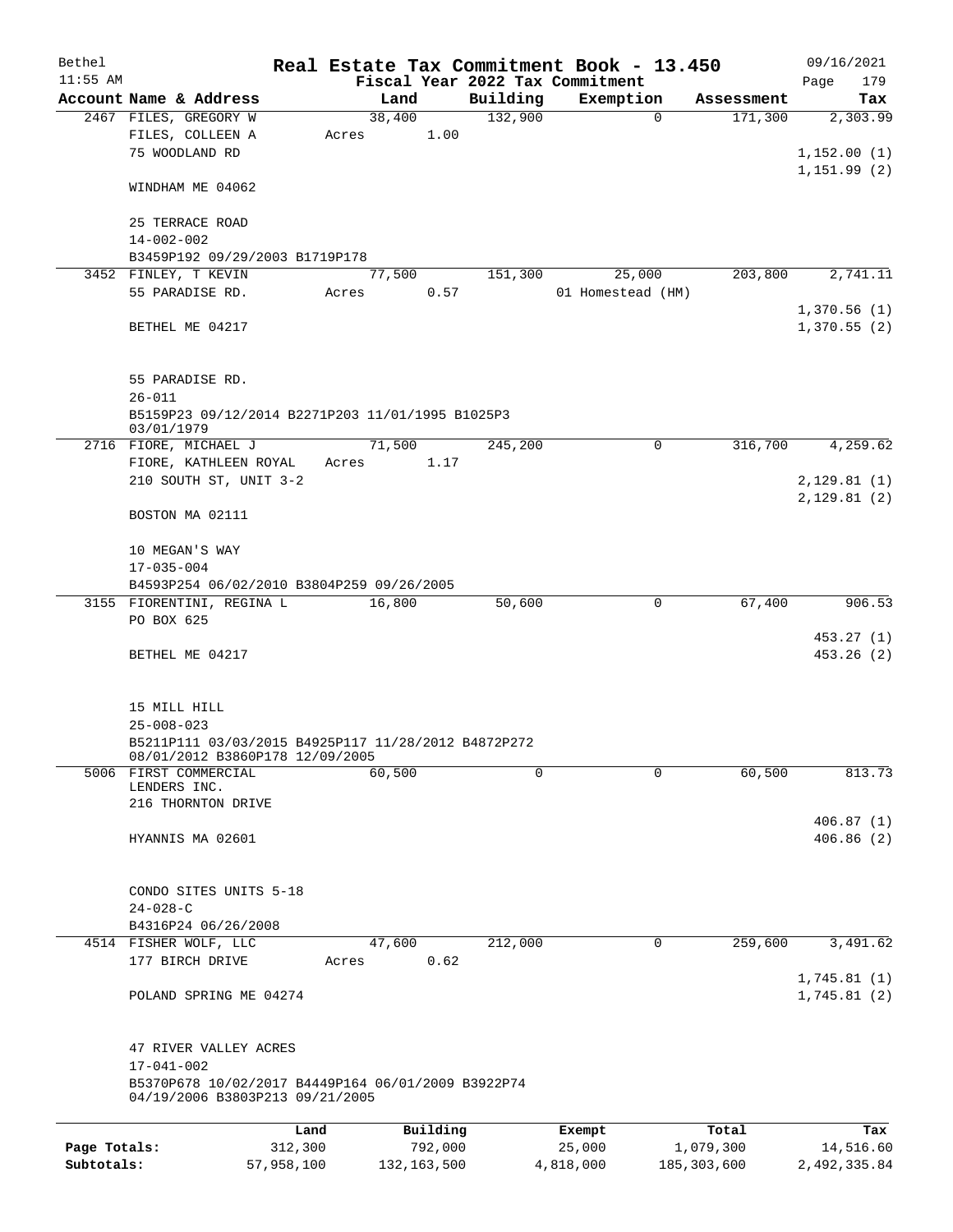| Bethel     |                                                                                       |       |        |      |                                 |  | Real Estate Tax Commitment Book - 13.450 |            | 09/16/2021  |
|------------|---------------------------------------------------------------------------------------|-------|--------|------|---------------------------------|--|------------------------------------------|------------|-------------|
| $11:55$ AM |                                                                                       |       |        |      | Fiscal Year 2022 Tax Commitment |  |                                          |            | Page<br>180 |
|            | Account Name & Address                                                                |       | Land   |      | Building                        |  | Exemption                                | Assessment | Tax         |
|            | 3505 FISHER, KURT W                                                                   |       | 79,100 |      | 180,900                         |  | 25,000                                   | 235,000    | 3,160.75    |
|            | FISHER, CATHERINE J                                                                   | Acres |        | 0.68 |                                 |  | 01 Homestead (HM)                        |            |             |
|            | 120 PARADISE RD                                                                       |       |        |      |                                 |  |                                          |            | 1,580.38(1) |
|            |                                                                                       |       |        |      |                                 |  |                                          |            | 1,580.37(2) |
|            | BETHEL ME 04217                                                                       |       |        |      |                                 |  |                                          |            |             |
|            |                                                                                       |       |        |      |                                 |  |                                          |            |             |
|            | 120 PARADISE RD.                                                                      |       |        |      |                                 |  |                                          |            |             |
|            | $26 - 062$                                                                            |       |        |      |                                 |  |                                          |            |             |
|            | B5207P204 02/09/2015 B4839P300 04/30/2012 B4708P310<br>04/08/2011 B614P117 02/23/1962 |       |        |      |                                 |  |                                          |            |             |
|            | 2854 FISKE ET. AL., BRADLEY                                                           |       | 7,500  |      | 10,300                          |  | 0                                        | 17,800     | 239.41      |
|            | FISKE, SUZANNE                                                                        | Acres |        | 7.10 |                                 |  |                                          |            |             |
|            | 351 PALISADES DRIVE N.                                                                |       |        |      |                                 |  |                                          |            | 119.71(1)   |
|            |                                                                                       |       |        |      |                                 |  |                                          |            | 119.70(2)   |
|            | SEDONA AZ 86336                                                                       |       |        |      |                                 |  |                                          |            |             |
|            |                                                                                       |       |        |      |                                 |  |                                          |            |             |
|            | INTERVALE RD.                                                                         |       |        |      |                                 |  |                                          |            |             |
|            | $19 - 014$                                                                            |       |        |      |                                 |  |                                          |            |             |
|            | B5453P441 03/04/2019                                                                  |       |        |      |                                 |  |                                          |            |             |
|            | 2873 FISKE ET. AL., BRADLEY                                                           |       | 73,700 |      | 207,200                         |  | 31,000                                   | 249,900    | 3,361.16    |
|            | THE FISKE FAMILY TRUST                                                                | Acres |        | 6.80 |                                 |  | 01 Homestead (HM)                        |            |             |
|            | 351 PALISADES DRIVE N.                                                                |       |        |      |                                 |  | 12 WW2 Vet Res                           |            | 1,680.58(1) |
|            |                                                                                       |       |        |      |                                 |  |                                          |            | 1,680.58(2) |
|            | SEDONA AZ 86336                                                                       |       |        |      |                                 |  |                                          |            |             |
|            |                                                                                       |       |        |      |                                 |  |                                          |            |             |
|            | 1472 INTERVALE RD.                                                                    |       |        |      |                                 |  |                                          |            |             |
|            | $19 - 019$                                                                            |       |        |      |                                 |  |                                          |            |             |
|            | B5453P441 03/04/2019 B2411P290 02/20/1997 B1639P201<br>03/10/1989                     |       |        |      |                                 |  |                                          |            |             |
|            | 1460 FITZMORRIS, LOUISE                                                               |       | 38,100 |      | 80,500                          |  | 25,000                                   | 93,600     | 1,258.92    |
|            | WHEATLEY, LISA M. &                                                                   | Acres |        | 2.10 |                                 |  | 01 Homestead (HM)                        |            |             |
|            | TYLER, LAURA J.                                                                       |       |        |      |                                 |  |                                          |            |             |
|            | 549 EAST BETHEL RD.                                                                   |       |        |      |                                 |  |                                          |            | 629.46(1)   |
|            |                                                                                       |       |        |      |                                 |  |                                          |            | 629.46(2)   |
|            | BETHEL ME 04217                                                                       |       |        |      |                                 |  |                                          |            |             |
|            |                                                                                       |       |        |      |                                 |  |                                          |            |             |
|            | 549 EAST BETHEL RD.                                                                   |       |        |      |                                 |  |                                          |            |             |
|            | $09 - 037$                                                                            |       |        |      |                                 |  |                                          |            |             |
|            | B4978P341 04/25/2013 B1716P160 02/28/1990 B1063P122<br>11/29/1979 B638P362 04/01/1965 |       |        |      |                                 |  |                                          |            |             |
|            | 5122 FLAT ROAD, LLC                                                                   |       | 38,800 |      | $\mathbf 0$                     |  | $\mathbf 0$                              | 38,800     | 521.86      |
|            | 101 EAST INDUSTRIAL                                                                   | Acres |        | 3.22 |                                 |  |                                          |            |             |
|            | PARK DRIVE                                                                            |       |        |      |                                 |  |                                          |            |             |
|            |                                                                                       |       |        |      |                                 |  |                                          |            | 260.93 (1)  |
|            | MANCHESTER NH 03109                                                                   |       |        |      |                                 |  |                                          |            | 260.93(2)   |
|            |                                                                                       |       |        |      |                                 |  |                                          |            |             |
|            |                                                                                       |       |        |      |                                 |  |                                          |            |             |
|            | WINTERPARK                                                                            |       |        |      |                                 |  |                                          |            |             |
|            | $01 - 010 - 020$                                                                      |       |        |      |                                 |  |                                          |            |             |
|            | B3962P119                                                                             |       |        |      |                                 |  |                                          |            |             |

|              | Land       | Building    | Exempt    | Total       | Tax          |
|--------------|------------|-------------|-----------|-------------|--------------|
| Page Totals: | 237,200    | 478,900     | 81,000    | 635,100     | 8,542.10     |
| Subtotals:   | 58,195,300 | 132,642,400 | 4,899,000 | 185,938,700 | 2,500,877.94 |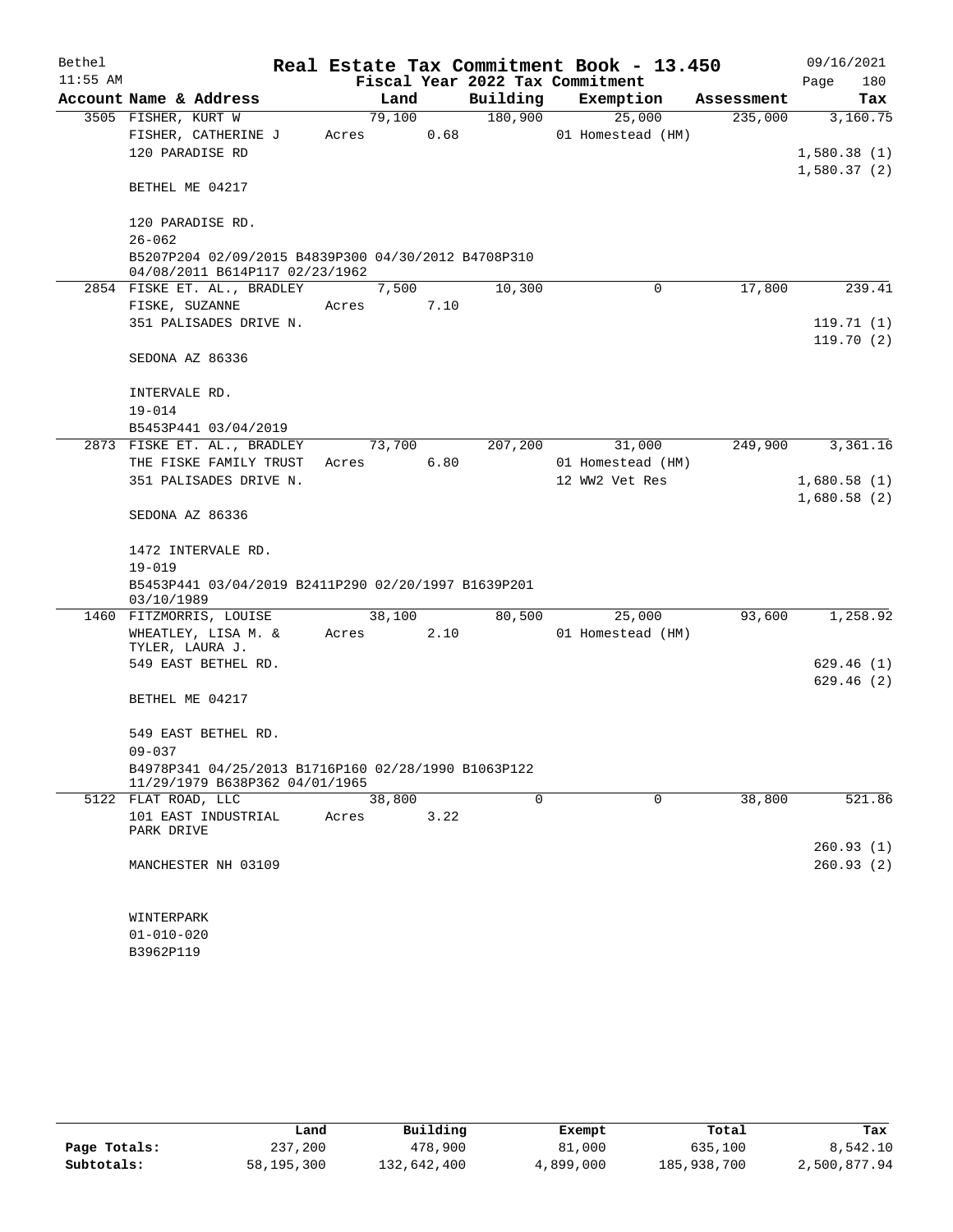| Bethel       |                                                                                                           |       |                |          | Real Estate Tax Commitment Book - 13.450 |             | 09/16/2021               |
|--------------|-----------------------------------------------------------------------------------------------------------|-------|----------------|----------|------------------------------------------|-------------|--------------------------|
| $11:55$ AM   |                                                                                                           |       |                |          | Fiscal Year 2022 Tax Commitment          |             | Page<br>181              |
|              | Account Name & Address                                                                                    |       | Land           | Building | Exemption                                | Assessment  | Tax                      |
|              | 1755 FLECK, SARAH<br>FLECK, CHARLES, JR                                                                   |       | 11,800         | 62,300   | 0                                        | 74,100      | 996.65                   |
|              | 6 ROCKAWAY STEET                                                                                          |       |                |          |                                          |             |                          |
|              |                                                                                                           |       |                |          |                                          |             | 498.33 (1)<br>498.32 (2) |
|              | PORTSMOUTH NH 03801                                                                                       |       |                |          |                                          |             |                          |
|              |                                                                                                           |       |                |          |                                          |             |                          |
|              | 31 PARK ST                                                                                                |       |                |          |                                          |             |                          |
|              | $25 - 020 - 003$                                                                                          |       |                |          |                                          |             |                          |
|              | B5549P637 09/21/2020 B4915P228 11/05/2012 B4709P208<br>04/08/2011                                         |       |                |          |                                          |             |                          |
|              | 3064 FLEMING, DAVID J                                                                                     |       | 44,200         | 264,200  | 0                                        | 308,400     | 4,147.98                 |
|              | MINOR, BRENDA C                                                                                           | Acres | 5.40           |          |                                          |             |                          |
|              | 80 NAUGUS AVE.                                                                                            |       |                |          |                                          |             | 2,073.99(1)              |
|              |                                                                                                           |       |                |          |                                          |             | 2,073.99(2)              |
|              | MARBLEHEAD MA 01945                                                                                       |       |                |          |                                          |             |                          |
|              |                                                                                                           |       |                |          |                                          |             |                          |
|              | 8 CUMMINGS RD.                                                                                            |       |                |          |                                          |             |                          |
|              | $23 - 016$                                                                                                |       |                |          |                                          |             |                          |
|              | B2433P145 05/15/1997                                                                                      |       |                |          |                                          |             |                          |
|              | 2954 FLEMING, RICHARD W                                                                                   |       | 33,600         | 115,500  | 0                                        | 149,100     | 2,005.40                 |
|              | FLEMING, PATRICIA M                                                                                       |       |                |          |                                          |             |                          |
|              | 143 CHERRY ST.                                                                                            |       |                |          |                                          |             | 1,002.70(1)              |
|              | WENHAM MA 01984                                                                                           |       |                |          |                                          |             | 1,002.70(2)              |
|              |                                                                                                           |       |                |          |                                          |             |                          |
|              | 22 CHERRY LANE                                                                                            |       |                |          |                                          |             |                          |
|              | $22 - 002 - 001 - 031$                                                                                    |       |                |          |                                          |             |                          |
|              | B5466P932 06/25/2019 B2303P166 02/22/1996                                                                 |       |                |          |                                          |             |                          |
|              | 34 FLETCHER, CRAIG                                                                                        |       | 39,700         | 98,300   | 0                                        | 138,000     | 1,856.10                 |
|              | 12 BROADVIEW LANE                                                                                         | Acres | 7.00           |          |                                          |             |                          |
|              | EAST WINDSOR CT 06088<br>9639                                                                             |       |                |          |                                          |             | 928.05(1)<br>928.05(2)   |
|              |                                                                                                           |       |                |          |                                          |             |                          |
|              | 1054 GROVER HILL RD                                                                                       |       |                |          |                                          |             |                          |
|              | $01 - 030$                                                                                                |       |                |          |                                          |             |                          |
|              | B4994P113 06/06/2013 B4918P260 11/13/2012 B4918P256<br>11/13/2012 B1193P86 02/17/1983 B659P381 05/06/1967 |       |                |          |                                          |             |                          |
|              | 5054 FLETCHER, SHARON H                                                                                   |       | 54,100         | 311,600  | 0                                        | 365,700     | 4,918.67                 |
|              | FLETCHER, GORDON W                                                                                        | Acres | 1.34           |          |                                          |             |                          |
|              | 252 WICKFORD POINT ROAD                                                                                   |       |                |          |                                          |             | 2,459.34(1)              |
|              |                                                                                                           |       |                |          |                                          |             | 2,459.33(2)              |
|              | NORTH KINGSTON RI 02852                                                                                   |       |                |          |                                          |             |                          |
|              | 26 HOMESTEAD LANE                                                                                         |       |                |          |                                          |             |                          |
|              | $18 - 060 - 030$                                                                                          |       |                |          |                                          |             |                          |
|              | B5081P323 01/13/2014 B4915P207 11/02/2012 B3568P322                                                       |       |                |          |                                          |             |                          |
|              | 08/06/2004                                                                                                |       |                | $\Omega$ | 0                                        | 46,100      | 620.04                   |
|              | 402 FLYNN, BRIAN<br>FLYNN, CARIE A                                                                        | Acres | 46,100<br>5.60 |          |                                          |             |                          |
|              | 1309 85TH CT NW STREET                                                                                    |       |                |          |                                          |             | 310.02(1)                |
|              |                                                                                                           |       |                |          |                                          |             | 310.02(2)                |
|              | BRADENTON FL 34209                                                                                        |       |                |          |                                          |             |                          |
|              | CHESTNUT KNOLL LANE                                                                                       |       |                |          |                                          |             |                          |
|              | $06 - 027 - 010$                                                                                          |       |                |          |                                          |             |                          |
|              | B1608P20                                                                                                  |       |                |          |                                          |             |                          |
|              | Land                                                                                                      |       | Building       |          | Exempt                                   | Total       | Tax                      |
| Page Totals: | 229,500                                                                                                   |       | 851,900        |          | 0                                        | 1,081,400   | 14,544.84                |
| Subtotals:   | 58, 424, 800                                                                                              |       | 133, 494, 300  |          | 4,899,000                                | 187,020,100 | 2,515,422.78             |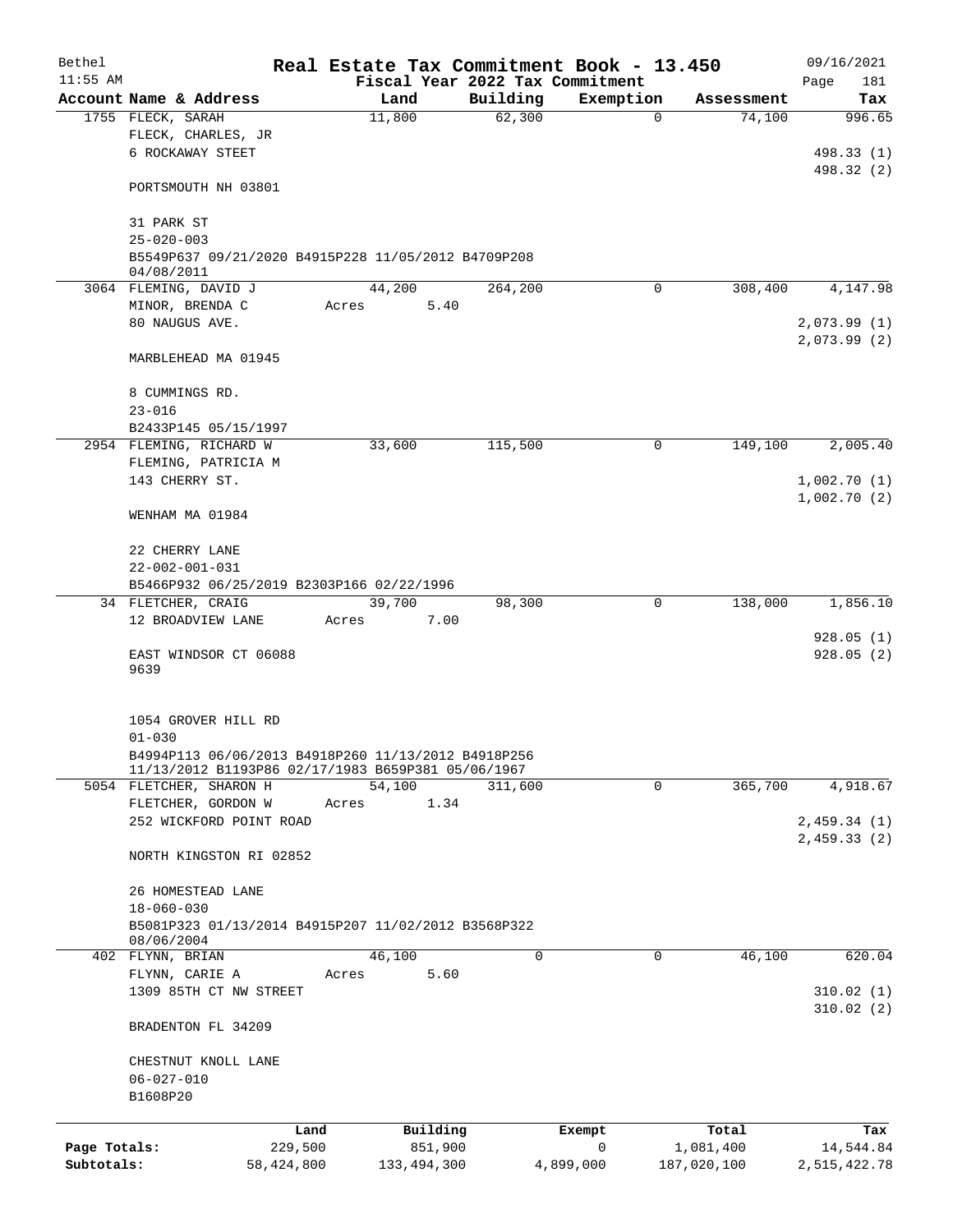| Bethel       |                                                                                       |       |                     |                                 | Real Estate Tax Commitment Book - 13.450 |                      | 09/16/2021              |
|--------------|---------------------------------------------------------------------------------------|-------|---------------------|---------------------------------|------------------------------------------|----------------------|-------------------------|
| $11:55$ AM   |                                                                                       |       |                     | Fiscal Year 2022 Tax Commitment |                                          |                      | Page<br>182             |
|              | Account Name & Address<br>4699 FOLEY, EDWARD J                                        |       | Land<br>72,600      | Building<br>$\mathbf 0$         | Exemption<br>$\Omega$                    | Assessment<br>72,600 | Tax<br>976.47           |
|              | FOLEY, KAREN NADINA<br>6 RAYS CIRCLE                                                  | Acres | 1.09                |                                 |                                          |                      | 488.24 (1)              |
|              | SCARBOROUGH ME 04074                                                                  |       |                     |                                 |                                          |                      | 488.23 (2)              |
|              | MOUNTAIN VALLEY<br>$09 - 005 - 009$                                                   |       |                     |                                 |                                          |                      |                         |
|              | B3820P215 10/13/2005                                                                  |       |                     |                                 |                                          |                      |                         |
|              | 96 FOLEY, KATHERINE<br>PARSONS, PETER MICHAEL<br>PO BOX 171                           | Acres | 36,000<br>2.10      | 112,700                         | 0                                        | 148,700              | 2,000.02<br>1,000.01(1) |
|              | BETHEL ME 04217                                                                       |       |                     |                                 |                                          |                      | 1,000.01(2)             |
|              | 46 BAKER RD.<br>$02 - 017$                                                            |       |                     |                                 |                                          |                      |                         |
|              | B4891P338 09/11/2012 B4715P245 05/06/2011 B4272P167<br>03/14/2008 B1017P88 12/12/1978 |       |                     |                                 |                                          |                      |                         |
|              | 1416 FOLSOM STREET, LLC                                                               |       | 39,400              | $\mathbf 0$                     | 0                                        | 39,400               | 529.93                  |
|              | PO BOX 505<br>BETHEL ME 04217                                                         | Acres | 19.00               |                                 |                                          |                      | 264.97(1)<br>264.96(2)  |
|              | TAYLOR SMITH RD<br>$09 - 002$                                                         |       |                     |                                 |                                          |                      |                         |
|              | B5521P837 05/19/2020 B4134P343 05/18/2007                                             |       |                     |                                 |                                          |                      |                         |
|              | 5404 FOLSOM STREET, LLC                                                               |       | 177,700             | 323,100                         | $\mathbf 0$                              | 500,800              | 6,735.76                |
|              | PO BOX 505                                                                            | Acres | 7.40                |                                 |                                          |                      | 3,367.88(1)             |
|              | BETHEL ME 04217                                                                       |       |                     |                                 |                                          |                      | 3,367.88 (2)            |
|              | 303 MAYVILLE ROAD<br>12-076-001                                                       |       |                     |                                 |                                          |                      |                         |
|              | B5409P184 05/17/2018 B5289P84 06/23/2016<br>1544 FONG, PEGGY S                        |       | 10,800              | 51,200                          | 0                                        | 62,000               | 833.90                  |
|              | 18 ARBOR LANE                                                                         |       |                     |                                 |                                          |                      |                         |
|              | WINCHESTER MA 01890<br>1650                                                           |       |                     |                                 |                                          |                      | 416.95(1)<br>416.95(2)  |
|              | 788 WEST BETHEL RD.<br>$11 - 027 - 001 - 005$<br>B3646P249 12/17/2004                 |       |                     |                                 |                                          |                      |                         |
|              | 1549 FONG, PEGGY S                                                                    |       | 34,400              | 108,100                         | $\mathbf 0$                              | 142,500              | 1,916.63                |
|              | 18 ARBOR LN                                                                           | Acres | 2.00                |                                 |                                          |                      | 958.32 (1)              |
|              | WINCHESTER MA 01890                                                                   |       |                     |                                 |                                          |                      | 958.31(2)               |
|              | 790 WEST BETHEL RD.<br>$11 - 027 - 002$<br>B3646P277 12/17/2004                       |       |                     |                                 |                                          |                      |                         |
|              |                                                                                       |       |                     |                                 |                                          |                      |                         |
| Page Totals: | Land<br>370,900                                                                       |       | Building<br>595,100 |                                 | Exempt<br>$\mathsf{O}$                   | Total<br>966,000     | Tax<br>12,992.71        |

**Subtotals:** 58,795,700 134,089,400 4,899,000 187,986,100 2,528,415.49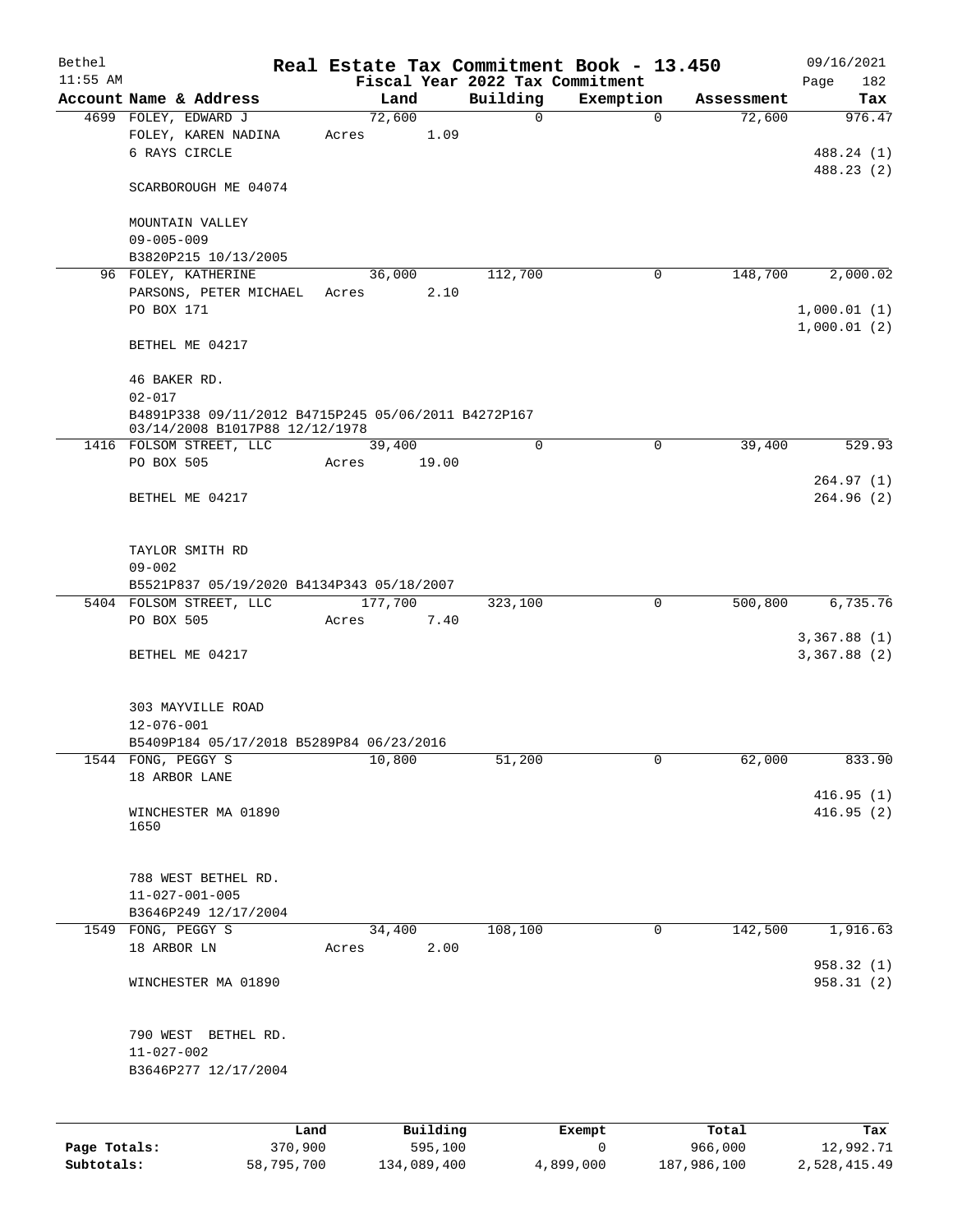| Bethel     |                        |                                                                            |       |        |      |             | Real Estate Tax Commitment Book - 13.450 |             |            | 09/16/2021               |
|------------|------------------------|----------------------------------------------------------------------------|-------|--------|------|-------------|------------------------------------------|-------------|------------|--------------------------|
| $11:55$ AM |                        |                                                                            |       |        |      |             | Fiscal Year 2022 Tax Commitment          |             |            | 183<br>Page              |
|            |                        | Account Name & Address                                                     |       | Land   |      | Building    | Exemption                                |             | Assessment | Tax                      |
|            | 1596 FONT, MIGUEL F    |                                                                            |       | 40,000 |      | 83,800      | 25,000                                   |             | 98,800     | 1,328.86                 |
|            |                        | FONT, BARBARA A                                                            | Acres |        | 1.70 |             | 01 Homestead (HM)                        |             |            |                          |
|            | 98 BARKER RD           |                                                                            |       |        |      |             |                                          |             |            | 664.43 (1)<br>664.43 (2) |
|            |                        | BETHEL ME 04217                                                            |       |        |      |             |                                          |             |            |                          |
|            | 98 BARKER RD.          |                                                                            |       |        |      |             |                                          |             |            |                          |
|            | $11 - 060 - 002$       |                                                                            |       |        |      |             |                                          |             |            |                          |
|            |                        | B5157P317 09/09/2014 B4232P93 12/03/2007 B2550P76                          |       |        |      |             |                                          |             |            |                          |
|            | TRUSTEE                | 2933 FOOTE, ROBERT M.,                                                     |       | 33,600 |      | 63,900      |                                          | 0           | 97,500     | 1,311.38                 |
|            | TRUSTEE                | FOOTE, JANET L.,                                                           |       |        |      |             |                                          |             |            |                          |
|            |                        | 9 HOMESTEAD LANE                                                           |       |        |      |             |                                          |             |            | 655.69(1)                |
|            |                        |                                                                            |       |        |      |             |                                          |             |            | 655.69(2)                |
|            |                        | ROWLEY MA 01969                                                            |       |        |      |             |                                          |             |            |                          |
|            | 9 CHERRY LANE          |                                                                            |       |        |      |             |                                          |             |            |                          |
|            | $22 - 002 - 001 - 011$ |                                                                            |       |        |      |             |                                          |             |            |                          |
|            | 06/18/2005             | B4942P192 01/11/2013 B4059P135 12/08/2006 B3752P302                        |       |        |      |             |                                          |             |            |                          |
|            |                        | 3098 FORGET DEVELOPMENT                                                    |       | 67,800 |      | $\mathbf 0$ |                                          | $\mathbf 0$ | 67,800     | 911.91                   |
|            |                        | 728 ORANGE AVENUE                                                          | Acres |        | 1.00 |             |                                          |             |            |                          |
|            |                        | LOS ALTOS CA 94022                                                         |       |        |      |             |                                          |             |            | 455.96(1)<br>455.95(2)   |
|            |                        | 142 MAYVILLE RD.                                                           |       |        |      |             |                                          |             |            |                          |
|            | $24 - 021$             |                                                                            |       |        |      |             |                                          |             |            |                          |
|            | 11/22/1995             | B5434P354 10/03/2018 B4402P34 02/10/2009 B2281P103                         |       |        |      |             |                                          |             |            |                          |
|            |                        | 3099 FORGET DEVELOPMENT                                                    |       | 8,700  |      | $\Omega$    |                                          | $\Omega$    | 8,700      | 117.02                   |
|            |                        | 728 ORANGE AVENUE                                                          | Acres |        | 8.24 |             |                                          |             |            |                          |
|            |                        | LOS ALTOS CA 94022                                                         |       |        |      |             |                                          |             |            | 58.51(1)<br>58.51(2)     |
|            |                        | 144 MAYVILLE RD.                                                           |       |        |      |             |                                          |             |            |                          |
|            | $24 - 022$             |                                                                            |       |        |      |             |                                          |             |            |                          |
|            |                        | B5434P354 10/03/2018 B4402P40 02/10/2009 B4335P327<br>08/14/2008 B2833P265 |       |        |      |             |                                          |             |            |                          |
|            |                        | 3100 FORGET DEVELOPMENT                                                    |       | 52,800 |      | $\mathbf 0$ |                                          | 0           | 52,800     | 710.16                   |
|            |                        | 728 ORANGE AVENUE                                                          | Acres |        | 0.78 |             |                                          |             |            |                          |
|            |                        | LOS ALTOS CA 94022                                                         |       |        |      |             |                                          |             |            | 355.08(1)<br>355.08(2)   |
|            | MAYVILLE RD.           |                                                                            |       |        |      |             |                                          |             |            |                          |
|            | $24 - 022 - 001$       |                                                                            |       |        |      |             |                                          |             |            |                          |
|            |                        | B5434P354 10/03/2018 B4402P40 02/10/2009 B2833P267                         |       |        |      |             |                                          |             |            |                          |

|              | Land       | Building    | Exempt    | Total         | Tax          |
|--------------|------------|-------------|-----------|---------------|--------------|
| Page Totals: | 202,900    | 147.700     | 25,000    | 325,600       | 4,379.33     |
| Subtotals:   | 58,998,600 | 134,237,100 | 4,924,000 | 188, 311, 700 | 2,532,794.82 |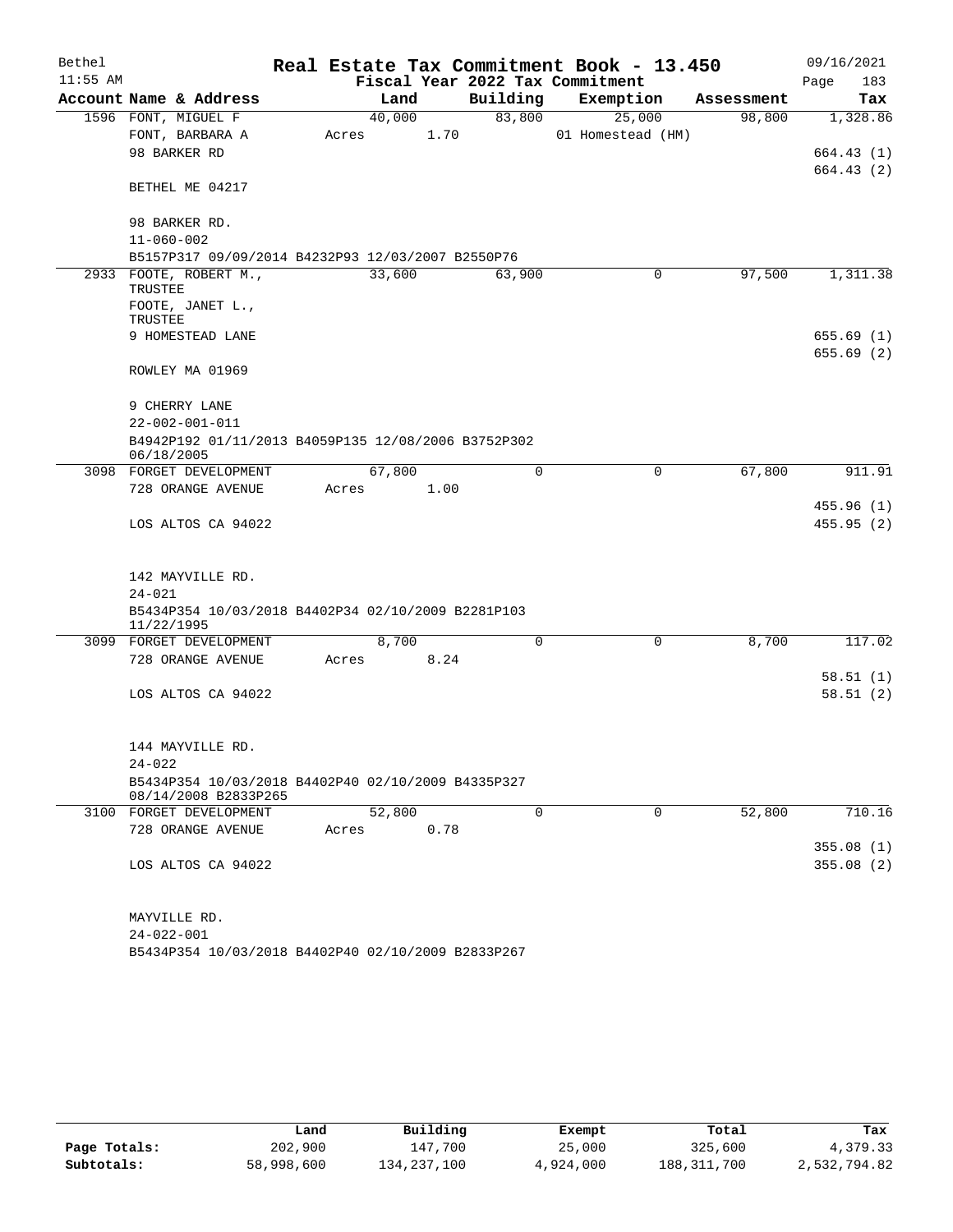| Bethel       |                                                                          |       |        |          |                                             | Real Estate Tax Commitment Book - 13.450 |                     | 09/16/2021                 |
|--------------|--------------------------------------------------------------------------|-------|--------|----------|---------------------------------------------|------------------------------------------|---------------------|----------------------------|
| $11:55$ AM   | Account Name & Address                                                   |       | Land   |          | Fiscal Year 2022 Tax Commitment<br>Building |                                          |                     | 184<br>Page                |
|              | 4522 FORGET DEVELOPMENT                                                  |       | 3,000  |          | $\mathbf 0$                                 | Exemption<br>$\Omega$                    | Assessment<br>3,000 | Tax<br>40.35               |
|              | 728 ORANGE AVENUE                                                        | Acres |        | 2.83     |                                             |                                          |                     |                            |
|              |                                                                          |       |        |          |                                             |                                          |                     | 20.18(1)                   |
|              | LOS ALTOS CA 94022                                                       |       |        |          |                                             |                                          |                     | 20.17(2)                   |
|              | AIRPORT EASEMENT                                                         |       |        |          |                                             |                                          |                     |                            |
|              | $24 - 022 - 002$<br>B5434P354 10/03/2018 B4335P3427 08/14/2008 B4335P326 |       |        |          |                                             |                                          |                     |                            |
|              | 08/14/2008 B1953P61 10/30/1992<br>5040 FORGET DEVELOPMENT                |       | 35,500 |          | $\Omega$                                    | $\Omega$                                 | 35,500              | 477.48                     |
|              | 728 ORANGE AVENUE                                                        | Acres |        | 1.32     |                                             |                                          |                     |                            |
|              | LOS ALTOS CA 94022                                                       |       |        |          |                                             |                                          |                     | 238.74(1)<br>238.74(2)     |
|              |                                                                          |       |        |          |                                             |                                          |                     |                            |
|              | $18 - 060 - 017$                                                         |       |        |          |                                             |                                          |                     |                            |
|              | B5438P51 10/22/2018 B3568P322 08/06/2004                                 |       |        |          |                                             |                                          |                     |                            |
|              | 5037 FORGET DEVELOPMENT<br>728 ORANGE AVENUE                             | Acres | 37,500 | 2.28     | $\mathbf 0$                                 | $\mathbf 0$                              | 37,500              | 504.38                     |
|              |                                                                          |       |        |          |                                             |                                          |                     | 252.19(1)                  |
|              | LOS ALTOS CA 94022                                                       |       |        |          |                                             |                                          |                     | 252.19(2)                  |
|              |                                                                          |       |        |          |                                             |                                          |                     |                            |
|              | $18 - 060 - 015$<br>B5438P51 10/22/2018 B3568P322 08/06/2004             |       |        |          |                                             |                                          |                     |                            |
|              | 5038 FORGET DEVELOPMENT                                                  |       | 36,900 |          | $\mathbf 0$                                 | $\mathbf 0$                              | 36,900              | 496.31                     |
|              | 728 ORANGE AVENUE                                                        | Acres |        | 1.93     |                                             |                                          |                     |                            |
|              |                                                                          |       |        |          |                                             |                                          |                     | 248.16(1)                  |
|              | LOS ALTOS CA 94022                                                       |       |        |          |                                             |                                          |                     | 248.15(2)                  |
|              | $18 - 060 - 016$                                                         |       |        |          |                                             |                                          |                     |                            |
|              | B5438P51 10/22/2018 B3568P322 08/06/2004                                 |       |        |          |                                             |                                          |                     |                            |
|              | 5160 FORGET DEVELOPMENT, LLC                                             |       | 34,500 |          | 0                                           | 0                                        | 34,500              | 464.03                     |
|              | 728 ORANGE AVE                                                           | Acres |        | 1.30     |                                             |                                          |                     |                            |
|              | LOS ALTOS CA 94002 3948                                                  |       |        |          |                                             |                                          |                     | 232.02(1)<br>232.01(2)     |
|              |                                                                          |       |        |          |                                             |                                          |                     |                            |
|              | MOOSE LANE                                                               |       |        |          |                                             |                                          |                     |                            |
|              | $02 - 010 - 004$                                                         |       |        |          |                                             |                                          |                     |                            |
|              | B4867P62 07/16/2012 B4629P35 09/02/2010 B4522P239<br>11/05/2009 B3815P42 |       |        |          |                                             |                                          |                     |                            |
|              | 2688 FORMAN, DAVID A<br>FORMAN, JACQUELINE S                             | Acres | 53,700 | 0.52     | 243,200                                     | $\mathbf 0$                              | 296,900             | 3,993.31                   |
|              | 2 JOHNSON STREET                                                         |       |        |          |                                             |                                          |                     | 1,996.66(1)<br>1,996.65(2) |
|              | PEABODY MA 01960                                                         |       |        |          |                                             |                                          |                     |                            |
|              | 30 RIVER VALLEY ACRES<br>$17 - 025$                                      |       |        |          |                                             |                                          |                     |                            |
|              | B3820P283 10/14/2005                                                     |       |        |          |                                             |                                          |                     |                            |
|              |                                                                          |       |        |          |                                             |                                          |                     |                            |
|              |                                                                          | Land  |        | Building |                                             | Exempt                                   | Total               | Tax                        |
| Page Totals: | 201,100                                                                  |       |        | 243,200  |                                             | 0                                        | 444,300             | 5,975.86                   |

**Subtotals:** 59,199,700 134,480,300 4,924,000 188,756,000 2,538,770.68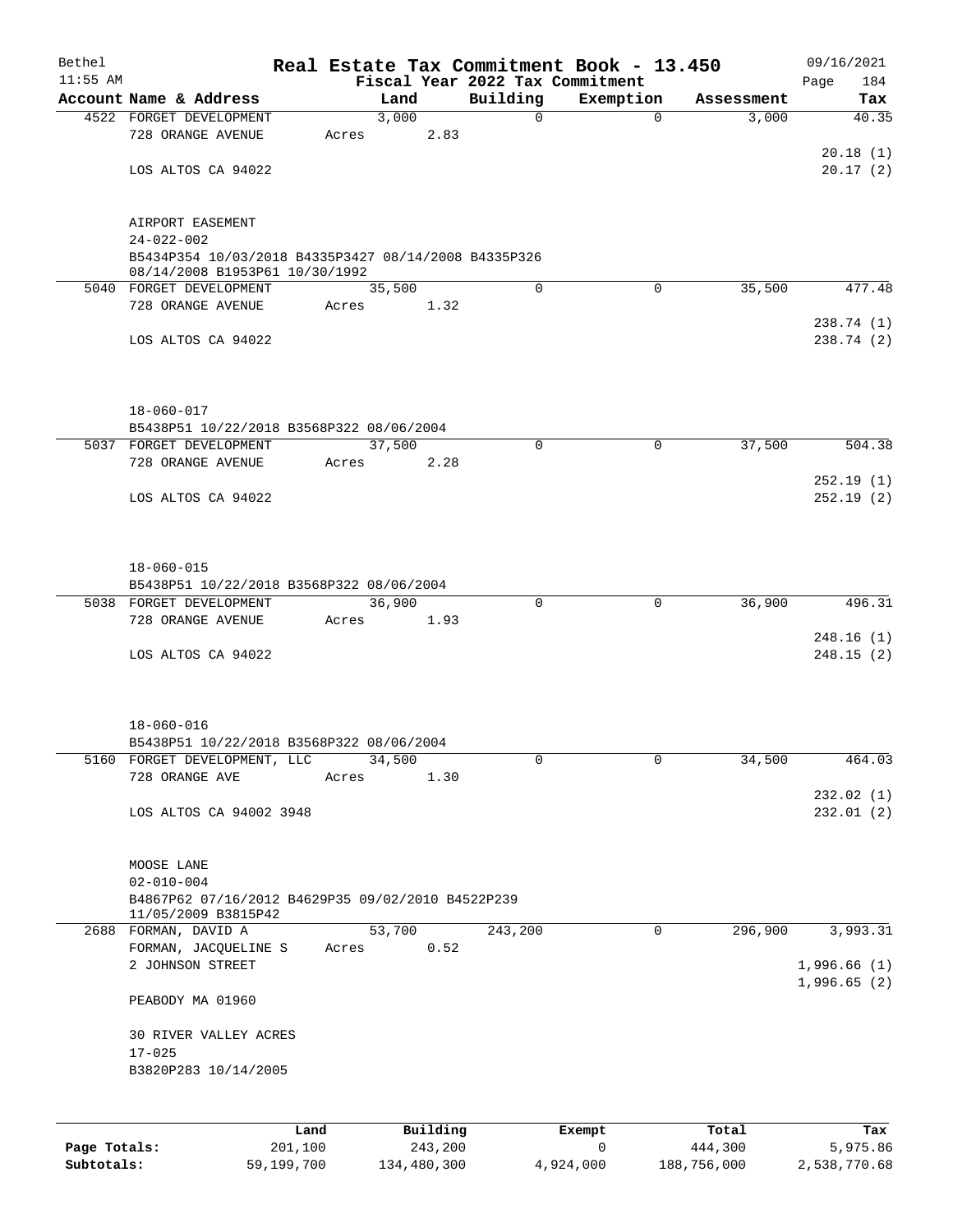| Bethel                     |                                                                               | Real Estate Tax Commitment Book - 13.450 |                                 |              |                          | 09/16/2021                 |
|----------------------------|-------------------------------------------------------------------------------|------------------------------------------|---------------------------------|--------------|--------------------------|----------------------------|
| $11:55$ AM                 |                                                                               |                                          | Fiscal Year 2022 Tax Commitment |              |                          | 185<br>Page                |
|                            | Account Name & Address                                                        | Land                                     | Building                        | Exemption    | Assessment               | Tax                        |
|                            | 5055 FORTIER, DAVID<br>67 STONEHENGE ROAD                                     | 39,400<br>1.14<br>Acres                  | 0                               | $\mathbf 0$  | 39,400                   | 529.93                     |
|                            | LONDONDERRY NH 03053                                                          |                                          |                                 |              |                          | 264.97(1)<br>264.96(2)     |
|                            | $18 - 060 - 032$                                                              |                                          |                                 |              |                          |                            |
|                            | B5259P532 12/21/2015 B5083P321 01/21/2014 B3568P322<br>08/06/2004             |                                          |                                 |              |                          |                            |
|                            | 3606 FORTIN, BRYAN W                                                          | 72,700                                   | 279,000                         | $\Omega$     | 351,700                  | 4,730.37                   |
|                            | FORTIN, LORI A                                                                | 2.50<br>Acres                            |                                 |              |                          |                            |
|                            | 76 BATTERYMARCH ST #3                                                         |                                          |                                 |              |                          | 2,365.19(1)<br>2,365.18(2) |
|                            | BOSTON MA 02110                                                               |                                          |                                 |              |                          |                            |
|                            | 302 PARADISE ROAD                                                             |                                          |                                 |              |                          |                            |
|                            | $27 - 013 - 004$<br>B3603P245 10/08/2004                                      |                                          |                                 |              |                          |                            |
|                            | 154 FORTIN, SCOTT                                                             | 13,500                                   | 1,500                           | 0            | 15,000                   | 201.75                     |
|                            | 1859 CONGRESS ST                                                              | 9.30<br>Acres                            |                                 |              |                          |                            |
|                            |                                                                               |                                          |                                 |              |                          | 100.88(1)                  |
|                            | PORTLAND ME 04102                                                             |                                          |                                 |              |                          | 100.87(2)                  |
|                            |                                                                               |                                          |                                 |              |                          |                            |
|                            | 849 WALKERS MILLS RD.<br>$04 - 011$                                           |                                          |                                 |              |                          |                            |
|                            | B5317P176 11/22/2016 B5028P322 08/23/2013 B4338P3                             |                                          |                                 |              |                          |                            |
|                            | 08/19/2008 B1167P4 04/29/1982                                                 |                                          |                                 |              |                          |                            |
|                            | 496 FORTUNE, ROBERT &<br>VICTORIA                                             | 31,900                                   | $\mathbf 0$                     | 0            | 31,900                   | 429.06                     |
|                            | 17 CHESTER SQUARE                                                             | 2.77<br>Acres                            |                                 |              |                          | 214.53(1)                  |
|                            | GLOUCESTER MA 01930                                                           |                                          |                                 |              |                          | 214.53(2)                  |
|                            |                                                                               |                                          |                                 |              |                          |                            |
|                            | INTERVALE ROAD                                                                |                                          |                                 |              |                          |                            |
|                            | $18 - 033 - 001 - 013 - B$<br>B5553P23 10/22/2020 B5430P7 08/10/2018 B3966P2  |                                          |                                 |              |                          |                            |
|                            | 4780 FORTUNE, ROBERT &                                                        | 74,900                                   | 48,700                          | $\mathbf{0}$ | 123,600                  | 1,662.42                   |
|                            | VICTORIA                                                                      |                                          |                                 |              |                          |                            |
|                            | 17 CHESTER SQUARE                                                             | 16.34<br>Acres                           |                                 |              |                          | 831.21 (1)                 |
|                            | GLOUCESTER MA 01930                                                           |                                          |                                 |              |                          | 831.21 (2)                 |
|                            |                                                                               |                                          |                                 |              |                          |                            |
|                            | INTERVALE RD                                                                  |                                          |                                 |              |                          |                            |
|                            | $18 - 033 - 001 - 013 - A$                                                    |                                          |                                 |              |                          |                            |
|                            | B5550P133 09/22/2020 B3966P2 06/30/2006 B3801P114                             |                                          |                                 |              |                          |                            |
|                            | 4847 FOSSETT, BETH T                                                          | 33,600                                   | 126,700                         | 0            | 160,300                  | 2,156.04                   |
|                            | FOSSETT, TIMOTHY A<br>3 LEDGEWATER DR.                                        |                                          |                                 |              |                          | 1,078.02(1)                |
|                            |                                                                               |                                          |                                 |              |                          | 1,078.02(2)                |
|                            | KENNEBUNK ME 04043                                                            |                                          |                                 |              |                          |                            |
|                            | 26 CHERRY LANE                                                                |                                          |                                 |              |                          |                            |
|                            | $22 - 002 - 001 - 049$<br>B5222P159 05/15/2015 B3943P302 05/31/2006 B3901P144 |                                          |                                 |              |                          |                            |
|                            | 03/10/2006                                                                    |                                          |                                 |              |                          |                            |
|                            | Land                                                                          | Building                                 |                                 | Exempt<br>0  | Total                    | Tax                        |
| Page Totals:<br>Subtotals: | 266,000<br>59,465,700                                                         | 455,900<br>134,936,200                   |                                 | 4,924,000    | 721,900<br>189, 477, 900 | 9,709.57<br>2,548,480.25   |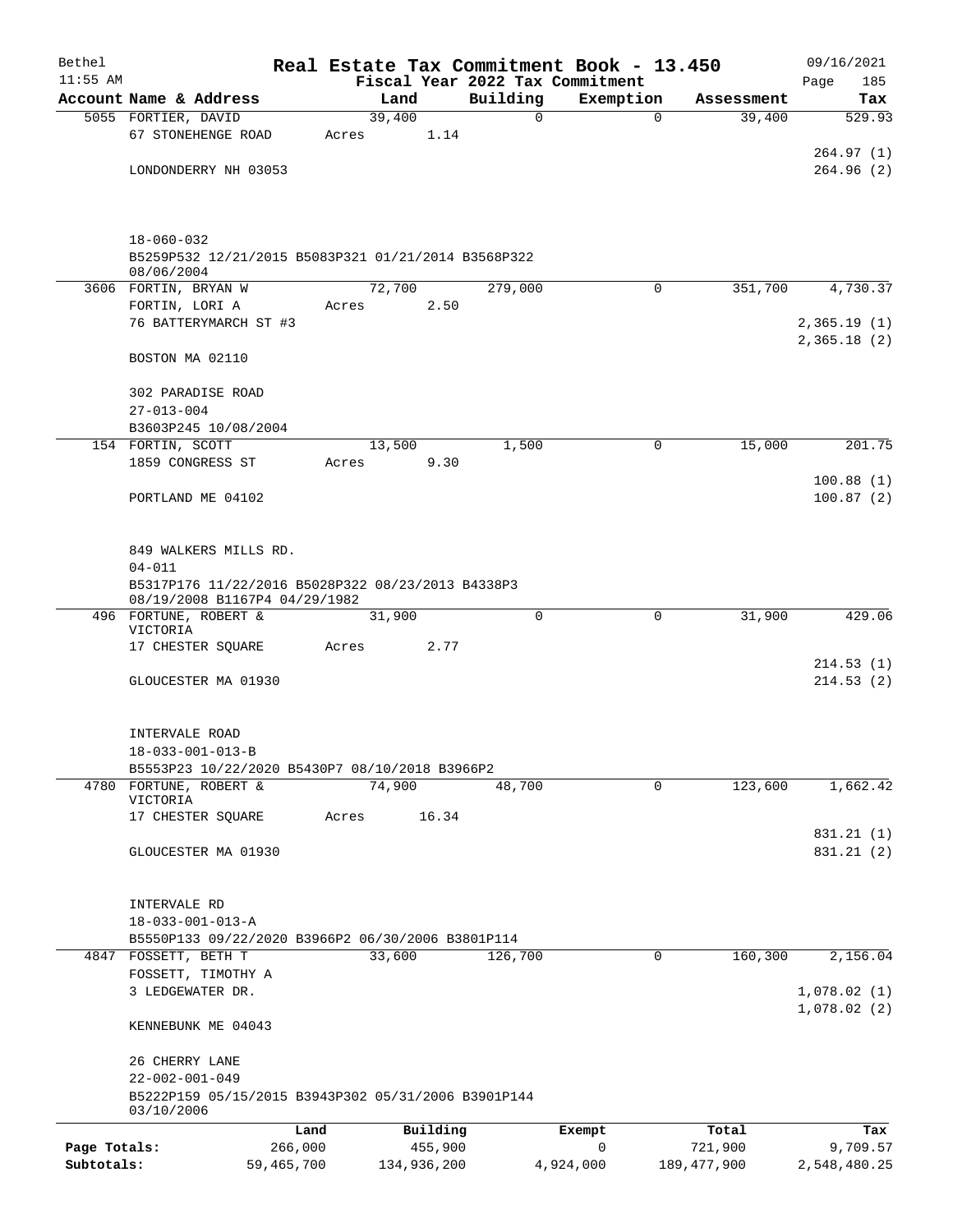| Bethel       |                                                                                                            |            |                |          | Real Estate Tax Commitment Book - 13.450 |             | 09/16/2021             |
|--------------|------------------------------------------------------------------------------------------------------------|------------|----------------|----------|------------------------------------------|-------------|------------------------|
| $11:55$ AM   |                                                                                                            |            |                |          | Fiscal Year 2022 Tax Commitment          |             | 186<br>Page            |
|              | Account Name & Address                                                                                     |            | Land           | Building | Exemption                                | Assessment  | Tax                    |
|              | 3515 FOSTER, LAWRENCE S<br>27 FAIRGREEN PLACE                                                              | Acres      | 47,100<br>3.02 | 192,800  | $\mathbf 0$                              | 239,900     | 3,226.66               |
|              |                                                                                                            |            |                |          |                                          |             | 1,613.33(1)            |
|              | CHESTNUT HILL MA 02467                                                                                     |            |                |          |                                          |             | 1,613.33(2)            |
|              | 243 VERNON ST./VISTA                                                                                       |            |                |          |                                          |             |                        |
|              | $26 - 070 - 001$                                                                                           |            |                |          |                                          |             |                        |
|              | B3181P61 10/16/2002<br>1665 FOUKE, CHAD S                                                                  |            | 41,700         | 89,600   | 0                                        | 131,300     | 1,765.99               |
|              | HARTE, LESLEY C                                                                                            | Acres      | 9.77           |          |                                          |             |                        |
|              | 48 OTHMAR ST                                                                                               |            |                |          |                                          |             | 883.00 (1)             |
|              | PO BOX 3325                                                                                                |            |                |          |                                          |             | 882.99 (2)             |
|              | NARRAGANSETT RI 02882                                                                                      |            |                |          |                                          |             |                        |
|              | 382 WEST BETHEL RD.                                                                                        |            |                |          |                                          |             |                        |
|              | $12 - 022$<br>B4787P109 11/28/2011 B1910P205 06/16/1992                                                    |            |                |          |                                          |             |                        |
|              | 5196 FOULSHAM, JOHN A                                                                                      |            | 25,700         | 0        | $\mathbf 0$                              | 25,700      | 345.67                 |
|              | HEALY, COLLEEN B.                                                                                          | Acres      | 1.60           |          |                                          |             |                        |
|              | 115 GRIDLEY STREET                                                                                         |            |                |          |                                          |             | 172.84(1)              |
|              | OUINCY MA 02169                                                                                            |            |                |          |                                          |             | 172.83(2)              |
|              | GRAND VIEW PH2                                                                                             |            |                |          |                                          |             |                        |
|              | $15 - 022 - 018$                                                                                           |            |                |          |                                          |             |                        |
|              | B5554P403 10/08/2020 B4755P109 09/01/2011 B4734P318<br>07/07/2011 B4651P60 10/26/2010 B4252P298 12/27/2007 |            |                |          |                                          |             |                        |
|              | 5195 FOULSHAM, JOHN A                                                                                      |            | 25,200         | $\Omega$ | 0                                        | 25,200      | 338.94                 |
|              | HEALY, COLLEEN B.                                                                                          | Acres      | 1.36           |          |                                          |             |                        |
|              | 115 GRIDLEY STREET                                                                                         |            |                |          |                                          |             | 169.47(1)<br>169.47(2) |
|              | OUINCY MA 02169                                                                                            |            |                |          |                                          |             |                        |
|              | GRAND VIEW PH2<br>$15 - 022 - 017$                                                                         |            |                |          |                                          |             |                        |
|              | B5554P403 10/08/2020 B4755P109 09/01/2011 B4734P318                                                        |            |                |          |                                          |             |                        |
|              | 07/07/0201 B4651P60 10/26/2010 B4252P298 12/27/2007                                                        |            |                |          |                                          |             |                        |
|              | 5197 FOULSHAM, JOHN A<br>HEALY, COLLEEN B.                                                                 | Acres      | 25,600<br>1.57 | $\Omega$ | $\Omega$                                 | 25,600      | 344.32                 |
|              | 115 GRIDLEY STREET                                                                                         |            |                |          |                                          |             | 172.16(1)              |
|              |                                                                                                            |            |                |          |                                          |             | 172.16(2)              |
|              | QUINCY MA 02169                                                                                            |            |                |          |                                          |             |                        |
|              | GRANDVIEW PH2                                                                                              |            |                |          |                                          |             |                        |
|              | $15 - 022 - 019$                                                                                           |            |                |          |                                          |             |                        |
|              | B5554P403 10/08/2020 B4755P109 09/01/2011 B4734P318<br>07/07/2011 B4651P60 10/26/2010 B4252P298 12/27/2007 |            |                |          |                                          |             |                        |
|              | 5202 FOULSHAM, JOHN A                                                                                      |            | 24,500         | 0        | $\Omega$                                 | 24,500      | 329.53                 |
|              | HEALY, COLLEEN B.                                                                                          | Acres      | 1.00           |          |                                          |             |                        |
|              | 115 GRIDLEY STREET                                                                                         |            |                |          |                                          |             | 164.77(1)              |
|              | QUINCY MA 02169                                                                                            |            |                |          |                                          |             | 164.76(2)              |
|              | GRANDVIEW PH2                                                                                              |            |                |          |                                          |             |                        |
|              | $15 - 022 - 024$                                                                                           |            |                |          |                                          |             |                        |
|              | B5438P151 10/23/2018 B4755P109 09/01/2011 B4734P318<br>07/07/2011 B4651P60 10/26/2010 B4252P298 12/27/2007 |            |                |          |                                          |             |                        |
|              |                                                                                                            | Land       | Building       |          | Exempt                                   | Total       | Tax                    |
| Page Totals: |                                                                                                            | 189,800    | 282,400        |          | 0                                        | 472,200     | 6,351.11               |
| Subtotals:   |                                                                                                            | 59,655,500 | 135, 218, 600  |          | 4,924,000                                | 189,950,100 | 2,554,831.36           |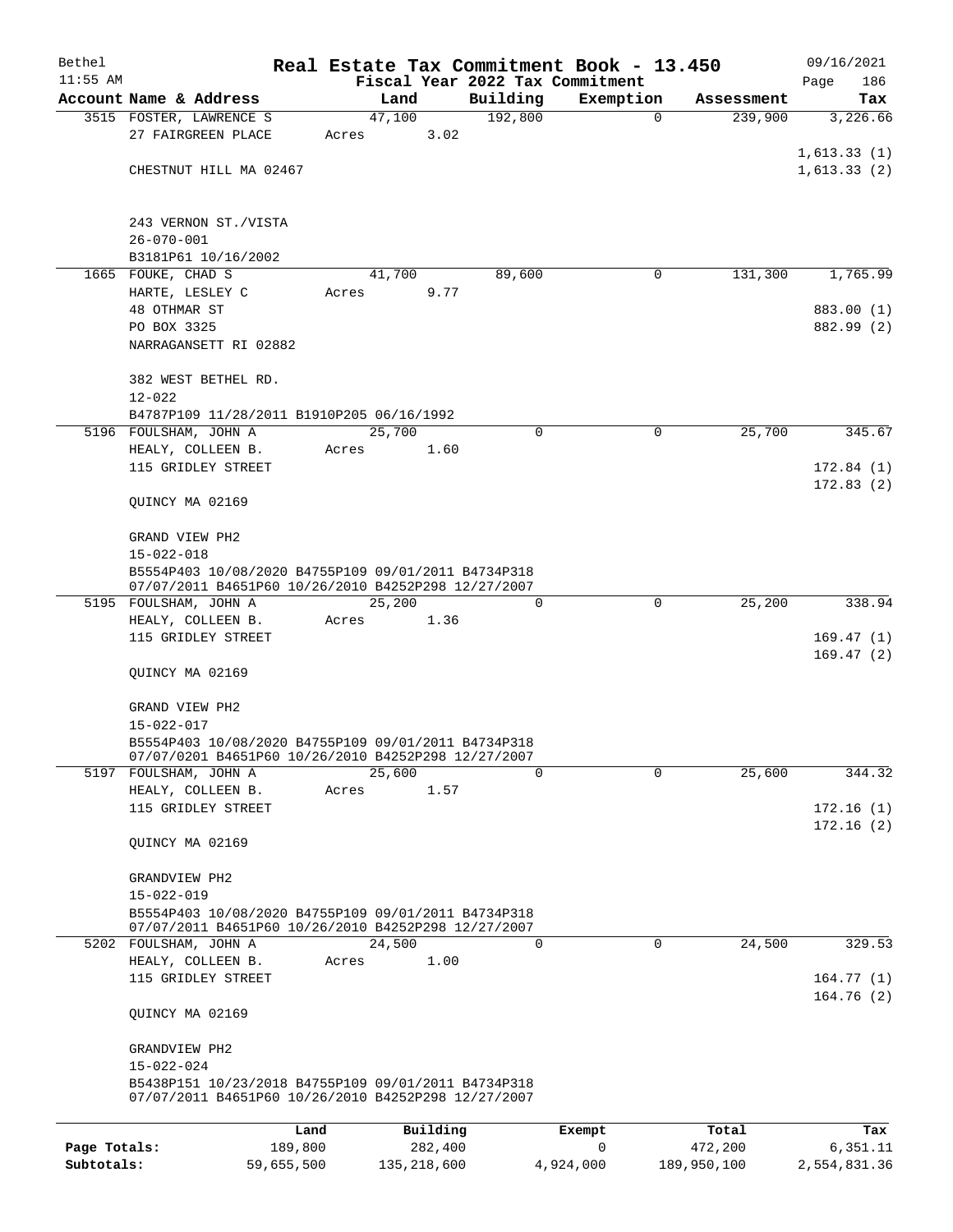| Bethel       |                                                     |       |                |          | Real Estate Tax Commitment Book - 13.450 |             | 09/16/2021   |
|--------------|-----------------------------------------------------|-------|----------------|----------|------------------------------------------|-------------|--------------|
| $11:55$ AM   |                                                     |       |                |          | Fiscal Year 2022 Tax Commitment          |             | Page<br>187  |
|              | Account Name & Address                              |       | Land           | Building | Exemption                                | Assessment  | Tax          |
|              | 5203 FOULSHAM, JOHN A<br>HEALY, COLLEEN B.          | Acres | 24,500<br>1.02 | 0        | $\mathbf 0$                              | 24,500      | 329.53       |
|              | 115 GRIDLEY STREET                                  |       |                |          |                                          |             | 164.77(1)    |
|              |                                                     |       |                |          |                                          |             | 164.76(2)    |
|              | QUINCY MA 02169                                     |       |                |          |                                          |             |              |
|              | GRANDVIEW PH2                                       |       |                |          |                                          |             |              |
|              | $15 - 022 - 025$                                    |       |                |          |                                          |             |              |
|              | B5438P151 10/23/2018 B4755P109 09/01/2011 B4734P318 |       |                |          |                                          |             |              |
|              | 07/07/2011 B4651P60 10/26/2010 B4252P298 12/27/2007 |       |                |          |                                          |             |              |
|              | 5204 FOULSHAM, JOHN A                               |       | 24,800         | $\Omega$ | $\Omega$                                 | 24,800      | 333.56       |
|              | 115 GRIDLEY STREET                                  | Acres | 1.13           |          |                                          |             |              |
|              |                                                     |       |                |          |                                          |             | 166.78(1)    |
|              | QUINCY MA 02169                                     |       |                |          |                                          |             | 166.78(2)    |
|              |                                                     |       |                |          |                                          |             |              |
|              | GRANDVIEW PH2                                       |       |                |          |                                          |             |              |
|              | $15 - 022 - 026$                                    |       |                |          |                                          |             |              |
|              | B5438P151 10/23/2018 B4755P109 09/01/2011 B4734P318 |       |                |          |                                          |             |              |
|              | 07/07/2011 B4651P60 10/26/2010 B4252P298 12/27/2007 |       |                |          |                                          |             |              |
|              | 5205 FOULSHAM, JOHN A                               |       | 25,000         | $\Omega$ | 0                                        | 25,000      | 336.25       |
|              | 115 GRIDLEY STREET                                  | Acres | 1.21           |          |                                          |             |              |
|              |                                                     |       |                |          |                                          |             | 168.13(1)    |
|              | QUINCY MA 02169                                     |       |                |          |                                          |             | 168.12(2)    |
|              |                                                     |       |                |          |                                          |             |              |
|              | GRANDVIEW PH2                                       |       |                |          |                                          |             |              |
|              | $15 - 022 - 027$                                    |       |                |          |                                          |             |              |
|              | B5074P140 12/16/2013 B4755P109 09/01/2011 B4734P318 |       |                |          |                                          |             |              |
|              | 07/07/2011 B4651P60 10/26/2010 B4252P298 12/27/2007 |       |                |          |                                          |             |              |
|              | 5206 FOULSHAM, JOHN W                               |       | 24,900         | $\Omega$ | 0                                        | 24,900      | 334.91       |
|              | FOULSHAM, BARBARA A                                 | Acres | 1.20           |          |                                          |             |              |
|              | 272 ATLANTIC ST                                     |       |                |          |                                          |             | 167.46(1)    |
|              |                                                     |       |                |          |                                          |             | 167.45(2)    |
|              | QUINCY MA 02171                                     |       |                |          |                                          |             |              |
|              | GRANDVIEW PH2                                       |       |                |          |                                          |             |              |
|              | $15 - 022 - 028$                                    |       |                |          |                                          |             |              |
|              | B5074P142 12/16/2013 B4755P109 09/01/2011 B4734P318 |       |                |          |                                          |             |              |
|              | 07/07/2011 B4651P60 10/26/2010 B4252P298 12/27/2009 |       |                |          |                                          |             |              |
|              | 2592 FOULSHAM, JOHN W                               |       | 33,100         | 203,800  | $\mathbf 0$                              | 236,900     | 3,186.31     |
|              | FOULSHAM, BARBARA A                                 | Acres | 1.22           |          |                                          |             |              |
|              | 272 ATLANTIC STREET                                 |       |                |          |                                          |             | 1,593.16(1)  |
|              |                                                     |       |                |          |                                          |             | 1,593.15(2)  |
|              | OUINCY MA 02171                                     |       |                |          |                                          |             |              |
|              | 16 VALLEY VIEW DRIVE                                |       |                |          |                                          |             |              |
|              | $15 - 022 - 010$                                    |       |                |          |                                          |             |              |
|              | B3521P279 05/24/2004 B3287P145 05/08/2003 B2841P138 |       |                |          |                                          |             |              |
|              | 3671 FOWLES, BRUCE W                                |       | 35,700         | 164,600  | 25,000                                   | 175,300     | 2,357.79     |
|              | FOWLES, DEANNA L                                    | Acres | 0.82           |          | 01 Homestead (HM)                        |             |              |
|              | 4 LIBERTY LANE                                      |       |                |          |                                          |             | 1, 178.90(1) |
|              |                                                     |       |                |          |                                          |             | 1, 178.89(2) |
|              | BETHEL ME 04217                                     |       |                |          |                                          |             |              |
|              |                                                     |       |                |          |                                          |             |              |
|              | 4 LIBERTY LANE                                      |       |                |          |                                          |             |              |
|              | $28 - 015$                                          |       |                |          |                                          |             |              |
|              | B3768P320 07/29/2005                                |       |                |          |                                          |             |              |
|              |                                                     | Land  | Building       |          | Exempt                                   | Total       | Tax          |
| Page Totals: | 168,000                                             |       | 368,400        |          | 25,000                                   | 511,400     | 6,878.35     |
| Subtotals:   | 59,823,500                                          |       | 135,587,000    |          | 4,949,000                                | 190,461,500 | 2,561,709.71 |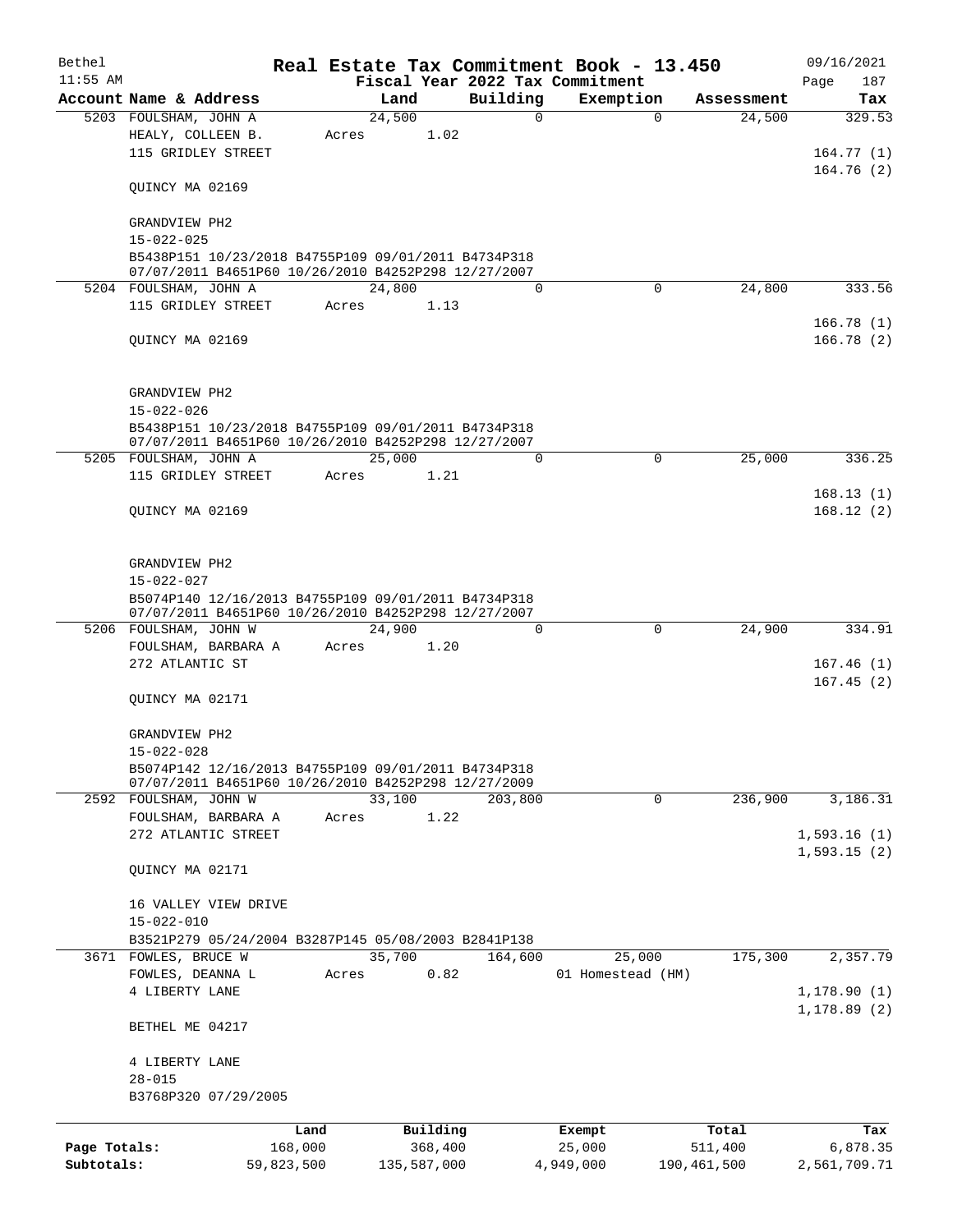| Bethel     |                                                     |        |      |          | Real Estate Tax Commitment Book - 13.450 |            | 09/16/2021   |
|------------|-----------------------------------------------------|--------|------|----------|------------------------------------------|------------|--------------|
| $11:55$ AM |                                                     |        |      |          | Fiscal Year 2022 Tax Commitment          |            | Page<br>188  |
|            | Account Name & Address                              | Land   |      | Building | Exemption                                | Assessment | Tax          |
|            | 1652 FOX, NANCY J                                   | 32,900 |      | 51,900   | 25,000                                   | 59,800     | 804.31       |
|            | PO BOX 494                                          | Acres  | 1.11 |          | 01 Homestead (HM)                        |            |              |
|            |                                                     |        |      |          |                                          |            | 402.16(1)    |
|            | BETHEL ME 04217                                     |        |      |          |                                          |            | 402.15(2)    |
|            |                                                     |        |      |          |                                          |            |              |
|            | 226 WEST BETHEL RD.                                 |        |      |          |                                          |            |              |
|            | $12 - 009$                                          |        |      |          |                                          |            |              |
|            | B1342P203 09/17/1985                                |        |      |          |                                          |            |              |
|            | 3541 FRANCO, ELISSA G.                              | 33,600 |      | 88,200   | 0                                        | 121,800    | 1,638.21     |
|            | 566 HIGH ST                                         |        |      |          |                                          |            |              |
|            |                                                     |        |      |          |                                          |            | 819.11 (1)   |
|            | WESTWOOD MA 02090                                   |        |      |          |                                          |            | 819.10(2)    |
|            |                                                     |        |      |          |                                          |            |              |
|            |                                                     |        |      |          |                                          |            |              |
|            | 135 VERNON ST.                                      |        |      |          |                                          |            |              |
|            | 26-076-001-02E                                      |        |      |          |                                          |            |              |
|            | B5461P483 05/07/2019 B1621P119 12/08/1988           |        |      |          |                                          |            |              |
|            | 3078 FRANGIPANE, ANTHONY S<br>1404 INTERVALE RD.    | 38,600 | 2.70 | 167,700  | 25,000<br>01 Homestead (HM)              | 181,300    | 2,438.49     |
|            |                                                     | Acres  |      |          |                                          |            | 1, 219.25(1) |
|            | BETHEL ME 04217                                     |        |      |          |                                          |            | 1, 219.24(2) |
|            |                                                     |        |      |          |                                          |            |              |
|            |                                                     |        |      |          |                                          |            |              |
|            | 1404 INTERVALE RD.                                  |        |      |          |                                          |            |              |
|            | $23 - 028 - 002$                                    |        |      |          |                                          |            |              |
|            | B4773P170 10/19/2011                                |        |      |          |                                          |            |              |
|            | 5081 FRANKLIN, CHRISTOPHER                          | 44,000 |      | 165,600  | $\mathbf 0$                              | 209,600    | 2,819.12     |
|            | FRANKLIN, JULIE                                     | Acres  | 1.26 |          |                                          |            |              |
|            | 930 SLIGO RD.                                       |        |      |          |                                          |            | 1,409.56(1)  |
|            |                                                     |        |      |          |                                          |            | 1,409.56(2)  |
|            | NORTH YARMOUTH ME 04097                             |        |      |          |                                          |            |              |
|            |                                                     |        |      |          |                                          |            |              |
|            | 12 MT WILL FARM RD<br>$22 - 019 - 001$              |        |      |          |                                          |            |              |
|            | B5447P686 01/02/2019 B4833P192 04/10/2012 B3440P145 |        |      |          |                                          |            |              |
|            | 12/17/2003                                          |        |      |          |                                          |            |              |
|            | 5463 FRASCARIA, JOHN R.                             | 41,200 |      | 84,800   | 6,000                                    | 120,000    | 1,614.00     |
|            | 437 GROVER HILL ROAD                                | Acres  | 2.50 |          | 12 WW2 Vet Res                           |            |              |
|            |                                                     |        |      |          |                                          |            | 807.00(1)    |
|            | BETHEL ME 04217                                     |        |      |          |                                          |            | 807.00(2)    |
|            |                                                     |        |      |          |                                          |            |              |
|            |                                                     |        |      |          |                                          |            |              |
|            | 437 GROVER HILL RD<br>$06 - 035 - 002 - 001$        |        |      |          |                                          |            |              |
|            | B5415P618 06/29/2018                                |        |      |          |                                          |            |              |
|            | 3282 FRASER, DORIS                                  | 54,800 |      | 68,500   | 0                                        | 123,300    | 1,658.39     |
|            | FRASER, RICHARD A. PR                               | Acres  | 0.49 |          |                                          |            |              |
|            | 177 TOWN FARM ROAD                                  |        |      |          |                                          |            | 829.20 (1)   |
|            |                                                     |        |      |          |                                          |            | 829.19 (2)   |
|            | HARRISON ME 04040                                   |        |      |          |                                          |            |              |
|            |                                                     |        |      |          |                                          |            |              |
|            | 44 CHAPMAN ST.                                      |        |      |          |                                          |            |              |
|            | $25 - 116$                                          |        |      |          |                                          |            |              |
|            | B505P392 06/19/1950                                 |        |      |          |                                          |            |              |
|            |                                                     |        |      |          |                                          |            |              |
|            |                                                     |        |      |          |                                          |            |              |
|            |                                                     |        |      |          |                                          |            |              |

|              | Land       | Building    | Exempt    | Total       | Tax          |
|--------------|------------|-------------|-----------|-------------|--------------|
| Page Totals: | 245,100    | 626,700     | 56,000    | 815,800     | 10,972.52    |
| Subtotals:   | 60,068,600 | 136,213,700 | 5,005,000 | 191,277,300 | 2,572,682.23 |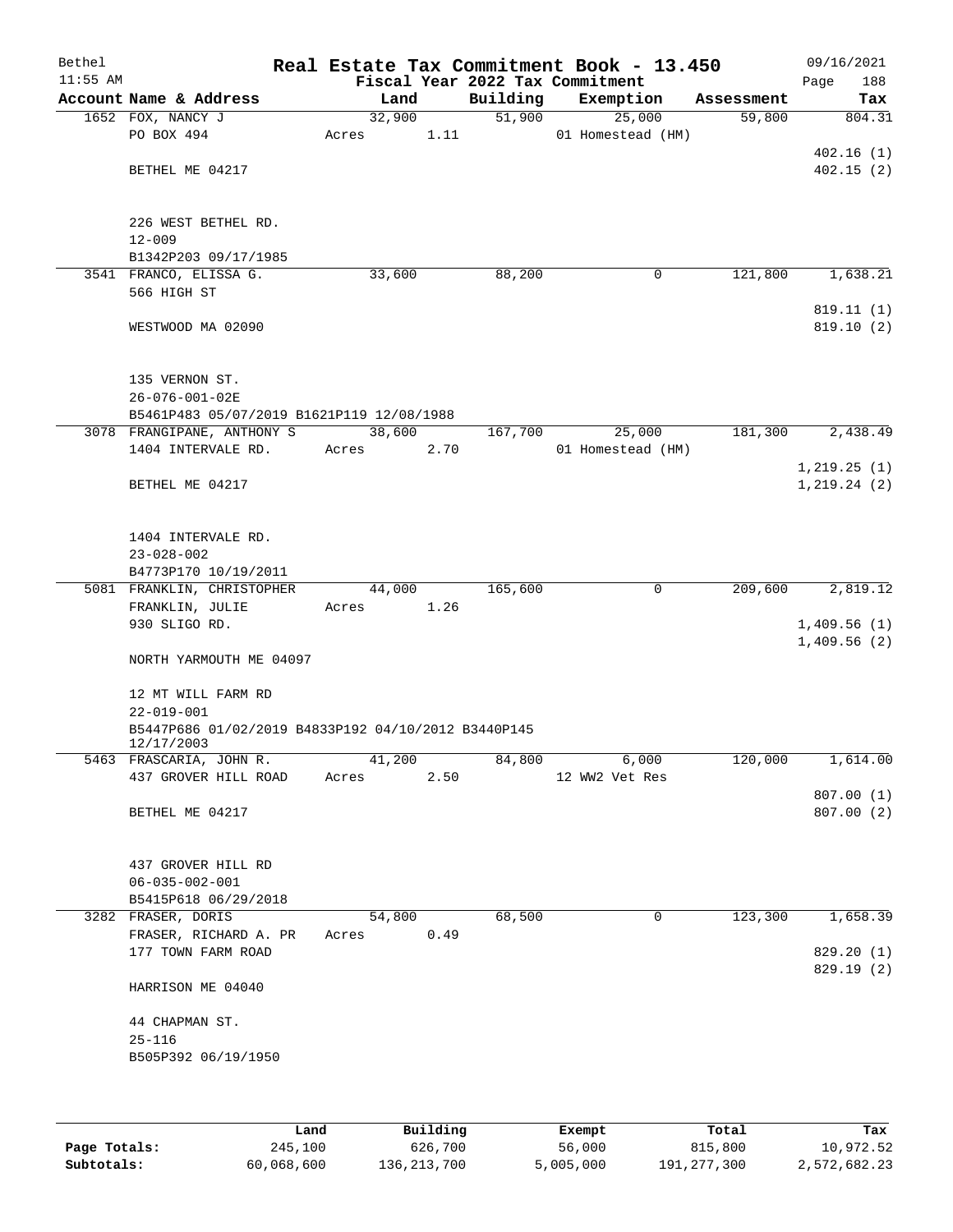| Bethel     |                                                                            |       |        |      |          | Real Estate Tax Commitment Book - 13.450 |             |            |      | 09/16/2021                    |
|------------|----------------------------------------------------------------------------|-------|--------|------|----------|------------------------------------------|-------------|------------|------|-------------------------------|
| $11:55$ AM |                                                                            |       |        |      |          | Fiscal Year 2022 Tax Commitment          |             |            | Page | 189                           |
|            | Account Name & Address                                                     |       | Land   |      | Building | Exemption                                |             | Assessment |      | Tax                           |
|            | 86 FRASER, KELLEY                                                          |       | 44,900 |      | 269,300  |                                          | $\Omega$    | 314,200    |      | 4,225.99                      |
|            | PO BOX 737                                                                 | Acres |        | 1.62 |          |                                          |             |            |      |                               |
|            |                                                                            |       |        |      |          |                                          |             |            |      | 2, 113.00(1)                  |
|            | BETHEL ME 04217                                                            |       |        |      |          |                                          |             |            |      | 2,112.99(2)                   |
|            |                                                                            |       |        |      |          |                                          |             |            |      |                               |
|            | 411 SONGO POND RD                                                          |       |        |      |          |                                          |             |            |      |                               |
|            | $02 - 010 - 006$                                                           |       |        |      |          |                                          |             |            |      |                               |
|            | B4544P235 12/29/2009 B4522P239 11/05/2009 B3815P42<br>10/04/2005           |       |        |      |          |                                          |             |            |      |                               |
|            | 2440 FRASER, MICHAEL                                                       |       | 35,200 |      | 280,400  |                                          | 0           | 315,600    |      | 4,244.82                      |
|            | P.O. BOX 844                                                               | Acres |        | 0.79 |          |                                          |             |            |      |                               |
|            |                                                                            |       |        |      |          |                                          |             |            |      | 2, 122.41(1)                  |
|            | BETHEL ME 04217                                                            |       |        |      |          |                                          |             |            |      | 2, 122.41(2)                  |
|            |                                                                            |       |        |      |          |                                          |             |            |      |                               |
|            | 276 INTERVALE RD.                                                          |       |        |      |          |                                          |             |            |      |                               |
|            | $13 - 003$                                                                 |       |        |      |          |                                          |             |            |      |                               |
|            | B5043P230 09/30/2013 B3511P133 05/12/2004 B2907P51                         |       |        |      |          |                                          |             |            |      |                               |
|            | 02/06/2001                                                                 |       |        |      |          |                                          |             |            |      |                               |
|            | 3502 FRASER, SCOTT M. &                                                    |       | 82,900 |      | 280,200  | 25,000                                   |             | 338,100    |      | 4,547.45                      |
|            | KORAL L.                                                                   |       |        |      |          |                                          |             |            |      |                               |
|            | PO BOX 1053                                                                | Acres |        | 1.00 |          | 01 Homestead (HM)                        |             |            |      |                               |
|            | BETHEL ME 04217                                                            |       |        |      |          |                                          |             |            |      | 2, 273.73(1)<br>2, 273.72 (2) |
|            |                                                                            |       |        |      |          |                                          |             |            |      |                               |
|            |                                                                            |       |        |      |          |                                          |             |            |      |                               |
|            | 108 PARADISE RD.                                                           |       |        |      |          |                                          |             |            |      |                               |
|            | $26 - 060 - 015$                                                           |       |        |      |          |                                          |             |            |      |                               |
|            | B5315P482 11/14/2016 B4517P153 10/26/2009 B4493P214<br>09/04/2009 B2931P38 |       |        |      |          |                                          |             |            |      |                               |
|            | 5373 FREDA, LISA P                                                         |       | 38,300 |      | 133,100  | 25,000                                   |             | 146,400    |      | 1,969.08                      |
|            | 131 SUNDAY RIVER RD.                                                       | Acres |        | 0.56 |          | 01 Homestead (HM)                        |             |            |      |                               |
|            |                                                                            |       |        |      |          |                                          |             |            |      | 984.54 (1)                    |
|            | BETHEL ME 04217                                                            |       |        |      |          |                                          |             |            |      | 984.54 (2)                    |
|            |                                                                            |       |        |      |          |                                          |             |            |      |                               |
|            | 131 SUNDAY RIVER RD                                                        |       |        |      |          |                                          |             |            |      |                               |
|            | $18 - 001 - 002$                                                           |       |        |      |          |                                          |             |            |      |                               |
|            | B2265P120 10/17/1995                                                       |       |        |      |          |                                          |             |            |      |                               |
|            | 5053 FREDERICK, CHRISTINE                                                  |       | 55,100 |      | 326,400  |                                          | $\mathbf 0$ | 381,500    |      | $\overline{5,131.18}$         |
|            | 366 CYPRESS ROAD                                                           | Acres |        | 1.67 |          |                                          |             |            |      |                               |
|            |                                                                            |       |        |      |          |                                          |             |            |      | 2,565.59(1)                   |
|            | NEWINGTON CT 06111                                                         |       |        |      |          |                                          |             |            |      | 2,565.59(2)                   |
|            |                                                                            |       |        |      |          |                                          |             |            |      |                               |
|            |                                                                            |       |        |      |          |                                          |             |            |      |                               |
|            | 30 HOMESTEAD LANE                                                          |       |        |      |          |                                          |             |            |      |                               |
|            | $18 - 060 - 029$<br>B5319P190 12/02/2016 B4936P97 12/28/2012 B3568P322     |       |        |      |          |                                          |             |            |      |                               |
|            |                                                                            |       |        |      |          |                                          |             |            |      |                               |

08/06/2004

|              | Land       | Building    | Exempt    | Total       | Tax          |
|--------------|------------|-------------|-----------|-------------|--------------|
| Page Totals: | 256,400    | 1,289,400   | 50,000    | 1,495,800   | 20,118.52    |
| Subtotals:   | 60,325,000 | 137,503,100 | 5,055,000 | 192,773,100 | 2,592,800.75 |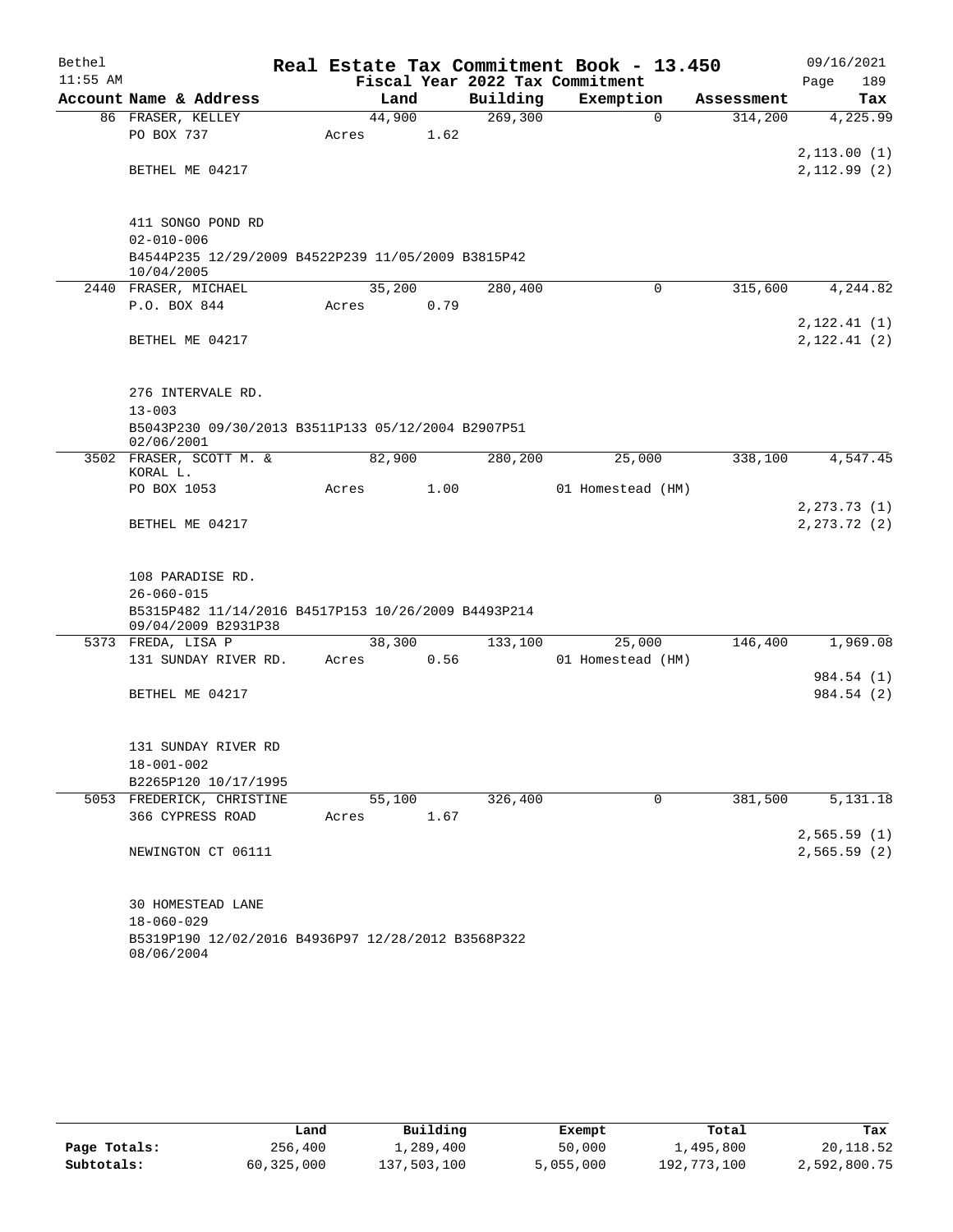| Bethel       |                                                                                      | Real Estate Tax Commitment Book - 13.450 |          |                   |               | 09/16/2021                 |
|--------------|--------------------------------------------------------------------------------------|------------------------------------------|----------|-------------------|---------------|----------------------------|
| $11:55$ AM   |                                                                                      | Fiscal Year 2022 Tax Commitment          |          |                   |               | 190<br>Page                |
|              | Account Name & Address                                                               | Land                                     | Building | Exemption         | Assessment    | Tax                        |
|              | 3286 FREEMAN, HUGH                                                                   | $\overline{55,100}$                      | 118,300  | $\mathbf 0$       | 173,400       | 2,332.23                   |
|              | 20 CHAPMAN STREET                                                                    | 0.51<br>Acres                            |          |                   |               |                            |
|              | BETHEL ME 04217                                                                      |                                          |          |                   |               | 1,166.12(1)                |
|              |                                                                                      |                                          |          |                   |               | 1,166.11(2)                |
|              | 20 CHAPMAN ST.                                                                       |                                          |          |                   |               |                            |
|              | $25 - 120$                                                                           |                                          |          |                   |               |                            |
|              | B5316P76 11/14/2016 B4455P201 06/15/2009 B4417P67<br>03/19/2009                      |                                          |          |                   |               |                            |
|              | 3633 FREEMAN, PAMELA S                                                               | 39,400                                   | 231,000  | $\mathbf 0$       | 270,400       | 3,636.88                   |
|              | FREEMAN, CLIFFORD M                                                                  | 1.41<br>Acres                            |          |                   |               |                            |
|              | 21 BORDER ROAD                                                                       |                                          |          |                   |               | 1,818.44(1)                |
|              | NEEDHAM MA 02492                                                                     |                                          |          |                   |               | 1,818.44(2)                |
|              |                                                                                      |                                          |          |                   |               |                            |
|              | 6 HILLSIDE LANE                                                                      |                                          |          |                   |               |                            |
|              | $27 - 036 - 005 - 001$                                                               |                                          |          |                   |               |                            |
|              | B3762P108 07/15/2005<br>5198 FREEMAN, VICKY                                          | 33,100                                   | 402,600  | 0                 | 435,700       | 5,860.17                   |
|              | FREEMAN, J. TIMOTHY                                                                  | 1.22<br>Acres                            |          |                   |               |                            |
|              | PO BOX 671                                                                           |                                          |          |                   |               | 2,930.09(1)                |
|              |                                                                                      |                                          |          |                   |               | 2,930.08(2)                |
|              | BETHEL ME 04217                                                                      |                                          |          |                   |               |                            |
|              | <b>46 KATIE VIEW ROAD</b>                                                            |                                          |          |                   |               |                            |
|              | $15 - 022 - 020$                                                                     |                                          |          |                   |               |                            |
|              | B5438P54 10/22/2018 B4755P109 B4734P318 07/07/2011                                   |                                          |          |                   |               |                            |
|              | 352 FREIDAY, DAVID N                                                                 | 61,600                                   | 115,000  | 25,000            | 151,600       | 2,039.02                   |
|              | P.O. BOX 884                                                                         | 46.00<br>Acres                           |          | 01 Homestead (HM) |               |                            |
|              | BETHEL ME 04217                                                                      |                                          |          |                   |               | 1,019.51(1)<br>1,019.51(2) |
|              |                                                                                      |                                          |          |                   |               |                            |
|              | 723 ROUTE 232                                                                        |                                          |          |                   |               |                            |
|              | $05 - 054$                                                                           |                                          |          |                   |               |                            |
|              | B1937P233 09/08/1992                                                                 |                                          |          |                   |               |                            |
|              | 4549 FRENCH, KIMBALL                                                                 | 34,800                                   | 68,700   | 0                 | 103,500       | 1,392.08                   |
|              | 100 MAPLE ST                                                                         | 2.33<br>Acres                            |          |                   |               |                            |
|              |                                                                                      |                                          |          |                   |               | 696.04(1)                  |
|              | METHUEN MA 01844                                                                     |                                          |          |                   |               | 696.04(2)                  |
|              |                                                                                      |                                          |          |                   |               |                            |
|              | 288 WEST BETHEL ROAD                                                                 |                                          |          |                   |               |                            |
|              | $12 - 016 - 001$                                                                     |                                          |          |                   |               |                            |
|              | B5272P58 03/14/2016 B5228P67 06/22/2015 B5225P292<br>06/05/2015 B3906P207 03/22/2006 |                                          |          |                   |               |                            |
|              | 5188 FROMENT, DAVID & JILL,                                                          | 33,700                                   | 211,800  | $\mathbf 0$       | 245,500       | 3,301.98                   |
|              | TRUSTEES<br>TWENTY-SIX EAGLE RIDGE                                                   | Acres<br>0.70                            |          |                   |               |                            |
|              | ROAD NRT                                                                             |                                          |          |                   |               |                            |
|              | 45 ROUNSEVELL RD                                                                     |                                          |          |                   |               | 1,650.99(1)                |
|              | TEWKSBURY MA 01876 2212                                                              |                                          |          |                   |               | 1,650.99(2)                |
|              | 26 EAGLE RIDGE RD                                                                    |                                          |          |                   |               |                            |
|              | $27 - 036 - 003 - 003$<br>B5235P478 08/03/2015 B4583P66 05/03/2010 B4475P154         |                                          |          |                   |               |                            |
|              | 07/27/2009 B4461P344 06/25/2009 B4233P288 09/14/2007                                 |                                          |          |                   |               |                            |
|              | Land                                                                                 | Building                                 |          | Exempt            | Total         | Tax                        |
| Page Totals: | 257,700                                                                              | 1,147,400                                |          | 25,000            | 1,380,100     | 18,562.36                  |
| Subtotals:   | 60,582,700                                                                           | 138,650,500                              |          | 5,080,000         | 194, 153, 200 | 2,611,363.11               |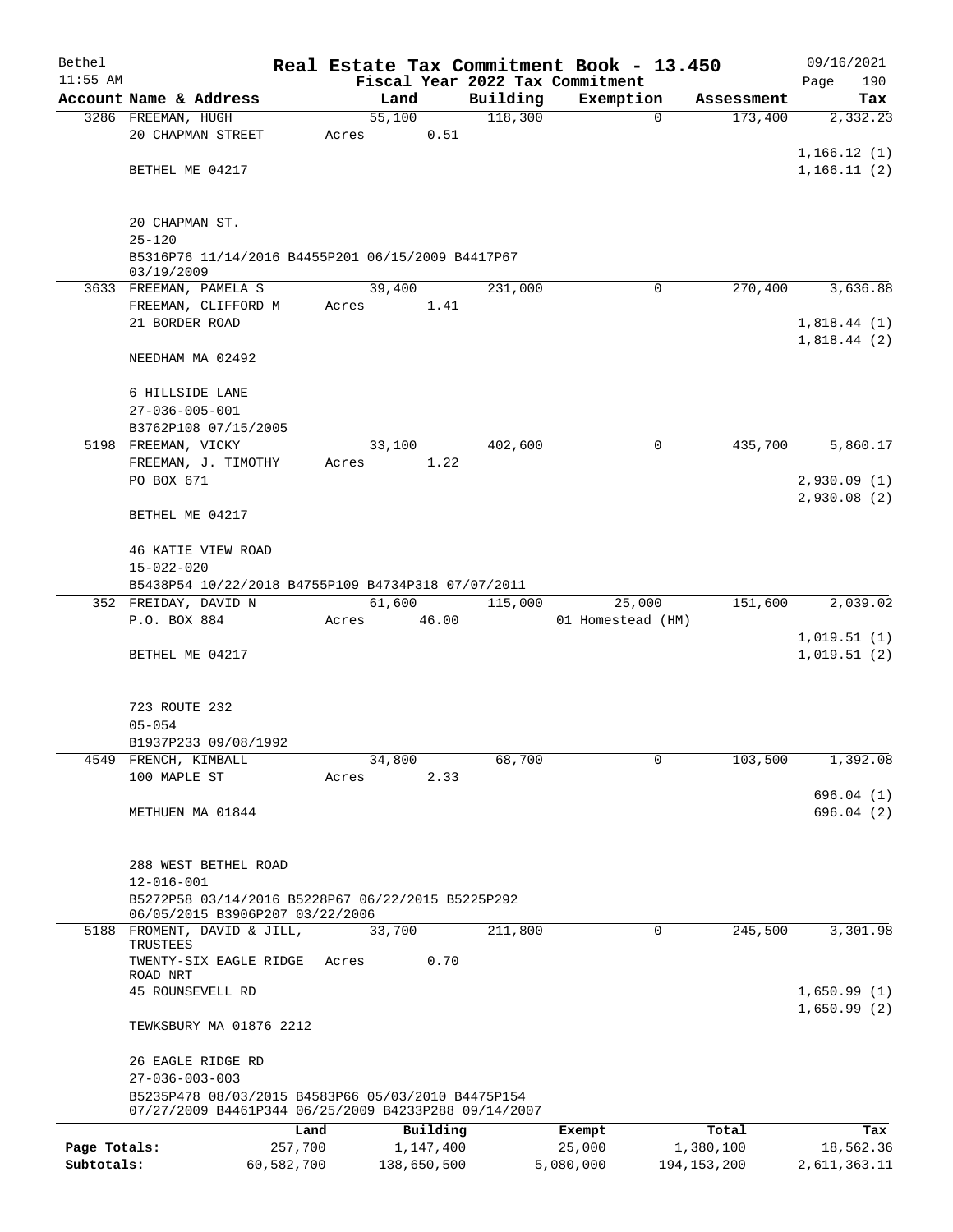| Bethel     |                                                               | Real Estate Tax Commitment Book - 13.450 |                                 |             |            | 09/16/2021             |
|------------|---------------------------------------------------------------|------------------------------------------|---------------------------------|-------------|------------|------------------------|
| $11:55$ AM |                                                               |                                          | Fiscal Year 2022 Tax Commitment |             |            | Page<br>191            |
|            | Account Name & Address                                        | Land                                     | Building                        | Exemption   | Assessment | Tax                    |
|            | 1323 FRONTIER VISION<br>OPERATING PTNRS.                      | $\mathbf 0$                              | 18,600                          | $\mathbf 0$ | 18,600     | 250.17                 |
|            | TIME WARNER NY CABLE                                          |                                          |                                 |             |            |                        |
|            | PO Box 7467                                                   |                                          |                                 |             |            | 125.09(1)              |
|            | CHARLOTTE NC 28241 7467                                       |                                          |                                 |             |            | 125.08(2)              |
|            | 383 WALKERS MILLS RD.                                         |                                          |                                 |             |            |                        |
|            | $08 - 017 - 001$                                              |                                          |                                 |             |            |                        |
|            | 3296 FROST, ELDON - TRUSTEE<br>ELDON D. FROST REVOC.<br>TRUST | 58,400                                   | 185,200                         | 0           | 243,600    | 3,276.42               |
|            | FROST, RITA - TRUSTEE<br>RITA M. FROST REVOC.<br>TRUST        | 0.75<br>Acres                            |                                 |             |            |                        |
|            | 1 BRAVE BOAT HARBOR RD                                        |                                          |                                 |             |            | 1,638.21(1)            |
|            |                                                               |                                          |                                 |             |            | 1,638.21(2)            |
|            | YORK ME 03909                                                 |                                          |                                 |             |            |                        |
|            | 21 CHAPMAN ST.                                                |                                          |                                 |             |            |                        |
|            | $25 - 129$                                                    |                                          |                                 |             |            |                        |
|            | B3660P43 01/10/2005                                           |                                          |                                 |             |            |                        |
|            | 3790 FUCHS, HAL                                               | 61,300                                   | $\mathbf 0$                     | 0           | 61,300     | 824.49                 |
|            | FUCHS, JANE                                                   | 1.87<br>Acres                            |                                 |             |            |                        |
|            | PO BOX 28                                                     |                                          |                                 |             |            | 412.25(1)              |
|            | FARMINGDALE NY 11735                                          |                                          |                                 |             |            | 412.24(2)              |
|            | RIDGE ROAD                                                    |                                          |                                 |             |            |                        |
|            | $26 - 060 - 008$                                              |                                          |                                 |             |            |                        |
|            | B3185P340 10/25/2002                                          |                                          |                                 |             |            |                        |
|            | 2997 FULGHUM, JOHN R. III &                                   | 45,400                                   | 146,900                         | 0           | 192,300    | 2,586.44               |
|            | DECENZO, MAUREEN T                                            | 1.90<br>Acres                            |                                 |             |            |                        |
|            | 29 RANGE RD                                                   |                                          |                                 |             |            | 1, 293.22(1)           |
|            | NAHANT MA 01908                                               |                                          |                                 |             |            | 1, 293.22(2)           |
|            | 973 MAYVILLE RD                                               |                                          |                                 |             |            |                        |
|            | 22-019-002                                                    |                                          |                                 |             |            |                        |
|            | B4833P169 04/10/2012 B3440P145 02/10/1998                     |                                          |                                 |             |            |                        |
|            | 2671 FULLER, LINDA ET AL.                                     | 17,400                                   | 0                               | $\mathbf 0$ | 17,400     | 234.03                 |
|            | 84 LYMBURNER ROAD                                             | 106.00<br>Acres                          |                                 |             |            |                        |
|            | OTIS ME 04605                                                 |                                          |                                 |             |            | 117.02(1)<br>117.01(2) |
|            | NORTH RD<br>$17 - 013$                                        |                                          |                                 |             |            |                        |
|            | B5163P240 09/24/2014 B2872P285 08/22/2000 B1576P65            |                                          |                                 |             |            |                        |
|            |                                                               |                                          |                                 |             |            |                        |

|              | Land       | Building    | Exempt    | Total       | Tax          |
|--------------|------------|-------------|-----------|-------------|--------------|
| Page Totals: | 182,500    | 350,700     |           | 533,200     | 7,171.55     |
| Subtotals:   | 60,765,200 | 139,001,200 | 5,080,000 | 194,686,400 | 2,618,534.66 |

06/21/1988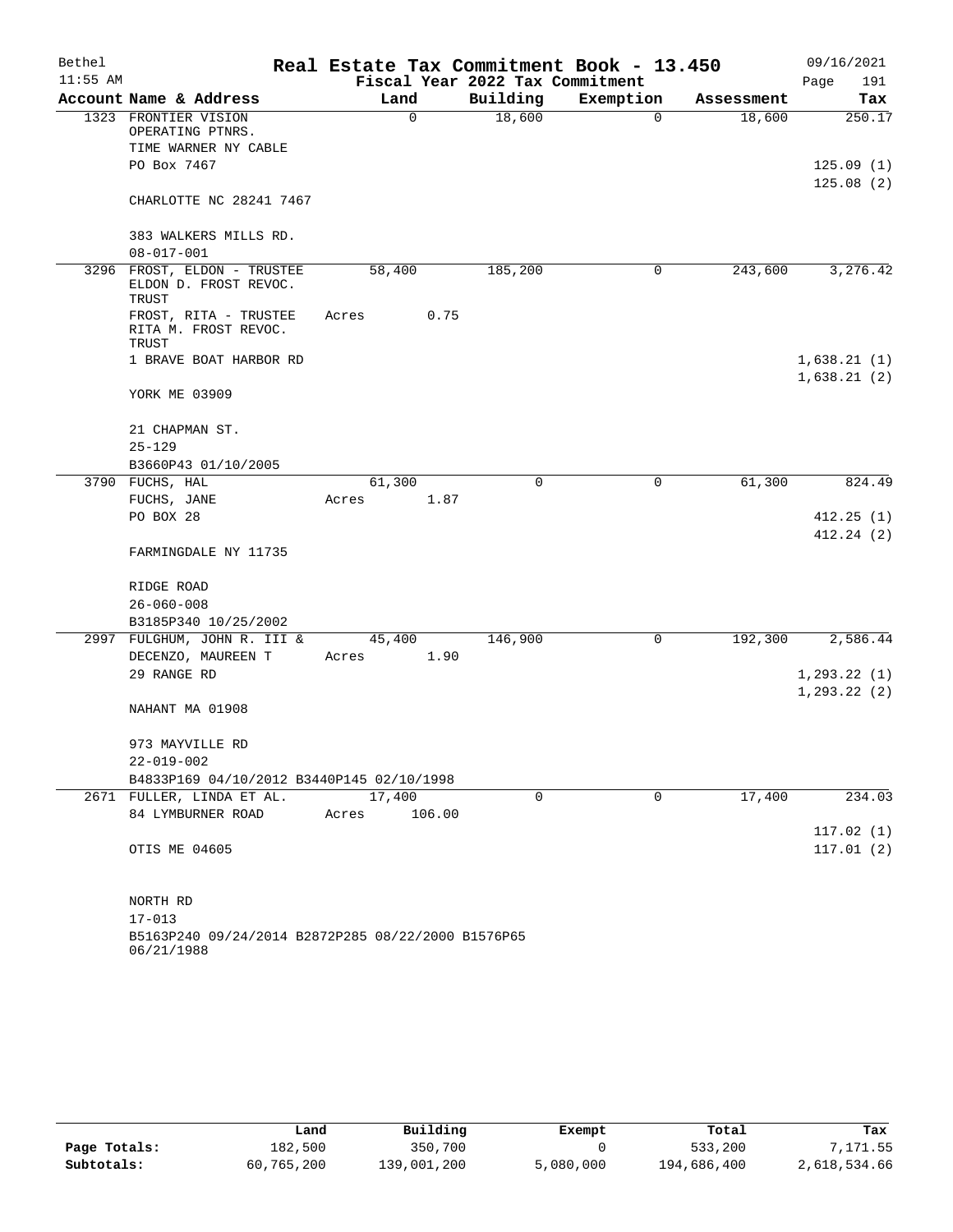| Bethel     |                                                                           |        |       |                                 | Real Estate Tax Commitment Book - 13.450 |            | 09/16/2021                 |
|------------|---------------------------------------------------------------------------|--------|-------|---------------------------------|------------------------------------------|------------|----------------------------|
| $11:55$ AM |                                                                           |        |       | Fiscal Year 2022 Tax Commitment |                                          |            | 192<br>Page                |
|            | Account Name & Address                                                    |        | Land  | Building                        | Exemption                                | Assessment | Tax                        |
|            | 1308 FULTZ, AARON                                                         | 52,000 |       | 270,400                         | $\Omega$                                 | 322,400    | 4,336.28                   |
|            | FULTZ, CYNTHIA                                                            | Acres  | 2.70  |                                 |                                          |            |                            |
|            | 9 FOREST DRIVE                                                            |        |       |                                 |                                          |            | 2,168.14(1)<br>2,168.14(2) |
|            | BETHEL ME 04217 4856                                                      |        |       |                                 |                                          |            |                            |
|            | 9 FOREST DR.                                                              |        |       |                                 |                                          |            |                            |
|            | $08 - 006 - 008$                                                          |        |       |                                 |                                          |            |                            |
|            | B4326P199 07/21/2008 B4267P186 03/03/2008 B3930P88<br>05/02/2006 B2611P13 |        |       |                                 |                                          |            |                            |
|            | 3587 FURNEAUX, DAVID A. &<br>MARGARET                                     | 77,300 |       | 283,000                         | $\Omega$                                 | 360,300    | 4,846.04                   |
|            | 11 PETER GROVER ROAD                                                      | Acres  | 5.20  |                                 |                                          |            |                            |
|            |                                                                           |        |       |                                 |                                          |            | 2,423.02(1)                |
|            | BETHEL ME 04217                                                           |        |       |                                 |                                          |            | 2,423.02(2)                |
|            | 11 PETER GROVER RD.                                                       |        |       |                                 |                                          |            |                            |
|            | $27 - 001$                                                                |        |       |                                 |                                          |            |                            |
|            | B5548P566 09/15/2020 B5270P393 03/02/2016 B4018P177                       |        |       |                                 |                                          |            |                            |
|            | 09/29/2006 B2167P330 10/19/1994 B1409P112 07/29/1986                      |        |       |                                 |                                          |            |                            |
|            | 3589 FURNEAUX, DAVID A. &<br>MARGARET                                     | 62,900 |       | 0                               | $\mathbf 0$                              | 62,900     | 846.01                     |
|            | 11 PETER GROVER ROAD                                                      | Acres  | 2.40  |                                 |                                          |            |                            |
|            |                                                                           |        |       |                                 |                                          |            | 423.01 (1)                 |
|            | BETHEL ME 04217                                                           |        |       |                                 |                                          |            | 423.00(2)                  |
|            | PARADISE RD                                                               |        |       |                                 |                                          |            |                            |
|            | $27 - 002 - 001$                                                          |        |       |                                 |                                          |            |                            |
|            | B5548P566 09/15/2020 B5300P271 08/24/2016 B3762P137<br>07/20/2005         |        |       |                                 |                                          |            |                            |
|            | 3590 FURNEAUX, DAVID A. &<br>MARGARET                                     | 59,200 |       | 0                               | $\mathbf 0$                              | 59,200     | 796.24                     |
|            | 11 PETER GROVER ROAD                                                      | Acres  | 1.32  |                                 |                                          |            |                            |
|            |                                                                           |        |       |                                 |                                          |            | 398.12 (1)                 |
|            | BETHEL ME 04217                                                           |        |       |                                 |                                          |            | 398.12 (2)                 |
|            | PARADISE RD.                                                              |        |       |                                 |                                          |            |                            |
|            | $27 - 002 - 001 - 00A$                                                    |        |       |                                 |                                          |            |                            |
|            | B5548P566 09/15/2020 B530P273 08/24/2016 B4018P175                        |        |       |                                 |                                          |            |                            |
|            | 09/29/2006 B3762P135 07/20/2005                                           |        |       |                                 |                                          |            |                            |
|            | 359 GABLE, JOAN CLARK                                                     | 52,100 |       | $\Omega$                        | $\Omega$                                 | 52,100     | 700.75                     |
|            | 232 FENWICK WOOD                                                          | Acres  | 33.00 |                                 |                                          |            | 350.38(1)                  |
|            | CLARKSVILLE GA 30523                                                      |        |       |                                 |                                          |            | 350.37(2)                  |
|            |                                                                           |        |       |                                 |                                          |            |                            |
|            | FLAT RD.                                                                  |        |       |                                 |                                          |            |                            |
|            | $06 - 005$                                                                |        |       |                                 |                                          |            |                            |
|            | B2858P283                                                                 |        |       |                                 |                                          |            |                            |

|              | Land       | Building    | Exempt    | Total       | Tax          |
|--------------|------------|-------------|-----------|-------------|--------------|
| Page Totals: | 303,500    | 553,400     |           | 856,900     | 11,525.32    |
| Subtotals:   | 61,068,700 | 139,554,600 | 5,080,000 | 195,543,300 | 2,630,059.98 |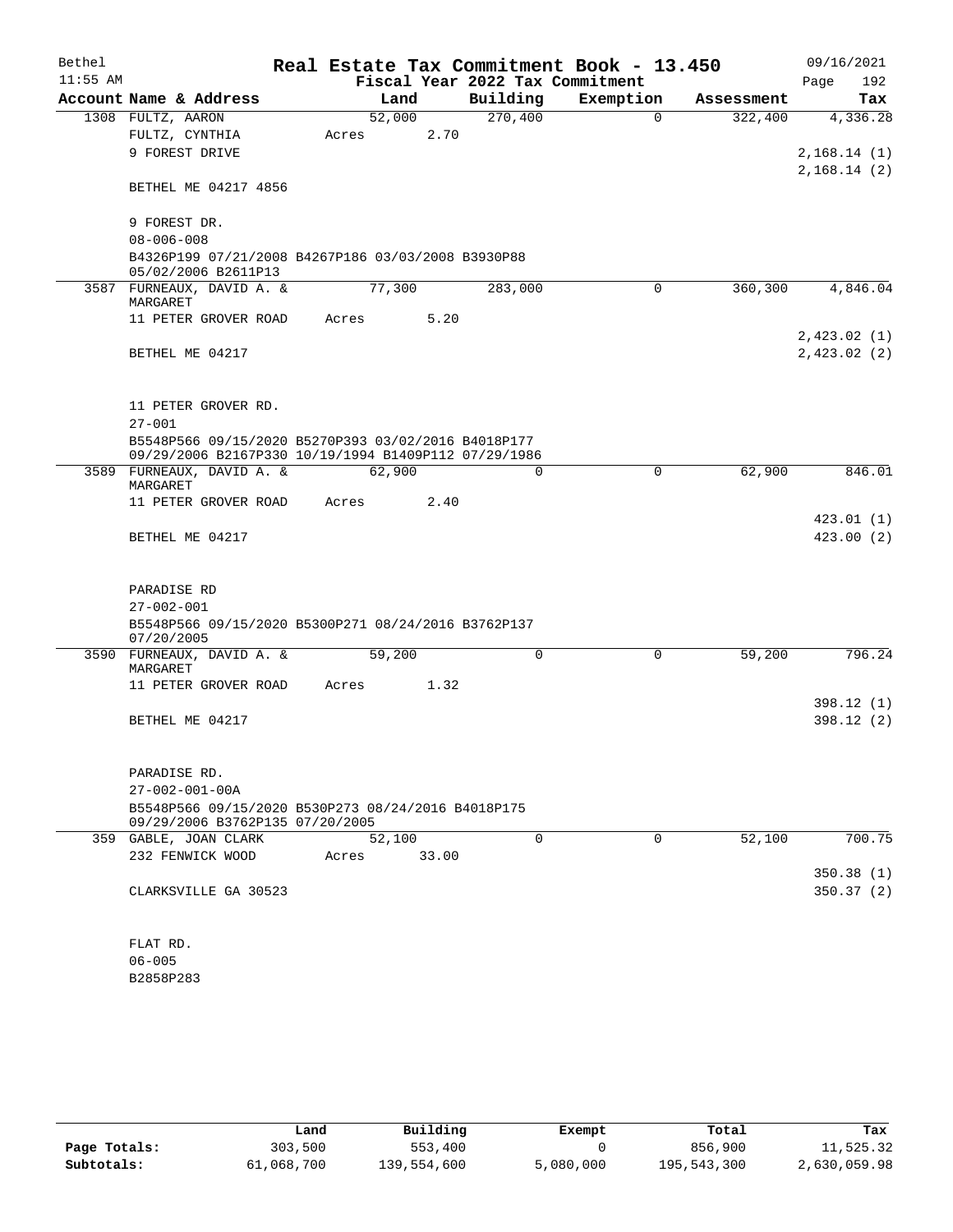| Bethel<br>$11:55$ AM |                                           |        |      |             | Real Estate Tax Commitment Book - 13.450<br>Fiscal Year 2022 Tax Commitment |            | 09/16/2021             |
|----------------------|-------------------------------------------|--------|------|-------------|-----------------------------------------------------------------------------|------------|------------------------|
|                      | Account Name & Address                    | Land   |      | Building    | Exemption                                                                   | Assessment | Page<br>193<br>Tax     |
|                      | 3341 GADD, PETER                          | 20,200 |      | 91,100      | $\mathbf 0$                                                                 | 111,300    | 1,496.99               |
|                      | GADD, SHERRIE                             |        |      |             |                                                                             |            |                        |
|                      | 415 MIDDLE ST.                            |        |      |             |                                                                             |            | 748.50(1)              |
|                      |                                           |        |      |             |                                                                             |            | 748.49(2)              |
|                      | NEWBURY MA 01985                          |        |      |             |                                                                             |            |                        |
|                      | 12 MASON ST.                              |        |      |             |                                                                             |            |                        |
|                      | $25 - 167 - 001 - 005$                    |        |      |             |                                                                             |            |                        |
|                      | B3022P157                                 |        |      |             |                                                                             |            |                        |
|                      | 284 GAGE, MARY P                          | 24,100 |      | 0           | 0                                                                           | 24,100     | 324.15                 |
|                      | 119 MCCRILLIS BROOK                       | Acres  | 6.68 |             |                                                                             |            |                        |
|                      | <b>ROAD</b>                               |        |      |             |                                                                             |            |                        |
|                      |                                           |        |      |             |                                                                             |            | 162.08(1)              |
|                      | BRYANT POND ME 04219                      |        |      |             |                                                                             |            | 162.07(2)              |
|                      | MCCRILLIS BROOK RD                        |        |      |             |                                                                             |            |                        |
|                      | $04 - 093 - 002$                          |        |      |             |                                                                             |            |                        |
|                      | B4015P244 09/26/2006 B1987P190            |        |      |             |                                                                             |            |                        |
|                      | 390 GAGNE, STEPHEN J                      | 45,900 |      | $\mathbf 0$ | $\mathbf 0$                                                                 | 45,900     | 617.36                 |
|                      | GAGNE, CHRISTOPHER                        | Acres  | 5.40 |             |                                                                             |            |                        |
|                      | 320 SALEM RD                              |        |      |             |                                                                             |            | 308.68(1)              |
|                      | DRACUT MA 01826                           |        |      |             |                                                                             |            | 308.68(2)              |
|                      | SPARROWHAWK MT RD.                        |        |      |             |                                                                             |            |                        |
|                      | $06 - 018 - 007$                          |        |      |             |                                                                             |            |                        |
|                      | B1779P179                                 |        |      |             |                                                                             |            |                        |
|                      | 3624 GAGNON, LINDSAY B                    | 40,200 |      | 219,700     | 25,000                                                                      | 234,900    | 3, 159.41              |
|                      | GAGNON, RYAN E                            | Acres  | 1.83 |             | 01 Homestead (HM)                                                           |            |                        |
|                      | PO BOX 716                                |        |      |             |                                                                             |            | 1,579.71(1)            |
|                      |                                           |        |      |             |                                                                             |            | 1,579.70(2)            |
|                      | BETHEL ME 04217                           |        |      |             |                                                                             |            |                        |
|                      | 21 DUMONT CIRCLE                          |        |      |             |                                                                             |            |                        |
|                      | $27 - 030$                                |        |      |             |                                                                             |            |                        |
|                      | B5297P385 08/09/2016 B2950P155 06/01/2001 |        |      |             |                                                                             |            |                        |
|                      | 3625 GAGNON, LINDSAY B                    | 26,900 |      | 0           | 0                                                                           | 26,900     | 361.81                 |
|                      | GAGNON, RYAN E                            | Acres  | 0.87 |             |                                                                             |            |                        |
|                      | PO BOX 716                                |        |      |             |                                                                             |            | 180.91(1)<br>180.90(2) |
|                      | BETHEL ME 04217 1840                      |        |      |             |                                                                             |            |                        |
|                      |                                           |        |      |             |                                                                             |            |                        |
|                      | $27 - 031$                                |        |      |             |                                                                             |            |                        |
|                      | B5362P621 08/21/2017 B2950P155 06/01/2001 |        |      |             |                                                                             |            |                        |
|                      | 3682 GAGNON, MALINDA                      | 26,100 |      | 136,200     | $\mathbf 0$                                                                 | 162,300    | 2,182.94               |
|                      | GAGNON, BRIAN                             | Acres  | 0.53 |             |                                                                             |            |                        |
|                      | PO BOX 1407                               |        |      |             |                                                                             |            | 1,091.47(1)            |
|                      | BETHEL ME 04217                           |        |      |             |                                                                             |            | 1,091.47(2)            |
|                      |                                           |        |      |             |                                                                             |            |                        |
|                      | 12 FLAT RD                                |        |      |             |                                                                             |            |                        |
|                      | $28 - 025$                                |        |      |             |                                                                             |            |                        |
|                      | B4697P347 03/07/2011                      |        |      |             |                                                                             |            |                        |
|                      |                                           |        |      |             |                                                                             |            |                        |
|                      |                                           |        |      |             |                                                                             |            |                        |

|              | Land       | Building    | Exempt    | Total       | Tax          |
|--------------|------------|-------------|-----------|-------------|--------------|
| Page Totals: | 183,400    | 447,000     | 25,000    | 605,400     | 8,142.66     |
| Subtotals:   | 61,252,100 | 140,001,600 | 5,105,000 | 196,148,700 | 2,638,202.64 |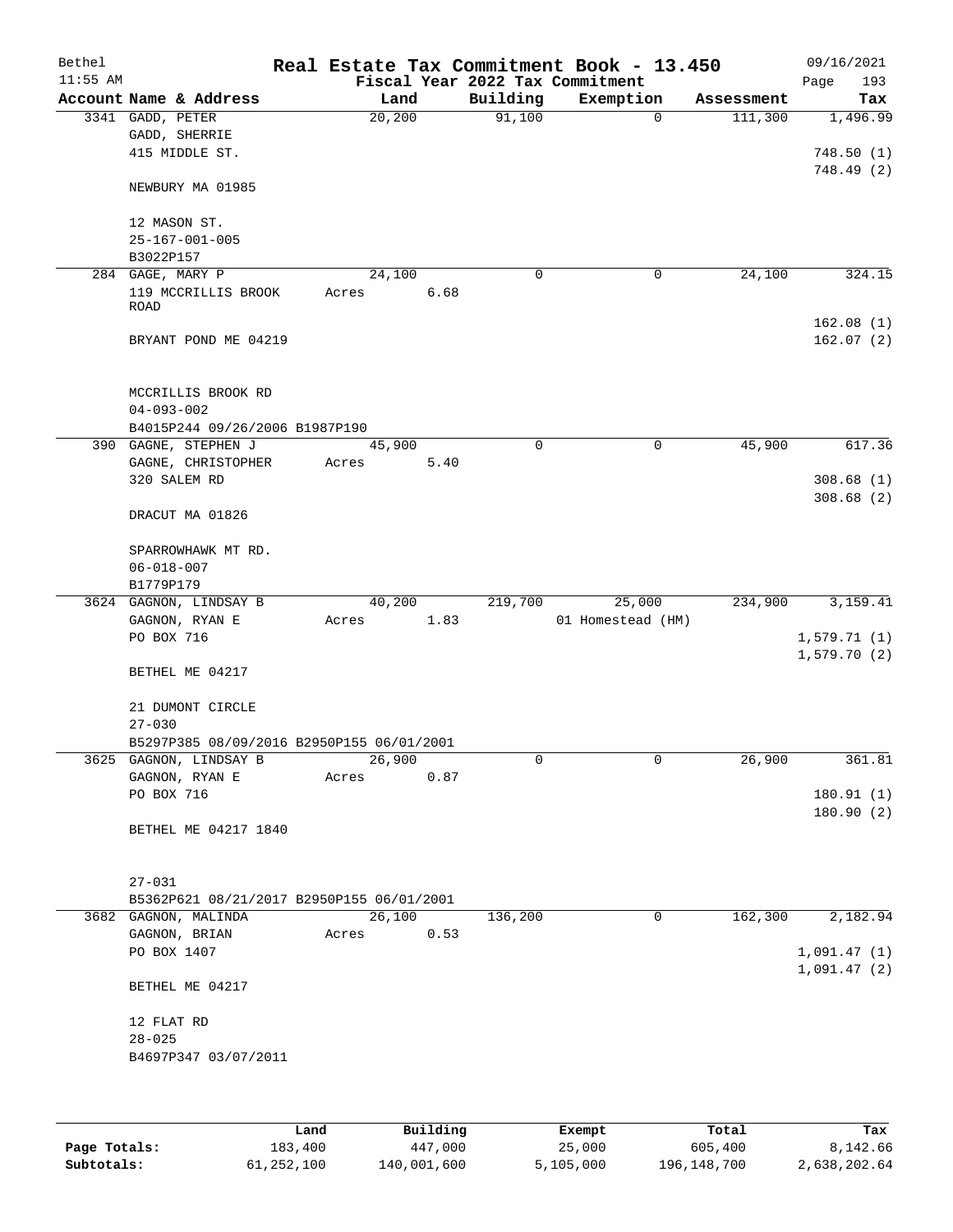| Bethel       |                                                                                   |              |                                 |          | Real Estate Tax Commitment Book - 13.450 |             | 09/16/2021                 |
|--------------|-----------------------------------------------------------------------------------|--------------|---------------------------------|----------|------------------------------------------|-------------|----------------------------|
| $11:55$ AM   |                                                                                   |              | Fiscal Year 2022 Tax Commitment |          |                                          |             | Page<br>194                |
|              | Account Name & Address                                                            |              | Land                            | Building | Exemption                                | Assessment  | Tax                        |
|              | 2489 GAINEY, CHRISTINA K<br>GAINEY, CLINT E<br>672 EAST BETHEL RD                 | Acres        | 19,700<br>69.00                 | 0        | $\mathbf 0$                              | 19,700      | 264.96<br>132.48(1)        |
|              | BETHEL ME 04217                                                                   |              |                                 |          |                                          |             | 132.48(2)                  |
|              | WATERSPOUT MT RD S/S<br>$14 - 016$                                                |              |                                 |          |                                          |             |                            |
|              | B5329P586 02/06/2017 B2821P350 05/25/2000                                         |              |                                 |          |                                          |             |                            |
|              | 1446 GAINEY, CHRISTINA K                                                          |              | 48,500                          | 210,100  | 0                                        | 258,600     | 3,478.17                   |
|              | GAINEY, CLINT E                                                                   | Acres        | 36.00                           |          |                                          |             |                            |
|              | 672 EAST BETHEL RD                                                                |              |                                 |          |                                          |             | 1,739.09(1)<br>1,739.08(2) |
|              | BETHEL ME 04217                                                                   |              |                                 |          |                                          |             |                            |
|              | 672 EAST BETHEL RD.<br>$09 - 023$                                                 |              |                                 |          |                                          |             |                            |
|              | B5329P586 02/06/2017 B5307P304 09/28/2016 B1395P31<br>06/04/1986                  |              |                                 |          |                                          |             |                            |
|              | 1448 GAINEY, CHRISTINA K                                                          |              | 42,200                          | 0        | 0                                        | 42,200      | 567.59                     |
|              | GAINEY, CLINT E                                                                   | Acres        | 151.00                          |          |                                          |             |                            |
|              | 672 EAST BETHEL RD                                                                |              |                                 |          |                                          |             | 283.80 (1)                 |
|              | BETHEL ME 04217                                                                   |              |                                 |          |                                          |             | 283.79 (2)                 |
|              | LOCKE MILLS/E BETHEL<br>$09 - 025$                                                |              |                                 |          |                                          |             |                            |
|              | B5329P586 02/06/2017 B5307P304 09/28/2016 B2821P350<br>05/25/2000                 |              |                                 |          |                                          |             |                            |
|              | 3535 GAJDA, THOMAS J                                                              |              | 33,600                          | 101,200  | 0                                        | 134,800     | 1,813.06                   |
|              | GAJDA, SARAH R<br>10 RICKER CIRCLE                                                |              |                                 |          |                                          |             | 906.53(1)                  |
|              | SOUTH HAMILTON MA 01982                                                           |              |                                 |          |                                          |             | 906.53(2)                  |
|              |                                                                                   |              |                                 |          |                                          |             |                            |
|              | 135 VERNON ST.                                                                    |              |                                 |          |                                          |             |                            |
|              | 26-076-001-01E<br>B4908P38 10/16/2012 B4540P12 12/17/2009 B3025P238<br>11/06/2001 |              |                                 |          |                                          |             |                            |
|              | 3561 GALLAGHER, STACY                                                             |              | 33,600                          | 103,900  | 0                                        | 137,500     | 1,849.38                   |
|              | GALLAGHER, JAMES                                                                  |              |                                 |          |                                          |             |                            |
|              | 13 OAKLAND STREET                                                                 |              |                                 |          |                                          |             | 924.69(1)                  |
|              | MATTAPOISETT MA 02739                                                             |              |                                 |          |                                          |             | 924.69(2)                  |
|              | 135 VERNON ST.                                                                    |              |                                 |          |                                          |             |                            |
|              | $26 - 076 - 001 - 05E$                                                            |              |                                 |          |                                          |             |                            |
|              | B5379P638 11/27/2017 B4544P179 12/29/2009 B3701P75                                |              |                                 |          |                                          |             |                            |
|              | 04/14/2005                                                                        |              |                                 |          |                                          |             |                            |
|              | 3518 GALLANT, WAYNE                                                               |              | 43,600                          | 222,000  | 31,000                                   | 234,600     | 3, 155.37                  |
|              | 221 VERNON ST<br>NEW AUCKLAND QLD                                                 | Acres        | 1.12                            |          | 01 Homestead (HM)<br>12 WW2 Vet Res      |             | 1,577.69(1)                |
|              | BETHEL ME 04217                                                                   |              |                                 |          |                                          |             | 1,577.68(2)                |
|              | 221 VERNON ST.                                                                    |              |                                 |          |                                          |             |                            |
|              | $26 - 070 - 004$<br>B5342P93 04/26/2017 B4337P279 08/19/2008                      |              |                                 |          |                                          |             |                            |
|              |                                                                                   | Land         | Building                        |          | Exempt                                   | Total       | Tax                        |
| Page Totals: |                                                                                   | 221,200      | 637,200                         |          | 31,000                                   | 827,400     | 11, 128.53                 |
| Subtotals:   |                                                                                   | 61, 473, 300 | 140,638,800                     |          | 5,136,000                                | 196,976,100 | 2,649,331.17               |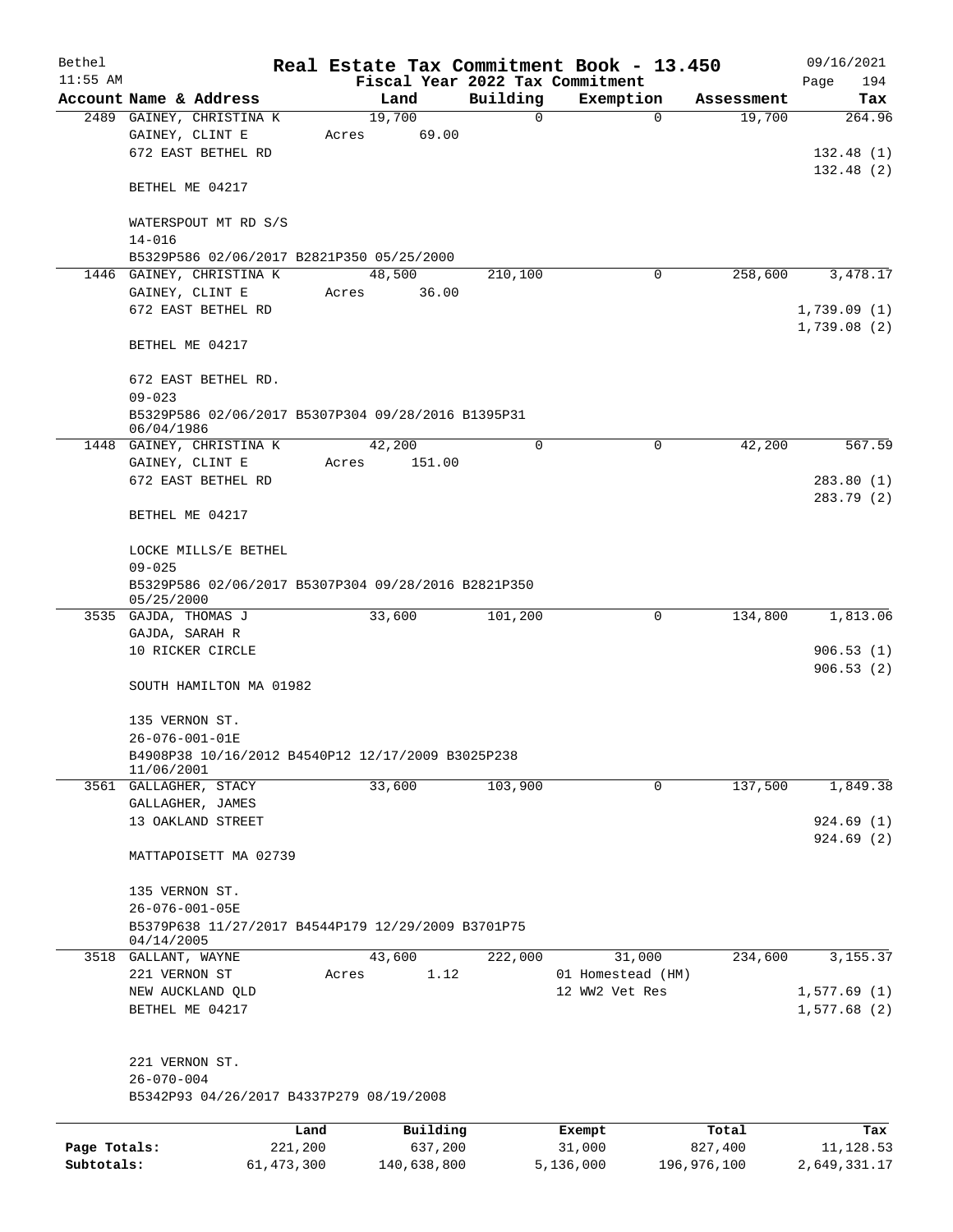| Bethel     |                                                                  | Real Estate Tax Commitment Book - 13.450 |          |                   |            | 09/16/2021                     |
|------------|------------------------------------------------------------------|------------------------------------------|----------|-------------------|------------|--------------------------------|
| $11:55$ AM |                                                                  | Fiscal Year 2022 Tax Commitment          |          |                   |            | 195<br>Page                    |
|            | Account Name & Address                                           | Land                                     | Building | Exemption         | Assessment | Tax                            |
|            | 1367 GAMBLE, LESLIE B                                            | 39,100                                   | 170,400  | 25,000            | 184,500    | 2,481.53                       |
|            | GAMBLE, LINDA C<br>248 WALKERS MILLS ROAD                        | 1.26<br>Acres                            |          | 01 Homestead (HM) |            | 1,240.77(1)                    |
|            |                                                                  |                                          |          |                   |            | 1,240.76(2)                    |
|            | BETHEL ME 04217                                                  |                                          |          |                   |            |                                |
|            | 248 WALKERS MILLS RD.                                            |                                          |          |                   |            |                                |
|            | $08 - 050$                                                       |                                          |          |                   |            |                                |
|            | B1625P142 12/26/1988                                             |                                          |          |                   |            |                                |
|            | 3215 GAMMON, JACKLYN                                             | 30,800                                   | 67,500   | 0                 | 98,300     | 1,322.14                       |
|            | P.O. BOX 135                                                     | 0.11<br>Acres                            |          |                   |            |                                |
|            | BRYANT POND ME 04219                                             |                                          |          |                   |            | 661.07(1)<br>661.07(2)         |
|            | 16 HIGH ST.                                                      |                                          |          |                   |            |                                |
|            | $25 - 056$                                                       |                                          |          |                   |            |                                |
|            | B638P1                                                           |                                          |          |                   |            |                                |
|            | 2621 GAMMON, LESLIE R                                            | 28,900                                   | 1,000    | $\mathbf 0$       | 29,900     | 402.16                         |
|            | GAMMON, MARIANNE                                                 | 70.00<br>Acres                           |          |                   |            |                                |
|            | 1193 WATERFORD RD.                                               |                                          |          |                   |            | 201.08(1)                      |
|            | WATERFORD ME 04088                                               |                                          |          |                   |            | 201.08(2)                      |
|            | INTERVALE RD S/S                                                 |                                          |          |                   |            |                                |
|            | $15 - 029$                                                       |                                          |          |                   |            |                                |
|            | B4750P338 08/19/2011 B774P257 03/03/1973                         |                                          |          |                   |            |                                |
|            | 1290 GARDNER, JOHANNA                                            | $\mathbf 0$                              | 7,000    | 0                 | 7,000      | 94.15                          |
|            | 30 JONATHAN CLARK LANE                                           |                                          |          |                   |            |                                |
|            | BETHEL ME 04217                                                  |                                          |          |                   |            | 47.08(1)<br>47.07 (2)          |
|            | 30 JONATHAN CLARK LANE                                           |                                          |          |                   |            |                                |
|            | $07 - 082 - B - ON$<br>4992 GARDNER, LINDSAY                     |                                          |          | 0                 |            | 3,129.82                       |
|            | OSTERHAGE, AARON                                                 | 43,200<br>1.01<br>Acres                  | 189,500  |                   | 232,700    |                                |
|            | 54 CAMERON AVENUE #1                                             |                                          |          |                   |            | 1,564.91(1)                    |
|            |                                                                  |                                          |          |                   |            | 1,564.91(2)                    |
|            | SOMERVILLE MA 02144                                              |                                          |          |                   |            |                                |
|            | 15 LEDGE CIRCLE                                                  |                                          |          |                   |            |                                |
|            | $06 - 020 - 003$                                                 |                                          |          |                   |            |                                |
|            | B5559P222 10/28/2020 B4576P259 10/28/2009 B4259P65<br>02/04/2008 |                                          |          |                   |            |                                |
|            | 2451 GARFIELD, BRIAN & BETH                                      | 34,200                                   | 448,500  | 0                 | 482,700    | 6,492.32                       |
|            | PO BOX 584                                                       | 0.73<br>Acres                            |          |                   |            |                                |
|            | BETHEL ME 04217                                                  |                                          |          |                   |            | 3, 246.16 (1)<br>3, 246.16 (2) |
|            | 279 INTERVALE RD.                                                |                                          |          |                   |            |                                |
|            | $13 - 010$                                                       |                                          |          |                   |            |                                |
|            | B5460P865 05/01/2019 B3511P131 05/17/2004                        |                                          |          |                   |            |                                |

|              | Land       | Building    | Exempt    | Total       | Tax          |
|--------------|------------|-------------|-----------|-------------|--------------|
| Page Totals: | L76,200    | 883,900     | 25,000    | 1,035,100   | 13,922.12    |
| Subtotals:   | 61,649,500 | 141,522,700 | 5,161,000 | 198,011,200 | 2,663,253.29 |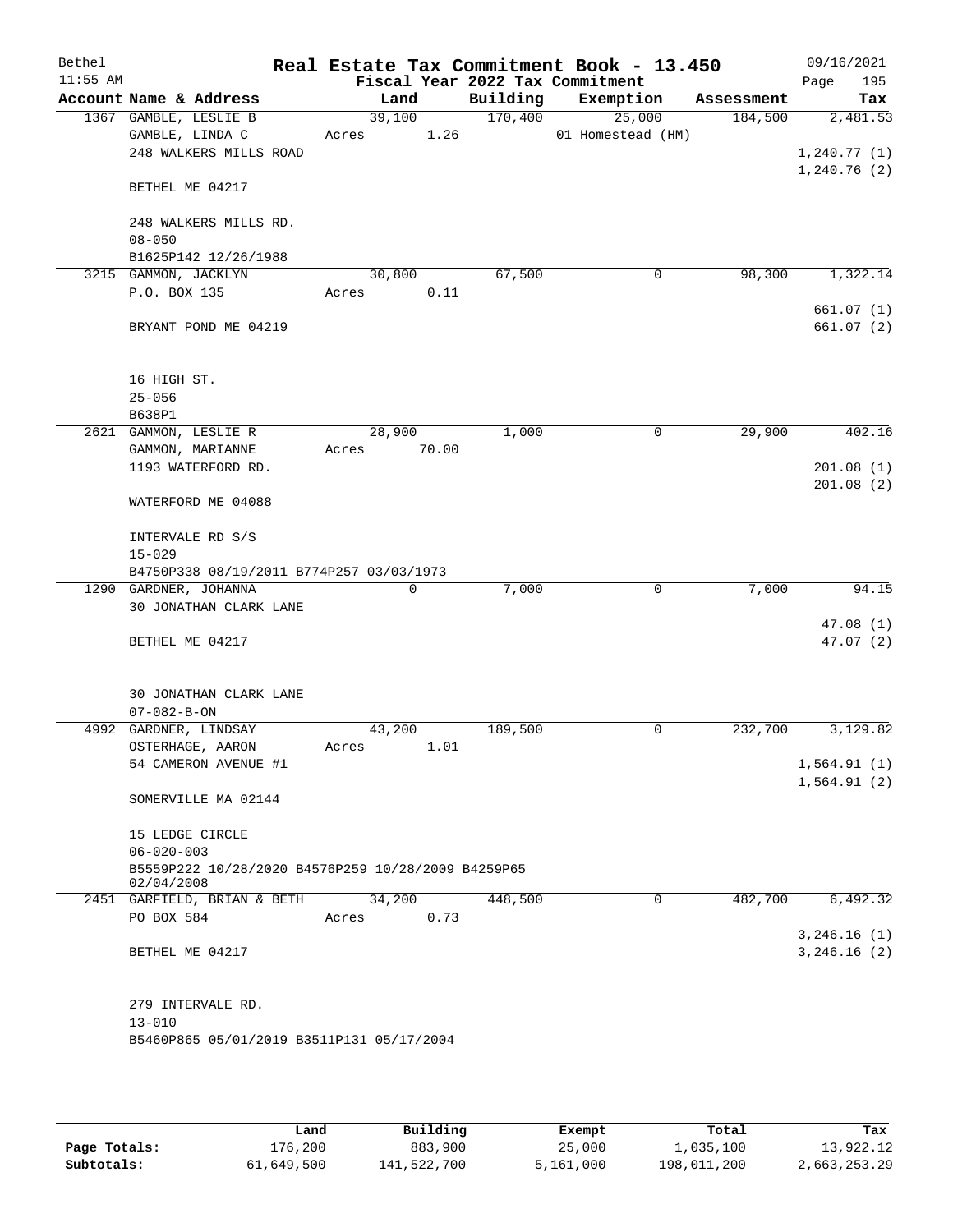| Bethel<br>$11:55$ AM |                                                                                                           |       |          | Fiscal Year 2022 Tax Commitment | Real Estate Tax Commitment Book - 13.450 |            | 09/16/2021         |
|----------------------|-----------------------------------------------------------------------------------------------------------|-------|----------|---------------------------------|------------------------------------------|------------|--------------------|
|                      | Account Name & Address                                                                                    |       | Land     | Building                        | Exemption                                | Assessment | 196<br>Page<br>Tax |
|                      | 4757 GARFIELD, BRIAN & BETH                                                                               |       | 29,500   | 0                               | $\mathbf 0$                              | 29,500     | 396.78             |
|                      | PO BOX 584                                                                                                | Acres | 1.25     |                                 |                                          |            |                    |
|                      |                                                                                                           |       |          |                                 |                                          |            | 198.39(1)          |
|                      | BETHEL ME 04217                                                                                           |       |          |                                 |                                          |            | 198.39(2)          |
|                      |                                                                                                           |       |          |                                 |                                          |            |                    |
|                      |                                                                                                           |       |          |                                 |                                          |            |                    |
|                      | INTERVALE RD                                                                                              |       |          |                                 |                                          |            |                    |
|                      | $13 - 009 - 003$                                                                                          |       |          |                                 |                                          |            |                    |
|                      | B5460P865 05/01/2019 B3800P150 09/16/2005<br>1645 GARLAND, CRAIG                                          |       | 40,000   | 67,400                          | 0                                        | 107,400    | 1,444.53           |
|                      | 277 PRINCE ROGERS WAY                                                                                     | Acres | 1.70     |                                 |                                          |            |                    |
|                      |                                                                                                           |       |          |                                 |                                          |            | 722.27(1)          |
|                      | MARSHFIELD MA 02050                                                                                       |       |          |                                 |                                          |            | 722.26(2)          |
|                      |                                                                                                           |       |          |                                 |                                          |            |                    |
|                      |                                                                                                           |       |          |                                 |                                          |            |                    |
|                      | 39 ANNIS RD.                                                                                              |       |          |                                 |                                          |            |                    |
|                      | $12 - 003$                                                                                                |       |          |                                 |                                          |            |                    |
|                      | B5453P407 03/04/2019 B5453P50 02/27/2019 B5398P672<br>03/23/2018 B5365P621 09/05/2017 B4671P60 12/14/2010 |       |          |                                 |                                          |            |                    |
|                      | 3746 GARLOUGH, DAVID                                                                                      |       | 58,900   | $\mathbf 0$                     | $\mathbf 0$                              | 58,900     | 792.21             |
|                      | ALLEN, WILLIAM F.S.                                                                                       | Acres | 91.00    |                                 |                                          |            |                    |
|                      | 6 CEDAR STREE                                                                                             |       |          |                                 |                                          |            | 396.11(1)          |
|                      |                                                                                                           |       |          |                                 |                                          |            | 396.10(2)          |
|                      | CHARLESTOWN RI 02129                                                                                      |       |          |                                 |                                          |            |                    |
|                      |                                                                                                           |       |          |                                 |                                          |            |                    |
|                      | TAYLOR SMITH ROAD<br>$09 - 006 - 006$                                                                     |       |          |                                 |                                          |            |                    |
|                      | B5596P543 04/01/2020 B3469P117 03/02/2004                                                                 |       |          |                                 |                                          |            |                    |
|                      | 3747 GARLOUGH, DAVID                                                                                      |       | 15,600   | 0                               | 0                                        | 15,600     | 209.82             |
|                      | ALLEN, WILLIAM F.S.                                                                                       | Acres | 74.80    |                                 |                                          |            |                    |
|                      | 6 CEDAR STREE                                                                                             |       |          |                                 |                                          |            | 104.91(1)          |
|                      |                                                                                                           |       |          |                                 |                                          |            | 104.91(2)          |
|                      | CHARLESTOWN RI 02129                                                                                      |       |          |                                 |                                          |            |                    |
|                      |                                                                                                           |       |          |                                 |                                          |            |                    |
|                      |                                                                                                           |       |          |                                 |                                          |            |                    |
|                      | $09 - 006 - 007$<br>B5596P543 04/01/2021                                                                  |       |          |                                 |                                          |            |                    |
|                      | 1344 GARVEY, DANIEL                                                                                       |       | 22,800   | 0                               | 0                                        | 22,800     | 306.66             |
|                      | 20 REMICKS LANE                                                                                           | Acres | 36.00    |                                 |                                          |            |                    |
|                      |                                                                                                           |       |          |                                 |                                          |            | 153.33(1)          |
|                      | KITTERY ME 03904                                                                                          |       |          |                                 |                                          |            | 153.33(2)          |
|                      |                                                                                                           |       |          |                                 |                                          |            |                    |
|                      |                                                                                                           |       |          |                                 |                                          |            |                    |
|                      | RTE 26 N/S                                                                                                |       |          |                                 |                                          |            |                    |
|                      | $08 - 038$<br>B1493P323                                                                                   |       |          |                                 |                                          |            |                    |
|                      | 5358 GAUDET, LISA                                                                                         |       | 27,600   | $\Omega$                        | 0                                        | 27,600     | 371.22             |
|                      | 47 PLEASANT HILL RD                                                                                       | Acres | 4.00     |                                 |                                          |            |                    |
|                      |                                                                                                           |       |          |                                 |                                          |            | 185.61(1)          |
|                      | FREEPORT ME 04032 6441                                                                                    |       |          |                                 |                                          |            | 185.61(2)          |
|                      |                                                                                                           |       |          |                                 |                                          |            |                    |
|                      |                                                                                                           |       |          |                                 |                                          |            |                    |
|                      | BIRD HILL RD                                                                                              |       |          |                                 |                                          |            |                    |
|                      | $04 - 082 - 001$                                                                                          |       |          |                                 |                                          |            |                    |
|                      | B4748P19 08/08/2011                                                                                       |       |          |                                 |                                          |            |                    |
|                      |                                                                                                           |       |          |                                 |                                          |            |                    |
|                      |                                                                                                           |       |          |                                 |                                          |            |                    |
|                      | Land                                                                                                      |       | Building |                                 | <b>Fromnt</b>                            | $T$ ctal   | Tov                |

|              | Land       | Building    | Exempt    | Total       | Tax          |
|--------------|------------|-------------|-----------|-------------|--------------|
| Page Totals: | 194,400    | 67,400      |           | 261,800     | 3,521.22     |
| Subtotals:   | 61,843,900 | 141,590,100 | 5,161,000 | 198,273,000 | 2,666,774.51 |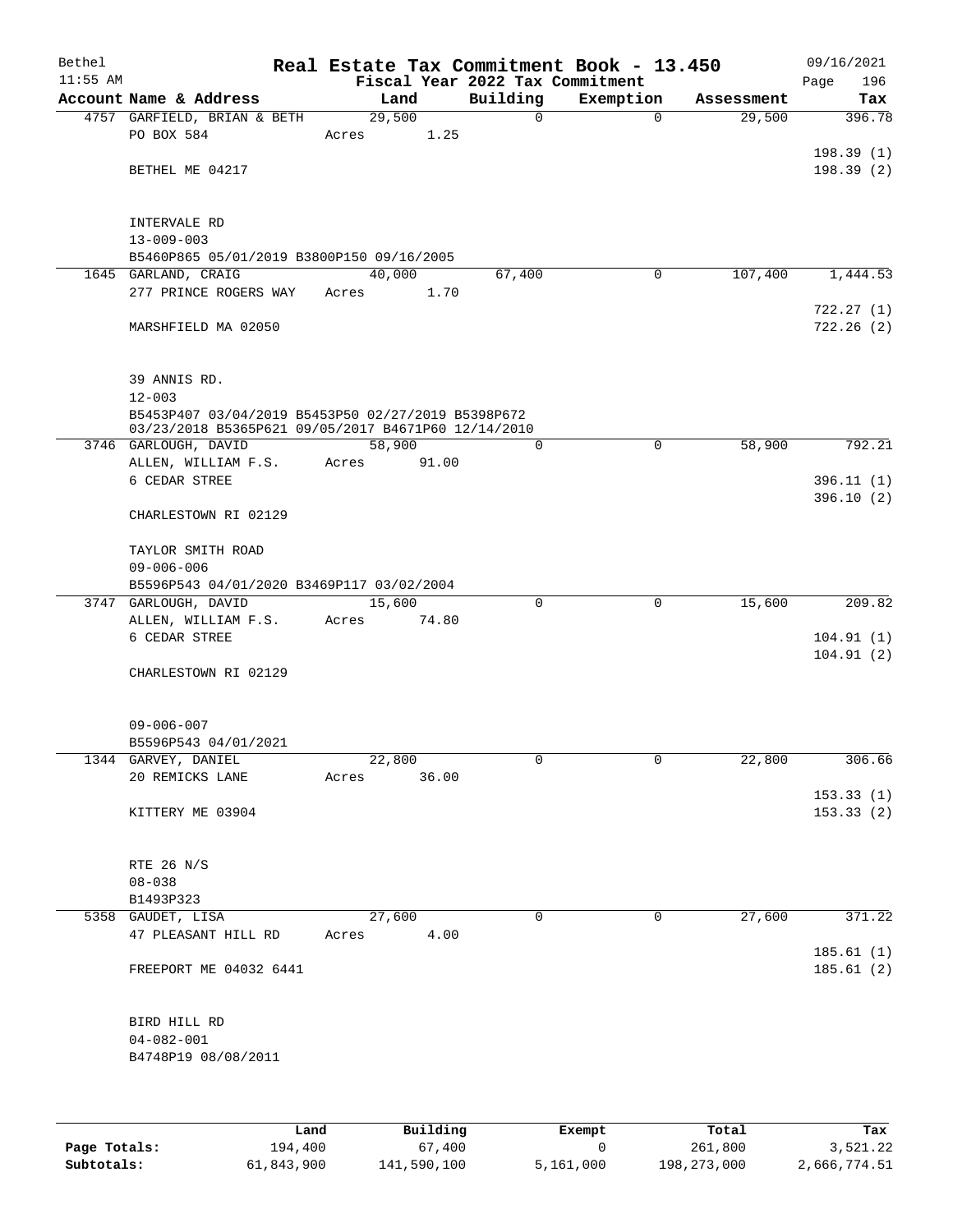| Bethel     |                                                                     |      |       |        |          | Real Estate Tax Commitment Book - 13.450 |                   |             |            | 09/16/2021  |
|------------|---------------------------------------------------------------------|------|-------|--------|----------|------------------------------------------|-------------------|-------------|------------|-------------|
| $11:55$ AM |                                                                     |      |       |        |          | Fiscal Year 2022 Tax Commitment          |                   |             |            | Page<br>197 |
|            | Account Name & Address                                              |      |       | Land   |          | Building                                 | Exemption         |             | Assessment | Tax         |
|            | 5359 GAUDET, LISA M                                                 |      |       | 28,700 |          | $\mathsf{O}$                             |                   | $\mathbf 0$ | 28,700     | 386.02      |
|            | 47 PLEASANT HILL RD                                                 |      | Acres |        | 5.18     |                                          |                   |             |            |             |
|            |                                                                     |      |       |        |          |                                          |                   |             |            | 193.01(1)   |
|            | FREEPORT ME 04032 6441                                              |      |       |        |          |                                          |                   |             |            | 193.01(2)   |
|            |                                                                     |      |       |        |          |                                          |                   |             |            |             |
|            | BIRD HILL ROAD                                                      |      |       |        |          |                                          |                   |             |            |             |
|            | $04 - 082 - 002$                                                    |      |       |        |          |                                          |                   |             |            |             |
|            | B5249P261 10/16/2015 B4751P60 08/09/2011<br>1336 GAUDREAU, GEOFFREY |      |       | 44,900 |          | 167,000                                  |                   | 25,000      | 186,900    | 2,513.80    |
|            | 554 WALKERS MILLS ROAD Acres                                        |      |       |        | 14.00    |                                          | 01 Homestead (HM) |             |            |             |
|            |                                                                     |      |       |        |          |                                          |                   |             |            | 1,256.90(1) |
|            | BETHEL ME 04217                                                     |      |       |        |          |                                          |                   |             |            | 1,256.90(2) |
|            |                                                                     |      |       |        |          |                                          |                   |             |            |             |
|            |                                                                     |      |       |        |          |                                          |                   |             |            |             |
|            | 554 WALKERS MILLS RD.                                               |      |       |        |          |                                          |                   |             |            |             |
|            | $08 - 030$<br>B785P194                                              |      |       |        |          |                                          |                   |             |            |             |
|            | 1338 GAUDREAU, GEOFFREY                                             |      |       | 22,600 |          | 6,500                                    |                   | 0           | 29,100     | 391.40      |
|            | 554 WALKERS MILLS RD.                                               |      | Acres |        | 0.34     |                                          |                   |             |            |             |
|            |                                                                     |      |       |        |          |                                          |                   |             |            | 195.70(1)   |
|            | BETHEL ME 04217                                                     |      |       |        |          |                                          |                   |             |            | 195.70(2)   |
|            |                                                                     |      |       |        |          |                                          |                   |             |            |             |
|            |                                                                     |      |       |        |          |                                          |                   |             |            |             |
|            | 548 WALKERS MILLS RD.                                               |      |       |        |          |                                          |                   |             |            |             |
|            | $08 - 032$                                                          |      |       |        |          |                                          |                   |             |            |             |
|            | B2618P302 10/08/1998                                                |      |       |        |          |                                          |                   |             |            |             |
|            | 1343 GAUDREAU, GEOFFREY<br>560 WALKERS MILLS RD.                    |      | Acres | 42,100 | 23.00    | $\mathbf 0$                              |                   | 0           | 42,100     | 566.25      |
|            |                                                                     |      |       |        |          |                                          |                   |             |            | 283.13(1)   |
|            | BETHEL ME 04217                                                     |      |       |        |          |                                          |                   |             |            | 283.12(2)   |
|            |                                                                     |      |       |        |          |                                          |                   |             |            |             |
|            |                                                                     |      |       |        |          |                                          |                   |             |            |             |
|            | RTE 26 N/S                                                          |      |       |        |          |                                          |                   |             |            |             |
|            | $08 - 037$                                                          |      |       |        |          |                                          |                   |             |            |             |
|            | B2864P121                                                           |      |       |        |          |                                          |                   |             |            |             |
|            | 1337 GAUDREAU, GEOFFREY G                                           |      |       | 25,800 | 0.51     | 72,900                                   | 01 Homestead (HM) | 25,000      | 73,700     | 991.27      |
|            | 560 WALKERS MILLS ROAD                                              |      | Acres |        |          |                                          |                   |             |            | 495.64(1)   |
|            | BETHEL ME 04217                                                     |      |       |        |          |                                          |                   |             |            | 495.63(2)   |
|            |                                                                     |      |       |        |          |                                          |                   |             |            |             |
|            |                                                                     |      |       |        |          |                                          |                   |             |            |             |
|            | 560 WALKERS MILLS RD.                                               |      |       |        |          |                                          |                   |             |            |             |
|            | $08 - 031$                                                          |      |       |        |          |                                          |                   |             |            |             |
|            | B5281P696 05/19/2016 B673P401 08/06/1968 B669P39<br>01/31/1968      |      |       |        |          |                                          |                   |             |            |             |
|            | 4956 GAUMONT, TANYA                                                 |      |       | 41,600 |          | 22,700                                   |                   | 0           | 64,300     | 864.84      |
|            | 2247 INTERVALE RD                                                   |      | Acres |        | 2.88     |                                          |                   |             |            |             |
|            |                                                                     |      |       |        |          |                                          |                   |             |            | 432.42 (1)  |
|            | BETHEL ME 04217                                                     |      |       |        |          |                                          |                   |             |            | 432.42 (2)  |
|            |                                                                     |      |       |        |          |                                          |                   |             |            |             |
|            |                                                                     |      |       |        |          |                                          |                   |             |            |             |
|            | 2247 INTERVALE RD                                                   |      |       |        |          |                                          |                   |             |            |             |
|            | $20 - 033 - 001$<br>B5583P756 02/08/2021                            |      |       |        |          |                                          |                   |             |            |             |
|            |                                                                     |      |       |        |          |                                          |                   |             |            |             |
|            |                                                                     |      |       |        |          |                                          |                   |             |            |             |
|            |                                                                     |      |       |        |          |                                          |                   |             |            |             |
|            |                                                                     | Land |       |        | Building |                                          | Exempt            |             | Total      | Tax         |

**Page Totals:** 205,700 269,100 269,100 269,100 269,100 269,211,000 269,211,000 26,697,800 2,672,488.09<br>**205,713.58 50,000 5,211,000 5,211,000 2,672,488.09** 50,049,600 5,411,859,200 5,211,000 5,697,800 2,672,488.09

**Subtotals:** 62,049,600 141,859,200 5,211,000 198,697,800 2,672,488.09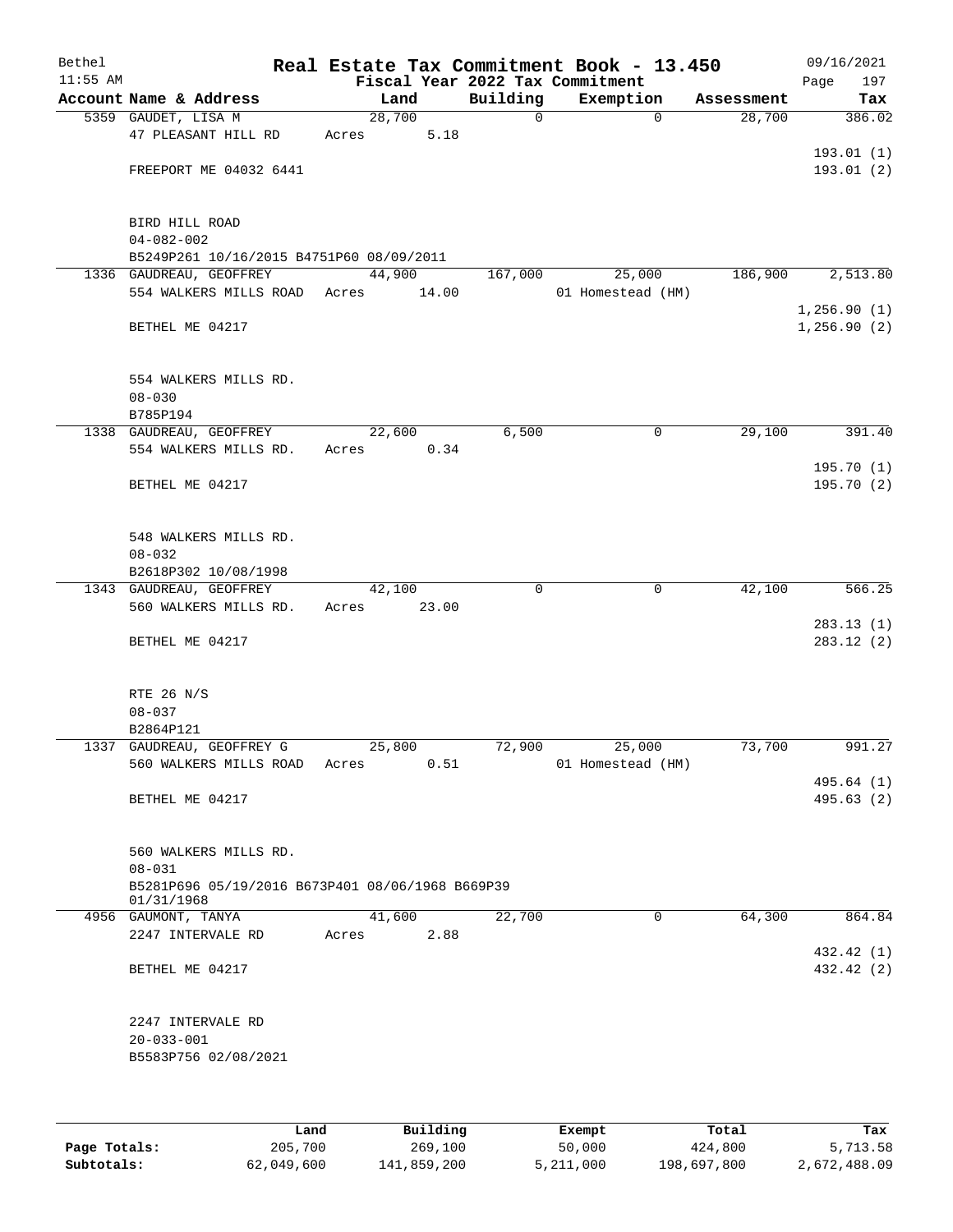| Bethel     |                                                                                       |      |       |        |          |          | Real Estate Tax Commitment Book - 13.450 |                |            | 09/16/2021      |
|------------|---------------------------------------------------------------------------------------|------|-------|--------|----------|----------|------------------------------------------|----------------|------------|-----------------|
| $11:55$ AM |                                                                                       |      |       |        |          |          | Fiscal Year 2022 Tax Commitment          |                |            | 198<br>Page     |
|            | Account Name & Address                                                                |      |       | Land   |          | Building | Exemption                                |                | Assessment | Tax             |
|            | 4918 GAY, ERIC                                                                        |      |       | 25,100 |          | 0        |                                          | $\mathbf 0$    | 25,100     | 337.60          |
|            | 24 HARDY RD                                                                           |      | Acres |        | 2.60     |          |                                          |                |            |                 |
|            |                                                                                       |      |       |        |          |          |                                          |                |            | 168.80(1)       |
|            | FALMOUTH ME 04105                                                                     |      |       |        |          |          |                                          |                |            | 168.80(2)       |
|            |                                                                                       |      |       |        |          |          |                                          |                |            |                 |
|            |                                                                                       |      |       |        |          |          |                                          |                |            |                 |
|            | JORDAN WOODS LOT 8                                                                    |      |       |        |          |          |                                          |                |            |                 |
|            | $11 - 088 - 008$                                                                      |      |       |        |          |          |                                          |                |            |                 |
|            | B5258P179 12/11/2015 B5255P534 11/25/2015 B3928P296                                   |      |       |        |          |          |                                          |                |            |                 |
|            | 418 GEIGER, RAY                                                                       |      |       | 45,600 |          | 84,300   |                                          | 0              | 129,900    | 1,747.16        |
|            | YOUMANS, YOUMANS, WENDY Acres                                                         |      |       |        | 2.00     |          |                                          |                |            |                 |
|            | PO BOX 322                                                                            |      |       |        |          |          |                                          |                |            | 873.58 (1)      |
|            |                                                                                       |      |       |        |          |          |                                          |                |            | 873.58 (2)      |
|            | BETHEL ME 04217                                                                       |      |       |        |          |          |                                          |                |            |                 |
|            |                                                                                       |      |       |        |          |          |                                          |                |            |                 |
|            | 292 FLAT RD.                                                                          |      |       |        |          |          |                                          |                |            |                 |
|            | $06 - 028 - 001$                                                                      |      |       |        |          |          |                                          |                |            |                 |
|            | B4952P300 02/12/2013 B4844P339 05/14/2012 B2348P113<br>07/17/1996                     |      |       |        |          |          |                                          |                |            |                 |
| 1297       | GENTILI, PAUL T.                                                                      |      |       | 51,300 |          | 313,400  |                                          | 0              | 364,700    | 4,905.22        |
|            | GENTILI, MARY E.                                                                      |      | Acres |        | 2.30     |          |                                          |                |            |                 |
|            | 27 STANWOOD DRIVE                                                                     |      |       |        |          |          |                                          |                |            | 2,452.61 (1)    |
|            |                                                                                       |      |       |        |          |          |                                          |                |            | 2,452.61 (2)    |
|            | FRANKILN MA 02038                                                                     |      |       |        |          |          |                                          |                |            |                 |
|            |                                                                                       |      |       |        |          |          |                                          |                |            |                 |
|            | 21 FOREST DR.                                                                         |      |       |        |          |          |                                          |                |            |                 |
|            | $08 - 006 - 010$                                                                      |      |       |        |          |          |                                          |                |            |                 |
|            | B5456P929 04/03/2019 B5146P135 08/08/2014                                             |      |       |        |          |          |                                          |                |            |                 |
|            | 227 GEORGE, KATHRYN                                                                   |      |       | 44,300 |          | 68,900   |                                          | 0              | 113,200    | 1,522.54        |
|            | SALLY ANNE DANTICO                                                                    |      | Acres |        | 39.00    |          |                                          |                |            |                 |
|            | 2 STONELEIGH PARK                                                                     |      |       |        |          |          |                                          |                |            | 761.27 (1)      |
|            |                                                                                       |      |       |        |          |          |                                          |                |            | 761.27(2)       |
|            | WESTFIELD NJ 07090                                                                    |      |       |        |          |          |                                          |                |            |                 |
|            |                                                                                       |      |       |        |          |          |                                          |                |            |                 |
|            | 340 BIRD HILL RD.                                                                     |      |       |        |          |          |                                          |                |            |                 |
|            | $04 - 068$                                                                            |      |       |        |          |          |                                          |                |            |                 |
|            | B2822P100 05/25/2000                                                                  |      |       |        |          |          |                                          |                |            |                 |
|            | 133 GERTZMAN, MARK I                                                                  |      |       | 36,400 |          | 143,000  |                                          | $\overline{0}$ | 179,400    | 2,412.93        |
|            | DEVINE, DEVINE,                                                                       |      | Acres |        | 10.47    |          |                                          |                |            |                 |
|            | ADRIANNA                                                                              |      |       |        |          |          |                                          |                |            |                 |
|            | PO BOX 1231                                                                           |      |       |        |          |          |                                          |                |            | 1, 206.47(1)    |
|            |                                                                                       |      |       |        |          |          |                                          |                |            | 1, 206.46(2)    |
|            | BETHEL ME 04217                                                                       |      |       |        |          |          |                                          |                |            |                 |
|            |                                                                                       |      |       |        |          |          |                                          |                |            |                 |
|            | 450 VERNON ST.                                                                        |      |       |        |          |          |                                          |                |            |                 |
|            | $03 - 014$                                                                            |      |       |        |          |          |                                          |                |            |                 |
|            | B5375P499 10/30/2017 B4980P328 05/01/2013 B4468P66<br>07/10/2009 B3671P157 02/08/2005 |      |       |        |          |          |                                          |                |            |                 |
|            | 3299 GETCHELL, KATHERINE G                                                            |      |       | 61,500 |          | 128,500  |                                          | $\mathbf{0}$   | 190,000    | 2,555.50        |
|            | GETCHELL, PHILIP J                                                                    |      | Acres |        | 1.22     |          |                                          |                |            |                 |
|            | 39 CHAPMAN STREET                                                                     |      |       |        |          |          |                                          |                |            | 1, 277.75(1)    |
|            |                                                                                       |      |       |        |          |          |                                          |                |            | $1, 277.75$ (2) |
|            | BETHEL ME 04217                                                                       |      |       |        |          |          |                                          |                |            |                 |
|            |                                                                                       |      |       |        |          |          |                                          |                |            |                 |
|            | 39 CHAPMAN ST.                                                                        |      |       |        |          |          |                                          |                |            |                 |
|            | $25 - 132$                                                                            |      |       |        |          |          |                                          |                |            |                 |
|            | B4737P285 07/07/2011 B3096P344 04/17/2002                                             |      |       |        |          |          |                                          |                |            |                 |
|            |                                                                                       |      |       |        |          |          |                                          |                |            |                 |
|            |                                                                                       |      |       |        |          |          |                                          |                |            |                 |
|            |                                                                                       | Land |       |        | Building |          | Exempt                                   |                | Total      | Tax             |

|              | ⊥and         | Building    | Exempt    | Total       | тах          |
|--------------|--------------|-------------|-----------|-------------|--------------|
| Page Totals: | 264,200      | 738,100     |           | 1,002,300   | 13,480.95    |
| Subtotals:   | 62, 313, 800 | 142,597,300 | 5,211,000 | 199,700,100 | 2,685,969.04 |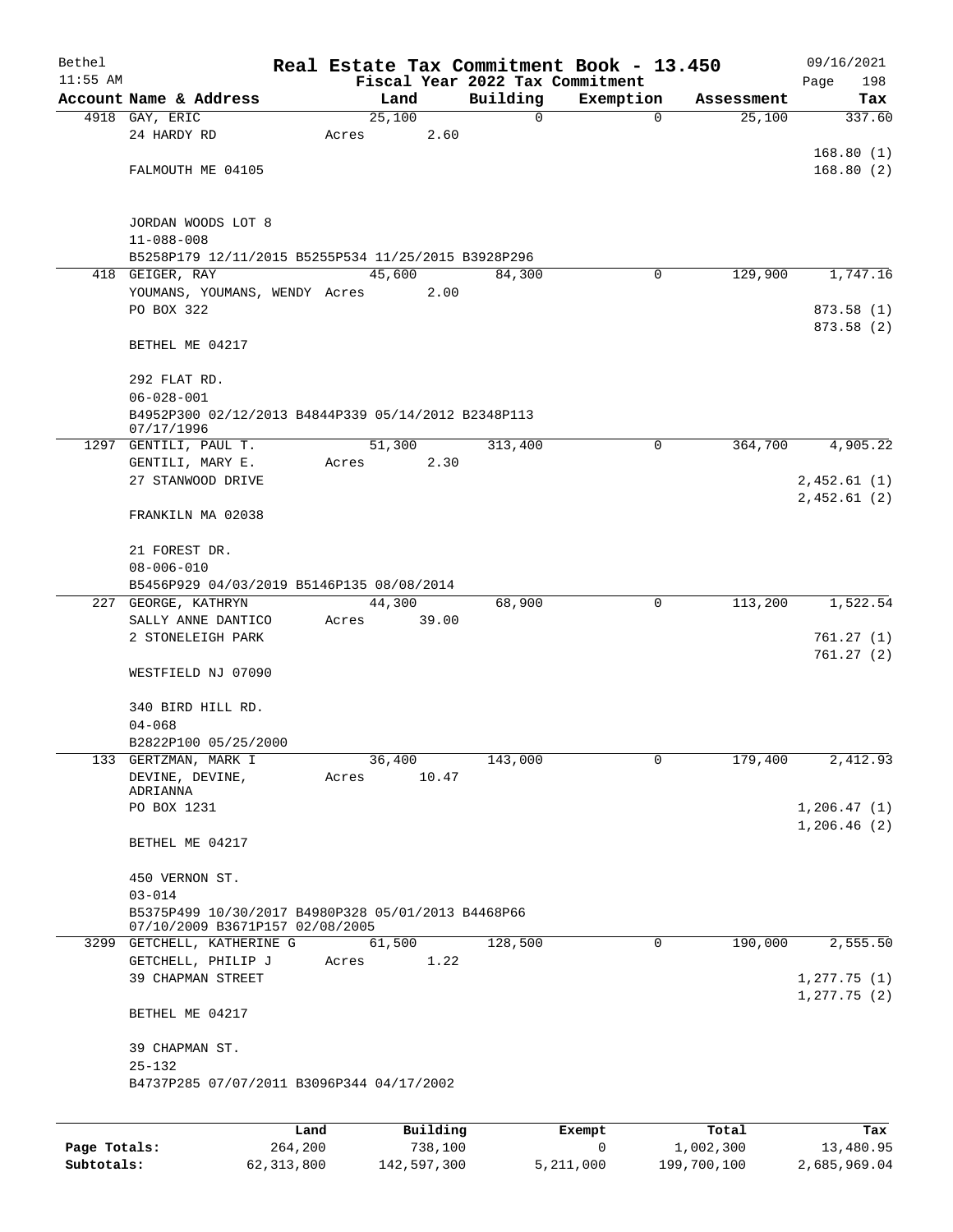| Bethel     |                                                     |            |        |       |                                 | Real Estate Tax Commitment Book - 13.450 |            | 09/16/2021  |
|------------|-----------------------------------------------------|------------|--------|-------|---------------------------------|------------------------------------------|------------|-------------|
| $11:55$ AM |                                                     |            |        |       | Fiscal Year 2022 Tax Commitment |                                          |            | Page<br>199 |
|            | Account Name & Address                              |            | Land   |       | Building                        | Exemption                                | Assessment | Tax         |
|            | 1615 GIBBS, DANIEL                                  |            | 66,600 |       | 151,900                         | 25,000                                   | 193,500    | 2,602.57    |
|            | GIBBS, ANITA K                                      | Acres      |        | 3.44  |                                 | 01 Homestead (HM)                        |            |             |
|            | PO BOX 391                                          |            |        |       |                                 |                                          |            | 1,301.29(1) |
|            |                                                     |            |        |       |                                 |                                          |            | 1,301.28(2) |
|            | BETHEL ME 04217                                     |            |        |       |                                 |                                          |            |             |
|            | 674 NORTH ROAD                                      |            |        |       |                                 |                                          |            |             |
|            | $11 - 072$                                          |            |        |       |                                 |                                          |            |             |
|            | B5385P427 12/20/2017 B4512P252 10/19/2009 B1057P197 |            |        |       |                                 |                                          |            |             |
|            | 1272 GIBBS, JOSHEPH                                 |            | 30,000 |       | 132,000                         | 25,000                                   | 137,000    | 1,842.65    |
|            | HUTCHINS, HUTCHINS,                                 | Acres 0.79 |        |       |                                 | 01 Homestead (HM)                        |            |             |
|            | <b>BURLEIGH</b>                                     |            |        |       |                                 |                                          |            |             |
|            | 113 WEST BETHEL ROAD                                |            |        |       |                                 |                                          |            | 921.33(1)   |
|            |                                                     |            |        |       |                                 |                                          |            | 921.32(2)   |
|            | BETHEL ME 04217                                     |            |        |       |                                 |                                          |            |             |
|            |                                                     |            |        |       |                                 |                                          |            |             |
|            | 113 WEST BETHEL RD.                                 |            |        |       |                                 |                                          |            |             |
|            | $07 - 075$                                          |            |        |       |                                 |                                          |            |             |
|            | B5273P533 03/23/2016 B3922P1 04/05/2006 B2814P31    |            |        |       |                                 |                                          | 131,200    | 1,764.64    |
|            | 3662 GIBBS, THOMAS H                                |            | 60,100 |       | 96,100                          | 25,000<br>01 Homestead (HM)              |            |             |
|            | GIBBS, LINDA C<br>40 MOUNTAIN VIEW CIRCLE           | Acres 0.77 |        |       |                                 |                                          |            | 882.32 (1)  |
|            |                                                     |            |        |       |                                 |                                          |            | 882.32 (2)  |
|            | BETHEL ME 04217                                     |            |        |       |                                 |                                          |            |             |
|            |                                                     |            |        |       |                                 |                                          |            |             |
|            | 40 MOUNTAIN VIEW CIRCLE                             |            |        |       |                                 |                                          |            |             |
|            | $28 - 006$                                          |            |        |       |                                 |                                          |            |             |
|            | B1122P277                                           |            |        |       |                                 |                                          |            |             |
|            | 1628 GIBSON, GEORGE A                               |            | 63,100 |       | 89,900                          | 25,000                                   | 128,000    | 1,721.60    |
|            | 55 GIBSON ROAD                                      | Acres      |        | 5.16  |                                 | 01 Homestead (HM)                        |            |             |
|            |                                                     |            |        |       |                                 |                                          |            | 860.80 (1)  |
|            | BETHEL ME 04217                                     |            |        |       |                                 |                                          |            | 860.80 (2)  |
|            |                                                     |            |        |       |                                 |                                          |            |             |
|            |                                                     |            |        |       |                                 |                                          |            |             |
|            | 55 GIBSON RD.                                       |            |        |       |                                 |                                          |            |             |
|            | $11 - 082$                                          |            |        |       |                                 |                                          |            |             |
|            | B4708P30 04/07/2011 B2424P291 04/14/1997            |            |        |       |                                 |                                          |            |             |
|            | 1624 GIBSON, GEORGE A                               |            | 43,600 |       | 0                               | 0                                        | 43,600     | 586.42      |
|            | 55 GIBSON RD                                        | Acres      |        | 0.75  |                                 |                                          |            |             |
|            |                                                     |            |        |       |                                 |                                          |            | 293.21(1)   |
|            | BETHEL ME 04217                                     |            |        |       |                                 |                                          |            | 293.21(2)   |
|            |                                                     |            |        |       |                                 |                                          |            |             |
|            | GIBSON RD E/S                                       |            |        |       |                                 |                                          |            |             |
|            | $11 - 080$                                          |            |        |       |                                 |                                          |            |             |
|            | B2888P308 12/04/2000                                |            |        |       |                                 |                                          |            |             |
|            | 1625 GIBSON, IRA                                    |            | 62,900 |       | 183,500                         | 25,000                                   | 221,400    | 2,977.83    |
|            | 36 GIBSON ROAD                                      | Acres      |        | 10.70 |                                 | 01 Homestead (HM)                        |            |             |
|            |                                                     |            |        |       |                                 |                                          |            | 1,488.92(1) |
|            | BETHEL ME 04217                                     |            |        |       |                                 |                                          |            | 1,488.91(2) |
|            |                                                     |            |        |       |                                 |                                          |            |             |
|            |                                                     |            |        |       |                                 |                                          |            |             |
|            | 36 GIBSON RD                                        |            |        |       |                                 |                                          |            |             |
|            | $11 - 080 - 001$                                    |            |        |       |                                 |                                          |            |             |
|            | B4740P45 07/25/2011 B1479P34 05/26/1987             |            |        |       |                                 |                                          |            |             |
|            |                                                     |            |        |       |                                 |                                          |            |             |
|            |                                                     |            |        |       |                                 |                                          |            |             |
|            |                                                     |            |        |       |                                 |                                          |            |             |

|              | Land       | Building    | Exempt    | Total       | Tax          |
|--------------|------------|-------------|-----------|-------------|--------------|
| Page Totals: | 326,300    | 653,400     | 125,000   | 854,700     | 11,495.71    |
| Subtotals:   | 62,640,100 | 143,250,700 | 5,336,000 | 200,554,800 | 2,697,464.75 |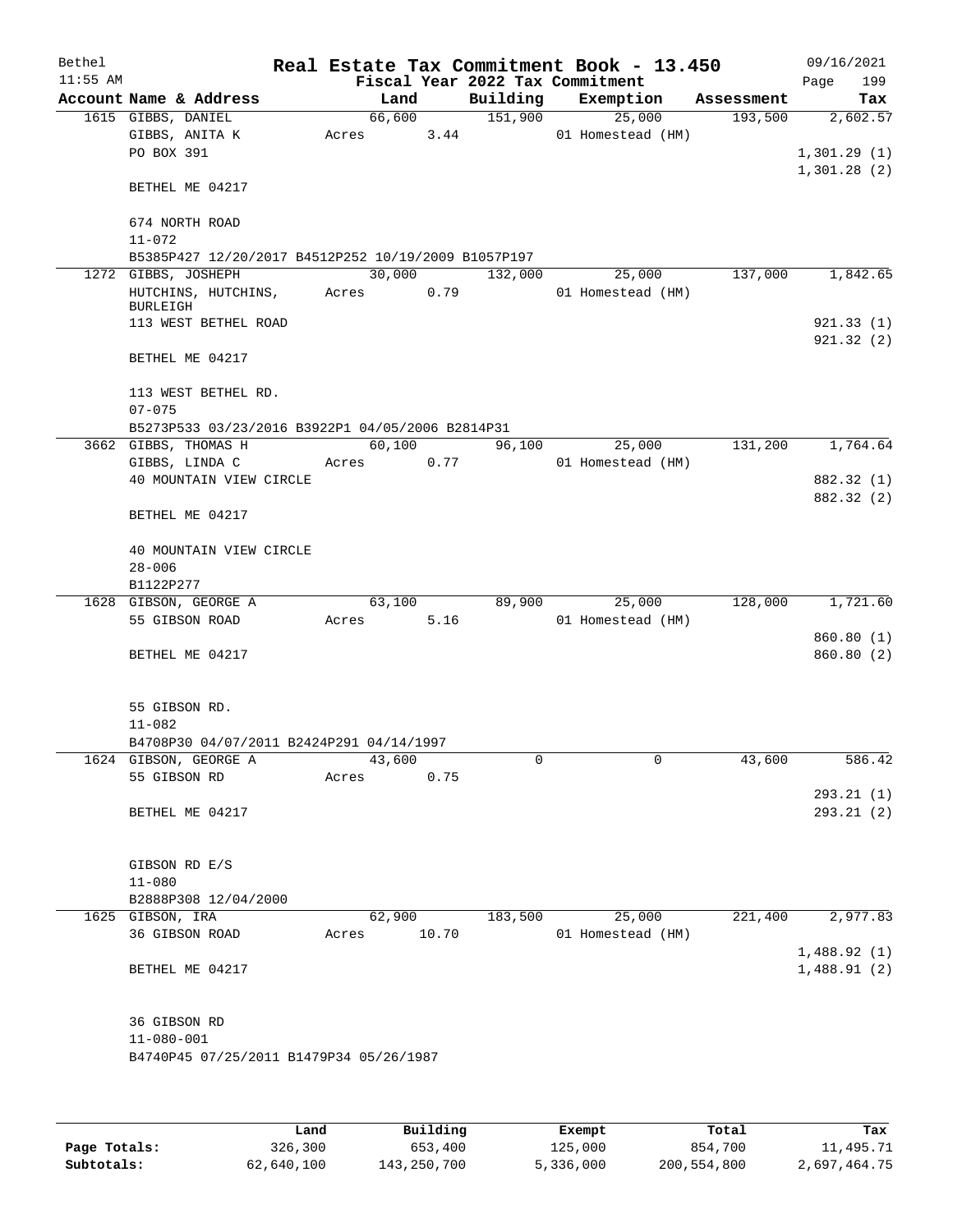| Bethel     |                                                                                                            |      |       |          |          | Real Estate Tax Commitment Book - 13.450 |             |            | 09/16/2021             |
|------------|------------------------------------------------------------------------------------------------------------|------|-------|----------|----------|------------------------------------------|-------------|------------|------------------------|
| $11:55$ AM |                                                                                                            |      |       |          |          | Fiscal Year 2022 Tax Commitment          |             |            | 200<br>Page            |
|            | Account Name & Address                                                                                     |      |       | Land     | Building | Exemption                                |             | Assessment | Tax                    |
|            | 1623 GIBSON, IRA A                                                                                         |      |       | 2,700    |          | 0                                        | $\mathbf 0$ | 2,700      | 36.32                  |
|            | 36 GIBSON ROAD                                                                                             |      | Acres | 10.00    |          |                                          |             |            |                        |
|            | BETHEL ME 04217                                                                                            |      |       |          |          |                                          |             |            | 18.16(1)<br>18.16(2)   |
|            |                                                                                                            |      |       |          |          |                                          |             |            |                        |
|            | GIBSON RD E/S                                                                                              |      |       |          |          |                                          |             |            |                        |
|            | $11 - 079$                                                                                                 |      |       |          |          |                                          |             |            |                        |
|            | B4580P28 04/26/2010 B1467P93 03/31/1987                                                                    |      |       |          |          |                                          |             |            |                        |
|            | 1424 GIBSON, KRISTIN H                                                                                     |      |       | 32,800   | 98,300   |                                          | 0           | 131,100    | 1,763.30               |
|            | PO BOX 1055                                                                                                |      | Acres | 1.09     |          |                                          |             |            |                        |
|            |                                                                                                            |      |       |          |          |                                          |             |            | 881.65 (1)             |
|            | BETHEL ME 04217                                                                                            |      |       |          |          |                                          |             |            | 881.65 (2)             |
|            | 400 EAST BETHEL RD.                                                                                        |      |       |          |          |                                          |             |            |                        |
|            | $09 - 009$<br>B4784P169 11/17/2011 B908P31 06/09/1976 B713P98<br>07/14/1971                                |      |       |          |          |                                          |             |            |                        |
|            | 2939 GIBSON, SARAH, LLC                                                                                    |      |       | 33,600   | 63,900   |                                          | 0           | 97,500     | 1,311.38               |
|            | 240 MEDOMAK ROAD                                                                                           |      |       |          |          |                                          |             |            |                        |
|            |                                                                                                            |      |       |          |          |                                          |             |            | 655.69 (1)             |
|            | BREMEN ME 04551                                                                                            |      |       |          |          |                                          |             |            | 655.69(2)              |
|            | 11 CHERRY LANE                                                                                             |      |       |          |          |                                          |             |            |                        |
|            | $22 - 002 - 001 - 017$                                                                                     |      |       |          |          |                                          |             |            |                        |
|            | B5572P566 12/16/2020 B5454P907 03/18/2019 B4983P68<br>05/08/2013 B4121P152 08/21/2007 B3734P348 05/06/2005 |      |       |          |          |                                          |             |            |                        |
|            | 1235 GIBSON, THERESA                                                                                       |      |       | 38,400   | 17,600   | 25,000                                   |             | 31,000     | 416.95                 |
|            | MILLS, MILLS, DUSTIN                                                                                       |      | Acres | 1.00     |          | 01 Homestead (HM)                        |             |            |                        |
|            | 197 GROVER HILL RD                                                                                         |      |       |          |          |                                          |             |            | 208.48(1)<br>208.47(2) |
|            | BETHEL ME 04217                                                                                            |      |       |          |          |                                          |             |            |                        |
|            | 197 GROVER HILL RD.                                                                                        |      |       |          |          |                                          |             |            |                        |
|            | $07 - 040 - 001$                                                                                           |      |       |          |          |                                          |             |            |                        |
|            | B4962P166 03/11/2013 B3769P253 08/01/2005                                                                  |      |       |          |          |                                          |             |            |                        |
|            | 4624 GIBSON, THERESA                                                                                       |      |       | 41,400   |          | 0                                        | $\mathbf 0$ | 41,400     | 556.83                 |
|            | MILLS, MILLS, DUSTIN                                                                                       |      | Acres | 11.89    |          |                                          |             |            |                        |
|            | 197 GROVER HILL RD                                                                                         |      |       |          |          |                                          |             |            | 278.42(1)              |
|            | BETHEL ME 04217                                                                                            |      |       |          |          |                                          |             |            | 278.41(2)              |
|            | GROVER HILL                                                                                                |      |       |          |          |                                          |             |            |                        |
|            | $07 - 040 - 004$                                                                                           |      |       |          |          |                                          |             |            |                        |
|            | B4962P166 03/11/2013 B3769P253 08/01/2005                                                                  |      |       |          |          |                                          |             |            |                        |
|            | 144 GILBERT, DUANE L SR                                                                                    |      |       | 600      |          | 0                                        | $\mathbf 0$ | 600        | 8.07                   |
|            | 911 SYCAMORE SHOALS<br>DRIVE                                                                               |      | Acres | 0.60     |          |                                          |             |            |                        |
|            |                                                                                                            |      |       |          |          |                                          |             |            | 4.04(1)                |
|            | ELIZABETHTON TN 37643                                                                                      |      |       |          |          |                                          |             |            | 4.03(2)                |
|            | RABBIT RD.                                                                                                 |      |       |          |          |                                          |             |            |                        |
|            | $03 - 024$                                                                                                 |      |       |          |          |                                          |             |            |                        |
|            | B2270P325 10/31/1995 B654P316                                                                              |      |       |          |          |                                          |             |            |                        |
|            |                                                                                                            | Land |       | Building |          | Exempt                                   |             | Total      | Tax                    |
|            |                                                                                                            |      |       |          |          |                                          |             |            |                        |

|              | Land       | Building    | Exempt    | Total       | Tax          |
|--------------|------------|-------------|-----------|-------------|--------------|
| Page Totals: | 149,500    | 179,800     | 25,000    | 304,300     | 4,092.85     |
| Subtotals:   | 62,789,600 | 143,430,500 | 5,361,000 | 200,859,100 | 2,701,557.60 |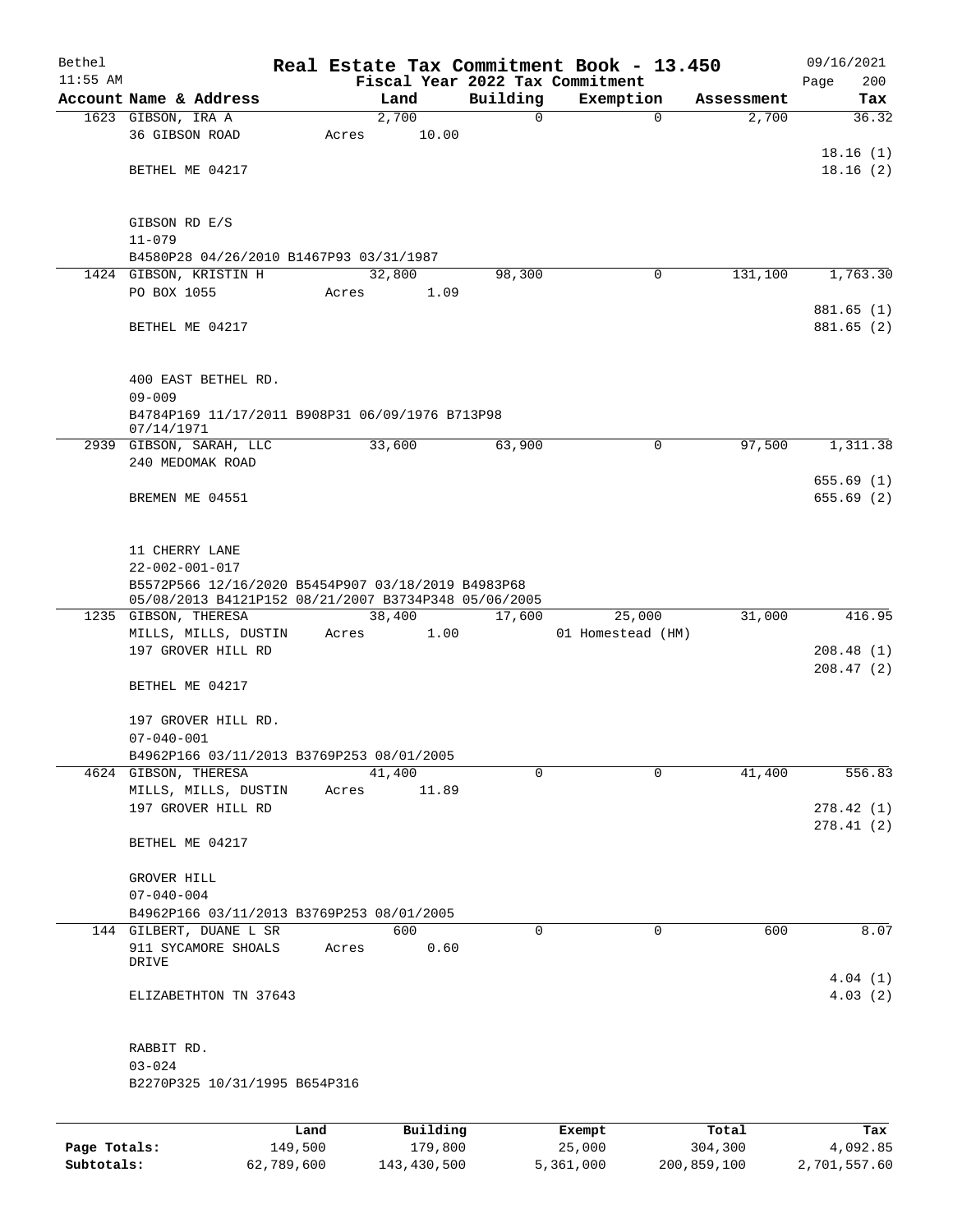| Bethel     |                                                     | Real Estate Tax Commitment Book - 13.450 |                                 |           |            | 09/16/2021  |
|------------|-----------------------------------------------------|------------------------------------------|---------------------------------|-----------|------------|-------------|
| $11:55$ AM |                                                     |                                          | Fiscal Year 2022 Tax Commitment |           |            | Page<br>201 |
|            | Account Name & Address                              | Land                                     | Building                        | Exemption | Assessment | Tax         |
|            | 142 GILBERT, DUANE L SR                             | 24,300                                   | 0                               | $\Omega$  | 24,300     | 326.83      |
|            | 911 SYCAMORE SHOALS DR                              | Acres                                    | 3.80                            |           |            |             |
|            |                                                     |                                          |                                 |           |            | 163.42(1)   |
|            | ELIZABETHTON TN 37643<br>6727                       |                                          |                                 |           |            | 163.41(2)   |
|            |                                                     |                                          |                                 |           |            |             |
|            |                                                     |                                          |                                 |           |            |             |
|            | WALKERS MILLS RD.                                   |                                          |                                 |           |            |             |
|            | $03 - 022$                                          |                                          |                                 |           |            |             |
|            | B2270P325 10/31/1995                                |                                          |                                 |           |            |             |
|            | 160 GILBERT, DUANE L SR                             | 32,800                                   | $\Omega$                        | 0         | 32,800     | 441.16      |
|            | 911 SYCAMORE SHOALS                                 | 14.00<br>Acres                           |                                 |           |            |             |
|            | DRIVE                                               |                                          |                                 |           |            |             |
|            |                                                     |                                          |                                 |           |            | 220.58(1)   |
|            | ELIZABETHTON TN 37643                               |                                          |                                 |           |            | 220.58(2)   |
|            |                                                     |                                          |                                 |           |            |             |
|            | WALKERS MILLS RD.                                   |                                          |                                 |           |            |             |
|            | $04 - 016$                                          |                                          |                                 |           |            |             |
|            | B2270P325 10/31/1995                                |                                          |                                 |           |            |             |
|            | 3708 GILBERT, GLEN, NEIL,                           | 53,200                                   | 59,100                          | 0         | 112,300    | 1,510.44    |
|            | SCOTT, BRENT                                        |                                          |                                 |           |            |             |
|            | HALE, ARLYNN & RAMSEY,                              | Acres                                    | 0.75                            |           |            |             |
|            | CHERYL & CROCKETT,<br>CAROL                         |                                          |                                 |           |            |             |
|            | PO BOX 14                                           |                                          |                                 |           |            | 755.22 (1)  |
|            |                                                     |                                          |                                 |           |            | 755.22(2)   |
|            | W BETHEL ME 04286                                   |                                          |                                 |           |            |             |
|            |                                                     |                                          |                                 |           |            |             |
|            | 18 RANDY LANE                                       |                                          |                                 |           |            |             |
|            | $28 - 050$                                          |                                          |                                 |           |            |             |
|            | B3268P264 04/03/2003                                |                                          |                                 |           |            |             |
|            | 2990 GILBERT, GREGORY P                             | 65,500                                   | 394,600                         | 0         | 460,100    | 6,188.35    |
|            | GILBERT, MARY ELLEN                                 | Acres                                    | 2.82                            |           |            |             |
|            | 9 POWDERHOUSE LANE                                  |                                          |                                 |           |            | 3,094.18(1) |
|            |                                                     |                                          |                                 |           |            | 3,094.17(2) |
|            | BOXFORD MA 01921                                    |                                          |                                 |           |            |             |
|            |                                                     |                                          |                                 |           |            |             |
|            | 2 LANGLEY RD.<br>$22 - 016 - 003$                   |                                          |                                 |           |            |             |
|            | B5218P157 04/21/2014 B5144P100 08/04/2014 B5144P95  |                                          |                                 |           |            |             |
|            | 08/04/2014 B5144P92 08/04/2014 B3593P163 09/15/2004 |                                          |                                 |           |            |             |
|            | 2991 GILBERT, GREGORY P                             | 55,000                                   | $\Omega$                        | 0         | 55,000     | 739.75      |
|            | GILBERT, MARY ELLEN                                 | Acres                                    | 2.40                            |           |            |             |
|            | 9 POWDERHOUSE LANE                                  |                                          |                                 |           |            | 369.88(1)   |
|            |                                                     |                                          |                                 |           |            | 369.87(2)   |
|            | BOXFORD MA 01921                                    |                                          |                                 |           |            |             |
|            | LANGLEY RD.                                         |                                          |                                 |           |            |             |
|            | $22 - 016 - 004$                                    |                                          |                                 |           |            |             |
|            | B5577P345 01/07/2021 B5429P260 09/06/2018 B5092P117 |                                          |                                 |           |            |             |
|            | 02/25/2014 B3385P119 09/29/2003                     |                                          |                                 |           |            |             |

|              | Land       | Building    | Exempt    | Total       | Tax          |
|--------------|------------|-------------|-----------|-------------|--------------|
| Page Totals: | 230,800    | 453,700     |           | 684,500     | 9,206.53     |
| Subtotals:   | 63,020,400 | 143,884,200 | 5,361,000 | 201,543,600 | 2,710,764.13 |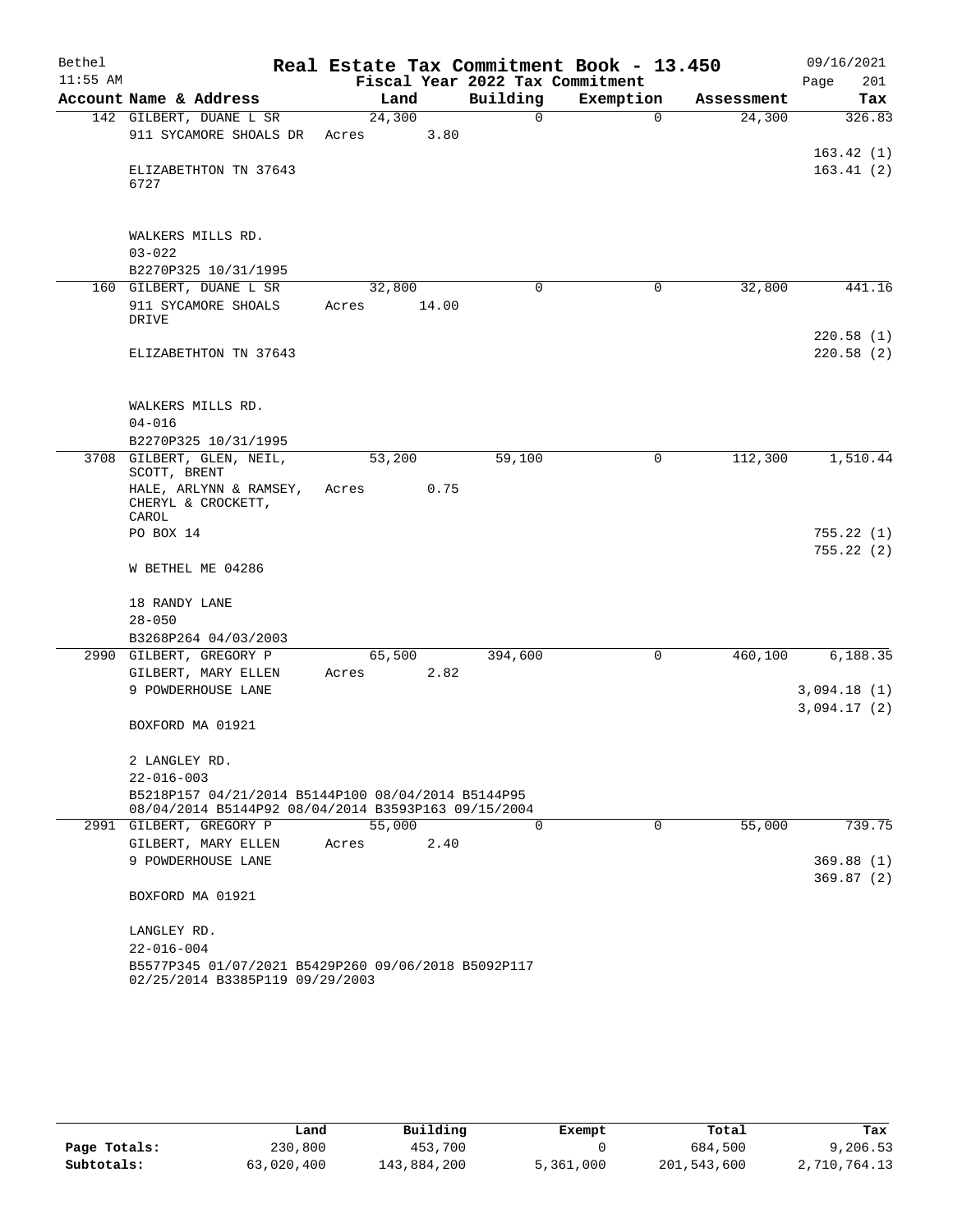| Bethel       |                                                                 |         |             |         |          | Real Estate Tax Commitment Book - 13.450 |               | 09/16/2021                 |  |  |  |
|--------------|-----------------------------------------------------------------|---------|-------------|---------|----------|------------------------------------------|---------------|----------------------------|--|--|--|
| $11:55$ AM   |                                                                 |         |             |         |          | Fiscal Year 2022 Tax Commitment          |               | 202<br>Page                |  |  |  |
|              | Account Name & Address                                          |         | Land        |         | Building | Exemption                                | Assessment    | Tax                        |  |  |  |
|              | 2648 GILBERT, LAURIE K.<br>823 NORTH ROAD                       | Acres   | 36,200      | 0.48    | 80,800   | 25,000<br>01 Homestead (HM)              | 92,000        | 1,237.40                   |  |  |  |
|              |                                                                 |         |             |         |          |                                          |               | 618.70(1)                  |  |  |  |
|              | BETHEL ME 04217                                                 |         |             |         |          |                                          |               | 618.70(2)                  |  |  |  |
|              |                                                                 |         |             |         |          |                                          |               |                            |  |  |  |
|              | 823 NORTH ROAD                                                  |         |             |         |          |                                          |               |                            |  |  |  |
|              | $16 - 022$                                                      |         |             |         |          |                                          |               |                            |  |  |  |
|              | B5442P721 11/20/2018 B1090P64 09/04/1980                        |         |             |         |          |                                          |               |                            |  |  |  |
|              | 5218 GILBERT, LAURIE K.                                         |         | 35,900      |         | 10,200   | 0                                        | 46,100        | 620.04                     |  |  |  |
|              | 823 NORTH ROAD                                                  | Acres   |             | 0.47    |          |                                          |               |                            |  |  |  |
|              | BETHEL ME 04217                                                 |         |             |         |          |                                          |               | 310.02(1)<br>310.02(2)     |  |  |  |
|              |                                                                 |         |             |         |          |                                          |               |                            |  |  |  |
|              |                                                                 |         |             |         |          |                                          |               |                            |  |  |  |
|              | 819 NORTH RD                                                    |         |             |         |          |                                          |               |                            |  |  |  |
|              | $16 - 022 - A$                                                  |         |             |         |          |                                          |               |                            |  |  |  |
|              | B5563P398 11/13/2020 B4468P96 07/10/2009<br>3565 GILBERT, LINDA |         | 33,600      |         | 103,900  | $\mathbf 0$                              | 137,500       | 1,849.38                   |  |  |  |
|              | PO BOX 837                                                      |         |             |         |          |                                          |               |                            |  |  |  |
|              |                                                                 |         |             |         |          |                                          |               | 924.69(1)                  |  |  |  |
|              | BETHEL ME 04217                                                 |         |             |         |          |                                          |               | 924.69(2)                  |  |  |  |
|              |                                                                 |         |             |         |          |                                          |               |                            |  |  |  |
|              |                                                                 |         |             |         |          |                                          |               |                            |  |  |  |
|              | 135 VERNON ST.<br>$26 - 076 - 001 - 06C$                        |         |             |         |          |                                          |               |                            |  |  |  |
|              | B5494P542 11/26/2019 B4747P68 08/10/2011 B3178P148              |         |             |         |          |                                          |               |                            |  |  |  |
|              | 10/08/2002                                                      |         |             |         |          |                                          |               |                            |  |  |  |
|              | 2866 GILBERT, NICHOLAS R                                        |         | 38,800      |         | 152,600  | 0                                        | 191,400       | 2,574.33                   |  |  |  |
|              | GILBERT, DANIELLE M                                             | Acres   |             | 1.15    |          |                                          |               |                            |  |  |  |
|              | 1395 INTERVALE RD                                               |         |             |         |          |                                          |               | 1,287.17(1)<br>1,287.16(2) |  |  |  |
|              | BETHEL ME 04217                                                 |         |             |         |          |                                          |               |                            |  |  |  |
|              |                                                                 |         |             |         |          |                                          |               |                            |  |  |  |
|              | 1395 INTERVALE RD.                                              |         |             |         |          |                                          |               |                            |  |  |  |
|              | $19 - 017 - 002$                                                |         |             |         |          |                                          |               |                            |  |  |  |
|              | B4955P190 02/19/2013<br>421 GILBERT, REGINALD                   |         | 43,500      |         | 123,800  | 25,000                                   | 142,300       | 1,913.94                   |  |  |  |
|              | DONCASTER, DONCASTER,                                           | Acres   |             | 8.60    |          | 01 Homestead (HM)                        |               |                            |  |  |  |
|              | REBECCA                                                         |         |             |         |          |                                          |               |                            |  |  |  |
|              | 352 FLAT ROAD                                                   |         |             |         |          |                                          |               | 956.97 (1)                 |  |  |  |
|              | BETHEL ME 04217                                                 |         |             |         |          |                                          |               | 956.97 (2)                 |  |  |  |
|              |                                                                 |         |             |         |          |                                          |               |                            |  |  |  |
|              | 352 FLAT RD.                                                    |         |             |         |          |                                          |               |                            |  |  |  |
|              | $06 - 030$                                                      |         |             |         |          |                                          |               |                            |  |  |  |
|              | B955P174                                                        |         |             |         |          |                                          |               |                            |  |  |  |
| 3685         | GILBERT, REGINALD, LEE<br>ANN KENNIE, LINDA                     |         | 37,300      |         | 103,300  | 31,000                                   | 109,600       | 1,474.12                   |  |  |  |
|              | BLAKE,                                                          |         |             |         |          |                                          |               |                            |  |  |  |
|              | & MARILYN GILBERT LIFE<br>ESTATE                                | Acres   |             | 0.68    |          | 01 Homestead (HM)                        |               |                            |  |  |  |
|              | 30 FLAT RD.                                                     |         |             |         |          | 12 WW2 Vet Res                           |               | 737.06(1)                  |  |  |  |
|              |                                                                 |         |             |         |          |                                          |               | 737.06(2)                  |  |  |  |
|              | BETHEL ME 04217                                                 |         |             |         |          |                                          |               |                            |  |  |  |
|              |                                                                 |         |             |         |          |                                          |               |                            |  |  |  |
|              | 30 FLAT RD<br>$28 - 028$                                        |         |             |         |          |                                          |               |                            |  |  |  |
|              | B3825P12 10/20/2005 B1263P84 06/14/1984                         |         |             |         |          |                                          |               |                            |  |  |  |
|              |                                                                 | Land    | Building    |         |          | Exempt                                   | Total         | Tax                        |  |  |  |
| Page Totals: |                                                                 | 225,300 |             | 574,600 |          | 81,000                                   | 718,900       | 9,669.21                   |  |  |  |
| Subtotals:   | 63, 245, 700                                                    |         | 144,458,800 |         |          | 5,442,000                                | 202, 262, 500 | 2,720,433.34               |  |  |  |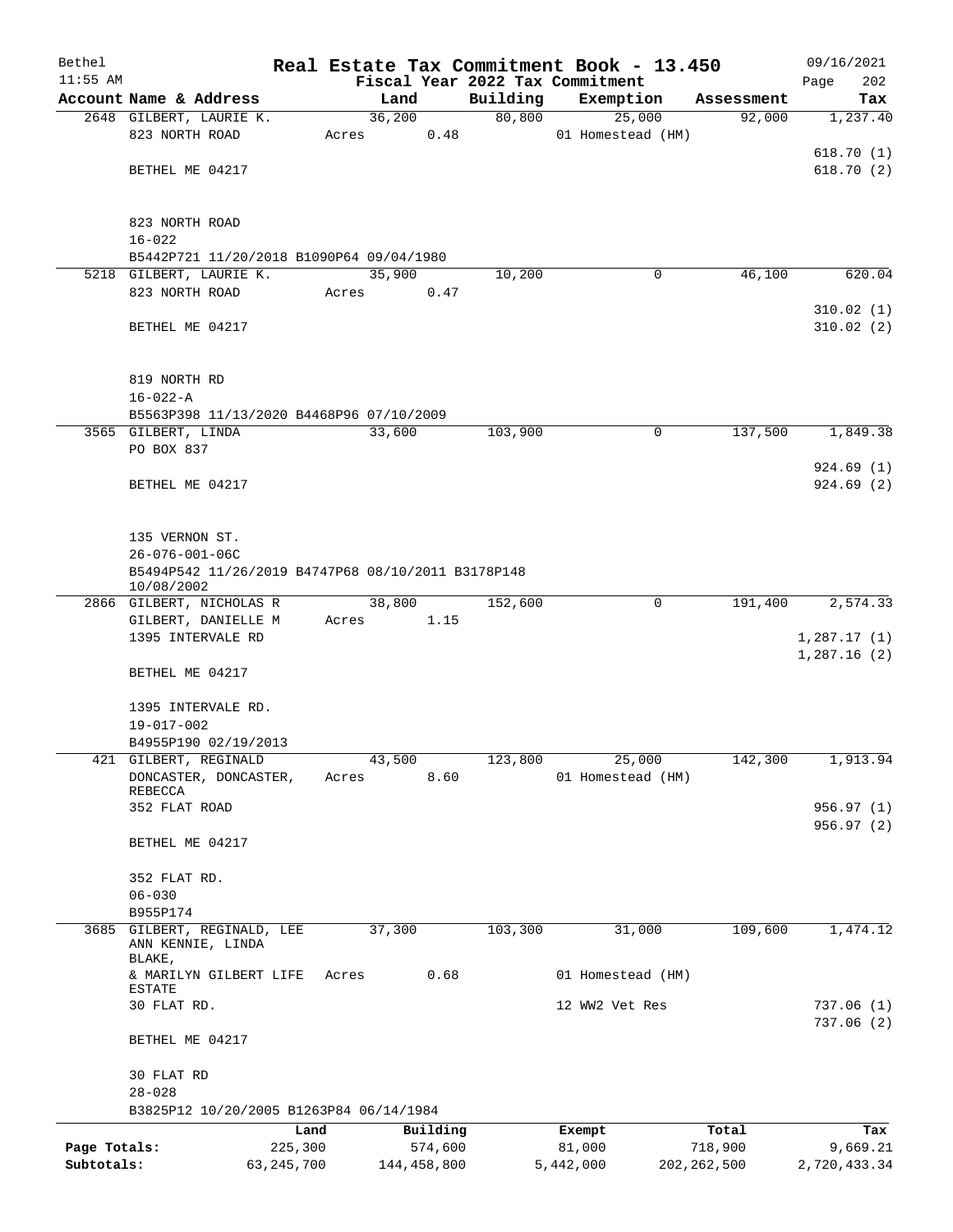| Bethel                     |                                                     |       |                        |                                 | Real Estate Tax Commitment Book - 13.450 |                            | 09/16/2021                |
|----------------------------|-----------------------------------------------------|-------|------------------------|---------------------------------|------------------------------------------|----------------------------|---------------------------|
| $11:55$ AM                 |                                                     |       |                        | Fiscal Year 2022 Tax Commitment |                                          |                            | 203<br>Page               |
|                            | Account Name & Address<br>2665 GILBERT, ROBIN       |       | Land<br>52,000         | Building<br>250,000             | Exemption<br>$\mathbf 0$                 | Assessment<br>302,000      | Tax<br>4,061.90           |
|                            | 431 NORTH RD.                                       | Acres | 2.70                   |                                 |                                          |                            |                           |
|                            |                                                     |       |                        |                                 |                                          |                            | 2,030.95(1)               |
|                            | BETHEL ME 04217                                     |       |                        |                                 |                                          |                            | 2,030.95(2)               |
|                            |                                                     |       |                        |                                 |                                          |                            |                           |
|                            |                                                     |       |                        |                                 |                                          |                            |                           |
|                            | 431 NORTH ROAD                                      |       |                        |                                 |                                          |                            |                           |
|                            | $17 - 007$                                          |       |                        |                                 |                                          |                            |                           |
|                            | B3697P149 03/18/2005                                |       |                        |                                 |                                          |                            |                           |
|                            | 3705 GILBERT, TRAVIS M.,                            |       | 33,300                 | 62,800                          | 0                                        | 96,100                     | 1,292.55                  |
|                            | MARY JANE & BRENT                                   |       |                        |                                 |                                          |                            |                           |
|                            | GILBERT<br>PO BOX 74                                |       | 1.30                   |                                 |                                          |                            |                           |
|                            |                                                     | Acres |                        |                                 |                                          |                            | 646.28(1)                 |
|                            | WEST BETHEL ME 04286                                |       |                        |                                 |                                          |                            | 646.27(2)                 |
|                            |                                                     |       |                        |                                 |                                          |                            |                           |
|                            |                                                     |       |                        |                                 |                                          |                            |                           |
|                            | 762 WEST BETHEL RD.                                 |       |                        |                                 |                                          |                            |                           |
|                            | $28 - 047$                                          |       |                        |                                 |                                          |                            |                           |
|                            | B3764P1 06/28/2005                                  |       |                        |                                 |                                          |                            |                           |
|                            | 4779 GILL, JEFFREY A                                |       | 30,200                 | 0                               | 0                                        | 30,200                     | 406.19                    |
|                            | GILL, NANCY J                                       | Acres | 1.63                   |                                 |                                          |                            |                           |
|                            | PO BOX 424                                          |       |                        |                                 |                                          |                            | 203.10(1)                 |
|                            |                                                     |       |                        |                                 |                                          |                            | 203.09(2)                 |
|                            | ELIOT ME 03903                                      |       |                        |                                 |                                          |                            |                           |
|                            |                                                     |       |                        |                                 |                                          |                            |                           |
|                            | RIVER GLEN SUB                                      |       |                        |                                 |                                          |                            |                           |
|                            | $18 - 033 - 001 - 012$                              |       |                        |                                 |                                          |                            |                           |
|                            | B3970P137 07/17/2006 B3801P114                      |       |                        |                                 |                                          |                            |                           |
|                            | 410 GILL, KRISTIE                                   |       | 55,300                 | 239,600                         | $\mathbf 0$                              | 294,900                    | 3,966.41                  |
|                            | 61 WHITTIER ROAD                                    | Acres | 5.30                   |                                 |                                          |                            |                           |
|                            |                                                     |       |                        |                                 |                                          |                            | 1,983.21(1)               |
|                            | WELLESLEY MA 02481                                  |       |                        |                                 |                                          |                            | 1,983.20(2)               |
|                            |                                                     |       |                        |                                 |                                          |                            |                           |
|                            | 22 VINCENT STREET                                   |       |                        |                                 |                                          |                            |                           |
|                            | $06 - 027 - 003$                                    |       |                        |                                 |                                          |                            |                           |
|                            | B5542P138 08/18/2020 B4131P236 05/14/2007 B3712P181 |       |                        |                                 |                                          |                            |                           |
|                            | 05/09/2005                                          |       |                        |                                 |                                          |                            |                           |
|                            | 2969 GILLESPIE, JOHN K                              |       | 33,600                 | 112,800                         | 0                                        | 146,400                    | 1,969.08                  |
|                            | GILLESPIE, CHERYL G                                 |       |                        |                                 |                                          |                            |                           |
|                            | 287 HUNTER WAY                                      |       |                        |                                 |                                          |                            | 984.54 (1)                |
|                            |                                                     |       |                        |                                 |                                          |                            | 984.54 (2)                |
|                            | FALMOUTH ME 04105                                   |       |                        |                                 |                                          |                            |                           |
|                            |                                                     |       |                        |                                 |                                          |                            |                           |
|                            | 7 CHERRY LANE                                       |       |                        |                                 |                                          |                            |                           |
|                            | $22 - 002 - 001 - 005$                              |       |                        |                                 |                                          |                            |                           |
|                            | B4642P53 10/05/2010 B3572P19 09/13/2004             |       | 56,000                 |                                 |                                          |                            |                           |
|                            | 412 GILLIS, JOHN                                    |       | 5.80                   | 310,000                         | 25,000                                   | 341,000                    | 4,586.45                  |
|                            | GILLIS, DONNA<br>27 CHESTNUT KNOLL                  | Acres |                        |                                 | 01 Homestead (HM)                        |                            | 2, 293.23(1)              |
|                            |                                                     |       |                        |                                 |                                          |                            | 2, 293.22 (2)             |
|                            | BETHEL ME 04217                                     |       |                        |                                 |                                          |                            |                           |
|                            |                                                     |       |                        |                                 |                                          |                            |                           |
|                            | 27 CHESTNUT KNOLL LANE                              |       |                        |                                 |                                          |                            |                           |
|                            | $06 - 027 - 005$                                    |       |                        |                                 |                                          |                            |                           |
|                            | B2345P187 07/08/1996                                |       |                        |                                 |                                          |                            |                           |
|                            |                                                     |       |                        |                                 |                                          |                            |                           |
|                            |                                                     |       |                        |                                 |                                          |                            |                           |
|                            |                                                     | Land  | Building               |                                 | Exempt                                   | Total                      | Tax                       |
| Page Totals:<br>Subtotals: | 260,400                                             |       | 975,200<br>145,434,000 |                                 | 25,000<br>5,467,000                      | 1,210,600<br>203, 473, 100 | 16,282.58<br>2,736,715.92 |
|                            | 63,506,100                                          |       |                        |                                 |                                          |                            |                           |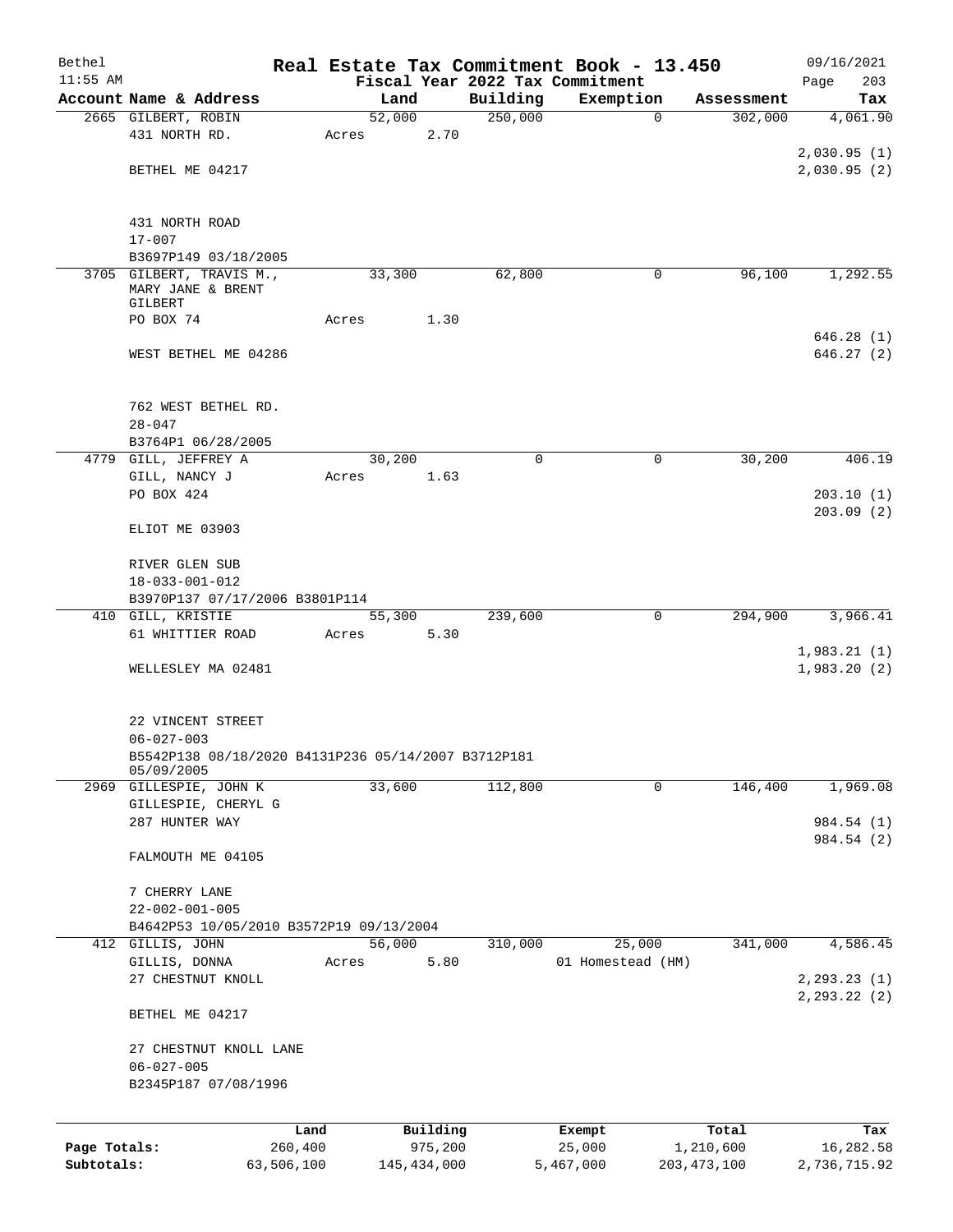| Bethel       |                                                                                                          |       |                |          | Real Estate Tax Commitment Book - 13.450 |               | 09/16/2021                    |  |  |  |
|--------------|----------------------------------------------------------------------------------------------------------|-------|----------------|----------|------------------------------------------|---------------|-------------------------------|--|--|--|
| $11:55$ AM   |                                                                                                          |       |                |          | Fiscal Year 2022 Tax Commitment          |               | Page<br>204                   |  |  |  |
|              | Account Name & Address                                                                                   |       | Land           | Building | Exemption                                | Assessment    | Tax                           |  |  |  |
|              | 5032 GILMAN, GREGORY<br>GILMAN, JAIME M                                                                  | Acres | 55,000<br>1.65 | 429,800  | $\mathbf 0$                              | 484,800       | 6,520.56                      |  |  |  |
|              | PO BOX 352                                                                                               |       |                |          |                                          |               | 3, 260.28(1)<br>3,260.28(2)   |  |  |  |
|              | BETHEL ME 04217                                                                                          |       |                |          |                                          |               |                               |  |  |  |
|              | 8 WOODLAND WAY<br>$18 - 060 - 010$                                                                       |       |                |          |                                          |               |                               |  |  |  |
|              | B5517P185 04/21/2020 B4732P172 06/30/2011 B3568P322<br>08/06/2004                                        |       |                |          |                                          |               |                               |  |  |  |
|              | 2841 GILMORE, MARK                                                                                       |       | 16,200         | 37,100   | 0                                        | 53,300        | 716.89                        |  |  |  |
|              | GILMORE, JANE                                                                                            | Acres | 10.37          |          |                                          |               |                               |  |  |  |
|              | 136 FROST HILL RD.                                                                                       |       |                |          |                                          |               | 358.45(1)<br>358.44(2)        |  |  |  |
|              | NORWAY ME 04268                                                                                          |       |                |          |                                          |               |                               |  |  |  |
|              | 11 ABBOTT FARM RD.                                                                                       |       |                |          |                                          |               |                               |  |  |  |
|              | $19 - 006$                                                                                               |       |                |          |                                          |               |                               |  |  |  |
|              | B2598P24                                                                                                 |       |                |          |                                          |               |                               |  |  |  |
|              | 4637 GINGRAS FAMILY TRUST                                                                                |       | 51,800         | 312,400  | 0                                        | 364,200       | 4,898.49                      |  |  |  |
|              | 25 BLAKE RD                                                                                              | Acres | 2.57           |          |                                          |               |                               |  |  |  |
|              |                                                                                                          |       |                |          |                                          |               | 2,449.25(1)                   |  |  |  |
|              | BETHEL ME 04217                                                                                          |       |                |          |                                          |               | 2,449.24(2)                   |  |  |  |
|              | 25 BLAKE RD.                                                                                             |       |                |          |                                          |               |                               |  |  |  |
|              | $08 - 062 - 004$                                                                                         |       |                |          |                                          |               |                               |  |  |  |
|              | B5344P453 05/10/2017 B3612P13 10/22/2004                                                                 |       |                |          |                                          |               |                               |  |  |  |
|              | 263 GIONET, MICHAEL                                                                                      |       | 72,200         | 137,400  | 25,000                                   | 184,600       | 2,482.87                      |  |  |  |
|              | GIONET, NANCY                                                                                            | Acres | 2.29           |          | 01 Homestead (HM)                        |               |                               |  |  |  |
|              | 20 MURIEL LANE                                                                                           |       |                |          |                                          |               | 1, 241.44 (1)<br>1, 241.43(2) |  |  |  |
|              | BETHEL ME 04217                                                                                          |       |                |          |                                          |               |                               |  |  |  |
|              | 20 MURIEL LANE                                                                                           |       |                |          |                                          |               |                               |  |  |  |
|              | $04 - 083 - 00D - 002$                                                                                   |       |                |          |                                          |               |                               |  |  |  |
|              | B5434P479 10/03/2018 B1660P285<br>1542 GIRARD, ERIC G. &                                                 |       | 10,800         | 51,200   | 0                                        | 62,000        | 833.90                        |  |  |  |
|              | ANGELA B.                                                                                                |       |                |          |                                          |               |                               |  |  |  |
|              | 5 SPINDLE TREE ST                                                                                        |       |                |          |                                          |               |                               |  |  |  |
|              |                                                                                                          |       |                |          |                                          |               | 416.95(1)                     |  |  |  |
|              | AMESBURY MA 01913                                                                                        |       |                |          |                                          |               | 416.95(2)                     |  |  |  |
|              | 788 WEST BETHEL RD.                                                                                      |       |                |          |                                          |               |                               |  |  |  |
|              | $11 - 027 - 001 - 003$                                                                                   |       |                |          |                                          |               |                               |  |  |  |
|              | B5457P465 04/10/2019 B3161P270                                                                           |       |                |          |                                          |               |                               |  |  |  |
|              | 2945 GIROUX, CYNTHIA &                                                                                   |       | 33,600         | 114,100  | $\mathbf 0$                              | 147,700       | 1,986.57                      |  |  |  |
|              | PIERRE R.                                                                                                |       |                |          |                                          |               |                               |  |  |  |
|              | 10 VINES ROAD                                                                                            |       |                |          |                                          |               |                               |  |  |  |
|              | SACO ME 04072                                                                                            |       |                |          |                                          |               | 993.29 (1)<br>993.28 (2)      |  |  |  |
|              |                                                                                                          |       |                |          |                                          |               |                               |  |  |  |
|              | 11 CHERRY LANE                                                                                           |       |                |          |                                          |               |                               |  |  |  |
|              | $22 - 002 - 001 - 022$                                                                                   |       |                |          |                                          |               |                               |  |  |  |
|              | B5554P249 10/07/2020 B5137P30 07/09/2014 B4976P69<br>04/18/2013 B4769P49 10/06/2011 B2180P114 11/29/1994 |       |                |          |                                          |               |                               |  |  |  |
|              | B0P0                                                                                                     |       |                |          |                                          |               |                               |  |  |  |
|              | Land                                                                                                     |       | Building       |          | Exempt                                   | Total         | Tax                           |  |  |  |
| Page Totals: | 239,600                                                                                                  |       | 1,082,000      |          | 25,000                                   | 1,296,600     | 17,439.28                     |  |  |  |
| Subtotals:   | 63,745,700                                                                                               |       | 146,516,000    |          | 5,492,000                                | 204, 769, 700 | 2,754,155.20                  |  |  |  |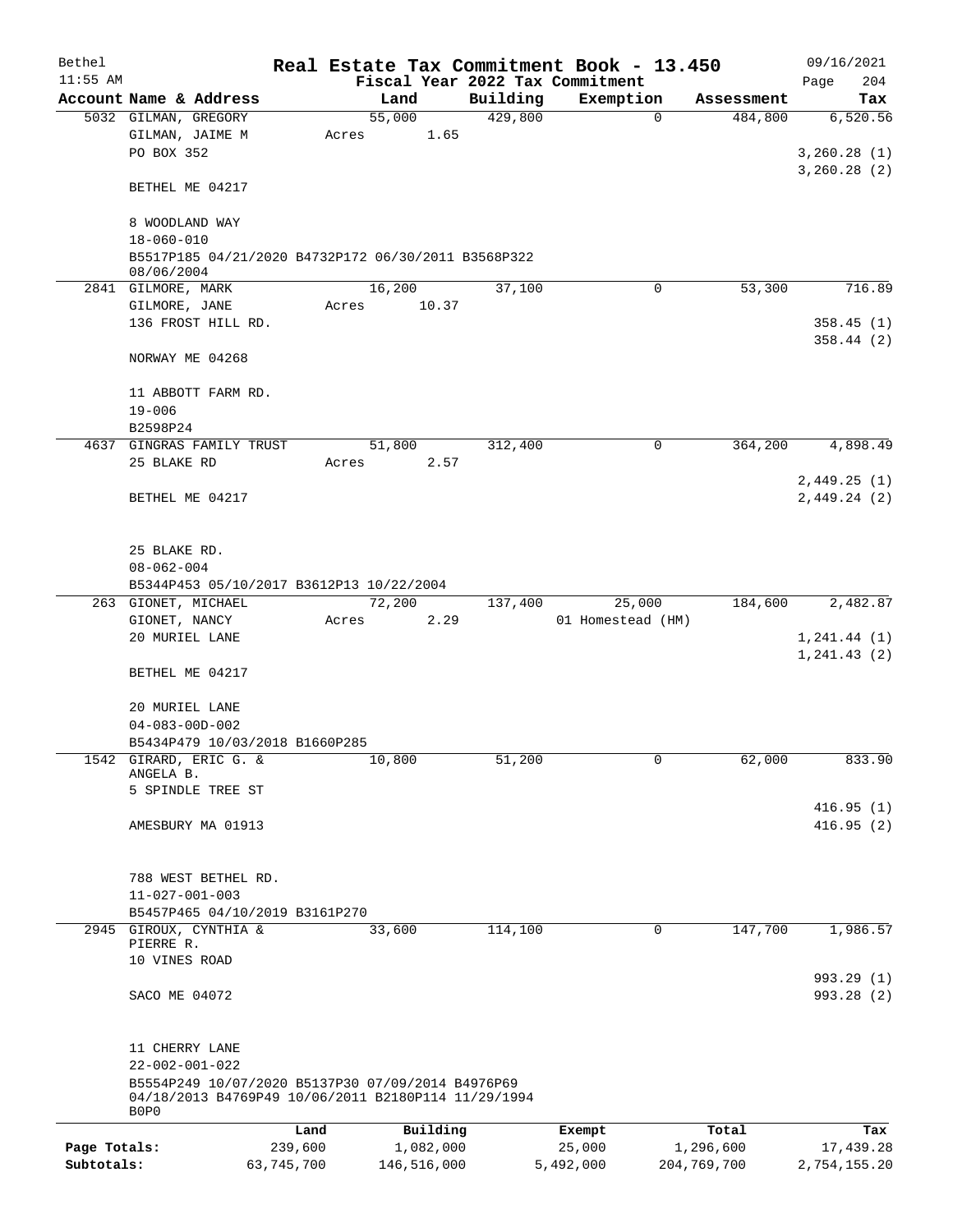| Bethel     |                              |                                                                                        |        |             |          | Real Estate Tax Commitment Book - 13.450 |            | 09/16/2021                  |
|------------|------------------------------|----------------------------------------------------------------------------------------|--------|-------------|----------|------------------------------------------|------------|-----------------------------|
| $11:55$ AM |                              |                                                                                        |        |             |          | Fiscal Year 2022 Tax Commitment          |            | 205<br>Page                 |
|            | Account Name & Address       |                                                                                        | Land   |             | Building | Exemption                                | Assessment | Tax                         |
|            | 2557 GLEW, RAYMOND L         |                                                                                        | 25,600 |             | 176,700  | 25,000                                   | 177,300    | 2,384.69                    |
|            | GLEW, NANCY L<br>8 BALSAM RD |                                                                                        | Acres  | 0.50        |          | 01 Homestead (HM)                        |            | 1,192.35(1)                 |
|            |                              |                                                                                        |        |             |          |                                          |            | 1, 192.34(2)                |
|            | BETHEL ME 04217              |                                                                                        |        |             |          |                                          |            |                             |
|            | 8 BALSAM ROAD                |                                                                                        |        |             |          |                                          |            |                             |
|            | $15 - 016 - 010$             |                                                                                        |        |             |          |                                          |            |                             |
|            |                              | B4449P185 06/01/2009 B4310P145 06/12/2008 B4270P284<br>03/10/2008 B2172P124            |        |             |          |                                          |            |                             |
|            | 3208 GLIDDEN, CARL           |                                                                                        | 86,800 |             | 779,300  | $\mathbf 0$                              | 866,100    | 11,649.05                   |
|            | P.O. BOX 1387                |                                                                                        | Acres  | 1.23        |          |                                          |            |                             |
|            | BETHEL ME 04217              |                                                                                        |        |             |          |                                          |            | 5,824.53(1)<br>5,824.52(2)  |
|            | 72 MAIN ST.                  |                                                                                        |        |             |          |                                          |            |                             |
|            | $25 - 050$                   | B1469P108 03/30/1987                                                                   |        |             |          |                                          |            |                             |
|            | 3209 GLIDDEN, CARL           |                                                                                        | 72,700 |             | 502,800  | 0                                        | 575,500    | 7,740.48                    |
|            | P.O. BOX 1387                |                                                                                        | Acres  | 0.32        |          |                                          |            |                             |
|            | BETHEL ME 04217              |                                                                                        |        |             |          |                                          |            | 3,870.24(1)<br>3,870.24 (2) |
|            | 82 MAIN STREET<br>$25 - 051$ |                                                                                        |        |             |          |                                          |            |                             |
|            |                              | B2376P183 10/16/1996 B1173P51 08/26/1982                                               |        |             |          |                                          |            |                             |
|            | 4844 GLOBAL TOWER, LLC       | C/O PROPERTY TAX DEPT.                                                                 |        | $\mathbf 0$ | 144,300  | $\mathbf 0$                              | 144,300    | 1,940.84                    |
|            | PO BOX 723597                |                                                                                        |        |             |          |                                          |            | 970.42(1)                   |
|            |                              |                                                                                        |        |             |          |                                          |            | 970.42(2)                   |
|            | ATLANTA GA 31139             |                                                                                        |        |             |          |                                          |            |                             |
|            | 206 ASH RD                   |                                                                                        |        |             |          |                                          |            |                             |
|            | $20 - 029 - 005 - 001$       |                                                                                        |        |             |          |                                          |            |                             |
|            |                              | 2517 GLOVER, CHRISTOPHER L                                                             | 23,800 |             | 61,700   | 0                                        | 85,500     | 1,149.97                    |
|            | GLOVER, KATELYN R            |                                                                                        | Acres  | 0.40        |          |                                          |            |                             |
|            |                              | 972 EAST BETHEL ROAD                                                                   |        |             |          |                                          |            | 574.99(1)<br>574.98(2)      |
|            | BETHEL ME 04217              |                                                                                        |        |             |          |                                          |            |                             |
|            | 972 EAST BETHEL RD.          |                                                                                        |        |             |          |                                          |            |                             |
|            | $14 - 037$                   |                                                                                        |        |             |          |                                          |            |                             |
|            |                              | B5411P407 06/01/2018 B5357P326 07/24/2017 B5310P402<br>10/13/2016 B4356P186 09/25/2008 |        |             |          |                                          |            |                             |
|            | 2921 GOBBI, JOSEPH R JR      |                                                                                        | 44,900 |             | 141,800  | $\Omega$                                 | 186,700    | 2,511.12                    |
|            | GOBBI, JOSEPH R              |                                                                                        | Acres  | 6.10        |          |                                          |            |                             |
|            | PO BOX 125                   |                                                                                        |        |             |          |                                          |            | 1, 255.56(1)                |
|            | PORTSMOUTH NH 03801          |                                                                                        |        |             |          |                                          |            | 1, 255.56(2)                |
|            | 2261 INTERVALE RD.           |                                                                                        |        |             |          |                                          |            |                             |
|            | $20 - 032$                   |                                                                                        |        |             |          |                                          |            |                             |
|            |                              | B3932P78 05/05/2006 B3618P75 10/28/2004                                                |        |             |          |                                          |            |                             |
|            |                              |                                                                                        |        |             |          |                                          |            |                             |

|              | Land       | Building    | Exempt    | Total       | Tax          |
|--------------|------------|-------------|-----------|-------------|--------------|
| Page Totals: | 253,800    | 1,806,600   | 25,000    | 2,035,400   | 27,376.15    |
| Subtotals:   | 63,999,500 | 148,322,600 | 5,517,000 | 206,805,100 | 2,781,531.35 |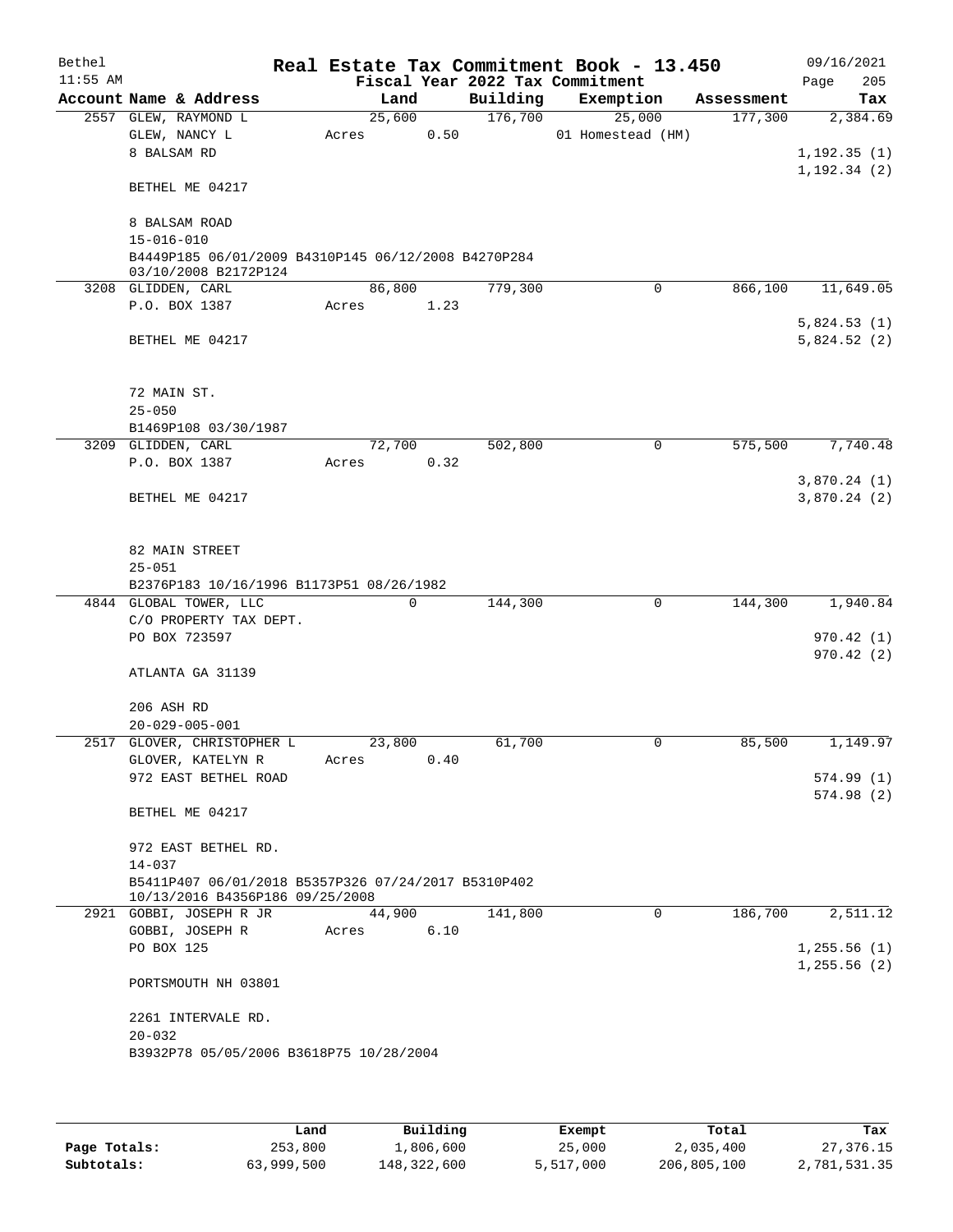| Bethel     |                                                      |        |          |          | Real Estate Tax Commitment Book - 13.450 |            | 09/16/2021                 |
|------------|------------------------------------------------------|--------|----------|----------|------------------------------------------|------------|----------------------------|
| $11:55$ AM |                                                      |        |          |          | Fiscal Year 2022 Tax Commitment          |            | 206<br>Page                |
|            | Account Name & Address                               |        | Land     | Building | Exemption                                | Assessment | Tax                        |
|            | 1255 GOBEL, JOHN A                                   |        | 48,400   | 127,200  | $\mathbf 0$                              | 175,600    | 2,361.82                   |
|            | 31 JACOBS WAY                                        | Acres  | 1.10     |          |                                          |            |                            |
|            |                                                      |        |          |          |                                          |            | 1,180.91(1)                |
|            | GORHAM ME 04038                                      |        |          |          |                                          |            | 1,180.91(2)                |
|            |                                                      |        |          |          |                                          |            |                            |
|            | 160 WEST BETHEL RD.                                  |        |          |          |                                          |            |                            |
|            | $07 - 058$                                           |        |          |          |                                          |            |                            |
|            | B5398P296 03/21/2018 B5220P170 05/04/2015 B4866P127  |        |          |          |                                          |            |                            |
|            | 07/12/2012 B4291P251 05/01/2008 B2396P106 12/13/1996 |        |          |          |                                          |            |                            |
|            | 5108 GOCLOWSKI, BERNARD J                            | 41,600 |          | $\Omega$ | $\Omega$                                 | 41,600     | 559.52                     |
|            | 388 ROUTE 63                                         | Acres  | 1.95     |          |                                          |            |                            |
|            |                                                      |        |          |          |                                          |            | 279.76(1)                  |
|            | WESTMORELAND NH 03467                                |        |          |          |                                          |            | 279.76 (2)                 |
|            |                                                      |        |          |          |                                          |            |                            |
|            | WINTERPARK                                           |        |          |          |                                          |            |                            |
|            | $01 - 010 - 005$                                     |        |          |          |                                          |            |                            |
|            | B5512P429 03/16/2020 B5452P553 02/22/2019 B3962P119  |        |          |          |                                          |            |                            |
|            | 3370 GOLDBERG, JONATHAN                              |        | 62,200   | 150,900  | 25,000                                   | 188,100    | 2,529.95                   |
|            | GOLDBERG, KATHRYN                                    | Acres  | 1.51     |          | 01 Homestead (HM)                        |            |                            |
|            | PO BOX 731                                           |        |          |          |                                          |            | 1,264.98(1)                |
|            |                                                      |        |          |          |                                          |            | 1,264.97(2)                |
|            | BETHEL ME 04217                                      |        |          |          |                                          |            |                            |
|            |                                                      |        |          |          |                                          |            |                            |
|            | 31 TYLER ST.                                         |        |          |          |                                          |            |                            |
|            | $25 - 191$                                           |        |          |          |                                          |            |                            |
|            | B2104P274 03/08/1994                                 |        |          |          |                                          |            |                            |
|            | 5191 GOLDMAN, RICHARD A, TTE                         |        | 39,400   | 215,200  | 0                                        | 254,600    | 3,424.37                   |
|            | GOLDMAN, HOLLY H, TTE                                | Acres  | 1.40     |          |                                          |            |                            |
|            | 180 MILL ROAD                                        |        |          |          |                                          |            | 1,712.19(1)<br>1,712.18(2) |
|            | NORTH ANDOVER MA 01845                               |        |          |          |                                          |            |                            |
|            |                                                      |        |          |          |                                          |            |                            |
|            | 19 EAGLE RIDGE RD                                    |        |          |          |                                          |            |                            |
|            | $27 - 036 - 003 - 006$                               |        |          |          |                                          |            |                            |
|            | B5517P540 04/22/2020 B4614P208 07/27/2010 B4475P156  |        |          |          |                                          |            |                            |
|            | 07/27/2009 B4461P344 06/25/2009 B4223P288 11/14/2009 |        |          |          |                                          |            |                            |
|            | 3695 GOODRICH, BRIAN                                 |        | $\Omega$ | 7,600    | 0                                        | 7,600      | 102.22                     |
|            | PO BOX 1674                                          |        |          |          |                                          |            |                            |
|            |                                                      |        |          |          |                                          |            | 51.11(1)<br>51.11(2)       |
|            | BETHEL ME 04217                                      |        |          |          |                                          |            |                            |
|            |                                                      |        |          |          |                                          |            |                            |
|            | 57 FLAT RD.                                          |        |          |          |                                          |            |                            |
|            | $28 - 037.001$                                       |        |          |          |                                          |            |                            |
|            | 1391 GORDET, RICHARD E                               |        | 41,200   | 179,100  | 0                                        | 220,300    | 2,963.04                   |
|            | 192 WREN ST.                                         | Acres  | 2.50     |          |                                          |            |                            |
|            |                                                      |        |          |          |                                          |            | 1,481.52(1)                |
|            | WEST ROXBURY MA 02132                                |        |          |          |                                          |            | 1,481.52(2)                |
|            |                                                      |        |          |          |                                          |            |                            |
|            |                                                      |        |          |          |                                          |            |                            |
|            | 170 WALKERS MILLS RD.                                |        |          |          |                                          |            |                            |
|            | $08 - 056 - 001$                                     |        |          |          |                                          |            |                            |
|            | B3353P293 08/15/2003 B2620P156                       |        |          |          |                                          |            |                            |
|            |                                                      |        |          |          |                                          |            |                            |
|            |                                                      |        |          |          |                                          |            |                            |

|              | Land       | Building    | Exempt    | Total       | Tax          |
|--------------|------------|-------------|-----------|-------------|--------------|
| Page Totals: | 232,800    | 680,000     | 25,000    | 887,800     | 11,940.92    |
| Subtotals:   | 64,232,300 | 149,002,600 | 5,542,000 | 207,692,900 | 2,793,472.27 |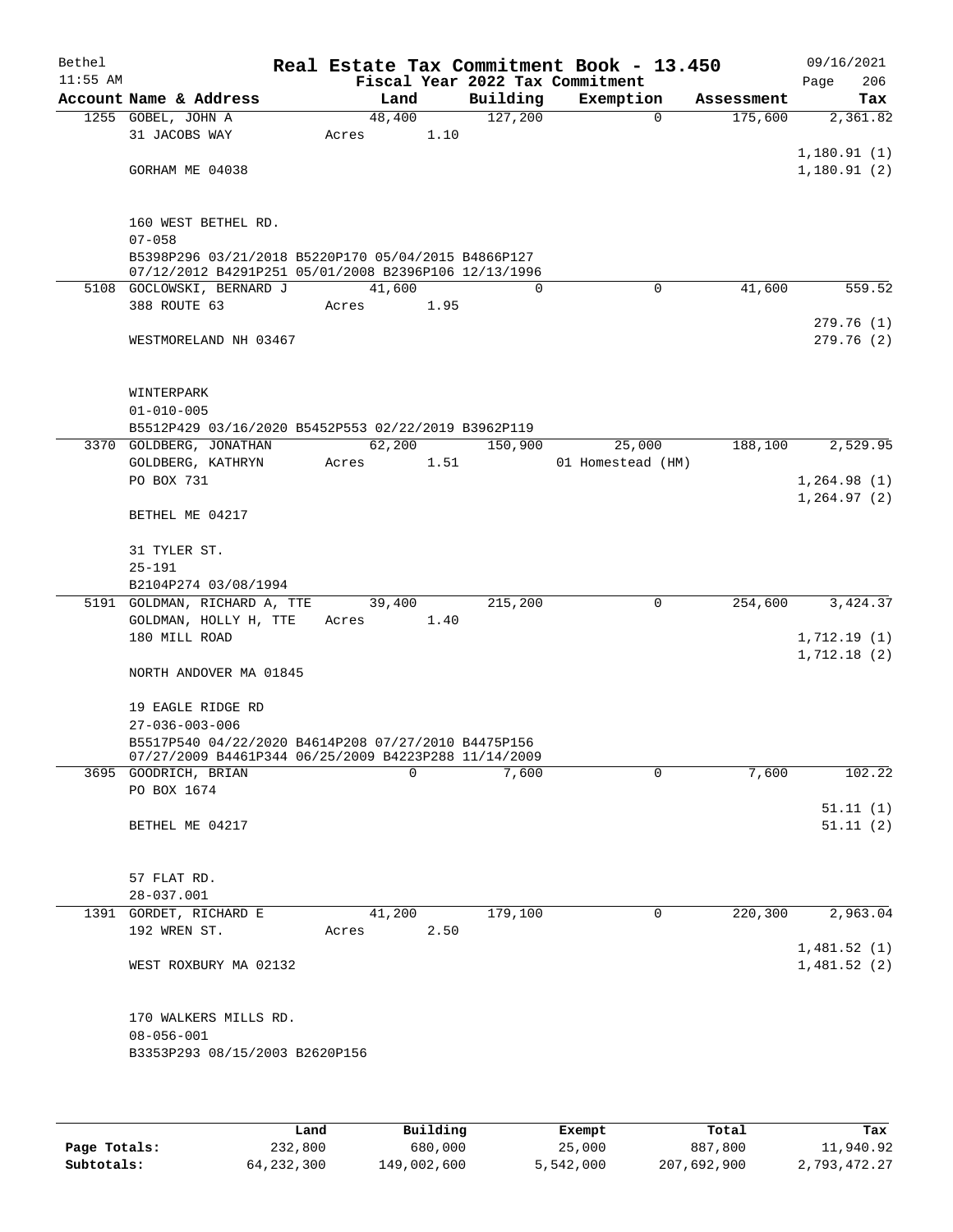| Bethel       |                                                                   |       |             |          | Real Estate Tax Commitment Book - 13.450 |             | 09/16/2021   |
|--------------|-------------------------------------------------------------------|-------|-------------|----------|------------------------------------------|-------------|--------------|
| $11:55$ AM   |                                                                   |       |             |          | Fiscal Year 2022 Tax Commitment          |             | 207<br>Page  |
|              | Account Name & Address                                            |       | Land        | Building | Exemption                                | Assessment  | Tax          |
|              | 3548 GORDON, ANDREW E                                             |       | 33,600      | 110,400  | $\mathbf 0$                              | 144,000     | 1,936.80     |
|              | LEDOUX, LEAH L                                                    |       |             |          |                                          |             |              |
|              | 43 N HOWELLS POINT RD.                                            |       |             |          |                                          |             | 968.40(1)    |
|              |                                                                   |       |             |          |                                          |             | 968.40(2)    |
|              | BELLPORT NY 11713                                                 |       |             |          |                                          |             |              |
|              | 135 VERNON ST.                                                    |       |             |          |                                          |             |              |
|              | $26 - 076 - 001 - 03F$                                            |       |             |          |                                          |             |              |
|              | B2875P54 10/24/2000                                               |       |             |          |                                          |             |              |
| 5478         | GORDON, JAYNE K.,                                                 |       | 33,700      | 0        | 0                                        | 33,700      | 453.27       |
|              | TRUSTEE                                                           |       |             |          |                                          |             |              |
|              | 32 LEWIS POINT ROAD                                               | Acres | 1.57        |          |                                          |             |              |
|              |                                                                   |       |             |          |                                          |             | 226.64(1)    |
|              | DAMARISCOTTA ME 04543                                             |       |             |          |                                          |             | 226.63(2)    |
|              |                                                                   |       |             |          |                                          |             |              |
|              |                                                                   |       |             |          |                                          |             |              |
|              | 111 SONGO POND RD.                                                |       |             |          |                                          |             |              |
|              | $07 - 026 - 007$                                                  |       |             |          |                                          |             |              |
|              | B5572P796 12/18/2020 B5540P385 08/11/2020 B5470P930<br>07/24/2019 |       |             |          |                                          |             |              |
|              | 5028 GORHAN, MICHEAL &                                            |       | 55,900      | 355,500  | 0                                        | 411,400     | 5,533.33     |
|              | DEBORAH                                                           |       |             |          |                                          |             |              |
|              | 223 OLD ELM STREET                                                | Acres | 1.99        |          |                                          |             |              |
|              |                                                                   |       |             |          |                                          |             | 2,766.67(1)  |
|              | MANSFIELD MA 02048                                                |       |             |          |                                          |             | 2,766.66(2)  |
|              |                                                                   |       |             |          |                                          |             |              |
|              |                                                                   |       |             |          |                                          |             |              |
|              | 111 OAK RIDGE ROAD                                                |       |             |          |                                          |             |              |
|              | $18 - 060 - 045$                                                  |       |             |          |                                          |             |              |
|              | B5462P777 05/17/2019 B4959P55 03/01/2013 B3568P322<br>08/06/2004  |       |             |          |                                          |             |              |
|              | 3359 GORMAN, JANE                                                 |       | 51,800      | 62,700   | 25,000                                   | 89,500      | 1,203.78     |
|              | 12 CRESCENT LANE                                                  | Acres | 0.34        |          | 01 Homestead (HM)                        |             |              |
|              |                                                                   |       |             |          |                                          |             | 601.89(1)    |
|              | BETHEL ME 04217                                                   |       |             |          |                                          |             | 601.89(2)    |
|              |                                                                   |       |             |          |                                          |             |              |
|              |                                                                   |       |             |          |                                          |             |              |
|              | 11 CRESCENT LANE                                                  |       |             |          |                                          |             |              |
|              | $25 - 180$                                                        |       |             |          |                                          |             |              |
|              | B3274P230 04/11/2003                                              |       |             |          |                                          |             |              |
|              | 2754 GORTMANS, DEBORAH                                            |       | 4,000       | 0        | 0                                        | 4,000       | 53.80        |
|              | 323 ACADEMY RD                                                    | Acres | 1.70        |          |                                          |             |              |
|              |                                                                   |       |             |          |                                          |             | 26.90(1)     |
|              | MONMOUTH ME 04259                                                 |       |             |          |                                          |             | 26.90(2)     |
|              |                                                                   |       |             |          |                                          |             |              |
|              |                                                                   |       |             |          |                                          |             |              |
|              | RTE 2 N/S                                                         |       |             |          |                                          |             |              |
|              | $18 - 013$                                                        |       |             |          |                                          |             |              |
|              | B3188P311                                                         |       |             |          |                                          |             |              |
| 2998         | GOTJEN, ELAINE                                                    |       | 65,300      | 0        | 0                                        | 65,300      | 878.29       |
|              | GOTJEN, REGINALD                                                  | Acres | 12.50       |          |                                          |             |              |
|              | 7 LYNDON ST                                                       |       |             |          |                                          |             | 439.15 (1)   |
|              | WARREN RI 02825                                                   |       |             |          |                                          |             | 439.14 (2)   |
|              |                                                                   |       |             |          |                                          |             |              |
|              | RTE 2 S/S                                                         |       |             |          |                                          |             |              |
|              | $22 - 019 - A$                                                    |       |             |          |                                          |             |              |
|              | B1308P44 04/02/1985                                               |       |             |          |                                          |             |              |
|              |                                                                   |       |             |          |                                          |             |              |
|              | Land                                                              |       | Building    |          | Exempt                                   | Total       | Tax          |
| Page Totals: | 244,300                                                           |       | 528,600     |          | 25,000                                   | 747,900     | 10,059.27    |
| Subtotals:   | 64,476,600                                                        |       | 149,531,200 |          | 5,567,000                                | 208,440,800 | 2,803,531.54 |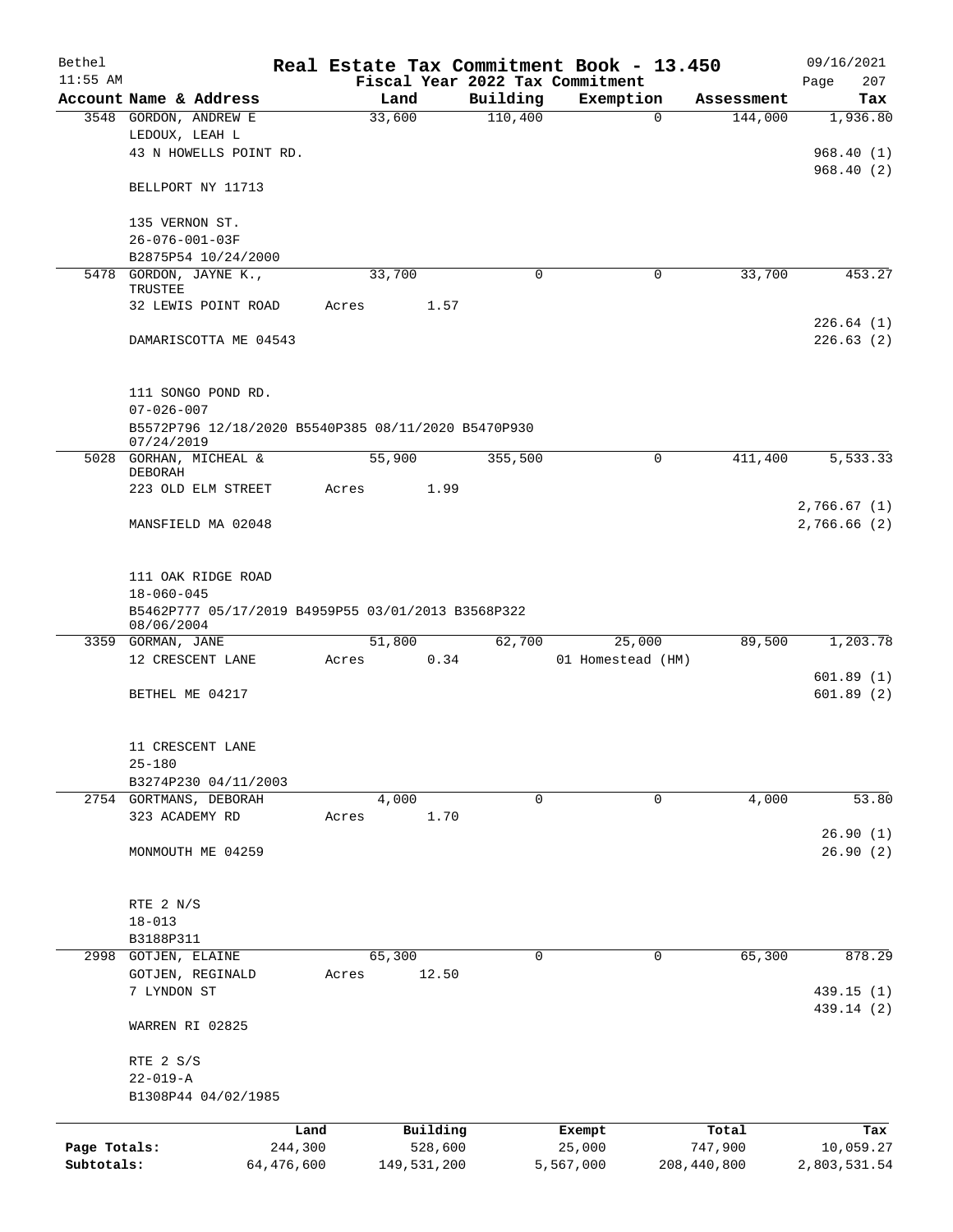| Bethel       |                                                                                                             |            |         |               |                                 | Real Estate Tax Commitment Book - 13.450 |               | 09/16/2021                    |
|--------------|-------------------------------------------------------------------------------------------------------------|------------|---------|---------------|---------------------------------|------------------------------------------|---------------|-------------------------------|
| $11:55$ AM   |                                                                                                             |            |         |               | Fiscal Year 2022 Tax Commitment |                                          |               | 208<br>Page                   |
|              | Account Name & Address                                                                                      |            | Land    |               | Building                        | Exemption                                | Assessment    | Tax                           |
|              | 3193 GOULD ACADEMY<br>ATTN: BUSINESS OFFICE,<br>BETH MCWILLIAMS, CFO                                        | Acres      | 78,200  | 0.52          | 357,600                         | $\mathbf 0$                              | 435,800       | 5,861.51                      |
|              | PO BOX 860                                                                                                  |            |         |               |                                 |                                          |               | 2,930.76 (1)<br>2,930.75 (2)  |
|              | BETHEL ME 04217                                                                                             |            |         |               |                                 |                                          |               |                               |
|              | 20 ELM ST<br>$25 - 034 - 001$                                                                               |            |         |               |                                 |                                          |               |                               |
|              | 3194 GOULD ACADEMY                                                                                          |            | 45,500  |               | 14,000                          | 0                                        | 59,500        | 800.28                        |
|              | ATTN: BUSINESS OFFICE,<br>BETH MCWILLIAMS, CFO                                                              | Acres      |         | 0.24          |                                 |                                          |               |                               |
|              | PO BOX 860                                                                                                  |            |         |               |                                 |                                          |               | 400.14(1)<br>400.14(2)        |
|              | BETHEL ME 04217                                                                                             |            |         |               |                                 |                                          |               |                               |
|              | 23 CHURCH ST.<br>$25 - 035$                                                                                 |            |         |               |                                 |                                          |               |                               |
|              | B4682P263 01/14/2011 B3976P318 07/24/2006                                                                   |            |         |               |                                 |                                          |               |                               |
|              | 3177 GOULD ACADEMY                                                                                          |            | 26, 300 |               | 139,000                         | 0                                        | 165,300       | 2,223.29                      |
|              | PO BOX 860                                                                                                  | Acres      |         | 0.08          |                                 |                                          |               |                               |
|              | BETHEL ME 04217                                                                                             |            |         |               |                                 |                                          |               | 1, 111.65(1)<br>1, 111.64 (2) |
|              |                                                                                                             |            |         |               |                                 |                                          |               |                               |
|              | 7 PARK ST.                                                                                                  |            |         |               |                                 |                                          |               |                               |
|              | $25 - 022$                                                                                                  |            |         |               |                                 |                                          |               |                               |
|              | B5508P654 02/24/2020 B5122P227 06/05/2014 B1858P312<br>01/08/1992 B1284P29 10/16/1984<br>3178 GOULD ACADEMY |            | 26,300  |               | 138,700                         | 0                                        | 165,000       | 2,219.25                      |
|              | ATTN: BUSINESS OFFICE,<br>BETH MCWILLIAMS, CFO                                                              | Acres      |         | 0.08          |                                 |                                          |               |                               |
|              | PO BOX 860                                                                                                  |            |         |               |                                 |                                          |               | 1,109.63(1)<br>1,109.62(2)    |
|              | BETHEL ME 04217                                                                                             |            |         |               |                                 |                                          |               |                               |
|              | 5 PARK ST.                                                                                                  |            |         |               |                                 |                                          |               |                               |
|              | $25 - 023$<br>B4806P162 01/17/2012 B3143P140 07/29/2002                                                     |            |         |               |                                 |                                          |               |                               |
|              | 3185 GOULD ACADEMY                                                                                          |            | 56,800  |               | 201,300                         | 0                                        | 258,100       | 3, 471.45                     |
|              | ATTN: BUSINESS OFFICE,<br>BETH MCWILLIAMS, CFO                                                              | Acres      |         | 0.96          |                                 |                                          |               |                               |
|              | PO BOX 860                                                                                                  |            |         |               |                                 |                                          |               | 1,735.73(1)<br>1,735.72(2)    |
|              | BETHEL ME 04217                                                                                             |            |         |               |                                 |                                          |               |                               |
|              | CHURCH ST E/S<br>$25 - 030 - 001$                                                                           |            |         |               |                                 |                                          |               |                               |
|              | 3230 GOULD ACADEMY                                                                                          |            | 49,200  |               | $\mathbf 0$                     | 0                                        | 49,200        | 661.74                        |
|              | ATTN: BUSINESS OFFICE                                                                                       | Acres      |         | 0.28          |                                 |                                          |               |                               |
|              | PO BOX 860                                                                                                  |            |         |               |                                 |                                          |               | 330.87 (1)<br>330.87 (2)      |
|              | Bethel ME 04217                                                                                             |            |         |               |                                 |                                          |               |                               |
|              | 53 ELM ST.<br>$25 - 067$                                                                                    |            |         |               |                                 |                                          |               |                               |
|              | B1224P83 09/07/1983                                                                                         |            |         |               |                                 |                                          |               |                               |
|              |                                                                                                             | Land       |         | Building      |                                 | Exempt                                   | Total         | Tax                           |
| Page Totals: |                                                                                                             | 282,300    |         | 850,600       |                                 | $\mathbf 0$                              | 1,132,900     | 15, 237.52                    |
| Subtotals:   |                                                                                                             | 64,758,900 |         | 150, 381, 800 |                                 | 5,567,000                                | 209, 573, 700 | 2,818,769.06                  |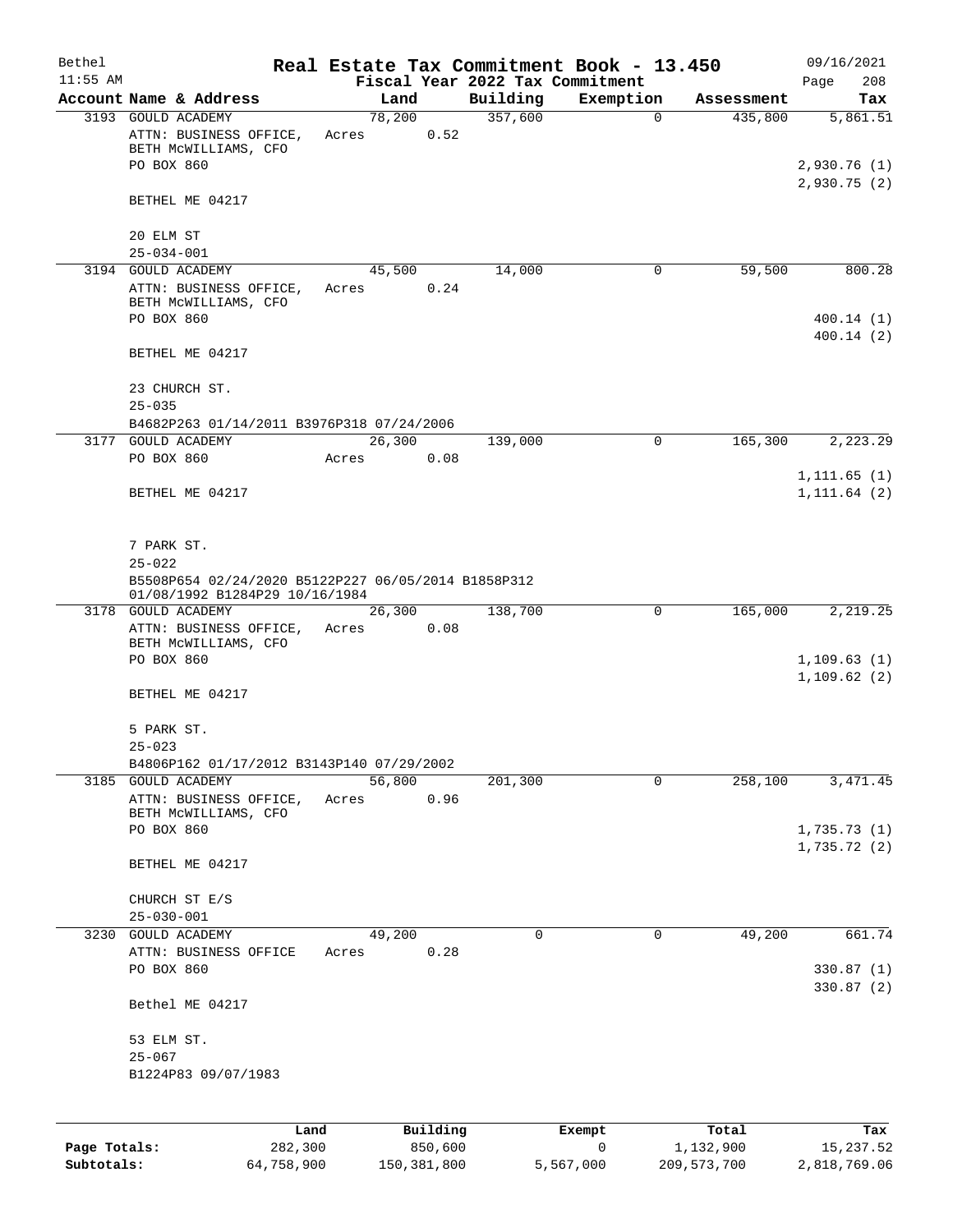| Bethel     |                                                                                    |                 |        |                                 | Real Estate Tax Commitment Book - 13.450 |            | 09/16/2021                 |
|------------|------------------------------------------------------------------------------------|-----------------|--------|---------------------------------|------------------------------------------|------------|----------------------------|
| $11:55$ AM |                                                                                    |                 |        | Fiscal Year 2022 Tax Commitment |                                          |            | 209<br>Page                |
|            | Account Name & Address                                                             | Land            |        | Building                        | Exemption                                | Assessment | Tax                        |
|            | 1229 GOULD ACADEMY<br>ATTN: BUSINESS OFFICE,<br>BETH MCWILLIAMS, CFO<br>PO BOX 860 | 26,100<br>Acres | 0.33   | 63,700                          | $\Omega$                                 | 89,800     | 1,207.81<br>603.91(1)      |
|            |                                                                                    |                 |        |                                 |                                          |            | 603.90(2)                  |
|            | BETHEL ME 04217                                                                    |                 |        |                                 |                                          |            |                            |
|            | 62 LOVERS LANE<br>$07 - 036$                                                       |                 |        |                                 |                                          |            |                            |
|            | B4817P18 02/23/2012 B4775P309 10/26/2011 B620P358<br>05/09/1963                    |                 |        |                                 |                                          |            |                            |
|            | 3220 GOULD ACADEMY (BRYANT)<br>ATTN: BUSINESS OFFICE                               | Acres 0.22      | 43,600 | 116,000                         | 0                                        | 159,600    | 2,146.62                   |
|            | PO BOX 860                                                                         |                 |        |                                 |                                          |            | 1,073.31(1)<br>1,073.31(2) |
|            | BETHEL ME 04217                                                                    |                 |        |                                 |                                          |            |                            |
|            | $25 - 060 - 002$                                                                   |                 |        |                                 |                                          |            |                            |
|            | 3229 GOULD ACADEMY (CLARK)                                                         | 53,700          |        | 134,100                         | $\mathbf 0$                              | 187,800    | 2,525.91                   |
|            | ATTN: BUSINESS OFFICE                                                              | Acres           | 0.43   |                                 |                                          |            |                            |
|            | PO BOX 860                                                                         |                 |        |                                 |                                          |            | 1,262.96(1)                |
|            | BETHEL ME 04217                                                                    |                 |        |                                 |                                          |            | 1,262.95(2)                |
|            | $25 - 066 - 003$                                                                   |                 |        |                                 |                                          |            |                            |
|            | 3168 GOULD ACADEMY (COX)                                                           |                 | 42,600 | 251,000                         | 0                                        | 293,600    | 3,948.92                   |
|            | ATTN: BUSINESS OFFICE                                                              | Acres           | 0.21   |                                 |                                          |            |                            |
|            | PO BOX 860                                                                         |                 |        |                                 |                                          |            | 1,974.46(1)<br>1,974.46(2) |
|            | BETHEL ME 04217                                                                    |                 |        |                                 |                                          |            |                            |
|            | 14 CHURCH ST                                                                       |                 |        |                                 |                                          |            |                            |
|            | $25 - 013 - 00B$<br>3188 GOULD ACADEMY (GARBER)                                    | 51,100          |        | 129,100                         | 0                                        | 180,200    | 2,423.69                   |
|            | ATTN: BUSINESS OFFICE                                                              | Acres           | 0.31   |                                 |                                          |            |                            |
|            | PO BOX 860                                                                         |                 |        |                                 |                                          |            | 1, 211.85(1)               |
|            |                                                                                    |                 |        |                                 |                                          |            | 1, 211.84 (2)              |
|            | BETHEL ME 04217                                                                    |                 |        |                                 |                                          |            |                            |
|            | 8 WINTER STREET                                                                    |                 |        |                                 |                                          |            |                            |
|            | $25 - 030 - 004$                                                                   |                 |        |                                 |                                          |            |                            |
|            | 4985 GOULD ACADEMY (GARDEN<br>HOUSE)                                               | 11,000          |        | 263,500                         | 0                                        | 274,500    | 3,692.03                   |
|            | ATTN: BUSINESS OFFICE                                                              | Acres           | 0.21   |                                 |                                          |            |                            |
|            | PO BOX 860                                                                         |                 |        |                                 |                                          |            | 1,846.02(1)                |
|            | BETHEL ME 04217                                                                    |                 |        |                                 |                                          |            | 1,846.01(2)                |
|            | 1 WINTER ST                                                                        |                 |        |                                 |                                          |            |                            |
|            | $25 - 030 - 005$                                                                   |                 |        |                                 |                                          |            |                            |
|            |                                                                                    |                 |        |                                 |                                          |            |                            |

|              | Land       | Building    | Exempt    | Total       | Tax          |  |
|--------------|------------|-------------|-----------|-------------|--------------|--|
| Page Totals: | 228,100    | 957,400     |           | 1,185,500   | 15,944.98    |  |
| Subtotals:   | 64,987,000 | 151,339,200 | 5,567,000 | 210,759,200 | 2,834,714.04 |  |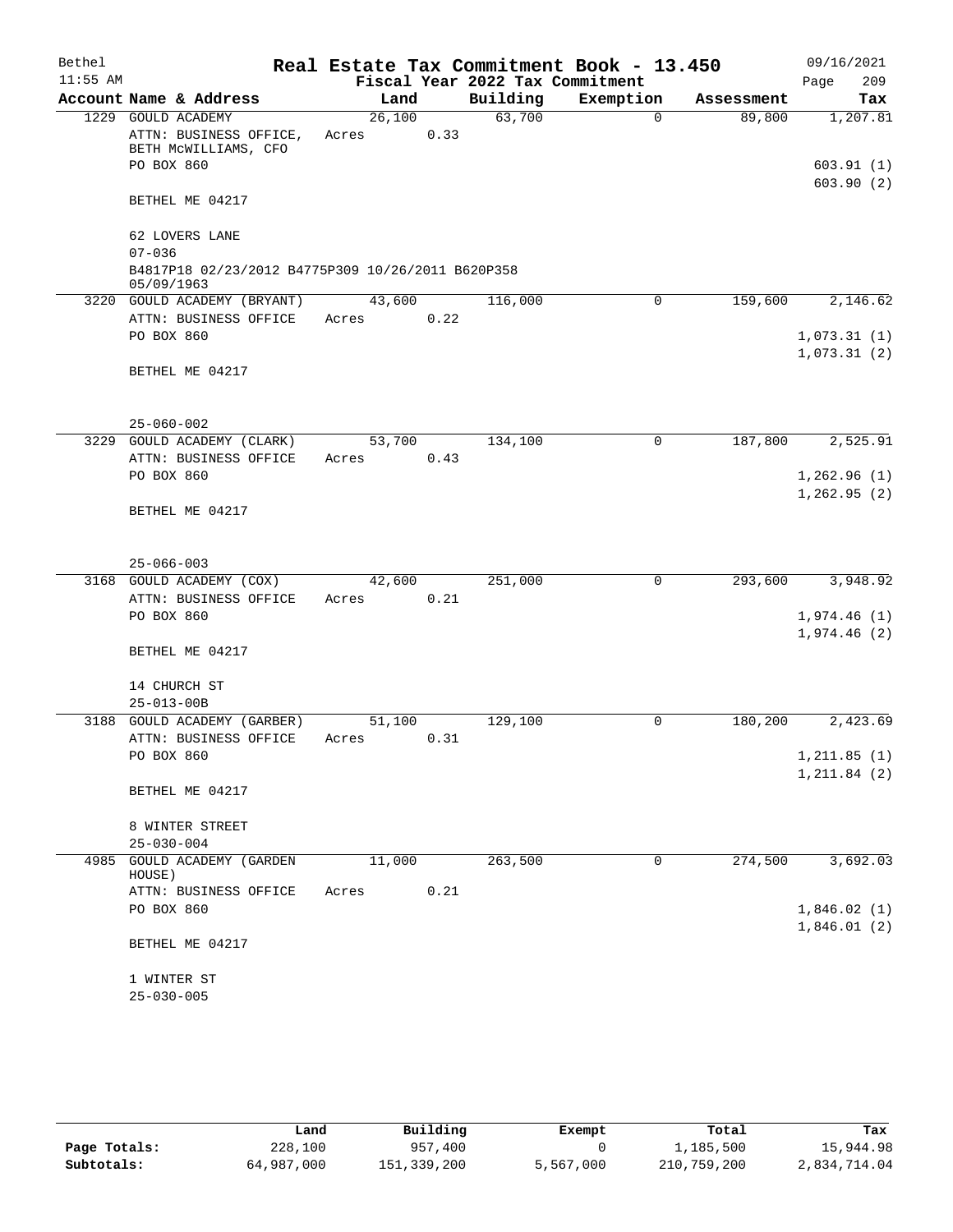| Bethel     |                                          |            |      |                                 | Real Estate Tax Commitment Book - 13.450 |            | 09/16/2021                   |
|------------|------------------------------------------|------------|------|---------------------------------|------------------------------------------|------------|------------------------------|
| $11:55$ AM |                                          |            |      | Fiscal Year 2022 Tax Commitment |                                          |            | 210<br>Page                  |
|            | Account Name & Address                   |            | Land | Building                        | Exemption                                | Assessment | Tax                          |
|            | 3221 GOULD ACADEMY (HALL<br>HOUSE)       | 43,600     |      | 103,000                         | $\Omega$                                 | 146,600    | 1,971.77                     |
|            | ATTN: BUSINESS OFFICE                    | Acres      | 0.22 |                                 |                                          |            |                              |
|            | PO BOX 860                               |            |      |                                 |                                          |            | 985.89 (1)                   |
|            | BETHEL ME 04217                          |            |      |                                 |                                          |            | 985.88 (2)                   |
|            | ELM ST E/S                               |            |      |                                 |                                          |            |                              |
|            | $25 - 060 - 003$                         |            |      |                                 |                                          |            |                              |
|            | 4948 GOULD ACADEMY<br>(HEADMASTER HOUSE) |            | 0    | 647,100                         | 0                                        | 647,100    | 8,703.50                     |
|            | ATTN: BUSINESS OFFICE                    |            |      |                                 |                                          |            |                              |
|            | P.O. BOX 860                             |            |      |                                 |                                          |            | 4,351.75(1)                  |
|            | BETHEL ME 04217                          |            |      |                                 |                                          |            | 4,351.75 (2)                 |
|            | CHURCH STREET                            |            |      |                                 |                                          |            |                              |
|            | $25 - 029.001$                           |            |      |                                 |                                          |            |                              |
|            | 3186 GOULD ACADEMY<br>(HUTCHINSON)       | 55,700     |      | 113,100                         | 0                                        | 168,800    | 2,270.36                     |
|            | ATTN: BUSINESS OFFICE                    | Acres      | 0.55 |                                 |                                          |            |                              |
|            | PO BOX 860                               |            |      |                                 |                                          |            | 1, 135.18(1)                 |
|            | BETHEL ME 04217                          |            |      |                                 |                                          |            | 1, 135.18(2)                 |
|            | $25 - 030 - 002$                         |            |      |                                 |                                          |            |                              |
|            | 3176 GOULD ACADEMY (KAILEY)              | 43,600     |      | 245,900                         | $\mathbf 0$                              | 289,500    | 3,893.78                     |
|            | ATTN: BUSINESS OFFICE                    | Acres      | 0.22 |                                 |                                          |            |                              |
|            | PO BOX 860                               |            |      |                                 |                                          |            | 1,946.89(1)                  |
|            |                                          |            |      |                                 |                                          |            | 1,946.89(2)                  |
|            | BETHEL ME 04217                          |            |      |                                 |                                          |            |                              |
|            | 36 PARK ST.                              |            |      |                                 |                                          |            |                              |
|            | $25 - 021$                               |            |      |                                 |                                          |            |                              |
|            | B1493P133                                |            |      |                                 |                                          |            |                              |
|            | 3228 GOULD ACADEMY (KNAPP)               | 53,700     |      | 142,700                         | 0                                        | 196,400    | 2,641.58                     |
|            | ATTN: BUSINESS OFFICE<br>PO BOX 860      | Acres 0.43 |      |                                 |                                          |            | 1,320.79(1)                  |
|            |                                          |            |      |                                 |                                          |            | 1,320.79(2)                  |
|            | BETHEL ME 04217                          |            |      |                                 |                                          |            |                              |
|            | 45 ELM                                   |            |      |                                 |                                          |            |                              |
|            | $25 - 066 - 002$                         |            |      |                                 |                                          |            |                              |
|            | 3219 GOULD ACADEMY (LOWELL)              | 43,600     |      | 125,500                         | $\mathbf 0$                              | 169,100    | 2, 274.40                    |
|            | ATTN: BUSINESS OFFICE                    | Acres      | 0.22 |                                 |                                          |            |                              |
|            | PO BOX 860                               |            |      |                                 |                                          |            | 1, 137.20(1)<br>1, 137.20(2) |
|            | BETHEL ME 04217                          |            |      |                                 |                                          |            |                              |
|            | $25 - 060 - 001$                         |            |      |                                 |                                          |            |                              |

|              | Land         | Building    | Exempt    | Total       | Tax          |  |  |
|--------------|--------------|-------------|-----------|-------------|--------------|--|--|
| Page Totals: | 240,200      | 1,377,300   |           | 1,617,500   | 21,755.39    |  |  |
| Subtotals:   | 65, 227, 200 | 152,716,500 | 5,567,000 | 212,376,700 | 2,856,469.43 |  |  |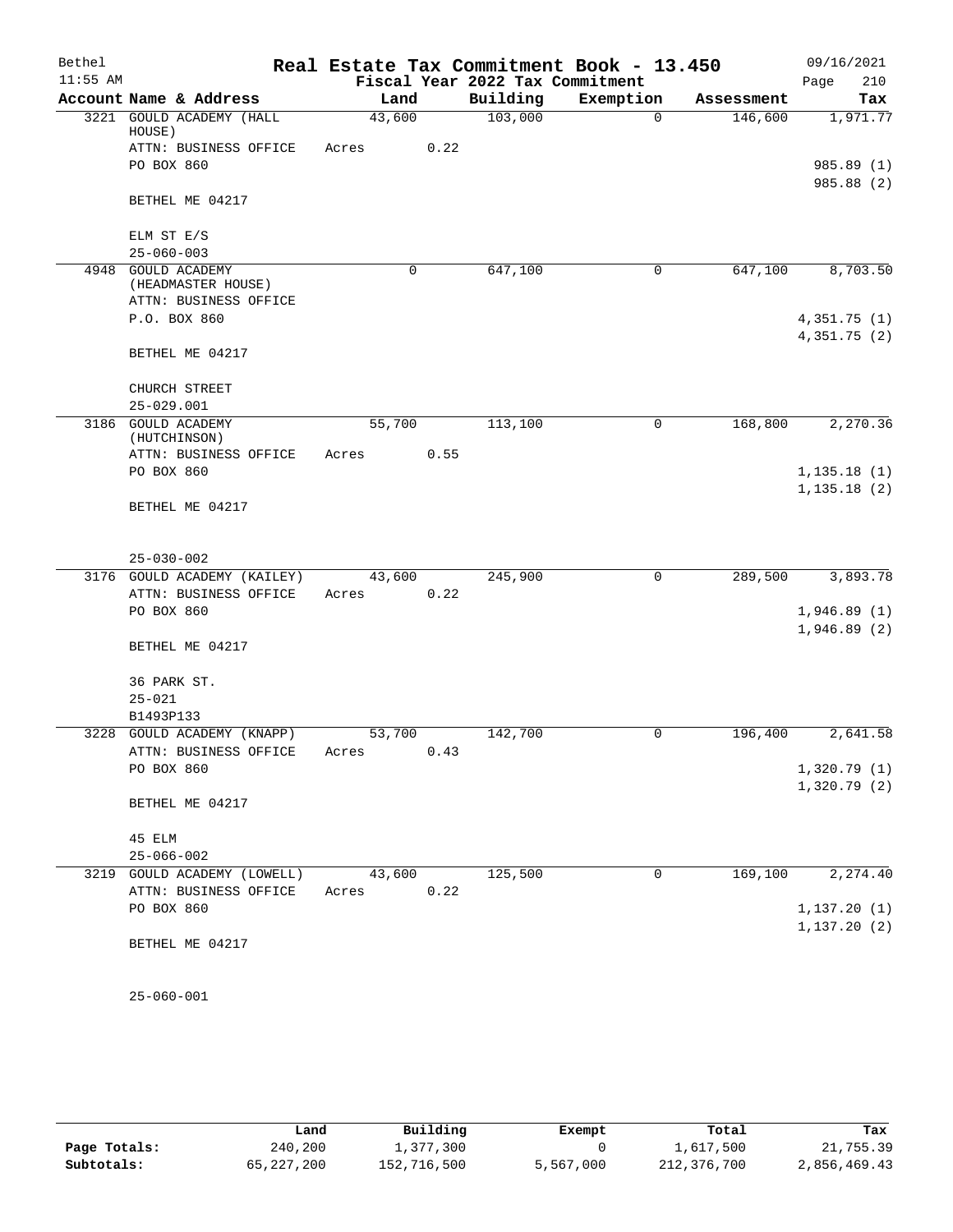| Bethel     |                                                                   |        |        |          | Real Estate Tax Commitment Book - 13.450 |            | 09/16/2021  |
|------------|-------------------------------------------------------------------|--------|--------|----------|------------------------------------------|------------|-------------|
| $11:55$ AM |                                                                   |        |        |          | Fiscal Year 2022 Tax Commitment          |            | Page<br>211 |
|            | Account Name & Address                                            |        | Land   | Building | Exemption                                | Assessment | Tax         |
|            | 3187 GOULD ACADEMY<br>(THOMPSON)                                  | 54,600 |        | 88,700   | 0                                        | 143,300    | 1,927.39    |
|            | ATTN: BUSINESS OFFICE                                             | Acres  | 0.48   |          |                                          |            |             |
|            | PO BOX 860                                                        |        |        |          |                                          |            | 963.70 (1)  |
|            |                                                                   |        |        |          |                                          |            | 963.69(2)   |
|            | BETHEL ME 04217                                                   |        |        |          |                                          |            |             |
|            |                                                                   |        |        |          |                                          |            |             |
|            | $25 - 030 - 003$                                                  |        |        |          |                                          |            |             |
|            | 3203 GOULD ACADEMY (VAN)                                          |        | 50,000 | 211,300  | 0                                        | 261,300    | 3,514.49    |
|            | ATTN: BUSINESS OFFICE                                             | Acres  | 0.29   |          |                                          |            |             |
|            | PO BOX 860                                                        |        |        |          |                                          |            | 1,757.25(1) |
|            |                                                                   |        |        |          |                                          |            | 1,757.24(2) |
|            | BETHEL ME 04217                                                   |        |        |          |                                          |            |             |
|            | 4 ELM ST.                                                         |        |        |          |                                          |            |             |
|            | $25 - 045$                                                        |        |        |          |                                          |            |             |
|            | 3227 GOULD ACADEMY (ZALLEN)                                       |        | 53,700 | 150,500  | 0                                        | 204,200    | 2,746.49    |
|            | ATTN: BUSINESS OFFICE                                             | Acres  | 0.43   |          |                                          |            |             |
|            | PO BOX 860                                                        |        |        |          |                                          |            | 1,373.25(1) |
|            |                                                                   |        |        |          |                                          |            | 1,373.24(2) |
|            | BETHEL ME 04217                                                   |        |        |          |                                          |            |             |
|            | 47 ELM ST E/S                                                     |        |        |          |                                          |            |             |
|            | $25 - 066 - 001$                                                  |        |        |          |                                          |            |             |
|            | 4510 GOULD, D SCOTT                                               | 70,600 |        | 413,500  | 25,000                                   | 459,100    | 6,174.90    |
|            | $\texttt{GOULD}\xspace$ , $\texttt{CAROL}\xspace$ A               | Acres  | 0.60   |          | 01 Homestead (HM)                        |            |             |
|            | 66 BROAD STREET                                                   |        |        |          |                                          |            | 3,087.45(1) |
|            |                                                                   |        |        |          |                                          |            | 3,087.45(2) |
|            | BETHEL ME 04217                                                   |        |        |          |                                          |            |             |
|            | 66 BROAD STREET                                                   |        |        |          |                                          |            |             |
|            | $26 - 016 - 001$                                                  |        |        |          |                                          |            |             |
|            | B5537P189 07/29/2020 B5186P166 11/24/2014 B3421P324<br>11/05/2003 |        |        |          |                                          |            |             |
|            | 3526 GOULD, ROBERT C JR                                           | 28,800 |        | 117,700  | 25,000                                   | 121,500    | 1,634.18    |
|            | GOULD, JUDY A                                                     | Acres  | 1.00   |          | 01 Homestead (HM)                        |            |             |
|            | 173 VERNON ST.                                                    |        |        |          |                                          |            | 817.09 (1)  |
|            | BETHEL ME 04217                                                   |        |        |          |                                          |            | 817.09 (2)  |
|            | 173 VERNON ST.                                                    |        |        |          |                                          |            |             |
|            | $26 - 073$                                                        |        |        |          |                                          |            |             |
|            | B2542P64 11/12/1997                                               |        |        |          |                                          |            |             |
|            | 5248 GOULDING, STEVEN P &                                         | 53,200 |        | 292,200  | $\mathbf 0$                              | 345,400    | 4,645.63    |
|            | CLAIRE M LIVING TRUST                                             |        |        |          |                                          |            |             |
|            | 18 ACORN PATH                                                     | Acres  | 1.09   |          |                                          |            | 2,322.82(1) |
|            | GROTON MA 01450                                                   |        |        |          |                                          |            | 2,322.81(2) |
|            |                                                                   |        |        |          |                                          |            |             |
|            |                                                                   |        |        |          |                                          |            |             |
|            | 36 QUAIL RUN<br>$09 - 006 - 006 - 005$                            |        |        |          |                                          |            |             |
|            | B5591P206 03/15/2021 B4660P45 11/16/2010 B12P4549                 |        |        |          |                                          |            |             |
|            | 08/14/2009                                                        |        |        |          |                                          |            |             |
|            |                                                                   |        |        |          |                                          |            |             |
|            |                                                                   |        |        |          |                                          |            |             |

|              | Land       | Building    | Exempt    | Total       | Tax          |
|--------------|------------|-------------|-----------|-------------|--------------|
| Page Totals: | 310,900    | 1,273,900   | 50,000    | 1,534,800   | 20,643.08    |
| Subtotals:   | 65,538,100 | 153,990,400 | 5,617,000 | 213,911,500 | 2,877,112.51 |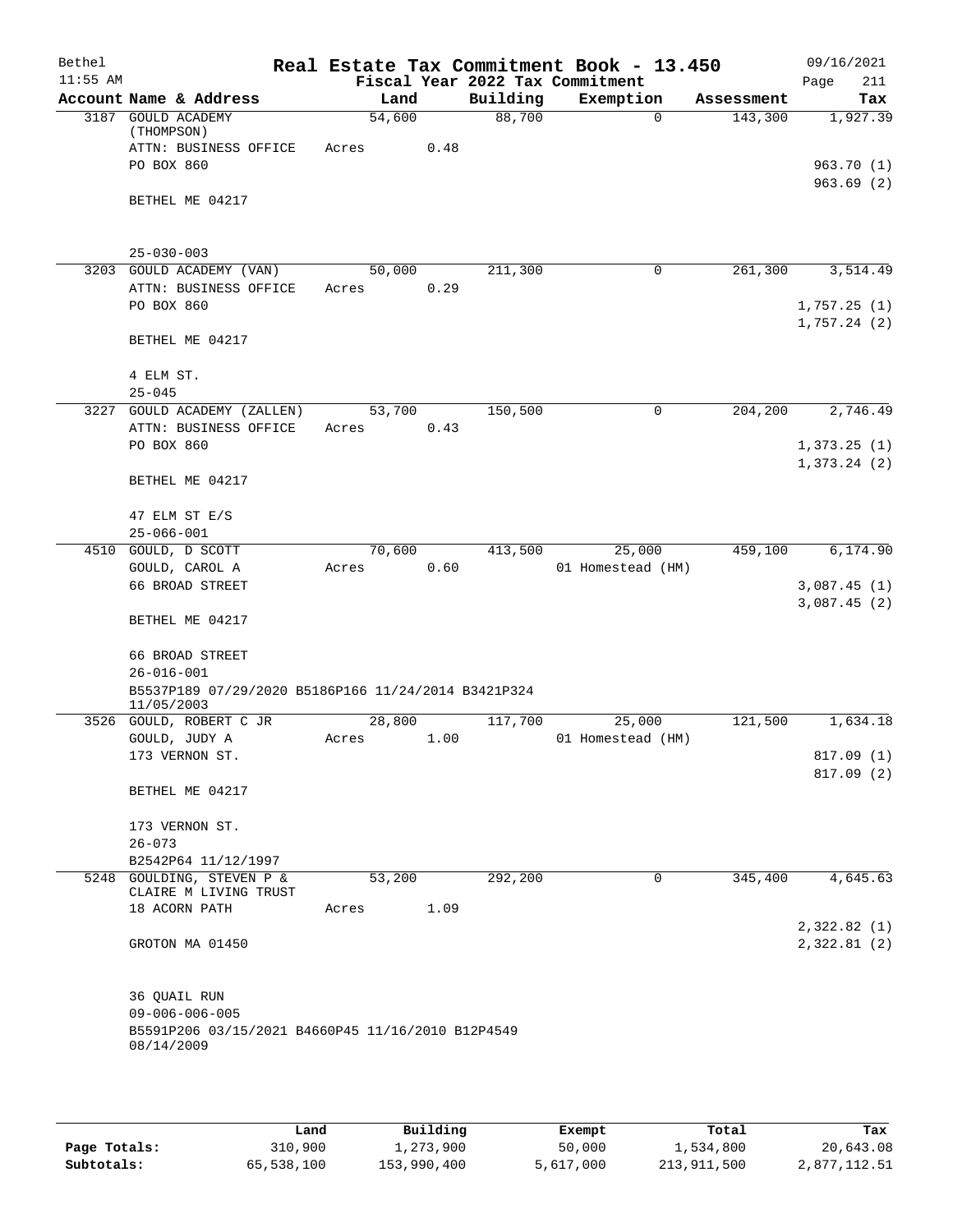| Bethel     |                                                                         |       |        |                                 | Real Estate Tax Commitment Book - 13.450 |            | 09/16/2021                 |
|------------|-------------------------------------------------------------------------|-------|--------|---------------------------------|------------------------------------------|------------|----------------------------|
| $11:55$ AM |                                                                         |       |        | Fiscal Year 2022 Tax Commitment |                                          |            | 212<br>Page                |
|            | Account Name & Address                                                  |       | Land   | Building                        | Exemption                                | Assessment | Tax                        |
|            | 2561 GOULET, RONALD &<br><b>JESSICA MARY</b>                            |       | 17,000 | $\mathbf 0$                     | $\mathbf 0$                              | 17,000     | 228.65                     |
|            | TENANTS IN COMMON                                                       | Acres | 0.50   |                                 |                                          |            |                            |
|            | 12 Holly Place                                                          |       |        |                                 |                                          |            | 114.33(1)<br>114.32(2)     |
|            | Bethel ME 04217                                                         |       |        |                                 |                                          |            |                            |
|            | 19 HOLLY PLACE                                                          |       |        |                                 |                                          |            |                            |
|            | $15 - 016 - 014$                                                        |       |        |                                 |                                          |            |                            |
|            | B4025P171 10/11/2006 B2634P198                                          |       |        |                                 |                                          |            |                            |
|            | 2559 GOULET, ZACHARY T                                                  |       | 26,300 | 94,200                          | 0                                        | 120,500    | 1,620.73                   |
|            | 12 Holly Place                                                          | Acres | 0.54   |                                 |                                          |            |                            |
|            | Bethel ME 04217                                                         |       |        |                                 |                                          |            | 810.37(1)<br>810.36(2)     |
|            | 12 ASPEN RD.                                                            |       |        |                                 |                                          |            |                            |
|            | $15 - 016 - 012$                                                        |       |        |                                 |                                          |            |                            |
|            | B5429P694 09/10/2018 B2085P76 B1889P138                                 |       |        |                                 |                                          |            |                            |
|            | 4702 GRAF, OWEN D                                                       |       | 88,000 | 271,200                         | 0                                        | 359,200    | 4,831.24                   |
|            | GRAF, EDITH B                                                           | Acres | 2.34   |                                 |                                          |            |                            |
|            | 110 OLD BASS RIVER RD                                                   |       |        |                                 |                                          |            | 2,415.62(1)<br>2,415.62(2) |
|            | SOUTH DENNIS MA 02660                                                   |       |        |                                 |                                          |            |                            |
|            | 51 MOUNTAIN VALLEY road<br>$09 - 005 - 012$                             |       |        |                                 |                                          |            |                            |
|            | B4852P107 06/07/2012 B4694P321 02/25/2011 B3879P329<br>01/30/2006       |       |        |                                 |                                          |            |                            |
|            | 1040 GRAHAM, MICHAEL G                                                  |       | 33,600 | 138,900                         | 0                                        | 172,500    | 2,320.13                   |
|            | GRAHAM, NOREEN                                                          |       |        |                                 |                                          |            |                            |
|            | 62 PINEHURST ROAD                                                       |       |        |                                 |                                          |            | 1,160.07(1)<br>1,160.06(2) |
|            | MARSHFIELD MA 02050                                                     |       |        |                                 |                                          |            |                            |
|            | 88 FAIRWAY ROAD                                                         |       |        |                                 |                                          |            |                            |
|            | $07 - 028 - 550$<br>B5464P857 06/06/2019 B5464P855 06/06/2019 B5390P569 |       |        |                                 |                                          |            |                            |
|            | 01/29/2018 B5155P80 09/02/2014                                          |       |        |                                 |                                          |            |                            |
|            | 3387 GRAMMAS, COREY A                                                   |       | 53,500 | 152,100                         | $\Omega$                                 | 205,600    | 2,765.32                   |
|            | GRAMMAS, ELIZABETH                                                      | Acres | 0.42   |                                 |                                          |            |                            |
|            | COMPTON CAPITAL                                                         |       |        |                                 |                                          |            | 1,382.66(1)                |
|            | PO BOX 609                                                              |       |        |                                 |                                          |            | 1,382.66(2)                |
|            | BETHEL ME 04217                                                         |       |        |                                 |                                          |            |                            |
|            | 24 VERNON ST.                                                           |       |        |                                 |                                          |            |                            |
|            | $25 - 208 - 001$                                                        |       |        |                                 |                                          |            |                            |
|            | B4616P96 08/02/2010 B3457P319 01/30/2004                                |       |        |                                 |                                          |            |                            |
|            | 2669 GRANT, LUTHER C                                                    |       | 700    | 0                               | $\mathbf 0$                              | 700        | 9.42                       |
|            | PO BOX 11                                                               | Acres | 7.70   |                                 |                                          |            |                            |
|            |                                                                         |       |        |                                 |                                          |            | 4.71(1)<br>4.71(2)         |
|            | MANSFIELD MA 02048                                                      |       |        |                                 |                                          |            |                            |
|            | NORTH RD.                                                               |       |        |                                 |                                          |            |                            |
|            | $17 - 011$                                                              |       |        |                                 |                                          |            |                            |
|            | B5239P388 08/21/2015 B2647P63 12/16/1998                                |       |        |                                 |                                          |            |                            |
|            |                                                                         |       |        |                                 |                                          |            |                            |
|            |                                                                         |       |        |                                 |                                          |            |                            |

|              | Land       | Building    | Exempt    | Total       | Tax          |
|--------------|------------|-------------|-----------|-------------|--------------|
| Page Totals: | 219,100    | 656,400     |           | 875.500     | 11,775.49    |
| Subtotals:   | 65,757,200 | 154,646,800 | 5,617,000 | 214,787,000 | 2,888,888.00 |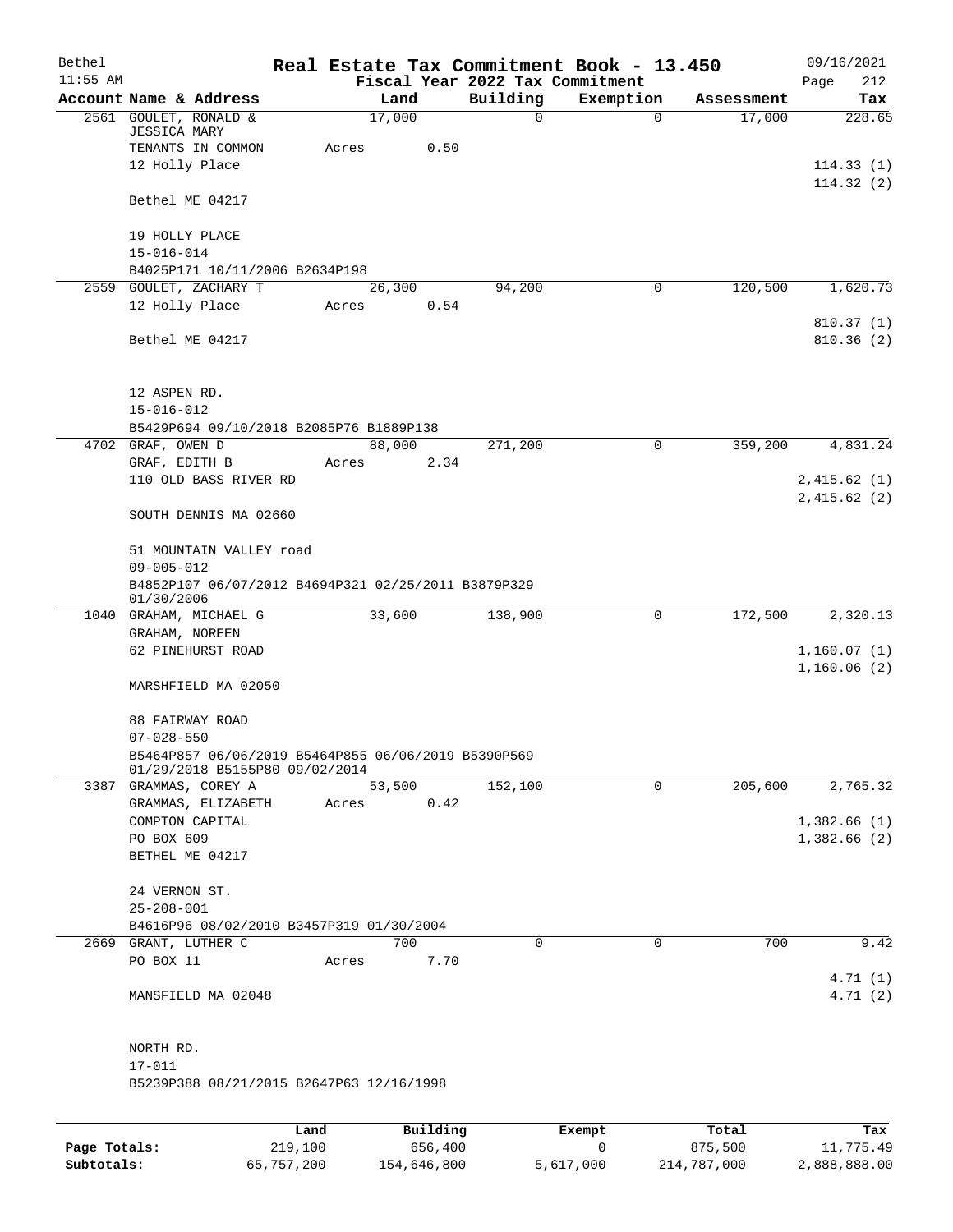| Bethel       |                                                    |         |               |                                 | Real Estate Tax Commitment Book - 13.450 |             | 09/16/2021   |
|--------------|----------------------------------------------------|---------|---------------|---------------------------------|------------------------------------------|-------------|--------------|
| $11:55$ AM   |                                                    |         |               | Fiscal Year 2022 Tax Commitment |                                          |             | Page<br>213  |
|              | Account Name & Address                             |         | Land          | Building                        | Exemption                                | Assessment  | Tax          |
|              | 3638 GRANT, SHAWN P                                | 39,900  |               | 230,800                         | $\mathbf 0$                              | 270,700     | 3,640.92     |
|              | GRANT, KEVIN J CALL                                | Acres   | 1.67          |                                 |                                          |             |              |
|              | 28 CRYSTAL LANE                                    |         |               |                                 |                                          |             | 1,820.46(1)  |
|              | WINDHAM ME 04062                                   |         |               |                                 |                                          |             | 1,820.46(2)  |
|              |                                                    |         |               |                                 |                                          |             |              |
|              | 7 HILLSIDE LANE                                    |         |               |                                 |                                          |             |              |
|              | $27 - 036 - 005 - 002$                             |         |               |                                 |                                          |             |              |
|              | B3671P193 01/31/2005                               |         |               |                                 |                                          |             |              |
|              | 2894 GRATTAN, WALTER, W., JR                       |         | 31,100        | $\Omega$                        | $\mathbf 0$                              | 31,100      | 418.30       |
|              | 25 WALNUT FARM DRIVE                               | Acres   | 4.00          |                                 |                                          |             |              |
|              |                                                    |         |               |                                 |                                          |             | 209.15(1)    |
|              | FARMINGTON CT 06032                                |         |               |                                 |                                          |             | 209.15(2)    |
|              |                                                    |         |               |                                 |                                          |             |              |
|              |                                                    |         |               |                                 |                                          |             |              |
|              | INTERVALE RD N/S                                   |         |               |                                 |                                          |             |              |
|              | $20 - 012 - 001$                                   |         |               |                                 |                                          |             |              |
|              | B4293P111 05/06/2008                               |         |               |                                 |                                          |             |              |
|              | 3026 GRAUL, CHRISTOPHER                            |         | 33,300        | 364,300                         | 0                                        | 397,600     | 5,347.72     |
|              | GRAUL, REGINA                                      | Acres   | 2.21          |                                 |                                          |             |              |
|              | 14 PINE BROOKWAY                                   |         |               |                                 |                                          |             | 2,673.86(1)  |
|              |                                                    |         |               |                                 |                                          |             | 2,673.86(2)  |
|              | DUXBURY MA 02332                                   |         |               |                                 |                                          |             |              |
|              |                                                    |         |               |                                 |                                          |             |              |
|              | 14 TAYLOR WOODS RD.<br>$22 - 026 - 003$            |         |               |                                 |                                          |             |              |
|              | B5337P307 03/28/2017 B4518P226 10/23/2009 B3707P74 |         |               |                                 |                                          |             |              |
|              | 04/27/2005                                         |         |               |                                 |                                          |             |              |
| 2717         | GRAWEHR, BRIAN P. &                                |         | 71,800        | 182,500                         | 0                                        | 254,300     | 3,420.34     |
|              | DORMAN, TIMOTHY R                                  | Acres   | 1.22          |                                 |                                          |             |              |
|              | 144 BROWN AVENUE, UNIT                             |         |               |                                 |                                          |             | 1,710.17(1)  |
|              | 2                                                  |         |               |                                 |                                          |             |              |
|              |                                                    |         |               |                                 |                                          |             | 1,710.17(2)  |
|              | ROSLINDALE MA 02131                                |         |               |                                 |                                          |             |              |
|              | 14 MEGAN'S WAY                                     |         |               |                                 |                                          |             |              |
|              | $17 - 035 - 005$                                   |         |               |                                 |                                          |             |              |
|              | B4937P201 12/31/2012 B2967P302 06/22/2001          |         |               |                                 |                                          |             |              |
| 2654         | GRAY BIRCH LAND INVEST,                            | 116,500 |               | 0                               | $\Omega$                                 | 116,500     | 1,566.93     |
|              | <b>LLC</b>                                         |         |               |                                 |                                          |             |              |
|              | 230 EL CENTRO BLVD. SE                             | Acres   | 410.00        |                                 |                                          |             |              |
|              |                                                    |         |               |                                 |                                          |             | 783.47 (1)   |
|              | EAST GRAND RAPIDS MI                               |         |               |                                 |                                          |             | 783.46(2)    |
|              | 49506                                              |         |               |                                 |                                          |             |              |
|              |                                                    |         |               |                                 |                                          |             |              |
|              | NORTH RD                                           |         |               |                                 |                                          |             |              |
|              | $16 - 027$                                         |         |               |                                 |                                          |             |              |
|              | B5054P91 10/24/2013 B3569P173 08/06/2004 B2383P50  |         |               |                                 |                                          |             |              |
|              | 2125 GRAY, JANE D                                  | 19,200  |               | 53,100                          | 0                                        | 72,300      | 972.44       |
|              | TRUSTEE RIVERVIEW TRUST                            |         |               |                                 |                                          |             |              |
|              | PO BOX 535                                         |         |               |                                 |                                          |             | 486.22 (1)   |
|              |                                                    |         |               |                                 |                                          |             | 486.22 (2)   |
|              | HARRISON ME 04040                                  |         |               |                                 |                                          |             |              |
|              |                                                    |         |               |                                 |                                          |             |              |
|              | 357 MAYVILLE RD.                                   |         |               |                                 |                                          |             |              |
|              | $12 - 080 - 206$                                   |         |               |                                 |                                          |             |              |
|              | B3120P262 06/10/2002                               |         |               |                                 |                                          |             |              |
|              | Land                                               |         | Building      |                                 | Exempt                                   | Total       | Tax          |
| Page Totals: | 311,800                                            |         | 830,700       |                                 | $\mathbf 0$                              | 1,142,500   | 15,366.65    |
| Subtotals:   | 66,069,000                                         |         | 155, 477, 500 |                                 | 5,617,000                                | 215,929,500 | 2,904,254.65 |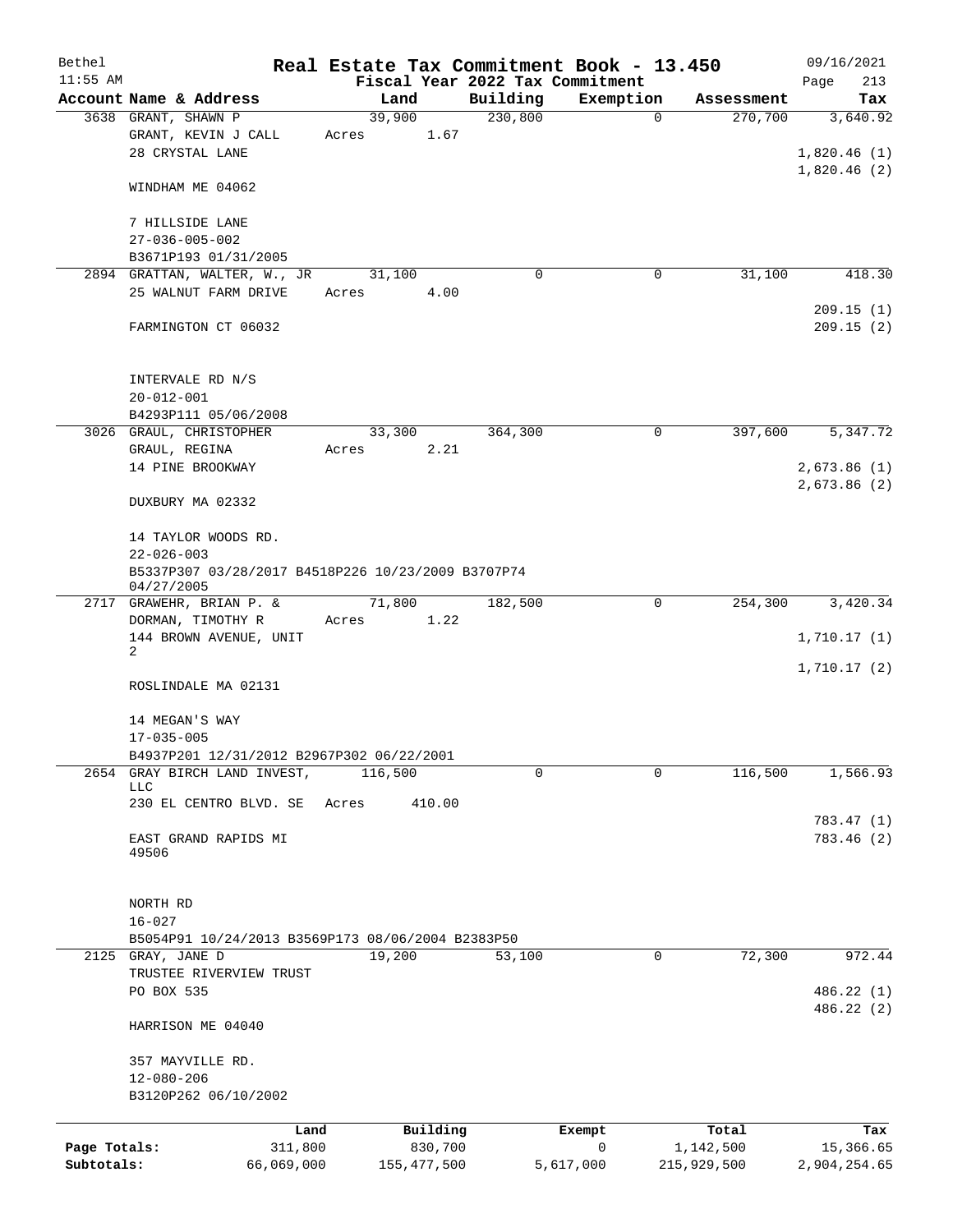| Bethel     |                         | Real Estate Tax Commitment Book - 13.450 |                                 |             |            | 09/16/2021  |
|------------|-------------------------|------------------------------------------|---------------------------------|-------------|------------|-------------|
| $11:55$ AM |                         |                                          | Fiscal Year 2022 Tax Commitment |             |            | 214<br>Page |
|            | Account Name & Address  | Land                                     | Building                        | Exemption   | Assessment | Tax         |
|            | 2230 GRAY, JANE D       | 19,200                                   | 53,100                          | $\mathbf 0$ | 72,300     | 972.44      |
|            | TRUSTEE RIVERVIEW TRUST |                                          |                                 |             |            |             |
|            | PO BOX 535              |                                          |                                 |             |            | 486.22 (1)  |
|            |                         |                                          |                                 |             |            | 486.22(2)   |
|            | HARRISON ME 04040       |                                          |                                 |             |            |             |
|            | 357 MAYVILLE RD.        |                                          |                                 |             |            |             |
|            | $12 - 080 - 209$        |                                          |                                 |             |            |             |
|            | 2435 GRAY, JANE D       | 19,200                                   | 53,100                          | 0           | 72,300     | 972.44      |
|            | TRUSTEE RIVERVIEW TRUST |                                          |                                 |             |            |             |
|            | PO BOX 535              |                                          |                                 |             |            | 486.22 (1)  |
|            |                         |                                          |                                 |             |            | 486.22 (2)  |
|            | HARRISON ME 04040       |                                          |                                 |             |            |             |
|            | 357 MAYVILLE RD.        |                                          |                                 |             |            |             |
|            | $12 - 080 - 214$        |                                          |                                 |             |            |             |
|            | 1804 GRAY, JANE D       | 19,200                                   | 53,100                          | 0           | 72,300     | 972.44      |
|            | TRUSTEE RIVERVIEW TRUST |                                          |                                 |             |            |             |
|            | PO BOX 535              |                                          |                                 |             |            | 486.22 (1)  |
|            |                         |                                          |                                 |             |            | 486.22 (2)  |
|            | HARRISON ME 04040       |                                          |                                 |             |            |             |
|            | 357 MAYVILLE RD.        |                                          |                                 |             |            |             |
|            | $12 - 080 - 106$        |                                          |                                 |             |            |             |
|            | 2014 GRAY, JANE D       | 19,200                                   | 53,100                          | 0           | 72,300     | 972.44      |
|            | TRUSTEE RIVERVIEW TRUST |                                          |                                 |             |            |             |
|            | PO BOX 535              |                                          |                                 |             |            | 486.22 (1)  |
|            |                         |                                          |                                 |             |            | 486.22(2)   |
|            | HARRISON ME 04040       |                                          |                                 |             |            |             |
|            | 357 MAYVILLE RD.        |                                          |                                 |             |            |             |
|            | $12 - 080 - 111$        |                                          |                                 |             |            |             |
| 2119       | GRAY, JANE D            | 19,200                                   | 53,100                          | 0           | 72,300     | 972.44      |
|            | TRUSTEE RIVERVIEW TRUST |                                          |                                 |             |            |             |
|            | PO BOX 535              |                                          |                                 |             |            | 486.22 (1)  |
|            |                         |                                          |                                 |             |            | 486.22 (2)  |
|            | HARRISON ME 04040       |                                          |                                 |             |            |             |
|            | 357 MAYVILLE RD.        |                                          |                                 |             |            |             |
|            | $12 - 080 - 114$        |                                          |                                 |             |            |             |
| 2120       | GRAY, JANE D            | 19,200                                   | 53,100                          | 0           | 72,300     | 972.44      |
|            | TRUSTEE RIVERVIEW TRUST |                                          |                                 |             |            |             |
|            | PO BOX 535              |                                          |                                 |             |            | 486.22 (1)  |
|            |                         |                                          |                                 |             |            | 486.22 (2)  |
|            | HARRISON ME 04040       |                                          |                                 |             |            |             |
|            | 357 MAYVILLE RD.        |                                          |                                 |             |            |             |
|            | $12 - 080 - 201$        |                                          |                                 |             |            |             |
|            | B3120P262 06/10/2002    |                                          |                                 |             |            |             |

|              | Land       | Building    | Exempt    | Total       | Tax          |
|--------------|------------|-------------|-----------|-------------|--------------|
| Page Totals: | 115,200    | 318,600     |           | 433,800     | 5,834.64     |
| Subtotals:   | 66,184,200 | 155,796,100 | 5,617,000 | 216,363,300 | 2,910,089.29 |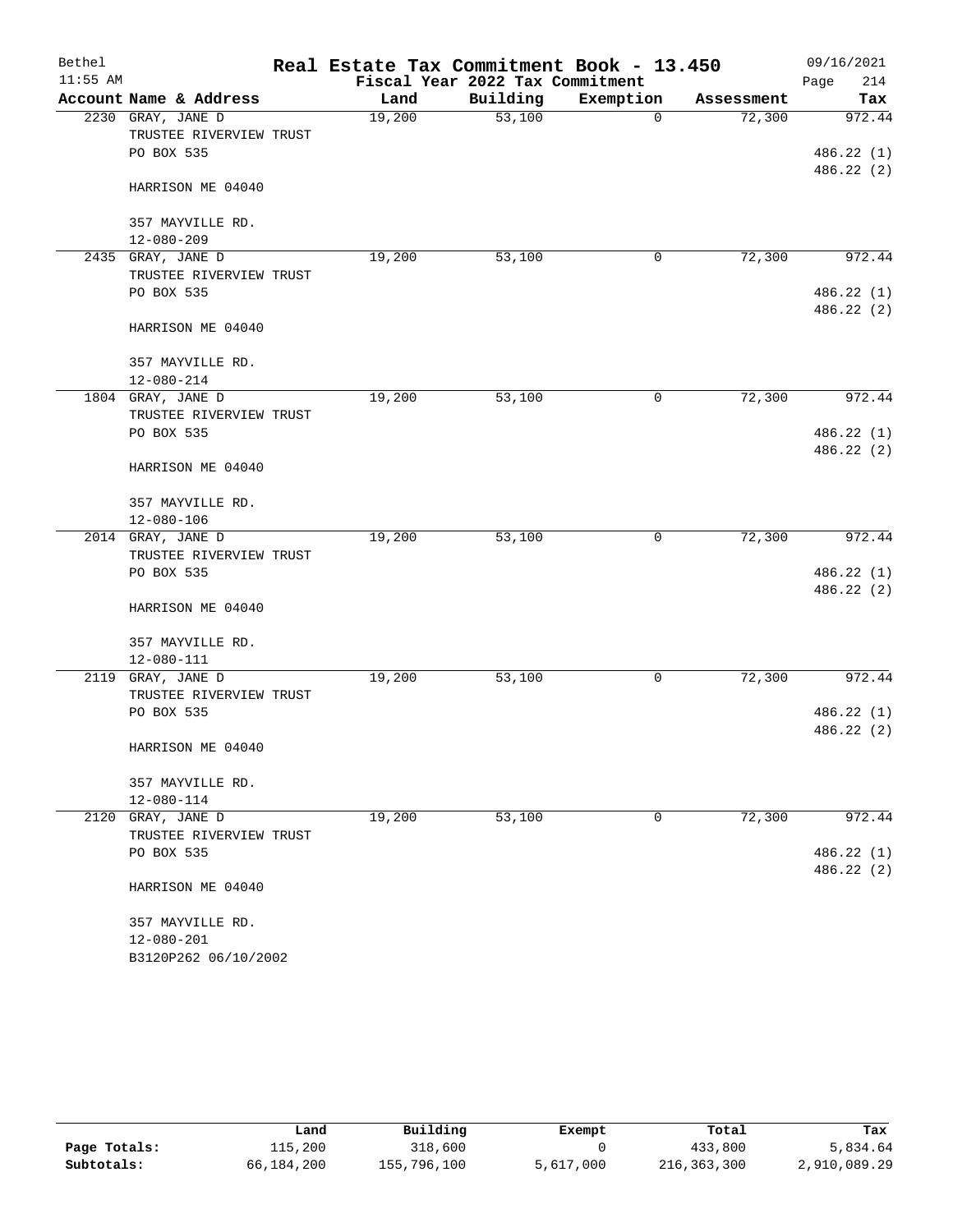| Bethel<br>$11:55$ AM |                         | Real Estate Tax Commitment Book - 13.450 | Fiscal Year 2022 Tax Commitment |             |            | 09/16/2021<br>215<br>Page |
|----------------------|-------------------------|------------------------------------------|---------------------------------|-------------|------------|---------------------------|
|                      | Account Name & Address  | Land                                     | Building                        | Exemption   | Assessment | Tax                       |
|                      | 2121 GRAY, JANE D       | 19,200                                   | 53,100                          | $\mathbf 0$ | 72,300     | 972.44                    |
|                      | TRUSTEE RIVERVIEW TRUST |                                          |                                 |             |            |                           |
|                      | PO BOX 535              |                                          |                                 |             |            | 486.22 (1)                |
|                      | HARRISON ME 04040       |                                          |                                 |             |            | 486.22 (2)                |
|                      | 357 MAYVILLE RD.        |                                          |                                 |             |            |                           |
|                      | $12 - 080 - 202$        |                                          |                                 |             |            |                           |
|                      | B3120P262 06/10/2002    |                                          |                                 |             |            |                           |
|                      | 2122 GRAY, JANE D       | 19,200                                   | 53,100                          | 0           | 72,300     | 972.44                    |
|                      | TRUSTEE RIVERVIEW TRUST |                                          |                                 |             |            |                           |
|                      | PO BOX 535              |                                          |                                 |             |            | 486.22 (1)                |
|                      | HARRISON ME 04040       |                                          |                                 |             |            | 486.22 (2)                |
|                      | 357 MAYVILLE RD.        |                                          |                                 |             |            |                           |
|                      | $12 - 080 - 203$        |                                          |                                 |             |            |                           |
|                      | B3120P262 06/10/2002    |                                          |                                 |             |            |                           |
|                      | 2123 GRAY, JANE D       | 19,200                                   | 53,100                          | 0           | 72,300     | 972.44                    |
|                      | TRUSTEE RIVERVIEW TRUST |                                          |                                 |             |            |                           |
|                      | PO BOX 535              |                                          |                                 |             |            | 486.22 (1)                |
|                      | HARRISTON ME 04040      |                                          |                                 |             |            | 486.22(2)                 |
|                      | 357 MAYVILLE RD.        |                                          |                                 |             |            |                           |
|                      | $12 - 080 - 204$        |                                          |                                 |             |            |                           |
|                      | B3120P262 06/10/2002    |                                          |                                 |             |            |                           |
|                      | 1750 GRAY, JANE D       | 19,200                                   | 53,100                          | 0           | 72,300     | 972.44                    |
|                      | TRUSTEE RIVERVIEW TRUST |                                          |                                 |             |            |                           |
|                      | PO BOX 535              |                                          |                                 |             |            | 486.22(1)                 |
|                      |                         |                                          |                                 |             |            | 486.22 (2)                |
|                      | HARRISON ME 04040       |                                          |                                 |             |            |                           |
|                      | 357 MAYVILLE RD.        |                                          |                                 |             |            |                           |
|                      | 12-080-102              |                                          |                                 |             |            |                           |
|                      | B3061P111               |                                          |                                 |             |            |                           |
|                      | 1751 GRAY, JANE D       | 19,200                                   | 53,100                          | 0           | 72,300     | 972.44                    |
|                      | TRUSTEE RIVERVIEW TRUST |                                          |                                 |             |            |                           |
|                      | PO BOX 535              |                                          |                                 |             |            | 486.22(1)                 |
|                      | HARRISON ME 04040       |                                          |                                 |             |            | 486.22(2)                 |
|                      | 357 MAYVILLE RD.        |                                          |                                 |             |            |                           |
|                      | $12 - 080 - 103$        |                                          |                                 |             |            |                           |
|                      | B3061P111               |                                          |                                 |             |            |                           |
|                      | 1752 GRAY, JANE D       | 19,200                                   | 53,100                          | 0           | 72,300     | 972.44                    |
|                      | TRUSTEE RIVERVIEW TRUST |                                          |                                 |             |            |                           |
|                      | PO BOX 535              |                                          |                                 |             |            | 486.22 (1)                |
|                      | HARRISON ME 04040       |                                          |                                 |             |            | 486.22(2)                 |
|                      | 357 MAYVILLE RD.        |                                          |                                 |             |            |                           |
|                      | $12 - 080 - 104$        |                                          |                                 |             |            |                           |
|                      | B3061P111               |                                          |                                 |             |            |                           |
|                      |                         |                                          |                                 |             |            |                           |
|                      |                         |                                          |                                 |             |            |                           |

|              | Land       | Building    | Exempt    | Total       | Tax          |
|--------------|------------|-------------|-----------|-------------|--------------|
| Page Totals: | 115,200    | 318,600     |           | 433,800     | 5,834.64     |
| Subtotals:   | 66,299,400 | 156,114,700 | 5,617,000 | 216,797,100 | 2,915,923.93 |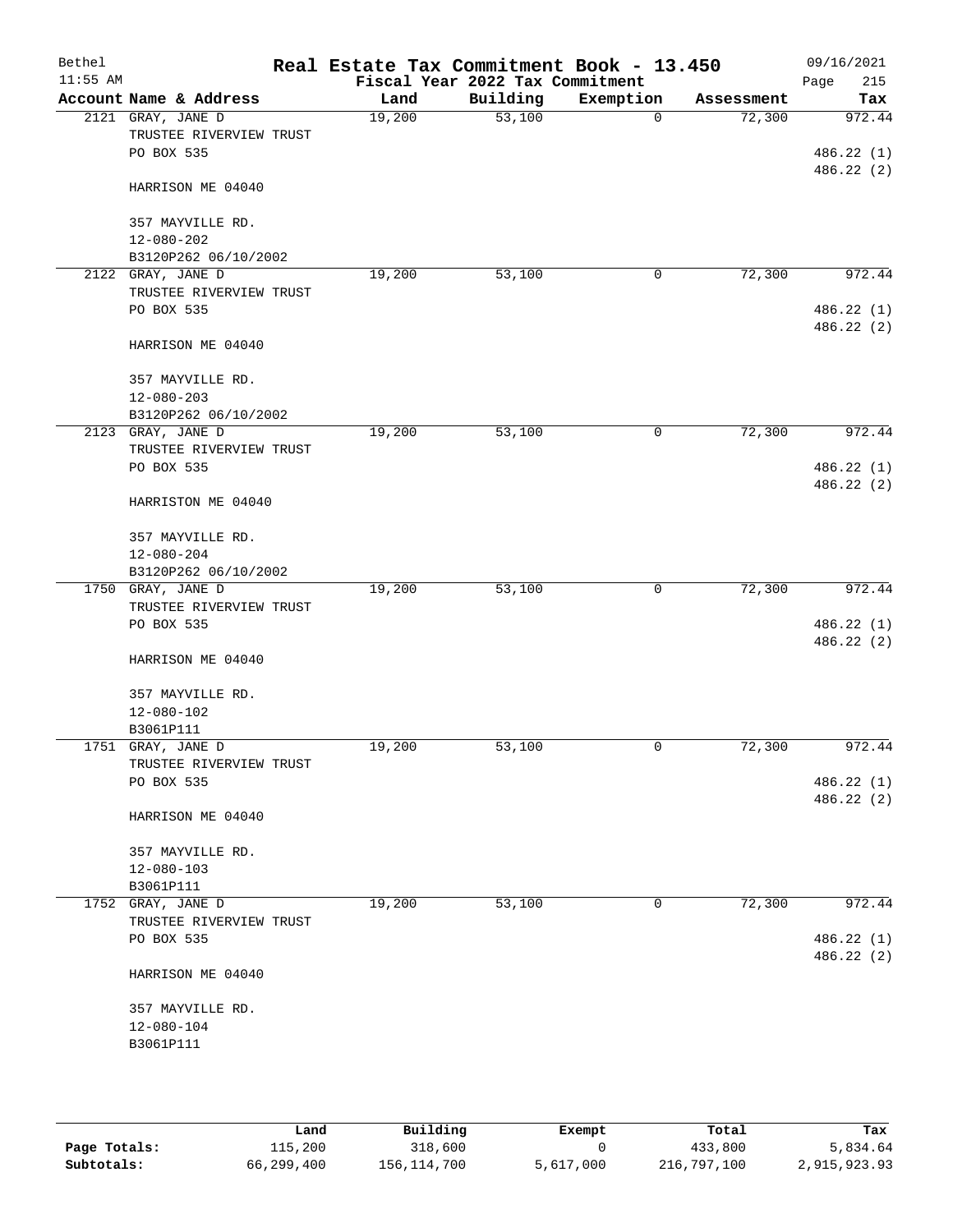| Bethel<br>$11:55$ AM |                                              | Real Estate Tax Commitment Book - 13.450 | Fiscal Year 2022 Tax Commitment |             |            | 09/16/2021<br>216<br>Page |
|----------------------|----------------------------------------------|------------------------------------------|---------------------------------|-------------|------------|---------------------------|
|                      | Account Name & Address                       | Land                                     | Building                        | Exemption   | Assessment | Tax                       |
|                      | 1745 GRAY, JANE D                            | 19,200                                   | 53,100                          | $\mathbf 0$ | 72,300     | 972.44                    |
|                      | TRUSTEE RIVERVIEW TRUST                      |                                          |                                 |             |            |                           |
|                      | PO BOX 535                                   |                                          |                                 |             |            | 486.22(1)                 |
|                      |                                              |                                          |                                 |             |            | 486.22(2)                 |
|                      | HARRISON ME 04040                            |                                          |                                 |             |            |                           |
|                      |                                              |                                          |                                 |             |            |                           |
|                      | 357 MAYVILLE RD.<br>$12 - 080 - 001$         |                                          |                                 |             |            |                           |
|                      | B3061P111                                    |                                          |                                 |             |            |                           |
|                      | 1746 GRAY, JANE D                            | 19,200                                   | 53,100                          | 0           | 72,300     | 972.44                    |
|                      | TRUSTEE RIVERVIEW TRUST                      |                                          |                                 |             |            |                           |
|                      | PO BOX 535                                   |                                          |                                 |             |            | 486.22 (1)                |
|                      |                                              |                                          |                                 |             |            | 486.22 (2)                |
|                      | HARRISON ME 04040                            |                                          |                                 |             |            |                           |
|                      |                                              |                                          |                                 |             |            |                           |
|                      | 357 MAYVILLE RD.                             |                                          |                                 |             |            |                           |
|                      | 12-080-002                                   |                                          |                                 |             |            |                           |
|                      | B3061P111<br>1747 GRAY, JANE D               | 19,200                                   | 53,100                          | 0           | 72,300     | 972.44                    |
|                      | TRUSTEE RIVERVIEW TRUST                      |                                          |                                 |             |            |                           |
|                      | PO BOX 535                                   |                                          |                                 |             |            | 486.22(1)                 |
|                      |                                              |                                          |                                 |             |            | 486.22 (2)                |
|                      | HARRISON ME 04040                            |                                          |                                 |             |            |                           |
|                      |                                              |                                          |                                 |             |            |                           |
|                      | 357 MAYVILLE RD.                             |                                          |                                 |             |            |                           |
|                      | $12 - 080 - 003$                             |                                          |                                 |             |            |                           |
|                      | B3061P111                                    |                                          |                                 |             |            |                           |
|                      | 1748 GRAY, JANE D<br>TRUSTEE RIVERVIEW TRUST | 19,200                                   | 53,100                          | 0           | 72,300     | 972.44                    |
|                      | PO BOX 535                                   |                                          |                                 |             |            | 486.22(1)                 |
|                      |                                              |                                          |                                 |             |            | 486.22 (2)                |
|                      | HARRISON ME 04040                            |                                          |                                 |             |            |                           |
|                      |                                              |                                          |                                 |             |            |                           |
|                      | 357 MAYVILLE RD.                             |                                          |                                 |             |            |                           |
|                      | $12 - 080 - 004$                             |                                          |                                 |             |            |                           |
|                      | B3061P111                                    |                                          |                                 |             |            |                           |
|                      | 1749 GRAY, JANE D.                           | 19,200                                   | 53,100                          | 0           | 72,300     | 972.44                    |
|                      | TRUSTEE RIVERVIEW TRUST<br>PO BOX 535        |                                          |                                 |             |            |                           |
|                      |                                              |                                          |                                 |             |            | 486.22 (1)<br>486.22(2)   |
|                      | HARRISON ME 04040                            |                                          |                                 |             |            |                           |
|                      |                                              |                                          |                                 |             |            |                           |
|                      | 357 MAYVILLE RD.                             |                                          |                                 |             |            |                           |
|                      | 12-080-101                                   |                                          |                                 |             |            |                           |
|                      | B1867P339 02/14/1992                         |                                          |                                 |             |            |                           |
|                      | 2124 GRAY, JANE D. TRUSTEE                   | 19,200                                   | 53,100                          | 0           | 72,300     | 972.44                    |
|                      | RIVERVIEW TIMESHARE<br>TRUST                 |                                          |                                 |             |            |                           |
|                      | PO BOX 535                                   |                                          |                                 |             |            | 486.22 (1)                |
|                      |                                              |                                          |                                 |             |            | 486.22 (2)                |
|                      | HARRISON ME 04040                            |                                          |                                 |             |            |                           |
|                      |                                              |                                          |                                 |             |            |                           |
|                      | 357 MAYVILLE RD.                             |                                          |                                 |             |            |                           |
|                      | $12 - 080 - 205$                             |                                          |                                 |             |            |                           |
|                      | B3120P262 06/10/2002                         |                                          |                                 |             |            |                           |
|                      |                                              |                                          |                                 |             |            |                           |
|                      |                                              |                                          |                                 |             |            |                           |

|              | Land       | Building    | Exempt    | Total       | Tax          |
|--------------|------------|-------------|-----------|-------------|--------------|
| Page Totals: | 115,200    | 318,600     |           | 433,800     | 5,834.64     |
| Subtotals:   | 66,414,600 | 156,433,300 | 5,617,000 | 217,230,900 | 2,921,758.57 |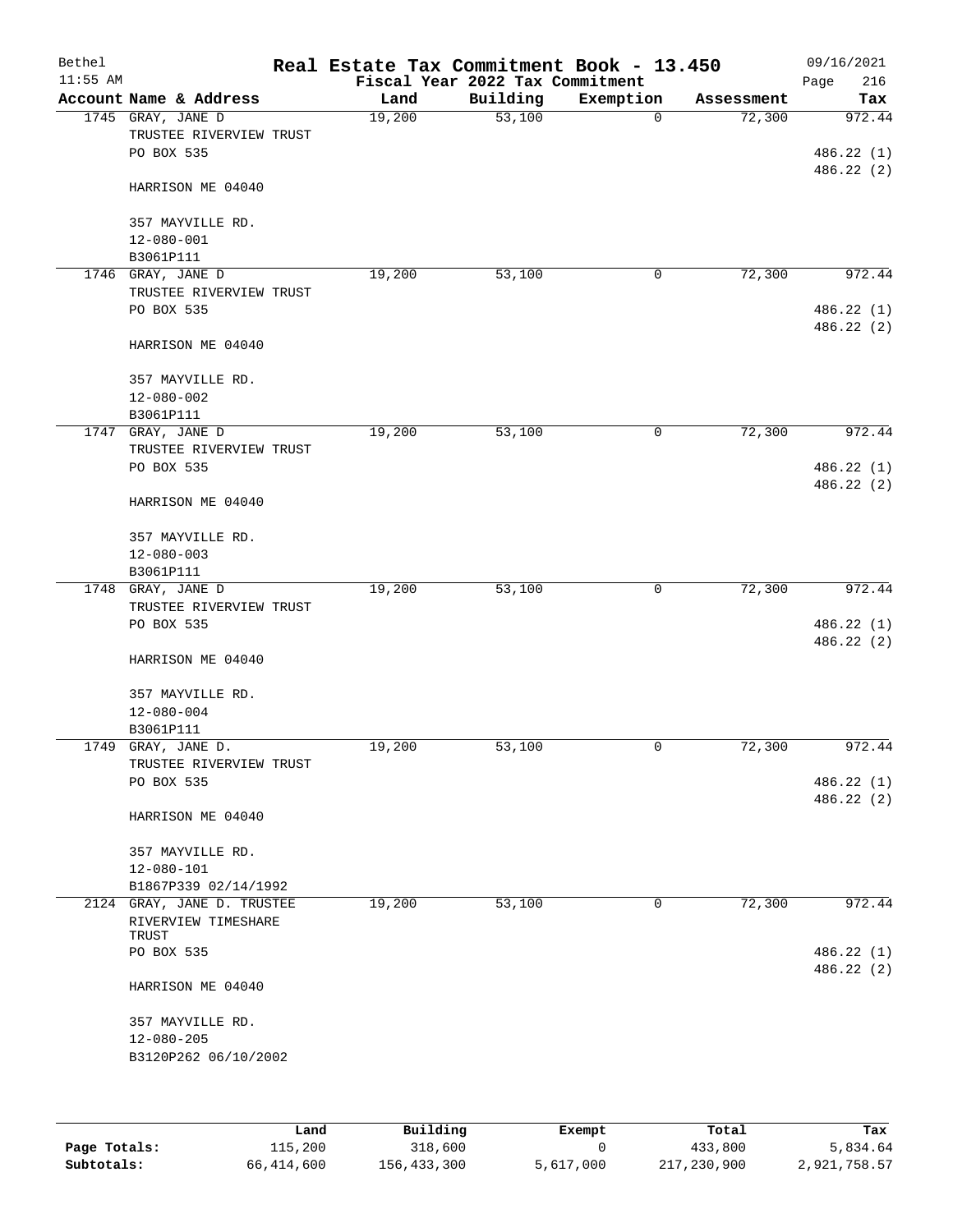| Bethel     |                                                            | Real Estate Tax Commitment Book - 13.450 |                                 |           |            | 09/16/2021               |
|------------|------------------------------------------------------------|------------------------------------------|---------------------------------|-----------|------------|--------------------------|
| $11:55$ AM |                                                            |                                          | Fiscal Year 2022 Tax Commitment |           |            | Page<br>217              |
|            | Account Name & Address                                     | Land                                     | Building                        | Exemption | Assessment | Tax                      |
|            | 4562 GRAY, JANE D. TRUSTEE<br>RIVERVIEW TIMESHARE<br>TRUST | 19,200                                   | 53,100                          | $\Omega$  | 72,300     | 972.44                   |
|            | PO BOX 535                                                 |                                          |                                 |           |            | 486.22 (1)<br>486.22 (2) |
|            | HARRISON ME 04040                                          |                                          |                                 |           |            |                          |
|            | 357 MAYVILLE RD.                                           |                                          |                                 |           |            |                          |
|            | $12 - 080 - 105$                                           |                                          |                                 |           |            |                          |
|            | 4563 GRAY, JANE D. TRUSTEE<br>RIVERVIEW TIMESHARE<br>TRUST | 19,200                                   | 53,100                          | 0         | 72,300     | 972.44                   |
|            | PO BOX 535                                                 |                                          |                                 |           |            | 486.22 (1)<br>486.22 (2) |
|            | HARRISON ME 04040                                          |                                          |                                 |           |            |                          |
|            | 357 MAYVILLE RD.<br>12-080-107                             |                                          |                                 |           |            |                          |
|            | 4564 GRAY, JANE D. TRUSTEE                                 | 19,200                                   | 53,100                          | 0         | 72,300     | 972.44                   |
|            | RIVERVIEW TIMESHARE<br>TRUST                               |                                          |                                 |           |            |                          |
|            | PO BOX 535                                                 |                                          |                                 |           |            | 486.22 (1)<br>486.22 (2) |
|            | HARRISON ME 04040                                          |                                          |                                 |           |            |                          |
|            | 357 MAYVILLE RD.<br>$12 - 080 - 108$                       |                                          |                                 |           |            |                          |
|            | 4565 GRAY, JANE D. TRUSTEE                                 | 19,200                                   | 53,100                          | 0         | 72,300     | 972.44                   |
|            | RIVERVIEW TIMESHARE<br>TRUST                               |                                          |                                 |           |            |                          |
|            | PO BOX 535                                                 |                                          |                                 |           |            | 486.22 (1)<br>486.22(2)  |
|            | HARRISON ME 04040                                          |                                          |                                 |           |            |                          |
|            | 357 MAYVILLE RD.<br>$12 - 080 - 109$                       |                                          |                                 |           |            |                          |
|            | 4566 GRAY, JANE D. TRUSTEE                                 | 19,200                                   | 53,100                          | 0         | 72,300     | 972.44                   |
|            | RIVERVIEW TIMESHARE<br>TRUST                               |                                          |                                 |           |            |                          |
|            | PO BOX 535                                                 |                                          |                                 |           |            | 486.22 (1)               |
|            | HARRISON ME 04040                                          |                                          |                                 |           |            | 486.22 (2)               |
|            | 357 MAYVILLE RD.                                           |                                          |                                 |           |            |                          |
|            | 12-080-110                                                 |                                          |                                 |           |            |                          |
|            | 4567 GRAY, JANE D. TRUSTEE<br>RIVERVIEW TIMESHARE          | 19,200                                   | 53,100                          | 0         | 72,300     | 972.44                   |
|            | TRUST<br>PO BOX 535                                        |                                          |                                 |           |            | 486.22 (1)               |
|            | HARRISON ME 04040                                          |                                          |                                 |           |            | 486.22 (2)               |
|            |                                                            |                                          |                                 |           |            |                          |
|            | 357 MAYVILLE RD.<br>12-080-112                             |                                          |                                 |           |            |                          |
|            |                                                            |                                          |                                 |           |            |                          |

|              | Land       | Building    | Exempt    | Total       | Tax          |
|--------------|------------|-------------|-----------|-------------|--------------|
| Page Totals: | 115,200    | 318,600     |           | 433,800     | 5,834.64     |
| Subtotals:   | 66,529,800 | 156,751,900 | 5,617,000 | 217,664,700 | 2,927,593.21 |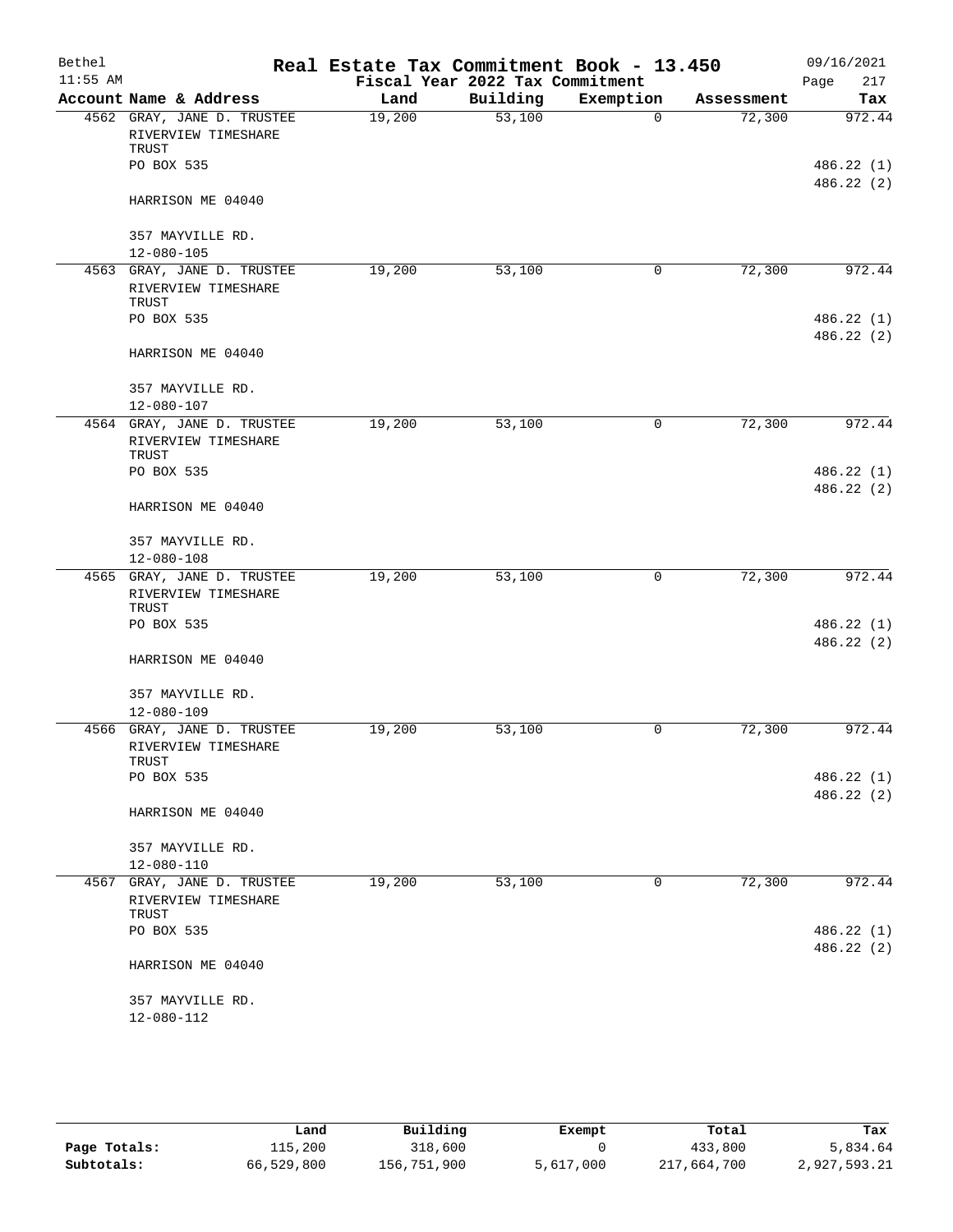| Bethel     |                                                            | Real Estate Tax Commitment Book - 13.450 |                                 |           |            | 09/16/2021               |
|------------|------------------------------------------------------------|------------------------------------------|---------------------------------|-----------|------------|--------------------------|
| $11:55$ AM |                                                            |                                          | Fiscal Year 2022 Tax Commitment |           |            | Page<br>218              |
|            | Account Name & Address                                     | Land                                     | Building                        | Exemption | Assessment | Tax                      |
|            | 4568 GRAY, JANE D. TRUSTEE                                 | 19,200                                   | 53,100                          | $\Omega$  | 72,300     | 972.44                   |
|            | RIVERVIEW TIMESHARE<br>TRUST                               |                                          |                                 |           |            |                          |
|            | PO BOX 535                                                 |                                          |                                 |           |            | 486.22 (1)<br>486.22 (2) |
|            | HARRISON ME 04040                                          |                                          |                                 |           |            |                          |
|            | 357 MAYVILLE RD.                                           |                                          |                                 |           |            |                          |
|            | $12 - 080 - 113$                                           |                                          |                                 |           |            |                          |
|            | 4569 GRAY, JANE D. TRUSTEE<br>RIVERVIEW TIMESHARE<br>TRUST | 19,200                                   | 53,100                          | 0         | 72,300     | 972.44                   |
|            | PO BOX 535                                                 |                                          |                                 |           |            | 486.22 (1)<br>486.22(2)  |
|            | HARRISON ME 04040                                          |                                          |                                 |           |            |                          |
|            | 357 MAYVILLE RD.<br>$12 - 080 - 207$                       |                                          |                                 |           |            |                          |
|            | 4570 GRAY, JANE D. TRUSTEE<br>RIVERVIEW TIMESHARE          | 19,200                                   | 53,100                          | 0         | 72,300     | 972.44                   |
|            | TRUST<br>PO BOX 535                                        |                                          |                                 |           |            | 486.22(1)                |
|            | HARRISON ME 04040                                          |                                          |                                 |           |            | 486.22(2)                |
|            | 357 MAYVILLE RD.<br>$12 - 080 - 208$                       |                                          |                                 |           |            |                          |
|            | 4571 GRAY, JANE D. TRUSTEE                                 | 19,200                                   | 53,100                          | 0         | 72,300     | 972.44                   |
|            | RIVERVIEW TIMESHARE<br>TRUST                               |                                          |                                 |           |            |                          |
|            | PO BOX 535                                                 |                                          |                                 |           |            | 486.22 (1)<br>486.22(2)  |
|            | HARRISON ME 04040                                          |                                          |                                 |           |            |                          |
|            | 357 MAYVILLE RD.<br>$12 - 080 - 210$                       |                                          |                                 |           |            |                          |
|            | 4572 GRAY, JANE D. TRUSTEE<br>RIVERVIEW TIMESHARE<br>TRUST | 19,200                                   | 53,100                          | 0         | 72,300     | 972.44                   |
|            | PO BOX 535                                                 |                                          |                                 |           |            | 486.22 (1)<br>486.22 (2) |
|            | HARRISON ME 04040                                          |                                          |                                 |           |            |                          |
|            | 357 MAYVILLE RD.<br>12-080-211                             |                                          |                                 |           |            |                          |
|            | 4573 GRAY, JANE D. TRUSTEE<br>RIVERVIEW TIMESHARE<br>TRUST | 19,200                                   | 53,100                          | 0         | 72,300     | 972.44                   |
|            | PO BOX 535                                                 |                                          |                                 |           |            | 486.22 (1)               |
|            | HARRISON ME 04040                                          |                                          |                                 |           |            | 486.22 (2)               |
|            | 357 MAYVILLE RD.<br>12-080-212                             |                                          |                                 |           |            |                          |
|            |                                                            |                                          |                                 |           |            |                          |

|              | Land       | Building    | Exempt    | Total       | Tax          |
|--------------|------------|-------------|-----------|-------------|--------------|
| Page Totals: | 115,200    | 318,600     |           | 433,800     | 5,834.64     |
| Subtotals:   | 66,645,000 | 157,070,500 | 5,617,000 | 218,098,500 | 2,933,427.85 |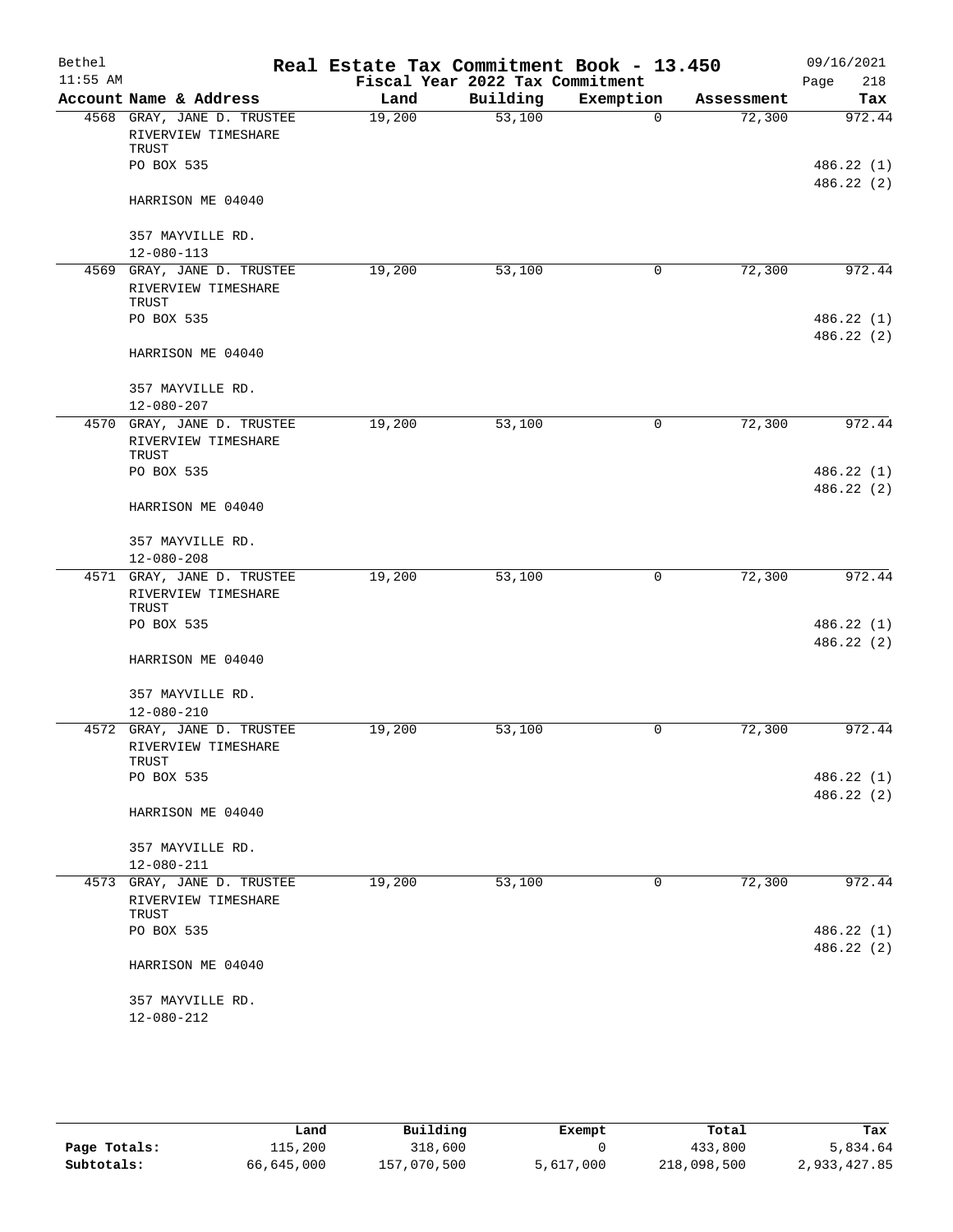| Bethel     |                                                                                 |       |                |          | Real Estate Tax Commitment Book - 13.450 |             |            | 09/16/2021                 |
|------------|---------------------------------------------------------------------------------|-------|----------------|----------|------------------------------------------|-------------|------------|----------------------------|
| $11:55$ AM |                                                                                 |       |                |          | Fiscal Year 2022 Tax Commitment          |             |            | Page<br>219                |
|            | Account Name & Address                                                          |       | Land           | Building | Exemption                                |             | Assessment | Tax                        |
|            | 4574 GRAY, JANE D. TRUSTEE<br>RIVERVIEW TIMESHARE<br>TRUST<br>PO BOX 535        |       | 19,200         | 53,100   |                                          | $\Omega$    | 72,300     | 972.44<br>486.22(1)        |
|            |                                                                                 |       |                |          |                                          |             |            | 486.22 (2)                 |
|            | HARRISON ME 04040                                                               |       |                |          |                                          |             |            |                            |
|            | 357 MAYVILLE RD.<br>$12 - 080 - 213$                                            |       |                |          |                                          |             |            |                            |
|            | 104 GRAY, JOHN A JR                                                             |       | 96,300         | 125,000  | 25,000                                   |             | 196,300    | 2,640.24                   |
|            | PO BOX 3                                                                        | Acres | 43.00          |          | 01 Homestead (HM)                        |             |            | 1,320.12(1)                |
|            | BETHEL ME 04217                                                                 |       |                |          |                                          |             |            | 1,320.12(2)                |
|            | 331 PARADISE RD.                                                                |       |                |          |                                          |             |            |                            |
|            | $02 - 024$                                                                      |       |                |          |                                          |             |            |                            |
|            | B1024P243 02/26/1979 B873P249 10/08/1975<br>5397 GREAT COMANOE, LLC             |       | 4,500          | 0        |                                          | 0           | 4,500      | 60.53                      |
|            | 39 SHEFFIELD RD                                                                 | Acres | 6.11           |          |                                          |             |            |                            |
|            | BOXFORD MA 04217                                                                |       |                |          |                                          |             |            | 30.27(1)<br>30.26(2)       |
|            | PARADISE RD                                                                     |       |                |          |                                          |             |            |                            |
|            | $26 - 010$<br>B5294P331 07/19/2016                                              |       |                |          |                                          |             |            |                            |
|            | 1100 GREELY, JOHN, TRUSTEE                                                      |       | 33,600         | 138,900  |                                          | 0           | 172,500    | 2,320.13                   |
|            | 7 WHALE COVE ROAD                                                               |       |                |          |                                          |             |            |                            |
|            | ROCKPORT MA 01966 1921                                                          |       |                |          |                                          |             |            | 1,160.07(1)<br>1,160.06(2) |
|            | 74 FAIRWAY ROAD<br>$07 - 028 - 570$<br>B5459P876 04/24/2019 B2187P50 12/22/1994 |       |                |          |                                          |             |            |                            |
|            | 254 GREENE, REID                                                                |       | 77,000         | 266,400  |                                          | 0           | 343,400    | 4,618.73                   |
|            | 17 BARBERRY LANE                                                                | Acres | 5.01           |          |                                          |             |            |                            |
|            | W NEWBURY MA 01985                                                              |       |                |          |                                          |             |            | 2,309.37(1)<br>2,309.36(2) |
|            | 49 HIGHLAND AVE.<br>$04 - 083 - 004$                                            |       |                |          |                                          |             |            |                            |
|            | B1641P161                                                                       |       |                |          |                                          |             |            |                            |
|            | 2906 GREENE, STEPHEN<br>LAWRENCE, AMY                                           | Acres | 44,100<br>5.30 | 176,100  |                                          | $\mathbf 0$ | 220,200    | 2,961.69                   |
|            | 905 EAST BROADWAY                                                               |       |                |          |                                          |             |            | 1,480.85(1)<br>1,480.84(2) |
|            | SOUTH BOSTON MA 02127                                                           |       |                |          |                                          |             |            |                            |
|            | 2375 INTERVALE ROAD<br>$20 - 022$                                               |       |                |          |                                          |             |            |                            |
|            | B4069P9 B3930P293 B3788P55 08/23/2005                                           |       |                |          |                                          |             |            |                            |
|            |                                                                                 |       |                |          |                                          |             |            |                            |

|              | Land       | Building    | Exempt    | Total       | Tax          |
|--------------|------------|-------------|-----------|-------------|--------------|
| Page Totals: | 274,700    | 759,500     | 25,000    | 1,009,200   | 13,573.76    |
| Subtotals:   | 66,919,700 | 157,830,000 | 5,642,000 | 219,107,700 | 2,947,001.61 |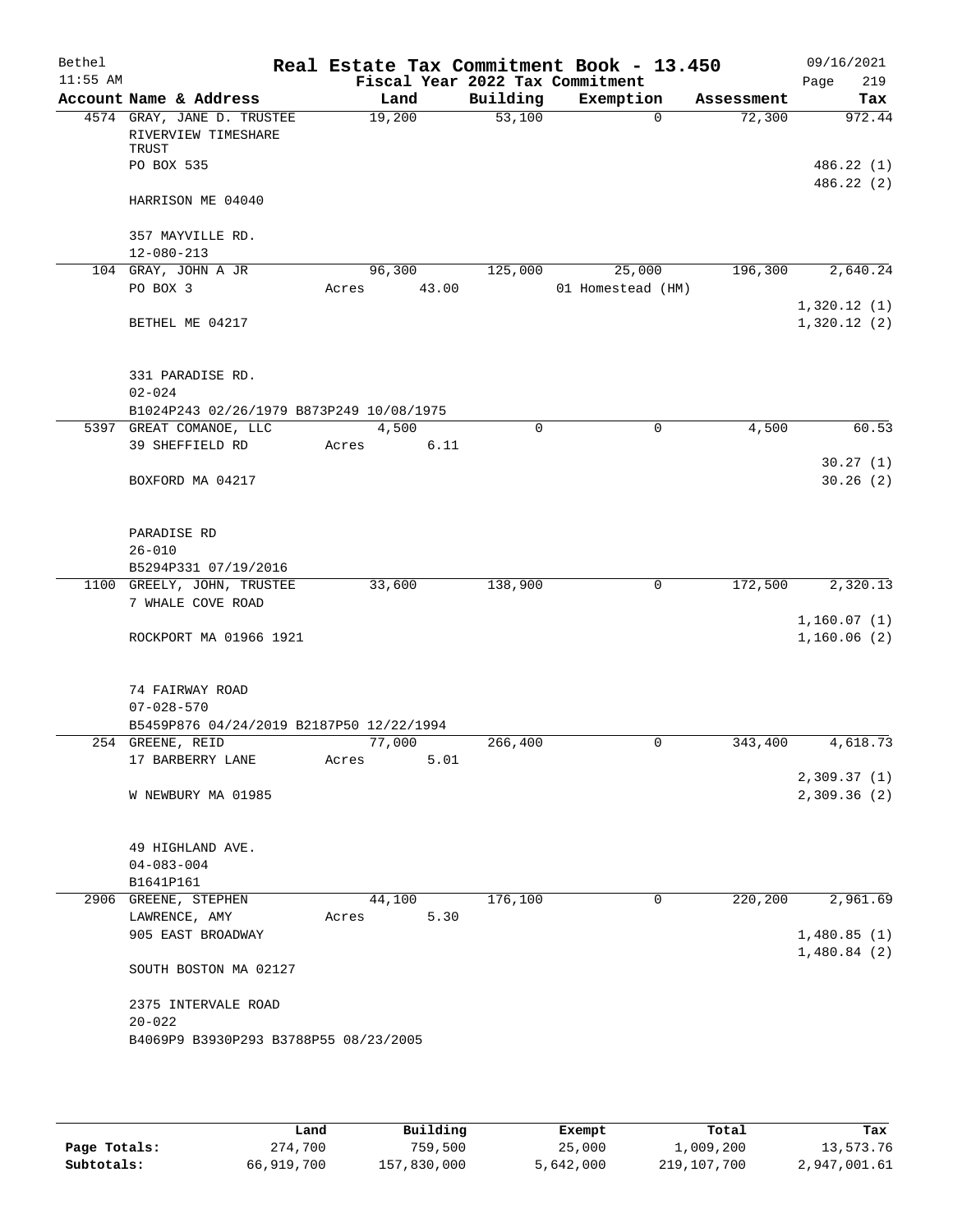| Bethel       |                                                                                               |                 |                 |                       |             | Real Estate Tax Commitment Book - 13.450 |                        | 09/16/2021                 |
|--------------|-----------------------------------------------------------------------------------------------|-----------------|-----------------|-----------------------|-------------|------------------------------------------|------------------------|----------------------------|
| $11:55$ AM   |                                                                                               |                 |                 |                       |             | Fiscal Year 2022 Tax Commitment          |                        | 220<br>Page                |
|              | Account Name & Address                                                                        |                 | Land            |                       | Building    | Exemption                                | Assessment             | Tax                        |
|              | 3271 GREENLEAF, NATHAN E, PR<br>GREENLEAF, ELIZABETH,<br>ESTATE OF                            |                 | 54,600<br>Acres | 0.48                  | 112,500     |                                          | 167,100<br>$\mathbf 0$ | 2,247.50                   |
|              | 8 COLTON AVENUE                                                                               |                 |                 |                       |             |                                          |                        | 1,123.75(1)                |
|              | STOW ME 04037                                                                                 |                 |                 |                       |             |                                          |                        | 1, 123.75(2)               |
|              | 16 KILBORN ST.                                                                                |                 |                 |                       |             |                                          |                        |                            |
|              | $25 - 104$<br>B5376P641 11/03/2017 B2452P205 07/08/1997                                       |                 |                 |                       |             |                                          |                        |                            |
|              | 3751 GREENWELL, JERI B                                                                        |                 | 52,200          |                       | 523,100     |                                          | $\mathbf 0$<br>575,300 | 7,737.79                   |
|              | PO BOX 4                                                                                      |                 | Acres           | 5.00                  |             |                                          |                        |                            |
|              | BETHEL ME 04217                                                                               |                 |                 |                       |             |                                          |                        | 3,868.90(1)<br>3,868.89(2) |
|              |                                                                                               |                 |                 |                       |             |                                          |                        |                            |
|              | 715 GROVER HILL RD.<br>$01 - 039 - 001$                                                       |                 |                 |                       |             |                                          |                        |                            |
|              | B5508P304 02/21/2020 B3634P215 12/01/2004                                                     |                 |                 |                       |             |                                          |                        |                            |
|              | 5007 GREENWELL, JERI B                                                                        |                 | 38,300          |                       | $\mathbf 0$ |                                          | $\mathbf 0$<br>38,300  | 515.14                     |
|              | PO BOX 4                                                                                      |                 | Acres           | 1.00                  |             |                                          |                        |                            |
|              |                                                                                               |                 |                 |                       |             |                                          |                        | 257.57(1)                  |
|              | BETHEL ME 04217                                                                               |                 |                 |                       |             |                                          |                        | 257.57(2)                  |
|              | GROVER HILL RD<br>$01 - 044 - 001$                                                            |                 |                 |                       |             |                                          |                        |                            |
|              | B5508P299 02/21/2020 B4317P232 06/30/2008 B4125P81<br>05/02/2007                              |                 |                 |                       |             |                                          |                        |                            |
|              | 406 GREENWOOD, TRACY L. &<br>JOSEPH H. JR                                                     |                 | 55,600          |                       | 318,000     |                                          | 373,600<br>0           | 5,024.92                   |
|              | 15 WILDMEADOW RD.                                                                             |                 | Acres           | 5.50                  |             |                                          |                        |                            |
|              | BOXFORD MA 01921                                                                              |                 |                 |                       |             |                                          |                        | 2,512.46(1)<br>2,512.46(2) |
|              | 194 CHESTNUT KNOLL LANE                                                                       |                 |                 |                       |             |                                          |                        |                            |
|              | $06 - 027 - 014$                                                                              |                 |                 |                       |             |                                          |                        |                            |
|              | B5464P801 06/06/2019 B2415P30 02/28/1997<br>1298 GREGORY, NIKOLAS K                           |                 | 41,700          |                       | 223,900     |                                          | 0<br>265,600           | 3,572.32                   |
|              | GREGORY, LAURA M                                                                              |                 | Acres           | 3.00                  |             |                                          |                        |                            |
|              | 5 EMBASSY LANE                                                                                |                 |                 |                       |             |                                          |                        | 1,786.16(1)                |
|              | ANDOVER MA 01810                                                                              |                 |                 |                       |             |                                          |                        | 1,786.16(2)                |
|              | 203 WALKERS MILLS RD                                                                          |                 |                 |                       |             |                                          |                        |                            |
|              | $08 - 006 - 011$                                                                              |                 |                 |                       |             |                                          |                        |                            |
|              | B4783P84 11/14/2011 B4406P86 02/20/2009 B4314P234<br>06/23/2008 B3363P215 08/27/2003 B2549P47 |                 |                 |                       |             |                                          |                        |                            |
|              | 5384 GRIBBON, CELINE L. &                                                                     |                 | 55,100          |                       | 315,100     |                                          | 370,200<br>0           | 4,979.19                   |
|              | CLARK, WILLIAM R                                                                              |                 | Acres           | 5.10                  |             |                                          |                        |                            |
|              | 3 DRUMMER LANE                                                                                |                 |                 |                       |             |                                          |                        | 2,489.60(1)<br>2,489.59(2) |
|              | CHELMFSORD MA 01824                                                                           |                 |                 |                       |             |                                          |                        |                            |
|              | 115 BAILEY RD                                                                                 |                 |                 |                       |             |                                          |                        |                            |
|              | $08 - 055 - 00B - 001$<br>B5385P237 12/20/2017 B5274P654 03/28/2016                           |                 |                 |                       |             |                                          |                        |                            |
|              |                                                                                               |                 |                 |                       |             |                                          |                        |                            |
| Page Totals: |                                                                                               | Land<br>297,500 |                 | Building<br>1,492,600 |             | Exempt<br>0                              | Total<br>1,790,100     | Tax<br>24,076.86           |
| Subtotals:   |                                                                                               | 67, 217, 200    |                 | 159, 322, 600         |             | 5,642,000                                | 220,897,800            | 2,971,078.47               |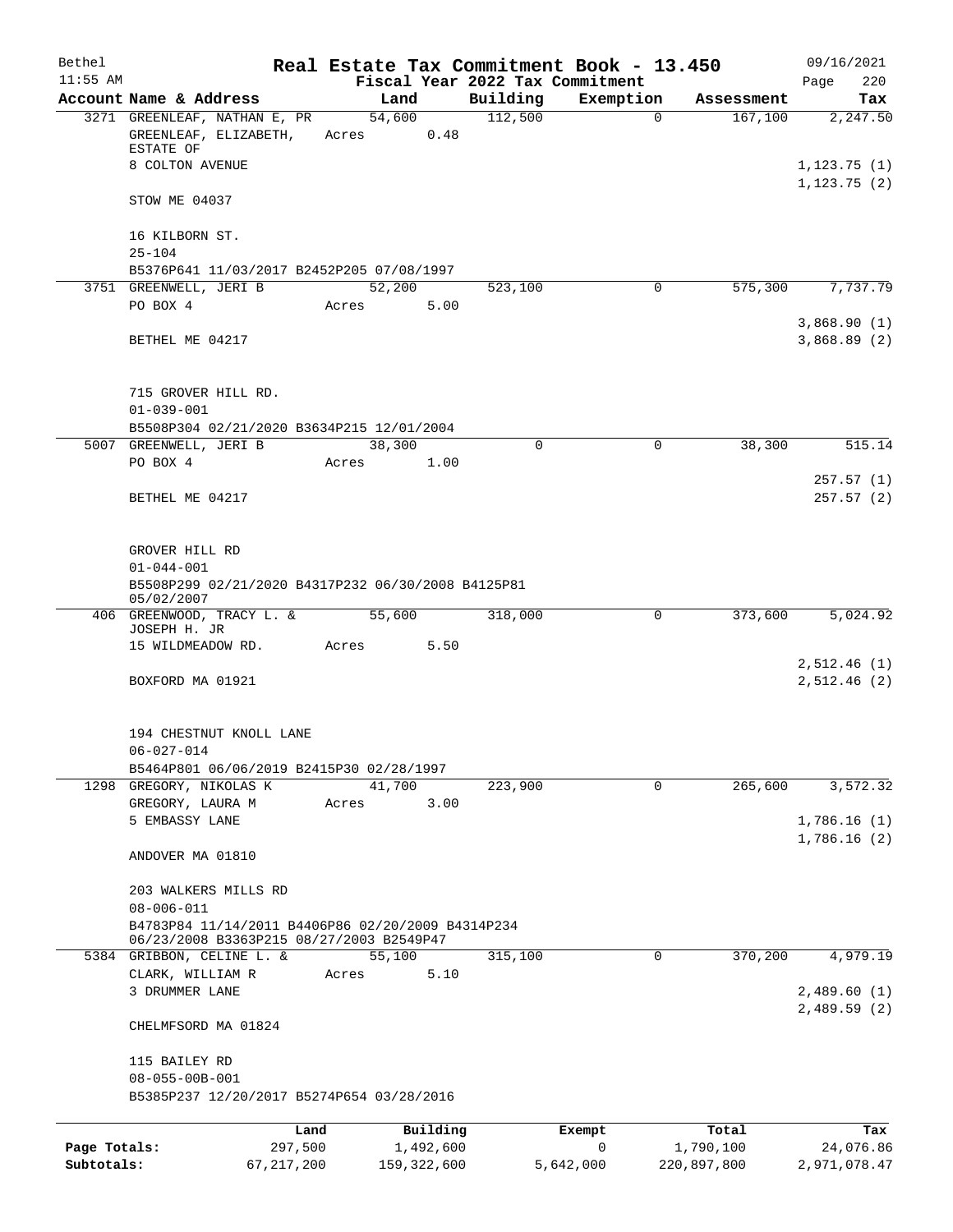| Bethel     |                                                                                     |             |        | Real Estate Tax Commitment Book - 13.450 |             |            | 09/16/2021    |
|------------|-------------------------------------------------------------------------------------|-------------|--------|------------------------------------------|-------------|------------|---------------|
| $11:55$ AM |                                                                                     |             |        | Fiscal Year 2022 Tax Commitment          |             |            | 221<br>Page   |
|            | Account Name & Address                                                              | Land        |        | Building                                 | Exemption   | Assessment | Tax           |
|            | 5438 GRIBBON, CELINE L. &                                                           | 49,100      |        | $\Omega$                                 | $\Omega$    | 49,100     | 660.40        |
|            | CLARK, WILLIAM R.                                                                   | Acres 18.60 |        |                                          |             |            |               |
|            | 3 DRUMMER LANE                                                                      |             |        |                                          |             |            | 330.20(1)     |
|            | CHELMFSORD MA 01824                                                                 |             |        |                                          |             |            | 330.20(2)     |
|            | <b>BAILEY RD</b>                                                                    |             |        |                                          |             |            |               |
|            | $08 - 055 - 00B$                                                                    |             |        |                                          |             |            |               |
|            | B5485P253 10/09/2019 B5274P654 03/28/2016                                           |             |        |                                          |             |            |               |
|            | 4696 GRIESMER, TIMOTHY J.<br>JR.                                                    | 84,700      |        | 217,600                                  | $\mathbf 0$ | 302,300    | 4,065.94      |
|            | LIBERATI, GIA M.                                                                    | Acres       | 1.52   |                                          |             |            |               |
|            | 3 SANDALWOOD DRIVE                                                                  |             |        |                                          |             |            | 2,032.97(1)   |
|            |                                                                                     |             |        |                                          |             |            | 2,032.97(2)   |
|            | KENNEBUNK ME 04043                                                                  |             |        |                                          |             |            |               |
|            | 82 MOUNTAIN VALLEY ROAD                                                             |             |        |                                          |             |            |               |
|            | $09 - 005 - 006$                                                                    |             |        |                                          |             |            |               |
|            | B5497P690 12/16/2019 B3843P347 11/18/2005                                           |             |        |                                          |             |            |               |
|            | 3637 GROCKI, MEGAN E. &<br>MATTHEW P.                                               | 30,200      |        | $\Omega$                                 | 0           | 30,200     | 406.19        |
|            | 359 BROAD STREET                                                                    | Acres       | 1.61   |                                          |             |            |               |
|            |                                                                                     |             |        |                                          |             |            | 203.10(1)     |
|            | PORTSMOUTH NH 03801                                                                 |             |        |                                          |             |            | 203.09(2)     |
|            |                                                                                     |             |        |                                          |             |            |               |
|            | $27 - 036 - 005 - 013$                                                              |             |        |                                          |             |            |               |
|            | B5593P212 03/23/2021 B3483P258 03/26/2004                                           |             |        |                                          |             |            |               |
|            | 3636 GROCKI, MEGAN E. &                                                             |             | 40,600 | 311,200                                  | 0           | 351,800    | 4,731.71      |
|            | MATTHEW P.                                                                          |             |        |                                          |             |            |               |
|            | 359 BROAD STREET                                                                    | Acres       | 2.09   |                                          |             |            | 2,365.86(1)   |
|            | PORTSMOUTH NH 03801                                                                 |             |        |                                          |             |            | 2,365.85(2)   |
|            |                                                                                     |             |        |                                          |             |            |               |
|            | 17 SUNDANCE DRIVE                                                                   |             |        |                                          |             |            |               |
|            | $27 - 036 - 005 - 012$                                                              |             |        |                                          |             |            |               |
|            | B5593P212 03/23/2021 B3491P48 04/07/2004                                            |             |        |                                          |             |            |               |
|            | 2630 GROGAN, PAUL S                                                                 | 52,000      |        | 289,300                                  | $\Omega$    | 341,300    | 4,590.48      |
|            | 8 WEST HILL PLACE, APT                                                              | Acres       | 2.70   |                                          |             |            |               |
|            | 1                                                                                   |             |        |                                          |             |            | 2, 295.24 (1) |
|            | BOSTON MA 02114                                                                     |             |        |                                          |             |            | 2, 295.24 (2) |
|            |                                                                                     |             |        |                                          |             |            |               |
|            | 511 NORTH ROAD                                                                      |             |        |                                          |             |            |               |
|            | $16 - 004$                                                                          |             |        |                                          |             |            |               |
|            | B4916P32 11/05/2012 B4895P57 09/18/2012 B4699P273<br>03/11/2011 B3711P11 05/05/2005 |             |        |                                          |             |            |               |

|              | Land         | Building    | Exempt    | Total       | Tax          |
|--------------|--------------|-------------|-----------|-------------|--------------|
| Page Totals: | 256,600      | 818,100     |           | 1,074,700   | 14,454.72    |
| Subtotals:   | 67, 473, 800 | 160,140,700 | 5,642,000 | 221,972,500 | 2,985,533.19 |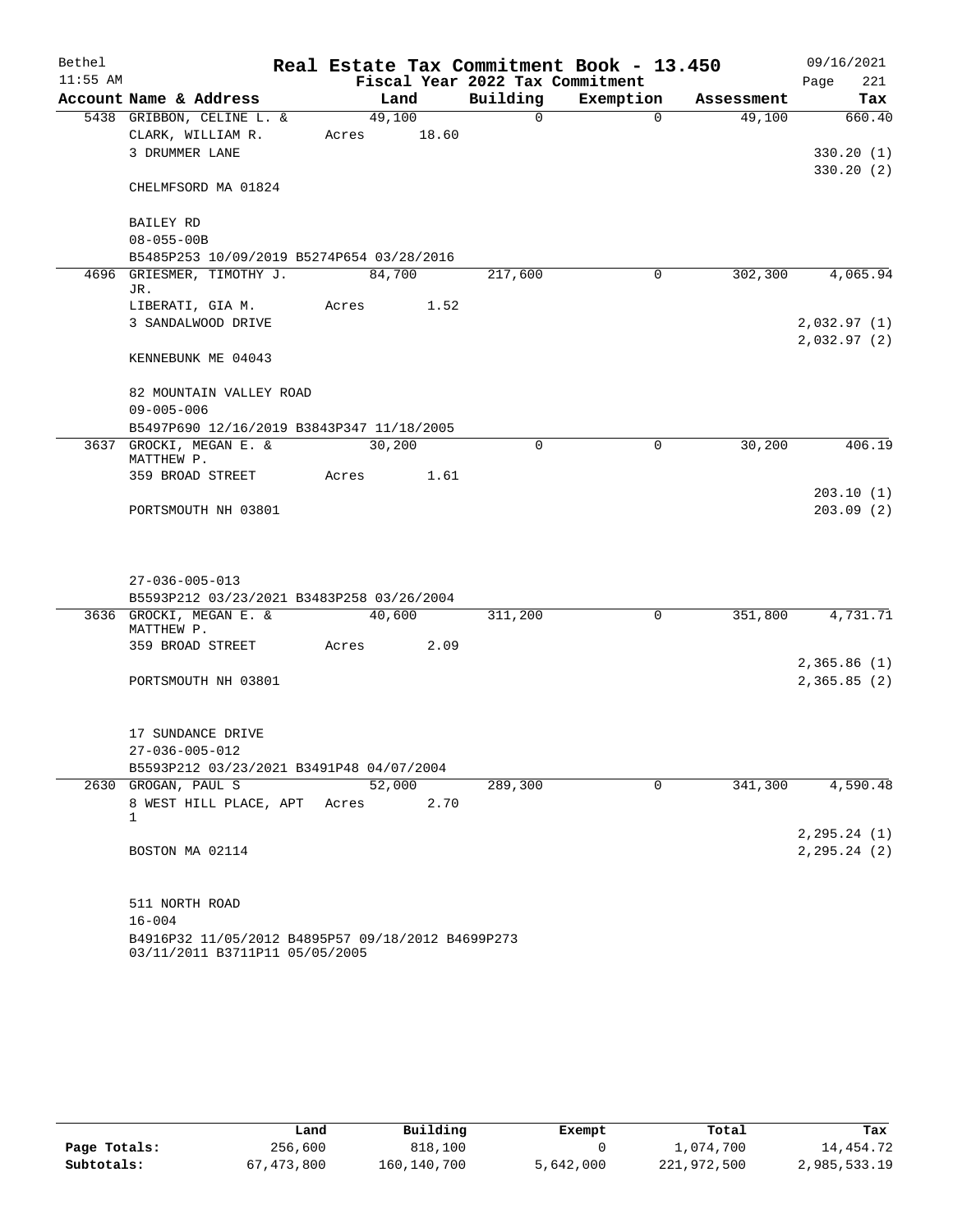| Bethel     |                                                                                                                                    |  |       |        |        | Real Estate Tax Commitment Book - 13.450 |  |                   |            | 09/16/2021  |        |
|------------|------------------------------------------------------------------------------------------------------------------------------------|--|-------|--------|--------|------------------------------------------|--|-------------------|------------|-------------|--------|
| $11:55$ AM |                                                                                                                                    |  |       |        |        | Fiscal Year 2022 Tax Commitment          |  |                   |            | Page        | 222    |
|            | Account Name & Address                                                                                                             |  |       | Land   |        | Building                                 |  | Exemption         | Assessment |             | Tax    |
|            | 3676 GROGAN, RAYMOND                                                                                                               |  |       | 34,000 |        | 16,000                                   |  | $\mathbf 0$       | 50,000     |             | 672.50 |
|            | 212 MAIN STREET                                                                                                                    |  | Acres |        | 0.72   |                                          |  |                   |            |             |        |
|            |                                                                                                                                    |  |       |        |        |                                          |  |                   |            | 336.25(1)   |        |
|            | FREEPORT ME 04032                                                                                                                  |  |       |        |        |                                          |  |                   |            | 336.25(2)   |        |
|            | 11 MOUNTAIN VIEW CIRCLE                                                                                                            |  |       |        |        |                                          |  |                   |            |             |        |
|            | $28 - 020$                                                                                                                         |  |       |        |        |                                          |  |                   |            |             |        |
|            | B5465P806 06/17/2019 B4913P192 10/30/2012 B4913P190<br>10/30/2012 B4834P46 04/11/2012 B4375P193 11/10/2008<br>B3511P193 05/17/2004 |  |       |        |        |                                          |  |                   |            |             |        |
|            | 171 GROSS, ALVIN JR                                                                                                                |  |       | 39,700 |        | 72,500                                   |  | 25,000            | 87,200     | 1,172.84    |        |
|            | LORD, CINDY                                                                                                                        |  | Acres |        | 7.60   |                                          |  | 01 Homestead (HM) |            |             |        |
|            | PO BOX 126                                                                                                                         |  |       |        |        |                                          |  |                   |            | 586.42(1)   |        |
|            |                                                                                                                                    |  |       |        |        |                                          |  |                   |            | 586.42(2)   |        |
|            | GREENWOOD ME 04255                                                                                                                 |  |       |        |        |                                          |  |                   |            |             |        |
|            | 760 WALKERS MILLS RD.                                                                                                              |  |       |        |        |                                          |  |                   |            |             |        |
|            | $04 - 026$                                                                                                                         |  |       |        |        |                                          |  |                   |            |             |        |
|            | B2791P161                                                                                                                          |  |       |        |        |                                          |  |                   |            |             |        |
|            | 3511 GROSS, MURRAY &<br>BARBARA, TRUSTEES                                                                                          |  |       | 86,900 |        | 456,400                                  |  | 0                 | 543,300    | 7,307.39    |        |
|            | 9 ELIOT LANE                                                                                                                       |  | Acres |        | 1.48   |                                          |  |                   |            |             |        |
|            |                                                                                                                                    |  |       |        |        |                                          |  |                   |            | 3,653.70(1) |        |
|            | WESTON MA 02493                                                                                                                    |  |       |        |        |                                          |  |                   |            | 3,653.69(2) |        |
|            | 164 PARADISE RD                                                                                                                    |  |       |        |        |                                          |  |                   |            |             |        |
|            | $26 - 066 - 002$                                                                                                                   |  |       |        |        |                                          |  |                   |            |             |        |
|            | B4960P25 03/04/2013 B4952P271 02/12/2013 B2784P72<br>01/11/2000                                                                    |  |       |        |        |                                          |  |                   |            |             |        |
|            | 1381 GROVE, ANN C. REVOCABLE<br>TRUST                                                                                              |  |       | 40,400 |        | $\Omega$                                 |  | 0                 | 40,400     |             | 543.38 |
|            | 884 HANLON WAY                                                                                                                     |  | Acres |        | 1.65   |                                          |  |                   |            |             |        |
|            |                                                                                                                                    |  |       |        |        |                                          |  |                   |            | 271.69(1)   |        |
|            | BENICIA CA 94510                                                                                                                   |  |       |        |        |                                          |  |                   |            | 271.69(2)   |        |
|            |                                                                                                                                    |  |       |        |        |                                          |  |                   |            |             |        |
|            | BAILEY RD                                                                                                                          |  |       |        |        |                                          |  |                   |            |             |        |
|            | $08 - 055 - 015$                                                                                                                   |  |       |        |        |                                          |  |                   |            |             |        |
|            | B5210P607 03/02/2015 B1493P333 07/22/1987                                                                                          |  |       |        |        |                                          |  |                   |            |             |        |
|            | 5213 GROVER HILL HOLDINGS                                                                                                          |  |       | 28,900 |        | 0                                        |  | 0                 | 28,900     |             | 388.71 |
|            | <b>LLC</b>                                                                                                                         |  | Acres |        |        |                                          |  |                   |            |             |        |
|            | 294 VALLEY ROAD                                                                                                                    |  |       |        | 102.00 |                                          |  |                   |            | 194.36(1)   |        |
|            | MIDDLETOWN RI 02842                                                                                                                |  |       |        |        |                                          |  |                   |            | 194.35(2)   |        |
|            |                                                                                                                                    |  |       |        |        |                                          |  |                   |            |             |        |
|            | GROVER HILL RD                                                                                                                     |  |       |        |        |                                          |  |                   |            |             |        |
|            | $01 - 041 - A - 012$                                                                                                               |  |       |        |        |                                          |  |                   |            |             |        |
|            | B4696P226 03/03/2011                                                                                                               |  |       |        |        |                                          |  |                   |            |             |        |

|              | Land       | Building    | Exempt    | Total       | Tax          |
|--------------|------------|-------------|-----------|-------------|--------------|
| Page Totals: | 229,900    | 544,900     | 25,000    | 749,800     | 10,084.82    |
| Subtotals:   | 67,703,700 | 160,685,600 | 5,667,000 | 222,722,300 | 2,995,618.01 |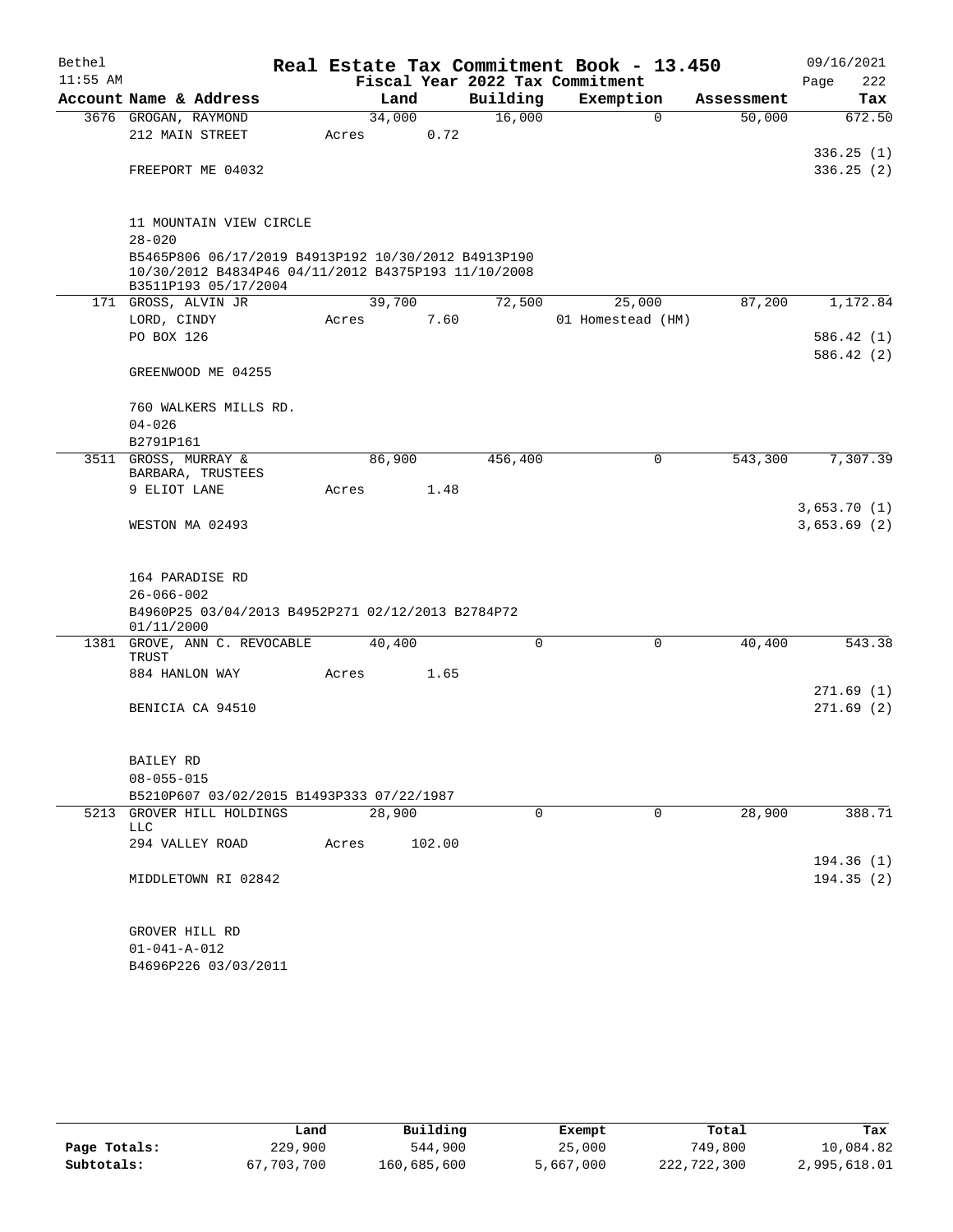| Bethel                     |                                                     |                       |                |                        |                         | Real Estate Tax Commitment Book - 13.450 |                          | 09/16/2021               |
|----------------------------|-----------------------------------------------------|-----------------------|----------------|------------------------|-------------------------|------------------------------------------|--------------------------|--------------------------|
| $11:55$ AM                 |                                                     |                       |                |                        |                         | Fiscal Year 2022 Tax Commitment          |                          | Page<br>223              |
|                            | Account Name & Address<br>5345 GROVER HILL HOLDINGS |                       | Land<br>46,100 |                        | Building<br>$\mathbf 0$ | Exemption<br>$\mathbf{0}$                | Assessment<br>46,100     | Tax<br>620.04            |
|                            | LLC                                                 |                       |                |                        |                         |                                          |                          |                          |
|                            | 294 VALLEY ROAD                                     | Acres                 |                | 5.69                   |                         |                                          |                          |                          |
|                            |                                                     |                       |                |                        |                         |                                          |                          | 310.02(1)                |
|                            | MIDDLETOWN RI 02842                                 |                       |                |                        |                         |                                          |                          | 310.02(2)                |
|                            | GROVER HILL ROAD                                    |                       |                |                        |                         |                                          |                          |                          |
|                            | $01 - 041 - A - 001$                                |                       |                |                        |                         |                                          |                          |                          |
|                            | B4696P226                                           |                       |                |                        |                         |                                          |                          |                          |
| 5351                       | GROVER HILL HOLDINGS<br>LLC                         |                       | 40,900         |                        | 0                       | 0                                        | 40,900                   | 550.11                   |
|                            | 294 VALLEY ROAD                                     | Acres                 |                | 1.90                   |                         |                                          |                          |                          |
|                            |                                                     |                       |                |                        |                         |                                          |                          | 275.06(1)                |
|                            | MIDDLETOWN RI 02842                                 |                       |                |                        |                         |                                          |                          | 275.05(2)                |
|                            | 35 WILL'S WAY                                       |                       |                |                        |                         |                                          |                          |                          |
|                            | $01 - 041 - A - 007$                                |                       |                |                        |                         |                                          |                          |                          |
|                            | B4696P226                                           |                       |                |                        |                         |                                          |                          |                          |
|                            | 5352 GROVER HILL HOLDINGS<br>LLC                    |                       | 42,600         |                        | $\Omega$                | 0                                        | 42,600                   | 572.97                   |
|                            | 294 VALLEY ROAD                                     | Acres                 |                | 2.82                   |                         |                                          |                          |                          |
|                            |                                                     |                       |                |                        |                         |                                          |                          | 286.49(1)                |
|                            | MIDDLETOWN RI 02842                                 |                       |                |                        |                         |                                          |                          | 286.48(2)                |
|                            | WILL'S WAY                                          |                       |                |                        |                         |                                          |                          |                          |
|                            | $01 - 041 - A - 008$                                |                       |                |                        |                         |                                          |                          |                          |
|                            | B4626P226                                           |                       |                |                        |                         |                                          |                          |                          |
|                            | 2524 GROVER, DAWN R. & JAMES<br>К.                  |                       | 33,600         |                        | 124,200                 | 25,000                                   | 132,800                  | 1,786.16                 |
|                            | 826 EAST BETHEL ROAD                                | Acres                 |                | 1.50                   |                         | 01 Homestead (HM)                        |                          |                          |
|                            |                                                     |                       |                |                        |                         |                                          |                          | 893.08 (1)               |
|                            | BETHEL ME 04217                                     |                       |                |                        |                         |                                          |                          | 893.08 (2)               |
|                            | 826 EAST BETHEL RD.                                 |                       |                |                        |                         |                                          |                          |                          |
|                            | $14 - 045$                                          |                       |                |                        |                         |                                          |                          |                          |
|                            | B5115P234 05/16/2014 B1139P77 10/30/1981            |                       | 40,200         |                        |                         | $\mathbf 0$                              | 193,900                  |                          |
|                            | 3700 GROVER, EVANNA M<br>PO BOX 38                  | Acres                 |                | 0.83                   | 153,700                 |                                          |                          | 2,607.96                 |
|                            |                                                     |                       |                |                        |                         |                                          |                          | 1,303.98(1)              |
|                            | WEST BETHEL ME 04286                                |                       |                |                        |                         |                                          |                          | 1,303.98(2)              |
|                            | 17 FLAT RD                                          |                       |                |                        |                         |                                          |                          |                          |
|                            | $28 - 042$                                          |                       |                |                        |                         |                                          |                          |                          |
|                            | B3979P108 07/31/2006 B781P238                       |                       |                |                        |                         |                                          |                          |                          |
| 2527                       | GROVER, KENNETH<br>789 EAST BETHEL ROAD             | Acres                 | 32,500         | 10.00                  | 13,500                  | $\mathbf 0$                              | 46,000                   | 618.70                   |
|                            | BETHEL ME 04217                                     |                       |                |                        |                         |                                          |                          | 309.35(1)<br>309.35(2)   |
|                            | EAST BETHEL RD W/S                                  |                       |                |                        |                         |                                          |                          |                          |
|                            | $14 - 048$                                          |                       |                |                        |                         |                                          |                          |                          |
|                            | B1400P341                                           |                       |                |                        |                         |                                          |                          |                          |
|                            |                                                     | Land                  |                | Building               |                         | Exempt                                   | Total                    | Tax                      |
| Page Totals:<br>Subtotals: |                                                     | 235,900<br>67,939,600 |                | 291,400<br>160,977,000 |                         | 25,000<br>5,692,000                      | 502,300<br>223, 224, 600 | 6,755.94<br>3,002,373.95 |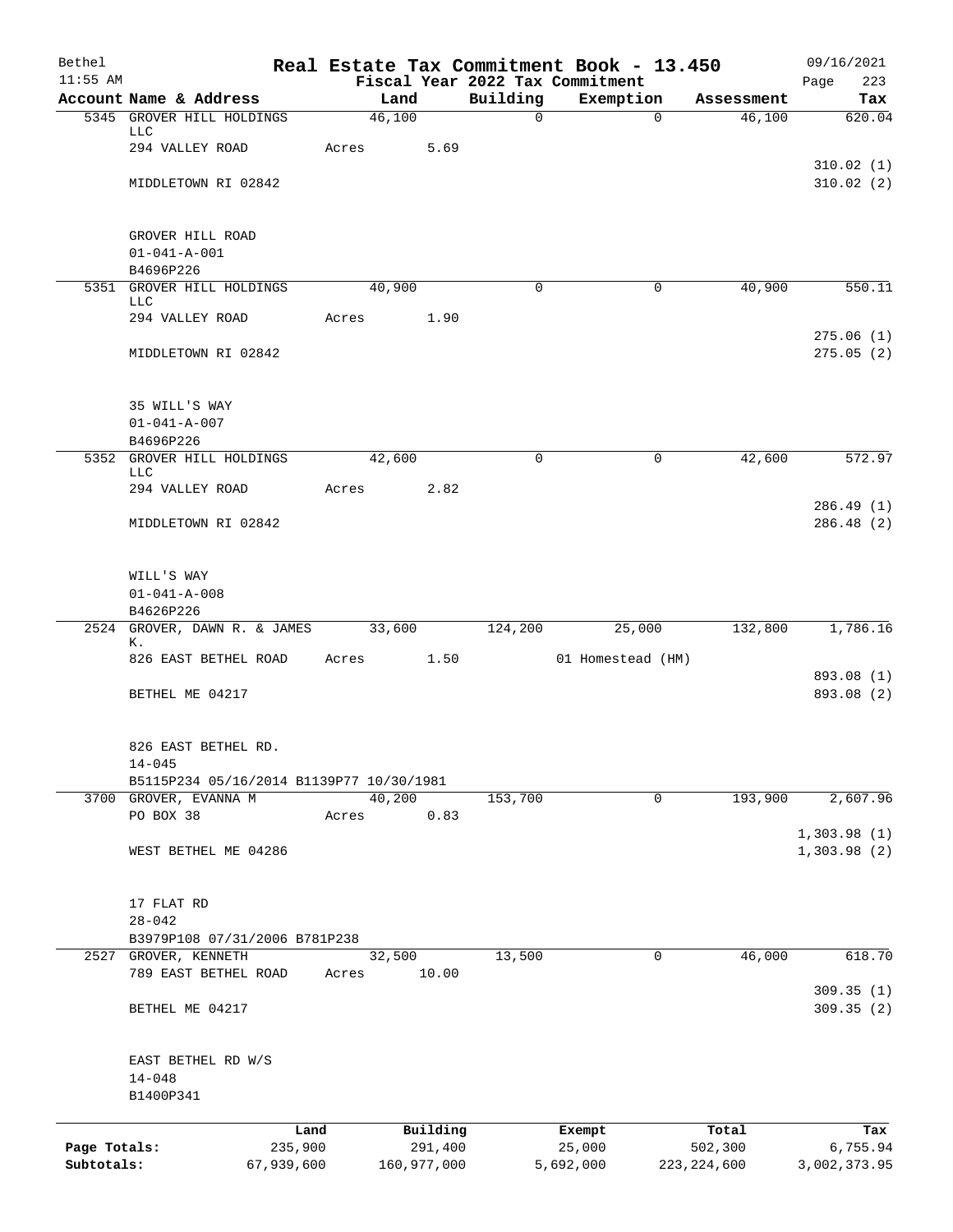| Bethel     |                                                                        |        |       |          | Real Estate Tax Commitment Book - 13.450 |            | 09/16/2021   |
|------------|------------------------------------------------------------------------|--------|-------|----------|------------------------------------------|------------|--------------|
| $11:55$ AM |                                                                        |        |       |          | Fiscal Year 2022 Tax Commitment          |            | 224<br>Page  |
|            | Account Name & Address                                                 | Land   |       | Building | Exemption                                | Assessment | Tax          |
|            | 2530 GROVER, KENNETH R                                                 | 35,600 |       | 97,600   | 25,000                                   | 108,200    | 1,455.29     |
|            | 789 EAST BETHEL ROAD                                                   | Acres  | 3.20  |          | 01 Homestead (HM)                        |            |              |
|            |                                                                        |        |       |          |                                          |            | 727.65(1)    |
|            | BETHEL ME 04217                                                        |        |       |          |                                          |            | 727.64(2)    |
|            |                                                                        |        |       |          |                                          |            |              |
|            | 789 EAST BETHEL RD.                                                    |        |       |          |                                          |            |              |
|            | $14 - 051$                                                             |        |       |          |                                          |            |              |
|            | B4767P244 10/04/2011 B1220P259 08/22/1983                              |        |       |          |                                          |            |              |
|            | 2531 GROVER, KENNETH R. C/O                                            | 26,600 |       | 4,900    | 25,000                                   | 6,500      | 87.43        |
|            | GROVER, JEAN                                                           | Acres  | 1.00  |          | 01 Homestead (HM)                        |            |              |
|            | 811 EAST BETHEL ROAD                                                   |        |       |          |                                          |            | 43.72 (1)    |
|            |                                                                        |        |       |          |                                          |            | 43.71 (2)    |
|            | BETHEL ME 04217                                                        |        |       |          |                                          |            |              |
|            | 811 EAST BETHEL RD.                                                    |        |       |          |                                          |            |              |
|            | $14 - 052$                                                             |        |       |          |                                          |            |              |
|            | B4767P243 10/04/2011 B1220P259 08/22/1983                              |        |       |          |                                          |            |              |
|            | 1496 GROVER, MARTHA H. &                                               | 58,800 |       | 176,500  | 0                                        | 235,300    | 3,164.79     |
|            | LYDIA C.                                                               |        |       |          |                                          |            |              |
|            | C/O GROVER, DANIEL T.<br>NANCY W.                                      | Acres  | 9.31  |          |                                          |            |              |
|            | 630 WEST BETHEL RD                                                     |        |       |          |                                          |            | 1,582.40(1)  |
|            |                                                                        |        |       |          |                                          |            | 1,582.39(2)  |
|            | BETHEL ME 04217                                                        |        |       |          |                                          |            |              |
|            |                                                                        |        |       |          |                                          |            |              |
|            | 630 WEST BETHEL RD                                                     |        |       |          |                                          |            |              |
|            | $11 - 006 - 001$<br>B5320P633 12/12/2016 B2290P243 01/04/1996 B1681P85 |        |       |          |                                          |            |              |
|            | 09/13/1989 B682P411                                                    |        |       |          |                                          |            |              |
|            | 1590 GROVER, RUPERT H, JR &                                            | 78,300 |       | 285,900  | 0                                        | 364,200    | 4,898.49     |
|            | SUZANNE                                                                | Acres  | 13.60 |          |                                          |            |              |
|            | 157 BARKER RD.                                                         |        |       |          |                                          |            | 2,449.25 (1) |
|            | BETHEL ME 04217                                                        |        |       |          |                                          |            | 2,449.24(2)  |
|            |                                                                        |        |       |          |                                          |            |              |
|            |                                                                        |        |       |          |                                          |            |              |
|            | 157 BARKER RD.                                                         |        |       |          |                                          |            |              |
|            | $11 - 056$                                                             |        |       |          |                                          |            |              |
|            | B4877P190 08/13/2012 B2426P27 03/30/1997 B1257P115<br>05/07/1984       |        |       |          |                                          |            |              |
|            | 3210 GROVER, RUTH D                                                    | 58,800 |       | 365,300  | 25,000                                   | 399,100    | 5,367.90     |
|            | GROVER, JAIME ELIZABETH Acres                                          |        | 0.20  |          | 01 Homestead (HM)                        |            |              |
|            | PO BOX 8                                                               |        |       |          |                                          |            | 2,683.95(1)  |
|            |                                                                        |        |       |          |                                          |            | 2,683.95(2)  |
|            | BETHEL ME 04217                                                        |        |       |          |                                          |            |              |
|            | 88 MAIN ST.                                                            |        |       |          |                                          |            |              |
|            | $25 - 052$                                                             |        |       |          |                                          |            |              |
|            | B5395P248 02/28/2018 B1308P281 04/08/1985                              |        |       |          |                                          |            |              |
|            |                                                                        |        |       |          |                                          |            |              |

|              | Land       | Building    | Exempt    | Total       | Tax          |
|--------------|------------|-------------|-----------|-------------|--------------|
| Page Totals: | 258,100    | 930,200     | 75,000    | 1,113,300   | 14,973.90    |
| Subtotals:   | 68,197,700 | 161,907,200 | 5,767,000 | 224,337,900 | 3,017,347.85 |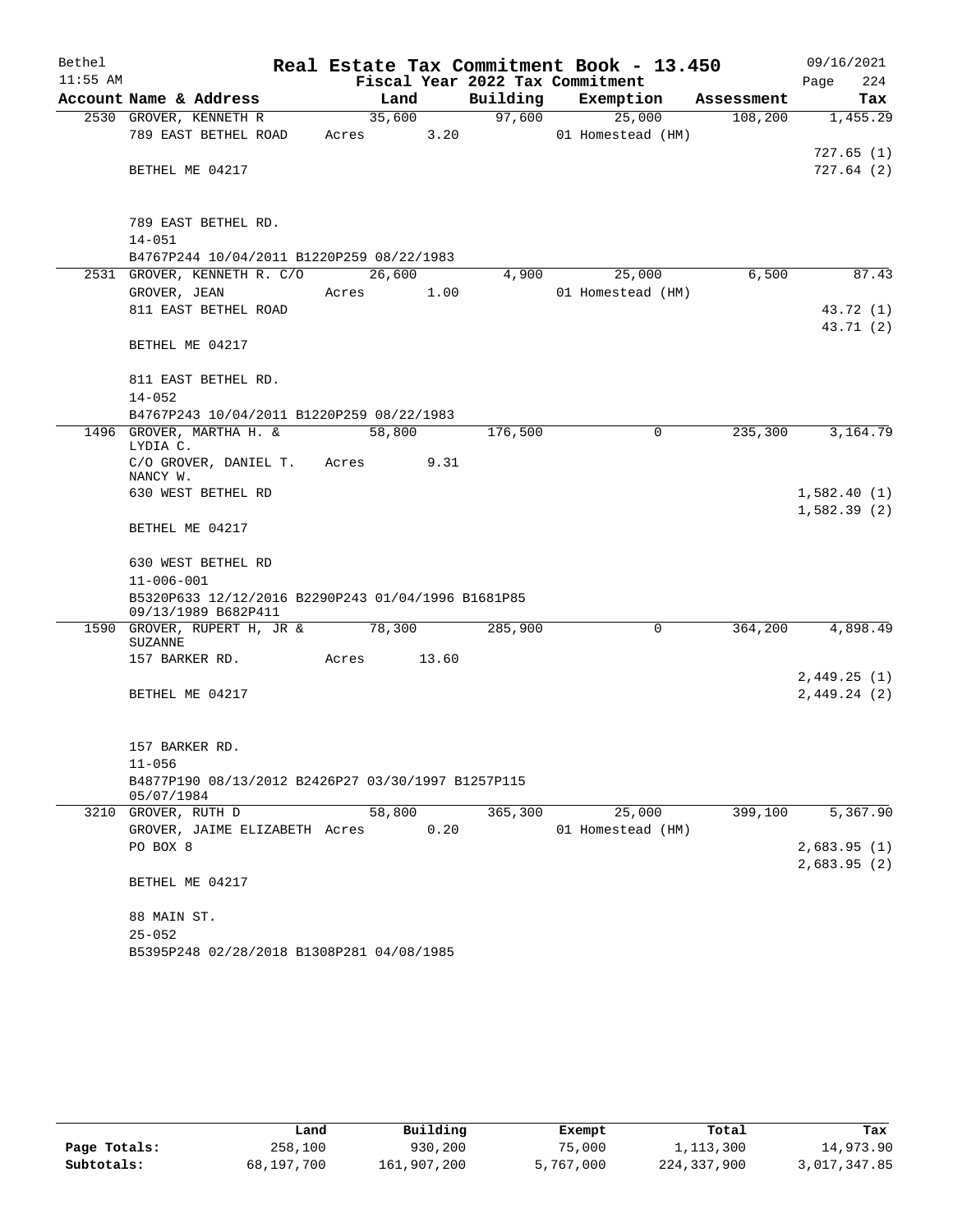| Bethel     |                                                                   |       |          |          | Real Estate Tax Commitment Book - 13.450 |            | 09/16/2021  |
|------------|-------------------------------------------------------------------|-------|----------|----------|------------------------------------------|------------|-------------|
| $11:55$ AM |                                                                   |       |          |          | Fiscal Year 2022 Tax Commitment          |            | 225<br>Page |
|            | Account Name & Address                                            |       | Land     | Building | Exemption                                | Assessment | Tax         |
|            | 494 GTP ACQUISITION                                               |       | $\Omega$ | 110,800  | $\Omega$                                 | 110,800    | 1,490.26    |
|            | PARTNERS II, LLC<br>C/O AMERICAN TOWER                            |       |          |          |                                          |            |             |
|            | 10 PRESIDENTIAL WAY                                               |       |          |          |                                          |            | 745.13 (1)  |
|            | WOBURN MA 01801                                                   |       |          |          |                                          |            | 745.13 (2)  |
|            |                                                                   |       |          |          |                                          |            |             |
|            | 84 EVANS HILL- TOWER                                              |       |          |          |                                          |            |             |
|            | $11 - 005 - ON$                                                   |       |          |          |                                          |            |             |
|            | B5324P425 11/14/2016                                              |       |          |          |                                          |            |             |
|            | 3704 GUAY, RACHAEL                                                |       | 36,700   | 82,100   | 25,000                                   | 93,800     | 1,261.61    |
|            | PO BOX 59                                                         | Acres | 4.50     |          | 01 Homestead (HM)                        |            |             |
|            |                                                                   |       |          |          |                                          |            | 630.81 (1)  |
|            | BETHEL ME 04217                                                   |       |          |          |                                          |            | 630.80 (2)  |
|            |                                                                   |       |          |          |                                          |            |             |
|            | 754 WEST BETHEL RD.                                               |       |          |          |                                          |            |             |
|            | $28 - 046$                                                        |       |          |          |                                          |            |             |
|            | B5073P234 12/13/2013 B4964P93 03/12/2013 B647P373<br>05/02/1966   |       |          |          |                                          |            |             |
|            | 4742 GUERIN, JOHN J TTE                                           |       | 66,500   | 274,000  | 0                                        | 340,500    | 4,579.73    |
|            | GUERIN, MARCIA D TTE                                              | Acres | 2.11     |          |                                          |            |             |
|            | 136 CLIFWOOD LANE                                                 |       |          |          |                                          |            | 2,289.87(1) |
|            |                                                                   |       |          |          |                                          |            | 2,289.86(2) |
|            | FALMOUTH MA 02540                                                 |       |          |          |                                          |            |             |
|            | 43 DEER VIEW ROAD                                                 |       |          |          |                                          |            |             |
|            | $12 - 073 - 025$                                                  |       |          |          |                                          |            |             |
|            | B5436P102 10/12/2018 B4372P268 11/03/2008 B3872P178<br>01/11/2006 |       |          |          |                                          |            |             |
|            | 3588 GUERNSEY, BRUCE H.,                                          |       | 71,300   | 124,200  | 0                                        | 195,500    | 2,629.48    |
|            | WOOLLEN-DANNER,<br><b>VICTORIA</b>                                |       |          |          |                                          |            |             |
|            | 5130 18TH STREET                                                  | Acres | 1.98     |          |                                          |            |             |
|            |                                                                   |       |          |          |                                          |            | 1,314.74(1) |
|            | CHARLESTON IL 61920                                               |       |          |          |                                          |            | 1,314.74(2) |
|            |                                                                   |       |          |          |                                          |            |             |
|            | 305 PARADISE RD.                                                  |       |          |          |                                          |            |             |
|            | $27 - 002$                                                        |       |          |          |                                          |            |             |
|            | B3503P169 04/28/2004                                              |       |          |          |                                          |            |             |
|            | 2718 GULLIFER, CONNOR W.                                          |       | 10,100   | 215,800  | 0                                        | 225,900    | 3,038.36    |
|            | 42 VINELAND ST. APT 1                                             | Acres | 1.00     |          |                                          |            |             |
|            |                                                                   |       |          |          |                                          |            | 1,519.18(1) |
|            | BRIGHTON MA 02135                                                 |       |          |          |                                          |            | 1,519.18(2) |
|            |                                                                   |       |          |          |                                          |            |             |
|            | 15 MEGAN'S WAY<br>$17 - 035 - 006$                                |       |          |          |                                          |            |             |
|            | B5539P925 08/10/2020 B3404P314 10/08/2003                         |       |          |          |                                          |            |             |
|            |                                                                   |       |          |          |                                          |            |             |

|              | Land       | Building    | Exempt    | Total       | Tax          |
|--------------|------------|-------------|-----------|-------------|--------------|
| Page Totals: | 184,600    | 806,900     | 25,000    | 966,500     | 12,999.44    |
| Subtotals:   | 68,382,300 | 162,714,100 | 5,792,000 | 225,304,400 | 3,030,347.29 |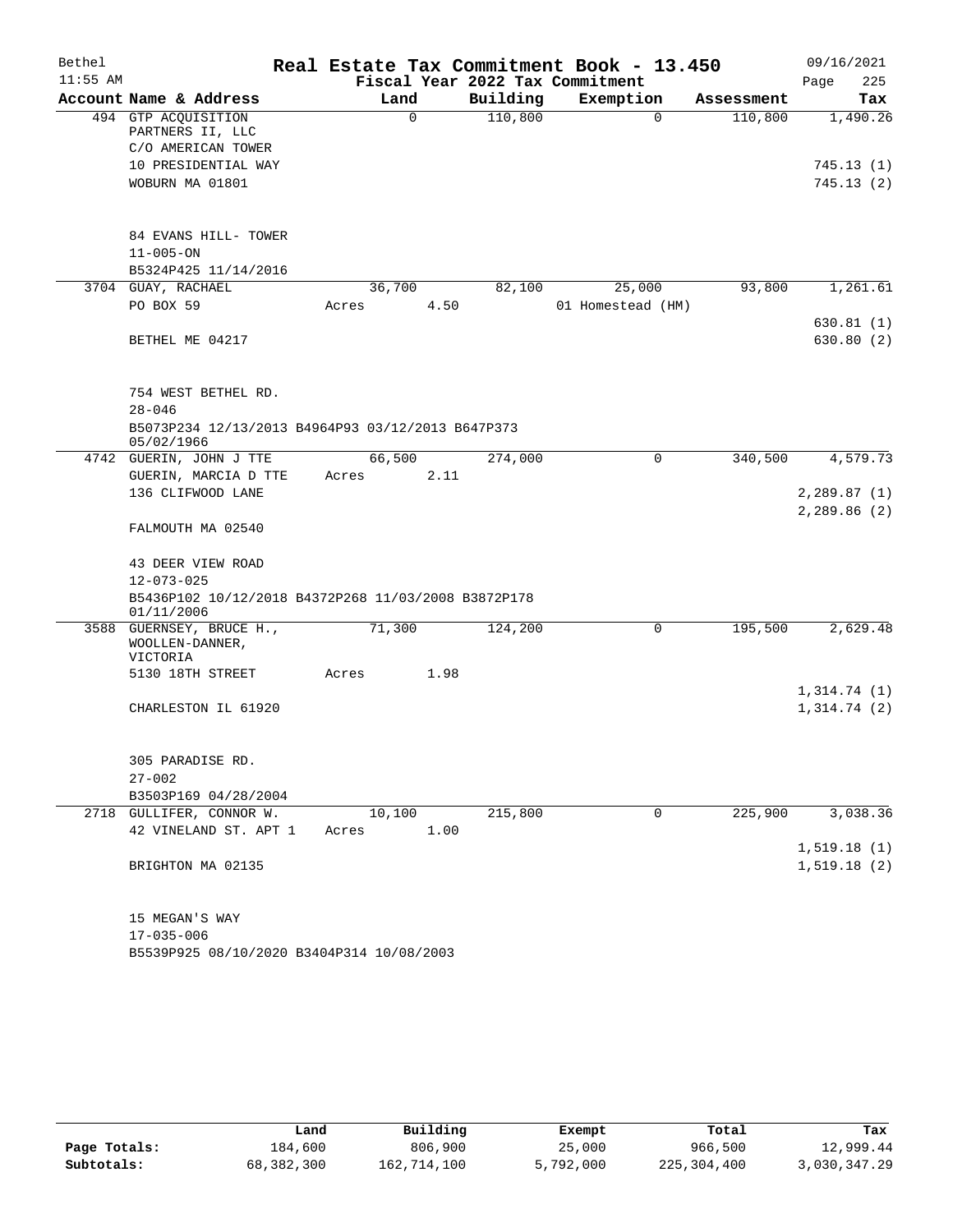| Bethel                     |                                                                                           |                       |                 |          |                                 | Real Estate Tax Commitment Book - 13.450 |                        | 09/16/2021               |
|----------------------------|-------------------------------------------------------------------------------------------|-----------------------|-----------------|----------|---------------------------------|------------------------------------------|------------------------|--------------------------|
| $11:55$ AM                 |                                                                                           |                       |                 |          | Fiscal Year 2022 Tax Commitment |                                          |                        | 226<br>Page              |
|                            | Account Name & Address                                                                    |                       | Land            |          | Building                        | Exemption                                | Assessment             | Tax                      |
|                            | 1500 GULLY, DAVID<br>596 B WEST BETHEL ROAD                                               |                       | 24,900<br>Acres | 0.46     | 106,700                         | 0                                        | 131,600                | 1,770.02                 |
|                            |                                                                                           |                       |                 |          |                                 |                                          |                        | 885.01 (1)               |
|                            | BETHEL ME 04217                                                                           |                       |                 |          |                                 |                                          |                        | 885.01 (2)               |
|                            | 596 WEST BETHEL RD.                                                                       |                       |                 |          |                                 |                                          |                        |                          |
|                            | $11 - 008 - 002 - B$<br>B5435P292 10/09/2018 B5269P43 02/23/2016 B2619P303                |                       |                 |          |                                 |                                          |                        |                          |
|                            | 10/13/1998                                                                                |                       |                 |          |                                 |                                          |                        |                          |
|                            | 3650 GUNAPATI, BHARATH<br>GUNAPATI, SHERYL                                                |                       | 39,800<br>Acres | 1.60     | 48,800                          | $\mathbf 0$                              | 88,600                 | 1,191.67                 |
|                            | 235 Park Ave                                                                              |                       |                 |          |                                 |                                          |                        | 595.84(1)<br>595.83(2)   |
|                            | Bridgewater MA<br>02324-2625                                                              |                       |                 |          |                                 |                                          |                        |                          |
|                            | 319 VERNON ST.                                                                            |                       |                 |          |                                 |                                          |                        |                          |
|                            | $27 - 042 - 001$<br>B5175P224 10/22/2014 B3416P164 11/07/2003                             |                       |                 |          |                                 |                                          |                        |                          |
|                            | 508 GUNAPATI, SHERYL W                                                                    |                       | 37,700          |          | $\Omega$                        | $\mathbf 0$                              | 37,700                 | 507.07                   |
|                            | 235 Park Ave                                                                              |                       | Acres           | 8.40     |                                 |                                          |                        |                          |
|                            | Bridgewater MA<br>02324-2625                                                              |                       |                 |          |                                 |                                          |                        | 253.54(1)<br>253.53(2)   |
|                            | VERNON ST<br>$27 - 042$<br>B5246P649 09/30/2015 B3416P164 11/07/2003                      |                       |                 |          |                                 |                                          |                        |                          |
|                            | 1403 GUNDERSEN, ROBERT                                                                    |                       | 38,900          |          | 77,100                          | 0                                        | 116,000                | 1,560.20                 |
|                            | GUNDERSEN, ROBIN<br>14 OLD GORE RD.                                                       |                       | Acres           | 1.20     |                                 |                                          |                        | 780.10(1)<br>780.10 (2)  |
|                            | BRYANT POND ME 04219                                                                      |                       |                 |          |                                 |                                          |                        |                          |
|                            | 55 SUNSET RD.<br>$08 - 066$                                                               |                       |                 |          |                                 |                                          |                        |                          |
|                            | B2686P257 04/05/1999                                                                      |                       |                 |          |                                 |                                          |                        |                          |
|                            | 1642 GUNDERSEN, ROBERT L                                                                  |                       | 38,400          |          | 78,400                          | 0                                        | 116,800                | 1,570.96                 |
|                            | GUNDERSEN, ROBIN L                                                                        |                       | Acres           | 1.00     |                                 |                                          |                        |                          |
|                            | 14 OLD GORE RD.                                                                           |                       |                 |          |                                 |                                          |                        | 785.48(1)<br>785.48 (2)  |
|                            | BRYANT POND ME 04219                                                                      |                       |                 |          |                                 |                                          |                        |                          |
|                            | 67 ANNIS RD.                                                                              |                       |                 |          |                                 |                                          |                        |                          |
|                            | $12 - 001$                                                                                |                       |                 |          |                                 |                                          |                        |                          |
|                            | B4885P341 08/31/2012 B4189P229 07/19/2007 B1524P73                                        |                       |                 |          |                                 |                                          |                        |                          |
|                            | 3734 GUNTHER, ANDREA MAE<br>560 WALKERS MILL RD                                           |                       | 46,600<br>Acres | 2.60     | 191,000                         | 0                                        | 237,600                | 3,195.72<br>1,597.86(1)  |
|                            | BETHEL ME 04217                                                                           |                       |                 |          |                                 |                                          |                        | 1,597.86(2)              |
|                            | 24 MOZEE'S WAY<br>$06 - 015 - 001$<br>B5322P362 12/19/2016 B3923P229 04/24/2006 B3184P302 |                       |                 |          |                                 |                                          |                        |                          |
|                            | 10/23/2002 B0P0                                                                           |                       |                 |          |                                 |                                          |                        |                          |
|                            |                                                                                           | Land                  |                 | Building |                                 | Exempt                                   | Total                  | Tax                      |
| Page Totals:<br>Subtotals: |                                                                                           | 226,300<br>68,608,600 | 163, 216, 100   | 502,000  |                                 | 0<br>5,792,000                           | 728,300<br>226,032,700 | 9,795.64<br>3,040,142.93 |
|                            |                                                                                           |                       |                 |          |                                 |                                          |                        |                          |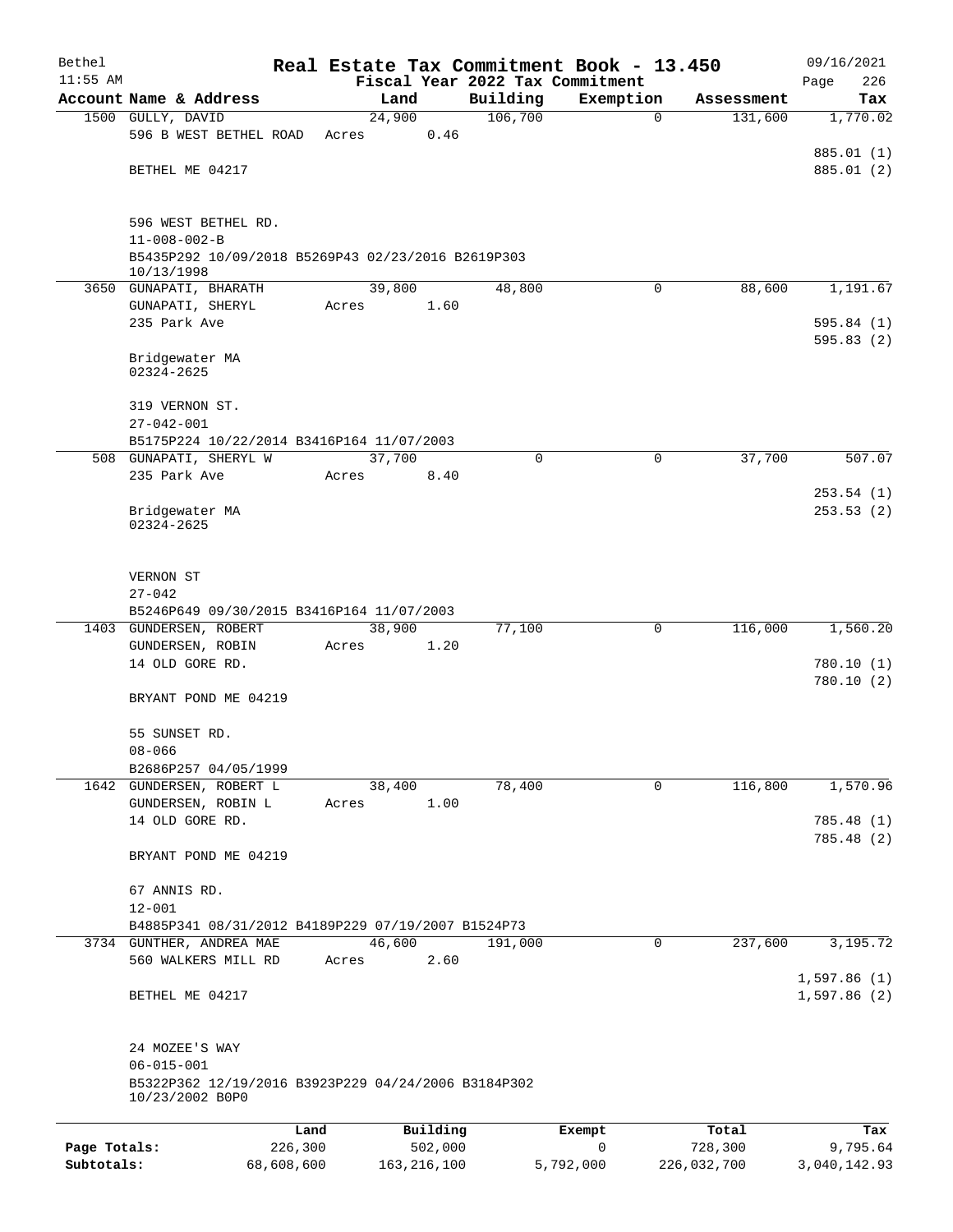| Bethel     |                                                                                                                                    |         |      |          | Real Estate Tax Commitment Book - 13.450 |            | 09/16/2021                 |
|------------|------------------------------------------------------------------------------------------------------------------------------------|---------|------|----------|------------------------------------------|------------|----------------------------|
| $11:55$ AM |                                                                                                                                    |         |      |          | Fiscal Year 2022 Tax Commitment          |            | 227<br>Page                |
|            | Account Name & Address                                                                                                             | Land    |      | Building | Exemption                                | Assessment | Tax                        |
|            | 1373 GUNTHER, H SCOTT<br>TRUSTEE OF ERIC GUNTHER Acres                                                                             | 51,300  | 2.30 | 171,900  | $\mathbf 0$                              | 223,200    | 3,002.04                   |
|            | TRUST                                                                                                                              |         |      |          |                                          |            |                            |
|            | 27 BAILEY RD.                                                                                                                      |         |      |          |                                          |            | 1,501.02(1)<br>1,501.02(2) |
|            | BETHEL ME 04217                                                                                                                    |         |      |          |                                          |            |                            |
|            | 27 BAILEY RD.                                                                                                                      |         |      |          |                                          |            |                            |
|            | $08 - 054$                                                                                                                         |         |      |          |                                          |            |                            |
|            | B5094P233 03/04/2014 B5092P342 02/27/2014 B4992P180<br>05/22/2013 B3475P253 03/12/2004 B1675P349 06/30/1989<br>B991P165 06/27/1978 |         |      |          |                                          |            |                            |
|            | 1586 GUNTHER, JACQUELINE                                                                                                           | 33,300  |      | 164,400  | 25,000                                   | 172,700    | 2,322.82                   |
|            | P.O. BOX 334                                                                                                                       | Acres   | 0.68 |          | 01 Homestead (HM)                        |            |                            |
|            |                                                                                                                                    |         |      |          |                                          |            | 1, 161.41(1)               |
|            | BETHEL ME 04217                                                                                                                    |         |      |          |                                          |            | 1, 161.41(2)               |
|            |                                                                                                                                    |         |      |          |                                          |            |                            |
|            | 172 BARKER RD.                                                                                                                     |         |      |          |                                          |            |                            |
|            | $11 - 054$                                                                                                                         |         |      |          |                                          |            |                            |
|            | B1251P199                                                                                                                          |         |      |          |                                          |            |                            |
|            | 2710 GUNVILLE, MARK R                                                                                                              | 70,600  |      | 276,100  | 0                                        | 346,700    | 4,663.12                   |
|            | 526 EAST MAIN ST                                                                                                                   | Acres   | 1.01 |          |                                          |            |                            |
|            |                                                                                                                                    |         |      |          |                                          |            | 2,331.56(1)                |
|            | YARMOUTH ME 04096                                                                                                                  |         |      |          |                                          |            | 2,331.56(2)                |
|            |                                                                                                                                    |         |      |          |                                          |            |                            |
|            | 39 WILL VIEW ROAD LOT                                                                                                              |         |      |          |                                          |            |                            |
|            | $17 - 035 - 020$                                                                                                                   |         |      |          |                                          |            |                            |
|            | B5278P176 04/25/2016 B3488P171 04/02/2004                                                                                          |         |      |          |                                          |            |                            |
| 3437       | GURPREET SINGH WALIA,                                                                                                              | 145,700 |      | 215,500  | $\mathbf 0$                              | 361,200    | 4,858.14                   |
|            | PLLC                                                                                                                               |         |      |          |                                          |            |                            |
|            | 400 JERICHO TURNPIKE                                                                                                               | Acres   | 9.93 |          |                                          |            |                            |
|            |                                                                                                                                    |         |      |          |                                          |            | 2,429.07(1)                |
|            | JERICHO NY 11753                                                                                                                   |         |      |          |                                          |            | 2,429.07(2)                |
|            |                                                                                                                                    |         |      |          |                                          |            |                            |
|            | 18 MAYVILLE RD.                                                                                                                    |         |      |          |                                          |            |                            |
|            | $25 - 250$                                                                                                                         |         |      |          |                                          |            |                            |
|            | B5522P711 05/26/2020 B610P266 09/11/1962                                                                                           |         |      |          |                                          |            |                            |
| 3438       | GURPREET SINGH WALIA,                                                                                                              | 16,500  |      | 0        | $\Omega$                                 | 16,500     | 221.93                     |
|            | PLLC                                                                                                                               |         |      |          |                                          |            |                            |
|            | 400 JERICHO TURNPIKE                                                                                                               | Acres   | 1.00 |          |                                          |            |                            |
|            | JERICHO NY 11753                                                                                                                   |         |      |          |                                          |            | 110.97(1)<br>110.96(2)     |
|            |                                                                                                                                    |         |      |          |                                          |            |                            |
|            |                                                                                                                                    |         |      |          |                                          |            |                            |
|            | BRIDGE ST W/S<br>$25 - 251$                                                                                                        |         |      |          |                                          |            |                            |
|            | B5509P701 03/02/2020 B5242P161 09/04/2015 B3718P261                                                                                |         |      |          |                                          |            |                            |
|            | 05/02/2005                                                                                                                         |         |      |          |                                          |            |                            |

|              | Land       | Building    | Exempt    | Total         | Tax          |
|--------------|------------|-------------|-----------|---------------|--------------|
| Page Totals: | 317,400    | 827,900     | 25,000    | 1,120,300     | 15,068.05    |
| Subtotals:   | 68,926,000 | 164,044,000 | 5,817,000 | 227, 153, 000 | 3,055,210.98 |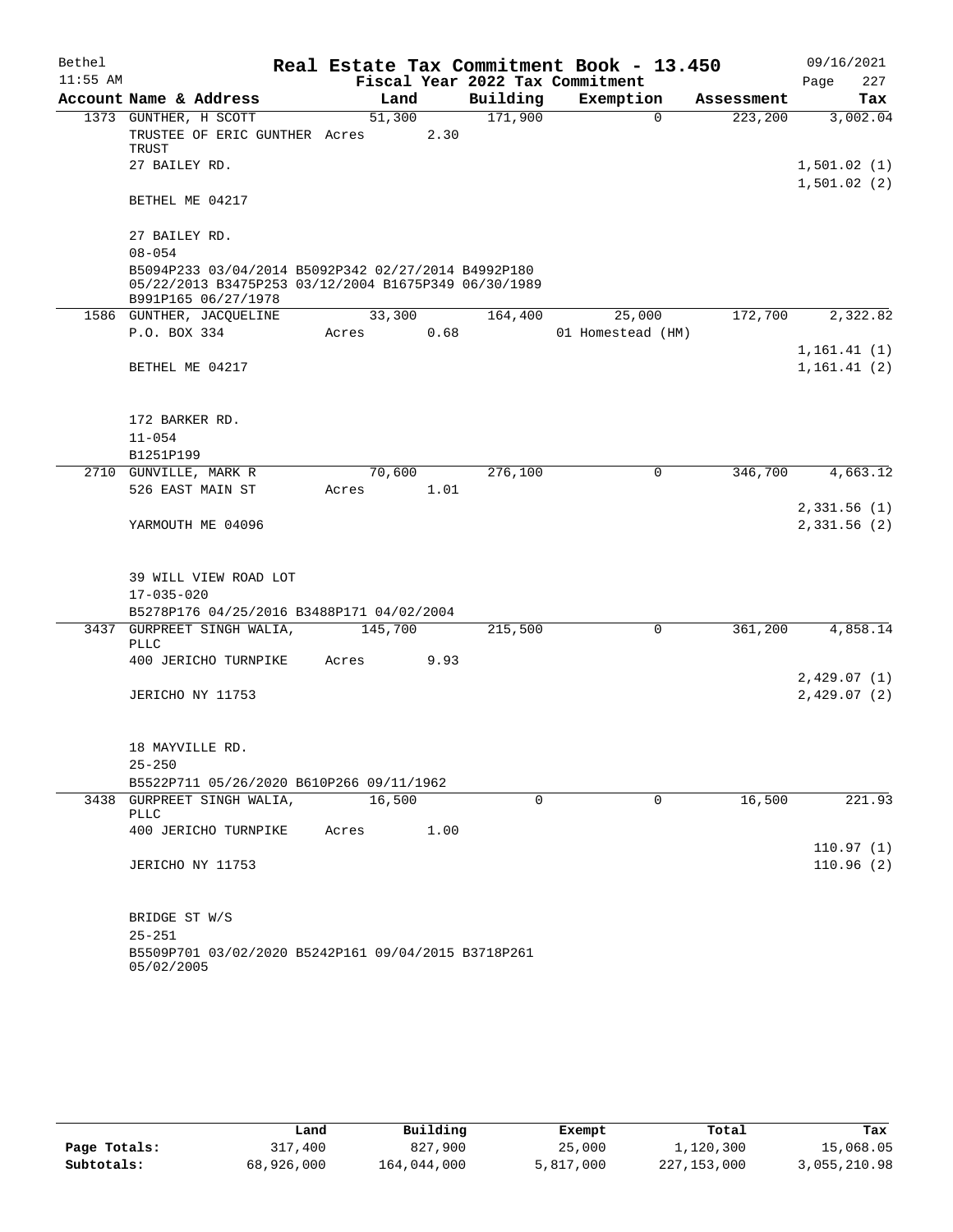| Bethel       |                                                                                       |         |        |          |          | Real Estate Tax Commitment Book - 13.450 |            | 09/16/2021              |  |
|--------------|---------------------------------------------------------------------------------------|---------|--------|----------|----------|------------------------------------------|------------|-------------------------|--|
| $11:55$ AM   |                                                                                       |         |        |          |          | Fiscal Year 2022 Tax Commitment          |            | 228<br>Page             |  |
|              | Account Name & Address                                                                |         | Land   |          | Building | Exemption                                | Assessment | Tax                     |  |
|              | 2459 GUT, PHILIPPE E                                                                  |         | 15,900 |          | 0        | 0                                        | 15,900     | 213.86                  |  |
|              | 16 GRAFTON RD                                                                         | Acres   |        | 62.40    |          |                                          |            | 106.93(1)               |  |
|              | UPTON MA 01568                                                                        |         |        |          |          |                                          |            | 106.93(2)               |  |
|              |                                                                                       |         |        |          |          |                                          |            |                         |  |
|              | BAILEY RD                                                                             |         |        |          |          |                                          |            |                         |  |
|              | $13 - 018$                                                                            |         |        |          |          |                                          |            |                         |  |
|              | B4737P330 07/19/2011 B3633P216 11/30/2004                                             |         |        |          |          |                                          |            |                         |  |
|              | 4850 GUTIN, BORIS                                                                     |         | 33,600 |          | 70,900   | 0                                        | 104,500    | 1,405.53                |  |
|              | GUTIN, MARINA                                                                         |         |        |          |          |                                          |            |                         |  |
|              | 31 ARNOLD TERRACE                                                                     |         |        |          |          |                                          |            | 702.77(1)               |  |
|              | MARBLEHEAD MA 01945                                                                   |         |        |          |          |                                          |            | 702.76(2)               |  |
|              | 26 CHERRY LANE                                                                        |         |        |          |          |                                          |            |                         |  |
|              | $22 - 002 - 001 - 047$                                                                |         |        |          |          |                                          |            |                         |  |
|              | B3952P116 06/09/2006                                                                  |         |        |          |          |                                          |            |                         |  |
|              | 4855 GUTIN, BORIS                                                                     |         | 33,600 |          | 70,900   | 0                                        | 104,500    | 1,405.53                |  |
|              | GUTIN, MARINA                                                                         |         |        |          |          |                                          |            |                         |  |
|              | 31 ARNOLD TERRACE                                                                     |         |        |          |          |                                          |            | 702.77(1)               |  |
|              |                                                                                       |         |        |          |          |                                          |            | 702.76(2)               |  |
|              | MARBLEHEAD MA 01945                                                                   |         |        |          |          |                                          |            |                         |  |
|              | 26 CHERRY LANE                                                                        |         |        |          |          |                                          |            |                         |  |
|              | $22 - 002 - 001 - 048$                                                                |         |        |          |          |                                          |            |                         |  |
|              | B3952P116 06/09/2006                                                                  |         |        |          |          |                                          |            |                         |  |
|              | 2723 GWOZDZ, MARK A                                                                   |         | 64,200 |          | 163,300  | 0                                        | 227,500    | 3,059.88                |  |
|              | GWOZDZ, JENNIFER A                                                                    | Acres   |        | 0.80     |          |                                          |            |                         |  |
|              | 230 STAPLES TREET                                                                     |         |        |          |          |                                          |            | 1,529.94(1)             |  |
|              | EAST TAUNTON MA 02718                                                                 |         |        |          |          |                                          |            | 1,529.94(2)             |  |
|              | 89 RIVER VALLEY ACRES                                                                 |         |        |          |          |                                          |            |                         |  |
|              | $17 - 037$                                                                            |         |        |          |          |                                          |            |                         |  |
|              | B3162P27                                                                              |         |        |          |          |                                          |            |                         |  |
|              | 3447 HABERMAN, JULES J. &<br>MARY L. CO-TRUSTEES                                      |         | 83,700 |          | 362,500  | 31,000                                   | 415,200    | 5,584.44                |  |
|              | THE HABERMAN FAMILY<br>TRUST                                                          | Acres   |        | 1.31     |          | 01 Homestead (HM)                        |            |                         |  |
|              | PO BOX 576                                                                            |         |        |          |          | 12 WW2 Vet Res                           |            | 2,792.22 (1)            |  |
|              | BETHEL ME 04217                                                                       |         |        |          |          |                                          |            | 2,792.22(2)             |  |
|              | 107 PARADISE RD                                                                       |         |        |          |          |                                          |            |                         |  |
|              | $26 - 006$                                                                            |         |        |          |          |                                          |            |                         |  |
|              | B3120P120 05/22/2002                                                                  |         |        |          |          |                                          |            |                         |  |
|              | 400 HADDOCK, DOUGLAS                                                                  |         | 49,400 |          | 86,100   | 0                                        | 135,500    | 1,822.48                |  |
|              | 1275 WINSTED RD, UNIT                                                                 | Acres   |        | 5.10     |          |                                          |            |                         |  |
|              | 319                                                                                   |         |        |          |          |                                          |            |                         |  |
|              | TORRINGTON CT 06790                                                                   |         |        |          |          |                                          |            | 911.24 (1)<br>911.24(2) |  |
|              | 272 FLAT RD.                                                                          |         |        |          |          |                                          |            |                         |  |
|              | $06 - 026$                                                                            |         |        |          |          |                                          |            |                         |  |
|              | B5459P601 04/24/2019 B5348P609 06/05/2017 B5236P354<br>08/07/2015 B1349P67 10/22/1985 |         |        |          |          |                                          |            |                         |  |
|              |                                                                                       | Land    |        | Building |          | Exempt                                   | Total      | Tax                     |  |
| Page Totals: |                                                                                       | 280,400 |        | 753,700  |          | 31,000                                   | 1,003,100  | 13,491.72               |  |

**Subtotals:** 69,206,400 164,797,700 5,848,000 228,156,100 3,068,702.70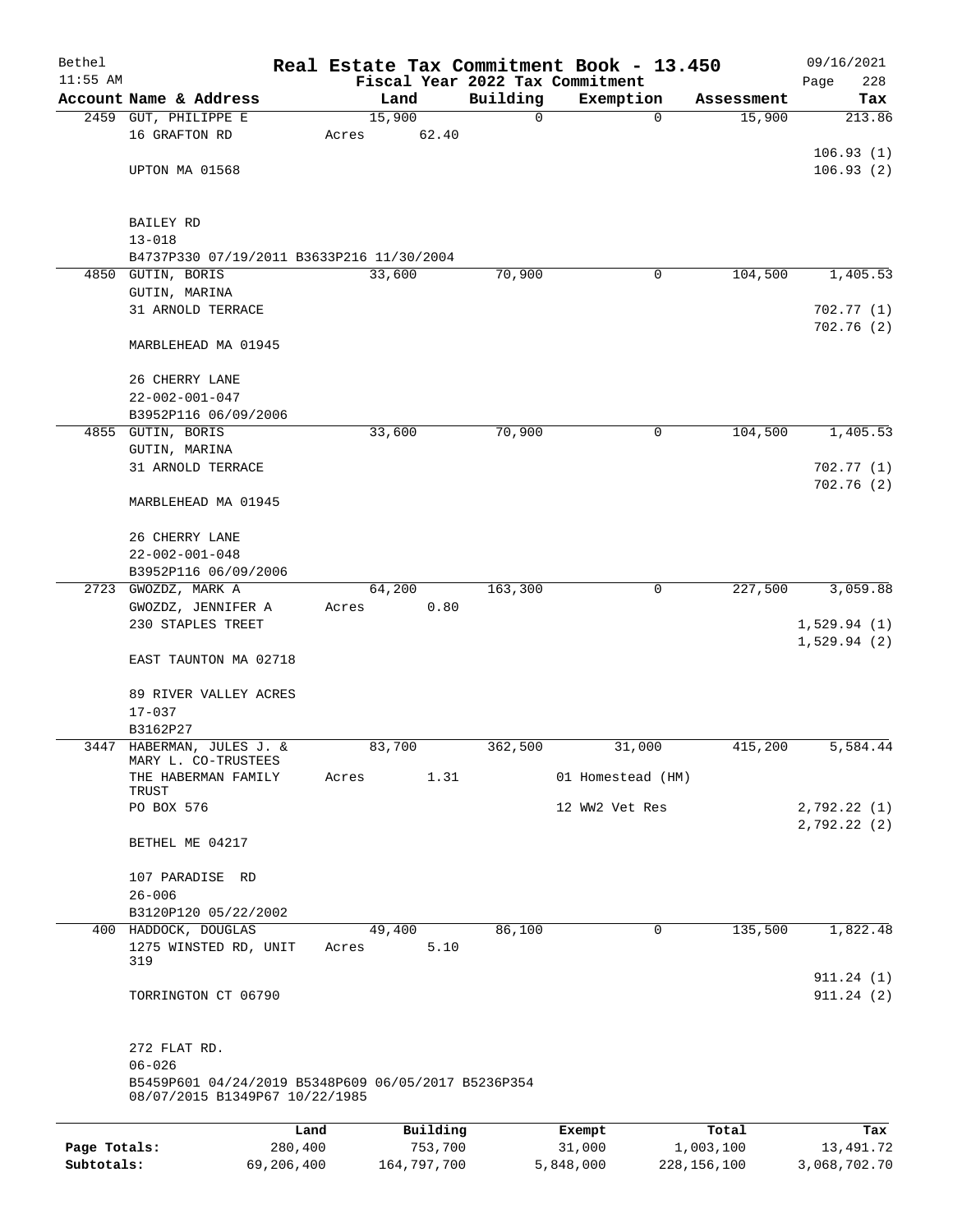| $11:55$ AM                 |                                                                                      |                            |                                 |                |                          |                            |
|----------------------------|--------------------------------------------------------------------------------------|----------------------------|---------------------------------|----------------|--------------------------|----------------------------|
|                            |                                                                                      |                            | Fiscal Year 2022 Tax Commitment |                |                          | 229<br>Page                |
|                            | Account Name & Address                                                               | Land                       | Building                        | Exemption      | Assessment               | Tax                        |
|                            | 3546 HADFIELD, ANDREA<br>71 Post Road                                                | 33,600                     | 103,900                         | $\mathbf 0$    | 137,500                  | 1,849.38                   |
|                            | North Hampton NH 03862                                                               |                            |                                 |                |                          | 924.69(1)<br>924.69(2)     |
|                            | 135 VERNON ST.                                                                       |                            |                                 |                |                          |                            |
|                            | $26 - 076 - 001 - 03D$                                                               |                            |                                 |                |                          |                            |
|                            | B5515P865 04/01/2020 B5473P845 08/13/2019 B4307P68<br>06/05/2008 B2923P77 03/28/2001 |                            |                                 |                |                          |                            |
|                            | 5353 HADFIELD, ANDREA                                                                | 39,600                     | $\Omega$                        | $\mathbf 0$    | 39,600                   | 532.62                     |
|                            | 71 Post Road                                                                         | Acres                      | 1.35                            |                |                          |                            |
|                            | North Hampton NH 03862                                                               |                            |                                 |                |                          | 266.31(1)<br>266.31(2)     |
|                            | WILL'S WAY                                                                           |                            |                                 |                |                          |                            |
|                            | $01 - 041 - A - 009$<br>B5174P265 10/20/2014 B4771P137 10/04/2011 B4626P226          |                            |                                 |                |                          |                            |
|                            | 5354 HADFIELD, MATTHEW                                                               | 49,300                     | 337,800                         | 0              | 387,100                  | 5,206.50                   |
|                            | 294 VALLEY ROAD                                                                      | Acres                      | 1.41                            |                |                          |                            |
|                            |                                                                                      |                            |                                 |                |                          | 2,603.25(1)                |
|                            | MIDDLETOWN RI 02842                                                                  |                            |                                 |                |                          | 2,603.25(2)                |
|                            | 19 WILL'S WAY                                                                        |                            |                                 |                |                          |                            |
|                            | $01 - 041 - A - 010$<br>B4770P340 10/07/2011 B4326P226                               |                            |                                 |                |                          |                            |
|                            | 5481 HAGAN, JAMES & MAUREEN                                                          | 33,000                     | 317,300                         | 0              | 350,300                  | 4,711.54                   |
|                            | 174 LIONSMOUTH ROAD                                                                  | Acres                      | 1.17                            |                |                          | 2,355.77(1)                |
|                            | AMESBURY MA 02556                                                                    |                            |                                 |                |                          | 2,355.77(2)                |
|                            | 99 SONGO POND RD<br>$07 - 026 - 010$<br>B5539P245 08/06/2020 B5470P930 07/24/2019    |                            |                                 |                |                          |                            |
|                            | 3392 HAGAN, MANDIE L.                                                                | 86,600                     | 348,800                         | 0              | 435,400                  | 5,856.13                   |
|                            | PO BOX 1086                                                                          | Acres                      | 1.14                            |                |                          | 2,928.07(1)                |
|                            | LACONIA NH 03247                                                                     |                            |                                 |                |                          | 2,928.06 (2)               |
|                            | 137 MAIN ST S/S<br>$25 - 213$                                                        |                            |                                 |                |                          |                            |
|                            | B5524P473 06/01/2020 B5354P72 07/03/2017 B2770P130<br>11/24/1999                     |                            |                                 |                |                          |                            |
|                            | 3207 HAGAN, MANDIE &                                                                 | 50,900                     | 217,700                         | 0              | 268,600                  | 3,612.67                   |
|                            | CHRISTOPHER<br>PO BOX 1086                                                           | Acres                      | 0.30                            |                |                          |                            |
|                            | LACONIA NH 03247                                                                     |                            |                                 |                |                          | 1,806.34(1)<br>1,806.33(2) |
|                            | 62 MAIN ST.<br>$25 - 049$<br>B5550P826 09/23/2020 B5386P312 01/02/2018 B546P152      |                            |                                 |                |                          |                            |
|                            | 04/03/1955                                                                           |                            |                                 |                |                          |                            |
|                            |                                                                                      | Building<br>Land           |                                 | Exempt         | Total                    | Tax                        |
| Page Totals:<br>Subtotals: | 293,000<br>69,499,400                                                                | 1,325,500<br>166, 123, 200 |                                 | 0<br>5,848,000 | 1,618,500<br>229,774,600 | 21,768.84<br>3,090,471.54  |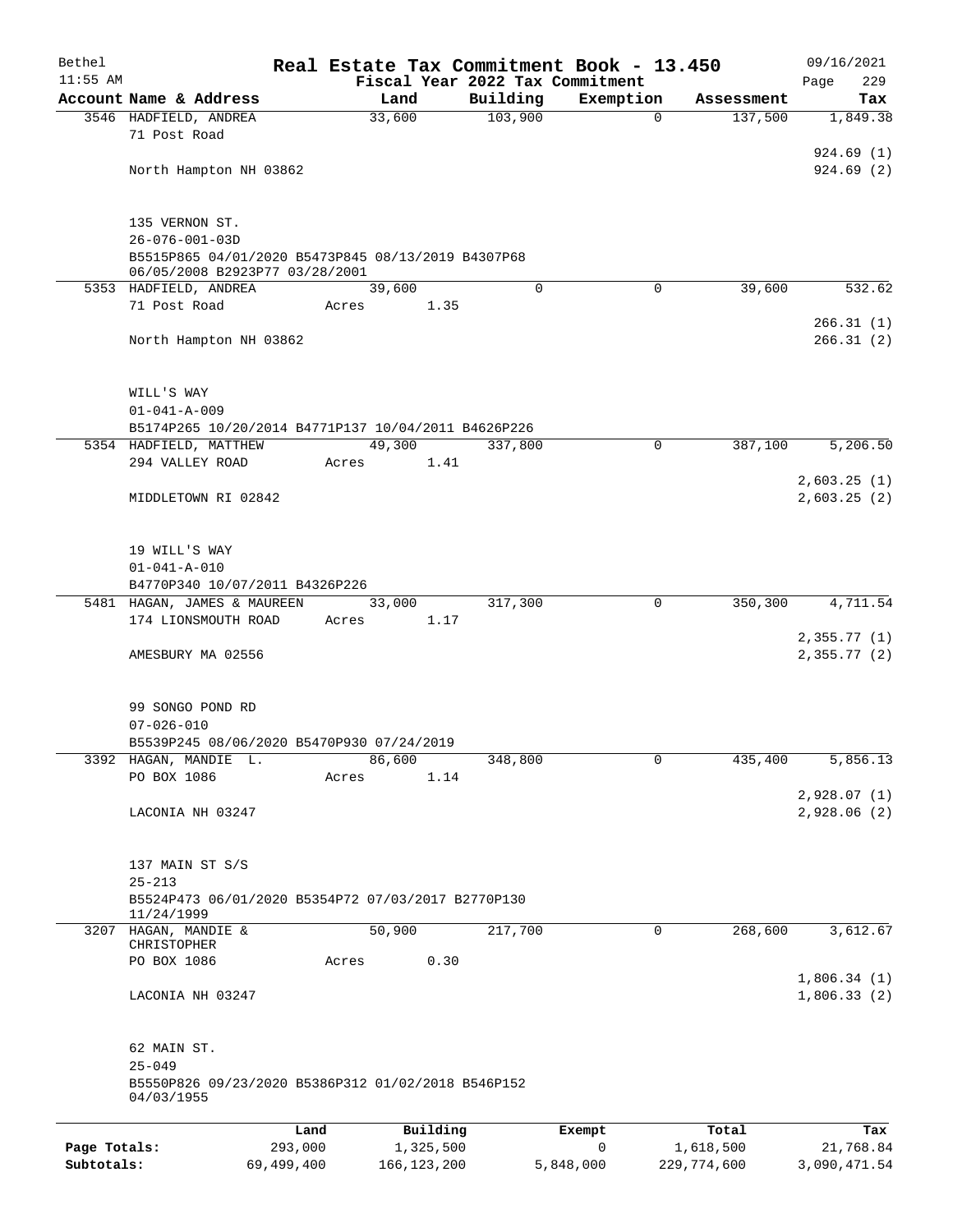| Bethel       |                                                                                       |            |        |             |                     | Real Estate Tax Commitment Book - 13.450 |               | 09/16/2021   |
|--------------|---------------------------------------------------------------------------------------|------------|--------|-------------|---------------------|------------------------------------------|---------------|--------------|
| $11:55$ AM   |                                                                                       |            |        |             |                     | Fiscal Year 2022 Tax Commitment          |               | 230<br>Page  |
|              | Account Name & Address                                                                |            | Land   |             | Building<br>156,700 | Exemption                                | Assessment    | Tax          |
|              | 2885 HAIGHT, JESSICA E. &<br>RANDOLPH A.                                              |            | 44,600 |             |                     | $\Omega$                                 | 201, 300      | 2,707.49     |
|              | 19 GORHAM ST                                                                          | Acres      |        | 9.42        |                     |                                          |               |              |
|              |                                                                                       |            |        |             |                     |                                          |               | 1,353.75(1)  |
|              | WALTHAM MA 02453                                                                      |            |        |             |                     |                                          |               | 1,353.74(2)  |
|              |                                                                                       |            |        |             |                     |                                          |               |              |
|              |                                                                                       |            |        |             |                     |                                          |               |              |
|              | 1890 INTERVALE RD.                                                                    |            |        |             |                     |                                          |               |              |
|              | $20 - 004$                                                                            |            |        |             |                     |                                          |               |              |
|              | B5571P352 12/11/2020 B3986P111 08/09/2006 B3692P133<br>03/25/2005 B3412P46 11/03/2003 |            |        |             |                     |                                          |               |              |
|              | 2512 HAINES, BERNARD R                                                                |            | 38,400 |             | 133,500             | 25,000                                   | 146,900       | 1,975.81     |
|              | 1786 INTERVALE RD                                                                     | Acres      |        | 1.00        |                     | 01 Homestead (HM)                        |               |              |
|              |                                                                                       |            |        |             |                     |                                          |               | 987.91 (1)   |
|              | BETHEL ME 04217                                                                       |            |        |             |                     |                                          |               | 987.90 (2)   |
|              |                                                                                       |            |        |             |                     |                                          |               |              |
|              |                                                                                       |            |        |             |                     |                                          |               |              |
|              | 1786 INTERVALE RD                                                                     |            |        |             |                     |                                          |               |              |
|              | $14 - 033 - 002$                                                                      |            |        |             |                     |                                          |               |              |
|              | B5477P846 09/04/2019 B2547P316 04/21/1998                                             |            |        |             |                     |                                          |               |              |
|              | 2510 HAINES, CHARLES                                                                  |            | 66,200 |             | 101,800             | 0                                        | 168,000       | 2,259.60     |
|              | 1798 INTERVALE ROAD                                                                   | Acres      |        | 49.00       |                     |                                          |               |              |
|              |                                                                                       |            |        |             |                     |                                          |               | 1,129.80(1)  |
|              | BETHEL ME 04217                                                                       |            |        |             |                     |                                          |               | 1,129.80(2)  |
|              |                                                                                       |            |        |             |                     |                                          |               |              |
|              |                                                                                       |            |        |             |                     |                                          |               |              |
|              | 1798 INTERVALE RD.                                                                    |            |        |             |                     |                                          |               |              |
|              | $14 - 033$                                                                            |            |        |             |                     |                                          |               |              |
|              | B5588P46 02/26/2021 B5469P651 07/15/2019 B2505P112<br>04/21/1998                      |            |        |             |                     |                                          |               |              |
|              | 2511 HAINES, CHARLES                                                                  |            | 33,700 |             | 88,300              | 25,000                                   | 97,000        | 1,304.65     |
|              | HAINES, MARY                                                                          | Acres      |        | 0.70        |                     | 01 Homestead (HM)                        |               |              |
|              | 1788 INTERVALE ROAD                                                                   |            |        |             |                     |                                          |               | 652.33(1)    |
|              |                                                                                       |            |        |             |                     |                                          |               | 652.32(2)    |
|              | BETHEL ME 04217                                                                       |            |        |             |                     |                                          |               |              |
|              |                                                                                       |            |        |             |                     |                                          |               |              |
|              | 1788 INTERVALE RD.                                                                    |            |        |             |                     |                                          |               |              |
|              | $14 - 033 - 001$                                                                      |            |        |             |                     |                                          |               |              |
|              | B669P290 05/21/1968                                                                   |            |        |             |                     |                                          |               |              |
|              | 2496 HAINES, CHARLES                                                                  |            | 33,800 |             | $\Omega$            | $\Omega$                                 | 33,800        | 454.61       |
|              | 1798 INTERVALE RD                                                                     | Acres      |        | 140.00      |                     |                                          |               |              |
|              |                                                                                       |            |        |             |                     |                                          |               | 227.31(1)    |
|              | BETHEL ME 04217                                                                       |            |        |             |                     |                                          |               | 227.30(2)    |
|              |                                                                                       |            |        |             |                     |                                          |               |              |
|              | INTERVALE RD.                                                                         |            |        |             |                     |                                          |               |              |
|              | $14 - 022$                                                                            |            |        |             |                     |                                          |               |              |
|              | B5469P651 07/15/2019                                                                  |            |        |             |                     |                                          |               |              |
|              | 2497 HAINES, CHARLES                                                                  |            | 32,800 |             | 0                   | 0                                        | 32,800        | 441.16       |
|              | 1798 INTERVALE ROAD                                                                   | Acres      |        | 124.00      |                     |                                          |               |              |
|              |                                                                                       |            |        |             |                     |                                          |               | 220.58(1)    |
|              | BETHEL ME 04217                                                                       |            |        |             |                     |                                          |               | 220.58(2)    |
|              |                                                                                       |            |        |             |                     |                                          |               |              |
|              |                                                                                       |            |        |             |                     |                                          |               |              |
|              | INTERVALE N/S                                                                         |            |        |             |                     |                                          |               |              |
|              | $14 - 023$                                                                            |            |        |             |                     |                                          |               |              |
|              | B5469P651 07/15/2019                                                                  |            |        |             |                     |                                          |               |              |
|              |                                                                                       |            |        |             |                     |                                          |               |              |
|              |                                                                                       | Land       |        | Building    |                     | Exempt                                   | Total         | Tax          |
| Page Totals: |                                                                                       | 249,500    |        | 480,300     |                     | 50,000                                   | 679,800       | 9,143.32     |
| Subtotals:   |                                                                                       | 69,748,900 |        | 166,603,500 |                     | 5,898,000                                | 230, 454, 400 | 3,099,614.86 |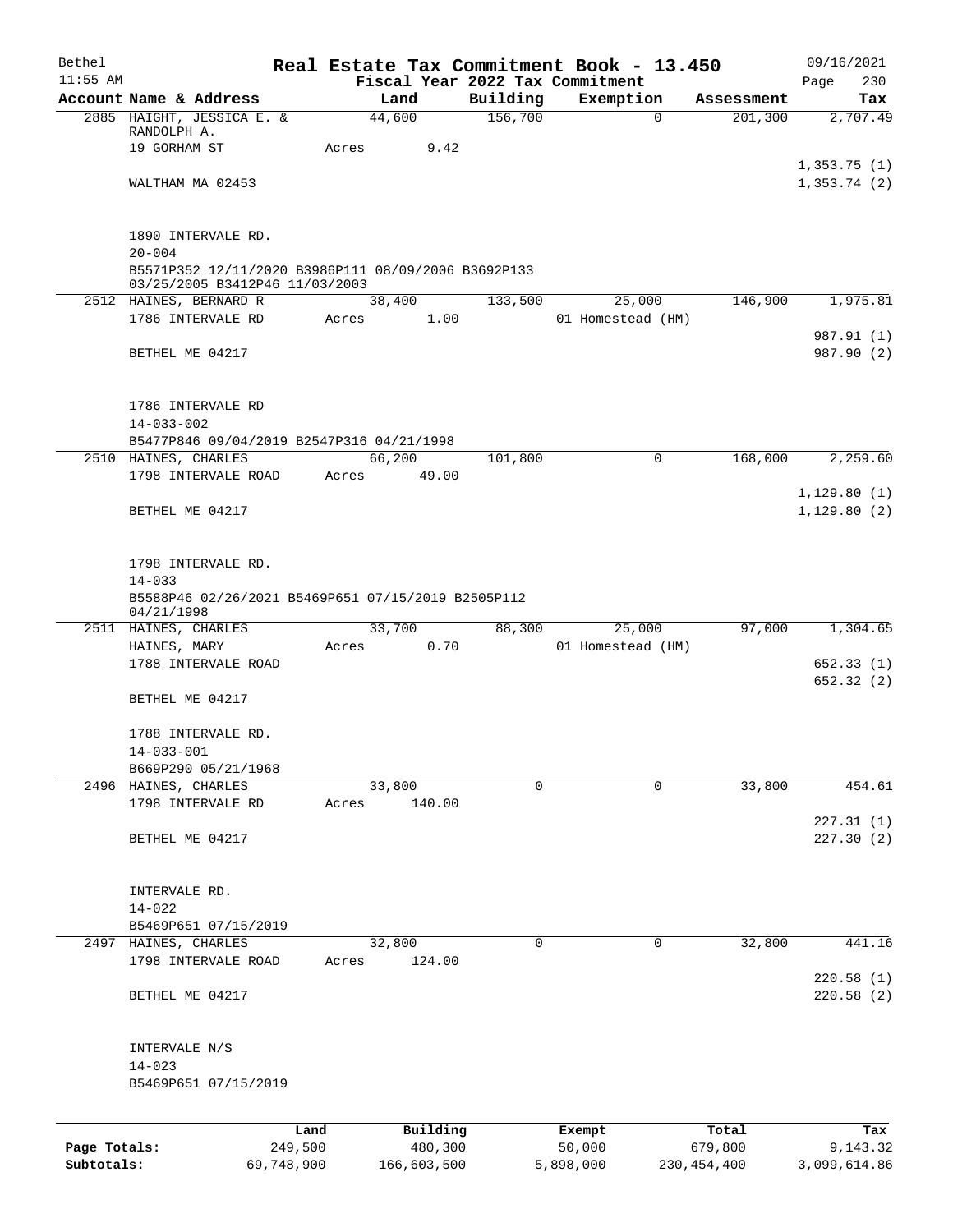| Bethel       |                                                                 |       |                |          | Real Estate Tax Commitment Book - 13.450 |             | 09/16/2021              |
|--------------|-----------------------------------------------------------------|-------|----------------|----------|------------------------------------------|-------------|-------------------------|
| $11:55$ AM   |                                                                 |       |                |          | Fiscal Year 2022 Tax Commitment          |             | Page<br>231             |
|              | Account Name & Address                                          |       | Land           | Building | Exemption                                | Assessment  | Tax                     |
|              | 2493 HAINES, CHARLES<br>1798 INTERVALE RD.                      | Acres | 3,700<br>13.00 | 0        | $\mathbf 0$                              | 3,700       | 49.77                   |
|              | BETHEL ME 04217                                                 |       |                |          |                                          |             | 24.89(1)<br>24.88(2)    |
|              | INTERVALE RD.<br>$14 - 019$                                     |       |                |          |                                          |             |                         |
|              | B5469P651 07/15/2019                                            |       |                |          |                                          |             |                         |
|              | 2553 HAINES, JAMES L                                            |       | 41,700         | $\Omega$ | 0                                        | 41,700      | 560.87                  |
|              | MERCER, NANCY                                                   | Acres | 3.00           |          |                                          |             |                         |
|              | 1968 INTERVALE ROAD                                             |       |                |          |                                          |             | 280.44 (1)<br>280.43(2) |
|              | BETHEL ME 04217                                                 |       |                |          |                                          |             |                         |
|              | INTERVALE RD S/S<br>$15 - 013$                                  |       |                |          |                                          |             |                         |
|              | B4904P71 09/07/2012 B4829P169 03/28/2012 B743P194<br>05/15/1972 |       |                |          |                                          |             |                         |
|              | 2893 HAINES, JAMES L                                            |       | 77,900         | 157,900  | 25,000                                   | 210,800     | 2,835.26                |
|              | 1968 INTERVALE RD.                                              | Acres | 12.12          |          | 01 Homestead (HM)                        |             |                         |
|              |                                                                 |       |                |          |                                          |             | 1,417.63(1)             |
|              | BETHEL ME 04217                                                 |       |                |          |                                          |             | 1,417.63(2)             |
|              | 1968 INTERVALE RD.<br>$20 - 011 - 001$                          |       |                |          |                                          |             |                         |
|              | B4829P169 03/28/2012 B743P194 05/15/1972                        |       |                |          |                                          |             |                         |
|              | 1486 HAINES, JAMES L                                            |       | 27,600         | $\Omega$ | 0                                        | 27,600      | 371.22                  |
|              | HAINES, GEORGE K<br>1968 INVERVALE ROAD                         | Acres | 103.00         |          |                                          |             |                         |
|              |                                                                 |       |                |          |                                          |             | 185.61(1)<br>185.61(2)  |
|              | BETHEL ME 04217                                                 |       |                |          |                                          |             |                         |
|              | RT 232 N/S                                                      |       |                |          |                                          |             |                         |
|              | $10 - 005$                                                      |       |                |          |                                          |             |                         |
|              | B4904P75 09/07/2012 B4829P169 03/28/2012 B743P194<br>05/15/1972 |       |                |          |                                          |             |                         |
| 5444         | HAINES, JAMES L                                                 |       | 91,200         | 0        | $\mathbf 0$                              | 91,200      | 1,226.64                |
|              | 1968 INTERVALE RD                                               | Acres | 190.00         |          |                                          |             |                         |
|              |                                                                 |       |                |          |                                          |             | 613.32(1)               |
|              | BETHEL ME 04217                                                 |       |                |          |                                          |             | 613.32(2)               |
|              | KIMBALL HILL RD.                                                |       |                |          |                                          |             |                         |
|              | $10 - 003$                                                      |       |                |          |                                          |             |                         |
|              | B5400P262 03/30/2018 B5359P459 08/03/2017 B763P32<br>10/16/1972 |       |                |          |                                          |             |                         |
|              | 465 HAINES, JAMES L.,<br>HAINES, GEORGE K.                      |       | 23,800         | 0        | 0                                        | 23,800      | 320.11                  |
|              | HAINES, LISA<br>1968 INTERVALE ROAD                             | Acres | 58.00          |          |                                          |             | 160.06(1)               |
|              | BETHEL ME 04217                                                 |       |                |          |                                          |             | 160.05(2)               |
|              | INTERVALE ROAD                                                  |       |                |          |                                          |             |                         |
|              | $20 - 011$<br>B4904P68 09/07/2012 B2945P218                     |       |                |          |                                          |             |                         |
|              |                                                                 | Land  | Building       |          | Exempt                                   | Total       | Tax                     |
| Page Totals: | 265,900                                                         |       | 157,900        |          | 25,000                                   | 398,800     | 5,363.87                |
| Subtotals:   | 70,014,800                                                      |       | 166,761,400    |          | 5,923,000                                | 230,853,200 | 3, 104, 978. 73         |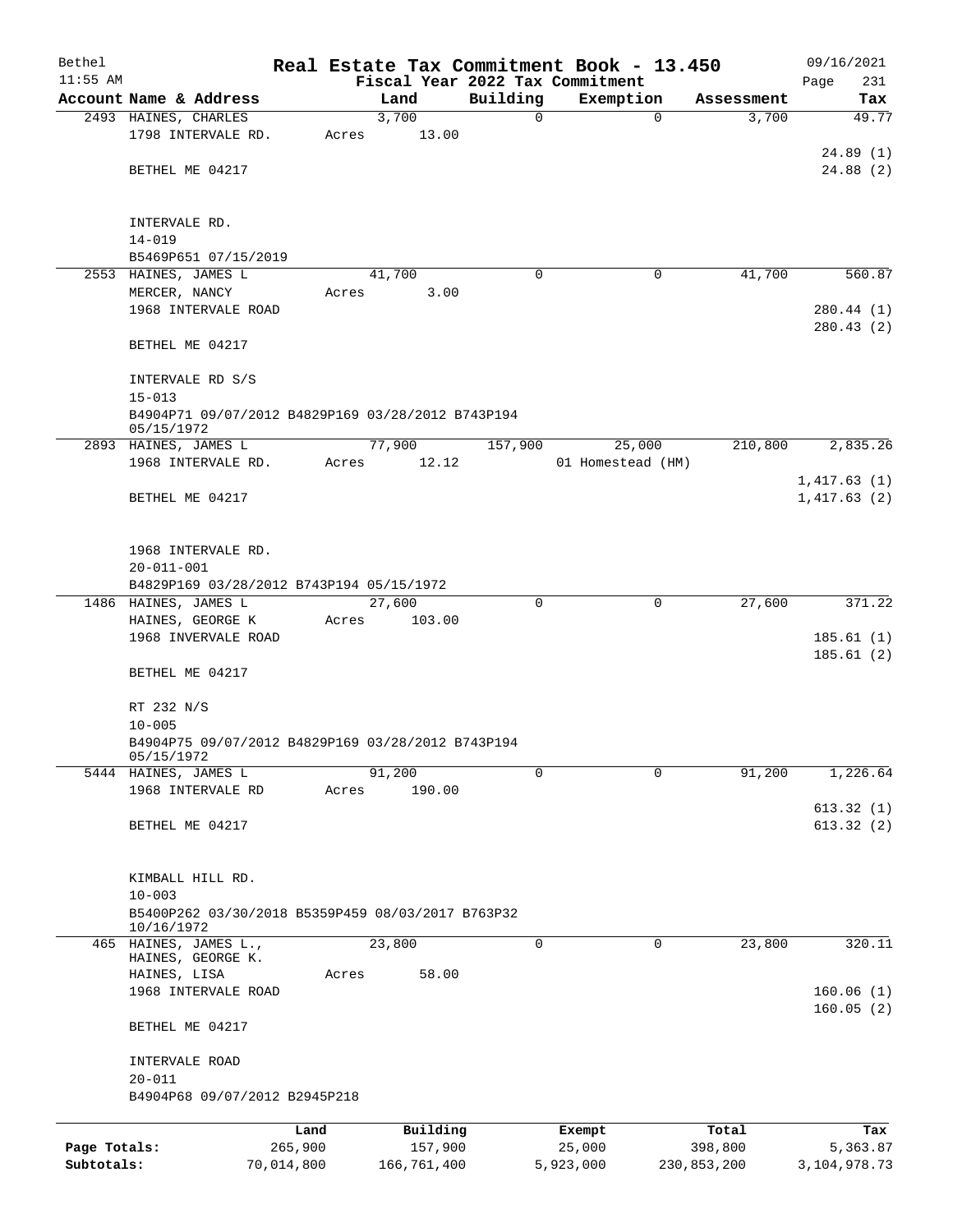| Bethel       |                                                                                                 |            |       |                |          | Real Estate Tax Commitment Book - 13.450 |             | 09/16/2021     |
|--------------|-------------------------------------------------------------------------------------------------|------------|-------|----------------|----------|------------------------------------------|-------------|----------------|
| $11:55$ AM   |                                                                                                 |            |       |                |          | Fiscal Year 2022 Tax Commitment          |             | Page<br>232    |
|              | Account Name & Address                                                                          |            |       | Land<br>22,700 | Building | Exemption                                | Assessment  | Tax            |
|              | 2895 HAINES, LISA<br>HAINES, JAMES L                                                            |            | Acres | 56.00          | 0        | $\mathbf 0$                              | 22,700      | 305.32         |
|              | 168 KIMBALL HILL ROAD                                                                           |            |       |                |          |                                          |             | 152.66(1)      |
|              |                                                                                                 |            |       |                |          |                                          |             | 152.66(2)      |
|              | BETHEL ME 04217                                                                                 |            |       |                |          |                                          |             |                |
|              | INTERVALE RD N/S                                                                                |            |       |                |          |                                          |             |                |
|              | $20 - 013$                                                                                      |            |       |                |          |                                          |             |                |
|              | B4618P293 08/06/2010                                                                            |            |       |                |          |                                          |             |                |
|              | 1484 HAINES, LISA M                                                                             |            |       | 45,700         | 188,000  | 0                                        | 233,700     | 3, 143. 27     |
|              | 168 KIMBALL HILL ROAD                                                                           |            | Acres | 2.80           |          |                                          |             |                |
|              |                                                                                                 |            |       |                |          |                                          |             | 1,571.64(1)    |
|              | BETHEL ME 04217                                                                                 |            |       |                |          |                                          |             | 1,571.63(2)    |
|              | 168 KIMBALL HILL RD.                                                                            |            |       |                |          |                                          |             |                |
|              | $10 - 003 - 001$                                                                                |            |       |                |          |                                          |             |                |
|              | B5400P248 03/30/2018 B5400P248 03/27/2018 B5359P459                                             |            |       |                |          |                                          |             |                |
|              | 08/03/2017 B763P32 10/16/1972                                                                   |            |       |                |          |                                          |             |                |
|              | 1552 HALE, ARLYNNE G                                                                            |            |       | 43,400         | 77,000   | 25,000                                   | 95,400      | 1,283.13       |
|              | PO BOX 52                                                                                       |            | Acres | 16.26          |          | 01 Homestead (HM)                        |             |                |
|              |                                                                                                 |            |       |                |          |                                          |             | 641.57(1)      |
|              | W BETHEL ME 04286                                                                               |            |       |                |          |                                          |             | 641.56(2)      |
|              | 12 FLEMING RD.                                                                                  |            |       |                |          |                                          |             |                |
|              | $11 - 029$                                                                                      |            |       |                |          |                                          |             |                |
|              | B5410P189 05/29/2018 B4526P320 11/16/2009 B2353P87                                              |            |       |                |          |                                          |             |                |
|              | 3489 HALE-NIVUS, HEATHER                                                                        |            |       | 67,700         | 157,700  | $\mathbf 0$                              | 225,400     | 3,031.63       |
|              | PO BOX 467                                                                                      |            | Acres | 1.24           |          |                                          |             |                |
|              |                                                                                                 |            |       |                |          |                                          |             | 1, 515.82(1)   |
|              | BETHEL ME 04217                                                                                 |            |       |                |          |                                          |             | 1, 515.81(2)   |
|              | 76 PARADISE RD.                                                                                 |            |       |                |          |                                          |             |                |
|              | $26 - 049$                                                                                      |            |       |                |          |                                          |             |                |
|              | B5582P261 02/01/2021 B4359P32 10/02/2008 B3494P46<br>04/07/2004                                 |            |       |                |          |                                          |             |                |
|              | 3544 HALL, MARK                                                                                 |            |       | 33,600         | 103,900  | 0                                        | 137,500     | 1,849.38       |
|              | ELG, LAUREN                                                                                     |            |       |                |          |                                          |             |                |
|              | PO BOX 1084                                                                                     |            |       |                |          |                                          |             | 924.69(1)      |
|              | BETHEL ME 04217                                                                                 |            |       |                |          |                                          |             | 924.69 (2)     |
|              |                                                                                                 |            |       |                |          |                                          |             |                |
|              | 135 VERNON ST.                                                                                  |            |       |                |          |                                          |             |                |
|              | $26 - 076 - 001 - 03B$                                                                          |            |       |                |          |                                          |             |                |
|              | B5446P801 12/21/2018 B5274P601 03/30/2016 B4916P71<br>11/05/2012 B4215P256 10/29/2007 B3243P114 |            |       |                |          |                                          |             |                |
|              | 4854 HALL, WAYNE A., JR. REV                                                                    |            |       | 33,600         | 70,900   | 0                                        | 104,500     | 1,405.53       |
|              | TRUST<br>47 NOTTINGHAM ROAD                                                                     |            |       |                |          |                                          |             |                |
|              |                                                                                                 |            |       |                |          |                                          |             | 702.77(1)      |
|              | RAYMOND NH 03077                                                                                |            |       |                |          |                                          |             | 702.76 (2)     |
|              |                                                                                                 |            |       |                |          |                                          |             |                |
|              | 30 CHERRY LANE<br>$22 - 002 - 001 - 056$                                                        |            |       |                |          |                                          |             |                |
|              | B5383P108 12/11/2017 B5304P321 08/12/2016 B3938P237<br>11/30/2005                               |            |       |                |          |                                          |             |                |
|              |                                                                                                 | Land       |       | Building       |          | Exempt                                   | Total       | Tax            |
| Page Totals: |                                                                                                 | 246,700    |       | 597,500        |          | 25,000                                   | 819,200     | 11,018.26      |
| Subtotals:   |                                                                                                 | 70,261,500 |       | 167, 358, 900  |          | 5,948,000                                | 231,672,400 | 3, 115, 996.99 |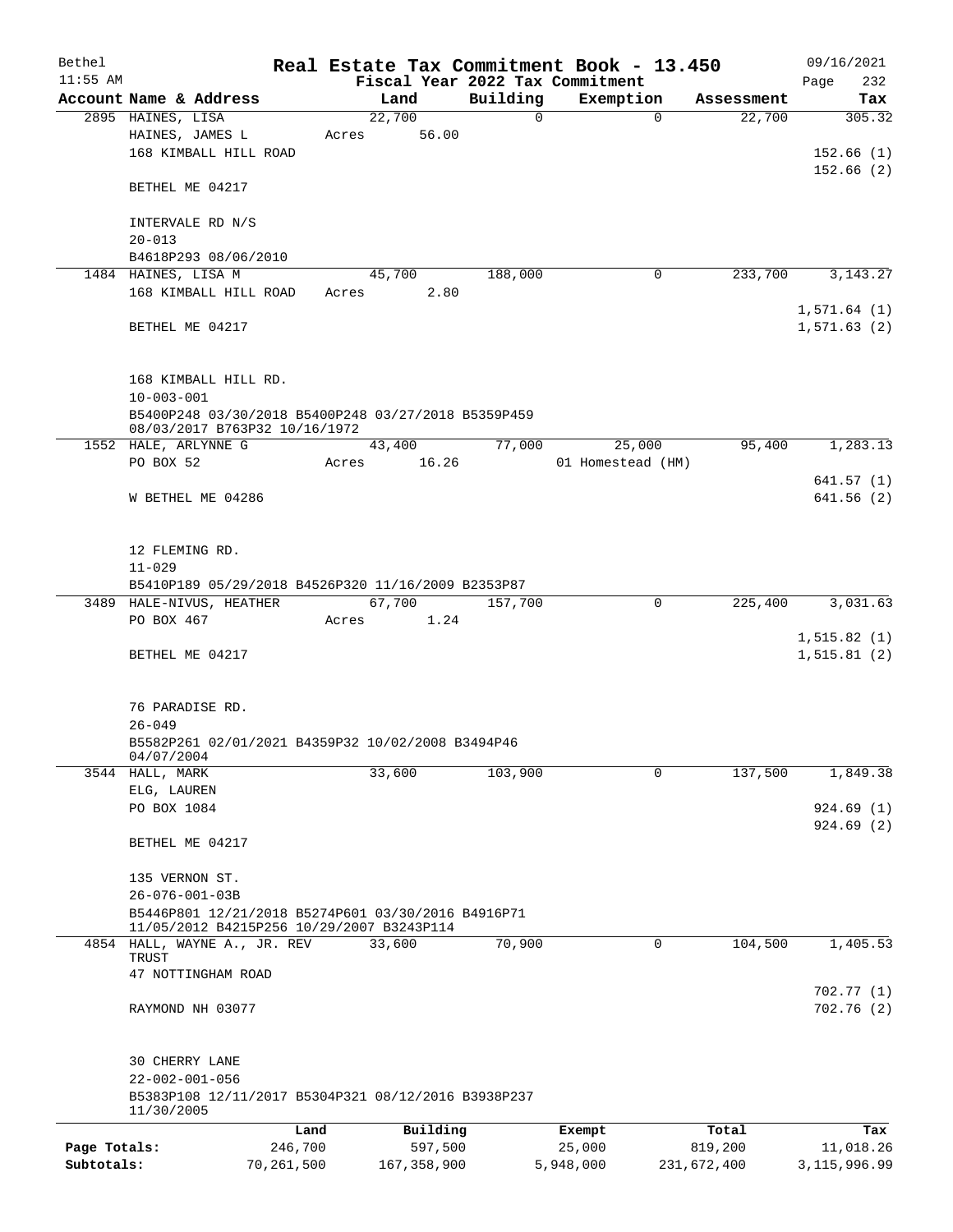| Bethel     |                                  |                                                                                                             |        |      |                                 | Real Estate Tax Commitment Book - 13.450 |            | 09/16/2021                  |     |
|------------|----------------------------------|-------------------------------------------------------------------------------------------------------------|--------|------|---------------------------------|------------------------------------------|------------|-----------------------------|-----|
| $11:55$ AM |                                  | Account Name & Address                                                                                      |        |      | Fiscal Year 2022 Tax Commitment |                                          |            | Page                        | 233 |
|            |                                  |                                                                                                             | Land   |      | Building                        | Exemption                                | Assessment | Tax                         |     |
|            |                                  | 3358 HALLETT, BARRY J JR                                                                                    | 54,600 |      | 106, 100                        | $\Omega$                                 | 160,700    | 2,161.42                    |     |
|            |                                  | HALLETT, BROOKE L                                                                                           | Acres  | 0.48 |                                 |                                          |            |                             |     |
|            |                                  | 10 LAKESIDE DRIVE                                                                                           |        |      |                                 |                                          |            | 1,080.71(1)<br>1,080.71(2)  |     |
|            | BRYANT POND ME<br>04219-6308     |                                                                                                             |        |      |                                 |                                          |            |                             |     |
|            | 47 MASON ST.                     |                                                                                                             |        |      |                                 |                                          |            |                             |     |
|            | $25 - 179$                       |                                                                                                             |        |      |                                 |                                          |            |                             |     |
|            | B3471P348                        |                                                                                                             |        |      |                                 |                                          |            |                             |     |
|            | 3301 HALSTED, AMY                |                                                                                                             | 49,200 |      | 117,800                         | 0                                        | 167,000    | 2,246.15                    |     |
|            | 41 Chapman St                    |                                                                                                             | Acres  | 0.28 |                                 |                                          |            |                             |     |
|            | Bethel ME 04217                  |                                                                                                             |        |      |                                 |                                          |            | 1,123.08(1)<br>1, 123.07(2) |     |
|            | 47 CHAPMAN ST.<br>$25 - 134$     | B5566P125 11/20/2020 B5460P804 05/01/2019 B1286P149                                                         |        |      |                                 |                                          |            |                             |     |
|            | 10/31/1984                       |                                                                                                             |        |      |                                 |                                          |            |                             |     |
|            | 1328 HAMEL, KEITH                |                                                                                                             | 34,600 |      | 153,800                         | 0                                        | 188,400    | 2,533.98                    |     |
|            | HAMEL, MARILYN                   |                                                                                                             | Acres  | 2.20 |                                 |                                          |            |                             |     |
|            | 112 BAYSIDE RD                   |                                                                                                             |        |      |                                 |                                          |            | 1,266.99(1)<br>1,266.99(2)  |     |
|            |                                  | ELLSWORTH ME 04605                                                                                          |        |      |                                 |                                          |            |                             |     |
|            |                                  | 507 WALKERS MILLS RD.                                                                                       |        |      |                                 |                                          |            |                             |     |
|            | $08 - 023$                       |                                                                                                             |        |      |                                 |                                          |            |                             |     |
|            |                                  | B3253P169 03/05/2003                                                                                        |        |      |                                 |                                          |            |                             |     |
|            | CHRISTINA                        | 3351 HAMEL, WILLIAM &                                                                                       | 62,600 |      | 407,800                         | 0                                        | 470,400    | 6,326.88                    |     |
|            |                                  | 175 LAWNDALE AVE                                                                                            | Acres  | 1.20 |                                 |                                          |            |                             |     |
|            |                                  |                                                                                                             |        |      |                                 |                                          |            | 3, 163.44 (1)               |     |
|            |                                  | FRANKLIN NH 03235                                                                                           |        |      |                                 |                                          |            | 3, 163.44 (2)               |     |
|            | 17 MASON ST.<br>$25 - 172 - 001$ |                                                                                                             |        |      |                                 |                                          |            |                             |     |
|            |                                  | B5573P323 12/21/2020 B5569P402 12/07/2020 B5565P421<br>11/19/2020 B4309P173 06/05/2008 B4057P164 12/06/2006 |        |      |                                 |                                          |            |                             |     |
|            | CHRISTINA                        | 3116 HAMEL, WILLIAM &                                                                                       | 60,600 |      | 226,700                         | $\Omega$                                 | 287,300    | 3,864.19                    |     |
|            |                                  | 175 LAWNDALE AVE                                                                                            | Acres  | 6.18 |                                 |                                          |            |                             |     |
|            |                                  |                                                                                                             |        |      |                                 |                                          |            | 1,932.10(1)                 |     |
|            |                                  | FRANKLIN NH 03235                                                                                           |        |      |                                 |                                          |            | 1,932.09(2)                 |     |
|            | 73 MAYVILLE RD.                  |                                                                                                             |        |      |                                 |                                          |            |                             |     |
|            | $24 - 037$                       |                                                                                                             |        |      |                                 |                                          |            |                             |     |
|            |                                  | B5464P308 05/31/2019 B5402P408 04/13/2018 B5356P530<br>07/19/2017 B1286P130 10/30/1984                      |        |      |                                 |                                          |            |                             |     |

|              | Land       | Building    | Exempt    | Total       | Tax          |
|--------------|------------|-------------|-----------|-------------|--------------|
| Page Totals: | 261,600    | 1,012,200   |           | 1,273,800   | 17,132.62    |
| Subtotals:   | 70,523,100 | 168,371,100 | 5,948,000 | 232,946,200 | 3,133,129.61 |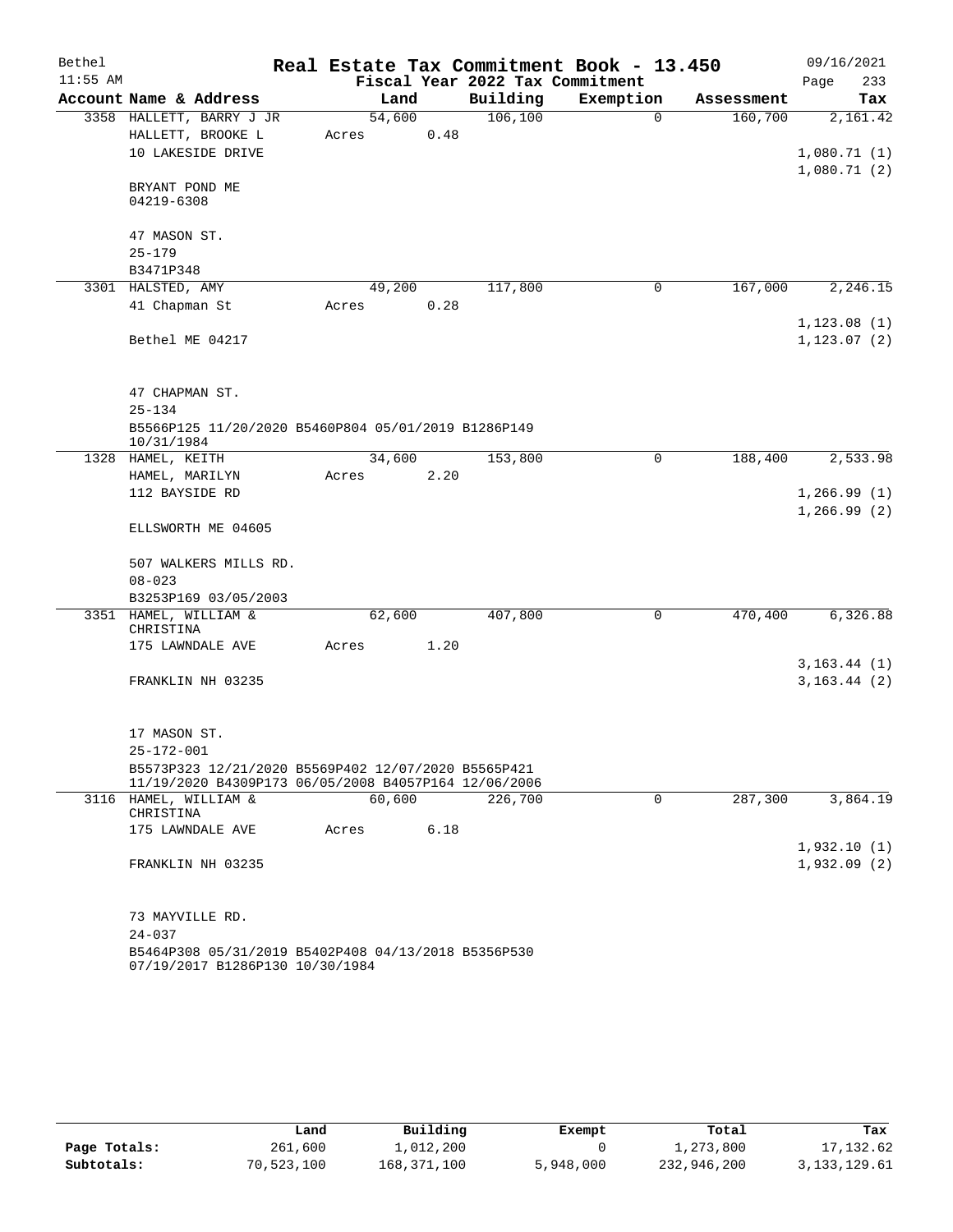| Bethel<br>$11:55$ AM |                                                                   |      |       |         |          |           | Real Estate Tax Commitment Book - 13.450<br>Fiscal Year 2022 Tax Commitment |             |            | 09/16/2021         |  |
|----------------------|-------------------------------------------------------------------|------|-------|---------|----------|-----------|-----------------------------------------------------------------------------|-------------|------------|--------------------|--|
|                      | Account Name & Address                                            |      |       | Land    |          | Building  | Exemption                                                                   |             | Assessment | 234<br>Page<br>Tax |  |
|                      | 3481 HAMEL, WILLIAM J                                             |      |       | 56,800  |          | 26,300    |                                                                             | $\Omega$    | 83,100     | 1,117.70           |  |
|                      |                                                                   |      |       |         |          |           |                                                                             |             |            |                    |  |
|                      | HAMEL, CHRISTINA M                                                |      | Acres |         | 0.33     |           |                                                                             |             |            |                    |  |
|                      | 73 MAYVILLE RD                                                    |      |       |         |          |           |                                                                             |             |            | 558.85(1)          |  |
|                      |                                                                   |      |       |         |          |           |                                                                             |             |            | 558.85(2)          |  |
|                      | BETHEL ME 04217                                                   |      |       |         |          |           |                                                                             |             |            |                    |  |
|                      |                                                                   |      |       |         |          |           |                                                                             |             |            |                    |  |
|                      | 15 EVERGREEN RD.                                                  |      |       |         |          |           |                                                                             |             |            |                    |  |
|                      | $26 - 041$                                                        |      |       |         |          |           |                                                                             |             |            |                    |  |
|                      | B4965P258 03/18/2013 B4894P174 09/17/2012 B4788P107               |      |       |         |          |           |                                                                             |             |            |                    |  |
|                      | 11/08/2011 B2137P159 07/06/1994                                   |      |       |         |          |           |                                                                             |             |            |                    |  |
|                      | 4730 HAMNER, STACIE                                               |      |       | 67,900  |          | 265,900   |                                                                             | $\mathbf 0$ | 333,800    | 4,489.61           |  |
|                      | 60 COLLINS AVENUE                                                 |      | Acres |         | 2.68     |           |                                                                             |             |            |                    |  |
|                      |                                                                   |      |       |         |          |           |                                                                             |             |            | 2, 244.81(1)       |  |
|                      | AMESBURY MA 01913                                                 |      |       |         |          |           |                                                                             |             |            | 2, 244.80 (2)      |  |
|                      |                                                                   |      |       |         |          |           |                                                                             |             |            |                    |  |
|                      |                                                                   |      |       |         |          |           |                                                                             |             |            |                    |  |
|                      | 130 DEER VIEW ROAD                                                |      |       |         |          |           |                                                                             |             |            |                    |  |
|                      | $12 - 073 - 013$                                                  |      |       |         |          |           |                                                                             |             |            |                    |  |
|                      | B5388P283 01/16/2018 B3928P268 04/25/2006 B3866P217               |      |       |         |          |           |                                                                             |             |            |                    |  |
|                      | 12/30/2005                                                        |      |       |         |          |           |                                                                             |             |            |                    |  |
|                      | 139 HANCOCK BETHEL LLC                                            |      |       | 148,200 |          | 2,985,100 |                                                                             | $\mathbf 0$ | 3,133,300  | 42, 142.89         |  |
|                      | PO BOX 299                                                        |      | Acres |         | 70.00    |           |                                                                             |             |            |                    |  |
|                      |                                                                   |      |       |         |          |           |                                                                             |             |            | 21,071.45          |  |
|                      | CASCO ME 04015                                                    |      |       |         |          |           |                                                                             |             |            | 21,071.44          |  |
|                      |                                                                   |      |       |         |          |           |                                                                             |             |            |                    |  |
|                      |                                                                   |      |       |         |          |           |                                                                             |             |            |                    |  |
|                      | 639 WALKERS MILLS RD.                                             |      |       |         |          |           |                                                                             |             |            |                    |  |
|                      | $03 - 021$                                                        |      |       |         |          |           |                                                                             |             |            |                    |  |
|                      | B2866P47 09/26/2000                                               |      |       |         |          |           |                                                                             |             |            |                    |  |
|                      | 140 HANCOCK BETHEL LLC                                            |      |       | 36,900  |          | 196,800   |                                                                             | 0           | 233,700    | 3, 143. 27         |  |
|                      | PO BOX 299                                                        |      | Acres |         | 3.00     |           |                                                                             |             |            |                    |  |
|                      |                                                                   |      |       |         |          |           |                                                                             |             |            | 1,571.64(1)        |  |
|                      |                                                                   |      |       |         |          |           |                                                                             |             |            | 1,571.63(2)        |  |
|                      | CASCO ME 04015                                                    |      |       |         |          |           |                                                                             |             |            |                    |  |
|                      |                                                                   |      |       |         |          |           |                                                                             |             |            |                    |  |
|                      |                                                                   |      |       |         |          |           |                                                                             |             |            |                    |  |
|                      | 639 WALKERS MILLS RD.                                             |      |       |         |          |           |                                                                             |             |            |                    |  |
|                      | $03 - 021 - 004$                                                  |      |       |         |          |           |                                                                             |             |            |                    |  |
|                      | B5503P1 01/16/2020 B3652P43 12/29/2004 B1169P277                  |      |       |         |          |           |                                                                             |             |            |                    |  |
|                      | 483 HANCOCK LUMBER CO. INC.                                       |      |       | 34,600  |          | 0         |                                                                             | 0           | 34,600     | 465.37             |  |
|                      | PO BOX 299                                                        |      | Acres |         | 5.40     |           |                                                                             |             |            |                    |  |
|                      |                                                                   |      |       |         |          |           |                                                                             |             |            | 232.69(1)          |  |
|                      | CASCO ME 04015                                                    |      |       |         |          |           |                                                                             |             |            | 232.68(2)          |  |
|                      |                                                                   |      |       |         |          |           |                                                                             |             |            |                    |  |
|                      |                                                                   |      |       |         |          |           |                                                                             |             |            |                    |  |
|                      | WALKERS MILLS RD                                                  |      |       |         |          |           |                                                                             |             |            |                    |  |
|                      | $03 - 021 - 003$                                                  |      |       |         |          |           |                                                                             |             |            |                    |  |
|                      | B2866P47 09/26/2000                                               |      |       |         |          |           |                                                                             |             |            |                    |  |
|                      | 1364 HANLEY, ERIN A                                               |      |       | 38,700  |          | 233,900   |                                                                             | $\mathbf 0$ | 272,600    | 3,666.47           |  |
|                      | HANLEY, ERIN A                                                    |      | Acres |         | 1.10     |           |                                                                             |             |            |                    |  |
|                      | PO BOX 1083                                                       |      |       |         |          |           |                                                                             |             |            | 1,833.24(1)        |  |
|                      |                                                                   |      |       |         |          |           |                                                                             |             |            | 1,833.23(2)        |  |
|                      | BETHEL ME 04217                                                   |      |       |         |          |           |                                                                             |             |            |                    |  |
|                      |                                                                   |      |       |         |          |           |                                                                             |             |            |                    |  |
|                      |                                                                   |      |       |         |          |           |                                                                             |             |            |                    |  |
|                      | 340 WALKERS MILLS RD.                                             |      |       |         |          |           |                                                                             |             |            |                    |  |
|                      | $08 - 046$<br>B5368P522 09/20/2017 B3441P274 12/24/2003 B3421P319 |      |       |         |          |           |                                                                             |             |            |                    |  |
|                      | B989P225                                                          |      |       |         |          |           |                                                                             |             |            |                    |  |
|                      |                                                                   |      |       |         |          |           |                                                                             |             |            |                    |  |
|                      |                                                                   |      |       |         |          |           |                                                                             |             |            |                    |  |
|                      |                                                                   | Land |       |         | Building |           | Exempt                                                                      |             | Total      | Tax                |  |
|                      |                                                                   |      |       |         |          |           |                                                                             |             |            |                    |  |

| Page Totals: | 383,100    | 3,708,000   |           | 4,091,100   | 55,025.31    |
|--------------|------------|-------------|-----------|-------------|--------------|
| Subtotals:   | 70,906,200 | 172,079,100 | 5,948,000 | 237,037,300 | 3,188,154.92 |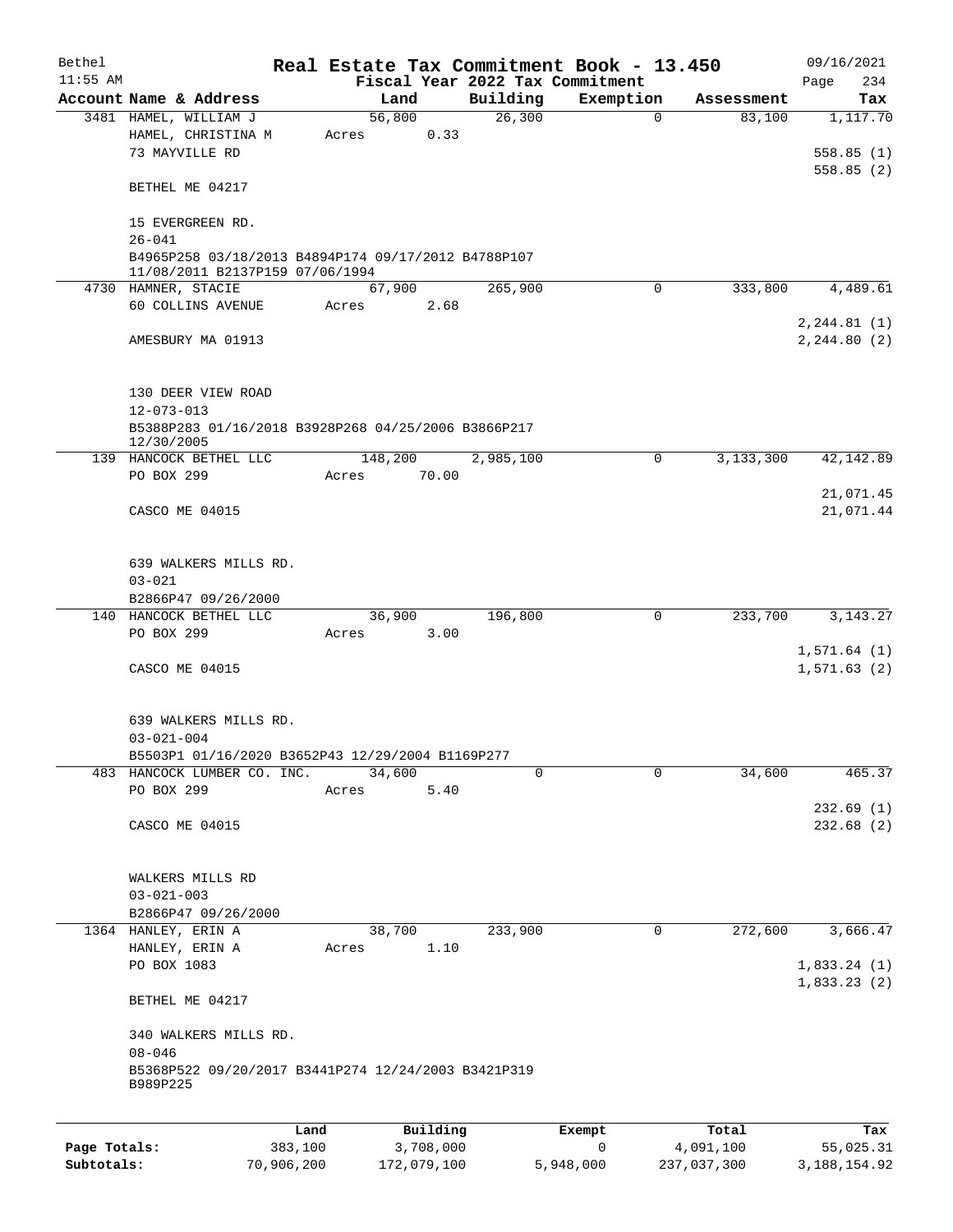| Bethel     |                                                                   |        |        |          | Real Estate Tax Commitment Book - 13.450 |             |            | 09/16/2021                   |
|------------|-------------------------------------------------------------------|--------|--------|----------|------------------------------------------|-------------|------------|------------------------------|
| $11:55$ AM |                                                                   |        |        |          | Fiscal Year 2022 Tax Commitment          |             |            | 235<br>Page                  |
|            | Account Name & Address                                            |        | Land   | Building | Exemption                                |             | Assessment | Tax                          |
|            | 127 HANLEY, KATHLEEN                                              | 47,000 |        | 80, 800  |                                          | $\mathbf 0$ | 127,800    | 1,718.91                     |
|            | HANLEY, BRIAN<br><b>46 DAVENPORT ROAD</b>                         | Acres  | 19.00  |          |                                          |             |            | 859.46 (1)                   |
|            |                                                                   |        |        |          |                                          |             |            | 859.45(2)                    |
|            | PLYMOUTH MA 02360                                                 |        |        |          |                                          |             |            |                              |
|            | 350 VERNON ST.                                                    |        |        |          |                                          |             |            |                              |
|            | $03 - 008$                                                        |        |        |          |                                          |             |            |                              |
|            | B2059P328 10/25/1993 B998P236 09/09/1978 B0P0                     |        |        |          |                                          |             |            |                              |
|            | 245 HANNA, THOMAS                                                 | 68,200 |        | 122,600  |                                          | 0           | 190,800    | 2,566.26                     |
|            | #6 SEDGEWICK LANE                                                 | Acres  | 5.60   |          |                                          |             |            |                              |
|            | SANDWICH MA 02563                                                 |        |        |          |                                          |             |            | 1, 283.13(1)<br>1, 283.13(2) |
|            | 70 HIGHLAND AVE.<br>$04 - 083 - 012$                              |        |        |          |                                          |             |            |                              |
|            | B1559P182                                                         |        |        |          |                                          |             |            |                              |
|            | 3681 HANSCOM, DAVID                                               | 23,600 |        | 68,500   | 25,000                                   |             | 67,100     | 902.50                       |
|            | HANSCOM, AMY                                                      | Acres  | 0.39   |          | 01 Homestead (HM)                        |             |            |                              |
|            | PO BOX 103                                                        |        |        |          |                                          |             |            | 451.25(1)                    |
|            | WEST BETHEL ME 04286                                              |        |        |          |                                          |             |            | 451.25(2)                    |
|            | 8 FLAT RD                                                         |        |        |          |                                          |             |            |                              |
|            | $28 - 024$                                                        |        |        |          |                                          |             |            |                              |
|            | B2469P9 09/28/1997 B1191P246 02/01/1983                           |        |        |          |                                          |             |            |                              |
|            | 4723 Hanson, Carly J                                              | 66,200 |        | 315,600  |                                          | 0           | 381,800    | 5,135.21                     |
|            | Hanson, Jeremy S                                                  | Acres  | 2.00   |          |                                          |             |            |                              |
|            | PO BOX 1265                                                       |        |        |          |                                          |             |            | 2,567.61(1)                  |
|            | BETHEL ME 04217                                                   |        |        |          |                                          |             |            | 2,567.60(2)                  |
|            | 70 DEER VIEW ROAD                                                 |        |        |          |                                          |             |            |                              |
|            | $12 - 073 - 006$                                                  |        |        |          |                                          |             |            |                              |
|            | B5478P581 09/09/2019 B4191P157 09/05/2007                         |        |        |          |                                          |             |            |                              |
|            | 5410 HAPPY TRAIL LLC                                              |        | 0      | 95,300   |                                          | 0           | 95,300     | 1,281.79                     |
|            | P.O. BOX 1064                                                     |        |        |          |                                          |             |            |                              |
|            | BOYLSTON MA 02061                                                 |        |        |          |                                          |             |            | 640.90 (1)<br>640.89(2)      |
|            |                                                                   |        |        |          |                                          |             |            |                              |
|            | AIRPORT HANGAR                                                    |        |        |          |                                          |             |            |                              |
|            | $12 - 068.003$                                                    |        |        |          |                                          |             |            |                              |
|            | 3170 HARKINS, ROBERT J                                            |        | 51,600 | 144,300  |                                          | 0           | 195,900    | 2,634.86                     |
|            | HARKINS, SALLY F                                                  | Acres  | 0.33   |          |                                          |             |            |                              |
|            | PO BOX 45                                                         |        |        |          |                                          |             |            | 1,317.43(1)                  |
|            |                                                                   |        |        |          |                                          |             |            | 1,317.43(2)                  |
|            | BETHEL ME 04217                                                   |        |        |          |                                          |             |            |                              |
|            | 14 PARK ST.                                                       |        |        |          |                                          |             |            |                              |
|            | $25 - 015$                                                        |        |        |          |                                          |             |            |                              |
|            | B5369P243 09/25/2017 B4722P126 05/31/2011 B4620P304<br>08/13/2010 |        |        |          |                                          |             |            |                              |
|            |                                                                   |        |        |          |                                          |             |            |                              |

|              | Land       | Building    | Exempt    | Total       | Tax          |
|--------------|------------|-------------|-----------|-------------|--------------|
| Page Totals: | 256,600    | 827,100     | 25,000    | 1,058,700   | 14,239.53    |
| Subtotals:   | 71,162,800 | 172,906,200 | 5,973,000 | 238,096,000 | 3,202,394.45 |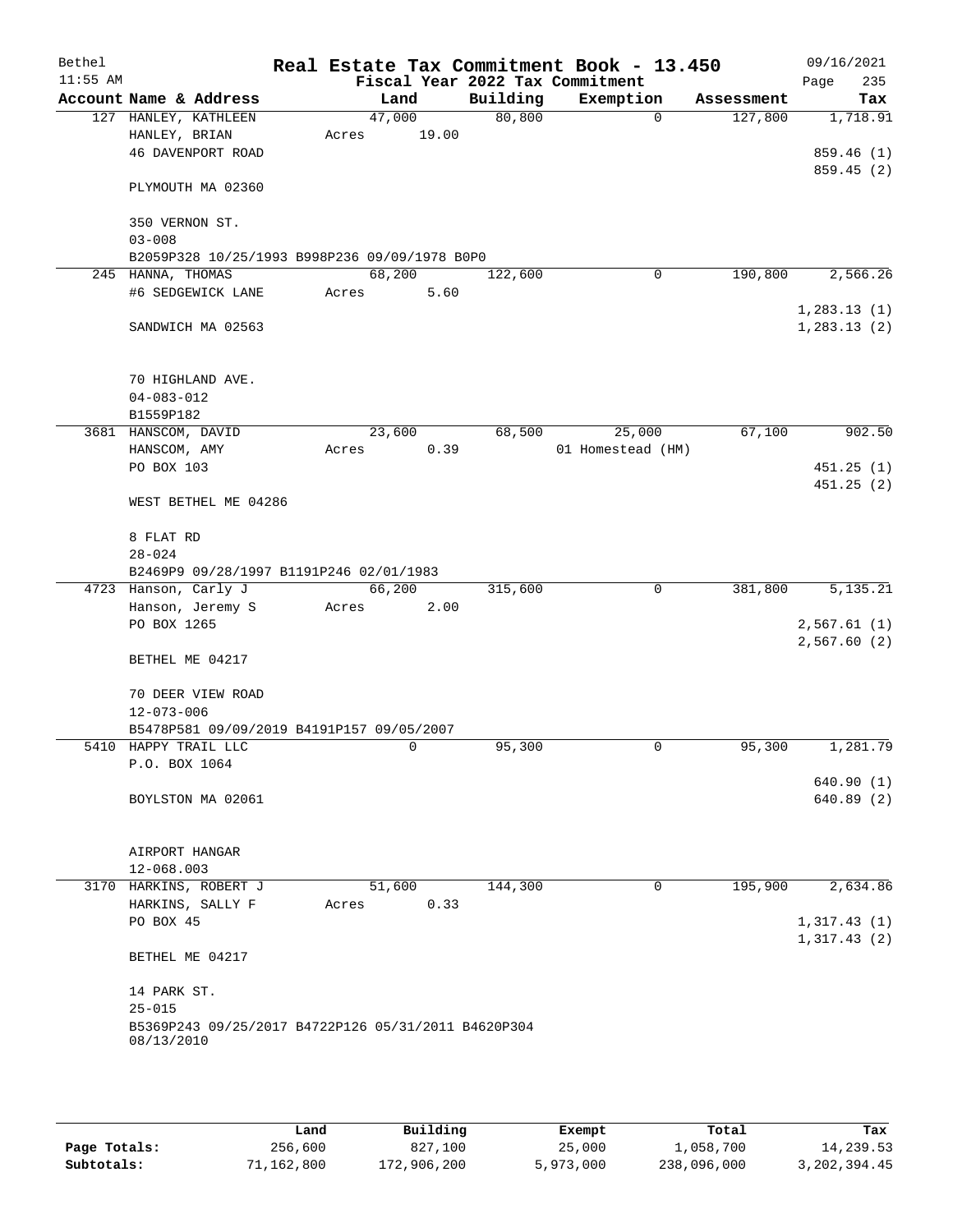| Bethel     |                                                                |       |          |          | Real Estate Tax Commitment Book - 13.450 |            | 09/16/2021    |
|------------|----------------------------------------------------------------|-------|----------|----------|------------------------------------------|------------|---------------|
| $11:55$ AM |                                                                |       |          |          | Fiscal Year 2022 Tax Commitment          |            | Page<br>236   |
|            | Account Name & Address                                         |       | Land     | Building | Exemption                                | Assessment | Tax           |
|            | 1451 HARLOW, KENT E                                            |       | 46,600   | 294,600  | 25,000                                   | 316,200    | 4,252.89      |
|            | KIBBE, JANIS PRESCOTT<br>740 EAST BETHEL RD                    | Acres | 10.20    |          | 01 Homestead (HM)                        |            | 2, 126.45(1)  |
|            |                                                                |       |          |          |                                          |            | 2, 126.44 (2) |
|            | BETHEL ME 04217                                                |       |          |          |                                          |            |               |
|            | 740 EAST BETHEL RD.                                            |       |          |          |                                          |            |               |
|            | $09 - 028$                                                     |       |          |          |                                          |            |               |
|            | B5443P698 11/21/2018 B4551P3 01/19/2010 B1047P48<br>08/10/1979 |       |          |          |                                          |            |               |
|            | 5130 HARMON, GREGORY W                                         |       | 69,700   | $\Omega$ | 0                                        | 69,700     | 937.47        |
|            | HARMON, ANNETTE M                                              | Acres | 2.58     |          |                                          |            |               |
|            | 211 WHITE OAK HILL ROAD                                        |       |          |          |                                          |            | 468.74 (1)    |
|            | POLAND ME 04274                                                |       |          |          |                                          |            | 468.73(2)     |
|            |                                                                |       |          |          |                                          |            |               |
|            | LOCKE SUMMIT MT                                                |       |          |          |                                          |            |               |
|            | $21 - 002 - 003$<br>B4734P328 07/07/2011                       |       |          |          |                                          |            |               |
|            | 9 HARRINGTON, ANNE                                             |       | 53,500   | 263,200  | 0                                        | 316,700    | 4,259.62      |
|            | DURANT, JOHN R                                                 | Acres | 10.00    |          |                                          |            |               |
|            | <b>46 LINNAEAN ST</b>                                          |       |          |          |                                          |            | 2,129.81(1)   |
|            |                                                                |       |          |          |                                          |            | 2,129.81(2)   |
|            | CAMBRIDGE MA 02148                                             |       |          |          |                                          |            |               |
|            | 493 FLAT RD                                                    |       |          |          |                                          |            |               |
|            | $01 - 008$                                                     |       |          |          |                                          |            |               |
|            | B4988P342 05/24/2013 B3503P167 04/27/2004                      |       |          |          |                                          |            |               |
|            | 2522 HARRINGTON, ARLENE                                        |       | 65,700   | 8,900    | $\mathbf 0$                              | 74,600     | 1,003.37      |
|            | 891 EAST BETHEL ROAD                                           | Acres | 71.93    |          |                                          |            | 501.69(1)     |
|            | BETHEL ME 04217                                                |       |          |          |                                          |            | 501.68(2)     |
|            |                                                                |       |          |          |                                          |            |               |
|            | 892 EAST BETHEL RD.                                            |       |          |          |                                          |            |               |
|            | $14 - 041$                                                     |       |          |          |                                          |            |               |
|            | B3441P235 12/23/2003 B3441P235 12/23/2003 B2584P145            |       |          |          |                                          |            |               |
|            | B2584P145                                                      |       | 37,600   | 88,800   | 31,000                                   | 95,400     | 1,283.13      |
|            | 2539 HARRINGTON, ARLENE<br>891 EAST BETHEL ROAD                | Acres | 5.40     |          | 01 Homestead (HM)                        |            |               |
|            |                                                                |       |          |          | 12 WW2 Vet Res                           |            | 641.57(1)     |
|            | BETHEL ME 04217                                                |       |          |          |                                          |            | 641.56(2)     |
|            |                                                                |       |          |          |                                          |            |               |
|            | 891 EAST BETHEL RD.                                            |       |          |          |                                          |            |               |
|            | $14 - 060$                                                     |       |          |          |                                          |            |               |
|            | B1162P49 06/09/1982                                            |       |          |          |                                          |            |               |
|            | 2763 HARRINGTON, KELLY D                                       |       | 44,700   | 158,700  | 25,000                                   | 178,400    | 2,399.48      |
|            | 721 MAYVILLE RD.                                               | Acres | 1.55     |          | 01 Homestead (HM)                        |            |               |
|            |                                                                |       |          |          |                                          |            | 1, 199.74(1)  |
|            | BETHEL ME 04217                                                |       |          |          |                                          |            | 1, 199.74(2)  |
|            | 721 MAYVILLE RD.                                               |       |          |          |                                          |            |               |
|            | $18 - 019 - 001$                                               |       |          |          |                                          |            |               |
|            | B4125P186 05/01/2007 B2792P268                                 |       |          |          |                                          |            |               |
|            |                                                                |       |          |          |                                          |            |               |
|            | Land                                                           |       | Building |          | <b>Exempt</b>                            | Total      | Tax           |

|              | Land       | Building    | Exempt    | Total       | Tax          |
|--------------|------------|-------------|-----------|-------------|--------------|
| Page Totals: | 317,800    | 814,200     | 81,000    | 1,051,000   | 14,135.96    |
| Subtotals:   | 71,480,600 | 173,720,400 | 6.054.000 | 239,147,000 | 3,216,530.41 |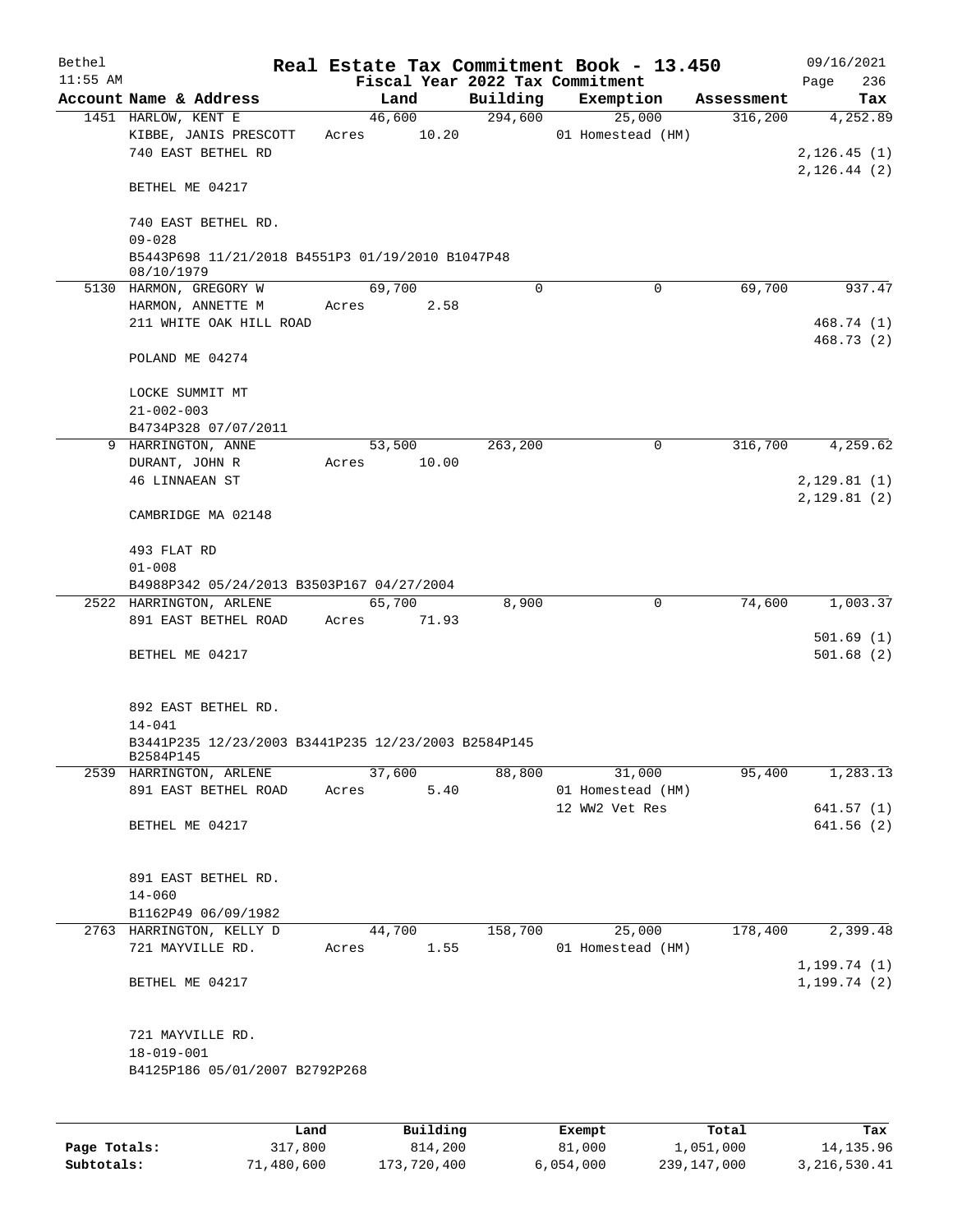| Bethel<br>$11:55$ AM |                                                                                      |                 |       |                     |          | Real Estate Tax Commitment Book - 13.450<br>Fiscal Year 2022 Tax Commitment |             |                  | 09/16/2021<br>237<br>Page  |
|----------------------|--------------------------------------------------------------------------------------|-----------------|-------|---------------------|----------|-----------------------------------------------------------------------------|-------------|------------------|----------------------------|
|                      | Account Name & Address                                                               |                 |       | Land                | Building | Exemption                                                                   |             | Assessment       | Tax                        |
|                      | 2979 HARRINGTON, KELLY,<br>RANDY, DANNY, MICHAEL<br>742 MAYVILLE RD                  | Acres           |       | 5,400<br>8.10       | $\Omega$ |                                                                             | $\Omega$    | 5,400            | 72.63                      |
|                      | BETHEL ME 04217                                                                      |                 |       |                     |          |                                                                             |             |                  | 36.32(1)<br>36.31(2)       |
|                      | RTE 2 N/S<br>$22 - 007$                                                              |                 |       |                     |          |                                                                             |             |                  |                            |
|                      | B5577P293 01/07/2021 B1760P208 09/28/1990                                            |                 |       |                     |          |                                                                             |             |                  |                            |
|                      | 2540 HARRINGTON, RALPH B<br>91 MONKEY BROOK ROAD                                     |                 | Acres | 33,100<br>140.00    | $\Omega$ |                                                                             | $\Omega$    | 33,100           | 445.20<br>222.60(1)        |
|                      | NEWRY ME 04261                                                                       |                 |       |                     |          |                                                                             |             |                  | 222.60(2)                  |
|                      | KIMBALL HILL E/S<br>$15 - 001$<br>B5104P265 04/11/2014 B4956P172 02/20/2013 B738P164 |                 |       |                     |          |                                                                             |             |                  |                            |
|                      | 03/29/1972                                                                           |                 |       |                     |          |                                                                             |             |                  |                            |
|                      | 3222 HARRINGTON, RALPH B                                                             |                 |       | 9,800               | $\Omega$ |                                                                             | $\Omega$    | 9,800            | 131.81                     |
|                      | FOURNIER, PEGGY J                                                                    | Acres           |       | 0.28                |          |                                                                             |             |                  |                            |
|                      | 742 MAYVILLE RD                                                                      |                 |       |                     |          |                                                                             |             |                  | 65.91(1)<br>65.90(2)       |
|                      | BETHEL ME 04217                                                                      |                 |       |                     |          |                                                                             |             |                  |                            |
|                      | SUMMER ST                                                                            |                 |       |                     |          |                                                                             |             |                  |                            |
|                      | $25 - 061$                                                                           |                 |       |                     |          |                                                                             |             |                  |                            |
|                      | B4907P198 10/16/2012<br>1485 HARRINGTON, RALPH B                                     |                 |       | 37,300              | 9,900    |                                                                             | 0           | 47,200           | 634.84                     |
|                      | 91 MONKEY BROOK ROAD                                                                 | Acres           |       | 130.00              |          |                                                                             |             |                  |                            |
|                      | NEWRY ME 04261                                                                       |                 |       |                     |          |                                                                             |             |                  | 317.42(1)<br>317.42(2)     |
|                      | KIMBALL HILL RD E/S<br>$10 - 004$                                                    |                 |       |                     |          |                                                                             |             |                  |                            |
|                      | B5104P265 04/11/2014 B4956P172 02/20/2013 B763P32                                    |                 |       |                     |          |                                                                             |             |                  |                            |
|                      | 5275 HARRINGTON, RANDY S                                                             |                 |       | 44,400              | 228,900  | 25,000                                                                      |             | 248,300          | 3,339.64                   |
|                      | 742 MAYVILLE                                                                         | Acres           |       | 1.40                |          | 01 Homestead (HM)                                                           |             |                  | 1,669.82(1)                |
|                      | BETHEL ME 04217                                                                      |                 |       |                     |          |                                                                             |             |                  | 1,669.82(2)                |
|                      | 742 MAYVILLE RD.<br>$18 - 016 - 00A$<br>B4597P337 06/17/2010                         |                 |       |                     |          |                                                                             |             |                  |                            |
|                      | 3493 HARRINGTON, ROBERTS                                                             |                 |       | 62,400              | 96,500   |                                                                             | $\mathbf 0$ | 158,900          | 2,137.21                   |
|                      | TRUST<br>742 MAYVILLE RD                                                             | Acres           |       | 0.62                |          |                                                                             |             |                  |                            |
|                      | BETHEL ME 04217                                                                      |                 |       |                     |          |                                                                             |             |                  | 1,068.61(1)<br>1,068.60(2) |
|                      | 23 EDEN LANE<br>$26 - 052$                                                           |                 |       |                     |          |                                                                             |             |                  |                            |
|                      | B5612P570 06/07/2021 B675P448                                                        |                 |       |                     |          |                                                                             |             |                  |                            |
|                      |                                                                                      |                 |       |                     |          |                                                                             |             |                  |                            |
| Page Totals:         |                                                                                      | Land<br>192,400 |       | Building<br>335,300 |          | Exempt<br>25,000                                                            |             | Total<br>502,700 | Tax<br>6,761.33            |

**Subtotals:** 71,673,000 174,055,700 6,079,000 239,649,700 3,223,291.74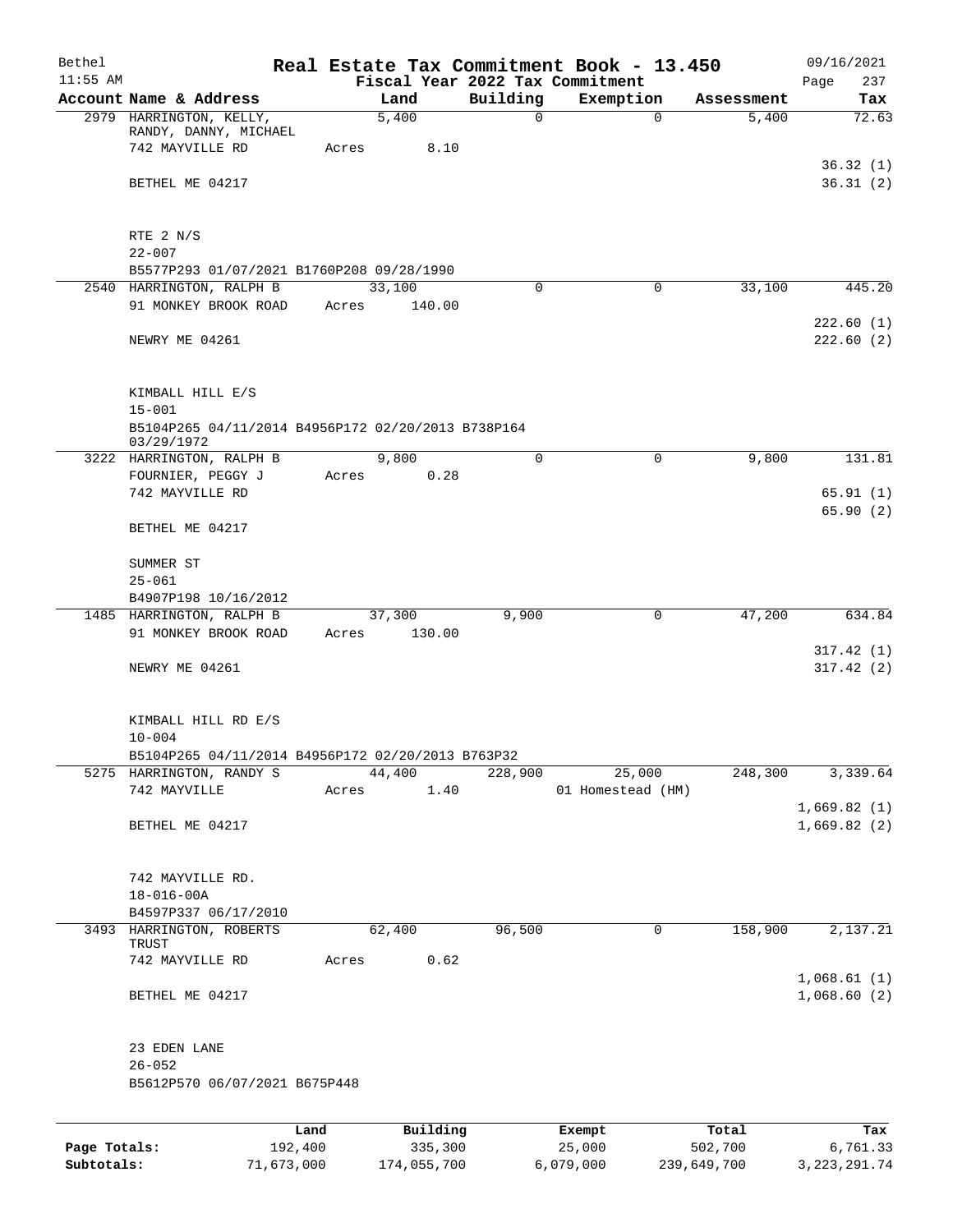| Bethel     |                                                        |                      |      |             | Real Estate Tax Commitment Book - 13.450 |            | 09/16/2021           |
|------------|--------------------------------------------------------|----------------------|------|-------------|------------------------------------------|------------|----------------------|
| $11:55$ AM |                                                        |                      |      |             | Fiscal Year 2022 Tax Commitment          |            | 238<br>Page          |
|            | Account Name & Address                                 | Land                 |      | Building    | Exemption                                | Assessment | Tax                  |
|            | 2762 HARRINGTON, SHEILA TTE<br>742 MAYVILLE RD.        | 7,800<br>Acres 14.00 |      | $\Omega$    | $\Omega$                                 | 7,800      | 104.91               |
|            | BETHEL ME 04217                                        |                      |      |             |                                          |            | 52.46(1)<br>52.45(2) |
|            | RTE 2 S/S<br>$18 - 019$                                |                      |      |             |                                          |            |                      |
|            | 2977 HARRINGTON, SHEILA PR                             | 1,600                |      | $\mathbf 0$ | $\mathbf 0$                              | 1,600      | 21.52                |
|            | 742 MAYVILLE RD                                        | Acres 3.00           |      |             |                                          |            |                      |
|            | BETHEL ME 04217                                        |                      |      |             |                                          |            | 10.76(1)<br>10.76(2) |
|            | RTE 2 N/S<br>$22 - 005 - 001 - 002$                    |                      |      |             |                                          |            |                      |
|            | 3095 HARRINGTON, SHEILA PR                             | 48,500               |      | 39,900      | 0                                        | 88,400     | 1,188.98             |
|            | 742 MAYVILLE ROAD                                      | Acres 18.50          |      |             |                                          |            |                      |
|            |                                                        |                      |      |             |                                          |            | 594.49 (1)           |
|            | BETHEL ME 04217                                        |                      |      |             |                                          |            | 594.49 (2)           |
|            | NW BETHEL RD N/S<br>$24 - 018$<br>B2833P259 06/27/2000 |                      |      |             |                                          |            |                      |
|            | 2760 HARRINGTON, SHEILA TTE                            | 2,400                |      | $\mathbf 0$ | 0                                        | 2,400      | 32.28                |
|            | 742 MAYVILLE ROAD                                      | Acres 2.30           |      |             |                                          |            |                      |
|            | BETHEL ME 04217                                        |                      |      |             |                                          |            | 16.14(1)<br>16.14(2) |
|            | RTE <sub>2</sub>                                       |                      |      |             |                                          |            |                      |
|            | $18 - 018 - 001$                                       |                      |      |             |                                          |            |                      |
|            | 2757 HARRINGTON, SHEILA, TTE 79,300<br>742 MAYVILLE RD | Acres 72.60          |      | 371,600     | $\mathbf 0$                              | 450,900    | 6,064.61             |
|            |                                                        |                      |      |             |                                          |            | 3,032.31(1)          |
|            | BETHEL ME 04217                                        |                      |      |             |                                          |            | 3,032.30 (2)         |
|            | 6 EMERY RD.                                            |                      |      |             |                                          |            |                      |
|            | $18 - 016$                                             |                      |      |             |                                          |            |                      |
| 2758       | HARRINGTON, SHEILA, TTE<br>HARRINGTON, RANDY           | 44,600<br>Acres      | 1.50 | 107,500     | 25,000<br>01 Homestead (HM)              | 127,100    | 1,709.50             |
|            | 742 MAYVILLE ROAD                                      |                      |      |             |                                          |            | 854.75 (1)           |
|            | BETHEL ME 04217                                        |                      |      |             |                                          |            | 854.75 (2)           |
|            | 740 MAYVILLE RD.<br>$18 - 017$                         |                      |      |             |                                          |            |                      |

|              | Land       | Building    | Exempt    | Total       | Tax            |
|--------------|------------|-------------|-----------|-------------|----------------|
| Page Totals: | 184,200    | 519,000     | 25,000    | 678,200     | 9,121.80       |
| Subtotals:   | 71,857,200 | 174,574,700 | 6,104,000 | 240,327,900 | 3, 232, 413.54 |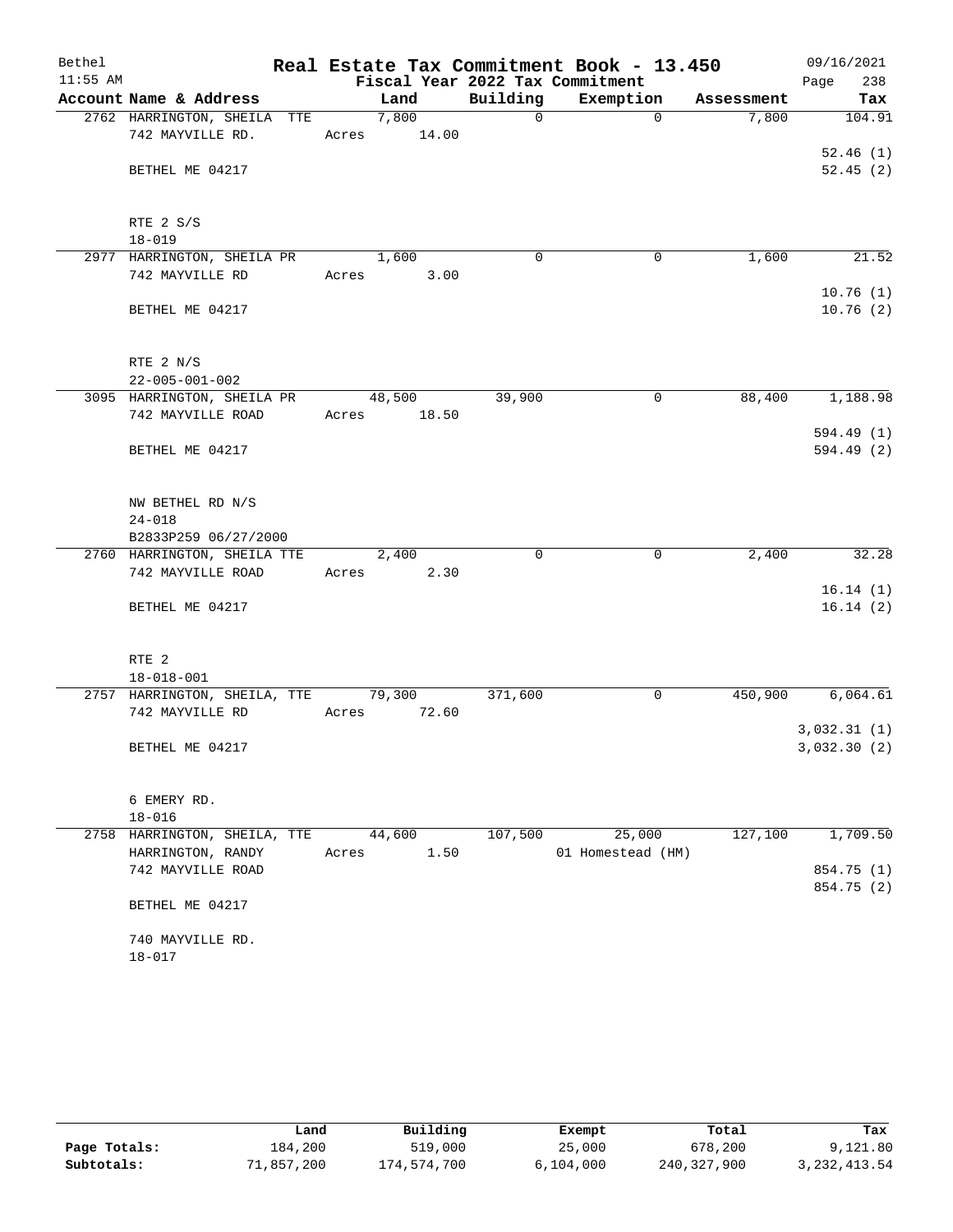| Bethel       |                                                                   |       |                                 |          | Real Estate Tax Commitment Book - 13.450 |             | 09/16/2021                   |
|--------------|-------------------------------------------------------------------|-------|---------------------------------|----------|------------------------------------------|-------------|------------------------------|
| $11:55$ AM   |                                                                   |       | Fiscal Year 2022 Tax Commitment |          |                                          |             | 239<br>Page                  |
|              | Account Name & Address                                            |       | Land                            | Building | Exemption                                | Assessment  | Tax                          |
|              | 3113 HARRINGTON, SHELIA TTE                                       |       | 82,500                          | 2,300    | $\mathbf 0$                              | 84,800      | 1,140.56                     |
|              | 742 MAYVILLE ROAD                                                 | Acres | 33.30                           |          |                                          |             | 570.28(1)                    |
|              | BETHEL ME 04217                                                   |       |                                 |          |                                          |             | 570.28(2)                    |
|              |                                                                   |       |                                 |          |                                          |             |                              |
|              |                                                                   |       |                                 |          |                                          |             |                              |
|              | RTE $2 E/S$                                                       |       |                                 |          |                                          |             |                              |
|              | $24 - 034$                                                        |       |                                 |          |                                          |             |                              |
|              | B5369P285 09/22/2017 B4907P198 10/16/2012 B1249P240<br>03/07/1984 |       |                                 |          |                                          |             |                              |
|              | 2623 HARRINGTON, WILLIAM T.                                       |       | 24,500                          | 183,800  | $\mathbf 0$                              | 208,300     | 2,801.64                     |
|              | & JANETTE R.                                                      |       |                                 |          |                                          |             |                              |
|              | 13 SHERWOOD ROAD                                                  | Acres | 1.00                            |          |                                          |             |                              |
|              | HINGHAM MA 02043                                                  |       |                                 |          |                                          |             | 1,400.82(1)<br>1,400.82(2)   |
|              |                                                                   |       |                                 |          |                                          |             |                              |
|              |                                                                   |       |                                 |          |                                          |             |                              |
|              | 1 COUNTRYSIDE LANE                                                |       |                                 |          |                                          |             |                              |
|              | $15 - 004 - 001$                                                  |       |                                 |          |                                          |             |                              |
|              | B5579P812 01/20/2021 B4563P154 02/25/2010 B3615P111               |       |                                 |          |                                          |             |                              |
|              | 10/27/2004<br>2975 HARRINGTON, ROBERTS                            |       | 49,500                          | 0        | $\mathbf 0$                              | 49,500      | 665.78                       |
|              | TRUST                                                             |       |                                 |          |                                          |             |                              |
|              | HARRINGTON, SHEILA TTE Acres                                      |       | 160.00                          |          |                                          |             |                              |
|              | 742 MAYVILLE RD.                                                  |       |                                 |          |                                          |             | 332.89(1)                    |
|              | BETHEL ME 04217                                                   |       |                                 |          |                                          |             | 332.89(2)                    |
|              |                                                                   |       |                                 |          |                                          |             |                              |
|              | EMERY RD                                                          |       |                                 |          |                                          |             |                              |
|              | $22 - 004$                                                        |       |                                 |          |                                          |             |                              |
|              | B5612P568 06/07/2021 B848P183 02/11/1975                          |       |                                 |          |                                          |             |                              |
|              | 2699 HARRISON, AMANDA S                                           |       | 70,600                          | 118,900  | $\mathbf 0$                              | 189,500     | 2,548.78                     |
|              | 678 HALE STREET                                                   | Acres | 1.01                            |          |                                          |             |                              |
|              | BEVERLY MA 01915                                                  |       |                                 |          |                                          |             | 1, 274.39(1)<br>1, 274.39(2) |
|              |                                                                   |       |                                 |          |                                          |             |                              |
|              |                                                                   |       |                                 |          |                                          |             |                              |
|              | 7 CONFORTI COURT                                                  |       |                                 |          |                                          |             |                              |
|              | $17 - 035 - 010$                                                  |       |                                 |          |                                          |             |                              |
|              | B4642P347 10/06/2010 B2963P1                                      |       |                                 |          |                                          |             |                              |
|              | 1333 HART, BARBARA<br>561 WALKERS MILLS ROAD                      | Acres | 28,100<br>0.66                  | 10,400   | 25,000<br>01 Homestead (HM)              | 13,500      | 181.58                       |
|              |                                                                   |       |                                 |          |                                          |             | 90.79(1)                     |
|              | BETHEL ME 04217                                                   |       |                                 |          |                                          |             | 90.79(2)                     |
|              |                                                                   |       |                                 |          |                                          |             |                              |
|              |                                                                   |       |                                 |          |                                          |             |                              |
|              | 561 WALKERS MILLS RD.                                             |       |                                 |          |                                          |             |                              |
|              | $08 - 027$<br>B1116P52 04/29/1981 B659P579 07/12/1967             |       |                                 |          |                                          |             |                              |
|              | 3385 HART, DAN                                                    |       | 55,900                          | 234,200  | 25,000                                   | 265,100     | 3,565.60                     |
|              | HART, JULIE                                                       | Acres | 1.43                            |          | 01 Homestead (HM)                        |             |                              |
|              | PO BOX 552                                                        |       |                                 |          |                                          |             | 1,782.80(1)                  |
|              |                                                                   |       |                                 |          |                                          |             | 1,782.80(2)                  |
|              | BETHEL ME 04217                                                   |       |                                 |          |                                          |             |                              |
|              | 32 VERNON ST.                                                     |       |                                 |          |                                          |             |                              |
|              | $25 - 207$                                                        |       |                                 |          |                                          |             |                              |
|              | B2253P213 09/12/1995                                              |       |                                 |          |                                          |             |                              |
|              |                                                                   |       |                                 |          |                                          |             |                              |
|              |                                                                   | Land  | Building                        |          | Exempt                                   | Total       | Tax                          |
| Page Totals: | 311,100                                                           |       | 549,600                         |          | 50,000                                   | 810,700     | 10,903.94                    |
| Subtotals:   | 72,168,300                                                        |       | 175, 124, 300                   |          | 6,154,000                                | 241,138,600 | 3, 243, 317.48               |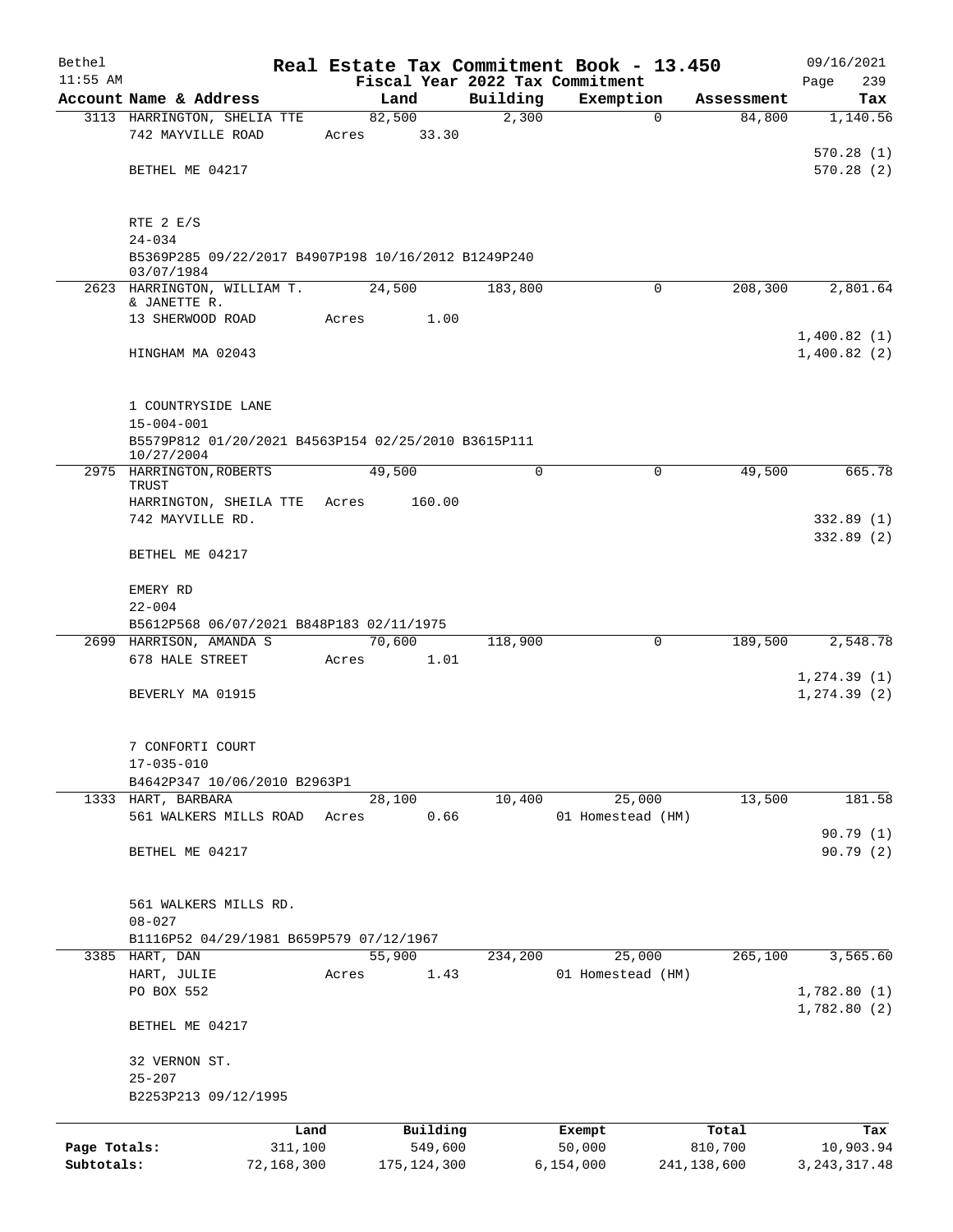| Bethel       |                                                                             |            |       |             |         |          | Real Estate Tax Commitment Book - 13.450 |             | 09/16/2021     |
|--------------|-----------------------------------------------------------------------------|------------|-------|-------------|---------|----------|------------------------------------------|-------------|----------------|
| $11:55$ AM   |                                                                             |            |       |             |         |          | Fiscal Year 2022 Tax Commitment          |             | 240<br>Page    |
|              | Account Name & Address                                                      |            |       | Land        |         | Building | Exemption                                | Assessment  | Tax            |
|              | 2475 HART, MAURICE F                                                        |            |       | 35,200      |         | 71,000   | 25,000                                   | 81,200      | 1,092.14       |
|              | HART, YVONNE<br>PO BOX 551                                                  |            | Acres |             | 0.79    |          | 01 Homestead (HM)                        |             | 546.07(1)      |
|              |                                                                             |            |       |             |         |          |                                          |             | 546.07(2)      |
|              | BETHEL ME 04217                                                             |            |       |             |         |          |                                          |             |                |
|              |                                                                             |            |       |             |         |          |                                          |             |                |
|              | 299 CHANDLER HILL                                                           |            |       |             |         |          |                                          |             |                |
|              | $14 - 005$                                                                  |            |       |             |         |          |                                          |             |                |
|              | B1065P272 01/29/1980                                                        |            |       |             |         |          |                                          |             |                |
|              | 137 HART, VICTOR B                                                          |            |       | 8,200       |         | 5,800    | 0                                        | 14,000      | 188.30         |
|              | 60 DEERFOOT RD                                                              |            | Acres |             | 2.40    |          |                                          |             |                |
|              |                                                                             |            |       |             |         |          |                                          |             | 94.15(1)       |
|              | SOUTHBOROUGH MA 01772                                                       |            |       |             |         |          |                                          |             | 94.15 (2)      |
|              |                                                                             |            |       |             |         |          |                                          |             |                |
|              | 35 EDDIES ROAD                                                              |            |       |             |         |          |                                          |             |                |
|              | $03 - 019$                                                                  |            |       |             |         |          |                                          |             |                |
|              | B3220P332 12/30/2002                                                        |            |       |             |         |          |                                          |             |                |
|              | 3396 HARTAI, THOMAS M                                                       |            |       | 53,300      |         | 98,600   | 0                                        | 151,900     | 2,043.06       |
|              | HARTAI, JENNIFER J                                                          |            | Acres |             | 0.41    |          |                                          |             |                |
|              | 1 AVON ROAD                                                                 |            |       |             |         |          |                                          |             | 1,021.53(1)    |
|              |                                                                             |            |       |             |         |          |                                          |             | 1,021.53(2)    |
|              | BEDFORD MA 01730                                                            |            |       |             |         |          |                                          |             |                |
|              |                                                                             |            |       |             |         |          |                                          |             |                |
|              | 20 CLARK ST.                                                                |            |       |             |         |          |                                          |             |                |
|              | $25 - 217$                                                                  |            |       |             |         |          |                                          |             |                |
|              | B3449P102 07/01/2003                                                        |            |       |             |         |          |                                          |             |                |
|              | 462 HARVEST TABLE LLC                                                       |            |       | 46,100      |         | 37,000   | 0                                        | 83,100      | 1,117.70       |
|              | 16 BAILEY RD                                                                |            | Acres |             | 19.00   |          |                                          |             |                |
|              |                                                                             |            |       |             |         |          |                                          |             | 558.85(1)      |
|              | BETHEL ME 04217                                                             |            |       |             |         |          |                                          |             | 558.85(2)      |
|              |                                                                             |            |       |             |         |          |                                          |             |                |
|              | SONGO POND ROAD                                                             |            |       |             |         |          |                                          |             |                |
|              | $07 - 027$                                                                  |            |       |             |         |          |                                          |             |                |
|              | B5439P530 10/29/2018 B873P180                                               |            |       |             |         |          |                                          |             |                |
|              | 2850 HARVEY, ADELE P.,                                                      |            |       | 39,200      |         | $\Omega$ | 0                                        | 39,200      | 527.24         |
|              | TRUSTEE                                                                     |            |       |             | 9.80    |          |                                          |             |                |
|              | ADELE P.HARVEY TRUST<br>140 LINCOLN ROAD, UNIT                              |            | Acres |             |         |          |                                          |             | 263.62(1)      |
|              | 215                                                                         |            |       |             |         |          |                                          |             |                |
|              |                                                                             |            |       |             |         |          |                                          |             | 263.62(2)      |
|              | LINCOLN MA 01773                                                            |            |       |             |         |          |                                          |             |                |
|              |                                                                             |            |       |             |         |          |                                          |             |                |
|              | INTERVAL RD W/S                                                             |            |       |             |         |          |                                          |             |                |
|              | $19 - 011 - 001$                                                            |            |       |             |         |          |                                          |             |                |
|              | B4922P332 11/20/2012 B4887P154 09/04/2012 B3577P296<br>08/26/2004 B1150P115 |            |       |             |         |          |                                          |             |                |
|              | 2851 HARVEY, ADELE P.,                                                      |            |       | 49,700      |         | 244,600  | $\mathbf 0$                              | 294,300     | 3,958.34       |
|              | TRUSTEE                                                                     |            |       |             |         |          |                                          |             |                |
|              | ADELE P.HARVEY TRUST                                                        |            | Acres |             | 10.60   |          |                                          |             |                |
|              | 140 LINCOLN ROAD, UNIT<br>215                                               |            |       |             |         |          |                                          |             | 1,979.17(1)    |
|              |                                                                             |            |       |             |         |          |                                          |             | 1,979.17(2)    |
|              | LINCOLN MA 01773                                                            |            |       |             |         |          |                                          |             |                |
|              |                                                                             |            |       |             |         |          |                                          |             |                |
|              | 1583 INTERVALE RD.                                                          |            |       |             |         |          |                                          |             |                |
|              | 19-011-002                                                                  |            |       |             |         |          |                                          |             |                |
|              | B3871P38 01/06/2006                                                         |            |       |             |         |          |                                          |             |                |
|              |                                                                             | Land       |       | Building    |         |          | Exempt                                   | Total       | Tax            |
| Page Totals: |                                                                             | 231,700    |       |             | 457,000 |          | 25,000                                   | 663,700     | 8,926.78       |
| Subtotals:   |                                                                             | 72,400,000 |       | 175,581,300 |         |          | 6,179,000                                | 241,802,300 | 3, 252, 244.26 |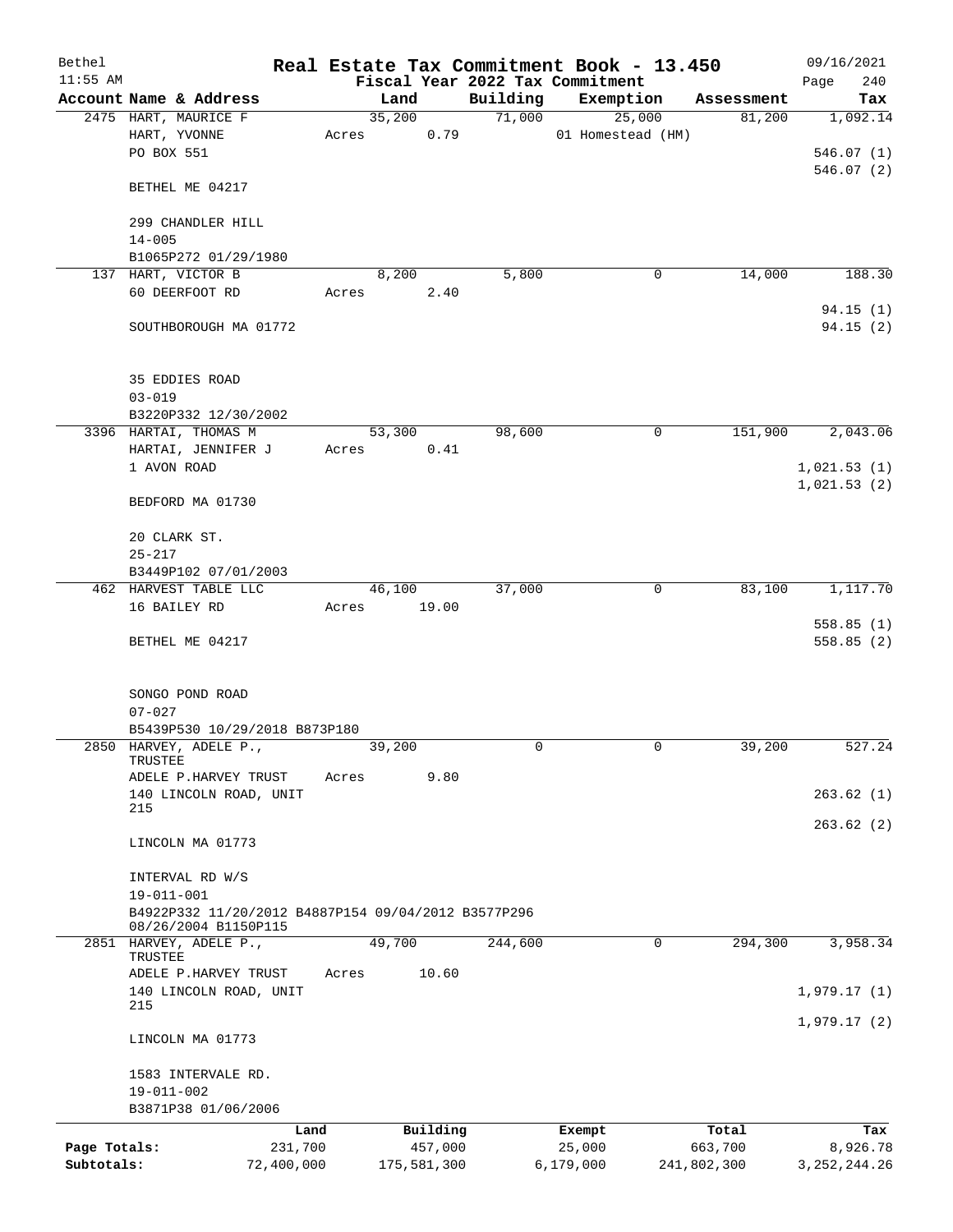| Bethel       |                                                                                     |            |       |                 |          | Real Estate Tax Commitment Book - 13.450 |             | 09/16/2021                   |  |  |
|--------------|-------------------------------------------------------------------------------------|------------|-------|-----------------|----------|------------------------------------------|-------------|------------------------------|--|--|
| $11:55$ AM   |                                                                                     |            |       |                 |          | Fiscal Year 2022 Tax Commitment          |             | Page<br>241                  |  |  |
|              | Account Name & Address                                                              |            |       | Land            | Building | Exemption                                | Assessment  | Tax                          |  |  |
|              | 2618 HARVEY, JOHN F                                                                 |            |       | 21,300<br>41.40 | 0        | 0                                        | 21,300      | 286.49                       |  |  |
|              | HARVEY, ANGELA M<br>167 RINALDI RD                                                  |            | Acres |                 |          |                                          |             | 143.25(1)                    |  |  |
|              |                                                                                     |            |       |                 |          |                                          |             | 143.24(2)                    |  |  |
|              | BETHEL ME 04217                                                                     |            |       |                 |          |                                          |             |                              |  |  |
|              |                                                                                     |            |       |                 |          |                                          |             |                              |  |  |
|              |                                                                                     |            |       |                 |          |                                          |             |                              |  |  |
|              | $15 - 028 - 001$                                                                    |            |       |                 |          |                                          |             |                              |  |  |
|              | B5104P343 04/14/2014 B5104P342 04/14/2014 B5004P257                                 |            |       |                 |          |                                          |             |                              |  |  |
|              | 07/01/2013 B4820P196 03/05/2012 B2430P298 05/02/1997<br>2620 HARVEY, JOHN FREDERICK |            |       | 12,200          | 73,000   | $\Omega$                                 | 85,200      | 1,145.94                     |  |  |
|              | HARVEY, ANGELA                                                                      |            | Acres | 11.00           |          |                                          |             |                              |  |  |
|              | 167 RINALDI RD                                                                      |            |       |                 |          |                                          |             | 572.97 (1)                   |  |  |
|              |                                                                                     |            |       |                 |          |                                          |             | 572.97(2)                    |  |  |
|              | BETHEL ME 04217 0181                                                                |            |       |                 |          |                                          |             |                              |  |  |
|              |                                                                                     |            |       |                 |          |                                          |             |                              |  |  |
|              | 167 RINALDI ROAD                                                                    |            |       |                 |          |                                          |             |                              |  |  |
|              | $15 - 028 - 003$                                                                    |            |       |                 |          |                                          |             |                              |  |  |
|              | B3116P20 05/21/2002                                                                 |            |       |                 |          |                                          |             |                              |  |  |
|              | 2878 HARVEY, SCOTT                                                                  |            |       | 55,500          | 312,400  | 25,000                                   | 342,900     | 4,612.01                     |  |  |
|              | HARVEY, TAMMY F.<br>1662 INTERVALE RD                                               |            | Acres | 24.00           |          | 01 Homestead (HM)                        |             | 2,306.01(1)                  |  |  |
|              |                                                                                     |            |       |                 |          |                                          |             | 2,306.00(2)                  |  |  |
|              | BETHEL ME 04217                                                                     |            |       |                 |          |                                          |             |                              |  |  |
|              |                                                                                     |            |       |                 |          |                                          |             |                              |  |  |
|              | 1662 INTERVALE RD.                                                                  |            |       |                 |          |                                          |             |                              |  |  |
|              | $19 - 023$<br>B5450P524 01/31/2019 B5428P490 09/05/2018 B5422P74                    |            |       |                 |          |                                          |             |                              |  |  |
|              |                                                                                     |            |       |                 |          |                                          |             |                              |  |  |
|              | 07/31/2018 B3243P177 02/12/2003 B8P13 08/13/1979                                    |            |       |                 |          | 0                                        | 133,700     | 1,798.27                     |  |  |
|              | 3233 HARVIE, SCOTT<br>614 SUGAR MILL RD                                             |            | Acres | 37,200<br>0.16  | 96,500   |                                          |             |                              |  |  |
|              |                                                                                     |            |       |                 |          |                                          |             | 899.14 (1)                   |  |  |
|              | TARPON SPRINGS FL 34689                                                             |            |       |                 |          |                                          |             | 899.13 (2)                   |  |  |
|              |                                                                                     |            |       |                 |          |                                          |             |                              |  |  |
|              |                                                                                     |            |       |                 |          |                                          |             |                              |  |  |
|              | 63 ELM ST.                                                                          |            |       |                 |          |                                          |             |                              |  |  |
|              | $25 - 070$                                                                          |            |       |                 |          |                                          |             |                              |  |  |
|              | B2954P129                                                                           |            |       |                 |          |                                          |             |                              |  |  |
| 4786         | HASSAN, EDWARD                                                                      |            |       | 44,300          | 296,800  | 0                                        | 341,100     | 4,587.80                     |  |  |
|              | 3 HEATHER WAY                                                                       |            | Acres | 1.38            |          |                                          |             |                              |  |  |
|              | RAYNHAM MA 02767                                                                    |            |       |                 |          |                                          |             | 2, 293.90(1)<br>2, 293.90(2) |  |  |
|              |                                                                                     |            |       |                 |          |                                          |             |                              |  |  |
|              |                                                                                     |            |       |                 |          |                                          |             |                              |  |  |
|              | 25 HALEY LANE                                                                       |            |       |                 |          |                                          |             |                              |  |  |
|              | $18 - 054 - 015$                                                                    |            |       |                 |          |                                          |             |                              |  |  |
|              | B4125P2 05/01/2007 B3845P1 11/22/2005                                               |            |       |                 |          |                                          |             |                              |  |  |
| 4789         | HASSETT, JAMES R. ET.                                                               |            |       | 46,400          | 278,900  | 0                                        | 325,300     | 4,375.29                     |  |  |
|              | AL.<br>10 ARBOR ROAD                                                                |            | Acres | 2.49            |          |                                          |             |                              |  |  |
|              |                                                                                     |            |       |                 |          |                                          |             | 2,187.65(1)                  |  |  |
|              | FALMOUTH ME 04105                                                                   |            |       |                 |          |                                          |             | 2,187.64(2)                  |  |  |
|              |                                                                                     |            |       |                 |          |                                          |             |                              |  |  |
|              |                                                                                     |            |       |                 |          |                                          |             |                              |  |  |
|              | 36 HALEY LANE                                                                       |            |       |                 |          |                                          |             |                              |  |  |
|              | $18 - 054 - 018$                                                                    |            |       |                 |          |                                          |             |                              |  |  |
|              | B5386P585 01/03/2018 B5118P289 05/23/2014 B4944P104                                 |            |       |                 |          |                                          |             |                              |  |  |
|              | 01/16/2013 B4012P271 09/19/2006 B3845P1 11/22/2005                                  |            |       |                 |          |                                          |             |                              |  |  |
|              |                                                                                     | Land       |       | Building        |          | Exempt                                   | Total       | Tax                          |  |  |
| Page Totals: |                                                                                     | 216,900    |       | 1,057,600       |          | 25,000                                   | 1,249,500   | 16,805.80                    |  |  |
| Subtotals:   |                                                                                     | 72,616,900 |       | 176,638,900     |          | 6,204,000                                | 243,051,800 | 3,269,050.06                 |  |  |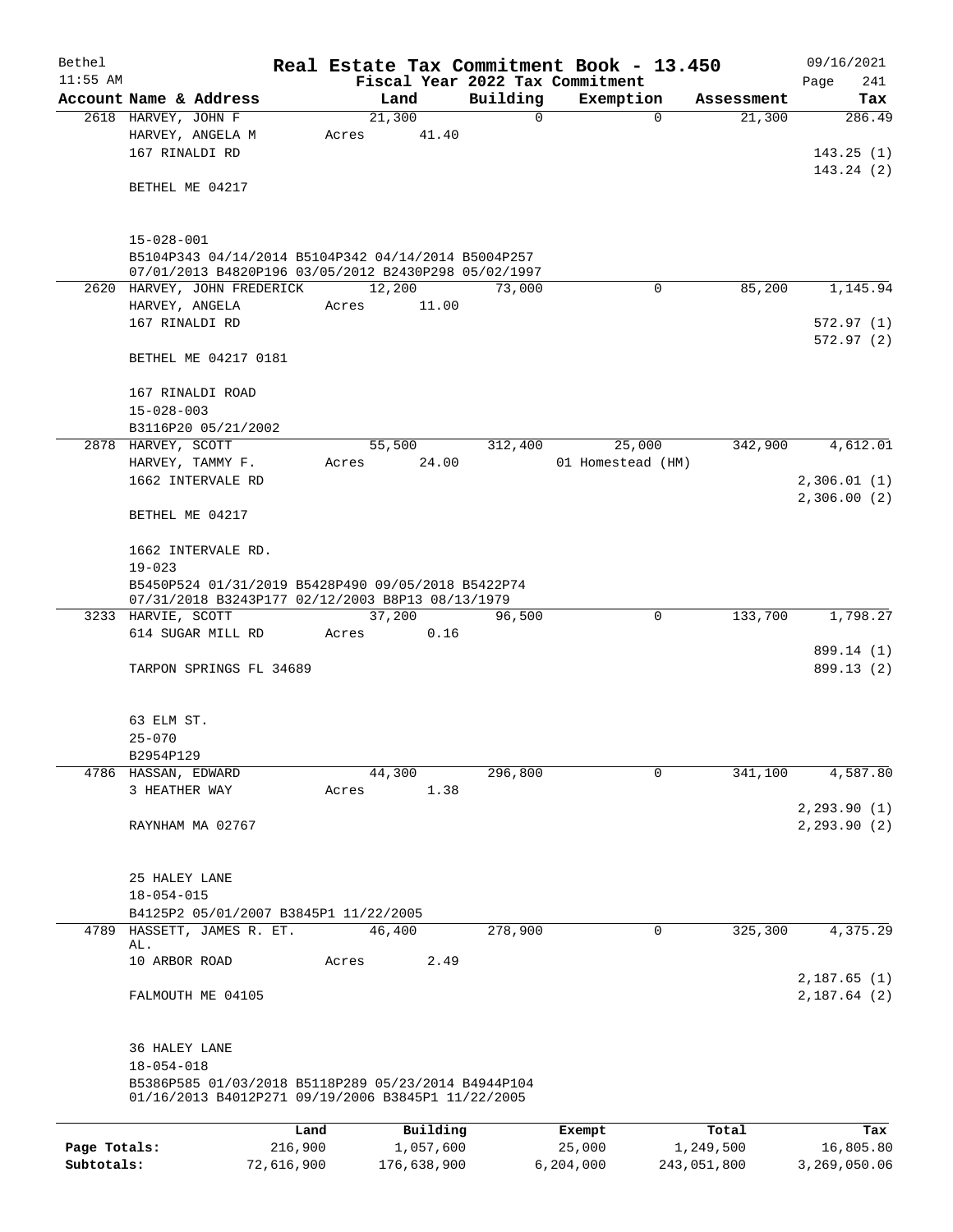| Bethel<br>$11:55$ AM |                                                        | Real Estate Tax Commitment Book - 13.450 |          | Fiscal Year 2022 Tax Commitment |            | 09/16/2021<br>242<br>Page |
|----------------------|--------------------------------------------------------|------------------------------------------|----------|---------------------------------|------------|---------------------------|
|                      | Account Name & Address                                 | Land                                     | Building | Exemption                       | Assessment | Tax                       |
|                      | 4642 HASTINGS, JAY R                                   | 33,600                                   | 0        | $\mathbf 0$                     | 33,600     | 451.92                    |
|                      | 1738 INTERVALE RD                                      | 61.58<br>Acres                           |          |                                 |            |                           |
|                      |                                                        |                                          |          |                                 |            | 225.96(1)                 |
|                      | BETHEL ME 04217                                        |                                          |          |                                 |            | 225.96(2)                 |
|                      |                                                        |                                          |          |                                 |            |                           |
|                      |                                                        |                                          |          |                                 |            |                           |
|                      | INTERVALE RD.                                          |                                          |          |                                 |            |                           |
|                      | $20 - 004 - 001$                                       |                                          |          |                                 |            |                           |
|                      | B4093P89 06/23/2006 B3692P133 B3692P133                |                                          |          |                                 |            |                           |
|                      | 5360 HASTINGS, JAY R                                   | 10,900                                   | 0        | 0                               | 10,900     | 146.60                    |
|                      | 1738 INTERVALE ROAD                                    | 17.20<br>Acres                           |          |                                 |            |                           |
|                      |                                                        |                                          |          |                                 |            | 73.30(1)                  |
|                      | BETHEL ME 04217                                        |                                          |          |                                 |            | 73.30(2)                  |
|                      |                                                        |                                          |          |                                 |            |                           |
|                      | OFF INTERVALE ROAD                                     |                                          |          |                                 |            |                           |
|                      | $19 - 022 - 002$                                       |                                          |          |                                 |            |                           |
|                      | B4751P168 08/23/2011                                   |                                          |          |                                 |            |                           |
|                      | 2886 HASTINGS, JAY R                                   | 9,100                                    | 0        | 0                               | 9,100      | 122.40                    |
|                      | 1738 INTERVALE RD                                      | Acres<br>20.00                           |          |                                 |            |                           |
|                      |                                                        |                                          |          |                                 |            | 61.20(1)                  |
|                      | BETHEL ME 04217                                        |                                          |          |                                 |            | 61.20(2)                  |
|                      |                                                        |                                          |          |                                 |            |                           |
|                      |                                                        |                                          |          |                                 |            |                           |
|                      | INTERVALE RD N/S                                       |                                          |          |                                 |            |                           |
|                      | $20 - 005$                                             |                                          |          |                                 |            |                           |
|                      | B4913P100 10/29/2012 B4879P244 08/20/2012 B3699P31     |                                          |          |                                 |            |                           |
|                      | 04/12/2005 B477P413 06/18/1947<br>2508 HASTINGS, JAY R | 38,400                                   | 133,100  | $\mathbf 0$                     | 171,500    | 2,306.68                  |
|                      | 1738 INTERVALE RD.                                     | 1.00<br>Acres                            |          |                                 |            |                           |
|                      |                                                        |                                          |          |                                 |            | 1, 153.34(1)              |
|                      | BETHEL ME 04217                                        |                                          |          |                                 |            | 1, 153.34(2)              |
|                      |                                                        |                                          |          |                                 |            |                           |
|                      |                                                        |                                          |          |                                 |            |                           |
|                      | 1738 INTERVALE RD.                                     |                                          |          |                                 |            |                           |
|                      | $14 - 031 - 001$                                       |                                          |          |                                 |            |                           |
|                      | B5218P189 03/19/2015                                   |                                          |          |                                 |            |                           |
|                      | 2503 HASTINGS, ROBERT D                                | 0                                        | 66,700   | 0                               | 66,700     | 897.12                    |
|                      | HASTINGS, FLORENCE                                     |                                          |          |                                 |            |                           |
|                      | 1751 INTERVALE ROAD                                    |                                          |          |                                 |            | 448.56(1)                 |
|                      |                                                        |                                          |          |                                 |            | 448.56 (2)                |
|                      | BETHEL ME 04217                                        |                                          |          |                                 |            |                           |
|                      | 1751 INTERVALE RD.                                     |                                          |          |                                 |            |                           |
|                      | $14 - 027 - 001$                                       |                                          |          |                                 |            |                           |
|                      | 2502 HASTINGS, ROBERT W                                | 148,900                                  | 181,000  | 25,000                          | 304,900    | 4,100.91                  |
|                      | 1751 INTERVALE RD.                                     | 232.40<br>Acres                          |          | 01 Homestead (HM)               |            |                           |
|                      |                                                        |                                          |          |                                 |            | 2,050.46(1)               |
|                      | BETHEL ME 04217                                        |                                          |          |                                 |            | 2,050.45(2)               |
|                      |                                                        |                                          |          |                                 |            |                           |
|                      |                                                        |                                          |          |                                 |            |                           |
|                      | 1747 INTERVALE RD.                                     |                                          |          |                                 |            |                           |
|                      | $14 - 027$                                             |                                          |          |                                 |            |                           |
|                      | B560P575 B560P575                                      |                                          |          |                                 |            |                           |
|                      |                                                        |                                          |          |                                 |            |                           |
|                      |                                                        |                                          |          |                                 |            |                           |

|              | Land       | Building    | Exempt    | Total       | Tax          |
|--------------|------------|-------------|-----------|-------------|--------------|
| Page Totals: | 240,900    | 380,800     | 25,000    | 596,700     | 8,025.63     |
| Subtotals:   | 72,857,800 | 177,019,700 | 6,229,000 | 243,648,500 | 3,277,075.69 |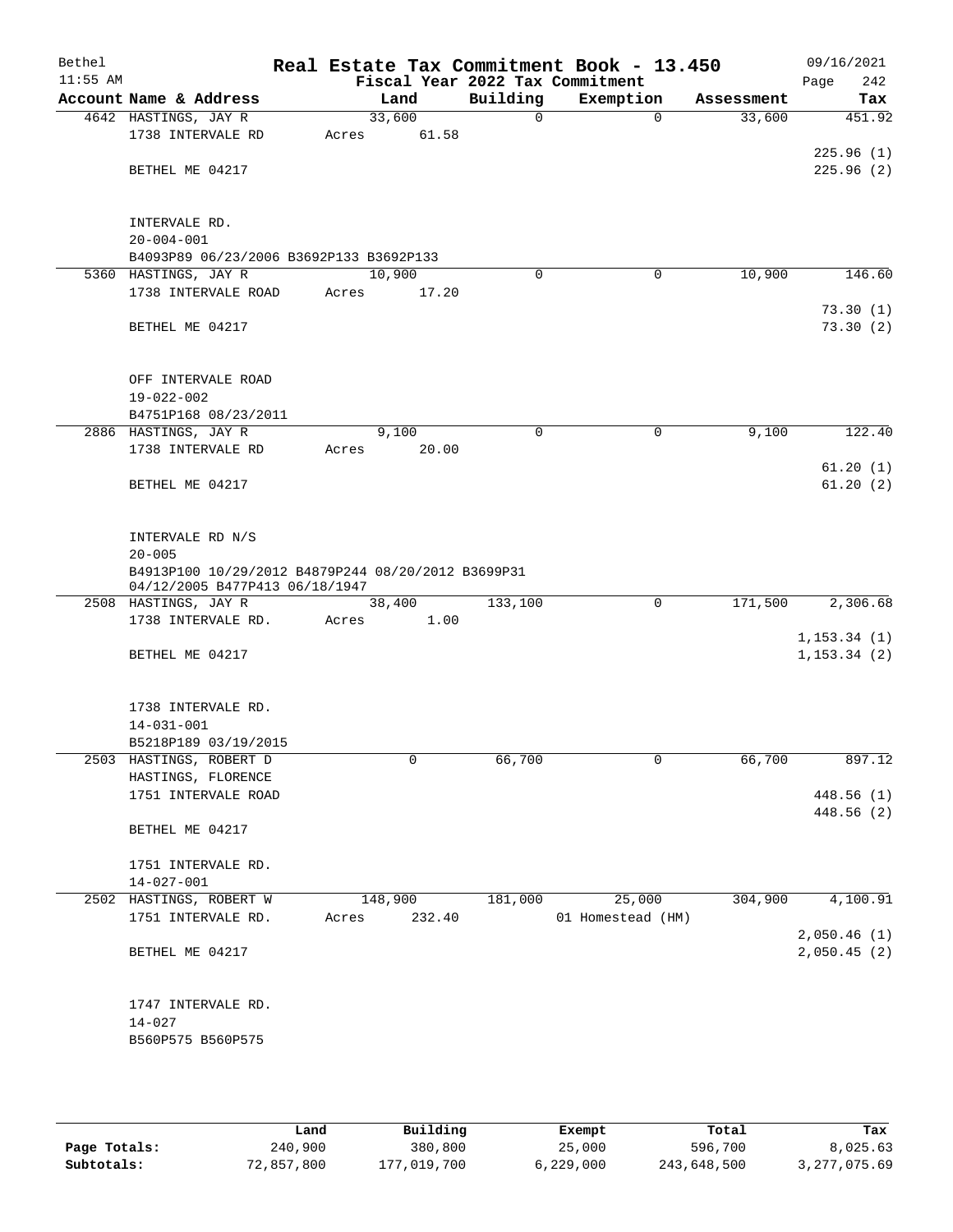| Bethel     |                         |       |        |                                 | Real Estate Tax Commitment Book - 13.450 |            | 09/16/2021         |
|------------|-------------------------|-------|--------|---------------------------------|------------------------------------------|------------|--------------------|
| $11:55$ AM |                         |       |        | Fiscal Year 2022 Tax Commitment |                                          |            | Page<br>243        |
|            | Account Name & Address  |       | Land   | Building                        | Exemption                                | Assessment | Tax                |
|            | 2505 HASTINGS, ROBERT W |       | 2,100  | 0                               | $\Omega$                                 | 2,100      | $\overline{28.25}$ |
|            | 1751 INTERVALE RD.      | Acres | 9.00   |                                 |                                          |            |                    |
|            |                         |       |        |                                 |                                          |            | 14.13(1)           |
|            | BETHEL ME 04217         |       |        |                                 |                                          |            | 14.12(2)           |
|            |                         |       |        |                                 |                                          |            |                    |
|            |                         |       |        |                                 |                                          |            |                    |
|            | INTERVALE RD W/S        |       |        |                                 |                                          |            |                    |
|            | $14 - 029$              |       |        |                                 |                                          |            |                    |
|            | B3031P59                |       |        |                                 |                                          |            |                    |
|            | 2887 HASTINGS, ROBERT W |       | 15,300 | $\mathbf 0$                     | $\mathbf 0$                              | 15,300     | 205.79             |
|            | 1751 INTERVALE RD.      | Acres | 29.00  |                                 |                                          |            |                    |
|            |                         |       |        |                                 |                                          |            | 102.90(1)          |
|            | BETHEL ME 04217         |       |        |                                 |                                          |            | 102.89(2)          |
|            |                         |       |        |                                 |                                          |            |                    |
|            |                         |       |        |                                 |                                          |            |                    |
|            | INTERVALE RD N/S        |       |        |                                 |                                          |            |                    |
|            | $20 - 006$              |       |        |                                 |                                          |            |                    |
|            | B602P328 08/29/1961     |       |        |                                 |                                          |            |                    |
|            | 2879 HASTINGS, ROBERT W |       | 43,100 | $\mathbf 0$                     | 0                                        | 43,100     | 579.70             |
|            | 1751 INTERVALE RD.      | Acres | 62.00  |                                 |                                          |            |                    |
|            |                         |       |        |                                 |                                          |            | 289.85(1)          |
|            | BETHEL ME 04217         |       |        |                                 |                                          |            | 289.85 (2)         |
|            |                         |       |        |                                 |                                          |            |                    |
|            |                         |       |        |                                 |                                          |            |                    |
|            | INTERVALE E/S           |       |        |                                 |                                          |            |                    |
|            | $19 - 024$              |       |        |                                 |                                          |            |                    |
|            | B557P165 03/01/1956     |       |        |                                 |                                          |            |                    |
|            | 2881 HASTINGS, ROBERT W |       | 15,600 | $\mathbf 0$                     | 0                                        | 15,600     | 209.82             |
|            | 1751 INTERVALE RD.      | Acres | 19.20  |                                 |                                          |            |                    |
|            |                         |       |        |                                 |                                          |            | 104.91(1)          |
|            | BETHEL ME 04217         |       |        |                                 |                                          |            | 104.91(2)          |
|            |                         |       |        |                                 |                                          |            |                    |
|            |                         |       |        |                                 |                                          |            |                    |
|            | INTERVALE RD            |       |        |                                 |                                          |            |                    |
|            | $19 - 026$              |       |        |                                 |                                          |            |                    |
|            | 2874 HASTINGS, ROBERT W |       | 36,300 | 0                               | 0                                        | 36,300     | 488.24             |
|            | 1751 INTERVALE RD.      | Acres | 58.00  |                                 |                                          |            |                    |
|            |                         |       |        |                                 |                                          |            | 244.12 (1)         |
|            | BETHEL ME 04217         |       |        |                                 |                                          |            | 244.12(2)          |
|            |                         |       |        |                                 |                                          |            |                    |
|            | INTERVALE RD.           |       |        |                                 |                                          |            |                    |
|            | $19 - 020$              |       |        |                                 |                                          |            |                    |
|            | 2875 HASTINGS, ROBERT W |       | 35,400 | 0                               | 0                                        | 35,400     | 476.13             |
|            | 1751 INTERVALE RD.      | Acres | 0.80   |                                 |                                          |            |                    |
|            |                         |       |        |                                 |                                          |            | 238.07(1)          |
|            | BETHEL ME 04217         |       |        |                                 |                                          |            | 238.06(2)          |
|            |                         |       |        |                                 |                                          |            |                    |
|            |                         |       |        |                                 |                                          |            |                    |
|            | 1566 INTERVALE RD.      |       |        |                                 |                                          |            |                    |
|            | $19 - 021$              |       |        |                                 |                                          |            |                    |
|            | B658P416                |       |        |                                 |                                          |            |                    |
|            |                         |       |        |                                 |                                          |            |                    |
|            |                         |       |        |                                 |                                          |            |                    |

|              | Land       | Building    | Exempt    | Total       | Tax          |
|--------------|------------|-------------|-----------|-------------|--------------|
| Page Totals: | 147,800    |             |           | 147,800     | 1,987.93     |
| Subtotals:   | 73,005,600 | 177,019,700 | 6,229,000 | 243,796,300 | 3,279,063.62 |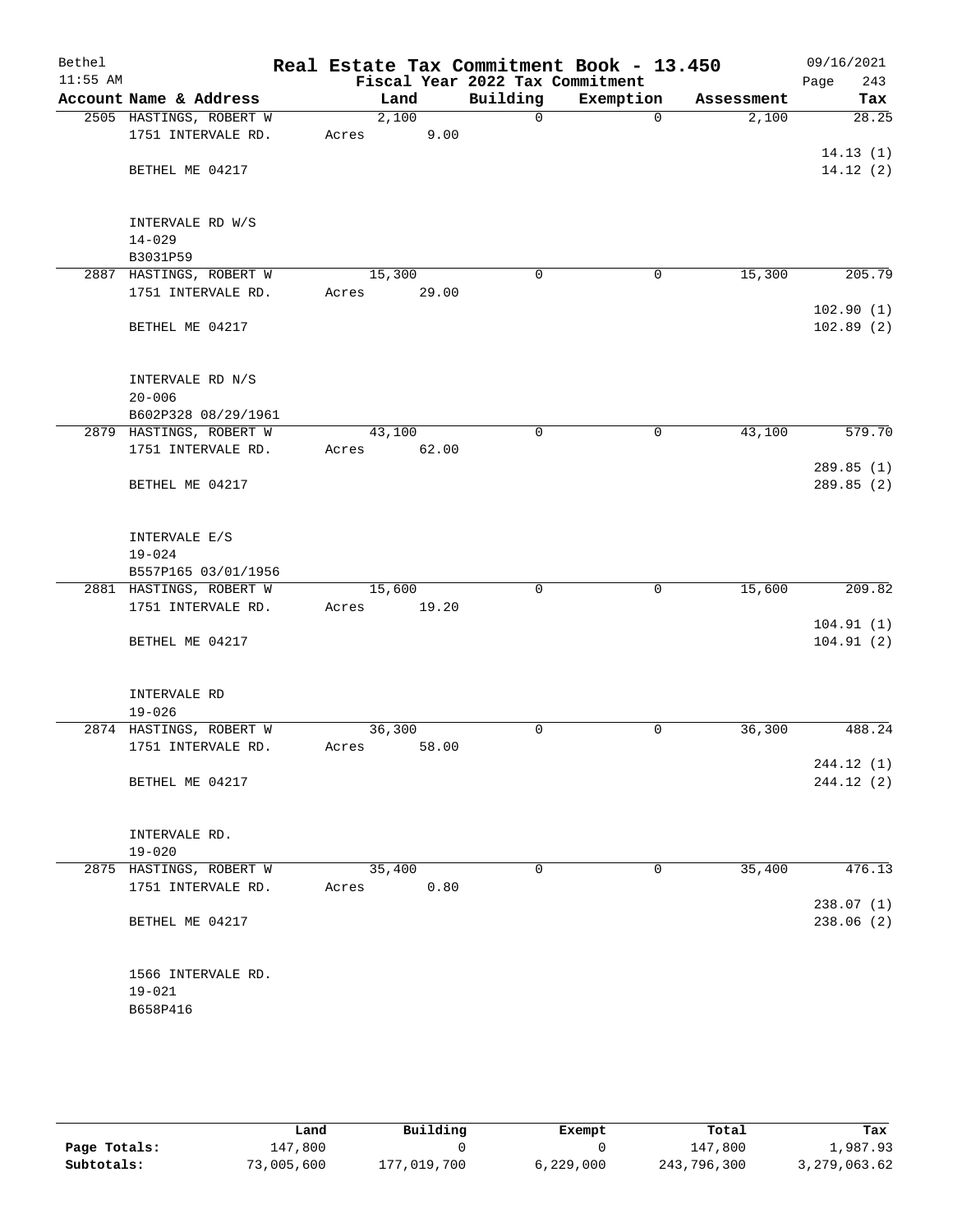| Bethel     |                                                    |       |        |      |                                 | Real Estate Tax Commitment Book - 13.450 |            | 09/16/2021   |
|------------|----------------------------------------------------|-------|--------|------|---------------------------------|------------------------------------------|------------|--------------|
| $11:55$ AM |                                                    |       |        |      | Fiscal Year 2022 Tax Commitment |                                          |            | Page<br>244  |
|            | Account Name & Address                             |       | Land   |      | Building                        | Exemption                                | Assessment | Tax          |
|            | 5387 HASTINGS, ROBERT W                            |       | 40,600 |      | $\mathbf 0$                     | $\Omega$                                 | 40,600     | 546.07       |
|            | HASTINGS, BETTYANNE E                              | Acres | 12.00  |      |                                 |                                          |            |              |
|            | 1751 INTERVALE ROAD                                |       |        |      |                                 |                                          |            | 273.04(1)    |
|            |                                                    |       |        |      |                                 |                                          |            | 273.03(2)    |
|            | Bethel ME 04217                                    |       |        |      |                                 |                                          |            |              |
|            |                                                    |       |        |      |                                 |                                          |            |              |
|            | INTERVALE RD                                       |       |        |      |                                 |                                          |            |              |
|            | $14 - 031$                                         |       |        |      |                                 |                                          |            |              |
|            | 1382 HATCH, WALTER                                 |       | 57,000 |      | 314,600                         | 31,000                                   | 340,600    | 4,581.07     |
|            | 10 PROSPECT ST.                                    | Acres |        | 6.60 |                                 | 01 Homestead (HM)                        |            |              |
|            |                                                    |       |        |      |                                 | 12 WW2 Vet Res                           |            | 2, 290.54(1) |
|            | SOUTH HAMILTON MA 01982                            |       |        |      |                                 |                                          |            | 2, 290.53(2) |
|            |                                                    |       |        |      |                                 |                                          |            |              |
|            |                                                    |       |        |      |                                 |                                          |            |              |
|            |                                                    |       |        |      |                                 |                                          |            |              |
|            | 70 BAILEY RD.                                      |       |        |      |                                 |                                          |            |              |
|            | $08 - 055 - 002$                                   |       |        |      |                                 |                                          |            |              |
|            | B1420P155 09/17/1986                               |       |        |      |                                 |                                          |            |              |
|            | 1384 HATCH, WALTER H, ESTATE<br>ΟF                 |       | 43,400 |      | $\mathbf 0$                     | 0                                        | 43,400     | 583.73       |
|            | SEITER, DOROTHY PR                                 | Acres |        | 3.40 |                                 |                                          |            |              |
|            | 10 PROSPECT STREET                                 |       |        |      |                                 |                                          |            | 291.87(1)    |
|            |                                                    |       |        |      |                                 |                                          |            | 291.86(2)    |
|            |                                                    |       |        |      |                                 |                                          |            |              |
|            | SOUTH HAMILTON MA 01982                            |       |        |      |                                 |                                          |            |              |
|            |                                                    |       |        |      |                                 |                                          |            |              |
|            | BAILEY RD                                          |       |        |      |                                 |                                          |            |              |
|            | $08 - 055 - 004$                                   |       |        |      |                                 |                                          |            |              |
|            | B1486P80 05/23/1987                                |       |        |      |                                 |                                          |            |              |
|            | 1708 HATHAWAY, JANE E &                            |       | 39,800 |      | 155,500                         | 0                                        | 195,300    | 2,626.79     |
|            | SILVERMAN, MYLES J                                 |       |        | 0.62 |                                 |                                          |            |              |
|            | CHARLTON, SUSAN<br>109 MAIN STREET                 | Acres |        |      |                                 |                                          |            |              |
|            |                                                    |       |        |      |                                 |                                          |            | 1,313.40(1)  |
|            |                                                    |       |        |      |                                 |                                          |            | 1,313.39(2)  |
|            | WEST PARIS ME 04289                                |       |        |      |                                 |                                          |            |              |
|            |                                                    |       |        |      |                                 |                                          |            |              |
|            | 468 NORTH ROAD                                     |       |        |      |                                 |                                          |            |              |
|            | $12 - 056$                                         |       |        |      |                                 |                                          |            |              |
|            | B5487P866 10/23/2019 B4698P22 03/07/2011 B2976P100 |       |        |      |                                 |                                          |            |              |
|            | 1283 HATSTAT, REBECCA                              |       | 0      |      | 9,400                           |                                          | 9,400      | 126.43       |
|            | OWENS, OWENS, ROBERT                               |       |        |      |                                 |                                          |            |              |
|            | PO BOX 1186                                        |       |        |      |                                 |                                          |            | 63.22(1)     |
|            |                                                    |       |        |      |                                 |                                          |            | 63.21(2)     |
|            | BETHEL ME 04217 3435                               |       |        |      |                                 |                                          |            |              |
|            |                                                    |       |        |      |                                 |                                          |            |              |
|            | 1 BLUE COURT                                       |       |        |      |                                 |                                          |            |              |
|            | $07 - 082 - B - ON$                                |       |        |      |                                 |                                          |            |              |
|            | B4590P331 05/24/2010                               |       |        |      |                                 |                                          |            |              |
|            | 5008 HAWKE, KATIE J                                |       | 33,600 |      | 172,300                         | 0                                        | 205,900    | 2,769.36     |
|            | GROTE, ELIZABETH A                                 |       |        |      |                                 |                                          |            |              |
|            | 7 NEWFIELD RD                                      |       |        |      |                                 |                                          |            | 1,384.68(1)  |
|            |                                                    |       |        |      |                                 |                                          |            | 1,384.68(2)  |
|            | FREEPORT ME 04032                                  |       |        |      |                                 |                                          |            |              |
|            |                                                    |       |        |      |                                 |                                          |            |              |
|            | 232 MAYVILLE RD., UNIT                             |       |        |      |                                 |                                          |            |              |
|            | $24 - 028 - C2$                                    |       |        |      |                                 |                                          |            |              |
|            | B4403P247 02/13/2009 B4316P23 06/26/2008           |       |        |      |                                 |                                          |            |              |
|            |                                                    |       |        |      |                                 |                                          |            |              |
|            |                                                    |       |        |      |                                 |                                          |            |              |
|            |                                                    |       |        |      |                                 |                                          |            |              |

|              | Land       | Building    | Exempt      | Total       | Tax          |
|--------------|------------|-------------|-------------|-------------|--------------|
| Page Totals: | 214,400    | 651,800     | 31,000      | 835,200     | 11,233.45    |
| Subtotals:   | 73,220,000 | 177,671,500 | 6, 260, 000 | 244,631,500 | 3,290,297.07 |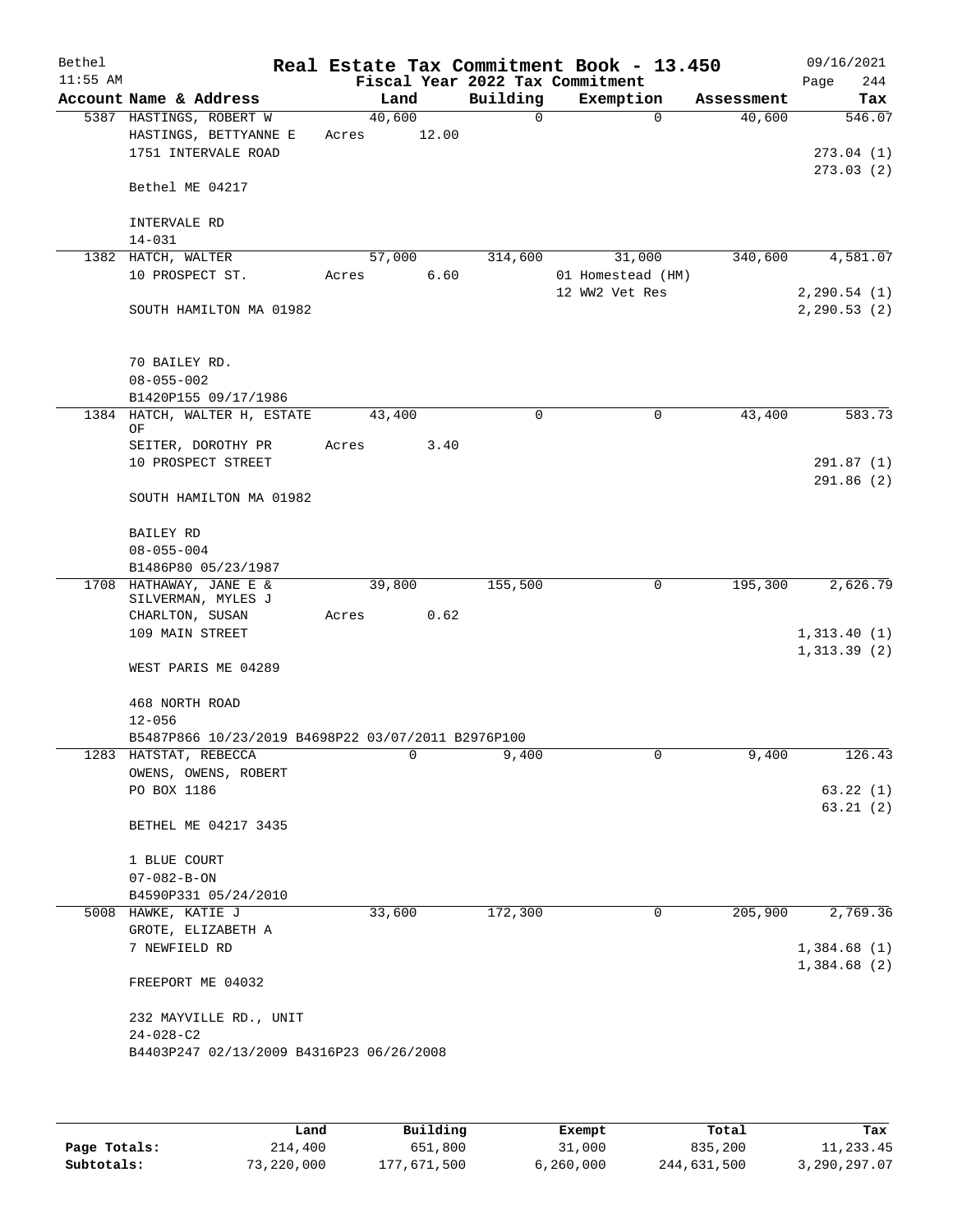| Bethel     |                                                                                   |        |       |                                 | Real Estate Tax Commitment Book - 13.450 |            | 09/16/2021                   |
|------------|-----------------------------------------------------------------------------------|--------|-------|---------------------------------|------------------------------------------|------------|------------------------------|
| $11:55$ AM |                                                                                   |        |       | Fiscal Year 2022 Tax Commitment |                                          |            | 245<br>Page                  |
|            | Account Name & Address                                                            |        | Land  | Building                        | Exemption                                | Assessment | Tax                          |
|            | 1507 HAYDEN, JUSTIN K.                                                            | 37,200 |       | 130,000                         | $\Omega$                                 | 167,200    | 2,248.84                     |
|            | HAYDEN, ALISON J.<br>32 AUTUMN BROOK WAY                                          | Acres  | 5.00  |                                 |                                          |            |                              |
|            |                                                                                   |        |       |                                 |                                          |            | 1, 124.42(1)<br>1, 124.42(2) |
|            | GORHAM ME 04038                                                                   |        |       |                                 |                                          |            |                              |
|            | 41 WESTWOODS ROAD                                                                 |        |       |                                 |                                          |            |                              |
|            | $11 - 012 - 002$                                                                  |        |       |                                 |                                          |            |                              |
|            | B5444P169 12/04/2018 B5099P33 03/20/2014 B3577P243<br>08/23/2004                  |        |       |                                 |                                          |            |                              |
|            | 238 HAYES IRREVOCABLE LAND                                                        | 52,000 |       | 275,800                         | 25,000                                   | 302,800    | 4,072.66                     |
|            | TRUST                                                                             |        |       |                                 |                                          |            |                              |
|            | 449 BIRD HILL RD.                                                                 | Acres  | 25.00 |                                 | 01 Homestead (HM)                        |            |                              |
|            |                                                                                   |        |       |                                 |                                          |            | 2,036.33(1)                  |
|            | BETHEL ME 04217                                                                   |        |       |                                 |                                          |            | 2,036.33(2)                  |
|            | 449 BIRD HILL RD.                                                                 |        |       |                                 |                                          |            |                              |
|            | $04 - 078$                                                                        |        |       |                                 |                                          |            |                              |
|            | B4862P2 07/02/2012 B1366P252 01/07/1986 B1014P26<br>11/01/1978                    |        |       |                                 |                                          |            |                              |
|            | 239 HAYES IRREVOCABLE LAND<br>TRUST                                               | 27,400 |       | 0                               | $\mathbf 0$                              | 27,400     | 368.53                       |
|            | 449 BIRD HILL ROAD                                                                | Acres  | 13.00 |                                 |                                          |            |                              |
|            |                                                                                   |        |       |                                 |                                          |            | 184.27(1)                    |
|            | BETHEL ME 04217                                                                   |        |       |                                 |                                          |            | 184.26(2)                    |
|            | BIRD HILL RD                                                                      |        |       |                                 |                                          |            |                              |
|            | $04 - 080$                                                                        |        |       |                                 |                                          |            |                              |
|            | B4862P9 07/02/2012 B4446P286 05/26/2009 B4019P8<br>10/02/2006 B994P256 07/18/1978 |        |       |                                 |                                          |            |                              |
|            | 240 HAYES IRREVOCABLE LAND<br>TRUST                                               | 30,300 |       | 0                               | 0                                        | 30,300     | 407.54                       |
|            | 449 BIRD HILL RD.                                                                 | Acres  | 16.00 |                                 |                                          |            |                              |
|            |                                                                                   |        |       |                                 |                                          |            | 203.77 (1)                   |
|            | BETHEL ME 04217                                                                   |        |       |                                 |                                          |            | 203.77(2)                    |
|            | BIRD HILL RD.                                                                     |        |       |                                 |                                          |            |                              |
|            | $04 - 081$                                                                        |        |       |                                 |                                          |            |                              |
|            | B4862P5 07/02/2012 B2523P195 02/10/1998                                           |        |       |                                 |                                          |            |                              |
|            | 235 HAYES IRREVOCABLE LAND<br>TRUST                                               | 1,100  |       | $\Omega$                        | $\Omega$                                 | 1,100      | 14.80                        |
|            | 449 BIRD HILL ROAD                                                                | Acres  | 3.90  |                                 |                                          |            |                              |
|            |                                                                                   |        |       |                                 |                                          |            | 7.40(1)                      |
|            | BETHEL ME 04217                                                                   |        |       |                                 |                                          |            | 7.40(2)                      |
|            | BIRD HILL RD.                                                                     |        |       |                                 |                                          |            |                              |
|            | $04 - 076$                                                                        |        |       |                                 |                                          |            |                              |
|            | B4862P4 07/02/2012 B4260P131 02/08/2008                                           |        |       |                                 |                                          |            |                              |

|              | Land       | Building    | Exempt    | Total       | Tax          |
|--------------|------------|-------------|-----------|-------------|--------------|
| Page Totals: | 148,000    | 405,800     | 25,000    | 528,800     | 7,112,37     |
| Subtotals:   | 73,368,000 | 178,077,300 | 6,285,000 | 245,160,300 | 3,297,409.44 |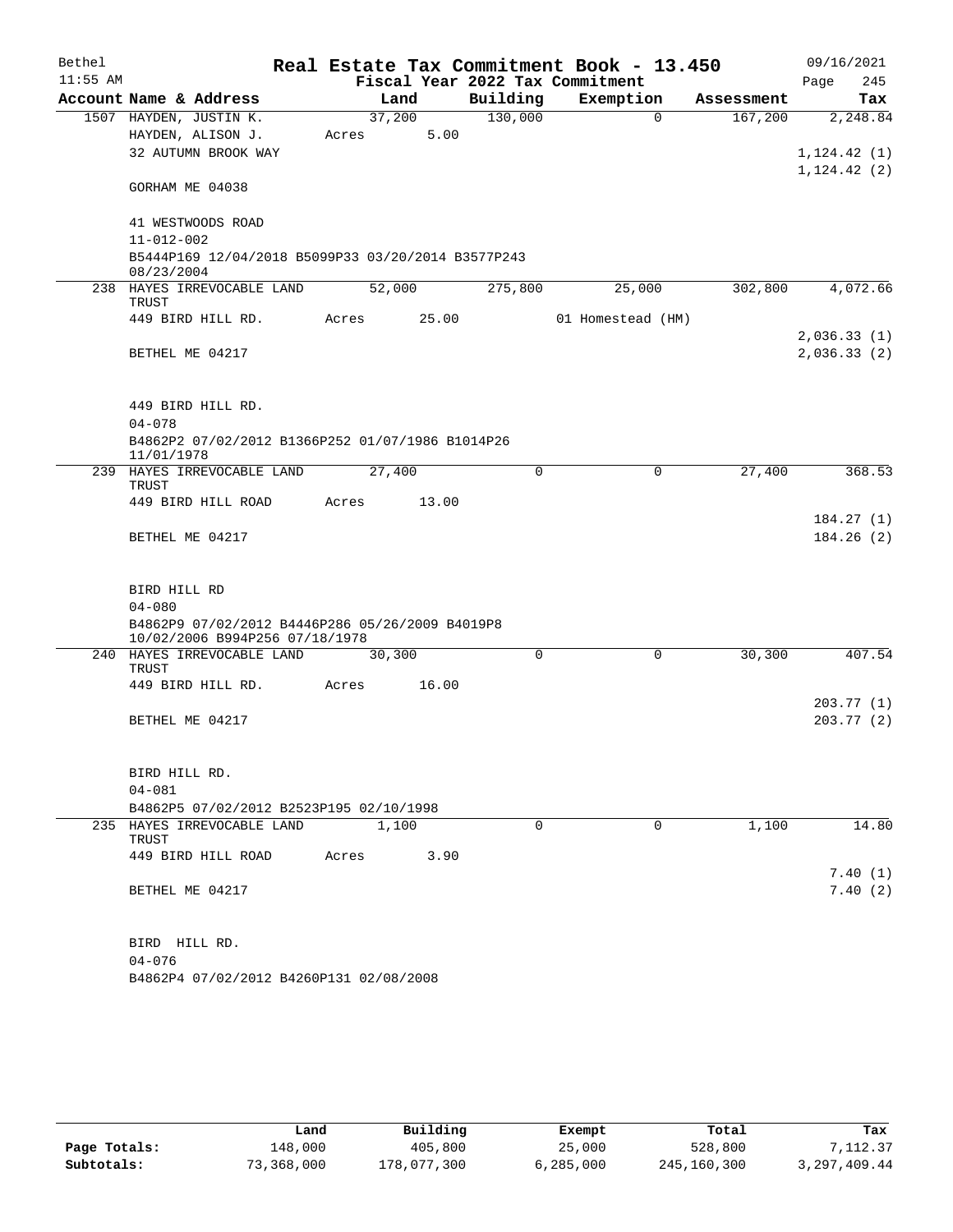| Bethel<br>$11:55$ AM |                                                                  |            |        | Fiscal Year 2022 Tax Commitment | Real Estate Tax Commitment Book - 13.450 |            | 09/16/2021<br>246<br>Page |
|----------------------|------------------------------------------------------------------|------------|--------|---------------------------------|------------------------------------------|------------|---------------------------|
|                      | Account Name & Address                                           |            | Land   | Building                        | Exemption                                | Assessment | Tax                       |
|                      | 290 HAYES IRREVOCABLE LAND                                       | 10,700     |        | $\mathbf 0$                     | 0                                        | 10,700     | 143.92                    |
|                      | TRUST<br>449 BIRD HILL RD.                                       | Acres      | 38.00  |                                 |                                          |            |                           |
|                      | BETHEL ME 04217                                                  |            |        |                                 |                                          |            | 71.96(1)<br>71.96(2)      |
|                      |                                                                  |            |        |                                 |                                          |            |                           |
|                      | BIRD HILL RD.                                                    |            |        |                                 |                                          |            |                           |
|                      | $04 - 096$<br>B4862P1 07/02/2012 B2834P274 06/22/2000            |            |        |                                 |                                          |            |                           |
|                      | 2917 HAYES, GEORGE F III                                         | 38,000     |        | 0                               | 0                                        | 38,000     | 511.10                    |
|                      | HAYES, ANNE I                                                    | Acres      | 11.10  |                                 |                                          |            |                           |
|                      | 15 FINGER LANE                                                   |            |        |                                 |                                          |            | 255.55(1)<br>255.55(2)    |
|                      | WEST HARTFORD CT 06107                                           |            |        |                                 |                                          |            |                           |
|                      | 207 ASH RD.<br>$20 - 029 - 005$                                  |            |        |                                 |                                          |            |                           |
|                      | B5236P290 08/06/2015 B4346P318 09/05/2008 B2589P47               |            |        |                                 |                                          |            |                           |
|                      | 2918 HAYES, GEORGE F III                                         |            | 38,000 | 166,900                         | 0                                        | 204,900    | 2,755.91                  |
|                      | HAYES, ANNE I                                                    | Acres      | 11.40  |                                 |                                          |            |                           |
|                      | 15 FINGER LANE                                                   |            |        |                                 |                                          |            | 1,377.96(1)               |
|                      | WEST HARTFORD CT 06107                                           |            |        |                                 |                                          |            | 1,377.95(2)               |
|                      |                                                                  |            |        |                                 |                                          |            |                           |
|                      | 205 ASH RD.                                                      |            |        |                                 |                                          |            |                           |
|                      | $20 - 029 - 004$                                                 |            |        |                                 |                                          |            |                           |
|                      | B5236P292 08/06/2015 B4346P318 09/05/2008 B2589P47<br>07/24/1998 |            |        |                                 |                                          |            |                           |
|                      | 5504 HAYWARD, GARY & CONNIE                                      |            | 49,500 | 72,600                          | 0                                        | 122,100    | 1,642.25                  |
|                      | HAYWARD, CHRISTOPHER J                                           | Acres 5.20 |        |                                 |                                          |            |                           |
|                      | P.O. BOX 474                                                     |            |        |                                 |                                          |            | 821.13(1)<br>821.12(2)    |
|                      | BETHEL ME 04217                                                  |            |        |                                 |                                          |            |                           |
|                      | 416 FLAT RD                                                      |            |        |                                 |                                          |            |                           |
|                      | $06 - 32 - 001$                                                  |            |        |                                 |                                          |            |                           |
|                      | B5548P701 09/16/2020<br>186 HD TOWERS, LLC                       |            | 600    | 0                               | $\Omega$                                 | 600        | 8.07                      |
|                      | 134 MCCRILLIS BROOK RD                                           | Acres      | 0.26   |                                 |                                          |            |                           |
|                      |                                                                  |            |        |                                 |                                          |            | 4.04(1)                   |
|                      | BRYANT POND ME 04219                                             |            |        |                                 |                                          |            | 4.03(2)                   |
|                      | EAST BETHEL RD.                                                  |            |        |                                 |                                          |            |                           |
|                      | $04 - 039$                                                       |            |        |                                 |                                          |            |                           |
|                      | B5500P794 01/02/2020 B2951P237 06/05/2001                        |            |        |                                 |                                          |            |                           |
|                      | 3239 HEAD DAVID & FRANCES                                        |            | 73,400 | 135,000                         | 0                                        | 208,400    | 2,802.98                  |
|                      | PO BOX 61                                                        | Acres      | 0.34   |                                 |                                          |            | 1,401.49(1)               |
|                      | WEST BETHEL ME 04286                                             |            |        |                                 |                                          |            | 1,401.49(2)               |
|                      | 20 RAILROAD ST.                                                  |            |        |                                 |                                          |            |                           |
|                      | $25 - 076$<br>B4242P91 12/24/2007 B3190P152 11/01/2002           |            |        |                                 |                                          |            |                           |
|                      |                                                                  |            |        |                                 |                                          |            |                           |

|              | Land       | Building    | Exempt      | Total       | Tax          |
|--------------|------------|-------------|-------------|-------------|--------------|
| Page Totals: | 210,200    | 374,500     |             | 584,700     | 7,864.23     |
| Subtotals:   | 73,578,200 | 178,451,800 | 6, 285, 000 | 245,745,000 | 3,305,273.67 |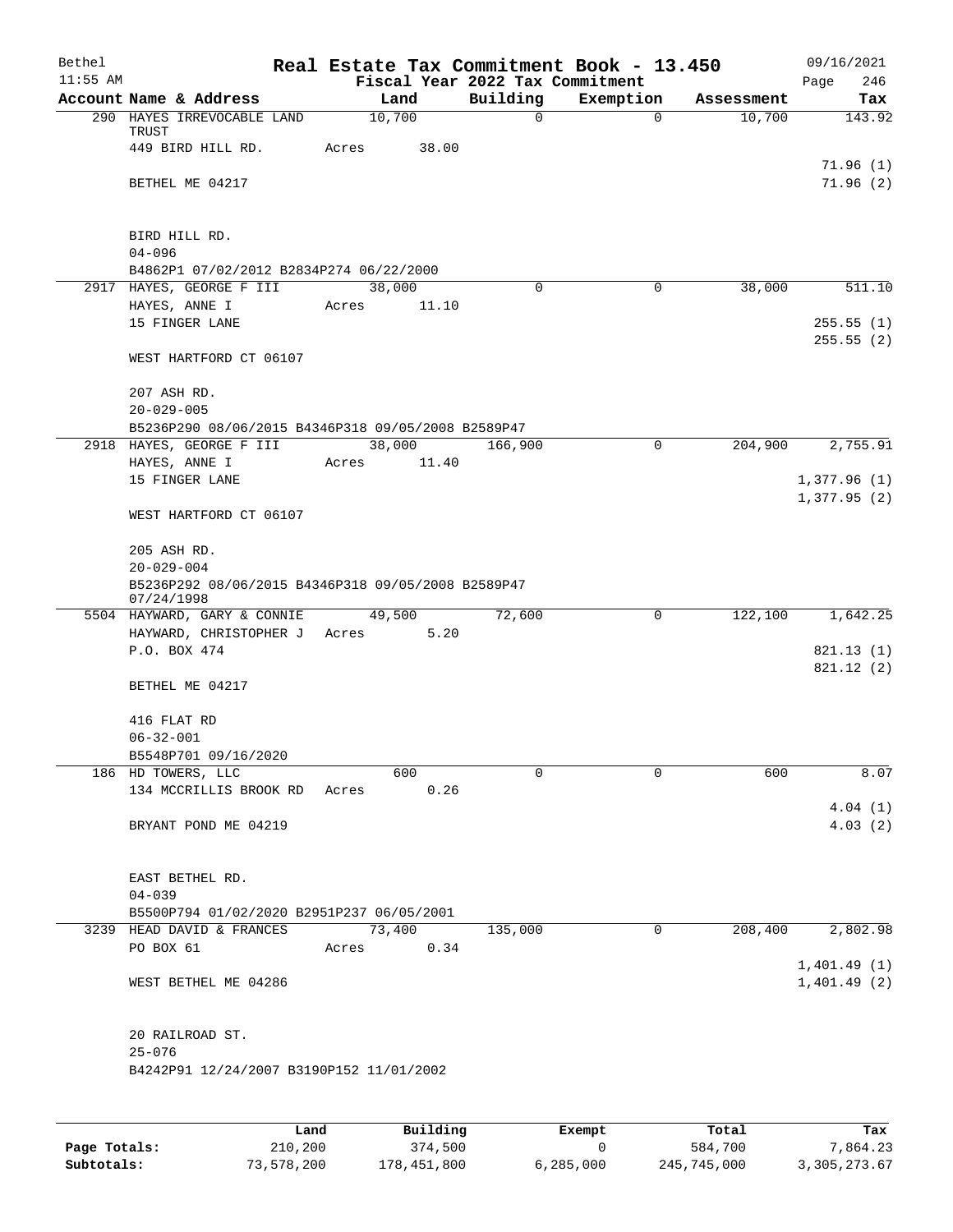| Bethel       |                                                                                                                                                          |            |                                 |          | Real Estate Tax Commitment Book - 13.450 |             | 09/16/2021                 |
|--------------|----------------------------------------------------------------------------------------------------------------------------------------------------------|------------|---------------------------------|----------|------------------------------------------|-------------|----------------------------|
| $11:55$ AM   |                                                                                                                                                          |            | Fiscal Year 2022 Tax Commitment |          |                                          |             | 247<br>Page                |
|              | Account Name & Address                                                                                                                                   |            | Land                            | Building | Exemption                                | Assessment  | Tax                        |
|              | 458 HEAD, DAVID                                                                                                                                          |            | 38,400                          | 161,600  | 25,000                                   | 175,000     | 2,353.75                   |
|              | HEAD, FRANCES<br>PO BOX 61                                                                                                                               |            | 1.00<br>Acres                   |          | 01 Homestead (HM)                        |             | 1, 176.88(1)               |
|              | WEST BETHEL ME 04286                                                                                                                                     |            |                                 |          |                                          |             | 1, 176.87(2)               |
|              | 53 SONGO POND ROAD<br>$07 - 024$                                                                                                                         |            |                                 |          |                                          |             |                            |
|              | B4331P145 08/04/2008 B918P245 11/03/1976                                                                                                                 |            |                                 |          |                                          |             |                            |
|              | 1491 HEAD, DAVID & FRANCIS<br>M. TRUSTEES                                                                                                                |            | 55,200                          | $\Omega$ | 0                                        | 55,200      | 742.44                     |
|              | PO BOX 61                                                                                                                                                |            | 216.00<br>Acres                 |          |                                          |             |                            |
|              | W BETHEL ME 04286                                                                                                                                        |            |                                 |          |                                          |             | 371.22 (1)<br>371.22(2)    |
|              | RTE 2 S/S                                                                                                                                                |            |                                 |          |                                          |             |                            |
|              | $11 - 002$                                                                                                                                               |            |                                 |          |                                          |             |                            |
|              | B4953P101 02/07/2013 B647P220                                                                                                                            |            |                                 |          |                                          |             |                            |
|              | 1599 HEAD, DAVID & FRANCIS<br>M. TRUSTEES                                                                                                                |            | 44,100                          | 115,800  | $\mathbf 0$                              | 159,900     | 2,150.66                   |
|              | PO BOX 61                                                                                                                                                | Acres      | 5.38                            |          |                                          |             |                            |
|              | W BETHEL ME 04286                                                                                                                                        |            |                                 |          |                                          |             | 1,075.33(1)<br>1,075.33(2) |
|              | 101 BARKER RD.                                                                                                                                           |            |                                 |          |                                          |             |                            |
|              | $11 - 061$                                                                                                                                               |            |                                 |          |                                          |             |                            |
|              | B4953P101 02/13/2013 B624P225<br>1657 HEAD, DAVID & FRANCIS                                                                                              |            | 9,900                           | 0        | 0                                        | 9,900       | 133.16                     |
|              | M. TRUSTEES<br>PO BOX 61                                                                                                                                 | Acres      | 44.00                           |          |                                          |             |                            |
|              |                                                                                                                                                          |            |                                 |          |                                          |             | 66.58(1)                   |
|              | W BETHEL ME 04286                                                                                                                                        |            |                                 |          |                                          |             | 66.58(2)                   |
|              | RTE 2 S/S                                                                                                                                                |            |                                 |          |                                          |             |                            |
|              | $12 - 014$                                                                                                                                               |            |                                 |          |                                          |             |                            |
|              | B4953P101 02/17/2013 B1476P50 05/12/1987<br>1572 HEAD, DAVID A                                                                                           |            | 43,200                          | 161,400  | $\mathbf 0$                              | 204,600     | 2,751.87                   |
|              | HEAD, FRANCES M                                                                                                                                          | Acres      | 1.00                            |          |                                          |             |                            |
|              | PO BOX 61                                                                                                                                                |            |                                 |          |                                          |             | 1,375.94(1)                |
|              | WEST BETHEL ME 04286                                                                                                                                     |            |                                 |          |                                          |             | 1,375.93(2)                |
|              | 21 OAK DRIVE                                                                                                                                             |            |                                 |          |                                          |             |                            |
|              | $11 - 042 - 006$                                                                                                                                         |            |                                 |          |                                          |             |                            |
|              | B4346P236 09/04/2008 B2661P274 12/30/1998                                                                                                                |            |                                 |          |                                          |             |                            |
|              | 1473 HEAD, DAVID A<br>HEAD, FRANCES M                                                                                                                    |            | 41,300<br>1.00                  | 139,600  | 0                                        | 180,900     | 2,433.11                   |
|              | PO BOX 61                                                                                                                                                | Acres      |                                 |          |                                          |             | 1,216.56(1)                |
|              | WEST BETHEL ME 04286                                                                                                                                     |            |                                 |          |                                          |             | 1,216.55(2)                |
|              | 487 EAST BETHEL RD.<br>$09 - 042$                                                                                                                        |            |                                 |          |                                          |             |                            |
|              | B5319P123 12/01/2016 B5319P120 12/01/2016 B5319P117<br>12/01/2016 B5220P446 05/07/2015 B5099P214 03/21/2014<br>B4981P317 05/03/2012 B3613P226 11/25/2004 |            |                                 |          |                                          |             |                            |
|              |                                                                                                                                                          | Land       | Building                        |          | Exempt                                   | Total       | Tax                        |
| Page Totals: |                                                                                                                                                          | 232,100    | 578,400                         |          | 25,000                                   | 785,500     | 10,564.99                  |
| Subtotals:   |                                                                                                                                                          | 73,810,300 | 179,030,200                     |          | 6,310,000                                | 246,530,500 | 3, 315, 838.66             |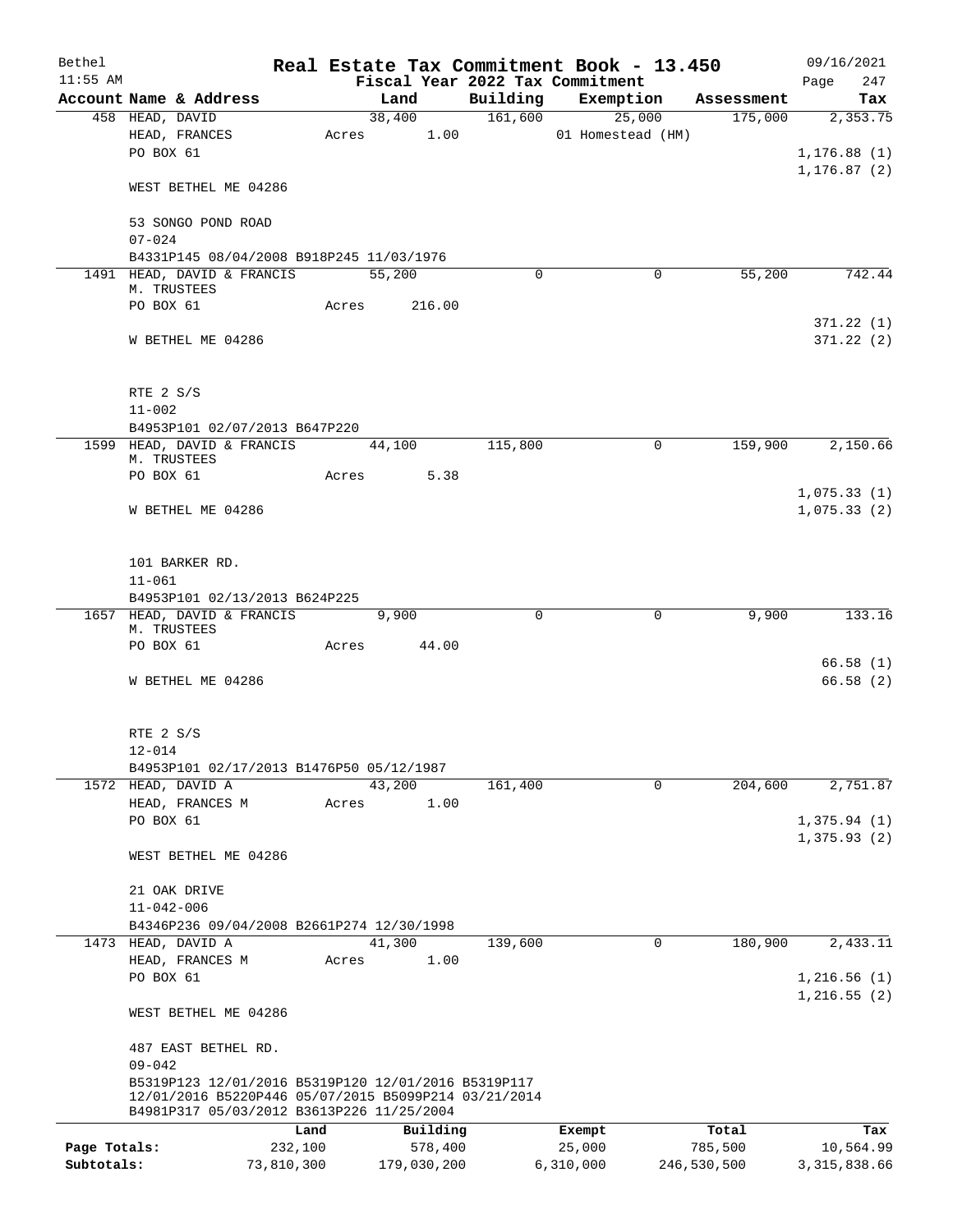| Bethel     |                                                    |       |        |       |          | Real Estate Tax Commitment Book - 13.450 |             |            | 09/16/2021   |
|------------|----------------------------------------------------|-------|--------|-------|----------|------------------------------------------|-------------|------------|--------------|
| $11:55$ AM |                                                    |       |        |       |          | Fiscal Year 2022 Tax Commitment          |             |            | 248<br>Page  |
|            | Account Name & Address                             |       | Land   |       | Building | Exemption                                |             | Assessment | Tax          |
|            | 1327 HEAD, DAVID A                                 |       | 36,400 |       | 0        |                                          | $\mathbf 0$ | 36,400     | 489.58       |
|            | HEAD, FRANCES M                                    | Acres |        | 13.20 |          |                                          |             |            |              |
|            | PO BOX 61                                          |       |        |       |          |                                          |             |            | 244.79 (1)   |
|            | WEST BETHEL ME 04286                               |       |        |       |          |                                          |             |            | 244.79 (2)   |
|            |                                                    |       |        |       |          |                                          |             |            |              |
|            | RTE 26 S/S<br>$08 - 022$                           |       |        |       |          |                                          |             |            |              |
|            | B5273P176 03/21/2016 B4603P47 06/28/2010 B3855P303 |       |        |       |          |                                          |             |            |              |
|            | 12/12/2005                                         |       |        |       |          |                                          |             |            |              |
|            | 3706 HEAD, DAVID A                                 |       | 32,000 |       | 82,500   |                                          | 0           | 114,500    | 1,540.03     |
|            | HEAD, FRANCES M                                    | Acres |        | 0.95  |          |                                          |             |            |              |
|            | PO BOX 61                                          |       |        |       |          |                                          |             |            | 770.02(1)    |
|            |                                                    |       |        |       |          |                                          |             |            | 770.01(2)    |
|            | WEST BETHEL ME 04286                               |       |        |       |          |                                          |             |            |              |
|            | 761 WEST BETHEL RD.                                |       |        |       |          |                                          |             |            |              |
|            | $28 - 048$                                         |       |        |       |          |                                          |             |            |              |
|            | B5350P459 06/14/2017 B4855P160 06/15/2012          |       |        |       |          |                                          |             |            |              |
|            | 3679 HEAD, DAVID A                                 |       | 13,800 |       | 23,400   |                                          | 0           | 37,200     | 500.34       |
|            | HEAD, FRANCIS M                                    | Acres |        | 0.33  |          |                                          |             |            |              |
|            | PO BOX 61                                          |       |        |       |          |                                          |             |            | 250.17(1)    |
|            | W BETHEL ME 04286                                  |       |        |       |          |                                          |             |            | 250.17(2)    |
|            | 732 WEST BETHEL RD.                                |       |        |       |          |                                          |             |            |              |
|            | $28 - 022$                                         |       |        |       |          |                                          |             |            |              |
|            | B4953P101 02/13/2013 B677P405 02/24/1968           |       |        |       |          |                                          |             |            |              |
|            | 3712 HEAD, FUMIKO                                  |       | 36,200 |       | 47,000   |                                          | 0           | 83,200     | 1,119.04     |
|            | PO BOX 7                                           | Acres |        | 0.48  |          |                                          |             |            |              |
|            |                                                    |       |        |       |          |                                          |             |            | 559.52(1)    |
|            | BETHEL ME 04217                                    |       |        |       |          |                                          |             |            | 559.52(2)    |
|            | 737 WEST BETHEL RD.                                |       |        |       |          |                                          |             |            |              |
|            | $28 - 054$                                         |       |        |       |          |                                          |             |            |              |
|            | B857P166 05/27/1975                                |       |        |       |          |                                          |             |            |              |
|            | 3388 HEAD, JOHN                                    |       | 60,400 |       | 325,500  | 31,000                                   |             | 354,900    | 4,773.41     |
|            | HEAD, FUMIKO                                       | Acres |        | 0.94  |          | 01 Homestead (HM)                        |             |            |              |
|            | PO BOX 7                                           |       |        |       |          | 22 WW2 Widow Res.                        |             |            | 2,386.71 (1) |
|            |                                                    |       |        |       |          |                                          |             |            | 2,386.70(2)  |
|            | BETHEL ME 04217                                    |       |        |       |          |                                          |             |            |              |
|            | 14 VERNON ST.                                      |       |        |       |          |                                          |             |            |              |
|            | $25 - 209$                                         |       |        |       |          |                                          |             |            |              |
|            | B852P68 04/01/1975                                 |       |        |       |          |                                          |             |            |              |
|            | 3711 HEAD, JOHNATHAN                               |       | 26,600 |       | 85,300   | 25,000                                   |             | 86,900     | 1,168.81     |
|            | HEAD, JENNIFER                                     | Acres |        | 0.56  |          | 01 Homestead (HM)                        |             |            |              |
|            | PO BOX 566                                         |       |        |       |          |                                          |             |            | 584.41 (1)   |
|            |                                                    |       |        |       |          |                                          |             |            | 584.40 (2)   |
|            | BETHEL ME 04217                                    |       |        |       |          |                                          |             |            |              |
|            | 743 WEST BETHEL RD.                                |       |        |       |          |                                          |             |            |              |
|            | $28 - 053$                                         |       |        |       |          |                                          |             |            |              |
|            | B2429P244                                          |       |        |       |          |                                          |             |            |              |
|            |                                                    |       |        |       |          |                                          |             |            |              |
|            |                                                    |       |        |       |          |                                          |             |            |              |

|              | Land       | Building    | Exempt    | Total         | Tax            |
|--------------|------------|-------------|-----------|---------------|----------------|
| Page Totals: | 205,400    | 563,700     | 56,000    | 713,100       | 9,591.21       |
| Subtotals:   | 74,015,700 | 179,593,900 | 6,366,000 | 247, 243, 600 | 3, 325, 429.87 |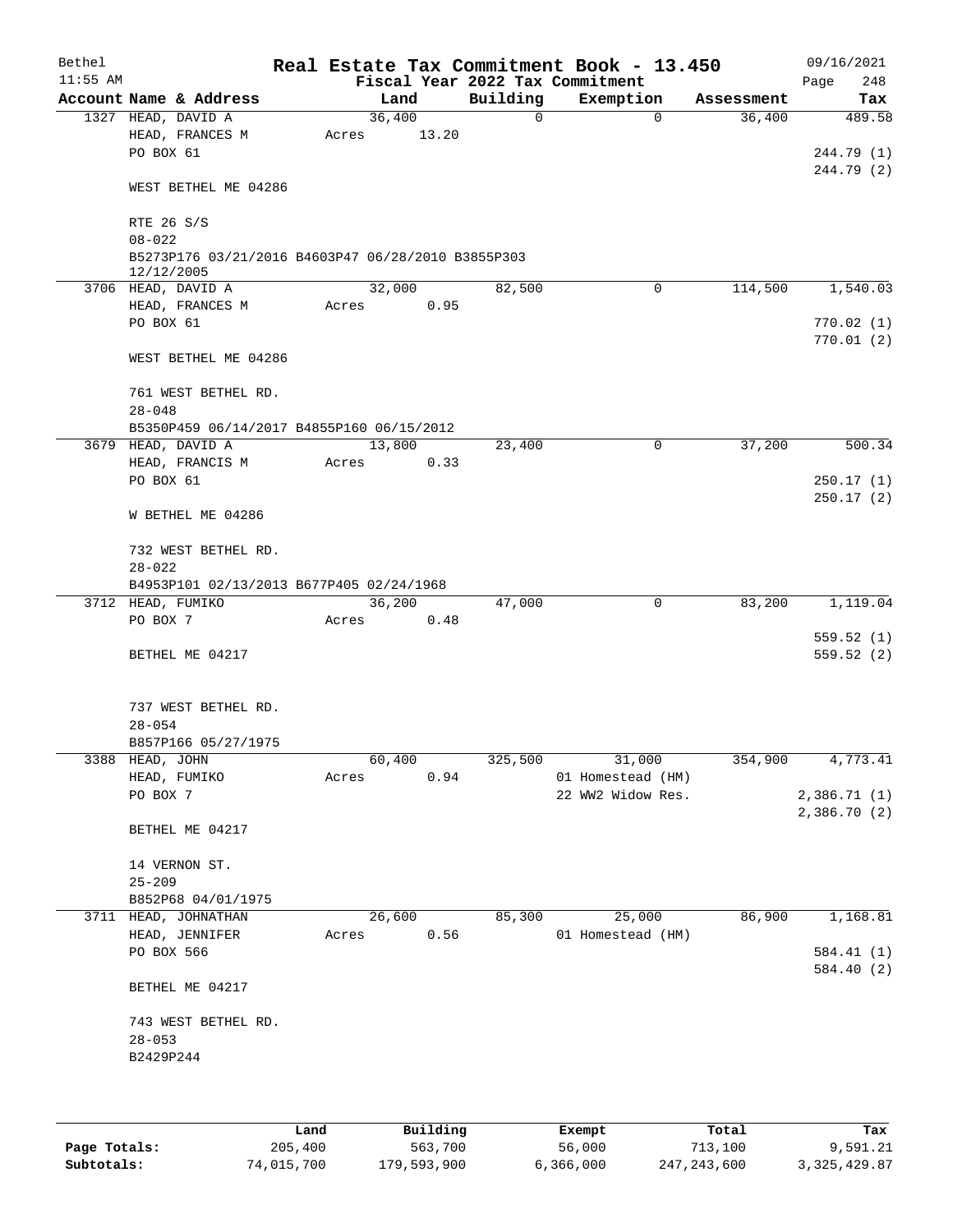| Bethel     |                                                                                                             |       |                |       |                     | Real Estate Tax Commitment Book - 13.450 |             |            | 09/16/2021  |                        |
|------------|-------------------------------------------------------------------------------------------------------------|-------|----------------|-------|---------------------|------------------------------------------|-------------|------------|-------------|------------------------|
| $11:55$ AM |                                                                                                             |       |                |       |                     | Fiscal Year 2022 Tax Commitment          |             |            | Page        | 249                    |
|            | Account Name & Address                                                                                      |       | Land<br>46,300 |       | Building<br>351,000 | Exemption                                | $\Omega$    | Assessment |             | Tax                    |
|            | 4689 HEAD, ROBERT M. &<br>PATRICK G.                                                                        |       |                |       |                     |                                          |             | 397,300    |             | 5,343.69               |
|            | 272 BROOK STREET                                                                                            | Acres |                | 2.44  |                     |                                          |             |            |             |                        |
|            |                                                                                                             |       |                |       |                     |                                          |             |            | 2,671.85(1) |                        |
|            | HANSON MA 02341                                                                                             |       |                |       |                     |                                          |             |            | 2,671.84(2) |                        |
|            |                                                                                                             |       |                |       |                     |                                          |             |            |             |                        |
|            | 22 BROOK RD.                                                                                                |       |                |       |                     |                                          |             |            |             |                        |
|            | $13 - 022 - 011$                                                                                            |       |                |       |                     |                                          |             |            |             |                        |
|            | B5462P862 05/17/2019 B5400P137 03/29/2018 B5395P669<br>03/05/2018 B5083P323 01/21/2014 B4616P222 08/02/2010 |       |                |       |                     |                                          |             |            |             |                        |
|            | 1648 HEALY, KATHERINE L                                                                                     |       | 32,700         |       | $\Omega$            |                                          | $\mathbf 0$ | 32,700     |             | 439.82                 |
|            | SWAIN                                                                                                       |       |                |       |                     |                                          |             |            |             |                        |
|            | 12 NOYES STREET                                                                                             | Acres |                | 3.60  |                     |                                          |             |            |             |                        |
|            | CONCORD NH 03301                                                                                            |       |                |       |                     |                                          |             |            |             | 219.91(1)<br>219.91(2) |
|            |                                                                                                             |       |                |       |                     |                                          |             |            |             |                        |
|            |                                                                                                             |       |                |       |                     |                                          |             |            |             |                        |
|            | ANNIS RD                                                                                                    |       |                |       |                     |                                          |             |            |             |                        |
|            | $12 - 005$                                                                                                  |       |                |       |                     |                                          |             |            |             |                        |
|            | B2535P155 03/17/1998 B725P190 10/28/1971                                                                    |       |                |       |                     |                                          |             |            |             |                        |
|            | 1682 HEALY, KATHERINE L                                                                                     |       | 400            |       | $\mathbf 0$         |                                          | $\mathbf 0$ | 400        |             | 5.38                   |
|            | SWAIN                                                                                                       |       |                |       |                     |                                          |             |            |             |                        |
|            | 12 NOYES STREET                                                                                             | Acres |                | 6.77  |                     |                                          |             |            |             |                        |
|            |                                                                                                             |       |                |       |                     |                                          |             |            |             | 2.69(1)<br>2.69(2)     |
|            | CONCORD NH 03301                                                                                            |       |                |       |                     |                                          |             |            |             |                        |
|            | CLARK ISLAND                                                                                                |       |                |       |                     |                                          |             |            |             |                        |
|            | $12 - 039$                                                                                                  |       |                |       |                     |                                          |             |            |             |                        |
|            | B5417P673 07/12/2018 B2535P155 03/17/1998 B4604P72                                                          |       |                |       |                     |                                          |             |            |             |                        |
|            | 06/30/2010 B623P362                                                                                         |       |                |       |                     |                                          |             |            |             |                        |
|            | 5233 HEALY, KATHERINE SWAIN                                                                                 |       | 46,700         |       | 0                   |                                          | 0           | 46,700     |             | 628.12                 |
|            | 12 NOYES STREET                                                                                             | Acres |                | 16.90 |                     |                                          |             |            |             |                        |
|            |                                                                                                             |       |                |       |                     |                                          |             |            |             | 314.06(1)              |
|            | CONCORD NH 03301                                                                                            |       |                |       |                     |                                          |             |            |             | 314.06(2)              |
|            |                                                                                                             |       |                |       |                     |                                          |             |            |             |                        |
|            | ANNIS                                                                                                       |       |                |       |                     |                                          |             |            |             |                        |
|            | $12 - 002 - A$                                                                                              |       |                |       |                     |                                          |             |            |             |                        |
|            | B4604P72 06/30/2010 B4558P288 02/10/2010                                                                    |       |                |       |                     |                                          |             |            |             |                        |
|            | 2521 HEATH, JAMES, SR. &                                                                                    |       | 34,000         |       | 108,900             | 25,000                                   |             | 117,900    |             | 1,585.76               |
|            | CYNTHIA                                                                                                     |       |                |       |                     |                                          |             |            |             |                        |
|            | HEATH, JAMES, JR. &                                                                                         | Acres |                | 1.72  |                     | 01 Homestead (HM)                        |             |            |             |                        |
|            | HEATH, JERED<br>PO BOX 61                                                                                   |       |                |       |                     |                                          |             |            |             | 792.88 (1)             |
|            |                                                                                                             |       |                |       |                     |                                          |             |            |             | 792.88 (2)             |
|            | LOCKE MILLS ME 04255                                                                                        |       |                |       |                     |                                          |             |            |             |                        |
|            | 917 EAST BETHEL RD.                                                                                         |       |                |       |                     |                                          |             |            |             |                        |
|            | $14 - 040 - 001$                                                                                            |       |                |       |                     |                                          |             |            |             |                        |
|            | B5334P275 03/07/2017 B2584P145 07/14/1998                                                                   |       |                |       |                     |                                          |             |            |             |                        |

|              | Land       | Building    | Exempt    | Total       | Tax            |
|--------------|------------|-------------|-----------|-------------|----------------|
| Page Totals: | 160,100    | 459,900     | 25,000    | 595,000     | 8,002.77       |
| Subtotals:   | 74,175,800 | 180,053,800 | 6,391,000 | 247,838,600 | 3, 333, 432.64 |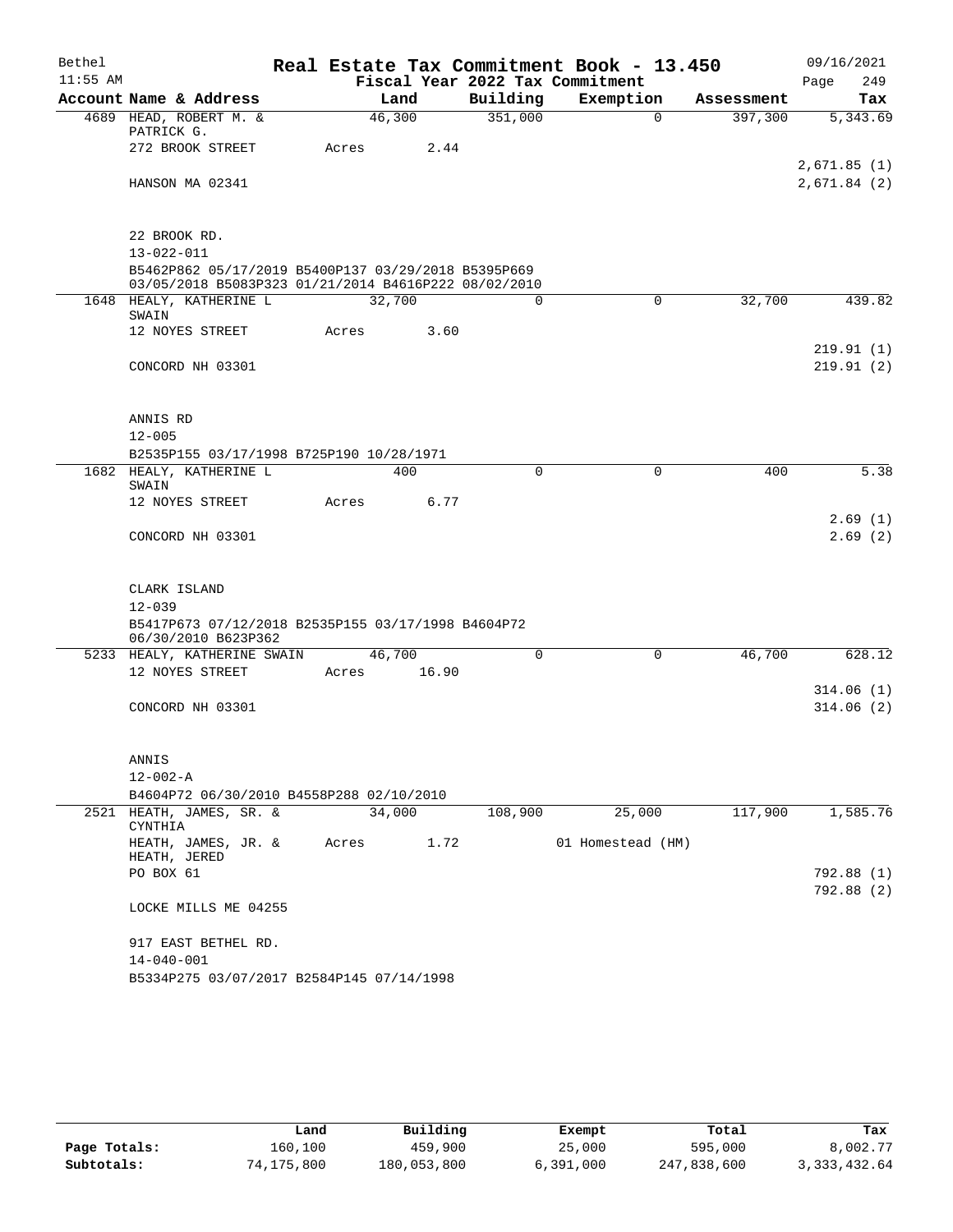| Bethel     |                                                                  |       |                |                     | Real Estate Tax Commitment Book - 13.450 |                       | 09/16/2021      |
|------------|------------------------------------------------------------------|-------|----------------|---------------------|------------------------------------------|-----------------------|-----------------|
| $11:55$ AM |                                                                  |       |                |                     | Fiscal Year 2022 Tax Commitment          |                       | 250<br>Page     |
|            | Account Name & Address<br>1410 HEBERT FAMILY REV.                |       | Land<br>41,600 | Building<br>156,200 | Exemption<br>$\mathbf 0$                 | Assessment<br>197,800 | Tax<br>2,660.41 |
|            | LIVING TRUST                                                     |       |                |                     |                                          |                       |                 |
|            | 43 KINSMAN STREET                                                | Acres | 2.84           |                     |                                          |                       |                 |
|            |                                                                  |       |                |                     |                                          |                       | 1,330.21(1)     |
|            | CUMBERLAND RI 02864                                              |       |                |                     |                                          |                       | 1,330.20(2)     |
|            |                                                                  |       |                |                     |                                          |                       |                 |
|            | 119 CHANDLER HILL RD.                                            |       |                |                     |                                          |                       |                 |
|            | $08 - 070 - 004$                                                 |       |                |                     |                                          |                       |                 |
|            | B5540P383 08/11/2020 B4368P18 10/22/2008 B3488P130               |       |                |                     |                                          |                       |                 |
|            | 02/25/2004 B2331P188                                             |       |                |                     |                                          |                       |                 |
|            | 358 HEDDEN, PETER                                                |       | 51,000         | 88,600              | $\mathsf{O}$                             | 139,600               | 1,877.62        |
|            | WILKERSON, TRACEY K                                              | Acres | 30.00          |                     |                                          |                       |                 |
|            | PO BOX 134                                                       |       |                |                     |                                          |                       | 938.81 (1)      |
|            | BETHEL ME 04217                                                  |       |                |                     |                                          |                       | 938.81 (2)      |
|            |                                                                  |       |                |                     |                                          |                       |                 |
|            | 391 FLAT RD.                                                     |       |                |                     |                                          |                       |                 |
|            | $06 - 004$                                                       |       |                |                     |                                          |                       |                 |
|            | B5441P55 11/06/2018 B3493P127 04/09/2004                         |       |                |                     |                                          |                       |                 |
|            | 422 HEDDEN, PETER W                                              |       | 55,800         | 312,500             | $\mathbf{0}$                             | 368,300               | 4,953.64        |
|            | HEDDEN, TRACEY<br>WILKERSON                                      | Acres | 19.00          |                     |                                          |                       |                 |
|            | PO BOX 134                                                       |       |                |                     |                                          |                       | 2,476.82(1)     |
|            |                                                                  |       |                |                     |                                          |                       | 2,476.82(2)     |
|            | BETHEL ME 04217                                                  |       |                |                     |                                          |                       |                 |
|            |                                                                  |       |                |                     |                                          |                       |                 |
|            | 386 FLAT RD.                                                     |       |                |                     |                                          |                       |                 |
|            | $06 - 031$                                                       |       |                |                     |                                          |                       |                 |
|            | B955P174<br>423 HEDDEN, PETER W                                  |       | 66,700         | 126,400             | 0                                        | 193,100               | 2,597.20        |
|            | WILKERSON, TRACY K                                               | Acres | 76.80          |                     |                                          |                       |                 |
|            | PO BOX 134                                                       |       |                |                     |                                          |                       | 1,298.60(1)     |
|            |                                                                  |       |                |                     |                                          |                       | 1, 298.60(2)    |
|            | BETHEL ME 04217                                                  |       |                |                     |                                          |                       |                 |
|            |                                                                  |       |                |                     |                                          |                       |                 |
|            | 402 FLAT RD                                                      |       |                |                     |                                          |                       |                 |
|            | $06 - 02 - 1$                                                    |       |                |                     |                                          |                       |                 |
|            | B4780P213 11/07/2011 B966P168 11/29/1977<br>5499 HELMS, ALEX     |       | $\Omega$       | 6,000               | 0                                        | 6,000                 | 80.70           |
|            | PO BOX 44                                                        |       |                |                     |                                          |                       |                 |
|            |                                                                  |       |                |                     |                                          |                       | 40.35(1)        |
|            | BRYANT POND ME 04219                                             |       |                |                     |                                          |                       | 40.35(2)        |
|            |                                                                  |       |                |                     |                                          |                       |                 |
|            |                                                                  |       |                |                     |                                          |                       |                 |
|            | 5 WHITE COURT                                                    |       |                |                     |                                          |                       |                 |
|            | $07 - 082 - 5$ ON                                                |       |                | 381,700             | 0                                        | 463,500               | 6,234.08        |
|            | 3259 HEMEON, SARA<br>PO BOX 652                                  | Acres | 81,800<br>0.70 |                     |                                          |                       |                 |
|            |                                                                  |       |                |                     |                                          |                       | 3, 117.04(1)    |
|            | BETHEL ME 04217                                                  |       |                |                     |                                          |                       | 3, 117.04(2)    |
|            |                                                                  |       |                |                     |                                          |                       |                 |
|            |                                                                  |       |                |                     |                                          |                       |                 |
|            | 162 MAIN ST.                                                     |       |                |                     |                                          |                       |                 |
|            | $25 - 093$<br>B5471P482 07/29/2019 B5449P50 01/14/2019 B2137P165 |       |                |                     |                                          |                       |                 |
|            | 07/06/1994 B1467P94 03/18/1987                                   |       |                |                     |                                          |                       |                 |
|            |                                                                  |       |                |                     |                                          |                       |                 |
|            |                                                                  | Land  | Building       |                     | Exempt                                   | Total                 | Tax             |
|            |                                                                  |       |                |                     |                                          |                       |                 |

|              | --------   | ____________ | ______    |             | -------      |
|--------------|------------|--------------|-----------|-------------|--------------|
| Page Totals: | 296,900    | 1,071,400    |           | 1,368,300   | 18,403.65    |
| Subtotals:   | 74,472,700 | 181,125,200  | 6,391,000 | 249,206,900 | 3,351,836.29 |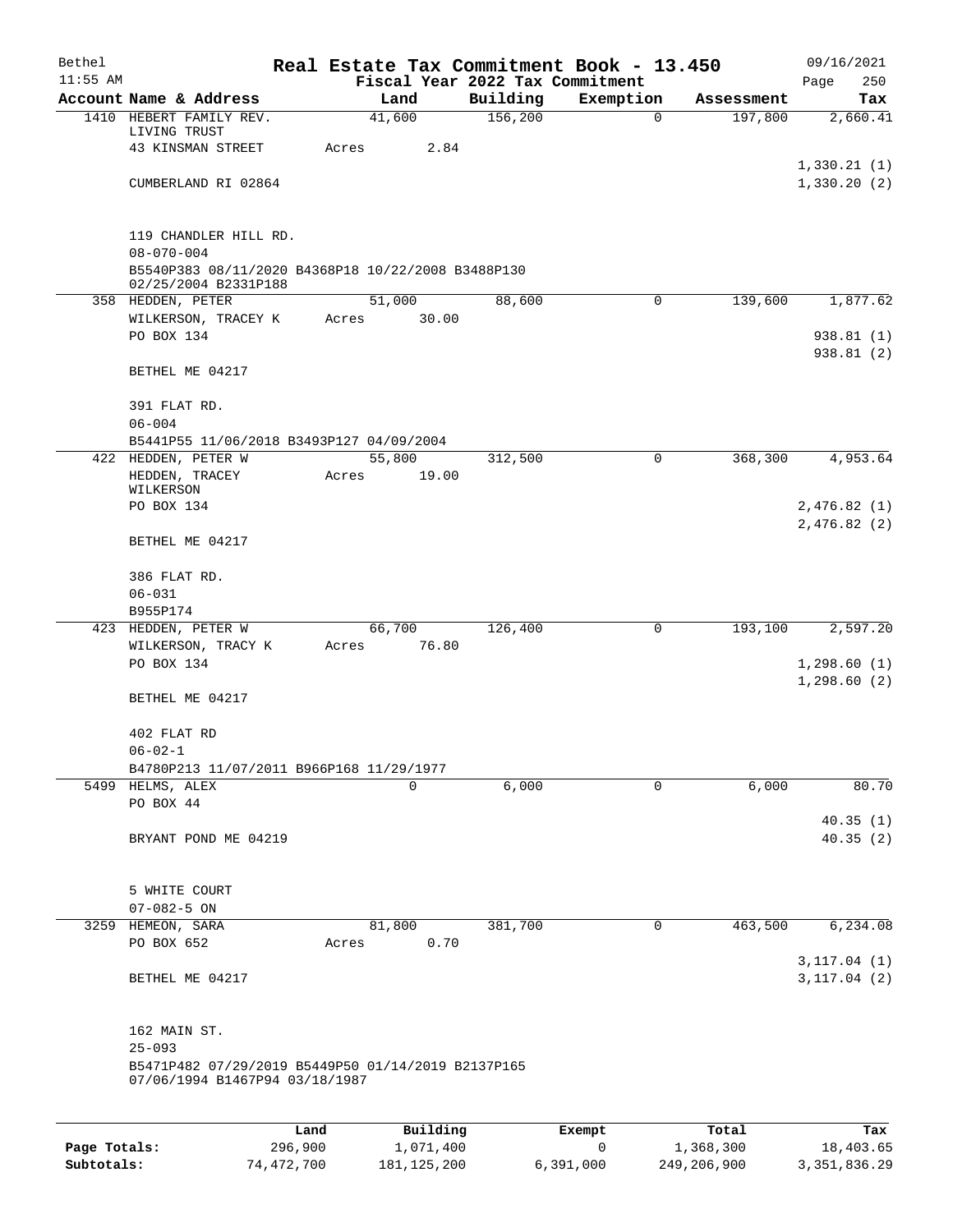| Bethel     |                                                                        |        |      |      | Real Estate Tax Commitment Book - 13.450 |           |             |            | 09/16/2021  |
|------------|------------------------------------------------------------------------|--------|------|------|------------------------------------------|-----------|-------------|------------|-------------|
| $11:55$ AM |                                                                        |        |      |      | Fiscal Year 2022 Tax Commitment          |           |             |            | 251<br>Page |
|            | Account Name & Address                                                 |        | Land |      | Building                                 | Exemption |             | Assessment | Tax         |
|            | 5132 HENDREN, JEFFREY S.                                               | 85,100 |      |      | 276,000                                  |           | $\Omega$    | 361,100    | 4,856.80    |
|            | KAE, PARK H.                                                           | Acres  |      | 5.31 |                                          |           |             |            |             |
|            | 11 CHANNEL AVENUE                                                      |        |      |      |                                          |           |             |            | 2,428.40(1) |
|            |                                                                        |        |      |      |                                          |           |             |            | 2,428.40(2) |
|            | NORWALK CT 06854                                                       |        |      |      |                                          |           |             |            |             |
|            | 21 LOOK AMOOSE DR                                                      |        |      |      |                                          |           |             |            |             |
|            | $21 - 002 - 005$                                                       |        |      |      |                                          |           |             |            |             |
|            | B5548P880 09/16/2020 B5105P37 04/14/2014 B5085P314                     |        |      |      |                                          |           |             |            |             |
|            | 01/30/2014 B3679P183                                                   |        |      |      |                                          |           |             |            |             |
|            | 23 HENNESSEY, JEREMIA                                                  | 33,600 |      |      | $\Omega$                                 |           | $\Omega$    | 33,600     | 451.92      |
|            | <b>ROBERT</b>                                                          |        |      |      |                                          |           |             |            |             |
|            | <b>46 EVERGREEN ROAD</b>                                               | Acres  |      | 1.00 |                                          |           |             |            |             |
|            |                                                                        |        |      |      |                                          |           |             |            | 225.96(1)   |
|            | NORTON MA 02766                                                        |        |      |      |                                          |           |             |            | 225.96(2)   |
|            |                                                                        |        |      |      |                                          |           |             |            |             |
|            | DRAGON FLY DRIVE                                                       |        |      |      |                                          |           |             |            |             |
|            | $01 - 020$                                                             |        |      |      |                                          |           |             |            |             |
|            | B5327P1 01/17/2017 B5095P275 03/07/2014 B2917P271                      |        |      |      |                                          |           |             |            |             |
|            | 03/14/2001 B1707P166 12/27/1989                                        |        |      |      |                                          |           |             |            |             |
|            | 24 HENNESSEY, JEREMIA                                                  | 45,200 |      |      | 74,300                                   |           | $\mathbf 0$ | 119,500    | 1,607.28    |
|            | ROBERT                                                                 |        |      |      |                                          |           |             |            |             |
|            | <b>46 EVERGREEN ROAD</b>                                               | Acres  |      | 1.80 |                                          |           |             |            |             |
|            |                                                                        |        |      |      |                                          |           |             |            | 803.64(1)   |
|            | NORTON MA 02766                                                        |        |      |      |                                          |           |             |            | 803.64(2)   |
|            |                                                                        |        |      |      |                                          |           |             |            |             |
|            | 60 DRAGON FLY DRIVE                                                    |        |      |      |                                          |           |             |            |             |
|            | $01 - 021$                                                             |        |      |      |                                          |           |             |            |             |
|            | B5327P1 01/17/2017 B5095P275 03/07/2014 B2917P271                      |        |      |      |                                          |           |             |            |             |
|            | 03/14/2001                                                             |        |      |      |                                          |           |             |            |             |
|            | 4986 HENSCHEL, ASHLEY N                                                | 33,100 |      |      | 152,700                                  |           | 0           | 185,800    | 2,499.01    |
|            | 165 OLD WATERFORD RD.                                                  | Acres  |      | 1.20 |                                          |           |             |            |             |
|            |                                                                        |        |      |      |                                          |           |             |            | 1,249.51(1) |
|            | LOVELL ME 04051                                                        |        |      |      |                                          |           |             |            | 1,249.50(2) |
|            |                                                                        |        |      |      |                                          |           |             |            |             |
|            |                                                                        |        |      |      |                                          |           |             |            |             |
|            | 763 RTE 232                                                            |        |      |      |                                          |           |             |            |             |
|            | $05 - 050 - 002$<br>B5310P527 10/14/2016 B5211P265 03/05/2015 B5198P71 |        |      |      |                                          |           |             |            |             |
|            | 01/05/2015 B4773P67 10/18/2011                                         |        |      |      |                                          |           |             |            |             |
|            | 5440 HENSHAW, LARA L.                                                  | 71,100 |      |      | 53,000                                   |           | 0           | 124,100    | 1,669.15    |
|            | ARCHER, MARC C.                                                        | Acres  |      | 6.90 |                                          |           |             |            |             |
|            | 7 GLENGARRY ROAD                                                       |        |      |      |                                          |           |             |            | 834.58 (1)  |
|            |                                                                        |        |      |      |                                          |           |             |            | 834.57 (2)  |
|            | WINCHESTER MA 01890                                                    |        |      |      |                                          |           |             |            |             |
|            |                                                                        |        |      |      |                                          |           |             |            |             |
|            | 694 NORTH RD.                                                          |        |      |      |                                          |           |             |            |             |
|            | $11 - 073 - 001$                                                       |        |      |      |                                          |           |             |            |             |
|            | B5540P75 08/10/2020 B5392P184 02/05/2018 B4762P203                     |        |      |      |                                          |           |             |            |             |
|            | 09/23/2011 B4762P201 09/23/2011 B4674P106 12/21/2010<br>B2777P59       |        |      |      |                                          |           |             |            |             |
|            |                                                                        |        |      |      |                                          |           |             |            |             |

|              | Land       | Building    | Exempt    | Total       | Tax          |
|--------------|------------|-------------|-----------|-------------|--------------|
| Page Totals: | 268,100    | 556,000     |           | 824,100     | 11,084.16    |
| Subtotals:   | 74,740,800 | 181,681,200 | 6,391,000 | 250,031,000 | 3,362,920.45 |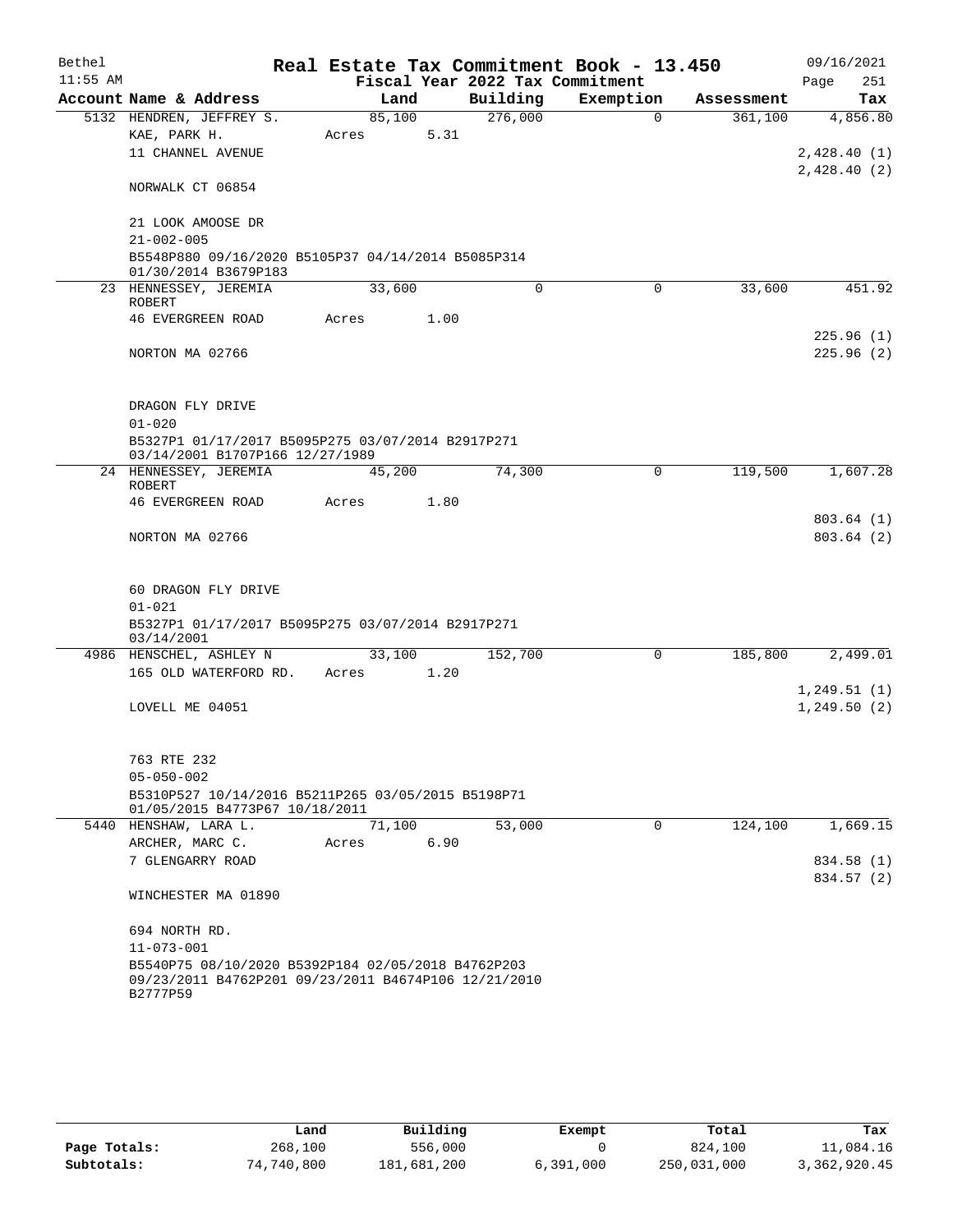| Bethel       |                                                                                       |            |             |          | Real Estate Tax Commitment Book - 13.450 |                     | 09/16/2021     |
|--------------|---------------------------------------------------------------------------------------|------------|-------------|----------|------------------------------------------|---------------------|----------------|
| $11:55$ AM   |                                                                                       |            |             |          | Fiscal Year 2022 Tax Commitment          |                     | 252<br>Page    |
|              | Account Name & Address                                                                |            | Land        | Building | Exemption                                | Assessment          | Tax            |
|              | 1378 Heon, Brian J                                                                    |            | 50,200      | 320,800  |                                          | 371,000<br>$\Omega$ | 4,989.95       |
|              | HEON, MEGAN R.                                                                        | Acres      |             | 1.75     |                                          |                     |                |
|              | 138 BAILEY RD                                                                         |            |             |          |                                          |                     | 2,494.98(1)    |
|              |                                                                                       |            |             |          |                                          |                     | 2,494.97(2)    |
|              | BETHEL ME 04217                                                                       |            |             |          |                                          |                     |                |
|              |                                                                                       |            |             |          |                                          |                     |                |
|              | 138 BAILEY RD                                                                         |            |             |          |                                          |                     |                |
|              | $08 - 055 - 012$                                                                      |            |             |          |                                          |                     |                |
|              | B5530P318 06/26/2020 B5034P12 09/06/2013 B4637P175<br>09/24/2010 B2385P146 11/06/1996 |            |             |          |                                          |                     |                |
|              | 3506 HEON, BRIAN J. & MEGAN                                                           |            | 41,700      | 119,200  |                                          | 160,900<br>0        | 2,164.11       |
|              | R.                                                                                    |            |             |          |                                          |                     |                |
|              | 138 BAILEY RD                                                                         | Acres      |             | 0.31     |                                          |                     |                |
|              |                                                                                       |            |             |          |                                          |                     | 1,082.06(1)    |
|              | BETHEL ME 04217                                                                       |            |             |          |                                          |                     | 1,082.05(2)    |
|              |                                                                                       |            |             |          |                                          |                     |                |
|              |                                                                                       |            |             |          |                                          |                     |                |
|              | 126 PARADISE RD.                                                                      |            |             |          |                                          |                     |                |
|              | $26 - 063$                                                                            |            |             |          |                                          |                     |                |
|              | B5560P111 11/02/2020 B5439P90 10/26/2018 B3424P112                                    |            |             |          |                                          |                     |                |
|              | 11/21/2003                                                                            |            |             |          |                                          |                     |                |
|              | 2963 HEPPNER, CATHERINE J                                                             |            | 33,600      | 63,100   |                                          | 96,700<br>0         | 1,300.62       |
|              | 2 DOWNING CT.                                                                         |            |             |          |                                          |                     |                |
|              |                                                                                       |            |             |          |                                          |                     | 650.31(1)      |
|              | EXETER NH 03833                                                                       |            |             |          |                                          |                     | 650.31(2)      |
|              |                                                                                       |            |             |          |                                          |                     |                |
|              |                                                                                       |            |             |          |                                          |                     |                |
|              | 7 CHERRY LANE                                                                         |            |             |          |                                          |                     |                |
|              | $22 - 002 - 001 - 004$<br>B3717P109 05/13/2005                                        |            |             |          |                                          |                     |                |
|              | 1534 HERRICK, CHESTER                                                                 |            | 49,200      | 118,300  | 25,000                                   | 142,500             | 1,916.63       |
|              | HERRICK, THIRZA                                                                       | Acres      |             | 4.97     | 01 Homestead (HM)                        |                     |                |
|              | 103 FLAT ROAD                                                                         |            |             |          |                                          |                     | 958.32 (1)     |
|              |                                                                                       |            |             |          |                                          |                     | 958.31 (2)     |
|              | BETHEL ME 04217                                                                       |            |             |          |                                          |                     |                |
|              |                                                                                       |            |             |          |                                          |                     |                |
|              | 103 FLAT RD.                                                                          |            |             |          |                                          |                     |                |
|              | $11 - 024$                                                                            |            |             |          |                                          |                     |                |
|              | B642P111 09/07/1965                                                                   |            |             |          |                                          |                     |                |
| 2523         | HERTELL, DEBRA C/O                                                                    |            | 66,000      | 146,700  | 25,000                                   | 187,700             | 2,524.57       |
|              | HERTELL, ARTHUR                                                                       |            |             |          |                                          |                     |                |
|              | 868 EAST BETHEL ROAD                                                                  | Acres      | 56.00       |          | 01 Homestead (HM)                        |                     |                |
|              |                                                                                       |            |             |          |                                          |                     | 1, 262.29(1)   |
|              | BETHEL ME 04217                                                                       |            |             |          |                                          |                     | 1,262.28(2)    |
|              |                                                                                       |            |             |          |                                          |                     |                |
|              |                                                                                       |            |             |          |                                          |                     |                |
|              | 868 EAST BETHEL RD.                                                                   |            |             |          |                                          |                     |                |
|              | $14 - 043$                                                                            |            |             |          |                                          |                     |                |
|              | B5195P47 12/22/2014 B1371P265                                                         |            |             |          |                                          |                     |                |
| 2535         | HERTELL, DEBRA C/O                                                                    |            | 7,000       |          | 0                                        | 7,000<br>0          | 94.15          |
|              | HERTELL, ARTHUR<br>868 EAST BETHEL ROAD                                               | Acres      |             | 5.50     |                                          |                     |                |
|              |                                                                                       |            |             |          |                                          |                     | 47.08(1)       |
|              | BETHEL ME 04217                                                                       |            |             |          |                                          |                     | 47.07(2)       |
|              |                                                                                       |            |             |          |                                          |                     |                |
|              |                                                                                       |            |             |          |                                          |                     |                |
|              | EAST BETHEL RD                                                                        |            |             |          |                                          |                     |                |
|              | $14 - 056$                                                                            |            |             |          |                                          |                     |                |
|              | B5195P47 12/22/2014 B647P516                                                          |            |             |          |                                          |                     |                |
|              |                                                                                       | Land       | Building    |          | Exempt                                   | Total               | Tax            |
| Page Totals: |                                                                                       | 247,700    | 768,100     |          | 50,000                                   | 965,800             | 12,990.03      |
| Subtotals:   |                                                                                       | 74,988,500 | 182,449,300 |          | 6,441,000                                | 250,996,800         | 3, 375, 910.48 |
|              |                                                                                       |            |             |          |                                          |                     |                |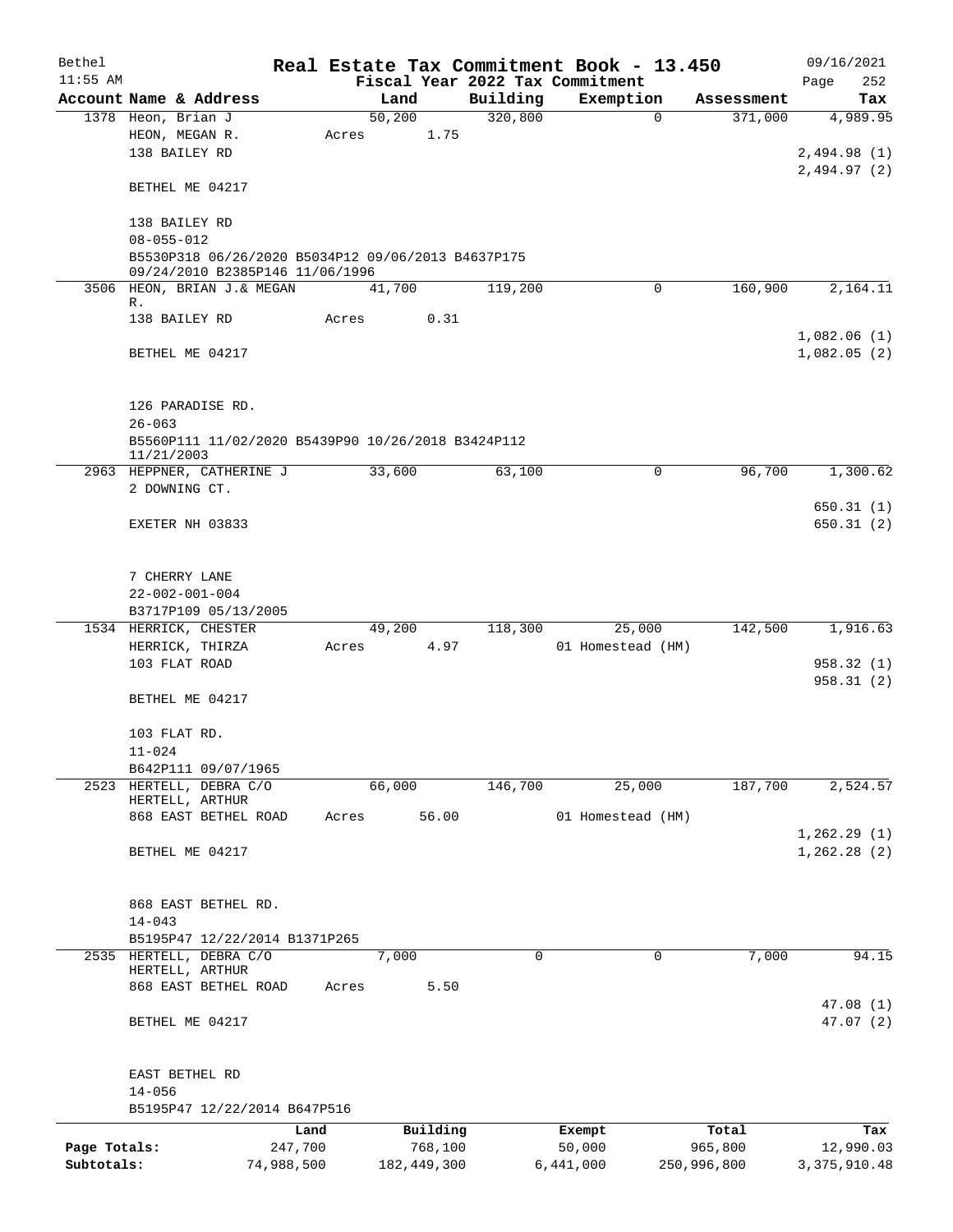| Bethel     |                                                                   |      |       |          |          | Real Estate Tax Commitment Book - 13.450 |          |            | 09/16/2021              |     |
|------------|-------------------------------------------------------------------|------|-------|----------|----------|------------------------------------------|----------|------------|-------------------------|-----|
| $11:55$ AM |                                                                   |      |       |          |          | Fiscal Year 2022 Tax Commitment          |          |            | Page                    | 253 |
|            | Account Name & Address                                            |      |       | Land     | Building | Exemption                                |          | Assessment |                         | Tax |
|            | 3540 HERTZ, GEORGE<br>HERTZ, CAMILLA                              |      |       | 33,600   | 88,200   |                                          | $\Omega$ | 121,800    | 1,638.21                |     |
|            | P.O. BOX 269                                                      |      |       |          |          |                                          |          |            | 819.11 (1)              |     |
|            |                                                                   |      |       |          |          |                                          |          |            | 819.10(2)               |     |
|            | WESTWOOD MA 02090                                                 |      |       |          |          |                                          |          |            |                         |     |
|            | 135 VERNON ST.                                                    |      |       |          |          |                                          |          |            |                         |     |
|            | $26 - 076 - 001 - 02D$                                            |      |       |          |          |                                          |          |            |                         |     |
|            | B2086P84 01/10/1994                                               |      |       |          |          |                                          |          |            |                         |     |
|            | 5363 HESSINGER, ERIC                                              |      |       | 40,100   | 192,300  |                                          | 0        | 232,400    | 3,125.78                |     |
|            | HESSINGER, DEBORAH                                                |      | Acres | 0.23     |          |                                          |          |            |                         |     |
|            | 201 HUCH FARM LANE                                                |      |       |          |          |                                          |          |            | 1,562.89(1)             |     |
|            | MARS PA 16046                                                     |      |       |          |          |                                          |          |            | 1,562.89(2)             |     |
|            |                                                                   |      |       |          |          |                                          |          |            |                         |     |
|            | 6 HIGH ST                                                         |      |       |          |          |                                          |          |            |                         |     |
|            | $25 - 059 - 001$                                                  |      |       |          |          |                                          |          |            |                         |     |
|            | B5422P204 08/01/2018 B4968P273 03/27/2013 B3957P136<br>06/02/2006 |      |       |          |          |                                          |          |            |                         |     |
|            | 1463 HICINBOTHEM, TORI                                            |      |       | 33,300   | 143,600  |                                          | 0        | 176,900    | 2,379.30                |     |
|            | 409 EAST BETHEL RD.                                               |      | Acres | 1.30     |          |                                          |          |            |                         |     |
|            |                                                                   |      |       |          |          |                                          |          |            | 1,189.65(1)             |     |
|            | BETHEL ME 04217                                                   |      |       |          |          |                                          |          |            | 1,189.65(2)             |     |
|            |                                                                   |      |       |          |          |                                          |          |            |                         |     |
|            | 409 EAST BETHEL RD.                                               |      |       |          |          |                                          |          |            |                         |     |
|            | $09 - 038 - 001$                                                  |      |       |          |          |                                          |          |            |                         |     |
|            | B4272P64 03/14/2008 B3602P1 10/04/2004                            |      |       |          |          |                                          |          |            |                         |     |
|            | 175 HICKS, MICHAEL                                                |      |       | 47,300   | 105,700  | 25,000                                   |          | 128,000    | 1,721.60                |     |
|            | P.O. BOX 577                                                      |      | Acres | 18.00    |          | 01 Homestead (HM)                        |          |            |                         |     |
|            | BETHEL ME 04217                                                   |      |       |          |          |                                          |          |            | 860.80(1)<br>860.80 (2) |     |
|            |                                                                   |      |       |          |          |                                          |          |            |                         |     |
|            |                                                                   |      |       |          |          |                                          |          |            |                         |     |
|            | 850 WALKERS MILLS RD.<br>$04 - 031 - 001$                         |      |       |          |          |                                          |          |            |                         |     |
|            | B2716P307 06/24/1999 B2178P5 11/21/1994                           |      |       |          |          |                                          |          |            |                         |     |
|            | 72 HIEBERT, CYNTHIA                                               |      |       | 54,200   | 333,500  | 25,000                                   |          | 362,700    | 4,878.32                |     |
|            | HIEBERT, MARK                                                     |      | Acres | 10.10    |          | 01 Homestead (HM)                        |          |            |                         |     |
|            | P.O. BOX 809                                                      |      |       |          |          |                                          |          |            | 2,439.16(1)             |     |
|            |                                                                   |      |       |          |          |                                          |          |            | 2,439.16(2)             |     |
|            | BETHEL ME 04217                                                   |      |       |          |          |                                          |          |            |                         |     |
|            | 81 SKILLINGS ROAD                                                 |      |       |          |          |                                          |          |            |                         |     |
|            | $01 - 051 - 006$                                                  |      |       |          |          |                                          |          |            |                         |     |
|            | B2188P227 12/29/1994                                              |      |       |          |          |                                          |          |            |                         |     |
|            | 3162 HIEBERT, MATTHEW G                                           |      |       | 16,800   | 73,600   |                                          | 0        | 90,400     | 1,215.88                |     |
|            | HIEBERT, SARAH C                                                  |      |       |          |          |                                          |          |            |                         |     |
|            | PO BOX 819                                                        |      |       |          |          |                                          |          |            | 607.94(1)               |     |
|            |                                                                   |      |       |          |          |                                          |          |            | 607.94(2)               |     |
|            | BETHEL ME 04217                                                   |      |       |          |          |                                          |          |            |                         |     |
|            | 15 MILL HILL                                                      |      |       |          |          |                                          |          |            |                         |     |
|            | $25 - 008 - 00M$                                                  |      |       |          |          |                                          |          |            |                         |     |
|            | B5387P132 01/06/2018 B5216P593 04/09/2015 B5061P198               |      |       |          |          |                                          |          |            |                         |     |
|            | 11/13/2013 B2109P193 04/01/1994                                   |      |       |          |          |                                          |          |            |                         |     |
|            |                                                                   |      |       |          |          |                                          |          |            |                         |     |
|            |                                                                   | Land |       | Building |          | <b>Exempt</b>                            |          | Total      |                         | Tax |

|              | Land         | Building    | Exempt    | Total       | Tax          |
|--------------|--------------|-------------|-----------|-------------|--------------|
| Page Totals: | 225,300      | 936,900     | 50,000    | 1,112,200   | 14,959.09    |
| Subtotals:   | 75, 213, 800 | 183,386,200 | 6,491,000 | 252,109,000 | 3,390,869.57 |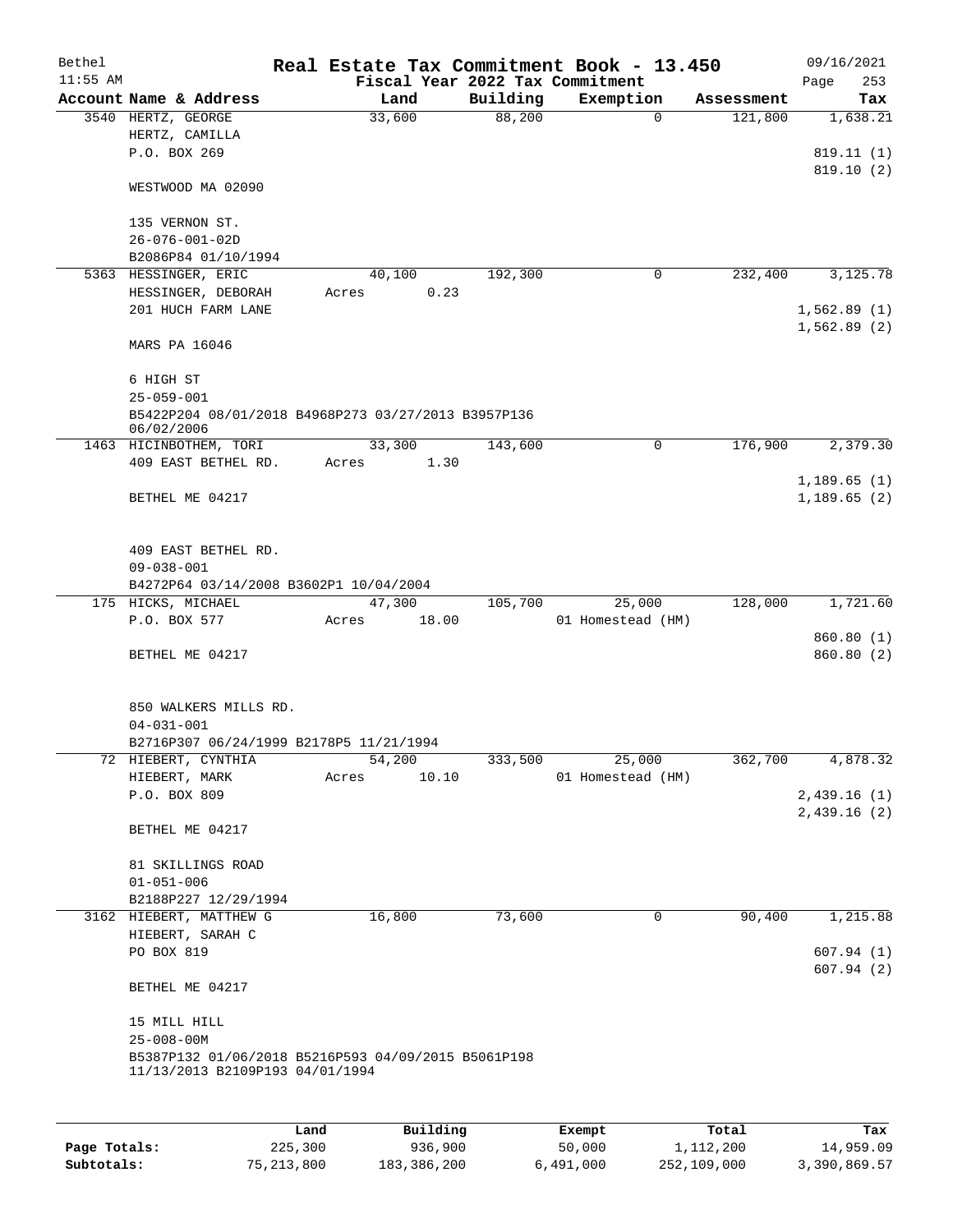| Bethel       |                                                                   |         |                 |           |                         | Real Estate Tax Commitment Book - 13.450 |                      | 09/16/2021                 |
|--------------|-------------------------------------------------------------------|---------|-----------------|-----------|-------------------------|------------------------------------------|----------------------|----------------------------|
| $11:55$ AM   | Account Name & Address                                            |         | Land            |           |                         | Fiscal Year 2022 Tax Commitment          |                      | 254<br>Page                |
|              | 4719 HIEBERT, TRACY                                               |         | 56,600          |           | Building<br>$\mathbf 0$ | Exemption<br>$\Omega$                    | Assessment<br>56,600 | Tax<br>761.27              |
|              | HIEBERT, LUCAS C<br>PO BOX 92                                     |         | Acres           | 2.00      |                         |                                          |                      | 380.64(1)                  |
|              | BETHEL ME 04217                                                   |         |                 |           |                         |                                          |                      | 380.63(2)                  |
|              | BIRCH WOODS<br>$12 - 073 - 002$                                   |         |                 |           |                         |                                          |                      |                            |
|              | B5595P839 03/31/2021 B4357P150 08/29/2008 B3890P144<br>02/21/2006 |         |                 |           |                         |                                          |                      |                            |
|              | 4894 HIEBERT, TRACY B                                             |         | 33,600          |           | 175,100                 | 0                                        | 208,700              | 2,807.02                   |
|              | HIEBERT, LUCAS C<br>PO BOX 92                                     |         |                 |           |                         |                                          |                      | 1,403.51(1)<br>1,403.51(2) |
|              | BETHEL ME 04217                                                   |         |                 |           |                         |                                          |                      |                            |
|              | 135 VERNON ST<br>$26 - 076 - 1 - 8B$                              |         |                 |           |                         |                                          |                      |                            |
|              | B5479P216 09/11/2019 B4189P37 09/05/2007 B3942P178                |         |                 |           |                         |                                          |                      |                            |
|              | 5292 HIEGER, BROCK M                                              |         | 30,900          |           | $\mathbf 0$             | $\mathbf 0$                              | 30,900               | 415.61                     |
|              | HIEGER, TARA K<br>6 KIMBERLY DRIVE                                |         | Acres           | 3.97      |                         |                                          |                      | 207.81(1)                  |
|              | SACO ME 04072                                                     |         |                 |           |                         |                                          |                      | 207.80(2)                  |
|              | SECOND ST<br>$22 - 029 - 010 - A$                                 |         |                 |           |                         |                                          |                      |                            |
|              | B4739P133 07/22/2011 B3509P327 05/12/2004                         |         |                 |           |                         |                                          |                      |                            |
|              | 2679 HIGH COUNTRY REALTY,<br>LLC                                  |         | 156,000         |           | 638,700                 | $\mathbf 0$                              | 794,700              | 10,688.72                  |
|              | 78 EAST BETHEL RD                                                 |         | Acres           | 2.70      |                         |                                          |                      | 5,344.36(1)                |
|              | BETHEL ME 04217                                                   |         |                 |           |                         |                                          |                      | 5,344.36(2)                |
|              | 22 SUNDAY RIVER RD.                                               |         |                 |           |                         |                                          |                      |                            |
|              | $17 - 018 - 001$                                                  |         |                 |           |                         |                                          |                      |                            |
|              | B5549P57 09/17/2020 B5476P26 08/26/2019 B2295P121<br>01/23/1996   |         |                 |           |                         |                                          |                      |                            |
|              | 249 HILL, CHRISTOPHER                                             |         | 77,000          |           | 134,600                 | 0                                        | 211,600              | 2,846.02                   |
|              | HILL, DONNA<br>918 LUMBERTS HILL ROAD                             |         | Acres           | 5.02      |                         |                                          |                      | 1,423.01(1)                |
|              |                                                                   |         |                 |           |                         |                                          |                      | 1,423.01(2)                |
|              | MARSTONS MILLS MA 02648                                           |         |                 |           |                         |                                          |                      |                            |
|              | 26 HIGHLAND AVE.                                                  |         |                 |           |                         |                                          |                      |                            |
|              | $04 - 083 - 016$                                                  |         |                 |           |                         |                                          |                      |                            |
|              | B1559P182                                                         |         |                 |           |                         |                                          |                      |                            |
|              | 363 Hilliard, Janet A<br>1298 MAIN STREET                         |         | 46,300<br>Acres | 2.40      | 143,500                 | 0                                        | 189,800              | 2,552.81<br>1, 276.41(1)   |
|              | LOVELL ME 04051                                                   |         |                 |           |                         |                                          |                      | 1, 276.40(2)               |
|              | 333 FLAT RD.                                                      |         |                 |           |                         |                                          |                      |                            |
|              | $06 - 008 - 001$<br>B5583P733 02/28/2021 B3204P278 12/02/2002     |         |                 |           |                         |                                          |                      |                            |
|              |                                                                   |         |                 |           |                         |                                          |                      |                            |
|              |                                                                   | Land    |                 | Building  |                         | Exempt                                   | Total                | Tax                        |
| Page Totals: |                                                                   | 400,400 |                 | 1,091,900 |                         | 0                                        | 1,492,300            | 20,071.45                  |

**Subtotals:** 75,614,200 184,478,100 6,491,000 253,601,300 3,410,941.02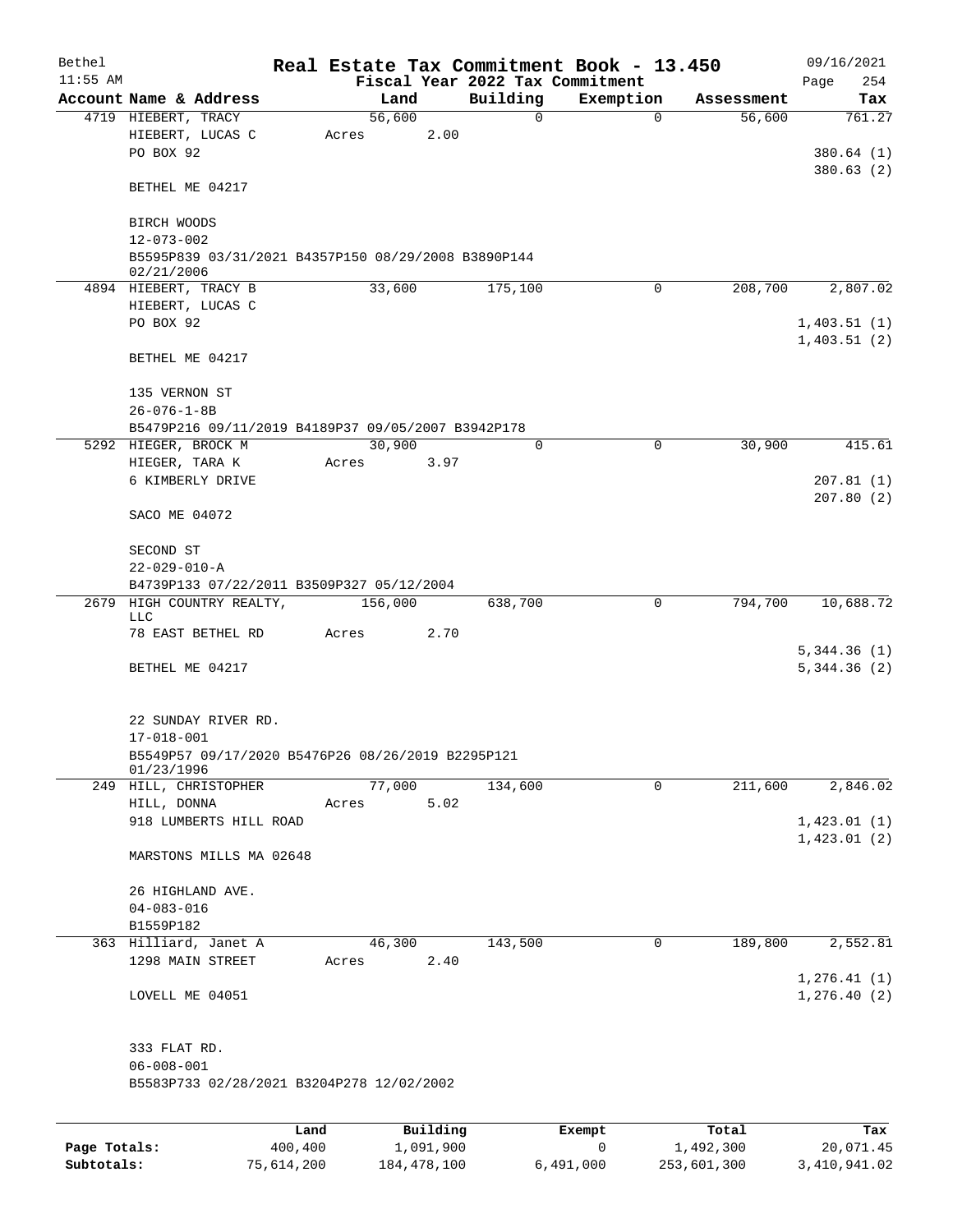| Bethel<br>$11:55$ AM |                                                                       |       |        |                        | Fiscal Year 2022 Tax Commitment | Real Estate Tax Commitment Book - 13.450 |            | 09/16/2021<br>Page         | 255        |
|----------------------|-----------------------------------------------------------------------|-------|--------|------------------------|---------------------------------|------------------------------------------|------------|----------------------------|------------|
|                      | Account Name & Address                                                |       | Land   |                        |                                 | Building Exemption                       | Assessment |                            | Tax        |
|                      | 2803 HILLSIDE TREE FARM, LLC<br>ALVIN R. & ALICE R.<br><b>STEVENS</b> |       |        | 81,800<br>Acres 134.00 | 149,900                         | 25,000<br>01 Homestead (HM)              | 206,700    |                            | 2,780.12   |
|                      | 94 STEVENS ROAD                                                       |       |        |                        |                                 |                                          |            | 1,390.06(1)<br>1,390.06(2) |            |
|                      | BETHEL ME 04217                                                       |       |        |                        |                                 |                                          |            |                            |            |
|                      | 94 STEVENS RD<br>$18 - 051$                                           |       |        |                        |                                 |                                          |            |                            |            |
|                      | B4838P229 04/24/2012 B647P217 03/08/1966                              |       |        |                        |                                 |                                          |            |                            |            |
|                      | 4767 HINAMAN, THEODORE W II                                           |       | 70,800 |                        | 367,500                         | 25,000                                   | 413,300    |                            | 5,558.89   |
|                      | 115 WILL VIEW RD                                                      |       |        | Acres 1.04             |                                 | 01 Homestead (HM)                        |            | 2,779.45(1)                |            |
|                      | BETHEL ME 04217                                                       |       |        |                        |                                 |                                          |            | 2,779.44(2)                |            |
|                      | 115 WILL VIEW ROAD                                                    |       |        |                        |                                 |                                          |            |                            |            |
|                      | $17 - 035 - 034$                                                      |       |        |                        |                                 |                                          |            |                            |            |
|                      | B4803P173 01/09/2012 B2796P48 11/29/1999                              |       |        |                        |                                 |                                          |            |                            |            |
|                      | 3051 HINCKLEY, WILLIAM<br>1251 INTERVALE ROAD                         |       | 35,400 | Acres 0.80             | 40,500                          | 25,000<br>01 Homestead (HM)              | 50,900     |                            | 684.61     |
|                      |                                                                       |       |        |                        |                                 |                                          |            |                            | 342.31(1)  |
|                      | BETHEL ME 04217                                                       |       |        |                        |                                 |                                          |            |                            | 342.30(2)  |
|                      | 1251 INTERVALE RD.                                                    |       |        |                        |                                 |                                          |            |                            |            |
|                      | $23 - 005$                                                            |       |        |                        |                                 |                                          |            |                            |            |
|                      | B2969P145<br>79 HINDMAN, MARK                                         |       | 38,400 |                        | 68,800                          | 0                                        | 107,200    |                            | 1,441.84   |
|                      | PO BOX 641                                                            |       |        | Acres 1.00             |                                 |                                          |            |                            |            |
|                      |                                                                       |       |        |                        |                                 |                                          |            |                            | 720.92(1)  |
|                      | BETHEL ME 04217                                                       |       |        |                        |                                 |                                          |            |                            | 720.92(2)  |
|                      | 345 SONGO POND RD                                                     |       |        |                        |                                 |                                          |            |                            |            |
|                      | $02 - 004$                                                            |       |        |                        |                                 |                                          |            |                            |            |
|                      | B2411P264                                                             |       |        |                        |                                 |                                          |            |                            |            |
|                      | 4700 HITCHINGS, MARK T                                                |       | 84,400 |                        | 322,300                         | 0                                        | 406,700    |                            | 5,470.12   |
|                      | HITCHINGS, COLLEEN A                                                  | Acres |        | 1.47                   |                                 |                                          |            |                            |            |
|                      | 18 COLUMBINE RD.                                                      |       |        |                        |                                 |                                          |            | 2,735.06(1)                |            |
|                      |                                                                       |       |        |                        |                                 |                                          |            | 2,735.06 (2)               |            |
|                      | REHOBOTH MA 02769                                                     |       |        |                        |                                 |                                          |            |                            |            |
|                      | 83 MOUNTAIN VALLEY ROAD                                               |       |        |                        |                                 |                                          |            |                            |            |
|                      | $09 - 005 - 010$                                                      |       |        |                        |                                 |                                          |            |                            |            |
|                      | B4611P149 07/20/2010                                                  |       |        |                        |                                 |                                          |            |                            |            |
|                      | 5349 HODGES FAMILY TRUST                                              |       | 42,200 |                        | $\Omega$                        | $\Omega$                                 | 42,200     |                            | 567.59     |
|                      | 106 ATLANTIC AVE                                                      | Acres |        | 2.55                   |                                 |                                          |            |                            |            |
|                      |                                                                       |       |        |                        |                                 |                                          |            |                            | 283.80(1)  |
|                      | NORTH HAMPTON NH 03862                                                |       |        |                        |                                 |                                          |            |                            | 283.79 (2) |
|                      | WILL'S WAY                                                            |       |        |                        |                                 |                                          |            |                            |            |
|                      | $01 - 041 - A - 005$                                                  |       |        |                        |                                 |                                          |            |                            |            |
|                      | B5375P486 10/30/2017 B4696P226 03/03/2011                             |       |        |                        |                                 |                                          |            |                            |            |
|                      |                                                                       |       |        |                        |                                 |                                          |            |                            |            |
|                      |                                                                       |       |        |                        |                                 |                                          |            |                            |            |

|              | Land       | Building    | Exempt    | Total       | Tax          |
|--------------|------------|-------------|-----------|-------------|--------------|
| Page Totals: | 353,000    | 949,000     | 75,000    | 1,227,000   | 16,503.17    |
| Subtotals:   | 75,967,200 | 185,427,100 | 6,566,000 | 254,828,300 | 3,427,444.19 |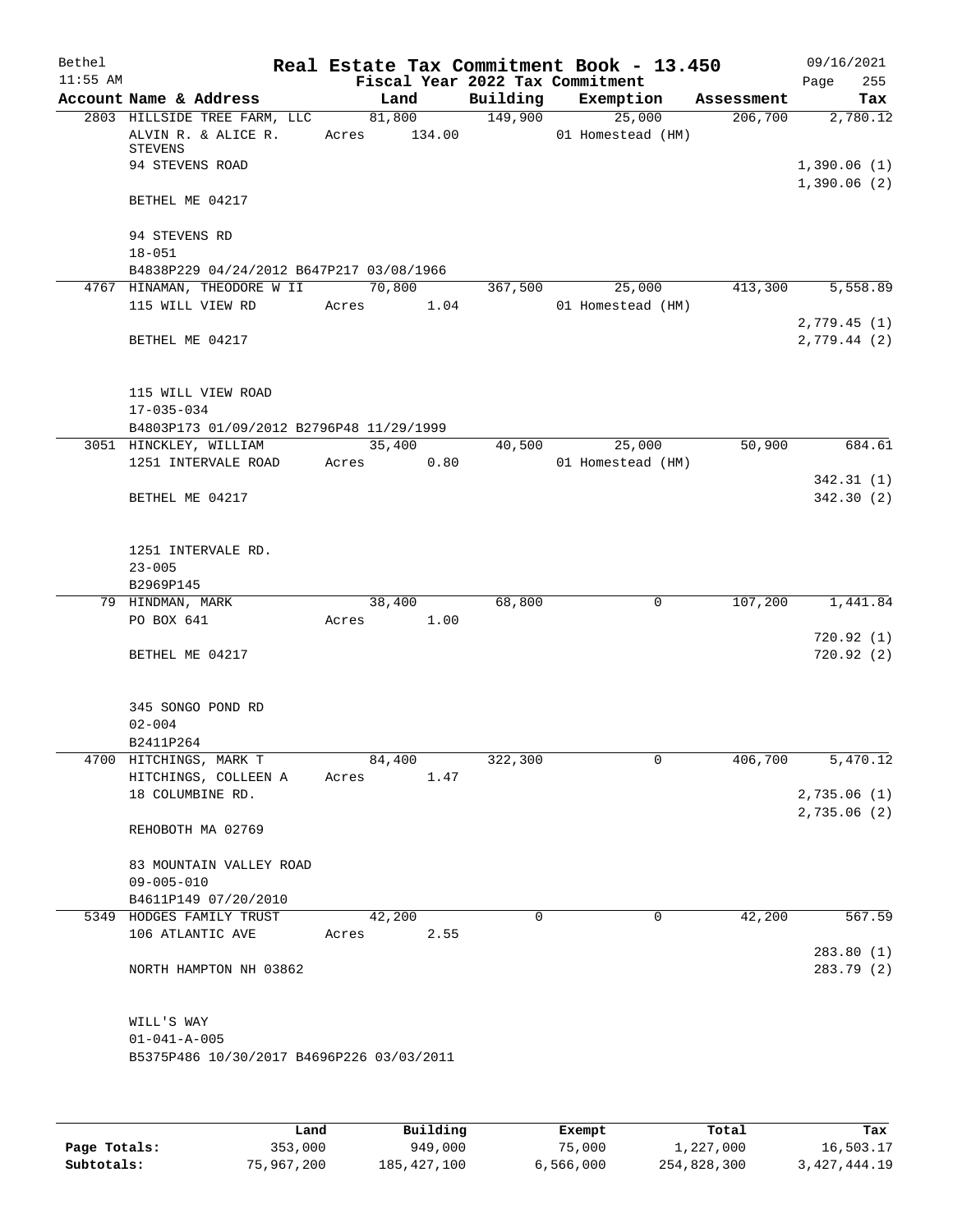| Bethel       |                                                                                       |       |                |          | Real Estate Tax Commitment Book - 13.450 |                        | 09/16/2021                 |
|--------------|---------------------------------------------------------------------------------------|-------|----------------|----------|------------------------------------------|------------------------|----------------------------|
| $11:55$ AM   |                                                                                       |       |                |          | Fiscal Year 2022 Tax Commitment          |                        | 256<br>Page                |
|              | Account Name & Address                                                                |       | Land           | Building | Exemption                                | Assessment             | Tax                        |
|              | 395 HOEFER, DEBRA<br>HOEFER, RICHARD G JR                                             | Acres | 54,000<br>9.50 | 213,600  |                                          | $\mathbf 0$<br>267,600 | 3,599.22                   |
|              | 22 RESERVOIR PARK<br>DRIVE, UNIT 2                                                    |       |                |          |                                          |                        | 1,799.61(1)                |
|              |                                                                                       |       |                |          |                                          |                        | 1,799.61(2)                |
|              | ROCKLAND MA 02370                                                                     |       |                |          |                                          |                        |                            |
|              | 206 FLAT RD.<br>$06 - 021$                                                            |       |                |          |                                          |                        |                            |
|              | B3204P289 12/02/2002                                                                  |       |                |          |                                          |                        |                            |
|              | 3499 HOEH, RICHARD C                                                                  |       | 64,000         | 231,000  | 31,000                                   | 264,000                | 3,550.80                   |
|              | HOEH, DOLORES B                                                                       | Acres | 0.73           |          | 12 WW2 Vet Res                           |                        |                            |
|              | 3 EDEN LANE                                                                           |       |                |          | 01 Homestead (HM)                        |                        | 1,775.40(1)<br>1,775.40(2) |
|              | BETHEL ME 04217                                                                       |       |                |          |                                          |                        |                            |
|              | 3 EDEN LANE<br>$26 - 058$                                                             |       |                |          |                                          |                        |                            |
|              | B4564P279 03/02/2010 B4282P274 04/07/2008 B4173P319<br>08/06/2007 B3581P91 08/30/2004 |       |                |          |                                          |                        |                            |
|              | 110 HOFF, SHANTA C                                                                    |       | 40,500         | 123,200  |                                          | 0<br>163,700           | 2,201.77                   |
|              | 422 PARADISE ROAD                                                                     | Acres | 2.00           |          |                                          |                        |                            |
|              | BETHEL ME 04217                                                                       |       |                |          |                                          |                        | 1,100.89(1)<br>1,100.88(2) |
|              | 422 PARADISE RD                                                                       |       |                |          |                                          |                        |                            |
|              | $02 - 027$                                                                            |       |                |          |                                          |                        |                            |
|              | B5554P530 10/08/2020 B4038P317 10/30/2006                                             |       |                |          |                                          |                        |                            |
|              | 4711 HOFFMAN, JANE S REALTY<br>TRUST                                                  |       | 36,100         | 0        |                                          | 36,100<br>0            | 485.55                     |
|              | P.O. BOX 636                                                                          | Acres | 2.03           |          |                                          |                        | 242.78 (1)                 |
|              | SOUTH CHATHAM MA 02659                                                                |       |                |          |                                          |                        | 242.77 (2)                 |
|              | FARWELL MTN. ESTATES                                                                  |       |                |          |                                          |                        |                            |
|              | $22 - 029 - 006$                                                                      |       |                |          |                                          |                        |                            |
|              | B3938P243 05/19/2006 B3836P328 11/08/2005<br>4692 HOFFMAN, JOSHUA                     |       | 80,300         | 314,500  |                                          | 0<br>394,800           | 5,310.06                   |
|              | HOFFMAN, BRYAN                                                                        | Acres | 2.38           |          |                                          |                        |                            |
|              | 28 Mountain Valley Rd                                                                 |       |                |          |                                          |                        | 2,655.03(1)<br>2,655.03(2) |
|              | Bethel ME 04217                                                                       |       |                |          |                                          |                        |                            |
|              | 28 MOUNTAIN VALLEY ROAD                                                               |       |                |          |                                          |                        |                            |
|              | $09 - 005 - 002$                                                                      |       |                |          |                                          |                        |                            |
|              | B5425P602 08/22/2018 B3735P181 06/03/2005                                             |       |                |          |                                          |                        |                            |
|              | 3151 HOGAN, PAUL<br>FITZGERALD, FITZGERALD,                                           |       | 16,800         | 59,000   |                                          | 75,800<br>0            | 1,019.51                   |
|              | GERALYN<br>1176 KINGS HIGHWAY                                                         |       |                |          |                                          |                        | 509.76(1)                  |
|              | KENNEBUNKPORT ME 04046                                                                |       |                |          |                                          |                        | 509.75(2)                  |
|              | 15 MILL HILL                                                                          |       |                |          |                                          |                        |                            |
|              | $25 - 008 - 001$                                                                      |       |                |          |                                          |                        |                            |
|              | B5415P673 07/02/2018 B5294P334 07/25/2016 B3113P264<br>05/28/2002                     |       |                |          |                                          |                        |                            |
|              |                                                                                       | Land  | Building       |          | Exempt                                   | Total                  | Tax                        |
| Page Totals: | 291,700                                                                               |       | 941,300        |          | 31,000                                   | 1,202,000              | 16,166.91                  |
| Subtotals:   | 76,258,900                                                                            |       | 186, 368, 400  |          | 6,597,000                                | 256,030,300            | 3, 443, 611.10             |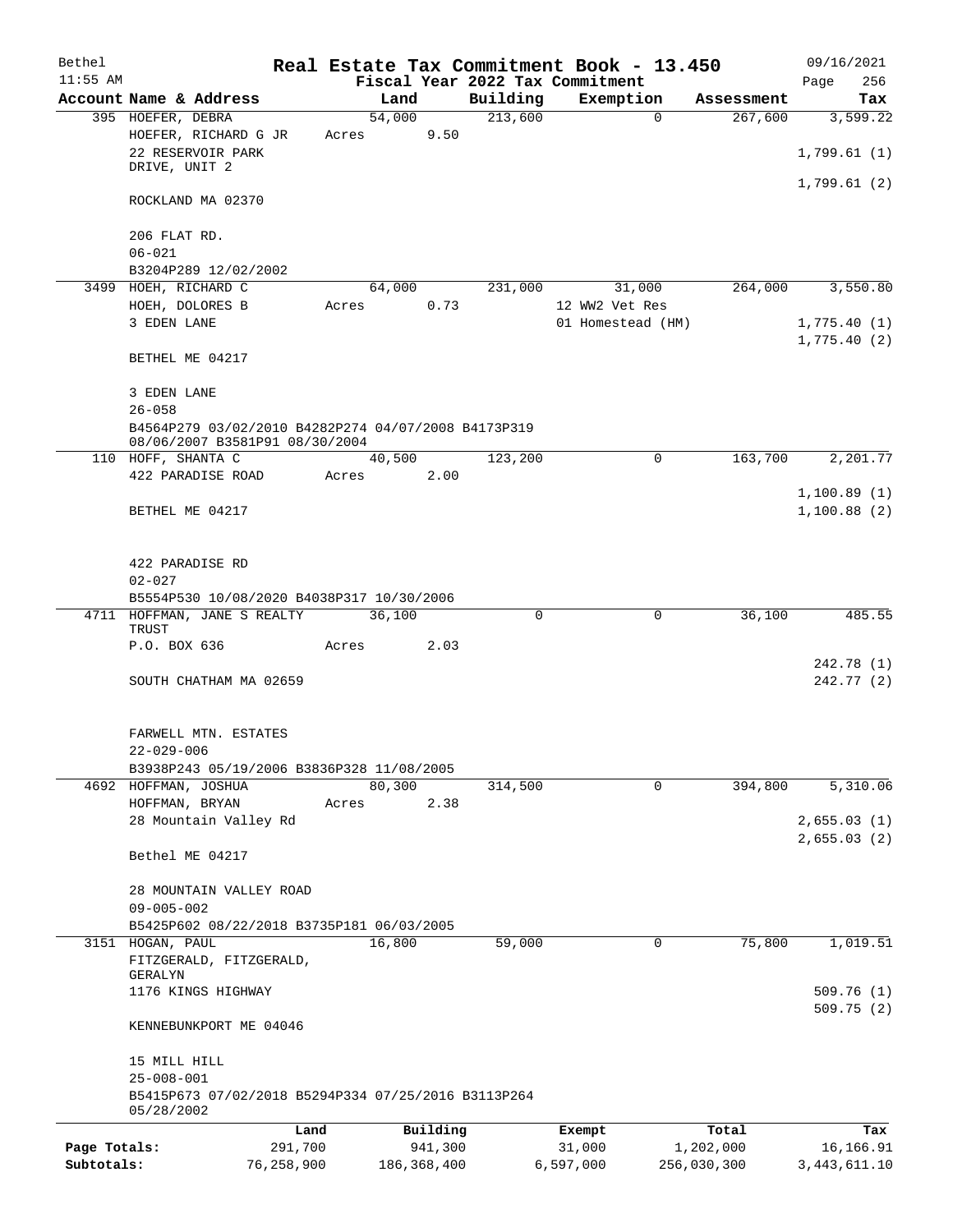| Bethel     |                                                                           |      |       |          |                                 | Real Estate Tax Commitment Book - 13.450 |            | 09/16/2021             |
|------------|---------------------------------------------------------------------------|------|-------|----------|---------------------------------|------------------------------------------|------------|------------------------|
| $11:55$ AM |                                                                           |      |       |          | Fiscal Year 2022 Tax Commitment |                                          |            | 257<br>Page            |
|            | Account Name & Address                                                    |      |       | Land     | Building                        | Exemption                                | Assessment | Tax                    |
|            | 1567 HOLBEN, ELISA                                                        |      |       | 60,900   | 180,500                         | $\mathbf 0$                              | 241,400    | 3,246.83               |
|            | 21 WILLIAMS AVENUE                                                        |      | Acres | 1.20     |                                 |                                          |            |                        |
|            | KITTERY ME 03904                                                          |      |       |          |                                 |                                          |            | 1,623.42(1)            |
|            |                                                                           |      |       |          |                                 |                                          |            | 1,623.41(2)            |
|            |                                                                           |      |       |          |                                 |                                          |            |                        |
|            | 10 OAK DRIVE<br>$11 - 042 - 001$                                          |      |       |          |                                 |                                          |            |                        |
|            | B5567P456 11/25/2020 B4782P348 11/14/2011 B3540P6<br>06/25/2004           |      |       |          |                                 |                                          |            |                        |
|            | 2934 HOLLORAN, THOMAS J                                                   |      |       | 33,600   | 63,900                          | $\mathbf 0$                              | 97,500     | 1,311.38               |
|            | HOLLORAN, KERRY J                                                         |      |       |          |                                 |                                          |            |                        |
|            | 30 CHESTNUT ST                                                            |      |       |          |                                 |                                          |            | 655.69(1)              |
|            |                                                                           |      |       |          |                                 |                                          |            | 655.69(2)              |
|            | WOBURN MA 01801                                                           |      |       |          |                                 |                                          |            |                        |
|            | 9 CHERRY LANE                                                             |      |       |          |                                 |                                          |            |                        |
|            | $22 - 002 - 001 - 012$                                                    |      |       |          |                                 |                                          |            |                        |
|            | B5170P41 10/06/2014 B1976P177 01/06/1993                                  |      |       |          |                                 |                                          |            |                        |
|            | 1444 HOLT, HEIDI                                                          |      |       | 48,500   | 92,100                          | 25,000                                   | 115,600    | 1,554.82               |
|            | 688 EAST BETHEL ROAD                                                      |      | Acres | 27.90    |                                 | 01 Homestead (HM)                        |            |                        |
|            | BETHEL ME 04217                                                           |      |       |          |                                 |                                          |            | 777.41(1)<br>777.41(2) |
|            |                                                                           |      |       |          |                                 |                                          |            |                        |
|            |                                                                           |      |       |          |                                 |                                          |            |                        |
|            | 688 EAST BETHEL RD.<br>$09 - 022$                                         |      |       |          |                                 |                                          |            |                        |
|            | B5443P701 11/28/2018 B2813P10 05/03/2000                                  |      |       |          |                                 |                                          |            |                        |
|            | 1455 HOLT, JEROME A                                                       |      |       | 49,600   | 270,900                         | 25,000                                   | 295,500    | 3,974.48               |
|            | 691 EAST BETHEL ROAD                                                      |      | Acres | 19.60    |                                 | 01 Homestead (HM)                        |            |                        |
|            |                                                                           |      |       |          |                                 |                                          |            | 1,987.24(1)            |
|            | BETHEL ME 04217                                                           |      |       |          |                                 |                                          |            | 1,987.24(2)            |
|            |                                                                           |      |       |          |                                 |                                          |            |                        |
|            | 691 EAST BETHEL RD.                                                       |      |       |          |                                 |                                          |            |                        |
|            | $09 - 032 - 001$                                                          |      |       |          |                                 |                                          |            |                        |
|            | B5324P616 12/28/2016 B5117P50 05/19/2014 B5104P340                        |      |       |          |                                 |                                          |            |                        |
|            | 04/14/2014 B4539P47 12/16/2009 B3195P224 11/13/2002<br>1454 HOLT, SCOTT J |      |       | 65,600   | 159,500                         | 0                                        | 225,100    | 3,027.60               |
|            | HOLT, PAMELA A                                                            |      | Acres | 36.00    |                                 |                                          |            |                        |
|            | PO BOX 118                                                                |      |       |          |                                 |                                          |            | 1,513.80(1)            |
|            |                                                                           |      |       |          |                                 |                                          |            | 1, 513.80(2)           |
|            | GREENWOOD ME 04255                                                        |      |       |          |                                 |                                          |            |                        |
|            | 47 TOOTIE LANE                                                            |      |       |          |                                 |                                          |            |                        |
|            | $09 - 032$                                                                |      |       |          |                                 |                                          |            |                        |
|            | B3536P66 06/22/2004 B3536P66 06/22/2004                                   |      |       |          |                                 |                                          |            |                        |
|            | 3072 HONKALA, RUDOLF                                                      |      |       | 44,100   | 179,800                         | 31,000                                   | 192,900    | 2,594.51               |
|            | HONKALA, BARBARA                                                          |      | Acres | 5.30     |                                 | 01 Homestead (HM)                        |            |                        |
|            | 1262 INTERVALE RD                                                         |      |       |          |                                 | 12 WW2 Vet Res                           |            | 1,297.26(1)            |
|            | BETHEL ME 04217                                                           |      |       |          |                                 |                                          |            | 1,297.25(2)            |
|            |                                                                           |      |       |          |                                 |                                          |            |                        |
|            | 1262 INTERVALE RD.                                                        |      |       |          |                                 |                                          |            |                        |
|            | $23 - 025$<br>B1689P282 10/20/1989 B1689P280 10/20/1989 B1689P278         |      |       |          |                                 |                                          |            |                        |
|            | 10/20/1989                                                                |      |       |          |                                 |                                          |            |                        |
|            |                                                                           |      |       |          |                                 |                                          |            |                        |
|            |                                                                           | Land |       | Building |                                 | Exempt                                   | Total      | Tax                    |

|              | ⊥and       | Building      | Exempt    | Total       | тах          |
|--------------|------------|---------------|-----------|-------------|--------------|
| Page Totals: | 302,300    | 946,700       | 81,000    | 1,168,000   | 15,709.62    |
| Subtotals:   | 76,561,200 | 187, 315, 100 | 6,678,000 | 257,198,300 | 3,459,320.72 |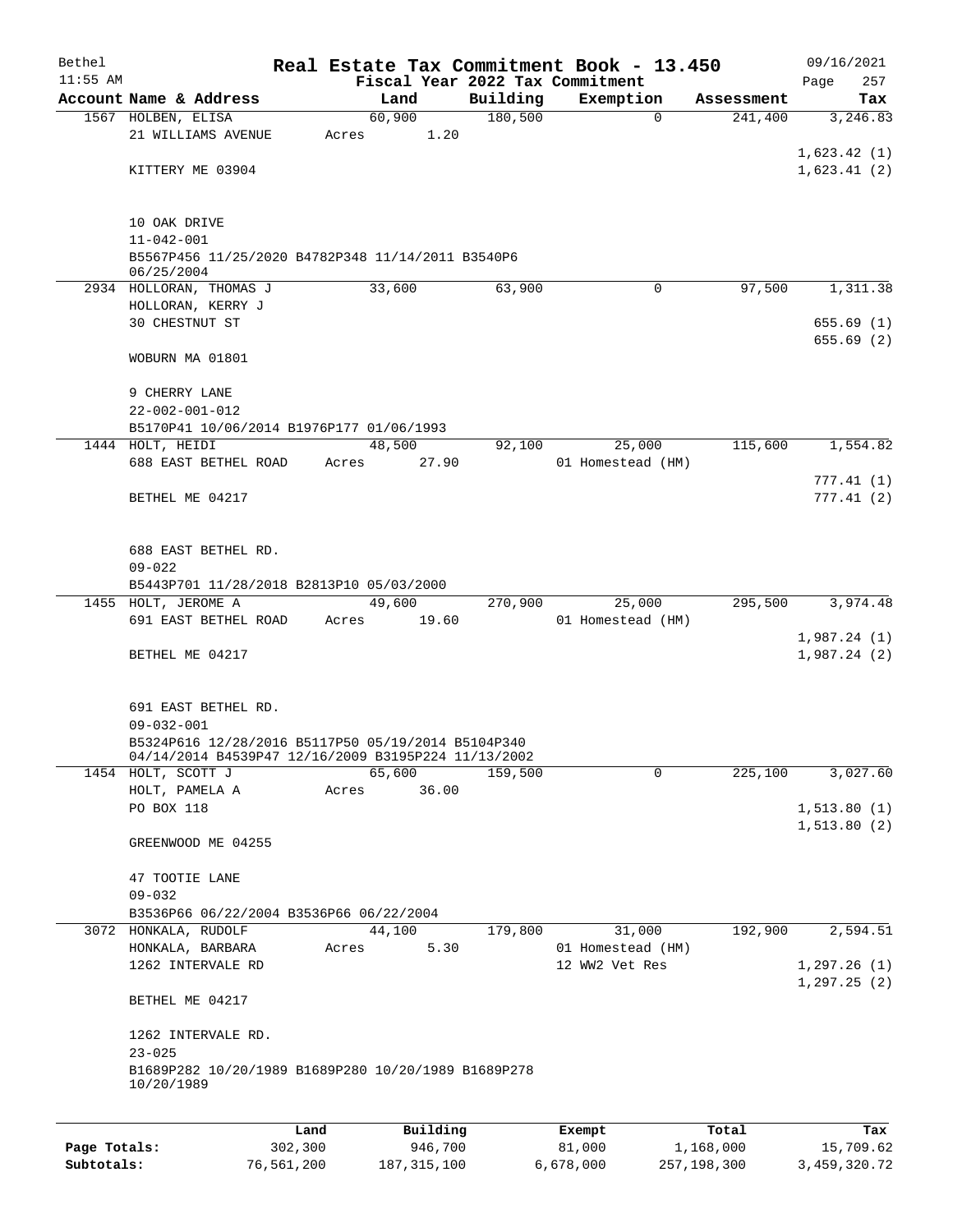| Bethel     |                                                |        |       |                                 | Real Estate Tax Commitment Book - 13.450 |            | 09/16/2021  |
|------------|------------------------------------------------|--------|-------|---------------------------------|------------------------------------------|------------|-------------|
| $11:55$ AM |                                                |        |       | Fiscal Year 2022 Tax Commitment |                                          |            | Page<br>258 |
|            | Account Name & Address                         | Land   |       | Building                        | Exemption                                | Assessment | Tax         |
|            | 3547 HORTON, ANDREW L                          | 33,600 |       | 103,900                         | $\mathbf 0$                              | 137,500    | 1,849.38    |
|            | HORTON, CATHERINE B                            |        |       |                                 |                                          |            |             |
|            | 51 ISLINGTON STREET,                           |        |       |                                 |                                          |            | 924.69(1)   |
|            | UNIT 504                                       |        |       |                                 |                                          |            |             |
|            | PORTSMOUTH NH 03801                            |        |       |                                 |                                          |            | 924.69(2)   |
|            | 135 VERNON ST.                                 |        |       |                                 |                                          |            |             |
|            | 26-076-001-03E                                 |        |       |                                 |                                          |            |             |
|            | B3871P40 12/29/2005                            |        |       |                                 |                                          |            |             |
|            | 5494 HORTON, KYLE F.                           | 49,700 |       | $\Omega$                        | 0                                        | 49,700     | 668.47      |
|            | HORTON, DANIELLE T.                            | Acres  | 14.70 |                                 |                                          |            |             |
|            | 15 OCCIDENT CIRCLE                             |        |       |                                 |                                          |            | 334.24(1)   |
|            |                                                |        |       |                                 |                                          |            | 334.23(2)   |
|            | WALPOLE MA 02081                               |        |       |                                 |                                          |            |             |
|            | 49 SWAN HILL RD                                |        |       |                                 |                                          |            |             |
|            | $22 - 030 - 001$                               |        |       |                                 |                                          |            |             |
|            | B5510P708 03/09/2020                           |        |       |                                 |                                          |            |             |
|            | 3701 HOSTERMAN, JANE                           | 34,100 |       | 106,700                         | 0                                        | 140,800    | 1,893.76    |
|            | C/O SUE SMITH                                  | Acres  | 1.80  |                                 |                                          |            |             |
|            | 52 OLD OAKEN BUCKET                            |        |       |                                 |                                          |            | 946.88(1)   |
|            | <b>ROAD</b>                                    |        |       |                                 |                                          |            |             |
|            | SCITUATE MA 02066                              |        |       |                                 |                                          |            | 946.88(2)   |
|            | 9 FLAT RD                                      |        |       |                                 |                                          |            |             |
|            | $28 - 043$                                     |        |       |                                 |                                          |            |             |
|            | B851P244 03/27/1975                            |        |       |                                 |                                          |            |             |
|            | 329 HOUGHTON, JOSHUA                           | 12,300 |       | 0                               | 0                                        | 12,300     | 165.44      |
|            | LEVESQUE, LEVESQUE,                            | Acres  | 4.00  |                                 |                                          |            |             |
|            | MICHELLE                                       |        |       |                                 |                                          |            |             |
|            | 156 CUMBERLAND AVE. #1                         |        |       |                                 |                                          |            | 82.72 (1)   |
|            | PORTLAND ME 04101                              |        |       |                                 |                                          |            | 82.72(2)    |
|            |                                                |        |       |                                 |                                          |            |             |
|            | ROUTE 232                                      |        |       |                                 |                                          |            |             |
|            | $05 - 036$                                     |        |       |                                 |                                          |            |             |
|            | B4595P188 06/08/2010 B3863P167 12/23/2005      |        |       |                                 |                                          |            |             |
|            | 92 HOWARD, TERESA, INMAN,<br>ANTHONY & MICHAEL | 40,500 |       | 95,100                          | 0                                        | 135,600    | 1,823.82    |
|            | BUTTERS, RENITA                                | Acres  | 2.00  |                                 |                                          |            |             |
|            | 12 BARTON RD.                                  |        |       |                                 |                                          |            | 911.91(1)   |
|            |                                                |        |       |                                 |                                          |            | 911.91(2)   |
|            | ALBANY TOWNSHIP ME<br>04217                    |        |       |                                 |                                          |            |             |
|            | 20 BAKER RD.                                   |        |       |                                 |                                          |            |             |
|            | $02 - 015$                                     |        |       |                                 |                                          |            |             |
|            | B3383P34 09/25/2003 B2650P222 12/23/1998       |        |       |                                 |                                          |            |             |

|              | Land       | Building    | Exempt    | Total       | Tax          |
|--------------|------------|-------------|-----------|-------------|--------------|
| Page Totals: | 170,200    | 305,700     |           | 475,900     | 6,400.87     |
| Subtotals:   | 76,731,400 | 187,620,800 | 6,678,000 | 257,674,200 | 3,465,721.59 |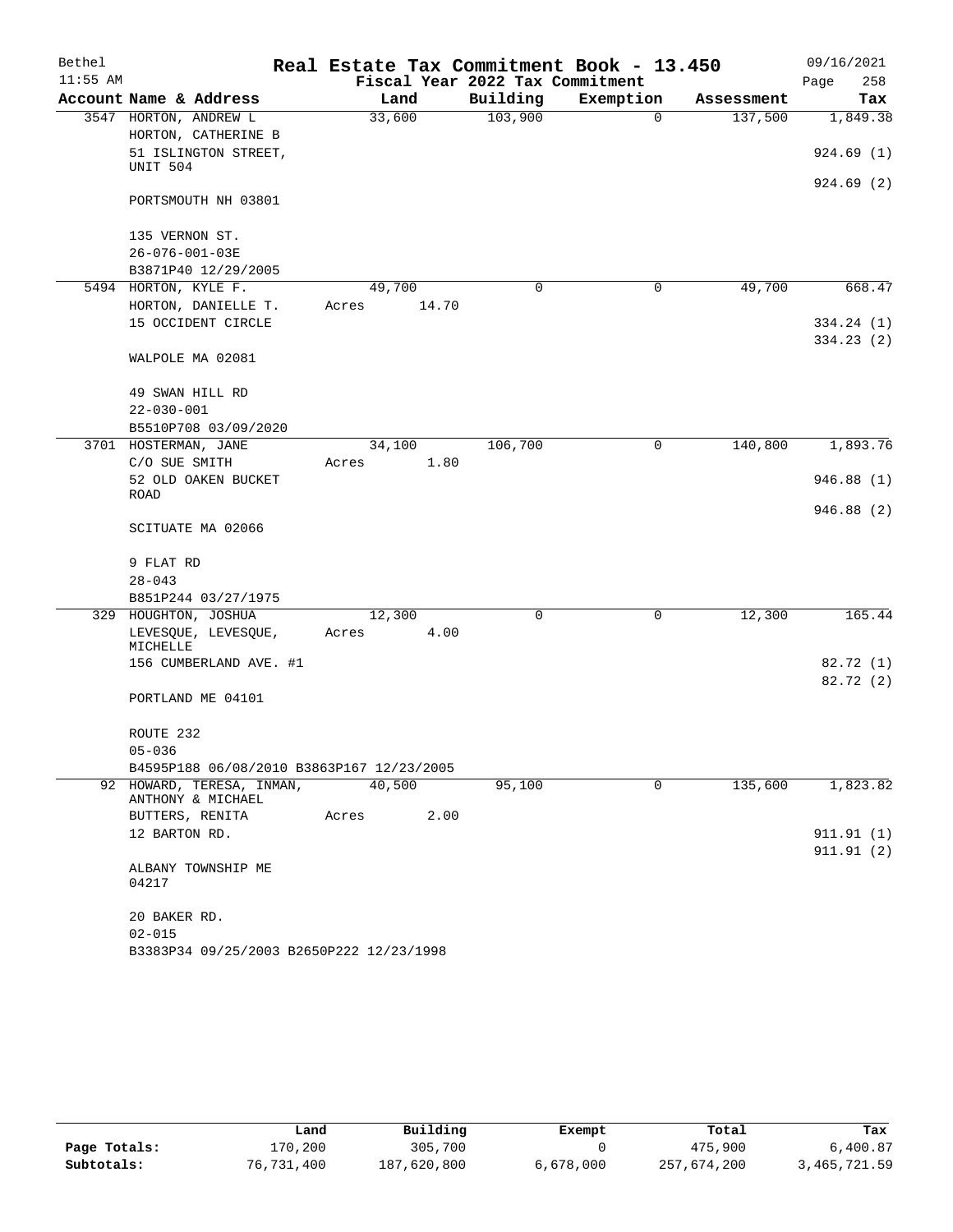| Bethel     |                                                                                      |       |                 |                                             | Real Estate Tax Commitment Book - 13.450 |            | 09/16/2021             |
|------------|--------------------------------------------------------------------------------------|-------|-----------------|---------------------------------------------|------------------------------------------|------------|------------------------|
| $11:55$ AM | Account Name & Address                                                               |       | Land            | Fiscal Year 2022 Tax Commitment<br>Building | Exemption                                | Assessment | Page<br>259            |
|            | 2438 HOWE, CATHY                                                                     |       | 13,000          | 0                                           | $\mathbf 0$                              | 13,000     | Tax<br>174.85          |
|            | 257 INTERVALE RD                                                                     | Acres | 21.20           |                                             |                                          |            |                        |
|            |                                                                                      |       |                 |                                             |                                          |            | 87.43(1)               |
|            | BETHEL ME 04217                                                                      |       |                 |                                             |                                          |            | 87.42(2)               |
|            |                                                                                      |       |                 |                                             |                                          |            |                        |
|            | INTERVALE RD.                                                                        |       |                 |                                             |                                          |            |                        |
|            | $13 - 002$                                                                           |       |                 |                                             |                                          |            |                        |
|            | B5194P265 12/19/2014 B4879P244 08/20/2012 B3699P31                                   |       |                 |                                             |                                          |            |                        |
|            | 04/12/2005 B3031P59 11/27/2001                                                       |       |                 |                                             |                                          |            |                        |
|            | 2448 HOWE, CATHY                                                                     |       | 57,300          | 64,400                                      | 25,000                                   | 96,700     | 1,300.62               |
|            | 257 INTERVALE RD                                                                     | Acres | 56.86           |                                             | 01 Homestead (HM)                        |            |                        |
|            | BETHEL ME 04217                                                                      |       |                 |                                             |                                          |            | 650.31(1)<br>650.31(2) |
|            |                                                                                      |       |                 |                                             |                                          |            |                        |
|            |                                                                                      |       |                 |                                             |                                          |            |                        |
|            | 257 INTERVALE RD.                                                                    |       |                 |                                             |                                          |            |                        |
|            | $13 - 009$                                                                           |       |                 |                                             |                                          |            |                        |
|            | B5194P265 12/19/2014 B4879P245 08/20/2012 B3699P31<br>04/12/2005 B3031P59 11/27/2001 |       |                 |                                             |                                          |            |                        |
|            | 2449 HOWE, CATHY E                                                                   |       | 20,000          | $\Omega$                                    | 0                                        | 20,000     | 269.00                 |
|            | 257 INTERVALE ROAD                                                                   | Acres | 0.86            |                                             |                                          |            |                        |
|            |                                                                                      |       |                 |                                             |                                          |            | 134.50(1)              |
|            | BETHEL MA 04217                                                                      |       |                 |                                             |                                          |            | 134.50(2)              |
|            |                                                                                      |       |                 |                                             |                                          |            |                        |
|            | INTERVALE RD                                                                         |       |                 |                                             |                                          |            |                        |
|            | $13 - 009 - 001$                                                                     |       |                 |                                             |                                          |            |                        |
|            | B5388P337 01/16/2018 B5257P619 12/10/2015 B2287P285                                  |       |                 |                                             |                                          |            |                        |
|            | 2447 HOWE, CLARENCE W                                                                |       | 41,800          | $\Omega$                                    | $\mathbf 0$                              | 41,800     | 562.21                 |
|            | 356 INTERVALE ROAD                                                                   | Acres | 145.00          |                                             |                                          |            |                        |
|            |                                                                                      |       |                 |                                             |                                          |            | 281.11(1)              |
|            | BETHEL ME 04217                                                                      |       |                 |                                             |                                          |            | 281.10(2)              |
|            |                                                                                      |       |                 |                                             |                                          |            |                        |
|            | INTERVALE RD E/S                                                                     |       |                 |                                             |                                          |            |                        |
|            | $13 - 008$                                                                           |       |                 |                                             |                                          |            |                        |
|            | B2942P42                                                                             |       |                 |                                             |                                          |            |                        |
|            | 2458 HOWE, CLARENCE W<br>356 INTERVALE RD.                                           |       | 24,600<br>90.00 | 0                                           | 0                                        | 24,600     | 330.87                 |
|            |                                                                                      | Acres |                 |                                             |                                          |            | 165.44(1)              |
|            | BETHEL ME 04217                                                                      |       |                 |                                             |                                          |            | 165.43(2)              |
|            |                                                                                      |       |                 |                                             |                                          |            |                        |
|            |                                                                                      |       |                 |                                             |                                          |            |                        |
|            | INTERVALE RD E/S                                                                     |       |                 |                                             |                                          |            |                        |
|            | $13 - 017$<br>B3241P189 02/07/2003                                                   |       |                 |                                             |                                          |            |                        |
|            | 2441 HOWE, CLARENCE W                                                                |       | 55,500          | 149,600                                     | 25,000                                   | 180,100    | 2,422.34               |
|            | 356 INTERVALE ROAD                                                                   | Acres | 51.30           |                                             | 01 Homestead (HM)                        |            |                        |
|            |                                                                                      |       |                 |                                             |                                          |            | 1, 211.17(1)           |
|            | BETHEL ME 04217                                                                      |       |                 |                                             |                                          |            | 1, 211.17(2)           |
|            |                                                                                      |       |                 |                                             |                                          |            |                        |
|            | 356 INTERVALE RD.                                                                    |       |                 |                                             |                                          |            |                        |
|            | $13 - 005$                                                                           |       |                 |                                             |                                          |            |                        |
|            | B5376P98 10/31/2017 B2890P299 12/12/2000                                             |       |                 |                                             |                                          |            |                        |
|            |                                                                                      |       |                 |                                             |                                          |            |                        |
|            |                                                                                      |       |                 |                                             |                                          |            |                        |

|              | Land       | Building    | Exempt    | Total       | Tax          |
|--------------|------------|-------------|-----------|-------------|--------------|
| Page Totals: | 212,200    | 214,000     | 50,000    | 376,200     | 5,059.89     |
| Subtotals:   | 76,943,600 | 187,834,800 | 6,728,000 | 258,050,400 | 3,470,781.48 |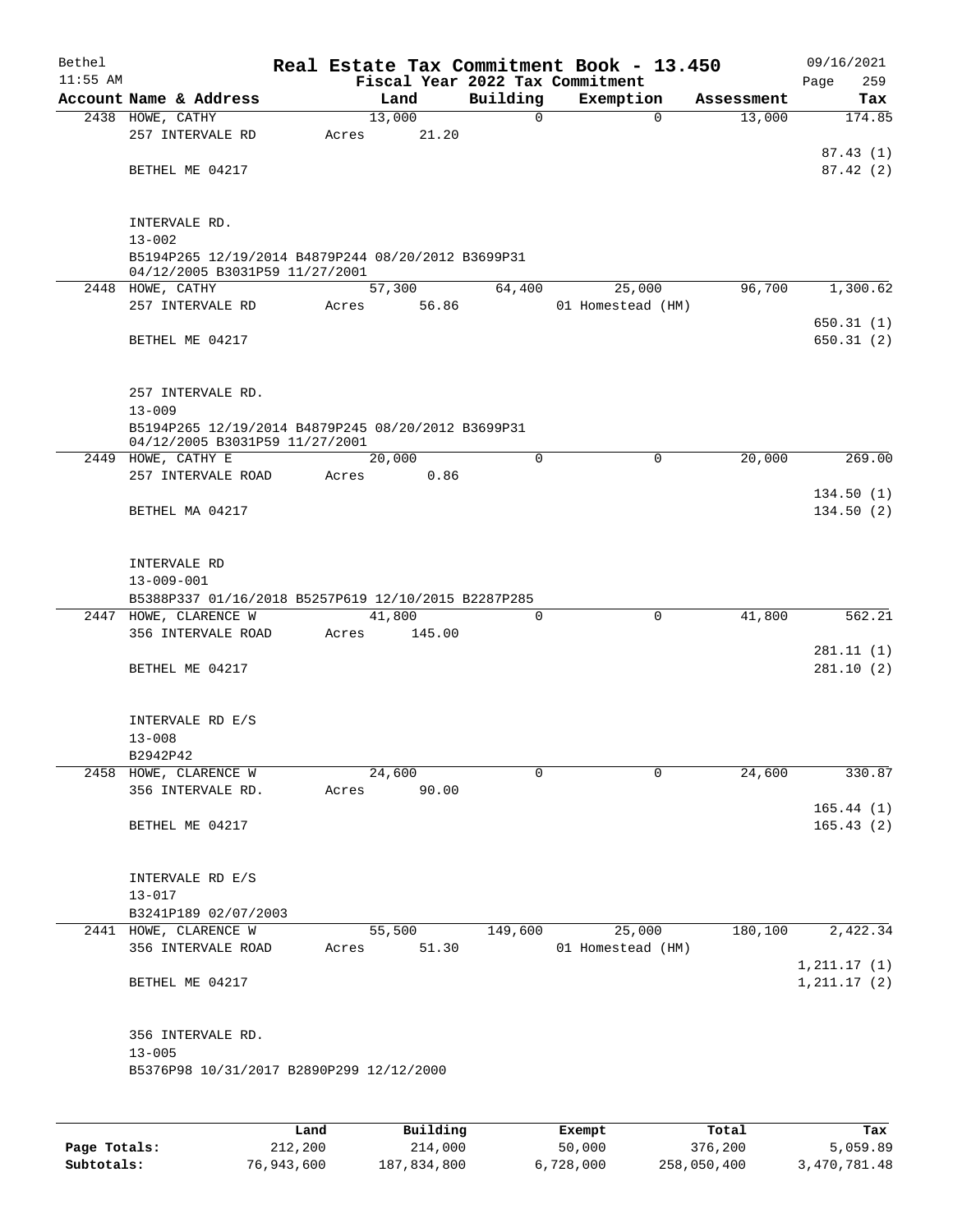| Bethel<br>$11:55$ AM |                                              | Fiscal Year 2022 Tax Commitment |          | Real Estate Tax Commitment Book - 13.450 |            | 09/16/2021<br>260 |
|----------------------|----------------------------------------------|---------------------------------|----------|------------------------------------------|------------|-------------------|
|                      | Account Name & Address                       | Land                            | Building | Exemption                                | Assessment | Page<br>Tax       |
|                      | 2509 HOWE, DIANE                             | 43,300                          | 112,900  | 25,000                                   | 131,200    | 1,764.64          |
|                      | 1760 INTERVALE ROAD                          | 4.60<br>Acres                   |          | 01 Homestead (HM)                        |            |                   |
|                      |                                              |                                 |          |                                          |            | 882.32 (1)        |
|                      | BETHEL ME 04217                              |                                 |          |                                          |            | 882.32 (2)        |
|                      |                                              |                                 |          |                                          |            |                   |
|                      |                                              |                                 |          |                                          |            |                   |
|                      | 1760 INTERVALE RD.                           |                                 |          |                                          |            |                   |
|                      | $14 - 032$                                   |                                 |          |                                          |            |                   |
|                      | B3465P254 02/23/2004 B1235P261               |                                 |          |                                          |            |                   |
|                      | 2500 HOWE, DIANE                             | 43,700                          | 9,800    | 0                                        | 53,500     | 719.58            |
|                      | 1760 INTERVALE ROAD                          | Acres<br>15.00                  |          |                                          |            |                   |
|                      |                                              |                                 |          |                                          |            | 359.79 (1)        |
|                      | BETHEL ME 04217                              |                                 |          |                                          |            | 359.79 (2)        |
|                      |                                              |                                 |          |                                          |            |                   |
|                      |                                              |                                 |          |                                          |            |                   |
|                      | INTERVALE W/S                                |                                 |          |                                          |            |                   |
|                      | $14 - 026$                                   |                                 |          |                                          |            |                   |
|                      | B3184P337                                    |                                 |          |                                          |            |                   |
|                      | 2519 HOWE, REBEKAH                           | 32,600                          | 63,400   | 25,000                                   | 71,000     | 954.95            |
|                      | HOWE, JASON COOLIDGE<br>964 EAST BETHEL ROAD | Acres<br>1.00                   |          | 01 Homestead (HM)                        |            | 477.48 (1)        |
|                      |                                              |                                 |          |                                          |            | 477.47(2)         |
|                      | BETHEL ME 04217                              |                                 |          |                                          |            |                   |
|                      |                                              |                                 |          |                                          |            |                   |
|                      | 964 EAST BETHEL RD.                          |                                 |          |                                          |            |                   |
|                      | $14 - 039$                                   |                                 |          |                                          |            |                   |
|                      | B3901P276 03/13/2006                         |                                 |          |                                          |            |                   |
|                      | 2443 HOWE, ROBERT W                          | 40,800                          | 141,600  | 25,000                                   | 157,400    | 2,117.03          |
|                      | HOWE, LINDA                                  | 2.20<br>Acres                   |          | 01 Homestead (HM)                        |            |                   |
|                      | 346 INTERVALE RD.                            |                                 |          |                                          |            | 1,058.52(1)       |
|                      |                                              |                                 |          |                                          |            | 1,058.51(2)       |
|                      | BETHEL ME 04217                              |                                 |          |                                          |            |                   |
|                      |                                              |                                 |          |                                          |            |                   |
|                      | 346 INTERVALE RD.                            |                                 |          |                                          |            |                   |
|                      | $13 - 005 - 001$                             |                                 |          |                                          |            |                   |
|                      | B2946P234                                    |                                 |          |                                          |            |                   |
|                      | 3348 HOWE, STANLEY                           | 74,600                          | 235,600  | 25,000                                   | 285,200    | 3,835.94          |
|                      | PO BOX 113                                   | 1.50<br>Acres                   |          | 01 Homestead (HM)                        |            |                   |
|                      | BETHEL ME 04217                              |                                 |          |                                          |            | 1,917.97(1)       |
|                      |                                              |                                 |          |                                          |            | 1,917.97(2)       |
|                      |                                              |                                 |          |                                          |            |                   |
|                      | 18 BROAD ST.                                 |                                 |          |                                          |            |                   |
|                      | $25 - 170$                                   |                                 |          |                                          |            |                   |
|                      | B1575P21 06/20/1988                          |                                 |          |                                          |            |                   |
|                      | 2436 HOWE, THOMAS                            | 42,100                          | 223,100  | 25,000                                   | 240,200    | 3,230.69          |
|                      | HOWE, SUZANNE                                | 3.32<br>Acres                   |          | 01 Homestead (HM)                        |            |                   |
|                      | 234 INTERVALE RD.                            |                                 |          |                                          |            | 1,615.35(1)       |
|                      |                                              |                                 |          |                                          |            | 1,615.34(2)       |
|                      | BETHEL ME 04217                              |                                 |          |                                          |            |                   |
|                      |                                              |                                 |          |                                          |            |                   |
|                      | 234 INTERVALE RD.                            |                                 |          |                                          |            |                   |
|                      | $13 - 001$                                   |                                 |          |                                          |            |                   |
|                      | B2008P282 05/13/1993                         |                                 |          |                                          |            |                   |
|                      |                                              |                                 |          |                                          |            |                   |
|                      |                                              |                                 |          |                                          |            |                   |
|                      |                                              |                                 |          |                                          |            |                   |

|              | Land       | Building    | Exempt    | Total       | Tax          |
|--------------|------------|-------------|-----------|-------------|--------------|
| Page Totals: | 277,100    | 786,400     | 125,000   | 938,500     | 12,622.83    |
| Subtotals:   | 77,220,700 | 188,621,200 | 6,853,000 | 258,988,900 | 3,483,404.31 |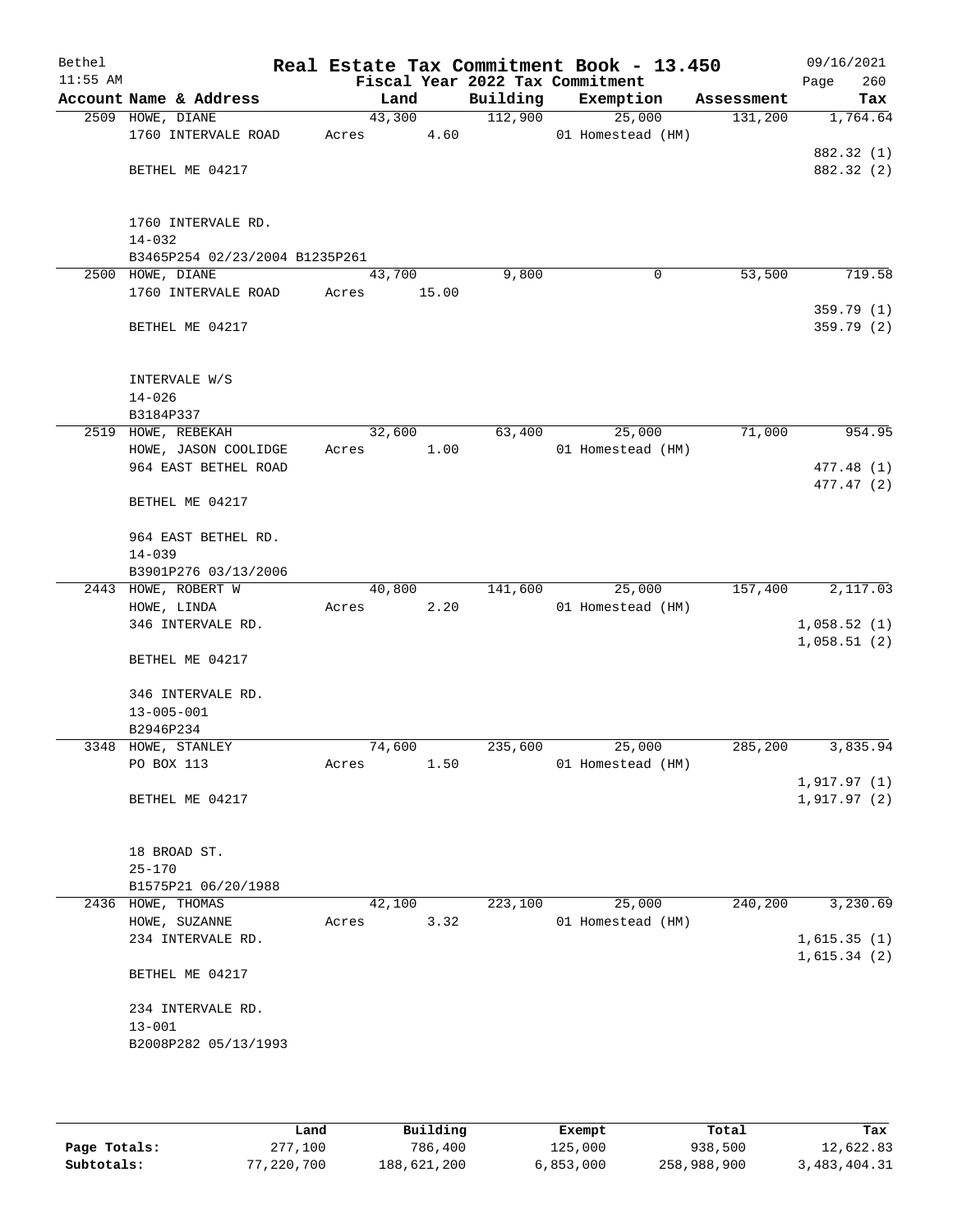| Bethel       |                                                                                      |               |          |          | Real Estate Tax Commitment Book - 13.450 |             |             | 09/16/2021     |  |  |
|--------------|--------------------------------------------------------------------------------------|---------------|----------|----------|------------------------------------------|-------------|-------------|----------------|--|--|
| $11:55$ AM   |                                                                                      |               |          |          | Fiscal Year 2022 Tax Commitment          |             |             | Page<br>261    |  |  |
|              | Account Name & Address                                                               | Land          |          | Building | Exemption                                |             | Assessment  | Tax            |  |  |
|              | 215 HOWLEY, DENISE ANN                                                               | 30,100        |          | 113,300  |                                          | $\mathbf 0$ | 143,400     | 1,928.73       |  |  |
|              | 136 A KENBERMA STREET                                                                | Acres         | 0.80     |          |                                          |             |             |                |  |  |
|              |                                                                                      |               |          |          |                                          |             |             | 964.37(1)      |  |  |
|              | HULL MA 02045                                                                        |               |          |          |                                          |             |             | 964.36(2)      |  |  |
|              |                                                                                      |               |          |          |                                          |             |             |                |  |  |
|              |                                                                                      |               |          |          |                                          |             |             |                |  |  |
|              | 67 EAST BETHEL RD.                                                                   |               |          |          |                                          |             |             |                |  |  |
|              | $04 - 058$                                                                           |               |          |          |                                          |             |             |                |  |  |
|              | B5396P455 02/23/2018 B4822P67 03/07/2012 B4544P139<br>12/29/2009 B2965P35 06/29/2001 |               |          |          |                                          |             |             |                |  |  |
|              | 3052 HOY, DOUGLAS J                                                                  | 41,900        |          | 150,500  | 25,000                                   |             | 167,400     | 2,251.53       |  |  |
|              | HOY, CECELIA J                                                                       | Acres         | 3.10     |          | 01 Homestead (HM)                        |             |             |                |  |  |
|              | PO BOX 712                                                                           |               |          |          |                                          |             |             | 1, 125.77(1)   |  |  |
|              |                                                                                      |               |          |          |                                          |             |             | 1, 125.76(2)   |  |  |
|              | BETHEL ME 04217                                                                      |               |          |          |                                          |             |             |                |  |  |
|              |                                                                                      |               |          |          |                                          |             |             |                |  |  |
|              | 29 HOLT HILL RD.                                                                     |               |          |          |                                          |             |             |                |  |  |
|              | $23 - 006$                                                                           |               |          |          |                                          |             |             |                |  |  |
|              | B1209P293 06/16/1983                                                                 |               |          |          |                                          |             |             |                |  |  |
|              | 334 HOYT, ALEXANDER I.                                                               | 19,000        |          | 34,600   |                                          | 0           | 53,600      | 720.92         |  |  |
|              | 56 ECHO LANE                                                                         | Acres         | 0.63     |          |                                          |             |             |                |  |  |
|              |                                                                                      |               |          |          |                                          |             |             | 360.46(1)      |  |  |
|              | BRYANT POND ME 04219                                                                 |               |          |          |                                          |             |             | 360.46(2)      |  |  |
|              |                                                                                      |               |          |          |                                          |             |             |                |  |  |
|              |                                                                                      |               |          |          |                                          |             |             |                |  |  |
|              | ROUTE 232                                                                            |               |          |          |                                          |             |             |                |  |  |
|              | $05 - 040$                                                                           |               |          |          |                                          |             |             |                |  |  |
|              | B5566P292 11/23/2020 B4595P15 06/07/2010 B4416P15                                    |               |          |          |                                          |             |             |                |  |  |
|              | 03/16/2009 B4359P151 10/02/2008 B4356P87 09/25/2008                                  |               |          |          |                                          |             |             |                |  |  |
|              | B1438P238                                                                            |               |          |          |                                          |             |             |                |  |  |
|              | 335 HOYT, ALEXANDER I.                                                               | 28,400        |          | 8,600    |                                          | 0           | 37,000      | 497.65         |  |  |
|              | 56 ECHO LANE                                                                         | Acres         | 0.68     |          |                                          |             |             |                |  |  |
|              |                                                                                      |               |          |          |                                          |             |             | 248.83(1)      |  |  |
|              | BRYANT POND ME 04219                                                                 |               |          |          |                                          |             |             | 248.82(2)      |  |  |
|              |                                                                                      |               |          |          |                                          |             |             |                |  |  |
|              |                                                                                      |               |          |          |                                          |             |             |                |  |  |
|              | 951 ROUTE 232                                                                        |               |          |          |                                          |             |             |                |  |  |
|              | 05-041                                                                               |               |          |          |                                          |             |             |                |  |  |
|              | B5566P292 11/23/2020 B5556P733 10/19/2020 B1819P312<br>07/19/1991                    |               |          |          |                                          |             |             |                |  |  |
|              | 371 HUBBARD, JEFFREY L                                                               | 56,200        |          | 446,400  |                                          | $\mathbf 0$ | 502,600     | 6,759.97       |  |  |
|              | HUBBARD, PURVI SEVAK                                                                 | Acres         | 6.00     |          |                                          |             |             |                |  |  |
|              | 4126 27TH ST, APT 5D                                                                 |               |          |          |                                          |             |             | 3,379.99(1)    |  |  |
|              |                                                                                      |               |          |          |                                          |             |             | 3,379.98(2)    |  |  |
|              | LONG ISLAND CITY NY                                                                  |               |          |          |                                          |             |             |                |  |  |
|              | 11101                                                                                |               |          |          |                                          |             |             |                |  |  |
|              |                                                                                      |               |          |          |                                          |             |             |                |  |  |
|              | 92 PINE BLUFF RD.                                                                    |               |          |          |                                          |             |             |                |  |  |
|              | $06 - 016 - 001$                                                                     |               |          |          |                                          |             |             |                |  |  |
|              | B3300P306 05/29/2003                                                                 |               |          |          |                                          |             |             |                |  |  |
|              | 373 HUBBARD, JEFFREY L                                                               | 45,400        |          | 0        |                                          | $\mathbf 0$ | 45,400      | 610.63         |  |  |
|              | HUBBARD, PURVI SEVAK                                                                 | Acres         | 5.00     |          |                                          |             |             |                |  |  |
|              | 4126 27TH ST, APT 5D                                                                 |               |          |          |                                          |             |             | 305.32(1)      |  |  |
|              |                                                                                      |               |          |          |                                          |             |             | 305.31(2)      |  |  |
|              | LONG ISLAND CITY NY                                                                  |               |          |          |                                          |             |             |                |  |  |
|              | 11101                                                                                |               |          |          |                                          |             |             |                |  |  |
|              |                                                                                      |               |          |          |                                          |             |             |                |  |  |
|              | PINE BLUFF RD.                                                                       |               |          |          |                                          |             |             |                |  |  |
|              | $06 - 016 - 002$                                                                     |               |          |          |                                          |             |             |                |  |  |
|              | Land                                                                                 |               | Building |          | Exempt                                   |             | Total       | Tax            |  |  |
| Page Totals: | 221,000                                                                              |               | 753,400  |          | 25,000                                   |             | 949,400     | 12,769.43      |  |  |
| Subtotals:   | 77, 441, 700                                                                         | 189, 374, 600 |          |          | 6,878,000                                |             | 259,938,300 | 3, 496, 173.74 |  |  |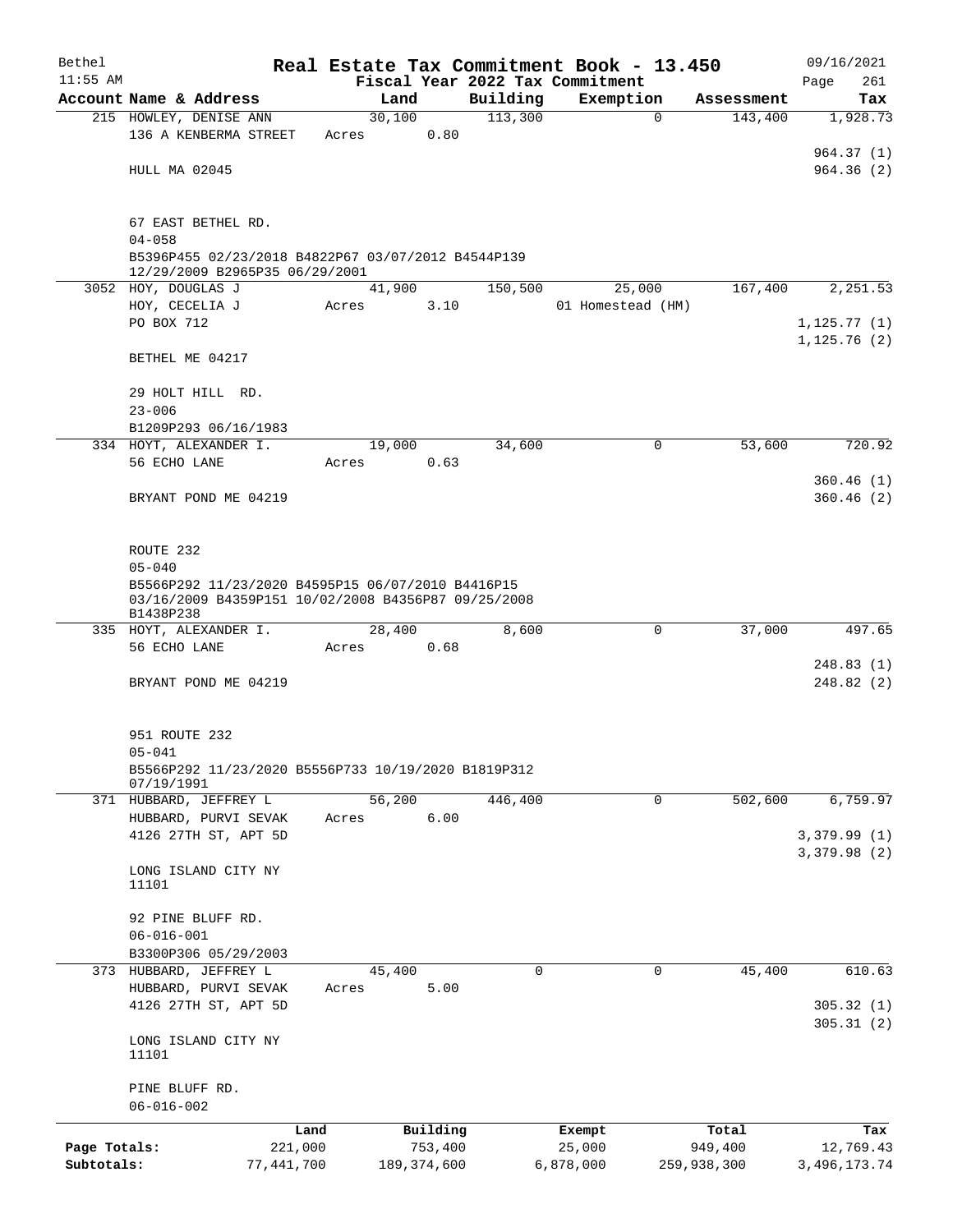| Bethel       |                                                                  |       |                |                     | Real Estate Tax Commitment Book - 13.450 |                       | 09/16/2021                 |
|--------------|------------------------------------------------------------------|-------|----------------|---------------------|------------------------------------------|-----------------------|----------------------------|
| $11:55$ AM   |                                                                  |       |                |                     | Fiscal Year 2022 Tax Commitment          |                       | Page<br>262                |
|              | Account Name & Address<br>4798 HUGHES, TIMOTHY C. &              |       | Land<br>44,900 | Building<br>272,500 | Exemption<br>$\Omega$                    | Assessment<br>317,400 | Tax<br>4,269.03            |
|              | DIANE S.                                                         |       |                |                     |                                          |                       |                            |
|              | 101 NUTMEG LANE                                                  | Acres | 1.65           |                     |                                          |                       |                            |
|              |                                                                  |       |                |                     |                                          |                       | 2,134.52(1)                |
|              | NORTH ANDOVER MA 01845                                           |       |                |                     |                                          |                       | 2,134.51(2)                |
|              | 39 HARMONY ROW                                                   |       |                |                     |                                          |                       |                            |
|              | $23 - 013 - 001 - 010$                                           |       |                |                     |                                          |                       |                            |
|              | B5530P572 06/29/2020 B5282P570 05/24/2016                        |       |                |                     |                                          |                       |                            |
|              | 3284 HUGHES, WOODLEIGH H. &<br>LEE MORISON                       |       | 60,600         | 152,800             | 25,000                                   | 188,400               | 2,533.98                   |
|              | TRUSTEES, HUGHES                                                 | Acres | 0.96           |                     | 01 Homestead (HM)                        |                       |                            |
|              | REVOCABLE TRUSTS<br>32 CHAPMAN ST                                |       |                |                     |                                          |                       | 1,266.99(1)                |
|              |                                                                  |       |                |                     |                                          |                       | 1,266.99(2)                |
|              | BETHEL ME 04217                                                  |       |                |                     |                                          |                       |                            |
|              | 32 CHAPMAN ST.                                                   |       |                |                     |                                          |                       |                            |
|              | $25 - 118$<br>B5247P373 10/02/2015 B3322P55 06/27/2003 B2848P298 |       |                |                     |                                          |                       |                            |
|              | 4602 HULL, CATHERINE Z                                           |       | 29,400         | 74,200              | 0                                        | 103,600               | 1,393.42                   |
|              | HULL, BARRY J                                                    | Acres | 0.10           |                     |                                          |                       |                            |
|              | 299 LUNT RD                                                      |       |                |                     |                                          |                       | 696.71 (1)                 |
|              | BRUNSWICK ME 04011                                               |       |                |                     |                                          |                       | 696.71 (2)                 |
|              |                                                                  |       |                |                     |                                          |                       |                            |
|              | 44 RAILROAD STREET<br>$25 - 072 - 001$                           |       |                |                     |                                          |                       |                            |
|              | B5323P374 12/23/2016 B4485P205 08/20/2009 B3837P209              |       |                |                     |                                          |                       |                            |
|              | 11/09/2005                                                       |       |                |                     |                                          |                       |                            |
|              | 435 HUNT, BRADFORD P                                             |       | 41,000         | 276,700             | 0                                        | 317,700               | 4,273.06                   |
|              | HURLEY, KATHLEEN M<br>PO BOX 111                                 | Acres | 6.50           |                     |                                          |                       | 2,136.53(1)                |
|              |                                                                  |       |                |                     |                                          |                       | 2, 136.53(2)               |
|              | READINGTON NJ 08870                                              |       |                |                     |                                          |                       |                            |
|              | 504 GROVER HILL RD.                                              |       |                |                     |                                          |                       |                            |
|              | $06 - 042$                                                       |       |                |                     |                                          |                       |                            |
|              | B5372P24 10/06/2017 B4203P5 10/02/2007 B1470P278                 |       |                |                     |                                          |                       |                            |
|              | 43 HUNT, THOMAS M                                                |       | 30,700         | 0                   | $\mathbf 0$                              | 30,700                | 412.92                     |
|              | 1815 BLAKELEY RD                                                 | Acres | 7.68           |                     |                                          |                       | 206.46(1)                  |
|              | EAST AURORA NY 14052                                             |       |                |                     |                                          |                       | 206.46(2)                  |
|              |                                                                  |       |                |                     |                                          |                       |                            |
|              | GROVER HILL RD.                                                  |       |                |                     |                                          |                       |                            |
|              | $01 - 035 - 004$                                                 |       |                |                     |                                          |                       |                            |
|              | B5055P61 10/28/2013 B2440P98 05/29/1997                          |       |                |                     |                                          |                       |                            |
|              | 40 HUNT, THOMAS M                                                |       | 40,600         | 177,500             | 0                                        | 218,100               | 2,933.45                   |
|              | 1815 BLAKELEY ROAD                                               | Acres | 2.10           |                     |                                          |                       |                            |
|              | EAST AURORA NY 14052                                             |       |                |                     |                                          |                       | 1,466.73(1)<br>1,466.72(2) |
|              | 857 GROVER HILL RD.                                              |       |                |                     |                                          |                       |                            |
|              | $01 - 035 - 001$                                                 |       |                |                     |                                          |                       |                            |
|              | B5055P61 10/28/2013 B1611P168 10/20/1988                         |       |                |                     |                                          |                       |                            |
|              |                                                                  | Land  | Building       |                     | Exempt                                   | Total                 | Tax                        |
| Page Totals: | 247,200                                                          |       | 953,700        |                     | 25,000                                   | 1,175,900             | 15,815.86                  |
| Subtotals:   | 77,688,900                                                       |       | 190, 328, 300  |                     | 6,903,000                                | 261, 114, 200         | 3,511,989.60               |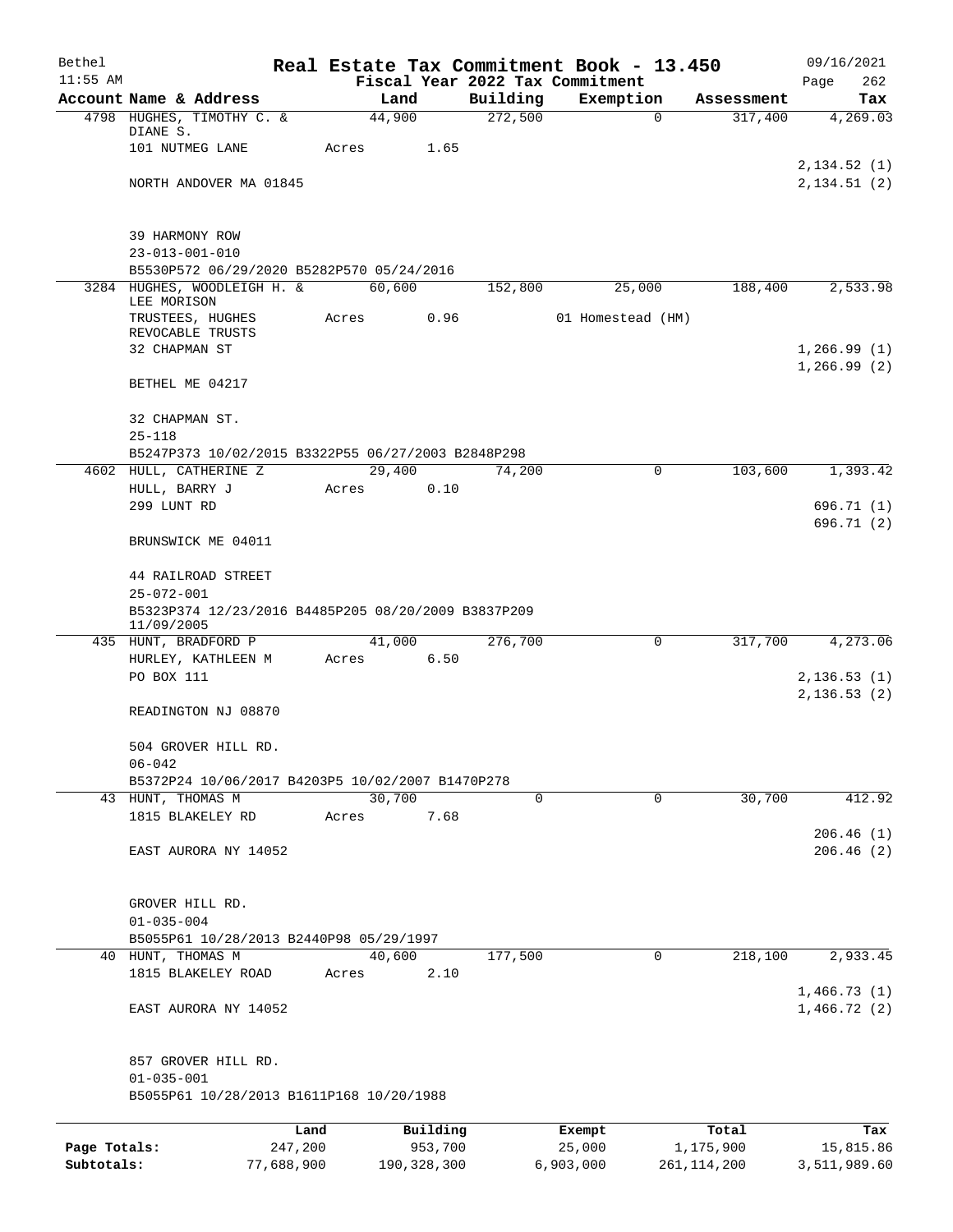| Bethel<br>$11:55$ AM |                                                                   |       |               |          | Real Estate Tax Commitment Book - 13.450<br>Fiscal Year 2022 Tax Commitment |            | 09/16/2021<br>263<br>Page |
|----------------------|-------------------------------------------------------------------|-------|---------------|----------|-----------------------------------------------------------------------------|------------|---------------------------|
|                      | Account Name & Address                                            |       | Land          | Building | Exemption                                                                   | Assessment | Tax                       |
|                      | 5185 HUNT, THOMAS M                                               |       | 9,900         |          | $\mathbf 0$<br>$\mathbf 0$                                                  | 9,900      | 133.16                    |
|                      | HUNT, PATRICK                                                     | Acres | 37.00         |          |                                                                             |            |                           |
|                      | 1815 BLAKELEY RD                                                  |       |               |          |                                                                             |            | 66.58(1)                  |
|                      |                                                                   |       |               |          |                                                                             |            | 66.58(2)                  |
|                      | EAST AURORA NY 14052                                              |       |               |          |                                                                             |            |                           |
|                      | 703 GROVER HILL RD<br>$01 - 039 - 003$                            |       |               |          |                                                                             |            |                           |
|                      | B5407P160 05/10/2018 B5375P453 10/30/2017 B4287P141<br>04/16/2009 |       |               |          |                                                                             |            |                           |
|                      | 5432 HUNT, THOMAS M                                               |       | 2,700         |          | $\mathbf 0$<br>$\mathbf 0$                                                  | 2,700      | 36.32                     |
|                      | HUNT, PATRICK                                                     | Acres | 10.00         |          |                                                                             |            |                           |
|                      | 1815 BLAKELEY RD                                                  |       |               |          |                                                                             |            | 18.16(1)                  |
|                      | EAST AURORA NY 14052                                              |       |               |          |                                                                             |            | 18.16(2)                  |
|                      | 699 GROVER HILL ROAD                                              |       |               |          |                                                                             |            |                           |
|                      | $01 - 039 - 004$                                                  |       |               |          |                                                                             |            |                           |
|                      | B5375P453 10/30/2017 B4287P141 04/16/2009                         |       |               |          |                                                                             |            |                           |
|                      | 5510 HUNTER, WILLAM C. &                                          |       | 24,500        |          | $\mathbf 0$<br>$\mathbf 0$                                                  | 24,500     | 329.53                    |
|                      | KATHRYN K.                                                        |       |               |          |                                                                             |            |                           |
|                      | 165C WHITNEY ST                                                   | Acres | 1.00          |          |                                                                             |            |                           |
|                      | AUBURN ME 04210                                                   |       |               |          |                                                                             |            | 164.77(1)<br>164.76(2)    |
|                      |                                                                   |       |               |          |                                                                             |            |                           |
|                      | DAISY BRYANT RD                                                   |       |               |          |                                                                             |            |                           |
|                      | 17-009-001                                                        |       |               |          |                                                                             |            |                           |
|                      | B5591P203 03/15/2021                                              |       |               |          |                                                                             |            |                           |
|                      | 3198 HURD, CHARLES JR                                             |       | 24,600        | 96,400   | 0                                                                           | 121,000    | 1,627.45                  |
|                      | HURD, DONNA L MALLAHY                                             | Acres | 0.07          |          |                                                                             |            |                           |
|                      | PO BOX 613                                                        |       |               |          |                                                                             |            | 813.73(1)                 |
|                      |                                                                   |       |               |          |                                                                             |            | 813.72 (2)                |
|                      | BETHEL ME 04217                                                   |       |               |          |                                                                             |            |                           |
|                      | 9 CHURCH ST                                                       |       |               |          |                                                                             |            |                           |
|                      | $25 - 039$                                                        |       |               |          |                                                                             |            |                           |
|                      | B3687P225 03/16/2005                                              |       |               |          |                                                                             |            |                           |
|                      | 291 HURD, CHRISTOPHER                                             |       | 26,300        |          | 0<br>$\mathbf 0$                                                            | 26,300     | 353.74                    |
|                      | HURD, KATHRYN                                                     | Acres | 100.00        |          |                                                                             |            |                           |
|                      | 284 GORE ROAD                                                     |       |               |          |                                                                             |            | 176.87(1)                 |
|                      | BRYANT POND ME 04219                                              |       |               |          |                                                                             |            | 176.87(2)                 |
|                      | GORE RD.                                                          |       |               |          |                                                                             |            |                           |
|                      | $05 - 001$                                                        |       |               |          |                                                                             |            |                           |
|                      | B5515P888 04/01/2020 B4304P48 05/30/2008                          |       |               |          |                                                                             |            |                           |
|                      | 3197 HURD, SCOTT                                                  |       | 44,600        | 177,200  | 0                                                                           | 221,800    | 2,983.21                  |
|                      | 77 PORTEOUS AVE                                                   |       | 0.23<br>Acres |          |                                                                             |            |                           |
|                      |                                                                   |       |               |          |                                                                             |            | 1,491.61(1)               |
|                      | FAIRFAX CA 94930                                                  |       |               |          |                                                                             |            | 1,491.60(2)               |
|                      |                                                                   |       |               |          |                                                                             |            |                           |
|                      | 15 CHURCH ST.<br>$25 - 038$                                       |       |               |          |                                                                             |            |                           |
|                      | B5497P384 12/01/2019 B4310P260 06/13/2008                         |       |               |          |                                                                             |            |                           |
|                      |                                                                   |       |               |          |                                                                             |            |                           |
|                      |                                                                   |       |               |          |                                                                             |            |                           |

|              | Land       | Building    | Exempt    | Total       | Tax          |
|--------------|------------|-------------|-----------|-------------|--------------|
| Page Totals: | 132,600    | 273,600     |           | 406,200     | 5,463.41     |
| Subtotals:   | 77,821,500 | 190,601,900 | 6,903,000 | 261,520,400 | 3,517,453.01 |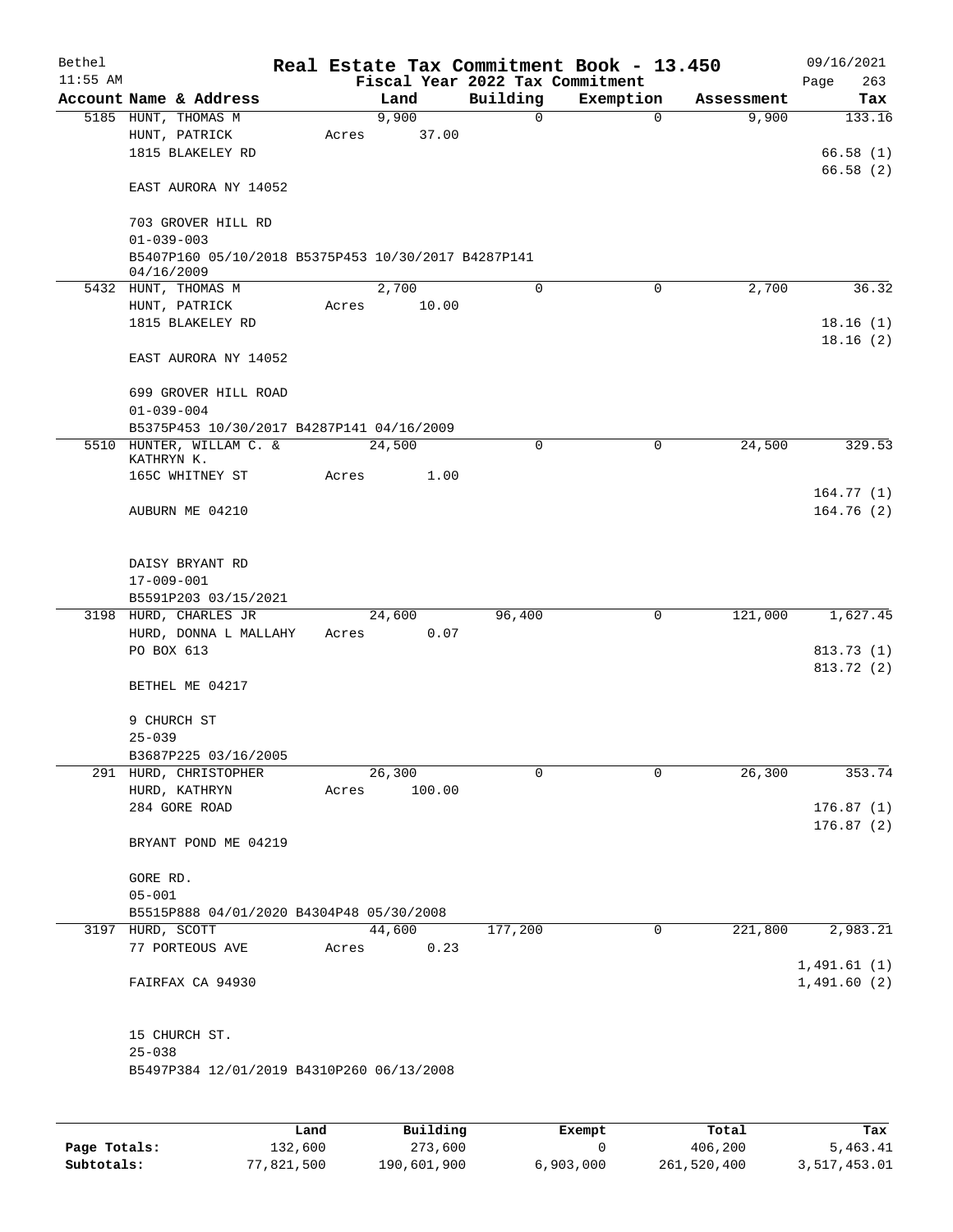| Bethel     |                                                                   |       |        |                                 | Real Estate Tax Commitment Book - 13.450 |            | 09/16/2021              |
|------------|-------------------------------------------------------------------|-------|--------|---------------------------------|------------------------------------------|------------|-------------------------|
| $11:55$ AM |                                                                   |       |        | Fiscal Year 2022 Tax Commitment |                                          |            | 264<br>Page             |
|            | Account Name & Address                                            |       | Land   | Building                        | Exemption                                | Assessment | Tax                     |
|            | 3075 HUSSEY, STEVEN J                                             |       | 37,800 | 61,800                          | $\Omega$                                 | 99,600     | 1,339.62                |
|            | HUSSEY, SUSAN V                                                   | Acres | 0.96   |                                 |                                          |            |                         |
|            | 602 MEGQUIER HILL ROAD                                            |       |        |                                 |                                          |            | 669.81(1)<br>669.81 (2) |
|            | POLAND ME 04274                                                   |       |        |                                 |                                          |            |                         |
|            | 1328 INTERVALE RD.                                                |       |        |                                 |                                          |            |                         |
|            | $23 - 027$                                                        |       |        |                                 |                                          |            |                         |
|            | B5363P507 08/24/2017 B1276P195 09/07/1984<br>3127 HUTCHINS FAMILY |       | 60,500 | $\Omega$                        | 0                                        | 60,500     | 813.73                  |
|            | IRREVOCABLE TRUST                                                 |       |        |                                 |                                          |            |                         |
|            | 7 TWINS CT.                                                       | Acres | 3.88   |                                 |                                          |            |                         |
|            |                                                                   |       |        |                                 |                                          |            | 406.87(1)               |
|            | RANDOLPH NJ 07869                                                 |       |        |                                 |                                          |            | 406.86(2)               |
|            | INTERVALE RD.                                                     |       |        |                                 |                                          |            |                         |
|            | $24 - 047 - 001$                                                  |       |        |                                 |                                          |            |                         |
|            | B5466P920 06/25/2019 B5154P185 08/29/2014 B2745P143<br>09/13/1999 |       |        |                                 |                                          |            |                         |
|            | 3133 HUTCHINS FAMILY                                              |       | 38,900 | 141,300                         | 0                                        | 180,200    | 2,423.69                |
|            | IRREVOCABLE TRUST                                                 |       |        |                                 |                                          |            |                         |
|            | KAREN BIELUCH, TTE<br>7 TWINS CT.                                 | Acres | 1.20   |                                 |                                          |            | 1, 211.85(1)            |
|            |                                                                   |       |        |                                 |                                          |            | 1, 211.84 (2)           |
|            | RANDOLPH NJ 07869                                                 |       |        |                                 |                                          |            |                         |
|            | 121 INTERVALE RD.                                                 |       |        |                                 |                                          |            |                         |
|            | $24 - 051$                                                        |       |        |                                 |                                          |            |                         |
|            | B5466P920 06/25/2019 B5154P185 08/29/2014 B2745P143<br>09/03/1999 |       |        |                                 |                                          |            |                         |
|            | 1254 HUTCHINS, JEFFREY                                            |       | 1,000  | $\Omega$                        | 0                                        | 1,000      | 13.45                   |
|            | 1329 NORTH ROAD                                                   | Acres | 4.80   |                                 |                                          |            |                         |
|            |                                                                   |       |        |                                 |                                          |            | 6.73(1)                 |
|            | GILEAD ME 04217                                                   |       |        |                                 |                                          |            | 6.72(2)                 |
|            | RTE 2 S/S                                                         |       |        |                                 |                                          |            |                         |
|            | $07 - 057$                                                        |       |        |                                 |                                          |            |                         |
|            | B1094P100 10/08/1980 B575P63                                      |       |        |                                 |                                          |            |                         |
|            | 1489 HUTCHINS, KRISTIE                                            |       | 8,000  | $\mathbf 0$                     | $\mathbf 0$                              | 8,000      | 107.60                  |
|            | 1023 ROUTE 232                                                    | Acres | 21.00  |                                 |                                          |            |                         |
|            |                                                                   |       |        |                                 |                                          |            | 53.80(1)                |
|            | MILTON TOWNSHIP ME<br>04219                                       |       |        |                                 |                                          |            | 53.80(2)                |
|            | RTE 232 N/S                                                       |       |        |                                 |                                          |            |                         |
|            | $10 - 008$                                                        |       |        |                                 |                                          |            |                         |
|            | B4216P109 10/30/2007 B3931P72 B827P108                            |       |        |                                 |                                          |            |                         |

|              | Land       | Building    | Exempt    | Total       | Tax          |
|--------------|------------|-------------|-----------|-------------|--------------|
| Page Totals: | 146,200    | 203,100     |           | 349,300     | 4,698.09     |
| Subtotals:   | 77,967,700 | 190,805,000 | 6,903,000 | 261,869,700 | 3,522,151.10 |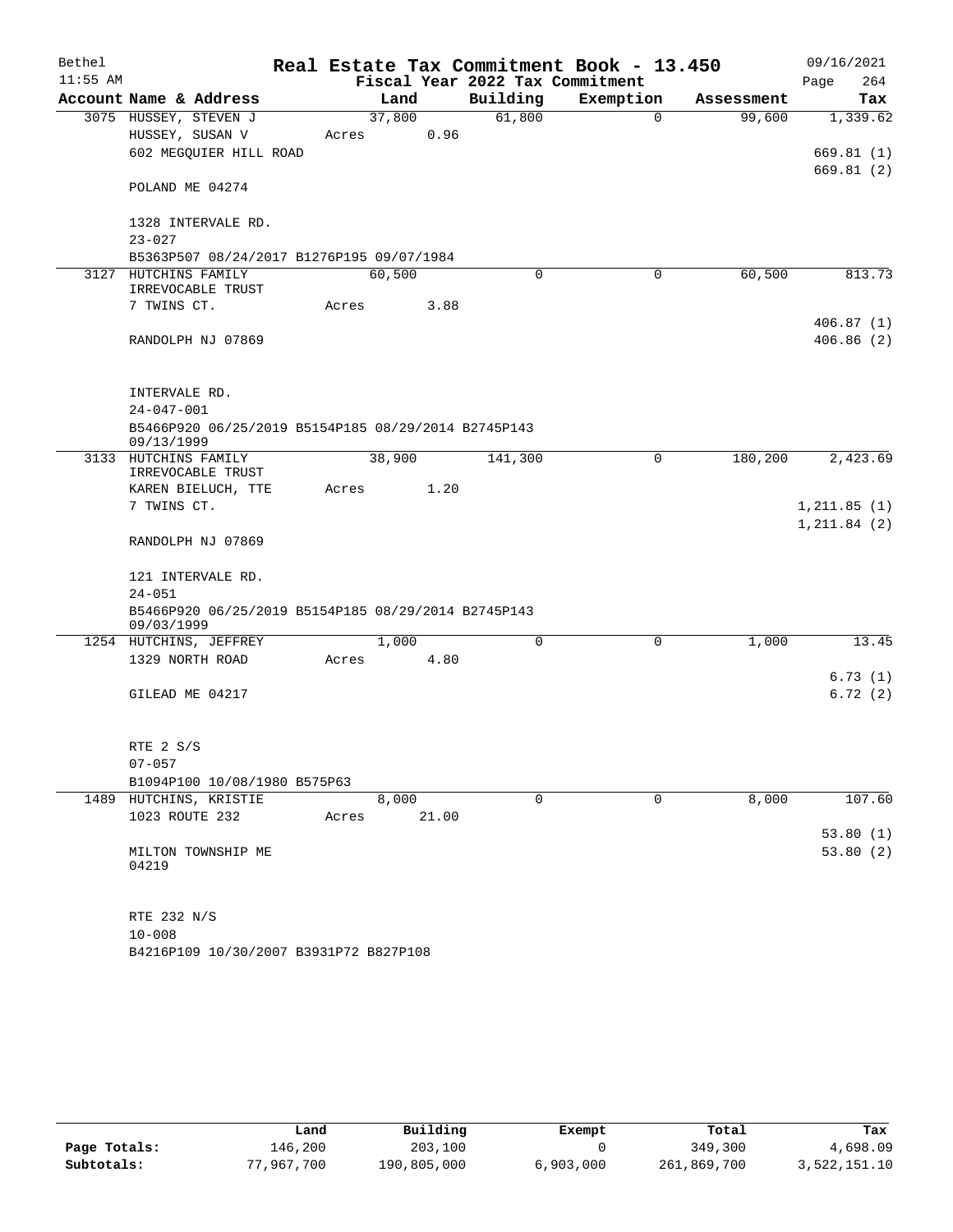| Bethel       |                                                                  |       |                 |             | Real Estate Tax Commitment Book - 13.450 |             | 09/16/2021     |
|--------------|------------------------------------------------------------------|-------|-----------------|-------------|------------------------------------------|-------------|----------------|
| $11:55$ AM   |                                                                  |       |                 |             | Fiscal Year 2022 Tax Commitment          |             | 265<br>Page    |
|              | Account Name & Address                                           |       | Land            | Building    | Exemption                                | Assessment  | Tax            |
|              | 1529 HUTCHINSON, JUDITH                                          |       | 500             | $\mathbf 0$ | $\mathbf 0$                              | 500         | 6.73           |
|              | 1103 LAKE MOXIE RD                                               | Acres | 4.80            |             |                                          |             | 3.37(1)        |
|              | THE FORKS PLANTATION ME                                          |       |                 |             |                                          |             | 3.36(2)        |
|              | 04985                                                            |       |                 |             |                                          |             |                |
|              |                                                                  |       |                 |             |                                          |             |                |
|              | $11 - 019$<br>B4758P261 09/12/2011 B4512P17 10/16/2009 B2142P347 |       |                 |             |                                          |             |                |
|              | B845P185<br>74 HUTCHINSON, THOMAS C                              |       | 45,900          | 188,900     | 0                                        | 234,800     | 3,158.06       |
|              | C/O BETH WALKER                                                  | Acres | 7.00            |             |                                          |             |                |
|              | 104 SKILLINGS RD.                                                |       |                 |             |                                          |             | 1,579.03(1)    |
|              |                                                                  |       |                 |             |                                          |             | 1,579.03(2)    |
|              | BETHEL ME 04217                                                  |       |                 |             |                                          |             |                |
|              | 104 SKILLINGS RD                                                 |       |                 |             |                                          |             |                |
|              | $01 - 053$                                                       |       |                 |             |                                          |             |                |
|              | B5308P646 10/06/2016 B4626P317 08/27/2010 B4608P265              |       |                 |             |                                          |             |                |
|              | 07/13/2010 B1321P24 06/11/1985                                   |       |                 |             | $\mathbf 0$                              |             |                |
|              | 1702 HYMAN, MICHAEL<br>HYMAN, SHERRY                             | Acres | 108,600<br>3.21 | 524,000     |                                          | 632,600     | 8,508.47       |
|              | 4301 SOUTH FLAGER DR.                                            |       |                 |             |                                          |             | 4, 254.24 (1)  |
|              |                                                                  |       |                 |             |                                          |             | 4, 254. 23 (2) |
|              | WEST PALM BEACH FL<br>33405                                      |       |                 |             |                                          |             |                |
|              | 50 RIPPS TRAIL                                                   |       |                 |             |                                          |             |                |
|              | $12 - 052 - 005$                                                 |       |                 |             |                                          |             |                |
|              | B4960P275 03/01/2013 B3256P172                                   |       |                 |             |                                          |             |                |
|              | 1422 HYNEK, SCOTT                                                |       | 74,600          | 306,900     | 25,000                                   | 356,500     | 4,794.93       |
|              | PO BOX 1144                                                      | Acres | 29.50           |             | 01 Homestead (HM)                        |             |                |
|              |                                                                  |       |                 |             |                                          |             | 2,397.47(1)    |
|              | BETHEL ME 04217                                                  |       |                 |             |                                          |             | 2,397.46(2)    |
|              | 23 GOSS POND RD.                                                 |       |                 |             |                                          |             |                |
|              | $09 - 007 - 001$                                                 |       |                 |             |                                          |             |                |
|              | B2519P295 B2519P295                                              |       |                 |             |                                          |             |                |
|              | 3264 HYNEK, SCOTT                                                |       | 72,000          | 161,900     | 0                                        | 233,900     | 3,145.96       |
|              | PO BOX 1144                                                      | Acres | 0.30            |             |                                          |             |                |
|              |                                                                  |       |                 |             |                                          |             | 1,572.98(1)    |
|              | BETHEL ME 04217                                                  |       |                 |             |                                          |             | 1,572.98(2)    |
|              |                                                                  |       |                 |             |                                          |             |                |
|              | 111 MAIN ST.                                                     |       |                 |             |                                          |             |                |
|              | $25 - 098$                                                       |       |                 |             |                                          |             |                |
|              | B3299P130 05/27/2003                                             |       |                 |             |                                          |             |                |
| 3507         | ILES, ROBERT, D. &<br>ALLIDAH, L.                                |       | 57,800          | 149,700     | 31,000                                   | 176,500     | 2, 373.93      |
|              | 132 PARADISE RD.                                                 | Acres | 0.70            |             | 01 Homestead (HM)                        |             |                |
|              |                                                                  |       |                 |             | 12 WW2 Vet Res                           |             | 1,186.97(1)    |
|              | BETHEL ME 04217                                                  |       |                 |             |                                          |             | 1,186.96(2)    |
|              | 132 PARADISE RD.                                                 |       |                 |             |                                          |             |                |
|              | $26 - 064$                                                       |       |                 |             |                                          |             |                |
|              | B4294P89 05/03/2008 B574P303                                     |       |                 |             |                                          |             |                |
|              | Land                                                             |       | Building        |             | Exempt                                   | Total       | Tax            |
| Page Totals: | 359,400                                                          |       | 1,331,400       |             | 56,000                                   | 1,634,800   | 21,988.08      |
| Subtotals:   | 78,327,100                                                       |       | 192, 136, 400   |             | 6,959,000                                | 263,504,500 | 3,544,139.18   |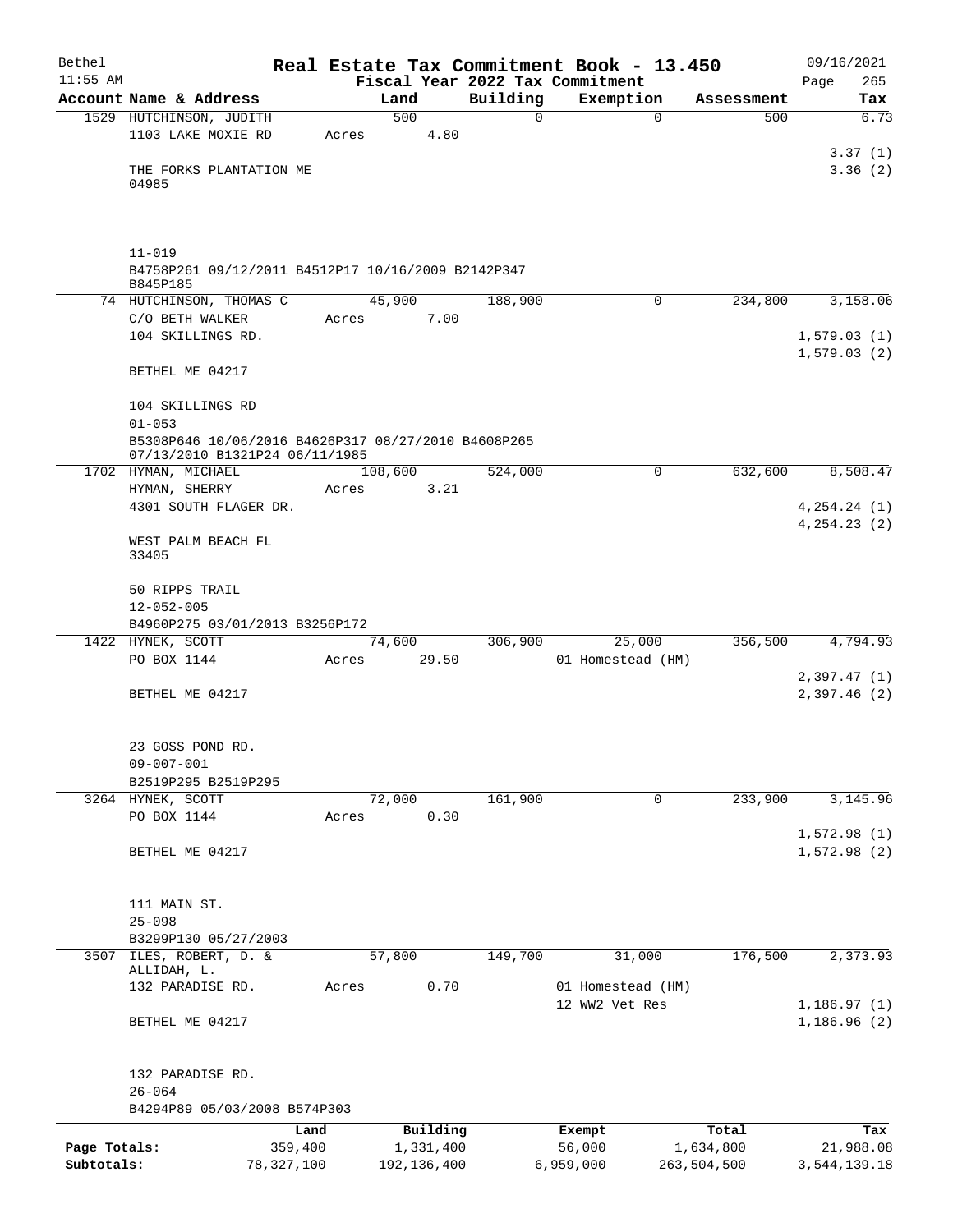| Real Estate Tax Commitment Book - 13.450<br>$11:55$ AM<br>Fiscal Year 2022 Tax Commitment<br>Page<br>Building<br>Account Name & Address<br>Exemption<br>Land<br>Tax<br>Assessment<br>30,000<br>$\Omega$<br>5492 INDICIANI, CARLENE &<br>$\Omega$<br>30,000<br>403.50<br>MARIO<br>7 MILL POND RD<br>1.50<br>Acres<br>201.75(1)<br>201.75(2)<br>NORTH ANDOVER MA 01845<br>GROVER HILL RD<br>$06 - 035 - 002 - 002$<br>B5492P634 11/04/2019<br>1387 INGLESIDE PROPERTIES<br>50,300<br>254,300<br>0<br>304,600<br>4,096.87<br>NORTH, LLC<br>99 BAILEY RD<br>1.80<br>Acres<br>2,048.44(1)<br>2,048.43(2)<br>BETHEL ME 04217<br>99 BAILEY RD.<br>$08 - 055 - 007$<br>B4447P169 05/27/2009 B4131P348 05/09/2007 B3406P261<br>10/27/2003 B2760P332 |
|--------------------------------------------------------------------------------------------------------------------------------------------------------------------------------------------------------------------------------------------------------------------------------------------------------------------------------------------------------------------------------------------------------------------------------------------------------------------------------------------------------------------------------------------------------------------------------------------------------------------------------------------------------------------------------------------------------------------------------------------|
|                                                                                                                                                                                                                                                                                                                                                                                                                                                                                                                                                                                                                                                                                                                                            |
|                                                                                                                                                                                                                                                                                                                                                                                                                                                                                                                                                                                                                                                                                                                                            |
|                                                                                                                                                                                                                                                                                                                                                                                                                                                                                                                                                                                                                                                                                                                                            |
|                                                                                                                                                                                                                                                                                                                                                                                                                                                                                                                                                                                                                                                                                                                                            |
|                                                                                                                                                                                                                                                                                                                                                                                                                                                                                                                                                                                                                                                                                                                                            |
|                                                                                                                                                                                                                                                                                                                                                                                                                                                                                                                                                                                                                                                                                                                                            |
|                                                                                                                                                                                                                                                                                                                                                                                                                                                                                                                                                                                                                                                                                                                                            |
|                                                                                                                                                                                                                                                                                                                                                                                                                                                                                                                                                                                                                                                                                                                                            |
|                                                                                                                                                                                                                                                                                                                                                                                                                                                                                                                                                                                                                                                                                                                                            |
|                                                                                                                                                                                                                                                                                                                                                                                                                                                                                                                                                                                                                                                                                                                                            |
|                                                                                                                                                                                                                                                                                                                                                                                                                                                                                                                                                                                                                                                                                                                                            |
|                                                                                                                                                                                                                                                                                                                                                                                                                                                                                                                                                                                                                                                                                                                                            |
|                                                                                                                                                                                                                                                                                                                                                                                                                                                                                                                                                                                                                                                                                                                                            |
|                                                                                                                                                                                                                                                                                                                                                                                                                                                                                                                                                                                                                                                                                                                                            |
|                                                                                                                                                                                                                                                                                                                                                                                                                                                                                                                                                                                                                                                                                                                                            |
|                                                                                                                                                                                                                                                                                                                                                                                                                                                                                                                                                                                                                                                                                                                                            |
|                                                                                                                                                                                                                                                                                                                                                                                                                                                                                                                                                                                                                                                                                                                                            |
|                                                                                                                                                                                                                                                                                                                                                                                                                                                                                                                                                                                                                                                                                                                                            |
| 4612 INMAN, CAILI S<br>151,700<br>$\mathbf 0$<br>2,435.80<br>29,400<br>181,100                                                                                                                                                                                                                                                                                                                                                                                                                                                                                                                                                                                                                                                             |
| Garibaylozano, Emiliano Acres<br>0.10                                                                                                                                                                                                                                                                                                                                                                                                                                                                                                                                                                                                                                                                                                      |
| 15 CLARK STREET<br>1,217.90(1)                                                                                                                                                                                                                                                                                                                                                                                                                                                                                                                                                                                                                                                                                                             |
| 1,217.90(2)<br>BETHEL ME 04217                                                                                                                                                                                                                                                                                                                                                                                                                                                                                                                                                                                                                                                                                                             |
|                                                                                                                                                                                                                                                                                                                                                                                                                                                                                                                                                                                                                                                                                                                                            |
| 15 CLARK ST.                                                                                                                                                                                                                                                                                                                                                                                                                                                                                                                                                                                                                                                                                                                               |
| $25 - 214 - 001$                                                                                                                                                                                                                                                                                                                                                                                                                                                                                                                                                                                                                                                                                                                           |
| B5530P467 06/29/2020 B3629P242 11/19/2004                                                                                                                                                                                                                                                                                                                                                                                                                                                                                                                                                                                                                                                                                                  |
| 48,700<br>$\mathbf 0$<br>90,100<br>1,211.85<br>428 INNELLA, MICHAEL A.,<br>41,400                                                                                                                                                                                                                                                                                                                                                                                                                                                                                                                                                                                                                                                          |
| ELIZABETH, GERALD                                                                                                                                                                                                                                                                                                                                                                                                                                                                                                                                                                                                                                                                                                                          |
| 622 WEST SIDNEY ROAD<br>12.00<br>Acres<br>605.93(1)                                                                                                                                                                                                                                                                                                                                                                                                                                                                                                                                                                                                                                                                                        |
| 605.92(2)<br>PITTSTOWN NJ 08867                                                                                                                                                                                                                                                                                                                                                                                                                                                                                                                                                                                                                                                                                                            |
|                                                                                                                                                                                                                                                                                                                                                                                                                                                                                                                                                                                                                                                                                                                                            |
|                                                                                                                                                                                                                                                                                                                                                                                                                                                                                                                                                                                                                                                                                                                                            |
| 453 GROVER HILL RD                                                                                                                                                                                                                                                                                                                                                                                                                                                                                                                                                                                                                                                                                                                         |
| $06 - 035 - 001$                                                                                                                                                                                                                                                                                                                                                                                                                                                                                                                                                                                                                                                                                                                           |
| B4816P76 02/21/2012 B4362P205 10/08/2008 B4203P6<br>10/02/2007 B2817P348 05/11/2000                                                                                                                                                                                                                                                                                                                                                                                                                                                                                                                                                                                                                                                        |
| 222,700<br>297,900<br>4,006.76<br>3319 IRIE HOLDINGS, LLC<br>75,200<br>0                                                                                                                                                                                                                                                                                                                                                                                                                                                                                                                                                                                                                                                                   |
| C/O JESSICA & BRIAN<br>0.40<br>Acres                                                                                                                                                                                                                                                                                                                                                                                                                                                                                                                                                                                                                                                                                                       |
| NICHOLS                                                                                                                                                                                                                                                                                                                                                                                                                                                                                                                                                                                                                                                                                                                                    |
| PO BOX 72<br>2,003.38(1)                                                                                                                                                                                                                                                                                                                                                                                                                                                                                                                                                                                                                                                                                                                   |
| 2,003.38(2)<br>BETHEL ME 04217                                                                                                                                                                                                                                                                                                                                                                                                                                                                                                                                                                                                                                                                                                             |
| 43 MAIN ST.                                                                                                                                                                                                                                                                                                                                                                                                                                                                                                                                                                                                                                                                                                                                |
| $25 - 150 - 001$                                                                                                                                                                                                                                                                                                                                                                                                                                                                                                                                                                                                                                                                                                                           |
| B5300P205 08/24/2016 B3281P265 04/30/2003 B2761P222                                                                                                                                                                                                                                                                                                                                                                                                                                                                                                                                                                                                                                                                                        |

|              | Land       | Building    | Exempt    | Total       | Tax          |
|--------------|------------|-------------|-----------|-------------|--------------|
| Page Totals: | 226,300    | 677,400     |           | 903,700     | 12,154.78    |
| Subtotals:   | 78,553,400 | 192,813,800 | 6,959,000 | 264,408,200 | 3,556,293.96 |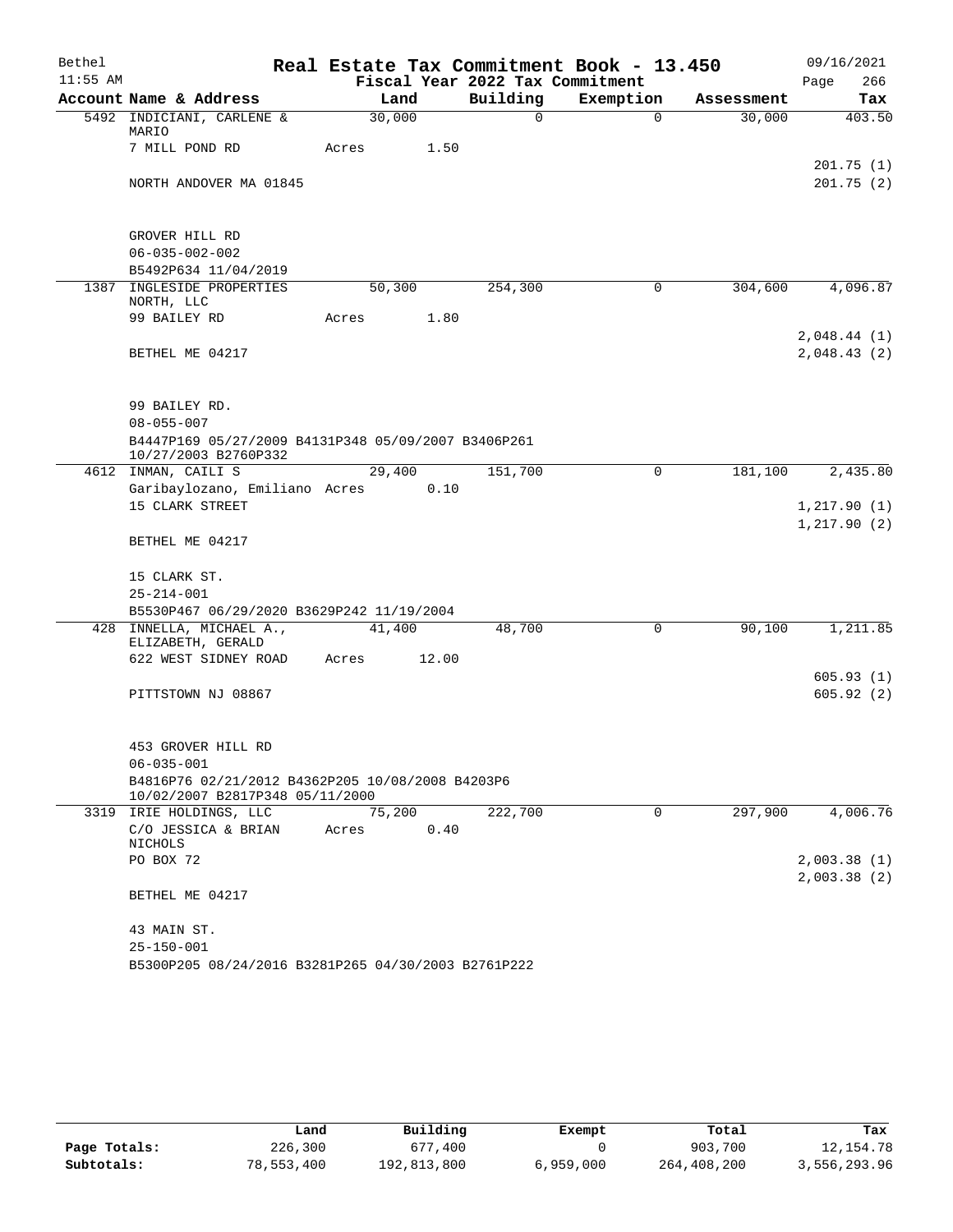| Bethel       |                                                                                                                         |            |                 |             |          | Real Estate Tax Commitment Book - 13.450 |             |             | 09/16/2021                 |
|--------------|-------------------------------------------------------------------------------------------------------------------------|------------|-----------------|-------------|----------|------------------------------------------|-------------|-------------|----------------------------|
| $11:55$ AM   |                                                                                                                         |            |                 |             |          | Fiscal Year 2022 Tax Commitment          |             |             | 267<br>Page                |
|              | Account Name & Address                                                                                                  |            | Land            |             | Building | Exemption                                |             | Assessment  | Tax                        |
|              | 3320 IRIE HOLDINGS, LLC<br>C/O JESSICA & BRIAN<br>NICHOLS                                                               |            | 67,000<br>Acres | 0.26        | 0        |                                          | $\mathbf 0$ | 67,000      | 901.15                     |
|              | P.O. BOX 72                                                                                                             |            |                 |             |          |                                          |             |             | 450.58(1)<br>450.57(2)     |
|              | BETHEL ME 04217                                                                                                         |            |                 |             |          |                                          |             |             |                            |
|              | 41 MAIN ST.                                                                                                             |            |                 |             |          |                                          |             |             |                            |
|              | $25 - 151$<br>B5300P205 08/24/2016 B4442P37 05/18/2009 B4121P256<br>08/24/2007 B3943P296 05/26/2006 B3841P19 11/09/2005 |            |                 |             |          |                                          |             |             |                            |
|              | 3109 IRVING OIL LIMITED                                                                                                 |            | 121,200         |             | 375,300  |                                          | $\mathbf 0$ | 496,500     | 6,677.93                   |
|              | ATTN: CORPORATE REAL<br>ESTATE                                                                                          |            | Acres           | 1.05        |          |                                          |             |             |                            |
|              | PO BOX 868                                                                                                              |            |                 |             |          |                                          |             |             | 3,338.97(1)<br>3,338.96(2) |
|              | CALAIS ME 04619                                                                                                         |            |                 |             |          |                                          |             |             |                            |
|              | 211 MAYVILLE RD.<br>$24 - 030$                                                                                          |            |                 |             |          |                                          |             |             |                            |
|              | B4754P133 08/29/2011 B4390P200 01/02/2009 B1230P146                                                                     |            |                 |             |          |                                          |             |             |                            |
|              | 5365 IRVING OIL LIMITED                                                                                                 |            | 0               |             | 17,100   |                                          | 0           | 17,100      | 230.00                     |
|              | ATTN: CORPORATE REAL                                                                                                    |            |                 |             |          |                                          |             |             |                            |
|              | ESTATE                                                                                                                  |            |                 |             |          |                                          |             |             |                            |
|              | PO BOX 868                                                                                                              |            |                 |             |          |                                          |             |             | 115.00(1)                  |
|              | CALAIS ME 04619                                                                                                         |            |                 |             |          |                                          |             |             | 115.00(2)                  |
|              | MAYVILLE ROAD - CANOPY                                                                                                  |            |                 |             |          |                                          |             |             |                            |
|              | 24-030 ON<br>4690 IRWIN, JEANNE, E.                                                                                     |            | 43,400          |             | 233,000  |                                          | $\mathbf 0$ | 276,400     | 3,717.58                   |
|              | 218 HARRIET ST.                                                                                                         |            | Acres           | 1.07        |          |                                          |             |             |                            |
|              | SOUTH PORTLAND ME 04106                                                                                                 |            |                 |             |          |                                          |             |             | 1,858.79(1)<br>1,858.79(2) |
|              |                                                                                                                         |            |                 |             |          |                                          |             |             |                            |
|              | 16 BROOK RD<br>13-022-012                                                                                               |            |                 |             |          |                                          |             |             |                            |
|              | B4301P297 05/23/2008 B3917P313 04/07/2006 B3482P257                                                                     |            |                 |             |          |                                          |             |             |                            |
|              | 3604 ISELIN, SARAH                                                                                                      |            | 109,100         |             | 350,300  |                                          | $\mathbf 0$ | 459,400     | 6,178.93                   |
|              | 60 HULL STREET                                                                                                          |            | Acres           | 2.50        |          |                                          |             |             |                            |
|              |                                                                                                                         |            |                 |             |          |                                          |             |             | 3,089.47(1)                |
|              | NEWTON MA 02460                                                                                                         |            |                 |             |          |                                          |             |             | 3,089.46(2)                |
|              | 280 PARADISE RD                                                                                                         |            |                 |             |          |                                          |             |             |                            |
|              | $27 - 013 - 002$<br>B5405P477 05/01/2018 B5281P187 05/16/2016 B3302P106                                                 |            |                 |             |          |                                          |             |             |                            |
|              | 05/29/2003                                                                                                              |            |                 |             |          |                                          |             |             |                            |
|              | 2869 ISHAM, TAMARA                                                                                                      |            | 38,400          |             | 99,300   |                                          | 0           | 137,700     | 1,852.07                   |
|              | PO BOX 592                                                                                                              |            | Acres           | 1.00        |          |                                          |             |             | 926.04(1)                  |
|              | BETHEL ME 04217                                                                                                         |            |                 |             |          |                                          |             |             | 926.03(2)                  |
|              | 1371 INTERVALE RD.                                                                                                      |            |                 |             |          |                                          |             |             |                            |
|              | 19-017-005<br>B5347P231 05/26/2017 B5259P338 02/18/2015 B2609P288                                                       |            |                 |             |          |                                          |             |             |                            |
|              | 09/16/1998                                                                                                              | Land       |                 | Building    |          | Exempt                                   |             | Total       | Tax                        |
| Page Totals: |                                                                                                                         | 379,100    |                 | 1,075,000   |          | $\mathbf 0$                              |             | 1,454,100   | 19,557.66                  |
| Subtotals:   |                                                                                                                         | 78,932,500 |                 | 193,888,800 |          | 6,959,000                                |             | 265,862,300 | 3,575,851.62               |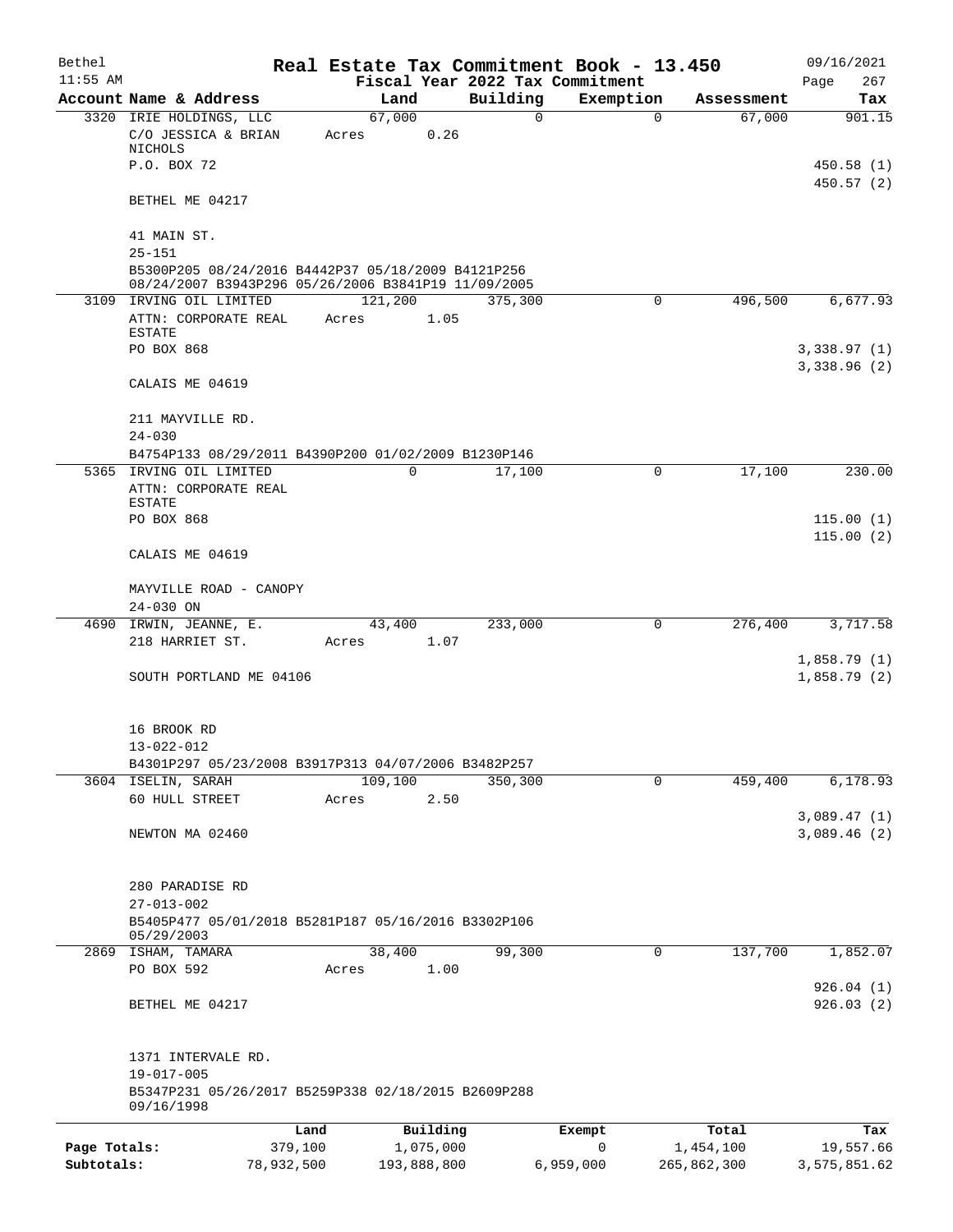| Bethel       |                                                                            |                 |                     |             | Real Estate Tax Commitment Book - 13.450 |                    | 09/16/2021                             |
|--------------|----------------------------------------------------------------------------|-----------------|---------------------|-------------|------------------------------------------|--------------------|----------------------------------------|
| $11:55$ AM   |                                                                            |                 |                     |             | Fiscal Year 2022 Tax Commitment          |                    | 268<br>Page                            |
|              | Account Name & Address                                                     | Land            |                     | Building    | Exemption                                | Assessment         | Tax                                    |
|              | 4533 IVANOV, MARK N<br>VICENS-IVANOV, MARIA D<br>31 RIVER RD.              | 48,000<br>Acres | 1.00                | 395,600     | $\mathbf 0$                              | 443,600            | 5,966.42<br>2,983.21(1)<br>2,983.21(2) |
|              | IPSWICH MA 01938                                                           |                 |                     |             |                                          |                    |                                        |
|              | 11 Merriman Road<br>$08 - 060 - 002$                                       |                 |                     |             |                                          |                    |                                        |
|              | B4499P103 09/21/2009 B4420P248 03/26/2009 B3535P254<br>06/04/2004          |                 |                     |             |                                          |                    |                                        |
|              | 3050 JACKSON, DENNIS<br>1289 INTERVALE ROAD                                | 42,700<br>Acres | 4.00                | 102,900     | 25,000<br>01 Homestead (HM)              | 120,600            | 1,622.07                               |
|              | BETHEL ME 04217                                                            |                 |                     |             |                                          |                    | 811.04 (1)<br>811.03(2)                |
|              | 1289 INTERVALE RD.<br>$23 - 004$<br>B2987P271                              |                 |                     |             |                                          |                    |                                        |
|              | 4769 JACKSON, WILLIAM E III                                                | 25,600          |                     | $\mathbf 0$ | 0                                        | 25,600             | 344.32                                 |
|              | 549 PEARL STREET                                                           | Acres           | 1.55                |             |                                          |                    |                                        |
|              | READING MA 01867                                                           |                 |                     |             |                                          |                    | 172.16(1)<br>172.16(2)                 |
|              | RIVER GLEN SUB<br>$18 - 033 - 001 - 002$<br>B3991P227 08/17/2006 B3801P114 |                 |                     |             |                                          |                    |                                        |
|              | 876 JACOBS, DAVID                                                          | 33,600          |                     | 138,900     | 0                                        | 172,500            | 2,320.13                               |
|              | JACOBS, DANIELLE                                                           |                 |                     |             |                                          |                    |                                        |
|              | 91 POND ST.                                                                |                 |                     |             |                                          |                    | 1,160.07(1)<br>1,160.06(2)             |
|              | MARBLEHEAD MA 01945                                                        |                 |                     |             |                                          |                    |                                        |
|              | 100 FAIRWAY ROAD                                                           |                 |                     |             |                                          |                    |                                        |
|              | $07 - 028 - 522$                                                           |                 |                     |             |                                          |                    |                                        |
|              | B2455P277                                                                  |                 |                     |             |                                          |                    |                                        |
|              | 476 JACQUES, BEAU                                                          | 36,800          |                     | 254,900     | 0                                        | 291,700            | 3,923.37                               |
|              | JACQUES, ERIKA<br>19 SKYLA WAY                                             | Acres           | 1.40                |             |                                          |                    | 1,961.69(1)                            |
|              |                                                                            |                 |                     |             |                                          |                    | 1,961.68(2)                            |
|              | REHOBOTH MA 02769                                                          |                 |                     |             |                                          |                    |                                        |
|              | 56 THAYER WAY                                                              |                 |                     |             |                                          |                    |                                        |
|              | $08 - 041 - 002 - 006$<br>B5343P75 05/02/2017 B5180P4 11/04/2014 B4840P201 |                 |                     |             |                                          |                    |                                        |
|              | 05/01/2012                                                                 |                 |                     |             |                                          |                    |                                        |
|              | 2912 JACQUES, BRIAN R                                                      | 17,200          |                     | $\mathbf 0$ | $\mathbf 0$                              | 17,200             | 231.34                                 |
|              | 82 PICADILLY ROAD                                                          | Acres           | 24.60               |             |                                          |                    | 115.67(1)                              |
|              | HAMPSTEAD NH 03841                                                         |                 |                     |             |                                          |                    | 115.67(2)                              |
|              | 16 INTERVALE RD.                                                           |                 |                     |             |                                          |                    |                                        |
|              | $20 - 028$<br>B1564P287 05/11/1988                                         |                 |                     |             |                                          |                    |                                        |
|              |                                                                            |                 |                     |             |                                          |                    |                                        |
| Page Totals: | Land<br>203,900                                                            |                 | Building<br>892,300 |             | Exempt<br>25,000                         | Total<br>1,071,200 | Tax<br>14,407.65                       |
|              |                                                                            |                 |                     |             |                                          |                    |                                        |

**Subtotals:** 79,136,400 194,781,100 6,984,000 266,933,500 3,590,259.27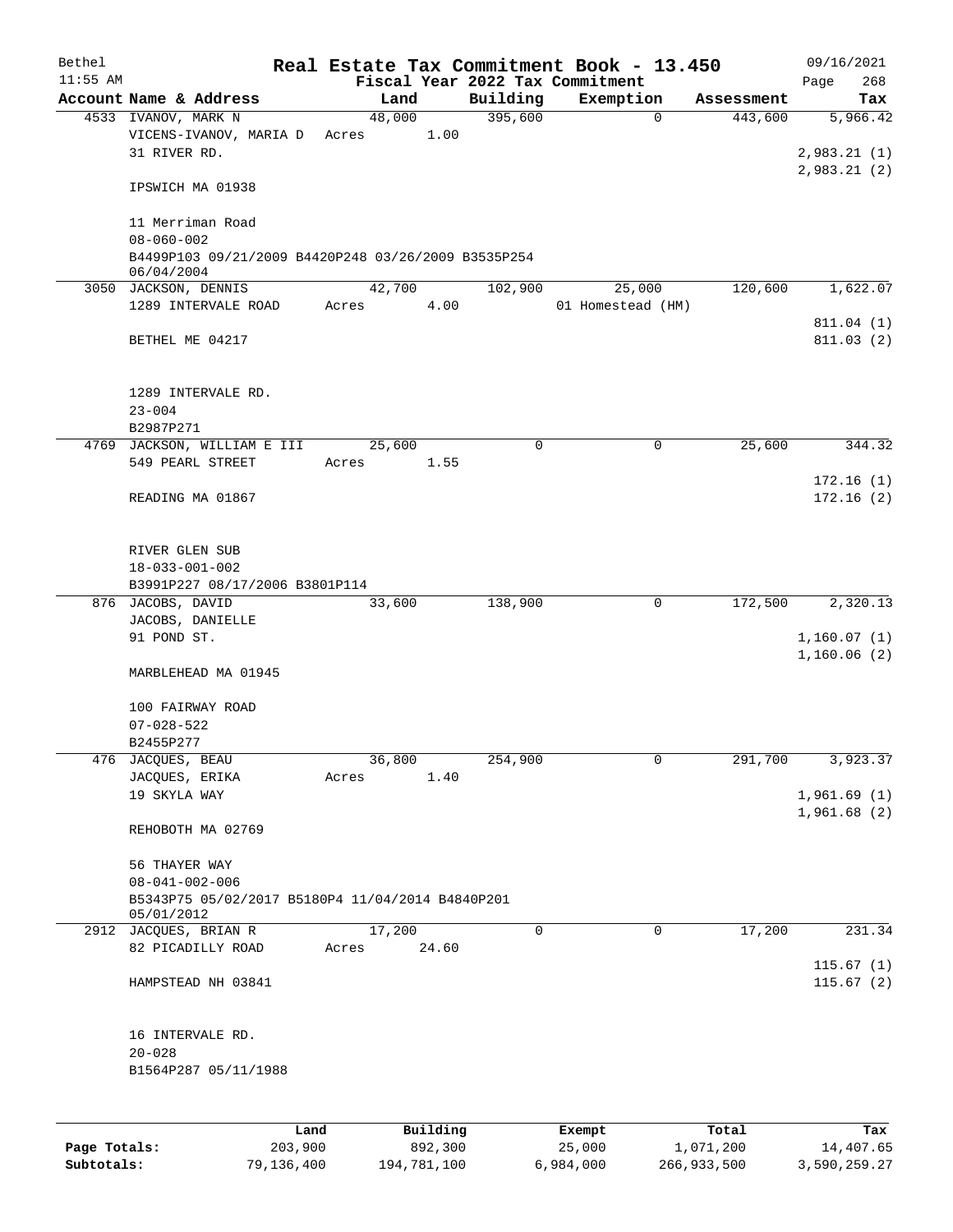| Bethel<br>$11:55$ AM |                                                     |         |          | Fiscal Year 2022 Tax Commitment | Real Estate Tax Commitment Book - 13.450 |            | 09/16/2021<br>269 |
|----------------------|-----------------------------------------------------|---------|----------|---------------------------------|------------------------------------------|------------|-------------------|
|                      | Account Name & Address                              | Land    |          | Building                        | Exemption                                | Assessment | Page<br>Tax       |
|                      | 3055 JALBERT, JOHN F                                | 44,500  |          | 47,100                          | $\mathbf 0$                              | 91,600     | 1,232.02          |
|                      | JALBERT, CONSTANCE                                  | Acres   | 5.70     |                                 |                                          |            |                   |
|                      | 14 DEXTER AVE                                       |         |          |                                 |                                          |            | 616.01(1)         |
|                      |                                                     |         |          |                                 |                                          |            | 616.01(2)         |
|                      | AUBURN ME 04240                                     |         |          |                                 |                                          |            |                   |
|                      | 59 HOLT HILL RD.                                    |         |          |                                 |                                          |            |                   |
|                      | $23 - 009$                                          |         |          |                                 |                                          |            |                   |
|                      | B1764P17 10/18/1990                                 |         |          |                                 |                                          |            |                   |
|                      | 4873 JAMES, RICHARD G JR                            | 32,700  |          | 198,100                         | 0                                        | 230,800    | 3,104.26          |
|                      | JAMES, TAMMY L                                      | Acres   | 1.02     |                                 |                                          |            |                   |
|                      | 15 ENGLISH WOODS RD.                                |         |          |                                 |                                          |            | 1,552.13(1)       |
|                      |                                                     |         |          |                                 |                                          |            | 1,552.13(2)       |
|                      | BETHEL ME 04217                                     |         |          |                                 |                                          |            |                   |
|                      | 15 ENGLISH WOODS DRIVE                              |         |          |                                 |                                          |            |                   |
|                      | $15 - 008 - 003$                                    |         |          |                                 |                                          |            |                   |
|                      | B4358P82 10/01/2008                                 |         |          |                                 |                                          |            |                   |
|                      | 3307 JANICKI, ERIK                                  | 45,500  |          | 135,800                         | 0                                        | 181,300    | 2,438.49          |
|                      | JANICKI, MARGARET FOLEY Acres                       |         | 0.24     |                                 |                                          |            |                   |
|                      | 20 MAIN STREET                                      |         |          |                                 |                                          |            | 1, 219.25(1)      |
|                      |                                                     |         |          |                                 |                                          |            | 1, 219.24(2)      |
|                      | EXETER NH 03833                                     |         |          |                                 |                                          |            |                   |
|                      |                                                     |         |          |                                 |                                          |            |                   |
|                      | 18 PHILBROOK ST.                                    |         |          |                                 |                                          |            |                   |
|                      | $25 - 140$                                          |         |          |                                 |                                          |            |                   |
|                      | B3578P312 08/30/2004<br>2736 JBEGOOD, LLC           | 175,400 |          | 180,000                         | 0                                        | 355,400    | 4,780.13          |
|                      | PO BOX 24                                           | Acres   | 6.60     |                                 |                                          |            |                   |
|                      |                                                     |         |          |                                 |                                          |            | 2,390.07(1)       |
|                      | NO WOODSTOCK NH 03262                               |         |          |                                 |                                          |            | 2,390.06(2)       |
|                      | 0657                                                |         |          |                                 |                                          |            |                   |
|                      |                                                     |         |          |                                 |                                          |            |                   |
|                      | 119 SUNDAY RIVER RD.                                |         |          |                                 |                                          |            |                   |
|                      | $18 - 002$                                          |         |          |                                 |                                          |            |                   |
|                      | B3785P346 08/16/2005                                |         |          |                                 |                                          |            |                   |
|                      | 3223 JEMS & CO LLC                                  | 50,900  |          | 230,100                         | 0                                        | 281,000    | 3,779.45          |
|                      | 25 PARADISE RD                                      | Acres   | 0.30     |                                 |                                          |            |                   |
|                      |                                                     |         |          |                                 |                                          |            | 1,889.73(1)       |
|                      | BETHEL ME 04217                                     |         |          |                                 |                                          |            | 1,889.72(2)       |
|                      |                                                     |         |          |                                 |                                          |            |                   |
|                      | 19 SUMMER ST                                        |         |          |                                 |                                          |            |                   |
|                      | $25 - 062$                                          |         |          |                                 |                                          |            |                   |
|                      | B5465P781 06/17/2019 B5178P220 10/30/2014 B3678P220 |         |          |                                 |                                          |            |                   |
|                      | 02/25/2005                                          |         |          |                                 |                                          |            |                   |
|                      | 4534 JEMS & CO LLC                                  | 41,300  |          | 0                               | $\mathbf 0$                              | 41,300     | 555.49            |
|                      | 25 PARADISE RD                                      | Acres   | 2.05     |                                 |                                          |            | 277.75(1)         |
|                      | BETHEL ME 04217                                     |         |          |                                 |                                          |            | 277.74(2)         |
|                      |                                                     |         |          |                                 |                                          |            |                   |
|                      |                                                     |         |          |                                 |                                          |            |                   |
|                      | SUNSET HILL SUB                                     |         |          |                                 |                                          |            |                   |
|                      | $08 - 060 - 003$                                    |         |          |                                 |                                          |            |                   |
|                      | B5590P484 03/11/2021 B5513P624 03/01/2020 B3460P339 |         |          |                                 |                                          |            |                   |
|                      | 02/06/2004                                          |         |          |                                 |                                          |            |                   |
|                      |                                                     |         |          |                                 |                                          |            |                   |
|                      | Land                                                |         | Building |                                 | Exempt                                   | Total      | Tax               |
| Page Totals:         | 390,300                                             |         | 791,100  |                                 | 0                                        | 1,181,400  | 15,889.84         |

**Subtotals:** 79,526,700 195,572,200 6,984,000 268,114,900 3,606,149.11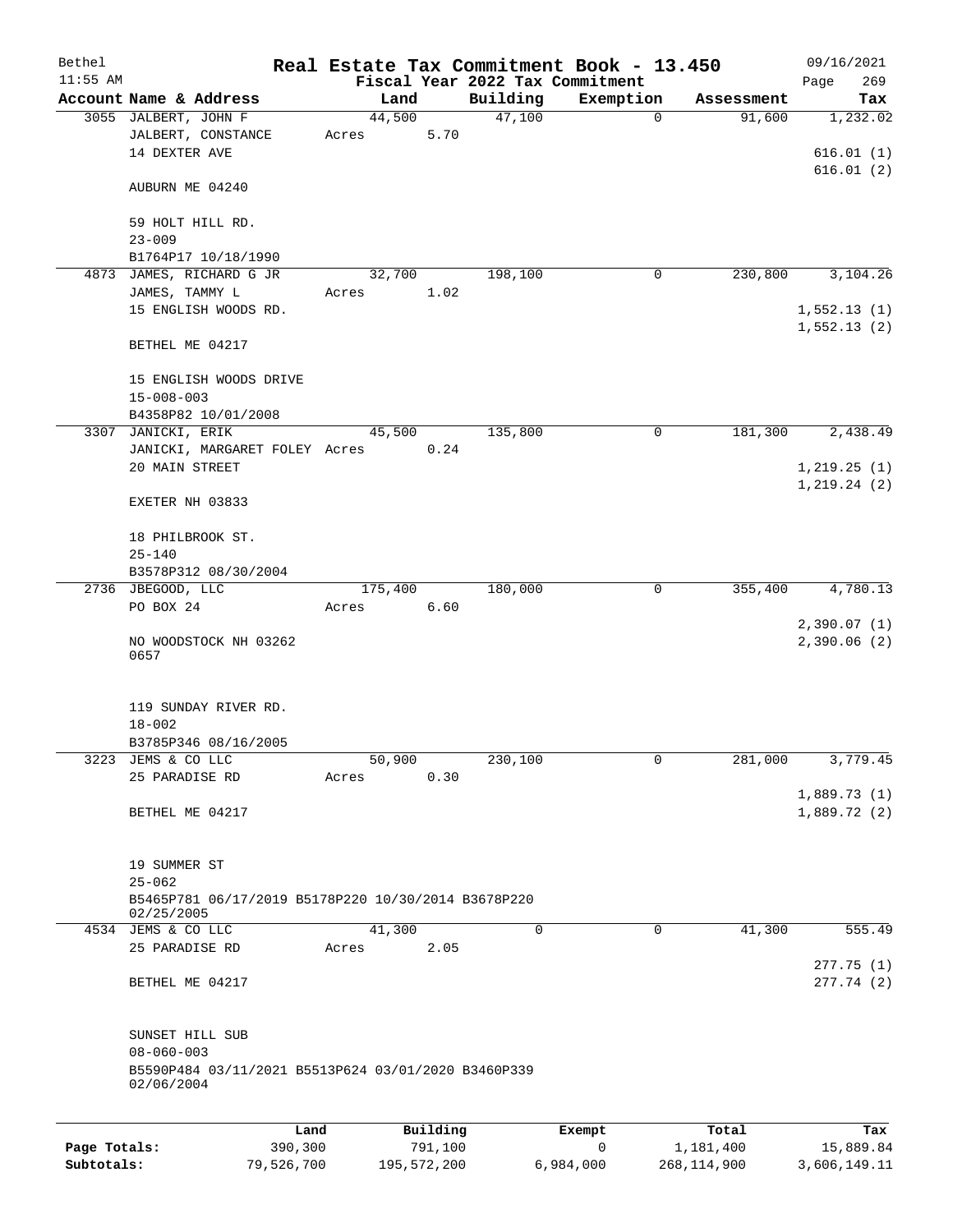| Bethel       |                                                                       |            |                |          | Real Estate Tax Commitment Book - 13.450 |             | 09/16/2021    |
|--------------|-----------------------------------------------------------------------|------------|----------------|----------|------------------------------------------|-------------|---------------|
| $11:55$ AM   |                                                                       |            |                |          | Fiscal Year 2022 Tax Commitment          |             | 270<br>Page   |
|              | Account Name & Address                                                |            | Land<br>39,300 | Building | Exemption                                | Assessment  | Tax<br>528.59 |
|              | 4535 JEMS & CO LLC<br>25 PARADISE RD                                  | Acres      | 1.26           | 0        | $\mathbf 0$                              | 39,300      |               |
|              |                                                                       |            |                |          |                                          |             | 264.30(1)     |
|              | BETHEL ME 04217                                                       |            |                |          |                                          |             | 264.29(2)     |
|              |                                                                       |            |                |          |                                          |             |               |
|              |                                                                       |            |                |          |                                          |             |               |
|              | SUNSET HILL SUB                                                       |            |                |          |                                          |             |               |
|              | $08 - 060 - 004$<br>B5590P484 03/11/2020 B5507P98 02/01/2020 B4737P24 |            |                |          |                                          |             |               |
|              | 07/15/2011 B3452P241 12/11/2003                                       |            |                |          |                                          |             |               |
|              | 207 JENNIFER R. SHAW                                                  |            | 33,300         | 100,200  | $\Omega$                                 | 133,500     | 1,795.58      |
|              | SHAW, LEONARD                                                         | Acres      | 1.33           |          |                                          |             |               |
|              | 83 EAST BETHEL RD.                                                    |            |                |          |                                          |             | 897.79 (1)    |
|              | BETHEL ME 04217                                                       |            |                |          |                                          |             | 897.79 (2)    |
|              |                                                                       |            |                |          |                                          |             |               |
|              | 83 EAST BETHEL RD.                                                    |            |                |          |                                          |             |               |
|              | $04 - 056 - 001$                                                      |            |                |          |                                          |             |               |
|              | B5478P240 09/06/2019 B4764P72 09/23/2011 B1223P57                     |            |                |          |                                          |             |               |
|              | 08/30/1983                                                            |            |                |          |                                          |             |               |
|              | 2807 JENNINGS LIVING TRUST<br>59 EARLS RD.                            | Acres      | 44,300<br>1.39 | 142,300  | $\Omega$                                 | 186,600     | 2,509.77      |
|              |                                                                       |            |                |          |                                          |             | 1,254.89(1)   |
|              | SOUTH BERWICK ME 03908                                                |            |                |          |                                          |             | 1, 254.88 (2) |
|              |                                                                       |            |                |          |                                          |             |               |
|              |                                                                       |            |                |          |                                          |             |               |
|              | 661 INTERVALE RD.                                                     |            |                |          |                                          |             |               |
|              | $18 - 054 - 001$                                                      |            |                |          |                                          |             |               |
|              | B5359P357 08/03/2017 B2996P238 09/02/2001<br>3023 JENSEN, CARLA E     |            | 26,700         | $\Omega$ | 0                                        | 26,700      | 359.12        |
|              | 126 BELDEN ROAD                                                       | Acres      | 1.93           |          |                                          |             |               |
|              |                                                                       |            |                |          |                                          |             | 179.56(1)     |
|              | BURLINGTON CT 06013                                                   |            |                |          |                                          |             | 179.56(2)     |
|              |                                                                       |            |                |          |                                          |             |               |
|              |                                                                       |            |                |          |                                          |             |               |
|              | TAYLOR WOODS/LOT 23                                                   |            |                |          |                                          |             |               |
|              | $22 - 026 - 023$<br>B3850P271 12/05/2005                              |            |                |          |                                          |             |               |
| 1692         | JERBECK CONSTRUCTION,                                                 |            | 40,000         | 27,900   | $\mathbf 0$                              | 67,900      | 913.26        |
|              | <b>INC</b>                                                            |            |                |          |                                          |             |               |
|              | P.O. BOX 1015                                                         | Acres      | 1.50           |          |                                          |             |               |
|              |                                                                       |            |                |          |                                          |             | 456.63(1)     |
|              | BETHEL ME 04217                                                       |            |                |          |                                          |             | 456.63(2)     |
|              |                                                                       |            |                |          |                                          |             |               |
|              | NORTH RD                                                              |            |                |          |                                          |             |               |
|              | $12 - 048$                                                            |            |                |          |                                          |             |               |
|              | B5508P669 02/24/2020 B4746P48 08/08/2011 B4557P195                    |            |                |          |                                          |             |               |
| 1718         | 02/10/2010 B3892P83 02/16/2006<br>JERBECK CONSTRUCTION,               |            | 62,600         | $\Omega$ | 0                                        | 62,600      | 841.97        |
|              | INC                                                                   |            |                |          |                                          |             |               |
|              | P.O. BOX 1015                                                         | Acres      | 21.84          |          |                                          |             |               |
|              |                                                                       |            |                |          |                                          |             | 420.99(1)     |
|              | BETHEL ME 04217                                                       |            |                |          |                                          |             | 420.98(2)     |
|              |                                                                       |            |                |          |                                          |             |               |
|              | 245 NORTH RD                                                          |            |                |          |                                          |             |               |
|              | $12 - 064$                                                            |            |                |          |                                          |             |               |
|              | B5182P176 11/12/2014 B3835P114 11/03/2005                             |            |                |          |                                          |             |               |
|              |                                                                       | Land       | Building       |          | Exempt                                   | Total       | Tax           |
| Page Totals: |                                                                       | 246,200    | 270,400        |          | 0                                        | 516,600     | 6,948.29      |
| Subtotals:   |                                                                       | 79,772,900 | 195,842,600    |          | 6,984,000                                | 268,631,500 | 3,613,097.40  |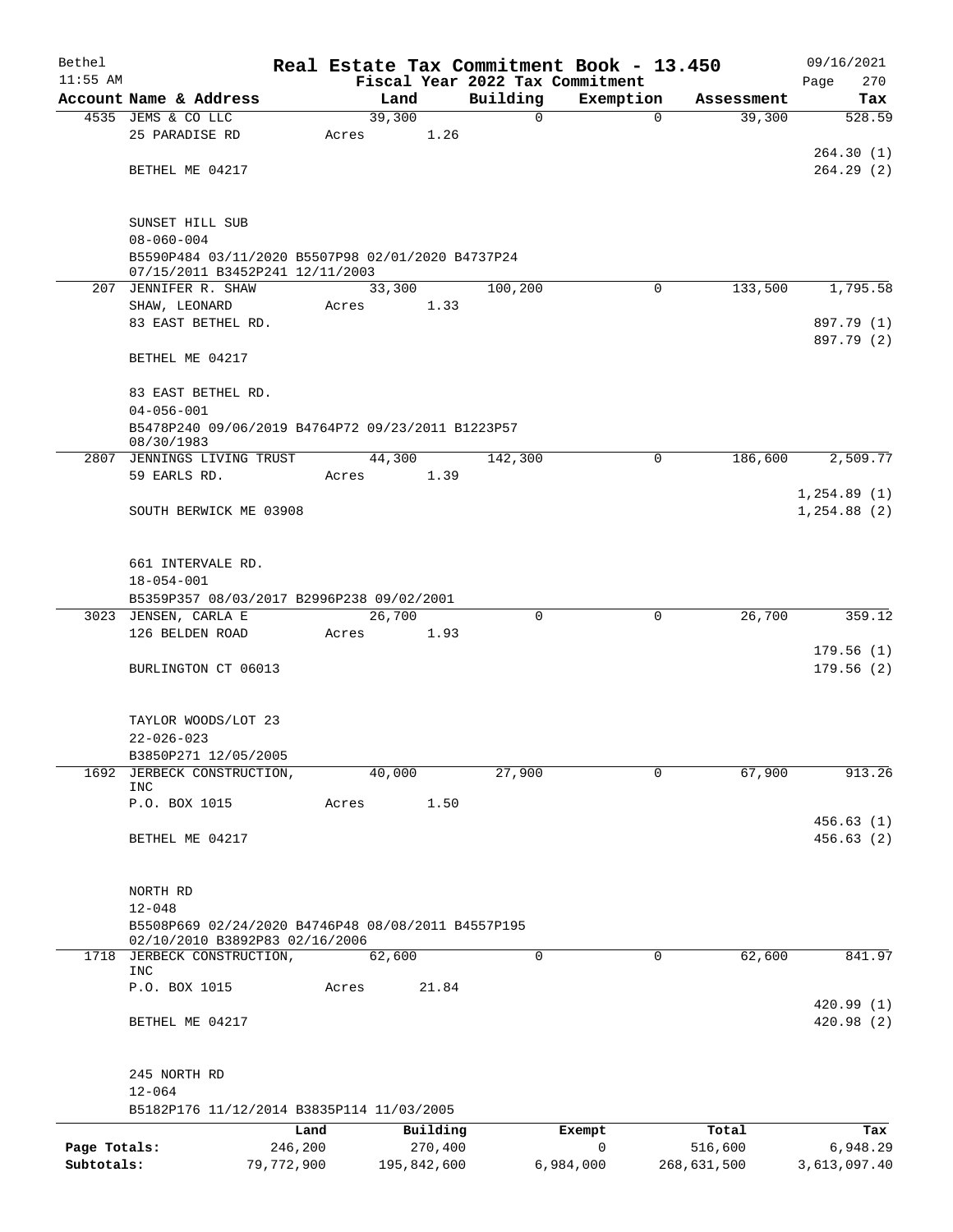| Bethel       |                                                                     |            |        |             |          | Real Estate Tax Commitment Book - 13.450 |          |             | 09/16/2021   |
|--------------|---------------------------------------------------------------------|------------|--------|-------------|----------|------------------------------------------|----------|-------------|--------------|
| $11:55$ AM   |                                                                     |            |        |             |          | Fiscal Year 2022 Tax Commitment          |          |             | 271<br>Page  |
|              | Account Name & Address                                              |            | Land   |             | Building | Exemption                                |          | Assessment  | Tax          |
|              | 1719 JERBECK CONSTRUCTION,<br>INC                                   |            | 49,300 |             | 82,900   |                                          | $\Omega$ | 132,200     | 1,778.09     |
|              | P.O. BOX 1015                                                       | Acres      |        | 1.41        |          |                                          |          |             |              |
|              |                                                                     |            |        |             |          |                                          |          |             | 889.05 (1)   |
|              | BETHEL ME 04217                                                     |            |        |             |          |                                          |          |             | 889.04 (2)   |
|              |                                                                     |            |        |             |          |                                          |          |             |              |
|              | 241 NORTH ROAD                                                      |            |        |             |          |                                          |          |             |              |
|              | $12 - 065$                                                          |            |        |             |          |                                          |          |             |              |
|              | B5508P669 02/24/2020 B4746P48 08/08/2011 B4557P195                  |            |        |             |          |                                          |          |             |              |
|              | 02/05/2010 B2624P1 B805P273 11/20/1973                              |            |        |             |          |                                          |          |             |              |
|              | 5101 JERBECK CONSTRUCTION,<br>INC.                                  |            | 24,600 |             | 0        |                                          | 0        | 24,600      | 330.87       |
|              | PO BOX 1015                                                         | Acres      |        | 1.27        |          |                                          |          |             |              |
|              |                                                                     |            |        |             |          |                                          |          |             | 165.44(1)    |
|              | BETHEL ME 04217                                                     |            |        |             |          |                                          |          |             | 165.43(2)    |
|              |                                                                     |            |        |             |          |                                          |          |             |              |
|              |                                                                     |            |        |             |          |                                          |          |             |              |
|              | HEMLOCK RIDGE                                                       |            |        |             |          |                                          |          |             |              |
|              | $12 - 045 - 010$                                                    |            |        |             |          |                                          |          |             |              |
|              | B5292P692 07/18/2016 B3835P114 11/07/2005<br>3608 JEROME, BRADLEY G |            | 68,700 |             | 324,500  | 25,000                                   |          | 368,200     | 4,952.29     |
|              | JEROME, KAY E                                                       | Acres      |        | 1.30        |          | 01 Homestead (HM)                        |          |             |              |
|              | 320 PARADISE RD.                                                    |            |        |             |          |                                          |          |             | 2,476.15(1)  |
|              |                                                                     |            |        |             |          |                                          |          |             | 2,476.14(2)  |
|              | BETHEL ME 04217                                                     |            |        |             |          |                                          |          |             |              |
|              | 320 PARADISE RD.                                                    |            |        |             |          |                                          |          |             |              |
|              | $27 - 013 - 006$                                                    |            |        |             |          |                                          |          |             |              |
|              | B5286P142 06/10/2016 B2790P94 02/08/2000 B2048P176                  |            |        |             |          |                                          |          |             |              |
|              | 09/22/1993                                                          |            | 33,600 |             |          |                                          | 0        |             |              |
|              | 1099 JESSE, SANDRA<br>148 SCHOOL ST                                 |            |        |             | 138,900  |                                          |          | 172,500     | 2,320.13     |
|              |                                                                     |            |        |             |          |                                          |          |             | 1,160.07(1)  |
|              | MANCHESTER BY THE SEA                                               |            |        |             |          |                                          |          |             | 1,160.06(2)  |
|              | MA 01944 1235                                                       |            |        |             |          |                                          |          |             |              |
|              |                                                                     |            |        |             |          |                                          |          |             |              |
|              | 74 FAIRWAY ROAD                                                     |            |        |             |          |                                          |          |             |              |
|              | $07 - 028 - 568$                                                    |            |        |             |          |                                          |          |             |              |
|              | B3712P298 05/06/2005                                                |            |        |             |          |                                          |          |             |              |
|              | 4650 JFS INVESTMENT TRUST                                           |            | 36,400 |             | 221,500  |                                          | 0        | 257,900     | 3,468.76     |
|              | PO BOX 149                                                          | Acres      |        | 1.13        |          |                                          |          |             |              |
|              |                                                                     |            |        |             |          |                                          |          |             | 1,734.38(1)  |
|              | YARMOUTH PORT MA 02675                                              |            |        |             |          |                                          |          |             | 1,734.38(2)  |
|              |                                                                     |            |        |             |          |                                          |          |             |              |
|              | 32 TILSON BURKE RD<br>$02 - 025 - 002$                              |            |        |             |          |                                          |          |             |              |
|              | B5343P233 05/03/2017 B3803P46 09/20/2005                            |            |        |             |          |                                          |          |             |              |
|              | 1654 JODREY, ELEANOR                                                |            | 25,400 |             | $\Omega$ |                                          | 0        | 25,400      | 341.63       |
|              | 75 VERNON STREET                                                    | Acres      |        | 1.79        |          |                                          |          |             |              |
|              |                                                                     |            |        |             |          |                                          |          |             | 170.82(1)    |
|              | BETHEL ME 04217                                                     |            |        |             |          |                                          |          |             | 170.81(2)    |
|              | 240 WEST BETHEL RD.                                                 |            |        |             |          |                                          |          |             |              |
|              | $12 - 011$                                                          |            |        |             |          |                                          |          |             |              |
|              | B3571P221 08/04/2004                                                |            |        |             |          |                                          |          |             |              |
|              |                                                                     | Land       |        | Building    |          | Exempt                                   |          | Total       | Tax          |
| Page Totals: |                                                                     | 238,000    |        | 767,800     |          | 25,000                                   |          | 980,800     | 13, 191. 77  |
| Subtotals:   |                                                                     | 80,010,900 |        | 196,610,400 |          | 7,009,000                                |          | 269,612,300 | 3,626,289.17 |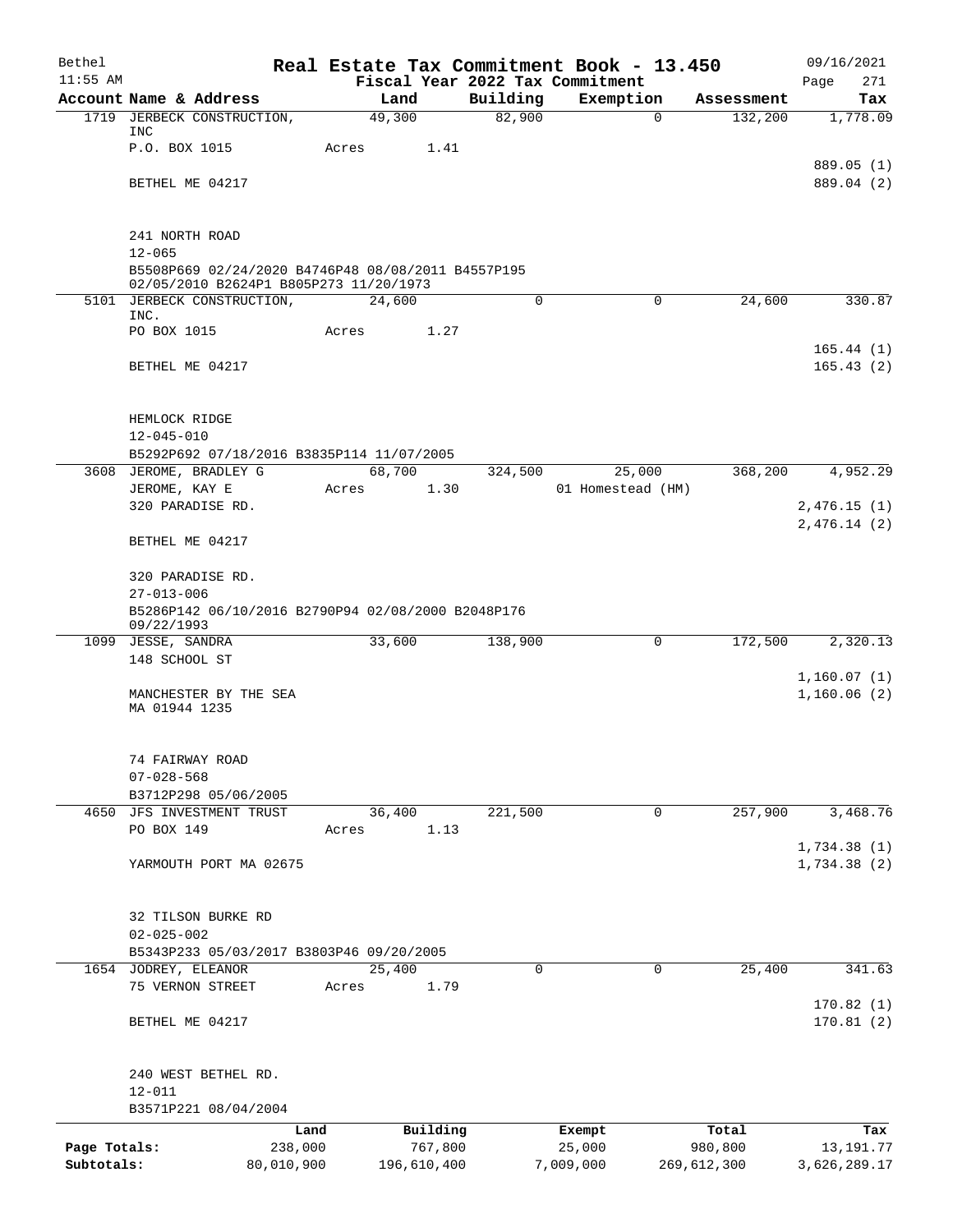| Bethel<br>$11:55$ AM |                        |        |       |              | Real Estate Tax Commitment Book - 13.450<br>Fiscal Year 2022 Tax Commitment |            | 09/16/2021<br>272<br>Page |
|----------------------|------------------------|--------|-------|--------------|-----------------------------------------------------------------------------|------------|---------------------------|
|                      | Account Name & Address | Land   |       | Building     | Exemption                                                                   | Assessment | Tax                       |
|                      | 1265 JODREY, ELEANOR   | 67,000 |       | $\mathsf{O}$ | 0                                                                           | 67,000     | 901.15                    |
|                      | 75 VERNON ST           | Acres  | 91.00 |              |                                                                             |            |                           |
|                      |                        |        |       |              |                                                                             |            | 450.58(1)                 |
|                      | BETHEL ME 04217        |        |       |              |                                                                             |            | 450.57 (2)                |
|                      |                        |        |       |              |                                                                             |            |                           |
|                      |                        |        |       |              |                                                                             |            |                           |
|                      | RTE 2 S/S              |        |       |              |                                                                             |            |                           |
|                      | $07 - 067$             |        |       |              |                                                                             |            |                           |
|                      | B3571P223 08/04/2004   |        |       |              |                                                                             |            |                           |
|                      | 3371 JODREY, ELEANOR   | 54,200 |       | 180,200      | 25,000                                                                      | 209,400    | 2,816.43                  |
|                      | 75 VERNON STREET       | Acres  | 0.46  |              | 01 Homestead (HM)                                                           |            |                           |
|                      |                        |        |       |              |                                                                             |            | 1,408.22(1)               |
|                      | BETHEL ME 04217        |        |       |              |                                                                             |            | 1,408.21(2)               |
|                      |                        |        |       |              |                                                                             |            |                           |
|                      |                        |        |       |              |                                                                             |            |                           |
|                      | 75 VERNON ST.          |        |       |              |                                                                             |            |                           |
|                      | $25 - 192$             |        |       |              |                                                                             |            |                           |
|                      |                        |        |       |              |                                                                             |            |                           |
|                      | B584P207               |        |       | 69,400       |                                                                             |            |                           |
|                      | 3372 JODREY, ELEANOR   | 55,300 |       |              | $\mathsf{O}$                                                                | 124,700    | 1,677.22                  |
|                      | 75 VERNON STREET       | Acres  | 0.52  |              |                                                                             |            |                           |
|                      |                        |        |       |              |                                                                             |            | 838.61 (1)                |
|                      | BETHEL ME 04217        |        |       |              |                                                                             |            | 838.61 (2)                |
|                      |                        |        |       |              |                                                                             |            |                           |
|                      |                        |        |       |              |                                                                             |            |                           |
|                      | 79 VERNON ST.          |        |       |              |                                                                             |            |                           |
|                      | $25 - 193$             |        |       |              |                                                                             |            |                           |
|                      | B878P2                 |        |       |              |                                                                             |            |                           |
|                      | 3380 JODREY, ELEANOR   | 28,600 |       | $\mathbf 0$  | $\mathbf 0$                                                                 | 28,600     | 384.67                    |
|                      | 75 VERNON STREET       | Acres  | 20.00 |              |                                                                             |            |                           |
|                      |                        |        |       |              |                                                                             |            | 192.34(1)                 |
|                      | BETHEL ME 04217        |        |       |              |                                                                             |            | 192.33(2)                 |
|                      |                        |        |       |              |                                                                             |            |                           |
|                      |                        |        |       |              |                                                                             |            |                           |
|                      | VERNON ST E/S          |        |       |              |                                                                             |            |                           |
|                      | $25 - 202$             |        |       |              |                                                                             |            |                           |
|                      | B3571P227 08/04/2004   |        |       |              |                                                                             |            |                           |
|                      | 3381 JODREY, ELEANOR   | 61,900 |       | 103,600      | 0                                                                           | 165,500    | 2,225.98                  |
|                      | 75 VERNON STREET       | Acres  | 1.40  |              |                                                                             |            |                           |
|                      |                        |        |       |              |                                                                             |            | 1, 112.99(1)              |
|                      | BETHEL ME 04217        |        |       |              |                                                                             |            | 1, 112.99(2)              |
|                      |                        |        |       |              |                                                                             |            |                           |
|                      |                        |        |       |              |                                                                             |            |                           |
|                      | 60 VERNON ST.          |        |       |              |                                                                             |            |                           |
|                      | $25 - 203$             |        |       |              |                                                                             |            |                           |
|                      | B3571P225 08/04/2004   |        |       |              |                                                                             |            |                           |
|                      | 3652 JODREY, MICHAEL   | 46,900 |       | 308,400      | 25,000                                                                      | 330,300    | 4,442.54                  |
|                      | 275 VERNON STREET      | Acres  | 8.00  |              | 01 Homestead (HM)                                                           |            |                           |
|                      |                        |        |       |              |                                                                             |            | 2, 221.27 (1)             |
|                      | BETHEL ME 04217        |        |       |              |                                                                             |            | 2, 221.27 (2)             |
|                      |                        |        |       |              |                                                                             |            |                           |
|                      |                        |        |       |              |                                                                             |            |                           |
|                      | 275 VERNON ST.         |        |       |              |                                                                             |            |                           |
|                      | $27 - 044$             |        |       |              |                                                                             |            |                           |
|                      | B1812P184 06/20/1991   |        |       |              |                                                                             |            |                           |
|                      |                        |        |       |              |                                                                             |            |                           |
|                      |                        |        |       |              |                                                                             |            |                           |

|              | Land       | Building    | Exempt    | Total       | Tax          |
|--------------|------------|-------------|-----------|-------------|--------------|
| Page Totals: | 313,900    | 661,600     | 50,000    | 925,500     | 12,447.99    |
| Subtotals:   | 80,324,800 | 197,272,000 | 7,059,000 | 270,537,800 | 3,638,737.16 |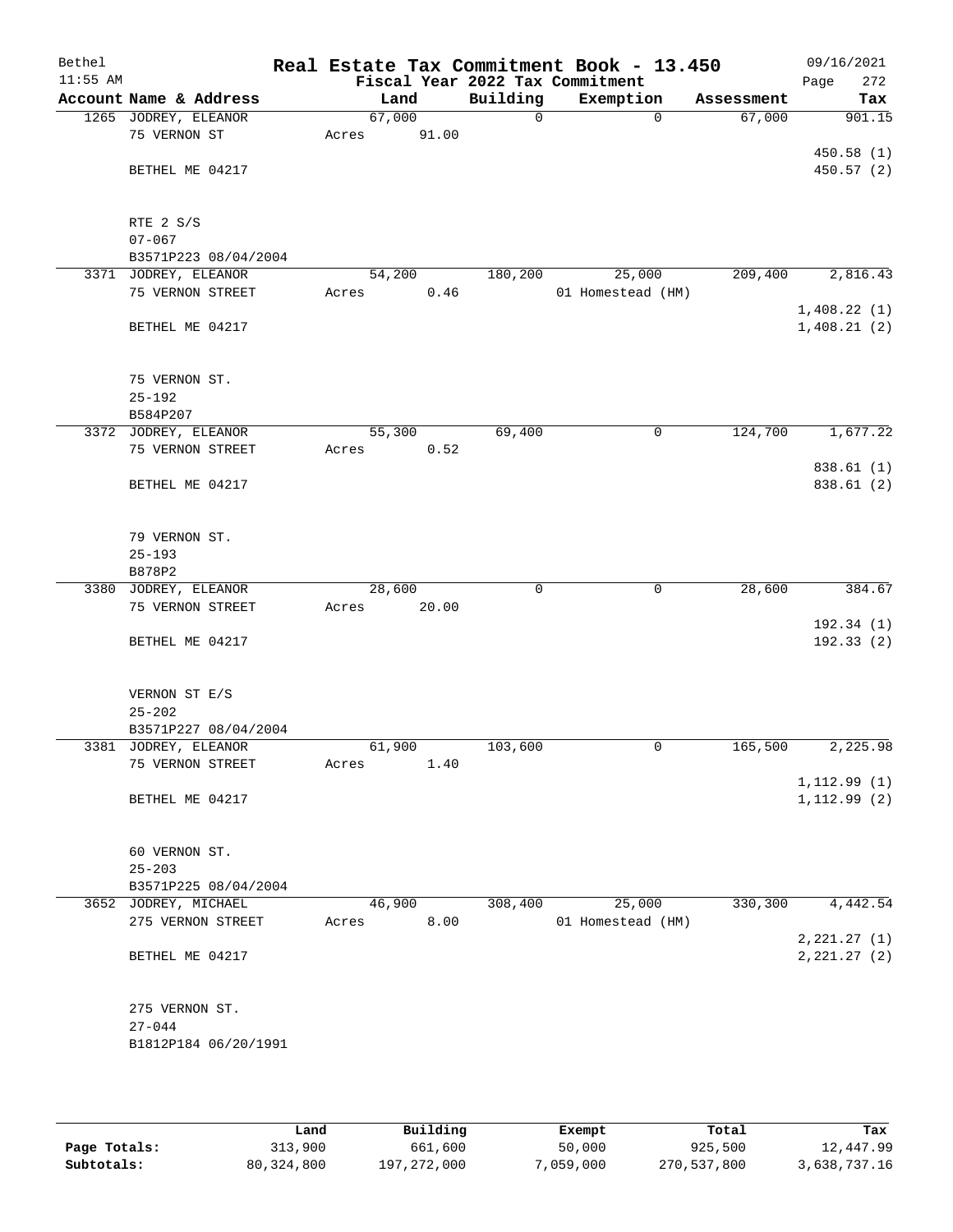| Bethel     |                                                                                        |                 |       |                                 | Real Estate Tax Commitment Book - 13.450 |            | 09/16/2021             |
|------------|----------------------------------------------------------------------------------------|-----------------|-------|---------------------------------|------------------------------------------|------------|------------------------|
| $11:55$ AM |                                                                                        |                 |       | Fiscal Year 2022 Tax Commitment |                                          |            | 273<br>Page            |
|            | Account Name & Address                                                                 | Land            |       | Building                        | Exemption                                | Assessment | Tax                    |
|            | 4717 JOHANNAH PROPERTIES,<br>LLC                                                       | 45,300          |       | 209,100                         | $\Omega$                                 | 254,400    | 3,421.68               |
|            | PO BOX 636                                                                             | Acres           | 1.84  |                                 |                                          |            | 1,710.84(1)            |
|            | SOUTH CHATHAM MA 02659                                                                 |                 |       |                                 |                                          |            | 1,710.84(2)            |
|            | 54 SWAN HILL ROAD                                                                      |                 |       |                                 |                                          |            |                        |
|            | $22 - 029 - 012$                                                                       |                 |       |                                 |                                          |            |                        |
|            | B4565P29 03/03/2010 B4551P97 01/19/2010 B3836P328<br>11/08/2005                        |                 |       |                                 |                                          |            |                        |
|            | 2926 JOHN MAROTTA<br>CONSTRUCTION COMPANY                                              | 74,700          |       | $\Omega$                        | $\mathbf 0$                              | 74,700     | 1,004.72               |
|            | PO BOX 44                                                                              | Acres           | 5.38  |                                 |                                          |            |                        |
|            |                                                                                        |                 |       |                                 |                                          |            | 502.36(1)              |
|            | NEWRY ME 04261                                                                         |                 |       |                                 |                                          |            | 502.36(2)              |
|            | LOCKE SUMMIT MT                                                                        |                 |       |                                 |                                          |            |                        |
|            | $21 - 002 - 002$                                                                       |                 |       |                                 |                                          |            |                        |
|            | B5085P308 01/20/2014 B3679P183 02/28/2005                                              |                 |       |                                 |                                          |            |                        |
|            | 5429 JOHN MAROTTA<br>CONSTRUCTION CORP                                                 | 29,700          |       | 0                               | $\mathbf 0$                              | 29,700     | 399.47                 |
|            | PO BOX 44                                                                              | Acres           | 1.36  |                                 |                                          |            |                        |
|            | NEWRY ME 04261                                                                         |                 |       |                                 |                                          |            | 199.74(1)<br>199.73(2) |
|            |                                                                                        |                 |       |                                 |                                          |            |                        |
|            | GROVER HILL RD.                                                                        |                 |       |                                 |                                          |            |                        |
|            | $07 - 011 - 005$                                                                       |                 |       |                                 |                                          |            |                        |
|            | B5347P221 05/26/2017 B5342P470 04/28/2017 B2987P199<br>08/24/2001 B2164P118 10/03/1994 |                 |       |                                 |                                          |            |                        |
|            | 3674 JOHNSON, DAVID W                                                                  | 23,900          |       | $\Omega$                        | 0                                        | 23,900     | 321.46                 |
|            | 43 GEORGE AVE APT. A                                                                   | Acres           | 0.69  |                                 |                                          |            |                        |
|            | GROTON CT 06340 4938                                                                   |                 |       |                                 |                                          |            | 160.73(1)<br>160.73(2) |
|            |                                                                                        |                 |       |                                 |                                          |            |                        |
|            | MOUNTAIN VIEW CIRCLE                                                                   |                 |       |                                 |                                          |            |                        |
|            | $28 - 018$                                                                             |                 |       |                                 |                                          |            |                        |
|            | B3021P131<br>272 JOHNSON, EDWARD                                                       |                 |       | 128,900                         |                                          |            | 2,168.14               |
|            | JOHNSON, DEBORAH                                                                       | 32,300<br>Acres | 15.00 |                                 | 0                                        | 161,200    |                        |
|            | 2 QUIMBY ROAD                                                                          |                 |       |                                 |                                          |            | 1,084.07(1)            |
|            | ATKINSON NH 03811 2186                                                                 |                 |       |                                 |                                          |            | 1,084.07(2)            |
|            | 206 MCCRILLISS BROOK                                                                   |                 |       |                                 |                                          |            |                        |
|            | $04 - 087$                                                                             |                 |       |                                 |                                          |            |                        |
|            | B3871P1 01/06/2006                                                                     |                 |       |                                 |                                          |            |                        |

|              | Land       | Building    | Exempt    | Total       | Tax          |
|--------------|------------|-------------|-----------|-------------|--------------|
| Page Totals: | 205,900    | 338,000     |           | 543,900     | 7.315.47     |
| Subtotals:   | 80,530,700 | 197,610,000 | 7,059,000 | 271,081,700 | 3,646,052.63 |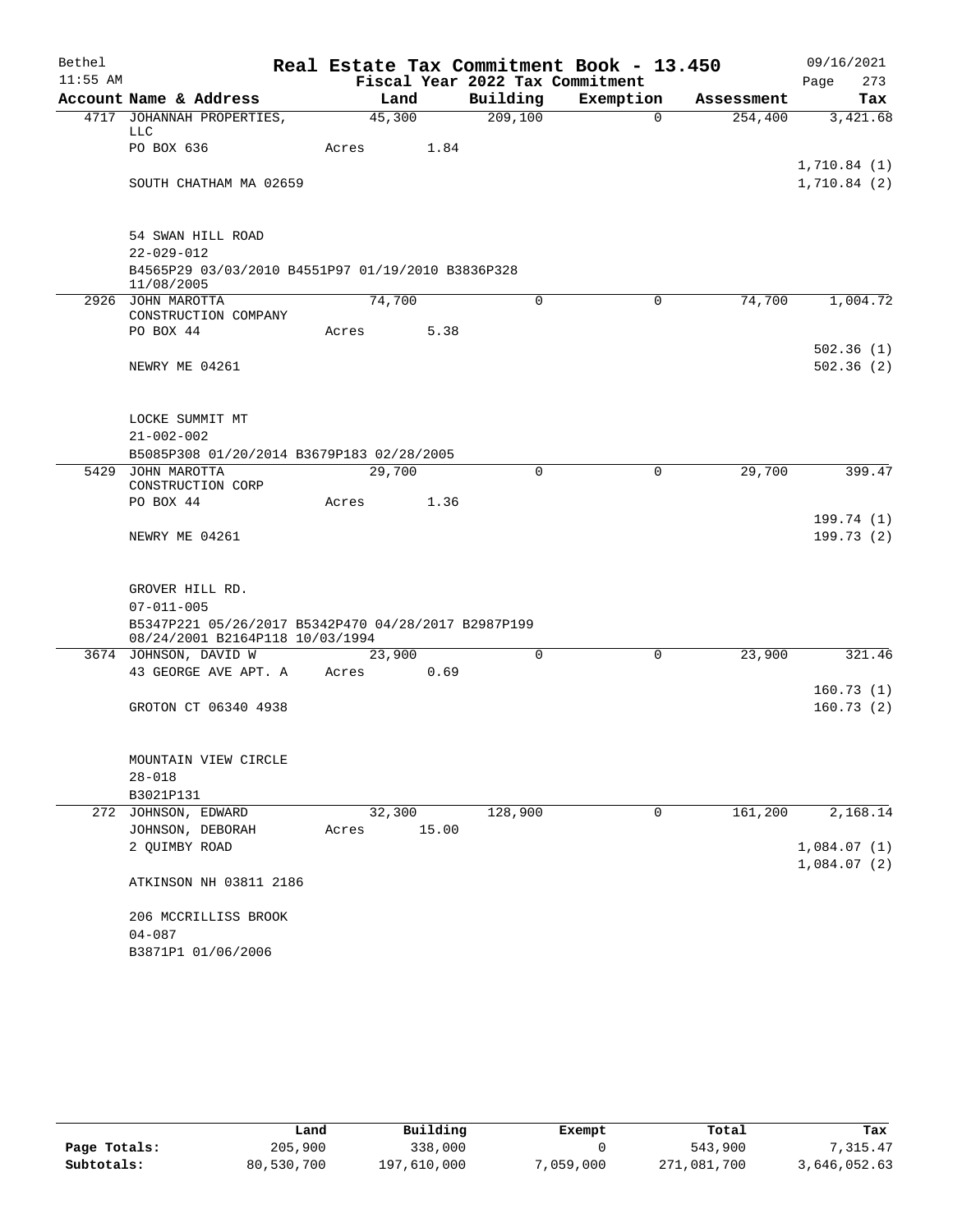| Bethel       |                                                                                        |            |       |             |          |          | Real Estate Tax Commitment Book - 13.450 |             |               | 09/16/2021                 |
|--------------|----------------------------------------------------------------------------------------|------------|-------|-------------|----------|----------|------------------------------------------|-------------|---------------|----------------------------|
| $11:55$ AM   |                                                                                        |            |       |             |          |          | Fiscal Year 2022 Tax Commitment          |             |               | 274<br>Page                |
|              | Account Name & Address                                                                 |            |       | Land        |          | Building | Exemption                                |             | Assessment    | Tax                        |
|              | 3017 JOHNSON, EVAN K                                                                   |            |       | 38,400      |          | 277,600  |                                          | $\mathbf 0$ | 316,000       | 4,250.20                   |
|              | 201 MAIN STREET, #10                                                                   |            | Acres |             | 1.00     |          |                                          |             |               | 2,125.10(1)                |
|              | WOBURN MA 01801                                                                        |            |       |             |          |          |                                          |             |               | 2,125.10(2)                |
|              |                                                                                        |            |       |             |          |          |                                          |             |               |                            |
|              |                                                                                        |            |       |             |          |          |                                          |             |               |                            |
|              | 930 INTERVALE RD.<br>$22 - 026 - 00B$                                                  |            |       |             |          |          |                                          |             |               |                            |
|              | B5330P49 02/06/2017 B5113P342 05/12/2014 B4293P196                                     |            |       |             |          |          |                                          |             |               |                            |
|              | 05/07/2008 B3619P23 10/29/2004                                                         |            |       |             |          |          |                                          |             |               |                            |
|              | 2943 JOHNSON, JOAN M                                                                   |            |       | 33,600      |          | 63,900   |                                          | $\mathbf 0$ | 97,500        | 1,311.38                   |
|              | 653 MARTINS POND ROAD                                                                  |            |       |             |          |          |                                          |             |               |                            |
|              |                                                                                        |            |       |             |          |          |                                          |             |               | 655.69(1)                  |
|              | GROTON MA 01450                                                                        |            |       |             |          |          |                                          |             |               | 655.69(2)                  |
|              |                                                                                        |            |       |             |          |          |                                          |             |               |                            |
|              | 11 CHERRY LANE                                                                         |            |       |             |          |          |                                          |             |               |                            |
|              | $22 - 002 - 001 - 020$                                                                 |            |       |             |          |          |                                          |             |               |                            |
|              | B5336P570 03/24/2017 B2289P160 12/29/1995                                              |            |       |             |          |          |                                          |             |               |                            |
|              | 3037 JOHNSON, WILLIAM                                                                  |            |       | 71,600      |          | 97,000   |                                          | $\mathbf 0$ | 168,600       | 2,267.67                   |
|              | 70 NEVEDA ST.                                                                          |            | Acres |             | 5.10     |          |                                          |             |               |                            |
|              |                                                                                        |            |       |             |          |          |                                          |             |               | 1, 133.84(1)               |
|              | MARSHFIELD MA 02050                                                                    |            |       |             |          |          |                                          |             |               | 1, 133.83(2)               |
|              |                                                                                        |            |       |             |          |          |                                          |             |               |                            |
|              | 47 TIMBER WAY                                                                          |            |       |             |          |          |                                          |             |               |                            |
|              | $22 - 028 - 004$                                                                       |            |       |             |          |          |                                          |             |               |                            |
|              | B5468P514 07/05/2019 B3106P109 05/09/2002                                              |            |       |             |          |          |                                          |             |               |                            |
|              | 4828 JOHNSTON, SCOTT, TTEE                                                             |            |       | 65,900      |          | 242,600  |                                          | $\mathbf 0$ | 308,500       | 4,149.33                   |
|              | JOHNSTON, SCOTT TRUST                                                                  |            | Acres |             | 3.00     |          |                                          |             |               |                            |
|              | 5 CROOKED SPRUCE DR.                                                                   |            |       |             |          |          |                                          |             |               | 2,074.67(1)                |
|              |                                                                                        |            |       |             |          |          |                                          |             |               | 2,074.66(2)                |
|              | WEST BATH ME 04530                                                                     |            |       |             |          |          |                                          |             |               |                            |
|              | 36 LOST BROOK RD                                                                       |            |       |             |          |          |                                          |             |               |                            |
|              | $11 - 070 - 004$                                                                       |            |       |             |          |          |                                          |             |               |                            |
|              | B51980P272 01/07/2015 B5118P181 05/22/2014 B5118P179                                   |            |       |             |          |          |                                          |             |               |                            |
|              | 05/22/2014 B3817P50 10/13/2005                                                         |            |       |             |          |          |                                          |             |               |                            |
|              | 3784 JONES, DAVID ROBERT &                                                             |            |       | 69,400      |          | 206,600  | 25,000                                   |             | 251,000       | 3,375.95                   |
|              | CONNELLY, ANGELA JANE                                                                  |            | Acres |             | 1.46     |          | 01 Homestead (HM)                        |             |               |                            |
|              | PO BOX 678                                                                             |            |       |             |          |          |                                          |             |               | 1,687.98(1)<br>1,687.97(2) |
|              | BETHEL ME 04217                                                                        |            |       |             |          |          |                                          |             |               |                            |
|              |                                                                                        |            |       |             |          |          |                                          |             |               |                            |
|              | 14 RIDGE ROAD                                                                          |            |       |             |          |          |                                          |             |               |                            |
|              | $26 - 060 - 002$                                                                       |            |       |             |          |          |                                          |             |               |                            |
|              | B4949P189 01/31/2013 B3139P274 07/23/2002                                              |            |       |             |          |          |                                          |             |               |                            |
|              | 1564 JONES, DOUGLAS G                                                                  |            |       | 14,700      |          | 16,800   |                                          | 0           | 31,500        | 423.68                     |
|              | 824 ROOSEVELT TRAIL,<br>SUITE 2-158                                                    |            | Acres |             | 0.59     |          |                                          |             |               |                            |
|              |                                                                                        |            |       |             |          |          |                                          |             |               | 211.84(1)                  |
|              | WINDHAM ME 04062                                                                       |            |       |             |          |          |                                          |             |               | 211.84(2)                  |
|              |                                                                                        |            |       |             |          |          |                                          |             |               |                            |
|              |                                                                                        |            |       |             |          |          |                                          |             |               |                            |
|              | 10 FERRY RD                                                                            |            |       |             |          |          |                                          |             |               |                            |
|              | $11 - 039$                                                                             |            |       |             |          |          |                                          |             |               |                            |
|              | B5208P503 02/17/2015 B4568P190 03/16/2010 B4450P235<br>08/07/2009 B3662P211 12/28/2004 |            |       |             |          |          |                                          |             |               |                            |
|              |                                                                                        |            |       |             |          |          |                                          |             |               |                            |
|              |                                                                                        | Land       |       |             | Building |          | Exempt                                   |             | Total         | Tax                        |
| Page Totals: |                                                                                        | 293,600    |       |             | 904,500  |          | 25,000                                   |             | 1,173,100     | 15,778.21                  |
| Subtotals:   |                                                                                        | 80,824,300 |       | 198,514,500 |          |          | 7,084,000                                |             | 272, 254, 800 | 3,661,830.84               |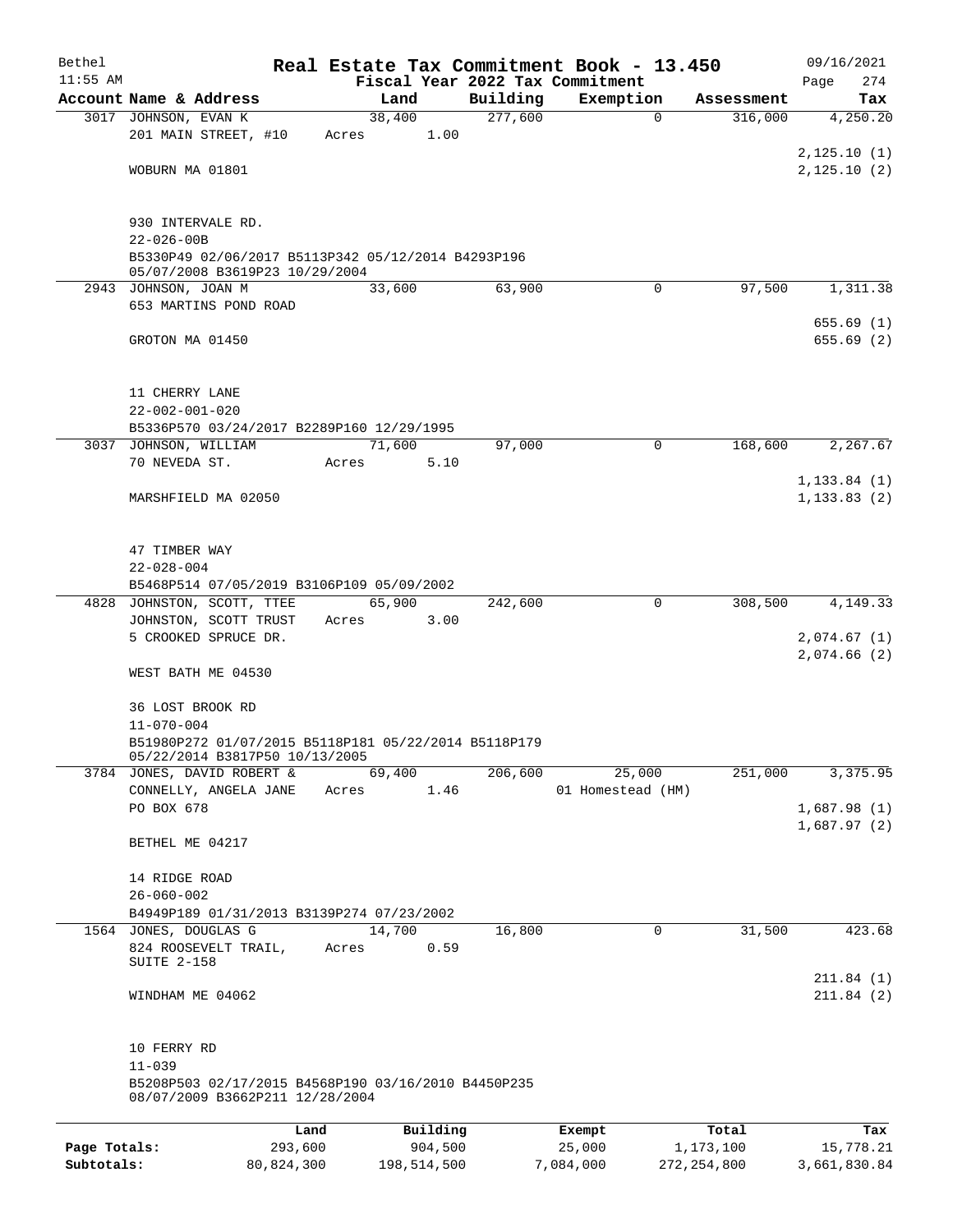| Bethel       |                                                                                         |                 |                |                     |                    | Real Estate Tax Commitment Book - 13.450 |             |                      | 09/16/2021                 |
|--------------|-----------------------------------------------------------------------------------------|-----------------|----------------|---------------------|--------------------|------------------------------------------|-------------|----------------------|----------------------------|
| $11:55$ AM   |                                                                                         |                 |                |                     |                    | Fiscal Year 2022 Tax Commitment          |             |                      | 275<br>Page                |
|              | Account Name & Address<br>1565 JONES, DOUGLAS GRANT                                     |                 | Land<br>66,300 |                     | Building<br>26,700 | Exemption                                | $\mathbf 0$ | Assessment<br>93,000 | Tax<br>1,250.85            |
|              | 824 ROOSEVELT TRAIL,<br>SUITE 2-158                                                     |                 | Acres          | 17.17               |                    |                                          |             |                      |                            |
|              | WINDHAM ME 04062                                                                        |                 |                |                     |                    |                                          |             |                      | 625.43(1)<br>625.42(2)     |
|              | 8 FERRY RD.                                                                             |                 |                |                     |                    |                                          |             |                      |                            |
|              | $11 - 040$<br>B5324P355 12/30/2016 B5261P636 12/31/2015 B4198P7<br>09/21/2007 B3020P287 |                 |                |                     |                    |                                          |             |                      |                            |
|              | 502 JONES, MICHAEL J                                                                    |                 | 38,200         |                     | 21,700             |                                          | 0           | 59,900               | 805.66                     |
|              | 25 LEARY DRIVE                                                                          |                 | Acres          | 15.70               |                    |                                          |             |                      | 402.83(1)                  |
|              | SAVANNAH GA 31406                                                                       |                 |                |                     |                    |                                          |             |                      | 402.83(2)                  |
|              | 85 DAISY BRYANT RD                                                                      |                 |                |                     |                    |                                          |             |                      |                            |
|              | $17 - 003 - 00C$                                                                        |                 |                |                     |                    |                                          |             |                      |                            |
|              | B5172P170 10/07/2014<br>4870 JORGENSEN, CLAUS                                           |                 | 44,400         |                     | 245,600            |                                          | 0           | 290,000              | 3,900.50                   |
|              | JORGENSEN, GAIL M.                                                                      |                 | Acres          | 1.85                |                    |                                          |             |                      |                            |
|              | 26 BELLIS ROAD                                                                          |                 |                |                     |                    |                                          |             |                      | 1,950.25(1)<br>1,950.25(2) |
|              | MILFORD NJ 08848                                                                        |                 |                |                     |                    |                                          |             |                      |                            |
|              | 14 THUNDER SNOW ROAD<br>$01 - 010 - 001$                                                |                 |                |                     |                    |                                          |             |                      |                            |
|              | B5447P659 12/31/2018 B4714P158 05/02/2011 B4433P83<br>04/27/2009 B3962P119 06/30/2006   |                 |                |                     |                    |                                          |             |                      |                            |
|              | 3716 JOSEY, BARRY                                                                       |                 | 24,200         |                     | 48,500             |                                          | 0           | 72,700               | 977.82                     |
|              | JOSEY, JANIS                                                                            |                 | Acres          | 0.42                |                    |                                          |             |                      |                            |
|              | 403 WAVERLEY RD                                                                         |                 |                |                     |                    |                                          |             |                      | 488.91 (1)                 |
|              | DARTMOUTH, NS B2X2E7                                                                    |                 |                |                     |                    |                                          |             |                      | 488.91 (2)                 |
|              | 719 WEST BETHEL RD.<br>$28 - 058$                                                       |                 |                |                     |                    |                                          |             |                      |                            |
|              | B5229P163 06/26/2015 B4287P177 04/22/2008                                               |                 |                |                     |                    |                                          |             |                      |                            |
|              | 2456 JS HOLDINGS, LLC                                                                   |                 | 38,400         |                     | 117,900            |                                          | 0           | 156,300              | 2,102.24                   |
|              | 6 SOD FARM LANE                                                                         |                 | Acres          | 1.00                |                    |                                          |             |                      |                            |
|              | SACO ME 04072                                                                           |                 |                |                     |                    |                                          |             |                      | 1,051.12(1)<br>1,051.12(2) |
|              |                                                                                         |                 |                |                     |                    |                                          |             |                      |                            |
|              | 205 INTERVALE RD.                                                                       |                 |                |                     |                    |                                          |             |                      |                            |
|              | $13 - 015$                                                                              |                 |                |                     |                    |                                          |             |                      |                            |
|              | B5393P78 02/12/2018 B4606P122 07/06/2010 B3216P61<br>12/17/2002                         |                 |                |                     |                    |                                          |             |                      |                            |
|              | 3573 JUTRAS, JENNA IVERSEN                                                              |                 | 50,800         |                     | 88,700             |                                          | 0           | 139,500              | 1,876.28                   |
|              | JUTRAS, NORMAN JR<br>118 FRIEND ST                                                      |                 | Acres          | 0.60                |                    |                                          |             |                      | 938.14 (1)                 |
|              | AMESBURY MA 01913 2731                                                                  |                 |                |                     |                    |                                          |             |                      | 938.14 (2)                 |
|              | 133 VERNON ST.<br>$26 - 077 - 001$                                                      |                 |                |                     |                    |                                          |             |                      |                            |
|              | B3470P1 02/27/2004                                                                      |                 |                |                     |                    |                                          |             |                      |                            |
| Page Totals: |                                                                                         | Land<br>262,300 |                | Building<br>549,100 |                    | Exempt<br>$\mathsf{O}$                   | 811,400     | Total                | Tax<br>10,913.35           |
| Subtotals:   |                                                                                         | 81,086,600      |                | 199,063,600         |                    | 7,084,000                                | 273,066,200 |                      | 3,672,744.19               |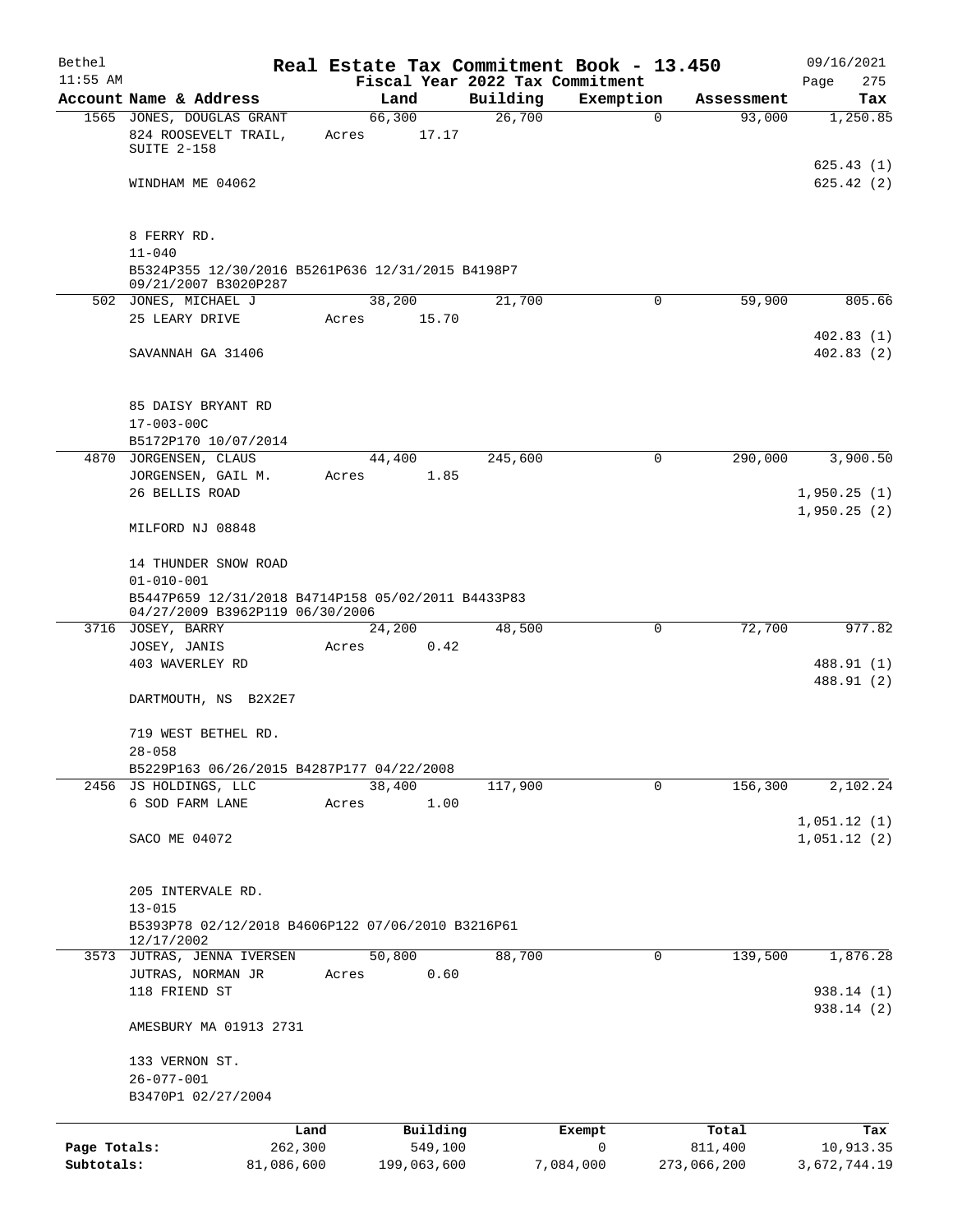| Bethel     |                                                      |                 |          |                                 | Real Estate Tax Commitment Book - 13.450 |            | 09/16/2021    |
|------------|------------------------------------------------------|-----------------|----------|---------------------------------|------------------------------------------|------------|---------------|
| $11:55$ AM |                                                      |                 |          | Fiscal Year 2022 Tax Commitment |                                          |            | 276<br>Page   |
|            | Account Name & Address                               | Land            |          | Building<br>0                   | Exemption<br>$\mathbf 0$                 | Assessment | Tax<br>371.22 |
|            | 491 JUTRAS, JENNA IVERSON<br>118 FRIEND STREET       | 27,600<br>Acres | 1.09     |                                 |                                          | 27,600     |               |
|            |                                                      |                 |          |                                 |                                          |            | 185.61(1)     |
|            | AMESBURY MA 01913                                    |                 |          |                                 |                                          |            | 185.61(2)     |
|            |                                                      |                 |          |                                 |                                          |            |               |
|            | VERNON STREET                                        |                 |          |                                 |                                          |            |               |
|            | $26 - 078 - 001$                                     |                 |          |                                 |                                          |            |               |
|            | B5270P387 03/02/2016 B5063P121 11/14/2013 B3435P347  |                 |          |                                 |                                          |            |               |
|            | 3365 KAISER, SHARON A                                | 52,500          |          | 77,600                          | 0                                        | 130,100    | 1,749.85      |
|            | KAISER, PETER M                                      | Acres           | 0.37     |                                 |                                          |            |               |
|            | 48 POOR FARM RD.                                     |                 |          |                                 |                                          |            | 874.93 (1)    |
|            |                                                      |                 |          |                                 |                                          |            | 874.92 (2)    |
|            | FARMINGTON NH 03835                                  |                 |          |                                 |                                          |            |               |
|            | 52 CHAPMAN ST.                                       |                 |          |                                 |                                          |            |               |
|            | $25 - 186$                                           |                 |          |                                 |                                          |            |               |
|            | B3305P331 05/30/2003                                 |                 |          |                                 |                                          |            |               |
|            | 3563 KANDLE, JEFF                                    | 33,600          |          | 110,400                         | 0                                        | 144,000    | 1,936.80      |
|            | KANDLE, TERESA                                       |                 |          |                                 |                                          |            |               |
|            | 18 FELICITY TRACE PLACE                              |                 |          |                                 |                                          |            | 968.40(1)     |
|            | THE WOODLANDS TX 77382                               |                 |          |                                 |                                          |            | 968.40(2)     |
|            |                                                      |                 |          |                                 |                                          |            |               |
|            | 135 VERNON ST.                                       |                 |          |                                 |                                          |            |               |
|            | $26 - 076 - 001 - 06A$                               |                 |          |                                 |                                          |            |               |
|            | B3118P134 06/05/2002                                 |                 |          |                                 |                                          |            |               |
|            | 49 KARG, RICHARD J                                   | 49,100          |          | 294,400                         | 0                                        | 343,500    | 4,620.08      |
|            | CHATFIELD, LESLIE ANN                                | Acres           | 25.37    |                                 |                                          |            |               |
|            | 596 GROVER HILL ROAD                                 |                 |          |                                 |                                          |            | 2,310.04(1)   |
|            | BETHEL ME 04217                                      |                 |          |                                 |                                          |            | 2,310.04(2)   |
|            |                                                      |                 |          |                                 |                                          |            |               |
|            | 596 GROVER HILL RD.                                  |                 |          |                                 |                                          |            |               |
|            | $01 - 041$                                           |                 |          |                                 |                                          |            |               |
|            | B4540P243 12/18/2009 B4540P225 12/18/2009 B4433P53   |                 |          |                                 |                                          |            |               |
|            | 04/27/2009 B4328P145 07/25/2008 B1404P178 07/08/1986 |                 |          |                                 |                                          |            |               |
|            | BT404PT.18<br>4859 KARLA, BRANNEN J.                 | 33,600          |          | 126,700                         | 0                                        | 160,300    | 2,156.04      |
|            | 47 HENNESSY DRIVE                                    |                 |          |                                 |                                          |            |               |
|            |                                                      |                 |          |                                 |                                          |            | 1,078.02(1)   |
|            | PORTLAND ME 04103                                    |                 |          |                                 |                                          |            | 1,078.02(2)   |
|            |                                                      |                 |          |                                 |                                          |            |               |
|            | 30 CHERRY LN                                         |                 |          |                                 |                                          |            |               |
|            | $22 - 002 - 001 - 057$                               |                 |          |                                 |                                          |            |               |
|            | B5465P574 06/13/2019 B3962P298 06/28/2006            |                 |          |                                 |                                          |            |               |
|            | 3245 KAUFMAN, ELLIOT M                               | 64,600          |          | 220,700                         | $\mathbf 0$                              | 285,300    | 3,837.29      |
|            | KAUFMAN, JANICE                                      | Acres           | 2.51     |                                 |                                          |            |               |
|            | 714 BEAR ROCK RD.                                    |                 |          |                                 |                                          |            | 1,918.65(1)   |
|            |                                                      |                 |          |                                 |                                          |            | 1,918.64(2)   |
|            | STEWARTSTOWN NH 03576                                |                 |          |                                 |                                          |            |               |
|            | 18 MECHANIC ST.                                      |                 |          |                                 |                                          |            |               |
|            | $25 - 080$                                           |                 |          |                                 |                                          |            |               |
|            | B1448P298 12/30/1986                                 |                 |          |                                 |                                          |            |               |
|            |                                                      |                 |          |                                 |                                          |            |               |
|            |                                                      |                 |          |                                 |                                          |            |               |
|            | Land                                                 |                 | Building |                                 | <b>Exempt</b>                            | Total      | Tax           |

|              | Land       | Building    | Exempt    | Total       | Tax          |
|--------------|------------|-------------|-----------|-------------|--------------|
| Page Totals: | 261,000    | 829,800     |           | 1,090,800   | 14,671.28    |
| Subtotals:   | 81,347,600 | 199,893,400 | 7,084,000 | 274,157,000 | 3,687,415.47 |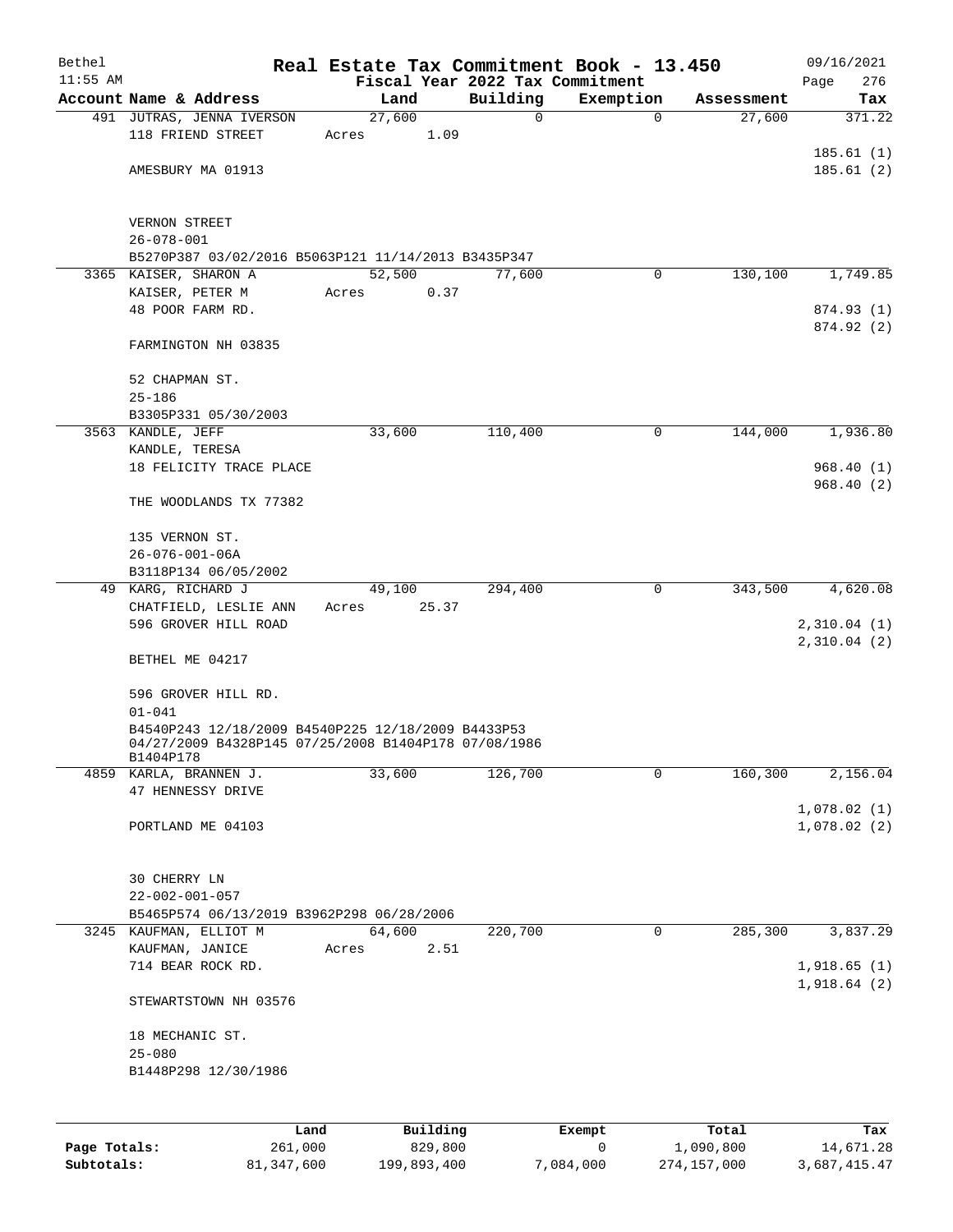| Bethel     |                                                     |        |      |          | Real Estate Tax Commitment Book - 13.450 |            | 09/16/2021  |
|------------|-----------------------------------------------------|--------|------|----------|------------------------------------------|------------|-------------|
| $11:55$ AM |                                                     |        |      |          | Fiscal Year 2022 Tax Commitment          |            | 277<br>Page |
|            | Account Name & Address                              |        | Land | Building | Exemption                                | Assessment | Tax         |
|            | 3122 KAVANAUGH, PAUL                                | 27,800 |      | 79,800   | $\mathbf 0$                              | 107,600    | 1,447.22    |
|            | 312 BENNETT ST                                      | Acres  | 0.40 |          |                                          |            |             |
|            |                                                     |        |      |          |                                          |            | 723.61(1)   |
|            | WRENTHAM MA 02093                                   |        |      |          |                                          |            | 723.61(2)   |
|            |                                                     |        |      |          |                                          |            |             |
|            |                                                     |        |      |          |                                          |            |             |
|            | 78 INTERVALE RD.                                    |        |      |          |                                          |            |             |
|            | $24 - 043$                                          |        |      |          |                                          |            |             |
|            |                                                     |        |      |          |                                          |            |             |
|            | B5177P221 05/20/2014 B3168P196 09/23/2002           |        |      |          |                                          |            |             |
|            | 3473 KAVANAUGH, WADE P                              | 63,600 |      | 176,100  | 0                                        | 239,700    | 3,223.97    |
|            | WEISBERGER, BETHANY M                               | Acres  | 0.70 |          |                                          |            |             |
|            | 76 OLD WEST BETHEL RD                               |        |      |          |                                          |            | 1,611.99(1) |
|            |                                                     |        |      |          |                                          |            | 1,611.98(2) |
|            | ALBANY TWP ME 04217                                 |        |      |          |                                          |            |             |
|            |                                                     |        |      |          |                                          |            |             |
|            | 24 PARADISE RD.                                     |        |      |          |                                          |            |             |
|            | $26 - 033$                                          |        |      |          |                                          |            |             |
|            | B5369P560 09/27/2017 B2548P324 04/23/1998           |        |      |          |                                          |            |             |
|            | 3550 KEAN, DAVID J.                                 | 33,600 |      | 103,900  | $\mathbf 0$                              | 137,500    | 1,849.38    |
|            | 883 FERRY STREET                                    |        |      |          |                                          |            |             |
|            |                                                     |        |      |          |                                          |            | 924.69(1)   |
|            | MARSHFIELD MA 02050                                 |        |      |          |                                          |            | 924.69(2)   |
|            |                                                     |        |      |          |                                          |            |             |
|            |                                                     |        |      |          |                                          |            |             |
|            |                                                     |        |      |          |                                          |            |             |
|            | 135 VERNON ST.                                      |        |      |          |                                          |            |             |
|            | $26 - 076 - 001 - 04B$                              |        |      |          |                                          |            |             |
|            | B5468P5 07/01/2019 B5289P430 06/29/2016 B4066P278   |        |      |          |                                          |            |             |
|            | 12/19/2006 B3253P256                                |        |      |          | 0                                        | 36,800     |             |
|            | 124 KEANE, STEVEN                                   | 30,900 |      | 5,900    |                                          |            | 494.96      |
|            | KEANE, MARIE                                        | Acres  | 2.00 |          |                                          |            |             |
|            | PO BOX 754                                          |        |      |          |                                          |            | 247.48 (1)  |
|            |                                                     |        |      |          |                                          |            | 247.48 (2)  |
|            | BETHEL ME 04217                                     |        |      |          |                                          |            |             |
|            |                                                     |        |      |          |                                          |            |             |
|            | VERNON ST                                           |        |      |          |                                          |            |             |
|            | $03 - 006 - 002$                                    |        |      |          |                                          |            |             |
|            | 122 KEANE, STEVEN                                   | 42,100 |      | 189,700  | 25,000                                   | 206,800    | 2,781.46    |
|            | KEANE, MARIE CORBIN                                 | Acres  | 3.40 |          | 01 Homestead (HM)                        |            |             |
|            | PO BOX 754                                          |        |      |          |                                          |            | 1,390.73(1) |
|            |                                                     |        |      |          |                                          |            | 1,390.73(2) |
|            | BETHEL ME 04217                                     |        |      |          |                                          |            |             |
|            |                                                     |        |      |          |                                          |            |             |
|            | 288 VERNON ST.                                      |        |      |          |                                          |            |             |
|            | $03 - 006$                                          |        |      |          |                                          |            |             |
|            | B1672P261 08/08/1989 B1533P322 12/21/1987           |        |      |          |                                          |            |             |
|            | 1602 KEARNEY, RIAN & PAMELA                         | 63,100 |      | 152,700  | 0                                        | 215,800    | 2,902.51    |
|            | ROBINSON, JADE                                      | Acres  | 5.15 |          |                                          |            |             |
|            |                                                     |        |      |          |                                          |            | 1,451.26(1) |
|            | 65 SEAVIEW DRIVE                                    |        |      |          |                                          |            |             |
|            |                                                     |        |      |          |                                          |            | 1,451.25(2) |
|            | MARSHFIELD MA 02050                                 |        |      |          |                                          |            |             |
|            |                                                     |        |      |          |                                          |            |             |
|            | 24 ANDROSCOGGIN ROAD                                |        |      |          |                                          |            |             |
|            | $11 - 062 - 003$                                    |        |      |          |                                          |            |             |
|            | B5323P534 12/27/2016 B5232P560 07/16/2015 B3550P336 |        |      |          |                                          |            |             |
|            | 06/04/2004                                          |        |      |          |                                          |            |             |
|            |                                                     |        |      |          |                                          |            |             |
|            |                                                     |        |      |          |                                          |            |             |

|              | Land       | Building    | Exempt    | Total       | Tax          |
|--------------|------------|-------------|-----------|-------------|--------------|
| Page Totals: | 261,100    | 708,100     | 25,000    | 944,200     | 12,699.50    |
| Subtotals:   | 81,608,700 | 200,601,500 | 7.109.000 | 275,101,200 | 3,700,114.97 |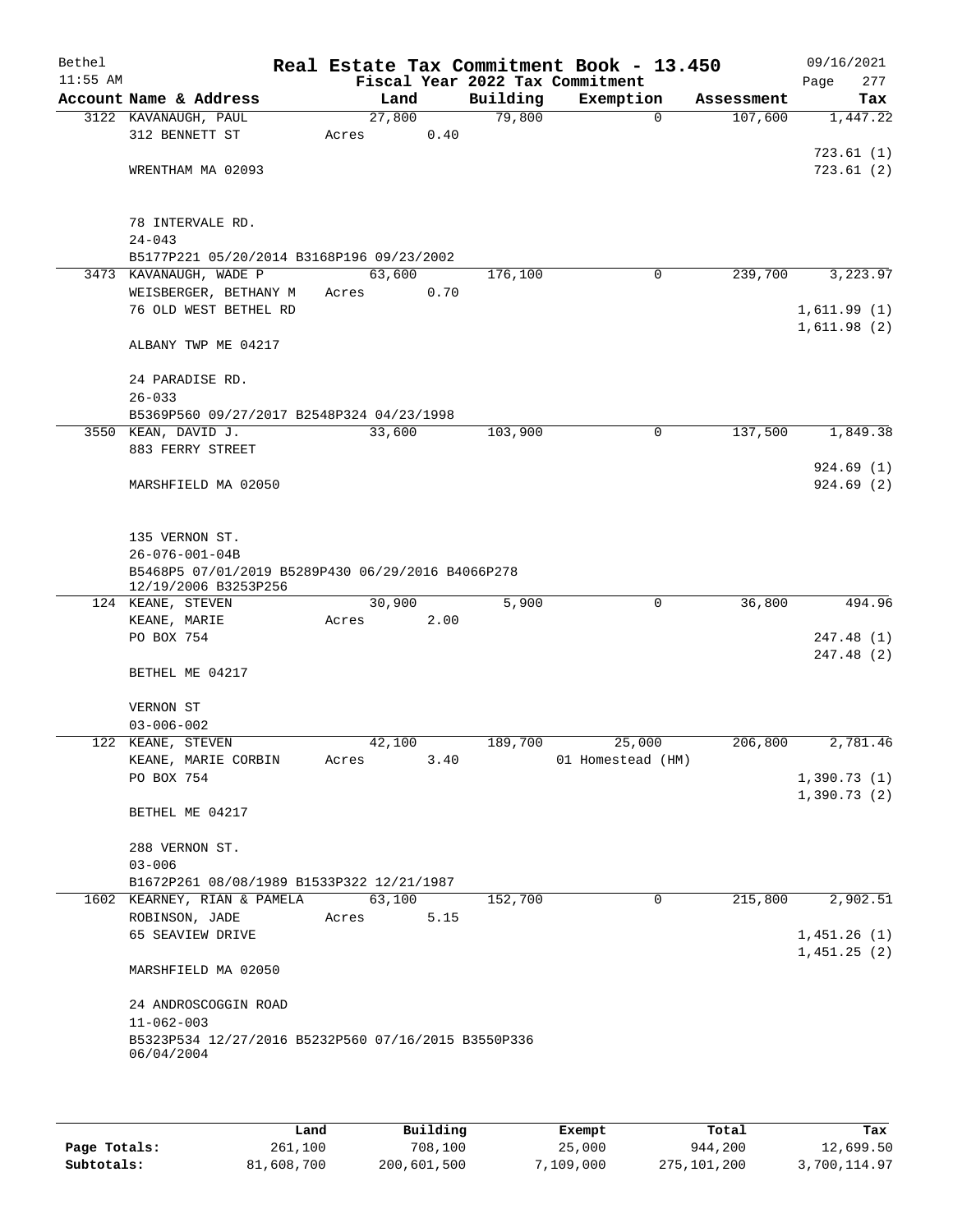| Bethel       |                                                                                        |                |          |                                 | Real Estate Tax Commitment Book - 13.450 |                       | 09/16/2021                  |
|--------------|----------------------------------------------------------------------------------------|----------------|----------|---------------------------------|------------------------------------------|-----------------------|-----------------------------|
| $11:55$ AM   |                                                                                        |                |          | Fiscal Year 2022 Tax Commitment |                                          |                       | 278<br>Page                 |
|              | Account Name & Address<br>1509 KEARNS, RICHARD TTE                                     | Land<br>39,100 |          | Building<br>109,500             | Exemption<br>0                           | Assessment<br>148,600 | Tax<br>1,998.67             |
|              | KEARNS, JILL K. TTE                                                                    | Acres          | 7.00     |                                 |                                          |                       |                             |
|              | 577 SANDY POINT AVENUE                                                                 |                |          |                                 |                                          |                       | 999.34 (1)                  |
|              |                                                                                        |                |          |                                 |                                          |                       | 999.33 (2)                  |
|              | PORTSMOUTH RI 02871                                                                    |                |          |                                 |                                          |                       |                             |
|              | 64 WESTWOODS RD.<br>$11 - 012 - 004$                                                   |                |          |                                 |                                          |                       |                             |
|              | B5445P681 12/14/2018 B5352P274 06/26/2017 B3110P183                                    |                |          |                                 |                                          |                       |                             |
|              | 05/20/2002                                                                             |                |          |                                 | $\Omega$                                 |                       |                             |
|              | 5031 KEISER HOMES OF MAINE,<br>LLC                                                     | 51,900         |          | 317,100                         |                                          | 369,000               | 4,963.05                    |
|              | 52 THAYER RD                                                                           | Acres          | 2.90     |                                 |                                          |                       |                             |
|              |                                                                                        |                |          |                                 |                                          |                       | 2,481.53(1)                 |
|              | SOUTH PARIS ME 04281                                                                   |                |          |                                 |                                          |                       | 2,481.52(2)                 |
|              | 20 WOODLAND WAY                                                                        |                |          |                                 |                                          |                       |                             |
|              | $18 - 060 - 009$                                                                       |                |          |                                 |                                          |                       |                             |
|              | B5572P730 12/18/2020 B3568P322 08/06/2004                                              |                |          |                                 |                                          |                       |                             |
|              | 3551 KEITH, CELESTE N                                                                  | 33,600         |          | 103,900                         | 0                                        | 137,500               | 1,849.38                    |
|              | PO BOX 832                                                                             |                |          |                                 |                                          |                       |                             |
|              | BETHEL ME 04217                                                                        |                |          |                                 |                                          |                       | 924.69(1)<br>924.69(2)      |
|              |                                                                                        |                |          |                                 |                                          |                       |                             |
|              | 135 VERNON ST.                                                                         |                |          |                                 |                                          |                       |                             |
|              | $26 - 076 - 001 - 04C$                                                                 |                |          |                                 |                                          |                       |                             |
|              | B5328P420 01/26/2017 B4985P274 05/15/2013 B4673P259<br>12/20/2010 B3796P245 09/06/2005 |                |          |                                 |                                          |                       |                             |
|              | 3353 KEITH, SCOTT A                                                                    | 57,000         |          | 134,000                         | 0                                        | 191,000               | 2,568.95                    |
|              | 423 SOUTH MEADOW ROAD                                                                  | Acres          | 0.64     |                                 |                                          |                       |                             |
|              | LANCASTER MA 01523                                                                     |                |          |                                 |                                          |                       | 1,284.48(1)<br>1, 284.47(2) |
|              |                                                                                        |                |          |                                 |                                          |                       |                             |
|              | 31 MASON ST.                                                                           |                |          |                                 |                                          |                       |                             |
|              | $25 - 174$                                                                             |                |          |                                 |                                          |                       |                             |
|              | B4949P1 01/31/2013 B3672P218 02/11/2005                                                |                |          |                                 |                                          |                       |                             |
|              | 2626 KELLEHER, ETHAN                                                                   | 25,200         |          | 191,700                         | $\Omega$                                 | 216,900               | 2,917.31                    |
|              | KELLEHER, MEGAN<br>18 GRISTMILL LN                                                     | Acres          | 1.49     |                                 |                                          |                       | 1,458.66(1)                 |
|              |                                                                                        |                |          |                                 |                                          |                       | 1,458.65(2)                 |
|              | NORTHBOROUGH MA 01532                                                                  |                |          |                                 |                                          |                       |                             |
|              | 23 COUNTRYSIDE LANE                                                                    |                |          |                                 |                                          |                       |                             |
|              | $15 - 004 - 004$                                                                       |                |          |                                 |                                          |                       |                             |
|              | B3785P192 08/23/2005                                                                   |                |          |                                 |                                          |                       |                             |
|              | 1582 KELLER, JAMES                                                                     | 32,600         |          | 109,800                         | 0                                        | 142,400               | 1,915.28                    |
|              | 246 LIMEROCK STREET                                                                    | Acres          | 1.00     |                                 |                                          |                       |                             |
|              | ROCKLAND ME 04841                                                                      |                |          |                                 |                                          |                       | 957.64(1)<br>957.64(2)      |
|              |                                                                                        |                |          |                                 |                                          |                       |                             |
|              | 207 BARKER RD.                                                                         |                |          |                                 |                                          |                       |                             |
|              | $11 - 051$                                                                             |                |          |                                 |                                          |                       |                             |
|              | B2840P337 07/19/2000                                                                   |                |          |                                 |                                          |                       |                             |
|              | Land                                                                                   |                | Building |                                 | Exempt                                   | Total                 | Tax                         |
| Page Totals: | 239,400                                                                                |                | 966,000  |                                 | $\overline{0}$                           | 1,205,400             | 16, 212.64                  |

**Page Totals:** 239,400 966,000 0 1,205,400 16,212.64 **Subtotals:** 81,848,100 201,567,500 7,109,000 276,306,600 3,716,327.61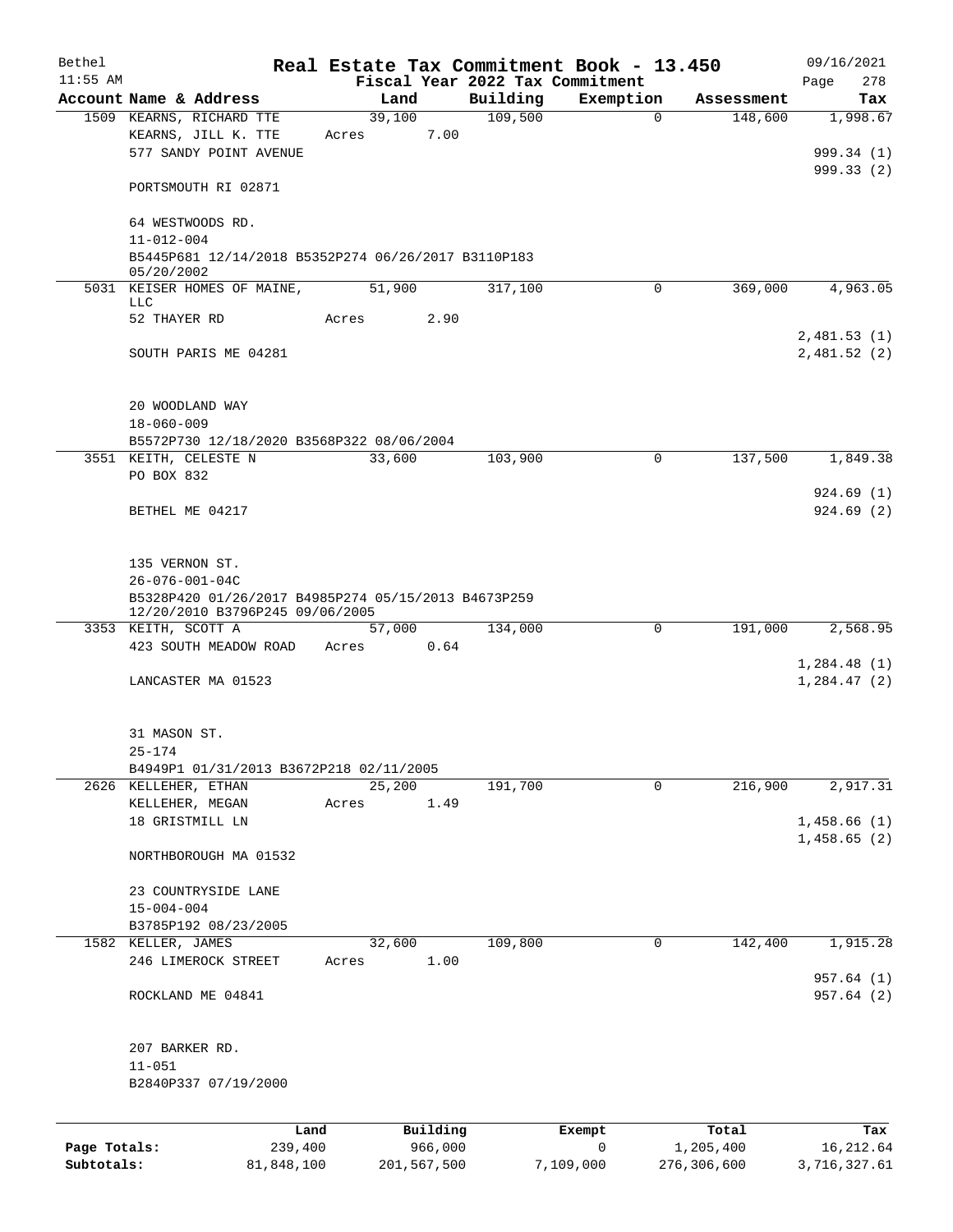| Bethel       |                                                                                                                                   |       |        |               |             | Real Estate Tax Commitment Book - 13.450 |               | 09/16/2021   |
|--------------|-----------------------------------------------------------------------------------------------------------------------------------|-------|--------|---------------|-------------|------------------------------------------|---------------|--------------|
| $11:55$ AM   |                                                                                                                                   |       |        |               |             | Fiscal Year 2022 Tax Commitment          |               | 279<br>Page  |
|              | Account Name & Address                                                                                                            |       | Land   |               | Building    | Exemption                                | Assessment    | Tax          |
|              | 5283 KELLEY, KATHERINE P<br>16 HOWES BROOK ROAD                                                                                   |       | 28,100 |               | $\mathbf 0$ | $\mathbf 0$                              | 28,100        | 377.95       |
|              |                                                                                                                                   | Acres |        | 1.58          |             |                                          |               | 188.98(1)    |
|              | MARSHFIELD MA 02050                                                                                                               |       |        |               |             |                                          |               | 188.97(2)    |
|              |                                                                                                                                   |       |        |               |             |                                          |               |              |
|              | SECOND ST                                                                                                                         |       |        |               |             |                                          |               |              |
|              | $22 - 029 - 001 - A$                                                                                                              |       |        |               |             |                                          |               |              |
|              | B5515P482 04/01/2020 B5371P96 10/02/2017 B5369P550<br>09/27/2017 B5368P479 09/20/2017 B5361P510 08/14/2017<br>B13P4653 06/23/2010 |       |        |               |             |                                          |               |              |
|              | 5285 KELLEY, KATHERINE P                                                                                                          |       | 28,400 |               | $\mathbf 0$ | 0                                        | 28,400        | 381.98       |
|              | 16 HOWES BROOK ROAD                                                                                                               | Acres |        | 1.71          |             |                                          |               |              |
|              |                                                                                                                                   |       |        |               |             |                                          |               | 190.99(1)    |
|              | MARSHFIELD MA 02050                                                                                                               |       |        |               |             |                                          |               | 190.99(2)    |
|              | SECOND ST                                                                                                                         |       |        |               |             |                                          |               |              |
|              | $22 - 029 - 003 - A$                                                                                                              |       |        |               |             |                                          |               |              |
|              | B5515P529 04/01/2020 B5361P510 08/14/2017 B13P4653                                                                                |       |        |               |             |                                          |               |              |
|              | 06/23/2010                                                                                                                        |       |        |               |             |                                          |               |              |
|              | 3225 KELLEYS AUTO PARTS                                                                                                           |       | 75,500 |               | 187,800     | $\mathbf 0$                              | 263,300       | 3,541.39     |
|              | 505 3RD AVENUE                                                                                                                    | Acres |        | 0.41          |             |                                          |               |              |
|              |                                                                                                                                   |       |        |               |             |                                          |               | 1,770.70(1)  |
|              | BERLIN NH 03570                                                                                                                   |       |        |               |             |                                          |               | 1,770.69(2)  |
|              |                                                                                                                                   |       |        |               |             |                                          |               |              |
|              | 10 MECHANIC ST.                                                                                                                   |       |        |               |             |                                          |               |              |
|              | $25 - 064$                                                                                                                        |       |        |               |             |                                          |               |              |
|              | B1066P123                                                                                                                         |       |        |               |             |                                          |               |              |
|              | 3082 KELLOGG, BENJAMIN                                                                                                            |       | 46,700 |               | 129,400     | 31,000                                   | 145,100       | 1,951.60     |
|              | KELLOGG, DIANA                                                                                                                    | Acres |        | 0.34          |             | 01 Homestead (HM)                        |               |              |
|              | PO BOX 172                                                                                                                        |       |        |               |             | 12 WW2 Vet Res                           |               | 975.80(1)    |
|              |                                                                                                                                   |       |        |               |             |                                          |               | 975.80(2)    |
|              | BETHEL ME 04217                                                                                                                   |       |        |               |             |                                          |               |              |
|              | 4 RIVERSIDE LANE                                                                                                                  |       |        |               |             |                                          |               |              |
|              | $24 - 005$                                                                                                                        |       |        |               |             |                                          |               |              |
|              | B673P282 06/04/1968                                                                                                               |       |        |               |             |                                          |               |              |
|              | 5088 KELLY, BARRY & JULIE I.                                                                                                      |       | 63,900 |               | 261,800     | 0                                        | 325,700       | 4,380.67     |
|              | 5 MOUNT VERNON STREET                                                                                                             | Acres |        | 2.10          |             |                                          |               |              |
|              |                                                                                                                                   |       |        |               |             |                                          |               | 2, 190.34(1) |
|              | MARBLEHEAD MA 01945                                                                                                               |       |        |               |             |                                          |               | 2, 190.33(2) |
|              |                                                                                                                                   |       |        |               |             |                                          |               |              |
|              | 6 ELEANOR - WILLIAMS                                                                                                              |       |        |               |             |                                          |               |              |
|              | $22 - 019 - 009$<br>B5519P93 05/01/2020 B5222P302 05/15/2015 B4842P162                                                            |       |        |               |             |                                          |               |              |
|              | 05/04/2012 B3440P145 05/04/2012                                                                                                   |       |        |               |             |                                          |               |              |
|              | 4701 KELLY, BRIAN                                                                                                                 |       | 74,800 |               | $\Omega$    | 0                                        | 74,800        | 1,006.06     |
|              | KELLY, CYNTHIA J                                                                                                                  | Acres |        | 1.47          |             |                                          |               |              |
|              | 6468 CASTLEBROOK WAY SW                                                                                                           |       |        |               |             |                                          |               | 503.03(1)    |
|              |                                                                                                                                   |       |        |               |             |                                          |               | 503.03(2)    |
|              | OCEAN ISLE BEACH NC<br>28469                                                                                                      |       |        |               |             |                                          |               |              |
|              |                                                                                                                                   |       |        |               |             |                                          |               |              |
|              | MOUNTAIN VALLEY SUB/LOT                                                                                                           |       |        |               |             |                                          |               |              |
|              | $09 - 005 - 011$                                                                                                                  |       |        |               |             |                                          |               |              |
|              | B3823P107 10/19/2005                                                                                                              |       |        |               |             |                                          |               |              |
|              |                                                                                                                                   | Land  |        | Building      |             | Exempt                                   | Total         | Tax          |
| Page Totals: | 317,400                                                                                                                           |       |        | 579,000       |             | 31,000                                   | 865,400       | 11,639.65    |
| Subtotals:   | 82,165,500                                                                                                                        |       |        | 202, 146, 500 |             | 7,140,000                                | 277, 172, 000 | 3,727,967.26 |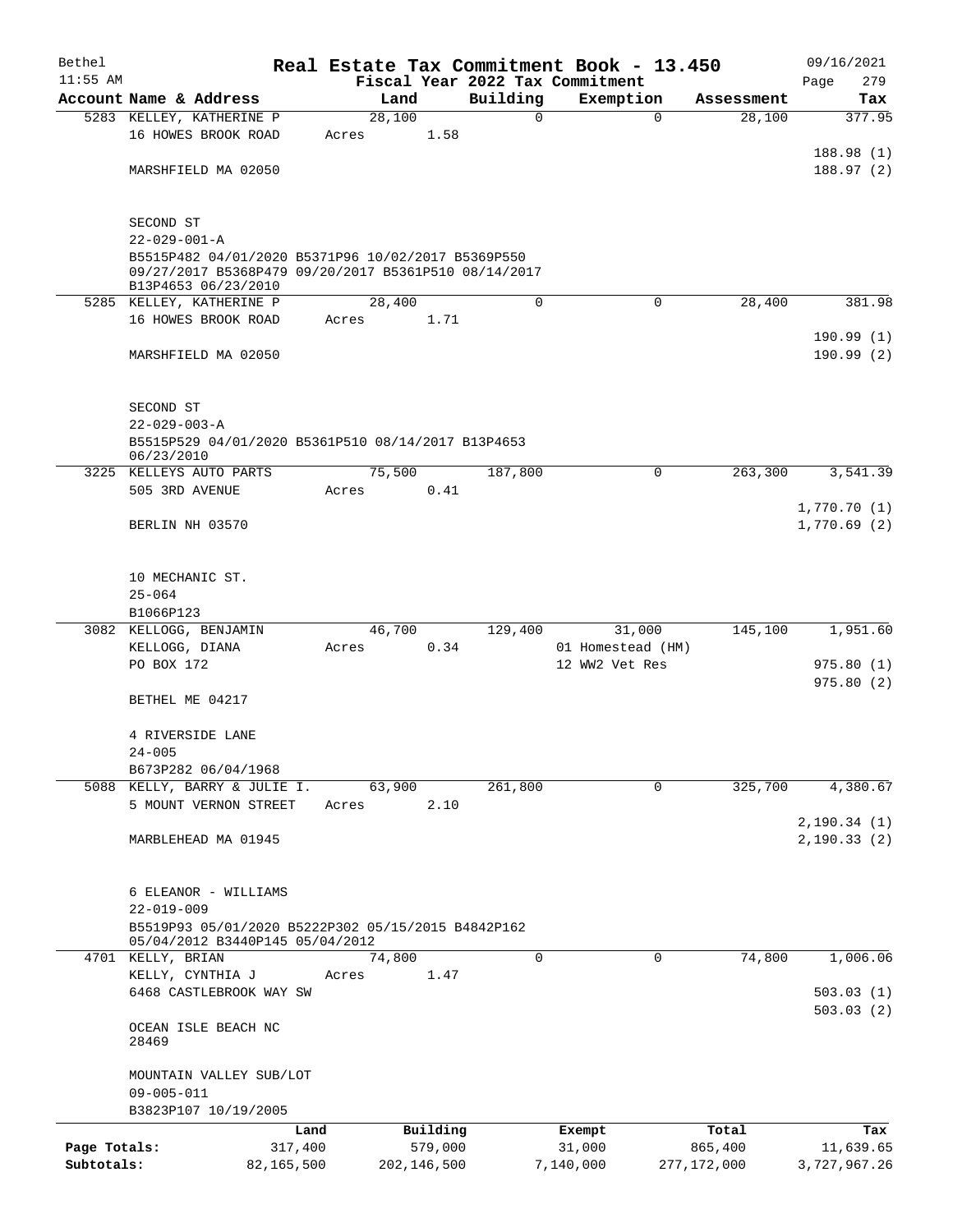| Bethel<br>$11:55$ AM |                                                                                                 |        |      |          | Real Estate Tax Commitment Book - 13.450<br>Fiscal Year 2022 Tax Commitment |            | 09/16/2021<br>280<br>Page |
|----------------------|-------------------------------------------------------------------------------------------------|--------|------|----------|-----------------------------------------------------------------------------|------------|---------------------------|
|                      | Account Name & Address                                                                          |        | Land | Building | Exemption                                                                   | Assessment | Tax                       |
|                      | 321 KELLY, DELIA C                                                                              | 34,400 |      | 102,800  | $\mathbf 0$                                                                 | 137,200    | 1,845.34                  |
|                      | 954 RTE 232                                                                                     | Acres  | 2.00 |          |                                                                             |            |                           |
|                      |                                                                                                 |        |      |          |                                                                             |            | 922.67(1)                 |
|                      | BRYANT POND ME 04219                                                                            |        |      |          |                                                                             |            | 922.67(2)                 |
|                      |                                                                                                 |        |      |          |                                                                             |            |                           |
|                      |                                                                                                 |        |      |          |                                                                             |            |                           |
|                      | 954 ROUTE 232<br>$05 - 029$                                                                     |        |      |          |                                                                             |            |                           |
|                      | B3165P144 09/17/2002                                                                            |        |      |          |                                                                             |            |                           |
|                      | 3533 KELLY, DOROTHY A.                                                                          | 33,600 |      | 101,200  | 0                                                                           | 134,800    | 1,813.06                  |
|                      | 98 PLEASANT COVE ROAD                                                                           |        |      |          |                                                                             |            |                           |
|                      |                                                                                                 |        |      |          |                                                                             |            | 906.53(1)                 |
|                      | PHIPPSBURG ME 04562                                                                             |        |      |          |                                                                             |            | 906.53(2)                 |
|                      |                                                                                                 |        |      |          |                                                                             |            |                           |
|                      |                                                                                                 |        |      |          |                                                                             |            |                           |
|                      | 135 VERNON ST.                                                                                  |        |      |          |                                                                             |            |                           |
|                      | $26 - 076 - 001 - 01C$                                                                          |        |      |          |                                                                             |            |                           |
|                      | B5588P489 03/01/2021 B4597P156 06/16/2010 B4539P337<br>12/17/2009 B4485P94 07/27/2009 B3199P296 |        |      |          |                                                                             |            |                           |
|                      | 87 KELLY, EUGENE L                                                                              | 41,100 |      | 140,900  | 31,000                                                                      | 151,000    | 2,030.95                  |
|                      | KELLY, VIRGINIA                                                                                 | Acres  | 2.45 |          | 01 Homestead (HM)                                                           |            |                           |
|                      | 15 SKILLINGS RD.                                                                                |        |      |          | 12 WW2 Vet Res                                                              |            | 1,015.48(1)               |
|                      |                                                                                                 |        |      |          |                                                                             |            | 1,015.47(2)               |
|                      | BETHEL ME 04217                                                                                 |        |      |          |                                                                             |            |                           |
|                      |                                                                                                 |        |      |          |                                                                             |            |                           |
|                      | 15 SKILLINGS RD<br>$02 - 011$                                                                   |        |      |          |                                                                             |            |                           |
|                      | B971P268 01/17/1978                                                                             |        |      |          |                                                                             |            |                           |
|                      | 5129 KELLY, JOHN M.                                                                             | 38,100 |      | 0        | 0                                                                           | 38,100     | 512.45                    |
|                      | 1319 HOOKSETT ROAD                                                                              | Acres  | 2.66 |          |                                                                             |            |                           |
|                      |                                                                                                 |        |      |          |                                                                             |            | 256.23(1)                 |
|                      | HOOKSETT NH 03106                                                                               |        |      |          |                                                                             |            | 256.22(2)                 |
|                      |                                                                                                 |        |      |          |                                                                             |            |                           |
|                      |                                                                                                 |        |      |          |                                                                             |            |                           |
|                      | 61 THUNDER SNOW ROAD                                                                            |        |      |          |                                                                             |            |                           |
|                      | $01 - 010 - 026$                                                                                |        |      |          |                                                                             |            |                           |
|                      | B5546P285 09/04/2020 B5452P553 02/22/2019 B3962P119<br>5448 KELLY, MATTHEW                      |        | 0    |          | 0                                                                           |            | 161.40                    |
|                      | PO BOX 221                                                                                      |        |      | 12,000   |                                                                             | 12,000     |                           |
|                      |                                                                                                 |        |      |          |                                                                             |            | 80.70(1)                  |
|                      | BETHEL ME 04217                                                                                 |        |      |          |                                                                             |            | 80.70 (2)                 |
|                      |                                                                                                 |        |      |          |                                                                             |            |                           |
|                      |                                                                                                 |        |      |          |                                                                             |            |                           |
|                      | 4 WHITE COURT                                                                                   |        |      |          |                                                                             |            |                           |
|                      | $07 - 082 - B - ON$                                                                             |        |      |          |                                                                             |            |                           |
|                      | 425 KELLY, MERYL A                                                                              | 44,100 |      | 64,300   | 0                                                                           | 108,400    | 1,457.98                  |
|                      | LENBERG, BRIAN                                                                                  | Acres  | 5.31 |          |                                                                             |            |                           |
|                      | 575 GROVER HILL ROAD                                                                            |        |      |          |                                                                             |            | 728.99(1)                 |
|                      |                                                                                                 |        |      |          |                                                                             |            | 728.99(2)                 |
|                      | BETHEL ME 04217                                                                                 |        |      |          |                                                                             |            |                           |
|                      | 575 GROVER HILL RD.                                                                             |        |      |          |                                                                             |            |                           |
|                      | $06 - 033 - 001$                                                                                |        |      |          |                                                                             |            |                           |
|                      | B5358P555 07/31/2017 B2970P279 07/13/2001                                                       |        |      |          |                                                                             |            |                           |
|                      |                                                                                                 |        |      |          |                                                                             |            |                           |
|                      |                                                                                                 |        |      |          |                                                                             |            |                           |

|              | Land       | Building    | Exempt   | Total       | Tax          |
|--------------|------------|-------------|----------|-------------|--------------|
| Page Totals: | 191,300    | 421,200     | 31,000   | 581,500     | 7,821.18     |
| Subtotals:   | 82,356,800 | 202,567,700 | .171.000 | 277,753,500 | 3,735,788.44 |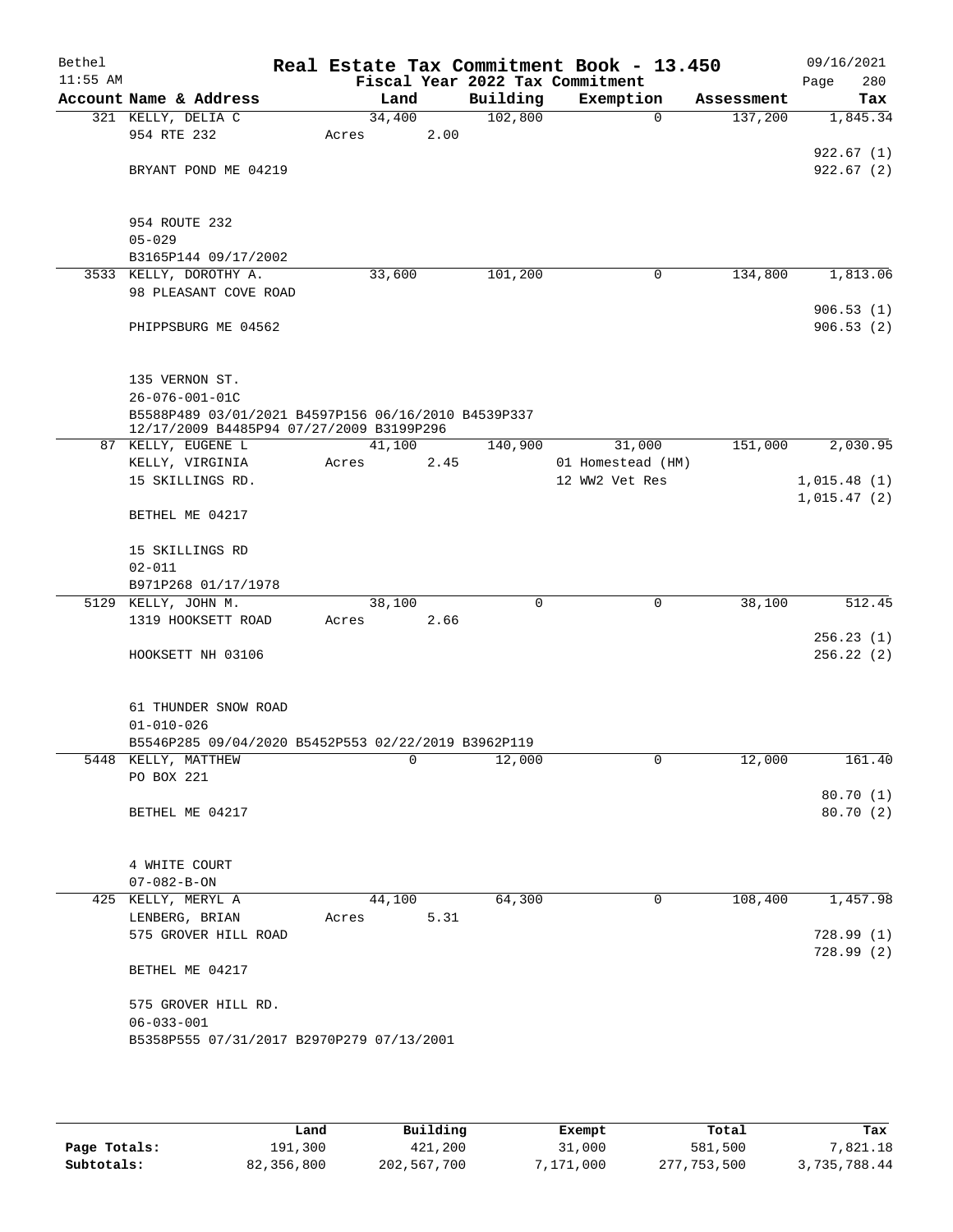| $11:55$ AM         | Account Name & Address                                            | Fiscal Year 2022 Tax Commitment |                    |                |                          |                      | 281<br>Page                |
|--------------------|-------------------------------------------------------------------|---------------------------------|--------------------|----------------|--------------------------|----------------------|----------------------------|
|                    |                                                                   |                                 |                    |                |                          |                      |                            |
| 2932 KELLY, SUE N  |                                                                   | Land<br>33,600                  | Building<br>63,900 |                | Exemption<br>$\mathbf 0$ | Assessment<br>97,500 | Tax<br>1,311.38            |
|                    | 105 POPE RD.                                                      |                                 |                    |                |                          |                      |                            |
|                    |                                                                   |                                 |                    |                |                          |                      | 655.69(1)                  |
|                    | WINDHAM ME 04062                                                  |                                 |                    |                |                          |                      | 655.69(2)                  |
|                    |                                                                   |                                 |                    |                |                          |                      |                            |
|                    |                                                                   |                                 |                    |                |                          |                      |                            |
|                    | 9 CHERRY LANE                                                     |                                 |                    |                |                          |                      |                            |
|                    | $22 - 002 - 001 - 010$                                            |                                 |                    |                |                          |                      |                            |
|                    | B3213P14 12/12/2002<br>3595 KENDALL, MARGUERITE                   | 108,300                         | 172,100            |                | 31,000                   | 249,400              | 3,354.43                   |
|                    | KENDALL, RONALD                                                   | 2.30<br>Acres                   |                    |                | 01 Homestead (HM)        |                      |                            |
| PO BOX 1           |                                                                   |                                 |                    | 12 WW2 Vet Res |                          |                      | 1,677.22(1)                |
|                    |                                                                   |                                 |                    |                |                          |                      | 1,677.21(2)                |
|                    | BETHEL ME 04217                                                   |                                 |                    |                |                          |                      |                            |
|                    |                                                                   |                                 |                    |                |                          |                      |                            |
|                    | 221 PARADISE RD.                                                  |                                 |                    |                |                          |                      |                            |
| $27 - 006$         |                                                                   |                                 |                    |                |                          |                      |                            |
|                    | B5351P147 06/19/2017 B1494P198 07/24/1987                         |                                 |                    |                |                          |                      |                            |
| 1236 KENDALL, MARK | PO BOX 443                                                        | 36,700<br>8.30                  | 0                  |                | $\mathbf 0$              | 36,700               | 493.62                     |
|                    |                                                                   | Acres                           |                    |                |                          |                      | 246.81(1)                  |
|                    | BETHEL ME 04217 0443                                              |                                 |                    |                |                          |                      | 246.81(2)                  |
|                    |                                                                   |                                 |                    |                |                          |                      |                            |
|                    |                                                                   |                                 |                    |                |                          |                      |                            |
|                    | GROVER HILL RD.                                                   |                                 |                    |                |                          |                      |                            |
|                    | $07 - 040 - 002$                                                  |                                 |                    |                |                          |                      |                            |
|                    | B2624P131                                                         |                                 |                    |                |                          |                      |                            |
| 1237 KENDALL, MARK |                                                                   | 38,900                          | 272,400            |                | 0                        | 311,300              | 4,186.98                   |
|                    | RAND-MAINES,<br>RAND-MAINES, BRENDA                               | 1.20<br>Acres                   |                    |                |                          |                      |                            |
|                    | PO BOX 443                                                        |                                 |                    |                |                          |                      | 2,093.49(1)                |
|                    |                                                                   |                                 |                    |                |                          |                      | 2,093.49(2)                |
|                    | BETHEL ME 04217 0443                                              |                                 |                    |                |                          |                      |                            |
|                    |                                                                   |                                 |                    |                |                          |                      |                            |
|                    | 221 GROVER HILL RD.                                               |                                 |                    |                |                          |                      |                            |
|                    | $07 - 040 - 002 - 001$                                            |                                 |                    |                |                          |                      |                            |
|                    | B5302P480 09/06/2016 B2710P175 06/08/1999 B2624P131<br>10/23/1998 |                                 |                    |                |                          |                      |                            |
| 3458               | KENNEBEC LAND COMPANY,                                            | 242,600                         | 146,400            |                | 0                        | 389,000              | 5,232.05                   |
| <b>LLC</b>         |                                                                   |                                 |                    |                |                          |                      |                            |
|                    | 10 WATER ST, BOX 68                                               | 10.30<br>Acres                  |                    |                |                          |                      |                            |
|                    | WATERVILLE ME 04901                                               |                                 |                    |                |                          |                      | 2,616.03(1)<br>2,616.02(2) |
|                    |                                                                   |                                 |                    |                |                          |                      |                            |
|                    |                                                                   |                                 |                    |                |                          |                      |                            |
|                    | 70 BROAD ST. (MERGED                                              |                                 |                    |                |                          |                      |                            |
| $26 - 017$         |                                                                   |                                 |                    |                |                          |                      |                            |
|                    | B4643P156 10/07/2010                                              |                                 |                    |                |                          |                      |                            |
|                    | 474 KENNEY, MARK C                                                | 38,300                          | 277,100            |                | 0                        | 315,400              | 4,242.13                   |
|                    | GARANT, NICOLE J                                                  | 2.35<br>Acres                   |                    |                |                          |                      |                            |
|                    | PO BOX 684                                                        |                                 |                    |                |                          |                      | 2, 121.07(1)               |
|                    |                                                                   |                                 |                    |                |                          |                      | 2,121.06(2)                |
|                    | BETHEL ME 04217                                                   |                                 |                    |                |                          |                      |                            |
|                    | 41 THAYER WAY                                                     |                                 |                    |                |                          |                      |                            |
|                    | $08 - 041 - 002 - 004$                                            |                                 |                    |                |                          |                      |                            |
|                    | B5518P565 04/28/2020 B5471P206 07/26/2019 B5471P205               |                                 |                    |                |                          |                      |                            |
|                    | 07/26/2019 B5470P395 07/18/2019 B4840P201 05/12/2012              |                                 |                    |                |                          |                      |                            |
|                    | Land                                                              | Building                        |                    | Exempt         |                          | Total                | Tax                        |
| Page Totals:       | 498,400                                                           | 931,900                         |                    | 31,000         |                          | 1,399,300            | 18,820.59                  |
| Subtotals:         | 82,855,200                                                        | 203, 499, 600                   |                    | 7,202,000      |                          | 279, 152, 800        | 3,754,609.03               |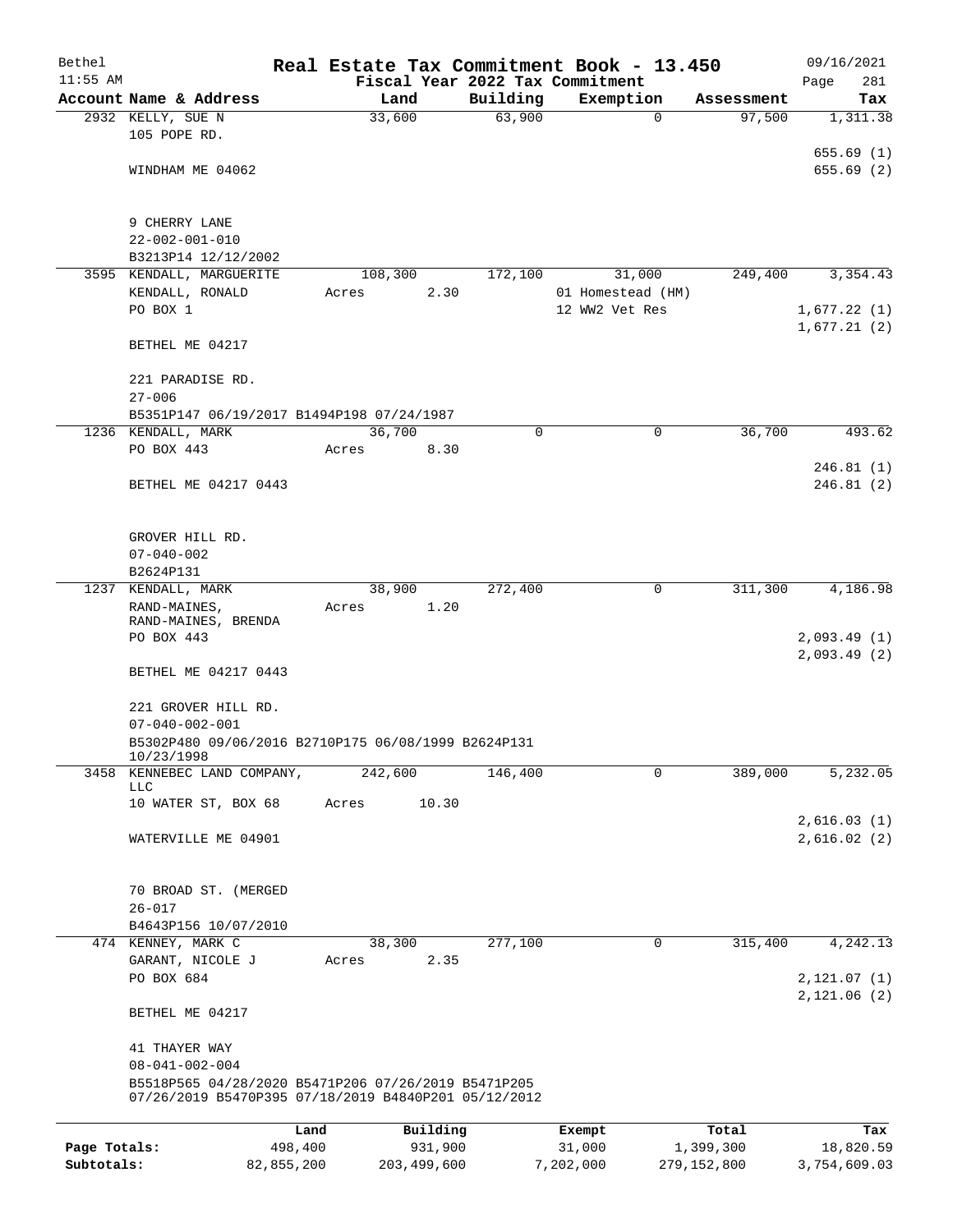| Bethel     |                                                                                        |       |        |      | Real Estate Tax Commitment Book - 13.450 |             |            | 09/16/2021                 |
|------------|----------------------------------------------------------------------------------------|-------|--------|------|------------------------------------------|-------------|------------|----------------------------|
| $11:55$ AM |                                                                                        |       |        |      | Fiscal Year 2022 Tax Commitment          |             |            | 282<br>Page                |
|            | Account Name & Address                                                                 |       | Land   |      | Building                                 | Exemption   | Assessment | Tax                        |
|            | 378 KENNIE, LEE ANN & JAMES<br>W. III, TRUSTEES                                        |       | 46,000 |      | 9,000                                    | $\Omega$    | 55,000     | 739.75                     |
|            | 18 MEADOWCREEK LANE                                                                    | Acres |        | 5.50 |                                          |             |            |                            |
|            | NORTH YARMOUTH ME 04097                                                                |       |        |      |                                          |             |            | 369.88(1)<br>369.87(2)     |
|            | 8 PINE BLUFF RD.                                                                       |       |        |      |                                          |             |            |                            |
|            | $06 - 016 - 007$                                                                       |       |        |      |                                          |             |            |                            |
|            | B3396P132 10/09/2003<br>2464 KENNY, VICTORIA &                                         |       | 40,000 |      | 25,900                                   | 0           | 65,900     | 886.36                     |
|            | ANDREW                                                                                 |       |        |      |                                          |             |            |                            |
|            | PO BOX 202                                                                             | Acres |        | 1.70 |                                          |             |            |                            |
|            | BOOTHBAY HARBOR ME<br>04538                                                            |       |        |      |                                          |             |            | 443.18 (1)<br>443.18 (2)   |
|            | 259 CHANDLER HILL<br>$14 - 001$<br>B5467P894 07/01/2019 B5434P576 10/04/2018 B2467P341 |       |        |      |                                          |             |            |                            |
|            | 08/26/1997                                                                             |       |        |      |                                          |             |            |                            |
|            | 4512 KENYON, STEPHEN B<br>KENYON, LAURA K                                              | Acres | 52,800 | 0.50 | 272,500                                  | 0           | 325,300    | 4,375.29                   |
|            | 18 SOUTHWINDS DR.                                                                      |       |        |      |                                          |             |            | 2,187.65(1)                |
|            | WAKEFIELD RI 02879                                                                     |       |        |      |                                          |             |            | 2,187.64(2)                |
|            | 70 RIVER VALLEY ACRES<br>$17 - 030 - 001$                                              |       |        |      |                                          |             |            |                            |
|            | B3482P260 03/26/2004                                                                   |       |        |      |                                          |             |            |                            |
|            | 2452 KETTINGER, SUSAN B                                                                |       | 19,500 |      | $\Omega$                                 | $\Omega$    | 19,500     | 262.27                     |
|            | 39 JOSEPH RD                                                                           | Acres |        | 0.46 |                                          |             |            |                            |
|            | SALEM NH 03079                                                                         |       |        |      |                                          |             |            | 131.14(1)<br>131.13(2)     |
|            | INTERVALE RD E/S                                                                       |       |        |      |                                          |             |            |                            |
|            | $13 - 011$                                                                             |       |        |      |                                          |             |            |                            |
|            | B2377P219<br>2785 KIEFFER, WILLIAM H III,<br>TTEE  REALTY TRUST                        |       | 31,900 |      | 253,000                                  | $\mathbf 0$ | 284,900    | 3,831.91                   |
|            | MAY, JAMES M, TTEE<br>JAMES M. MAY REALTY<br>TRUST                                     | Acres |        | 0.60 |                                          |             |            |                            |
|            | PO BOX 746                                                                             |       |        |      |                                          |             |            | 1,915.96(1)<br>1,915.95(2) |
|            | BETHEL ME 04217                                                                        |       |        |      |                                          |             |            |                            |
|            | 714 INTERVALE RD.<br>$18 - 036$                                                        |       |        |      |                                          |             |            |                            |
|            | B4653P260 10/26/2010 B4633P258 10/26/2010 B2668P194<br>02/02/1999                      |       |        |      |                                          |             |            |                            |

|              | Land       | Building    | Exempt    | Total       | Tax          |
|--------------|------------|-------------|-----------|-------------|--------------|
| Page Totals: | 190,200    | 560,400     |           | 750,600     | 10,095.58    |
| Subtotals:   | 83,045,400 | 204,060,000 | 7,202,000 | 279,903,400 | 3,764,704.61 |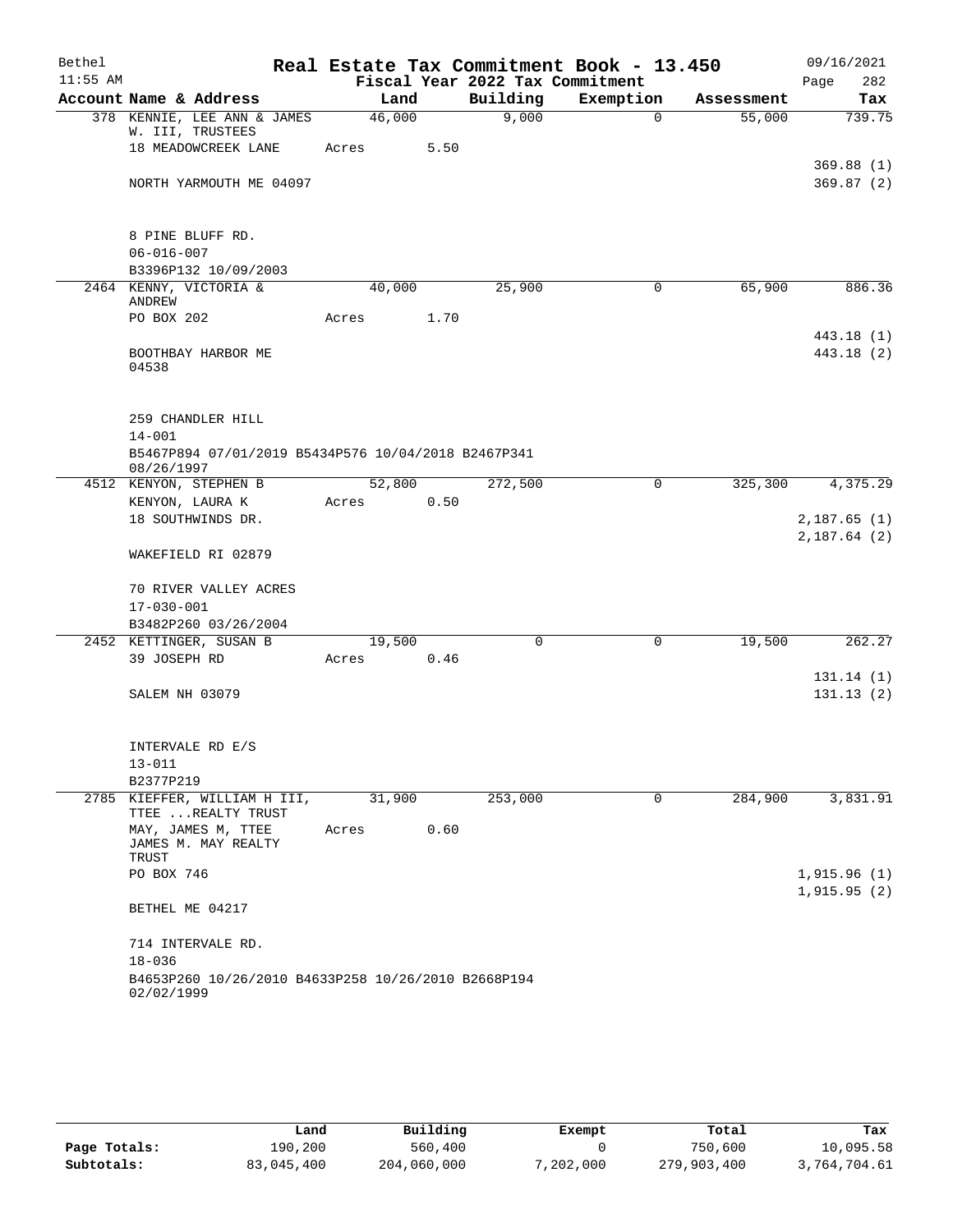| Bethel       |                                                                                         |            |       |                |             |                                 |           | Real Estate Tax Commitment Book - 13.450 |                       | 09/16/2021      |
|--------------|-----------------------------------------------------------------------------------------|------------|-------|----------------|-------------|---------------------------------|-----------|------------------------------------------|-----------------------|-----------------|
| $11:55$ AM   |                                                                                         |            |       |                |             | Fiscal Year 2022 Tax Commitment |           |                                          |                       | 283<br>Page     |
|              | Account Name & Address<br>5095 KIEL, JOHN R & RACHEL                                    |            |       | Land<br>35,100 |             | Building<br>234,400             |           | Exemption<br>25,000                      | Assessment<br>244,500 | Tax<br>3,288.53 |
|              | Α.                                                                                      |            |       |                |             |                                 |           |                                          |                       |                 |
|              | 38 HEMLOCK RIDGE DRIVE                                                                  |            | Acres |                | 2.69        |                                 |           | 01 Homestead (HM)                        |                       |                 |
|              |                                                                                         |            |       |                |             |                                 |           |                                          |                       | 1,644.27(1)     |
|              | BETHEL ME 04217                                                                         |            |       |                |             |                                 |           |                                          |                       | 1,644.26(2)     |
|              | 38 HEMLOCK RIDGE DRIVE                                                                  |            |       |                |             |                                 |           |                                          |                       |                 |
|              | $12 - 045 - 004$                                                                        |            |       |                |             |                                 |           |                                          |                       |                 |
|              | B5495P844 12/04/2019 B4879P37 08/16/2012 B3835P114<br>11/03/2005                        |            |       |                |             |                                 |           |                                          |                       |                 |
|              | 5094 KIEL, JOHN R. & RACHEL                                                             |            |       | 25,800         |             | 0                               |           | 0                                        | 25,800                | 347.01          |
|              | Α.<br>38 HEMLOCK RIDGE DRIVE Acres                                                      |            |       |                | 2.04        |                                 |           |                                          |                       |                 |
|              |                                                                                         |            |       |                |             |                                 |           |                                          |                       | 173.51(1)       |
|              | BETHEL ME 04217                                                                         |            |       |                |             |                                 |           |                                          |                       | 173.50(2)       |
|              | HEMLOCK RIDGE                                                                           |            |       |                |             |                                 |           |                                          |                       |                 |
|              | $12 - 045 - 003$                                                                        |            |       |                |             |                                 |           |                                          |                       |                 |
|              | B5575P57 12/29/2020 B3835P114 11/07/2005                                                |            |       |                |             |                                 |           |                                          |                       |                 |
|              | 5471 KIMBALL, AMOS                                                                      |            |       | 32,300         |             | $\Omega$                        |           | $\mathbf 0$                              | 32,300                | 434.44          |
|              | 1726 INTERVALE RD                                                                       |            | Acres |                | 35.00       |                                 |           |                                          |                       |                 |
|              |                                                                                         |            |       |                |             |                                 |           |                                          |                       | 217.22(1)       |
|              | BETHEL ME 04217                                                                         |            |       |                |             |                                 |           |                                          |                       | 217.22(2)       |
|              | 1726 INTERVALE RD.                                                                      |            |       |                |             |                                 |           |                                          |                       |                 |
|              | $19 - 025$                                                                              |            |       |                |             |                                 |           |                                          |                       |                 |
|              | B5493P520 11/20/2019 B2997P129 01/31/1996                                               |            |       | 11,600         |             | $\Omega$                        |           |                                          |                       |                 |
|              | 2498 KIMBALL, AMOS<br>1727 INTERVALE ROAD                                               |            | Acres |                | 45.00       |                                 |           | 0                                        | 11,600                | 156.02          |
|              |                                                                                         |            |       |                |             |                                 |           |                                          |                       | 78.01(1)        |
|              | BETHEL ME 04217                                                                         |            |       |                |             |                                 |           |                                          |                       | 78.01(2)        |
|              | INTERVALE RD W/S                                                                        |            |       |                |             |                                 |           |                                          |                       |                 |
|              | $14 - 024$                                                                              |            |       |                |             |                                 |           |                                          |                       |                 |
|              | B5397P323 03/16/2018 B2297P129 01/31/1996                                               |            |       |                |             |                                 |           |                                          |                       |                 |
|              | 2506 KIMBALL, AMOS A                                                                    |            |       | 48,100         |             | 434,700                         |           | 25,000                                   | 457,800               | 6,157.41        |
|              | KIMBALL, CARRIE L                                                                       |            | Acres |                | 9.10        |                                 |           | 01 Homestead (HM)                        |                       |                 |
|              | 1727 INTERVALE RD.                                                                      |            |       |                |             |                                 |           |                                          |                       | 3,078.71(1)     |
|              | BETHEL ME 04217                                                                         |            |       |                |             |                                 |           |                                          |                       | 3,078.70 (2)    |
|              | 1727 INTERVALE RD.                                                                      |            |       |                |             |                                 |           |                                          |                       |                 |
|              | $14 - 030$<br>B5294P01 07/21/2016 B5231P552 07/21/2015 B2506P301<br>11/20/2007 B2252P25 |            |       |                |             |                                 |           |                                          |                       |                 |
|              | 5439 KIMBALL, AMOS A                                                                    |            |       | 400            |             | 1,000                           |           | 0                                        | 1,400                 | 18.83           |
|              | 1727 INTERVALE RD                                                                       |            | Acres |                | 0.90        |                                 |           |                                          |                       |                 |
|              |                                                                                         |            |       |                |             |                                 |           |                                          |                       | 9.42(1)         |
|              | Bethel ME 04217                                                                         |            |       |                |             |                                 |           |                                          |                       | 9.41(2)         |
|              | INTERVALE RD W/S                                                                        |            |       |                |             |                                 |           |                                          |                       |                 |
|              | $14 - 024 - 001$                                                                        |            |       |                |             |                                 |           |                                          |                       |                 |
|              | B5381P606 12/01/2017                                                                    |            |       |                |             |                                 |           |                                          |                       |                 |
|              |                                                                                         | Land       |       |                | Building    |                                 | Exempt    |                                          | Total                 | Tax             |
| Page Totals: |                                                                                         | 153,300    |       |                | 670,100     |                                 | 50,000    |                                          | 773,400               | 10,402.24       |
| Subtotals:   |                                                                                         | 83,198,700 |       |                | 204,730,100 |                                 | 7,252,000 |                                          | 280,676,800           | 3,775,106.85    |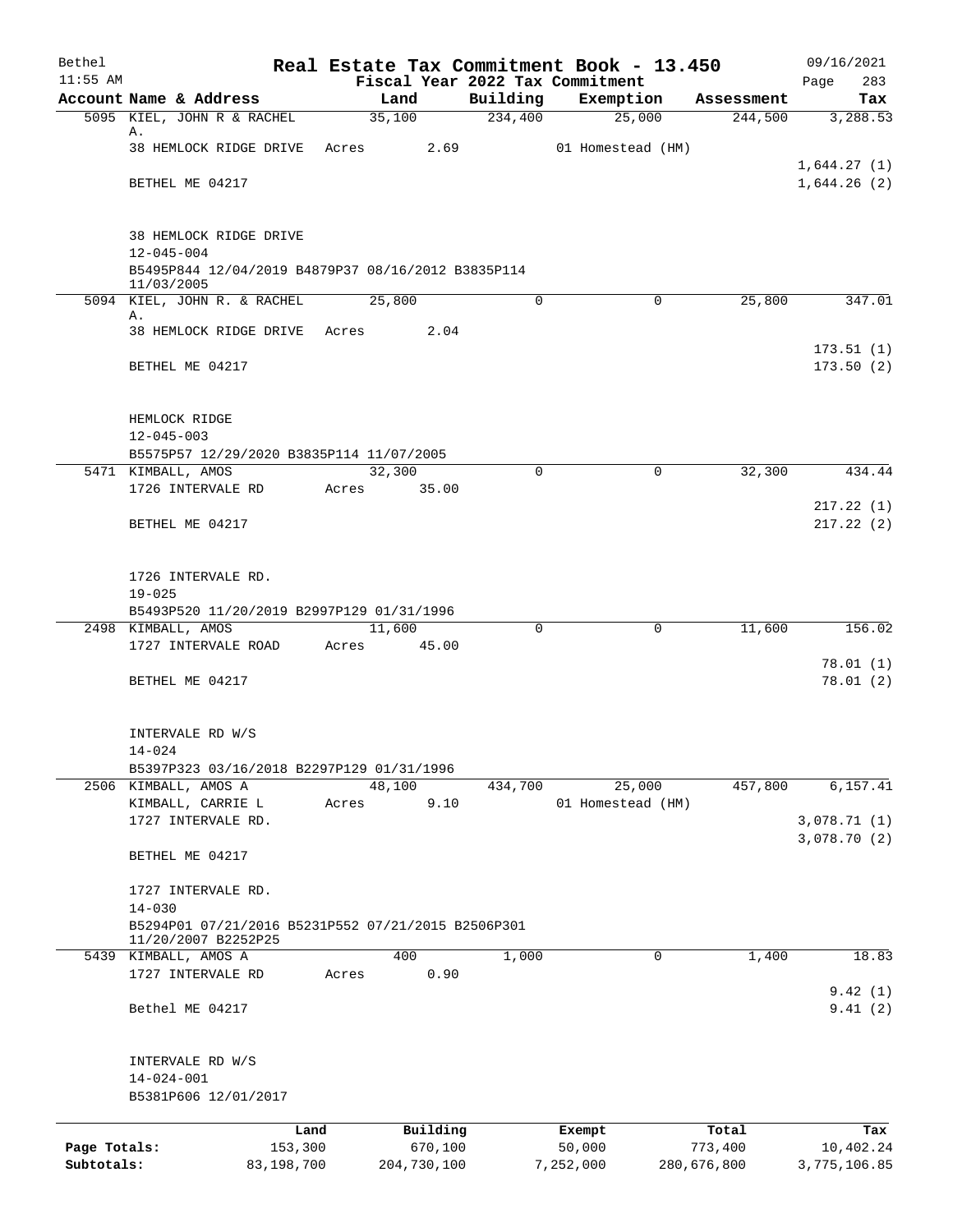| Bethel       |                                                                  |       |                                 |          |           | Real Estate Tax Commitment Book - 13.450 |               | 09/16/2021   |
|--------------|------------------------------------------------------------------|-------|---------------------------------|----------|-----------|------------------------------------------|---------------|--------------|
| $11:55$ AM   |                                                                  |       | Fiscal Year 2022 Tax Commitment |          |           |                                          |               | 284<br>Page  |
|              | Account Name & Address                                           |       | Land                            | Building |           | Exemption                                | Assessment    | Tax          |
|              | 112 KIMBALL, CARRIE L. &<br>DEAN, LORI M.                        |       | 39,800                          | 109,700  |           | 25,000                                   | 124,500       | 1,674.53     |
|              | C/O ANITA MASON                                                  | Acres | 1.60                            |          |           | 01 Homestead (HM)                        |               |              |
|              | <b>463 VERNON STREET</b>                                         |       |                                 |          |           |                                          |               | 837.27 (1)   |
|              |                                                                  |       |                                 |          |           |                                          |               | 837.26 (2)   |
|              | BETHEL ME 04217                                                  |       |                                 |          |           |                                          |               |              |
|              | 463 VERNON ST.                                                   |       |                                 |          |           |                                          |               |              |
|              | $02 - 028$                                                       |       |                                 |          |           |                                          |               |              |
|              | B5285P647 06/09/2016 B689P288 01/06/1970                         |       |                                 |          |           |                                          |               |              |
|              | 2499 KIMBALL, GLENDON M                                          |       | 1,800                           | $\Omega$ |           | 0                                        | 1,800         | 24.21        |
|              | 86 BIRD HILL RD.                                                 | Acres | 3.70                            |          |           |                                          |               |              |
|              |                                                                  |       |                                 |          |           |                                          |               | 12.11(1)     |
|              | GREENWOOD ME 04255                                               |       |                                 |          |           |                                          |               | 12.10(2)     |
|              |                                                                  |       |                                 |          |           |                                          |               |              |
|              |                                                                  |       |                                 |          |           |                                          |               |              |
|              | INTERVALE RD W/S                                                 |       |                                 |          |           |                                          |               |              |
|              | $14 - 025$<br>B4537P272 12/11/2009 B3184P337 10/23/2002 B1659P36 |       |                                 |          |           |                                          |               |              |
|              | 04/28/1989                                                       |       |                                 |          |           |                                          |               |              |
|              | 5367 KIMBALL, JAMES P.                                           |       | 50,000                          | 100,800  |           | 25,000                                   | 125,800       | 1,692.01     |
|              | TUOMINEN, VELORA F.                                              | Acres | 20.19                           |          |           | 01 Homestead (HM)                        |               |              |
|              | PO BOX 1                                                         |       |                                 |          |           |                                          |               | 846.01 (1)   |
|              |                                                                  |       |                                 |          |           |                                          |               | 846.00 (2)   |
|              | GREENWOOD ME 04255                                               |       |                                 |          |           |                                          |               |              |
|              |                                                                  |       |                                 |          |           |                                          |               |              |
|              | 91 EAST BETHEL RD.<br>$04 - 056$                                 |       |                                 |          |           |                                          |               |              |
|              | B5472P230 08/02/2019 B3644P202 12/20/2004 B2820P199              |       |                                 |          |           |                                          |               |              |
|              | 05/23/2000 B1223P57 09/01/1983                                   |       |                                 |          |           |                                          |               |              |
|              | 1342 KIMBALL, JULIE A                                            |       | 48,300                          | 101,500  |           | $\mathbf 0$                              | 149,800       | 2,014.81     |
|              | P.O. BOX 334                                                     | Acres | 36.00                           |          |           |                                          |               |              |
|              |                                                                  |       |                                 |          |           |                                          |               | 1,007.41(1)  |
|              | BETHEL ME 04217                                                  |       |                                 |          |           |                                          |               | 1,007.40(2)  |
|              |                                                                  |       |                                 |          |           |                                          |               |              |
|              | 512 WALKERS MILLS RD.                                            |       |                                 |          |           |                                          |               |              |
|              | $08 - 036$                                                       |       |                                 |          |           |                                          |               |              |
|              | B2945P197                                                        |       |                                 |          |           |                                          |               |              |
|              | 4623 KIMBALL, NANCY                                              |       | 32,600                          | 64,600   |           | 25,000                                   | 72,200        | 971.09       |
|              | 75 East Bethel Rd.                                               | Acres | 1.00                            |          |           | 01 Homestead (HM)                        |               |              |
|              |                                                                  |       |                                 |          |           |                                          |               | 485.55(1)    |
|              | Bethel ME 04217 5114                                             |       |                                 |          |           |                                          |               | 485.54 (2)   |
|              |                                                                  |       |                                 |          |           |                                          |               |              |
|              |                                                                  |       |                                 |          |           |                                          |               |              |
|              | 75 EAST BETHEL RD.                                               |       |                                 |          |           |                                          |               |              |
|              | $04 - 057 - 001 - 001$                                           |       |                                 |          |           |                                          |               |              |
|              | B3714P232 05/12/2005<br>3710 KIMBALL, RODNEY                     |       | 24,200                          | 108,100  |           | 25,000                                   | 107,300       | 1,443.19     |
|              | ATTN: KRISTEN CANNELL                                            | Acres | 0.42                            |          |           | 01 Homestead (HM)                        |               |              |
|              | 172 PARSONS ROAD                                                 |       |                                 |          |           |                                          |               | 721.60(1)    |
|              |                                                                  |       |                                 |          |           |                                          |               | 721.59(2)    |
|              | NORWAY ME 04268                                                  |       |                                 |          |           |                                          |               |              |
|              |                                                                  |       |                                 |          |           |                                          |               |              |
|              | 747 WEST BETHEL RD.                                              |       |                                 |          |           |                                          |               |              |
|              | $28 - 052$                                                       |       |                                 |          |           |                                          |               |              |
|              | B637P440 09/03/1964                                              |       |                                 |          |           |                                          |               |              |
|              |                                                                  |       |                                 |          |           |                                          |               |              |
|              |                                                                  | Land  | Building                        |          | Exempt    |                                          | Total         | Tax          |
| Page Totals: | 196,700                                                          |       | 484,700                         |          | 100,000   |                                          | 581,400       | 7,819.84     |
| Subtotals:   | 83, 395, 400                                                     |       | 205, 214, 800                   |          | 7,352,000 |                                          | 281, 258, 200 | 3,782,926.69 |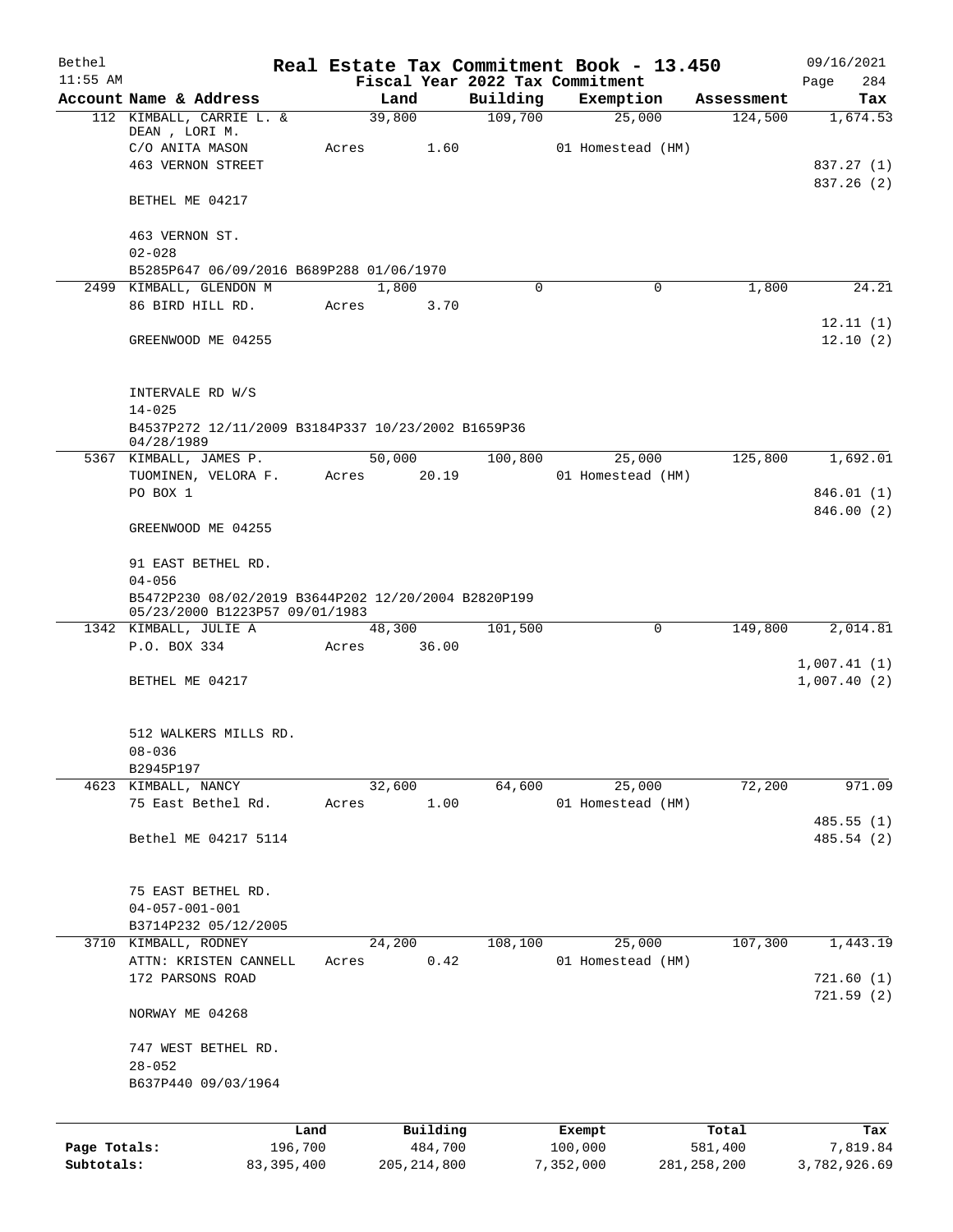| Bethel       |                                                                   |            |       |             |           | Real Estate Tax Commitment Book - 13.450 |             | 09/16/2021   |
|--------------|-------------------------------------------------------------------|------------|-------|-------------|-----------|------------------------------------------|-------------|--------------|
| $11:55$ AM   |                                                                   |            |       |             |           | Fiscal Year 2022 Tax Commitment          |             | Page<br>285  |
|              | Account Name & Address                                            |            |       | Land        | Building  | Exemption                                | Assessment  | Tax          |
|              | 394 KIMBALL, RYAN                                                 |            |       | 43,200      | 192,800   | 25,000                                   | 211,000     | 2,837.95     |
|              | KIMBALL, KARA                                                     |            | Acres | 1.01        |           | 01 Homestead (HM)                        |             |              |
|              | 12 Ledge Circle                                                   |            |       |             |           |                                          |             | 1,418.98(1)  |
|              |                                                                   |            |       |             |           |                                          |             | 1,418.97(2)  |
|              | BETHEL ME 04217                                                   |            |       |             |           |                                          |             |              |
|              |                                                                   |            |       |             |           |                                          |             |              |
|              | 12 LEDGE CIRCLE                                                   |            |       |             |           |                                          |             |              |
|              | $06 - 020 - 004$                                                  |            |       |             |           |                                          |             |              |
|              | B5378P113 11/13/2017 B4191P141 09/06/2007 B3954P3<br>B3221P170    |            |       |             |           |                                          |             |              |
|              | 4993 KIMBALL, RYAN                                                |            |       | 33,600      | $\Omega$  | $\Omega$                                 | 33,600      | 451.92       |
|              | KIMBALL, KARA                                                     |            | Acres | 1.01        |           |                                          |             |              |
|              | 12 Ledge Circle                                                   |            |       |             |           |                                          |             | 225.96(1)    |
|              |                                                                   |            |       |             |           |                                          |             | 225.96(2)    |
|              | BETHEL ME 04217                                                   |            |       |             |           |                                          |             |              |
|              |                                                                   |            |       |             |           |                                          |             |              |
|              | 14 LEDGE CIRCLE                                                   |            |       |             |           |                                          |             |              |
|              | $06 - 020 - 002$                                                  |            |       |             |           |                                          |             |              |
|              | B5378P113 11/13/2017 B5279P216 05/03/2016 B5274P344               |            |       |             |           |                                          |             |              |
|              | 03/28/2016 B4235P216 12/10/2007                                   |            |       |             |           |                                          |             |              |
|              | 3033 KING, COREY & MICHELLE                                       |            |       | 13,700      | $\Omega$  | $\mathbf 0$                              | 13,700      | 184.27       |
|              | 560 MADISON STREET                                                |            | Acres | 25.00       |           |                                          |             |              |
|              |                                                                   |            |       |             |           |                                          |             | 92.14(1)     |
|              | WRENTHAM MA 02093                                                 |            |       |             |           |                                          |             | 92.13(2)     |
|              |                                                                   |            |       |             |           |                                          |             |              |
|              |                                                                   |            |       |             |           |                                          |             |              |
|              | INTERVALE RD W/S<br>$22 - 027$                                    |            |       |             |           |                                          |             |              |
|              | B5556P688 10/19/2020 B3394P283 10/08/2003                         |            |       |             |           |                                          |             |              |
|              | 3539 KING, DANIEL J                                               |            |       | 33,600      | 88,200    | 25,000                                   | 96,800      | 1,301.96     |
|              | 135 VERNON STREET, UNIT                                           |            |       |             |           | 01 Homestead (HM)                        |             |              |
|              | 2C                                                                |            |       |             |           |                                          |             |              |
|              |                                                                   |            |       |             |           |                                          |             | 650.98(1)    |
|              | BETHEL ME 04217                                                   |            |       |             |           |                                          |             | 650.98 (2)   |
|              |                                                                   |            |       |             |           |                                          |             |              |
|              |                                                                   |            |       |             |           |                                          |             |              |
|              | 135 VERNON ST.                                                    |            |       |             |           |                                          |             |              |
|              | $26 - 076 - 001 - 02C$                                            |            |       |             |           |                                          |             |              |
|              | B5366P106 09/07/2017 B4449P278 06/02/2009 B3752P307<br>06/27/2005 |            |       |             |           |                                          |             |              |
|              | 2584 KING, MATTHEW T                                              |            |       | 26,400      | 97,500    | $\mathbf 0$                              | 123,900     | 1,666.46     |
|              | KING, DEBORAH H                                                   |            | Acres | 0.55        |           |                                          |             |              |
|              | 108 HILL STREET                                                   |            |       |             |           |                                          |             | 833.23 (1)   |
|              |                                                                   |            |       |             |           |                                          |             | 833.23 (2)   |
|              | WEYMOUTH MA 02189                                                 |            |       |             |           |                                          |             |              |
|              |                                                                   |            |       |             |           |                                          |             |              |
|              | 4 BALSAM ROAD                                                     |            |       |             |           |                                          |             |              |
|              | $15 - 016 - 009$                                                  |            |       |             |           |                                          |             |              |
|              | B3445P9 12/23/2004 B3023P90                                       |            |       |             |           |                                          |             |              |
|              | 3415 KINGPINS LLC                                                 |            |       | 90,300      | 1,852,700 | 0                                        | 1,943,000   | 26, 133.35   |
|              | PO BOX 1130                                                       |            | Acres | 2.69        |           |                                          |             |              |
|              |                                                                   |            |       |             |           |                                          |             | 13,066.68    |
|              | BETHEL ME 04217                                                   |            |       |             |           |                                          |             | 13,066.67    |
|              |                                                                   |            |       |             |           |                                          |             |              |
|              |                                                                   |            |       |             |           |                                          |             |              |
|              | 32 CROSS ST.                                                      |            |       |             |           |                                          |             |              |
|              | $25 - 236 - 001$                                                  |            |       |             |           |                                          |             |              |
|              | B5456P711 04/01/2019 B5443P874 12/03/2018 B5422P287<br>08/02/2018 |            |       |             |           |                                          |             |              |
|              |                                                                   | Land       |       | Building    |           | Exempt                                   | Total       | Tax          |
| Page Totals: |                                                                   | 240,800    |       | 2,231,200   |           | 50,000                                   | 2,422,000   | 32,575.91    |
| Subtotals:   |                                                                   | 83,636,200 |       | 207,446,000 |           | 7,402,000                                | 283,680,200 | 3,815,502.60 |
|              |                                                                   |            |       |             |           |                                          |             |              |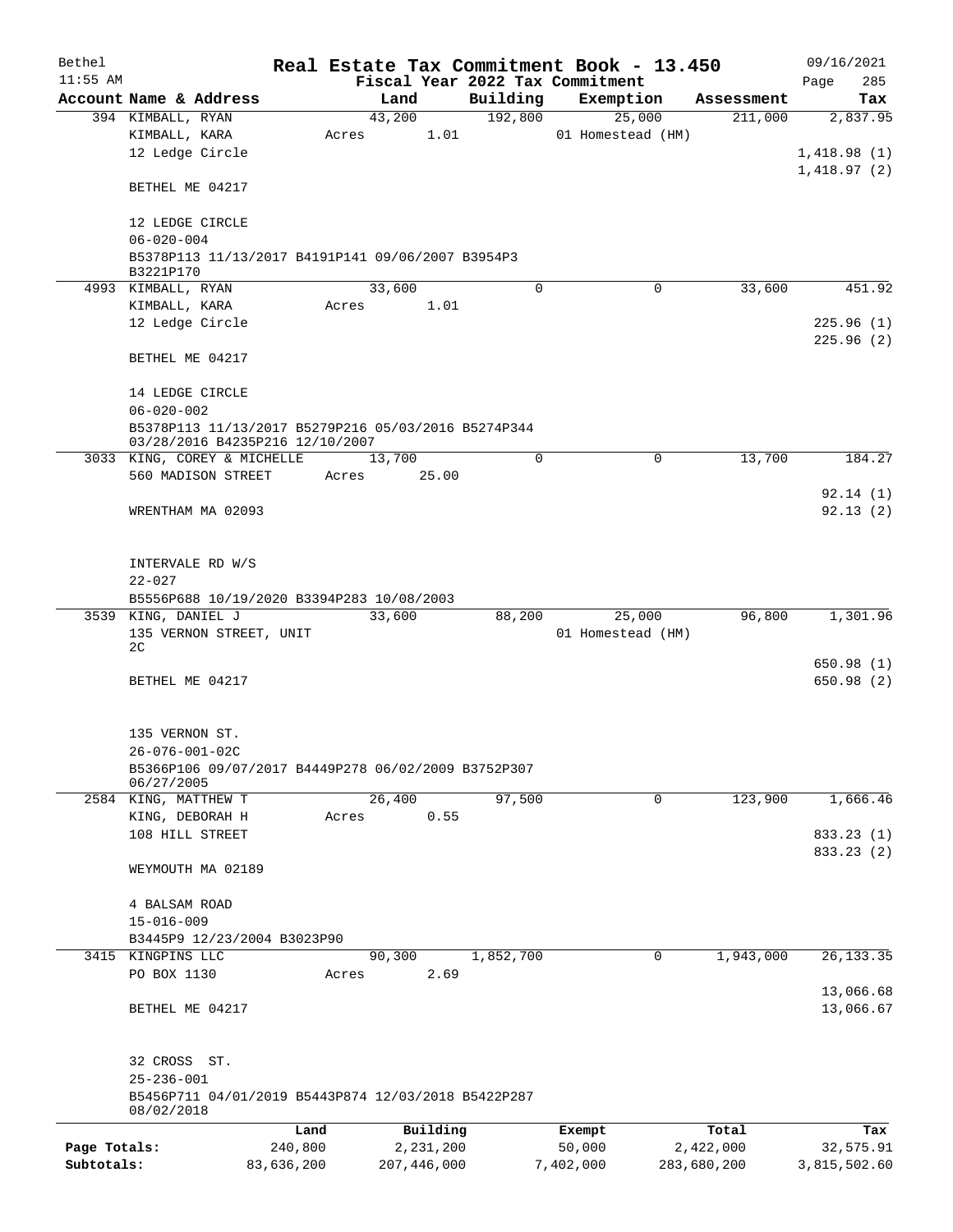| Bethel     |                                                                                      |       |        |                                 | Real Estate Tax Commitment Book - 13.450 |            | 09/16/2021                 |
|------------|--------------------------------------------------------------------------------------|-------|--------|---------------------------------|------------------------------------------|------------|----------------------------|
| $11:55$ AM |                                                                                      |       |        | Fiscal Year 2022 Tax Commitment |                                          |            | 286<br>Page                |
|            | Account Name & Address                                                               |       | Land   | Building                        | Exemption                                | Assessment | Tax                        |
|            | 2469 KINGSLEY, HELEN H                                                               |       | 38,700 | 121,900                         | $\Omega$                                 | 160,600    | 2,160.07                   |
|            | 57 ELM STREET                                                                        | Acres | 1.10   |                                 |                                          |            |                            |
|            | EAST BRIDGEWATER MA<br>02333                                                         |       |        |                                 |                                          |            | 1,080.04(1)<br>1,080.03(2) |
|            |                                                                                      |       |        |                                 |                                          |            |                            |
|            | 27 TERRACE ROAD                                                                      |       |        |                                 |                                          |            |                            |
|            | $14 - 002 - 003$                                                                     |       |        |                                 |                                          |            |                            |
|            | B3036P5                                                                              |       |        |                                 |                                          |            |                            |
|            | 448 KINLAW, WILLIAM B III                                                            |       | 35,800 | 244,500                         | 0                                        | 280,300    | 3,770.04                   |
|            | KINLAW, SARAH<br><b>BRISSENDEN</b>                                                   | Acres | 0.83   |                                 |                                          |            |                            |
|            | PO BOX 38                                                                            |       |        |                                 |                                          |            | 1,885.02(1)                |
|            | ETNA NH 03750                                                                        |       |        |                                 |                                          |            | 1,885.02(2)                |
|            | 16 GROVER HILL RD.                                                                   |       |        |                                 |                                          |            |                            |
|            | $07 - 013$                                                                           |       |        |                                 |                                          |            |                            |
|            | B4472P16 07/17/2009 B4214P164 10/17/2007 B3921P38<br>04/13/2006 B3709P133 04/28/2005 |       |        |                                 |                                          |            |                            |
|            | 4651 Kinney, Sharon J                                                                |       | 36,000 | 182,200                         | 0                                        | 218,200    | 2,934.79                   |
|            | 440 SWEDEN ROAD                                                                      | Acres | 1.26   |                                 |                                          |            |                            |
|            | BRIDGTON ME 04009                                                                    |       |        |                                 |                                          |            | 1,467.40(1)<br>1,467.39(2) |
|            |                                                                                      |       |        |                                 |                                          |            |                            |
|            | 50 TILSON BURKE ROAD                                                                 |       |        |                                 |                                          |            |                            |
|            | $02 - 025 - 003$                                                                     |       |        |                                 |                                          |            |                            |
|            | B5524P104 06/01/2020 B5085P321 01/30/2014 B3803P46<br>09/20/2005                     |       |        |                                 |                                          |            |                            |
|            | 2950 KIRBY, MICHAEL                                                                  |       | 33,600 | 64,700                          | 0                                        | 98,300     | 1,322.14                   |
|            | 17 WILLOW AVENUE                                                                     |       |        |                                 |                                          |            |                            |
|            |                                                                                      |       |        |                                 |                                          |            | 661.07(1)                  |
|            | SOMERVILLE MA 02144                                                                  |       |        |                                 |                                          |            | 661.07 (2)                 |
|            |                                                                                      |       |        |                                 |                                          |            |                            |
|            | 22 CHERRY LANE                                                                       |       |        |                                 |                                          |            |                            |
|            | $22 - 002 - 001 - 027$<br>B5593P288 03/23/2021 B5325P657 01/09/2017 B3566P29         |       |        |                                 |                                          |            |                            |
|            | 08/06/2004<br>2709 KIRCHNER, MATTHEW &                                               |       | 71,000 | 143,900                         | 0                                        | 214,900    | 2,890.41                   |
|            | WENDY TRUST                                                                          |       |        |                                 |                                          |            |                            |
|            | <b>46 BOWDEN AVE</b>                                                                 | Acres | 1.08   |                                 |                                          |            |                            |
|            | BARRINGTON RI 02806                                                                  |       |        |                                 |                                          |            | 1,445.21(1)<br>1,445.20(2) |
|            |                                                                                      |       |        |                                 |                                          |            |                            |
|            | 14 WILL VIEW RD.                                                                     |       |        |                                 |                                          |            |                            |
|            | $17 - 035 - 002$                                                                     |       |        |                                 |                                          |            |                            |
|            | B5341P601 04/25/2017 B4387P342 12/24/2008 B3399P298                                  |       |        |                                 |                                          |            |                            |
|            | 10/17/2003                                                                           |       |        |                                 |                                          |            |                            |

|              | Land       | Building      | Exempt         | Total       | Tax          |
|--------------|------------|---------------|----------------|-------------|--------------|
| Page Totals: | 215,100    | 757,200       |                | 972,300     | 13,077.45    |
| Subtotals:   | 83,851,300 | 208, 203, 200 | $'$ , 402, 000 | 284,652,500 | 3,828,580.05 |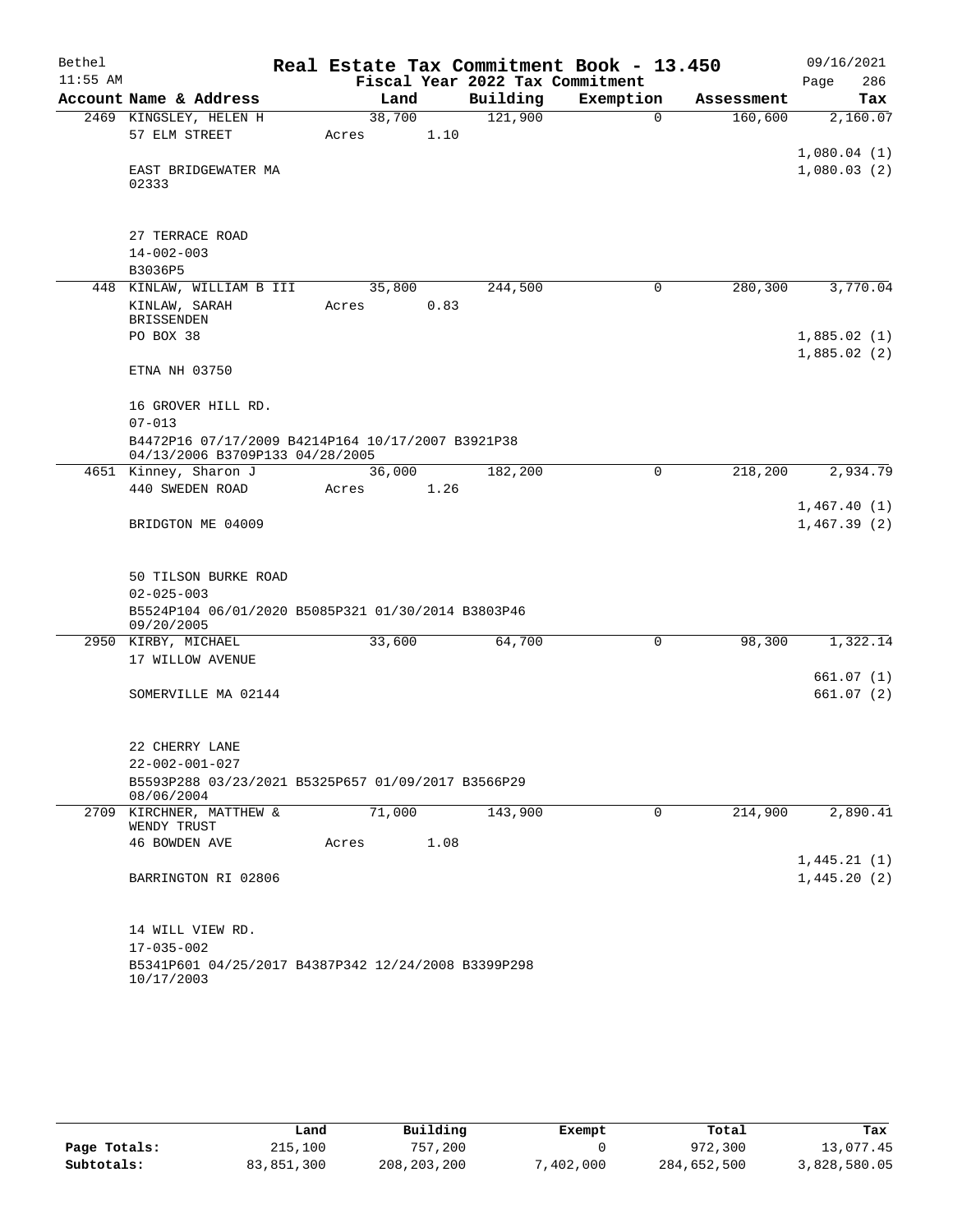| Bethel       |                                                                             |       |                     |          | Real Estate Tax Commitment Book - 13.450 |                  | 09/16/2021                 |
|--------------|-----------------------------------------------------------------------------|-------|---------------------|----------|------------------------------------------|------------------|----------------------------|
| $11:55$ AM   |                                                                             |       |                     |          | Fiscal Year 2022 Tax Commitment          |                  | 287<br>Page                |
|              | Account Name & Address                                                      |       | Land                | Building | Exemption                                | Assessment       | Tax                        |
|              | 21 KIRGIS, DANIEL P<br>KIRGIS, CYNTHIA L                                    | Acres | 38,100<br>1.75      | 110,500  | $\mathbf 0$                              | 148,600          | 1,998.67                   |
|              | SALISBURY<br>516 FLAT RD                                                    |       |                     |          |                                          |                  | 999.34(1)                  |
|              | BETHEL ME 04217                                                             |       |                     |          |                                          |                  | 999.33(2)                  |
|              | 516 FLAT RD.                                                                |       |                     |          |                                          |                  |                            |
|              | $01 - 018$<br>B3806P69 09/23/2005                                           |       |                     |          |                                          |                  |                            |
|              | 2994 KIRLEIS, ERIC                                                          |       | 65,900              | 49,200   | 0                                        | 115,100          | 1,548.10                   |
|              | KIRLEIS, KATHLEEN                                                           | Acres | 3.05                |          |                                          |                  |                            |
|              | 71 BOYLSTON ST                                                              |       |                     |          |                                          |                  | 774.05(1)                  |
|              | JAMAICA PLAIN MA 02130                                                      |       |                     |          |                                          |                  | 774.05(2)                  |
|              | 1115 MAYVILLE RD<br>$22 - 016 - 007$                                        |       |                     |          |                                          |                  |                            |
|              | B5146P342 08/11/2014 B2226P140 05/27/1995 B2104P142<br>03/10/1994 B1359P163 |       |                     |          |                                          |                  |                            |
|              | 4833 KIRSCHEMANN, IAN                                                       |       | 45,500              | 106,300  | $\mathbf 0$                              | 151,800          | 2,041.71                   |
|              | JONES, JONES, LESLIE                                                        | Acres | 1.93                |          |                                          |                  |                            |
|              | 154 BIRKDALE DRIVE                                                          |       |                     |          |                                          |                  | 1,020.86(1)<br>1,020.85(2) |
|              | BLUE BELL PA 19422                                                          |       |                     |          |                                          |                  |                            |
|              | 8 ELLINGWOOD MOUNTAIN<br>$16 - 019 - 001$                                   |       |                     |          |                                          |                  |                            |
|              | B5184P97 11/18/2014 B4267P154 03/03/2008 B3900P185<br>03/10/2006            |       |                     |          |                                          |                  |                            |
| 1329         | KISSEL, RANDALL A                                                           |       | 29,700              | 191,100  | 0                                        | 220,800          | 2,969.76                   |
|              | BALLARD, MEGAN A                                                            | Acres | 1.38                |          |                                          |                  |                            |
|              | PO BOX 181                                                                  |       |                     |          |                                          |                  | 1,484.88(1)<br>1,484.88(2) |
|              | GREENWOOD ME 02455                                                          |       |                     |          |                                          |                  |                            |
|              | 513 WALKERS MILLS RD.<br>$08 - 023 - 001$                                   |       |                     |          |                                          |                  |                            |
|              | B4781P232 11/08/2011 B3664P195 12/23/2004                                   |       |                     |          |                                          |                  |                            |
|              | 1452 KITTREDGE, PENNY B                                                     |       | 39,000              | 75,000   | $\mathbf 0$                              | 114,000          | 1,533.30                   |
|              | C/O PENNY KITTREDGE, PR Acres<br>7 ROYAL GRANT WAY                          |       | 1.80                |          |                                          |                  | 766.65(1)                  |
|              |                                                                             |       |                     |          |                                          |                  | 766.65(2)                  |
|              | WESTBROOK ME 04092                                                          |       |                     |          |                                          |                  |                            |
|              | 748 EAST BETHEL RD.                                                         |       |                     |          |                                          |                  |                            |
|              | $09 - 029$                                                                  |       |                     |          |                                          |                  |                            |
|              | B5357P328 07/24/2017 B5310P402 10/13/2016                                   |       |                     |          |                                          |                  |                            |
|              | 4803 KLAESIUS, WARREN A<br>LICITRA, LOUIS E                                 | Acres | 13,400<br>1.51      | $\Omega$ | $\mathbf 0$                              | 13,400           | 180.23                     |
|              | 29162 BOUGAINVILLEA                                                         |       |                     |          |                                          |                  | 90.12(1)                   |
|              | LANE                                                                        |       |                     |          |                                          |                  |                            |
|              | BIG PINE KEY FL 33043                                                       |       |                     |          |                                          |                  | 90.11(2)                   |
|              | COBBLESTONE FARM                                                            |       |                     |          |                                          |                  |                            |
|              | $07 - 040 - 003 - 001$                                                      |       |                     |          |                                          |                  |                            |
|              | B5386P315 01/02/2018 B3531P18 06/15/2004                                    |       |                     |          |                                          |                  |                            |
|              |                                                                             |       |                     |          |                                          |                  |                            |
| Page Totals: | Land<br>231,600                                                             |       | Building<br>532,100 |          | Exempt<br>0                              | Total<br>763,700 | Tax<br>10,271.77           |

**Subtotals:** 84,082,900 208,735,300 7,402,000 285,416,200 3,838,851.82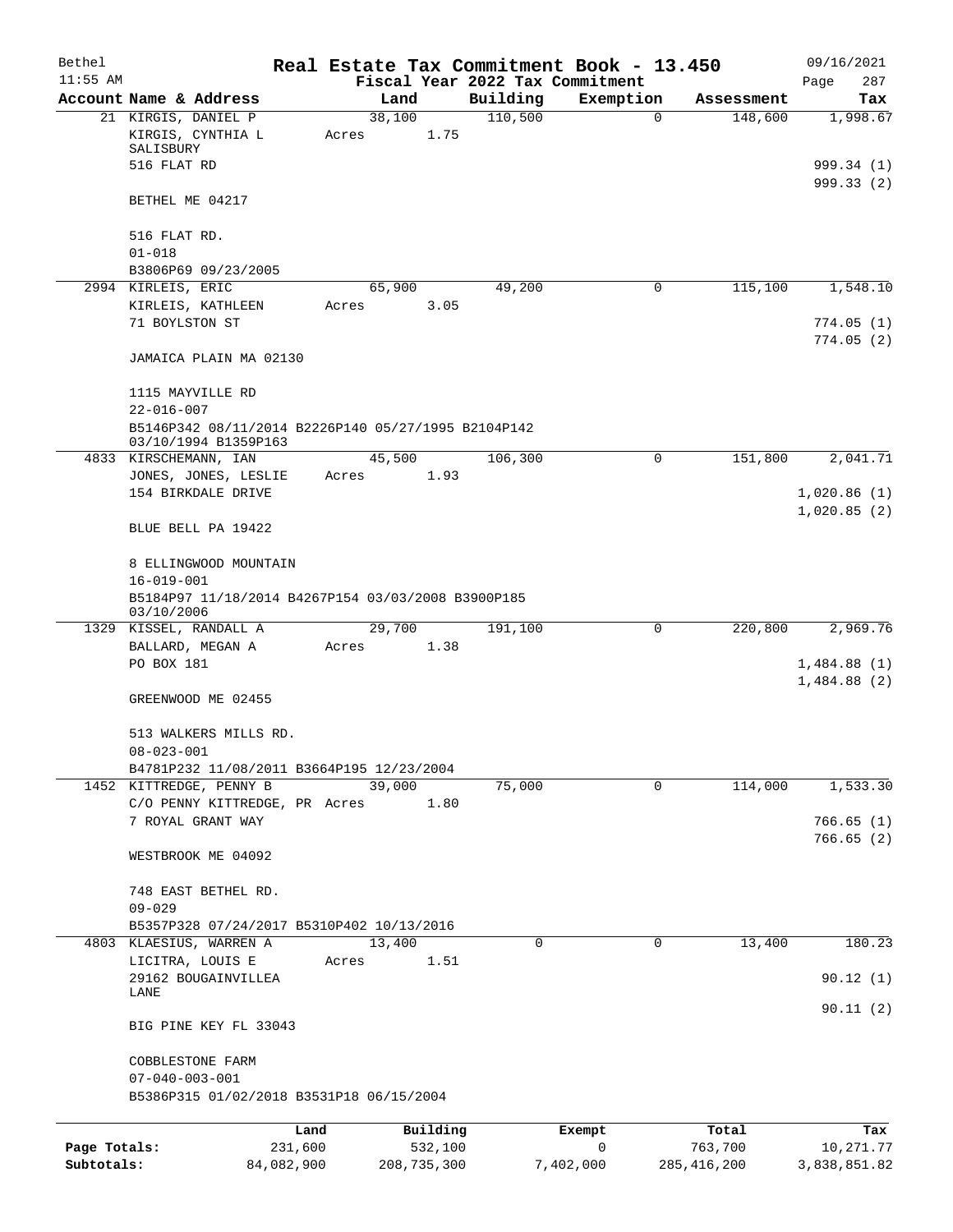| Bethel       |                                                      |                 |               |          | Real Estate Tax Commitment Book - 13.450 |             | 09/16/2021   |
|--------------|------------------------------------------------------|-----------------|---------------|----------|------------------------------------------|-------------|--------------|
| $11:55$ AM   |                                                      |                 |               |          | Fiscal Year 2022 Tax Commitment          |             | 288<br>Page  |
|              | Account Name & Address                               | Land            |               | Building | Exemption                                | Assessment  | Tax          |
|              | 4622 KLAESIUS, WARREN A                              | 39,800          |               | 155,400  | $\Omega$                                 | 195,200     | 2,625.44     |
|              | LICITRA, LOUIS E<br>29162 BOUGAINVILLEA              | Acres           | 1.63          |          |                                          |             | 1,312.72(1)  |
|              | LANE                                                 |                 |               |          |                                          |             |              |
|              |                                                      |                 |               |          |                                          |             | 1,312.72(2)  |
|              | BIG PINE KEY FL 33043                                |                 |               |          |                                          |             |              |
|              |                                                      |                 |               |          |                                          |             |              |
|              | 10 COBBLESTONE FARM RD.                              |                 |               |          |                                          |             |              |
|              | $07 - 040 - 003$                                     |                 |               |          |                                          |             |              |
|              | B5386P315 01/02/2018 B3531P18 06/14/2004             |                 |               |          |                                          |             |              |
|              | 3675 KLATSKY, GREGG                                  | 34,500          |               | 74,000   | 25,000                                   | 83,500      | 1,123.08     |
|              | KLATSKY, SHEILA A<br>KLATSKY                         | Acres           | 0.75          |          | 01 Homestead (HM)                        |             |              |
|              | PO BOX 293                                           |                 |               |          |                                          |             | 561.54(1)    |
|              |                                                      |                 |               |          |                                          |             | 561.54(2)    |
|              | BETHEL ME 04217                                      |                 |               |          |                                          |             |              |
|              |                                                      |                 |               |          |                                          |             |              |
|              | 19 MOUNTAIN VIEW CIRCLE                              |                 |               |          |                                          |             |              |
|              | $28 - 019$                                           |                 |               |          |                                          |             |              |
|              | B3895P183 03/02/2006                                 |                 |               |          |                                          |             |              |
|              | 3362 KLEIN, PETER D. SARAH                           | 54,000          |               | 265,100  | 0                                        | 319,100     | 4,291.90     |
|              | В.<br>47 HILLSIDE AVE                                | Acres           | 0.90          |          |                                          |             |              |
|              |                                                      |                 |               |          |                                          |             | 2, 145.95(1) |
|              | CUMBERLAND ME 04021                                  |                 |               |          |                                          |             | 2,145.95(2)  |
|              |                                                      |                 |               |          |                                          |             |              |
|              |                                                      |                 |               |          |                                          |             |              |
|              | 55 MASON ST.                                         |                 |               |          |                                          |             |              |
|              | $25 - 183$                                           |                 |               |          |                                          |             |              |
|              | B5483P819 10/01/2019 B5463P929 05/29/2019 B5455P903  |                 |               |          |                                          |             |              |
|              | 03/26/2019 B4151P144 06/22/2007 B3820P102 10/17/2005 |                 |               |          |                                          |             |              |
|              | 3280 KLOEPPING, DENNIS J.<br>4 ASPEN ROAD            | 50,000<br>Acres | 0.29          | 94,200   | $\Omega$                                 | 144,200     | 1,939.49     |
|              |                                                      |                 |               |          |                                          |             | 969.75(1)    |
|              | HARWICH MA 02645                                     |                 |               |          |                                          |             | 969.74(2)    |
|              |                                                      |                 |               |          |                                          |             |              |
|              |                                                      |                 |               |          |                                          |             |              |
|              | 10 TYLER ST.                                         |                 |               |          |                                          |             |              |
|              | $25 - 113$                                           |                 |               |          |                                          |             |              |
|              | B5552P311 09/29/2020 B5338P377 04/04/2017 B4231P28   |                 |               |          |                                          |             |              |
|              | 11/30/2007 B3496P159 04/21/2004                      |                 |               | 0        |                                          |             |              |
|              | 1554 KNUDSEN, JAY MORGAN<br>KNUDSEN, ERICA LYNN      | 36,400<br>Acres | 7.10          |          | 0                                        | 36,400      | 489.58       |
|              | 23 FOX RUN                                           |                 |               |          |                                          |             | 244.79 (1)   |
|              |                                                      |                 |               |          |                                          |             | 244.79 (2)   |
|              | KENNEBUNKPORT ME 04046                               |                 |               |          |                                          |             |              |
|              |                                                      |                 |               |          |                                          |             |              |
|              | 43 FLEMING RD.                                       |                 |               |          |                                          |             |              |
|              | $11 - 031$                                           |                 |               |          |                                          |             |              |
|              | B5372P636 10/13/2017 B2653P106 12/30/1998            |                 |               |          |                                          |             |              |
|              | 1555 KNUDSEN, JAY MORGAN                             | 5,900           |               | $\Omega$ | $\Omega$                                 | 5,900       | 79.36        |
|              | KNUDSEN, ERICA LYNN                                  | Acres           | 1.30          |          |                                          |             |              |
|              | 23 FOX RUN                                           |                 |               |          |                                          |             | 39.68(1)     |
|              |                                                      |                 |               |          |                                          |             | 39.68(2)     |
|              | KENNEBUNKPORT ME 04046                               |                 |               |          |                                          |             |              |
|              | FLEMING RD.                                          |                 |               |          |                                          |             |              |
|              | $11 - 031 - 001$                                     |                 |               |          |                                          |             |              |
|              | B5372P636 10/13/2017 B2653P106 12/30/1998            |                 |               |          |                                          |             |              |
|              | Land                                                 |                 | Building      |          | Exempt                                   | Total       | Tax          |
| Page Totals: | 220,600                                              |                 | 588,700       |          | 25,000                                   | 784,300     | 10,548.85    |
| Subtotals:   | 84, 303, 500                                         |                 | 209, 324, 000 |          | 7,427,000                                | 286,200,500 | 3,849,400.67 |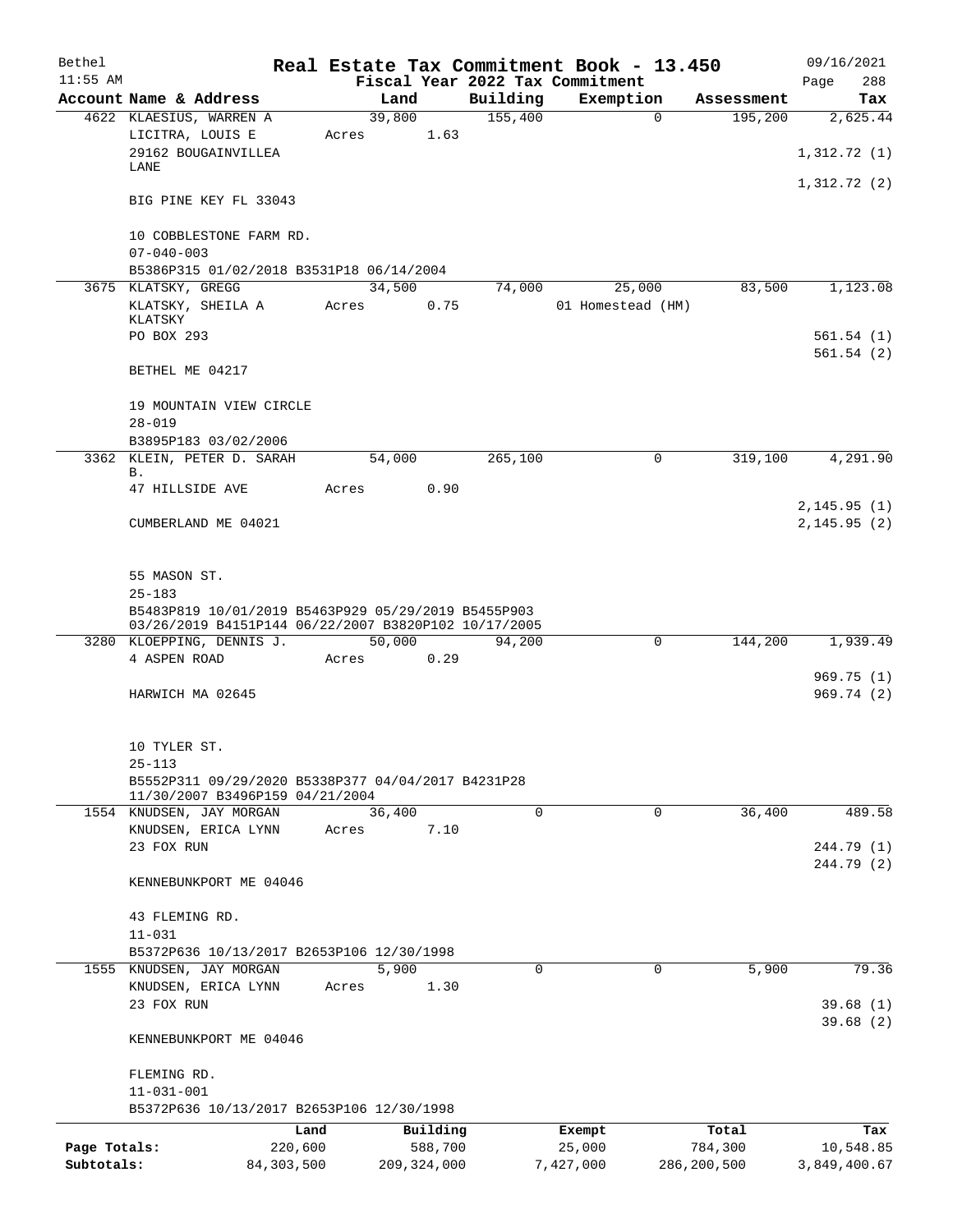| Bethel       |                                                               |         |               |          | Real Estate Tax Commitment Book - 13.450 |             | 09/16/2021                 |
|--------------|---------------------------------------------------------------|---------|---------------|----------|------------------------------------------|-------------|----------------------------|
| $11:55$ AM   |                                                               |         |               |          | Fiscal Year 2022 Tax Commitment          |             | 289<br>Page                |
|              | Account Name & Address                                        |         | Land          | Building | Exemption                                | Assessment  | Tax                        |
|              | 1556 KNUDSEN, JAY MORGAN<br>KNUDSEN, ERICA LYNN<br>23 FOX RUN | Acres   | 5,900<br>1.20 | 0        | 0                                        | 5,900       | 79.36<br>39.68(1)          |
|              | KENNEBUNKPORT ME 04046                                        |         |               |          |                                          |             | 39.68(2)                   |
|              | FLEMING RD.<br>$11 - 031 - 002$                               |         |               |          |                                          |             |                            |
|              | B5372P636 10/13/2017 B2653P106 12/30/1998                     |         |               |          |                                          |             |                            |
|              | 5516 KNUDSON, SCOTT M                                         |         | 26,300        | $\Omega$ | 0                                        | 26,300      | 353.74                     |
|              | TRUSTEE OF THE SMK<br>TRUST                                   | Acres   | 5.50          |          |                                          |             |                            |
|              | 24066 EUCALYPTUS RD                                           |         |               |          |                                          |             | 176.87(1)<br>176.87(2)     |
|              | AUBURN CA 95602                                               |         |               |          |                                          |             |                            |
|              | EGYPT MT RD                                                   |         |               |          |                                          |             |                            |
|              | $09 - 011 - 001$                                              |         |               |          |                                          |             |                            |
|              | B5549P541 09/21/2020                                          |         |               |          |                                          |             |                            |
|              | 57 KORHONEN, TIMOTHY                                          |         | 106,500       | 105,400  | 31,000                                   | 180,900     | 2,433.11                   |
|              | KORHONEN, JO-ANN                                              | Acres   | 210.00        |          | 01 Homestead (HM)                        |             |                            |
|              | 192 SKILLINGS ROAD                                            |         |               |          | 12 WW2 Vet Res                           |             | 1,216.56(1)<br>1,216.55(2) |
|              | BETHEL ME 04217                                               |         |               |          |                                          |             |                            |
|              | 192 SKILLINGS RD<br>$01 - 047$                                |         |               |          |                                          |             |                            |
|              | B2900P298 01/16/2001                                          |         |               |          |                                          |             |                            |
|              | 5052 KOVALIK, JEFFREY &                                       |         | 54,700        | 360,500  | 0                                        | 415,200     | 5,584.44                   |
|              | MARCIA S.                                                     |         |               |          |                                          |             |                            |
|              | CO-TRUSTEES OF THE<br>KOVALIK FAMILY TRUST<br>21 DEERTREES LN | Acres   | 1.54          |          |                                          |             | 2,792.22 (1)               |
|              | NEWFIELDS NH 03856                                            |         |               |          |                                          |             | 2,792.22(2)                |
|              | 33 HOMESTEAD LANE<br>$18 - 060 - 028$                         |         |               |          |                                          |             |                            |
|              | B5299P159 08/19/2016 B4906P311 10/15/2012 B3568P322           |         |               |          |                                          |             |                            |
|              | 08/06/2004<br>229 KOWALZYK, CHARLES                           |         | 34,400        | 0        | $\mathbf 0$                              | 34,400      | 462.68                     |
|              | 635 HANCOCK ST                                                | Acres   | 12.00         |          |                                          |             |                            |
|              |                                                               |         |               |          |                                          |             | 231.34(1)                  |
|              | RUMFORD ME 04276                                              |         |               |          |                                          |             | 231.34(2)                  |
|              | BIRD HILL RD.                                                 |         |               |          |                                          |             |                            |
|              | $04 - 070$                                                    |         |               |          |                                          |             |                            |
|              | B1321P296                                                     |         |               |          |                                          |             |                            |
|              | 3401 KRAMER, ELIZABETH A                                      |         | 40,500        | 170,300  | 0                                        | 210,800     | 2,835.26                   |
|              | (TTEE)<br>PO BOX 842                                          | Acres   | 0.19          |          |                                          |             |                            |
|              |                                                               |         |               |          |                                          |             | 1,417.63(1)                |
|              | GREENLAND NH 03840                                            |         |               |          |                                          |             | 1,417.63(2)                |
|              | 153 MAIN ST.<br>$25 - 222$                                    |         |               |          |                                          |             |                            |
|              | B4646P294 10/14/2010 B3108P197                                |         |               |          |                                          |             |                            |
|              |                                                               | Land    | Building      |          | Exempt                                   | Total       | Tax                        |
| Page Totals: |                                                               | 268,300 | 636,200       |          | 31,000                                   | 873,500     | 11,748.59                  |
| Subtotals:   | 84,571,800                                                    |         | 209,960,200   |          | 7,458,000                                | 287,074,000 | 3,861,149.26               |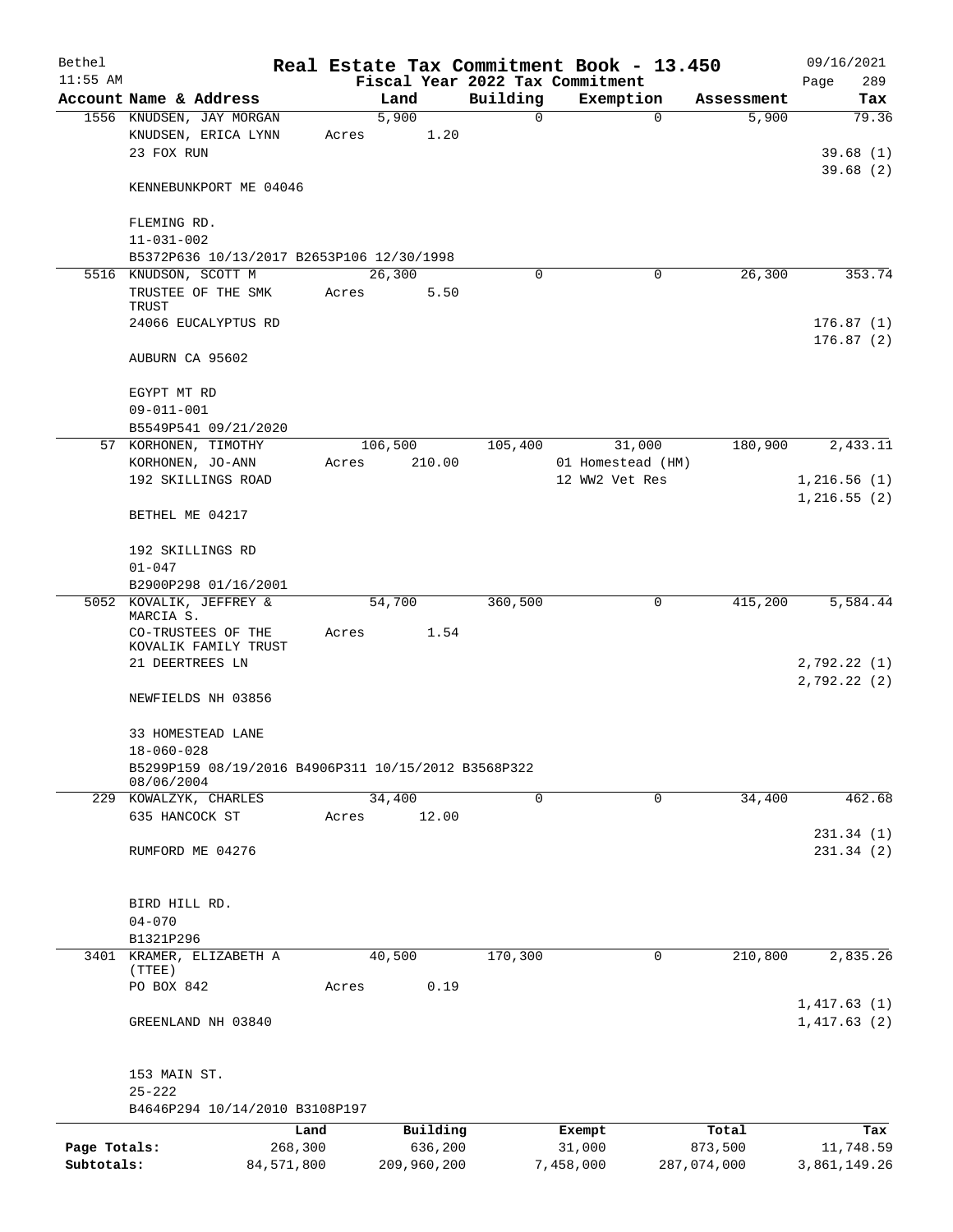| $11:55$ AM<br>Fiscal Year 2022 Tax Commitment<br>290<br>Page<br>Account Name & Address<br>Building<br>Exemption<br>Land<br>Assessment<br>73,900<br>294,500<br>5209 KRAMER, PATRICIA C<br>$\mathbf 0$<br>368,400<br>KRAMER, ANDREW M<br>1.72<br>Acres<br>7 CLIFTON AVE<br>MARBLEHEAD MA 01945<br>93 RIVER VALLEY ACRES<br>$17 - 035 - 023 - C$<br>B4848P108 05/23/2012 B2796P48 03/11/2000 B12P4474<br>40,500<br>208,000<br>217,500<br>3191 KULIK, MARTIN M JR<br>31,000<br>KULIK, LYNNE Z<br>0.19<br>01 Homestead (HM)<br>Acres<br>60 ELM ST<br>12 WW2 Vet Res<br>BETHEL ME 04217<br>60 ELM ST.<br>$25 - 033$<br>B5254P280 11/16/2015 B4014P342 09/22/2006 B2634P168<br>16,800<br>69,600<br>3158 KUNZ, LISA<br>52,800<br>0<br>KUNZ, DANIEL<br>8 RIDGECREST DRIVE<br>GREENLAND NH 03840<br>15 MILL HILL<br>$25 - 008 - 026$<br>B5570P943 12/10/2020 B5388P385 01/16/2018 B4114P27<br>04/09/2007<br>$\mathbf 0$<br>$\mathbf 0$<br>2604 KUZMESKAS, MARK J<br>25,600<br>25,600<br>1.44<br>KUZMESKAS, KIMBERLY M<br>Acres<br>399 HANCOCK STREET<br>WRENTHAM MA 02093<br>GRAND VIEW ESTATES LOT<br>$15 - 022 - 007$<br>B3572P70 08/20/2004<br>4710 KUZMESKAS, MARK J<br>44,800<br>241,800<br>0<br>286,600<br>KUZMESKAS, KIMBERLY M<br>1.60<br>Acres<br>399 HANCOCK STREET<br>WRENTHAM MA 02093<br>28 FIRST ST.<br>$22 - 029 - 005$<br>B3802P309 09/15/2005<br>2,215.22<br>2999 KUZYK, PETER L<br>74,000<br>121,700<br>31,000<br>164,700<br>895 MAYVILLE RD.<br>10.90<br>01 Homestead (HM)<br>Acres<br>12 WW2 Vet Res<br>BETHEL ME 04217<br>895 MAYVILLE RD.<br>$22 - 020$<br>B985P170 05/26/1978 | Bethel |  |  | Real Estate Tax Commitment Book - 13.450 | 09/16/2021   |
|--------------------------------------------------------------------------------------------------------------------------------------------------------------------------------------------------------------------------------------------------------------------------------------------------------------------------------------------------------------------------------------------------------------------------------------------------------------------------------------------------------------------------------------------------------------------------------------------------------------------------------------------------------------------------------------------------------------------------------------------------------------------------------------------------------------------------------------------------------------------------------------------------------------------------------------------------------------------------------------------------------------------------------------------------------------------------------------------------------------------------------------------------------------------------------------------------------------------------------------------------------------------------------------------------------------------------------------------------------------------------------------------------------------------------------------------------------------------------------------------------------------------------------------------------------------------------------------------|--------|--|--|------------------------------------------|--------------|
|                                                                                                                                                                                                                                                                                                                                                                                                                                                                                                                                                                                                                                                                                                                                                                                                                                                                                                                                                                                                                                                                                                                                                                                                                                                                                                                                                                                                                                                                                                                                                                                            |        |  |  |                                          |              |
|                                                                                                                                                                                                                                                                                                                                                                                                                                                                                                                                                                                                                                                                                                                                                                                                                                                                                                                                                                                                                                                                                                                                                                                                                                                                                                                                                                                                                                                                                                                                                                                            |        |  |  |                                          | Tax          |
|                                                                                                                                                                                                                                                                                                                                                                                                                                                                                                                                                                                                                                                                                                                                                                                                                                                                                                                                                                                                                                                                                                                                                                                                                                                                                                                                                                                                                                                                                                                                                                                            |        |  |  |                                          | 4,954.98     |
|                                                                                                                                                                                                                                                                                                                                                                                                                                                                                                                                                                                                                                                                                                                                                                                                                                                                                                                                                                                                                                                                                                                                                                                                                                                                                                                                                                                                                                                                                                                                                                                            |        |  |  |                                          |              |
|                                                                                                                                                                                                                                                                                                                                                                                                                                                                                                                                                                                                                                                                                                                                                                                                                                                                                                                                                                                                                                                                                                                                                                                                                                                                                                                                                                                                                                                                                                                                                                                            |        |  |  |                                          | 2,477.49(1)  |
|                                                                                                                                                                                                                                                                                                                                                                                                                                                                                                                                                                                                                                                                                                                                                                                                                                                                                                                                                                                                                                                                                                                                                                                                                                                                                                                                                                                                                                                                                                                                                                                            |        |  |  |                                          | 2,477.49(2)  |
|                                                                                                                                                                                                                                                                                                                                                                                                                                                                                                                                                                                                                                                                                                                                                                                                                                                                                                                                                                                                                                                                                                                                                                                                                                                                                                                                                                                                                                                                                                                                                                                            |        |  |  |                                          |              |
|                                                                                                                                                                                                                                                                                                                                                                                                                                                                                                                                                                                                                                                                                                                                                                                                                                                                                                                                                                                                                                                                                                                                                                                                                                                                                                                                                                                                                                                                                                                                                                                            |        |  |  |                                          |              |
|                                                                                                                                                                                                                                                                                                                                                                                                                                                                                                                                                                                                                                                                                                                                                                                                                                                                                                                                                                                                                                                                                                                                                                                                                                                                                                                                                                                                                                                                                                                                                                                            |        |  |  |                                          |              |
|                                                                                                                                                                                                                                                                                                                                                                                                                                                                                                                                                                                                                                                                                                                                                                                                                                                                                                                                                                                                                                                                                                                                                                                                                                                                                                                                                                                                                                                                                                                                                                                            |        |  |  |                                          |              |
|                                                                                                                                                                                                                                                                                                                                                                                                                                                                                                                                                                                                                                                                                                                                                                                                                                                                                                                                                                                                                                                                                                                                                                                                                                                                                                                                                                                                                                                                                                                                                                                            |        |  |  |                                          |              |
|                                                                                                                                                                                                                                                                                                                                                                                                                                                                                                                                                                                                                                                                                                                                                                                                                                                                                                                                                                                                                                                                                                                                                                                                                                                                                                                                                                                                                                                                                                                                                                                            |        |  |  |                                          | 2,925.38     |
|                                                                                                                                                                                                                                                                                                                                                                                                                                                                                                                                                                                                                                                                                                                                                                                                                                                                                                                                                                                                                                                                                                                                                                                                                                                                                                                                                                                                                                                                                                                                                                                            |        |  |  |                                          |              |
|                                                                                                                                                                                                                                                                                                                                                                                                                                                                                                                                                                                                                                                                                                                                                                                                                                                                                                                                                                                                                                                                                                                                                                                                                                                                                                                                                                                                                                                                                                                                                                                            |        |  |  |                                          | 1,462.69(1)  |
|                                                                                                                                                                                                                                                                                                                                                                                                                                                                                                                                                                                                                                                                                                                                                                                                                                                                                                                                                                                                                                                                                                                                                                                                                                                                                                                                                                                                                                                                                                                                                                                            |        |  |  |                                          | 1,462.69(2)  |
|                                                                                                                                                                                                                                                                                                                                                                                                                                                                                                                                                                                                                                                                                                                                                                                                                                                                                                                                                                                                                                                                                                                                                                                                                                                                                                                                                                                                                                                                                                                                                                                            |        |  |  |                                          |              |
|                                                                                                                                                                                                                                                                                                                                                                                                                                                                                                                                                                                                                                                                                                                                                                                                                                                                                                                                                                                                                                                                                                                                                                                                                                                                                                                                                                                                                                                                                                                                                                                            |        |  |  |                                          |              |
|                                                                                                                                                                                                                                                                                                                                                                                                                                                                                                                                                                                                                                                                                                                                                                                                                                                                                                                                                                                                                                                                                                                                                                                                                                                                                                                                                                                                                                                                                                                                                                                            |        |  |  |                                          |              |
|                                                                                                                                                                                                                                                                                                                                                                                                                                                                                                                                                                                                                                                                                                                                                                                                                                                                                                                                                                                                                                                                                                                                                                                                                                                                                                                                                                                                                                                                                                                                                                                            |        |  |  |                                          |              |
|                                                                                                                                                                                                                                                                                                                                                                                                                                                                                                                                                                                                                                                                                                                                                                                                                                                                                                                                                                                                                                                                                                                                                                                                                                                                                                                                                                                                                                                                                                                                                                                            |        |  |  |                                          |              |
|                                                                                                                                                                                                                                                                                                                                                                                                                                                                                                                                                                                                                                                                                                                                                                                                                                                                                                                                                                                                                                                                                                                                                                                                                                                                                                                                                                                                                                                                                                                                                                                            |        |  |  |                                          | 936.12       |
|                                                                                                                                                                                                                                                                                                                                                                                                                                                                                                                                                                                                                                                                                                                                                                                                                                                                                                                                                                                                                                                                                                                                                                                                                                                                                                                                                                                                                                                                                                                                                                                            |        |  |  |                                          |              |
|                                                                                                                                                                                                                                                                                                                                                                                                                                                                                                                                                                                                                                                                                                                                                                                                                                                                                                                                                                                                                                                                                                                                                                                                                                                                                                                                                                                                                                                                                                                                                                                            |        |  |  |                                          | 468.06(1)    |
|                                                                                                                                                                                                                                                                                                                                                                                                                                                                                                                                                                                                                                                                                                                                                                                                                                                                                                                                                                                                                                                                                                                                                                                                                                                                                                                                                                                                                                                                                                                                                                                            |        |  |  |                                          | 468.06(2)    |
|                                                                                                                                                                                                                                                                                                                                                                                                                                                                                                                                                                                                                                                                                                                                                                                                                                                                                                                                                                                                                                                                                                                                                                                                                                                                                                                                                                                                                                                                                                                                                                                            |        |  |  |                                          |              |
|                                                                                                                                                                                                                                                                                                                                                                                                                                                                                                                                                                                                                                                                                                                                                                                                                                                                                                                                                                                                                                                                                                                                                                                                                                                                                                                                                                                                                                                                                                                                                                                            |        |  |  |                                          |              |
|                                                                                                                                                                                                                                                                                                                                                                                                                                                                                                                                                                                                                                                                                                                                                                                                                                                                                                                                                                                                                                                                                                                                                                                                                                                                                                                                                                                                                                                                                                                                                                                            |        |  |  |                                          |              |
|                                                                                                                                                                                                                                                                                                                                                                                                                                                                                                                                                                                                                                                                                                                                                                                                                                                                                                                                                                                                                                                                                                                                                                                                                                                                                                                                                                                                                                                                                                                                                                                            |        |  |  |                                          |              |
|                                                                                                                                                                                                                                                                                                                                                                                                                                                                                                                                                                                                                                                                                                                                                                                                                                                                                                                                                                                                                                                                                                                                                                                                                                                                                                                                                                                                                                                                                                                                                                                            |        |  |  |                                          |              |
|                                                                                                                                                                                                                                                                                                                                                                                                                                                                                                                                                                                                                                                                                                                                                                                                                                                                                                                                                                                                                                                                                                                                                                                                                                                                                                                                                                                                                                                                                                                                                                                            |        |  |  |                                          |              |
|                                                                                                                                                                                                                                                                                                                                                                                                                                                                                                                                                                                                                                                                                                                                                                                                                                                                                                                                                                                                                                                                                                                                                                                                                                                                                                                                                                                                                                                                                                                                                                                            |        |  |  |                                          | 344.32       |
|                                                                                                                                                                                                                                                                                                                                                                                                                                                                                                                                                                                                                                                                                                                                                                                                                                                                                                                                                                                                                                                                                                                                                                                                                                                                                                                                                                                                                                                                                                                                                                                            |        |  |  |                                          |              |
|                                                                                                                                                                                                                                                                                                                                                                                                                                                                                                                                                                                                                                                                                                                                                                                                                                                                                                                                                                                                                                                                                                                                                                                                                                                                                                                                                                                                                                                                                                                                                                                            |        |  |  |                                          | 172.16(1)    |
|                                                                                                                                                                                                                                                                                                                                                                                                                                                                                                                                                                                                                                                                                                                                                                                                                                                                                                                                                                                                                                                                                                                                                                                                                                                                                                                                                                                                                                                                                                                                                                                            |        |  |  |                                          | 172.16(2)    |
|                                                                                                                                                                                                                                                                                                                                                                                                                                                                                                                                                                                                                                                                                                                                                                                                                                                                                                                                                                                                                                                                                                                                                                                                                                                                                                                                                                                                                                                                                                                                                                                            |        |  |  |                                          |              |
|                                                                                                                                                                                                                                                                                                                                                                                                                                                                                                                                                                                                                                                                                                                                                                                                                                                                                                                                                                                                                                                                                                                                                                                                                                                                                                                                                                                                                                                                                                                                                                                            |        |  |  |                                          |              |
|                                                                                                                                                                                                                                                                                                                                                                                                                                                                                                                                                                                                                                                                                                                                                                                                                                                                                                                                                                                                                                                                                                                                                                                                                                                                                                                                                                                                                                                                                                                                                                                            |        |  |  |                                          |              |
|                                                                                                                                                                                                                                                                                                                                                                                                                                                                                                                                                                                                                                                                                                                                                                                                                                                                                                                                                                                                                                                                                                                                                                                                                                                                                                                                                                                                                                                                                                                                                                                            |        |  |  |                                          |              |
|                                                                                                                                                                                                                                                                                                                                                                                                                                                                                                                                                                                                                                                                                                                                                                                                                                                                                                                                                                                                                                                                                                                                                                                                                                                                                                                                                                                                                                                                                                                                                                                            |        |  |  |                                          |              |
|                                                                                                                                                                                                                                                                                                                                                                                                                                                                                                                                                                                                                                                                                                                                                                                                                                                                                                                                                                                                                                                                                                                                                                                                                                                                                                                                                                                                                                                                                                                                                                                            |        |  |  |                                          | 3,854.77     |
|                                                                                                                                                                                                                                                                                                                                                                                                                                                                                                                                                                                                                                                                                                                                                                                                                                                                                                                                                                                                                                                                                                                                                                                                                                                                                                                                                                                                                                                                                                                                                                                            |        |  |  |                                          |              |
|                                                                                                                                                                                                                                                                                                                                                                                                                                                                                                                                                                                                                                                                                                                                                                                                                                                                                                                                                                                                                                                                                                                                                                                                                                                                                                                                                                                                                                                                                                                                                                                            |        |  |  |                                          | 1,927.39(1)  |
|                                                                                                                                                                                                                                                                                                                                                                                                                                                                                                                                                                                                                                                                                                                                                                                                                                                                                                                                                                                                                                                                                                                                                                                                                                                                                                                                                                                                                                                                                                                                                                                            |        |  |  |                                          | 1,927.38(2)  |
|                                                                                                                                                                                                                                                                                                                                                                                                                                                                                                                                                                                                                                                                                                                                                                                                                                                                                                                                                                                                                                                                                                                                                                                                                                                                                                                                                                                                                                                                                                                                                                                            |        |  |  |                                          |              |
|                                                                                                                                                                                                                                                                                                                                                                                                                                                                                                                                                                                                                                                                                                                                                                                                                                                                                                                                                                                                                                                                                                                                                                                                                                                                                                                                                                                                                                                                                                                                                                                            |        |  |  |                                          |              |
|                                                                                                                                                                                                                                                                                                                                                                                                                                                                                                                                                                                                                                                                                                                                                                                                                                                                                                                                                                                                                                                                                                                                                                                                                                                                                                                                                                                                                                                                                                                                                                                            |        |  |  |                                          |              |
|                                                                                                                                                                                                                                                                                                                                                                                                                                                                                                                                                                                                                                                                                                                                                                                                                                                                                                                                                                                                                                                                                                                                                                                                                                                                                                                                                                                                                                                                                                                                                                                            |        |  |  |                                          |              |
|                                                                                                                                                                                                                                                                                                                                                                                                                                                                                                                                                                                                                                                                                                                                                                                                                                                                                                                                                                                                                                                                                                                                                                                                                                                                                                                                                                                                                                                                                                                                                                                            |        |  |  |                                          |              |
|                                                                                                                                                                                                                                                                                                                                                                                                                                                                                                                                                                                                                                                                                                                                                                                                                                                                                                                                                                                                                                                                                                                                                                                                                                                                                                                                                                                                                                                                                                                                                                                            |        |  |  |                                          |              |
|                                                                                                                                                                                                                                                                                                                                                                                                                                                                                                                                                                                                                                                                                                                                                                                                                                                                                                                                                                                                                                                                                                                                                                                                                                                                                                                                                                                                                                                                                                                                                                                            |        |  |  |                                          |              |
|                                                                                                                                                                                                                                                                                                                                                                                                                                                                                                                                                                                                                                                                                                                                                                                                                                                                                                                                                                                                                                                                                                                                                                                                                                                                                                                                                                                                                                                                                                                                                                                            |        |  |  |                                          | 1, 107.61(1) |
|                                                                                                                                                                                                                                                                                                                                                                                                                                                                                                                                                                                                                                                                                                                                                                                                                                                                                                                                                                                                                                                                                                                                                                                                                                                                                                                                                                                                                                                                                                                                                                                            |        |  |  |                                          | 1, 107.61(2) |
|                                                                                                                                                                                                                                                                                                                                                                                                                                                                                                                                                                                                                                                                                                                                                                                                                                                                                                                                                                                                                                                                                                                                                                                                                                                                                                                                                                                                                                                                                                                                                                                            |        |  |  |                                          |              |
|                                                                                                                                                                                                                                                                                                                                                                                                                                                                                                                                                                                                                                                                                                                                                                                                                                                                                                                                                                                                                                                                                                                                                                                                                                                                                                                                                                                                                                                                                                                                                                                            |        |  |  |                                          |              |
|                                                                                                                                                                                                                                                                                                                                                                                                                                                                                                                                                                                                                                                                                                                                                                                                                                                                                                                                                                                                                                                                                                                                                                                                                                                                                                                                                                                                                                                                                                                                                                                            |        |  |  |                                          |              |
|                                                                                                                                                                                                                                                                                                                                                                                                                                                                                                                                                                                                                                                                                                                                                                                                                                                                                                                                                                                                                                                                                                                                                                                                                                                                                                                                                                                                                                                                                                                                                                                            |        |  |  |                                          |              |
|                                                                                                                                                                                                                                                                                                                                                                                                                                                                                                                                                                                                                                                                                                                                                                                                                                                                                                                                                                                                                                                                                                                                                                                                                                                                                                                                                                                                                                                                                                                                                                                            |        |  |  |                                          |              |
|                                                                                                                                                                                                                                                                                                                                                                                                                                                                                                                                                                                                                                                                                                                                                                                                                                                                                                                                                                                                                                                                                                                                                                                                                                                                                                                                                                                                                                                                                                                                                                                            |        |  |  |                                          |              |
|                                                                                                                                                                                                                                                                                                                                                                                                                                                                                                                                                                                                                                                                                                                                                                                                                                                                                                                                                                                                                                                                                                                                                                                                                                                                                                                                                                                                                                                                                                                                                                                            |        |  |  |                                          |              |
|                                                                                                                                                                                                                                                                                                                                                                                                                                                                                                                                                                                                                                                                                                                                                                                                                                                                                                                                                                                                                                                                                                                                                                                                                                                                                                                                                                                                                                                                                                                                                                                            |        |  |  |                                          |              |

|              | Land       | Building    | Exempt    | Total       | Tax          |
|--------------|------------|-------------|-----------|-------------|--------------|
| Page Totals: | 275,600    | 918,800     | 62,000    | 1,132,400   | 15,230.79    |
| Subtotals:   | 84,847,400 | 210,879,000 | 7,520,000 | 288,206,400 | 3,876,380.05 |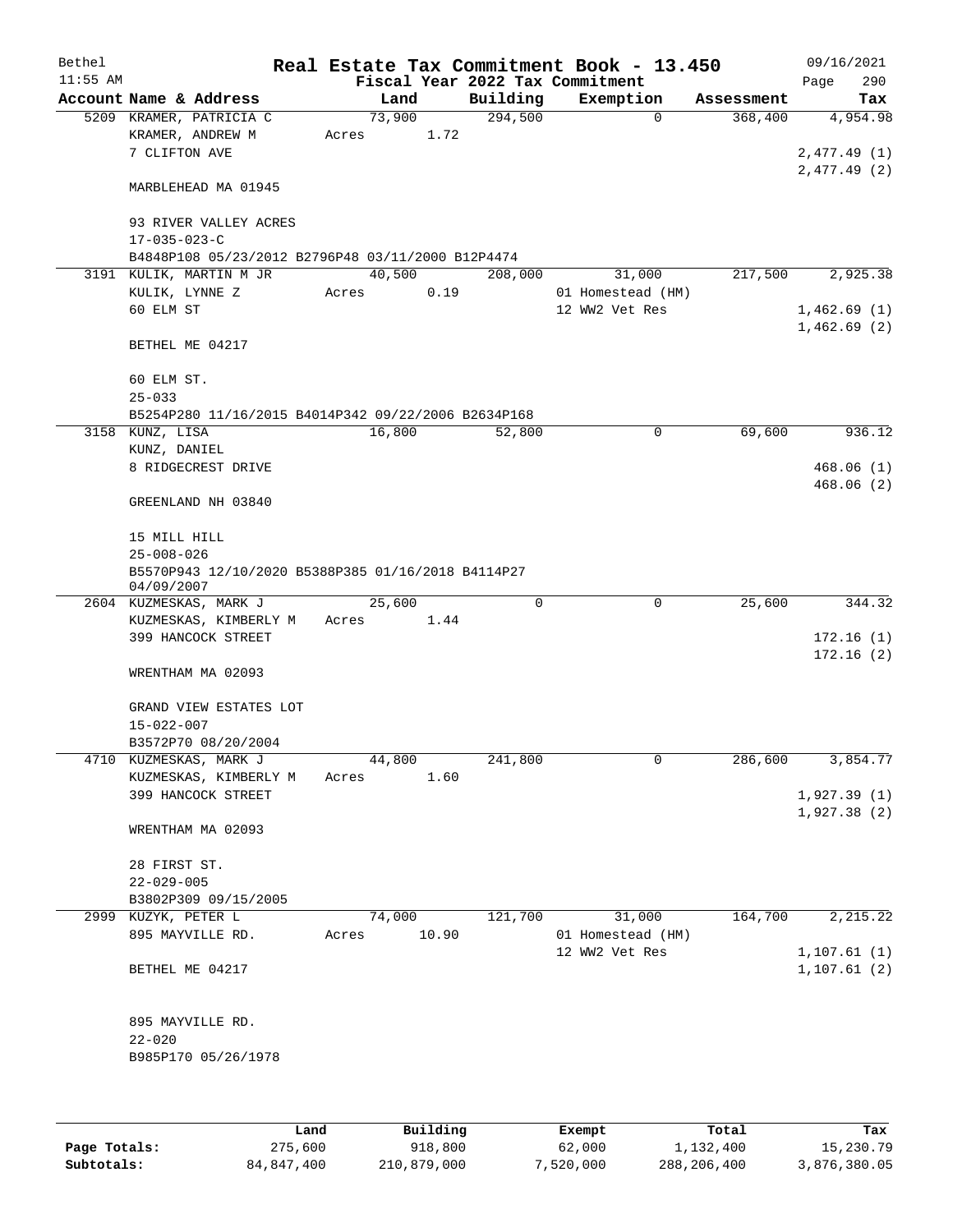| Bethel       |                                                                         |            |       |             |             | Real Estate Tax Commitment Book - 13.450 |             |             | 09/16/2021             |
|--------------|-------------------------------------------------------------------------|------------|-------|-------------|-------------|------------------------------------------|-------------|-------------|------------------------|
| $11:55$ AM   |                                                                         |            |       |             |             | Fiscal Year 2022 Tax Commitment          |             |             | 291<br>Page            |
|              | Account Name & Address                                                  |            |       | Land        | Building    | Exemption                                |             | Assessment  | Tax                    |
|              | 3000 KUZYK, PETER L                                                     |            |       | 60,000      | 117,900     |                                          | $\Omega$    | 177,900     | 2,392.76               |
|              | KUZYK, LINDA T<br>895 MAYVILLE RD.                                      |            | Acres | 1.00        |             |                                          |             |             | 1, 196.38(1)           |
|              |                                                                         |            |       |             |             |                                          |             |             | 1,196.38(2)            |
|              | BETHEL ME 04217                                                         |            |       |             |             |                                          |             |             |                        |
|              | 897 MAYVILLE RD.                                                        |            |       |             |             |                                          |             |             |                        |
|              | $22 - 020 - 001$                                                        |            |       |             |             |                                          |             |             |                        |
|              | B5312P587 10/26/2016 B5307P164 09/26/2016 B2004P238                     |            |       |             |             |                                          |             |             |                        |
|              | 05/03/1993<br>5428 LACEY, PETER                                         |            |       | 39,300      | 275,000     |                                          | $\Omega$    | 314,300     | 4,227.34               |
|              | 7 POND STREET                                                           |            | Acres | 1.36        |             |                                          |             |             |                        |
|              |                                                                         |            |       |             |             |                                          |             |             | 2, 113.67(1)           |
|              | NEWBURYPORT MA 01950                                                    |            |       |             |             |                                          |             |             | 2, 113.67 (2)          |
|              |                                                                         |            |       |             |             |                                          |             |             |                        |
|              |                                                                         |            |       |             |             |                                          |             |             |                        |
|              | 74 GROVER HILL RD.                                                      |            |       |             |             |                                          |             |             |                        |
|              | $07 - 011 - 004$<br>B5436P364 10/15/2018 B5347P221 05/26/2017 B5342P470 |            |       |             |             |                                          |             |             |                        |
|              | 04/28/2017 B2987P199 08/24/2001 B2164P118 10/03/1994                    |            |       |             |             |                                          |             |             |                        |
|              | 3791 LAFORTE, MICHAEL K                                                 |            |       | 68,500      | 198,600     |                                          | $\mathbf 0$ | 267,100     | 3,592.50               |
|              | 59 RIDGE RD                                                             |            | Acres | 1.24        |             |                                          |             |             |                        |
|              |                                                                         |            |       |             |             |                                          |             |             | 1,796.25(1)            |
|              | BETHEL ME 04217                                                         |            |       |             |             |                                          |             |             | 1,796.25(2)            |
|              |                                                                         |            |       |             |             |                                          |             |             |                        |
|              | 59 RIDGE ROAD                                                           |            |       |             |             |                                          |             |             |                        |
|              | $26 - 060 - 009$                                                        |            |       |             |             |                                          |             |             |                        |
|              | B4890P216 09/07/2012 B3396P261 10/10/2003                               |            |       |             |             |                                          |             |             |                        |
|              | 5249 LAFRANCE, P. MARC & AMY                                            |            |       | 45,800      | $\mathbf 0$ |                                          | $\mathbf 0$ | 45,800      | 616.01                 |
|              | S.<br>114 BOSCOBEL ROAD                                                 |            | Acres | 1.79        |             |                                          |             |             |                        |
|              |                                                                         |            |       |             |             |                                          |             |             | 308.01(1)              |
|              | FREDERICKSBURG VA 22405                                                 |            |       |             |             |                                          |             |             | 308.00(2)              |
|              |                                                                         |            |       |             |             |                                          |             |             |                        |
|              |                                                                         |            |       |             |             |                                          |             |             |                        |
|              | QUAIL RUN                                                               |            |       |             |             |                                          |             |             |                        |
|              | $09 - 006 - 006 - 006$<br>B5551P387 09/25/2020                          |            |       |             |             |                                          |             |             |                        |
|              | 4930 LAKEMONT BRIDGE, LLC                                               |            |       | 14,800      | $\Omega$    |                                          | $\Omega$    | 14,800      | 199.06                 |
|              | PO BOX 590253                                                           |            | Acres | 1.34        |             |                                          |             |             |                        |
|              |                                                                         |            |       |             |             |                                          |             |             | 99.53(1)               |
|              | NEWTON MQ 02459                                                         |            |       |             |             |                                          |             |             | 99.53 (2)              |
|              |                                                                         |            |       |             |             |                                          |             |             |                        |
|              | MONARCH CIRCLE LOT 2                                                    |            |       |             |             |                                          |             |             |                        |
|              | $11 - 026 - 002$                                                        |            |       |             |             |                                          |             |             |                        |
|              | B3889P248                                                               |            |       |             |             |                                          |             |             |                        |
|              | 4931 LAKEMONT BRIDGE, LLC                                               |            |       | 14,900      | 0           |                                          | 0           | 14,900      | 200.41                 |
|              | PO BOX 590253                                                           |            | Acres | 1.39        |             |                                          |             |             |                        |
|              | NEWTON MA 02459                                                         |            |       |             |             |                                          |             |             | 100.21(1)<br>100.20(2) |
|              |                                                                         |            |       |             |             |                                          |             |             |                        |
|              |                                                                         |            |       |             |             |                                          |             |             |                        |
|              | MONARCH CIRCLE LOT 3                                                    |            |       |             |             |                                          |             |             |                        |
|              | $11 - 026 - 003$                                                        |            |       |             |             |                                          |             |             |                        |
|              |                                                                         |            |       |             |             |                                          |             |             |                        |
|              |                                                                         | Land       |       | Building    |             | Exempt                                   |             | Total       | Tax                    |
| Page Totals: |                                                                         | 243,300    |       | 591,500     |             | $\mathbf 0$                              |             | 834,800     | 11,228.08              |
| Subtotals:   |                                                                         | 85,090,700 |       | 211,470,500 |             | 7,520,000                                |             | 289,041,200 | 3,887,608.13           |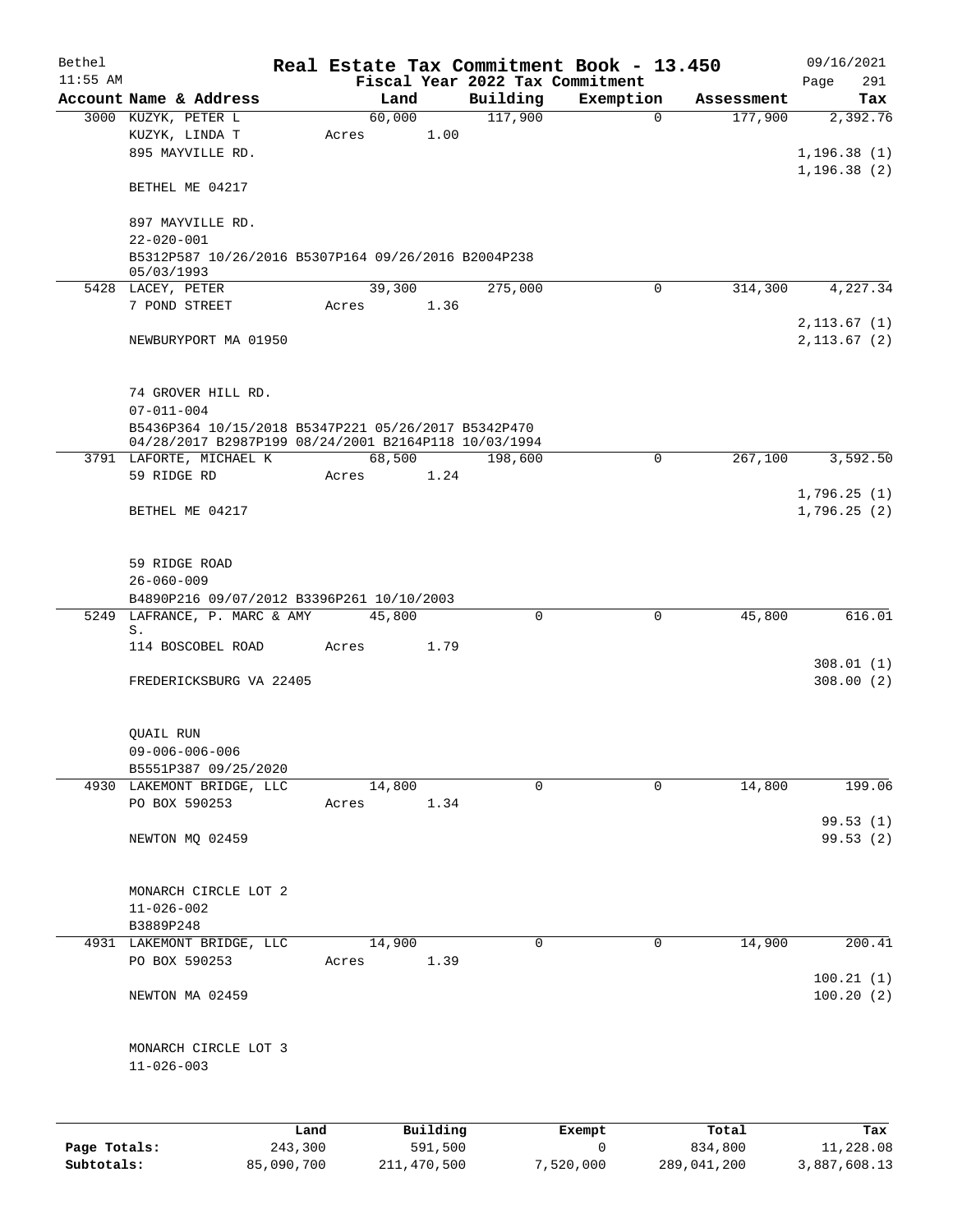| Bethel                     |                                           |                       |        |             |             | Real Estate Tax Commitment Book - 13.450     |                        | 09/16/2021               |
|----------------------------|-------------------------------------------|-----------------------|--------|-------------|-------------|----------------------------------------------|------------------------|--------------------------|
| $11:55$ AM                 | Account Name & Address                    |                       | Land   |             | Building    | Fiscal Year 2022 Tax Commitment<br>Exemption |                        | Page<br>292<br>Tax       |
|                            | 4932 LAKEMONT BRIDGE, LLC                 |                       | 14,500 |             | $\mathbf 0$ | $\mathbf 0$                                  | Assessment<br>14,500   | 195.03                   |
|                            | PO BOX 590253                             |                       | Acres  | 1.10        |             |                                              |                        |                          |
|                            | NEWTON MA 02459                           |                       |        |             |             |                                              |                        | 97.52(1)<br>97.51(2)     |
|                            | MONARCH CIRCLE LOT 4<br>$11 - 026 - 004$  |                       |        |             |             |                                              |                        |                          |
|                            | 4933 LAKEMONT BRIDGE, LLC                 |                       | 14,700 |             | 0           | 0                                            | 14,700                 | 197.72                   |
|                            | PO BOX 590253                             |                       | Acres  | 1.23        |             |                                              |                        |                          |
|                            | NEWTON MA 02459                           |                       |        |             |             |                                              |                        | 98.86 (1)<br>98.86 (2)   |
|                            | MONARCH CIRCLE LOT 5<br>$11 - 026 - 005$  |                       |        |             |             |                                              |                        |                          |
|                            | 4934 LAKEMONT BRIDGE, LLC                 |                       | 14,600 |             | $\mathbf 0$ | 0                                            | 14,600                 | 196.37                   |
|                            | PO BOX 590253                             |                       | Acres  | 1.16        |             |                                              |                        |                          |
|                            | NEWTON MA 02459                           |                       |        |             |             |                                              |                        | 98.19(1)<br>98.18(2)     |
|                            | MONARCH CIRCLE LOT 6<br>$11 - 026 - 006$  |                       |        |             |             |                                              |                        |                          |
|                            | 4935 LAKEMONT BRIDGE, LLC                 |                       | 15,200 |             | $\mathbf 0$ | $\mathbf 0$                                  | 15,200                 | 204.44                   |
|                            | PO BOX 590253                             |                       | Acres  | 1.70        |             |                                              |                        |                          |
|                            | NEWTON MA 02459                           |                       |        |             |             |                                              |                        | 102.22(1)<br>102.22(2)   |
|                            | MONARCH CIRCLE LOT 7<br>$11 - 026 - 007$  |                       |        |             |             |                                              |                        |                          |
|                            | 4936 LAKEMONT BRIDGE, LLC                 |                       | 16,500 |             | $\mathbf 0$ | 0                                            | 16,500                 | 221.93                   |
|                            | PO BOX 590253                             |                       | Acres  | 3.90        |             |                                              |                        | 110.97(1)                |
|                            | NEWTON MA 02459                           |                       |        |             |             |                                              |                        | 110.96(2)                |
|                            | MONARCH CIRCLE LOT 8<br>$11 - 026 - 008$  |                       |        |             |             |                                              |                        |                          |
|                            | 4937 LAKEMONT BRIDGE, LLC                 |                       | 14,800 |             | $\mathbf 0$ | 0                                            | 14,800                 | 199.06                   |
|                            | PO BOX 590253                             |                       | Acres  | 1.30        |             |                                              |                        | 99.53(1)                 |
|                            | NEWTON MA 02459                           |                       |        |             |             |                                              |                        | 99.53(2)                 |
|                            | MONARCH CIRCLE LOT 9<br>$11 - 026 - 009$  |                       |        |             |             |                                              |                        |                          |
|                            | 4938 LAKEMONT BRIDGE, LLC                 |                       | 14,600 |             | 0           | 0                                            | 14,600                 | 196.37                   |
|                            | PO BOX 590253                             |                       | Acres  | 1.16        |             |                                              |                        |                          |
|                            | NEWTON MA 02459                           |                       |        |             |             |                                              |                        | 98.19 (1)<br>98.18 (2)   |
|                            | MONARCH CIRCLE LOT 10<br>$11 - 026 - 010$ |                       |        |             |             |                                              |                        |                          |
|                            |                                           | Land                  |        | Building    |             | Exempt                                       | Total                  | Tax                      |
| Page Totals:<br>Subtotals: |                                           | 104,900<br>85,195,600 |        | 211,470,500 | 0           | 0<br>7,520,000                               | 104,900<br>289,146,100 | 1,410.92<br>3,889,019.05 |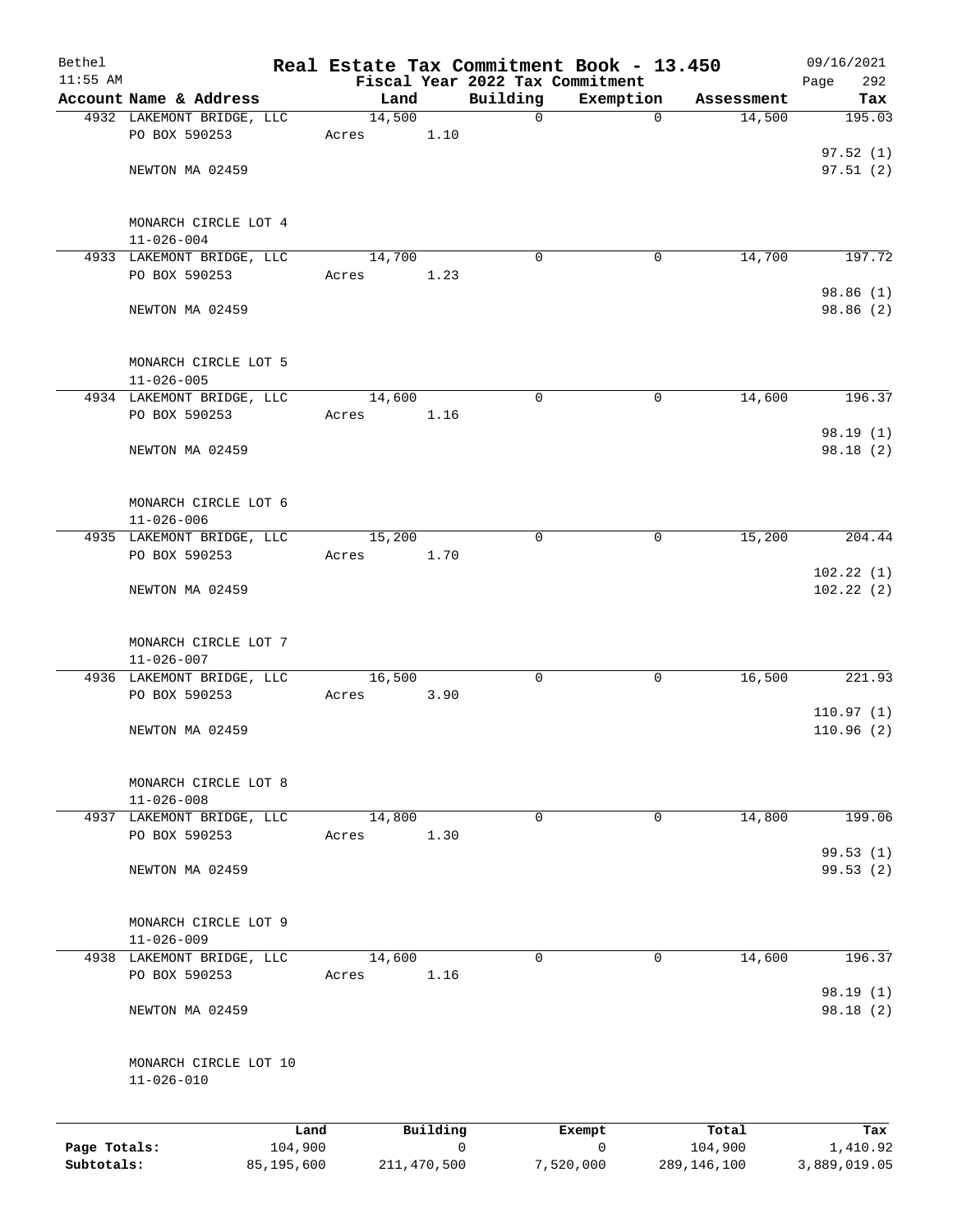| Bethel     |                                           |        |      | Real Estate Tax Commitment Book - 13.450 |             |            | 09/16/2021             |
|------------|-------------------------------------------|--------|------|------------------------------------------|-------------|------------|------------------------|
| $11:55$ AM |                                           |        |      | Fiscal Year 2022 Tax Commitment          |             |            | 293<br>Page            |
|            | Account Name & Address                    | Land   |      | Building                                 | Exemption   | Assessment | Tax                    |
|            | 4939 LAKEMONT BRIDGE, LLC                 | 14,800 |      | $\mathbf 0$                              | 0           | 14,800     | 199.06                 |
|            | PO BOX 590253                             | Acres  | 1.28 |                                          |             |            |                        |
|            |                                           |        |      |                                          |             |            | 99.53(1)               |
|            | NEWTON MA 02459                           |        |      |                                          |             |            | 99.53(2)               |
|            |                                           |        |      |                                          |             |            |                        |
|            |                                           |        |      |                                          |             |            |                        |
|            | MONARCH CIRCLE LOT 11<br>$11 - 026 - 011$ |        |      |                                          |             |            |                        |
|            | 4940 LAKEMONT BRIDGE, LLC                 | 14,700 |      | 0                                        | 0           | 14,700     | 197.72                 |
|            | PO BOX 590253                             | Acres  | 1.27 |                                          |             |            |                        |
|            |                                           |        |      |                                          |             |            | 98.86 (1)              |
|            | NEWTON MA 02459                           |        |      |                                          |             |            | 98.86 (2)              |
|            |                                           |        |      |                                          |             |            |                        |
|            |                                           |        |      |                                          |             |            |                        |
|            | MONARCH CIRCLE LOT 12                     |        |      |                                          |             |            |                        |
|            | $11 - 026 - 012$                          |        |      |                                          |             |            |                        |
|            | 4941 LAKEMONT BRIDGE, LLC                 | 14,500 |      | $\mathbf 0$                              | $\mathbf 0$ | 14,500     | 195.03                 |
|            | PO BOX 590253                             | Acres  | 1.10 |                                          |             |            |                        |
|            |                                           |        |      |                                          |             |            | 97.52(1)               |
|            | NEWTON MA 02459                           |        |      |                                          |             |            | 97.51(2)               |
|            |                                           |        |      |                                          |             |            |                        |
|            |                                           |        |      |                                          |             |            |                        |
|            | MONARCH CIRCLE LOT 13                     |        |      |                                          |             |            |                        |
|            | $11 - 026 - 013$                          |        |      |                                          |             |            |                        |
|            | 4942 LAKEMONT BRIDGE, LLC                 | 15,500 |      | $\mathbf 0$                              | 0           | 15,500     | 208.48                 |
|            | PO BOX 590253                             | Acres  | 2.10 |                                          |             |            |                        |
|            | NEWTON MA 02459                           |        |      |                                          |             |            | 104.24(1)<br>104.24(2) |
|            |                                           |        |      |                                          |             |            |                        |
|            |                                           |        |      |                                          |             |            |                        |
|            | MONARCH CIRCLE LOT 14                     |        |      |                                          |             |            |                        |
|            | $11 - 026 - 014$                          |        |      |                                          |             |            |                        |
|            | 4943 LAKEMONT BRIDGE, LLC                 | 18,200 |      | 0                                        | 0           | 18,200     | 244.79                 |
|            | PO BOX 590253                             | Acres  | 5.60 |                                          |             |            |                        |
|            |                                           |        |      |                                          |             |            | 122.40(1)              |
|            | NEWTON MA 02459                           |        |      |                                          |             |            | 122.39(2)              |
|            |                                           |        |      |                                          |             |            |                        |
|            |                                           |        |      |                                          |             |            |                        |
|            | MONARCH CIRCLE LOT 15                     |        |      |                                          |             |            |                        |
|            | $11 - 026 - 015$                          |        |      |                                          |             |            |                        |
|            | 1537 LAKEMONT BRIDGE, LLC                 | 14,500 |      | 0                                        | $\mathbf 0$ | 14,500     | 195.03                 |
|            | PO BOX 590253                             | Acres  | 1.10 |                                          |             |            | 97.52(1)               |
|            | NEWTON MA 02459                           |        |      |                                          |             |            | 97.51(2)               |
|            |                                           |        |      |                                          |             |            |                        |
|            |                                           |        |      |                                          |             |            |                        |
|            | MONARCH CIRCLE LOT 1                      |        |      |                                          |             |            |                        |
|            | $11 - 026 - 001$                          |        |      |                                          |             |            |                        |
|            | B3889P248 02/17/2006                      |        |      |                                          |             |            |                        |

|              | Land       | Building    | Exempt    | Total         | Tax          |
|--------------|------------|-------------|-----------|---------------|--------------|
| Page Totals: | 92,200     |             |           | 92,200        | 1,240.11     |
|              |            |             |           |               |              |
| Subtotals:   | 85,287,800 | 211,470,500 | 7,520,000 | 289, 238, 300 | 3,890,259.16 |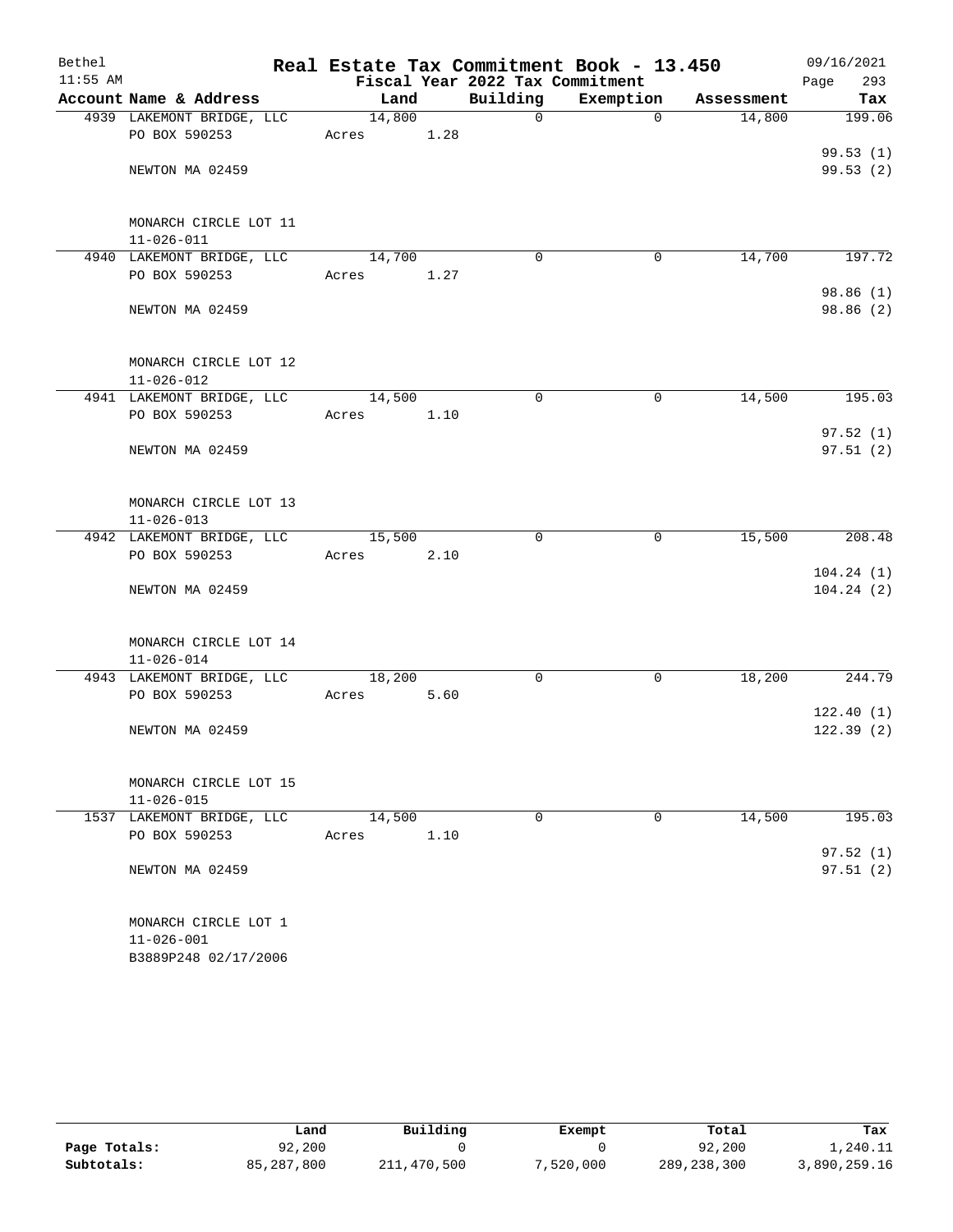| Bethel       |                                                                                                            |       |        |             | Real Estate Tax Commitment Book - 13.450 |           |                   |             | 09/16/2021                             |
|--------------|------------------------------------------------------------------------------------------------------------|-------|--------|-------------|------------------------------------------|-----------|-------------------|-------------|----------------------------------------|
| $11:55$ AM   |                                                                                                            |       |        |             | Fiscal Year 2022 Tax Commitment          |           |                   |             | 294<br>Page                            |
|              | Account Name & Address                                                                                     |       | Land   |             | Building                                 |           | Exemption         | Assessment  | Tax                                    |
|              | 3503 LAMBERT, NICHOLAS B<br>LAMBERT, DARCY P<br>PO BOX 36                                                  | Acres | 86,300 | 2.30        | 348,000                                  |           | $\mathbf 0$       | 434,300     | 5,841.34<br>2,920.67(1)<br>2,920.67(2) |
|              | BETHEL ME 04217                                                                                            |       |        |             |                                          |           |                   |             |                                        |
|              | 114 PARADISE RD.<br>$26 - 061$                                                                             |       |        |             |                                          |           |                   |             |                                        |
|              | B5048P34 10/08/2013 B3109P56 05/15/2007                                                                    |       |        |             |                                          |           |                   |             |                                        |
|              | 1671 LAMONTAGNE, JUDITH                                                                                    |       | 32,600 |             | 68,700                                   |           | 25,000            | 76,300      | 1,026.23                               |
|              | PO BOX 642                                                                                                 | Acres |        | 1.00        |                                          |           | 01 Homestead (HM) |             |                                        |
|              | BETHEL ME 04217                                                                                            |       |        |             |                                          |           |                   |             | 513.12(1)<br>513.11(2)                 |
|              | 339 WEST BETHEL RD.<br>$12 - 028$                                                                          |       |        |             |                                          |           |                   |             |                                        |
|              | B4153P72 06/25/2007 B669P260                                                                               |       |        |             |                                          |           |                   |             |                                        |
|              | 3789 LAMPMAN, TIMOTHY J TTE                                                                                |       | 58,300 |             | 0                                        |           | 0                 | 58,300      | 784.14                                 |
|              | LAMPMAN, SELVI TTE                                                                                         | Acres |        | 1.13        |                                          |           |                   |             |                                        |
|              | 14 HALE FARM ROAD                                                                                          |       |        |             |                                          |           |                   |             | 392.07 (1)                             |
|              | LEE NH 03861                                                                                               |       |        |             |                                          |           |                   |             | 392.07 (2)                             |
|              | RIDGE ROAD                                                                                                 |       |        |             |                                          |           |                   |             |                                        |
|              | $26 - 060 - 007$                                                                                           |       |        |             |                                          |           |                   |             |                                        |
|              | B5584P57 02/01/2021 B3391P228 10/03/2003                                                                   |       |        |             |                                          |           |                   |             |                                        |
|              | 4897 LAMPMAN, TIMOTHY J TTE                                                                                |       | 33,600 |             | 175,100                                  |           | 0                 | 208,700     | 2,807.02                               |
|              | LAMPMAN, SELVI TTE<br>14 HALE FARM ROAD                                                                    |       |        |             |                                          |           |                   |             | 1,403.51(1)                            |
|              |                                                                                                            |       |        |             |                                          |           |                   |             | 1,403.51(2)                            |
|              | LEE NH 03861                                                                                               |       |        |             |                                          |           |                   |             |                                        |
|              | 135 VERNON ST<br>$26 - 076 - 1 - 8E$                                                                       |       |        |             |                                          |           |                   |             |                                        |
|              | B5436P314 10/15/2018 B5280P510 05/11/2016 B4062P170<br>12/12/2006                                          |       |        |             |                                          |           |                   |             |                                        |
|              | 1569 LAMPPU, ERKKI I.,                                                                                     |       | 50,400 |             | 1,700                                    |           | 0                 | 52,100      | 700.75                                 |
|              | PIRKKO & DIANA                                                                                             |       |        |             |                                          |           |                   |             |                                        |
|              | 4394 WASHINGTON ST                                                                                         | Acres |        | 1.00        |                                          |           |                   |             | 350.38(1)                              |
|              | ROSLINDALE MA 02130                                                                                        |       |        |             |                                          |           |                   |             | 350.37(2)                              |
|              |                                                                                                            |       |        |             |                                          |           |                   |             |                                        |
|              | 20 OAK DRIVE                                                                                               |       |        |             |                                          |           |                   |             |                                        |
|              | $11 - 042 - 003$                                                                                           |       |        |             |                                          |           |                   |             |                                        |
|              | B4865P335 07/11/2012 B3168P189 09/23/2002                                                                  |       |        |             |                                          |           |                   |             |                                        |
|              | 2698 LANDSBERGEN, THOMAS<br>MALTEMPI, MALTEMPI,                                                            | Acres | 71,200 | 1.11        | 331,300                                  |           | 0                 | 402,500     | 5,413.63                               |
|              | CAMILLE<br>675 WOLFES NECK ROAD                                                                            |       |        |             |                                          |           |                   |             | 2,706.82(1)                            |
|              | FREEPORT ME 04032                                                                                          |       |        |             |                                          |           |                   |             | 2,706.81(2)                            |
|              | 12 WILL VIEW ROAD<br>$17 - 035 - 001$                                                                      |       |        |             |                                          |           |                   |             |                                        |
|              | B5410P377 05/30/2018 B5023P257 08/13/2013 B4944P272<br>01/17/2013 B4915P210 11/02/2012 B3401P90 10/17/2003 |       |        |             |                                          |           |                   |             |                                        |
|              |                                                                                                            | Land  |        | Building    |                                          | Exempt    |                   | Total       | Tax                                    |
| Page Totals: | 332,400                                                                                                    |       |        | 924,800     |                                          | 25,000    |                   | 1,232,200   | 16,573.11                              |
| Subtotals:   | 85,620,200                                                                                                 |       |        | 212,395,300 |                                          | 7,545,000 |                   | 290,470,500 | 3,906,832.27                           |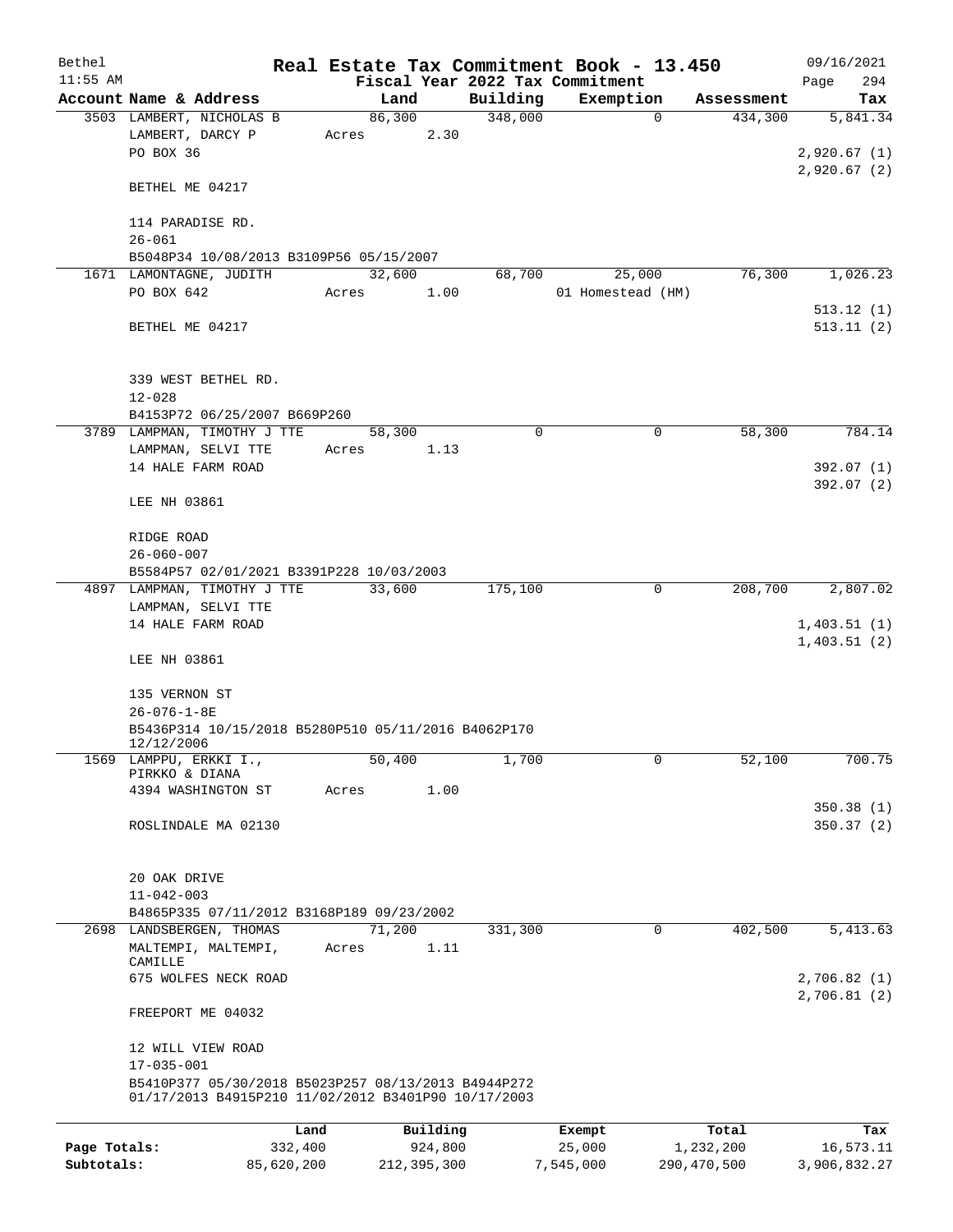| Bethel     |                                              |      |       |                |                                 | Real Estate Tax Commitment Book - 13.450 |                       | 09/16/2021             |
|------------|----------------------------------------------|------|-------|----------------|---------------------------------|------------------------------------------|-----------------------|------------------------|
| $11:55$ AM |                                              |      |       |                | Fiscal Year 2022 Tax Commitment |                                          |                       | 295<br>Page            |
|            | Account Name & Address<br>1412 LANE, DAVID L |      |       | Land<br>40,800 | Building<br>112,000             | Exemption<br>$\overline{0}$              | Assessment<br>152,800 | Tax                    |
|            | LANE, ANDREA J                               |      | Acres | 2.21           |                                 |                                          |                       | 2,055.16               |
|            | 25 NORTHERN LIGHTS FARM                      |      |       |                |                                 |                                          |                       | 1,027.58(1)            |
|            | ROAD                                         |      |       |                |                                 |                                          |                       |                        |
|            |                                              |      |       |                |                                 |                                          |                       | 1,027.58(2)            |
|            | UPTON ME 04261                               |      |       |                |                                 |                                          |                       |                        |
|            | 107 CHANDLER HILL RD.                        |      |       |                |                                 |                                          |                       |                        |
|            | $08 - 070 - 006$                             |      |       |                |                                 |                                          |                       |                        |
|            | B5375P627 10/31/2017 B2251P327 09/07/1995    |      |       |                |                                 |                                          |                       |                        |
|            | 3248 LANE, POK SUN                           |      |       | 27,900         | 127,900                         | 0                                        | 155,800               | 2,095.51               |
|            | PO BOX 807                                   |      | Acres | 0.09           |                                 |                                          |                       |                        |
|            |                                              |      |       |                |                                 |                                          |                       | 1,047.76(1)            |
|            | BETHEL ME 04217                              |      |       |                |                                 |                                          |                       | 1,047.75(2)            |
|            |                                              |      |       |                |                                 |                                          |                       |                        |
|            | 7 MECHANIC ST.                               |      |       |                |                                 |                                          |                       |                        |
|            | $25 - 083$                                   |      |       |                |                                 |                                          |                       |                        |
|            | B4211P22 10/19/2007 B2797P309                |      |       |                |                                 |                                          |                       |                        |
|            | 3404 LANE, POK SUN                           |      |       | 75,200         | 87,800                          | 0                                        | 163,000               | 2,192.35               |
|            | PO BOX 807                                   |      | Acres | 0.40           |                                 |                                          |                       |                        |
|            |                                              |      |       |                |                                 |                                          |                       | 1,096.18(1)            |
|            | BETHEL ME 04217                              |      |       |                |                                 |                                          |                       | 1,096.17(2)            |
|            |                                              |      |       |                |                                 |                                          |                       |                        |
|            | 177 MAIN ST.                                 |      |       |                |                                 |                                          |                       |                        |
|            | $25 - 225$                                   |      |       |                |                                 |                                          |                       |                        |
|            | B5215P206 03/30/2015 B3027P78 11/16/2001     |      |       |                |                                 |                                          |                       |                        |
|            | 3406 LANE, POK SUN                           |      |       | 24,000         | $\mathbf 0$                     | $\mathbf 0$                              | 24,000                | 322.80                 |
|            | PO BOX 807                                   |      | Acres | 0.90           |                                 |                                          |                       |                        |
|            |                                              |      |       |                |                                 |                                          |                       | 161.40(1)              |
|            | BETHEL ME 04217                              |      |       |                |                                 |                                          |                       | 161.40(2)              |
|            |                                              |      |       |                |                                 |                                          |                       |                        |
|            | MAIN ST S/S                                  |      |       |                |                                 |                                          |                       |                        |
|            | $25 - 227$                                   |      |       |                |                                 |                                          |                       |                        |
|            | B5215P206 03/30/2015 B3027P78 11/16/2001     |      |       |                |                                 |                                          |                       |                        |
|            | 3393 LANE, POK SUN                           |      |       | 74,900         | 425,700                         | 0                                        | 500,600               | 6,733.07               |
|            | CHO SUN RESTARAUNT                           |      | Acres | 0.39           |                                 |                                          |                       |                        |
|            | PO BOX 807                                   |      |       |                |                                 |                                          |                       | 3,366.54(1)            |
|            | BETHEL ME 04217                              |      |       |                |                                 |                                          |                       | 3,366.53(2)            |
|            |                                              |      |       |                |                                 |                                          |                       |                        |
|            | 141 MAIN ST.                                 |      |       |                |                                 |                                          |                       |                        |
|            | $25 - 214$                                   |      |       |                |                                 |                                          |                       |                        |
|            | B5159P94 09/12/2014 B3629P269 11/12/2004     |      |       |                |                                 |                                          |                       |                        |
|            | 4536 LANE, POK SUN                           |      |       | 41,600         | $\Omega$                        | $\mathbf 0$                              | 41,600                | 559.52                 |
|            | PO BOX 807                                   |      | Acres | 2.24           |                                 |                                          |                       |                        |
|            | BETHEL ME 04217                              |      |       |                |                                 |                                          |                       | 279.76(1)<br>279.76(2) |
|            |                                              |      |       |                |                                 |                                          |                       |                        |
|            |                                              |      |       |                |                                 |                                          |                       |                        |
|            | SUNSET HILL SUB                              |      |       |                |                                 |                                          |                       |                        |
|            | $08 - 060 - 005$                             |      |       |                |                                 |                                          |                       |                        |
|            | B3705P187 04/19/2005                         |      |       |                |                                 |                                          |                       |                        |
|            |                                              |      |       |                |                                 |                                          |                       |                        |
|            |                                              |      |       |                |                                 |                                          |                       |                        |
|            |                                              | Land |       | Building       |                                 | <b>Exempt</b>                            | Total                 | Tax                    |

|              | Land       | Building    | Exempt    | Total       | Tax          |
|--------------|------------|-------------|-----------|-------------|--------------|
| Page Totals: | 284,400    | 753,400     |           | 1,037,800   | 13,958.41    |
| Subtotals:   | 85,904,600 | 213,148,700 | 7,545,000 | 291,508,300 | 3,920,790.68 |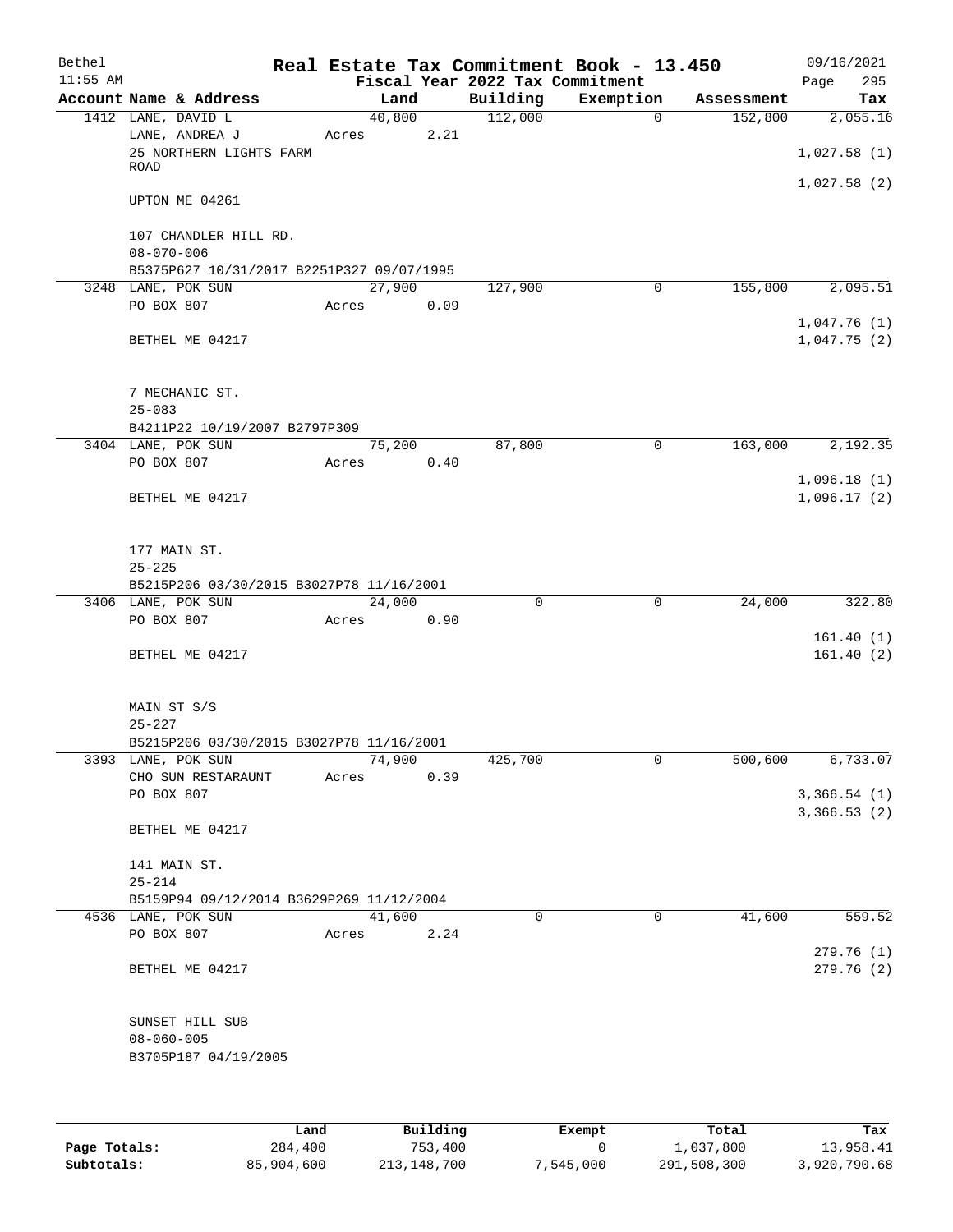| Bethel       |                                                                                       |         |         |          |               | Real Estate Tax Commitment Book - 13.450 |            | 09/16/2021             |
|--------------|---------------------------------------------------------------------------------------|---------|---------|----------|---------------|------------------------------------------|------------|------------------------|
| $11:55$ AM   |                                                                                       |         |         |          |               | Fiscal Year 2022 Tax Commitment          |            | 296<br>Page            |
|              | Account Name & Address                                                                |         | 46,900  | Land     | Building<br>0 | Exemption<br>$\mathbf 0$                 | Assessment | Tax                    |
|              | 3355 LANE, POK-SUN<br>LANE, BRUCE                                                     |         | Acres   | 1.50     |               |                                          | 46,900     | 630.81                 |
|              | PO BOX 807                                                                            |         |         |          |               |                                          |            | 315.41(1)              |
|              |                                                                                       |         |         |          |               |                                          |            | 315.40(2)              |
|              | BETHEL ME 04217                                                                       |         |         |          |               |                                          |            |                        |
|              | 39 MASON ST.                                                                          |         |         |          |               |                                          |            |                        |
|              | $25 - 176$                                                                            |         |         |          |               |                                          |            |                        |
|              | B3629P266 11/12/2004                                                                  |         |         |          |               |                                          |            |                        |
|              | 3249 LANE, POK-SUN                                                                    |         | 50,000  |          | 0             | 0                                        | 50,000     | 672.50                 |
|              | PO BOX 807                                                                            |         | Acres   | 0.29     |               |                                          |            |                        |
|              |                                                                                       |         |         |          |               |                                          |            | 336.25(1)              |
|              | BETHEL ME 04217                                                                       |         |         |          |               |                                          |            | 336.25(2)              |
|              | MECHANIC ST.                                                                          |         |         |          |               |                                          |            |                        |
|              | $25 - 084$                                                                            |         |         |          |               |                                          |            |                        |
|              | B4211P22 10/19/2007 B2798P161                                                         |         |         |          |               |                                          |            |                        |
|              | 3262 LANE, POK-SUN                                                                    |         | 52,600  |          | 234,900       | 0                                        | 287,500    | 3,866.88               |
|              | PO BOX 807                                                                            |         | Acres   | 0.16     |               |                                          |            |                        |
|              |                                                                                       |         |         |          |               |                                          |            | 1,933.44(1)            |
|              | BETHEL ME 04217                                                                       |         |         |          |               |                                          |            | 1,933.44(2)            |
|              |                                                                                       |         |         |          |               |                                          |            |                        |
|              | 130 MAIN ST                                                                           |         |         |          |               |                                          |            |                        |
|              | $25 - 096$                                                                            |         |         |          |               |                                          |            |                        |
|              | B3629P268 11/12/2004                                                                  |         |         |          |               |                                          |            |                        |
|              | 3528 LANE, SARAH R                                                                    |         | 41,300  |          | 94,600        | 0                                        | 135,900    | 1,827.86               |
|              | PO BOX 720                                                                            |         | Acres   | 2.65     |               |                                          |            |                        |
|              | BETHEL ME 04217                                                                       |         |         |          |               |                                          |            | 913.93(1)<br>913.93(2) |
|              |                                                                                       |         |         |          |               |                                          |            |                        |
|              | 165 VERNON STREET                                                                     |         |         |          |               |                                          |            |                        |
|              | $26 - 074 - 001$                                                                      |         |         |          |               |                                          |            |                        |
|              | B5589P907 03/09/2021 B5540P809 08/13/2020 B3746P23                                    |         |         |          |               |                                          |            |                        |
|              | 06/23/2005                                                                            |         |         |          |               |                                          |            |                        |
|              | 3605 LAPOINTE, THOMAS D                                                               |         | 109,500 |          | 264,100       | 0                                        | 373,600    | 5,024.92               |
|              | LAPOINTE, CATHLEEN J                                                                  |         | Acres   | 2.60     |               |                                          |            |                        |
|              | 282 PARADISE RD                                                                       |         |         |          |               |                                          |            | 2,512.46(1)            |
|              | BETHEL ME 04217                                                                       |         |         |          |               |                                          |            | 2,512.46(2)            |
|              | 282 PARADISE ROAD                                                                     |         |         |          |               |                                          |            |                        |
|              | $27 - 013 - 003$                                                                      |         |         |          |               |                                          |            |                        |
|              | B4817P183 02/24/2012 B4817P181 02/24/2012 B4817P179<br>02/24/2012 B2848P52 08/05/2000 |         |         |          |               |                                          |            |                        |
|              | 4706 LAROCHE, PAUL                                                                    |         | 46,400  |          | 263,600       | 0                                        | 310,000    | 4,169.50               |
|              | LAROCHE, MARIAN B<br>26 SWAN HILL RD                                                  |         | Acres   | 2.46     |               |                                          |            | 2,084.75 (1)           |
|              |                                                                                       |         |         |          |               |                                          |            | 2,084.75(2)            |
|              | BETHEL ME 04217                                                                       |         |         |          |               |                                          |            |                        |
|              | 26 SWAN HILL ROAD                                                                     |         |         |          |               |                                          |            |                        |
|              | $22 - 029 - 001$                                                                      |         |         |          |               |                                          |            |                        |
|              | B3648P11 12/21/2004                                                                   |         |         |          |               |                                          |            |                        |
|              |                                                                                       |         |         |          |               |                                          |            |                        |
|              |                                                                                       |         |         |          |               |                                          |            |                        |
|              |                                                                                       | Land    |         | Building |               | Exempt                                   | Total      | Tax                    |
| Page Totals: |                                                                                       | 346,700 |         | 857,200  |               | 0                                        | 1,203,900  | 16, 192. 47            |

**Subtotals:** 86,251,300 214,005,900 7,545,000 292,712,200 3,936,983.15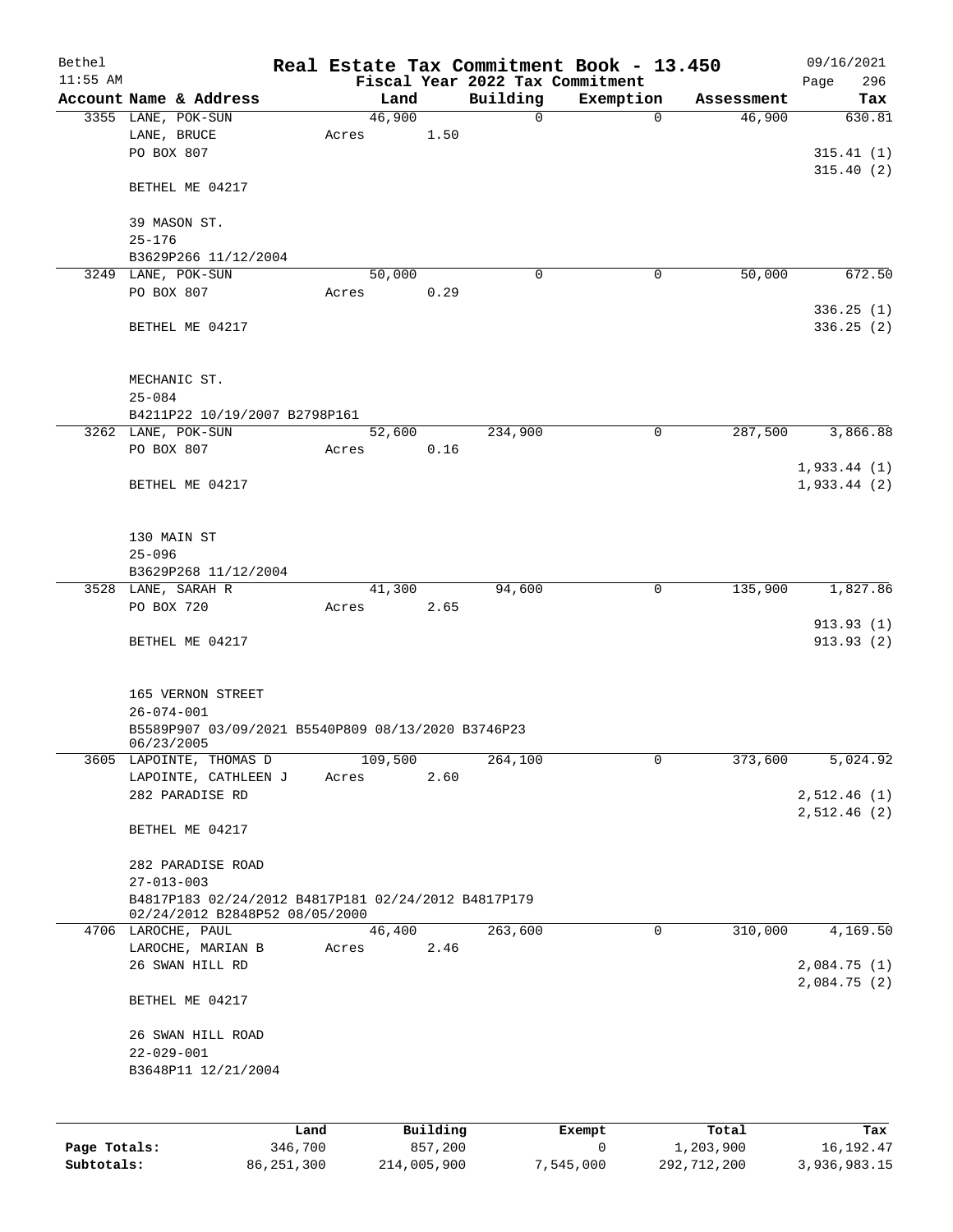| Bethel       |                                                                   |       |                |          | Real Estate Tax Commitment Book - 13.450 |               | 09/16/2021   |
|--------------|-------------------------------------------------------------------|-------|----------------|----------|------------------------------------------|---------------|--------------|
| $11:55$ AM   |                                                                   |       |                |          | Fiscal Year 2022 Tax Commitment          |               | 297<br>Page  |
|              | Account Name & Address                                            |       | Land           | Building | Exemption                                | Assessment    | Tax          |
|              | 4793 LAROCHE, PAUL G<br>LAROCHE, MARION B                         |       | 45,200<br>1.77 | 646,000  | $\mathbf 0$                              | 691,200       | 9,296.64     |
|              | 26 SWAN HILL ROAD                                                 | Acres |                |          |                                          |               | 4,648.32(1)  |
|              |                                                                   |       |                |          |                                          |               | 4,648.32(2)  |
|              | BETHEL ME 04217                                                   |       |                |          |                                          |               |              |
|              | 7 HARMONY ROW                                                     |       |                |          |                                          |               |              |
|              | $23 - 013 - 001 - 005$                                            |       |                |          |                                          |               |              |
|              | B5304P662 09/14/2016 B4216P55 10/29/2007                          |       |                |          |                                          |               |              |
|              | 1543 LATOUF, KATELYN A. &                                         |       | 10,800         | 51,200   | 0                                        | 62,000        | 833.90       |
|              | WILLIAM G.                                                        |       |                |          |                                          |               |              |
|              | 11 SYLVAN ROAD                                                    |       |                |          |                                          |               |              |
|              |                                                                   |       |                |          |                                          |               | 416.95(1)    |
|              | BEVERLY MA 01915                                                  |       |                |          |                                          |               | 416.95(2)    |
|              | 788 WEST BETHEL RD.                                               |       |                |          |                                          |               |              |
|              | $11 - 027 - 001 - 004$                                            |       |                |          |                                          |               |              |
|              | B5575P971 01/04/2021 B5470P657 07/22/2019 B2278P326<br>11/27/1995 |       |                |          |                                          |               |              |
|              | 370 LAURENDEAU, THOMAS &<br><b>DIANE</b>                          |       | 48,600         | 163,500  | $\mathbf 0$                              | 212,100       | 2,852.75     |
|              | 362 EAST SHORE DRIVE                                              | Acres | 4.36           |          |                                          |               |              |
|              |                                                                   |       |                |          |                                          |               | 1,426.38(1)  |
|              | ACTON ME 04001                                                    |       |                |          |                                          |               | 1,426.37(2)  |
|              |                                                                   |       |                |          |                                          |               |              |
|              | 5 MOZEE'S WAY                                                     |       |                |          |                                          |               |              |
|              | $06 - 015$                                                        |       |                |          |                                          |               |              |
|              | B5451P663 02/12/2019 B4945P44 01/18/2013 B3184P302                |       |                |          |                                          |               |              |
|              | 2662 LAUX, ROBERT                                                 |       | 52,800         | 392,600  | 31,000                                   | 414,400       | 5,573.68     |
|              | LAUX, PATRICE LYNN                                                | Acres | 7.50           |          | 01 Homestead (HM)                        |               |              |
|              | PO BOX 997                                                        |       |                |          | 12 WW2 Vet Res                           |               | 2,786.84(1)  |
|              |                                                                   |       |                |          |                                          |               | 2,786.84 (2) |
|              | BETHEL ME 04217                                                   |       |                |          |                                          |               |              |
|              | 459 NORTH RD.                                                     |       |                |          |                                          |               |              |
|              | 17-004-001                                                        |       |                |          |                                          |               |              |
|              | B5487P777 10/22/2019 B2513P322 12/31/1997                         |       |                |          |                                          |               |              |
|              | 1557 LAVALLEE, ELIZABETH S                                        |       | 32,100         | $\Omega$ | $\Omega$                                 | 32,100        | 431.75       |
|              | 27 FLEMING RD.                                                    | Acres | 3.00           |          |                                          |               |              |
|              |                                                                   |       |                |          |                                          |               | 215.88(1)    |
|              | BETHEL ME 04217                                                   |       |                |          |                                          |               | 215.87(2)    |
|              |                                                                   |       |                |          |                                          |               |              |
|              | RTE 2 S/S<br>$11 - 032$                                           |       |                |          |                                          |               |              |
|              | B3733P329 06/02/2005                                              |       |                |          |                                          |               |              |
|              | 2844 LAVALLIERE, ROGER                                            |       | 12,200         | 200      | 0                                        | 12,400        | 166.78       |
|              | 81 FORBES LANE                                                    | Acres | 10.90          |          |                                          |               |              |
|              |                                                                   |       |                |          |                                          |               | 83.39 (1)    |
|              | WINDHAM ME 04062                                                  |       |                |          |                                          |               | 83.39 (2)    |
|              |                                                                   |       |                |          |                                          |               |              |
|              | ABBOTT FARM RD.                                                   |       |                |          |                                          |               |              |
|              | $19 - 007$                                                        |       |                |          |                                          |               |              |
|              | B3078P54                                                          |       |                |          |                                          |               |              |
|              |                                                                   | Land  | Building       |          | Exempt                                   | Total         | Tax          |
| Page Totals: | 201,700                                                           |       | 1,253,500      |          | 31,000                                   | 1,424,200     | 19,155.50    |
| Subtotals:   | 86, 453, 000                                                      |       | 215, 259, 400  |          | 7,576,000                                | 294, 136, 400 | 3,956,138.65 |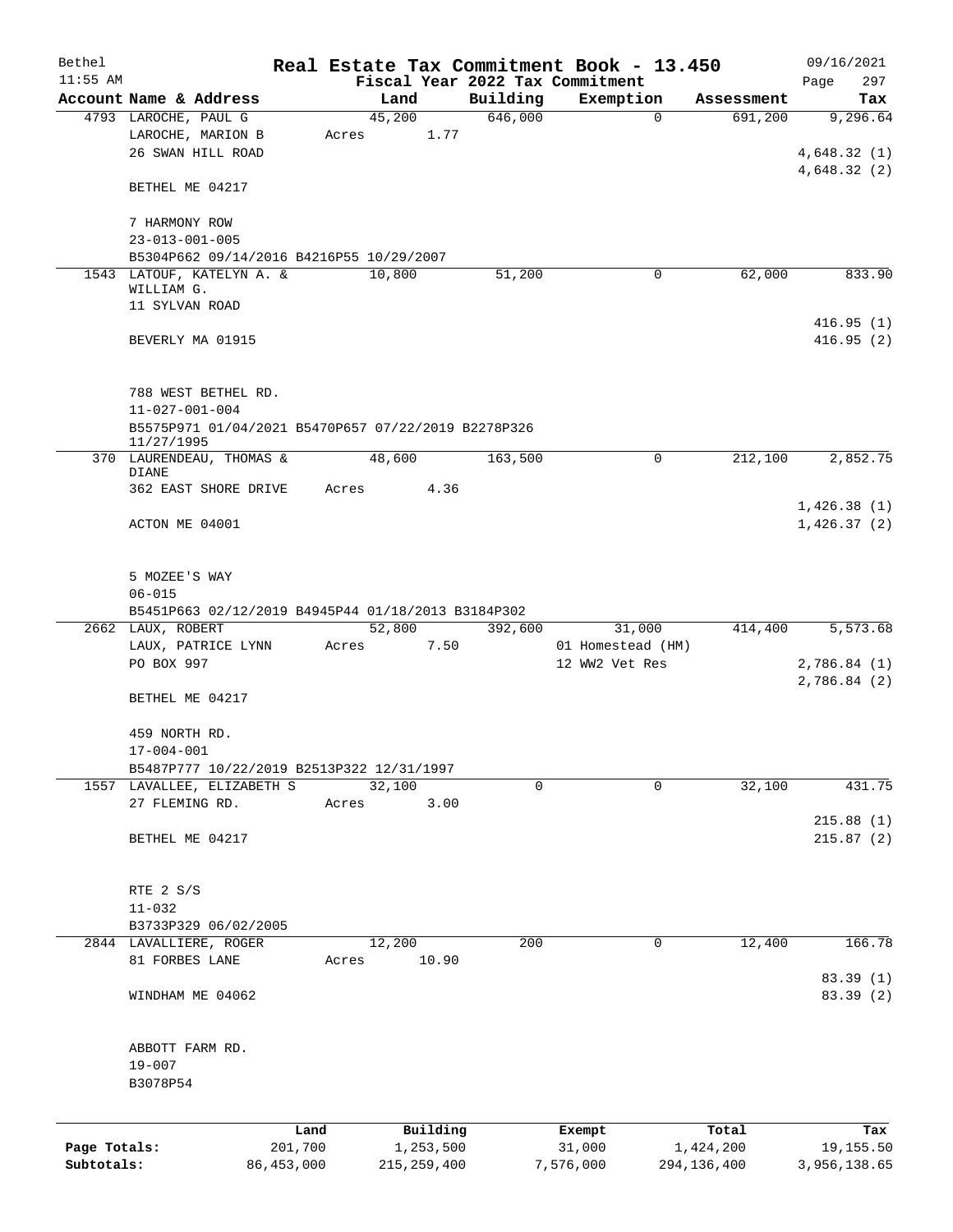| Bethel     |                         |                                                                                                          |        |        |      |                                 | Real Estate Tax Commitment Book - 13.450 |             |            |             | 09/16/2021 |
|------------|-------------------------|----------------------------------------------------------------------------------------------------------|--------|--------|------|---------------------------------|------------------------------------------|-------------|------------|-------------|------------|
| $11:55$ AM |                         |                                                                                                          |        |        |      | Fiscal Year 2022 Tax Commitment |                                          |             |            | Page        | 298        |
|            | Account Name & Address  |                                                                                                          |        | Land   |      | Building                        | Exemption                                |             | Assessment |             | Tax        |
|            | 2960 LAVENDA, RONALD G  |                                                                                                          | 33,600 |        |      | 69,400                          |                                          | $\Omega$    | 103,000    |             | 1,385.35   |
|            | LAVENDA, LINDA G        |                                                                                                          |        |        |      |                                 |                                          |             |            |             |            |
|            | 39 BROWNLEA RD.         |                                                                                                          |        |        |      |                                 |                                          |             |            |             | 692.68(1)  |
|            |                         |                                                                                                          |        |        |      |                                 |                                          |             |            |             | 692.67(2)  |
|            | FRAMINGHAM MA 01701     |                                                                                                          |        |        |      |                                 |                                          |             |            |             |            |
|            |                         |                                                                                                          |        |        |      |                                 |                                          |             |            |             |            |
|            | 24 CHERRY LANE          |                                                                                                          |        |        |      |                                 |                                          |             |            |             |            |
|            | $22 - 002 - 001 - 037$  | B3525P243 05/14/2004                                                                                     |        |        |      |                                 |                                          |             |            |             |            |
|            |                         | 2601 LAVIGNE, ERNEST L III                                                                               | 24,700 |        |      | $\mathbf 0$                     |                                          | $\mathbf 0$ | 24,700     |             | 332.22     |
|            | LAVIGNE, STACEY R       |                                                                                                          | Acres  |        | 1.10 |                                 |                                          |             |            |             |            |
|            | 3 RAINONE COURT         |                                                                                                          |        |        |      |                                 |                                          |             |            |             | 166.11(1)  |
|            |                         |                                                                                                          |        |        |      |                                 |                                          |             |            |             | 166.11(2)  |
|            | COVENTRY RI 02816       |                                                                                                          |        |        |      |                                 |                                          |             |            |             |            |
|            |                         |                                                                                                          |        |        |      |                                 |                                          |             |            |             |            |
|            | GRAND VIEW ESTATES      |                                                                                                          |        |        |      |                                 |                                          |             |            |             |            |
|            | $15 - 022 - 004$        |                                                                                                          |        |        |      |                                 |                                          |             |            |             |            |
|            |                         | B3623P241 11/08/2004                                                                                     |        |        |      |                                 |                                          |             |            |             |            |
|            | 4884 LAWLESS, MICHAEL J |                                                                                                          |        | 33,200 |      | 224,200                         |                                          | $\mathbf 0$ | 257,400    |             | 3,462.03   |
|            | 48 ADAMS ST             |                                                                                                          | Acres  |        | 1.25 |                                 |                                          |             |            |             |            |
|            |                         |                                                                                                          |        |        |      |                                 |                                          |             |            | 1,731.02(1) |            |
|            | DUNSTABLE MA 01872      |                                                                                                          |        |        |      |                                 |                                          |             |            | 1,731.01(2) |            |
|            |                         |                                                                                                          |        |        |      |                                 |                                          |             |            |             |            |
|            |                         |                                                                                                          |        |        |      |                                 |                                          |             |            |             |            |
|            | 78 ENGLISH WOODS        |                                                                                                          |        |        |      |                                 |                                          |             |            |             |            |
|            | $15 - 008 - 014$        |                                                                                                          |        |        |      |                                 |                                          |             |            |             |            |
|            |                         | B4511P232 10/15/2009 B4149P174 06/19/2007 B3924P104                                                      |        |        |      |                                 |                                          |             |            |             |            |
|            | 4882 LAWLESS, MICHAEL J |                                                                                                          |        | 25,300 |      | 0                               |                                          | 0           | 25,300     |             | 340.29     |
|            | PO BOX 437              |                                                                                                          | Acres  |        | 1.39 |                                 |                                          |             |            |             |            |
|            |                         |                                                                                                          |        |        |      |                                 |                                          |             |            |             | 170.15(1)  |
|            | DUNSTABLE MA 01872      |                                                                                                          |        |        |      |                                 |                                          |             |            |             | 170.14(2)  |
|            |                         |                                                                                                          |        |        |      |                                 |                                          |             |            |             |            |
|            |                         |                                                                                                          |        |        |      |                                 |                                          |             |            |             |            |
|            | ENGLISH WOODS           |                                                                                                          |        |        |      |                                 |                                          |             |            |             |            |
|            | $15 - 008 - 012$        |                                                                                                          |        |        |      |                                 |                                          |             |            |             |            |
|            |                         | B5042P23 09/25/2013 B4997P17 06/12/2013 B4898P206<br>09/26/2012 B4060P112 12/08/2006 B4030P73 10/18/2006 |        |        |      |                                 |                                          |             |            |             |            |
|            | B3924P104               |                                                                                                          |        |        |      |                                 |                                          |             |            |             |            |
|            | 5500 LAWRENCE, DONALD   |                                                                                                          |        | 0      |      | 13,500                          |                                          | 0           | 13,500     |             | 181.58     |
|            | LAWRENCE, JOHANNA       |                                                                                                          |        |        |      |                                 |                                          |             |            |             |            |
|            | PO BOX 157              |                                                                                                          |        |        |      |                                 |                                          |             |            |             | 90.79(1)   |
|            |                         |                                                                                                          |        |        |      |                                 |                                          |             |            |             | 90.79(2)   |
|            |                         | BRYANT POND ME 04219                                                                                     |        |        |      |                                 |                                          |             |            |             |            |
|            |                         |                                                                                                          |        |        |      |                                 |                                          |             |            |             |            |
|            | 5 BLUE COURT            |                                                                                                          |        |        |      |                                 |                                          |             |            |             |            |
|            | $07 - 082 - B - ON$     |                                                                                                          |        |        |      |                                 |                                          |             |            |             |            |
|            | 273 LAWRENCE, DONALD D  |                                                                                                          |        | 24,200 |      | 7,100                           |                                          | 0           | 31,300     |             | 420.99     |
|            | PO BOX 157              |                                                                                                          | Acres  |        | 8.80 |                                 |                                          |             |            |             |            |
|            |                         |                                                                                                          |        |        |      |                                 |                                          |             |            |             | 210.50(1)  |
|            |                         | BRYANT POND ME 04219                                                                                     |        |        |      |                                 |                                          |             |            |             | 210.49(2)  |
|            |                         |                                                                                                          |        |        |      |                                 |                                          |             |            |             |            |
|            |                         |                                                                                                          |        |        |      |                                 |                                          |             |            |             |            |
|            |                         | 219 MCCRILLIS BROOK RD.                                                                                  |        |        |      |                                 |                                          |             |            |             |            |
|            | $04 - 087 - 001$        |                                                                                                          |        |        |      |                                 |                                          |             |            |             |            |
|            |                         | B5365P251 09/05/2017 B5358P242 07/27/2017 B3394P277<br>10/09/2003 B3242P280 02/11/2003                   |        |        |      |                                 |                                          |             |            |             |            |
|            |                         |                                                                                                          |        |        |      |                                 |                                          |             |            |             |            |
|            |                         |                                                                                                          |        |        |      |                                 |                                          |             |            |             |            |

|              | Land       | Building    | Exempt    | Total       | Tax          |
|--------------|------------|-------------|-----------|-------------|--------------|
| Page Totals: | 141,000    | 314,200     |           | 455,200     | 6,122.46     |
| Subtotals:   | 86,594,000 | 215,573,600 | 7,576,000 | 294,591,600 | 3,962,261.11 |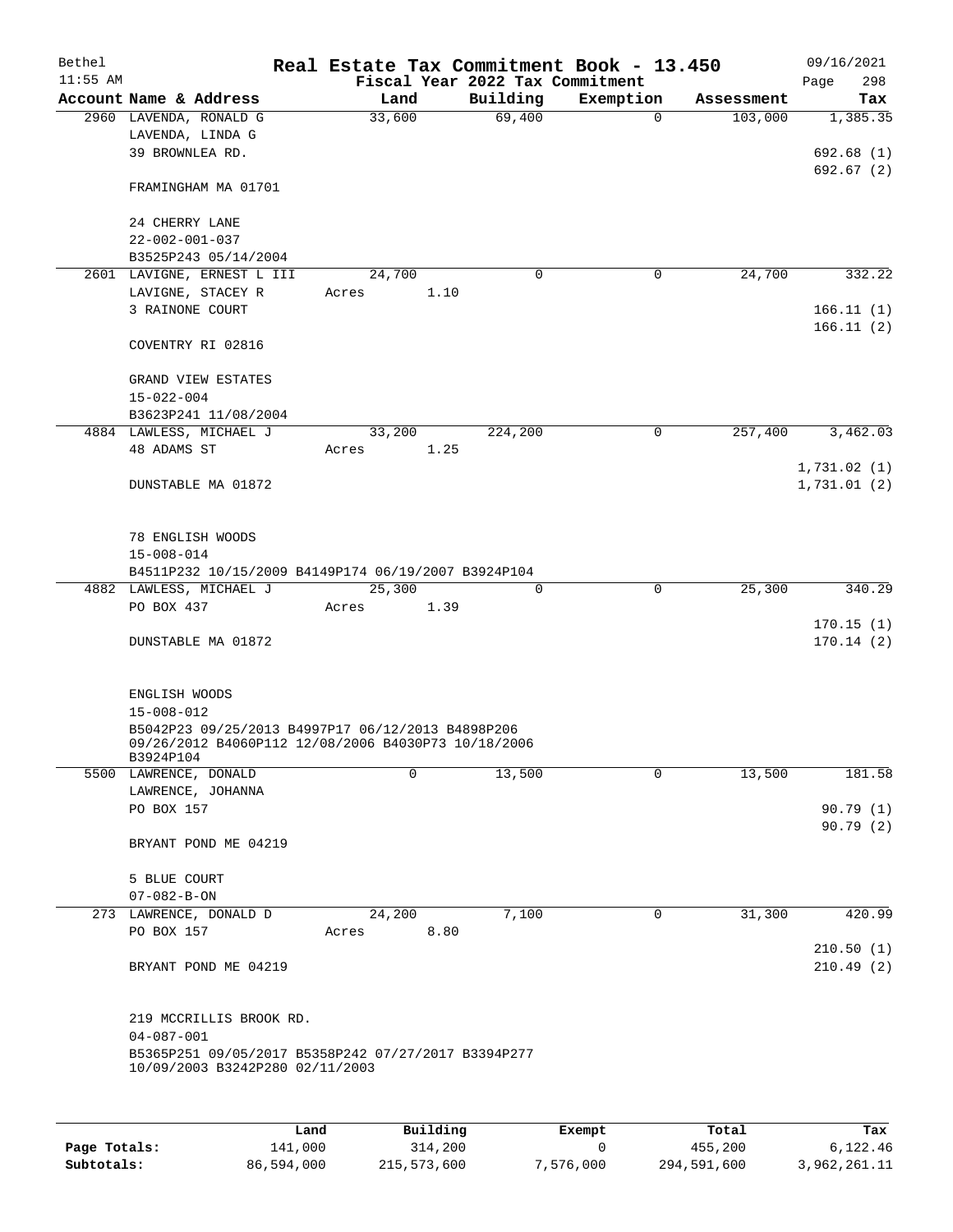| Bethel     |                                                                                                          |       |          | Real Estate Tax Commitment Book - 13.450 |           |             |         |      | 09/16/2021             |
|------------|----------------------------------------------------------------------------------------------------------|-------|----------|------------------------------------------|-----------|-------------|---------|------|------------------------|
| $11:55$ AM |                                                                                                          |       |          | Fiscal Year 2022 Tax Commitment          |           |             |         | Page | 299                    |
|            | Account Name & Address                                                                                   |       | Land     | Building                                 | Exemption | Assessment  |         |      | Tax                    |
|            | 1282 LAWRENCE, DONALD D                                                                                  |       | $\Omega$ | 12,000                                   | $\Omega$  |             | 12,000  |      | 161.40                 |
|            | LAWRENCE, JOHANNA<br>PO BOX 157                                                                          |       |          |                                          |           |             |         |      | 80.70(1)               |
|            |                                                                                                          |       |          |                                          |           |             |         |      | 80.70 (2)              |
|            | BRYANT POND ME 04219                                                                                     |       |          |                                          |           |             |         |      |                        |
|            |                                                                                                          |       |          |                                          |           |             |         |      |                        |
|            | 2 RED COURT                                                                                              |       |          |                                          |           |             |         |      |                        |
|            | $07 - 082 - B - ON$                                                                                      |       |          |                                          |           |             |         |      |                        |
|            | 490 LAWRENCE, DONALD D                                                                                   |       | 0        | 18,000                                   | 0         |             | 18,000  |      | 242.10                 |
|            | LAWRENCE, JOHANNA                                                                                        |       |          |                                          |           |             |         |      |                        |
|            | PO BOX 157                                                                                               |       |          |                                          |           |             |         |      | 121.05(1)<br>121.05(2) |
|            | BRYANT POND ME 04219                                                                                     |       |          |                                          |           |             |         |      |                        |
|            | 8 RED COURT                                                                                              |       |          |                                          |           |             |         |      |                        |
|            | $07 - 082 - B - ON$                                                                                      |       |          |                                          |           |             |         |      |                        |
|            | 2586 LAWRENCE, DONALD D                                                                                  |       | 25,200   | 101,600                                  | 0         |             | 126,800 |      | 1,705.46               |
|            | LAWRENCE, JOHANNA J                                                                                      | Acres | 0.60     |                                          |           |             |         |      |                        |
|            | PO BOX 157                                                                                               |       |          |                                          |           |             |         |      | 852.73 (1)             |
|            | BRYANT POND ME 04219                                                                                     |       |          |                                          |           |             |         |      | 852.73 (2)             |
|            |                                                                                                          |       |          |                                          |           |             |         |      |                        |
|            | 2067 INTERVALE RD.<br>$15 - 018$                                                                         |       |          |                                          |           |             |         |      |                        |
|            | B5148P270 08/18/2014 B5130P74 06/26/2014 B5051P76<br>10/17/2013 B2561P74 05/20/1998 B1417P105 09/02/1986 |       |          |                                          |           |             |         |      |                        |
|            | 4995 LAWRENCE, DONALD D                                                                                  |       | 33,800   | 8,900                                    |           | $\mathbf 0$ | 42,700  |      | 574.32                 |
|            | PO BOX 157                                                                                               | Acres | 1.60     |                                          |           |             |         |      |                        |
|            | BRYANT POND ME 04219                                                                                     |       |          |                                          |           |             |         |      | 287.16(1)<br>287.16(2) |
|            | 505 EAST BETHEL RD.                                                                                      |       |          |                                          |           |             |         |      |                        |
|            | $09 - 041 - 001 - A$                                                                                     |       |          |                                          |           |             |         |      |                        |
|            | B5108P345 04/29/2014 B4222P289 11/13/2007<br>5447 LAWRENCE, DONALD D                                     |       | 0        | 15,000                                   | 0         |             | 15,000  |      | 201.75                 |
|            | LAWRENCE, JOHANNA                                                                                        |       |          |                                          |           |             |         |      |                        |
|            | PO BOX 157                                                                                               |       |          |                                          |           |             |         |      | 100.88(1)              |
|            |                                                                                                          |       |          |                                          |           |             |         |      | 100.87(2)              |
|            | BRYANT POND ME 04219                                                                                     |       |          |                                          |           |             |         |      |                        |
|            | 4 RED COURT                                                                                              |       |          |                                          |           |             |         |      |                        |
|            | $07 - 082 - B - ON$                                                                                      |       |          |                                          |           |             |         |      |                        |
|            | 5357 LAWRENCE, DONALD D                                                                                  |       | 71,400   | 0                                        | 0         |             | 71,400  |      | 960.33                 |
|            | LAWRENCE, JOHANNA                                                                                        | Acres | 4.40     |                                          |           |             |         |      |                        |
|            | PO BOX 157                                                                                               |       |          |                                          |           |             |         |      | 480.17 (1)             |
|            |                                                                                                          |       |          |                                          |           |             |         |      | 480.16(2)              |
|            | BRYANT POND ME 04219                                                                                     |       |          |                                          |           |             |         |      |                        |
|            | 30 JONATHON CLARK LN                                                                                     |       |          |                                          |           |             |         |      |                        |
|            | $07 - 082 - 00B$                                                                                         |       |          |                                          |           |             |         |      |                        |
|            | B4756P117 09/06/2011                                                                                     |       |          |                                          |           |             |         |      |                        |
|            |                                                                                                          |       |          |                                          |           |             |         |      |                        |

|              | Land       | Building    | Exempt    | Total       | Tax          |
|--------------|------------|-------------|-----------|-------------|--------------|
| Page Totals: | 130,400    | 155,500     |           | 285,900     | 3,845.36     |
| Subtotals:   | 86,724,400 | 215,729,100 | 7.576.000 | 294,877,500 | 3,966,106.47 |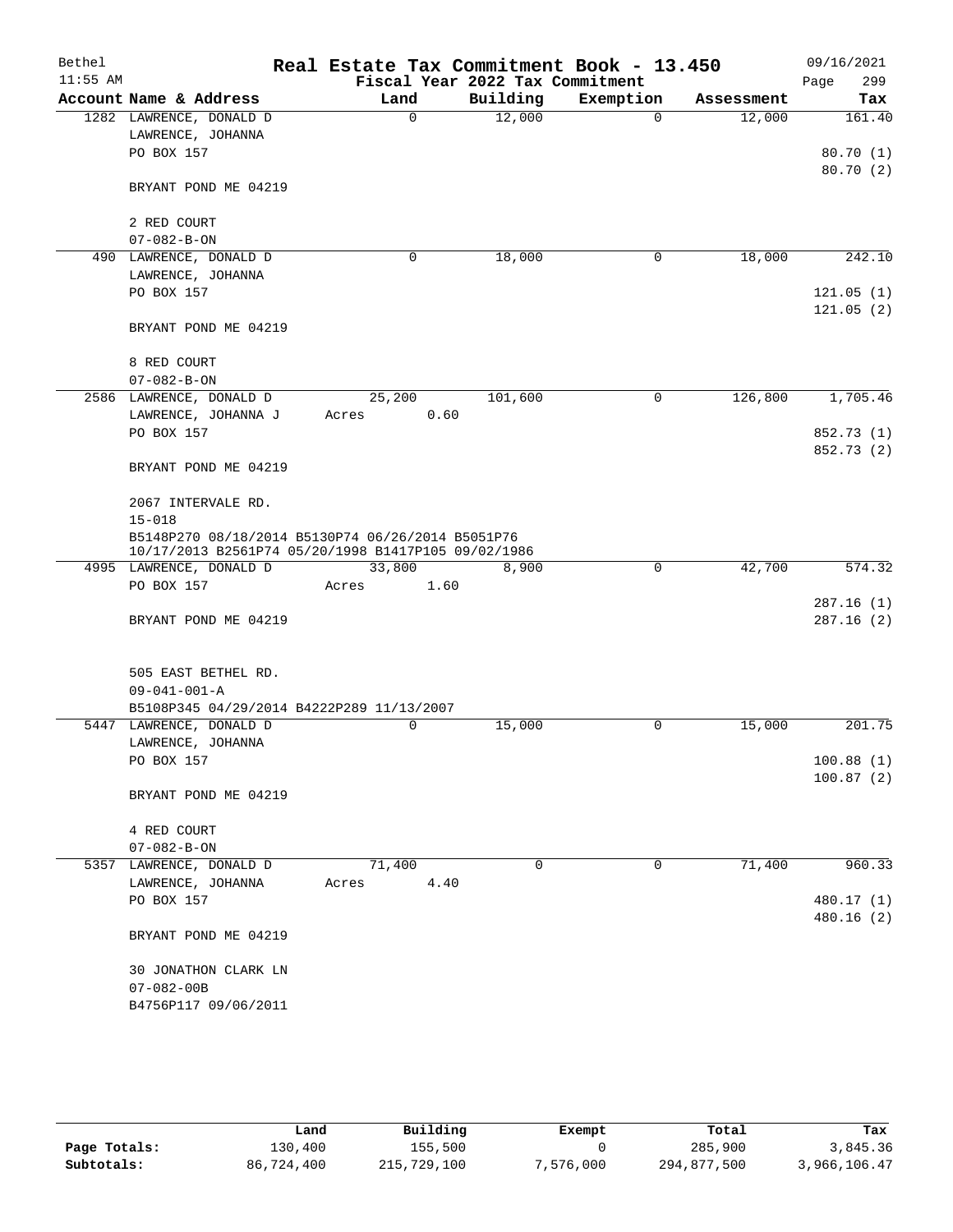| Bethel                     |                                                                     |         |                          |                      | Real Estate Tax Commitment Book - 13.450 |                            | 09/16/2021                  |
|----------------------------|---------------------------------------------------------------------|---------|--------------------------|----------------------|------------------------------------------|----------------------------|-----------------------------|
| $11:55$ AM                 |                                                                     |         |                          |                      | Fiscal Year 2022 Tax Commitment          |                            | 300<br>Page                 |
|                            | Account Name & Address                                              |         | Land                     | Building             | Exemption                                | Assessment                 | Tax                         |
|                            | 1520 LCB120 LLC.                                                    |         | 148,000                  | 1,000,500            | $\Omega$                                 | 1,148,500                  | 15,447.33                   |
|                            | 6 PHANTOM FARM RD                                                   | Acres   | 120.00                   |                      |                                          |                            |                             |
|                            | CAPE ELIZABETH ME 04107                                             |         |                          |                      |                                          |                            | 7,723.67 (1)<br>7,723.66(2) |
|                            |                                                                     |         |                          |                      |                                          |                            |                             |
|                            | 120 FLEMING RD.                                                     |         |                          |                      |                                          |                            |                             |
|                            | $11 - 018$                                                          |         |                          |                      |                                          |                            |                             |
|                            | B5511P614 03/11/2020 B5483P160 09/27/2019 B2752P62                  |         |                          |                      |                                          |                            |                             |
|                            | 10/01/1999<br>4768 LEAHY, KATHLEEN P                                |         | 38,800                   | 223,600              | $\Omega$                                 | 262,400                    | 3,529.28                    |
|                            | 258 GRANIT STREET EXT                                               | Acres   | 1.16                     |                      |                                          |                            |                             |
|                            |                                                                     |         |                          |                      |                                          |                            | 1,764.64(1)                 |
|                            | BIDDEFORD ME 01006                                                  |         |                          |                      |                                          |                            | 1,764.64(2)                 |
|                            |                                                                     |         |                          |                      |                                          |                            |                             |
|                            |                                                                     |         |                          |                      |                                          |                            |                             |
|                            | 4 RIVER GLEN RD                                                     |         |                          |                      |                                          |                            |                             |
|                            | $18 - 033 - 001 - 001$<br>B4776P257 10/28/2011 B3801P114 09/20/2005 |         |                          |                      |                                          |                            |                             |
|                            | 2973 LEAVITT, CHRISTOPHER                                           |         | 33,600                   | 63,900               | 0                                        | 97,500                     | 1,311.38                    |
|                            | 341 ESSEX AVE                                                       |         |                          |                      |                                          |                            |                             |
|                            |                                                                     |         |                          |                      |                                          |                            | 655.69(1)                   |
|                            | GLOUCESTER MA                                                       |         |                          |                      |                                          |                            | 655.69(2)                   |
|                            | 01930-2301                                                          |         |                          |                      |                                          |                            |                             |
|                            |                                                                     |         |                          |                      |                                          |                            |                             |
|                            | 9 CHERRY LANE                                                       |         |                          |                      |                                          |                            |                             |
|                            | $22 - 002 - 001 - 009$                                              |         |                          |                      |                                          |                            |                             |
|                            | B5458P446 04/16/2019 B5293P230 07/19/2016 B5293P206                 |         |                          |                      |                                          |                            |                             |
|                            | 07/19/2016 B4440P28 05/13/2009 B3850P65 09/21/2005                  |         |                          |                      |                                          |                            |                             |
|                            | 408 LEBLOND, MARC L                                                 |         | 59,800                   | 266,200              | 31,000                                   | 295,000                    | 3,967.75                    |
|                            | LEBLOND, KELLY D<br>180 CHESTNUT KNOLL LANE                         | Acres   | 8.88                     |                      | 01 Homestead (HM)<br>12 WW2 Vet Res      |                            | 1,983.88(1)                 |
|                            |                                                                     |         |                          |                      |                                          |                            | 1,983.87(2)                 |
|                            | BETHEL ME 04217                                                     |         |                          |                      |                                          |                            |                             |
|                            |                                                                     |         |                          |                      |                                          |                            |                             |
|                            | 180 CHESTNUT KNOLL LANE                                             |         |                          |                      |                                          |                            |                             |
|                            | $06 - 027 - 016$                                                    |         |                          |                      |                                          |                            |                             |
|                            | B4914P280 11/01/2012 B4864P219 07/09/2012 B1608P70<br>10/18/1988    |         |                          |                      |                                          |                            |                             |
|                            | 4886 LECLAIR, GREGORY A. &                                          |         | 34,400                   | $\overline{212,100}$ | 0                                        | 246,500                    | 3, 315.43                   |
|                            | JENNIFER E.                                                         |         |                          |                      |                                          |                            |                             |
|                            | 2 BORNHEIMER PLACE                                                  | Acres   | 2.00                     |                      |                                          |                            | 1,657.72(1)                 |
|                            | SCARBOROUGH ME 04070                                                |         |                          |                      |                                          |                            | 1,657.71(2)                 |
|                            |                                                                     |         |                          |                      |                                          |                            |                             |
|                            |                                                                     |         |                          |                      |                                          |                            |                             |
|                            | 84 ENGLISH WOODS DR                                                 |         |                          |                      |                                          |                            |                             |
|                            | $15 - 008 - 016$                                                    |         |                          |                      |                                          |                            |                             |
|                            | B5585P250 02/17/2021 B4267P168 03/03/2008 B3924P104                 |         |                          |                      |                                          |                            |                             |
|                            | 3584 LECLERC, DAVID K                                               |         | 48,000                   | 138,300              | $\mathbf 0$                              | 186,300                    | 2,505.74                    |
|                            | 172 VERNON ST                                                       | Acres   | 8.99                     |                      |                                          |                            | 1,252.87(1)                 |
|                            | BETHEL ME 04217                                                     |         |                          |                      |                                          |                            | 1, 252.87(2)                |
|                            |                                                                     |         |                          |                      |                                          |                            |                             |
|                            |                                                                     |         |                          |                      |                                          |                            |                             |
|                            | 172 VERNON ST.                                                      |         |                          |                      |                                          |                            |                             |
|                            | $26 - 088$                                                          |         |                          |                      |                                          |                            |                             |
|                            | B4446P333 05/27/2009 B2810P326 03/31/2000                           |         |                          |                      |                                          |                            |                             |
|                            |                                                                     | Land    | Building                 |                      | Exempt                                   | Total                      | Tax                         |
| Page Totals:<br>Subtotals: | 87,087,000                                                          | 362,600 | 1,904,600<br>217,633,700 |                      | 31,000<br>7,607,000                      | 2,236,200<br>297, 113, 700 | 30,076.91<br>3,996,183.38   |
|                            |                                                                     |         |                          |                      |                                          |                            |                             |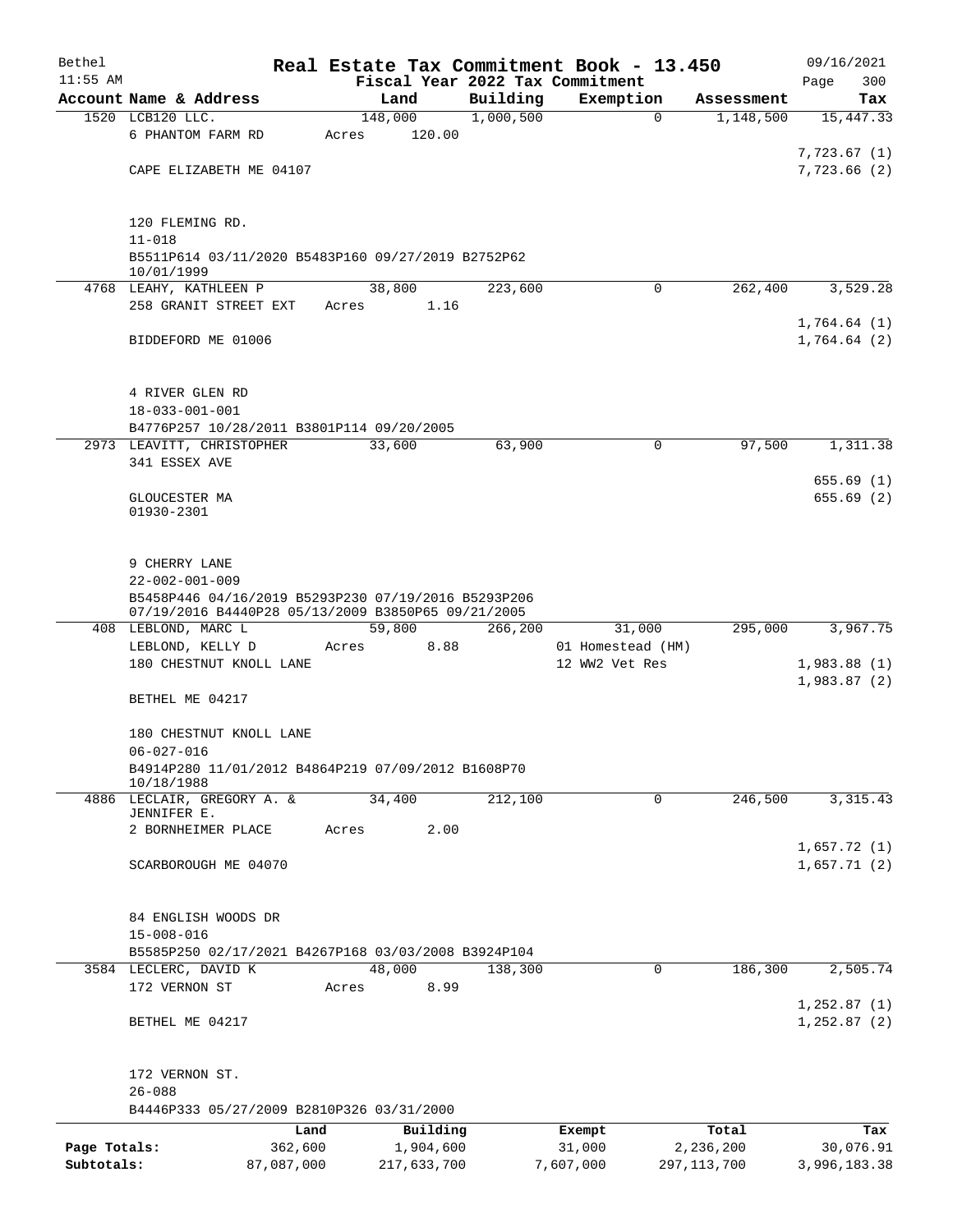| Bethel       |                                                                |                 |           |          | Real Estate Tax Commitment Book - 13.450 |            | 09/16/2021                   |
|--------------|----------------------------------------------------------------|-----------------|-----------|----------|------------------------------------------|------------|------------------------------|
| $11:55$ AM   |                                                                |                 |           |          | Fiscal Year 2022 Tax Commitment          |            | 301<br>Page                  |
|              | Account Name & Address                                         | Land            |           | Building | Exemption                                | Assessment | Tax                          |
|              | 1238 LEE, CALEIGH THIELBAR<br>243 GROVER HILL ROAD             | 34,500<br>Acres | 0.75      | 32,400   | $\mathbf 0$                              | 66,900     | 899.81                       |
|              |                                                                |                 |           |          |                                          |            | 449.91 (1)                   |
|              | BETHEL ME 04217                                                |                 |           |          |                                          |            | 449.90 (2)                   |
|              |                                                                |                 |           |          |                                          |            |                              |
|              |                                                                |                 |           |          |                                          |            |                              |
|              | 243 GROVER HILL RD.                                            |                 |           |          |                                          |            |                              |
|              | $07 - 041$<br>B5494P776 11/27/2019 B5298P57 08/11/2016 B693P95 |                 |           |          |                                          |            |                              |
|              | 09/25/1970                                                     |                 |           |          |                                          |            |                              |
|              | 310 LEE, CHRISTOPHER                                           | 36,400          |           | 122,600  | 25,000                                   | 134,000    | 1,802.30                     |
|              | LEE, ALICE                                                     | Acres           | 6.18      |          | 01 Homestead (HM)                        |            |                              |
|              | PO BOX 727                                                     |                 |           |          |                                          |            | 901.15(1)                    |
|              | BETHEL ME 04217                                                |                 |           |          |                                          |            | 901.15(2)                    |
|              |                                                                |                 |           |          |                                          |            |                              |
|              | 724 ROUTE 232                                                  |                 |           |          |                                          |            |                              |
|              | $05 - 020$                                                     |                 |           |          |                                          |            |                              |
|              | B2444P182 07/16/1997 B965P136 11/21/1977                       |                 |           |          |                                          |            |                              |
|              | 4748 LEE, DAVID A                                              | 66,200          |           | 408,800  | 0                                        | 475,000    | 6,388.75                     |
|              | BRINGOLA, THOMAS J<br>PO BOX 601                               | Acres           | 2.01      |          |                                          |            |                              |
|              |                                                                |                 |           |          |                                          |            | 3, 194.38(1)<br>3, 194.37(2) |
|              | NORTH WOODSTOCK NH                                             |                 |           |          |                                          |            |                              |
|              | 03262-0601                                                     |                 |           |          |                                          |            |                              |
|              |                                                                |                 |           |          |                                          |            |                              |
|              | 151 DEER VIEW RD<br>$12 - 073 - 031$                           |                 |           |          |                                          |            |                              |
|              | B4791P195 12/07/2011 B3609P5 10/13/2004                        |                 |           |          |                                          |            |                              |
|              | 4898 LEE, KAREN                                                | 33,600          |           | 186,100  | 0                                        | 219,700    | 2,954.97                     |
|              | 106 THIRTEENTH ST UNIT                                         |                 |           |          |                                          |            |                              |
|              | 206                                                            |                 |           |          |                                          |            |                              |
|              | CHARLESTOWN MA 02129                                           |                 |           |          |                                          |            | 1,477.49(1)<br>1,477.48(2)   |
|              |                                                                |                 |           |          |                                          |            |                              |
|              |                                                                |                 |           |          |                                          |            |                              |
|              | 135 VERNON ST                                                  |                 |           |          |                                          |            |                              |
|              | $26 - 076 - 1 - 8F$                                            |                 |           |          |                                          |            |                              |
|              | B5115P144 05/16/2014                                           |                 |           |          |                                          |            |                              |
|              | 1435 LEIGHTON, AMANDA<br>LEIGHTON, TOBY                        | 34,700          | 2.29      | 85,500   | 25,000<br>01 Homestead (HM)              | 95,200     | 1,280.44                     |
|              | PO BOX 774                                                     | Acres           |           |          |                                          |            | 640.22(1)                    |
|              |                                                                |                 |           |          |                                          |            | 640.22(2)                    |
|              | BETHEL ME 04217                                                |                 |           |          |                                          |            |                              |
|              |                                                                |                 |           |          |                                          |            |                              |
|              | 504 EAST BETHEL RD.                                            |                 |           |          |                                          |            |                              |
|              | $09 - 012 - 001$                                               |                 |           |          |                                          |            |                              |
|              | B2880P26<br>4713 LENNIG, FREDERICK III                         | 45,600          |           | 405,100  | 0                                        | 450,700    | 6,061.92                     |
|              | 7 MARION WAY, UNIT 7204 Acres                                  |                 | 1.98      |          |                                          |            |                              |
|              |                                                                |                 |           |          |                                          |            | 3,030.96(1)                  |
|              | FALMOUTH ME 04105 1993                                         |                 |           |          |                                          |            | 3,030.96(2)                  |
|              |                                                                |                 |           |          |                                          |            |                              |
|              |                                                                |                 |           |          |                                          |            |                              |
|              | 41 FIRST STREET<br>$22 - 029 - 008$                            |                 |           |          |                                          |            |                              |
|              | B4061P167 12/08/2006 B3836P328 11/18/2005                      |                 |           |          |                                          |            |                              |
|              |                                                                |                 |           |          |                                          |            |                              |
|              |                                                                |                 |           |          |                                          |            |                              |
|              | Land                                                           |                 | Building  |          | Exempt                                   | Total      | Tax                          |
| Page Totals: | 251,000                                                        |                 | 1,240,500 |          | 50,000                                   | 1,441,500  | 19,388.19                    |

**Subtotals:** 87,338,000 218,874,200 7,657,000 298,555,200 4,015,571.57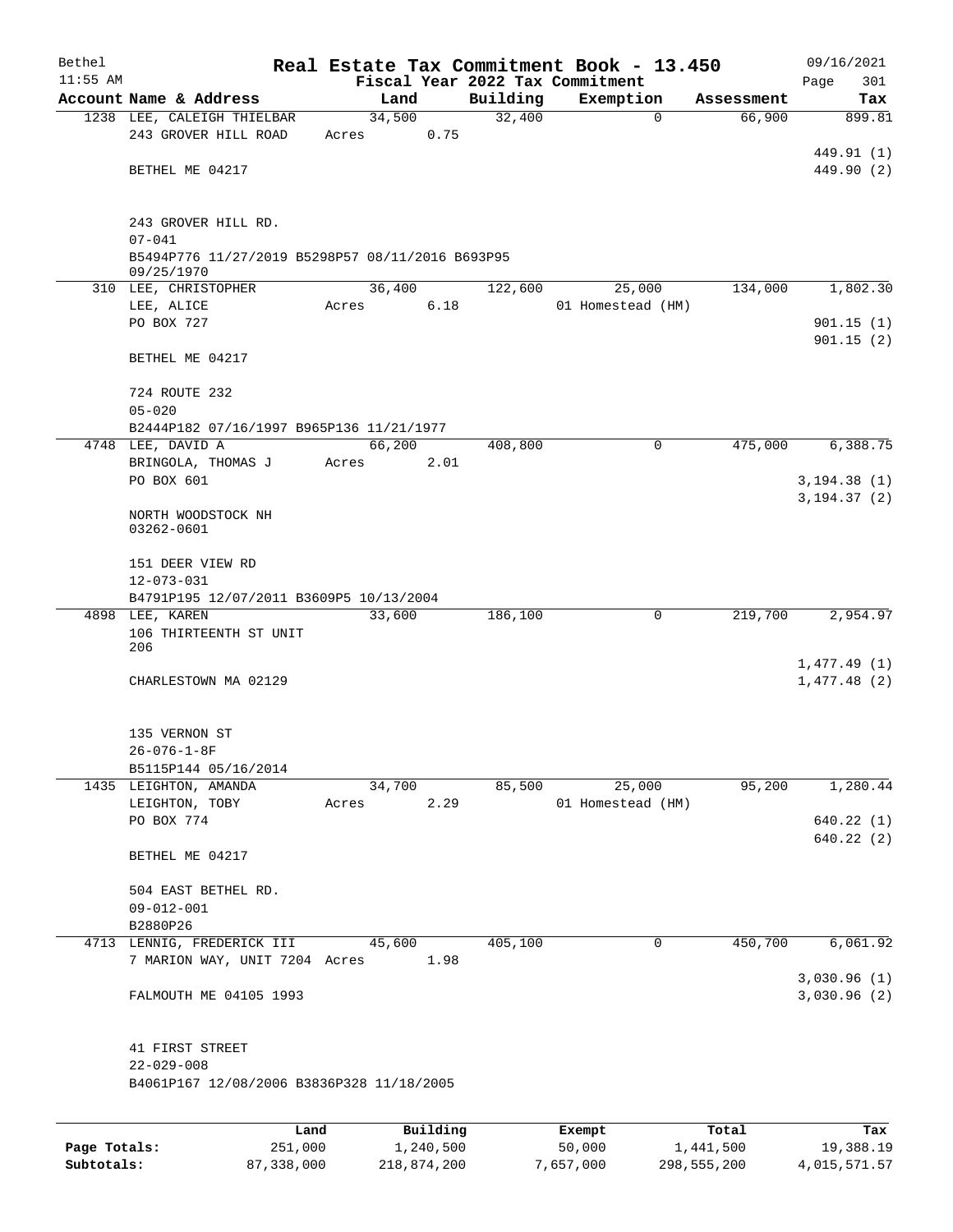| Bethel     |                                         |                                                                                       |         |         |          | Real Estate Tax Commitment Book - 13.450 |                        | 09/16/2021                       |
|------------|-----------------------------------------|---------------------------------------------------------------------------------------|---------|---------|----------|------------------------------------------|------------------------|----------------------------------|
| $11:55$ AM |                                         |                                                                                       |         |         |          | Fiscal Year 2022 Tax Commitment          |                        | 302<br>Page                      |
|            |                                         | Account Name & Address                                                                |         | Land    | Building | Exemption                                | Assessment             | Tax                              |
|            |                                         | 3045 LENNOX, RICHARD J                                                                | 41,500  |         | 186,900  |                                          | $\Omega$<br>228,400    | 3,071.98                         |
|            | LENNOX, JANE M<br>20 STOWE ROAD         |                                                                                       | Acres   | 2.80    |          |                                          |                        |                                  |
|            |                                         |                                                                                       |         |         |          |                                          |                        | 1,535.99(1)<br>1,535.99(2)       |
|            |                                         | SANDWICH MA 02563                                                                     |         |         |          |                                          |                        |                                  |
|            |                                         | 1339 INTERVALE RD.                                                                    |         |         |          |                                          |                        |                                  |
|            | $23 - 002$                              |                                                                                       |         |         |          |                                          |                        |                                  |
|            |                                         | B3542P329 06/29/2004                                                                  |         |         |          |                                          |                        |                                  |
|            | 3687 LEONARD, JOHN                      |                                                                                       | 37,500  |         | 49,200   |                                          | 0                      | 86,700<br>1,166.12               |
|            | 10 OLD BAY RD                           |                                                                                       | Acres   | 0.69    |          |                                          |                        |                                  |
|            |                                         | WELLFLEET MA 02667                                                                    |         |         |          |                                          |                        | 583.06(1)<br>583.06 (2)          |
|            | 44 FLAT RD.                             |                                                                                       |         |         |          |                                          |                        |                                  |
|            | $28 - 030$                              |                                                                                       |         |         |          |                                          |                        |                                  |
|            |                                         | B5548P355 09/15/2020 B4803P176 01/02/2012 B3974P79<br>07/24/2006 B3810P281 10/03/2005 |         |         |          |                                          |                        |                                  |
|            | 5383 LEPICH, JAMES                      |                                                                                       |         | 39,800  | 213,800  | 25,000                                   | 228,600                | 3,074.67                         |
|            | LEPICH, SHARON                          |                                                                                       | Acres   | 1.00    |          | 01 Homestead (HM)                        |                        |                                  |
|            | 10 BRUCE ROAD                           |                                                                                       |         |         |          |                                          |                        | 1,537.34(1)                      |
|            | BETHEL ME 04217                         |                                                                                       |         |         |          |                                          |                        | 1,537.33(2)                      |
|            |                                         |                                                                                       |         |         |          |                                          |                        |                                  |
|            | 10 BRUCE ROAD<br>$09 - 006 - 003 - 001$ |                                                                                       |         |         |          |                                          |                        |                                  |
|            |                                         | B5232P420 07/15/2015                                                                  |         |         |          |                                          |                        |                                  |
|            |                                         | 1483 LES BOIS CARTHAGE, INC.                                                          | 392,600 |         | 0        |                                          | $\mathbf 0$<br>392,600 | 5,280.47                         |
|            |                                         | 103 RUSSELL ROAD                                                                      | Acres   | 1403.00 |          |                                          |                        |                                  |
|            |                                         |                                                                                       |         |         |          |                                          |                        | 2,640.24(1)                      |
|            |                                         | MADISON ME 04920                                                                      |         |         |          |                                          |                        | 2,640.23(2)                      |
|            | KIMBALL HILL RD                         |                                                                                       |         |         |          |                                          |                        |                                  |
|            | $10 - 002$                              |                                                                                       |         |         |          |                                          |                        |                                  |
|            | 4681 LESTE, MARIA L                     | B3569P173 08/06/2004 B2383P50                                                         | 45,900  |         | 239,100  |                                          | 0                      | 285,000<br>$3,833.\overline{25}$ |
|            | 26 HARRIS AVE                           |                                                                                       | Acres   | 2.14    |          |                                          |                        |                                  |
|            |                                         |                                                                                       |         |         |          |                                          |                        | 1,916.63(1)                      |
|            | WARREN RI 02885                         |                                                                                       |         |         |          |                                          |                        | 1,916.62(2)                      |
|            | 43 BROOK RD                             |                                                                                       |         |         |          |                                          |                        |                                  |
|            | $13 - 022 - 003$                        |                                                                                       |         |         |          |                                          |                        |                                  |
|            |                                         | B3917P300 04/07/2006 B3917P290 04/07/2006 B3482P257                                   |         |         |          |                                          |                        |                                  |
|            | 3664 LEVEILLE, RYAN                     | 50 MOUNTAIN VIEW CIRCLE Acres                                                         | 34,200  | 0.73    | 70,600   | 25,000<br>01 Homestead (HM)              |                        | 79,800<br>1,073.31               |
|            |                                         |                                                                                       |         |         |          |                                          |                        | 536.66(1)                        |
|            | BETHEL ME 04217                         |                                                                                       |         |         |          |                                          |                        | 536.65(2)                        |
|            | $28 - 008$<br>B3057P323                 | 50 MOUNTAIN VIEW CIRCLE                                                               |         |         |          |                                          |                        |                                  |
|            |                                         |                                                                                       |         |         |          |                                          |                        |                                  |
|            |                                         |                                                                                       |         |         |          |                                          |                        |                                  |

|              | úand       | Building    | Exempt    | Total       | Tax          |
|--------------|------------|-------------|-----------|-------------|--------------|
| Page Totals: | 591,500    | 759,600     | 50,000    | 1,301,100   | 17,499.80    |
| Subtotals:   | 87,929,500 | 219,633,800 | 7,707,000 | 299,856,300 | 4,033,071.37 |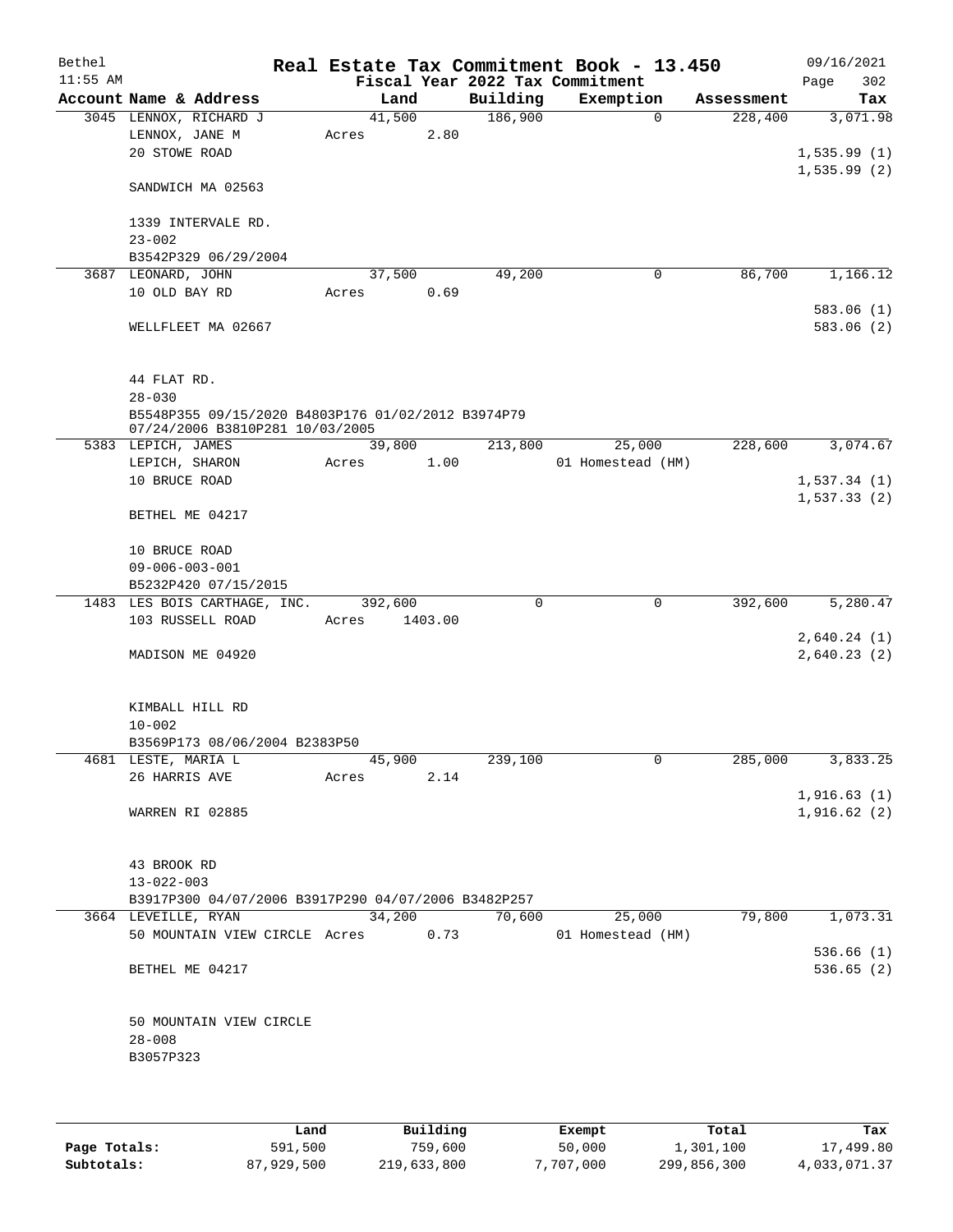| Bethel<br>$11:55$ AM |                                                                             |                 |      |             | Real Estate Tax Commitment Book - 13.450<br>Fiscal Year 2022 Tax Commitment |            | 09/16/2021<br>303<br>Page |
|----------------------|-----------------------------------------------------------------------------|-----------------|------|-------------|-----------------------------------------------------------------------------|------------|---------------------------|
|                      | Account Name & Address                                                      | Land            |      | Building    | Exemption                                                                   | Assessment | Tax                       |
|                      | 3077 LEVESQUE, FRANCIS                                                      | 44,800          |      | 96,200      | 25,000                                                                      | 116,000    | 1,560.20                  |
|                      | LEVESQUE, KAREN<br>1348 INTERVALE ROAD                                      | Acres           | 6.00 |             | 01 Homestead (HM)                                                           |            | 780.10(1)                 |
|                      | BETHEL ME 04217                                                             |                 |      |             |                                                                             |            | 780.10(2)                 |
|                      | 1348 INTERVALE RD.<br>$23 - 028 - 001$                                      |                 |      |             |                                                                             |            |                           |
|                      | B3022P184                                                                   |                 |      |             |                                                                             |            |                           |
|                      | 4667 LEVESQUE, RICHARD A                                                    | 18,200          |      | $\mathbf 0$ | 0                                                                           | 18,200     | 244.79                    |
|                      | 10 1/2 B RANGERS DRIVE                                                      | Acres           | 1.09 |             |                                                                             |            | 122.40(1)                 |
|                      | HUDSON NH 03051                                                             |                 |      |             |                                                                             |            | 122.39(2)                 |
|                      | COUNTRYSIDE ACRES/LOT<br>$15 - 004 - 014$                                   |                 |      |             |                                                                             |            |                           |
|                      | B3795P257 09/09/2005                                                        |                 |      |             |                                                                             |            |                           |
|                      | 5391 LEWIS, GLORIA<br>596 A WEST BETHEL RD                                  | 21,800<br>Acres | 0.30 | 73,300      | 25,000<br>01 Homestead (HM)                                                 | 70,100     | 942.85                    |
|                      |                                                                             |                 |      |             |                                                                             |            | 471.43 (1)                |
|                      | BETHEL ME 04217                                                             |                 |      |             |                                                                             |            | 471.42 (2)                |
|                      | 596 WEST BETHEL RD.                                                         |                 |      |             |                                                                             |            |                           |
|                      | $11 - 008 - 002 - A$<br>B5269P43 02/23/2016                                 |                 |      |             |                                                                             |            |                           |
|                      | 2533 LEWIS, JOHN                                                            | 33,300          |      | 102,000     | 25,000                                                                      | 110,300    | 1,483.54                  |
|                      | LEWIS, TONYA                                                                | Acres           | 1.30 |             | 01 Homestead (HM)                                                           |            |                           |
|                      | 831 EAST BETHEL RD                                                          |                 |      |             |                                                                             |            | 741.77 (1)                |
|                      | BETHEL ME 04217                                                             |                 |      |             |                                                                             |            | 741.77 (2)                |
|                      | 831 EAST BETHEL RD.                                                         |                 |      |             |                                                                             |            |                           |
|                      | $14 - 054$                                                                  |                 |      |             |                                                                             |            |                           |
|                      | B5432P284 09/21/2018 B1259P168                                              |                 |      |             |                                                                             |            | 5,413.63                  |
|                      | 4747 LIBERTI, MICHAEL J<br>LIBERTI, CHRISTINE L                             | 66,200<br>Acres | 2.00 | 336,300     | 0                                                                           | 402,500    |                           |
|                      | PO BOX 189                                                                  |                 |      |             |                                                                             |            | 2,706.82(1)               |
|                      | NEWRY ME 04261                                                              |                 |      |             |                                                                             |            | 2,706.81(2)               |
|                      | 139 DEER VIEW ROAD                                                          |                 |      |             |                                                                             |            |                           |
|                      | $12 - 073 - 030$<br>B5249P478 10/20/2015 B3688P121 03/17/2005               |                 |      |             |                                                                             |            |                           |
|                      | 5181 LIEBLEIN, KELLY S                                                      | 42,300          |      | 134,700     | $\mathbf 0$                                                                 | 177,000    | 2,380.65                  |
|                      | 2341 FOREST HILLS DRIVE Acres                                               |                 | 3.58 |             |                                                                             |            | 1, 190.33(1)              |
|                      | HARRISBURG PA 17112                                                         |                 |      |             |                                                                             |            | 1, 190.32(2)              |
|                      | 405 VERNON ST.                                                              |                 |      |             |                                                                             |            |                           |
|                      | $27 - 036 - 004 - 001$<br>B5198P207 01/06/2015 B4379P86 11/24/2008 B3744P84 |                 |      |             |                                                                             |            |                           |
|                      | 06/22/2005                                                                  |                 |      |             |                                                                             |            |                           |
|                      |                                                                             |                 |      |             |                                                                             |            |                           |
|                      |                                                                             |                 |      |             |                                                                             |            |                           |

|              | Land       | Building    | Exempt    | Total       | Tax          |
|--------------|------------|-------------|-----------|-------------|--------------|
| Page Totals: | 226,600    | 742,500     | 75,000    | 894,100     | 12,025.66    |
| Subtotals:   | 88,156,100 | 220,376,300 | 7,782,000 | 300,750,400 | 4,045,097.03 |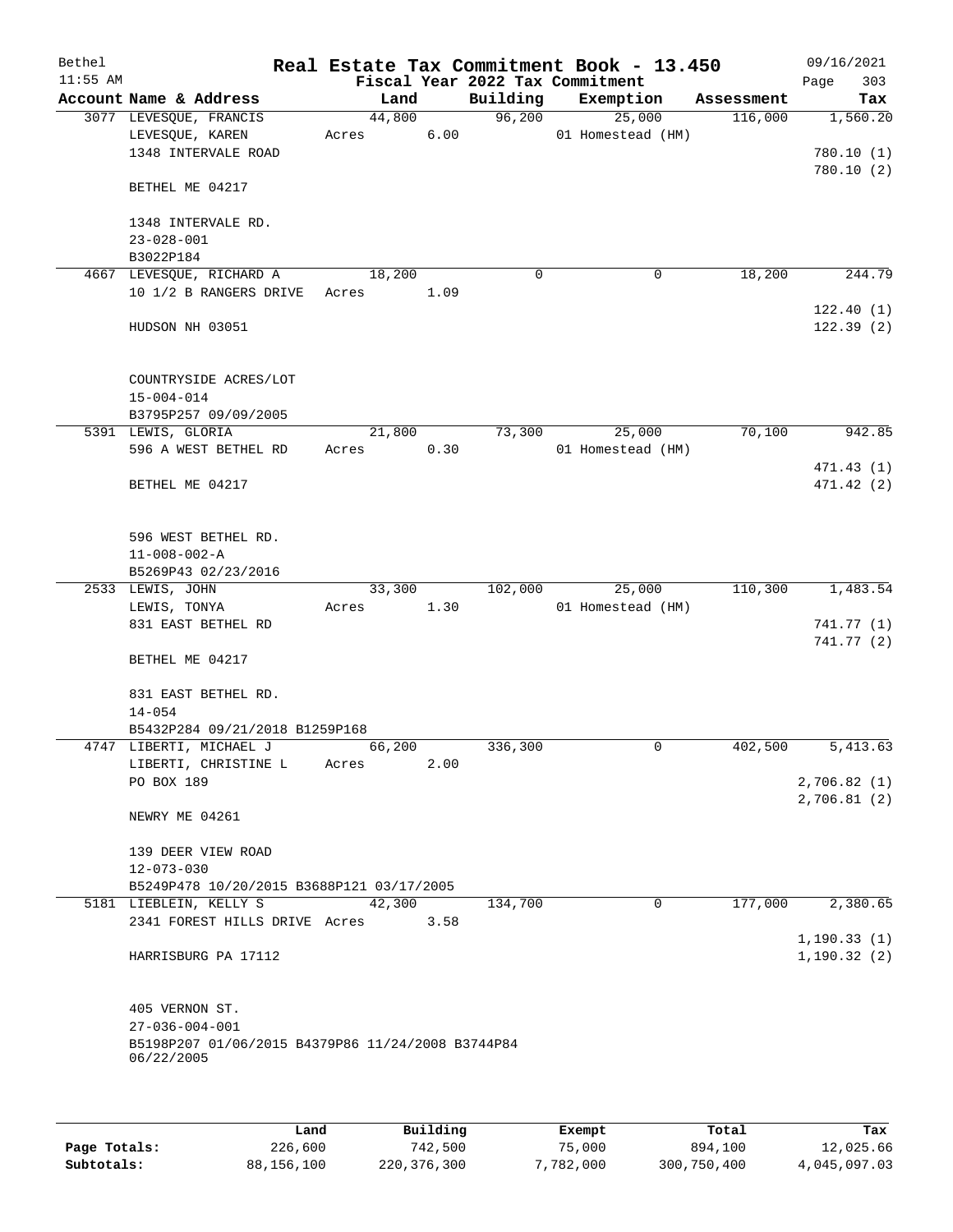| Bethel       |                                                                   |         |                |           | Real Estate Tax Commitment Book - 13.450 |                       |                        | 09/16/2021    |     |
|--------------|-------------------------------------------------------------------|---------|----------------|-----------|------------------------------------------|-----------------------|------------------------|---------------|-----|
| $11:55$ AM   |                                                                   |         |                |           | Fiscal Year 2022 Tax Commitment          |                       |                        | Page          | 304 |
|              | Account Name & Address<br>4862 LIKHTERMAN, VLADIMIR               |         | Land<br>33,600 |           | Building<br>126,700                      | Exemption<br>$\Omega$ | Assessment<br>160, 300 | 2,156.04      | Tax |
|              | GUTMAN, IRINA                                                     |         |                |           |                                          |                       |                        |               |     |
|              | 12 BALDWIN RD                                                     |         |                |           |                                          |                       |                        | 1,078.02(1)   |     |
|              |                                                                   |         |                |           |                                          |                       |                        | 1,078.02(2)   |     |
|              | MARBLEHEAD MA 01945                                               |         |                |           |                                          |                       |                        |               |     |
|              | 26 CHERRY LANE                                                    |         |                |           |                                          |                       |                        |               |     |
|              | $22 - 002 - 001 - 050$                                            |         |                |           |                                          |                       |                        |               |     |
|              | B4905P247 10/11/2012 B1632P261 12/12/1988                         |         |                |           |                                          |                       |                        |               |     |
|              | 1618 LILLY, BRUCE                                                 |         | 72,500         |           | 1,209,800                                | 0                     | 1,282,300              | 17,246.94     |     |
|              | LILLY, SHEILA                                                     |         | Acres          | 8.90      |                                          |                       |                        |               |     |
|              | 750 NORTH RD.                                                     |         |                |           |                                          |                       |                        | 8,623.47(1)   |     |
|              |                                                                   |         |                |           |                                          |                       |                        | 8,623.47(2)   |     |
|              | BETHEL ME 04217                                                   |         |                |           |                                          |                       |                        |               |     |
|              | 746 NORTH ROAD                                                    |         |                |           |                                          |                       |                        |               |     |
|              | $11 - 075$                                                        |         |                |           |                                          |                       |                        |               |     |
|              | B4015P247 09/26/2006 B3629P271 11/19/2004                         |         |                |           |                                          |                       |                        |               |     |
|              | 1619 LILLY, BRUCE                                                 |         | 53,700         |           | 357,200                                  | 0                     | 410,900                | 5,526.61      |     |
|              | LILLY, SHEILA MARIE                                               |         | Acres          | 4.00      |                                          |                       |                        |               |     |
|              | 750 NORTH RD                                                      |         |                |           |                                          |                       |                        | 2,763.31(1)   |     |
|              |                                                                   |         |                |           |                                          |                       |                        | 2,763.30(2)   |     |
|              | BETHEL ME 04217                                                   |         |                |           |                                          |                       |                        |               |     |
|              | 748 NORTH ROAD                                                    |         |                |           |                                          |                       |                        |               |     |
|              | $11 - 075 - 001$                                                  |         |                |           |                                          |                       |                        |               |     |
|              | B3664P83 01/19/2005                                               |         |                |           |                                          |                       |                        |               |     |
|              | 4835 LILLY, BRUCE R                                               |         | 36,200         |           | 0                                        | 0                     | 36,200                 | 486.89        |     |
|              | 750 NORTH RD.                                                     |         | Acres          | 2.08      |                                          |                       |                        |               |     |
|              | BETHEL ME 04217                                                   |         |                |           |                                          |                       |                        | 243.45(1)     |     |
|              |                                                                   |         |                |           |                                          |                       |                        | 243.44 (2)    |     |
|              |                                                                   |         |                |           |                                          |                       |                        |               |     |
|              | ELLINGWOOD MOUNTAIN                                               |         |                |           |                                          |                       |                        |               |     |
|              | $16 - 019 - 003$                                                  |         |                |           |                                          |                       |                        |               |     |
|              | B4267P156 03/03/2008 B3900P185 03/10/2006                         |         |                |           |                                          |                       |                        |               |     |
|              | 4834 LILLY, JASON M                                               |         | 45,500         |           | 294,300                                  | 0                     | 339,800                | 4,570.31      |     |
|              | LILLY, AMY J<br>750 NORTH RD.                                     |         | Acres          | 1.93      |                                          |                       |                        | 2,285.16(1)   |     |
|              |                                                                   |         |                |           |                                          |                       |                        | 2, 285.15 (2) |     |
|              | BETHEL ME 04217                                                   |         |                |           |                                          |                       |                        |               |     |
|              |                                                                   |         |                |           |                                          |                       |                        |               |     |
|              | 20 ELLINGWOOD MOUNTAIN                                            |         |                |           |                                          |                       |                        |               |     |
|              | $16 - 019 - 002$                                                  |         |                |           |                                          |                       |                        |               |     |
|              | B4522P229 11/05/2009 B4267P155 03/03/2008 B3900P185<br>03/10/2006 |         |                |           |                                          |                       |                        |               |     |
|              | 3593 LINCOLN, MICHAEL B                                           |         | 100,800        |           | 432,500                                  | 0                     | 533,300                | 7,172.89      |     |
|              | LINCOLN, ROSEMARY, C.                                             |         | Acres          | 1.00      |                                          |                       |                        |               |     |
|              | 106 THIRTEENTH STREET,                                            |         |                |           |                                          |                       |                        | 3,586.45(1)   |     |
|              | UNIT 327                                                          |         |                |           |                                          |                       |                        | 3,586.44(2)   |     |
|              | CHARLESTOWN MA 02129                                              |         |                |           |                                          |                       |                        |               |     |
|              |                                                                   |         |                |           |                                          |                       |                        |               |     |
|              | 269 PARADISE RD.                                                  |         |                |           |                                          |                       |                        |               |     |
|              | $27 - 004 - 001$                                                  |         |                |           |                                          |                       |                        |               |     |
|              | B4907P145 10/15/2012 B1628P282 01/12/1989 B1056P269<br>10/29/1979 |         |                |           |                                          |                       |                        |               |     |
|              |                                                                   |         |                |           |                                          |                       |                        |               |     |
|              |                                                                   | Land    |                | Building  |                                          | Exempt                | Total                  |               | Tax |
| Page Totals: |                                                                   | 342,300 |                | 2,420,500 |                                          | 0                     | 2,762,800              | 37,159.68     |     |

**Subtotals:** 88,498,400 222,796,800 7,782,000 303,513,200 4,082,256.71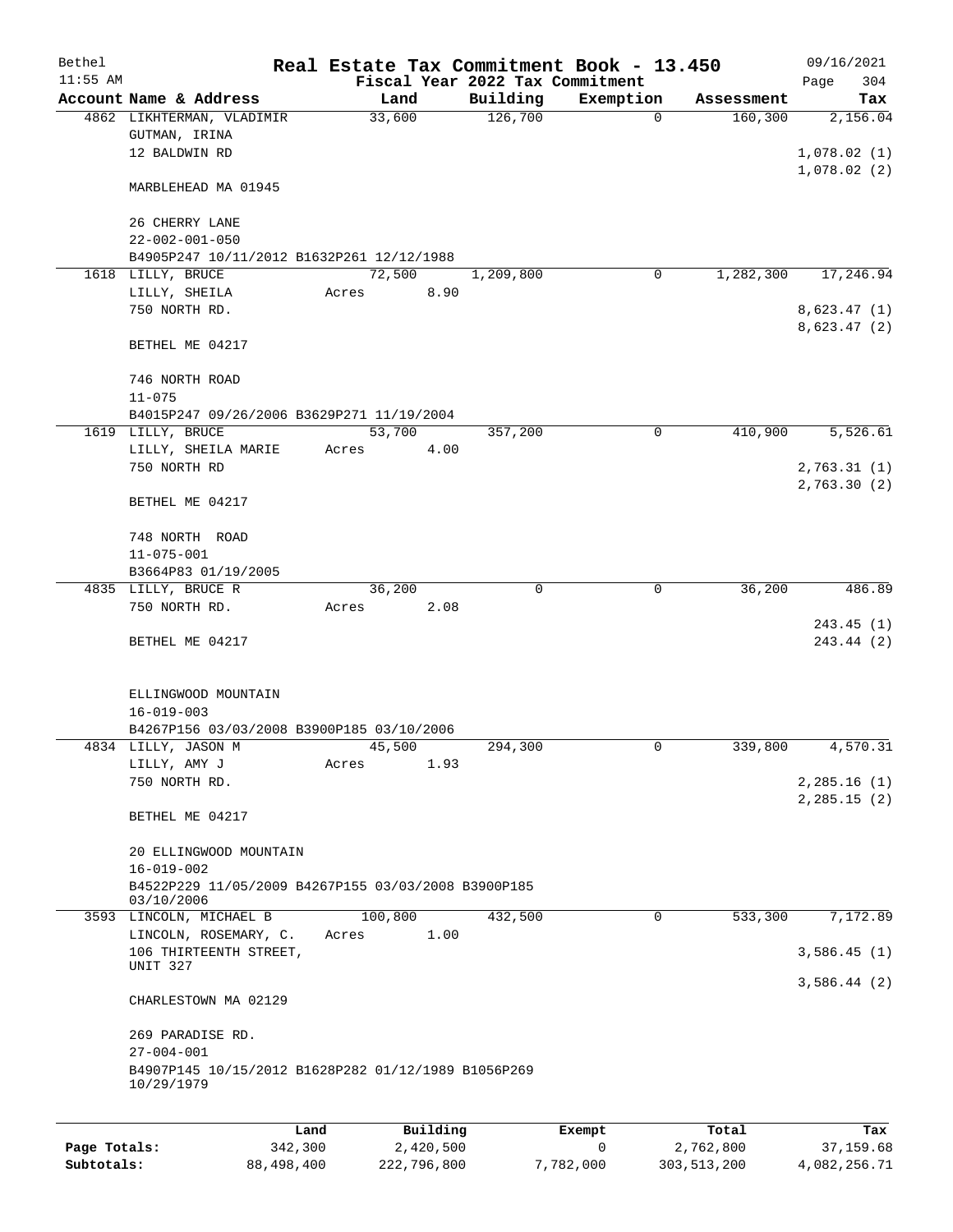| Bethel     |                                                     |       |        |          |             | Real Estate Tax Commitment Book - 13.450 |            | 09/16/2021               |
|------------|-----------------------------------------------------|-------|--------|----------|-------------|------------------------------------------|------------|--------------------------|
| $11:55$ AM |                                                     |       |        |          |             | Fiscal Year 2022 Tax Commitment          |            | Page<br>305              |
|            | Account Name & Address                              |       | Land   |          | Building    | Exemption                                | Assessment | Tax                      |
|            | 3070 LINCOLN, SUSAN F                               |       | 24,800 |          | 101,700     | $\mathbf 0$                              | 126,500    | 1,701.43                 |
|            | KERR, GLENN                                         | Acres |        | 0.28     |             |                                          |            |                          |
|            | PO Box 596                                          |       |        |          |             |                                          |            | 850.72 (1)<br>850.71 (2) |
|            | DRIGGS ID 83422                                     |       |        |          |             |                                          |            |                          |
|            |                                                     |       |        |          |             |                                          |            |                          |
|            | 1160 INTERVALE RD.                                  |       |        |          |             |                                          |            |                          |
|            | $23 - 022$                                          |       |        |          |             |                                          |            |                          |
|            | B2273P105 11/06/1995                                |       |        |          |             |                                          |            |                          |
|            | 362 LIST, ERIC                                      |       | 49,900 |          | 201,100     | 25,000                                   | 226,000    | 3,039.70                 |
|            | TREFETHEN, TREFETHEN,                               | Acres |        | 5.64     |             | 01 Homestead (HM)                        |            |                          |
|            | CHRISTINE                                           |       |        |          |             |                                          |            |                          |
|            | P.O. BOX 667                                        |       |        |          |             |                                          |            | 1, 519.85(1)             |
|            |                                                     |       |        |          |             |                                          |            | 1,519.85(2)              |
|            | BETHEL ME 04217                                     |       |        |          |             |                                          |            |                          |
|            |                                                     |       |        |          |             |                                          |            |                          |
|            | 343 FLAT RD.                                        |       |        |          |             |                                          |            |                          |
|            | $06 - 007 - 001$                                    |       |        |          |             |                                          |            |                          |
|            | B2463P129 08/11/1997                                |       |        |          |             |                                          | 141,200    |                          |
|            | 3536 LISTER, GEORGE                                 |       | 33,600 |          | 107,600     | $\mathsf{O}$                             |            | 1,899.14                 |
|            | LISTER, VIRGINIA<br>3560 MARIANNA PLACE             |       |        |          |             |                                          |            | 949.57 (1)               |
|            |                                                     |       |        |          |             |                                          |            | 949.57 (2)               |
|            | THE VILLAGES FL 32163                               |       |        |          |             |                                          |            |                          |
|            |                                                     |       |        |          |             |                                          |            |                          |
|            | 135 VERNON ST.                                      |       |        |          |             |                                          |            |                          |
|            | 26-076-001-01F                                      |       |        |          |             |                                          |            |                          |
|            | B5437P203 10/18/2018 B3657P207 01/05/2005           |       |        |          |             |                                          |            |                          |
|            | 2986 LITTLEHALE, TERRI                              |       | 800    |          | $\mathbf 0$ | $\mathbf 0$                              | 800        | 10.76                    |
|            | 31 LONE PINE ROAD                                   | Acres |        | 3.01     |             |                                          |            |                          |
|            |                                                     |       |        |          |             |                                          |            | 5.38(1)                  |
|            | NEWRY ME 04261                                      |       |        |          |             |                                          |            | 5.38(2)                  |
|            |                                                     |       |        |          |             |                                          |            |                          |
|            |                                                     |       |        |          |             |                                          |            |                          |
|            | RTE 2 N/S                                           |       |        |          |             |                                          |            |                          |
|            | $22 - 014$                                          |       |        |          |             |                                          |            |                          |
|            | B2507P78 12/17/1997 B1241P203 12/20/1983            |       |        |          |             |                                          |            |                          |
|            | 5098 LIVINGWOOD, ALLEN &<br>KATHRYN                 |       | 35,900 |          | 402,900     | 0                                        | 438,800    | 5,901.86                 |
|            | PO BOX 205                                          | Acres |        | 3.57     |             |                                          |            |                          |
|            |                                                     |       |        |          |             |                                          |            | 2,950.93(1)              |
|            | BETHEL ME 04217                                     |       |        |          |             |                                          |            | 2,950.93(2)              |
|            |                                                     |       |        |          |             |                                          |            |                          |
|            |                                                     |       |        |          |             |                                          |            |                          |
|            | 55 HEMLOCK RIDGE DRIVE                              |       |        |          |             |                                          |            |                          |
|            | $12 - 045 - 007$                                    |       |        |          |             |                                          |            |                          |
|            | B5472P274 08/05/2019 B4953P67 02/13/2013 B3835P114  |       |        |          |             |                                          |            |                          |
|            | 11/07/2005                                          |       |        |          |             |                                          |            |                          |
|            | 3316 LOBOZZO, ALLAN<br>LOBOZZO, MARY                |       | 67,000 | 0.26     | 187,600     | 0                                        | 254,600    | 3,424.37                 |
|            | 48 WINTER STREET                                    | Acres |        |          |             |                                          |            | 1,712.19(1)              |
|            |                                                     |       |        |          |             |                                          |            | 1,712.18(2)              |
|            | TOPSHAM ME 04086                                    |       |        |          |             |                                          |            |                          |
|            |                                                     |       |        |          |             |                                          |            |                          |
|            | 57 MAIN ST.                                         |       |        |          |             |                                          |            |                          |
|            | $25 - 148$                                          |       |        |          |             |                                          |            |                          |
|            | B5538P270 08/03/2020 B3311P100 06/03/2003 B1334P295 |       |        |          |             |                                          |            |                          |
|            |                                                     |       |        |          |             |                                          |            |                          |
|            |                                                     |       |        |          |             |                                          |            |                          |
|            |                                                     | Land  |        | Building |             | <b>Exempt</b>                            | Total      | Tax                      |

|              | Land       | Building    | Exempt    | Total       | Tax          |
|--------------|------------|-------------|-----------|-------------|--------------|
| Page Totals: | 212,000    | 1,000,900   | 25,000    | 1,187,900   | 15,977.26    |
| Subtotals:   | 88,710,400 | 223,797,700 | 7,807,000 | 304,701,100 | 4,098,233.97 |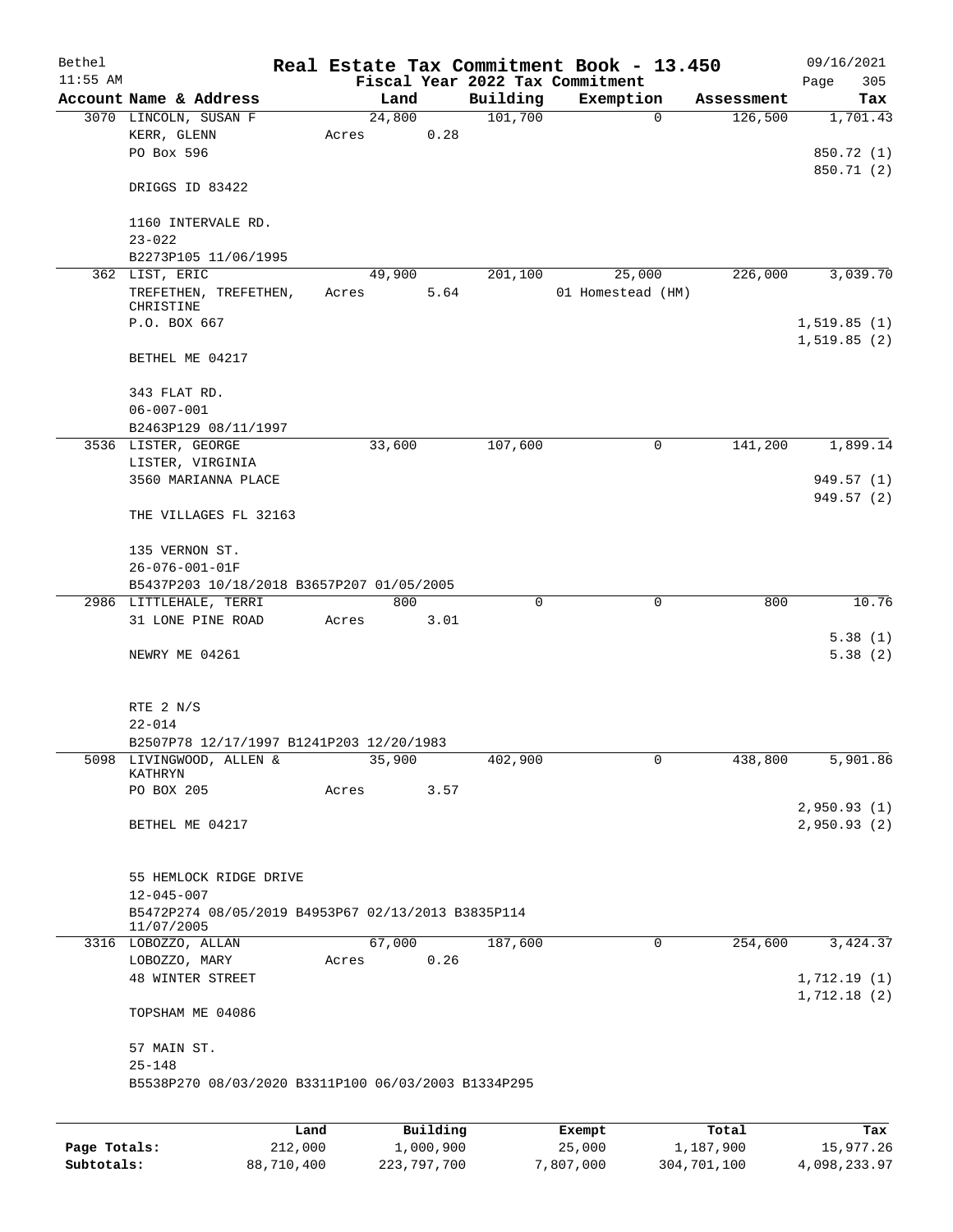| Bethel       |                                                                 |       |               |                                 | Real Estate Tax Commitment Book - 13.450 |             | 09/16/2021               |
|--------------|-----------------------------------------------------------------|-------|---------------|---------------------------------|------------------------------------------|-------------|--------------------------|
| $11:55$ AM   |                                                                 |       |               | Fiscal Year 2022 Tax Commitment |                                          |             | 306<br>Page              |
|              | Account Name & Address                                          |       | Land          | Building                        | Exemption                                | Assessment  | Tax                      |
|              | 4808 LOCKE SUMMIT ESTATES<br>29 INDUSTRIAL PARK ROAD Acres 1.06 |       | 12,700        | $\Omega$                        | $\Omega$                                 | 12,700      | 170.82                   |
|              |                                                                 |       |               |                                 |                                          |             | 85.41(1)                 |
|              | RUMFORD ME 04276                                                |       |               |                                 |                                          |             | 85.41(2)                 |
|              |                                                                 |       |               |                                 |                                          |             |                          |
|              |                                                                 |       |               |                                 |                                          |             |                          |
|              | COBBLESTONE FARM LOT 4                                          |       |               |                                 |                                          |             |                          |
|              | $07 - 040 - 010$<br>B4734P331 07/07/2011 B3767P270 07/28/2005   |       |               |                                 |                                          |             |                          |
|              | 4804 LOCKE SUMMIT ESTATES,                                      |       | 13,100        | $\Omega$                        | 0                                        | 13,100      | 176.20                   |
|              | <b>LLC</b>                                                      |       |               |                                 |                                          |             |                          |
|              | 29 INDUSTRIAL PARK ROAD Acres                                   |       | 1.28          |                                 |                                          |             |                          |
|              |                                                                 |       |               |                                 |                                          |             | 88.10(1)                 |
|              | RUMFORD ME 04276                                                |       |               |                                 |                                          |             | 88.10 (2)                |
|              |                                                                 |       |               |                                 |                                          |             |                          |
|              | COBBLESTONE FARM                                                |       |               |                                 |                                          |             |                          |
|              | $07 - 040 - 005$                                                |       |               |                                 |                                          |             |                          |
|              | B4734P331 07/07/2011 B3767P272 07/28/2005                       |       |               |                                 |                                          |             |                          |
|              | 4807 LOCKE SUMMIT ESTATES,<br><b>LLC</b>                        |       | 16,200        | $\Omega$                        | $\mathbf 0$                              | 16,200      | 217.89                   |
|              | 29 INDUSTRIAL PARK                                              | Acres | 4.78          |                                 |                                          |             |                          |
|              |                                                                 |       |               |                                 |                                          |             | 108.95(1)                |
|              | RUMFORD ME 04276                                                |       |               |                                 |                                          |             | 108.94(2)                |
|              |                                                                 |       |               |                                 |                                          |             |                          |
|              |                                                                 |       |               |                                 |                                          |             |                          |
|              | COBBLESTONE FARM<br>$07 - 040 - 009$                            |       |               |                                 |                                          |             |                          |
|              | B3912P245 04/27/2006 B3595P277                                  |       |               |                                 |                                          |             |                          |
|              | 5139 LOCKE SUMMIT ESTATES,                                      |       | 41,900        | $\Omega$                        | $\mathbf 0$                              | 41,900      | 563.55                   |
|              | <b>LLC</b>                                                      |       |               |                                 |                                          |             |                          |
|              | 29 INDUSTRIAL PARK Acres                                        |       | 2.42          |                                 |                                          |             |                          |
|              | RUMFORD ME 04276                                                |       |               |                                 |                                          |             | 281.78 (1)<br>281.77 (2) |
|              |                                                                 |       |               |                                 |                                          |             |                          |
|              |                                                                 |       |               |                                 |                                          |             |                          |
|              | LOCKE SUMMIT MT                                                 |       |               |                                 |                                          |             |                          |
|              | $21 - 002 - 012$                                                |       |               |                                 |                                          |             |                          |
|              | B3679P183<br>5140 LOCKE SUMMIT ESTATES,                         |       | 41,800        | 0                               | 0                                        | 41,800      | 562.21                   |
|              | LLC                                                             |       |               |                                 |                                          |             |                          |
|              | 29 INDUSTRIAL PARK                                              | Acres | 2.31          |                                 |                                          |             |                          |
|              |                                                                 |       |               |                                 |                                          |             | 281.11(1)                |
|              | RUMFORD ME 04276                                                |       |               |                                 |                                          |             | 281.10(2)                |
|              |                                                                 |       |               |                                 |                                          |             |                          |
|              | LOCKE SUMMIT MT                                                 |       |               |                                 |                                          |             |                          |
|              | $21 - 002 - 013$                                                |       |               |                                 |                                          |             |                          |
|              | B3679P183                                                       |       |               |                                 |                                          |             |                          |
| 5134         | LOCKE SUMMIT ESTATES,<br>LLC                                    |       | 49,600        | 0                               | 0                                        | 49,600      | 667.12                   |
|              | 29 INDUSTRIAL PARK                                              | Acres | 8.39          |                                 |                                          |             |                          |
|              |                                                                 |       |               |                                 |                                          |             | 333.56(1)                |
|              | RUMFORD ME 04276                                                |       |               |                                 |                                          |             | 333.56(2)                |
|              |                                                                 |       |               |                                 |                                          |             |                          |
|              |                                                                 |       |               |                                 |                                          |             |                          |
|              | LOCKE SUMMIT MT<br>$21 - 002 - 007$                             |       |               |                                 |                                          |             |                          |
|              | B3679P183                                                       |       |               |                                 |                                          |             |                          |
|              | Land                                                            |       | Building      |                                 | Exempt                                   | Total       | Tax                      |
| Page Totals: | 175,300                                                         |       |               | 0                               | 0                                        | 175,300     | 2,357.79                 |
| Subtotals:   | 88,885,700                                                      |       | 223, 797, 700 |                                 | 7,807,000                                | 304,876,400 | 4,100,591.76             |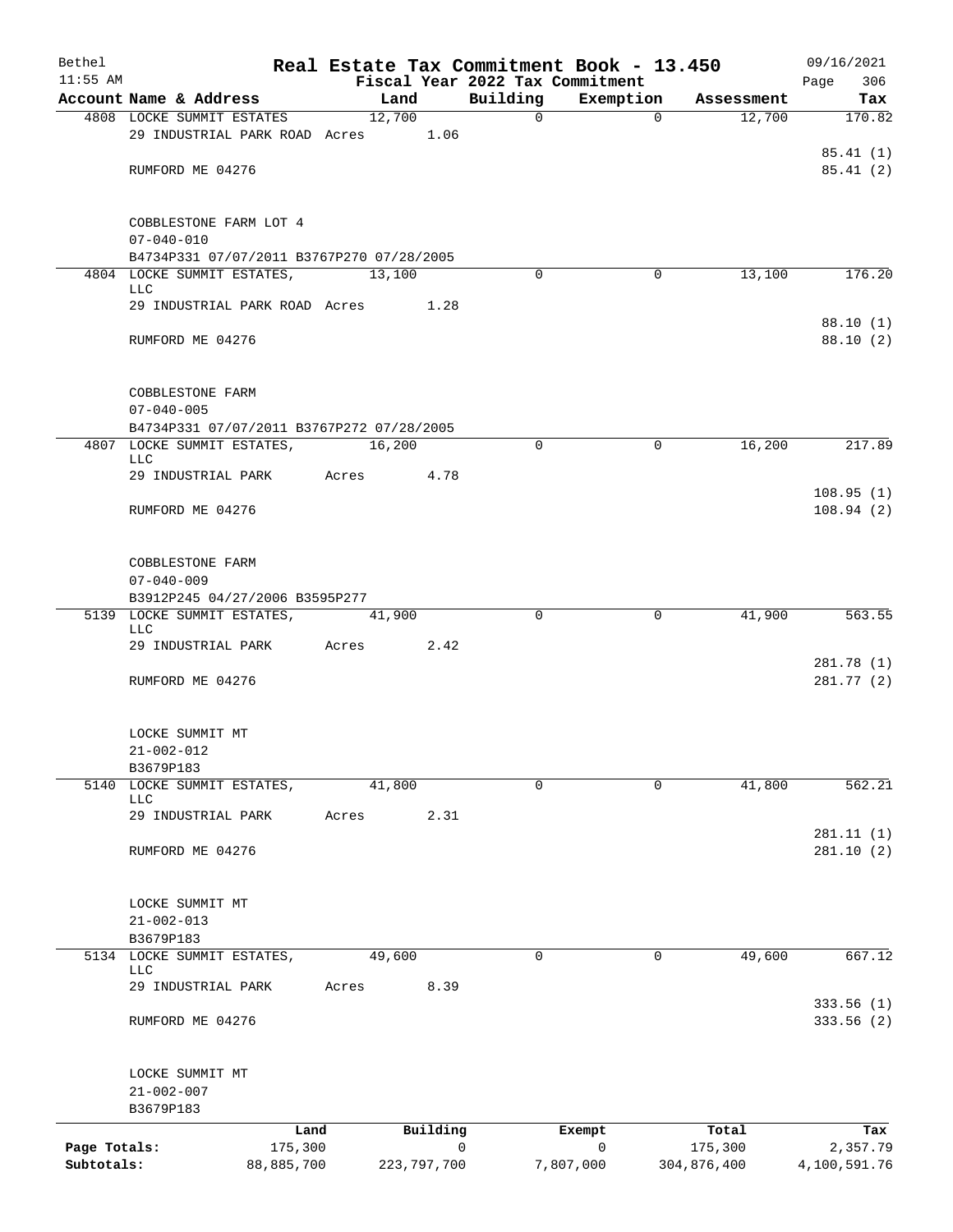| Bethel       |                                                  |       |               |          |             | Real Estate Tax Commitment Book - 13.450     |             | 09/16/2021              |
|--------------|--------------------------------------------------|-------|---------------|----------|-------------|----------------------------------------------|-------------|-------------------------|
| $11:55$ AM   | Account Name & Address                           |       | Land          |          | Building    | Fiscal Year 2022 Tax Commitment<br>Exemption | Assessment  | 307<br>Page<br>Tax      |
|              | 5135 LOCKE SUMMIT ESTATES,                       |       | 49,400        |          | $\mathbf 0$ | $\mathbf 0$                                  | 49,400      | 664.43                  |
|              | LLC                                              |       |               |          |             |                                              |             |                         |
|              | 29 INDUSTRIAL PARK                               | Acres |               | 8.21     |             |                                              |             | 332.22 (1)              |
|              | RUMFORD ME 04276                                 |       |               |          |             |                                              |             | 332.21(2)               |
|              | LOCKE SUMMIT MT                                  |       |               |          |             |                                              |             |                         |
|              | $21 - 002 - 008$                                 |       |               |          |             |                                              |             |                         |
|              | B3679P183                                        |       |               |          |             |                                              |             |                         |
|              | 5136 LOCKE SUMMIT ESTATES,<br>LLC                |       | 41,200        |          | 0           | 0                                            | 41,200      | 554.14                  |
|              | 29 INDUSTRIAL PARK                               | Acres |               | 2.02     |             |                                              |             |                         |
|              | RUMFORD ME 04276                                 |       |               |          |             |                                              |             | 277.07(1)<br>277.07(2)  |
|              | LOCKE SUMMIT MT                                  |       |               |          |             |                                              |             |                         |
|              | $21 - 002 - 009$<br>B3679P183                    |       |               |          |             |                                              |             |                         |
|              | 5137 LOCKE SUMMIT ESTATES,<br><b>LLC</b>         |       | 41,200        |          | $\Omega$    | $\mathbf 0$                                  | 41,200      | 554.14                  |
|              | 29 INDUSTRIAL PARK                               | Acres |               | 2.00     |             |                                              |             |                         |
|              | RUMFORD ME 04276                                 |       |               |          |             |                                              |             | 277.07(1)<br>277.07(2)  |
|              | LOCKE SUMMIT MT                                  |       |               |          |             |                                              |             |                         |
|              | $21 - 002 - 010$<br>5156 LOCKE SUMMIT ESTATES,   |       | 71,600        |          | $\mathbf 0$ | $\mathbf 0$                                  | 71,600      | 963.02                  |
|              | <b>LLC</b>                                       |       |               |          |             |                                              |             |                         |
|              | 29 INDUSTRIAL PARK                               | Acres |               | 3.41     |             |                                              |             | 481.51 (1)              |
|              | RUMFORD ME 04276                                 |       |               |          |             |                                              |             | 481.51 (2)              |
|              | LOCKE SUMMIT MT                                  |       |               |          |             |                                              |             |                         |
|              | $21 - 002 - 028$                                 |       |               |          |             |                                              |             |                         |
| 5149         | B3679P183                                        |       |               |          | $\mathbf 0$ | $\Omega$                                     | 43,000      | 578.35                  |
|              | LOCKE SUMMIT ESTATES,<br>LLC                     |       | 43,000        |          |             |                                              |             |                         |
|              | 29 INDUSTRIAL PARK                               | Acres |               | 3.12     |             |                                              |             |                         |
|              | RUMFORD ME 04276                                 |       |               |          |             |                                              |             | 289.18(1)<br>289.17 (2) |
|              | LOCKE SUMMIT MT                                  |       |               |          |             |                                              |             |                         |
|              | $21 - 002 - 022$                                 |       |               |          |             |                                              |             |                         |
|              | B3679P183                                        |       |               |          |             |                                              |             |                         |
|              | 5150 LOCKE SUMMIT ESTATES,<br>LLC                |       | 42,900        |          | $\Omega$    | $\mathbf 0$                                  | 42,900      | 577.01                  |
|              | 29 INDUSTRIAL PARK                               | Acres |               | 3.03     |             |                                              |             |                         |
|              | RUMFORD ME 04276                                 |       |               |          |             |                                              |             | 288.51(1)<br>288.50 (2) |
|              | LOCKE SUMMIT MT<br>$21 - 002 - 023$<br>B3679P183 |       |               |          |             |                                              |             |                         |
|              | Land                                             |       |               | Building |             | Exempt                                       | Total       | Tax                     |
| Page Totals: | 289,300                                          |       |               |          | 0           | $\mathsf{O}$                                 | 289,300     | 3,891.09                |
| Subtotals:   | 89,175,000                                       |       | 223, 797, 700 |          |             | 7,807,000                                    | 305,165,700 | 4,104,482.85            |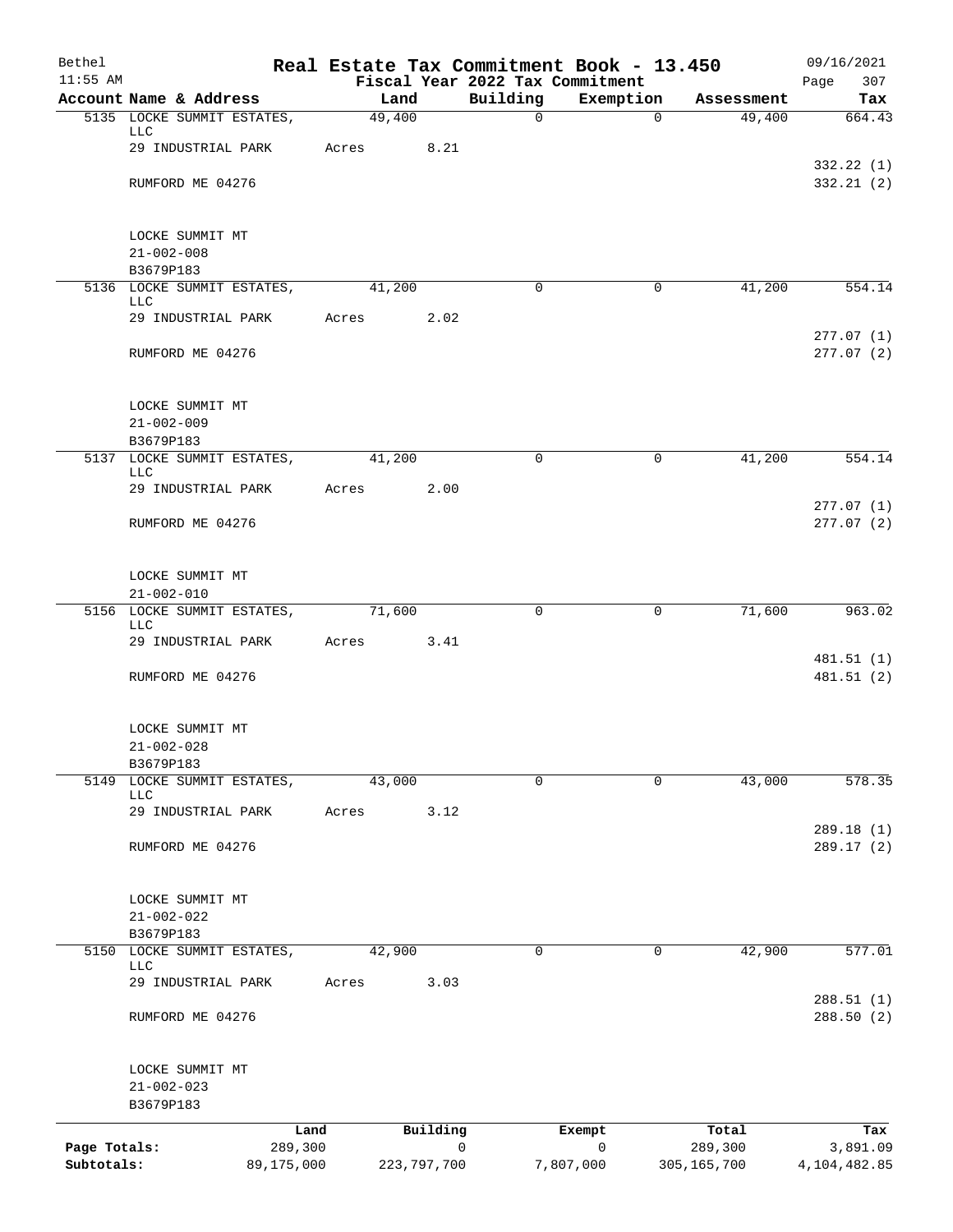| Bethel                     |                                          |       |                      |             | Real Estate Tax Commitment Book - 13.450     |                        | 09/16/2021               |
|----------------------------|------------------------------------------|-------|----------------------|-------------|----------------------------------------------|------------------------|--------------------------|
| $11:55$ AM                 | Account Name & Address                   |       | Land                 | Building    | Fiscal Year 2022 Tax Commitment<br>Exemption | Assessment             | Page<br>308<br>Tax       |
|                            | 5151 LOCKE SUMMIT ESTATES,               |       | 44,700               | $\mathbf 0$ | $\mathbf 0$                                  | 44,700                 | 601.22                   |
|                            | LLC<br>29 INDUSTRIAL PARK                | Acres | 4.51                 |             |                                              |                        |                          |
|                            |                                          |       |                      |             |                                              |                        | 300.61(1)                |
|                            | RUMFORD ME 04276                         |       |                      |             |                                              |                        | 300.61(2)                |
|                            | LOCKE SUMMIT MT                          |       |                      |             |                                              |                        |                          |
|                            | $21 - 002 - 024$                         |       |                      |             |                                              |                        |                          |
|                            | B3679P183<br>5143 LOCKE SUMMIT ESTATES,  |       | 41,800               | 0           | 0                                            | 41,800                 | 562.21                   |
|                            | <b>LLC</b>                               |       |                      |             |                                              |                        |                          |
|                            | 29 INDUSTRIAL PARK                       | Acres | 2.35                 |             |                                              |                        | 281.11(1)                |
|                            | RUMFORD ME 04276                         |       |                      |             |                                              |                        | 281.10(2)                |
|                            | LOCKE SUMMIT MT                          |       |                      |             |                                              |                        |                          |
|                            | $21 - 002 - 016$                         |       |                      |             |                                              |                        |                          |
|                            | 5144 LOCKE SUMMIT ESTATES,<br><b>LLC</b> |       | 42,500               | $\Omega$    | $\mathbf 0$                                  | 42,500                 | 571.63                   |
|                            | 29 INDUSTRIAL PARK                       | Acres | 2.74                 |             |                                              |                        |                          |
|                            | RUMFORD ME 04276                         |       |                      |             |                                              |                        | 285.82(1)<br>285.81(2)   |
|                            | LOCKE SUMMIT MT                          |       |                      |             |                                              |                        |                          |
|                            | $21 - 002 - 017$                         |       |                      |             |                                              |                        |                          |
|                            | B3679P183                                |       |                      |             |                                              |                        |                          |
|                            | 5145 LOCKE SUMMIT ESTATES,<br><b>LLC</b> |       | 43,400               | $\mathbf 0$ | $\mathbf 0$                                  | 43,400                 | 583.73                   |
|                            | 29 INDUSTRIAL PARK                       | Acres | 3.40                 |             |                                              |                        | 291.87(1)                |
|                            | RUMFORD ME 04276                         |       |                      |             |                                              |                        | 291.86(2)                |
|                            | LOCKE SUMMIT MT                          |       |                      |             |                                              |                        |                          |
|                            | $21 - 002 - 018$                         |       |                      |             |                                              |                        |                          |
| 5146                       | B3679P183<br>LOCKE SUMMIT ESTATES,       |       | 40,000               | $\mathbf 0$ | $\Omega$                                     | 40,000                 | 538.00                   |
|                            | <b>LLC</b>                               |       |                      |             |                                              |                        |                          |
|                            | 29 INDUSTRIAL PARK                       | Acres | 1.52                 |             |                                              |                        |                          |
|                            | RUMFORD ME 04276                         |       |                      |             |                                              |                        | 269.00(1)<br>269.00(2)   |
|                            | LOCKE SUMMIT MT                          |       |                      |             |                                              |                        |                          |
|                            | $21 - 002 - 019$                         |       |                      |             |                                              |                        |                          |
|                            | B3679P183<br>2925 LOCKE SUMMIT ESTATES,  |       | 21,000               | 2,700       | $\mathbf 0$                                  | 23,700                 | 318.77                   |
|                            | LLC                                      |       |                      |             |                                              |                        |                          |
|                            | 29 INDUSTRIAL PARK                       | Acres | 0.30                 |             |                                              |                        | 159.39(1)                |
|                            | RUMFORD ME 04276                         |       |                      |             |                                              |                        | 159.38 (2)               |
|                            | 192 SUNDAY RIVER RD.<br>$21 - 002 - 001$ |       |                      |             |                                              |                        |                          |
|                            | B3726P27 05/25/2005                      |       |                      |             |                                              |                        |                          |
|                            | Land                                     |       | Building             |             | Exempt                                       | Total                  | Tax                      |
| Page Totals:<br>Subtotals: | 233,400<br>89,408,400                    |       | 2,700<br>223,800,400 |             | $\mathsf{O}$<br>7,807,000                    | 236,100<br>305,401,800 | 3,175.56<br>4,107,658.41 |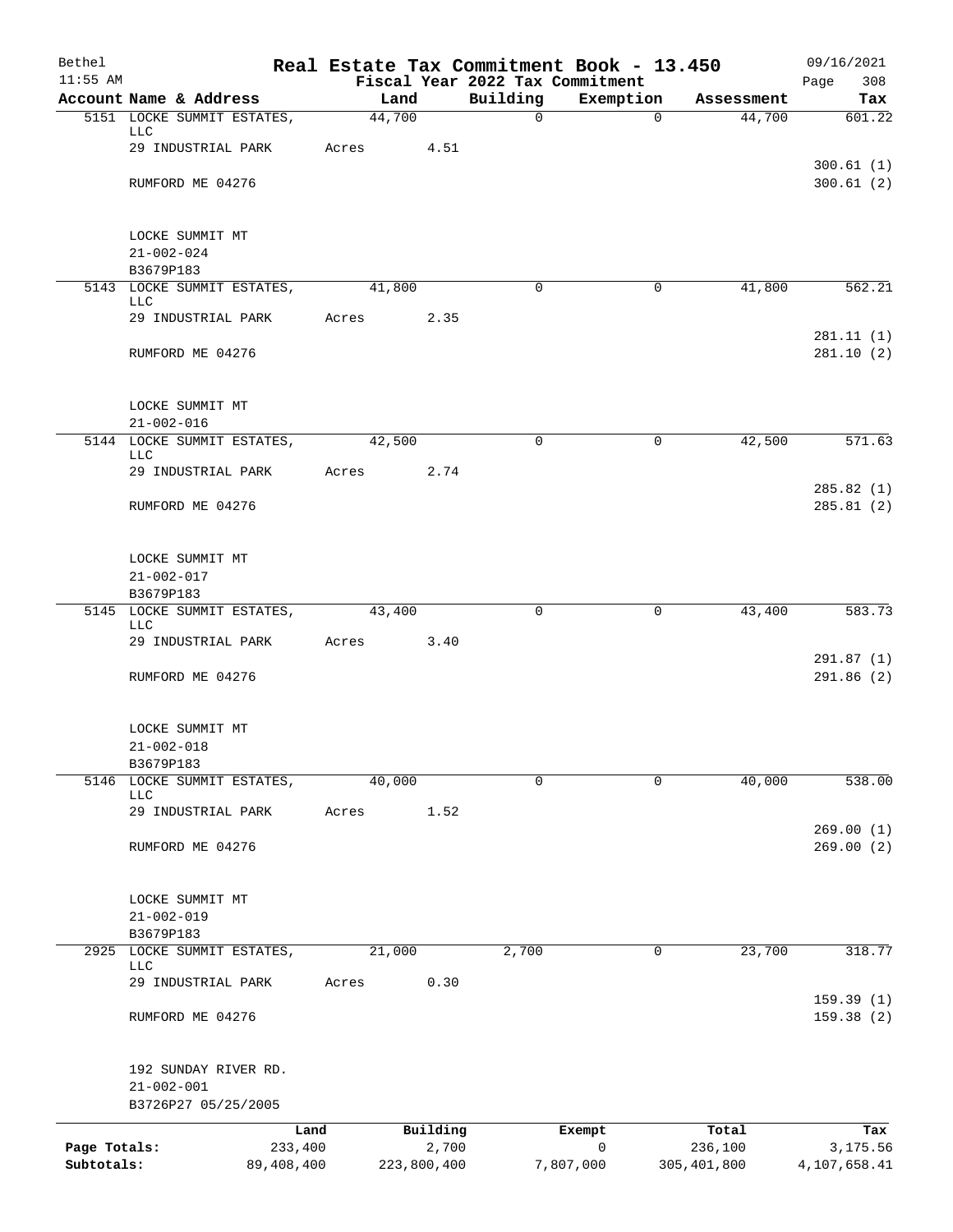| Bethel     |                                                     |       |        |          |          | Real Estate Tax Commitment Book - 13.450 |            | 09/16/2021   |
|------------|-----------------------------------------------------|-------|--------|----------|----------|------------------------------------------|------------|--------------|
| $11:55$ AM |                                                     |       |        |          |          | Fiscal Year 2022 Tax Commitment          |            | 309<br>Page  |
|            | Account Name & Address                              |       | Land   |          | Building | Exemption                                | Assessment | Tax          |
|            | 189 LOCKLIN, THOMAS P, JR                           |       |        | 36,500   | 40,900   | $\mathbf 0$                              | 77,400     | 1,041.03     |
|            | KNOX, JANIE M                                       |       | Acres  | 4.30     |          |                                          |            |              |
|            | PO BOX 222                                          |       |        |          |          |                                          |            | 520.52(1)    |
|            |                                                     |       |        |          |          |                                          |            | 520.51(2)    |
|            | GREENWOOD ME 04255                                  |       |        |          |          |                                          |            |              |
|            |                                                     |       |        |          |          |                                          |            |              |
|            | 164 EAST BETHEL RD<br>$04 - 042$                    |       |        |          |          |                                          |            |              |
|            | B4320P34 07/03/2008 B1317P135 09/28/1985            |       |        |          |          |                                          |            |              |
|            | 109 LONG, CHERYLLE A                                |       | 38,400 |          | 68,900   | 25,000                                   | 82,300     | 1,106.94     |
|            | PO BOX 1193                                         | Acres |        | 1.00     |          | 01 Homestead (HM)                        |            |              |
|            |                                                     |       |        |          |          |                                          |            | 553.47(1)    |
|            | BETHEL ME 04217                                     |       |        |          |          |                                          |            | 553.47(2)    |
|            |                                                     |       |        |          |          |                                          |            |              |
|            |                                                     |       |        |          |          |                                          |            |              |
|            | 423 PARADISE RD                                     |       |        |          |          |                                          |            |              |
|            | $02 - 026 - 003$                                    |       |        |          |          |                                          |            |              |
|            | B3411P236 10/30/2003 B2521P229                      |       |        |          |          |                                          |            |              |
|            | 1443 LONG, DANNY JR                                 |       | 35,900 |          | 11,500   | $\mathbf 0$                              | 47,400     | 637.53       |
|            | PO BOX 507                                          | Acres |        | 8.00     |          |                                          |            |              |
|            |                                                     |       |        |          |          |                                          |            | 318.77(1)    |
|            | BETHEL ME 04217                                     |       |        |          |          |                                          |            | 318.76(2)    |
|            |                                                     |       |        |          |          |                                          |            |              |
|            |                                                     |       |        |          |          |                                          |            |              |
|            | 654 EAST BETHEL ROAD                                |       |        |          |          |                                          |            |              |
|            | $09 - 021$                                          |       |        |          |          |                                          |            |              |
|            | B2406P63 01/27/1997                                 |       |        |          |          |                                          |            |              |
|            | 5355 LONG, JAMES J. & JO                            |       | 49,100 |          | 266,500  | $\mathbf 0$                              | 315,600    | 4,244.82     |
|            | MARY                                                |       |        |          |          |                                          |            |              |
|            | 42 WATUPPA RD                                       | Acres |        | 1.33     |          |                                          |            |              |
|            |                                                     |       |        |          |          |                                          |            | 2, 122.41(1) |
|            | WESTPORT MA 02790                                   |       |        |          |          |                                          |            | 2, 122.41(2) |
|            |                                                     |       |        |          |          |                                          |            |              |
|            | 5 WILL'S WAY                                        |       |        |          |          |                                          |            |              |
|            | $01 - 041 - A - 011$                                |       |        |          |          |                                          |            |              |
|            | B5594P409 03/29/2021 B4772P216 10/14/2011           |       |        |          |          |                                          |            |              |
|            | 17 LOPEZ, JOSE I.                                   |       | 33,600 |          | 292,400  | 0                                        | 326,000    | 4,384.70     |
|            | 41 ARROWHEAD FARM ROAD                              | Acres |        | 1.46     |          |                                          |            |              |
|            |                                                     |       |        |          |          |                                          |            | 2,192.35(1)  |
|            | BOXFORD MA 01921                                    |       |        |          |          |                                          |            | 2,192.35(2)  |
|            |                                                     |       |        |          |          |                                          |            |              |
|            |                                                     |       |        |          |          |                                          |            |              |
|            | 488 FLAT RD                                         |       |        |          |          |                                          |            |              |
|            | $01 - 014 - 001$                                    |       |        |          |          |                                          |            |              |
|            | B5552P493 09/30/2020 B5392P191 02/05/2018 B4864P284 |       |        |          |          |                                          |            |              |
|            | 07/09/2012 B4708P75 03/29/2011                      |       |        |          |          |                                          |            |              |
|            | 270 LORD, JOHN                                      |       | 32,600 |          | 121,400  | 25,000                                   | 129,000    | 1,735.05     |
|            | 123 BIRD HILL RD.                                   | Acres |        | 1.00     |          | 01 Homestead (HM)                        |            |              |
|            |                                                     |       |        |          |          |                                          |            | 867.53(1)    |
|            | BETHEL ME 04217                                     |       |        |          |          |                                          |            | 867.52(2)    |
|            |                                                     |       |        |          |          |                                          |            |              |
|            | 123 BIRD HILL RD                                    |       |        |          |          |                                          |            |              |
|            | $04 - 085$                                          |       |        |          |          |                                          |            |              |
|            | B2727P209 07/22/1999                                |       |        |          |          |                                          |            |              |
|            |                                                     |       |        |          |          |                                          |            |              |
|            |                                                     |       |        |          |          |                                          |            |              |
|            |                                                     |       |        |          |          |                                          |            |              |
|            |                                                     | Land  |        | Building |          | Exempt                                   | Total      | Tax          |

**Page Totals:** 226,100 801,600 50,000 977,700 13,150.07 **Subtotals:** 89,634,500 224,602,000 7,857,000 306,379,500 4,120,808.48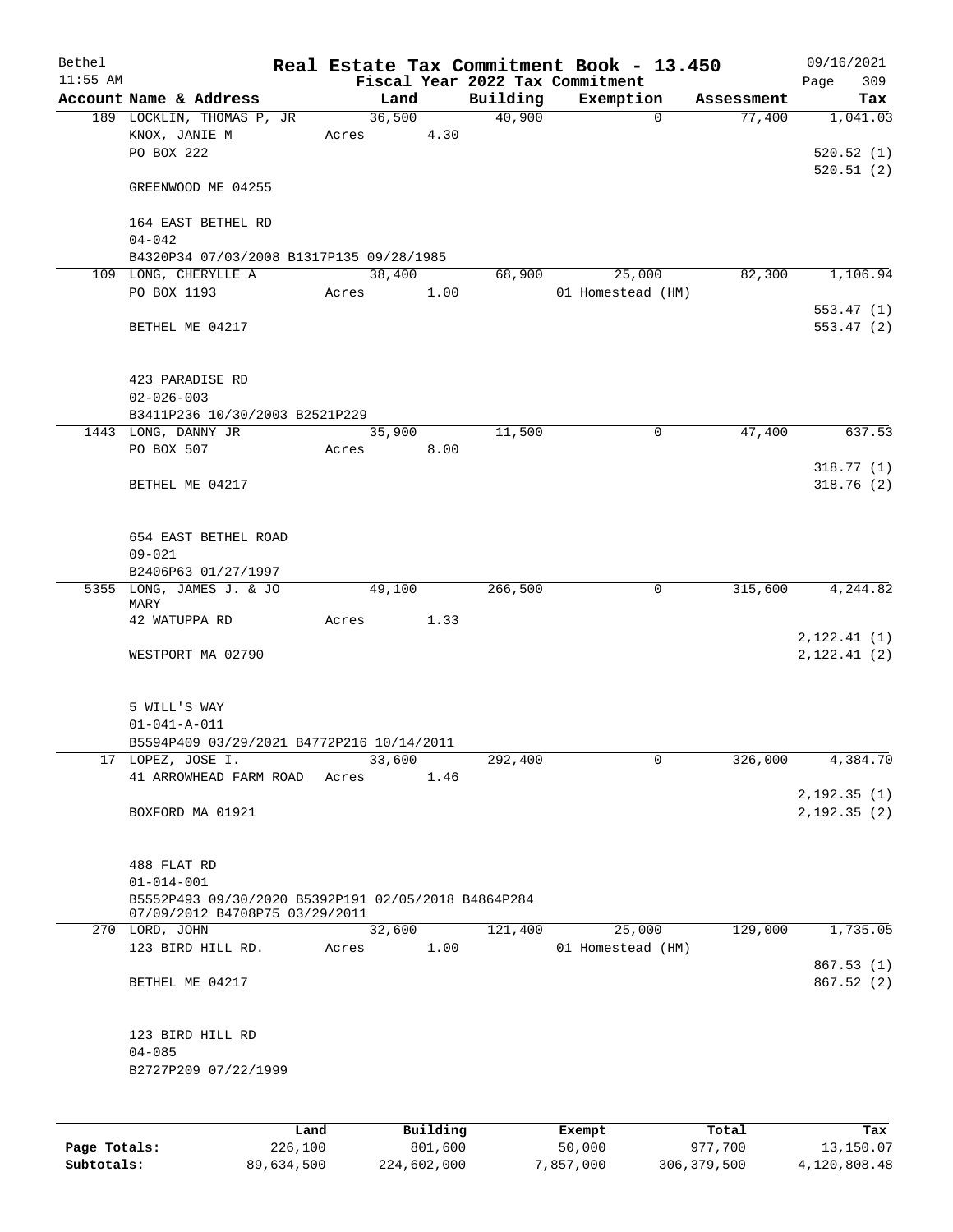| Bethel     |                                                     |       |        |       |          | Real Estate Tax Commitment Book - 13.450 |            | 09/16/2021                  |
|------------|-----------------------------------------------------|-------|--------|-------|----------|------------------------------------------|------------|-----------------------------|
| $11:55$ AM |                                                     |       |        |       |          | Fiscal Year 2022 Tax Commitment          |            | 310<br>Page                 |
|            | Account Name & Address                              |       | Land   |       | Building | Exemption                                | Assessment | Tax                         |
|            | 4765 LORD, KEVIN M                                  |       | 71,300 |       | 198,000  | $\Omega$                                 | 269,300    | 3,622.09                    |
|            | LORD, KELLY M                                       | Acres |        | 1.13  |          |                                          |            |                             |
|            | PO BOX 1730                                         |       |        |       |          |                                          |            | 1,811.05(1)                 |
|            |                                                     |       |        |       |          |                                          |            | 1,811.04(2)                 |
|            | KENNEBUNKPORT ME 04046                              |       |        |       |          |                                          |            |                             |
|            |                                                     |       |        |       |          |                                          |            |                             |
|            | 103 WILL VIEW PHASE II                              |       |        |       |          |                                          |            |                             |
|            | $17 - 035 - 032$                                    |       |        |       |          |                                          |            |                             |
|            | B5322P574 12/20/2016 B4941P42 01/07/2013 B4445P247  |       |        |       |          |                                          |            |                             |
|            | 05/22/2009                                          |       |        |       |          |                                          |            |                             |
|            | 416 LOUPE, CAROLINE M                               |       | 56,100 |       | 141,500  | $\mathbf 0$                              | 197,600    | 2,657.72                    |
|            | 3 WILDWOOD CIRCLE                                   | Acres |        | 5.90  |          |                                          |            |                             |
|            |                                                     |       |        |       |          |                                          |            | 1,328.86(1)                 |
|            | PORTLAND ME 04103                                   |       |        |       |          |                                          |            | 1,328.86(2)                 |
|            |                                                     |       |        |       |          |                                          |            |                             |
|            |                                                     |       |        |       |          |                                          |            |                             |
|            | 63 CHESTNUT KNOLL LANE                              |       |        |       |          |                                          |            |                             |
|            | $06 - 027 - 009$                                    |       |        |       |          |                                          |            |                             |
|            | B5510P873 03/09/2020 B4687P342 01/31/2011 B3070P304 |       |        |       |          |                                          |            |                             |
|            | 3718 LOVEJOY, ALANSON                               |       | 17,900 |       | 87,900   | 31,000                                   | 74,800     | 1,006.06                    |
|            | PO BOX 5                                            | Acres |        | 0.15  |          | 01 Homestead (HM)                        |            |                             |
|            |                                                     |       |        |       |          | 12 WW2 Vet Res                           |            | 503.03(1)                   |
|            | W BETHEL ME 04286                                   |       |        |       |          |                                          |            | 503.03(2)                   |
|            |                                                     |       |        |       |          |                                          |            |                             |
|            |                                                     |       |        |       |          |                                          |            |                             |
|            | 709 WEST BETHEL RD.                                 |       |        |       |          |                                          |            |                             |
|            | $28 - 060$                                          |       |        |       |          |                                          |            |                             |
|            | B885P42 02/09/1976                                  |       |        |       |          |                                          |            |                             |
|            | 356 LOVEJOY, ANGELA M<br>PO BOX 88                  |       | 35,200 | 2.75  | 131,500  | $\mathbf 0$                              | 166,700    | 2,242.12                    |
|            |                                                     | Acres |        |       |          |                                          |            |                             |
|            | WEST BETHEL ME 04286                                |       |        |       |          |                                          |            | 1,121.06(1)<br>1, 121.06(2) |
|            |                                                     |       |        |       |          |                                          |            |                             |
|            |                                                     |       |        |       |          |                                          |            |                             |
|            | 415 FLAT RD.                                        |       |        |       |          |                                          |            |                             |
|            | $06 - 002$                                          |       |        |       |          |                                          |            |                             |
|            | B5569P437 12/07/2020 B5536P901 07/28/2020 B4760P58  |       |        |       |          |                                          |            |                             |
|            | 09/16/2011 B1818P222 09/10/1991                     |       |        |       |          |                                          |            |                             |
|            | 50 LOVEJOY, STEPHEN                                 |       | 38,100 |       | 7,800    | 0                                        | 45,900     | 617.36                      |
|            | LOVEJOY, LOUISE                                     | Acres |        | 22.00 |          |                                          |            |                             |
|            | 633 GROVER HILL RD                                  |       |        |       |          |                                          |            | 308.68(1)                   |
|            |                                                     |       |        |       |          |                                          |            | 308.68(2)                   |
|            | BETHEL ME 04217                                     |       |        |       |          |                                          |            |                             |
|            |                                                     |       |        |       |          |                                          |            |                             |
|            | GROVER HILL RD                                      |       |        |       |          |                                          |            |                             |
|            | $01 - 042$                                          |       |        |       |          |                                          |            |                             |
|            | B1009P217 10/20/1978                                |       |        |       |          |                                          |            |                             |
|            | 48 LOVEJOY, STEPHEN                                 |       | 51,100 |       | 187,200  | 25,000                                   | 213,300    | 2,868.89                    |
|            | LOVEJOY, LOUISE                                     | Acres |        | 18.00 |          | 01 Homestead (HM)                        |            |                             |
|            | 633 GROVER HILL RD                                  |       |        |       |          |                                          |            | 1,434.45(1)                 |
|            |                                                     |       |        |       |          |                                          |            | 1,434.44(2)                 |
|            | BETHEL ME 04217                                     |       |        |       |          |                                          |            |                             |
|            | 633 GROVER HILL RD                                  |       |        |       |          |                                          |            |                             |
|            | $01 - 040$                                          |       |        |       |          |                                          |            |                             |
|            | B1009P218 10/20/1978 B1009P217 10/20/1978           |       |        |       |          |                                          |            |                             |
|            |                                                     |       |        |       |          |                                          |            |                             |
|            |                                                     |       |        |       |          |                                          |            |                             |
|            |                                                     |       |        |       |          |                                          |            |                             |

|              | Land       | Building      | Exempt    | Total         | Tax          |
|--------------|------------|---------------|-----------|---------------|--------------|
| Page Totals: | 269,700    | 753,900       | 56,000    | 967,600       | 13,014.24    |
| Subtotals:   | 89,904,200 | 225, 355, 900 | 7,913,000 | 307, 347, 100 | 4,133,822.72 |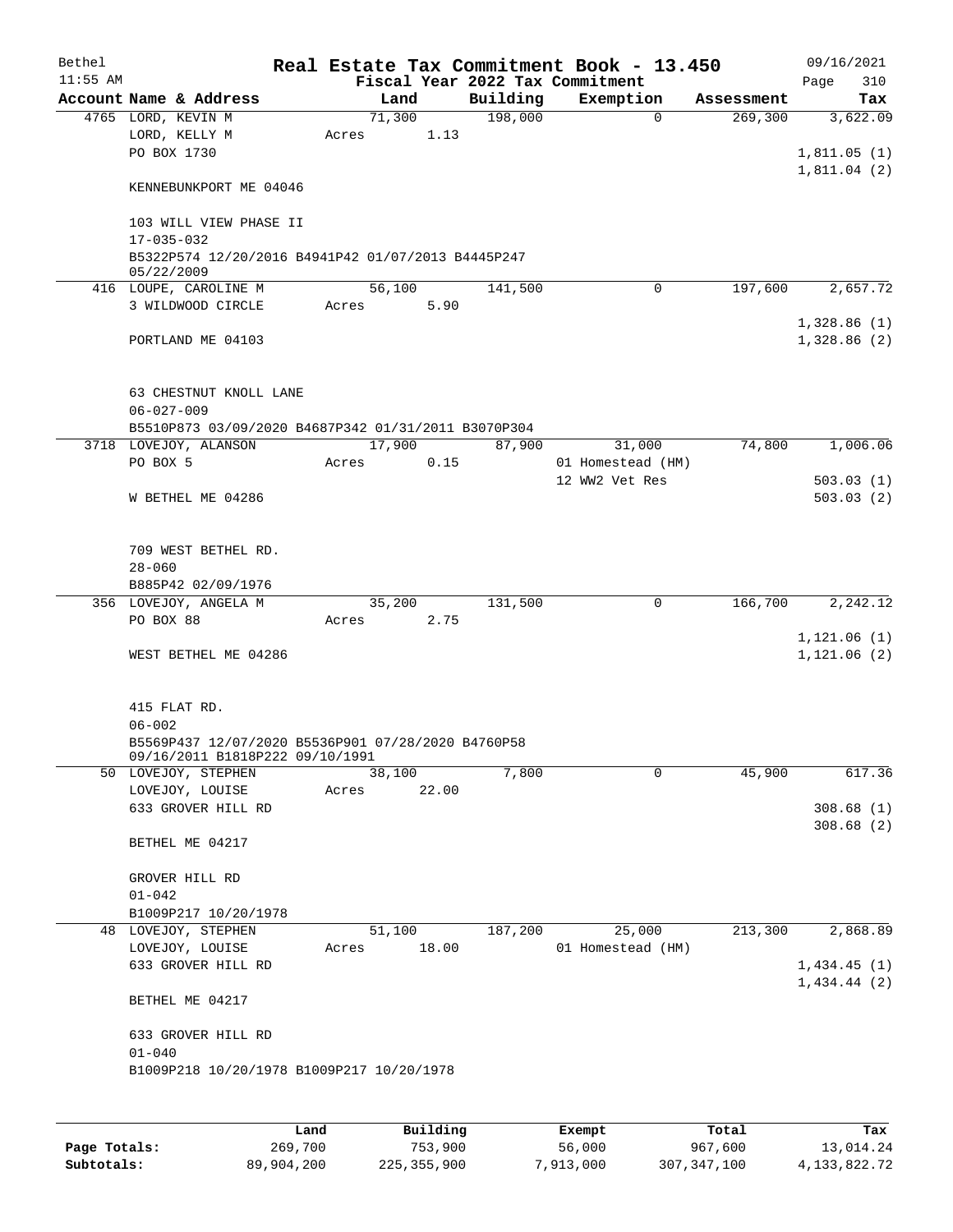| Bethel<br>$11:55$ AM |                                                    |       |             |             | Real Estate Tax Commitment Book - 13.450<br>Fiscal Year 2022 Tax Commitment |            | 09/16/2021<br>Page<br>311 |
|----------------------|----------------------------------------------------|-------|-------------|-------------|-----------------------------------------------------------------------------|------------|---------------------------|
|                      | Account Name & Address                             |       | Land        | Building    | Exemption                                                                   | Assessment | Tax                       |
|                      | 3514 LOWE, ALAN                                    |       | 50,600      | 78,700      | 25,000                                                                      | 104,300    | 1,402.84                  |
|                      | LOWE, CHRISTINA                                    | Acres | 11.50       |             | 01 Homestead (HM)                                                           |            |                           |
|                      | 257 VERNON STREET                                  |       |             |             |                                                                             |            | 701.42 (1)                |
|                      |                                                    |       |             |             |                                                                             |            | 701.42(2)                 |
|                      | BETHEL ME 04217                                    |       |             |             |                                                                             |            |                           |
|                      | 257 VERNON ST.                                     |       |             |             |                                                                             |            |                           |
|                      | $26 - 069$                                         |       |             |             |                                                                             |            |                           |
|                      | B1528P163 12/01/1987                               |       |             |             |                                                                             |            |                           |
|                      | 292 LOWE, MICHAEL                                  |       | 5,100       | $\mathbf 0$ | 0                                                                           | 5,100      | 68.60                     |
|                      | 268 GORE RD.                                       | Acres | 11.00       |             |                                                                             |            |                           |
|                      |                                                    |       |             |             |                                                                             |            | 34.30(1)                  |
|                      | BRYANT POND ME 04219                               |       |             |             |                                                                             |            | 34.30(2)                  |
|                      |                                                    |       |             |             |                                                                             |            |                           |
|                      |                                                    |       |             |             |                                                                             |            |                           |
|                      | GORE RD                                            |       |             |             |                                                                             |            |                           |
|                      | $05 - 002$                                         |       |             |             |                                                                             |            |                           |
|                      | B2642P73 12/07/1998                                |       |             |             |                                                                             |            |                           |
|                      | 4868 LOWELL, PATRICIA M                            |       | 41,400      | 148,800     | 25,000                                                                      | 165,200    | 2,221.94                  |
|                      | 104 CHANDLER HILL RD                               | Acres | 2.73        |             | 01 Homestead (HM)                                                           |            |                           |
|                      |                                                    |       |             |             |                                                                             |            | 1, 110.97(1)              |
|                      | BETHEL ME 04217                                    |       |             |             |                                                                             |            | 1,110.97(2)               |
|                      |                                                    |       |             |             |                                                                             |            |                           |
|                      |                                                    |       |             |             |                                                                             |            |                           |
|                      | 104 CHANDLER HILL                                  |       |             |             |                                                                             |            |                           |
|                      | $08 - 041 - 008$                                   |       |             |             |                                                                             |            |                           |
|                      | B4771P125 10/12/2011                               |       |             |             |                                                                             |            |                           |
|                      | 1312 LOWELL, ROBERT                                |       | 58,900      | 119,800     | 31,000                                                                      | 147,700    | 1,986.57                  |
|                      | CROSS, SUSAN                                       | Acres | 24.00       |             | 01 Homestead (HM)                                                           |            |                           |
|                      | 241 WALKERS MILLS ROAD                             |       |             |             | 12 WW2 Vet Res                                                              |            | 993.29 (1)                |
|                      |                                                    |       |             |             |                                                                             |            | 993.28 (2)                |
|                      | BETHEL ME 04217                                    |       |             |             |                                                                             |            |                           |
|                      |                                                    |       |             |             |                                                                             |            |                           |
|                      | 241 WALKERS MILLS RD.                              |       |             |             |                                                                             |            |                           |
|                      | $08 - 009$<br>B2426P218                            |       |             |             |                                                                             |            |                           |
|                      | 1313 LOWELL, ROBERT                                |       | $\mathbf 0$ | 13,400      | 0                                                                           | 13,400     | 180.23                    |
|                      | 241 WAKERS MILLS ROAD                              |       |             |             |                                                                             |            |                           |
|                      |                                                    |       |             |             |                                                                             |            | 90.12(1)                  |
|                      | BETHEL ME 04217                                    |       |             |             |                                                                             |            | 90.11(2)                  |
|                      |                                                    |       |             |             |                                                                             |            |                           |
|                      |                                                    |       |             |             |                                                                             |            |                           |
|                      |                                                    |       |             |             |                                                                             |            |                           |
|                      | 08-009.001                                         |       |             |             |                                                                             |            |                           |
|                      | 1311 LOWELL, ROBERT L                              |       | 34,500      | 0           | $\mathbf 0$                                                                 | 34,500     | 464.03                    |
|                      | 241 WALKERS MILLS RD                               | Acres | 0.75        |             |                                                                             |            |                           |
|                      |                                                    |       |             |             |                                                                             |            | 232.02(1)                 |
|                      | BETHEL ME 04217                                    |       |             |             |                                                                             |            | 232.01(2)                 |
|                      |                                                    |       |             |             |                                                                             |            |                           |
|                      |                                                    |       |             |             |                                                                             |            |                           |
|                      | 233 WALKERS MILLS RD.                              |       |             |             |                                                                             |            |                           |
|                      | $08 - 008$                                         |       |             |             |                                                                             |            |                           |
|                      | B5007P306 07/08/2013 B4990P214 05/30/2013 B529P358 |       |             |             |                                                                             |            |                           |
|                      | 04/29/1953                                         |       |             |             |                                                                             |            |                           |
|                      |                                                    |       |             |             |                                                                             |            |                           |
|                      |                                                    |       |             |             |                                                                             |            |                           |

|              | Land       | Building    | Exempt    | Total       | Tax          |
|--------------|------------|-------------|-----------|-------------|--------------|
| Page Totals: | 190,500    | 360,700     | 81,000    | 470,200     | 6,324.21     |
| Subtotals:   | 90,094,700 | 225,716,600 | 7.994.000 | 307,817,300 | 4,140,146.93 |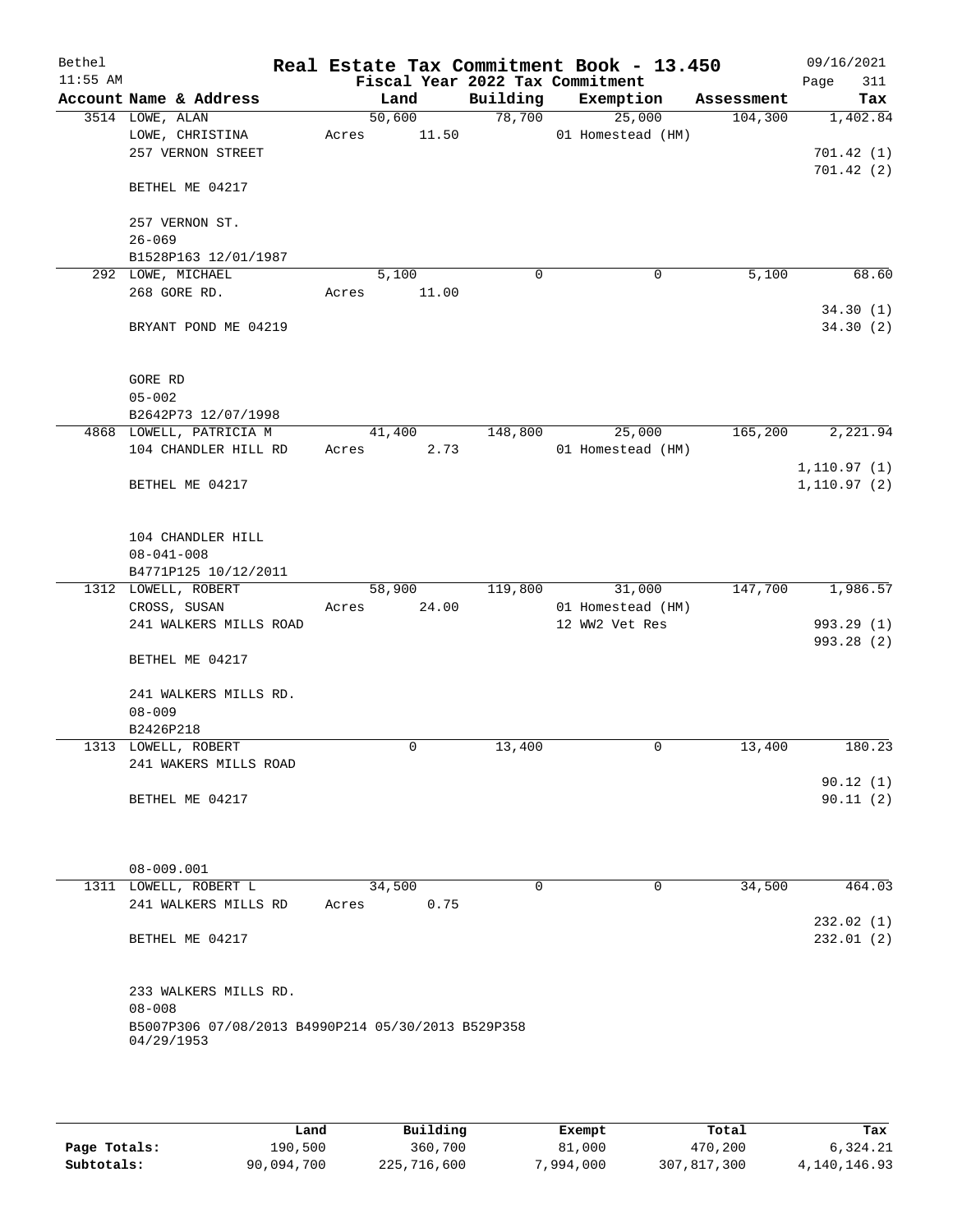| Bethel<br>$11:55$ AM |                                                                                                          |                                        | Fiscal Year 2022 Tax Commitment | Real Estate Tax Commitment Book - 13.450 |            | 09/16/2021<br>312<br>Page |
|----------------------|----------------------------------------------------------------------------------------------------------|----------------------------------------|---------------------------------|------------------------------------------|------------|---------------------------|
|                      | Account Name & Address                                                                                   | Land                                   | Building                        | Exemption                                | Assessment | Tax                       |
|                      | 3717 LUCARELLI, CAREN                                                                                    | 19,900                                 | 91,800                          | 25,000                                   | 86,700     | 1,166.12                  |
|                      | 713 WEST BETHEL ROAD                                                                                     | Acres                                  | 0.22                            | 01 Homestead (HM)                        |            |                           |
|                      |                                                                                                          |                                        |                                 |                                          |            | 583.06(1)                 |
|                      | BETHEL ME 04217                                                                                          |                                        |                                 |                                          |            | 583.06(2)                 |
|                      |                                                                                                          |                                        |                                 |                                          |            |                           |
|                      | 713 WEST BETHEL RD.                                                                                      |                                        |                                 |                                          |            |                           |
|                      | $28 - 059$                                                                                               |                                        |                                 |                                          |            |                           |
|                      | B5401P62 04/04/2018 B1090P278 09/11/1980                                                                 |                                        |                                 |                                          |            |                           |
|                      | 138 LUCAS, PETER                                                                                         | 35,800                                 | 155,300                         | 0                                        | 191,100    | 2,570.30                  |
|                      | 39 RABBIT ROAD                                                                                           | Acres                                  | 3.50                            |                                          |            |                           |
|                      |                                                                                                          |                                        |                                 |                                          |            | 1, 285.15(1)              |
|                      | BETHEL ME 04217                                                                                          |                                        |                                 |                                          |            | 1, 285.15(2)              |
|                      |                                                                                                          |                                        |                                 |                                          |            |                           |
|                      |                                                                                                          |                                        |                                 |                                          |            |                           |
|                      | 39 RABBIT RD                                                                                             |                                        |                                 |                                          |            |                           |
|                      | $03 - 020$<br>B5525P448 06/05/2020 B1169P277 08/14/1982                                                  |                                        |                                 |                                          |            |                           |
|                      | 2725 LUCE, CHAD                                                                                          | 70,600                                 | 287,300                         | $\mathbf 0$                              | 357,900    | 4,813.76                  |
|                      | ${\tt LUCE}$ , ${\tt MEGAN}$ ${\tt E}$                                                                   | Acres<br>1.00                          |                                 |                                          |            |                           |
|                      | 31 WILLOW LANE                                                                                           |                                        |                                 |                                          |            | 2,406.88(1)               |
|                      |                                                                                                          |                                        |                                 |                                          |            | 2,406.88(2)               |
|                      | PORTSMOUTH NH 03801                                                                                      |                                        |                                 |                                          |            |                           |
|                      |                                                                                                          |                                        |                                 |                                          |            |                           |
|                      | 81 RIVER VALLEY ACRES                                                                                    |                                        |                                 |                                          |            |                           |
|                      | $17 - 039$                                                                                               |                                        |                                 |                                          |            |                           |
|                      | B4769P227 10/07/2011 B3752P309 06/30/2005                                                                |                                        |                                 |                                          |            |                           |
|                      | 300 LUCE, GLENDON N JR<br>PO BOX 33                                                                      | $\overline{20, 400}$<br>73.00<br>Acres | $\Omega$                        | 0                                        | 20,400     | 274.38                    |
|                      |                                                                                                          |                                        |                                 |                                          |            | 137.19(1)                 |
|                      | TURNER ME 04282 0033                                                                                     |                                        |                                 |                                          |            | 137.19(2)                 |
|                      |                                                                                                          |                                        |                                 |                                          |            |                           |
|                      |                                                                                                          |                                        |                                 |                                          |            |                           |
|                      | GORE RD.                                                                                                 |                                        |                                 |                                          |            |                           |
|                      | $05 - 010$                                                                                               |                                        |                                 |                                          |            |                           |
|                      | B2820P283 05/23/2000                                                                                     |                                        |                                 |                                          |            |                           |
|                      | 5346 LUKE, ROBERT                                                                                        | 43,400                                 | 0                               | 0                                        | 43,400     | 583.73                    |
|                      | LUKE, BARBARA<br>45 KIRKWOOD ROAD                                                                        | Acres                                  | 3.37                            |                                          |            | 291.87(1)                 |
|                      |                                                                                                          |                                        |                                 |                                          |            | 291.86(2)                 |
|                      | SCARBORO ME 04074                                                                                        |                                        |                                 |                                          |            |                           |
|                      |                                                                                                          |                                        |                                 |                                          |            |                           |
|                      | GROVER HILL ROAD                                                                                         |                                        |                                 |                                          |            |                           |
|                      | $01 - 041 - A - 002$                                                                                     |                                        |                                 |                                          |            |                           |
|                      | B4763P111 09/15/2011 B4696P226                                                                           |                                        |                                 |                                          |            |                           |
|                      | 3101 LUNABLU AT SUNDAY<br>RIVER, LLC                                                                     | 124,500                                | 388,500                         | $\mathbf 0$                              | 513,000    | 6,899.85                  |
|                      | 150 MAYVILLE RD                                                                                          | Acres                                  | 1.20                            |                                          |            |                           |
|                      |                                                                                                          |                                        |                                 |                                          |            | 3,449.93(1)               |
|                      | BETHEL ME 04217                                                                                          |                                        |                                 |                                          |            | 3,449.92(2)               |
|                      |                                                                                                          |                                        |                                 |                                          |            |                           |
|                      |                                                                                                          |                                        |                                 |                                          |            |                           |
|                      | 150 MAYVILLE RD.                                                                                         |                                        |                                 |                                          |            |                           |
|                      | $24 - 023$                                                                                               |                                        |                                 |                                          |            |                           |
|                      | B5545P882 09/03/2020 B5266P76 02/01/2016 B4528P73<br>11/15/2009 B4335P333 08/14/2008 B3663P38 01/24/2005 |                                        |                                 |                                          |            |                           |
|                      |                                                                                                          |                                        |                                 |                                          |            |                           |
|                      |                                                                                                          |                                        |                                 |                                          |            |                           |

|              | Land       | Building    | Exempt    | Total       | Tax          |
|--------------|------------|-------------|-----------|-------------|--------------|
| Page Totals: | 314,600    | 922,900     | 25,000    | 1,212,500   | 16,308.14    |
| Subtotals:   | 90,409,300 | 226,639,500 | 8,019,000 | 309,029,800 | 4,156,455.07 |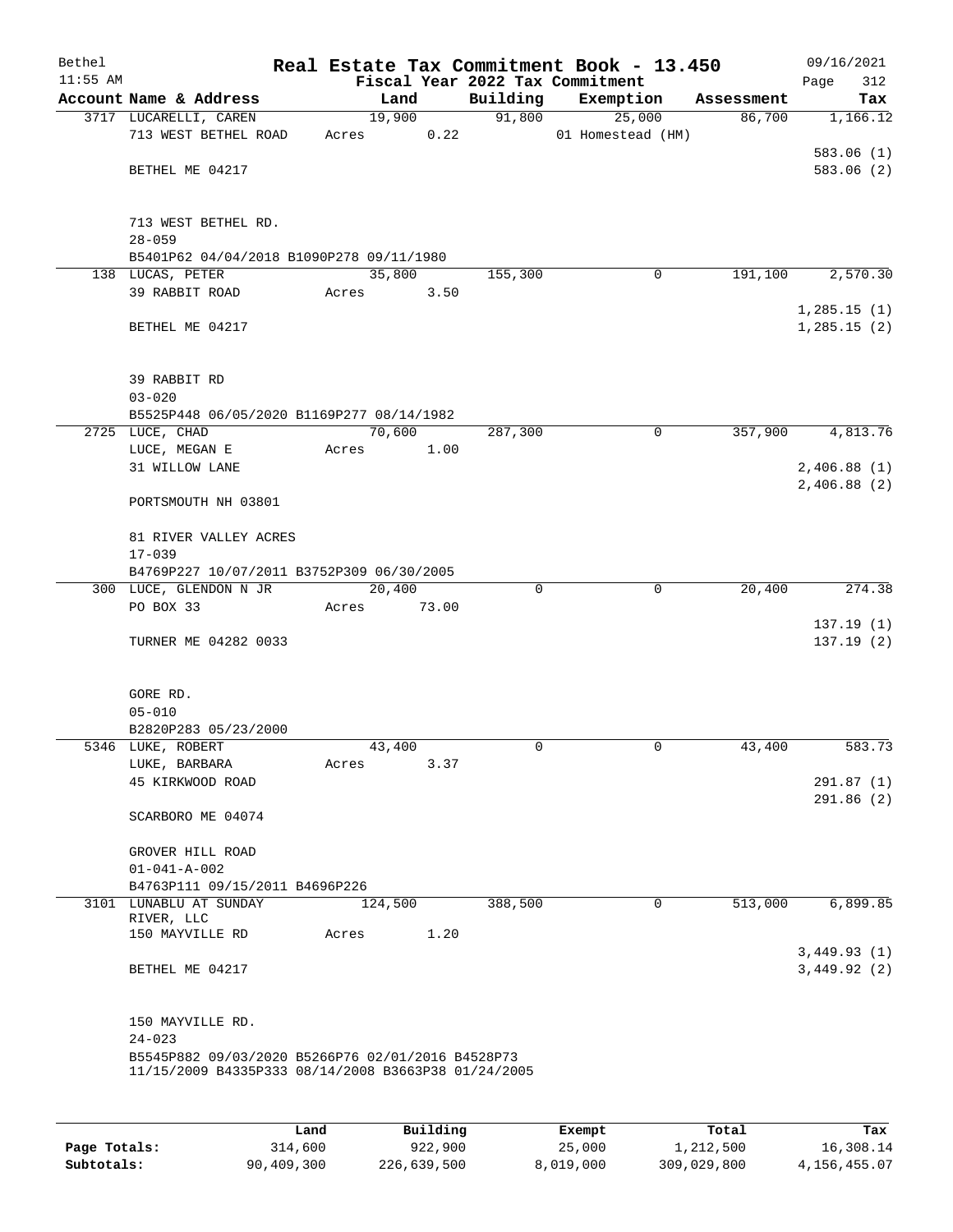| Bethel       |                                                                                         |         |       |                |          |                     | Real Estate Tax Commitment Book - 13.450 |                       | 09/16/2021                 |
|--------------|-----------------------------------------------------------------------------------------|---------|-------|----------------|----------|---------------------|------------------------------------------|-----------------------|----------------------------|
| $11:55$ AM   | Account Name & Address                                                                  |         |       |                |          |                     | Fiscal Year 2022 Tax Commitment          |                       | Page<br>313                |
|              | 3252 LUNNEY, JAMES F                                                                    |         |       | Land<br>51,600 |          | Building<br>158,100 | Exemption<br>25,000                      | Assessment<br>184,700 | Tax<br>2,484.22            |
|              | PO BOX 681                                                                              |         | Acres |                | 0.33     |                     | 01 Homestead (HM)                        |                       |                            |
|              |                                                                                         |         |       |                |          |                     |                                          |                       | 1, 242.11(1)               |
|              | BETHEL ME 04217                                                                         |         |       |                |          |                     |                                          |                       | 1, 242.11(2)               |
|              | 25 MECHANIC ST.<br>$25 - 087$                                                           |         |       |                |          |                     |                                          |                       |                            |
|              | B2043P83 09/07/1993 B1416P285 08/29/1986                                                |         |       |                |          |                     |                                          |                       |                            |
|              | 3519 LUNNEY, MEAGAN A                                                                   |         |       | 42,900         |          | 115,800             | 0                                        | 158,700               | 2,134.52                   |
|              | PO BOX 681                                                                              |         | Acres |                | 0.98     |                     |                                          |                       |                            |
|              | BETHEL ME 04217                                                                         |         |       |                |          |                     |                                          |                       | 1,067.26(1)<br>1,067.26(2) |
|              | 217 VERNON ST./VISTA<br>$26 - 070 - 005$                                                |         |       |                |          |                     |                                          |                       |                            |
|              | B5111P102 05/05/2014 B5106P176 04/17/2014 B4810P102<br>01/26/2012 B3496P336 04/22/2004  |         |       |                |          |                     |                                          |                       |                            |
|              | 1598 LUNNEY, TARA L                                                                     |         |       | 40,000         |          | 104,800             | 0                                        | 144,800               | 1,947.56                   |
|              | PO BOX 681                                                                              |         | Acres |                | 1.70     |                     |                                          |                       |                            |
|              | BETHEL ME 04217                                                                         |         |       |                |          |                     |                                          |                       | 973.78(1)<br>973.78 (2)    |
|              | 76 BARKER RD<br>$11 - 060 - 004$<br>B5303P463 09/09/2016 B3923P242 04/21/2006 B2591P184 |         |       |                |          |                     |                                          |                       |                            |
|              | 08/03/1998                                                                              |         |       | 34,900         |          |                     | $\mathbf 0$                              | 133,500               |                            |
|              | 3668 LUXTON, DAVID<br>LUXTON, DEBORAH                                                   |         | Acres |                | 0.77     | 98,600              |                                          |                       | 1,795.58                   |
|              | P.O. BOX 274                                                                            |         |       |                |          |                     |                                          |                       | 897.79 (1)                 |
|              |                                                                                         |         |       |                |          |                     |                                          |                       | 897.79 (2)                 |
|              | BETHEL ME 04217                                                                         |         |       |                |          |                     |                                          |                       |                            |
|              | 63 MOUNTAIN VIEW CIRCLE<br>$28 - 012$                                                   |         |       |                |          |                     |                                          |                       |                            |
|              | B1589P309                                                                               |         |       |                |          |                     |                                          |                       |                            |
|              | 1561 LUXTON, DAVID C                                                                    |         |       | 29,000         |          | 109,900             | 25,000                                   | 113,900               | 1,531.96                   |
|              | LUXTON, DEBORAH                                                                         |         | Acres |                | 6.49     |                     | 01 Homestead (HM)                        |                       |                            |
|              | PO BOX 274                                                                              |         |       |                |          |                     |                                          |                       | 765.98(1)<br>765.98 (2)    |
|              | BETHEL ME 04217                                                                         |         |       |                |          |                     |                                          |                       |                            |
|              | 891 WEST BETHEL RD.                                                                     |         |       |                |          |                     |                                          |                       |                            |
|              | $11 - 035$                                                                              |         |       |                |          |                     |                                          |                       |                            |
|              | B859P170 06/10/1975                                                                     |         |       |                |          |                     |                                          |                       |                            |
|              | 1580 LUXTON, DONALD<br>227 BARKER ROAD                                                  |         | Acres | 32,600         | 1.00     | 41,700              | 25,000<br>01 Homestead (HM)              | 49,300                | 663.09                     |
|              | BETHEL ME 04217                                                                         |         |       |                |          |                     |                                          |                       | 331.55(1)<br>331.54(2)     |
|              | 227 BARKER RD.                                                                          |         |       |                |          |                     |                                          |                       |                            |
|              | $11 - 049 - 001$<br>B1588P48                                                            |         |       |                |          |                     |                                          |                       |                            |
|              |                                                                                         |         |       |                |          |                     |                                          |                       |                            |
|              |                                                                                         | Land    |       |                | Building |                     | Exempt                                   | Total                 | Tax                        |
| Page Totals: |                                                                                         | 231,000 |       |                | 628,900  |                     | 75,000                                   | 784,900               | 10,556.93                  |

**Subtotals:** 90,640,300 227,268,400 8,094,000 309,814,700 4,167,012.00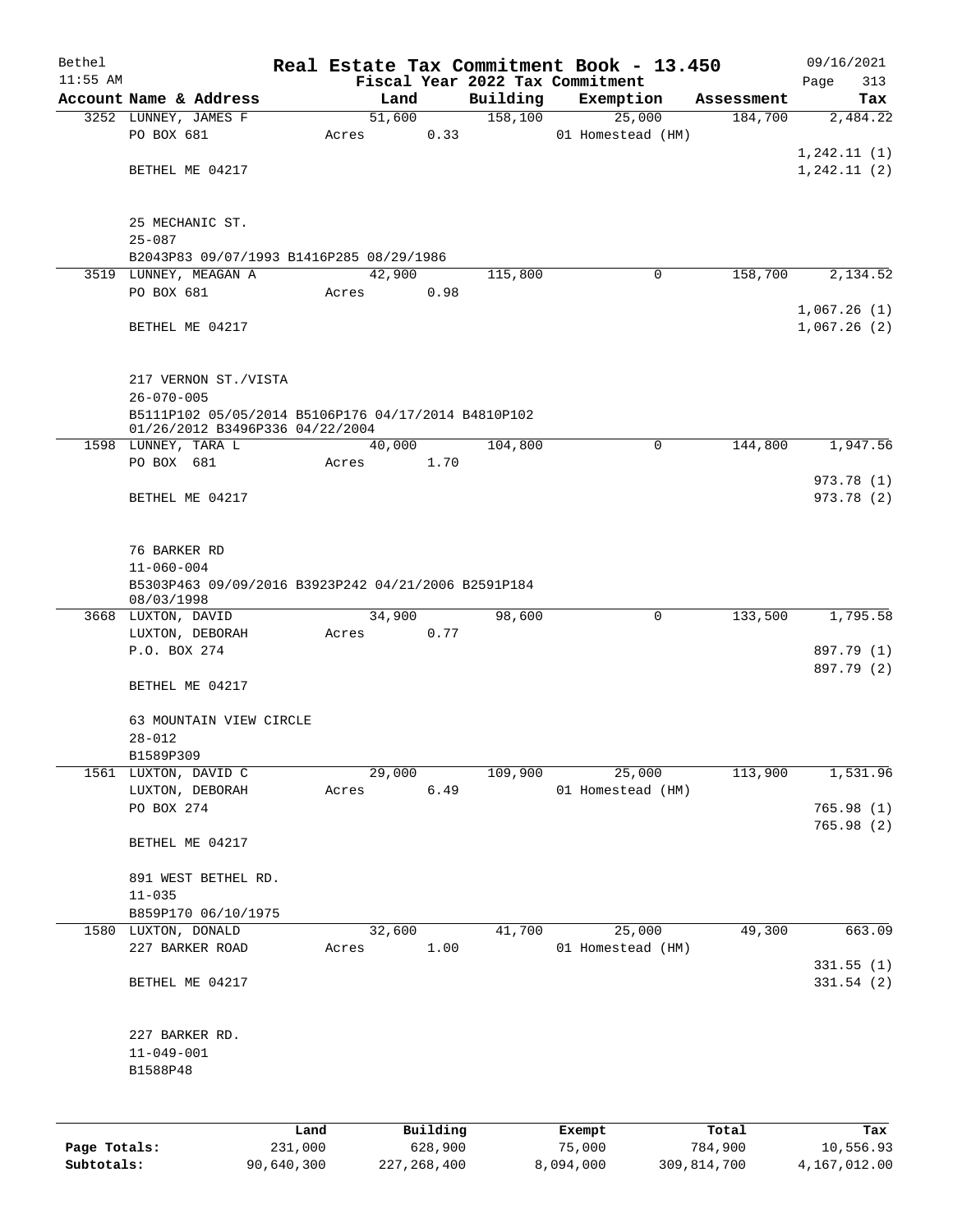| Bethel                     |                                                                                                 |       |                        |                     | Real Estate Tax Commitment Book - 13.450 |                       | 09/16/2021                   |
|----------------------------|-------------------------------------------------------------------------------------------------|-------|------------------------|---------------------|------------------------------------------|-----------------------|------------------------------|
| $11:55$ AM                 | Account Name & Address                                                                          |       |                        |                     | Fiscal Year 2022 Tax Commitment          |                       | Page<br>314                  |
|                            | 1379 LYNG, THOMAS P. &                                                                          |       | Land<br>50,000         | Building<br>140,800 | Exemption<br>$\mathbf 0$                 | Assessment<br>190,800 | Tax<br>2,566.26              |
|                            | KIMBERLEY S.                                                                                    |       |                        |                     |                                          |                       |                              |
|                            | 333 NEW CASTLE AVE                                                                              | Acres | 1.65                   |                     |                                          |                       |                              |
|                            | PORTSMOUTH NH 03801                                                                             |       |                        |                     |                                          |                       | 1, 283.13(1)<br>1,283.13(2)  |
|                            |                                                                                                 |       |                        |                     |                                          |                       |                              |
|                            | 143 BAILEY RD                                                                                   |       |                        |                     |                                          |                       |                              |
|                            | $08 - 055 - 013$                                                                                |       |                        |                     |                                          |                       |                              |
|                            | B5477P186 B4910P294 10/23/2012 B2178P229 11/22/1994<br>B1799P97 05/07/1991 B1504P271 09/01/1987 |       |                        |                     |                                          |                       |                              |
|                            | 386 LYON, SEABURY A III                                                                         |       | 55,800                 | 145,000             | 25,000                                   | 175,800               | 2,364.51                     |
|                            | LYON, SHARON B                                                                                  | Acres | 5.70                   |                     | 01 Homestead (HM)                        |                       |                              |
|                            | 99 SPARROWHAWK MTN. RD.                                                                         |       |                        |                     |                                          |                       | 1,182.26(1)<br>1,182.25(2)   |
|                            | BETHEL ME 04217                                                                                 |       |                        |                     |                                          |                       |                              |
|                            | 99 SPARROWHAWK MT RD                                                                            |       |                        |                     |                                          |                       |                              |
|                            | $06 - 018 - 003$                                                                                |       |                        |                     |                                          |                       |                              |
|                            | B2884P264<br>2967 LYONS, JEFFREY                                                                |       | 33,600                 | 123,900             | 0                                        | 157,500               | 2,118.38                     |
|                            | LYONS, KELLY                                                                                    |       |                        |                     |                                          |                       |                              |
|                            | 43 ARDSMOOR ROAD                                                                                |       |                        |                     |                                          |                       | 1,059.19(1)                  |
|                            | MELROSE MA 02176                                                                                |       |                        |                     |                                          |                       | 1,059.19(2)                  |
|                            | 24 CHERRY LANE                                                                                  |       |                        |                     |                                          |                       |                              |
|                            | $22 - 002 - 001 - 043$                                                                          |       |                        |                     |                                          |                       |                              |
|                            | B5410P462 05/31/2018 B5255P412 11/23/2015 B4418P138<br>03/23/2009 B3603P248 09/22/2004          |       |                        |                     |                                          |                       |                              |
|                            | 515 MACARTHUR, ROSALIE                                                                          |       | 48,100                 | 25,100              | 0                                        | 73,200                | 984.54                       |
|                            | MACARTHUR, STEVEN                                                                               | Acres | 1.03                   |                     |                                          |                       |                              |
|                            | PO BOX 52                                                                                       |       |                        |                     |                                          |                       | 492.27 (1)                   |
|                            | EDDINGTON ME 04428                                                                              |       |                        |                     |                                          |                       | 492.27 (2)                   |
|                            | 564 NORTH ROAD                                                                                  |       |                        |                     |                                          |                       |                              |
|                            | $11 - 070 - 005$                                                                                |       |                        |                     |                                          |                       |                              |
|                            | B5421P338 07/27/2018 B5364P67 08/28/2017 B4873P162                                              |       |                        |                     |                                          |                       |                              |
|                            | 07/27/2012<br>2843 MACDERMID, CLIFFORD S                                                        |       | 12,300                 | 0                   | $\mathbf 0$                              | 12,300                | 165.44                       |
|                            | MACDERMID, DORI J                                                                               | Acres | 11.20                  |                     |                                          |                       |                              |
|                            | 37 DORCAS DRIVE                                                                                 |       |                        |                     |                                          |                       | 82.72 (1)                    |
|                            |                                                                                                 |       |                        |                     |                                          |                       | 82.72 (2)                    |
|                            | BARNSTABLE MA 02630                                                                             |       |                        |                     |                                          |                       |                              |
|                            | $19 - 006 - 002$                                                                                |       |                        |                     |                                          |                       |                              |
|                            | B3546P133 06/30/2004                                                                            |       |                        |                     |                                          |                       |                              |
| 2549                       | MACDONALD, BRIDGET A                                                                            |       | 38,400                 | 131,800             | 0                                        | 170,200               | 2,289.19                     |
|                            | MACDONALD, BRIAN J                                                                              | Acres | 1.00                   |                     |                                          |                       |                              |
|                            | MACDONALD                                                                                       |       |                        |                     |                                          |                       |                              |
|                            | 73 WATER ST                                                                                     |       |                        |                     |                                          |                       | 1, 144.60(1)<br>1, 144.59(2) |
|                            | HANOVER MA 02339                                                                                |       |                        |                     |                                          |                       |                              |
|                            | 1913 INTERVALE RD.                                                                              |       |                        |                     |                                          |                       |                              |
|                            | $15 - 009$                                                                                      |       |                        |                     |                                          |                       |                              |
|                            | B3378P125 08/29/2003                                                                            |       |                        |                     |                                          |                       |                              |
|                            | Land                                                                                            |       | Building               |                     | Exempt                                   | Total                 | Tax                          |
| Page Totals:<br>Subtotals: | 238,200                                                                                         |       | 566,600<br>227,835,000 |                     | 25,000                                   | 779,800               | 10,488.32                    |
|                            | 90,878,500                                                                                      |       |                        |                     | 8,119,000                                | 310,594,500           | 4,177,500.32                 |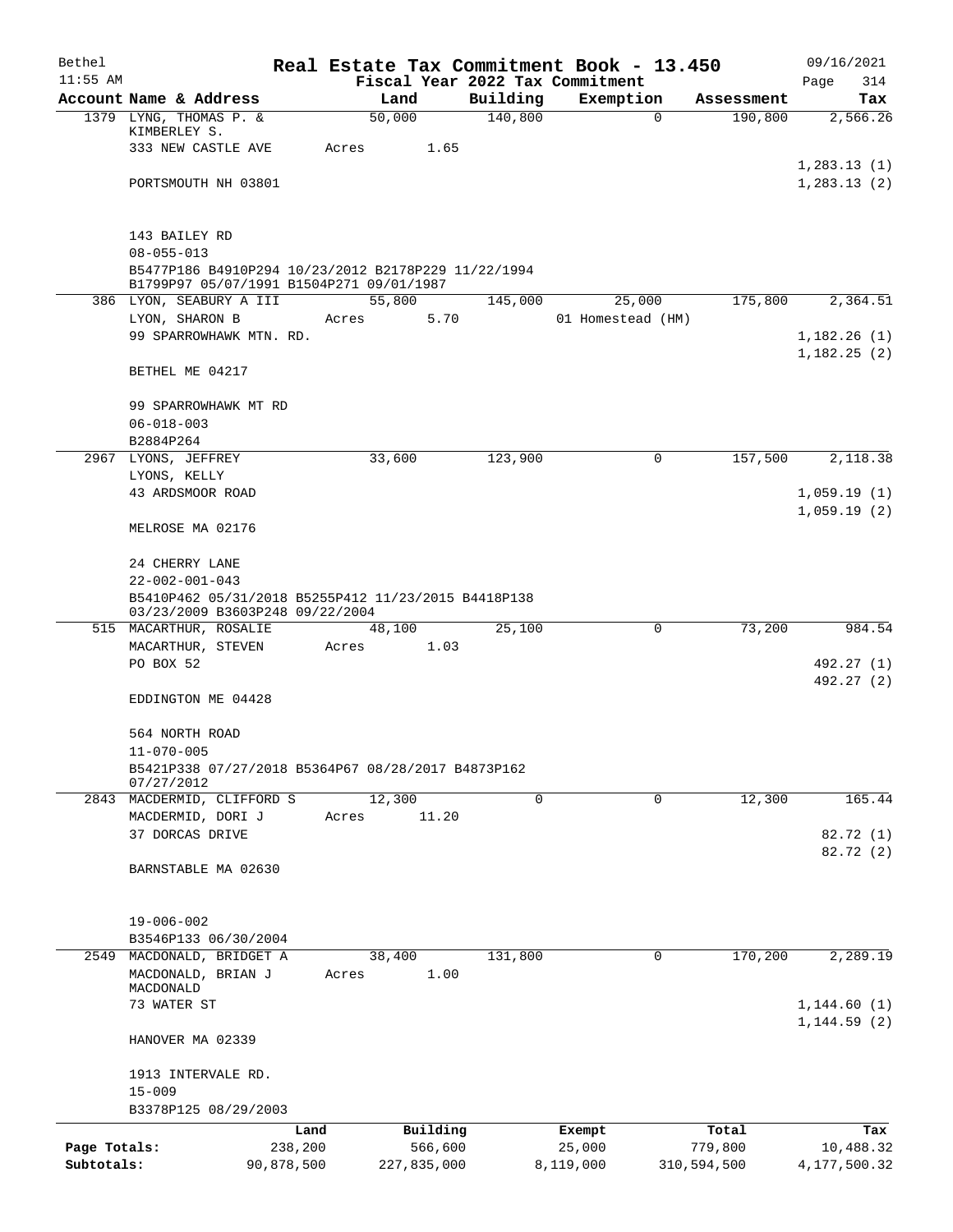| Bethel       |                                                                                      |       |                |                                 | Real Estate Tax Commitment Book - 13.450 |             | 09/16/2021   |
|--------------|--------------------------------------------------------------------------------------|-------|----------------|---------------------------------|------------------------------------------|-------------|--------------|
| $11:55$ AM   |                                                                                      |       |                | Fiscal Year 2022 Tax Commitment |                                          |             | Page<br>315  |
|              | Account Name & Address                                                               |       | Land           | Building                        | Exemption                                | Assessment  | Tax          |
|              | 1480 MACDONALD, JACQUELYN<br>588 OSGOOD STREET                                       | Acres | 48,700<br>1.20 | 180,600                         | $\mathbf 0$                              | 229,300     | 3,084.09     |
|              |                                                                                      |       |                |                                 |                                          |             | 1,542.05(1)  |
|              | NORTH ANDOVER MA 01845                                                               |       |                |                                 |                                          |             | 1,542.04(2)  |
|              |                                                                                      |       |                |                                 |                                          |             |              |
|              |                                                                                      |       |                |                                 |                                          |             |              |
|              | 15 GOSS POND RD.                                                                     |       |                |                                 |                                          |             |              |
|              | $09 - 007 - 001 - 005$<br>B5560P876 11/03/2020 B3608P246 10/08/2004 B2071P239        |       |                |                                 |                                          |             |              |
|              | 3334 MACDONALD, LORINDA M.                                                           |       | 30,800         | 169,900                         | 0                                        | 200,700     | 2,699.42     |
|              | PO BOX 312                                                                           | Acres | 0.11           |                                 |                                          |             |              |
|              |                                                                                      |       |                |                                 |                                          |             | 1,349.71(1)  |
|              | BETHEL ME 04217                                                                      |       |                |                                 |                                          |             | 1,349.71(2)  |
|              |                                                                                      |       |                |                                 |                                          |             |              |
|              |                                                                                      |       |                |                                 |                                          |             |              |
|              | 2 BROAD ST                                                                           |       |                |                                 |                                          |             |              |
|              | $25 - 165$                                                                           |       |                |                                 |                                          |             |              |
|              | B5563P553 11/13/2020 B5439P217 10/26/2018 B5170P52<br>10/06/2014 B2604P19 09/27/1998 |       |                |                                 |                                          |             |              |
|              | 3278 MACDONALD, SARAH E                                                              |       | 51,800         | 112,200                         | 0                                        | 164,000     | 2,205.80     |
|              | MACDONALD, SCOTT M                                                                   | Acres | 0.34           |                                 |                                          |             |              |
|              | 4 MERRILL BROOK DRIVE                                                                |       |                |                                 |                                          |             | 1,102.90(1)  |
|              |                                                                                      |       |                |                                 |                                          |             | 1,102.90(2)  |
|              | SCARBOROUGH ME 04074                                                                 |       |                |                                 |                                          |             |              |
|              | 20 TYLER ST.                                                                         |       |                |                                 |                                          |             |              |
|              | $25 - 111$                                                                           |       |                |                                 |                                          |             |              |
|              | B5393P692 02/20/2018 B5344P334 05/09/2017 B4723P107                                  |       |                |                                 |                                          |             |              |
|              | 06/01/2011 B2931P299 04/19/2001 B1476P52                                             |       |                |                                 |                                          |             |              |
|              | 5051 MACEACHERN, STUART P                                                            |       | 55,400         | 351,000                         | 0                                        | 406,400     | 5,466.08     |
|              | LOCKNER, JULIE A<br>55 NORTH MILL STREET                                             | Acres | 1.78           |                                 |                                          |             | 2,733.04(1)  |
|              |                                                                                      |       |                |                                 |                                          |             | 2,733.04(2)  |
|              | HOPKINTON MA 01748                                                                   |       |                |                                 |                                          |             |              |
|              |                                                                                      |       |                |                                 |                                          |             |              |
|              | 13 HOMESTEAD LANE                                                                    |       |                |                                 |                                          |             |              |
|              | $18 - 060 - 026$                                                                     |       |                |                                 |                                          |             |              |
|              | B5264P37 01/19/2016 B4724P242 06/03/2011 B3568P322<br>08/06/2004                     |       |                |                                 |                                          |             |              |
|              | 3632 MACFARLAND, NORMAN M.                                                           |       | 38,700         | 194,400                         | $\mathbf 0$                              | 233,100     | 3,135.20     |
|              | WHITE, MAURA C.                                                                      | Acres | 1.10           |                                 |                                          |             |              |
|              | 6 SPRUCE ROAD                                                                        |       |                |                                 |                                          |             | 1,567.60(1)  |
|              |                                                                                      |       |                |                                 |                                          |             | 1,567.60(2)  |
|              | GLOUCESTER MA 01930                                                                  |       |                |                                 |                                          |             |              |
|              | 4 BOB'S WAY                                                                          |       |                |                                 |                                          |             |              |
|              | $27 - 036 - 002 - 002$                                                               |       |                |                                 |                                          |             |              |
|              | B5569P954 12/08/2020 B5415P678 07/02/2018 B5333P424                                  |       |                |                                 |                                          |             |              |
|              | 03/03/2017 B2901P325 01/19/2001                                                      |       |                |                                 |                                          |             |              |
| 4770         | MACHADO, JASON &<br>TIFFANY                                                          |       | 34,500         | 150,600                         | 0                                        | 185,100     | 2,489.60     |
|              | 25 LAWNGALE CIRCLE                                                                   | Acres | 2.07           |                                 |                                          |             |              |
|              |                                                                                      |       |                |                                 |                                          |             | 1, 244.80(1) |
|              | GLOUCESTER MA 01930                                                                  |       |                |                                 |                                          |             | 1,244.80(2)  |
|              |                                                                                      |       |                |                                 |                                          |             |              |
|              |                                                                                      |       |                |                                 |                                          |             |              |
|              | 19 RIVER GLEN ROAD                                                                   |       |                |                                 |                                          |             |              |
|              | $18 - 033 - 001 - 003$<br>B5459P531 04/23/2019 B5228P342 06/23/2015 B3801P114        |       |                |                                 |                                          |             |              |
|              |                                                                                      | Land  | Building       |                                 | Exempt                                   | Total       | Tax          |
| Page Totals: | 259,900                                                                              |       | 1,158,700      |                                 | 0                                        | 1,418,600   | 19,080.19    |
| Subtotals:   | 91,138,400                                                                           |       | 228,993,700    |                                 | 8,119,000                                | 312,013,100 | 4,196,580.51 |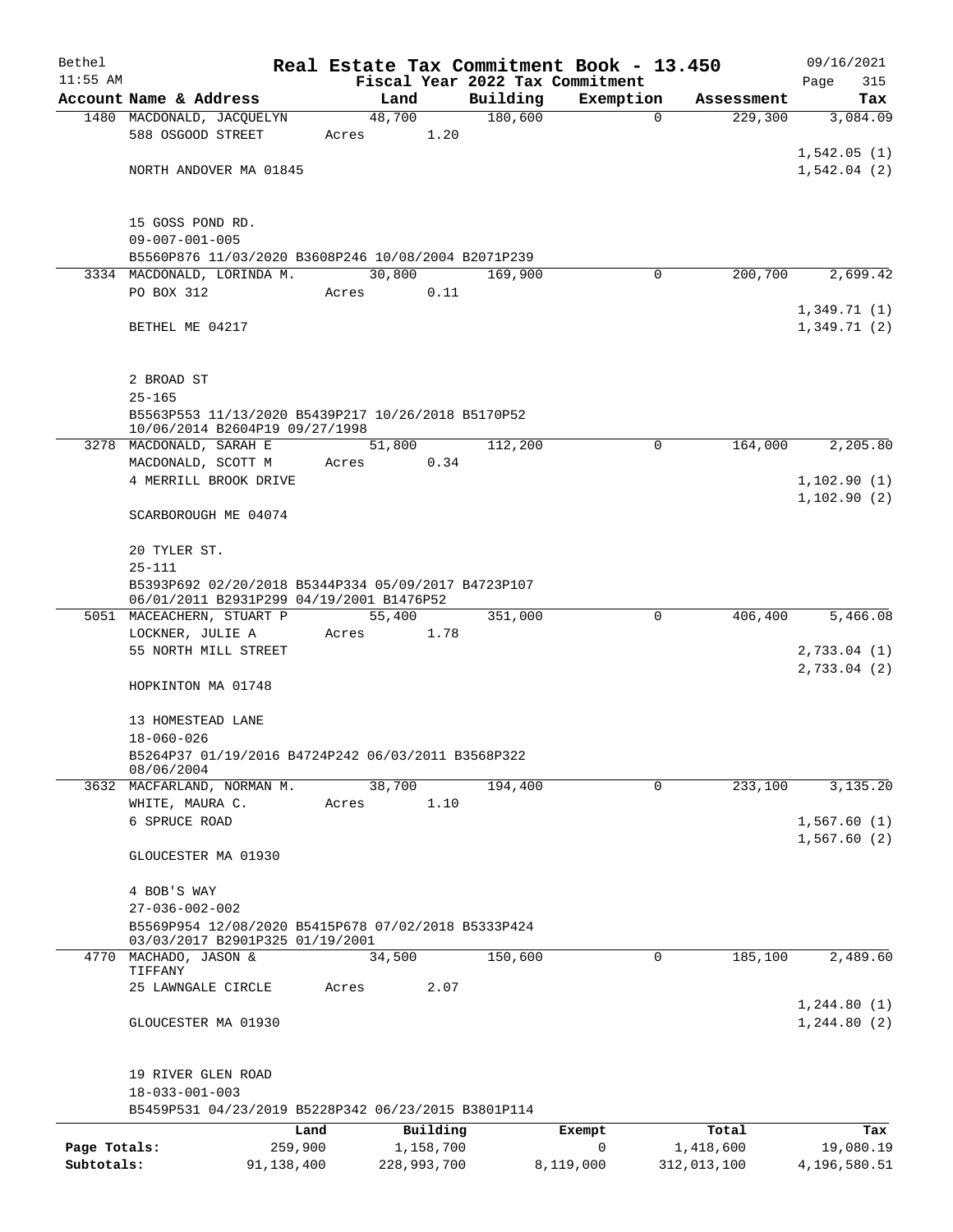| Bethel       |                                                      |       |               |             | Real Estate Tax Commitment Book - 13.450 |             | 09/16/2021             |
|--------------|------------------------------------------------------|-------|---------------|-------------|------------------------------------------|-------------|------------------------|
| $11:55$ AM   |                                                      |       |               |             | Fiscal Year 2022 Tax Commitment          |             | 316<br>Page            |
|              | Account Name & Address                               |       | Land          | Building    | Exemption                                | Assessment  | Tax<br>254.21          |
|              | 1606 MACINNIS, MERRILL<br>PO BOX 708                 | Acres | 9,000<br>1.50 | 9,900       | $\mathbf 0$                              | 18,900      |                        |
|              |                                                      |       |               |             |                                          |             | 127.11(1)              |
|              | BETHEL ME 04217                                      |       |               |             |                                          |             | 127.10(2)              |
|              |                                                      |       |               |             |                                          |             |                        |
|              |                                                      |       |               |             |                                          |             |                        |
|              | RTE 2 S/S                                            |       |               |             |                                          |             |                        |
|              | $11 - 064$<br>B4061P124 B2488P66                     |       |               |             |                                          |             |                        |
|              | 1607 MACINNIS, MERRILL                               |       | 48,900        | 0           | 0                                        | 48,900      | 657.71                 |
|              | PO BOX 708                                           | Acres | 6.06          |             |                                          |             |                        |
|              |                                                      |       |               |             |                                          |             | 328.86(1)              |
|              | BETHEL ME 04217                                      |       |               |             |                                          |             | 328.85(2)              |
|              |                                                      |       |               |             |                                          |             |                        |
|              |                                                      |       |               |             |                                          |             |                        |
|              | 61 BARKER RD.                                        |       |               |             |                                          |             |                        |
|              | $11 - 065$<br>B4061P124 12/08/2006 B2488P66 B2488P66 |       |               |             |                                          |             |                        |
|              | 1608 MACINNIS, MERRILL                               |       | 100           | $\mathbf 0$ | $\mathbf 0$                              | 100         | 1.35                   |
|              | PO BOX 708                                           | Acres | 0.06          |             |                                          |             |                        |
|              |                                                      |       |               |             |                                          |             | 0.68(1)                |
|              | BETHEL ME 04217                                      |       |               |             |                                          |             | 0.67(2)                |
|              |                                                      |       |               |             |                                          |             |                        |
|              |                                                      |       |               |             |                                          |             |                        |
|              | RTE 2 N/S<br>$11 - 066$                              |       |               |             |                                          |             |                        |
|              | B4061P124 B2507P307                                  |       |               |             |                                          |             |                        |
|              | 5362 MACINNIS, MERRILL REAL                          |       | 83,100        | 360,300     | 0                                        | 443,400     | 5,963.73               |
|              | ESTATE TRUST                                         |       |               |             |                                          |             |                        |
|              | CATERINE, SANDRA Y.<br>REAL ESTATE TRUST             | Acres | 18.04         |             |                                          |             |                        |
|              | P.O. BOX 708                                         |       |               |             |                                          |             | 2,981.87 (1)           |
|              |                                                      |       |               |             |                                          |             | 2,981.86(2)            |
|              | BETHEL ME 04217                                      |       |               |             |                                          |             |                        |
|              |                                                      |       |               |             |                                          |             |                        |
|              | 59 BARKER ROAD<br>$11 - 065 - 001$                   |       |               |             |                                          |             |                        |
|              | B4775P185 10/25/2011                                 |       |               |             |                                          |             |                        |
|              | 2634 MACKAY, RENNY                                   |       | 50,800        | 91,100      | 0                                        | 141,900     | 1,908.56               |
|              | 559 NORTH RD.                                        | Acres | 2.00          |             |                                          |             |                        |
|              |                                                      |       |               |             |                                          |             | 954.28 (1)             |
|              | BETHEL ME 04217-3209                                 |       |               |             |                                          |             | 954.28 (2)             |
|              |                                                      |       |               |             |                                          |             |                        |
|              |                                                      |       |               |             |                                          |             |                        |
|              | 559 NORTH ROAD<br>$16 - 008$                         |       |               |             |                                          |             |                        |
|              | B5460P535 04/29/2019 B5215P282 03/30/2015 B1248P76   |       |               |             |                                          |             |                        |
|              | 02/23/1984 B642P46 06/15/1965 B560P219               |       |               |             |                                          |             |                        |
|              | 5252 MACKIE, AARON & KARRY                           |       | 44,100        | 0           | 0                                        | 44,100      | 593.15                 |
|              | 12544 COUNTY ROAD 1                                  | Acres | 1.24          |             |                                          |             |                        |
|              | FAIRHOPE AL 36532                                    |       |               |             |                                          |             | 296.58(1)<br>296.57(2) |
|              |                                                      |       |               |             |                                          |             |                        |
|              |                                                      |       |               |             |                                          |             |                        |
|              | TAYLOR SMITH RD                                      |       |               |             |                                          |             |                        |
|              | $09 - 006 - 006 - 009$                               |       |               |             |                                          |             |                        |
|              | B5566P987 11/24/2020                                 |       |               |             |                                          |             |                        |
|              |                                                      |       |               |             |                                          |             |                        |
|              |                                                      | Land  | Building      |             | Exempt                                   | Total       | Tax                    |
| Page Totals: | 236,000                                              |       | 461,300       |             | $\mathbf 0$                              | 697,300     | 9,378.71               |
| Subtotals:   | 91, 374, 400                                         |       | 229, 455, 000 |             | 8,119,000                                | 312,710,400 | 4,205,959.22           |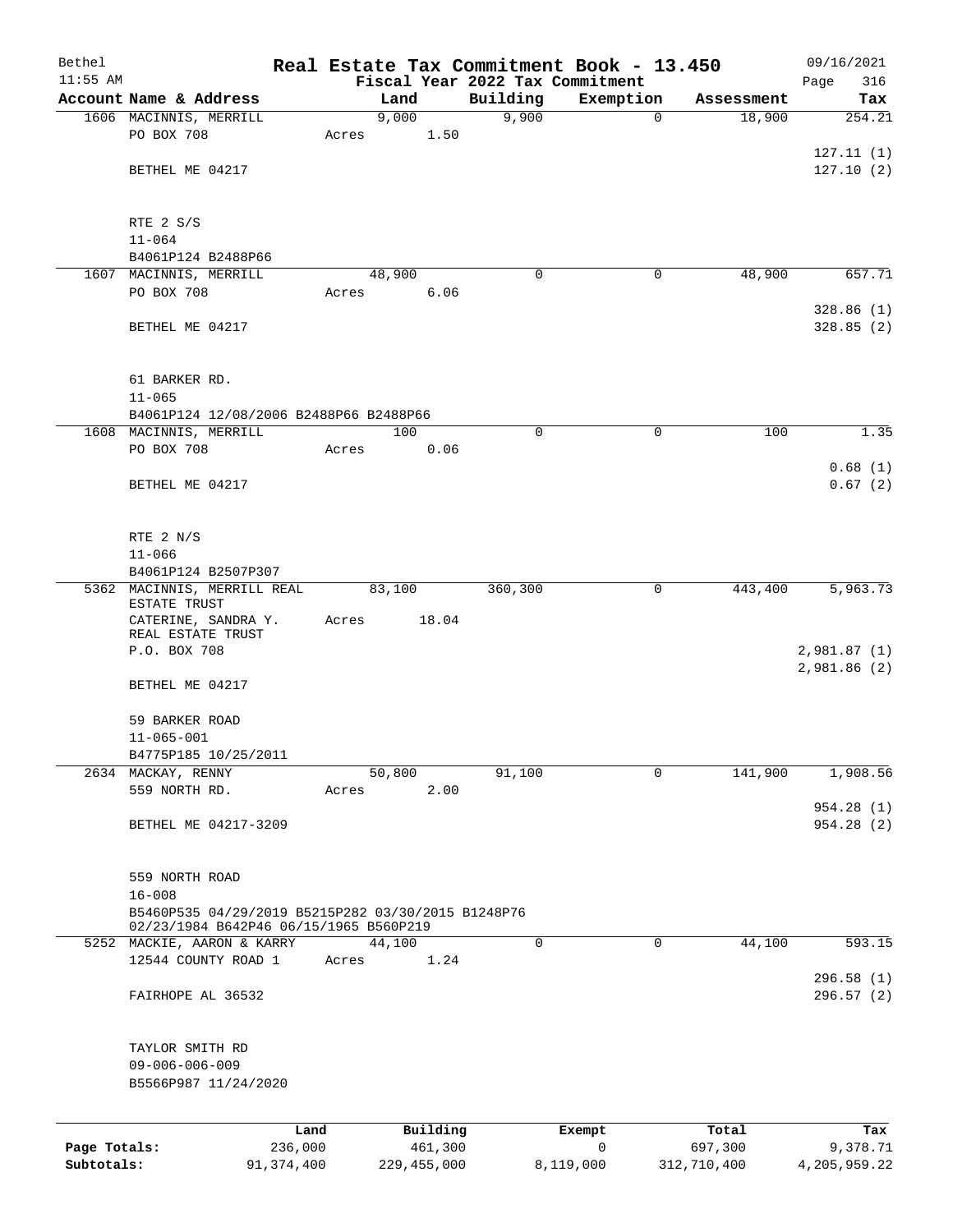| Bethel       |                                                     |            |               |          |                                 | Real Estate Tax Commitment Book - 13.450 |             | 09/16/2021              |
|--------------|-----------------------------------------------------|------------|---------------|----------|---------------------------------|------------------------------------------|-------------|-------------------------|
| $11:55$ AM   |                                                     |            |               |          | Fiscal Year 2022 Tax Commitment |                                          |             | Page<br>317             |
|              | Account Name & Address                              |            | Land          |          | Building                        | Exemption                                | Assessment  | Tax                     |
|              | 3568 MACLEAN, KEITH                                 |            | 33,600        |          | 103,900                         | $\mathbf 0$                              | 137,500     | 1,849.38                |
|              | MACLEAN, CANDACE                                    |            |               |          |                                 |                                          |             |                         |
|              | 13 KENDRICKS COURT                                  |            |               |          |                                 |                                          |             | 924.69(1)               |
|              |                                                     |            |               |          |                                 |                                          |             | 924.69(2)               |
|              | AMESBURY MA 01913                                   |            |               |          |                                 |                                          |             |                         |
|              |                                                     |            |               |          |                                 |                                          |             |                         |
|              | 135 VERNON ST.                                      |            |               |          |                                 |                                          |             |                         |
|              | $26 - 076 - 001 - 06F$                              |            |               |          |                                 |                                          |             |                         |
|              | B4711P232 12/09/2010 B3243P9                        |            |               |          |                                 |                                          |             |                         |
|              | 1251 MACMUNN, ELEANOR EST.<br>OF/BRUCE MACMUNN, PR  |            | 31,400        |          | 96,300                          | 0                                        | 127,700     | 1,717.57                |
|              | 723 ALLEN POND RD.                                  |            | Acres         | 0.90     |                                 |                                          |             |                         |
|              |                                                     |            |               |          |                                 |                                          |             | 858.79 (1)              |
|              | GREENE ME 04236                                     |            |               |          |                                 |                                          |             | 858.78 (2)              |
|              |                                                     |            |               |          |                                 |                                          |             |                         |
|              |                                                     |            |               |          |                                 |                                          |             |                         |
|              | 188 WEST BETHEL RD.                                 |            |               |          |                                 |                                          |             |                         |
|              | $07 - 054$                                          |            |               |          |                                 |                                          |             |                         |
|              | B3709P43 05/02/2005                                 |            |               |          |                                 |                                          |             |                         |
|              | 4520 MACPHIE, SARAH                                 |            | 44,400        |          | 288,200                         | $\mathbf 0$                              | 332,600     | 4,473.47                |
|              | 19 PINE HAVEN LANE                                  |            | Acres         | 1.41     |                                 |                                          |             |                         |
|              |                                                     |            |               |          |                                 |                                          |             | 2, 236.74 (1)           |
|              | BETHEL ME 04217                                     |            |               |          |                                 |                                          |             | 2, 236.73(2)            |
|              |                                                     |            |               |          |                                 |                                          |             |                         |
|              |                                                     |            |               |          |                                 |                                          |             |                         |
|              | 19 PINE HAVEN LANE                                  |            |               |          |                                 |                                          |             |                         |
|              | $18 - 054 - 008$                                    |            |               |          |                                 |                                          |             |                         |
|              | B5250P466 10/27/2015 B4181P246 08/22/2007 B3849P218 |            |               |          |                                 |                                          |             |                         |
|              | 11/14/2005                                          |            |               |          |                                 |                                          |             |                         |
|              | 2724 MADDEN, ELIZABETH ET                           |            | 56,700        |          | $\mathbf 0$                     | $\mathbf 0$                              | 56,700      | 762.62                  |
|              | AL                                                  |            |               |          |                                 |                                          |             |                         |
|              | 11 GLORIA DR                                        |            | Acres         | 0.88     |                                 |                                          |             |                         |
|              | MANSFIELD MA 02048                                  |            |               |          |                                 |                                          |             | 381.31(1)<br>381.31 (2) |
|              |                                                     |            |               |          |                                 |                                          |             |                         |
|              |                                                     |            |               |          |                                 |                                          |             |                         |
|              | RIVER VALLEY AC                                     |            |               |          |                                 |                                          |             |                         |
|              | $17 - 038$                                          |            |               |          |                                 |                                          |             |                         |
|              | B3162P27                                            |            |               |          |                                 |                                          |             |                         |
|              | 2558 MADGE, PETER                                   |            | 25,600        |          | 246,700                         | 0                                        | 272,300     | 3,662.44                |
|              | MADGE, TRACI                                        |            | Acres         | 0.50     |                                 |                                          |             |                         |
|              | 237 UNION ST                                        |            |               |          |                                 |                                          |             | 1,831.22(1)             |
|              |                                                     |            |               |          |                                 |                                          |             | 1,831.22(2)             |
|              | MARSHFIELD MA 02050                                 |            |               |          |                                 |                                          |             |                         |
|              | 5275                                                |            |               |          |                                 |                                          |             |                         |
|              |                                                     |            |               |          |                                 |                                          |             |                         |
|              | 1 HOLLY PLACE                                       |            |               |          |                                 |                                          |             |                         |
|              | $15 - 016 - 011$                                    |            |               |          |                                 |                                          |             |                         |
|              | B3740P342 06/15/2005                                |            |               |          |                                 |                                          |             |                         |
|              | 1414 MADMACS'S LLC                                  |            | 40,900        |          | 57,900                          | 0                                        | 98,800      | 1,328.86                |
|              | 10 LAKESIDE DR.                                     |            | Acres         | 2.30     |                                 |                                          |             |                         |
|              |                                                     |            |               |          |                                 |                                          |             | 664.43(1)               |
|              | BRYANT POND ME 04219                                |            |               |          |                                 |                                          |             | 664.43(2)               |
|              |                                                     |            |               |          |                                 |                                          |             |                         |
|              |                                                     |            |               |          |                                 |                                          |             |                         |
|              | 93 CHANDLER HILL RD.                                |            |               |          |                                 |                                          |             |                         |
|              | $08 - 070 - 008$                                    |            |               |          |                                 |                                          |             |                         |
|              | B5178P218 10/30/2014 B5133P196 07/02/2014 B4543P278 |            |               |          |                                 |                                          |             |                         |
|              | 12/28/2009 B3819P317 10/11/2005                     |            |               |          |                                 |                                          |             |                         |
|              |                                                     | Land       |               | Building |                                 | Exempt                                   | Total       | Tax                     |
| Page Totals: |                                                     | 232,600    |               | 793,000  |                                 | 0                                        | 1,025,600   | 13,794.34               |
| Subtotals:   |                                                     | 91,607,000 | 230, 248, 000 |          |                                 | 8,119,000                                | 313,736,000 | 4, 219, 753.56          |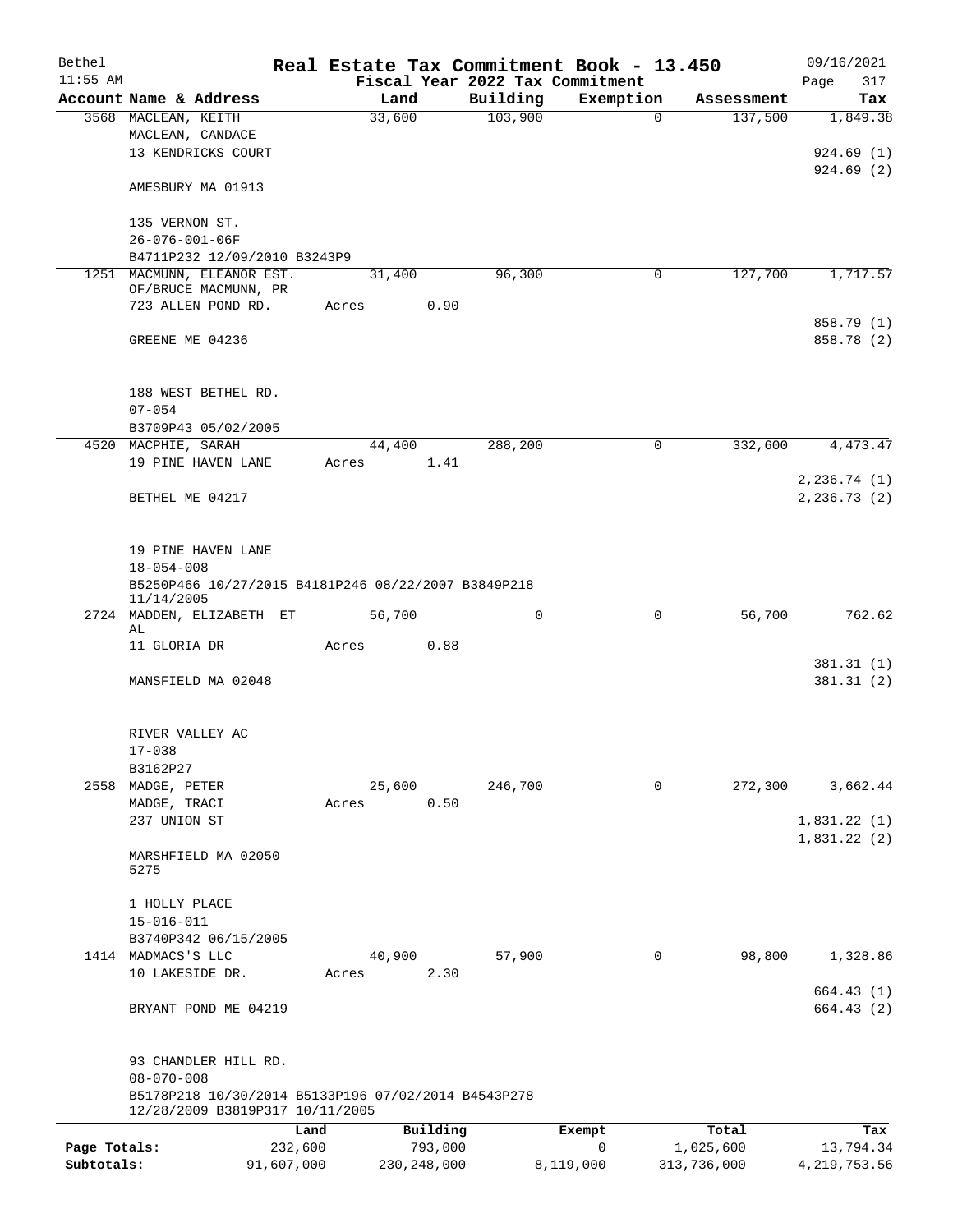| Bethel<br>$11:55$ AM |                                                                                   |                 |        | Fiscal Year 2022 Tax Commitment | Real Estate Tax Commitment Book - 13.450 |            | 09/16/2021<br>Page<br>318  |
|----------------------|-----------------------------------------------------------------------------------|-----------------|--------|---------------------------------|------------------------------------------|------------|----------------------------|
|                      | Account Name & Address                                                            | Land            |        | Building                        | Exemption                                | Assessment | Tax                        |
|                      | 3343 MAGEE, JAMES<br>MAGEE, MARILYN<br>373 FOX DEN CIRCLE                         | 20,200          |        | 91,100                          | $\mathbf 0$                              | 111,300    | 1,496.99<br>748.50(1)      |
|                      | NAPLES FL 34104                                                                   |                 |        |                                 |                                          |            | 748.49 (2)                 |
|                      | 16 MASON ST.<br>$25 - 167 - 001 - 007$                                            |                 |        |                                 |                                          |            |                            |
|                      | B2347P2                                                                           |                 |        |                                 |                                          |            |                            |
|                      | 3275 MAGNER, MICHAEL R<br>644 HALE ST                                             | 48,300<br>Acres | 0.27   | 77,300                          | 0                                        | 125,600    | 1,689.32                   |
|                      | BEVERLY MA 01915 1435                                                             |                 |        |                                 |                                          |            | 844.66 (1)<br>844.66 (2)   |
|                      | 47 VERNON ST.<br>$25 - 108$                                                       |                 |        |                                 |                                          |            |                            |
|                      | B5310P250 10/12/2016 B5282P8 05/19/2016 B5282P8<br>05/19/2016 B3640P61 12/01/2004 |                 |        |                                 |                                          |            |                            |
|                      | 250 MAGUIRE, FREDERICK                                                            | 77,100          |        | 267,400                         | 0                                        | 344,500    | 4,633.52                   |
|                      | MAGUIRE, SHEILA                                                                   | Acres           | 5.08   |                                 |                                          |            |                            |
|                      | 4 JERICHO RD.                                                                     |                 |        |                                 |                                          |            | 2,316.76(1)                |
|                      |                                                                                   |                 |        |                                 |                                          |            | 2,316.76(2)                |
|                      | SCITUATE MA 02066                                                                 |                 |        |                                 |                                          |            |                            |
|                      | 22 HIGHLAND AVE.                                                                  |                 |        |                                 |                                          |            |                            |
|                      | $04 - 083 - 017$                                                                  |                 |        |                                 |                                          |            |                            |
|                      | B2330P26                                                                          |                 |        |                                 |                                          |            |                            |
| 3659                 | MAHAR, JOHN P III                                                                 | 28,400          |        | 152,800                         | 25,000                                   | 156,200    | 2,100.89                   |
|                      | MAHAR, LORNA L                                                                    | Acres           | 0.68   |                                 | 01 Homestead (HM)                        |            |                            |
|                      | PO BOX 116                                                                        |                 |        |                                 |                                          |            | 1,050.45(1)                |
|                      |                                                                                   |                 |        |                                 |                                          |            | 1,050.44(2)                |
|                      | WEST BETHEL ME 04286                                                              |                 |        |                                 |                                          |            |                            |
|                      | 704 WEST BETHEL RD.<br>$28 - 003$                                                 |                 |        |                                 |                                          |            |                            |
|                      | B2228P210 06/16/1995                                                              |                 |        |                                 |                                          |            |                            |
|                      | 5183 MAHAR, JOHN, P. &                                                            | 54,700          |        | 13,800                          | 0                                        | 68,500     | 921.33                     |
|                      | LORNA, L                                                                          |                 |        |                                 |                                          |            |                            |
|                      | PO BOX 116                                                                        | Acres           | 7.50   |                                 |                                          |            |                            |
|                      |                                                                                   |                 |        |                                 |                                          |            | 460.67(1)                  |
|                      | WEST BETHEL ME 04217                                                              |                 |        |                                 |                                          |            | 460.66(2)                  |
|                      | 171 BARKER RD                                                                     |                 |        |                                 |                                          |            |                            |
|                      | $11 - 052 - 00A$                                                                  |                 |        |                                 |                                          |            |                            |
|                      | B4392P272 01/12/2009                                                              |                 |        |                                 |                                          |            |                            |
|                      | 2733 MAHOOSUC PATHWAYS                                                            | 262,300         |        | 0                               | $\mathbf 0$                              | 262,300    | 3,527.94                   |
|                      | PO BOX 572                                                                        | Acres           | 979.30 |                                 |                                          |            |                            |
|                      | BETHEL ME 04217                                                                   |                 |        |                                 |                                          |            | 1,763.97(1)<br>1,763.97(2) |
|                      | 121 LOCKE MOUNTAIN ROAD<br>$17 - 045$<br>B5466P44 06/18/2019 B3835P114 11/07/2005 |                 |        |                                 |                                          |            |                            |
|                      |                                                                                   |                 |        |                                 |                                          |            |                            |

|              | Land       | Building    | Exempt    | Total       | Tax          |
|--------------|------------|-------------|-----------|-------------|--------------|
| Page Totals: | 491,000    | 602,400     | 25,000    | 1,068,400   | 14,369.99    |
| Subtotals:   | 92,098,000 | 230,850,400 | 8,144,000 | 314,804,400 | 4,234,123.55 |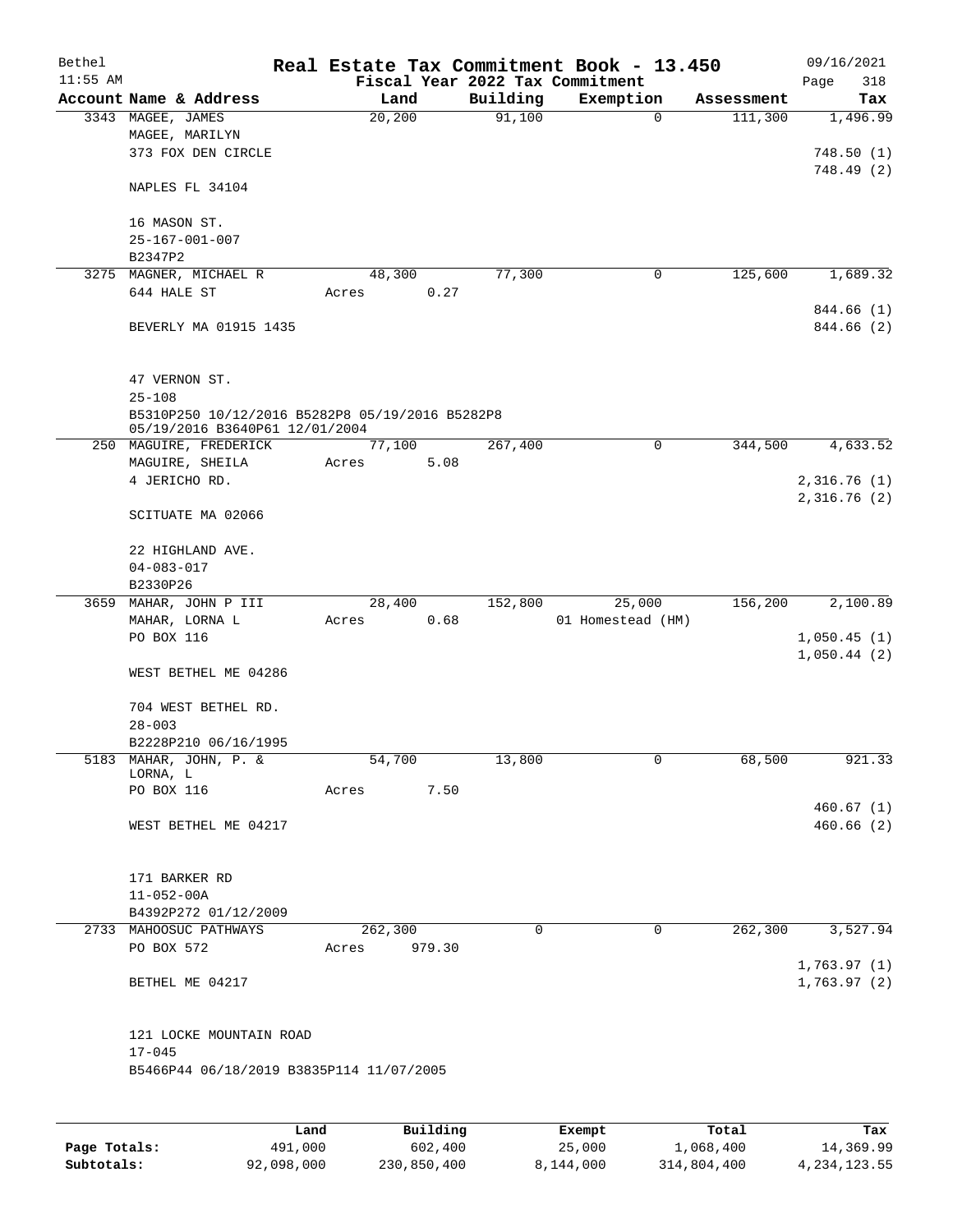| Bethel     |                                                                                        |        |      |                                             | Real Estate Tax Commitment Book - 13.450 |                       | 09/16/2021         |
|------------|----------------------------------------------------------------------------------------|--------|------|---------------------------------------------|------------------------------------------|-----------------------|--------------------|
| $11:55$ AM | Account Name & Address                                                                 |        | Land | Fiscal Year 2022 Tax Commitment<br>Building | Exemption                                |                       | 319<br>Page<br>Tax |
|            | 4558 MAHOOSUC PROPERTIES,                                                              | 87,300 |      | 401,600                                     | $\Omega$                                 | Assessment<br>488,900 | 6, 575.71          |
|            | INC.                                                                                   |        |      |                                             |                                          |                       |                    |
|            | PO BOX 508                                                                             | Acres  | 1.42 |                                             |                                          |                       |                    |
|            |                                                                                        |        |      |                                             |                                          |                       | 3,287.86(1)        |
|            | BETHEL ME 04217                                                                        |        |      |                                             |                                          |                       | 3,287.85(2)        |
|            |                                                                                        |        |      |                                             |                                          |                       |                    |
|            |                                                                                        |        |      |                                             |                                          |                       |                    |
|            | 16 PARKWAY<br>$25 - 241 - 001 - 001$                                                   |        |      |                                             |                                          |                       |                    |
|            | B3434P122 12/10/2003                                                                   |        |      |                                             |                                          |                       |                    |
|            | 5260 MAIKATH, KYLE K                                                                   | 34,700 |      | 177,000                                     | 0                                        | 211,700               | 2,847.37           |
|            | FISHER, ANNIE P                                                                        | Acres  | 2.24 |                                             |                                          |                       |                    |
|            | 54 LANGDON AVE                                                                         |        |      |                                             |                                          |                       | 1,423.69(1)        |
|            |                                                                                        |        |      |                                             |                                          |                       | 1,423.68(2)        |
|            | WATERTOWN MA 02472-1404                                                                |        |      |                                             |                                          |                       |                    |
|            |                                                                                        |        |      |                                             |                                          |                       |                    |
|            | 650 EAST BETHEL ROAD                                                                   |        |      |                                             |                                          |                       |                    |
|            | $09 - 018 - 003$                                                                       |        |      |                                             |                                          |                       |                    |
|            | B5280P332 05/09/2016 B4891P349 09/12/2012 B4427P212<br>04/08/2009                      |        |      |                                             |                                          |                       |                    |
|            | 5261 MAIKATH, KYLE K                                                                   | 26,000 |      | $\Omega$                                    | 0                                        | 26,000                | 349.70             |
|            | FISHER, ANNIE P                                                                        | Acres  | 2.48 |                                             |                                          |                       |                    |
|            | 54 LANGDON AVE                                                                         |        |      |                                             |                                          |                       | 174.85(1)          |
|            |                                                                                        |        |      |                                             |                                          |                       | 174.85(2)          |
|            | WATERTOWN MA 02472                                                                     |        |      |                                             |                                          |                       |                    |
|            | OTTER BROOK                                                                            |        |      |                                             |                                          |                       |                    |
|            | $09 - 018 - 004$                                                                       |        |      |                                             |                                          |                       |                    |
|            | B5280P332 05/09/2016 B4891P349 09/12/2012 B4427P212                                    |        |      |                                             |                                          |                       |                    |
|            | 04/08/2009                                                                             |        |      |                                             |                                          |                       |                    |
|            | 5058 MAIN GETAWAY REALTY                                                               | 40,700 |      | $\Omega$                                    | $\mathbf 0$                              | 40,700                | 547.42             |
|            | TRUST<br>20 WHARF LANE                                                                 | Acres  | 1.59 |                                             |                                          |                       |                    |
|            |                                                                                        |        |      |                                             |                                          |                       | 273.71(1)          |
|            | HAVERHILL MA 01830                                                                     |        |      |                                             |                                          |                       | 273.71 (2)         |
|            |                                                                                        |        |      |                                             |                                          |                       |                    |
|            |                                                                                        |        |      |                                             |                                          |                       |                    |
|            | TIMBER CREEK                                                                           |        |      |                                             |                                          |                       |                    |
|            | $18 - 060 - 034$                                                                       |        |      |                                             |                                          |                       |                    |
|            | B5559P775 10/30/2020 B5417P159 07/09/2018 B5083P319<br>01/21/2014 B3568P322 08/06/2004 |        |      |                                             |                                          |                       |                    |
|            | 3293 MAINE MINERAL & GEM                                                               | 41,500 |      | 255,800                                     | 0                                        | 297,300               | 3,998.69           |
|            | MUSEUM                                                                                 |        |      |                                             |                                          |                       |                    |
|            | PO BOX 500                                                                             | Acres  | 0.20 |                                             |                                          |                       |                    |
|            |                                                                                        |        |      |                                             |                                          |                       | 1,999.35(1)        |
|            | BETHEL ME 04217                                                                        |        |      |                                             |                                          |                       | 1,999.34(2)        |
|            | 2 METEORITE LANDING                                                                    |        |      |                                             |                                          |                       |                    |
|            | $25 - 127$                                                                             |        |      |                                             |                                          |                       |                    |
|            | B5100P194 03/25/2014 B3777P183 08/01/2005                                              |        |      |                                             |                                          |                       |                    |

|              | Land       | Building    | Exempt    | Total       | Tax          |
|--------------|------------|-------------|-----------|-------------|--------------|
| Page Totals: | 230,200    | 834,400     |           | ⊥,064,600   | 14, 318, 89  |
| Subtotals:   | 92,328,200 | 231,684,800 | 8,144,000 | 315,869,000 | 4,248,442.44 |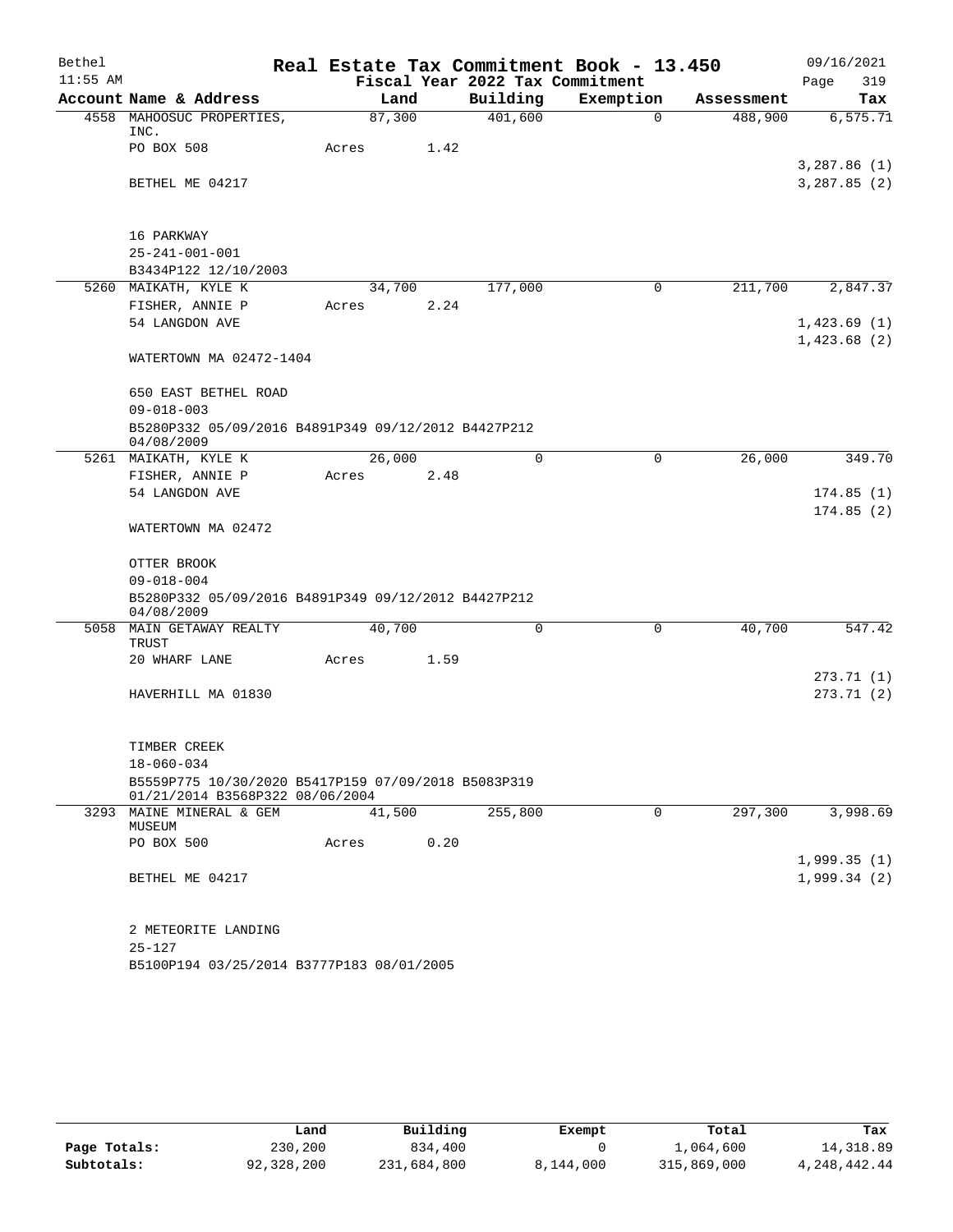| Bethel       |                                                                                      |        |          |             | Real Estate Tax Commitment Book - 13.450 |            | 09/16/2021   |
|--------------|--------------------------------------------------------------------------------------|--------|----------|-------------|------------------------------------------|------------|--------------|
| $11:55$ AM   |                                                                                      |        |          |             | Fiscal Year 2022 Tax Commitment          |            | 320<br>Page  |
|              | Account Name & Address                                                               | Land   |          | Building    | Exemption                                | Assessment | Tax          |
|              | 4745 MAINE SKI HOLDINGS LLC                                                          | 56,600 |          | $\mathbf 0$ | $\mathbf 0$                              | 56,600     | 761.27       |
|              | PO BOX 508                                                                           | Acres  | 2.01     |             |                                          |            | 380.64(1)    |
|              | BETHEL ME 04217                                                                      |        |          |             |                                          |            | 380.63(2)    |
|              |                                                                                      |        |          |             |                                          |            |              |
|              | BIRCH WOODS                                                                          |        |          |             |                                          |            |              |
|              | $12 - 073 - 028$                                                                     |        |          |             |                                          |            |              |
|              | B5586P925 02/22/2021 B5210P510 03/02/2015 B5210P508<br>03/02/2015 B3895P1 03/01/2006 |        |          |             |                                          |            |              |
|              | 5116 MAINE SKI HOLDINGS LLC                                                          | 40,500 |          | $\mathbf 0$ | $\Omega$                                 | 40,500     | 544.73       |
|              | PO BOX 508                                                                           | Acres  | 1.50     |             |                                          |            |              |
|              |                                                                                      |        |          |             |                                          |            | 272.37(1)    |
|              | BETHEL ME 04217                                                                      |        |          |             |                                          |            | 272.36(2)    |
|              |                                                                                      |        |          |             |                                          |            |              |
|              | WINTERPARK                                                                           |        |          |             |                                          |            |              |
|              | $01 - 010 - 013$                                                                     |        |          |             |                                          |            |              |
|              | B5452P553 02/22/2019 B3962P119                                                       |        |          |             |                                          |            |              |
|              | 5119 MAINE SKI HOLDINGS LLC<br>PO BOX 508                                            | 42,300 |          | $\mathbf 0$ | 0                                        | 42,300     | 568.94       |
|              |                                                                                      | Acres  | 2.31     |             |                                          |            | 284.47 (1)   |
|              | BETHEL ME 04217                                                                      |        |          |             |                                          |            | 284.47 (2)   |
|              |                                                                                      |        |          |             |                                          |            |              |
|              | WINTERPARK                                                                           |        |          |             |                                          |            |              |
|              | $01 - 010 - 016$                                                                     |        |          |             |                                          |            |              |
|              | B5452P553 02/22/2019 B3962P119                                                       |        |          |             |                                          |            |              |
|              | 5120 MAINE SKI HOLDINGS LLC                                                          | 41,500 |          | $\Omega$    | 0                                        | 41,500     | 558.17       |
|              | PO BOX 508                                                                           | Acres  | 1.90     |             |                                          |            |              |
|              |                                                                                      |        |          |             |                                          |            | 279.09(1)    |
|              | BETHEL ME 04217                                                                      |        |          |             |                                          |            | 279.08(2)    |
|              | WINTERPARK                                                                           |        |          |             |                                          |            |              |
|              | $01 - 010 - 017$                                                                     |        |          |             |                                          |            |              |
|              | B5452P553 02/22/2019 B3962P119                                                       |        |          |             |                                          |            |              |
|              | 5082 MAINE SKI HOLDINGS LLC                                                          | 25,300 |          | 0           | $\mathbf{0}$                             | 25,300     | 340.29       |
|              | PO BOX 508                                                                           | Acres  | 1.70     |             |                                          |            |              |
|              |                                                                                      |        |          |             |                                          |            | 170.15(1)    |
|              | BETHEL ME 04217                                                                      |        |          |             |                                          |            | 170.14(2)    |
|              |                                                                                      |        |          |             |                                          |            |              |
|              | $22 - 019 - 003$                                                                     |        |          |             |                                          |            |              |
|              | B5590P66 03/09/2021 B5525P955 06/08/2020 B4842P162                                   |        |          |             |                                          |            |              |
|              | 05/04/2012 B3440P145 12/17/2003                                                      |        |          |             |                                          |            |              |
|              | 3761 MAIONE, ROBERT W                                                                | 58,400 |          | 107,800     | $\mathbf 0$                              | 166,200    | 2,235.39     |
|              | MAIONE, LYNN M                                                                       | Acres  | 52.00    |             |                                          |            |              |
|              | 11 WOODSIA TRAIL                                                                     |        |          |             |                                          |            | 1, 117.70(1) |
|              | SOUTH KINGSTON RI 02879                                                              |        |          |             |                                          |            | 1, 117.69(2) |
|              | 195 TARA'S WAY                                                                       |        |          |             |                                          |            |              |
|              | $15 - 021 - 003$                                                                     |        |          |             |                                          |            |              |
|              | B3235P1 01/27/2003                                                                   |        |          |             |                                          |            |              |
|              |                                                                                      |        |          |             |                                          |            |              |
|              | Land                                                                                 |        | Building |             |                                          | Total      | Tax          |
| Page Totals: | 264,600                                                                              |        | 107,800  |             | Exempt<br>0                              | 372,400    | 5,008.79     |

**Subtotals:** 92,592,800 231,792,600 8,144,000 316,241,400 4,253,451.23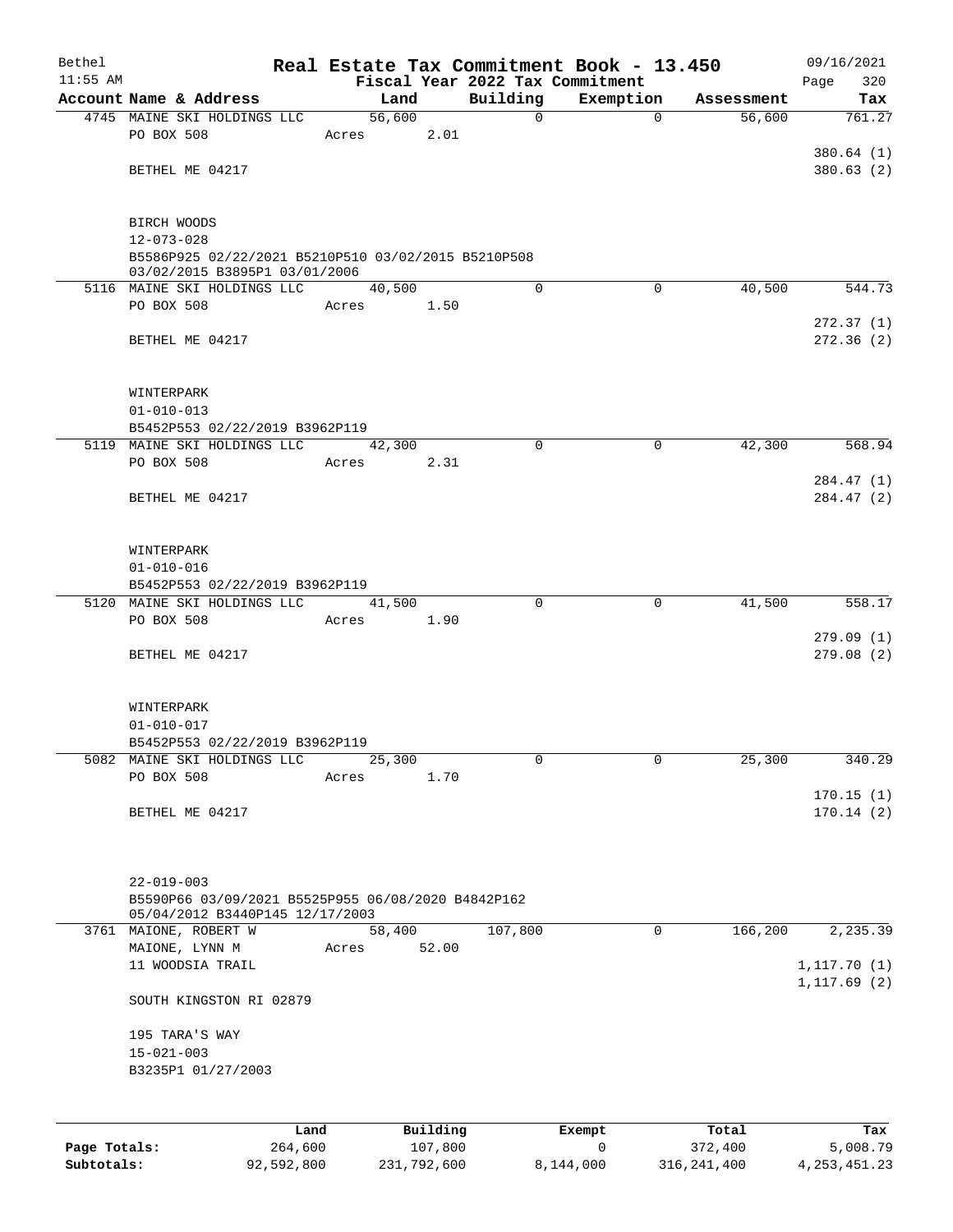| Bethel       |                                                                               |                 |                                 | Real Estate Tax Commitment Book - 13.450 |               | 09/16/2021   |
|--------------|-------------------------------------------------------------------------------|-----------------|---------------------------------|------------------------------------------|---------------|--------------|
| $11:55$ AM   |                                                                               |                 | Fiscal Year 2022 Tax Commitment |                                          |               | 321<br>Page  |
|              | Account Name & Address                                                        | Land            | Building                        | Exemption                                | Assessment    | Tax          |
|              | 392 MALATESTA, ROBERT P JR<br>AYR, LAURA J                                    | 55,100<br>Acres | 178,700<br>5.10                 | 25,000<br>01 Homestead (HM)              | 208,800       | 2,808.36     |
|              | PO BOX 84                                                                     |                 |                                 |                                          |               | 1,404.18(1)  |
|              |                                                                               |                 |                                 |                                          |               | 1,404.18(2)  |
|              | WEST BETHEL ME 04286                                                          |                 |                                 |                                          |               |              |
|              | 74 SPARROWHAWK MT RD.                                                         |                 |                                 |                                          |               |              |
|              | $06 - 018 - 009$                                                              |                 |                                 |                                          |               |              |
|              | B4292P332 05/05/2008 B1460P354                                                |                 |                                 |                                          |               |              |
|              | 4797 MALENCHINI, MAUREEN,                                                     | 44,400          | 241,400                         | 0                                        | 285,800       | 3,844.01     |
|              | TTE<br>9 BOUNDARY STONE RD                                                    | Acres           | 1.41                            |                                          |               |              |
|              |                                                                               |                 |                                 |                                          |               | 1,922.01(1)  |
|              | SUTTON MA 01590                                                               |                 |                                 |                                          |               | 1,922.00(2)  |
|              |                                                                               |                 |                                 |                                          |               |              |
|              | 29 HARMONY ROW                                                                |                 |                                 |                                          |               |              |
|              | $23 - 013 - 001 - 009$<br>B5523P966 06/01/2020 B4949P310 02/01/2013 B4627P297 |                 |                                 |                                          |               |              |
|              | 08/31/2010                                                                    |                 |                                 |                                          |               |              |
|              | 2924 MALLEY, TODD W                                                           | 34,400          | 95,400                          | 25,000                                   | 104,800       | 1,409.56     |
|              | MALLEY, HANNAH K                                                              | Acres           | 0.74                            | 01 Homestead (HM)                        |               |              |
|              | 2159 INTERVALE RD                                                             |                 |                                 |                                          |               | 704.78 (1)   |
|              | BETHEL ME 04217                                                               |                 |                                 |                                          |               | 704.78 (2)   |
|              | 2159 INTERVALE RD.                                                            |                 |                                 |                                          |               |              |
|              | $20 - 035$                                                                    |                 |                                 |                                          |               |              |
|              | B3583P30 08/31/2004                                                           |                 |                                 |                                          |               |              |
|              | 2484 MALLORY, MARK                                                            | 38,400          | 92,400                          | 25,000                                   | 105,800       | 1,423.01     |
|              | MALLORY, SUSAN                                                                | Acres           | 1.00                            | 01 Homestead (HM)                        |               |              |
|              | 8 CHASE RD.                                                                   |                 |                                 |                                          |               | 711.51(1)    |
|              |                                                                               |                 |                                 |                                          |               | 711.50(2)    |
|              | BETHEL ME 04217                                                               |                 |                                 |                                          |               |              |
|              | 8 CHASE RD.                                                                   |                 |                                 |                                          |               |              |
|              | 14-012-001                                                                    |                 |                                 |                                          |               |              |
|              | B5436P657 10/17/2018 B2630P145 11/05/1998                                     |                 |                                 |                                          |               |              |
|              | 2485 MALLORY, SUSAN J                                                         | 49,100          | 68,300                          | 25,000                                   | 92,400        | 1,242.78     |
|              | 8 CHASE ROAD                                                                  | Acres           | 11.00                           | 01 Homestead (HM)                        |               |              |
|              |                                                                               |                 |                                 |                                          |               | 621.39(1)    |
|              | BETHEL ME 04217                                                               |                 |                                 |                                          |               | 621.39(2)    |
|              |                                                                               |                 |                                 |                                          |               |              |
|              | 403 CHANDLER HILL                                                             |                 |                                 |                                          |               |              |
|              | $14 - 013$                                                                    |                 |                                 |                                          |               |              |
|              | B5412P37 06/07/2018 B5380P520 11/29/2017 B5372P429                            |                 |                                 |                                          |               |              |
|              | 10/12/2017 B818P47 04/22/1974 B659P595 07/17/1967<br>4927 MALLOY, MICHAEL     | 43,500          | 309,000                         | $\mathbf 0$                              | 352,500       | 4,741.13     |
|              | MALLOY, BETH ANN                                                              | Acres           | 1.09                            |                                          |               |              |
|              | 190 LUMBER STREET                                                             |                 |                                 |                                          |               | 2,370.57 (1) |
|              |                                                                               |                 |                                 |                                          |               | 2,370.56(2)  |
|              | HOPKINGTON MA 01748                                                           |                 |                                 |                                          |               |              |
|              | 11 LEDGE CIRCLE                                                               |                 |                                 |                                          |               |              |
|              | $06 - 020 - 001$                                                              |                 |                                 |                                          |               |              |
|              | B5274P256 03/28/2016 B4229P64 11/28/2007 B4020P1<br>09/28/2006                |                 |                                 |                                          |               |              |
|              | Land                                                                          |                 | Building                        | Exempt                                   | Total         | Tax          |
| Page Totals: | 264,900                                                                       |                 | 985,200                         | 100,000                                  | 1,150,100     | 15,468.85    |
| Subtotals:   | 92,857,700                                                                    | 232,777,800     |                                 | 8,244,000                                | 317, 391, 500 | 4,268,920.08 |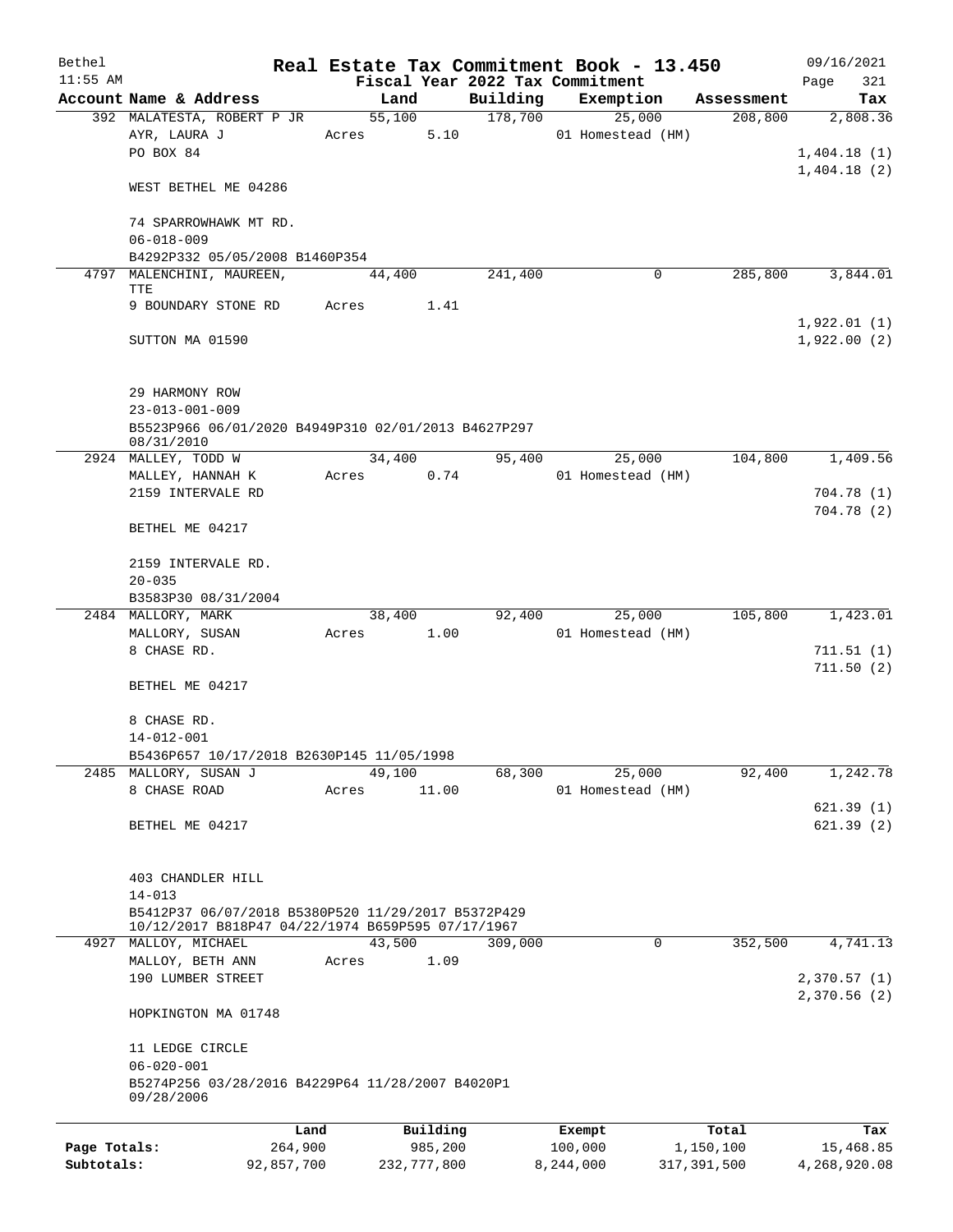| Bethel     |                                                                          |       |        |       | Real Estate Tax Commitment Book - 13.450 |           |             |            | 09/16/2021              |
|------------|--------------------------------------------------------------------------|-------|--------|-------|------------------------------------------|-----------|-------------|------------|-------------------------|
| $11:55$ AM |                                                                          |       |        |       | Fiscal Year 2022 Tax Commitment          |           |             |            | 322<br>Page             |
|            | Account Name & Address                                                   |       | Land   |       | Building                                 | Exemption |             | Assessment | Tax                     |
|            | 5287 MAM, SANGTY                                                         |       | 28,900 |       | 0                                        |           | $\Omega$    | 28,900     | 388.71                  |
|            | 16 SAINT ANDREWS                                                         | Acres |        | 2.03  |                                          |           |             |            |                         |
|            | CROSSOVER                                                                |       |        |       |                                          |           |             |            |                         |
|            | SEVERNA PARK MD 21146                                                    |       |        |       |                                          |           |             |            | 194.36 (1)<br>194.35(2) |
|            |                                                                          |       |        |       |                                          |           |             |            |                         |
|            | SECOND ST                                                                |       |        |       |                                          |           |             |            |                         |
|            | $22 - 029 - 005 - A$                                                     |       |        |       |                                          |           |             |            |                         |
|            | B5388P387 01/16/2018 B5366P453 09/11/2017 B5361P510                      |       |        |       |                                          |           |             |            |                         |
|            | 08/14/2017 B13P4653 06/23/2010                                           |       |        |       |                                          |           |             |            |                         |
|            | 5288 MAM, SANGTY                                                         |       | 35,900 |       | 217,300                                  |           | 0           | 253,200    | 3,405.54                |
|            | 16 SAINT ANDREWS                                                         | Acres |        | 1.60  |                                          |           |             |            |                         |
|            | CROSSOVER                                                                |       |        |       |                                          |           |             |            | 1,702.77(1)             |
|            | SEVERNA PARK MD 21146                                                    |       |        |       |                                          |           |             |            | 1,702.77(2)             |
|            |                                                                          |       |        |       |                                          |           |             |            |                         |
|            |                                                                          |       |        |       |                                          |           |             |            |                         |
|            | SECOND ST                                                                |       |        |       |                                          |           |             |            |                         |
|            | $22 - 029 - 006 - A$                                                     |       |        |       |                                          |           |             |            |                         |
|            | B5392P156 02/05/2018 B5366P453 09/11/2017 B5361P510                      |       |        |       |                                          |           |             |            |                         |
|            | 08/14/2017 B13P4653 06/23/2010                                           |       |        |       |                                          |           |             |            |                         |
|            | 288 MANETTA, MAXIMILLIAN                                                 |       | 22,200 |       | 31,300                                   |           | $\mathbf 0$ | 53,500     | 719.58                  |
|            | 463 FRANKLINVILLE RD                                                     | Acres |        | 4.18  |                                          |           |             |            |                         |
|            |                                                                          |       |        |       |                                          |           |             |            | 359.79(1)               |
|            | SWEDESBORO NJ 08005                                                      |       |        |       |                                          |           |             |            | 359.79(2)               |
|            | 1833                                                                     |       |        |       |                                          |           |             |            |                         |
|            |                                                                          |       |        |       |                                          |           |             |            |                         |
|            | 79 MCCRILLIS BROOK RD.                                                   |       |        |       |                                          |           |             |            |                         |
|            | $04 - 094$                                                               |       |        |       |                                          |           |             |            |                         |
|            | B3793P68 08/31/2005                                                      |       |        |       |                                          |           |             |            |                         |
|            | 271 MANGION, CHRISTOPHER                                                 |       | 45,400 |       | 26,300                                   |           | 0           | 71,700     | 964.37                  |
|            | PAUL                                                                     |       |        |       |                                          |           |             |            |                         |
|            | MANGION, MARCY                                                           | Acres |        | 32.80 |                                          |           |             |            |                         |
|            | 283 SOUTH MAIN ST                                                        |       |        |       |                                          |           |             |            | 482.19 (1)              |
|            |                                                                          |       |        |       |                                          |           |             |            | 482.18 (2)              |
|            | ATTLEBORO MA 02703                                                       |       |        |       |                                          |           |             |            |                         |
|            |                                                                          |       |        |       |                                          |           |             |            |                         |
|            | 104 MCCRILLIS BROOK RD.                                                  |       |        |       |                                          |           |             |            |                         |
|            | $04 - 089 - 003$                                                         |       |        |       |                                          |           |             |            |                         |
|            | B5383P122 12/11/2017 B4520P24 11/02/2009 B4058P188<br>12/04/2006 B2965P8 |       |        |       |                                          |           |             |            |                         |
|            | 2849 MANN, ELIJAH A                                                      |       | 50,100 |       | 6,000                                    |           | $\Omega$    | 56,100     | 754.55                  |
|            | PO BOX 757                                                               | Acres |        | 11.00 |                                          |           |             |            |                         |
|            |                                                                          |       |        |       |                                          |           |             |            | 377.28(1)               |
|            | BETHEL ME 04217                                                          |       |        |       |                                          |           |             |            | 377.27(2)               |
|            |                                                                          |       |        |       |                                          |           |             |            |                         |
|            | 1615 INTERVALE ROAD                                                      |       |        |       |                                          |           |             |            |                         |
|            | $19 - 011$                                                               |       |        |       |                                          |           |             |            |                         |
|            | B5539P223 08/06/2020 B5061P123 11/12/2013 B4970P279                      |       |        |       |                                          |           |             |            |                         |
|            | 03/02/2013 B4562P162 04/04/2010 B4155P113 06/29/2007                     |       |        |       |                                          |           |             |            |                         |

|              | Land       | Building    | Exempt    | Total       | Tax            |
|--------------|------------|-------------|-----------|-------------|----------------|
| Page Totals: | 182,500    | 280,900     |           | 463,400     | 6,232.75       |
| Subtotals:   | 93,040,200 | 233,058,700 | 8,244,000 | 317,854,900 | 4, 275, 152.83 |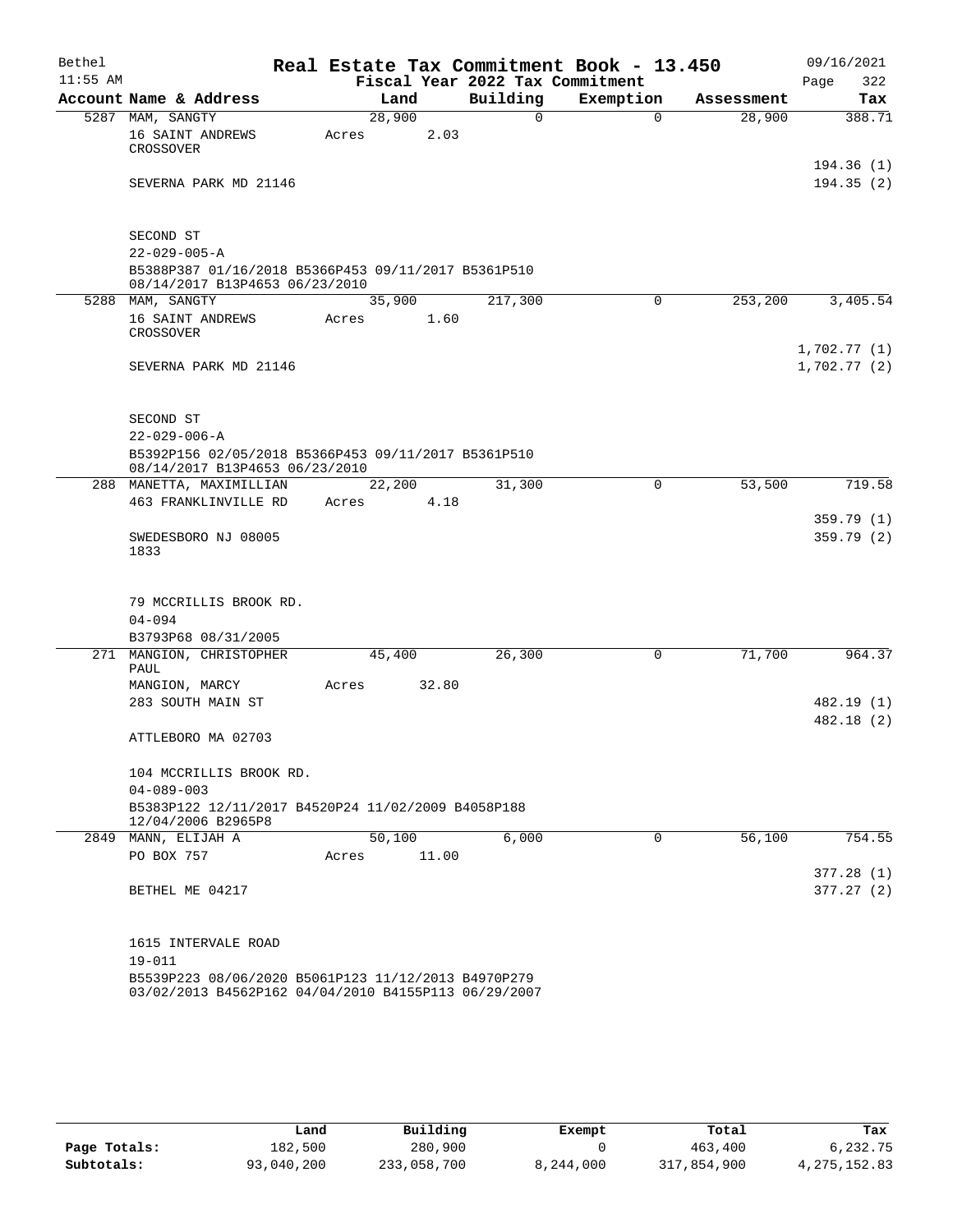| Bethel     |                                                                                        |       |        |      | Real Estate Tax Commitment Book - 13.450 |           |             |            | 09/16/2021                 |
|------------|----------------------------------------------------------------------------------------|-------|--------|------|------------------------------------------|-----------|-------------|------------|----------------------------|
| $11:55$ AM |                                                                                        |       |        |      | Fiscal Year 2022 Tax Commitment          |           |             |            | Page<br>323                |
|            | Account Name & Address                                                                 |       | Land   |      | Building                                 | Exemption |             | Assessment | Tax                        |
|            | 2947 MANSFIELD, KAREN L. &<br>J. PATRICK, TRUSTEES                                     |       | 33,600 |      | 114,100                                  |           | $\mathbf 0$ | 147,700    | 1,986.57                   |
|            | KAREN L. MANSFIELD 1994<br>TRUST                                                       |       |        |      |                                          |           |             |            |                            |
|            | 64 GREAT HILL DR                                                                       |       |        |      |                                          |           |             |            | 993.29 (1)                 |
|            | TOPSFIELD MA 01983                                                                     |       |        |      |                                          |           |             |            | 993.28 (2)                 |
|            | 11 CHERRY LANE                                                                         |       |        |      |                                          |           |             |            |                            |
|            | $22 - 002 - 001 - 024$                                                                 |       |        |      |                                          |           |             |            |                            |
|            | B5090P56 02/14/2014 B2179P163 11/28/1994                                               |       |        |      |                                          |           |             |            |                            |
|            | 1705 MANSON, DAVID W & ELLEN<br>K, TRUSTEES                                            |       | 71,200 |      | 488,100                                  |           | 0           | 559,300    | 7,522.59                   |
|            | MANSON REVOCABLE LIVING Acres<br>TRUSTS                                                |       |        | 1.97 |                                          |           |             |            |                            |
|            | PO BOX 1276                                                                            |       |        |      |                                          |           |             |            | 3,761.30(1)<br>3,761.29(2) |
|            | BETHEL ME 04217                                                                        |       |        |      |                                          |           |             |            |                            |
|            | 25 RIPPS TRAIL                                                                         |       |        |      |                                          |           |             |            |                            |
|            | $12 - 052 - 008$                                                                       |       |        |      |                                          |           |             |            |                            |
|            | B5117P93 05/20/2014 B4123P156 04/27/2007 B3931P222<br>05/08/2006 B3255P255             |       |        |      |                                          |           |             |            |                            |
|            | 3552 MANZOLI, STEPHANIE<br>POTHIER, TIMOTHY                                            |       | 33,600 |      | 103,900                                  |           | 0           | 137,500    | 1,849.38                   |
|            | 32 RICKS WAY                                                                           |       |        |      |                                          |           |             |            | 924.69(1)                  |
|            | BUXTON ME 04093                                                                        |       |        |      |                                          |           |             |            | 924.69(2)                  |
|            | 135 VERNON ST.                                                                         |       |        |      |                                          |           |             |            |                            |
|            | $26 - 076 - 001 - 04D$                                                                 |       |        |      |                                          |           |             |            |                            |
|            | B5575P655 12/31/2020 B5312P642 10/26/2016 B5258P513<br>12/15/2015 B3442P142 12/22/2003 |       |        |      |                                          |           |             |            |                            |
|            | 4543 MARATHON, DEBORA                                                                  |       | 39,700 |      | 0                                        |           | $\mathbf 0$ | 39,700     | 533.97                     |
|            | PO BOX 781                                                                             | Acres |        | 1.39 |                                          |           |             |            |                            |
|            |                                                                                        |       |        |      |                                          |           |             |            | 266.99(1)                  |
|            | OGUNQUIT ME 03907                                                                      |       |        |      |                                          |           |             |            | 266.98(2)                  |
|            |                                                                                        |       |        |      |                                          |           |             |            |                            |
|            | SUNSET HILL SUB                                                                        |       |        |      |                                          |           |             |            |                            |
|            | $08 - 060 - 012$                                                                       |       |        |      |                                          |           |             |            |                            |
|            | B4271P256 03/13/2008 B3452P243 12/19/2003                                              |       |        |      |                                          |           |             |            | 758.58                     |
|            | 1258 MARCHAND, KENNETH                                                                 |       | 17,900 |      | 38,500                                   |           | 0           | 56,400     |                            |
|            | MARCHAND, SALLY<br>PO BOX 1310                                                         | Acres |        | 0.15 |                                          |           |             |            | 379.29(1)                  |
|            |                                                                                        |       |        |      |                                          |           |             |            | 379.29(2)                  |
|            | YORK HARBOR ME 03911                                                                   |       |        |      |                                          |           |             |            |                            |
|            | 134 WEST BETHEL RD.                                                                    |       |        |      |                                          |           |             |            |                            |
|            | $07 - 061$                                                                             |       |        |      |                                          |           |             |            |                            |
|            | B5276P134 04/08/2016 B5269P390 02/24/2016 B3712P300<br>05/05/2005                      |       |        |      |                                          |           |             |            |                            |

|              | Land         | Building    | Exempt    | Total       | Tax          |
|--------------|--------------|-------------|-----------|-------------|--------------|
| Page Totals: | 196,000      | 744,600     |           | 940,600     | 12,651.09    |
| Subtotals:   | 93, 236, 200 | 233,803,300 | 8,244,000 | 318,795,500 | 4,287,803.92 |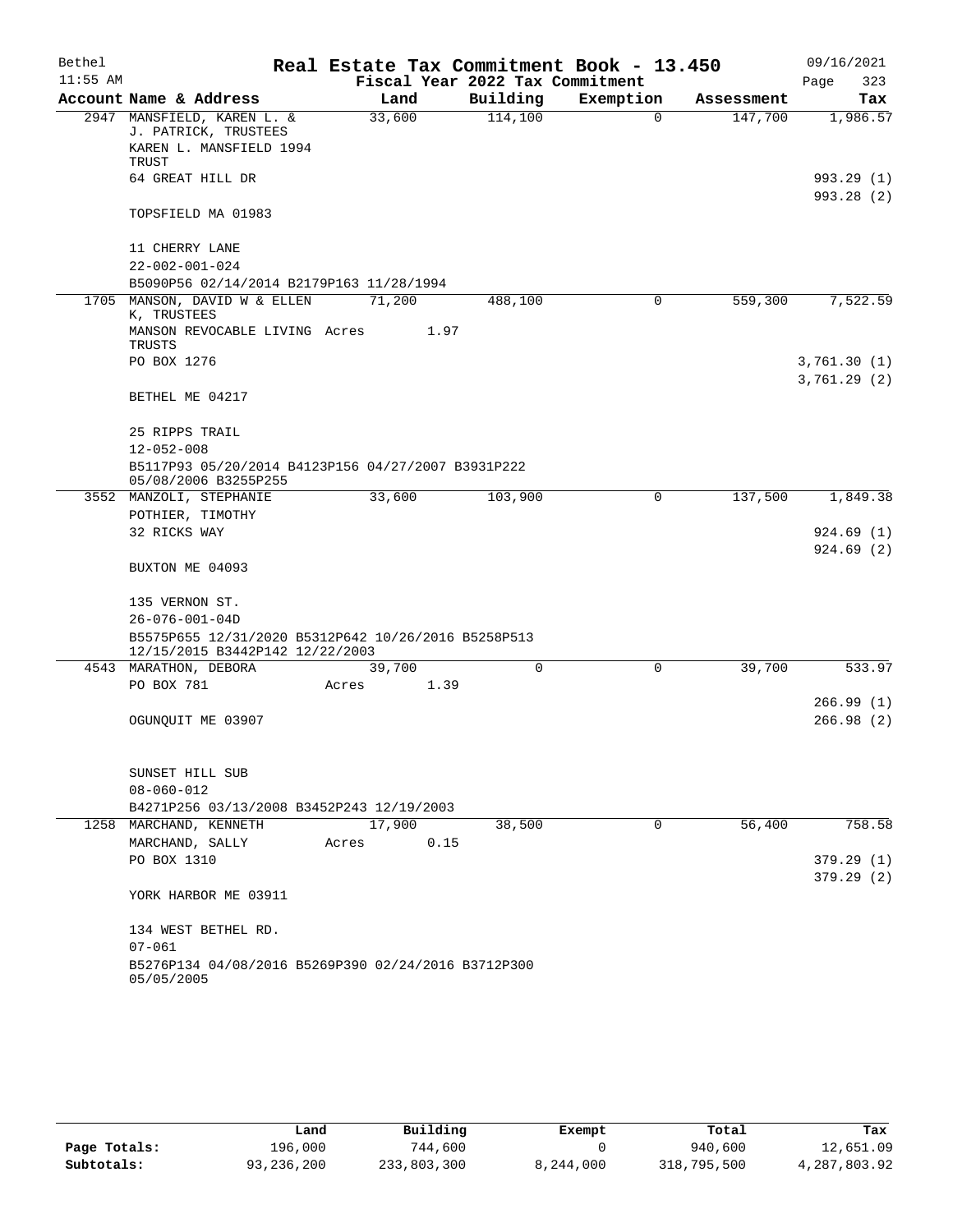| Bethel       |                                                                                                             |              |        |             |          | Real Estate Tax Commitment Book - 13.450 |             | 09/16/2021                 |
|--------------|-------------------------------------------------------------------------------------------------------------|--------------|--------|-------------|----------|------------------------------------------|-------------|----------------------------|
| $11:55$ AM   |                                                                                                             |              |        |             |          | Fiscal Year 2022 Tax Commitment          |             | 324<br>Page                |
|              | Account Name & Address                                                                                      |              | Land   |             | Building | Exemption                                | Assessment  | Tax                        |
|              | 1256 MARIN, RICHARD<br>PO BOX 606                                                                           | Acres        | 34,200 | 1.90        | 61,400   | 25,000<br>01 Homestead (HM)              | 70,600      | 949.57                     |
|              |                                                                                                             |              |        |             |          |                                          |             | 474.79 (1)                 |
|              | BETHEL ME 04217                                                                                             |              |        |             |          |                                          |             | 474.78 (2)                 |
|              |                                                                                                             |              |        |             |          |                                          |             |                            |
|              | 150 WEST BETHEL ROAD                                                                                        |              |        |             |          |                                          |             |                            |
|              | $07 - 059$                                                                                                  |              |        |             |          |                                          |             |                            |
|              | B1761P205 10/09/1990                                                                                        |              |        |             |          |                                          |             |                            |
|              | 5244 MARK, CHARTIER A.<br>34 WINNIFRED ROAD                                                                 | Acres        | 53,800 | 1.25        | 320,600  | 0                                        | 374,400     | 5,035.68                   |
|              |                                                                                                             |              |        |             |          |                                          |             | 2,517.84 (1)               |
|              | BROCKTON MA 02301                                                                                           |              |        |             |          |                                          |             | 2,517.84(2)                |
|              | 18 QUAIL RUN<br>$09 - 006 - 006 - 001$                                                                      |              |        |             |          |                                          |             |                            |
|              | B5469P782 07/16/2019 B5255P66 11/19/2015 B4640P344<br>10/01/2010 B12P4549 08/14/2009                        |              |        |             |          |                                          |             |                            |
|              | 4864 MARKEY, JESS A.                                                                                        |              | 33,600 |             | 126,700  | 0                                        | 160,300     | 2,156.04                   |
|              | 1000 S. BROADWAY, #363                                                                                      |              |        |             |          |                                          |             |                            |
|              | DENVER CO 80209                                                                                             |              |        |             |          |                                          |             | 1,078.02(1)                |
|              |                                                                                                             |              |        |             |          |                                          |             | 1,078.02(2)                |
|              | 30 CHERRY LANE                                                                                              |              |        |             |          |                                          |             |                            |
|              | $22 - 002 - 001 - 059$                                                                                      |              |        |             |          |                                          |             |                            |
|              | B5532P74 07/06/2020 B4077P306 01/13/2007                                                                    |              |        |             |          |                                          |             |                            |
|              | 2951 MARKS, GARY C. &                                                                                       |              | 33,600 |             | 64,700   | 0                                        | 98,300      | 1,322.14                   |
|              | REBECCA L.                                                                                                  |              |        |             |          |                                          |             |                            |
|              | PO BOX 224                                                                                                  |              |        |             |          |                                          |             | 661.07 (1)                 |
|              | BROWNFIELD ME 04010                                                                                         |              |        |             |          |                                          |             | 661.07(2)                  |
|              |                                                                                                             |              |        |             |          |                                          |             |                            |
|              | 22 CHERRY LANE                                                                                              |              |        |             |          |                                          |             |                            |
|              | $22 - 002 - 001 - 028$                                                                                      |              |        |             |          |                                          |             |                            |
|              | B5588P65 02/26/2021 B5256P551 12/03/2015 B3654P101                                                          |              |        |             |          |                                          |             |                            |
|              | 01/05/2005<br>296 MARKS, JANICE                                                                             |              | 12,000 |             | 0        | $\mathbf 0$                              | 12,000      | 161.40                     |
|              | MARKS, JURGEN                                                                                               | Acres        |        | 46.00       |          |                                          |             |                            |
|              | PO BOX 125                                                                                                  |              |        |             |          |                                          |             | 80.70(1)                   |
|              |                                                                                                             |              |        |             |          |                                          |             | 80.70(2)                   |
|              | BETHEL ME 04217                                                                                             |              |        |             |          |                                          |             |                            |
|              | GORE RD.                                                                                                    |              |        |             |          |                                          |             |                            |
|              | $05 - 006$                                                                                                  |              |        |             |          |                                          |             |                            |
|              | B4492P97 09/01/2009 B1408P297 07/28/1986 B985P266                                                           |              |        |             |          |                                          |             |                            |
|              | 5430 MAROTTA, JAKE                                                                                          |              | 40,200 |             | 199,700  | $\mathbf 0$                              | 239,900     | 3,226.66                   |
|              | 78 TIMBERLINE DRIVE                                                                                         | Acres        |        | 2.79        |          |                                          |             |                            |
|              | NEWRY ME 04261                                                                                              |              |        |             |          |                                          |             | 1,613.33(1)<br>1,613.33(2) |
|              | 66 GROVER HILL RD.                                                                                          |              |        |             |          |                                          |             |                            |
|              | $07 - 011 - 006$                                                                                            |              |        |             |          |                                          |             |                            |
|              | B5395P161 02/27/2018 B5347P221 05/26/2017 B5342P470<br>04/28/2017 B2987P199 08/24/2001 B2164P118 10/03/1994 |              |        |             |          |                                          |             |                            |
|              |                                                                                                             | Land         |        | Building    |          | Exempt                                   | Total       | Tax                        |
| Page Totals: |                                                                                                             | 207,400      |        | 773,100     |          | 25,000                                   | 955,500     | 12,851.49                  |
| Subtotals:   |                                                                                                             | 93, 443, 600 |        | 234,576,400 |          | 8,269,000                                | 319,751,000 | 4,300,655.41               |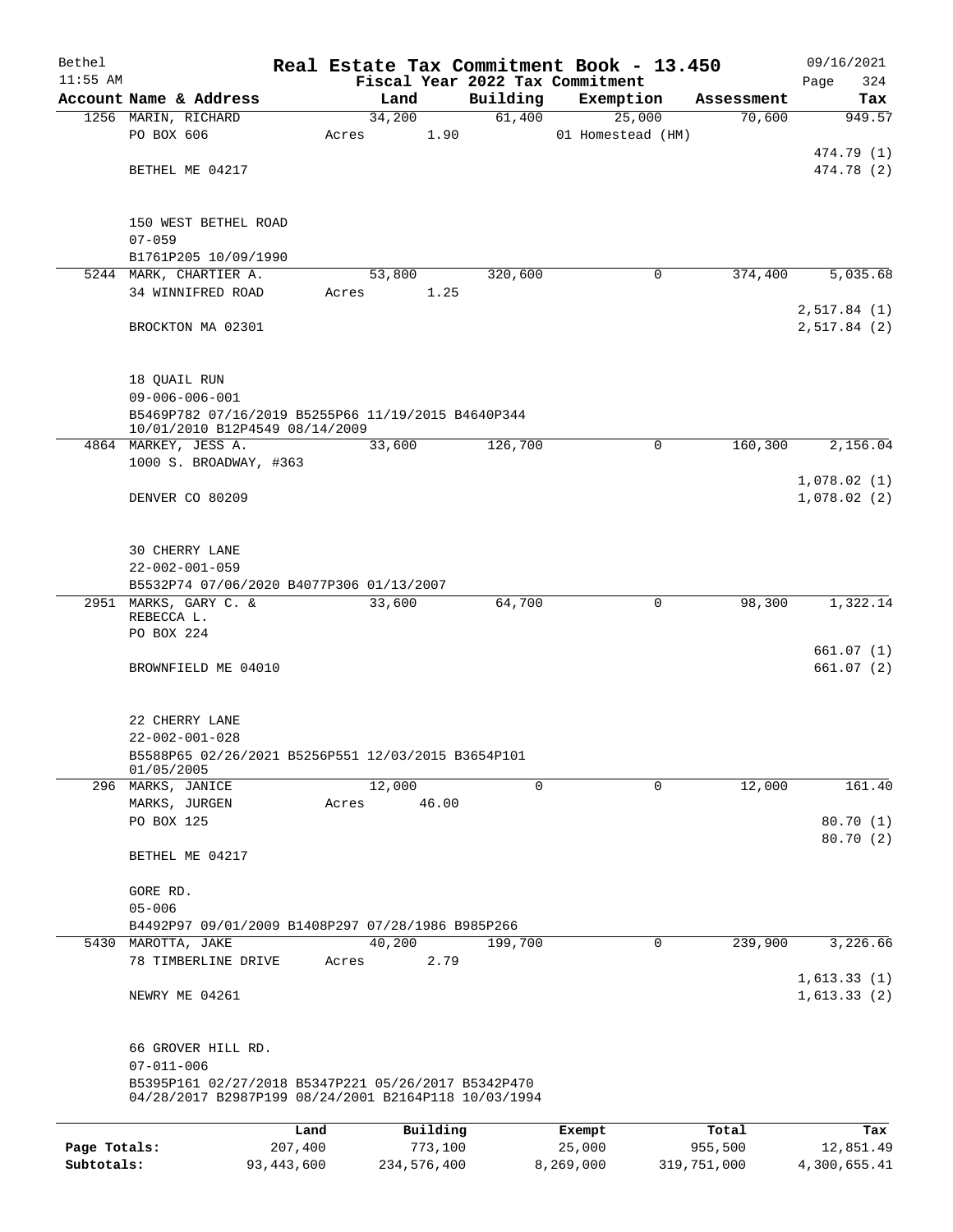| Bethel     |                                                                                       |       |        |          | Real Estate Tax Commitment Book - 13.450 |            | 09/16/2021  |
|------------|---------------------------------------------------------------------------------------|-------|--------|----------|------------------------------------------|------------|-------------|
| $11:55$ AM |                                                                                       |       |        |          | Fiscal Year 2022 Tax Commitment          |            | Page<br>325 |
|            | Account Name & Address                                                                |       | Land   | Building | Exemption                                | Assessment | Tax         |
|            | 5515 MAROTTA, JOHN A.                                                                 |       | 26,400 | 0        | $\Omega$                                 | 26,400     | 355.08      |
|            | MAROTTA, HEIDI K.                                                                     | Acres | 3.87   |          |                                          |            |             |
|            | PO BOX 44                                                                             |       |        |          |                                          |            | 177.54(1)   |
|            | NEWRY ME 04261                                                                        |       |        |          |                                          |            | 177.54(2)   |
|            |                                                                                       |       |        |          |                                          |            |             |
|            | SONGO POND RD                                                                         |       |        |          |                                          |            |             |
|            | $07 - 026 - 015$                                                                      |       |        |          |                                          |            |             |
|            | B5520P674 05/12/2020 B5470P930 07/24/2019 B1724P104<br>04/12/1990 B1153P24 03/23/1982 |       |        |          |                                          |            |             |
|            | 460 MAROTTA, JOHN A.                                                                  |       | 47,900 | $\Omega$ | $\mathbf 0$                              | 47,900     | 644.26      |
|            | MAROTTA, HEIDI K.                                                                     | Acres | 58.32  |          |                                          |            |             |
|            | PO BOX 44                                                                             |       |        |          |                                          |            | 322.13(1)   |
|            |                                                                                       |       |        |          |                                          |            | 322.13(2)   |
|            | NEWRY ME 04261                                                                        |       |        |          |                                          |            |             |
|            | SONGO POND RD                                                                         |       |        |          |                                          |            |             |
|            | $07 - 026$                                                                            |       |        |          |                                          |            |             |
|            | B5520P674 05/12/2020 B5470P930 07/24/2019 B1724P104                                   |       |        |          |                                          |            |             |
|            | 04/12/1990 B1153P24 03/23/1982                                                        |       |        |          |                                          |            |             |
|            | 433 MARSH, DWAYNE A                                                                   |       | 2,300  | $\Omega$ | $\mathbf 0$                              | 2,300      | 30.94       |
|            | MARSH, KATHLEEN F                                                                     | Acres | 8.71   |          |                                          |            |             |
|            | 17 PULASKI RD                                                                         |       |        |          |                                          |            | 15.47(1)    |
|            |                                                                                       |       |        |          |                                          |            | 15.47(2)    |
|            | WHITEHOUSE STATION NJ<br>08889                                                        |       |        |          |                                          |            |             |
|            |                                                                                       |       |        |          |                                          |            |             |
|            | GROVER HILL RD.                                                                       |       |        |          |                                          |            |             |
|            | $06 - 040$                                                                            |       |        |          |                                          |            |             |
|            | B5324P804 12/27/2016 B4303P5 10/02/2007 B2638P239                                     |       |        |          |                                          |            |             |
|            | 434 MARSH, DWAYNE A                                                                   |       | 50,100 | 103,500  | 0                                        | 153,600    | 2,065.92    |
|            | MARSH, KATHLEEN F                                                                     | Acres | 25.33  |          |                                          |            |             |
|            | 17 PULASKI ROAD                                                                       |       |        |          |                                          |            | 1,032.96(1) |
|            |                                                                                       |       |        |          |                                          |            | 1,032.96(2) |
|            | WHITEHOUSE STATION NJ                                                                 |       |        |          |                                          |            |             |
|            | 08889                                                                                 |       |        |          |                                          |            |             |
|            | 460 GROVER HILL RD.                                                                   |       |        |          |                                          |            |             |
|            | $06 - 041$                                                                            |       |        |          |                                          |            |             |
|            | B4979P289 04/21/2014 B3423P104                                                        |       |        |          |                                          |            |             |
|            | 2764 MARSHALL, KEVIN                                                                  |       | 66,500 | 115,000  | 25,000                                   | 156,500    | 2,104.93    |
|            | C/O JOHN & BONITA                                                                     | Acres | 25.00  |          | 01 Homestead (HM)                        |            |             |
|            | MARSHALL                                                                              |       |        |          |                                          |            |             |
|            | 679 MAYVILLE RD                                                                       |       |        |          |                                          |            | 1,052.47(1) |
|            |                                                                                       |       |        |          |                                          |            | 1,052.46(2) |
|            | BETHEL ME 04217                                                                       |       |        |          |                                          |            |             |
|            | 679 MAYVILLE RD.                                                                      |       |        |          |                                          |            |             |
|            | $18 - 020$                                                                            |       |        |          |                                          |            |             |
|            | B5301P36 08/29/2016 B4285P37 04/16/2008                                               |       |        |          |                                          |            |             |

|              | Land       | Building    | Exempt    | Total         | Tax          |
|--------------|------------|-------------|-----------|---------------|--------------|
| Page Totals: | 193,200    | 218,500     | 25,000    | 386,700       | 5,201.13     |
| Subtotals:   | 93,636,800 | 234,794,900 | 8,294,000 | 320, 137, 700 | 4,305,856.54 |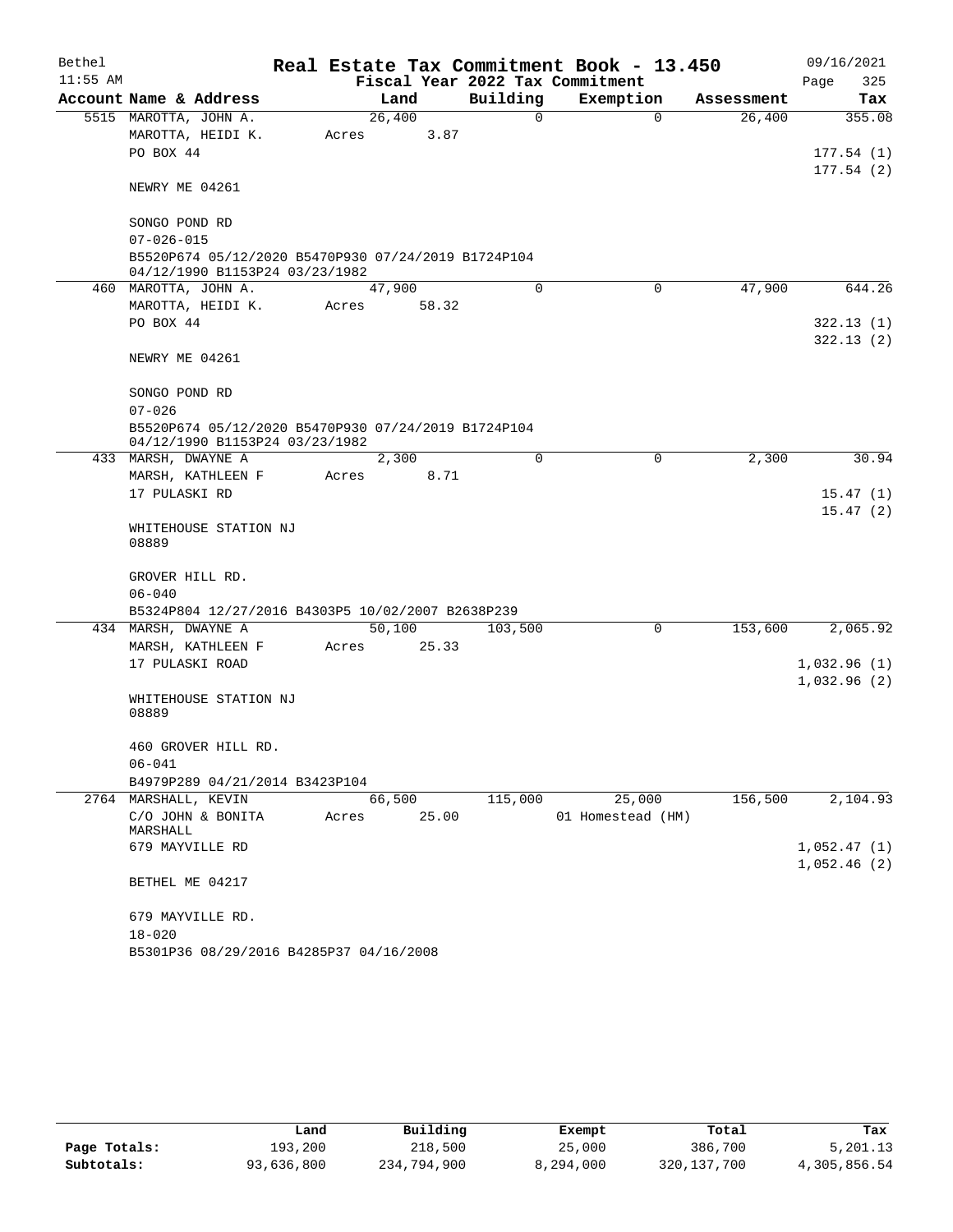| Bethel       |                                                                                             |            |                 |          |          | Real Estate Tax Commitment Book - 13.450 |             | 09/16/2021                 |
|--------------|---------------------------------------------------------------------------------------------|------------|-----------------|----------|----------|------------------------------------------|-------------|----------------------------|
| $11:55$ AM   |                                                                                             |            |                 |          |          | Fiscal Year 2022 Tax Commitment          |             | 326<br>Page                |
|              | Account Name & Address                                                                      |            | Land            |          | Building | Exemption                                | Assessment  | Tax                        |
|              | 1371 MARSHALL, PAUL C<br>MARSHALL, DANIELLE<br>LAROCHE                                      |            | 48,000<br>Acres | 1.00     | 156,000  | $\Omega$                                 | 204,000     | 2,743.80                   |
|              | 7 BAILEY RD.                                                                                |            |                 |          |          |                                          |             | 1,371.90(1)<br>1,371.90(2) |
|              | BETHEL ME 04217                                                                             |            |                 |          |          |                                          |             |                            |
|              | 7 BAILEY RD.<br>$08 - 053 - 001$                                                            |            |                 |          |          |                                          |             |                            |
|              | B4860P241 06/28/2012 B3387P24 09/30/2003 B2717P2                                            |            |                 |          |          |                                          |             |                            |
|              | 1605 MARSHALL, ROBERT A                                                                     |            | 38,700          |          | 155,700  | $\Omega$                                 | 194,400     | 2,614.68                   |
|              | MARSHALL, ALESSANDRA S                                                                      |            | Acres           | 1.10     |          |                                          |             |                            |
|              | 5 ALDERBROOK DRIVE                                                                          |            |                 |          |          |                                          |             | 1,307.34(1)<br>1,307.34(2) |
|              | TOPSFIELD MA 01983                                                                          |            |                 |          |          |                                          |             |                            |
|              | 73 BARKER RD.                                                                               |            |                 |          |          |                                          |             |                            |
|              | $11 - 063$<br>B3641P209 12/10/2004 B2594P218                                                |            |                 |          |          |                                          |             |                            |
|              | 4861 MARTELL, PETER W. &                                                                    |            | 33,600          |          | 126,700  | 0                                        | 160,300     | 2,156.04                   |
|              | MARY J.                                                                                     |            |                 |          |          |                                          |             |                            |
|              | 27 HEMLOCK LANE                                                                             |            |                 |          |          |                                          |             |                            |
|              | GRAY ME 04039                                                                               |            |                 |          |          |                                          |             | 1,078.02(1)<br>1,078.02(2) |
|              | 26 CHERRY LANE                                                                              |            |                 |          |          |                                          |             |                            |
|              | $22 - 002 - 001 - 052$<br>B5493P737 11/21/2019 B3943P300 05/31/2006 B3933P346<br>05/08/2006 |            |                 |          |          |                                          |             |                            |
|              | 3715 MARTHA HENRY LLC                                                                       |            | 22,400          |          | 93,500   | 0                                        | 115,900     | 1,558.86                   |
|              | 19 MENDUM AVENUE                                                                            |            | Acres           | 0.21     |          |                                          |             |                            |
|              | KITTERY ME 03904                                                                            |            |                 |          |          |                                          |             | 779.43(1)<br>779.43(2)     |
|              | 721 WEST BETHEL RD.                                                                         |            |                 |          |          |                                          |             |                            |
|              | $28 - 057$                                                                                  |            |                 |          |          |                                          |             |                            |
|              | B5447P688 01/02/2019 B5349P155 06/07/2017 B224P468<br>03/31/1891                            |            |                 |          |          |                                          |             |                            |
|              | 3269 MARTIN, BARBARA M.                                                                     |            | 57,300          |          | 156,600  | $\mathbf 0$                              | 213,900     | 2,876.96                   |
|              | CARR, EDMUND & CHRISTAN Acres                                                               |            |                 | 0.66     |          |                                          |             |                            |
|              | 114 Perham St                                                                               |            |                 |          |          |                                          |             | 1,438.48(1)                |
|              | Farmington ME 04938                                                                         |            |                 |          |          |                                          |             | 1,438.48(2)                |
|              | 31 VERNON ST.                                                                               |            |                 |          |          |                                          |             |                            |
|              | $25 - 102 - 001$<br>B5547P214 09/09/2020 B5314P366 11/07/2016 B4287P147<br>04/22/2008       |            |                 |          |          |                                          |             |                            |
|              | 331 MARTIN, BRADLEY                                                                         |            | 21,300          |          | 61,600   | $\mathbf 0$                              | 82,900      | 1,115.01                   |
|              | MARTIN, WILLIAM A                                                                           |            | Acres           | 0.28     |          |                                          |             |                            |
|              | 968 RT. 232                                                                                 |            |                 |          |          |                                          |             | 557.51(1)<br>557.50(2)     |
|              | BRYANT POND ME 04219                                                                        |            |                 |          |          |                                          |             |                            |
|              | 968 ROUTE 232                                                                               |            |                 |          |          |                                          |             |                            |
|              | $05 - 037$<br>B5376P393 11/03/2017 B2035P134 08/11/1993                                     |            |                 |          |          |                                          |             |                            |
|              |                                                                                             | Land       |                 | Building |          | Exempt                                   | Total       | Tax                        |
| Page Totals: |                                                                                             | 221,300    |                 | 750,100  |          | 0                                        | 971,400     | 13,065.35                  |
| Subtotals:   |                                                                                             | 93,858,100 | 235,545,000     |          |          | 8,294,000                                | 321,109,100 | 4,318,921.89               |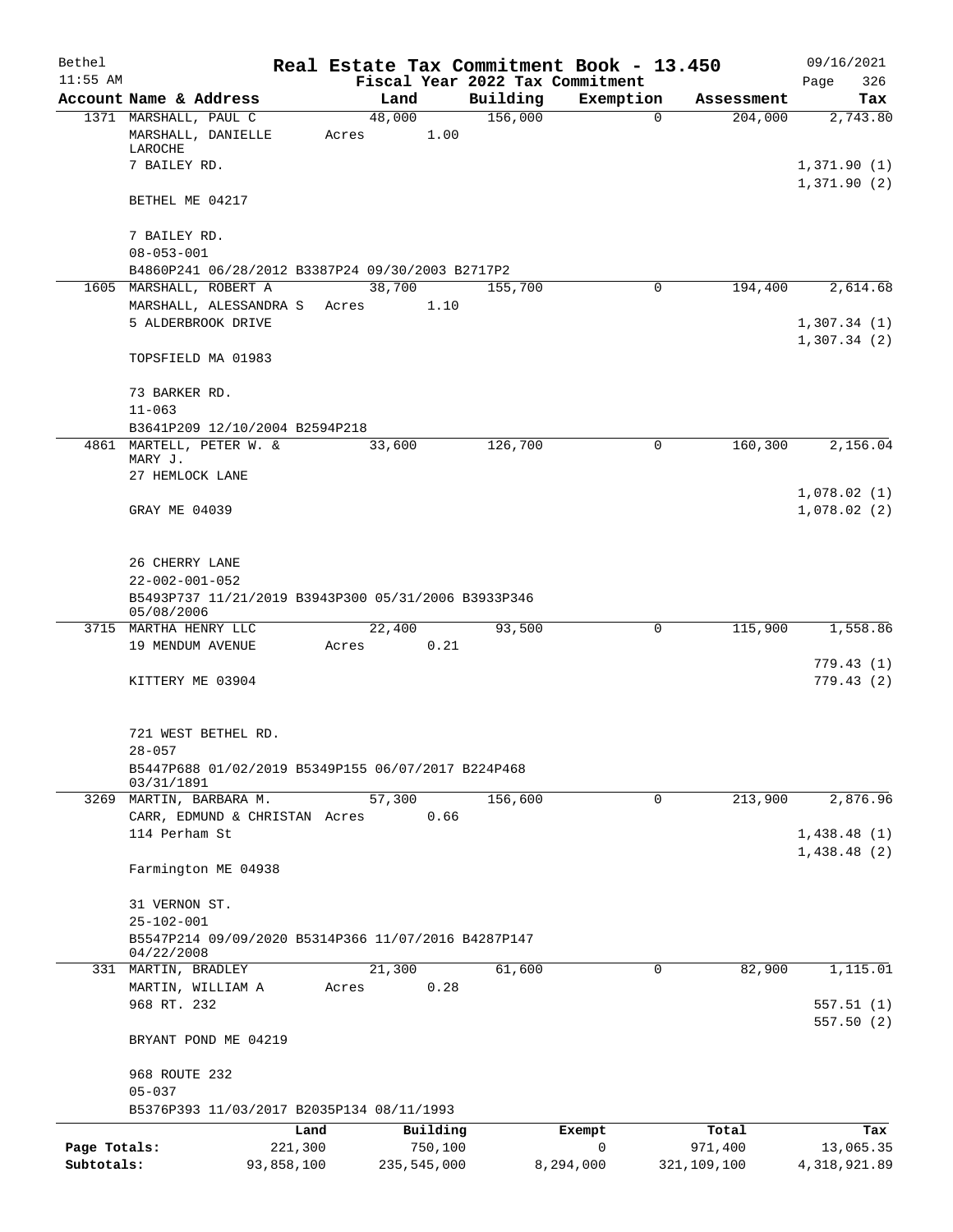| Bethel<br>$11:55$ AM |                                                                 |       |        |      |          | Real Estate Tax Commitment Book - 13.450<br>Fiscal Year 2022 Tax Commitment |                       | 09/16/2021<br>Page<br>327 |
|----------------------|-----------------------------------------------------------------|-------|--------|------|----------|-----------------------------------------------------------------------------|-----------------------|---------------------------|
|                      | Account Name & Address                                          |       | Land   |      | Building | Exemption                                                                   | Assessment            | Tax                       |
|                      | 4796 MARTIN, BRENDAN &                                          |       | 36,900 |      | 0        |                                                                             | 36,900<br>$\mathbf 0$ | 496.31                    |
|                      | JENNIFER<br>24 JOHN T. MARTIN ROAD                              | Acres |        | 2.52 |          |                                                                             |                       |                           |
|                      |                                                                 |       |        |      |          |                                                                             |                       | 248.16 (1)                |
|                      | LITTLE COMPTON RI 02837                                         |       |        |      |          |                                                                             |                       | 248.15(2)                 |
|                      |                                                                 |       |        |      |          |                                                                             |                       |                           |
|                      |                                                                 |       |        |      |          |                                                                             |                       |                           |
|                      | SWAN HILL AT INTERVALE                                          |       |        |      |          |                                                                             |                       |                           |
|                      | $23 - 013 - 001 - 008$                                          |       |        |      |          |                                                                             |                       |                           |
|                      | B5534P704 07/17/2020 B4718P24 05/16/2011<br>5241 MARTIN, DEAN M |       | 100    |      | $\Omega$ |                                                                             | 100<br>0              | 1.35                      |
|                      | ANDERSON, KAREN L                                               | Acres |        | 0.77 |          |                                                                             |                       |                           |
|                      | 21 HIGH STREET                                                  |       |        |      |          |                                                                             |                       | 0.68(1)                   |
|                      | <b>EXTENSION</b>                                                |       |        |      |          |                                                                             |                       |                           |
|                      |                                                                 |       |        |      |          |                                                                             |                       | 0.67(2)                   |
|                      | LANCASTER MA 01523                                              |       |        |      |          |                                                                             |                       |                           |
|                      | GORE RD                                                         |       |        |      |          |                                                                             |                       |                           |
|                      | $05 - 057$                                                      |       |        |      |          |                                                                             |                       |                           |
|                      | B4640P276 10/01/2010 B4601P148 06/24/2010 B4078P91              |       |        |      |          |                                                                             |                       |                           |
|                      | 01/17/2007                                                      |       |        |      |          |                                                                             |                       |                           |
|                      | 4528 MARTIN, JEFFREY M                                          |       | 47,500 |      | 196,200  | 31,000                                                                      | 212,700               | 2,860.82                  |
|                      | MARTIN, KATHLEEN F                                              | Acres |        | 3.20 |          | 01 Homestead (HM)                                                           |                       |                           |
|                      | 111 SKILLINGS RD                                                |       |        |      |          | 12 WW2 Vet Res                                                              |                       | 1,430.41(1)               |
|                      | BETHEL ME 04217                                                 |       |        |      |          |                                                                             |                       | 1,430.41(2)               |
|                      |                                                                 |       |        |      |          |                                                                             |                       |                           |
|                      | 111 SKILLINGS ROAD                                              |       |        |      |          |                                                                             |                       |                           |
|                      | $01 - 051 - 005 - 001$                                          |       |        |      |          |                                                                             |                       |                           |
|                      | B3640P15 12/09/2004                                             |       |        |      |          |                                                                             |                       |                           |
|                      | 5274 MARTIN, LUCAS H                                            |       | 44,600 |      | $\Omega$ |                                                                             | 44,600<br>0           | 599.87                    |
|                      | MARTIN, MICHAEL J<br>2241 HOPKINTON RD                          | Acres |        | 0.23 |          |                                                                             |                       | 299.94 (1)                |
|                      |                                                                 |       |        |      |          |                                                                             |                       | 299.93(2)                 |
|                      | HOPKINTON NH 03229                                              |       |        |      |          |                                                                             |                       |                           |
|                      |                                                                 |       |        |      |          |                                                                             |                       |                           |
|                      | 12 CRESCENT LANE                                                |       |        |      |          |                                                                             |                       |                           |
|                      | $25 - 181 - 00A$                                                |       |        |      |          |                                                                             |                       |                           |
|                      | B5277P425 04/20/2016 B4595P297 06/09/2010                       |       |        |      |          |                                                                             |                       |                           |
|                      | 3735 MARTIN, RICHARD                                            |       | 41,200 |      | $\Omega$ |                                                                             | 41,200<br>0           | 554.14                    |
|                      | MARTIN, TINA<br>ZANI-MARTIN                                     | Acres |        | 2.00 |          |                                                                             |                       |                           |
|                      | PO BOX 722                                                      |       |        |      |          |                                                                             |                       | 277.07(1)                 |
|                      |                                                                 |       |        |      |          |                                                                             |                       | 277.07(2)                 |
|                      | RINDGE NH 03461                                                 |       |        |      |          |                                                                             |                       |                           |
|                      |                                                                 |       |        |      |          |                                                                             |                       |                           |
|                      | $08 - 041 - 002 - B$                                            |       |        |      |          |                                                                             |                       |                           |
|                      | B3115P54 05/30/2002                                             |       |        |      |          |                                                                             |                       |                           |
|                      | 2835 MARTIROS, CHRISTOPHER                                      |       | 9,600  |      | 0        |                                                                             | 9,600<br>0            | 129.12                    |
|                      | 22 ROUND HOUSE RD                                               | Acres |        | 5.50 |          |                                                                             |                       |                           |
|                      |                                                                 |       |        |      |          |                                                                             |                       | 64.56(1)                  |
|                      | BOURNE MA 02532                                                 |       |        |      |          |                                                                             |                       | 64.56(2)                  |
|                      |                                                                 |       |        |      |          |                                                                             |                       |                           |
|                      |                                                                 |       |        |      |          |                                                                             |                       |                           |
|                      | 19-005-001                                                      |       |        |      |          |                                                                             |                       |                           |
|                      | B4137P349 05/25/2007 B1457P60                                   |       |        |      |          |                                                                             |                       |                           |

|              | Land       | Building    | Exempt    | Total       | Tax          |
|--------------|------------|-------------|-----------|-------------|--------------|
| Page Totals: | 179,900    | 196,200     | 31,000    | 345,100     | 4,641.61     |
| Subtotals:   | 94,038,000 | 235,741,200 | 8,325,000 | 321,454,200 | 4,323,563.50 |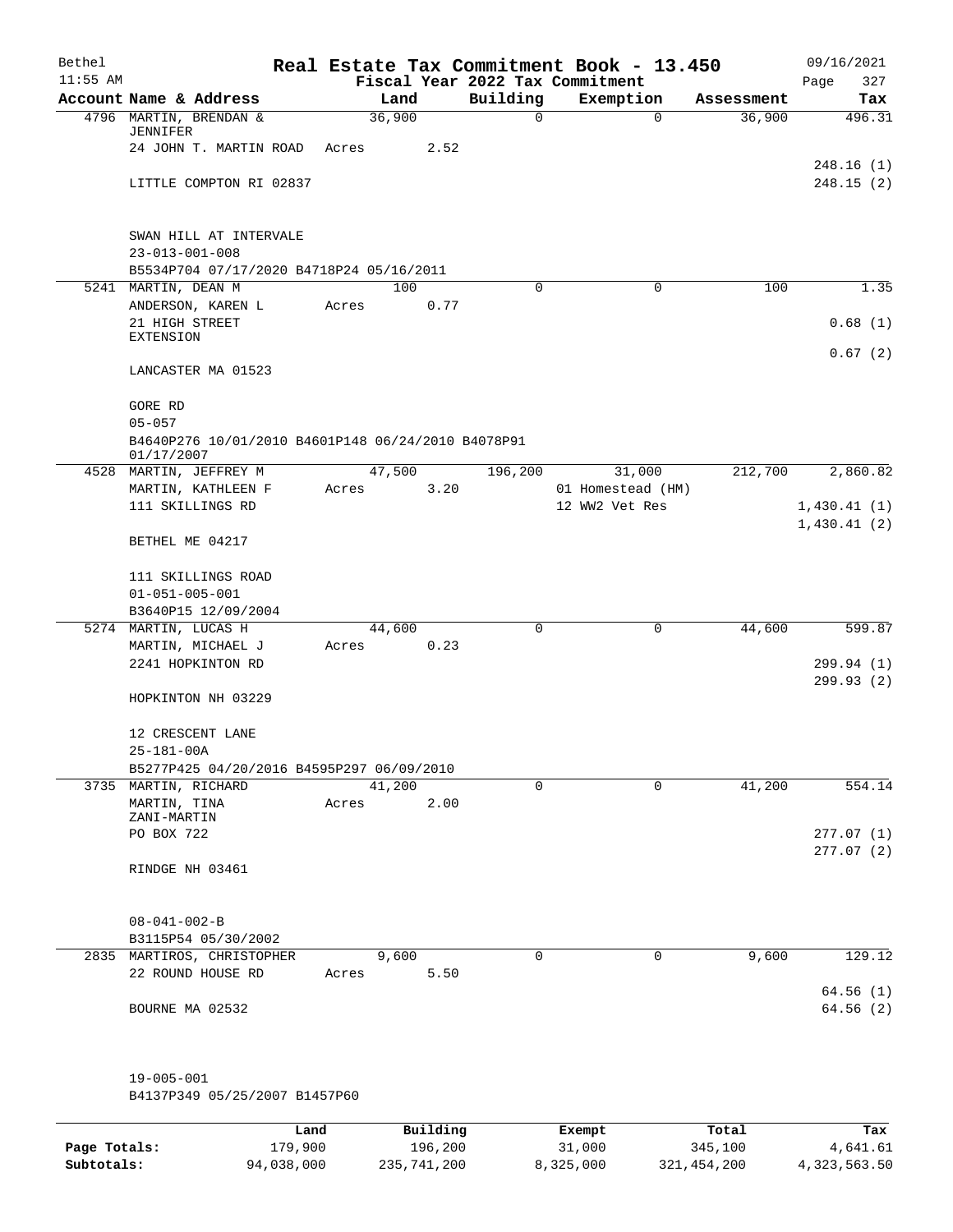| Bethel       |                                                         |       |        |             |          | Real Estate Tax Commitment Book - 13.450 |               | 09/16/2021   |
|--------------|---------------------------------------------------------|-------|--------|-------------|----------|------------------------------------------|---------------|--------------|
| $11:55$ AM   |                                                         |       |        |             |          | Fiscal Year 2022 Tax Commitment          |               | Page<br>328  |
|              | Account Name & Address                                  |       | Land   |             | Building | Exemption                                | Assessment    | Tax          |
|              | 1510 MARVIN FAMILY<br>REVCOCABLE TRUST 2009             |       | 28,700 |             | 0        | 0                                        | 28,700        | 386.02       |
|              | 80 LOCKE ROAD                                           | Acres |        | 5.20        |          |                                          |               |              |
|              |                                                         |       |        |             |          |                                          |               | 193.01(1)    |
|              | RYE NH 03870                                            |       |        |             |          |                                          |               | 193.01(2)    |
|              |                                                         |       |        |             |          |                                          |               |              |
|              |                                                         |       |        |             |          |                                          |               |              |
|              | 5 WESTWOODS RD.<br>$11 - 012 - 005$                     |       |        |             |          |                                          |               |              |
|              | B5222P569 05/19/2015 B4020P3 10/02/2006 B1554P95        |       |        |             |          |                                          |               |              |
|              | 1512 MARVIN, BRADLEY D. JR.                             |       | 37,200 |             | 182,500  | 0                                        | 219,700       | 2,954.97     |
|              | & KRISTINE E.                                           |       |        |             |          |                                          |               |              |
|              | TTEES MARVIN FAMILY                                     | Acres |        | 5.00        |          |                                          |               |              |
|              | REV. TRUST<br>80 LOCKE ROAD                             |       |        |             |          |                                          |               | 1,477.49(1)  |
|              |                                                         |       |        |             |          |                                          |               | 1,477.48(2)  |
|              | RYE NH 03870                                            |       |        |             |          |                                          |               |              |
|              |                                                         |       |        |             |          |                                          |               |              |
|              | 123 WESTWOODS RD                                        |       |        |             |          |                                          |               |              |
|              | $11 - 012 - 007$                                        |       |        |             |          |                                          |               |              |
|              | B4478P106 08/03/2009 B3890P211 02/21/2006               |       |        |             |          |                                          |               |              |
|              | 37 MASON PETER A.                                       |       | 24,500 |             | 10,200   | 0                                        | 34,700        | 466.72       |
|              | DAVIS, LAWRENCE                                         | Acres |        | 1.00        |          |                                          |               |              |
|              | PO BOX 24                                               |       |        |             |          |                                          |               | 233.36(1)    |
|              |                                                         |       |        |             |          |                                          |               | 233.36(2)    |
|              | WEST BETHEL ME 04286                                    |       |        |             |          |                                          |               |              |
|              | 936 GROVER HILL RD.                                     |       |        |             |          |                                          |               |              |
|              | $01 - 033$                                              |       |        |             |          |                                          |               |              |
|              | B5258P537 12/15/2015                                    |       |        |             |          |                                          |               |              |
|              | 3598 MASON, FREDERICK IV                                |       | 61,100 |             | 138,500  | 0                                        | 199,600       | 2,684.62     |
|              | MASON, SARAH                                            | Acres |        | 0.80        |          |                                          |               |              |
|              | 74 FACULTY DRIVE                                        |       |        |             |          |                                          |               | 1,342.31(1)  |
|              |                                                         |       |        |             |          |                                          |               | 1,342.31(2)  |
|              | MIDDLETOWN RI 02842                                     |       |        |             |          |                                          |               |              |
|              |                                                         |       |        |             |          |                                          |               |              |
|              | 184 PARADISE RD                                         |       |        |             |          |                                          |               |              |
|              | $27 - 009$<br>B5422P185 08/01/2018 B2876P122 10/26/2000 |       |        |             |          |                                          |               |              |
|              | 3090 MASON, JOHN                                        |       | 67,300 |             | 319,100  | 0                                        | 386,400       | 5,197.08     |
|              | 24 NORTH RD.                                            | Acres |        | 3.90        |          |                                          |               |              |
|              |                                                         |       |        |             |          |                                          |               | 2,598.54(1)  |
|              | BETHEL ME 04217                                         |       |        |             |          |                                          |               | 2,598.54(2)  |
|              |                                                         |       |        |             |          |                                          |               |              |
|              |                                                         |       |        |             |          |                                          |               |              |
|              | 24 NORTH ROAD                                           |       |        |             |          |                                          |               |              |
|              | $24 - 014$                                              |       |        |             |          |                                          |               |              |
|              | B4134P343 05/18/2007<br>3670 MASON, PETER               |       | 34,900 |             | 132,900  | 25,000                                   | 142,800       | 1,920.66     |
|              | MASON, CHRISTEN                                         | Acres |        | 0.77        |          | 01 Homestead (HM)                        |               |              |
|              | PO BOX 24                                               |       |        |             |          |                                          |               | 960.33(1)    |
|              |                                                         |       |        |             |          |                                          |               | 960.33(2)    |
|              | WEST BETHEL ME 04286                                    |       |        |             |          |                                          |               |              |
|              |                                                         |       |        |             |          |                                          |               |              |
|              | 51 MOUNTAIN VIEW CIRCLE                                 |       |        |             |          |                                          |               |              |
|              | $28 - 014$                                              |       |        |             |          |                                          |               |              |
|              | B3328P24 06/17/2003                                     |       |        |             |          |                                          |               |              |
|              |                                                         |       |        |             |          |                                          |               |              |
|              | Land                                                    |       |        | Building    |          | Exempt                                   | Total         | Tax          |
| Page Totals: | 253,700                                                 |       |        | 783,200     |          | 25,000                                   | 1,011,900     | 13,610.07    |
| Subtotals:   | 94, 291, 700                                            |       |        | 236,524,400 |          | 8,350,000                                | 322, 466, 100 | 4,337,173.57 |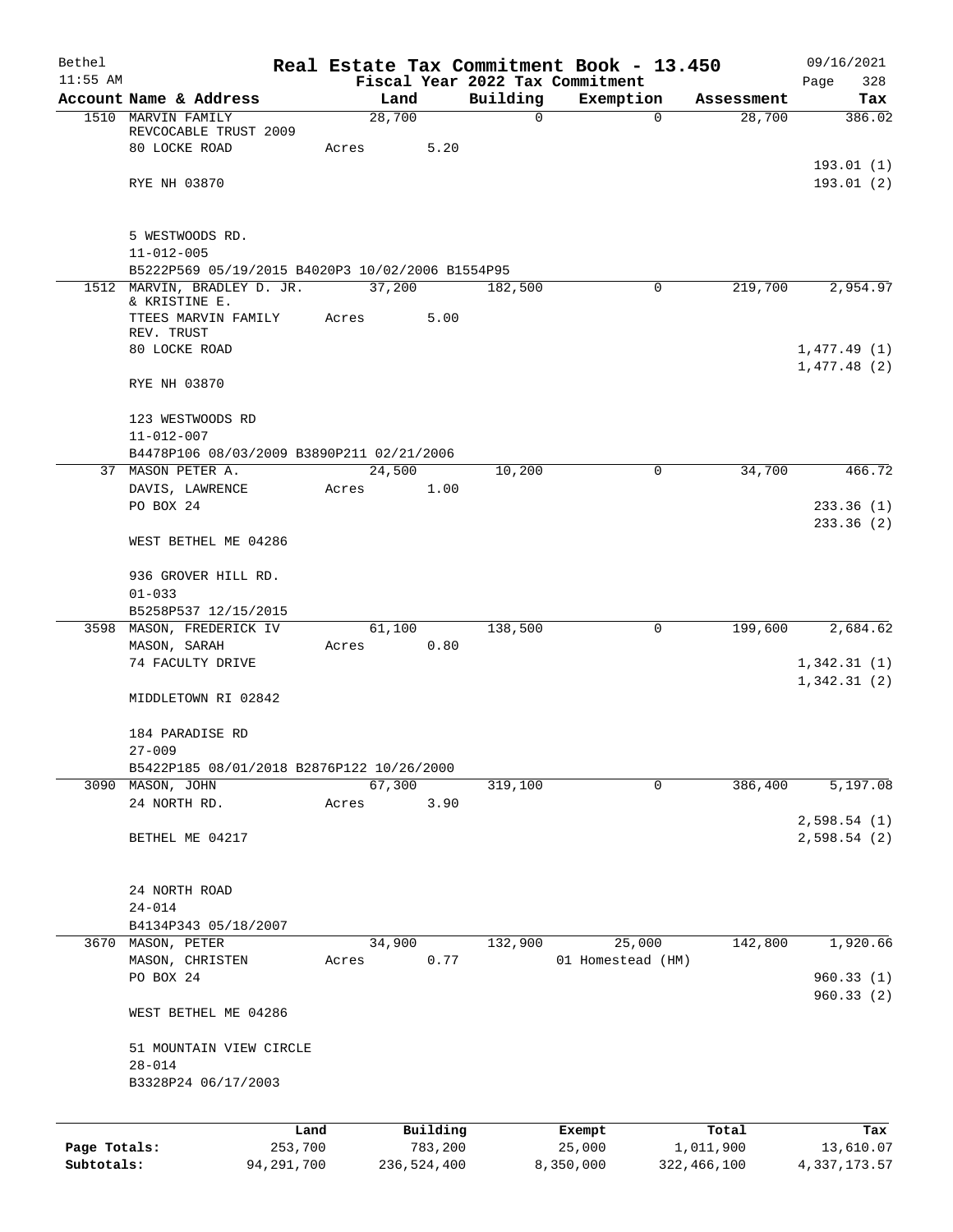| Bethel     |                                                                                                                                                                                                     |       |        |      |                                 | Real Estate Tax Commitment Book - 13.450 |            | 09/16/2021                 |
|------------|-----------------------------------------------------------------------------------------------------------------------------------------------------------------------------------------------------|-------|--------|------|---------------------------------|------------------------------------------|------------|----------------------------|
| $11:55$ AM |                                                                                                                                                                                                     |       |        |      | Fiscal Year 2022 Tax Commitment |                                          |            | 329<br>Page                |
|            | Account Name & Address                                                                                                                                                                              |       | Land   |      | Building                        | Exemption                                | Assessment | Tax                        |
|            | 5259 MASON, PETER L.                                                                                                                                                                                |       | 34,500 |      | 178,200                         | $\Omega$                                 | 212,700    | 2,860.82                   |
|            | 75 OLD ESSEX RD                                                                                                                                                                                     | Acres |        | 2.12 |                                 |                                          |            |                            |
|            |                                                                                                                                                                                                     |       |        |      |                                 |                                          |            | 1,430.41(1)                |
|            | MANCHESTER MA<br>01944-1207                                                                                                                                                                         |       |        |      |                                 |                                          |            | 1,430.41(2)                |
|            | 7 OTTER BROOK<br>$09 - 018 - 002$                                                                                                                                                                   |       |        |      |                                 |                                          |            |                            |
|            | B5460P515 04/29/2019 B4891P349 09/12/2012 B4427P212<br>04/08/2009                                                                                                                                   |       |        |      |                                 |                                          |            |                            |
|            | 5501 MASON, TONY                                                                                                                                                                                    |       |        | 0    | 7,200                           | 0                                        | 7,200      | 96.84                      |
|            | PO BOX 5                                                                                                                                                                                            |       |        |      |                                 |                                          |            |                            |
|            | GREENWOOD ME 04255                                                                                                                                                                                  |       |        |      |                                 |                                          |            | 48.42 (1)<br>48.42 (2)     |
|            | EAST BETHEL RD                                                                                                                                                                                      |       |        |      |                                 |                                          |            |                            |
|            | $09 - 041 - 001 - ON$                                                                                                                                                                               |       |        |      |                                 |                                          |            |                            |
| 1633       | MASON, TRACY B.                                                                                                                                                                                     |       | 28,400 |      | 264,300                         | 0                                        | 292,700    | 3,936.82                   |
|            | 9 JORDAN WOODS ROAD                                                                                                                                                                                 | Acres |        | 3.05 |                                 |                                          |            |                            |
|            | BETHEL ME 04217                                                                                                                                                                                     |       |        |      |                                 |                                          |            | 1,968.41(1)<br>1,968.41(2) |
|            | 9 JORDAN WOODS ROAD                                                                                                                                                                                 |       |        |      |                                 |                                          |            |                            |
|            | $11 - 088 - 001$                                                                                                                                                                                    |       |        |      |                                 |                                          |            |                            |
|            | B5521P834 05/01/2020 B5449P115 01/14/2019 B5436P309<br>10/15/2018 B5334P672 03/13/2017 B5334P670 03/13/2017<br>B5270P39 02/29/2016 B5255P534 11/25/2015 B3928P296<br>01/25/2006 B3811P47 07/07/2005 |       |        |      |                                 |                                          |            |                            |
|            | 2624 MASOTTA, BENJAMIN P.                                                                                                                                                                           |       | 24,500 |      | 320,600                         | 0                                        | 345,100    | 4,641.60                   |
|            | MURPHY, DANIELLE C.                                                                                                                                                                                 | Acres |        | 1.01 |                                 |                                          |            |                            |
|            | 709 EAST BROADWAY #2                                                                                                                                                                                |       |        |      |                                 |                                          |            | 2,320.80(1)<br>2,320.80(2) |
|            | SOUTH BOSTON MA 02127                                                                                                                                                                               |       |        |      |                                 |                                          |            |                            |
|            | 9 COUNTRYSIDE LANE                                                                                                                                                                                  |       |        |      |                                 |                                          |            |                            |
|            | $15 - 004 - 002$                                                                                                                                                                                    |       |        |      |                                 |                                          |            |                            |
|            | B5582P932 02/03/2021 B3926P252 04/28/2006 B3591P310<br>09/17/2004                                                                                                                                   |       |        |      |                                 |                                          |            |                            |
|            | 4726 MASS HAULING CORP.                                                                                                                                                                             |       | 58,600 |      | $\Omega$                        | 0                                        | 58,600     | 788.17                     |
|            | 200 LIBBEY INDUSTRIAL<br>PKWY                                                                                                                                                                       | Acres |        | 2.85 |                                 |                                          |            |                            |
|            |                                                                                                                                                                                                     |       |        |      |                                 |                                          |            | 394.09 (1)                 |
|            | EAST WEYMOUTH MA 02189                                                                                                                                                                              |       |        |      |                                 |                                          |            | 394.08 (2)                 |
|            | BIRCH WOODS                                                                                                                                                                                         |       |        |      |                                 |                                          |            |                            |
|            | $12 - 073 - 009$                                                                                                                                                                                    |       |        |      |                                 |                                          |            |                            |

B3808P143 09/28/2005

|              | Land         | Building    | Exempt    | Total       | Tax          |
|--------------|--------------|-------------|-----------|-------------|--------------|
| Page Totals: | 146,000      | 770,300     |           | 916,300     | 12,324.25    |
| Subtotals:   | 94, 437, 700 | 237,294,700 | 8,350,000 | 323,382,400 | 4,349,497.82 |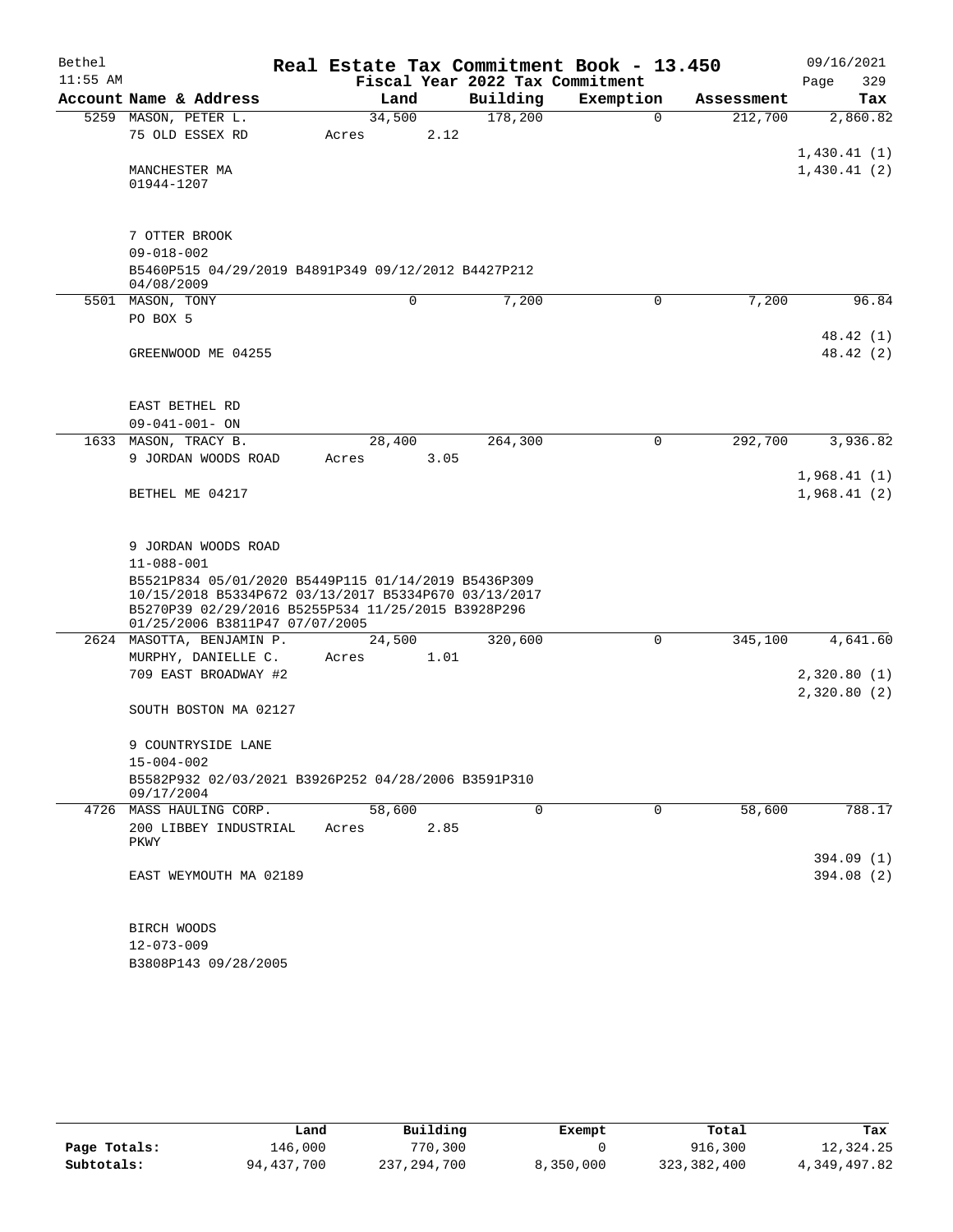| Bethel                     |                                                                                                           | Real Estate Tax Commitment Book - 13.450 |                     |                          |                            | 09/16/2021                   |
|----------------------------|-----------------------------------------------------------------------------------------------------------|------------------------------------------|---------------------|--------------------------|----------------------------|------------------------------|
| $11:55$ AM                 |                                                                                                           | Fiscal Year 2022 Tax Commitment          |                     |                          |                            | Page<br>330                  |
|                            | Account Name & Address<br>5009 MATOSIC, MATTHEW J                                                         | Land<br>33,600                           | Building<br>172,300 | Exemption<br>$\Omega$    | Assessment<br>205,900      | Tax<br>2,769.36              |
|                            | 300 WOODVIEW WAY, UNIT<br>305                                                                             |                                          |                     |                          |                            |                              |
|                            | WATERTOWN MA 02472-4849                                                                                   |                                          |                     |                          |                            | 1,384.68(1)<br>1,384.68(2)   |
|                            | 232 MAYVILLE RD., UNIT<br>$24 - 028 - C3$                                                                 |                                          |                     |                          |                            |                              |
|                            | B5356P425 07/17/2017 B4203P252 10/02/2007                                                                 |                                          |                     |                          |                            |                              |
|                            | 450 MATSON, DAVID P                                                                                       | 22,500                                   | 158,500             | 0                        | 181,000                    | 2,434.45                     |
|                            | 124 RATTLESNAKE HILL RD Acres                                                                             | 0.20                                     |                     |                          |                            |                              |
|                            | ANDOVER MA 01810 6045                                                                                     |                                          |                     |                          |                            | 1, 217.23(1)<br>1, 217.22(2) |
|                            | 1 SONGO POND RD<br>$07 - 016$                                                                             |                                          |                     |                          |                            |                              |
|                            | B4684P173 01/20/2011 B3019P78                                                                             |                                          |                     |                          |                            |                              |
|                            | 1380 MATTHEWS, DAVID J                                                                                    | 49,800                                   | 149,600             | 0                        | 199,400                    | 2,681.93                     |
|                            | MATTHEWS, GINA F                                                                                          | 1.57<br>Acres                            |                     |                          |                            |                              |
|                            | 15 FLEETWOOD DRIVE                                                                                        |                                          |                     |                          |                            | 1,340.97(1)<br>1,340.96(2)   |
|                            | NORFOLK MA 02056                                                                                          |                                          |                     |                          |                            |                              |
|                            | 150 BAILEY RD                                                                                             |                                          |                     |                          |                            |                              |
|                            | $08 - 055 - 014$<br>B5129P19 06/23/2014 B3651P320 12/17/2004                                              |                                          |                     |                          |                            |                              |
|                            | 4795 MAXIM, MERRITT S. &                                                                                  | 44,700                                   | 236,900             | 0                        | 281,600                    | 3,787.52                     |
|                            | MICHAEL-MAXIM, LEFKI                                                                                      |                                          |                     |                          |                            |                              |
|                            | MAXIM FAMILY REALTY<br>TRUST                                                                              | Acres<br>1.53                            |                     |                          |                            |                              |
|                            | PO BOX 351                                                                                                |                                          |                     |                          |                            | 1,893.76(1)                  |
|                            |                                                                                                           |                                          |                     |                          |                            | 1,893.76(2)                  |
|                            | BETHEL ME 04217                                                                                           |                                          |                     |                          |                            |                              |
|                            | 21 HARMONY ROW                                                                                            |                                          |                     |                          |                            |                              |
|                            | $23 - 013 - 001 - 007$                                                                                    |                                          |                     |                          |                            |                              |
|                            | B4846P69 05/16/2012 B4738P108 07/19/2011 B4627P296<br>08/31/2010                                          |                                          |                     |                          |                            |                              |
|                            | 3382 MAY, REBECCA SEASHORE                                                                                | 68,800                                   | 119,200             | $\mathbf 0$              | 188,000                    | 2,528.60                     |
|                            | 128 NICOLL STREET                                                                                         | 25.00<br>Acres                           |                     |                          |                            |                              |
|                            | NEW HAVEN CT 06511                                                                                        |                                          |                     |                          |                            | 1, 264.30(1)<br>1, 264.30(2) |
|                            |                                                                                                           |                                          |                     |                          |                            |                              |
|                            | 46 VERNON ST.                                                                                             |                                          |                     |                          |                            |                              |
|                            | $25 - 204$                                                                                                |                                          |                     |                          |                            |                              |
|                            | B5532P804 07/09/2020 B5294P58 07/22/2016 B4980P226<br>05/01/2013 B4405P341 02/19/2009 B505P247 12/30/1949 |                                          |                     |                          |                            |                              |
|                            | 4837 MC DEVELOPMENT, LLC                                                                                  | 35,600                                   | $\Omega$            | $\Omega$                 | 35,600                     | 478.82                       |
|                            | 420 GROVER HILL ROAD                                                                                      | 1.77<br>Acres                            |                     |                          |                            |                              |
|                            |                                                                                                           |                                          |                     |                          |                            | 239.41(1)                    |
|                            | BETHEL ME 04217                                                                                           |                                          |                     |                          |                            | 239.41(2)                    |
|                            | ELLINGWOOD MOUNTAIN                                                                                       |                                          |                     |                          |                            |                              |
|                            | $16 - 019 - 005$                                                                                          |                                          |                     |                          |                            |                              |
|                            | B3900P185 03/10/2006                                                                                      |                                          |                     |                          |                            |                              |
|                            | Land                                                                                                      | Building                                 |                     | Exempt                   | Total                      | Tax                          |
| Page Totals:<br>Subtotals: | 255,000<br>94,692,700                                                                                     | 836,500<br>238, 131, 200                 |                     | $\mathbf 0$<br>8,350,000 | 1,091,500<br>324, 473, 900 | 14,680.68<br>4,364,178.50    |
|                            |                                                                                                           |                                          |                     |                          |                            |                              |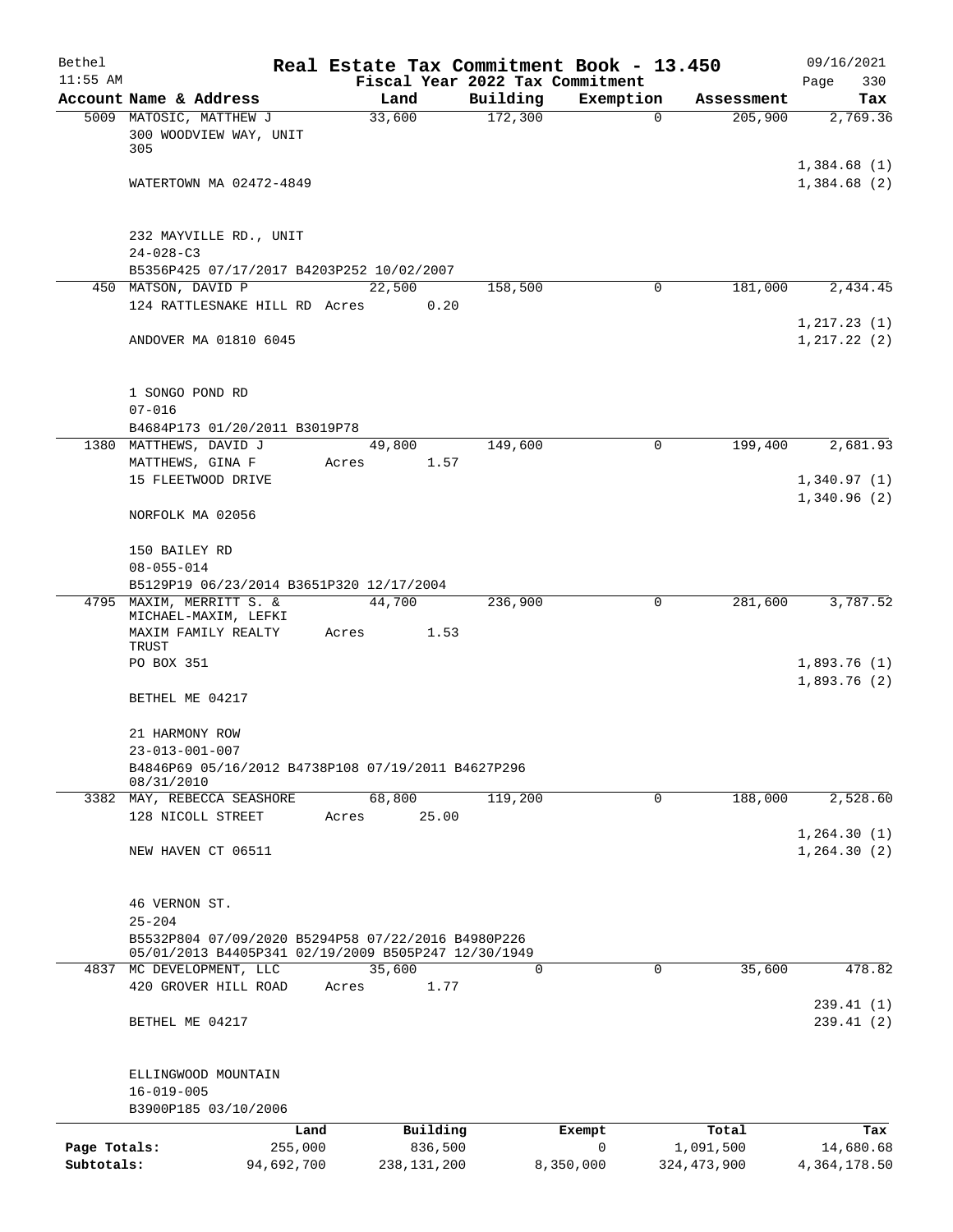| Bethel<br>$11:55$ AM |                                                                                      |       |        |      |          | Real Estate Tax Commitment Book - 13.450<br>Fiscal Year 2022 Tax Commitment |            | 09/16/2021<br>Page<br>331    |
|----------------------|--------------------------------------------------------------------------------------|-------|--------|------|----------|-----------------------------------------------------------------------------|------------|------------------------------|
|                      | Account Name & Address                                                               |       | Land   |      | Building | Exemption                                                                   | Assessment | Tax                          |
|                      | 157 MCALLISTER, JOYCE<br>P.O. BOX 626                                                | Acres | 33,300 | 1.30 | 61,600   | 25,000<br>01 Homestead (HM)                                                 | 69,900     | 940.16<br>470.08 (1)         |
|                      | BETHEL ME 04217                                                                      |       |        |      |          |                                                                             |            | 470.08 (2)                   |
|                      | 783 WALKERS MILLS RD.<br>$04 - 014$<br>B1961P45 12/01/1992 B1619P8                   |       |        |      |          |                                                                             |            |                              |
|                      | 2940 MCATAVEY, RICHARD                                                               |       | 33,600 |      | 63,900   | 0                                                                           | 97,500     | 1,311.38                     |
|                      | MCATAVEY, BRENDA<br>1 COTTAGE LANE                                                   |       |        |      |          |                                                                             |            | 655.69(1)                    |
|                      | ROLLINSFORD NH 03869                                                                 |       |        |      |          |                                                                             |            | 655.69(2)                    |
|                      | 11 CHERRY LANE<br>$22 - 002 - 001 - 018$                                             |       |        |      |          |                                                                             |            |                              |
|                      | B4332P253 08/05/2009 B3611P146 10/19/2004 B2443P308                                  |       |        |      |          |                                                                             |            |                              |
|                      | 2700 MCCABE, THOMAS A                                                                |       | 70,700 |      | 257,100  | $\mathbf 0$                                                                 | 327,800    | 4,408.91                     |
|                      | SOLTERO, GLISETTE M                                                                  | Acres |        | 1.03 |          |                                                                             |            |                              |
|                      | 9 NANTUCKET AVE<br>SWAMPSCOT MA 01907                                                |       |        |      |          |                                                                             |            | 2, 204.46(1)<br>2, 204.45(2) |
|                      | 3 CONFORTI COURT                                                                     |       |        |      |          |                                                                             |            |                              |
|                      | $17 - 035 - 011$                                                                     |       |        |      |          |                                                                             |            |                              |
|                      | B4322P96 07/10/2008 B4276P340 03/20/2008 B4276P338<br>03/20/2008 B3713P37 04/28/2005 |       |        |      |          |                                                                             |            |                              |
|                      | 4521 MCCANNELL, NANCY C                                                              |       | 44,400 |      | 183,000  | 25,000                                                                      | 202,400    | 2,722.28                     |
|                      | MADDEN, MARY A.                                                                      | Acres |        | 1.41 |          | 01 Homestead (HM)                                                           |            |                              |
|                      | 5 PINE HAVEN LN.                                                                     |       |        |      |          |                                                                             |            | 1,361.14(1)<br>1,361.14(2)   |
|                      | BETHEL ME 04217                                                                      |       |        |      |          |                                                                             |            |                              |
|                      | 5 PINE HAVEN LANE<br>$18 - 054 - 009$                                                |       |        |      |          |                                                                             |            |                              |
|                      | B3495P344 04/15/2004 B3374P204 09/11/2003                                            |       |        |      |          |                                                                             |            |                              |
|                      | 5034 MCCLURE, CHRISINE                                                               |       | 52,700 |      | 327,900  | 0                                                                           | 380,600    | 5,119.07                     |
|                      | 94 KRISTEN LANE                                                                      | Acres |        | 3.52 |          |                                                                             |            | 2,559.54(1)                  |
|                      | MAPLEVILLE RI 02839                                                                  |       |        |      |          |                                                                             |            | 2,559.53(2)                  |
|                      |                                                                                      |       |        |      |          |                                                                             |            |                              |
|                      | 49 TWIN BROOKS ROAD<br>$18 - 060 - 012$                                              |       |        |      |          |                                                                             |            |                              |
|                      | B5159P315 09/15/2014 B3568P322 08/06/2004                                            |       |        |      |          |                                                                             |            |                              |
|                      | 5036 MCCLURE, CHRISTINE J                                                            |       | 39,600 |      | $\Omega$ | $\Omega$                                                                    | 39,600     | 532.62                       |
|                      | 94 KRISTEN LANE                                                                      | Acres |        | 3.92 |          |                                                                             |            |                              |
|                      |                                                                                      |       |        |      |          |                                                                             |            | 266.31(1)                    |
|                      | MAPLEVILLE RI 02839                                                                  |       |        |      |          |                                                                             |            | 266.31(2)                    |
|                      | $18 - 060 - 014$                                                                     |       |        |      |          |                                                                             |            |                              |
|                      | B5408P577 05/18/2018 B3568P322 08/06/2004                                            |       |        |      |          |                                                                             |            |                              |

|              | Land       | Building    | Exempt    | Total       | Tax          |
|--------------|------------|-------------|-----------|-------------|--------------|
| Page Totals: | 274,300    | 893,500     | 50,000    | 1,117,800   | 15,034.42    |
| Subtotals:   | 94,967,000 | 239,024,700 | 8,400,000 | 325,591,700 | 4,379,212.92 |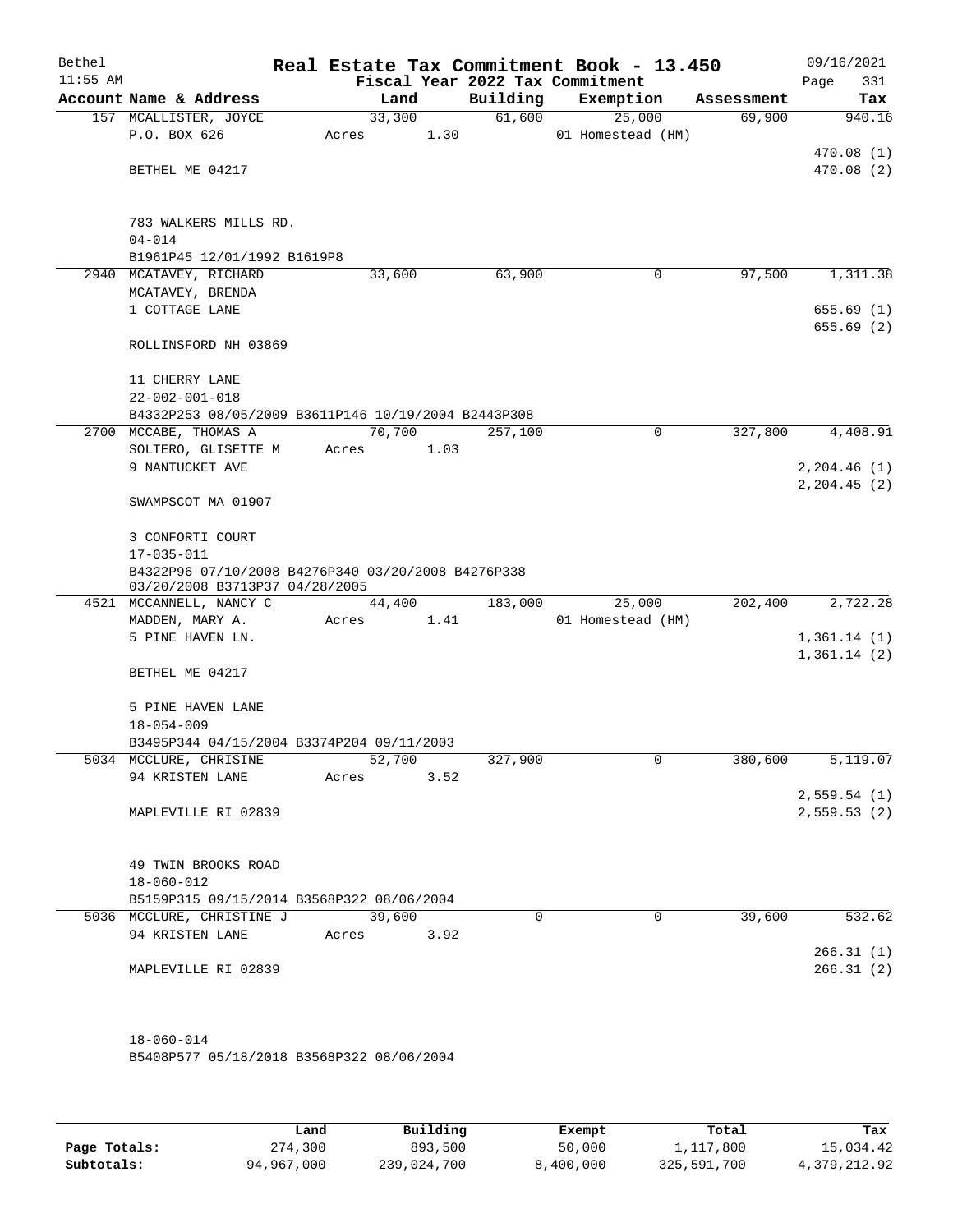| Bethel     |                                                                                       |       |          |       |             | Real Estate Tax Commitment Book - 13.450 |            | 09/16/2021                 |
|------------|---------------------------------------------------------------------------------------|-------|----------|-------|-------------|------------------------------------------|------------|----------------------------|
| $11:55$ AM |                                                                                       |       |          |       |             | Fiscal Year 2022 Tax Commitment          |            | 332<br>Page                |
|            | Account Name & Address                                                                |       | Land     |       | Building    | Exemption                                | Assessment | Tax                        |
|            | 5396 MCCONATHY, STEVE A                                                               |       | 61,600   |       | 281,600     | 31,000                                   | 312,200    | 4,199.09                   |
|            | PO BOX 1295                                                                           | Acres |          | 0.57  |             | 12 WW2 Vet Res<br>01 Homestead (HM)      |            | 2,099.55(1)                |
|            | BETHEL ME 04217                                                                       |       |          |       |             |                                          |            | 2,099.54(2)                |
|            |                                                                                       |       |          |       |             |                                          |            |                            |
|            | 71 PARADISE RD                                                                        |       |          |       |             |                                          |            |                            |
|            | $26 - 010 - 001$                                                                      |       |          |       |             |                                          |            |                            |
|            | B5430P299 09/12/2018 B5340P581 04/18/2017 B5294P331<br>07/19/2016 B668P452 11/08/1967 |       |          |       |             |                                          |            |                            |
|            | 5296 MCCONNELL, DIANNA                                                                |       | 30,400   |       | 0           | $\Omega$                                 | 30,400     | 408.88                     |
|            | 49 LOGAN AVENUE                                                                       | Acres |          | 3.45  |             |                                          |            |                            |
|            | SWANSEA MA 02777                                                                      |       |          |       |             |                                          |            | 204.44(1)<br>204.44(2)     |
|            |                                                                                       |       |          |       |             |                                          |            |                            |
|            | SECOND ST                                                                             |       |          |       |             |                                          |            |                            |
|            | $22 - 029 - 014$                                                                      |       |          |       |             |                                          |            |                            |
|            | B5076P231 12/23/2013 B3509P327 05/12/2004                                             |       |          |       |             |                                          |            |                            |
|            | 5303 MCCONNELL, DIANNA                                                                |       | 28,500   |       | $\mathbf 0$ | $\mathbf 0$                              | 28,500     | 383.33                     |
|            | 49 LOGAN AVENUE                                                                       | Acres |          | 1.80  |             |                                          |            | 191.67(1)                  |
|            | SWANSEA MA 02777                                                                      |       |          |       |             |                                          |            | 191.66(2)                  |
|            |                                                                                       |       |          |       |             |                                          |            |                            |
|            | FIRST ST                                                                              |       |          |       |             |                                          |            |                            |
|            | $22 - 029 - 021$                                                                      |       |          |       |             |                                          |            |                            |
|            | B5076P231 12/23/2014 B3509P327 05/12/2004                                             |       |          |       |             |                                          |            |                            |
|            | 2439 MCCORMICK, CHARLES R                                                             |       | 39,600   |       | 231,400     | 25,000                                   | 246,000    | 3,308.70                   |
|            | PO BOX 958                                                                            | Acres |          | 1.50  |             | 01 Homestead (HM)                        |            |                            |
|            | BETHEL ME 04217                                                                       |       |          |       |             |                                          |            | 1,654.35(1)<br>1,654.35(2) |
|            |                                                                                       |       |          |       |             |                                          |            |                            |
|            | 322 INTERVALE RD                                                                      |       |          |       |             |                                          |            |                            |
|            | $13 - 002 - 001$                                                                      |       |          |       |             |                                          |            |                            |
|            | B5273P366 03/22/2016 B2699P79 05/11/1999                                              |       |          |       |             |                                          |            |                            |
|            | 4820 MCCORMICK, CHARLES R                                                             |       | 29,300   |       | 0           | $\overline{0}$                           | 29,300     | 394.09                     |
|            | PO BOX 958                                                                            | Acres |          | 1.20  |             |                                          |            |                            |
|            | BETHEL ME 04217                                                                       |       |          |       |             |                                          |            | 197.05(1)<br>197.04(2)     |
|            |                                                                                       |       |          |       |             |                                          |            |                            |
|            | INTERVALE RD                                                                          |       |          |       |             |                                          |            |                            |
|            | $13 - 002 - 002$                                                                      |       |          |       |             |                                          |            |                            |
|            | B5273P366 03/22/2016 B3850P329 12/05/2005                                             |       |          |       |             |                                          |            |                            |
|            | 4822 MCCRUM LAND, LLC                                                                 |       | 65,100   |       | $\Omega$    | $\Omega$                                 | 65,100     | 875.60                     |
|            | PO BOX 660                                                                            | Acres |          | 69.18 |             |                                          |            |                            |
|            | INDUSTRIAL ST                                                                         |       |          |       |             |                                          |            | 437.80 (1)                 |
|            | MARS HILL ME 04758                                                                    |       |          |       |             |                                          |            | 437.80 (2)                 |
|            | JONATHAN CLARK LN                                                                     |       |          |       |             |                                          |            |                            |
|            | $07 - 082$                                                                            |       |          |       |             |                                          |            |                            |
|            | B4932P273 12/19/2012 B4742P296 09/01/2011 B3708P128<br>05/02/2005                     |       |          |       |             |                                          |            |                            |
|            |                                                                                       |       |          |       |             |                                          |            |                            |
|            |                                                                                       | Land  | Building |       |             | Exempt                                   | Total      | Tax                        |

**Page Totals:** 254,500 513,000 56,000 711,500 9,569.69 **Subtotals:** 95,221,500 239,537,700 8,456,000 326,303,200 4,388,782.61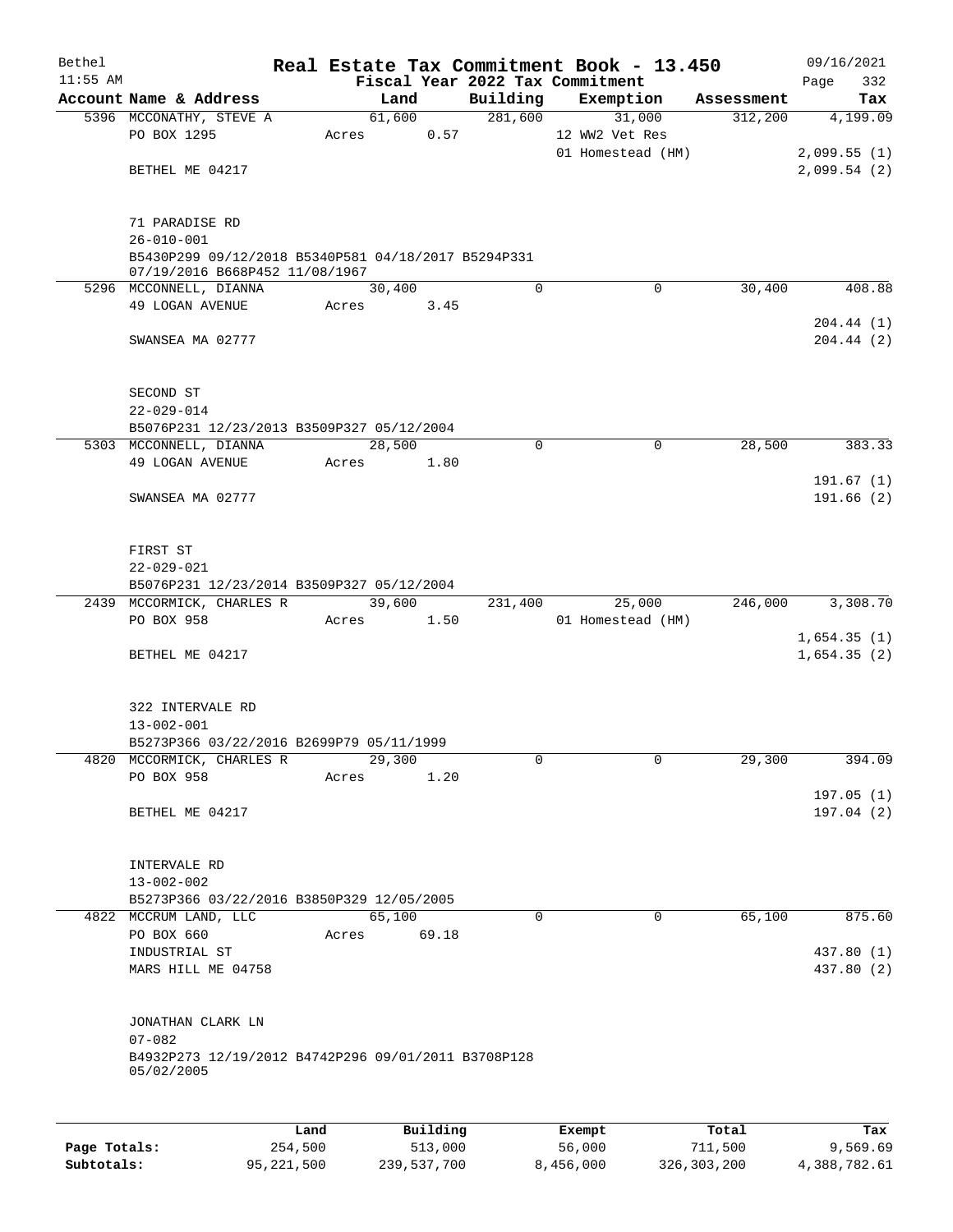| Bethel<br>$11:55$ AM |                                           | Real Estate Tax Commitment Book - 13.450<br>Fiscal Year 2022 Tax Commitment |              |             |            | 09/16/2021<br>333<br>Page |
|----------------------|-------------------------------------------|-----------------------------------------------------------------------------|--------------|-------------|------------|---------------------------|
|                      | Account Name & Address                    | Land                                                                        | Building     | Exemption   | Assessment | Tax                       |
|                      | 4639 MCCRUM LAND, LLC                     | 1,400                                                                       | $\mathsf{O}$ | 0           | 1,400      | 18.83                     |
|                      | PO BOX 660                                | 1.15<br>Acres                                                               |              |             |            |                           |
|                      |                                           |                                                                             |              |             |            | 9.42(1)                   |
|                      | MARS HILL ME 04758                        |                                                                             |              |             |            | 9.41(2)                   |
|                      |                                           |                                                                             |              |             |            |                           |
|                      | $12 - 078 - 001$                          |                                                                             |              |             |            |                           |
|                      | B4932P273 12/19/2012 B3585P322 09/10/2004 |                                                                             |              |             |            |                           |
|                      | 1743 MCCRUM LAND, LLC                     | 76,900                                                                      | 0            | 0           | 76,900     | 1,034.31                  |
|                      | PO BOX 660                                | 37.00<br>Acres                                                              |              |             |            |                           |
|                      | MARS HILL ME 04758                        |                                                                             |              |             |            | 517.16(1)<br>517.15(2)    |
|                      |                                           |                                                                             |              |             |            |                           |
|                      | MAYVILLE RD.                              |                                                                             |              |             |            |                           |
|                      | $12 - 078$                                |                                                                             |              |             |            |                           |
|                      | B4932P273 12/19/2012 B3585P310 09/10/2004 | 23,600                                                                      |              |             | 23,600     |                           |
|                      | 1688 MCCRUM LAND, LLC<br>PO BOX 660       | 41.00<br>Acres                                                              | 0            | 0           |            | 317.42                    |
|                      |                                           |                                                                             |              |             |            | 158.71(1)                 |
|                      | MARS HILL ME 04758                        |                                                                             |              |             |            | 158.71(2)                 |
|                      |                                           |                                                                             |              |             |            |                           |
|                      | NORTH RD                                  |                                                                             |              |             |            |                           |
|                      | $12 - 045$                                |                                                                             |              |             |            |                           |
|                      | B4932P273 12/19/2012 B3585P309 09/10/2004 |                                                                             |              |             |            |                           |
|                      | 1691 MCCRUM LAND, LLC                     | 28,800                                                                      | 0            | $\mathbf 0$ | 28,800     | 387.36                    |
|                      | PO BOX 660                                | Acres<br>50.00                                                              |              |             |            | 193.68(1)                 |
|                      | MARS HILL ME 04758                        |                                                                             |              |             |            | 193.68(2)                 |
|                      |                                           |                                                                             |              |             |            |                           |
|                      | NORTH RD                                  |                                                                             |              |             |            |                           |
|                      | $12 - 047$                                |                                                                             |              |             |            |                           |
|                      | B4932P273 12/19/2012 B3585P310 09/10/2004 |                                                                             |              |             |            |                           |
|                      | 3110 MCCRUM LAND, LLC                     | 92,500                                                                      | 330,800      | 0           | 423,300    | 5,693.39                  |
|                      | PO BOX 660                                | 64.00<br>Acres                                                              |              |             |            | 2,846.70(1)               |
|                      | MARS HILL ME 04758                        |                                                                             |              |             |            | 2,846.69(2)               |
|                      |                                           |                                                                             |              |             |            |                           |
|                      | 175 MAYVILLE RD.                          |                                                                             |              |             |            |                           |
|                      | $24 - 031$                                |                                                                             |              |             |            |                           |
|                      | B4932P273 12/19/2012 B3585P326 09/10/2004 |                                                                             |              |             |            |                           |
|                      | 3112 MCCRUM LAND, LLC<br>PO BOX 660       | 14,900<br>31.00<br>Acres                                                    | 0            | 0           | 14,900     | 200.41                    |
|                      |                                           |                                                                             |              |             |            | 100.21(1)                 |
|                      | MARS HILL ME 04758                        |                                                                             |              |             |            | 100.20(2)                 |
|                      |                                           |                                                                             |              |             |            |                           |
|                      | RTE 2 E/S                                 |                                                                             |              |             |            |                           |
|                      | $24 - 033$                                |                                                                             |              |             |            |                           |
|                      | B4932P273 12/19/2012 B3585P326 09/10/2004 |                                                                             |              |             |            |                           |
|                      |                                           |                                                                             |              |             |            |                           |

|              | Land       | Building    | Exempt    | Total       | Tax          |
|--------------|------------|-------------|-----------|-------------|--------------|
| Page Totals: | 238,100    | 330,800     |           | 568,900     | 7,651.72     |
| Subtotals:   | 95,459,600 | 239,868,500 | 8,456,000 | 326,872,100 | 4,396,434.33 |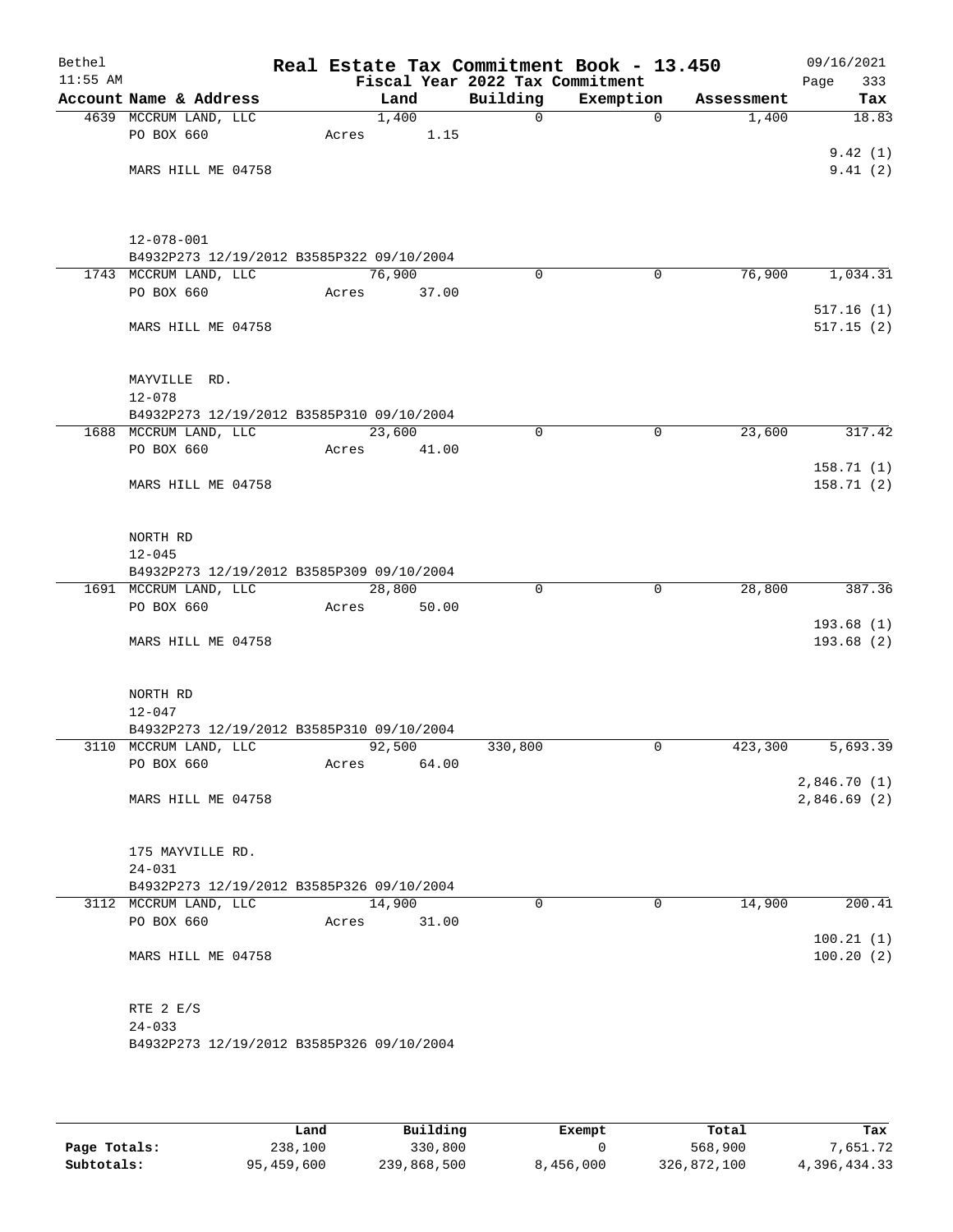| Bethel     |                                                                                   |       |        |                                 | Real Estate Tax Commitment Book - 13.450 |            | 09/16/2021             |
|------------|-----------------------------------------------------------------------------------|-------|--------|---------------------------------|------------------------------------------|------------|------------------------|
| $11:55$ AM |                                                                                   |       |        | Fiscal Year 2022 Tax Commitment |                                          |            | Page<br>334            |
|            | Account Name & Address                                                            |       | Land   | Building                        | Exemption                                | Assessment | Tax                    |
|            | 3297 MCCRUM, DAVID B                                                              |       | 55,900 | 106,000                         | $\Omega$                                 | 161,900    | 2,177.55               |
|            | MCCRUM, PATRICIA T                                                                | Acres | 0.56   |                                 |                                          |            |                        |
|            | PO BOX 629                                                                        |       |        |                                 |                                          |            | 1,088.78(1)            |
|            |                                                                                   |       |        |                                 |                                          |            | 1,088.77(2)            |
|            | MARS HILL ME 04758                                                                |       |        |                                 |                                          |            |                        |
|            | 25 CHAPMAN ST.                                                                    |       |        |                                 |                                          |            |                        |
|            | $25 - 130$                                                                        |       |        |                                 |                                          |            |                        |
|            | B5357P236 07/21/2017 B744P170 05/22/1972 B744P169                                 |       |        |                                 |                                          |            |                        |
|            | 05/22/1972 B744P168 05/22/1972 B668P74 08/04/1967<br>3027 MCCUE, ROBERT B. ESTATE |       | 32,200 | 337,100                         | $\Omega$                                 | 369,300    | 4,967.09               |
|            | OF                                                                                |       |        |                                 |                                          |            |                        |
|            | MCCUE, SEAN M. & MCCUE<br>MATTHEW R. % MARY MCCUE                                 | Acres | 1.46   |                                 |                                          |            |                        |
|            | 16 SCHIRIPO WAY                                                                   |       |        |                                 |                                          |            | 2,483.55(1)            |
|            |                                                                                   |       |        |                                 |                                          |            | 2,483.54(2)            |
|            | DRACUT MA 01826                                                                   |       |        |                                 |                                          |            |                        |
|            | 21 TAYLOR WOODS RD.                                                               |       |        |                                 |                                          |            |                        |
|            | $22 - 026 - 004$                                                                  |       |        |                                 |                                          |            |                        |
|            | B5584P564 02/11/2021 B4197P136 09/20/2007 B2648P245                               |       |        |                                 |                                          |            |                        |
|            | 3028 MCCUE, ROBERT B. ESTATE<br>ΟF                                                |       | 26,000 | $\Omega$                        | 0                                        | 26,000     | 349.70                 |
|            | MCCUE, SEAN M. & MCCUE                                                            | Acres | 1.52   |                                 |                                          |            |                        |
|            | MATTHEW R. % MARY MCCUE                                                           |       |        |                                 |                                          |            |                        |
|            | 16 SCHIRIPO WAY                                                                   |       |        |                                 |                                          |            | 174.85(1)<br>174.85(2) |
|            | DRACUT MA 01826                                                                   |       |        |                                 |                                          |            |                        |
|            | TAYLOR WOODS SUB                                                                  |       |        |                                 |                                          |            |                        |
|            | $22 - 026 - 005$                                                                  |       |        |                                 |                                          |            |                        |
|            | B5584P566 02/11/2021 B4197P134 09/20/2007 B2648P246                               |       |        |                                 |                                          |            |                        |
|            | 3009 MCCUE, ROBERT B. ESTATE<br>ΟF                                                |       | 25,000 | 0                               | 0                                        | 25,000     | 336.25                 |
|            | MCCUE, SEAN M. & MCCUE                                                            | Acres | 1.00   |                                 |                                          |            |                        |
|            | MATTHEW R. % MARY MCCUE<br>16 SCHIRIPO WAY                                        |       |        |                                 |                                          |            | 168.13(1)              |
|            |                                                                                   |       |        |                                 |                                          |            | 168.12(2)              |
|            | DRACUT MA 01826                                                                   |       |        |                                 |                                          |            |                        |
|            | 37 TAYLOR WOODS/LOT 1                                                             |       |        |                                 |                                          |            |                        |
|            | $22 - 026 - 001$                                                                  |       |        |                                 |                                          |            |                        |
|            | B5584P562 02/01/2021 B4197P138 09/20/2007 B2896P148                               |       |        |                                 |                                          |            |                        |
|            | 3349 MCDERMOTT, PAUL S                                                            |       | 47,400 | 113,600                         | $\mathbf 0$                              | 161,000    | 2,165.45               |
|            | MCDERMOTT, JANINE M                                                               | Acres | 0.26   |                                 |                                          |            |                        |
|            | 3 BRIGHTSIDE AVE, UNIT<br>1                                                       |       |        |                                 |                                          |            | 1,082.73(1)            |
|            |                                                                                   |       |        |                                 |                                          |            | 1,082.72(2)            |
|            | GLOUCESTER MA 01930                                                               |       |        |                                 |                                          |            |                        |
|            | 11 MASON ST.                                                                      |       |        |                                 |                                          |            |                        |
|            | $25 - 171$                                                                        |       |        |                                 |                                          |            |                        |
|            | B4163P5 07/12/2007 B3831P139 10/26/2005                                           |       |        |                                 |                                          |            |                        |

|              | Land       | Building    | Exempt    | Total       | Tax          |
|--------------|------------|-------------|-----------|-------------|--------------|
| Page Totals: | 186,500    | 556,700     |           | 743.200     | 9,996.04     |
| Subtotals:   | 95,646,100 | 240,425,200 | 8,456,000 | 327,615,300 | 4,406,430.37 |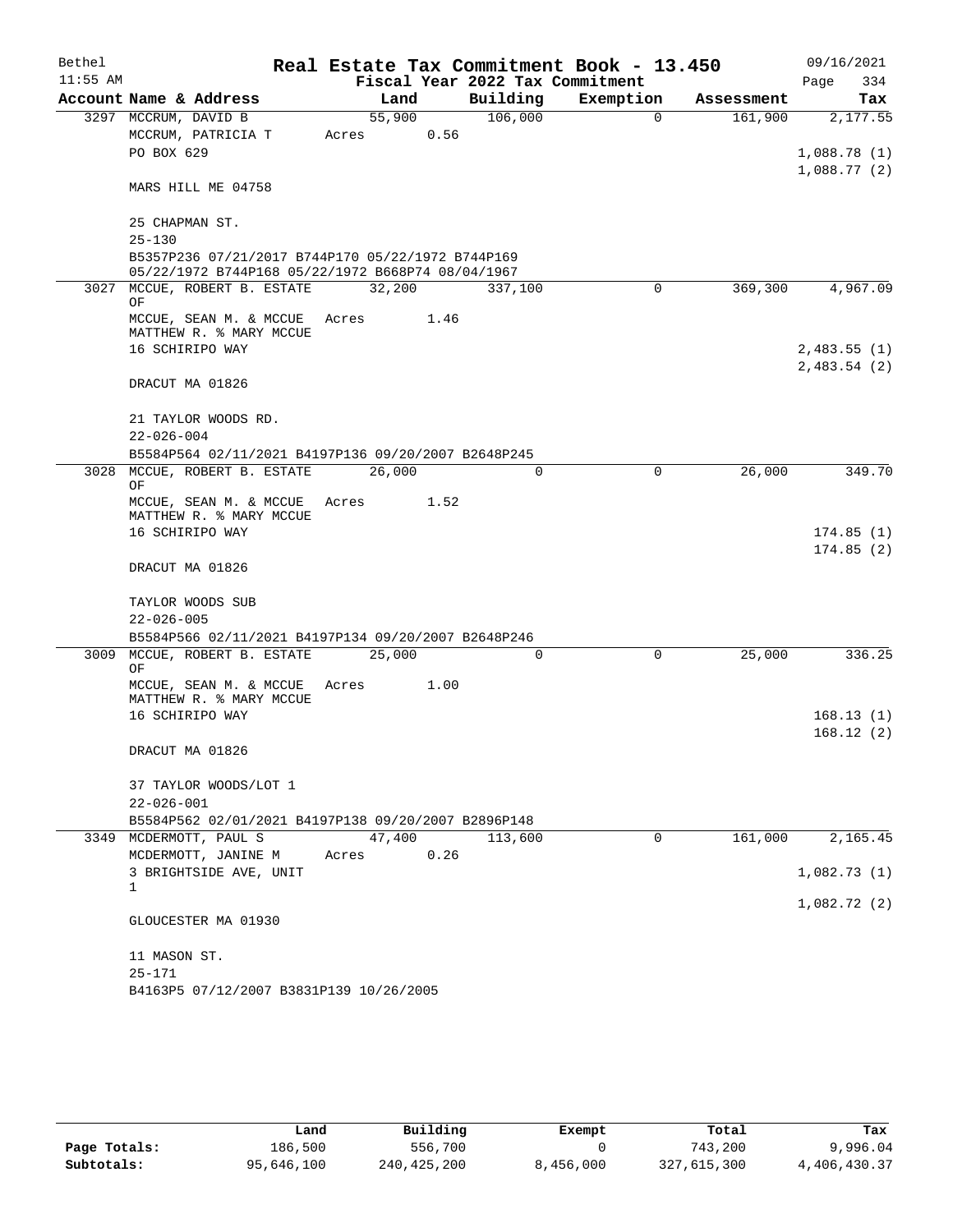| Bethel     |                                                                   |                 |      |                 | Real Estate Tax Commitment Book - 13.450 |            | 09/16/2021   |
|------------|-------------------------------------------------------------------|-----------------|------|-----------------|------------------------------------------|------------|--------------|
| $11:55$ AM |                                                                   |                 |      |                 | Fiscal Year 2022 Tax Commitment          |            | 335<br>Page  |
|            | Account Name & Address                                            | Land            |      | Building<br>200 | Exemption<br>$\mathbf 0$                 | Assessment | Tax          |
|            | 100 MCDONNELL, CYNTHIA<br>51 BRIGGS SHORE LANE                    | 41,700<br>Acres | 3.00 |                 |                                          | 41,900     | 563.55       |
|            |                                                                   |                 |      |                 |                                          |            | 281.78 (1)   |
|            | WINTHROP ME 04364                                                 |                 |      |                 |                                          |            | 281.77 (2)   |
|            |                                                                   |                 |      |                 |                                          |            |              |
|            |                                                                   |                 |      |                 |                                          |            |              |
|            | 336 SONGO POND ROAD                                               |                 |      |                 |                                          |            |              |
|            | $02 - 021 - 001$                                                  |                 |      |                 |                                          |            |              |
|            | B2689P197 04/13/1999<br>3574 MCDONOUGH, BRIAN S                   | 55,400          |      | 86,900          | 0                                        | 142,300    | 1,913.94     |
|            | MCDONOUGH, SUSAN Y                                                | Acres           | 1.24 |                 |                                          |            |              |
|            | 8 ELDRIDGE ROAD                                                   |                 |      |                 |                                          |            | 956.97 (1)   |
|            |                                                                   |                 |      |                 |                                          |            | 956.97 (2)   |
|            | YORK ME 03909                                                     |                 |      |                 |                                          |            |              |
|            |                                                                   |                 |      |                 |                                          |            |              |
|            | 119 VERNON ST.                                                    |                 |      |                 |                                          |            |              |
|            | $26 - 078$                                                        |                 |      |                 |                                          |            |              |
|            | B5318P684 11/30/2016 B5063P121 11/15/2013 B3435P347<br>12/09/2003 |                 |      |                 |                                          |            |              |
|            | 3107 MCDONOUGH, MARIANN                                           | 33,600          |      | 202,700         | $\mathbf 0$                              | 236,300    | 3,178.24     |
|            | 1636 COLUMBIA ROAD                                                |                 |      |                 |                                          |            |              |
|            |                                                                   |                 |      |                 |                                          |            | 1,589.12(1)  |
|            | SOUTH BOSTON MA 02127                                             |                 |      |                 |                                          |            | 1,589.12(2)  |
|            |                                                                   |                 |      |                 |                                          |            |              |
|            | 232 MAYVILLE RD., UNIT                                            |                 |      |                 |                                          |            |              |
|            | $24 - 028 - C1$                                                   |                 |      |                 |                                          |            |              |
|            | B5550P458 09/23/2020 B4295P175 05/12/2008 B4151P174               |                 |      |                 |                                          |            |              |
|            | 06/22/2007 B3482P61 03/19/2004                                    |                 |      |                 |                                          |            |              |
|            | 2471 MCDONOUGH, MICHAEL J                                         | 39,900          |      | 0               | $\mathbf 0$                              | 39,900     | 536.66       |
|            | 43 SUNRISE AVE                                                    | Acres           | 1.66 |                 |                                          |            | 268.33(1)    |
|            | GRAFTON MA 01519                                                  |                 |      |                 |                                          |            | 268.33(2)    |
|            |                                                                   |                 |      |                 |                                          |            |              |
|            |                                                                   |                 |      |                 |                                          |            |              |
|            | CHANDLER HILL TER                                                 |                 |      |                 |                                          |            |              |
|            | $14 - 003$                                                        |                 |      |                 |                                          |            |              |
|            | B1543P350                                                         |                 |      |                 |                                          |            |              |
|            | 1276 MCDONOUGH, PETER                                             | 18,500<br>Acres | 0.17 | 36,200          | 25,000<br>01 Homestead (HM)              | 29,700     | 399.47       |
|            | 135 WEST BETHEL ROAD                                              |                 |      |                 |                                          |            | 199.74 (1)   |
|            | BETHEL ME 04217                                                   |                 |      |                 |                                          |            | 199.73(2)    |
|            |                                                                   |                 |      |                 |                                          |            |              |
|            |                                                                   |                 |      |                 |                                          |            |              |
|            | 135 WEST BETHEL RD.                                               |                 |      |                 |                                          |            |              |
|            | $07 - 078$                                                        |                 |      |                 |                                          |            |              |
|            | B1628P134 01/10/1989                                              |                 |      | 172,400         |                                          |            |              |
|            | 4516 MCELROY, KAREN<br>UNDERHILL, JANICE                          | 42,400<br>Acres | 3.64 |                 | 25,000<br>01 Homestead (HM)              | 189,800    | 2,552.81     |
|            | PO BOX 1203                                                       |                 |      |                 |                                          |            | 1, 276.41(1) |
|            |                                                                   |                 |      |                 |                                          |            | 1,276.40(2)  |
|            | BETHEL ME 04217                                                   |                 |      |                 |                                          |            |              |
|            | 426 INTERVALE RD.                                                 |                 |      |                 |                                          |            |              |
|            | 18-022-001                                                        |                 |      |                 |                                          |            |              |
|            | B4197P132 09/20/2007 B3651P324 07/30/2004                         |                 |      |                 |                                          |            |              |
|            |                                                                   |                 |      |                 |                                          |            |              |
|            |                                                                   |                 |      |                 |                                          |            |              |
|            |                                                                   |                 | P114 |                 |                                          |            |              |

|              | Land       | Building    | Exempt    | Total         | Tax            |
|--------------|------------|-------------|-----------|---------------|----------------|
| Page Totals: | 231,500    | 498,400     | 50,000    | 679,900       | 9,144.67       |
| Subtotals:   | 95,877,600 | 240,923,600 | 8,506,000 | 328, 295, 200 | 4, 415, 575.04 |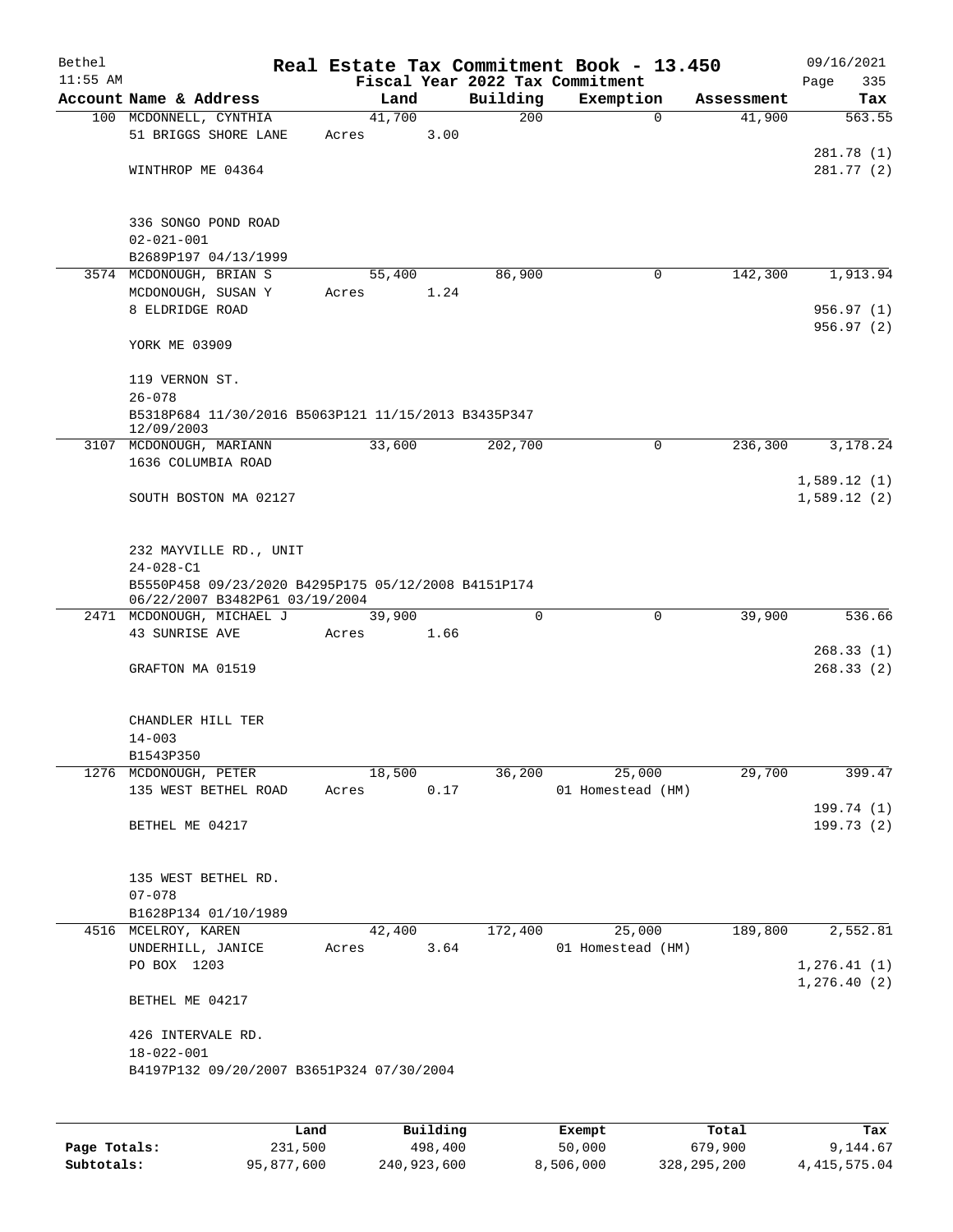| Bethel     |                                                                                       |       |        |          |          | Real Estate Tax Commitment Book - 13.450 |            | 09/16/2021                 |  |  |
|------------|---------------------------------------------------------------------------------------|-------|--------|----------|----------|------------------------------------------|------------|----------------------------|--|--|
| $11:55$ AM |                                                                                       |       |        |          |          | Fiscal Year 2022 Tax Commitment          |            | Page<br>336                |  |  |
|            | Account Name & Address                                                                |       | Land   |          | Building | Exemption                                | Assessment | Tax                        |  |  |
|            | 4665 MCENTEE, JOHN F                                                                  |       | 24,700 |          | 271,300  | $\mathbf 0$                              | 296,000    | 3,981.20                   |  |  |
|            | MCENTEE, CHARLENE<br>4 TANGLEWOOD DRIVE                                               | Acres |        | 1.10     |          |                                          |            |                            |  |  |
|            |                                                                                       |       |        |          |          |                                          |            | 1,990.60(1)                |  |  |
|            | PLAINVILLE MA 02762                                                                   |       |        |          |          |                                          |            | 1,990.60(2)                |  |  |
|            | 47 COUNTRYSIDE LANE                                                                   |       |        |          |          |                                          |            |                            |  |  |
|            | $15 - 004 - 012$                                                                      |       |        |          |          |                                          |            |                            |  |  |
|            | B3920P184 04/14/2006 B3795P283 09/09/2005                                             |       |        |          |          |                                          |            |                            |  |  |
|            | 415 MCEVOY, MICHAEL                                                                   |       | 56,700 |          | 151,900  | 31,000                                   | 177,600    | 2,388.72                   |  |  |
|            | 114 CHESTNUT KNOLL LN                                                                 | Acres |        | 6.40     |          | 14 WW2 Vet Non                           |            |                            |  |  |
|            |                                                                                       |       |        |          |          | 01 Homestead (HM)                        |            | 1, 194.36(1)               |  |  |
|            | BETHEL ME 04217                                                                       |       |        |          |          |                                          |            | 1, 194.36(2)               |  |  |
|            | 114 CHESTNUT KNOLL LANE                                                               |       |        |          |          |                                          |            |                            |  |  |
|            | $06 - 027 - 008$                                                                      |       |        |          |          |                                          |            |                            |  |  |
|            | B2989P347 08/29/2001                                                                  |       |        |          |          |                                          |            |                            |  |  |
|            | 4708 MCEWEN, GREGORY A                                                                |       | 38,300 |          | 0        | $\mathbf 0$                              | 38,300     | 515.14                     |  |  |
|            | MCEWEN, KARIN E                                                                       | Acres |        | 3.66     |          |                                          |            |                            |  |  |
|            | 1 NORFOLK LANE                                                                        |       |        |          |          |                                          |            | 257.57(1)                  |  |  |
|            |                                                                                       |       |        |          |          |                                          |            | 257.57(2)                  |  |  |
|            | HOLLISTON MA 01746                                                                    |       |        |          |          |                                          |            |                            |  |  |
|            | FARWELL MTN. ESTATES                                                                  |       |        |          |          |                                          |            |                            |  |  |
|            | $22 - 029 - 003$                                                                      |       |        |          |          |                                          |            |                            |  |  |
|            | B5576P78 01/04/2021 B5317P182 11/22/2016 B5029P24<br>08/23/2013 B3739P125 06/01/2005  |       |        |          |          |                                          |            |                            |  |  |
|            | 4709 MCEWEN, KARIN E                                                                  |       | 46,000 |          | 288,400  | 0                                        | 334,400    | 4,497.68                   |  |  |
|            | MCEWEN, GREGORY A                                                                     | Acres |        | 2.20     |          |                                          |            |                            |  |  |
|            | 1 NORFOLK LANE                                                                        |       |        |          |          |                                          |            | 2, 248.84 (1)              |  |  |
|            |                                                                                       |       |        |          |          |                                          |            | 2, 248.84 (2)              |  |  |
|            | HOLLISTON MA 01746                                                                    |       |        |          |          |                                          |            |                            |  |  |
|            | 24 FIRST STREET                                                                       |       |        |          |          |                                          |            |                            |  |  |
|            | $22 - 029 - 004$                                                                      |       |        |          |          |                                          |            |                            |  |  |
|            | B3938P244 05/19/2006 B3836P328 11/08/2005                                             |       |        |          |          |                                          |            |                            |  |  |
|            | 2560 MCGARRY, ELIZABETH                                                               |       | 26,100 |          | 180,800  | 0                                        | 206,900    | 2,782.81                   |  |  |
|            | 69 JOB ST.                                                                            | Acres |        | 0.53     |          |                                          |            |                            |  |  |
|            |                                                                                       |       |        |          |          |                                          |            | 1,391.41(1)                |  |  |
|            | PROVIDENCE RI 02904                                                                   |       |        |          |          |                                          |            | 1,391.40(2)                |  |  |
|            |                                                                                       |       |        |          |          |                                          |            |                            |  |  |
|            | 37 HOLLY PLACE                                                                        |       |        |          |          |                                          |            |                            |  |  |
|            | $15 - 016 - 013$                                                                      |       |        |          |          |                                          |            |                            |  |  |
|            | B4198P196 09/21/2007 B1889P138                                                        |       |        |          |          |                                          |            |                            |  |  |
|            | 1303 MCGEE FAMILY TRUST                                                               |       | 55,700 |          | 364,600  | $\mathbf 0$                              | 420,300    | 5,653.04                   |  |  |
|            | 70 C BALDPATE ROAD                                                                    | Acres |        | 5.70     |          |                                          |            |                            |  |  |
|            | BOXFORD MA 01921                                                                      |       |        |          |          |                                          |            | 2,826.52(1)<br>2,826.52(2) |  |  |
|            |                                                                                       |       |        |          |          |                                          |            |                            |  |  |
|            | 32 FOREST DR                                                                          |       |        |          |          |                                          |            |                            |  |  |
|            | $08 - 006 - 003$                                                                      |       |        |          |          |                                          |            |                            |  |  |
|            | B5568P675 12/02/2020 B4628P304 09/02/2010 B4160P190<br>07/10/2007 B3522P98 05/21/2004 |       |        |          |          |                                          |            |                            |  |  |
|            |                                                                                       |       |        |          |          |                                          |            |                            |  |  |
|            | Land                                                                                  |       |        | Building |          | Exempt                                   | Total      | Tax                        |  |  |

|              | Land       | Building    | Exempt    | Total       | Tax          |
|--------------|------------|-------------|-----------|-------------|--------------|
| Page Totals: | 247,500    | 1,257,000   | 31,000    | 1,473,500   | 19,818.59    |
| Subtotals:   | 96,125,100 | 242,180,600 | 8,537,000 | 329,768,700 | 4,435,393.63 |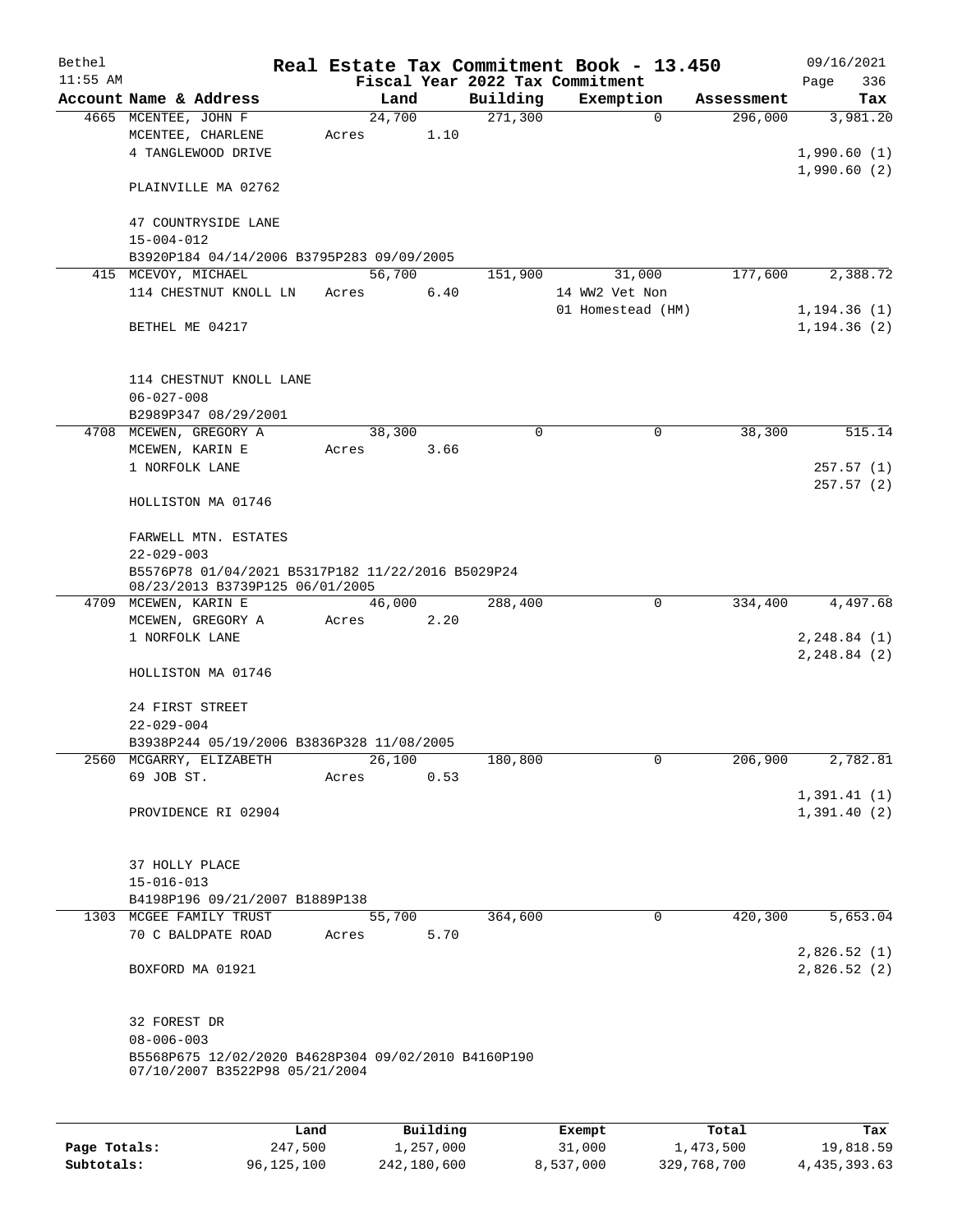| Bethel<br>$11:55$ AM |                                                    |       |        | Fiscal Year 2022 Tax Commitment | Real Estate Tax Commitment Book - 13.450 |            | 09/16/2021<br>337<br>Page |
|----------------------|----------------------------------------------------|-------|--------|---------------------------------|------------------------------------------|------------|---------------------------|
|                      | Account Name & Address                             |       | Land   | Building                        | Exemption                                | Assessment | Tax                       |
|                      | 3644 MCGEE, KEVIN                                  |       | 31,500 | 0                               | $\mathbf 0$                              | 31,500     | 423.68                    |
|                      | 390R MERRIMAC STREET                               | Acres | 2.44   |                                 |                                          |            |                           |
|                      |                                                    |       |        |                                 |                                          |            | 211.84(1)                 |
|                      | NEWBURYPORT MA 01950                               |       |        |                                 |                                          |            | 211.84(2)                 |
|                      |                                                    |       |        |                                 |                                          |            |                           |
|                      |                                                    |       |        |                                 |                                          |            |                           |
|                      | HILLSIDE PINES                                     |       |        |                                 |                                          |            |                           |
|                      | $27 - 036 - 005 - 008$                             |       |        |                                 |                                          |            |                           |
|                      | B5360P155 08/07/2017 B3538P320 06/28/2004          |       |        |                                 |                                          |            |                           |
|                      | 3643 MCGEE, KEVIN                                  |       | 39,600 | 252,000                         | $\mathbf 0$                              | 291,600    | 3,922.02                  |
|                      | 390R MERRIMAC STREET                               | Acres | 1.49   |                                 |                                          |            |                           |
|                      |                                                    |       |        |                                 |                                          |            | 1,961.01(1)               |
|                      | NEWBURYPORT MA 01950                               |       |        |                                 |                                          |            | 1,961.01(2)               |
|                      |                                                    |       |        |                                 |                                          |            |                           |
|                      |                                                    |       |        |                                 |                                          |            |                           |
|                      | 400 PARADISE RD.                                   |       |        |                                 |                                          |            |                           |
|                      | $27 - 036 - 005 - 007$                             |       |        |                                 |                                          |            |                           |
|                      | B5360P137 08/07/2017 B3495P46 04/15/2004           |       |        |                                 |                                          |            |                           |
|                      | 4761 MCGEE, KEVIN R                                |       | 73,400 | 311,000                         | $\mathbf 0$                              | 384,400    | 5,170.18                  |
|                      | 390R MERRIMAC STREET                               | Acres | 1.59   |                                 |                                          |            |                           |
|                      |                                                    |       |        |                                 |                                          |            | 2,585.09(1)               |
|                      | NEWBURYPORT MA 01950                               |       |        |                                 |                                          |            | 2,585.09(2)               |
|                      |                                                    |       |        |                                 |                                          |            |                           |
|                      |                                                    |       |        |                                 |                                          |            |                           |
|                      | 14 LOCKE VIEW DRIVE                                |       |        |                                 |                                          |            |                           |
|                      | $17 - 035 - 028$                                   |       |        |                                 |                                          |            |                           |
|                      | B4629P262 09/07/2010                               |       |        |                                 |                                          |            |                           |
|                      | 2864 MCGUIRE, TIMOTHY                              |       | 33,700 | $\Omega$                        | $\mathbf 0$                              | 33,700     | 453.27                    |
|                      | MYERS, M BETH                                      | Acres | 4.60   |                                 |                                          |            |                           |
|                      | 93 MILE RD                                         |       |        |                                 |                                          |            | 226.64(1)                 |
|                      |                                                    |       |        |                                 |                                          |            | 226.63(2)                 |
|                      | THORNDIKE ME 04986                                 |       |        |                                 |                                          |            |                           |
|                      |                                                    |       |        |                                 |                                          |            |                           |
|                      | INTERVALE RD SW/S                                  |       |        |                                 |                                          |            |                           |
|                      | $19 - 016$                                         |       |        |                                 |                                          |            |                           |
|                      | B2622P215 10/19/1998                               |       |        |                                 |                                          |            |                           |
|                      | 3369 MCLEAN, RUSSELL                               |       | 61,100 | 64,600                          | 0                                        | 125,700    | 1,690.67                  |
|                      | PO BOX 709                                         | Acres | 1.07   |                                 |                                          |            |                           |
|                      | BETHEL ME 04217                                    |       |        |                                 |                                          |            | 845.34 (1)<br>845.33 (2)  |
|                      |                                                    |       |        |                                 |                                          |            |                           |
|                      |                                                    |       |        |                                 |                                          |            |                           |
|                      | 21 TYLER ST.                                       |       |        |                                 |                                          |            |                           |
|                      | $25 - 190$                                         |       |        |                                 |                                          |            |                           |
|                      | B5581P58 01/26/2021 B5520P706 05/12/2020 B4703P194 |       |        |                                 |                                          |            |                           |
|                      | 03/23/2011 B4295P196 05/12/2008 B711P6 01/04/1971  |       |        |                                 |                                          |            |                           |
|                      | 439 MCLELLAN, EDWARD C III                         |       | 54,500 | $\Omega$                        | $\Omega$                                 | 54,500     | 733.03                    |
|                      | 17 WASHINGTON WAY                                  | Acres | 33.00  |                                 |                                          |            |                           |
|                      |                                                    |       |        |                                 |                                          |            | 366.52(1)                 |
|                      | KINGSTON NH 03848                                  |       |        |                                 |                                          |            | 366.51(2)                 |
|                      |                                                    |       |        |                                 |                                          |            |                           |
|                      |                                                    |       |        |                                 |                                          |            |                           |
|                      | HALL RD E/S                                        |       |        |                                 |                                          |            |                           |
|                      | $07 - 004$                                         |       |        |                                 |                                          |            |                           |
|                      | B3117P181 B3117P181                                |       |        |                                 |                                          |            |                           |
|                      |                                                    |       |        |                                 |                                          |            |                           |
|                      |                                                    |       |        |                                 |                                          |            |                           |

|              | Land       | Building    | Exempt    | Total       | Tax          |
|--------------|------------|-------------|-----------|-------------|--------------|
| Page Totals: | 293,800    | 627,600     |           | 921,400     | 12,392.85    |
| Subtotals:   | 96,418,900 | 242,808,200 | 8,537,000 | 330,690,100 | 4,447,786.48 |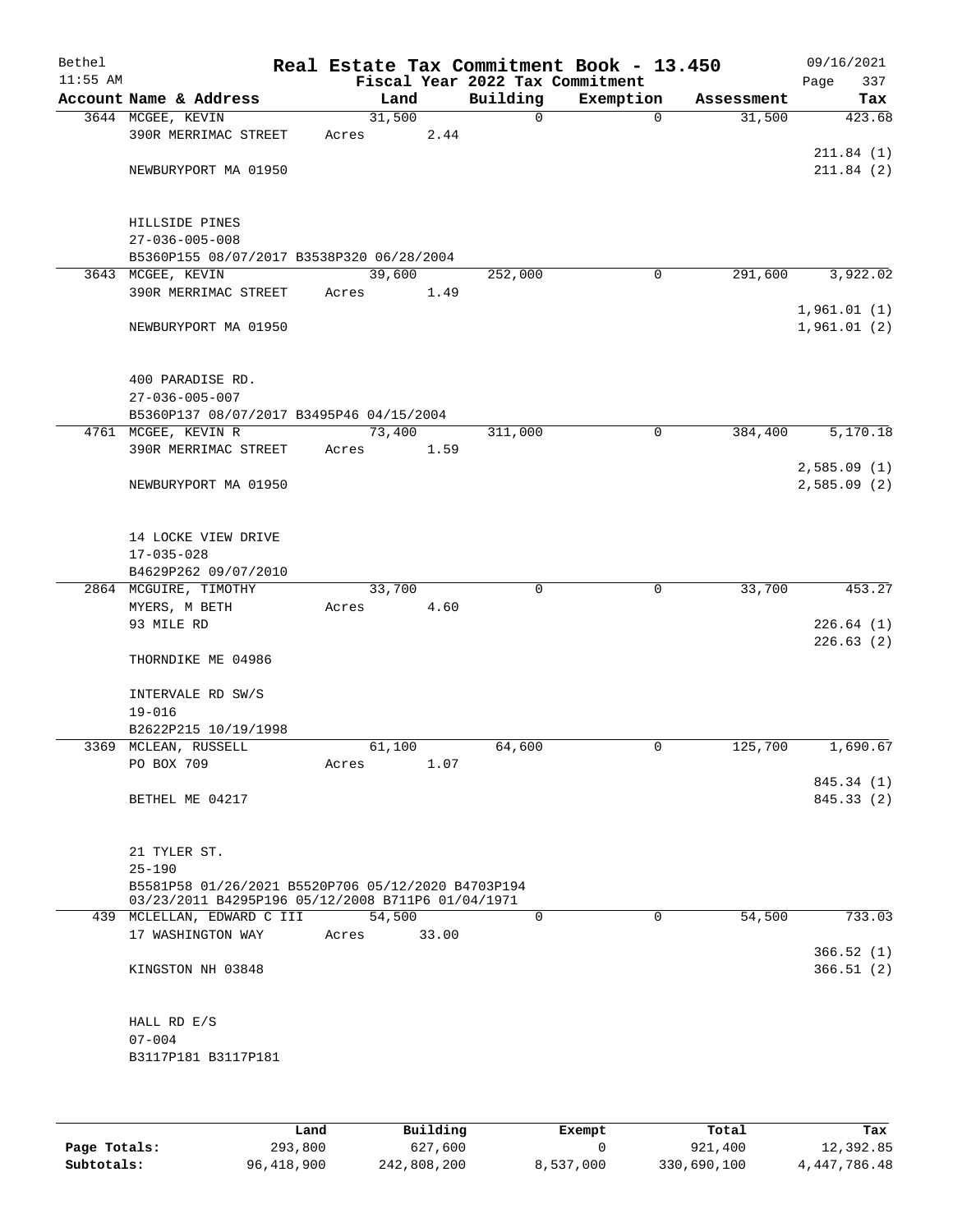| Bethel       |                                                                                                                                                                                                |            |       |         |             |                                 | Real Estate Tax Commitment Book - 13.450 |             | 09/16/2021              |
|--------------|------------------------------------------------------------------------------------------------------------------------------------------------------------------------------------------------|------------|-------|---------|-------------|---------------------------------|------------------------------------------|-------------|-------------------------|
| $11:55$ AM   |                                                                                                                                                                                                |            |       |         |             | Fiscal Year 2022 Tax Commitment |                                          |             | Page<br>338             |
|              | Account Name & Address                                                                                                                                                                         |            |       | Land    |             | Building                        | Exemption                                | Assessment  | Tax                     |
|              | 1413 MCMAHON, ELLEN<br>GOFF, ARIK<br>PO BOX 413                                                                                                                                                |            | Acres | 40,900  | 2.28        | 123,700                         | $\mathbf 0$                              | 164,600     | 2,213.87<br>1,106.94(1) |
|              | VINEYARD HAVEN MA 02568                                                                                                                                                                        |            |       |         |             |                                 |                                          |             | 1,106.93(2)             |
|              | 105 CHANDLER HILL RD.<br>$08 - 070 - 007$                                                                                                                                                      |            |       |         |             |                                 |                                          |             |                         |
|              | B5479P718 09/13/2019 B5442P646 11/20/2018 B5139P234<br>07/16/2014 B5119P66 05/27/2014 B4746P238 08/09/2011<br>B4546P267 01/04/2010 B4462P142 06/26/2009 B3415P273<br>11/07/2003 B2851P275 B0P0 |            |       |         |             |                                 |                                          |             |                         |
|              | 2784 MCMAHON, TIMOTHY L                                                                                                                                                                        |            |       | 38,700  |             | 321,600                         | 31,000                                   | 329,300     | 4,429.09                |
|              | MCMAHON, DIANE M                                                                                                                                                                               |            | Acres |         | 1.10        |                                 | 12 WW2 Vet Res                           |             |                         |
|              | 676 INTERVALE RD                                                                                                                                                                               |            |       |         |             |                                 | 01 Homestead (HM)                        |             | 2, 214.55(1)            |
|              | BETHEL ME 04217                                                                                                                                                                                |            |       |         |             |                                 |                                          |             | 2, 214.54 (2)           |
|              | 676 INTERVALE RD.                                                                                                                                                                              |            |       |         |             |                                 |                                          |             |                         |
|              | $18 - 035 - 001$<br>B2408P214 02/04/1997                                                                                                                                                       |            |       |         |             |                                 |                                          |             |                         |
|              | 4537 MCMANMON, JAMES P                                                                                                                                                                         |            |       | 40,700  |             | 0                               | 0                                        | 40,700      | 547.42                  |
|              | 755 METHUEN STREET                                                                                                                                                                             |            | Acres |         | 1.78        |                                 |                                          |             |                         |
|              | DRACUT MA 01826                                                                                                                                                                                |            |       |         |             |                                 |                                          |             | 273.71(1)<br>273.71(2)  |
|              | SUNSET HILL SUB<br>$08 - 060 - 006$<br>B3702P193 04/13/2005                                                                                                                                    |            |       |         |             |                                 |                                          |             |                         |
|              | 3007 MCMENIMEN, JOSEPH P                                                                                                                                                                       |            |       | 32,200  |             | 328,100                         | 25,000                                   | 335,300     | 4,509.79                |
|              | MCMENIMEN, KAREN L                                                                                                                                                                             |            | Acres |         | 1.48        |                                 | 01 Homestead (HM)                        |             |                         |
|              | P.O. BOX 1492                                                                                                                                                                                  |            |       |         |             |                                 |                                          |             | 2, 254.90(1)            |
|              | BETHEL ME 04217                                                                                                                                                                                |            |       |         |             |                                 |                                          |             | 2, 254.89(2)            |
|              | 46 TAYLOR WOODS RD.<br>$22 - 026 - 010$                                                                                                                                                        |            |       |         |             |                                 |                                          |             |                         |
|              | B3014P136 10/22/2001                                                                                                                                                                           |            |       |         |             |                                 |                                          |             |                         |
|              | 3014 MCMENIMEN, JOSEPH P                                                                                                                                                                       |            |       | 26, 200 |             | $\Omega$                        | $\Omega$                                 | 26,200      | 352.39                  |
|              | MCMENIMEN, KAREN L                                                                                                                                                                             |            | Acres |         | 1.62        |                                 |                                          |             |                         |
|              | PO BOX 1492                                                                                                                                                                                    |            |       |         |             |                                 |                                          |             | 176.20(1)<br>176.19(2)  |
|              | BETHEL ME 04217                                                                                                                                                                                |            |       |         |             |                                 |                                          |             |                         |
|              | TAYLOR WOODS/LOT 15                                                                                                                                                                            |            |       |         |             |                                 |                                          |             |                         |
|              | $22 - 026 - 015$                                                                                                                                                                               |            |       |         |             |                                 |                                          |             |                         |
|              | B3305P57 06/04/2003<br>2952 MCMINIS, BENNIE R. III                                                                                                                                             |            |       | 33,600  |             | 64,700                          | 0                                        | 98,300      | 1,322.14                |
|              | 227 BEARS DEN ROAD                                                                                                                                                                             |            |       |         |             |                                 |                                          |             | 661.07(1)               |
|              | WELLS ME 04090                                                                                                                                                                                 |            |       |         |             |                                 |                                          |             | 661.07(2)               |
|              | 22 CHERRY LANE<br>$22 - 002 - 001 - 029$<br>B5462P941 05/20/2019 B4789P43 12/01/2011 B3843P261<br>11/21/2005                                                                                   |            |       |         |             |                                 |                                          |             |                         |
|              |                                                                                                                                                                                                | Land       |       |         | Building    |                                 | Exempt                                   | Total       | Tax                     |
| Page Totals: |                                                                                                                                                                                                | 212,300    |       |         | 838,100     |                                 | 56,000                                   | 994,400     | 13,374.70               |
| Subtotals:   |                                                                                                                                                                                                | 96,631,200 |       |         | 243,646,300 |                                 | 8,593,000                                | 331,684,500 | 4, 461, 161. 18         |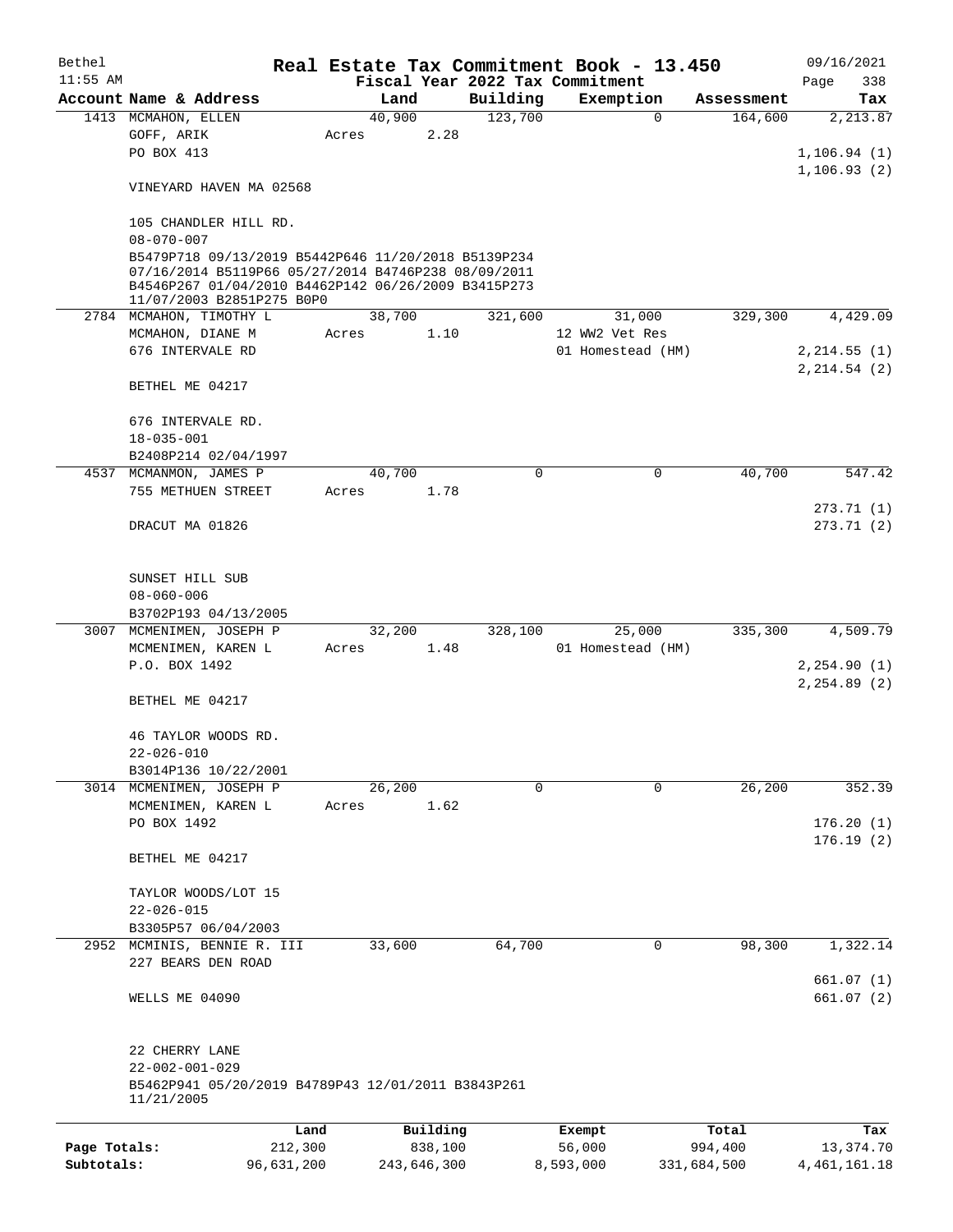| Bethel<br>$11:55$ AM |                                             |                 |       |             | Real Estate Tax Commitment Book - 13.450<br>Fiscal Year 2022 Tax Commitment |            | 09/16/2021<br>339<br>Page |
|----------------------|---------------------------------------------|-----------------|-------|-------------|-----------------------------------------------------------------------------|------------|---------------------------|
|                      | Account Name & Address                      |                 | Land  | Building    | Exemption                                                                   | Assessment | Tax                       |
|                      | 4629 MCNAMARA, BLAKE T                      | 11,800          |       | 0           | $\mathbf 0$                                                                 | 11,800     | 158.71                    |
|                      | MCNAMARA, JAMES DELANEY Acres               |                 | 10.20 |             |                                                                             |            |                           |
|                      | 70 MARC DRIVE                               |                 |       |             |                                                                             |            | 79.36(1)                  |
|                      |                                             |                 |       |             |                                                                             |            | 79.35(2)                  |
|                      | RIDGE NY 11961                              |                 |       |             |                                                                             |            |                           |
|                      |                                             |                 |       |             |                                                                             |            |                           |
|                      | $15 - 021 - 008 - 001$                      |                 |       |             |                                                                             |            |                           |
|                      | B5117P89 05/20/2014 B3491P59 04/09/2004     |                 |       |             |                                                                             |            |                           |
|                      | 3034 MCNARY, K SCOTT                        | 34,200          |       | $\mathbf 0$ | 0                                                                           | 34,200     | 459.99                    |
|                      | MCNARY, CHRISTINE                           | Acres           | 5.10  |             |                                                                             |            |                           |
|                      | PO BOX 1542                                 |                 |       |             |                                                                             |            | 230.00(1)                 |
|                      | BETHEL ME 04217                             |                 |       |             |                                                                             |            | 229.99(2)                 |
|                      |                                             |                 |       |             |                                                                             |            |                           |
|                      | INTERVALE RD.                               |                 |       |             |                                                                             |            |                           |
|                      | $22 - 028 - 001$                            |                 |       |             |                                                                             |            |                           |
|                      | B3281P7 04/22/2003                          |                 |       |             |                                                                             |            |                           |
|                      | 3035 MCNARY, K SCOTT                        | 62,800          |       | 0           | 0                                                                           | 62,800     | 844.66                    |
|                      | MCNARY, CHRISTINE                           | Acres           | 9.40  |             |                                                                             |            |                           |
|                      | PO BOX 1542                                 |                 |       |             |                                                                             |            | 422.33(1)<br>422.33(2)    |
|                      | BETHEL ME 04217                             |                 |       |             |                                                                             |            |                           |
|                      |                                             |                 |       |             |                                                                             |            |                           |
|                      |                                             |                 |       |             |                                                                             |            |                           |
|                      | $22 - 028 - 002$                            |                 |       |             |                                                                             |            |                           |
|                      | B3281P7 04/22/2003                          |                 |       |             |                                                                             |            |                           |
|                      | 3036 MCNARY, K SCOTT<br>MCNARY, CHRISTINE   | 71,600<br>Acres | 5.10  | 216,300     | 0                                                                           | 287,900    | 3,872.26                  |
|                      | PO BOX 1542                                 |                 |       |             |                                                                             |            | 1,936.13(1)               |
|                      |                                             |                 |       |             |                                                                             |            | 1,936.13(2)               |
|                      | BETHEL ME 04217                             |                 |       |             |                                                                             |            |                           |
|                      |                                             |                 |       |             |                                                                             |            |                           |
|                      | 52 TIMBER WAY                               |                 |       |             |                                                                             |            |                           |
|                      | $22 - 028 - 003$<br>B2754P182               |                 |       |             |                                                                             |            |                           |
|                      | 101 MCPHERSON, MARK A                       | 41,700          |       | 123,500     | 25,000                                                                      | 140,200    | 1,885.69                  |
|                      | MCPHERSON, COURTNEY D.                      | Acres           | 2.95  |             | 01 Homestead (HM)                                                           |            |                           |
|                      | PO BOX 692                                  |                 |       |             |                                                                             |            | 942.85(1)                 |
|                      |                                             |                 |       |             |                                                                             |            | 942.84 (2)                |
|                      | BETHEL ME 04217                             |                 |       |             |                                                                             |            |                           |
|                      | 338 SONGO POND ROAD                         |                 |       |             |                                                                             |            |                           |
|                      | $02 - 021$                                  |                 |       |             |                                                                             |            |                           |
|                      | B5465P311 06/11/2019 B3611P1 10/22/2004     |                 |       |             |                                                                             |            |                           |
|                      | 3509 MEADOWS, ELIZABETH H                   | 94,500          |       | 208,600     | 25,000                                                                      | 278,100    | 3,740.45                  |
|                      | AND<br>EASTER, EDWARD R                     | Acres           | 5.40  |             | 01 Homestead (HM)                                                           |            |                           |
|                      | PO BOX 1114                                 |                 |       |             |                                                                             |            | 1,870.23(1)               |
|                      |                                             |                 |       |             |                                                                             |            | 1,870.22(2)               |
|                      | BETHEL ME 04217                             |                 |       |             |                                                                             |            |                           |
|                      |                                             |                 |       |             |                                                                             |            |                           |
|                      | 146 PARADISE RD.                            |                 |       |             |                                                                             |            |                           |
|                      | $26 - 066$<br>B5369P134 B3835P42 11/03/2005 |                 |       |             |                                                                             |            |                           |
|                      |                                             |                 |       |             |                                                                             |            |                           |
|                      |                                             |                 |       |             |                                                                             |            |                           |

|              | Land       | Building    | Exempt    | Total       | Tax          |
|--------------|------------|-------------|-----------|-------------|--------------|
| Page Totals: | 316,600    | 548,400     | 50,000    | 815,000     | 10,961.76    |
| Subtotals:   | 96,947,800 | 244,194,700 | 8,643,000 | 332,499,500 | 4,472,122.94 |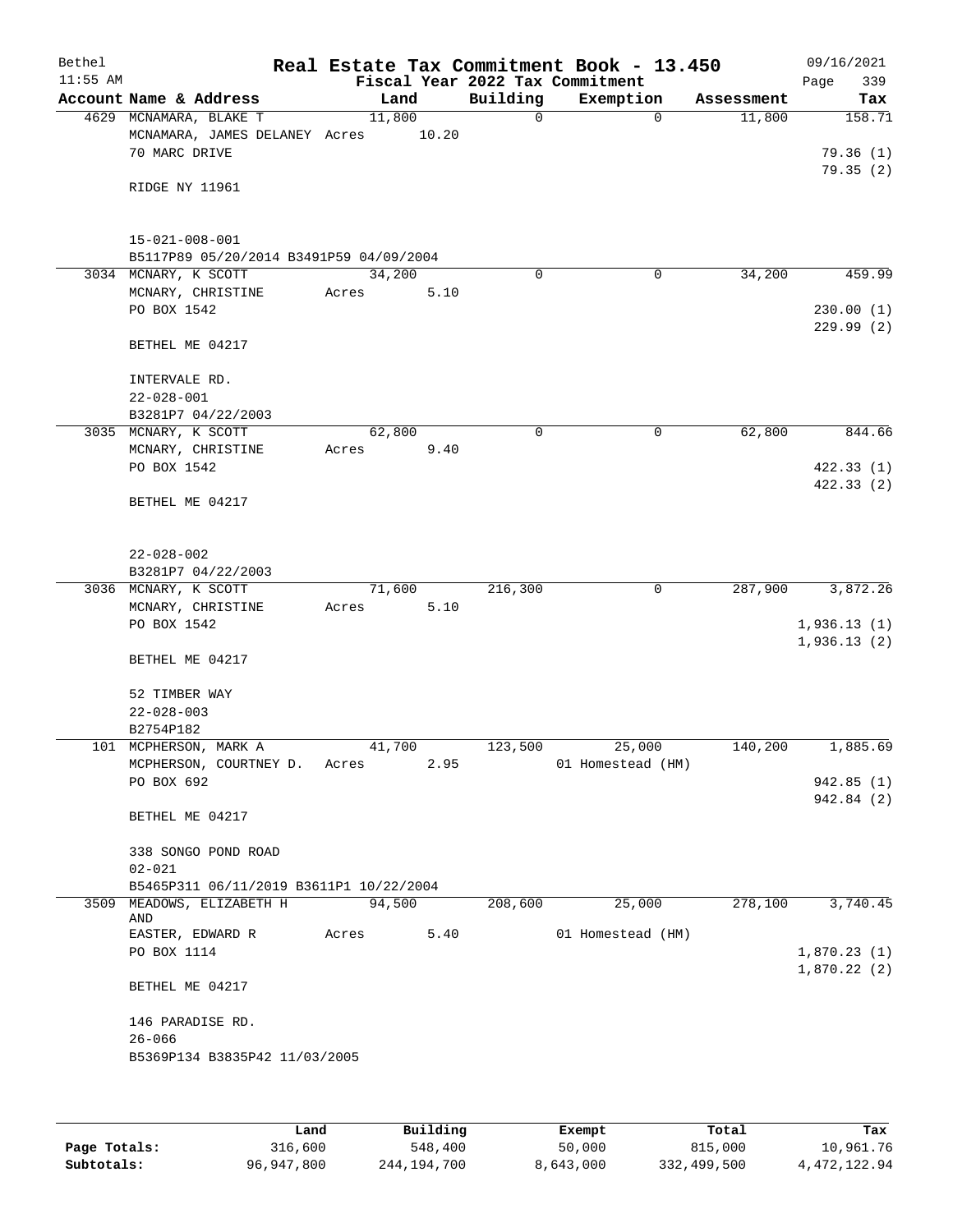| Bethel     |                         |                                                                                       |       |        |                                 |          | Real Estate Tax Commitment Book - 13.450 |             |            |      | 09/16/2021   |
|------------|-------------------------|---------------------------------------------------------------------------------------|-------|--------|---------------------------------|----------|------------------------------------------|-------------|------------|------|--------------|
| $11:55$ AM |                         |                                                                                       |       |        | Fiscal Year 2022 Tax Commitment |          |                                          |             |            | Page | 340          |
|            |                         | Account Name & Address                                                                |       | Land   | Building                        |          | Exemption                                |             | Assessment |      | Tax          |
|            | 59 MEISNER, VINCENT     |                                                                                       |       | 39,400 |                                 | $\Omega$ |                                          | $\Omega$    | 39,400     |      | 529.93       |
|            | MEISNER, EILEEN         |                                                                                       | Acres | 10.90  |                                 |          |                                          |             |            |      |              |
|            |                         | 214 SHAMROCK ROAD                                                                     |       |        |                                 |          |                                          |             |            |      | 264.97(1)    |
|            | ALBANY ME 04217         |                                                                                       |       |        |                                 |          |                                          |             |            |      | 264.96(2)    |
|            | SKILLINGS RD.           |                                                                                       |       |        |                                 |          |                                          |             |            |      |              |
|            | $01 - 049$              |                                                                                       |       |        |                                 |          |                                          |             |            |      |              |
|            |                         | B5232P546 07/16/2015 B5205P38 01/25/2015 B5107P222<br>04/23/2014 B2023P274 07/06/1993 |       |        |                                 |          |                                          |             |            |      |              |
|            | 3140 MELANSON, MARK M   |                                                                                       |       | 29,100 | 135,500                         |          |                                          | $\Omega$    | 164,600    |      | 2,213.87     |
|            |                         | MELANSON, LAURIE A                                                                    | Acres | 0.46   |                                 |          |                                          |             |            |      |              |
|            | 35 PHEASANT RUN         |                                                                                       |       |        |                                 |          |                                          |             |            |      | 1, 106.94(1) |
|            | ALFRED ME 04002         |                                                                                       |       |        |                                 |          |                                          |             |            |      | 1,106.93(2)  |
|            |                         | 69 INTERVALE RD.                                                                      |       |        |                                 |          |                                          |             |            |      |              |
|            | $24 - 058$              |                                                                                       |       |        |                                 |          |                                          |             |            |      |              |
|            |                         | B4301P347 05/27/2008                                                                  |       |        |                                 |          |                                          |             |            |      |              |
|            |                         | 3537 MELEWSKI, EDWARD &<br>HELEN & STACIE a                                           |       | 33,600 | 93,700                          |          |                                          | 0           | 127,300    |      | 1,712.19     |
|            |                         | 16 N VENETIAN WAY                                                                     |       |        |                                 |          |                                          |             |            |      |              |
|            |                         |                                                                                       |       |        |                                 |          |                                          |             |            |      | 856.10 (1)   |
|            |                         | PORT ORANGE FL 32127                                                                  |       |        |                                 |          |                                          |             |            |      | 856.09(2)    |
|            |                         |                                                                                       |       |        |                                 |          |                                          |             |            |      |              |
|            | 135 VERNON ST.          |                                                                                       |       |        |                                 |          |                                          |             |            |      |              |
|            | $26 - 076 - 001 - 02A$  |                                                                                       |       |        |                                 |          |                                          |             |            |      |              |
|            |                         | B5466P886 06/24/2019 B5250P443 10/26/2015 B1656P170                                   |       |        |                                 |          |                                          |             |            |      |              |
|            | 05/31/1989              |                                                                                       |       |        |                                 |          |                                          |             |            |      |              |
|            |                         | 5289 MELLEY, MICHAEL P. &                                                             |       | 28,500 |                                 | 0        |                                          | $\mathbf 0$ | 28,500     |      | 383.33       |
|            | JANICE M.<br>PO BOX 209 |                                                                                       |       | 1.79   |                                 |          |                                          |             |            |      |              |
|            |                         |                                                                                       | Acres |        |                                 |          |                                          |             |            |      | 191.67(1)    |
|            |                         | BRYANT POND ME 04219                                                                  |       |        |                                 |          |                                          |             |            |      | 191.66(2)    |
|            |                         |                                                                                       |       |        |                                 |          |                                          |             |            |      |              |
|            | SECOND ST               |                                                                                       |       |        |                                 |          |                                          |             |            |      |              |
|            | $22 - 029 - 007 - A$    |                                                                                       |       |        |                                 |          |                                          |             |            |      |              |
|            |                         | B5470P242 07/18/2019 B5361P510 08/14/2017 B13P4653                                    |       |        |                                 |          |                                          |             |            |      |              |
|            | 06/23/2010              | 5416 MENDENHALL, CORWIN G. &                                                          |       | 92,400 | 401,000                         |          |                                          | 0           | 493,400    |      | 6,636.23     |
|            | JENNIFER P. IV          |                                                                                       |       |        |                                 |          |                                          |             |            |      |              |
|            | PO BOX 102              |                                                                                       | Acres | 1.92   |                                 |          |                                          |             |            |      |              |
|            |                         |                                                                                       |       |        |                                 |          |                                          |             |            |      | 3,318.12(1)  |
|            |                         | HANOVER ME 04237                                                                      |       |        |                                 |          |                                          |             |            |      | 3,318.11(2)  |
|            |                         |                                                                                       |       |        |                                 |          |                                          |             |            |      |              |
|            |                         | 57 CARIBOU MOUNTAIN                                                                   |       |        |                                 |          |                                          |             |            |      |              |
|            | $27 - 007 - 006$        |                                                                                       |       |        |                                 |          |                                          |             |            |      |              |
|            |                         | B5472P903 08/07/2019 B5277P559 04/21/2016 B5250P481                                   |       |        |                                 |          |                                          |             |            |      |              |
|            | 10/27/2015              |                                                                                       |       |        |                                 |          |                                          |             |            |      |              |

|              | Land       | Building    | Exempt    | Total         | Tax          |
|--------------|------------|-------------|-----------|---------------|--------------|
| Page Totals: | 223,000    | 630,200     |           | 853,200       | 11,475.55    |
| Subtotals:   | 97,170,800 | 244,824,900 | 8,643,000 | 333, 352, 700 | 4,483,598.49 |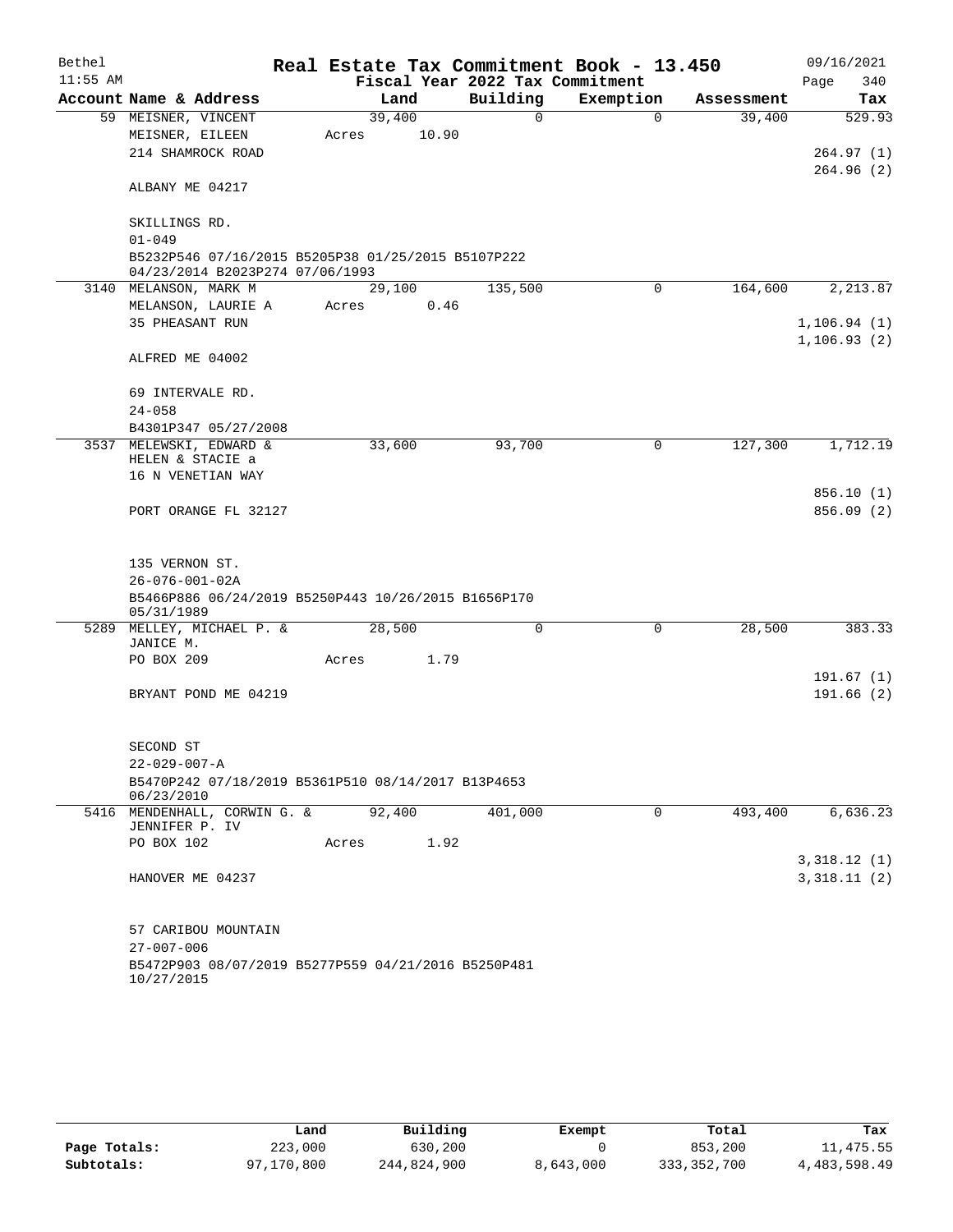| Bethel       |                                                     |              |             |           |                         | Real Estate Tax Commitment Book - 13.450 |                        | 09/16/2021   |
|--------------|-----------------------------------------------------|--------------|-------------|-----------|-------------------------|------------------------------------------|------------------------|--------------|
| $11:55$ AM   |                                                     |              | Land        |           |                         | Fiscal Year 2022 Tax Commitment          |                        | Page<br>341  |
|              | Account Name & Address                              |              | 30,200      |           | Building<br>$\mathbf 0$ | Exemption                                | Assessment             | Tax          |
|              | 3635 MENGES, JOEL<br>SIGNORI, SIGNORI,              | Acres        |             | 1.63      |                         |                                          | $\mathbf 0$<br>30,200  | 406.19       |
|              | ANTOINETTE                                          |              |             |           |                         |                                          |                        |              |
|              | 6607 TUCKER AVENUE                                  |              |             |           |                         |                                          |                        | 203.10(1)    |
|              |                                                     |              |             |           |                         |                                          |                        | 203.09(2)    |
|              | MCLEAN VA 22101                                     |              |             |           |                         |                                          |                        |              |
|              |                                                     |              |             |           |                         |                                          |                        |              |
|              | $27 - 036 - 005 - 011$                              |              |             |           |                         |                                          |                        |              |
|              | B3512P189 05/13/2004                                |              |             |           |                         |                                          |                        |              |
|              | 1207 MENICI FAMILY TRUST                            |              | 43,700      |           | 268,300                 | 0                                        | 312,000                | 4,196.40     |
|              | DATED APRIL 26, 2017                                |              |             |           |                         |                                          |                        |              |
|              | 39 ABINGTON RD                                      |              |             |           |                         |                                          |                        |              |
|              |                                                     |              |             |           |                         |                                          |                        | 2,098.20(1)  |
|              | DANVERS MA 01923                                    |              |             |           |                         |                                          |                        | 2,098.20(2)  |
|              |                                                     |              |             |           |                         |                                          |                        |              |
|              | 46 MILL HILL RD.                                    |              |             |           |                         |                                          |                        |              |
|              | $07 - 028 - 578 - 604 - 05$                         |              |             |           |                         |                                          |                        |              |
|              | B5473P590 08/12/2019 B5324P8695 01/04/2017 B3410P75 |              |             |           |                         |                                          |                        |              |
|              | 11/03/2003<br>1039 MENICI, MARK                     |              | 33,600      |           | 138,900                 |                                          | $\mathbf 0$<br>172,500 | 2,320.13     |
|              | 28 ABINGTON ROAD                                    |              |             |           |                         |                                          |                        |              |
|              |                                                     |              |             |           |                         |                                          |                        | 1,160.07(1)  |
|              | DANVERS MA 01923                                    |              |             |           |                         |                                          |                        | 1,160.06(2)  |
|              |                                                     |              |             |           |                         |                                          |                        |              |
|              | 88 FAIRWAY ROAD                                     |              |             |           |                         |                                          |                        |              |
|              | $07 - 028 - 548$                                    |              |             |           |                         |                                          |                        |              |
|              | B2719P168                                           |              |             |           |                         |                                          |                        |              |
|              | 2554 MERCER, NANCY H                                |              | 42,200      |           | 94,700                  | 31,000                                   | 105,900                | 1,424.36     |
|              | 1987 INTERVALE ROAD                                 | Acres        |             | 3.43      |                         | 01 Homestead (HM)                        |                        |              |
|              |                                                     |              |             |           |                         | 12 WW2 Vet Res                           |                        | 712.18(1)    |
|              | BETHEL ME 04217                                     |              |             |           |                         |                                          |                        | 712.18(2)    |
|              |                                                     |              |             |           |                         |                                          |                        |              |
|              | 1987 INTERVALE RD.                                  |              |             |           |                         |                                          |                        |              |
|              | $15 - 014$                                          |              |             |           |                         |                                          |                        |              |
|              | B802P91 10/16/1973                                  |              |             |           |                         |                                          |                        |              |
| 5089         | MERHIGE FAMILY TRUST                                |              | 66,600      |           | 370,800                 |                                          | 437,400<br>0           | 5,883.03     |
|              | 51 FOX RUN RD                                       | Acres        |             | 3.40      |                         |                                          |                        |              |
|              |                                                     |              |             |           |                         |                                          |                        | 2,941.52(1)  |
|              | SUDBURY MA 01776                                    |              |             |           |                         |                                          |                        | 2,941.51(2)  |
|              |                                                     |              |             |           |                         |                                          |                        |              |
|              | 15 MT WILL FARM RD                                  |              |             |           |                         |                                          |                        |              |
|              | $22 - 019 - 010$                                    |              |             |           |                         |                                          |                        |              |
|              | B5322P332 12/19/2016 B5219P244 04/29/2015 B4842P162 |              |             |           |                         |                                          |                        |              |
|              | 05/04/2012 B3440P145 12/17/2003                     |              |             |           |                         |                                          |                        |              |
|              | 4661 MERNER, SUSAN M. &                             |              | 24,500      |           | 150,200                 |                                          | 174,700<br>0           | 2,349.72     |
|              | CORNELIOUS J.<br>9 DANA ROAD                        | Acres        |             | 1.00      |                         |                                          |                        |              |
|              |                                                     |              |             |           |                         |                                          |                        | 1, 174.86(1) |
|              | WEST ROXBURY MA 02132                               |              |             |           |                         |                                          |                        | 1, 174.86(2) |
|              |                                                     |              |             |           |                         |                                          |                        |              |
|              | 22 COUNTRYSIDE LANE                                 |              |             |           |                         |                                          |                        |              |
|              | $15 - 004 - 007$                                    |              |             |           |                         |                                          |                        |              |
|              | B5462P265 05/14/2019 B3642P288 12/11/2004           |              |             |           |                         |                                          |                        |              |
|              |                                                     | Land         |             | Building  |                         | Exempt                                   | Total                  | Tax          |
| Page Totals: |                                                     | 240,800      |             | 1,022,900 |                         | 31,000                                   | 1,232,700              | 16,579.83    |
| Subtotals:   |                                                     | 97, 411, 600 | 245,847,800 |           |                         | 8,674,000                                | 334,585,400            | 4,500,178.32 |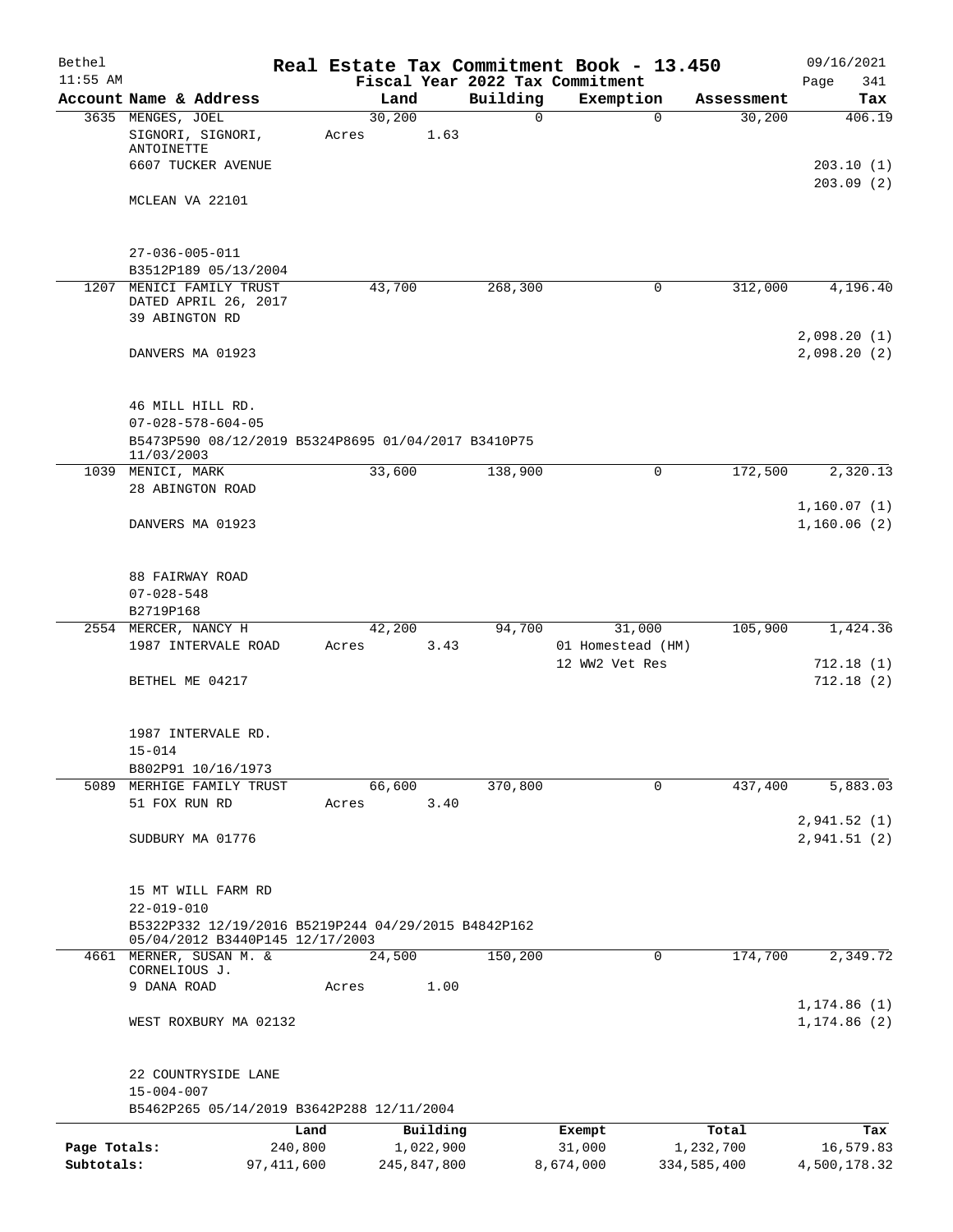| Bethel       |                                                     |       |             |          | Real Estate Tax Commitment Book - 13.450 |            | 09/16/2021             |
|--------------|-----------------------------------------------------|-------|-------------|----------|------------------------------------------|------------|------------------------|
| $11:55$ AM   |                                                     |       |             |          | Fiscal Year 2022 Tax Commitment          |            | 342<br>Page            |
|              | Account Name & Address                              |       | Land        | Building | Exemption                                | Assessment | Tax                    |
|              | 1729 MERRILL, CHRIS                                 |       | $\mathbf 0$ | 78,400   | $\mathbf 0$                              | 78,400     | 1,054.48               |
|              | 85 SUMNER BEAN RD                                   |       |             |          |                                          |            |                        |
|              | ALBANY TWP ME 04217                                 |       |             |          |                                          |            | 527.24(1)<br>527.24(2) |
|              | 6233                                                |       |             |          |                                          |            |                        |
|              |                                                     |       |             |          |                                          |            |                        |
|              |                                                     |       |             |          |                                          |            |                        |
|              | AIRPORT HANGAR AT                                   |       |             |          |                                          |            |                        |
|              | 12-068.002                                          |       |             |          |                                          |            |                        |
|              | 2814 MERRILL, CHRISTOPHER O                         |       | 33,300      | 85,900   | 0                                        | 119,200    | 1,603.24               |
|              | MERRILL, DIANE E                                    | Acres | 0.68        |          |                                          |            |                        |
|              | 85 SUMNER BEAN RD.                                  |       |             |          |                                          |            | 801.62(1)<br>801.62(2) |
|              | ALBANY ME 04217                                     |       |             |          |                                          |            |                        |
|              |                                                     |       |             |          |                                          |            |                        |
|              | 16 OSGOOD ROAD                                      |       |             |          |                                          |            |                        |
|              | $18 - 058$                                          |       |             |          |                                          |            |                        |
|              | B5054P325 10/25/2013 B4983P106 05/08/2013 B4124P199 |       |             |          |                                          |            |                        |
|              | 04/20/2007 B2494P131                                |       |             |          |                                          |            |                        |
|              | 5508 MERRILL, JAMES C                               |       | 41,600      | 0        | 0                                        | 41,600     | 559.52                 |
|              | MERRILL, MARY F                                     | Acres | 8.00        |          |                                          |            |                        |
|              | PO BOX 761                                          |       |             |          |                                          |            | 279.76(1)              |
|              |                                                     |       |             |          |                                          |            | 279.76(2)              |
|              | BETHEL ME 04217                                     |       |             |          |                                          |            |                        |
|              | 323 FLAT RD                                         |       |             |          |                                          |            |                        |
|              | $06 - 008$                                          |       |             |          |                                          |            |                        |
|              | B3204P278 11/25/2002                                |       |             |          |                                          |            |                        |
|              | 1603 MERRILL, JOAN M                                |       | 69,100      | 154,700  | 0                                        | 223,800    | 3,010.11               |
|              | GOUCHER, ALLEN F                                    | Acres | 5.29        |          |                                          |            |                        |
|              | 11 DEWEY ST.                                        |       |             |          |                                          |            | 1,505.06(1)            |
|              |                                                     |       |             |          |                                          |            | 1,505.05(2)            |
|              | AMESBURY MA 01913                                   |       |             |          |                                          |            |                        |
|              |                                                     |       |             |          |                                          |            |                        |
|              | 38 ANDROSCOGGIN RD<br>$11 - 062 - 004$              |       |             |          |                                          |            |                        |
|              | B3146P57                                            |       |             |          |                                          |            |                        |
|              | 420 MERRILL, RUSSELL &                              |       | 29,300      | 0        |                                          | 29,300     | 394.09                 |
|              | <b>JAMES</b>                                        |       |             |          |                                          |            |                        |
|              | C/O MERRILL, EMERSON &                              | Acres | 71.00       |          |                                          |            |                        |
|              | LORETTA                                             |       |             |          |                                          |            |                        |
|              | 11 MERRILL DR                                       |       |             |          |                                          |            | 197.05(1)<br>197.04(2) |
|              | BETHEL ME 04217                                     |       |             |          |                                          |            |                        |
|              |                                                     |       |             |          |                                          |            |                        |
|              | FLAT RD.                                            |       |             |          |                                          |            |                        |
|              | $06 - 029$                                          |       |             |          |                                          |            |                        |
|              | B5296P199 08/03/2016 B3203P82 11/27/2002            |       |             |          |                                          |            |                        |
|              | 4843 MERRILL, RUSSELL E                             |       | 44,600      | 209,700  | 25,000                                   | 229,300    | 3,084.09               |
|              | 10 MERRILL DRIVE                                    | Acres | 1.50        |          | 01 Homestead (HM)                        |            |                        |
|              |                                                     |       |             |          |                                          |            | 1,542.05(1)            |
|              | BETHEL ME 04217                                     |       |             |          |                                          |            | 1,542.04(2)            |
|              |                                                     |       |             |          |                                          |            |                        |
|              | 10 MERRILL DRIVE                                    |       |             |          |                                          |            |                        |
|              | $06 - 028 - 003$<br>B3897P103 03/06/2006            |       |             |          |                                          |            |                        |
|              |                                                     |       |             |          |                                          |            |                        |
|              |                                                     |       |             |          |                                          |            |                        |
|              | Land                                                |       | Building    |          | Exempt                                   | Total      | Tax                    |
| Page Totals: | 217,900                                             |       | 528,700     |          | 25,000                                   | 721,600    | 9,705.53               |

**Subtotals:** 97,629,500 246,376,500 8,699,000 335,307,000 4,509,883.85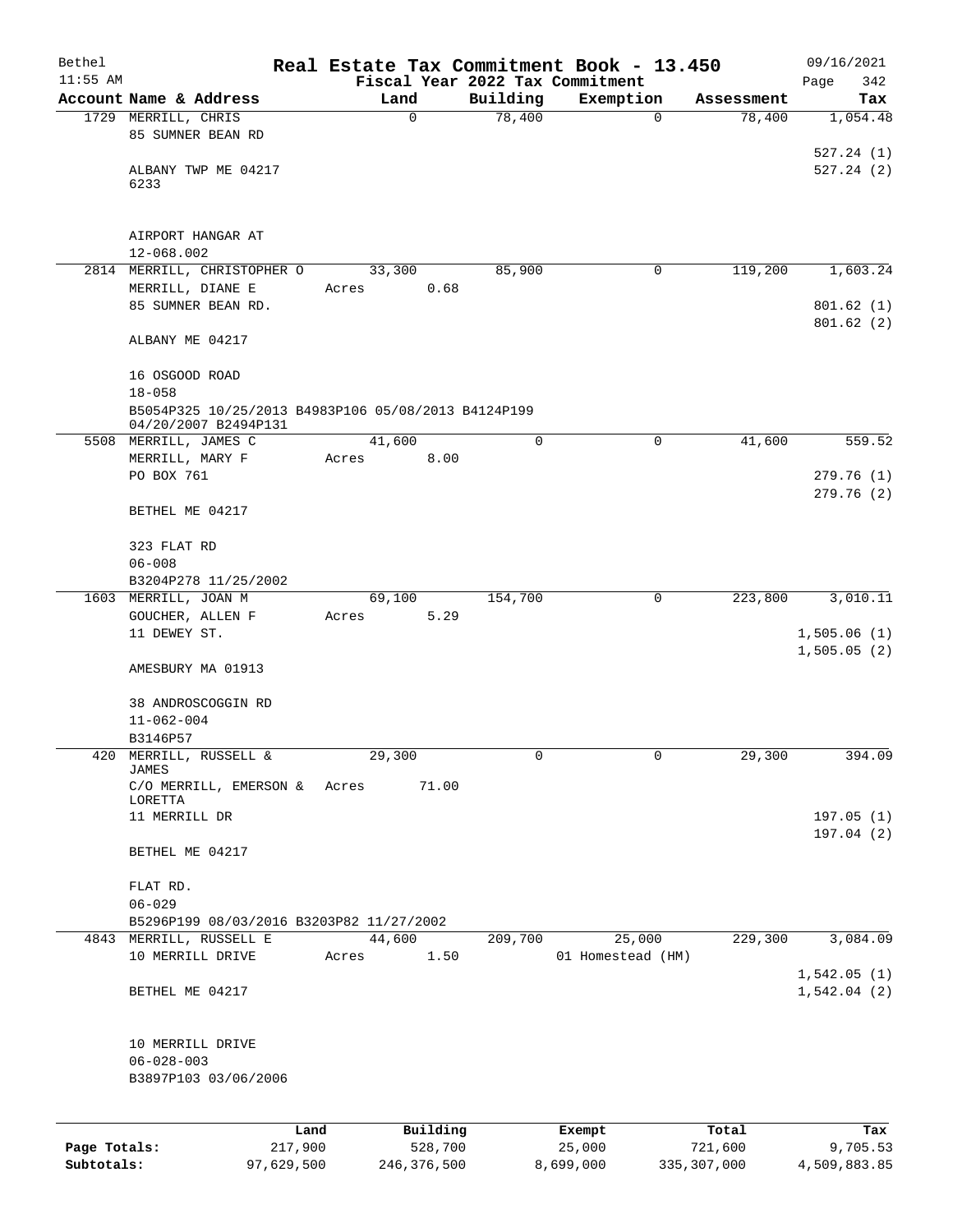| Bethel     |                                                  |                |       |          | Real Estate Tax Commitment Book - 13.450 |            | 09/16/2021                   |
|------------|--------------------------------------------------|----------------|-------|----------|------------------------------------------|------------|------------------------------|
| $11:55$ AM | Account Name & Address                           | Land           |       | Building | Fiscal Year 2022 Tax Commitment          | Assessment | 343<br>Page                  |
|            | 417 MERRILL, RUSSELL,                            | 54,000         |       | 148,600  | Exemption<br>25,000                      | 177,600    | Tax<br>2,388.72              |
|            | SAMANTHA & JAMES                                 |                |       |          |                                          |            |                              |
|            | $C/O$ MERRILL, EMERSON & Acres 4.20              |                |       |          | 01 Homestead (HM)                        |            |                              |
|            | LORETTA                                          |                |       |          |                                          |            |                              |
|            | 11 MERRILL DR                                    |                |       |          |                                          |            | 1, 194.36(1)<br>1, 194.36(2) |
|            | BETHEL ME 04217                                  |                |       |          |                                          |            |                              |
|            | 11 MERRILL DRIVE<br>$06 - 028$                   |                |       |          |                                          |            |                              |
|            | B5296P193 08/03/2016 B3897P103 03/06/2006        |                |       |          |                                          |            |                              |
|            | 4707 MESSIER, HENRY                              | 38,800         |       | 0        | $\mathbf 0$                              | 38,800     | 521.86                       |
|            | 65 BAILEY ROAD                                   | Acres          | 4.18  |          |                                          |            |                              |
|            |                                                  |                |       |          |                                          |            | 260.93(1)                    |
|            | BETHEL ME 04217                                  |                |       |          |                                          |            | 260.93(2)                    |
|            | FARWELL MTN. ESTATES                             |                |       |          |                                          |            |                              |
|            | $22 - 029 - 002$                                 |                |       |          |                                          |            |                              |
|            | B3720P34 05/20/2005                              |                |       |          |                                          |            |                              |
|            | 1383 MESSIER, HENRY E                            | 55,500         |       | 165,900  | 31,000                                   | 190,400    | 2,560.88                     |
|            | 65 BAILEY RD.                                    | Acres          | 5.40  |          | 01 Homestead (HM)                        |            |                              |
|            |                                                  |                |       |          | 12 WW2 Vet Res                           |            | 1,280.44(1)                  |
|            | BETHEL ME 04217                                  |                |       |          |                                          |            | 1,280.44(2)                  |
|            | 65 BAILEY RD.                                    |                |       |          |                                          |            |                              |
|            | $08 - 055 - 003$                                 |                |       |          |                                          |            |                              |
|            | B5264P252 01/20/2016 B2742P34 09/03/1999         |                |       |          |                                          |            |                              |
|            | 132 MESSINA, ANTONIO                             | 9,100          |       | $\Omega$ | $\mathbf 0$                              | 9,100      | 122.40                       |
|            | 4 REMINGTON CIR                                  | Acres<br>15.00 |       |          |                                          |            |                              |
|            |                                                  |                |       |          |                                          |            | 61.20(1)<br>61.20(2)         |
|            | N SMITHFIELD RI 02895                            |                |       |          |                                          |            |                              |
|            | VERNON ST.                                       |                |       |          |                                          |            |                              |
|            | $03 - 013$                                       |                |       |          |                                          |            |                              |
|            | 131 MESSINA, ANTONIO W                           | 29,100         |       |          |                                          | 29,100     | 391.40                       |
|            | MESSINA, LYNNE C                                 | Acres          | 4.20  |          |                                          |            |                              |
|            | 4 REMINGTON CIRCLE                               |                |       |          |                                          |            | 195.70(1)                    |
|            |                                                  |                |       |          |                                          |            | 195.70(2)                    |
|            | NORTH SMITHFIELD RI<br>02896                     |                |       |          |                                          |            |                              |
|            |                                                  |                |       |          |                                          |            |                              |
|            | VERNON ST.                                       |                |       |          |                                          |            |                              |
|            | $03 - 012$                                       |                |       |          |                                          |            |                              |
|            | B4544P89 12/28/2009 B3967P38 07/06/2006 B857P117 |                |       |          |                                          |            |                              |
|            | 134 MESSINA, IANTONIO W                          | 10,600         |       | 0        | 0                                        | 10,600     | 142.57                       |
|            | MESSINA, LYNNE C                                 | Acres          | 23.00 |          |                                          |            |                              |
|            | 4 REMINGTON CIRCLE                               |                |       |          |                                          |            | 71.29(1)                     |
|            | NORTH SMITHFIELD RI<br>02896                     |                |       |          |                                          |            | 71.28(2)                     |
|            | VERNON ST.<br>$03 - 015$                         |                |       |          |                                          |            |                              |
|            | B4544P89 12/28/2009 B3967P38 07/06/2006 B721P68  |                |       |          |                                          |            |                              |
|            |                                                  |                |       |          |                                          |            |                              |

|              | Land       | Building    | Exempt    | Total       | Tax          |
|--------------|------------|-------------|-----------|-------------|--------------|
| Page Totals: | 197.100    | 314,500     | 56,000    | 455,600     | 6,127.83     |
| Subtotals:   | 97,826,600 | 246,691,000 | 8,755,000 | 335,762,600 | 4,516,011.68 |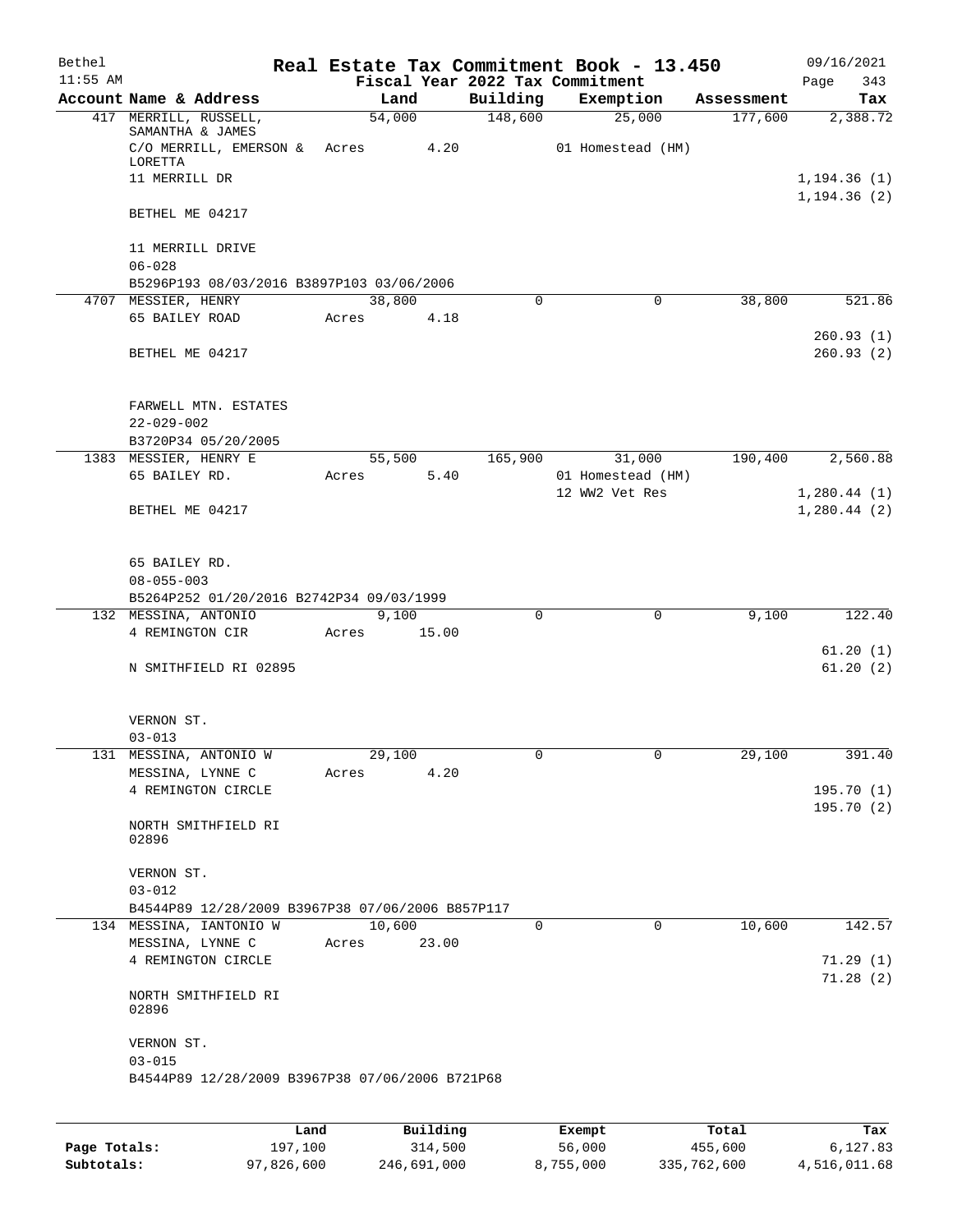| Bethel     |                                                     |       |        |      |          | Real Estate Tax Commitment Book - 13.450 |        |            |             | 09/16/2021 |
|------------|-----------------------------------------------------|-------|--------|------|----------|------------------------------------------|--------|------------|-------------|------------|
| $11:55$ AM |                                                     |       |        |      |          | Fiscal Year 2022 Tax Commitment          |        |            | Page        | 344        |
|            | Account Name & Address                              |       | Land   |      | Building | Exemption                                |        | Assessment |             | Tax        |
|            | 3304 METHODIST CHURCH                               |       | 45,500 |      | 121,600  |                                          | 20,000 | 147,100    |             | 1,978.50   |
|            | P.O. BOX 387                                        | Acres |        | 0.24 |          | 53 Parsonages                            |        |            |             |            |
|            |                                                     |       |        |      |          |                                          |        |            |             | 989.25(1)  |
|            | BETHEL ME 04217                                     |       |        |      |          |                                          |        |            |             | 989.25(2)  |
|            |                                                     |       |        |      |          |                                          |        |            |             |            |
|            | 34 MASON ST.                                        |       |        |      |          |                                          |        |            |             |            |
|            | $25 - 137$                                          |       |        |      |          |                                          |        |            |             |            |
|            | 5097 MICHAELS, ROSS I. &<br>LINDA M., TRUSTEES      |       | 35,900 |      | 372,500  |                                          | 25,000 | 383,400    |             | 5,156.73   |
|            | PO BOX 1974                                         | Acres |        | 3.55 |          | 01 Homestead (HM)                        |        |            |             |            |
|            |                                                     |       |        |      |          |                                          |        |            | 2,578.37(1) |            |
|            | BETHEL ME 04217                                     |       |        |      |          |                                          |        |            | 2,578.36(2) |            |
|            | 57 HEMLOCK RIDGE DRIVE                              |       |        |      |          |                                          |        |            |             |            |
|            | $12 - 045 - 006$                                    |       |        |      |          |                                          |        |            |             |            |
|            | B4979P101 04/26/2013 B4872P320 08/01/2012 B3835P114 |       |        |      |          |                                          |        |            |             |            |
|            | 11/03/2005                                          |       |        |      |          |                                          |        |            |             |            |
|            | 5096 MICHAELS, ROSS I.                              |       | 28,800 |      | $\Omega$ |                                          | 0      | 28,800     |             | 387.36     |
|            | LIVING TRUST<br>PO BOX 1974                         | Acres |        | 5.32 |          |                                          |        |            |             |            |
|            |                                                     |       |        |      |          |                                          |        |            |             | 193.68(1)  |
|            | BETHEL ME 04217                                     |       |        |      |          |                                          |        |            |             | 193.68(2)  |
|            |                                                     |       |        |      |          |                                          |        |            |             |            |
|            | HEMLOCK RIDGE                                       |       |        |      |          |                                          |        |            |             |            |
|            | $12 - 045 - 005$                                    |       |        |      |          |                                          |        |            |             |            |
|            | B5146P179 08/08/2014 B3835P114 11/07/2005           |       |        |      |          |                                          |        |            |             |            |
|            | 4683 MICHAL, THOMAS J. JR. &                        |       | 45,800 |      | 251,100  |                                          | 0      | 296,900    |             | 3,993.31   |
|            | MICHAL, MEGAN                                       |       |        |      |          |                                          |        |            |             |            |
|            | FIVE BROOK RD NOMINEE<br>REALTY TRUST               | Acres |        | 2.10 |          |                                          |        |            |             |            |
|            | 15 SAWMILL DRIVE                                    |       |        |      |          |                                          |        |            | 1,996.66(1) |            |
|            |                                                     |       |        |      |          |                                          |        |            | 1,996.65(2) |            |
|            | WESTFORD MA 01886                                   |       |        |      |          |                                          |        |            |             |            |
|            | 95 BROOK RD                                         |       |        |      |          |                                          |        |            |             |            |
|            | $13 - 022 - 005$                                    |       |        |      |          |                                          |        |            |             |            |
|            | B4716P77 05/09/2011 B4285P107 04/16/2008 B4124P280  |       |        |      |          |                                          |        |            |             |            |
|            | 05/01/2007 B3917P292 04/07/2006 B3482P257           |       |        |      |          |                                          |        |            |             |            |
|            | 3298 MILLARD, CHARLES E. JR.                        |       | 58,100 |      | 183,100  |                                          | 0      | 241,200    |             | 3,244.14   |
|            | & MARY C. MILLARD,<br>TRUSTEE                       |       |        |      |          |                                          |        |            |             |            |
|            | CHARLES MILLARD<br>REV.TRST/MARY MILLARD            | Acres |        | 0.73 |          |                                          |        |            |             |            |
|            | REV. TRUST                                          |       |        |      |          |                                          |        |            |             |            |
|            | 620 HOPE ST.                                        |       |        |      |          |                                          |        |            | 1,622.07(1) |            |
|            | BRISTOL RI 02809                                    |       |        |      |          |                                          |        |            | 1,622.07(2) |            |
|            | 31 CHAPMAN ST.                                      |       |        |      |          |                                          |        |            |             |            |
|            | $25 - 131$                                          |       |        |      |          |                                          |        |            |             |            |
|            | B3878P194 01/25/2006                                |       |        |      |          |                                          |        |            |             |            |
|            |                                                     |       |        |      |          |                                          |        |            |             |            |

|              | Land       | Building    | Exempt    | Total       | Tax          |
|--------------|------------|-------------|-----------|-------------|--------------|
| Page Totals: | 214,100    | 928,300     | 45,000    | 1,097,400   | 14,760.04    |
| Subtotals:   | 98,040,700 | 247,619,300 | 8,800,000 | 336,860,000 | 4,530,771.72 |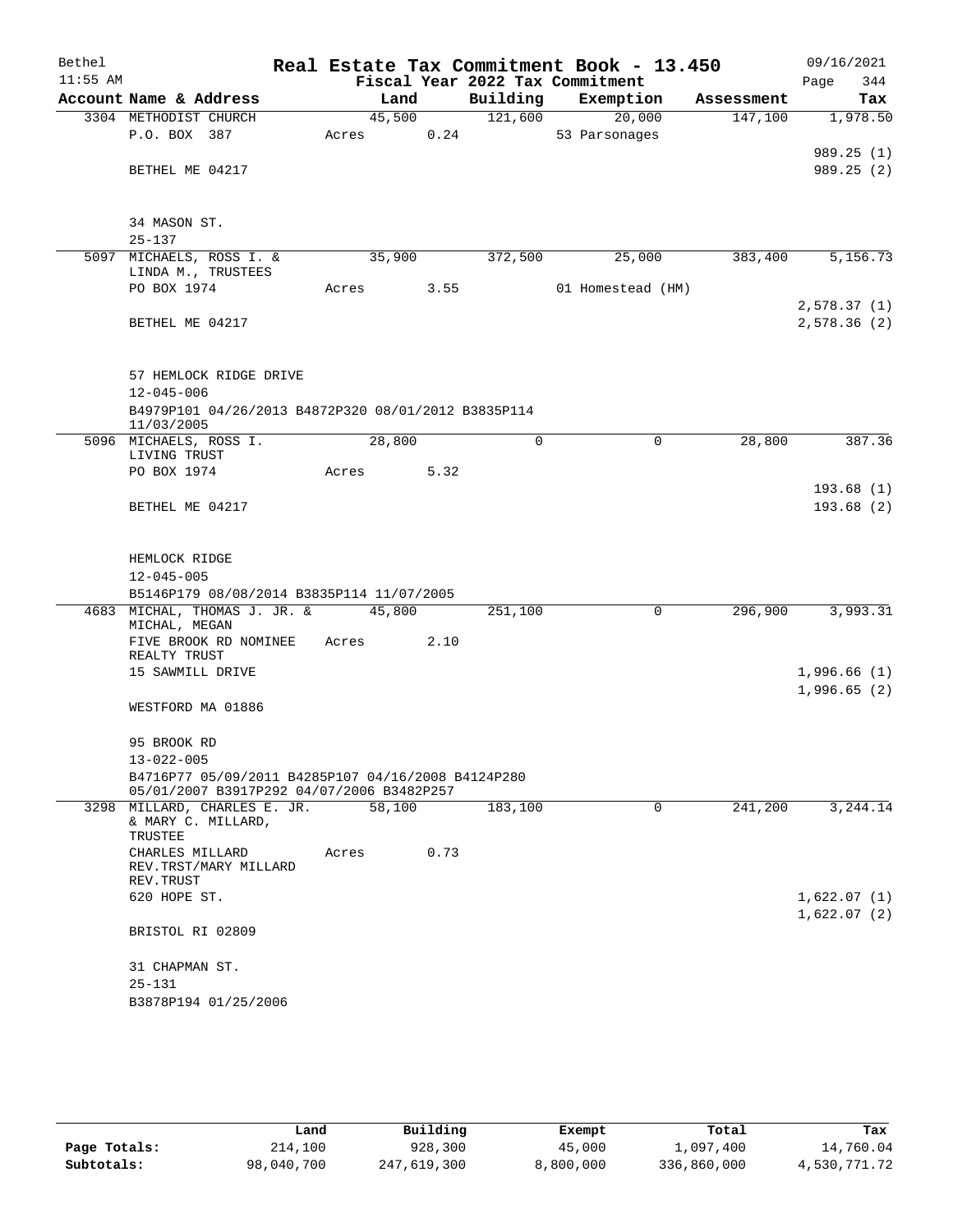| Bethel       |                                                                  |         |       |             |          | Real Estate Tax Commitment Book - 13.450     |            | 09/16/2021             |
|--------------|------------------------------------------------------------------|---------|-------|-------------|----------|----------------------------------------------|------------|------------------------|
| $11:55$ AM   | Account Name & Address                                           |         |       | Land        | Building | Fiscal Year 2022 Tax Commitment<br>Exemption | Assessment | Page<br>345<br>Tax     |
|              | 3767 MILLER, MICHAEL                                             |         |       | 24,600      | $\Omega$ | $\Omega$                                     | 24,600     | 330.87                 |
|              | MILLER, NINA                                                     |         | Acres | 50.30       |          |                                              |            |                        |
|              | 6 CROSS ST.                                                      |         |       |             |          |                                              |            | 165.44(1)              |
|              |                                                                  |         |       |             |          |                                              |            | 165.43(2)              |
|              | WAYLAND MA 01778                                                 |         |       |             |          |                                              |            |                        |
|              |                                                                  |         |       |             |          |                                              |            |                        |
|              | $15 - 021 - 009$                                                 |         |       |             |          |                                              |            |                        |
|              | B5312P576 10/03/2017 B4234P232 12/06/2007 B3245P171              |         |       |             |          |                                              |            |                        |
|              | 3658 MILLIGAN, LEONARD E.,                                       |         |       | 28,000      | 90,900   | 0                                            | 118,900    | 1,599.21               |
|              | III                                                              |         |       |             |          |                                              |            |                        |
|              | 694 WEST BETHEL RD                                               |         | Acres | 0.65        |          |                                              |            |                        |
|              | BETHEL ME 04217                                                  |         |       |             |          |                                              |            | 799.61(1)<br>799.60(2) |
|              |                                                                  |         |       |             |          |                                              |            |                        |
|              |                                                                  |         |       |             |          |                                              |            |                        |
|              | 694 WEST BETHEL RD.                                              |         |       |             |          |                                              |            |                        |
|              | $28 - 002$                                                       |         |       |             |          |                                              |            |                        |
|              | B5031P36 08/28/2013 B4988P337 05/24/2013 B3549P298<br>07/12/2004 |         |       |             |          |                                              |            |                        |
|              | 2901 MILLS, ANGIE                                                |         |       | 77,400      | 69,200   | $\Omega$                                     | 146,600    | 1,971.77               |
|              | PO BOX 183                                                       |         |       | Acres 18.00 |          |                                              |            |                        |
|              |                                                                  |         |       |             |          |                                              |            | 985.89 (1)             |
|              | BETHEL ME 04217                                                  |         |       |             |          |                                              |            | 985.88 (2)             |
|              |                                                                  |         |       |             |          |                                              |            |                        |
|              | 2236 INTERVALE RD.                                               |         |       |             |          |                                              |            |                        |
|              | $20 - 018 - 001$                                                 |         |       |             |          |                                              |            |                        |
|              | B5489P190 10/29/2019 B2352P143 07/29/1996                        |         |       |             |          |                                              |            |                        |
|              | 3263 MILLS, DEBRA                                                |         |       | 22,800      | 113,800  | 25,000                                       | 111,600    | 1,501.02               |
|              | PO BOX 183                                                       |         | Acres | 0.06        |          | 01 Homestead (HM)                            |            |                        |
|              |                                                                  |         |       |             |          |                                              |            | 750.51(1)              |
|              | BETHEL ME 04217                                                  |         |       |             |          |                                              |            | 750.51(2)              |
|              |                                                                  |         |       |             |          |                                              |            |                        |
|              | 126 MAIN ST                                                      |         |       |             |          |                                              |            |                        |
|              | $25 - 097$                                                       |         |       |             |          |                                              |            |                        |
|              | B1285P19                                                         |         |       |             |          |                                              |            |                        |
|              | 2488 MILLS, DORIS                                                |         |       | 67,500      | 43,500   | 25,000                                       | 86,000     | 1,156.70               |
|              | 435 CHANDLER HILL ROAD                                           |         | Acres | 77.00       |          | 01 Homestead (HM)                            |            | 578.35(1)              |
|              | BETHEL ME 04217                                                  |         |       |             |          |                                              |            | 578.35(2)              |
|              |                                                                  |         |       |             |          |                                              |            |                        |
|              |                                                                  |         |       |             |          |                                              |            |                        |
|              | 435 CHANDLER HILL ROAD                                           |         |       |             |          |                                              |            |                        |
|              | $14 - 015$                                                       |         |       |             |          |                                              |            |                        |
|              | B863P10 07/08/1975 B751P223 07/14/1972 B0P0<br>2480 MILLS, DORIS |         |       | 4,300       | 0        | $\Omega$                                     | 4,300      | 57.84                  |
|              | 435 CHANDLER HILL                                                |         | Acres | 20.40       |          |                                              |            |                        |
|              |                                                                  |         |       |             |          |                                              |            | 28.92(1)               |
|              | BETHEL ME 04217                                                  |         |       |             |          |                                              |            | 28.92 (2)              |
|              |                                                                  |         |       |             |          |                                              |            |                        |
|              |                                                                  |         |       |             |          |                                              |            |                        |
|              | CHASE RD W/S<br>$14 - 010$                                       |         |       |             |          |                                              |            |                        |
|              | B1682P133                                                        |         |       |             |          |                                              |            |                        |
|              |                                                                  |         |       |             |          |                                              |            |                        |
|              |                                                                  |         |       |             |          |                                              |            |                        |
|              |                                                                  | Land    |       | Building    |          | Exempt                                       | Total      | Tax                    |
| Page Totals: |                                                                  | 224,600 |       | 317,400     |          | 50,000                                       | 492,000    | 6,617.41               |

**Subtotals:** 98,265,300 247,936,700 8,850,000 337,352,000 4,537,389.13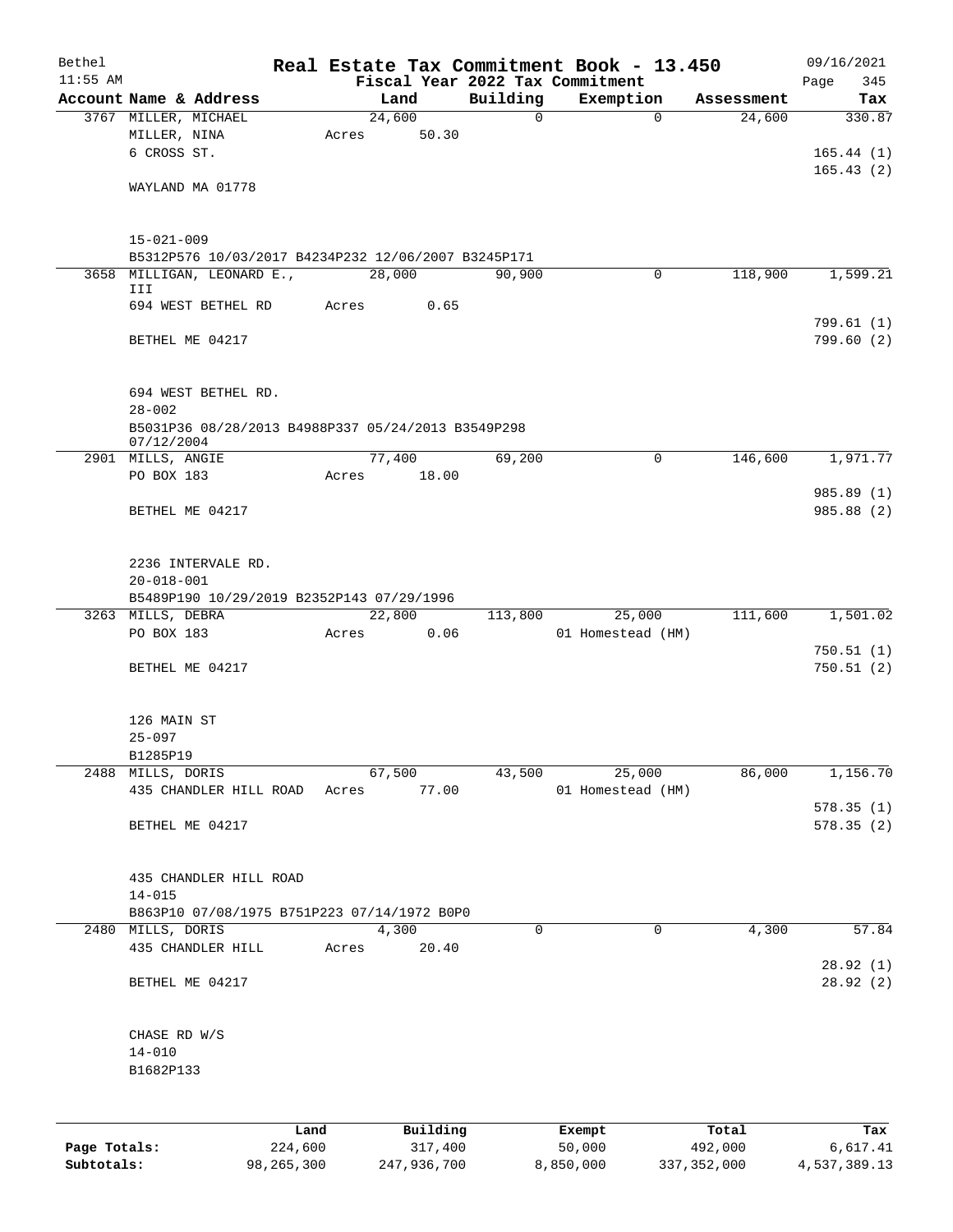| Bethel<br>$11:55$ AM |                                           |       |        |        | Real Estate Tax Commitment Book - 13.450<br>Fiscal Year 2022 Tax Commitment |             |            | 09/16/2021<br>346<br>Page   |
|----------------------|-------------------------------------------|-------|--------|--------|-----------------------------------------------------------------------------|-------------|------------|-----------------------------|
|                      | Account Name & Address                    |       | Land   |        | Building                                                                    | Exemption   | Assessment | Tax                         |
|                      | 1595 MILLS, HARMONY M                     |       | 30,500 |        | $\mathsf{O}$                                                                | 0           | 30,500     | 410.23                      |
|                      | JAMES, THOMAS A.                          | Acres |        | 1.80   |                                                                             |             |            |                             |
|                      | PO BOX 95                                 |       |        |        |                                                                             |             |            | 205.12(1)                   |
|                      |                                           |       |        |        |                                                                             |             |            | 205.11(2)                   |
|                      | WEST BETHEL ME 04286                      |       |        |        |                                                                             |             |            |                             |
|                      |                                           |       |        |        |                                                                             |             |            |                             |
|                      | RTE 2 S/S                                 |       |        |        |                                                                             |             |            |                             |
|                      | $11 - 060 - 001$                          |       |        |        |                                                                             |             |            |                             |
|                      | B5502P481 01/13/2020 B2990P80 08/30/2001  |       |        |        |                                                                             |             |            |                             |
|                      | 1594 MILLS, HARMONY M.                    |       | 38,700 |        | 148,700                                                                     | 0           | 187,400    | 2,520.53                    |
|                      | JAMES, THOMAS A.<br>PO BOX 95             | Acres |        | 1.10   |                                                                             |             |            |                             |
|                      |                                           |       |        |        |                                                                             |             |            | 1, 260.27(1)<br>1,260.26(2) |
|                      | WEST BETHEL ME 04286                      |       |        |        |                                                                             |             |            |                             |
|                      |                                           |       |        |        |                                                                             |             |            |                             |
|                      | 122 BARKER RD.                            |       |        |        |                                                                             |             |            |                             |
|                      | $11 - 059$                                |       |        |        |                                                                             |             |            |                             |
|                      | B5497P417 12/13/2019 B1192P150 02/09/1983 |       |        |        |                                                                             |             |            |                             |
|                      | 1482 MILLS, RYAN                          |       | 8,900  |        | 0                                                                           | $\mathbf 0$ | 8,900      | 119.71                      |
|                      | 465 INTERVALE RD                          | Acres |        | 33.00  |                                                                             |             |            |                             |
|                      |                                           |       |        |        |                                                                             |             |            | 59.86(1)                    |
|                      | BETHEL ME 04217                           |       |        |        |                                                                             |             |            | 59.85(2)                    |
|                      |                                           |       |        |        |                                                                             |             |            |                             |
|                      |                                           |       |        |        |                                                                             |             |            |                             |
|                      | EAST BETHEL RD E/S                        |       |        |        |                                                                             |             |            |                             |
|                      | $10 - 001$                                |       |        |        |                                                                             |             |            |                             |
|                      | B5478P776 09/09/2019 B951P194             |       |        |        |                                                                             |             |            |                             |
|                      | 297 MILLS, RYAN                           |       | 49,200 |        | $\Omega$                                                                    | 0           | 49,200     | 661.74                      |
|                      | 465 INTERVALE RD                          | Acres |        | 180.00 |                                                                             |             |            | 330.87(1)                   |
|                      | BETHEL ME 04217                           |       |        |        |                                                                             |             |            | 330.87 (2)                  |
|                      |                                           |       |        |        |                                                                             |             |            |                             |
|                      |                                           |       |        |        |                                                                             |             |            |                             |
|                      | GORE RD.                                  |       |        |        |                                                                             |             |            |                             |
|                      | $05 - 007$                                |       |        |        |                                                                             |             |            |                             |
|                      | B5478P776 09/09/2019                      |       |        |        |                                                                             |             |            |                             |
|                      | 38 MILLS, RYAN                            |       | 9,000  |        | 0                                                                           | 0           | 9,000      | 121.05                      |
|                      | 465 INTERVALE RD                          | Acres |        | 50.00  |                                                                             |             |            |                             |
|                      |                                           |       |        |        |                                                                             |             |            | 60.53(1)                    |
|                      | BETHEL ME 04217                           |       |        |        |                                                                             |             |            | 60.52(2)                    |
|                      |                                           |       |        |        |                                                                             |             |            |                             |
|                      |                                           |       |        |        |                                                                             |             |            |                             |
|                      | GROVER HILL RD.<br>$01 - 034$             |       |        |        |                                                                             |             |            |                             |
|                      | B5478P776 09/09/2019                      |       |        |        |                                                                             |             |            |                             |
|                      | 35 MILLS, RYAN                            |       | 82,000 |        | 0                                                                           | 0           | 82,000     | 1,102.90                    |
|                      | 465 INTERVALE RD                          | Acres |        | 283.00 |                                                                             |             |            |                             |
|                      |                                           |       |        |        |                                                                             |             |            | 551.45(1)                   |
|                      | BETHEL ME 04217                           |       |        |        |                                                                             |             |            | 551.45(2)                   |
|                      |                                           |       |        |        |                                                                             |             |            |                             |
|                      |                                           |       |        |        |                                                                             |             |            |                             |
|                      | GROVER HILL RD.                           |       |        |        |                                                                             |             |            |                             |
|                      | $01 - 031$                                |       |        |        |                                                                             |             |            |                             |
|                      | B5478P776 09/09/2019 B669P149 03/25/1968  |       |        |        |                                                                             |             |            |                             |
|                      |                                           |       |        |        |                                                                             |             |            |                             |

|              | Land       | Building    | Exempt    | Total       | Tax          |
|--------------|------------|-------------|-----------|-------------|--------------|
| Page Totals: | 218,300    | 148,700     |           | 367,000     | 4,936.16     |
| Subtotals:   | 98,483,600 | 248,085,400 | 8,850,000 | 337,719,000 | 4,542,325.29 |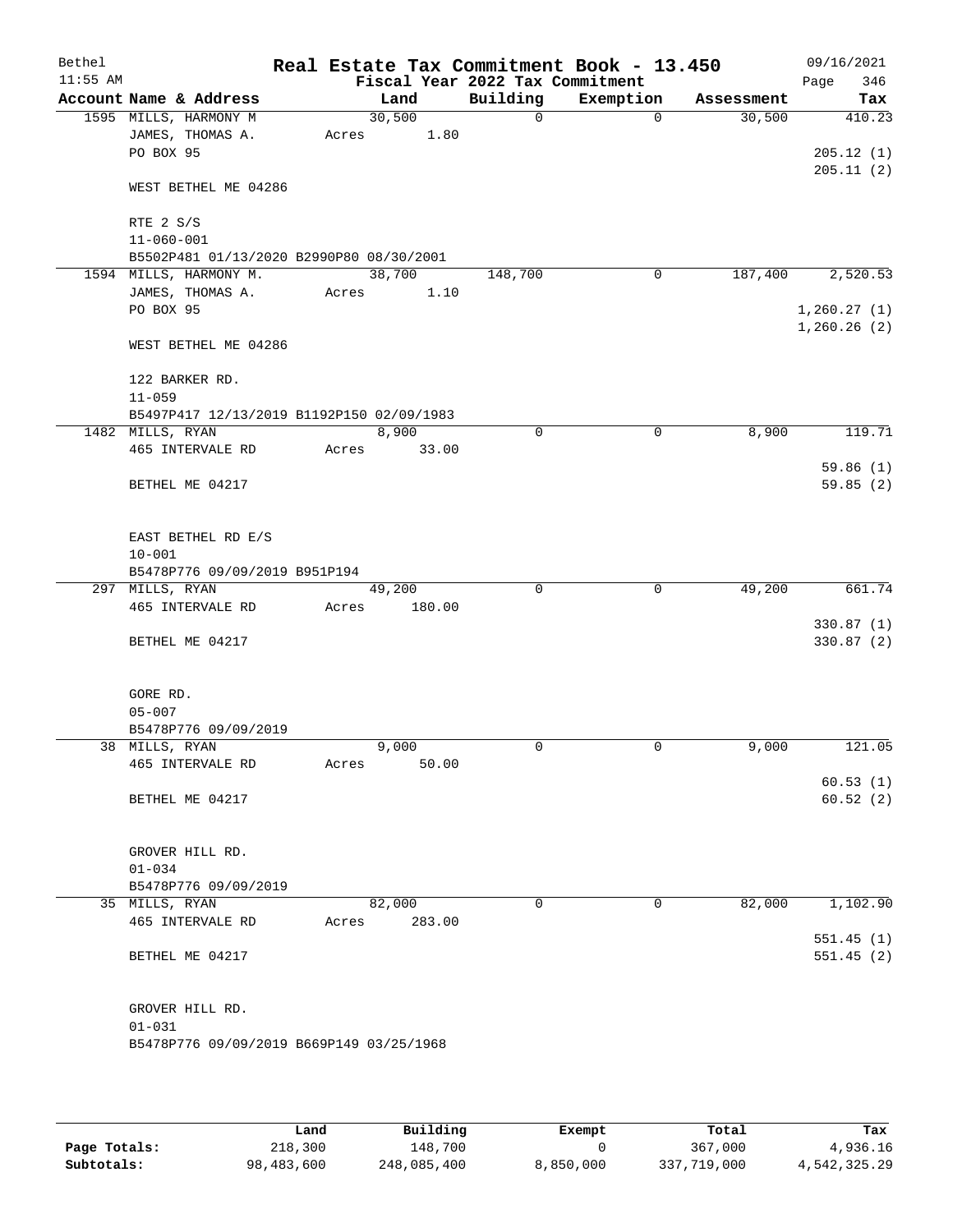| Bethel<br>$11:55$ AM |                                                                    |       |         |              | Real Estate Tax Commitment Book - 13.450<br>Fiscal Year 2022 Tax Commitment |            | 09/16/2021<br>Page<br>347 |
|----------------------|--------------------------------------------------------------------|-------|---------|--------------|-----------------------------------------------------------------------------|------------|---------------------------|
|                      | Account Name & Address                                             |       | Land    | Building     | Exemption                                                                   | Assessment | Tax                       |
|                      | 2495 MILLS, RYAN                                                   |       | 9,100   | $\mathsf{O}$ | $\mathbf 0$                                                                 | 9,100      | 122.40                    |
|                      | 465 INTERVALE RD                                                   | Acres | 36.00   |              |                                                                             |            |                           |
|                      |                                                                    |       |         |              |                                                                             |            | 61.20(1)                  |
|                      | BETHEL ME 04217                                                    |       |         |              |                                                                             |            | 61.20(2)                  |
|                      |                                                                    |       |         |              |                                                                             |            |                           |
|                      |                                                                    |       |         |              |                                                                             |            |                           |
|                      | WATERSPOUT MT RD S/S<br>$14 - 021$                                 |       |         |              |                                                                             |            |                           |
|                      | B5478P776 09/09/2019 B3031P59                                      |       |         |              |                                                                             |            |                           |
|                      | 2532 MILLS, RYAN                                                   |       | 17,800  | $\Omega$     | 0                                                                           | 17,800     | 239.41                    |
|                      | 465 INTERVALE RD                                                   | Acres | 68.00   |              |                                                                             |            |                           |
|                      |                                                                    |       |         |              |                                                                             |            | 119.71(1)                 |
|                      | BETHEL ME 04217                                                    |       |         |              |                                                                             |            | 119.70 (2)                |
|                      |                                                                    |       |         |              |                                                                             |            |                           |
|                      |                                                                    |       |         |              |                                                                             |            |                           |
|                      | EAST BETHEL RD NE/S                                                |       |         |              |                                                                             |            |                           |
|                      | $14 - 053$<br>B5478P776 09/09/2019 B951P194                        |       |         |              |                                                                             |            |                           |
|                      | 2525 MILLS, RYAN                                                   |       | 3,000   | 200          | $\mathbf 0$                                                                 | 3,200      | 43.04                     |
|                      | 465 INTERVALE RD                                                   | Acres | 11.00   |              |                                                                             |            |                           |
|                      |                                                                    |       |         |              |                                                                             |            | 21.52(1)                  |
|                      | BETHEL ME 04217                                                    |       |         |              |                                                                             |            | 21.52(2)                  |
|                      |                                                                    |       |         |              |                                                                             |            |                           |
|                      |                                                                    |       |         |              |                                                                             |            |                           |
|                      | EAST BETHEL RD SW/S                                                |       |         |              |                                                                             |            |                           |
|                      | $14 - 046$<br>B5478P776 09/09/2019 B1135P1                         |       |         |              |                                                                             |            |                           |
|                      | 2769 MILLS, RYAN                                                   |       | 105,400 | $\Omega$     | $\mathbf 0$                                                                 | 105,400    | 1,417.63                  |
|                      | 465 INTERVALE RD                                                   | Acres | 100.00  |              |                                                                             |            |                           |
|                      |                                                                    |       |         |              |                                                                             |            | 708.82(1)                 |
|                      | BETHEL ME 04217                                                    |       |         |              |                                                                             |            | 708.81(2)                 |
|                      |                                                                    |       |         |              |                                                                             |            |                           |
|                      |                                                                    |       |         |              |                                                                             |            |                           |
|                      | INTERVALE RD W/S<br>$18 - 025$                                     |       |         |              |                                                                             |            |                           |
|                      | 2827 MILLS, RYAN                                                   |       | 44,800  | 97,500       | 25,000                                                                      | 117,300    | 1,577.69                  |
|                      | 465 INTERVALE RD                                                   | Acres | 6.00    |              | 01 Homestead (HM)                                                           |            |                           |
|                      |                                                                    |       |         |              |                                                                             |            | 788.85 (1)                |
|                      | BETHEL ME 04217                                                    |       |         |              |                                                                             |            | 788.84 (2)                |
|                      |                                                                    |       |         |              |                                                                             |            |                           |
|                      |                                                                    |       |         |              |                                                                             |            |                           |
|                      | 465 INTERVALE RD.                                                  |       |         |              |                                                                             |            |                           |
|                      | $18 - 069$<br>B2338P83 06/17/1996                                  |       |         |              |                                                                             |            |                           |
|                      | 2957 MILLS, SCOTT J                                                |       | 33,600  | 115,500      | $\mathbf 0$                                                                 | 149,100    | 2,005.40                  |
|                      | DUFFY, MATTHEW T III                                               |       |         |              |                                                                             |            |                           |
|                      | 2 CLARENDON ST., #405                                              |       |         |              |                                                                             |            | 1,002.70(1)               |
|                      |                                                                    |       |         |              |                                                                             |            | 1,002.70(2)               |
|                      | BOSTON MA 02116                                                    |       |         |              |                                                                             |            |                           |
|                      |                                                                    |       |         |              |                                                                             |            |                           |
|                      | 22 CHERRY LANE                                                     |       |         |              |                                                                             |            |                           |
|                      | $22 - 002 - 001 - 034$<br>B5170P173 10/07/2014 B3475P59 03/12/2004 |       |         |              |                                                                             |            |                           |
|                      |                                                                    |       |         |              |                                                                             |            |                           |
|                      |                                                                    |       |         |              |                                                                             |            |                           |

|              | Land       | Building    | Exempt    | Total       | Tax          |
|--------------|------------|-------------|-----------|-------------|--------------|
| Page Totals: | 213,700    | 213,200     | 25,000    | 401,900     | 5,405.57     |
| Subtotals:   | 98,697,300 | 248,298,600 | 8,875,000 | 338,120,900 | 4,547,730.86 |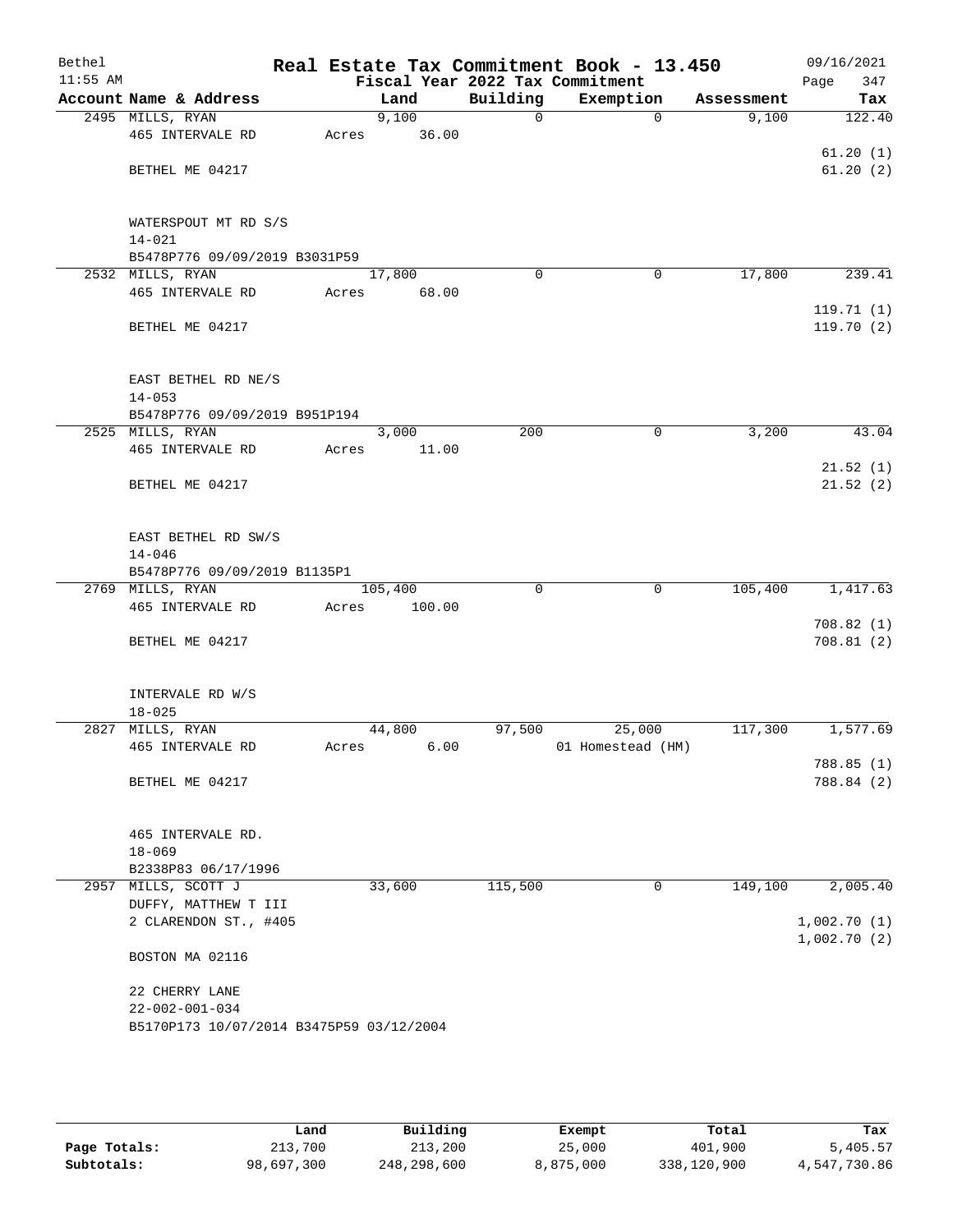| Bethel                     |                                                                            |       |                          |                                             | Real Estate Tax Commitment Book - 13.450 |                            | 09/16/2021                |
|----------------------------|----------------------------------------------------------------------------|-------|--------------------------|---------------------------------------------|------------------------------------------|----------------------------|---------------------------|
| $11:55$ AM                 | Account Name & Address                                                     |       | Land                     | Fiscal Year 2022 Tax Commitment<br>Building | Exemption                                | Assessment                 | Page<br>348               |
|                            | 4655 MILOSCIA, GARY T. &                                                   |       | 36,000                   | 227,500                                     | 0                                        | 263,500                    | Tax<br>3,544.08           |
|                            | JOAN                                                                       |       |                          |                                             |                                          |                            |                           |
|                            | 4 HEIDI CIRCLE                                                             | Acres | 1.11                     |                                             |                                          |                            | 1,772.04(1)               |
|                            | HOPKINTON MA 01748                                                         |       |                          |                                             |                                          |                            | 1,772.04(2)               |
|                            |                                                                            |       |                          |                                             |                                          |                            |                           |
|                            |                                                                            |       |                          |                                             |                                          |                            |                           |
|                            | 63 TILSON BURKE ROAD<br>$02 - 025 - 007$                                   |       |                          |                                             |                                          |                            |                           |
|                            | B5467P475 06/27/2019 B5190P338 12/08/2014 B3803P46                         |       |                          |                                             |                                          |                            |                           |
|                            | 09/20/2005                                                                 |       |                          |                                             |                                          |                            |                           |
|                            | 1655 MITCHELL, EDWARD G<br>MITCHELL, MELISSA A                             | Acres | 36,100<br>3.79           | 98,200                                      | 0                                        | 134,300                    | 1,806.34                  |
|                            | PO BOX 15                                                                  |       |                          |                                             |                                          |                            | 903.17(1)                 |
|                            |                                                                            |       |                          |                                             |                                          |                            | 903.17(2)                 |
|                            | WEST BETHEL ME 04286                                                       |       |                          |                                             |                                          |                            |                           |
|                            | 248 WEST BETHEL RD.                                                        |       |                          |                                             |                                          |                            |                           |
|                            | $12 - 012$                                                                 |       |                          |                                             |                                          |                            |                           |
|                            | B5277P418 04/20/2016 B4603P261 06/29/2010 B4039P88                         |       |                          |                                             |                                          |                            |                           |
|                            | 10/30/2006 B3626P76 11/05/2004<br>172 MITCHELL, FREDERICK W                |       | 32,600                   | 7,900                                       | 0                                        | 40,500                     | 544.73                    |
|                            | MITCHELL, KIMBERLY W                                                       | Acres | 1.00                     |                                             |                                          |                            |                           |
|                            | 379 ELM STREET                                                             |       |                          |                                             |                                          |                            | 272.37 (1)                |
|                            |                                                                            |       |                          |                                             |                                          |                            | 272.36 (2)                |
|                            | MECHANICS FALLS ME<br>04256                                                |       |                          |                                             |                                          |                            |                           |
|                            |                                                                            |       |                          |                                             |                                          |                            |                           |
|                            | 772 WALKERS MILLS RD.                                                      |       |                          |                                             |                                          |                            |                           |
|                            | $04 - 027$<br>B5277P638 04/22/2016 B3762P288 07/22/2005                    |       |                          |                                             |                                          |                            |                           |
|                            | 5250 MITCHELL, JOSEPH F                                                    |       | 58,300                   | 251,300                                     | 0                                        | 309,600                    | 4,164.12                  |
|                            | DIAS-MITCHELL, LAURIE A Acres                                              |       | 3.29                     |                                             |                                          |                            |                           |
|                            | 1612 C DRIFT ROAD                                                          |       |                          |                                             |                                          |                            | 2,082.06(1)               |
|                            | WESTPORT MA 02790                                                          |       |                          |                                             |                                          |                            | 2,082.06(2)               |
|                            |                                                                            |       |                          |                                             |                                          |                            |                           |
|                            | 25 QUAIL RUN                                                               |       |                          |                                             |                                          |                            |                           |
|                            | $09 - 006 - 006 - 007$                                                     |       |                          |                                             |                                          |                            |                           |
| 4547                       | B4676P138 12/28/2010 B12P4549 08/14/2009<br>MITCHELL-DANIELS, MASON        |       | 52,100                   | 208,200                                     | 0                                        | 260, 300                   | 3,501.04                  |
|                            | STRYKER, CRAIG                                                             | Acres | 2.79                     |                                             |                                          |                            |                           |
|                            | 28 STRONG STREET                                                           |       |                          |                                             |                                          |                            | 1,750.52(1)               |
|                            |                                                                            |       |                          |                                             |                                          |                            | 1,750.52(2)               |
|                            | NEWBURYPORT MA 01950                                                       |       |                          |                                             |                                          |                            |                           |
|                            | 18 BLAKE RD                                                                |       |                          |                                             |                                          |                            |                           |
|                            | $08 - 062 - 003$                                                           |       |                          |                                             |                                          |                            |                           |
|                            | B5548P722 09/16/2020 B5395P640 03/05/2018 B5229P555<br>B3294P22 05/16/2003 |       |                          |                                             |                                          |                            |                           |
|                            | 3602 MOGHTADER, PAUL F                                                     |       | 99,500                   | 484,700                                     | 0                                        | 584,200                    | 7,857.49                  |
|                            | MOGHTADER, SARAH                                                           | Acres | 0.97                     |                                             |                                          |                            |                           |
|                            | 16 CHILTON STREET                                                          |       |                          |                                             |                                          |                            | 3,928.75(1)               |
|                            | BROOKLINE MA 02446                                                         |       |                          |                                             |                                          |                            | 3,928.74(2)               |
|                            | 204 PARADISE RD.                                                           |       |                          |                                             |                                          |                            |                           |
|                            | $27 - 012 - 001$                                                           |       |                          |                                             |                                          |                            |                           |
|                            | B5446P63 12/18/2018 B2567P27 06/02/1998                                    |       |                          |                                             |                                          |                            |                           |
|                            | Land                                                                       |       | Building                 |                                             | Exempt                                   | Total                      | Tax                       |
| Page Totals:<br>Subtotals: | 314,600<br>99,011,900                                                      |       | 1,277,800<br>249,576,400 |                                             | 0<br>8,875,000                           | 1,592,400<br>339, 713, 300 | 21,417.80<br>4,569,148.66 |
|                            |                                                                            |       |                          |                                             |                                          |                            |                           |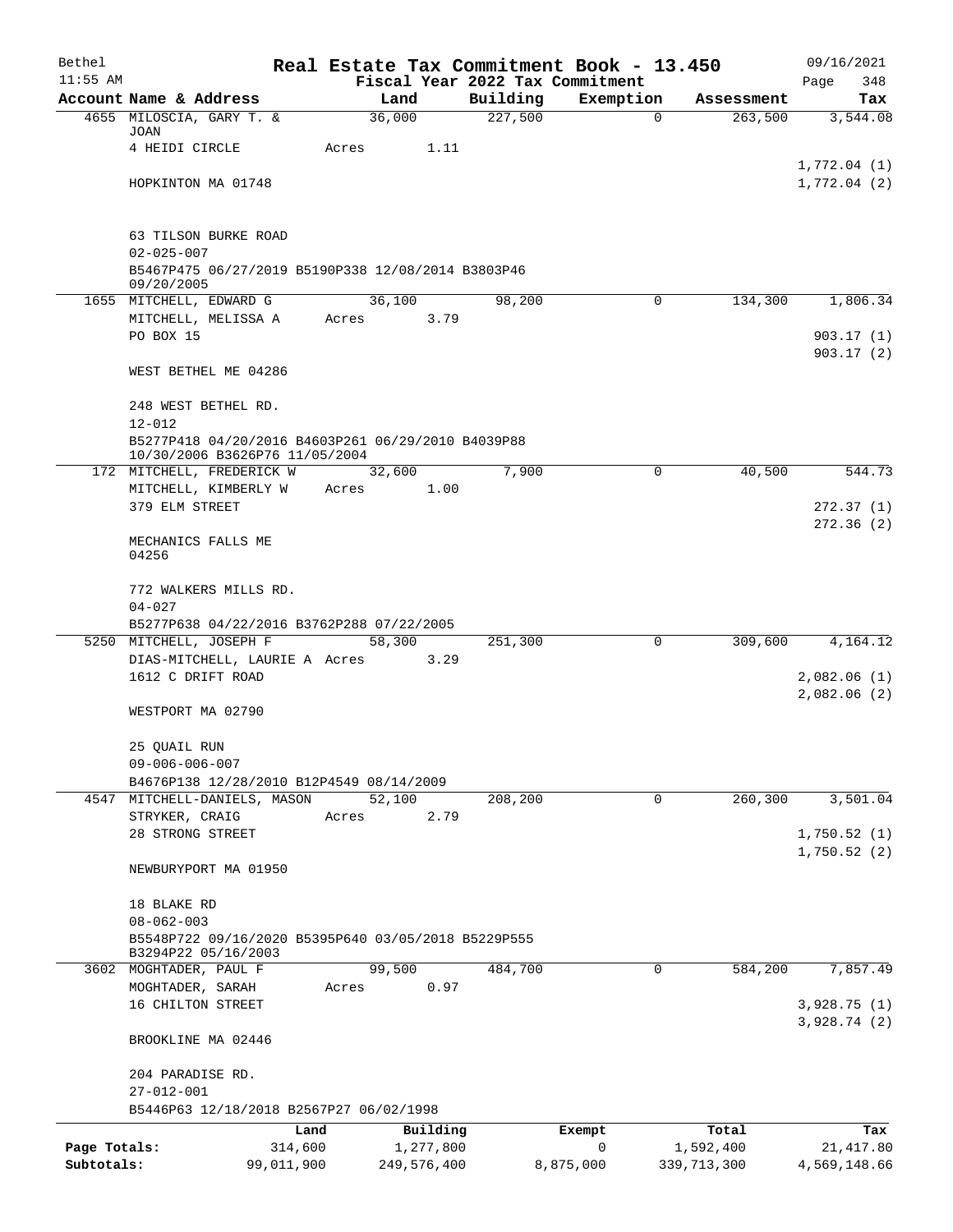| Bethel       |                                                                             |            |        |               |          | Real Estate Tax Commitment Book - 13.450 |          |             | 09/16/2021   |
|--------------|-----------------------------------------------------------------------------|------------|--------|---------------|----------|------------------------------------------|----------|-------------|--------------|
| $11:55$ AM   |                                                                             |            |        |               |          | Fiscal Year 2022 Tax Commitment          |          |             | 349<br>Page  |
|              | Account Name & Address                                                      |            | Land   |               | Building | Exemption                                |          | Assessment  | Tax          |
|              | 5153 MOLASKEY, JOHN M                                                       |            | 79,000 |               | 343,800  |                                          | $\Omega$ | 422,800     | 5,686.66     |
|              | MOLASKEY, ELAINE M                                                          |            | Acres  | 2.17          |          |                                          |          |             |              |
|              | 17 SILVER HILL ROAD                                                         |            |        |               |          |                                          |          |             | 2,843.33(1)  |
|              |                                                                             |            |        |               |          |                                          |          |             | 2,843.33(2)  |
|              | ACTON MA 01720                                                              |            |        |               |          |                                          |          |             |              |
|              |                                                                             |            |        |               |          |                                          |          |             |              |
|              | 76 LOCKE SUMMIT ROAD                                                        |            |        |               |          |                                          |          |             |              |
|              | $21 - 002 - 026$                                                            |            |        |               |          |                                          |          |             |              |
|              | B5083P292 01/21/2014 B5006P241 07/03/2013 B3679P183                         |            |        |               |          |                                          |          |             |              |
|              | 03/02/2005                                                                  |            |        |               |          |                                          |          |             |              |
|              | 4685 MOLLICA, RUSSELL                                                       |            | 45,900 |               | 216,300  |                                          | $\Omega$ | 262,200     | 3,526.59     |
|              | MOLLICA, ELIZABETH                                                          |            | Acres  | 2.17          |          |                                          |          |             |              |
|              | 141 EMELINE ST.                                                             |            |        |               |          |                                          |          |             | 1,763.30(1)  |
|              |                                                                             |            |        |               |          |                                          |          |             | 1,763.29(2)  |
|              | PROVIDENCE RI                                                               |            |        |               |          |                                          |          |             |              |
|              | 02906-4714                                                                  |            |        |               |          |                                          |          |             |              |
|              |                                                                             |            |        |               |          |                                          |          |             |              |
|              | 104 BROOK RD                                                                |            |        |               |          |                                          |          |             |              |
|              | $13 - 022 - 007$                                                            |            |        |               |          |                                          |          |             |              |
|              | B4240P209 12/20/2007 B4124P281 05/01/2007 B3917P294<br>04/07/2006 B3482P257 |            |        |               |          |                                          |          |             |              |
|              | 2890 MOLLICONE, NINA R                                                      |            | 41,300 |               | 126,500  | 25,000                                   |          | 142,800     | 1,920.66     |
|              | 1902 INTERVALE RD.                                                          |            | Acres  | 2.60          |          | 01 Homestead (HM)                        |          |             |              |
|              |                                                                             |            |        |               |          |                                          |          |             | 960.33(1)    |
|              | BETHEL ME 04217                                                             |            |        |               |          |                                          |          |             | 960.33(2)    |
|              |                                                                             |            |        |               |          |                                          |          |             |              |
|              |                                                                             |            |        |               |          |                                          |          |             |              |
|              | 1902 INTERVALE RD.                                                          |            |        |               |          |                                          |          |             |              |
|              | $20 - 008$                                                                  |            |        |               |          |                                          |          |             |              |
|              | B5482P434 09/25/2019 B689P61 09/17/1969                                     |            |        |               |          |                                          |          |             |              |
|              | 2588 MOLLICONE, NINA, PR                                                    |            | 18,200 |               | $\Omega$ |                                          | 0        | 18,200      | 244.79       |
|              | EST. OF LESLIE NOYES                                                        |            | Acres  | 28.00         |          |                                          |          |             |              |
|              | 1902 INTERVALE RD.                                                          |            |        |               |          |                                          |          |             | 122.40(1)    |
|              |                                                                             |            |        |               |          |                                          |          |             | 122.39(2)    |
|              | BETHEL ME 04217                                                             |            |        |               |          |                                          |          |             |              |
|              |                                                                             |            |        |               |          |                                          |          |             |              |
|              | INTERVALE RD S/S                                                            |            |        |               |          |                                          |          |             |              |
|              | $15 - 020$                                                                  |            |        |               |          |                                          |          |             |              |
|              | B3412P46 11/03/2003 B3141P151                                               |            |        |               |          |                                          |          |             |              |
|              | 1233 MONZO, MICHAEL JR                                                      |            | 38,400 |               | 162,500  | 25,000                                   |          | 175,900     | 2,365.86     |
|              | C/O JEAN MONZO                                                              |            | Acres  | 1.00          |          | 01 Homestead (HM)                        |          |             |              |
|              | 201 GROVER HILL ROAD                                                        |            |        |               |          |                                          |          |             | 1,182.93(1)  |
|              | BETHEL ME 04217                                                             |            |        |               |          |                                          |          |             | 1,182.93(2)  |
|              |                                                                             |            |        |               |          |                                          |          |             |              |
|              |                                                                             |            |        |               |          |                                          |          |             |              |
|              | 201 GROVER HILL RD.                                                         |            |        |               |          |                                          |          |             |              |
|              | $07 - 039$                                                                  |            |        |               |          |                                          |          |             |              |
|              | B4988P281 05/23/2013 B4974P42 04/12/2013 B3495P329                          |            |        |               |          |                                          |          |             |              |
|              | 04/16/2004                                                                  |            |        |               |          |                                          |          |             |              |
| 5509         | MOOERS, JAMES L.                                                            |            | 31,900 |               | 0        |                                          | 0        | 31,900      | 429.06       |
|              | WANG, HONG                                                                  |            | Acres  | 8.48          |          |                                          |          |             |              |
|              | 203 DICKENSON AVE                                                           |            |        |               |          |                                          |          |             | 214.53(1)    |
|              |                                                                             |            |        |               |          |                                          |          |             | 214.53(2)    |
|              | NORTHPORT NY 11731                                                          |            |        |               |          |                                          |          |             |              |
|              |                                                                             |            |        |               |          |                                          |          |             |              |
|              | NEVEL RD                                                                    |            |        |               |          |                                          |          |             |              |
|              | $06 - 006 - 004 - 001$                                                      |            |        |               |          |                                          |          |             |              |
|              | B5589P442 03/08/2021                                                        |            |        |               |          |                                          |          |             |              |
|              |                                                                             |            |        |               |          |                                          |          |             |              |
|              |                                                                             | Land       |        | Building      |          | Exempt                                   |          | Total       | Tax          |
| Page Totals: |                                                                             | 254,700    |        | 849,100       |          | 50,000                                   |          | 1,053,800   | 14, 173. 62  |
| Subtotals:   |                                                                             | 99,266,600 |        | 250, 425, 500 |          | 8,925,000                                |          | 340,767,100 | 4,583,322.28 |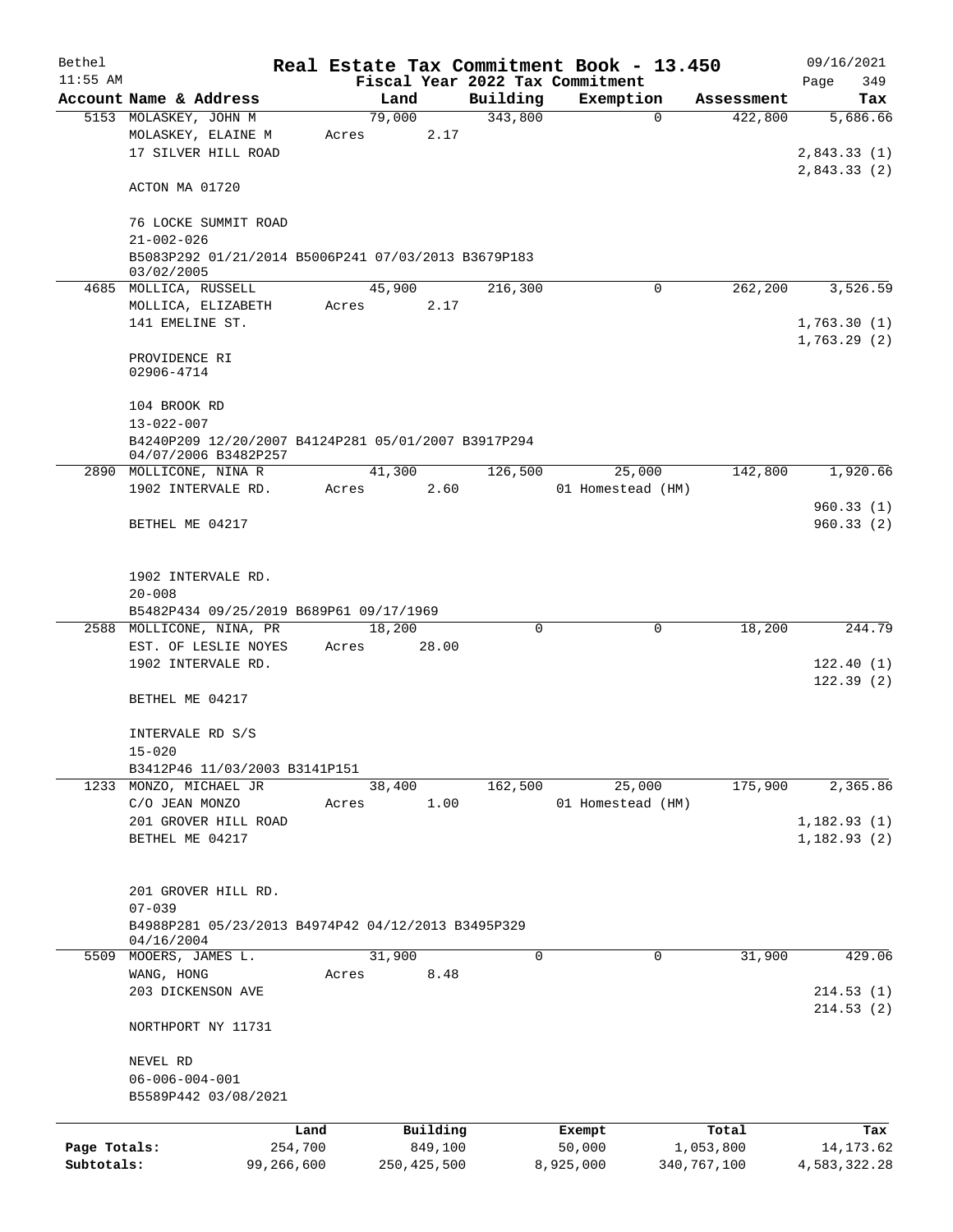| Bethel     |                                                                                                            |         | Real Estate Tax Commitment Book - 13.450 |             |            | 09/16/2021               |
|------------|------------------------------------------------------------------------------------------------------------|---------|------------------------------------------|-------------|------------|--------------------------|
| $11:55$ AM |                                                                                                            |         | Fiscal Year 2022 Tax Commitment          |             |            | Page<br>350              |
|            | Account Name & Address                                                                                     | Land    | Building                                 | Exemption   | Assessment | Tax                      |
| 2722       | MOORE, DAMON S. & DIANA<br>М.                                                                              | 62,100  | 278,100                                  | $\mathbf 0$ | 340,200    | 4,575.69                 |
|            | 6 DONCASTER RD                                                                                             | Acres   | 0.74                                     |             |            |                          |
|            |                                                                                                            |         |                                          |             |            | 2,287.85(1)              |
|            | LYNNFIELD MA 01940                                                                                         |         |                                          |             |            | 2, 287.84 (2)            |
|            | 91 RIVER VALLEY ACRES                                                                                      |         |                                          |             |            |                          |
|            | $17 - 036$                                                                                                 |         |                                          |             |            |                          |
|            | B5493P76 11/18/2019 B5027P215 08/21/2013 B4833P110<br>04/09/2012 B789P140 06/20/1973                       |         |                                          |             |            |                          |
|            | 3338 MOORE, JENNIFER L.                                                                                    | 20,200  | 91,100                                   | 0           | 111,300    | 1,496.99                 |
|            | 305 ADMIRALS WAY                                                                                           |         |                                          |             |            |                          |
|            | PHILADELPHIA PA 19146                                                                                      |         |                                          |             |            | 748.50 (1)<br>748.49 (2) |
|            |                                                                                                            |         |                                          |             |            |                          |
|            | 23 SPRING ST                                                                                               |         |                                          |             |            |                          |
|            | $25 - 167 - 001 - 002$                                                                                     |         |                                          |             |            |                          |
|            | B5564P404 11/17/2020 B4751P347 08/23/2011 B4092P64<br>02/15/2007 B2868P333                                 |         |                                          |             |            |                          |
|            | 4877 MOORE, JOHN                                                                                           | 33,100  | 153,000                                  | 0           | 186,100    | 2,503.05                 |
|            | JOHNSON, JOHNSON,<br>HARRIET                                                                               | Acres   | 1.21                                     |             |            |                          |
|            | 1 DOGWOODS ROAD                                                                                            |         |                                          |             |            | 1,251.53(1)              |
|            | BOURNE MA 02532                                                                                            |         |                                          |             |            | 1,251.52(2)              |
|            | 37 ENGLISH WOODS DR<br>$15 - 008 - 007$                                                                    |         |                                          |             |            |                          |
|            | B4630P114 09/08/2010 B4406P241 02/23/2009 B4285P21<br>04/15/2008 B4268P345 03/06/2008 B3924P104 04/18/2006 |         |                                          |             |            |                          |
|            | 3474 MOOREHEAD, ROBERT JOAN                                                                                | 134,100 | 1,172,800                                | 0           | 1,306,900  | 17,577.81                |
|            | S                                                                                                          |         |                                          |             |            |                          |
|            | PO BOX 24                                                                                                  | Acres   | 2.00                                     |             |            | 8,788.91 (1)             |
|            | PARIS ME 04271 0024                                                                                        |         |                                          |             |            | 8,788.90 (2)             |
|            | 12 EVERGREEN RD.                                                                                           |         |                                          |             |            |                          |
|            | $26 - 034$                                                                                                 |         |                                          |             |            |                          |
|            | B4863P339 07/05/2012 B925P264 01/12/1977                                                                   |         |                                          |             |            |                          |
|            | 3212 MORAN SMITH, LLC                                                                                      | 72,000  | 85,600                                   | 0           | 157,600    | 2,119.72                 |
|            | PO BOX 11                                                                                                  | Acres   | 0.30                                     |             |            |                          |
|            |                                                                                                            |         |                                          |             |            | 1,059.86(1)              |
|            | NEWRY ME 04261                                                                                             |         |                                          |             |            | 1,059.86(2)              |
|            | 2 MECHANIC ST.                                                                                             |         |                                          |             |            |                          |
|            | $25 - 054$                                                                                                 |         |                                          |             |            |                          |
|            | B4967P277 03/25/2013 B2953P290 06/11/2001                                                                  |         |                                          |             |            |                          |

|              | Land       | Building    | Exempt    | Total       | Tax          |
|--------------|------------|-------------|-----------|-------------|--------------|
| Page Totals: | 321,500    | ⊥,780,600   |           | 2,102,100   | 28, 273. 26  |
| Subtotals:   | 99,588,100 | 252,206,100 | 8,925,000 | 342,869,200 | 4,611,595.54 |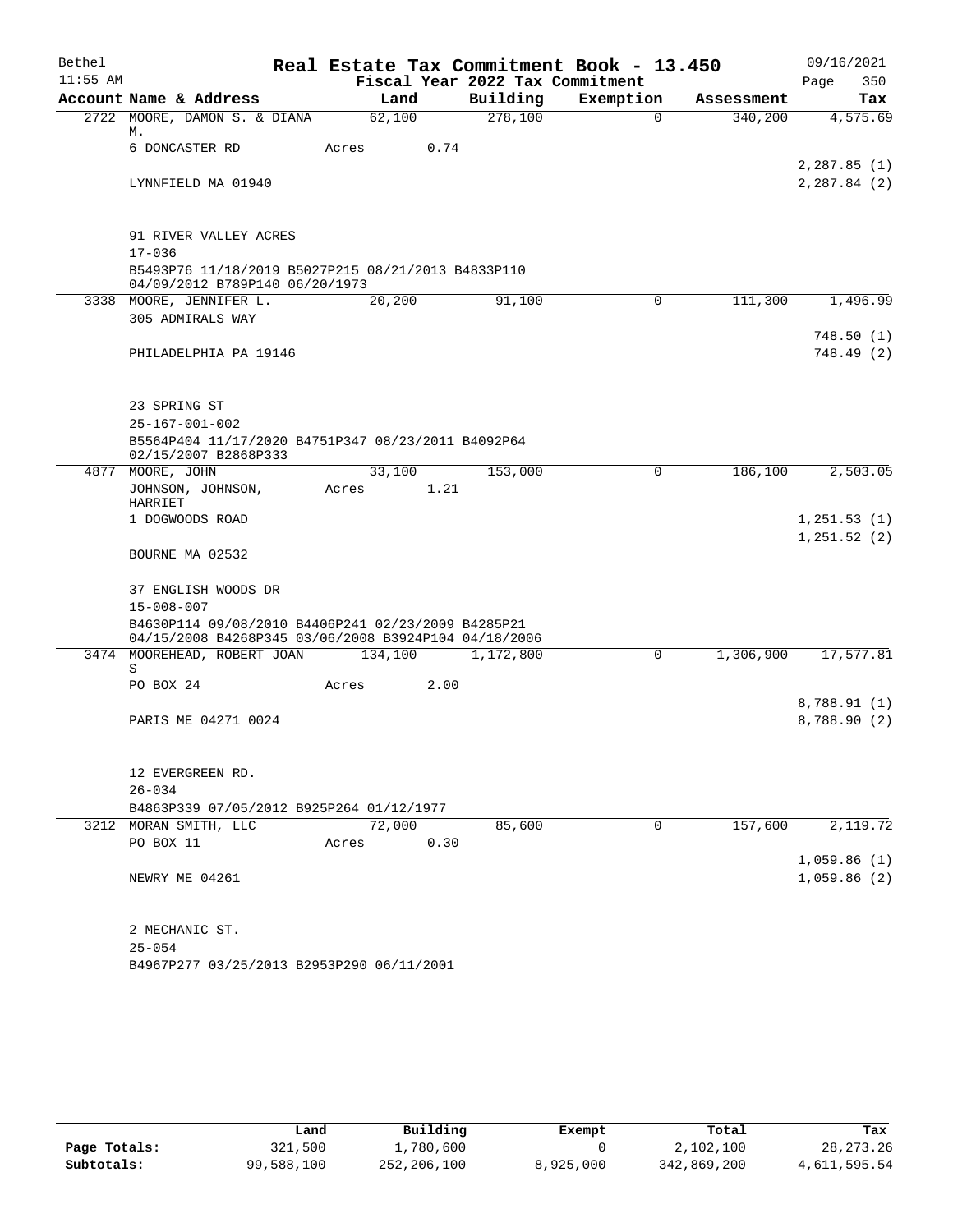| Building<br>Account Name & Address<br>Exemption<br>Land<br>Assessment<br>138,900<br>670 MORGAN, GWYNNE ELLEN<br>33,600<br>172,500<br>$\Omega$<br>TRUST 2007<br>MORGAN, GWYNNE<br>52 RICHWOOD ST<br>1,160.06(2)<br>WEST ROXBURY MA 02132<br>114 FAIRWAY ROAD<br>$07 - 028 - 510$<br>B5380P464 11/28/2017 B1553P92 03/18/1988<br>484 MORGAN, JOYCE C<br>52,500<br>276,900<br>255,400<br>31,000<br>807 NORTH RD<br>3.00<br>01 Homestead (HM)<br>Acres<br>12 WW2 Vet Res<br>BETHEL ME 04217<br>807 NORTH RD<br>$16 - 021 - 001$<br>B5225P474 06/08/2015 B1174P277 03/13/1982 B858P156<br>06/04/1975 B729P116 12/06/1971<br>$\Omega$<br>58,500<br>5090 MORGAN, MARTIN L<br>58,500<br>$\Omega$<br>4.50<br>MORGAN, PAMELA L<br>Acres<br>58 LIGHTHOUSE LANE<br>RUMFORD ME 04276<br>$22 - 019 - 011$<br>B4590P103 05/24/2010<br>88,400<br>102,000<br>1,371.90<br>2868 MORGENSTERN, MAUREEN L<br>38,600<br>25,000<br>1381 INTERVALE RD<br>1.09<br>01 Homestead (HM)<br>Acres<br>685.95 (1)<br>BETHEL ME 04217<br>1381 INTERVALE RD.<br>$19 - 017 - 004$<br>B5203P26 01/16/2015 B5112P300 05/12/2014 B2763P309<br>40,900<br>144,600<br>1411 MORIN, ANTHONY<br>103,700<br>0<br>2.30<br>MORIN, TRACY<br>Acres<br>115 CHANDLER HILL ROAD<br>BETHEL ME 04217 4929<br>115 CHANDLER HILL RD.<br>$08 - 070 - 005$<br>B2275P34 11/09/1995<br>25,000<br>192 MORIN, GERALD<br>32,900<br>110,500<br>118,400<br>MORIN, ANGELA<br>1.10<br>01 Homestead (HM)<br>Acres<br>204 EAST BETHEL RD.<br>796.24(2)<br>BETHEL ME 04217<br>204 EAST BETHEL RD.<br>$04 - 043 - 001 - 001$<br>B2853P106 08/25/2000<br>Land<br>Exempt | Bethel<br>$11:55$ AM |  |          | Fiscal Year 2022 Tax Commitment | Real Estate Tax Commitment Book - 13.450 |       | 09/16/2021<br>Page<br>351 |
|------------------------------------------------------------------------------------------------------------------------------------------------------------------------------------------------------------------------------------------------------------------------------------------------------------------------------------------------------------------------------------------------------------------------------------------------------------------------------------------------------------------------------------------------------------------------------------------------------------------------------------------------------------------------------------------------------------------------------------------------------------------------------------------------------------------------------------------------------------------------------------------------------------------------------------------------------------------------------------------------------------------------------------------------------------------------------------------------------------------------------------------------------------------------------------------------------------------------------------------------------------------------------------------------------------------------------------------------------------------------------------------------------------------------------------------------------------------------------------------------------------------------------------------------------------------------------------------------|----------------------|--|----------|---------------------------------|------------------------------------------|-------|---------------------------|
|                                                                                                                                                                                                                                                                                                                                                                                                                                                                                                                                                                                                                                                                                                                                                                                                                                                                                                                                                                                                                                                                                                                                                                                                                                                                                                                                                                                                                                                                                                                                                                                                |                      |  |          |                                 |                                          |       | Tax                       |
|                                                                                                                                                                                                                                                                                                                                                                                                                                                                                                                                                                                                                                                                                                                                                                                                                                                                                                                                                                                                                                                                                                                                                                                                                                                                                                                                                                                                                                                                                                                                                                                                |                      |  |          |                                 |                                          |       | 2,320.13                  |
|                                                                                                                                                                                                                                                                                                                                                                                                                                                                                                                                                                                                                                                                                                                                                                                                                                                                                                                                                                                                                                                                                                                                                                                                                                                                                                                                                                                                                                                                                                                                                                                                |                      |  |          |                                 |                                          |       | 1,160.07(1)               |
|                                                                                                                                                                                                                                                                                                                                                                                                                                                                                                                                                                                                                                                                                                                                                                                                                                                                                                                                                                                                                                                                                                                                                                                                                                                                                                                                                                                                                                                                                                                                                                                                |                      |  |          |                                 |                                          |       |                           |
|                                                                                                                                                                                                                                                                                                                                                                                                                                                                                                                                                                                                                                                                                                                                                                                                                                                                                                                                                                                                                                                                                                                                                                                                                                                                                                                                                                                                                                                                                                                                                                                                |                      |  |          |                                 |                                          |       |                           |
|                                                                                                                                                                                                                                                                                                                                                                                                                                                                                                                                                                                                                                                                                                                                                                                                                                                                                                                                                                                                                                                                                                                                                                                                                                                                                                                                                                                                                                                                                                                                                                                                |                      |  |          |                                 |                                          |       |                           |
|                                                                                                                                                                                                                                                                                                                                                                                                                                                                                                                                                                                                                                                                                                                                                                                                                                                                                                                                                                                                                                                                                                                                                                                                                                                                                                                                                                                                                                                                                                                                                                                                |                      |  |          |                                 |                                          |       | 3,724.31                  |
|                                                                                                                                                                                                                                                                                                                                                                                                                                                                                                                                                                                                                                                                                                                                                                                                                                                                                                                                                                                                                                                                                                                                                                                                                                                                                                                                                                                                                                                                                                                                                                                                |                      |  |          |                                 |                                          |       | 1,862.16(1)               |
|                                                                                                                                                                                                                                                                                                                                                                                                                                                                                                                                                                                                                                                                                                                                                                                                                                                                                                                                                                                                                                                                                                                                                                                                                                                                                                                                                                                                                                                                                                                                                                                                |                      |  |          |                                 |                                          |       | 1,862.15(2)               |
|                                                                                                                                                                                                                                                                                                                                                                                                                                                                                                                                                                                                                                                                                                                                                                                                                                                                                                                                                                                                                                                                                                                                                                                                                                                                                                                                                                                                                                                                                                                                                                                                |                      |  |          |                                 |                                          |       |                           |
|                                                                                                                                                                                                                                                                                                                                                                                                                                                                                                                                                                                                                                                                                                                                                                                                                                                                                                                                                                                                                                                                                                                                                                                                                                                                                                                                                                                                                                                                                                                                                                                                |                      |  |          |                                 |                                          |       |                           |
|                                                                                                                                                                                                                                                                                                                                                                                                                                                                                                                                                                                                                                                                                                                                                                                                                                                                                                                                                                                                                                                                                                                                                                                                                                                                                                                                                                                                                                                                                                                                                                                                |                      |  |          |                                 |                                          |       | 786.83                    |
|                                                                                                                                                                                                                                                                                                                                                                                                                                                                                                                                                                                                                                                                                                                                                                                                                                                                                                                                                                                                                                                                                                                                                                                                                                                                                                                                                                                                                                                                                                                                                                                                |                      |  |          |                                 |                                          |       |                           |
|                                                                                                                                                                                                                                                                                                                                                                                                                                                                                                                                                                                                                                                                                                                                                                                                                                                                                                                                                                                                                                                                                                                                                                                                                                                                                                                                                                                                                                                                                                                                                                                                |                      |  |          |                                 |                                          |       | 393.42(1)<br>393.41 (2)   |
|                                                                                                                                                                                                                                                                                                                                                                                                                                                                                                                                                                                                                                                                                                                                                                                                                                                                                                                                                                                                                                                                                                                                                                                                                                                                                                                                                                                                                                                                                                                                                                                                |                      |  |          |                                 |                                          |       |                           |
|                                                                                                                                                                                                                                                                                                                                                                                                                                                                                                                                                                                                                                                                                                                                                                                                                                                                                                                                                                                                                                                                                                                                                                                                                                                                                                                                                                                                                                                                                                                                                                                                |                      |  |          |                                 |                                          |       |                           |
|                                                                                                                                                                                                                                                                                                                                                                                                                                                                                                                                                                                                                                                                                                                                                                                                                                                                                                                                                                                                                                                                                                                                                                                                                                                                                                                                                                                                                                                                                                                                                                                                |                      |  |          |                                 |                                          |       |                           |
|                                                                                                                                                                                                                                                                                                                                                                                                                                                                                                                                                                                                                                                                                                                                                                                                                                                                                                                                                                                                                                                                                                                                                                                                                                                                                                                                                                                                                                                                                                                                                                                                |                      |  |          |                                 |                                          |       |                           |
|                                                                                                                                                                                                                                                                                                                                                                                                                                                                                                                                                                                                                                                                                                                                                                                                                                                                                                                                                                                                                                                                                                                                                                                                                                                                                                                                                                                                                                                                                                                                                                                                |                      |  |          |                                 |                                          |       |                           |
|                                                                                                                                                                                                                                                                                                                                                                                                                                                                                                                                                                                                                                                                                                                                                                                                                                                                                                                                                                                                                                                                                                                                                                                                                                                                                                                                                                                                                                                                                                                                                                                                |                      |  |          |                                 |                                          |       | 685.95 (2)                |
|                                                                                                                                                                                                                                                                                                                                                                                                                                                                                                                                                                                                                                                                                                                                                                                                                                                                                                                                                                                                                                                                                                                                                                                                                                                                                                                                                                                                                                                                                                                                                                                                |                      |  |          |                                 |                                          |       |                           |
|                                                                                                                                                                                                                                                                                                                                                                                                                                                                                                                                                                                                                                                                                                                                                                                                                                                                                                                                                                                                                                                                                                                                                                                                                                                                                                                                                                                                                                                                                                                                                                                                |                      |  |          |                                 |                                          |       |                           |
|                                                                                                                                                                                                                                                                                                                                                                                                                                                                                                                                                                                                                                                                                                                                                                                                                                                                                                                                                                                                                                                                                                                                                                                                                                                                                                                                                                                                                                                                                                                                                                                                |                      |  |          |                                 |                                          |       | 1,944.87                  |
|                                                                                                                                                                                                                                                                                                                                                                                                                                                                                                                                                                                                                                                                                                                                                                                                                                                                                                                                                                                                                                                                                                                                                                                                                                                                                                                                                                                                                                                                                                                                                                                                |                      |  |          |                                 |                                          |       |                           |
|                                                                                                                                                                                                                                                                                                                                                                                                                                                                                                                                                                                                                                                                                                                                                                                                                                                                                                                                                                                                                                                                                                                                                                                                                                                                                                                                                                                                                                                                                                                                                                                                |                      |  |          |                                 |                                          |       | 972.44(1)<br>972.43(2)    |
|                                                                                                                                                                                                                                                                                                                                                                                                                                                                                                                                                                                                                                                                                                                                                                                                                                                                                                                                                                                                                                                                                                                                                                                                                                                                                                                                                                                                                                                                                                                                                                                                |                      |  |          |                                 |                                          |       |                           |
|                                                                                                                                                                                                                                                                                                                                                                                                                                                                                                                                                                                                                                                                                                                                                                                                                                                                                                                                                                                                                                                                                                                                                                                                                                                                                                                                                                                                                                                                                                                                                                                                |                      |  |          |                                 |                                          |       |                           |
|                                                                                                                                                                                                                                                                                                                                                                                                                                                                                                                                                                                                                                                                                                                                                                                                                                                                                                                                                                                                                                                                                                                                                                                                                                                                                                                                                                                                                                                                                                                                                                                                |                      |  |          |                                 |                                          |       |                           |
|                                                                                                                                                                                                                                                                                                                                                                                                                                                                                                                                                                                                                                                                                                                                                                                                                                                                                                                                                                                                                                                                                                                                                                                                                                                                                                                                                                                                                                                                                                                                                                                                |                      |  |          |                                 |                                          |       | 1,592.48                  |
|                                                                                                                                                                                                                                                                                                                                                                                                                                                                                                                                                                                                                                                                                                                                                                                                                                                                                                                                                                                                                                                                                                                                                                                                                                                                                                                                                                                                                                                                                                                                                                                                |                      |  |          |                                 |                                          |       | 796.24(1)                 |
|                                                                                                                                                                                                                                                                                                                                                                                                                                                                                                                                                                                                                                                                                                                                                                                                                                                                                                                                                                                                                                                                                                                                                                                                                                                                                                                                                                                                                                                                                                                                                                                                |                      |  |          |                                 |                                          |       |                           |
|                                                                                                                                                                                                                                                                                                                                                                                                                                                                                                                                                                                                                                                                                                                                                                                                                                                                                                                                                                                                                                                                                                                                                                                                                                                                                                                                                                                                                                                                                                                                                                                                |                      |  |          |                                 |                                          |       |                           |
|                                                                                                                                                                                                                                                                                                                                                                                                                                                                                                                                                                                                                                                                                                                                                                                                                                                                                                                                                                                                                                                                                                                                                                                                                                                                                                                                                                                                                                                                                                                                                                                                |                      |  |          |                                 |                                          |       |                           |
|                                                                                                                                                                                                                                                                                                                                                                                                                                                                                                                                                                                                                                                                                                                                                                                                                                                                                                                                                                                                                                                                                                                                                                                                                                                                                                                                                                                                                                                                                                                                                                                                |                      |  |          |                                 |                                          |       |                           |
| 257,000<br>696,900<br>81,000<br>872,900<br>Page Totals:                                                                                                                                                                                                                                                                                                                                                                                                                                                                                                                                                                                                                                                                                                                                                                                                                                                                                                                                                                                                                                                                                                                                                                                                                                                                                                                                                                                                                                                                                                                                        |                      |  | Building |                                 |                                          | Total | Tax<br>11,740.52          |

**Subtotals:** 99,845,100 252,903,000 9,006,000 343,742,100 4,623,336.06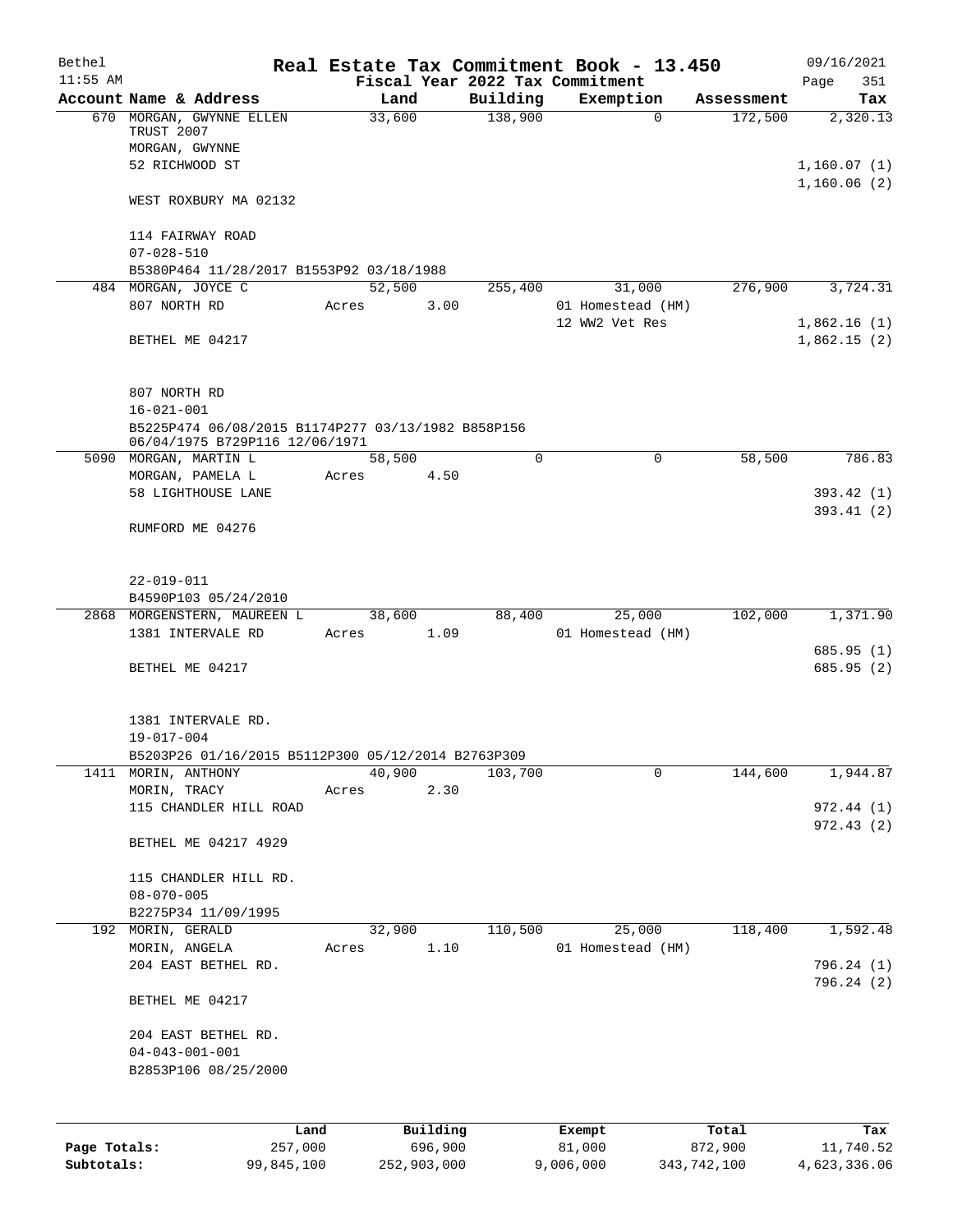| Bethel       |                                                         |             |       |             |          | Real Estate Tax Commitment Book - 13.450 |                        | 09/16/2021   |
|--------------|---------------------------------------------------------|-------------|-------|-------------|----------|------------------------------------------|------------------------|--------------|
| $11:55$ AM   |                                                         |             |       |             |          | Fiscal Year 2022 Tax Commitment          |                        | 352<br>Page  |
|              | Account Name & Address                                  |             |       | Land        | Building | Exemption                                | Assessment             | Tax          |
|              | 3792 MORIN, KATE B                                      |             |       | 67,900      | 262,300  |                                          | 330,200<br>$\mathbf 0$ | 4,441.19     |
|              | PO BOX 767                                              |             | Acres | 1.12        |          |                                          |                        |              |
|              |                                                         |             |       |             |          |                                          |                        | 2,220.60(1)  |
|              | BETHEL ME 04217                                         |             |       |             |          |                                          |                        | 2,220.59(2)  |
|              |                                                         |             |       |             |          |                                          |                        |              |
|              | 62 RIDGE ROAD                                           |             |       |             |          |                                          |                        |              |
|              | $26 - 060 - 010$                                        |             |       |             |          |                                          |                        |              |
|              | B5228P440 06/23/2015 B4094P321 02/23/2007 B3295P53      |             |       |             |          |                                          |                        |              |
|              | 05/05/2003                                              |             |       |             |          |                                          |                        |              |
|              | 3043 MORISSETTE, GARY G                                 |             |       | 32,600      | 252,500  |                                          | $\mathbf 0$<br>285,100 | 3,834.60     |
|              | MORISSETTE, SARAH J                                     |             | Acres | 1.70        |          |                                          |                        |              |
|              | 33 WESTWIND ROAD                                        |             |       |             |          |                                          |                        | 1,917.30(1)  |
|              |                                                         |             |       |             |          |                                          |                        | 1,917.30(2)  |
|              | ANDOVER MA 01810                                        |             |       |             |          |                                          |                        |              |
|              | 115 TAYLOR WOODS RD                                     |             |       |             |          |                                          |                        |              |
|              | $22 - 026 - 026$                                        |             |       |             |          |                                          |                        |              |
|              | B5423P92 08/06/2018 B4099P50 03/02/2007                 |             |       |             |          |                                          |                        |              |
|              | 367 MORRILL-DREHER, GEMMA                               |             |       | 46,900      | 140,400  | 25,000                                   | 162,300                | 2,182.94     |
|              | PO BOX 267                                              |             | Acres | 2.84        |          | 01 Homestead (HM)                        |                        |              |
|              |                                                         |             |       |             |          |                                          |                        | 1,091.47(1)  |
|              | BETHEL ME 04217                                         |             |       |             |          |                                          |                        | 1,091.47(2)  |
|              |                                                         |             |       |             |          |                                          |                        |              |
|              |                                                         |             |       |             |          |                                          |                        |              |
|              | 163 FLAT RD.                                            |             |       |             |          |                                          |                        |              |
|              | $06 - 012$                                              |             |       |             |          |                                          |                        |              |
|              | B1583P281 07/18/1988                                    |             |       |             |          |                                          |                        |              |
|              | 1604 MORRISON, JOSHUA A. &<br>JENNIFER A.               |             |       | 44,100      | 106,200  |                                          | 150,300<br>0           | 2,021.54     |
|              | 119 EVERGREEN LANE                                      |             | Acres | 5.32        |          |                                          |                        |              |
|              |                                                         |             |       |             |          |                                          |                        | 1,010.77(1)  |
|              | WINDHAM ME 04062                                        |             |       |             |          |                                          |                        | 1,010.77(2)  |
|              |                                                         |             |       |             |          |                                          |                        |              |
|              |                                                         |             |       |             |          |                                          |                        |              |
|              | 85 BARKER RD.                                           |             |       |             |          |                                          |                        |              |
|              | $11 - 062 - 005$                                        |             |       |             |          |                                          |                        |              |
|              | B5593P970 03/26/2021 B5542P138 08/18/2020 B4131P236     |             |       |             |          |                                          |                        |              |
|              | 05/14/2007 B3712P181 05/06/2005<br>385 MORRISON, ROBERT |             |       | 58,000      | 164,200  |                                          | 222,200<br>0           | 2,988.59     |
|              | MORRISON, EMILY                                         |             | Acres | 7.40        |          |                                          |                        |              |
|              | 18 WELLINGTON ST.                                       |             |       |             |          |                                          |                        | 1,494.30(1)  |
|              |                                                         |             |       |             |          |                                          |                        | 1,494.29(2)  |
|              | ARLINGTON MA 02476                                      |             |       |             |          |                                          |                        |              |
|              |                                                         |             |       |             |          |                                          |                        |              |
|              | 119 SPARROWHAWK MT RD                                   |             |       |             |          |                                          |                        |              |
|              | $06 - 018 - 002$                                        |             |       |             |          |                                          |                        |              |
|              | B2817P329                                               |             |       |             |          |                                          |                        |              |
|              | 5217 MORRISSEY, ELIZABETH                               |             |       | 32,900      | 0        |                                          | 32,900<br>0            | 442.51       |
|              | 225 PROSPECT ST.                                        |             | Acres | 3.80        |          |                                          |                        |              |
|              |                                                         |             |       |             |          |                                          |                        | 221.26(1)    |
|              | PORTLAND ME 04103 3038                                  |             |       |             |          |                                          |                        | 221.25(2)    |
|              |                                                         |             |       |             |          |                                          |                        |              |
|              | HOLT HILL RD                                            |             |       |             |          |                                          |                        |              |
|              | $23 - 003 - 003 - A$                                    |             |       |             |          |                                          |                        |              |
|              | B4456P170 06/16/2009                                    |             |       |             |          |                                          |                        |              |
|              |                                                         |             |       |             |          |                                          |                        |              |
|              |                                                         |             |       |             |          |                                          |                        |              |
|              |                                                         | Land        |       | Building    |          | Exempt                                   | Total                  | Tax          |
| Page Totals: |                                                         | 282,400     |       | 925,600     |          | 25,000                                   | 1,183,000              | 15,911.37    |
| Subtotals:   |                                                         | 100,127,500 |       | 253,828,600 |          | 9,031,000                                | 344,925,100            | 4,639,247.43 |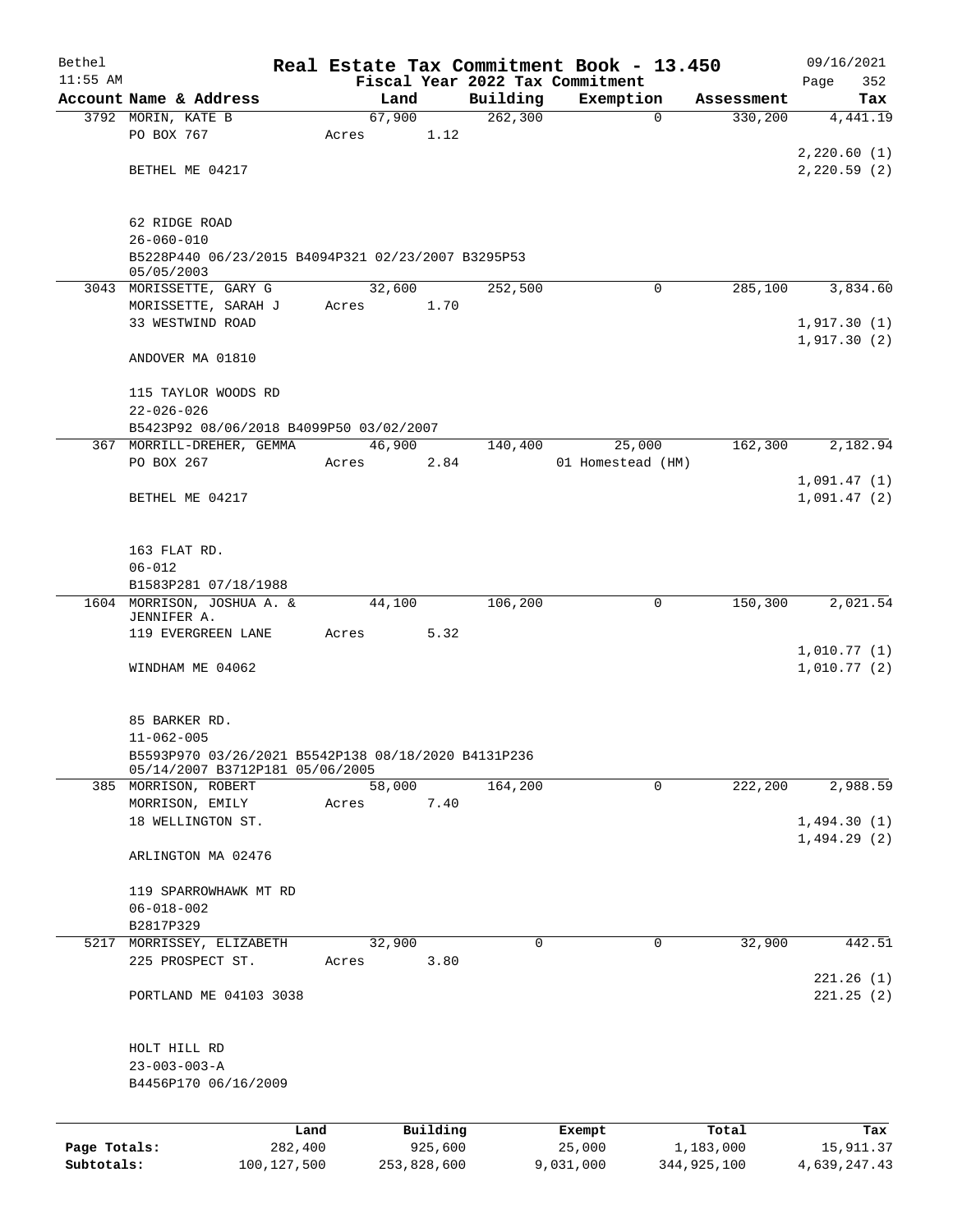| Bethel     |                                                                          |        |      |          | Real Estate Tax Commitment Book - 13.450 |            | 09/16/2021                  |
|------------|--------------------------------------------------------------------------|--------|------|----------|------------------------------------------|------------|-----------------------------|
| $11:55$ AM |                                                                          |        |      |          | Fiscal Year 2022 Tax Commitment          |            | Page<br>353                 |
|            | Account Name & Address                                                   | Land   |      | Building | Exemption                                | Assessment | Tax                         |
|            | 4876 MORSE, DEBRA                                                        | 25,200 |      | 0        | $\mathbf 0$                              | 25,200     | 338.94                      |
|            | GILBERT, KENNETH, JR                                                     | Acres  | 1.36 |          |                                          |            |                             |
|            | 5 EASEMENT RD                                                            |        |      |          |                                          |            | 169.47(1)                   |
|            | TEWKSBURY MA 01876                                                       |        |      |          |                                          |            | 169.47(2)                   |
|            | ENGLISH WOODS                                                            |        |      |          |                                          |            |                             |
|            | $15 - 008 - 006$                                                         |        |      |          |                                          |            |                             |
|            | B5032P336 09/03/2013 B4569P84 03/19/2010 B3924P104<br>04/18/2006         |        |      |          |                                          |            |                             |
|            | 1508 MORTIMER, TAVISH A                                                  | 37,800 |      | 142,200  | 0                                        | 180,000    | 2,421.00                    |
|            | FITZGERALD, ELLEN C                                                      | Acres  | 5.70 |          |                                          |            |                             |
|            | 1 ABERDEEN WAY, STE 219                                                  |        |      |          |                                          |            | 1, 210.50(1)                |
|            | CAMBRIDGE MA 02138 2692                                                  |        |      |          |                                          |            | 1, 210.50(2)                |
|            |                                                                          |        |      |          |                                          |            |                             |
|            | 60 WESTWOODS ROAD                                                        |        |      |          |                                          |            |                             |
|            | $11 - 012 - 003$                                                         |        |      |          |                                          |            |                             |
|            | B5348P213 05/22/2017 B1547P349 02/23/1988                                |        |      |          |                                          |            |                             |
|            | 4554 MORTON, THOMAS E                                                    | 25,200 |      | 157,600  | $\mathbf 0$                              | 182,800    | 2,458.66                    |
|            | PO BOX 634                                                               |        |      |          |                                          |            |                             |
|            | BETHEL ME 04217                                                          |        |      |          |                                          |            | 1,229.33(1)<br>1, 229.33(2) |
|            | 45 MILL HILL                                                             |        |      |          |                                          |            |                             |
|            | $25 - 005 - 001$                                                         |        |      |          |                                          |            |                             |
|            | B5334P60 03/07/2017 B3401P60 10/17/2003                                  |        |      |          |                                          |            |                             |
|            | 4687 MOTTS, PAUL H                                                       | 43,500 |      | 230,000  | 25,000                                   | 248,500    | 3,342.33                    |
|            | MOTTS, GRETCHEN                                                          | Acres  | 1.10 |          | 01 Homestead (HM)                        |            |                             |
|            | 88 BROOK RD.                                                             |        |      |          |                                          |            | 1,671.17(1)                 |
|            |                                                                          |        |      |          |                                          |            | 1,671.16(2)                 |
|            | BETHEL ME 04217                                                          |        |      |          |                                          |            |                             |
|            | 88 BROOK RD                                                              |        |      |          |                                          |            |                             |
|            | $13 - 022 - 009$                                                         |        |      |          |                                          |            |                             |
|            | B5256P53 12/01/2015 B4380P110 11/25/2008 B3941P1<br>05/19/2006 B3482P257 |        |      |          |                                          |            |                             |
|            | 4682 MOULTON, MICHAEL D. &                                               | 44,400 |      | 241,000  | 0                                        | 285,400    | 3,838.63                    |
|            | SCANLON-MOULTON, DARCY<br>Α                                              | Acres  | 1.44 |          |                                          |            |                             |
|            | 13 ABBOTT LANE                                                           |        |      |          |                                          |            | 1,919.32(1)                 |
|            | IPSWICH MA 01938                                                         |        |      |          |                                          |            | 1,919.31(2)                 |
|            |                                                                          |        |      |          |                                          |            |                             |
|            | 73 BROOK RD                                                              |        |      |          |                                          |            |                             |
|            | $13 - 022 - 004$                                                         |        |      |          |                                          |            |                             |
|            | B4806P131 01/17/2012 B4303P203 05/29/2008                                |        |      |          |                                          |            |                             |

|              | Land        | Building    | Exempt    | Total       | Tax          |
|--------------|-------------|-------------|-----------|-------------|--------------|
| Page Totals: | 176.100     | 770,800     | 25,000    | 921,900     | 12,399.56    |
| Subtotals:   | 100,303,600 | 254,599,400 | 9,056,000 | 345,847,000 | 4,651,646.99 |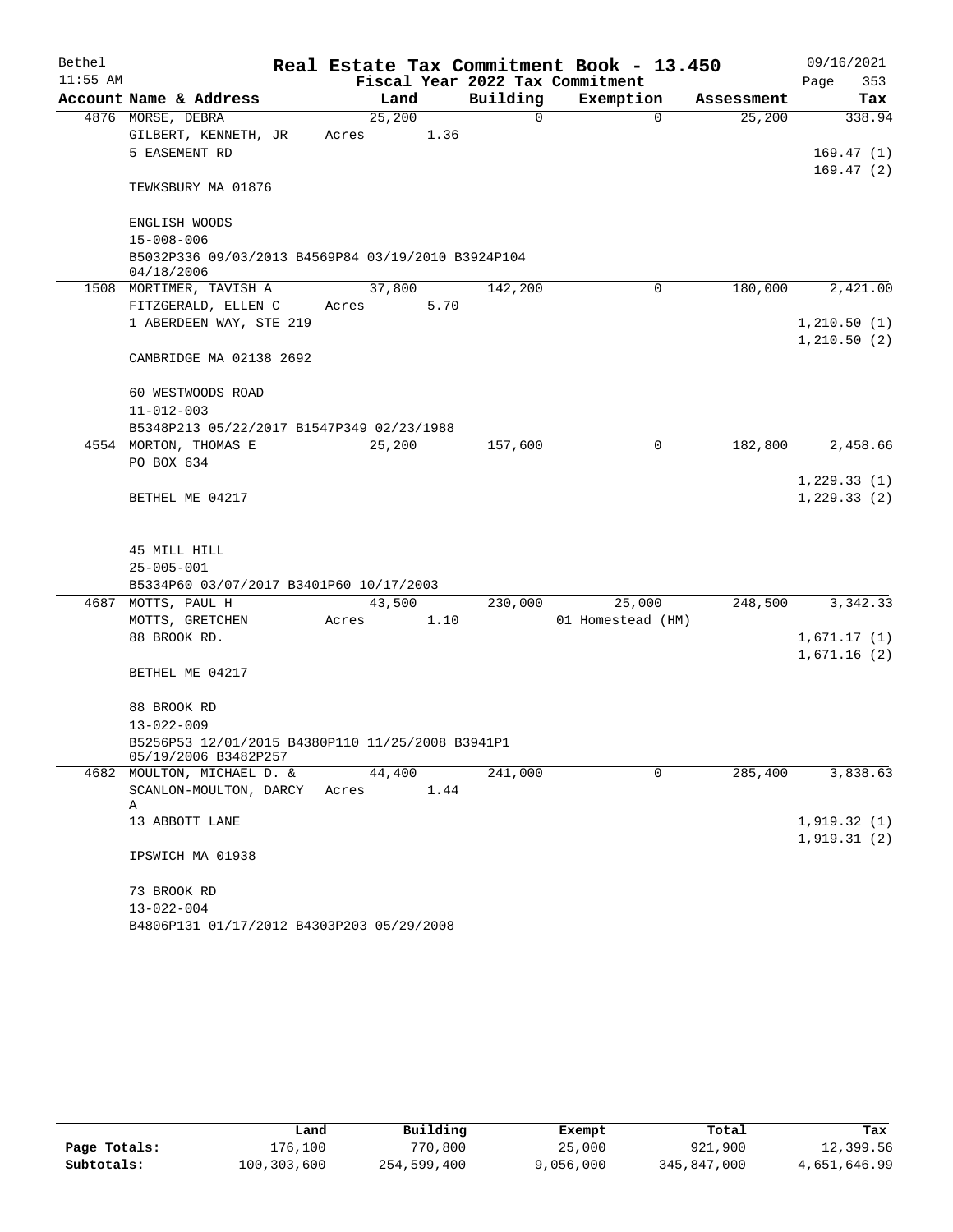| Bethel                     |                                                                                                                                                               |                        | Real Estate Tax Commitment Book - 13.450 |       |                                 |                |                          | 09/16/2021                 |  |  |  |
|----------------------------|---------------------------------------------------------------------------------------------------------------------------------------------------------------|------------------------|------------------------------------------|-------|---------------------------------|----------------|--------------------------|----------------------------|--|--|--|
| $11:55$ AM                 |                                                                                                                                                               |                        |                                          |       | Fiscal Year 2022 Tax Commitment |                |                          | Page<br>354                |  |  |  |
|                            | Account Name & Address                                                                                                                                        |                        | Land                                     |       | Building                        | Exemption      | Assessment               | Tax                        |  |  |  |
|                            | 3609 MOURA TRUSTEES<br>DAVID MOURA SPOUSAL<br>ACCESS TRUST                                                                                                    |                        | 70,000<br>Acres                          | 1.60  | 424,100                         | $\mathbf 0$    | 494,100                  | 6,645.65                   |  |  |  |
|                            | 1193 ASHLEY BLVD, REAR                                                                                                                                        |                        |                                          |       |                                 |                |                          | 3,322.83(1)<br>3,322.82(2) |  |  |  |
|                            | NEW BEDFORD MA 02745                                                                                                                                          |                        |                                          |       |                                 |                |                          |                            |  |  |  |
|                            | 326 PARADISE RD.                                                                                                                                              |                        |                                          |       |                                 |                |                          |                            |  |  |  |
|                            | $27 - 013 - 006 - 001$<br>B5330P375 02/09/2017 B5192P232 12/16/2014 B5158P126<br>09/10/2014 B4840P238 05/01/2012 B4044P275 11/10/2006<br>B3531P254 06/11/2004 |                        |                                          |       |                                 |                |                          |                            |  |  |  |
|                            | 1651 MOWERY, JOSHUA                                                                                                                                           |                        | 48,400                                   |       | 56,400                          | 0              | 104,800                  | 1,409.56                   |  |  |  |
|                            | MOWERY, ERIN                                                                                                                                                  |                        | Acres                                    | 1.10  |                                 |                |                          |                            |  |  |  |
|                            | 191 FLAT ROAD                                                                                                                                                 |                        |                                          |       |                                 |                |                          | 704.78 (1)<br>704.78(2)    |  |  |  |
|                            | BETHEL ME 04217                                                                                                                                               |                        |                                          |       |                                 |                |                          |                            |  |  |  |
|                            | 214 WEST BETHEL RD.<br>$12 - 008$                                                                                                                             |                        |                                          |       |                                 |                |                          |                            |  |  |  |
|                            | B4749P146 08/16/2011 B3759P76 07/15/2005                                                                                                                      |                        |                                          |       |                                 |                |                          |                            |  |  |  |
|                            | 366 MOWERY, JOSHUA A                                                                                                                                          |                        | 47,900                                   |       | 140,600                         | 0              | 188,500                  | 2,535.32                   |  |  |  |
|                            | MOWERY, ERIN E                                                                                                                                                |                        | Acres                                    | 25.80 |                                 |                |                          |                            |  |  |  |
|                            | 191 FLAT RD                                                                                                                                                   |                        |                                          |       |                                 |                |                          | 1,267.66(1)<br>1,267.66(2) |  |  |  |
|                            | BETHEL ME 04217                                                                                                                                               |                        |                                          |       |                                 |                |                          |                            |  |  |  |
|                            | 191 FLAT RD.                                                                                                                                                  |                        |                                          |       |                                 |                |                          |                            |  |  |  |
|                            | $06 - 011$<br>B5079P44 01/02/2014 B5079P42 01/02/2014 B5079P40<br>01/02/2014 B4235P234 12/10/2007                                                             |                        |                                          |       |                                 |                |                          |                            |  |  |  |
|                            | 1568 MOY, QUINCY K                                                                                                                                            |                        | 50,400                                   |       | $\Omega$                        | 0              | 50,400                   | 677.88                     |  |  |  |
|                            | ELLEN DRISCOLL<br>22 TANGLEWOOD DRIVE                                                                                                                         |                        | Acres                                    | 1.00  |                                 |                |                          | 338.94(1)                  |  |  |  |
|                            |                                                                                                                                                               |                        |                                          |       |                                 |                |                          | 338.94(2)                  |  |  |  |
|                            | KENNEBUNK ME 04043                                                                                                                                            |                        |                                          |       |                                 |                |                          |                            |  |  |  |
|                            | FERRY RD                                                                                                                                                      |                        |                                          |       |                                 |                |                          |                            |  |  |  |
|                            | $11 - 042 - 002$                                                                                                                                              |                        |                                          |       |                                 |                |                          |                            |  |  |  |
|                            | B3213P16 12/13/2002<br>3384 MUFF, CLAUDE                                                                                                                      |                        | 65,800                                   |       | 187,100                         | $\mathbf 0$    | 252,900                  | 3,401.51                   |  |  |  |
|                            | PO BOX 1003                                                                                                                                                   |                        | Acres                                    | 3.03  |                                 |                |                          |                            |  |  |  |
|                            |                                                                                                                                                               |                        |                                          |       |                                 |                |                          | 1,700.76(1)                |  |  |  |
|                            | BETHEL ME 04217                                                                                                                                               |                        |                                          |       |                                 |                |                          | 1,700.75(2)                |  |  |  |
|                            | 36 VERNON ST.                                                                                                                                                 |                        |                                          |       |                                 |                |                          |                            |  |  |  |
|                            | $25 - 206$                                                                                                                                                    |                        |                                          |       |                                 |                |                          |                            |  |  |  |
|                            | B3071P140                                                                                                                                                     |                        |                                          |       |                                 |                |                          |                            |  |  |  |
| 3462                       | MUFF, CLAUDE W                                                                                                                                                |                        | 71,600                                   |       | 503,100                         | 0              | 574,700                  | 7,729.72                   |  |  |  |
|                            | PO BOX 1003                                                                                                                                                   |                        | Acres                                    | 0.66  |                                 |                |                          | 3,864.86(1)                |  |  |  |
|                            | BETHEL ME 04217                                                                                                                                               |                        |                                          |       |                                 |                |                          | 3,864.86(2)                |  |  |  |
|                            | 45 BROAD ST                                                                                                                                                   |                        |                                          |       |                                 |                |                          |                            |  |  |  |
|                            | $26 - 021$                                                                                                                                                    |                        |                                          |       |                                 |                |                          |                            |  |  |  |
|                            | B4623P196 08/23/2010 B1993P218                                                                                                                                |                        |                                          |       |                                 |                |                          |                            |  |  |  |
|                            |                                                                                                                                                               | Land                   | Building                                 |       |                                 | Exempt         | Total                    | Tax                        |  |  |  |
| Page Totals:<br>Subtotals: |                                                                                                                                                               | 354,100<br>100,657,700 | 1,311,300<br>255,910,700                 |       |                                 | 0<br>9,056,000 | 1,665,400<br>347,512,400 | 22,399.64<br>4,674,046.63  |  |  |  |
|                            |                                                                                                                                                               |                        |                                          |       |                                 |                |                          |                            |  |  |  |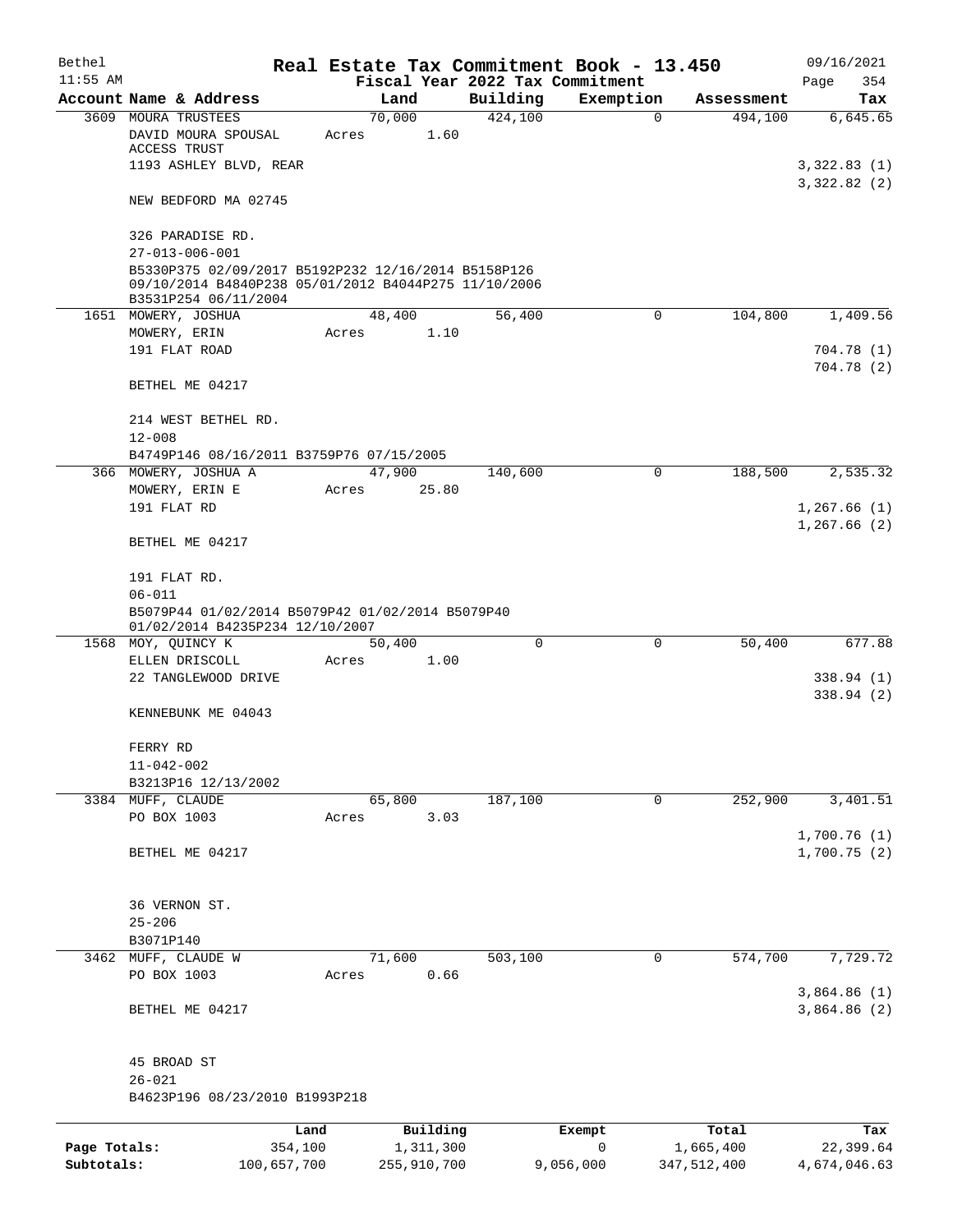| Bethel<br>$11:55$ AM |                                                          |       |        | Fiscal Year 2022 Tax Commitment | Real Estate Tax Commitment Book - 13.450 |            | 09/16/2021<br>355<br>Page |
|----------------------|----------------------------------------------------------|-------|--------|---------------------------------|------------------------------------------|------------|---------------------------|
|                      | Account Name & Address                                   |       | Land   | Building                        | Exemption                                | Assessment | Tax                       |
|                      | 3698 MUIR, MICHAEL                                       |       | 28,900 | 77,400                          | $\mathbf 0$                              | 106,300    | 1,429.74                  |
|                      | 56 PLEASANT STREET                                       | Acres | 0.33   |                                 |                                          |            |                           |
|                      |                                                          |       |        |                                 |                                          |            | 714.87(1)                 |
|                      | WATERVILLE ME 04901                                      |       |        |                                 |                                          |            | 714.87(2)                 |
|                      | 27 FLAT RD                                               |       |        |                                 |                                          |            |                           |
|                      | $28 - 040$                                               |       |        |                                 |                                          |            |                           |
|                      | B5485P846 10/11/2019 B3096P274 04/17/2002                |       |        |                                 |                                          |            |                           |
|                      | 2910 MULLEN, JEFFREY S.                                  |       | 12,800 | 13,200                          | 0                                        | 26,000     | 349.70                    |
|                      | 198 FAIRBANKS RD                                         | Acres | 12.20  |                                 |                                          |            | 174.85(1)                 |
|                      | WAYNE ME 04284                                           |       |        |                                 |                                          |            | 174.85(2)                 |
|                      | INTERVALE S/S                                            |       |        |                                 |                                          |            |                           |
|                      | $20 - 026$                                               |       |        |                                 |                                          |            |                           |
|                      | B5481P419 09/20/2019 B5284P49 05/31/2016 B2138P161       |       |        |                                 |                                          |            |                           |
|                      | 07/08/1994 B1214P182 07/19/1983<br>1744 MULLEN, SAMANTHA |       | 43,400 | 137,500                         | $\mathbf 0$                              | 180,900    | 2,433.11                  |
|                      | $\texttt{HOWE}$ , $\texttt{JASON}$                       | Acres | 1.05   |                                 |                                          |            |                           |
|                      | 347 MAYVILLE RD                                          |       |        |                                 |                                          |            | 1,216.56(1)               |
|                      |                                                          |       |        |                                 |                                          |            | 1,216.55(2)               |
|                      | BETHEL ME 04217                                          |       |        |                                 |                                          |            |                           |
|                      | 347 MAYVILLE RD.                                         |       |        |                                 |                                          |            |                           |
|                      | $12 - 079$                                               |       |        |                                 |                                          |            |                           |
|                      | B5552P924 10/02/2020 B3502P296 04/30/2004                |       |        |                                 |                                          |            |                           |
|                      | 4819 MULLER, JOSEPH                                      |       | 31,100 | 0                               | $\mathbf 0$                              | 31,100     | 418.30                    |
|                      | 24 WOODHULL LANE                                         | Acres | 4.10   |                                 |                                          |            | 209.15(1)                 |
|                      | SAYVILLE NY 11782                                        |       |        |                                 |                                          |            | 209.15(2)                 |
|                      | WEST VISTA/EAST BETHEL                                   |       |        |                                 |                                          |            |                           |
|                      | $20 - 012 - 003$                                         |       |        |                                 |                                          |            |                           |
|                      | B4293P105 05/06/2008 B3740P334                           |       |        |                                 |                                          |            |                           |
|                      | 2565 MULLER, JOSEPH W                                    |       | 17,000 | 0                               | $\overline{0}$                           | 17,000     | 228.65                    |
|                      | 24 WOODHULL LANE                                         | Acres | 0.50   |                                 |                                          |            |                           |
|                      | SAYVILLE NY 11782                                        |       |        |                                 |                                          |            | 114.33(1)<br>114.32(2)    |
|                      |                                                          |       |        |                                 |                                          |            |                           |
|                      | 5 HOLLY PLACE                                            |       |        |                                 |                                          |            |                           |
|                      | $15 - 016 - 017$                                         |       |        |                                 |                                          |            |                           |
|                      | B3743P308 06/14/2005<br>2691 MULLINS, NATHANIEL          |       | 52,800 | 333,600                         | 0                                        | 386,400    | 5,197.08                  |
|                      | MULLINS, REBECCA                                         | Acres | 0.50   |                                 |                                          |            |                           |
|                      | 28 CRESTVIEW DR                                          |       |        |                                 |                                          |            | 2,598.54(1)               |
|                      |                                                          |       |        |                                 |                                          |            | 2,598.54(2)               |
|                      | EAST SANDWICH MA 02537                                   |       |        |                                 |                                          |            |                           |
|                      | 60 RIVER VALLEY ACRES                                    |       |        |                                 |                                          |            |                           |
|                      | $17 - 029$                                               |       |        |                                 |                                          |            |                           |
|                      | B4982P321 05/07/2013 B4787P73 11/21/2011 B1397P50        |       |        |                                 |                                          |            |                           |
|                      |                                                          |       |        |                                 |                                          |            |                           |

|              | Land        | Building    | Exempt    | Total       | Tax          |
|--------------|-------------|-------------|-----------|-------------|--------------|
| Page Totals: | 186,000     | 561,700     |           | 747,700     | 10,056.58    |
| Subtotals:   | 100,843,700 | 256,472,400 | 9,056,000 | 348,260,100 | 4,684,103.21 |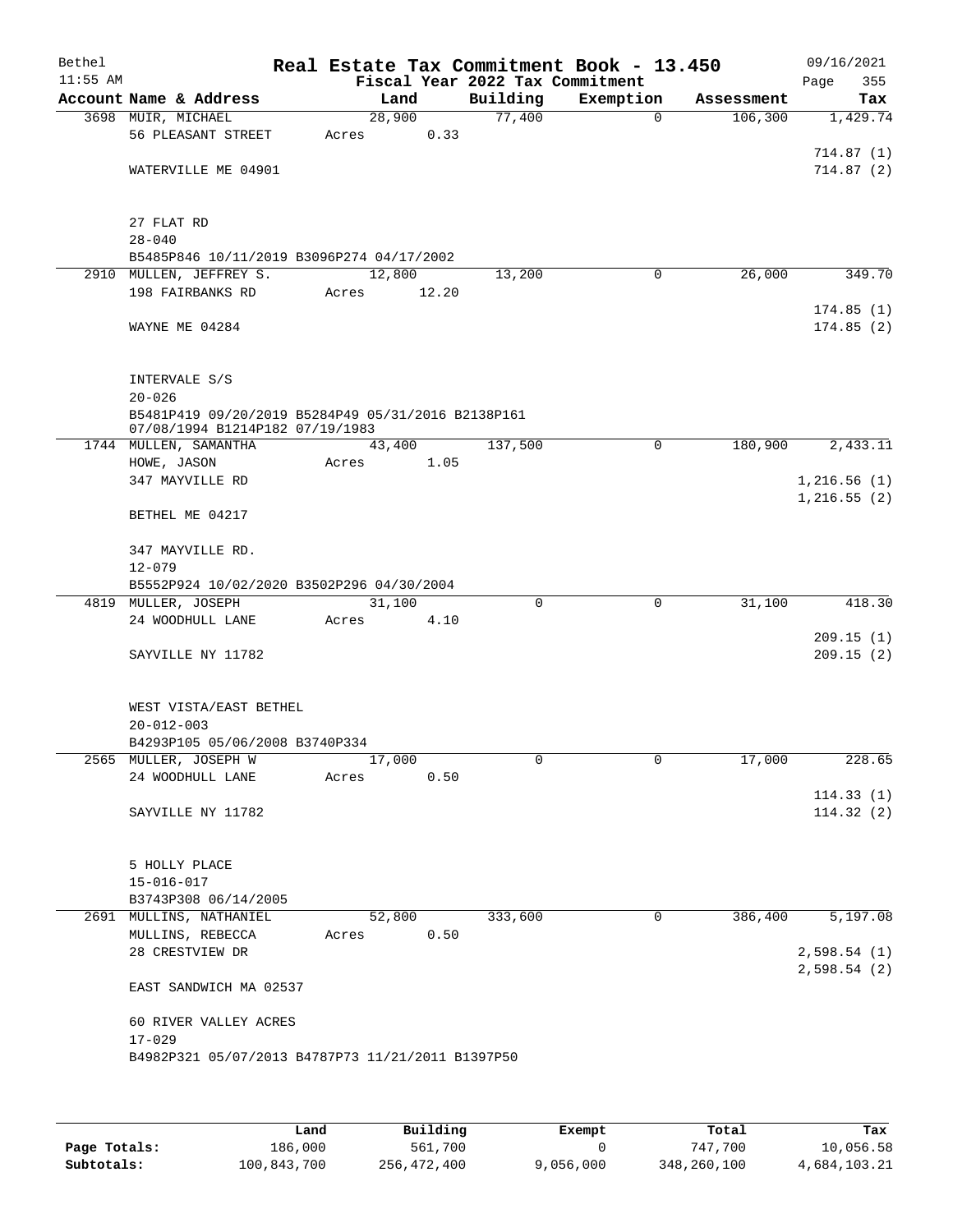| Bethel<br>$11:55$ AM |                                               | Real Estate Tax Commitment Book - 13.450<br>Fiscal Year 2022 Tax Commitment |          |                   |            | 09/16/2021         |
|----------------------|-----------------------------------------------|-----------------------------------------------------------------------------|----------|-------------------|------------|--------------------|
|                      | Account Name & Address                        | Land                                                                        | Building | Exemption         | Assessment | 356<br>Page<br>Tax |
|                      | 5118 MURLEY, RUSSELL D                        | 50,400                                                                      | 231,900  | $\mathbf 0$       | 282,300    | 3,796.94           |
|                      | PO BOX 1                                      | 2.06<br>Acres                                                               |          |                   |            |                    |
|                      |                                               |                                                                             |          |                   |            | 1,898.47(1)        |
|                      | WEST BETHEL ME 04286                          |                                                                             |          |                   |            | 1,898.47(2)        |
|                      |                                               |                                                                             |          |                   |            |                    |
|                      |                                               |                                                                             |          |                   |            |                    |
|                      | 42 GENTLE BEN LANE                            |                                                                             |          |                   |            |                    |
|                      | $01 - 010 - 015$                              |                                                                             |          |                   |            |                    |
|                      | B5267P275 02/08/2016 B4597P173 06/16/2010     |                                                                             |          |                   |            |                    |
|                      | 1546 MURPHY, DANIEL J                         | 10,800                                                                      | 51,200   | 0                 | 62,000     | 833.90             |
|                      | MURPHY, MARY ANNE                             |                                                                             |          |                   |            |                    |
|                      | 13 WINTERBERRY ROAD                           |                                                                             |          |                   |            | 416.95(1)          |
|                      |                                               |                                                                             |          |                   |            | 416.95(2)          |
|                      | PELHAM NH 03076 3574                          |                                                                             |          |                   |            |                    |
|                      |                                               |                                                                             |          |                   |            |                    |
|                      | 788 WEST BETHEL RD.<br>$11 - 027 - 001 - 007$ |                                                                             |          |                   |            |                    |
|                      | B2782P290                                     |                                                                             |          |                   |            |                    |
|                      | 3002 MURPHY, DAVID                            | 74,000                                                                      | 0        | 0                 | 74,000     | 995.30             |
|                      | MURPHY, NANCY                                 | Acres<br>45.00                                                              |          |                   |            |                    |
|                      | 844 MAYVILLE ROAD                             |                                                                             |          |                   |            | 497.65 (1)         |
|                      |                                               |                                                                             |          |                   |            | 497.65 (2)         |
|                      | BETHEL ME 04217                               |                                                                             |          |                   |            |                    |
|                      |                                               |                                                                             |          |                   |            |                    |
|                      | RTE 2 S/S                                     |                                                                             |          |                   |            |                    |
|                      | $22 - 022$                                    |                                                                             |          |                   |            |                    |
|                      | B1815P130 07/01/1991 B1446P268                |                                                                             |          |                   |            |                    |
|                      | 2980 MURPHY, DAVID                            | 66,900                                                                      | 187,900  | 25,000            | 229,800    | 3,090.81           |
|                      | 844 MAYVILLE ROAD                             | 45.00<br>Acres                                                              |          | 01 Homestead (HM) |            |                    |
|                      |                                               |                                                                             |          |                   |            | 1,545.41(1)        |
|                      | BETHEL ME 04217                               |                                                                             |          |                   |            | 1,545.40(2)        |
|                      |                                               |                                                                             |          |                   |            |                    |
|                      |                                               |                                                                             |          |                   |            |                    |
|                      | 844 MAYVILLE RD.                              |                                                                             |          |                   |            |                    |
|                      | $22 - 008$<br>B1815P129 07/01/1991            |                                                                             |          |                   |            |                    |
|                      | 3121 MURPHY, DAVID & NANCY                    | 39,200                                                                      | 112,100  | 0                 | 151,300    | 2,034.99           |
|                      | ROMA, PATRICK & JOYCE                         | 0.22<br>Acres                                                               |          |                   |            |                    |
|                      | 844 MAYVILLE ROAD                             |                                                                             |          |                   |            | 1,017.50(1)        |
|                      |                                               |                                                                             |          |                   |            | 1,017.49(2)        |
|                      | BETHEL ME 04217                               |                                                                             |          |                   |            |                    |
|                      |                                               |                                                                             |          |                   |            |                    |
|                      | 39 MAYVILLE RD.                               |                                                                             |          |                   |            |                    |
|                      | $24 - 042$                                    |                                                                             |          |                   |            |                    |
|                      | B3243P101 01/29/2003 B1417P118                |                                                                             |          |                   |            |                    |
|                      | 3001 MURPHY, DAVID W & NANCY                  | 51,300                                                                      | 0        | $\mathbf 0$       | 51,300     | 689.99             |
|                      | B<br>844 MAYVILLE ROAD                        | 20.00<br>Acres                                                              |          |                   |            |                    |
|                      |                                               |                                                                             |          |                   |            | 345.00(1)          |
|                      | BETHEL ME 04217                               |                                                                             |          |                   |            | 344.99 (2)         |
|                      |                                               |                                                                             |          |                   |            |                    |
|                      |                                               |                                                                             |          |                   |            |                    |
|                      | RTE 2 S/S                                     |                                                                             |          |                   |            |                    |
|                      | $22 - 021$                                    |                                                                             |          |                   |            |                    |
|                      |                                               |                                                                             |          |                   |            |                    |

|              | Land        | Building    | Exempt    | Total       | Tax          |
|--------------|-------------|-------------|-----------|-------------|--------------|
| Page Totals: | 292,600     | 583,100     | 25,000    | 850,700     | 11,441.93    |
| Subtotals:   | 101,136,300 | 257,055,500 | 9,081,000 | 349,110,800 | 4,695,545.14 |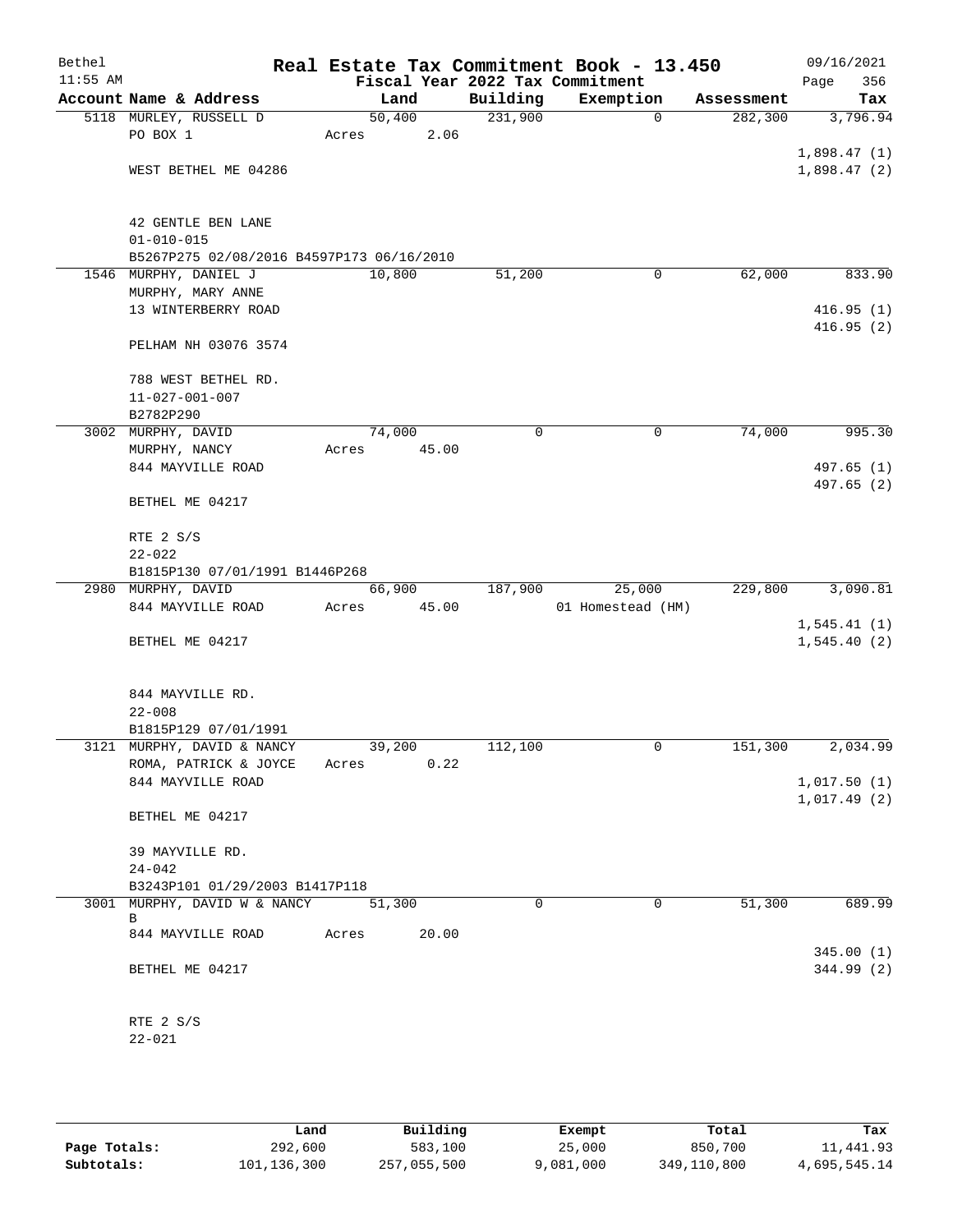| Bethel       |                                                                  |             |                 |             |                | Real Estate Tax Commitment Book - 13.450 |                |            | 09/16/2021   |
|--------------|------------------------------------------------------------------|-------------|-----------------|-------------|----------------|------------------------------------------|----------------|------------|--------------|
| $11:55$ AM   |                                                                  |             |                 |             |                | Fiscal Year 2022 Tax Commitment          |                |            | 357<br>Page  |
|              | Account Name & Address                                           |             |                 | Land        | Building       | Exemption                                |                | Assessment | Tax          |
|              | 1404 MURPHY, JAMES D. &<br>JILLAINE V.                           |             | 38,700          |             | 85,500         |                                          | $\mathbf 0$    | 124,200    | 1,670.49     |
|              | 213 N 200W                                                       |             | Acres           | 1.10        |                |                                          |                |            |              |
|              |                                                                  |             |                 |             |                |                                          |                |            | 835.25(1)    |
|              | LEHI UT 84043                                                    |             |                 |             |                |                                          |                |            | 835.24(2)    |
|              |                                                                  |             |                 |             |                |                                          |                |            |              |
|              |                                                                  |             |                 |             |                |                                          |                |            |              |
|              | 67 SUNSET RD.                                                    |             |                 |             |                |                                          |                |            |              |
|              | $08 - 067$<br>B5458P541 04/16/2019 B5323P186 12/22/2016 B3101P43 |             |                 |             |                |                                          |                |            |              |
|              | 07/22/2003                                                       |             |                 |             |                |                                          |                |            |              |
|              | 246 MURPHY, MATTHEW                                              |             | 77,200          |             | 185,800        | 25,000                                   |                | 238,000    | 3,201.10     |
|              | MURPHY, NANCY                                                    |             | Acres           | 5.12        |                | 01 Homestead (HM)                        |                |            |              |
|              | 60 HIGHLAND AVE                                                  |             |                 |             |                |                                          |                |            | 1,600.55(1)  |
|              |                                                                  |             |                 |             |                |                                          |                |            | 1,600.55(2)  |
|              | BETHEL ME 04217 5902                                             |             |                 |             |                |                                          |                |            |              |
|              |                                                                  |             |                 |             |                |                                          |                |            |              |
|              | 60 HIGHLAND AVE.                                                 |             |                 |             |                |                                          |                |            |              |
|              | $04 - 083 - 013$                                                 |             |                 |             |                |                                          |                |            |              |
|              | B2129P217 06/10/1994<br>1585 MURPHY, WILLIAM R                   |             |                 |             | $\Omega$       |                                          |                |            |              |
|              | C/O WILLIAM & SYLVIE                                             |             | 38,400<br>Acres | 1.00        |                |                                          | 0              | 38,400     | 516.48       |
|              | MURPHY                                                           |             |                 |             |                |                                          |                |            |              |
|              | 309 ROUTE 232                                                    |             |                 |             |                |                                          |                |            | 258.24(1)    |
|              |                                                                  |             |                 |             |                |                                          |                |            | 258.24(2)    |
|              | WOODSTOCK ME 04219 6225                                          |             |                 |             |                |                                          |                |            |              |
|              |                                                                  |             |                 |             |                |                                          |                |            |              |
|              | 190 BARKER RD.                                                   |             |                 |             |                |                                          |                |            |              |
|              | $11 - 053$                                                       |             |                 |             |                |                                          |                |            |              |
|              | B5233P528 07/23/2015 B804P135 11/05/1973                         |             |                 |             |                |                                          |                |            |              |
|              | 3074 MURRAY, JAMES W                                             |             | 45,500          |             | 158,900        |                                          | 0              | 204,400    | 2,749.18     |
|              | 2112 CYPRESS RD                                                  |             | Acres           | 6.71        |                |                                          |                |            | 1,374.59(1)  |
|              | SAINT CLOUD MN 56303                                             |             |                 |             |                |                                          |                |            | 1,374.59(2)  |
|              |                                                                  |             |                 |             |                |                                          |                |            |              |
|              |                                                                  |             |                 |             |                |                                          |                |            |              |
|              | 1322 INTERVALE RD.                                               |             |                 |             |                |                                          |                |            |              |
|              | $23 - 026 - 001$                                                 |             |                 |             |                |                                          |                |            |              |
|              | B5501P193 01/03/2020 B5078P163 12/30/2013 B4641P81               |             |                 |             |                |                                          |                |            |              |
|              | 10/04/2010<br>1421 MURRAY, JESSICA                               |             | 53,300          |             | $\overline{0}$ |                                          | $\overline{0}$ | 53,300     | 716.89       |
|              | PO BOX 121084                                                    |             | Acres           | 40.00       |                |                                          |                |            |              |
|              |                                                                  |             |                 |             |                |                                          |                |            | 358.45(1)    |
|              | BOSTON MA 02112                                                  |             |                 |             |                |                                          |                |            | 358.44(2)    |
|              |                                                                  |             |                 |             |                |                                          |                |            |              |
|              |                                                                  |             |                 |             |                |                                          |                |            |              |
|              |                                                                  |             |                 |             |                |                                          |                |            |              |
|              | $09 - 007$                                                       |             |                 |             |                |                                          |                |            |              |
|              | B5489P862 10/31/2019 B3908P282 03/27/2006                        |             |                 |             |                |                                          |                |            |              |
|              | 3171 MUSSETT, OLIVIA E.                                          |             | 56,600          |             | 355,600        |                                          | 0              | 412,200    | 5,544.09     |
|              | BARRETT, BARBRA V                                                |             | Acres           | 0.61        |                |                                          |                |            |              |
|              | PO BOX 115                                                       |             |                 |             |                |                                          |                |            | 2,772.05(1)  |
|              |                                                                  |             |                 |             |                |                                          |                |            | 2,772.04(2)  |
|              | BETHEL ME 04217                                                  |             |                 |             |                |                                          |                |            |              |
|              | 16 PARK ST.                                                      |             |                 |             |                |                                          |                |            |              |
|              | $25 - 016$                                                       |             |                 |             |                |                                          |                |            |              |
|              | B5460P616 04/30/2019 B2315P316 04/09/1996                        |             |                 |             |                |                                          |                |            |              |
|              |                                                                  |             |                 |             |                |                                          |                |            |              |
|              |                                                                  | Land        |                 | Building    |                | Exempt                                   |                | Total      | Tax          |
| Page Totals: |                                                                  | 309,700     |                 | 785,800     |                | 25,000                                   | 1,070,500      |            | 14,398.23    |
| Subtotals:   |                                                                  | 101,446,000 |                 | 257,841,300 |                | 9,106,000                                | 350,181,300    |            | 4,709,943.37 |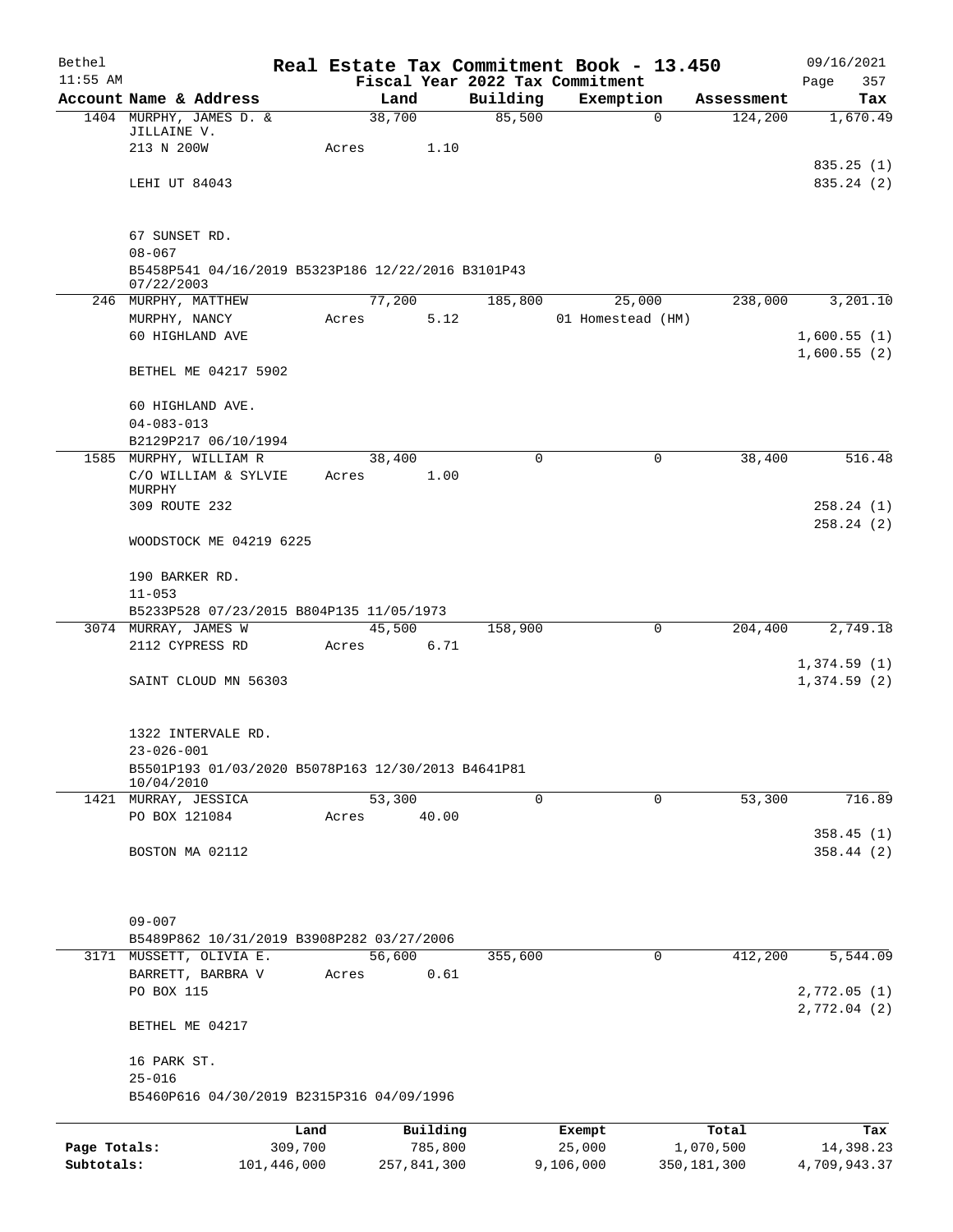| Bethel<br>$11:55$ AM |                                         |       |        |       |                                             | Real Estate Tax Commitment Book - 13.450 |            | 09/16/2021         |
|----------------------|-----------------------------------------|-------|--------|-------|---------------------------------------------|------------------------------------------|------------|--------------------|
|                      | Account Name & Address                  |       | Land   |       | Fiscal Year 2022 Tax Commitment<br>Building | Exemption                                | Assessment | 358<br>Page<br>Tax |
|                      | 3579 MYERS LOGGING INC                  |       | 700    |       | 0                                           | $\mathbf 0$                              | 700        | 9.42               |
|                      | 64 BIRCH ST.                            | Acres |        | 8.43  |                                             |                                          |            |                    |
|                      |                                         |       |        |       |                                             |                                          |            | 4.71(1)            |
|                      | BRYANT POND ME 04219                    |       |        |       |                                             |                                          |            | 4.71(2)            |
|                      |                                         |       |        |       |                                             |                                          |            |                    |
|                      |                                         |       |        |       |                                             |                                          |            |                    |
|                      | GREENWOOD E/S                           |       |        |       |                                             |                                          |            |                    |
|                      | $26 - 083$                              |       |        |       |                                             |                                          |            |                    |
|                      | B1590P38 08/08/1988                     |       |        |       |                                             |                                          |            |                    |
|                      | 3377 MYERS, KELLY                       |       | 61,300 |       | 120,800                                     | 0                                        | 182,100    | 2,449.25           |
|                      | 99 VERNON ST.                           | Acres |        | 1.14  |                                             |                                          |            |                    |
|                      |                                         |       |        |       |                                             |                                          |            | 1,224.63(1)        |
|                      | BETHEL ME 04217                         |       |        |       |                                             |                                          |            | 1,224.62(2)        |
|                      |                                         |       |        |       |                                             |                                          |            |                    |
|                      | 99 VERNON ST.                           |       |        |       |                                             |                                          |            |                    |
|                      | $25 - 199$                              |       |        |       |                                             |                                          |            |                    |
|                      | B3395P19 09/23/2003                     |       |        |       |                                             |                                          |            |                    |
|                      | 3376 MYERS, WILBUR                      |       | 61,300 |       | 25,900                                      | 0                                        | 87,200     | 1,172.84           |
|                      | 64 BIRCH ST.                            | Acres |        | 1.04  |                                             |                                          |            |                    |
|                      |                                         |       |        |       |                                             |                                          |            | 586.42(1)          |
|                      | BRYANT POND ME 04219                    |       |        |       |                                             |                                          |            | 586.42(2)          |
|                      |                                         |       |        |       |                                             |                                          |            |                    |
|                      |                                         |       |        |       |                                             |                                          |            |                    |
|                      | 97 VERNON ST.<br>$25 - 198$             |       |        |       |                                             |                                          |            |                    |
|                      | B1060P280 12/05/1979                    |       |        |       |                                             |                                          |            |                    |
|                      | 3577 MYERS, WILBUR                      |       | 25,700 |       | $\mathbf 0$                                 | $\mathbf 0$                              | 25,700     | 345.67             |
|                      | MYERS, VICKY                            | Acres |        | 14.00 |                                             |                                          |            |                    |
|                      | 64 BIRCH ST.                            |       |        |       |                                             |                                          |            | 172.84(1)          |
|                      |                                         |       |        |       |                                             |                                          |            | 172.83(2)          |
|                      | BRYANT POND ME 04219                    |       |        |       |                                             |                                          |            |                    |
|                      |                                         |       |        |       |                                             |                                          |            |                    |
|                      | VERNON ST W/S                           |       |        |       |                                             |                                          |            |                    |
|                      | $26 - 081$                              |       |        |       |                                             |                                          |            |                    |
|                      | B3077P29 03/05/2002                     |       |        |       |                                             |                                          |            |                    |
|                      | 3258 NAPLES, MITZIE J                   |       | 39,400 |       | 166,600                                     | 25,000                                   | 181,000    | 2,434.45           |
|                      | PO BOX 757                              | Acres |        | 0.18  |                                             | 01 Homestead (HM)                        |            |                    |
|                      |                                         |       |        |       |                                             |                                          |            | 1, 217.23(1)       |
|                      | BETHEL ME 04217                         |       |        |       |                                             |                                          |            | 1, 217.22(2)       |
|                      |                                         |       |        |       |                                             |                                          |            |                    |
|                      | 170 MAIN ST.                            |       |        |       |                                             |                                          |            |                    |
|                      | $25 - 092$                              |       |        |       |                                             |                                          |            |                    |
|                      | B1327P245 07/09/1985                    |       |        |       |                                             |                                          |            |                    |
|                      | 1536 NAPLES, MITZIE J                   |       | 53,600 |       | 74,500                                      | 0                                        | 128,100    | 1,722.95           |
|                      | PO BOX 757                              | Acres |        | 10.00 |                                             |                                          |            |                    |
|                      |                                         |       |        |       |                                             |                                          |            | 861.48 (1)         |
|                      | BETHEL ME 04217                         |       |        |       |                                             |                                          |            | 861.47(2)          |
|                      |                                         |       |        |       |                                             |                                          |            |                    |
|                      | 81 FLAT RD.                             |       |        |       |                                             |                                          |            |                    |
|                      | $11 - 025$                              |       |        |       |                                             |                                          |            |                    |
|                      | B5381P216 12/01/2017 B658P72 07/28/1966 |       |        |       |                                             |                                          |            |                    |
|                      |                                         |       |        |       |                                             |                                          |            |                    |
|                      |                                         |       |        |       |                                             |                                          |            |                    |

|              | Land        | Building    | Exempt    | Total       | Tax          |
|--------------|-------------|-------------|-----------|-------------|--------------|
| Page Totals: | 242,000     | 387,800     | 25,000    | 604,800     | 8,134.58     |
| Subtotals:   | 101,688,000 | 258,229,100 | 9,131,000 | 350,786,100 | 4,718,077.95 |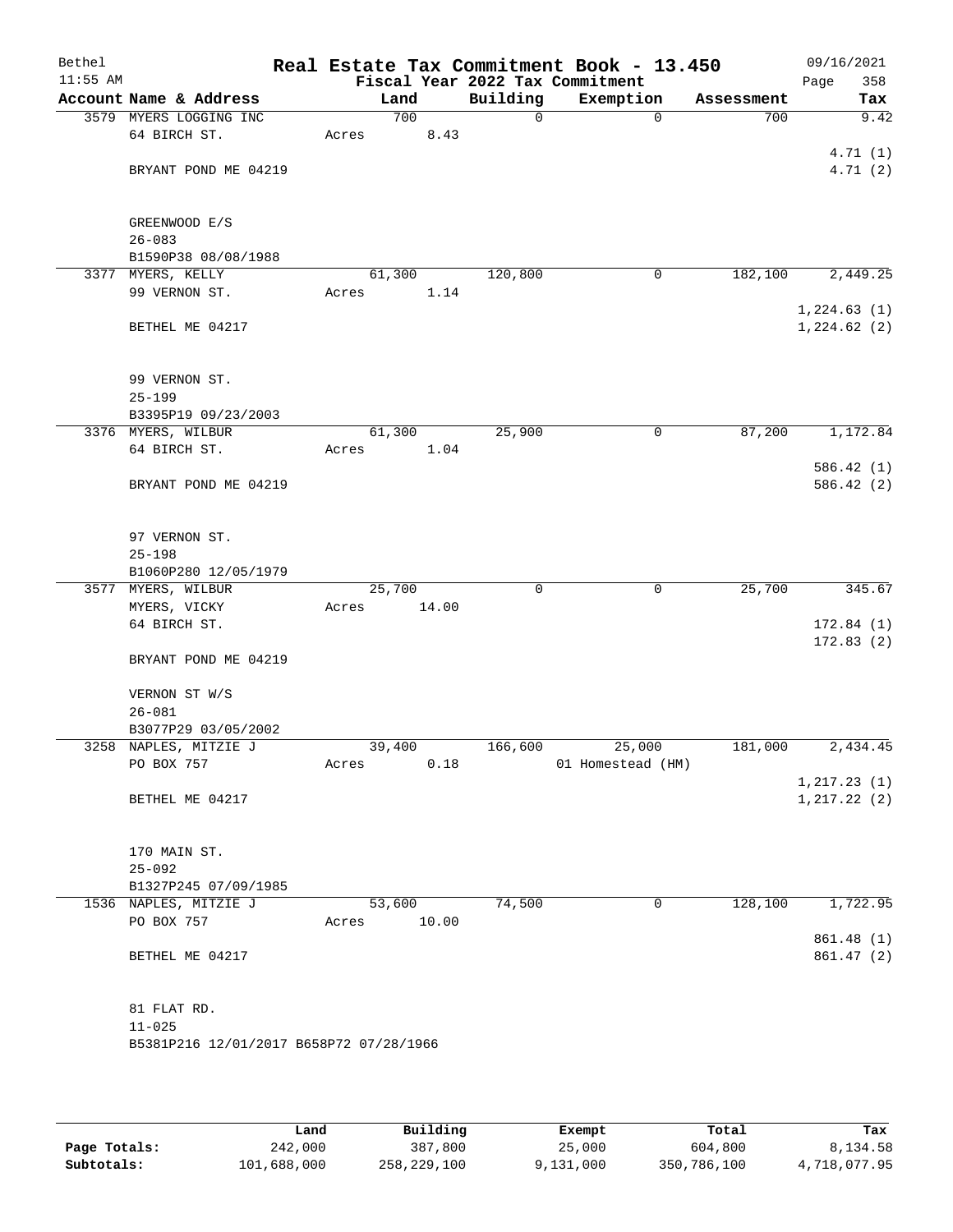| Bethel     |                                                     |      |       |                   | Real Estate Tax Commitment Book - 13.450 |                   |             |            | 09/16/2021  |
|------------|-----------------------------------------------------|------|-------|-------------------|------------------------------------------|-------------------|-------------|------------|-------------|
| $11:55$ AM |                                                     |      |       |                   | Fiscal Year 2022 Tax Commitment          |                   |             |            | 359<br>Page |
|            | Account Name & Address                              |      |       | Land              | Building                                 | Exemption         |             | Assessment | Tax         |
|            | 3119 NELSON, ALIDA                                  |      |       | 51,500            | 49,800                                   |                   | $\mathbf 0$ | 101,300    | 1,362.49    |
|            | 47 MAYVILLE ROAD                                    |      | Acres | 0.66              |                                          |                   |             |            |             |
|            |                                                     |      |       |                   |                                          |                   |             |            | 681.25(1)   |
|            | BETHEL ME 04217                                     |      |       |                   |                                          |                   |             |            | 681.24(2)   |
|            |                                                     |      |       |                   |                                          |                   |             |            |             |
|            | 47 MAYVILLE RD.                                     |      |       |                   |                                          |                   |             |            |             |
|            | $24 - 040$                                          |      |       |                   |                                          |                   |             |            |             |
|            | B5295P315 08/01/2016 B4845P141 05/14/2012 B4426P104 |      |       |                   |                                          |                   |             |            |             |
|            | 04/08/2009                                          |      |       |                   |                                          |                   |             |            |             |
|            | 224 NELSON, JOHN W                                  |      |       | 26,600            | 0                                        |                   | 0           | 26,600     | 357.77      |
|            | NELSON, BARBARA B                                   |      | Acres | 2.84              |                                          |                   |             |            |             |
|            | 178 MAIN STREET                                     |      |       |                   |                                          |                   |             |            | 178.89(1)   |
|            | SPRINGVALE ME 04083                                 |      |       |                   |                                          |                   |             |            | 178.88 (2)  |
|            |                                                     |      |       |                   |                                          |                   |             |            |             |
|            | 204 BIRD HILL RD.                                   |      |       |                   |                                          |                   |             |            |             |
|            | $04 - 064 - 002 - B$                                |      |       |                   |                                          |                   |             |            |             |
|            | B4995P117 06/07/2013 B3477P96 03/16/2004 B2638P60   |      |       |                   |                                          |                   |             |            |             |
|            | 83 NELSON, ROBERT H                                 |      |       | 38,400            | 46,300                                   |                   | 0           | 84,700     | 1,139.21    |
|            | NELSON, BONNIE                                      |      | Acres | 1.00              |                                          |                   |             |            |             |
|            | 23 ARROWSIC ROAD                                    |      |       |                   |                                          |                   |             |            | 569.61(1)   |
|            |                                                     |      |       |                   |                                          |                   |             |            | 569.60(2)   |
|            | ARROWSIC ME 04530                                   |      |       |                   |                                          |                   |             |            |             |
|            |                                                     |      |       |                   |                                          |                   |             |            |             |
|            | 369 SONGO POND RD                                   |      |       |                   |                                          |                   |             |            |             |
|            | $02 - 007$                                          |      |       |                   |                                          |                   |             |            |             |
|            | B1068P282 03/04/1980<br>1447 NEVEL, ROBIN           |      |       |                   | 158,300                                  |                   |             | 245,300    | 3,299.29    |
|            | NEVEL, BARRY                                        |      | Acres | 112,000<br>100.00 |                                          | 01 Homestead (HM) | 25,000      |            |             |
|            | PO BOX 573                                          |      |       |                   |                                          |                   |             |            | 1,649.65(1) |
|            |                                                     |      |       |                   |                                          |                   |             |            | 1,649.64(2) |
|            | BETHEL ME 04217                                     |      |       |                   |                                          |                   |             |            |             |
|            |                                                     |      |       |                   |                                          |                   |             |            |             |
|            | 148 NEVEL RD.                                       |      |       |                   |                                          |                   |             |            |             |
|            | $09 - 024$                                          |      |       |                   |                                          |                   |             |            |             |
|            | B2484P295 10/14/1997                                |      |       |                   |                                          |                   |             |            |             |
|            | 2483 NEVEL, ROBIN                                   |      |       | 28,800            | 0                                        |                   | 0           | 28,800     | 387.36      |
|            | NEVEL, BARRY                                        |      | Acres | 1.00              |                                          |                   |             |            |             |
|            | PO BOX 573                                          |      |       |                   |                                          |                   |             |            | 193.68(1)   |
|            |                                                     |      |       |                   |                                          |                   |             |            | 193.68(2)   |
|            | BETHEL ME 04217                                     |      |       |                   |                                          |                   |             |            |             |
|            | CHASE RD.                                           |      |       |                   |                                          |                   |             |            |             |
|            | $14 - 012$                                          |      |       |                   |                                          |                   |             |            |             |
|            | B5436P659 10/17/2018 B1233P218 11/07/1983           |      |       |                   |                                          |                   |             |            |             |
|            | 4636 NEVEU, MARK                                    |      |       | 54,700            | 405,800                                  |                   | 0           | 460,500    | 6, 193.73   |
|            | BLANCO, RICARDO DE                                  |      | Acres | 4.90              |                                          |                   |             |            |             |
|            | JESUS                                               |      |       |                   |                                          |                   |             |            |             |
|            | 70 BEHARRELL STREET,                                |      |       |                   |                                          |                   |             |            | 3,096.87(1) |
|            | APT 209                                             |      |       |                   |                                          |                   |             |            | 3,096.86(2) |
|            | CONCORD MA 01742                                    |      |       |                   |                                          |                   |             |            |             |
|            |                                                     |      |       |                   |                                          |                   |             |            |             |
|            | 44 MERRIMAN ROAD                                    |      |       |                   |                                          |                   |             |            |             |
|            | $08 - 060 - 013$                                    |      |       |                   |                                          |                   |             |            |             |
|            | B4426P278 04/08/2009 B3769P163 07/29/2005           |      |       |                   |                                          |                   |             |            |             |
|            |                                                     |      |       |                   |                                          |                   |             |            |             |
|            |                                                     | Land |       | Building          |                                          | Exempt            |             | Total      | Tax         |
|            |                                                     |      |       |                   |                                          |                   |             |            |             |

|              | Land        | Building    | Exempt    | Total       | тах          |
|--------------|-------------|-------------|-----------|-------------|--------------|
| Page Totals: | 312,000     | 660,200     | 25,000    | 947,200     | 12,739.85    |
| Subtotals:   | 102,000,000 | 258,889,300 | 9,156,000 | 351,733,300 | 4,730,817.80 |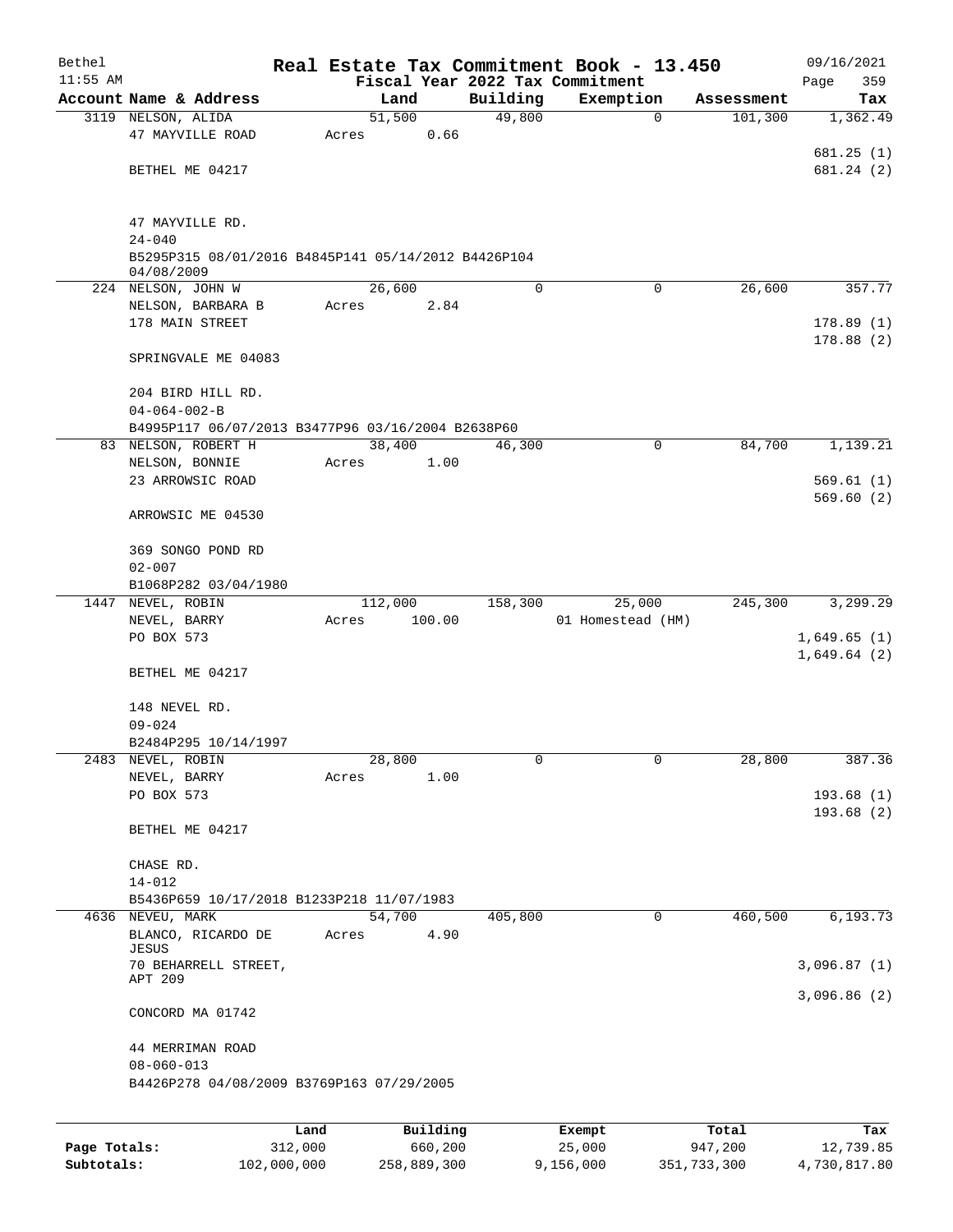| Bethel       |                                                                                                             |             |                |             |                     | Real Estate Tax Commitment Book - 13.450 |          |                       | 09/16/2021      |
|--------------|-------------------------------------------------------------------------------------------------------------|-------------|----------------|-------------|---------------------|------------------------------------------|----------|-----------------------|-----------------|
| $11:55$ AM   |                                                                                                             |             |                |             |                     | Fiscal Year 2022 Tax Commitment          |          |                       | 360<br>Page     |
|              | Account Name & Address<br><b>3487 NEW AUBURN PROPERTIES</b>                                                 |             | Land<br>56,200 |             | Building<br>222,800 | Exemption                                | $\Omega$ | Assessment<br>279,000 | Tax<br>3,752.55 |
|              | PO BOX 194                                                                                                  | Acres       |                | 0.31        |                     |                                          |          |                       |                 |
|              |                                                                                                             |             |                |             |                     |                                          |          |                       | 1,876.28(1)     |
|              | RAYMOND ME 04071                                                                                            |             |                |             |                     |                                          |          |                       | 1,876.27(2)     |
|              |                                                                                                             |             |                |             |                     |                                          |          |                       |                 |
|              | 48 PARADISE RD.                                                                                             |             |                |             |                     |                                          |          |                       |                 |
|              | $26 - 047$                                                                                                  |             |                |             |                     |                                          |          |                       |                 |
|              | B5505P443 02/01/2020 B3436P272 12/09/2003                                                                   |             |                |             |                     |                                          |          |                       |                 |
|              | 446 NEWELL, MATTHEW ISAIAH                                                                                  |             | 40,100         |             | 127,900             | 25,000                                   |          | 143,000               | 1,923.35        |
|              | AND<br>AMBER LEE                                                                                            | Acres       |                | 1.75        |                     | 01 Homestead (HM)                        |          |                       |                 |
|              | PO BOX 1763                                                                                                 |             |                |             |                     |                                          |          |                       | 961.68(1)       |
|              |                                                                                                             |             |                |             |                     |                                          |          |                       | 961.67(2)       |
|              | BETHEL ME 04217                                                                                             |             |                |             |                     |                                          |          |                       |                 |
|              | 96 GROVER HILL RD.                                                                                          |             |                |             |                     |                                          |          |                       |                 |
|              | $07 - 011 - 001$                                                                                            |             |                |             |                     |                                          |          |                       |                 |
|              | B5352P515 06/23/2017 B5347P221 05/26/2017 B5342P470<br>04/28/2017 B2987P199 08/24/2001 B2164P118 10/03/1994 |             |                |             |                     |                                          |          |                       |                 |
|              | 3733 NEWKIRK, KELLY O.,                                                                                     |             | 29,300         |             | 148,100             |                                          | $\Omega$ | 177,400               | 2,386.03        |
|              | C.P.A., P.C.<br>PO BOX 151                                                                                  | Acres       |                | 0.47        |                     |                                          |          |                       |                 |
|              |                                                                                                             |             |                |             |                     |                                          |          |                       | 1, 193.02(1)    |
|              | BETHEL ME 04217                                                                                             |             |                |             |                     |                                          |          |                       | 1, 193.01(2)    |
|              |                                                                                                             |             |                |             |                     |                                          |          |                       |                 |
|              | 918 WALKERS MILLS ROAD                                                                                      |             |                |             |                     |                                          |          |                       |                 |
|              | $04 - 037 - 001$                                                                                            |             |                |             |                     |                                          |          |                       |                 |
|              | B4775P326 10/26/2011 B3697P245 03/31/2005                                                                   |             |                |             |                     |                                          |          |                       |                 |
|              | 2773 NEWSOM, JEFFREY C                                                                                      |             | 36,600         |             | $\Omega$            |                                          | 0        | 36,600                | 492.27          |
|              | C/O JAY HASTINGS                                                                                            | Acres       |                | 56.00       |                     |                                          |          |                       |                 |
|              | 69 WINSLOW RD                                                                                               |             |                |             |                     |                                          |          |                       | 246.14(1)       |
|              | BETHEL ME 04217                                                                                             |             |                |             |                     |                                          |          |                       | 246.13(2)       |
|              | INTERVALE W/S                                                                                               |             |                |             |                     |                                          |          |                       |                 |
|              | $18 - 029$                                                                                                  |             |                |             |                     |                                          |          |                       |                 |
|              | B4815P98 02/16/2012 B645P151 01/01/1965                                                                     |             |                |             |                     |                                          |          |                       |                 |
|              | 2774 NEWSOM, JEFFREY C                                                                                      |             | 44,900         |             | 251,900             |                                          | 0        | 296,800               | 3,991.96        |
|              | 69 WINSLOW RD.                                                                                              | Acres       |                | 6.10        |                     |                                          |          |                       |                 |
|              |                                                                                                             |             |                |             |                     |                                          |          |                       | 1,995.98(1)     |
|              | BETHEL ME 04217                                                                                             |             |                |             |                     |                                          |          |                       | 1,995.98(2)     |
|              |                                                                                                             |             |                |             |                     |                                          |          |                       |                 |
|              | 69 WINSLOW ROAD                                                                                             |             |                |             |                     |                                          |          |                       |                 |
|              | $18 - 030$<br>B4241P245 12/21/2007 B1650P339                                                                |             |                |             |                     |                                          |          |                       |                 |
|              | 3029 NGUYEN, CONG V                                                                                         |             | 32,200         |             | 170,500             |                                          | 0        | 202,700               | 2,726.32        |
|              | GORDON, TAMMY L                                                                                             | Acres       |                | 1.48        |                     |                                          |          |                       |                 |
|              | 26 TAYLOR WOODS RD.                                                                                         |             |                |             |                     |                                          |          |                       | 1,363.16(1)     |
|              |                                                                                                             |             |                |             |                     |                                          |          |                       | 1,363.16(2)     |
|              | BETHEL ME 04217                                                                                             |             |                |             |                     |                                          |          |                       |                 |
|              | 26 TAYLOR WOODS RD.                                                                                         |             |                |             |                     |                                          |          |                       |                 |
|              | $22 - 026 - 006$                                                                                            |             |                |             |                     |                                          |          |                       |                 |
|              | B4873P170 09/02/2012 B4252P17 01/15/2008 B3160P30                                                           |             |                |             |                     |                                          |          |                       |                 |
|              | 08/29/2002                                                                                                  |             |                |             |                     |                                          |          |                       |                 |
|              |                                                                                                             | Land        |                | Building    |                     | Exempt                                   |          | Total                 | Tax             |
| Page Totals: |                                                                                                             | 239,300     |                | 921,200     |                     | 25,000                                   |          | 1,135,500             | 15, 272.48      |
| Subtotals:   |                                                                                                             | 102,239,300 |                | 259,810,500 |                     | 9,181,000                                |          | 352,868,800           | 4,746,090.28    |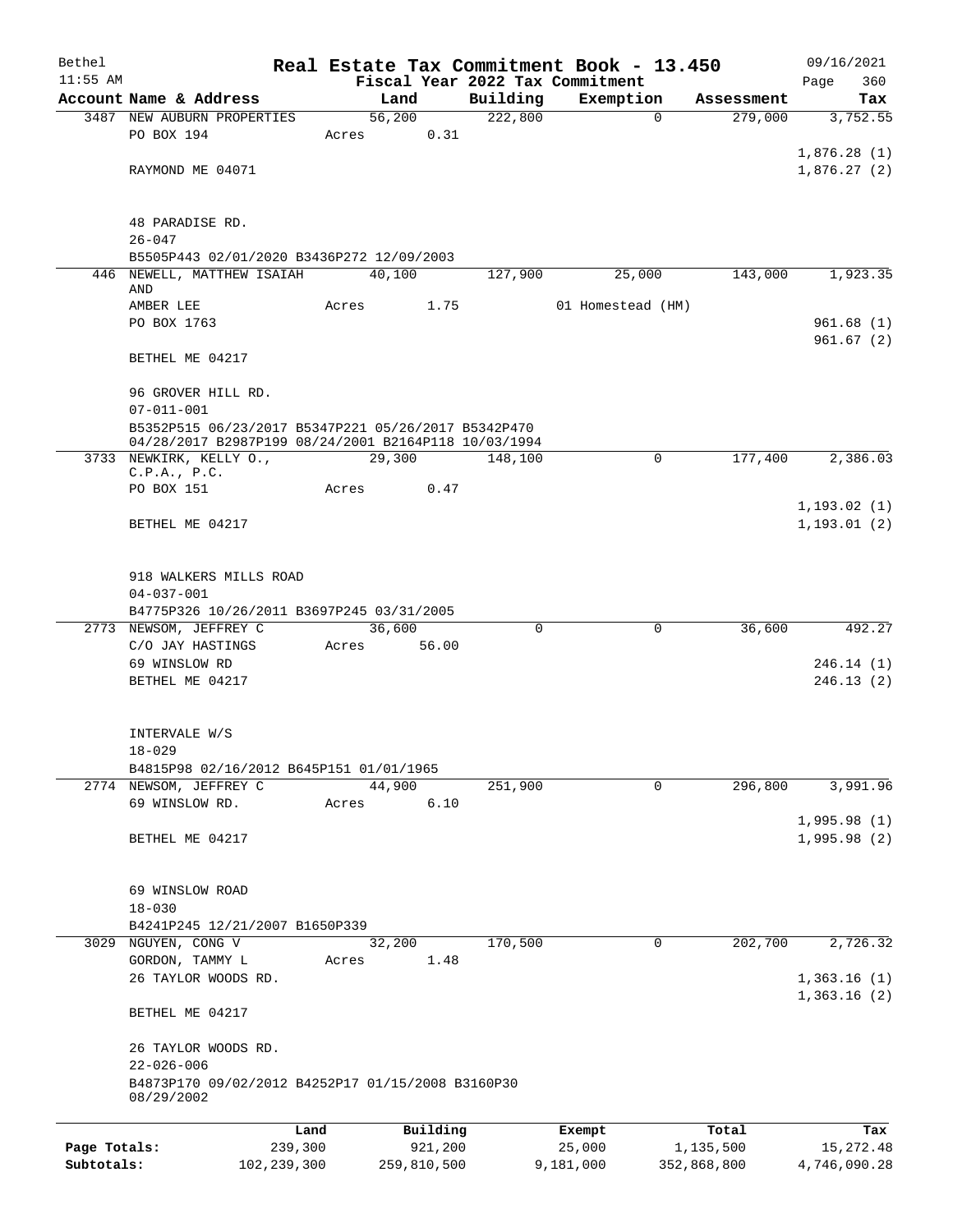| Bethel     |                                                                   |       |        |       | Real Estate Tax Commitment Book - 13.450 |           |              |            |      | 09/16/2021                 |
|------------|-------------------------------------------------------------------|-------|--------|-------|------------------------------------------|-----------|--------------|------------|------|----------------------------|
| $11:55$ AM |                                                                   |       |        |       | Fiscal Year 2022 Tax Commitment          |           |              |            | Page | 361                        |
|            | Account Name & Address                                            |       | Land   |       | Building                                 | Exemption |              | Assessment |      | Tax                        |
|            | 161 NICASTRO, JOANNE F.                                           |       | 32,600 |       | 15,900                                   |           | $\Omega$     | 48,500     |      | 652.33                     |
|            | PO BOX 1146                                                       | Acres |        | 1.00  |                                          |           |              |            |      |                            |
|            | BETHEL ME 04217                                                   |       |        |       |                                          |           |              |            |      | 326.17(1)<br>326.16(2)     |
|            |                                                                   |       |        |       |                                          |           |              |            |      |                            |
|            |                                                                   |       |        |       |                                          |           |              |            |      |                            |
|            | 26 RABBIT RD.                                                     |       |        |       |                                          |           |              |            |      |                            |
|            | $04 - 017$                                                        |       |        |       |                                          |           |              |            |      |                            |
|            | B5481P633 09/23/2019 B4158P244 07/05/2007 B2882P37                |       |        |       |                                          |           |              |            |      |                            |
|            | 5049 NICHOLAS & BETHAN                                            |       | 41,300 |       | $\Omega$                                 |           | 0            | 41,300     |      | 555.49                     |
|            | CIMLER<br>CIMLER, BETHANY                                         | Acres |        | 1.81  |                                          |           |              |            |      |                            |
|            | 801 MARSHALL DR                                                   |       |        |       |                                          |           |              |            |      | 277.75(1)                  |
|            |                                                                   |       |        |       |                                          |           |              |            |      | 277.74(2)                  |
|            | FOUNTAIN CO 80817-4156                                            |       |        |       |                                          |           |              |            |      |                            |
|            |                                                                   |       |        |       |                                          |           |              |            |      |                            |
|            |                                                                   |       |        |       |                                          |           |              |            |      |                            |
|            | $18 - 060 - 025$                                                  |       |        |       |                                          |           |              |            |      |                            |
|            | B5507P461 02/01/2020 B5261P70 12/28/2015 B3568P322<br>08/06/2004  |       |        |       |                                          |           |              |            |      |                            |
|            | 3766 NICHOLLS, MATTHEW                                            |       | 21,700 |       | $\Omega$                                 |           | 0            | 21,700     |      | 291.87                     |
|            | 77 GRIDLEY ST                                                     | Acres |        | 40.20 |                                          |           |              |            |      |                            |
|            |                                                                   |       |        |       |                                          |           |              |            |      | 145.94(1)                  |
|            | QUINCY MA 02169                                                   |       |        |       |                                          |           |              |            |      | 145.93(2)                  |
|            |                                                                   |       |        |       |                                          |           |              |            |      |                            |
|            |                                                                   |       |        |       |                                          |           |              |            |      |                            |
|            | $15 - 021 - 008$                                                  |       |        |       |                                          |           |              |            |      |                            |
|            | B4209P3 10/16/2007 B3560P30 07/30/2004                            |       |        |       |                                          |           |              |            |      |                            |
|            | 44 NICHOLS, JONATHAN L. &                                         |       | 43,100 |       | 247,000                                  |           | $\mathsf{O}$ | 290,100    |      | 3,901.85                   |
|            | LEANNE B.                                                         |       |        |       |                                          |           |              |            |      |                            |
|            | 11 ORCHARD HILL ROAD                                              | Acres |        | 4.40  |                                          |           |              |            |      |                            |
|            |                                                                   |       |        |       |                                          |           |              |            |      | 1,950.93(1)<br>1,950.92(2) |
|            | FREEPORT ME 04032                                                 |       |        |       |                                          |           |              |            |      |                            |
|            |                                                                   |       |        |       |                                          |           |              |            |      |                            |
|            | 813 GROVER HILL RD.                                               |       |        |       |                                          |           |              |            |      |                            |
|            | $01 - 035 - 005$                                                  |       |        |       |                                          |           |              |            |      |                            |
|            | B5557P904 10/22/2020 B5410P568 06/01/2018 B3801P171<br>09/16/2005 |       |        |       |                                          |           |              |            |      |                            |
|            | 379 NICHOLS, NOAH J. &                                            |       | 47,000 |       | $\mathbf 0$                              |           | $\mathbf 0$  | 47,000     |      | 632.15                     |
|            | JENNIFER                                                          |       |        |       |                                          |           |              |            |      |                            |
|            | PO BOX 2222                                                       | Acres |        | 6.30  |                                          |           |              |            |      |                            |
|            |                                                                   |       |        |       |                                          |           |              |            |      | 316.08(1)                  |
|            | CLEWISTON FL 33440                                                |       |        |       |                                          |           |              |            |      | 316.07(2)                  |
|            |                                                                   |       |        |       |                                          |           |              |            |      |                            |
|            | PINE BLUFF RD.                                                    |       |        |       |                                          |           |              |            |      |                            |
|            | $06 - 016 - 008$                                                  |       |        |       |                                          |           |              |            |      |                            |
|            | B5555P617 10/14/2020 B3277P234 04/23/2003                         |       |        |       |                                          |           |              |            |      |                            |

|              | Land        | Building    | Exempt    | Total         | Tax          |
|--------------|-------------|-------------|-----------|---------------|--------------|
| Page Totals: | 185,700     | 262,900     |           | 448,600       | 6,033.69     |
| Subtotals:   | 102,425,000 | 260,073,400 | 9,181,000 | 353, 317, 400 | 4,752,123.97 |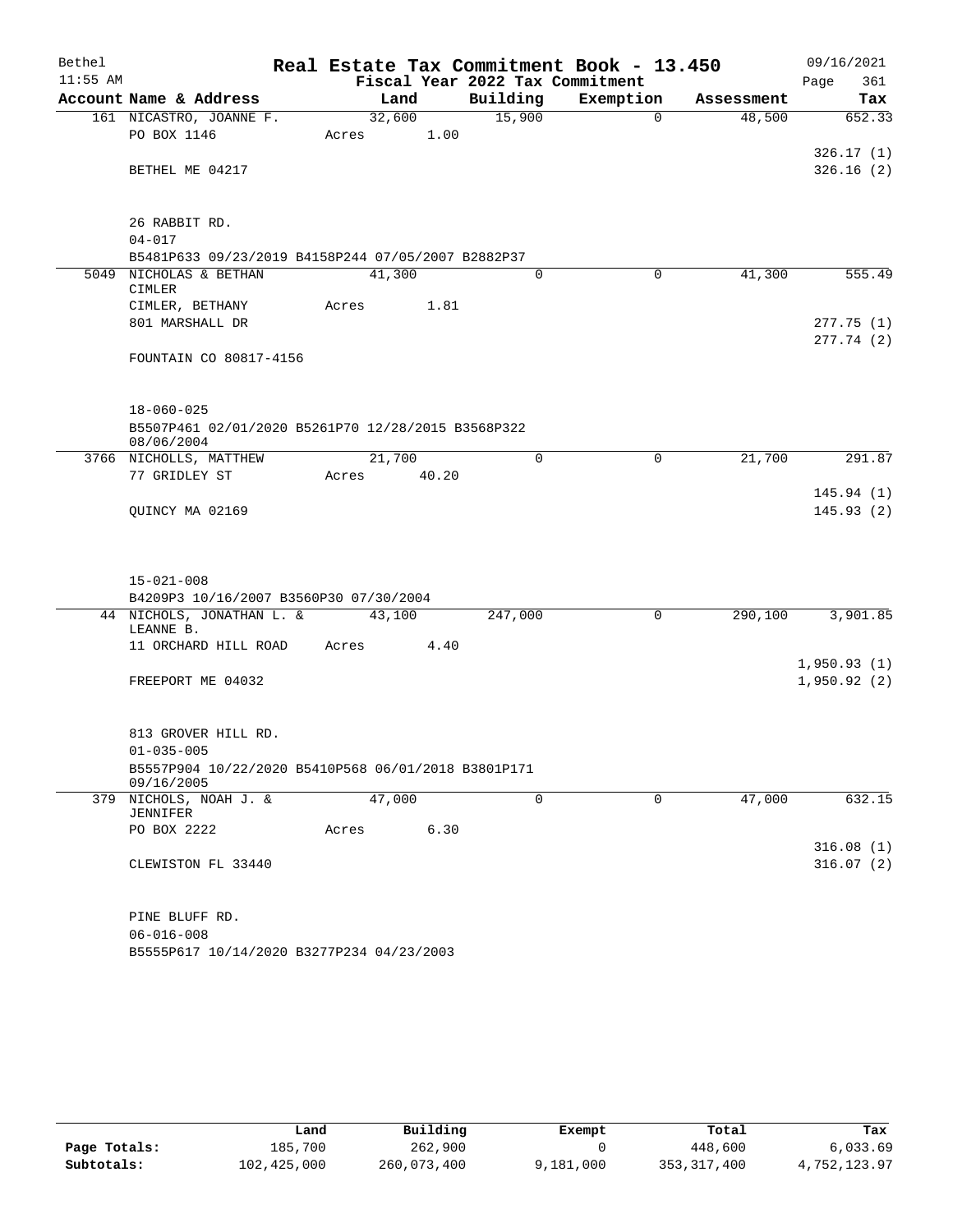| Bethel       |                                                       |       |                |             |                     | Real Estate Tax Commitment Book - 13.450 |                       | 09/16/2021                 |
|--------------|-------------------------------------------------------|-------|----------------|-------------|---------------------|------------------------------------------|-----------------------|----------------------------|
| $11:55$ AM   |                                                       |       |                |             |                     | Fiscal Year 2022 Tax Commitment          |                       | Page<br>362                |
|              | Account Name & Address<br>3272 NICKERSON IRREV FAMILY |       | Land<br>56,200 |             | Building<br>226,400 | Exemption<br>$\Omega$                    | Assessment<br>282,600 | Tax<br>3,800.97            |
|              | TRUST                                                 |       |                |             |                     |                                          |                       |                            |
|              | WIGHT, KATE N., TRUSTEE Acres                         |       |                | 0.58        |                     |                                          |                       |                            |
|              | 10 KILBORN STREET                                     |       |                |             |                     |                                          |                       | 1,900.49(1)                |
|              | BETHEL ME 04217                                       |       |                |             |                     |                                          |                       | 1,900.48(2)                |
|              | 10 KILBORN ST.                                        |       |                |             |                     |                                          |                       |                            |
|              | $25 - 105$                                            |       |                |             |                     |                                          |                       |                            |
|              | B5421P430 07/30/2018 B2452P201 07/08/1997             |       |                |             |                     |                                          |                       |                            |
|              | 261 NIVUS, DAVID                                      |       | 75,400         |             | 164,900             | 25,000                                   | 215,300               | 2,895.79                   |
|              | HALE-NIVUS, HALE-NIVUS, Acres                         |       |                | 3.81        |                     | 01 Homestead (HM)                        |                       |                            |
|              | HEATHER<br>PO BOX 467                                 |       |                |             |                     |                                          |                       |                            |
|              |                                                       |       |                |             |                     |                                          |                       | 1,447.90(1)<br>1,447.89(2) |
|              | BETHEL ME 04217                                       |       |                |             |                     |                                          |                       |                            |
|              | 37 MURIEL LANE                                        |       |                |             |                     |                                          |                       |                            |
|              | $04 - 083 - 00D$                                      |       |                |             |                     |                                          |                       |                            |
|              | B3189P324 11/01/2002                                  |       |                |             |                     |                                          |                       |                            |
|              | 4645 NIVUS, DAVID                                     |       | 27,900         |             | $\Omega$            | 0                                        | 27,900                | 375.26                     |
|              | HALE-NIVUS, HALE-NIVUS, Acres<br>HEATHER              |       |                | 0.60        |                     |                                          |                       |                            |
|              | PO BOX 467                                            |       |                |             |                     |                                          |                       | 187.63(1)                  |
|              | BETHEL ME 04217                                       |       |                |             |                     |                                          |                       | 187.63(2)                  |
|              |                                                       |       |                |             |                     |                                          |                       |                            |
|              | RT. 2                                                 |       |                |             |                     |                                          |                       |                            |
|              | $24 - 028 - 001$                                      |       |                |             |                     |                                          |                       |                            |
|              | B3625P130 11/12/2004                                  |       |                |             |                     |                                          |                       |                            |
|              | 147 NIVUS, DAVID A                                    |       | 32,600         |             | 54,700              | 0                                        | 87,300                | 1,174.19                   |
|              | HALE-NIVUS, HEATHER                                   | Acres |                | 1.00        |                     |                                          |                       |                            |
|              | PO BOX 467                                            |       |                |             |                     |                                          |                       | 587.10(1)<br>587.09 (2)    |
|              | BETHEL ME 04217                                       |       |                |             |                     |                                          |                       |                            |
|              | 933 WALKERS MILLS RD.                                 |       |                |             |                     |                                          |                       |                            |
|              | $04 - 004$                                            |       |                |             |                     |                                          |                       |                            |
|              | B5573P331 12/21/2020 B5571P245 12/11/2020 B2296P190   |       |                |             |                     |                                          |                       |                            |
|              | 01/26/1996<br>3108 NIVUS-HALE                         |       | 76,400         |             | 232,700             | 0                                        | 309,100               | 4,157.40                   |
|              | P.O. BOX 467                                          | Acres |                | 0.50        |                     |                                          |                       |                            |
|              |                                                       |       |                |             |                     |                                          |                       | 2,078.70(1)                |
|              | BETHEL ME 04217                                       |       |                |             |                     |                                          |                       | 2,078.70(2)                |
|              |                                                       |       |                |             |                     |                                          |                       |                            |
|              | 212 MAYVILLE RD.                                      |       |                |             |                     |                                          |                       |                            |
|              | $24 - 029$                                            |       |                |             |                     |                                          |                       |                            |
|              | B2115P218 04/27/1994 B1918P124 07/13/1992 B1518P9     |       |                |             |                     |                                          |                       |                            |
| 5057         | NOCE, MAURA A., TTEE                                  |       | 49,000         |             | 248,600             | $\mathbf{0}$                             | 297,600               | 4,002.72                   |
|              | 99 APPLETON STREET                                    | Acres |                | 1.47        |                     |                                          |                       |                            |
|              | REALTY TRUST                                          |       |                |             |                     |                                          |                       |                            |
|              | 20 WHARF LANE                                         |       |                |             |                     |                                          |                       | 2,001.36(1)<br>2,001.36(2) |
|              | HAVERHILL MA 01830                                    |       |                |             |                     |                                          |                       |                            |
|              | 65 OSGOOD ROAD                                        |       |                |             |                     |                                          |                       |                            |
|              | $18 - 060 - 033$                                      |       |                |             |                     |                                          |                       |                            |
|              | B4516P276 10/23/2009 B3568P322 08/06/2004             |       |                |             |                     |                                          |                       |                            |
|              | Land                                                  |       |                | Building    |                     | Exempt                                   | Total                 | Tax                        |
| Page Totals: | 317,500                                               |       |                | 927,300     |                     | 25,000                                   | 1,219,800             | 16,406.33                  |
| Subtotals:   | 102,742,500                                           |       |                | 261,000,700 |                     | 9,206,000                                | 354,537,200           | 4,768,530.30               |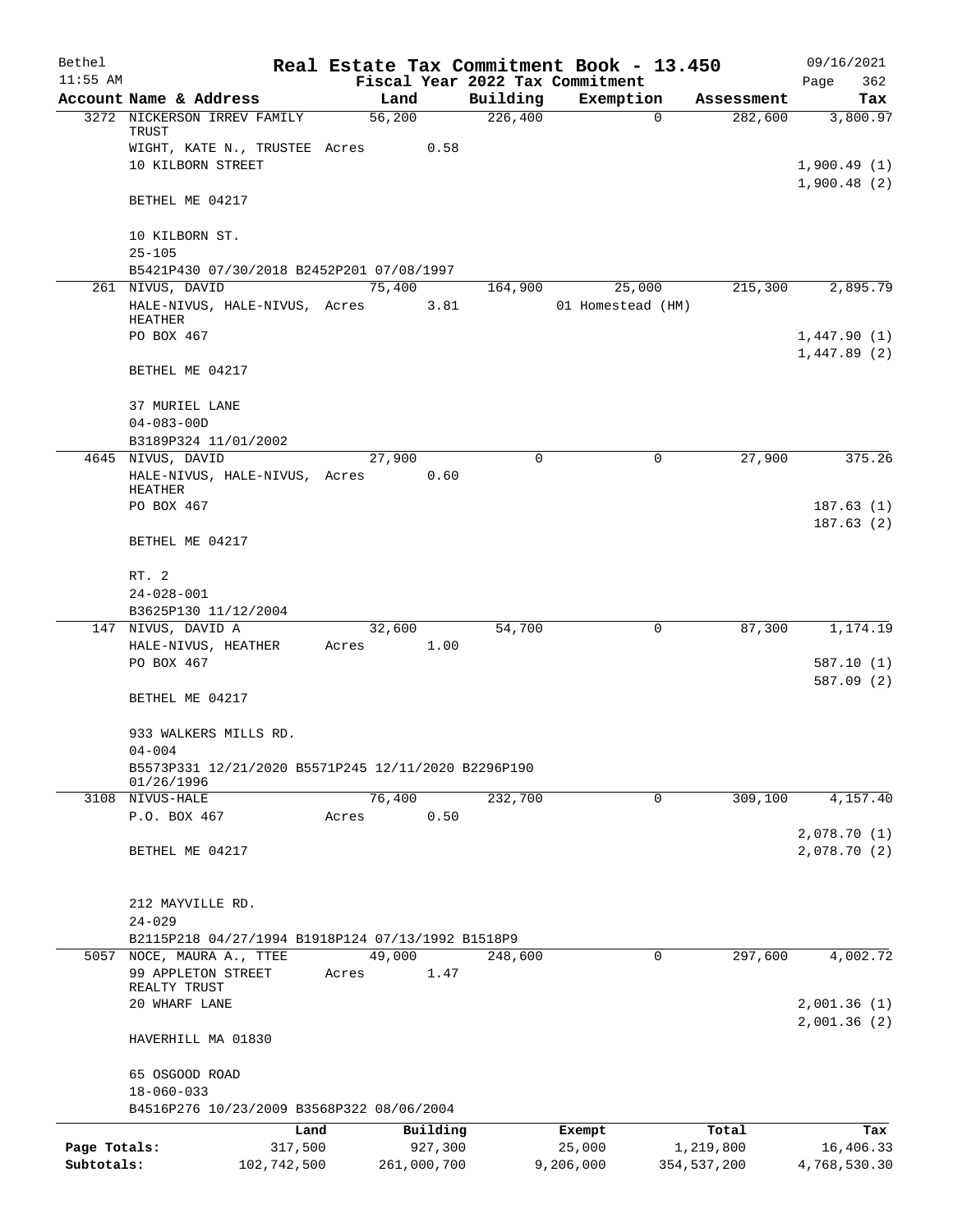| Bethel       |                                                                   |                 |          |          | Real Estate Tax Commitment Book - 13.450     |                      | 09/16/2021                   |
|--------------|-------------------------------------------------------------------|-----------------|----------|----------|----------------------------------------------|----------------------|------------------------------|
| $11:55$ AM   | Account Name & Address                                            | Land            |          | Building | Fiscal Year 2022 Tax Commitment<br>Exemption |                      | Page<br>363                  |
|              | 3046 NOLAN, TIMOTHY & DANIEL                                      | 33,400          |          | 0        | 0                                            | Assessment<br>33,400 | Tax<br>449.23                |
|              | ET AL                                                             | Acres           | 4.30     |          |                                              |                      |                              |
|              | PIKE, JOSEPH & SEAN<br>133 HURRICANE RD.                          |                 |          |          |                                              |                      | 224.62 (1)                   |
|              | FALMOUTH ME 04105 2525                                            |                 |          |          |                                              |                      | 224.61(2)                    |
|              | Holt Hill Rd                                                      |                 |          |          |                                              |                      |                              |
|              | $23 - 003 - 001$<br>B2973P68 07/23/2001                           |                 |          |          |                                              |                      |                              |
|              | 3166 NOLTE, FRED                                                  | 72,900          |          | 385,700  | 25,000                                       | 433,600              | 5,831.92                     |
|              | NOLTE, SANDRA FRYE<br>PO BOX 341                                  | Acres           | 0.46     |          | 01 Homestead (HM)                            |                      | 2,915.96(1)                  |
|              | BETHEL ME 04217                                                   |                 |          |          |                                              |                      | 2,915.96(2)                  |
|              |                                                                   |                 |          |          |                                              |                      |                              |
|              | 1 MILL HILL<br>$25 - 012$                                         |                 |          |          |                                              |                      |                              |
|              | B2552P1 05/01/1998                                                |                 |          |          |                                              |                      |                              |
| 4695         | NOONAN, MICHAEL E                                                 | 87,900          |          | 328,200  | 0                                            | 416,100              | 5,596.55                     |
|              | NOONAN, LOIS A                                                    | Acres           | 2.31     |          |                                              |                      |                              |
|              | 47 MILK ST.                                                       |                 |          |          |                                              |                      | 2,798.28 (1)<br>2,798.27 (2) |
|              | NEWBURYPORT MA 01950                                              |                 |          |          |                                              |                      |                              |
|              | 70 MOUNTAIN VALLEY ROAD<br>$09 - 005 - 005$                       |                 |          |          |                                              |                      |                              |
|              | B5281P162 05/13/2016 B4316P269 06/20/2008                         |                 |          |          |                                              |                      |                              |
|              | 3482 NORTH, DAVID                                                 | 56,000          |          | 198,300  | 0                                            | 254,300              | 3,420.34                     |
|              | PO BOX 73                                                         | Acres           | 0.30     |          |                                              |                      |                              |
|              | NEWRY ME 04261                                                    |                 |          |          |                                              |                      | 1,710.17(1)<br>1,710.17(2)   |
|              |                                                                   |                 |          |          |                                              |                      |                              |
|              | 28 PARADISE RD.<br>$26 - 042$                                     |                 |          |          |                                              |                      |                              |
|              | B5380P512 11/29/2017 B4877P279 08/14/2012 B3672P129<br>02/08/2005 |                 |          |          |                                              |                      |                              |
|              | 2713 NORTH, DAVID G                                               | 1,300           |          | 0        | $\mathbf 0$                                  | 1,300                | 17.49                        |
|              | PO BOX 73                                                         | Acres           | 3.40     |          |                                              |                      | 8.75(1)                      |
|              | NEWRY ME 04261                                                    |                 |          |          |                                              |                      | 8.74(2)                      |
|              | RIVER VALLEY ACRES RD                                             |                 |          |          |                                              |                      |                              |
|              | $17 - 035 - 023$                                                  |                 |          |          |                                              |                      |                              |
|              | B2892P141 12/14/2000 B2796P50 B2796P49 B2796P48                   |                 |          |          |                                              |                      |                              |
|              | 2714 NORTH, DAVID G<br>PO BOX 93                                  | 73,300<br>Acres | 1.55     | 63,800   | 0                                            | 137,100              | 1,844.00                     |
|              | NEWRY ME 04261                                                    |                 |          |          |                                              |                      | 922.00(1)<br>922.00(2)       |
|              |                                                                   |                 |          |          |                                              |                      |                              |
|              | 93 WILL VIEW ROAD                                                 |                 |          |          |                                              |                      |                              |
|              | $17 - 035 - 024$                                                  |                 |          |          |                                              |                      |                              |
|              | B2982P1                                                           |                 |          |          |                                              |                      |                              |
|              |                                                                   |                 |          |          |                                              |                      |                              |
|              | Land                                                              |                 | Building |          | Exempt                                       | Total                | Tax                          |
| Page Totals: | 324,800                                                           |                 | 976,000  |          | 25,000                                       | 1,275,800            | 17, 159.53                   |

**Subtotals:** 103,067,300 261,976,700 9,231,000 355,813,000 4,785,689.83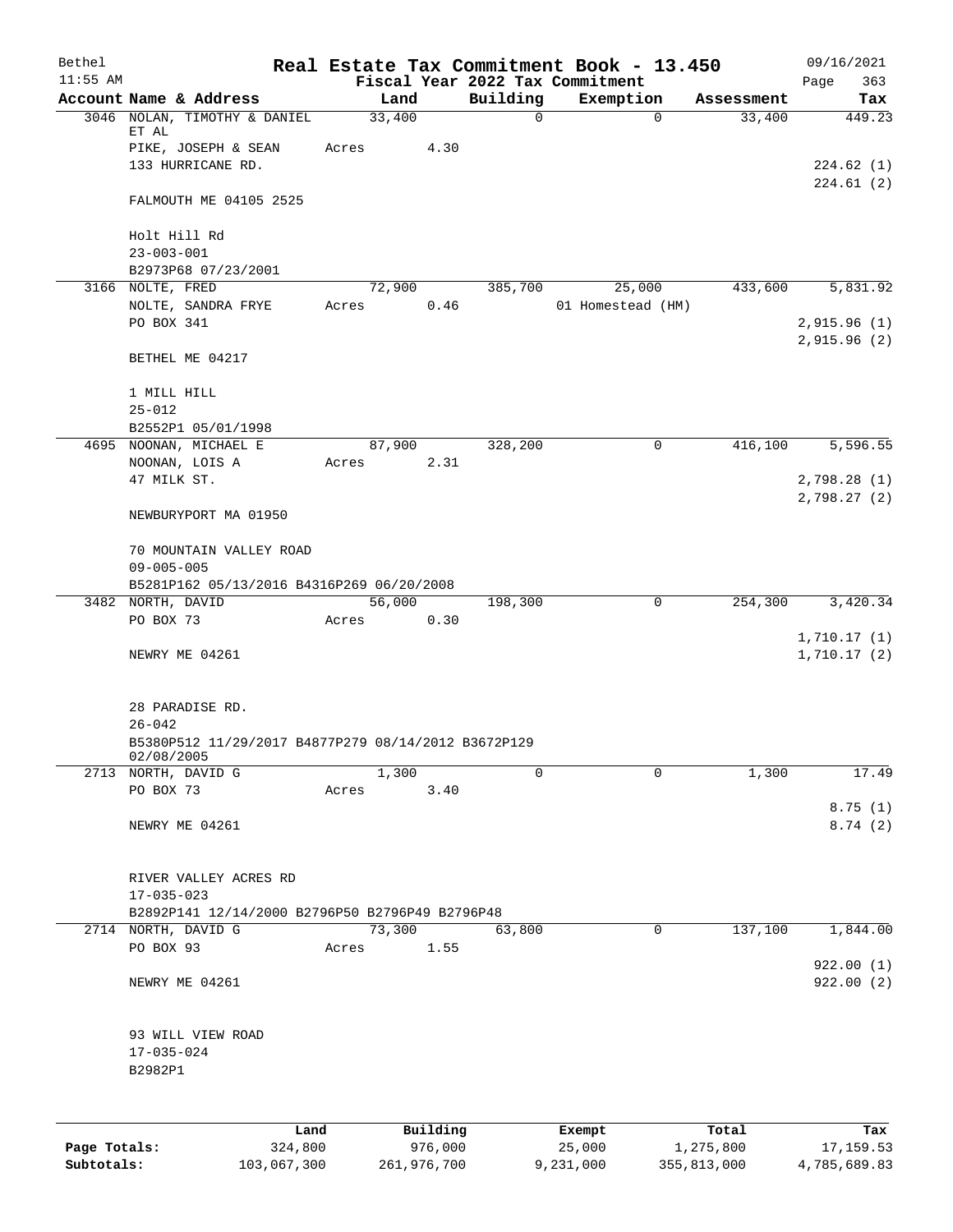| Bethel<br>$11:55$ AM |                                                     |       |        |       |                                             | Real Estate Tax Commitment Book - 13.450 |            | 09/16/2021         |
|----------------------|-----------------------------------------------------|-------|--------|-------|---------------------------------------------|------------------------------------------|------------|--------------------|
|                      | Account Name & Address                              |       | Land   |       | Fiscal Year 2022 Tax Commitment<br>Building | Exemption                                | Assessment | Page<br>364<br>Tax |
|                      | 5266 NORTH, DAVID G                                 |       | 28,300 |       | $\mathbf 0$                                 | $\mathbf 0$                              | 28,300     | 380.64             |
|                      | PO BOX 73                                           | Acres |        | 4.94  |                                             |                                          |            |                    |
|                      |                                                     |       |        |       |                                             |                                          |            | 190.32(1)          |
|                      | NEWRY ME 04261                                      |       |        |       |                                             |                                          |            | 190.32(2)          |
|                      |                                                     |       |        |       |                                             |                                          |            |                    |
|                      |                                                     |       |        |       |                                             |                                          |            |                    |
|                      | OTTER BROOK RD.                                     |       |        |       |                                             |                                          |            |                    |
|                      | $09 - 018 - 009$                                    |       |        |       |                                             |                                          |            |                    |
|                      | B4891P349 09/12/2012 B4427P212 04/08/2009           |       |        |       |                                             |                                          |            |                    |
|                      | 1440 NORTH, DAVID G                                 |       | 2,700  |       | $\Omega$                                    | 0                                        | 2,700      | 36.32              |
|                      | PO BOX 73                                           | Acres |        | 3.87  |                                             |                                          |            |                    |
|                      |                                                     |       |        |       |                                             |                                          |            | 18.16(1)           |
|                      | NEWRY ME 04261                                      |       |        |       |                                             |                                          |            | 18.16(2)           |
|                      |                                                     |       |        |       |                                             |                                          |            |                    |
|                      | OTTER BROOK                                         |       |        |       |                                             |                                          |            |                    |
|                      | $09 - 018$                                          |       |        |       |                                             |                                          |            |                    |
|                      | B4891P349 09/12/2012 B4427P212 04/09/2009 B1900P247 |       |        |       |                                             |                                          |            |                    |
|                      | 5207 NORTH, DAVID G                                 |       | 63,500 |       | 20,400                                      | $\mathsf{O}$                             | 83,900     | 1,128.46           |
|                      | PO BOX 73                                           | Acres |        | 2.18  |                                             |                                          |            |                    |
|                      |                                                     |       |        |       |                                             |                                          |            | 564.23(1)          |
|                      | NEWRY ME 04261                                      |       |        |       |                                             |                                          |            | 564.23(2)          |
|                      |                                                     |       |        |       |                                             |                                          |            |                    |
|                      |                                                     |       |        |       |                                             |                                          |            |                    |
|                      | 97 WILL VIEW RD.                                    |       |        |       |                                             |                                          |            |                    |
|                      | $17 - 035 - 023 - A$                                |       |        |       |                                             |                                          |            |                    |
|                      | B2796P48 03/11/2000 B12P4474                        |       |        |       |                                             |                                          |            |                    |
|                      | 5208 NORTH, DAVID G                                 |       | 82,300 |       | 341,900                                     | $\mathbf 0$                              | 424,200    | 5,705.49           |
|                      | PO BOX 73                                           | Acres |        | 8.53  |                                             |                                          |            |                    |
|                      |                                                     |       |        |       |                                             |                                          |            | 2,852.75(1)        |
|                      | NEWRY ME 04261                                      |       |        |       |                                             |                                          |            | 2,852.74 (2)       |
|                      |                                                     |       |        |       |                                             |                                          |            |                    |
|                      | 95 WILL VIEW RD.                                    |       |        |       |                                             |                                          |            |                    |
|                      | $17 - 035 - 023 - B$                                |       |        |       |                                             |                                          |            |                    |
|                      | B2796P48 03/01/2000                                 |       |        |       |                                             |                                          |            |                    |
|                      | 5262 NORTH, DAVID G                                 |       | 33,100 |       | 21,900                                      | 0                                        | 55,000     | 739.75             |
|                      | PO BOX 73                                           | Acres |        | 13.36 |                                             |                                          |            |                    |
|                      |                                                     |       |        |       |                                             |                                          |            | 369.88(1)          |
|                      | NEWRY ME 04261                                      |       |        |       |                                             |                                          |            | 369.87(2)          |
|                      |                                                     |       |        |       |                                             |                                          |            |                    |
|                      |                                                     |       |        |       |                                             |                                          |            |                    |
|                      | OTTER BROOK                                         |       |        |       |                                             |                                          |            |                    |
|                      | $09 - 018 - 005$                                    |       |        |       |                                             |                                          |            |                    |
|                      | B4891P349 09/12/2012 B4427P212 04/08/2009           |       |        |       |                                             |                                          |            |                    |
|                      | 5263 NORTH, DAVID G<br>PO BOX 73                    |       | 24,300 |       | $\Omega$                                    | 0                                        | 24,300     | 326.83             |
|                      |                                                     | Acres |        | 1.80  |                                             |                                          |            | 163.42(1)          |
|                      | NEWRY ME 04261                                      |       |        |       |                                             |                                          |            | 163.41(2)          |
|                      |                                                     |       |        |       |                                             |                                          |            |                    |
|                      |                                                     |       |        |       |                                             |                                          |            |                    |
|                      | OTTER BROOK                                         |       |        |       |                                             |                                          |            |                    |
|                      | $09 - 018 - 006$                                    |       |        |       |                                             |                                          |            |                    |
|                      | B4891P349 09/12/2012 B4427P212 04/08/2009           |       |        |       |                                             |                                          |            |                    |
|                      |                                                     |       |        |       |                                             |                                          |            |                    |
|                      |                                                     |       |        |       |                                             |                                          |            |                    |

|              | Land        | Building    | Exempt    | Total       | Tax          |
|--------------|-------------|-------------|-----------|-------------|--------------|
| Page Totals: | 234,200     | 384,200     |           | 618,400     | 8,317.49     |
| Subtotals:   | 103,301,500 | 262,360,900 | 9,231,000 | 356,431,400 | 4,794,007.32 |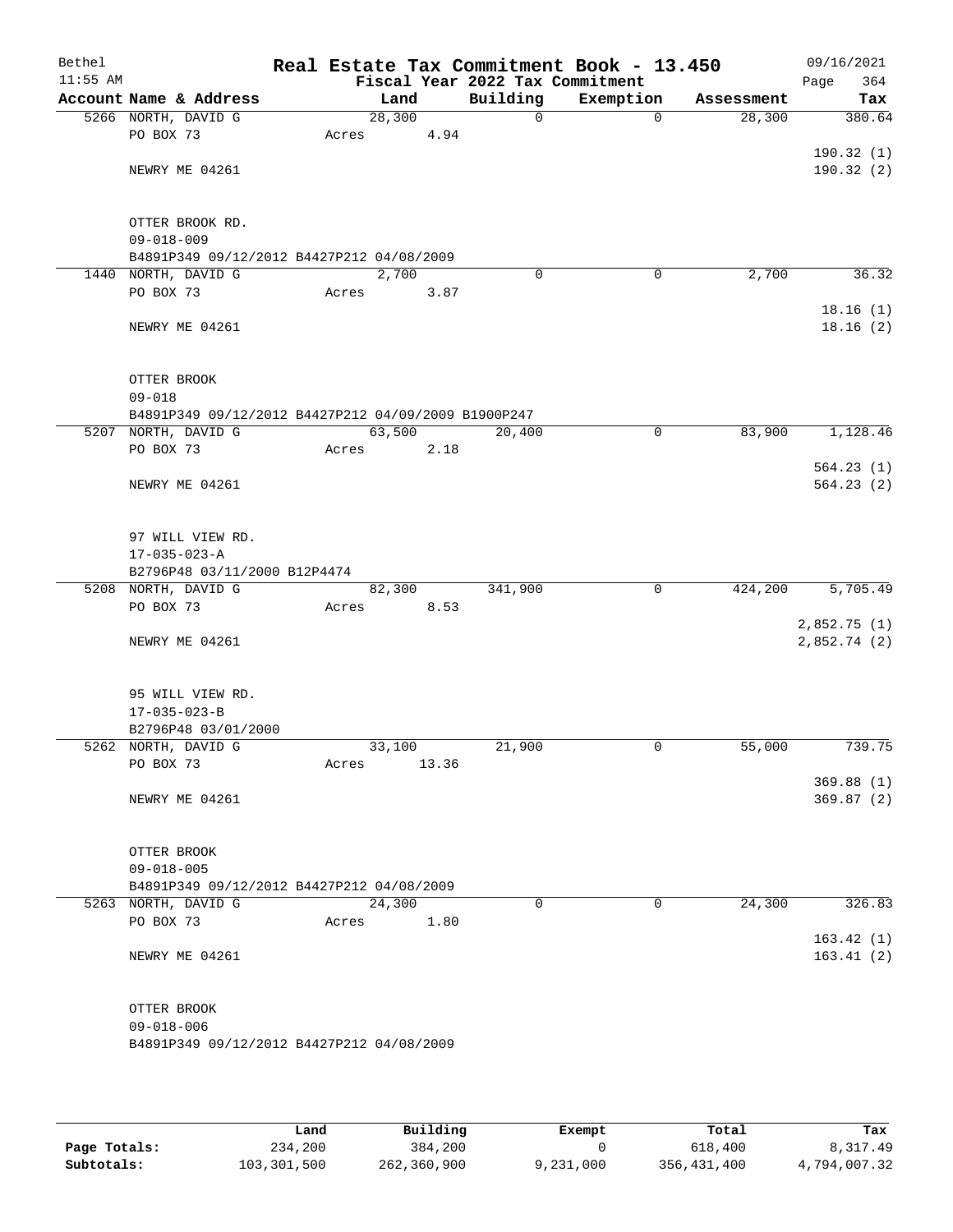| Bethel       |                                                                  |         |                |      |                                 | Real Estate Tax Commitment Book - 13.450 |                      | 09/16/2021                 |
|--------------|------------------------------------------------------------------|---------|----------------|------|---------------------------------|------------------------------------------|----------------------|----------------------------|
| $11:55$ AM   | Account Name & Address                                           |         |                |      | Fiscal Year 2022 Tax Commitment |                                          |                      | 365<br>Page                |
|              | 5264 NORTH, DAVID G                                              |         | Land<br>25,800 |      | Building<br>0                   | Exemption<br>$\mathbf 0$                 | Assessment<br>25,800 | Tax<br>347.01              |
|              | PO BOX 73                                                        | Acres   |                | 2.42 |                                 |                                          |                      |                            |
|              |                                                                  |         |                |      |                                 |                                          |                      | 173.51(1)                  |
|              | NEWRY ME 04261                                                   |         |                |      |                                 |                                          |                      | 173.50(2)                  |
|              |                                                                  |         |                |      |                                 |                                          |                      |                            |
|              | OTTER BROOK                                                      |         |                |      |                                 |                                          |                      |                            |
|              | $09 - 018 - 007$                                                 |         |                |      |                                 |                                          |                      |                            |
|              | B4891P349 09/12/2012 B4427P212 04/08/2009                        |         |                |      |                                 |                                          |                      |                            |
|              | 5270 NORTH, DEREK M.                                             |         | 28,000         |      | $\Omega$                        | 0                                        | 28,000               | 376.60                     |
|              | 30 WASHINGTON ST.                                                | Acres   |                | 4.38 |                                 |                                          |                      |                            |
|              | METHUEN MA 01844                                                 |         |                |      |                                 |                                          |                      | 188.30(1)<br>188.30(2)     |
|              | OTTER BROOK                                                      |         |                |      |                                 |                                          |                      |                            |
|              | $09 - 018 - 013$                                                 |         |                |      |                                 |                                          |                      |                            |
|              | B5466P90 06/18/2019 B4891P349 09/12/2012 B4427P212<br>04/08/2009 |         |                |      |                                 |                                          |                      |                            |
| 5269         | NORTH, MEGAN M                                                   |         | 27,000         |      | $\mathbf 0$                     | 0                                        | 27,000               | 363.15                     |
|              | 1 ESTATE DRIVE                                                   | Acres   |                | 6.05 |                                 |                                          |                      |                            |
|              |                                                                  |         |                |      |                                 |                                          |                      | 181.58(1)                  |
|              | MANCHESTER NH 03104                                              |         |                |      |                                 |                                          |                      | 181.57(2)                  |
|              | OTTER BROOK                                                      |         |                |      |                                 |                                          |                      |                            |
|              | $09 - 018 - 012$                                                 |         |                |      |                                 |                                          |                      |                            |
|              | B5466P88 06/18/2019 B4891P349 09/12/2012 B4427P212<br>04/08/2009 |         |                |      |                                 |                                          |                      |                            |
|              | 5268 NORTH, STEFFAN                                              |         | 33,800         |      | 173,000                         | 0                                        | 206,800              | 2,781.46                   |
|              | NORTH, SARAH PARKER<br>28 PARADISE ROAD                          | Acres   |                | 3.27 |                                 |                                          |                      |                            |
|              |                                                                  |         |                |      |                                 |                                          |                      | 1,390.73(1)<br>1,390.73(2) |
|              | BETHEL ME 04217                                                  |         |                |      |                                 |                                          |                      |                            |
|              | 50 OTTER BROOK                                                   |         |                |      |                                 |                                          |                      |                            |
|              | $09 - 018 - 011$                                                 |         |                |      |                                 |                                          |                      |                            |
|              | B5466P86 06/18/2019 B4891P349 09/12/2012 B4427P212               |         |                |      |                                 |                                          |                      |                            |
|              | 04/08/2009                                                       |         | 57,300         |      |                                 |                                          | 697,100              |                            |
|              | 3332 NORTHEAST BANK<br>PO BOX 850                                | Acres   |                | 0.19 | 639,800                         | $\mathbf 0$                              |                      | 9,376.00                   |
|              |                                                                  |         |                |      |                                 |                                          |                      | 4,688.00(1)                |
|              | BETHEL ME 04217                                                  |         |                |      |                                 |                                          |                      | 4,688.00 (2)               |
|              |                                                                  |         |                |      |                                 |                                          |                      |                            |
|              | 11 MAIN ST.                                                      |         |                |      |                                 |                                          |                      |                            |
| 5381         | $25 - 163$<br>NORTHEAST WIRELESS                                 |         | 0              |      | 90,000                          | 0                                        | 90,000               | 1,210.50                   |
|              | NETWORKS, LLC                                                    |         |                |      |                                 |                                          |                      |                            |
|              | 243 MOUNT AUBURN AVE,                                            |         |                |      |                                 |                                          |                      |                            |
|              | SUITE C                                                          |         |                |      |                                 |                                          |                      | 605.25(1)                  |
|              | AUBURN ME 04210                                                  |         |                |      |                                 |                                          |                      | 605.25(2)                  |
|              | FAIRWAY RD                                                       |         |                |      |                                 |                                          |                      |                            |
|              | $07 - 028 - ON$                                                  |         |                |      |                                 |                                          |                      |                            |
|              |                                                                  |         |                |      |                                 |                                          |                      |                            |
|              |                                                                  | Land    | Building       |      |                                 | Exempt                                   | Total                | Tax                        |
| Page Totals: |                                                                  | 171,900 | 902,800        |      |                                 | 0                                        | 1,074,700            | 14,454.72                  |
| Subtotals:   | 103, 473, 400                                                    |         | 263, 263, 700  |      |                                 | 9,231,000                                | 357,506,100          | 4,808,462.04               |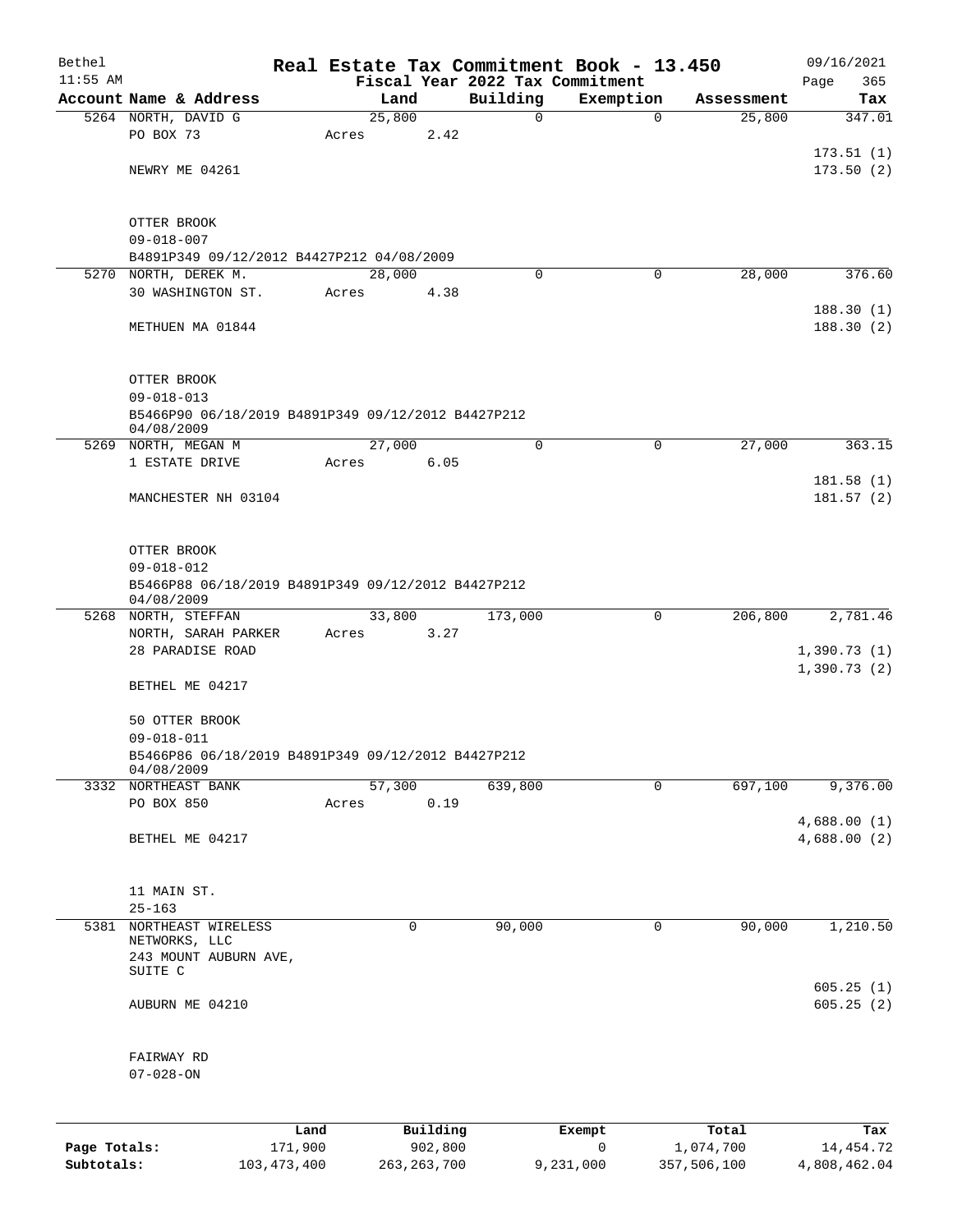| Bethel       |                                                                   |               |           |           | Real Estate Tax Commitment Book - 13.450 |             | 09/16/2021   |
|--------------|-------------------------------------------------------------------|---------------|-----------|-----------|------------------------------------------|-------------|--------------|
| $11:55$ AM   |                                                                   |               |           |           | Fiscal Year 2022 Tax Commitment          |             | 366<br>Page  |
|              | Account Name & Address                                            | Land          |           | Building  | Exemption                                | Assessment  | Tax          |
|              | 3237 NORTHERN OXFORD HEALTH<br>AND SERVICE COUNCIL                | 51,400        |           | 89,700    | 0                                        | 141,100     | 1,897.80     |
|              | PO BOX 959                                                        | Acres         | 0.32      |           |                                          |             |              |
|              |                                                                   |               |           |           |                                          |             | 948.90 (1)   |
|              | BETHEL ME 04217                                                   |               |           |           |                                          |             | 948.90 (2)   |
|              |                                                                   |               |           |           |                                          |             |              |
|              |                                                                   |               |           |           |                                          |             |              |
|              | 30 RAILROAD ST.                                                   |               |           |           |                                          |             |              |
|              | $25 - 074$                                                        |               |           |           |                                          |             |              |
|              | B4813P200 02/09/2012 B691P179 08/18/1970                          |               |           |           |                                          |             |              |
|              | 3431 NORWAY SAVINGS BANK                                          | 122,200       |           | 1,620,200 | 0                                        | 1,742,400   | 23, 435. 28  |
|              | ATTN. BRIAN SHIBLES,<br>VICE PRES/CFO                             | Acres         | 1.75      |           |                                          |             |              |
|              | PO BOX 347                                                        |               |           |           |                                          |             | 11,717.64    |
|              | NORWAY ME 04268                                                   |               |           |           |                                          |             | 11,717.64    |
|              |                                                                   |               |           |           |                                          |             |              |
|              |                                                                   |               |           |           |                                          |             |              |
|              | 1 PARKWAY                                                         |               |           |           |                                          |             |              |
|              | $25 - 245 - 001$                                                  |               |           |           |                                          |             |              |
|              | B2778P182 12/21/1999                                              |               |           |           |                                          |             |              |
|              | 219 NOYES, BRANDON                                                | 17,100        |           | $\Omega$  | 0                                        | 17,100      | 230.00       |
|              | 62 1/2 EVERGREEN AVE.                                             | Acres         | 0.51      |           |                                          |             |              |
|              |                                                                   |               |           |           |                                          |             | 115.00(1)    |
|              | OLD ORCHARD BEACH ME                                              |               |           |           |                                          |             | 115.00(2)    |
|              | 04064                                                             |               |           |           |                                          |             |              |
|              |                                                                   |               |           |           |                                          |             |              |
|              | BIRD HILL RD.                                                     |               |           |           |                                          |             |              |
|              | $04 - 062$                                                        |               |           |           |                                          |             |              |
|              | B3538P294 06/16/2004                                              |               |           |           |                                          |             |              |
|              | 174 NRS MAINE SOLAR                                               | 40,000        |           | 0         | 0                                        | 40,000      | 538.00       |
|              | HOLDINGS LLC                                                      |               |           |           |                                          |             |              |
|              | 813 OSCEOLA AVE                                                   | Acres         | 20.00     |           |                                          |             |              |
|              |                                                                   |               |           |           |                                          |             | 269.00(1)    |
|              | ST. PAUL MN 55105                                                 |               |           |           |                                          |             | 269.00(2)    |
|              |                                                                   |               |           |           |                                          |             |              |
|              |                                                                   |               |           |           |                                          |             |              |
|              | WALKERS MILLS RD.                                                 |               |           |           |                                          |             |              |
|              | $04 - 031$<br>B5560P106 11/02/2020 B5505P246 02/03/2020 B5106P204 |               |           |           |                                          |             |              |
|              | 04/18/2014 B3728P167 05/24/2005                                   |               |           |           |                                          |             |              |
|              | 3486 NUTTING-BAILEY, WENDY L                                      | 69,700        |           | 138,300   | 25,000                                   | 183,000     | 2,461.35     |
|              | LIBBY, PETER                                                      | Acres         | 2.00      |           | 01 Homestead (HM)                        |             |              |
|              | 44 PARADISE ROAD                                                  |               |           |           |                                          |             | 1,230.68(1)  |
|              |                                                                   |               |           |           |                                          |             | 1,230.67(2)  |
|              | BETHEL ME 04217                                                   |               |           |           |                                          |             |              |
|              |                                                                   |               |           |           |                                          |             |              |
|              | 44 PARADISE RD.                                                   |               |           |           |                                          |             |              |
|              | $26 - 046$                                                        |               |           |           |                                          |             |              |
|              | B5463P887 05/29/2019 B3910P194 03/29/2006                         |               |           |           |                                          |             |              |
|              | 1479 OAKES, DONALD E                                              | 48,700        |           | 205,500   | 0                                        | 254,200     | 3,418.99     |
|              | 176 FORESIDE RD                                                   | Acres         | 1.20      |           |                                          |             |              |
|              |                                                                   |               |           |           |                                          |             | 1,709.50(1)  |
|              | FALMOUTH ME 04105 1719                                            |               |           |           |                                          |             | 1,709.49(2)  |
|              |                                                                   |               |           |           |                                          |             |              |
|              | 11 GOSS POND RD.                                                  |               |           |           |                                          |             |              |
|              | $09 - 007 - 001 - 004$                                            |               |           |           |                                          |             |              |
|              | B3569P138 08/12/2004 B3235P151                                    |               |           |           |                                          |             |              |
|              | Land                                                              |               | Building  |           | Exempt                                   | Total       | Tax          |
| Page Totals: | 349,100                                                           |               | 2,053,700 |           | 25,000                                   | 2,377,800   | 31,981.42    |
| Subtotals:   | 103,822,500                                                       | 265, 317, 400 |           |           | 9,256,000                                | 359,883,900 | 4,840,443.46 |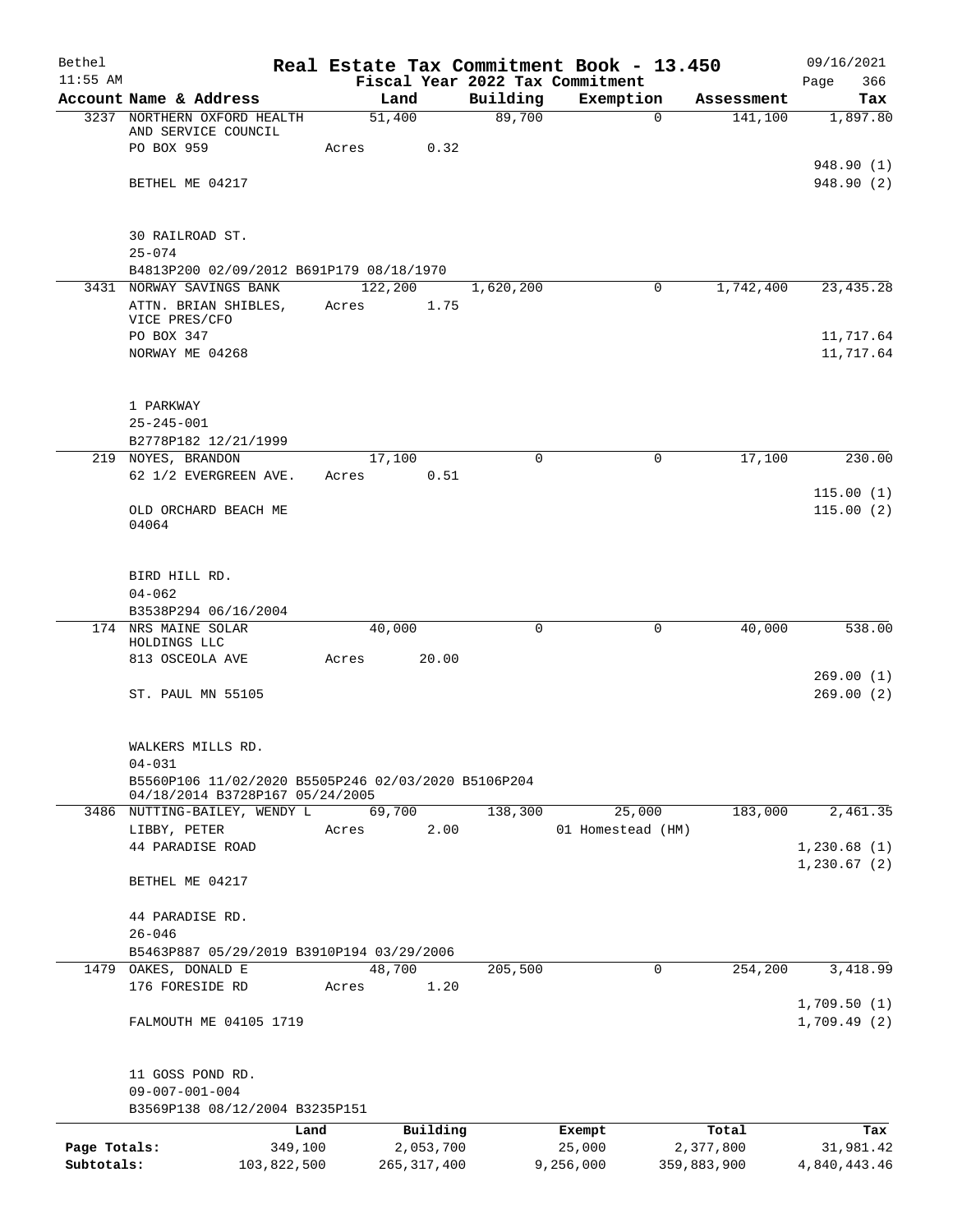| Bethel     |                                              |       |                 | Real Estate Tax Commitment Book - 13.450 |           |                       | 09/16/2021                 |
|------------|----------------------------------------------|-------|-----------------|------------------------------------------|-----------|-----------------------|----------------------------|
| $11:55$ AM |                                              |       |                 | Fiscal Year 2022 Tax Commitment          |           |                       | 367<br>Page                |
|            | Account Name & Address                       |       | Land            | Building                                 | Exemption | Assessment            | Tax                        |
|            | 2660 OBEAR, THOMAS ROBERT                    |       | 33,500<br>10.00 | $\mathsf{O}$                             |           | $\mathbf 0$<br>33,500 | 450.58                     |
|            | 191 DAMON RD                                 | Acres |                 |                                          |           |                       | 225.29(1)                  |
|            | SUMNER ME 04292                              |       |                 |                                          |           |                       | 225.29(2)                  |
|            |                                              |       |                 |                                          |           |                       |                            |
|            |                                              |       |                 |                                          |           |                       |                            |
|            | DAISY BRYANT ROAD                            |       |                 |                                          |           |                       |                            |
|            | $17 - 003 - 00A$                             |       |                 |                                          |           |                       |                            |
|            | B5147P172 08/08/2014 B3481P86 03/22/2004     |       |                 |                                          |           |                       |                            |
|            | 4703 OBERY, CURTIS                           |       | 91,400          | 349,100                                  |           | 440,500<br>0          | 5,924.73                   |
|            | OBERY, LISA                                  | Acres | 3.60            |                                          |           |                       |                            |
|            | 88 ROCK RIDGE ROAD                           |       |                 |                                          |           |                       | 2,962.37(1)<br>2,962.36(2) |
|            | CUMBERLAND ME 04021                          |       |                 |                                          |           |                       |                            |
|            | 43 MOUNTAIN VALLEY ROAD                      |       |                 |                                          |           |                       |                            |
|            | $09 - 005 - 013$                             |       |                 |                                          |           |                       |                            |
|            | B3979P121 07/31/2006 B3868P62 01/04/2006     |       |                 |                                          |           |                       |                            |
|            | 5433 OBRIEN, CAROLYN C &                     |       | 73,300          | $\mathbf 0$                              |           | 0<br>73,300           | 985.89                     |
|            | ROBERT E, TRUSTEES                           |       |                 |                                          |           |                       |                            |
|            | OF THE CAROLYN OBRIEN<br>LIVING TRUST        | Acres | 1.82            |                                          |           |                       |                            |
|            | 2879 S PONTE VEDRA BLVD                      |       |                 |                                          |           |                       | 492.95 (1)                 |
|            |                                              |       |                 |                                          |           |                       | 492.94 (2)                 |
|            | PONTE VEDRA FL                               |       |                 |                                          |           |                       |                            |
|            | 32082-4529                                   |       |                 |                                          |           |                       |                            |
|            | PARADISE RD.                                 |       |                 |                                          |           |                       |                            |
|            | $26 - 066 - 003$                             |       |                 |                                          |           |                       |                            |
|            | B5369P134 B3835P42 11/03/2005                |       |                 |                                          |           |                       |                            |
|            | 2888 OBRIEN, CAROLYN C &                     |       | 21,700          | $\mathbf 0$                              |           | 21,700<br>0           | 291.87                     |
|            | ROBERT E, TRUSTEES                           |       |                 |                                          |           |                       |                            |
|            | OF THE CAROLYN OBRIEN                        | Acres | 3.00            |                                          |           |                       |                            |
|            | LIVING TRUST<br>429 ORCHARD PASS AVE.        |       |                 |                                          |           |                       | 145.94(1)                  |
|            |                                              |       |                 |                                          |           |                       | 145.93(2)                  |
|            | PONTE VEDRA FL                               |       |                 |                                          |           |                       |                            |
|            | 32081-4413                                   |       |                 |                                          |           |                       |                            |
|            |                                              |       |                 |                                          |           |                       |                            |
|            | INTERVALE RD N/S                             |       |                 |                                          |           |                       |                            |
|            | $20 - 007$                                   |       |                 |                                          |           |                       |                            |
|            | B3835P42 11/03/2005                          |       |                 |                                          |           |                       |                            |
|            | 76 OBRIEN, CAROLYN C &<br>ROBERT E, TRUSTEES |       | 32,000          | $\Omega$                                 |           | 32,000<br>0           | 430.40                     |
|            | OF THE CAROLYN OBRIEN<br>LIVING TRUST        | Acres | 140.00          |                                          |           |                       |                            |
|            | 429 ORCHARD PASS AVE.                        |       |                 |                                          |           |                       | 215.20(1)                  |
|            |                                              |       |                 |                                          |           |                       | 215.20(2)                  |
|            | PONTE VEDRA FL<br>32081-4413                 |       |                 |                                          |           |                       |                            |
|            | SONGO POND RD.                               |       |                 |                                          |           |                       |                            |
|            | $02 - 002$                                   |       |                 |                                          |           |                       |                            |
|            | B3835P42 11/03/2005                          |       |                 |                                          |           |                       |                            |
|            |                                              |       |                 |                                          |           |                       |                            |

|              | Land        | Building    | Exempt    | Total         | Tax          |
|--------------|-------------|-------------|-----------|---------------|--------------|
| Page Totals: | 251,900     | 349,100     |           | 601,000       | 8,083.47     |
| Subtotals:   | 104,074,400 | 265,666,500 | 9,256,000 | 360, 484, 900 | 4,848,526.93 |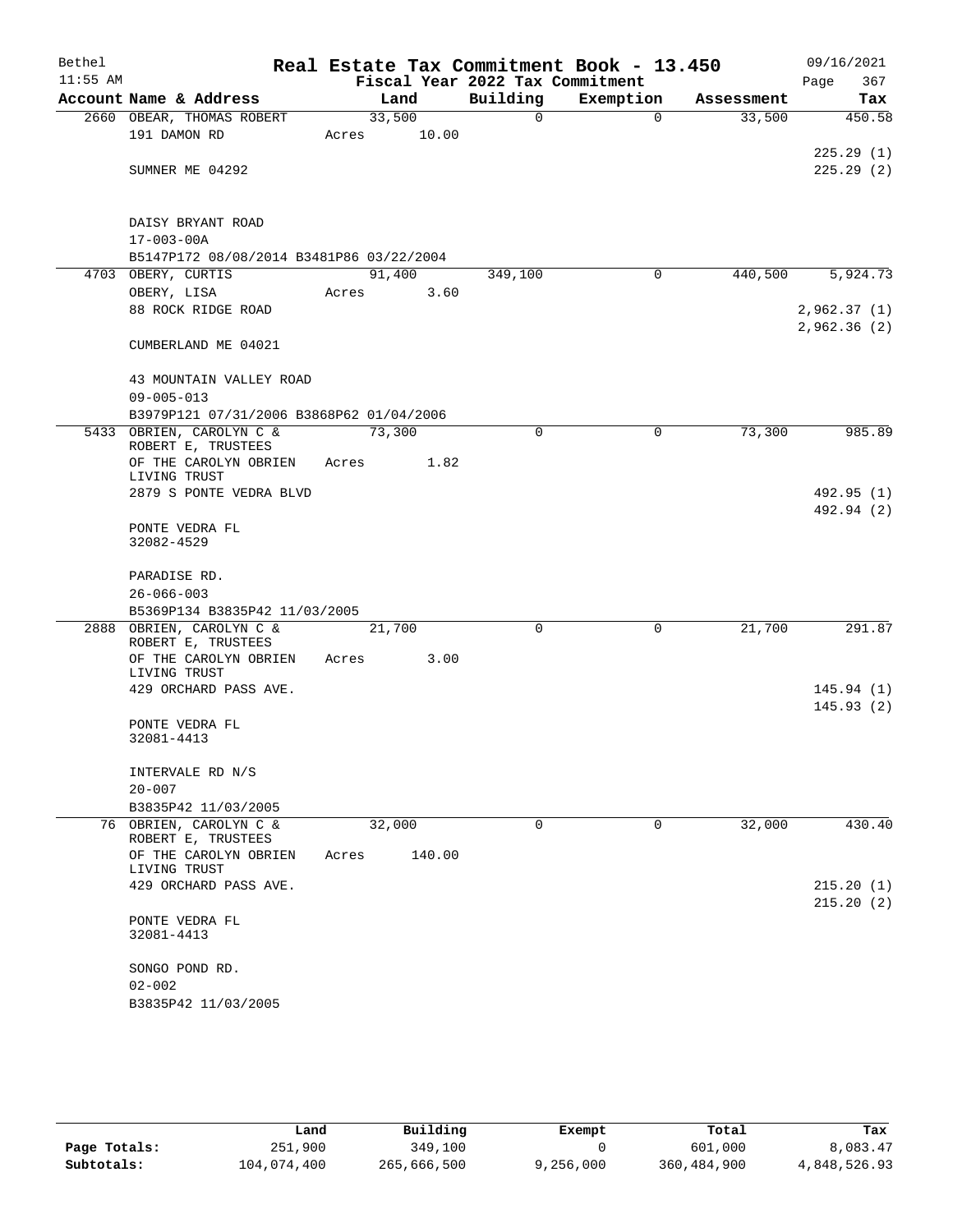| Bethel     |                                                                                 |                 |       |          | Real Estate Tax Commitment Book - 13.450 |            | 09/16/2021                 |  |
|------------|---------------------------------------------------------------------------------|-----------------|-------|----------|------------------------------------------|------------|----------------------------|--|
| $11:55$ AM |                                                                                 |                 |       |          | Fiscal Year 2022 Tax Commitment          |            | 368<br>Page                |  |
|            | Account Name & Address                                                          |                 | Land  | Building | Exemption                                | Assessment | Tax                        |  |
|            | 1668 OBRIEN, CAROLYN C &<br>ROBERT E, TRUSTEES                                  |                 | 9,300 | $\Omega$ | $\Omega$                                 | 9,300      | 125.09                     |  |
|            | OF THE CAROLYN OBRIEN<br>LIVING TRUST                                           | Acres           | 18.00 |          |                                          |            |                            |  |
|            | 429 ORCHARD PASS AVE.                                                           |                 |       |          |                                          |            | 62.55(1)<br>62.54(2)       |  |
|            | PONTE VEDRA FL<br>32081-4413                                                    |                 |       |          |                                          |            |                            |  |
|            | RTE $2 N/S$                                                                     |                 |       |          |                                          |            |                            |  |
|            | $12 - 025$                                                                      |                 |       |          |                                          |            |                            |  |
|            | B3835P42 11/03/2005                                                             |                 |       |          |                                          |            |                            |  |
|            | 165 OCHOA, KAYLA<br>STEVENSON, STEVENSON,                                       | 34,700<br>Acres | 2.30  | 77,400   | 0                                        | 112,100    | 1,507.75                   |  |
|            | DENISE<br>620 MEADOWBRIAR STREET                                                |                 |       |          |                                          |            |                            |  |
|            |                                                                                 |                 |       |          |                                          |            | 753.88 (1)<br>753.87(2)    |  |
|            | LEAGUE CITY TX 77573                                                            |                 |       |          |                                          |            |                            |  |
|            | 678 WALKERS MILLS RD.                                                           |                 |       |          |                                          |            |                            |  |
|            | $04 - 021$<br>B5422P662 08/03/2018 B4977P240 04/23/2013 B4428P128<br>02/17/2009 |                 |       |          |                                          |            |                            |  |
|            | 3030 OCHTERA, CAROLINE                                                          | 31,800          |       | 236,000  | 0                                        | 267,800    | 3,601.91                   |  |
|            | 28 TAYLOR WOODS ROAD                                                            | Acres           | 1.25  |          |                                          |            |                            |  |
|            |                                                                                 |                 |       |          |                                          |            | 1,800.96(1)                |  |
|            | BETHEL ME 04217                                                                 |                 |       |          |                                          |            | 1,800.95(2)                |  |
|            | 28 TAYLOR WOODS RD.                                                             |                 |       |          |                                          |            |                            |  |
|            | $22 - 026 - 007$                                                                |                 |       |          |                                          |            |                            |  |
|            | B4329P132 07/30/2008 B3414P273 11/07/2003                                       |                 |       |          |                                          |            |                            |  |
|            | 407 OCHTERA, JON M                                                              | 57,000          |       | 136,900  | 25,000                                   | 168,900    | 2,271.71                   |  |
|            | ANDREWS, WILLOW                                                                 | Acres           | 6.60  |          | 01 Homestead (HM)                        |            |                            |  |
|            | PO BOX 1792                                                                     |                 |       |          |                                          |            | 1, 135.86(1)               |  |
|            | BETHEL ME 04217                                                                 |                 |       |          |                                          |            | 1, 135.85(2)               |  |
|            | 182 CHESTNUT KNOLL LANE                                                         |                 |       |          |                                          |            |                            |  |
|            | $06 - 027 - 015$                                                                |                 |       |          |                                          |            |                            |  |
|            | B4320P63 07/03/2008                                                             |                 |       |          |                                          |            |                            |  |
|            | 929 O'CONNELL, CANDICE M                                                        | 33,600          |       | 138,900  | 0                                        | 172,500    | 2,320.13                   |  |
|            | O'CONNELL, BRENDAN                                                              |                 |       |          |                                          |            |                            |  |
|            | 18 DEERFIELD STREET                                                             |                 |       |          |                                          |            | 1,160.07(1)<br>1,160.06(2) |  |
|            | QUINCY MA 02171                                                                 |                 |       |          |                                          |            |                            |  |
|            | 100 FAIRWAY ROAD                                                                |                 |       |          |                                          |            |                            |  |
|            | $07 - 028 - 528$                                                                |                 |       |          |                                          |            |                            |  |
|            | B5354P223 07/05/2017 B3433P6 12/10/2003                                         |                 |       |          |                                          |            |                            |  |

|              | Land        | Building      | Exempt    | Total         | Tax          |
|--------------|-------------|---------------|-----------|---------------|--------------|
| Page Totals: | 166.400     | 589,200       | 25,000    | 730,600       | 9,826.59     |
| Subtotals:   | 104,240,800 | 266, 255, 700 | 9,281,000 | 361, 215, 500 | 4,858,353.52 |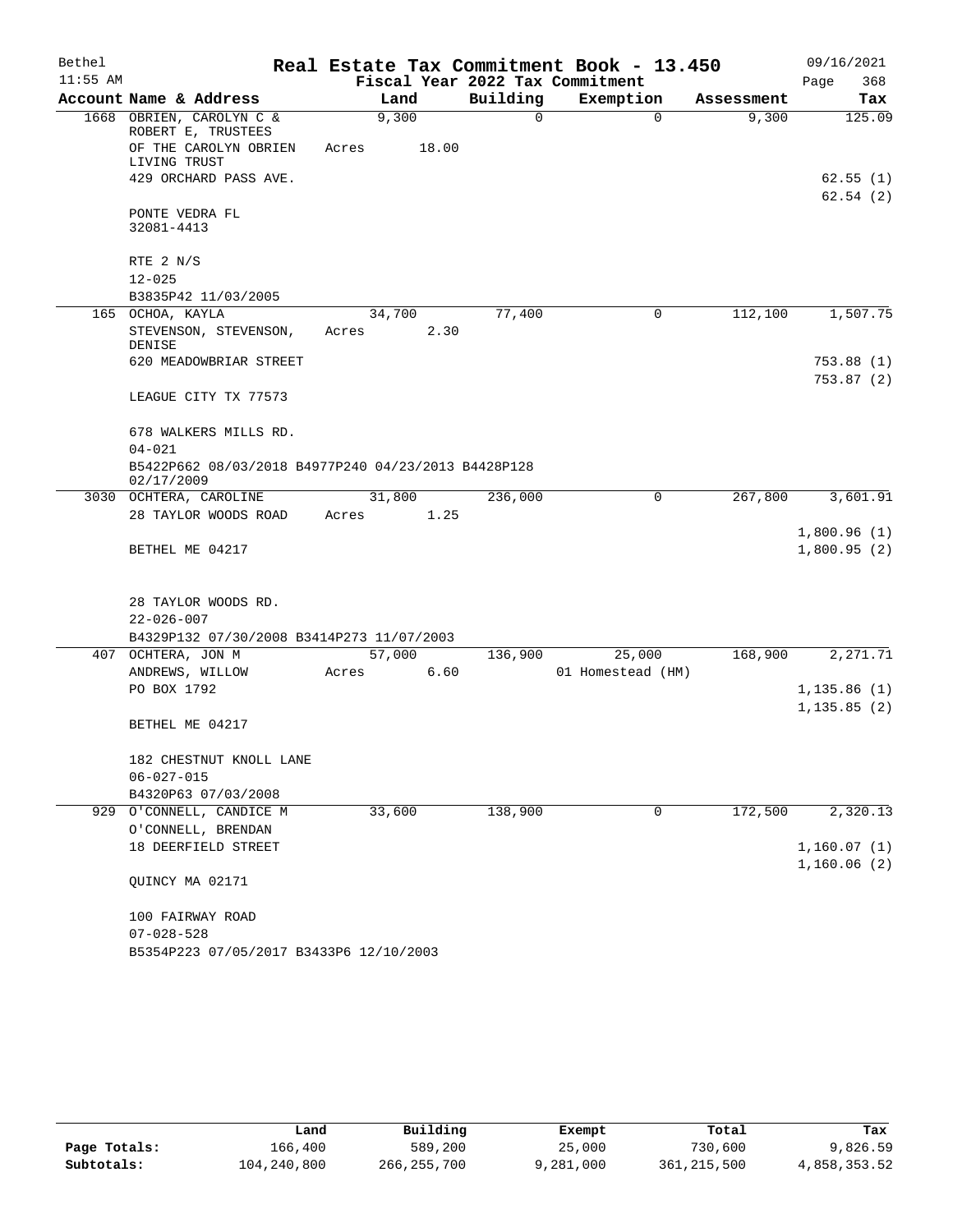| Bethel     |                                                                   |       |        |          |             | Real Estate Tax Commitment Book - 13.450 |            | 09/16/2021                   |
|------------|-------------------------------------------------------------------|-------|--------|----------|-------------|------------------------------------------|------------|------------------------------|
| $11:55$ AM |                                                                   |       |        |          |             | Fiscal Year 2022 Tax Commitment          |            | 369<br>Page                  |
|            | Account Name & Address                                            |       | Land   |          | Building    | Exemption                                | Assessment | Tax                          |
|            | 1741 O'CONNELL, KATE                                              |       | 70,500 |          | 176,600     | $\mathbf 0$                              | 247,100    | 3,323.50                     |
|            | ELIZABETH<br>273 MAYVILLE ROAD                                    | Acres |        | 6.40     |             |                                          |            |                              |
|            |                                                                   |       |        |          |             |                                          |            | 1,661.75(1)                  |
|            | BETHEL ME 04217                                                   |       |        |          |             |                                          |            | 1,661.75(2)                  |
|            |                                                                   |       |        |          |             |                                          |            |                              |
|            |                                                                   |       |        |          |             |                                          |            |                              |
|            | 273 MAYVILLE RD.                                                  |       |        |          |             |                                          |            |                              |
|            | $12 - 076$                                                        |       |        |          |             |                                          |            |                              |
|            | B5539P706 08/10/2020 B5409P186 05/21/2018 B5247P6                 |       |        |          |             |                                          |            |                              |
|            | 10/01/2015 B5247P4 10/01/2015 B1962P119 12/03/1992                |       |        |          |             |                                          |            |                              |
|            | B1910P54 06/19/1992 B603P583 02/20/1962<br>5138 O'CONNER, MAURICE |       | 41,700 |          | $\mathbf 0$ | $\mathbf 0$                              | 41,700     | 560.87                       |
|            | 7615 PALMER CT                                                    | Acres |        | 2.26     |             |                                          |            |                              |
|            |                                                                   |       |        |          |             |                                          |            | 280.44 (1)                   |
|            | NAPLES FL 34113                                                   |       |        |          |             |                                          |            | 280.43(2)                    |
|            |                                                                   |       |        |          |             |                                          |            |                              |
|            |                                                                   |       |        |          |             |                                          |            |                              |
|            | LOCKE SUMMIT ESTATES                                              |       |        |          |             |                                          |            |                              |
|            | $21 - 002 - 011$                                                  |       |        |          |             |                                          |            |                              |
|            | B4849P319 05/30/2012 B3679P183 02/28/2005                         |       |        |          |             |                                          |            |                              |
|            | 3018 O'CONNOR, JAMES L                                            |       | 64,900 |          | $\mathbf 0$ | $\mathbf 0$                              | 64,900     | 872.91                       |
|            | O'CONNOR, LAURETTA L                                              | Acres |        | 3.30     |             |                                          |            |                              |
|            | 65 ELM ST.                                                        |       |        |          |             |                                          |            | 436.46(1)                    |
|            |                                                                   |       |        |          |             |                                          |            | 436.45(2)                    |
|            | CHELMSFORD MA 08124                                               |       |        |          |             |                                          |            |                              |
|            |                                                                   |       |        |          |             |                                          |            |                              |
|            | TAYLOR WOODS/LOT 18                                               |       |        |          |             |                                          |            |                              |
|            | $22 - 026 - 018$                                                  |       |        |          |             |                                          |            |                              |
|            | B3176P247                                                         |       |        |          |             |                                          |            |                              |
|            | 125 O'CONNOR, TIM                                                 |       | 41,600 |          | 164,800     | 25,000                                   | 181,400    | 2,439.83                     |
|            | O'CONNOR, TERESA<br>326 VERNON ST.                                | Acres |        | 2.87     |             | 01 Homestead (HM)                        |            |                              |
|            |                                                                   |       |        |          |             |                                          |            | 1, 219.92(1)<br>1, 219.91(2) |
|            | BETHEL ME 04217                                                   |       |        |          |             |                                          |            |                              |
|            |                                                                   |       |        |          |             |                                          |            |                              |
|            | 326 VERNON ST.                                                    |       |        |          |             |                                          |            |                              |
|            | $03 - 006 - 003$                                                  |       |        |          |             |                                          |            |                              |
|            | B2130P60 06/13/1994 B1701P284 12/05/1989                          |       |        |          |             |                                          |            |                              |
|            | 1593 O'DONNELL, BARBARA SUE                                       |       | 28,800 |          | $\Omega$    | 0                                        | 28,800     | 387.36                       |
|            | PO BOX 728                                                        | Acres |        | 1.00     |             |                                          |            |                              |
|            |                                                                   |       |        |          |             |                                          |            | 193.68(1)                    |
|            | BETHEL ME 04217                                                   |       |        |          |             |                                          |            | 193.68(2)                    |
|            |                                                                   |       |        |          |             |                                          |            |                              |
|            |                                                                   |       |        |          |             |                                          |            |                              |
|            | BARKER RD.                                                        |       |        |          |             |                                          |            |                              |
|            | $11 - 058 - 001$                                                  |       |        |          |             |                                          |            |                              |
|            | B2634P69                                                          |       |        |          |             |                                          |            |                              |
|            | 3329 O'DONNELL, BARBARA SUE                                       |       | 67,000 |          | 282,600     | 25,000                                   | 324,600    | 4,365.87                     |
|            | PO BOX 728                                                        | Acres |        | 0.26     |             | 01 Homestead (HM)                        |            |                              |
|            |                                                                   |       |        |          |             |                                          |            | 2,182.94(1)                  |
|            | BETHEL ME 04217                                                   |       |        |          |             |                                          |            | 2,182.93 (2)                 |
|            |                                                                   |       |        |          |             |                                          |            |                              |
|            | 29 MAIN ST.                                                       |       |        |          |             |                                          |            |                              |
|            | $25 - 160$                                                        |       |        |          |             |                                          |            |                              |
|            | B5107P216 04/23/2014 B3841P13 08/25/2005                          |       |        |          |             |                                          |            |                              |
|            |                                                                   |       |        |          |             |                                          |            |                              |
|            |                                                                   |       |        |          |             |                                          |            |                              |
|            |                                                                   | Land  |        | Building |             | Exempt                                   | Total      | Tax                          |

|              | úand        | Building    | Exempt    | Total       | тах          |
|--------------|-------------|-------------|-----------|-------------|--------------|
| Page Totals: | 314,500     | 624,000     | 50,000    | 888,500     | 11,950.34    |
| Subtotals:   | 104,555,300 | 266,879,700 | 9,331,000 | 362,104,000 | 4,870,303.86 |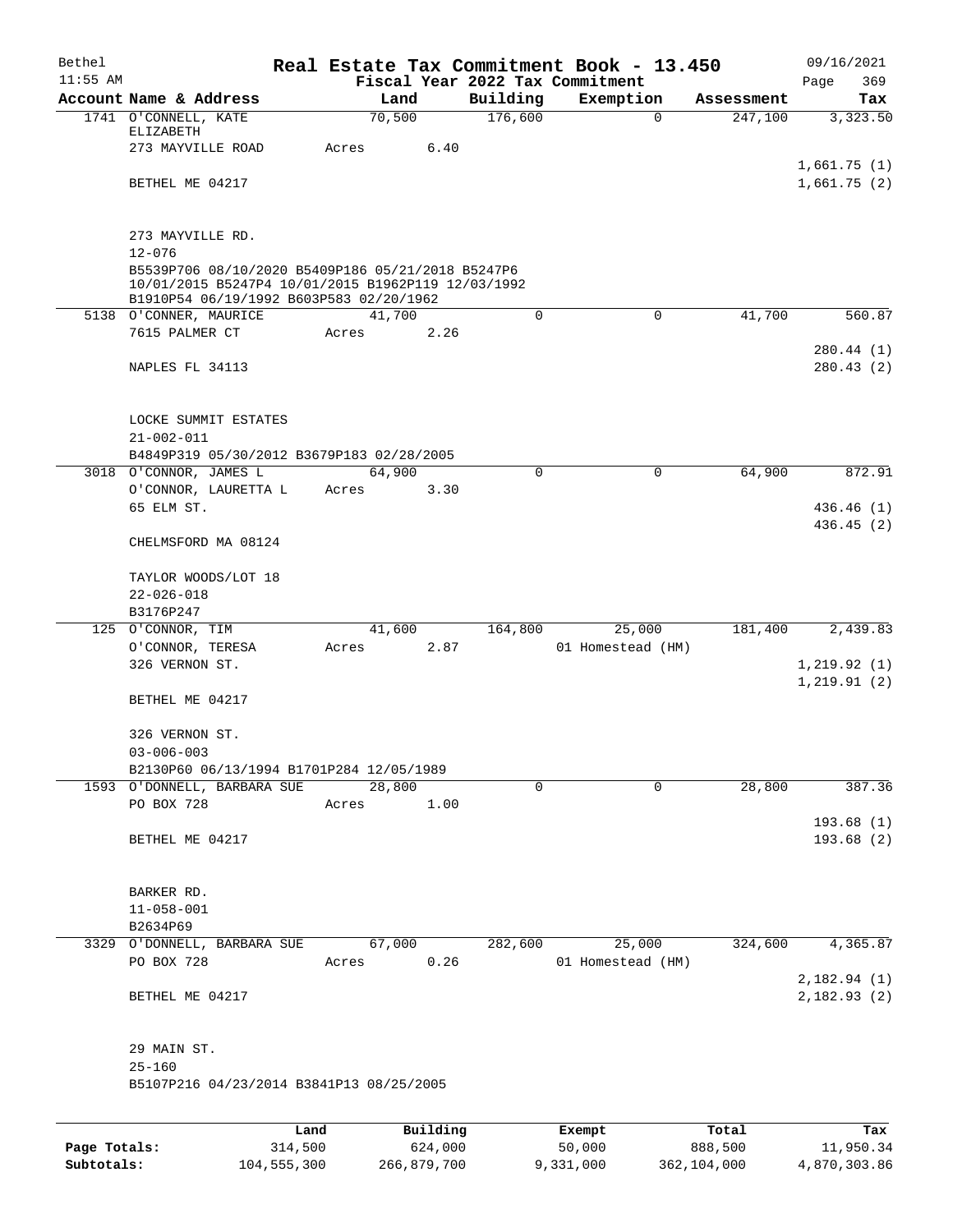| Bethel       |                                                                                |         |             |          | Real Estate Tax Commitment Book - 13.450 |               | 09/16/2021                  |
|--------------|--------------------------------------------------------------------------------|---------|-------------|----------|------------------------------------------|---------------|-----------------------------|
| $11:55$ AM   |                                                                                |         |             |          | Fiscal Year 2022 Tax Commitment          |               | Page<br>370                 |
|              | Account Name & Address                                                         |         | Land        | Building | Exemption                                | Assessment    | Tax                         |
|              | 2972 OGDEN, DIANE, GOEBEL, ,<br>PHILIP                                         |         | 33,600      | 112,800  | $\Omega$                                 | 146,400       | 1,969.08                    |
|              | MONGEON, BETHANY C<br>951 CAROLINE STREET                                      |         |             |          |                                          |               | 984.54 (1)                  |
|              |                                                                                |         |             |          |                                          |               | 984.54 (2)                  |
|              | KEY WEST FL 33040                                                              |         |             |          |                                          |               |                             |
|              | 7 CHERRY LANE                                                                  |         |             |          |                                          |               |                             |
|              | $22 - 002 - 001 - 008$<br>B5530P858 06/30/2020 B3247P120 02/17/2003            |         |             |          |                                          |               |                             |
|              | 1511 OILER, JOHN P                                                             |         | 29,500      | $\Omega$ | 0                                        | 29,500        | 396.78                      |
|              | 2506 LAKESIDE DRIVE                                                            | Acres   | 6.00        |          |                                          |               |                             |
|              | BALDWIN NY 11510                                                               |         |             |          |                                          |               | 198.39(1)<br>198.39(2)      |
|              | WESTWOODS RD.                                                                  |         |             |          |                                          |               |                             |
|              | $11 - 012 - 006$                                                               |         |             |          |                                          |               |                             |
|              | B5333P151 03/01/2017 B4079P295 01/19/2007 B3132P1<br>07/02/2002                |         |             |          |                                          |               |                             |
|              | 1464 OJEDA, HERIBERTO                                                          |         | 33,900      | 95,200   | 25,000                                   | 104,100       | 1,400.15                    |
|              | OJEDA, MERRIE L<br>PO BOX 714                                                  | Acres   | 1.70        |          | 01 Homestead (HM)                        |               | 700.08(1)                   |
|              |                                                                                |         |             |          |                                          |               | 700.07(2)                   |
|              | BETHEL ME 04217                                                                |         |             |          |                                          |               |                             |
|              | 401 EAST BETHEL RD.                                                            |         |             |          |                                          |               |                             |
|              | $09 - 038 - 002$<br>B2243P347 08/11/1995                                       |         |             |          |                                          |               |                             |
|              | 3327 OJEDA, MERRIE LEE                                                         |         | 43,600      | 100,700  | 0                                        | 144,300       | 1,940.84                    |
|              | OJEDA, HERIBERTO C                                                             | Acres   | 0.22        |          |                                          |               |                             |
|              | PO BOX 714                                                                     |         |             |          |                                          |               | 970.42(1)<br>970.42(2)      |
|              | BETHEL ME 04217                                                                |         |             |          |                                          |               |                             |
|              | 15 SPRING ST                                                                   |         |             |          |                                          |               |                             |
|              | $25 - 158$<br>B5513P997 03/30/2020 B5313P504 11/01/2016 B651P471<br>03/30/1971 |         |             |          |                                          |               |                             |
|              | 244 OKENQUIST, GARY R                                                          |         | 68,100      | 289,400  | 25,000                                   | 332,500       | 4,472.13                    |
|              | OKENQUIST, EDITH D                                                             | Acres   | 5.52        |          | 01 Homestead (HM)                        |               |                             |
|              | 78 HIGHLAND AVENUE.                                                            |         |             |          |                                          |               | 2, 236.07(1)<br>2,236.06(2) |
|              | BETHEL ME 04217 5902                                                           |         |             |          |                                          |               |                             |
|              | 78 HIGHLAND AVE.                                                               |         |             |          |                                          |               |                             |
|              | $04 - 083 - 011$                                                               |         |             |          |                                          |               |                             |
|              | B1559P182 12/09/1992<br>5128 OLENIO, JASON TTE                                 |         | 45,500      | 312,400  | 0                                        | 357,900       | 4,813.76                    |
|              | OLENIO, KARA J. TTE                                                            | Acres   | 2.46        |          |                                          |               |                             |
|              | 911 OCEAN BLVD                                                                 |         |             |          |                                          |               | 2,406.88(1)                 |
|              | NORTH HAMPTON NH 03862                                                         |         |             |          |                                          |               | 2,406.88(2)                 |
|              | 75 THUNDER SNOW RD                                                             |         |             |          |                                          |               |                             |
|              | $01 - 010 - 025$                                                               |         |             |          |                                          |               |                             |
|              | B5586P391 02/01/2021 B5540P497 08/11/2020 B5452P553<br>02/22/2019 B3962P119    |         |             |          |                                          |               |                             |
|              |                                                                                | Land    | Building    |          | Exempt                                   | Total         | Tax                         |
| Page Totals: |                                                                                | 254,200 | 910,500     |          | 50,000                                   | 1,114,700     | 14,992.74                   |
| Subtotals:   | 104,809,500                                                                    |         | 267,790,200 |          | 9,381,000                                | 363, 218, 700 | 4,885,296.60                |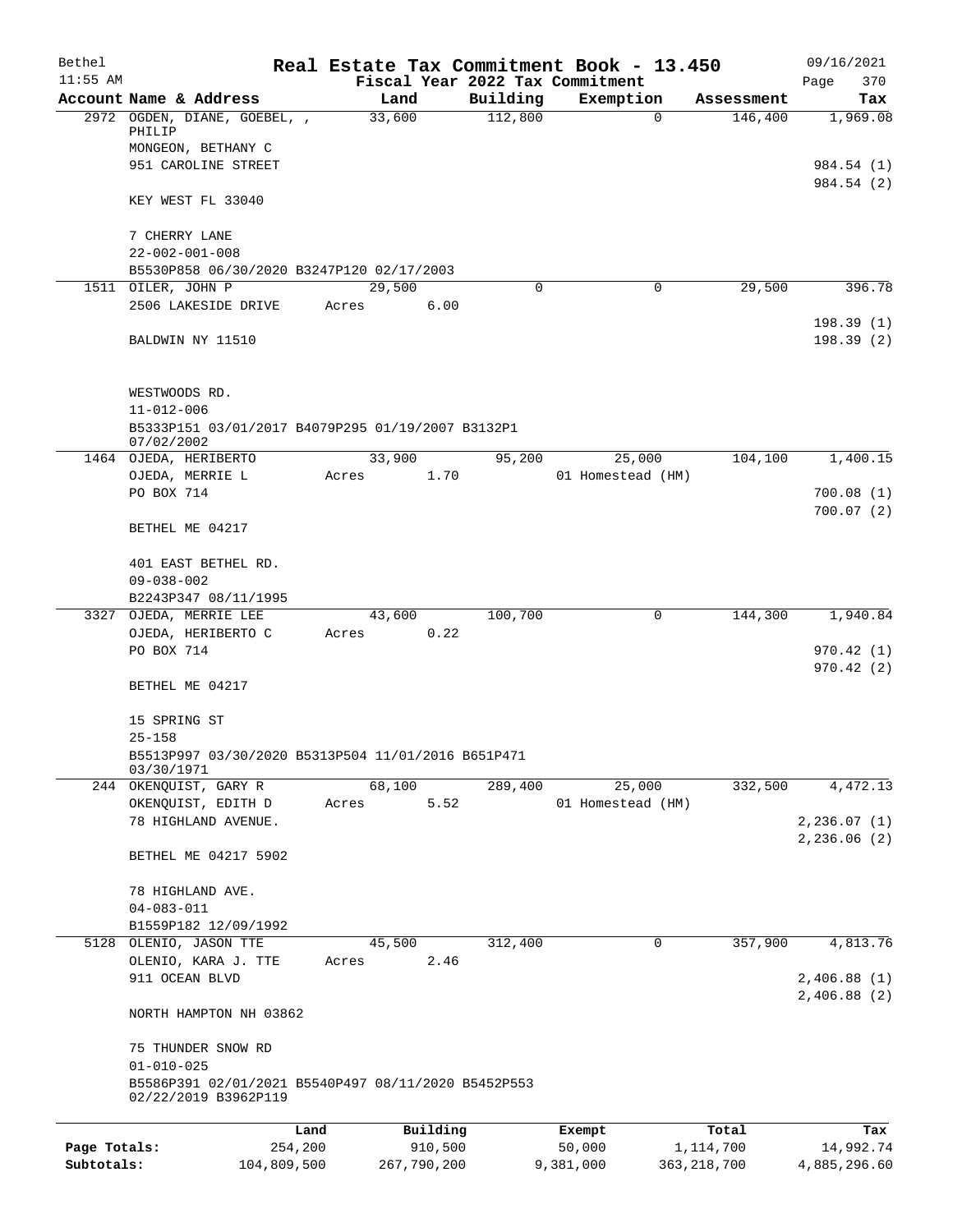| Bethel       |                                                                           |         |       |           |          | Real Estate Tax Commitment Book - 13.450 |            | 09/16/2021   |
|--------------|---------------------------------------------------------------------------|---------|-------|-----------|----------|------------------------------------------|------------|--------------|
| $11:55$ AM   |                                                                           |         |       |           |          | Fiscal Year 2022 Tax Commitment          |            | 371<br>Page  |
|              | Account Name & Address                                                    |         |       | Land      | Building | Exemption                                | Assessment | Tax          |
|              | 3312 OLIVER, ASHLEY E                                                     |         |       | 35,500    | 61,500   | 25,000                                   | 72,000     | 968.40       |
|              | 15 PHILBROOK ST                                                           |         | Acres | 0.18      |          | 01 Homestead (HM)                        |            |              |
|              |                                                                           |         |       |           |          |                                          |            | 484.20 (1)   |
|              | BETHEL ME 04217                                                           |         |       |           |          |                                          |            | 484.20 (2)   |
|              |                                                                           |         |       |           |          |                                          |            |              |
|              | 15 PHILBROOK ST.                                                          |         |       |           |          |                                          |            |              |
|              | $25 - 145 - 001$                                                          |         |       |           |          |                                          |            |              |
|              | B5329P283 02/01/2017 B5295P319 08/01/2016 B4852P181                       |         |       |           |          |                                          |            |              |
|              | 06/08/2012 B4843P79 05/08/2012 B3008P252 09/28/2001                       |         |       |           |          |                                          |            |              |
|              | 202 OLIVER, BRIAN                                                         |         |       | 23,100    | 36,800   | $\mathbf 0$                              | 59,900     | 805.66       |
|              | 49 W Pownal Rd                                                            |         | Acres | 0.48      |          |                                          |            |              |
|              |                                                                           |         |       |           |          |                                          |            | 402.83(1)    |
|              | N Yarmouth ME 04097                                                       |         |       |           |          |                                          |            | 402.83(2)    |
|              |                                                                           |         |       |           |          |                                          |            |              |
|              | 137 EAST BETHEL RD.                                                       |         |       |           |          |                                          |            |              |
|              | $04 - 051$                                                                |         |       |           |          |                                          |            |              |
|              | B907P280 08/10/1976 B623P338 07/12/1963                                   |         |       |           |          |                                          |            |              |
|              | 3607 OLIVER, JAMES W.                                                     |         |       | 71,900    | 350,000  | 25,000                                   | 396,900    | 5,338.31     |
|              | DEBORAH DAY                                                               |         |       |           |          |                                          |            |              |
|              | P.O. BOX 915                                                              |         | Acres | 2.20      |          | 01 Homestead (HM)                        |            |              |
|              |                                                                           |         |       |           |          |                                          |            | 2,669.16(1)  |
|              | BETHEL ME 04217                                                           |         |       |           |          |                                          |            | 2,669.15(2)  |
|              |                                                                           |         |       |           |          |                                          |            |              |
|              | 310 PARADISE ROAD                                                         |         |       |           |          |                                          |            |              |
|              | $27 - 013 - 005$                                                          |         |       |           |          |                                          |            |              |
|              | B5405P642 05/02/2018 B3612P117 10/15/2004                                 |         |       |           |          |                                          |            |              |
|              | 68 OLIVER, MARK D                                                         |         |       | 58,100    | 368,900  | 0                                        | 427,000    | 5,743.15     |
|              | OLIVER, SARA M                                                            |         | Acres | 12.70     |          |                                          |            |              |
|              | 119 YORK ST. #2                                                           |         |       |           |          |                                          |            | 2,871.58(1)  |
|              |                                                                           |         |       |           |          |                                          |            | 2,871.57(2)  |
|              | KENNEBUNK ME 04043-7104                                                   |         |       |           |          |                                          |            |              |
|              |                                                                           |         |       |           |          |                                          |            |              |
|              | 45 LYMAN WHEELER RD                                                       |         |       |           |          |                                          |            |              |
|              | $01 - 051 - 002$                                                          |         |       |           |          |                                          |            |              |
|              | B4783P44 11/14/2011 B4204P146 10/03/2007 B2750P350<br>4725 OLIVER, MARK K |         |       | 67,700    | 355,300  | $\mathbf 0$                              | 423,000    | 5,689.35     |
|              | OLIVER, GLENNA S                                                          |         | Acres | 2.62      |          |                                          |            |              |
|              | PO BOX 1004                                                               |         |       |           |          |                                          |            | 2,844.68(1)  |
|              |                                                                           |         |       |           |          |                                          |            | 2,844.67 (2) |
|              | BETHEL ME 04217                                                           |         |       |           |          |                                          |            |              |
|              |                                                                           |         |       |           |          |                                          |            |              |
|              | 94 DEER VIEW ROAD                                                         |         |       |           |          |                                          |            |              |
|              | $12 - 073 - 008$                                                          |         |       |           |          |                                          |            |              |
|              | B4096P234 02/28/2007 B3763P138 07/20/2005                                 |         |       |           |          |                                          |            |              |
|              | 4880 OLMSTED, DAVID G                                                     |         |       | 33,600    | 236,900  | $\mathsf{O}$                             | 270,500    | 3,638.23     |
|              | KARST, NATHANIEL J                                                        |         | Acres | 1.46      |          |                                          |            |              |
|              | 32 CHARNWOOD RD                                                           |         |       |           |          |                                          |            | 1,819.12(1)  |
|              |                                                                           |         |       |           |          |                                          |            | 1,819.11(2)  |
|              | SOMERVILLE MA 02144                                                       |         |       |           |          |                                          |            |              |
|              | 56 ENGLISH WOODS DR                                                       |         |       |           |          |                                          |            |              |
|              | $15 - 008 - 010$                                                          |         |       |           |          |                                          |            |              |
|              | B5055P206 10/29/2013 B4404P209 02/17/2009 B3924P104                       |         |       |           |          |                                          |            |              |
|              | 04/19/2006                                                                |         |       |           |          |                                          |            |              |
|              |                                                                           |         |       |           |          |                                          |            |              |
|              |                                                                           | Land    |       | Building  |          | Exempt                                   | Total      | Tax          |
| Page Totals: |                                                                           | 289,900 |       | 1,409,400 |          | 50,000                                   | 1,649,300  | 22, 183. 10  |

**Subtotals:** 105,099,400 269,199,600 9,431,000 364,868,000 4,907,479.70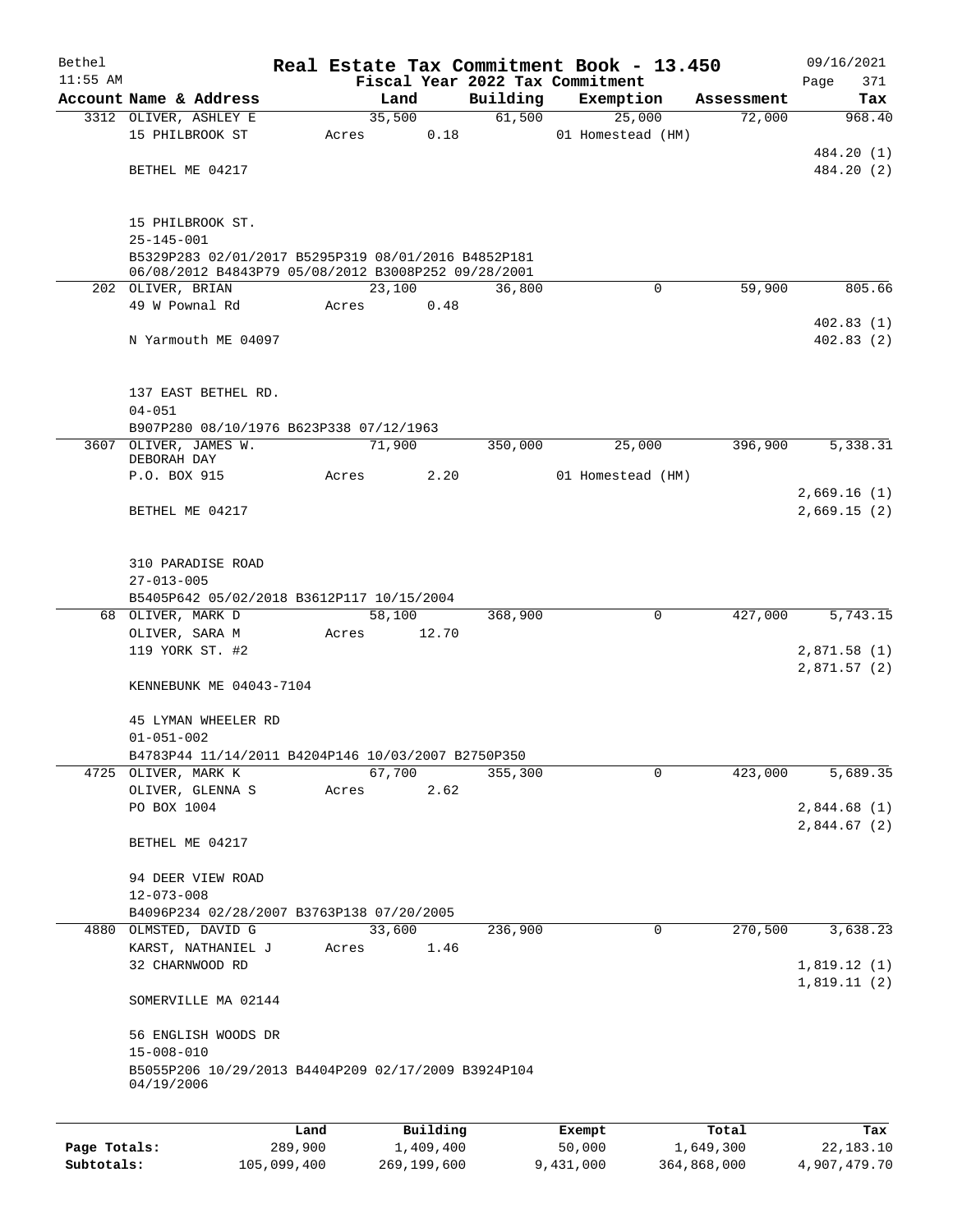| Bethel     |                                                                   |                 |      |                                 | Real Estate Tax Commitment Book - 13.450 |            | 09/16/2021  |
|------------|-------------------------------------------------------------------|-----------------|------|---------------------------------|------------------------------------------|------------|-------------|
| $11:55$ AM |                                                                   |                 |      | Fiscal Year 2022 Tax Commitment |                                          |            | 372<br>Page |
|            | Account Name & Address                                            | Land            |      |                                 | Building Exemption                       | Assessment | Tax         |
|            | 2902 OLSON, CHRISTOPHER D<br>OLSON, CYNDY KANE                    | 39,800<br>Acres | 1.60 | 88,600                          | 25,000<br>01 Homestead (HM)              | 103,400    | 1,390.73    |
|            | 2242 INTERVALE ROAD                                               |                 |      |                                 |                                          |            | 695.37(1)   |
|            |                                                                   |                 |      |                                 |                                          |            | 695.36 (2)  |
|            | BETHEL ME 04217                                                   |                 |      |                                 |                                          |            |             |
|            | 2242 INTERVALE RD.                                                |                 |      |                                 |                                          |            |             |
|            | $20 - 019$                                                        |                 |      |                                 |                                          |            |             |
|            | B5177P286 10/28/2014 B1109P196<br>1453 OLSON, NEIL                | 33,300          |      | 216,200                         | 25,000                                   | 224,500    | 3,019.53    |
|            | OLSON, LINDA                                                      | Acres           | 2.50 |                                 | 01 Homestead (HM)                        |            |             |
|            | 760 EAST BETHEL ROAD                                              |                 |      |                                 |                                          |            | 1,509.77(1) |
|            |                                                                   |                 |      |                                 |                                          |            | 1,509.76(2) |
|            | BETHEL ME 04217                                                   |                 |      |                                 |                                          |            |             |
|            | 760 EAST BETHEL RD.                                               |                 |      |                                 |                                          |            |             |
|            | $09 - 031$                                                        |                 |      |                                 |                                          |            |             |
|            | 3617 OLSZEWSKI, ALLISON                                           | 31,900          |      | 110,600                         | $\mathbf 0$                              | 142,500    | 1,916.63    |
|            | GRUNDZA, JEREMY R.                                                | Acres           | 0.60 |                                 |                                          |            |             |
|            | 1 RICHDALE AVENUE, UNIT                                           |                 |      |                                 |                                          |            | 958.32(1)   |
|            | 3                                                                 |                 |      |                                 |                                          |            |             |
|            | SOMERVILLE MA 02145                                               |                 |      |                                 |                                          |            | 958.31(2)   |
|            | 50 DUMONT CIRCLE                                                  |                 |      |                                 |                                          |            |             |
|            | $27 - 023$                                                        |                 |      |                                 |                                          |            |             |
|            | B5519P330 05/04/2020 B5359P336 08/03/2017 B4921P259<br>11/19/2012 |                 |      |                                 |                                          |            |             |
|            | 339 OMAN HUGHES, MARISSA L                                        | 32,600          |      | 50,400                          | 0                                        | 83,000     | 1,116.35    |
|            | 231 MAIN STREET 3187                                              | Acres 1.00      |      |                                 |                                          |            |             |
|            |                                                                   |                 |      |                                 |                                          |            | 558.18(1)   |
|            | NORWAY ME 04268                                                   |                 |      |                                 |                                          |            | 558.17(2)   |
|            |                                                                   |                 |      |                                 |                                          |            |             |
|            |                                                                   |                 |      |                                 |                                          |            |             |
|            | 841 ROUTE 232                                                     |                 |      |                                 |                                          |            |             |
|            | $05 - 044$                                                        |                 |      |                                 |                                          |            |             |
|            | B5249P272 10/16/2015 B3256P163                                    |                 |      |                                 |                                          |            |             |
|            | 4830 O'NEIL, BRIAN T                                              | 84,700          |      | 162,500                         | $\cup$                                   | 247,200    | 3,324.84    |
|            | O'NEIL, KATHERINE L<br>81 PARADISE ROAD                           | Acres           | 1.70 |                                 |                                          |            | 1,662.42(1) |
|            |                                                                   |                 |      |                                 |                                          |            | 1,662.42(2) |
|            | BETHEL ME 04217                                                   |                 |      |                                 |                                          |            |             |
|            |                                                                   |                 |      |                                 |                                          |            |             |
|            | 81 PARADISE ROAD                                                  |                 |      |                                 |                                          |            |             |
|            | $26 - 009 - 001$                                                  |                 |      |                                 |                                          |            |             |
|            | B5356P143 07/17/2017 B3715P205 05/12/2005                         |                 |      |                                 |                                          |            |             |
|            | 4788 ONEY, JASON                                                  | 44,300          |      | 192,400                         | $\mathbf 0$                              | 236,700    | 3,183.62    |
|            | ONEY, LINDSEY                                                     | Acres           | 1.38 |                                 |                                          |            |             |
|            | 177 FORESIDE ROAD                                                 |                 |      |                                 |                                          |            | 1,591.81(1) |
|            |                                                                   |                 |      |                                 |                                          |            | 1,591.81(2) |
|            | FALMOUTH ME 04105                                                 |                 |      |                                 |                                          |            |             |
|            | 31 & HALEY LANE                                                   |                 |      |                                 |                                          |            |             |
|            | $18 - 054 - 017$                                                  |                 |      |                                 |                                          |            |             |
|            | B4094P13 02/21/2007 B3845P1 11/22/2005                            |                 |      |                                 |                                          |            |             |
|            |                                                                   |                 |      |                                 |                                          |            |             |
|            |                                                                   |                 |      |                                 |                                          |            |             |
|            |                                                                   |                 |      |                                 |                                          |            |             |

|              | Land        | Building    | Exempt    | Total       | Tax          |
|--------------|-------------|-------------|-----------|-------------|--------------|
| Page Totals: | 266,600     | 820,700     | 50,000    | 1,037,300   | 13,951.70    |
| Subtotals:   | 105,366,000 | 270,020,300 | 9,481,000 | 365,905,300 | 4,921,431.40 |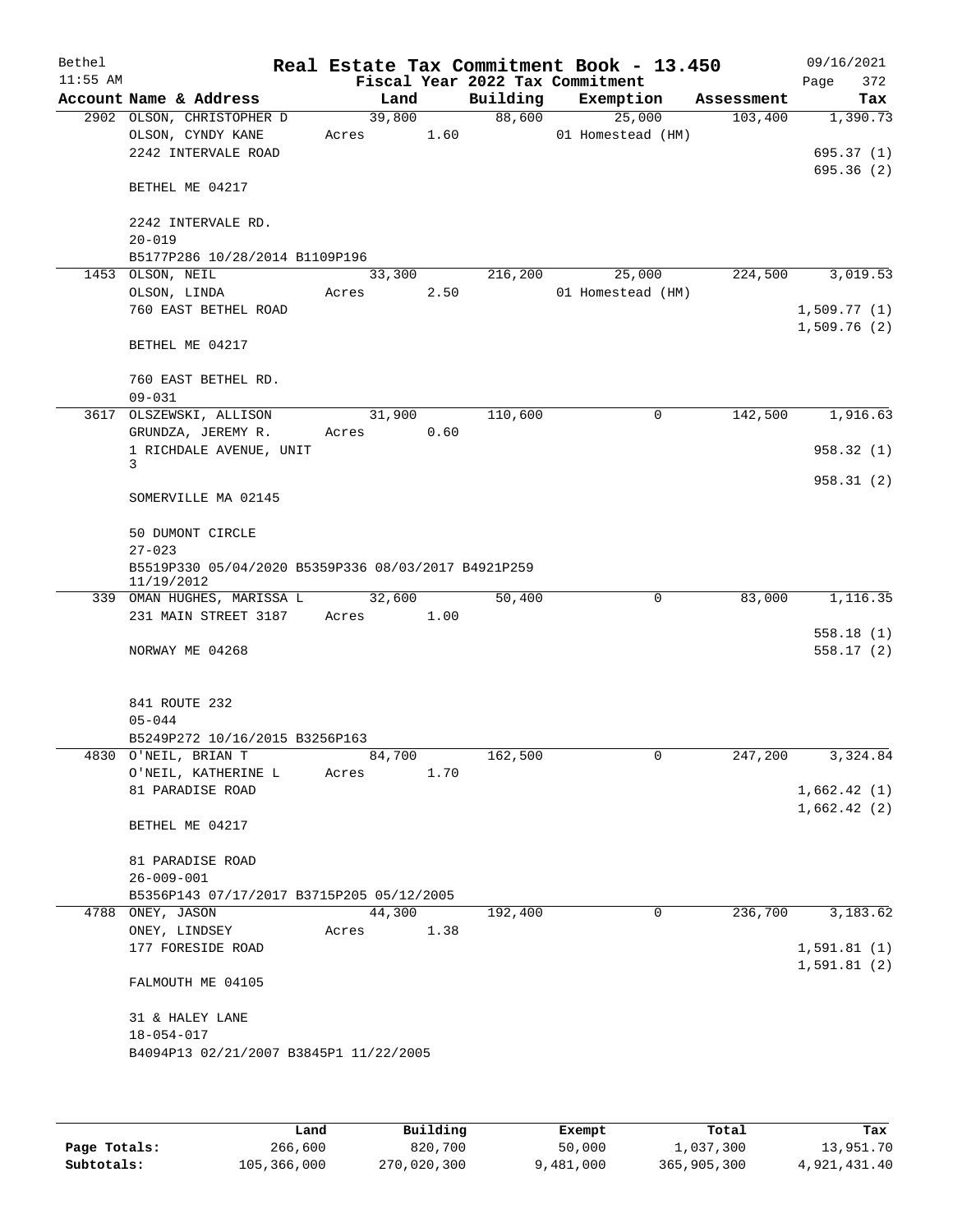| Bethel<br>$11:55$ AM |                                                     | Real Estate Tax Commitment Book - 13.450 | Fiscal Year 2022 Tax Commitment |             |            | 09/16/2021<br>Page<br>373 |
|----------------------|-----------------------------------------------------|------------------------------------------|---------------------------------|-------------|------------|---------------------------|
|                      | Account Name & Address                              | Land                                     | Building                        | Exemption   | Assessment | Tax                       |
|                      | 3610 OPIE, EILEEN                                   | 54,600                                   | 146,700                         | 0           | 201,300    | 2,707.49                  |
|                      | 356 PARADISE RD                                     | 0.61<br>Acres                            |                                 |             |            |                           |
|                      |                                                     |                                          |                                 |             |            | 1,353.75(1)               |
|                      | BETHEL ME 04217                                     |                                          |                                 |             |            | 1,353.74(2)               |
|                      |                                                     |                                          |                                 |             |            |                           |
|                      |                                                     |                                          |                                 |             |            |                           |
|                      | 348 PARADISE RD                                     |                                          |                                 |             |            |                           |
|                      | $27 - 014$                                          |                                          |                                 |             |            |                           |
|                      | B1637P333<br>67 ORINO, ROMEO J                      | 40,800                                   | 154,900                         | 0           | 195,700    | 2,632.17                  |
|                      | ORINO, WANDA                                        | Acres<br>5.00                            |                                 |             |            |                           |
|                      | 18 S. SHORE LANE                                    |                                          |                                 |             |            | 1,316.09(1)               |
|                      |                                                     |                                          |                                 |             |            | 1,316.08(2)               |
|                      | ALBANY TWP ME 04217                                 |                                          |                                 |             |            |                           |
|                      |                                                     |                                          |                                 |             |            |                           |
|                      | 43 SKILLINGS RD.                                    |                                          |                                 |             |            |                           |
|                      | $01 - 051 - 013$                                    |                                          |                                 |             |            |                           |
|                      | B5545P532 09/01/2020 B4544P139 12/29/2009 B2750P350 |                                          |                                 |             |            |                           |
|                      | 63 ORINO, ROMEO J III                               | 45,200                                   | 0                               | 0           | 45,200     | 607.94                    |
|                      | ORINO, WANDA J                                      | Acres<br>17.80                           |                                 |             |            |                           |
|                      | 18 SOUTH SHORE LANE                                 |                                          |                                 |             |            | 303.97(1)                 |
|                      | ALBANY TWP. ME 04217                                |                                          |                                 |             |            | 303.97(2)                 |
|                      |                                                     |                                          |                                 |             |            |                           |
|                      | WHEELER ACRES                                       |                                          |                                 |             |            |                           |
|                      | $01 - 050 - 007$                                    |                                          |                                 |             |            |                           |
|                      | B2942P31 05/16/2001                                 |                                          |                                 |             |            |                           |
|                      | 1470 O'ROURKE, MICHAEL S                            | 33,900                                   | 139,700                         | 0           | 173,600    | 2,334.92                  |
|                      | 545 EAST BETHEL RD                                  | 1.70<br>Acres                            |                                 |             |            |                           |
|                      |                                                     |                                          |                                 |             |            | 1,167.46(1)               |
|                      | BETHEL ME 04217                                     |                                          |                                 |             |            | 1, 167.46(2)              |
|                      |                                                     |                                          |                                 |             |            |                           |
|                      |                                                     |                                          |                                 |             |            |                           |
|                      | 545 EAST BETHEL RD.<br>$09 - 039$                   |                                          |                                 |             |            |                           |
|                      | B5269P682 02/26/2016 B638P341 03/31/1965 B602P137   |                                          |                                 |             |            |                           |
|                      | 07/07/1961                                          |                                          |                                 |             |            |                           |
|                      | 4675 OSMECKI, JACEK                                 | 39,800                                   | 0                               | 0           | 39,800     | 535.31                    |
|                      | 3 ANNIE TERRACE DRIVE                               | 1.43<br>Acres                            |                                 |             |            |                           |
|                      |                                                     |                                          |                                 |             |            | 267.66(1)                 |
|                      | HUDSON MA 01749                                     |                                          |                                 |             |            | 267.65(2)                 |
|                      |                                                     |                                          |                                 |             |            |                           |
|                      | 19 HIDE-A-WAY LANE                                  |                                          |                                 |             |            |                           |
|                      | $08 - 041 - 003 - 004$                              |                                          |                                 |             |            |                           |
|                      | B5382P247 12/06/2017 B4581P343 04/29/2010 B4499P97  |                                          |                                 |             |            |                           |
|                      | 09/21/2009 B4477P116 07/30/2009                     |                                          |                                 |             |            |                           |
|                      | 3172 Ostermann, Keith                               | 40,500                                   | 113,800                         | $\mathbf 0$ | 154,300    | 2,075.34                  |
|                      | Hirnak, Cary M                                      | 0.19<br>Acres                            |                                 |             |            |                           |
|                      | 676 MEADOW RD                                       |                                          |                                 |             |            | 1,037.67(1)               |
|                      |                                                     |                                          |                                 |             |            | 1,037.67(2)               |
|                      | TOPSHAM ME 04086                                    |                                          |                                 |             |            |                           |
|                      | 18 PARK ST.                                         |                                          |                                 |             |            |                           |
|                      | $25 - 017$                                          |                                          |                                 |             |            |                           |
|                      | B5494P441 11/25/2019 B1768P321 11/09/1990           |                                          |                                 |             |            |                           |
|                      |                                                     |                                          |                                 |             |            |                           |
|                      |                                                     |                                          |                                 |             |            |                           |
|                      |                                                     |                                          |                                 |             |            |                           |

|              | Land        | Building    | Exempt    | Total       | Tax          |
|--------------|-------------|-------------|-----------|-------------|--------------|
| Page Totals: | 254,800     | 555,100     |           | 809,900     | 10,893.17    |
| Subtotals:   | 105,620,800 | 270,575,400 | 9,481,000 | 366,715,200 | 4,932,324.57 |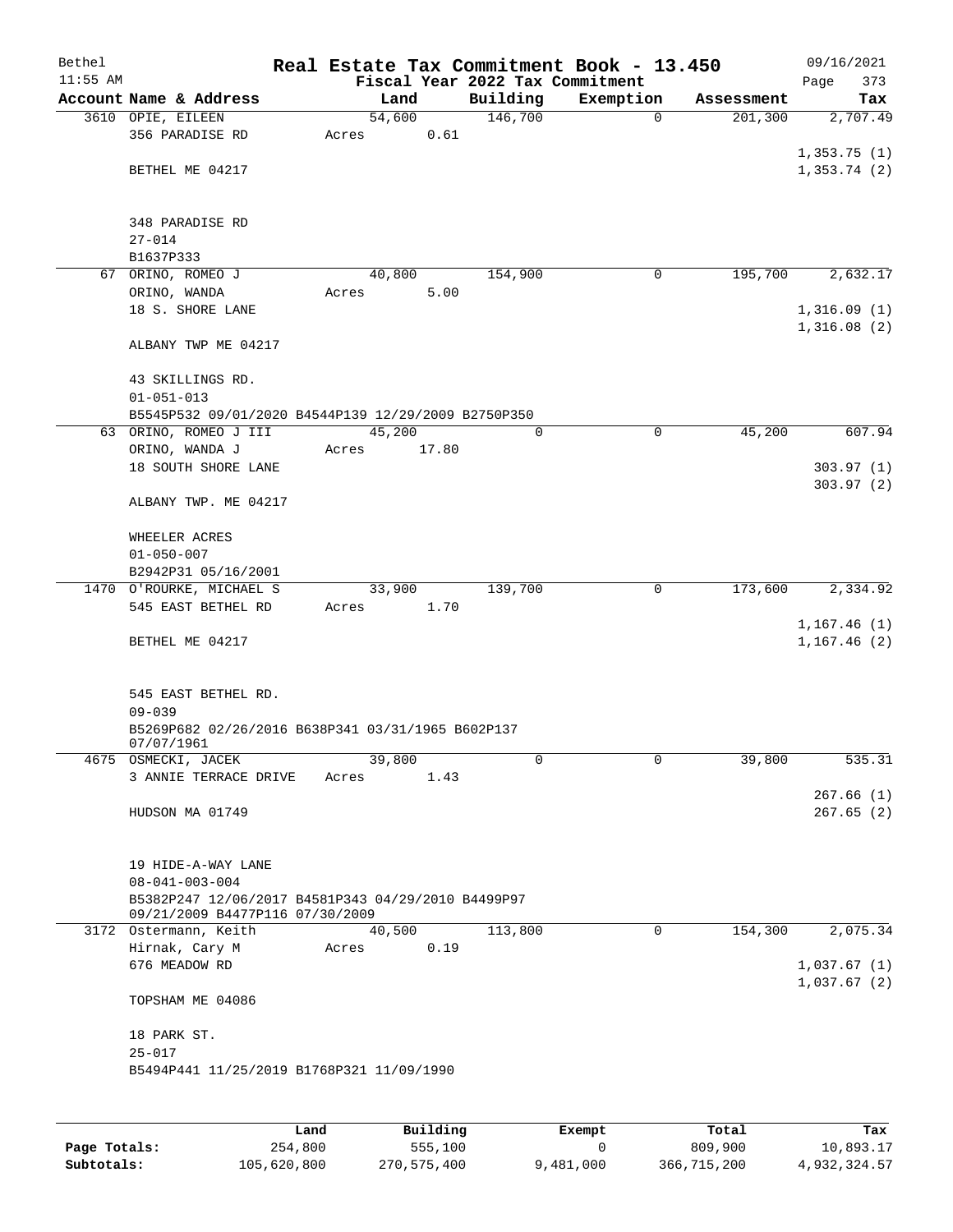| Bethel<br>$11:55$ AM |                                                                       |       |         |          | Real Estate Tax Commitment Book - 13.450<br>Fiscal Year 2022 Tax Commitment |            | 09/16/2021<br>374<br>Page |
|----------------------|-----------------------------------------------------------------------|-------|---------|----------|-----------------------------------------------------------------------------|------------|---------------------------|
|                      | Account Name & Address                                                |       | Land    | Building | Exemption                                                                   | Assessment | Tax                       |
|                      | 3796 OTTEN, BENJAMIN J                                                |       | 79,700  | 288,500  | $\Omega$                                                                    | 368,200    | 4,952.29                  |
|                      | OTTEN, KRISTIN B                                                      | Acres | 0.72    |          |                                                                             |            |                           |
|                      | 98 PARADISE RD                                                        |       |         |          |                                                                             |            | 2,476.15(1)               |
|                      |                                                                       |       |         |          |                                                                             |            | 2,476.14(2)               |
|                      | BETHEL ME 04217                                                       |       |         |          |                                                                             |            |                           |
|                      |                                                                       |       |         |          |                                                                             |            |                           |
|                      | 98 PARADISE RD                                                        |       |         |          |                                                                             |            |                           |
|                      | $26 - 060 - 014$                                                      |       |         |          |                                                                             |            |                           |
|                      | B4785P153 11/21/2011 B3836P301 11/09/2005<br>3141 OTTERSHAW PARK, LLC |       | 4,400   | 0        | $\mathbf 0$                                                                 | 4,400      | 59.18                     |
|                      | 121 MAYVILLE RD                                                       | Acres | 37.00   |          |                                                                             |            |                           |
|                      |                                                                       |       |         |          |                                                                             |            | 29.59(1)                  |
|                      | BETHEL ME 04217                                                       |       |         |          |                                                                             |            | 29.59(2)                  |
|                      |                                                                       |       |         |          |                                                                             |            |                           |
|                      |                                                                       |       |         |          |                                                                             |            |                           |
|                      | HASTINGS ISLAND                                                       |       |         |          |                                                                             |            |                           |
|                      | $24 - 059$                                                            |       |         |          |                                                                             |            |                           |
|                      | B5485P481 10/10/2019 B1440P193 01/22/2004                             |       |         |          |                                                                             |            |                           |
|                      | 3142 OTTERSHAW PARK, LLC                                              |       | 1,500   | 0        | $\mathbf 0$                                                                 | 1,500      | 20.18                     |
|                      | 121 MAYVILLE RD                                                       | Acres | 12.50   |          |                                                                             |            |                           |
|                      |                                                                       |       |         |          |                                                                             |            | 10.09(1)                  |
|                      | BETHEL ME 04217                                                       |       |         |          |                                                                             |            | 10.09(2)                  |
|                      |                                                                       |       |         |          |                                                                             |            |                           |
|                      |                                                                       |       |         |          |                                                                             |            |                           |
|                      | HASTI NGS ISLAND 1/2<br>$24 - 060$                                    |       |         |          |                                                                             |            |                           |
|                      | B5485P481 10/10/2019 B3468P32 02/23/2004                              |       |         |          |                                                                             |            |                           |
|                      | 3114 OTTERSHAW PARK, LLC                                              |       | 58,300  | 129,600  | 0                                                                           | 187,900    | 2,527.26                  |
|                      | 121 MAYVILLE RD                                                       | Acres | 1.50    |          |                                                                             |            |                           |
|                      |                                                                       |       |         |          |                                                                             |            | 1,263.63(1)               |
|                      | BETHEL ME 04217                                                       |       |         |          |                                                                             |            | 1, 263.63(2)              |
|                      |                                                                       |       |         |          |                                                                             |            |                           |
|                      |                                                                       |       |         |          |                                                                             |            |                           |
|                      | 137 MAYVILLE RD.                                                      |       |         |          |                                                                             |            |                           |
|                      | $24 - 035$                                                            |       |         |          |                                                                             |            |                           |
|                      | B5485P481 10/10/2019 B3987P3 08/10/2006 B3521P162                     |       |         |          |                                                                             |            |                           |
|                      | 05/27/2004<br>3115 OTTERSHAW PARK, LLC                                |       | 257,600 | 180,400  | 0                                                                           | 438,000    | 5,891.10                  |
|                      | 121 MAYVILLE RD                                                       | Acres | 21.90   |          |                                                                             |            |                           |
|                      |                                                                       |       |         |          |                                                                             |            | 2,945.55(1)               |
|                      | BETHEL ME 04217                                                       |       |         |          |                                                                             |            | 2,945.55(2)               |
|                      |                                                                       |       |         |          |                                                                             |            |                           |
|                      |                                                                       |       |         |          |                                                                             |            |                           |
|                      | 121 MAYVILLE RD.                                                      |       |         |          |                                                                             |            |                           |
|                      | $24 - 036$                                                            |       |         |          |                                                                             |            |                           |
|                      | B5485P481 10/10/2019 B2316P151 04/11/1996 B1440P193                   |       |         |          |                                                                             |            |                           |
|                      | 3442 OUWINGA, MARVIN                                                  |       | 85,200  | 213,400  | 25,000                                                                      | 273,600    | 3,679.92                  |
|                      | OUWINGA, TRIJNTJE                                                     | Acres | 1.89    |          | 01 Homestead (HM)                                                           |            |                           |
|                      | PO BOX 407                                                            |       |         |          |                                                                             |            | 1,839.96(1)               |
|                      |                                                                       |       |         |          |                                                                             |            | 1,839.96(2)               |
|                      | BETHEL ME 04217                                                       |       |         |          |                                                                             |            |                           |
|                      | 159 PARADISE RD.                                                      |       |         |          |                                                                             |            |                           |
|                      | $26 - 002$                                                            |       |         |          |                                                                             |            |                           |
|                      | B1425P262 10/07/1986                                                  |       |         |          |                                                                             |            |                           |
|                      |                                                                       |       |         |          |                                                                             |            |                           |
|                      |                                                                       |       |         |          |                                                                             |            |                           |
|                      |                                                                       |       |         |          |                                                                             |            |                           |

|              | Land        | Building    | Exempt    | Total       | Tax          |
|--------------|-------------|-------------|-----------|-------------|--------------|
| Page Totals: | 486,700     | 811,900     | 25,000    | 1,273,600   | 17,129.93    |
| Subtotals:   | 106,107,500 | 271,387,300 | 9,506,000 | 367,988,800 | 4,949,454.50 |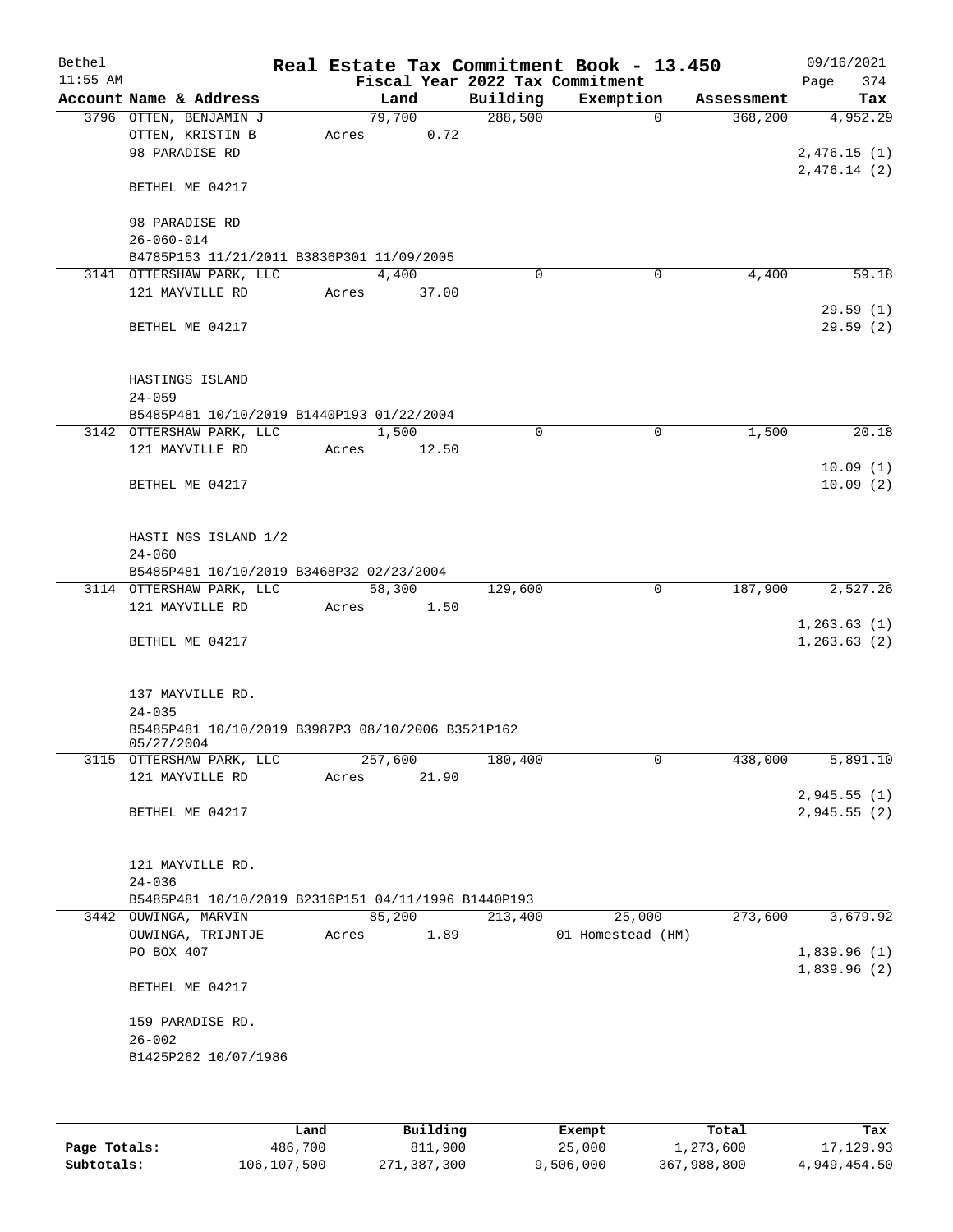| Bethel<br>$11:55$ AM |                                                                                |        |      |          | Real Estate Tax Commitment Book - 13.450<br>Fiscal Year 2022 Tax Commitment |            | 09/16/2021<br>Page<br>375 |
|----------------------|--------------------------------------------------------------------------------|--------|------|----------|-----------------------------------------------------------------------------|------------|---------------------------|
|                      | Account Name & Address                                                         | Land   |      | Building | Exemption                                                                   | Assessment | Tax                       |
|                      | 456 OWEN, JEAN K                                                               | 37,100 |      | 111,700  | 25,000                                                                      | 123,800    | 1,665.11                  |
|                      | PO BOX 481                                                                     | Acres  | 0.91 |          | 01 Homestead (HM)                                                           |            |                           |
|                      |                                                                                |        |      |          |                                                                             |            | 832.56 (1)                |
|                      | BETHEL ME 04217                                                                |        |      |          |                                                                             |            | 832.55 (2)                |
|                      | 33 SONGO POND ROAD                                                             |        |      |          |                                                                             |            |                           |
|                      | $07 - 022$                                                                     |        |      |          |                                                                             |            |                           |
|                      | B677P246                                                                       |        |      |          |                                                                             |            |                           |
|                      | 2481 OWENS, DAVID L                                                            | 42,100 |      | 52,300   | 0                                                                           | 94,400     | 1,269.68                  |
|                      | 24 CHASE RD.                                                                   | Acres  | 3.30 |          |                                                                             |            |                           |
|                      | BETHEL ME 04217                                                                |        |      |          |                                                                             |            | 634.84 (1)<br>634.84 (2)  |
|                      | 24 CHASE ROAD                                                                  |        |      |          |                                                                             |            |                           |
|                      | $14 - 010 - 001$                                                               |        |      |          |                                                                             |            |                           |
|                      | B3735P40 06/03/2005                                                            |        |      |          |                                                                             |            |                           |
|                      | 3204 OXFORD NETWORKS                                                           | 70,000 |      | 76,100   | 0                                                                           | 146,100    | 1,965.05                  |
|                      | 491 LISBON ST.                                                                 | Acres  | 0.35 |          |                                                                             |            |                           |
|                      |                                                                                |        |      |          |                                                                             |            | 982.53(1)                 |
|                      | LEWISTON ME 04243                                                              |        |      |          |                                                                             |            | 982.52 (2)                |
|                      | 8 ELM ST.                                                                      |        |      |          |                                                                             |            |                           |
|                      | $25 - 046$                                                                     |        |      |          |                                                                             |            |                           |
|                      | B2145P285 07/27/1994                                                           |        |      |          |                                                                             |            |                           |
|                      | 3719 OXFORD NETWORKS                                                           | 10,200 |      | 17,000   | $\mathbf 0$                                                                 | 27,200     | 365.84                    |
|                      | 471 LISBON ST.                                                                 | Acres  | 0.07 |          |                                                                             |            |                           |
|                      | LEWISTON ME 04243                                                              |        |      |          |                                                                             |            | 182.92(1)<br>182.92(2)    |
|                      | 707 WEST BETHEL RD.                                                            |        |      |          |                                                                             |            |                           |
|                      | $28 - 061$                                                                     |        |      |          |                                                                             |            |                           |
|                      | 2695 PAISLEY, ROBERT G                                                         | 52,000 |      | 0        | 0                                                                           | 52,000     | 699.40                    |
|                      | 80 REVERE ST.                                                                  | Acres  | 0.74 |          |                                                                             |            |                           |
|                      |                                                                                |        |      |          |                                                                             |            | 349.70 (1)                |
|                      | PORTLAND ME 04103                                                              |        |      |          |                                                                             |            | 349.70 (2)                |
|                      | RIVER VALLEY AC                                                                |        |      |          |                                                                             |            |                           |
|                      | $17 - 033$<br>B5287P372 06/20/2016 B2301P033 02/14/1996 B1530P96<br>12/08/1987 |        |      |          |                                                                             |            |                           |
|                      | 3130 PALMER, RUSSELL                                                           | 30,000 |      | 24,600   | 0                                                                           | 54,600     | 734.37                    |
|                      | PALMER, BRANDON                                                                | Acres  | 0.50 |          |                                                                             |            |                           |
|                      | 202 INTERVALE RD                                                               |        |      |          |                                                                             |            | 367.19(1)                 |
|                      | BETHEL ME 04217                                                                |        |      |          |                                                                             |            | 367.18(2)                 |
|                      | 202 INTERVALE RD.                                                              |        |      |          |                                                                             |            |                           |
|                      | $24 - 049 - 001$                                                               |        |      |          |                                                                             |            |                           |
|                      | B4794P144 12/14/2011 B1573P74 06/10/1988                                       |        |      |          |                                                                             |            |                           |
|                      |                                                                                |        |      |          |                                                                             |            |                           |

|              | Land        | Building    | Exempt    | Total       | Tax          |
|--------------|-------------|-------------|-----------|-------------|--------------|
| Page Totals: | 241,400     | 281,700     | 25,000    | 498,100     | 6,699.45     |
| Subtotals:   | 106,348,900 | 271,669,000 | 9,531,000 | 368,486,900 | 4,956,153.95 |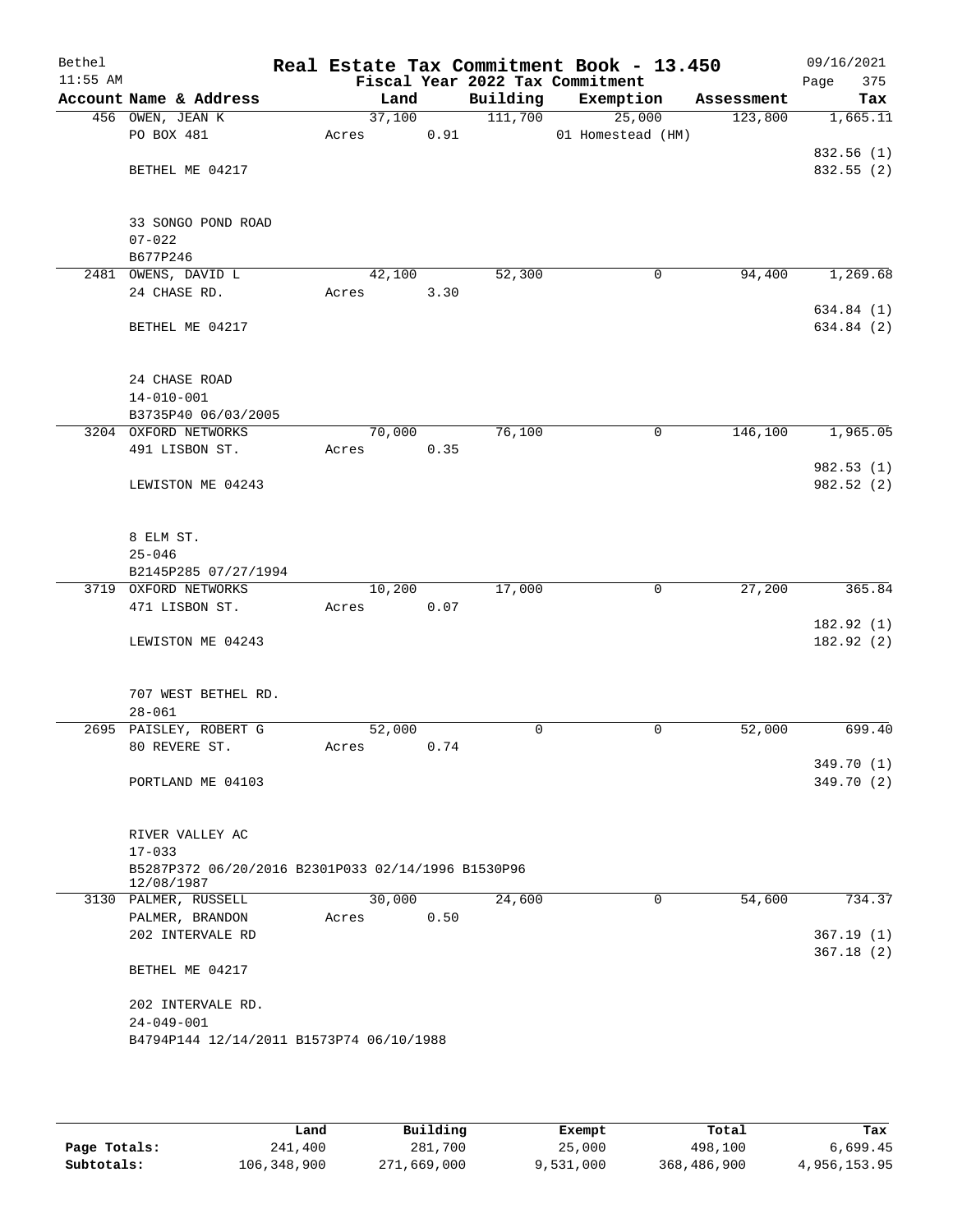| Bethel       |                                                      |         |        |             |          | Real Estate Tax Commitment Book - 13.450 |             | 09/16/2021   |
|--------------|------------------------------------------------------|---------|--------|-------------|----------|------------------------------------------|-------------|--------------|
| $11:55$ AM   |                                                      |         |        |             |          | Fiscal Year 2022 Tax Commitment          |             | 376<br>Page  |
|              | Account Name & Address                               |         | Land   |             | Building | Exemption                                | Assessment  | Tax          |
|              | 4540 PARDO, GLEN A.                                  |         | 51,400 |             | 237,700  | $\mathbf 0$                              | 289,100     | 3,888.40     |
|              | 108 WHITAKER LANE #304                               | Acres   |        | 2.36        |          |                                          |             |              |
|              |                                                      |         |        |             |          |                                          |             | 1,944.20(1)  |
|              | HINGHAM MA 02043                                     |         |        |             |          |                                          |             | 1,944.20(2)  |
|              |                                                      |         |        |             |          |                                          |             |              |
|              | 72 MERRIMAN ROAD                                     |         |        |             |          |                                          |             |              |
|              | $08 - 060 - 009$                                     |         |        |             |          |                                          |             |              |
|              | B5532P622 07/08/2020 B5421P75 07/26/2018 B5380P242   |         |        |             |          |                                          |             |              |
|              | 11/28/2017 B4406P216 02/23/2009 B4191P125 09/07/2007 |         |        |             |          |                                          |             |              |
|              | B3697P96 04/01/2005                                  |         |        |             |          |                                          |             |              |
|              | 3454 PARE, JAYSON R. &                               |         | 74,300 |             | 81,300   | 0                                        | 155,600     | 2,092.82     |
|              | KRISTIN L.<br>13 TYRAWLEY ROAD                       | Acres   |        | 0.40        |          |                                          |             |              |
|              |                                                      |         |        |             |          |                                          |             | 1,046.41(1)  |
|              | FARMINGDALE ME 04344                                 |         |        |             |          |                                          |             | 1,046.41(2)  |
|              |                                                      |         |        |             |          |                                          |             |              |
|              |                                                      |         |        |             |          |                                          |             |              |
|              | 45 PARADISE RD                                       |         |        |             |          |                                          |             |              |
|              | $26 - 013$                                           |         |        |             |          |                                          |             |              |
|              | B5466P290 06/19/2019 B4630P346 09/09/2010 B3252P58   |         |        |             |          |                                          |             |              |
|              | 1225 PARENT, HELEN                                   |         | 31,900 |             | 131,200  | 25,000                                   | 138,100     | 1,857.45     |
|              | PO BOX 208                                           | Acres   |        | 0.60        |          | 01 Homestead (HM)                        |             |              |
|              |                                                      |         |        |             |          |                                          |             | 928.73 (1)   |
|              | BETHEL ME 04217                                      |         |        |             |          |                                          |             | 928.72(2)    |
|              |                                                      |         |        |             |          |                                          |             |              |
|              |                                                      |         |        |             |          |                                          |             |              |
|              | 110 LOVERS LANE                                      |         |        |             |          |                                          |             |              |
|              | $07 - 032$                                           |         |        |             |          |                                          |             |              |
|              | B3181P197 10/16/2002                                 |         |        |             |          |                                          |             |              |
|              | 3049 PARENT, JOSEPH P                                |         | 43,800 |             | 174,100  | $\mathbf 0$                              | 217,900     | 2,930.76     |
|              | 20 MEADOW VIEW                                       | Acres   |        | 5.10        |          |                                          |             |              |
|              |                                                      |         |        |             |          |                                          |             | 1,465.38(1)  |
|              | WINDHAM ME 04060                                     |         |        |             |          |                                          |             | 1,465.38(2)  |
|              |                                                      |         |        |             |          |                                          |             |              |
|              |                                                      |         |        |             |          |                                          |             |              |
|              | 1309 INTERVALE RD.                                   |         |        |             |          |                                          |             |              |
|              | $23 - 003 - 004$                                     |         |        |             |          |                                          |             |              |
|              | B3057P121 01/18/2002                                 |         |        |             |          |                                          |             |              |
|              | 3504 PARKER, KEVIN                                   |         | 89,100 |             | 307,800  | 25,000                                   | 371,900     | 5,002.06     |
|              | PARKER, SUSAN                                        | Acres   |        | 3.34        |          | 01 Homestead (HM)                        |             |              |
|              | P.O. BOX 1187                                        |         |        |             |          |                                          |             | 2,501.03(1)  |
|              |                                                      |         |        |             |          |                                          |             | 2,501.03(2)  |
|              | BETHEL ME 04217                                      |         |        |             |          |                                          |             |              |
|              |                                                      |         |        |             |          |                                          |             |              |
|              | 116 PARADISE RD                                      |         |        |             |          |                                          |             |              |
|              | $26 - 061 - 001$                                     |         |        |             |          |                                          |             |              |
|              | B2487P133 12/20/1997                                 |         |        |             |          |                                          |             |              |
|              | 384 PARKER, MARY E                                   |         | 55,200 |             | 230,500  | 0                                        | 285,700     | 3,842.67     |
|              | PO BOX 1913                                          | Acres   |        | 5.20        |          |                                          |             |              |
|              |                                                      |         |        |             |          |                                          |             | 1,921.34(1)  |
|              | BETHEL ME 04217                                      |         |        |             |          |                                          |             | 1,921.33(2)  |
|              |                                                      |         |        |             |          |                                          |             |              |
|              | 124 SPARROWHAWK MT RD                                |         |        |             |          |                                          |             |              |
|              | $06 - 018 - 010$                                     |         |        |             |          |                                          |             |              |
|              | B1462P102                                            |         |        |             |          |                                          |             |              |
|              |                                                      |         |        |             |          |                                          |             |              |
|              |                                                      |         |        |             |          |                                          |             |              |
|              |                                                      | Land    |        | Building    |          | Exempt                                   | Total       | Tax          |
| Page Totals: |                                                      | 345,700 |        | 1,162,600   |          | 50,000                                   | 1,458,300   | 19,614.16    |
| Subtotals:   | 106,694,600                                          |         |        | 272,831,600 |          | 9,581,000                                | 369,945,200 | 4,975,768.11 |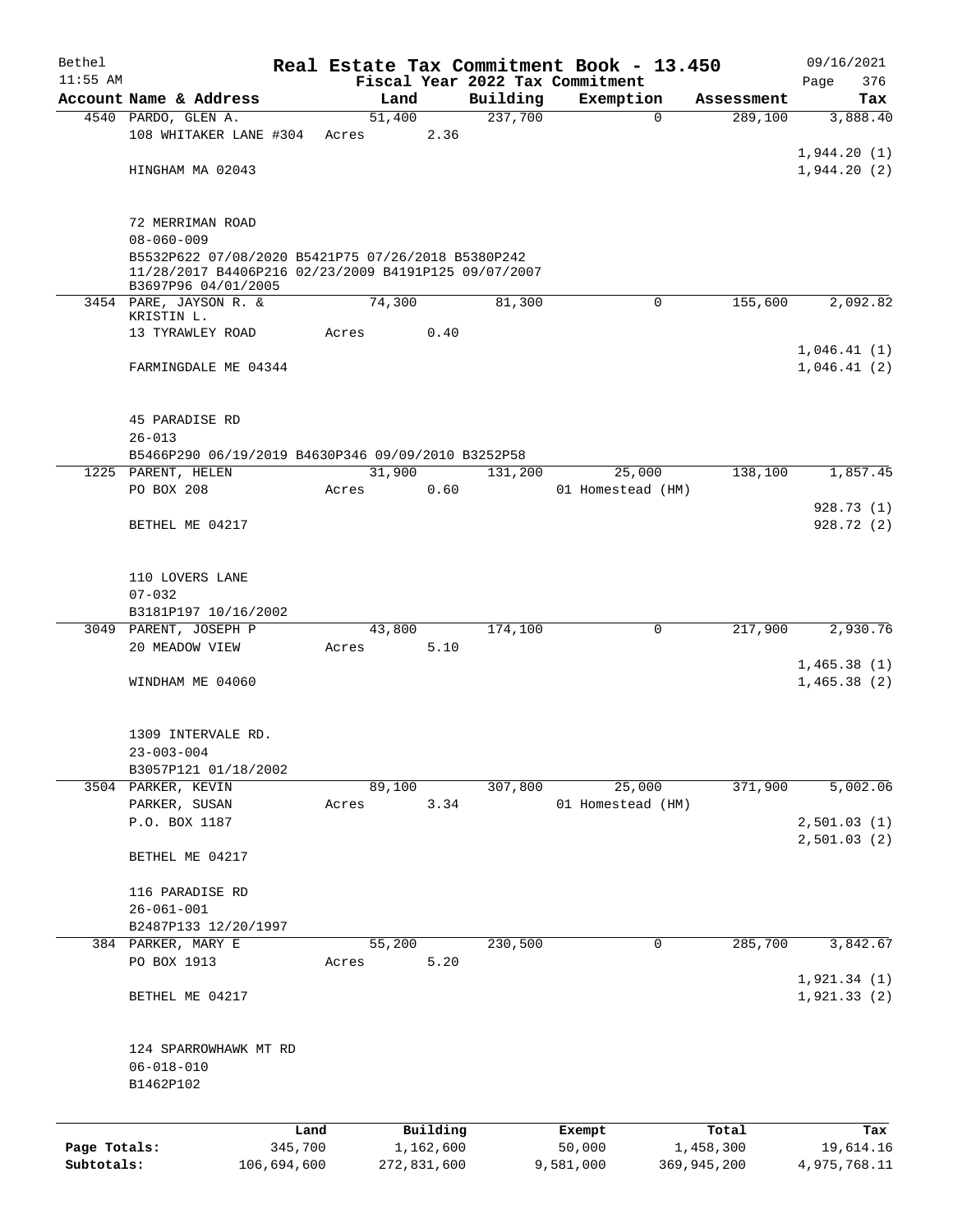| Bethel<br>$11:55$ AM |                                                   |        |        | Fiscal Year 2022 Tax Commitment | Real Estate Tax Commitment Book - 13.450 |            | 09/16/2021<br>377<br>Page |
|----------------------|---------------------------------------------------|--------|--------|---------------------------------|------------------------------------------|------------|---------------------------|
|                      | Account Name & Address                            | Land   |        | Building                        | Exemption                                | Assessment | Tax                       |
|                      | 1676 PARKER, MICHAEL J                            |        | 25,900 | 55,200                          | $\mathbf 0$                              | 81,100     | 1,090.80                  |
|                      | 20 BUCKFIELD RD                                   | Acres  | 0.52   |                                 |                                          |            |                           |
|                      |                                                   |        |        |                                 |                                          |            | 545.40(1)                 |
|                      | SOUTH PARIS ME 04281                              |        |        |                                 |                                          |            | 545.40(2)                 |
|                      |                                                   |        |        |                                 |                                          |            |                           |
|                      | 233 WEST BETHEL RD.                               |        |        |                                 |                                          |            |                           |
|                      | $12 - 033$                                        |        |        |                                 |                                          |            |                           |
|                      | B1730P343 05/16/1990 B1250P52 03/13/1984          |        |        |                                 |                                          |            |                           |
|                      | 2696 PARKER, WALTER GORDON                        | 58,100 |        | 46,800                          | 0                                        | 104,900    | 1,410.91                  |
|                      | JR                                                |        |        |                                 |                                          |            |                           |
|                      | 1 SOUTH STREET                                    | Acres  | 0.63   |                                 |                                          |            | 705.46(1)                 |
|                      | YARMOUTH ME 04096                                 |        |        |                                 |                                          |            | 705.45(2)                 |
|                      |                                                   |        |        |                                 |                                          |            |                           |
|                      |                                                   |        |        |                                 |                                          |            |                           |
|                      | 95 RIVER VALLEY ACRES                             |        |        |                                 |                                          |            |                           |
|                      | $17 - 034$                                        |        |        |                                 |                                          |            |                           |
|                      | 3333 PARKINSON, ALLSTON B. &                      | 33,200 |        | 111,000                         | 0                                        | 144,200    | 1,939.49                  |
|                      | DEGOZZALDI, SUSAN                                 | Acres  | 0.20   |                                 |                                          |            |                           |
|                      | 321 FALMOUTH RD                                   |        |        |                                 |                                          |            | 969.75(1)<br>969.74 (2)   |
|                      | FALMOUTH ME 04105                                 |        |        |                                 |                                          |            |                           |
|                      |                                                   |        |        |                                 |                                          |            |                           |
|                      | 1 MAIN ST.                                        |        |        |                                 |                                          |            |                           |
|                      | $25 - 164$                                        |        |        |                                 |                                          |            |                           |
|                      | B4880P286 08/22/2012 B651P254 09/26/1968 B563P357 |        |        |                                 |                                          |            |                           |
|                      | 01/09/1957<br>5015 PARSONS, ANNA M                | 9,300  |        | $\mathbf 0$                     | 0                                        | 9,300      | 125.09                    |
|                      | 527 YAUGER WAY NW                                 | Acres  | 5.00   |                                 |                                          |            |                           |
|                      |                                                   |        |        |                                 |                                          |            | 62.55(1)                  |
|                      | OLYMPIA WA 98502                                  |        |        |                                 |                                          |            | 62.54(2)                  |
|                      |                                                   |        |        |                                 |                                          |            |                           |
|                      |                                                   |        |        |                                 |                                          |            |                           |
|                      | OFF HOLT HILL RD<br>$23 - 012 - 002$              |        |        |                                 |                                          |            |                           |
|                      | B4168P347 06/26/2007                              |        |        |                                 |                                          |            |                           |
|                      | 14 PARSONS, JEFFREY H.                            | 34,200 |        | 4,500                           |                                          | 38,700     | 520.52                    |
|                      | PARSONS, PATRICIA A.                              | Acres  | 1.20   |                                 |                                          |            |                           |
|                      | 2412 CHAPEL BRIDGE LANE                           |        |        |                                 |                                          |            | 260.26(1)                 |
|                      |                                                   |        |        |                                 |                                          |            | 260.26(2)                 |
|                      | MELBOURNE FL 32940                                |        |        |                                 |                                          |            |                           |
|                      | 452 FLAT RD.                                      |        |        |                                 |                                          |            |                           |
|                      | $01 - 011$                                        |        |        |                                 |                                          |            |                           |
|                      | B5474P611 08/16/2019 B3049P207 01/03/2002         |        |        |                                 |                                          |            |                           |
|                      | 3564 PARSONS, KENT                                | 33,600 |        | 103,900                         | $\mathbf 0$                              | 137,500    | 1,849.38                  |
|                      | PARSONS, MARION                                   |        |        |                                 |                                          |            |                           |
|                      | PO BOX 1954                                       |        |        |                                 |                                          |            | 924.69(1)                 |
|                      |                                                   |        |        |                                 |                                          |            | 924.69(2)                 |
|                      | BETHEL ME 04217                                   |        |        |                                 |                                          |            |                           |
|                      | 135 VERNON ST.                                    |        |        |                                 |                                          |            |                           |
|                      | $26 - 076 - 001 - 06B$                            |        |        |                                 |                                          |            |                           |
|                      | B1667P91 07/18/1989                               |        |        |                                 |                                          |            |                           |
|                      |                                                   |        |        |                                 |                                          |            |                           |
|                      |                                                   |        |        |                                 |                                          |            |                           |

|              | Land        | Building    | Exempt    | Total       | Tax          |
|--------------|-------------|-------------|-----------|-------------|--------------|
| Page Totals: | 194,300     | 321,400     |           | 515,700     | 6,936.19     |
| Subtotals:   | 106,888,900 | 273,153,000 | 9,581,000 | 370,460,900 | 4,982,704.30 |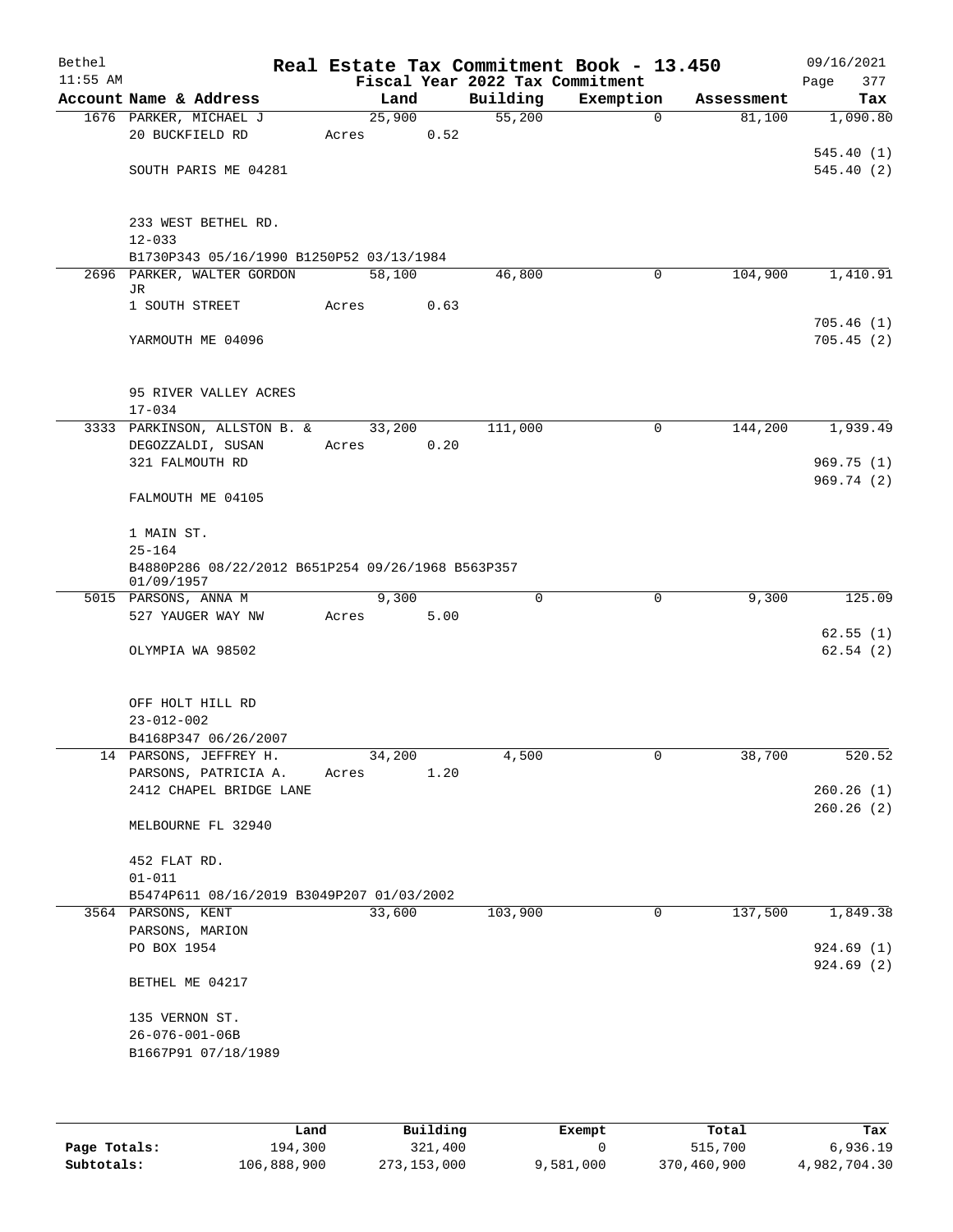| Bethel<br>$11:55$ AM |                           |                                                     |        |       |             | Real Estate Tax Commitment Book - 13.450<br>Fiscal Year 2022 Tax Commitment |            | 09/16/2021<br>378<br>Page |
|----------------------|---------------------------|-----------------------------------------------------|--------|-------|-------------|-----------------------------------------------------------------------------|------------|---------------------------|
|                      |                           | Account Name & Address                              |        | Land  | Building    | Exemption                                                                   | Assessment | Tax                       |
|                      |                           | 5256 PARSONS, PATRICIA A                            | 33,500 |       | $\mathbf 0$ | $\Omega$                                                                    | 33,500     | 450.58                    |
|                      |                           | PARSONS, JEFFREY H.                                 | Acres  | 0.94  |             |                                                                             |            |                           |
|                      |                           | 2412 CHAPEL BRIDGE LANE                             |        |       |             |                                                                             |            | 225.29(1)                 |
|                      |                           | MELBOURNE FL 32940                                  |        |       |             |                                                                             |            | 225.29(2)                 |
|                      | WINTERPARK                |                                                     |        |       |             |                                                                             |            |                           |
|                      | $01 - 010 - 031$          |                                                     |        |       |             |                                                                             |            |                           |
|                      |                           | B5588P127 02/26/2021 B5554P83 B5452P553 02/22/2019  |        |       |             |                                                                             |            |                           |
|                      |                           | 93 PARSONS, PETER MORRIS                            | 10,000 |       | $\Omega$    | 0                                                                           | 10,000     | 134.50                    |
|                      | PO BOX 171                |                                                     | Acres  | 0.12  |             |                                                                             |            |                           |
|                      | BETHEL ME 04217           |                                                     |        |       |             |                                                                             |            | 67.25(1)<br>67.25(2)      |
|                      | BAKER RD                  |                                                     |        |       |             |                                                                             |            |                           |
|                      | $02 - 015 - 001$          |                                                     |        |       |             |                                                                             |            |                           |
|                      | 08/08/1996                | B4891P338 09/11/2012 B4715P245 05/06/2011 B2356P232 |        |       |             |                                                                             |            |                           |
|                      |                           | 95 PARSONS, PETER MORRIS                            | 29,700 |       | 30,600      | 0                                                                           | 60,300     | 811.04                    |
|                      | PO BOX 171                |                                                     | Acres  | 1.36  |             |                                                                             |            |                           |
|                      | BETHEL ME 04217           |                                                     |        |       |             |                                                                             |            | 405.52(1)<br>405.52(2)    |
|                      | 42 BAKER RD<br>$02 - 016$ | B4891P338 09/11/2012 B4715P245 05/06/2011 B1178P53  |        |       |             |                                                                             |            |                           |
|                      | 10/14/1982                | 5017 PARSONS, TABITHA R                             |        | 9,300 | $\mathbf 0$ | $\mathbf 0$                                                                 | 9,300      | 125.09                    |
|                      | PARSONS, ANNA M           |                                                     | Acres  | 5.00  |             |                                                                             |            |                           |
|                      |                           | 527 YAUGER WAY NW                                   |        |       |             |                                                                             |            | 62.55(1)                  |
|                      |                           |                                                     |        |       |             |                                                                             |            | 62.54(2)                  |
|                      |                           | OLYMPIA WA 98502                                    |        |       |             |                                                                             |            |                           |
|                      |                           | OFF HOLT HILL RD                                    |        |       |             |                                                                             |            |                           |
|                      | $23 - 012 - 004$          |                                                     |        |       |             |                                                                             |            |                           |
|                      | 3542 PARTHE, DAVID S      |                                                     | 33,600 |       | 110,400     | U                                                                           | 144,000    | 1,936.80                  |
|                      |                           | CONRAD, KRISTEN, PARTHE                             |        |       |             |                                                                             |            |                           |
|                      |                           | 2 SAGITTARIUS LANE                                  |        |       |             |                                                                             |            | 968.40(1)                 |
|                      |                           | TOWNSEND MA 01469                                   |        |       |             |                                                                             |            | 968.40(2)                 |
|                      | 135 VERNON ST.            |                                                     |        |       |             |                                                                             |            |                           |
|                      | $26 - 076 - 001 - 02F$    |                                                     |        |       |             |                                                                             |            |                           |
|                      |                           | B4008P253 09/13/2006 B3629P301 11/17/2004           |        |       |             |                                                                             |            |                           |
|                      |                           | 3597 PARYS, KRISTIN M                               | 72,700 |       | 356,600     | 25,000                                                                      | 404,300    | 5,437.84                  |
|                      | PARYS, ADAM J             |                                                     | Acres  | 2.50  |             | 01 Homestead (HM)                                                           |            |                           |
|                      |                           | 177 PARADISE RD                                     |        |       |             |                                                                             |            | 2,718.92(1)               |
|                      |                           | BETHEL ME 04217                                     |        |       |             |                                                                             |            | 2,718.92(2)               |
|                      |                           | 177 PARADISE RD                                     |        |       |             |                                                                             |            |                           |
|                      | $27 - 008$                |                                                     |        |       |             |                                                                             |            |                           |
|                      |                           | B5254P405 11/17/2015 B4591P126 05/26/2010 B875P13   |        |       |             |                                                                             |            |                           |
|                      |                           |                                                     |        |       |             |                                                                             |            |                           |

|              | Land        | Building    | Exempt    | Total       | Tax          |
|--------------|-------------|-------------|-----------|-------------|--------------|
| Page Totals: | 188,800     | 497,600     | 25,000    | 661,400     | 8,895.85     |
| Subtotals:   | 107,077,700 | 273,650,600 | 9,606,000 | 371,122,300 | 4,991,600.15 |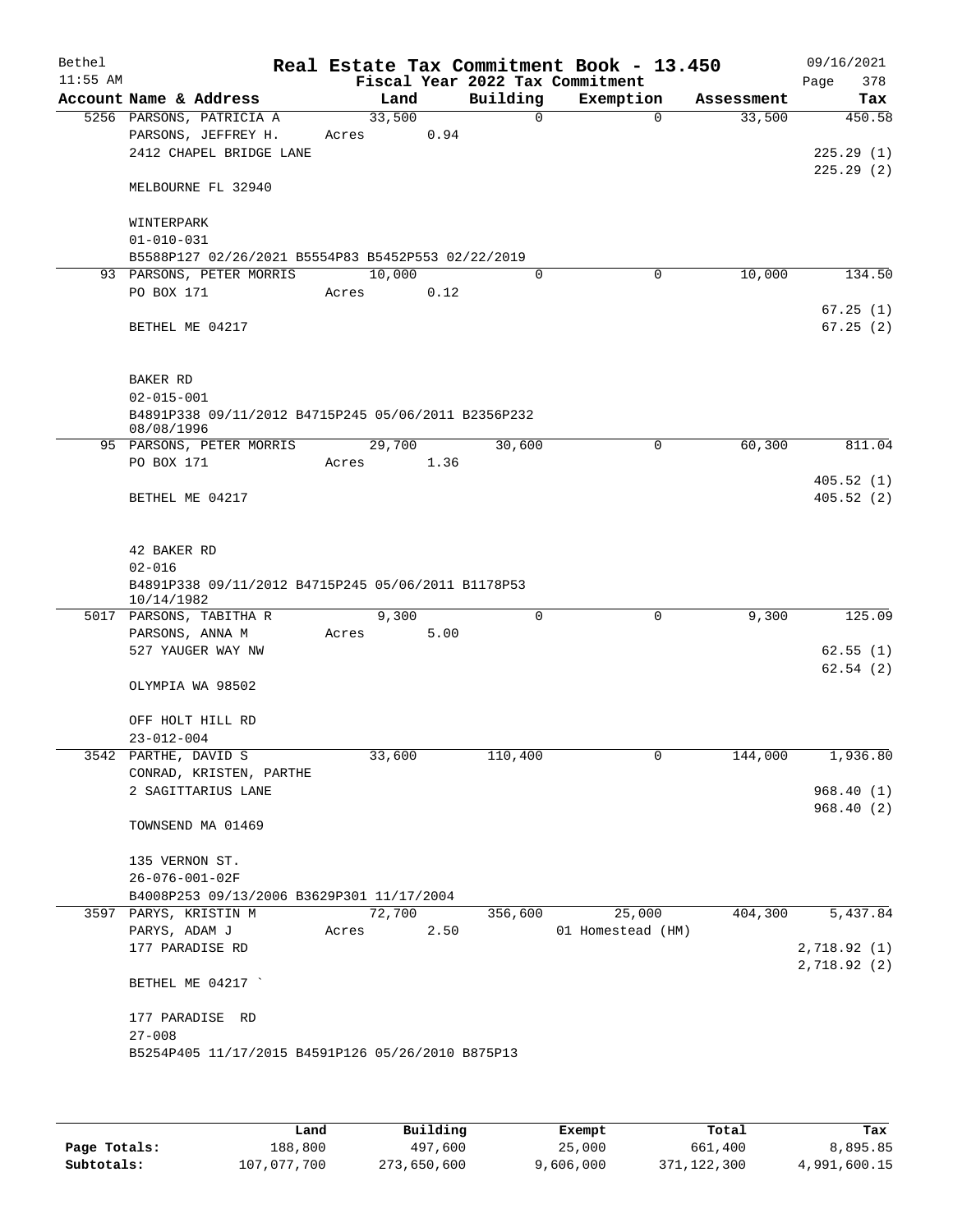| Bethel     |                                                                         |       |        |      |                                 | Real Estate Tax Commitment Book - 13.450 |            | 09/16/2021             |
|------------|-------------------------------------------------------------------------|-------|--------|------|---------------------------------|------------------------------------------|------------|------------------------|
| $11:55$ AM |                                                                         |       |        |      | Fiscal Year 2022 Tax Commitment |                                          |            | 379<br>Page            |
|            | Account Name & Address                                                  |       | Land   |      | Building                        | Exemption                                | Assessment | Tax                    |
|            | 4668 PASSARETTI, LISA J                                                 |       | 18,200 |      | 0                               | $\mathbf 0$                              | 18,200     | 244.79                 |
|            | 128 LINCOLN AVENUE                                                      | Acres |        | 1.14 |                                 |                                          |            |                        |
|            | LITTLE FALLS NJ 07424                                                   |       |        |      |                                 |                                          |            | 122.40(1)<br>122.39(2) |
|            |                                                                         |       |        |      |                                 |                                          |            |                        |
|            | COUNTRYSIDE ACRES                                                       |       |        |      |                                 |                                          |            |                        |
|            | $15 - 004 - 015$                                                        |       |        |      |                                 |                                          |            |                        |
|            | B5395P477 03/02/2018 B3615P105 10/27/2004                               |       |        |      |                                 |                                          |            |                        |
|            | 4670 PASSARETTI, LISA J                                                 |       | 18,800 |      | $\Omega$                        | 0                                        | 18,800     | 252.86                 |
|            | 128 LINCOLN AVENUE                                                      | Acres |        | 1.52 |                                 |                                          |            |                        |
|            |                                                                         |       |        |      |                                 |                                          |            | 126.43(1)              |
|            | LITTLE FALLS NJ 07424                                                   |       |        |      |                                 |                                          |            | 126.43(2)              |
|            |                                                                         |       |        |      |                                 |                                          |            |                        |
|            | COUNTRYSIDE ACRES/LOT                                                   |       |        |      |                                 |                                          |            |                        |
|            | $15 - 004 - 017$<br>B5448P763 01/11/2019 B5442P528 11/19/2018 B5202P149 |       |        |      |                                 |                                          |            |                        |
|            | 01/15/2015 B3615P103 10/27/2004                                         |       |        |      |                                 |                                          |            |                        |
|            | 252 PATEL, AKSHAY M                                                     |       | 77,600 |      | 390,300                         | $\mathbf 0$                              | 467,900    | 6, 293.26              |
|            | PATEL, RAHUL M                                                          | Acres |        | 5.51 |                                 |                                          |            |                        |
|            | 29 RUBBLEY RD.                                                          |       |        |      |                                 |                                          |            | 3, 146.63(1)           |
|            | WENHAM MA 01984                                                         |       |        |      |                                 |                                          |            | 3, 146.63(2)           |
|            |                                                                         |       |        |      |                                 |                                          |            |                        |
|            | 25 HIGHLAND AVE.                                                        |       |        |      |                                 |                                          |            |                        |
|            | $04 - 083 - 002$                                                        |       |        |      |                                 |                                          |            |                        |
|            | B3663P334 12/17/2004                                                    |       |        |      |                                 |                                          |            |                        |
|            | 1699 PATIPA, MICHAEL                                                    |       | 61,300 |      | 0                               | 0                                        | 61,300     | 824.49                 |
|            | PATIPA, BONNIE                                                          | Acres |        | 1.87 |                                 |                                          |            |                        |
|            | 112 EBBTIDE DRIVE                                                       |       |        |      |                                 |                                          |            | 412.25(1)              |
|            |                                                                         |       |        |      |                                 |                                          |            | 412.24(2)              |
|            | NORTH PALM BEACH FL                                                     |       |        |      |                                 |                                          |            |                        |
|            | 33408                                                                   |       |        |      |                                 |                                          |            |                        |
|            | 20 RIPPS TRAIL                                                          |       |        |      |                                 |                                          |            |                        |
|            | $12 - 052 - 002$                                                        |       |        |      |                                 |                                          |            |                        |
|            | B4937P200 12/31/2012 B4553P171 01/26/2010 B2935P93                      |       |        |      |                                 |                                          |            |                        |
|            | 03/02/2001                                                              |       |        |      |                                 |                                          |            |                        |
|            | 1696 PATIPA, MICHAEL                                                    |       | 44,100 |      | 0                               | 0                                        | 44,100     | 593.15                 |
|            | PATIPA, BONNIE<br>112 EBBTIDE DRIVE                                     | Acres |        | 3.95 |                                 |                                          |            | 296.58(1)              |
|            |                                                                         |       |        |      |                                 |                                          |            | 296.57(2)              |
|            | NORTH PALM BEACH FL<br>33408                                            |       |        |      |                                 |                                          |            |                        |
|            | 10 RIPPS TRAIL                                                          |       |        |      |                                 |                                          |            |                        |
|            | 12-052-001                                                              |       |        |      |                                 |                                          |            |                        |
|            | B4937P199 12/31/2012 B3912P43 08/01/2005 B2776P256                      |       |        |      |                                 |                                          |            |                        |
|            | 12/15/1999                                                              |       |        |      |                                 |                                          |            |                        |

|              | Land        | Building    | Exempt    | Total       | Tax          |
|--------------|-------------|-------------|-----------|-------------|--------------|
| Page Totals: | 220,000     | 390,300     |           | 610,300     | 8,208.55     |
| Subtotals:   | 107,297,700 | 274,040,900 | 9,606,000 | 371,732,600 | 4,999,808.70 |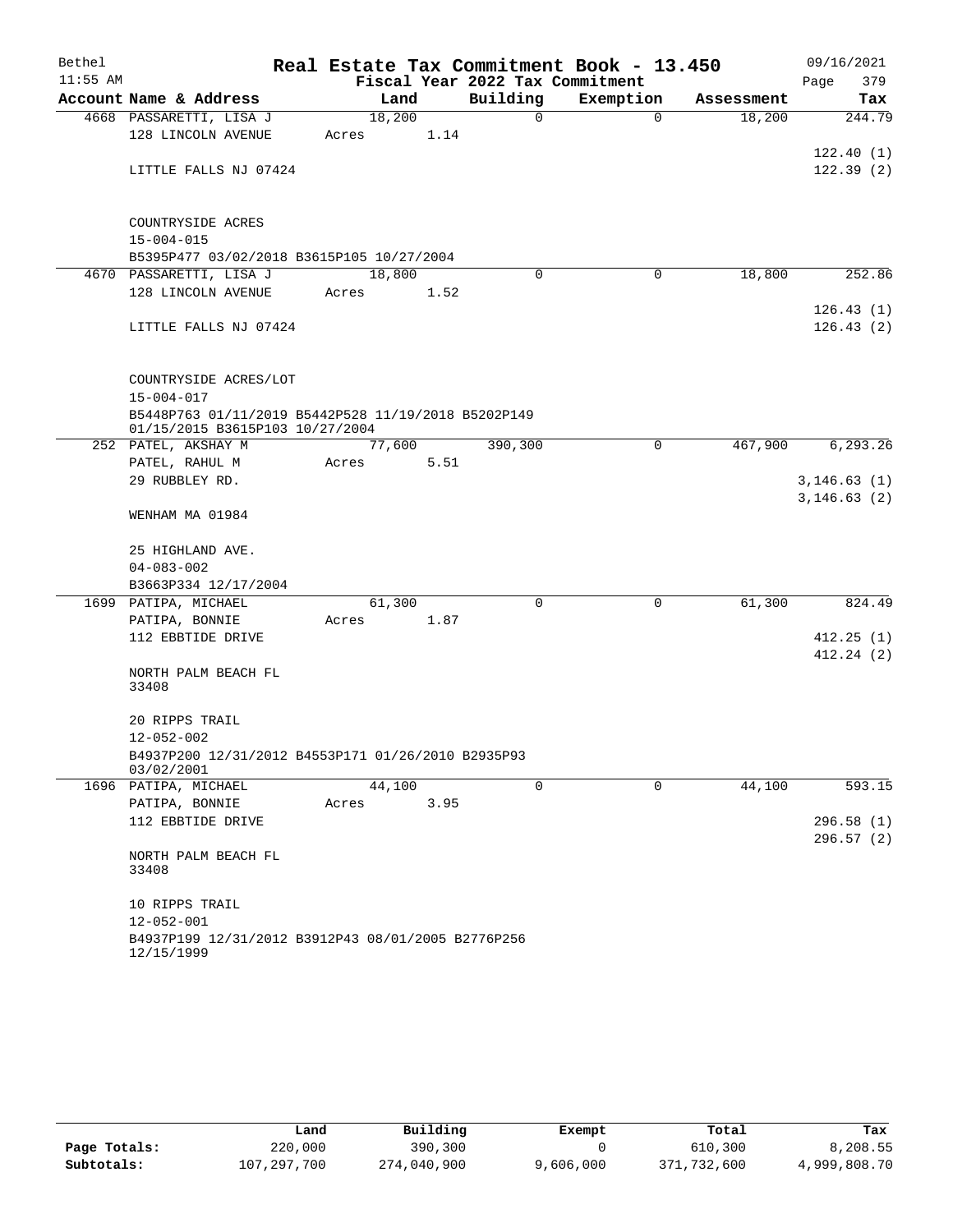| Bethel       |                                                                                                 |             |                 |             |          | Real Estate Tax Commitment Book - 13.450      |             | 09/16/2021                 |
|--------------|-------------------------------------------------------------------------------------------------|-------------|-----------------|-------------|----------|-----------------------------------------------|-------------|----------------------------|
| $11:55$ AM   |                                                                                                 |             |                 |             |          | Fiscal Year 2022 Tax Commitment               |             | 380<br>Page                |
|              | Account Name & Address                                                                          |             | Land            |             | Building | Exemption                                     | Assessment  | Tax                        |
|              | 1700 PATIPA, MICHAEL,<br>TRUSTEE<br>BONNIE PATIPA MAINE<br>QUALIFIED TRUST<br>112 EBBTIDE DRIVE |             | 76,600<br>Acres | 4.68        | 663,000  | $\Omega$                                      | 739,600     | 9,947.62<br>4,973.81(1)    |
|              | NORTH PALM BEACH FL<br>33408                                                                    |             |                 |             |          |                                               |             | 4,973.81(2)                |
|              | 45 RIPPS TRAIL<br>$12 - 052 - 003$                                                              |             |                 |             |          |                                               |             |                            |
|              | B4098P254 01/31/2007 B3469P91 02/11/2004 B3469P91<br>02/11/2004                                 |             |                 |             |          |                                               |             |                            |
|              | 3672 PATNEAUDE, JAMIE L                                                                         |             | 33,500          |             | 108,700  | 0                                             | 142,200     | 1,912.59                   |
|              | PO BOX 8                                                                                        |             | Acres           | 0.69        |          |                                               |             |                            |
|              | NEWRY ME 04261                                                                                  |             |                 |             |          |                                               |             | 956.30(1)<br>956.29(2)     |
|              | 5 LIBERTY LANE<br>$28 - 016$                                                                    |             |                 |             |          |                                               |             |                            |
|              | B5301P140 08/29/2016 B3787P115 08/26/2005                                                       |             |                 |             |          |                                               |             |                            |
|              | 2478 PATTEN, LEROY L JR                                                                         |             | 40,100          |             | 108,000  | 31,000                                        | 117,100     | 1,575.00                   |
|              | PATTEN, ANN<br>PO BOX 414                                                                       |             | Acres           | 1.80        |          | 01 Homestead (HM)<br>12 WW2 Vet Res           |             | 787.50 (1)<br>787.50 (2)   |
|              | BETHEL ME 04217                                                                                 |             |                 |             |          |                                               |             |                            |
|              | 328 CHANDLER HILL                                                                               |             |                 |             |          |                                               |             |                            |
|              | $14 - 008$                                                                                      |             |                 |             |          |                                               |             |                            |
|              | B876P257 11/05/1975<br>3612 PATTEN, MAELYN                                                      |             | 39,300          |             | 200,500  | 0                                             | 239,800     | 3,225.31                   |
|              | P.O. BOX 414                                                                                    |             | Acres           | 1.38        |          |                                               |             |                            |
|              | BETHEL ME 04217                                                                                 |             |                 |             |          |                                               |             | 1,612.66(1)<br>1,612.65(2) |
|              | 26 WILLARD RD<br>$27 - 016 - 017$                                                               |             |                 |             |          |                                               |             |                            |
|              | B4460P72 06/23/2009 B4266P211 02/29/2008                                                        |             |                 |             |          |                                               |             |                            |
|              | 3081 PATTERSON, BARBARA<br><b>48 MAYVILLE ROAD</b>                                              |             | 42,600<br>Acres | 0.26        | 99,400   | 31,000<br>01 Homestead (HM)                   | 111,000     | 1,492.95                   |
|              |                                                                                                 |             |                 |             |          | 12 WW2 Vet Res                                |             | 746.48(1)                  |
|              | BETHEL ME 04217                                                                                 |             |                 |             |          |                                               |             | 746.47 (2)                 |
|              | 48 MAYVILLE RD.<br>$24 - 003$                                                                   |             |                 |             |          |                                               |             |                            |
|              | B673P280 06/04/1968                                                                             |             |                 |             |          |                                               |             |                            |
|              | 5111 PATTERSON, MICHAEL R<br>PATTERSON, LATRA L<br>PO BOX 148                                   |             | 53,500<br>Acres | 1.17        | 281,300  | 31,000<br>01 Homestead (HM)<br>12 WW2 Vet Res | 303,800     | 4,086.11<br>2,043.06(1)    |
|              | BETHEL ME 04217                                                                                 |             |                 |             |          |                                               |             | 2,043.05(2)                |
|              | 24 GENTLE BEN LANE<br>$01 - 010 - 008$                                                          |             |                 |             |          |                                               |             |                            |
|              | B4524P107 11/09/2009 B4376P61 11/13/2008 B3962P119                                              |             |                 |             |          |                                               |             |                            |
|              |                                                                                                 | Land        |                 | Building    |          | Exempt                                        | Total       | Tax                        |
| Page Totals: |                                                                                                 | 285,600     |                 | 1,460,900   |          | 93,000                                        | 1,653,500   | 22, 239.58                 |
| Subtotals:   |                                                                                                 | 107,583,300 |                 | 275,501,800 |          | 9,699,000                                     | 373,386,100 | 5,022,048.28               |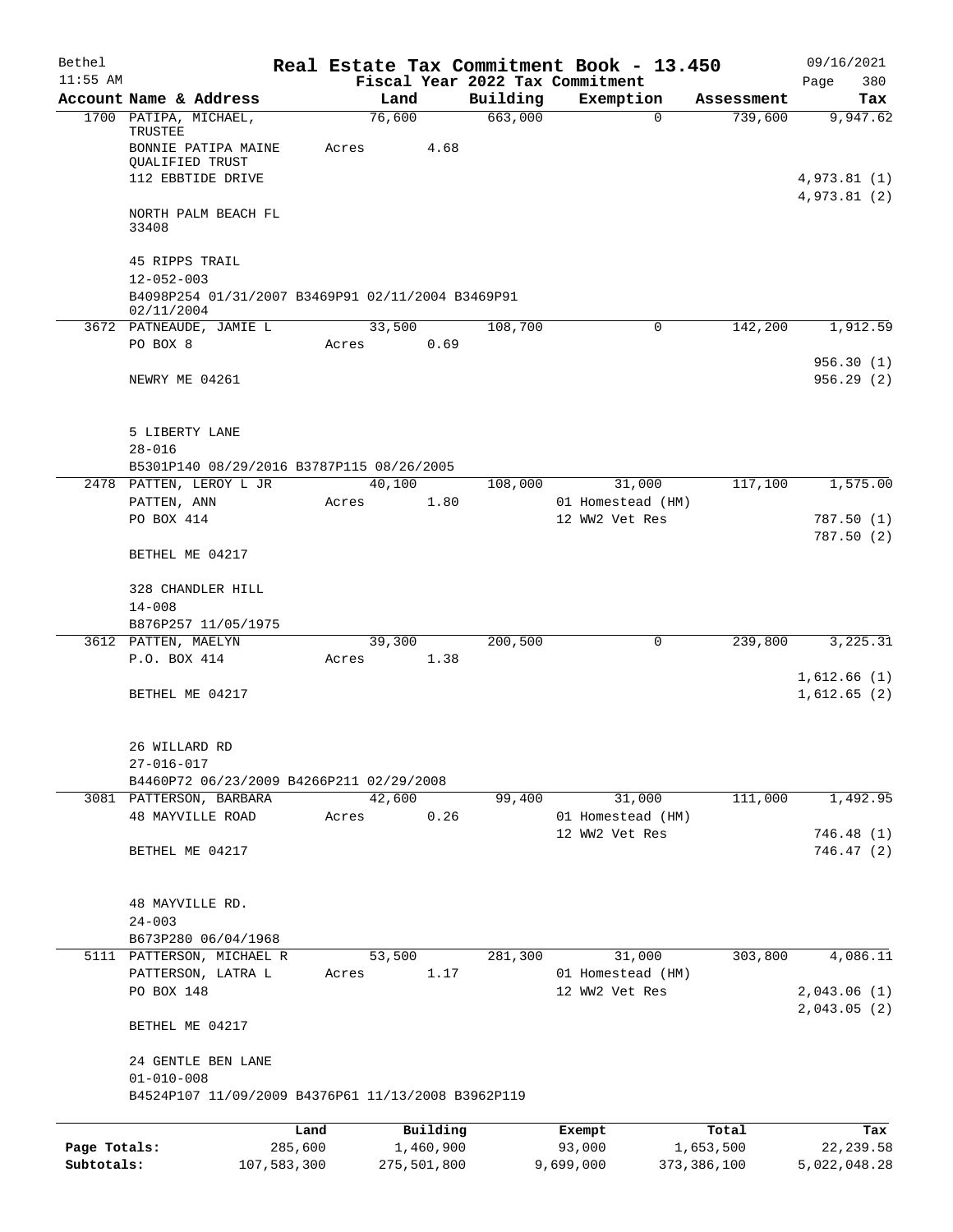| Bethel     |                                                     |       |        |       | Real Estate Tax Commitment Book - 13.450 |                   |             |            | 09/16/2021             |
|------------|-----------------------------------------------------|-------|--------|-------|------------------------------------------|-------------------|-------------|------------|------------------------|
| $11:55$ AM |                                                     |       |        |       | Fiscal Year 2022 Tax Commitment          |                   |             |            | 381<br>Page            |
|            | Account Name & Address                              |       | Land   |       | Building                                 | Exemption         |             | Assessment | Tax                    |
|            | 1501 PAUL, ERIC                                     |       | 33,200 |       | 61,400                                   |                   | $\mathbf 0$ | 94,600     | 1,272.37               |
|            | 634 W. BETHEL RD.                                   | Acres |        | 1.26  |                                          |                   |             |            |                        |
|            |                                                     |       |        |       |                                          |                   |             |            | 636.19(1)              |
|            | BETHEL ME 04217                                     |       |        |       |                                          |                   |             |            | 636.18(2)              |
|            |                                                     |       |        |       |                                          |                   |             |            |                        |
|            |                                                     |       |        |       |                                          |                   |             |            |                        |
|            | 634 WEST BETHEL RD.                                 |       |        |       |                                          |                   |             |            |                        |
|            | $11 - 010$                                          |       |        |       |                                          |                   |             |            |                        |
|            | B2454P124                                           |       |        |       |                                          |                   |             |            |                        |
|            | 1583 PAUL, ERIC                                     |       | 68,100 |       | 139,000                                  |                   | 25,000      | 182,100    | 2,449.25               |
|            | 215 BARKER ROAD                                     | Acres |        | 4.46  |                                          | 01 Homestead (HM) |             |            |                        |
|            |                                                     |       |        |       |                                          |                   |             |            | 1,224.63(1)            |
|            | BETHEL ME 04217                                     |       |        |       |                                          |                   |             |            | 1,224.62(2)            |
|            |                                                     |       |        |       |                                          |                   |             |            |                        |
|            |                                                     |       |        |       |                                          |                   |             |            |                        |
|            | 215 BARKER RD.                                      |       |        |       |                                          |                   |             |            |                        |
|            | $11 - 051 - 001$                                    |       |        |       |                                          |                   |             |            |                        |
|            | B5447P618 12/31/2018 B4453P50 06/08/2009 B2640P253  |       |        |       |                                          |                   |             |            |                        |
|            | 3628 PAUL, WILLIAM & BARBARA                        |       | 40,800 |       | 172,000                                  |                   | 0           | 212,800    | 2,862.16               |
|            | TRUSTEES-HARDING ROAD                               | Acres |        | 2.20  |                                          |                   |             |            |                        |
|            | REALTY TRUST                                        |       |        |       |                                          |                   |             |            |                        |
|            | 302 WINTHROP TERRACE                                |       |        |       |                                          |                   |             |            | 1,431.08(1)            |
|            |                                                     |       |        |       |                                          |                   |             |            | 1,431.08(2)            |
|            | BEDFORD MA 01730                                    |       |        |       |                                          |                   |             |            |                        |
|            |                                                     |       |        |       |                                          |                   |             |            |                        |
|            | 11 WILLARD ROAD                                     |       |        |       |                                          |                   |             |            |                        |
|            | $27 - 034$                                          |       |        |       |                                          |                   |             |            |                        |
|            | 3627 PAUL, WILLIAM & BARBARA                        |       | 29,800 |       | 0                                        |                   | $\mathbf 0$ | 29,800     | 400.81                 |
|            | TRUSTEES, HARDING ROAD                              | Acres |        | 1.41  |                                          |                   |             |            |                        |
|            | REALTY TRUST<br>302 WINTHROP TERRACE                |       |        |       |                                          |                   |             |            |                        |
|            |                                                     |       |        |       |                                          |                   |             |            | 200.41(1)<br>200.40(2) |
|            | BEDFORD MA 01730                                    |       |        |       |                                          |                   |             |            |                        |
|            |                                                     |       |        |       |                                          |                   |             |            |                        |
|            |                                                     |       |        |       |                                          |                   |             |            |                        |
|            | $27 - 033$                                          |       |        |       |                                          |                   |             |            |                        |
|            |                                                     |       |        |       |                                          |                   |             |            |                        |
|            | B2870P318<br>2876 PEABODY, MICHAEL E                |       | 42,800 |       | 214,800                                  |                   |             | 257,600    | 3,464.72               |
|            | PEABODY, SUSAN M                                    |       |        | 4.10  |                                          |                   |             |            |                        |
|            | 21 ELIZABETH DRIVE                                  | Acres |        |       |                                          |                   |             |            | 1,732.36(1)            |
|            |                                                     |       |        |       |                                          |                   |             |            | 1,732.36(2)            |
|            | STOW MA 01775                                       |       |        |       |                                          |                   |             |            |                        |
|            |                                                     |       |        |       |                                          |                   |             |            |                        |
|            | 1638 INTERVALE RD.                                  |       |        |       |                                          |                   |             |            |                        |
|            | $19 - 022$                                          |       |        |       |                                          |                   |             |            |                        |
|            | B5251P481 11/02/2015 B2942P180 05/17/2001 B2181P187 |       |        |       |                                          |                   |             |            |                        |
|            | 12/01/1994                                          |       |        |       |                                          |                   |             |            |                        |
|            | 468 PEABODY, MICHAEL E                              |       | 40,500 |       | 0                                        |                   | 0           | 40,500     | 544.73                 |
|            | PEABODY, SUSAN M                                    | Acres |        | 11.00 |                                          |                   |             |            |                        |
|            | 21 ELIZABETH DRIVE                                  |       |        |       |                                          |                   |             |            | 272.37(1)              |
|            |                                                     |       |        |       |                                          |                   |             |            | 272.36(2)              |
|            | STOW MA 01775                                       |       |        |       |                                          |                   |             |            |                        |
|            |                                                     |       |        |       |                                          |                   |             |            |                        |
|            | INTERVALE ROAD                                      |       |        |       |                                          |                   |             |            |                        |
|            | $19 - 011 - 005$                                    |       |        |       |                                          |                   |             |            |                        |
|            | B5443P906 12/03/2018 B4970P283 03/14/2013           |       |        |       |                                          |                   |             |            |                        |
|            |                                                     |       |        |       |                                          |                   |             |            |                        |
|            |                                                     |       |        |       |                                          |                   |             |            |                        |
|            |                                                     |       |        |       |                                          |                   |             |            |                        |
|            |                                                     |       |        |       |                                          |                   |             |            |                        |

|              | Land        | Building    | Exempt    | Total       | Tax          |
|--------------|-------------|-------------|-----------|-------------|--------------|
| Page Totals: | 255,200     | 587,200     | 25,000    | 817,400     | 10,994.04    |
| Subtotals:   | 107,838,500 | 276,089,000 | 9,724,000 | 374,203,500 | 5,033,042.32 |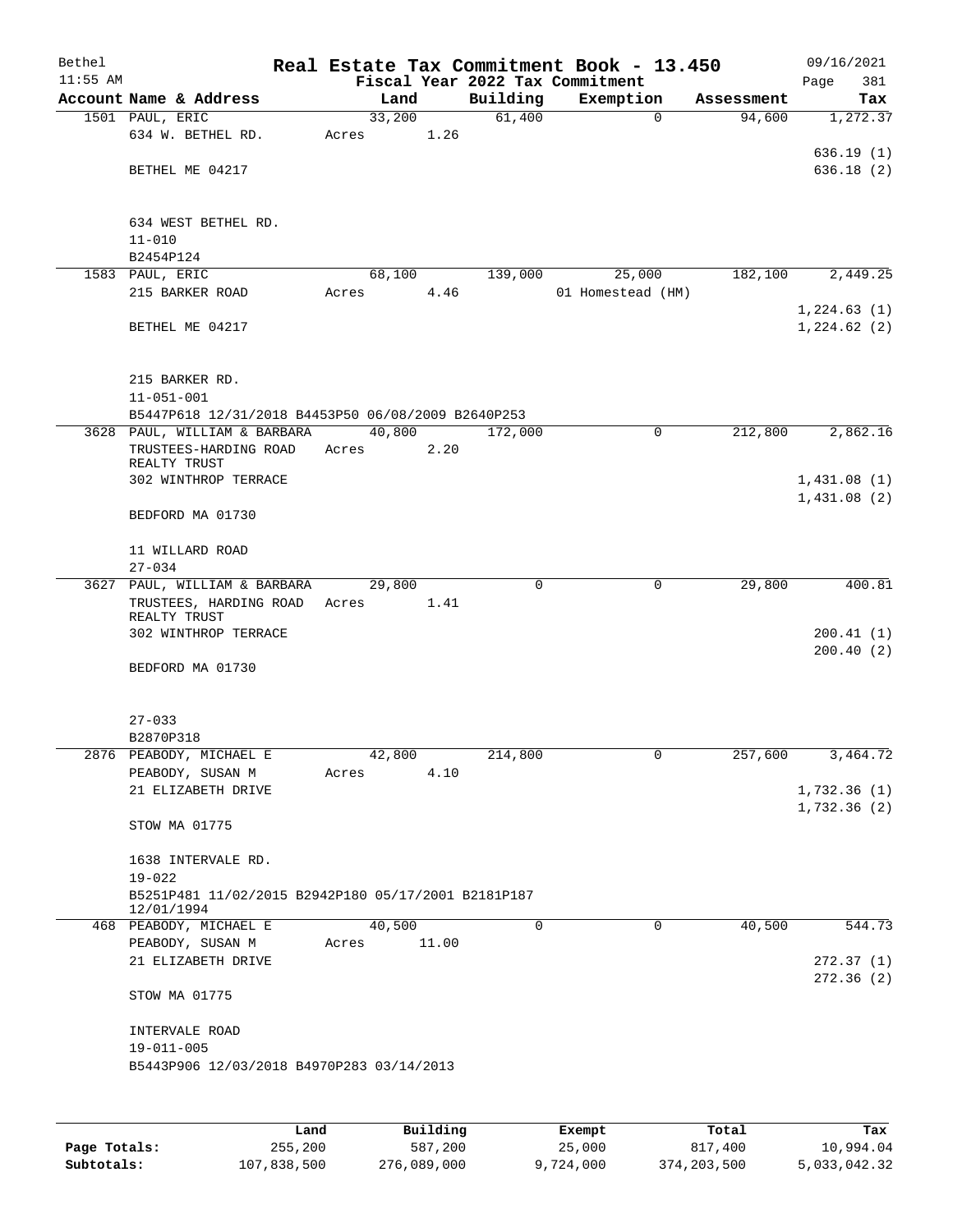| Bethel       |                                                                                                                                             |         |         |          |          | Real Estate Tax Commitment Book - 13.450 |            | 09/16/2021                   |
|--------------|---------------------------------------------------------------------------------------------------------------------------------------------|---------|---------|----------|----------|------------------------------------------|------------|------------------------------|
| $11:55$ AM   |                                                                                                                                             |         |         |          |          | Fiscal Year 2022 Tax Commitment          |            | 382<br>Page                  |
|              | Account Name & Address                                                                                                                      |         | Land    |          | Building | Exemption                                | Assessment | Tax                          |
|              | 3344 PEARL, KAREN D                                                                                                                         |         | 20, 200 |          | 94,300   | $\mathbf 0$                              | 114,500    | 1,540.03                     |
|              | PO BOX 81<br>18 MASON STREET                                                                                                                |         |         |          |          |                                          |            | 770.02(1)                    |
|              | BETHEL ME 04217                                                                                                                             |         |         |          |          |                                          |            | 770.01(2)                    |
|              |                                                                                                                                             |         |         |          |          |                                          |            |                              |
|              | 18 MASON ST.                                                                                                                                |         |         |          |          |                                          |            |                              |
|              | $25 - 167 - 001 - 008$                                                                                                                      |         |         |          |          |                                          |            |                              |
|              | B5438P336 10/23/2018 B3078P40 03/06/2002                                                                                                    |         |         |          |          |                                          |            |                              |
|              | 3339 PEARSON, CHERYL E.                                                                                                                     |         | 20,200  |          | 91,100   | 0                                        | 111,300    | 1,496.99                     |
|              | PEARSON, JON R.                                                                                                                             |         |         |          |          |                                          |            |                              |
|              | 15 GROVE ST                                                                                                                                 |         |         |          |          |                                          |            | 748.50(1)                    |
|              | MERRIMAC MA 01860                                                                                                                           |         |         |          |          |                                          |            | 748.49 (2)                   |
|              | 25 SPRING ST                                                                                                                                |         |         |          |          |                                          |            |                              |
|              | $25 - 167 - 001 - 003$                                                                                                                      |         |         |          |          |                                          |            |                              |
|              | B5436P378 10/15/2018 B5333P183 03/01/2017 B4626P324<br>08/27/2010 B4493P41 B4336P315 08/18/2008 B4260P159<br>02/08/2008 B3718P77 05/13/2005 |         |         |          |          |                                          |            |                              |
|              | 2749 PEARSON, MICHAEL W., TE                                                                                                                |         | 46,700  |          | 215,200  | 31,000                                   | 230,900    | 3,105.61                     |
|              | P.O. BOX 275                                                                                                                                |         | Acres   | 2.70     |          | 01 Homestead (HM)                        |            |                              |
|              |                                                                                                                                             |         |         |          |          | 12 WW2 Vet Res                           |            | 1,552.81(1)                  |
|              | BETHEL ME 04217                                                                                                                             |         |         |          |          |                                          |            | 1,552.80(2)                  |
|              | 85 SUNDAY RIVER RD                                                                                                                          |         |         |          |          |                                          |            |                              |
|              | $18 - 007 - 001$                                                                                                                            |         |         |          |          |                                          |            |                              |
|              | B5252P459 11/05/2015 B5248P259 10/01/2015 B4640P47<br>09/30/2010 B2384P249                                                                  |         |         |          |          |                                          |            |                              |
|              | 455 PEASE, KENNETH                                                                                                                          |         | 30,000  |          | 30,100   | 25,000                                   | 35,100     | 472.10                       |
|              | 27 SONGO POND ROAD                                                                                                                          |         | Acres   | 0.50     |          | 01 Homestead (HM)                        |            |                              |
|              |                                                                                                                                             |         |         |          |          |                                          |            | 236.05(1)                    |
|              | BETHEL ME 04217                                                                                                                             |         |         |          |          |                                          |            | 236.05(2)                    |
|              | 27 SONGO POND RD                                                                                                                            |         |         |          |          |                                          |            |                              |
|              | $07 - 021$                                                                                                                                  |         |         |          |          |                                          |            |                              |
|              | B677P246 01/31/1969                                                                                                                         |         |         |          |          |                                          |            |                              |
|              | 2689 PEASE, MICHAEL S                                                                                                                       |         | 58,100  |          | 156,800  | 25,000                                   | 189,900    | 2,554.16                     |
|              | CASEY, FRANCINE M                                                                                                                           |         | Acres   | 0.63     |          | 01 Homestead (HM)                        |            |                              |
|              | PO BOX 616                                                                                                                                  |         |         |          |          |                                          |            | 1, 277.08(1)<br>1, 277.08(2) |
|              | BETHEL ME 04217-0616                                                                                                                        |         |         |          |          |                                          |            |                              |
|              | 40 RIVER VALLEY ACRES                                                                                                                       |         |         |          |          |                                          |            |                              |
|              | $17 - 027$                                                                                                                                  |         |         |          |          |                                          |            |                              |
|              | B5344P27 05/08/2017 B3847P1 11/21/2005 B2372P304                                                                                            |         |         |          |          |                                          |            |                              |
|              | 5070 PEELMAN, JESSICA H                                                                                                                     |         | 57,100  |          | 291,400  | 0                                        | 348,500    | 4,687.33                     |
|              | PEELMAN, AARON D                                                                                                                            |         | Acres   | 2.58     |          |                                          |            |                              |
|              | 99 BROAD ST                                                                                                                                 |         |         |          |          |                                          |            | 2,343.67 (1)<br>2,343.66 (2) |
|              | PORTSMOUTH NH 03801                                                                                                                         |         |         |          |          |                                          |            |                              |
|              | 84 OAK RIDGE ROAD                                                                                                                           |         |         |          |          |                                          |            |                              |
|              | $18 - 060 - 050$<br>B5226P266 06/11/2015 B5083P312 01/21/2014 B3568P322                                                                     |         |         |          |          |                                          |            |                              |
|              | 08/06/2004                                                                                                                                  |         |         |          |          |                                          |            |                              |
|              |                                                                                                                                             | Land    |         | Building |          | Exempt                                   | Total      | Tax                          |
| Page Totals: |                                                                                                                                             | 232,300 |         | 878,900  |          | 81,000                                   | 1,030,200  | 13,856.22                    |

**Subtotals:** 108,070,800 276,967,900 9,805,000 375,233,700 5,046,898.54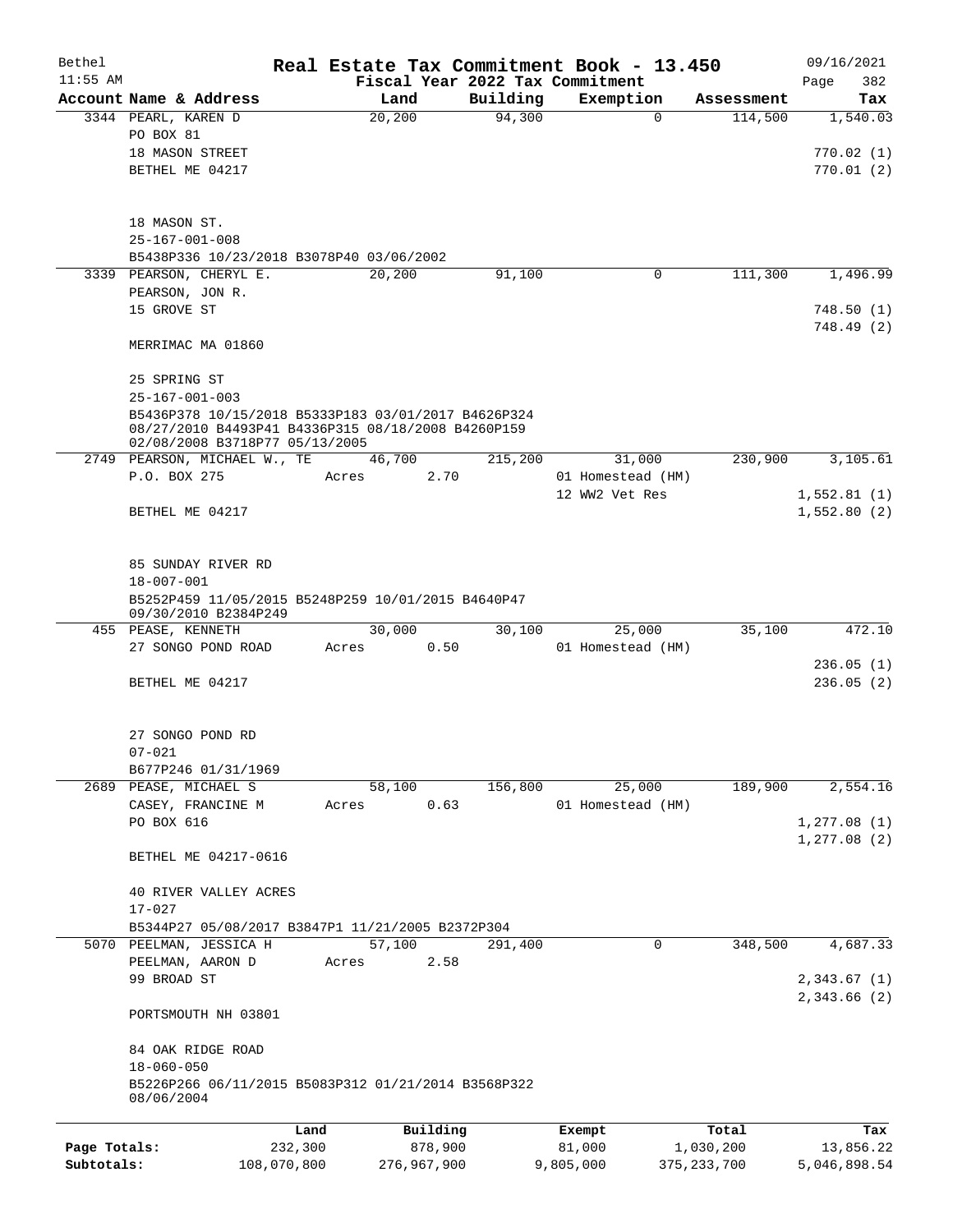| Bethel       |                                                                                                            |             |       |                |             | Real Estate Tax Commitment Book - 13.450 |                      | 09/16/2021             |
|--------------|------------------------------------------------------------------------------------------------------------|-------------|-------|----------------|-------------|------------------------------------------|----------------------|------------------------|
| $11:55$ AM   | Account Name & Address                                                                                     |             |       |                | Building    | Fiscal Year 2022 Tax Commitment          |                      | Page<br>383            |
|              | 236 PELLETIER, BETH                                                                                        |             |       | Land<br>28,000 | 0           | Exemption<br>$\mathbf 0$                 | Assessment<br>28,000 | Tax<br>376.60          |
|              | PO BOX 97                                                                                                  |             | Acres | 4.40           |             |                                          |                      |                        |
|              |                                                                                                            |             |       |                |             |                                          |                      | 188.30(1)              |
|              | HANOVER ME 04237                                                                                           |             |       |                |             |                                          |                      | 188.30(2)              |
|              |                                                                                                            |             |       |                |             |                                          |                      |                        |
|              |                                                                                                            |             |       |                |             |                                          |                      |                        |
|              | BIRD HILL RD<br>$04 - 077$                                                                                 |             |       |                |             |                                          |                      |                        |
|              | B971P110                                                                                                   |             |       |                |             |                                          |                      |                        |
|              | 210 PELLETIER, LAURENCE                                                                                    |             |       | 43,600         | $\Omega$    | 0                                        | 43,600               | 586.42                 |
|              | PELLETIER, GENEVA                                                                                          |             | Acres | 23.60          |             |                                          |                      |                        |
|              | 586 HOOKSET RD.                                                                                            |             |       |                |             |                                          |                      | 293.21(1)              |
|              |                                                                                                            |             |       |                |             |                                          |                      | 293.21(2)              |
|              | AUBURN NH 03022                                                                                            |             |       |                |             |                                          |                      |                        |
|              |                                                                                                            |             |       |                |             |                                          |                      |                        |
|              | $04 - 057 - 003$                                                                                           |             |       |                |             |                                          |                      |                        |
|              | B2819P263 05/22/2000                                                                                       |             |       |                |             |                                          |                      |                        |
|              | 204 PELLETIER, LAURENCE                                                                                    |             |       | 33,300         | 28,200      | 0                                        | 61,500               | 827.18                 |
|              | PELLETIER, GENEVA                                                                                          |             | Acres | 1.30           |             |                                          |                      |                        |
|              | KIMBALL<br>586 HOOKSET RD.                                                                                 |             |       |                |             |                                          |                      | 413.59 (1)             |
|              |                                                                                                            |             |       |                |             |                                          |                      | 413.59(2)              |
|              | AUBURN NH 03022                                                                                            |             |       |                |             |                                          |                      |                        |
|              |                                                                                                            |             |       |                |             |                                          |                      |                        |
|              | 115 EAST BETHEL RD.                                                                                        |             |       |                |             |                                          |                      |                        |
|              | $04 - 053$                                                                                                 |             |       |                |             |                                          |                      |                        |
|              | B5342P206 09/21/2018 B1411P298 08/08/1986<br>169 PEMBERTON, DOUGLAS R. &                                   |             |       | 33,300         | 50,100      | 0                                        | 83,400               | 1,121.73               |
|              | NANCY JR                                                                                                   |             |       |                |             |                                          |                      |                        |
|              | 165 BURTON RD                                                                                              |             | Acres | 1.30           |             |                                          |                      |                        |
|              |                                                                                                            |             |       |                |             |                                          |                      | 560.87(1)<br>560.86(2) |
|              | BEACON FALLS CT 06770                                                                                      |             |       |                |             |                                          |                      |                        |
|              |                                                                                                            |             |       |                |             |                                          |                      |                        |
|              | 708 WALKERS MILLS RD.                                                                                      |             |       |                |             |                                          |                      |                        |
|              | $04 - 024$                                                                                                 |             |       |                |             |                                          |                      |                        |
|              | B5509P866 03/01/2020 B5483P965 10/02/2019 B5479P954<br>09/13/2019 B5401P389 05/06/2018 B4227P30 11/21/2007 |             |       |                |             |                                          |                      |                        |
|              | B3807P302 08/25/2005                                                                                       |             |       |                |             |                                          |                      |                        |
|              | 5243 PEMBERTON, DOUGLAS R. &                                                                               |             |       | 23,200         | $\mathbf 0$ | 0                                        | 23,200               | 312.04                 |
|              | NANCY JR<br>165 BURTON RD                                                                                  |             | Acres | 2.00           |             |                                          |                      |                        |
|              |                                                                                                            |             |       |                |             |                                          |                      | 156.02(1)              |
|              | BEACON FALLS CT 06770                                                                                      |             |       |                |             |                                          |                      | 156.02(2)              |
|              |                                                                                                            |             |       |                |             |                                          |                      |                        |
|              |                                                                                                            |             |       |                |             |                                          |                      |                        |
|              | OFF WALKERS MILLS RD<br>$04 - 025 - A$                                                                     |             |       |                |             |                                          |                      |                        |
|              | B5585P124 02/12/2021 B4454P128 06/10/2009 B3951P36                                                         |             |       |                |             |                                          |                      |                        |
|              | 06/07/2006                                                                                                 |             |       |                |             |                                          |                      |                        |
|              | 2780 PENLEY & MILLS, INC.                                                                                  |             |       | 7,000          | 0           | 0                                        | 7,000                | 94.15                  |
|              | 8 COLLEGE HTS.                                                                                             |             | Acres | 29.00          |             |                                          |                      |                        |
|              | ORONO ME 04473                                                                                             |             |       |                |             |                                          |                      | 47.08(1)<br>47.07(2)   |
|              |                                                                                                            |             |       |                |             |                                          |                      |                        |
|              |                                                                                                            |             |       |                |             |                                          |                      |                        |
|              | INTERVALE RD                                                                                               |             |       |                |             |                                          |                      |                        |
|              | $18 - 033 - 002$                                                                                           |             |       |                |             |                                          |                      |                        |
|              |                                                                                                            | Land        |       | Building       |             | Exempt                                   | Total                | Tax                    |
| Page Totals: |                                                                                                            | 168,400     |       | 78,300         |             | $\mathbf 0$                              | 246,700              | 3,318.12               |
| Subtotals:   |                                                                                                            | 108,239,200 |       | 277,046,200    |             | 9,805,000                                | 375,480,400          | 5,050,216.66           |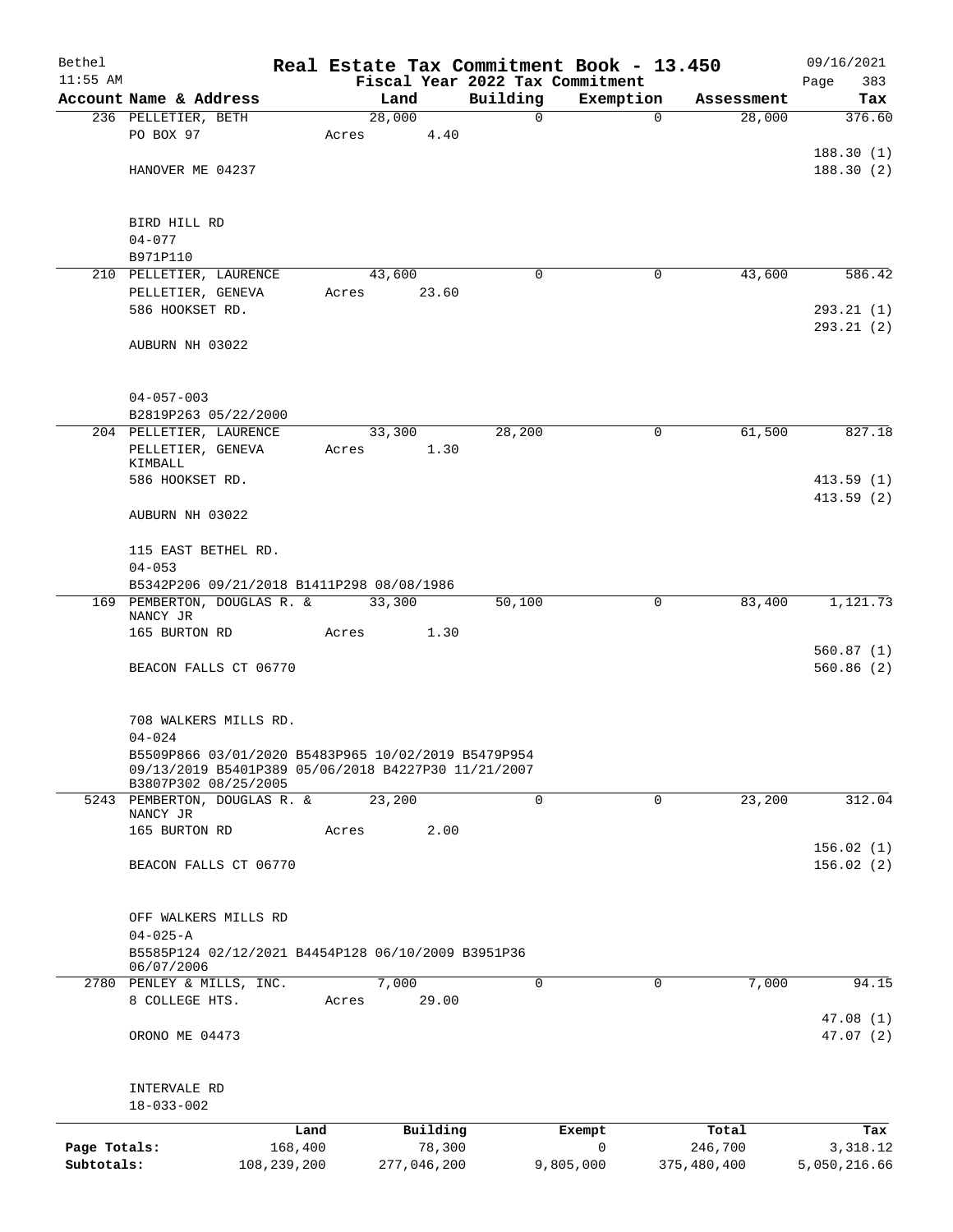| Bethel     |                                                                       |       |        |      |          | Real Estate Tax Commitment Book - 13.450 |          |            | 09/16/2021  |
|------------|-----------------------------------------------------------------------|-------|--------|------|----------|------------------------------------------|----------|------------|-------------|
| $11:55$ AM |                                                                       |       |        |      |          | Fiscal Year 2022 Tax Commitment          |          |            | 384<br>Page |
|            | Account Name & Address                                                |       | Land   |      | Building | Exemption                                |          | Assessment | Tax         |
|            | 5294 PENLEY, COLIN M                                                  |       | 30,400 |      | $\Omega$ |                                          | $\Omega$ | 30,400     | 408.88      |
|            | PO BOX 34                                                             | Acres |        | 3.37 |          |                                          |          |            |             |
|            |                                                                       |       |        |      |          |                                          |          |            | 204.44(1)   |
|            | PARIS ME 04271                                                        |       |        |      |          |                                          |          |            | 204.44(2)   |
|            | SECOND ST                                                             |       |        |      |          |                                          |          |            |             |
|            | $22 - 029 - 012 - A$                                                  |       |        |      |          |                                          |          |            |             |
|            | B5452P624 02/22/2019 B5361P510 08/14/2017 B13P4653<br>06/23/2010      |       |        |      |          |                                          |          |            |             |
|            | 5293 PENLEY, COLIN M.                                                 |       | 30,800 |      | $\Omega$ |                                          | $\Omega$ | 30,800     | 414.26      |
|            | PO BOX 34                                                             | Acres |        | 3.92 |          |                                          |          |            |             |
|            |                                                                       |       |        |      |          |                                          |          |            | 207.13(1)   |
|            | PARIS ME 04271                                                        |       |        |      |          |                                          |          |            | 207.13(2)   |
|            | SECOND ST                                                             |       |        |      |          |                                          |          |            |             |
|            | $22 - 029 - 011 - A$                                                  |       |        |      |          |                                          |          |            |             |
|            | B5452P624 02/22/2019 B5361P510 08/14/2017 B13P4653<br>06/23/2010      |       |        |      |          |                                          |          |            |             |
|            | 2920 PEREIRA, DOUGLAS                                                 |       | 43,800 |      | 116,100  | 25,000                                   |          | 134,900    | 1,814.41    |
|            | PEREIRA, JOYCE                                                        | Acres |        | 5.08 |          | 01 Homestead (HM)                        |          |            |             |
|            | PO BOX 54                                                             |       |        |      |          |                                          |          |            | 907.21(1)   |
|            |                                                                       |       |        |      |          |                                          |          |            | 907.20(2)   |
|            | BETHEL ME 04217                                                       |       |        |      |          |                                          |          |            |             |
|            | 2279 INTERVALE RD.                                                    |       |        |      |          |                                          |          |            |             |
|            | $20 - 031$                                                            |       |        |      |          |                                          |          |            |             |
|            | B5263P145 01/11/2016 B2634P155 11/17/1998<br>4801 PERKINS, ABIGAIL L. |       | 36,800 |      | 0        |                                          | 0        | 36,800     | 494.96      |
|            | 750 PORT ST, APT. 1503                                                | Acres |        | 2.50 |          |                                          |          |            |             |
|            |                                                                       |       |        |      |          |                                          |          |            | 247.48 (1)  |
|            | ALEXANDRIA VA                                                         |       |        |      |          |                                          |          |            | 247.48 (2)  |
|            | 22314-2499                                                            |       |        |      |          |                                          |          |            |             |
|            |                                                                       |       |        |      |          |                                          |          |            |             |
|            | SWAN HILL AT INTERVALE                                                |       |        |      |          |                                          |          |            |             |
|            | 23-013-001-013                                                        |       |        |      |          |                                          |          |            |             |
|            | B5563P126 11/12/2020 B3815P116 10/07/2005                             |       |        |      |          |                                          |          |            |             |
|            | 3361 PERKINS, GABRIEL M                                               |       | 50,000 |      | 111,500  | 25,000                                   |          | 136,500    | 1,835.93    |
|            | SEYMOUR, JESSIE R                                                     | Acres |        | 0.29 |          | 01 Homestead (HM)                        |          |            |             |
|            | 53 MASON ST.                                                          |       |        |      |          |                                          |          |            | 917.97(1)   |
|            | BETHEL ME 04217                                                       |       |        |      |          |                                          |          |            | 917.96(2)   |
|            | 53 MASON ST.                                                          |       |        |      |          |                                          |          |            |             |
|            | $25 - 182$                                                            |       |        |      |          |                                          |          |            |             |
|            | B4413P173 03/09/2009 B4410P238 03/03/2009 B1094P101<br>10/08/1980     |       |        |      |          |                                          |          |            |             |

|              | Land        | Building    | Exempt    | Total       | Tax          |
|--------------|-------------|-------------|-----------|-------------|--------------|
| Page Totals: | 191,800     | 227,600     | 50,000    | 369,400     | 4,968.44     |
| Subtotals:   | 108,431,000 | 277,273,800 | 9,855,000 | 375,849,800 | 5,055,185.10 |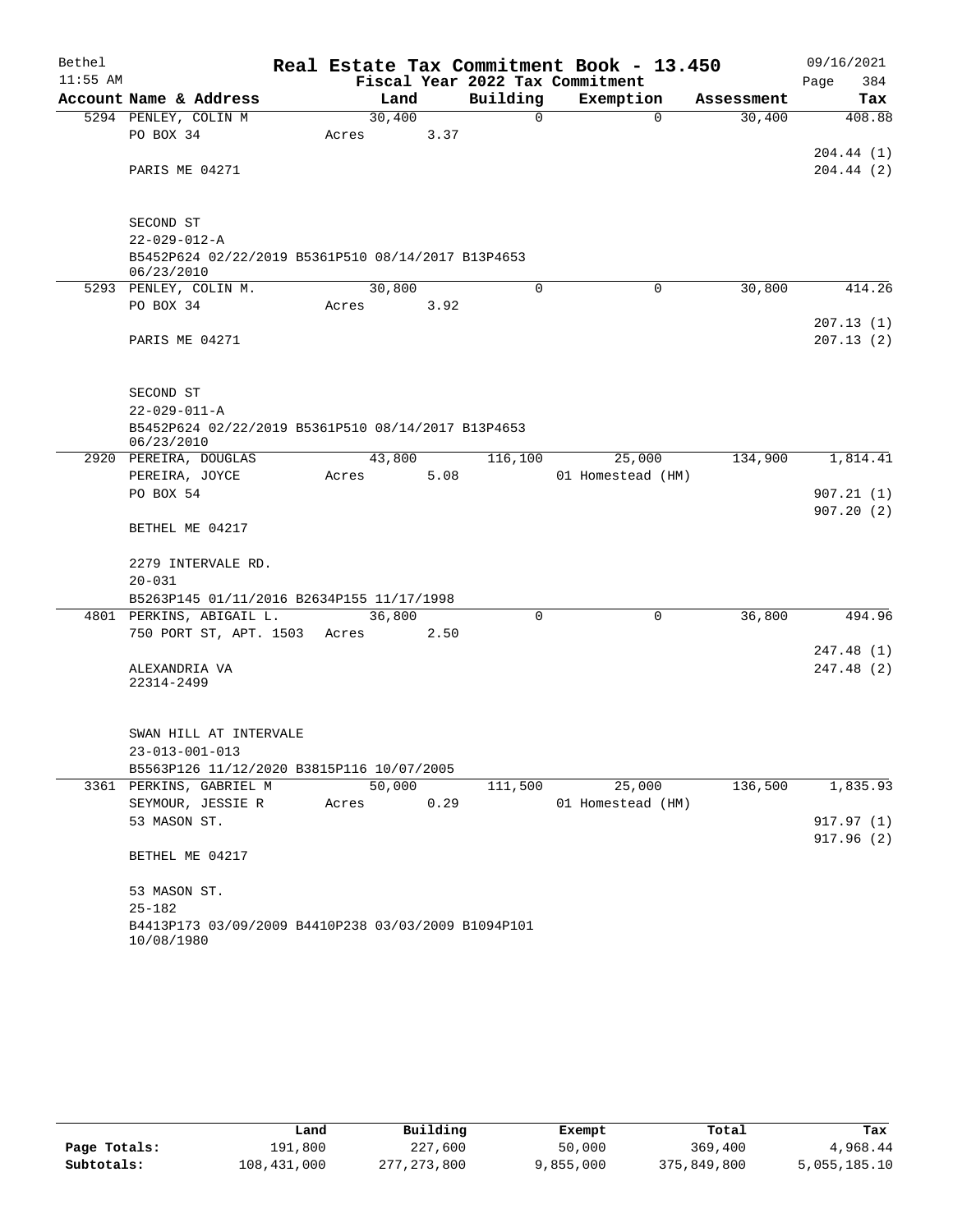| Bethel<br>$11:55$ AM |                                                                                                                                   | Real Estate Tax Commitment Book - 13.450<br>Fiscal Year 2022 Tax Commitment |          |             |                  | 09/16/2021                 |
|----------------------|-----------------------------------------------------------------------------------------------------------------------------------|-----------------------------------------------------------------------------|----------|-------------|------------------|----------------------------|
|                      | Account Name & Address                                                                                                            | Land                                                                        | Building | Exemption   | Assessment       | 385<br>Page<br>Tax         |
|                      | 3426 PERROTT HOLDINGS, INC.                                                                                                       | 33,600                                                                      | 111,300  | $\mathbf 0$ | 144,900          | 1,948.91                   |
|                      | 122 NILES HILL RD                                                                                                                 |                                                                             |          |             |                  |                            |
|                      |                                                                                                                                   |                                                                             |          |             |                  | 974.46 (1)                 |
|                      | WATERFORD CT 06385                                                                                                                |                                                                             |          |             |                  | 974.45(2)                  |
|                      | 32 PARKWAY CONDO UNIT 3<br>$25 - 241 - 003 - 3$                                                                                   |                                                                             |          |             |                  |                            |
|                      | B5512P20 03/01/2020 B5512P18 03/01/2020 B5275P275<br>04/04/2016 B4511P339 10/15/2009 B4481P249 08/10/2009<br>B3889P302 02/17/2006 |                                                                             |          |             |                  |                            |
|                      | 5005 PERROTT HOLDINGS, INC.                                                                                                       | 10,100                                                                      | 0        | 0           | 10,100           | 135.85                     |
|                      | 122 NILES HILL RD                                                                                                                 |                                                                             |          |             |                  |                            |
|                      | WATERFORD CT 06385                                                                                                                |                                                                             |          |             |                  | 67.93(1)<br>67.92(2)       |
|                      | PARKWAY CONDOS UNDEV<br>$25 - 241 - 003 - 7 - 12$                                                                                 |                                                                             |          |             |                  |                            |
|                      | B4511P339 10/15/2009 B4481P249 08/10/2009                                                                                         |                                                                             |          |             |                  |                            |
|                      | 5000 PERROTT, GODFREY                                                                                                             | 33,600                                                                      | 111,300  | 0           | 144,900          | 1,948.91                   |
|                      | 5 RABBIT ROAD                                                                                                                     |                                                                             |          |             |                  |                            |
|                      | BETHEL ME 04217                                                                                                                   |                                                                             |          |             |                  | 974.46 (1)<br>974.45(2)    |
|                      | 32 PARKWAY CONDO UNIT 4<br>$25 - 241 - 003 - 4$                                                                                   |                                                                             |          |             |                  |                            |
|                      | B5275P275 04/04/2016 B4511P339 10/15/2009 B4481P249<br>08/10/2009                                                                 |                                                                             |          |             |                  |                            |
|                      | 5002 PERROTT, HOLDINGS LLC<br>122 NILES HILL RD                                                                                   | 33,600                                                                      | 152,100  | 0           | 185,700          | 2,497.67                   |
|                      |                                                                                                                                   |                                                                             |          |             |                  | 1, 248.84 (1)              |
|                      | WATERFORD CT 06385                                                                                                                |                                                                             |          |             |                  | 1, 248.83(2)               |
|                      | 32 PARKWAY CONDO UNIT 2<br>$25 - 241 - 003 - 2$                                                                                   |                                                                             |          |             |                  |                            |
|                      | B5451P842 02/14/2019 B4233P184 11/28/2007<br>5004 PERROTT, HOLDINGS LLC                                                           | 33,600                                                                      | 212,600  | 0           | 246,200          | 3, 311.39                  |
|                      | PERROTT, ANN M                                                                                                                    |                                                                             |          |             |                  |                            |
|                      | 122 NILES HILL RD                                                                                                                 |                                                                             |          |             |                  | 1,655.70(1)<br>1,655.69(2) |
|                      | WATERFORD CT 06385                                                                                                                |                                                                             |          |             |                  |                            |
|                      | 32 PARKWAY CONDO UNIT 6<br>$25 - 241 - 003 - 6$                                                                                   |                                                                             |          |             |                  |                            |
|                      | B4284P189 04/14/2008                                                                                                              |                                                                             |          |             |                  |                            |
|                      | 3044 PERRY, HEATHER<br>PO BOX 75                                                                                                  | 37,200<br>0.92<br>Acres                                                     | 92,000   | 0           | 129,200          | 1,737.74                   |
|                      | NEWRY ME 04261                                                                                                                    |                                                                             |          |             |                  | 868.87 (1)<br>868.87 (2)   |
|                      | 1355 INTERVALE RD.<br>$23 - 001$                                                                                                  |                                                                             |          |             |                  |                            |
|                      | B5482P145 09/24/2019 B4087P29 01/31/2007                                                                                          |                                                                             |          |             |                  |                            |
|                      |                                                                                                                                   |                                                                             |          |             |                  |                            |
| Page Totals:         | Land<br>181,700                                                                                                                   | Building<br>679,300                                                         |          | Exempt<br>0 | Total<br>861,000 | Tax<br>11,580.47           |

**Subtotals:** 108,612,700 277,953,100 9,855,000 376,710,800 5,066,765.57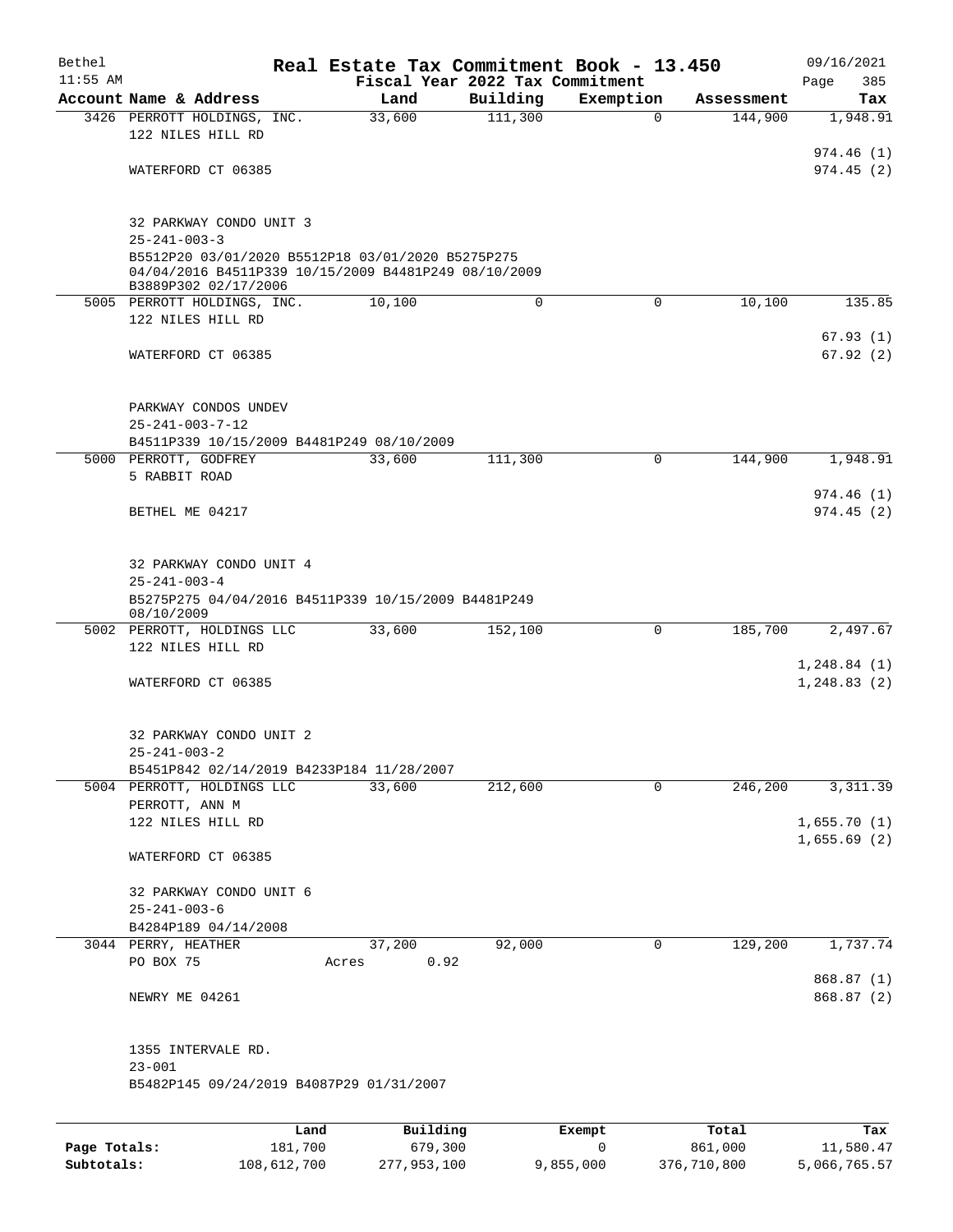| Bethel     |                                                                           |      |       |          |       |          | Real Estate Tax Commitment Book - 13.450 |            | 09/16/2021    |
|------------|---------------------------------------------------------------------------|------|-------|----------|-------|----------|------------------------------------------|------------|---------------|
| $11:55$ AM |                                                                           |      |       |          |       |          | Fiscal Year 2022 Tax Commitment          |            | Page<br>386   |
|            | Account Name & Address                                                    |      |       | Land     |       | Building | Exemption                                | Assessment | Tax           |
|            | 226 PERRY, KRISTIN A                                                      |      |       | 47,200   |       | 119,600  | 25,000                                   | 141,800    | 1,907.21      |
|            | 298 BIRD HILL RD                                                          |      | Acres |          | 16.00 |          | 01 Homestead (HM)                        |            |               |
|            |                                                                           |      |       |          |       |          |                                          |            | 953.61 (1)    |
|            | BETHEL ME 04217                                                           |      |       |          |       |          |                                          |            | 953.60(2)     |
|            |                                                                           |      |       |          |       |          |                                          |            |               |
|            |                                                                           |      |       |          |       |          |                                          |            |               |
|            | 298 BIRD HILL RD                                                          |      |       |          |       |          |                                          |            |               |
|            | $04 - 067$<br>B5282P34 05/19/2016 B4318P15 07/01/2008 B1418P276           |      |       |          |       |          |                                          |            |               |
|            | 2702 PERSSON, NANCY                                                       |      |       | 71,100   |       | 319,900  | 0                                        | 391,000    | 5,258.95      |
|            | LEONARD, MARK                                                             |      | Acres |          | 1.10  |          |                                          |            |               |
|            | 4 LYMAN WHEELOCK ROAD                                                     |      |       |          |       |          |                                          |            | 2,629.48(1)   |
|            |                                                                           |      |       |          |       |          |                                          |            | 2,629.47(2)   |
|            | SOUTH EASTON MA 02375                                                     |      |       |          |       |          |                                          |            |               |
|            |                                                                           |      |       |          |       |          |                                          |            |               |
|            | 8 MAHANEY'S LANE                                                          |      |       |          |       |          |                                          |            |               |
|            | $17 - 035 - 013$                                                          |      |       |          |       |          |                                          |            |               |
|            | B4016P170 09/27/2006 B3302P94 05/30/2003 B3218P253                        |      |       |          |       |          |                                          |            |               |
|            | 3788 PESA, MARTHA B.                                                      |      |       | 68,200   |       | 403,400  | $\mathbf 0$                              | 471,600    | 6,343.02      |
|            | PESA, JOHN F. JR.                                                         |      | Acres |          | 1.18  |          |                                          |            |               |
|            | 39 FREEMAN DRIVE                                                          |      |       |          |       |          |                                          |            | 3, 171.51 (1) |
|            |                                                                           |      |       |          |       |          |                                          |            | 3, 171.51 (2) |
|            | PLYMOUTH MA 02360                                                         |      |       |          |       |          |                                          |            |               |
|            |                                                                           |      |       |          |       |          |                                          |            |               |
|            | 42 RIDGE ROAD                                                             |      |       |          |       |          |                                          |            |               |
|            | $26 - 060 - 006$                                                          |      |       |          |       |          |                                          |            |               |
|            | B5447P143 12/26/2018 B3378P215 09/15/2003                                 |      |       |          |       |          |                                          |            |               |
|            | 1260 PETERSON, BRIAN                                                      |      |       | 20,200   |       | 25,900   | 0                                        | 46,100     | 620.04        |
|            | PETERSON, SHELLEY                                                         |      | Acres |          | 0.23  |          |                                          |            |               |
|            | PO BOX 132                                                                |      |       |          |       |          |                                          |            | 310.02(1)     |
|            |                                                                           |      |       |          |       |          |                                          |            | 310.02(2)     |
|            | BETHEL ME 04217                                                           |      |       |          |       |          |                                          |            |               |
|            | 124 WEST BETHEL ROAD                                                      |      |       |          |       |          |                                          |            |               |
|            | $07 - 063$                                                                |      |       |          |       |          |                                          |            |               |
|            | B5438P616 10/25/2018 B5407P408 05/14/2018 B5235P15                        |      |       |          |       |          |                                          |            |               |
|            | 07/30/2015 B3800P296 08/25/2005                                           |      |       |          |       |          |                                          |            |               |
|            | 1261 PETERSON, BRIAN                                                      |      |       | 18,500   |       | 101,400  | 0                                        | 119,900    | 1,612.66      |
|            | PETERSON, SHELLEY                                                         |      | Acres |          | 0.17  |          |                                          |            |               |
|            | PO BOX 132                                                                |      |       |          |       |          |                                          |            | 806.33(1)     |
|            |                                                                           |      |       |          |       |          |                                          |            | 806.33(2)     |
|            | BETHEL ME 04217                                                           |      |       |          |       |          |                                          |            |               |
|            |                                                                           |      |       |          |       |          |                                          |            |               |
|            | 122 WEST BETHEL RD.                                                       |      |       |          |       |          |                                          |            |               |
|            | $07 - 064$                                                                |      |       |          |       |          |                                          |            |               |
|            | B5438P616 10/25/2018 B5407P408 05/14/2018 B5235P15<br>07/30/2015 B1544P21 |      |       |          |       |          |                                          |            |               |
|            | 3603 PETERSON, MICHAEL                                                    |      |       | 109,100  |       | 378,700  | 25,000                                   | 462,800    | 6,224.66      |
|            | PETERSON, NORETTA                                                         |      | Acres |          | 2.50  |          | 01 Homestead (HM)                        |            |               |
|            | 278 PARADISE RD                                                           |      |       |          |       |          |                                          |            | 3, 112.33(1)  |
|            |                                                                           |      |       |          |       |          |                                          |            | 3, 112.33(2)  |
|            | BETHEL ME 04217                                                           |      |       |          |       |          |                                          |            |               |
|            |                                                                           |      |       |          |       |          |                                          |            |               |
|            | 278 PARADISE RD.                                                          |      |       |          |       |          |                                          |            |               |
|            | $27 - 013 - 001$                                                          |      |       |          |       |          |                                          |            |               |
|            | B5285P128 06/06/2016 B3745P284 06/24/2005 B2619P335                       |      |       |          |       |          |                                          |            |               |
|            |                                                                           |      |       |          |       |          |                                          |            |               |
|            |                                                                           |      |       |          |       |          |                                          |            |               |
|            |                                                                           | Land |       | Building |       |          | Exempt.                                  | Total      | Tax           |

|              | Land        | Building    | Exempt    | Total       | Tax          |
|--------------|-------------|-------------|-----------|-------------|--------------|
| Page Totals: | 334,300     | 1,348,900   | 50,000    | 1,633,200   | 21,966.54    |
| Subtotals:   | 108,947,000 | 279,302,000 | 9,905,000 | 378,344,000 | 5,088,732.11 |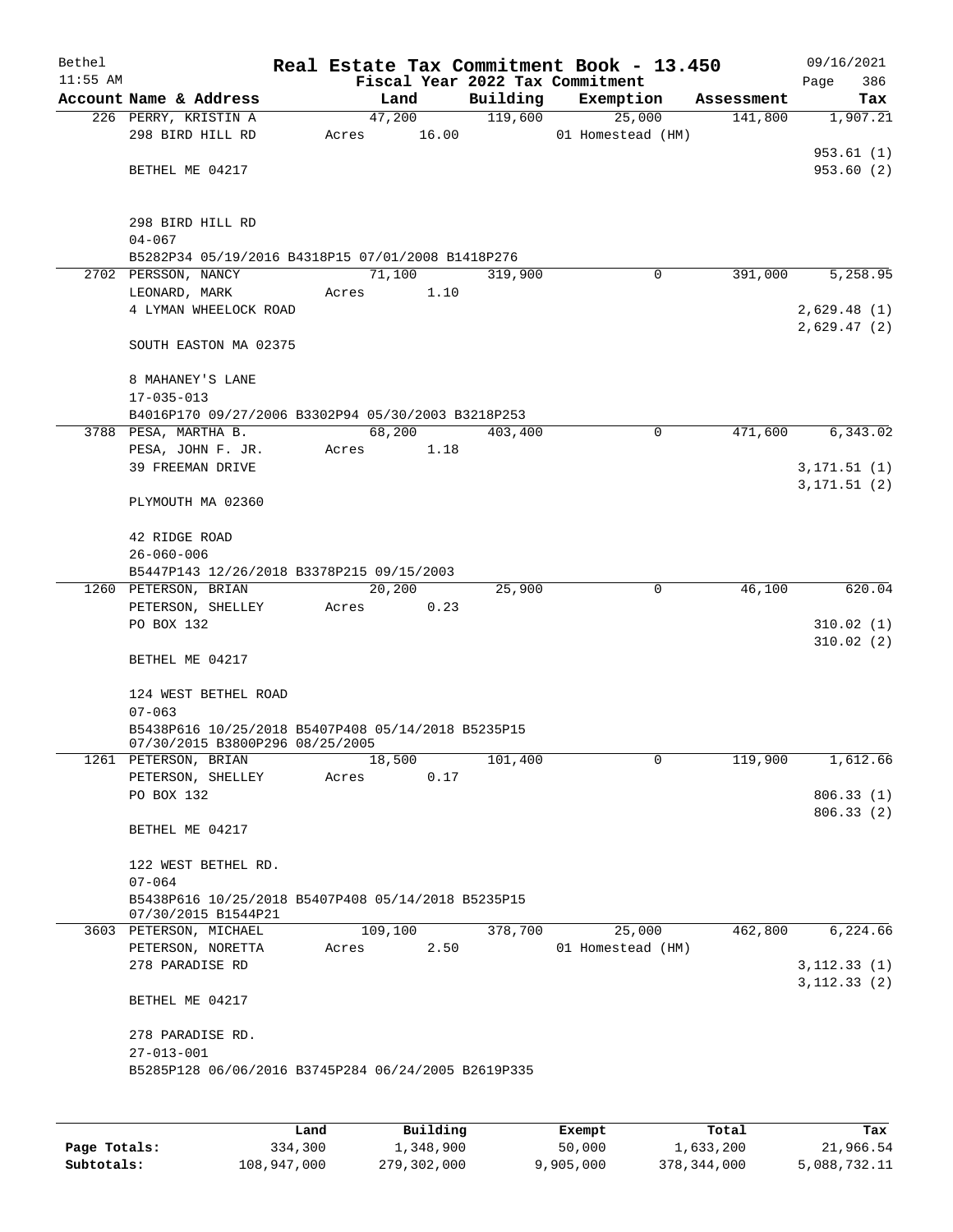| Bethel       |                                                                                      |       |        |                     |          | Real Estate Tax Commitment Book - 13.450 |                  | 09/16/2021       |
|--------------|--------------------------------------------------------------------------------------|-------|--------|---------------------|----------|------------------------------------------|------------------|------------------|
| $11:55$ AM   |                                                                                      |       |        |                     |          | Fiscal Year 2022 Tax Commitment          |                  | Page<br>387      |
|              | Account Name & Address                                                               |       | Land   |                     | Building | Exemption                                | Assessment       | Tax              |
|              | 3234 PETERSON, SHELLEY LYNN                                                          |       | 41,500 |                     | 139,800  | 25,000                                   | 156,300          | 2,102.24         |
|              | PO BOX 132                                                                           | Acres |        | 0.20                |          | 01 Homestead (HM)                        |                  |                  |
|              |                                                                                      |       |        |                     |          |                                          |                  | 1,051.12(1)      |
|              | BETHEL ME 04217                                                                      |       |        |                     |          |                                          |                  | 1,051.12(2)      |
|              | 46 RAILROAD ST.                                                                      |       |        |                     |          |                                          |                  |                  |
|              | $25 - 071$                                                                           |       |        |                     |          |                                          |                  |                  |
|              | B3817P54 10/11/2005                                                                  |       |        |                     |          |                                          |                  |                  |
|              | 1646 PETILLO, FRANK                                                                  |       | 38,400 |                     | 106,600  | 25,000                                   | 120,000          | 1,614.00         |
|              | PETILLO, TERRY                                                                       | Acres |        | 1.00                |          | 01 Homestead (HM)                        |                  |                  |
|              | 47 ANNIS ROAD                                                                        |       |        |                     |          |                                          |                  | 807.00(1)        |
|              |                                                                                      |       |        |                     |          |                                          |                  | 807.00 (2)       |
|              | BETHEL ME 04217                                                                      |       |        |                     |          |                                          |                  |                  |
|              | 47 ANNIS RD                                                                          |       |        |                     |          |                                          |                  |                  |
|              | $12 - 003 - 001$                                                                     |       |        |                     |          |                                          |                  |                  |
|              | B1497P41 08/04/1987                                                                  |       |        |                     |          |                                          |                  |                  |
|              | 3490 PETITE ABODE PROPERTIES                                                         |       | 59,500 |                     | 198,100  | 0                                        | 257,600          | 3,464.72         |
|              | PO BOX 1943                                                                          | Acres |        | 0.45                |          |                                          |                  |                  |
|              |                                                                                      |       |        |                     |          |                                          |                  | 1,732.36(1)      |
|              | BETHEL ME 04217                                                                      |       |        |                     |          |                                          |                  | 1,732.36(2)      |
|              |                                                                                      |       |        |                     |          |                                          |                  |                  |
|              | 14 EDEN LANE                                                                         |       |        |                     |          |                                          |                  |                  |
|              | $26 - 050$                                                                           |       |        |                     |          |                                          |                  |                  |
|              | B5445P17 12/10/2018 B5396P426 03/09/2018 B1225P284<br>09/19/1983                     |       |        |                     |          |                                          |                  |                  |
|              | 3156 PETRIN, MICHAEL GEORGE                                                          |       | 16,800 |                     | 48,300   | 0                                        | 65,100           | 875.60           |
|              | LAVERRIERE, KATIE MARIE                                                              |       |        |                     |          |                                          |                  |                  |
|              | PO BOX 899                                                                           |       |        |                     |          |                                          |                  | 437.80 (1)       |
|              | 2 MADBURY RD                                                                         |       |        |                     |          |                                          |                  | 437.80 (2)       |
|              | DURHAM NH 03824                                                                      |       |        |                     |          |                                          |                  |                  |
|              | 15 MILL HILL                                                                         |       |        |                     |          |                                          |                  |                  |
|              | $25 - 008 - 024$                                                                     |       |        |                     |          |                                          |                  |                  |
|              | B5439P658 10/30/2018 B5175P50 10/21/2014 B3210P234<br>12/11/2002                     |       |        |                     |          |                                          |                  |                  |
|              | 1037 PETTIT, DONALD R                                                                |       | 33,600 |                     | 138,900  | 0                                        | 172,500          | 2,320.13         |
|              | 3 RAVEN LANE                                                                         |       |        |                     |          |                                          |                  |                  |
|              |                                                                                      |       |        |                     |          |                                          |                  | 1,160.07(1)      |
|              | GLOUCESTER MA 01930                                                                  |       |        |                     |          |                                          |                  | 1,160.06(2)      |
|              | 4177                                                                                 |       |        |                     |          |                                          |                  |                  |
|              |                                                                                      |       |        |                     |          |                                          |                  |                  |
|              | 88 FAIRWAY ROAD                                                                      |       |        |                     |          |                                          |                  |                  |
|              | $07 - 028 - 544$                                                                     |       |        |                     |          |                                          |                  |                  |
|              | 1629 PEVEAR, ROBERTA C. &                                                            |       | 48,000 |                     | 60,200   | 0                                        | 108,200          | 1,455.29         |
|              | GIBSON, IRA ALBERT                                                                   | Acres |        | 1.00                |          |                                          |                  |                  |
|              | 7 RIVER WOODS DRIVE,                                                                 |       |        |                     |          |                                          |                  | 727.65(1)        |
|              | APT. D125                                                                            |       |        |                     |          |                                          |                  |                  |
|              | EXETER NH 03833                                                                      |       |        |                     |          |                                          |                  | 727.64(2)        |
|              | 47 GIBSON RD.                                                                        |       |        |                     |          |                                          |                  |                  |
|              | $11 - 083$                                                                           |       |        |                     |          |                                          |                  |                  |
|              | B4952P89 02/11/2013 B4708P32 04/07/2011 B4124P194<br>04/27/2007 B3524P269 06/01/2004 |       |        |                     |          |                                          |                  |                  |
|              |                                                                                      |       |        |                     |          |                                          |                  |                  |
| Page Totals: | Land<br>237,800                                                                      |       |        | Building<br>691,900 |          | Exempt<br>50,000                         | Total<br>879,700 | Tax<br>11,831.98 |
|              |                                                                                      |       |        |                     |          |                                          |                  |                  |

**Subtotals:** 109,184,800 279,993,900 9,955,000 379,223,700 5,100,564.09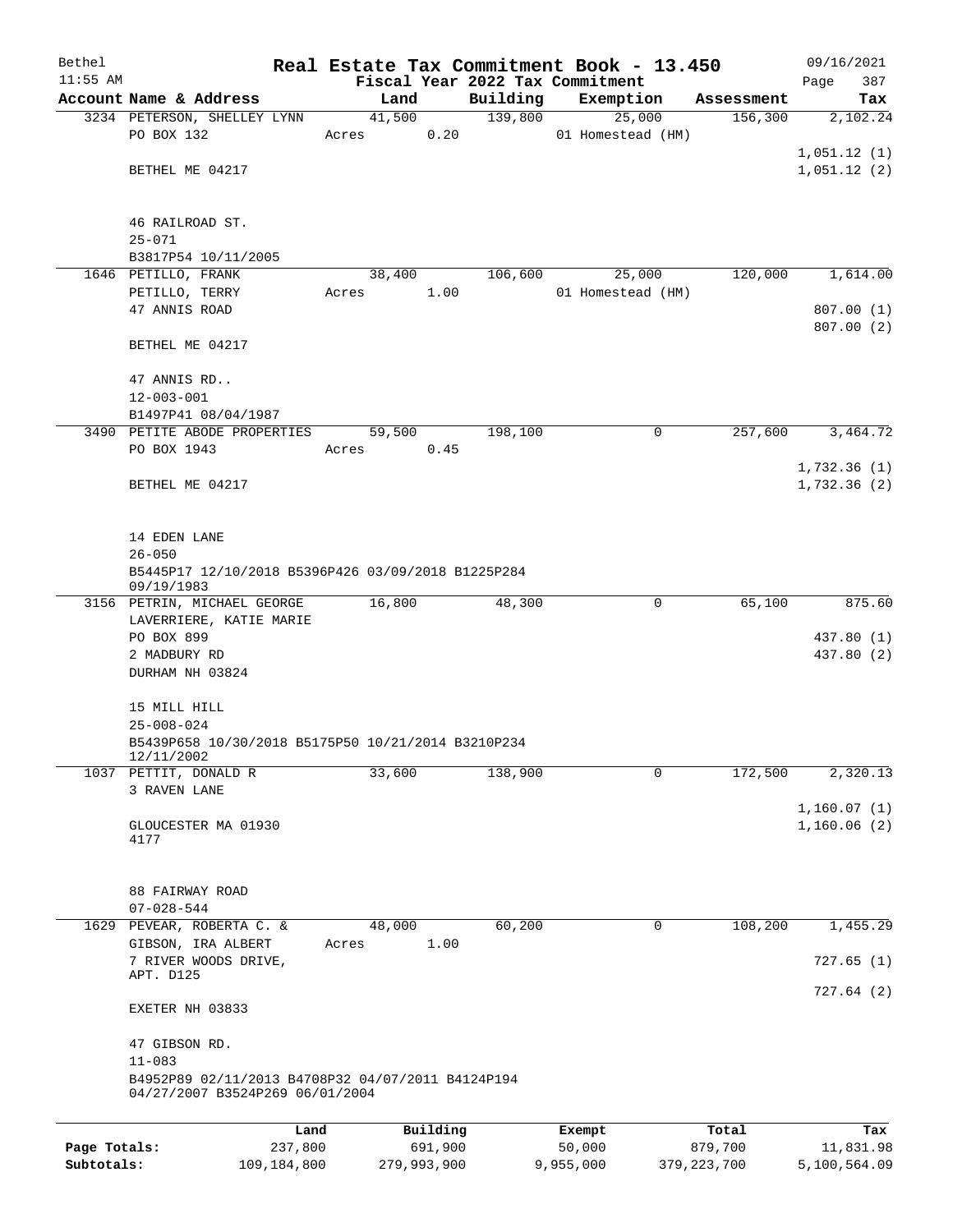| Bethel<br>$11:55$ AM |                                           |        |      |          | Real Estate Tax Commitment Book - 13.450<br>Fiscal Year 2022 Tax Commitment |            | 09/16/2021<br>388<br>Page   |
|----------------------|-------------------------------------------|--------|------|----------|-----------------------------------------------------------------------------|------------|-----------------------------|
|                      | Account Name & Address                    |        | Land | Building | Exemption                                                                   | Assessment | Tax                         |
|                      | 3218 PHILBRICK, MARY R                    | 44,600 |      | 127,100  | $\mathbf 0$                                                                 | 171,700    | 2,309.37                    |
|                      | 71 MILLBROOK LANE                         | Acres  | 0.23 |          |                                                                             |            |                             |
|                      |                                           |        |      |          |                                                                             |            | 1, 154.69(1)                |
|                      | AUBURN ME 04210 8317                      |        |      |          |                                                                             |            | 1, 154.68(2)                |
|                      |                                           |        |      |          |                                                                             |            |                             |
|                      |                                           |        |      |          |                                                                             |            |                             |
|                      | 4 HIGH ST.                                |        |      |          |                                                                             |            |                             |
|                      | $25 - 059$<br>B3952P136 06/02/2006        |        |      |          |                                                                             |            |                             |
|                      | 4728 PHILLIPS, WILLIAM M                  | 67,600 |      | 392,600  | 0                                                                           | 460,200    | 6,189.69                    |
|                      | PHILLIPS, PAULA S                         | Acres  | 2.55 |          |                                                                             |            |                             |
|                      | 134 FULTON ST. UNIT 3                     |        |      |          |                                                                             |            | 3,094.85(1)                 |
|                      |                                           |        |      |          |                                                                             |            | 3,094.84(2)                 |
|                      | BOSTON MA 02109                           |        |      |          |                                                                             |            |                             |
|                      |                                           |        |      |          |                                                                             |            |                             |
|                      | 112 DEER VIEW ROAD                        |        |      |          |                                                                             |            |                             |
|                      | $12 - 073 - 011$                          |        |      |          |                                                                             |            |                             |
|                      | B3724P148 05/20/2005                      |        |      |          |                                                                             |            |                             |
|                      | 2946 PHIPPS, DONALD F<br>PHIPPS, FAITH A  | 33,600 |      | 114,100  | 0                                                                           | 147,700    | 1,986.57                    |
|                      | 1792 STATE ROAD                           |        |      |          |                                                                             |            | 993.29 (1)                  |
|                      |                                           |        |      |          |                                                                             |            | 993.28 (2)                  |
|                      | ELIOT ME 03903                            |        |      |          |                                                                             |            |                             |
|                      |                                           |        |      |          |                                                                             |            |                             |
|                      | 11 CHERRY LANE                            |        |      |          |                                                                             |            |                             |
|                      | $22 - 002 - 001 - 023$                    |        |      |          |                                                                             |            |                             |
|                      | B4064P16 12/12/2006 B3853P69 12/06/2005   |        |      |          |                                                                             |            |                             |
|                      | 5126 PHIPPS, WILLIAM                      | 45,700 |      | 309,400  | 0                                                                           | 355,100    | 4,776.10                    |
|                      | PHIPPS, GABRIELLE                         | Acres  | 2.59 |          |                                                                             |            |                             |
|                      | 15 DOTY AVENUE                            |        |      |          |                                                                             |            | 2,388.05(1)<br>2,388.05 (2) |
|                      | DANVERS MA 01923                          |        |      |          |                                                                             |            |                             |
|                      |                                           |        |      |          |                                                                             |            |                             |
|                      | 87 THUNDER SNOW RD                        |        |      |          |                                                                             |            |                             |
|                      | $01 - 010 - 023$                          |        |      |          |                                                                             |            |                             |
|                      | B5398P396 03/21/2018 B3962P119 06/30/2006 |        |      |          |                                                                             |            |                             |
|                      | 1436 PIAWLOCK, BRIAN                      | 35,600 |      | 32,800   | 25,000                                                                      | 43,400     | 583.73                      |
|                      | 502 EAST BETHEL RD                        | Acres  | 3.20 |          | 01 Homestead (HM)                                                           |            |                             |
|                      | BETHEL ME 04217                           |        |      |          |                                                                             |            | 291.87(1)<br>291.86(2)      |
|                      |                                           |        |      |          |                                                                             |            |                             |
|                      |                                           |        |      |          |                                                                             |            |                             |
|                      | 502 EAST BETHEL RD.                       |        |      |          |                                                                             |            |                             |
|                      | $09 - 013$                                |        |      |          |                                                                             |            |                             |
|                      | B1211P54                                  |        |      |          |                                                                             |            |                             |
|                      | 294 PIAWLOCK, MICHAEL G                   | 15,800 |      | 99,000   | 0                                                                           | 114,800    | 1,544.06                    |
|                      | 162 BONANZA DRIVE                         | Acres  | 1.00 |          |                                                                             |            |                             |
|                      |                                           |        |      |          |                                                                             |            | 772.03(1)                   |
|                      | BRYANT POND ME 04219                      |        |      |          |                                                                             |            | 772.03(2)                   |
|                      |                                           |        |      |          |                                                                             |            |                             |
|                      | 162 BONANZA DRIVE                         |        |      |          |                                                                             |            |                             |
|                      | $05 - 004$                                |        |      |          |                                                                             |            |                             |
|                      | B3165P241 09/17/2002                      |        |      |          |                                                                             |            |                             |
|                      |                                           |        |      |          |                                                                             |            |                             |
|                      |                                           |        |      |          |                                                                             |            |                             |

|              | Land        | Building    | Exempt    | Total       | Tax          |
|--------------|-------------|-------------|-----------|-------------|--------------|
| Page Totals: | 242,900     | 1,075,000   | 25,000    | 1,292,900   | 17,389.52    |
| Subtotals:   | 109,427,700 | 281,068,900 | 9,980,000 | 380,516,600 | 5,117,953.61 |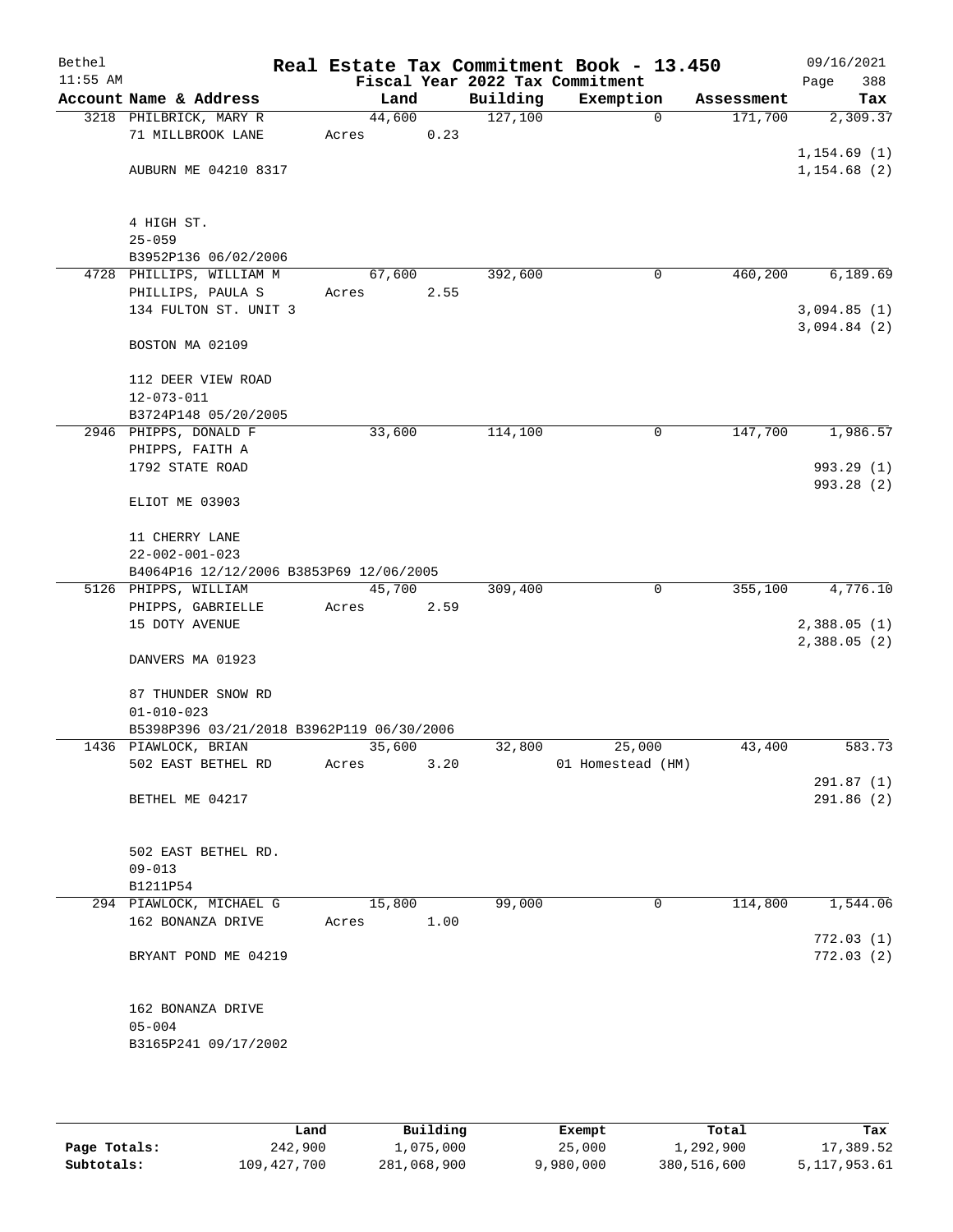| Bethel       |                                                                                       |             |       |        |               |          | Real Estate Tax Commitment Book - 13.450 |             |             | 09/16/2021                 |
|--------------|---------------------------------------------------------------------------------------|-------------|-------|--------|---------------|----------|------------------------------------------|-------------|-------------|----------------------------|
| $11:55$ AM   |                                                                                       |             |       |        |               |          | Fiscal Year 2022 Tax Commitment          |             |             | Page<br>389                |
|              | Account Name & Address                                                                |             |       | Land   |               | Building | Exemption                                |             | Assessment  | Tax                        |
|              | 30 PIAWLOCK, THOMAS L. &<br>DONALD R.                                                 |             |       | 3,100  |               | $\Omega$ |                                          | $\Omega$    | 3,100       | 41.70                      |
|              | 1027 GROVER HILL ROAD                                                                 |             | Acres |        | 2.50          |          |                                          |             |             |                            |
|              |                                                                                       |             |       |        |               |          |                                          |             |             | 20.85(1)                   |
|              | BETHEL ME 04217                                                                       |             |       |        |               |          |                                          |             |             | 20.85(2)                   |
|              |                                                                                       |             |       |        |               |          |                                          |             |             |                            |
|              |                                                                                       |             |       |        |               |          |                                          |             |             |                            |
|              | GROVER HILL RD<br>$01 - 028$                                                          |             |       |        |               |          |                                          |             |             |                            |
|              | B5543P812 08/26/2020 B4112P336 04/06/2007                                             |             |       |        |               |          |                                          |             |             |                            |
|              | 31 PIAWLOCK, THOMAS L. &                                                              |             |       | 36,400 |               | 148,900  | 25,000                                   |             | 160,300     | 2,156.04                   |
|              | DONALD R.                                                                             |             |       |        |               |          |                                          |             |             |                            |
|              | 1027 GROVER HILL ROAD                                                                 |             | Acres |        | 1.40          |          | 01 Homestead (HM)                        |             |             |                            |
|              | BETHEL ME 04217                                                                       |             |       |        |               |          |                                          |             |             | 1,078.02(1)<br>1,078.02(2) |
|              |                                                                                       |             |       |        |               |          |                                          |             |             |                            |
|              |                                                                                       |             |       |        |               |          |                                          |             |             |                            |
|              | 1027 GROVER HILL RD.                                                                  |             |       |        |               |          |                                          |             |             |                            |
|              | $01 - 028 - 001$                                                                      |             |       |        |               |          |                                          |             |             |                            |
|              | B5543P812 08/26/2020 B5531P839 07/06/2020 B2675P115<br>03/05/1999 B2261P16 10/02/1995 |             |       |        |               |          |                                          |             |             |                            |
|              | 32 PIAWLOCK, THOMAS L. &                                                              |             |       | 1,000  |               | $\Omega$ |                                          | $\mathbf 0$ | 1,000       | 13.45                      |
|              | DONALD R.                                                                             |             |       |        |               |          |                                          |             |             |                            |
|              | PIAWLOCK, MICHAEL R                                                                   |             | Acres |        | 1.90          |          |                                          |             |             |                            |
|              | 1027 GROVER HILL ROAD                                                                 |             |       |        |               |          |                                          |             |             | 6.73(1)                    |
|              | BETHEL ME 04217                                                                       |             |       |        |               |          |                                          |             |             | 6.72(2)                    |
|              |                                                                                       |             |       |        |               |          |                                          |             |             |                            |
|              | GROVER HILL RD                                                                        |             |       |        |               |          |                                          |             |             |                            |
|              | $01 - 028 - 002$                                                                      |             |       |        |               |          |                                          |             |             |                            |
|              | B5543P812 08/26/2020 B5531P839 07/06/2020 B2675P115                                   |             |       |        |               |          |                                          |             |             |                            |
|              | B2261P16 10/02/1995<br>1656 PIERCE, BENJAMIN F                                        |             |       | 35,800 |               | 105,000  |                                          | $\mathbf 0$ | 140,800     | 1,893.76                   |
|              | PO BOX 770                                                                            |             | Acres |        | 3.40          |          |                                          |             |             |                            |
|              |                                                                                       |             |       |        |               |          |                                          |             |             | 946.88(1)                  |
|              | BETHEL ME 04217                                                                       |             |       |        |               |          |                                          |             |             | 946.88(2)                  |
|              |                                                                                       |             |       |        |               |          |                                          |             |             |                            |
|              |                                                                                       |             |       |        |               |          |                                          |             |             |                            |
|              | 280 WEST BETHEL RD.                                                                   |             |       |        |               |          |                                          |             |             |                            |
|              | $12 - 013$<br>B3851P133 12/06/2005                                                    |             |       |        |               |          |                                          |             |             |                            |
|              | 3680 PIERCE, FREDERICK A                                                              |             |       | 36,600 |               | 73,900   | 25,000                                   |             | 85,500      | 1,149.97                   |
|              | PO BOX 110                                                                            |             | Acres |        | 0.61          |          | 01 Homestead (HM)                        |             |             |                            |
|              |                                                                                       |             |       |        |               |          |                                          |             |             | 574.99(1)                  |
|              | WEST BETHEL ME 04286                                                                  |             |       |        |               |          |                                          |             |             | 574.98 (2)                 |
|              |                                                                                       |             |       |        |               |          |                                          |             |             |                            |
|              | 736 WEST BETHEL RD.                                                                   |             |       |        |               |          |                                          |             |             |                            |
|              | $28 - 023$                                                                            |             |       |        |               |          |                                          |             |             |                            |
|              | B3756P309 07/07/2005                                                                  |             |       |        |               |          |                                          |             |             |                            |
|              | 3694 PILGRIM, ROBERT SR                                                               |             |       | 48,000 |               | 85,000   | 25,000                                   |             | 108,000     | 1,452.60                   |
|              | PO BOX 47                                                                             |             | Acres |        | 1.00          |          | 01 Homestead (HM)                        |             |             |                            |
|              |                                                                                       |             |       |        |               |          |                                          |             |             | 726.30(1)                  |
|              | W BETHEL ME 04286                                                                     |             |       |        |               |          |                                          |             |             | 726.30(2)                  |
|              |                                                                                       |             |       |        |               |          |                                          |             |             |                            |
|              | 59 FLAT RD.                                                                           |             |       |        |               |          |                                          |             |             |                            |
|              | $28 - 037$                                                                            |             |       |        |               |          |                                          |             |             |                            |
|              | B1208P137 06/03/1983                                                                  |             |       |        |               |          |                                          |             |             |                            |
|              |                                                                                       | Land        |       |        | Building      |          | Exempt                                   |             | Total       | Tax                        |
| Page Totals: |                                                                                       | 160,900     |       |        | 412,800       |          | 75,000                                   |             | 498,700     | 6,707.52                   |
| Subtotals:   |                                                                                       | 109,588,600 |       |        | 281, 481, 700 |          | 10,055,000                               |             | 381,015,300 | 5, 124, 661. 13            |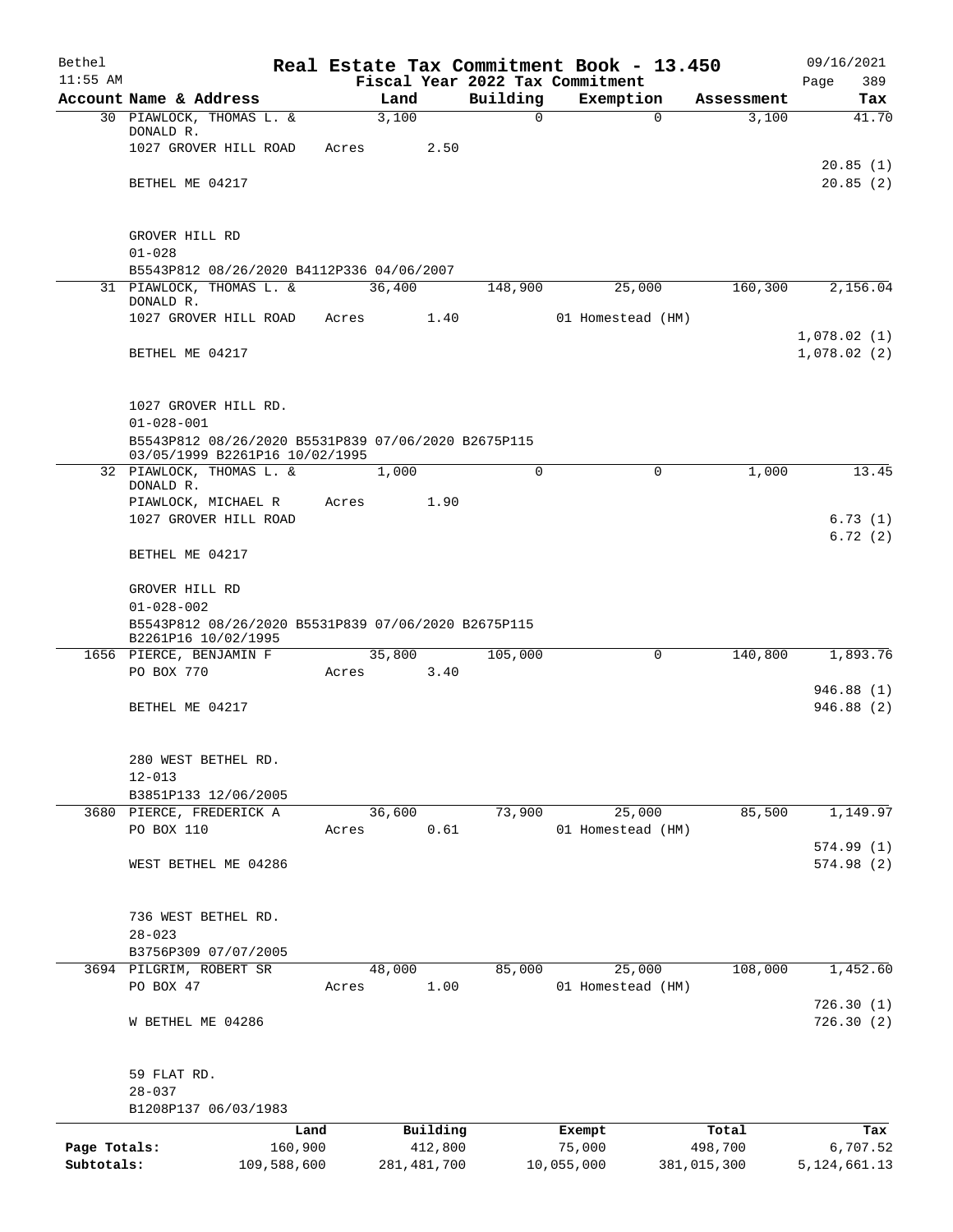| Bethel                     |                                                                  |        |                        |                     | Real Estate Tax Commitment Book - 13.450 |                        | 09/16/2021                  |
|----------------------------|------------------------------------------------------------------|--------|------------------------|---------------------|------------------------------------------|------------------------|-----------------------------|
| $11:55$ AM                 |                                                                  |        |                        |                     | Fiscal Year 2022 Tax Commitment          |                        | 390<br>Page                 |
|                            | Account Name & Address<br>3475 PILGRIM-LOPRESTI,                 | 62,900 | Land                   | Building<br>131,900 | Exemption<br>25,000                      | Assessment<br>169,800  | Tax<br>2, 283.81            |
|                            | MALEZA ANTIONETTE                                                |        |                        |                     |                                          |                        |                             |
|                            | 22 EVERGREEN RD.                                                 | Acres  | 0.65                   |                     | 01 Homestead (HM)                        |                        |                             |
|                            |                                                                  |        |                        |                     |                                          |                        | 1, 141.91(1)                |
|                            | BETHEL ME 04217                                                  |        |                        |                     |                                          |                        | 1, 141.90(2)                |
|                            |                                                                  |        |                        |                     |                                          |                        |                             |
|                            | 22 EVERGREEN RD.                                                 |        |                        |                     |                                          |                        |                             |
|                            | $26 - 035$                                                       |        |                        |                     |                                          |                        |                             |
|                            | B3207P231 12/04/2002                                             |        |                        |                     |                                          |                        |                             |
|                            | 5193 PIM, ALISTAIR                                               | 33,700 |                        | 197,100             | 0                                        | 230,800                | 3,104.26                    |
|                            | 34 UPTON ST, APT 1                                               | Acres  | 0.70                   |                     |                                          |                        |                             |
|                            | BOSTON MA 02118                                                  |        |                        |                     |                                          |                        | 1,552.13(1)<br>1,552.13(2)  |
|                            |                                                                  |        |                        |                     |                                          |                        |                             |
|                            |                                                                  |        |                        |                     |                                          |                        |                             |
|                            | 14 EAGLE RIDGE RD                                                |        |                        |                     |                                          |                        |                             |
|                            | $27 - 036 - 003 - 001$                                           |        |                        |                     |                                          |                        |                             |
|                            | B5206P38 01/30/2015 B4476P194 07/29/2009 B4223P288<br>11/14/2007 |        |                        |                     |                                          |                        |                             |
|                            | 1319 PINE TREE WASTE                                             | 40,500 |                        | 138,000             | 0                                        | 178,500                | 2,400.82                    |
|                            | SERVICES OF MAINE                                                |        |                        |                     |                                          |                        |                             |
|                            | c/o HARDING & CARBONE                                            | Acres  | 2.00                   |                     |                                          |                        |                             |
|                            | 87 PLEASANT HILL RD.                                             |        |                        |                     |                                          |                        | 1, 200.41(1)                |
|                            | ATTN: ANGELA POLAND                                              |        |                        |                     |                                          |                        | 1,200.41(2)                 |
|                            | SCARBOROUGH ME 04074                                             |        |                        |                     |                                          |                        |                             |
|                            | 299 WALKERS MILLS RD.                                            |        |                        |                     |                                          |                        |                             |
|                            | $08 - 014$                                                       |        |                        |                     |                                          |                        |                             |
|                            | B2750P276                                                        |        |                        |                     |                                          |                        |                             |
|                            | 354 PINETTE, RAYMOND D                                           | 29,300 |                        | 46,000              | 0                                        | 75,300                 | 1,012.79                    |
|                            | 7778 S FAST HORSE RD.                                            | Acres  | 2.06                   |                     |                                          |                        |                             |
|                            |                                                                  |        |                        |                     |                                          |                        | 506.40(1)                   |
|                            | TUCSON AZ 85756 8515                                             |        |                        |                     |                                          |                        | 506.39(2)                   |
|                            |                                                                  |        |                        |                     |                                          |                        |                             |
|                            | 44 GORE RD                                                       |        |                        |                     |                                          |                        |                             |
|                            | $05 - 056$                                                       |        |                        |                     |                                          |                        |                             |
|                            | B1713P276 02/12/1990 B1611P273 11/01/1988                        |        |                        |                     |                                          |                        |                             |
|                            | 2610 PIRET, JACQUELINE                                           | 35,500 |                        | $\Omega$            | $\Omega$                                 | 35,500                 | 477.48                      |
|                            | TRUSTEE JACQUELINE                                               | Acres  | 94.00                  |                     |                                          |                        |                             |
|                            | PIRET INDENTURE TRUST<br>79 UPLAND ROAD                          |        |                        |                     |                                          |                        | 238.74 (1)                  |
|                            |                                                                  |        |                        |                     |                                          |                        | 238.74 (2)                  |
|                            | CAMBRIDGE MA 02140                                               |        |                        |                     |                                          |                        |                             |
|                            |                                                                  |        |                        |                     |                                          |                        |                             |
|                            | INTERVALE RD S/S                                                 |        |                        |                     |                                          |                        |                             |
|                            | $15 - 026$                                                       |        |                        |                     |                                          |                        |                             |
|                            | B3439P304 12/02/2003                                             |        |                        |                     |                                          |                        |                             |
|                            | 4858 PLAMONDON, GARY A. &                                        | 33,600 |                        | 70,900              | 0                                        | 104,500                | 1,405.53                    |
|                            | BARBARA M.<br>PO BOX 1081                                        |        |                        |                     |                                          |                        |                             |
|                            |                                                                  |        |                        |                     |                                          |                        | 702.77(1)                   |
|                            | BETHEL ME 04217                                                  |        |                        |                     |                                          |                        | 702.76(2)                   |
|                            |                                                                  |        |                        |                     |                                          |                        |                             |
|                            |                                                                  |        |                        |                     |                                          |                        |                             |
|                            | 30 CHERRY LANE                                                   |        |                        |                     |                                          |                        |                             |
|                            | $22 - 002 - 001 - 055$                                           |        |                        |                     |                                          |                        |                             |
|                            | B5462P427 05/15/2019 B3964P263 06/30/2006                        |        |                        |                     |                                          |                        |                             |
|                            | Land                                                             |        | Building               |                     | Exempt                                   | Total                  | Tax                         |
| Page Totals:<br>Subtotals: | 235,500<br>109,824,100                                           |        | 583,900<br>282,065,600 |                     | 25,000<br>10,080,000                     | 794,400<br>381,809,700 | 10,684.69<br>5, 135, 345.82 |
|                            |                                                                  |        |                        |                     |                                          |                        |                             |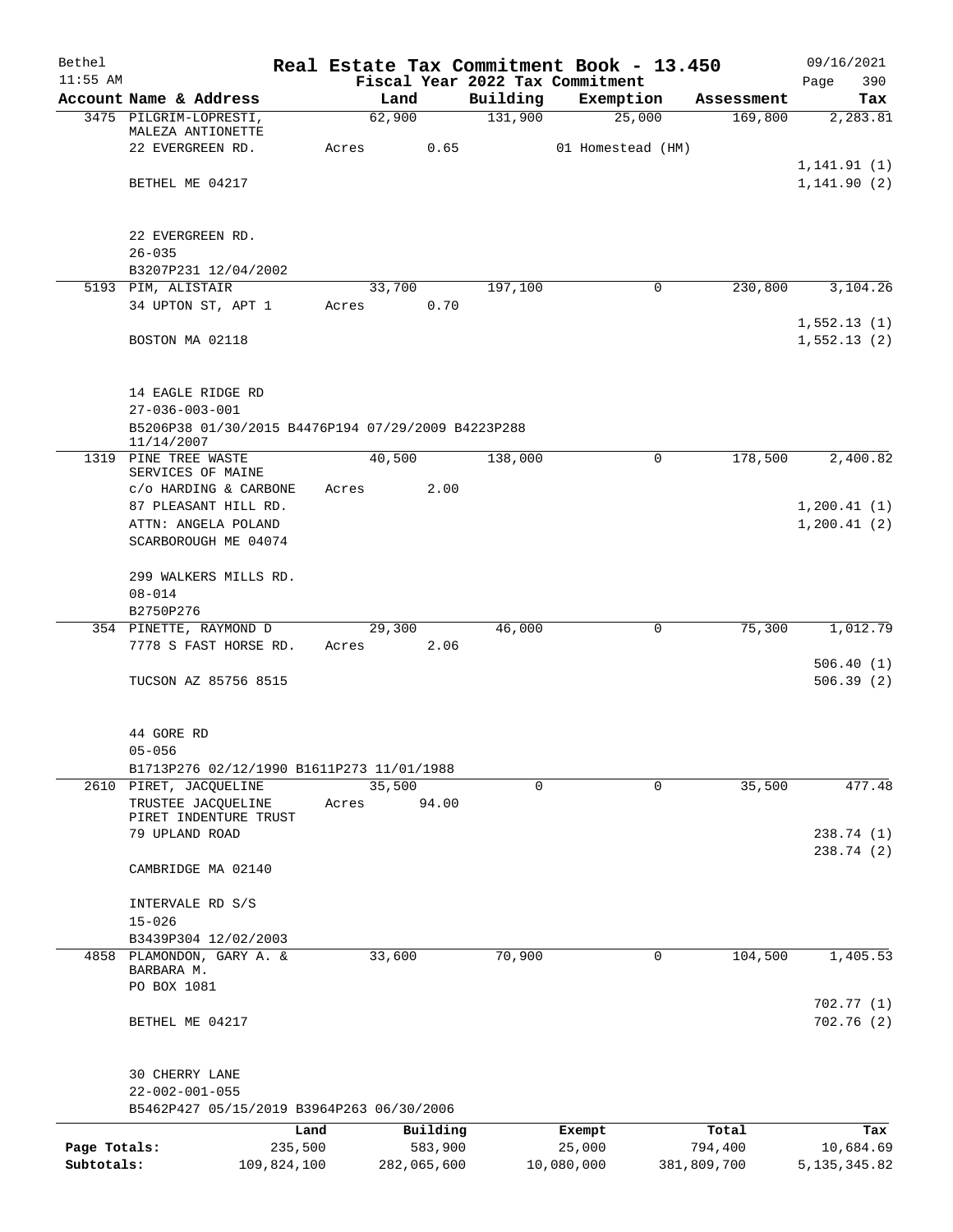| Bethel     |                                                                                       |       |        |          | Real Estate Tax Commitment Book - 13.450 |            | 09/16/2021    |
|------------|---------------------------------------------------------------------------------------|-------|--------|----------|------------------------------------------|------------|---------------|
| $11:55$ AM |                                                                                       |       |        |          | Fiscal Year 2022 Tax Commitment          |            | 391<br>Page   |
|            | Account Name & Address                                                                |       | Land   | Building | Exemption                                | Assessment | Tax           |
|            | 5141 PLANTE, DALE R                                                                   |       | 41,200 | 0        | $\mathbf 0$                              | 41,200     | 554.14        |
|            | 49 CAL VISTA DRIVE                                                                    | Acres | 2.02   |          |                                          |            |               |
|            |                                                                                       |       |        |          |                                          |            | 277.07(1)     |
|            | DAYTON ME 04005                                                                       |       |        |          |                                          |            | 277.07(2)     |
|            | LOCKE SUMMIT MT                                                                       |       |        |          |                                          |            |               |
|            | $21 - 002 - 014$                                                                      |       |        |          |                                          |            |               |
|            | B5302P607 09/06/2016 B3679P183 03/02/2005                                             |       |        |          |                                          |            |               |
|            | 1538 PLEASANT RIVER                                                                   |       | 76,900 | 188,400  | 25,000                                   | 240,300    | 3,232.04      |
|            | CAMPGROUND INC.                                                                       |       |        |          |                                          |            |               |
|            | PO BOX 92                                                                             | Acres | 32.22  |          | 01 Homestead (HM)                        |            |               |
|            |                                                                                       |       |        |          |                                          |            | 1,616.02(1)   |
|            | WEST BETHEL ME 04286                                                                  |       |        |          |                                          |            | 1,616.02(2)   |
|            | 800 WEST BETHEL RD.                                                                   |       |        |          |                                          |            |               |
|            | $11 - 027$                                                                            |       |        |          |                                          |            |               |
|            | B2561P27 05/19/1998                                                                   |       |        |          |                                          |            |               |
|            | 3666 PLEASANT VALLEY BIBLE                                                            |       | 33,700 | 98,400   | 20,000                                   | 112,100    | 1,507.75      |
|            | CHURCH OF W                                                                           |       |        |          |                                          |            |               |
|            | PO BOX 91                                                                             | Acres | 0.70   |          | 53 Parsonages                            |            |               |
|            |                                                                                       |       |        |          |                                          |            | 753.88 (1)    |
|            | WEST BETHEL ME 04286                                                                  |       |        |          |                                          |            | 753.87 (2)    |
|            | 62 MOUNTAIN VIEW CIRCLE                                                               |       |        |          |                                          |            |               |
|            | $28 - 010$                                                                            |       |        |          |                                          |            |               |
|            | B1568P81 05/24/1988                                                                   |       |        |          |                                          |            |               |
|            | 3418 PLEISTOCENE HOLDING                                                              |       | 78,200 | 558,600  | $\mathbf 0$                              | 636,800    | 8,564.96      |
|            | COMPANY LLC                                                                           |       |        |          |                                          |            |               |
|            | 48 CROSS ST.                                                                          | Acres | 0.52   |          |                                          |            |               |
|            |                                                                                       |       |        |          |                                          |            | 4,282.48(1)   |
|            | BETHEL ME 04217                                                                       |       |        |          |                                          |            | 4,282.48(2)   |
|            | 48 CROSS ST.                                                                          |       |        |          |                                          |            |               |
|            | $25 - 238 - 002$                                                                      |       |        |          |                                          |            |               |
|            | B5256P350 12/01/2015 B5042P119 09/26/2013 B2894P247<br>12/22/2000                     |       |        |          |                                          |            |               |
|            | 5045 POCHAY, AMANDA R.                                                                |       | 55,500 | 277,600  | 0                                        | 333,100    | 4,480.20      |
|            | ZEINA, KEVIN A.                                                                       | Acres | 1.82   |          |                                          |            |               |
|            | 161 CHESTNUT STREET,                                                                  |       |        |          |                                          |            | 2, 240.10(1)  |
|            | UNIT F.                                                                               |       |        |          |                                          |            | 2, 240.10 (2) |
|            | FOXBORO MA 02035                                                                      |       |        |          |                                          |            |               |
|            | 19 PLEASANT KNOLL                                                                     |       |        |          |                                          |            |               |
|            | $18 - 060 - 020$                                                                      |       |        |          |                                          |            |               |
|            | B5463P230 05/21/2019 B4798P97 12/22/2011 B4659P318<br>11/15/2010 B3568P322 08/06/2004 |       |        |          |                                          |            |               |

|              | Land        | Building    | Exempt     | Total       | Tax          |
|--------------|-------------|-------------|------------|-------------|--------------|
| Page Totals: | 285,500     | 1,123,000   | 45,000     | 1,363,500   | 18,339.09    |
| Subtotals:   | 110,109,600 | 283,188,600 | 10,125,000 | 383,173,200 | 5,153,684.91 |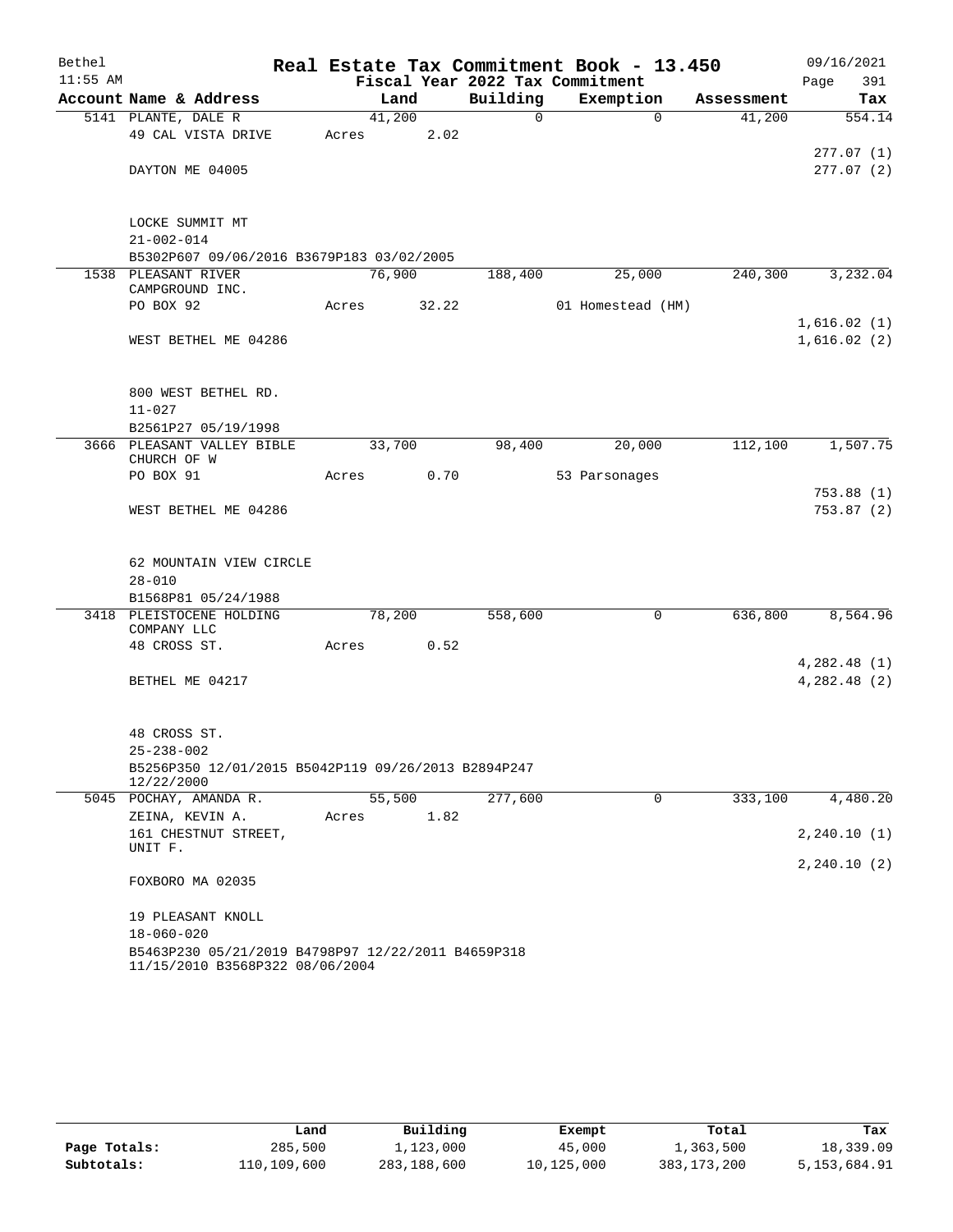| Bethel<br>$11:55$ AM |                                                     |        |        |             | Real Estate Tax Commitment Book - 13.450<br>Fiscal Year 2022 Tax Commitment |            | 09/16/2021<br>392<br>Page |
|----------------------|-----------------------------------------------------|--------|--------|-------------|-----------------------------------------------------------------------------|------------|---------------------------|
|                      | Account Name & Address                              |        | Land   | Building    | Exemption                                                                   | Assessment | Tax                       |
|                      | 341 POLAND, JOHN E                                  | 25,500 |        | $\mathbf 0$ | $\mathbf 0$                                                                 | 25,500     | 342.98                    |
|                      | 821 ROUTE 232                                       | Acres  | 1.80   |             |                                                                             |            |                           |
|                      |                                                     |        |        |             |                                                                             |            | 171.49(1)                 |
|                      | BRYANT POND ME 04219                                |        |        |             |                                                                             |            | 171.49(2)                 |
|                      |                                                     |        |        |             |                                                                             |            |                           |
|                      |                                                     |        |        |             |                                                                             |            |                           |
|                      | ROUTE 232                                           |        |        |             |                                                                             |            |                           |
|                      | $05 - 046$                                          |        |        |             |                                                                             |            |                           |
|                      | B3203P264 11/27/2002                                |        |        |             |                                                                             |            |                           |
|                      | 342 POLAND, JOHN E                                  |        | 33,300 | 99,300      | 25,000                                                                      | 107,600    | 1,447.22                  |
|                      | CASEY, CAROLINE A                                   | Acres  | 1.30   |             | 01 Homestead (HM)                                                           |            |                           |
|                      | RT 232 BOX 821                                      |        |        |             |                                                                             |            | 723.61(1)                 |
|                      |                                                     |        |        |             |                                                                             |            | 723.61(2)                 |
|                      | BRYANT POND ME 04219                                |        |        |             |                                                                             |            |                           |
|                      | 821 ROUTE 232                                       |        |        |             |                                                                             |            |                           |
|                      | $05 - 047$                                          |        |        |             |                                                                             |            |                           |
|                      |                                                     |        |        |             |                                                                             |            |                           |
|                      | B5510P206 03/01/2020 B3203P264 11/26/2002           |        | 6,500  | 0           | $\mathbf 0$                                                                 |            | 87.43                     |
|                      | 314 POLAND, KENNETH                                 |        |        |             |                                                                             | 6,500      |                           |
|                      | 96 HIGH STREET                                      | Acres  | 6.80   |             |                                                                             |            |                           |
|                      |                                                     |        |        |             |                                                                             |            | 43.72 (1)                 |
|                      | W PARIS ME 04289                                    |        |        |             |                                                                             |            | 43.71 (2)                 |
|                      |                                                     |        |        |             |                                                                             |            |                           |
|                      | ROUTE 232                                           |        |        |             |                                                                             |            |                           |
|                      | $05 - 023$                                          |        |        |             |                                                                             |            |                           |
|                      | B635P1                                              |        |        |             |                                                                             |            |                           |
|                      | 316 POLAND, KENNETH                                 | 42,700 |        | 0           | 0                                                                           | 42,700     | 574.32                    |
|                      |                                                     |        | 32.50  |             |                                                                             |            |                           |
|                      | BRADFORD, DANIEL R<br>96 HIGH STREET                | Acres  |        |             |                                                                             |            | 287.16(1)                 |
|                      |                                                     |        |        |             |                                                                             |            | 287.16(2)                 |
|                      | W PARIS ME 04289                                    |        |        |             |                                                                             |            |                           |
|                      |                                                     |        |        |             |                                                                             |            |                           |
|                      | ROUTE 232                                           |        |        |             |                                                                             |            |                           |
|                      | $05 - 025$                                          |        |        |             |                                                                             |            |                           |
|                      | B5081P231 12/16/2013 B4756P165 09/06/2011 B1637P213 |        |        |             |                                                                             |            |                           |
|                      | 10/31/1988                                          |        |        |             |                                                                             |            |                           |
|                      | 1352 POLAND, LLOYD L                                | 60,000 |        | 0           | 0                                                                           | 60,000     | 807.00                    |
|                      | 134 SOLITUDE ACRES RD                               | Acres  | 45.27  |             |                                                                             |            |                           |
|                      |                                                     |        |        |             |                                                                             |            | 403.50(1)                 |
|                      | OXFORD ME 04270                                     |        |        |             |                                                                             |            | 403.50 (2)                |
|                      |                                                     |        |        |             |                                                                             |            |                           |
|                      |                                                     |        |        |             |                                                                             |            |                           |
|                      |                                                     |        |        |             |                                                                             |            |                           |
|                      | $08 - 041 - 005$                                    |        |        |             |                                                                             |            |                           |
|                      | B5358P680 08/01/2017 B3150P7 08/15/2002             |        |        |             |                                                                             |            |                           |
|                      | 492 POND, KEVIN                                     | 32,600 |        | 173,400     | 0                                                                           | 206,000    | 2,770.70                  |
|                      | PO BOX 48                                           | Acres  | 1.00   |             |                                                                             |            |                           |
|                      |                                                     |        |        |             |                                                                             |            | 1,385.35(1)               |
|                      | WEST BETHEL ME 04286                                |        |        |             |                                                                             |            | 1,385.35(2)               |
|                      |                                                     |        |        |             |                                                                             |            |                           |
|                      |                                                     |        |        |             |                                                                             |            |                           |
|                      | 82 EVANS HILL                                       |        |        |             |                                                                             |            |                           |
|                      | $11 - 005 - 002$                                    |        |        |             |                                                                             |            |                           |
|                      | B5060P215 11/08/2013                                |        |        |             |                                                                             |            |                           |
|                      |                                                     |        |        |             |                                                                             |            |                           |
|                      |                                                     |        |        |             |                                                                             |            |                           |
|                      |                                                     |        |        |             |                                                                             |            |                           |

|              | Land        | Building    | Exempt     | Total       | Tax          |
|--------------|-------------|-------------|------------|-------------|--------------|
| Page Totals: | 200,600     | 272,700     | 25,000     | 448,300     | 6.029.65     |
| Subtotals:   | 110,310,200 | 283,461,300 | 10,150,000 | 383,621,500 | 5,159,714.56 |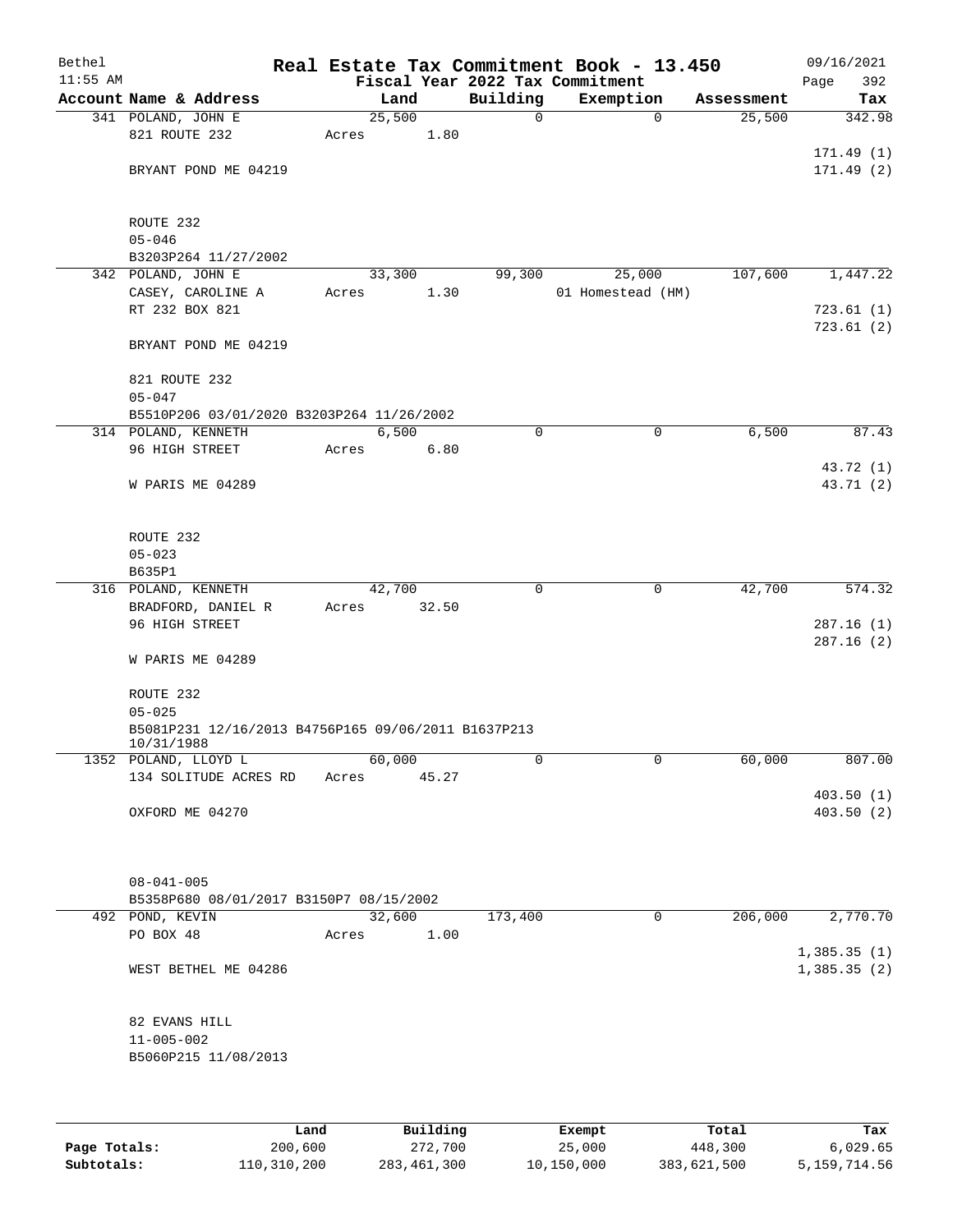| Bethel     |                                                                 |        | Real Estate Tax Commitment Book - 13.450 |             |            | 09/16/2021                 |
|------------|-----------------------------------------------------------------|--------|------------------------------------------|-------------|------------|----------------------------|
| $11:55$ AM |                                                                 |        | Fiscal Year 2022 Tax Commitment          |             |            | 393<br>Page                |
|            | Account Name & Address                                          | Land   | Building                                 | Exemption   | Assessment | Tax                        |
|            | 3558 POOR, CHRISTOPHER                                          | 33,600 | 103,900                                  | $\Omega$    | 137,500    | 1,849.38                   |
|            | PO BOX 232                                                      |        |                                          |             |            | 924.69(1)                  |
|            | TURNER ME 04282                                                 |        |                                          |             |            | 924.69(2)                  |
|            |                                                                 |        |                                          |             |            |                            |
|            |                                                                 |        |                                          |             |            |                            |
|            | 135 VERNON ST.                                                  |        |                                          |             |            |                            |
|            | $26 - 076 - 001 - 05B$                                          |        |                                          |             |            |                            |
|            | B5592P837 03/22/2021 B4207P92 10/11/2007 B3561P15<br>07/12/2004 |        |                                          |             |            |                            |
|            | 4 PORTLAND NATURAL GAS                                          | 0      | 10,973,800                               | 0           | 10,973,800 | 147,597.61                 |
|            | C/O TRANSCANADA                                                 |        |                                          |             |            |                            |
|            | ATTN. PROPERTY TAX DEPT                                         |        |                                          |             |            |                            |
|            | PO BOX 2168                                                     |        |                                          |             |            | 73,798.81                  |
|            | HOUSTON TX 77252 5200                                           |        |                                          |             |            | 73,798.80                  |
|            |                                                                 |        |                                          |             |            |                            |
|            | VARIOUS                                                         |        |                                          |             |            |                            |
|            | $01 - 001 - 00C$                                                |        |                                          |             |            |                            |
|            | 3 PORTLAND PIPELINE                                             | 0      | 1,455,000                                | 0           | 1,455,000  | 19,569.75                  |
|            | 30 HILL STREET                                                  |        |                                          |             |            |                            |
|            |                                                                 |        |                                          |             |            | 9,784.88(1)                |
|            | SOUTH PORTLAND ME 04106                                         |        |                                          |             |            | 9,784.87(2)                |
|            |                                                                 |        |                                          |             |            |                            |
|            |                                                                 |        |                                          |             |            |                            |
|            | $01 - 001 - 00B$                                                |        |                                          |             |            |                            |
|            | 1376 POST, THOMAS & ELENA                                       | 51,300 | 250,600                                  | 0           | 301,900    | 4,060.56                   |
|            | IRREVOCABLE TRUST<br>124 BAILEY RD                              | Acres  | 2.30                                     |             |            |                            |
|            |                                                                 |        |                                          |             |            | 2,030.28(1)                |
|            | BETHEL ME 04217                                                 |        |                                          |             |            | 2,030.28(2)                |
|            |                                                                 |        |                                          |             |            |                            |
|            |                                                                 |        |                                          |             |            |                            |
|            | 124 BAILEY RD.                                                  |        |                                          |             |            |                            |
|            | $08 - 055 - 010$<br>B5463P786 05/29/2019 B2755P217 10/13/1999   |        |                                          |             |            |                            |
|            | 3159 POWER, THERESA M.                                          | 16,800 | 60,600                                   | $\Omega$    | 77,400     | 1,041.03                   |
|            | 36 OLIVE ST                                                     |        |                                          |             |            |                            |
|            |                                                                 |        |                                          |             |            | 520.52(1)                  |
|            | WINCHESTER MA 01890                                             |        |                                          |             |            | 520.51(2)                  |
|            |                                                                 |        |                                          |             |            |                            |
|            | 15 MILL HILL                                                    |        |                                          |             |            |                            |
|            | $25 - 008 - 003$                                                |        |                                          |             |            |                            |
|            | B5375P455 10/30/2017 B2887P208 11/30/2000                       |        |                                          |             |            |                            |
|            | 309 POWERS, CHERYL                                              | 35,000 | 159,800                                  | $\mathbf 0$ | 194,800    | 2,620.06                   |
|            | TALBERT, TALBERT,                                               | Acres  | 6.80                                     |             |            |                            |
|            | JOSEPH                                                          |        |                                          |             |            |                            |
|            | 107 TURNER ST                                                   |        |                                          |             |            | 1,310.03(1)<br>1,310.03(2) |
|            | BUCKFIELD ME 04220                                              |        |                                          |             |            |                            |
|            |                                                                 |        |                                          |             |            |                            |
|            | 708 ROUTE 232                                                   |        |                                          |             |            |                            |
|            | $05 - 019$                                                      |        |                                          |             |            |                            |
|            | B5277P580 04/22/2016 B794P9 08/08/1973                          |        |                                          |             |            |                            |
|            |                                                                 |        |                                          |             |            |                            |
|            |                                                                 |        |                                          |             |            |                            |

|              | Land        | Building    | Exempt     | Total       | Tax          |
|--------------|-------------|-------------|------------|-------------|--------------|
| Page Totals: | 136,700     | 13,003,700  |            | 13,140,400  | 176,738.39   |
| Subtotals:   | 110,446,900 | 296,465,000 | 10,150,000 | 396,761,900 | 5,336,452.95 |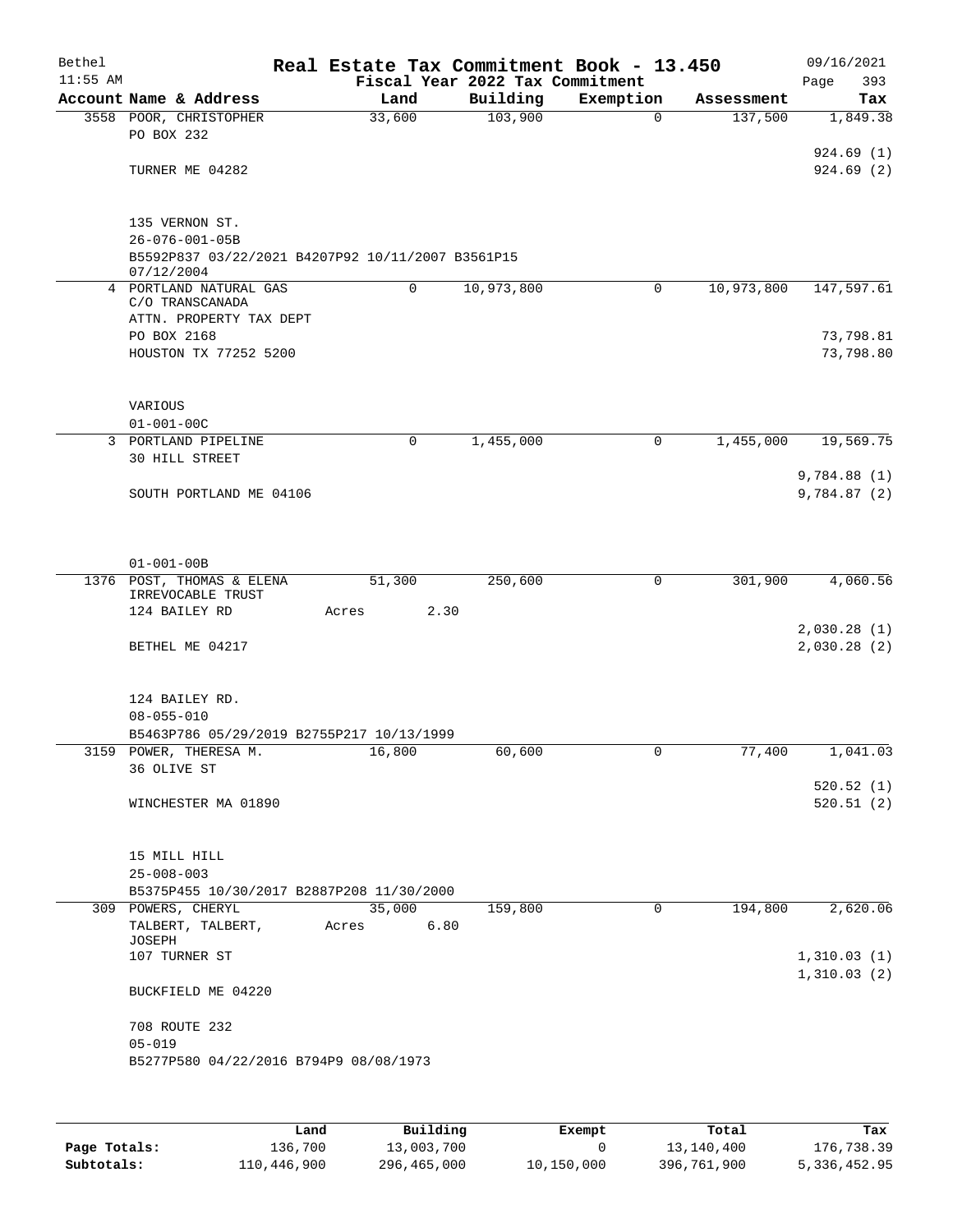| Bethel     |                                                                                |       |        |      |                     | Real Estate Tax Commitment Book - 13.450 |            | 09/16/2021             |
|------------|--------------------------------------------------------------------------------|-------|--------|------|---------------------|------------------------------------------|------------|------------------------|
| $11:55$ AM |                                                                                |       |        |      |                     | Fiscal Year 2022 Tax Commitment          |            | 394<br>Page            |
|            | Account Name & Address                                                         |       | Land   |      | Building<br>166,900 | Exemption<br>$\mathbf 0$                 | Assessment | Tax                    |
|            | 2544 PRATT, JOHN C.<br>826 OLEANDER CIRCLE                                     | Acres | 35,400 | 3.00 |                     |                                          | 202,300    | 2,720.94               |
|            |                                                                                |       |        |      |                     |                                          |            | 1,360.47(1)            |
|            | SEBASTIAN FL 32976                                                             |       |        |      |                     |                                          |            | 1,360.47(2)            |
|            |                                                                                |       |        |      |                     |                                          |            |                        |
|            |                                                                                |       |        |      |                     |                                          |            |                        |
|            | 985 EAST BETHEL RD.                                                            |       |        |      |                     |                                          |            |                        |
|            | $15 - 005 - 001$<br>B5532P854 07/09/2020 B1650P342 05/09/1989                  |       |        |      |                     |                                          |            |                        |
|            | 107 PRATT, SUSAN                                                               |       | 42,100 |      | 153,800             | 25,000                                   | 170,900    | 2,298.61               |
|            | 377 PARADISE RD                                                                | Acres |        | 3.34 |                     | 01 Homestead (HM)                        |            |                        |
|            |                                                                                |       |        |      |                     |                                          |            | 1, 149.31(1)           |
|            | BETHEL ME 04217                                                                |       |        |      |                     |                                          |            | 1, 149.30(2)           |
|            |                                                                                |       |        |      |                     |                                          |            |                        |
|            |                                                                                |       |        |      |                     |                                          |            |                        |
|            | 377 PARADISE RD<br>$02 - 026 - 001$                                            |       |        |      |                     |                                          |            |                        |
|            | B2568P144 06/04/1998                                                           |       |        |      |                     |                                          |            |                        |
|            | 4617 PRATT, SUSAN T                                                            |       | 31,400 |      | $\mathbf 0$         | $\mathbf 0$                              | 31,400     | 422.33                 |
|            | 377 PARADISE RD                                                                | Acres |        | 2.36 |                     |                                          |            |                        |
|            |                                                                                |       |        |      |                     |                                          |            | 211.17(1)              |
|            | BETHEL ME 04217                                                                |       |        |      |                     |                                          |            | 211.16(2)              |
|            |                                                                                |       |        |      |                     |                                          |            |                        |
|            |                                                                                |       |        |      |                     |                                          |            |                        |
|            | PARADISE ROAD                                                                  |       |        |      |                     |                                          |            |                        |
|            | $02 - 026 - 004$                                                               |       |        |      |                     |                                          |            |                        |
|            | B3587P139 08/24/2004                                                           |       |        |      |                     |                                          |            |                        |
|            | 5426 PRATT, TYLER W<br>BONSANT, NORMAND J                                      | Acres | 38,800 | 1.14 | 338,200             | $\mathbf 0$                              | 377,000    | 5,070.65               |
|            | 11 SOUTH STREET                                                                |       |        |      |                     |                                          |            | 2,535.33(1)            |
|            |                                                                                |       |        |      |                     |                                          |            | 2,535.32(2)            |
|            | OQUNQUIT ME 03907                                                              |       |        |      |                     |                                          |            |                        |
|            |                                                                                |       |        |      |                     |                                          |            |                        |
|            | 84 GROVER HILL RD.                                                             |       |        |      |                     |                                          |            |                        |
|            | $07 - 011 - 002$                                                               |       |        |      |                     |                                          |            |                        |
|            | B5525P297 06/04/2020 B5347P221 05/26/2017 B5342P470                            |       |        |      |                     |                                          |            |                        |
|            | 04/28/2017 B2987P199 08/24/2001 B2164P118 10/03/1994<br>3148 PRENTICE, ROBIN A |       | 51,400 |      | 163,700             | 0                                        | 215,100    | 2,893.10               |
|            | PRENTICE, PAUL FALLON                                                          | Acres |        | 0.32 |                     |                                          |            |                        |
|            | 5 COURT FARM LANE                                                              |       |        |      |                     |                                          |            | 1,446.55(1)            |
|            |                                                                                |       |        |      |                     |                                          |            | 1,446.55(2)            |
|            | NEWBURYPORT MA 01950                                                           |       |        |      |                     |                                          |            |                        |
|            |                                                                                |       |        |      |                     |                                          |            |                        |
|            | 37 MILL HILL                                                                   |       |        |      |                     |                                          |            |                        |
|            | $25 - 006$                                                                     |       |        |      |                     |                                          |            |                        |
|            | B3901P216 03/13/2006                                                           |       |        |      |                     |                                          |            |                        |
|            | 78 PRIVE, KEVIN                                                                |       | 38,400 |      | 600                 | 0                                        | 39,000     | 524.55                 |
|            | PRIVE, PATRICIA<br>14 FRANCESTOWN ROAD                                         | Acres |        | 1.00 |                     |                                          |            |                        |
|            |                                                                                |       |        |      |                     |                                          |            | 262.28(1)<br>262.27(2) |
|            | BENNINGTON NH 03442                                                            |       |        |      |                     |                                          |            |                        |
|            |                                                                                |       |        |      |                     |                                          |            |                        |
|            | 313 SONGO POND RD                                                              |       |        |      |                     |                                          |            |                        |
|            | $02 - 003 - 001$                                                               |       |        |      |                     |                                          |            |                        |
|            | B5343P200 05/03/2017 B5260P406 12/23/2015 B5243P470                            |       |        |      |                     |                                          |            |                        |
|            | 09/15/2015 B2622P19 10/16/1998                                                 |       |        |      |                     |                                          |            |                        |
|            |                                                                                |       |        |      |                     |                                          |            |                        |
|            |                                                                                |       |        | P114 |                     |                                          |            |                        |

|              | Land        | Building    | Exempt     | Total       | Tax          |
|--------------|-------------|-------------|------------|-------------|--------------|
| Page Totals: | 237,500     | 823,200     | 25,000     | 1,035,700   | 13,930.18    |
| Subtotals:   | 110,684,400 | 297,288,200 | 10,175,000 | 397,797,600 | 5,350,383.13 |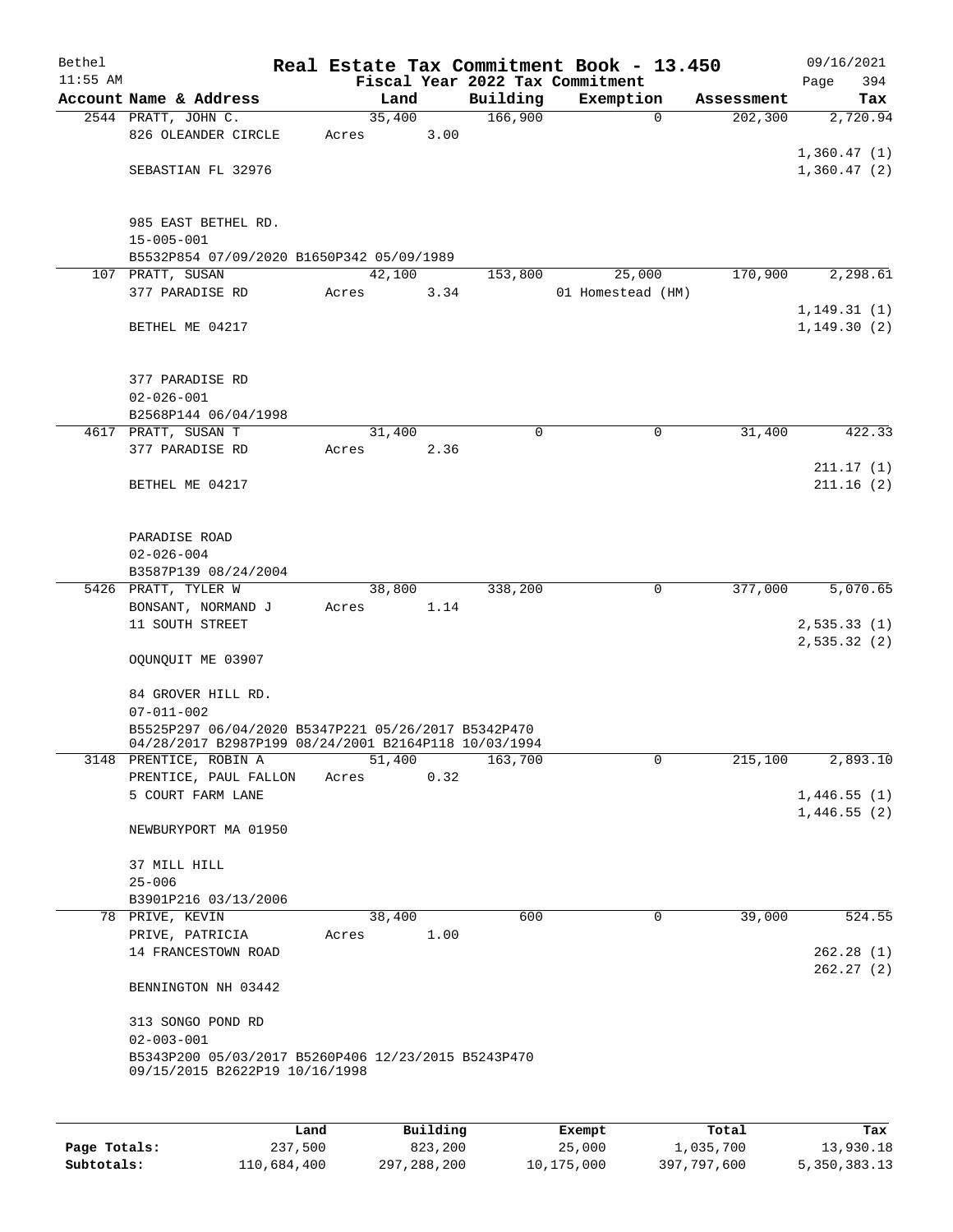| Bethel     |                                                                                                           |       |        |      |          | Real Estate Tax Commitment Book - 13.450 |            | 09/16/2021  |
|------------|-----------------------------------------------------------------------------------------------------------|-------|--------|------|----------|------------------------------------------|------------|-------------|
| $11:55$ AM |                                                                                                           |       |        |      |          | Fiscal Year 2022 Tax Commitment          |            | 395<br>Page |
|            | Account Name & Address                                                                                    |       | Land   |      | Building | Exemption                                | Assessment | Tax         |
|            | 1354 PROBERT, RANDALL                                                                                     |       | 40,000 |      | 83,700   | 25,000                                   | 98,700     | 1,327.52    |
|            | PO BOX 862                                                                                                | Acres |        | 1.70 |          | 01 Homestead (HM)                        |            |             |
|            | BETHEL ME 04217                                                                                           |       |        |      |          |                                          |            | 663.76 (1)  |
|            |                                                                                                           |       |        |      |          |                                          |            | 663.76 (2)  |
|            | 218 CHANDLER HILL RD.<br>$08 - 041 - 005 - 002$                                                           |       |        |      |          |                                          |            |             |
|            | B2943P264                                                                                                 |       |        |      |          |                                          |            |             |
|            | 150 PROPERTY MANAGEMENT,<br>LLC                                                                           |       | 25,600 |      | 34,100   | 0                                        | 59,700     | 802.97      |
|            | 415B MAIN STREET                                                                                          | Acres |        | 0.50 |          |                                          |            |             |
|            |                                                                                                           |       |        |      |          |                                          |            | 401.49(1)   |
|            | WESTBROOK ME 04092                                                                                        |       |        |      |          |                                          |            | 401.48(2)   |
|            | 905 WALKERS MILLS RD.                                                                                     |       |        |      |          |                                          |            |             |
|            | $04 - 007$                                                                                                |       |        |      |          |                                          |            |             |
|            | B5048P339 10/09/2013 B5007P211 07/05/2013 B4957P138                                                       |       |        |      |          |                                          |            |             |
|            | 02/22/2013 B4534P254 12/07/2009 B3761P293 07/01/2005                                                      |       |        |      |          |                                          |            |             |
|            | 5194 PROVENCHER, RONALD                                                                                   |       | 25,500 |      | $\Omega$ | $\Omega$                                 | 25,500     | 342.98      |
|            | 928 CANTON POINT RD                                                                                       | Acres |        | 1.50 |          |                                          |            | 171.49(1)   |
|            | DIXFIELD ME 04224                                                                                         |       |        |      |          |                                          |            | 171.49(2)   |
|            |                                                                                                           |       |        |      |          |                                          |            |             |
|            | GRAND VIEW PH 2                                                                                           |       |        |      |          |                                          |            |             |
|            | $15 - 022 - 016$                                                                                          |       |        |      |          |                                          |            |             |
|            | B4897P30 09/21/2012 B4755P109 08/17/2011 B4734P318<br>07/07/2011 B4651P60 10/26/2010 B4292P298 12/27/2007 |       |        |      |          |                                          |            |             |
|            | 3768 PUDDISTER, MARK S                                                                                    |       | 24,500 |      | $\Omega$ | $\Omega$                                 | 24,500     | 329.53      |
|            | PUDDISTER, SUSAN J<br>GARRITY                                                                             | Acres |        | 1.00 |          |                                          |            |             |
|            | 113 EDGEWATER DRIVE                                                                                       |       |        |      |          |                                          |            | 164.77(1)   |
|            |                                                                                                           |       |        |      |          |                                          |            | 164.76(2)   |
|            | PEMBROKE MA 02359                                                                                         |       |        |      |          |                                          |            |             |
|            |                                                                                                           |       |        |      |          |                                          |            |             |
|            | $15 - 027 - 006 - 001$                                                                                    |       |        |      |          |                                          |            |             |
|            | B3875P257 01/19/2006<br>3520 PUGLIARES, DOMENIC                                                           |       | 43,300 |      | 158,800  | $\mathbf 0$                              | 202,100    | 2,718.25    |
|            | PUGLIARES, SERENA                                                                                         | Acres |        | 1.02 |          |                                          |            |             |
|            | 19 WILD DUNES WAY                                                                                         |       |        |      |          |                                          |            | 1,359.13(1) |
|            |                                                                                                           |       |        |      |          |                                          |            | 1,359.12(2) |
|            | OLD ORCHARD BEACH ME<br>04064                                                                             |       |        |      |          |                                          |            |             |
|            | 211 VERNON ST/VISTA                                                                                       |       |        |      |          |                                          |            |             |
|            | $26 - 070 - 006$                                                                                          |       |        |      |          |                                          |            |             |
|            | B3247P119                                                                                                 |       |        |      |          |                                          |            |             |

|              | Land        | Building    | Exempt     | Total       | Tax          |
|--------------|-------------|-------------|------------|-------------|--------------|
| Page Totals: | 158,900     | 276,600     | 25,000     | 410,500     | 5,521.25     |
| Subtotals:   | 110,843,300 | 297,564,800 | 10,200,000 | 398,208,100 | 5,355,904.38 |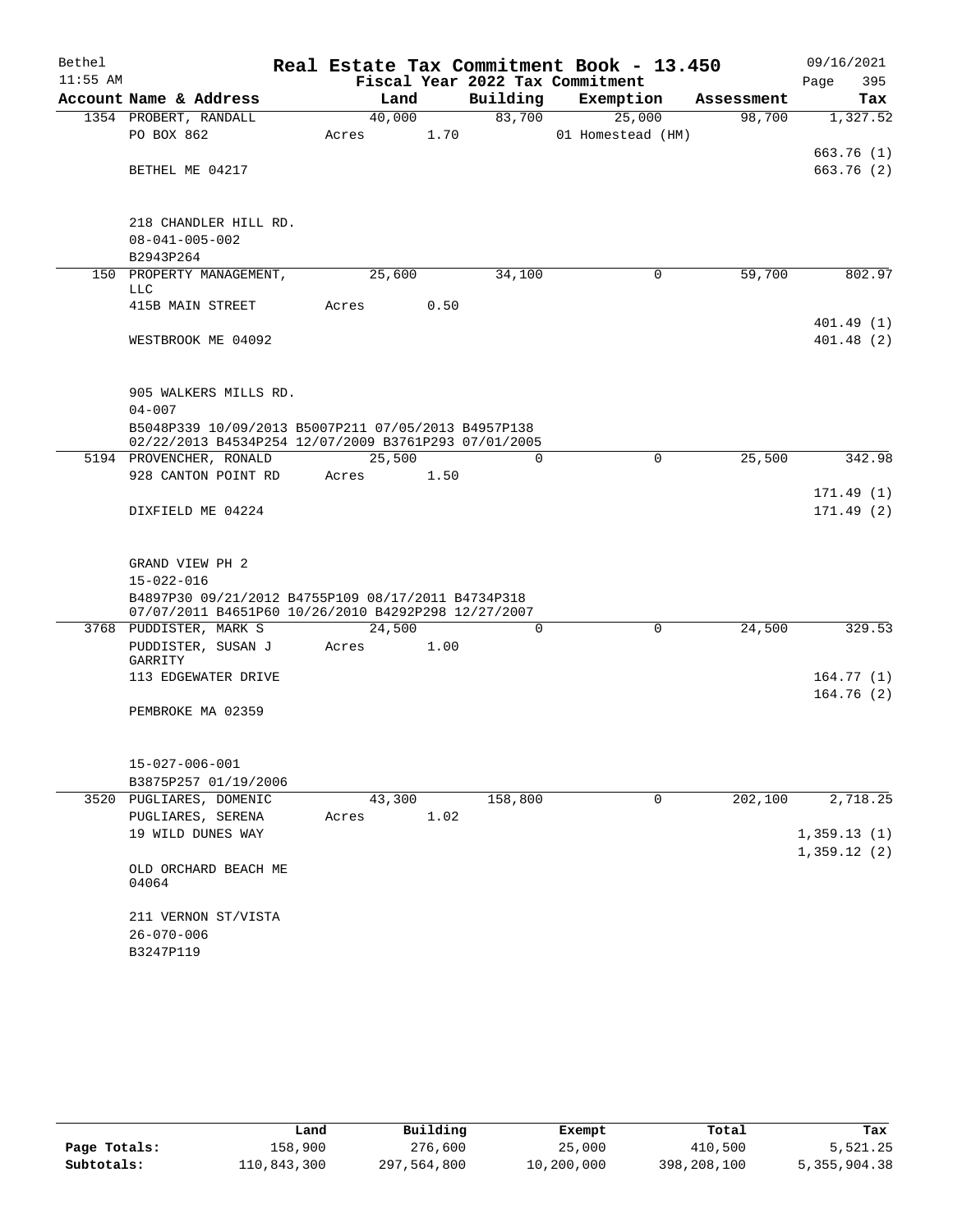| Bethel     |                                                                                                                                   | Real Estate Tax Commitment Book - 13.450 |          |             |            | 09/16/2021                  |
|------------|-----------------------------------------------------------------------------------------------------------------------------------|------------------------------------------|----------|-------------|------------|-----------------------------|
| $11:55$ AM |                                                                                                                                   | Fiscal Year 2022 Tax Commitment          |          |             |            | 396<br>Page                 |
|            | Account Name & Address                                                                                                            | Land                                     | Building | Exemption   | Assessment | Tax                         |
|            | 4924 PUGLIARES, DOMENIC                                                                                                           | 145,600                                  | 300,400  | $\mathbf 0$ | 446,000    | 5,998.70                    |
|            | 19 WILD DUNES WAY                                                                                                                 | 2.63<br>Acres                            |          |             |            |                             |
|            | OLD ORCHARD BEACH ME                                                                                                              |                                          |          |             |            | 2,999.35(1)<br>2,999.35(2)  |
|            | 04064                                                                                                                             |                                          |          |             |            |                             |
|            |                                                                                                                                   |                                          |          |             |            |                             |
|            |                                                                                                                                   |                                          |          |             |            |                             |
|            | 284 MAYVILLE RD                                                                                                                   |                                          |          |             |            |                             |
|            | $12 - 072 - 001$                                                                                                                  |                                          |          |             |            |                             |
|            | B3930P343 05/08/2006                                                                                                              |                                          |          |             |            |                             |
|            | 4878 PUSLYS, ADAM M                                                                                                               | 33,400                                   | 172,100  | 0           | 205,500    | 2,763.98                    |
|            | 181 COOKS LANE                                                                                                                    | 1.36<br>Acres                            |          |             |            |                             |
|            | GUILFORD CT 06347                                                                                                                 |                                          |          |             |            | 1,381.99(1)                 |
|            |                                                                                                                                   |                                          |          |             |            | 1,381.99(2)                 |
|            |                                                                                                                                   |                                          |          |             |            |                             |
|            | 46 ENGLISH WOODS                                                                                                                  |                                          |          |             |            |                             |
|            | $15 - 008 - 008$                                                                                                                  |                                          |          |             |            |                             |
|            | B4932P46 12/18/2012 B4186P89 08/17/2007 B4013P9                                                                                   |                                          |          |             |            |                             |
|            | 09/19/2006 B3924P104                                                                                                              |                                          |          |             |            |                             |
|            | 4652 PYENSON, MARK I                                                                                                              | 36,000                                   | 144,900  | 0           | 180,900    | 2,433.11                    |
|            | PYENSON, LENA L                                                                                                                   | 1.24<br>Acres                            |          |             |            |                             |
|            | 24 TIMBERLINE ROAD                                                                                                                |                                          |          |             |            | 1,216.56(1)<br>1, 216.55(2) |
|            | MILLIS MA 02054                                                                                                                   |                                          |          |             |            |                             |
|            | 72 TILSON BURKE ROAD                                                                                                              |                                          |          |             |            |                             |
|            | $02 - 025 - 004$                                                                                                                  |                                          |          |             |            |                             |
|            | B5294P106 07/22/2016 B4331P22 08/01/2008 B3803P46                                                                                 |                                          |          |             |            |                             |
|            | 09/20/2005                                                                                                                        |                                          |          |             |            |                             |
|            | 5246 PYLE, DAVID ALLEN                                                                                                            | 52,800                                   | 343,700  | 0           | 396,500    | 5,332.93                    |
|            | PYLE, STEPHANIE A<br>26 VAN DYKE ROAD                                                                                             | 1.00<br>Acres                            |          |             |            |                             |
|            |                                                                                                                                   |                                          |          |             |            | 2,666.47(1)<br>2,666.46(2)  |
|            | HOLLIS NH 03049                                                                                                                   |                                          |          |             |            |                             |
|            | 28 QUAIL RUN                                                                                                                      |                                          |          |             |            |                             |
|            | $09 - 006 - 006 - 003$                                                                                                            |                                          |          |             |            |                             |
|            | B5412P470 06/12/2018 B5221P200 05/11/2015 B12P4549<br>08/14/2009                                                                  |                                          |          |             |            |                             |
|            | 5284 OUEALLY, KATHLEEN M.                                                                                                         | 36,200                                   | 304,600  | 0           | 340,800    | 4,583.76                    |
|            | 16 HOWES BROOK ROAD                                                                                                               | 1.80<br>Acres                            |          |             |            |                             |
|            |                                                                                                                                   |                                          |          |             |            | 2, 291.88(1)                |
|            | MARSHFIELD MA 02050                                                                                                               |                                          |          |             |            | 2, 291.88(2)                |
|            | 13 SECOND ST                                                                                                                      |                                          |          |             |            |                             |
|            | $22 - 029 - 002 - A$                                                                                                              |                                          |          |             |            |                             |
|            | B5526P114 06/01/2020 B5371P96 10/02/2017 B5369P550<br>09/27/2017 B5368P479 09/20/2017 B5361P510 08/14/2017<br>B13P4653 06/23/2010 |                                          |          |             |            |                             |

|              | Land        | Building    | Exempt     | Total       | Tax          |
|--------------|-------------|-------------|------------|-------------|--------------|
| Page Totals: | 304,000     | 1,265,700   |            | 1,569,700   | 21, 112. 48  |
| Subtotals:   | 111,147,300 | 298,830,500 | 10,200,000 | 399,777,800 | 5,377,016.86 |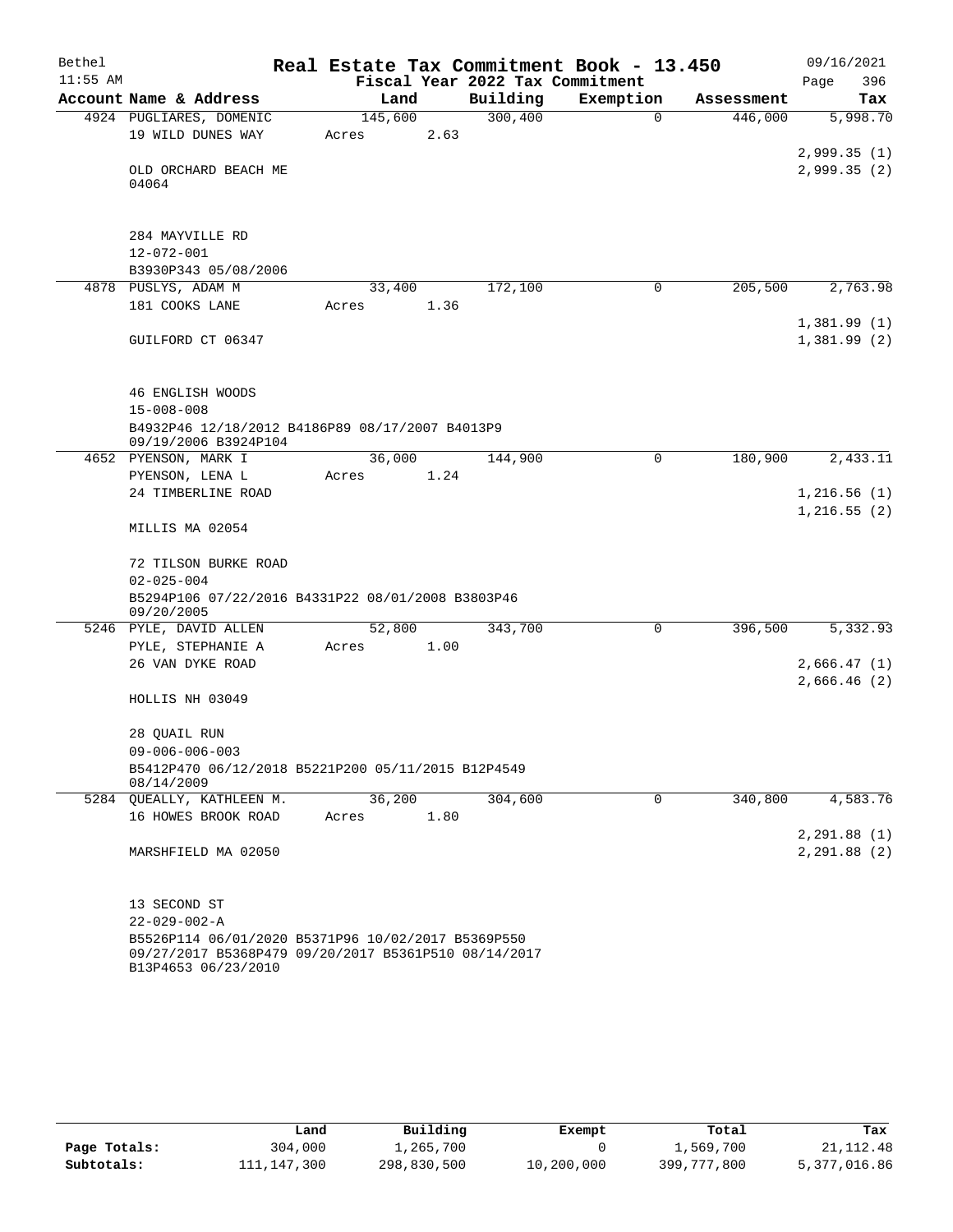| Bethel       |                                                                                           |         |               |                                 | Real Estate Tax Commitment Book - 13.450 |               | 09/16/2021                   |
|--------------|-------------------------------------------------------------------------------------------|---------|---------------|---------------------------------|------------------------------------------|---------------|------------------------------|
| $11:55$ AM   |                                                                                           |         |               | Fiscal Year 2022 Tax Commitment |                                          |               | 397<br>Page                  |
|              | Account Name & Address                                                                    | Land    |               | Building                        | Exemption                                | Assessment    | Tax                          |
|              | 722 QUINLAN, RICHARD M<br>QUINLAN, MELINDA K<br>PO BOX 602                                | 33,600  |               | 138,900                         | $\Omega$                                 | 172,500       | 2,320.13<br>1,160.07(1)      |
|              | HUMAROCK MA 02047                                                                         |         |               |                                 |                                          |               | 1,160.06(2)                  |
|              | 114 FAIRWAY ROAD<br>$07 - 028 - 514$                                                      |         |               |                                 |                                          |               |                              |
|              | B3837P51 10/12/2005                                                                       |         |               |                                 |                                          |               |                              |
| 1587         | QUINN, MAUREEN A                                                                          | 28,300  |               | 74,900                          | 0                                        | 103,200       | 1,388.04                     |
|              | 18 CONWELL ST                                                                             | Acres   | 0.42          |                                 |                                          |               |                              |
|              | SOMERVILLE MA 02143                                                                       |         |               |                                 |                                          |               | 694.02 (1)<br>694.02(2)      |
|              | 184 BARKER ROAD<br>$11 - 054 - 001$                                                       |         |               |                                 |                                          |               |                              |
|              | B4965P234 03/18/2013 B3244P127 02/10/2003                                                 |         |               |                                 |                                          |               |                              |
|              | 3274 QUIROZ, RICHARD                                                                      | 50,900  |               | 138,400                         | 0                                        | 189,300       | 2,546.09                     |
|              | QUIROZ, CAROLE                                                                            | Acres   | 0.30          |                                 |                                          |               |                              |
|              | 69 CAMBRIDGE RD                                                                           |         |               |                                 |                                          |               | 1, 273.05(1)<br>1, 273.04(2) |
|              | MONTCLAIR NJ 05075                                                                        |         |               |                                 |                                          |               |                              |
|              | 19 KILBORN ST.<br>$25 - 107$                                                              |         |               |                                 |                                          |               |                              |
|              | B5329P100 01/30/2017 B4107P17 03/23/2007 B4104P162<br>03/16/2007 B2444P149                |         |               |                                 |                                          |               |                              |
|              | 3398 R & B REAL ESTATE, LLC                                                               | 57,700  |               | 113,400                         | $\mathbf 0$                              | 171,100       | 2,301.30                     |
|              | PO BOX 369                                                                                | Acres   | 0.69          |                                 |                                          |               |                              |
|              | BETHEL ME 04217                                                                           |         |               |                                 |                                          |               | 1,150.65(1)<br>1,150.65(2)   |
|              | 14 CLARK ST.                                                                              |         |               |                                 |                                          |               |                              |
|              | $25 - 219$                                                                                |         |               |                                 |                                          |               |                              |
|              | B5337P281 03/28/2017 B4880P39 08/21/2012 B4248P298<br>01/07/2008 B3198P208                |         |               |                                 |                                          |               |                              |
|              | 3399 R & B REAL ESTATE, LLC<br>PO BOX 369                                                 | 46, 400 | 0.25          | 222,700                         | 0                                        | 269,100       | 3,619.40                     |
|              |                                                                                           | Acres   |               |                                 |                                          |               | 1,809.70(1)                  |
|              | BETHEL ME 04217                                                                           |         |               |                                 |                                          |               | 1,809.70(2)                  |
|              | 8 CLARK ST.                                                                               |         |               |                                 |                                          |               |                              |
|              | $25 - 220$<br>B5337P281 03/28/2017 B4841P128 05/02/2012 B4248P295<br>01/07/2008 B2829P195 |         |               |                                 |                                          |               |                              |
|              | 3400 R & B REAL ESTATE, LLC                                                               | 79,700  |               | 718,400                         | 0                                        | 798,100       | 10,734.45                    |
|              | PO BOX 369                                                                                | Acres   | 0.59          |                                 |                                          |               | 5,367.23(1)                  |
|              | BETHEL ME 04217                                                                           |         |               |                                 |                                          |               | 5,367.22(2)                  |
|              | 151 MAIN ST.<br>$25 - 221$<br>BP B5337P281 03/28/2017 B4841P128 05/02/2012                |         |               |                                 |                                          |               |                              |
|              | B4248P295 01/07/2008 B2829P195                                                            |         |               |                                 |                                          |               |                              |
|              | Land                                                                                      |         | Building      |                                 | Exempt                                   | Total         | Tax                          |
| Page Totals: | 296,600                                                                                   |         | 1,406,700     |                                 | 0                                        | 1,703,300     | 22,909.41                    |
| Subtotals:   | 111, 443, 900                                                                             |         | 300, 237, 200 |                                 | 10,200,000                               | 401, 481, 100 | 5,399,926.27                 |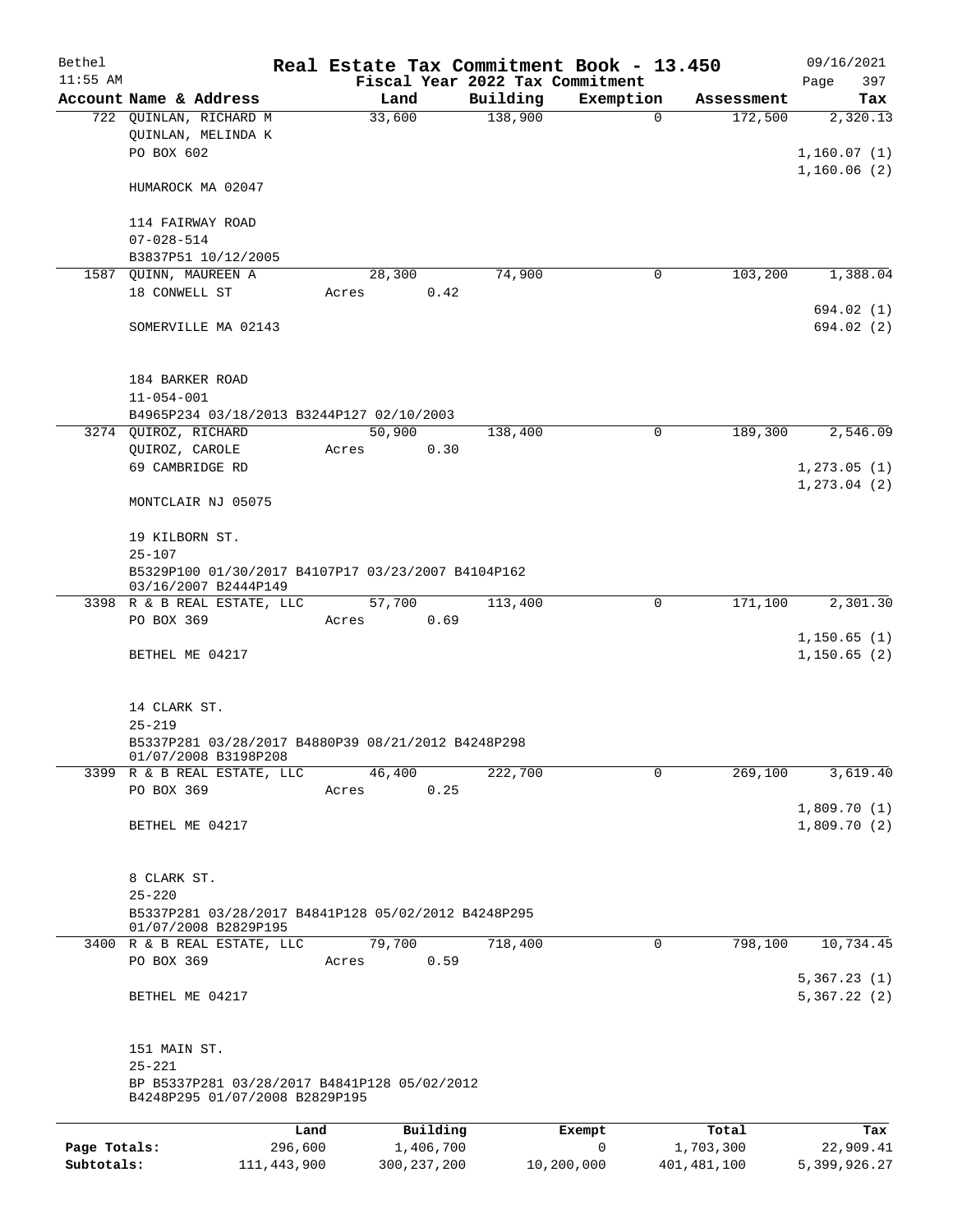| Bethel       |                                                                            | Real Estate Tax Commitment Book - 13.450 |                                 |                   |             | 09/16/2021   |
|--------------|----------------------------------------------------------------------------|------------------------------------------|---------------------------------|-------------------|-------------|--------------|
| $11:55$ AM   |                                                                            |                                          | Fiscal Year 2022 Tax Commitment |                   |             | 398<br>Page  |
|              | Account Name & Address                                                     | Land                                     | Building                        | Exemption         | Assessment  | Tax          |
|              | 5295 R.H.P. ENTERPRISES, INC<br>PO BOX 40                                  | 29,900<br>Acres                          | 0<br>2.89                       | $\mathbf 0$       | 29,900      | 402.16       |
|              |                                                                            |                                          |                                 |                   |             | 201.08(1)    |
|              | WEST PARIS ME 04289                                                        |                                          |                                 |                   |             | 201.08(2)    |
|              |                                                                            |                                          |                                 |                   |             |              |
|              |                                                                            |                                          |                                 |                   |             |              |
|              | SECOND ST                                                                  |                                          |                                 |                   |             |              |
|              | $22 - 029 - 013 - A$<br>B5559P779 10/30/2020 B5052P269 10/21/2013 B13P4653 |                                          |                                 |                   |             |              |
|              | 06/23/2010                                                                 |                                          |                                 |                   |             |              |
|              | 2942 RAE, JANET C.                                                         | 33,600                                   | 63,100                          | 0                 | 96,700      | 1,300.62     |
|              | BERTSCH, GEORGE M.                                                         |                                          |                                 |                   |             |              |
|              | 36 CHARLOTTE RD                                                            |                                          |                                 |                   |             | 650.31(1)    |
|              |                                                                            |                                          |                                 |                   |             | 650.31(2)    |
|              | WALTHAM MA 02453                                                           |                                          |                                 |                   |             |              |
|              | 7 CHERRY LANE                                                              |                                          |                                 |                   |             |              |
|              | $22 - 002 - 001 - 002$                                                     |                                          |                                 |                   |             |              |
|              | B5439P26 10/25/2018 B4411P145 03/04/2009 B3453P330                         |                                          |                                 |                   |             |              |
|              | 01/16/2004                                                                 |                                          |                                 |                   |             |              |
|              | 3092 RAHILLY, JEANNIE                                                      | 29,500                                   | 135,600                         | 25,000            | 140,100     | 1,884.35     |
|              | 32 NORTH ROAD                                                              | Acres                                    | 0.33                            | 01 Homestead (HM) |             | 942.18 (1)   |
|              | BETHEL ME 04217                                                            |                                          |                                 |                   |             | 942.17 (2)   |
|              |                                                                            |                                          |                                 |                   |             |              |
|              |                                                                            |                                          |                                 |                   |             |              |
|              | 32 NORTH ROAD                                                              |                                          |                                 |                   |             |              |
|              | $24 - 015$                                                                 |                                          |                                 |                   |             |              |
|              | B1636P146 02/21/1989                                                       |                                          |                                 |                   |             |              |
|              | 27 RAMANAUSKAS, RAYMOND                                                    | 38,900                                   | 0                               | 0                 | 38,900      | 523.21       |
|              | RAMANAUSKAS, EILEEN<br>22 MISTLER DRIVE                                    | Acres                                    | 7.00                            |                   |             | 261.61(1)    |
|              |                                                                            |                                          |                                 |                   |             | 261.60(2)    |
|              | CORNISH NH 03745                                                           |                                          |                                 |                   |             |              |
|              |                                                                            |                                          |                                 |                   |             |              |
|              |                                                                            |                                          |                                 |                   |             |              |
|              | $01 - 025$                                                                 |                                          |                                 |                   |             |              |
|              | B2462P184 08/11/1997                                                       |                                          |                                 |                   |             |              |
|              | 28 RAMANAUSKAS, RAYMOND<br>RAMANAUSKAS, EILEEN                             | 20,200<br>Acres                          | 0<br>50.00                      | 0                 | 20,200      | 271.69       |
|              | 22 MISTLER DRIVE                                                           |                                          |                                 |                   |             | 135.85(1)    |
|              |                                                                            |                                          |                                 |                   |             | 135.84(2)    |
|              | CORNISH NH 03745                                                           |                                          |                                 |                   |             |              |
|              |                                                                            |                                          |                                 |                   |             |              |
|              | 624 FLAT RD.                                                               |                                          |                                 |                   |             |              |
|              | $01 - 026$                                                                 |                                          |                                 |                   |             |              |
|              | B1377P266 03/18/1986<br>RAMSAY, RICHARD N                                  |                                          | 0                               | $\mathbf 0$       | 25,400      | 341.63       |
| 2602         | RAMSAY, SHERYL L                                                           | 25,400<br>Acres                          | 1.45                            |                   |             |              |
|              | 74 DAWES STREET                                                            |                                          |                                 |                   |             | 170.82(1)    |
|              |                                                                            |                                          |                                 |                   |             | 170.81(2)    |
|              | WEST WARWICK RI 02893                                                      |                                          |                                 |                   |             |              |
|              |                                                                            |                                          |                                 |                   |             |              |
|              | GRAND VIEW ESTATES LOT                                                     |                                          |                                 |                   |             |              |
|              | $15 - 022 - 005$                                                           |                                          |                                 |                   |             |              |
|              | B3610P54 10/19/2004                                                        |                                          |                                 |                   |             |              |
|              |                                                                            |                                          |                                 |                   |             |              |
|              | Land                                                                       |                                          | Building                        | Exempt            | Total       | Tax          |
| Page Totals: | 177,500                                                                    |                                          | 198,700                         | 25,000            | 351,200     | 4,723.66     |
| Subtotals:   | 111,621,400                                                                | 300, 435, 900                            |                                 | 10,225,000        | 401,832,300 | 5,404,649.93 |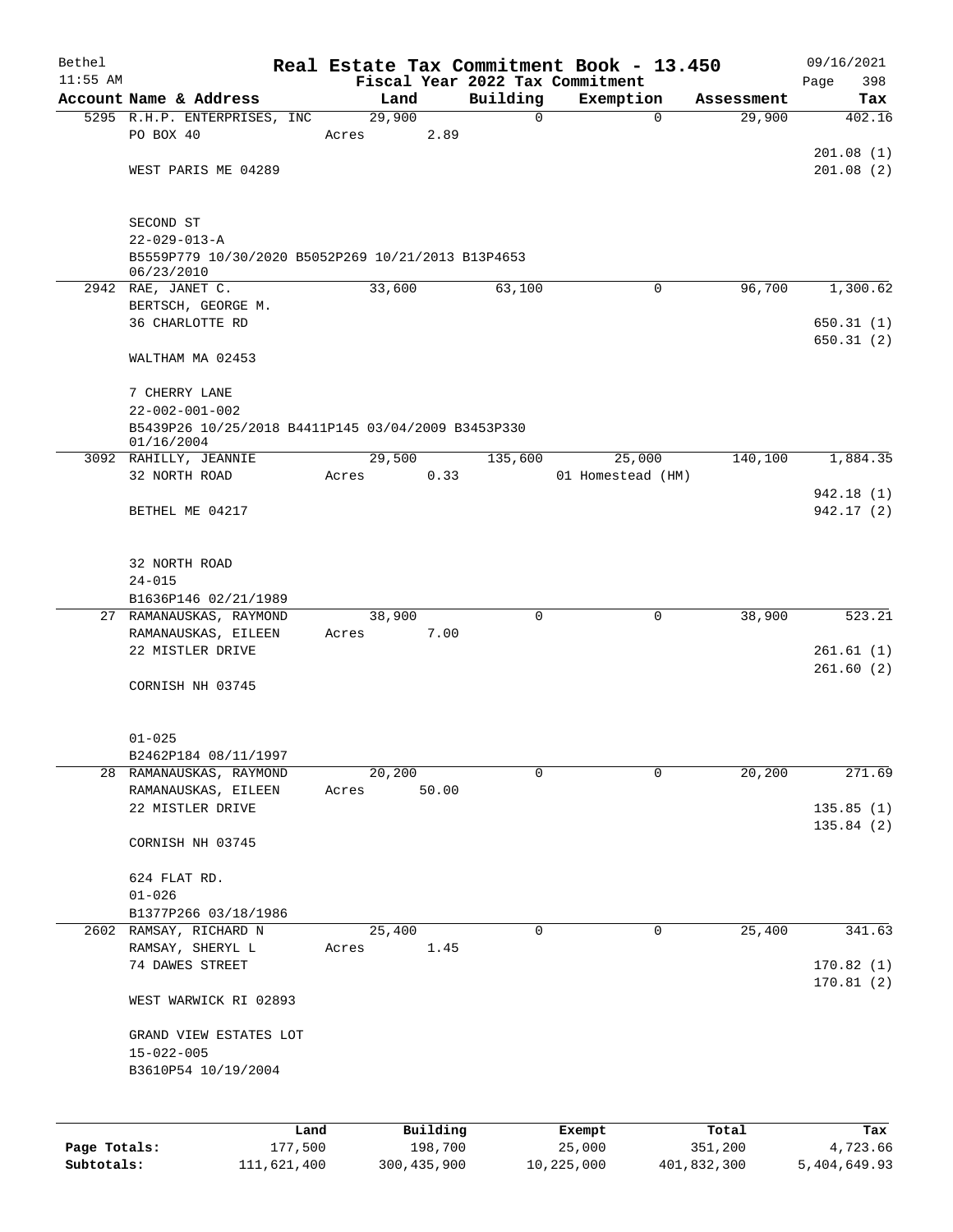| Bethel       |                                                                        |       |                |             | Real Estate Tax Commitment Book - 13.450 |             | 09/16/2021     |
|--------------|------------------------------------------------------------------------|-------|----------------|-------------|------------------------------------------|-------------|----------------|
| $11:55$ AM   |                                                                        |       |                |             | Fiscal Year 2022 Tax Commitment          |             | Page<br>399    |
|              | Account Name & Address                                                 |       | Land           | Building    | Exemption                                | Assessment  | Tax            |
|              | 4805 RAND REAL ESTATE, LLC<br>11 PRESIDENTIAL DRIVE                    | Acres | 13,100<br>1.31 | $\mathbf 0$ | $\mathbf 0$                              | 13,100      | 176.20         |
|              |                                                                        |       |                |             |                                          |             | 88.10 (1)      |
|              | GRAY ME 04039                                                          |       |                |             |                                          |             | 88.10 (2)      |
|              |                                                                        |       |                |             |                                          |             |                |
|              |                                                                        |       |                |             |                                          |             |                |
|              | COBBLESTONE FARM                                                       |       |                |             |                                          |             |                |
|              | $07 - 040 - 007$                                                       |       |                |             |                                          |             |                |
|              | B5411P425 06/05/2018 B4241P72 12/21/2007 B3755P197<br>07/06/2005       |       |                |             |                                          |             |                |
|              | 5415 RAND, ALBERT B., JR. &                                            |       | 92,000         | 476,500     | $\Omega$                                 | 568,500     | 7,646.33       |
|              | BRANDY D.                                                              |       |                |             |                                          |             |                |
|              | 55 REED ST                                                             | Acres | 1.83           |             |                                          |             | 3,823.17(1)    |
|              | TIVERTON RI 02878                                                      |       |                |             |                                          |             | 3,823.16(2)    |
|              |                                                                        |       |                |             |                                          |             |                |
|              |                                                                        |       |                |             |                                          |             |                |
|              | 41 CARIBOU MOUNTAIN                                                    |       |                |             |                                          |             |                |
|              | $27 - 007 - 005$                                                       |       |                |             |                                          |             |                |
|              | B5469P192 07/10/2019 B5277P559 04/21/2016 B5250P481<br>10/27/2015      |       |                |             |                                          |             |                |
|              | 2728 RANDAZZO, ANNE                                                    |       | 71,100         | 79,500      | $\mathbf 0$                              | 150,600     | 2,025.57       |
|              | RANDAZZO, RICHARD                                                      | Acres | 1.10           |             |                                          |             |                |
|              | 25 WESTWIND DR.                                                        |       |                |             |                                          |             | 1,012.79(1)    |
|              |                                                                        |       |                |             |                                          |             | 1,012.78(2)    |
|              | METHUEN MA 01844 1959                                                  |       |                |             |                                          |             |                |
|              | 35 RIVER VALLEY ACRES                                                  |       |                |             |                                          |             |                |
|              | $17 - 042$                                                             |       |                |             |                                          |             |                |
|              | B4584P204 05/06/2010 B4584P202 05/06/2010 B778P3                       |       |                |             |                                          |             |                |
|              | 3469 RATOFF, JOHN                                                      |       | 74,900         | 343,300     | $\mathbf 0$                              | 418,200     | 5,624.79       |
|              | RATOFF, KELLY                                                          | Acres | 0.89           |             |                                          |             |                |
|              | 5 DWIGHT LANE                                                          |       |                |             |                                          |             | 2,812.40(1)    |
|              |                                                                        |       |                |             |                                          |             | 2,812.39(2)    |
|              | KENNEBUNK ME 04043                                                     |       |                |             |                                          |             |                |
|              | 54 BROAD ST.                                                           |       |                |             |                                          |             |                |
|              | $26 - 029$                                                             |       |                |             |                                          |             |                |
|              | B2442P74 06/10/1997                                                    |       |                |             |                                          |             |                |
|              | 5505 RATOFF, JOHN & KELLY                                              |       | 29,600         | $\Omega$    | 0                                        | 29,600      | 398.12         |
|              | P.O. BOX 1054                                                          | Acres | 13.50          |             |                                          |             |                |
|              |                                                                        |       |                |             |                                          |             | 199.06(1)      |
|              | BETHEL ME 04217                                                        |       |                |             |                                          |             | 199.06(2)      |
|              |                                                                        |       |                |             |                                          |             |                |
|              | TAYLOR SMITH RD                                                        |       |                |             |                                          |             |                |
|              | $09 - 006 - 004 - 001$                                                 |       |                |             |                                          |             |                |
|              | B5559P545 10/29/2020                                                   |       |                |             |                                          |             |                |
|              | 5395 RAU, HERBERT E. & LYNNE                                           |       | 60,400         | 0           | 0                                        | 60,400      | 812.38         |
|              | L.<br>2 HEMLOCK HILL RD                                                | Acres | 0.50           |             |                                          |             |                |
|              |                                                                        |       |                |             |                                          |             | 406.19(1)      |
|              | CAPE ELIZABETH ME 04107                                                |       |                |             |                                          |             | 406.19(2)      |
|              |                                                                        |       |                |             |                                          |             |                |
|              |                                                                        |       |                |             |                                          |             |                |
|              | 61 PARADISE RD                                                         |       |                |             |                                          |             |                |
|              | $26 - 010 - 003$<br>B5573P977 12/23/2020 B5294P322 07/25/2016 B730P122 |       |                |             |                                          |             |                |
|              | 12/16/1971                                                             |       |                |             |                                          |             |                |
|              | Land                                                                   |       | Building       |             | Exempt                                   | Total       | Tax            |
| Page Totals: | 341,100                                                                |       | 899,300        |             | 0                                        | 1,240,400   | 16,683.39      |
| Subtotals:   | 111,962,500                                                            |       | 301, 335, 200  |             | 10,225,000                               | 403,072,700 | 5, 421, 333.32 |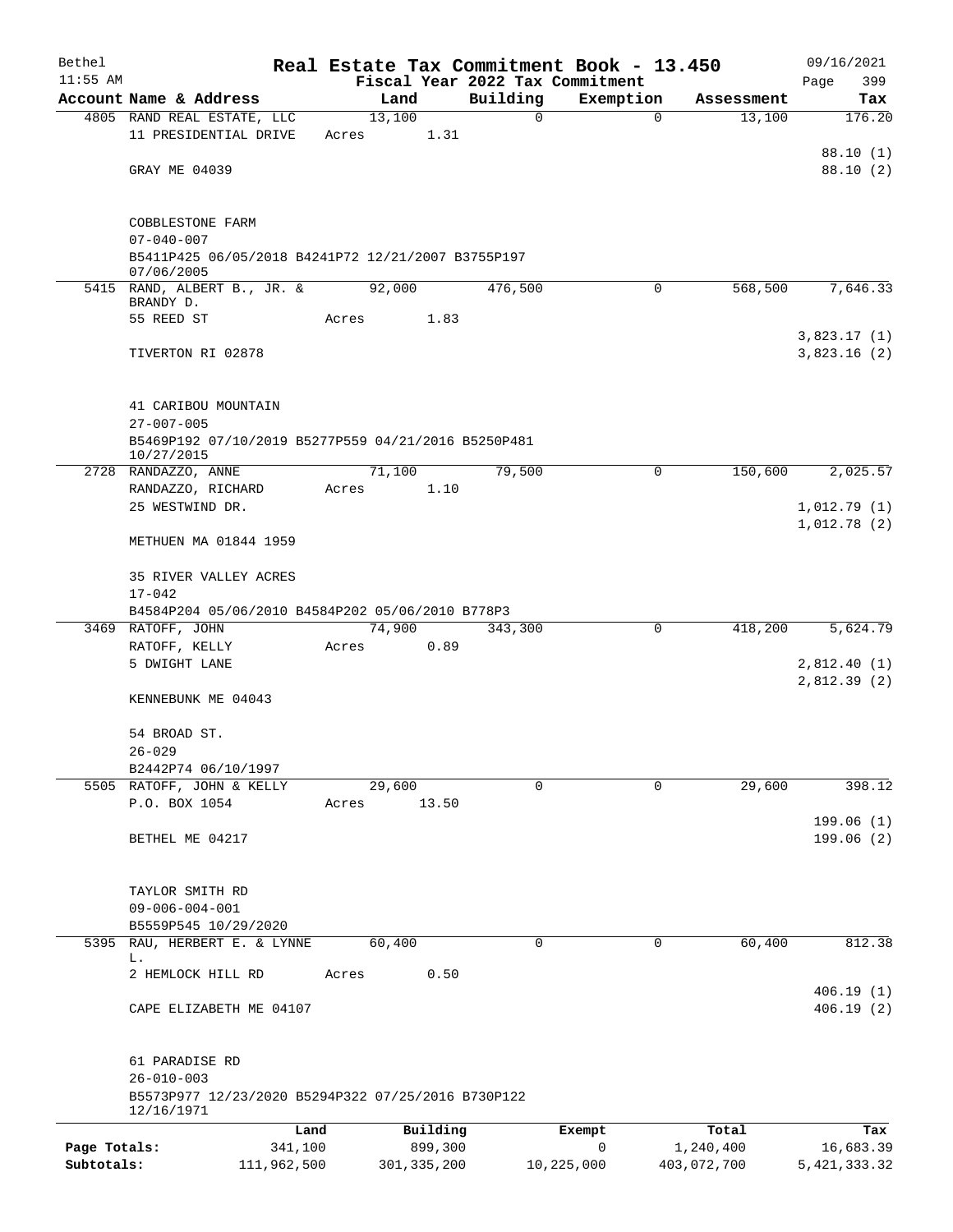| Bethel     |                                                                     |       |        |       |                                 | Real Estate Tax Commitment Book - 13.450 |            | 09/16/2021   |
|------------|---------------------------------------------------------------------|-------|--------|-------|---------------------------------|------------------------------------------|------------|--------------|
| $11:55$ AM |                                                                     |       |        |       | Fiscal Year 2022 Tax Commitment |                                          |            | 400<br>Page  |
|            | Account Name & Address                                              |       | Land   |       | Building                        | Exemption                                | Assessment | Tax          |
|            | 2599 RAU, MORGAN S.                                                 |       | 34,300 |       | 209,300                         | $\mathbf 0$                              | 243,600    | 3,276.42     |
|            | Rau, Bradley R                                                      | Acres |        | 1.95  |                                 |                                          |            |              |
|            | 83 GRANDVIEW ROAD                                                   |       |        |       |                                 |                                          |            | 1,638.21(1)  |
|            |                                                                     |       |        |       |                                 |                                          |            | 1,638.21(2)  |
|            | BETHEL ME 04217                                                     |       |        |       |                                 |                                          |            |              |
|            | 83 GRANDVIEW ROAD                                                   |       |        |       |                                 |                                          |            |              |
|            | $15 - 022 - 002$                                                    |       |        |       |                                 |                                          |            |              |
|            | B5533P548 07/13/2020 B3511P288 05/14/2004                           |       |        |       |                                 |                                          |            |              |
|            | 3463 RAYMOND, CHARLES F                                             |       | 63,900 |       | 191,900                         | 25,000                                   | 230,800    | 3,104.26     |
|            | RAYMOND, BETSY C                                                    | Acres |        | 0.31  |                                 | 01 Homestead (HM)                        |            |              |
|            | 14 BROAD ST BOX 743                                                 |       |        |       |                                 |                                          |            | 1,552.13(1)  |
|            |                                                                     |       |        |       |                                 |                                          |            | 1,552.13(2)  |
|            | BETHEL ME 04217                                                     |       |        |       |                                 |                                          |            |              |
|            |                                                                     |       |        |       |                                 |                                          |            |              |
|            | 41 BROAD ST                                                         |       |        |       |                                 |                                          |            |              |
|            | $26 - 022$                                                          |       |        |       |                                 |                                          |            |              |
|            | B1449P175 12/31/1986                                                |       |        |       |                                 |                                          |            |              |
|            | 2526 RAYMOND, CYNTHIA S                                             |       | 36,200 |       | 176,000                         | 25,000                                   | 187,200    | 2,517.84     |
|            | PO BOX 1164                                                         | Acres |        | 4.00  |                                 | 01 Homestead (HM)                        |            |              |
|            |                                                                     |       |        |       |                                 |                                          |            | 1, 258.92(1) |
|            | BETHEL ME 04217                                                     |       |        |       |                                 |                                          |            | 1, 258.92(2) |
|            |                                                                     |       |        |       |                                 |                                          |            |              |
|            |                                                                     |       |        |       |                                 |                                          |            |              |
|            | 804 EAST BETHEL RD.                                                 |       |        |       |                                 |                                          |            |              |
|            | $14 - 047$                                                          |       |        |       |                                 |                                          |            |              |
|            | B5294P343 07/25/2016 B2000P256 04/14/1993 B1479P124                 |       |        |       |                                 |                                          |            |              |
|            | 05/27/1987 B1128P251 07/15/1981<br>3308 RAYMOND, JAMIE & LINDA      |       | 48,300 |       | 159,100                         | 0                                        | 207,400    | 2,789.53     |
|            | 611 BRIGHTON AVE                                                    | Acres |        | 0.27  |                                 |                                          |            |              |
|            |                                                                     |       |        |       |                                 |                                          |            | 1,394.77(1)  |
|            | PORTLAND ME 04102                                                   |       |        |       |                                 |                                          |            | 1,394.76(2)  |
|            |                                                                     |       |        |       |                                 |                                          |            |              |
|            |                                                                     |       |        |       |                                 |                                          |            |              |
|            | 14 PHILBROOK ST.                                                    |       |        |       |                                 |                                          |            |              |
|            | $25 - 141$                                                          |       |        |       |                                 |                                          |            |              |
|            | B5549P569 09/21/2020 B1449P66 12/31/1986 B751P55                    |       |        |       |                                 |                                          |            |              |
|            | 06/30/1972                                                          |       |        |       |                                 |                                          |            |              |
|            | 2900 RAYMOND, ROBERT T                                              |       | 6,400  |       | 0                               | 0                                        | 6,400      | 86.08        |
|            | RAYMOND, COLLEEN                                                    | Acres |        | 12.00 |                                 |                                          |            |              |
|            | 2272 INTERVALE RD                                                   |       |        |       |                                 |                                          |            | 43.04 (1)    |
|            |                                                                     |       |        |       |                                 |                                          |            | 43.04(2)     |
|            | BETHEL ME 04217                                                     |       |        |       |                                 |                                          |            |              |
|            |                                                                     |       |        |       |                                 |                                          |            |              |
|            | INTERVALE RD N/S                                                    |       |        |       |                                 |                                          |            |              |
|            | $20 - 018$                                                          |       |        |       |                                 |                                          |            |              |
|            | B5109P307 05/01/2014 B2693P200 04/19/1999<br>2903 RAYMOND, ROBERT T |       | 72,600 |       | 0                               | 0                                        | 72,600     | 976.47       |
|            | RAYMOND, COLLEEN                                                    | Acres |        | 35.62 |                                 |                                          |            |              |
|            | 2272 INTERVALE RD.                                                  |       |        |       |                                 |                                          |            | 488.24 (1)   |
|            |                                                                     |       |        |       |                                 |                                          |            | 488.23 (2)   |
|            | BETHEL ME 04217                                                     |       |        |       |                                 |                                          |            |              |
|            |                                                                     |       |        |       |                                 |                                          |            |              |
|            | INTERVALE RD.                                                       |       |        |       |                                 |                                          |            |              |
|            | $20 - 020$                                                          |       |        |       |                                 |                                          |            |              |
|            | B5109P307 05/01/2014 B3293P200 04/19/1999                           |       |        |       |                                 |                                          |            |              |
|            |                                                                     |       |        |       |                                 |                                          |            |              |
|            |                                                                     |       |        |       |                                 |                                          |            |              |

|              | Land        | Building    | Exempt     | Total       | Tax          |
|--------------|-------------|-------------|------------|-------------|--------------|
| Page Totals: | 261,700     | 736,300     | 50,000     | 948,000     | 12,750.60    |
| Subtotals:   | 112,224,200 | 302,071,500 | 10,275,000 | 404,020,700 | 5,434,083.92 |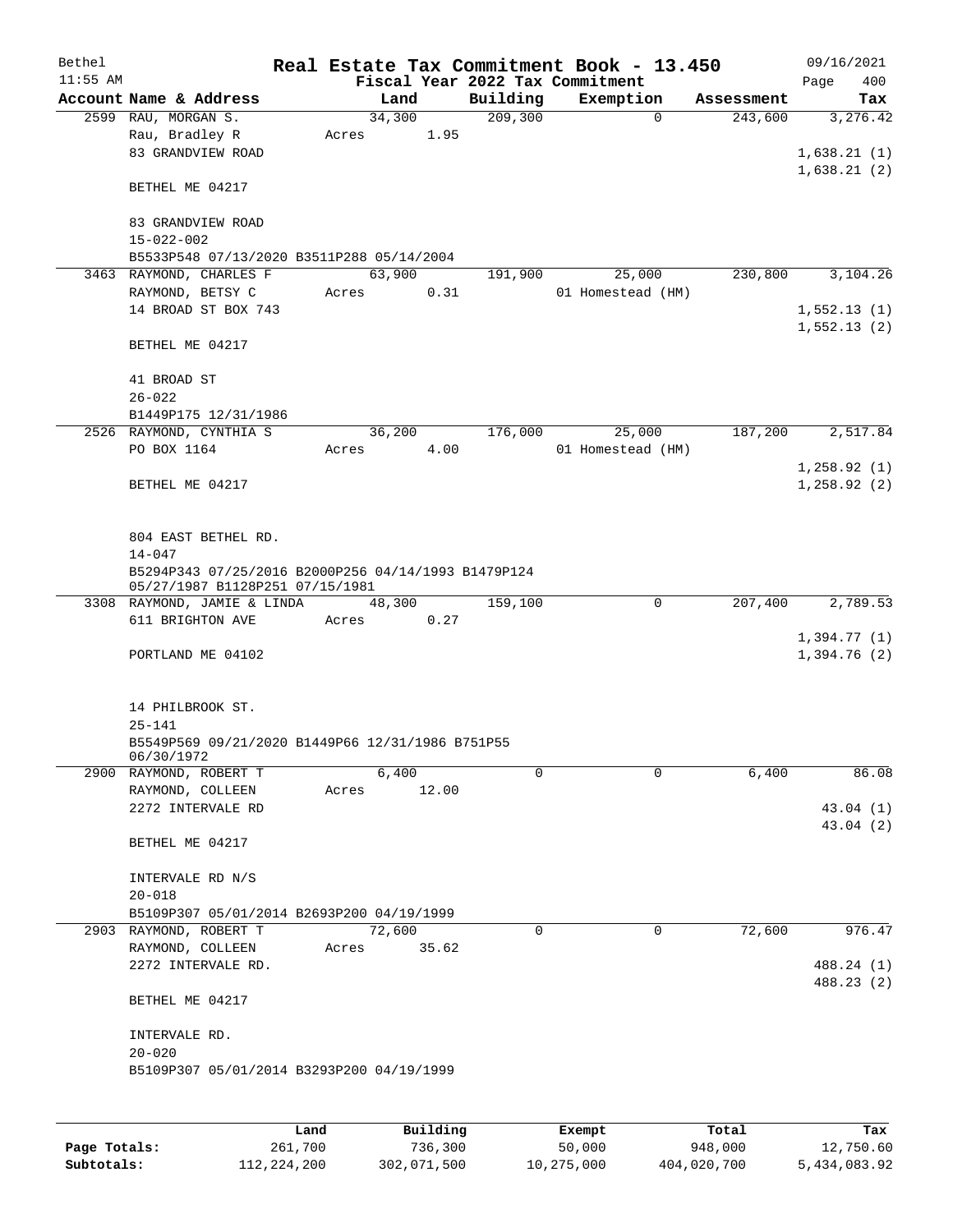| Bethel     |                                                                                                            |        |       |                                 | Real Estate Tax Commitment Book - 13.450 |            | 09/16/2021   |
|------------|------------------------------------------------------------------------------------------------------------|--------|-------|---------------------------------|------------------------------------------|------------|--------------|
| $11:55$ AM |                                                                                                            |        |       | Fiscal Year 2022 Tax Commitment |                                          |            | 401<br>Page  |
|            | Account Name & Address                                                                                     |        | Land  | Building                        | Exemption                                | Assessment | Tax          |
|            | 2904 RAYMOND, ROBERT T. &<br>COLLEEN, TRUSTEES                                                             | 39,300 |       | 339,700                         | $\Omega$                                 | 379,000    | 5,097.55     |
|            | THE STILLWATER TRUST                                                                                       | Acres  | 1.38  |                                 |                                          |            |              |
|            | 2272 INTERVALE RD.                                                                                         |        |       |                                 |                                          |            | 2,548.78 (1) |
|            | BETHEL ME 04217                                                                                            |        |       |                                 |                                          |            | 2,548.77(2)  |
|            | 2272 INTERVALE RD                                                                                          |        |       |                                 |                                          |            |              |
|            | $20 - 020 - 001$                                                                                           |        |       |                                 |                                          |            |              |
|            | B5205P89 01/26/2015 B5184P267 11/19/2014 B5177P289<br>10/28/2014 B5109P279 05/01/2014 B2228P249 06/16/1995 |        |       |                                 |                                          |            |              |
|            | 195 REAL ESTATE HOLDINGS,<br><b>LLC</b>                                                                    | 30,200 |       | 0                               | 0                                        | 30,200     | 406.19       |
|            | 200 NARRAGANSETT STREET Acres                                                                              |        | 12.00 |                                 |                                          |            |              |
|            |                                                                                                            |        |       |                                 |                                          |            | 203.10 (1)   |
|            | GORHAM ME 04038                                                                                            |        |       |                                 |                                          |            | 203.09(2)    |
|            | EAST BETHEL RD.                                                                                            |        |       |                                 |                                          |            |              |
|            | $04 - 046$                                                                                                 |        |       |                                 |                                          |            |              |
|            | B4265P224 02/27/2008 B2417P294                                                                             |        |       |                                 |                                          |            |              |
|            | 3324 REARDON, MICHAEL                                                                                      | 58,000 |       | 292,400                         | 25,000                                   | 325,400    | 4,376.63     |
|            | REARDON, SHEILA<br>PO BOX 875                                                                              | Acres  | 0.72  |                                 | 01 Homestead (HM)                        |            | 2,188.32(1)  |
|            |                                                                                                            |        |       |                                 |                                          |            | 2,188.31(2)  |
|            | BETHEL ME 04217                                                                                            |        |       |                                 |                                          |            |              |
|            | 16 SPRING ST                                                                                               |        |       |                                 |                                          |            |              |
|            | $25 - 155$                                                                                                 |        |       |                                 |                                          |            |              |
|            | B5203P162 01/20/2015 B5110P38 05/01/2014 B2432P116<br>05/13/1997                                           |        |       |                                 |                                          |            |              |
|            | 4531 REBOLINI, WILLIAM B. &<br>MATTHEW W.                                                                  | 35,900 |       | $\Omega$                        | $\Omega$                                 | 35,900     | 482.86       |
|            | PO BOX 1                                                                                                   | Acres  | 6.66  |                                 |                                          |            |              |
|            |                                                                                                            |        |       |                                 |                                          |            | 241.43 (1)   |
|            | HUNTINGTON NY 11743                                                                                        |        |       |                                 |                                          |            | 241.43 (2)   |
|            |                                                                                                            |        |       |                                 |                                          |            |              |
|            | 56 HALL ROAD                                                                                               |        |       |                                 |                                          |            |              |
|            | $07 - 001 - 001$                                                                                           |        |       |                                 |                                          |            |              |
|            | B5565P303 11/19/2020 B3536P239 06/21/2004                                                                  |        |       |                                 |                                          |            |              |
|            | 3214 RECORD-EVANS, LLC                                                                                     | 50,400 |       | 116,300                         | 0                                        | 166,700    | 2,242.12     |
|            | C/O REBECCA RECORD                                                                                         | Acres  | 0.30  |                                 |                                          |            |              |
|            | 640 WEST BETHEL ROAD                                                                                       |        |       |                                 |                                          |            | 1,121.06(1)  |
|            | BETHEL ME 04217                                                                                            |        |       |                                 |                                          |            | 1,121.06(2)  |
|            | 14 HIGH ST.                                                                                                |        |       |                                 |                                          |            |              |
|            | $25 - 055 - 001$                                                                                           |        |       |                                 |                                          |            |              |
|            | B5372P35 10/10/2017 B4837P75 04/20/2012 B3248P81                                                           |        |       |                                 |                                          |            |              |
|            | 02/25/2003                                                                                                 |        |       |                                 |                                          |            |              |

|              | Land        | Building    | Exempt     | Total       | Tax          |
|--------------|-------------|-------------|------------|-------------|--------------|
| Page Totals: | 213,800     | 748,400     | 25,000     | 937,200     | 12,605.35    |
| Subtotals:   | 112,438,000 | 302,819,900 | 10,300,000 | 404,957,900 | 5,446,689.27 |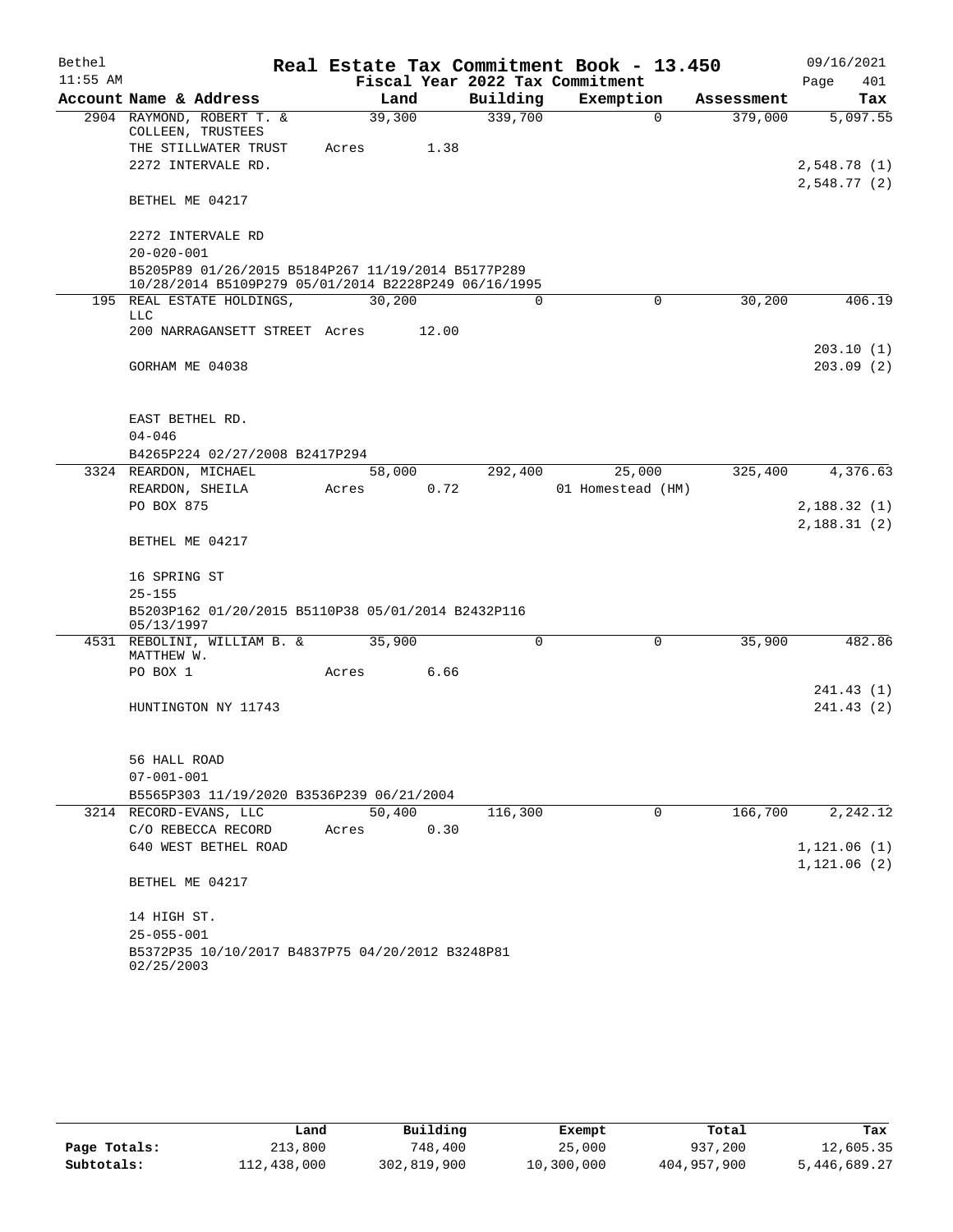| $11:55$ AM<br>Fiscal Year 2022 Tax Commitment<br>402<br>Page<br>Account Name & Address<br>Building<br>Exemption<br>Land<br>Assessment<br>Tax<br>254,600<br>25,000<br>4,259.62<br>3445 RECTOR, GEORGIA KAY<br>87,100<br>316,700<br>2.60<br>143 PARADISE RD<br>01 Homestead (HM)<br>Acres<br>2,129.81(1)<br>BETHEL ME 04217<br>2,129.81(2)<br>143 PARADISE RD.<br>$26 - 004 - 001$<br>B1696P98 11/17/1989<br>2625 REDFERN, PETER A.<br>43,200<br>175,500<br>218,700<br>2,941.52<br>0<br>KAREN REDFERN<br>2.45<br>Acres<br>835 CALLISTA CAY LOOP<br>1,470.76(1)<br>1,470.76(2)<br>TARPON SPRINGS FL<br>34689-0002<br>19 COUNTRYSIDE LANE<br>$15 - 004 - 003$<br>B5435P268 10/09/2018 B4440P98 05/14/2009 B4056P86<br>11/30/2006 B3844P134 11/16/2005<br>128,500<br>184,200<br>2633 REDMAN, MATTHEW P. &<br>55,700<br>0<br>2,477.49<br>JANET I.<br>222 DANFORTH STREET,<br>24.00<br>Acres<br>UNIT <sub>2</sub><br>1,238.75(1)<br>PORTLAND ME 04102<br>1,238.74(2)<br>543 NORTH ROAD<br>$16 - 007$<br>B5578P283&286 01/13/2020 B5061P117 11/08/2013<br>B5054P94 10/18/2013 B2054P94 10/18/2013<br>3295 REIFF, JULIE<br>52,300<br>136,300<br>188,600<br>2,536.67<br>0<br>15 CHAPMAN STREET<br>0.36<br>Acres<br>1,268.34(1)<br>1, 268.33(2)<br>BETHEL ME 04217<br>15 CHAPMAN ST.<br>$25 - 128$<br>B5440P343 11/01/2018 B5050P154 10/15/2013<br>79,300<br>185,700<br>265,000<br>3,564.25<br>3402 REISS, CHARLIE<br>0<br>COLOMBOTOS, KATRINA<br>0.57<br>Acres<br>1,782.13(1)<br>PO BOX 1888<br>1,782.12(2)<br>BETHEL ME 04217<br>161 MAIN ST.<br>$25 - 223$<br>B2742P208 | Bethel |  |  |  | Real Estate Tax Commitment Book - 13.450 |  | 09/16/2021 |
|-----------------------------------------------------------------------------------------------------------------------------------------------------------------------------------------------------------------------------------------------------------------------------------------------------------------------------------------------------------------------------------------------------------------------------------------------------------------------------------------------------------------------------------------------------------------------------------------------------------------------------------------------------------------------------------------------------------------------------------------------------------------------------------------------------------------------------------------------------------------------------------------------------------------------------------------------------------------------------------------------------------------------------------------------------------------------------------------------------------------------------------------------------------------------------------------------------------------------------------------------------------------------------------------------------------------------------------------------------------------------------------------------------------------------------------------------------------------------------------------------------------------------------------------------------------------|--------|--|--|--|------------------------------------------|--|------------|
|                                                                                                                                                                                                                                                                                                                                                                                                                                                                                                                                                                                                                                                                                                                                                                                                                                                                                                                                                                                                                                                                                                                                                                                                                                                                                                                                                                                                                                                                                                                                                                 |        |  |  |  |                                          |  |            |
|                                                                                                                                                                                                                                                                                                                                                                                                                                                                                                                                                                                                                                                                                                                                                                                                                                                                                                                                                                                                                                                                                                                                                                                                                                                                                                                                                                                                                                                                                                                                                                 |        |  |  |  |                                          |  |            |
|                                                                                                                                                                                                                                                                                                                                                                                                                                                                                                                                                                                                                                                                                                                                                                                                                                                                                                                                                                                                                                                                                                                                                                                                                                                                                                                                                                                                                                                                                                                                                                 |        |  |  |  |                                          |  |            |
|                                                                                                                                                                                                                                                                                                                                                                                                                                                                                                                                                                                                                                                                                                                                                                                                                                                                                                                                                                                                                                                                                                                                                                                                                                                                                                                                                                                                                                                                                                                                                                 |        |  |  |  |                                          |  |            |
|                                                                                                                                                                                                                                                                                                                                                                                                                                                                                                                                                                                                                                                                                                                                                                                                                                                                                                                                                                                                                                                                                                                                                                                                                                                                                                                                                                                                                                                                                                                                                                 |        |  |  |  |                                          |  |            |
|                                                                                                                                                                                                                                                                                                                                                                                                                                                                                                                                                                                                                                                                                                                                                                                                                                                                                                                                                                                                                                                                                                                                                                                                                                                                                                                                                                                                                                                                                                                                                                 |        |  |  |  |                                          |  |            |
|                                                                                                                                                                                                                                                                                                                                                                                                                                                                                                                                                                                                                                                                                                                                                                                                                                                                                                                                                                                                                                                                                                                                                                                                                                                                                                                                                                                                                                                                                                                                                                 |        |  |  |  |                                          |  |            |
|                                                                                                                                                                                                                                                                                                                                                                                                                                                                                                                                                                                                                                                                                                                                                                                                                                                                                                                                                                                                                                                                                                                                                                                                                                                                                                                                                                                                                                                                                                                                                                 |        |  |  |  |                                          |  |            |
|                                                                                                                                                                                                                                                                                                                                                                                                                                                                                                                                                                                                                                                                                                                                                                                                                                                                                                                                                                                                                                                                                                                                                                                                                                                                                                                                                                                                                                                                                                                                                                 |        |  |  |  |                                          |  |            |
|                                                                                                                                                                                                                                                                                                                                                                                                                                                                                                                                                                                                                                                                                                                                                                                                                                                                                                                                                                                                                                                                                                                                                                                                                                                                                                                                                                                                                                                                                                                                                                 |        |  |  |  |                                          |  |            |
|                                                                                                                                                                                                                                                                                                                                                                                                                                                                                                                                                                                                                                                                                                                                                                                                                                                                                                                                                                                                                                                                                                                                                                                                                                                                                                                                                                                                                                                                                                                                                                 |        |  |  |  |                                          |  |            |
|                                                                                                                                                                                                                                                                                                                                                                                                                                                                                                                                                                                                                                                                                                                                                                                                                                                                                                                                                                                                                                                                                                                                                                                                                                                                                                                                                                                                                                                                                                                                                                 |        |  |  |  |                                          |  |            |
|                                                                                                                                                                                                                                                                                                                                                                                                                                                                                                                                                                                                                                                                                                                                                                                                                                                                                                                                                                                                                                                                                                                                                                                                                                                                                                                                                                                                                                                                                                                                                                 |        |  |  |  |                                          |  |            |
|                                                                                                                                                                                                                                                                                                                                                                                                                                                                                                                                                                                                                                                                                                                                                                                                                                                                                                                                                                                                                                                                                                                                                                                                                                                                                                                                                                                                                                                                                                                                                                 |        |  |  |  |                                          |  |            |
|                                                                                                                                                                                                                                                                                                                                                                                                                                                                                                                                                                                                                                                                                                                                                                                                                                                                                                                                                                                                                                                                                                                                                                                                                                                                                                                                                                                                                                                                                                                                                                 |        |  |  |  |                                          |  |            |
|                                                                                                                                                                                                                                                                                                                                                                                                                                                                                                                                                                                                                                                                                                                                                                                                                                                                                                                                                                                                                                                                                                                                                                                                                                                                                                                                                                                                                                                                                                                                                                 |        |  |  |  |                                          |  |            |
|                                                                                                                                                                                                                                                                                                                                                                                                                                                                                                                                                                                                                                                                                                                                                                                                                                                                                                                                                                                                                                                                                                                                                                                                                                                                                                                                                                                                                                                                                                                                                                 |        |  |  |  |                                          |  |            |
|                                                                                                                                                                                                                                                                                                                                                                                                                                                                                                                                                                                                                                                                                                                                                                                                                                                                                                                                                                                                                                                                                                                                                                                                                                                                                                                                                                                                                                                                                                                                                                 |        |  |  |  |                                          |  |            |
|                                                                                                                                                                                                                                                                                                                                                                                                                                                                                                                                                                                                                                                                                                                                                                                                                                                                                                                                                                                                                                                                                                                                                                                                                                                                                                                                                                                                                                                                                                                                                                 |        |  |  |  |                                          |  |            |
|                                                                                                                                                                                                                                                                                                                                                                                                                                                                                                                                                                                                                                                                                                                                                                                                                                                                                                                                                                                                                                                                                                                                                                                                                                                                                                                                                                                                                                                                                                                                                                 |        |  |  |  |                                          |  |            |
|                                                                                                                                                                                                                                                                                                                                                                                                                                                                                                                                                                                                                                                                                                                                                                                                                                                                                                                                                                                                                                                                                                                                                                                                                                                                                                                                                                                                                                                                                                                                                                 |        |  |  |  |                                          |  |            |
|                                                                                                                                                                                                                                                                                                                                                                                                                                                                                                                                                                                                                                                                                                                                                                                                                                                                                                                                                                                                                                                                                                                                                                                                                                                                                                                                                                                                                                                                                                                                                                 |        |  |  |  |                                          |  |            |
|                                                                                                                                                                                                                                                                                                                                                                                                                                                                                                                                                                                                                                                                                                                                                                                                                                                                                                                                                                                                                                                                                                                                                                                                                                                                                                                                                                                                                                                                                                                                                                 |        |  |  |  |                                          |  |            |
|                                                                                                                                                                                                                                                                                                                                                                                                                                                                                                                                                                                                                                                                                                                                                                                                                                                                                                                                                                                                                                                                                                                                                                                                                                                                                                                                                                                                                                                                                                                                                                 |        |  |  |  |                                          |  |            |
|                                                                                                                                                                                                                                                                                                                                                                                                                                                                                                                                                                                                                                                                                                                                                                                                                                                                                                                                                                                                                                                                                                                                                                                                                                                                                                                                                                                                                                                                                                                                                                 |        |  |  |  |                                          |  |            |
|                                                                                                                                                                                                                                                                                                                                                                                                                                                                                                                                                                                                                                                                                                                                                                                                                                                                                                                                                                                                                                                                                                                                                                                                                                                                                                                                                                                                                                                                                                                                                                 |        |  |  |  |                                          |  |            |
|                                                                                                                                                                                                                                                                                                                                                                                                                                                                                                                                                                                                                                                                                                                                                                                                                                                                                                                                                                                                                                                                                                                                                                                                                                                                                                                                                                                                                                                                                                                                                                 |        |  |  |  |                                          |  |            |
|                                                                                                                                                                                                                                                                                                                                                                                                                                                                                                                                                                                                                                                                                                                                                                                                                                                                                                                                                                                                                                                                                                                                                                                                                                                                                                                                                                                                                                                                                                                                                                 |        |  |  |  |                                          |  |            |
|                                                                                                                                                                                                                                                                                                                                                                                                                                                                                                                                                                                                                                                                                                                                                                                                                                                                                                                                                                                                                                                                                                                                                                                                                                                                                                                                                                                                                                                                                                                                                                 |        |  |  |  |                                          |  |            |
|                                                                                                                                                                                                                                                                                                                                                                                                                                                                                                                                                                                                                                                                                                                                                                                                                                                                                                                                                                                                                                                                                                                                                                                                                                                                                                                                                                                                                                                                                                                                                                 |        |  |  |  |                                          |  |            |
|                                                                                                                                                                                                                                                                                                                                                                                                                                                                                                                                                                                                                                                                                                                                                                                                                                                                                                                                                                                                                                                                                                                                                                                                                                                                                                                                                                                                                                                                                                                                                                 |        |  |  |  |                                          |  |            |
|                                                                                                                                                                                                                                                                                                                                                                                                                                                                                                                                                                                                                                                                                                                                                                                                                                                                                                                                                                                                                                                                                                                                                                                                                                                                                                                                                                                                                                                                                                                                                                 |        |  |  |  |                                          |  |            |
|                                                                                                                                                                                                                                                                                                                                                                                                                                                                                                                                                                                                                                                                                                                                                                                                                                                                                                                                                                                                                                                                                                                                                                                                                                                                                                                                                                                                                                                                                                                                                                 |        |  |  |  |                                          |  |            |
|                                                                                                                                                                                                                                                                                                                                                                                                                                                                                                                                                                                                                                                                                                                                                                                                                                                                                                                                                                                                                                                                                                                                                                                                                                                                                                                                                                                                                                                                                                                                                                 |        |  |  |  |                                          |  |            |
|                                                                                                                                                                                                                                                                                                                                                                                                                                                                                                                                                                                                                                                                                                                                                                                                                                                                                                                                                                                                                                                                                                                                                                                                                                                                                                                                                                                                                                                                                                                                                                 |        |  |  |  |                                          |  |            |
|                                                                                                                                                                                                                                                                                                                                                                                                                                                                                                                                                                                                                                                                                                                                                                                                                                                                                                                                                                                                                                                                                                                                                                                                                                                                                                                                                                                                                                                                                                                                                                 |        |  |  |  |                                          |  |            |
|                                                                                                                                                                                                                                                                                                                                                                                                                                                                                                                                                                                                                                                                                                                                                                                                                                                                                                                                                                                                                                                                                                                                                                                                                                                                                                                                                                                                                                                                                                                                                                 |        |  |  |  |                                          |  |            |
|                                                                                                                                                                                                                                                                                                                                                                                                                                                                                                                                                                                                                                                                                                                                                                                                                                                                                                                                                                                                                                                                                                                                                                                                                                                                                                                                                                                                                                                                                                                                                                 |        |  |  |  |                                          |  |            |
|                                                                                                                                                                                                                                                                                                                                                                                                                                                                                                                                                                                                                                                                                                                                                                                                                                                                                                                                                                                                                                                                                                                                                                                                                                                                                                                                                                                                                                                                                                                                                                 |        |  |  |  |                                          |  |            |
|                                                                                                                                                                                                                                                                                                                                                                                                                                                                                                                                                                                                                                                                                                                                                                                                                                                                                                                                                                                                                                                                                                                                                                                                                                                                                                                                                                                                                                                                                                                                                                 |        |  |  |  |                                          |  |            |
|                                                                                                                                                                                                                                                                                                                                                                                                                                                                                                                                                                                                                                                                                                                                                                                                                                                                                                                                                                                                                                                                                                                                                                                                                                                                                                                                                                                                                                                                                                                                                                 |        |  |  |  |                                          |  |            |
|                                                                                                                                                                                                                                                                                                                                                                                                                                                                                                                                                                                                                                                                                                                                                                                                                                                                                                                                                                                                                                                                                                                                                                                                                                                                                                                                                                                                                                                                                                                                                                 |        |  |  |  |                                          |  |            |
|                                                                                                                                                                                                                                                                                                                                                                                                                                                                                                                                                                                                                                                                                                                                                                                                                                                                                                                                                                                                                                                                                                                                                                                                                                                                                                                                                                                                                                                                                                                                                                 |        |  |  |  |                                          |  |            |
|                                                                                                                                                                                                                                                                                                                                                                                                                                                                                                                                                                                                                                                                                                                                                                                                                                                                                                                                                                                                                                                                                                                                                                                                                                                                                                                                                                                                                                                                                                                                                                 |        |  |  |  |                                          |  |            |
|                                                                                                                                                                                                                                                                                                                                                                                                                                                                                                                                                                                                                                                                                                                                                                                                                                                                                                                                                                                                                                                                                                                                                                                                                                                                                                                                                                                                                                                                                                                                                                 |        |  |  |  |                                          |  |            |

|              | Land        | Building    | Exempt     | Total       | Tax          |
|--------------|-------------|-------------|------------|-------------|--------------|
| Page Totals: | 317,600     | 880,600     | 25,000     | 1,173,200   | 15,779.55    |
| Subtotals:   | 112,755,600 | 303,700,500 | 10,325,000 | 406,131,100 | 5,462,468.82 |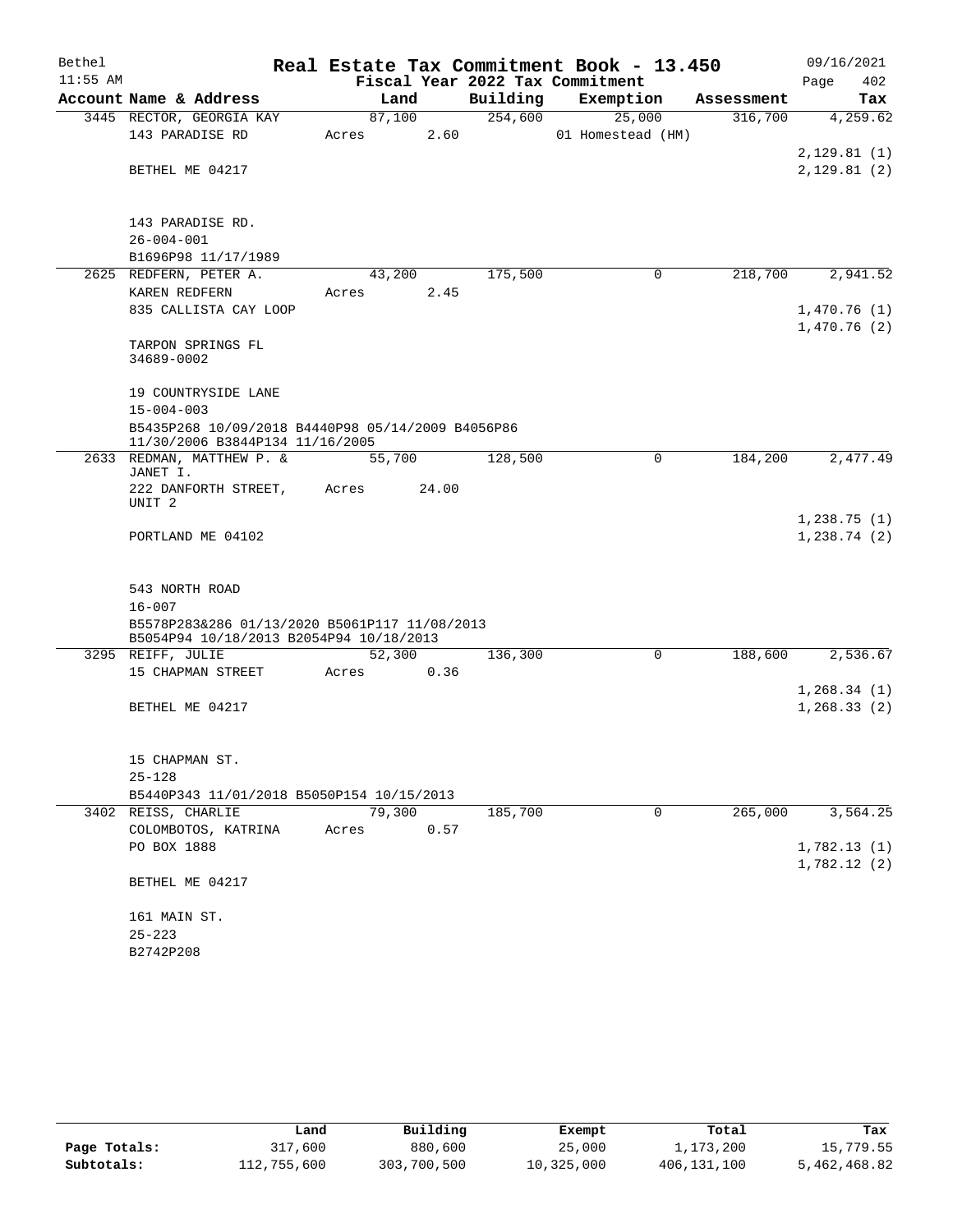| Bethel       |                                                     |       |                |               | Real Estate Tax Commitment Book - 13.450 |                      | 09/16/2021                 |
|--------------|-----------------------------------------------------|-------|----------------|---------------|------------------------------------------|----------------------|----------------------------|
| $11:55$ AM   | Account Name & Address                              |       |                |               | Fiscal Year 2022 Tax Commitment          |                      | 403<br>Page                |
|              | 4792 REMICK, SCOT C                                 |       | Land<br>35,600 | Building<br>0 | Exemption<br>0                           | Assessment<br>35,600 | Tax<br>478.82              |
|              | 7 MCCANN WAY                                        | Acres | 1.76           |               |                                          |                      |                            |
|              |                                                     |       |                |               |                                          |                      | 239.41 (1)                 |
|              | SCARBOROUGH ME 04074                                |       |                |               |                                          |                      | 239.41(2)                  |
|              |                                                     |       |                |               |                                          |                      |                            |
|              | 4 HARMONY ROW                                       |       |                |               |                                          |                      |                            |
|              | $23 - 013 - 001 - 004$                              |       |                |               |                                          |                      |                            |
|              | B5461P228 05/06/2019 B4233P187 12/04/2007 B4216P54  |       |                |               |                                          |                      |                            |
|              | 10/29/2007                                          |       |                |               |                                          |                      |                            |
|              | 4794 REMICK, SCOT C                                 |       | 45,600         | 453,900       | 0                                        | 499,500              | 6,718.28                   |
|              | 7 MCCANN WAY                                        | Acres | 2.01           |               |                                          |                      |                            |
|              | SCARBOROUGH ME 04074                                |       |                |               |                                          |                      | 3,359.14(1)<br>3,359.14(2) |
|              |                                                     |       |                |               |                                          |                      |                            |
|              |                                                     |       |                |               |                                          |                      |                            |
|              | HARMONY LN                                          |       |                |               |                                          |                      |                            |
|              | $23 - 013 - 001 - 006$                              |       |                |               |                                          |                      |                            |
|              | B5486P328 10/15/2019 B4718P24 05/16/2011            |       |                |               |                                          |                      |                            |
|              | 39 REMINGTON, DONNA G                               |       | 70,500         | 135,600       | 0                                        | 206, 100             | 2,772.05                   |
|              | 207 BARKER RD.                                      | Acres | 87.50          |               |                                          |                      | 1,386.03(1)                |
|              | BETHEL ME 04217                                     |       |                |               |                                          |                      | 1,386.02(2)                |
|              |                                                     |       |                |               |                                          |                      |                            |
|              |                                                     |       |                |               |                                          |                      |                            |
|              | 791 GROVER HILL RD.                                 |       |                |               |                                          |                      |                            |
|              | $01 - 035$                                          |       |                |               |                                          |                      |                            |
|              | B2135P237 06/29/1994 B1263P57 06/07/1984            |       |                |               |                                          |                      |                            |
|              | 1390 REMINGTON, THOMAS                              |       | 55,800         | 71,700        | 0                                        | 127,500              | 1,714.88                   |
|              | REMINGTON, MELINDA<br>1071 DONEGAN ROAD #313        | Acres | 5.70           |               |                                          |                      | 857.44 (1)                 |
|              |                                                     |       |                |               |                                          |                      | 857.44 (2)                 |
|              | LARGO FL 33771                                      |       |                |               |                                          |                      |                            |
|              |                                                     |       |                |               |                                          |                      |                            |
|              | 16 BAILEY RD.                                       |       |                |               |                                          |                      |                            |
|              | $08 - 056$                                          |       |                |               |                                          |                      |                            |
|              | B1389P320                                           |       |                |               |                                          |                      |                            |
|              | 2813 REMINGTON, TIMOTHY A. &<br>KIM M.              |       | 33,300         | 76,100        | 0                                        | 109,400              | 1,471.43                   |
|              | 12 OSGOOD ROAD                                      | Acres | 0.68           |               |                                          |                      |                            |
|              |                                                     |       |                |               |                                          |                      | 735.72(1)                  |
|              | BETHEL ME 04217                                     |       |                |               |                                          |                      | 735.71(2)                  |
|              |                                                     |       |                |               |                                          |                      |                            |
|              |                                                     |       |                |               |                                          |                      |                            |
|              | 12 OSGOOD RD<br>$18 - 057$                          |       |                |               |                                          |                      |                            |
|              | B5596P23 03/31/2021 B4616P198 08/02/2010 B3087P181  |       |                |               |                                          |                      |                            |
|              | 4657 REPETTO, PHILIP III                            |       | 37,100         | 219,900       | $\mathsf{O}$                             | 257,000              | 3,456.65                   |
|              | REPETTO, ELIZABETH                                  | Acres | 1.45           |               |                                          |                      |                            |
|              | 9 TILSON BURKE ROAD                                 |       |                |               |                                          |                      | 1,728.33(1)                |
|              |                                                     |       |                |               |                                          |                      | 1,728.32(2)                |
|              | BETHEL ME 04217                                     |       |                |               |                                          |                      |                            |
|              | 9 TILSON BURKE ROAD                                 |       |                |               |                                          |                      |                            |
|              | $02 - 025 - 009$                                    |       |                |               |                                          |                      |                            |
|              | B5425P205 08/17/2018 B4753P328 08/26/2011 B4702P143 |       |                |               |                                          |                      |                            |
|              | 03/18/2011 B4348P227 09/08/2008 B3803P46 09/20/2005 |       |                |               |                                          |                      |                            |
|              |                                                     |       |                |               |                                          |                      |                            |
|              | Land                                                |       | Building       |               | Exempt                                   | Total                | Tax                        |
| Page Totals: | 277,900                                             |       | 957,200        |               | 0                                        | 1,235,100            | 16,612.11                  |
| Subtotals:   | 113,033,500                                         |       | 304,657,700    |               | 10,325,000                               | 407,366,200          | 5,479,080.93               |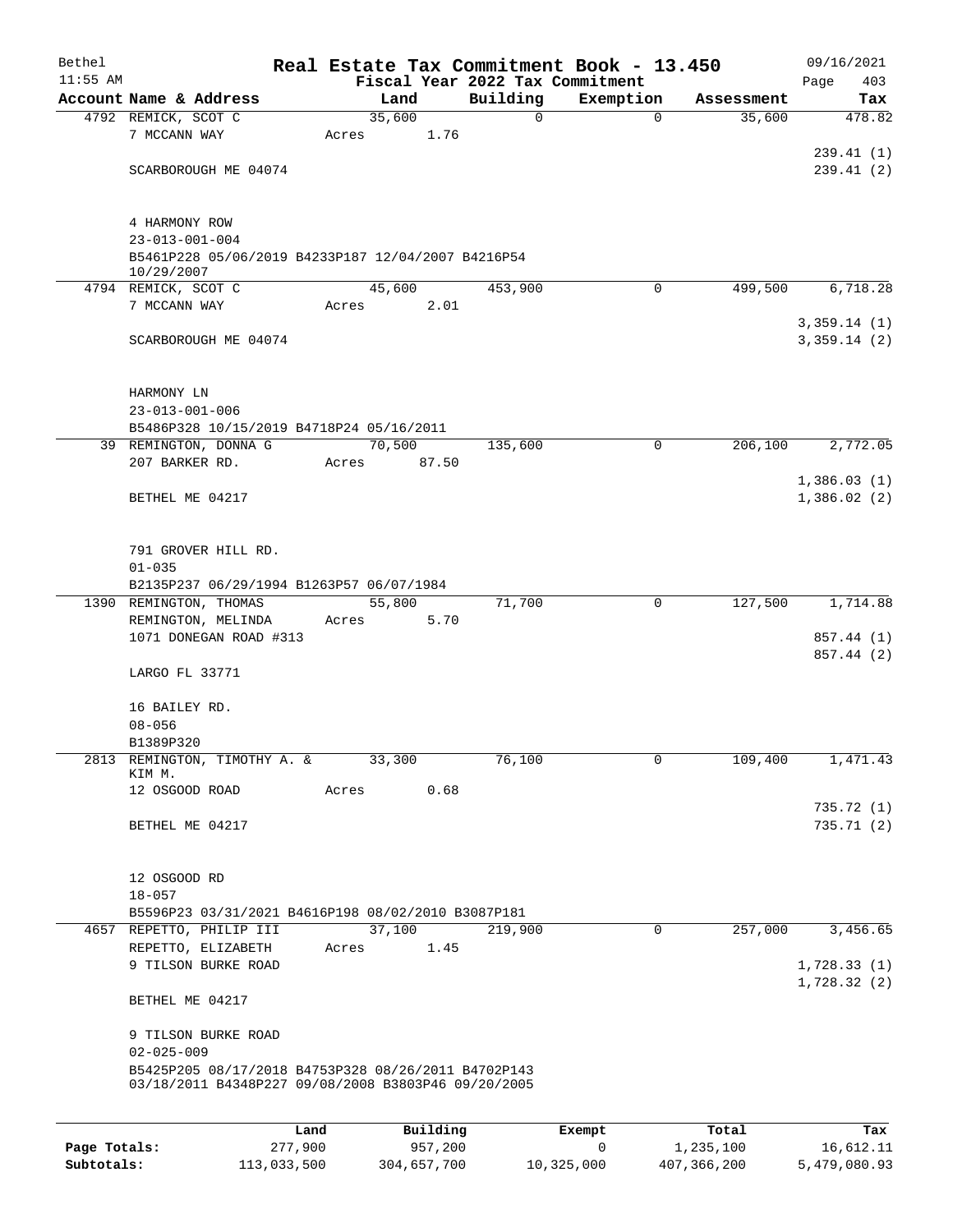| Bethel     |                                           |      |       |          |             | Real Estate Tax Commitment Book - 13.450 |            | 09/16/2021   |
|------------|-------------------------------------------|------|-------|----------|-------------|------------------------------------------|------------|--------------|
| $11:55$ AM |                                           |      |       |          |             | Fiscal Year 2022 Tax Commitment          |            | 404<br>Page  |
|            | Account Name & Address                    |      |       | Land     | Building    | Exemption                                | Assessment | Tax          |
|            | 4609 REUTER, JAMES R                      |      |       | 40,500   | 172,200     | 25,000                                   | 187,700    | 2,524.57     |
|            | REUTER, JULIA B                           |      | Acres | 2.00     |             | 01 Homestead (HM)                        |            |              |
|            | 822 GROVER HILL ROAD                      |      |       |          |             |                                          |            | 1,262.29(1)  |
|            |                                           |      |       |          |             |                                          |            | 1, 262.28(2) |
|            | BETHEL ME 04217                           |      |       |          |             |                                          |            |              |
|            |                                           |      |       |          |             |                                          |            |              |
|            | 822 GROVER HILL RD                        |      |       |          |             |                                          |            |              |
|            | $01 - 046 - 001$                          |      |       |          |             |                                          |            |              |
|            | B1908P237 06/17/1992                      |      |       |          |             |                                          |            |              |
|            | 41 REUTER, JAMES R                        |      |       | 34,400   | $\mathbf 0$ | $\mathbf 0$                              | 34,400     | 462.68       |
|            | REUTER, JULIA                             |      | Acres | 5.22     |             |                                          |            |              |
|            | 822 GROVER HILL RD                        |      |       |          |             |                                          |            | 231.34(1)    |
|            |                                           |      |       |          |             |                                          |            | 231.34(2)    |
|            | BETHEL ME 04217                           |      |       |          |             |                                          |            |              |
|            |                                           |      |       |          |             |                                          |            |              |
|            | GROVER HILL RD.                           |      |       |          |             |                                          |            |              |
|            | $01 - 035 - 006$                          |      |       |          |             |                                          |            |              |
|            | B5485P192 10/08/2019 B5009P294 07/10/2013 |      |       |          |             |                                          |            |              |
|            | 1310 REUTS CORP.                          |      |       | 39,200   | 320,500     | 0                                        | 359,700    | 4,837.97     |
|            | PO BOX 311                                |      | Acres | 1.30     |             |                                          |            |              |
|            |                                           |      |       |          |             |                                          |            | 2,418.99(1)  |
|            | NORWAY ME 04268                           |      |       |          |             |                                          |            | 2,418.98(2)  |
|            |                                           |      |       |          |             |                                          |            |              |
|            |                                           |      |       |          |             |                                          |            |              |
|            | 179 WALKERS MILLS RD.                     |      |       |          |             |                                          |            |              |
|            | $08 - 006 - 009 - 001$                    |      |       |          |             |                                          |            |              |
|            | B2426P218                                 |      |       |          |             |                                          |            |              |
|            | 5221 REUTS CORPORATION                    |      |       | 29,900   | 0           | $\mathbf 0$                              | 29,900     | 402.16       |
|            | P.O. BOX 311                              |      | Acres | 1.46     |             |                                          |            |              |
|            |                                           |      |       |          |             |                                          |            | 201.08(1)    |
|            | NORWAY ME 04268                           |      |       |          |             |                                          |            | 201.08(2)    |
|            |                                           |      |       |          |             |                                          |            |              |
|            |                                           |      |       |          |             |                                          |            |              |
|            | WALKERS MILLS RD                          |      |       |          |             |                                          |            |              |
|            | $08 - 006 - 009 - A$                      |      |       |          |             |                                          |            |              |
|            | B4534P180 12/04/2009 B4480P315 08/10/2009 |      |       |          |             |                                          |            |              |
|            | 1547 REZENDES, BERNADETTE                 |      |       | 10,800   | 51,200      | 0                                        | 62,000     | 833.90       |
|            | REZENDES, RONALD                          |      |       |          |             |                                          |            |              |
|            | 2 JAIME PATH                              |      |       |          |             |                                          |            | 416.95(1)    |
|            |                                           |      |       |          |             |                                          |            | 416.95(2)    |
|            | PLYMOUTH MA 02360                         |      |       |          |             |                                          |            |              |
|            |                                           |      |       |          |             |                                          |            |              |
|            | 788 WEST BETHEL RD.                       |      |       |          |             |                                          |            |              |
|            | $11 - 027 - 001 - 008$                    |      |       |          |             |                                          |            |              |
|            | B3025P240                                 |      |       |          |             |                                          |            |              |
|            | 5251 RICE, CHRISTOPHER &<br>ANGELA L.     |      |       | 44,200   | $\Omega$    | 0                                        | 44,200     | 594.49       |
|            | 68 HERRICK ROAD                           |      | Acres | 1.25     |             |                                          |            |              |
|            |                                           |      |       |          |             |                                          |            | 297.25(1)    |
|            | BOXFORD MA 01921                          |      |       |          |             |                                          |            | 297.24 (2)   |
|            |                                           |      |       |          |             |                                          |            |              |
|            |                                           |      |       |          |             |                                          |            |              |
|            | TAYLOR SMITH RD                           |      |       |          |             |                                          |            |              |
|            | $09 - 006 - 006 - 008$                    |      |       |          |             |                                          |            |              |
|            | B5592P312 03/19/2021 B12P4549 08/14/2009  |      |       |          |             |                                          |            |              |
|            |                                           |      |       |          |             |                                          |            |              |
|            |                                           |      |       |          |             |                                          |            |              |
|            |                                           |      |       |          |             |                                          |            |              |
|            |                                           |      |       |          |             |                                          |            |              |
|            |                                           | Land |       | Building |             | Exempt                                   | Total      | Tax          |

**Page Totals:** 199,000 543,900 25,000 717,900 9,655.77 **Subtotals:** 113,232,500 305,201,600 10,350,000 408,084,100 5,488,736.70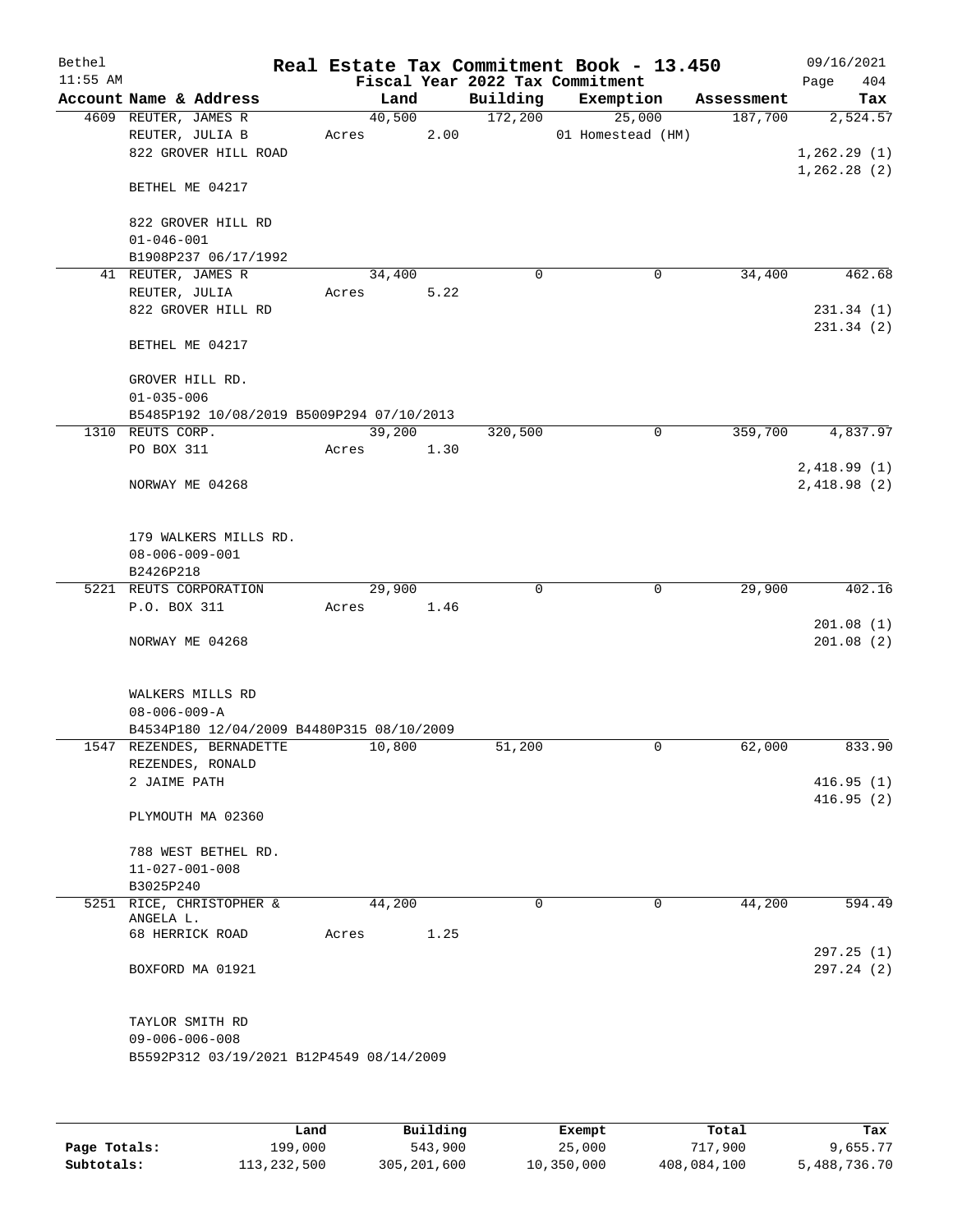| Bethel       |                                                     |                 |       |        |                       |             | Real Estate Tax Commitment Book - 13.450 |             |                    |      | 09/16/2021       |
|--------------|-----------------------------------------------------|-----------------|-------|--------|-----------------------|-------------|------------------------------------------|-------------|--------------------|------|------------------|
| $11:55$ AM   |                                                     |                 |       |        |                       |             | Fiscal Year 2022 Tax Commitment          |             |                    | Page | 405              |
|              | Account Name & Address                              |                 |       | Land   |                       | Building    | Exemption                                |             | Assessment         |      | Tax              |
|              | 2703 RICE, HUGH A                                   |                 |       | 62,200 |                       | $\mathbf 0$ |                                          | $\mathbf 0$ | 62,200             |      | 836.59           |
|              | RICE, ALISSA R<br>7R AUSTIN LANE                    |                 | Acres |        | 1.08                  |             |                                          |             |                    |      | 418.30(1)        |
|              |                                                     |                 |       |        |                       |             |                                          |             |                    |      | 418.29(2)        |
|              | BYFIELD MA 01922                                    |                 |       |        |                       |             |                                          |             |                    |      |                  |
|              | WILL VIEW                                           |                 |       |        |                       |             |                                          |             |                    |      |                  |
|              | $17 - 035 - 014$                                    |                 |       |        |                       |             |                                          |             |                    |      |                  |
|              | B5558P905 10/27/2020 B4508P102 10/06/2009 B3401P342 |                 |       |        |                       |             |                                          |             |                    |      |                  |
|              | 10/21/2003                                          |                 |       |        |                       |             |                                          |             |                    |      |                  |
|              | 2721 RICE, HUGH A                                   |                 |       | 71,500 |                       | 213,400     | 0                                        |             | 284,900            |      | 3,831.91         |
|              | RICE, ALISSA R                                      |                 | Acres |        | 1.16                  |             |                                          |             |                    |      |                  |
|              | 7R AUSTIN LANE                                      |                 |       |        |                       |             |                                          |             |                    |      | 1,915.96(1)      |
|              |                                                     |                 |       |        |                       |             |                                          |             |                    |      | 1,915.95(2)      |
|              | BYFIELD MA 01922                                    |                 |       |        |                       |             |                                          |             |                    |      |                  |
|              | 6 CONFORTI COURT                                    |                 |       |        |                       |             |                                          |             |                    |      |                  |
|              | $17 - 035 - 009$                                    |                 |       |        |                       |             |                                          |             |                    |      |                  |
|              | B5306P414 09/23/2016 B4623P271 08/23/2010 B3101P45  |                 |       |        |                       |             |                                          |             |                    |      |                  |
|              | 2777 RICE, JARED S                                  |                 |       | 39,400 |                       | 100,400     | $\mathbf 0$                              |             | 139,800            |      | 1,880.31         |
|              | 608 INTERVALE ROAD                                  |                 | Acres |        | 1.40                  |             |                                          |             |                    |      |                  |
|              |                                                     |                 |       |        |                       |             |                                          |             |                    |      | 940.16(1)        |
|              | BETHEL ME 04217                                     |                 |       |        |                       |             |                                          |             |                    |      | 940.15(2)        |
|              |                                                     |                 |       |        |                       |             |                                          |             |                    |      |                  |
|              |                                                     |                 |       |        |                       |             |                                          |             |                    |      |                  |
|              | 608 INTERVALE RD.                                   |                 |       |        |                       |             |                                          |             |                    |      |                  |
|              | $18 - 032$                                          |                 |       |        |                       |             |                                          |             |                    |      |                  |
|              | B5505P328 02/03/2020 B3805P328 09/26/2005           |                 |       |        |                       |             |                                          |             |                    |      |                  |
|              | 2815 RICE, WILLIAM                                  |                 |       | 33,500 |                       | 171,400     | 25,000                                   |             | 179,900            |      | 2,419.66         |
|              | RICE, LOUISE<br>24 OSGOOD ROAD                      |                 | Acres |        | 0.69                  |             | 01 Homestead (HM)                        |             |                    |      | 1, 209.83(1)     |
|              |                                                     |                 |       |        |                       |             |                                          |             |                    |      | 1, 209.83(2)     |
|              | BETHEL ME 04217                                     |                 |       |        |                       |             |                                          |             |                    |      |                  |
|              |                                                     |                 |       |        |                       |             |                                          |             |                    |      |                  |
|              | 24 OSGOOD RD.                                       |                 |       |        |                       |             |                                          |             |                    |      |                  |
|              | $18 - 059$                                          |                 |       |        |                       |             |                                          |             |                    |      |                  |
|              | B2782P239                                           |                 |       |        |                       |             |                                          |             |                    |      |                  |
|              | 2590 RICH, JONATHAN W                               |                 |       | 37,800 |                       | 657,600     | 0                                        |             | 695,400            |      | 9,353.13         |
|              | 1 RAMONA WAY                                        |                 | Acres |        | 5.71                  |             |                                          |             |                    |      |                  |
|              |                                                     |                 |       |        |                       |             |                                          |             |                    |      | 4,676.57(1)      |
|              | WENHAM MA 01984                                     |                 |       |        |                       |             |                                          |             |                    |      | 4,676.56(2)      |
|              |                                                     |                 |       |        |                       |             |                                          |             |                    |      |                  |
|              |                                                     |                 |       |        |                       |             |                                          |             |                    |      |                  |
|              | 35 GRANDVIEW ROAD<br>$15 - 022 - A$                 |                 |       |        |                       |             |                                          |             |                    |      |                  |
|              | B5217P144 04/13/2015 B4334P64 08/08/2008 B4252P298  |                 |       |        |                       |             |                                          |             |                    |      |                  |
|              | 12/27/2007 B2841P138                                |                 |       |        |                       |             |                                          |             |                    |      |                  |
|              | 5242 RICHARDS, MICHAEL                              |                 |       | 400    |                       | $\mathbf 0$ | $\mathbf 0$                              |             | 400                |      | 5.38             |
|              | RICHARDS, SUZANNE                                   |                 | Acres |        | 0.46                  |             |                                          |             |                    |      |                  |
|              | 4 MEADOWLARK RD                                     |                 |       |        |                       |             |                                          |             |                    |      | 2.69(1)          |
|              |                                                     |                 |       |        |                       |             |                                          |             |                    |      | 2.69(2)          |
|              | BRYANT POND ME 04219                                |                 |       |        |                       |             |                                          |             |                    |      |                  |
|              |                                                     |                 |       |        |                       |             |                                          |             |                    |      |                  |
|              | 4 MEADOWLARK RD                                     |                 |       |        |                       |             |                                          |             |                    |      |                  |
|              | $05 - 009 - A$<br>B3279P256 04/28/2003              |                 |       |        |                       |             |                                          |             |                    |      |                  |
|              |                                                     |                 |       |        |                       |             |                                          |             |                    |      |                  |
|              |                                                     |                 |       |        |                       |             |                                          |             |                    |      |                  |
|              |                                                     |                 |       |        |                       |             |                                          |             |                    |      |                  |
| Page Totals: |                                                     | Land<br>244,800 |       |        | Building<br>1,142,800 |             | Exempt<br>25,000                         |             | Total<br>1,362,600 |      | Tax<br>18,326.98 |
|              |                                                     |                 |       |        |                       |             |                                          |             |                    |      |                  |

**Subtotals:** 113,477,300 306,344,400 10,375,000 409,446,700 5,507,063.68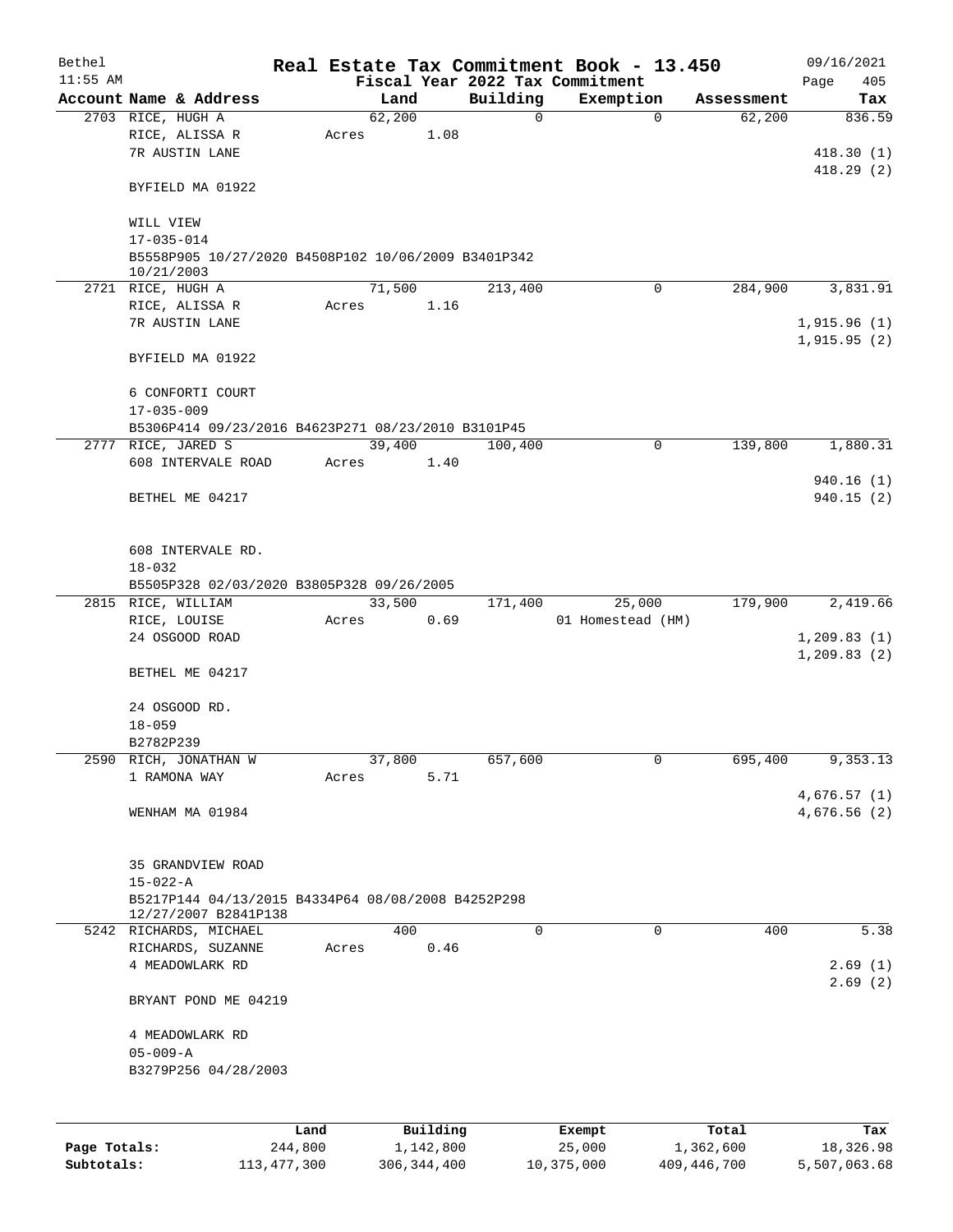| Bethel     |                                                                                      |       |        |       |             | Real Estate Tax Commitment Book - 13.450 |   |            | 09/16/2021  |
|------------|--------------------------------------------------------------------------------------|-------|--------|-------|-------------|------------------------------------------|---|------------|-------------|
| $11:55$ AM |                                                                                      |       |        |       |             | Fiscal Year 2022 Tax Commitment          |   |            | Page<br>406 |
|            | Account Name & Address                                                               |       | Land   |       | Building    | Exemption                                |   | Assessment | Tax         |
|            | 3448 RICHMOND, CHARLES &<br>FRANCES                                                  |       | 85,500 |       | 198,400     | 25,000                                   |   | 258,900    | 3,482.21    |
|            | TRUSTEES RICHMOND<br>FAMILY TRUST                                                    | Acres |        | 2.00  |             | 01 Homestead (HM)                        |   |            |             |
|            | 99 PARADISE RD                                                                       |       |        |       |             |                                          |   |            | 1,741.11(1) |
|            |                                                                                      |       |        |       |             |                                          |   |            | 1,741.10(2) |
|            | BETHEL ME 04217                                                                      |       |        |       |             |                                          |   |            |             |
|            | 99 PARADISE RD,                                                                      |       |        |       |             |                                          |   |            |             |
|            | $26 - 007$                                                                           |       |        |       |             |                                          |   |            |             |
|            | B2897P18 12/29/2000                                                                  |       |        |       |             |                                          |   |            |             |
|            | 3782 RICHMOND, CHARLES F. &<br>FRANCES, TRUSTEES                                     |       | 33,500 |       | $\mathbf 0$ |                                          | 0 | 33,500     | 450.58      |
|            | 99 PARADISE RD                                                                       | Acres |        | 1.00  |             |                                          |   |            |             |
|            |                                                                                      |       |        |       |             |                                          |   |            | 225.29(1)   |
|            | BETHEL ME 04217                                                                      |       |        |       |             |                                          |   |            | 225.29(2)   |
|            |                                                                                      |       |        |       |             |                                          |   |            |             |
|            | OFF PARADISE ROAD                                                                    |       |        |       |             |                                          |   |            |             |
|            | $26 - 006 - 001$                                                                     |       |        |       |             |                                          |   |            |             |
|            | B4963P189 03/12/2013 B3116P245 05/23/2002<br>2756 RICHMOND, ELIZABETH J.,            |       |        |       |             |                                          | 0 |            | 5,622.10    |
|            | WESLEY & SCOTT                                                                       |       | 54,500 |       | 363,500     |                                          |   | 418,000    |             |
|            | 11 SCHOOL STREET                                                                     | Acres |        | 10.00 |             |                                          |   |            |             |
|            |                                                                                      |       |        |       |             |                                          |   |            | 2,811.05(1) |
|            | LAKEVILLE MA 02347                                                                   |       |        |       |             |                                          |   |            | 2,811.05(2) |
|            |                                                                                      |       |        |       |             |                                          |   |            |             |
|            | 690 MAYVILLE RD                                                                      |       |        |       |             |                                          |   |            |             |
|            | $18 - 015$                                                                           |       |        |       |             |                                          |   |            |             |
|            | B4374P242 11/07/2008 B2974P166<br>4672 RIES, PETER M.                                |       | 46,600 |       | 169,200     |                                          | 0 | 215,800    | 2,902.51    |
|            | RIES, LAUREN M.                                                                      | Acres |        | 0.93  |             |                                          |   |            |             |
|            | 17 DEWEY STREET, APT. 2                                                              |       |        |       |             |                                          |   |            | 1,451.26(1) |
|            |                                                                                      |       |        |       |             |                                          |   |            | 1,451.25(2) |
|            | WATERTOWN MA 02472                                                                   |       |        |       |             |                                          |   |            |             |
|            | 14 HIDE-A-WAY LANE                                                                   |       |        |       |             |                                          |   |            |             |
|            | $08 - 041 - 003 - 001$                                                               |       |        |       |             |                                          |   |            |             |
|            | B5427P171 08/29/2018 B4906P336 10/15/2012 B4459P24<br>06/22/2009 B3928P23 04/28/2006 |       |        |       |             |                                          |   |            |             |
|            | 3787 RIGBY, MORGAN                                                                   |       | 67,500 |       | 425,100     |                                          | 0 | 492,600    | 6,625.47    |
|            | 5 SELMAN ST                                                                          | Acres |        | 1.06  |             |                                          |   |            |             |
|            |                                                                                      |       |        |       |             |                                          |   |            | 3,312.74(1) |
|            | MARBLEHEAD MA 01945<br>2836                                                          |       |        |       |             |                                          |   |            | 3,312.73(2) |
|            | 34 RIDGE ROAD                                                                        |       |        |       |             |                                          |   |            |             |
|            | $26 - 060 - 005$                                                                     |       |        |       |             |                                          |   |            |             |
|            | B4312P291 06/17/2008 B3708P83 04/29/2005                                             |       |        |       |             |                                          |   |            |             |

|              | Land        | Building    | Exempt     | Total       | Tax          |
|--------------|-------------|-------------|------------|-------------|--------------|
| Page Totals: | 287,600     | 1,156,200   | 25,000     | 1,418,800   | 19,082.87    |
| Subtotals:   | 113,764,900 | 307,500,600 | 10,400,000 | 410,865,500 | 5,526,146.55 |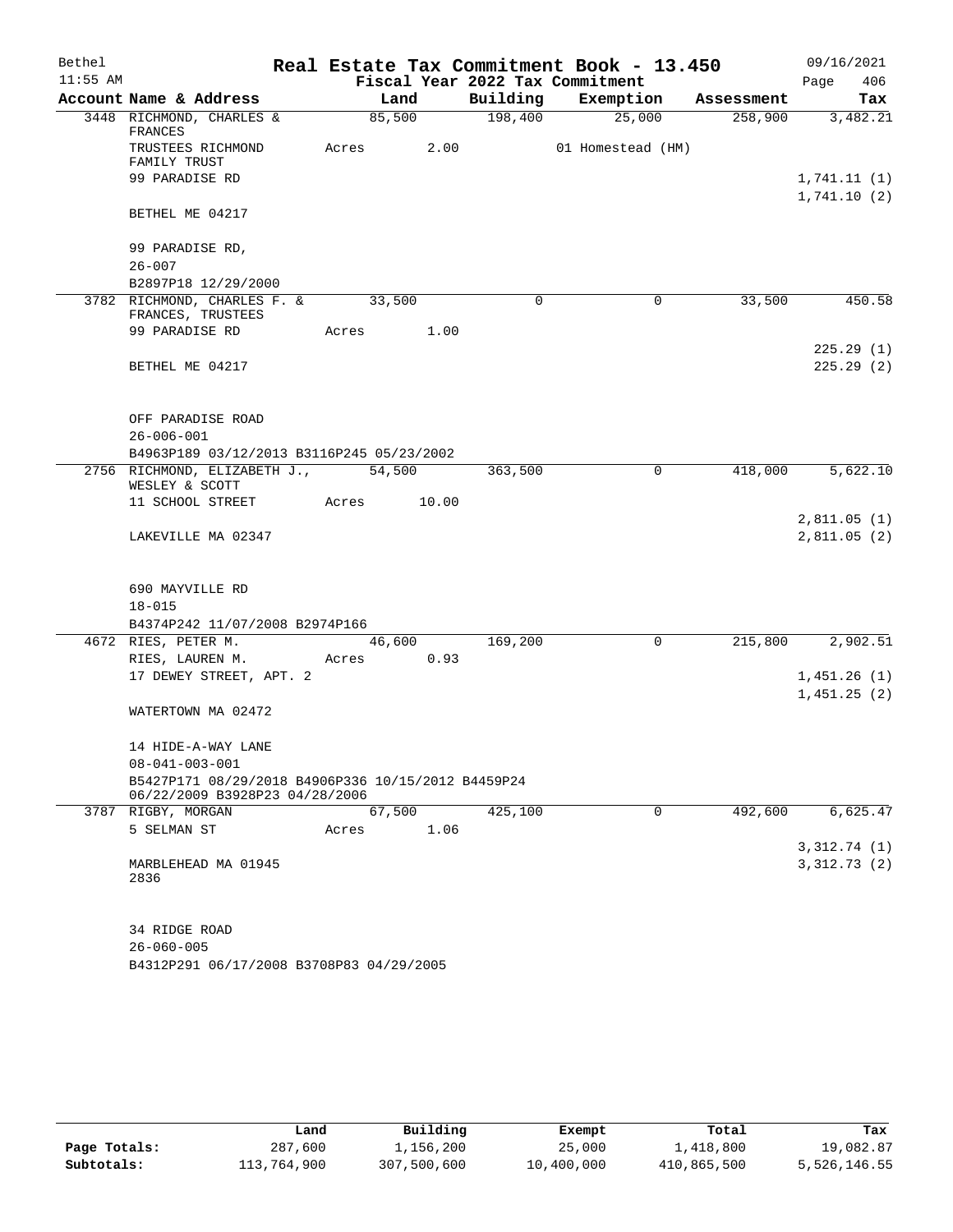| Bethel       |                                                                                       |                 |                 |                     |                                 | Real Estate Tax Commitment Book - 13.450 |                    | 09/16/2021                 |
|--------------|---------------------------------------------------------------------------------------|-----------------|-----------------|---------------------|---------------------------------|------------------------------------------|--------------------|----------------------------|
| $11:55$ AM   |                                                                                       |                 |                 |                     | Fiscal Year 2022 Tax Commitment |                                          |                    | Page<br>407                |
|              | Account Name & Address                                                                |                 | Land            |                     | Building                        | Exemption                                | Assessment         | Tax                        |
|              | 3510 RIGBY, PAUL J<br>RIGBY, KIMBALL L<br>5 ABELL AVE                                 |                 | 76,300<br>Acres | 0.50                | 79,700                          | $\mathbf 0$                              | 156,000            | 2,098.20<br>1,049.10(1)    |
|              | IPSWICH MA 01938                                                                      |                 |                 |                     |                                 |                                          |                    | 1,049.10(2)                |
|              | 160 PARADISE RD<br>$26 - 066 - 001$                                                   |                 |                 |                     |                                 |                                          |                    |                            |
|              | B5169P12 10/06/2014 B3261P254 03/14/2003                                              |                 |                 |                     |                                 |                                          |                    |                            |
|              | 4676 RIGG, DONNA M                                                                    |                 | 46,600          |                     | 246,200                         | 0                                        | 292,800            | 3,938.16                   |
|              | KOENIG, GERHARD                                                                       |                 | Acres           | 0.93                |                                 |                                          |                    |                            |
|              | 1662 COMM. AVE                                                                        |                 |                 |                     |                                 |                                          |                    | 1,969.08(1)<br>1,969.08(2) |
|              | NEWTON MA 02465                                                                       |                 |                 |                     |                                 |                                          |                    |                            |
|              | 34 HIDE-A-WAY LANE<br>$08 - 041 - 003 - 005$                                          |                 |                 |                     |                                 |                                          |                    |                            |
|              | B4555P91 02/01/2010 B4553P172 01/26/2010 B4499P105<br>09/21/2009 B4477P116 07/30/2009 |                 |                 |                     |                                 |                                          |                    |                            |
|              | 3053 RIGGIERI, ALISON                                                                 |                 | 27,600          |                     | 103,400                         | 0                                        | 131,000            | 1,761.95                   |
|              | 10 LOCKWOOD DRIVE                                                                     |                 | Acres           | 0.92                |                                 |                                          |                    |                            |
|              | KENNEBUNK ME 04043                                                                    |                 |                 |                     |                                 |                                          |                    | 880.98 (1)<br>880.97 (2)   |
|              | 1221 INTERVALE RD S/S<br>$23 - 007$                                                   |                 |                 |                     |                                 |                                          |                    |                            |
|              | B5573P171 12/21/2020 B4131P233 05/11/2007 B3854P148<br>12/12/2005                     |                 |                 |                     |                                 |                                          |                    |                            |
|              | 4628 RILEY, CHRISTOPHER                                                               |                 | 39,500          |                     | 89,300                          | $\mathbf 0$                              | 128,800            | 1,732.36                   |
|              | RILEY, HYLAH<br>35 SEA ROAD                                                           |                 | Acres           | 1.46                |                                 |                                          |                    | 866.18 (1)<br>866.18(2)    |
|              | KENNEBUNK ME 04043                                                                    |                 |                 |                     |                                 |                                          |                    |                            |
|              | <b>39 TERRACE ROAD</b><br>$14 - 006 - 002$                                            |                 |                 |                     |                                 |                                          |                    |                            |
|              | B5394P166 02/21/2018 B4999P161 06/18/2013 B3633P55<br>11/24/2004                      |                 |                 |                     |                                 |                                          |                    |                            |
|              | 4634 RILEY, CRAIG J                                                                   |                 | 50,000          |                     | 334,100                         | 0                                        | 384,100            | 5,166.15                   |
|              | 447 BAY LANE                                                                          |                 | Acres           | 1.65                |                                 |                                          |                    |                            |
|              | CENTERVILLE MA 02632                                                                  |                 |                 |                     |                                 |                                          |                    | 2,583.08(1)<br>2,583.07(2) |
|              | 159 BAILEY ROAD<br>$08 - 055 - 017$                                                   |                 |                 |                     |                                 |                                          |                    |                            |
|              | B5327P3 01/17/2017 B4239P131 12/18/2007 B3724P145<br>05/20/2005                       |                 |                 |                     |                                 |                                          |                    |                            |
|              | 5436 RILEY, JOHN J III                                                                |                 | 9,400           |                     | 64,000                          | 0                                        | 73,400             | 987.23                     |
|              | PO BOX 501                                                                            |                 | Acres           | 1.11                |                                 |                                          |                    | 493.62 (1)                 |
|              | BETHEL ME 04217                                                                       |                 |                 |                     |                                 |                                          |                    | 493.61 (2)                 |
|              | 17 TYLER ST.                                                                          |                 |                 |                     |                                 |                                          |                    |                            |
|              | $25 - 189 - 001$<br>B4382P185 12/05/2008 B3433P23 12/04/2003                          |                 |                 |                     |                                 |                                          |                    |                            |
|              |                                                                                       |                 |                 |                     |                                 |                                          |                    |                            |
| Page Totals: |                                                                                       | Land<br>249,400 |                 | Building<br>916,700 |                                 | Exempt<br>0                              | Total<br>1,166,100 | Tax<br>15,684.05           |

**Subtotals:** 114,014,300 308,417,300 10,400,000 412,031,600 5,541,830.60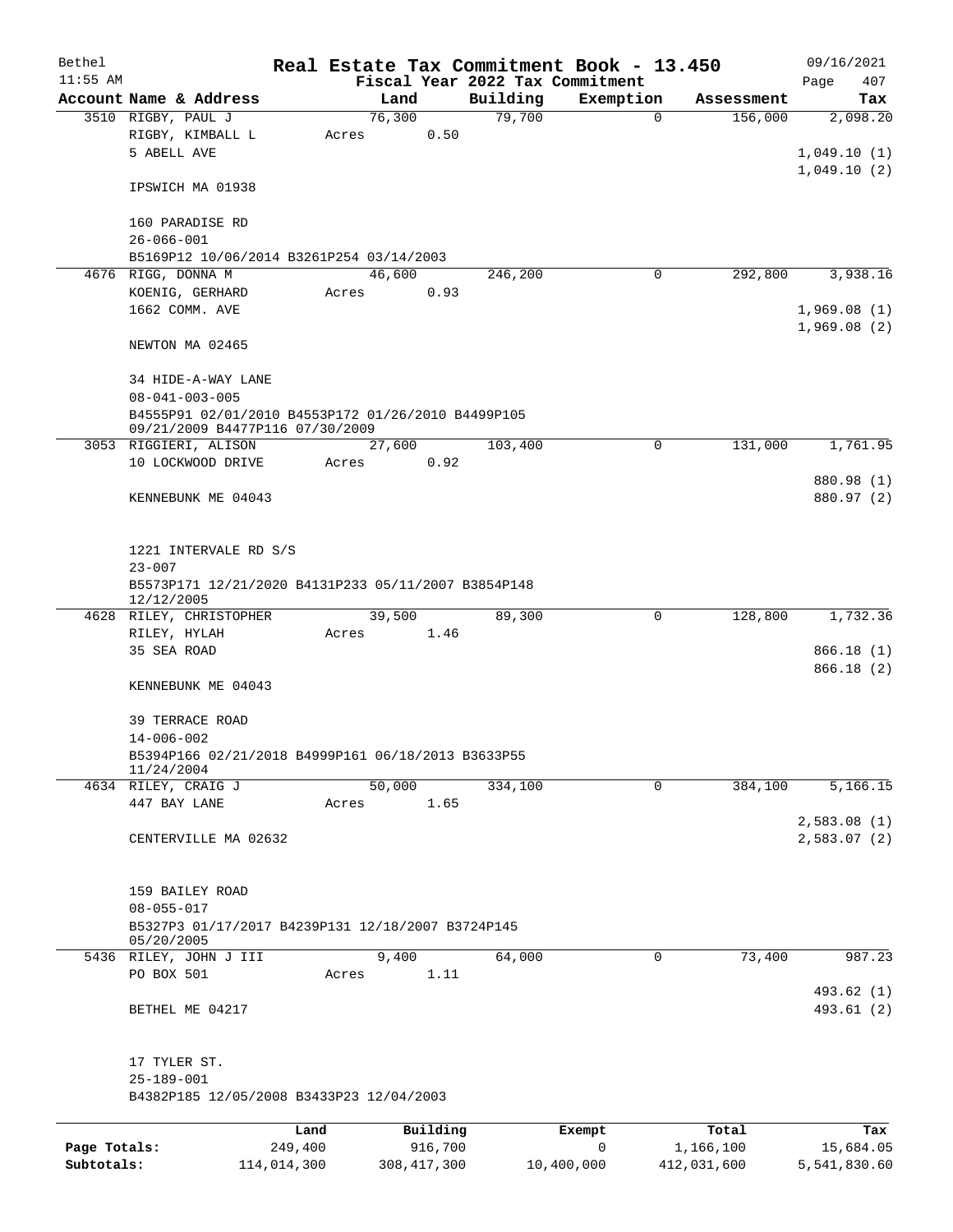| Bethel       |                                                  |       |             |          |          | Real Estate Tax Commitment Book - 13.450 |               | 09/16/2021   |
|--------------|--------------------------------------------------|-------|-------------|----------|----------|------------------------------------------|---------------|--------------|
| $11:55$ AM   |                                                  |       |             |          |          | Fiscal Year 2022 Tax Commitment          |               | Page<br>408  |
|              | Account Name & Address                           |       | Land        |          | Building | Exemption                                | Assessment    | Tax          |
|              | 233 RING, KENNETH                                |       | 4,100       |          | 0        | $\mathbf 0$                              | 4,100         | 55.15        |
|              | RING, AVERILL                                    | Acres |             | 15.00    |          |                                          |               |              |
|              | PO BOX 36                                        |       |             |          |          |                                          |               | 27.58(1)     |
|              |                                                  |       |             |          |          |                                          |               | 27.57(2)     |
|              | AMISSVILLE VA 20106                              |       |             |          |          |                                          |               |              |
|              | BIRD HILL RD.                                    |       |             |          |          |                                          |               |              |
|              | $04 - 074$                                       |       |             |          |          |                                          |               |              |
|              | B2865P51                                         |       |             |          |          |                                          |               |              |
|              | 5377 RIPATRAZONE, ROBERT S.                      |       | 44,800      |          | 274,600  | 0                                        | 319,400       | 4,295.93     |
|              | RIPATRAZONE, JOANNE M.                           | Acres |             | 6.00     |          |                                          |               |              |
|              | PO BOX 1217                                      |       |             |          |          |                                          |               | 2,147.97(1)  |
|              |                                                  |       |             |          |          |                                          |               | 2,147.96(2)  |
|              | PEMBROKE MA 02359                                |       |             |          |          |                                          |               |              |
|              |                                                  |       |             |          |          |                                          |               |              |
|              | 320 INTERVALE RD                                 |       |             |          |          |                                          |               |              |
|              | $13 - 002 - 006$                                 |       |             |          |          |                                          |               |              |
|              | B5455P711 03/25/2019 B5351P265 06/19/2017        |       |             |          |          |                                          |               |              |
|              | 1431 RIPPE, ROBERT & MARY                        |       | 52,500      |          | 179,900  | 0                                        | 232,400       | 3,125.78     |
|              | ALICE FAMILY TRUST                               |       |             |          |          |                                          |               |              |
|              | 5305 MAPLE LANE                                  | Acres |             | 3.00     |          |                                          |               |              |
|              |                                                  |       |             |          |          |                                          |               | 1,562.89(1)  |
|              | COLLEYVILLE TX 76034                             |       |             |          |          |                                          |               | 1,562.89(2)  |
|              |                                                  |       |             |          |          |                                          |               |              |
|              |                                                  |       |             |          |          |                                          |               |              |
|              | 28 EGYPT MTN RD.                                 |       |             |          |          |                                          |               |              |
|              | $09 - 011 - 002 - 001$                           |       |             |          |          |                                          |               |              |
|              | B5364P539 08/30/2017 B5182P85 11/12/2014 B3710P8 |       |             |          |          |                                          |               |              |
|              | 04/18/2005 B0P0                                  |       |             |          |          |                                          |               |              |
|              | 4824 RIPPE, ROBERT & MARY<br>ALICE FAMILY TRUST  |       | 29,700      |          | 0        | $\mathbf 0$                              | 29,700        | 399.47       |
|              | 5305 MAPLE LANE                                  | Acres | 6.24        |          |          |                                          |               |              |
|              |                                                  |       |             |          |          |                                          |               | 199.74 (1)   |
|              | COLLEYVILLE TX 76034                             |       |             |          |          |                                          |               | 199.73(2)    |
|              |                                                  |       |             |          |          |                                          |               |              |
|              |                                                  |       |             |          |          |                                          |               |              |
|              | EAST BETHEL RD                                   |       |             |          |          |                                          |               |              |
|              | $09 - 011 - 002$                                 |       |             |          |          |                                          |               |              |
|              | B5364P539 08/30/2017 B5182P85 11/04/2014 B3710P8 |       |             |          |          |                                          |               |              |
|              | 05/03/2005                                       |       |             |          |          |                                          |               |              |
|              | 285 RISKO, LARRY                                 |       | 29,900      |          | 180,900  | 25,000                                   | 185,800       | 2,499.01     |
|              | RISKO, MARY GAGE                                 | Acres |             | 5.23     |          | 01 Homestead (HM)                        |               |              |
|              | 119 MCCRILLIS BROOK                              |       |             |          |          |                                          |               | 1, 249.51(1) |
|              | ROAD                                             |       |             |          |          |                                          |               |              |
|              |                                                  |       |             |          |          |                                          |               | 1,249.50(2)  |
|              | BRYANT POND ME 04219                             |       |             |          |          |                                          |               |              |
|              |                                                  |       |             |          |          |                                          |               |              |
|              | 119 MCCRILLIS BROOK RD.<br>$04 - 093 - 003$      |       |             |          |          |                                          |               |              |
|              | B1987P190 02/19/1993                             |       |             |          |          |                                          |               |              |
|              | 255 RISLEY, PERRY                                |       | 77,200      |          | 481,000  | 25,000                                   | 533,200       | 7,171.54     |
|              | RISLEY, SHARON K                                 | Acres |             | 5.11     |          | 01 Homestead (HM)                        |               |              |
|              | 57 HIGHLAND AVE                                  |       |             |          |          |                                          |               | 3,585.77(1)  |
|              |                                                  |       |             |          |          |                                          |               | 3,585.77(2)  |
|              | BETHEL ME 04217                                  |       |             |          |          |                                          |               |              |
|              |                                                  |       |             |          |          |                                          |               |              |
|              | 57 HIGHLAND AVE.                                 |       |             |          |          |                                          |               |              |
|              | $04 - 083 - 005$                                 |       |             |          |          |                                          |               |              |
|              | B3512P187 05/13/2004                             |       |             |          |          |                                          |               |              |
|              |                                                  |       |             | Building |          |                                          | Total         | Tax          |
| Page Totals: | 238,200                                          | Land  | 1,116,400   |          |          | Exempt<br>50,000                         | 1,304,600     | 17,546.88    |
| Subtotals:   | 114, 252, 500                                    |       | 309,533,700 |          |          | 10,450,000                               | 413, 336, 200 | 5,559,377.48 |
|              |                                                  |       |             |          |          |                                          |               |              |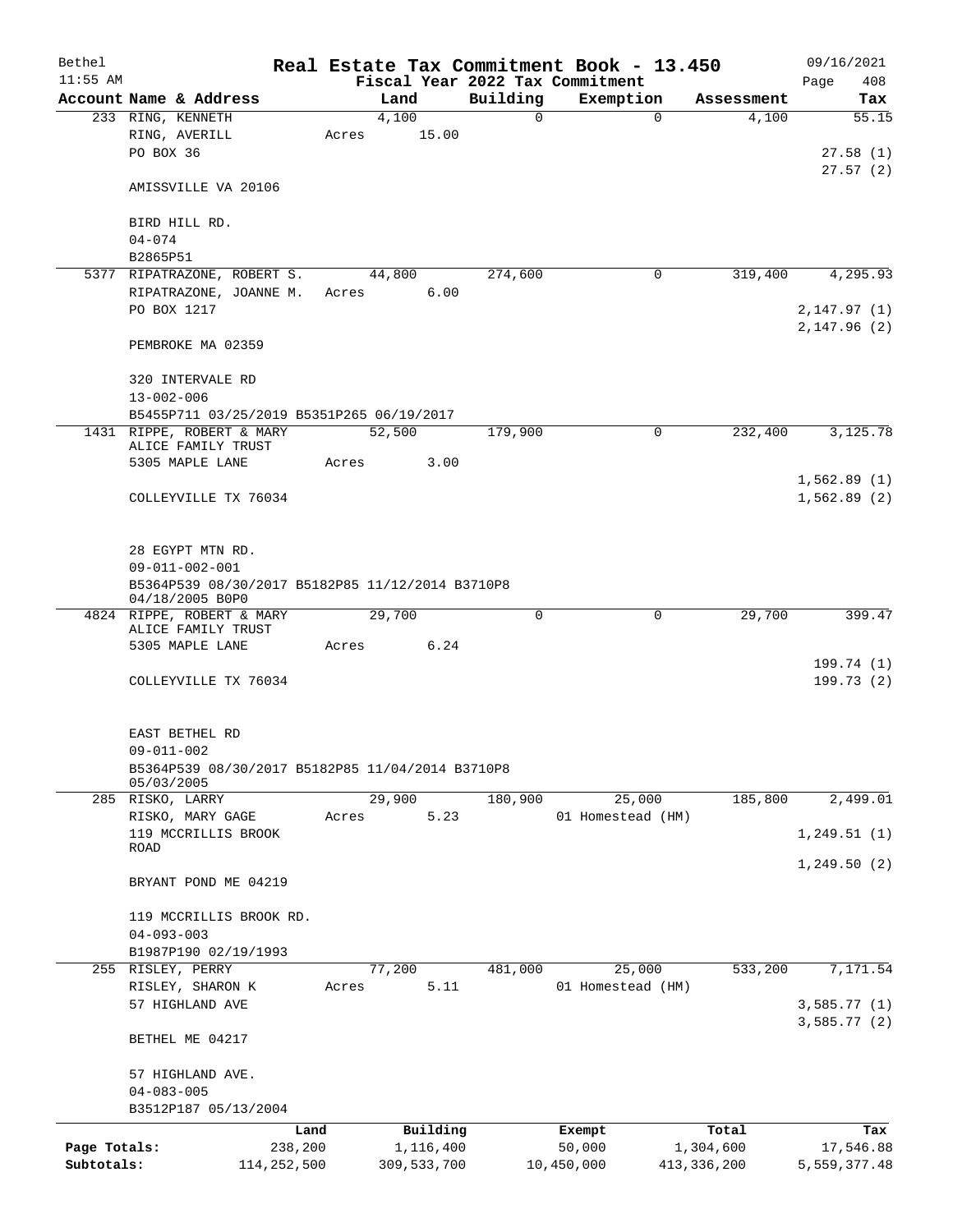| Bethel     |                                                                             |       |        |      |                                             | Real Estate Tax Commitment Book - 13.450 |            | 09/16/2021                 |            |
|------------|-----------------------------------------------------------------------------|-------|--------|------|---------------------------------------------|------------------------------------------|------------|----------------------------|------------|
| $11:55$ AM | Account Name & Address                                                      |       | Land   |      | Fiscal Year 2022 Tax Commitment<br>Building | Exemption                                | Assessment | Page                       | 409<br>Tax |
|            | 4771 RIVER GLEN DEVELOPMENT,                                                |       | 34,700 |      | 178,500                                     | $\Omega$                                 | 213,200    | 2,867.54                   |            |
|            | <b>LLC</b>                                                                  |       |        |      |                                             |                                          |            |                            |            |
|            | 11 AUTUMN WAY                                                               | Acres |        | 2.26 |                                             |                                          |            |                            |            |
|            | FALMOUTH ME 0415                                                            |       |        |      |                                             |                                          |            | 1,433.77(1)<br>1,433.77(2) |            |
|            | 27 RIVER GLEN SUB                                                           |       |        |      |                                             |                                          |            |                            |            |
|            | $18 - 033 - 001 - 004$                                                      |       |        |      |                                             |                                          |            |                            |            |
|            | B5228P342 06/23/2015 B4312P289 06/17/2008 B4140P340<br>05/29/2007 B3801P114 |       |        |      |                                             |                                          |            |                            |            |
|            | 4772 RIVER GLEN DEVELOPMENT,<br>LLC                                         |       | 26,700 |      | 0                                           | 0                                        | 26,700     | 359.12                     |            |
|            | 31 ARLINGTON ROAD                                                           | Acres |        | 2.41 |                                             |                                          |            |                            |            |
|            | SOUTH PORTLAND ME 04106                                                     |       |        |      |                                             |                                          |            | 179.56(1)<br>179.56(2)     |            |
|            |                                                                             |       |        |      |                                             |                                          |            |                            |            |
|            | RIVER GLEN SUB                                                              |       |        |      |                                             |                                          |            |                            |            |
|            | $18 - 033 - 001 - 005$                                                      |       |        |      |                                             |                                          |            |                            |            |
|            | B5228P342 06/23/2015 B3801P114                                              |       |        |      |                                             |                                          |            |                            |            |
|            | 4773 RIVER GLEN DEVELOPMENT,<br><b>LLC</b>                                  |       | 27,200 |      | $\Omega$                                    | 0                                        | 27,200     | 365.84                     |            |
|            | 31 ARLINGTON ROAD                                                           | Acres |        | 2.83 |                                             |                                          |            |                            |            |
|            | SOUTH PORTLAND ME 04106                                                     |       |        |      |                                             |                                          |            | 182.92(1)<br>182.92(2)     |            |
|            |                                                                             |       |        |      |                                             |                                          |            |                            |            |
|            | RIVER GLEN SUB                                                              |       |        |      |                                             |                                          |            |                            |            |
|            | $18 - 033 - 001 - 006$                                                      |       |        |      |                                             |                                          |            |                            |            |
|            | B5228P342 06/23/2015 B3801P114<br>4774 RIVER GLEN DEVELOPMENT,              |       | 27,700 |      | $\Omega$                                    | $\mathbf 0$                              | 27,700     | 372.57                     |            |
|            | LLC                                                                         |       |        |      |                                             |                                          |            |                            |            |
|            | 31 ARLINGTON ROAD                                                           | Acres |        | 3.49 |                                             |                                          |            |                            |            |
|            | SOUTH PORTLAND ME 04106                                                     |       |        |      |                                             |                                          |            | 186.29(1)<br>186.28(2)     |            |
|            |                                                                             |       |        |      |                                             |                                          |            |                            |            |
|            | RIVER GLEN SUB                                                              |       |        |      |                                             |                                          |            |                            |            |
|            | $18 - 033 - 001 - 007$                                                      |       |        |      |                                             |                                          |            |                            |            |
|            | B5228P342 06/23/2015 B3801P114                                              |       |        |      |                                             |                                          |            |                            |            |
|            | 4775 RIVER GLEN DEVELOPMENT,<br><b>LLC</b>                                  |       | 27,400 |      | 0                                           | $\mathbf 0$                              | 27,400     | 368.53                     |            |
|            | 31 ARLINGTON ROAD                                                           | Acres |        | 3.10 |                                             |                                          |            |                            |            |
|            | SOUTH PORTLAND ME 04106                                                     |       |        |      |                                             |                                          |            | 184.27(1)<br>184.26(2)     |            |
|            |                                                                             |       |        |      |                                             |                                          |            |                            |            |
|            | RIVER GLEN SUB<br>$18 - 033 - 001 - 008$                                    |       |        |      |                                             |                                          |            |                            |            |

B5228P342 06/23/2015 B3801P114

|              | Land        | Building    | Exempt     | Total       | Tax          |
|--------------|-------------|-------------|------------|-------------|--------------|
| Page Totals: | 143,700     | 178,500     |            | 322,200     | 4,333.60     |
| Subtotals:   | 114,396,200 | 309,712,200 | 10,450,000 | 413,658,400 | 5,563,711.08 |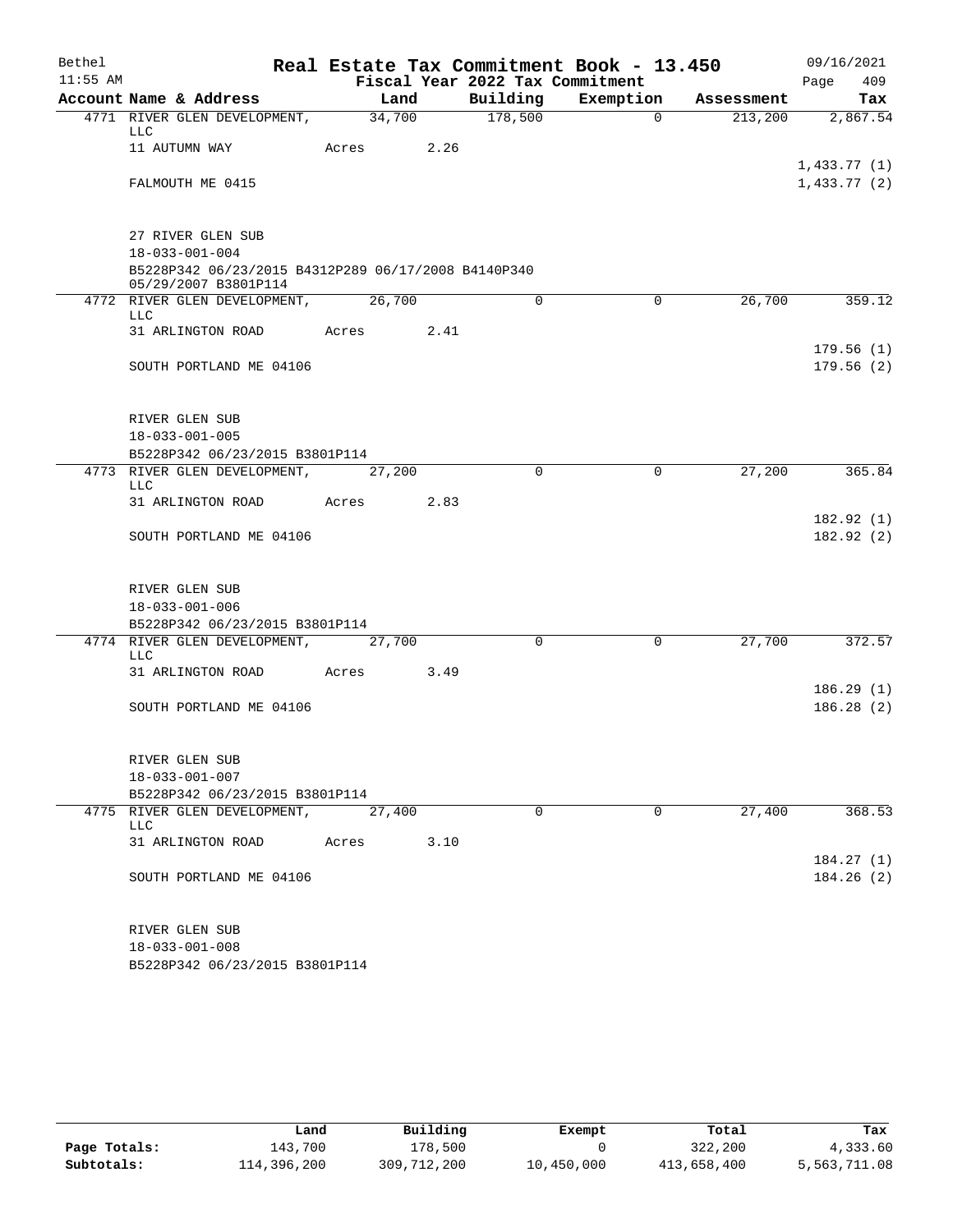| Bethel       |                                                                  | Real Estate Tax Commitment Book - 13.450 |                                             |                          |                      | 09/16/2021                 |
|--------------|------------------------------------------------------------------|------------------------------------------|---------------------------------------------|--------------------------|----------------------|----------------------------|
| $11:55$ AM   | Account Name & Address                                           |                                          | Fiscal Year 2022 Tax Commitment<br>Building |                          |                      | Page<br>410                |
|              | 4777 RIVER GLEN DEVELOPMENT,                                     | Land<br>62,500                           | $\mathbf 0$                                 | Exemption<br>$\mathbf 0$ | Assessment<br>62,500 | Tax<br>840.63              |
|              | LLC                                                              |                                          |                                             |                          |                      |                            |
|              | 31 ARLINGTON ROAD                                                | Acres                                    | 5.50                                        |                          |                      | 420.32(1)                  |
|              | SOUTH PORTLAND ME 04106                                          |                                          |                                             |                          |                      | 420.31(2)                  |
|              |                                                                  |                                          |                                             |                          |                      |                            |
|              | RIVER GLEN SUB                                                   |                                          |                                             |                          |                      |                            |
|              | $18 - 033 - 001 - 010$                                           |                                          |                                             |                          |                      |                            |
|              | B5228P340 06/23/2015 B4315P154 06/24/2008 B3801P114              |                                          |                                             |                          |                      |                            |
|              | 2944 RIVERBEND 21 REALTY                                         | 33,600                                   | 114,100                                     | 0                        | 147,700              | 1,986.57                   |
|              | TRUST<br>8 LAKE SHORE DR                                         |                                          |                                             |                          |                      |                            |
|              |                                                                  |                                          |                                             |                          |                      | 993.29 (1)                 |
|              | GEORGETOWN MA 01833                                              |                                          |                                             |                          |                      | 993.28 (2)                 |
|              | 11 CHERRY LANE                                                   |                                          |                                             |                          |                      |                            |
|              | $22 - 002 - 001 - 021$                                           |                                          |                                             |                          |                      |                            |
|              | B5316P454 11/17/2016 B5247P346 10/02/2015 B2179P168              |                                          |                                             |                          |                      |                            |
|              | 11/28/1994                                                       |                                          |                                             |                          |                      |                            |
|              | 2799 RIVLIN, LENARD<br>RIVLIN, HOLLY                             | 27,600<br>4.00<br>Acres                  | 0                                           | 0                        | 27,600               | 371.22                     |
|              | 313 COLONEL GREENE RD.                                           |                                          |                                             |                          |                      | 185.61(1)                  |
|              |                                                                  |                                          |                                             |                          |                      | 185.61(2)                  |
|              | YORKTOWN HEIGHTS NY<br>10598                                     |                                          |                                             |                          |                      |                            |
|              | 67 HOWLING HOLE ROAD                                             |                                          |                                             |                          |                      |                            |
|              | $18 - 049 - 002$                                                 |                                          |                                             |                          |                      |                            |
|              | B2787P347 01/28/2000                                             |                                          |                                             |                          |                      |                            |
|              | 3793 RIZZO, ANTHONY<br>PO BOX 451                                | 61,600<br>Acres                          | 0<br>1.96                                   | 0                        | 61,600               | 828.52                     |
|              |                                                                  |                                          |                                             |                          |                      | 414.26(1)                  |
|              | SEABROOK NH 03874                                                |                                          |                                             |                          |                      | 414.26(2)                  |
|              |                                                                  |                                          |                                             |                          |                      |                            |
|              | RIDGE ROAD<br>$26 - 060 - 011$                                   |                                          |                                             |                          |                      |                            |
|              | B3286P131 04/15/2003                                             |                                          |                                             |                          |                      |                            |
|              | 3200 RJK PROPERTIES LLC                                          | 50,900                                   | 522,800                                     | $\mathsf{O}$             | 573,700              | 7,716.27                   |
|              | 577 SANDY POINTE AVE                                             | Acres                                    | 0.15                                        |                          |                      |                            |
|              | PORTSMOUTH RI 02871                                              |                                          |                                             |                          |                      | 3,858.14(1)<br>3,858.13(2) |
|              |                                                                  |                                          |                                             |                          |                      |                            |
|              | 14 MAIN ST.                                                      |                                          |                                             |                          |                      |                            |
|              | $25 - 041$                                                       |                                          |                                             |                          |                      |                            |
|              | B5578P565 01/13/2021 B4199P129 09/25/2007 B2759P55               |                                          |                                             |                          |                      |                            |
|              | 3199 RJK PROPERTIES, LLC<br>577 SANDY POINTE AVE                 | 43,600<br>Acres                          | 386,700<br>0.11                             | 0                        | 430,300              | 5,787.54                   |
|              |                                                                  |                                          |                                             |                          |                      | 2,893.77 (1)               |
|              | PORTSMOUTH RI 02871                                              |                                          |                                             |                          |                      | 2,893.77 (2)               |
|              |                                                                  |                                          |                                             |                          |                      |                            |
|              | 2 MAIN ST.<br>$25 - 040$                                         |                                          |                                             |                          |                      |                            |
|              | B5563P76 11/12/2020 B5413P345 06/15/2018 B2379P142<br>10/23/1996 |                                          |                                             |                          |                      |                            |
|              | Land                                                             | Building                                 |                                             | Exempt                   | Total                | Tax                        |
| Page Totals: | 279,800                                                          | 1,023,600                                |                                             | 0                        | 1,303,400            | 17,530.75                  |
| Subtotals:   | 114,676,000                                                      | 310,735,800                              |                                             | 10,450,000               | 414,961,800          | 5,581,241.83               |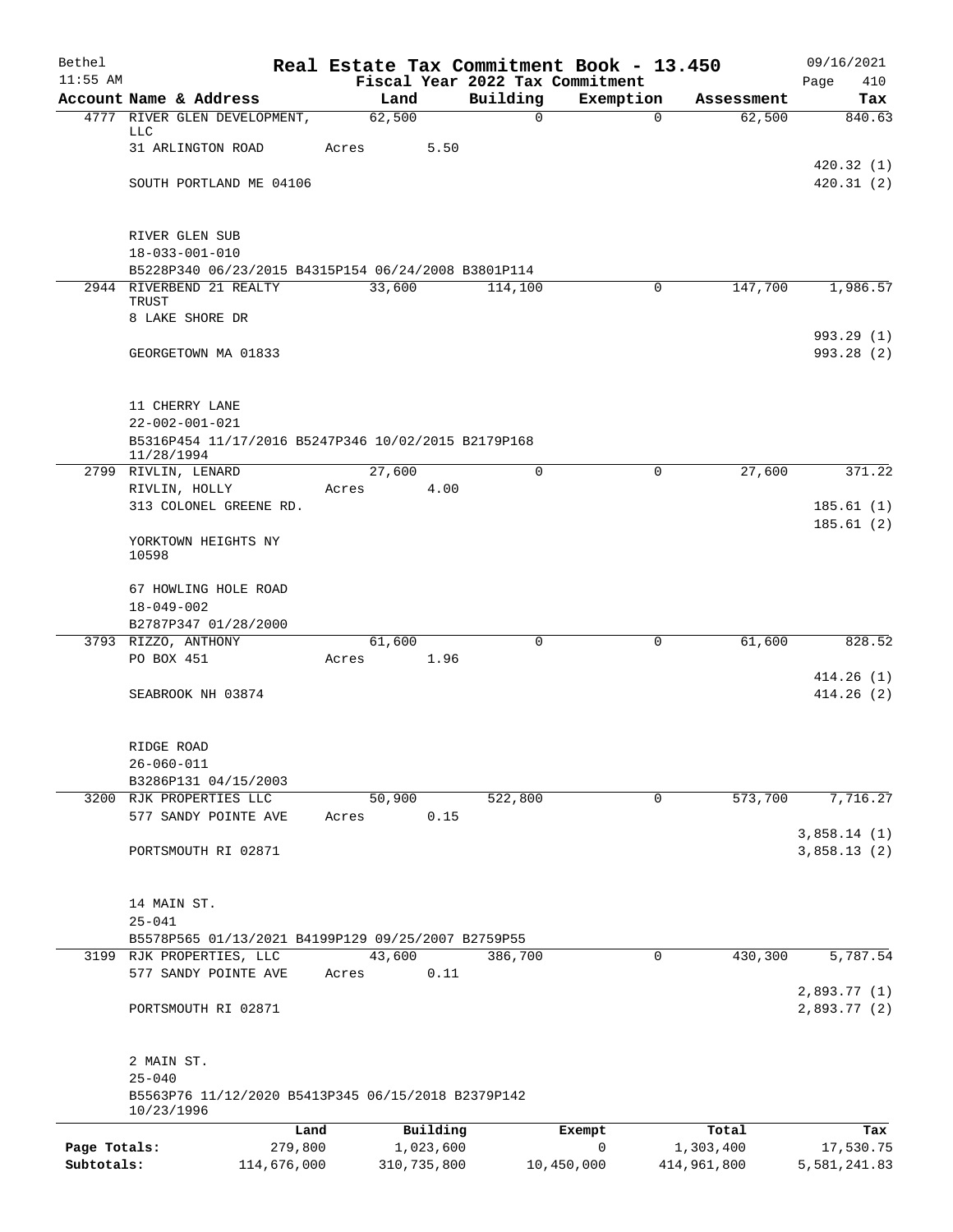| Bethel     |                                                     |       |                 |      |                    | Real Estate Tax Commitment Book - 13.450 |            | 09/16/2021   |
|------------|-----------------------------------------------------|-------|-----------------|------|--------------------|------------------------------------------|------------|--------------|
| $11:55$ AM |                                                     |       |                 |      |                    | Fiscal Year 2022 Tax Commitment          |            | Page<br>411  |
|            | Account Name & Address                              |       | Land            |      | Building<br>84,800 | Exemption                                | Assessment | Tax          |
|            | 1360 ROBERGE, LUCIEN G<br>ROBERGE, TINA M           |       | 39,800<br>Acres | 1.60 |                    | 25,000<br>01 Homestead (HM)              | 99,600     | 1,339.62     |
|            | 368 WALKERS MILLS ROAD                              |       |                 |      |                    |                                          |            | 669.81(1)    |
|            |                                                     |       |                 |      |                    |                                          |            | 669.81(2)    |
|            | BETHEL ME 04217                                     |       |                 |      |                    |                                          |            |              |
|            | 368 WALKERS MILLS RD.                               |       |                 |      |                    |                                          |            |              |
|            | $08 - 043$                                          |       |                 |      |                    |                                          |            |              |
|            | B3822P123 10/14/2005                                |       |                 |      |                    |                                          |            |              |
|            | 2727 ROBERT F. & MAGEN J.<br><b>BRANSFIELD</b>      |       | 70,600          |      | 285,800            | 0                                        | 356,400    | 4,793.58     |
|            | 126 PLAIN STREET                                    |       | Acres           | 1.00 |                    |                                          |            |              |
|            |                                                     |       |                 |      |                    |                                          |            | 2,396.79(1)  |
|            | HANOVER MA 02339                                    |       |                 |      |                    |                                          |            | 2,396.79 (2) |
|            | 59 RIVER VALLEY ACRES                               |       |                 |      |                    |                                          |            |              |
|            | $17 - 041$                                          |       |                 |      |                    |                                          |            |              |
|            | B5483P800 10/01/2019 B5478P146 09/06/2019 B3358P199 |       |                 |      |                    |                                          |            |              |
|            | 08/21/2003 B1360P185<br>1553 ROBERTI, SUSAN         |       | 51,500          |      | 36,100             | $\mathbf 0$                              | 87,600     | 1,178.22     |
|            | 120 FLEMING RD.                                     |       | Acres 25.50     |      |                    |                                          |            |              |
|            |                                                     |       |                 |      |                    |                                          |            | 589.11(1)    |
|            | BETHEL ME 04217                                     |       |                 |      |                    |                                          |            | 589.11(2)    |
|            |                                                     |       |                 |      |                    |                                          |            |              |
|            | 56 FLEMING RD.                                      |       |                 |      |                    |                                          |            |              |
|            | $11 - 030$                                          |       |                 |      |                    |                                          |            |              |
|            | B5562P716 11/10/2020 B3019P80 10/31/2001            |       |                 |      |                    |                                          |            |              |
|            | 1521 ROBERTI, WILLIAM J.                            |       | 5,900           |      | $\mathbf 0$        | 0                                        | 5,900      | 79.36        |
|            | 39 CATHEDRAL AVE                                    | Acres |                 | 1.30 |                    |                                          |            |              |
|            |                                                     |       |                 |      |                    |                                          |            | 39.68(1)     |
|            | GARDEN CITY NJ 11530                                |       |                 |      |                    |                                          |            | 39.68(2)     |
|            | FLEMING RD.                                         |       |                 |      |                    |                                          |            |              |
|            | $11 - 018 - 010$                                    |       |                 |      |                    |                                          |            |              |
|            | B5483P160 09/27/2019 B2752P62 10/01/1999            |       |                 |      |                    |                                          |            |              |
|            | 1522 ROBERTI, WILLIAM J.<br>39 CATHEDRAL AVE        |       | 6,000           |      | $\Omega$           | 0                                        | 6,000      | 80.70        |
|            |                                                     | Acres |                 | 1.50 |                    |                                          |            | 40.35(1)     |
|            | GARDEN CITY NJ 11530                                |       |                 |      |                    |                                          |            | 40.35(2)     |
|            |                                                     |       |                 |      |                    |                                          |            |              |
|            | FLEMING RD.                                         |       |                 |      |                    |                                          |            |              |
|            | $11 - 018 - 003$                                    |       |                 |      |                    |                                          |            |              |
|            | B5483P160 09/27/2019 B2752P62 10/01/1999            |       |                 |      |                    |                                          |            |              |
|            | 1523 ROBERTI, WILLIAM J.                            |       | 39,200          |      | 269,400            | 0                                        | 308,600    | 4,150.67     |
|            | 39 CATHEDRAL AVE                                    | Acres |                 | 1.30 |                    |                                          |            | 2,075.34(1)  |
|            | GARDEN CITY NJ 11530                                |       |                 |      |                    |                                          |            | 2,075.33(2)  |
|            |                                                     |       |                 |      |                    |                                          |            |              |
|            | 80 FLEMING RD.                                      |       |                 |      |                    |                                          |            |              |
|            | $11 - 018 - 004$                                    |       |                 |      |                    |                                          |            |              |
|            | B5483P160 09/27/2019 B2752P62 10/01/1999            |       |                 |      |                    |                                          |            |              |
|            |                                                     |       |                 |      |                    |                                          |            |              |
|            |                                                     |       |                 |      |                    |                                          |            |              |

|              | Land        | Building    | Exempt     | Total       | Tax          |
|--------------|-------------|-------------|------------|-------------|--------------|
| Page Totals: | 213,000     | 676,100     | 25,000     | 864,100     | 11,622.15    |
| Subtotals:   | 114,889,000 | 311,411,900 | 10,475,000 | 415,825,900 | 5,592,863.98 |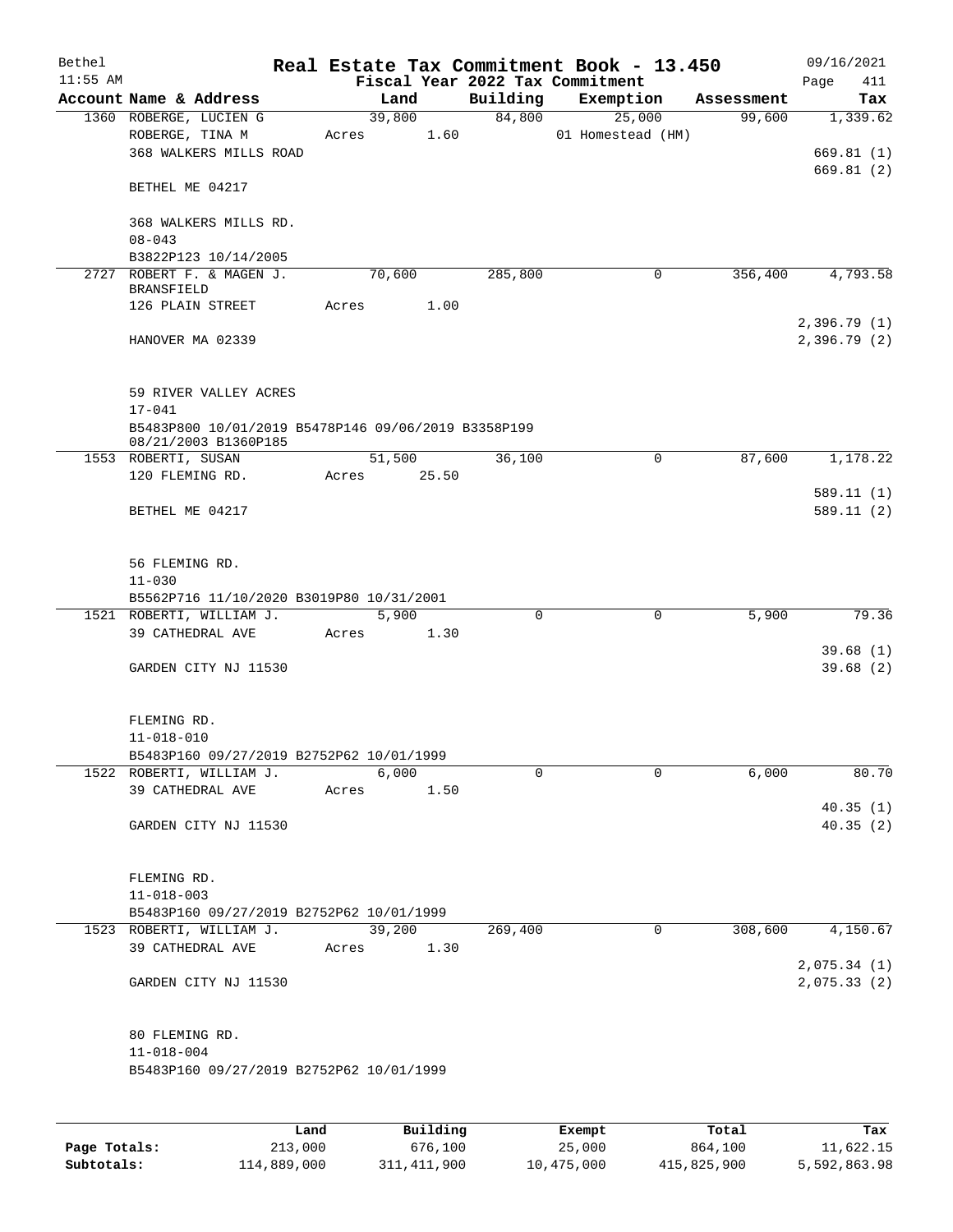| Bethel     |                                              |       |               |                                 | Real Estate Tax Commitment Book - 13.450 |            | 09/16/2021           |
|------------|----------------------------------------------|-------|---------------|---------------------------------|------------------------------------------|------------|----------------------|
| $11:55$ AM |                                              |       |               | Fiscal Year 2022 Tax Commitment |                                          |            | Page<br>412          |
|            | Account Name & Address                       |       | Land          | Building                        | Exemption                                | Assessment | Tax                  |
|            | 1524 ROBERTI, WILLIAM J.<br>39 CATHEDRAL AVE | Acres | 6,000<br>1.52 | $\mathsf{O}$                    | $\Omega$                                 | 6,000      | 80.70                |
|            | GARDEN CITY NJ 11530                         |       |               |                                 |                                          |            | 40.35(1)<br>40.35(2) |
|            | FLEMING RD.                                  |       |               |                                 |                                          |            |                      |
|            | $11 - 018 - 005$                             |       |               |                                 |                                          |            |                      |
|            | B5483P160 09/27/2019 B2752P62 10/01/1999     |       |               |                                 |                                          |            |                      |
|            | 1525 ROBERTI, WILLIAM J.                     |       | 5,900         | $\Omega$                        | 0                                        | 5,900      | 79.36                |
|            | 39 CATHEDRAL AVE                             | Acres | 1.30          |                                 |                                          |            |                      |
|            | GARDEN CITY NJ 11530                         |       |               |                                 |                                          |            | 39.68(1)<br>39.68(2) |
|            | FLEMING RD.<br>$11 - 018 - 006$              |       |               |                                 |                                          |            |                      |
|            | B5483P160 09/27/2019 B2752P62 10/01/1999     |       |               |                                 |                                          |            |                      |
|            | 1526 ROBERTI, WILLIAM J.                     |       | 6,000         | $\mathbf 0$                     | $\mathbf 0$                              | 6,000      | 80.70                |
|            | 39 CATHEDRAL AVE                             | Acres | 1.54          |                                 |                                          |            |                      |
|            |                                              |       |               |                                 |                                          |            | 40.35(1)             |
|            | GARDEN CITY NJ 11530                         |       |               |                                 |                                          |            | 40.35(2)             |
|            | FLEMING RD.                                  |       |               |                                 |                                          |            |                      |
|            | $11 - 018 - 007$                             |       |               |                                 |                                          |            |                      |
|            | B5483P160 09/27/2019 B2752P62 10/01/1999     |       |               |                                 |                                          |            |                      |
|            | 1527 ROBERTI, WILLIAM J.<br>39 CATHEDRAL AVE | Acres | 5,900<br>1.30 | 0                               | 0                                        | 5,900      | 79.36                |
|            |                                              |       |               |                                 |                                          |            | 39.68(1)             |
|            | GARDEN CITY NJ 11530                         |       |               |                                 |                                          |            | 39.68(2)             |
|            | FLEMING RD.                                  |       |               |                                 |                                          |            |                      |
|            | $11 - 018 - 008$                             |       |               |                                 |                                          |            |                      |
|            | B5483P160 09/27/2019 B2752P62 10/01/1999     |       |               |                                 |                                          |            |                      |
|            | 1528 ROBERTI, WILLIAM J.                     |       | 6,000         | $\Omega$                        | 0                                        | 6,000      | 80.70                |
|            | 39 CATHEDRAL AVE                             | Acres | 1.56          |                                 |                                          |            |                      |
|            | GARDEN CITY NJ 11530                         |       |               |                                 |                                          |            | 40.35(1)<br>40.35(2) |
|            | FLEMING RD.                                  |       |               |                                 |                                          |            |                      |
|            | $11 - 018 - 009$                             |       |               |                                 |                                          |            |                      |
|            | B5483P160 09/27/2019 B2752P62 10/01/1999     |       |               |                                 |                                          |            |                      |
|            | 5496 ROBERTI, WILLIAM J.                     |       | 11,100        | $\Omega$                        | $\Omega$                                 | 11,100     | 149.29               |
|            | 39 CATHEDRAL AVE                             | Acres | 10.70         |                                 |                                          |            |                      |
|            |                                              |       |               |                                 |                                          |            | 74.65(1)             |
|            | GARDEN CITY NJ 11530                         |       |               |                                 |                                          |            | 74.64(2)             |
|            | OFF FLEMING RD                               |       |               |                                 |                                          |            |                      |
|            | 11-018-011                                   |       |               |                                 |                                          |            |                      |

|              | Land        | Building    | Exempt     | Total       | Tax          |
|--------------|-------------|-------------|------------|-------------|--------------|
| Page Totals: | 40,900      |             |            | 40,900      | 550.11       |
| Subtotals:   | 114,929,900 | 311,411,900 | 10,475,000 | 415,866,800 | 5,593,414.09 |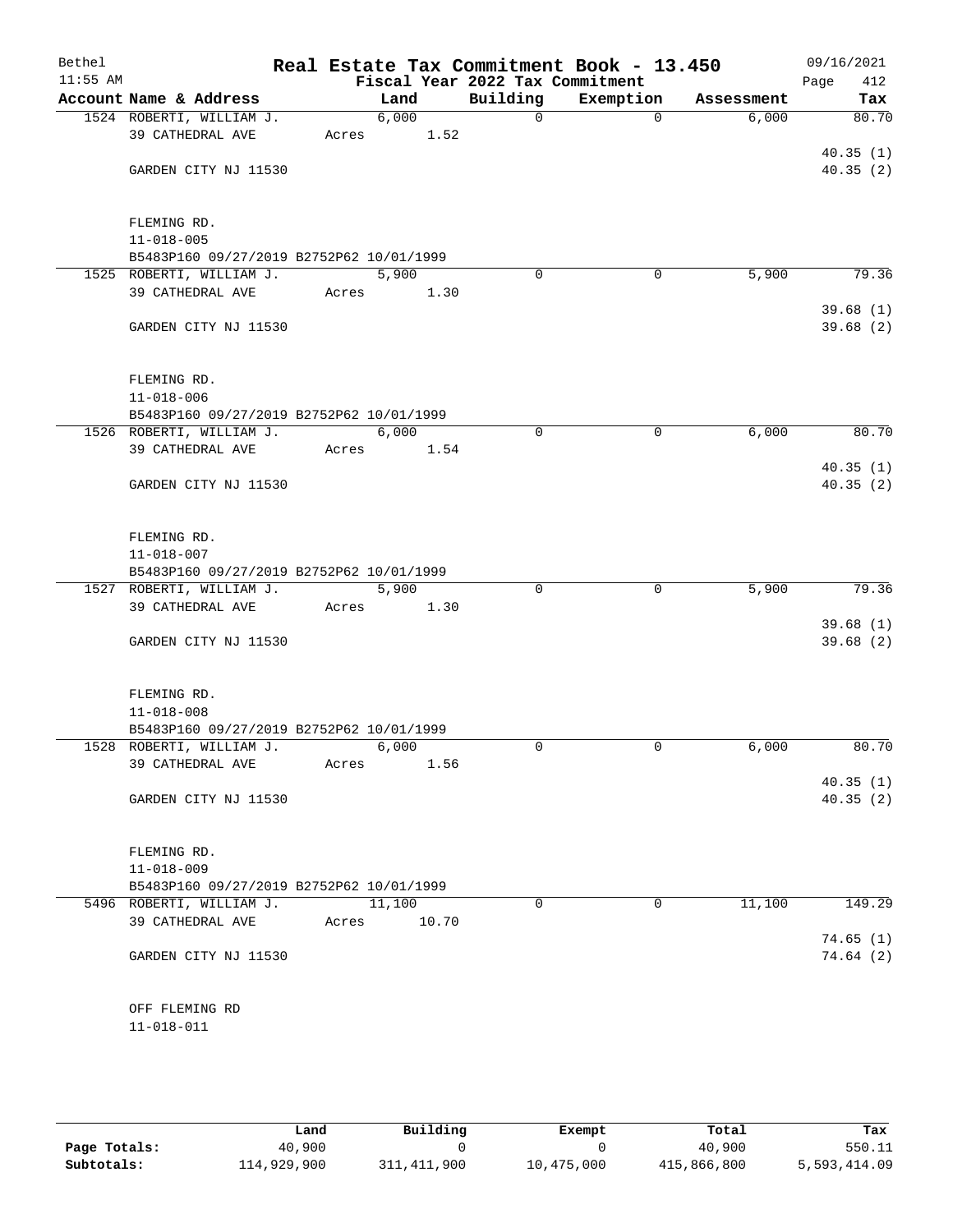| Bethel     |                                                                   |       |                 |      |             | Real Estate Tax Commitment Book - 13.450 |            | 09/16/2021  |
|------------|-------------------------------------------------------------------|-------|-----------------|------|-------------|------------------------------------------|------------|-------------|
| $11:55$ AM |                                                                   |       |                 |      |             | Fiscal Year 2022 Tax Commitment          |            | Page<br>413 |
|            | Account Name & Address                                            |       | Land            |      | Building    | Exemption                                | Assessment | Tax         |
|            | 5497 ROBERTI, WILLIAM J.<br>39 CATHEDRAL AVE                      |       | 20,200<br>11.50 |      | $\mathbf 0$ | $\Omega$                                 | 20, 200    | 271.69      |
|            |                                                                   | Acres |                 |      |             |                                          |            | 135.85(1)   |
|            | GARDEN CITY NJ 11530                                              |       |                 |      |             |                                          |            | 135.84(2)   |
|            |                                                                   |       |                 |      |             |                                          |            |             |
|            |                                                                   |       |                 |      |             |                                          |            |             |
|            | FLEMING RD                                                        |       |                 |      |             |                                          |            |             |
|            | $11 - 018 - 012$                                                  |       |                 |      |             |                                          |            |             |
|            | 437 ROBERTS, DAVID                                                |       | 47,200          |      | 128,800     | $\mathbf 0$                              | 176,000    | 2,367.20    |
|            | PO BOX 673                                                        | Acres |                 | 8.30 |             |                                          |            |             |
|            |                                                                   |       |                 |      |             |                                          |            | 1,183.60(1) |
|            | BETHEL ME 04217                                                   |       |                 |      |             |                                          |            | 1,183.60(2) |
|            | 41 HALL RD.                                                       |       |                 |      |             |                                          |            |             |
|            | $07 - 002.001$                                                    |       |                 |      |             |                                          |            |             |
|            | B2561P93 05/20/1998 B2018P241 B489P191 01/11/3194                 |       |                 |      |             |                                          |            |             |
|            | 2987 ROBERTS, DIANE L                                             |       | 6,100           |      | $\mathbf 0$ | 0                                        | 6,100      | 82.05       |
|            | KNIGHT, STACY L                                                   | Acres |                 | 0.53 |             |                                          |            |             |
|            | PO BOX 473                                                        |       |                 |      |             |                                          |            | 41.03(1)    |
|            | 4 BOBS WAY                                                        |       |                 |      |             |                                          |            | 41.02(2)    |
|            | BETHEL ME 04217                                                   |       |                 |      |             |                                          |            |             |
|            | RTE 2 N/S                                                         |       |                 |      |             |                                          |            |             |
|            | $22 - 015$                                                        |       |                 |      |             |                                          |            |             |
|            | B5568P795 11/20/2020 B5416P425 07/03/2018 B5239P600<br>08/24/2015 |       |                 |      |             |                                          |            |             |
|            | 1274 ROBERTS, GREGG T                                             |       | 18,500          |      | 71,700      | 0                                        | 90,200     | 1,213.19    |
|            | ROBERTS, DAWN M                                                   | Acres |                 | 0.17 |             |                                          |            |             |
|            | <b>48 BUTTERS ROW</b>                                             |       |                 |      |             |                                          |            | 606.60(1)   |
|            | WILMINGTON MA 01887                                               |       |                 |      |             |                                          |            | 606.59(2)   |
|            |                                                                   |       |                 |      |             |                                          |            |             |
|            | 125 WEST BETHEL RD.                                               |       |                 |      |             |                                          |            |             |
|            | $07 - 076$                                                        |       |                 |      |             |                                          |            |             |
|            | B3687P204 03/11/2005                                              |       |                 |      |             |                                          |            |             |
|            | 2562 ROBERTS, HOLLY                                               |       | 29,100          |      | 359,100     | 25,000                                   | 363,200    | 4,885.04    |
|            | 2011 INTERVALE RD.                                                | Acres |                 | 0.73 |             | 01 Homestead (HM)                        |            |             |
|            |                                                                   |       |                 |      |             |                                          |            | 2,442.52(1) |
|            | BETHEL ME 04217                                                   |       |                 |      |             |                                          |            | 2,442.52(2) |
|            | 17 HOLLY PLACE                                                    |       |                 |      |             |                                          |            |             |
|            | $15 - 016 - 015$                                                  |       |                 |      |             |                                          |            |             |
|            | B3593P169 09/23/2004 B2719P40                                     |       |                 |      |             |                                          |            |             |
|            | 2563 ROBERTS, HOLLY J                                             |       | 32,600          |      | 11,500      | 0                                        | 44,100     | 593.15      |
|            | 2011 INTERVALE ROAD                                               | Acres |                 | 1.00 |             |                                          |            |             |
|            |                                                                   |       |                 |      |             |                                          |            | 296.58(1)   |
|            | BETHEL ME 04217                                                   |       |                 |      |             |                                          |            | 296.57(2)   |
|            |                                                                   |       |                 |      |             |                                          |            |             |
|            | 11 HOLLY PLACE                                                    |       |                 |      |             |                                          |            |             |
|            | $15 - 016$                                                        |       |                 |      |             |                                          |            |             |
|            | B3888P11 02/14/2006 B2719P40                                      |       |                 |      |             |                                          |            |             |
|            |                                                                   |       |                 |      |             |                                          |            |             |

|              | Land        | Building    | Exempt     | Total       | Tax          |
|--------------|-------------|-------------|------------|-------------|--------------|
| Page Totals: | 153,700     | 571,100     | 25,000     | 699,800     | 9,412.32     |
| Subtotals:   | 115,083,600 | 311,983,000 | 10,500,000 | 416,566,600 | 5,602,826.41 |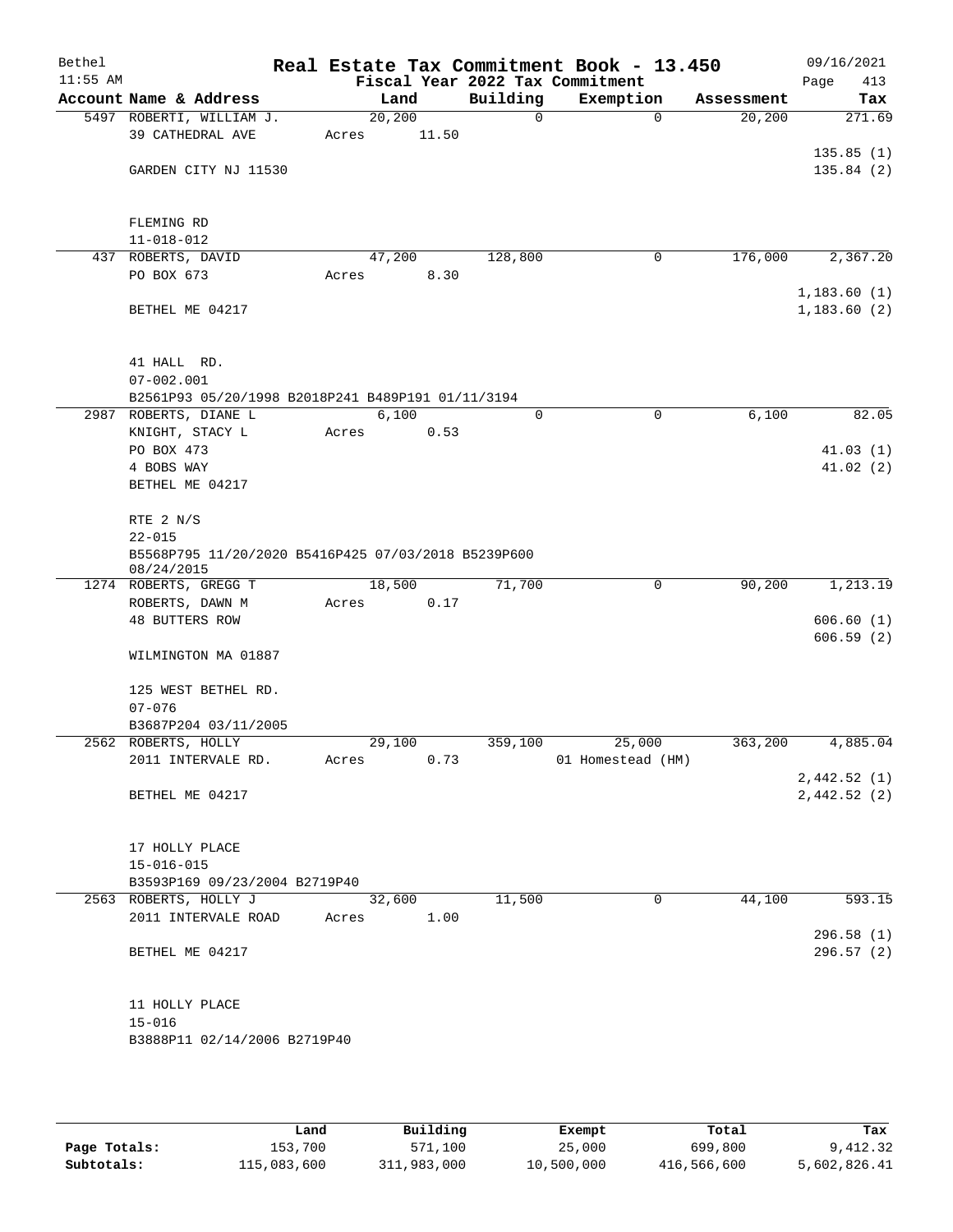| Bethel     |                                                                  |       |        |          |          | Real Estate Tax Commitment Book - 13.450 |                      | 09/16/2021   |
|------------|------------------------------------------------------------------|-------|--------|----------|----------|------------------------------------------|----------------------|--------------|
| $11:55$ AM |                                                                  |       |        |          |          | Fiscal Year 2022 Tax Commitment          |                      | 414<br>Page  |
|            | Account Name & Address                                           |       |        | Land     | Building | Exemption                                | Assessment           | Tax          |
|            | 4752 ROBERTS, HOLLY J                                            |       | 30,000 |          | 72,000   | $\mathbf 0$                              | 102,000              | 1,371.90     |
|            | 2011 INTERVALE ROAD                                              | Acres |        | 0.50     |          |                                          |                      | 685.95(1)    |
|            | BETHEL ME 04217                                                  |       |        |          |          |                                          |                      | 685.95(2)    |
|            |                                                                  |       |        |          |          |                                          |                      |              |
|            | 920 WALKERS MILLS RD                                             |       |        |          |          |                                          |                      |              |
|            | $04 - 037 - 002$<br>B4601P15 06/23/2010 B3736P186 06/10/2005     |       |        |          |          |                                          |                      |              |
|            | 1389 ROBERTS, RICHARD F                                          |       | 40,900 |          | $\Omega$ | 0                                        | 40,900               | 550.11       |
|            | ROBERTS, CHERYL T                                                | Acres |        | 1.90     |          |                                          |                      |              |
|            | 99 BAILEY RD                                                     |       |        |          |          |                                          |                      | 275.06(1)    |
|            |                                                                  |       |        |          |          |                                          |                      | 275.05(2)    |
|            | BETHEL ME 04217                                                  |       |        |          |          |                                          |                      |              |
|            | <b>BAILEY RD</b>                                                 |       |        |          |          |                                          |                      |              |
|            | $08 - 055 - 009$                                                 |       |        |          |          |                                          |                      |              |
|            | B5300P275 08/24/2016 B1482P205 06/09/1987                        |       |        |          |          |                                          |                      |              |
|            | 1345 ROBERTSON, DENNIS<br>104 BEACON CREST                       | Acres | 59,600 | 50.00    | 0        | $\mathbf 0$                              | 59,600               | 801.62       |
|            |                                                                  |       |        |          |          |                                          |                      | 400.81(1)    |
|            | NEWNAN GA 30265                                                  |       |        |          |          |                                          |                      | 400.81(2)    |
|            |                                                                  |       |        |          |          |                                          |                      |              |
|            |                                                                  |       |        |          |          |                                          |                      |              |
|            | CHANDLER HILL E/S<br>$08 - 040$                                  |       |        |          |          |                                          |                      |              |
|            | B658P35 07/18/1966                                               |       |        |          |          |                                          |                      |              |
|            | 4716 ROBINSON, ANDREW A                                          |       | 45,600 |          | 273,900  | $\mathbf 0$                              | $3\overline{19,500}$ | 4,297.27     |
|            | ROBINSON, LISA W                                                 | Acres |        | 1.97     |          |                                          |                      |              |
|            | 6 TERRACE DRIVE                                                  |       |        |          |          |                                          |                      | 2,148.64(1)  |
|            |                                                                  |       |        |          |          |                                          |                      | 2,148.63(2)  |
|            | BARRINGTON RI 02806                                              |       |        |          |          |                                          |                      |              |
|            | 68 SWAN HILL ROAD                                                |       |        |          |          |                                          |                      |              |
|            | $22 - 029 - 011$                                                 |       |        |          |          |                                          |                      |              |
|            | B4357P171 09/29/2008 B3836P328 11/08/2005                        |       |        |          |          |                                          |                      |              |
|            | 3686 ROBINSON, DANIEL G                                          |       | 33,500 |          | 173,000  | 25,000                                   | 181,500              | 2,441.18     |
|            | ROBINSON, JESSICA                                                | Acres |        | 0.69     |          | 01 Homestead (HM)                        |                      |              |
|            | 6 LIBERTY LANE                                                   |       |        |          |          |                                          |                      | 1,220.59(1)  |
|            | BETHEL ME 04217                                                  |       |        |          |          |                                          |                      | 1,220.59(2)  |
|            |                                                                  |       |        |          |          |                                          |                      |              |
|            | 6 LIBERTY LANE                                                   |       |        |          |          |                                          |                      |              |
|            | $28 - 029$                                                       |       |        |          |          |                                          |                      |              |
|            | B5446P693 12/21/2018 B5125P36 06/11/2014 B3537P220<br>06/23/2004 |       |        |          |          |                                          |                      |              |
|            | 1571 ROCHEFORT, DAVID R                                          |       | 43,200 |          | 143,500  | 0                                        | 186,700              | 2,511.12     |
|            | ROCHEFORT, SUZANNE                                               | Acres |        | 1.00     |          |                                          |                      |              |
|            | 55 LITTLETON ROAD, UNIT<br>1B                                    |       |        |          |          |                                          |                      | 1, 255.56(1) |
|            |                                                                  |       |        |          |          |                                          |                      | 1, 255.56(2) |
|            | AYER MA 01432                                                    |       |        |          |          |                                          |                      |              |
|            | 23 OAK DRIVE                                                     |       |        |          |          |                                          |                      |              |
|            | $11 - 042 - 005$                                                 |       |        |          |          |                                          |                      |              |
|            | B2211P297 04/05/1995                                             |       |        |          |          |                                          |                      |              |
|            |                                                                  |       |        |          |          |                                          |                      |              |
|            |                                                                  | Land  |        | Building |          | Exempt                                   | Total                | Tax          |
|            |                                                                  |       |        |          |          |                                          |                      |              |

|              | ⊥and        | Building    | Exempt     | Total       | тах          |
|--------------|-------------|-------------|------------|-------------|--------------|
| Page Totals: | 252,800     | 662,400     | 25,000     | 890,200     | 11,973.20    |
| Subtotals:   | 115,336,400 | 312,645,400 | 10,525,000 | 417,456,800 | 5,614,799.61 |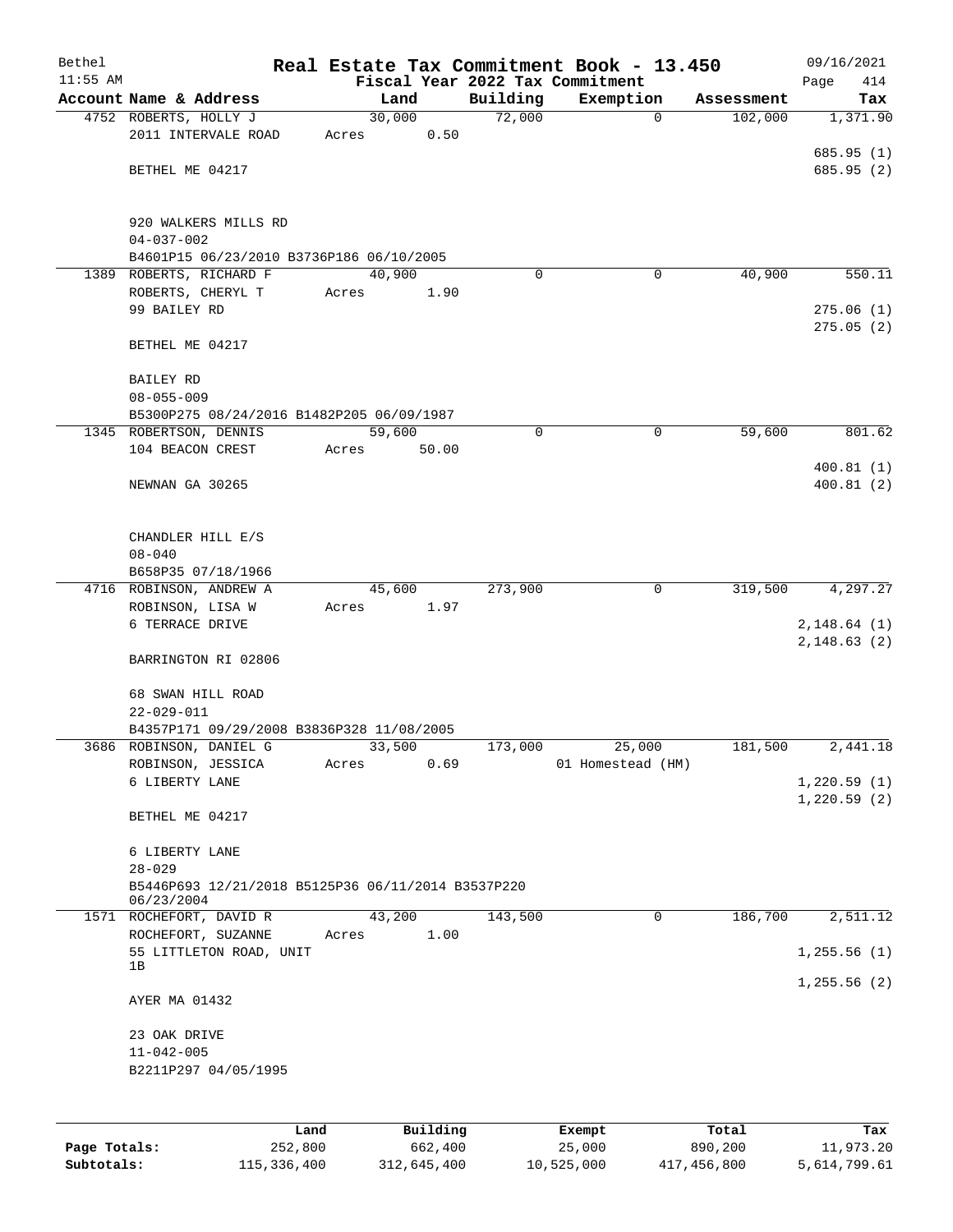| Bethel     |                                                     |                 |                                 | Real Estate Tax Commitment Book - 13.450 |            | 09/16/2021   |
|------------|-----------------------------------------------------|-----------------|---------------------------------|------------------------------------------|------------|--------------|
| $11:55$ AM |                                                     |                 | Fiscal Year 2022 Tax Commitment |                                          |            | 415<br>Page  |
|            | Account Name & Address                              | Land            | Building                        | Exemption                                | Assessment | Tax          |
|            | 5109 ROCHELEAU, MATHIEU &<br>SUZANNE                | 40,800          | $\Omega$                        | $\Omega$                                 | 40,800     | 548.76       |
|            | 23 OYSTER SHELL LANE                                | Acres           | 1.60                            |                                          |            | 274.38(1)    |
|            | EAST FALMOUTH MA 02536                              |                 |                                 |                                          |            | 274.38(2)    |
|            |                                                     |                 |                                 |                                          |            |              |
|            | WINTERPARK                                          |                 |                                 |                                          |            |              |
|            | $01 - 010 - 006$                                    |                 |                                 |                                          |            |              |
|            | B5459P973 04/25/2019 B5452P553 02/22/2019 B3962P119 |                 |                                 |                                          |            |              |
|            | 5110 ROCHELEAU, MATHIEU &<br>SUZANNE                | 48,500          | 313,300                         | $\Omega$                                 | 361,800    | 4,866.21     |
|            | 23 OYSTER SHELL LANE                                | Acres           | 1.27                            |                                          |            | 2,433.11(1)  |
|            | EAST FALMOUTH MA 02536                              |                 |                                 |                                          |            | 2,433.10(2)  |
|            |                                                     |                 |                                 |                                          |            |              |
|            | 18 GENTLE BEN LANE                                  |                 |                                 |                                          |            |              |
|            | $01 - 010 - 007$                                    |                 |                                 |                                          |            |              |
|            | B5459P973 04/25/2019 B5452P553 02/22/2019 B3962P119 |                 |                                 |                                          |            |              |
|            | 5115 ROCHELEAU, SUZANNE &<br>MATHIEU                | 39,300          | $\Omega$                        | $\Omega$                                 | 39,300     | 528.59       |
|            | 23 OYSTER SHELL LANE                                | Acres           | 1.12                            |                                          |            | 264.30(1)    |
|            | EAST FALMOUTH MA 02536                              |                 |                                 |                                          |            | 264.29(2)    |
|            |                                                     |                 |                                 |                                          |            |              |
|            | WINTERPARK<br>$01 - 010 - 012$                      |                 |                                 |                                          |            |              |
|            | B5574P32 12/23/2020 B5467P685 06/28/2019 B5452P553  |                 |                                 |                                          |            |              |
|            | 02/22/2019 B3962P119<br>3763 ROCKETT, GRAEME A      | 119,000         | 727,500                         | 17,900                                   | 828,600    | 11,144.67    |
|            | 164 BRADLEE STREET                                  | 168.00<br>Acres |                                 | 69 SOLAR EXTENSIVE                       |            |              |
|            |                                                     |                 |                                 |                                          |            | 5,572.34(1)  |
|            | SWAMPSCOTT MA 01907                                 |                 |                                 |                                          |            | 5, 572.33(2) |
|            |                                                     |                 |                                 |                                          |            |              |
|            | 287 TARA WAY                                        |                 |                                 |                                          |            |              |
|            | $15 - 021 - 004$                                    |                 |                                 |                                          |            |              |
|            | B5213P620 03/20/2015 B3443P90 12/24/2003 B3234P30   |                 |                                 |                                          |            |              |
|            | 4802 ROCKWOOD, MARK W. &<br>NEILA J.                | 37,000          | 0                               | $\Omega$                                 | 37,000     | 497.65       |
|            | 340 EASTERN PROMENADE,<br>UNIT 252                  | Acres           | 2.59                            |                                          |            |              |
|            |                                                     |                 |                                 |                                          |            | 248.83 (1)   |
|            | PORTLAND ME 04101                                   |                 |                                 |                                          |            | 248.82(2)    |
|            | SWAN HILL AT INTERVALE                              |                 |                                 |                                          |            |              |
|            | $23 - 013 - 001 - 014$                              |                 |                                 |                                          |            |              |
|            | B5567P382 11/25/2020 B4687P38 01/28/2011            |                 |                                 |                                          |            |              |

|              | Land        | Building    | Exempt     | Total       | Tax          |
|--------------|-------------|-------------|------------|-------------|--------------|
| Page Totals: | 284,600     | 1,040,800   | 17,900     | 1,307,500   | 17,585.88    |
| Subtotals:   | 115,621,000 | 313,686,200 | 10,542,900 | 418,764,300 | 5,632,385.49 |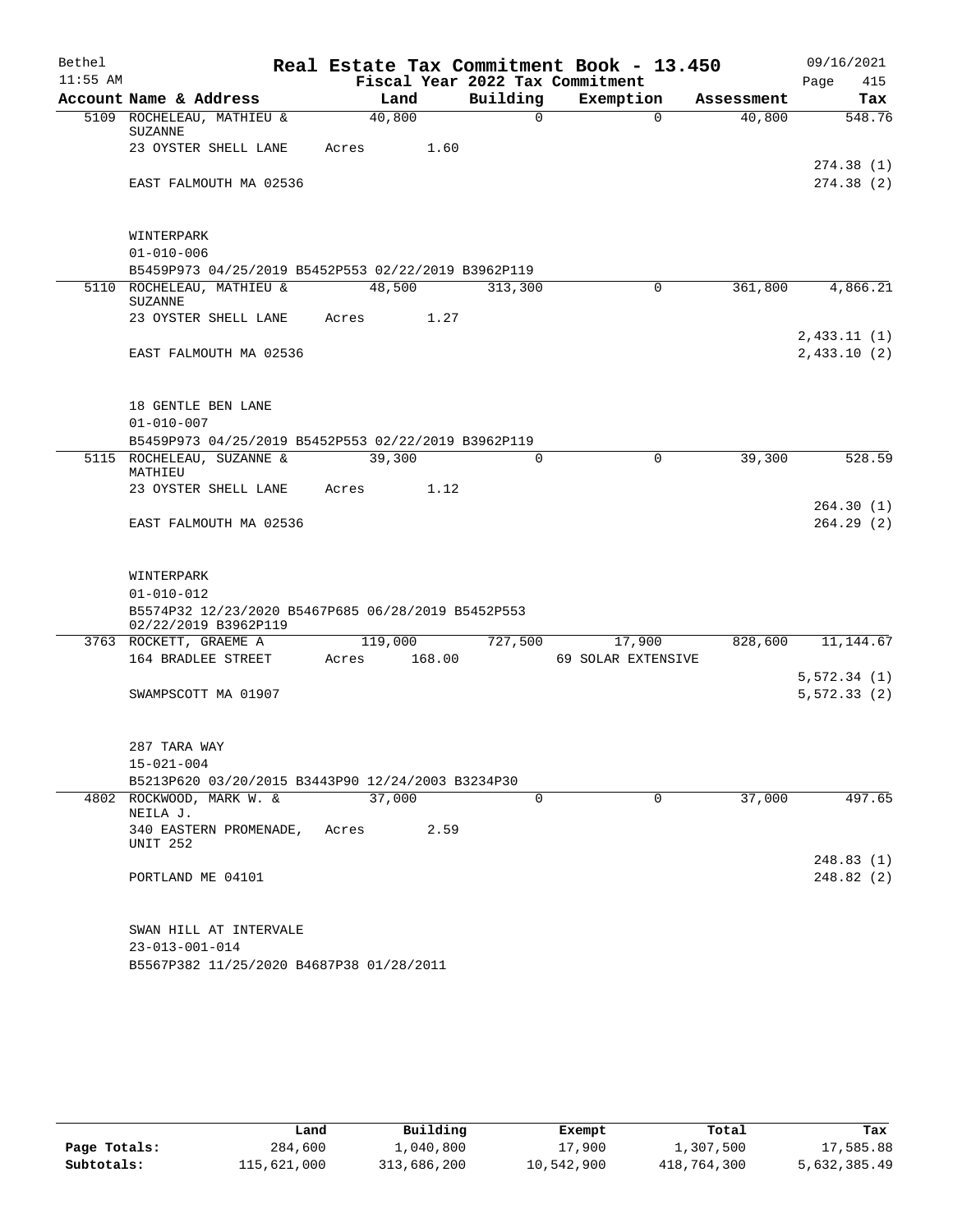| Bethel<br>$11:55$ AM |                                                                  |        |      |          | Real Estate Tax Commitment Book - 13.450<br>Fiscal Year 2022 Tax Commitment |            | 09/16/2021<br>Page<br>416 |
|----------------------|------------------------------------------------------------------|--------|------|----------|-----------------------------------------------------------------------------|------------|---------------------------|
|                      | Account Name & Address                                           | Land   |      | Building | Exemption                                                                   | Assessment | Tax                       |
|                      | 281 RODERICK, HEATHER A                                          | 26,100 |      | 148,400  | 25,000                                                                      | 149,500    | 2,010.78                  |
|                      | 134 MCCRILLIS BROOK RD                                           | Acres  | 1.00 |          | 01 Homestead (HM)                                                           |            |                           |
|                      |                                                                  |        |      |          |                                                                             |            | 1,005.39(1)               |
|                      | BRYANT POND ME 04219                                             |        |      |          |                                                                             |            | 1,005.39(2)               |
|                      |                                                                  |        |      |          |                                                                             |            |                           |
|                      | 134 MCCRILLIS BROOK RD.<br>$04 - 090 - 001$                      |        |      |          |                                                                             |            |                           |
|                      | B5075P36 12/19/2013 B5014P219 07/25/2013 B3548P260<br>07/08/2004 |        |      |          |                                                                             |            |                           |
|                      | 5245 RODRIGUES, GERRICK J                                        | 52,800 |      | 362,500  | $\Omega$                                                                    | 415,300    | 5,585.79                  |
|                      | RODRIGUES, LAURIE-SUE                                            | Acres  | 1.00 |          |                                                                             |            |                           |
|                      | 11 GRANT RD.                                                     |        |      |          |                                                                             |            | 2,792.90(1)               |
|                      |                                                                  |        |      |          |                                                                             |            | 2,792.89(2)               |
|                      | MARBLEHEAD MA 01945                                              |        |      |          |                                                                             |            |                           |
|                      | 26 QUAIL RUN                                                     |        |      |          |                                                                             |            |                           |
|                      | $09 - 006 - 006 - 002$                                           |        |      |          |                                                                             |            |                           |
|                      | B5312P528 10/26/2016 B4705P62 03/29/2011 B12P4549<br>08/14/2009  |        |      |          |                                                                             |            |                           |
|                      | 2578 RODRIGUES, RAYMOND JR                                       | 17,800 |      | $\Omega$ | 0                                                                           | 17,800     | 239.41                    |
|                      | RODRIGUES, ADELINE                                               | Acres  | 0.55 |          |                                                                             |            |                           |
|                      | 55 BEACH RD.                                                     |        |      |          |                                                                             |            | 119.71(1)                 |
|                      | BRISTOL RI 02809                                                 |        |      |          |                                                                             |            | 119.70(2)                 |
|                      |                                                                  |        |      |          |                                                                             |            |                           |
|                      | 4 ASPEN DRIVE                                                    |        |      |          |                                                                             |            |                           |
|                      | $15 - 016 - 003$                                                 |        |      |          |                                                                             |            |                           |
|                      | B2363P242<br>2579 RODRIGUES, RAYMOND JR                          | 17,000 |      | 0        | 0                                                                           | 17,000     | 228.65                    |
|                      | RODRIGUES, ADELINE                                               | Acres  | 0.50 |          |                                                                             |            |                           |
|                      | 55 BEACH RD.                                                     |        |      |          |                                                                             |            | 114.33(1)                 |
|                      |                                                                  |        |      |          |                                                                             |            | 114.32(2)                 |
|                      | BRISTOL RI 02809                                                 |        |      |          |                                                                             |            |                           |
|                      | BALSAM ROAD                                                      |        |      |          |                                                                             |            |                           |
|                      | $15 - 016 - 004$                                                 |        |      |          |                                                                             |            |                           |
|                      | B2363P242                                                        |        |      |          |                                                                             |            |                           |
|                      | 4853 ROGACHEVSKY, YAKOV                                          | 33,600 |      | 70,900   | 0                                                                           | 104,500    | 1,405.53                  |
|                      | ROGACHEVSKY, JULIA                                               |        |      |          |                                                                             |            |                           |
|                      | 406 PARADISE RD. APT.<br>3N                                      |        |      |          |                                                                             |            | 702.77 (1)                |
|                      |                                                                  |        |      |          |                                                                             |            | 702.76(2)                 |
|                      | SWAMPSCOTT MA 01907<br>1367                                      |        |      |          |                                                                             |            |                           |
|                      | 26 CHERRY LANE                                                   |        |      |          |                                                                             |            |                           |
|                      | $22 - 002 - 001 - 046$                                           |        |      |          |                                                                             |            |                           |
|                      | B3952P121 06/09/2006                                             |        |      |          |                                                                             |            |                           |

|              | Land        | Building    | Exempt     | Total       | Tax          |
|--------------|-------------|-------------|------------|-------------|--------------|
| Page Totals: | 147,300     | 581,800     | 25,000     | 704,100     | 9,470.16     |
| Subtotals:   | 115,768,300 | 314,268,000 | 10,567,900 | 419,468,400 | 5,641,855.65 |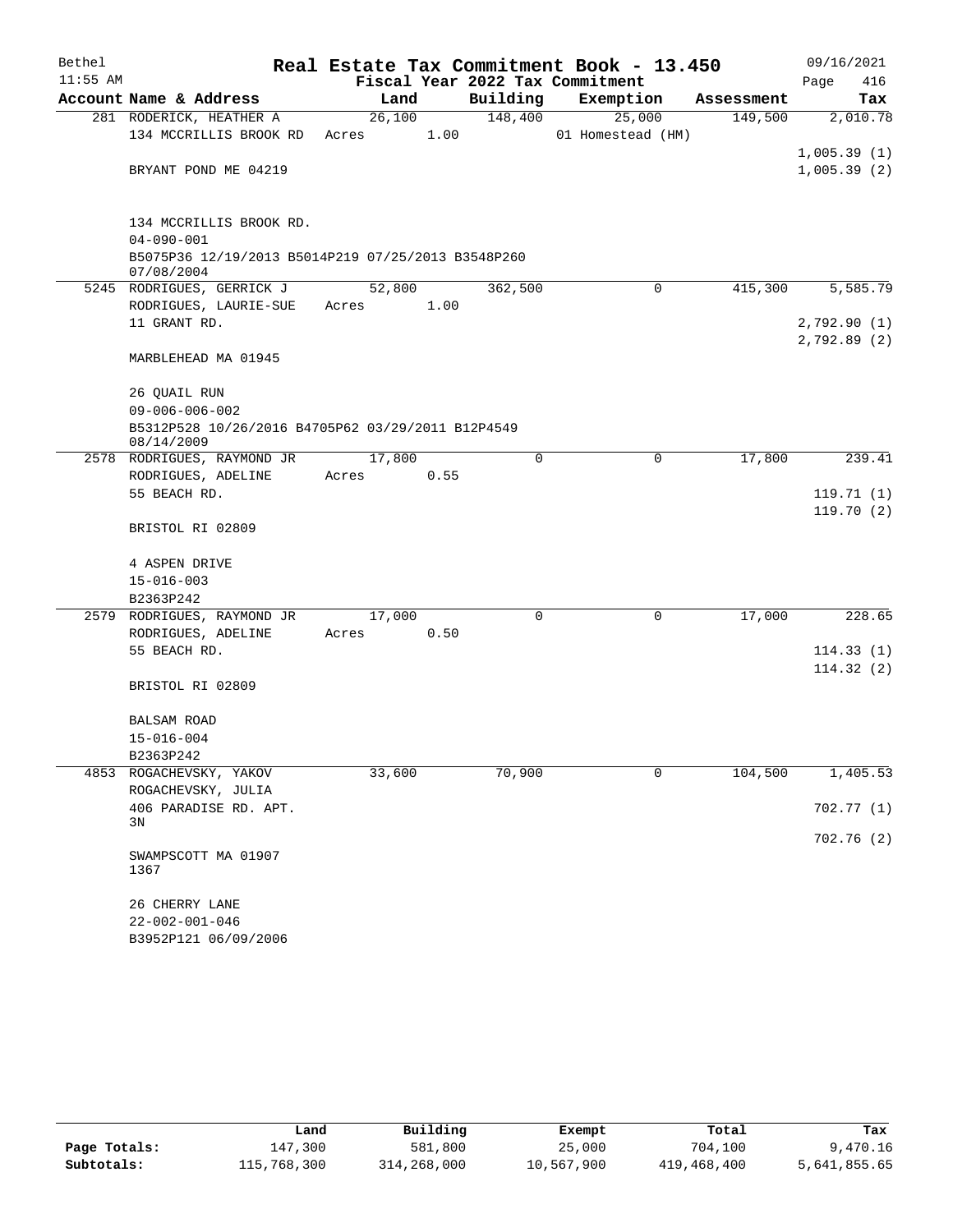| Bethel       |                                                                   | Real Estate Tax Commitment Book - 13.450 |                |         |                     |                                 |             |                       | 09/16/2021                   |
|--------------|-------------------------------------------------------------------|------------------------------------------|----------------|---------|---------------------|---------------------------------|-------------|-----------------------|------------------------------|
| $11:55$ AM   |                                                                   |                                          |                |         |                     | Fiscal Year 2022 Tax Commitment |             |                       | Page<br>417                  |
|              | Account Name & Address<br>2770 ROGERS, BARBARA,                   |                                          | Land<br>58,300 |         | Building<br>119,900 | Exemption                       | $\mathbf 0$ | Assessment<br>178,200 | Tax<br>2,396.79              |
|              | TRUSTEE                                                           |                                          |                |         |                     |                                 |             |                       |                              |
|              | ROGERS, BARBARA REV                                               | Acres                                    |                | 0.85    |                     |                                 |             |                       |                              |
|              | TRUST<br>9 EYPPER RD                                              |                                          |                |         |                     |                                 |             |                       |                              |
|              |                                                                   |                                          |                |         |                     |                                 |             |                       | 1,198.40(1)<br>1, 198.39(2)  |
|              | BETHEL ME 04217                                                   |                                          |                |         |                     |                                 |             |                       |                              |
|              |                                                                   |                                          |                |         |                     |                                 |             |                       |                              |
|              | 9 EYPPER RD.                                                      |                                          |                |         |                     |                                 |             |                       |                              |
|              | $18 - 026$                                                        |                                          |                |         |                     |                                 |             |                       |                              |
|              | B5404P419 04/26/2018 B1714P332 02/20/1990 B1550P31<br>03/02/1988  |                                          |                |         |                     |                                 |             |                       |                              |
|              | 3383 ROGOWSKY, MARCIA L                                           |                                          | 52,700         |         | 90,200              |                                 | 0           | 142,900               | 1,922.01                     |
|              | ROGOWSKY, ROBERT J                                                | Acres                                    |                | 0.38    |                     |                                 |             |                       |                              |
|              | 14 PEACH DRIVE                                                    |                                          |                |         |                     |                                 |             |                       | 961.01(1)                    |
|              |                                                                   |                                          |                |         |                     |                                 |             |                       | 961.00(2)                    |
|              | NASHUA NH 03060                                                   |                                          |                |         |                     |                                 |             |                       |                              |
|              | 42 VERNON ST.                                                     |                                          |                |         |                     |                                 |             |                       |                              |
|              | $25 - 205$                                                        |                                          |                |         |                     |                                 |             |                       |                              |
|              | B5134P139 07/03/2014 B1336P249 02/07/1995                         |                                          |                |         |                     |                                 |             |                       |                              |
|              | 3683 ROLFE, PHILIPPE E                                            |                                          | 37,300         |         | 66,000              | 25,000                          |             | 78,300                | 1,053.14                     |
|              | 18 FLAT ROAD                                                      | Acres                                    |                | 0.68    |                     | 01 Homestead (HM)               |             |                       |                              |
|              |                                                                   |                                          |                |         |                     |                                 |             |                       | 526.57(1)                    |
|              | BETHEL ME 04217                                                   |                                          |                |         |                     |                                 |             |                       | 526.57(2)                    |
|              |                                                                   |                                          |                |         |                     |                                 |             |                       |                              |
|              | 18 FLAT RD                                                        |                                          |                |         |                     |                                 |             |                       |                              |
|              | $28 - 026$                                                        |                                          |                |         |                     |                                 |             |                       |                              |
|              | B3742P259 05/25/2005                                              |                                          |                |         |                     |                                 |             |                       |                              |
|              | 5102 ROLLER, CRAIG                                                |                                          | 34,500         |         | 423,300             |                                 | 0           | 457,800               | 6,157.41                     |
|              | ROLLER, KELLY<br>9 BITTERSWEET LANE                               | Acres                                    |                | 2.13    |                     |                                 |             |                       | 3,078.71(1)                  |
|              |                                                                   |                                          |                |         |                     |                                 |             |                       | 3,078.70(2)                  |
|              | SOUTH HAMILTON MA 01982                                           |                                          |                |         |                     |                                 |             |                       |                              |
|              |                                                                   |                                          |                |         |                     |                                 |             |                       |                              |
|              | 33 HEMLOCK RIDGE DRIVE                                            |                                          |                |         |                     |                                 |             |                       |                              |
|              | 12-045-011                                                        |                                          |                |         |                     |                                 |             |                       |                              |
|              | B5439P187 10/26/2018 B5292P692 07/18/2016 B3835P114<br>11/07/2005 |                                          |                |         |                     |                                 |             |                       |                              |
|              | 2568 ROMAN, JERRY S.                                              |                                          | 25,600         |         | 163,700             |                                 | $\mathbf 0$ | 189,300               | 2,546.09                     |
|              | 13 BALSAM RD                                                      | Acres                                    |                | 0.50    |                     |                                 |             |                       |                              |
|              | BETHEL ME 04217                                                   |                                          |                |         |                     |                                 |             |                       | 1, 273.05(1)<br>1, 273.04(2) |
|              |                                                                   |                                          |                |         |                     |                                 |             |                       |                              |
|              |                                                                   |                                          |                |         |                     |                                 |             |                       |                              |
|              | 13 BALSAM ROAD                                                    |                                          |                |         |                     |                                 |             |                       |                              |
|              | $15 - 016 - 002$                                                  |                                          |                |         |                     |                                 |             |                       |                              |
|              | B5494P457 11/25/2019 B4616P184 07/27/2010 B3527P77<br>05/21/2004  |                                          |                |         |                     |                                 |             |                       |                              |
|              | 1350 ROMANS, CHARLES                                              |                                          | 84,400         |         | 40,300              | 25,000                          |             | 99,700                | 1,340.97                     |
|              | 44 HIDE-A-WAY LANE                                                | Acres                                    |                | 48.00   |                     | 01 Homestead (HM)               |             |                       |                              |
|              |                                                                   |                                          |                |         |                     |                                 |             |                       | 670.49(1)                    |
|              | BETHEL ME 04217                                                   |                                          |                |         |                     |                                 |             |                       | 670.48(2)                    |
|              |                                                                   |                                          |                |         |                     |                                 |             |                       |                              |
|              | 44 HIDE-A-WAY LANE                                                |                                          |                |         |                     |                                 |             |                       |                              |
|              | $08 - 041 - 003 - 008$                                            |                                          |                |         |                     |                                 |             |                       |                              |
|              | B4554P93 01/28/2010 B4460P143 06/18/2009 B3150P13                 |                                          |                |         |                     |                                 |             |                       |                              |
|              |                                                                   | Land                                     | Building       |         |                     | Exempt                          |             | Total                 | Tax                          |
| Page Totals: |                                                                   | 292,800                                  |                | 903,400 |                     | 50,000                          |             | 1,146,200             | 15, 416. 41                  |
| Subtotals:   |                                                                   | 116,061,100                              | 315, 171, 400  |         |                     | 10,617,900                      |             | 420,614,600           | 5,657,272.06                 |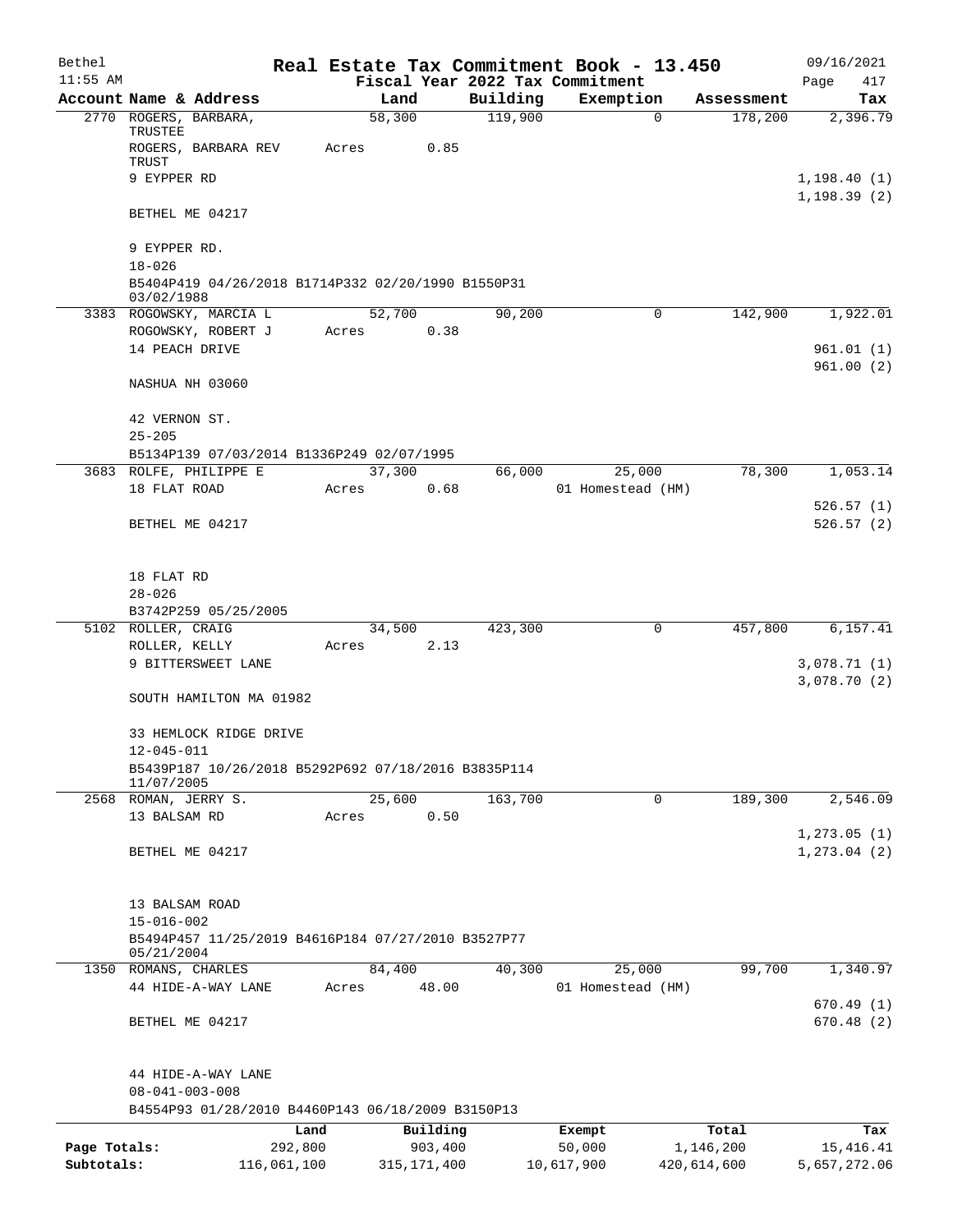| Bethel     |                                                                   |             |       |        |                        |                                 | Real Estate Tax Commitment Book - 13.450 |            | 09/16/2021   |
|------------|-------------------------------------------------------------------|-------------|-------|--------|------------------------|---------------------------------|------------------------------------------|------------|--------------|
| $11:55$ AM |                                                                   |             |       |        |                        | Fiscal Year 2022 Tax Commitment |                                          |            | Page<br>418  |
|            | Account Name & Address                                            |             |       | Land   |                        | Building                        | Exemption                                | Assessment | Tax          |
|            | 3795 ROSE, GARY W                                                 |             |       | 62,600 |                        | 0                               | $\mathbf 0$                              | 62,600     | 841.97       |
|            | ROSE, NANCY A                                                     |             | Acres |        | 2.29                   |                                 |                                          |            |              |
|            | 8 RIDGEWAY ROAD                                                   |             |       |        |                        |                                 |                                          |            | 420.99(1)    |
|            | SCARBOROUGH ME 04074                                              |             |       |        |                        |                                 |                                          |            | 420.98(2)    |
|            |                                                                   |             |       |        |                        |                                 |                                          |            |              |
|            | RIDGE ROAD                                                        |             |       |        |                        |                                 |                                          |            |              |
|            | $26 - 060 - 013$                                                  |             |       |        |                        |                                 |                                          |            |              |
|            | B4066P298 12/19/2006 B3317P128 06/24/2003                         |             |       |        |                        |                                 |                                          |            |              |
|            | 5291 ROSE, MILLARD A                                              |             |       | 30,700 |                        | 0                               | 0                                        | 30,700     | 412.92       |
|            | LACEY, ELIZABETH A                                                |             | Acres |        | 3.77                   |                                 |                                          |            |              |
|            | 159 SILVER LEAF WAY<br>APT.# 31                                   |             |       |        |                        |                                 |                                          |            | 206.46(1)    |
|            |                                                                   |             |       |        |                        |                                 |                                          |            | 206.46(2)    |
|            | MARLBOROUGH MA 01752                                              |             |       |        |                        |                                 |                                          |            |              |
|            | SECOND ST                                                         |             |       |        |                        |                                 |                                          |            |              |
|            | $22 - 029 - 009 - A$                                              |             |       |        |                        |                                 |                                          |            |              |
|            | B4781P231 11/08/2011                                              |             |       |        |                        |                                 |                                          |            |              |
|            | 105 ROSS, JOHN J                                                  |             |       | 36,000 |                        | 234,800                         | $\mathbf 0$                              | 270,800    | 3,642.26     |
|            | ROSS, TINA M                                                      |             | Acres |        | 1.13                   |                                 |                                          |            |              |
|            | 37 TANANGER RD                                                    |             |       |        |                        |                                 |                                          |            | 1,821.13(1)  |
|            |                                                                   |             |       |        |                        |                                 |                                          |            | 1,821.13(2)  |
|            | PLYMOUTH MA 02360                                                 |             |       |        |                        |                                 |                                          |            |              |
|            | 4 TILSON BURKE RD.                                                |             |       |        |                        |                                 |                                          |            |              |
|            | $02 - 025 - 001$                                                  |             |       |        |                        |                                 |                                          |            |              |
|            | B4812P340 02/07/2012 B3803P46 09/20/2005                          |             |       |        |                        |                                 |                                          |            |              |
| 2720       | ROSSI, JAMES F JR                                                 |             |       | 70,700 |                        | 177,200                         | 0                                        | 247,900    | 3,334.26     |
|            | SHERIDAN, ALICE M                                                 |             | Acres |        | 1.03                   |                                 |                                          |            |              |
|            | 11 BECK STREET                                                    |             |       |        |                        |                                 |                                          |            | 1,667.13(1)  |
|            |                                                                   |             |       |        |                        |                                 |                                          |            | 1,667.13(2)  |
|            | NEWBURYPORT MA 01950                                              |             |       |        |                        |                                 |                                          |            |              |
|            | 66 WILL VIEW ROAD                                                 |             |       |        |                        |                                 |                                          |            |              |
|            | $17 - 035 - 008$                                                  |             |       |        |                        |                                 |                                          |            |              |
|            | B3420P2 10/17/2003                                                |             |       |        |                        |                                 |                                          |            |              |
|            | 1612 ROSSI, MARK D                                                |             |       | 52,300 |                        | 129,000                         | 0                                        | 181,300    | 2,438.49     |
|            | ROSSI, JEAN L                                                     |             | Acres |        | 2.90                   |                                 |                                          |            |              |
|            | 8 WILLOWDALE CIRCLE                                               |             |       |        |                        |                                 |                                          |            | 1, 219.25(1) |
|            |                                                                   |             |       |        |                        |                                 |                                          |            | 1, 219.24(2) |
|            | IPSWICH MA 01938                                                  |             |       |        |                        |                                 |                                          |            |              |
|            | 28 LOST BROOK RD                                                  |             |       |        |                        |                                 |                                          |            |              |
|            | $11 - 070 - 001$                                                  |             |       |        |                        |                                 |                                          |            |              |
|            | B4827P313 03/26/2012 B3151P232 08/20/2002                         |             |       |        |                        |                                 |                                          |            |              |
|            | 4548 ROSSI, MARK D                                                |             |       | 39,000 |                        | 0                               | 0                                        | 39,000     | 524.55       |
|            | ROSSI, JEAN L                                                     |             | Acres |        | 1.16                   |                                 |                                          |            |              |
|            | 8 WILLOWDALE CIRCLE                                               |             |       |        |                        |                                 |                                          |            | 262.28(1)    |
|            |                                                                   |             |       |        |                        |                                 |                                          |            | 262.27(2)    |
|            | IPSWICH MA 01938                                                  |             |       |        |                        |                                 |                                          |            |              |
|            | NORTH RD                                                          |             |       |        |                        |                                 |                                          |            |              |
|            | $11 - 070 - 003$                                                  |             |       |        |                        |                                 |                                          |            |              |
|            | B5261P559 12/31/2015 B4549P143 01/12/2010 B3348P305<br>08/06/2003 |             |       |        |                        |                                 |                                          |            |              |
|            |                                                                   |             |       |        |                        |                                 |                                          |            |              |
|            |                                                                   |             |       |        |                        |                                 |                                          |            |              |
|            |                                                                   | <b>Tond</b> |       |        | $D_{11}$ in $A$ in $A$ |                                 | $P$ <sub>re</sub> $m$ $+$                | $T - 1$    | <b>TRAN</b>  |

|              | Land        | Building    | Exempt     | Total       | Tax          |
|--------------|-------------|-------------|------------|-------------|--------------|
| Page Totals: | 291,300     | 541,000     |            | 832,300     | 11,194.45    |
| Subtotals:   | 116,352,400 | 315,712,400 | 10,617,900 | 421,446,900 | 5,668,466.51 |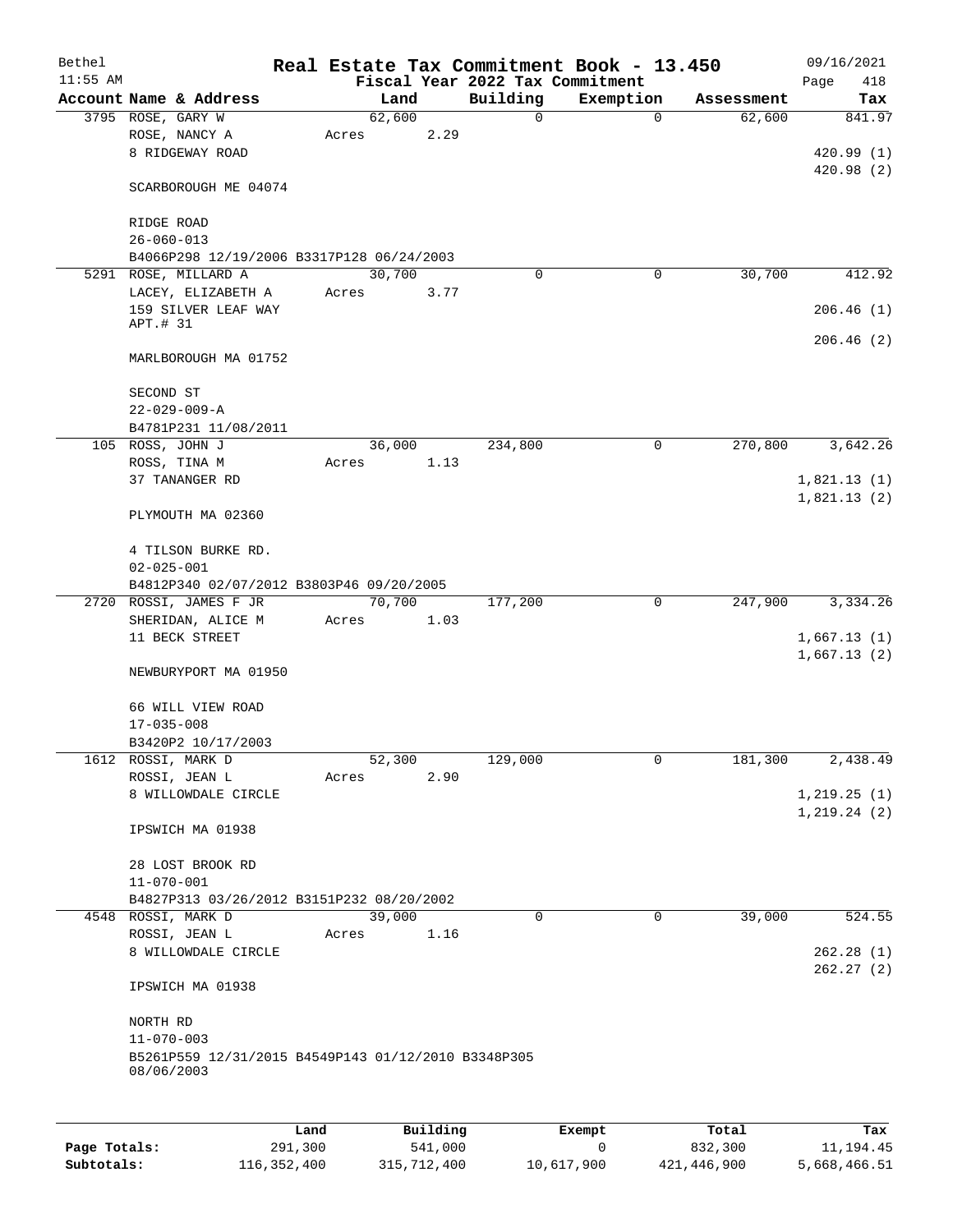| Bethel       |                                                                   |        |               |                                 | Real Estate Tax Commitment Book - 13.450 |               | 09/16/2021   |
|--------------|-------------------------------------------------------------------|--------|---------------|---------------------------------|------------------------------------------|---------------|--------------|
| $11:55$ AM   |                                                                   |        |               | Fiscal Year 2022 Tax Commitment |                                          |               | 419<br>Page  |
|              | Account Name & Address                                            | Land   |               | Building                        | Exemption                                | Assessment    | Tax          |
|              | 1457 ROTHROCK, STEVEN H                                           | 35,000 |               | 73,000                          | $\mathbf 0$                              | 108,000       | 1,452.60     |
|              | ROTHROCK, EILEEN                                                  | Acres  | 2.53          |                                 |                                          |               |              |
|              | 619 EAST BETHEL RD                                                |        |               |                                 |                                          |               | 726.30(1)    |
|              |                                                                   |        |               |                                 |                                          |               | 726.30(2)    |
|              | BETHEL ME 04217                                                   |        |               |                                 |                                          |               |              |
|              |                                                                   |        |               |                                 |                                          |               |              |
|              | 619 EAST BETHEL RD.<br>$09 - 034$                                 |        |               |                                 |                                          |               |              |
|              | B4560P342 02/18/2010 B4427P212 04/09/2009 B1900P247               |        |               |                                 |                                          |               |              |
|              | 2472 ROVALDI, CHRISTOPHER                                         | 37,100 |               | 142,100                         | 0                                        | 179,200       | 2,410.24     |
|              | 24 ORCHARD ROAD                                                   | Acres  | 0.91          |                                 |                                          |               |              |
|              |                                                                   |        |               |                                 |                                          |               | 1, 205.12(1) |
|              | SWAMPSCOTT MA 01907                                               |        |               |                                 |                                          |               | 1, 205.12(2) |
|              |                                                                   |        |               |                                 |                                          |               |              |
|              |                                                                   |        |               |                                 |                                          |               |              |
|              | 273 CHANDLER HILL                                                 |        |               |                                 |                                          |               |              |
|              | $14 - 003 - 002$                                                  |        |               |                                 |                                          |               |              |
|              | B3744P56 06/17/2005                                               |        |               |                                 |                                          |               |              |
|              | 4688 ROVALDI, CHRISTOPHER R                                       | 46,100 |               | 190,300                         | $\mathbf 0$                              | 236,400       | 3,179.58     |
|              | 24 ORCHARD RD.                                                    | Acres  | 2.31          |                                 |                                          |               |              |
|              |                                                                   |        |               |                                 |                                          |               | 1,589.79(1)  |
|              | SWAMPSCOTT MA 01907                                               |        |               |                                 |                                          |               | 1,589.79(2)  |
|              |                                                                   |        |               |                                 |                                          |               |              |
|              |                                                                   |        |               |                                 |                                          |               |              |
|              | 82 BROOK RD                                                       |        |               |                                 |                                          |               |              |
|              | $13 - 022 - 010$                                                  |        |               |                                 |                                          |               |              |
|              | B4225P261 11/19/2007 B4208P159 10/15/2007 B3917P309               |        |               |                                 |                                          |               |              |
|              | 04/07/2006 B3482P257                                              |        |               |                                 |                                          |               |              |
|              | 4666 ROWBOTTOM, PHILIP K.                                         | 18,600 |               | 0                               | 0                                        | 18,600        | 250.17       |
|              | 606 HODSDON ROAD                                                  | Acres  | 1.40          |                                 |                                          |               |              |
|              |                                                                   |        |               |                                 |                                          |               | 125.09(1)    |
|              | POWNAL ME 04069                                                   |        |               |                                 |                                          |               | 125.08(2)    |
|              |                                                                   |        |               |                                 |                                          |               |              |
|              |                                                                   |        |               |                                 |                                          |               |              |
|              | COUNTRYSIDE ACRES/LOT                                             |        |               |                                 |                                          |               |              |
|              | $15 - 004 - 013$                                                  |        |               |                                 |                                          |               |              |
|              | B5578P28 01/12/2021 B5521P231 05/15/2020 B3603P263<br>10/08/2004  |        |               |                                 |                                          |               |              |
|              | 1539 ROWSELL, JANNETTE D.                                         | 10,800 |               | 51,200                          | 0                                        | 62,000        | 833.90       |
|              | RICHARD P. CALLAGHAN                                              |        |               |                                 |                                          |               |              |
|              | REVOCABLE TRUST                                                   |        |               |                                 |                                          |               |              |
|              | 37 PINE RIDGE RD                                                  |        |               |                                 |                                          |               | 416.95(1)    |
|              |                                                                   |        |               |                                 |                                          |               | 416.95(2)    |
|              | E WEYMOUTH MA 02189                                               |        |               |                                 |                                          |               |              |
|              |                                                                   |        |               |                                 |                                          |               |              |
|              | 788 WEST BETHEL RD.                                               |        |               |                                 |                                          |               |              |
|              | $11 - 027 - 001 - 001$                                            |        |               |                                 |                                          |               |              |
|              | B5482P910 09/26/2019 B4457P246 06/18/2009 B3588P315<br>09/13/2004 |        |               |                                 |                                          |               |              |
| 2955         | ROY, LEONARD P., JR. &                                            | 33,600 |               | 115,500                         | 0                                        | 149,100       | 2,005.40     |
|              | TERRI H.                                                          |        |               |                                 |                                          |               |              |
|              | 290 MIDDLE ROAD                                                   |        |               |                                 |                                          |               |              |
|              |                                                                   |        |               |                                 |                                          |               | 1,002.70(1)  |
|              | FALMOUTH ME 04105                                                 |        |               |                                 |                                          |               | 1,002.70(2)  |
|              |                                                                   |        |               |                                 |                                          |               |              |
|              |                                                                   |        |               |                                 |                                          |               |              |
|              | 22 CHERRY LANE                                                    |        |               |                                 |                                          |               |              |
|              | $22 - 002 - 001 - 032$                                            |        |               |                                 |                                          |               |              |
|              | B5256P312 12/01/2015 B2441P331 06/06/1997                         |        |               |                                 |                                          |               |              |
|              | Land                                                              |        | Building      |                                 | Exempt                                   | Total         | Tax          |
| Page Totals: | 181,200                                                           |        | 572,100       |                                 | $\mathbf 0$                              | 753,300       | 10,131.89    |
| Subtotals:   | 116,533,600                                                       |        | 316, 284, 500 |                                 | 10,617,900                               | 422, 200, 200 | 5,678,598.40 |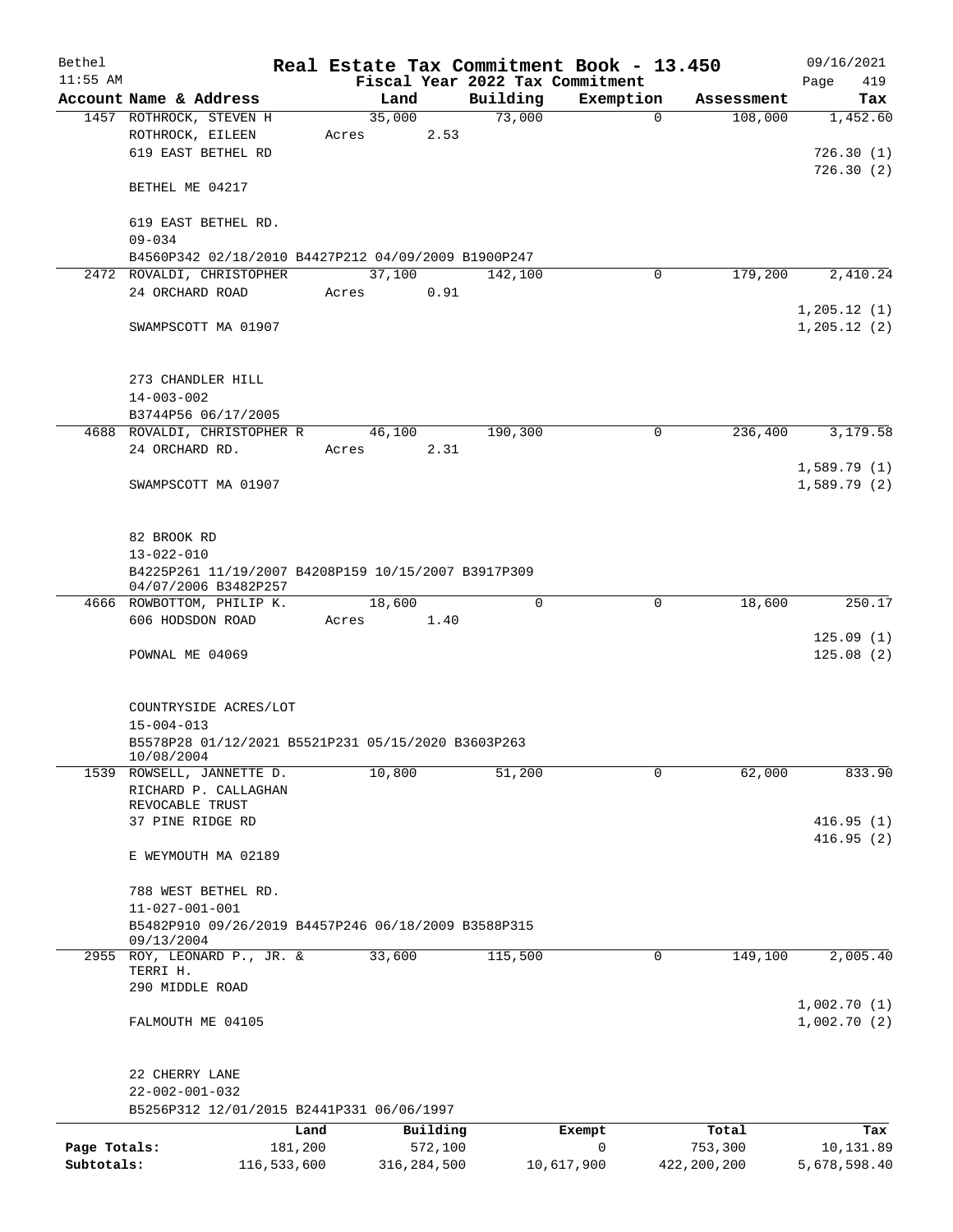| Bethel       |                                                                   |       |             | Real Estate Tax Commitment Book - 13.450 |                   |             |             | 09/16/2021   |
|--------------|-------------------------------------------------------------------|-------|-------------|------------------------------------------|-------------------|-------------|-------------|--------------|
| $11:55$ AM   |                                                                   |       |             | Fiscal Year 2022 Tax Commitment          |                   |             |             | Page<br>420  |
|              | Account Name & Address                                            |       | Land        | Building                                 | Exemption         |             | Assessment  | Tax          |
|              | 1531 ROY, MICHAEL & NORMA                                         |       | 35,000      | 30,500                                   |                   | $\mathbf 0$ | 65,500      | 880.98       |
|              | C/O MELYNDA COTE                                                  | Acres | 0.57        |                                          |                   |             |             |              |
|              | 310 MASON ST.                                                     |       |             |                                          |                   |             |             | 440.49 (1)   |
|              |                                                                   |       |             |                                          |                   |             |             | 440.49 (2)   |
|              | WOONSOCKET RI 02895                                               |       |             |                                          |                   |             |             |              |
|              | 127 FLAT RD.                                                      |       |             |                                          |                   |             |             |              |
|              | $11 - 021$                                                        |       |             |                                          |                   |             |             |              |
|              | B2626P336 10/28/1998                                              |       |             |                                          |                   |             |             |              |
|              | 3585 ROY, PATRICIA CLOUGH                                         |       | 30,400      | 83,200                                   |                   | 25,000      | 88,600      | 1,191.67     |
|              | 162 VERNON ST.                                                    | Acres | 5.00        |                                          | 01 Homestead (HM) |             |             |              |
|              |                                                                   |       |             |                                          |                   |             |             | 595.84(1)    |
|              | BETHEL ME 04217                                                   |       |             |                                          |                   |             |             | 595.83(2)    |
|              |                                                                   |       |             |                                          |                   |             |             |              |
|              |                                                                   |       |             |                                          |                   |             |             |              |
|              | 162 VERNON STREET                                                 |       |             |                                          |                   |             |             |              |
|              | $26 - 088 - 001$                                                  |       |             |                                          |                   |             |             |              |
|              | B3663P320 01/21/2005                                              |       |             |                                          |                   |             |             |              |
|              | 251 ROY, RICHARD R                                                |       | 77,000      | 213,100                                  |                   | 0           | 290,100     | 3,901.85     |
|              | ROY, LISA B                                                       | Acres | 5.00        |                                          |                   |             |             |              |
|              | 1148 GOLDEN VALLEY                                                |       |             |                                          |                   |             |             | 1,950.93(1)  |
|              | CHURCH ROAD                                                       |       |             |                                          |                   |             |             |              |
|              |                                                                   |       |             |                                          |                   |             |             | 1,950.92(2)  |
|              | BOSTIC NC 28018                                                   |       |             |                                          |                   |             |             |              |
|              |                                                                   |       |             |                                          |                   |             |             |              |
|              | 12 HIGHLAND AVE.                                                  |       |             |                                          |                   |             |             |              |
|              | $04 - 083 - 018$                                                  |       |             |                                          |                   |             |             |              |
|              | B2226P211 06/08/1995                                              |       |             |                                          |                   |             |             |              |
|              | 346 ROY, SYLVIE M                                                 |       | 26,600      | 6,300                                    |                   | 0           | 32,900      | 442.51       |
|              | ROY, DONALD J                                                     | Acres | 0.56        |                                          |                   |             |             |              |
|              | PO BOX 1062                                                       |       |             |                                          |                   |             |             | 221.26(1)    |
|              | BETHEL ME 04217                                                   |       |             |                                          |                   |             |             | 221.25(2)    |
|              |                                                                   |       |             |                                          |                   |             |             |              |
|              | 743 ROUTE 232                                                     |       |             |                                          |                   |             |             |              |
|              | $05 - 051$                                                        |       |             |                                          |                   |             |             |              |
|              | B4532P129 12/01/2009 B4523P101 11/06/2009 B3291P275               |       |             |                                          |                   |             |             |              |
|              | 04/23/2003 B2796P19 02/29/2000                                    |       |             |                                          |                   |             |             |              |
|              | 2649 RUANE, SCOTT                                                 |       | 88,300      | 140,300                                  |                   | 0           | 228,600     | 3,074.67     |
|              | 942 AMESBURY ROAD                                                 | Acres | 49.00       |                                          |                   |             |             |              |
|              |                                                                   |       |             |                                          |                   |             |             | 1,537.34(1)  |
|              | HAVERHILL MA 01830                                                |       |             |                                          |                   |             |             | 1,537.33(2)  |
|              |                                                                   |       |             |                                          |                   |             |             |              |
|              |                                                                   |       |             |                                          |                   |             |             |              |
|              | 857 NORTH ROAD                                                    |       |             |                                          |                   |             |             |              |
|              | $16 - 023$                                                        |       |             |                                          |                   |             |             |              |
|              | B5510P692 03/09/2020 B4840P5518 04/28/2020 B3180P97<br>10/10/2002 |       |             |                                          |                   |             |             |              |
|              | 1395 RUNDLE, JILL                                                 |       | 54,400      | 0                                        |                   | 0           | 54,400      | 731.68       |
|              | 225 EAST CANTON AVE.                                              | Acres | 12.97       |                                          |                   |             |             |              |
|              | UNIT 225                                                          |       |             |                                          |                   |             |             |              |
|              |                                                                   |       |             |                                          |                   |             |             | 365.84(1)    |
|              | WINTER PARK FL 32789                                              |       |             |                                          |                   |             |             | 365.84(2)    |
|              |                                                                   |       |             |                                          |                   |             |             |              |
|              |                                                                   |       |             |                                          |                   |             |             |              |
|              | SUNSET HILL SUB                                                   |       |             |                                          |                   |             |             |              |
|              | $08 - 060$                                                        |       |             |                                          |                   |             |             |              |
|              | B3769P162 07/29/2005                                              |       |             |                                          |                   |             |             |              |
|              |                                                                   |       |             |                                          |                   |             |             |              |
|              |                                                                   | Land  | Building    |                                          | Exempt            |             | Total       | Tax          |
| Page Totals: | 311,700                                                           |       | 473,400     |                                          | 25,000            |             | 760,100     | 10,223.36    |
| Subtotals:   | 116,845,300                                                       |       | 316,757,900 |                                          | 10,642,900        |             | 422,960,300 | 5,688,821.76 |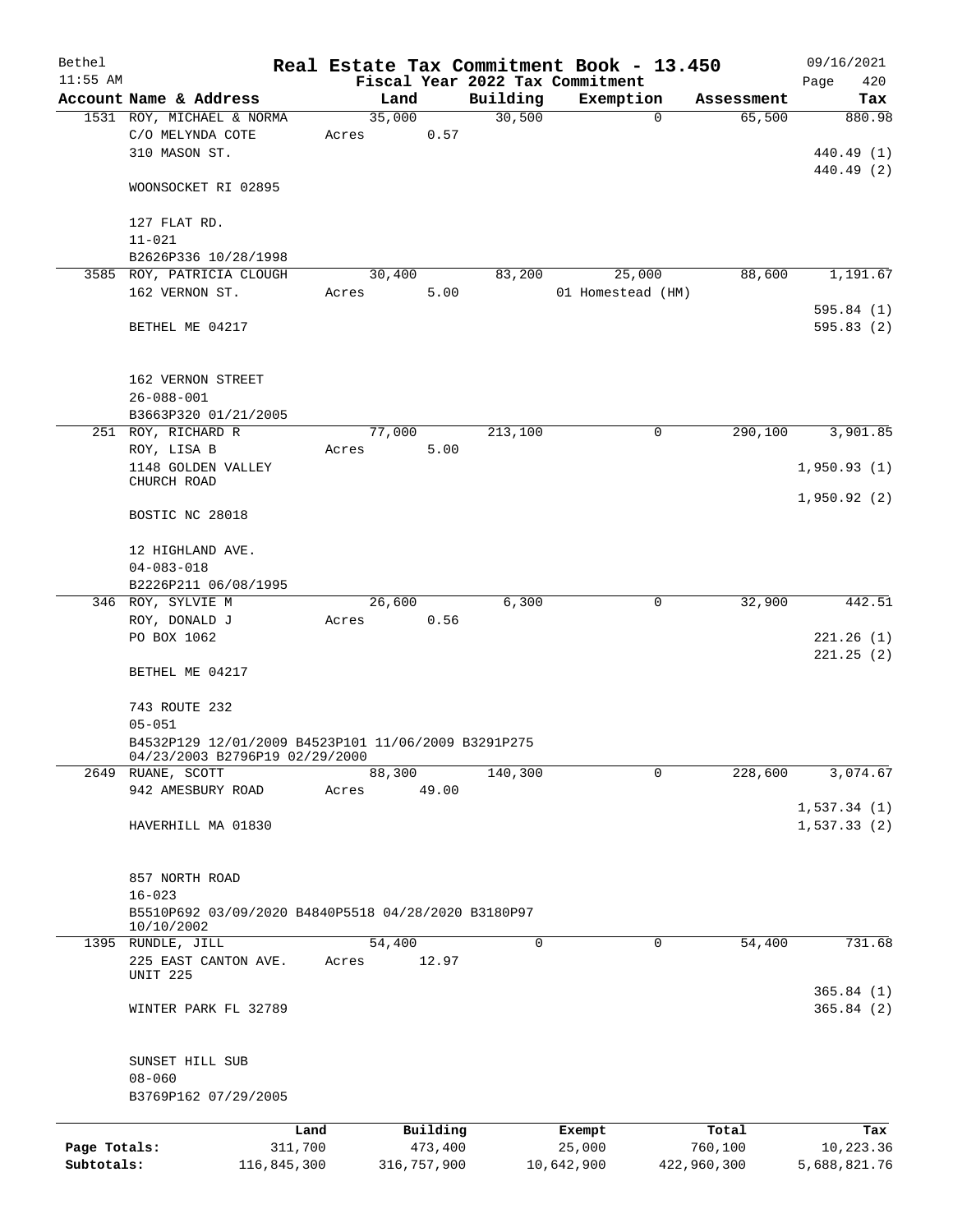| Bethel<br>$11:55$ AM |                                                                                                  |                 |       | Fiscal Year 2022 Tax Commitment | Real Estate Tax Commitment Book - 13.450 |            | 09/16/2021<br>Page<br>421 |
|----------------------|--------------------------------------------------------------------------------------------------|-----------------|-------|---------------------------------|------------------------------------------|------------|---------------------------|
|                      | Account Name & Address                                                                           | Land            |       | Building                        | Exemption                                | Assessment | Tax                       |
|                      | 2919 RUSSELL, ALAN<br>RUSSELL, DEBRA                                                             | 40,900<br>Acres | 11.40 | 0                               | $\mathbf 0$                              | 40,900     | 550.11                    |
|                      | PO BOX 733                                                                                       |                 |       |                                 |                                          |            | 275.06(1)<br>275.05(2)    |
|                      | WATERBORO ME 04087                                                                               |                 |       |                                 |                                          |            |                           |
|                      | INTERVALE RD S/S<br>$20 - 030$                                                                   |                 |       |                                 |                                          |            |                           |
|                      | B1699P95 12/01/1989                                                                              |                 |       |                                 |                                          |            |                           |
|                      | 5402 RUSSELL, JAMIE L                                                                            | 29,600          |       | 47,500                          | 0                                        | 77,100     | 1,037.00                  |
|                      | HOWARD, ANTHONY R                                                                                | Acres           | 0.93  |                                 |                                          |            |                           |
|                      | 147 EAST BETHEL RD                                                                               |                 |       |                                 |                                          |            | 518.50(1)<br>518.50(2)    |
|                      | BETHEL ME 04217                                                                                  |                 |       |                                 |                                          |            |                           |
|                      | 147 EAST BETHEL RD.                                                                              |                 |       |                                 |                                          |            |                           |
|                      | $04 - 051 - 001$                                                                                 |                 |       |                                 |                                          |            |                           |
|                      | B5295P92 07/28/2016                                                                              |                 |       |                                 |                                          |            |                           |
|                      | 2477 RUSSO, BARRY                                                                                | 34,500          |       | 0                               | $\mathbf 0$                              | 34,500     | 464.03                    |
|                      | C/O MICHAEL P. RUSSO                                                                             | Acres           | 5.30  |                                 |                                          |            |                           |
|                      | 491 MARS WAY                                                                                     |                 |       |                                 |                                          |            | 232.02(1)<br>232.01(2)    |
|                      | JUNO BEACH FL 33408                                                                              |                 |       |                                 |                                          |            |                           |
|                      | CHANDLER HILL RD S/S<br>$14 - 007$                                                               |                 |       |                                 |                                          |            |                           |
|                      | B2722P195 07/12/1999                                                                             |                 |       |                                 |                                          |            |                           |
|                      | 2704 RYAN, CHRISTOPHER &<br><b>NANCY</b>                                                         | 71,800          |       | 191,800                         | 0                                        | 263,600    | 3,545.42                  |
|                      | RYAN, MICHAEL                                                                                    | Acres           | 1.22  |                                 |                                          |            |                           |
|                      | 19 VICKY ROAD                                                                                    |                 |       |                                 |                                          |            | 1,772.71(1)               |
|                      | WEYMOUTH MA 02189                                                                                |                 |       |                                 |                                          |            | 1,772.71(2)               |
|                      | 20 MAHANEY'S LANE<br>$17 - 035 - 015$                                                            |                 |       |                                 |                                          |            |                           |
|                      | B3458P278 02/03/2004                                                                             |                 |       |                                 |                                          |            |                           |
|                      | 3149 RYAN, MICHAEL T                                                                             | 56,200          |       | 595,500                         | 0                                        | 651,700    | 8,765.37                  |
|                      | RYAN, PATRICIA O                                                                                 | Acres           | 1.57  |                                 |                                          |            |                           |
|                      | PO BOX 111                                                                                       |                 |       |                                 |                                          |            | 4,382.69(1)               |
|                      |                                                                                                  |                 |       |                                 |                                          |            | 4,382.68(2)               |
|                      | BETHEL ME 04217                                                                                  |                 |       |                                 |                                          |            |                           |
|                      | 33 MILL HILL RD<br>$25 - 007$                                                                    |                 |       |                                 |                                          |            |                           |
|                      | B5360P561 08/09/2017 B4577P278 04/16/2010 B4450P301<br>06/03/2009 B3599P202 10/01/2004 B2969P200 |                 |       |                                 |                                          |            |                           |
|                      | 3736 RYAN, PATRICK C                                                                             | 46,900          |       | 0                               | $\mathbf 0$                              | 46,900     | 630.81                    |
|                      | PERKINS, FREDERICK W<br>257 NORTH HAMPTON ST, #                                                  | Acres           | 6.40  |                                 |                                          |            | 315.41(1)                 |
|                      | 207                                                                                              |                 |       |                                 |                                          |            | 315.40(2)                 |
|                      | BOSTON MA 02118                                                                                  |                 |       |                                 |                                          |            |                           |
|                      | $08 - 060 - 015$                                                                                 |                 |       |                                 |                                          |            |                           |
|                      | B5573P325 12/21/2020 B3769P156 05/16/2005                                                        |                 |       |                                 |                                          |            |                           |
|                      |                                                                                                  |                 |       |                                 |                                          |            |                           |

|              | Land          | Building    | Exempt     | Total       | Tax          |
|--------------|---------------|-------------|------------|-------------|--------------|
| Page Totals: | 279,900       | 834,800     |            | 1,114,700   | 14,992.74    |
| Subtotals:   | 117, 125, 200 | 317,592,700 | 10,642,900 | 424,075,000 | 5,703,814.50 |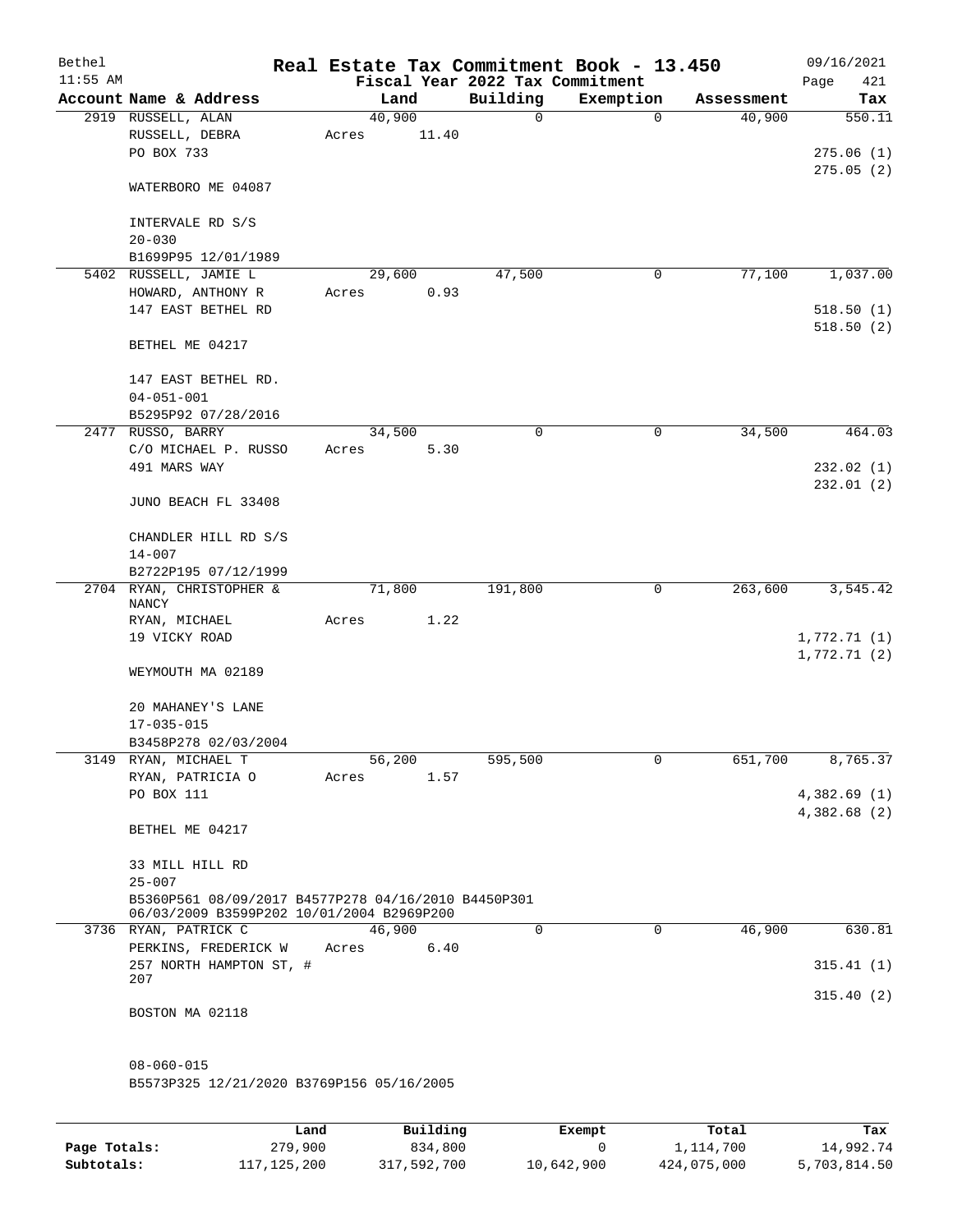| Bethel     |                                                                                        |        |      |      |                                 | Real Estate Tax Commitment Book - 13.450 |            | 09/16/2021   |
|------------|----------------------------------------------------------------------------------------|--------|------|------|---------------------------------|------------------------------------------|------------|--------------|
| $11:55$ AM |                                                                                        |        |      |      | Fiscal Year 2022 Tax Commitment |                                          |            | Page<br>422  |
|            | Account Name & Address                                                                 |        | Land |      | Building                        | Exemption                                | Assessment | Tax          |
|            | 4684 RYAN, PATRICK C                                                                   | 45,300 |      |      | 273,500                         | $\mathbf 0$                              | 318,800    | 4,287.86     |
|            | RYAN, COURTNEY A                                                                       | Acres  |      | 1.82 |                                 |                                          |            |              |
|            | 257 NORTHAMPTON ST,<br>UNIT 207                                                        |        |      |      |                                 |                                          |            | 2, 143.93(1) |
|            | BOSTON MA 02118                                                                        |        |      |      |                                 |                                          |            | 2, 143.93(2) |
|            | 107 BROOK RD                                                                           |        |      |      |                                 |                                          |            |              |
|            | $13 - 022 - 006$                                                                       |        |      |      |                                 |                                          |            |              |
|            | B5403P388 04/20/2018 B4852P147 06/07/2012 B4852P143<br>06/07/2012 B4281P159 04/07/2008 |        |      |      |                                 |                                          |            |              |
|            | 123 RYERSON, JANE A                                                                    | 41,500 |      |      | 85,800                          | 31,000                                   | 96,300     | 1,295.24     |
|            | RYERSON, CRAIG A                                                                       | Acres  |      | 2.80 |                                 | 01 Homestead (HM)                        |            |              |
|            | PO BOX 152                                                                             |        |      |      |                                 | 12 WW2 Vet Res                           |            | 647.62(1)    |
|            |                                                                                        |        |      |      |                                 |                                          |            | 647.62 (2)   |
|            | BETHEL ME 04217                                                                        |        |      |      |                                 |                                          |            |              |
|            | 264 VERNON ST                                                                          |        |      |      |                                 |                                          |            |              |
|            | $03 - 006 - 001$                                                                       |        |      |      |                                 |                                          |            |              |
|            | B5284P346 06/01/2016 B3727P319 05/20/2005                                              |        |      |      |                                 |                                          |            |              |
|            | 1649 SABINS, MONICA                                                                    | 24,800 |      |      | 113,900                         | 0                                        | 138,700    | 1,865.52     |
|            | 3 ANNIS RD                                                                             | Acres  |      | 0.28 |                                 |                                          |            |              |
|            |                                                                                        |        |      |      |                                 |                                          |            | 932.76 (1)   |
|            | BETHEL ME 04217                                                                        |        |      |      |                                 |                                          |            | 932.76 (2)   |
|            |                                                                                        |        |      |      |                                 |                                          |            |              |
|            | 3 ANNIS ROAD                                                                           |        |      |      |                                 |                                          |            |              |
|            | $12 - 006$                                                                             |        |      |      |                                 |                                          |            |              |
|            | B5509P149 02/27/2020 B4383P231 12/09/2008 B4304P335<br>04/10/2008 B2498P175            |        |      |      |                                 |                                          |            |              |
|            | 4513 SAENZ-OTERO, ALVAR                                                                | 53,700 |      |      | 271,900                         | 0                                        | 325,600    | 4,379.32     |
|            | 790 MAIN STREET                                                                        | Acres  |      | 0.52 |                                 |                                          |            |              |
|            |                                                                                        |        |      |      |                                 |                                          |            | 2,189.66(1)  |
|            | CAMBRIDGE MA 02139                                                                     |        |      |      |                                 |                                          |            | 2,189.66(2)  |
|            | 55 RIVER VALLEY ACRES                                                                  |        |      |      |                                 |                                          |            |              |
|            | 17-041-001                                                                             |        |      |      |                                 |                                          |            |              |
|            | B4505P240 10/05/2009 B3548P231 07/08/2004 B3361P259<br>08/23/2003                      |        |      |      |                                 |                                          |            |              |
|            | 3488 SAHLBERG, MARILYN                                                                 | 62,100 |      |      | 117,000                         | 31,000                                   | 148,100    | 1,991.95     |
|            | SAHLBERG, BENGTA L                                                                     | Acres  |      | 0.60 |                                 | 01 Homestead (HM)                        |            |              |
|            | 64 PARADISE RD                                                                         |        |      |      |                                 | 14 WW2 Vet Non                           |            | 995.98 (1)   |
|            | BETHEL ME 04217                                                                        |        |      |      |                                 |                                          |            | 995.97(2)    |
|            | 64 PARADISE RD.                                                                        |        |      |      |                                 |                                          |            |              |
|            | $26 - 048$                                                                             |        |      |      |                                 |                                          |            |              |
|            | B5532P344 07/07/2020 B4985P91 05/15/2013 B2455P233<br>B602P275 08/16/1961              |        |      |      |                                 |                                          |            |              |

|              |             | Building    |            | Total       |              |
|--------------|-------------|-------------|------------|-------------|--------------|
|              | Land        |             | Exempt     |             | Tax          |
| Page Totals: | 227,400     | 862,100     | 62,000     | 1,027,500   | 13,819.89    |
| Subtotals:   | 117,352,600 | 318,454,800 | 10,704,900 | 425,102,500 | 5,717,634.39 |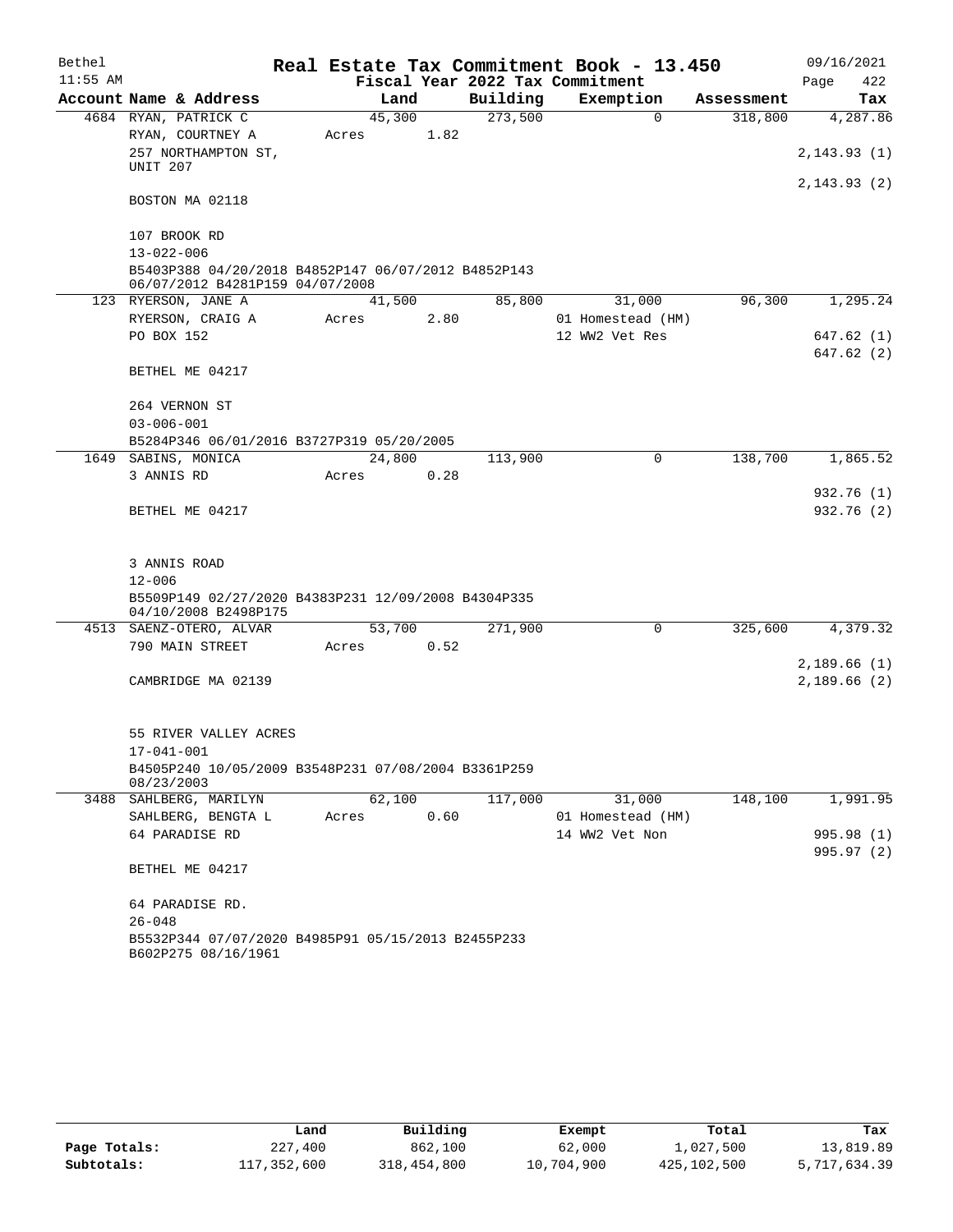| Bethel<br>$11:55$ AM |                                                                                      |       |        |      | Fiscal Year 2022 Tax Commitment | Real Estate Tax Commitment Book - 13.450 |            | 09/16/2021<br>Page<br>423 |
|----------------------|--------------------------------------------------------------------------------------|-------|--------|------|---------------------------------|------------------------------------------|------------|---------------------------|
|                      | Account Name & Address                                                               |       | Land   |      | Building                        | Exemption                                | Assessment | Tax                       |
|                      | 3326 SAITO, KAREN                                                                    |       | 51,400 |      | 112,600                         | 25,000                                   | 139,000    | 1,869.55                  |
|                      | PO BOX 143                                                                           | Acres |        | 0.32 |                                 | 01 Homestead (HM)                        |            |                           |
|                      |                                                                                      |       |        |      |                                 |                                          |            | 934.78 (1)                |
|                      | BETHEL ME 04217                                                                      |       |        |      |                                 |                                          |            | 934.77 (2)                |
|                      | 17 SPRING ST                                                                         |       |        |      |                                 |                                          |            |                           |
|                      | $25 - 157$                                                                           |       |        |      |                                 |                                          |            |                           |
|                      | B5357P123 07/20/2017 B5278P591 04/29/2016 B3863P94                                   |       |        |      |                                 |                                          |            |                           |
|                      | 12/22/2005                                                                           |       |        |      |                                 |                                          |            |                           |
|                      | 2574 SAITO, OSAMU                                                                    |       | 32,600 |      | 282,800                         | 0                                        | 315,400    | 4,242.13                  |
|                      | 37 BALSAM RD                                                                         | Acres |        | 1.00 |                                 |                                          |            |                           |
|                      |                                                                                      |       |        |      |                                 |                                          |            | 2, 121.07(1)              |
|                      | BETHEL ME 04217                                                                      |       |        |      |                                 |                                          |            | 2,121.06(2)               |
|                      | 37 BALSAM RD.                                                                        |       |        |      |                                 |                                          |            |                           |
|                      | $15 - 016 - 025$                                                                     |       |        |      |                                 |                                          |            |                           |
|                      | B5402P97 04/09/2018 B5188P319 12/02/2014 B3122P54<br>06/04/2002                      |       |        |      |                                 |                                          |            |                           |
|                      | 4735 SALLER, GLENN H                                                                 |       | 72,700 |      | 417,500                         | 25,000                                   | 465,200    | 6,256.94                  |
|                      | SALLER, BRENDA L                                                                     | Acres |        | 5.93 |                                 | 01 Homestead (HM)                        |            |                           |
|                      | PO BOX 1591                                                                          |       |        |      |                                 |                                          |            | 3,128.47(1)               |
|                      | BETHEL ME 04217                                                                      |       |        |      |                                 |                                          |            | 3,128.47(2)               |
|                      |                                                                                      |       |        |      |                                 |                                          |            |                           |
|                      | 26 BEECH LANE                                                                        |       |        |      |                                 |                                          |            |                           |
|                      | $12 - 073 - 018$                                                                     |       |        |      |                                 |                                          |            |                           |
|                      | B5286P221 06/13/2016 B4575P292 04/09/2010 B3634P24                                   |       |        |      |                                 |                                          |            |                           |
|                      | 11/23/2004                                                                           |       |        |      |                                 |                                          |            |                           |
|                      | 99 SALO, JOHN E.                                                                     |       | 27,400 |      | 58,300                          | 0                                        | 85,700     | 1,152.67                  |
|                      | 291 MARLBOROUGH STREET, Acres<br>APT 2                                               |       |        | 0.38 |                                 |                                          |            |                           |
|                      |                                                                                      |       |        |      |                                 |                                          |            | 576.34(1)                 |
|                      | BOSTON MA 02116                                                                      |       |        |      |                                 |                                          |            | 576.33 (2)                |
|                      | 344 SONGO POND RD                                                                    |       |        |      |                                 |                                          |            |                           |
|                      | $02 - 020$                                                                           |       |        |      |                                 |                                          |            |                           |
|                      | B5505P327 02/03/2020 B4174P347 07/19/2007 B3383P239<br>08/28/2003                    |       |        |      |                                 |                                          |            |                           |
|                      | 188 SALTMARSH, JOHN T. &<br>VALERIE                                                  |       | 38,200 |      | 174,100                         | 0                                        | 212,300    | 2,855.44                  |
|                      | <b>34 SEAVIEW AVENUE</b>                                                             | Acres |        | 6.10 |                                 |                                          |            |                           |
|                      |                                                                                      |       |        |      |                                 |                                          |            | 1,427.72(1)               |
|                      | SWANSEA MA 02777                                                                     |       |        |      |                                 |                                          |            | 1,427.72(2)               |
|                      | 108 EAST BETHEL RD.                                                                  |       |        |      |                                 |                                          |            |                           |
|                      | $04 - 041 - 001$                                                                     |       |        |      |                                 |                                          |            |                           |
|                      | B5542P37 08/18/2020 B5448P668 01/10/2019 B5351P40<br>06/15/2017 B1723P141 04/09/1990 |       |        |      |                                 |                                          |            |                           |

|              | Land        | Building    | Exempt     | Total       | Tax          |
|--------------|-------------|-------------|------------|-------------|--------------|
| Page Totals: | 222,300     | 1,045,300   | 50,000     | 1,217,600   | 16,376.73    |
| Subtotals:   | 117,574,900 | 319,500,100 | 10,754,900 | 426,320,100 | 5,734,011.12 |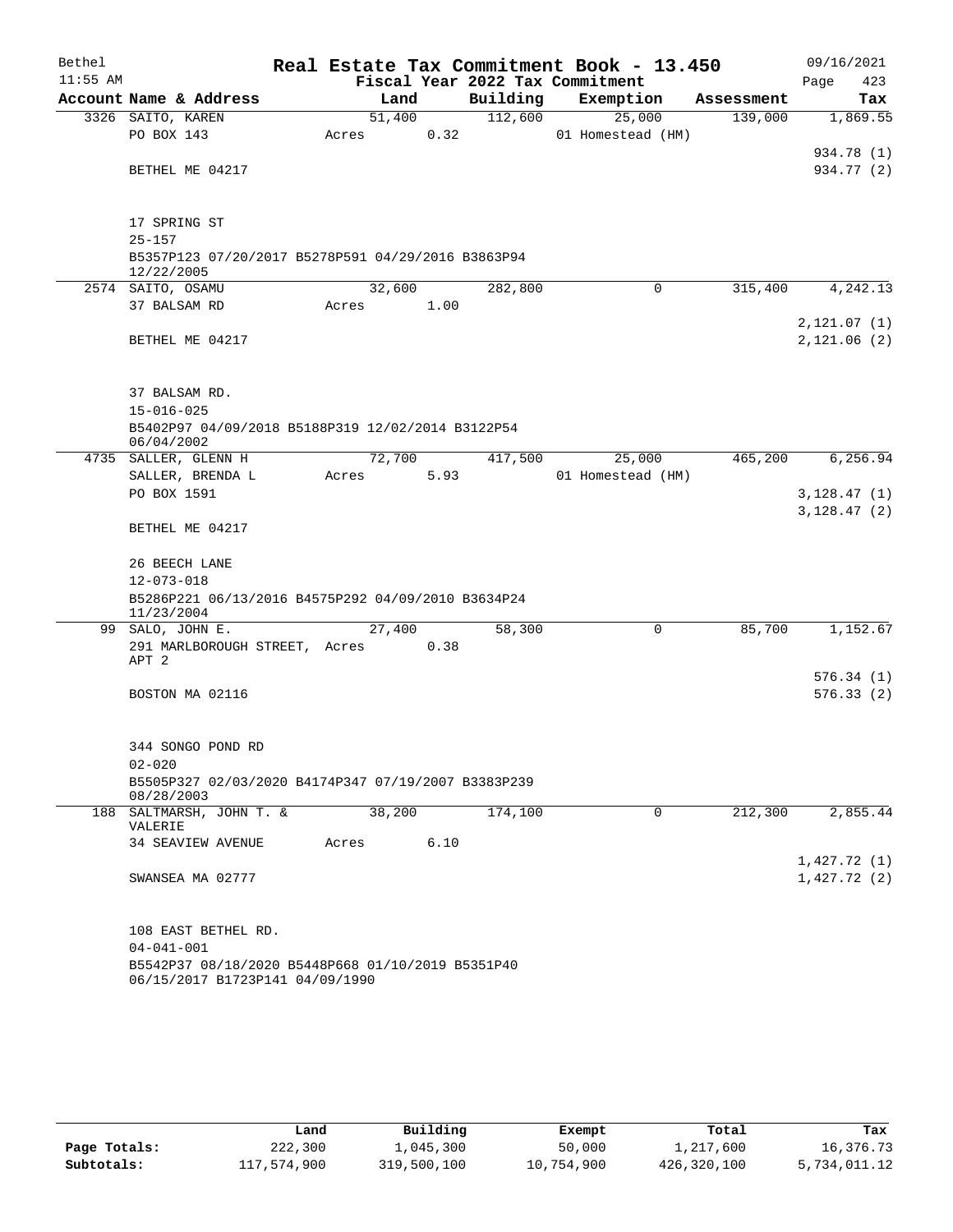| Bethel       |                                                                                      |        |          |                     | Real Estate Tax Commitment Book - 13.450 |            | 09/16/2021                 |
|--------------|--------------------------------------------------------------------------------------|--------|----------|---------------------|------------------------------------------|------------|----------------------------|
| $11:55$ AM   |                                                                                      |        |          |                     | Fiscal Year 2022 Tax Commitment          |            | 424<br>Page                |
|              | Account Name & Address                                                               | Land   |          | Building<br>301,700 | Exemption                                | Assessment | Tax                        |
|              | 4764 SALVO, KEVIN T                                                                  | 70,600 |          |                     | $\mathbf 0$                              | 372,300    | 5,007.44                   |
|              | 6 FOX HALL ROAD                                                                      | Acres  | 1.01     |                     |                                          |            |                            |
|              | FALMOUTH ME 04105                                                                    |        |          |                     |                                          |            | 2,503.72(1)<br>2,503.72(2) |
|              |                                                                                      |        |          |                     |                                          |            |                            |
|              | 5 LOCKE VIEW DRIVE                                                                   |        |          |                     |                                          |            |                            |
|              | $17 - 035 - 031$                                                                     |        |          |                     |                                          |            |                            |
|              | B4801P75 12/30/2011 B2796P48 11/29/1999                                              |        |          |                     |                                          |            |                            |
| 2640         | SALVO, VICTOR                                                                        | 33,600 |          | 82,500              | 0                                        | 116,100    | 1,561.55                   |
|              | 579 NORTH ROAD                                                                       | Acres  | 0.39     |                     |                                          |            |                            |
|              |                                                                                      |        |          |                     |                                          |            | 780.78 (1)                 |
|              | BETHEL ME 04217                                                                      |        |          |                     |                                          |            | 780.77 (2)                 |
|              |                                                                                      |        |          |                     |                                          |            |                            |
|              | 579 NORTH ROAD                                                                       |        |          |                     |                                          |            |                            |
|              | $16 - 014$                                                                           |        |          |                     |                                          |            |                            |
|              | B5435P340 10/09/2018 B5412P51 06/07/2018 B517P407<br>07/23/1953                      |        |          |                     |                                          |            |                            |
|              | 1611 SALVO, VICTOR                                                                   | 50,200 |          | 8,100               | 0                                        | 58,300     | 784.14                     |
|              | 579 NORTH ROAD                                                                       | Acres  | 8.90     |                     |                                          |            |                            |
|              |                                                                                      |        |          |                     |                                          |            | 392.07(1)                  |
|              | BETHEL ME 04217                                                                      |        |          |                     |                                          |            | 392.07 (2)                 |
|              |                                                                                      |        |          |                     |                                          |            |                            |
|              | 578 NORTH RD                                                                         |        |          |                     |                                          |            |                            |
|              | $11 - 070$                                                                           |        |          |                     |                                          |            |                            |
|              | B5474P774 08/19/2019 B5442P652 11/20/2018 B5412P51<br>06/07/2018 B3817P50 10/06/2005 |        |          |                     |                                          |            |                            |
|              | 4669 SAMALIS, VIRGINIA M.<br>TRUSTEE                                                 | 26,600 |          | 224,300             | 0                                        | 250,900    | 3,374.61                   |
|              | 23 YALE AVE.                                                                         | Acres  | 3.12     |                     |                                          |            |                            |
|              |                                                                                      |        |          |                     |                                          |            | 1,687.31(1)                |
|              | WAKEFIELD MA 01880                                                                   |        |          |                     |                                          |            | 1,687.30(2)                |
|              |                                                                                      |        |          |                     |                                          |            |                            |
|              | 65 COUNTRYSIDE LANE                                                                  |        |          |                     |                                          |            |                            |
|              | $15 - 004 - 016$<br>B4285P71 04/16/2008 B3590P325                                    |        |          |                     |                                          |            |                            |
|              | 5123 SANBORN, CHARLES R                                                              | 42,100 |          | $\Omega$            | 0                                        | 42,100     | 566.25                     |
|              | 46 RANDALL FARM RD                                                                   | Acres  | 2.24     |                     |                                          |            |                            |
|              |                                                                                      |        |          |                     |                                          |            | 283.13(1)                  |
|              | NORTH CONWAY NH 03109                                                                |        |          |                     |                                          |            | 283.12(2)                  |
|              |                                                                                      |        |          |                     |                                          |            |                            |
|              | WINTERPARK                                                                           |        |          |                     |                                          |            |                            |
|              | $01 - 010 - 019$                                                                     |        |          |                     |                                          |            |                            |
|              | B5339P329 04/10/2017 B4816P79 02/21/2012 B3962P119                                   |        |          |                     |                                          |            |                            |
|              | 4718 SANDEFUR, LINDA                                                                 | 35,700 |          | $\mathbf 0$         | $\mathbf 0$                              | 35,700     | 480.17                     |
|              | SANDEFUR, GLEN                                                                       | Acres  | 1.85     |                     |                                          |            |                            |
|              | 61 GREENLAND COVE RD                                                                 |        |          |                     |                                          |            | 240.09(1)<br>240.08(2)     |
|              | BREMEN ME 04551                                                                      |        |          |                     |                                          |            |                            |
|              | 84 SWAN HILL ROAD                                                                    |        |          |                     |                                          |            |                            |
|              | $22 - 029 - 013$                                                                     |        |          |                     |                                          |            |                            |
|              | B4326P93 07/18/2008 B3957P152 06/16/2006 B3836P328<br>11/08/2005                     |        |          |                     |                                          |            |                            |
|              |                                                                                      | Land   | Building |                     | Exempt                                   | Total      | Tax                        |
| Page Totals: | 258,800                                                                              |        | 616,600  |                     | 0                                        | 875,400    | 11,774.16                  |

**Subtotals:** 117,833,700 320,116,700 10,754,900 427,195,500 5,745,785.28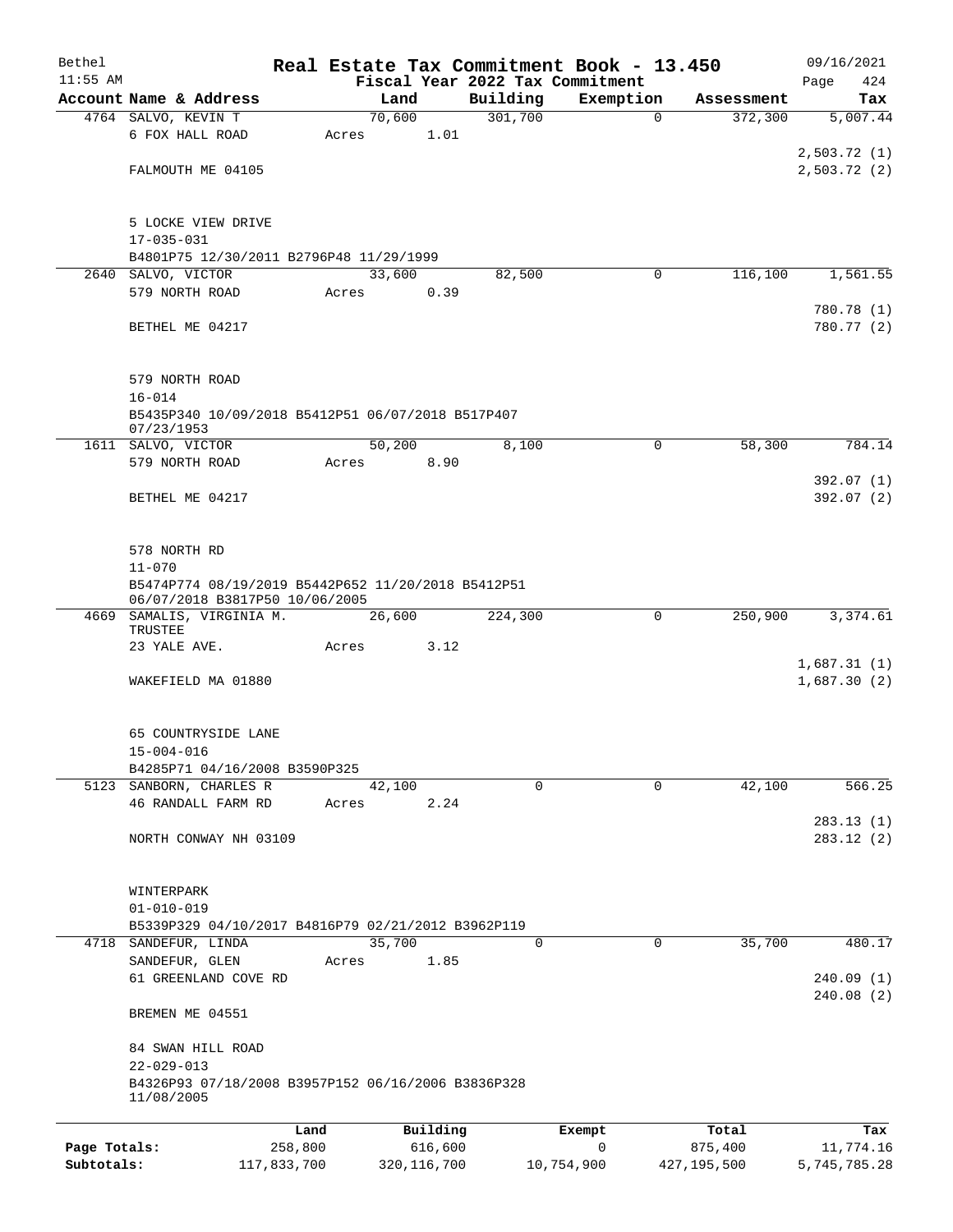| Bethel       |                                                                                          |                 |               |              | Real Estate Tax Commitment Book - 13.450 |               | 09/16/2021                 |
|--------------|------------------------------------------------------------------------------------------|-----------------|---------------|--------------|------------------------------------------|---------------|----------------------------|
| $11:55$ AM   |                                                                                          |                 |               |              | Fiscal Year 2022 Tax Commitment          |               | 425<br>Page                |
|              | Account Name & Address                                                                   | Land            |               | Building     | Exemption                                | Assessment    | Tax                        |
|              | 5179 SANDERS, ROBERT C. JR.<br>PACE-SANDERS, DENISE<br>72 DECKER ROAD                    | 25,900<br>Acres | 94.90         | $\mathsf{O}$ | $\mathbf 0$                              | 25,900        | 348.36<br>174.18(1)        |
|              | FLEMINGTON NJ 08822                                                                      |                 |               |              |                                          |               | 174.18(2)                  |
|              | GROVER HILL ROAD<br>$06 - 035$                                                           |                 |               |              |                                          |               |                            |
|              | B5454P227 03/11/2019 B5449P780 01/22/2019 B4362P205<br>10/08/2008                        |                 |               |              |                                          |               |                            |
|              | 3217 SANDERSON HIGH STREET,<br>LLC                                                       | 49,200          |               | 145,300      | $\Omega$                                 | 194,500       | 2,616.03                   |
|              | 4 OAK HILL ROAD                                                                          | Acres           | 0.28          |              |                                          |               |                            |
|              | LITTLETON MA 01460                                                                       |                 |               |              |                                          |               | 1,308.02(1)<br>1,308.01(2) |
|              | 8 HIGH ST.                                                                               |                 |               |              |                                          |               |                            |
|              | $25 - 058$<br>B5496P681 12/09/2019 B5470P320 07/18/2019 B3859P121                        |                 |               |              |                                          |               |                            |
|              | 12/19/2005                                                                               |                 |               |              |                                          |               |                            |
|              | 3794 SANTERRE, JEFFREY R. &<br>ASHLEE S.                                                 | 57,800          |               | 284,900      | $\mathbf 0$                              | 342,700       | 4,609.31                   |
|              | 1 ISABELLA LANE                                                                          | Acres           | 1.03          |              |                                          |               |                            |
|              | BEDORD MA 01730                                                                          |                 |               |              |                                          |               | 2,304.66(1)<br>2,304.65(2) |
|              | 68 RIDGE ROAD<br>$26 - 060 - 012$<br>B5534P987 07/17/2020 B5453P220 02/28/2019 B5270P320 |                 |               |              |                                          |               |                            |
|              | 03/01/2016 B3469P113 02/24/2004                                                          |                 |               |              |                                          |               |                            |
|              | 2838 SANTOS, JOSEPH EDWARD<br>118 MANSFIELD ST                                           | 11,900<br>Acres | 10.42         | 46,700       | $\mathbf 0$                              | 58,600        | 788.17                     |
|              | SHARON MA 02067                                                                          |                 |               |              |                                          |               | 394.09 (1)<br>394.08(2)    |
|              |                                                                                          |                 |               |              |                                          |               |                            |
|              | 34 ABBOTT FARM RD.<br>$19 - 005 - 004$                                                   |                 |               |              |                                          |               |                            |
|              | 3093 SAPAK REALTY, LLC                                                                   | 70,000          |               | 290,900      | 0                                        | 360,900       | 4,854.11                   |
|              | PO BOX 1627                                                                              | Acres           | 1.60          |              |                                          |               | 2,427.06(1)                |
|              | BETHEL ME 04217                                                                          |                 |               |              |                                          |               | 2,427.05(2)                |
|              | 44 NORTH ROAD<br>$24 - 016$                                                              |                 |               |              |                                          |               |                            |
|              | B5339P377 04/07/2017<br>3446 SAPAK, JAN                                                  | 84,500          |               | 335,900      | 25,000                                   | 395,400       | 5,318.13                   |
|              | SAPAK, JENNIFER M.<br>129 PARADISE RD                                                    | Acres           | 1.60          |              | 01 Homestead (HM)                        |               | 2,659.07(1)                |
|              | BETHEL ME 04217                                                                          |                 |               |              |                                          |               | 2,659.06(2)                |
|              | 129 PARADISE RD.<br>$26 - 005$                                                           |                 |               |              |                                          |               |                            |
|              | B5431P142 09/17/2018 B3702P195 04/20/2005                                                |                 |               |              |                                          |               |                            |
|              | Land                                                                                     |                 | Building      |              | Exempt                                   | Total         | Tax                        |
| Page Totals: | 299,300                                                                                  |                 | 1,103,700     |              | 25,000                                   | 1,378,000     | 18,534.11                  |
| Subtotals:   | 118, 133, 000                                                                            |                 | 321, 220, 400 |              | 10,779,900                               | 428, 573, 500 | 5,764,319.39               |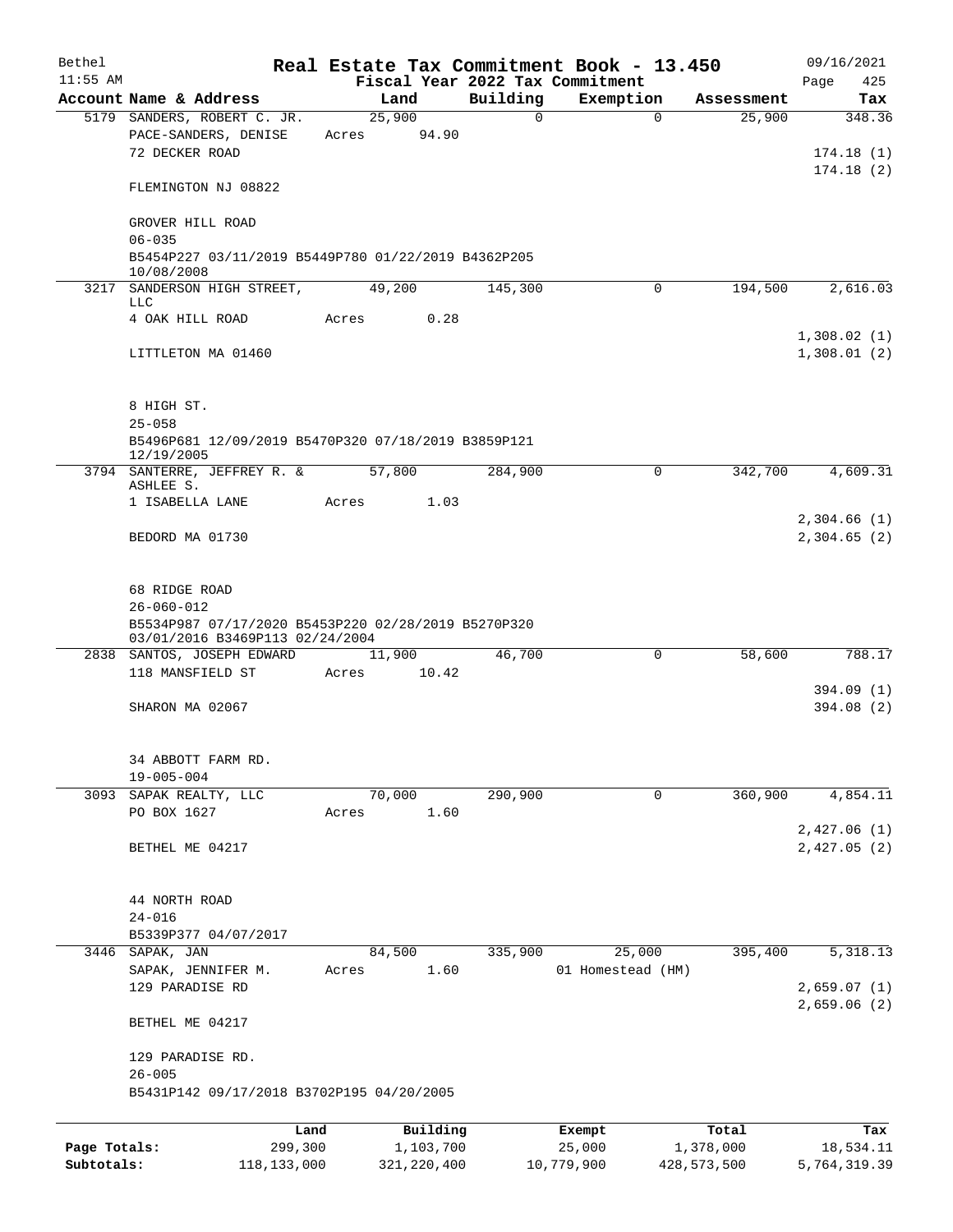| Bethel                     |                                                                                                             |                 |                        |          | Real Estate Tax Commitment Book - 13.450     |                        |            | 09/16/2021               |
|----------------------------|-------------------------------------------------------------------------------------------------------------|-----------------|------------------------|----------|----------------------------------------------|------------------------|------------|--------------------------|
| $11:55$ AM                 | Account Name & Address                                                                                      | Land            |                        | Building | Fiscal Year 2022 Tax Commitment<br>Exemption |                        | Assessment | Page<br>426<br>Tax       |
|                            | 3300 Sarah W Kroeker Living                                                                                 | 50,900          |                        | 113,000  |                                              | $\mathbf 0$            | 163,900    | 2,204.46                 |
|                            | Trust                                                                                                       |                 |                        |          |                                              |                        |            |                          |
|                            | PO Box 803                                                                                                  | Acres           | 0.30                   |          |                                              |                        |            | 1,102.23(1)              |
|                            | Rye NH 03870                                                                                                |                 |                        |          |                                              |                        |            | 1, 102.23(2)             |
|                            |                                                                                                             |                 |                        |          |                                              |                        |            |                          |
|                            | 41 CHAPMAN ST.<br>$25 - 133$                                                                                |                 |                        |          |                                              |                        |            |                          |
|                            | B5569P998 12/08/2020 B5485P140 10/08/2019 B5473P604<br>08/12/2019 B5399P408 03/27/2018 B5299P361 08/16/2016 |                 |                        |          |                                              |                        |            |                          |
|                            | 4729 SARANTEAS, KOSTAS,<br>YIANNIS AVRAMIDIS,                                                               | 58,100          |                        | 0        |                                              | $\mathbf 0$            | 58,100     | 781.45                   |
|                            | MAKRIS, IOANNIS                                                                                             | Acres           | 2.60                   |          |                                              |                        |            |                          |
|                            | 13 LEBLANC DRIVE                                                                                            |                 |                        |          |                                              |                        |            | 390.73 (1)               |
|                            | PEABODY MA 01960                                                                                            |                 |                        |          |                                              |                        |            | 390.72 (2)               |
|                            | BIRCH WOODS                                                                                                 |                 |                        |          |                                              |                        |            |                          |
|                            | $12 - 073 - 012$<br>B3657P335 01/03/2005                                                                    |                 |                        |          |                                              |                        |            |                          |
|                            | 4746 SARANTEAS, KOSTAS,                                                                                     | 56,600          |                        | 0        |                                              | 0                      | 56,600     | 761.27                   |
|                            | YIANNIS AVRAMIDIS,                                                                                          |                 |                        |          |                                              |                        |            |                          |
|                            | MAKRIS, IOANNIS                                                                                             | Acres           | 2.01                   |          |                                              |                        |            |                          |
|                            | 13 LEBLANC DRIVE                                                                                            |                 |                        |          |                                              |                        |            | 380.64 (1)<br>380.63(2)  |
|                            | PEABODY MA 01960                                                                                            |                 |                        |          |                                              |                        |            |                          |
|                            | BIRCH WOODS                                                                                                 |                 |                        |          |                                              |                        |            |                          |
|                            | $12 - 073 - 029$                                                                                            |                 |                        |          |                                              |                        |            |                          |
|                            | B3657P338 01/03/2005                                                                                        |                 |                        |          |                                              |                        |            |                          |
| 3031                       | SAUCIER, REGIS<br>SAUCIER, REGINA                                                                           | 32,300<br>Acres | 1.52                   | 252,500  | 25,000<br>01 Homestead (HM)                  |                        | 259,800    | 3,494.31                 |
|                            | 31 TAYLOR WOODS RD.                                                                                         |                 |                        |          |                                              |                        |            | 1,747.16(1)              |
|                            | BETHEL ME 04217                                                                                             |                 |                        |          |                                              |                        |            | 1,747.15(2)              |
|                            |                                                                                                             |                 |                        |          |                                              |                        |            |                          |
|                            | 31 TAYLOR WOODS RD.<br>$22 - 026 - 008$                                                                     |                 |                        |          |                                              |                        |            |                          |
|                            | B2390P285                                                                                                   |                 |                        |          |                                              |                        |            |                          |
|                            | 5276 SAUNDERS, ALFRED                                                                                       | 15,400          |                        | 0        |                                              | 0                      | 15,400     | 207.13                   |
|                            | 463 MULLOCK RD                                                                                              | Acres           | 2.00                   |          |                                              |                        |            |                          |
|                            | PORT JERVIS NY 12771                                                                                        |                 |                        |          |                                              |                        |            | 103.57(1)<br>103.56(2)   |
|                            |                                                                                                             |                 |                        |          |                                              |                        |            |                          |
|                            | OFF MCRILLIS BROOK ROAD                                                                                     |                 |                        |          |                                              |                        |            |                          |
|                            | $04 - 091$                                                                                                  |                 |                        |          |                                              |                        |            |                          |
|                            | B1387P87 04/25/1986                                                                                         |                 |                        |          |                                              |                        |            |                          |
| 3146                       | SAUNDERS, ANNMARIE<br>PO BOX 263                                                                            | 58,400<br>Acres | 0.75                   | 115,900  |                                              | 0                      | 174,300    | 2,344.34                 |
|                            |                                                                                                             |                 |                        |          |                                              |                        |            | 1, 172.17(1)             |
|                            | BETHEL ME 04217                                                                                             |                 |                        |          |                                              |                        |            | 1, 172.17(2)             |
|                            | 47 MILL HILL                                                                                                |                 |                        |          |                                              |                        |            |                          |
|                            | $25 - 004$                                                                                                  |                 |                        |          |                                              |                        |            |                          |
|                            | B5177P323 10/29/2014 B4536P311 12/10/2009 B646P556                                                          |                 |                        |          |                                              |                        |            |                          |
|                            | Land                                                                                                        |                 | Building               |          | Exempt                                       | Total                  |            | Tax                      |
| Page Totals:<br>Subtotals: | 271,700<br>118,404,700                                                                                      |                 | 481,400<br>321,701,800 |          | 25,000<br>10,804,900                         | 728,100<br>429,301,600 |            | 9,792.96<br>5,774,112.35 |
|                            |                                                                                                             |                 |                        |          |                                              |                        |            |                          |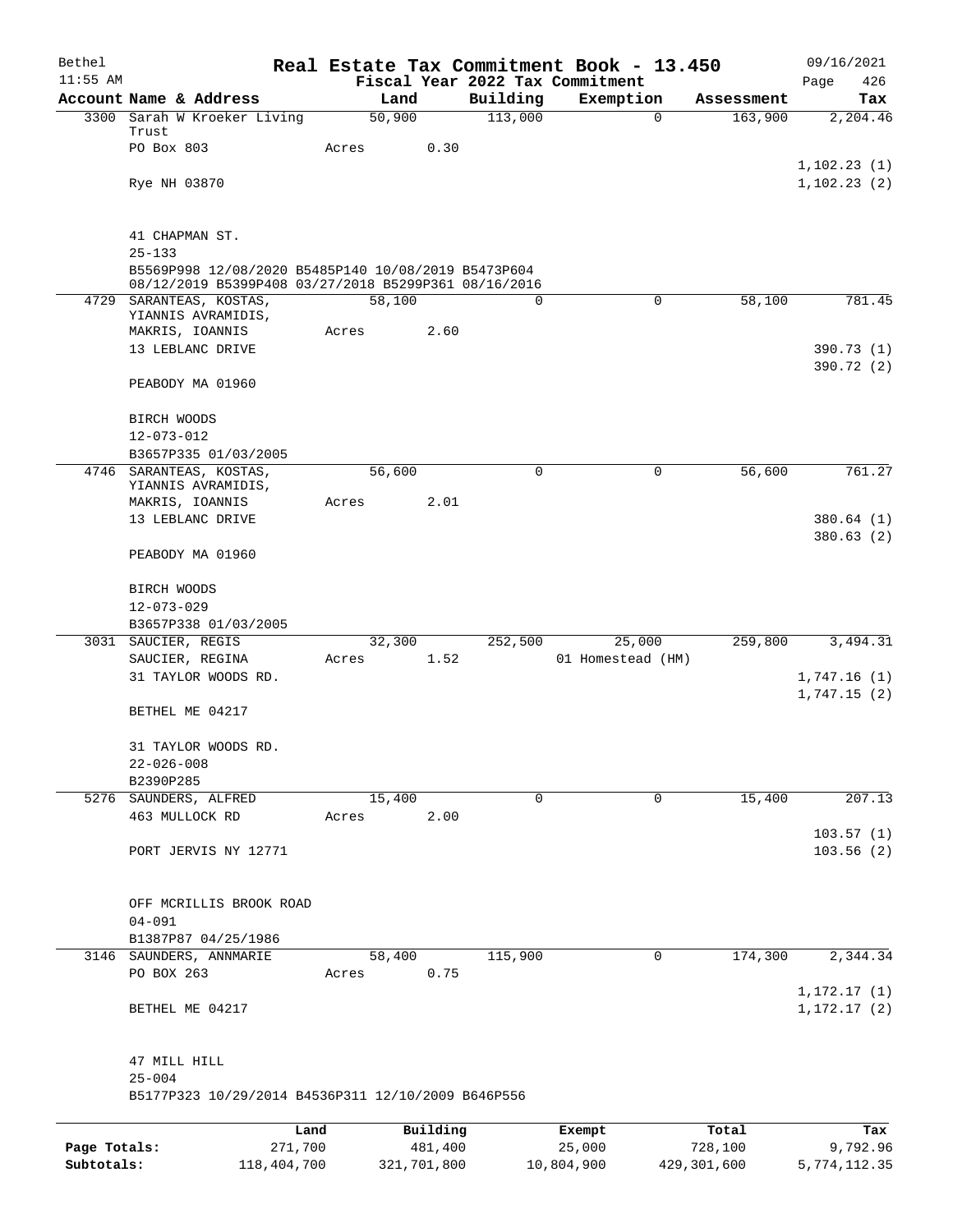| Bethel     |                                                                                        |        |      |                                 | Real Estate Tax Commitment Book - 13.450 |            | 09/16/2021               |
|------------|----------------------------------------------------------------------------------------|--------|------|---------------------------------|------------------------------------------|------------|--------------------------|
| $11:55$ AM |                                                                                        |        |      | Fiscal Year 2022 Tax Commitment |                                          |            | 427<br>Page              |
|            | Account Name & Address                                                                 | Land   |      | Building                        | Exemption                                | Assessment | Tax                      |
|            | 1268 SAVAGE AUTO REPAIR &<br>TOWING                                                    | 21,300 |      | 45,000                          | $\Omega$                                 | 66,300     | 891.74                   |
|            | 54 WEST BETHEL ROAD                                                                    | Acres  | 0.28 |                                 |                                          |            |                          |
|            | BETHEL ME 04217                                                                        |        |      |                                 |                                          |            | 445.87 (1)<br>445.87 (2) |
|            |                                                                                        |        |      |                                 |                                          |            |                          |
|            | 68 WEST BETHEL RD.<br>$07 - 070$                                                       |        |      |                                 |                                          |            |                          |
|            | B5406P297 05/07/2018 B5402P543 04/17/2018 B5326P596<br>01/13/2017 B3664P325 01/24/2005 |        |      |                                 |                                          |            |                          |
|            | 1269 SAVAGE AUTO REPAIR &<br>TOWING LLC                                                | 25,800 |      | 69,700                          | $\mathbf 0$                              | 95,500     | 1,284.47                 |
|            | 54 WEST BETHEL RD                                                                      | Acres  | 0.51 |                                 |                                          |            |                          |
|            |                                                                                        |        |      |                                 |                                          |            | 642.24 (1)               |
|            | BETHEL ME 04217                                                                        |        |      |                                 |                                          |            | 642.23 (2)               |
|            |                                                                                        |        |      |                                 |                                          |            |                          |
|            | 64 WEST BETHEL RD.                                                                     |        |      |                                 |                                          |            |                          |
|            | $07 - 071$                                                                             |        |      |                                 |                                          |            |                          |
|            | B5209P97 02/19/2015 B5158P52 09/10/2014 B3344P152<br>08/01/2003 B2320P133              |        |      |                                 |                                          |            |                          |
|            | 1271 SAVAGE AUTO REPAIR &<br>TOWING, LLC                                               | 48,700 |      | 234,800                         | 0                                        | 283,500    | 3,813.08                 |
|            | 54 WEST BETHEL RD                                                                      | Acres  | 1.20 |                                 |                                          |            |                          |
|            |                                                                                        |        |      |                                 |                                          |            | 1,906.54(1)              |
|            | BETHEL ME 04217                                                                        |        |      |                                 |                                          |            | 1,906.54(2)              |
|            |                                                                                        |        |      |                                 |                                          |            |                          |
|            | 52 WEST BETHEL RD.<br>$07 - 073$                                                       |        |      |                                 |                                          |            |                          |
|            | B4595P17 06/07/2010 B4318P333 07/02/2008 B2620P58                                      |        |      |                                 |                                          |            |                          |
|            | 5024 SAVAGE LAND COMPANY,                                                              | 41,100 |      | 0                               | $\mathbf 0$                              | 41,100     | 552.79                   |
|            | <b>LLC</b><br>PO BOX 358                                                               | Acres  | 1.74 |                                 |                                          |            |                          |
|            |                                                                                        |        |      |                                 |                                          |            | 276.40(1)                |
|            | BETHEL ME 04217                                                                        |        |      |                                 |                                          |            | 276.39(2)                |
|            |                                                                                        |        |      |                                 |                                          |            |                          |
|            |                                                                                        |        |      |                                 |                                          |            |                          |
|            | $18 - 060 - 004$<br>B4353P213 09/22/2008 B4292P222 05/02/2008 B3568P322                |        |      |                                 |                                          |            |                          |
|            | 08/06/2004                                                                             |        |      |                                 |                                          |            |                          |
|            | 5506 SAVAGE LAND<br>DEVELOPEMENT LLC                                                   | 24,100 |      | $\Omega$                        | $\Omega$                                 | 24, 100    | 324.15                   |
|            | PO BOX 358                                                                             | Acres  | 0.70 |                                 |                                          |            |                          |
|            |                                                                                        |        |      |                                 |                                          |            | 162.08(1)                |
|            | BETHEL ME 04217                                                                        |        |      |                                 |                                          |            | 162.07(2)                |
|            |                                                                                        |        |      |                                 |                                          |            |                          |
|            | VERNON ST<br>$02 - 027 - 002$                                                          |        |      |                                 |                                          |            |                          |
|            | B4503P191 09/29/2009                                                                   |        |      |                                 |                                          |            |                          |
|            |                                                                                        |        |      |                                 |                                          |            |                          |
|            |                                                                                        |        |      |                                 |                                          |            |                          |

|              | Land        | Building    | Exempt     | Total       | Tax          |
|--------------|-------------|-------------|------------|-------------|--------------|
| Page Totals: | 161,000     | 349,500     |            | 510,500     | 6,866.23     |
| Subtotals:   | 118,565,700 | 322,051,300 | 10,804,900 | 429,812,100 | 5,780,978.58 |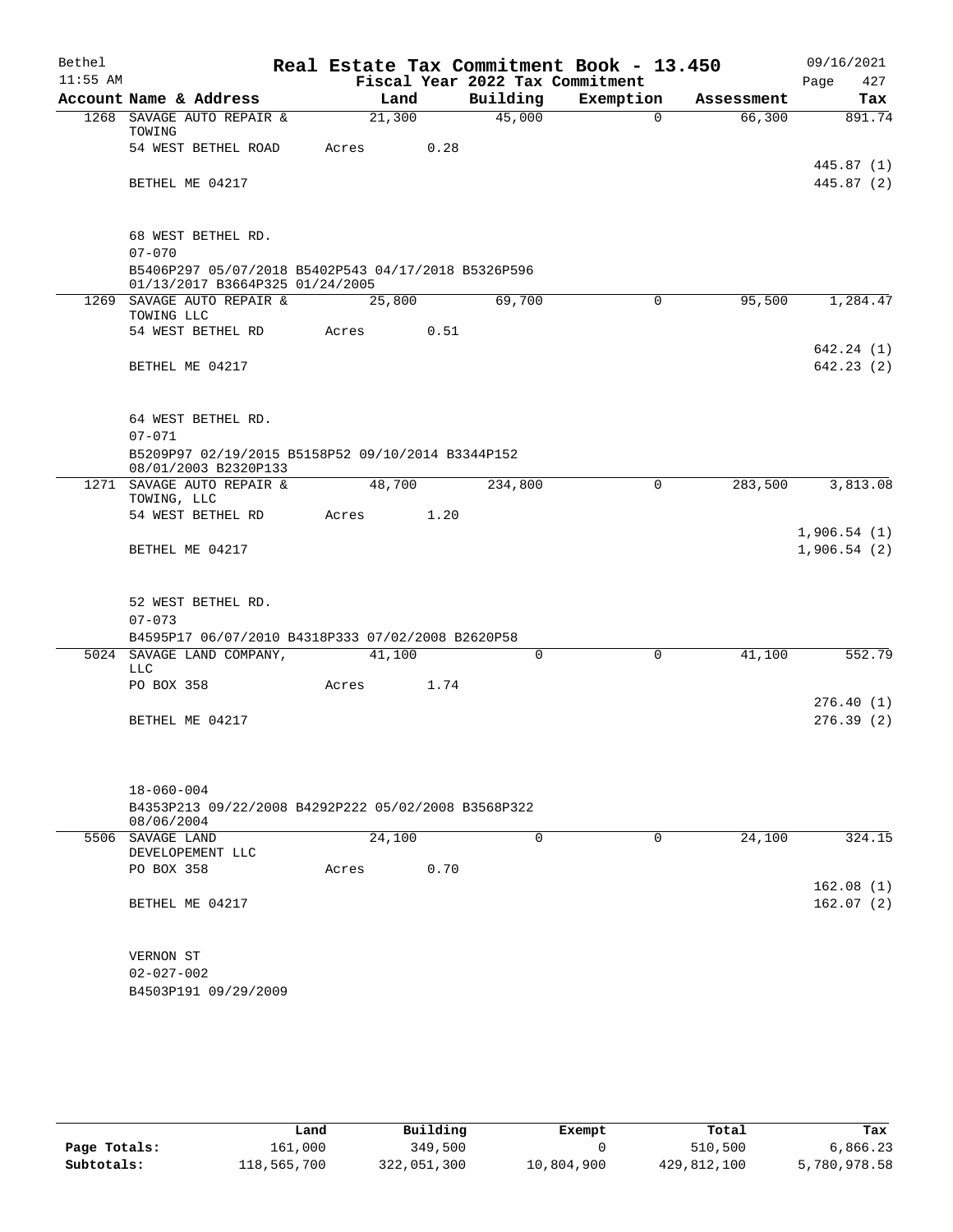| Bethel     |                                                    |       |                |                                 | Real Estate Tax Commitment Book - 13.450 |            | 09/16/2021  |
|------------|----------------------------------------------------|-------|----------------|---------------------------------|------------------------------------------|------------|-------------|
| $11:55$ AM |                                                    |       |                | Fiscal Year 2022 Tax Commitment |                                          |            | Page<br>428 |
|            | Account Name & Address                             |       | Land           | Building                        | Exemption                                | Assessment | Tax         |
|            | 5380 SAVAGE LAND DEVELOPMENT<br>PO BOX 358         | Acres | 42,000<br>9.93 | $\mathbf 0$                     | $\mathbf 0$                              | 42,000     | 564.90      |
|            |                                                    |       |                |                                 |                                          |            | 282.45(1)   |
|            | BETHEL ME 04217                                    |       |                |                                 |                                          |            | 282.45(2)   |
|            |                                                    |       |                |                                 |                                          |            |             |
|            | MAYVILLE ROAD                                      |       |                |                                 |                                          |            |             |
|            | $18 - 007$                                         |       |                |                                 |                                          |            |             |
|            | B5297P554 08/10/2016 B4640P47 09/30/2010 B2384P249 |       |                |                                 |                                          |            |             |
|            | 2536 SAVAGE LAND DEVELOPMENT                       |       | 25,000         | 10,500                          | 0                                        | 35,500     | 477.48      |
|            | P.O. BOX 358                                       | Acres | 1.52           |                                 |                                          |            |             |
|            |                                                    |       |                |                                 |                                          |            | 238.74 (1)  |
|            | BETHEL ME 04217                                    |       |                |                                 |                                          |            | 238.74 (2)  |
|            | 2 KIMBALL HILL RD                                  |       |                |                                 |                                          |            |             |
|            | $14 - 057$                                         |       |                |                                 |                                          |            |             |
|            | B4439P328 05/12/2009                               |       |                |                                 |                                          |            |             |
|            | 2683 SAVAGE LAND DEVELOPMENT                       |       | 168,500        | 474,300                         | $\mathbf 0$                              | 642,800    | 8,645.66    |
|            | PO BOX 358                                         | Acres | 4.20           |                                 |                                          |            |             |
|            |                                                    |       |                |                                 |                                          |            | 4,322.83(1) |
|            | BETHEL ME 04217                                    |       |                |                                 |                                          |            | 4,322.83(2) |
|            |                                                    |       |                |                                 |                                          |            |             |
|            |                                                    |       |                |                                 |                                          |            |             |
|            | 96 SUNDAY RIVER RD.                                |       |                |                                 |                                          |            |             |
|            | $17 - 021$                                         |       |                |                                 |                                          |            |             |
|            | B5092P137 02/25/2014 B4603P279 06/30/2010          |       |                |                                 |                                          |            |             |
|            | 2571 SAVAGE LAND                                   |       | 18,000         | 0                               | 0                                        | 18,000     | 242.10      |
|            | DEVELOPMENT, LLC<br>PO BOX 358                     | Acres | 0.56           |                                 |                                          |            |             |
|            |                                                    |       |                |                                 |                                          |            | 121.05(1)   |
|            | BETHEL ME 04217                                    |       |                |                                 |                                          |            | 121.05(2)   |
|            |                                                    |       |                |                                 |                                          |            |             |
|            | <b>JOHNSON PARK</b>                                |       |                |                                 |                                          |            |             |
|            | $15 - 016 - 022$                                   |       |                |                                 |                                          |            |             |
|            | B4612P254 07/23/2010                               |       |                |                                 |                                          |            |             |
| 3517       | SAVAGE LAND                                        |       | 44,200         | 197,800                         | 0                                        | 242,000    | 3,254.90    |
|            | DEVELOPMENT, LLC                                   |       |                |                                 |                                          |            |             |
|            | PO BOX 358                                         | Acres | 1.33           |                                 |                                          |            |             |
|            |                                                    |       |                |                                 |                                          |            | 1,627.45(1) |
|            | BETHEL ME 04217                                    |       |                |                                 |                                          |            | 1,627.45(2) |
|            |                                                    |       |                |                                 |                                          |            |             |
|            |                                                    |       |                |                                 |                                          |            |             |
|            | 227 VERNON ST./VISTA<br>$26 - 070 - 003$           |       |                |                                 |                                          |            |             |
|            | B3873P174 01/17/2006                               |       |                |                                 |                                          |            |             |
|            | 1666 SAVAGE LAND                                   |       | 18,600         | 0                               | 0                                        | 18,600     | 250.17      |
|            | DEVELOPMENT, LLC                                   |       |                |                                 |                                          |            |             |
|            | P.O. BOX 358                                       | Acres | 2.80           |                                 |                                          |            |             |
|            |                                                    |       |                |                                 |                                          |            | 125.09(1)   |
|            | BETHEL ME 04217                                    |       |                |                                 |                                          |            | 125.08(2)   |
|            |                                                    |       |                |                                 |                                          |            |             |
|            | RTE 2 S/S                                          |       |                |                                 |                                          |            |             |
|            | $12 - 023$                                         |       |                |                                 |                                          |            |             |
|            | B4107P102 03/23/2007                               |       |                |                                 |                                          |            |             |
|            |                                                    |       |                |                                 |                                          |            |             |
|            |                                                    | Land  | Building       |                                 | Exempt                                   | Total      | Tax         |

|              | ------      | ---------   | ---------  | -----       | ----         |
|--------------|-------------|-------------|------------|-------------|--------------|
| Page Totals: | 316,300     | 682,600     |            | 998,900     | 13,435.21    |
| Subtotals:   | 118,882,000 | 322,733,900 | 10,804,900 | 430,811,000 | 5,794,413.79 |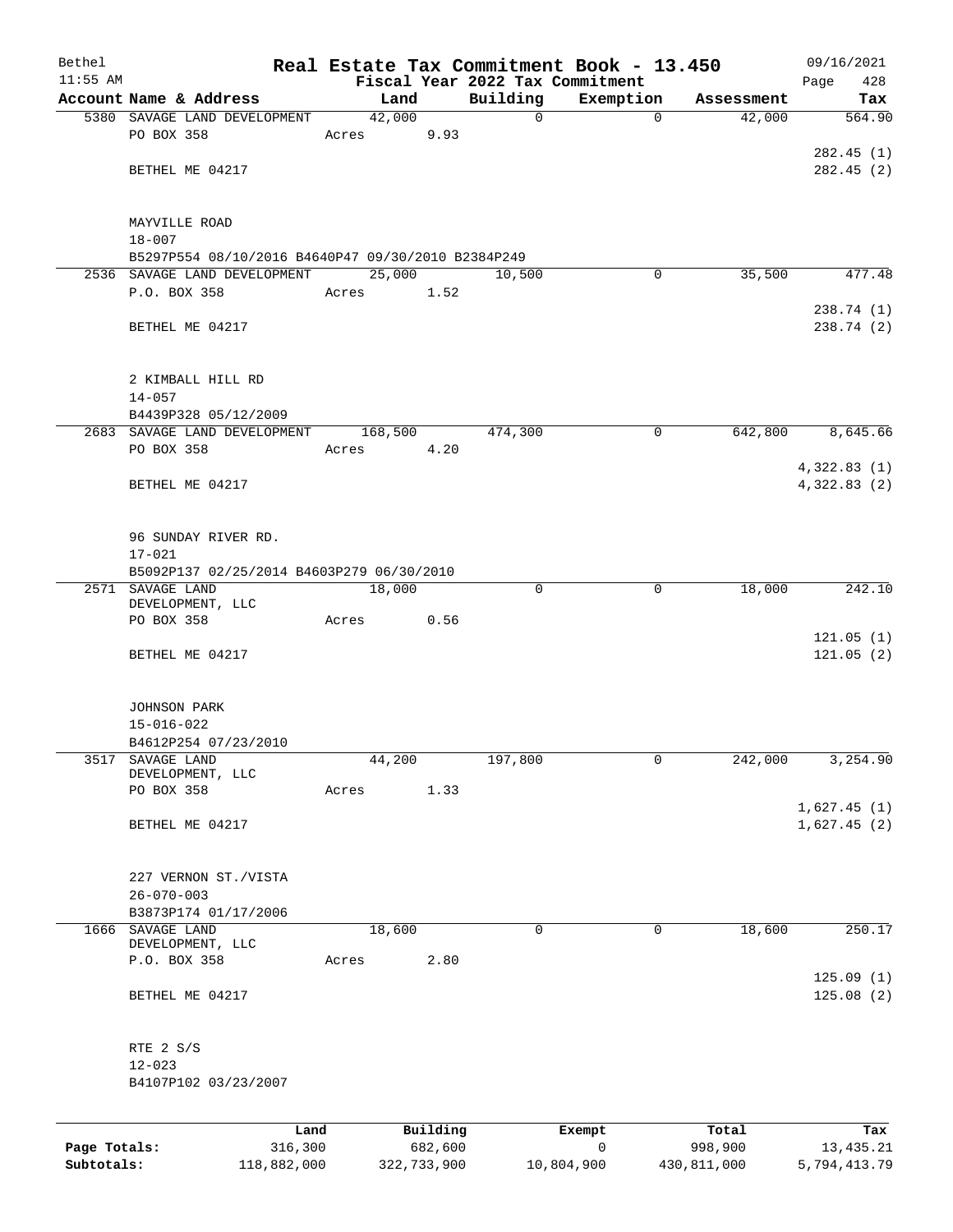| $11:55$ AM |                                                                  |       |         |        | Fiscal Year 2022 Tax Commitment | Real Estate Tax Commitment Book - 13.450 |            | Page<br>429            |
|------------|------------------------------------------------------------------|-------|---------|--------|---------------------------------|------------------------------------------|------------|------------------------|
|            |                                                                  |       |         |        |                                 |                                          |            |                        |
|            | Account Name & Address                                           |       | Land    |        | Building                        | Exemption                                | Assessment | Tax                    |
|            | 5163 SAVAGE LAND<br>DEVELOPMENT, LLC                             |       | 31,200  |        | 0                               | $\Omega$                                 | 31,200     | 419.64                 |
|            | PO BOX 358                                                       | Acres |         | 0.86   |                                 |                                          |            |                        |
|            | BETHEL ME 04217                                                  |       |         |        |                                 |                                          |            | 209.82(1)<br>209.82(2) |
|            |                                                                  |       |         |        |                                 |                                          |            |                        |
|            | MOOSE LANE                                                       |       |         |        |                                 |                                          |            |                        |
|            | $02 - 010 - 008$                                                 |       |         |        |                                 |                                          |            |                        |
|            | B4522P239 11/05/2009                                             |       |         |        |                                 |                                          |            |                        |
|            | 113 SAVAGE LAND<br>DEVELOPMENT, LLC                              |       | 491,200 |        | $\mathbf 0$                     | $\mathbf 0$                              | 491,200    | 6,606.64               |
|            | PO BOX 358                                                       | Acres |         | 149.00 |                                 |                                          |            |                        |
|            |                                                                  |       |         |        |                                 |                                          |            | 3,303.32(1)            |
|            | BETHEL ME 04217                                                  |       |         |        |                                 |                                          |            | 3,303.32(2)            |
|            |                                                                  |       |         |        |                                 |                                          |            |                        |
|            | $02 - 029$                                                       |       |         |        |                                 |                                          |            |                        |
|            | B3750P189 06/30/2005                                             |       |         |        |                                 |                                          |            |                        |
|            | 311 SAVAGE LAND                                                  |       | 74,400  |        | $\mathbf 0$                     | 0                                        | 74,400     | 1,000.68               |
|            | DEVELOPMENT, LLC                                                 |       |         |        |                                 |                                          |            |                        |
|            | PO BOX 398                                                       | Acres |         | 38.00  |                                 |                                          |            |                        |
|            | BETHEL ME 04217                                                  |       |         |        |                                 |                                          |            | 500.34(1)<br>500.34(2) |
|            |                                                                  |       |         |        |                                 |                                          |            |                        |
|            | ROUTE 232                                                        |       |         |        |                                 |                                          |            |                        |
|            | $05 - 021$                                                       |       |         |        |                                 |                                          |            |                        |
|            | B5231P556 07/13/2015 B3314P120 06/19/2003 B2879P92<br>11/02/1998 |       |         |        |                                 |                                          |            |                        |
|            | 5272 SAVAGE LAND                                                 |       | 1,700   |        | 0                               | 0                                        | 1,700      | 22.87                  |
|            | DEVELOPMENT, LLC                                                 |       |         |        |                                 |                                          |            |                        |
|            | PO BOX 358                                                       | Acres |         | 1.60   |                                 |                                          |            | 11.44(1)               |
|            | BETHEL ME 04217                                                  |       |         |        |                                 |                                          |            | 11.43(2)               |
|            |                                                                  |       |         |        |                                 |                                          |            |                        |
|            | $12 - 074 - 00B - 003$                                           |       |         |        |                                 |                                          |            |                        |
|            | B4053P335                                                        |       |         |        |                                 |                                          |            |                        |
| 5025       | SAVAGE LAND<br>DEVELOPMENT, LLC                                  |       | 40,700  |        | 0                               | 0                                        | 40,700     | 547.42                 |
|            | PO BOX 358                                                       | Acres |         | 1.59   |                                 |                                          |            |                        |
|            |                                                                  |       |         |        |                                 |                                          |            | 273.71 (1)             |
|            | BETHEL ME 04217                                                  |       |         |        |                                 |                                          |            | 273.71(2)              |
|            | $18 - 060 - 005$                                                 |       |         |        |                                 |                                          |            |                        |

B3568P322 08/06/2004

|              | Land        | Building    | Exempt     | Total       | Tax          |
|--------------|-------------|-------------|------------|-------------|--------------|
| Page Totals: | 639,200     |             |            | 639,200     | 8,597.25     |
| Subtotals:   | 119,521,200 | 322,733,900 | 10,804,900 | 431,450,200 | 5,803,011.04 |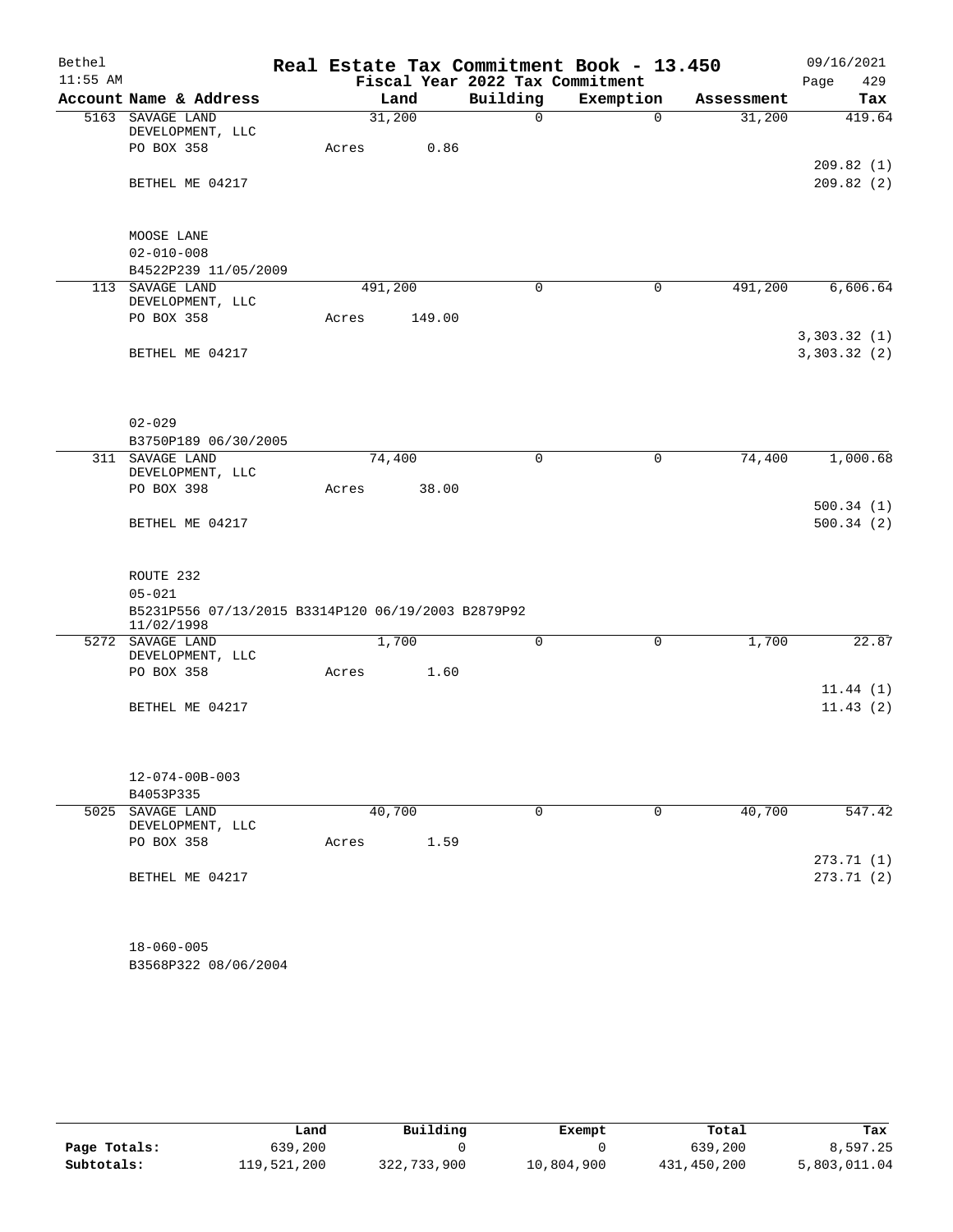| Bethel     |                                                              |       |        |      | Real Estate Tax Commitment Book - 13.450 |              |            | 09/16/2021               |
|------------|--------------------------------------------------------------|-------|--------|------|------------------------------------------|--------------|------------|--------------------------|
| $11:55$ AM |                                                              |       |        |      | Fiscal Year 2022 Tax Commitment          |              |            | Page<br>430              |
|            | Account Name & Address                                       |       | Land   |      | Building                                 | Exemption    | Assessment | Tax                      |
|            | 5026 SAVAGE LAND<br>DEVELOPMENT, LLC                         |       | 41,200 |      | $\Omega$                                 | $\Omega$     | 41,200     | 554.14                   |
|            | PO BOX 358                                                   | Acres |        | 1.77 |                                          |              |            | 277.07(1)                |
|            | BETHEL ME 04217                                              |       |        |      |                                          |              |            | 277.07(2)                |
|            | $18 - 060 - 006$<br>B3568P322 08/06/2004                     |       |        |      |                                          |              |            |                          |
|            | 5035 SAVAGE LAND                                             |       | 35,700 |      | $\mathbf 0$                              | $\mathsf{O}$ | 35,700     | 480.17                   |
|            | DEVELOPMENT, LLC                                             |       |        |      |                                          |              |            |                          |
|            | PO BOX 358                                                   | Acres |        | 1.38 |                                          |              |            |                          |
|            | BETHEL ME 04217                                              |       |        |      |                                          |              |            | 240.09(1)<br>240.08 (2)  |
|            | $18 - 060 - 013$<br>B3568P322 08/06/2004                     |       |        |      |                                          |              |            |                          |
|            | 5029 SAVAGE LAND                                             |       | 43,400 |      | $\mathbf 0$                              | 0            | 43,400     | 583.73                   |
|            | DEVELOPMENT, LLC                                             |       |        |      |                                          |              |            |                          |
|            | PO BOX 358                                                   | Acres |        | 3.03 |                                          |              |            | 291.87(1)                |
|            | BETHEL ME 04217                                              |       |        |      |                                          |              |            | 291.86(2)                |
|            |                                                              |       |        |      |                                          |              |            |                          |
|            | $18 - 060 - 007$                                             |       |        |      |                                          |              |            |                          |
|            | B3568P322 08/06/2004<br>5030 SAVAGE LAND<br>DEVELOPMENT, LLC |       | 43,400 |      | $\mathbf 0$                              | $\mathsf{O}$ | 43,400     | 583.73                   |
|            | PO BOX 358                                                   | Acres |        | 3.03 |                                          |              |            |                          |
|            |                                                              |       |        |      |                                          |              |            | 291.87 (1)               |
|            | BETHEL ME 04217                                              |       |        |      |                                          |              |            | 291.86(2)                |
|            | $18 - 060 - 008$                                             |       |        |      |                                          |              |            |                          |
|            | B3568P322 08/06/2004                                         |       |        |      |                                          |              |            |                          |
|            | 5042 SAVAGE LAND<br>DEVELOPMENT, LLC                         |       | 36,500 |      | $\mathbf 0$                              | $\mathbf 0$  | 36,500     | 490.93                   |
|            | PO BOX 358                                                   | Acres |        | 1.73 |                                          |              |            |                          |
|            | BETHEL ME 04217                                              |       |        |      |                                          |              |            | 245.47 (1)<br>245.46 (2) |
|            | $18 - 060 - 018$                                             |       |        |      |                                          |              |            |                          |

B3568P322 08/06/2004

|              | Land        | Building    | Exempt     | Total       | Tax          |
|--------------|-------------|-------------|------------|-------------|--------------|
| Page Totals: | 200,200     |             |            | 200,200     | 2,692.70     |
| Subtotals:   | 119,721,400 | 322,733,900 | 10,804,900 | 431,650,400 | 5,805,703.74 |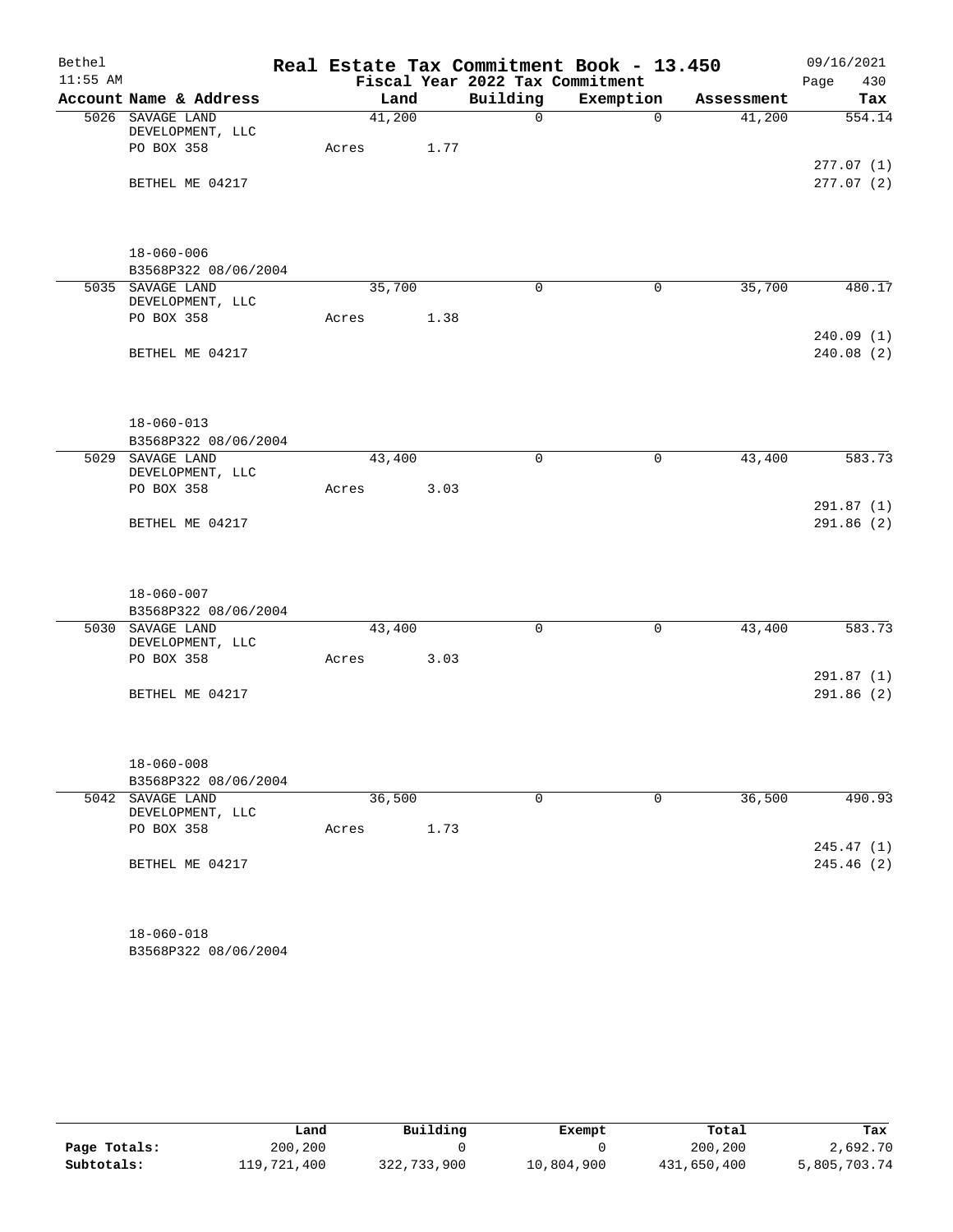| Bethel     |                                                    |       |         |       |                                 | Real Estate Tax Commitment Book - 13.450 |            | 09/16/2021                 |
|------------|----------------------------------------------------|-------|---------|-------|---------------------------------|------------------------------------------|------------|----------------------------|
| $11:55$ AM |                                                    |       |         |       | Fiscal Year 2022 Tax Commitment |                                          |            | 431<br>Page                |
|            | Account Name & Address                             |       | Land    |       | Building                        | Exemption                                | Assessment | Tax                        |
|            | 5044 SAVAGE LAND                                   |       | 51,300  |       | $\mathsf{O}$                    | $\mathbf 0$                              | 51,300     | 689.99                     |
|            | DEVELOPMENT, LLC<br>PO BOX 358                     | Acres |         | 5.59  |                                 |                                          |            |                            |
|            |                                                    |       |         |       |                                 |                                          |            | 345.00(1)                  |
|            | BETHEL ME 04217                                    |       |         |       |                                 |                                          |            | 344.99 (2)                 |
|            |                                                    |       |         |       |                                 |                                          |            |                            |
|            | $18 - 060 - 021$                                   |       |         |       |                                 |                                          |            |                            |
|            | B3568P322 08/06/2004                               |       |         |       |                                 |                                          |            |                            |
|            | 4781 SAVAGE LAND                                   |       | 35,200  |       | $\mathbf 0$                     | $\mathbf 0$                              | 35,200     | 473.44                     |
|            | DEVELOPMENT, LLC<br>PO BOX 358                     |       |         |       |                                 |                                          |            |                            |
|            |                                                    | Acres |         | 1.60  |                                 |                                          |            | 236.72(1)                  |
|            | BETHEL ME 04217                                    |       |         |       |                                 |                                          |            | 236.72 (2)                 |
|            |                                                    |       |         |       |                                 |                                          |            |                            |
|            | PINE HAVEN-PHASE III                               |       |         |       |                                 |                                          |            |                            |
|            | $18 - 054 - 010$                                   |       |         |       |                                 |                                          |            |                            |
|            | B3845P1 11/22/2005<br>4810 SAVAGE LAND             |       | 45,100  |       | $\mathbf 0$                     | $\mathbf 0$                              | 45,100     | 606.60                     |
|            | DEVELOPMENT, LLC                                   |       |         |       |                                 |                                          |            |                            |
|            | PO BOX 358                                         | Acres |         | 4.80  |                                 |                                          |            |                            |
|            |                                                    |       |         |       |                                 |                                          |            | 303.30(1)                  |
|            | BETHEL ME 04217                                    |       |         |       |                                 |                                          |            | 303.30(2)                  |
|            |                                                    |       |         |       |                                 |                                          |            |                            |
|            | $12 - 074 - 00B - 001$                             |       |         |       |                                 |                                          |            |                            |
|            | B4053P335 10/10/2006                               |       |         |       |                                 |                                          |            |                            |
|            | 4811 SAVAGE LAND<br>DEVELOPMENT, LLC<br>PO BOX 358 | Acres | 1,400   | 1.10  | $\mathbf 0$                     | 0                                        | 1,400      | 18.83                      |
|            |                                                    |       |         |       |                                 |                                          |            | 9.42(1)                    |
|            | BETHEL ME 04217                                    |       |         |       |                                 |                                          |            | 9.41(2)                    |
|            |                                                    |       |         |       |                                 |                                          |            |                            |
|            | $12 - 074 - 00B - 002$                             |       |         |       |                                 |                                          |            |                            |
|            | B3761P192 07/19/2005                               |       |         |       |                                 |                                          |            |                            |
| 4621       | SAVAGE LAND<br>DEVELOPMENT, LLC                    |       | 290,500 |       | 0                               | $\mathbf 0$                              | 290,500    | 3,907.23                   |
|            | PO BOX 358                                         | Acres |         | 27.30 |                                 |                                          |            |                            |
|            | BETHEL ME 04217                                    |       |         |       |                                 |                                          |            | 1,953.62(1)<br>1,953.61(2) |
|            |                                                    |       |         |       |                                 |                                          |            |                            |
|            | $07 - 028 - 001$                                   |       |         |       |                                 |                                          |            |                            |

B3609P27 10/15/2004

|              | Land        | Building    | Exempt     | Total       | Tax          |
|--------------|-------------|-------------|------------|-------------|--------------|
| Page Totals: | 423,500     |             |            | 423,500     | 5,696.09     |
| Subtotals:   | 120,144,900 | 322,733,900 | 10,804,900 | 432,073,900 | 5,811,399.83 |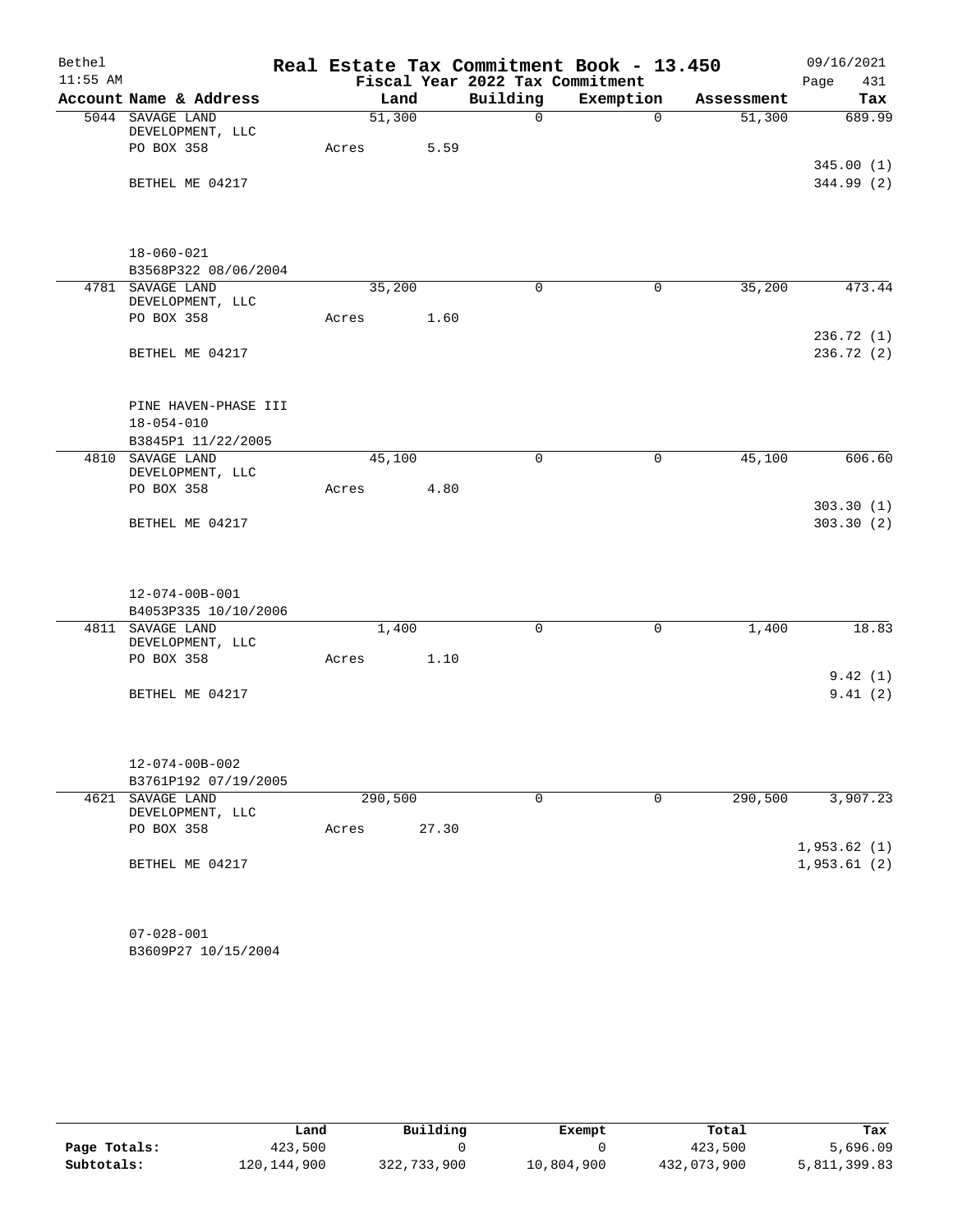| Bethel       |                                                      |       |                 |             | Real Estate Tax Commitment Book - 13.450 |            | 09/16/2021  |
|--------------|------------------------------------------------------|-------|-----------------|-------------|------------------------------------------|------------|-------------|
| $11:55$ AM   |                                                      |       |                 |             | Fiscal Year 2022 Tax Commitment          |            | Page<br>432 |
|              | Account Name & Address                               |       | Land            | Building    | Exemption                                | Assessment | Tax         |
|              | 2748 SAVAGE LAND<br>DEVELOPMENT, LLC                 |       | 180,300         | 859,800     | $\Omega$                                 | 1,040,100  | 13,989.35   |
|              | PO BOX 358                                           | Acres | 8.30            |             |                                          |            |             |
|              |                                                      |       |                 |             |                                          |            | 6,994.68(1) |
|              | BETHEL ME 04217                                      |       |                 |             |                                          |            | 6,994.67(2) |
|              |                                                      |       |                 |             |                                          |            |             |
|              |                                                      |       |                 |             |                                          |            |             |
|              | 29 SUNDAY RIVER RD                                   |       |                 |             |                                          |            |             |
|              | $18 - 006$                                           |       |                 |             |                                          |            |             |
|              | B5455P155 03/19/2019 B5343P331 05/04/2017 B2219P68   |       |                 |             |                                          |            |             |
|              | 04/28/1995<br>1281 SAVAGE, KEITH A JR                |       | 37,700          | 179,200     | 0                                        | 216,900    | 2,917.31    |
|              | SAVAGE, ALYSSA M                                     | Acres | 5.60            |             |                                          |            |             |
|              | 1 JONATHAN CLARK LANE                                |       |                 |             |                                          |            | 1,458.66(1) |
|              |                                                      |       |                 |             |                                          |            | 1,458.65(2) |
|              | BETHEL ME 04217                                      |       |                 |             |                                          |            |             |
|              |                                                      |       |                 |             |                                          |            |             |
|              | 9 JONATHAN CLARK LANE                                |       |                 |             |                                          |            |             |
|              | $07 - 082 - 00A$                                     |       |                 |             |                                          |            |             |
|              | B5305P307 09/19/2016 B5105P202 04/15/2014 B5067P84   |       |                 |             |                                          |            |             |
|              | 11/27/2013 B3708P128 04/22/2005                      |       |                 |             |                                          |            |             |
|              | 2861 SAVAGE, RICK A                                  |       | 63,200          | 384,500     | 25,000                                   | 422,700    | 5,685.32    |
|              | SAVAGE, MELISSA M                                    | Acres | 40.60           |             | 01 Homestead (HM)                        |            |             |
|              | PO BOX 209                                           |       |                 |             |                                          |            | 2,842.66(1) |
|              | BETHEL ME 04217                                      |       |                 |             |                                          |            | 2,842.66(2) |
|              |                                                      |       |                 |             |                                          |            |             |
|              | 66 TOP OF MOUNTAIN RD.                               |       |                 |             |                                          |            |             |
|              | $19 - 015 - 007$                                     |       |                 |             |                                          |            |             |
|              | B5364P427 08/30/2017 B5236P360 08/07/2015 B5032P117  |       |                 |             |                                          |            |             |
|              | 08/30/2013 B3825P212 10/21/2005 B2979P108 08/06/2001 |       |                 |             |                                          |            |             |
|              | 2859 SAVAGE, RICK, SR.                               |       | 21,900          | 29,800      | 0                                        | 51,700     | 695.37      |
|              | PO BOX 358                                           | Acres | 41.00           |             |                                          |            |             |
|              |                                                      |       |                 |             |                                          |            | 347.69(1)   |
|              | BETHEL ME 04217                                      |       |                 |             |                                          |            | 347.68(2)   |
|              |                                                      |       |                 |             |                                          |            |             |
|              | 134 SAVAGE MOUNTAIN RD.                              |       |                 |             |                                          |            |             |
|              | $19 - 015 - 005$                                     |       |                 |             |                                          |            |             |
|              | B5373P127 10/16/2017 B2978P181 08/03/2001            |       |                 |             |                                          |            |             |
|              | 2860 SAVAGE, RONALD W                                |       | 11,500          | $\mathbf 0$ | $\mathbf 0$                              | 11,500     | 154.68      |
|              | PO BOX 358                                           | Acres | 41.00           |             |                                          |            |             |
|              |                                                      |       |                 |             |                                          |            | 77.34(1)    |
|              | BETHEL ME 04217                                      |       |                 |             |                                          |            | 77.34(2)    |
|              |                                                      |       |                 |             |                                          |            |             |
|              |                                                      |       |                 |             |                                          |            |             |
|              |                                                      |       |                 |             |                                          |            |             |
|              | $19 - 015 - 006$                                     |       |                 |             |                                          |            |             |
|              | B2979P108 08/06/2001                                 |       |                 |             |                                          |            |             |
|              | 2862 SAVAGE, RONALD W<br>PO BOX 358                  |       | 21,300<br>40.60 | $\Omega$    | 0                                        | 21,300     | 286.49      |
|              |                                                      | Acres |                 |             |                                          |            | 143.25(1)   |
|              | BETHEL ME 04217                                      |       |                 |             |                                          |            | 143.24 (2)  |
|              |                                                      |       |                 |             |                                          |            |             |
|              |                                                      |       |                 |             |                                          |            |             |
|              |                                                      |       |                 |             |                                          |            |             |
|              | $19 - 015 - 008$                                     |       |                 |             |                                          |            |             |
|              | B2979P108 08/06/2001                                 |       |                 |             |                                          |            |             |
|              |                                                      |       |                 |             |                                          |            |             |
|              | Land                                                 |       | Building        |             | Exempt                                   | Total      | Tax         |
| Page Totals: | 335,900                                              |       | 1,453,300       |             | 25,000                                   | 1,764,200  | 23,728.52   |

**Subtotals:** 120,480,800 324,187,200 10,829,900 433,838,100 5,835,128.35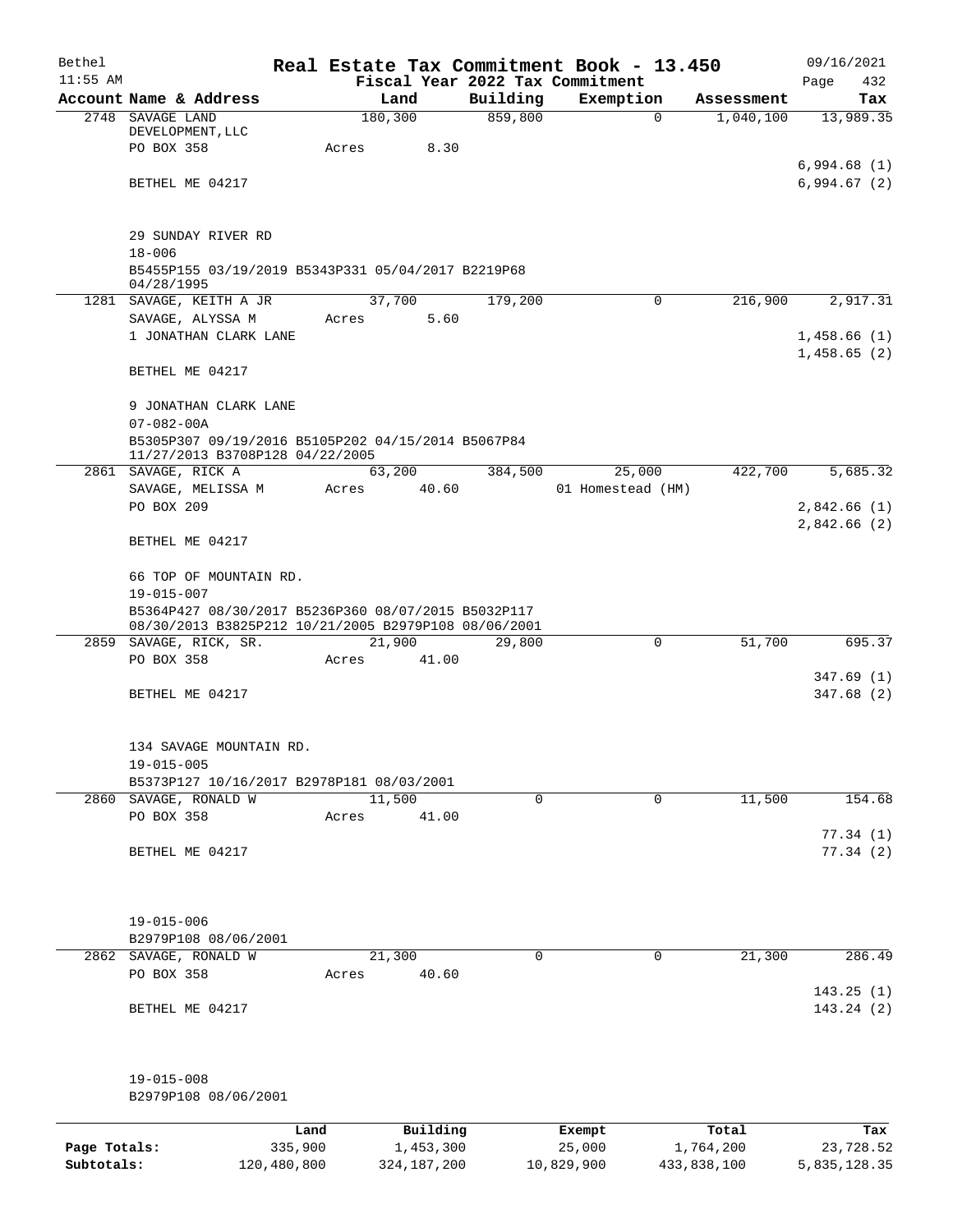| Bethel<br>$11:55$ AM |                                               | Real Estate Tax Commitment Book - 13.450 |      | Fiscal Year 2022 Tax Commitment |             |            | 09/16/2021<br>Page<br>433 |
|----------------------|-----------------------------------------------|------------------------------------------|------|---------------------------------|-------------|------------|---------------------------|
|                      | Account Name & Address                        | Land                                     |      | Building                        | Exemption   | Assessment | Tax                       |
|                      | 2863 SAVAGE, RONALD W                         | 15,900                                   |      | $\mathbf 0$                     | $\mathbf 0$ | 15,900     | 213.86                    |
|                      | PO BOX 358                                    | 30.60<br>Acres                           |      |                                 |             |            |                           |
|                      |                                               |                                          |      |                                 |             |            | 106.93(1)                 |
|                      | BETHEL ME 04217                               |                                          |      |                                 |             |            | 106.93(2)                 |
|                      |                                               |                                          |      |                                 |             |            |                           |
|                      |                                               |                                          |      |                                 |             |            |                           |
|                      | $19 - 015 - 009$                              |                                          |      |                                 |             |            |                           |
|                      | B2979P108 08/06/2001<br>2855 SAVAGE, RONALD W | 14,200                                   |      | $\mathbf 0$                     | $\mathbf 0$ | 14,200     | 190.99                    |
|                      | PO BOX 358                                    | Acres<br>40.23                           |      |                                 |             |            |                           |
|                      |                                               |                                          |      |                                 |             |            | 95.50(1)                  |
|                      | BETHEL ME 04217                               |                                          |      |                                 |             |            | 95.49 (2)                 |
|                      |                                               |                                          |      |                                 |             |            |                           |
|                      | $19 - 015 - 001$                              |                                          |      |                                 |             |            |                           |
|                      | B2979P108 08/06/2001                          |                                          |      |                                 |             |            |                           |
|                      | 2856 SAVAGE, RONALD W                         | 9,400                                    |      | 0                               | 0           | 9,400      | 126.43                    |
|                      | PO BOX 358                                    | 37.57<br>Acres                           |      |                                 |             |            |                           |
|                      |                                               |                                          |      |                                 |             |            | 63.22(1)                  |
|                      | BETHEL ME 04217                               |                                          |      |                                 |             |            | 63.21(2)                  |
|                      |                                               |                                          |      |                                 |             |            |                           |
|                      | $19 - 015 - 002$                              |                                          |      |                                 |             |            |                           |
|                      | B2979P108 08/06/2001                          |                                          |      |                                 |             |            |                           |
|                      | 2857 SAVAGE, RONALD W                         | 23,000                                   |      | $\mathbf 0$                     | $\mathbf 0$ | 23,000     | 309.35                    |
|                      | PO BOX 358                                    | 38.50<br>Acres                           |      |                                 |             |            |                           |
|                      |                                               |                                          |      |                                 |             |            | 154.68(1)                 |
|                      | BETHEL ME 04217                               |                                          |      |                                 |             |            | 154.67(2)                 |
|                      | INTERVALE ROAD                                |                                          |      |                                 |             |            |                           |
|                      | $19 - 015 - 003$                              |                                          |      |                                 |             |            |                           |
|                      | B2979P108 08/06/2001                          |                                          |      |                                 |             |            |                           |
|                      | 2858 SAVAGE, RONALD W                         | 66,100                                   |      | 53,200                          | 0           | 119,300    | 1,604.59                  |
|                      | PO BOX 358                                    | 40.60<br>Acres                           |      |                                 |             |            |                           |
|                      |                                               |                                          |      |                                 |             |            | 802.30(1)                 |
|                      | BETHEL ME 04217                               |                                          |      |                                 |             |            | 802.29 (2)                |
|                      | 1447 INTERVALE RD.                            |                                          |      |                                 |             |            |                           |
|                      | $19 - 015 - 004$                              |                                          |      |                                 |             |            |                           |
|                      | B2979P108 08/06/2001                          |                                          |      |                                 |             |            |                           |
|                      | 2870 SAVAGE, RONALD W                         | 24,400                                   |      | $\mathbf 0$                     | 0           | 24,400     | 328.18                    |
|                      | PO BOX 358                                    | Acres                                    | 0.72 |                                 |             |            |                           |
|                      |                                               |                                          |      |                                 |             |            | 164.09(1)                 |
|                      | BETHEL ME 04217                               |                                          |      |                                 |             |            | 164.09(2)                 |
|                      |                                               |                                          |      |                                 |             |            |                           |
|                      | 1361 INTERVALE RD.                            |                                          |      |                                 |             |            |                           |
|                      | $19 - 017 - 006$                              |                                          |      |                                 |             |            |                           |
|                      | B3211P233                                     |                                          |      |                                 |             |            |                           |
|                      |                                               |                                          |      |                                 |             |            |                           |
|                      |                                               |                                          |      |                                 |             |            |                           |

|              | Land        | Building      | Exempt     | Total       | Tax          |
|--------------|-------------|---------------|------------|-------------|--------------|
| Page Totals: | 153,000     | 53,200        |            | 206,200     | 2,773.40     |
| Subtotals:   | 120,633,800 | 324, 240, 400 | 10,829,900 | 434,044,300 | 5,837,901.75 |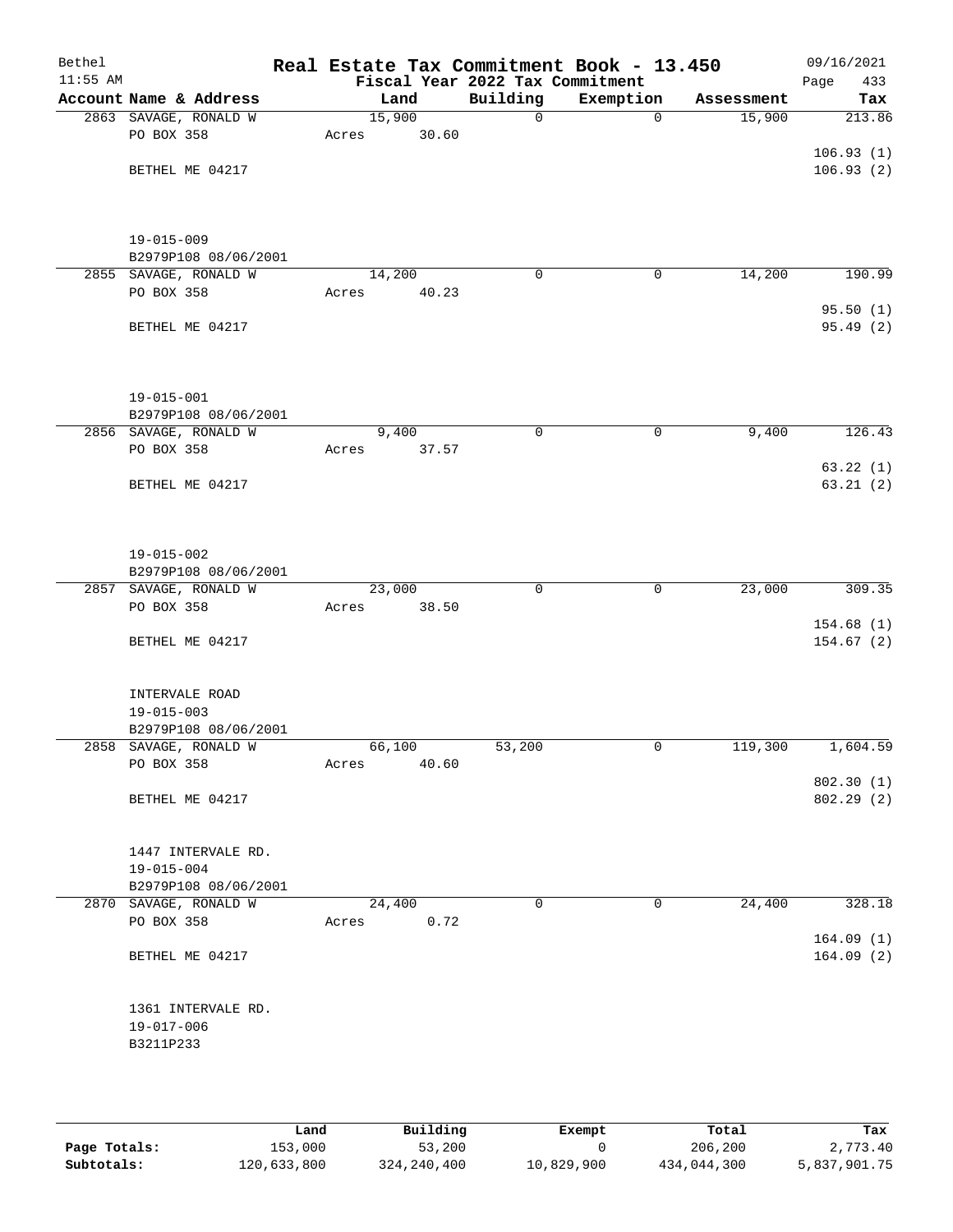| Bethel<br>$11:55$ AM |                                                                 |       |                 |          | Real Estate Tax Commitment Book - 13.450<br>Fiscal Year 2022 Tax Commitment |                       | 09/16/2021<br>434<br>Page    |
|----------------------|-----------------------------------------------------------------|-------|-----------------|----------|-----------------------------------------------------------------------------|-----------------------|------------------------------|
|                      | Account Name & Address                                          |       | Land            | Building | Exemption                                                                   | Assessment            | Tax                          |
|                      | 2575 SAVAGE, RONALD W                                           |       | 20,400          | 0        |                                                                             | $\mathbf 0$<br>20,400 | 274.38                       |
|                      | PO BOX 358                                                      | Acres | 0.72            |          |                                                                             |                       |                              |
|                      |                                                                 |       |                 |          |                                                                             |                       | 137.19(1)                    |
|                      | BETHEL ME 04217                                                 |       |                 |          |                                                                             |                       | 137.19(2)                    |
|                      |                                                                 |       |                 |          |                                                                             |                       |                              |
|                      | $15 - 016 - 026$<br>B5188P321 12/02/2014 B2936P5 05/02/2001     |       |                 |          |                                                                             |                       |                              |
|                      | 2573 SAVAGE, RONALD W                                           |       | 18,000          | $\Omega$ |                                                                             | 18,000<br>0           | 242.10                       |
|                      | PO BOX 358                                                      | Acres | 0.56            |          |                                                                             |                       |                              |
|                      |                                                                 |       |                 |          |                                                                             |                       | 121.05(1)                    |
|                      | BETHEL ME 04217                                                 |       |                 |          |                                                                             |                       | 121.05(2)                    |
|                      | <b>BALSAM ROAD</b>                                              |       |                 |          |                                                                             |                       |                              |
|                      | $15 - 016 - 024$                                                |       |                 |          |                                                                             |                       |                              |
|                      | B5188P317 12/02/2014 B2936P5 05/02/2001 B0P0                    |       |                 |          |                                                                             |                       |                              |
|                      | 1735 SAVAGE, RONALD W                                           |       | 92,500<br>14.23 | 463,100  | 25,000                                                                      | 530,600               | 7,136.57                     |
|                      | SAVAGE, CYNTHIA A<br>PO BOX 358                                 | Acres |                 |          | 01 Homestead (HM)                                                           |                       | 3,568.29(1)                  |
|                      |                                                                 |       |                 |          |                                                                             |                       | 3,568.28(2)                  |
|                      | BETHEL ME 04217                                                 |       |                 |          |                                                                             |                       |                              |
|                      | 11 DEER VIEW ROAD                                               |       |                 |          |                                                                             |                       |                              |
|                      | $12 - 073 - 001$                                                |       |                 |          |                                                                             |                       |                              |
|                      | B3282P97 05/02/2003 B2776P258 12/15/1999                        |       |                 |          |                                                                             |                       |                              |
|                      | 197 SAVAGE, RONALD W                                            |       | 51,400          | 26,100   |                                                                             | 77,500<br>0           | 1,042.38                     |
|                      | PO BOX 358                                                      | Acres | 24.00           |          |                                                                             |                       |                              |
|                      | BETHEL ME 04217                                                 |       |                 |          |                                                                             |                       | 521.19(1)<br>521.19(2)       |
|                      | 211 EAST BETHEL RD.                                             |       |                 |          |                                                                             |                       |                              |
|                      | $04 - 048$                                                      |       |                 |          |                                                                             |                       |                              |
|                      | B4899P256 09/27/2012 B1966P17 12/03/1992 B624P490<br>03/30/1964 |       |                 |          |                                                                             |                       |                              |
|                      | 503 SAVAGE, RYAN A                                              |       | 37,800          | 175,400  |                                                                             | 0<br>213,200          | 2,867.54                     |
|                      | SAVAGE, HANNAH N                                                | Acres | 3.30            |          |                                                                             |                       |                              |
|                      | P.O. BOX 813                                                    |       |                 |          |                                                                             |                       | 1,433.77(1)                  |
|                      | BETHEL ME 04217                                                 |       |                 |          |                                                                             |                       | 1,433.77(2)                  |
|                      | 53 SAVAGE MOUNTAIN RD                                           |       |                 |          |                                                                             |                       |                              |
|                      | 19-015-002-001                                                  |       |                 |          |                                                                             |                       |                              |
|                      | B5293P433 07/20/2016 B5197P86 12/19/2014                        |       |                 |          |                                                                             |                       |                              |
|                      | 5234 SAVAGE, TIMOTHY J                                          |       | 39,800          | 177,200  | 25,000                                                                      | 192,000               | 2,582.40                     |
|                      | PO BOX 358                                                      | Acres | 1.60            |          | 01 Homestead (HM)                                                           |                       |                              |
|                      | BETHEL ME 04217                                                 |       |                 |          |                                                                             |                       | 1, 291.20(1)<br>1, 291.20(2) |
|                      | 4 SAVAGE MOUNTAIN RD                                            |       |                 |          |                                                                             |                       |                              |
|                      | $19 - 015 - 003 - A$                                            |       |                 |          |                                                                             |                       |                              |
|                      | B4338P113 08/20/2010                                            |       |                 |          |                                                                             |                       |                              |
|                      |                                                                 |       |                 |          |                                                                             |                       |                              |
|                      |                                                                 |       |                 |          |                                                                             |                       |                              |
|                      |                                                                 |       |                 |          |                                                                             |                       |                              |

|              | Land        | Building    | Exempt     | Total       | Tax          |
|--------------|-------------|-------------|------------|-------------|--------------|
| Page Totals: | 259,900     | 841,800     | 50,000     | 1,051,700   | 14, 145, 37  |
| Subtotals:   | 120,893,700 | 325,082,200 | 10,879,900 | 435,096,000 | 5,852,047.12 |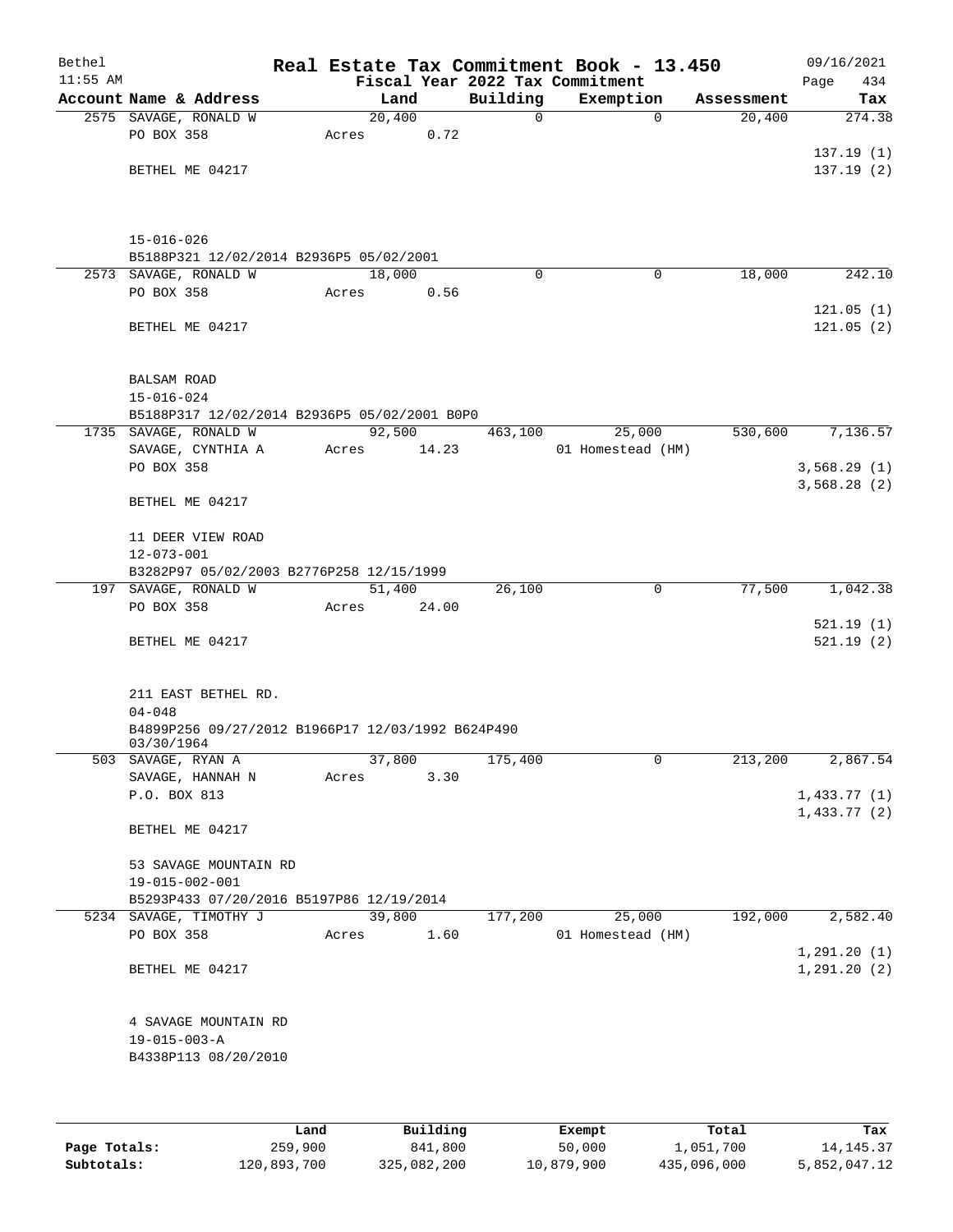| Bethel     |                                                                   |       |        |       | Real Estate Tax Commitment Book - 13.450 |                   |             |            |      | 09/16/2021                    |
|------------|-------------------------------------------------------------------|-------|--------|-------|------------------------------------------|-------------------|-------------|------------|------|-------------------------------|
| $11:55$ AM |                                                                   |       |        |       | Fiscal Year 2022 Tax Commitment          |                   |             |            | Page | 435                           |
|            | Account Name & Address                                            |       | Land   |       | Building                                 | Exemption         |             | Assessment |      | Tax                           |
|            | 1497 SAWYER, SALLY S                                              |       | 49,600 |       | 53,300                                   |                   | $\mathbf 0$ | 102,900    |      | 1,384.01                      |
|            | 8 GARDEN WAY                                                      | Acres |        | 1.50  |                                          |                   |             |            |      |                               |
|            |                                                                   |       |        |       |                                          |                   |             |            |      | 692.01(1)                     |
|            | ALBANY TWP ME 04217                                               |       |        |       |                                          |                   |             |            |      | 692.00(2)                     |
|            |                                                                   |       |        |       |                                          |                   |             |            |      |                               |
|            | 590 WEST BETHEL RD.                                               |       |        |       |                                          |                   |             |            |      |                               |
|            | $11 - 007$                                                        |       |        |       |                                          |                   |             |            |      |                               |
|            | B5509P327 02/01/2020 B1515P203 10/15/1987                         |       |        |       |                                          |                   |             |            |      |                               |
|            | 376 SCANLON, NEIL A                                               |       | 57,200 |       | 211,700                                  | 25,000            |             | 243,900    |      | 3,280.46                      |
|            | SCANLON, MARY E                                                   | Acres |        | 6.80  |                                          | 01 Homestead (HM) |             |            |      |                               |
|            | PO BOX 1314                                                       |       |        |       |                                          |                   |             |            |      | 1,640.23(1)<br>1,640.23(2)    |
|            | BETHEL ME 04217                                                   |       |        |       |                                          |                   |             |            |      |                               |
|            | 45 PINE BLUFF RD.                                                 |       |        |       |                                          |                   |             |            |      |                               |
|            | $06 - 016 - 005$                                                  |       |        |       |                                          |                   |             |            |      |                               |
|            | B5105P261 04/16/2014 B3134P176 07/03/2002                         |       |        |       |                                          |                   |             |            |      |                               |
|            | 60 SCHAEFFER, BRADLEY                                             |       | 40,600 |       | 0                                        |                   | $\mathbf 0$ | 40,600     |      | 546.07                        |
|            | 44 LAKESIDE DRIVE                                                 | Acres |        | 12.00 |                                          |                   |             |            |      |                               |
|            |                                                                   |       |        |       |                                          |                   |             |            |      | 273.04(1)                     |
|            | BRYANT POND ME 04219                                              |       |        |       |                                          |                   |             |            |      | 273.03(2)                     |
|            |                                                                   |       |        |       |                                          |                   |             |            |      |                               |
|            |                                                                   |       |        |       |                                          |                   |             |            |      |                               |
|            | 80 SKILLINGS ROAD<br>$01 - 050 - 010$                             |       |        |       |                                          |                   |             |            |      |                               |
|            | B5531P138 07/01/2020 B4822P72 03/07/2012 B4544P139                |       |        |       |                                          |                   |             |            |      |                               |
|            | 12/29/2009 B768P243                                               |       |        |       |                                          |                   |             |            |      |                               |
|            | 5072 SCHAFFER, HANNA F                                            |       | 58,400 |       | 261,800                                  |                   | 0           | 320,200    |      | 4,306.69                      |
|            | REVOCABLE TRUST                                                   |       |        |       |                                          |                   |             |            |      |                               |
|            | 15 ASH ST                                                         | Acres |        | 3.37  |                                          |                   |             |            |      |                               |
|            |                                                                   |       |        |       |                                          |                   |             |            |      | 2, 153.35(1)<br>2, 153.34 (2) |
|            | EXETER NH 03833                                                   |       |        |       |                                          |                   |             |            |      |                               |
|            |                                                                   |       |        |       |                                          |                   |             |            |      |                               |
|            | 68 OAK RIDGE ROAD                                                 |       |        |       |                                          |                   |             |            |      |                               |
|            | $18 - 060 - 052$                                                  |       |        |       |                                          |                   |             |            |      |                               |
|            | B5128P150 06/23/2014 B5083P315 01/21/2014 B3568P322<br>08/06/2004 |       |        |       |                                          |                   |             |            |      |                               |
|            | 4743 SCHAFFER, NINA B                                             |       | 66,200 |       | 342,700                                  |                   | 0           | 408,900    |      | 5,499.71                      |
|            | SCHAFFER, JOSEPH H                                                | Acres |        | 2.00  |                                          |                   |             |            |      |                               |
|            | PO BOX 42                                                         |       |        |       |                                          |                   |             |            |      | 2,749.86 (1)                  |
|            |                                                                   |       |        |       |                                          |                   |             |            |      | 2,749.85(2)                   |
|            | BETHEL ME 04217                                                   |       |        |       |                                          |                   |             |            |      |                               |
|            | 169 DEER VIEW ROAD                                                |       |        |       |                                          |                   |             |            |      |                               |
|            | 12-073-026                                                        |       |        |       |                                          |                   |             |            |      |                               |
|            | B5224P373 06/01/2015 B3861P109 12/20/2005                         |       |        |       |                                          |                   |             |            |      |                               |
|            | 3152 SCHEFFREEN, CHARLES                                          |       | 16,800 |       | 66,400                                   |                   | 0           | 83,200     |      | 1,119.04                      |
|            | THOMPSON, CAROL                                                   |       |        |       |                                          |                   |             |            |      |                               |
|            | 30 ORNE STREET                                                    |       |        |       |                                          |                   |             |            |      | 559.52(1)                     |
|            |                                                                   |       |        |       |                                          |                   |             |            |      | 559.52(2)                     |
|            | MARBLEHEAD MA 01945                                               |       |        |       |                                          |                   |             |            |      |                               |
|            | 15 MILL HILL                                                      |       |        |       |                                          |                   |             |            |      |                               |
|            | $25 - 008 - 002$                                                  |       |        |       |                                          |                   |             |            |      |                               |
|            |                                                                   |       |        |       |                                          |                   |             |            |      |                               |
|            |                                                                   |       |        |       |                                          |                   |             |            |      |                               |
|            |                                                                   |       |        |       |                                          |                   |             |            |      |                               |

|              | Land        | Building    | Exempt     | Total       | Tax          |
|--------------|-------------|-------------|------------|-------------|--------------|
| Page Totals: | 288,800     | 935,900     | 25,000     | 1,199,700   | 16,135.98    |
| Subtotals:   | 121,182,500 | 326,018,100 | 10,904,900 | 436,295,700 | 5,868,183.10 |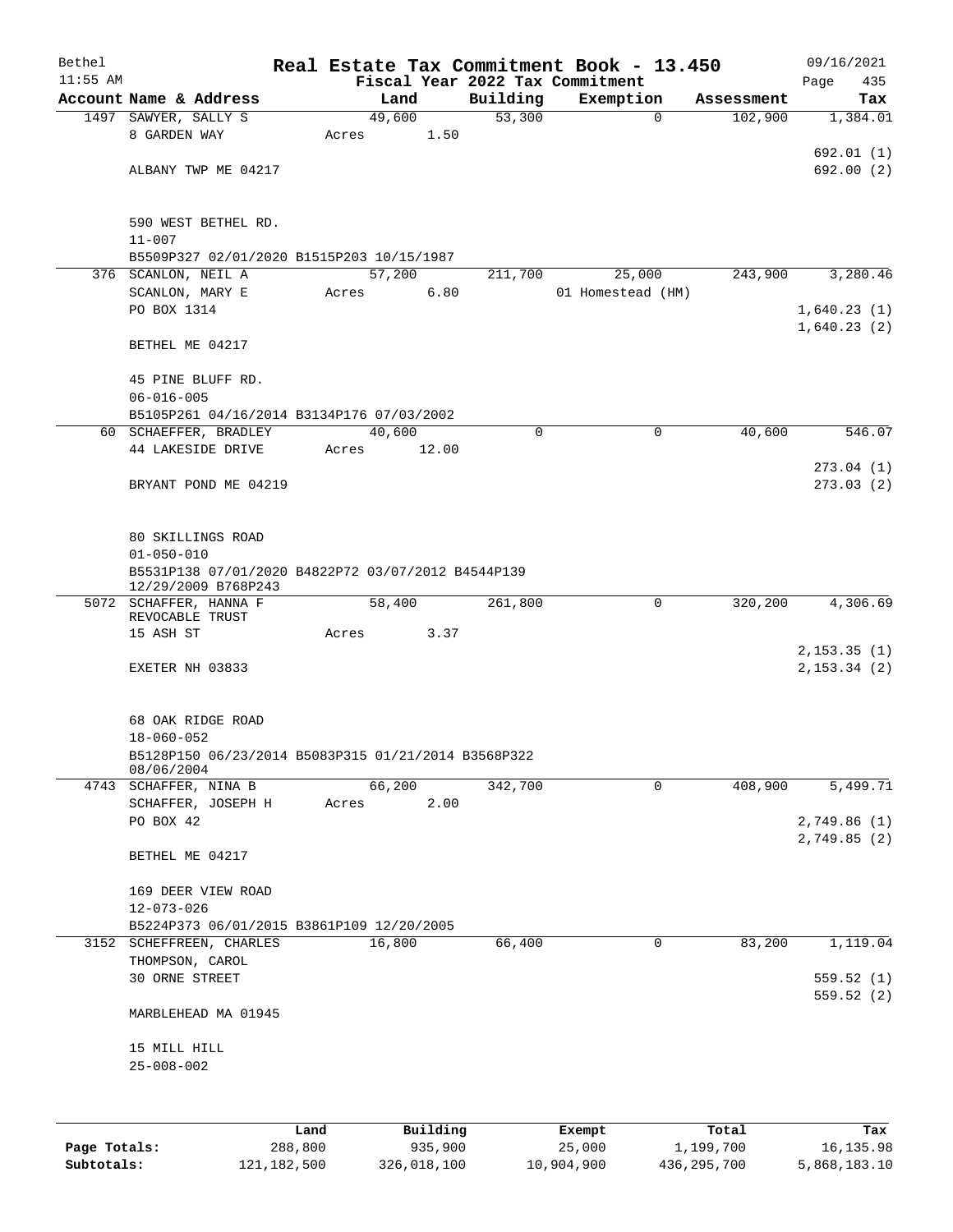| Bethel     |                                                                   |       |                |          | Real Estate Tax Commitment Book - 13.450 |            | 09/16/2021                     |
|------------|-------------------------------------------------------------------|-------|----------------|----------|------------------------------------------|------------|--------------------------------|
| $11:55$ AM |                                                                   |       |                |          | Fiscal Year 2022 Tax Commitment          |            | 436<br>Page                    |
|            | Account Name & Address                                            |       | Land           | Building | Exemption                                | Assessment | Tax                            |
|            | 1398 SCHEIDEGGER, BRIAN<br>SCHEIDEGGER, LAURA<br>6 BLAKE RD       | Acres | 52,500<br>3.00 | 133,400  | 25,000<br>01 Homestead (HM)              | 160,900    | 2,164.11<br>1,082.06(1)        |
|            | BETHEL ME 04217                                                   |       |                |          |                                          |            | 1,082.05(2)                    |
|            | 6 BLAKE RD.<br>$08 - 062 - 001$                                   |       |                |          |                                          |            |                                |
|            | B3169P271 09/24/2002 B1975P281 01/05/1993                         |       |                |          |                                          |            |                                |
|            | 4523 SCHIAVI HOMES, LLC                                           |       | 157,100        | 1,000    | 0                                        | 158,100    | 2,126.45                       |
|            | 754 MAIN STREET                                                   | Acres | 3.85           |          |                                          |            |                                |
|            | OXFORD ME 04270                                                   |       |                |          |                                          |            | 1,063.23(1)<br>1,063.22(2)     |
|            |                                                                   |       |                |          |                                          |            |                                |
|            | 163 MAYVILLE RD.<br>$24 - 032 - 001$                              |       |                |          |                                          |            |                                |
|            | B3859P246 12/20/2005                                              |       |                |          |                                          |            |                                |
|            | 203 SCHIFANO, FRANK                                               |       | 32,600         | 65,000   | 0                                        | 97,600     | 1,312.72                       |
|            | 825 E 24TH AVENUE                                                 | Acres | 1.00           |          |                                          |            |                                |
|            | NEW SMYRNA BEACH FL<br>32169                                      |       |                |          |                                          |            | 656.36(1)<br>656.36(2)         |
|            | 129 EAST BETHEL RD.<br>$04 - 052$                                 |       |                |          |                                          |            |                                |
|            | B5486P917 10/18/2019 B907P280                                     |       |                |          |                                          |            |                                |
|            | 3073 SCHIFONE, WESTON                                             |       | 44,000         | 205,900  | 0                                        | 249,900    | 3,361.16                       |
|            | MURPHY, MURPHY, DENISE                                            | Acres | 5.20           |          |                                          |            |                                |
|            | 43 VILLAGE CIRCLE                                                 |       |                |          |                                          |            | 1,680.58(1)<br>1,680.58(2)     |
|            | MILFORD MA 01757                                                  |       |                |          |                                          |            |                                |
|            | 1290 INTERVALE RD.                                                |       |                |          |                                          |            |                                |
|            | $23 - 026 - 002$                                                  |       |                |          |                                          |            |                                |
|            | B5361P47 08/09/2017 B3892P335 02/27/2006                          |       |                |          |                                          |            |                                |
|            | 4831 SCHIFONE, WESTON                                             |       | 62,100         | 0        | $\mathbf 0$                              | 62,100     | 835.25                         |
|            | 43 VILLAGE CIR                                                    | Acres | 5.20           |          |                                          |            |                                |
|            |                                                                   |       |                |          |                                          |            | 417.63(1)                      |
|            | MILFORD MA 01757 1379                                             |       |                |          |                                          |            | 417.62(2)                      |
|            | 1298 INTERVALE ROAD<br>$23 - 026 - 003$                           |       |                |          |                                          |            |                                |
|            | B5369P537 09/26/2017 B4077P299 01/08/2007 B3892P335<br>02/27/2006 |       |                |          |                                          |            |                                |
|            | 4724 SCHIRAGA, MICHAEL S.<br>655 TREMONT ST. UNIT 8 Acres         |       | 66,200<br>2.00 | 399,800  | 0                                        | 466,000    | 6, 267, 70                     |
|            | BOSTON MA 02118                                                   |       |                |          |                                          |            | 3, 133.85 (1)<br>3, 133.85 (2) |
|            | 82 DEER VIEW ROAD<br>$12 - 073 - 007$                             |       |                |          |                                          |            |                                |
|            | B5476P76 08/26/2019 B3763P136 07/20/2005                          |       |                |          |                                          |            |                                |
|            |                                                                   |       |                |          |                                          |            |                                |
|            | Land                                                              |       | Building       |          | Exempt.                                  | Total      | Tax                            |

|              | Land        | Building    | Exempt     | Total       | Tax          |
|--------------|-------------|-------------|------------|-------------|--------------|
| Page Totals: | 414,500     | 805,100     | 25,000     | 1,194,600   | 16,067.39    |
| Subtotals:   | 121,597,000 | 326,823,200 | 10,929,900 | 437,490,300 | 5,884,250.49 |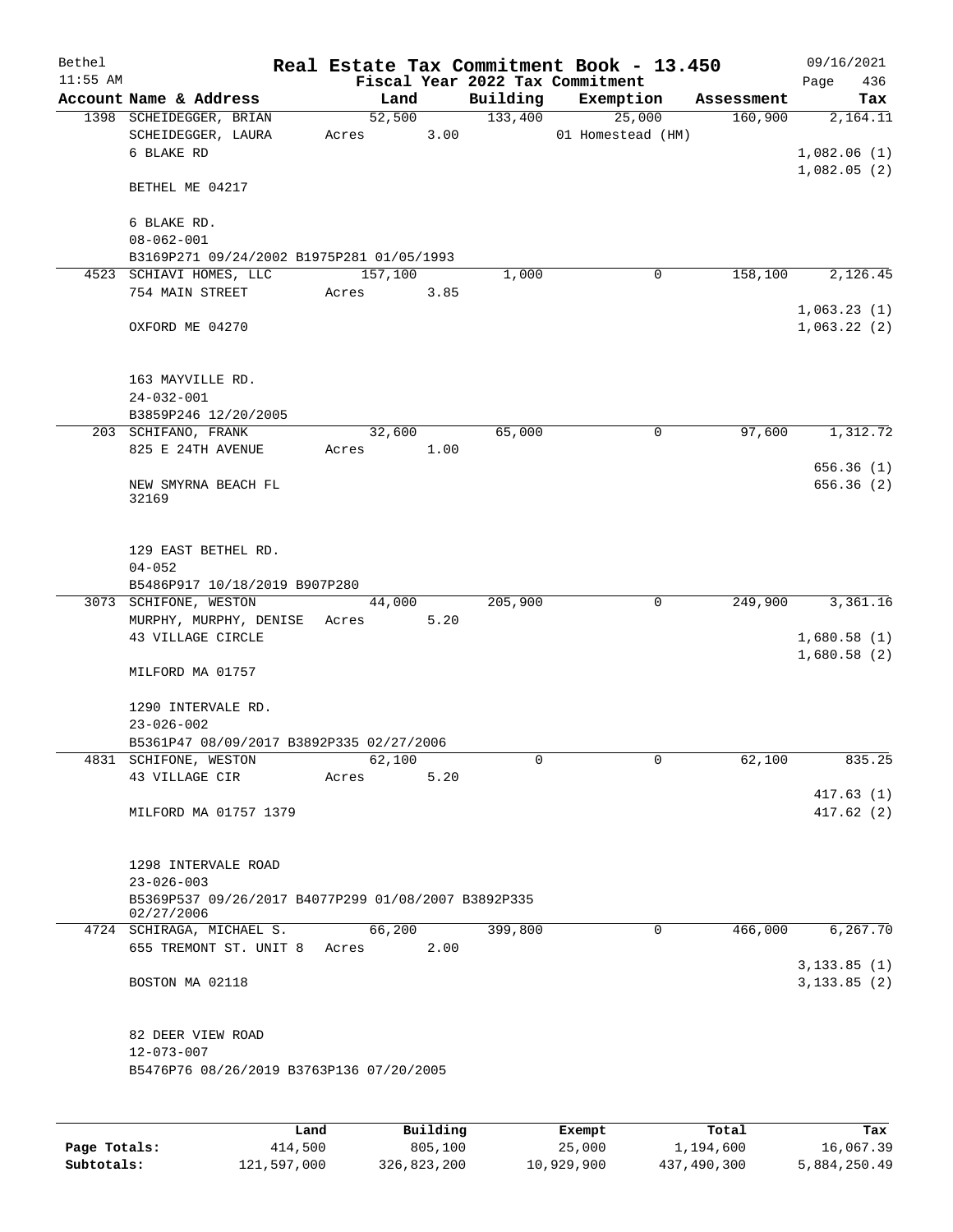| Bethel       |                                                     |             |                |                     | Real Estate Tax Commitment Book - 13.450 |                       | 09/16/2021      |
|--------------|-----------------------------------------------------|-------------|----------------|---------------------|------------------------------------------|-----------------------|-----------------|
| $11:55$ AM   |                                                     |             |                |                     | Fiscal Year 2022 Tax Commitment          |                       | Page<br>437     |
|              | Account Name & Address<br>3057 SCHNEIDER, BARBARA T |             | Land<br>54,200 | Building<br>159,800 | Exemption<br>0                           | Assessment<br>214,000 | Tax<br>2,878.30 |
|              | SCHNEIDER, WILLIAM J                                | Acres       | 17.00          |                     |                                          |                       |                 |
|              | 50 ROUGH RIDER RD                                   |             |                |                     |                                          |                       | 1,439.15(1)     |
|              |                                                     |             |                |                     |                                          |                       | 1,439.15(2)     |
|              | DURHAM ME 04222                                     |             |                |                     |                                          |                       |                 |
|              |                                                     |             |                |                     |                                          |                       |                 |
|              | 82 HOLT HILL RD.                                    |             |                |                     |                                          |                       |                 |
|              | $23 - 011$                                          |             |                |                     |                                          |                       |                 |
|              | B5289P467 06/29/2016 B1237P292 12/05/1983           |             |                |                     |                                          |                       |                 |
|              | 3560 SCHNEIDER, GREGORY G                           |             | 33,600         | 103,900             | $\mathbf 0$                              | 137,500               | 1,849.38        |
|              | SCHNEIDER, LAURA                                    |             |                |                     |                                          |                       |                 |
|              | 762 MAIN ST                                         |             |                |                     |                                          |                       | 924.69(1)       |
|              |                                                     |             |                |                     |                                          |                       | 924.69(2)       |
|              | BOXFORD MA 01921-1127                               |             |                |                     |                                          |                       |                 |
|              | 135 VERNON ST.                                      |             |                |                     |                                          |                       |                 |
|              | $26 - 076 - 001 - 05D$                              |             |                |                     |                                          |                       |                 |
|              | B3755P67 07/06/2005                                 |             |                |                     |                                          |                       |                 |
|              | 153 SCHOOLING, EWAN                                 |             | 45,900         | 44,900              | 0                                        | 90,800                | 1,221.26        |
|              | 40 CYPRESS CREEK                                    | Acres       | 15.00          |                     |                                          |                       |                 |
|              | PARKWAY, APT 359                                    |             |                |                     |                                          |                       |                 |
|              |                                                     |             |                |                     |                                          |                       | 610.63(1)       |
|              | HOUSTON TX 04255                                    |             |                |                     |                                          |                       | 610.63(2)       |
|              |                                                     |             |                |                     |                                          |                       |                 |
|              | 869 WALKERS MILLS RD.                               |             |                |                     |                                          |                       |                 |
|              | $04 - 010$                                          |             |                |                     |                                          |                       |                 |
|              | B5440P319 11/01/2018 B5341P484 04/24/2017 B5311P91  |             |                |                     |                                          |                       |                 |
|              | 10/17/2016 B624P490 03/30/1964                      |             |                |                     |                                          |                       |                 |
|              | 1678 SCHUELLEIN, WILLIAM H                          |             | 32,900         | 114,700             | 25,000                                   | 122,600               | 1,648.97        |
|              | 221 WEST BETHEL RD                                  | Acres       | 1.10           |                     | 01 Homestead (HM)                        |                       |                 |
|              |                                                     |             |                |                     |                                          |                       | 824.49 (1)      |
|              | BETHEL ME 04217                                     |             |                |                     |                                          |                       | 824.48 (2)      |
|              |                                                     |             |                |                     |                                          |                       |                 |
|              | 221 WEST BETHEL RD.                                 |             |                |                     |                                          |                       |                 |
|              | $12 - 035$                                          |             |                |                     |                                          |                       |                 |
|              | B5400P197 03/29/2018 B3962P112 06/28/2006 B638P158  |             |                |                     |                                          |                       |                 |
|              | 3123 SCHUESLER, JACQUELINE K                        |             | 8,700          | $\Omega$            | 0                                        | 8,700                 | 117.02          |
|              | SCHUESLER, ROBERT F                                 | Acres       | 0.57           |                     |                                          |                       |                 |
|              | (JT)                                                |             |                |                     |                                          |                       |                 |
|              | 81 INTERVALE ROAD                                   |             |                |                     |                                          |                       | 58.51(1)        |
|              |                                                     |             |                |                     |                                          |                       | 58.51(2)        |
|              | BETHEL ME 04217                                     |             |                |                     |                                          |                       |                 |
|              | INTERVALE                                           |             |                |                     |                                          |                       |                 |
|              | $24 - 044$                                          |             |                |                     |                                          |                       |                 |
|              | B5207P157 02/09/2015 B5106P16 04/11/2014 B5076P72   |             |                |                     |                                          |                       |                 |
|              | 12/18/2013                                          |             |                |                     |                                          |                       |                 |
|              | 1405 SCHUESLER, JACQUELYN K                         |             | 40,600         | 78,300              | 25,000                                   | 93,900                | 1,262.96        |
|              | SCHUESLER, ROBERT F                                 | Acres       | 2.11           |                     | 01 Homestead (HM)                        |                       |                 |
|              | 81 INTERVALE ROAD                                   |             |                |                     |                                          |                       | 631.48 (1)      |
|              |                                                     |             |                |                     |                                          |                       | 631.48 (2)      |
|              | BETHEL ME 04217                                     |             |                |                     |                                          |                       |                 |
|              | 81 INTERVALE RD.                                    |             |                |                     |                                          |                       |                 |
|              | $24 - 056$                                          |             |                |                     |                                          |                       |                 |
|              | B5207P157 02/09/2015 B5106P16 04/16/2014 B677P85    |             |                |                     |                                          |                       |                 |
|              | 08/19/1968                                          |             |                |                     |                                          |                       |                 |
|              |                                                     | Land        | Building       |                     | Exempt                                   | Total                 | Tax             |
| Page Totals: |                                                     | 215,900     | 501,600        |                     | 50,000                                   | 667,500               | 8,977.89        |
| Subtotals:   |                                                     | 121,812,900 | 327, 324, 800  |                     | 10,979,900                               | 438,157,800           | 5,893,228.38    |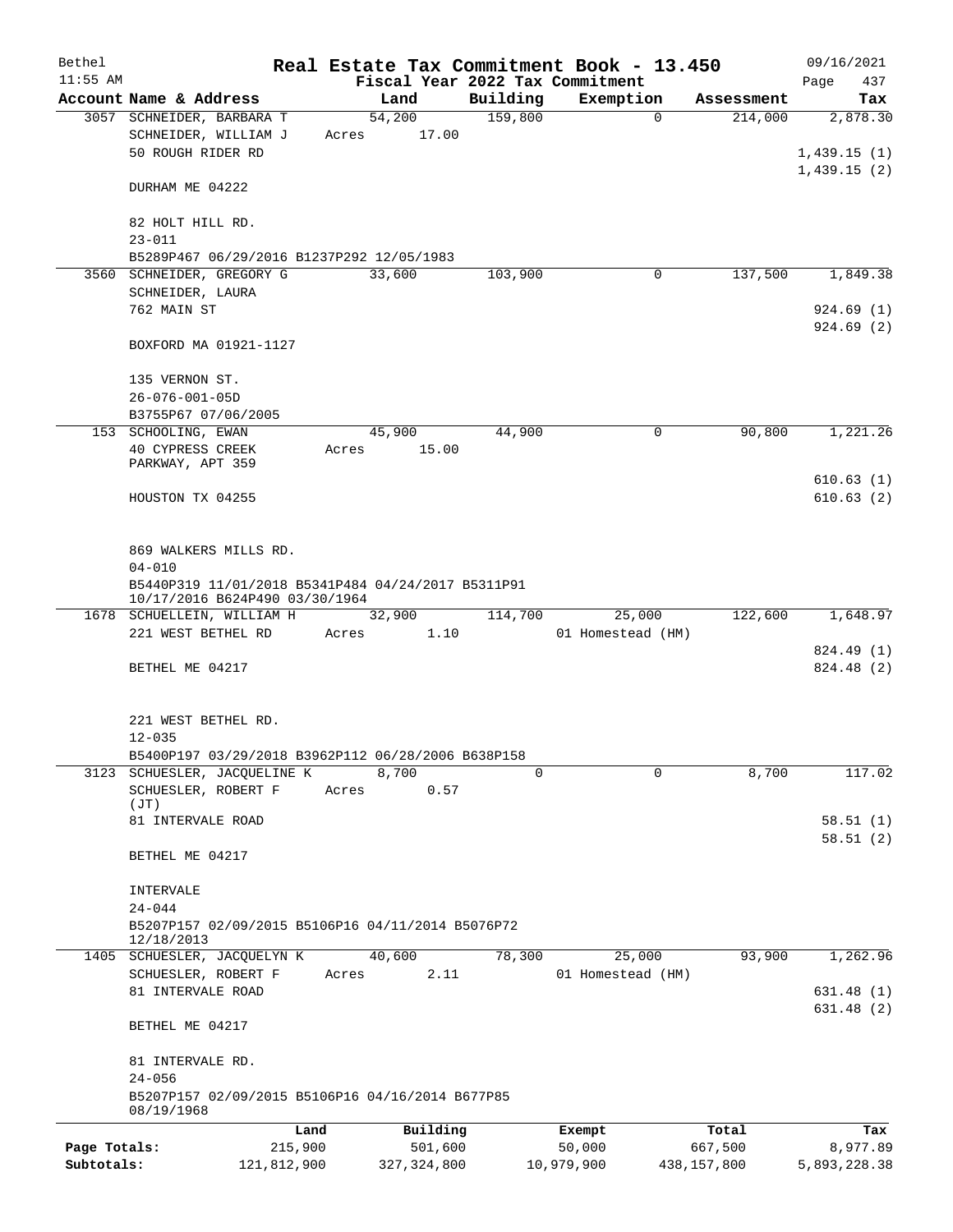| Bethel     |                                            | Real Estate Tax Commitment Book - 13.450 |          |                   |            | 09/16/2021  |
|------------|--------------------------------------------|------------------------------------------|----------|-------------------|------------|-------------|
| $11:55$ AM |                                            | Fiscal Year 2022 Tax Commitment          |          |                   |            | 438<br>Page |
|            | Account Name & Address                     | Land                                     | Building | Exemption         | Assessment | Tax         |
|            | 64 SCHWARZ, LUCIA L                        | 51,200                                   | 209,500  | 25,000            | 235,700    | 3,170.17    |
|            | 98 SKILLINGS ROAD                          | 13.00<br>Acres                           |          | 01 Homestead (HM) |            |             |
|            |                                            |                                          |          |                   |            | 1,585.09(1) |
|            | BETHEL ME 04217                            |                                          |          |                   |            | 1,585.08(2) |
|            | 98 SKILLINGS RD                            |                                          |          |                   |            |             |
|            | $01 - 050 - 008$                           |                                          |          |                   |            |             |
|            | B2750P350 09/28/1999                       |                                          |          |                   |            |             |
|            | 3501 SCHWARZ, PETER H                      | 70,100                                   | 338,500  | 25,000            | 383,600    | 5,159.42    |
|            | SCHWARZ, KATHY D                           | Acres<br>1.63                            |          | 01 Homestead (HM) |            |             |
|            | 15 RIDGE RD                                |                                          |          |                   |            | 2,579.71(1) |
|            |                                            |                                          |          |                   |            | 2,579.71(2) |
|            | BETHEL ME 04217                            |                                          |          |                   |            |             |
|            | 15 RIDGE ROAD                              |                                          |          |                   |            |             |
|            | $26 - 060 - 001$                           |                                          |          |                   |            |             |
|            | B3121P121 06/12/2002<br>3665 SCOTT, GAIL A | 33,700                                   | 162,400  | 31,000            | 165, 100   | 2,220.59    |
|            | 56 MOUNTAIN VIEW CIR                       | 0.70<br>Acres                            |          | 01 Homestead (HM) |            |             |
|            |                                            |                                          |          | 12 WW2 Vet Res    |            | 1,110.30(1) |
|            | BETHEL ME 04217                            |                                          |          |                   |            | 1,110.29(2) |
|            |                                            |                                          |          |                   |            |             |
|            | 56 MOUNTAIN VIEW CIRCLE                    |                                          |          |                   |            |             |
|            | $28 - 009$                                 |                                          |          |                   |            |             |
|            | B3488P17 04/05/2004                        |                                          |          |                   |            |             |
|            | 2896 SCRIBNER, JEFF                        | 44,700                                   | 84,000   | 0                 | 128,700    | 1,731.02    |
|            | SCRIBNER, CYNTHIA                          | 7.70<br>Acres                            |          |                   |            |             |
|            | 216 THISTLE ST                             |                                          |          |                   |            | 865.51(1)   |
|            |                                            |                                          |          |                   |            | 865.51(2)   |
|            | UPTON ME 04261 4018                        |                                          |          |                   |            |             |
|            | 2052 INTERVALE RD.                         |                                          |          |                   |            |             |
|            | $20 - 014$                                 |                                          |          |                   |            |             |
|            | B1836P73 09/24/1991 B172P235 04/03/1990    |                                          |          |                   |            |             |
|            | 1488 SCRIBNER, RACHEL E                    | 43,600                                   | 0        | 0                 | 43,600     | 586.42      |
|            | 190 HASKELL HILL RD.                       | 155.00<br>Acres                          |          |                   |            |             |
|            |                                            |                                          |          |                   |            | 293.21(1)   |
|            | HARRISON ME 04040 3720                     |                                          |          |                   |            | 293.21(2)   |
|            |                                            |                                          |          |                   |            |             |
|            | RTE 232 N/S                                |                                          |          |                   |            |             |
|            | $10 - 007$                                 |                                          |          |                   |            |             |
|            | 1487 SCRIBNER, WENDELL B                   | 28,700                                   | 0        | 0                 | 28,700     | 386.02      |
|            | SCRIBNER, RACHEL M                         | 102.00<br>Acres                          |          |                   |            |             |
|            | 190 HASKELL HILL RD.                       |                                          |          |                   |            | 193.01(1)   |
|            | HARRISON ME 04040 3720                     |                                          |          |                   |            | 193.01(2)   |
|            |                                            |                                          |          |                   |            |             |
|            | RTE 232 N/S                                |                                          |          |                   |            |             |
|            | $10 - 006$                                 |                                          |          |                   |            |             |
|            | B1521P110 10/30/1987 B1099P11 09/17/1980   |                                          |          |                   |            |             |
|            |                                            |                                          |          |                   |            |             |
|            |                                            |                                          |          |                   |            |             |

|              | Land        | Building    | Exempt     | Total       | Tax          |
|--------------|-------------|-------------|------------|-------------|--------------|
| Page Totals: | 272,000     | 794,400     | 81,000     | 985,400     | 13,253.64    |
| Subtotals:   | 122,084,900 | 328,119,200 | 11,060,900 | 439,143,200 | 5,906,482.02 |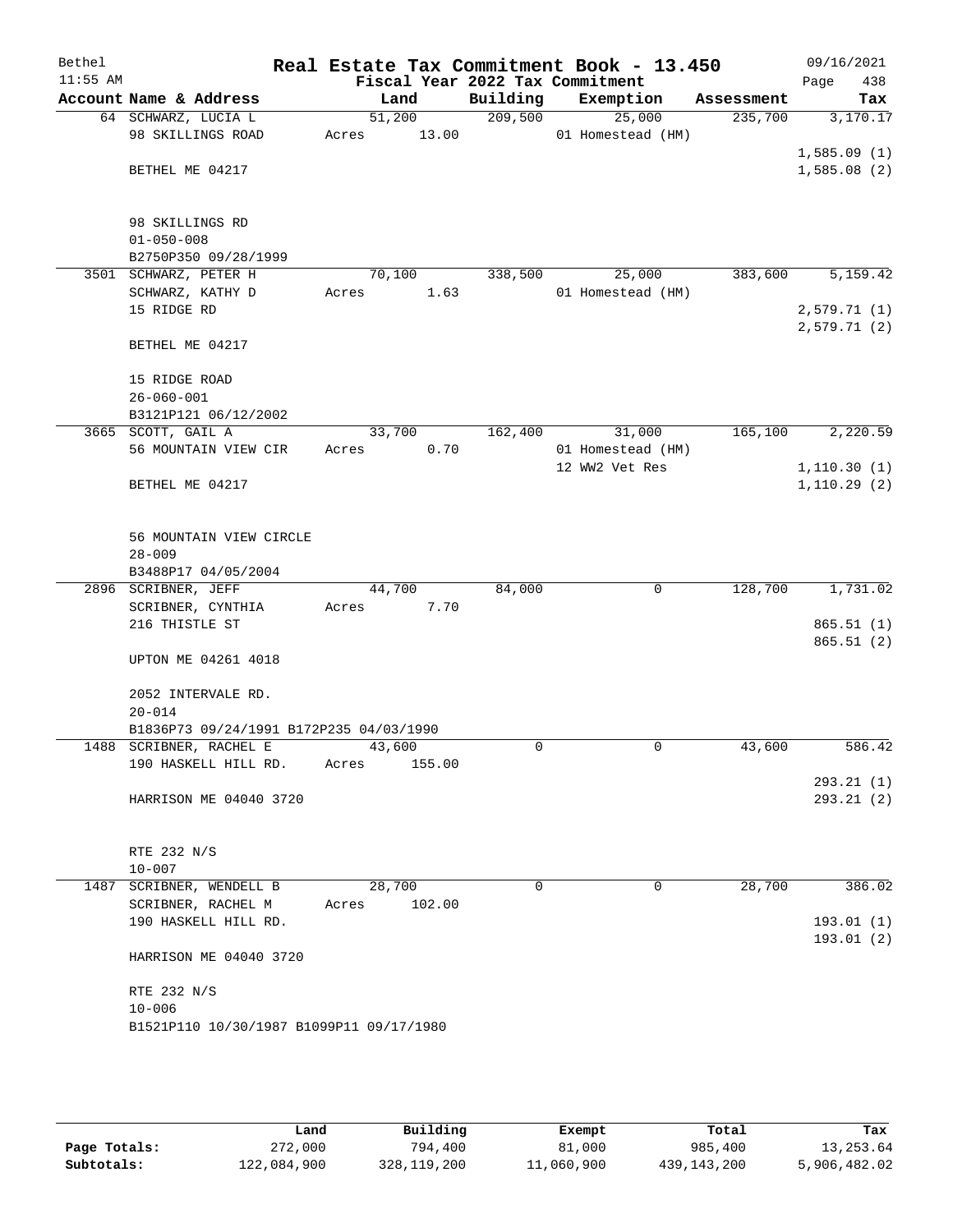| Bethel     |                                                                                                            |        |      |                                 | Real Estate Tax Commitment Book - 13.450 |            | 09/16/2021                  |
|------------|------------------------------------------------------------------------------------------------------------|--------|------|---------------------------------|------------------------------------------|------------|-----------------------------|
| $11:55$ AM |                                                                                                            |        |      | Fiscal Year 2022 Tax Commitment |                                          |            | Page<br>439                 |
|            | Account Name & Address                                                                                     | Land   |      | Building                        | Exemption                                | Assessment | Tax                         |
|            | 5067 SCULLY, THOMAS D                                                                                      | 57,300 |      | 312,600                         | $\Omega$                                 | 369,900    | 4,975.16                    |
|            | SCULLY, LAURA J                                                                                            | Acres  | 2.67 |                                 |                                          |            |                             |
|            | 14 RICHDALE RD.                                                                                            |        |      |                                 |                                          |            | 2,487.58(1)<br>2,487.58 (2) |
|            | NEEDHAM MA 02194                                                                                           |        |      |                                 |                                          |            |                             |
|            | 104 OAK RIDGE ROAD                                                                                         |        |      |                                 |                                          |            |                             |
|            | $18 - 060 - 047$                                                                                           |        |      |                                 |                                          |            |                             |
|            | B4867P87 07/07/2012 B4863P66 07/03/2012 B4292P226<br>05/02/2008 B3568P322 08/06/2004                       |        |      |                                 |                                          |            |                             |
|            | 2872 SEASHORE, REBECCA MAY                                                                                 | 64,700 |      | $\Omega$                        | $\Omega$                                 | 64,700     | 870.22                      |
|            | 128 NICOLL ST.                                                                                             | Acres  | 7.25 |                                 |                                          |            |                             |
|            |                                                                                                            |        |      |                                 |                                          |            | 435.11 (1)                  |
|            | NEW HAVEN CT 06511                                                                                         |        |      |                                 |                                          |            | 435.11 (2)                  |
|            |                                                                                                            |        |      |                                 |                                          |            |                             |
|            | INTERVALE RD.                                                                                              |        |      |                                 |                                          |            |                             |
|            | $19 - 018 - 001$                                                                                           |        |      |                                 |                                          |            |                             |
|            | B2622P230 10/19/1998                                                                                       |        |      |                                 |                                          |            |                             |
|            | 4653 SEBASTIANO, ARTHUR &<br>LISA M., JR                                                                   | 36,000 |      | 183,000                         | $\mathbf 0$                              | 219,000    | 2,945.55                    |
|            | 18 ROCKDALE HILL CIRCLE Acres                                                                              |        | 1.36 |                                 |                                          |            |                             |
|            |                                                                                                            |        |      |                                 |                                          |            | 1,472.78(1)                 |
|            | UPTON MA 01568                                                                                             |        |      |                                 |                                          |            | 1,472.77(2)                 |
|            |                                                                                                            |        |      |                                 |                                          |            |                             |
|            | 74 TILSON BURKE ROAD                                                                                       |        |      |                                 |                                          |            |                             |
|            | $02 - 025 - 005$                                                                                           |        |      |                                 |                                          |            |                             |
|            | B5460P680 04/30/2019 B5398P586 03/22/2018 B5381P582<br>12/04/2017 B5031P174 08/28/2013 B3803P46 09/20/2005 |        |      |                                 |                                          |            |                             |
|            | 4693 SECREST, MICHAEL L.                                                                                   | 87,400 |      | 335,200                         | $\mathbf 0$                              | 422,600    | 5,683.97                    |
|            | GIRARD, KIMBERLY R                                                                                         | Acres  | 2.17 |                                 |                                          |            |                             |
|            | 131 TEMPLE AVE., UNIT                                                                                      |        |      |                                 |                                          |            | 2,841.99(1)                 |
|            | 40                                                                                                         |        |      |                                 |                                          |            |                             |
|            | OLD ORCHARD BEACH ME                                                                                       |        |      |                                 |                                          |            | 2,841.98(2)                 |
|            | 04064                                                                                                      |        |      |                                 |                                          |            |                             |
|            | 36 MOUNTAIN VALLEY ROAD                                                                                    |        |      |                                 |                                          |            |                             |
|            | $09 - 005 - 003$                                                                                           |        |      |                                 |                                          |            |                             |
|            | B5497P290 12/13/2019 B4842P9 05/03/2012                                                                    |        |      |                                 |                                          |            |                             |
|            | 3118 SEIB PROPERTY<br>MANAGEMENT, LLC                                                                      | 82,300 |      | 125,400                         | 0                                        | 207,700    | 2,793.57                    |
|            | 80 BLOOMFIELD RD                                                                                           | Acres  | 0.47 |                                 |                                          |            |                             |
|            |                                                                                                            |        |      |                                 |                                          |            | 1,396.79(1)                 |
|            | DEERFIELD NH 03037                                                                                         |        |      |                                 |                                          |            | 1,396.78(2)                 |
|            | 53 MAYVILLE RD.                                                                                            |        |      |                                 |                                          |            |                             |
|            | $24 - 039$                                                                                                 |        |      |                                 |                                          |            |                             |
|            | B5213P522 03/19/2015 B4503P186 09/29/2009 B4442P1<br>05/18/2009 B1047P61                                   |        |      |                                 |                                          |            |                             |

|              | Land        | Building    | Exempt     | Total         | Tax          |
|--------------|-------------|-------------|------------|---------------|--------------|
| Page Totals: | 327,700     | 956,200     |            | 1,283,900     | 17,268.47    |
| Subtotals:   | 122,412,600 | 329,075,400 | 11,060,900 | 440, 427, 100 | 5,923,750.49 |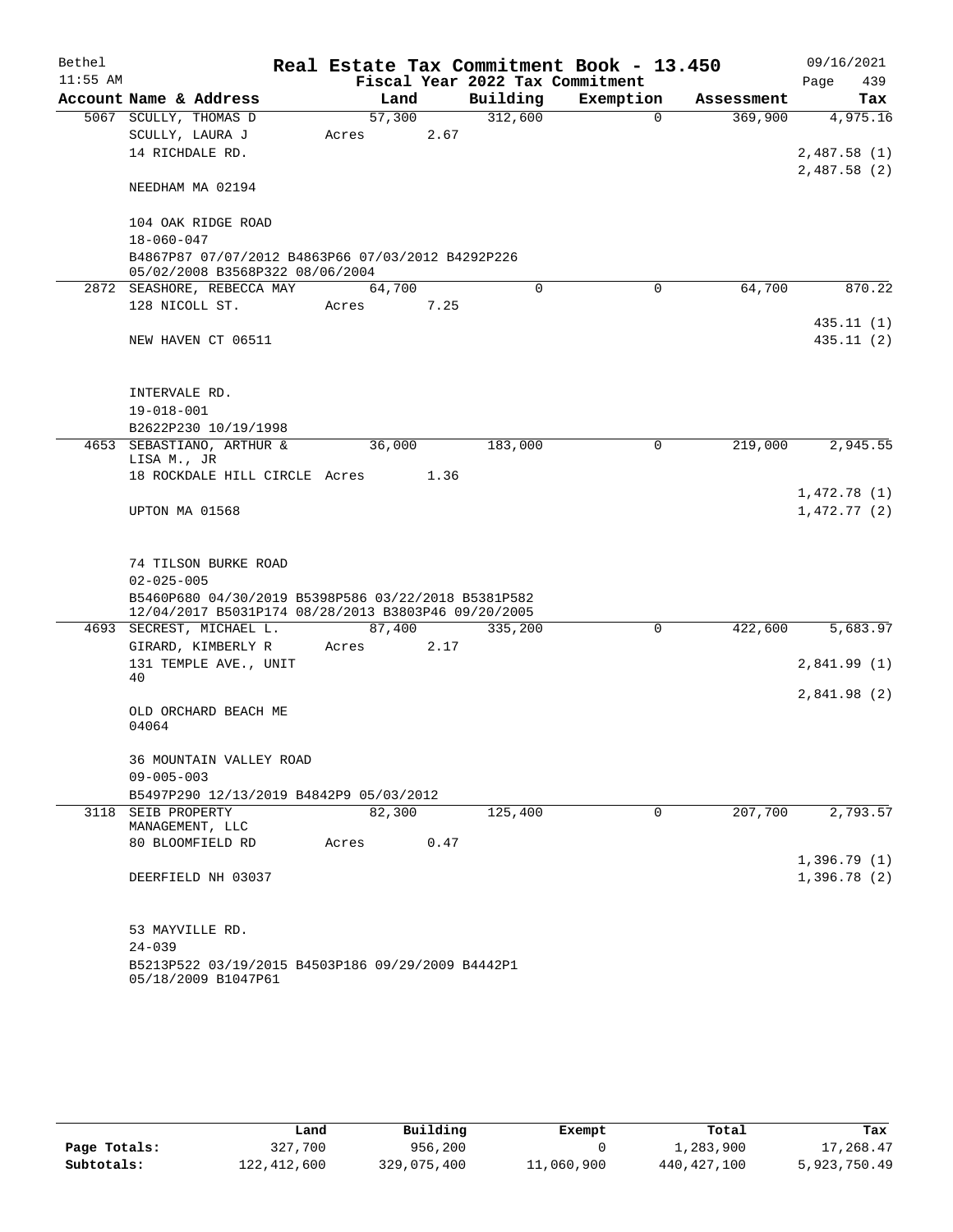| Bethel       |                                                                     | Real Estate Tax Commitment Book - 13.450 |          |                |             | 09/16/2021                 |
|--------------|---------------------------------------------------------------------|------------------------------------------|----------|----------------|-------------|----------------------------|
| $11:55$ AM   |                                                                     | Fiscal Year 2022 Tax Commitment          |          |                |             | Page<br>440                |
|              | Account Name & Address                                              | Land                                     | Building | Exemption      | Assessment  | Tax                        |
|              | 2616 SENNEVILLE, JEFFREY S                                          | 77,300                                   | 110,100  | $\overline{0}$ | 187,400     | 2,520.53                   |
|              | SENNEVILLE, WENDY T<br>PO BOX 192                                   | Acres 46.60                              |          |                |             | 1,260.27(1)<br>1,260.26(2) |
|              | BETHEL ME 04217                                                     |                                          |          |                |             |                            |
|              | 239 GRAND VIEW ROAD                                                 |                                          |          |                |             |                            |
|              | $15 - 027 - 006$                                                    |                                          |          |                |             |                            |
|              | B5220P148 05/04/2015 B3140P3<br>3769 SENNEVILLE, JEFFREY S          | 26,200                                   | $\Omega$ | 0              | 26,200      | 352.39                     |
|              | SENNEVILLE, WENDY T                                                 | 2.00<br>Acres                            |          |                |             |                            |
|              | PO BOX 192                                                          |                                          |          |                |             | 176.20(1)<br>176.19(2)     |
|              | EBETHEL ME 04217                                                    |                                          |          |                |             |                            |
|              | $15 - 027 - 006 - 002$<br>B5220P145 05/04/2015 B3140P3 07/23/2002   |                                          |          |                |             |                            |
|              | 1348 SHABLOM, NANCY E, TTEE                                         | 92,400                                   | 0        | $\mathbf 0$    | 92,400      | 1,242.78                   |
|              | HAROLD C. SHABLOM JR.<br>LIVING TRUST                               | Acres<br>121.52                          |          |                |             |                            |
|              | 18 PHOEBE'S WAY                                                     |                                          |          |                |             | 621.39(1)<br>621.39(2)     |
|              | CAPE ELIZABETH ME 04107                                             |                                          |          |                |             |                            |
|              | OFF CHANDLER HILL<br>$08 - 041 - 002$                               |                                          |          |                |             |                            |
|              | B4840P201 05/01/2012 B3540P226 06/18/2004                           |                                          | 0        | 0              | 26,800      | 360.46                     |
|              | 472 SHABLOM, NANCY E, TTEE<br>HAROLD C. SHABLOM JR.<br>LIVING TRUST | 26,800<br>Acres<br>1.15                  |          |                |             |                            |
|              | 18 PHOEBE'S WAY                                                     |                                          |          |                |             | 180.23(1)<br>180.23(2)     |
|              | CAPE ELIZABETH ME 04107                                             |                                          |          |                |             |                            |
|              | THAYER WAY                                                          |                                          |          |                |             |                            |
|              | $08 - 041 - 002 - 002$                                              |                                          |          |                |             |                            |
| 473          | B4840P201 05/01/2012<br>SHABLOM, NANCY E, TTEE                      |                                          | 0        | 0              |             |                            |
|              | HAROLD C. SHABLOM JR.                                               | 29,300<br>2.82<br>Acres                  |          |                | 29,300      | 394.09                     |
|              | LIVING TRUST                                                        |                                          |          |                |             |                            |
|              | 18 PHOEBE'S WAY                                                     |                                          |          |                |             | 197.05 (1)                 |
|              | CAPE ELIZABETH ME 04107                                             |                                          |          |                |             | 197.04 (2)                 |
|              | THAYER WAY                                                          |                                          |          |                |             |                            |
|              | $08 - 041 - 002 - 003$                                              |                                          |          |                |             |                            |
|              | B4840P201 05/01/2012<br>475 SHABLOM, NANCY E, TTEE                  | 28,200                                   | 0        | 0              | 28,200      | 379.29                     |
|              | HAROLD C. SHABLOM JR.                                               | 1.91<br>Acres                            |          |                |             |                            |
|              | LIVING TRUST<br>18 PHOEBE'S WAY                                     |                                          |          |                |             | 189.65(1)                  |
|              | CAPE ELIZABETH ME 04107                                             |                                          |          |                |             | 189.64(2)                  |
|              | THAYER WAY                                                          |                                          |          |                |             |                            |
|              | $08 - 041 - 002 - 005$<br>B4840P201 05/01/2012                      |                                          |          |                |             |                            |
|              | Land                                                                | Building                                 |          | Exempt         | Total       | Tax                        |
| Page Totals: | 280,200                                                             | 110,100                                  |          | 0              | 390,300     | 5,249.54                   |
| Subtotals:   | 122,692,800                                                         | 329,185,500                              |          | 11,060,900     | 440,817,400 | 5,929,000.03               |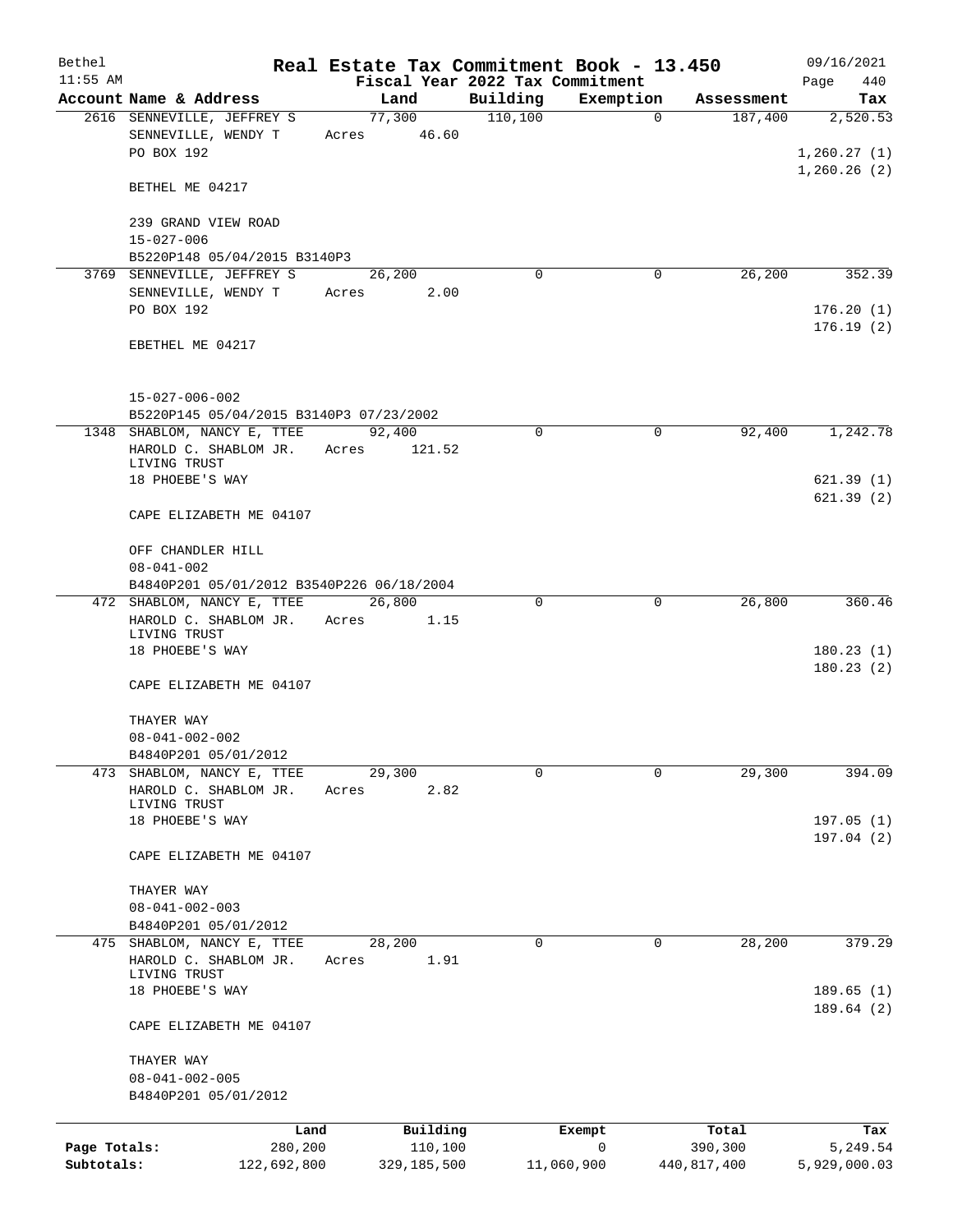| Bethel     |                                       |        |      |                                 | Real Estate Tax Commitment Book - 13.450 |            | 09/16/2021  |
|------------|---------------------------------------|--------|------|---------------------------------|------------------------------------------|------------|-------------|
| $11:55$ AM |                                       |        |      | Fiscal Year 2022 Tax Commitment |                                          |            | Page<br>441 |
|            | Account Name & Address                | Land   |      | Building                        | Exemption                                | Assessment | Tax         |
|            | 478 SHABLOM, NANCY E, TTEE            | 27,100 |      | 0                               | $\mathbf 0$                              | 27,100     | 364.50      |
|            | HAROLD C. SHABLOM JR.<br>LIVING TRUST | Acres  | 1.32 |                                 |                                          |            |             |
|            | 18 PHOEBE'S WAY                       |        |      |                                 |                                          |            | 182.25(1)   |
|            |                                       |        |      |                                 |                                          |            | 182.25(2)   |
|            | CAPE ELIZABETH ME 04107               |        |      |                                 |                                          |            |             |
|            | THAYER WAY                            |        |      |                                 |                                          |            |             |
|            | $08 - 041 - 002 - 008$                |        |      |                                 |                                          |            |             |
|            | B4840P201 05/01/2012                  |        |      |                                 |                                          |            |             |
|            | 479 SHABLOM, NANCY E, TTEE            | 27,000 |      | $\Omega$                        | 0                                        | 27,000     | 363.15      |
|            | HAROLD C. SHABLOM JR.<br>LIVING TRUST | Acres  | 1.27 |                                 |                                          |            |             |
|            | 18 PHOEBE'S WAY                       |        |      |                                 |                                          |            | 181.58(1)   |
|            |                                       |        |      |                                 |                                          |            | 181.57(2)   |
|            | CAPE ELIZABETH ME 04107               |        |      |                                 |                                          |            |             |
|            | THAYER WAY                            |        |      |                                 |                                          |            |             |
|            | $08 - 041 - 002 - 009$                |        |      |                                 |                                          |            |             |
|            | B4840P201 05/01/2012                  |        |      |                                 |                                          |            |             |
|            | 480 SHABLOM, NANCY E, TTEE            | 27,100 |      | 0                               | 0                                        | 27,100     | 364.50      |
|            | HAROLD C. SHABLOM JR.<br>LIVING TRUST | Acres  | 1.30 |                                 |                                          |            |             |
|            | 18 PHOEBE'S WAY                       |        |      |                                 |                                          |            | 182.25(1)   |
|            |                                       |        |      |                                 |                                          |            | 182.25(2)   |
|            | CAPE ELIZABETH ME 04107               |        |      |                                 |                                          |            |             |
|            | THAYER WAY                            |        |      |                                 |                                          |            |             |
|            | $08 - 041 - 002 - 010$                |        |      |                                 |                                          |            |             |
|            | B4840P201 05/01/2012                  |        |      |                                 |                                          |            |             |
|            | 481 SHABLOM, NANCY E, TTEE            | 28,300 |      | 0                               | 0                                        | 28,300     | 380.64      |
|            | HAROLD C. SHABLOM JR.                 | Acres  | 1.99 |                                 |                                          |            |             |
|            | LIVING TRUST<br>18 PHOEBE'S WAY       |        |      |                                 |                                          |            | 190.32(1)   |
|            |                                       |        |      |                                 |                                          |            | 190.32(2)   |
|            | CAPE ELIZABETH ME 04107               |        |      |                                 |                                          |            |             |
|            | THAYER WAY                            |        |      |                                 |                                          |            |             |
|            | $08 - 041 - 002 - 011$                |        |      |                                 |                                          |            |             |
|            | B4840P201 05/01/2012                  |        |      |                                 |                                          |            |             |
| 482        | SHABLOM, NANCY E, TTEE                | 28,200 |      | $\mathbf 0$                     | 0                                        | 28,200     | 379.29      |
|            | HAROLD C. SHABLOM JR.<br>LIVING TRUST | Acres  | 1.93 |                                 |                                          |            |             |
|            | 18 PHOEBE'S WAY                       |        |      |                                 |                                          |            | 189.65(1)   |
|            | CAPE ELIZABETH ME 04107               |        |      |                                 |                                          |            | 189.64(2)   |
|            | THAYER WAY                            |        |      |                                 |                                          |            |             |
|            | $08 - 041 - 002 - 012$                |        |      |                                 |                                          |            |             |
|            | B4840P201 05/01/2012                  |        |      |                                 |                                          |            |             |

|              | Land        | Building    | Exempt     | Total       | Tax          |
|--------------|-------------|-------------|------------|-------------|--------------|
| Page Totals: | 137,700     |             |            | 137,700     | 1,852.08     |
| Subtotals:   | 122,830,500 | 329,185,500 | 11,060,900 | 440,955,100 | 5,930,852.11 |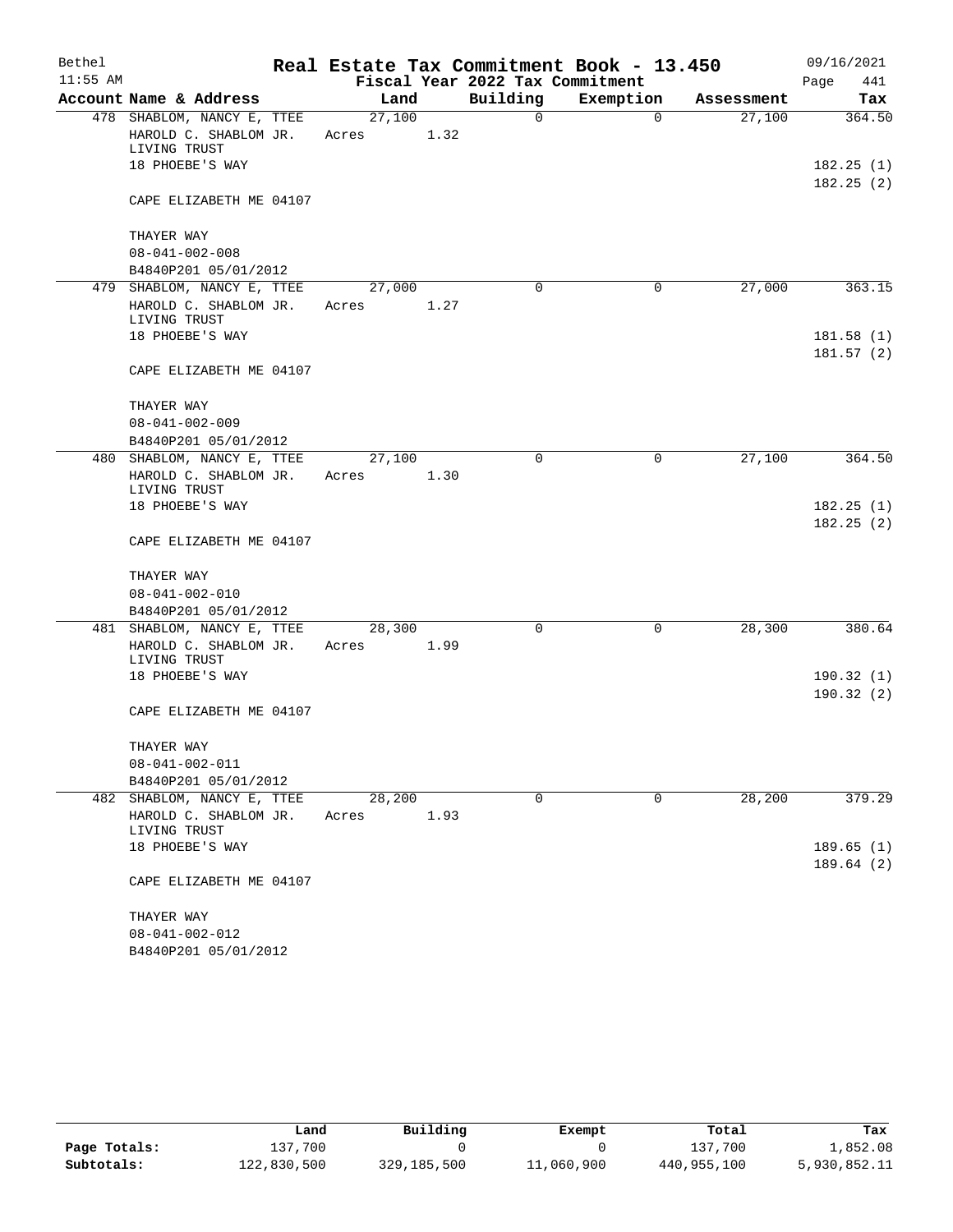| Bethel       |                                                                        |             |       |               |          |               | Real Estate Tax Commitment Book - 13.450 |                           | 09/16/2021                     |
|--------------|------------------------------------------------------------------------|-------------|-------|---------------|----------|---------------|------------------------------------------|---------------------------|--------------------------------|
| $11:55$ AM   |                                                                        |             |       |               |          |               | Fiscal Year 2022 Tax Commitment          |                           | 442<br>Page                    |
|              | Account Name & Address<br>477 SHABLOM, NANCY E, TTEE                   |             |       | Land          |          | Building<br>0 | Exemption                                | Assessment<br>$\mathbf 0$ | Tax<br>364.50                  |
|              | HAROLD C. SHABLOM JR.<br>LIVING TRUST                                  |             | Acres | 27,100        | 1.32     |               |                                          | 27,100                    |                                |
|              | 18 PHOEBE'S WAY                                                        |             |       |               |          |               |                                          |                           | 182.25(1)<br>182.25(2)         |
|              | CAPE ELIZABETH ME 04107                                                |             |       |               |          |               |                                          |                           |                                |
|              | THAYER WAY                                                             |             |       |               |          |               |                                          |                           |                                |
|              | $08 - 041 - 002 - 007$                                                 |             |       |               |          |               |                                          |                           |                                |
|              | B4840P201 05/01/2012<br>5033 SHACKETT, ANDREW                          |             |       | 57,000        |          | 425,400       |                                          | $\mathbf 0$<br>482,400    | 6,488.28                       |
|              | SHACKETT, CHERYL                                                       |             | Acres |               | 2.52     |               |                                          |                           |                                |
|              | 40 FISHER RIDGE CIRCLE                                                 |             |       |               |          |               |                                          |                           | 3, 244.14 (1)<br>3, 244.14 (2) |
|              | DUXBURY MA 02332                                                       |             |       |               |          |               |                                          |                           |                                |
|              | 43 TWIN BROOKS RD<br>$18 - 060 - 011$                                  |             |       |               |          |               |                                          |                           |                                |
|              | B5254P46 11/13/2015 B3568P322 08/06/2004                               |             |       |               |          |               |                                          |                           |                                |
| 1407         | SHANE, ADAM M                                                          |             |       | 41,500        |          | 337,400       |                                          | 378,900<br>0              | 5,096.21                       |
|              | SWANK, SWANK,<br>CHRISTOPHER                                           |             | Acres |               | 2.81     |               |                                          |                           |                                |
|              | 410 WEST BROADWAY UNIT<br>302                                          |             |       |               |          |               |                                          |                           | 2,548.11(1)                    |
|              | SOUTH BOSTON MA<br>02127-2295                                          |             |       |               |          |               |                                          |                           | 2,548.10(2)                    |
|              | 145 CHANDLER HILL<br>$08 - 070 - 001$                                  |             |       |               |          |               |                                          |                           |                                |
|              | B5397P19 03/13/2018 B4938P151 01/03/2013 B3151P199<br>08/13/2002       |             |       |               |          |               |                                          |                           |                                |
|              | 3640 SHANGRI-LA REALTY TRUST                                           |             |       | 30,600        |          | 0             |                                          | $\mathbf 0$<br>30,600     | 411.57                         |
|              | 21 BORDER ROAD                                                         |             | Acres |               | 1.82     |               |                                          |                           |                                |
|              | NEEDHAM MA 02492                                                       |             |       |               |          |               |                                          |                           | 205.79(1)<br>205.78(2)         |
|              | HILLSIDE PINES                                                         |             |       |               |          |               |                                          |                           |                                |
|              | $27 - 036 - 005 - 004$                                                 |             |       |               |          |               |                                          |                           |                                |
|              | B4147P148 06/13/2007 B3546P277 07/01/2004<br>2528 SHANNON, KIM R       |             |       | 33,300        |          | 41,300        | 25,000                                   | 49,600                    | 667.12                         |
|              | 774 EAST BETHEL ROAD                                                   |             | Acres |               | 1.30     |               | 01 Homestead (HM)                        |                           |                                |
|              |                                                                        |             |       |               |          |               |                                          |                           | 333.56(1)                      |
|              | BETHEL ME 04217                                                        |             |       |               |          |               |                                          |                           | 333.56(2)                      |
|              | 774 EAST BETHEL RD.                                                    |             |       |               |          |               |                                          |                           |                                |
|              | $14 - 049$                                                             |             |       |               |          |               |                                          |                           |                                |
|              | B3446P38 12/19/2003 B1209P157<br>12 SHAPIRO, ANNE D                    |             |       | 49,600        |          | 182,400       |                                          | $\mathbf 0$<br>232,000    | 3,120.40                       |
|              | 34 TARBELL SPRING ROAD                                                 |             | Acres |               | 5.33     |               |                                          |                           |                                |
|              | CONCORD MA 01742                                                       |             |       |               |          |               |                                          |                           | 1,560.20(1)<br>1,560.20(2)     |
|              | 33 THUNDER SNOW ROAD                                                   |             |       |               |          |               |                                          |                           |                                |
|              | $01 - 010 - 029$<br>B5272P224 03/15/2016 B4575P24 04/07/2010 B1285P232 |             |       |               |          |               |                                          |                           |                                |
|              |                                                                        | Land        |       |               | Building |               | Exempt                                   | Total                     | Tax                            |
| Page Totals: |                                                                        | 239,100     |       |               | 986,500  |               | 25,000                                   | 1,200,600                 | 16, 148.08                     |
| Subtotals:   |                                                                        | 123,069,600 |       | 330, 172, 000 |          |               | 11,085,900                               | 442, 155, 700             | 5,947,000.19                   |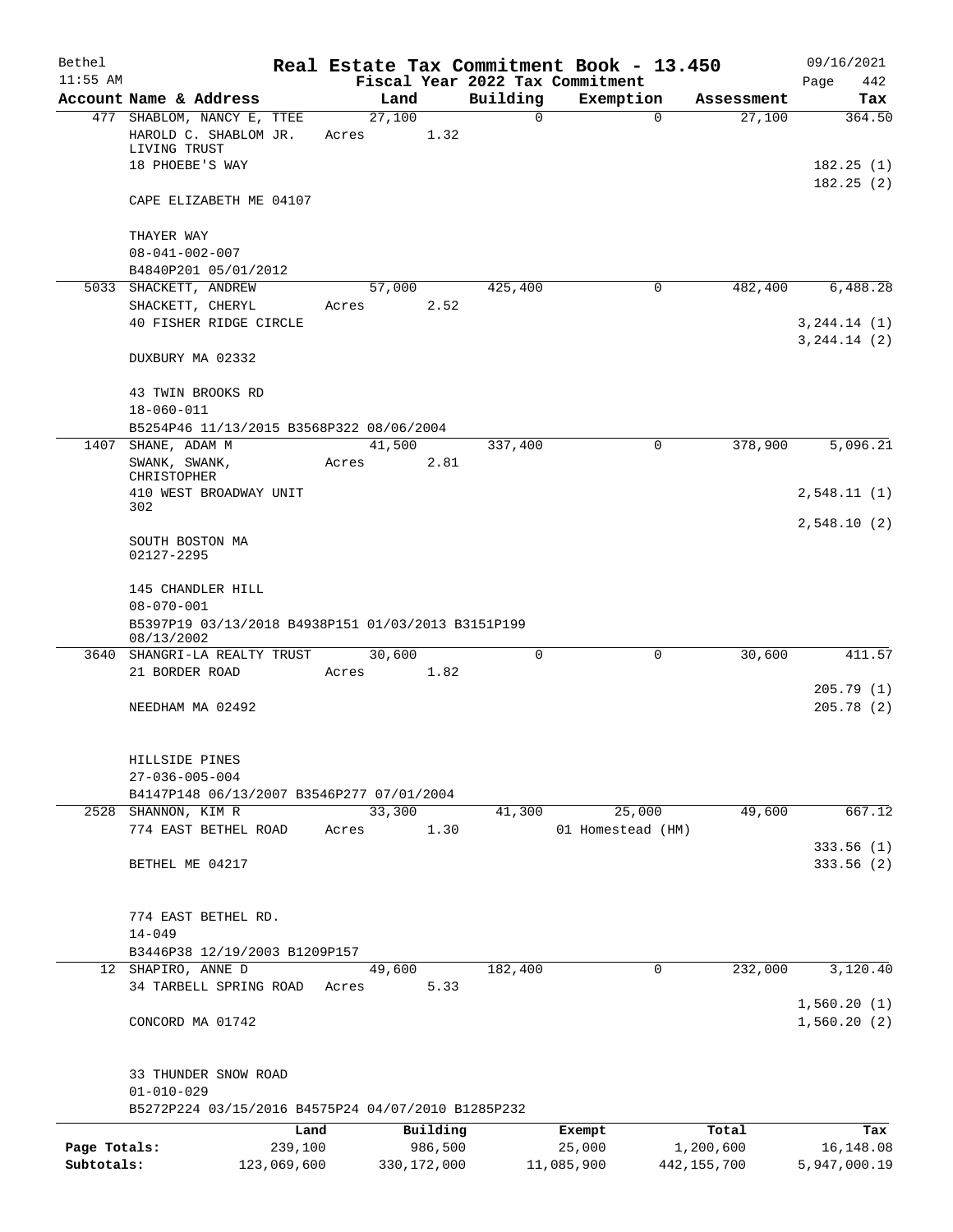| Bethel     |                                                                   |       |        |       |                                 | Real Estate Tax Commitment Book - 13.450 |            | 09/16/2021                 |
|------------|-------------------------------------------------------------------|-------|--------|-------|---------------------------------|------------------------------------------|------------|----------------------------|
| $11:55$ AM |                                                                   |       |        |       | Fiscal Year 2022 Tax Commitment |                                          |            | Page<br>443                |
|            | Account Name & Address                                            |       | Land   |       | Building                        | Exemption                                | Assessment | Tax                        |
|            | 2651 SHAW, LEONARD S. &<br>JONATHAN M.& JENNIFER<br>R.            |       | 74,200 |       | 193,800                         | 25,000                                   | 243,000    | 3,268.35                   |
|            | PO BOX 955                                                        | Acres |        | 98.00 |                                 | 01 Homestead (HM)                        |            |                            |
|            | BETHEL ME 04217                                                   |       |        |       |                                 |                                          |            | 1,634.18(1)<br>1,634.17(2) |
|            |                                                                   |       |        |       |                                 |                                          |            |                            |
|            | 951 NORTH ROAD                                                    |       |        |       |                                 |                                          |            |                            |
|            | $16 - 025$                                                        |       |        |       |                                 |                                          |            |                            |
|            | B3750P338 06/21/2005 B0P0                                         |       |        |       |                                 |                                          |            |                            |
|            | 3714 SHAW-DEGRUTTOLA, KATHY<br>М                                  |       | 27,800 |       | 80,600                          | 25,000                                   | 83,400     | 1,121.73                   |
|            | DEGRUTTOLA, DAVID                                                 | Acres |        | 0.64  |                                 | 01 Homestead (HM)                        |            |                            |
|            | PO BOX 118                                                        |       |        |       |                                 |                                          |            | 560.87(1)                  |
|            |                                                                   |       |        |       |                                 |                                          |            | 560.86(2)                  |
|            | WEST BETHEL ME 04286                                              |       |        |       |                                 |                                          |            |                            |
|            | 727 WEST BETHEL RD.                                               |       |        |       |                                 |                                          |            |                            |
|            | $28 - 056$                                                        |       |        |       |                                 |                                          |            |                            |
|            | B3683P342 02/24/2005                                              |       |        |       |                                 |                                          |            |                            |
|            | 2747 SHEEHAN, JOSEPH G                                            |       | 26,900 |       | 104,100                         | 0                                        | 131,000    | 1,761.95                   |
|            | SHEEHAN, PATRICK M                                                |       |        |       |                                 |                                          |            |                            |
|            | 9 SHADOW RIDGE DR.                                                |       |        |       |                                 |                                          |            | 880.98 (1)                 |
|            | CAROLINA RI 02812                                                 |       |        |       |                                 |                                          |            | 880.97 (2)                 |
|            | 53 SUNDAY RIVER RD.                                               |       |        |       |                                 |                                          |            |                            |
|            | $18 - 005 - 003$                                                  |       |        |       |                                 |                                          |            |                            |
|            | B4071P267 12/07/2006 B2877P273                                    |       |        |       |                                 |                                          |            |                            |
|            | 5420 SHEPHERD, THOMAS                                             |       | 95,400 |       | 420,100                         | 0                                        | 515,500    | 6,933.48                   |
|            | SHEPHERD, ELIZABETH                                               | Acres |        | 2.78  |                                 |                                          |            |                            |
|            | PO BOX 185                                                        |       |        |       |                                 |                                          |            | 3,466.74(1)                |
|            |                                                                   |       |        |       |                                 |                                          |            | 3,466.74(2)                |
|            | BETHEL ME 04217                                                   |       |        |       |                                 |                                          |            |                            |
|            | 32 CARIBOU MTN RD                                                 |       |        |       |                                 |                                          |            |                            |
|            | $27 - 007 - 010$                                                  |       |        |       |                                 |                                          |            |                            |
|            | B5421P336 07/27/2018 B5277P559 04/21/2016 B5250P481<br>10/27/2015 |       |        |       |                                 |                                          |            |                            |
|            | 5419 SHEPHERD, THOMAS A                                           |       | 83,100 |       | $\mathbf 0$                     | $\mathbf 0$                              | 83,100     | 1,117.70                   |
|            | SHEPHERD, ELIZABETH                                               | Acres |        | 2.82  |                                 |                                          |            |                            |
|            | PO BOX 185                                                        |       |        |       |                                 |                                          |            | 558.85(1)                  |
|            | BETHEL ME 04217                                                   |       |        |       |                                 |                                          |            | 558.85(2)                  |
|            |                                                                   |       |        |       |                                 |                                          |            |                            |
|            | PARADISE RD                                                       |       |        |       |                                 |                                          |            |                            |
|            | $27 - 007 - 009$                                                  |       |        |       |                                 |                                          |            |                            |
|            | B5527P773 06/15/2020 B5277P559 04/21/2016 B5250P481<br>10/27/2015 |       |        |       |                                 |                                          |            |                            |

|              | Land        | Building    | Exempt     | Total       | Tax          |
|--------------|-------------|-------------|------------|-------------|--------------|
| Page Totals: | 307,400     | 798,600     | 50,000     | 1,056,000   | 14,203.21    |
| Subtotals:   | 123,377,000 | 330,970,600 | 11,135,900 | 443,211,700 | 5,961,203.40 |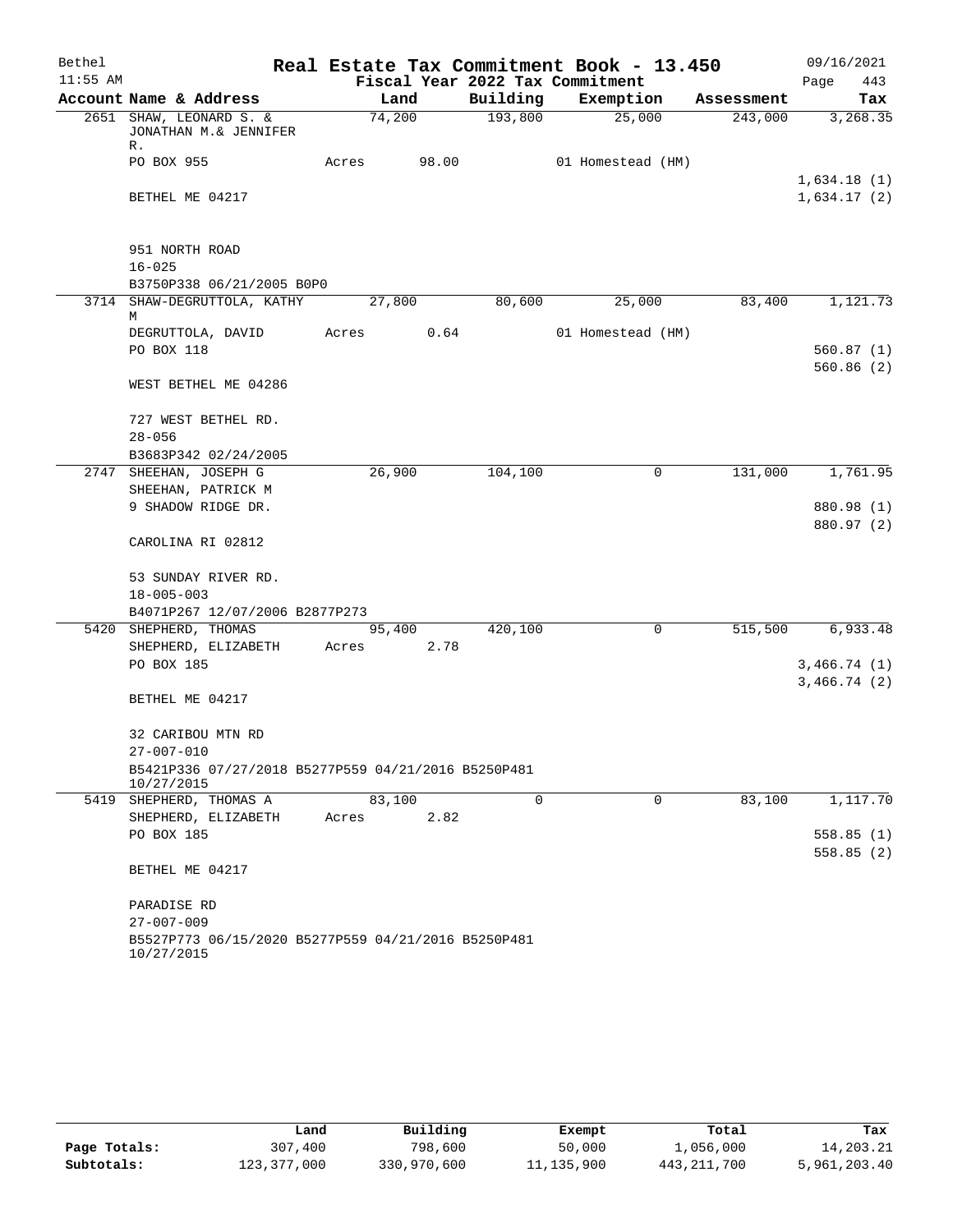| Bethel       |                                                                                        | Real Estate Tax Commitment Book - 13.450 |           |          |                                 |             | 09/16/2021                 |
|--------------|----------------------------------------------------------------------------------------|------------------------------------------|-----------|----------|---------------------------------|-------------|----------------------------|
| $11:55$ AM   |                                                                                        |                                          |           |          | Fiscal Year 2022 Tax Commitment |             | 444<br>Page                |
|              | Account Name & Address                                                                 | Land                                     |           | Building | Exemption                       | Assessment  | Tax                        |
|              | 3189 SHEPHERD, THOMAS A<br>SHEPHERD, ELIZABETH<br>PO BOX 185                           | 52,100<br>Acres                          | 0.35      | 250,000  | $\Omega$                        | 302,100     | 4,063.25<br>2,031.63(1)    |
|              | BETHEL ME 04217                                                                        |                                          |           |          |                                 |             | 2,031.62(2)                |
|              | 66 ELM ST.                                                                             |                                          |           |          |                                 |             |                            |
|              | $25 - 031$                                                                             |                                          |           |          |                                 |             |                            |
|              | B4347P5460 04/30/2019 B5216P56 04/03/2015 B4753P271<br>08/26/2011 B4180P111 08/17/2007 |                                          |           |          |                                 |             |                            |
|              | 4532 SHEPLEY, LORRAINE E TTE                                                           | 44,400                                   |           | $\Omega$ | $\Omega$                        | 44,400      | 597.18                     |
|              | PO BOX 420                                                                             | Acres                                    | 4.26      |          |                                 |             | 298.59(1)                  |
|              | W. HYANNISPORT MA 02672<br>0420                                                        |                                          |           |          |                                 |             | 298.59(2)                  |
|              | SUNSET HILL SUB<br>$08 - 060 - 001$                                                    |                                          |           |          |                                 |             |                            |
|              | B5438P610 10/25/2018 B3820P218 10/10/2005                                              |                                          |           |          |                                 |             |                            |
|              | 1400 SHEPLEY, LORRAINE E TTE                                                           | 84,500                                   |           | 803,400  | $\Omega$                        | 887,900     | 11,942.26                  |
|              | SHEPLEY, LORRAINE E                                                                    | Acres                                    | 18.00     |          |                                 |             |                            |
|              | PO BOX 420                                                                             |                                          |           |          |                                 |             | 5,971.13(1)                |
|              | W. HYANNISPORT MA 02672<br>0420                                                        |                                          |           |          |                                 |             | 5,971.13(2)                |
|              | 46 INTERVALE RD.<br>$08 - 063$                                                         |                                          |           |          |                                 |             |                            |
|              | B5438P610 10/25/2018 B3696P72 04/04/2005                                               |                                          |           |          |                                 |             |                            |
|              | 3553 SHERWOOD, GRAHAM D.                                                               | 33,600                                   |           | 103,900  | 0                               | 137,500     | 1,849.38                   |
|              | 10 MAPLE AVENUE                                                                        |                                          |           |          |                                 |             | 924.69(1)                  |
|              | SCARBOROUGH ME 04074                                                                   |                                          |           |          |                                 |             | 924.69(2)                  |
|              | 135 VERNON ST.                                                                         |                                          |           |          |                                 |             |                            |
|              | $26 - 076 - 001 - 04E$                                                                 |                                          |           |          |                                 |             |                            |
|              | B5428P98 08/31/2018 B5081P321 01/13/2014 B4044P296<br>11/09/2006 B3459P74 01/22/2004   |                                          |           |          |                                 |             |                            |
|              | 3277 SHIMAMURA, WILLIAM                                                                | 54,200                                   |           | 75,300   | 25,000                          | 104,500     | 1,405.53                   |
|              | 225 SAM INGALLS ROAD                                                                   | Acres                                    | 0.46      |          | 01 Homestead (HM)               |             |                            |
|              | BRIDGETON ME 0409                                                                      |                                          |           |          |                                 |             | 702.77(1)<br>702.76(2)     |
|              |                                                                                        |                                          |           |          |                                 |             |                            |
|              | 59 VERNON ST.                                                                          |                                          |           |          |                                 |             |                            |
|              | $25 - 110$                                                                             |                                          |           |          |                                 |             |                            |
|              | B5247P60 10/01/2015 B912P157 09/14/1976                                                |                                          |           |          |                                 |             |                            |
| 3389         | SHORB, JOHN K                                                                          | 56,700                                   |           | 371,700  | $\mathbf 0$                     | 428,400     | 5,761.98                   |
|              | 4 CARTER BROOK DRIVE                                                                   | Acres                                    | 0.62      |          |                                 |             |                            |
|              | SCARBOROUGH ME 04074                                                                   |                                          |           |          |                                 |             | 2,880.99(1)<br>2,880.99(2) |
|              | 8 VERNON ST.<br>$25 - 210$                                                             |                                          |           |          |                                 |             |                            |
|              | B1554P255 03/24/1988 B1307P37 03/26/1985                                               |                                          |           |          |                                 |             |                            |
|              |                                                                                        | Land                                     | Building  |          | Exempt                          | Total       | Tax                        |
| Page Totals: | 325,500                                                                                |                                          | 1,604,300 |          | 25,000                          | 1,904,800   | 25,619.58                  |
| Subtotals:   | 123,702,500                                                                            | 332,574,900                              |           |          | 11,160,900                      | 445,116,500 | 5,986,822.98               |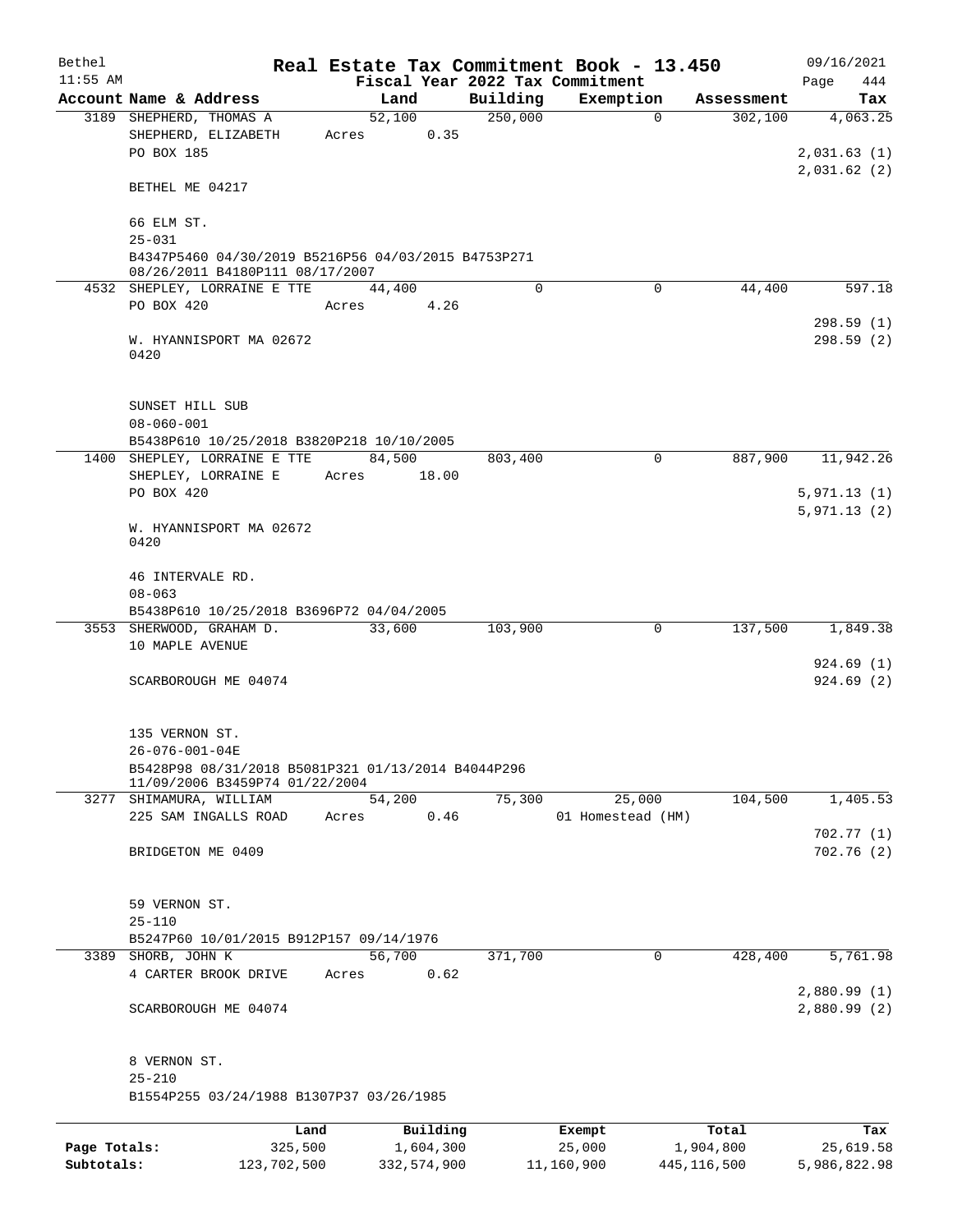| Bethel     |                                                                                        |        |       |                                             | Real Estate Tax Commitment Book - 13.450 |            | 09/16/2021                 |
|------------|----------------------------------------------------------------------------------------|--------|-------|---------------------------------------------|------------------------------------------|------------|----------------------------|
| $11:55$ AM | Account Name & Address                                                                 | Land   |       | Fiscal Year 2022 Tax Commitment<br>Building | Exemption                                | Assessment | 445<br>Page<br>Tax         |
|            | 381 SHORTSLEEVES, FRANCIS                                                              | 18,500 |       | $\Omega$                                    | $\Omega$                                 | 18,500     | 248.83                     |
|            | SHORTSLEEVES, MARIE<br>PO BOX 95                                                       | Acres  | 29.00 |                                             |                                          |            | 124.42(1)                  |
|            | WAKEFIELD MA 01880 0195                                                                |        |       |                                             |                                          |            | 124.41(2)                  |
|            | SPARROWHAWK MT RD.<br>$06 - 017$                                                       |        |       |                                             |                                          |            |                            |
|            | B1467P75<br>382 SHORTSLEEVES, FRANCIS                                                  | 75,200 |       |                                             | $\mathbf 0$                              | 315,100    | 4,238.10                   |
|            | SHORTSLEEVES, MARIE<br>PO BOX 95                                                       | Acres  | 28.00 | 239,900                                     |                                          |            | 2,119.05(1)                |
|            | WAKEFIELD MA 01880 0195                                                                |        |       |                                             |                                          |            | 2,119.05(2)                |
|            | 121 SPARROWHAWK MT RD<br>$06 - 017 - 001$                                              |        |       |                                             |                                          |            |                            |
|            | B1651P120                                                                              |        |       |                                             |                                          |            |                            |
|            | 397 SHORTSLEEVES, FRANCIS                                                              | 7,800  |       | 0                                           | $\mathbf 0$                              | 7,800      | 104.91                     |
|            | SHORTSLEEVES, MARIE<br>PO BOX 95                                                       | Acres  | 29.00 |                                             |                                          |            | 52.46(1)<br>52.45(2)       |
|            | WAKEFIELD MA 01880 0195                                                                |        |       |                                             |                                          |            |                            |
|            | FLAT RD.<br>$06 - 023$                                                                 |        |       |                                             |                                          |            |                            |
|            | B1934P86 08/26/1992 B659P187 03/28/1967                                                |        |       |                                             |                                          |            |                            |
|            | 3242 SHRIGLEY, WILFRED R III                                                           | 38,300 |       | 152,300                                     | 0                                        | 190,600    | 2,563.57                   |
|            | 20 CENTENNIAL AVE.                                                                     | Acres  | 0.17  |                                             |                                          |            |                            |
|            | GLOUCESTER MA 01930                                                                    |        |       |                                             |                                          |            | 1,281.79(1)<br>1,281.78(2) |
|            | 28 MECHANIC ST.<br>$25 - 078$                                                          |        |       |                                             |                                          |            |                            |
|            | B3194P308                                                                              |        |       |                                             |                                          |            |                            |
|            | 5503 SILVA, CHRISTOPHER                                                                | 27,600 |       | 0                                           | $\mathbf 0$                              | 27,600     | 371.22                     |
|            | SIRIANNI, ANN                                                                          | Acres  | 6.90  |                                             |                                          |            |                            |
|            | 131 LIVINGTONE AVE.                                                                    |        |       |                                             |                                          |            | 185.61(1)                  |
|            | BEVERLY MA 01915                                                                       |        |       |                                             |                                          |            | 185.61(2)                  |
|            | VAIL WAY                                                                               |        |       |                                             |                                          |            |                            |
|            | $04 - 057 - 005 - 00B$                                                                 |        |       |                                             |                                          |            |                            |
|            | B5537P648 07/31/2020                                                                   |        |       |                                             |                                          |            |                            |
|            | 4963 SILVA, CHRISTOPHER                                                                | 35,900 |       | 102,300                                     | $\mathsf{O}$                             | 138,200    | 1,858.79                   |
|            | 131 LIVINGTONE AVE.                                                                    | Acres  | 6.50  |                                             |                                          |            |                            |
|            | BEVERLY MA 01915                                                                       |        |       |                                             |                                          |            | 929.40(1)<br>929.39 (2)    |
|            | 32 VAIL WAY                                                                            |        |       |                                             |                                          |            |                            |
|            | $04 - 057 - 005$                                                                       |        |       |                                             |                                          |            |                            |
|            | B5430P450 09/13/2018 B4746P239 09/09/2011 B3867P345<br>01/04/2006 B3810P266 09/27/2005 |        |       |                                             |                                          |            |                            |
|            |                                                                                        |        |       |                                             |                                          |            |                            |

|              | Land        | Building    | Exempt     | Total       | Tax          |
|--------------|-------------|-------------|------------|-------------|--------------|
| Page Totals: | 203,300     | 494,500     |            | 697,800     | 9,385.42     |
| Subtotals:   | 123,905,800 | 333,069,400 | 11,160,900 | 445,814,300 | 5,996,208.40 |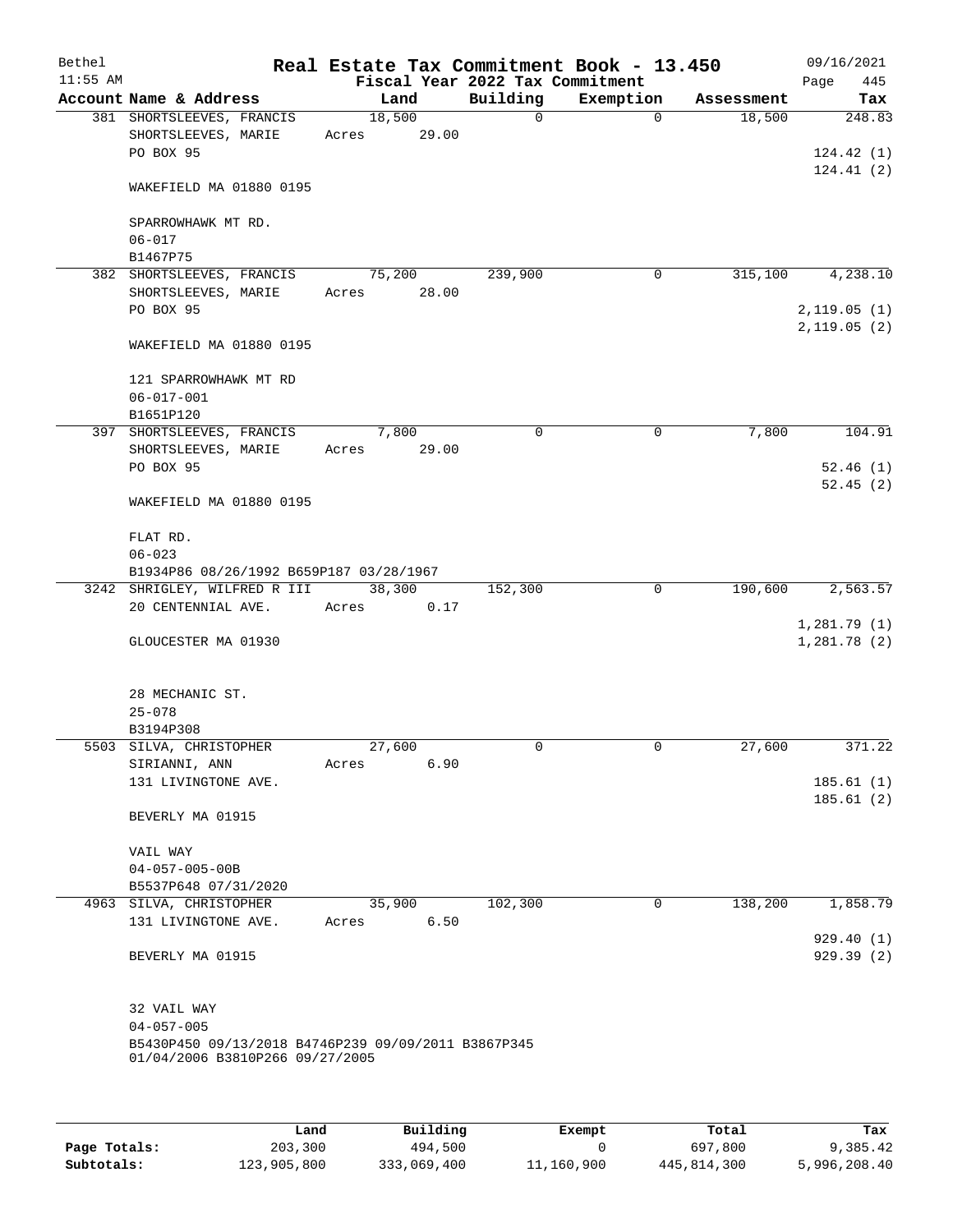| Bethel     |                                                                                                 |       |        |                                 | Real Estate Tax Commitment Book - 13.450 |            | 09/16/2021             |
|------------|-------------------------------------------------------------------------------------------------|-------|--------|---------------------------------|------------------------------------------|------------|------------------------|
| $11:55$ AM |                                                                                                 |       |        | Fiscal Year 2022 Tax Commitment |                                          |            | 446<br>Page            |
|            | Account Name & Address                                                                          |       | Land   | Building                        | Exemption                                | Assessment | Tax                    |
|            | 5114 SIMMONS, JENNIFER S                                                                        |       | 39,300 | $\Omega$                        | $\Omega$                                 | 39,300     | 528.59                 |
|            | DILLINGHAM, STEWART E<br>38 FAIRVIEW AVE                                                        | Acres | 1.12   |                                 |                                          |            |                        |
|            |                                                                                                 |       |        |                                 |                                          |            | 264.30(1)<br>264.29(2) |
|            | AUBURN ME 04210                                                                                 |       |        |                                 |                                          |            |                        |
|            | THUNDER SNOW ROAD                                                                               |       |        |                                 |                                          |            |                        |
|            | $01 - 010 - 011$<br>B5581P679 01/29/2021 B5383P466 12/31/2017 B4459P214<br>06/23/2009 B3962P119 |       |        |                                 |                                          |            |                        |
|            | 1616 SIMPLY MAINE LAND, LLC                                                                     |       | 59,100 | $\Omega$                        | $\Omega$                                 | 59,100     | 794.90                 |
|            | 134 SOLITUDE ACRES RD. Acres                                                                    |       | 5.00   |                                 |                                          |            |                        |
|            |                                                                                                 |       |        |                                 |                                          |            | 397.45(1)              |
|            | OXFORD ME 04270                                                                                 |       |        |                                 |                                          |            | 397.45(2)              |
|            | NORTH RD.                                                                                       |       |        |                                 |                                          |            |                        |
|            | $11 - 073$                                                                                      |       |        |                                 |                                          |            |                        |
|            | B5573P979 12/23/2020 B4762P203 09/23/2011 B4762P201<br>09/23/2011 B4674P106 12/21/2010 B2777P59 |       |        |                                 |                                          |            |                        |
|            | 4625 SIMPLY MAINE LAND, LLC                                                                     |       | 68,100 | $\Omega$                        | 0                                        | 68,100     | 915.95                 |
|            | 134 SOLITUDE ACRES RD. Acres                                                                    |       | 127.00 |                                 |                                          |            |                        |
|            |                                                                                                 |       |        |                                 |                                          |            | 457.98 (1)             |
|            | OXFORD ME 04270                                                                                 |       |        |                                 |                                          |            | 457.97 (2)             |
|            | $08 - 039$                                                                                      |       |        |                                 |                                          |            |                        |
|            | B5445P861 12/17/2018 B5358P680 08/01/2017                                                       |       |        |                                 |                                          |            |                        |
|            | 5467 SIMPLY MAINE LAND, LLC                                                                     |       | 18,700 | $\Omega$                        | $\mathbf 0$                              | 18,700     | 251.52                 |
|            | 134 SOLITUDE ACRES RD.                                                                          | Acres | 2.90   |                                 |                                          |            |                        |
|            |                                                                                                 |       |        |                                 |                                          |            | 125.76(1)              |
|            | OXFORD ME 04270                                                                                 |       |        |                                 |                                          |            | 125.76(2)              |
|            | 81 CHANDLER HILL RD.                                                                            |       |        |                                 |                                          |            |                        |
|            | $08 - 039 - 001$                                                                                |       |        |                                 |                                          |            |                        |
|            | B5445P861 12/17/2018 B5358P680 08/01/2017                                                       |       |        |                                 |                                          |            |                        |
|            | 5468 SIMPLY MAINE LAND, LLC                                                                     |       | 17,600 | $\Omega$                        | $\Omega$                                 | 17,600     | 236.72                 |
|            | 134 SOLITUDE ACRES RD.                                                                          | Acres | 1.60   |                                 |                                          |            |                        |
|            | OXFORD ME 04270                                                                                 |       |        |                                 |                                          |            | 118.36(1)<br>118.36(2) |
|            |                                                                                                 |       |        |                                 |                                          |            |                        |
|            | 73 CHANDLER HILL RD.                                                                            |       |        |                                 |                                          |            |                        |
|            | $08 - 039 - 002$                                                                                |       |        |                                 |                                          |            |                        |
|            | B5445P861 12/17/2018 B5358P680 08/01/2017<br>5469 SIMPLY MAINE LAND, LLC                        |       | 20,000 | $\Omega$                        | $\Omega$                                 | 20,000     | 269.00                 |
|            | 134 SOLITUDE ACRES RD.                                                                          | Acres | 5.00   |                                 |                                          |            |                        |
|            |                                                                                                 |       |        |                                 |                                          |            | 134.50(1)              |
|            | OXFORD ME 04270                                                                                 |       |        |                                 |                                          |            | 134.50(2)              |
|            | 65 CHANDLER HILL RD.                                                                            |       |        |                                 |                                          |            |                        |
|            | $08 - 039 - 003$                                                                                |       |        |                                 |                                          |            |                        |
|            | B5445P861 12/17/2018 B5358P680 08/01/2017                                                       |       |        |                                 |                                          |            |                        |
|            |                                                                                                 |       |        |                                 |                                          |            |                        |
|            |                                                                                                 |       |        |                                 |                                          |            |                        |

|              | Land          | Building    | Exempt     | Total       | Tax          |
|--------------|---------------|-------------|------------|-------------|--------------|
| Page Totals: | 222,800       |             |            | 222,800     | 2,996.68     |
| Subtotals:   | 124, 128, 600 | 333,069,400 | 11,160,900 | 446,037,100 | 5,999,205.08 |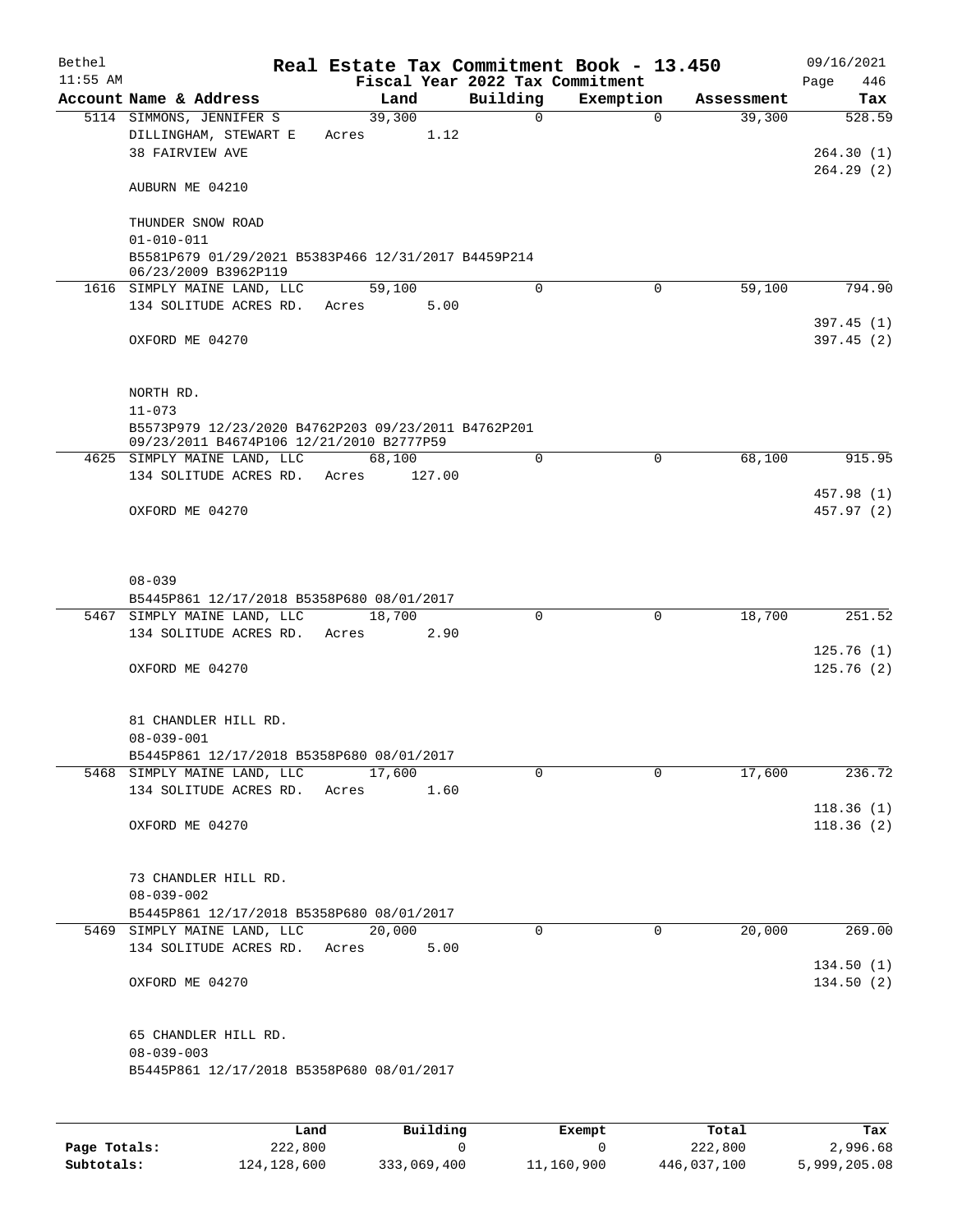| Bethel       |                                                                                                             | Real Estate Tax Commitment Book - 13.450 |               |                                 |                      | 09/16/2021             |  |  |  |  |  |
|--------------|-------------------------------------------------------------------------------------------------------------|------------------------------------------|---------------|---------------------------------|----------------------|------------------------|--|--|--|--|--|
| $11:55$ AM   |                                                                                                             |                                          |               | Fiscal Year 2022 Tax Commitment |                      | Page<br>447            |  |  |  |  |  |
|              | Account Name & Address<br>5470 SIMPLY MAINE LAND, LLC                                                       | Land<br>20,600                           | Building<br>0 | Exemption<br>$\mathbf 0$        | Assessment<br>20,600 | Tax<br>277.07          |  |  |  |  |  |
|              | 134 SOLITUDE ACRES RD.                                                                                      | 5.90<br>Acres                            |               |                                 |                      |                        |  |  |  |  |  |
|              |                                                                                                             |                                          |               |                                 |                      | 138.54(1)              |  |  |  |  |  |
|              | OXFORD ME 04270                                                                                             |                                          |               |                                 |                      | 138.53(2)              |  |  |  |  |  |
|              |                                                                                                             |                                          |               |                                 |                      |                        |  |  |  |  |  |
|              |                                                                                                             |                                          |               |                                 |                      |                        |  |  |  |  |  |
|              | 57 CHANDLER HILL RD.                                                                                        |                                          |               |                                 |                      |                        |  |  |  |  |  |
|              | $08 - 039 - 004$                                                                                            |                                          |               |                                 |                      |                        |  |  |  |  |  |
|              | B5445P861 12/17/2018 B5358P680 08/01/2017<br>1385 SIMS, JONATHAN P.                                         | 50,300                                   | 159,800       | 0                               | 210,100              | 2,825.85               |  |  |  |  |  |
|              | 7 SHERWOOD STREET                                                                                           | 1.80<br>Acres                            |               |                                 |                      |                        |  |  |  |  |  |
|              |                                                                                                             |                                          |               |                                 |                      | 1,412.93(1)            |  |  |  |  |  |
|              | ROSLINDALE MA 02131                                                                                         |                                          |               |                                 |                      | 1,412.92(2)            |  |  |  |  |  |
|              |                                                                                                             |                                          |               |                                 |                      |                        |  |  |  |  |  |
|              |                                                                                                             |                                          |               |                                 |                      |                        |  |  |  |  |  |
|              | 83 BAILEY RD.                                                                                               |                                          |               |                                 |                      |                        |  |  |  |  |  |
|              | $08 - 055 - 005$                                                                                            |                                          |               |                                 |                      |                        |  |  |  |  |  |
|              | B5521P446 05/18/2020 B5255P216 11/20/2015 B4143P178<br>06/07/2007 B2617P30                                  |                                          |               |                                 |                      |                        |  |  |  |  |  |
|              | 470 SINDELIR, ANTHONY C                                                                                     | 28,500                                   | 0             | 0                               | 28,500               | 383.33                 |  |  |  |  |  |
|              | SINDELIR, JENNIFER L                                                                                        | 7.83<br>Acres                            |               |                                 |                      |                        |  |  |  |  |  |
|              | 42 UPPER SHORE ROAD                                                                                         |                                          |               |                                 |                      | 191.67(1)              |  |  |  |  |  |
|              |                                                                                                             |                                          |               |                                 |                      | 191.66(2)              |  |  |  |  |  |
|              | CASCO ME 04015                                                                                              |                                          |               |                                 |                      |                        |  |  |  |  |  |
|              | 629 EAST BETHEL ROAD                                                                                        |                                          |               |                                 |                      |                        |  |  |  |  |  |
|              | $09 - 034 - 005$                                                                                            |                                          |               |                                 |                      |                        |  |  |  |  |  |
|              | B5387P85 01/05/2018 B5319P480 12/05/2016 B13P4636                                                           |                                          |               |                                 |                      |                        |  |  |  |  |  |
|              | 04/27/2010                                                                                                  |                                          |               |                                 |                      |                        |  |  |  |  |  |
|              | 1459 SINDELIR, ANTHONY C<br>SINDELIR, JENNIFER L                                                            | 51,900<br>200.90<br>Acres                | 0             | 0                               | 51,900               | 698.06                 |  |  |  |  |  |
|              | 42 UPPER SHORE DRIVE                                                                                        |                                          |               |                                 |                      | 349.03(1)              |  |  |  |  |  |
|              |                                                                                                             |                                          |               |                                 |                      | 349.03(2)              |  |  |  |  |  |
|              | CASCO ME 04015                                                                                              |                                          |               |                                 |                      |                        |  |  |  |  |  |
|              |                                                                                                             |                                          |               |                                 |                      |                        |  |  |  |  |  |
|              | LOCKE MILLS/E BETHEL                                                                                        |                                          |               |                                 |                      |                        |  |  |  |  |  |
|              | $09 - 036$                                                                                                  |                                          |               |                                 |                      |                        |  |  |  |  |  |
|              | B5298P662 08/17/2016 B5298P659 08/17/2016 B5235P154<br>07/31/2015 B4876P230 08/10/2012 B3546P194 06/29/2004 |                                          |               |                                 |                      |                        |  |  |  |  |  |
|              | 5332 SINDELIR, ANTHONY C                                                                                    | 22,600                                   | 0             | $\Omega$                        | 22,600               | 303.97                 |  |  |  |  |  |
|              | SINDELIR, JENNIFER L                                                                                        | Acres<br>47.15                           |               |                                 |                      |                        |  |  |  |  |  |
|              | 42 UPPER SHORE DRIVE                                                                                        |                                          |               |                                 |                      | 151.99(1)              |  |  |  |  |  |
|              |                                                                                                             |                                          |               |                                 |                      | 151.98(2)              |  |  |  |  |  |
|              | CASCO ME 04015                                                                                              |                                          |               |                                 |                      |                        |  |  |  |  |  |
|              | NORDY HILL SUBDIVISION                                                                                      |                                          |               |                                 |                      |                        |  |  |  |  |  |
|              | $09 - 034 - 015$                                                                                            |                                          |               |                                 |                      |                        |  |  |  |  |  |
|              | B5298P662 08/17/2016 B5298P659 08/17/2016 B5235P154                                                         |                                          |               |                                 |                      |                        |  |  |  |  |  |
|              | 07/31/2015 B4876P230 08/10/2012 B3546P194 06/29/2004                                                        |                                          |               |                                 |                      |                        |  |  |  |  |  |
|              | 5322 SINDELIR, ANTHONY C.                                                                                   | 24,700                                   | $\Omega$      | $\Omega$                        | 24,700               | 332.22                 |  |  |  |  |  |
|              | SINDELIR, JENNIFER L.                                                                                       | 3.81<br>Acres                            |               |                                 |                      |                        |  |  |  |  |  |
|              | 42 UPPER SHORE ROAD                                                                                         |                                          |               |                                 |                      | 166.11(1)<br>166.11(2) |  |  |  |  |  |
|              | CASCO ME 04015                                                                                              |                                          |               |                                 |                      |                        |  |  |  |  |  |
|              |                                                                                                             |                                          |               |                                 |                      |                        |  |  |  |  |  |
|              | NORDY HILL SUBDIVISION                                                                                      |                                          |               |                                 |                      |                        |  |  |  |  |  |
|              | $09 - 034 - 004$                                                                                            |                                          |               |                                 |                      |                        |  |  |  |  |  |
|              | B5387P85 01/05/2018 B5319P480 12/05/2016 B13P4636<br>04/27/2010                                             |                                          |               |                                 |                      |                        |  |  |  |  |  |
|              | Land                                                                                                        | Building                                 |               | Exempt                          | Total                | Tax                    |  |  |  |  |  |
| Page Totals: | 198,600                                                                                                     | 159,800                                  |               | 0                               | 358,400              | 4,820.50               |  |  |  |  |  |
| Subtotals:   | 124, 327, 200                                                                                               | 333, 229, 200                            |               | 11,160,900                      | 446,395,500          | 6,004,025.58           |  |  |  |  |  |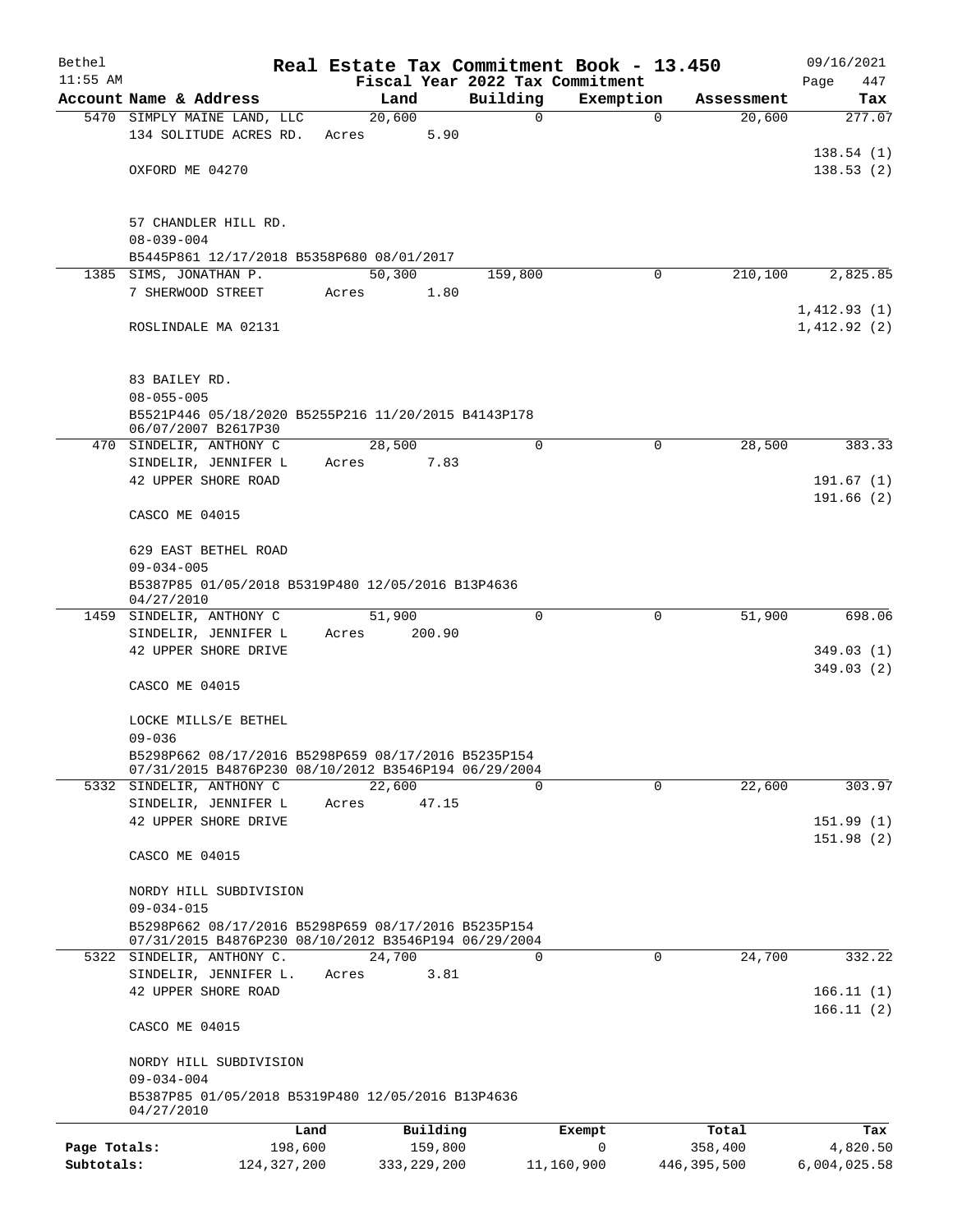| Bethel     |                                                                  |            |        |      | Real Estate Tax Commitment Book - 13.450 |             |            | 09/16/2021  |            |
|------------|------------------------------------------------------------------|------------|--------|------|------------------------------------------|-------------|------------|-------------|------------|
| $11:55$ AM |                                                                  |            |        |      | Fiscal Year 2022 Tax Commitment          |             |            | Page        | 448        |
|            | Account Name & Address                                           |            | Land   |      | Building                                 | Exemption   | Assessment |             | Tax        |
|            | 5011 SIRACO, JANICE S.,<br>LAWRENCE $P. &$                       |            | 41,700 |      | 112,900                                  | $\Omega$    | 154,600    |             | 2,079.37   |
|            | WRIGHT, KATHLEEN E                                               | Acres      |        | 3.00 |                                          |             |            |             |            |
|            | 438 FERRY ST, APT 2                                              |            |        |      |                                          |             |            | 1,039.69(1) |            |
|            | EVERETT MA 02149                                                 |            |        |      |                                          |             |            | 1,039.68(2) |            |
|            | 699 GROVER HILL ROAD                                             |            |        |      |                                          |             |            |             |            |
|            | $01 - 039 - 002$                                                 |            |        |      |                                          |             |            |             |            |
|            | B5364P326 08/29/2017 B4287P141 04/16/2009                        |            |        |      |                                          |             |            |             |            |
|            | 4910 SIROONIAN, ANN-MARIE                                        | 32,600     |        |      | 427,900                                  | $\Omega$    | 460,500    |             | 6,193.73   |
|            | P.O. BOX 157                                                     | Acres 1.70 |        |      |                                          |             |            |             |            |
|            |                                                                  |            |        |      |                                          |             |            | 3,096.87(1) |            |
|            | MONUMENT BEACH MA 02553                                          |            |        |      |                                          |             |            | 3,096.86(2) |            |
|            | 117 TAYLOR WOODS RD                                              |            |        |      |                                          |             |            |             |            |
|            | $22 - 026 - 028$                                                 |            |        |      |                                          |             |            |             |            |
|            | B4098P32 03/02/2007                                              |            |        |      |                                          |             |            |             |            |
|            | 4974 SIROONIAN, GREGORY                                          |            | 26,500 |      | $\Omega$                                 | $\mathbf 0$ | 26,500     |             | 356.43     |
|            | SIROONIAN, GABRIELLE                                             | Acres      |        | 1.85 |                                          |             |            |             |            |
|            | PO BOX 157                                                       |            |        |      |                                          |             |            |             | 178.22(1)  |
|            |                                                                  |            |        |      |                                          |             |            |             | 178.21(2)  |
|            | MONUMENT BEACH MA 02553                                          |            |        |      |                                          |             |            |             |            |
|            | TAYLOR WOODS RD                                                  |            |        |      |                                          |             |            |             |            |
|            | $22 - 026 - 031$                                                 |            |        |      |                                          |             |            |             |            |
|            | B5409P182 05/21/2018 B2565P330 05/29/1998                        |            |        |      |                                          |             |            |             |            |
|            | 5085 SITTING BULL REALTY,<br>LLC                                 |            | 55,200 |      | 0                                        | 0           | 55,200     |             | 742.44     |
|            | PO BOX 32                                                        | Acres      |        | 2.50 |                                          |             |            |             |            |
|            |                                                                  |            |        |      |                                          |             |            |             | 371.22 (1) |
|            | EXETER NH 03833                                                  |            |        |      |                                          |             |            |             | 371.22 (2) |
|            | 8 SPUR RD                                                        |            |        |      |                                          |             |            |             |            |
|            | $22 - 019 - 006$                                                 |            |        |      |                                          |             |            |             |            |
|            | B5111P59 05/05/2014 B4842P162 05/04/2012 B3440P145<br>12/17/2003 |            |        |      |                                          |             |            |             |            |
|            | 5086 SITTING BULL REALTY,<br>LLC                                 |            | 62,400 |      | 209,900                                  | $\Omega$    | 272,300    |             | 3,662.44   |
|            | PO BOX 32                                                        | Acres      |        | 1.60 |                                          |             |            |             |            |
|            |                                                                  |            |        |      |                                          |             |            | 1,831.22(1) |            |
|            | EXETER NH 03833                                                  |            |        |      |                                          |             |            | 1,831.22(2) |            |
|            | 9 SPUR ROAD                                                      |            |        |      |                                          |             |            |             |            |
|            | $22 - 019 - 007$                                                 |            |        |      |                                          |             |            |             |            |
|            | B5111P59 05/05/2014 B4842P162 05/04/2012 B3440P145<br>12/17/2003 |            |        |      |                                          |             |            |             |            |

|              | Land        | Building    | Exempt     | Total       | Tax          |
|--------------|-------------|-------------|------------|-------------|--------------|
| Page Totals: | 218,400     | 750,700     |            | 969,100     | 13,034.41    |
| Subtotals:   | 124,545,600 | 333,979,900 | 11,160,900 | 447,364,600 | 6,017,059.99 |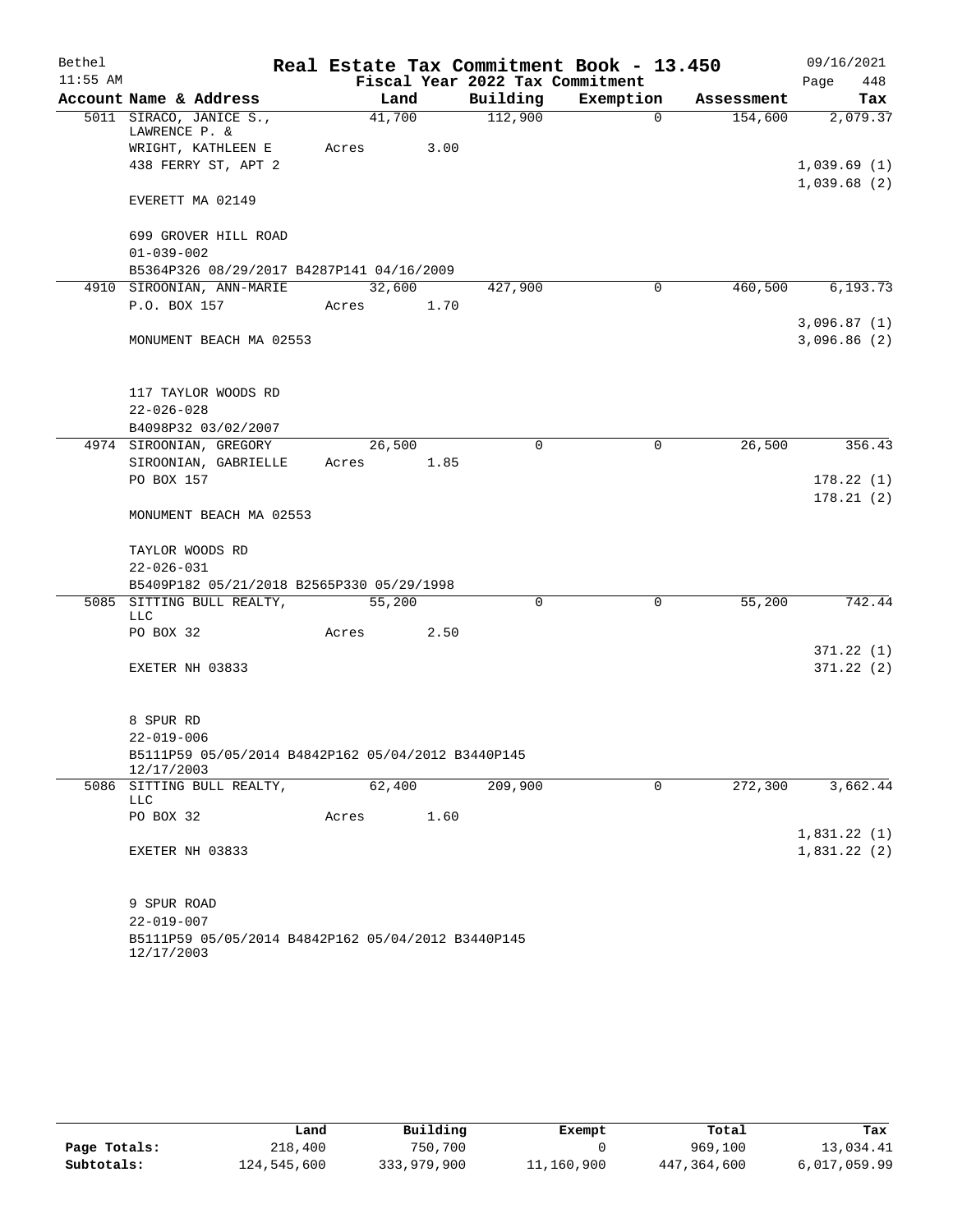| Bethel     |                                                                   |       |                |                    | Real Estate Tax Commitment Book - 13.450 |                      | 09/16/2021    |
|------------|-------------------------------------------------------------------|-------|----------------|--------------------|------------------------------------------|----------------------|---------------|
| $11:55$ AM |                                                                   |       |                |                    | Fiscal Year 2022 Tax Commitment          |                      | 449<br>Page   |
|            | Account Name & Address<br>2845 SITTNICK FAMILY REV                |       | Land<br>17,600 | Building<br>22,000 | Exemption<br>$\mathbf 0$                 | Assessment<br>39,600 | Tax<br>532.62 |
|            | TRUST                                                             |       |                |                    |                                          |                      |               |
|            | 4 48TH ST                                                         | Acres | 26.00          |                    |                                          |                      |               |
|            |                                                                   |       |                |                    |                                          |                      | 266.31 (1)    |
|            | NEWBURY MA 01951                                                  |       |                |                    |                                          |                      | 266.31(2)     |
|            |                                                                   |       |                |                    |                                          |                      |               |
|            | 143 ABBOTT FARM RD.                                               |       |                |                    |                                          |                      |               |
|            | $19 - 007 - 001$                                                  |       |                |                    |                                          |                      |               |
|            | B5327P582 01/23/2017 B1373P203 02/18/1986                         |       |                |                    |                                          |                      |               |
|            | 2965 SIVRET, WILLIAM TTE                                          |       | 33,600         | 123,900            | $\mathbf 0$                              | 157,500              | 2,118.38      |
|            | SIVRET, ANN-MARIE TTE<br>37 LAWS LANE                             |       |                |                    |                                          |                      | 1,059.19(1)   |
|            |                                                                   |       |                |                    |                                          |                      | 1,059.19(2)   |
|            | STOW MA 01775                                                     |       |                |                    |                                          |                      |               |
|            |                                                                   |       |                |                    |                                          |                      |               |
|            | 24 CHERRY LANE                                                    |       |                |                    |                                          |                      |               |
|            | $22 - 002 - 001 - 041$                                            |       |                |                    |                                          |                      |               |
|            | B5444P635 12/06/2018 B2784P36 01/07/2000                          |       |                |                    |                                          |                      |               |
| 4541       | SJM REAL ESTATE TRUST                                             |       | 43,100         | 0                  | 0                                        | 43,100               | 579.70        |
|            | MORISSETTE, GARRY &<br>SARAH TTS                                  | Acres | 3.20           |                    |                                          |                      |               |
|            | 33 WESTWIND RD                                                    |       |                |                    |                                          |                      | 289.85(1)     |
|            |                                                                   |       |                |                    |                                          |                      | 289.85(2)     |
|            | ANDOVER MA 01810                                                  |       |                |                    |                                          |                      |               |
|            |                                                                   |       |                |                    |                                          |                      |               |
|            | SUNSET HILL SUB<br>$08 - 060 - 010$                               |       |                |                    |                                          |                      |               |
|            | B4181P156 12/07/1982 B3713P66 04/26/2005                          |       |                |                    |                                          |                      |               |
|            | 4911 SKI TRACKS INC.                                              |       | 28,000         | 0                  | $\mathbf 0$                              | 28,000               | 376.60        |
|            | C/O ROB MARTIN                                                    | Acres | 3.11           |                    |                                          |                      |               |
|            | 4528 W 5750 S                                                     |       |                |                    |                                          |                      | 188.30(1)     |
|            |                                                                   |       |                |                    |                                          |                      | 188.30(2)     |
|            | HOOPER UT 84315                                                   |       |                |                    |                                          |                      |               |
|            | TAYLOR WOODS RD                                                   |       |                |                    |                                          |                      |               |
|            | $22 - 026 - 029$                                                  |       |                |                    |                                          |                      |               |
|            | 1209 SKRZYPCZAK, CASIMIR                                          |       | 43,700         | 268,300            | 0                                        | 312,000              | 4,196.40      |
|            | SKRZYPCZAK, GRACE                                                 |       |                |                    |                                          |                      |               |
|            | 90 OXFORD RD                                                      |       |                |                    |                                          |                      | 2,098.20(1)   |
|            | ROCKVILLE CENTER NY                                               |       |                |                    |                                          |                      | 2,098.20(2)   |
|            | 11570                                                             |       |                |                    |                                          |                      |               |
|            |                                                                   |       |                |                    |                                          |                      |               |
|            | 46 MILL HILL RD.                                                  |       |                |                    |                                          |                      |               |
|            | $07 - 028 - 578 - 606 - 07$                                       |       |                |                    |                                          |                      |               |
|            | B3124P270<br>5068 SLASON, DANIEL                                  |       | 46,200         | $\mathbf 0$        | 0                                        | 46,200               |               |
|            | SLASON, LORRAINE                                                  | Acres | 1.97           |                    |                                          |                      | 621.39        |
|            | 18 BLACK LOCH DR                                                  |       |                |                    |                                          |                      | 310.70(1)     |
|            |                                                                   |       |                |                    |                                          |                      | 310.69(2)     |
|            | HARWICH MA 02645                                                  |       |                |                    |                                          |                      |               |
|            |                                                                   |       |                |                    |                                          |                      |               |
|            |                                                                   |       |                |                    |                                          |                      |               |
|            | $18 - 060 - 048$                                                  |       |                |                    |                                          |                      |               |
|            | B5583P543 02/08/2021 B5204P307 01/23/2015 B3568P322<br>08/06/2004 |       |                |                    |                                          |                      |               |
|            |                                                                   |       |                |                    |                                          |                      |               |
|            |                                                                   |       |                |                    |                                          |                      |               |
|            |                                                                   | Land  | Building       |                    | Exempt                                   | Total                | Tax           |

|              | Land        | Building    | Exempt     | Total       | тах          |
|--------------|-------------|-------------|------------|-------------|--------------|
| Page Totals: | 212,200     | 414,200     |            | 626,400     | 8,425.09     |
| Subtotals:   | 124,757,800 | 334,394,100 | 11,160,900 | 447,991,000 | 6,025,485.08 |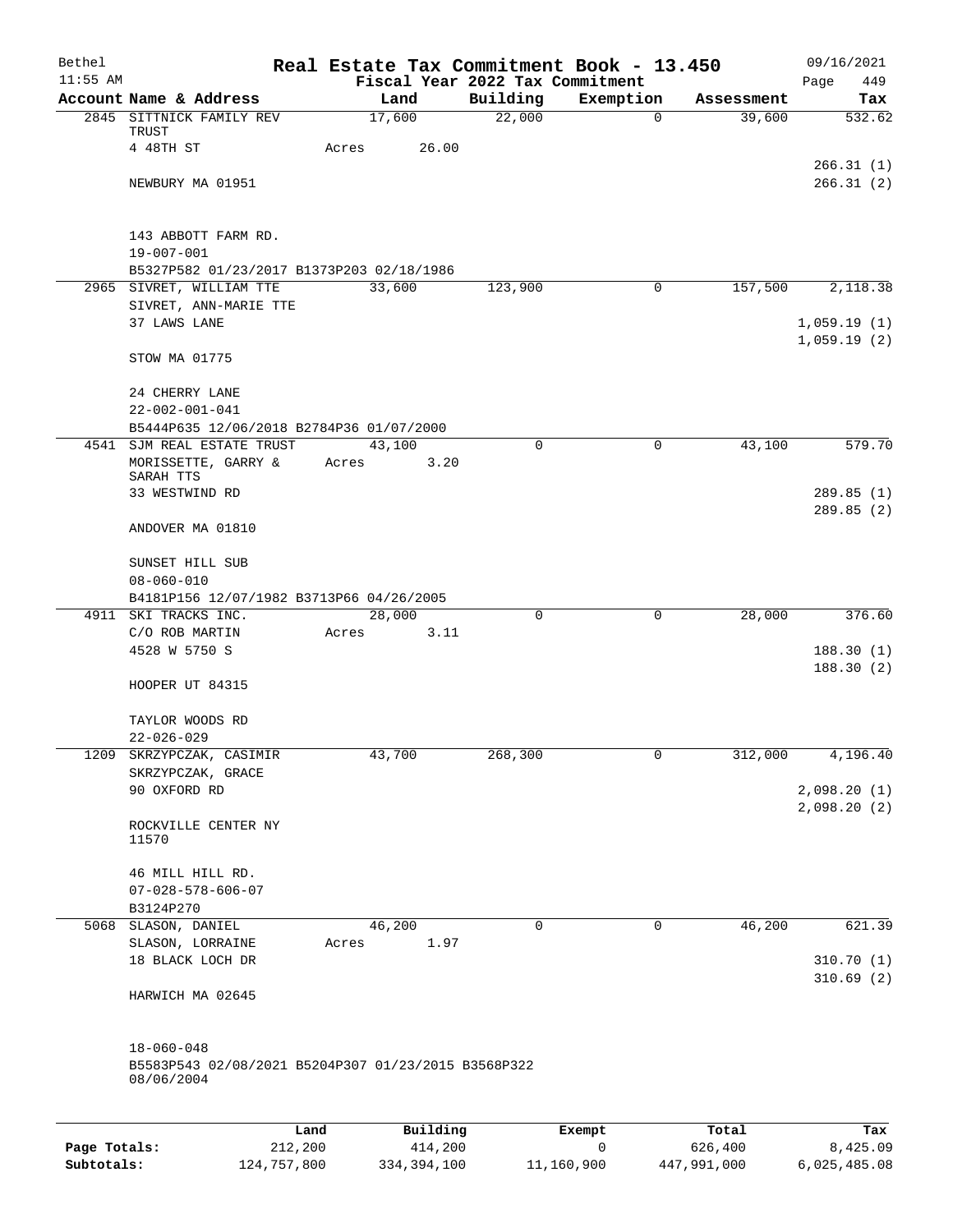| Bethel       |                                                               |             |       |                |          | Real Estate Tax Commitment Book - 13.450 |        |               | 09/16/2021   |
|--------------|---------------------------------------------------------------|-------------|-------|----------------|----------|------------------------------------------|--------|---------------|--------------|
| $11:55$ AM   |                                                               |             |       |                |          | Fiscal Year 2022 Tax Commitment          |        |               | 450<br>Page  |
|              | Account Name & Address                                        |             |       | Land           | Building | Exemption                                |        | Assessment    | Tax          |
|              | 5069 SLASON, DANIEL                                           |             |       | 57,400<br>2.76 | 324,500  |                                          | 0      | 381,900       | 5,136.56     |
|              | SLASON, LORRAINE<br>18 BLACK LOCH DR                          |             | Acres |                |          |                                          |        |               | 2,568.28(1)  |
|              |                                                               |             |       |                |          |                                          |        |               | 2,568.28(2)  |
|              | HARWICH MA 02645                                              |             |       |                |          |                                          |        |               |              |
|              |                                                               |             |       |                |          |                                          |        |               |              |
|              | 92 OAK RIDGE ROAD                                             |             |       |                |          |                                          |        |               |              |
|              | $18 - 060 - 049$                                              |             |       |                |          |                                          |        |               |              |
|              | B4353P3 09/18/2008 B3568P322 08/06/2004                       |             |       |                |          |                                          |        |               |              |
|              | 208 SLATTERY, WILLIAM D                                       |             |       | 35,400         | 61,000   |                                          | 25,000 | 71,400        | 960.33       |
|              | 7 VAIL WAY                                                    |             | Acres | 3.00           |          | 01 Homestead (HM)                        |        |               |              |
|              |                                                               |             |       |                |          |                                          |        |               | 480.17 (1)   |
|              | BETHEL ME 04217                                               |             |       |                |          |                                          |        |               | 480.16 (2)   |
|              |                                                               |             |       |                |          |                                          |        |               |              |
|              | 7 VAIL WAY                                                    |             |       |                |          |                                          |        |               |              |
|              | $04 - 057 - 001$                                              |             |       |                |          |                                          |        |               |              |
|              | B5294P610 07/27/2016 B3867P345 01/04/2006                     |             |       |                |          |                                          |        |               |              |
|              | 5023 SLOAN, JEFFREY A                                         |             |       | 54,800         | 248,200  |                                          | 0      | 303,000       | 4,075.35     |
|              | SLOAN, SARA M                                                 |             | Acres | 1.57           |          |                                          |        |               |              |
|              | PO BOX 1043                                                   |             |       |                |          |                                          |        |               | 2,037.68(1)  |
|              |                                                               |             |       |                |          |                                          |        |               | 2,037.67(2)  |
|              | BETHEL ME 04217                                               |             |       |                |          |                                          |        |               |              |
|              | 9 WOODLAND WAY                                                |             |       |                |          |                                          |        |               |              |
|              | $18 - 060 - 003$                                              |             |       |                |          |                                          |        |               |              |
|              | B5352P61 06/22/2017 B5226P534 06/15/2015 B3568P322            |             |       |                |          |                                          |        |               |              |
|              | 08/06/2004                                                    |             |       |                |          |                                          |        |               |              |
|              | 2437 SLOVENSKI, KENTON                                        |             |       | 45,500         | 312,800  |                                          | 0      | 358,300       | 4,819.14     |
|              | 175 GRANT AVENUE                                              |             | Acres | 6.68           |          |                                          |        |               |              |
|              |                                                               |             |       |                |          |                                          |        |               | 2,409.57(1)  |
|              | PORTSMOUTH NH 03801                                           |             |       |                |          |                                          |        |               | 2,409.57(2)  |
|              |                                                               |             |       |                |          |                                          |        |               |              |
|              |                                                               |             |       |                |          |                                          |        |               |              |
|              | 216 INTERVALE RD.                                             |             |       |                |          |                                          |        |               |              |
|              | $13 - 001 - 002$                                              |             |       |                |          |                                          |        |               |              |
|              | B5501P128 01/03/2020 B5395P269 02/28/2018 B3587P25            |             |       |                |          |                                          |        |               |              |
|              | 09/08/2004 B2538P292 03/26/1998 B0P0<br>2889 SMALL, SHERMAN R |             |       | 35,400         | 120,400  |                                          | 25,000 | 130,800       | 1,759.26     |
|              | PO BOX 621                                                    |             | Acres | 3.10           |          | 01 Homestead (HM)                        |        |               |              |
|              |                                                               |             |       |                |          |                                          |        |               | 879.63(1)    |
|              | BETHEL ME 04217                                               |             |       |                |          |                                          |        |               | 879.63 (2)   |
|              |                                                               |             |       |                |          |                                          |        |               |              |
|              |                                                               |             |       |                |          |                                          |        |               |              |
|              | 1924 INTERVALE RD.                                            |             |       |                |          |                                          |        |               |              |
|              | $20 - 007 - 001$                                              |             |       |                |          |                                          |        |               |              |
|              | B1629P218                                                     |             |       |                |          |                                          |        |               |              |
| 4915         | SMEDBERG, PETER                                               |             |       | 20,600         | 0        |                                          | 0      | 20,600        | 277.07       |
|              | CAMARA, AMY                                                   |             | Acres | 2.07           |          |                                          |        |               |              |
|              | 33 INDEPENDENCE DRIVE                                         |             |       |                |          |                                          |        |               | 138.54(1)    |
|              |                                                               |             |       |                |          |                                          |        |               | 138.53(2)    |
|              | OXFORD ME 04270                                               |             |       |                |          |                                          |        |               |              |
|              | JORDAN WOODS LOT 5                                            |             |       |                |          |                                          |        |               |              |
|              | $11 - 088 - 005$                                              |             |       |                |          |                                          |        |               |              |
|              | B5459P504 04/23/2019 B5264P623 01/25/2016 B5255P534           |             |       |                |          |                                          |        |               |              |
|              | 11/25/2015 B3928P296                                          |             |       |                |          |                                          |        |               |              |
|              |                                                               |             |       |                |          |                                          |        |               |              |
|              |                                                               | Land        |       | Building       |          | Exempt                                   |        | Total         | Tax          |
| Page Totals: |                                                               | 249,100     |       | 1,066,900      |          | 50,000                                   |        | 1,266,000     | 17,027.71    |
| Subtotals:   |                                                               | 125,006,900 |       | 335,461,000    |          | 11,210,900                               |        | 449, 257, 000 | 6,042,512.79 |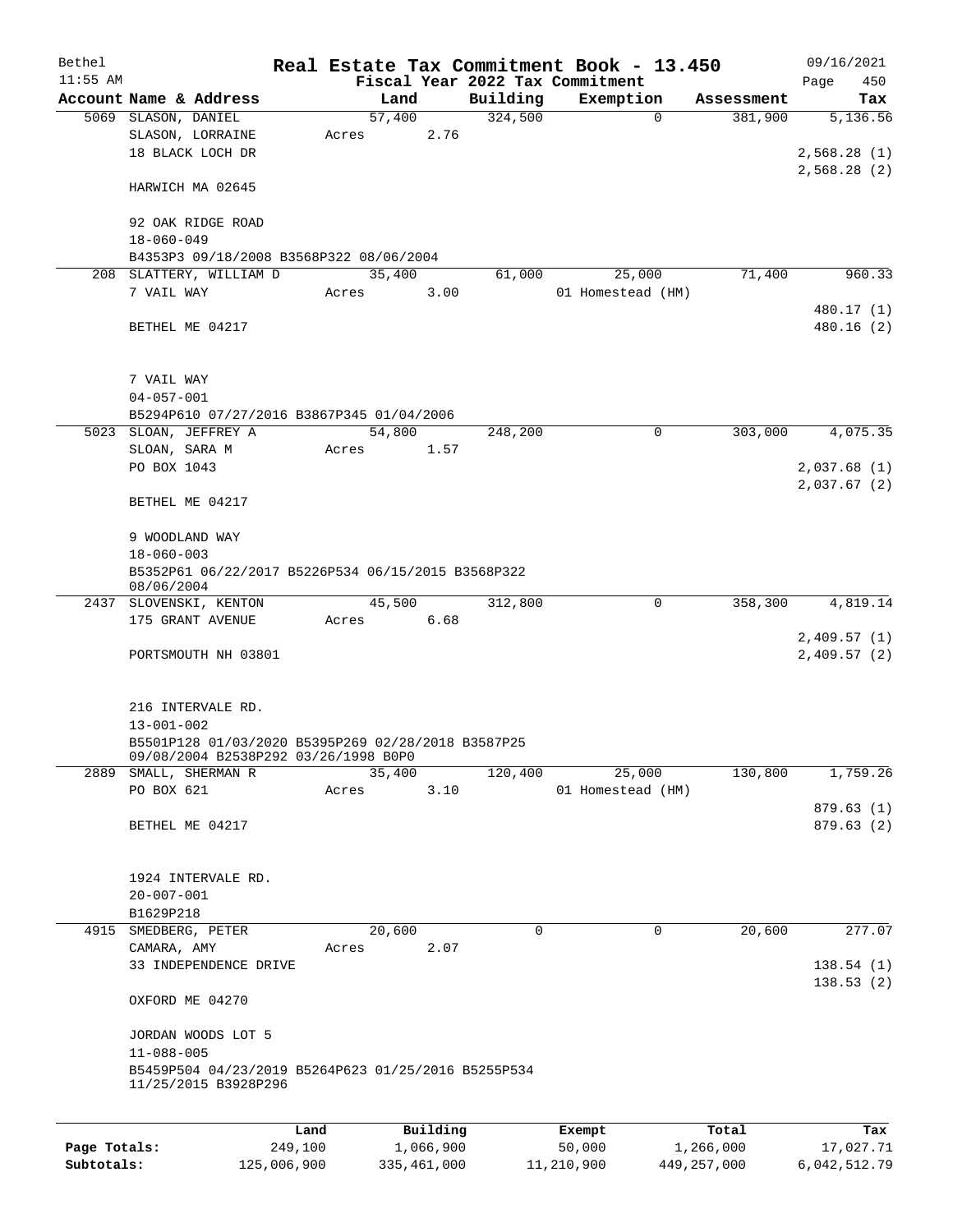| Bethel<br>$11:55$ AM |                                                                           |                 |       | Fiscal Year 2022 Tax Commitment | Real Estate Tax Commitment Book - 13.450 |            | 09/16/2021<br>451<br>Page    |
|----------------------|---------------------------------------------------------------------------|-----------------|-------|---------------------------------|------------------------------------------|------------|------------------------------|
|                      | Account Name & Address                                                    | Land            |       | Building                        | Exemption                                | Assessment | Tax                          |
|                      | 4913 SMEDBERG, PETER                                                      | 20,800          |       | 0                               | $\mathbf 0$                              | 20,800     | 279.76                       |
|                      | 33 INDEPENDENCE DRIVE                                                     | Acres           | 2.23  |                                 |                                          |            |                              |
|                      |                                                                           |                 |       |                                 |                                          |            | 139.88(1)                    |
|                      | OXFORD ME 04270                                                           |                 |       |                                 |                                          |            | 139.88(2)                    |
|                      | JORDAN WOODS LOT 3                                                        |                 |       |                                 |                                          |            |                              |
|                      | $11 - 088 - 003$                                                          |                 |       |                                 |                                          |            |                              |
|                      | B5364P252 08/28/2017 B5311P48 10/17/2016 B5270P38<br>02/29/2016 B3928P296 |                 |       |                                 |                                          |            |                              |
|                      | 4920 SMEDBERG, PETER                                                      | 24,800          |       | 0                               | $\mathbf 0$                              | 24,800     | 333.56                       |
|                      | 33 INDEPENDENCE DRIVE                                                     | Acres           | 2.30  |                                 |                                          |            |                              |
|                      |                                                                           |                 |       |                                 |                                          |            | 166.78(1)                    |
|                      | OXFORD ME 04270                                                           |                 |       |                                 |                                          |            | 166.78(2)                    |
|                      | JORDAN WOODS LOT 10                                                       |                 |       |                                 |                                          |            |                              |
|                      | $11 - 088 - 010$                                                          |                 |       |                                 |                                          |            |                              |
|                      | B5364P252 08/28/2017 B5258P188 12/11/2015 B3928P296                       |                 |       |                                 |                                          |            |                              |
| 2491                 | SMEGCORP                                                                  | 28, 200         |       | 23,400                          | 0                                        | 51,600     | 694.02                       |
|                      | C/O CHRIS MCINERNEY<br>102 HIGHLAND AVE                                   | Acres           | 79.00 |                                 |                                          |            | 347.01(1)                    |
|                      |                                                                           |                 |       |                                 |                                          |            | 347.01(2)                    |
|                      | GREENFIELD MA 01301                                                       |                 |       |                                 |                                          |            |                              |
|                      | 17 WATERSPOUT MT RD.                                                      |                 |       |                                 |                                          |            |                              |
|                      | $14 - 018$                                                                |                 |       |                                 |                                          |            |                              |
|                      | B2975P130 06/29/2001                                                      |                 |       |                                 |                                          |            |                              |
| 1613                 | SMITH, ADAM D<br>602 NORTH ROAD                                           | 48,400<br>Acres | 1.10  | 12,000                          | 0                                        | 60,400     | 812.38                       |
|                      |                                                                           |                 |       |                                 |                                          |            | 406.19(1)                    |
|                      | BETHEL ME 04217                                                           |                 |       |                                 |                                          |            | 406.19(2)                    |
|                      | 602 NORTH ROAD                                                            |                 |       |                                 |                                          |            |                              |
|                      | $11 - 070 - 002$                                                          |                 |       |                                 |                                          |            |                              |
|                      | B3781P64 08/12/2005                                                       |                 |       |                                 |                                          |            |                              |
|                      | 3785 SMITH, ALI M                                                         | 70,500          |       | 364,200                         | 0                                        | 434,700    | 5,846.72                     |
|                      | THOMAS, STEVEN D                                                          | Acres           | 1.75  |                                 |                                          |            |                              |
|                      | PO BOX 768                                                                |                 |       |                                 |                                          |            | 2,923.36 (1)                 |
|                      | BETHEL ME 04217                                                           |                 |       |                                 |                                          |            | 2,923.36 (2)                 |
|                      | 20 RIDGE ROAD                                                             |                 |       |                                 |                                          |            |                              |
|                      | $26 - 060 - 003$                                                          |                 |       |                                 |                                          |            |                              |
|                      | B3325P108 06/27/2003 B3139P278                                            |                 |       |                                 |                                          |            |                              |
|                      | 2638 SMITH, E VICKI                                                       | 49,400          |       | 140,200                         | 0                                        | 189,600    | 2,550.12                     |
|                      | 5309 TIMOTHY LANE                                                         | Acres           | 1.43  |                                 |                                          |            |                              |
|                      | MILTON FL 32570                                                           |                 |       |                                 |                                          |            | 1, 275.06(1)<br>1, 275.06(2) |
|                      | 52 CHAPMAN HILL RD.                                                       |                 |       |                                 |                                          |            |                              |
|                      | $16 - 012$                                                                |                 |       |                                 |                                          |            |                              |
|                      | B4179P310 08/17/2007 B1610P157                                            |                 |       |                                 |                                          |            |                              |
|                      |                                                                           |                 |       |                                 |                                          |            |                              |
|                      |                                                                           |                 |       |                                 |                                          |            |                              |

|              | Land        | Building    | Exempt     | Total       | Tax          |
|--------------|-------------|-------------|------------|-------------|--------------|
| Page Totals: | 242,100     | 539,800     |            | 781,900     | 10,516.56    |
| Subtotals:   | 125,249,000 | 336,000,800 | 11,210,900 | 450,038,900 | 6,053,029.35 |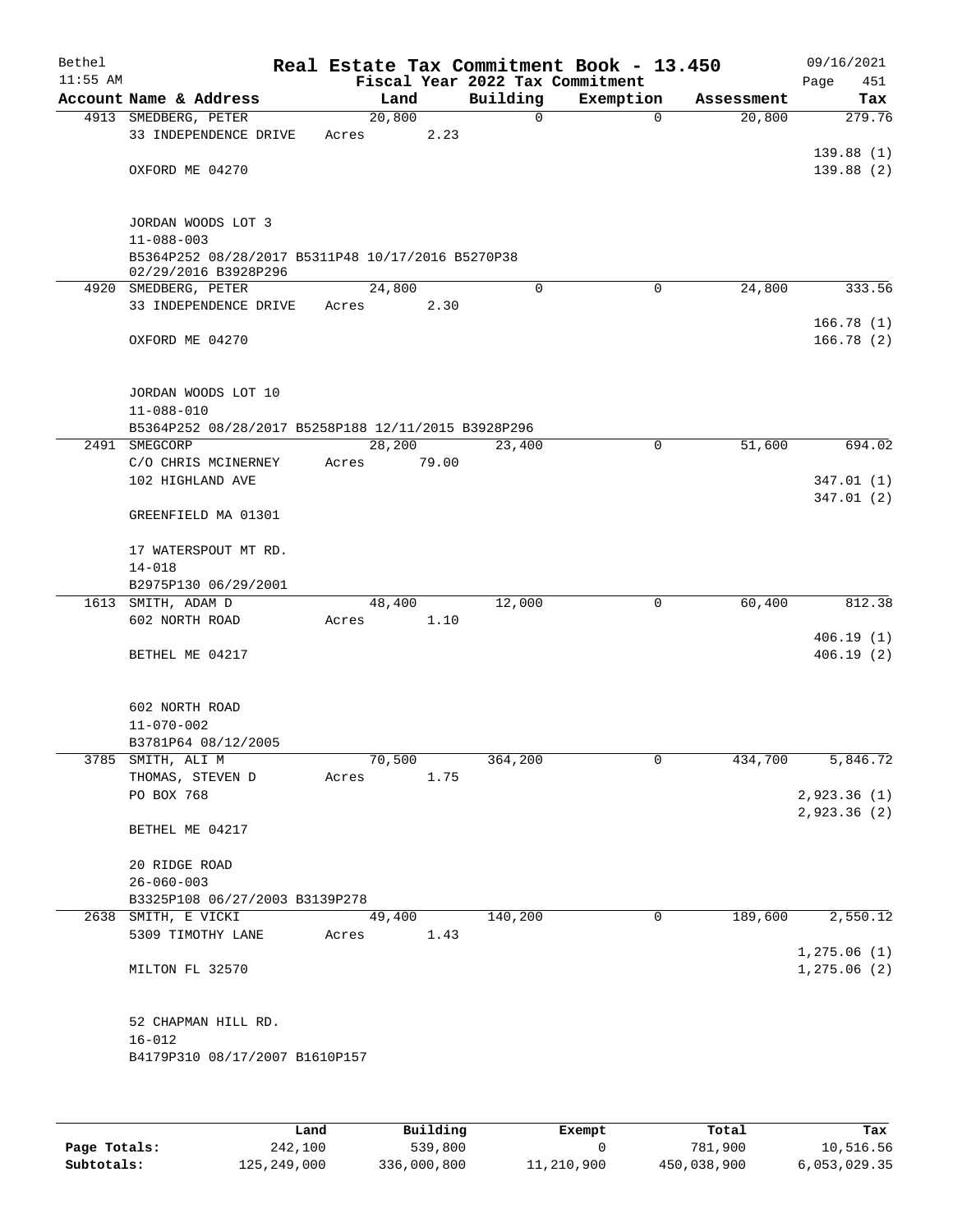| Bethel       |                                                                 |               |       |                  |          | Real Estate Tax Commitment Book - 13.450 |             | 09/16/2021             |
|--------------|-----------------------------------------------------------------|---------------|-------|------------------|----------|------------------------------------------|-------------|------------------------|
| $11:55$ AM   |                                                                 |               |       |                  |          | Fiscal Year 2022 Tax Commitment          |             | Page<br>452            |
|              | Account Name & Address                                          |               |       | Land             | Building | Exemption                                | Assessment  | Tax                    |
|              | 361 SMITH, IAN MATTHEW<br>321 BLANCHARD RD                      |               | Acres | 44,100<br>121.00 | 0        | $\mathbf 0$                              | 44,100      | 593.15                 |
|              |                                                                 |               |       |                  |          |                                          |             | 296.58(1)              |
|              | CUMBERLAND ME 04021                                             |               |       |                  |          |                                          |             | 296.57(2)              |
|              |                                                                 |               |       |                  |          |                                          |             |                        |
|              | SMITH FARM RD.                                                  |               |       |                  |          |                                          |             |                        |
|              | $06 - 007$                                                      |               |       |                  |          |                                          |             |                        |
|              | B5371P589 10/06/2017 B2744P131 09/09/1999                       |               |       |                  |          |                                          |             |                        |
|              | 3470 SMITH, JAMES W JR                                          |               |       | 57,500           | 127,900  | $\mathbf 0$                              | 185,400     | 2,493.63               |
|              | SMITH, CHERYL A                                                 |               | Acres | 0.36             |          |                                          |             |                        |
|              | 52 LONG HIGHWAY                                                 |               |       |                  |          |                                          |             | 1,246.82(1)            |
|              | LITTLE COMPTON RI 02837                                         |               |       |                  |          |                                          |             | 1, 246.81(2)           |
|              | 8 PARADISE RD                                                   |               |       |                  |          |                                          |             |                        |
|              | $26 - 030$                                                      |               |       |                  |          |                                          |             |                        |
|              | B3998P158 B3260P81                                              |               |       |                  |          |                                          |             |                        |
|              | 3571 SMITH, JANET W.,<br>TRUSTEE                                |               |       | 80,600           | 0        | 0                                        | 80,600      | 1,084.07               |
|              | SMITH FAMILY REVOCABLE                                          |               |       |                  |          |                                          |             |                        |
|              | TRUST                                                           |               |       |                  |          |                                          |             |                        |
|              | 1327 TURTLE DUNES CT                                            |               |       |                  |          |                                          |             | 542.04(1)              |
|              | PONTE VEDRA FL 32082                                            |               |       |                  |          |                                          |             | 542.03(2)              |
|              | 135 VERNON ST                                                   |               |       |                  |          |                                          |             |                        |
|              | $26 - 076 - 1 - 7A - F$                                         |               |       |                  |          |                                          |             |                        |
|              | B3942P178 05/22/2006                                            |               |       |                  |          |                                          |             |                        |
|              | 4896 SMITH, JANET W.,<br>TRUSTEE                                |               |       | 33,600           | 175,100  | 0                                        | 208,700     | 2,807.02               |
|              | SMITH FAMILY REVOCABLE<br>TRUST                                 |               |       |                  |          |                                          |             |                        |
|              | 1327 TURTLE DUNES CT                                            |               |       |                  |          |                                          |             | 1,403.51(1)            |
|              |                                                                 |               |       |                  |          |                                          |             | 1,403.51(2)            |
|              | PONTE VEDRA FL 32082                                            |               |       |                  |          |                                          |             |                        |
|              | 135 VERNON ST                                                   |               |       |                  |          |                                          |             |                        |
|              | $26 - 076 - 1 - 8D$                                             |               |       |                  |          |                                          |             |                        |
|              | B3942P178 05/30/2006                                            |               |       |                  |          |                                          |             |                        |
|              | 4975 SMITH, JEREMY J                                            |               |       | 27,000           | 0        | $\mathbf 0$                              | 27,000      | 363.15                 |
|              | P.O. BOX 2111                                                   |               | Acres | 2.20             |          |                                          |             |                        |
|              | VINEYARD HAVEN MA 02568                                         |               |       |                  |          |                                          |             | 181.58(1)<br>181.57(2) |
|              |                                                                 |               |       |                  |          |                                          |             |                        |
|              | TAYLOR WOODS RD                                                 |               |       |                  |          |                                          |             |                        |
|              | $22 - 026 - 032$                                                |               |       |                  |          |                                          |             |                        |
|              | B4566P43 03/05/2010 B2565P330 05/06/1998                        |               |       |                  |          |                                          |             |                        |
|              | 269 SMITH, JOHN E                                               |               |       | 33,500           | 75,300   | 0                                        | 108,800     | 1,463.36               |
|              | 113 BIRD HILL RD.                                               |               | Acres | 1.40             |          |                                          |             |                        |
|              |                                                                 |               |       |                  |          |                                          |             | 731.68(1)              |
|              | BETHEL ME 04217                                                 |               |       |                  |          |                                          |             | 731.68(2)              |
|              | 113 BIRD HILL RD.                                               |               |       |                  |          |                                          |             |                        |
|              | $04 - 084$                                                      |               |       |                  |          |                                          |             |                        |
|              | B5532P52 07/06/2020 B4578P232 04/21/2010 B3049P36<br>12/26/2001 |               |       |                  |          |                                          |             |                        |
|              |                                                                 | Land          |       | Building         |          | Exempt                                   | Total       | Tax                    |
| Page Totals: |                                                                 | 276,300       |       | 378,300          |          | 0                                        | 654,600     | 8,804.38               |
| Subtotals:   |                                                                 | 125, 525, 300 |       | 336, 379, 100    |          | 11,210,900                               | 450,693,500 | 6,061,833.73           |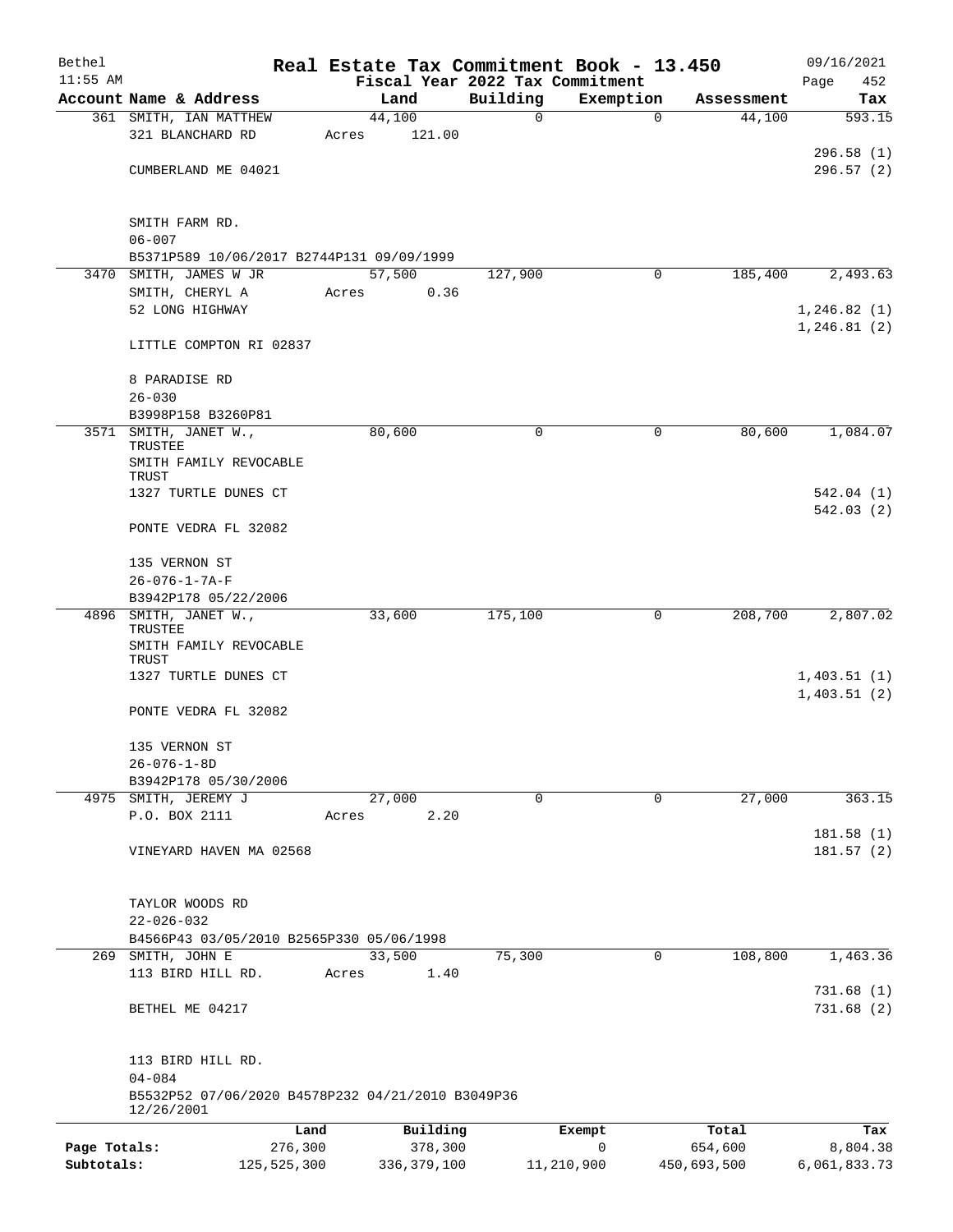| Bethel     |                                                                                                            |       |        |      | Real Estate Tax Commitment Book - 13.450 |                   |          |            |                            | 09/16/2021             |
|------------|------------------------------------------------------------------------------------------------------------|-------|--------|------|------------------------------------------|-------------------|----------|------------|----------------------------|------------------------|
| $11:55$ AM |                                                                                                            |       |        |      | Fiscal Year 2022 Tax Commitment          |                   |          |            | Page                       | 453                    |
|            | Account Name & Address                                                                                     |       | Land   |      | Building                                 | Exemption         |          | Assessment |                            | Tax                    |
|            | 3615 SMITH, JOHNATHAN<br>MIKENAS-SMITH,<br>MIKENAS-SMITH,<br><b>ELIZABETH</b>                              | Acres | 37,400 | 0.93 | 218,300                                  |                   | $\Omega$ | 255,700    |                            | 3,439.17               |
|            | PO BOX 73<br>BETHEL ME 04217                                                                               |       |        |      |                                          |                   |          |            | 1,719.59(1)<br>1,719.58(2) |                        |
|            | 16 DUMONT CIRCLE                                                                                           |       |        |      |                                          |                   |          |            |                            |                        |
|            | $27 - 020$                                                                                                 |       |        |      |                                          |                   |          |            |                            |                        |
|            | B2817P335                                                                                                  |       |        |      |                                          |                   |          |            |                            |                        |
|            | 3157 SMITH, KELLIE J                                                                                       |       | 16,800 |      | 47,100                                   |                   | 0        | 63,900     |                            | 859.46                 |
|            | 202 FORESIDE ROAD                                                                                          |       |        |      |                                          |                   |          |            |                            | 429.73 (1)             |
|            | FALMOUTH ME 04105                                                                                          |       |        |      |                                          |                   |          |            |                            | 429.73(2)              |
|            | 15 MILL HILL                                                                                               |       |        |      |                                          |                   |          |            |                            |                        |
|            | $25 - 008 - 025$                                                                                           |       |        |      |                                          |                   |          |            |                            |                        |
|            | B5525P895 06/08/2020 B4258P173 02/01/2008                                                                  |       |        |      |                                          |                   |          |            |                            |                        |
|            | 3276 SMITH, LYNDSEY A                                                                                      |       | 55,100 |      | 178,100                                  |                   | 25,000   | 208,200    |                            | 2,800.29               |
|            | 51 VERNON ST                                                                                               | Acres |        | 0.51 |                                          | 01 Homestead (HM) |          |            |                            |                        |
|            | BETHEL ME 04217                                                                                            |       |        |      |                                          |                   |          |            | 1,400.15(1)<br>1,400.14(2) |                        |
|            | 51 VERNON ST.<br>$25 - 109$<br>B5227P29 06/16/2015 B4365P54 10/16/2008 B4335P136                           |       |        |      |                                          |                   |          |            |                            |                        |
|            | 08/13/2008 B2822P346 05/26/2000                                                                            |       |        |      |                                          |                   |          |            |                            |                        |
|            | 5286 SMITH, MARIE                                                                                          |       | 35,900 |      | 170,500                                  |                   | 0        | 206,400    |                            | 2,776.08               |
|            | 2 MORTON HILL AVENUE                                                                                       | Acres |        | 1.64 |                                          |                   |          |            |                            |                        |
|            | SWAMPSCOTT MA 01907                                                                                        |       |        |      |                                          |                   |          |            | 1,388.04(2)                | 1,388.04(1)            |
|            | 27 SECOND ST                                                                                               |       |        |      |                                          |                   |          |            |                            |                        |
|            | $22 - 029 - 004 - A$                                                                                       |       |        |      |                                          |                   |          |            |                            |                        |
|            | B5419P282 07/17/2018 B5369P487 09/26/2017 B5366P453<br>09/11/2017 B5361P510 08/14/2017 B13P4653 06/23/2010 |       |        |      |                                          |                   |          |            |                            |                        |
|            | 5077 SMITH, MICHAEL R. &<br>HEATHER L.                                                                     |       | 48,300 |      | $\Omega$                                 |                   | $\Omega$ | 48,300     |                            | 649.64                 |
|            | 4 GINA DRIVE                                                                                               | Acres |        | 3.03 |                                          |                   |          |            |                            |                        |
|            | HOPKINTON MA 01748                                                                                         |       |        |      |                                          |                   |          |            |                            | 324.82(1)<br>324.82(2) |
|            |                                                                                                            |       |        |      |                                          |                   |          |            |                            |                        |

B5591P200 03/15/2021 B3568P322 08/06/2004 18-060-057

|              | Land        | Building    | Exempt     | Total       | Tax          |
|--------------|-------------|-------------|------------|-------------|--------------|
| Page Totals: | 193,500     | 614,000     | 25,000     | 782,500     | 10,524.64    |
| Subtotals:   | 125,718,800 | 336,993,100 | 11,235,900 | 451,476,000 | 6,072,358.37 |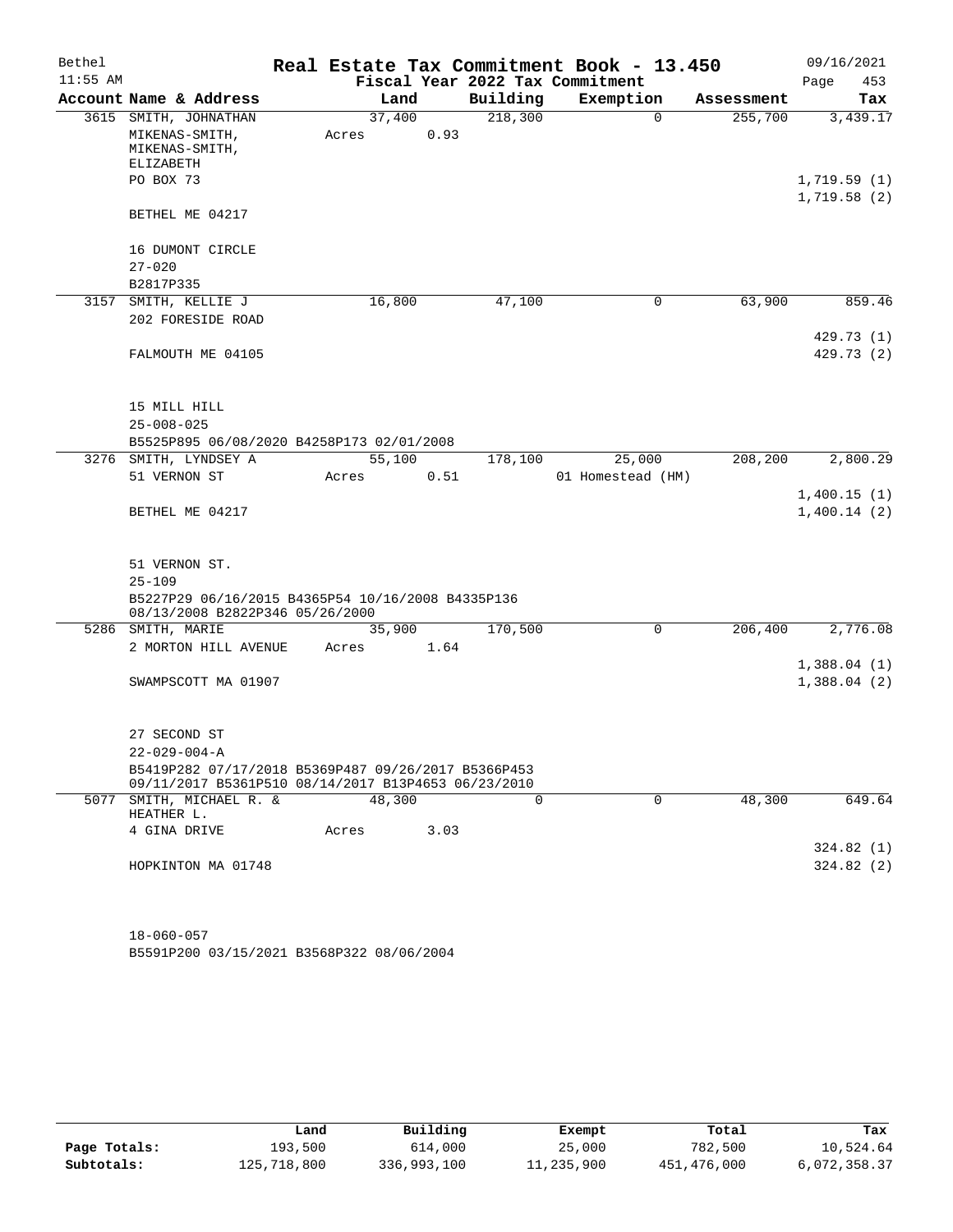| Bethel       |                                                                         |        |             |          | Real Estate Tax Commitment Book - 13.450 |             | 09/16/2021                 |
|--------------|-------------------------------------------------------------------------|--------|-------------|----------|------------------------------------------|-------------|----------------------------|
| $11:55$ AM   |                                                                         |        |             |          | Fiscal Year 2022 Tax Commitment          |             | Page<br>454                |
|              | Account Name & Address                                                  | Land   |             | Building | Exemption                                | Assessment  | Tax                        |
|              | 5079 SMITH, MICHAEL R. &<br>HEATHER L.                                  | 56,700 |             | 290,700  | $\Omega$                                 | 347,400     | 4,672.53                   |
|              | 4 GINA DRIVE                                                            | Acres  | 2.36        |          |                                          |             |                            |
|              |                                                                         |        |             |          |                                          |             | 2,336.27(1)                |
|              | HOPKINTON MA 01748                                                      |        |             |          |                                          |             | 2,336.26 (2)               |
|              |                                                                         |        |             |          |                                          |             |                            |
|              |                                                                         |        |             |          |                                          |             |                            |
|              | 8 OAK RIDGE RD                                                          |        |             |          |                                          |             |                            |
|              | $18 - 060 - 058$<br>B5585P281 02/17/2021 B5226P540 06/15/2015 B3568P322 |        |             |          |                                          |             |                            |
|              | 08/06/2004                                                              |        |             |          |                                          |             |                            |
|              | 88 SNELL, STEPHANIE                                                     | 44,700 |             | 65,800   | 0                                        | 110,500     | 1,486.23                   |
|              | 11 SKILLINGS RD                                                         | Acres  | 5.92        |          |                                          |             |                            |
|              |                                                                         |        |             |          |                                          |             | 743.12(1)                  |
|              | BETHEL ME 04217                                                         |        |             |          |                                          |             | 743.11(2)                  |
|              |                                                                         |        |             |          |                                          |             |                            |
|              | 11 SKILLINGS RD                                                         |        |             |          |                                          |             |                            |
|              | $02 - 011 - 001$                                                        |        |             |          |                                          |             |                            |
|              | B5414P14 06/19/2018 B4109P69 03/27/2007 B2319P15                        |        |             |          |                                          |             |                            |
|              | 04/22/1996                                                              |        |             |          |                                          |             |                            |
|              | 5235 SNELL, STEPHANIE A                                                 | 29,600 |             | 3,000    | 0                                        | 32,600      | 438.47                     |
|              | 11 SKILLINGS RD                                                         | Acres  | 1.32        |          |                                          |             |                            |
|              | BETHEL ME 04217                                                         |        |             |          |                                          |             | 219.24(1)<br>219.23(2)     |
|              |                                                                         |        |             |          |                                          |             |                            |
|              |                                                                         |        |             |          |                                          |             |                            |
|              | SKILLINGS & SONGO POND                                                  |        |             |          |                                          |             |                            |
|              | $02 - 011 - 002$                                                        |        |             |          |                                          |             |                            |
|              | B4570P69 03/23/2010                                                     |        |             |          |                                          |             |                            |
|              | 3285 SNOGREN, KYLE C &                                                  | 58,400 |             | 152,300  | $\mathbf 0$                              | 210,700     | 2,833.92                   |
|              | BOTSAS, CHRYSOVALANTOU Acres                                            |        | 0.75        |          |                                          |             |                            |
|              | 24 CHAPMAN ST.                                                          |        |             |          |                                          |             | 1,416.96(1)                |
|              |                                                                         |        |             |          |                                          |             | 1,416.96(2)                |
|              | BETHEL ME 04217                                                         |        |             |          |                                          |             |                            |
|              | 24 CHAPMAN ST.                                                          |        |             |          |                                          |             |                            |
|              | $25 - 119$                                                              |        |             |          |                                          |             |                            |
|              | B4796P223 12/19/2011 B4402P36 02/10/2009 B4000P162                      |        |             |          |                                          |             |                            |
|              | 08/31/2006 B2028P172                                                    |        |             |          |                                          |             |                            |
|              | 3496 SNOW, JENNIFER A                                                   | 67,300 |             | 160, 300 | $\mathbf 0$                              | 227,600     | 3,061.22                   |
|              | 15 EDEN LANE                                                            | Acres  | 1.10        |          |                                          |             |                            |
|              | BETHEL ME 04217                                                         |        |             |          |                                          |             | 1,530.61(1)<br>1,530.61(2) |
|              |                                                                         |        |             |          |                                          |             |                            |
|              |                                                                         |        |             |          |                                          |             |                            |
|              | 15 EDEN LANE                                                            |        |             |          |                                          |             |                            |
|              | $26 - 055$                                                              |        |             |          |                                          |             |                            |
|              | B5133P344 05/12/2014 B2399P38 12/23/1996                                |        |             |          |                                          |             |                            |
|              | 3451 SNOWE, JOHN                                                        | 60,800 |             | 205,000  | 25,000                                   | 240,800     | 3,238.76                   |
|              | POSTON, COURTNEY                                                        | Acres  | 0.52        |          | 01 Homestead (HM)                        |             |                            |
|              | 65 PARADISE RD                                                          |        |             |          |                                          |             | 1,619.38(1)                |
|              |                                                                         |        |             |          |                                          |             | 1,619.38(2)                |
|              | BETHEL ME 04217                                                         |        |             |          |                                          |             |                            |
|              | 65 PARADISE RD                                                          |        |             |          |                                          |             |                            |
|              | $26 - 010 - 002$                                                        |        |             |          |                                          |             |                            |
|              | B5438P98 10/23/2018 B5294P328 07/25/2016 B669P222                       |        |             |          |                                          |             |                            |
|              | 04/30/1968                                                              |        |             |          |                                          |             |                            |
|              | Land                                                                    |        | Building    |          | Exempt                                   | Total       | Tax                        |
| Page Totals: | 317,500                                                                 |        | 877,100     |          | 25,000                                   | 1,169,600   | 15,731.13                  |
| Subtotals:   | 126,036,300                                                             |        | 337,870,200 |          | 11,260,900                               | 452,645,600 | 6,088,089.50               |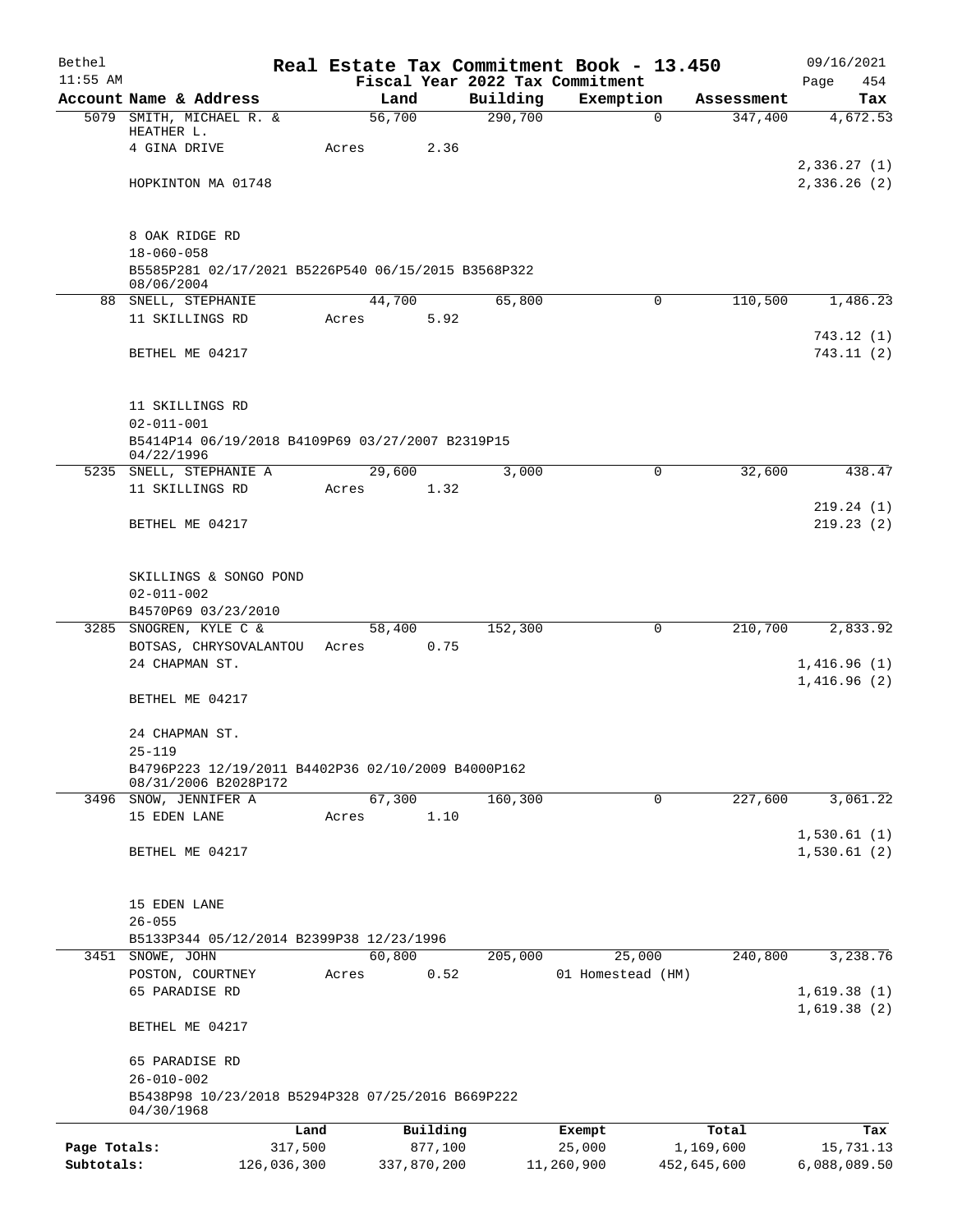| Bethel       |                                                                                       |         |       |         |           |          | Real Estate Tax Commitment Book - 13.450 |            | 09/16/2021  |
|--------------|---------------------------------------------------------------------------------------|---------|-------|---------|-----------|----------|------------------------------------------|------------|-------------|
| $11:55$ AM   |                                                                                       |         |       |         |           |          | Fiscal Year 2022 Tax Commitment          |            | 455<br>Page |
|              | Account Name & Address                                                                |         |       | Land    |           | Building | Exemption                                | Assessment | Tax         |
|              | 3106 SOJAN, LLC                                                                       |         |       | 148,800 |           | 699,000  | $\Omega$                                 | 847,800    | 11,402.91   |
|              | 186 MAYVILLE RD                                                                       |         | Acres |         | 4.41      |          |                                          |            |             |
|              |                                                                                       |         |       |         |           |          |                                          |            | 5,701.46(1) |
|              | BETHEL ME 04217                                                                       |         |       |         |           |          |                                          |            | 5,701.45(2) |
|              |                                                                                       |         |       |         |           |          |                                          |            |             |
|              |                                                                                       |         |       |         |           |          |                                          |            |             |
|              | 186 MAYVILLE RD.                                                                      |         |       |         |           |          |                                          |            |             |
|              | $24 - 027$                                                                            |         |       |         |           |          |                                          |            |             |
|              | B5260P554 12/28/2015 B3583P77 09/07/2004 B2912P313<br>02/28/2001 B2476P186 09/19/1997 |         |       |         |           |          |                                          |            |             |
|              | 276 SOTO, JUAN C.                                                                     |         |       | 31,000  |           | 36,500   | $\mathbf 0$                              | 67,500     | 907.88      |
|              | HERNANDEZ, ILEANA M.                                                                  |         | Acres |         | 6.71      |          |                                          |            |             |
|              | 14 CORNWALL DRIVE                                                                     |         |       |         |           |          |                                          |            | 453.94 (1)  |
|              |                                                                                       |         |       |         |           |          |                                          |            | 453.94 (2)  |
|              | NEWARK DE 19711                                                                       |         |       |         |           |          |                                          |            |             |
|              |                                                                                       |         |       |         |           |          |                                          |            |             |
|              | 110 MCCRILLIS BROOK RD.                                                               |         |       |         |           |          |                                          |            |             |
|              | $04 - 089$                                                                            |         |       |         |           |          |                                          |            |             |
|              | B5430P678 08/14/2018 B5579P497 01/19/2021 B5579P494                                   |         |       |         |           |          |                                          |            |             |
|              | 01/19/2021 B2317P31 04/12/1996                                                        |         |       |         |           |          |                                          |            |             |
|              | 2962 SOULE, SALLY A                                                                   |         |       | 33,600  |           | 69,400   | 0                                        | 103,000    | 1,385.35    |
|              | PO BOX 102                                                                            |         |       |         |           |          |                                          |            |             |
|              |                                                                                       |         |       |         |           |          |                                          |            | 692.68(1)   |
|              | KITTERY POINT ME 03905                                                                |         |       |         |           |          |                                          |            | 692.67(2)   |
|              |                                                                                       |         |       |         |           |          |                                          |            |             |
|              |                                                                                       |         |       |         |           |          |                                          |            |             |
|              | 24 CHERRY LANE                                                                        |         |       |         |           |          |                                          |            |             |
|              | $22 - 002 - 001 - 039$                                                                |         |       |         |           |          |                                          |            |             |
|              | B5464P487 06/03/2019 B3589P334 09/09/2004                                             |         |       |         |           |          |                                          |            |             |
|              | 2580 SOUSA, JOSEPH                                                                    |         |       | 17,000  |           | 0        | 0                                        | 17,000     | 228.65      |
|              | 33 DUFFIELD                                                                           |         | Acres |         | 0.50      |          |                                          |            |             |
|              |                                                                                       |         |       |         |           |          |                                          |            | 114.33(1)   |
|              | BRISTOL RI 02809                                                                      |         |       |         |           |          |                                          |            | 114.32(2)   |
|              |                                                                                       |         |       |         |           |          |                                          |            |             |
|              |                                                                                       |         |       |         |           |          |                                          |            |             |
|              | 25 BALSAM ROAD                                                                        |         |       |         |           |          |                                          |            |             |
|              | $15 - 016 - 005$                                                                      |         |       |         |           |          |                                          |            |             |
|              | B2363P242                                                                             |         |       |         |           |          |                                          |            |             |
| 3226         | SOUTHAM, PETER                                                                        |         |       | 61,600  |           | 236,600  | $\mathbf 0$                              | 298,200    | 4,010.79    |
|              | SOUTHAM, SARAH                                                                        |         | Acres |         | 1.25      |          |                                          |            |             |
|              | PO BOX 1111                                                                           |         |       |         |           |          |                                          |            | 2,005.40(1) |
|              |                                                                                       |         |       |         |           |          |                                          |            | 2,005.39(2) |
|              | BETHEL ME 04217                                                                       |         |       |         |           |          |                                          |            |             |
|              |                                                                                       |         |       |         |           |          |                                          |            |             |
|              | 6 SUMMER ST.<br>$25 - 065$                                                            |         |       |         |           |          |                                          |            |             |
|              |                                                                                       |         |       |         |           |          |                                          |            |             |
|              | B5370P658 10/02/2017 B4907P198 10/16/2012 B1298P297<br>01/23/1985                     |         |       |         |           |          |                                          |            |             |
|              | 84 SOUTHAM, PETER                                                                     |         |       | 46,900  |           | 263,100  | 25,000                                   | 285,000    | 3,833.25    |
|              | SOUTHAM, SARAH                                                                        |         | Acres |         | 8.00      |          | 01 Homestead (HM)                        |            |             |
|              | PO BOX 111                                                                            |         |       |         |           |          |                                          |            | 1,916.63(1) |
|              |                                                                                       |         |       |         |           |          |                                          |            | 1,916.62(2) |
|              | BETHEL ME 04217                                                                       |         |       |         |           |          |                                          |            |             |
|              |                                                                                       |         |       |         |           |          |                                          |            |             |
|              | 377 SONGO POND RD                                                                     |         |       |         |           |          |                                          |            |             |
|              | $02 - 008$                                                                            |         |       |         |           |          |                                          |            |             |
|              | B1753P254 08/30/1990 B1340P287 09/10/1985                                             |         |       |         |           |          |                                          |            |             |
|              |                                                                                       |         |       |         |           |          |                                          |            |             |
|              |                                                                                       |         |       |         |           |          |                                          |            |             |
|              |                                                                                       | Land    |       |         | Building  |          | Exempt                                   | Total      | Tax         |
| Page Totals: |                                                                                       | 338,900 |       |         | 1,304,600 |          | 25,000                                   | 1,618,500  | 21,768.83   |

**Subtotals:** 126,375,200 339,174,800 11,285,900 454,264,100 6,109,858.33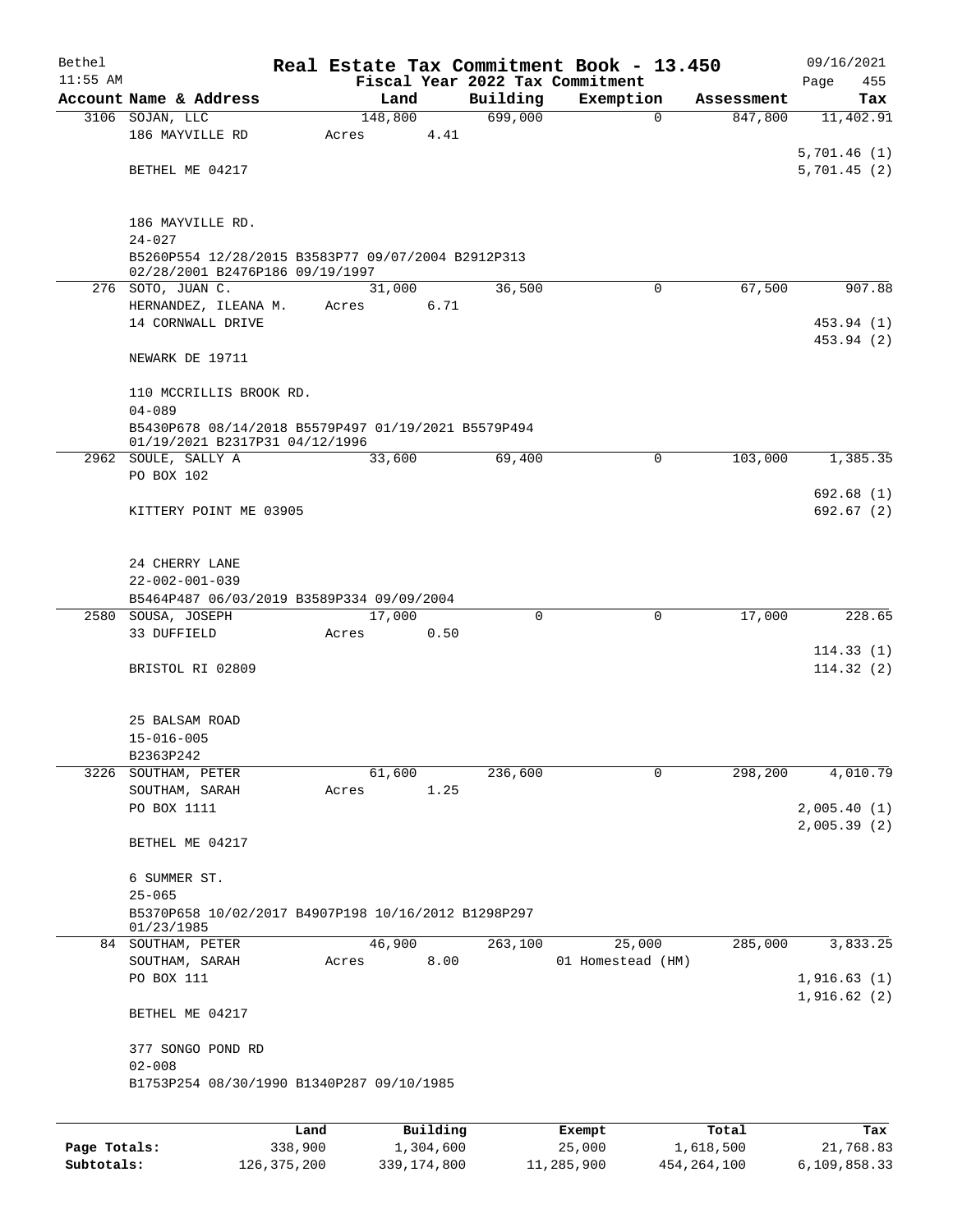| Bethel       |                                                                          |       |             |          | Real Estate Tax Commitment Book - 13.450 |               | 09/16/2021      |  |  |  |
|--------------|--------------------------------------------------------------------------|-------|-------------|----------|------------------------------------------|---------------|-----------------|--|--|--|
| $11:55$ AM   |                                                                          |       |             |          | Fiscal Year 2022 Tax Commitment          |               | Page<br>456     |  |  |  |
|              | Account Name & Address                                                   |       | Land        | Building | Exemption                                | Assessment    | Tax             |  |  |  |
|              | 3367 SPADINGER, MICHAEL                                                  |       | 52,300      | 115,300  | $\mathbf 0$                              | 167,600       | 2,254.22        |  |  |  |
|              | SPADINGER, LYNN L                                                        | Acres | 0.36        |          |                                          |               |                 |  |  |  |
|              | 17 MCAULEY ROAD                                                          |       |             |          |                                          |               | 1, 127.11(1)    |  |  |  |
|              | CAPE ELIZABETH ME 04107                                                  |       |             |          |                                          |               | 1,127.11(2)     |  |  |  |
|              | 11 TYLER ST.                                                             |       |             |          |                                          |               |                 |  |  |  |
|              | $25 - 188$                                                               |       |             |          |                                          |               |                 |  |  |  |
|              | B3833P229 11/03/2005                                                     |       |             |          |                                          |               |                 |  |  |  |
|              | 4875 SPEAKMAN, JOEL T                                                    |       | 33,300      | 205,800  | 0                                        | 239,100       | 3,215.90        |  |  |  |
|              | SPEAKMAN, HEATHER MARIE Acres                                            |       | 1.29        |          |                                          |               |                 |  |  |  |
|              | PO BOX 128                                                               |       |             |          |                                          |               | 1,607.95(1)     |  |  |  |
|              |                                                                          |       |             |          |                                          |               | 1,607.95(2)     |  |  |  |
|              | GREENWOOD ME 04255 0128                                                  |       |             |          |                                          |               |                 |  |  |  |
|              | 25 ENGLISH WOODS                                                         |       |             |          |                                          |               |                 |  |  |  |
|              | $15 - 008 - 005$                                                         |       |             |          |                                          |               |                 |  |  |  |
|              | B4271P44 03/11/2008 B4247P72 01/02/2008 B4030P75<br>10/18/2006 B3924P104 |       |             |          |                                          |               |                 |  |  |  |
|              | 488 SPELLIOS, PETER A                                                    |       | 57,400      | 347,500  | 0                                        | 404,900       | 5,445.91        |  |  |  |
|              | SPELLIOS, REBECCA S                                                      | Acres | 27.80       |          |                                          |               |                 |  |  |  |
|              | 7 OUTLOOK ROAD                                                           |       |             |          |                                          |               | 2,722.96(1)     |  |  |  |
|              |                                                                          |       |             |          |                                          |               | 2,722.95(2)     |  |  |  |
|              | SWAMPSCOTT MA 01907                                                      |       |             |          |                                          |               |                 |  |  |  |
|              | 548 NORTH RD                                                             |       |             |          |                                          |               |                 |  |  |  |
|              | $11 - 069$                                                               |       |             |          |                                          |               |                 |  |  |  |
|              | B5360P158 08/07/2017 B5275P268 03/31/2016 B5061P117                      |       |             |          |                                          |               |                 |  |  |  |
|              | 11/08/2013                                                               |       |             |          |                                          |               |                 |  |  |  |
|              | 2848 SPETH, ANN                                                          |       | 54,200      | 0        | 0                                        | 54,200        | 728.99          |  |  |  |
|              | SMITH, SMITH, ROGER                                                      | Acres | 82.00       |          |                                          |               |                 |  |  |  |
|              | 1511 INTERVALE ROAD                                                      |       |             |          |                                          |               | 364.50(1)       |  |  |  |
|              |                                                                          |       |             |          |                                          |               | 364.49(2)       |  |  |  |
|              | BETHEL ME 04217                                                          |       |             |          |                                          |               |                 |  |  |  |
|              | INTERVALE RD                                                             |       |             |          |                                          |               |                 |  |  |  |
|              | $19 - 010$                                                               |       |             |          |                                          |               |                 |  |  |  |
|              | B4609P246 07/15/2010 B4485P181 01/02/2002 B4094P68<br>02/26/2007         |       |             |          |                                          |               |                 |  |  |  |
|              | 2852 SPETH, ANN                                                          |       | 51,200      | $\Omega$ | $\Omega$                                 | 51,200        | 688.64          |  |  |  |
|              | SMITH, ROGER H                                                           | Acres | 186.40      |          |                                          |               |                 |  |  |  |
|              | 1511 INTERVALE ROAD                                                      |       |             |          |                                          |               | 344.32 (1)      |  |  |  |
|              |                                                                          |       |             |          |                                          |               | 344.32 (2)      |  |  |  |
|              | BETHEL ME 04217                                                          |       |             |          |                                          |               |                 |  |  |  |
|              | INTERVALE RD                                                             |       |             |          |                                          |               |                 |  |  |  |
|              | $19 - 012$                                                               |       |             |          |                                          |               |                 |  |  |  |
|              | B5258P414 12/14/2015 B5256P419 12/01/2015 B5185P136                      |       |             |          |                                          |               |                 |  |  |  |
| 2853         | 11/20/2014 B645P151<br>SPETH, ANN                                        |       | 31,200      | 140,500  | 25,000                                   | 146,700       | 1,973.12        |  |  |  |
|              | SMITH, SMITH, ROGER                                                      | Acres | 2.20        |          | 01 Homestead (HM)                        |               |                 |  |  |  |
|              | 1511 INTERVALE ROAD                                                      |       |             |          |                                          |               | 986.56 (1)      |  |  |  |
|              |                                                                          |       |             |          |                                          |               | 986.56 (2)      |  |  |  |
|              | BETHEL ME 04217                                                          |       |             |          |                                          |               |                 |  |  |  |
|              | 1511 INTERVALE RD.                                                       |       |             |          |                                          |               |                 |  |  |  |
|              | $19 - 013$                                                               |       |             |          |                                          |               |                 |  |  |  |
|              | B2118P214 05/06/1994                                                     |       |             |          |                                          |               |                 |  |  |  |
|              | Land                                                                     |       | Building    |          | Exempt                                   | Total         | Tax             |  |  |  |
| Page Totals: | 279,600                                                                  |       | 809,100     |          | 25,000                                   | 1,063,700     | 14,306.78       |  |  |  |
| Subtotals:   | 126,654,800                                                              |       | 339,983,900 |          | 11,310,900                               | 455, 327, 800 | 6, 124, 165. 11 |  |  |  |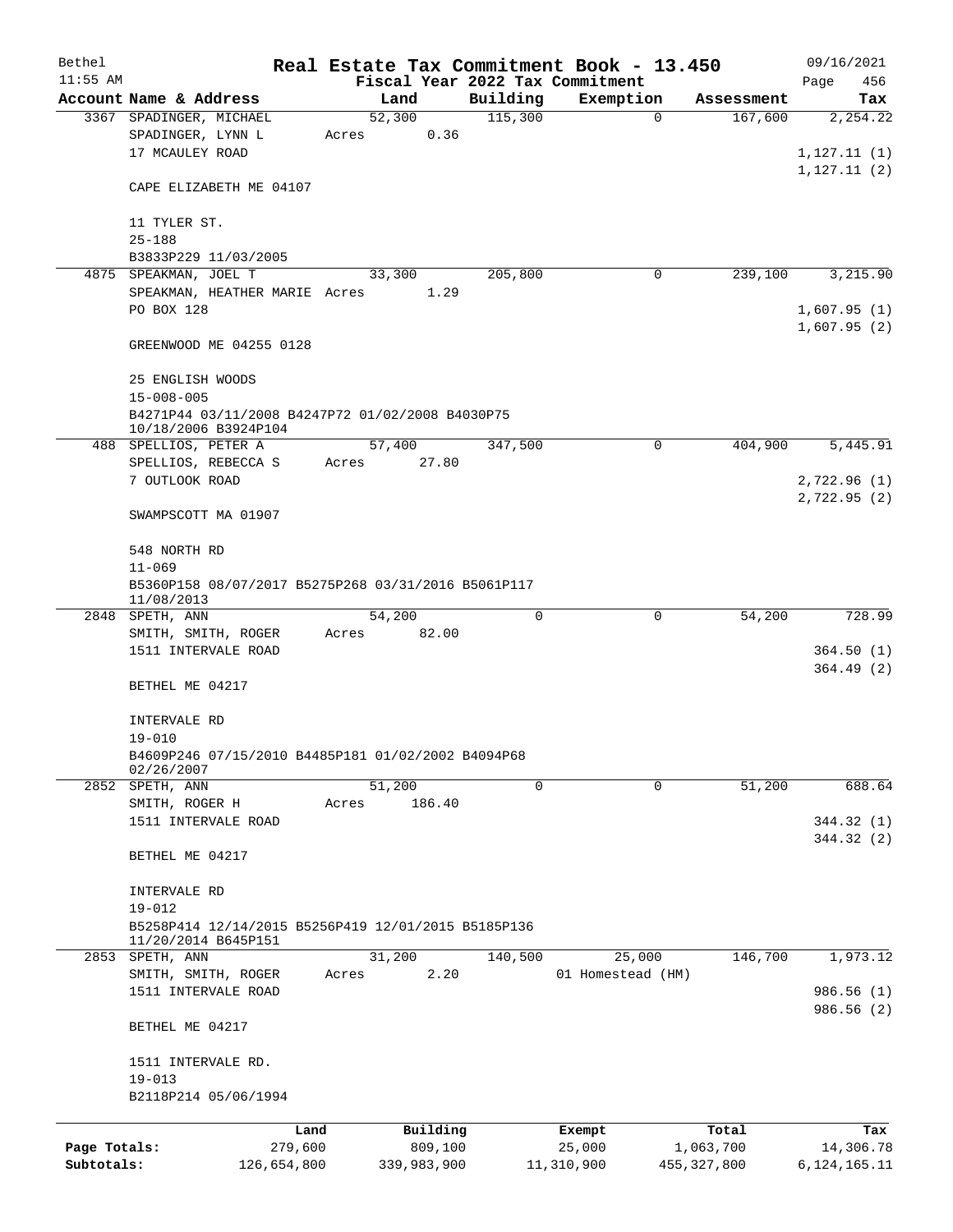| Bethel     |                                                    |       |                |          |                     | Real Estate Tax Commitment Book - 13.450 |            | 09/16/2021   |
|------------|----------------------------------------------------|-------|----------------|----------|---------------------|------------------------------------------|------------|--------------|
| $11:55$ AM |                                                    |       |                |          |                     | Fiscal Year 2022 Tax Commitment          |            | 457<br>Page  |
|            | Account Name & Address                             |       | Land<br>40,900 |          | Building<br>186,200 | Exemption                                | Assessment | Tax          |
|            | 3067 SPRAGUE, RICHARD<br>1060 INTERVALE RD.        | Acres |                | 2.27     |                     | 25,000<br>01 Homestead (HM)              | 202,100    | 2,718.25     |
|            |                                                    |       |                |          |                     |                                          |            | 1,359.13(1)  |
|            | BETHEL ME 04217                                    |       |                |          |                     |                                          |            | 1,359.12(2)  |
|            |                                                    |       |                |          |                     |                                          |            |              |
|            |                                                    |       |                |          |                     |                                          |            |              |
|            | 1060 INTERVALE RD.<br>$23 - 019$                   |       |                |          |                     |                                          |            |              |
|            | B5220P625 05/08/2015 B5050P91 10/15/2013 B2481P339 |       |                |          |                     |                                          |            |              |
|            | 3232 SPRINGHETTI, TYLER D                          |       | 41,500         |          | 129,300             | 0                                        | 170,800    | 2, 297.26    |
|            | 734 FOUNDRY ST                                     | Acres |                | 0.20     |                     |                                          |            |              |
|            |                                                    |       |                |          |                     |                                          |            | 1,148.63(1)  |
|            | EASTON MA 02375                                    |       |                |          |                     |                                          |            | 1, 148.63(2) |
|            |                                                    |       |                |          |                     |                                          |            |              |
|            | 61 ELM ST.                                         |       |                |          |                     |                                          |            |              |
|            | $25 - 069$                                         |       |                |          |                     |                                          |            |              |
|            | B5474P759 08/19/2019 B3880P202 01/30/2006          |       |                |          |                     |                                          |            |              |
|            | 3439 ST LAWRENCE & ATLANTIC                        |       | 16,300         |          | 0                   | $\mathbf 0$                              | 16,300     | 219.24       |
|            | RR CO.                                             |       |                |          |                     |                                          |            |              |
|            | 9001 boul. de l'Acadie Acres<br>SUITE 600          |       |                | 0.69     |                     |                                          |            | 109.62(1)    |
|            | MONTREAL QC H4N 3H5                                |       |                |          |                     |                                          |            | 109.62(2)    |
|            |                                                    |       |                |          |                     |                                          |            |              |
|            |                                                    |       |                |          |                     |                                          |            |              |
|            | RAILROAD ST N/S                                    |       |                |          |                     |                                          |            |              |
|            | $25 - 252$                                         |       |                |          |                     |                                          |            |              |
|            | B1653P60                                           |       |                |          |                     |                                          |            |              |
|            | 2981 ST. PIERRE, EDWARD                            |       | 51,500         |          | 600                 | $\mathbf 0$                              | 52,100     | 700.75       |
|            | ST. PIERRE, CONNIE<br>894 MAYVILLE RD.             | Acres |                | 68.00    |                     |                                          |            | 350.38 (1)   |
|            |                                                    |       |                |          |                     |                                          |            | 350.37(2)    |
|            | BETHEL ME 04217                                    |       |                |          |                     |                                          |            |              |
|            |                                                    |       |                |          |                     |                                          |            |              |
|            | RTE 2 N/S                                          |       |                |          |                     |                                          |            |              |
|            | $22 - 009$                                         |       |                |          |                     |                                          |            |              |
|            | B2677P96 03/10/1999                                |       |                |          |                     |                                          |            |              |
|            | 2982 ST. PIERRE, EDWARD                            |       | 48,300         |          | 241,800             | 25,000                                   | 265,100    | 3,565.60     |
|            | ST. PIERRE, CONNIE<br>894 MAYVILLE ROAD            | Acres |                | 12.00    |                     | 01 Homestead (HM)                        |            | 1,782.80(1)  |
|            |                                                    |       |                |          |                     |                                          |            | 1,782.80(2)  |
|            | BETHEL ME 04217                                    |       |                |          |                     |                                          |            |              |
|            |                                                    |       |                |          |                     |                                          |            |              |
|            | 894 MAYVILLE RD.                                   |       |                |          |                     |                                          |            |              |
|            | $22 - 010$                                         |       |                |          |                     |                                          |            |              |
|            | B1096P267 10/28/1980                               |       |                |          |                     |                                          |            |              |
|            | 278 STADNICKI, THOMAS<br>1894 CLUBHOUSE DR         | Acres | 38,000         | 26.68    | 63,900              | 0                                        | 101,900    | 1,370.56     |
|            |                                                    |       |                |          |                     |                                          |            | 685.28(1)    |
|            | PORT ORANGE FL                                     |       |                |          |                     |                                          |            | 685.28 (2)   |
|            | 32128-7366                                         |       |                |          |                     |                                          |            |              |
|            |                                                    |       |                |          |                     |                                          |            |              |
|            | 236 MCCRILLIS BROOK RD.                            |       |                |          |                     |                                          |            |              |
|            | $04 - 089 - 002$                                   |       |                |          |                     |                                          |            |              |
|            | B2489P283                                          |       |                |          |                     |                                          |            |              |
|            |                                                    |       |                |          |                     |                                          |            |              |
|            |                                                    |       |                |          |                     |                                          |            |              |
|            | Land                                               |       |                | Building |                     | Exempt                                   | Total      | Tax          |

|              | Land        | Building    | Exempt     | Total       | Tax          |
|--------------|-------------|-------------|------------|-------------|--------------|
| Page Totals: | 236,500     | 621,800     | 50,000     | 808,300     | 10,871.66    |
| Subtotals:   | 126,891,300 | 340,605,700 | 11,360,900 | 456,136,100 | 6,135,036.77 |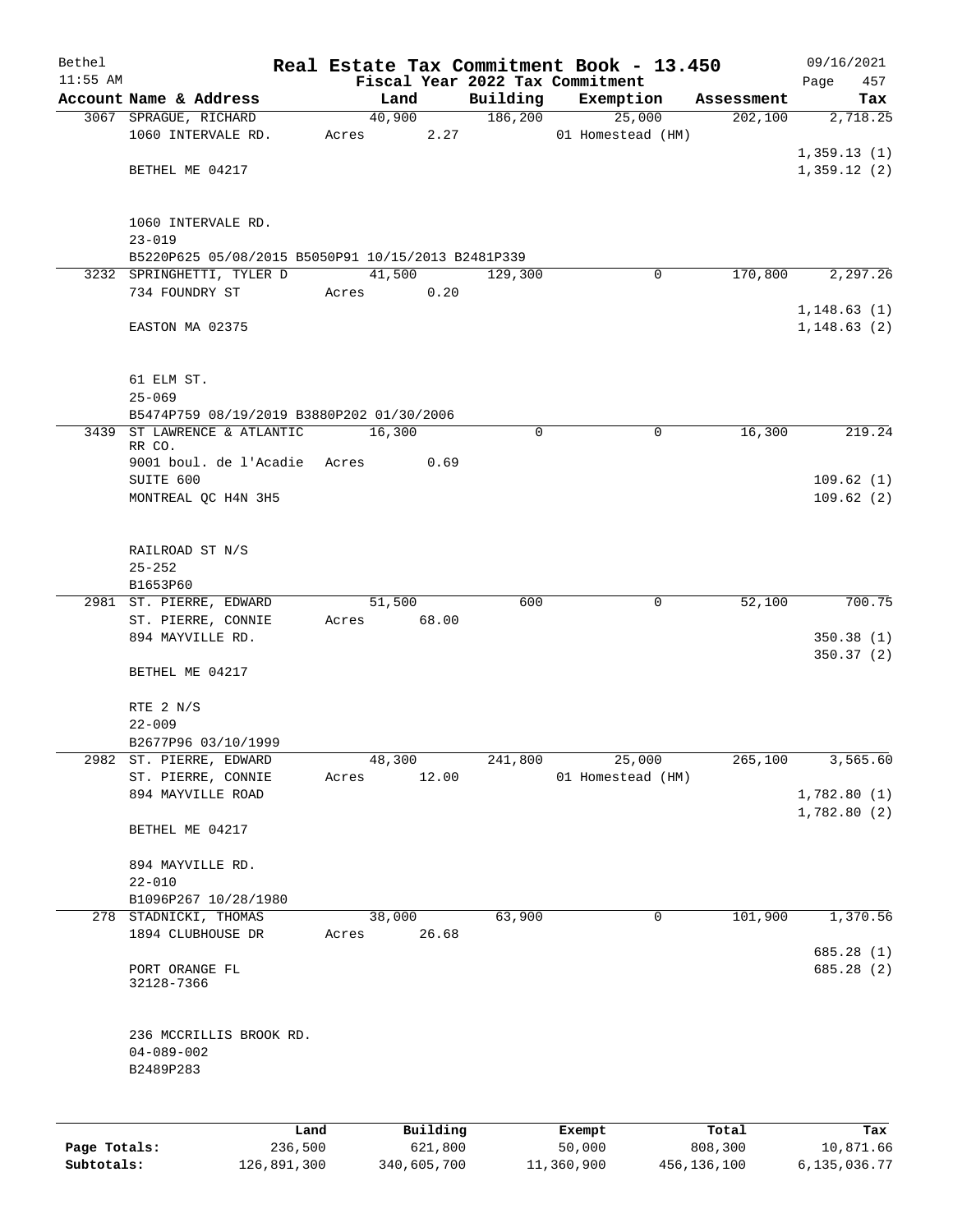| Bethel       |                                                                 | Real Estate Tax Commitment Book - 13.450 |                                 |                       |                      | 09/16/2021             |
|--------------|-----------------------------------------------------------------|------------------------------------------|---------------------------------|-----------------------|----------------------|------------------------|
| $11:55$ AM   |                                                                 |                                          | Fiscal Year 2022 Tax Commitment |                       |                      | Page<br>458            |
|              | Account Name & Address<br>22 STAFFORD, JAMES A                  | Land<br>31,900                           | Building<br>8,400               | Exemption<br>0        | Assessment<br>40,300 | Tax<br>542.04          |
|              | STAFFORD, JUDITH I<br>114 MORSE PLACE                           | 1.70<br>Acres                            |                                 |                       |                      | 271.02(1)              |
|              | BURLINGTON VT 05401                                             |                                          |                                 |                       |                      | 271.02(2)              |
|              | 526 FLAT RD                                                     |                                          |                                 |                       |                      |                        |
|              | $01 - 019$                                                      |                                          |                                 |                       |                      |                        |
|              | B1151P3 03/03/1982                                              |                                          |                                 |                       |                      |                        |
|              | 1715 STAG PROPERTIES, LLC<br>537 HIGH ST.                       | 7,700<br>28.62<br>Acres                  | 0                               | 0                     | 7,700                | 103.57<br>51.79(1)     |
|              | W GARDINER ME 04345                                             |                                          |                                 |                       |                      | 51.78(2)               |
|              | DAISY BRYANT RD<br>$17 - 045 - 001$                             |                                          |                                 |                       |                      |                        |
|              | B3835P114 11/03/2005                                            |                                          |                                 |                       |                      |                        |
|              | 5092 STAG PROPERTIES, LLC<br>537 HIGH ST.                       | 24,500<br>1.24<br>Acres                  | $\mathbf 0$                     | 0                     | 24,500               | 329.53                 |
|              | W GARDINER ME 04345                                             |                                          |                                 |                       |                      | 164.77(1)<br>164.76(2) |
|              | HEMLOCK RIDGE                                                   |                                          |                                 |                       |                      |                        |
|              | $12 - 045 - 001$                                                |                                          |                                 |                       |                      |                        |
|              | B3835P114 11/07/2005                                            |                                          |                                 |                       |                      |                        |
|              | 5093 STAG PROPERTIES, LLC<br>537 HIGH ST.                       | 25,200<br>Acres<br>1.65                  | $\mathbf 0$                     | $\mathbf 0$           | 25,200               | 338.94                 |
|              | W GARDINER ME 04345                                             |                                          |                                 |                       |                      | 169.47(1)<br>169.47(2) |
|              | HEMLOCK RIDGE                                                   |                                          |                                 |                       |                      |                        |
|              | $12 - 045 - 002$                                                |                                          |                                 |                       |                      |                        |
|              | B3835P114 11/07/2005                                            |                                          |                                 |                       |                      |                        |
|              | 19 STANDLEY, STACY B                                            | 27,100                                   | $\mathbf 0$                     | $\mathbf 0$           | 27,100               | 364.50                 |
|              | STANDLEY, BRADFORD D<br>804 FLAT ROAD                           | 1.20<br>Acres                            |                                 |                       |                      | 182.25(1)<br>182.25(2) |
|              | ALBANY TWP ME 04217                                             |                                          |                                 |                       |                      |                        |
|              | FLAT RD<br>$01 - 016$                                           |                                          |                                 |                       |                      |                        |
|              | B5341P73 04/19/2017 B5218P191 04/21/2015 B1945P51<br>10/02/1992 |                                          |                                 |                       |                      |                        |
|              | 2450 STANLEY, DAWN<br>1825 MADISON AVE. APT.<br>$8 - B$         | 5,400<br>Acres<br>20.00                  | $\Omega$                        | 0                     | 5,400                | 72.63                  |
|              |                                                                 |                                          |                                 |                       |                      | 36.32(1)               |
|              | NEW YORK NY 10035                                               |                                          |                                 |                       |                      | 36.31(2)               |
|              | INTERVALE RD                                                    |                                          |                                 |                       |                      |                        |
|              | $13 - 009 - 002$<br>B2377P219                                   |                                          |                                 |                       |                      |                        |
|              |                                                                 |                                          |                                 |                       |                      |                        |
|              | Land                                                            | Building                                 |                                 | Exempt<br>$\mathbf 0$ | Total                | Tax<br>1,751.21        |
| Page Totals: | 121,800                                                         | 8,400                                    |                                 |                       | 130,200              |                        |

**Subtotals:** 127,013,100 340,614,100 11,360,900 456,266,300 6,136,787.98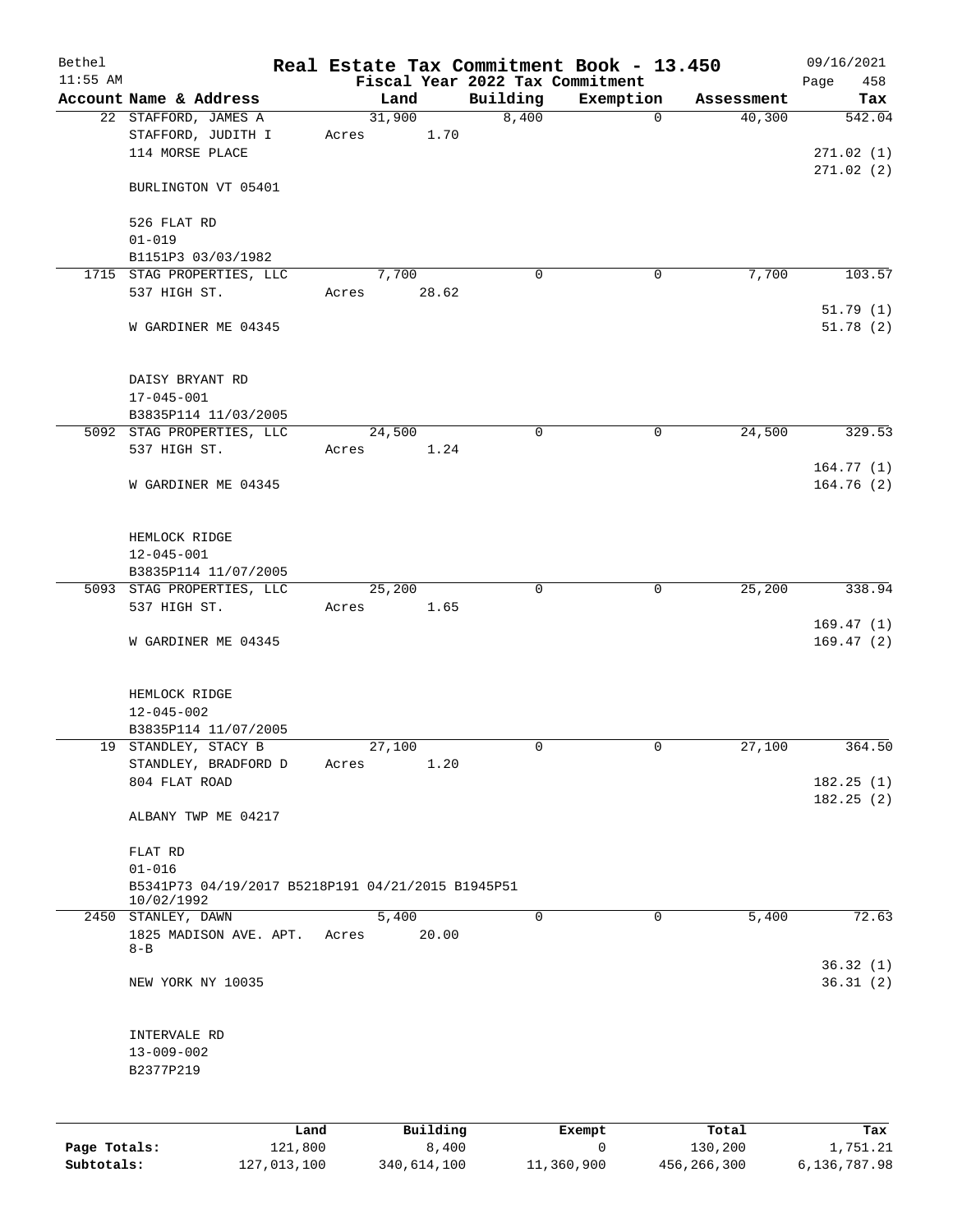| Bethel     |                                           |                 |                                 | Real Estate Tax Commitment Book - 13.450 |            | 09/16/2021    |
|------------|-------------------------------------------|-----------------|---------------------------------|------------------------------------------|------------|---------------|
| $11:55$ AM |                                           |                 | Fiscal Year 2022 Tax Commitment |                                          |            | 459<br>Page   |
|            | Account Name & Address                    | Land            | Building                        | Exemption                                | Assessment | Tax           |
|            | 1038 STANTON, PAT                         | 33,600          | 138,900                         | 0                                        | 172,500    | 2,320.13      |
|            | STANTON, JAMES                            |                 |                                 |                                          |            |               |
|            | 26 ANNAPOLIS WAY                          |                 |                                 |                                          |            | 1,160.07(1)   |
|            |                                           |                 |                                 |                                          |            | 1,160.06(2)   |
|            | NEWBURY MA 01951 2004                     |                 |                                 |                                          |            |               |
|            |                                           |                 |                                 |                                          |            |               |
|            | 88 FAIRWAY ROAD                           |                 |                                 |                                          |            |               |
|            | $07 - 028 - 546$                          |                 |                                 |                                          |            |               |
|            | 2823 STARBIRD, CARLA MARIE                | 33,300          | 75,500                          | 25,000                                   | 83,800     | 1,127.11      |
|            | C/O HOLIDAY, JOHN D. &                    | 0.68<br>Acres   |                                 | 01 Homestead (HM)                        |            |               |
|            | ROSALIE B.                                |                 |                                 |                                          |            |               |
|            | P.O. BOX 1188                             |                 |                                 |                                          |            | 563.56(1)     |
|            |                                           |                 |                                 |                                          |            | 563.55(2)     |
|            | BETHEL ME 04217                           |                 |                                 |                                          |            |               |
|            |                                           |                 |                                 |                                          |            |               |
|            | 9 SCHOOLHOUSE BROOK RD                    |                 |                                 |                                          |            |               |
|            | $18 - 065$                                |                 |                                 |                                          |            |               |
|            | B5062P95 B2261P233 10/04/1995             |                 |                                 |                                          |            |               |
|            | 5386 STARKWEATHER FAMILY                  | 121,500         | $\Omega$                        | 0                                        | 121,500    | 1,634.18      |
|            | ENTERPRISES, LLC                          |                 |                                 |                                          |            |               |
|            | 6020 ARCHSTONE WAY,                       | 4.95<br>Acres   |                                 |                                          |            |               |
|            | <b>UNIT 107</b>                           |                 |                                 |                                          |            |               |
|            |                                           |                 |                                 |                                          |            | 817.09(1)     |
|            | ALEXANDRIA VA 22310                       |                 |                                 |                                          |            | 817.09(2)     |
|            |                                           |                 |                                 |                                          |            |               |
|            |                                           |                 |                                 |                                          |            |               |
|            | MAYVILLE ROAD                             |                 |                                 |                                          |            |               |
|            | $12 - 070$                                |                 |                                 |                                          |            |               |
|            | B5147P41 08/12/2014                       |                 |                                 |                                          |            |               |
|            | 3456 STASINOS, JESSICA                    | 80,100          | 82,700                          | $\mathbf 0$                              | 162,800    | 2,189.66      |
|            | 2 DALE ST                                 | 0.75<br>Acres   |                                 |                                          |            |               |
|            |                                           |                 |                                 |                                          |            | 1,094.83(1)   |
|            | PEABODY MA 01960                          |                 |                                 |                                          |            | 1,094.83(2)   |
|            |                                           |                 |                                 |                                          |            |               |
|            |                                           |                 |                                 |                                          |            |               |
|            | 25 PARADISE RD                            |                 |                                 |                                          |            |               |
|            | $26 - 015$                                |                 |                                 |                                          |            |               |
|            | B5439P589 10/30/2018 B3509P286 05/10/2004 |                 |                                 |                                          |            |               |
|            | 5443 STAY FOR GOOD LLC                    | 66,000          | 400,400                         | 0                                        | 466,400    | 6, 273.08     |
|            | 655 PORTSMOUTH AVE, #10 Acres             | 3.10            |                                 |                                          |            |               |
|            |                                           |                 |                                 |                                          |            | 3, 136.54 (1) |
|            | GREENLAND NH 03840                        |                 |                                 |                                          |            | 3, 136.54 (2) |
|            |                                           |                 |                                 |                                          |            |               |
|            |                                           |                 |                                 |                                          |            |               |
|            | 750 NORTH ROAD                            |                 |                                 |                                          |            |               |
|            | $11 - 075 - 002$                          |                 |                                 |                                          |            |               |
|            | B5379P194 03/12/2018 B3664P83 01/19/2005  |                 |                                 |                                          |            |               |
|            | 2541 STEARNS, ALISON                      | 129,300         | 0                               | $\mathbf 0$                              | 129,300    | 1,739.09      |
|            | 33 BAILEY PARK ROAD                       | 162.00<br>Acres |                                 |                                          |            |               |
|            |                                           |                 |                                 |                                          |            | 869.55(1)     |
|            | VINEYARD HAVEN MA 02568                   |                 |                                 |                                          |            | 869.54 (2)    |
|            |                                           |                 |                                 |                                          |            |               |
|            |                                           |                 |                                 |                                          |            |               |
|            | KIMBALL HILL RD                           |                 |                                 |                                          |            |               |
|            | $15 - 002$                                |                 |                                 |                                          |            |               |
|            | B5578P93 01/12/2021 B2920P309 03/21/2001  |                 |                                 |                                          |            |               |
|            |                                           |                 |                                 |                                          |            |               |
|            |                                           |                 |                                 |                                          |            |               |
|            |                                           |                 |                                 |                                          |            |               |

|              | Land        | Building    | Exempt     | Total       | Tax          |
|--------------|-------------|-------------|------------|-------------|--------------|
| Page Totals: | 463,800     | 697,500     | 25,000     | 1,136,300   | 15,283.25    |
| Subtotals:   | 127,476,900 | 341,311,600 | 11,385,900 | 457,402,600 | 6,152,071.23 |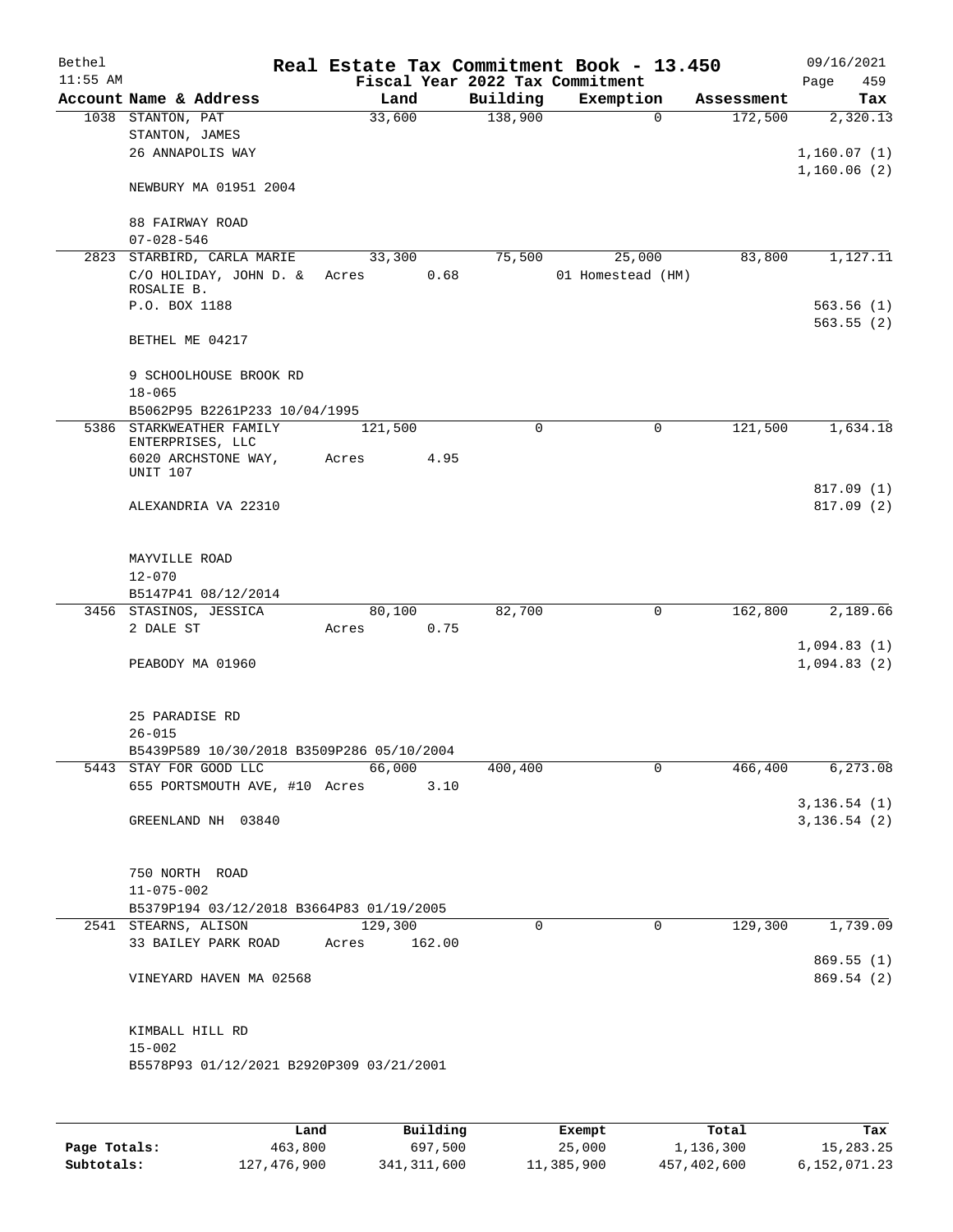| Bethel<br>$11:55$ AM |                                                   |                  |        |             | Real Estate Tax Commitment Book - 13.450<br>Fiscal Year 2022 Tax Commitment |              |            | 09/16/2021<br>460<br>Page |
|----------------------|---------------------------------------------------|------------------|--------|-------------|-----------------------------------------------------------------------------|--------------|------------|---------------------------|
|                      | Account Name & Address                            |                  | Land   | Building    | Exemption                                                                   |              | Assessment | Tax                       |
|                      | 2643 STEARNS, DEBRA                               | 52,500           |        | 7,500       |                                                                             | $\mathbf 0$  | 60,000     | 807.00                    |
|                      | 646 NORTH RD.                                     | Acres            | 3.00   |             |                                                                             |              |            |                           |
|                      |                                                   |                  |        |             |                                                                             |              |            | 403.50(1)                 |
|                      | BETHEL ME 04217                                   |                  |        |             |                                                                             |              |            | 403.50(2)                 |
|                      |                                                   |                  |        |             |                                                                             |              |            |                           |
|                      | 611 NORTH ROAD                                    |                  |        |             |                                                                             |              |            |                           |
|                      | $16 - 017$                                        |                  |        |             |                                                                             |              |            |                           |
|                      | B902P66                                           |                  |        |             |                                                                             |              |            |                           |
|                      | 2682 STEARNS, JEFFREY                             | 41,300           |        | $\mathbf 0$ |                                                                             | 0            | 41,300     | 555.49                    |
|                      | 39 SHEFFIELD ROAD                                 | Acres            | 0.68   |             |                                                                             |              |            |                           |
|                      |                                                   |                  |        |             |                                                                             |              |            | 277.75(1)                 |
|                      | BOXFORD MA 01921                                  |                  |        |             |                                                                             |              |            | 277.74(2)                 |
|                      |                                                   |                  |        |             |                                                                             |              |            |                           |
|                      | 84 SUNDAY RIVER RD                                |                  |        |             |                                                                             |              |            |                           |
|                      | $17 - 020$                                        |                  |        |             |                                                                             |              |            |                           |
|                      | B5286P680 06/15/2016 B4717P66 05/12/2011 B4640P49 |                  |        |             |                                                                             |              |            |                           |
|                      | 09/30/2010 B2342P237                              |                  |        |             |                                                                             |              |            |                           |
|                      | 5075 STEARNS, JEFFREY                             | 45,900           |        | $\mathbf 0$ |                                                                             | $\mathsf{O}$ | 45,900     | 617.36                    |
|                      | 39 SHEFFIELD RD                                   | Acres            | 1.82   |             |                                                                             |              |            | 308.68(1)                 |
|                      | BOXFORD MA 1905                                   |                  |        |             |                                                                             |              |            | 308.68(2)                 |
|                      |                                                   |                  |        |             |                                                                             |              |            |                           |
|                      |                                                   |                  |        |             |                                                                             |              |            |                           |
|                      | TIMBER CREEK                                      |                  |        |             |                                                                             |              |            |                           |
|                      | $18 - 060 - 055$                                  |                  |        |             |                                                                             |              |            |                           |
|                      | B4292P222 05/02/2008 B3568P322 08/06/2004         |                  |        |             |                                                                             |              |            |                           |
|                      | 2642 STEARNS, JOYCE                               | 120,300<br>Acres |        | $\mathbf 0$ |                                                                             | $\mathbf 0$  | 120,300    | 1,618.04                  |
|                      | STEARNS, DEBRA<br>646 NORTH ROAD                  |                  | 133.00 |             |                                                                             |              |            | 809.02(1)                 |
|                      |                                                   |                  |        |             |                                                                             |              |            | 809.02(2)                 |
|                      | BETHEL ME 04217                                   |                  |        |             |                                                                             |              |            |                           |
|                      |                                                   |                  |        |             |                                                                             |              |            |                           |
|                      | NORTH RD                                          |                  |        |             |                                                                             |              |            |                           |
|                      | $16 - 016$                                        |                  |        |             |                                                                             |              |            |                           |
|                      | B615P248<br>2668 STEARNS, JOYCE                   |                  | 500    | 0           |                                                                             | $\mathsf 0$  | 500        | 6.73                      |
|                      | STEARNS, DEBRA                                    | Acres            | 5.40   |             |                                                                             |              |            |                           |
|                      | 646 NORTH ROAD                                    |                  |        |             |                                                                             |              |            | 3.37(1)                   |
|                      |                                                   |                  |        |             |                                                                             |              |            | 3.36(2)                   |
|                      | BETHEL ME 04217                                   |                  |        |             |                                                                             |              |            |                           |
|                      |                                                   |                  |        |             |                                                                             |              |            |                           |
|                      | NORTH RD                                          |                  |        |             |                                                                             |              |            |                           |
|                      | $17 - 010$<br>B711P270                            |                  |        |             |                                                                             |              |            |                           |
| 1614                 | STEARNS, JOYCE                                    | 82,300           |        | 111,000     | 25,000                                                                      |              | 168,300    | 2,263.64                  |
|                      | STEARNS, DEBRA                                    | Acres            | 24.00  |             | 01 Homestead (HM)                                                           |              |            |                           |
|                      | 646 NORTH ROAD                                    |                  |        |             |                                                                             |              |            | 1, 131.82(1)              |
|                      |                                                   |                  |        |             |                                                                             |              |            | 1, 131.82(2)              |
|                      | BETHEL ME 04217                                   |                  |        |             |                                                                             |              |            |                           |
|                      |                                                   |                  |        |             |                                                                             |              |            |                           |
|                      | 646 NORTH ROAD<br>$11 - 071$                      |                  |        |             |                                                                             |              |            |                           |
|                      | B2246P273 08/22/1995                              |                  |        |             |                                                                             |              |            |                           |
|                      |                                                   |                  |        |             |                                                                             |              |            |                           |
|                      |                                                   |                  |        |             |                                                                             |              |            |                           |
|                      |                                                   |                  |        |             |                                                                             |              |            |                           |

|              | Land        | Building    |            | Total       | Tax          |
|--------------|-------------|-------------|------------|-------------|--------------|
|              |             |             | Exempt     |             |              |
| Page Totals: | 342,800     | 118,500     | 25,000     | 436,300     | 5,868.26     |
| Subtotals:   | 127,819,700 | 341,430,100 | 11,410,900 | 457,838,900 | 6,157,939.49 |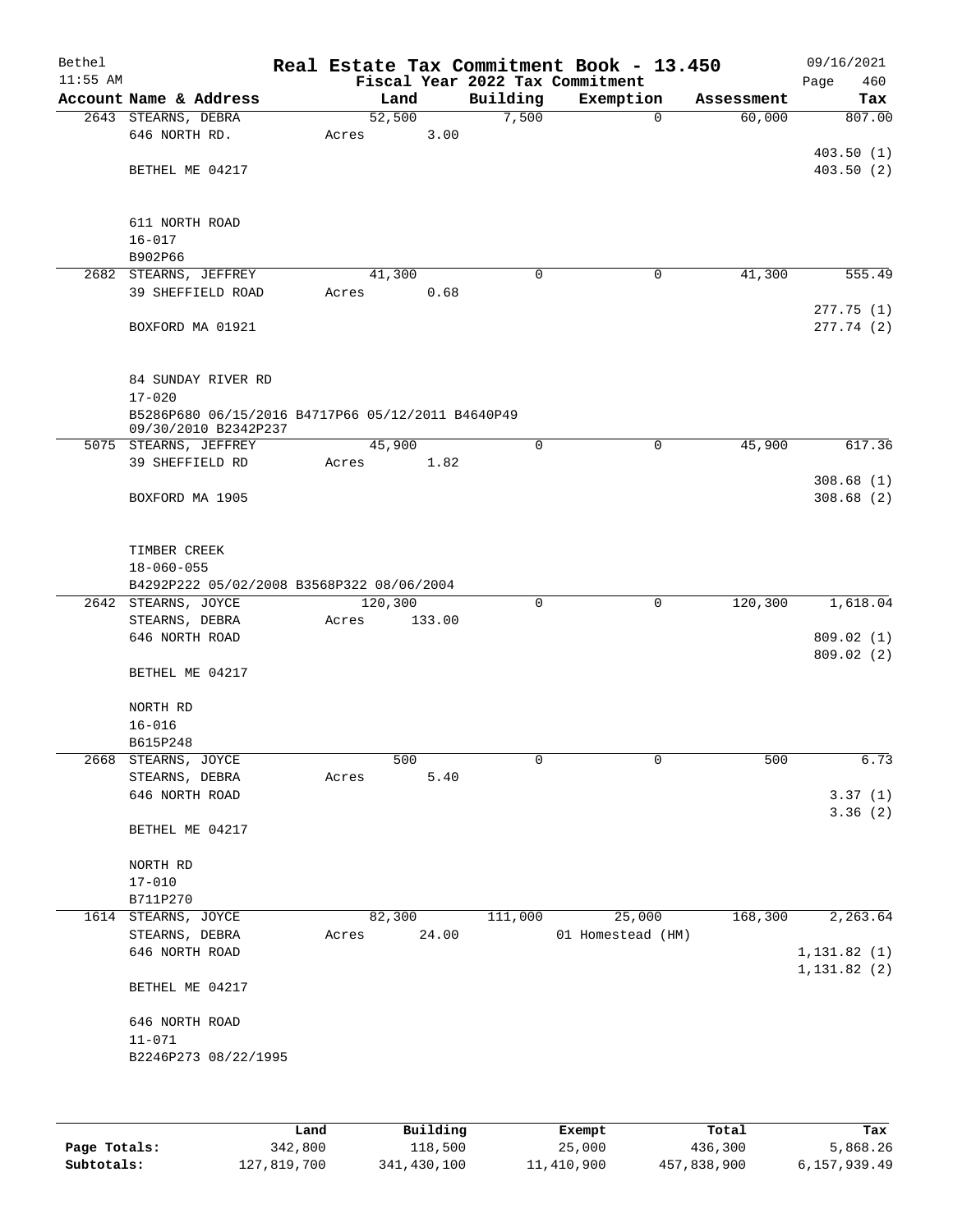| Bethel<br>$11:55$ AM |                                                    |        |                |          | Real Estate Tax Commitment Book - 13.450<br>Fiscal Year 2022 Tax Commitment |            | 09/16/2021<br>Page<br>461 |
|----------------------|----------------------------------------------------|--------|----------------|----------|-----------------------------------------------------------------------------|------------|---------------------------|
|                      | Account Name & Address                             |        | Land           | Building | Exemption                                                                   | Assessment | Tax                       |
|                      | 3629 STECHER, WINONA M                             |        | 71,900         | 127,000  | 31,000                                                                      | 167,900    | 2,258.26                  |
|                      | 370 PARADISE ROAD                                  | Acres  | 2.20           |          | 12 WW2 Vet Res                                                              |            |                           |
|                      |                                                    |        |                |          | 01 Homestead (HM)                                                           |            | 1,129.13(1)               |
|                      | BETHEL ME 04217                                    |        |                |          |                                                                             |            | 1,129.13(2)               |
|                      |                                                    |        |                |          |                                                                             |            |                           |
|                      |                                                    |        |                |          |                                                                             |            |                           |
|                      | 370 PARADISE RD                                    |        |                |          |                                                                             |            |                           |
|                      | $27 - 035$                                         |        |                |          |                                                                             |            |                           |
|                      | B3699P138 04/12/2005<br>3630 STECHER, WINONA M     |        | 29,200         | 0        | 0                                                                           | 29,200     | 392.74                    |
|                      | 370 PARADISE RD.                                   | Acres  | 1.16           |          |                                                                             |            |                           |
|                      |                                                    |        |                |          |                                                                             |            | 196.37(1)                 |
|                      | BETHEL ME 04217                                    |        |                |          |                                                                             |            | 196.37(2)                 |
|                      |                                                    |        |                |          |                                                                             |            |                           |
|                      |                                                    |        |                |          |                                                                             |            |                           |
|                      |                                                    |        |                |          |                                                                             |            |                           |
|                      | $27 - 036 - 001 - 001$                             |        |                |          |                                                                             |            |                           |
|                      | B2983P79                                           |        |                |          |                                                                             |            |                           |
|                      | 5062 STENHOUSE, JOSHUA J.                          |        | 49,600         | 321,600  | 0                                                                           | 371,200    | 4,992.64                  |
|                      | PREZIOSI, DIANA<br>245 BURGESS AVE                 | Acres  | 1.68           |          |                                                                             |            | 2,496.32(1)               |
|                      |                                                    |        |                |          |                                                                             |            | 2,496.32(2)               |
|                      | WESTWOOD MA 02090                                  |        |                |          |                                                                             |            |                           |
|                      |                                                    |        |                |          |                                                                             |            |                           |
|                      | 11 OAK RIDGE ROAD                                  |        |                |          |                                                                             |            |                           |
|                      | $18 - 060 - 036$                                   |        |                |          |                                                                             |            |                           |
|                      | B5465P127 06/10/2019 B5288P15 06/21/2016 B5226P546 |        |                |          |                                                                             |            |                           |
|                      | 06/15/2015 B3568P322 08/06/2004                    |        |                |          |                                                                             |            | 2,568.95                  |
|                      | 5370 STEPHENSON, ERIC R<br>STEPHENSON, JANET M     | Acres  | 35,900<br>0.88 | 180,100  | 25,000<br>01 Homestead (HM)                                                 | 191,000    |                           |
|                      | 13 PHILBROOK ST                                    |        |                |          |                                                                             |            | 1,284.48(1)               |
|                      |                                                    |        |                |          |                                                                             |            | 1, 284.47(2)              |
|                      | BETHEL ME 04217                                    |        |                |          |                                                                             |            |                           |
|                      |                                                    |        |                |          |                                                                             |            |                           |
|                      | 13 PHILBROOK ST.                                   |        |                |          |                                                                             |            |                           |
|                      | $25 - 145$                                         |        |                |          |                                                                             |            |                           |
|                      | B4852P181 06/08/2012 B4843P79 05/08/2012           |        |                |          |                                                                             |            |                           |
|                      | 4517 STEVEN, MICHAEL T                             | 43,500 |                | 238,000  | 25,000                                                                      | 256,500    | 3,449.93                  |
|                      | STEVEN, MARGARET B<br>30 PINE HAVEN LANE           | Acres  | 1.10           |          | 01 Homestead (HM)                                                           |            | 1,724.97(1)               |
|                      |                                                    |        |                |          |                                                                             |            | 1,724.96(2)               |
|                      | BETHEL ME 04217                                    |        |                |          |                                                                             |            |                           |
|                      |                                                    |        |                |          |                                                                             |            |                           |
|                      | 30 PINE HAVEN LANE                                 |        |                |          |                                                                             |            |                           |
|                      | $18 - 054 - 005$                                   |        |                |          |                                                                             |            |                           |
|                      | B3492P221 04/14/2004                               |        |                |          |                                                                             |            |                           |
|                      | 2801 STEVENS, DALE                                 |        | 3,800          | 0        | 0                                                                           | 3,800      | 51.11                     |
|                      | STEVENS, BARBARA                                   | Acres  | 15.00          |          |                                                                             |            |                           |
|                      | 507 INTERVALE RD.                                  |        |                |          |                                                                             |            | 25.56(1)                  |
|                      | BETHEL ME 04217                                    |        |                |          |                                                                             |            | 25.55(2)                  |
|                      |                                                    |        |                |          |                                                                             |            |                           |
|                      | STEVENS RD.                                        |        |                |          |                                                                             |            |                           |
|                      | $18 - 050 - 001$<br>B2226P54                       |        |                |          |                                                                             |            |                           |
|                      |                                                    |        |                |          |                                                                             |            |                           |
|                      |                                                    |        |                |          |                                                                             |            |                           |
|                      |                                                    |        |                |          |                                                                             |            |                           |
|                      |                                                    |        |                |          |                                                                             |            |                           |

|              | Land        | Building    | Exempt     | Total       | Tax          |
|--------------|-------------|-------------|------------|-------------|--------------|
| Page Totals: | 233,900     | 866,700     | 81,000     | 1,019,600   | 13,713.63    |
| Subtotals:   | 128,053,600 | 342,296,800 | 11,491,900 | 458,858,500 | 6,171,653.12 |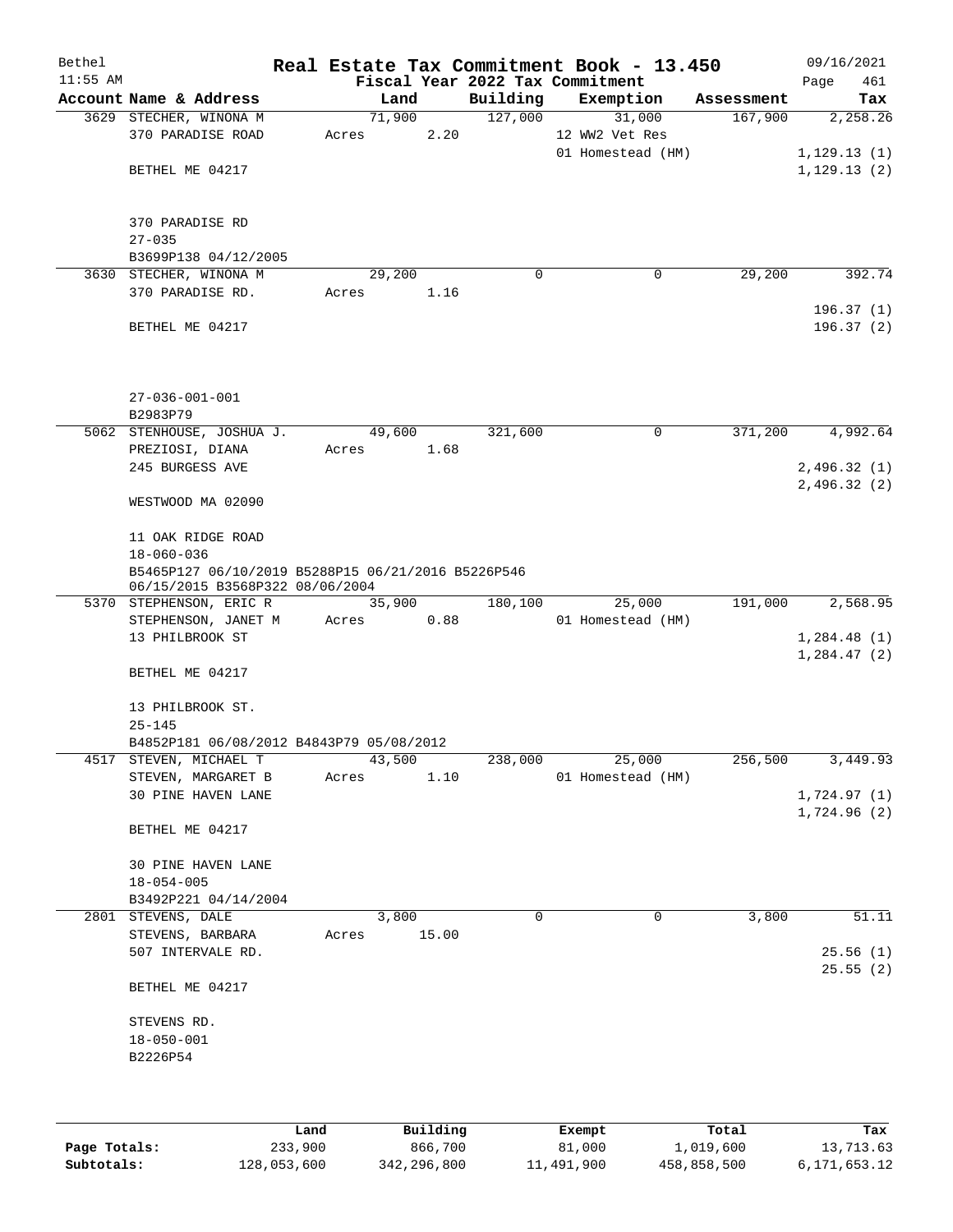| Bethel     |                                                     |        |       |             | Real Estate Tax Commitment Book - 13.450 |            | 09/16/2021  |
|------------|-----------------------------------------------------|--------|-------|-------------|------------------------------------------|------------|-------------|
| $11:55$ AM |                                                     |        |       |             | Fiscal Year 2022 Tax Commitment          |            | 462<br>Page |
|            | Account Name & Address                              | Land   |       | Building    | Exemption                                | Assessment | Tax         |
|            | 2825 STEVENS, DALE                                  | 38,900 |       | 126,000     | 25,000                                   | 139,900    | 1,881.66    |
|            | STEVENS, BARBARA                                    | Acres  | 1.20  |             | 01 Homestead (HM)                        |            |             |
|            | 507 INTERVALE ROAD                                  |        |       |             |                                          |            | 940.83(1)   |
|            |                                                     |        |       |             |                                          |            | 940.83(2)   |
|            | BETHEL ME 04217                                     |        |       |             |                                          |            |             |
|            | 507 INTERVALE RD.                                   |        |       |             |                                          |            |             |
|            | $18 - 067$                                          |        |       |             |                                          |            |             |
|            | 2826 STEVENS, DALE                                  | 34,600 |       | $\mathbf 0$ | $\mathbf 0$                              | 34,600     | 465.37      |
|            | STEVENS, BARBARA                                    | Acres  | 5.40  |             |                                          |            |             |
|            | 507 INTERVALE RD.                                   |        |       |             |                                          |            | 232.69(1)   |
|            |                                                     |        |       |             |                                          |            | 232.68(2)   |
|            | BETHEL ME 04217                                     |        |       |             |                                          |            |             |
|            |                                                     |        |       |             |                                          |            |             |
|            | INTERVALE RD S/S<br>$18 - 068$                      |        |       |             |                                          |            |             |
|            |                                                     |        |       |             |                                          |            |             |
|            | 2829 STEVENS, DALE                                  | 12,600 |       | 10,000      | 0                                        | 22,600     | 303.97      |
|            | 507 INTERVALE ROAD                                  | Acres  | 30.00 |             |                                          |            |             |
|            |                                                     |        |       |             |                                          |            | 151.99(1)   |
|            | BETHEL ME 04217                                     |        |       |             |                                          |            | 151.98(2)   |
|            |                                                     |        |       |             |                                          |            |             |
|            | 223 SWAN HILL RD.                                   |        |       |             |                                          |            |             |
|            | $19 - 001$                                          |        |       |             |                                          |            |             |
|            | B1111P140 03/18/1981                                |        |       |             |                                          |            |             |
|            | 4519 STEVENS, GREGORY P                             | 44,500 |       | 158,800     | 0                                        | 203,300    | 2,734.39    |
|            | STEVENS, DAWN M                                     | Acres  | 1.47  |             |                                          |            |             |
|            | 18 ADELINE DR.                                      |        |       |             |                                          |            | 1,367.20(1) |
|            |                                                     |        |       |             |                                          |            | 1,367.19(2) |
|            | GORHAM ME 04038                                     |        |       |             |                                          |            |             |
|            | 21 PINE HAVEN LANE                                  |        |       |             |                                          |            |             |
|            | $18 - 054 - 007$                                    |        |       |             |                                          |            |             |
|            | B5225P501 06/08/2015 B4983P325 05/13/2013 B4067P275 |        |       |             |                                          |            |             |
|            | 12/18/2006 B3801P276 09/20/2005                     |        |       |             |                                          |            |             |
|            | 2805 STEVENS, ROBERT A                              | 42,900 |       | 124,700     | 25,000                                   | 142,600    | 1,917.97    |
|            | 49 STEVENS ROAD                                     | Acres  | 4.25  |             | 01 Homestead (HM)                        |            |             |
|            |                                                     |        |       |             |                                          |            | 958.99 (1)  |
|            | BETHEL ME 04217                                     |        |       |             |                                          |            | 958.98 (2)  |
|            |                                                     |        |       |             |                                          |            |             |
|            | 49 STEVENS RD                                       |        |       |             |                                          |            |             |
|            | $18 - 053$                                          |        |       |             |                                          |            |             |
|            | B1024P57                                            |        |       |             |                                          |            |             |
|            | 2800 STEVENS, ROBERT A                              | 18,700 |       | 3,400       | 0                                        | 22,100     | 297.25      |
|            | STEVENS, ALTHEA                                     | Acres  | 50.00 |             |                                          |            |             |
|            | 49 STEVENS RD.                                      |        |       |             |                                          |            | 148.63(1)   |
|            |                                                     |        |       |             |                                          |            | 148.62(2)   |
|            | BETHEL ME 04217                                     |        |       |             |                                          |            |             |
|            |                                                     |        |       |             |                                          |            |             |
|            | INTERVALE RD S/S                                    |        |       |             |                                          |            |             |
|            | $18 - 050$                                          |        |       |             |                                          |            |             |
|            |                                                     |        |       |             |                                          |            |             |
|            |                                                     |        |       |             |                                          |            |             |

|              | Land        | Building    | Exempt     | Total         | Tax          |
|--------------|-------------|-------------|------------|---------------|--------------|
| Page Totals: | 192,200     | 422,900     | 50,000     | 565,100       | 7,600.61     |
| Subtotals:   | 128,245,800 | 342,719,700 | 11,541,900 | 459, 423, 600 | 6,179,253.73 |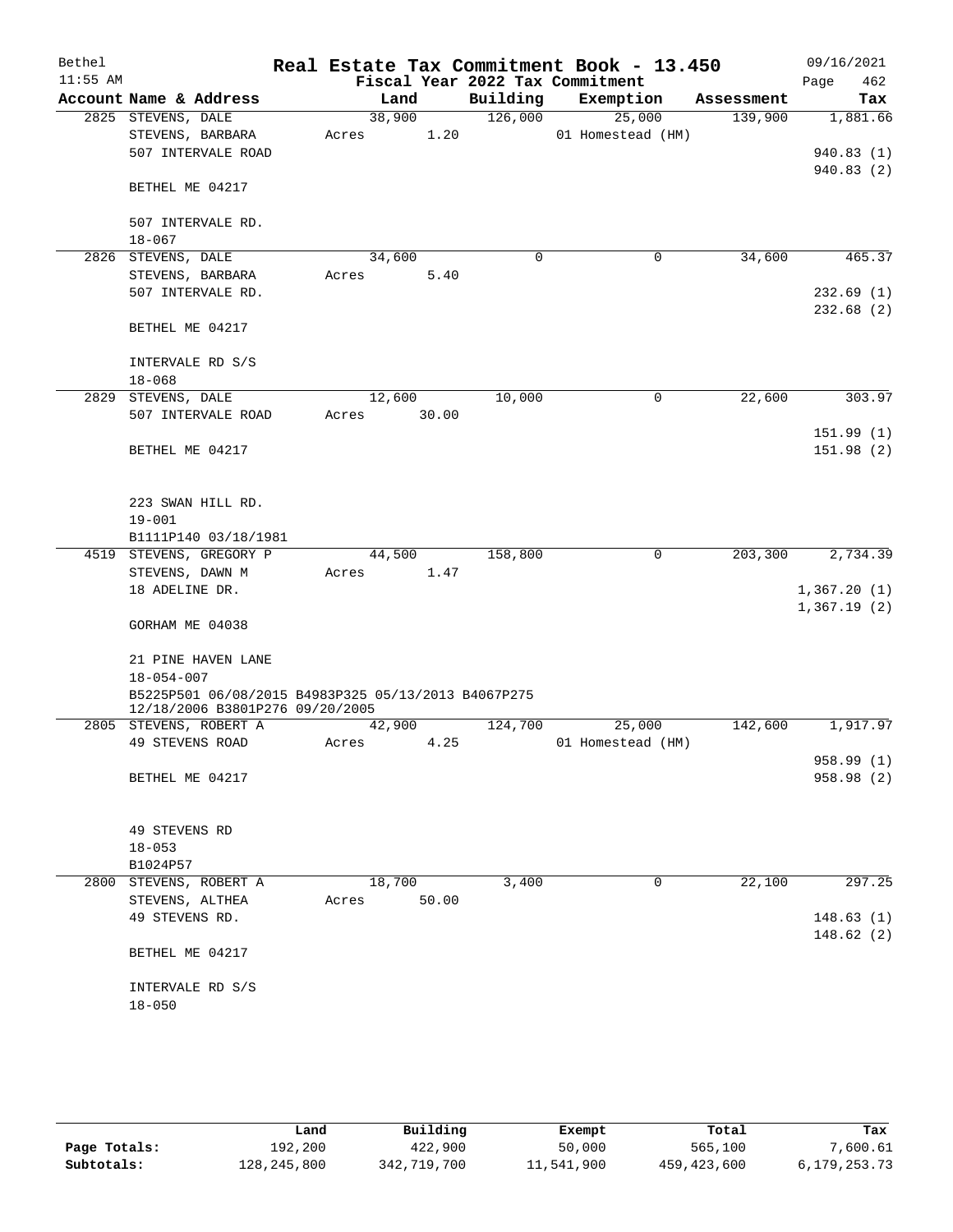| Bethel       |                                                                 |         |          |          | Real Estate Tax Commitment Book - 13.450 |            | 09/16/2021  |  |  |  |
|--------------|-----------------------------------------------------------------|---------|----------|----------|------------------------------------------|------------|-------------|--|--|--|
| $11:55$ AM   |                                                                 |         |          |          | Fiscal Year 2022 Tax Commitment          |            | Page<br>463 |  |  |  |
|              | Account Name & Address                                          |         | Land     | Building | Exemption                                | Assessment | Tax         |  |  |  |
|              | 58 STEVENS, SALLY L                                             |         | 58,800   | 183,200  | $\mathbf 0$                              | 242,000    | 3,254.90    |  |  |  |
|              | LEIGH, DAVID W                                                  | Acres   | 23.00    |          |                                          |            |             |  |  |  |
|              | PO BOX 41                                                       |         |          |          |                                          |            | 1,627.45(1) |  |  |  |
|              |                                                                 |         |          |          |                                          |            | 1,627.45(2) |  |  |  |
|              | LUMBERVILLE PA 18933                                            |         |          |          |                                          |            |             |  |  |  |
|              |                                                                 |         |          |          |                                          |            |             |  |  |  |
|              | 139 SKILLINGS ROAD                                              |         |          |          |                                          |            |             |  |  |  |
|              | $01 - 048$                                                      |         |          |          |                                          |            |             |  |  |  |
|              | B3817P52 10/07/2005                                             |         |          |          |                                          |            |             |  |  |  |
|              | 2804 STEVENS, SCOTT                                             |         | 40,300   | 88,000   | 25,000                                   | 103,300    | 1,389.39    |  |  |  |
|              | STEVENS, AMYLYNN                                                | Acres   | 1.90     |          | 01 Homestead (HM)                        |            |             |  |  |  |
|              | 25 STEVENS ROAD                                                 |         |          |          |                                          |            | 694.70 (1)  |  |  |  |
|              |                                                                 |         |          |          |                                          |            | 694.69(2)   |  |  |  |
|              | BETHEL ME 04217                                                 |         |          |          |                                          |            |             |  |  |  |
|              |                                                                 |         |          |          |                                          |            |             |  |  |  |
|              | 25 STEVENS RD                                                   |         |          |          |                                          |            |             |  |  |  |
|              | $18 - 052$                                                      |         |          |          |                                          |            |             |  |  |  |
|              | B2484P124 10/10/1997 B2484P123 10/10/1997                       |         |          |          |                                          |            |             |  |  |  |
|              | 80 STEWARD, TABITHA                                             |         | 29,100   | 46,500   | $\mathbf 0$                              | 75,600     | 1,016.82    |  |  |  |
|              | STEWARD, JOHN                                                   | Acres   | 0.46     |          |                                          |            |             |  |  |  |
|              | PO BOX 636                                                      |         |          |          |                                          |            | 508.41(1)   |  |  |  |
|              |                                                                 |         |          |          |                                          |            | 508.41(2)   |  |  |  |
|              | BETHEL ME 04217                                                 |         |          |          |                                          |            |             |  |  |  |
|              |                                                                 |         |          |          |                                          |            |             |  |  |  |
|              | 349 SONGO POND RD                                               |         |          |          |                                          |            |             |  |  |  |
|              | $02 - 005$<br>B5177P41 10/27/2014 B3449P334 01/05/2004          |         |          |          |                                          |            |             |  |  |  |
|              |                                                                 |         |          |          |                                          |            |             |  |  |  |
|              | 3567 STIFLER, LAWRENCE                                          |         | 33,600   | 103,900  | 0                                        | 137,500    | 1,849.38    |  |  |  |
|              | MCFADDEN, MCFADDEN,<br>MARY                                     |         |          |          |                                          |            |             |  |  |  |
|              | 100 CODMAN RD                                                   |         |          |          |                                          |            | 924.69(1)   |  |  |  |
|              |                                                                 |         |          |          |                                          |            | 924.69(2)   |  |  |  |
|              | BROOKLINE MA 02445                                              |         |          |          |                                          |            |             |  |  |  |
|              |                                                                 |         |          |          |                                          |            |             |  |  |  |
|              | 135 VERNON ST.                                                  |         |          |          |                                          |            |             |  |  |  |
|              | 26-076-001-06E                                                  |         |          |          |                                          |            |             |  |  |  |
|              | B5574P631 12/28/2020 B4891P103 09/10/2012 B4773P256             |         |          |          |                                          |            |             |  |  |  |
|              | 10/19/2011 B4761P50 09/19/2011 B3893P89 02/27/2006              |         |          |          |                                          |            |             |  |  |  |
|              | 1223 STIFLER, LAWRENCE T P                                      |         | 39,500   | 36,300   | $\mathbf 0$                              | 75,800     | 1,019.51    |  |  |  |
|              | STIFLER,                                                        | Acres   | 7.41     |          |                                          |            |             |  |  |  |
|              | 100 CODMAN RD                                                   |         |          |          |                                          |            | 509.76(1)   |  |  |  |
|              |                                                                 |         |          |          |                                          |            | 509.75(2)   |  |  |  |
|              | BROOKLINE MA 02445                                              |         |          |          |                                          |            |             |  |  |  |
|              |                                                                 |         |          |          |                                          |            |             |  |  |  |
|              | 14 WEST BETHEL RD.                                              |         |          |          |                                          |            |             |  |  |  |
|              | $07 - 030$                                                      |         |          |          |                                          |            |             |  |  |  |
|              | B4856P88 06/18/2012 B4714P288 04/28/2011 B3929P17               |         |          |          |                                          |            |             |  |  |  |
|              | B3888P59 02/14/2006                                             |         |          |          |                                          |            |             |  |  |  |
|              | 1754 STOCKAMORE, BRENDA J                                       |         | 11,800   | 74,500   | 0                                        | 86,300     | 1,160.73    |  |  |  |
|              | STOCKAMORE, RICHARD D                                           |         |          |          |                                          |            |             |  |  |  |
|              | 82 PARK AVE                                                     |         |          |          |                                          |            | 580.37(1)   |  |  |  |
|              |                                                                 |         |          |          |                                          |            | 580.36(2)   |  |  |  |
|              | HAMPTON NH 03842                                                |         |          |          |                                          |            |             |  |  |  |
|              |                                                                 |         |          |          |                                          |            |             |  |  |  |
|              | 31 PARK ST                                                      |         |          |          |                                          |            |             |  |  |  |
|              | $25 - 020 - 004$                                                |         |          |          |                                          |            |             |  |  |  |
|              | B5293P9 07/18/2016 B5252P182 11/03/2015 B4709P208<br>12/04/2011 |         |          |          |                                          |            |             |  |  |  |
|              |                                                                 |         |          |          |                                          |            |             |  |  |  |
|              |                                                                 | Land    | Building |          | Exempt                                   | Total      | Tax         |  |  |  |
| Page Totals: |                                                                 | 213,100 | 532,400  |          | 25,000                                   | 720,500    | 9,690.73    |  |  |  |
|              |                                                                 |         |          |          |                                          |            |             |  |  |  |

**Subtotals:** 128,458,900 343,252,100 11,566,900 460,144,100 6,188,944.46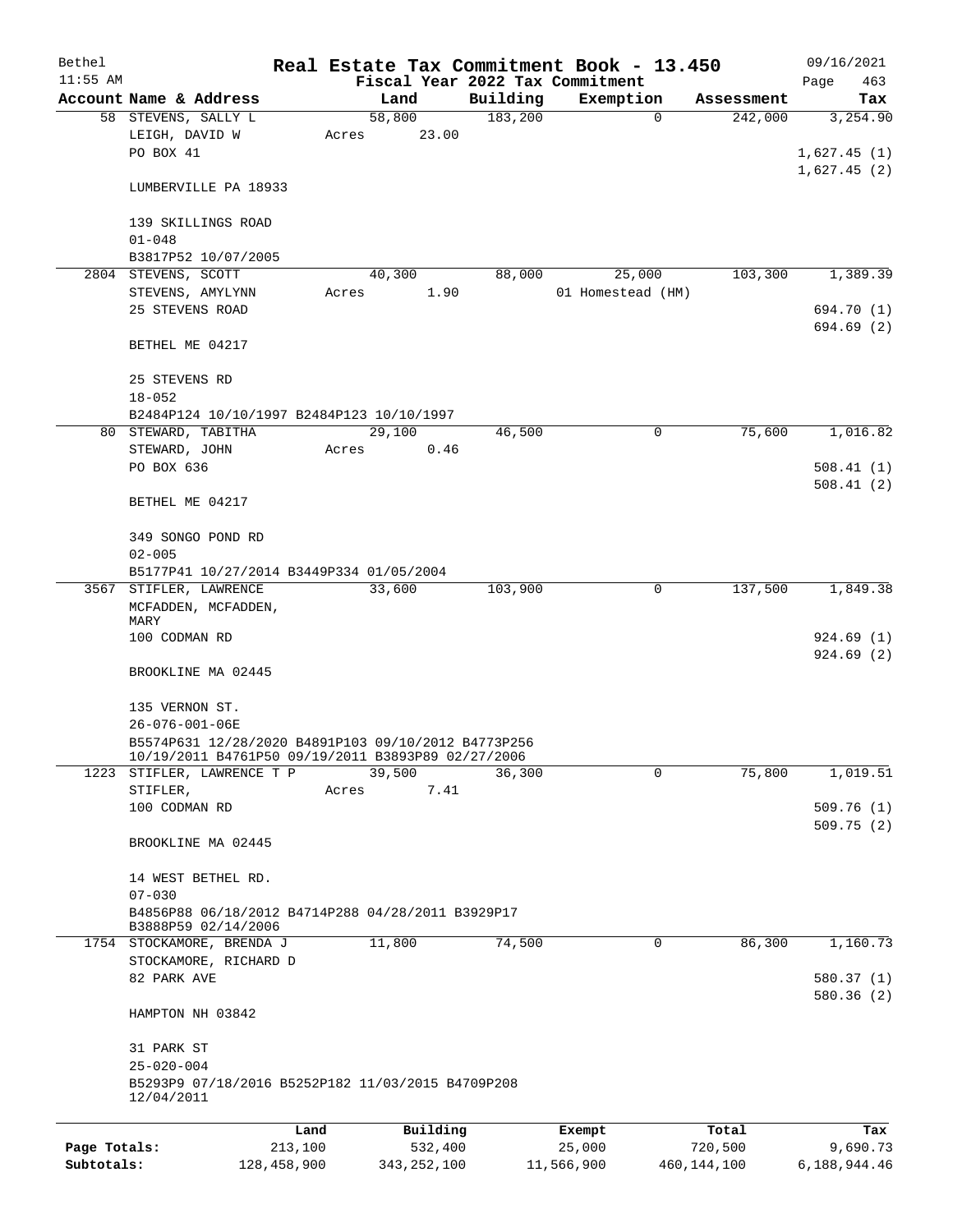| Bethel       |                                                                                                                                                             |       |        |           |             | Real Estate Tax Commitment Book - 13.450 |            | 09/16/2021                   |
|--------------|-------------------------------------------------------------------------------------------------------------------------------------------------------------|-------|--------|-----------|-------------|------------------------------------------|------------|------------------------------|
| $11:55$ AM   |                                                                                                                                                             |       |        |           |             | Fiscal Year 2022 Tax Commitment          |            | 464<br>Page                  |
|              | Account Name & Address                                                                                                                                      |       | Land   |           | Building    | Exemption                                | Assessment | Tax                          |
|              | 355 STONE, JENNIFER<br>C/O JOYCE MCALLISTER<br>PO BOX 626                                                                                                   | Acres | 44,600 | 1.50      | 12,200      | 0                                        | 56,800     | 763.96<br>381.98 (1)         |
|              | BETHEL ME 04217                                                                                                                                             |       |        |           |             |                                          |            | 381.98 (2)                   |
|              | 425 FLAT RD.<br>$06 - 001$                                                                                                                                  |       |        |           |             |                                          |            |                              |
|              | B4947P218 01/28/2013 B2202P3 02/22/1995                                                                                                                     |       |        |           |             |                                          |            |                              |
|              | 1630 STONE, KELLY                                                                                                                                           |       | 57,300 |           | 123,700     | 25,000                                   | 156,000    | 2,098.20                     |
|              | STONE, STEPHEN                                                                                                                                              | Acres |        | 6.90      |             | 01 Homestead (HM)                        |            |                              |
|              | 852 NORTH ROAD                                                                                                                                              |       |        |           |             |                                          |            | 1,049.10(1)                  |
|              |                                                                                                                                                             |       |        |           |             |                                          |            | 1,049.10(2)                  |
|              | BETHEL ME 04217                                                                                                                                             |       |        |           |             |                                          |            |                              |
|              | 852 NORTH ROAD<br>$11 - 084$                                                                                                                                |       |        |           |             |                                          |            |                              |
|              | B2086P53 01/10/1994                                                                                                                                         |       |        |           |             |                                          |            |                              |
|              | 405 STONE, PAUL F. &                                                                                                                                        |       | 45,900 |           | $\mathbf 0$ | $\mathbf 0$                              | 45,900     | 617.36                       |
|              | SHANNON P.                                                                                                                                                  |       |        |           |             |                                          |            |                              |
|              | 3 SATUCKET TRAIL                                                                                                                                            | Acres |        | 5.46      |             |                                          |            |                              |
|              |                                                                                                                                                             |       |        |           |             |                                          |            | 308.68(1)                    |
|              | LAKEVILLE MA 02347                                                                                                                                          |       |        |           |             |                                          |            | 308.68(2)                    |
|              | CHESTNUT KNOLL LANE<br>$06 - 027 - 013$                                                                                                                     |       |        |           |             |                                          |            |                              |
|              | B5527P775 06/15/2020 B3188P59 10/30/2002                                                                                                                    |       |        |           |             |                                          |            |                              |
|              | 1467 STOPPINI, GABRIELE                                                                                                                                     |       | 34,400 |           | 226,000     | $\mathbf 0$                              | 260,400    | 3,502.38                     |
|              | 421 EAST BETHEL ROAD                                                                                                                                        | Acres |        | 2.00      |             |                                          |            |                              |
|              | BETHEL ME 04217                                                                                                                                             |       |        |           |             |                                          |            | 1,751.19(1)<br>1,751.19(2)   |
|              | 421 EAST BETHEL RD.<br>$09 - 038 - 005 - 001$<br>B5467P507 06/27/2019 B5109P252 05/01/2014 B4663P168<br>11/24/2010 B4212P123 10/22/2007 B3905P66 03/21/2006 |       |        |           |             |                                          |            |                              |
|              | 5177 STOPPINI, GABRIELE                                                                                                                                     |       | 35,400 |           | 582,800     | 0                                        | 618,200    | 8,314.79                     |
|              | 421 EAST BETHEL RD                                                                                                                                          | Acres |        | 3.00      |             |                                          |            |                              |
|              | BETHEL ME 04217                                                                                                                                             |       |        |           |             |                                          |            | 4, 157.40(1)<br>4, 157.39(2) |
|              | EAST BETHEL ROAD                                                                                                                                            |       |        |           |             |                                          |            |                              |
|              | $09 - 038 - 005$<br>B5467P507 06/27/2019 B5109P252 05/01/2014 B4326P210<br>06/21/2008                                                                       |       |        |           |             |                                          |            |                              |
|              | 3443 STOWELL, JANET                                                                                                                                         |       | 93,400 |           | 247,600     | 31,000                                   | 310,000    | 4,169.50                     |
|              | PO BOX 1363                                                                                                                                                 | Acres |        | 2.63      |             | 01 Homestead (HM)                        |            |                              |
|              | BETHEL ME 04217                                                                                                                                             |       |        |           |             | 12 WW2 Vet Res                           |            | 2,084.75(1)<br>2,084.75(2)   |
|              | 153 PARADISE RD.<br>$26 - 003$                                                                                                                              |       |        |           |             |                                          |            |                              |
|              | B2342P246 07/01/1996                                                                                                                                        |       |        |           |             |                                          |            |                              |
|              |                                                                                                                                                             | Land  |        | Building  |             | Exempt                                   | Total      | Tax                          |
| Page Totals: | 311,000                                                                                                                                                     |       |        | 1,192,300 |             | 56,000                                   | 1,447,300  | 19,466.19                    |

**Subtotals:** 128,769,900 344,444,400 11,622,900 461,591,400 6,208,410.65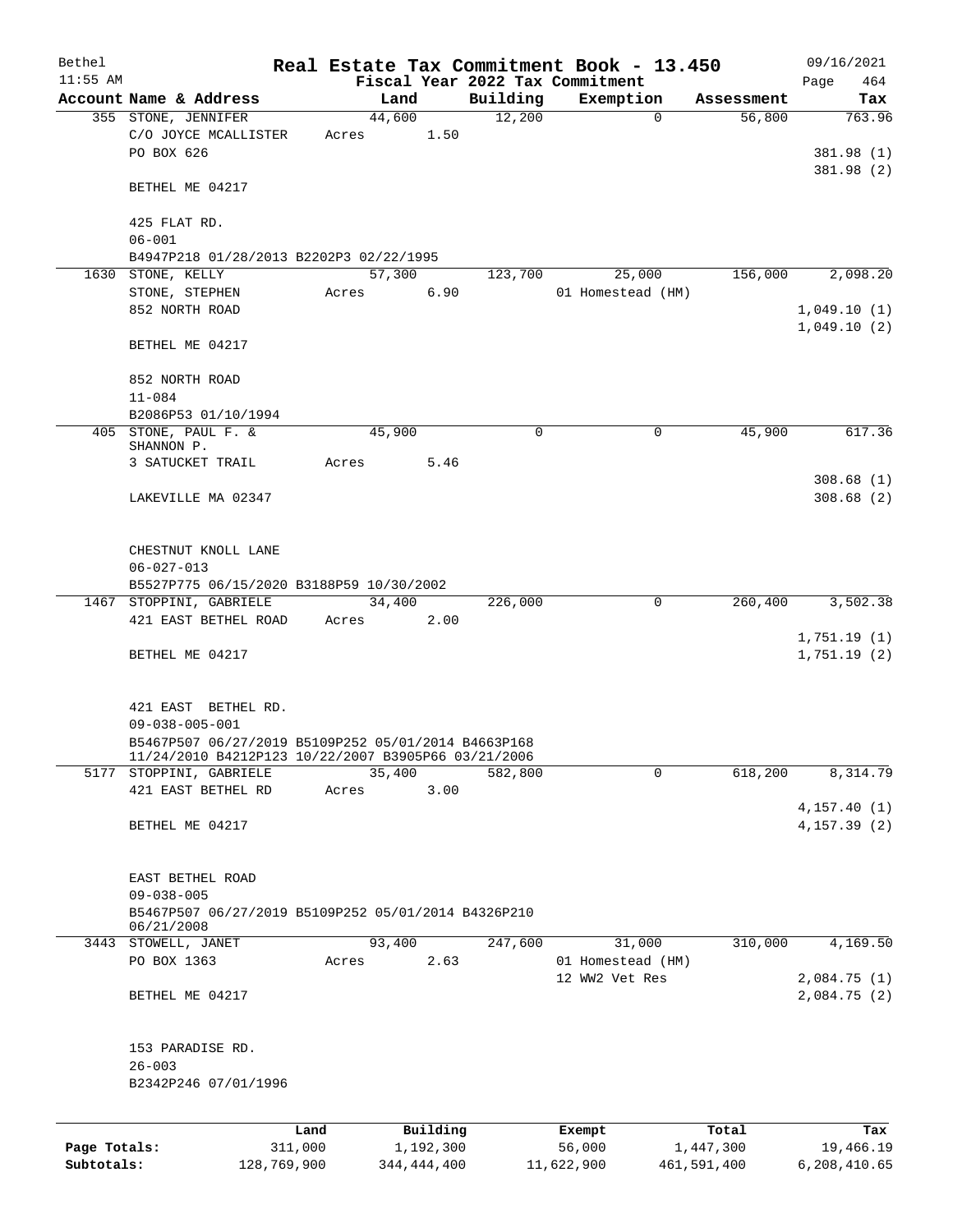| Bethel     |                                                                                        |        |       |             | Real Estate Tax Commitment Book - 13.450     |                       | 09/16/2021                 |  |  |  |  |
|------------|----------------------------------------------------------------------------------------|--------|-------|-------------|----------------------------------------------|-----------------------|----------------------------|--|--|--|--|
| $11:55$ AM | Account Name & Address                                                                 | Land   |       | Building    | Fiscal Year 2022 Tax Commitment<br>Exemption | Assessment            | Page<br>465<br>Tax         |  |  |  |  |
|            | 13 STRUGATSKIY, ALEKSANDER                                                             | 49,600 |       | 199,200     | 10,800                                       | 238,000               | 3,201.10                   |  |  |  |  |
|            | Α<br>CHAMBERLIN, CHAMBERLIN, Acres                                                     |        | 7.50  |             | <b>68 SOLAR MODERATE</b>                     |                       |                            |  |  |  |  |
|            | CATHERINE                                                                              |        |       |             |                                              |                       |                            |  |  |  |  |
|            | 81 DRAGON FLY DRIVE                                                                    |        |       |             |                                              |                       | 1,600.55(1)<br>1,600.55(2) |  |  |  |  |
|            | BETHEL ME 04217                                                                        |        |       |             |                                              |                       |                            |  |  |  |  |
|            | 81 DRAGON FLY DRIVE                                                                    |        |       |             |                                              |                       |                            |  |  |  |  |
|            | $01 - 010 - 00A$                                                                       |        |       |             |                                              |                       |                            |  |  |  |  |
|            | B5362P603 08/21/2017 B4872P76 07/31/2012 B1410P40<br>08/01/1986                        |        |       |             |                                              |                       |                            |  |  |  |  |
|            | 47 STRUGATSKIY, ALEXSANDR                                                              | 58,900 |       | $\mathbf 0$ |                                              | $\mathbf 0$<br>58,900 | 792.21                     |  |  |  |  |
|            | Α                                                                                      |        |       |             |                                              |                       |                            |  |  |  |  |
|            | 81 DRAGON FLY DRIVE                                                                    | Acres  | 96.20 |             |                                              |                       | 396.11(1)                  |  |  |  |  |
|            | BETHEL ME 04217                                                                        |        |       |             |                                              |                       | 396.10(2)                  |  |  |  |  |
|            |                                                                                        |        |       |             |                                              |                       |                            |  |  |  |  |
|            | GROVER HILL RD.                                                                        |        |       |             |                                              |                       |                            |  |  |  |  |
|            | $01 - 039$                                                                             |        |       |             |                                              |                       |                            |  |  |  |  |
|            | B5340P59 04/01/2017 B5179P329 11/04/2014 B4956P320<br>02/21/2013                       |        |       |             |                                              |                       |                            |  |  |  |  |
|            | 3641 STRUMSKI, JOSEPH F., JR                                                           | 38,900 |       | 173,800     |                                              | 212,700<br>0          | 2,860.82                   |  |  |  |  |
|            | 79 CYPRESS POINT                                                                       | Acres  | 1.17  |             |                                              |                       |                            |  |  |  |  |
|            | YARMOUTHPORT MA 02675                                                                  |        |       |             |                                              |                       | 1,430.41(1)<br>1,430.41(2) |  |  |  |  |
|            |                                                                                        |        |       |             |                                              |                       |                            |  |  |  |  |
|            | 408 PARADISE RD                                                                        |        |       |             |                                              |                       |                            |  |  |  |  |
|            | $27 - 036 - 005 - 005$                                                                 |        |       |             |                                              |                       |                            |  |  |  |  |
|            | B4186P116 08/30/2007 B4147P142 06/13/2007 B4120P215<br>03/20/2007 B3625P254 11/04/2004 |        |       |             |                                              |                       |                            |  |  |  |  |
|            | 4885 STRUNK, JUNE                                                                      | 25,600 |       | $\mathbf 0$ |                                              | $\mathbf 0$<br>25,600 | 344.32                     |  |  |  |  |
|            | STRUNK, ALAN                                                                           | Acres  | 1.59  |             |                                              |                       |                            |  |  |  |  |
|            | P.O. BOX 717                                                                           |        |       |             |                                              |                       | 172.16(1)                  |  |  |  |  |
|            | OLD MYSTIC CT 06372                                                                    |        |       |             |                                              |                       | 172.16(2)                  |  |  |  |  |
|            | 0717                                                                                   |        |       |             |                                              |                       |                            |  |  |  |  |
|            | ENGLISH WOODS                                                                          |        |       |             |                                              |                       |                            |  |  |  |  |
|            | $15 - 008 - 015$                                                                       |        |       |             |                                              |                       |                            |  |  |  |  |
|            | B5027P53 08/21/2013 B4569P88 03/19/2010 B3924P104<br>04/18/2006                        |        |       |             |                                              |                       |                            |  |  |  |  |
|            | 4883 STRUNK, JUNE D                                                                    | 24,600 |       | $\mathbf 0$ |                                              | 0<br>24,600           | 330.87                     |  |  |  |  |
|            | STRUNK, ALAN W                                                                         | Acres  | 1.07  |             |                                              |                       |                            |  |  |  |  |
|            | P.O. BOX 717                                                                           |        |       |             |                                              |                       | 165.44(1)<br>165.43(2)     |  |  |  |  |
|            | OLD MYSTIC CT 06372<br>0717                                                            |        |       |             |                                              |                       |                            |  |  |  |  |
|            |                                                                                        |        |       |             |                                              |                       |                            |  |  |  |  |
|            | ENGLISH WOODS                                                                          |        |       |             |                                              |                       |                            |  |  |  |  |
|            | $15 - 008 - 013$<br>B5145P18 08/04/2014 B4093P169 02/16/2007 B4051P221                 |        |       |             |                                              |                       |                            |  |  |  |  |
|            | B3924P104                                                                              |        |       |             |                                              |                       |                            |  |  |  |  |
|            |                                                                                        |        |       |             |                                              |                       |                            |  |  |  |  |

|              | Land        | Building    | Exempt     | Total         | Tax            |
|--------------|-------------|-------------|------------|---------------|----------------|
| Page Totals: | 197,600     | 373,000     | 10,800     | 559,800       | 7,529.32       |
| Subtotals:   | 128,967,500 | 344,817,400 | 11,633,700 | 462, 151, 200 | 6, 215, 939.97 |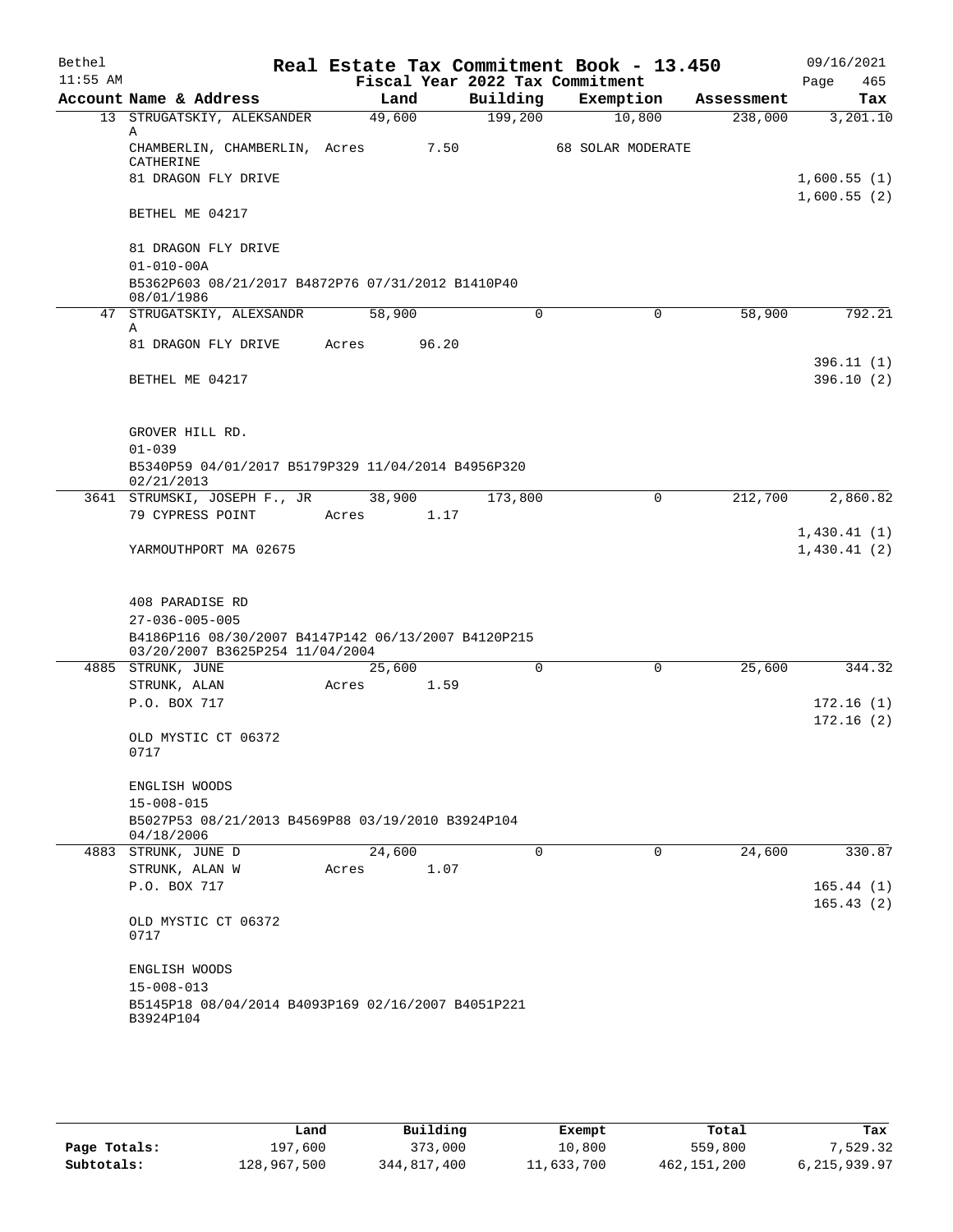| Bethel     |                                                    |         |      |        | Real Estate Tax Commitment Book - 13.450 |           |          |            |      | 09/16/2021   |
|------------|----------------------------------------------------|---------|------|--------|------------------------------------------|-----------|----------|------------|------|--------------|
| $11:55$ AM |                                                    |         |      |        | Fiscal Year 2022 Tax Commitment          |           |          |            | Page | 466          |
|            | Account Name & Address                             |         | Land |        | Building                                 | Exemption |          | Assessment |      | Tax          |
|            | 4632 STRUNK, JUNE D                                | 24,500  |      |        | 217,000                                  |           | $\Omega$ | 241,500    |      | 3,248.18     |
|            | STRUNK, ALAN W                                     | Acres   |      | 1.00   |                                          |           |          |            |      |              |
|            | P.O. BOX 717                                       |         |      |        |                                          |           |          |            |      | 1,624.09(1)  |
|            |                                                    |         |      |        |                                          |           |          |            |      | 1,624.09(2)  |
|            | OLD MYSTIC CT 06372<br>0717                        |         |      |        |                                          |           |          |            |      |              |
|            | 27 COUNTRYSIDE LANE                                |         |      |        |                                          |           |          |            |      |              |
|            | $15 - 004 - 008$                                   |         |      |        |                                          |           |          |            |      |              |
|            | B5145P20 08/04/2014 B3729P5 05/27/2005             |         |      |        |                                          |           |          |            |      |              |
|            | 2516 STUART, APRIL, M.                             | 33,100  |      |        | 21,800                                   |           | 0        | 54,900     |      | 738.41       |
|            | 924 EAST BETHEL RD                                 | Acres   |      | 1.20   |                                          |           |          |            |      |              |
|            |                                                    |         |      |        |                                          |           |          |            |      | 369.21(1)    |
|            | BETHEL ME 04217                                    |         |      |        |                                          |           |          |            |      | 369.20(2)    |
|            | 924 EAST BETHEL RD                                 |         |      |        |                                          |           |          |            |      |              |
|            | $14 - 036 - 001$                                   |         |      |        |                                          |           |          |            |      |              |
|            | B5471P321 07/26/2019 B4314P104 06/20/2008 B3354P62 |         |      |        |                                          |           |          |            |      |              |
|            | 08/15/2003                                         |         |      |        |                                          |           |          |            |      |              |
|            | 2576 SULLIVAN, JEAN E                              | 17,300  |      |        | 33,800                                   |           | 0        | 51,100     |      | 687.30       |
|            | 115 NORTH ST                                       | Acres   |      | 0.52   |                                          |           |          |            |      |              |
|            |                                                    |         |      |        |                                          |           |          |            |      | 343.65(1)    |
|            | PORTLAND ME 04101-2734                             |         |      |        |                                          |           |          |            |      | 343.65(2)    |
|            |                                                    |         |      |        |                                          |           |          |            |      |              |
|            | 47 BALSAM ROAD                                     |         |      |        |                                          |           |          |            |      |              |
|            | $15 - 016 - 027$                                   |         |      |        |                                          |           |          |            |      |              |
|            | B3432P72 12/05/2003 B2936P5                        |         |      |        |                                          |           |          |            |      |              |
|            | 2577 SULLIVAN, JEAN E                              |         |      | 30,500 | 144,700                                  |           | 0        | 175,200    |      | 2,356.44     |
|            | 115 NORTH ST                                       | Acres   |      | 0.83   |                                          |           |          |            |      |              |
|            |                                                    |         |      |        |                                          |           |          |            |      | 1,178.22(1)  |
|            | PORTLAND ME 04101-2734                             |         |      |        |                                          |           |          |            |      | 1, 178.22(2) |
|            |                                                    |         |      |        |                                          |           |          |            |      |              |
|            |                                                    |         |      |        |                                          |           |          |            |      |              |
|            | 49 BALSAM ROAD                                     |         |      |        |                                          |           |          |            |      |              |
|            | $15 - 016 - 028$                                   |         |      |        |                                          |           |          |            |      |              |
|            | B3432P72 12/05/2003 B2596P302                      |         |      |        |                                          |           |          |            |      |              |
|            | 2743 SULLIVAN, ROBERT E &<br>LESLIE A              | 134,100 |      |        | 309,500                                  |           | 0        | 443,600    |      | 5,966.42     |
|            | TRUSTEES OF REVOCABLE<br>TRUSTS                    | Acres   |      | 1.20   |                                          |           |          |            |      |              |
|            | BOX 1026                                           |         |      |        |                                          |           |          |            |      | 2,983.21(1)  |
|            |                                                    |         |      |        |                                          |           |          |            |      | 2,983.21(2)  |
|            | NORTH CONWAY NH 03860                              |         |      |        |                                          |           |          |            |      |              |
|            | 61 SUNDAY RIVER RD                                 |         |      |        |                                          |           |          |            |      |              |
|            | $18 - 004$                                         |         |      |        |                                          |           |          |            |      |              |
|            | B2335P51                                           |         |      |        |                                          |           |          |            |      |              |

|              | Land        | Building    | Exempt     | Total       | Tax          |
|--------------|-------------|-------------|------------|-------------|--------------|
| Page Totals: | 239,500     | 726,800     |            | 966,300     | 12,996.75    |
| Subtotals:   | 129,207,000 | 345,544,200 | 11,633,700 | 463,117,500 | 6,228,936.72 |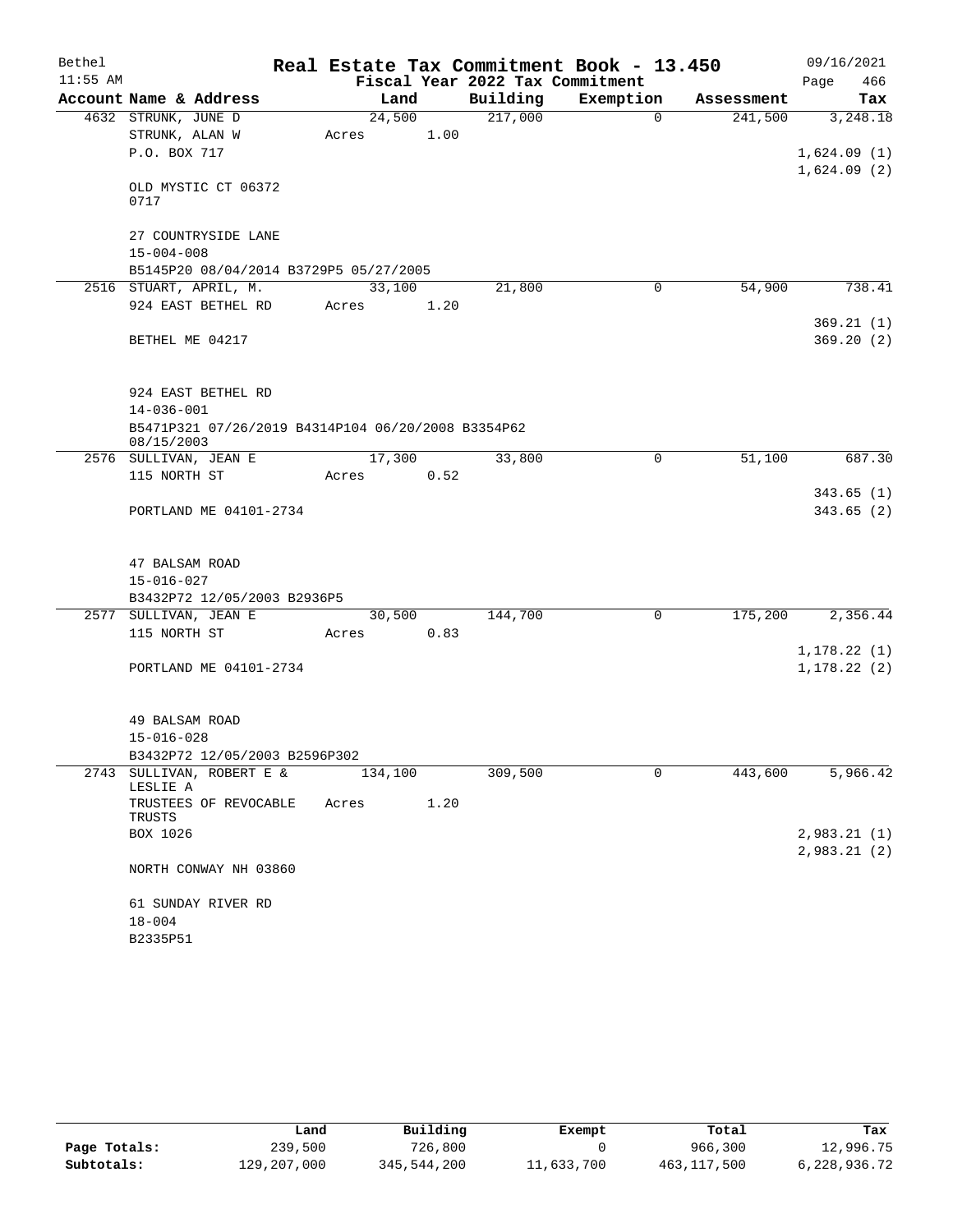| Bethel       |                                                                                                             |               |       |             |          |          | Real Estate Tax Commitment Book - 13.450 |             |               | 09/16/2021     |
|--------------|-------------------------------------------------------------------------------------------------------------|---------------|-------|-------------|----------|----------|------------------------------------------|-------------|---------------|----------------|
| $11:55$ AM   |                                                                                                             |               |       |             |          |          | Fiscal Year 2022 Tax Commitment          |             |               | Page<br>467    |
|              | Account Name & Address                                                                                      |               |       | Land        |          | Building | Exemption                                |             | Assessment    | Tax            |
|              | 2953 SULLIVAN, STEPHEN C. &<br>BRIDGET J.                                                                   |               |       | 33,600      |          | 63,100   |                                          | $\mathbf 0$ | 96,700        | 1,300.62       |
|              | 25 BEECH RIDGE ROAD                                                                                         |               |       |             |          |          |                                          |             |               |                |
|              |                                                                                                             |               |       |             |          |          |                                          |             |               | 650.31(1)      |
|              | SCARBOROUGH ME 04074                                                                                        |               |       |             |          |          |                                          |             |               | 650.31(2)      |
|              |                                                                                                             |               |       |             |          |          |                                          |             |               |                |
|              |                                                                                                             |               |       |             |          |          |                                          |             |               |                |
|              | 7 CHERRY LANE                                                                                               |               |       |             |          |          |                                          |             |               |                |
|              | $22 - 002 - 001 - 003$                                                                                      |               |       |             |          |          |                                          |             |               |                |
|              | B5577P917 01/11/2021 B5483P783 10/01/2019 B5181P285<br>11/10/2014 B4568P213 03/17/2010 B3454P131 01/19/2004 |               |       |             |          |          |                                          |             |               |                |
|              | 2534 SULTAN CORP                                                                                            |               |       | 30,100      |          | 120,400  |                                          | 0           | 150,500       | 2,024.23       |
|              | PO BOX 7065                                                                                                 |               | Acres |             | 0.80     |          |                                          |             |               |                |
|              |                                                                                                             |               |       |             |          |          |                                          |             |               | 1,012.12(1)    |
|              | LEWISTON ME 04243                                                                                           |               |       |             |          |          |                                          |             |               | 1,012.11(2)    |
|              |                                                                                                             |               |       |             |          |          |                                          |             |               |                |
|              |                                                                                                             |               |       |             |          |          |                                          |             |               |                |
|              | 843 EAST BETHEL RD.                                                                                         |               |       |             |          |          |                                          |             |               |                |
|              | $14 - 055$                                                                                                  |               |       |             |          |          |                                          |             |               |                |
|              | B5129P158 06/24/2014 B4599P316 06/22/2010 B4504P154<br>10/01/2009                                           |               |       |             |          |          |                                          |             |               |                |
|              | 5361 SUMMERSON, DAVID                                                                                       |               |       | 52,800      |          | 291,400  |                                          | $\mathbf 0$ | 344,200       | 4,629.49       |
|              | SUMMERSON, SANDRA                                                                                           |               | Acres |             | 0.50     |          |                                          |             |               |                |
|              | 15 BARRELLS GROVE                                                                                           |               |       |             |          |          |                                          |             |               | 2,314.75(1)    |
|              |                                                                                                             |               |       |             |          |          |                                          |             |               | 2,314.74 (2)   |
|              | YORK ME 03909                                                                                               |               |       |             |          |          |                                          |             |               |                |
|              |                                                                                                             |               |       |             |          |          |                                          |             |               |                |
|              | 52 RIVER VALLEY ACRES                                                                                       |               |       |             |          |          |                                          |             |               |                |
|              | $17 - 029 - 001$                                                                                            |               |       |             |          |          |                                          |             |               |                |
|              | B5412P365 06/12/2018 B5016P233 07/30/2013 B4787P73<br>11/21/2011                                            |               |       |             |          |          |                                          |             |               |                |
|              | 4740 SUMMERTON, GLEN B                                                                                      |               |       | 66,500      |          | 400,800  |                                          | 0           | 467,300       | 6,285.19       |
|              | SUMMERTON, RONNI A                                                                                          |               | Acres |             | 2.11     |          |                                          |             |               |                |
|              | 37 GOLDEN MEADOW ROAD                                                                                       |               |       |             |          |          |                                          |             |               | 3,142.60(1)    |
|              |                                                                                                             |               |       |             |          |          |                                          |             |               | 3,142.59(2)    |
|              | HAMPSTEAD NH 03841                                                                                          |               |       |             |          |          |                                          |             |               |                |
|              |                                                                                                             |               |       |             |          |          |                                          |             |               |                |
|              | 19 BEECH LANE                                                                                               |               |       |             |          |          |                                          |             |               |                |
|              | $12 - 073 - 023$                                                                                            |               |       |             |          |          |                                          |             |               |                |
| 368          | B5447P144 12/26/2018 B3603P260 10/08/2004                                                                   |               |       |             |          |          |                                          | $\mathbf 0$ | 81,300        | 1,093.48       |
|              | SUMNER, NICHOLAS M<br>157 FLAT RD                                                                           |               | Acres | 38,700      | 0.75     | 42,600   |                                          |             |               |                |
|              |                                                                                                             |               |       |             |          |          |                                          |             |               | 546.74 (1)     |
|              | BETHEL ME 04217                                                                                             |               |       |             |          |          |                                          |             |               | 546.74 (2)     |
|              |                                                                                                             |               |       |             |          |          |                                          |             |               |                |
|              |                                                                                                             |               |       |             |          |          |                                          |             |               |                |
|              | 157 FLAT RD.                                                                                                |               |       |             |          |          |                                          |             |               |                |
|              | $06 - 013$                                                                                                  |               |       |             |          |          |                                          |             |               |                |
|              | B5528P755 06/19/2020 B2367P14 09/12/1996                                                                    |               |       |             |          |          |                                          |             |               |                |
| 1535         | SUMNER, SCOTT                                                                                               |               |       | 47,300      |          | 197,400  | 25,000                                   |             | 219,700       | 2,954.97       |
|              | SUMNER, LORRAINE                                                                                            |               | Acres |             | 3.13     |          | 01 Homestead (HM)                        |             |               |                |
|              | 111 FLAT ROAD                                                                                               |               |       |             |          |          |                                          |             |               | 1,477.49(1)    |
|              | BETHEL ME 04217                                                                                             |               |       |             |          |          |                                          |             |               | 1,477.48(2)    |
|              |                                                                                                             |               |       |             |          |          |                                          |             |               |                |
|              | 111 FLAT RD.                                                                                                |               |       |             |          |          |                                          |             |               |                |
|              | $11 - 024 - 001$                                                                                            |               |       |             |          |          |                                          |             |               |                |
|              | B3397P68 10/10/2003                                                                                         |               |       |             |          |          |                                          |             |               |                |
|              |                                                                                                             |               |       |             |          |          |                                          |             |               |                |
|              |                                                                                                             | Land          |       |             | Building |          | Exempt                                   |             | Total         | Tax            |
| Page Totals: |                                                                                                             | 269,000       |       | 1,115,700   |          |          | 25,000                                   |             | 1,359,700     | 18,287.98      |
| Subtotals:   |                                                                                                             | 129, 476, 000 |       | 346,659,900 |          |          | 11,658,700                               |             | 464, 477, 200 | 6, 247, 224.70 |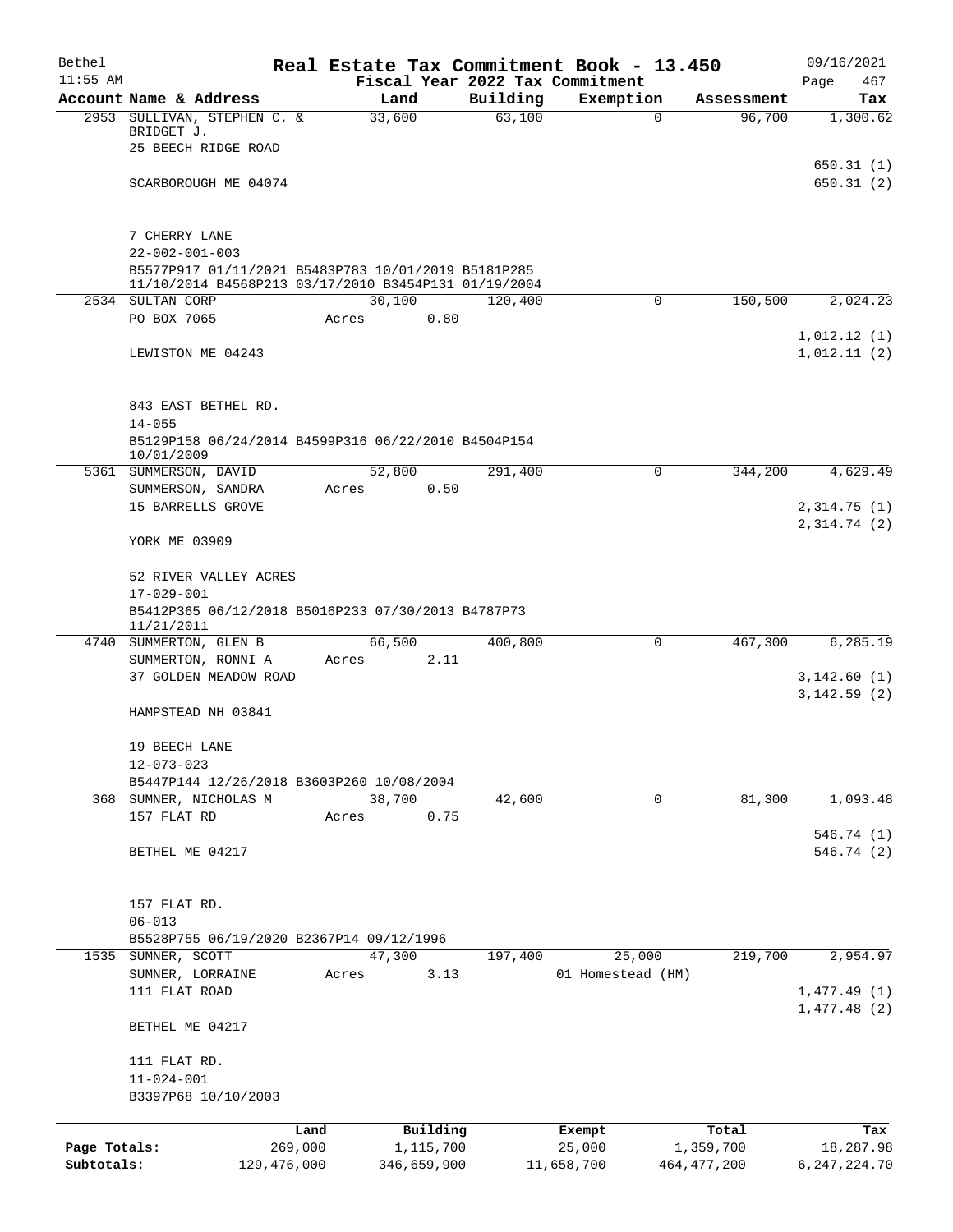| Bethel     |                                                        |        |        |                                 | Real Estate Tax Commitment Book - 13.450 |            | 09/16/2021   |
|------------|--------------------------------------------------------|--------|--------|---------------------------------|------------------------------------------|------------|--------------|
| $11:55$ AM |                                                        |        |        | Fiscal Year 2022 Tax Commitment |                                          |            | 468<br>Page  |
|            | Account Name & Address                                 |        | Land   | Building                        | Exemption                                | Assessment | Tax          |
|            | 5372 SUN VALLEY SELF                                   | 84,900 |        | 162,100                         | $\overline{0}$                           | 247,000    | 3,322.15     |
|            | STORAGE, LLC<br>P.O. BOX 44                            | Acres  | 0.50   |                                 |                                          |            |              |
|            |                                                        |        |        |                                 |                                          |            | 1,661.08(1)  |
|            | NEWRY ME 04261                                         |        |        |                                 |                                          |            | 1,661.07(2)  |
|            |                                                        |        |        |                                 |                                          |            |              |
|            |                                                        |        |        |                                 |                                          |            |              |
|            | 129 SUNDAY RIVER RD                                    |        |        |                                 |                                          |            |              |
|            | $18 - 001 - 003$                                       |        |        |                                 |                                          |            |              |
|            | B5277P179 04/13/2016 B2265P120 10/17/1995              |        |        |                                 |                                          |            |              |
|            | 4977 SUNDQUIST, ERIC                                   | 27,000 |        | $\Omega$                        | 0                                        | 27,000     | 363.15       |
|            | PO BOX 515                                             | Acres  | 2.20   |                                 |                                          |            |              |
|            |                                                        |        |        |                                 |                                          |            | 181.58(1)    |
|            | MONUMENT BEACH MA 02553                                |        |        |                                 |                                          |            | 181.57(2)    |
|            |                                                        |        |        |                                 |                                          |            |              |
|            |                                                        |        |        |                                 |                                          |            |              |
|            | TAYLOR WOODS RD                                        |        |        |                                 |                                          |            |              |
|            | $22 - 026 - 034$                                       |        |        |                                 |                                          |            |              |
|            | B5497P793 12/16/2019 B2565P330 05/29/1998              |        |        |                                 |                                          |            |              |
|            | 4739 SUNDOUIST, IRENE M                                | 66,500 |        | 420,800                         | $\mathsf{O}$                             | 487,300    | 6, 554.19    |
|            | SUNDQUIST, BRIAN K<br>PO BOX 515                       | Acres  | 2.11   |                                 |                                          |            | 3, 277.10(1) |
|            |                                                        |        |        |                                 |                                          |            | 3, 277.09(2) |
|            | MONUMENT BEACH MA 02553                                |        |        |                                 |                                          |            |              |
|            |                                                        |        |        |                                 |                                          |            |              |
|            | 35 BEECH LANE                                          |        |        |                                 |                                          |            |              |
|            | $12 - 073 - 022$                                       |        |        |                                 |                                          |            |              |
|            | B5385P7 12/20/2017 B3645P7 12/16/2004                  |        |        |                                 |                                          |            |              |
|            | 5369 SUNRISE MOUNTAIN                                  |        | 8,100  | 0                               | $\mathbf 0$                              | 8,100      | 108.95       |
|            | PROPERTIES, LLC                                        |        |        |                                 |                                          |            |              |
|            | 7 CHASE AVENUE                                         | Acres  | 33.60  |                                 |                                          |            |              |
|            |                                                        |        |        |                                 |                                          |            | 54.48(1)     |
|            | MEXICO ME 04257                                        |        |        |                                 |                                          |            | 54.47(2)     |
|            |                                                        |        |        |                                 |                                          |            |              |
|            |                                                        |        |        |                                 |                                          |            |              |
|            | GRAND VIEW DRIVE<br>$15 - 022$                         |        |        |                                 |                                          |            |              |
|            | B4651P60 10/26/2010 B4252P298 01/17/2008               |        |        |                                 |                                          |            |              |
|            | 2476 SWAIN, LORI                                       |        | 5,200  | 0                               | 0                                        | 5,200      | 69.94        |
|            | 223 HIGH ST. LOT 30                                    | Acres  | 2.59   |                                 |                                          |            |              |
|            |                                                        |        |        |                                 |                                          |            | 34.97(1)     |
|            | SOUTH PARIS ME 04217                                   |        |        |                                 |                                          |            | 34.97(2)     |
|            |                                                        |        |        |                                 |                                          |            |              |
|            |                                                        |        |        |                                 |                                          |            |              |
|            | CHANDLER HILL S/S                                      |        |        |                                 |                                          |            |              |
|            | $14 - 006$                                             |        |        |                                 |                                          |            |              |
|            | B5501P342 01/06/2020 B3633P50 11/24/2004               |        |        |                                 |                                          |            |              |
|            | 2465 SWAIN, LORI                                       |        | 39,100 | 14,400                          | $\mathbf 0$                              | 53,500     | 719.58       |
|            | 223 HIGH ST. LOT 30                                    | Acres  | 1.27   |                                 |                                          |            |              |
|            |                                                        |        |        |                                 |                                          |            | 359.79 (1)   |
|            | SOUTH PARIS ME 04281                                   |        |        |                                 |                                          |            | 359.79 (2)   |
|            |                                                        |        |        |                                 |                                          |            |              |
|            |                                                        |        |        |                                 |                                          |            |              |
|            | 35 TERRACE ROAD                                        |        |        |                                 |                                          |            |              |
|            | $14 - 002$<br>B5501P342 01/06/2020 B1409P39 07/29/1986 |        |        |                                 |                                          |            |              |
|            |                                                        |        |        |                                 |                                          |            |              |
|            |                                                        |        |        |                                 |                                          |            |              |
|            |                                                        |        |        |                                 |                                          |            |              |

|              | Land        | Building    | Exempt     | Total         | Tax          |
|--------------|-------------|-------------|------------|---------------|--------------|
| Page Totals: | 230,800     | 597,300     |            | 828,100       | 11,137.96    |
| Subtotals:   | 129,706,800 | 347,257,200 | 11,658,700 | 465, 305, 300 | 6,258,362.66 |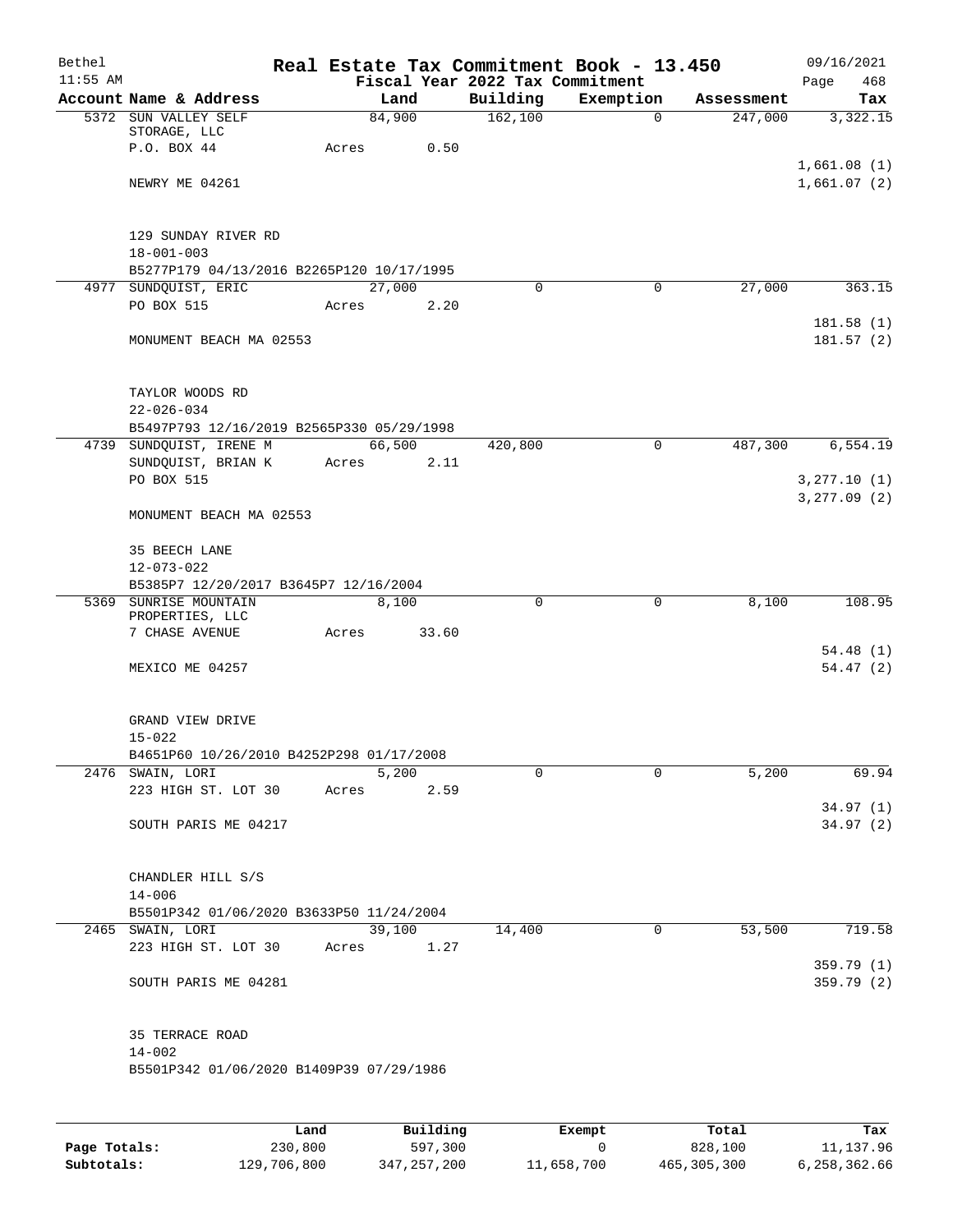| Bethel<br>$11:55$ AM |                                           |       |        |             | Real Estate Tax Commitment Book - 13.450<br>Fiscal Year 2022 Tax Commitment |            | 09/16/2021<br>Page<br>469 |
|----------------------|-------------------------------------------|-------|--------|-------------|-----------------------------------------------------------------------------|------------|---------------------------|
|                      | Account Name & Address                    |       | Land   | Building    | Exemption                                                                   | Assessment | Tax                       |
|                      | 111 SWAIN, LORI T.                        |       | 35,400 | 81,200      | $\mathbf 0$                                                                 | 116,600    | 1,568.27                  |
|                      | 438 PARADISE RD                           | Acres | 0.80   |             |                                                                             |            |                           |
|                      |                                           |       |        |             |                                                                             |            | 784.14 (1)                |
|                      | BETHEL ME 04217                           |       |        |             |                                                                             |            | 784.13(2)                 |
|                      |                                           |       |        |             |                                                                             |            |                           |
|                      |                                           |       |        |             |                                                                             |            |                           |
|                      | 438 PARADISE RD.                          |       |        |             |                                                                             |            |                           |
|                      | $02 - 027 - 001$                          |       |        |             |                                                                             |            |                           |
|                      | B5576P979 01/06/2021 B4503P191 09/29/2009 |       |        |             |                                                                             |            |                           |
|                      | 1681 SWAIN, MAUREEN                       |       | 7,300  | $\Omega$    | 0                                                                           | 7,300      | 98.19                     |
|                      | 185 WEST BETHEL ROAD                      | Acres | 12.71  |             |                                                                             |            |                           |
|                      |                                           |       |        |             |                                                                             |            | 49.10 (1)                 |
|                      | BETHEL ME 04217                           |       |        |             |                                                                             |            | 49.09 (2)                 |
|                      |                                           |       |        |             |                                                                             |            |                           |
|                      |                                           |       |        |             |                                                                             |            |                           |
|                      | $C$ & N RR N/S<br>$12 - 038$              |       |        |             |                                                                             |            |                           |
|                      | B618P207 09/07/1962                       |       |        |             |                                                                             |            |                           |
|                      | 1683 SWAIN, MAUREEN                       |       | 800    | $\mathbf 0$ | $\mathbf 0$                                                                 | 800        | 10.76                     |
|                      | 185 WEST BETHEL ROAD                      | Acres | 15.00  |             |                                                                             |            |                           |
|                      |                                           |       |        |             |                                                                             |            | 5.38(1)                   |
|                      | BETHEL ME 04217                           |       |        |             |                                                                             |            | 5.38(2)                   |
|                      |                                           |       |        |             |                                                                             |            |                           |
|                      |                                           |       |        |             |                                                                             |            |                           |
|                      | BOND ISLAND                               |       |        |             |                                                                             |            |                           |
|                      | $12 - 040$                                |       |        |             |                                                                             |            |                           |
|                      | B623P362 07/19/1963                       |       |        |             |                                                                             |            |                           |
|                      | 1684 SWAIN, MAUREEN                       |       | 700    | 0           | $\mathbf 0$                                                                 | 700        | 9.42                      |
|                      | 185 WEST BETHEL ROAD                      | Acres | 12.00  |             |                                                                             |            |                           |
|                      |                                           |       |        |             |                                                                             |            | 4.71(1)                   |
|                      | BETHEL ME 04217                           |       |        |             |                                                                             |            | 4.71(2)                   |
|                      |                                           |       |        |             |                                                                             |            |                           |
|                      |                                           |       |        |             |                                                                             |            |                           |
|                      | BOND ISLAND                               |       |        |             |                                                                             |            |                           |
|                      | $12 - 041$<br>B623P362 07/19/1963         |       |        |             |                                                                             |            |                           |
|                      | 1680 SWAIN, MAUREEN W., PR                |       | 35,400 | 133,100     | 25,000                                                                      | 143,500    | 1,930.08                  |
|                      | SWAIN, RUEL E. SWAIN,                     | Acres | 3.01   |             | 01 Homestead (HM)                                                           |            |                           |
|                      | SR. ESTATE OF                             |       |        |             |                                                                             |            |                           |
|                      | 185 WEST BETHEL ROAD                      |       |        |             |                                                                             |            | 965.04(1)                 |
|                      |                                           |       |        |             |                                                                             |            | 965.04(2)                 |
|                      | BETHEL ME 04217                           |       |        |             |                                                                             |            |                           |
|                      |                                           |       |        |             |                                                                             |            |                           |
|                      | 185 WEST BETHEL RD.                       |       |        |             |                                                                             |            |                           |
|                      | $12 - 037$                                |       |        |             |                                                                             |            |                           |
|                      | B2535P155 03/17/1998 B618P207 09/07/1962  |       |        |             |                                                                             |            |                           |
|                      | 1240 SWAIN, MAUREEN W., PR                |       | 84,200 | 0           | 0                                                                           | 84,200     | 1,132.49                  |
|                      | SWAIN, RUEL E. SWAIN,<br>SR. ESTATE OF    | Acres | 102.57 |             |                                                                             |            |                           |
|                      | 185 WEST BETHEL ROAD                      |       |        |             |                                                                             |            | 566.25(1)                 |
|                      |                                           |       |        |             |                                                                             |            | 566.24(2)                 |
|                      | BETHEL ME 04217                           |       |        |             |                                                                             |            |                           |
|                      |                                           |       |        |             |                                                                             |            |                           |
|                      | OLD GROVER HILL S/S                       |       |        |             |                                                                             |            |                           |
|                      | $07 - 043$                                |       |        |             |                                                                             |            |                           |
|                      |                                           |       |        |             |                                                                             |            |                           |
|                      |                                           |       |        |             |                                                                             |            |                           |

|              | Land        | Building    | Exempt     | Total       | Tax            |
|--------------|-------------|-------------|------------|-------------|----------------|
| Page Totals: | 163,800     | 214,300     | 25,000     | 353,100     | 4,749.21       |
| Subtotals:   | 129,870,600 | 347,471,500 | 11,683,700 | 465,658,400 | 6, 263, 111.87 |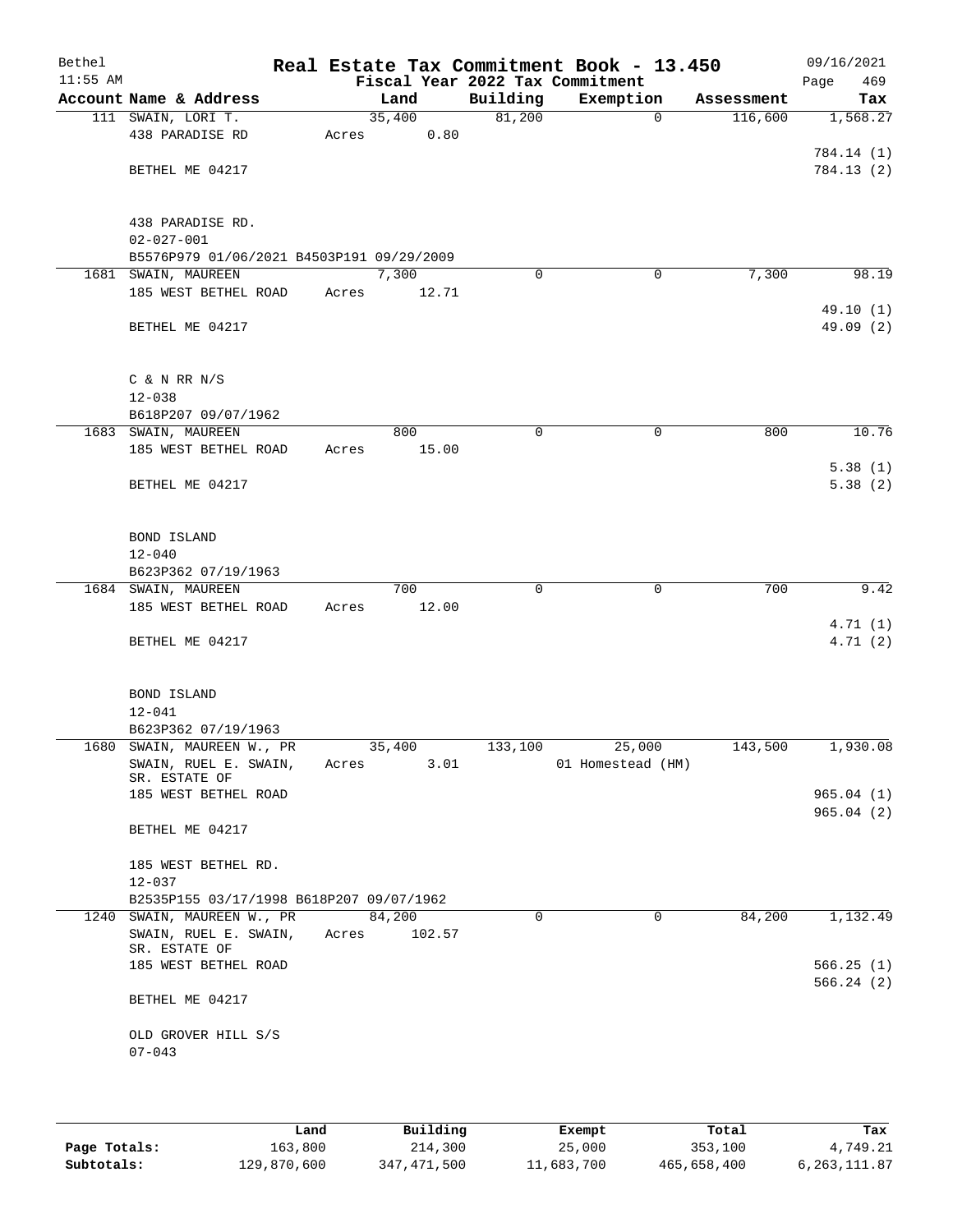| Bethel       |                                                                                                          |       |                |             | Real Estate Tax Commitment Book - 13.450 |            | 09/16/2021  |
|--------------|----------------------------------------------------------------------------------------------------------|-------|----------------|-------------|------------------------------------------|------------|-------------|
| $11:55$ AM   |                                                                                                          |       |                |             | Fiscal Year 2022 Tax Commitment          |            | 470<br>Page |
|              | Account Name & Address                                                                                   |       | Land           | Building    | Exemption                                | Assessment | Tax         |
|              | 1245 SWAIN, MAUREEN W., PR                                                                               |       | 41,400         | 51,400      | $\Omega$                                 | 92,800     | 1,248.16    |
|              | SWAIN, RUEL E. SWAIN,<br>SR. ESTATE OF                                                                   | Acres | 2.67           |             |                                          |            |             |
|              | 185 WEST BETHEL ROAD                                                                                     |       |                |             |                                          |            | 624.08 (1)  |
|              |                                                                                                          |       |                |             |                                          |            | 624.08(2)   |
|              | BETHEL ME 04217                                                                                          |       |                |             |                                          |            |             |
|              |                                                                                                          |       |                |             |                                          |            |             |
|              | 66 ANNIS ROAD                                                                                            |       |                |             |                                          |            |             |
|              | $07 - 047$                                                                                               |       |                |             |                                          |            |             |
|              | B2924P109                                                                                                |       |                |             |                                          |            |             |
|              | 1679 SWAIN, RUEL                                                                                         |       | 24,000         | $\Omega$    | 0                                        | 24,000     | 322.80      |
|              | 3 ANNIS ROAD                                                                                             | Acres | 1.00           |             |                                          |            |             |
|              |                                                                                                          |       |                |             |                                          |            | 161.40(1)   |
|              | BETHEL ME 04217                                                                                          |       |                |             |                                          |            | 161.40(2)   |
|              |                                                                                                          |       |                |             |                                          |            |             |
|              |                                                                                                          |       |                |             |                                          |            |             |
|              | WEST BETHEL RD.                                                                                          |       |                |             |                                          |            |             |
|              | $12 - 036$                                                                                               |       |                |             |                                          |            |             |
|              | B5525P147 06/04/2020 B5337P92 03/27/2017 B5317P179<br>11/22/2016 B4753P68 08/26/2011 B670P413 09/02/1969 |       |                |             |                                          |            |             |
|              | 1650 SWAIN, RUEL                                                                                         |       | 24,400         | $\Omega$    | $\mathbf 0$                              | 24,400     | 328.18      |
|              | 185 WEST BETHEL RD                                                                                       | Acres | 1.16           |             |                                          |            |             |
|              |                                                                                                          |       |                |             |                                          |            | 164.09(1)   |
|              | BETHEL ME 04217                                                                                          |       |                |             |                                          |            | 164.09(2)   |
|              |                                                                                                          |       |                |             |                                          |            |             |
|              |                                                                                                          |       |                |             |                                          |            |             |
|              | RTE 2 S/S                                                                                                |       |                |             |                                          |            |             |
|              | $12 - 007$                                                                                               |       |                |             |                                          |            |             |
|              | B5567P652 11/30/2020 B5563P435 11/13/2020 B5467P0080                                                     |       |                |             |                                          |            |             |
|              | 06/11/2019 B5317P185 11/22/2016 B4753P69 08/26/2011<br>B670P413 09/02/1969                               |       |                |             |                                          |            |             |
|              | 1686 SWAIN, RUEL E JR                                                                                    |       | 300            | $\Omega$    | $\Omega$                                 | 300        | 4.04        |
|              | 3 ANNIS ROAD                                                                                             | Acres | 4.17           |             |                                          |            |             |
|              |                                                                                                          |       |                |             |                                          |            | 2.02(1)     |
|              | BETHEL ME 04217                                                                                          |       |                |             |                                          |            | 2.02(2)     |
|              |                                                                                                          |       |                |             |                                          |            |             |
|              |                                                                                                          |       |                |             |                                          |            |             |
|              | <b>BOND ISLAND</b>                                                                                       |       |                |             |                                          |            |             |
|              | $12 - 043$                                                                                               |       |                |             |                                          |            |             |
|              | B4604P70 06/30/2010 B4558P286 02/10/2010 B1554P151                                                       |       |                | $\Omega$    | $\Omega$                                 |            |             |
|              | 1687 SWAIN, RUEL E JR<br>3 ANNIS ROAD                                                                    |       | 1,800<br>52.25 |             |                                          | 1,800      | 24.21       |
|              |                                                                                                          | Acres |                |             |                                          |            | 12.11(1)    |
|              | BETHEL ME 04217                                                                                          |       |                |             |                                          |            | 12.10(2)    |
|              |                                                                                                          |       |                |             |                                          |            |             |
|              |                                                                                                          |       |                |             |                                          |            |             |
|              | BOND ISLAND                                                                                              |       |                |             |                                          |            |             |
|              | $12 - 044$                                                                                               |       |                |             |                                          |            |             |
|              | B4604P70 06/30/2010 B4558P286 02/10/2010 B720P174                                                        |       |                |             |                                          |            |             |
|              | 1252 SWAIN, RUEL E JR                                                                                    |       | 23,900         | $\mathbf 0$ | $\mathbf 0$                              | 23,900     | 321.46      |
|              | 3 ANNIS ROAD                                                                                             | Acres | 0.99           |             |                                          |            |             |
|              |                                                                                                          |       |                |             |                                          |            | 160.73(1)   |
|              | BETHEL ME 04217                                                                                          |       |                |             |                                          |            | 160.73(2)   |
|              |                                                                                                          |       |                |             |                                          |            |             |
|              |                                                                                                          |       |                |             |                                          |            |             |
|              | RTE 2 S/S                                                                                                |       |                |             |                                          |            |             |
|              | $07 - 055$                                                                                               |       |                |             |                                          |            |             |
|              | B4604P70 06/30/2010 B4558P287 02/10/2010 B1516P279                                                       |       |                |             |                                          |            |             |
|              |                                                                                                          | Land  | Building       |             | Exempt                                   | Total      | Tax         |
| Page Totals: | 115,800                                                                                                  |       | 51,400         |             | 0                                        | 167,200    | 2,248.85    |

**Subtotals:** 129,986,400 347,522,900 11,683,700 465,825,600 6,265,360.72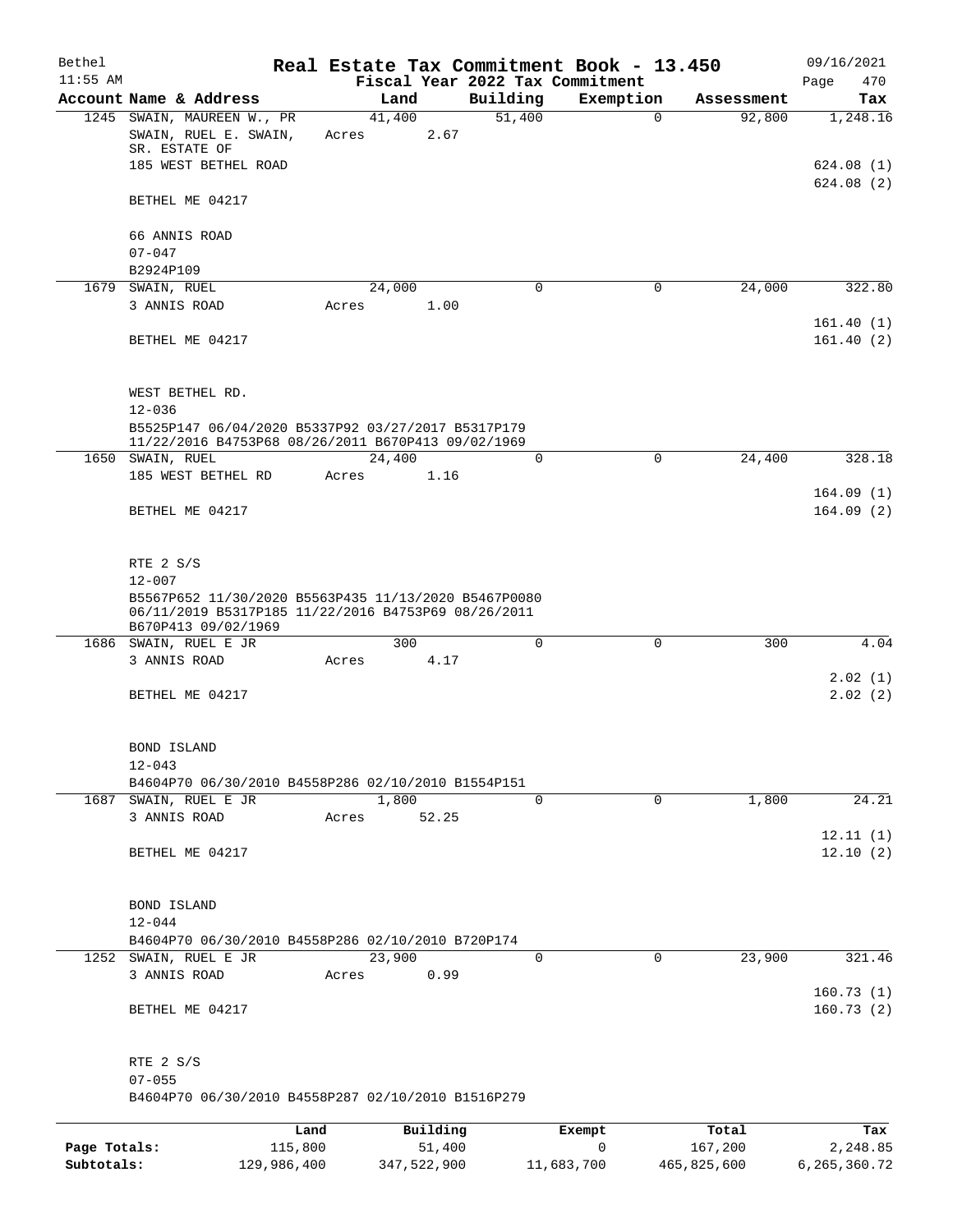| Bethel<br>$11:55$ AM |                                                                                        |       |                       |             | Real Estate Tax Commitment Book - 13.450<br>Fiscal Year 2022 Tax Commitment |            | 09/16/2021                 |
|----------------------|----------------------------------------------------------------------------------------|-------|-----------------------|-------------|-----------------------------------------------------------------------------|------------|----------------------------|
|                      | Account Name & Address                                                                 |       | Land                  | Building    | Exemption                                                                   | Assessment | 471<br>Page<br>Tax         |
|                      | 1643 SWAIN, RUEL E., JR.<br>SWAIN, RUEL E. SWAIN,<br>SR. ESTATE OF                     |       | 54,800<br>Acres 82.96 | $\mathbf 0$ | $\Omega$                                                                    | 54,800     | 737.06                     |
|                      | 3 ANNIS ROAD                                                                           |       |                       |             |                                                                             |            | 368.53(1)<br>368.53(2)     |
|                      | BETHEL ME 04217                                                                        |       |                       |             |                                                                             |            |                            |
|                      | ANNIS RD.<br>$12 - 002$                                                                |       |                       |             |                                                                             |            |                            |
|                      | B5417P669 07/12/2018 B5142P245 07/29/2014 B4558P288<br>02/10/2010 B2535P154 03/17/1998 |       |                       |             |                                                                             |            |                            |
|                      | 3060 SWAN HILL CORPORATION<br>382 MORRELLS MILL ROAD Acres 76.48                       |       | 91,600                | 153,400     | $\mathbf 0$                                                                 | 245,000    | 3,295.25                   |
|                      | NORTH BERWICK ME 03906                                                                 |       |                       |             |                                                                             |            | 1,647.63(1)<br>1,647.62(2) |
|                      | 161 SWAN HILL RD<br>$23 - 013$                                                         |       |                       |             |                                                                             |            |                            |
|                      | B3660P233 12/14/2005                                                                   |       |                       |             |                                                                             |            |                            |
|                      | 3061 SWAN HILL CORPORATION                                                             |       | 31,300                | $\Omega$    | 0                                                                           | 31,300     | 420.99                     |
|                      | 382 MORRELLS MILL ROAD                                                                 |       | Acres 47.21           |             |                                                                             |            |                            |
|                      | NORTH BERWICK ME 03906                                                                 |       |                       |             |                                                                             |            | 210.50(1)<br>210.49(2)     |
|                      | $23 - 013 - 001$<br>B3640P2 12/09/2004                                                 |       |                       |             |                                                                             |            |                            |
|                      | 2680 SWAN, BION NEAL                                                                   |       | 55,000                | 127,200     | 0                                                                           | 182,200    | 2,450.59                   |
|                      | 74 SUNDAY RIVER RD.                                                                    |       | Acres 5.00            |             |                                                                             |            |                            |
|                      | BETHEL ME 04217                                                                        |       |                       |             |                                                                             |            | 1,225.30(1)<br>1,225.29(2) |
|                      | 48 SUNDAY RIVER ROAD<br>$17 - 019$                                                     |       |                       |             |                                                                             |            |                            |
|                      | B4052P98 11/15/2006 B1634P314                                                          |       |                       |             |                                                                             |            |                            |
|                      | 15 SWAN, DOROTHY<br>460 FLAT RD.                                                       | Acres | 50,000<br>1.80        | 46,500      | 25,000<br>01 Homestead (HM)                                                 | 71,500     | 961.68                     |
|                      | BETHEL ME 04217                                                                        |       |                       |             |                                                                             |            | 480.84 (1)<br>480.84 (2)   |
|                      | 460 FLAT RD                                                                            |       |                       |             |                                                                             |            |                            |
|                      | $01 - 012$<br>B1250P45 03/13/1984                                                      |       |                       |             |                                                                             |            |                            |
|                      | 2681 SWAN, JAMES N                                                                     |       | 58,500                | 183,000     | 25,000                                                                      | 216,500    | 2,911.93                   |
|                      | SWAN, MARILYN A<br>74 SUNDAY RIVER ROAD                                                | Acres | 22.00                 |             | 01 Homestead (HM)                                                           |            | 1,455.97(1)                |
|                      | BETHEL ME 04217                                                                        |       |                       |             |                                                                             |            | 1,455.96(2)                |
|                      | 74 SUNDAY RIVER RD                                                                     |       |                       |             |                                                                             |            |                            |
|                      | 17-019-001<br>B2892P141 12/15/2000 B2567P275                                           |       |                       |             |                                                                             |            |                            |
|                      |                                                                                        |       |                       |             |                                                                             |            |                            |
|                      |                                                                                        | Land  | Building              |             | Exempt                                                                      | Total      | Tax                        |

**Page Totals:** 341,200 510,100 50,000 801,300 10,777.50 **Subtotals:** 130,327,600 348,033,000 11,733,700 466,626,900 6,276,138.22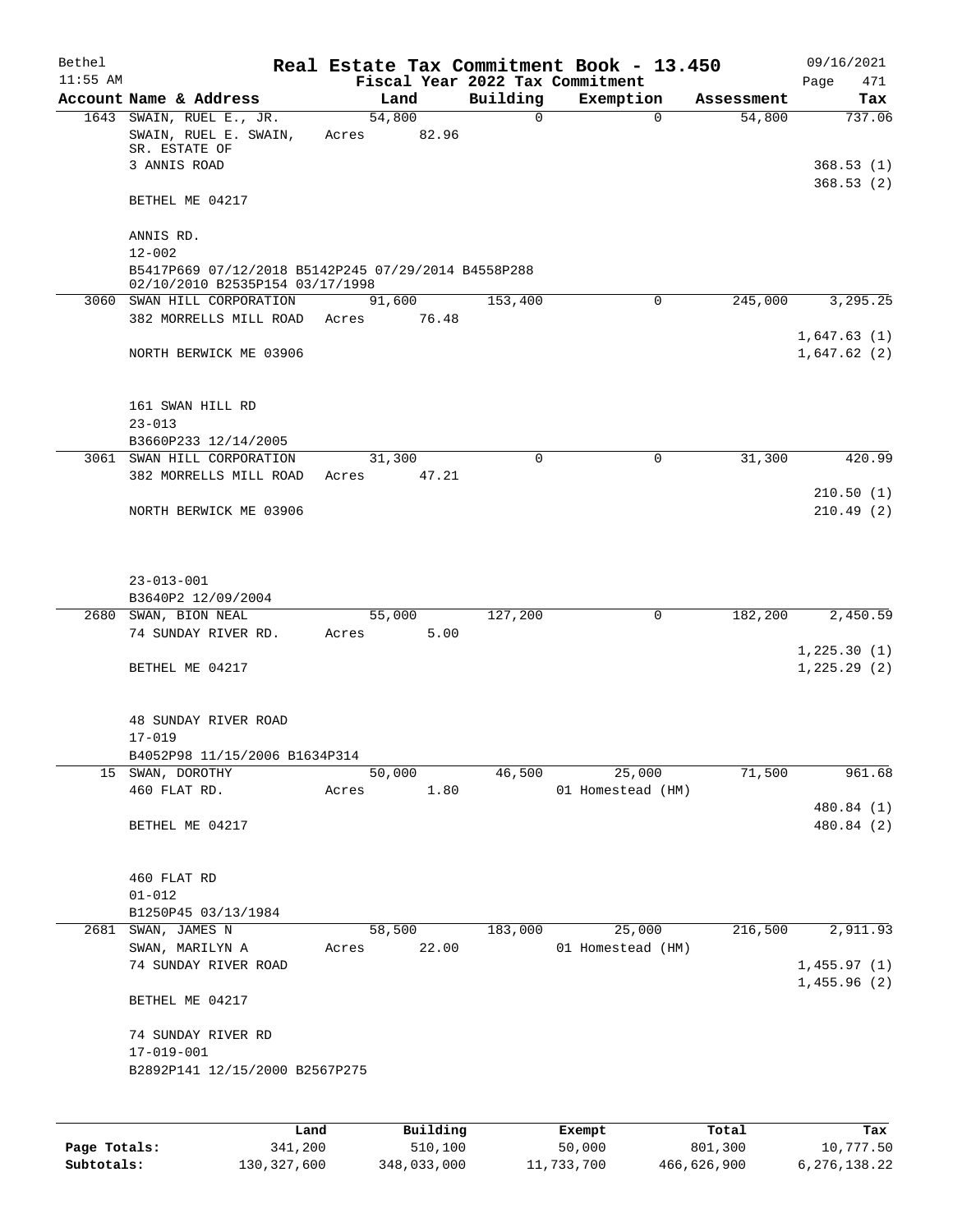| Bethel     |                                           |       |        |        |             | Real Estate Tax Commitment Book - 13.450     |             |            | 09/16/2021                 |
|------------|-------------------------------------------|-------|--------|--------|-------------|----------------------------------------------|-------------|------------|----------------------------|
| $11:55$ AM | Account Name & Address                    |       | Land   |        | Building    | Fiscal Year 2022 Tax Commitment<br>Exemption |             |            | Page<br>472                |
|            | 2731 SWAN, JON R                          |       | 58,300 |        | 182,100     | 25,000                                       |             | Assessment | Tax<br>2,897.13            |
|            | SWAN, DEBORA L                            |       |        | 7.70   |             | 01 Homestead (HM)                            |             | 215,400    |                            |
|            | 162 SUNDAY RIVER RD.                      | Acres |        |        |             |                                              |             |            |                            |
|            |                                           |       |        |        |             |                                              |             |            | 1,448.57(1)<br>1,448.56(2) |
|            | BETHEL ME 04217                           |       |        |        |             |                                              |             |            |                            |
|            | 162 SUNDAY RIVER RD.                      |       |        |        |             |                                              |             |            |                            |
|            | $17 - 044 - 001$                          |       |        |        |             |                                              |             |            |                            |
|            | B5305P194 09/19/2016 B2567P277 06/03/1998 |       |        |        |             |                                              |             |            |                            |
|            | 1541 SWAN, JOYCE E                        |       | 10,800 |        | 51,200      |                                              | 0           | 62,000     | 833.90                     |
|            | OVERMAN, BRUCE R                          |       |        |        |             |                                              |             |            |                            |
|            | 27 TANNERY BROOK ROAD                     |       |        |        |             |                                              |             |            | 416.95(1)                  |
|            |                                           |       |        |        |             |                                              |             |            | 416.95(2)                  |
|            | GORHAM ME 04038                           |       |        |        |             |                                              |             |            |                            |
|            | 788 WEST BETHEL RD.                       |       |        |        |             |                                              |             |            |                            |
|            | $11 - 027 - 001 - 002$                    |       |        |        |             |                                              |             |            |                            |
|            | B5354P213 07/05/2017 B3161P270 09/11/2002 |       |        |        |             |                                              |             |            |                            |
|            | 3403 SWAN, ROSS                           |       | 61,100 |        | 249,900     |                                              | $\mathbf 0$ | 311,000    | 4,182.95                   |
|            | SWAN, BECKY                               | Acres |        | 1.05   |             |                                              |             |            |                            |
|            | PO BOX 1056                               |       |        |        |             |                                              |             |            | 2,091.48(1)                |
|            | BETHEL ME 04217                           |       |        |        |             |                                              |             |            | 2,091.47(2)                |
|            |                                           |       |        |        |             |                                              |             |            |                            |
|            | 171 MAIN ST.                              |       |        |        |             |                                              |             |            |                            |
|            | $25 - 224$                                |       |        |        |             |                                              |             |            |                            |
|            | B3051P51 01/07/2002                       |       |        |        |             |                                              |             |            |                            |
|            | 2730 SWANDEROSA                           |       | 46,500 |        | 0           |                                              | 0           | 46,500     | 625.42                     |
|            | C/O JAMES SWAN                            | Acres |        | 172.00 |             |                                              |             |            |                            |
|            | 74 SUNDAY RIVER RD                        |       |        |        |             |                                              |             |            | 312.71(1)                  |
|            | BETHEL ME 04217                           |       |        |        |             |                                              |             |            | 312.71(2)                  |
|            | SUNDAY RIVER RD                           |       |        |        |             |                                              |             |            |                            |
|            | $17 - 044$                                |       |        |        |             |                                              |             |            |                            |
|            | B2728P290                                 |       |        |        |             |                                              |             |            |                            |
|            | 2751 SWANDEROSA                           |       | 3,500  |        | 0           |                                              | 0           | 3,500      | 47.08                      |
|            | C/O JAMES SWAN                            | Acres |        | 6.00   |             |                                              |             |            |                            |
|            | 74 SUNDAY RIVER RD                        |       |        |        |             |                                              |             |            | 23.54(1)                   |
|            |                                           |       |        |        |             |                                              |             |            | 23.54(2)                   |
|            | BETHEL ME 04217                           |       |        |        |             |                                              |             |            |                            |
|            | RTE 2 N/S                                 |       |        |        |             |                                              |             |            |                            |
|            | $18 - 009$                                |       |        |        |             |                                              |             |            |                            |
|            | B2728P290                                 |       |        |        |             |                                              |             |            |                            |
|            | 2974 SWANDEROSA                           |       | 12,500 |        | $\mathbf 0$ |                                              | 0           | 12,500     | 168.13                     |
|            | C/O JAMES SWAN                            | Acres |        | 30.00  |             |                                              |             |            |                            |
|            | 74 SUNDAY RIVER RD                        |       |        |        |             |                                              |             |            | 84.07 (1)                  |
|            | BETHEL ME 04217                           |       |        |        |             |                                              |             |            | 84.06 (2)                  |
|            |                                           |       |        |        |             |                                              |             |            |                            |
|            | SUNDAY RIVER RD E/S                       |       |        |        |             |                                              |             |            |                            |
|            | $22 - 003$                                |       |        |        |             |                                              |             |            |                            |
|            | B2728P290 07/27/1999                      |       |        |        |             |                                              |             |            |                            |
|            |                                           |       |        |        |             |                                              |             |            |                            |
|            |                                           |       |        |        |             |                                              |             |            |                            |

|              | Land        | Building    | Exempt     | Total         | Tax          |
|--------------|-------------|-------------|------------|---------------|--------------|
| Page Totals: | 192,700     | 483,200     | 25,000     | 650,900       | 8,754.61     |
| Subtotals:   | 130,520,300 | 348,516,200 | 11,758,700 | 467, 277, 800 | 6,284,892.83 |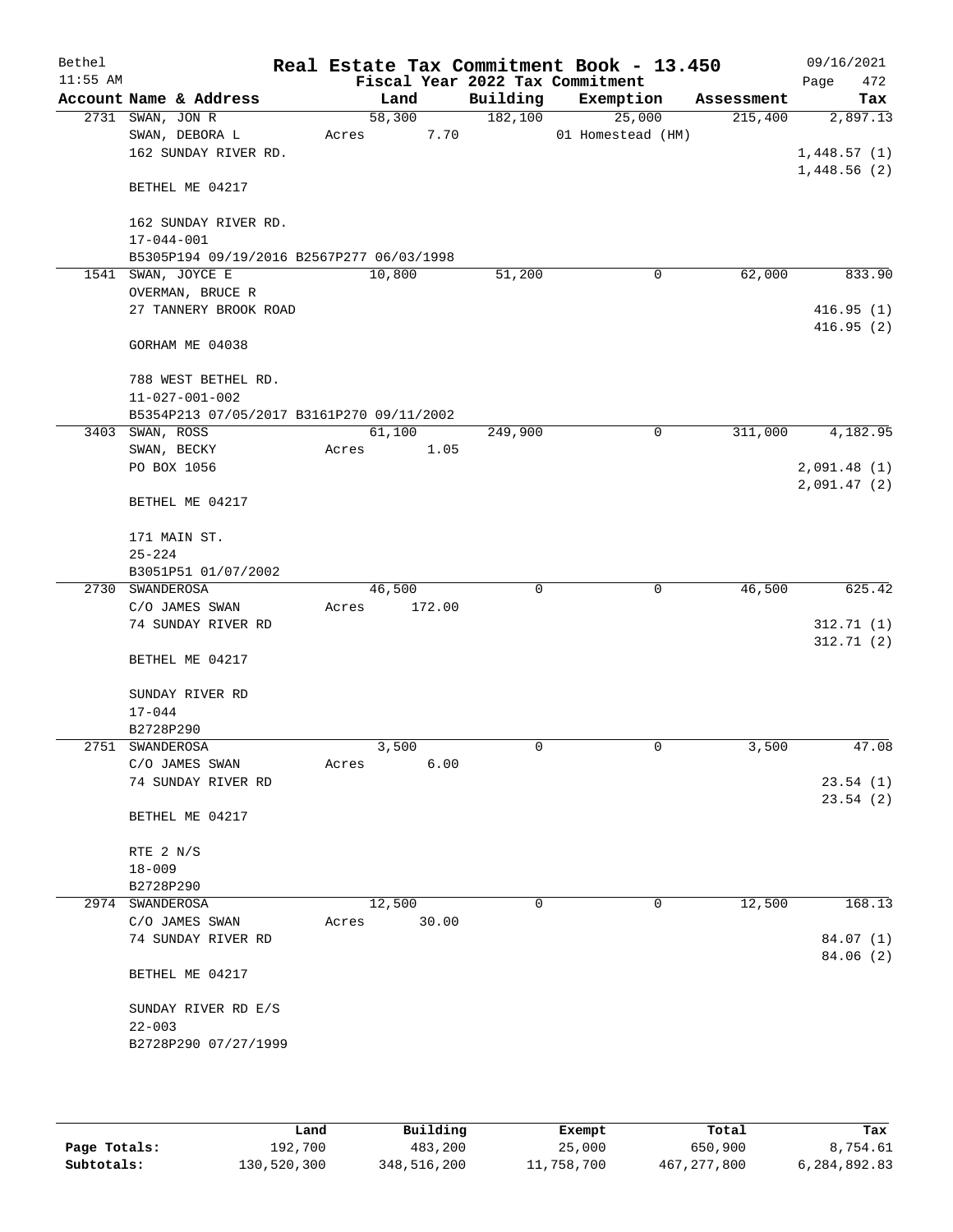| Bethel<br>$11:55$ AM |                                                                                      |       |        |          | Real Estate Tax Commitment Book - 13.450<br>Fiscal Year 2022 Tax Commitment |            | 09/16/2021<br>Page<br>473 |
|----------------------|--------------------------------------------------------------------------------------|-------|--------|----------|-----------------------------------------------------------------------------|------------|---------------------------|
|                      | Account Name & Address                                                               |       | Land   | Building | Exemption                                                                   | Assessment | Tax                       |
| 5238                 | SWANDEROSA                                                                           |       | 10,500 | 0        | $\Omega$                                                                    | 10,500     | 141.23                    |
|                      | C/O JAMES SWAN                                                                       | Acres | 2.50   |          |                                                                             |            |                           |
|                      | 74 SUNDAY RIVER RD                                                                   |       |        |          |                                                                             |            | 70.62(1)                  |
|                      |                                                                                      |       |        |          |                                                                             |            | 70.61(2)                  |
|                      | BETHEL ME 04217                                                                      |       |        |          |                                                                             |            |                           |
|                      | SUNDAY RIVER ROAD                                                                    |       |        |          |                                                                             |            |                           |
|                      | $21 - 001$                                                                           |       |        |          |                                                                             |            |                           |
|                      | B2392P147                                                                            |       |        |          |                                                                             |            |                           |
| 2837                 | SWANSON, KAREN                                                                       |       | 20,700 | 133,800  | 0                                                                           | 154,500    | 2,078.03                  |
|                      | 19 Sunny Acres Lane                                                                  | Acres | 10.60  |          |                                                                             |            |                           |
|                      |                                                                                      |       |        |          |                                                                             |            | 1,039.02(1)               |
|                      | Boothbay ME 04537                                                                    |       |        |          |                                                                             |            | 1,039.01(2)               |
|                      |                                                                                      |       |        |          |                                                                             |            |                           |
|                      |                                                                                      |       |        |          |                                                                             |            |                           |
|                      | 8 ABBOTT FARM RD.                                                                    |       |        |          |                                                                             |            |                           |
|                      | $19 - 005 - 003$                                                                     |       |        |          |                                                                             |            |                           |
|                      | B2841P152 07/21/2000 B2367P26 09/12/1996 B0P0                                        |       |        |          |                                                                             |            |                           |
|                      | 442 SWEATT, MARTHA                                                                   |       | 40,400 | 16,100   | 25,000                                                                      | 31,500     | 423.68                    |
|                      | BONNEY, LINDA G, PR                                                                  | Acres | 6.70   |          | 01 Homestead (HM)                                                           |            |                           |
|                      | PO BOX 184                                                                           |       |        |          |                                                                             |            | 211.84(1)<br>211.84(2)    |
|                      | BETHEL ME 04217                                                                      |       |        |          |                                                                             |            |                           |
|                      |                                                                                      |       |        |          |                                                                             |            |                           |
|                      | 194 GROVER HILL RD                                                                   |       |        |          |                                                                             |            |                           |
|                      | $07 - 007$                                                                           |       |        |          |                                                                             |            |                           |
|                      | B5457P745 04/11/2019 B806P93                                                         |       |        |          |                                                                             |            |                           |
|                      | 5224 SWEATT, MARY L                                                                  |       | 22,200 | 19,100   | 31,000                                                                      | 10,300     | 138.54                    |
|                      | 755 WEST BETHEL RD.                                                                  | Acres | 0.32   |          | 01 Homestead (HM)                                                           |            |                           |
|                      |                                                                                      |       |        |          | 22 WW2 Widow Res.                                                           |            | 69.27(1)                  |
|                      | BETHEL ME 04217                                                                      |       |        |          |                                                                             |            | 69.27(2)                  |
|                      |                                                                                      |       |        |          |                                                                             |            |                           |
|                      |                                                                                      |       |        |          |                                                                             |            |                           |
|                      | 755 WEST BETHEL RD                                                                   |       |        |          |                                                                             |            |                           |
|                      | $28 - 048 - A$                                                                       |       |        |          |                                                                             |            |                           |
|                      | B4760P48 09/15/2011 B4650P129 10/22/2010 B4596P303<br>06/14/2010 B4535P78 12/07/2009 |       |        |          |                                                                             |            |                           |
|                      | 5344 SWEATT, MARY L                                                                  |       | 20,400 | 0        | 0                                                                           | 20,400     | 274.38                    |
|                      | 755 WEST BETHEL RD.                                                                  | Acres | 0.50   |          |                                                                             |            |                           |
|                      |                                                                                      |       |        |          |                                                                             |            | 137.19(1)                 |
|                      | Bethel ME 04217                                                                      |       |        |          |                                                                             |            | 137.19(2)                 |
|                      |                                                                                      |       |        |          |                                                                             |            |                           |
|                      |                                                                                      |       |        |          |                                                                             |            |                           |
|                      | LOVERS LANE                                                                          |       |        |          |                                                                             |            |                           |
|                      | $07 - 030 - 001$                                                                     |       |        |          |                                                                             |            |                           |
|                      | B4714P288 05/03/2011 B3929P17 05/03/2006                                             |       |        |          |                                                                             |            |                           |
|                      | 3321 SWEENEY, MARK J                                                                 |       | 39,400 | 336,000  | 0                                                                           | 375,400    | $\overline{5,049.13}$     |
|                      | SWEENEY, KRISTIN B                                                                   | Acres | 0.09   |          |                                                                             |            |                           |
|                      | 125 DERBY RD.                                                                        |       |        |          |                                                                             |            | 2,524.57(1)               |
|                      |                                                                                      |       |        |          |                                                                             |            | 2,524.56 (2)              |
|                      | BERLIN MA 01503                                                                      |       |        |          |                                                                             |            |                           |
|                      | 2 SPRING ST.                                                                         |       |        |          |                                                                             |            |                           |
|                      | $25 - 152$                                                                           |       |        |          |                                                                             |            |                           |
|                      | B4489P347 08/28/2009 B1580P318                                                       |       |        |          |                                                                             |            |                           |
|                      |                                                                                      |       |        |          |                                                                             |            |                           |
|                      |                                                                                      |       |        |          |                                                                             |            |                           |
|                      |                                                                                      |       |        |          |                                                                             |            |                           |

|              | Land        | Building    | Exempt     | Total       | Tax          |
|--------------|-------------|-------------|------------|-------------|--------------|
| Page Totals: | 153,600     | 505,000     | 56,000     | 602,600     | 8,104.99     |
| Subtotals:   | 130,673,900 | 349,021,200 | 11,814,700 | 467,880,400 | 6,292,997.82 |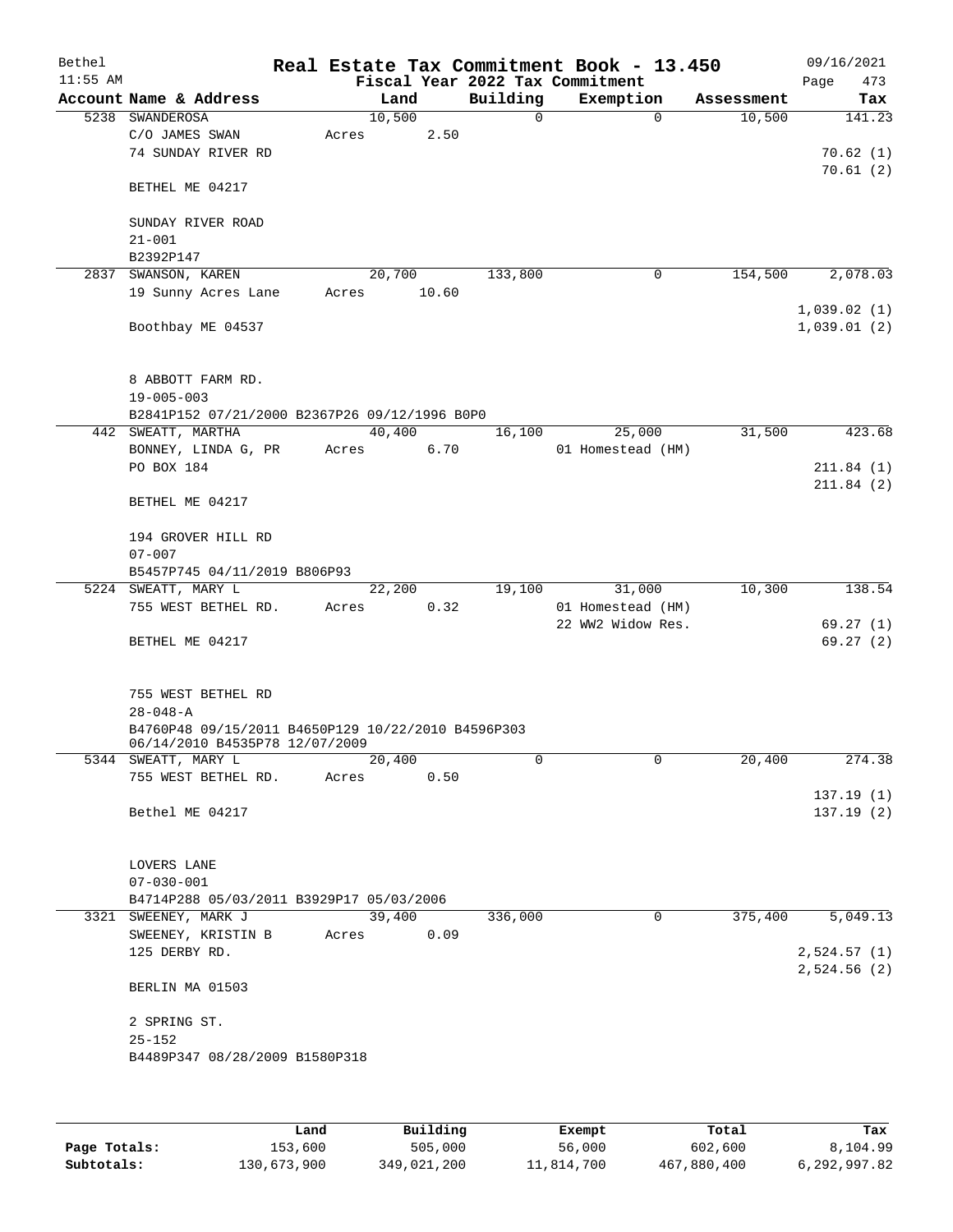| Bethel<br>$11:55$ AM |                                                    |       |        |      |          | Real Estate Tax Commitment Book - 13.450<br>Fiscal Year 2022 Tax Commitment |            | 09/16/2021<br>474<br>Page |
|----------------------|----------------------------------------------------|-------|--------|------|----------|-----------------------------------------------------------------------------|------------|---------------------------|
|                      | Account Name & Address                             |       | Land   |      | Building | Exemption                                                                   | Assessment | Tax                       |
|                      | 3318 SWEENEY, MARK J                               |       | 9,600  |      | 0        | $\mathbf 0$                                                                 | 9,600      | 129.12                    |
|                      | 125 DERBY RD.                                      | Acres |        | 0.17 |          |                                                                             |            |                           |
|                      |                                                    |       |        |      |          |                                                                             |            | 64.56(1)                  |
|                      | BERLIN MA 01503                                    |       |        |      |          |                                                                             |            | 64.56(2)                  |
|                      |                                                    |       |        |      |          |                                                                             |            |                           |
|                      |                                                    |       |        |      |          |                                                                             |            |                           |
|                      | 14 SPRING ST.                                      |       |        |      |          |                                                                             |            |                           |
|                      | $25 - 150$                                         |       |        |      |          |                                                                             |            |                           |
|                      | B5573P723 12/22/2020 B5107P216 04/23/2014 B3841P13 |       |        |      |          |                                                                             |            |                           |
|                      | 08/25/2005                                         |       |        |      |          |                                                                             |            |                           |
|                      | 1247 SWEETSER, LLOYD W<br>54 ANNIS ROAD            |       | 41,300 | 2.60 | 125,600  | 25,000<br>01 Homestead (HM)                                                 | 141,900    | 1,908.56                  |
|                      |                                                    | Acres |        |      |          |                                                                             |            | 954.28(1)                 |
|                      | BETHEL ME 04217                                    |       |        |      |          |                                                                             |            | 954.28(2)                 |
|                      |                                                    |       |        |      |          |                                                                             |            |                           |
|                      |                                                    |       |        |      |          |                                                                             |            |                           |
|                      | 54 ANNIS RD.                                       |       |        |      |          |                                                                             |            |                           |
|                      | $07 - 048$                                         |       |        |      |          |                                                                             |            |                           |
|                      | B3192P260 11/07/2002                               |       |        |      |          |                                                                             |            |                           |
|                      | 1339 SWEETSER, TOMMY I                             |       | 36,900 |      | 81,600   | 0                                                                           | 118,500    | 1,593.83                  |
|                      | 38 TAYWOOD ROAD                                    | Acres |        | 4.70 |          |                                                                             |            |                           |
|                      |                                                    |       |        |      |          |                                                                             |            | 796.92 (1)                |
|                      | AUBURN ME 04210                                    |       |        |      |          |                                                                             |            | 796.91(2)                 |
|                      |                                                    |       |        |      |          |                                                                             |            |                           |
|                      |                                                    |       |        |      |          |                                                                             |            |                           |
|                      | 544 WALKERS MILLS RD.                              |       |        |      |          |                                                                             |            |                           |
|                      | $08 - 033$                                         |       |        |      |          |                                                                             |            |                           |
|                      | B3086P122 03/25/2002                               |       |        |      |          |                                                                             |            |                           |
|                      | 5435 SZELIGA, MARK H                               |       | 9,800  |      | 25,900   | 0                                                                           | 35,700     | 480.17                    |
|                      | SZELIGA, CASSANDRA M                               | Acres |        | 1.25 |          |                                                                             |            |                           |
|                      | 273 MAYVILLE RD                                    |       |        |      |          |                                                                             |            | 240.09(1)                 |
|                      |                                                    |       |        |      |          |                                                                             |            | 240.08(2)                 |
|                      | BETHEL ME 04217                                    |       |        |      |          |                                                                             |            |                           |
|                      |                                                    |       |        |      |          |                                                                             |            |                           |
|                      | NORTH RD<br>$16 - 026 - 001$                       |       |        |      |          |                                                                             |            |                           |
|                      | B5351P168 06/15/2017 B5288P37 06/21/2016           |       |        |      |          |                                                                             |            |                           |
|                      | 3173 SZUBA, SCOTT                                  |       | 50,900 |      | 173,100  | 0                                                                           | 224,000    | 3,012.80                  |
|                      | SZUBA, SIMONE                                      | Acres |        | 0.30 |          |                                                                             |            |                           |
|                      | 140 NORTH ROAD                                     |       |        |      |          |                                                                             |            | 1,506.40(1)               |
|                      |                                                    |       |        |      |          |                                                                             |            | 1,506.40(2)               |
|                      | EAST KINGSTON NH 03827                             |       |        |      |          |                                                                             |            |                           |
|                      |                                                    |       |        |      |          |                                                                             |            |                           |
|                      | 20 PARK ST.                                        |       |        |      |          |                                                                             |            |                           |
|                      | $25 - 018$                                         |       |        |      |          |                                                                             |            |                           |
|                      | B5210P485 03/02/2015 B3769P343 07/29/2005          |       |        |      |          |                                                                             |            |                           |
|                      | 259 TANGUAY, JOHN                                  |       | 77,000 |      | 396,500  | 25,000                                                                      | 448,500    | 6,032.33                  |
|                      | SCHROEDER, SCHROEDER,                              | Acres |        | 5.01 |          | 01 Homestead (HM)                                                           |            |                           |
|                      | MARILYN<br>87 HIGHLAND AVE                         |       |        |      |          |                                                                             |            | 3,016.17(1)               |
|                      |                                                    |       |        |      |          |                                                                             |            | 3,016.16(2)               |
|                      | BETHEL ME 04217                                    |       |        |      |          |                                                                             |            |                           |
|                      |                                                    |       |        |      |          |                                                                             |            |                           |
|                      | 87 HIGHLAND AVE.                                   |       |        |      |          |                                                                             |            |                           |
|                      | $04 - 083 - 009$                                   |       |        |      |          |                                                                             |            |                           |
|                      | B5286P375 06/14/2016 B4682P324 01/14/2011          |       |        |      |          |                                                                             |            |                           |
|                      |                                                    |       |        |      |          |                                                                             |            |                           |
|                      |                                                    |       |        |      |          |                                                                             |            |                           |
|                      |                                                    |       |        |      |          |                                                                             |            |                           |

|              | Land        | Building    | Exempt     | Total       | Tax          |
|--------------|-------------|-------------|------------|-------------|--------------|
| Page Totals: | 225,500     | 802,700     | 50,000     | 978,200     | 13,156.81    |
| Subtotals:   | 130,899,400 | 349,823,900 | 11,864,700 | 468,858,600 | 6,306,154.63 |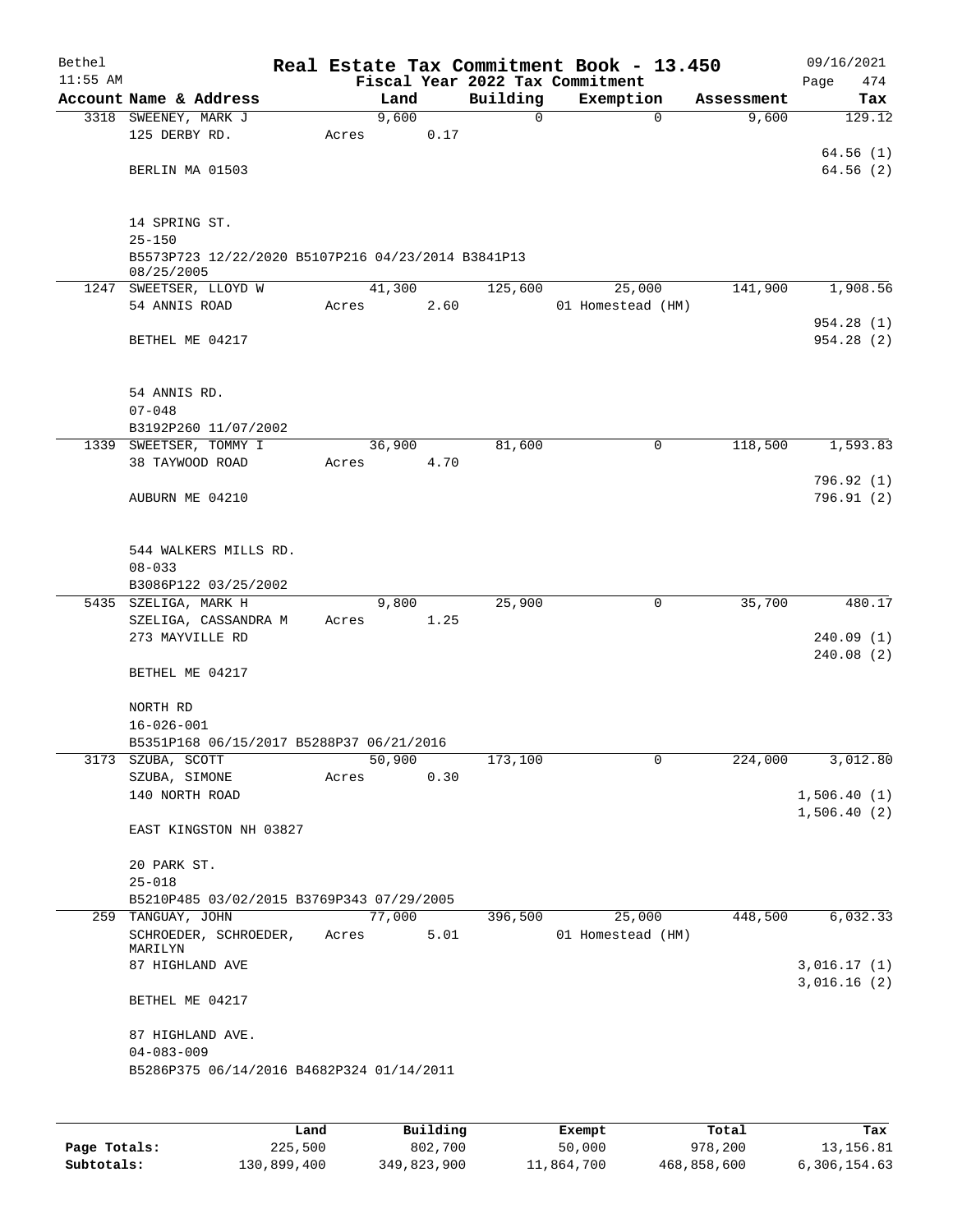| Bethel       |                                                      |         |                |       |                     | Real Estate Tax Commitment Book - 13.450 |             |                       | 09/16/2021      |
|--------------|------------------------------------------------------|---------|----------------|-------|---------------------|------------------------------------------|-------------|-----------------------|-----------------|
| $11:55$ AM   |                                                      |         |                |       |                     | Fiscal Year 2022 Tax Commitment          |             |                       | Page<br>475     |
|              | Account Name & Address<br>3466 TARR, CHRISTOPHER S   |         | Land<br>69,300 |       | Building<br>407,300 | Exemption                                | $\mathbf 0$ | Assessment<br>476,600 | Tax<br>6,410.27 |
|              | TARR, SUSAN M                                        | Acres   |                | 0.53  |                     |                                          |             |                       |                 |
|              | 93 OVERBROOK DRIVE                                   |         |                |       |                     |                                          |             |                       | 3,205.14(1)     |
|              |                                                      |         |                |       |                     |                                          |             |                       | 3, 205.13(2)    |
|              | PRINCETON NJ 08540                                   |         |                |       |                     |                                          |             |                       |                 |
|              |                                                      |         |                |       |                     |                                          |             |                       |                 |
|              | 36 BROAD ST<br>$26 - 025$                            |         |                |       |                     |                                          |             |                       |                 |
|              | B4299P2 05/20/2008 B2460P265                         |         |                |       |                     |                                          |             |                       |                 |
|              | 1734 TASSER, L.L.P.                                  |         | 144,000        |       | 493,600             |                                          | 0           | 637,600               | 8,575.72        |
|              | P.O. BOX 92                                          | Acres   |                | 1.76  |                     |                                          |             |                       |                 |
|              |                                                      |         |                |       |                     |                                          |             |                       | 4,287.86 (1)    |
|              | BETHEL ME 04217                                      |         |                |       |                     |                                          |             |                       | 4,287.86 (2)    |
|              |                                                      |         |                |       |                     |                                          |             |                       |                 |
|              |                                                      |         |                |       |                     |                                          |             |                       |                 |
|              | 288 MAYVILLE RD.<br>$12 - 072$                       |         |                |       |                     |                                          |             |                       |                 |
|              | B5302P389 09/01/2016 B4996P6 06/07/2013 B3930P347    |         |                |       |                     |                                          |             |                       |                 |
|              | 05/08/2006 B3930P343 05/08/2006                      |         |                |       |                     |                                          |             |                       |                 |
|              | 2985 TATSCH, JULIA                                   |         | 47,900         |       | 288,700             |                                          | 0           | 336,600               | 4,527.27        |
|              | MAHAR, ANDREW                                        | Acres   |                | 3.70  |                     |                                          |             |                       |                 |
|              | 50 BEECHER PLACE                                     |         |                |       |                     |                                          |             |                       | 2, 263.64 (1)   |
|              |                                                      |         |                |       |                     |                                          |             |                       | 2, 263.63(2)    |
|              | NEWTON MA 04259                                      |         |                |       |                     |                                          |             |                       |                 |
|              | 1116 MAYVILLE RD.                                    |         |                |       |                     |                                          |             |                       |                 |
|              | $22 - 013$                                           |         |                |       |                     |                                          |             |                       |                 |
|              | B5542P614 08/21/2020 B5397P164 03/15/2018 B5341P447  |         |                |       |                     |                                          |             |                       |                 |
|              | 04/24/2017 B5333P192 03/02/2017 B1146P202 01/12/1982 |         |                |       |                     |                                          |             |                       |                 |
|              | 3087 TAYLOR, PAUL                                    |         | 46,700         |       | 77,300              |                                          | $\mathbf 0$ | 124,000               | 1,667.80        |
|              | TAYLOR, CYNTHIA                                      | Acres   |                | 0.34  |                     |                                          |             |                       |                 |
|              | 10 WOLF CREEK DRIVE                                  |         |                |       |                     |                                          |             |                       | 833.90 (1)      |
|              |                                                      |         |                |       |                     |                                          |             |                       | 833.90 (2)      |
|              | WINDHAM ME 04062                                     |         |                |       |                     |                                          |             |                       |                 |
|              | 7 RIVERSIDE LANE                                     |         |                |       |                     |                                          |             |                       |                 |
|              | $24 - 010$                                           |         |                |       |                     |                                          |             |                       |                 |
|              | B5184P172 11/18/2014 B1601P63 01/17/1988             |         |                |       |                     |                                          |             |                       |                 |
|              | 1418 TAYLOR, ROBERTA M                               |         | 52,900         |       | 61,500              | 25,000                                   |             | 89,400                | 1,202.43        |
|              | P.O. BOX 1068                                        | Acres   |                | 2.90  |                     | 01 Homestead (HM)                        |             |                       |                 |
|              |                                                      |         |                |       |                     |                                          |             |                       | 601.22(1)       |
|              | BETHEL ME 04217                                      |         |                |       |                     |                                          |             |                       | 601.21(2)       |
|              |                                                      |         |                |       |                     |                                          |             |                       |                 |
|              | 132 TAYLOR SMITH ROAD                                |         |                |       |                     |                                          |             |                       |                 |
|              | $09 - 004$                                           |         |                |       |                     |                                          |             |                       |                 |
|              | B1381P261                                            |         |                |       |                     |                                          |             |                       |                 |
|              | 1257 TAYLOR, SALLY                                   |         | 42,700         |       | $\mathbf 0$         |                                          | $\mathbf 0$ | 42,700                | 574.32          |
|              | TAYLOR, RICHARD                                      | Acres   |                | 24.00 |                     |                                          |             |                       |                 |
|              | PO BOX 16                                            |         |                |       |                     |                                          |             |                       | 287.16(1)       |
|              |                                                      |         |                |       |                     |                                          |             |                       | 287.16(2)       |
|              | BETHEL ME 04217                                      |         |                |       |                     |                                          |             |                       |                 |
|              | RTE 2 S/S                                            |         |                |       |                     |                                          |             |                       |                 |
|              | $07 - 060$                                           |         |                |       |                     |                                          |             |                       |                 |
|              | B2553P333 05/05/1998                                 |         |                |       |                     |                                          |             |                       |                 |
|              |                                                      |         |                |       |                     |                                          |             |                       |                 |
|              |                                                      |         |                |       |                     |                                          |             |                       |                 |
|              |                                                      | Land    | Building       |       |                     | Exempt                                   |             | Total                 | Tax             |
| Page Totals: |                                                      | 403,500 | 1,328,400      |       |                     | 25,000                                   |             | 1,706,900             | 22,957.81       |

**Subtotals:** 131,302,900 351,152,300 11,889,700 470,565,500 6,329,112.44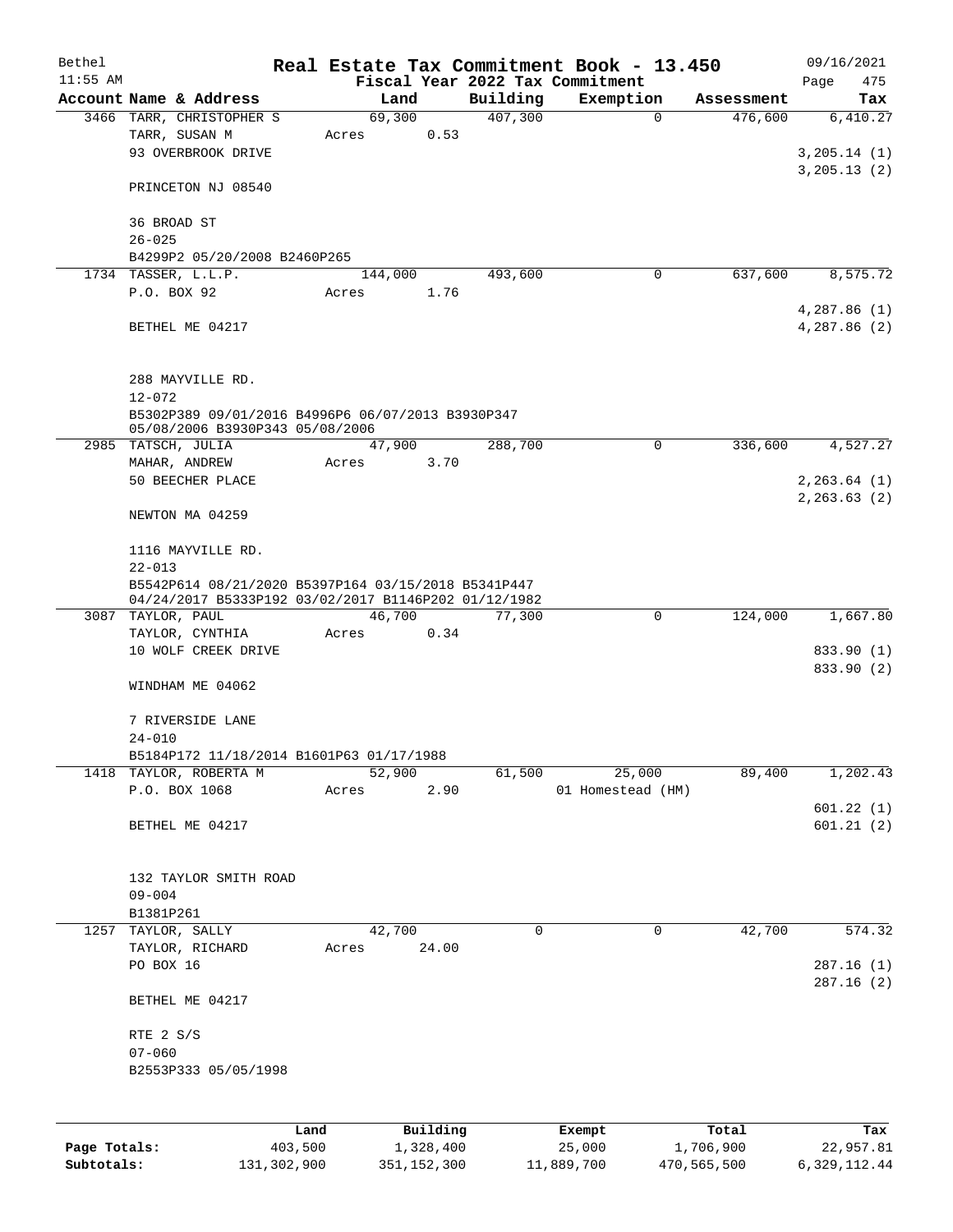| Bethel<br>$11:55$ AM |                                                         |       |                 |             | Real Estate Tax Commitment Book - 13.450<br>Fiscal Year 2022 Tax Commitment |            | 09/16/2021         |
|----------------------|---------------------------------------------------------|-------|-----------------|-------------|-----------------------------------------------------------------------------|------------|--------------------|
|                      | Account Name & Address                                  |       | Land            | Building    | Exemption                                                                   | Assessment | 476<br>Page<br>Tax |
|                      | 3468 TAYLOR, SALLY                                      |       | 91,800          | 329,000     | 31,000                                                                      | 389,800    | 5,242.81           |
|                      | TAYLOR, RICHARD                                         | Acres | 6.20            |             | 01 Homestead (HM)                                                           |            |                    |
|                      | PO BOX 16                                               |       |                 |             | 12 WW2 Vet Res                                                              |            | 2,621.41(1)        |
|                      |                                                         |       |                 |             |                                                                             |            | 2,621.40(2)        |
|                      | BETHEL ME 04217                                         |       |                 |             |                                                                             |            |                    |
|                      | 46 BROAD ST                                             |       |                 |             |                                                                             |            |                    |
|                      | $26 - 028$                                              |       |                 |             |                                                                             |            |                    |
|                      | B1448P342                                               |       |                 |             |                                                                             |            |                    |
|                      | 2566 TEDESCHI, JOHN K                                   |       | 17,000          | 0           | 0                                                                           | 17,000     | 228.65             |
|                      | TEDESCHI, JOSEPH W                                      | Acres | 0.50            |             |                                                                             |            |                    |
|                      | MULLER                                                  |       |                 |             |                                                                             |            |                    |
|                      | 24 WOODHULL LANE                                        |       |                 |             |                                                                             |            | 114.33(1)          |
|                      | SAYVILLE NY 11782                                       |       |                 |             |                                                                             |            | 114.32(2)          |
|                      | 3 HOLLY PLACE                                           |       |                 |             |                                                                             |            |                    |
|                      | $15 - 016 - 018$                                        |       |                 |             |                                                                             |            |                    |
|                      | B3740P339 06/15/2005                                    |       |                 |             |                                                                             |            |                    |
|                      | 2567 TEDESCHI, JOHN K                                   |       | 25,600          | 238,900     | $\mathbf 0$                                                                 | 264,500    | 3,557.53           |
|                      | TEDESCHI, JOSEPH W                                      | Acres | 0.50            |             |                                                                             |            |                    |
|                      | MULLER<br>24 WOODHULL LANE                              |       |                 |             |                                                                             |            | 1,778.77(1)        |
|                      |                                                         |       |                 |             |                                                                             |            | 1,778.76(2)        |
|                      | SAYVILLE NY 11782                                       |       |                 |             |                                                                             |            |                    |
|                      | 3 HOLLY PLACE                                           |       |                 |             |                                                                             |            |                    |
|                      | $15 - 016 - 019$                                        |       |                 |             |                                                                             |            |                    |
|                      | B3740P336 06/15/2005                                    |       |                 |             |                                                                             |            |                    |
|                      | 4817 TEDESCHI, JOHN K                                   |       | 30,200          | $\mathbf 0$ | $\mathbf 0$                                                                 | 30,200     | 406.19             |
|                      | PO BOX 361                                              | Acres | 1.60            |             |                                                                             |            |                    |
|                      |                                                         |       |                 |             |                                                                             |            | 203.10(1)          |
|                      | SITUATE MA 02066                                        |       |                 |             |                                                                             |            | 203.09(2)          |
|                      |                                                         |       |                 |             |                                                                             |            |                    |
|                      |                                                         |       |                 |             |                                                                             |            |                    |
|                      | WEST VISTA/EAST BETHEL<br>$20 - 012 - 004$              |       |                 |             |                                                                             |            |                    |
|                      |                                                         |       |                 |             |                                                                             |            |                    |
|                      | B4293P114 05/06/2008 B3740P334<br>4818 TEDESCHI, JOHN K |       | 31,100          | $\mathbf 0$ | $\mathbf 0$                                                                 | 31,100     | 418.30             |
|                      | PO BOX 361                                              | Acres | 4.10            |             |                                                                             |            |                    |
|                      |                                                         |       |                 |             |                                                                             |            | 209.15(1)          |
|                      | SITUATE MA 02066                                        |       |                 |             |                                                                             |            | 209.15(2)          |
|                      |                                                         |       |                 |             |                                                                             |            |                    |
|                      |                                                         |       |                 |             |                                                                             |            |                    |
|                      | WEST VISTA/EAST BETHEL                                  |       |                 |             |                                                                             |            |                    |
|                      | $20 - 012 - 002$                                        |       |                 |             |                                                                             |            |                    |
|                      | B4293P108 05/06/2008 B3740P334                          |       |                 |             |                                                                             |            |                    |
|                      | 4715 TEMPLETON, LAKE N                                  |       | 43,600          | 280,500     | 0                                                                           | 324,100    | 4,359.15           |
|                      | PO BOX 1222                                             |       | Acres 1.14      |             |                                                                             |            |                    |
|                      |                                                         |       |                 |             |                                                                             |            | 2,179.58(1)        |
|                      | BETHEL ME 04217                                         |       |                 |             |                                                                             |            | 2, 179.57(2)       |
|                      | 1 FIRST STREET                                          |       |                 |             |                                                                             |            |                    |
|                      | $22 - 029 - 010$                                        |       |                 |             |                                                                             |            |                    |
|                      | B5416P176 07/02/2018 B3764P246 07/26/2005               |       |                 |             |                                                                             |            |                    |
|                      |                                                         |       |                 |             |                                                                             |            |                    |
|                      |                                                         |       |                 |             |                                                                             |            |                    |
|                      |                                                         | Land  | <b>Building</b> |             | <b>Ryomnt</b>                                                               | $T0+21$    | Tay                |

|              | Land        | Building    | Exempt     | Total       | Tax             |
|--------------|-------------|-------------|------------|-------------|-----------------|
| Page Totals: | 239,300     | 848,400     | 31,000     | 1,056,700   | 14, 212, 63     |
| Subtotals:   | 131,542,200 | 352,000,700 | 11,920,700 | 471,622,200 | 6, 343, 325, 07 |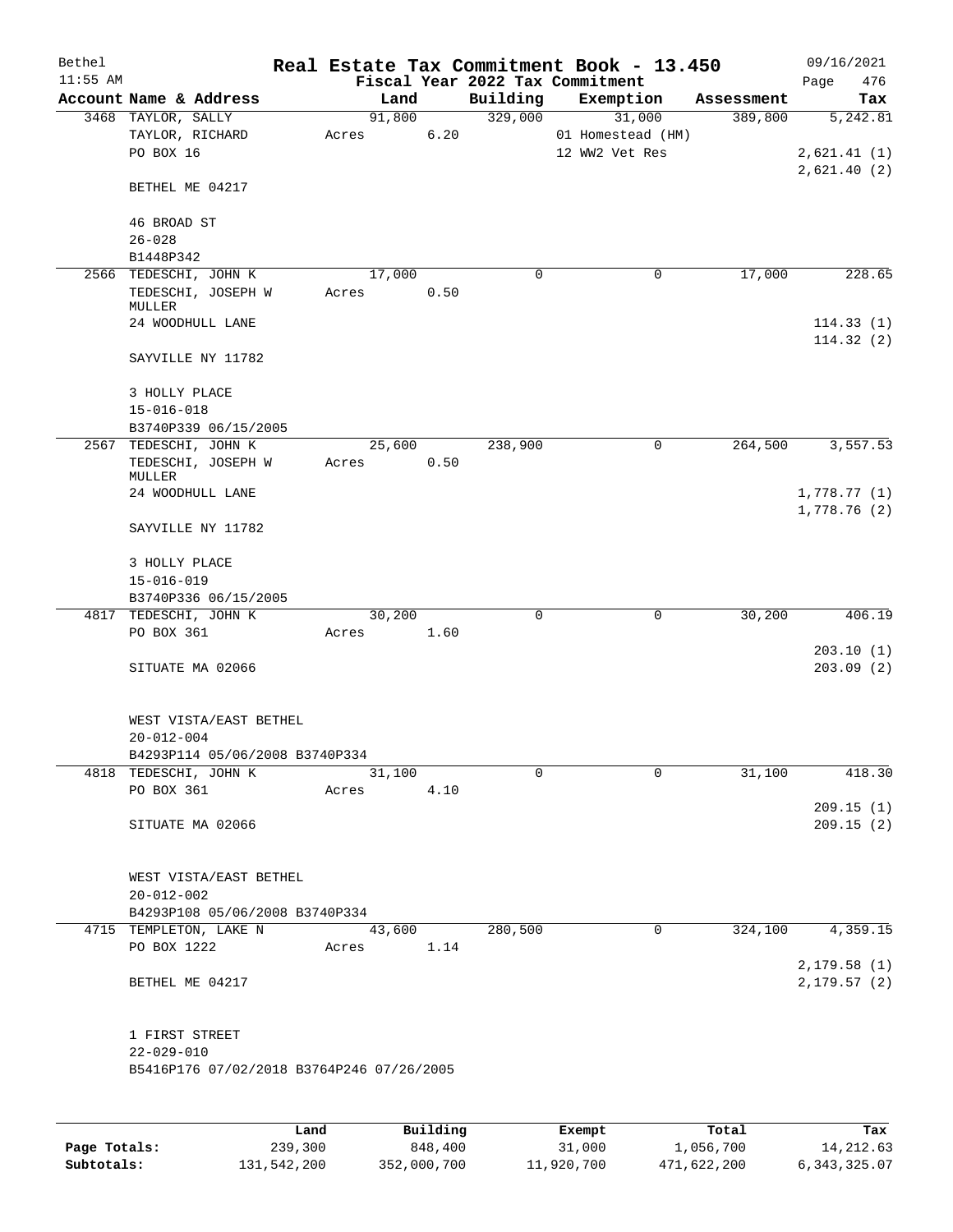| Bethel     |                                                                   |        |      |                                             | Real Estate Tax Commitment Book - 13.450 |            | 09/16/2021                 |            |
|------------|-------------------------------------------------------------------|--------|------|---------------------------------------------|------------------------------------------|------------|----------------------------|------------|
| $11:55$ AM | Account Name & Address                                            | Land   |      | Fiscal Year 2022 Tax Commitment<br>Building | Exemption                                | Assessment | Page                       | 477<br>Tax |
|            | 3128 TESTA, MICHAEL B. &                                          | 66,800 |      | 71,400                                      | $\Omega$                                 | 138,200    |                            | 1,858.79   |
|            | MARY L.                                                           |        |      |                                             |                                          |            |                            |            |
|            | 17 WHITTIER ST.                                                   | Acres  | 2.23 |                                             |                                          |            |                            |            |
|            |                                                                   |        |      |                                             |                                          |            |                            | 929.40(1)  |
|            | AMESBURY MA 01913                                                 |        |      |                                             |                                          |            |                            | 929.39(2)  |
|            |                                                                   |        |      |                                             |                                          |            |                            |            |
|            | 196 INTERVALE RD                                                  |        |      |                                             |                                          |            |                            |            |
|            | $24 - 048$                                                        |        |      |                                             |                                          |            |                            |            |
|            | B5567P507 11/25/2020 B5525P976 06/08/2020 B3197P344<br>11/15/2002 |        |      |                                             |                                          |            |                            |            |
|            | 4921 THE AMOS COGGIN RIVER                                        | 27,700 |      | 285,800                                     | 0                                        | 313,500    |                            | 4,216.58   |
|            | HOUSE<br>168 LANE ROAD                                            | Acres  | 2.24 |                                             |                                          |            |                            |            |
|            |                                                                   |        |      |                                             |                                          |            | 2,108.29(1)                |            |
|            | CHESTER NH 03036                                                  |        |      |                                             |                                          |            | 2,108.29(2)                |            |
|            |                                                                   |        |      |                                             |                                          |            |                            |            |
|            |                                                                   |        |      |                                             |                                          |            |                            |            |
|            | 58 JORDAN WOODS ROAD<br>$11 - 088 - 011$                          |        |      |                                             |                                          |            |                            |            |
|            | B5454P687 03/14/2019 B5400P213 03/30/2018 B5258P185               |        |      |                                             |                                          |            |                            |            |
|            | 12/11/2015 B5255P534 11/25/2015 B3928P296                         |        |      |                                             |                                          |            |                            |            |
|            | 1205 THE BETHEL INN                                               | 43,700 |      | 268,300                                     | $\mathbf 0$                              | 312,000    |                            | 4,196.40   |
|            | CORPORATION<br>PO BOX 49                                          |        |      |                                             |                                          |            |                            |            |
|            |                                                                   |        |      |                                             |                                          |            | 2,098.20(1)                |            |
|            | BETHEL ME 04217                                                   |        |      |                                             |                                          |            | 2,098.20 (2)               |            |
|            |                                                                   |        |      |                                             |                                          |            |                            |            |
|            | 46 MILL HILL RD.                                                  |        |      |                                             |                                          |            |                            |            |
|            | $07 - 028 - 578 - 602 - 3$                                        |        |      |                                             |                                          |            |                            |            |
|            | B5279P106 05/02/2016 B3142P2 07/29/2002                           |        |      |                                             |                                          |            |                            |            |
| 5277       | THE VON SACKEN FAMILY                                             | 25,800 |      | 168,400                                     | 0                                        | 194,200    |                            | 2,611.99   |
|            | REV TRUST<br>VON SACKEN, PAUL,                                    | Acres  | 2.10 |                                             |                                          |            |                            |            |
|            | TRUSTEE                                                           |        |      |                                             |                                          |            |                            |            |
|            | 15 HUNT POND RD                                                   |        |      |                                             |                                          |            | 1,306.00(1)                |            |
|            |                                                                   |        |      |                                             |                                          |            | 1,305.99(2)                |            |
|            | SANDOWN NH 03873                                                  |        |      |                                             |                                          |            |                            |            |
|            | 33 OTTER BROOK RD.                                                |        |      |                                             |                                          |            |                            |            |
|            | $09 - 018 - 014$                                                  |        |      |                                             |                                          |            |                            |            |
|            | B5378P385 11/15/2017 B4891P349 09/12/2012 B4427P212<br>04/08/2009 |        |      |                                             |                                          |            |                            |            |
|            | 982 THEODORES, MATTHEW L                                          | 33,600 |      | 138,900                                     | $\mathbf 0$                              | 172,500    |                            | 2,320.13   |
|            | THEODORES, ELLEN H                                                |        |      |                                             |                                          |            |                            |            |
|            | 11 LANTERN LANE                                                   |        |      |                                             |                                          |            | 1,160.07(1)<br>1,160.06(2) |            |
|            | CUMBERLAND FORESIDE ME                                            |        |      |                                             |                                          |            |                            |            |
|            | 04110                                                             |        |      |                                             |                                          |            |                            |            |
|            |                                                                   |        |      |                                             |                                          |            |                            |            |
|            | 100 FAIRWAY ROAD<br>$07 - 028 - 534$                              |        |      |                                             |                                          |            |                            |            |
|            | B4537P47 12/10/2009 B3338P299 07/24/2003                          |        |      |                                             |                                          |            |                            |            |
|            |                                                                   |        |      |                                             |                                          |            |                            |            |

|              | Land        | Building    | Exempt     | Total       | Tax          |
|--------------|-------------|-------------|------------|-------------|--------------|
| Page Totals: | 197,600     | 932,800     |            | 1,130,400   | 15,203.89    |
| Subtotals:   | 131,739,800 | 352,933,500 | 11,920,700 | 472,752,600 | 6,358,528.96 |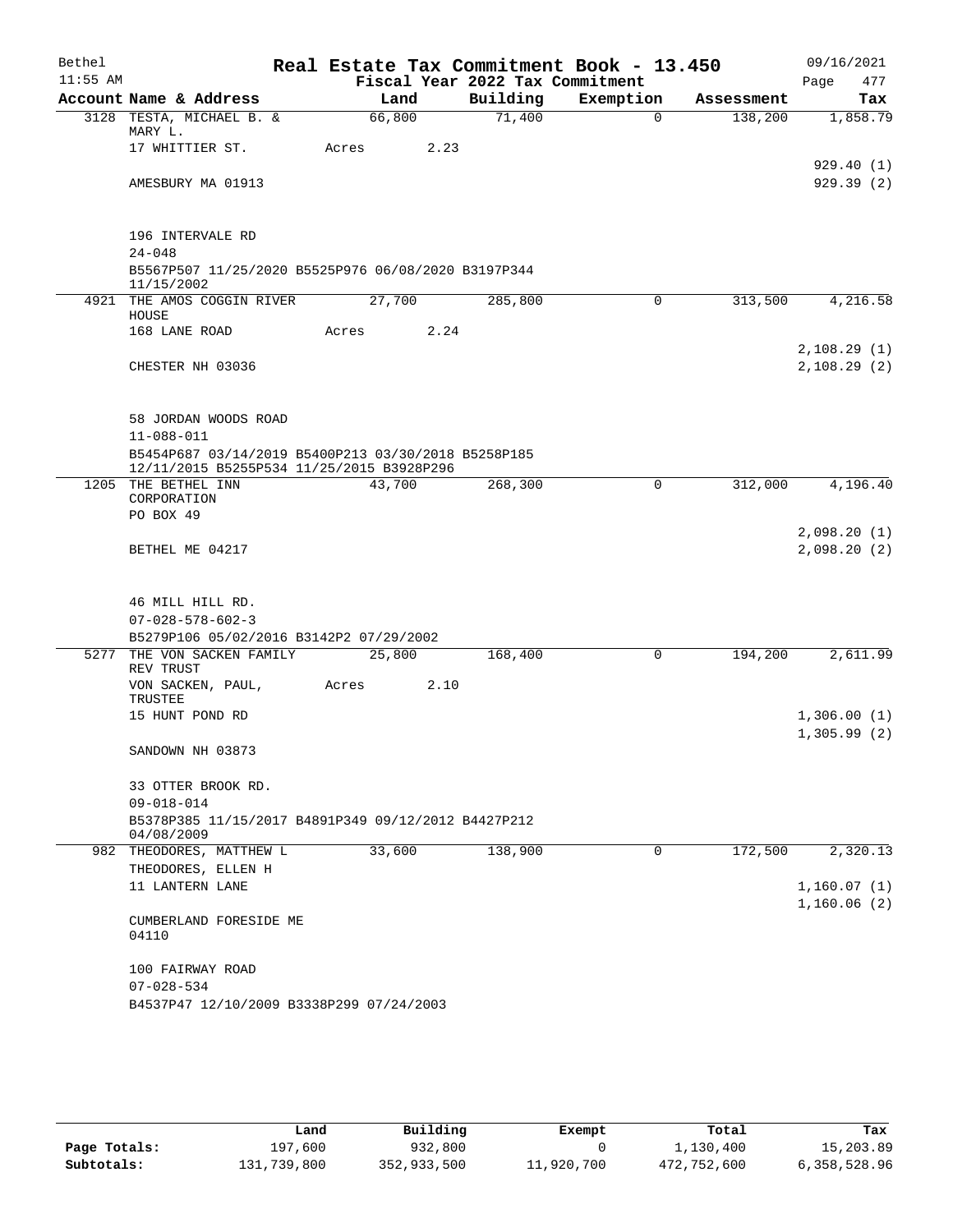| Bethel     |                                                                                                                         |                 |      |                                 | Real Estate Tax Commitment Book - 13.450 |            | 09/16/2021                  |
|------------|-------------------------------------------------------------------------------------------------------------------------|-----------------|------|---------------------------------|------------------------------------------|------------|-----------------------------|
| $11:55$ AM |                                                                                                                         |                 |      | Fiscal Year 2022 Tax Commitment |                                          |            | 478<br>Page                 |
|            | Account Name & Address                                                                                                  | Land            |      | Building                        | Exemption                                | Assessment | Tax                         |
|            | 4914 THERIAULT, COREY P. &<br>AUDREY M.<br>47 OLD DYNAMITE WAY                                                          | 25,200<br>Acres | 2.70 | 0                               | $\Omega$                                 | 25,200     | 338.94                      |
|            | <b>BUILDING</b>                                                                                                         |                 |      |                                 |                                          |            | 169.47(1)                   |
|            | GORHAM ME 02346                                                                                                         |                 |      |                                 |                                          |            | 169.47(2)                   |
|            | 29 JORDAN WOODS RD.<br>$11 - 088 - 004$                                                                                 |                 |      |                                 |                                          |            |                             |
|            | B5619P260 07/02/2021 B5542P556 08/20/2020 B5324P586<br>01/03/2017 B5265P11 01/25/2016 B5255P534 11/25/2015<br>B3928P296 |                 |      |                                 |                                          |            |                             |
|            | 2518 THERIAULT, TOBY A                                                                                                  | 31,900          |      | 71,800                          | 0                                        | 103,700    | 1,394.77                    |
|            | PO BOX 216                                                                                                              | Acres           | 0.94 |                                 |                                          |            |                             |
|            | GREENWOOD ME 04255                                                                                                      |                 |      |                                 |                                          |            | 697.39 (1)<br>697.38 (2)    |
|            | 938 EAST BETHEL RD.<br>$14 - 038$                                                                                       |                 |      |                                 |                                          |            |                             |
|            | B4539P100 12/16/2009 B4539P99 12/16/2009 B3791P211<br>09/01/2005                                                        |                 |      |                                 |                                          |            |                             |
| 243        | THOM, VALERIE                                                                                                           | 79,200          |      | 248,900                         | 0                                        | 328,100    | 4,412.95                    |
|            | 16 LUNAR AV                                                                                                             | Acres           | 6.73 |                                 |                                          |            |                             |
|            | BRAINTREE MA 02184                                                                                                      |                 |      |                                 |                                          |            | 2,206.48(1)<br>2, 206.47(2) |
|            | 90 HIGHLAND AVE.                                                                                                        |                 |      |                                 |                                          |            |                             |
|            | $04 - 083 - 010$                                                                                                        |                 |      |                                 |                                          |            |                             |
| 453        | B1559P182<br>THOMAS, ESTHER                                                                                             | 30,000          |      | 0                               | 0                                        | 30,000     | 403.50                      |
|            | GROVER, DANIEL                                                                                                          | Acres           | 0.50 |                                 |                                          |            |                             |
|            | 109 WYMAN HILL ROAD                                                                                                     |                 |      |                                 |                                          |            | 201.75(1)                   |
|            |                                                                                                                         |                 |      |                                 |                                          |            | 201.75(2)                   |
|            | RUMFORD ME 04276                                                                                                        |                 |      |                                 |                                          |            |                             |
|            | 15 SONGO POND RD                                                                                                        |                 |      |                                 |                                          |            |                             |
|            | $07 - 019$                                                                                                              |                 |      |                                 |                                          |            |                             |
|            | B5528P399 06/17/2020 B5469P574 07/15/2019 B1336P140<br>08/15/1985                                                       |                 |      |                                 |                                          |            |                             |
|            | 2701 THOMAS, JAYNE M                                                                                                    | 71,500          |      | 237,100                         | 0                                        | 308,600    | 4,150.67                    |
|            | PO Box 197                                                                                                              | Acres           | 1.17 |                                 |                                          |            |                             |
|            | Newry ME 04261                                                                                                          |                 |      |                                 |                                          |            | 2,075.34(1)<br>2,075.33(2)  |
|            | 83 WILL VIEW ROAD                                                                                                       |                 |      |                                 |                                          |            |                             |
|            | 17-035-012<br>B4595P251 06/09/2010 B3661P145 01/12/2005                                                                 |                 |      |                                 |                                          |            |                             |
|            |                                                                                                                         |                 |      |                                 |                                          |            |                             |

|              | Land        | Building    | Exempt     | Total       | Tax          |
|--------------|-------------|-------------|------------|-------------|--------------|
| Page Totals: | 237,800     | 557,800     |            | 795,600     | 10,700.83    |
| Subtotals:   | 131,977,600 | 353,491,300 | 11,920,700 | 473,548,200 | 6,369,229.79 |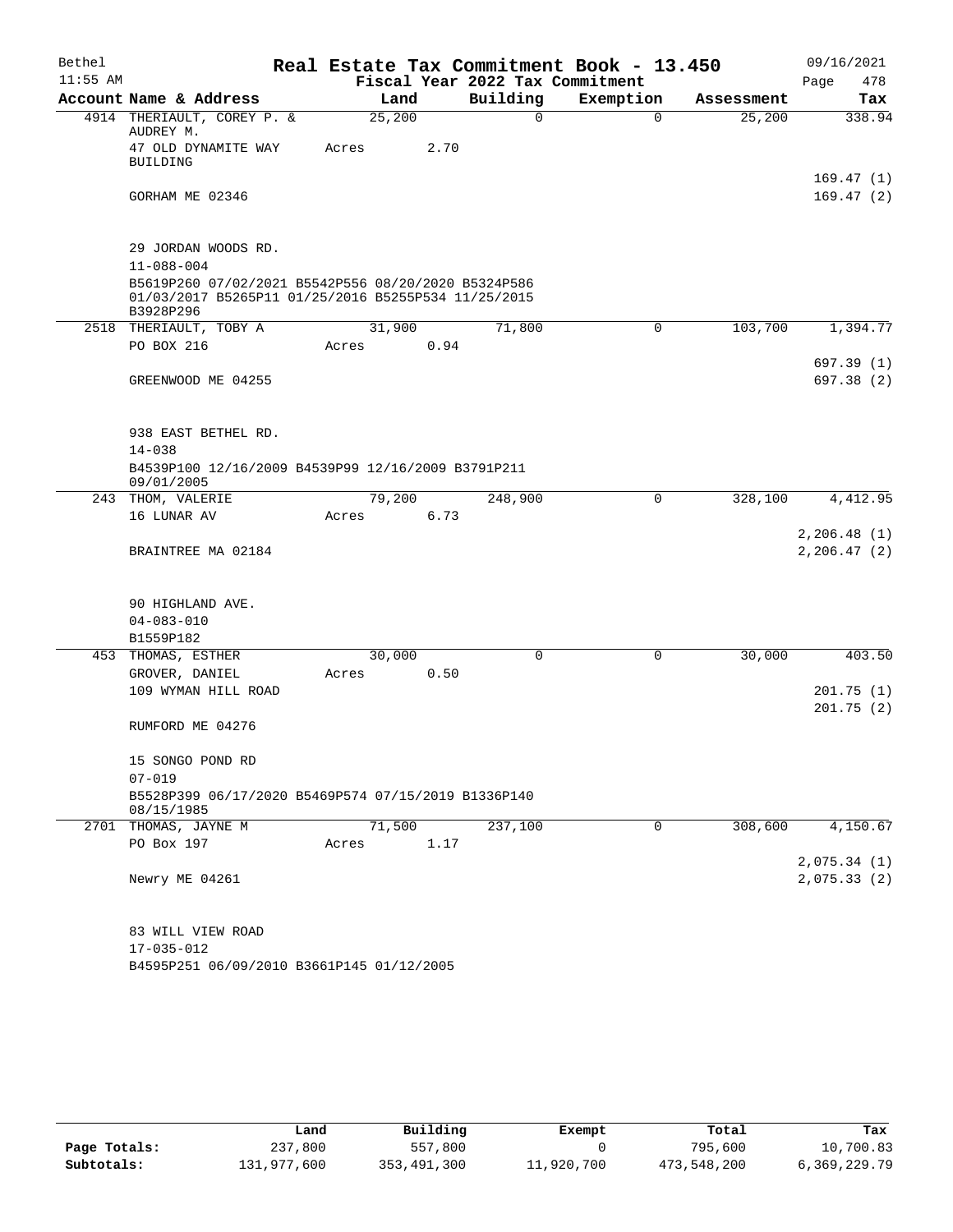| Bethel     |                                                     |       |        |       |                                 | Real Estate Tax Commitment Book - 13.450 |            | 09/16/2021   |
|------------|-----------------------------------------------------|-------|--------|-------|---------------------------------|------------------------------------------|------------|--------------|
| $11:55$ AM |                                                     |       |        |       | Fiscal Year 2022 Tax Commitment |                                          |            | 479<br>Page  |
|            | Account Name & Address                              |       | Land   |       | Building                        | Exemption                                | Assessment | Tax          |
|            | 4782 THOMAS, ZACKERY R                              |       | 44,400 |       | 222,300                         | $\mathbf 0$                              | 266,700    | 3,587.12     |
|            | THOMAS, MEGAN                                       | Acres |        | 1.41  |                                 |                                          |            |              |
|            | 9 MISTY WAY                                         |       |        |       |                                 |                                          |            | 1,793.56(1)  |
|            |                                                     |       |        |       |                                 |                                          |            | 1,793.56(2)  |
|            | FALMOUTH ME 04105                                   |       |        |       |                                 |                                          |            |              |
|            |                                                     |       |        |       |                                 |                                          |            |              |
|            | 10 HALEY LANE                                       |       |        |       |                                 |                                          |            |              |
|            | $18 - 054 - 011$                                    |       |        |       |                                 |                                          |            |              |
|            | B5438P513 10/24/2018 B5219P329 04/29/2015 B4221P334 |       |        |       |                                 |                                          |            |              |
|            | 11/09/2007 B3845P4 11/22/2005                       |       |        |       |                                 |                                          |            |              |
|            | 364 THOMPSON, BOYD                                  |       | 56,500 |       | 119,600                         | $\mathbf 0$                              | 176,100    | 2,368.55     |
|            | UBER, VALERIE                                       | Acres |        | 37.00 |                                 |                                          |            |              |
|            | 4 BURR STREET                                       |       |        |       |                                 |                                          |            | 1,184.28(1)  |
|            |                                                     |       |        |       |                                 |                                          |            | 1,184.27(2)  |
|            | JAMAICA PLAIN MA 02130                              |       |        |       |                                 |                                          |            |              |
|            |                                                     |       |        |       |                                 |                                          |            |              |
|            | 253 FLAT RD                                         |       |        |       |                                 |                                          |            |              |
|            | $06 - 009$                                          |       |        |       |                                 |                                          |            |              |
|            | B569P45                                             |       |        |       |                                 |                                          |            |              |
|            | 365 THOMPSON, BOYD                                  |       | 2,400  |       | $\mathbf 0$                     | 0                                        | 2,400      | 32.28        |
|            | 4 BURR ST                                           | Acres |        | 5.00  |                                 |                                          |            |              |
|            |                                                     |       |        |       |                                 |                                          |            | 16.14(1)     |
|            | JAMAICA PLAIN MA 02130                              |       |        |       |                                 |                                          |            | 16.14(2)     |
|            |                                                     |       |        |       |                                 |                                          |            |              |
|            |                                                     |       |        |       |                                 |                                          |            |              |
|            | FLAT RD.                                            |       |        |       |                                 |                                          |            |              |
|            | $06 - 010$                                          |       |        |       |                                 |                                          |            |              |
|            | B569P45                                             |       |        |       |                                 |                                          |            |              |
|            | 398 THOMPSON, BOYD                                  |       | 38,000 |       | $\mathbf 0$                     | $\mathbf 0$                              | 38,000     | 511.10       |
|            | UBER, VALERIE                                       | Acres |        | 3.40  |                                 |                                          |            |              |
|            | 4 BURR STREET                                       |       |        |       |                                 |                                          |            | 255.55(1)    |
|            |                                                     |       |        |       |                                 |                                          |            | 255.55(2)    |
|            | JAMAICA PLAIN MA 02130                              |       |        |       |                                 |                                          |            |              |
|            |                                                     |       |        |       |                                 |                                          |            |              |
|            | FLAT RD.                                            |       |        |       |                                 |                                          |            |              |
|            | $06 - 024$                                          |       |        |       |                                 |                                          |            |              |
|            | B656P187                                            |       |        |       |                                 |                                          |            |              |
| 399        | THOMPSON, BOYD                                      |       | 38,600 |       | 0                               | $\mathsf 0$                              | 38,600     | 519.17       |
|            | UBER, VALERIE                                       | Acres |        | 4.00  |                                 |                                          |            |              |
|            | 4 BURR STREET                                       |       |        |       |                                 |                                          |            | 259.59(1)    |
|            |                                                     |       |        |       |                                 |                                          |            | 259.58 (2)   |
|            | JAMAICA PLAIN MA 02130                              |       |        |       |                                 |                                          |            |              |
|            |                                                     |       |        |       |                                 |                                          |            |              |
|            | FLAT RD.                                            |       |        |       |                                 |                                          |            |              |
|            | $06 - 025$                                          |       |        |       |                                 |                                          |            |              |
|            | B656P187                                            |       |        |       |                                 |                                          |            |              |
| 5486       | THOMPSON, BRODIE P.                                 |       | 43,700 |       | 218,300                         | 0                                        | 262,000    | 3,523.90     |
|            | SAVAGE, ASHLEY M.                                   | Acres |        | 5.00  |                                 |                                          |            |              |
|            | 1493 INTERVALE ROAD                                 |       |        |       |                                 |                                          |            | 1,761.95 (1) |
|            |                                                     |       |        |       |                                 |                                          |            | 1,761.95 (2) |
|            | BETHEL ME 04217                                     |       |        |       |                                 |                                          |            |              |
|            |                                                     |       |        |       |                                 |                                          |            |              |
|            | 1493 INTERVALE RD                                   |       |        |       |                                 |                                          |            |              |
|            | 19-015-010                                          |       |        |       |                                 |                                          |            |              |
|            | B5464P676 06/04/2019                                |       |        |       |                                 |                                          |            |              |
|            |                                                     |       |        |       |                                 |                                          |            |              |
|            |                                                     |       |        |       |                                 |                                          |            |              |
|            |                                                     |       |        |       |                                 |                                          |            |              |
|            |                                                     |       |        |       |                                 |                                          |            |              |

|              | Land        | Building    | Exempt     | Total       | Tax          |
|--------------|-------------|-------------|------------|-------------|--------------|
| Page Totals: | 223,600     | 560,200     |            | 783,800     | 10,542.12    |
| Subtotals:   | 132,201,200 | 354,051,500 | 11,920,700 | 474,332,000 | 6,379,771.91 |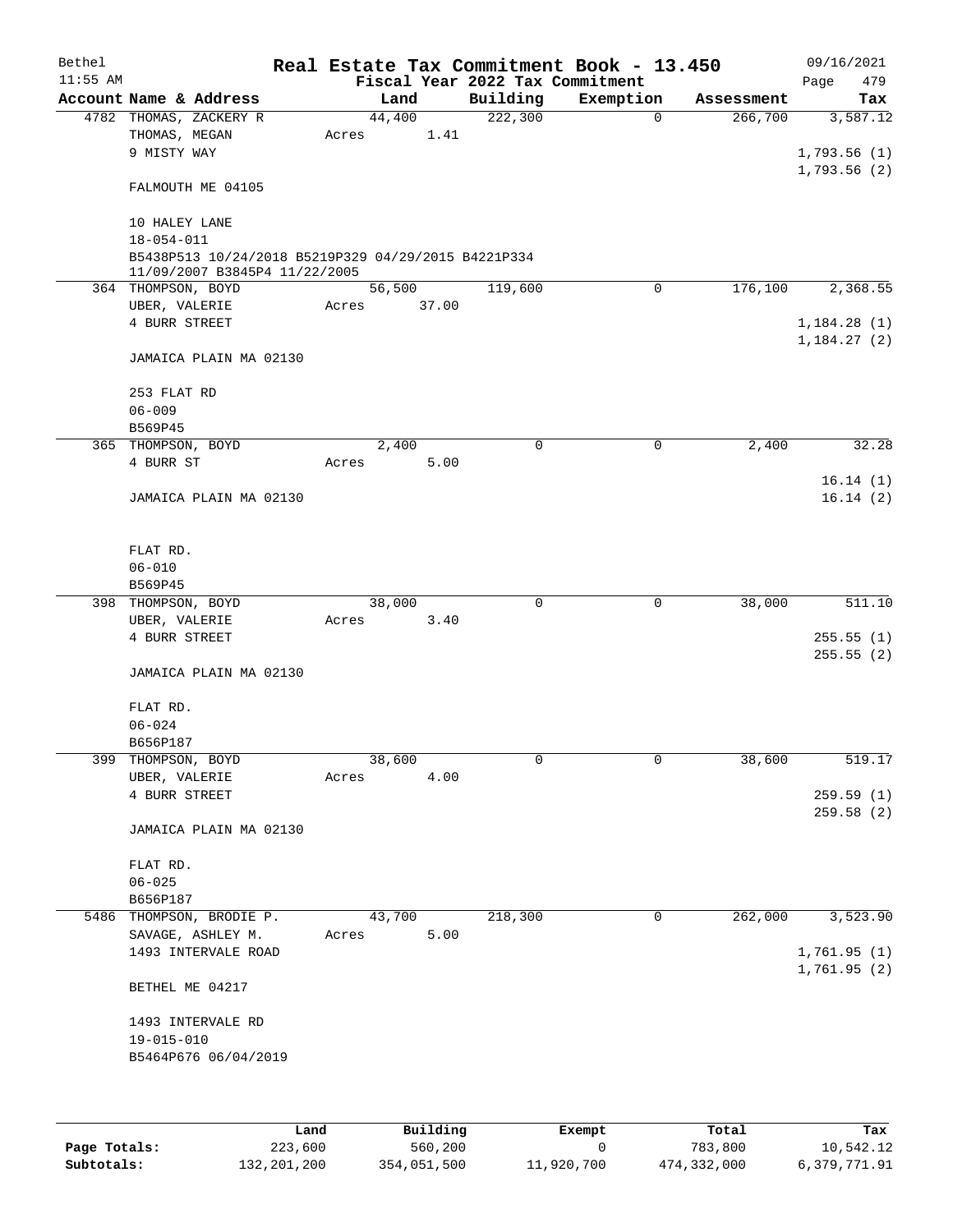| Bethel     |                                                                             |       |        |          | Real Estate Tax Commitment Book - 13.450 |            | 09/16/2021                  |
|------------|-----------------------------------------------------------------------------|-------|--------|----------|------------------------------------------|------------|-----------------------------|
| $11:55$ AM |                                                                             |       |        |          | Fiscal Year 2022 Tax Commitment          |            | Page<br>480                 |
|            | Account Name & Address                                                      |       | Land   | Building | Exemption                                | Assessment | Tax                         |
|            | 5071 THOMPSON, IRIS                                                         |       | 58,200 | 259,500  | $\mathbf 0$                              | 317,700    | 4, 273.06                   |
|            | 24 SPRUCE BROOK DRIVE                                                       | Acres | 3.26   |          |                                          |            |                             |
|            | HARPSWELL ME 04079                                                          |       |        |          |                                          |            | 2,136.53(1)<br>2,136.53(2)  |
|            |                                                                             |       |        |          |                                          |            |                             |
|            | 74 OAK RIDGE ROAD                                                           |       |        |          |                                          |            |                             |
|            | $18 - 060 - 051$                                                            |       |        |          |                                          |            |                             |
|            | B5426P682 08/27/2018 B5022P79 08/08/2013 B4283P39<br>04/09/2008             |       |        |          |                                          |            |                             |
|            | 2775 THOMPSON, SETH H.                                                      |       | 44,500 | 132,700  | 0                                        | 177,200    | 2,383.34                    |
|            | POWELL, KRISTEN A.                                                          | Acres | 5.70   |          |                                          |            |                             |
|            | 3035 MAIN STREET                                                            |       |        |          |                                          |            | 1,191.67(1)<br>1, 191.67(2) |
|            | HANOVER ME 04237                                                            |       |        |          |                                          |            |                             |
|            | 59 WINSLOW ROAD                                                             |       |        |          |                                          |            |                             |
|            | $18 - 030 - 001$                                                            |       |        |          |                                          |            |                             |
|            | B5581P977 02/01/2021 B5404P395 04/25/2018 B4414P331<br>03/11/2009 B2997P202 |       |        |          |                                          |            |                             |
|            | 457 THORNTON, JAMES J                                                       |       | 38,400 | 205,000  | 25,000                                   | 218,400    | 2,937.48                    |
|            | NASTA, PATRICIA M                                                           | Acres | 1.00   |          | 01 Homestead (HM)                        |            |                             |
|            | 43 SONGO POND ROAD                                                          |       |        |          |                                          |            | 1,468.74(1)                 |
|            | BETHEL ME 04217                                                             |       |        |          |                                          |            | 1,468.74(2)                 |
|            | 43 SONGO POND ROAD                                                          |       |        |          |                                          |            |                             |
|            | $07 - 023$                                                                  |       |        |          |                                          |            |                             |
|            | B3253P174                                                                   |       |        |          |                                          |            |                             |
|            | 2676 THURSTON, CONSTANCE,<br>TTEE                                           |       | 7,700  | 0        | 0                                        | 7,700      | 103.57                      |
|            | C/O DAVID THURSTON                                                          | Acres | 13.40  |          |                                          |            |                             |
|            | 374 MAYVILLE RD                                                             |       |        |          |                                          |            | 51.79(1)                    |
|            |                                                                             |       |        |          |                                          |            | 51.78(2)                    |
|            | BETHEL ME 04217                                                             |       |        |          |                                          |            |                             |
|            | RTE $2 E/S$                                                                 |       |        |          |                                          |            |                             |
|            | $17 - 016$                                                                  |       |        |          |                                          |            |                             |
|            | B4503P100 09/29/2009 B1147P129 01/08/1982                                   |       |        |          |                                          |            |                             |
| 2927       | THURSTON, CONSTANCE,<br>TTEE                                                |       | 23,400 | $\Omega$ | $\Omega$                                 | 23,400     | 314.73                      |
|            | C/O DAVID THURSTON                                                          | Acres | 73.00  |          |                                          |            |                             |
|            | 374 MAYVILLE RD                                                             |       |        |          |                                          |            | 157.37(1)<br>157.36(2)      |
|            | BETHEL ME 04217                                                             |       |        |          |                                          |            |                             |
|            | SUNDAY RIVER RD W/S                                                         |       |        |          |                                          |            |                             |
|            | $21 - 003$                                                                  |       |        |          |                                          |            |                             |
|            | B4708P192 04/07/2011 B4503P99 09/29/2009 B3621P340<br>11/08/2004            |       |        |          |                                          |            |                             |

|              | Land        | Building    | Exempt     | Total       | Tax          |
|--------------|-------------|-------------|------------|-------------|--------------|
| Page Totals: | 172,200     | 597,200     | 25,000     | 744,400     | 10,012.18    |
| Subtotals:   | 132,373,400 | 354,648,700 | 11,945,700 | 475,076,400 | 6,389,784.09 |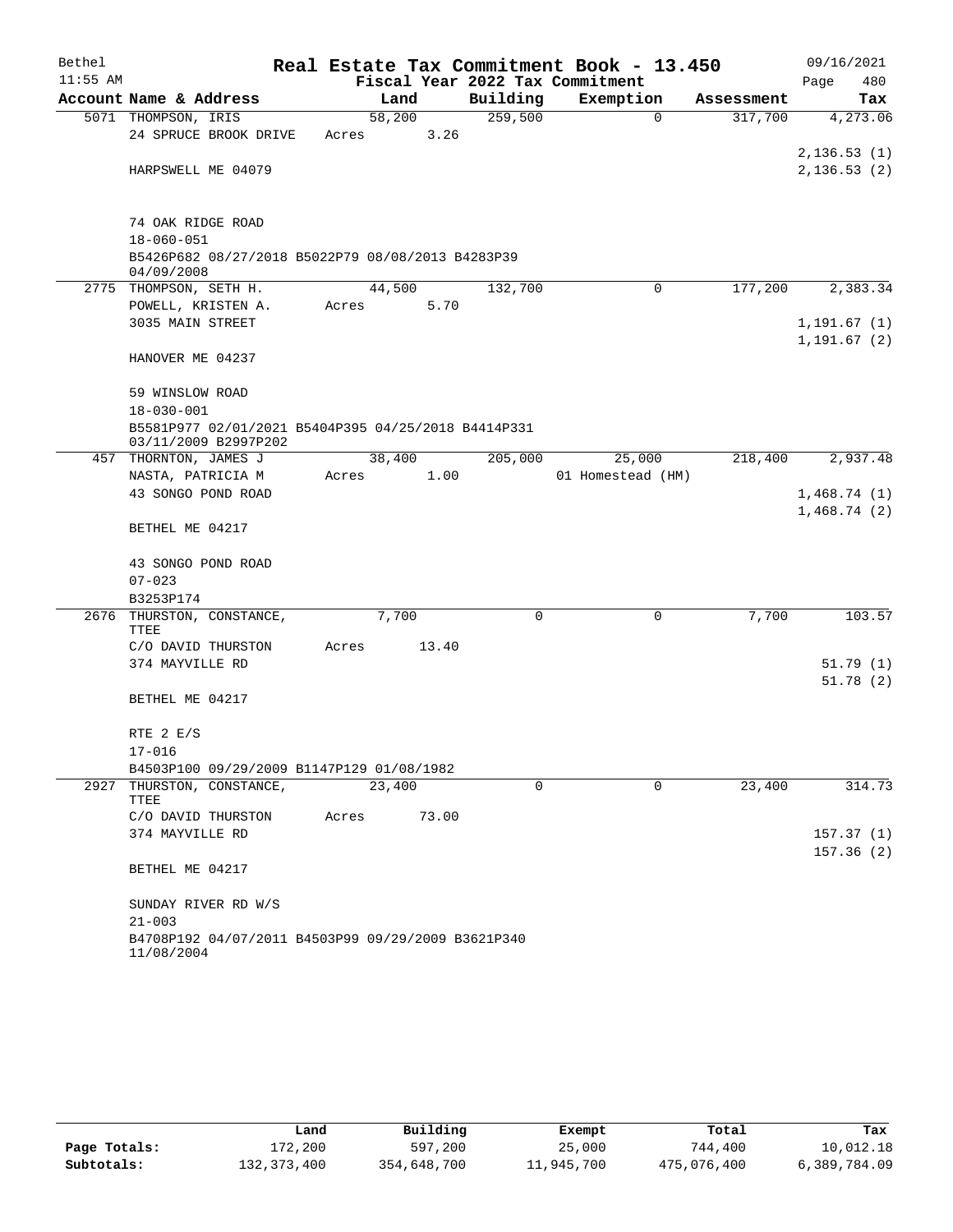| Bethel     |                                                                                       |        |       |                                 | Real Estate Tax Commitment Book - 13.450 |            | 09/16/2021  |
|------------|---------------------------------------------------------------------------------------|--------|-------|---------------------------------|------------------------------------------|------------|-------------|
| $11:55$ AM |                                                                                       |        |       | Fiscal Year 2022 Tax Commitment |                                          |            | 481<br>Page |
|            | Account Name & Address                                                                | Land   |       | Building                        | Exemption                                | Assessment | Tax         |
|            | 2674 THURSTON, DAVID P.                                                               | 52,500 |       | 522,400                         | $\Omega$                                 | 574,900    | 7,732.41    |
|            | 374 MAYVILLE RD                                                                       | Acres  | 8.10  |                                 |                                          |            |             |
|            |                                                                                       |        |       |                                 |                                          |            | 3,866.21(1) |
|            | BETHEL ME 04217                                                                       |        |       |                                 |                                          |            | 3,866.20(2) |
|            | 374 MAYVILLE RD                                                                       |        |       |                                 |                                          |            |             |
|            | 17-015-001-002                                                                        |        |       |                                 |                                          |            |             |
|            | B5455P313 03/15/2019 B5410P103 05/25/2018 B5144P88<br>08/04/2014 B2369P108 09/20/1996 |        |       |                                 |                                          |            |             |
|            | 466 THURSTON, GLENDON                                                                 | 22,900 |       | $\Omega$                        | $\Omega$                                 | 22,900     | 308.01      |
|            | 60 RTE 232                                                                            | Acres  | 51.00 |                                 |                                          |            |             |
|            |                                                                                       |        |       |                                 |                                          |            | 154.01(1)   |
|            | RUMFORD ME 04276                                                                      |        |       | 154.00(2)                       |                                          |            |             |
|            |                                                                                       |        |       |                                 |                                          |            |             |
|            | INTERVALE ROAD<br>$20 - 010 - 001$                                                    |        |       |                                 |                                          |            |             |
|            | B4916P74 10/30/2012                                                                   |        |       |                                 |                                          |            |             |
|            | 5466 THURSTON, MURRAY FAMILY                                                          | 66,500 |       | 0                               | 0                                        | 66,500     | 894.43      |
|            | TRUST                                                                                 |        |       |                                 |                                          |            |             |
|            | 374 MAYVILLE RD                                                                       | Acres  | 44.14 |                                 |                                          |            |             |
|            |                                                                                       |        |       |                                 |                                          |            | 447.22 (1)  |
|            | BETHEL ME 04217                                                                       |        |       |                                 |                                          |            | 447.21 (2)  |
|            | 374 MAYVILLE RD                                                                       |        |       |                                 |                                          |            |             |
|            | $17 - 015 - 001$                                                                      |        |       |                                 |                                          |            |             |
|            | 2672 THURSTON, MURRAY FAMILY                                                          | 13,200 |       | 0                               | $\mathbf 0$                              | 13,200     | 177.54      |
|            | <b>TRUST</b>                                                                          |        |       |                                 |                                          |            |             |
|            | C/O DAVID THURSTON                                                                    | Acres  | 46.60 |                                 |                                          |            |             |
|            | 374 MAYVILLE RD                                                                       |        |       |                                 |                                          |            | 88.77 (1)   |
|            | BETHEL ME 04217                                                                       |        |       |                                 |                                          |            | 88.77 (2)   |
|            | RTE 2 W/S                                                                             |        |       |                                 |                                          |            |             |
|            | $17 - 014$                                                                            |        |       |                                 |                                          |            |             |
|            | B4503P100 09/25/2009 B2833P276                                                        |        |       |                                 |                                          |            |             |
|            | 3202 THURSTON, PATRICIA                                                               | 81,900 |       | 504,600                         | 0                                        | 586, 500   | 7,888.43    |
|            | 691 ALEDIA DRIVE                                                                      | Acres  | 0.71  |                                 |                                          |            |             |
|            |                                                                                       |        |       |                                 |                                          |            | 3,944.22(1) |
|            | ST AUGUSTINE FL 32086                                                                 |        |       |                                 |                                          |            | 3,944.21(2) |
|            | 32 MAIN ST.                                                                           |        |       |                                 |                                          |            |             |
|            | $25 - 043$                                                                            |        |       |                                 |                                          |            |             |
|            | B5566P710 11/23/2020 B5420P417 07/25/2018 B4593P188                                   |        |       |                                 |                                          |            |             |

| 06/01/2010 |  |
|------------|--|
|------------|--|

|              | Land        | Building    | Exempt     | Total       | Tax          |
|--------------|-------------|-------------|------------|-------------|--------------|
| Page Totals: | 237,000     | l,027,000   |            | 1,264,000   | 17,000.82    |
| Subtotals:   | 132,610,400 | 355,675,700 | 11,945,700 | 476,340,400 | 6,406,784.91 |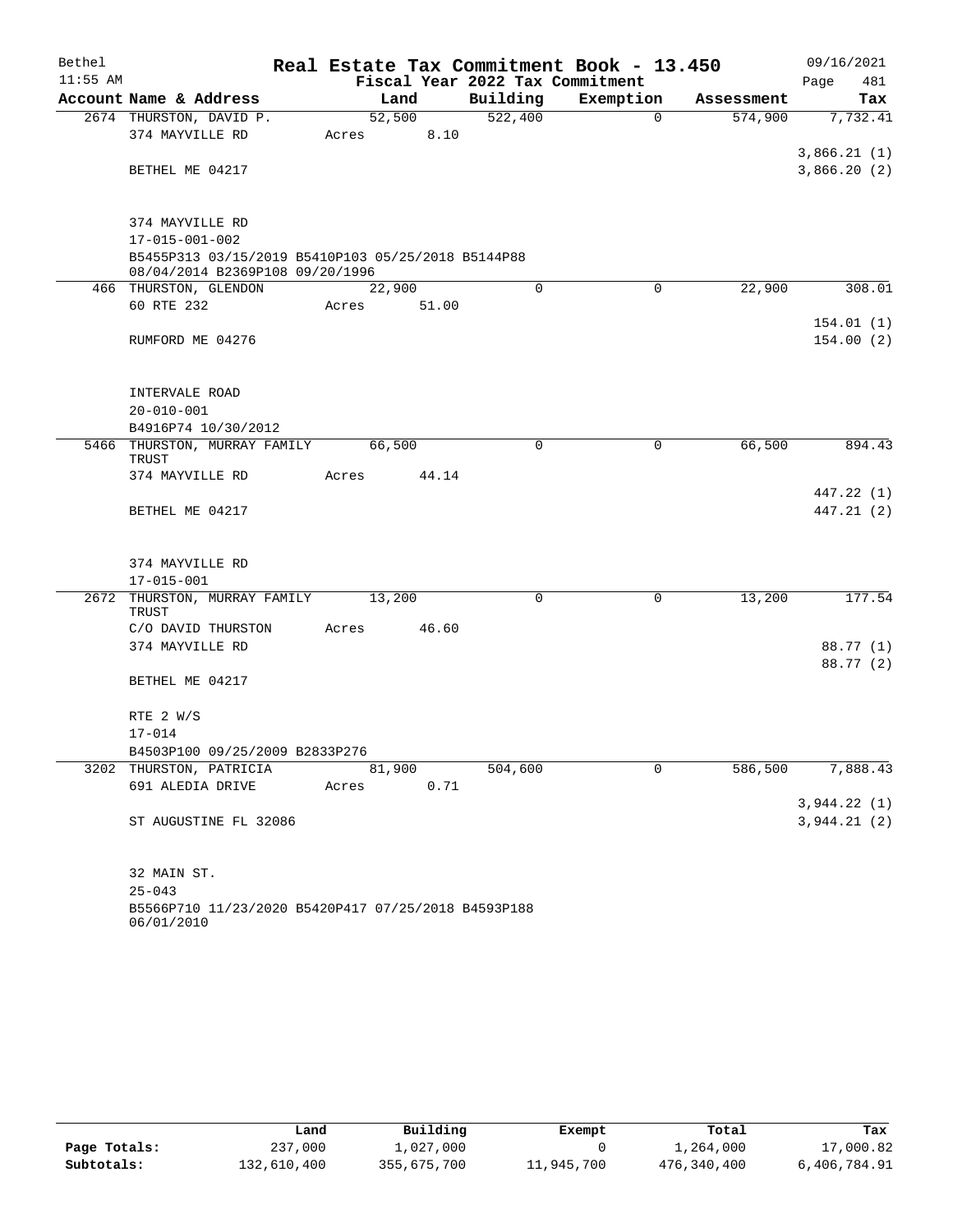| Bethel                     |                                                                                                                 |                                         |          | Real Estate Tax Commitment Book - 13.450 |                        | 09/16/2021                 |
|----------------------------|-----------------------------------------------------------------------------------------------------------------|-----------------------------------------|----------|------------------------------------------|------------------------|----------------------------|
| $11:55$ AM                 | Account Name & Address                                                                                          | Fiscal Year 2022 Tax Commitment<br>Land | Building | Exemption                                | Assessment             | 482<br>Page<br>Tax         |
|                            | 2673 THURSTON, PETER &<br>VANDERZANDEN, DANIELLE<br>MURRAY THURSTON FAMILY<br>TRUST                             | 51,600<br>7.27<br>Acres                 | 254, 200 | $\mathbf 0$                              | 305,800                | $\overline{4,113.01}$      |
|                            | 5 FOX CHAPEL COURT                                                                                              |                                         |          |                                          |                        | 2,056.51(1)<br>2,056.50(2) |
|                            | EXETER NH 03833                                                                                                 |                                         |          |                                          |                        |                            |
|                            | 450 MAYVILLE RD.<br>$17 - 015$                                                                                  |                                         |          |                                          |                        |                            |
|                            | BP B5410P107 05/25/2018 B5410P103 05/25/2018<br>B5144P88 08/04/2014 B4503P97 09/29/2009 B2369P108<br>09/16/1996 |                                         |          |                                          |                        |                            |
|                            | 5502 THURSTON, PETER &<br>VANDERZANDEN, DANIELLE                                                                | 49,200                                  | $\Omega$ | $\mathbf 0$                              | 49,200                 | 661.74                     |
|                            | 5 FOX CHAPEL COURT                                                                                              | 14.00<br>Acres                          |          |                                          |                        |                            |
|                            | EXETER NH 03833                                                                                                 |                                         |          |                                          |                        | 330.87(1)<br>330.87(2)     |
|                            | MAYVILLE LOT                                                                                                    |                                         |          |                                          |                        |                            |
|                            | $17 - 015 - 001 - 003$<br>B5529P250 06/11/2020                                                                  |                                         |          |                                          |                        |                            |
|                            | 3174 TIBBETTS, BRIAN C                                                                                          | 52,300                                  | 156,600  | 25,000                                   | 183,900                | 2,473.46                   |
|                            | TIBBETTS, KATHY B<br>PO BOX 123                                                                                 | 0.73<br>Acres                           |          | 01 Homestead (HM)                        |                        | 1,236.73(1)                |
|                            | BETHEL ME 04217                                                                                                 |                                         |          |                                          |                        | 1, 236.73(2)               |
|                            | 24 PARK ST.                                                                                                     |                                         |          |                                          |                        |                            |
|                            | $25 - 019$                                                                                                      |                                         |          |                                          |                        |                            |
|                            | B3106P321 05/09/2002<br>214 TIBBETTS, PAMELA A                                                                  | 41,000                                  | 10,300   | 0                                        | 51,300                 | 689.99                     |
|                            | PO BOX 2681                                                                                                     | 8.97<br>Acres                           |          |                                          |                        |                            |
|                            | S PORTLAND ME 04116                                                                                             |                                         |          |                                          |                        | 345.00(1)<br>344.99 (2)    |
|                            | 108 BIRD HILL ROAD<br>$04 - 057 - 006 - 001$                                                                    |                                         |          |                                          |                        |                            |
|                            | B4142P289 06/06/2007 B3232P69 12/22/2003                                                                        |                                         |          |                                          |                        |                            |
|                            | 4955 TIBBETTS, RICHARD<br>73 LONGVIEW DR                                                                        | 52,000<br>41.00<br>Acres                | 0        | 0                                        | 52,000                 | 699.40                     |
|                            | OXFORD ME 04270                                                                                                 |                                         |          |                                          |                        | 349.70 (1)<br>349.70 (2)   |
|                            |                                                                                                                 |                                         |          |                                          |                        |                            |
|                            | $05 - 027 - 001$                                                                                                |                                         |          |                                          |                        |                            |
|                            | 5525 TIBBETTS, RICHARD A<br>VERRILL, DALE                                                                       | 35,000<br>6.10<br>Acres                 | $\Omega$ | $\Omega$                                 | 35,000                 | 470.75                     |
|                            | 73 LONGVIEW DRIVE                                                                                               |                                         |          |                                          |                        | 235.38(1)                  |
|                            | OXFORD ME 04270                                                                                                 |                                         |          |                                          |                        | 235.37(2)                  |
|                            | WALKER RD<br>$08 - 039 - 00A$                                                                                   |                                         |          |                                          |                        |                            |
|                            | B5358P680 08/01/2017                                                                                            |                                         |          |                                          |                        |                            |
|                            | Land                                                                                                            | Building                                |          | Exempt                                   | Total                  | Tax                        |
| Page Totals:<br>Subtotals: | 281,100<br>132,891,500                                                                                          | 421,100<br>356,096,800                  |          | 25,000<br>11,970,700                     | 677,200<br>477,017,600 | 9,108.35<br>6, 415, 893.26 |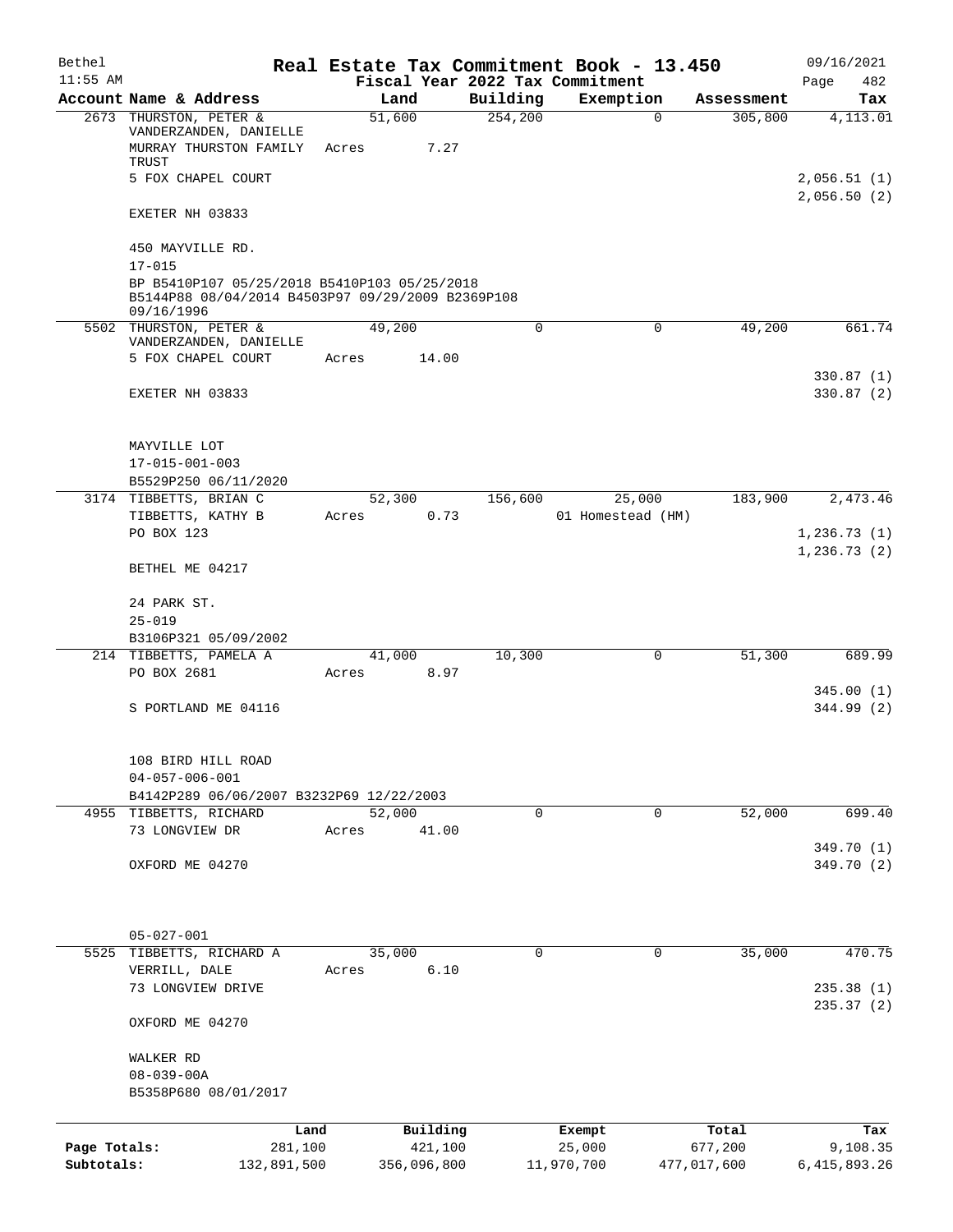| Bethel       |                                                                                           |         |                |          |               | Real Estate Tax Commitment Book - 13.450 |                      | 09/16/2021                 |
|--------------|-------------------------------------------------------------------------------------------|---------|----------------|----------|---------------|------------------------------------------|----------------------|----------------------------|
| $11:55$ AM   | Account Name & Address                                                                    |         |                |          |               | Fiscal Year 2022 Tax Commitment          |                      | Page<br>483                |
|              | 464 TIBBETTS, RICHARD A                                                                   |         | Land<br>28,900 |          | Building<br>0 | Exemption<br>0                           | Assessment<br>28,900 | Tax<br>388.71              |
|              | 73 LONGVIEW DRIVE                                                                         | Acres   |                | 35.20    |               |                                          |                      | 194.36 (1)                 |
|              | OXFORD ME 04270                                                                           |         |                |          |               |                                          |                      | 194.35(2)                  |
|              | OFF NORTH RD                                                                              |         |                |          |               |                                          |                      |                            |
|              | $12 - 074 - 001$<br>B5005P112 06/27/2013                                                  |         |                |          |               |                                          |                      |                            |
|              | 2707 TIMONEY, TERRY                                                                       |         | 71,200         |          | 206,900       | 0                                        | 278,100              | 3,740.45                   |
|              | TIMONEY, JAMES                                                                            | Acres   |                | 1.12     |               |                                          |                      |                            |
|              | 158 EAST SHORE ROAD                                                                       |         |                |          |               |                                          |                      | 1,870.23(1)<br>1,870.22(2) |
|              | AUBURN ME 04210                                                                           |         |                |          |               |                                          |                      |                            |
|              | 57 WILL VIEW RD<br>$17 - 035 - 018$                                                       |         |                |          |               |                                          |                      |                            |
|              | B5364P420 08/29/2017 B3741P305 06/16/2005                                                 |         |                |          |               |                                          |                      |                            |
|              | 2572 TOMCHIK, JEFFREY M                                                                   |         | 25,800         |          | 68,400        | 0                                        | 94,200               | 1,266.99                   |
|              | TOMCHIK, JULIANA                                                                          | Acres   |                | 0.51     |               |                                          |                      | 633.50(1)                  |
|              | 20 OYSTER WAY<br>MASHPEE MA 02649                                                         |         |                |          |               |                                          |                      | 633.49 (2)                 |
|              | 23 SPRUCE WAY                                                                             |         |                |          |               |                                          |                      |                            |
|              | $15 - 016 - 023$                                                                          |         |                |          |               |                                          |                      |                            |
|              | B5318P330 11/29/2016 B5182P83 11/12/2014 B5145P232<br>08/06/2014 B2840P144                |         |                |          |               |                                          |                      |                            |
|              | 2555 TOMPKINS, PAUL                                                                       |         | 38,400         |          | 105,400       | $\mathbf 0$                              | 143,800              | 1,934.11                   |
|              | TOMPKINS, MEAGHAN                                                                         | Acres   |                | 1.00     |               |                                          |                      |                            |
|              | 1999 INTERVALE RD                                                                         |         |                |          |               |                                          |                      | 967.06(1)<br>967.05(2)     |
|              | BETHEL ME 04217                                                                           |         |                |          |               |                                          |                      |                            |
|              | 1999 INTERVALE RD.<br>$15 - 015$                                                          |         |                |          |               |                                          |                      |                            |
|              | B5515P566 04/08/2020 B5146P76 08/08/2014 B4154P64<br>06/25/2007                           |         |                |          |               |                                          |                      |                            |
| 5212         | TONRA, JAMES E                                                                            |         | 32,600         |          | 254,000       | 0                                        | 286,600              | 3,854.77                   |
|              | TONRA, ELIZABETH A<br>13 PRESDINTIAL DRIVE                                                | Acres   |                | 1.00     |               |                                          |                      | 1,927.39(1)                |
|              |                                                                                           |         |                |          |               |                                          |                      | 1,927.38(2)                |
|              | WILMINGTON MA 01887<br>9565                                                               |         |                |          |               |                                          |                      |                            |
|              | 257 TAYLOR SMITH RD                                                                       |         |                |          |               |                                          |                      |                            |
|              | $09 - 006 - 002 - B$<br>B5288P194 06/22/2016 B4510P293 10/13/2009 B4473P122<br>07/21/2009 |         |                |          |               |                                          |                      |                            |
|              | 5374 TOOLEY, JENNIFER ELAINE                                                              |         | 33,500         |          | 187,300       | 0                                        | 220,800              | 2,969.76                   |
|              | PO BOX 252                                                                                | Acres   |                | 1.42     |               |                                          |                      |                            |
|              | BETHEL ME 04217                                                                           |         |                |          |               |                                          |                      | 1,484.88(1)<br>1,484.88(2) |
|              | 514 EAST BETHEL RD.<br>$09 - 015 - 001$                                                   |         |                |          |               |                                          |                      |                            |
|              | B5370P93 09/28/2017 B5114P70 05/12/2014                                                   |         |                |          |               |                                          |                      |                            |
|              |                                                                                           | Land    |                | Building |               | Exempt                                   | Total                | Tax                        |
| Page Totals: |                                                                                           | 230,400 |                | 822,000  |               | 0                                        | 1,052,400            | 14, 154. 79                |
| Subtotals:   | 133, 121, 900                                                                             |         | 356,918,800    |          |               | 11,970,700                               | 478,070,000          | 6,430,048.05               |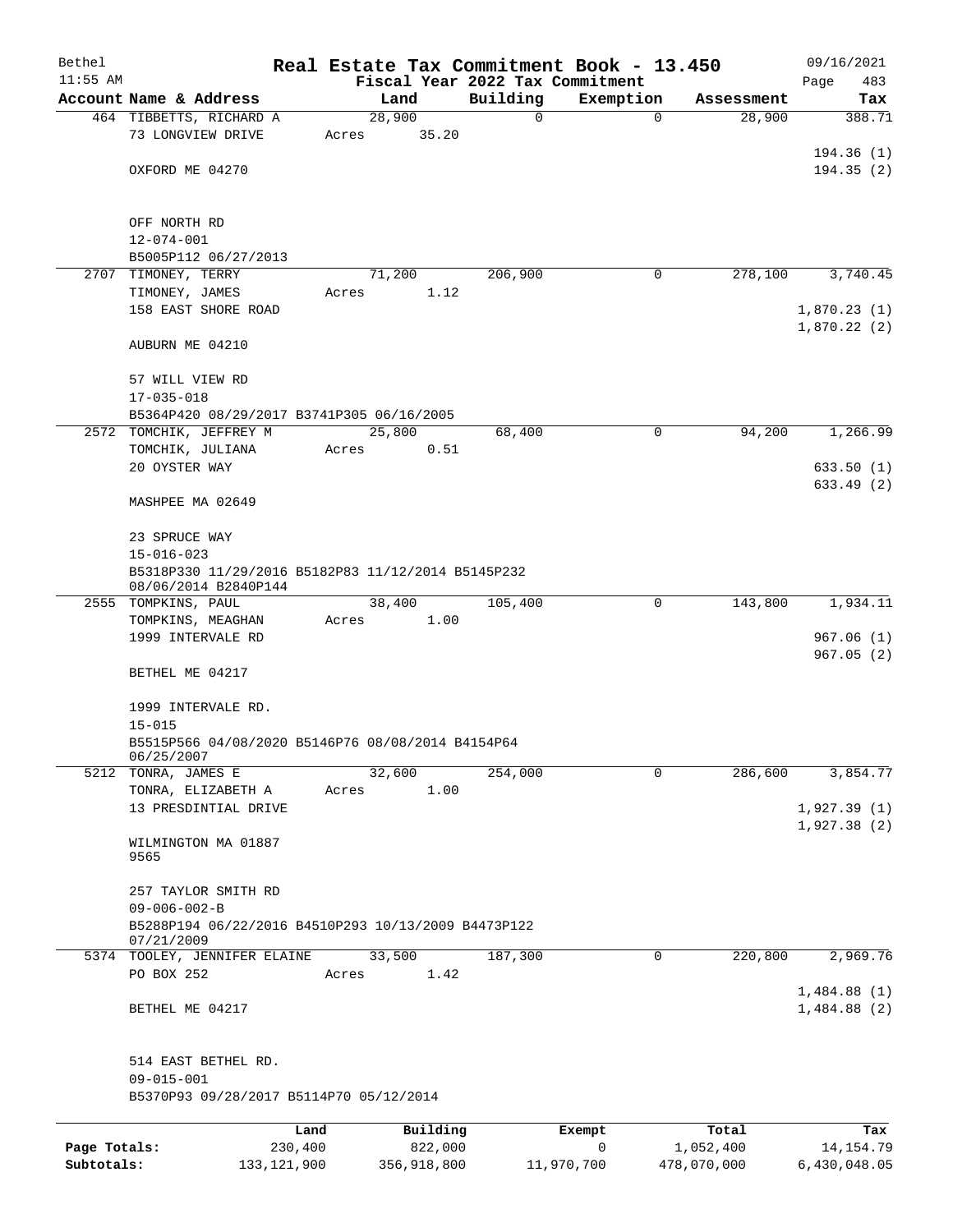| Bethel     |                                                     |        | Real Estate Tax Commitment Book - 13.450 |             |            | 09/16/2021  |
|------------|-----------------------------------------------------|--------|------------------------------------------|-------------|------------|-------------|
| $11:55$ AM |                                                     |        | Fiscal Year 2022 Tax Commitment          |             |            | 484<br>Page |
|            | Account Name & Address                              | Land   | Building                                 | Exemption   | Assessment | Tax         |
|            | 3494 TORNBERG, ANDERS C                             | 67,800 | 131,900                                  | 0           | 199,700    | 2,685.97    |
|            | TORNBERG, MELANIE A                                 | Acres  | 1.30                                     |             |            |             |
|            | 19 EDEN LANE                                        |        |                                          |             |            | 1,342.99(1) |
|            | BETHEL ME 04217                                     |        |                                          |             |            | 1,342.98(2) |
|            |                                                     |        |                                          |             |            |             |
|            | 19 EDEN LANE                                        |        |                                          |             |            |             |
|            | $26 - 053$                                          |        |                                          |             |            |             |
|            | B5211P148 03/03/2015 B3213P80 12/16/2002            |        |                                          |             |            |             |
|            | 3554 Torrisi, Timothy J                             | 33,600 | 110,400                                  | 0           | 144,000    | 1,936.80    |
|            | Torrisi, Rebecca R                                  |        |                                          |             |            |             |
|            | PO BOX 124                                          |        |                                          |             |            | 968.40(1)   |
|            | GREENWOOD ME 04255                                  |        |                                          |             |            | 968.40(2)   |
|            |                                                     |        |                                          |             |            |             |
|            | 135 VERNON ST.                                      |        |                                          |             |            |             |
|            | $26 - 076 - 001 - 04F$                              |        |                                          |             |            |             |
|            | B5461P467 05/07/2019 B3090P32 04/02/2002            |        |                                          |             |            |             |
|            | 4663 TOTTEN, KEITH M. &                             | 25,200 | 165,200                                  | 0           | 190,400    | 2,560.88    |
|            | ELIZABETH L.                                        |        |                                          |             |            |             |
|            | 17 LONGMEADOW DRIVE                                 | Acres  | 1.50                                     |             |            |             |
|            |                                                     |        |                                          |             |            | 1,280.44(1) |
|            | IPSWICH MA 01938                                    |        |                                          |             |            | 1,280.44(2) |
|            |                                                     |        |                                          |             |            |             |
|            | 38 COUNTRYSIDE LANE                                 |        |                                          |             |            |             |
|            | $15 - 004 - 010$                                    |        |                                          |             |            |             |
|            | B5464P951 06/07/2019 B5272P220 03/15/2016 B4463P302 |        |                                          |             |            |             |
|            | 06/30/2009 B4306P52 06/02/2008 B3822P345 10/17/2005 |        |                                          |             |            |             |
|            | 1275 TOWLE, GREGORY J                               | 23,600 | 80,000                                   | $\mathbf 0$ | 103,600    | 1,393.42    |
|            | 131 WEST BETHEL RD                                  | Acres  | 0.39                                     |             |            |             |
|            |                                                     |        |                                          |             |            | 696.71 (1)  |
|            | BETHEL ME 04217                                     |        |                                          |             |            | 696.71 (2)  |
|            |                                                     |        |                                          |             |            |             |
|            | 131 WEST BETHEL RD.                                 |        |                                          |             |            |             |
|            | $07 - 077$                                          |        |                                          |             |            |             |
|            | B5185P285 11/21/2014 B5146P218 08/11/2014 B2556P125 |        |                                          |             |            |             |
|            | 05/08/1998                                          |        |                                          |             |            |             |
|            | 4829 TREADWELL, JAN N                               | 38,400 | 227,500                                  | $\Omega$    | 265,900    | 3,576.36    |
|            | TREADWELL, WILLIAM G                                | Acres  | 1.00                                     |             |            |             |
|            | 17 TOASTIE WALK                                     |        |                                          |             |            | 1,788.18(1) |
|            |                                                     |        |                                          |             |            | 1,788.18(2) |
|            | BRUNSWICK ME 04011                                  |        |                                          |             |            |             |
|            | 67 INTERVALE ROAD                                   |        |                                          |             |            |             |
|            | $08 - 061 - 001$                                    |        |                                          |             |            |             |
|            | B5042P327 09/27/2013 B5014P113 07/24/2013 B4558P327 |        |                                          |             |            |             |
|            | 02/10/2010 B4551P100 01/19/2010 B4551P99 01/12/2010 |        |                                          |             |            |             |
|            | B4549P201 01/12/2010 B4468P68 07/10/2009 B4265P162  |        |                                          |             |            |             |
|            | 02/26/2008 B4133P4 05/11/2007 B3864P326 12/28/2005  |        |                                          |             |            |             |

|              | Land        | Building    | Exempt     | Total       | Tax          |
|--------------|-------------|-------------|------------|-------------|--------------|
| Page Totals: | 188,600     | 715,000     |            | 903,600     | 12, 153. 43  |
| Subtotals:   | 133,310,500 | 357,633,800 | 11,970,700 | 478,973,600 | 6,442,201.48 |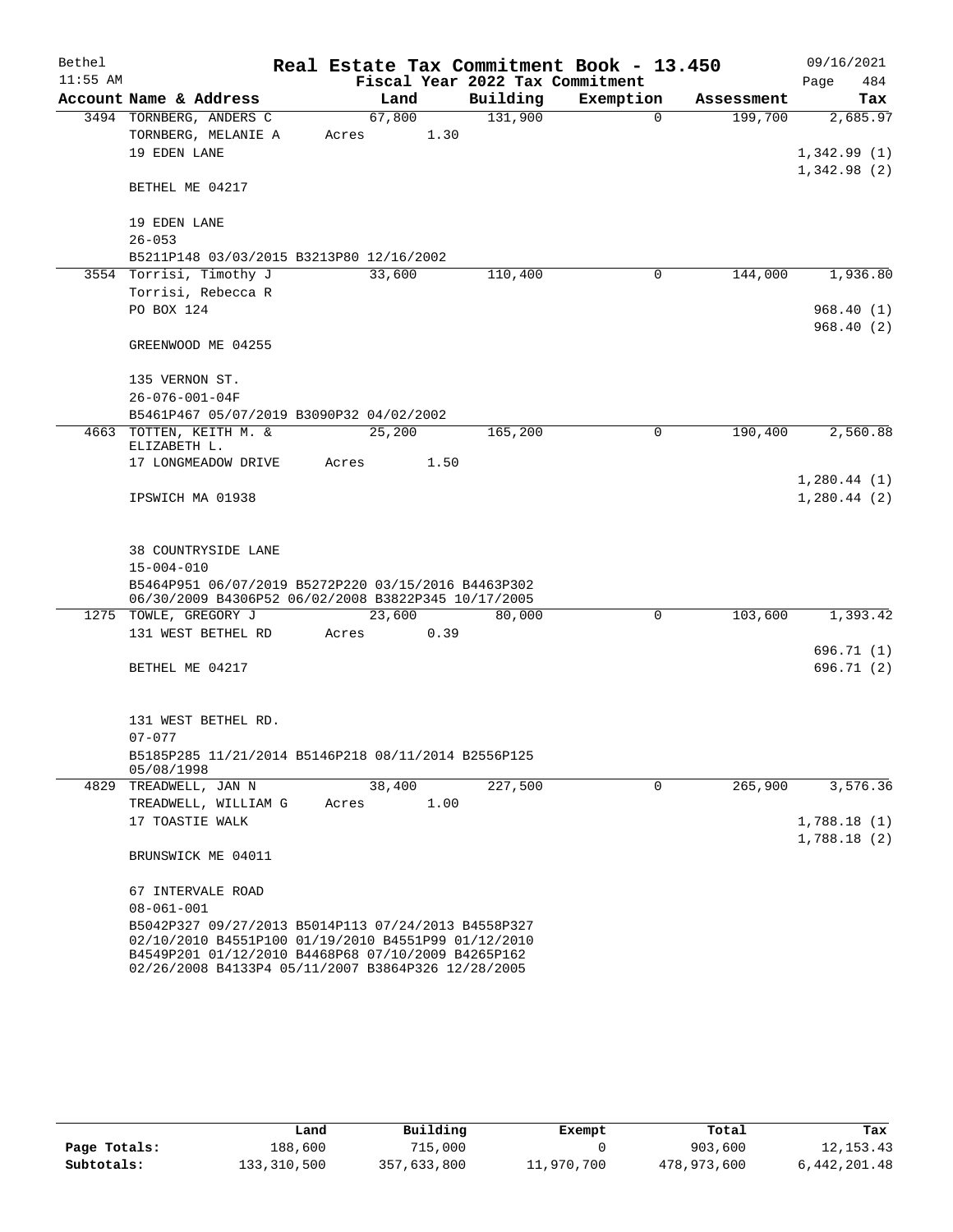| Bethel     |                                                                                       |       |             |         | Real Estate Tax Commitment Book - 13.450 |                         | 09/16/2021                 |
|------------|---------------------------------------------------------------------------------------|-------|-------------|---------|------------------------------------------|-------------------------|----------------------------|
| $11:55$ AM |                                                                                       |       |             |         | Fiscal Year 2022 Tax Commitment          |                         | 485<br>Page                |
|            | Account Name & Address                                                                |       | Land        |         | Building Exemption                       | Assessment              | Tax                        |
|            | 2658 TRINWARD, KEVIN J                                                                |       | 45,200      | 12,900  |                                          | $\Omega$<br>58,100      | 781.45                     |
|            | TRINWARD, CYNTHIA                                                                     |       | Acres 13.90 |         |                                          |                         |                            |
|            | 313 WEST GRAY RD                                                                      |       |             |         |                                          |                         | 390.73(1)                  |
|            | GRAY ME 04039                                                                         |       |             |         |                                          |                         | 390.72(2)                  |
|            | 174 DAISY BRYANT ROAD                                                                 |       |             |         |                                          |                         |                            |
|            | $17 - 001$                                                                            |       |             |         |                                          |                         |                            |
|            | B5320P255 11/30/2016 B5268P299 02/16/2016 B1218P191<br>08/11/1983 B614P495 07/12/1962 |       |             |         |                                          |                         |                            |
|            | 2949 TRINWARD, KYLE J. & 33,600<br>NIKIA A.                                           |       |             | 64,700  |                                          | $\mathbf 0$<br>98,300   | 1,322.14                   |
|            | 5 CARRIAGE LANE                                                                       |       |             |         |                                          |                         |                            |
|            | KENNEBUNK ME 04043                                                                    |       |             |         |                                          |                         | 661.07(1)<br>661.07(2)     |
|            | 22 CHERRY LANE                                                                        |       |             |         |                                          |                         |                            |
|            | $22 - 002 - 001 - 026$                                                                |       |             |         |                                          |                         |                            |
|            | B5540P138 08/10/2020 B3531P51 06/15/2004                                              |       |             |         |                                          |                         |                            |
|            | 3135 TRIPP, HALEY                                                                     |       | 38,800      | 230,100 | 25,000                                   |                         | 243,900 3,280.46           |
|            | BLAKE, CYNTHIA                                                                        | Acres | 1.16        |         | 01 Homestead (HM)                        |                         |                            |
|            | 99 INTERVALE RD.                                                                      |       |             |         |                                          |                         | 1,640.23(1)                |
|            | BETHEL ME 04217                                                                       |       |             |         |                                          |                         | 1,640.23(2)                |
|            | 99 INTERVALE RD.                                                                      |       |             |         |                                          |                         |                            |
|            | $24 - 053$                                                                            |       |             |         |                                          |                         |                            |
|            | B4038P315 10/31/2006 B2763P27                                                         |       |             |         |                                          |                         |                            |
|            | 2591 TRUFANT, PAUL R                                                                  |       | 26,200      | 236,700 |                                          | $\mathsf{O}$<br>262,900 | 3,536.01                   |
|            | LABBE-TRUFANT, NICOLE L Acres 2.00                                                    |       |             |         |                                          |                         |                            |
|            | 5 RIVER'S EDGE DRIVE                                                                  |       |             |         |                                          |                         | 1,768.01(1)<br>1,768.00(2) |
|            | KENNEBUNK ME 04043 3218                                                               |       |             |         |                                          |                         |                            |
|            | 32 GRAND VIEW ESTATES<br>15-022-001                                                   |       |             |         |                                          |                         |                            |
|            | B3940P210 05/24/2006 B3591P338 09/17/2004                                             |       |             |         |                                          |                         |                            |
|            | 441 TRUMAN, PATTI                                                                     |       | 15,500      | 0       |                                          | 0<br>15,500             | 208.48                     |
|            | PO BOX 769                                                                            | Acres | 2.06        |         |                                          |                         |                            |
|            | BETHEL ME 04217                                                                       |       |             |         |                                          |                         | 104.24(1)<br>104.24(2)     |
|            | GROVER HILL S/S<br>$07 - 006$                                                         |       |             |         |                                          |                         |                            |
|            | B2801P348 03/21/2000                                                                  |       |             |         |                                          |                         |                            |
|            | 443 TRUMAN, PATTI                                                                     |       | 57,100      | 144,500 | 25,000                                   | 176,600                 | 2,375.27                   |
|            | P.O. BOX 769                                                                          | Acres | 33.00       |         | 01 Homestead (HM)                        |                         | 1,187.64(1)                |
|            | BETHEL ME 04217                                                                       |       |             |         |                                          |                         | 1, 187.63(2)               |
|            | 208 GROVER HILL RD.<br>$07 - 008$<br>B1859P261 01/13/1992 B1155P171 04/22/1982        |       |             |         |                                          |                         |                            |
|            |                                                                                       |       |             |         |                                          |                         |                            |

|              | Land        | Building      | Exempt     | Total       | Tax          |
|--------------|-------------|---------------|------------|-------------|--------------|
| Page Totals: | 216,400     | 688,900       | 50,000     | 855,300     | 11,503.81    |
| Subtotals:   | 133,526,900 | 358, 322, 700 | 12,020,700 | 479,828,900 | 6,453,705.29 |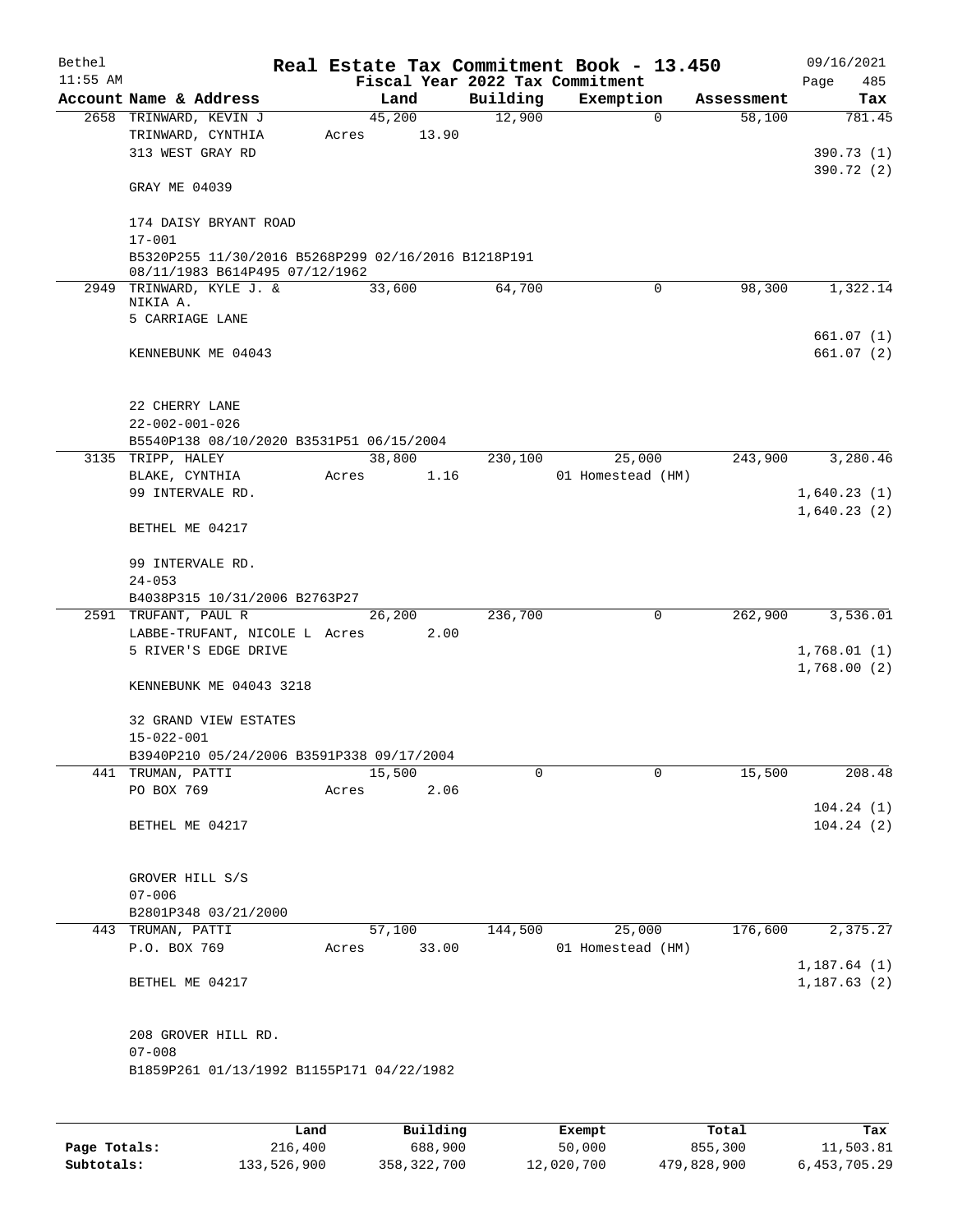| Bethel     |                                                                                                          |  |       |        |          | Real Estate Tax Commitment Book - 13.450 |            | 09/16/2021                 |
|------------|----------------------------------------------------------------------------------------------------------|--|-------|--------|----------|------------------------------------------|------------|----------------------------|
| $11:55$ AM |                                                                                                          |  |       |        |          | Fiscal Year 2022 Tax Commitment          |            | 486<br>Page                |
|            | Account Name & Address                                                                                   |  |       | Land   | Building | Exemption                                | Assessment | Tax                        |
|            | 2830 TRUSTEES OF THE BUCK<br>FAMILY TRUST                                                                |  |       | 14,200 | 1,000    | $\Omega$                                 | 15,200     | 204.44                     |
|            | C/O CATHERINE G.<br>PRESTON                                                                              |  | Acres | 21.00  |          |                                          |            |                            |
|            | 77 PREBLE STREET                                                                                         |  |       |        |          |                                          |            | 102.22(1)                  |
|            | SOUTH PORTLAND ME 04106                                                                                  |  |       |        |          |                                          |            | 102.22(2)                  |
|            | SWAN HILL RD N/S<br>$19 - 002$                                                                           |  |       |        |          |                                          |            |                            |
|            | B4644P338 10/13/2010                                                                                     |  |       |        |          |                                          |            |                            |
|            | 3288 TSE, MAN S                                                                                          |  |       | 51,600 | 167,700  | 0                                        | 219,300    | 2,949.59                   |
|            | CHEN, SU C                                                                                               |  | Acres | 0.33   |          |                                          |            |                            |
|            | PO BOX 1241                                                                                              |  |       |        |          |                                          |            | 1,474.80(1)<br>1,474.79(2) |
|            | BETHEL ME 04217                                                                                          |  |       |        |          |                                          |            |                            |
|            | 10 CHAPMAN ST<br>$25 - 122$                                                                              |  |       |        |          |                                          |            |                            |
|            | B4763P321 09/26/2011 B3475P251 03/12/2004                                                                |  |       |        |          |                                          |            |                            |
|            | 1550 TUCKER LAND COMPANY,<br><b>LLC</b>                                                                  |  |       | 58,300 | 198,300  | 0                                        | 256,600    | 3, 451.27                  |
|            | BROWN, MARK                                                                                              |  | Acres | 8.00   |          |                                          |            |                            |
|            | PLEASANT RIVER MOTEL                                                                                     |  |       |        |          |                                          |            | 1,725.64(1)                |
|            | PO BOX 72                                                                                                |  |       |        |          |                                          |            | 1,725.63(2)                |
|            | WEST BETHEL ME 04286                                                                                     |  |       |        |          |                                          |            |                            |
|            | 764 WEST BETHEL RD.                                                                                      |  |       |        |          |                                          |            |                            |
|            | $11 - 027 - 003$                                                                                         |  |       |        |          |                                          |            |                            |
|            | B3443P231 12/30/2003 B3198P81 11/18/2002                                                                 |  |       |        |          |                                          |            |                            |
|            | 295 TUCKER, SAMUEL F. &<br>LINDSEY S.                                                                    |  |       | 17,200 | $\Omega$ | $\mathbf 0$                              | 17,200     | 231.34                     |
|            | 33 WOODLAND ROAD                                                                                         |  | Acres | 57.00  |          |                                          |            |                            |
|            |                                                                                                          |  |       |        |          |                                          |            | 115.67(1)                  |
|            | CAPE ELIZABETH ME 04107                                                                                  |  |       |        |          |                                          |            | 115.67(2)                  |
|            | GORE RD.                                                                                                 |  |       |        |          |                                          |            |                            |
|            | $05 - 005$                                                                                               |  |       |        |          |                                          |            |                            |
|            | B5579P488 01/19/2021 B5527P404 06/12/2020 B5527P71<br>06/12/2020 B3652P43 12/29/2004 B1270P6             |  |       |        |          |                                          |            |                            |
|            | 1377 TUCKER, SARAH S                                                                                     |  |       | 51,300 | 147,900  | 25,000                                   | 174,200    | 2,342.99                   |
|            | 129 BAILEY RD.                                                                                           |  | Acres | 2.30   |          | 01 Homestead (HM)                        |            |                            |
|            |                                                                                                          |  |       |        |          |                                          |            | 1, 171.50(1)               |
|            | BETHEL ME 04217                                                                                          |  |       |        |          |                                          |            | 1, 171.49(2)               |
|            | 129 BAILEY RD                                                                                            |  |       |        |          |                                          |            |                            |
|            | $08 - 055 - 011$                                                                                         |  |       |        |          |                                          |            |                            |
|            | B5229P510 06/30/2015 B3092P1 04/05/2002 B1923P334<br>07/28/1992 B1903P286 06/04/1992 B1492P65 07/15/1987 |  |       |        |          |                                          |            |                            |

|              | Land        | Building    | Exempt     | Total       | Tax          |  |
|--------------|-------------|-------------|------------|-------------|--------------|--|
| Page Totals: | 192,600     | 514,900     | 25,000     | 682,500     | 9,179.63     |  |
| Subtotals:   | 133,719,500 | 358,837,600 | 12,045,700 | 480,511,400 | 6,462,884.92 |  |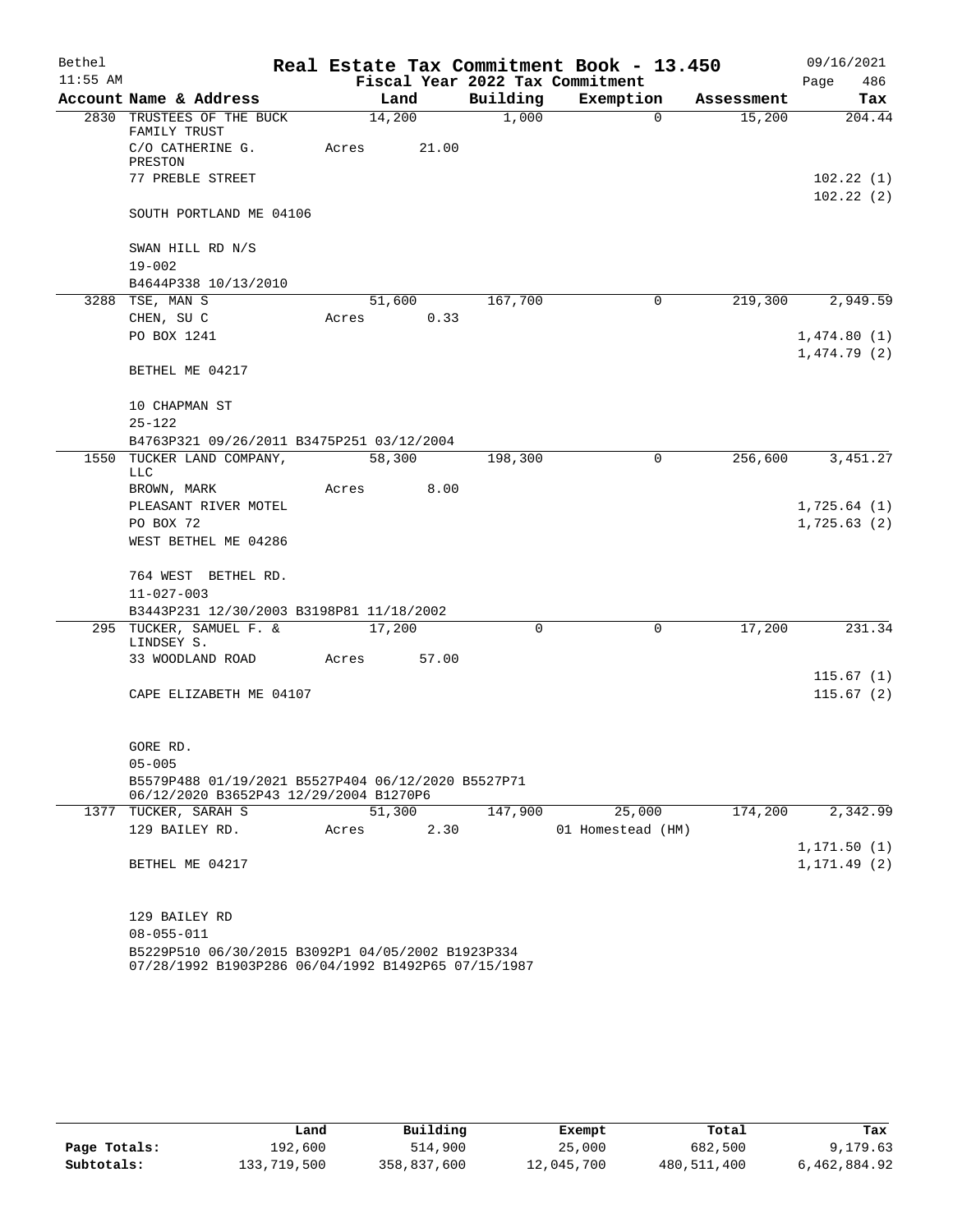| Bethel     |                                                     | Real Estate Tax Commitment Book - 13.450 |                                 |           |            | 09/16/2021  |
|------------|-----------------------------------------------------|------------------------------------------|---------------------------------|-----------|------------|-------------|
| $11:55$ AM |                                                     |                                          | Fiscal Year 2022 Tax Commitment |           |            | 487<br>Page |
|            | Account Name & Address                              | Land                                     | Building                        | Exemption | Assessment | Tax         |
|            | 5385 TUCKER, SARAH S                                | 8,300                                    | $\mathbf 0$                     | $\Omega$  | 8,300      | 111.64      |
|            | 129 BAILEY RD                                       | 22.90<br>Acres                           |                                 |           |            |             |
|            |                                                     |                                          |                                 |           |            | 55.82(1)    |
|            | BETHEL ME 04217                                     |                                          |                                 |           |            | 55.82(2)    |
|            |                                                     |                                          |                                 |           |            |             |
|            | BAILEY RD                                           |                                          |                                 |           |            |             |
|            | $08 - 055 - 00A$                                    |                                          |                                 |           |            |             |
|            | B5259P230 12/18/2016 B5264P255 01/20/2016           |                                          |                                 |           |            |             |
|            | 260 TUCKER, WILLIS                                  | 37,000                                   | 8,900                           | 0         | 45,900     | 617.36      |
|            | 6 BELMONT ST                                        | Acres<br>13.84                           |                                 |           |            |             |
|            |                                                     |                                          |                                 |           |            | 308.68(1)   |
|            | BRUNSWICK ME 04011                                  |                                          |                                 |           |            | 308.68(2)   |
|            |                                                     |                                          |                                 |           |            |             |
|            | 163 BIRD HILL RD                                    |                                          |                                 |           |            |             |
|            | $04 - 083 - 00B$                                    |                                          |                                 |           |            |             |
|            | B1559P181                                           |                                          |                                 |           |            |             |
|            | 3479 TUMMON, RICHARD                                | 64,800                                   | 192,100                         | 0         | 256,900    | 3,455.31    |
|            | ALLEN-TUMMON, LAURA                                 | 0.80<br>Acres                            |                                 |           |            |             |
|            | PO BOX 1307                                         |                                          |                                 |           |            | 1,727.66(1) |
|            | BETHEL ME 04217                                     |                                          |                                 |           |            | 1,727.65(2) |
|            |                                                     |                                          |                                 |           |            |             |
|            | 35 EVERGREEN RD.                                    |                                          |                                 |           |            |             |
|            | $26 - 039$                                          |                                          |                                 |           |            |             |
|            | B5476P575 08/28/2019 B5279P65 05/02/2016 B5256P183  |                                          |                                 |           |            |             |
|            | 12/01/2015 B2432P320                                |                                          |                                 |           |            |             |
|            | 5297 TURGEON FAMILY REV.<br>TRUST                   | 35,200                                   | 328,700                         | 0         | 363,900    | 4,894.46    |
|            | PO BOX 1223                                         | 1.27<br>Acres                            |                                 |           |            |             |
|            |                                                     |                                          |                                 |           |            | 2,447.23(1) |
|            | BETHEL ME 04217                                     |                                          |                                 |           |            | 2,447.23(2) |
|            |                                                     |                                          |                                 |           |            |             |
|            |                                                     |                                          |                                 |           |            |             |
|            | 28 SECOND ST<br>$22 - 029 - 015$                    |                                          |                                 |           |            |             |
|            | B5592P356 03/19/2021 B5502P542 01/13/2020 B5451P563 |                                          |                                 |           |            |             |
|            | 02/11/2019 B5371P98 10/02/2017 B5369P550 09/27/2017 |                                          |                                 |           |            |             |
|            | B5368P479 09/20/2017 B5361P510 08/14/2017 B13P4653  |                                          |                                 |           |            |             |
|            | 06/23/2010<br>120 TURGEON, DARA M                   | 37,400                                   | 139,500                         | 0         | 176,900    | 2,379.30    |
|            | 250 VERNON ST                                       | 2.00<br>Acres                            |                                 |           |            |             |
|            |                                                     |                                          |                                 |           |            | 1,189.65(1) |
|            | BETHEL ME 04217                                     |                                          |                                 |           |            | 1,189.65(2) |
|            |                                                     |                                          |                                 |           |            |             |
|            |                                                     |                                          |                                 |           |            |             |
|            | 250 VERNON ST.                                      |                                          |                                 |           |            |             |
|            | $03 - 004 - 001$                                    |                                          |                                 |           |            |             |
|            | B4406P81 02/20/2009 B4370P182 10/29/2008 B3694P305  |                                          |                                 |           |            |             |

| 03/22/2005 |  |
|------------|--|
|            |  |

|              | Land        | Building    | Exempt     | Total         | Tax          |
|--------------|-------------|-------------|------------|---------------|--------------|
| Page Totals: | 182,700     | 669,200     |            | 851,900       | 11,458.07    |
| Subtotals:   | 133,902,200 | 359,506,800 | 12,045,700 | 481, 363, 300 | 6,474,342.99 |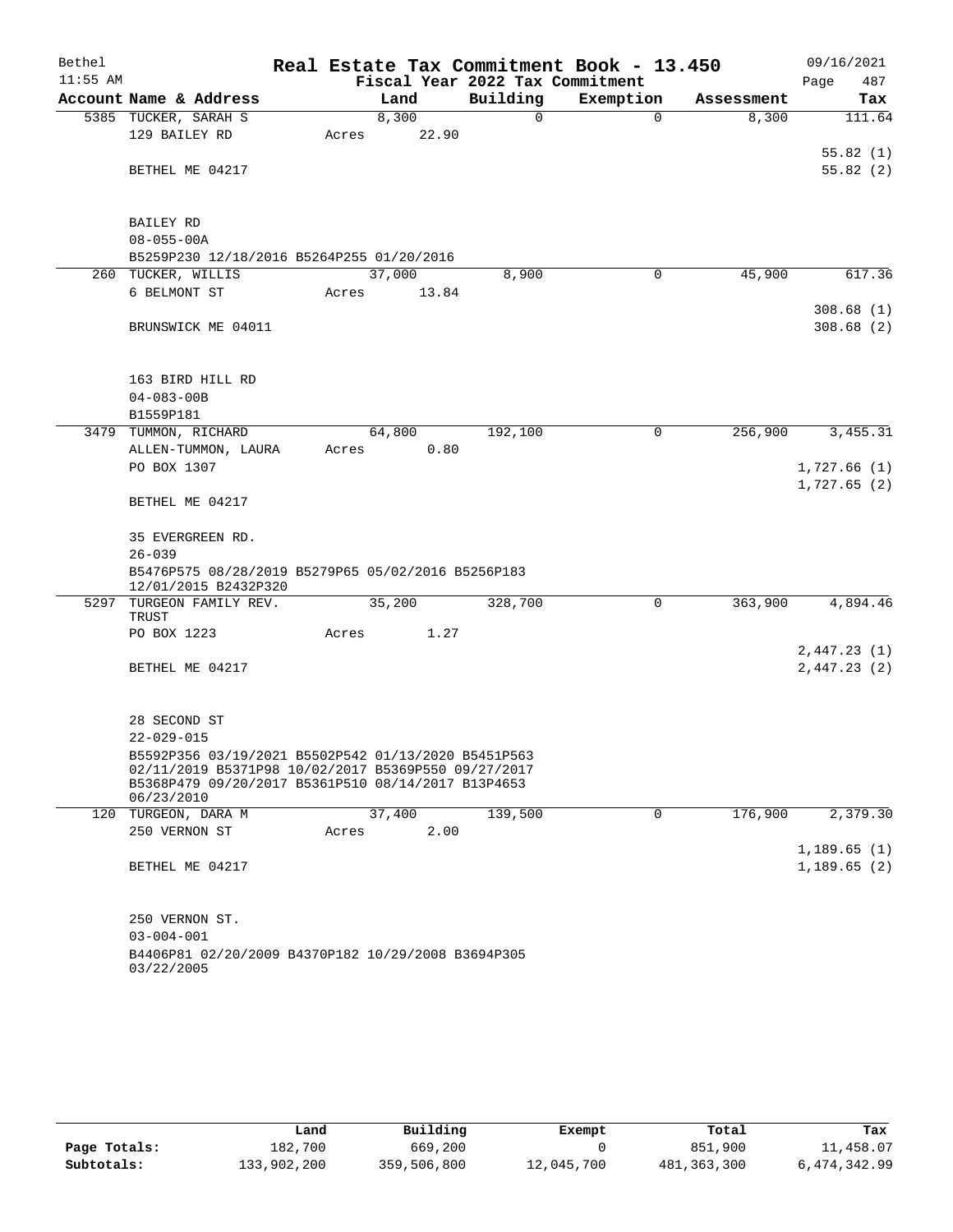| Bethel     |                                                                                       |                                                   |      |          | Real Estate Tax Commitment Book - 13.450 |            | 09/16/2021  |  |  |  |
|------------|---------------------------------------------------------------------------------------|---------------------------------------------------|------|----------|------------------------------------------|------------|-------------|--|--|--|
| $11:55$ AM |                                                                                       |                                                   |      |          | Fiscal Year 2022 Tax Commitment          |            | Page<br>488 |  |  |  |
|            | Account Name & Address                                                                | Land                                              |      | Building | Exemption                                | Assessment | Tax         |  |  |  |
|            | 5187 TURNBULL, DREW A                                                                 | 24,100                                            |      | 214,800  | $\mathbf 0$                              | 238,900    | 3, 213. 21  |  |  |  |
|            | 144 FISKE AVE.                                                                        | Acres                                             | 0.70 |          |                                          |            |             |  |  |  |
|            |                                                                                       |                                                   |      |          |                                          |            | 1,606.61(1) |  |  |  |
|            | CUMBERLAND RI 02864                                                                   |                                                   |      |          |                                          |            | 1,606.60(2) |  |  |  |
|            |                                                                                       |                                                   |      |          |                                          |            |             |  |  |  |
|            | 20 EAGLE RIDGE RD                                                                     |                                                   |      |          |                                          |            |             |  |  |  |
|            | $27 - 036 - 003 - 002$                                                                |                                                   |      |          |                                          |            |             |  |  |  |
|            | B4483P26 08/13/2009 B4475P152 07/27/2009 B4461P344<br>06/25/2009 B4223P288 11/14/2007 |                                                   |      |          |                                          |            |             |  |  |  |
|            | 1647 TURNER, KELLY                                                                    | 38,700                                            |      | 137,800  | $\mathbf 0$                              | 176,500    | 2,373.93    |  |  |  |
|            | PO BOX 733                                                                            | Acres                                             | 1.12 |          |                                          |            |             |  |  |  |
|            |                                                                                       |                                                   |      |          |                                          |            | 1,186.97(1) |  |  |  |
|            | BETHEL ME 04217                                                                       |                                                   |      |          |                                          |            | 1,186.96(2) |  |  |  |
|            |                                                                                       |                                                   |      |          |                                          |            |             |  |  |  |
|            | 27 ANNIS RD.                                                                          |                                                   |      |          |                                          |            |             |  |  |  |
|            | $12 - 004$                                                                            |                                                   |      |          |                                          |            |             |  |  |  |
|            | B5500P698 01/02/2020 B5496P401 12/09/2019 B5470P108                                   |                                                   |      |          |                                          |            |             |  |  |  |
|            | 07/17/2019 B5467P510 06/27/2019 B5337P234 02/28/2017                                  |                                                   |      |          |                                          |            |             |  |  |  |
|            | B4097P52 03/05/2007 B4044P62 11/09/2006<br>3065 TURNER, KELLY R                       | 46,700                                            |      | 900      | 0                                        | 47,600     | 640.22      |  |  |  |
|            | PO BOX 733                                                                            | Acres                                             | 7.80 |          |                                          |            |             |  |  |  |
|            |                                                                                       |                                                   |      |          |                                          |            | 320.11 (1)  |  |  |  |
|            | BETHEL ME 04217                                                                       |                                                   |      |          |                                          |            | 320.11(2)   |  |  |  |
|            |                                                                                       |                                                   |      |          |                                          |            |             |  |  |  |
|            |                                                                                       |                                                   |      |          |                                          |            |             |  |  |  |
|            | 1 CUMMINGS RD                                                                         |                                                   |      |          |                                          |            |             |  |  |  |
|            | $23 - 017$                                                                            |                                                   |      |          |                                          |            |             |  |  |  |
|            | 08/02/1994                                                                            | B5197P230 12/31/2014 B5122P175 06/04/2014 B2148P1 |      |          |                                          |            |             |  |  |  |
|            | 3021 TURNER, KELLY R.                                                                 | 32,800                                            |      | 267,400  | $\Omega$                                 | 300,200    | 4,037.69    |  |  |  |
|            | Loranger, Katherine Ann Acres                                                         |                                                   | 1.84 |          |                                          |            |             |  |  |  |
|            | 32 POINT STREET                                                                       |                                                   |      |          |                                          |            | 2,018.85(1) |  |  |  |
|            |                                                                                       |                                                   |      |          |                                          |            | 2,018.84(2) |  |  |  |
|            | PROVINCETOWN MA 02657                                                                 |                                                   |      |          |                                          |            |             |  |  |  |
|            | 106 TAYLOR WOODS ROAD                                                                 |                                                   |      |          |                                          |            |             |  |  |  |
|            | $22 - 026 - 021$                                                                      |                                                   |      |          |                                          |            |             |  |  |  |
|            | B5524P832 06/02/2020 B5177P332 10/29/2014 B3684P160                                   |                                                   |      |          |                                          |            |             |  |  |  |
|            | 02/28/2005                                                                            |                                                   |      |          |                                          |            |             |  |  |  |
|            | 1334 TUTTLE, MARGUERITE                                                               | 32,600                                            |      | 55,000   | 25,000                                   | 62,600     | 841.97      |  |  |  |
|            | PO BOX 146                                                                            | Acres                                             | 1.00 |          | 01 Homestead (HM)                        |            | 420.99(1)   |  |  |  |
|            | GREENWOOD ME 04255                                                                    |                                                   |      |          |                                          |            | 420.98 (2)  |  |  |  |
|            |                                                                                       |                                                   |      |          |                                          |            |             |  |  |  |
|            | 576 WALKERS MILLS RD.                                                                 |                                                   |      |          |                                          |            |             |  |  |  |
|            | $08 - 028$                                                                            |                                                   |      |          |                                          |            |             |  |  |  |
|            | B908P68 08/12/1976 B753P32 07/24/1972                                                 |                                                   |      |          |                                          |            |             |  |  |  |

|              | Land        | Building    | Exempt     | Total       | Tax          |
|--------------|-------------|-------------|------------|-------------|--------------|
| Page Totals: | 174,900     | 675,900     | 25,000     | 825,800     | 11,107.02    |
| Subtotals:   | 134,077,100 | 360,182,700 | 12,070,700 | 482,189,100 | 6,485,450.01 |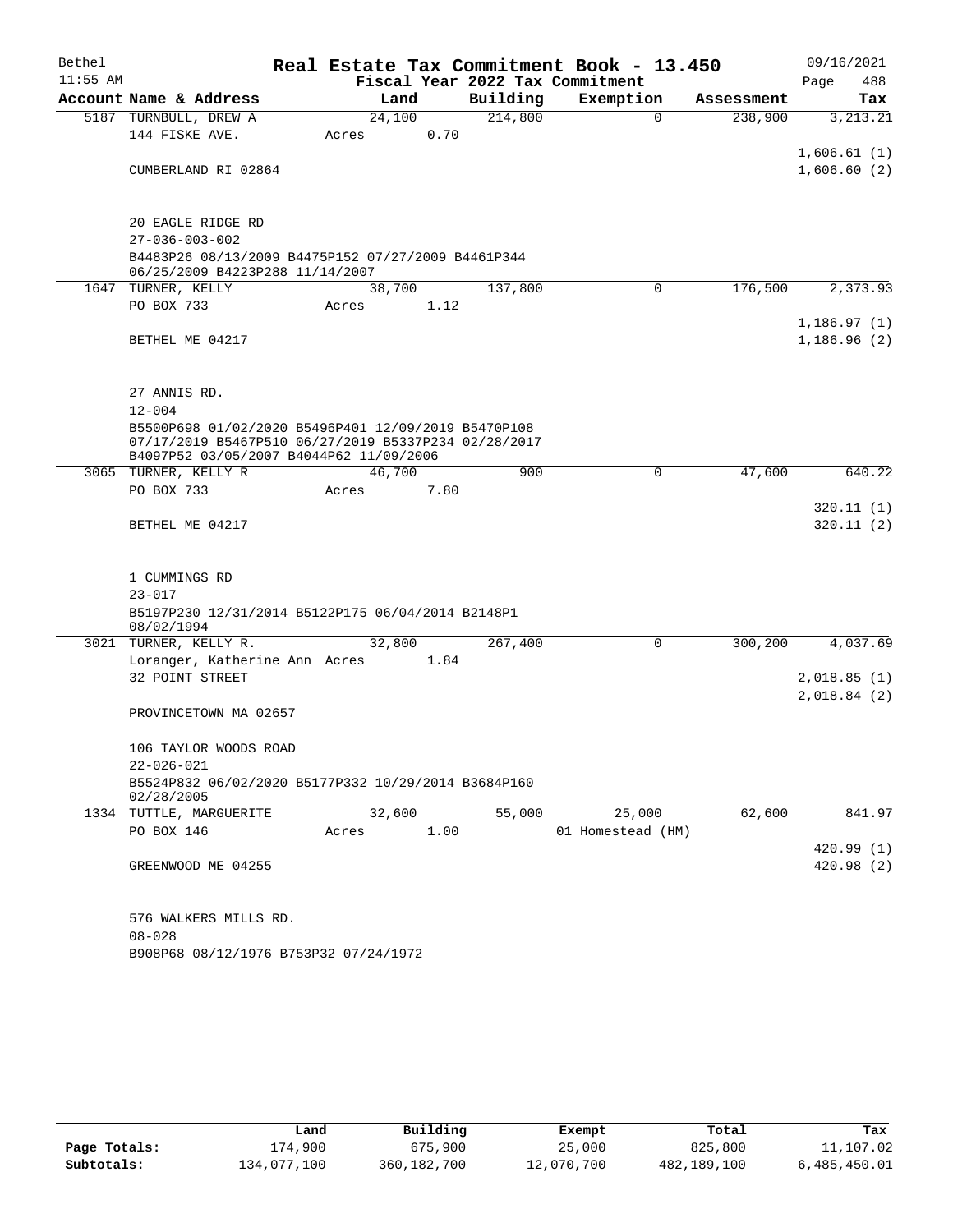| Bethel     |                                                                          |        |          |                                 | Real Estate Tax Commitment Book - 13.450 |            | 09/16/2021  |
|------------|--------------------------------------------------------------------------|--------|----------|---------------------------------|------------------------------------------|------------|-------------|
| $11:55$ AM |                                                                          |        |          | Fiscal Year 2022 Tax Commitment |                                          |            | 489<br>Page |
|            | Account Name & Address                                                   | Land   |          | Building                        | Exemption                                | Assessment | Tax         |
|            | 3175 TWADDEL, NATALIE                                                    | 11,800 |          | 117,200                         | $\mathbf 0$                              | 129,000    | 1,735.05    |
|            | TWADDEL, NORMAN                                                          |        |          |                                 |                                          |            |             |
|            | 10 LONGFELLOW ROAD                                                       |        |          |                                 |                                          |            | 867.53(1)   |
|            | GORHAM ME 04098                                                          |        |          |                                 |                                          |            | 867.52(2)   |
|            |                                                                          |        |          |                                 |                                          |            |             |
|            | 31 PARK ST                                                               |        |          |                                 |                                          |            |             |
|            | $25 - 020 - 001$                                                         |        |          |                                 |                                          |            |             |
|            | B4965P9 03/15/2013 B4709P208 04/12/2011 B3994P74<br>08/22/2006 B3156P210 |        |          |                                 |                                          |            |             |
|            | 2597 TYLER, BENJAMIN                                                     | 34,800 |          | 217,000                         | 0                                        | 251,800    | 3,386.71    |
|            | PO BOX 117                                                               | Acres  | 2.37     |                                 |                                          |            |             |
|            |                                                                          |        |          |                                 |                                          |            | 1,693.36(1) |
|            | GREENWOOD ME 04255                                                       |        |          |                                 |                                          |            | 1,693.35(2) |
|            |                                                                          |        |          |                                 |                                          |            |             |
|            |                                                                          |        |          |                                 |                                          |            |             |
|            | 25 VALLEY VIEW DRIVE                                                     |        |          |                                 |                                          |            |             |
|            | $15 - 022 - 015$                                                         |        |          |                                 |                                          |            |             |
|            | B3372P240 08/18/2003                                                     |        |          |                                 |                                          |            |             |
|            | 2595 TYLER, BENJAMIN S                                                   | 24,900 |          | 0                               | 0                                        | 24,900     | 334.91      |
|            | PO BOX 117                                                               | Acres  | 1.20     |                                 |                                          |            |             |
|            |                                                                          |        |          |                                 |                                          |            | 167.46(1)   |
|            | GREENWOOD ME 04255                                                       |        |          |                                 |                                          |            | 167.45(2)   |
|            |                                                                          |        |          |                                 |                                          |            |             |
|            | GRAND VIEW ESTATES LOT                                                   |        |          |                                 |                                          |            |             |
|            | $15 - 022 - 013$                                                         |        |          |                                 |                                          |            |             |
|            | B5476P217 08/26/2019 B4915P205 11/02/2012                                |        |          |                                 |                                          |            |             |
|            | 91 TYLER, BERTHA                                                         | 9,800  |          | 0                               | $\mathbf 0$                              | 9,800      | 131.81      |
|            | 5645 STAMFORD STREET                                                     | Acres  | 0.46     |                                 |                                          |            |             |
|            |                                                                          |        |          |                                 |                                          |            | 65.91(1)    |
|            | MIMS FL 32754                                                            |        |          |                                 |                                          |            | 65.90 (2)   |
|            |                                                                          |        |          |                                 |                                          |            |             |
|            | SONGO POND RD.                                                           |        |          |                                 |                                          |            |             |
|            | $02 - 014$                                                               |        |          |                                 |                                          |            |             |
|            | B2396P228 12/15/1996                                                     |        |          |                                 |                                          |            |             |
|            | 232 TYLER, CHRISTOPHER A                                                 | 32,600 |          | 50,800                          | 0                                        | 83,400     | 1,121.73    |
|            | PO BOX 910                                                               | Acres  | 1.00     |                                 |                                          |            |             |
|            |                                                                          |        |          |                                 |                                          |            | 560.87(1)   |
|            | BETHEL ME 04217                                                          |        |          |                                 |                                          |            | 560.86(2)   |
|            |                                                                          |        |          |                                 |                                          |            |             |
|            |                                                                          |        |          |                                 |                                          |            |             |
|            | 341 EAST BETHEL RD.                                                      |        |          |                                 |                                          |            |             |
|            | $04 - 073 - 002$                                                         |        |          |                                 |                                          |            |             |
|            | B5535P95 07/20/2020 B5308P550 10/05/2016 B1007P216<br>10/07/1978         |        |          |                                 |                                          |            |             |
|            | 4971 TYLER, EARL                                                         | 35,200 |          | 106,600                         | $\mathbf 0$                              | 141,800    | 1,907.21    |
|            | P.O. BOX 403                                                             | Acres  | 2.75     |                                 |                                          |            |             |
|            |                                                                          |        |          |                                 |                                          |            | 953.61(1)   |
|            | BETHEL ME 04217                                                          |        |          |                                 |                                          |            | 953.60(2)   |
|            |                                                                          |        |          |                                 |                                          |            |             |
|            |                                                                          |        |          |                                 |                                          |            |             |
|            | 59 GRANDVIEW ROAD                                                        |        |          |                                 |                                          |            |             |
|            | $15 - 022 - 031$                                                         |        |          |                                 |                                          |            |             |
|            | B4651P60 10/26/2010 B4252P298 12/27/2007                                 |        |          |                                 |                                          |            |             |
|            |                                                                          |        |          |                                 |                                          |            |             |
|            | Land                                                                     |        | Building |                                 | <b>Exempt</b>                            | Total      | Tax         |

|              | Land        | Building    | Exempt     | Total       | Tax          |
|--------------|-------------|-------------|------------|-------------|--------------|
| Page Totals: | 149,100     | 491,600     |            | 640,700     | 8,617.42     |
| Subtotals:   | 134,226,200 | 360,674,300 | 12,070,700 | 482,829,800 | 6,494,067.43 |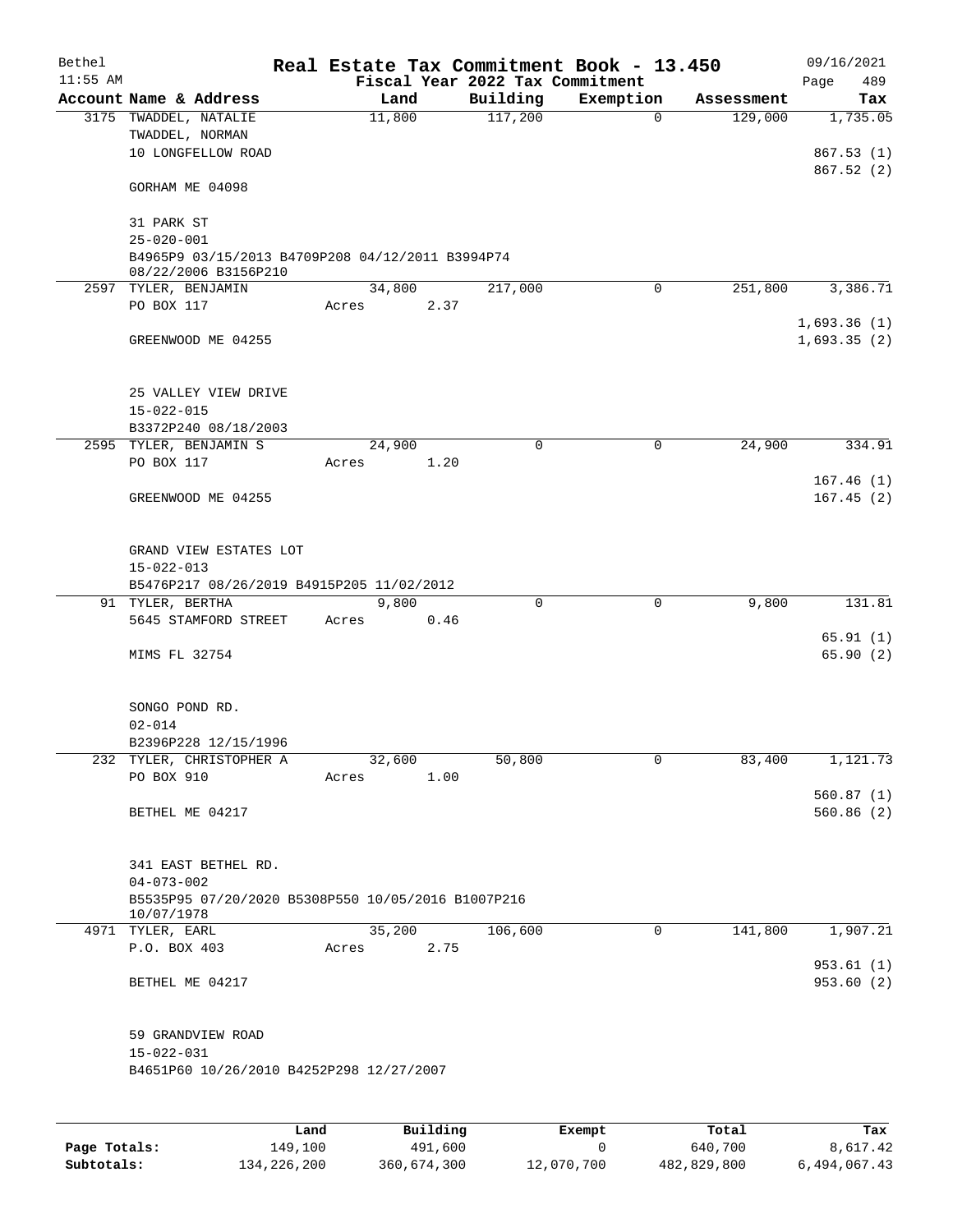| Bethel<br>$11:55$ AM |                                                                                       |       |        | Fiscal Year 2022 Tax Commitment | Real Estate Tax Commitment Book - 13.450 |            | 09/16/2021<br>490<br>Page |
|----------------------|---------------------------------------------------------------------------------------|-------|--------|---------------------------------|------------------------------------------|------------|---------------------------|
|                      | Account Name & Address                                                                |       | Land   | Building                        | Exemption                                | Assessment | Tax                       |
|                      | 5280 TYLER, EARL L                                                                    |       | 25,900 | 0                               | $\mathbf 0$                              | 25,900     | 348.36                    |
|                      | PO BOX 403                                                                            | Acres | 1.73   |                                 |                                          |            |                           |
|                      |                                                                                       |       |        |                                 |                                          |            | 174.18(1)                 |
|                      | BETHEL ME 04217                                                                       |       |        |                                 |                                          |            | 174.18(2)                 |
|                      |                                                                                       |       |        |                                 |                                          |            |                           |
|                      |                                                                                       |       |        |                                 |                                          |            |                           |
|                      | GRAND VIEW PH 2                                                                       |       |        |                                 |                                          |            |                           |
|                      | $15 - 022 - 029$                                                                      |       |        |                                 |                                          |            |                           |
|                      | B5470P246 07/18/2019 B4755P109 09/01/2011 B4734P318<br>07/07/2012 B4651P60 10/26/2010 |       |        |                                 |                                          |            |                           |
|                      | 1471 TYLER, QUENTIN                                                                   |       | 49,700 | 85,600                          | $\mathbf 0$                              | 135,300    | 1,819.79                  |
|                      | TYLER, LAURA                                                                          | Acres | 4.10   |                                 |                                          |            |                           |
|                      | 517 EAST BETHEL RD.                                                                   |       |        |                                 |                                          |            | 909.90(1)                 |
|                      |                                                                                       |       |        |                                 |                                          |            | 909.89(2)                 |
|                      | BETHEL ME 04217                                                                       |       |        |                                 |                                          |            |                           |
|                      |                                                                                       |       |        |                                 |                                          |            |                           |
|                      | 517 EAST BETHEL RD.<br>$09 - 041 - 001$                                               |       |        |                                 |                                          |            |                           |
|                      | B3137P341 07/18/2002 B1338P62 08/27/1985                                              |       |        |                                 |                                          |            |                           |
|                      | 3750 TYLER, QUENTIN                                                                   |       | 80,600 | $\mathbf 0$                     | $\mathbf 0$                              | 80,600     | 1,084.07                  |
|                      | 517 EAST BETHEL RD.                                                                   | Acres | 100.40 |                                 |                                          |            |                           |
|                      |                                                                                       |       |        |                                 |                                          |            | 542.04(1)                 |
|                      | BETHEL ME 04217                                                                       |       |        |                                 |                                          |            | 542.03(2)                 |
|                      |                                                                                       |       |        |                                 |                                          |            |                           |
|                      |                                                                                       |       |        |                                 |                                          |            |                           |
|                      | EAST BETHEL ROAD                                                                      |       |        |                                 |                                          |            |                           |
|                      | $09 - 041$<br>B1338P62 08/27/1985                                                     |       |        |                                 |                                          |            |                           |
|                      | 1370 TYLER-NETHERLAND, LLC                                                            |       | 41,700 | 213,200                         | 0                                        | 254,900    | 3,428.41                  |
|                      | PO BOX 731                                                                            | Acres | 3.00   |                                 |                                          |            |                           |
|                      |                                                                                       |       |        |                                 |                                          |            | 1,714.21(1)               |
|                      | BETHEL ME 04217                                                                       |       |        |                                 |                                          |            | 1,714.20(2)               |
|                      |                                                                                       |       |        |                                 |                                          |            |                           |
|                      |                                                                                       |       |        |                                 |                                          |            |                           |
|                      | 196 WALKERS MILLS RD.                                                                 |       |        |                                 |                                          |            |                           |
|                      | $08 - 053$<br>B3640P70 12/07/2004                                                     |       |        |                                 |                                          |            |                           |
|                      | 3366 U.S. BANK N.A.                                                                   |       | 50,900 | 81,300                          | 0                                        | 132,200    | 1,778.09                  |
|                      | 3217 S. DECKER LAKE                                                                   | Acres | 0.30   |                                 |                                          |            |                           |
|                      | DRIVE                                                                                 |       |        |                                 |                                          |            |                           |
|                      |                                                                                       |       |        |                                 |                                          |            | 889.05 (1)                |
|                      | SALT LAKE CITY UT 84119                                                               |       |        |                                 |                                          |            | 889.04 (2)                |
|                      |                                                                                       |       |        |                                 |                                          |            |                           |
|                      | 7 TYLER ST.                                                                           |       |        |                                 |                                          |            |                           |
|                      | $25 - 187$                                                                            |       |        |                                 |                                          |            |                           |
|                      | B5587P881 02/25/2021 B3764P148 07/21/2005                                             |       |        |                                 |                                          |            |                           |
|                      | 196 ULRICKSON, ROY III                                                                |       | 45,200 | 0                               | $\mathbf 0$                              | 45,200     | 607.94                    |
|                      | MUZIKAR, PATRICIA                                                                     | Acres | 29.10  |                                 |                                          |            |                           |
|                      | 24 EAST WALNUT STREET                                                                 |       |        |                                 |                                          |            | 303.97(1)                 |
|                      |                                                                                       |       |        |                                 |                                          |            | 303.97(2)                 |
|                      | LONG BEACH NY 11561                                                                   |       |        |                                 |                                          |            |                           |
|                      | EAST BETHEL RD.                                                                       |       |        |                                 |                                          |            |                           |
|                      | $04 - 047$                                                                            |       |        |                                 |                                          |            |                           |
|                      | B5518P895 04/30/2020 B803P234 10/30/1973                                              |       |        |                                 |                                          |            |                           |
|                      |                                                                                       |       |        |                                 |                                          |            |                           |
|                      |                                                                                       |       |        |                                 |                                          |            |                           |

|              | Land        | Building    | Exempt     | Total       | Tax          |
|--------------|-------------|-------------|------------|-------------|--------------|
| Page Totals: | 294,000     | 380,100     |            | 674,100     | 9,066.66     |
| Subtotals:   | 134,520,200 | 361,054,400 | 12,070,700 | 483,503,900 | 6,503,134.09 |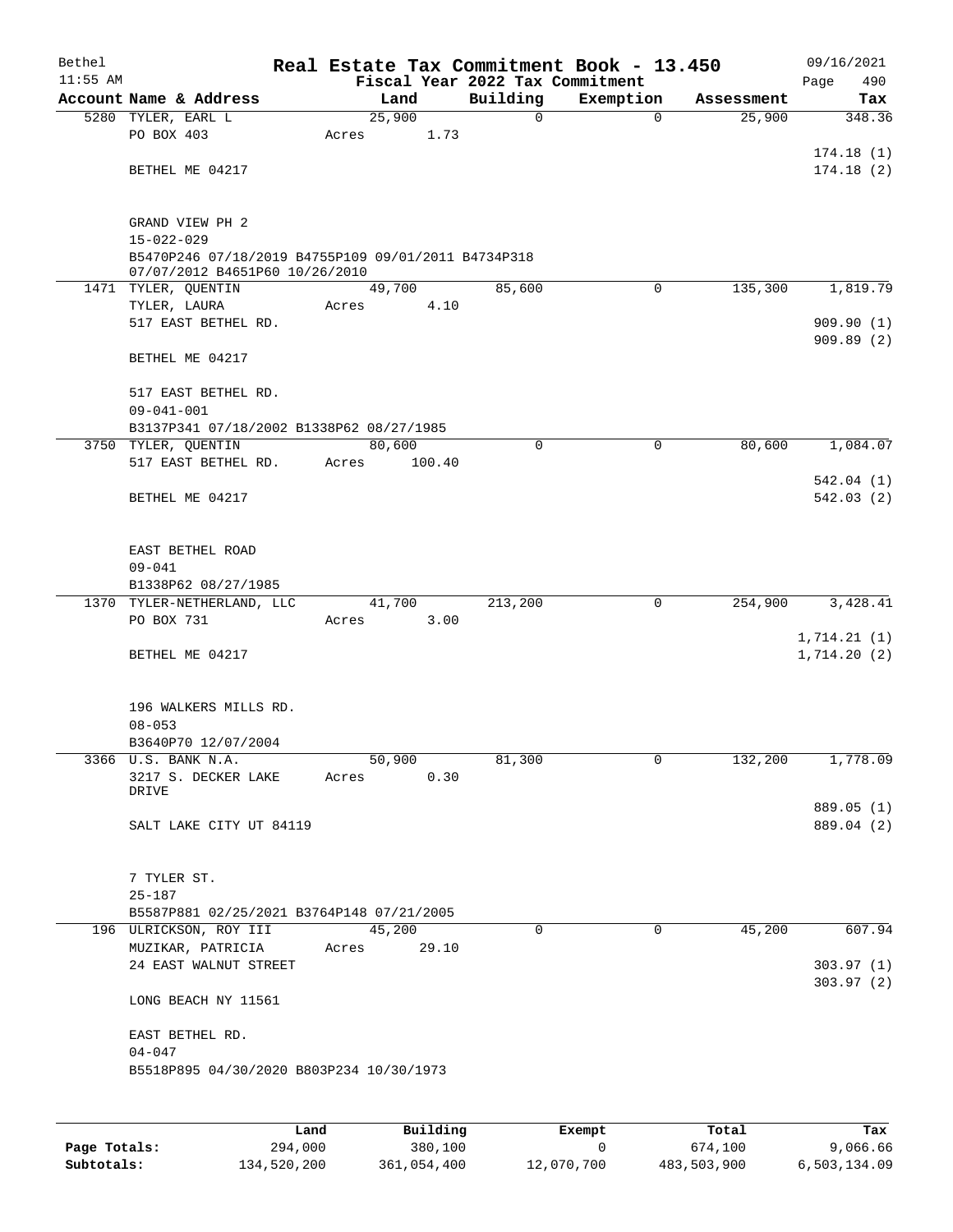| Bethel       |                                                                  |         |         |             |             | Real Estate Tax Commitment Book - 13.450 |             | 09/16/2021   |
|--------------|------------------------------------------------------------------|---------|---------|-------------|-------------|------------------------------------------|-------------|--------------|
| $11:55$ AM   |                                                                  |         |         |             |             | Fiscal Year 2022 Tax Commitment          |             | Page<br>491  |
|              | Account Name & Address                                           |         | Land    |             | Building    | Exemption                                | Assessment  | Tax          |
|              | 108 UNRUH-KEMP, STACEY A                                         |         | 40,000  |             | 149,600     | 25,000                                   | 164,600     | 2,213.87     |
|              | MAILMAN, BILLY S.                                                | Acres   |         | 1.70        |             | 01 Homestead (HM)                        |             |              |
|              | 393 PARADISE ROAD                                                |         |         |             |             |                                          |             | 1, 106.94(1) |
|              |                                                                  |         |         |             |             |                                          |             | 1, 106.93(2) |
|              | BETHEL ME 04217                                                  |         |         |             |             |                                          |             |              |
|              | 393 PARADISE RD                                                  |         |         |             |             |                                          |             |              |
|              | $02 - 026 - 002$                                                 |         |         |             |             |                                          |             |              |
|              | B5428P463 09/05/2018 B5286P572 06/15/2016 B2257P82               |         |         |             |             |                                          |             |              |
|              | 09/19/1995                                                       |         |         |             |             |                                          |             |              |
|              | 4618 UNRUH-KEMP, STACEY A                                        |         | 5,300   |             | $\Omega$    | $\Omega$                                 | 5,300       | 71.29        |
|              | MAILMAN, BILLY S.                                                | Acres   |         | 5.03        |             |                                          |             |              |
|              | 393 PARADISE RD                                                  |         |         |             |             |                                          |             | 35.65(1)     |
|              |                                                                  |         |         |             |             |                                          |             | 35.64(2)     |
|              | BETHEL ME 04217                                                  |         |         |             |             |                                          |             |              |
|              |                                                                  |         |         |             |             |                                          |             |              |
|              | PARADISE ROAD                                                    |         |         |             |             |                                          |             |              |
|              | $02 - 026 - 005$                                                 |         |         |             |             |                                          |             |              |
|              | B5428P463 09/05/2018 B5286P572 06/15/2016 B3511P62<br>05/14/2004 |         |         |             |             |                                          |             |              |
|              | 4619 UNRUH-KEMP, STACEY A                                        |         | 4,500   |             | $\Omega$    | $\mathbf 0$                              | 4,500       | 60.53        |
|              | MAILMAN, BILLY S.                                                | Acres   |         | 4.25        |             |                                          |             |              |
|              | 393 PARADISE RD                                                  |         |         |             |             |                                          |             | 30.27(1)     |
|              |                                                                  |         |         |             |             |                                          |             | 30.26(2)     |
|              | BETHEL ME 04217                                                  |         |         |             |             |                                          |             |              |
|              |                                                                  |         |         |             |             |                                          |             |              |
|              | PARADISE ROAD                                                    |         |         |             |             |                                          |             |              |
|              | $02 - 026 - 006$                                                 |         |         |             |             |                                          |             |              |
|              | B5428P463 09/05/2018 B5286P572 06/15/2016 B3511P62               |         |         |             |             |                                          |             |              |
|              | 05/14/2004                                                       |         |         |             |             |                                          |             |              |
|              | 3450 VACHON, JASON, & RYAN                                       |         | 106,800 |             | 1,000       | 0                                        | 107,800     | 1,449.91     |
|              | PAUL VACHON TRUST<br>123 ADAMS DRIVE                             | Acres   |         | 9.10        |             |                                          |             | 724.96(1)    |
|              |                                                                  |         |         |             |             |                                          |             | 724.95(2)    |
|              | PORTSMOUTH RI 02871                                              |         |         |             |             |                                          |             |              |
|              |                                                                  |         |         |             |             |                                          |             |              |
|              | PARADISE RD.                                                     |         |         |             |             |                                          |             |              |
|              | $26 - 009$                                                       |         |         |             |             |                                          |             |              |
|              | B5264P633 01/25/2016 B4868P311 07/20/2012 B3882P189              |         |         |             |             |                                          |             |              |
|              | 01/30/2006                                                       |         |         |             |             |                                          |             |              |
|              | 212 VAIL, CHRISTOPHER L                                          |         | 24,600  |             | $\mathbf 0$ | $\mathbf 0$                              | 24,600      | 330.87       |
|              | VAIL, SHERRIN M                                                  | Acres   |         | 1.30        |             |                                          |             |              |
|              | 1119 WASHINGTON AVE.                                             |         |         |             |             |                                          |             | 165.44(1)    |
|              | PORTLAND ME 04103                                                |         |         |             |             |                                          |             | 165.43(2)    |
|              |                                                                  |         |         |             |             |                                          |             |              |
|              | 12 VAIL WAY                                                      |         |         |             |             |                                          |             |              |
|              | $04 - 057 - 005 - 002$                                           |         |         |             |             |                                          |             |              |
|              | B4061P164 12/11/2006 B3867P345 01/04/2006                        |         |         |             |             |                                          |             |              |
|              | 493 VALENTINO, MARK                                              |         | 22,500  |             | 0           | $\mathbf 0$                              | 22,500      | 302.63       |
|              | RYLEY, RYLEY, DEBBIE                                             | Acres   |         | 1.50        |             |                                          |             |              |
|              | 1609 OSGOOD ST.                                                  |         |         |             |             |                                          |             | 151.32(1)    |
|              |                                                                  |         |         |             |             |                                          |             | 151.31(2)    |
|              | NORTH ANDOVER MA 01845                                           |         |         |             |             |                                          |             |              |
|              |                                                                  |         |         |             |             |                                          |             |              |
|              | HOLT HILL RD.                                                    |         |         |             |             |                                          |             |              |
|              | $23 - 011 - 002$                                                 |         |         |             |             |                                          |             |              |
|              | B5280P549 05/11/2016 B5257P286 12/08/2015 B5034P10<br>09/06/2013 |         |         |             |             |                                          |             |              |
|              |                                                                  | Land    |         | Building    |             | Exempt                                   | Total       | Tax          |
| Page Totals: |                                                                  | 203,700 |         | 150,600     |             | 25,000                                   | 329,300     | 4,429.10     |
| Subtotals:   | 134,723,900                                                      |         |         | 361,205,000 |             | 12,095,700                               | 483,833,200 | 6,507,563.19 |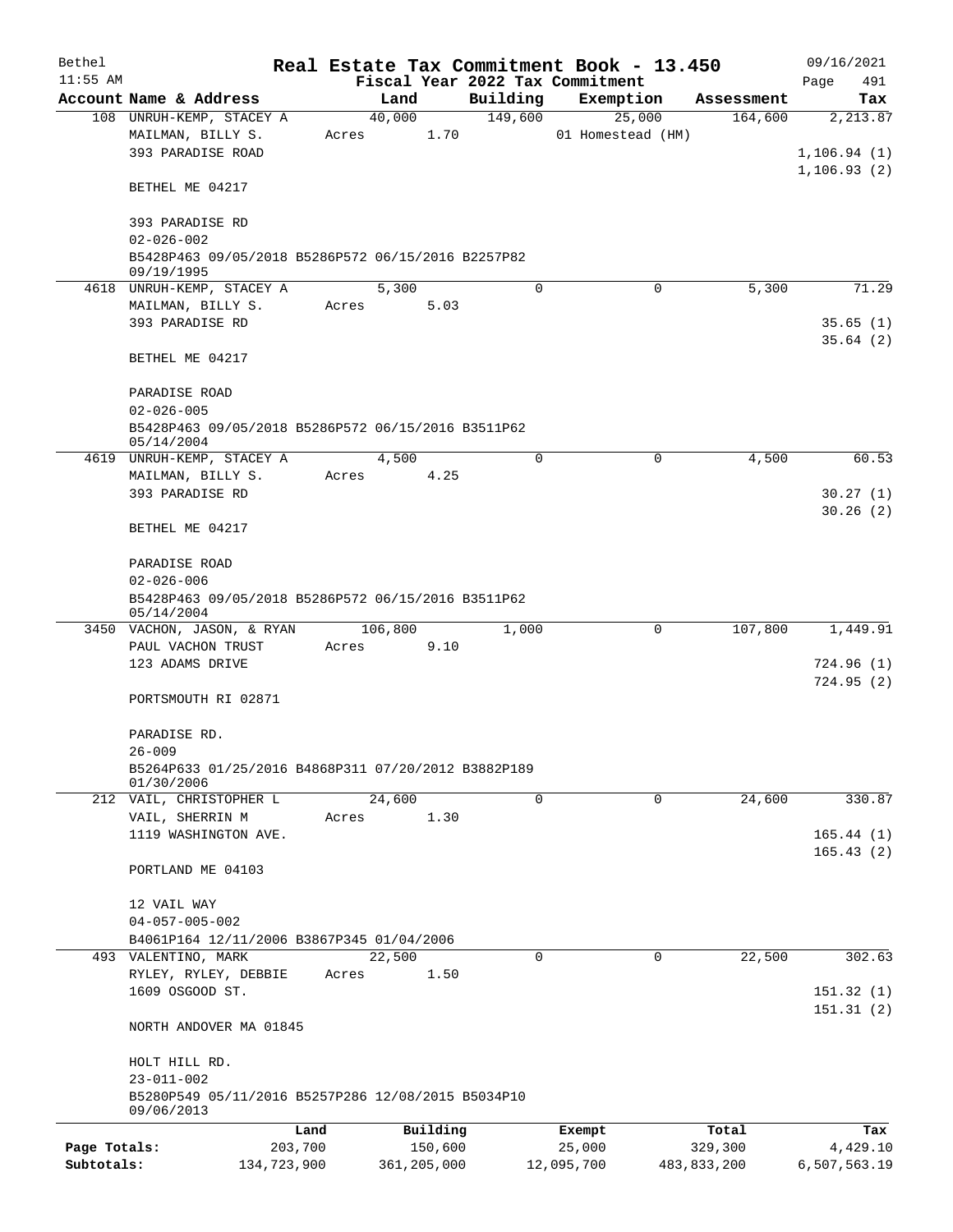| Bethel       |                                                     |       |                 | Real Estate Tax Commitment Book - 13.450 |             |             | 09/16/2021   |
|--------------|-----------------------------------------------------|-------|-----------------|------------------------------------------|-------------|-------------|--------------|
| $11:55$ AM   |                                                     |       |                 | Fiscal Year 2022 Tax Commitment          |             |             | 492<br>Page  |
|              | Account Name & Address                              |       | Land            | Building                                 | Exemption   | Assessment  | Tax          |
|              | 2766 VAN BUREN, DANIEL E                            |       | 63,100<br>28.50 | 1,384,100                                | $\Omega$    | 1,447,200   | 19,464.84    |
|              | HERBECK, STEPHANIE L<br>P.O. BOX 1688               | Acres |                 |                                          |             |             | 9,732.42(1)  |
|              |                                                     |       |                 |                                          |             |             | 9,732.42(2)  |
|              | BETHEL ME 04217                                     |       |                 |                                          |             |             |              |
|              |                                                     |       |                 |                                          |             |             |              |
|              | 414 INTERVALE RD                                    |       |                 |                                          |             |             |              |
|              | $18 - 022$                                          |       |                 |                                          |             |             |              |
|              | B4610P54 07/16/2010 B2589P282                       |       |                 |                                          |             |             |              |
|              | 501 VAN WINKLE, MARK                                |       | 34,000          | $\mathbf 0$                              | 0           | 34,000      | 457.30       |
|              | 25 GULICK ROAD                                      | Acres | 10.50           |                                          |             |             | 228.65(1)    |
|              | RAYMOND ME 04071                                    |       |                 |                                          |             |             | 228.65(2)    |
|              |                                                     |       |                 |                                          |             |             |              |
|              |                                                     |       |                 |                                          |             |             |              |
|              | DAISY BRYANT RD                                     |       |                 |                                          |             |             |              |
|              | $17 - 003 - 00B$                                    |       |                 |                                          |             |             |              |
|              | B5194P341 12/22/2014 B3035P185                      |       |                 |                                          |             |             |              |
|              | 4738 VANBERGEN REALTY TRUST                         |       | 58,500          | 434,400                                  | 0           | 492,900     | 6,629.51     |
|              | II, LLC                                             |       |                 |                                          |             |             |              |
|              | 155 PINE HILL ROAD                                  | Acres | 2.80            |                                          |             |             |              |
|              |                                                     |       |                 |                                          |             |             | 3,314.76(1)  |
|              | HOLLIS NH 03049                                     |       |                 |                                          |             |             | 3,314.75(2)  |
|              |                                                     |       |                 |                                          |             |             |              |
|              | 54 BEECH LANE                                       |       |                 |                                          |             |             |              |
|              | $12 - 073 - 021$                                    |       |                 |                                          |             |             |              |
|              | B5525P189 06/04/2020 B5522P286 05/22/2020 B4027P94  |       |                 |                                          |             |             |              |
|              | 10/06/2006 B3735P107 06/08/2005                     |       |                 |                                          |             |             |              |
|              | 1601 VANDENBUCKLE, ANDRE P 63,300                   |       |                 | 245,400                                  | 0           | 308,700     | 4,152.02     |
|              | SEVEN ACRES ROAD REALTY Acres<br>TRUST              |       | 5.30            |                                          |             |             |              |
|              | 1 COMMONWEALTH AVE.                                 |       |                 |                                          |             |             | 2,076.01(1)  |
|              |                                                     |       |                 |                                          |             |             | 2,076.01(2)  |
|              | SALISBURY MA 01952                                  |       |                 |                                          |             |             |              |
|              |                                                     |       |                 |                                          |             |             |              |
|              | 7 ACRES RD.                                         |       |                 |                                          |             |             |              |
|              | $11 - 062 - 002$                                    |       |                 |                                          |             |             |              |
|              | B5373P633 10/19/2017 B4497P103 09/16/2009 B3128P228 |       |                 |                                          |             |             |              |
|              | 06/26/2002<br>2746 VANNI, JANE A                    |       | 26,900          | 104,100                                  | $\mathbf 0$ | 131,000     | 1,761.95     |
|              | 536 LOVELL LAKE ROAD                                |       |                 |                                          |             |             |              |
|              |                                                     |       |                 |                                          |             |             | 880.98 (1)   |
|              | SANBORNVILLE NH 03872                               |       |                 |                                          |             |             | 880.97 (2)   |
|              |                                                     |       |                 |                                          |             |             |              |
|              |                                                     |       |                 |                                          |             |             |              |
|              | 53 SUNDAY RIVER RD.                                 |       |                 |                                          |             |             |              |
|              | $18 - 005 - 002$                                    |       |                 |                                          |             |             |              |
|              | B4978P292 04/25/2013 B4504P240 10/01/2009 B3399P330 |       |                 |                                          |             |             |              |
|              | 10/16/2003<br>3342 VARGIU, QUINTO                   |       | 20,200          | 91,100                                   | 0           | 111,300     | 1,496.99     |
|              | VARGIU, NANCY F                                     |       |                 |                                          |             |             |              |
|              | PO BOX 465                                          |       |                 |                                          |             |             | 748.50(1)    |
|              |                                                     |       |                 |                                          |             |             | 748.49 (2)   |
|              | BETHEL ME 04217                                     |       |                 |                                          |             |             |              |
|              |                                                     |       |                 |                                          |             |             |              |
|              | 14 MASON ST.                                        |       |                 |                                          |             |             |              |
|              | $25 - 167 - 001 - 006$                              |       |                 |                                          |             |             |              |
|              | B4421P216 03/27/2009 B4421P159 02/28/2008 B3220P337 |       |                 |                                          |             |             |              |
|              | Land                                                |       | Building        |                                          | Exempt      | Total       | Tax          |
| Page Totals: | 266,000                                             |       | 2,259,100       |                                          | 0           | 2,525,100   | 33,962.61    |
| Subtotals:   | 134,989,900                                         |       | 363, 464, 100   |                                          | 12,095,700  | 486,358,300 | 6,541,525.80 |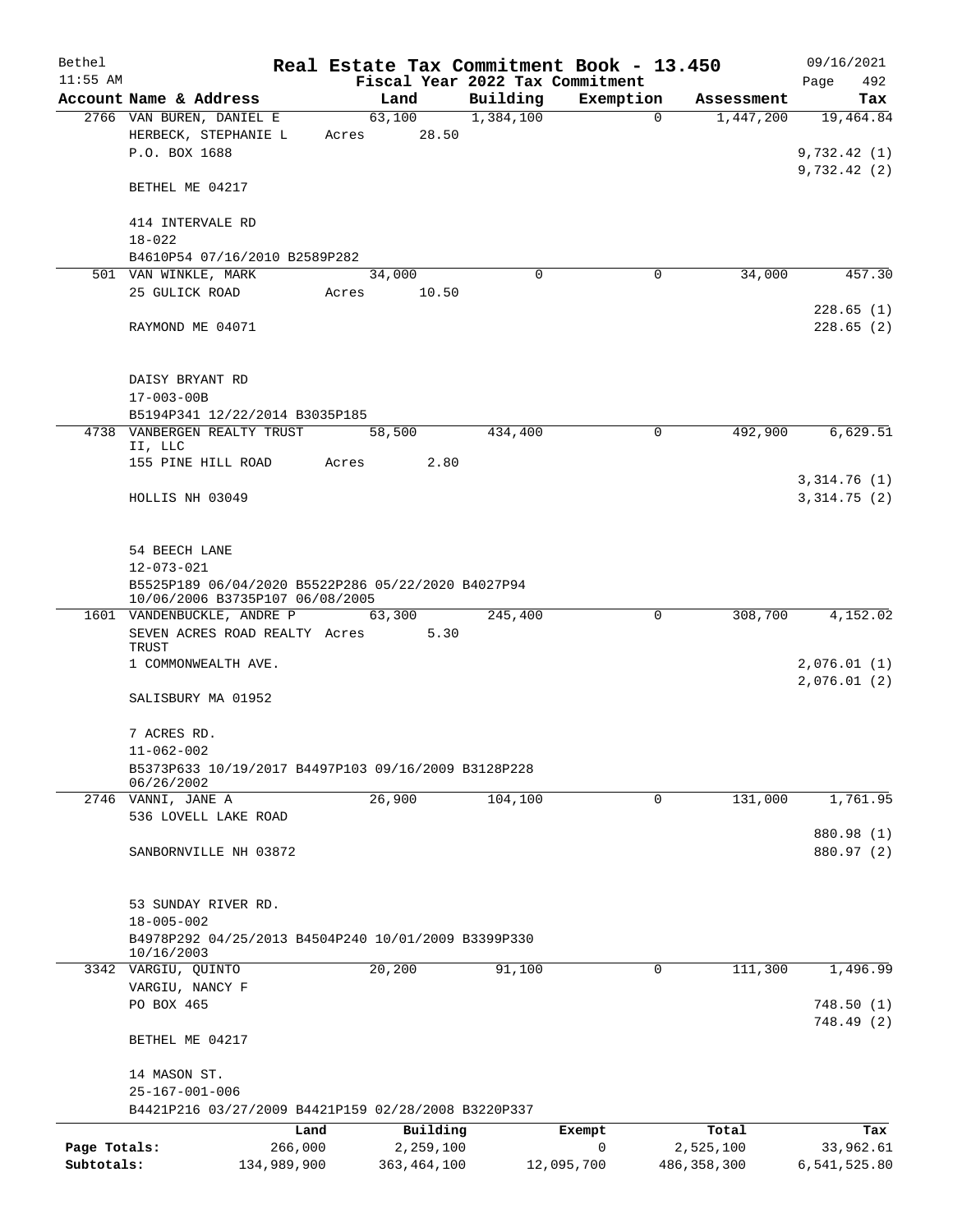| Bethel     |                                                                   |                 |      | Real Estate Tax Commitment Book - 13.450 |             |            | 09/16/2021    |
|------------|-------------------------------------------------------------------|-----------------|------|------------------------------------------|-------------|------------|---------------|
| $11:55$ AM |                                                                   |                 |      | Fiscal Year 2022 Tax Commitment          |             |            | Page<br>493   |
|            | Account Name & Address                                            |                 | Land | Building                                 | Exemption   | Assessment | Tax           |
|            | 3639 VARGIU, QUINTO                                               | 31,600          |      | $\Omega$                                 | $\Omega$    | 31,600     | 425.02        |
|            | VARGIU, NANCY F                                                   | Acres           | 2.54 |                                          |             |            |               |
|            | PO BOX 465                                                        |                 |      |                                          |             |            | 212.51(1)     |
|            | BETHEL ME 04217                                                   |                 |      |                                          |             |            | 212.51(2)     |
|            | HILLSIDE PINES                                                    |                 |      |                                          |             |            |               |
|            | $27 - 036 - 005 - 003$                                            |                 |      |                                          |             |            |               |
|            | B3489P348 04/06/2004                                              |                 |      |                                          |             |            |               |
|            | 5048 VAUGHN, RICHARD J, JR                                        | 42,300          |      | 296,100                                  | $\mathbf 0$ | 338,400    | 4,551.48      |
|            | 9 NORTH WAY                                                       | Acres           | 2.32 |                                          |             |            |               |
|            |                                                                   |                 |      |                                          |             |            | 2, 275.74 (1) |
|            | MASHPEE MA 02649                                                  |                 |      |                                          |             |            | 2, 275.74 (2) |
|            | 8 PLEASANT KNOLL                                                  |                 |      |                                          |             |            |               |
|            | $18 - 060 - 024$                                                  |                 |      |                                          |             |            |               |
|            | B5192P259 12/16/2014 B5095P170 03/06/2014 B3568P322               |                 |      |                                          |             |            |               |
|            | 08/06/2004                                                        |                 |      |                                          |             |            |               |
|            | 2755 VENIOS, SPEROS C<br>12 PULASKI STREET                        | 25,300<br>Acres | 0.34 | 95,500                                   | 0           | 120,800    | 1,624.76      |
|            |                                                                   |                 |      |                                          |             |            | 812.38 (1)    |
|            | PEABODY MA 01960                                                  |                 |      |                                          |             |            | 812.38 (2)    |
|            |                                                                   |                 |      |                                          |             |            |               |
|            | 3 MARTIN LANE                                                     |                 |      |                                          |             |            |               |
|            | $18 - 014$                                                        |                 |      |                                          |             |            |               |
|            | B3659P19 08/27/2004                                               |                 |      |                                          |             |            |               |
|            | 3169 VENTIMIGLIA, MARK F.                                         | 51,100          |      | 148,000                                  | 0           | 199,100    | 2,677.90      |
|            | 4 GLENMORE ROAD                                                   | Acres           | 0.31 |                                          |             |            |               |
|            |                                                                   |                 |      |                                          |             |            | 1,338.95(1)   |
|            | ROCKPORT MA 01966                                                 |                 |      |                                          |             |            | 1,338.95(2)   |
|            | 12 PARK ST.                                                       |                 |      |                                          |             |            |               |
|            | $25 - 014$                                                        |                 |      |                                          |             |            |               |
|            | B5556P781 10/19/2020 B5475P783 08/23/2019 B2949P159<br>05/31/2001 |                 |      |                                          |             |            |               |
|            | 4922 VERIZON WIRELESS                                             |                 | 0    | 122,800                                  | 0           | 122,800    | 1,651.66      |
|            | C/O VERIZON WIRELESS                                              |                 |      |                                          |             |            |               |
|            | PO BOX 2549                                                       |                 |      |                                          |             |            | 825.83 (1)    |
|            |                                                                   |                 |      |                                          |             |            | 825.83 (2)    |
|            | ADDISON TX 75001                                                  |                 |      |                                          |             |            |               |
|            | 17 HOWLING HOLE RD                                                |                 |      |                                          |             |            |               |
|            | 18-043.001                                                        |                 |      |                                          |             |            |               |
|            | 1478 VERMETTE, TAMARA                                             | 29,000          |      | 0                                        | 0           | 29,000     | 390.05        |
|            | 39 SHORE ROAD                                                     | Acres           | 1.09 |                                          |             |            |               |
|            |                                                                   |                 |      |                                          |             |            | 195.03(1)     |
|            | BRUNSWICK ME 04011                                                |                 |      |                                          |             |            | 195.02(2)     |
|            | 5 GOSS POND RD.                                                   |                 |      |                                          |             |            |               |
|            | $09 - 007 - 001 - 003$                                            |                 |      |                                          |             |            |               |
|            | B5589P605 03/08/2021 B3794P83 08/31/2005                          |                 |      |                                          |             |            |               |
|            |                                                                   |                 |      |                                          |             |            |               |
|            |                                                                   |                 |      |                                          |             |            |               |
|            |                                                                   |                 |      |                                          |             |            |               |

|              | Land          | Building    | Exempt     | Total       | Tax          |
|--------------|---------------|-------------|------------|-------------|--------------|
| Page Totals: | 179,300       | 662,400     |            | 841,700     | 11,320.87    |
| Subtotals:   | 135, 169, 200 | 364,126,500 | 12,095,700 | 487,200,000 | 6,552,846.67 |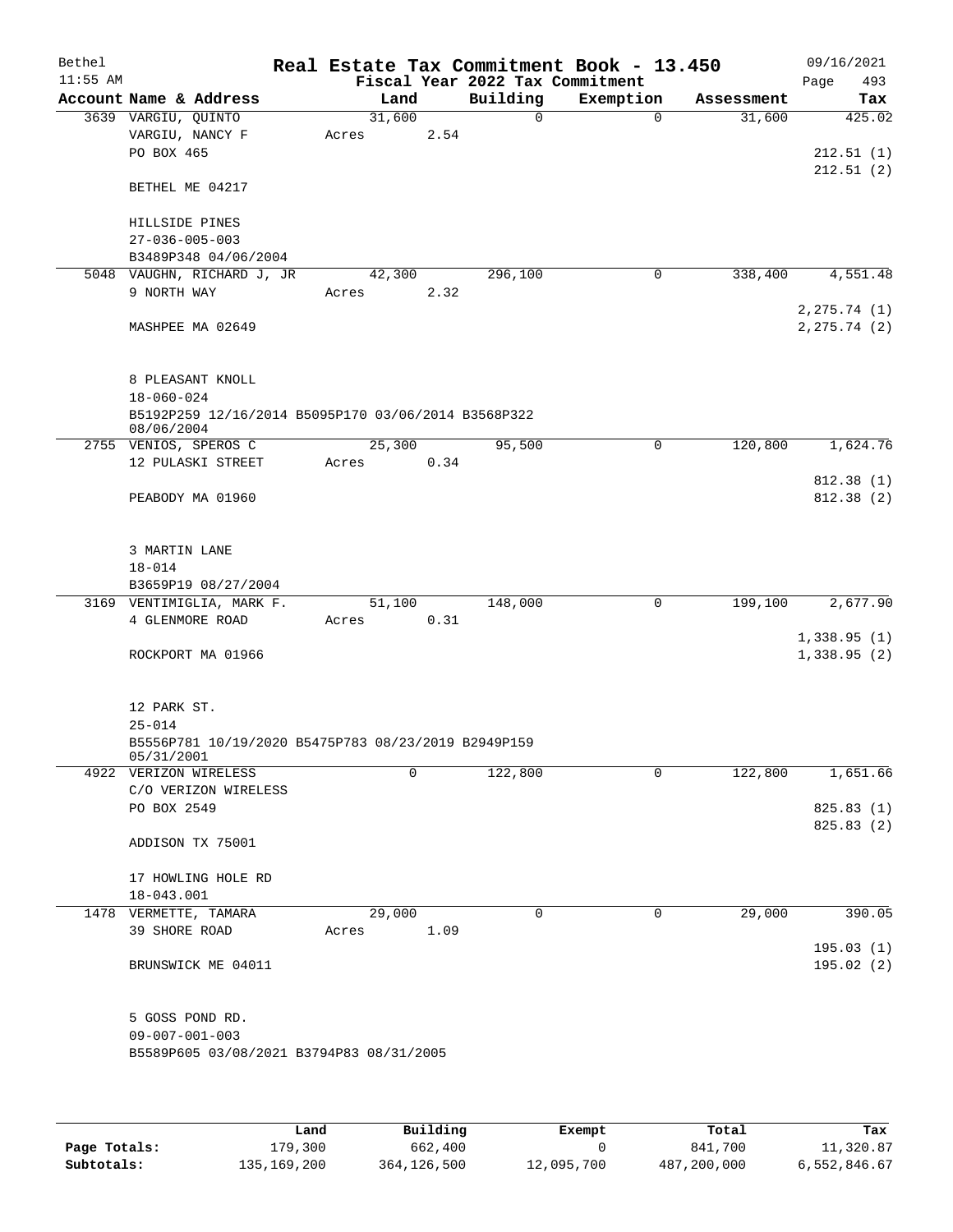| Bethel     |                                                                  |        |      |             | Real Estate Tax Commitment Book - 13.450 |            | 09/16/2021  |
|------------|------------------------------------------------------------------|--------|------|-------------|------------------------------------------|------------|-------------|
| $11:55$ AM |                                                                  |        |      |             | Fiscal Year 2022 Tax Commitment          |            | Page<br>494 |
|            | Account Name & Address                                           | Land   |      | Building    | Exemption                                | Assessment | Tax         |
|            | 344 VERRILL, CARROLL                                             | 24,000 |      | 10,500      | $\Omega$                                 | 34,500     | 464.03      |
|            | C/O MICHAEL VERRILL                                              | Acres  | 1.00 |             |                                          |            |             |
|            | 51 STEARN HILL LANE                                              |        |      |             |                                          |            | 232.02(1)   |
|            | HANOVER ME 04237                                                 |        |      |             |                                          |            | 232.01(2)   |
|            | 783 ROUTE 232                                                    |        |      |             |                                          |            |             |
|            | $05 - 049$                                                       |        |      |             |                                          |            |             |
|            | B1306P80 03/20/1985                                              |        |      |             |                                          |            |             |
|            | 313 VERRILL, HEIRS OF LEWIS                                      | 29,200 |      | $\mathbf 0$ | 0                                        | 29,200     | 392.74      |
|            | C/O DOROTHY HALE                                                 | Acres  | 5.70 |             |                                          |            |             |
|            | 264 BROADTURN RD.                                                |        |      |             |                                          |            | 196.37(1)   |
|            |                                                                  |        |      |             |                                          |            | 196.37(2)   |
|            | SCARBOROUGH ME 04074                                             |        |      |             |                                          |            |             |
|            | ROUTE 232                                                        |        |      |             |                                          |            |             |
|            | $05 - 022$                                                       |        |      |             |                                          |            |             |
|            | 2605 VETTESE, ROBERT                                             | 26,100 |      | $\Omega$    | $\mathbf 0$                              | 26,100     | 351.05      |
|            | EDLUND, NATALIE                                                  | Acres  | 1.90 |             |                                          |            |             |
|            | 16 BEACON LANE                                                   |        |      |             |                                          |            | 175.53(1)   |
|            |                                                                  |        |      |             |                                          |            | 175.52(2)   |
|            | CAPE ELIZABETH ME 04107                                          |        |      |             |                                          |            |             |
|            | GRAND VIEW ESTATES LOT                                           |        |      |             |                                          |            |             |
|            | $15 - 022 - 008$                                                 |        |      |             |                                          |            |             |
|            | B5465P758 06/17/2019 B5465P756 06/17/2019 B3572P70<br>08/20/2004 |        |      |             |                                          |            |             |
|            | 404 VIELHAUER, ADRIAN &<br>PAMELA                                | 56,100 |      | 144,300     | 6,000                                    | 194,400    | 2,614.68    |
|            | 189 CHESTNUT KNOLL                                               | Acres  | 5.90 |             | 12 WW2 Vet Res                           |            |             |
|            |                                                                  |        |      |             |                                          |            | 1,307.34(1) |
|            | BETHEL ME 04217                                                  |        |      |             |                                          |            | 1,307.34(2) |
|            | 189 CHESTNUT KNOLL LANE                                          |        |      |             |                                          |            |             |
|            | $06 - 027 - 012$                                                 |        |      |             |                                          |            |             |
|            | B5560P231 11/02/2020 B2945P104 05/22/2001                        |        |      |             |                                          |            |             |
|            | 5425 VILLAIRE, PAUL S. &<br>MADONNA O.                           | 28,500 |      |             |                                          | 28,500     | 383.33      |
|            | 21574 HARMONY VILLAGE<br>DR.                                     | Acres  | 5.00 |             |                                          |            |             |
|            |                                                                  |        |      |             |                                          |            | 191.67(1)   |
|            | ESCONDIDO CA 92029                                               |        |      |             |                                          |            | 191.66(2)   |
|            | 146 WESTWOODS RD.                                                |        |      |             |                                          |            |             |
|            | $11 - 012 - 011 - B$                                             |        |      |             |                                          |            |             |
|            | B5486P642 10/16/2019 B5389P495 01/22/2018 B4293P89<br>05/06/2008 |        |      |             |                                          |            |             |

|              | Land        | Building      | Exempt     | Total       | Tax          |
|--------------|-------------|---------------|------------|-------------|--------------|
| Page Totals: | 163,900     | 154,800       | 6,000      | 312,700     | 4,205.83     |
| Subtotals:   | 135,333,100 | 364, 281, 300 | 12,101,700 | 487,512,700 | 6,557,052.50 |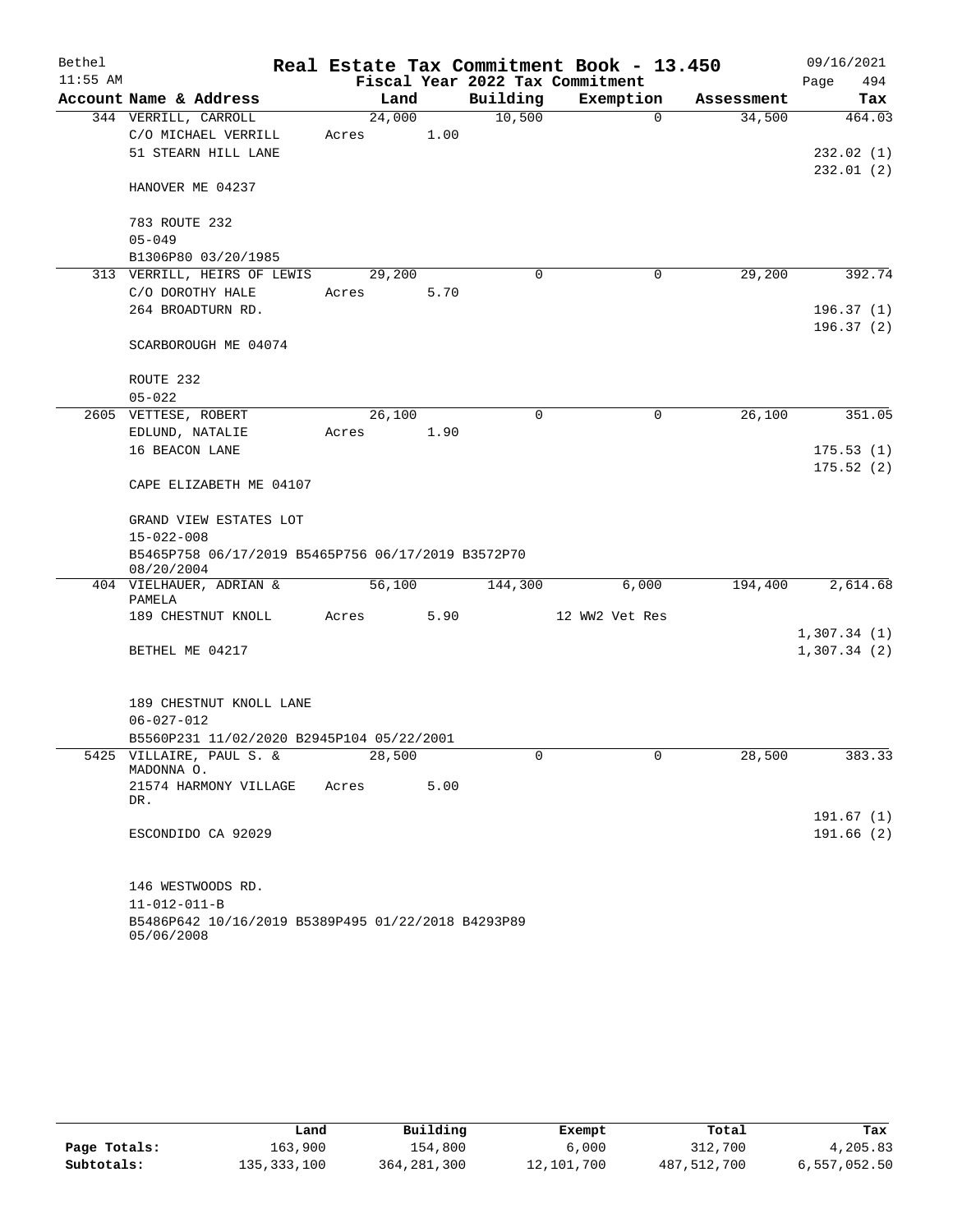| Bethel       |                                                                     |       |             |          |                                 | Real Estate Tax Commitment Book - 13.450 |             | 09/16/2021   |
|--------------|---------------------------------------------------------------------|-------|-------------|----------|---------------------------------|------------------------------------------|-------------|--------------|
| $11:55$ AM   |                                                                     |       |             |          | Fiscal Year 2022 Tax Commitment |                                          |             | 495<br>Page  |
|              | Account Name & Address                                              |       | Land        |          | Building                        | Exemption                                | Assessment  | Tax          |
|              | 258 VINTON, ANN H. & BURKE,<br>SARAH K. TTEE OF THE<br><b>BURKE</b> |       | 77,000      |          | 144,300                         | 0                                        | 221,300     | 2,976.49     |
|              | FAMILY TRUST                                                        | Acres |             | 5.01     |                                 |                                          |             |              |
|              | 36 KING ST                                                          |       |             |          |                                 |                                          |             | 1,488.25(1)  |
|              | NORFOLK MA 02056                                                    |       |             |          |                                 |                                          |             | 1,488.24(2)  |
|              |                                                                     |       |             |          |                                 |                                          |             |              |
|              | 83 HIGHLAND AVE.                                                    |       |             |          |                                 |                                          |             |              |
|              | $04 - 083 - 008$                                                    |       |             |          |                                 |                                          |             |              |
|              | B4430P156 B1559P182                                                 |       |             |          |                                 |                                          |             |              |
|              | 3397 VREELAND, ROBERT H                                             |       | 57,700      |          | 173,600                         | 0                                        | 231,300     | 3,110.99     |
|              | VREELAND, MADELINE B                                                | Acres |             | 0.69     |                                 |                                          |             |              |
|              | P.O. BOX 736                                                        |       |             |          |                                 |                                          |             | 1,555.50(1)  |
|              |                                                                     |       |             |          |                                 |                                          |             | 1, 555.49(2) |
|              | BETHEL ME 04217                                                     |       |             |          |                                 |                                          |             |              |
|              | 18 CLARK ST.                                                        |       |             |          |                                 |                                          |             |              |
|              | $25 - 218$                                                          |       |             |          |                                 |                                          |             |              |
|              | B5251P485 11/02/2015 B2693P336 04/27/1999                           |       |             |          |                                 |                                          |             |              |
|              | 5106 VYDAS, SAUL D                                                  |       | 41,000      |          | $\Omega$                        | 0                                        | 41,000      | 551.45       |
|              | BISBEE, BRYANNE E.                                                  | Acres |             | 1.72     |                                 |                                          |             |              |
|              | 721 OAK POINT RD                                                    |       |             |          |                                 |                                          |             | 275.73(1)    |
|              |                                                                     |       |             |          |                                 |                                          |             | 275.72(2)    |
|              | TRENTON ME 04605                                                    |       |             |          |                                 |                                          |             |              |
|              |                                                                     |       |             |          |                                 |                                          |             |              |
|              | $01 - 010 - 003$                                                    |       |             |          |                                 |                                          |             |              |
|              | B5461P95 05/03/2019 B5452P553 02/22/2019 B3962P119                  |       |             |          |                                 |                                          |             |              |
|              | 5107 VYDAS, SAUL D                                                  |       | 42,100      |          | 0                               | $\mathbf 0$                              | 42,100      | 566.25       |
|              | BISBEE, BRYANNE E.                                                  | Acres |             | 2.23     |                                 |                                          |             |              |
|              | 721 OAK POINT RD                                                    |       |             |          |                                 |                                          |             | 283.13(1)    |
|              |                                                                     |       |             |          |                                 |                                          |             | 283.12(2)    |
|              | TRENTON ME 04605                                                    |       |             |          |                                 |                                          |             |              |
|              |                                                                     |       |             |          |                                 |                                          |             |              |
|              | WINTERPARK                                                          |       |             |          |                                 |                                          |             |              |
|              | $01 - 010 - 004$                                                    |       |             |          |                                 |                                          |             |              |
|              | B5461P95 05/03/2019 B5452P553 02/22/2019 B3962P119                  |       |             |          |                                 |                                          |             |              |
|              | 3103 W SQUARED ENTERPRISE,<br><b>LLC</b>                            |       | 132,000     |          | 308,800                         | 0                                        | 440,800     | 5,928.76     |
|              | 10916 PARNU STREET                                                  | Acres |             | 1.61     |                                 |                                          |             |              |
|              |                                                                     |       |             |          |                                 |                                          |             | 2,964.38(1)  |
|              | NAPLES FL 34109                                                     |       |             |          |                                 |                                          |             | 2,964.38(2)  |
|              |                                                                     |       |             |          |                                 |                                          |             |              |
|              |                                                                     |       |             |          |                                 |                                          |             |              |
|              | 162 MAYVILLE RD.                                                    |       |             |          |                                 |                                          |             |              |
|              | $24 - 025$                                                          |       |             |          |                                 |                                          |             |              |
|              | B5487P498 10/22/2019 B5053P160 10/10/2013 B4701P65                  |       |             |          |                                 |                                          |             |              |
|              | 03/15/2011                                                          |       |             |          |                                 |                                          |             |              |
| 4677         | WADE, ADAM                                                          |       | 49,200      |          | 172,300                         | 0                                        | 221,500     | 2,979.18     |
|              | LABAN, MEREDITH                                                     | Acres |             | 1.36     |                                 |                                          |             |              |
|              | 36 ANN VINAL RD                                                     |       |             |          |                                 |                                          |             | 1,489.59(1)  |
|              | SCITUATE MA 02066                                                   |       |             |          |                                 |                                          |             | 1,489.59(2)  |
|              | 25 HIDE-A-WAY LANE                                                  |       |             |          |                                 |                                          |             |              |
|              | $08 - 041 - 003 - 006$                                              |       |             |          |                                 |                                          |             |              |
|              | B5493P116 11/18/2019 B4380P59 11/25/2008 B4378P271<br>11/21/2008    |       |             |          |                                 |                                          |             |              |
|              |                                                                     | Land  |             | Building |                                 | Exempt                                   | Total       | Tax          |
| Page Totals: | 399,000                                                             |       |             | 799,000  |                                 | 0                                        | 1,198,000   | 16, 113. 12  |
| Subtotals:   | 135,732,100                                                         |       | 365,080,300 |          |                                 | 12,101,700                               | 488,710,700 | 6,573,165.62 |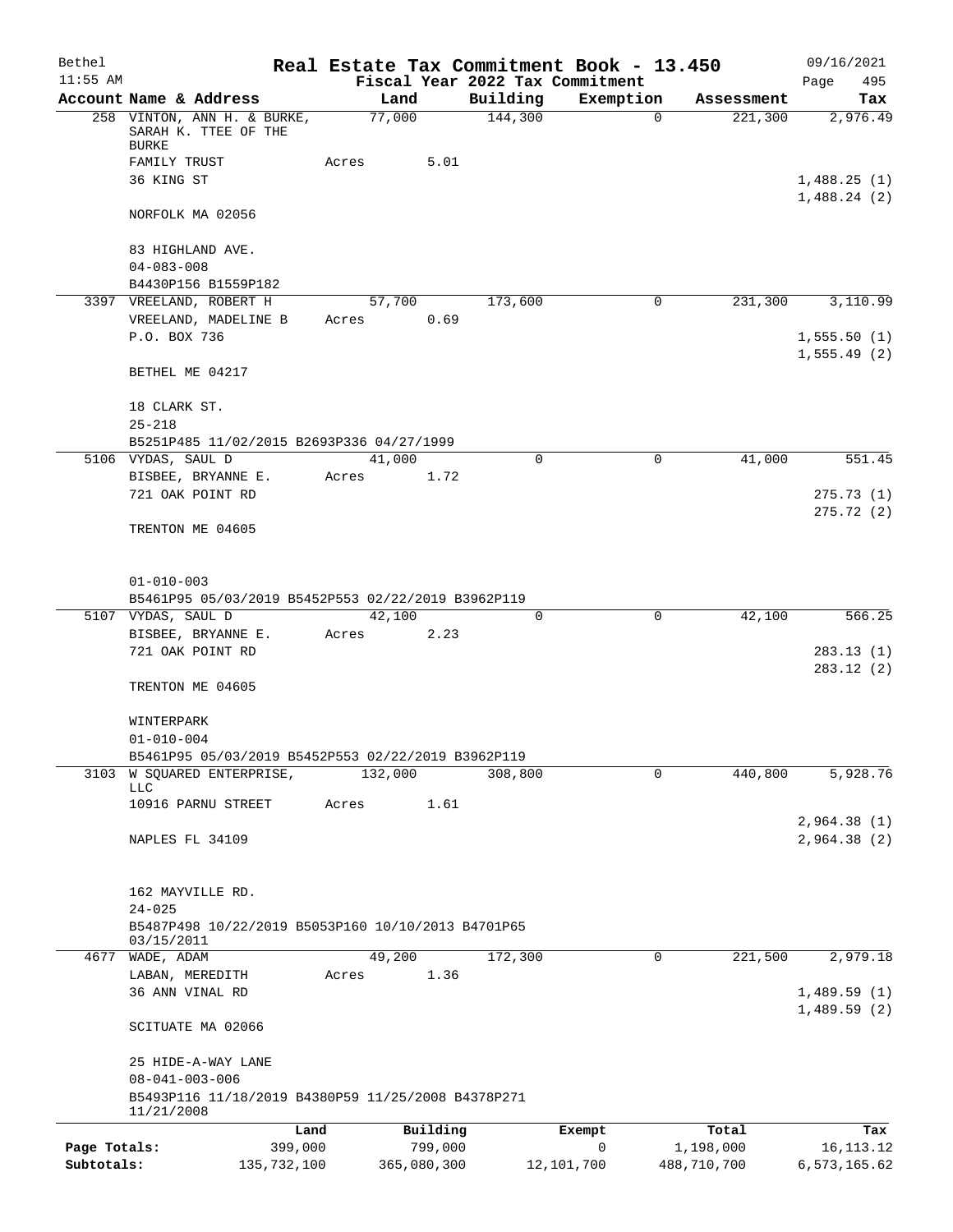| Bethel       |                                          |       |             |          |                                 | Real Estate Tax Commitment Book - 13.450 |               | 09/16/2021   |
|--------------|------------------------------------------|-------|-------------|----------|---------------------------------|------------------------------------------|---------------|--------------|
| $11:55$ AM   |                                          |       |             |          | Fiscal Year 2022 Tax Commitment |                                          |               | 496<br>Page  |
|              | Account Name & Address                   |       | Land        |          | Building                        | Exemption                                | Assessment    | Tax          |
|              | 4860 WADZINSKI, NATALIE                  |       | 33,600      |          | 126,700                         | $\Omega$                                 | 160, 300      | 2,156.04     |
|              | WADZINSKI, STEVEN                        |       |             |          |                                 |                                          |               |              |
|              | 12 WAKEFIELD STREET                      |       |             |          |                                 |                                          |               | 1,078.02(1)  |
|              |                                          |       |             |          |                                 |                                          |               | 1,078.02(2)  |
|              | READING MA 01867                         |       |             |          |                                 |                                          |               |              |
|              |                                          |       |             |          |                                 |                                          |               |              |
|              | 30 CHERRY LANE<br>$22 - 002 - 001 - 058$ |       |             |          |                                 |                                          |               |              |
|              | B4597P5 06/15/2010                       |       |             |          |                                 |                                          |               |              |
|              | 2824 WAKEFIELD-CAMPBELL,                 |       | 11,900      |          | 0                               | 0                                        | 11,900        | 160.06       |
|              | CYNTHIA                                  |       |             |          |                                 |                                          |               |              |
|              | 4 SCHOOL BROOK ROAD                      | Acres |             | 0.68     |                                 |                                          |               |              |
|              |                                          |       |             |          |                                 |                                          |               | 80.03(1)     |
|              | BETHEL ME 04217                          |       |             |          |                                 |                                          |               | 80.03(2)     |
|              |                                          |       |             |          |                                 |                                          |               |              |
|              |                                          |       |             |          |                                 |                                          |               |              |
|              | INTERVALE RD S/S                         |       |             |          |                                 |                                          |               |              |
|              | $18 - 066$                               |       |             |          |                                 |                                          |               |              |
|              | B1135P83                                 |       |             |          |                                 |                                          |               |              |
|              | 2821 WAKEFIELD-CAMPBELL,                 |       | 33,300      |          | 103,100                         | 25,000                                   | 111,400       | 1,498.33     |
|              | CYNTHIA                                  |       |             |          |                                 |                                          |               |              |
|              | 4 SCHOOLHOUSE BROOK<br><b>ROAD</b>       | Acres |             | 0.68     |                                 | 01 Homestead (HM)                        |               |              |
|              |                                          |       |             |          |                                 |                                          |               | 749.17 (1)   |
|              | BETHEL ME 04217                          |       |             |          |                                 |                                          |               | 749.16(2)    |
|              |                                          |       |             |          |                                 |                                          |               |              |
|              |                                          |       |             |          |                                 |                                          |               |              |
|              | 4 SCHOOLHOUSE BROOK RD                   |       |             |          |                                 |                                          |               |              |
|              | $18 - 063$                               |       |             |          |                                 |                                          |               |              |
|              | B1135P88 09/22/1981                      |       |             |          |                                 |                                          |               |              |
| 1441         | WALKER, CASEY J                          |       | 28,400      |          | 10,600                          | 25,000                                   | 14,000        | 188.30       |
|              | WALKER, WALKER, MATTHEW Acres            |       |             | 0.68     |                                 | 01 Homestead (HM)                        |               |              |
|              | 646 EAST BETHEL ROAD                     |       |             |          |                                 |                                          |               | 94.15(1)     |
|              |                                          |       |             |          |                                 |                                          |               | 94.15(2)     |
|              | BETHEL ME 04217                          |       |             |          |                                 |                                          |               |              |
|              |                                          |       |             |          |                                 |                                          |               |              |
|              | 646 EAST BETHEL RD.                      |       |             |          |                                 |                                          |               |              |
|              | $09 - 019$                               |       |             |          |                                 |                                          |               |              |
|              | B5297P99 08/08/2016 B4566P42 03/05/2010  |       |             |          |                                 |                                          |               |              |
| 1306         | WALKER, DEAN                             |       | 56,500      |          | 269,400                         | 31,000                                   | 294,900       | 3,966.41     |
|              | WALKER, PRISCILLA                        | Acres |             | 6.40     |                                 | 01 Homestead (HM)                        |               |              |
|              | 60 FORSET DRIVE                          |       |             |          |                                 | 12 WW2 Vet Res                           |               | 1,983.21(1)  |
|              |                                          |       |             |          |                                 |                                          |               | 1,983.20(2)  |
|              | BETHEL ME 04217                          |       |             |          |                                 |                                          |               |              |
|              | 60 FOREST DR.                            |       |             |          |                                 |                                          |               |              |
|              | $08 - 006 - 006$                         |       |             |          |                                 |                                          |               |              |
|              | B2832P15 06/26/2000                      |       |             |          |                                 |                                          |               |              |
| 1707         | WALKER, DOUGLAS                          |       | 49,000      |          | 13,100                          | 25,000                                   | 37,100        | 499.00       |
|              | WALKER, JANE                             | Acres |             | 1.30     |                                 | 01 Homestead (HM)                        |               |              |
|              | 432 NORTH ROAD                           |       |             |          |                                 |                                          |               | 249.50(1)    |
|              |                                          |       |             |          |                                 |                                          |               | 249.50(2)    |
|              | BETHEL ME 04217                          |       |             |          |                                 |                                          |               |              |
|              |                                          |       |             |          |                                 |                                          |               |              |
|              | 432 NORTH ROAD                           |       |             |          |                                 |                                          |               |              |
|              | $12 - 054$                               |       |             |          |                                 |                                          |               |              |
|              | B1471P197 04/23/1987                     |       |             |          |                                 |                                          |               |              |
|              |                                          |       |             |          |                                 |                                          |               |              |
|              |                                          |       |             |          |                                 |                                          |               |              |
|              | Land                                     |       |             | Building |                                 | Exempt                                   | Total         | Tax          |
| Page Totals: | 212,700                                  |       |             | 522,900  |                                 | 106,000<br>12, 207, 700                  | 629,600       | 8,468.14     |
| Subtotals:   | 135,944,800                              |       | 365,603,200 |          |                                 |                                          | 489, 340, 300 | 6,581,633.76 |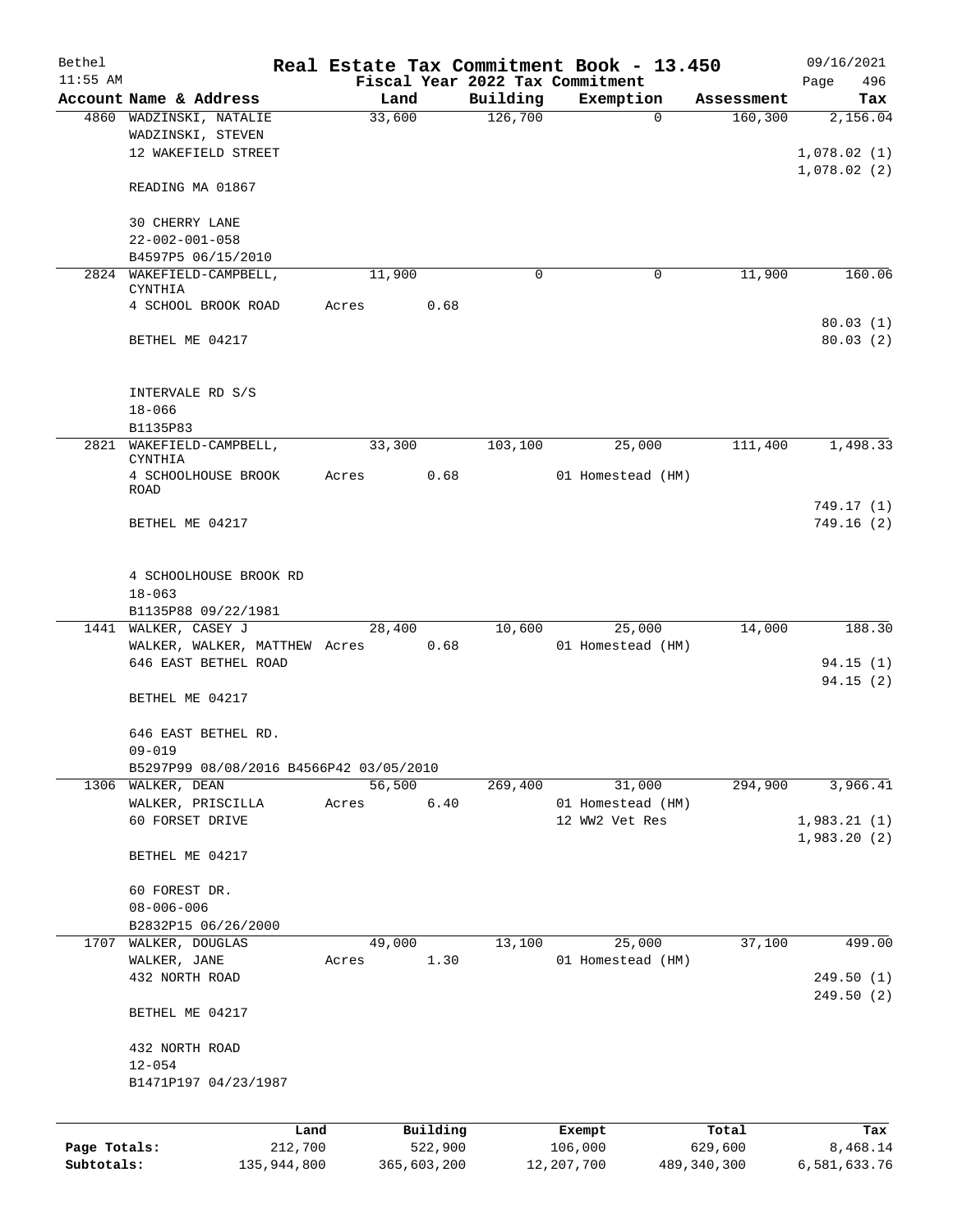| Bethel<br>$11:55$ AM |                                                                             | Real Estate Tax Commitment Book - 13.450 |          | Fiscal Year 2022 Tax Commitment |            | 09/16/2021<br>497<br>Page |
|----------------------|-----------------------------------------------------------------------------|------------------------------------------|----------|---------------------------------|------------|---------------------------|
|                      | Account Name & Address                                                      | Land                                     | Building | Exemption                       | Assessment | Tax                       |
|                      | 199 WALKER, JEFF                                                            | 38,100                                   | 59,100   | $\mathbf 0$                     | 97,200     | 1,307.34                  |
|                      | PO BOX 111                                                                  | 5.96<br>Acres                            |          |                                 |            |                           |
|                      |                                                                             |                                          |          |                                 |            | 653.67(1)                 |
|                      | GREENWOOD ME 04255                                                          |                                          |          |                                 |            | 653.67(2)                 |
|                      |                                                                             |                                          |          |                                 |            |                           |
|                      | 24 WALKER LANE                                                              |                                          |          |                                 |            |                           |
|                      | $04 - 048 - 002$                                                            |                                          |          |                                 |            |                           |
|                      | B624P490 B624P490 B624P490                                                  |                                          |          |                                 |            |                           |
|                      | 198 WALKER, JEFFREY G                                                       | 33,300                                   | $\Omega$ | 0                               | 33,300     | 447.89                    |
|                      | WALKER, ALISHA A                                                            | Acres<br>10.00                           |          |                                 |            |                           |
|                      | PO BOX 111                                                                  |                                          |          |                                 |            | 223.95(1)                 |
|                      |                                                                             |                                          |          |                                 |            | 223.94(2)                 |
|                      | GREENWOOD ME 04255                                                          |                                          |          |                                 |            |                           |
|                      |                                                                             |                                          |          |                                 |            |                           |
|                      |                                                                             |                                          |          |                                 |            |                           |
|                      | $04 - 048 - 001$                                                            |                                          |          |                                 |            |                           |
|                      | B5248P600 10/13/2015 B1966P19 12/15/1992 B624P490<br>166 WALKER, MRS GERALD | 41,200                                   | 55,900   | $\mathbf 0$                     | 97,100     | 1,306.00                  |
|                      | C/O STEVEN WALKER                                                           | 11.00<br>Acres                           |          |                                 |            |                           |
|                      | 692 WALKERS MILLS ROAD                                                      |                                          |          |                                 |            | 653.00(1)                 |
|                      |                                                                             |                                          |          |                                 |            | 653.00(2)                 |
|                      | BETHEL ME 04217                                                             |                                          |          |                                 |            |                           |
|                      |                                                                             |                                          |          |                                 |            |                           |
|                      | 688 WALKERS MILLS RD.                                                       |                                          |          |                                 |            |                           |
|                      | $04 - 022$                                                                  |                                          |          |                                 |            |                           |
|                      | B601P507 04/25/1961                                                         |                                          |          |                                 |            |                           |
|                      | 167 WALKER, STEVE                                                           | $\Omega$                                 | 23,800   | $\mathbf 0$                     | 23,800     | 320.11                    |
|                      | 692 WALKERS MILLS ROAD                                                      |                                          |          |                                 |            |                           |
|                      | BETHEL ME 04217                                                             |                                          |          |                                 |            | 160.06(1)<br>160.05(2)    |
|                      |                                                                             |                                          |          |                                 |            |                           |
|                      |                                                                             |                                          |          |                                 |            |                           |
|                      | 692 WALKERS MILLS RD.                                                       |                                          |          |                                 |            |                           |
|                      | $04 - 022.001$                                                              |                                          |          |                                 |            |                           |
|                      | 1425 WALKER, TERESA & DONALD                                                | 53,800                                   | 79,600   | 25,000                          | 108,400    | 1,457.98                  |
|                      | COOLIDGE, RUBY                                                              | 4.05<br>Acres                            |          | 01 Homestead (HM)               |            |                           |
|                      | 434 EAST BETHEL ROAD                                                        |                                          |          |                                 |            | 728.99(1)                 |
|                      |                                                                             |                                          |          |                                 |            | 728.99(2)                 |
|                      | BETHEL ME 04217                                                             |                                          |          |                                 |            |                           |
|                      | 434 EAST BETHEL RD.                                                         |                                          |          |                                 |            |                           |
|                      | $09 - 010$                                                                  |                                          |          |                                 |            |                           |
|                      | B5444P583 12/06/2018 B1978P334 01/15/1993 B1585P106                         |                                          |          |                                 |            |                           |
|                      | 07/25/1988                                                                  |                                          |          |                                 |            |                           |
|                      | 1533 WALKER, TOBY                                                           | 40,600                                   | 77,700   | 0                               | 118,300    | 1,591.14                  |
|                      | WALKER, TRACY                                                               | 0.85<br>Acres                            |          |                                 |            |                           |
|                      | 117 FLAT RD                                                                 |                                          |          |                                 |            | 795.57 (1)                |
|                      | BETHEL ME 04217                                                             |                                          |          |                                 |            | 795.57(2)                 |
|                      |                                                                             |                                          |          |                                 |            |                           |
|                      | 113 FLAT RD.<br>$11 - 023$                                                  |                                          |          |                                 |            |                           |
|                      | B5549P338 09/18/2020 B1962P278 12/07/1992 B642P67                           |                                          |          |                                 |            |                           |
|                      | 07/09/1965                                                                  |                                          |          |                                 |            |                           |
|                      |                                                                             |                                          |          |                                 |            |                           |
|                      |                                                                             |                                          |          |                                 |            |                           |

|              | Land          | Building    | Exempt     | Total       | Tax          |
|--------------|---------------|-------------|------------|-------------|--------------|
| Page Totals: | 207,000       | 296,100     | 25,000     | 478,100     | 6.430.46     |
| Subtotals:   | 136, 151, 800 | 365,899,300 | 12,232,700 | 489,818,400 | 6,588,064.22 |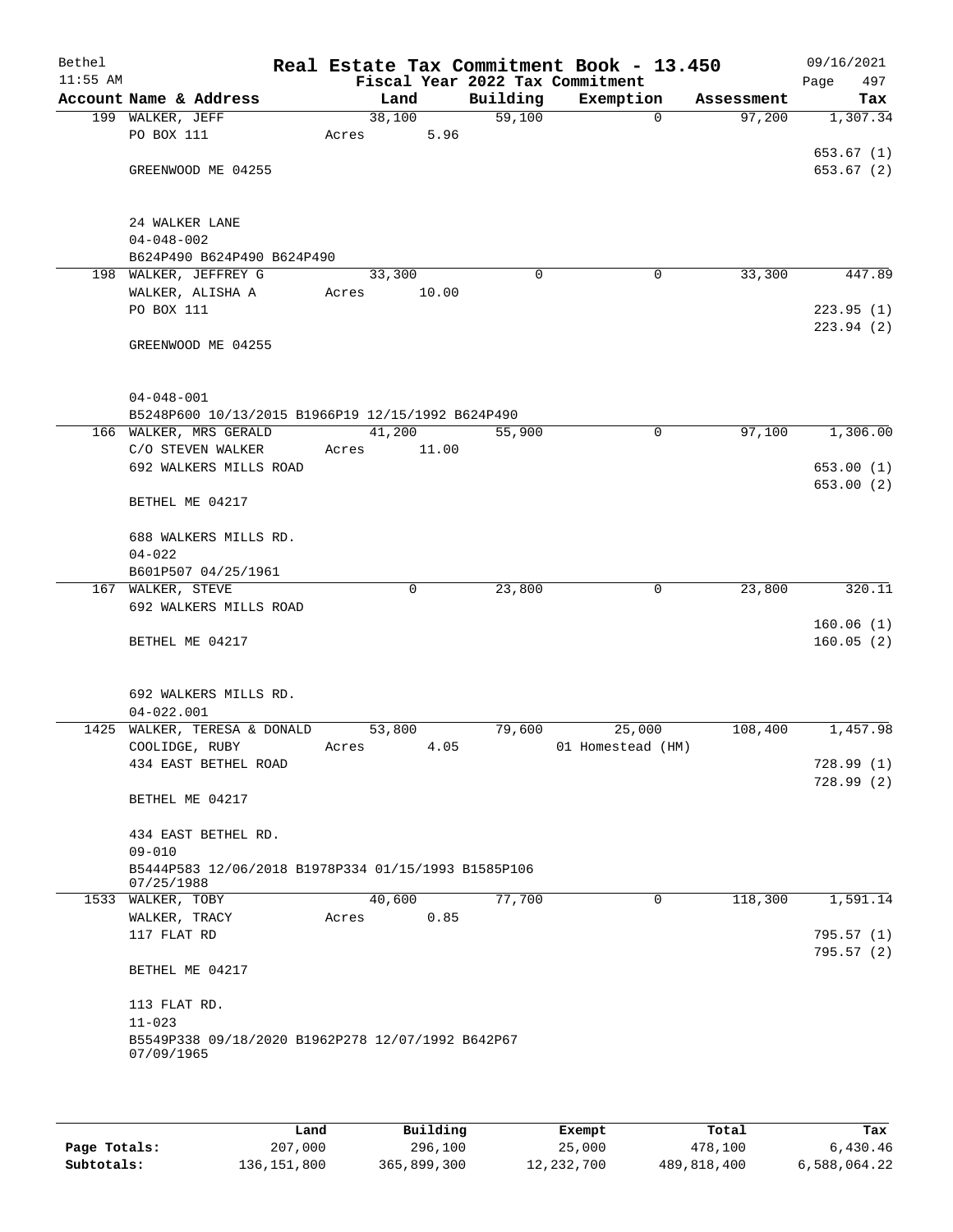| Bethel       |                                                                           |       |             |          |          | Real Estate Tax Commitment Book - 13.450 |             | 09/16/2021                  |
|--------------|---------------------------------------------------------------------------|-------|-------------|----------|----------|------------------------------------------|-------------|-----------------------------|
| $11:55$ AM   |                                                                           |       |             |          |          | Fiscal Year 2022 Tax Commitment          |             | 498<br>Page                 |
|              | Account Name & Address                                                    |       | Land        |          | Building | Exemption                                | Assessment  | Tax                         |
|              | 1532 WALKER, TOBY E                                                       |       | 45,200      |          | 33,600   | 25,000                                   | 53,800      | 723.61                      |
|              | WALKER, TRACY                                                             | Acres |             | 1.76     |          | 01 Homestead (HM)                        |             |                             |
|              | 117 FLAT RD                                                               |       |             |          |          |                                          |             | 361.81(1)                   |
|              |                                                                           |       |             |          |          |                                          |             | 361.80(2)                   |
|              | BETHEL ME 04217                                                           |       |             |          |          |                                          |             |                             |
|              |                                                                           |       |             |          |          |                                          |             |                             |
|              | 117 FLAT RD.                                                              |       |             |          |          |                                          |             |                             |
|              | $11 - 022$                                                                |       |             |          |          |                                          |             |                             |
|              | B2840P276 07/19/2000 B2840P274 07/19/2000<br>1317 WALKERS MILLS PLACE LLC |       | 39,400      |          |          | 0                                        |             |                             |
|              | 279 WALKERS MILLS ROAD Acres                                              |       |             | 1.42     | 372,600  |                                          | 412,000     | 5,541.40                    |
|              |                                                                           |       |             |          |          |                                          |             | 2,770.70(1)                 |
|              | BETHEL ME 04217                                                           |       |             |          |          |                                          |             | 2,770.70 (2)                |
|              |                                                                           |       |             |          |          |                                          |             |                             |
|              |                                                                           |       |             |          |          |                                          |             |                             |
|              | 281 WALKERS MILLS RD.                                                     |       |             |          |          |                                          |             |                             |
|              | $08 - 012 - 001$                                                          |       |             |          |          |                                          |             |                             |
|              | B4143P10 03/06/2007 B2932P135                                             |       |             |          |          |                                          |             |                             |
|              | 2959 WALLACE, GREGORY M. &                                                |       | 33,600      |          | 115,500  | $\mathbf 0$                              | 149,100     | 2,005.40                    |
|              | JULIE P.                                                                  |       |             |          |          |                                          |             |                             |
|              | 244 FARM LANE                                                             |       |             |          |          |                                          |             |                             |
|              |                                                                           |       |             |          |          |                                          |             | 1,002.70(1)                 |
|              | WESTWOOD MA 02090                                                         |       |             |          |          |                                          |             | 1,002.70(2)                 |
|              |                                                                           |       |             |          |          |                                          |             |                             |
|              |                                                                           |       |             |          |          |                                          |             |                             |
|              | 22 CHERRY LANE                                                            |       |             |          |          |                                          |             |                             |
|              | $22 - 002 - 001 - 036$                                                    |       |             |          |          |                                          |             |                             |
|              | B5472P704 08/06/2019 B5276P392 04/11/2016 B5276P390                       |       |             |          |          |                                          |             |                             |
|              | 04/11/2016 B4165P104 07/13/2007 B3063P2                                   |       |             |          |          |                                          |             |                             |
|              | 2678 WALSH, JOANNE F                                                      |       | 70,700      |          | 346,700  | $\mathbf 0$                              | 417,400     | 5,614.03                    |
|              | 16 ERICK RD UNIT 32                                                       | Acres |             | 1.02     |          |                                          |             |                             |
|              |                                                                           |       |             |          |          |                                          |             | 2,807.02(1)                 |
|              | MANSFIELD MA 02048                                                        |       |             |          |          |                                          |             | 2,807.01(2)                 |
|              |                                                                           |       |             |          |          |                                          |             |                             |
|              | 28 TUCKERS WAY                                                            |       |             |          |          |                                          |             |                             |
|              | $17 - 018$                                                                |       |             |          |          |                                          |             |                             |
|              | B5266P622 02/05/2016 B5266P619 02/05/2016 B5264P204                       |       |             |          |          |                                          |             |                             |
|              | 01/19/2016 B3800P223 09/16/2005                                           |       |             |          |          |                                          |             |                             |
| 4542         | WALSH, OLIVIA- TRUSTEE                                                    |       | 43,100      |          | $\Omega$ | 0                                        | 43,100      | 579.70                      |
|              | OF OLIVIA WALSH TRUST                                                     |       |             |          |          |                                          |             |                             |
|              | 105 BEECHNUT STREET                                                       | Acres |             | 3.20     |          |                                          |             |                             |
|              |                                                                           |       |             |          |          |                                          |             | 289.85(1)                   |
|              | WESTWOOD MA 02090                                                         |       |             |          |          |                                          |             | 289.85(2)                   |
|              |                                                                           |       |             |          |          |                                          |             |                             |
|              |                                                                           |       |             |          |          |                                          |             |                             |
|              | SUNSET HILL SUB                                                           |       |             |          |          |                                          |             |                             |
|              | $08 - 060 - 011$                                                          |       |             |          |          |                                          |             |                             |
|              | B3530P79 06/04/2004                                                       |       |             |          | 267,700  | 0                                        | 344,800     | 4,637.56                    |
| 248          | WARNER, COLLEEN M<br>36 HIGHLAND AVE                                      |       | 77,100      | 5.04     |          |                                          |             |                             |
|              |                                                                           | Acres |             |          |          |                                          |             |                             |
|              |                                                                           |       |             |          |          |                                          |             | 2,318.78 (1)<br>2,318.78(2) |
|              | BETHEL ME 04217                                                           |       |             |          |          |                                          |             |                             |
|              |                                                                           |       |             |          |          |                                          |             |                             |
|              | 36 HIGHLAND AVE.                                                          |       |             |          |          |                                          |             |                             |
|              | $04 - 083 - 015$                                                          |       |             |          |          |                                          |             |                             |
|              | B5578P509 01/13/2021 B4236P310 12/11/2007 B2597P257                       |       |             |          |          |                                          |             |                             |
|              |                                                                           |       |             |          |          |                                          |             |                             |
|              | Land                                                                      |       |             | Building |          | Exempt                                   | Total       | Tax                         |
| Page Totals: | 309,100                                                                   |       | 1,136,100   |          |          | 25,000                                   | 1,420,200   | 19,101.70                   |
| Subtotals:   | 136,460,900                                                               |       | 367,035,400 |          |          | 12, 257, 700                             | 491,238,600 | 6,607,165.92                |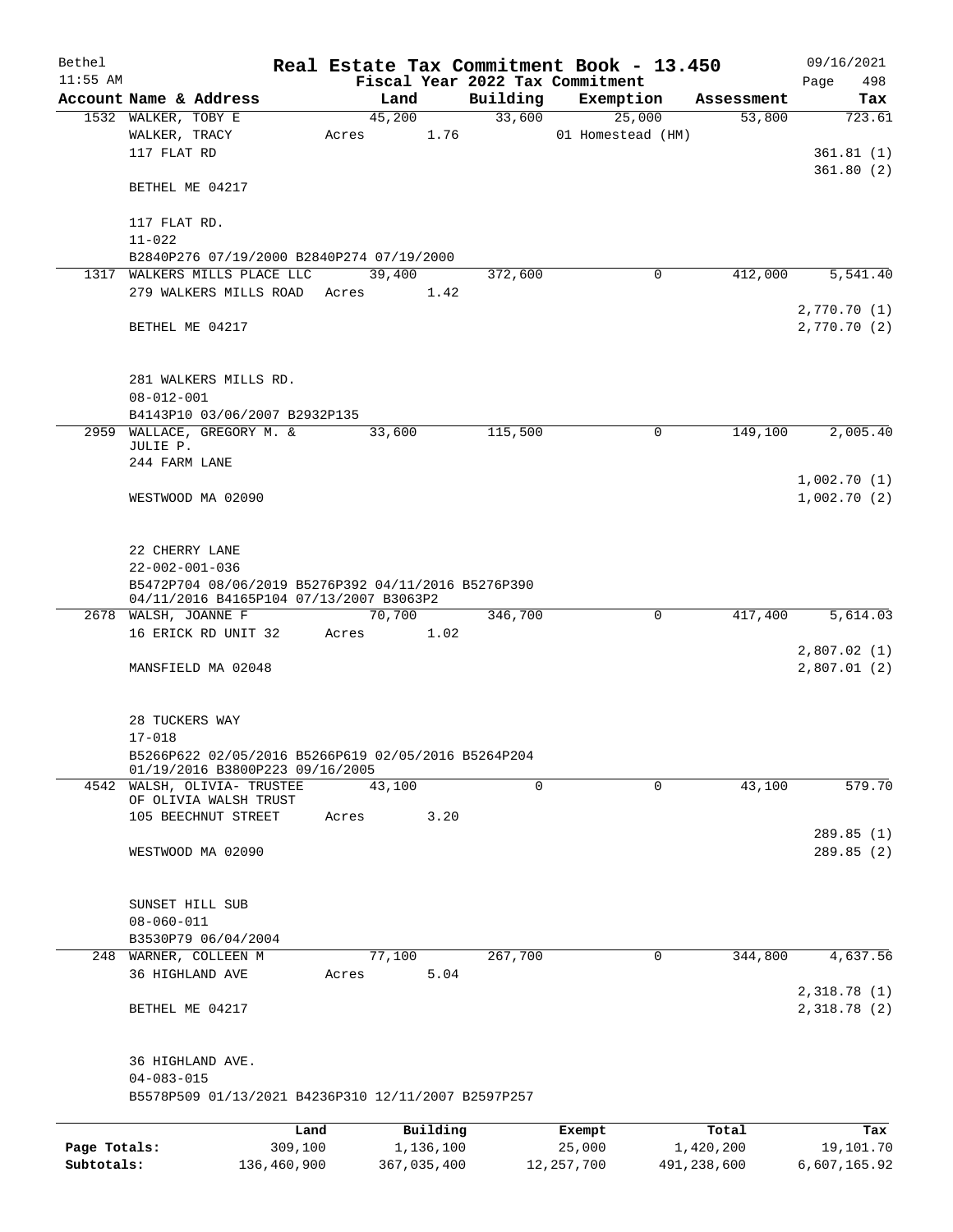| Bethel     |                                                     |      |                 |          |          | Real Estate Tax Commitment Book - 13.450 |              |            | 09/16/2021  |
|------------|-----------------------------------------------------|------|-----------------|----------|----------|------------------------------------------|--------------|------------|-------------|
| $11:55$ AM |                                                     |      |                 |          |          | Fiscal Year 2022 Tax Commitment          |              |            | 499<br>Page |
|            | Account Name & Address                              |      | Land            |          | Building | Exemption                                |              | Assessment | Tax         |
|            | 1409 WARREN, ROBERT P                               |      | 41,000          | 2.36     | 230,000  |                                          | $\mathbf 0$  | 271,000    | 3,644.95    |
|            | WARREN, JULIA<br>3 MERGANSER RD                     |      | Acres           |          |          |                                          |              |            | 1,822.48(1) |
|            |                                                     |      |                 |          |          |                                          |              |            | 1,822.47(2) |
|            | IPSWICH MA 01938                                    |      |                 |          |          |                                          |              |            |             |
|            |                                                     |      |                 |          |          |                                          |              |            |             |
|            | 125 CHANDLER HILL RD.                               |      |                 |          |          |                                          |              |            |             |
|            | $08 - 070 - 003$                                    |      |                 |          |          |                                          |              |            |             |
|            | B4357P311 09/30/2008                                |      |                 |          |          |                                          |              |            |             |
|            | 3688 WATERHOUSE, ERNEST                             |      | 37,500          |          | 61,700   | 25,000                                   |              | 74,200     | 997.99      |
|            | WATERHOUSE, ROLANDE                                 |      | Acres           | 0.69     |          | 01 Homestead (HM)                        |              |            |             |
|            | PO BOX 94                                           |      |                 |          |          |                                          |              |            | 499.00 (1)  |
|            |                                                     |      |                 |          |          |                                          |              |            | 498.99 (2)  |
|            | WEST BETHEL ME 04286                                |      |                 |          |          |                                          |              |            |             |
|            | 0094                                                |      |                 |          |          |                                          |              |            |             |
|            | 52 FLAT RD.                                         |      |                 |          |          |                                          |              |            |             |
|            | $28 - 031$                                          |      |                 |          |          |                                          |              |            |             |
|            | B2330P333 05/29/1996                                |      |                 |          |          |                                          |              |            |             |
|            | 4827 WATERHOUSE, ROGER J                            |      | 20,600          |          | 10,300   |                                          | 0            | 30,900     | 415.61      |
|            | 964 ROUTE 232                                       |      | Acres           | 0.25     |          |                                          |              |            |             |
|            |                                                     |      |                 |          |          |                                          |              |            | 207.81(1)   |
|            | BRYANT POND ME 04219                                |      |                 |          |          |                                          |              |            | 207.80(2)   |
|            |                                                     |      |                 |          |          |                                          |              |            |             |
|            |                                                     |      |                 |          |          |                                          |              |            |             |
|            | 964 RT. 232                                         |      |                 |          |          |                                          |              |            |             |
|            | $05 - 038$                                          |      |                 |          |          |                                          |              |            |             |
|            | B4228P233 11/27/2007 B3863P167 12/23/2005           |      |                 |          |          |                                          |              |            |             |
|            | 3596 WEAFER, DONALD F III                           |      | 105,800         |          | 182,900  |                                          | $\mathsf{O}$ | 288,700    | 3,883.02    |
|            | WEAFER, SARAH E                                     |      | Acres           | 1.75     |          |                                          |              |            |             |
|            | 211 PARADISE RD                                     |      |                 |          |          |                                          |              |            | 1,941.51(1) |
|            |                                                     |      |                 |          |          |                                          |              |            | 1,941.51(2) |
|            | BETHEL ME 04217                                     |      |                 |          |          |                                          |              |            |             |
|            |                                                     |      |                 |          |          |                                          |              |            |             |
|            | 211 PARADISE RD<br>$27 - 007 - A$                   |      |                 |          |          |                                          |              |            |             |
|            | B4619P226 08/06/2010                                |      |                 |          |          |                                          |              |            |             |
|            | 324 WEBB, BERNARD                                   |      | 33,800          |          | 106,800  |                                          | 0            | 140,600    | 1,891.07    |
|            | 29 LAKE ROAD EAST                                   |      | Acres           | 1.60     |          |                                          |              |            |             |
|            |                                                     |      |                 |          |          |                                          |              |            | 945.54(1)   |
|            | WEST YARMOUTH MA 02673                              |      |                 |          |          |                                          |              |            | 945.53(2)   |
|            |                                                     |      |                 |          |          |                                          |              |            |             |
|            |                                                     |      |                 |          |          |                                          |              |            |             |
|            | 11 CUSHING RD.                                      |      |                 |          |          |                                          |              |            |             |
|            | $05 - 031$                                          |      |                 |          |          |                                          |              |            |             |
|            | B5206P680 02/05/2015 B5155P273 09/03/2014 B5062P161 |      |                 |          |          |                                          |              |            |             |
|            | 11/15/2013 B1017P187 12/15/1978                     |      |                 |          |          |                                          | $\mathbf 0$  |            |             |
|            | 2737 WEBB, GREGORY<br>WEBB, AMY                     |      | 48,000<br>Acres | 1.00     | 330,500  |                                          |              | 378,500    | 5,090.83    |
|            | 63 HARBOR LANE                                      |      |                 |          |          |                                          |              |            | 2,545.42(1) |
|            |                                                     |      |                 |          |          |                                          |              |            | 2,545.41(2) |
|            | NORWELL MA 02061 2337                               |      |                 |          |          |                                          |              |            |             |
|            |                                                     |      |                 |          |          |                                          |              |            |             |
|            | 123 SUNDAY RIVER RD.                                |      |                 |          |          |                                          |              |            |             |
|            | $18 - 002 - 001$                                    |      |                 |          |          |                                          |              |            |             |
|            | B3524P25 05/28/2004                                 |      |                 |          |          |                                          |              |            |             |
|            |                                                     |      |                 |          |          |                                          |              |            |             |
|            |                                                     |      |                 |          |          |                                          |              |            |             |
|            |                                                     | Land |                 | Building |          | Exempt                                   |              | Total      | Tax         |
|            |                                                     |      |                 |          |          |                                          |              |            |             |

**Page Totals:** 286,700 922,200 25,000 1,183,900 15,923.47 **Subtotals:** 136,747,600 367,957,600 12,282,700 492,422,500 6,623,089.39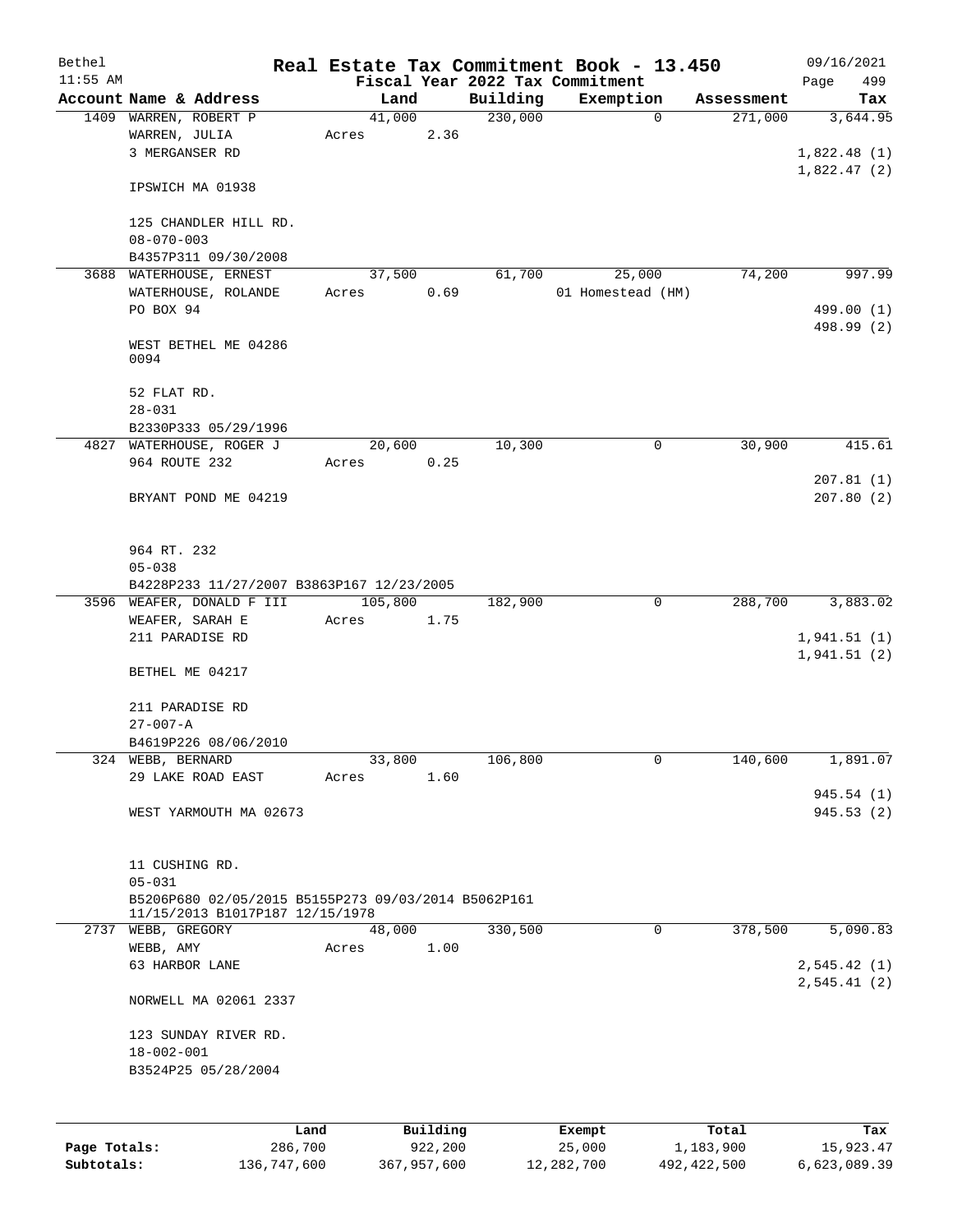| Bethel     |                                                                          |       |        |          | Real Estate Tax Commitment Book - 13.450 |            | 09/16/2021             |
|------------|--------------------------------------------------------------------------|-------|--------|----------|------------------------------------------|------------|------------------------|
| $11:55$ AM |                                                                          |       |        |          | Fiscal Year 2022 Tax Commitment          |            | 500<br>Page            |
|            | Account Name & Address                                                   |       | Land   | Building | Exemption                                | Assessment | Tax                    |
|            | 4550 WEBB, GREGORY C<br>134 WASHINGTON STREET                            |       | 0      | 95,300   | $\Omega$                                 | 95,300     | 1,281.79               |
|            |                                                                          |       |        |          |                                          |            | 640.90(1)              |
|            | NORWELL MA 02061                                                         |       |        |          |                                          |            | 640.89 (2)             |
|            |                                                                          |       |        |          |                                          |            |                        |
|            |                                                                          |       |        |          |                                          |            |                        |
|            | AIRPORT HANGAR                                                           |       |        |          |                                          |            |                        |
|            | $12 - 068 - 004$                                                         |       |        |          |                                          |            |                        |
|            | 3702 WEBSTER, DOUGLAS                                                    |       | 25,600 | 145,700  | 0                                        | 171,300    | 2,303.99               |
|            | WEBSTER, DEBBIE                                                          | Acres | 0.50   |          |                                          |            |                        |
|            | 4 BEAR RIVER RD.                                                         |       |        |          |                                          |            | 1,152.00(1)            |
|            | NEWRY ME 04261 3828                                                      |       |        |          |                                          |            | 1,151.99 (2)           |
|            |                                                                          |       |        |          |                                          |            |                        |
|            | 3 FLAT RD                                                                |       |        |          |                                          |            |                        |
|            | $28 - 044$                                                               |       |        |          |                                          |            |                        |
|            | B2609P263 09/16/1998                                                     |       |        |          |                                          |            |                        |
|            | 3575 WEBSTER, DREW                                                       |       | 55,300 | 103,700  | 25,000                                   | 134,000    | 1,802.30               |
|            | WEBSTER, JUDITH<br>PO BOX 131                                            | Acres | 1.20   |          | 01 Homestead (HM)                        |            |                        |
|            |                                                                          |       |        |          |                                          |            | 901.15(1)<br>901.15(2) |
|            | BETHEL ME 04217                                                          |       |        |          |                                          |            |                        |
|            | 111 VERNON ST.                                                           |       |        |          |                                          |            |                        |
|            | $26 - 079$                                                               |       |        |          |                                          |            |                        |
|            | B659P90 02/08/1967                                                       |       |        |          |                                          |            |                        |
|            | 401 WEGGE, PAMELA                                                        |       | 46,500 | 287,600  | 25,000                                   | 309,100    | 4,157.40               |
|            | PO BOX 43                                                                | Acres | 5.90   |          | 01 Homestead (HM)                        |            |                        |
|            |                                                                          |       |        |          |                                          |            | 2,078.70(1)            |
|            | W BETHEL ME 04286                                                        |       |        |          |                                          |            | 2,078.70(2)            |
|            |                                                                          |       |        |          |                                          |            |                        |
|            | 36 CHESTNUT KNOLL LANE                                                   |       |        |          |                                          |            |                        |
|            | $06 - 027 - 001$                                                         |       |        |          |                                          |            |                        |
|            | B1608P20 10/18/1988                                                      |       |        |          |                                          |            |                        |
|            | 5412 WELCH, PAUL MICHAEL                                                 |       | 91,000 | 506,300  | 0                                        | 597,300    | 8,033.69               |
|            | WELCH, GLORIA CONE                                                       | Acres | 1.61   |          |                                          |            |                        |
|            | 6701 D HURSEY ST                                                         |       |        |          |                                          |            | 4,016.85(1)            |
|            | DALLAS TX 75205                                                          |       |        |          |                                          |            | 4,016.84(2)            |
|            |                                                                          |       |        |          |                                          |            |                        |
|            | 15 CARIBOU MOUNTAIN<br>$27 - 007 - 002$                                  |       |        |          |                                          |            |                        |
|            | B5447P78 12/24/2018 B5277P559 04/21/2016 B5250P481                       |       |        |          |                                          |            |                        |
|            | 10/27/2015                                                               |       |        |          |                                          |            |                        |
|            | 5290 WELLER, BARBARA A.                                                  |       | 36,300 | 298,200  | 0                                        | 334,500    | 4,499.02               |
|            | SCULLY, BETHANY W.                                                       | Acres | 1.89   |          |                                          |            |                        |
|            | 441 RAFFIN PALM CIRCLE                                                   |       |        |          |                                          |            | 2, 249.51(1)           |
|            | NAPLES FL 34119                                                          |       |        |          |                                          |            | 2, 249.51(2)           |
|            |                                                                          |       |        |          |                                          |            |                        |
|            | 61 SECOND ST                                                             |       |        |          |                                          |            |                        |
|            | $22 - 029 - 008 - A$<br>B5556P752 10/19/2020 B5056P1 10/29/2013 B13P4653 |       |        |          |                                          |            |                        |
|            | 06/23/2010                                                               |       |        |          |                                          |            |                        |
|            |                                                                          |       |        |          |                                          |            |                        |
|            |                                                                          |       |        |          |                                          |            |                        |

|              | Land        | Building      | Exempt     | Total       | Tax          |
|--------------|-------------|---------------|------------|-------------|--------------|
| Page Totals: | 254,700     | 1,436,800     | 50,000     | 1,641,500   | 22,078.19    |
| Subtotals:   | 137,002,300 | 369, 394, 400 | 12,332,700 | 494,064,000 | 6,645,167.58 |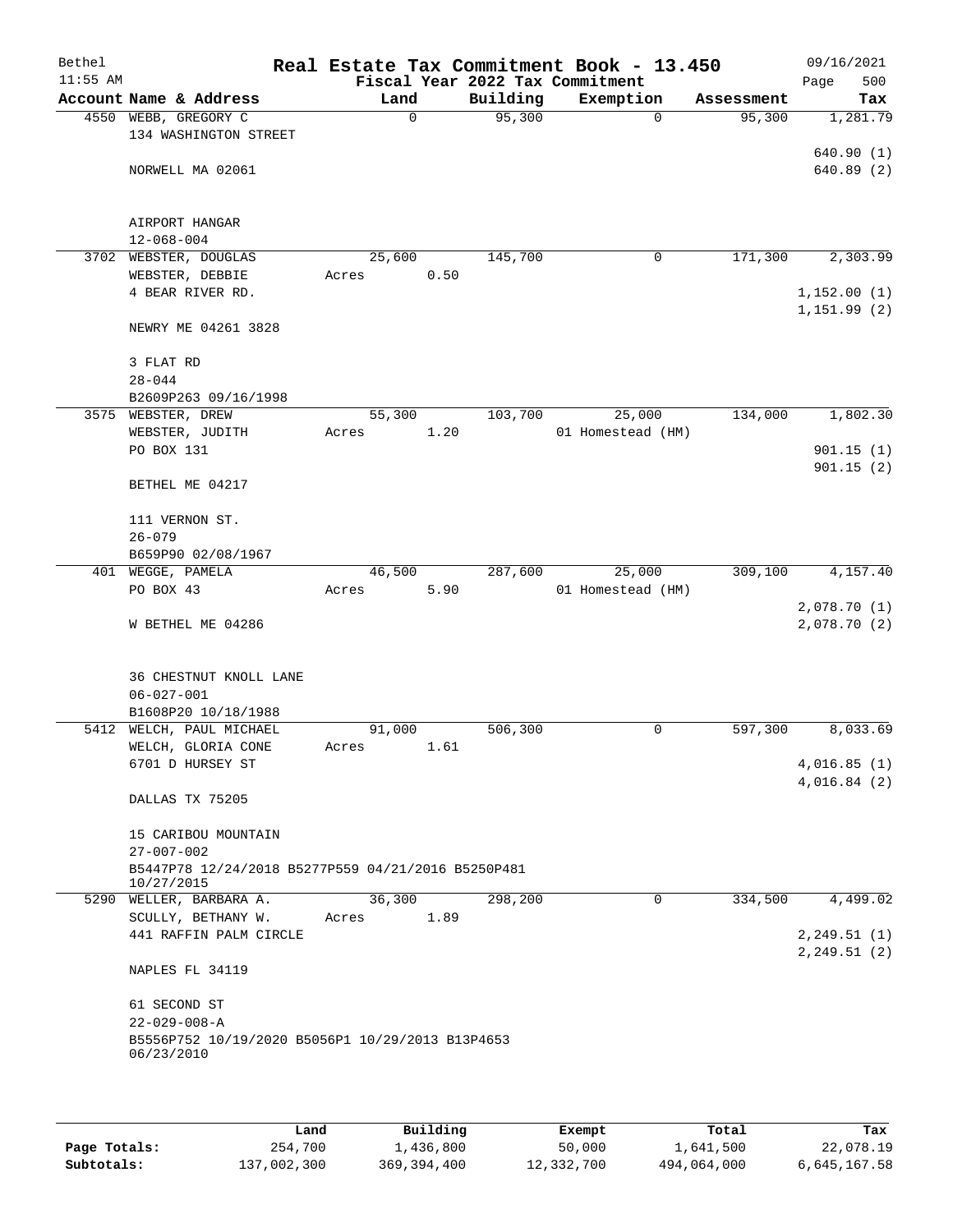| Bethel     |                                                                   |       |        |       |             | Real Estate Tax Commitment Book - 13.450 |            | 09/16/2021         |
|------------|-------------------------------------------------------------------|-------|--------|-------|-------------|------------------------------------------|------------|--------------------|
| $11:55$ AM |                                                                   |       |        |       |             | Fiscal Year 2022 Tax Commitment          |            | 501<br>Page        |
|            | Account Name & Address                                            |       | Land   |       | Building    | Exemption                                | Assessment | Tax                |
|            | 1429 WELSH, CAROL S. LIVING<br>TRUST                              |       | 79,600 |       | 146,300     | 25,000                                   | 200,900    | 2,702.11           |
|            | 86 EGYPT MOUNTAIN ROAD                                            | Acres |        | 78.20 |             | 01 Homestead (HM)                        |            |                    |
|            |                                                                   |       |        |       |             |                                          |            | 1,351.06(1)        |
|            | BETHEL ME 04217                                                   |       |        |       |             |                                          |            | 1,351.05(2)        |
|            |                                                                   |       |        |       |             |                                          |            |                    |
|            |                                                                   |       |        |       |             |                                          |            |                    |
|            | 81 EGYPT MTN RD.                                                  |       |        |       |             |                                          |            |                    |
|            | $09 - 011$                                                        |       |        |       |             |                                          |            |                    |
|            | B3908P280 03/27/2006 B3231P172 B1480P336                          |       |        |       |             |                                          |            |                    |
|            | 299 WENTWORTH, MARC A                                             |       | 100    |       | $\Omega$    | 0                                        | 100        | 1.35               |
|            | 191 CUSHMAN RD                                                    | Acres |        | 0.06  |             |                                          |            |                    |
|            | BRYANT POND ME 04219                                              |       |        |       |             |                                          |            | 0.68(1)<br>0.67(2) |
|            |                                                                   |       |        |       |             |                                          |            |                    |
|            |                                                                   |       |        |       |             |                                          |            |                    |
|            | 96 GORE RD                                                        |       |        |       |             |                                          |            |                    |
|            | $05 - 008 - 001$                                                  |       |        |       |             |                                          |            |                    |
|            | B1507P12                                                          |       |        |       |             |                                          |            |                    |
|            | 298 WENTWORTH, MARY L                                             |       | 1,300  |       | $\mathbf 0$ | 0                                        | 1,300      | 17.49              |
|            | PO BOX 196                                                        | Acres |        | 1.31  |             |                                          |            |                    |
|            |                                                                   |       |        |       |             |                                          |            | 8.75(1)            |
|            | BRYANT POND ME 04219                                              |       |        |       |             |                                          |            | 8.74(2)            |
|            |                                                                   |       |        |       |             |                                          |            |                    |
|            |                                                                   |       |        |       |             |                                          |            |                    |
|            | 112 GORE RD.                                                      |       |        |       |             |                                          |            |                    |
|            | $05 - 008$                                                        |       |        |       |             |                                          |            |                    |
|            | B5298P434 08/16/2016 B2857P346 09/07/2000                         |       |        |       |             |                                          |            |                    |
|            | 3268 WENTWORTH, THOMAS                                            |       | 58,600 |       | 178,100     | 25,000                                   | 211,700    | 2,847.37           |
|            | HEFFERNAN, CATHARINE                                              | Acres |        | 0.77  |             | 01 Homestead (HM)                        |            |                    |
|            | PO BOX 1116                                                       |       |        |       |             |                                          |            | 1,423.69(1)        |
|            |                                                                   |       |        |       |             |                                          |            | 1,423.68(2)        |
|            | BETHEL ME 04217                                                   |       |        |       |             |                                          |            |                    |
|            | 25 VERNON ST.                                                     |       |        |       |             |                                          |            |                    |
|            | $25 - 102$                                                        |       |        |       |             |                                          |            |                    |
|            | B2466P182 08/22/1997                                              |       |        |       |             |                                          |            |                    |
|            | 4662 WESSON, GREGORY W                                            |       | 33,000 |       | 190,600     | 0                                        | 223,600    | 3,007.42           |
|            | WESSON, LINDA L                                                   | Acres |        | 1.14  |             |                                          |            |                    |
|            | 15 LAKEWOOD RD                                                    |       |        |       |             |                                          |            | 1,503.71(1)        |
|            |                                                                   |       |        |       |             |                                          |            | 1,503.71(2)        |
|            | SAGAMORE BEACH MA 02562                                           |       |        |       |             |                                          |            |                    |
|            |                                                                   |       |        |       |             |                                          |            |                    |
|            | 963 EAST BETHEL ROAD                                              |       |        |       |             |                                          |            |                    |
|            | $15 - 004 - 009$                                                  |       |        |       |             |                                          |            |                    |
|            | B4926P222 12/03/2012 B4049P310 11/20/2006 B3825P187<br>10/21/2005 |       |        |       |             |                                          |            |                    |
|            | 3467 WEST PARISH CONGO                                            |       | 76,200 |       | 151,700     | 0                                        | 227,900    | 3,065.26           |
|            | CHURCH                                                            |       |        |       |             |                                          |            |                    |
|            | PO BOX 23                                                         | Acres |        | 1.01  |             |                                          |            |                    |
|            |                                                                   |       |        |       |             |                                          |            | 1,532.63(1)        |
|            | BETHEL ME 04217                                                   |       |        |       |             |                                          |            | 1,532.63(2)        |
|            |                                                                   |       |        |       |             |                                          |            |                    |
|            |                                                                   |       |        |       |             |                                          |            |                    |
|            | 40 BROAD ST.                                                      |       |        |       |             |                                          |            |                    |
|            | $26 - 026$                                                        |       |        |       |             |                                          |            |                    |
|            |                                                                   |       |        |       |             |                                          |            |                    |
|            |                                                                   |       |        |       |             |                                          |            |                    |
|            |                                                                   |       |        |       |             |                                          |            |                    |

|              | Land          | Building    | Exempt     | Total       | Tax          |
|--------------|---------------|-------------|------------|-------------|--------------|
| Page Totals: | 248,800       | 666,700     | 50,000     | 865,500     | 11,641.00    |
| Subtotals:   | 137, 251, 100 | 370,061,100 | 12,382,700 | 494,929,500 | 6,656,808.58 |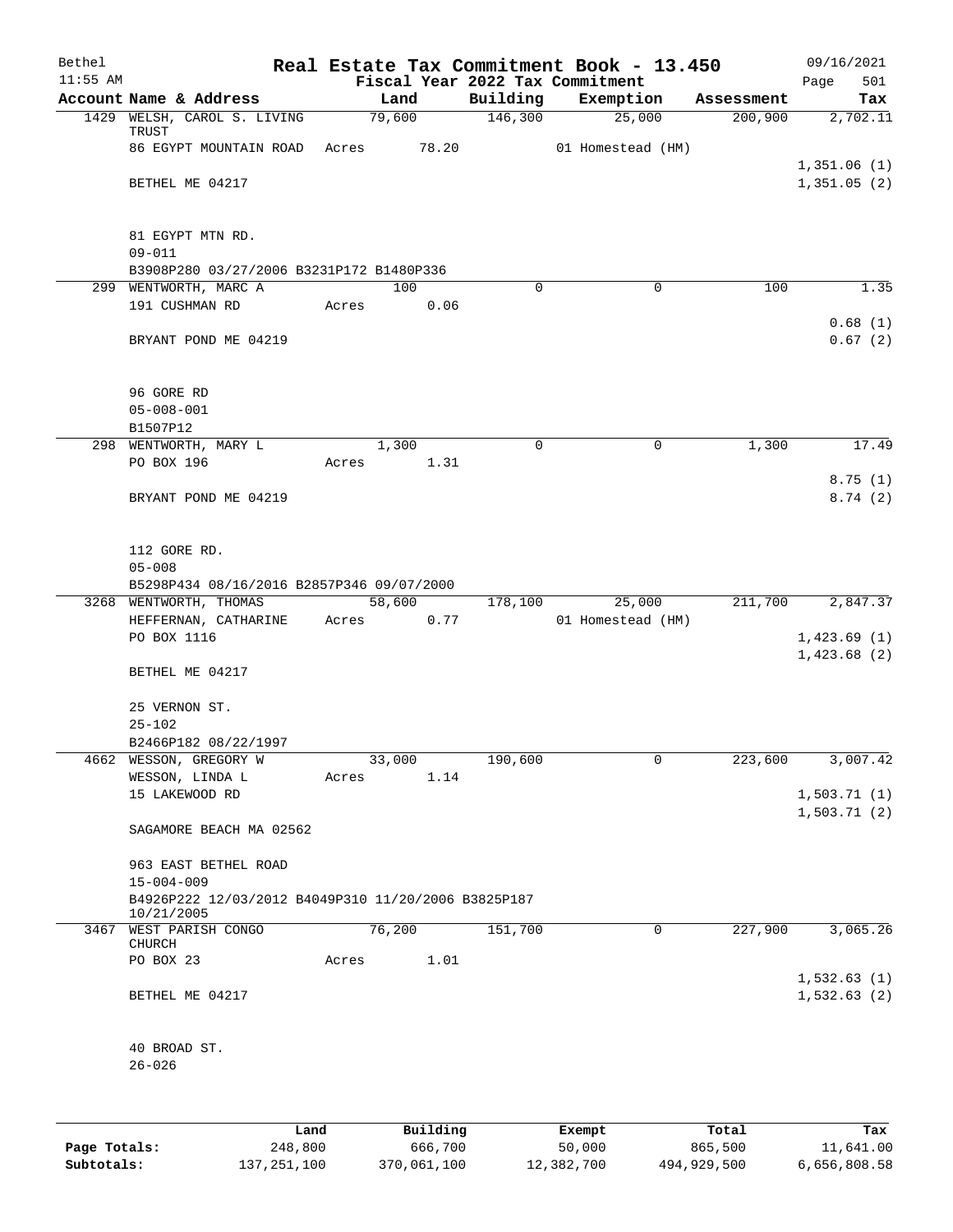| Bethel       |                                                                 |       |                |             |             | Real Estate Tax Commitment Book - 13.450 |                        | 09/16/2021                 |
|--------------|-----------------------------------------------------------------|-------|----------------|-------------|-------------|------------------------------------------|------------------------|----------------------------|
| $11:55$ AM   |                                                                 |       |                |             |             | Fiscal Year 2022 Tax Commitment          |                        | 502<br>Page                |
|              | Account Name & Address                                          |       | Land<br>69,600 |             | Building    | Exemption                                | Assessment             | Tax                        |
|              | 3013 WEST, JASON T<br>WEST, HELEN CLAIRE<br>TAYLOR              | Acres |                | 1.50        | 299,400     |                                          | 369,000<br>$\mathbf 0$ | 4,963.05                   |
|              | 1019 PINEHURST DR                                               |       |                |             |             |                                          |                        | 2,481.53(1)<br>2,481.52(2) |
|              | CHAPEL HILL NC 27517                                            |       |                |             |             |                                          |                        |                            |
|              | 67 TAYLOR WOODS ROAD<br>$22 - 026 - 014$                        |       |                |             |             |                                          |                        |                            |
|              | B4922P101 11/19/2012 B3237P214 01/30/2003                       |       |                |             |             |                                          |                        |                            |
|              | 2941 WESTCOTT, JULIA L                                          |       | 33,600         |             | 63,900      |                                          | 97,500<br>0            | 1,311.38                   |
|              | 730 KINGSTOWN RD, UNIT<br>B2                                    |       |                |             |             |                                          |                        | 655.69(1)                  |
|              | WAKEFIELD RI 02879 302                                          |       |                |             |             |                                          |                        | 655.69(2)                  |
|              | 11 CHERRY LANE                                                  |       |                |             |             |                                          |                        |                            |
|              | $22 - 002 - 001 - 019$                                          |       |                |             |             |                                          |                        |                            |
|              | B3603P250 10/08/2004                                            |       |                |             |             |                                          |                        |                            |
|              | 3423 WESTERN MAINE SUPPLY<br>PO BOX 69                          | Acres | 89,000         | 2.16        | 1,663,200   |                                          | 1,752,200<br>0         | 23,567.09                  |
|              | BETHEL ME 04217                                                 |       |                |             |             |                                          |                        | 11,783.55<br>11,783.54     |
|              | 33 CROSS ST.                                                    |       |                |             |             |                                          |                        |                            |
|              | $25 - 240$                                                      |       |                |             |             |                                          |                        |                            |
|              | B665P577                                                        |       |                |             | $\mathbf 0$ |                                          |                        |                            |
| 1714         | WESTERN MOUNTAIN<br>PROPERTIES                                  |       | 40,700         |             |             |                                          | $\mathbf 0$<br>40,700  | 547.42                     |
|              | PO BOX 423                                                      | Acres |                | 1.80        |             |                                          |                        | 273.71(1)                  |
|              | DIXFIELD ME 04224                                               |       |                |             |             |                                          |                        | 273.71(2)                  |
|              | NORTH RD                                                        |       |                |             |             |                                          |                        |                            |
|              | $12 - 061$                                                      |       |                |             |             |                                          |                        |                            |
|              | B5596P629 04/01/2021 B5278P209 04/26/2016 B729P60<br>12/02/1971 |       |                |             |             |                                          |                        |                            |
|              | 1408 WESTFALL, ROBERT E                                         |       | 41,500         |             | 245,400     | 25,000                                   | 261,900                | 3,522.56                   |
|              | WESTFALL, JOAN A                                                | Acres |                | 2.79        |             | 01 Homestead (HM)                        |                        |                            |
|              | 135 CHANDLER HILL RD.                                           |       |                |             |             |                                          |                        | 1,761.28(1)<br>1,761.28(2) |
|              | BETHEL ME 04217                                                 |       |                |             |             |                                          |                        |                            |
|              | 135 CHANDLER HILL RD.<br>$08 - 070 - 002$                       |       |                |             |             |                                          |                        |                            |
|              | B4204P129 10/03/2007 B3151P200                                  |       |                |             |             |                                          |                        |                            |
|              | 348 WESTLEIGH, FRANCIS                                          |       | 28,000         |             | 125,800     | 25,000                                   | 128,800                | 1,732.36                   |
|              | RR 232 BOX 739                                                  | Acres |                | 0.65        |             | 01 Homestead (HM)                        |                        | 866.18(1)                  |
|              | BRYANT POND ME 04219                                            |       |                |             |             |                                          |                        | 866.18 (2)                 |
|              | 739 ROUTE 232                                                   |       |                |             |             |                                          |                        |                            |
|              | $05 - 052$<br>B3088P348 03/28/2002                              |       |                |             |             |                                          |                        |                            |
|              | Land                                                            |       |                | Building    |             | Exempt                                   | Total                  | Tax                        |
| Page Totals: | 302,400                                                         |       |                | 2,397,700   |             | 50,000                                   | 2,650,100              | 35,643.86                  |
| Subtotals:   | 137,553,500                                                     |       |                | 372,458,800 |             | 12,432,700                               | 497,579,600            | 6,692,452.44               |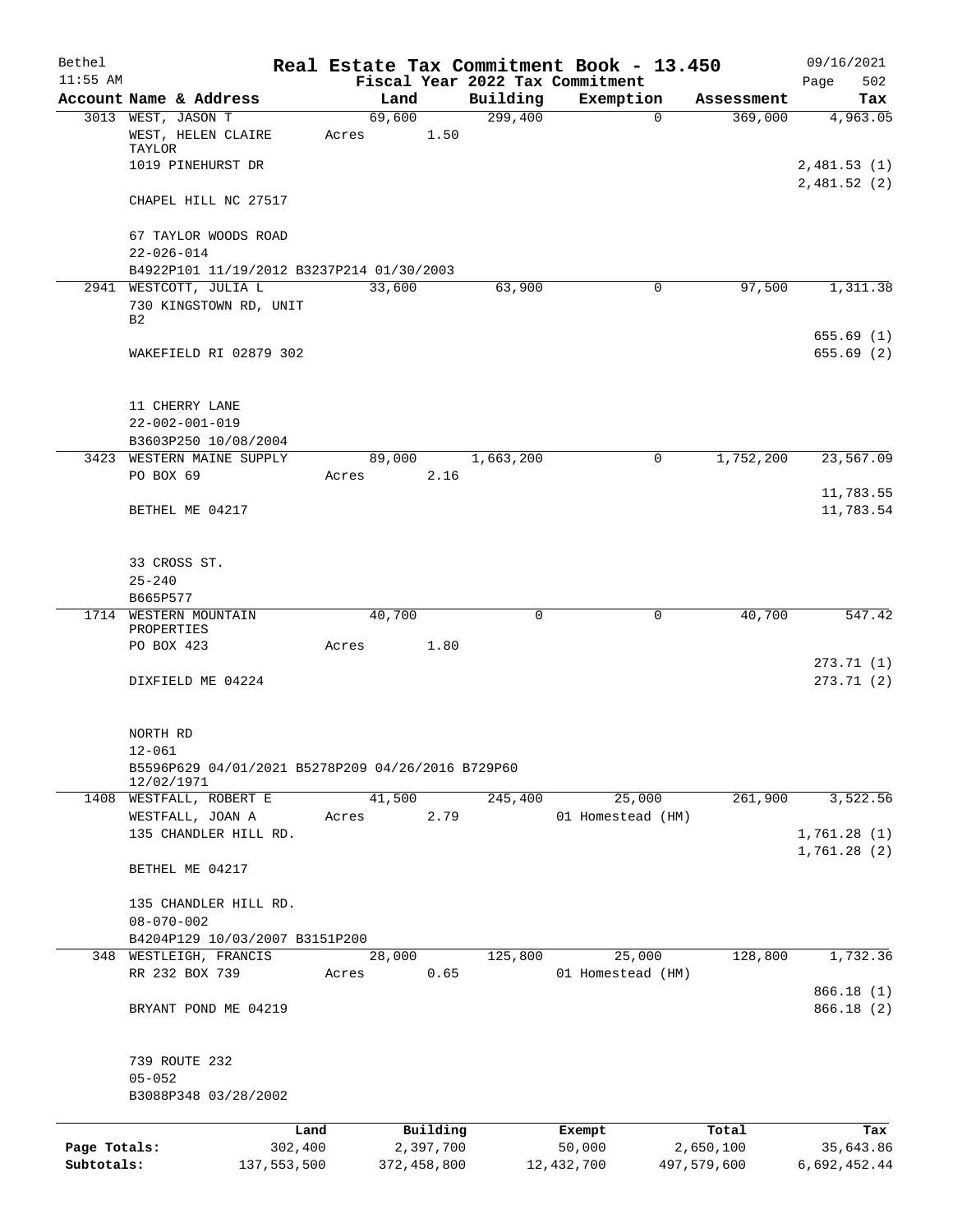| Fiscal Year 2022 Tax Commitment<br>Page<br>Account Name & Address<br>Building<br>Exemption<br>Land<br>Assessment<br>28,400<br>$\Omega$<br>349 WESTLEIGH, FRANCIS<br>$\Omega$<br>28,400<br>381.98<br>WESTLEIGH, SALLY<br>0.68<br>Acres<br>RR 232 BOX 739<br>190.99(1)<br>190.99(2)<br>BRYANT POND ME 04219<br>ROUTE 232<br>$05 - 053$<br>B3088P348<br>2,626.79<br>38,900<br>181,400<br>25,000<br>195,300<br>3691 WESTLEIGH, GEORGE<br>0.76<br>WESTLEIGH, LINDA<br>Acres<br>01 Homestead (HM)<br>82 FLAT RD.<br>1,313.40(1)<br>1,313.39(2)<br>BETHEL ME 04217<br>82 FLAT RD<br>$28 - 034$<br>B682P304 07/03/1969<br>3032 WESTON, SHARON<br>32,300<br>175,500<br>$\mathbf 0$<br>207,800<br>2,794.91<br>43 TAYLOR WOODS RD<br>1.52<br>Acres<br>1,397.46(1)<br>BETHEL ME 04217<br>1,397.45(2)<br>43 TAYLOR WOODS RD.<br>$22 - 026 - 009$<br>B4944P111 01/17/2013 B2768P308 11/18/1999<br>1592 WHEELER, DENNIS A<br>38,900<br>25,000<br>195,000<br>2,622.75<br>181,100<br>PO BOX 271<br>1.20<br>01 Homestead (HM)<br>Acres<br>1,311.38(1)<br>1,311.37(2)<br>BETHEL ME 04217<br>144 BARKER ROAD<br>$11 - 058$<br>B3371P155 09/08/2003<br>125,800<br>25,000<br>135,600<br>1,823.82<br>3693 WHEELER, JOHN A<br>34,800<br>PO BOX 173<br>01 Homestead (HM)<br>Acres<br>1.40<br>911.91(1)<br>BETHEL ME 04217<br>911.91(2)<br>63 FLAT RD<br>$28 - 036$<br>B3694P221 04/01/2005<br>88,200<br>19,600<br>68,600<br>0<br>1,186.29<br>3720 WHEELER, JOHN A<br>PO BOX 173<br>0.21<br>Acres<br>593.15(1)<br>593.14(2)<br>BETHEL ME 04217<br>703 WEST BETHEL RD.<br>$28 - 062$<br>B3983P144 08/07/2006 B779P40 | Bethel     |  |  | Real Estate Tax Commitment Book - 13.450 |  |  | 09/16/2021 |
|-------------------------------------------------------------------------------------------------------------------------------------------------------------------------------------------------------------------------------------------------------------------------------------------------------------------------------------------------------------------------------------------------------------------------------------------------------------------------------------------------------------------------------------------------------------------------------------------------------------------------------------------------------------------------------------------------------------------------------------------------------------------------------------------------------------------------------------------------------------------------------------------------------------------------------------------------------------------------------------------------------------------------------------------------------------------------------------------------------------------------------------------------------------------------------------------------------------------------------------------------------------------------------------------------------------------------------------------------------------------------------------------------------------------------------------------------------------------------------------------------------------------------------------------------------------------------------------------|------------|--|--|------------------------------------------|--|--|------------|
|                                                                                                                                                                                                                                                                                                                                                                                                                                                                                                                                                                                                                                                                                                                                                                                                                                                                                                                                                                                                                                                                                                                                                                                                                                                                                                                                                                                                                                                                                                                                                                                           | $11:55$ AM |  |  |                                          |  |  | 503        |
|                                                                                                                                                                                                                                                                                                                                                                                                                                                                                                                                                                                                                                                                                                                                                                                                                                                                                                                                                                                                                                                                                                                                                                                                                                                                                                                                                                                                                                                                                                                                                                                           |            |  |  |                                          |  |  | Tax        |
|                                                                                                                                                                                                                                                                                                                                                                                                                                                                                                                                                                                                                                                                                                                                                                                                                                                                                                                                                                                                                                                                                                                                                                                                                                                                                                                                                                                                                                                                                                                                                                                           |            |  |  |                                          |  |  |            |
|                                                                                                                                                                                                                                                                                                                                                                                                                                                                                                                                                                                                                                                                                                                                                                                                                                                                                                                                                                                                                                                                                                                                                                                                                                                                                                                                                                                                                                                                                                                                                                                           |            |  |  |                                          |  |  |            |
|                                                                                                                                                                                                                                                                                                                                                                                                                                                                                                                                                                                                                                                                                                                                                                                                                                                                                                                                                                                                                                                                                                                                                                                                                                                                                                                                                                                                                                                                                                                                                                                           |            |  |  |                                          |  |  |            |
|                                                                                                                                                                                                                                                                                                                                                                                                                                                                                                                                                                                                                                                                                                                                                                                                                                                                                                                                                                                                                                                                                                                                                                                                                                                                                                                                                                                                                                                                                                                                                                                           |            |  |  |                                          |  |  |            |
|                                                                                                                                                                                                                                                                                                                                                                                                                                                                                                                                                                                                                                                                                                                                                                                                                                                                                                                                                                                                                                                                                                                                                                                                                                                                                                                                                                                                                                                                                                                                                                                           |            |  |  |                                          |  |  |            |
|                                                                                                                                                                                                                                                                                                                                                                                                                                                                                                                                                                                                                                                                                                                                                                                                                                                                                                                                                                                                                                                                                                                                                                                                                                                                                                                                                                                                                                                                                                                                                                                           |            |  |  |                                          |  |  |            |
|                                                                                                                                                                                                                                                                                                                                                                                                                                                                                                                                                                                                                                                                                                                                                                                                                                                                                                                                                                                                                                                                                                                                                                                                                                                                                                                                                                                                                                                                                                                                                                                           |            |  |  |                                          |  |  |            |
|                                                                                                                                                                                                                                                                                                                                                                                                                                                                                                                                                                                                                                                                                                                                                                                                                                                                                                                                                                                                                                                                                                                                                                                                                                                                                                                                                                                                                                                                                                                                                                                           |            |  |  |                                          |  |  |            |
|                                                                                                                                                                                                                                                                                                                                                                                                                                                                                                                                                                                                                                                                                                                                                                                                                                                                                                                                                                                                                                                                                                                                                                                                                                                                                                                                                                                                                                                                                                                                                                                           |            |  |  |                                          |  |  |            |
|                                                                                                                                                                                                                                                                                                                                                                                                                                                                                                                                                                                                                                                                                                                                                                                                                                                                                                                                                                                                                                                                                                                                                                                                                                                                                                                                                                                                                                                                                                                                                                                           |            |  |  |                                          |  |  |            |
|                                                                                                                                                                                                                                                                                                                                                                                                                                                                                                                                                                                                                                                                                                                                                                                                                                                                                                                                                                                                                                                                                                                                                                                                                                                                                                                                                                                                                                                                                                                                                                                           |            |  |  |                                          |  |  |            |
|                                                                                                                                                                                                                                                                                                                                                                                                                                                                                                                                                                                                                                                                                                                                                                                                                                                                                                                                                                                                                                                                                                                                                                                                                                                                                                                                                                                                                                                                                                                                                                                           |            |  |  |                                          |  |  |            |
|                                                                                                                                                                                                                                                                                                                                                                                                                                                                                                                                                                                                                                                                                                                                                                                                                                                                                                                                                                                                                                                                                                                                                                                                                                                                                                                                                                                                                                                                                                                                                                                           |            |  |  |                                          |  |  |            |
|                                                                                                                                                                                                                                                                                                                                                                                                                                                                                                                                                                                                                                                                                                                                                                                                                                                                                                                                                                                                                                                                                                                                                                                                                                                                                                                                                                                                                                                                                                                                                                                           |            |  |  |                                          |  |  |            |
|                                                                                                                                                                                                                                                                                                                                                                                                                                                                                                                                                                                                                                                                                                                                                                                                                                                                                                                                                                                                                                                                                                                                                                                                                                                                                                                                                                                                                                                                                                                                                                                           |            |  |  |                                          |  |  |            |
|                                                                                                                                                                                                                                                                                                                                                                                                                                                                                                                                                                                                                                                                                                                                                                                                                                                                                                                                                                                                                                                                                                                                                                                                                                                                                                                                                                                                                                                                                                                                                                                           |            |  |  |                                          |  |  |            |
|                                                                                                                                                                                                                                                                                                                                                                                                                                                                                                                                                                                                                                                                                                                                                                                                                                                                                                                                                                                                                                                                                                                                                                                                                                                                                                                                                                                                                                                                                                                                                                                           |            |  |  |                                          |  |  |            |
|                                                                                                                                                                                                                                                                                                                                                                                                                                                                                                                                                                                                                                                                                                                                                                                                                                                                                                                                                                                                                                                                                                                                                                                                                                                                                                                                                                                                                                                                                                                                                                                           |            |  |  |                                          |  |  |            |
|                                                                                                                                                                                                                                                                                                                                                                                                                                                                                                                                                                                                                                                                                                                                                                                                                                                                                                                                                                                                                                                                                                                                                                                                                                                                                                                                                                                                                                                                                                                                                                                           |            |  |  |                                          |  |  |            |
|                                                                                                                                                                                                                                                                                                                                                                                                                                                                                                                                                                                                                                                                                                                                                                                                                                                                                                                                                                                                                                                                                                                                                                                                                                                                                                                                                                                                                                                                                                                                                                                           |            |  |  |                                          |  |  |            |
|                                                                                                                                                                                                                                                                                                                                                                                                                                                                                                                                                                                                                                                                                                                                                                                                                                                                                                                                                                                                                                                                                                                                                                                                                                                                                                                                                                                                                                                                                                                                                                                           |            |  |  |                                          |  |  |            |
|                                                                                                                                                                                                                                                                                                                                                                                                                                                                                                                                                                                                                                                                                                                                                                                                                                                                                                                                                                                                                                                                                                                                                                                                                                                                                                                                                                                                                                                                                                                                                                                           |            |  |  |                                          |  |  |            |
|                                                                                                                                                                                                                                                                                                                                                                                                                                                                                                                                                                                                                                                                                                                                                                                                                                                                                                                                                                                                                                                                                                                                                                                                                                                                                                                                                                                                                                                                                                                                                                                           |            |  |  |                                          |  |  |            |
|                                                                                                                                                                                                                                                                                                                                                                                                                                                                                                                                                                                                                                                                                                                                                                                                                                                                                                                                                                                                                                                                                                                                                                                                                                                                                                                                                                                                                                                                                                                                                                                           |            |  |  |                                          |  |  |            |
|                                                                                                                                                                                                                                                                                                                                                                                                                                                                                                                                                                                                                                                                                                                                                                                                                                                                                                                                                                                                                                                                                                                                                                                                                                                                                                                                                                                                                                                                                                                                                                                           |            |  |  |                                          |  |  |            |
|                                                                                                                                                                                                                                                                                                                                                                                                                                                                                                                                                                                                                                                                                                                                                                                                                                                                                                                                                                                                                                                                                                                                                                                                                                                                                                                                                                                                                                                                                                                                                                                           |            |  |  |                                          |  |  |            |
|                                                                                                                                                                                                                                                                                                                                                                                                                                                                                                                                                                                                                                                                                                                                                                                                                                                                                                                                                                                                                                                                                                                                                                                                                                                                                                                                                                                                                                                                                                                                                                                           |            |  |  |                                          |  |  |            |
|                                                                                                                                                                                                                                                                                                                                                                                                                                                                                                                                                                                                                                                                                                                                                                                                                                                                                                                                                                                                                                                                                                                                                                                                                                                                                                                                                                                                                                                                                                                                                                                           |            |  |  |                                          |  |  |            |
|                                                                                                                                                                                                                                                                                                                                                                                                                                                                                                                                                                                                                                                                                                                                                                                                                                                                                                                                                                                                                                                                                                                                                                                                                                                                                                                                                                                                                                                                                                                                                                                           |            |  |  |                                          |  |  |            |
|                                                                                                                                                                                                                                                                                                                                                                                                                                                                                                                                                                                                                                                                                                                                                                                                                                                                                                                                                                                                                                                                                                                                                                                                                                                                                                                                                                                                                                                                                                                                                                                           |            |  |  |                                          |  |  |            |
|                                                                                                                                                                                                                                                                                                                                                                                                                                                                                                                                                                                                                                                                                                                                                                                                                                                                                                                                                                                                                                                                                                                                                                                                                                                                                                                                                                                                                                                                                                                                                                                           |            |  |  |                                          |  |  |            |
|                                                                                                                                                                                                                                                                                                                                                                                                                                                                                                                                                                                                                                                                                                                                                                                                                                                                                                                                                                                                                                                                                                                                                                                                                                                                                                                                                                                                                                                                                                                                                                                           |            |  |  |                                          |  |  |            |
|                                                                                                                                                                                                                                                                                                                                                                                                                                                                                                                                                                                                                                                                                                                                                                                                                                                                                                                                                                                                                                                                                                                                                                                                                                                                                                                                                                                                                                                                                                                                                                                           |            |  |  |                                          |  |  |            |
|                                                                                                                                                                                                                                                                                                                                                                                                                                                                                                                                                                                                                                                                                                                                                                                                                                                                                                                                                                                                                                                                                                                                                                                                                                                                                                                                                                                                                                                                                                                                                                                           |            |  |  |                                          |  |  |            |
|                                                                                                                                                                                                                                                                                                                                                                                                                                                                                                                                                                                                                                                                                                                                                                                                                                                                                                                                                                                                                                                                                                                                                                                                                                                                                                                                                                                                                                                                                                                                                                                           |            |  |  |                                          |  |  |            |
|                                                                                                                                                                                                                                                                                                                                                                                                                                                                                                                                                                                                                                                                                                                                                                                                                                                                                                                                                                                                                                                                                                                                                                                                                                                                                                                                                                                                                                                                                                                                                                                           |            |  |  |                                          |  |  |            |
|                                                                                                                                                                                                                                                                                                                                                                                                                                                                                                                                                                                                                                                                                                                                                                                                                                                                                                                                                                                                                                                                                                                                                                                                                                                                                                                                                                                                                                                                                                                                                                                           |            |  |  |                                          |  |  |            |
|                                                                                                                                                                                                                                                                                                                                                                                                                                                                                                                                                                                                                                                                                                                                                                                                                                                                                                                                                                                                                                                                                                                                                                                                                                                                                                                                                                                                                                                                                                                                                                                           |            |  |  |                                          |  |  |            |
|                                                                                                                                                                                                                                                                                                                                                                                                                                                                                                                                                                                                                                                                                                                                                                                                                                                                                                                                                                                                                                                                                                                                                                                                                                                                                                                                                                                                                                                                                                                                                                                           |            |  |  |                                          |  |  |            |
|                                                                                                                                                                                                                                                                                                                                                                                                                                                                                                                                                                                                                                                                                                                                                                                                                                                                                                                                                                                                                                                                                                                                                                                                                                                                                                                                                                                                                                                                                                                                                                                           |            |  |  |                                          |  |  |            |
|                                                                                                                                                                                                                                                                                                                                                                                                                                                                                                                                                                                                                                                                                                                                                                                                                                                                                                                                                                                                                                                                                                                                                                                                                                                                                                                                                                                                                                                                                                                                                                                           |            |  |  |                                          |  |  |            |
|                                                                                                                                                                                                                                                                                                                                                                                                                                                                                                                                                                                                                                                                                                                                                                                                                                                                                                                                                                                                                                                                                                                                                                                                                                                                                                                                                                                                                                                                                                                                                                                           |            |  |  |                                          |  |  |            |
|                                                                                                                                                                                                                                                                                                                                                                                                                                                                                                                                                                                                                                                                                                                                                                                                                                                                                                                                                                                                                                                                                                                                                                                                                                                                                                                                                                                                                                                                                                                                                                                           |            |  |  |                                          |  |  |            |
|                                                                                                                                                                                                                                                                                                                                                                                                                                                                                                                                                                                                                                                                                                                                                                                                                                                                                                                                                                                                                                                                                                                                                                                                                                                                                                                                                                                                                                                                                                                                                                                           |            |  |  |                                          |  |  |            |
|                                                                                                                                                                                                                                                                                                                                                                                                                                                                                                                                                                                                                                                                                                                                                                                                                                                                                                                                                                                                                                                                                                                                                                                                                                                                                                                                                                                                                                                                                                                                                                                           |            |  |  |                                          |  |  |            |
|                                                                                                                                                                                                                                                                                                                                                                                                                                                                                                                                                                                                                                                                                                                                                                                                                                                                                                                                                                                                                                                                                                                                                                                                                                                                                                                                                                                                                                                                                                                                                                                           |            |  |  |                                          |  |  |            |
|                                                                                                                                                                                                                                                                                                                                                                                                                                                                                                                                                                                                                                                                                                                                                                                                                                                                                                                                                                                                                                                                                                                                                                                                                                                                                                                                                                                                                                                                                                                                                                                           |            |  |  |                                          |  |  |            |

|              | Land        | Building    | Exempt     | Total       | Tax          |
|--------------|-------------|-------------|------------|-------------|--------------|
| Page Totals: | 192,900     | 732,400     | 75,000     | 850,300     | 11,436.54    |
| Subtotals:   | 137,746,400 | 373,191,200 | 12,507,700 | 498,429,900 | 6,703,888.98 |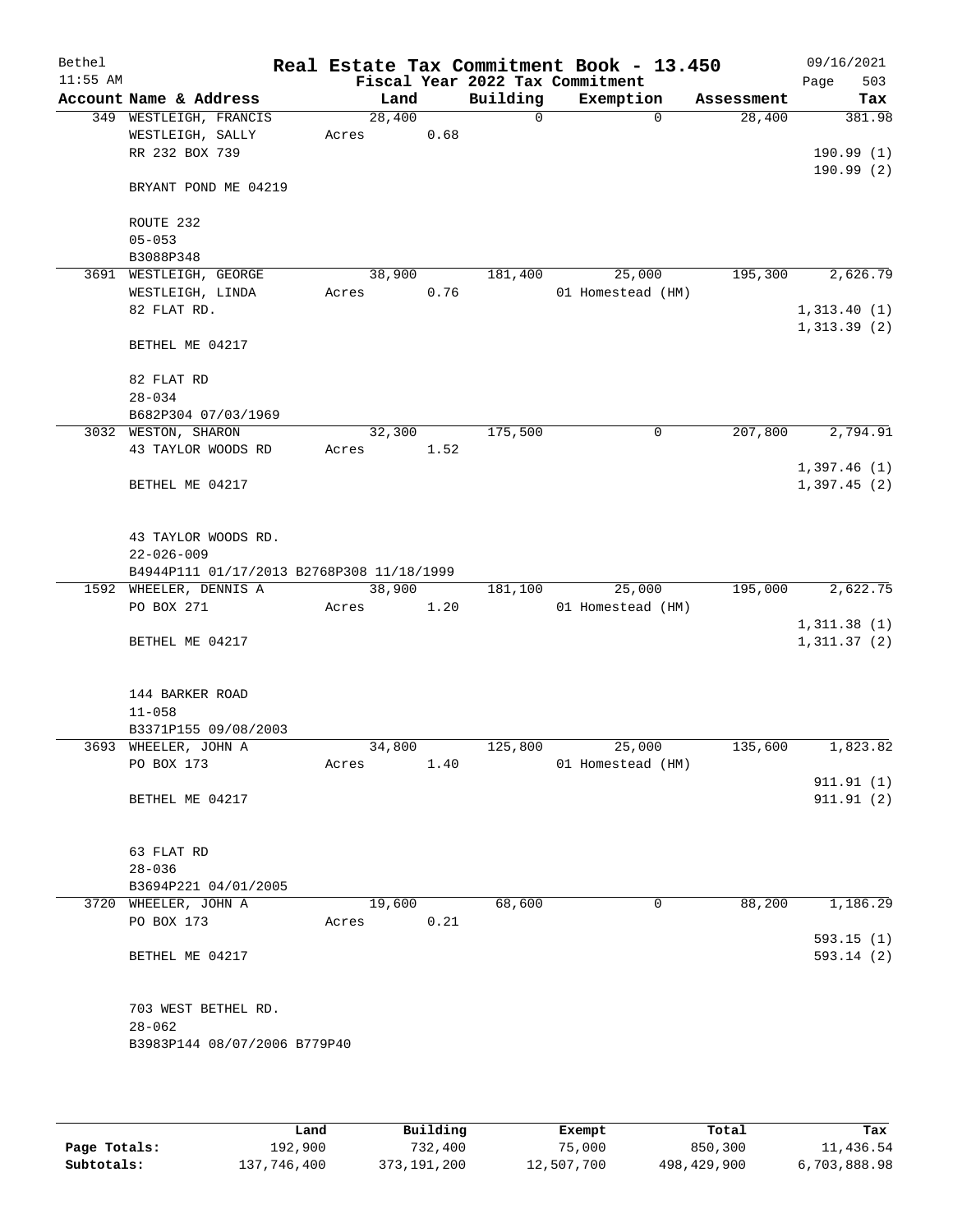| Bethel     |                                                                        |       |                        |        |                    | Real Estate Tax Commitment Book - 13.450 |                      | 09/16/2021  |
|------------|------------------------------------------------------------------------|-------|------------------------|--------|--------------------|------------------------------------------|----------------------|-------------|
| $11:55$ AM |                                                                        |       |                        |        |                    | Fiscal Year 2022 Tax Commitment          |                      | 504<br>Page |
|            | Account Name & Address                                                 |       | Land<br>33,500         |        | Building<br>80,900 | Exemption<br>25,000                      | Assessment<br>89,400 | Tax         |
|            | 1588 WHEELER, MICHAEL G<br>WHEELER, NINA L                             |       | Acres                  | 1.40   |                    | 01 Homestead (HM)                        |                      | 1,202.43    |
|            | 156 BARKER ROAD                                                        |       |                        |        |                    |                                          |                      | 601.22(1)   |
|            |                                                                        |       |                        |        |                    |                                          |                      | 601.21(2)   |
|            | BETHEL ME 04217                                                        |       |                        |        |                    |                                          |                      |             |
|            |                                                                        |       |                        |        |                    |                                          |                      |             |
|            | 156 BARKER RD.                                                         |       |                        |        |                    |                                          |                      |             |
|            | $11 - 055$                                                             |       |                        |        |                    |                                          |                      |             |
|            | B2426P27 04/17/1997 B1999P265 04/08/1993<br>438 WHEELER, ROGER         |       | 7,100                  |        | 0                  | 0                                        | 7,100                | 95.50       |
|            | PO BOX 478                                                             | Acres | 33.00                  |        |                    |                                          |                      |             |
|            |                                                                        |       |                        |        |                    |                                          |                      | 47.75 (1)   |
|            | BETHEL ME 04217                                                        |       |                        |        |                    |                                          |                      | 47.75 (2)   |
|            |                                                                        |       |                        |        |                    |                                          |                      |             |
|            |                                                                        |       |                        |        |                    |                                          |                      |             |
|            | HALL RD E/S                                                            |       |                        |        |                    |                                          |                      |             |
|            | $07 - 003$                                                             |       |                        |        |                    |                                          |                      |             |
|            | B5544P898 08/31/2020 B1065P120 01/22/1980                              |       |                        |        |                    |                                          |                      |             |
|            | 429 WHEELER, ROGER A<br>PO BOX 478                                     | Acres | 48,200                 | 159.00 | 0                  | 0                                        | 48,200               | 648.29      |
|            |                                                                        |       |                        |        |                    |                                          |                      | 324.15(1)   |
|            | BETHEL ME 04217                                                        |       |                        |        |                    |                                          |                      | 324.14(2)   |
|            |                                                                        |       |                        |        |                    |                                          |                      |             |
|            |                                                                        |       |                        |        |                    |                                          |                      |             |
|            | GROVER HILL RD.                                                        |       |                        |        |                    |                                          |                      |             |
|            | $06 - 036$                                                             |       |                        |        |                    |                                          |                      |             |
|            | B4822P72 03/07/2012 B4544P139 12/29/2009 B696P254<br>03/28/1971        |       |                        |        |                    |                                          |                      |             |
|            | 213 WHEELER, ROGER A                                                   |       | 6,900                  |        | $\mathbf 0$        | $\mathbf 0$                              | 6,900                | 92.81       |
|            | PO BOX 478                                                             | Acres |                        | 7.14   |                    |                                          |                      |             |
|            |                                                                        |       |                        |        |                    |                                          |                      | 46.41(1)    |
|            | BETHEL ME 04217                                                        |       |                        |        |                    |                                          |                      | 46.40(2)    |
|            |                                                                        |       |                        |        |                    |                                          |                      |             |
|            |                                                                        |       |                        |        |                    |                                          |                      |             |
|            | EAST BETHEL RD                                                         |       |                        |        |                    |                                          |                      |             |
|            | $04 - 057 - 006$<br>B4822P69 03/07/2012 B4544P139 12/29/2009 B3820P208 |       |                        |        |                    |                                          |                      |             |
|            | 10/12/2005 B3098P39 04/18/2002                                         |       |                        |        |                    |                                          |                      |             |
|            | 61 WHEELER, ROGER A                                                    |       | 38,500                 |        | $\Omega$           | $\Omega$                                 | 38,500               | 517.83      |
|            | PO BOX 478                                                             | Acres |                        | 10.00  |                    |                                          |                      |             |
|            |                                                                        |       |                        |        |                    |                                          |                      | 258.92(1)   |
|            | BETHEL ME 04217                                                        |       |                        |        |                    |                                          |                      | 258.91(2)   |
|            |                                                                        |       |                        |        |                    |                                          |                      |             |
|            | WHEELER ACRES                                                          |       |                        |        |                    |                                          |                      |             |
|            | $01 - 050 - 011$                                                       |       |                        |        |                    |                                          |                      |             |
|            | B4822P72 03/07/2012 B4544P139 12/29/2009 B768P243                      |       |                        |        |                    |                                          |                      |             |
|            | 62 WHEELER, ROGER A                                                    |       | 38,500                 |        | 0                  | $\mathbf 0$                              | 38,500               | 517.83      |
|            | PO BOX 478                                                             | Acres |                        | 10.00  |                    |                                          |                      |             |
|            |                                                                        |       |                        |        |                    |                                          |                      | 258.92(1)   |
|            | BETHEL ME 04217                                                        |       |                        |        |                    |                                          |                      | 258.91(2)   |
|            |                                                                        |       |                        |        |                    |                                          |                      |             |
|            | WHEELER ACRES                                                          |       |                        |        |                    |                                          |                      |             |
|            | $01 - 050 - 012$                                                       |       |                        |        |                    |                                          |                      |             |
|            | B4822P72 03/07/2012 B4544P139 12/29/2009 B768P243                      |       |                        |        |                    |                                          |                      |             |
|            |                                                                        |       |                        |        |                    |                                          |                      |             |
|            |                                                                        |       |                        |        |                    |                                          |                      |             |
|            |                                                                        |       | $D_{11}$ in $A$ in $A$ |        |                    | $P$ <sub>i</sub> $\sim$ mm <sup>1</sup>  |                      |             |

|              | Land        | Building      | Exempt     | Total       | Tax          |
|--------------|-------------|---------------|------------|-------------|--------------|
| Page Totals: | 172,700     | 80,900        | 25,000     | 228,600     | 3,074.69     |
| Subtotals:   | 137,919,100 | 373, 272, 100 | 12,532,700 | 498,658,500 | 6,706,963.67 |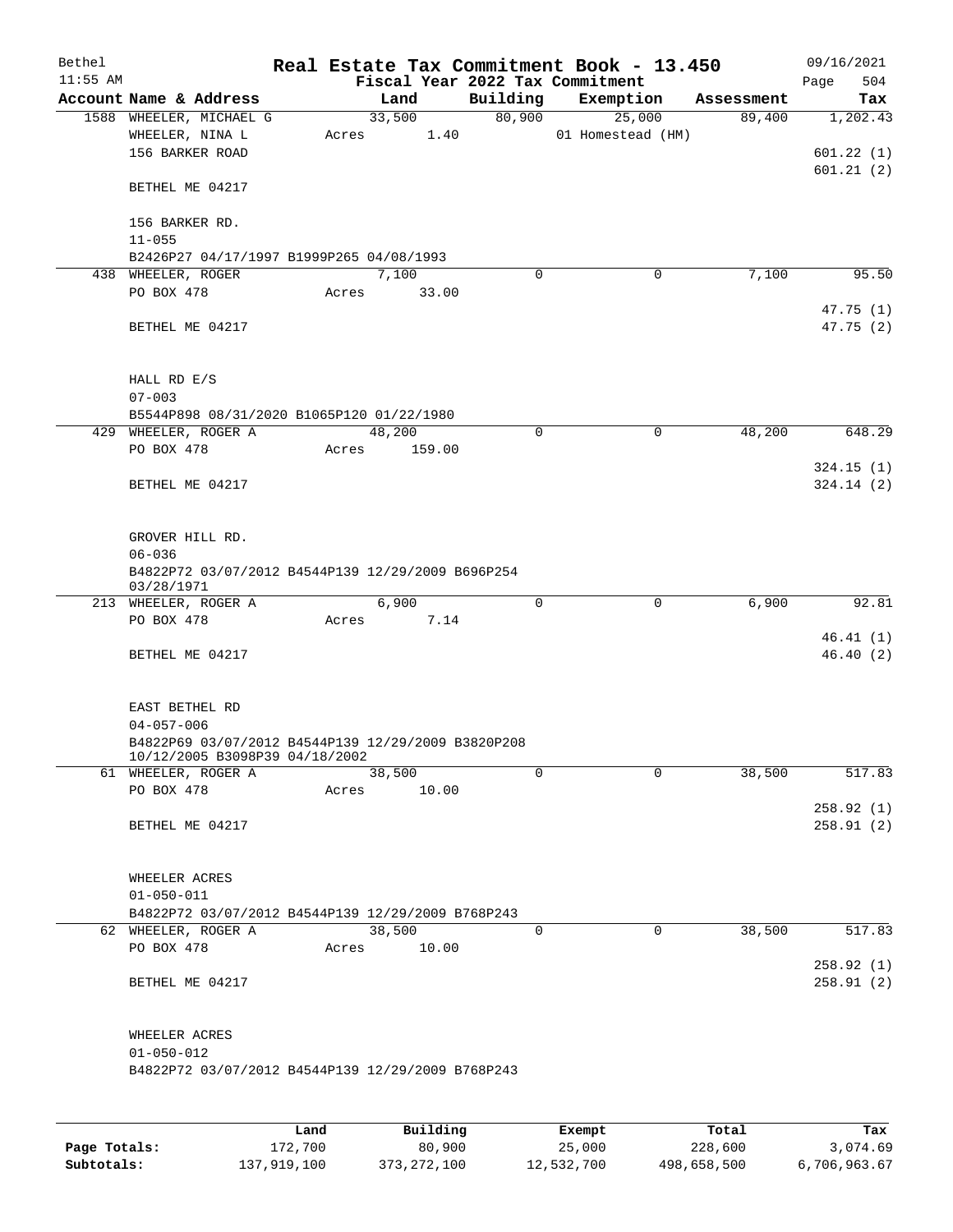| Bethel       |                                                                            |       |                 |                                 | Real Estate Tax Commitment Book - 13.450 |             | 09/16/2021             |
|--------------|----------------------------------------------------------------------------|-------|-----------------|---------------------------------|------------------------------------------|-------------|------------------------|
| $11:55$ AM   |                                                                            |       |                 | Fiscal Year 2022 Tax Commitment |                                          |             | 505<br>Page            |
|              | Account Name & Address                                                     |       | Land            | Building                        | Exemption                                | Assessment  | Tax                    |
|              | 65 WHEELER, ROGER A<br>PO BOX 478                                          | Acres | 40,800<br>12.20 | $\mathbf 0$                     | $\mathbf 0$                              | 40,800      | 548.76                 |
|              |                                                                            |       |                 |                                 |                                          |             | 274.38(1)              |
|              | BETHEL ME 04217                                                            |       |                 |                                 |                                          |             | 274.38(2)              |
|              |                                                                            |       |                 |                                 |                                          |             |                        |
|              | WHEELER ACRES                                                              |       |                 |                                 |                                          |             |                        |
|              | $01 - 050 - 009$                                                           |       |                 |                                 |                                          |             |                        |
|              | B4822P72 03/07/2012 B2750P350                                              |       |                 |                                 |                                          |             |                        |
|              | 5442 WHEELER, ROGER A                                                      |       | 17,100          | $\Omega$                        | 0                                        | 17,100      | 230.00                 |
|              | PO BOX 478                                                                 | Acres | 1.20            |                                 |                                          |             |                        |
|              |                                                                            |       |                 |                                 |                                          |             | 115.00(1)              |
|              | BETHEL ME 04217                                                            |       |                 |                                 |                                          |             | 115.00(2)              |
|              | EAST BETHEL RD.                                                            |       |                 |                                 |                                          |             |                        |
|              | $04 - 058 - 001$                                                           |       |                 |                                 |                                          |             |                        |
|              | B4822P67 03/07/2012 B4544P139 12/29/2009 B2965P35<br>06/29/2001            |       |                 |                                 |                                          |             |                        |
|              | 5388 WHEELER, ROGER A                                                      |       | 40,600          | 30,600                          | 0                                        | 71,200      | 957.64                 |
|              | P.O. BOX 478                                                               | Acres | 2.10            |                                 |                                          |             |                        |
|              |                                                                            |       |                 |                                 |                                          |             | 478.82(1)              |
|              | BETHEL ME 04217                                                            |       |                 |                                 |                                          |             | 478.82 (2)             |
|              | 437 GROVER HILL RD                                                         |       |                 |                                 |                                          |             |                        |
|              | $06 - 035 - 002$                                                           |       |                 |                                 |                                          |             |                        |
|              | B5253P11 10/29/2015                                                        |       |                 |                                 |                                          |             |                        |
|              | 1330 WHEELER, ROGER A.                                                     |       | 26,600          | $\Omega$                        | $\mathbf 0$                              | 26,600      | 357.77                 |
|              | PO BOX 478                                                                 | Acres | 2.80            |                                 |                                          |             |                        |
|              | BETHEL ME 04217                                                            |       |                 |                                 |                                          |             | 178.89(1)<br>178.88(2) |
|              |                                                                            |       |                 |                                 |                                          |             |                        |
|              | RTE 26 S/S                                                                 |       |                 |                                 |                                          |             |                        |
|              | $08 - 024$                                                                 |       |                 |                                 |                                          |             |                        |
|              | B5590P919 03/12/2021 B5043P293 09/25/2013 B4913P284<br>10/31/2012 B585P409 |       |                 |                                 |                                          |             |                        |
| 2752         | WHEELER, RYAN                                                              |       | 38,900          | 0                               | $\mathbf 0$                              | 38,900      | 523.21                 |
|              | WHEELER, ROGER A                                                           | Acres | 4.30            |                                 |                                          |             |                        |
|              | 81 MEADOWBROOK BRIDGE<br>ROAD                                              |       |                 |                                 |                                          |             | 261.61(1)              |
|              |                                                                            |       |                 |                                 |                                          |             | 261.60(2)              |
|              | BETHEL ME 04217                                                            |       |                 |                                 |                                          |             |                        |
|              | RTE 2 N/S                                                                  |       |                 |                                 |                                          |             |                        |
|              | $18 - 010$                                                                 |       |                 |                                 |                                          |             |                        |
|              | B5531P768 07/06/2020 B3328P39 07/10/2003 B1355P24<br>11/19/1985            |       |                 |                                 |                                          |             |                        |
|              | 4727 WHEELER, RYAN A                                                       |       | 58,600          | $\Omega$                        | 0                                        | 58,600      | 788.17                 |
|              | WHEELER, DEVON                                                             | Acres | 2.85            |                                 |                                          |             |                        |
|              | 81 MEADOWBROOK BRIDGE                                                      |       |                 |                                 |                                          |             | 394.09 (1)             |
|              | RD.                                                                        |       |                 |                                 |                                          |             |                        |
|              | BETHEL ME 04217                                                            |       |                 |                                 |                                          |             | 394.08 (2)             |
|              | BIRCH WOODS                                                                |       |                 |                                 |                                          |             |                        |
|              | $12 - 073 - 010$                                                           |       |                 |                                 |                                          |             |                        |
|              | B5504P102 01/24/2020 B3669P122 02/04/2005                                  |       |                 |                                 |                                          |             |                        |
|              |                                                                            | Land  | Building        |                                 | Exempt                                   | Total       | Tax                    |
| Page Totals: | 222,600                                                                    |       | 30,600          |                                 | 0                                        | 253,200     | 3,405.55               |
| Subtotals:   | 138, 141, 700                                                              |       | 373, 302, 700   |                                 | 12,532,700                               | 498,911,700 | 6,710,369.22           |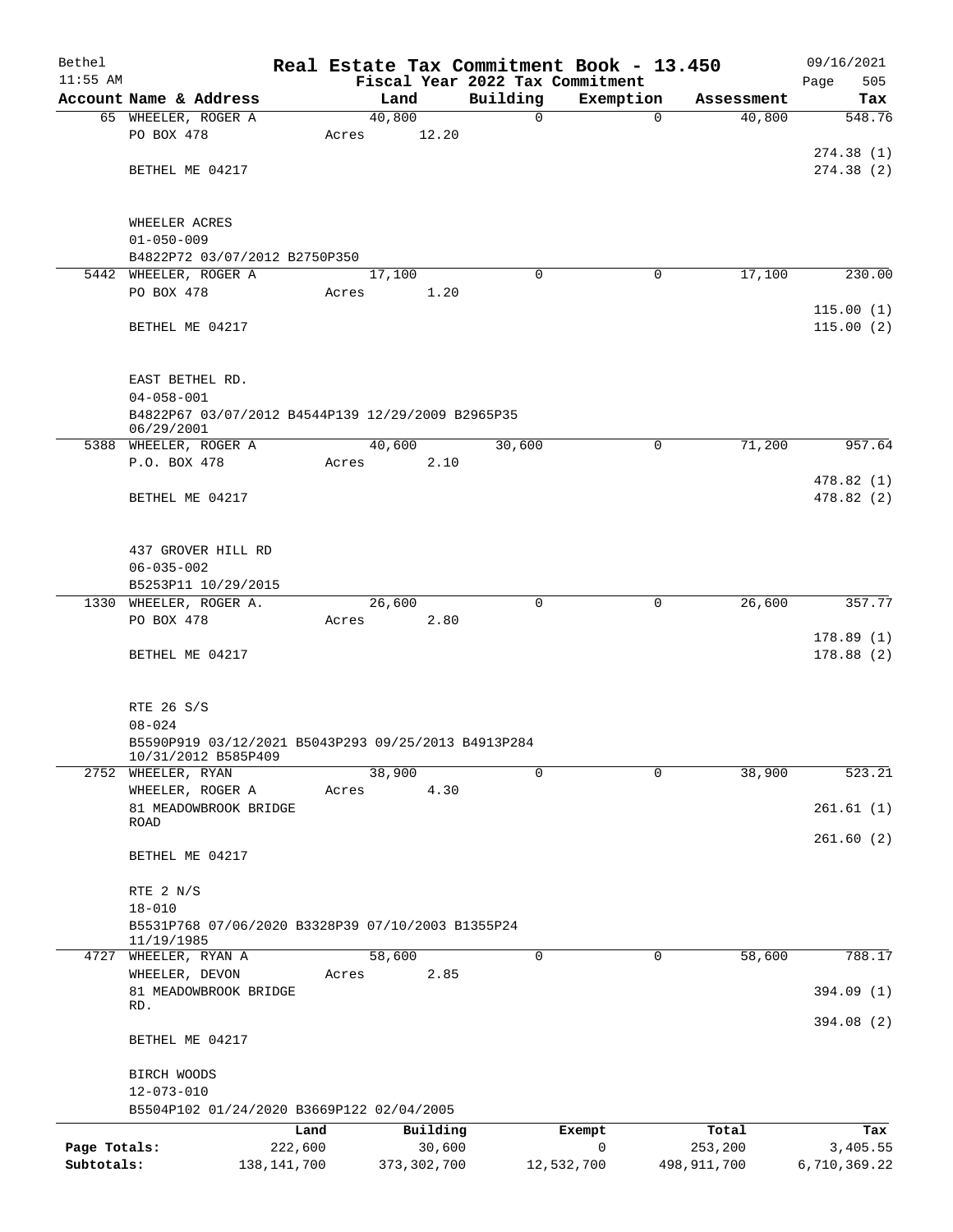| Bethel     |                                                                |       |        |       |                                 | Real Estate Tax Commitment Book - 13.450 |            | 09/16/2021   |           |
|------------|----------------------------------------------------------------|-------|--------|-------|---------------------------------|------------------------------------------|------------|--------------|-----------|
| $11:55$ AM |                                                                |       |        |       | Fiscal Year 2022 Tax Commitment |                                          |            | Page         | 506       |
|            | Account Name & Address                                         |       | Land   |       | Building                        | Exemption                                | Assessment |              | Tax       |
|            | 1519 WHEELER, SANDRA                                           |       | 46,000 |       | 87,500                          | 25,000                                   | 108,500    |              | 1,459.33  |
|            | 137 FLAT RD                                                    | Acres |        | 2.20  |                                 | 01 Homestead (HM)                        |            |              |           |
|            |                                                                |       |        |       |                                 |                                          |            | 729.67(1)    |           |
|            | WEST BETHEL ME 04286                                           |       |        |       |                                 |                                          |            |              | 729.66(2) |
|            |                                                                |       |        |       |                                 |                                          |            |              |           |
|            |                                                                |       |        |       |                                 |                                          |            |              |           |
|            | 137 FLAT RD.                                                   |       |        |       |                                 |                                          |            |              |           |
|            | $11 - 017$                                                     |       |        |       |                                 |                                          |            |              |           |
|            | B3338P218 07/23/2003                                           |       |        |       |                                 |                                          | 63,500     |              |           |
|            | 1578 WHEELER, STACEY L<br>PO BOX 756                           |       | 23,800 | 0.40  | 64,700                          | 25,000                                   |            |              | 854.08    |
|            |                                                                | Acres |        |       |                                 | 01 Homestead (HM)                        |            | 427.04(1)    |           |
|            | BETHEL ME 04217                                                |       |        |       |                                 |                                          |            | 427.04(2)    |           |
|            |                                                                |       |        |       |                                 |                                          |            |              |           |
|            |                                                                |       |        |       |                                 |                                          |            |              |           |
|            | 239 BARKER RD.                                                 |       |        |       |                                 |                                          |            |              |           |
|            | $11 - 047$                                                     |       |        |       |                                 |                                          |            |              |           |
|            | B3352P027 08/14/2003                                           |       |        |       |                                 |                                          |            |              |           |
|            | 1359 WHEELER, TODD                                             |       | 40,300 |       | 167,500                         | 25,000                                   | 182,800    |              | 2,458.66  |
|            | WHEELER, AMY                                                   | Acres |        | 1.90  |                                 | 01 Homestead (HM)                        |            |              |           |
|            | 25 FARM HILL RD                                                |       |        |       |                                 |                                          |            | 1, 229.33(1) |           |
|            |                                                                |       |        |       |                                 |                                          |            | 1, 229.33(2) |           |
|            | BETHEL ME 04217                                                |       |        |       |                                 |                                          |            |              |           |
|            |                                                                |       |        |       |                                 |                                          |            |              |           |
|            | 25 FARM HILL RD.                                               |       |        |       |                                 |                                          |            |              |           |
|            | $08 - 042 - 003$                                               |       |        |       |                                 |                                          |            |              |           |
|            | B2344P276 07/03/1996                                           |       |        |       |                                 |                                          |            |              |           |
|            | 1326 WHITE PINE FOREST, LLC                                    |       | 2,300  |       | $\mathbf 0$                     | 0                                        | 2,300      |              | 30.94     |
|            | 1655 N. FORT MYER DRIVE Acres                                  |       |        | 10.10 |                                 |                                          |            |              |           |
|            | SUITE 1300                                                     |       |        |       |                                 |                                          |            |              | 15.47(1)  |
|            | ARLINGTON VA 22209                                             |       |        |       |                                 |                                          |            |              | 15.47(2)  |
|            |                                                                |       |        |       |                                 |                                          |            |              |           |
|            | RTE 26 S/S                                                     |       |        |       |                                 |                                          |            |              |           |
|            | $08 - 020$                                                     |       |        |       |                                 |                                          |            |              |           |
|            | B5527P71 06/12/2020 B3652P43 12/29/2004 B995P130               |       |        |       |                                 |                                          |            |              |           |
|            | 1324 WHITE PINE FOREST, LLC                                    |       | 7,000  |       | $\mathbf 0$                     | $\mathbf 0$                              | 7,000      |              | 94.15     |
|            | 1655 N. FORT MYER DRIVE Acres                                  |       |        | 28.20 |                                 |                                          |            |              |           |
|            | SUITE 1300                                                     |       |        |       |                                 |                                          |            |              | 47.08(1)  |
|            | ARLINGTON VA 22209                                             |       |        |       |                                 |                                          |            |              | 47.07(2)  |
|            |                                                                |       |        |       |                                 |                                          |            |              |           |
|            |                                                                |       |        |       |                                 |                                          |            |              |           |
|            | RTE 26 S/S                                                     |       |        |       |                                 |                                          |            |              |           |
|            | $08 - 018$                                                     |       |        |       |                                 |                                          |            |              |           |
|            | B5527P71 06/12/2020 B3652P43 12/29/2004 B939P243               |       |        |       |                                 |                                          |            |              |           |
|            | 1292 WHITE PINE FOREST, LLC                                    |       | 5,800  |       | $\Omega$                        | $\Omega$                                 | 5,800      |              | 78.01     |
|            | 1655 N. FORT MYER DRIVE Acres                                  |       |        | 20.90 |                                 |                                          |            |              |           |
|            | SUITE 1300                                                     |       |        |       |                                 |                                          |            |              | 39.01 (1) |
|            | ARLINGTON VA 22209                                             |       |        |       |                                 |                                          |            |              | 39.00(2)  |
|            |                                                                |       |        |       |                                 |                                          |            |              |           |
|            |                                                                |       |        |       |                                 |                                          |            |              |           |
|            | RTE 26                                                         |       |        |       |                                 |                                          |            |              |           |
|            | $08 - 001$<br>B5527P71 06/12/2020 B4372P56 10/31/2008 B1658P62 |       |        |       |                                 |                                          |            |              |           |
|            | 06/05/1989                                                     |       |        |       |                                 |                                          |            |              |           |
|            |                                                                |       |        |       |                                 |                                          |            |              |           |
|            |                                                                |       |        |       |                                 |                                          |            |              |           |
|            |                                                                |       |        |       |                                 |                                          |            |              |           |

|              | Land        | Building    | Exempt     | Total       | Tax          |
|--------------|-------------|-------------|------------|-------------|--------------|
| Page Totals: | 125,200     | 319,700     | 75,000     | 369,900     | 4,975.17     |
| Subtotals:   | 138,266,900 | 373,622,400 | 12,607,700 | 499,281,600 | 6,715,344.39 |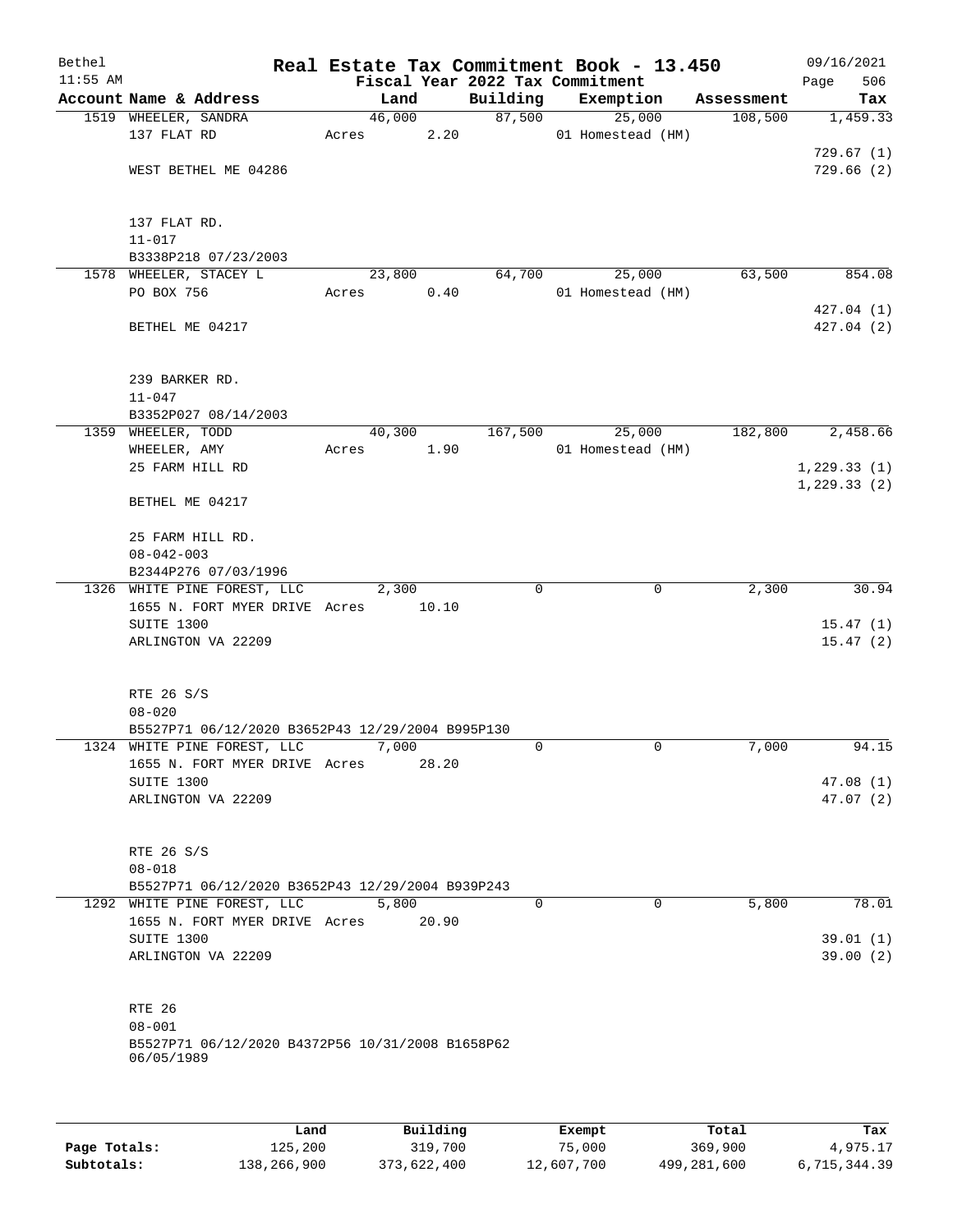| Bethel<br>$11:55$ AM |                                                                        |         |        |             | Real Estate Tax Commitment Book - 13.450<br>Fiscal Year 2022 Tax Commitment |            | 09/16/2021<br>507<br>Page |
|----------------------|------------------------------------------------------------------------|---------|--------|-------------|-----------------------------------------------------------------------------|------------|---------------------------|
|                      | Account Name & Address                                                 |         | Land   | Building    | Exemption                                                                   | Assessment | Tax                       |
|                      | 1293 WHITE PINE FOREST, LLC                                            |         | 3,800  | $\mathbf 0$ | $\Omega$                                                                    | 3,800      | 51.11                     |
|                      | 1655 N. FORT MYER DRIVE Acres                                          |         | 14.10  |             |                                                                             |            |                           |
|                      | SUITE 1300                                                             |         |        |             |                                                                             |            | 25.56(1)                  |
|                      | ARLINGTON VA 22209                                                     |         |        |             |                                                                             |            | 25.55(2)                  |
|                      | GREENWOOD RD                                                           |         |        |             |                                                                             |            |                           |
|                      | $08 - 002$<br>B5527P71 06/12/2020 B4372P56 10/31/2008 B1658P62         |         |        |             |                                                                             |            |                           |
|                      | 06/05/1989<br>430 WHITE PINE FOREST, LLC                               | 50,900  |        | $\Omega$    | $\mathbf 0$                                                                 | 50,900     | 684.61                    |
|                      | 1655 N. FORT MYER DRIVE Acres                                          |         | 182.00 |             |                                                                             |            |                           |
|                      | SUITE 1300                                                             |         |        |             |                                                                             |            | 342.31(1)                 |
|                      | ARLINGTON VA 22209                                                     |         |        |             |                                                                             |            | 342.30 (2)                |
|                      | GROVER HILL RD.                                                        |         |        |             |                                                                             |            |                           |
|                      | $06 - 037$                                                             |         |        |             |                                                                             |            |                           |
|                      | B5527P71 06/12/2020 B3652P43 12/29/2004 B696P254                       |         |        |             |                                                                             |            |                           |
|                      | 431 WHITE PINE FOREST, LLC                                             | 141,600 |        | $\mathbf 0$ | $\mathbf 0$                                                                 | 141,600    | 1,904.52                  |
|                      | 1655 N. FORT MYER DRIVE Acres                                          |         | 534.00 |             |                                                                             |            |                           |
|                      | SUITE 1300                                                             |         |        |             |                                                                             |            | 952.26(1)                 |
|                      | ARLINGTON VA 22209                                                     |         |        |             |                                                                             |            | 952.26(2)                 |
|                      | CROUSE RD.                                                             |         |        |             |                                                                             |            |                           |
|                      | $06 - 038$                                                             |         |        |             |                                                                             |            |                           |
|                      | B5527P71 06/12/2020 B3652P43 12/29/2004 B696P254                       |         |        |             | $\mathbf 0$                                                                 |            |                           |
| 427                  | WHITE PINE FOREST, LLC<br>1655 N. FORT MYER DRIVE Acres                | 54,200  | 194.00 | 0           |                                                                             | 54,200     | 728.99                    |
|                      | SUITE 1300                                                             |         |        |             |                                                                             |            | 364.50(1)                 |
|                      | ARLINGTON VA 22209                                                     |         |        |             |                                                                             |            | 364.49 (2)                |
|                      |                                                                        |         |        |             |                                                                             |            |                           |
|                      | FLAT RD.                                                               |         |        |             |                                                                             |            |                           |
|                      | $06 - 034$                                                             |         |        |             |                                                                             |            |                           |
|                      | B5311P166 12/14/2016 B3652P43 12/29/2004<br>445 WHITE PINE FOREST, LLC | 51,500  |        | 0           | 0                                                                           | 51,500     | 692.68                    |
|                      | 1655 N. FORT MYER DRIVE Acres                                          |         | 205.00 |             |                                                                             |            |                           |
|                      | SUITE 1300                                                             |         |        |             |                                                                             |            | 346.34(1)                 |
|                      | ARLINGTON VA 22209                                                     |         |        |             |                                                                             |            | 346.34(2)                 |
|                      |                                                                        |         |        |             |                                                                             |            |                           |
|                      | GROVER HILL, INC 02-001                                                |         |        |             |                                                                             |            |                           |
|                      | $07 - 010$                                                             |         |        |             |                                                                             |            |                           |
|                      | B5527P71 06/12/2020 B3652P43 12/29/2004 B2888P117                      |         |        |             |                                                                             |            |                           |
|                      | 1239 WHITE PINE FOREST, LLC                                            | 16,600  |        | $\Omega$    | $\Omega$                                                                    | 16,600     | 223.27                    |
|                      | 1655 N. FORT MYER DRIVE Acres                                          |         | 73.00  |             |                                                                             |            |                           |
|                      | SUITE 1300                                                             |         |        |             |                                                                             |            | 111.64(1)                 |
|                      | ARLINGTON VA 22209                                                     |         |        |             |                                                                             |            | 111.63(2)                 |
|                      | GROVER HILL RD N/S                                                     |         |        |             |                                                                             |            |                           |
|                      | $07 - 042$                                                             |         |        |             |                                                                             |            |                           |
|                      | B5527P71 06/12/2020 B3652P43 12/29/2004                                |         |        |             |                                                                             |            |                           |
|                      |                                                                        |         |        |             |                                                                             |            |                           |
|                      |                                                                        |         |        |             |                                                                             |            |                           |

|              | Land        | Building    | Exempt     | Total       | Tax          |
|--------------|-------------|-------------|------------|-------------|--------------|
| Page Totals: | 318,600     |             |            | 318,600     | 4,285.18     |
| Subtotals:   | 138,585,500 | 373,622,400 | 12,607,700 | 499,600,200 | 6,719,629.57 |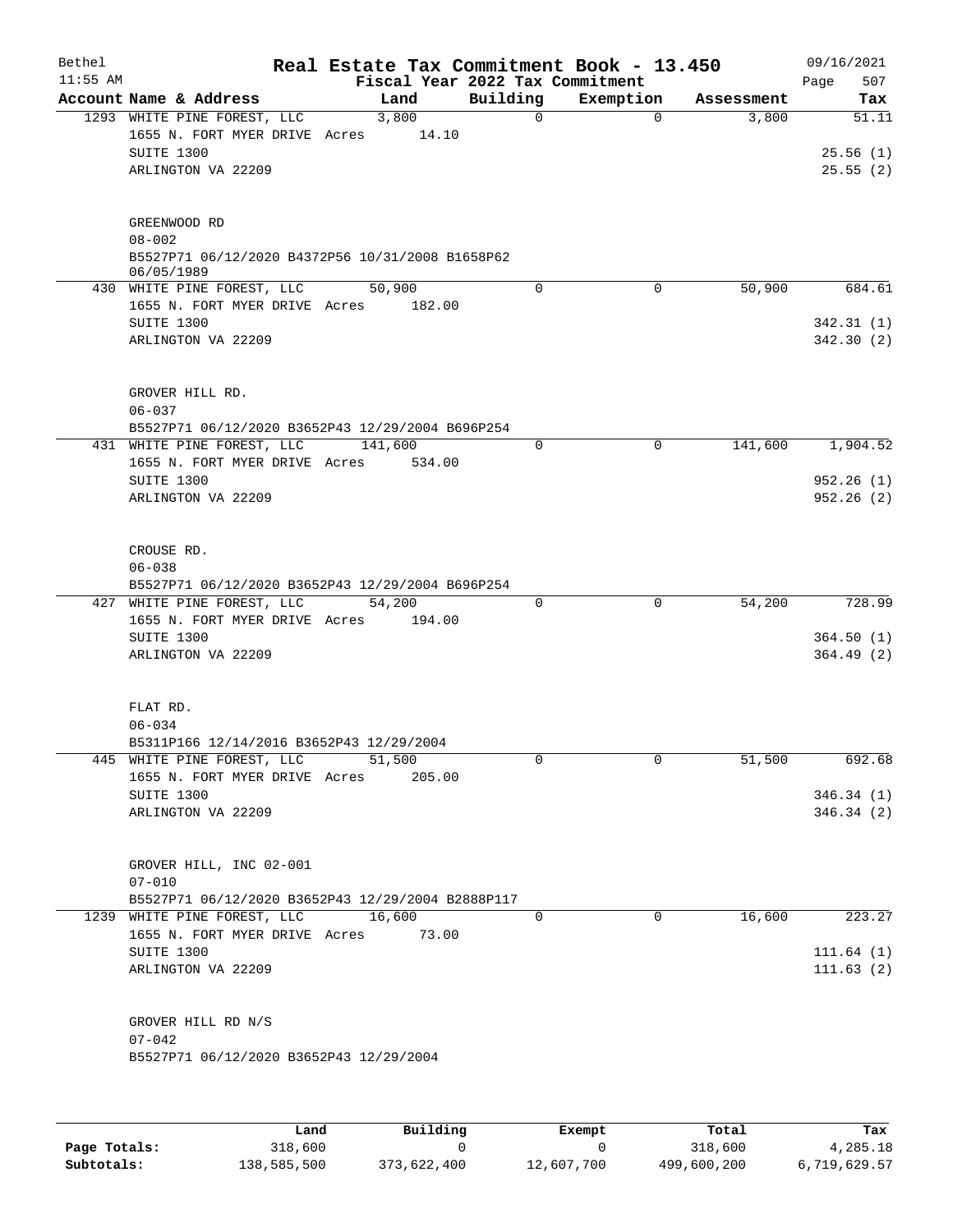| Bethel<br>$11:55$ AM |                                                                               | Real Estate Tax Commitment Book - 13.450 | Fiscal Year 2022 Tax Commitment |           |            | 09/16/2021<br>508<br>Page |
|----------------------|-------------------------------------------------------------------------------|------------------------------------------|---------------------------------|-----------|------------|---------------------------|
|                      | Account Name & Address                                                        | Land                                     | Building                        | Exemption | Assessment | Tax                       |
|                      | 1493 WHITE PINE FOREST, LLC                                                   | 30,100                                   | $\mathbf 0$                     | $\Omega$  | 30,100     | 404.85                    |
|                      | 1655 N. FORT MYER DRIVE Acres                                                 | 124.50                                   |                                 |           |            |                           |
|                      | SUITE 1300                                                                    |                                          |                                 |           |            | 202.43(1)                 |
|                      | ARLINGTON VA 22209                                                            |                                          |                                 |           |            | 202.42(2)                 |
|                      |                                                                               |                                          |                                 |           |            |                           |
|                      | RTE <sub>2</sub>                                                              |                                          |                                 |           |            |                           |
|                      | $11 - 004$                                                                    |                                          |                                 |           |            |                           |
|                      | B5527P71 06/12/2020 B3652P43 12/29/2004                                       |                                          |                                 |           |            |                           |
|                      | 2461 WHITE PINE FOREST, LLC                                                   | 292,000                                  | 0                               | 0         | 292,000    | 3,927.40                  |
|                      | 1655 N. FORT MYER DRIVE Acres 1087.50<br>SUITE 1300                           |                                          |                                 |           |            | 1,963.70(1)               |
|                      | ARLINGTON VA 22209                                                            |                                          |                                 |           |            | 1,963.70(2)               |
|                      |                                                                               |                                          |                                 |           |            |                           |
|                      | CHANDLER HILL RD N/S                                                          |                                          |                                 |           |            |                           |
|                      | $13 - 020$                                                                    |                                          |                                 |           |            |                           |
|                      | B5527P71 06/12/2021 B3652P43                                                  |                                          |                                 |           |            |                           |
|                      | 81 WHITE PINE FOREST, LLC                                                     | 27,500                                   | 0                               | 0         | 27,500     | 369.88                    |
|                      | 1655 N. FORT MYER DRIVE Acres                                                 | 104.00                                   |                                 |           |            |                           |
|                      | SUITE 1300                                                                    |                                          |                                 |           |            | 184.94(1)                 |
|                      | ARLINGTON VA 22209                                                            |                                          |                                 |           |            | 184.94 (2)                |
|                      |                                                                               |                                          |                                 |           |            |                           |
|                      | SONGO POND RD.                                                                |                                          |                                 |           |            |                           |
|                      | $02 - 006$                                                                    |                                          |                                 |           |            |                           |
|                      | B5527P71 06/12/2021 B3652P43 12/29/2004 B2755P88<br>82 WHITE PINE FOREST, LLC | 10,000                                   | $\Omega$                        | 0         | 10,000     | 134.50                    |
|                      | 1655 N. FORT MYER DRIVE Acres                                                 | 14.00                                    |                                 |           |            |                           |
|                      | SUITE 1300                                                                    |                                          |                                 |           |            | 67.25(1)                  |
|                      | ARLINGTON VA 22209                                                            |                                          |                                 |           |            | 67.25(2)                  |
|                      |                                                                               |                                          |                                 |           |            |                           |
|                      | SKILLINGS RD.                                                                 |                                          |                                 |           |            |                           |
|                      | $02 - 006 - 00A$                                                              |                                          |                                 |           |            |                           |
|                      | B5527P71 06/12/2020 B3652P43 12/29/2004 B2755P88                              |                                          |                                 |           |            |                           |
|                      | 73 WHITE PINE FOREST, LLC                                                     | 32,600                                   | 0                               | 0         | 32,600     | 438.47                    |
|                      | 1655 N. FORT MYER DRIVE Acres                                                 | 121.00                                   |                                 |           |            |                           |
|                      | SUITE 1300                                                                    |                                          |                                 |           |            | 219.24 (1)                |
|                      | ARLINGTON VA 22209                                                            |                                          |                                 |           |            | 219.23(2)                 |
|                      | GROVER HILL RD.                                                               |                                          |                                 |           |            |                           |
|                      | $01 - 052$                                                                    |                                          |                                 |           |            |                           |
|                      | 225 WHITE PINE FOREST, LLC                                                    | 50,400                                   | 0                               | 0         | 50,400     | 677.88                    |
|                      | 1655 N. FORT MYER DRIVE Acres                                                 | 199.10                                   |                                 |           |            |                           |
|                      | SUITE 1300                                                                    |                                          |                                 |           |            | 338.94(1)                 |
|                      | ARLINGTON VA 22209                                                            |                                          |                                 |           |            | 338.94 (2)                |
|                      |                                                                               |                                          |                                 |           |            |                           |
|                      | BIRD HILL RD.                                                                 |                                          |                                 |           |            |                           |
|                      | $04 - 065$                                                                    |                                          |                                 |           |            |                           |
|                      | B5527P71 06/12/2020 B3652P43 12/29/2004 B1595P215                             |                                          |                                 |           |            |                           |
|                      |                                                                               |                                          |                                 |           |            |                           |

|              | Land        | Building    | Exempt     | Total       | Tax          |
|--------------|-------------|-------------|------------|-------------|--------------|
| Page Totals: | 442,600     |             |            | 442,600     | 5,952.98     |
| Subtotals:   | 139,028,100 | 373,622,400 | 12,607,700 | 500,042,800 | 6,725,582.55 |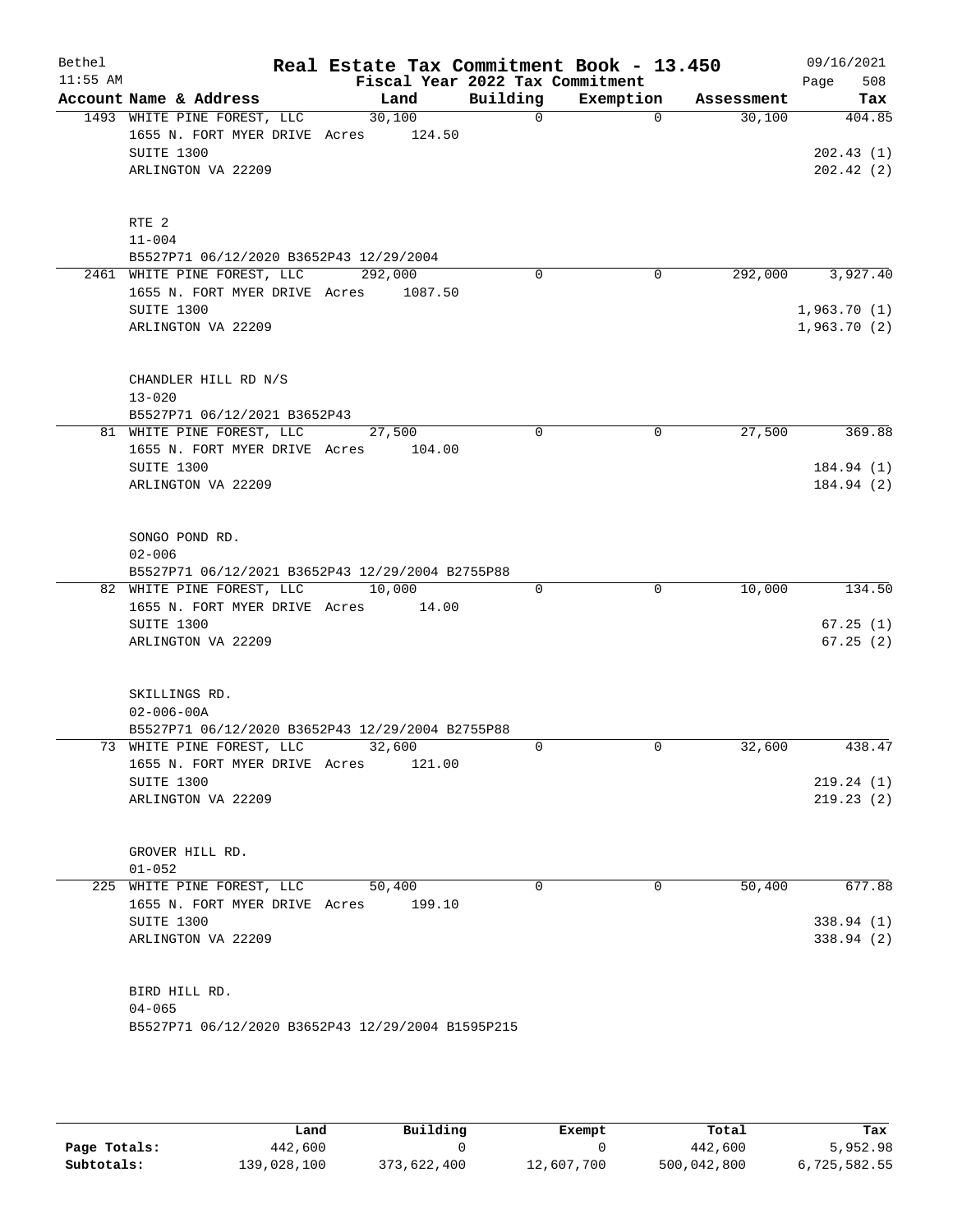| Bethel<br>$11:55$ AM |                                                                                | Real Estate Tax Commitment Book - 13.450 |                                             |             |            | 09/16/2021             |
|----------------------|--------------------------------------------------------------------------------|------------------------------------------|---------------------------------------------|-------------|------------|------------------------|
|                      | Account Name & Address                                                         | Land                                     | Fiscal Year 2022 Tax Commitment<br>Building | Exemption   | Assessment | 509<br>Page<br>Tax     |
|                      | 163 WHITE PINE FOREST, LLC                                                     | 147,000                                  | 0                                           | $\Omega$    | 147,000    | 1,977.15               |
|                      | 1655 N. FORT MYER DRIVE Acres                                                  | 437.00                                   |                                             |             |            |                        |
|                      | SUITE 1300                                                                     |                                          |                                             |             |            | 988.58 (1)             |
|                      | ARLINGTON VA 22209                                                             |                                          |                                             |             |            | 988.57 (2)             |
|                      |                                                                                |                                          |                                             |             |            |                        |
|                      |                                                                                |                                          |                                             |             |            |                        |
|                      | WALKERS MILLS RD.                                                              |                                          |                                             |             |            |                        |
|                      | $04 - 020$<br>B5527P71 06/12/2020 B3652P43 12/29/2004                          |                                          |                                             |             |            |                        |
|                      | 103 WHITE PINE FOREST, LLC                                                     | 105,400                                  | 0                                           | 0           | 105,400    | 1,417.63               |
|                      | 1655 N. FORT MYER DRIVE Acres                                                  | 412.00                                   |                                             |             |            |                        |
|                      | SUITE 1300                                                                     |                                          |                                             |             |            | 708.82(1)              |
|                      | ARLINGTON VA 22209                                                             |                                          |                                             |             |            | 708.81(2)              |
|                      |                                                                                |                                          |                                             |             |            |                        |
|                      |                                                                                |                                          |                                             |             |            |                        |
|                      | PETER GROVER RD                                                                |                                          |                                             |             |            |                        |
|                      | $02 - 023$<br>B5527P71 06/12/2020 B3652P43 12/29/2004 B2468P349                |                                          |                                             |             |            |                        |
|                      | 97 WHITE PINE FOREST, LLC                                                      | 39,800                                   | 0                                           | 0           | 39,800     | 535.31                 |
|                      | 1655 N. FORT MYER DRIVE Acres                                                  | 1.60                                     |                                             |             |            |                        |
|                      | SUITE 1300                                                                     |                                          |                                             |             |            | 267.66(1)              |
|                      | ARLINGTON VA 22209                                                             |                                          |                                             |             |            | 267.65(2)              |
|                      |                                                                                |                                          |                                             |             |            |                        |
|                      |                                                                                |                                          |                                             |             |            |                        |
|                      | 48 BAKER RD.<br>$02 - 018$                                                     |                                          |                                             |             |            |                        |
|                      | B5527P71 06/12/2020 B4724P32 06/02/2011 B1397P51                               |                                          |                                             |             |            |                        |
|                      | 05/08/1986                                                                     |                                          |                                             |             |            |                        |
|                      | 98 WHITE PINE FOREST, LLC                                                      | 55,800                                   | 0                                           | $\mathbf 0$ | 55,800     | 750.51                 |
|                      | 1655 N. FORT MYER DRIVE Acres                                                  | 221.00                                   |                                             |             |            |                        |
|                      | SUITE 1300<br>ARLINGTON VA 22209                                               |                                          |                                             |             |            | 375.26(1)<br>375.25(2) |
|                      |                                                                                |                                          |                                             |             |            |                        |
|                      |                                                                                |                                          |                                             |             |            |                        |
|                      | SONGO POND RD.                                                                 |                                          |                                             |             |            |                        |
|                      | $02 - 019$                                                                     |                                          |                                             |             |            |                        |
|                      | B5527P71 06/12/2020 B3652P43 12/29/2004 B2755P88                               |                                          |                                             |             |            |                        |
|                      | 135 WHITE PINE FOREST, LLC                                                     | 141,600                                  | 0                                           | 0           | 141,600    | 1,904.52               |
|                      | 1655 N. FORT MYER DRIVE Acres<br>SUITE 1300                                    | 524.80                                   |                                             |             |            | 952.26(1)              |
|                      | ARLINGTON VA 22209                                                             |                                          |                                             |             |            | 952.26(2)              |
|                      |                                                                                |                                          |                                             |             |            |                        |
|                      |                                                                                |                                          |                                             |             |            |                        |
|                      | RABBIT RD                                                                      |                                          |                                             |             |            |                        |
|                      | $03 - 016$                                                                     |                                          |                                             |             |            |                        |
|                      | B5527P71 06/12/2021 B3652P43 12/29/2004 B2826P44<br>136 WHITE PINE FOREST, LLC | 15,600                                   | $\Omega$                                    | $\Omega$    | 15,600     | 209.82                 |
|                      | 1655 N. FORT MYER DRIVE Acres                                                  | 57.00                                    |                                             |             |            |                        |
|                      | SUITE 1300                                                                     |                                          |                                             |             |            | 104.91(1)              |
|                      | ARLINGTON VA 22209                                                             |                                          |                                             |             |            | 104.91(2)              |
|                      |                                                                                |                                          |                                             |             |            |                        |
|                      |                                                                                |                                          |                                             |             |            |                        |
|                      | RABITT RD.                                                                     |                                          |                                             |             |            |                        |
|                      | $03 - 017$                                                                     |                                          |                                             |             |            |                        |
|                      | B5527P71 06/12/2020 B3652P43 12/29/2004 B2826P44                               |                                          |                                             |             |            |                        |
|                      |                                                                                |                                          |                                             |             |            |                        |

|              | Land        | Building    | Exempt     | Total       | Tax          |
|--------------|-------------|-------------|------------|-------------|--------------|
| Page Totals: | 505,200     |             |            | 505,200     | 6,794.94     |
| Subtotals:   | 139,533,300 | 373,622,400 | 12,607,700 | 500,548,000 | 6,732,377.49 |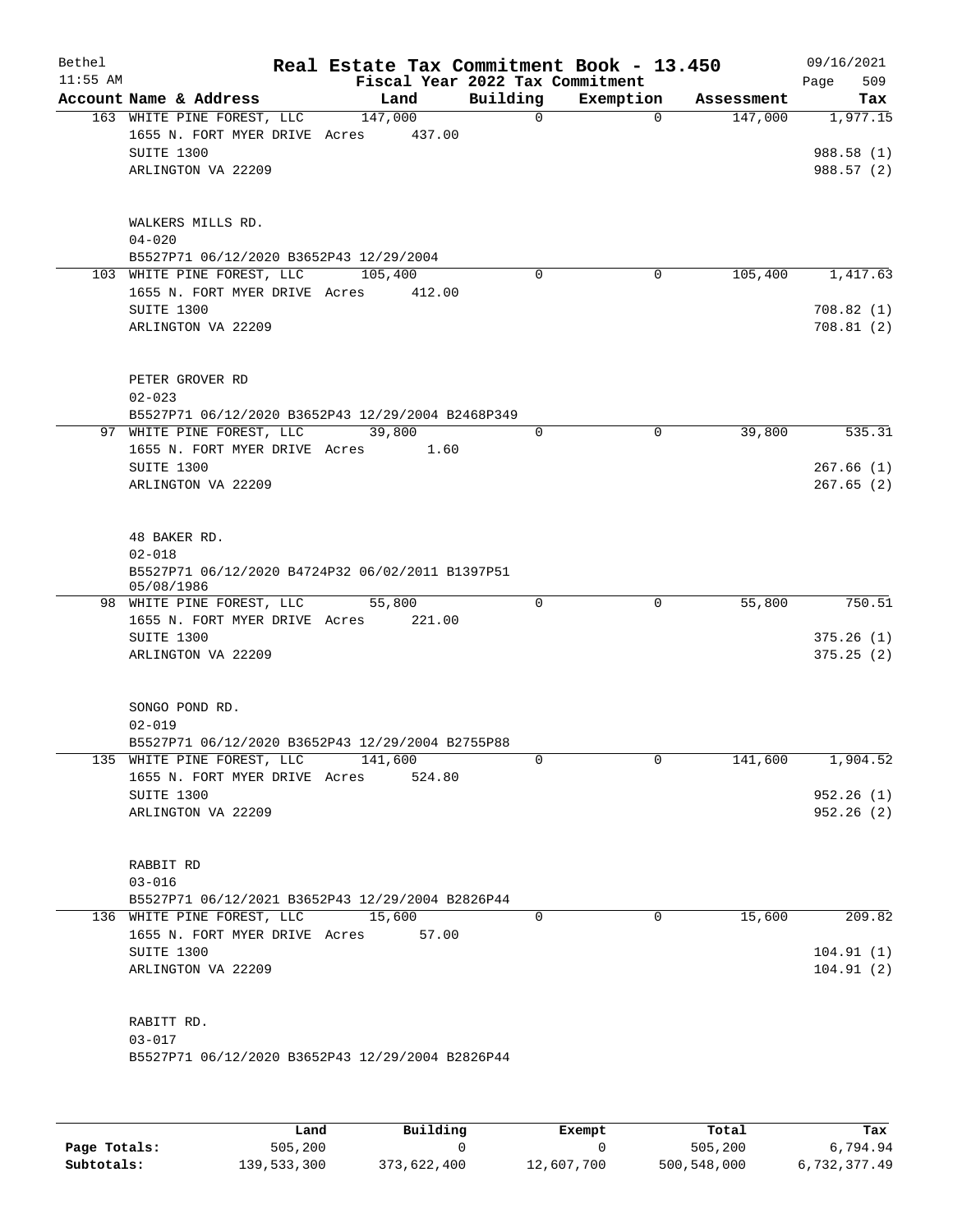| Bethel     |                                                             | Real Estate Tax Commitment Book - 13.450 |             |             |            | 09/16/2021             |
|------------|-------------------------------------------------------------|------------------------------------------|-------------|-------------|------------|------------------------|
| $11:55$ AM |                                                             | Fiscal Year 2022 Tax Commitment          |             |             |            | 510<br>Page            |
|            | Account Name & Address                                      | Land                                     | Building    | Exemption   | Assessment | Tax                    |
|            | 130 WHITE PINE FOREST, LLC                                  | 408,800                                  | $\mathbf 0$ | $\Omega$    | 408,800    | 5,498.36               |
|            | 1655 N. FORT MYER DRIVE Acres 1595.70                       |                                          |             |             |            |                        |
|            | SUITE 1300                                                  |                                          |             |             |            | 2,749.18(1)            |
|            | ARLINGTON VA 22209                                          |                                          |             |             |            | 2,749.18(2)            |
|            |                                                             |                                          |             |             |            |                        |
|            | VERNON ST.                                                  |                                          |             |             |            |                        |
|            | $03 - 011$                                                  |                                          |             |             |            |                        |
|            | B5527P71 06/12/2020 B3652P43 12/29/2004 B1232P21            |                                          |             |             |            |                        |
|            | 396 WHITE PINE FOREST, LLC                                  | 14,800                                   | $\mathbf 0$ | 0           | 14,800     | 199.06                 |
|            | 1655 N. FORT MYER DRIVE Acres 54.30                         |                                          |             |             |            |                        |
|            | SUITE 1300                                                  |                                          |             |             |            | 99.53(1)               |
|            | ARLINGTON VA 22209                                          |                                          |             |             |            | 99.53 (2)              |
|            |                                                             |                                          |             |             |            |                        |
|            |                                                             |                                          |             |             |            |                        |
|            | FLAT RD.                                                    |                                          |             |             |            |                        |
|            | $06 - 022$                                                  |                                          |             |             |            |                        |
|            | B5527P71 06/12/2020 B3652P43 12/29/2004                     |                                          |             |             |            |                        |
|            | 2734 WHITE PINE FOREST, LLC                                 | 46,700                                   | $\Omega$    | 0           | 46,700     | 628.12                 |
|            | 1655 N. FORT MYER DRIVE Acres                               | 200.00                                   |             |             |            |                        |
|            | SUITE 1300<br>ARLINGTON VA 22209                            |                                          |             |             |            | 314.06(1)<br>314.06(2) |
|            |                                                             |                                          |             |             |            |                        |
|            |                                                             |                                          |             |             |            |                        |
|            |                                                             |                                          |             |             |            |                        |
|            | $17 - 046$                                                  |                                          |             |             |            |                        |
|            | B5527P71 06/12/2020 B3652P43 12/29/2004                     |                                          |             |             |            |                        |
|            | 2771 WHITE PINE FOREST, LLC                                 | 16,600                                   | $\Omega$    | $\mathbf 0$ | 16,600     | 223.27                 |
|            | 1655 N. FORT MYER DRIVE Acres                               | 62.00                                    |             |             |            |                        |
|            | SUITE 1300                                                  |                                          |             |             |            | 111.64(1)              |
|            | ARLINGTON VA 22209                                          |                                          |             |             |            | 111.63(2)              |
|            |                                                             |                                          |             |             |            |                        |
|            |                                                             |                                          |             |             |            |                        |
|            | INTERVALE W/S                                               |                                          |             |             |            |                        |
|            | $18 - 027$                                                  |                                          |             |             |            |                        |
|            | B5527P71 06/12/2021 B2755P88<br>2655 WHITE PINE FOREST, LLC | 268,200                                  | 0           | 0           | 268,200    | 3,607.29               |
|            | 1655 N. FORT MYER DRIVE Acres                               | 413.60                                   |             |             |            |                        |
|            | SUITE 1300                                                  |                                          |             |             |            | 1,803.65(1)            |
|            | ARLINGTON VA 22209                                          |                                          |             |             |            | 1,803.64(2)            |
|            |                                                             |                                          |             |             |            |                        |
|            |                                                             |                                          |             |             |            |                        |
|            | 753 NORTH RD                                                |                                          |             |             |            |                        |
|            | $16 - 028$                                                  |                                          |             |             |            |                        |
|            | B5527P404 06/12/2020 B3652P43 12/29/2004 B2383P50           |                                          |             |             |            |                        |
|            | 2670 WHITE PINE FOREST, LLC                                 | 2,700                                    | $\Omega$    | $\Omega$    | 2,700      | 36.32                  |
|            | 1655 N. FORT MYER DRIVE Acres                               | 4.60                                     |             |             |            |                        |
|            | SUITE 1300                                                  |                                          |             |             |            | 18.16(1)               |
|            | ARLINGTON VA 22209                                          |                                          |             |             |            | 18.16(2)               |
|            |                                                             |                                          |             |             |            |                        |
|            | NORTH RD                                                    |                                          |             |             |            |                        |
|            | $17 - 012$                                                  |                                          |             |             |            |                        |
|            | B5527P71 06/12/2020 B3652P43 12/29/2004 B3325P100           |                                          |             |             |            |                        |
|            | 07/02/2003                                                  |                                          |             |             |            |                        |
|            |                                                             |                                          |             |             |            |                        |
|            |                                                             |                                          |             |             |            |                        |

|              | Land        | Building    | Exempt     | Total       | Tax          |
|--------------|-------------|-------------|------------|-------------|--------------|
| Page Totals: | 757,800     |             |            | 757,800     | 10,192.42    |
| Subtotals:   | 140,291,100 | 373,622,400 | 12,607,700 | 501,305,800 | 6,742,569.91 |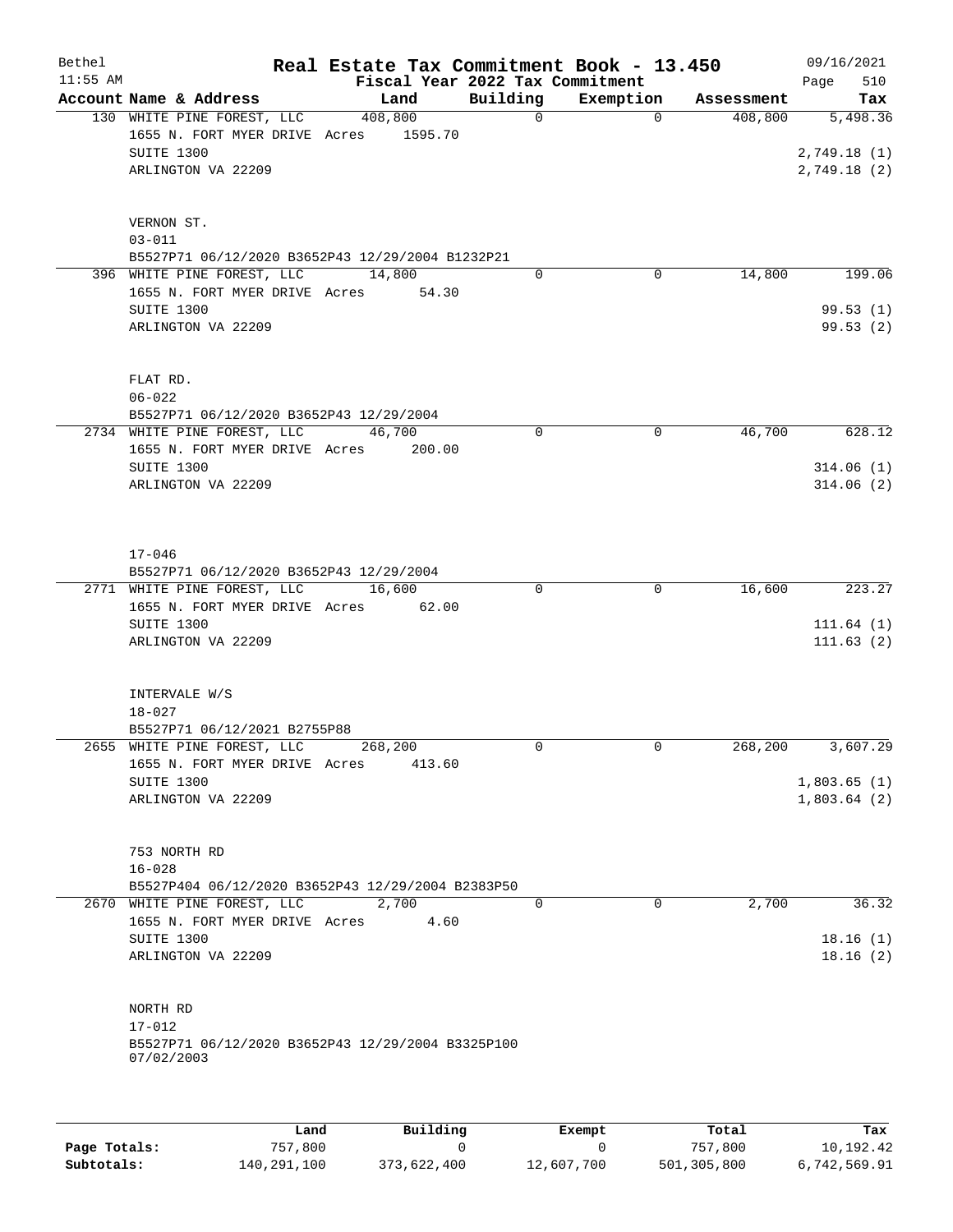| Bethel<br>$11:55$ AM |                                                                                                  | Real Estate Tax Commitment Book - 13.450 | Fiscal Year 2022 Tax Commitment |             |            | 09/16/2021<br>511<br>Page      |
|----------------------|--------------------------------------------------------------------------------------------------|------------------------------------------|---------------------------------|-------------|------------|--------------------------------|
|                      | Account Name & Address                                                                           | Land                                     | Building                        | Exemption   | Assessment | Tax                            |
|                      | 2479 WHITE PINE FOREST, LLC<br>1655 N. FORT MYER DRIVE Acres<br>SUITE 1300<br>ARLINGTON VA 22209 | 11,900<br>46.60                          | $\mathsf{O}$                    | 0           | 11,900     | 160.06<br>80.03(1)<br>80.03(2) |
|                      | CHANDLER HILL RD S/S<br>$14 - 009$<br>B3652P43 12/29/2004 B2722P195                              |                                          |                                 |             |            |                                |
|                      | 3062 WHITE PINE FOREST, LLC                                                                      | 16,100                                   | $\Omega$                        | 0           | 16,100     | 216.55                         |
|                      | 1655 N. FORT MYER DRIVE Acres<br>SUITE 1300<br>ARLINGTON VA 22209                                | 67.00                                    |                                 |             |            | 108.28(1)<br>108.27(2)         |
|                      | INTERVALE RD S/S<br>$23 - 014$<br>B5527P71 06/12/2020 B3652P43 12/29/2004                        |                                          |                                 |             |            |                                |
|                      | 2928 WHITE PINE FOREST, LLC                                                                      | 500                                      | $\mathbf 0$                     | $\mathbf 0$ | 500        | 6.73                           |
|                      | 1655 N. FORT MYER DRIVE Acres                                                                    | 5.30                                     |                                 |             |            |                                |
|                      | SUITE 1300<br>ARLINGTON VA 22209                                                                 |                                          |                                 |             |            | 3.37(1)<br>3.36(2)             |
|                      | SUNDAY RIVER RD E/S<br>$22 - 001$<br>B5527P71 06/12/2020 B3652P43 12/29/2004                     |                                          |                                 |             |            |                                |
|                      | 2923 WHITE PINE FOREST, LLC                                                                      | 24,400                                   | $\Omega$                        | $\mathbf 0$ | 24,400     | 328.18                         |
|                      | 1655 N. FORT MYER DRIVE Acres                                                                    | 105.00                                   |                                 |             |            |                                |
|                      | SUITE 1300<br>ARLINGTON VA 22209                                                                 |                                          |                                 |             |            | 164.09(1)<br>164.09(2)         |
|                      | INTERVALE RD S/S<br>$20 - 034$                                                                   |                                          |                                 |             |            |                                |
|                      | B5527P71 06/12/2020 B1689P163<br>2831 WHITE PINE FOREST, LLC                                     | 13,300                                   | $\Omega$                        | $\mathbf 0$ | 13,300     | 178.89                         |
|                      | 1655 N. FORT MYER DRIVE Acres                                                                    | 49.40                                    |                                 |             |            |                                |
|                      | SUITE 1300                                                                                       |                                          |                                 |             |            | 89.45(1)                       |
|                      | ARLINGTON VA 22209                                                                               |                                          |                                 |             |            | 89.44 (2)                      |
|                      | SWAN HILL RD S/S<br>$19 - 003$                                                                   |                                          |                                 |             |            |                                |
|                      | B3562P43 12/29/2004                                                                              |                                          |                                 |             |            |                                |
|                      | 2846 WHITE PINE FOREST, LLC                                                                      | 96,100                                   | $\Omega$                        | 0           | 96,100     | 1,292.55                       |
|                      | 1655 N. FORT MYER DRIVE Acres                                                                    | 348.40                                   |                                 |             |            |                                |
|                      | SUITE 1300                                                                                       |                                          |                                 |             |            | 646.28(1)                      |
|                      | ARLINGTON VA 22209                                                                               |                                          |                                 |             |            | 646.27(2)                      |
|                      | SWAN HILL RD                                                                                     |                                          |                                 |             |            |                                |
|                      | $19 - 008$                                                                                       |                                          |                                 |             |            |                                |
|                      | B3652P43 12/29/2004                                                                              |                                          |                                 |             |            |                                |

|              | Land        | Building    | Exempt     | Total       | Tax          |
|--------------|-------------|-------------|------------|-------------|--------------|
| Page Totals: | 162,300     |             |            | 162,300     | 2,182.96     |
| Subtotals:   | 140,453,400 | 373,622,400 | 12,607,700 | 501,468,100 | 6,744,752.87 |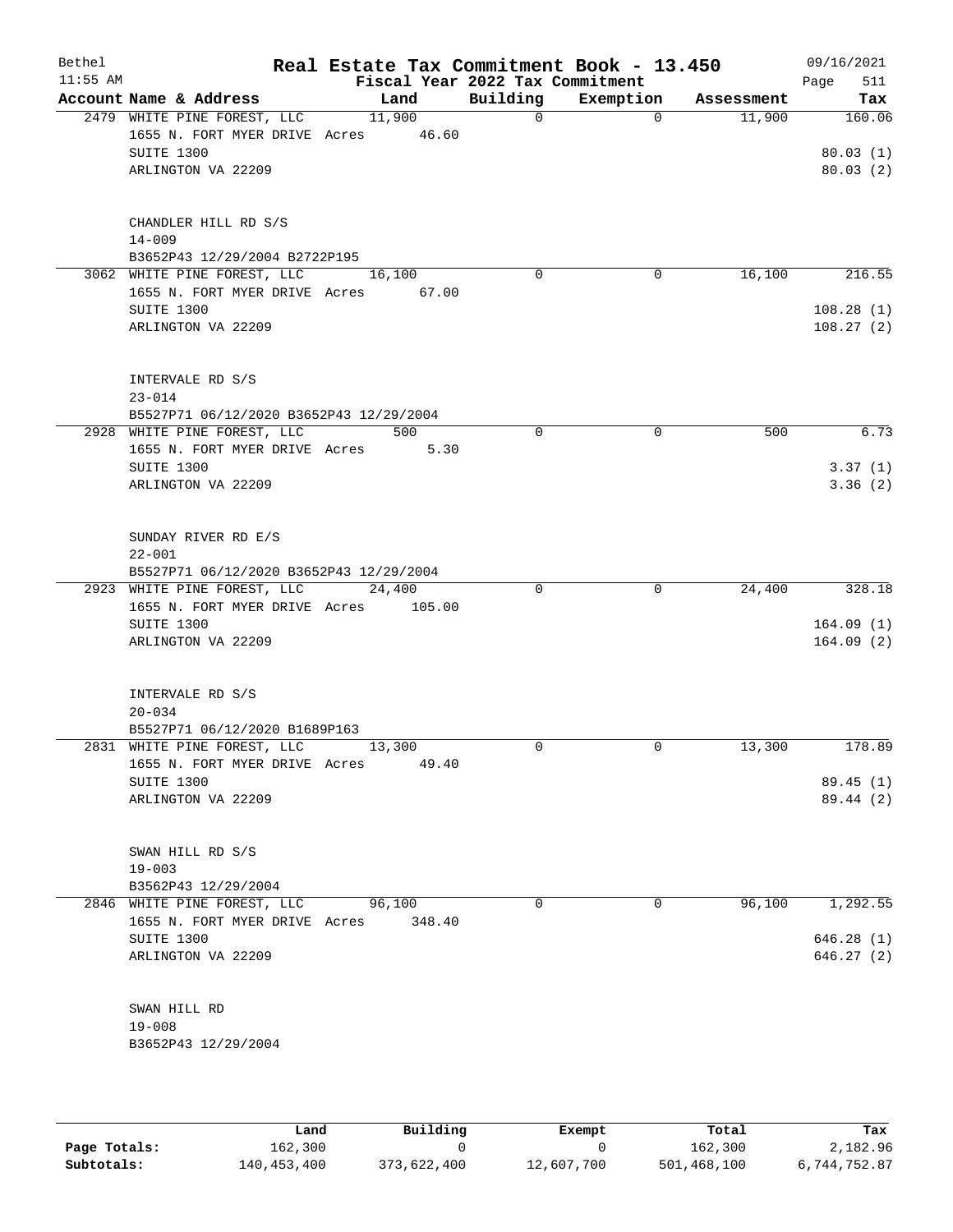| Bethel     |                                                                |             |       |                 |             | Real Estate Tax Commitment Book - 13.450 |             | 09/16/2021         |
|------------|----------------------------------------------------------------|-------------|-------|-----------------|-------------|------------------------------------------|-------------|--------------------|
| $11:55$ AM |                                                                |             |       |                 |             | Fiscal Year 2022 Tax Commitment          |             | 512<br>Page        |
|            | Account Name & Address                                         |             |       | Land            | Building    | Exemption                                | Assessment  | Tax                |
|            | 5165 WHITE PINE FOREST, LLC                                    |             |       | 300             | 0           | $\mathbf 0$                              | 300         | $\overline{4.04}$  |
|            | 1655 N. FORT MYER DRIVE Acres<br>SUITE 1300                    |             |       | 3.00            |             |                                          |             |                    |
|            | ARLINGTON VA 22209                                             |             |       |                 |             |                                          |             | 2.02(1)<br>2.02(2) |
|            |                                                                |             |       |                 |             |                                          |             |                    |
|            | OFF VERNON ST.                                                 |             |       |                 |             |                                          |             |                    |
|            | $03 - 025$                                                     |             |       |                 |             |                                          |             |                    |
|            | B5527P71 06/12/2020 B4372P56 10/31/2008 B1658P62<br>06/05/1989 |             |       |                 |             |                                          |             |                    |
|            | 4945 WHITE PINE FOREST, LLC                                    |             |       | 6,500           | 0           | $\mathbf 0$                              | 6,500       | 87.43              |
|            | 1655 N. FORT MYER DRIVE Acres                                  |             |       | 30.30           |             |                                          |             |                    |
|            | SUITE 1300                                                     |             |       |                 |             |                                          |             | 43.72 (1)          |
|            | ARLINGTON VA 22209                                             |             |       |                 |             |                                          |             | 43.71 (2)          |
|            |                                                                |             |       |                 |             |                                          |             |                    |
|            | $12 - 081$<br>B5527P71 06/12/2020 B2755P88                     |             |       |                 |             |                                          |             |                    |
|            | 5273 WHITE PINE FOREST, LLC                                    |             |       | 300             | $\mathbf 0$ | $\mathbf 0$                              | 300         | 4.04               |
|            | 1655 N. FORT MYER DRIVE Acres                                  |             |       | 4.80            |             |                                          |             |                    |
|            | SUITE 1300                                                     |             |       |                 |             |                                          |             | 2.02(1)            |
|            | ARLINGTON VA 22209                                             |             |       |                 |             |                                          |             | 2.02(2)            |
|            |                                                                |             |       |                 |             |                                          |             |                    |
|            | ANDROSCOGGIN ISLAND<br>$11 - 067$                              |             |       |                 |             |                                          |             |                    |
|            | B5527P71 06/12/2020 B529P478 06/06/1953                        |             |       |                 |             |                                          |             |                    |
|            | 440 WHITE, CAROL                                               |             |       | 38,700          | 140,300     | 25,000                                   | 154,000     | 2,071.30           |
|            | 228 GROVER HILL RD.                                            |             | Acres | 1.10            |             | 01 Homestead (HM)                        |             |                    |
|            |                                                                |             |       |                 |             |                                          |             | 1,035.65(1)        |
|            | BETHEL ME 04217                                                |             |       |                 |             |                                          |             | 1,035.65(2)        |
|            |                                                                |             |       |                 |             |                                          |             |                    |
|            | 228 GROVER HILL RD.                                            |             |       |                 |             |                                          |             |                    |
|            | $07 - 005$                                                     |             |       |                 |             |                                          |             |                    |
|            | B2410P36 02/10/1997                                            |             |       |                 |             |                                          |             |                    |
|            | 3120 WHITE, EDWARD A. &<br>MARGARET L.                         |             |       | 51,200          | 145,600     | 0                                        | 196,800     | 2,646.96           |
|            | PO BOX 454                                                     |             | Acres | 0.63            |             |                                          |             |                    |
|            |                                                                |             |       |                 |             |                                          |             | 1,323.48(1)        |
|            | BETHEL ME 04217-0454                                           |             |       |                 |             |                                          |             | 1,323.48(2)        |
|            |                                                                |             |       |                 |             |                                          |             |                    |
|            | 43 MAYVILLE RD.                                                |             |       |                 |             |                                          |             |                    |
|            | $24 - 041$                                                     |             |       |                 |             |                                          |             |                    |
|            | B5460P618 04/30/2019 B825P144 06/18/1974                       |             |       |                 |             |                                          |             |                    |
|            | 5161 WHITE, MICHAEL P                                          |             |       | 45,500          | 253,800     | 0                                        | 299,300     | 4,025.59           |
|            | WHITE, GALE A                                                  |             | Acres | 1.96            |             |                                          |             |                    |
|            | 217 JENNIE LANE                                                |             |       |                 |             |                                          |             | 2,012.80(1)        |
|            | ELIOT ME 03903                                                 |             |       |                 |             |                                          |             | 2,012.79(2)        |
|            | 419 SONGO POND RD                                              |             |       |                 |             |                                          |             |                    |
|            | $02 - 010 - 005$                                               |             |       |                 |             |                                          |             |                    |
|            | B5260P208 12/23/2015 B4522P239 11/05/2009                      |             |       |                 |             |                                          |             |                    |
|            |                                                                |             |       |                 |             |                                          |             |                    |
|            |                                                                |             |       |                 |             |                                          |             |                    |
|            |                                                                | <b>Tond</b> |       | $P_{11}$ ilding |             | $F$ vomnt                                | $T - F - 1$ | Tow                |

|              | Land        | Building    | Exempt     | Total       | Tax          |
|--------------|-------------|-------------|------------|-------------|--------------|
| Page Totals: | 142,500     | 539,700     | 25,000     | 657,200     | 8,839.36     |
| Subtotals:   | 140,595,900 | 374,162,100 | 12,632,700 | 502,125,300 | 6,753,592.23 |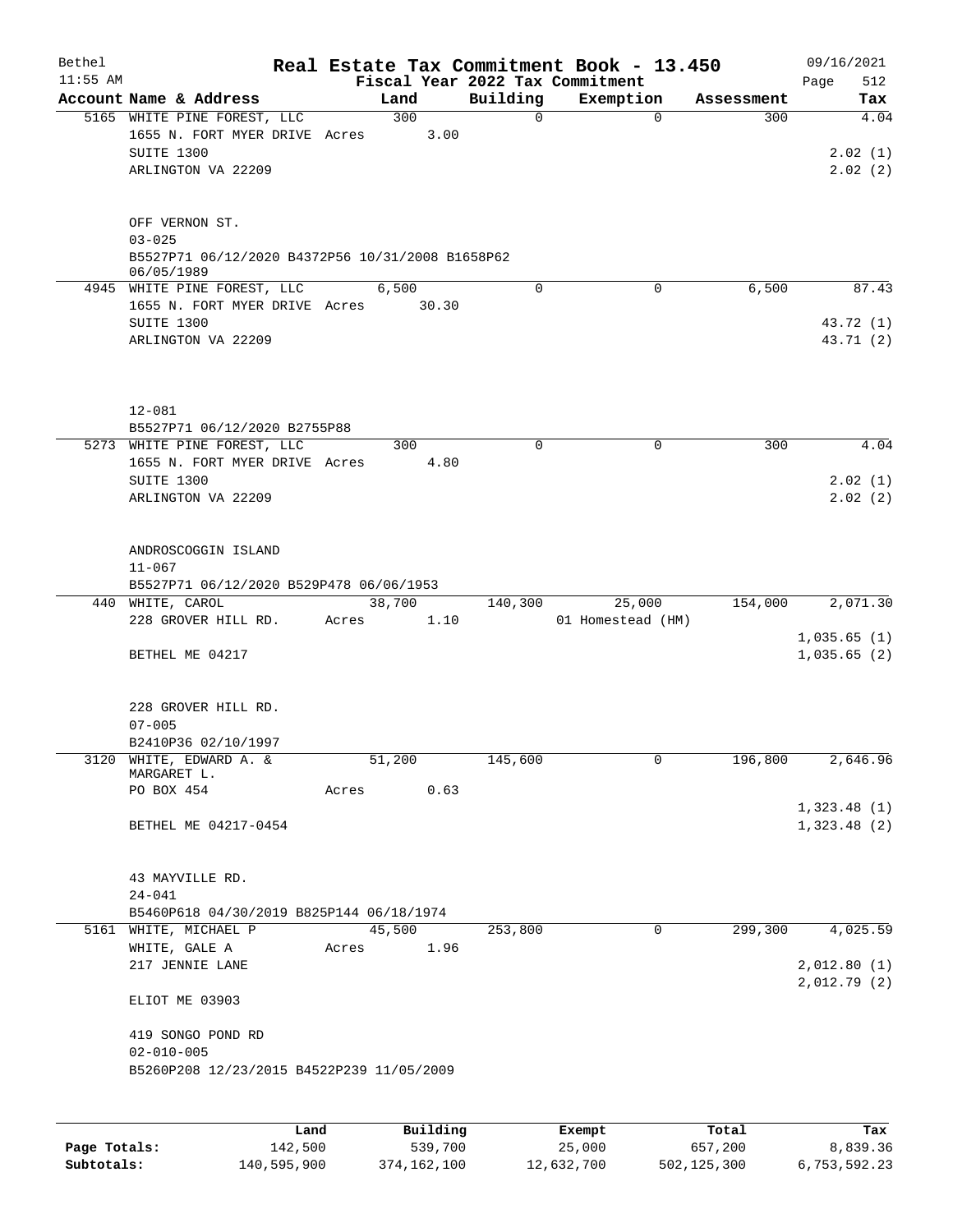| Bethel     |                                                                                                  |       |                 |          | Real Estate Tax Commitment Book - 13.450 |            | 09/16/2021  |
|------------|--------------------------------------------------------------------------------------------------|-------|-----------------|----------|------------------------------------------|------------|-------------|
| $11:55$ AM |                                                                                                  |       |                 |          | Fiscal Year 2022 Tax Commitment          |            | 513<br>Page |
|            | Account Name & Address                                                                           |       | Land            |          | Building Exemption                       | Assessment | Tax         |
|            | 54 WHITMAN, DANIEL C                                                                             |       | 66,500          | 112,000  | 31,000                                   | 147,500    | 1,983.88    |
|            | WHITMAN, THOMAS L                                                                                |       | 106.00<br>Acres |          | 14 WW2 Vet Non                           |            |             |
|            | PO BOX 1153                                                                                      |       |                 |          | 01 Homestead (HM)                        |            | 991.94 (1)  |
|            | BETHEL ME 04217                                                                                  |       |                 |          |                                          |            | 991.94 (2)  |
|            |                                                                                                  |       |                 |          |                                          |            |             |
|            | 800 GROVER HILL RD<br>$01 - 046$                                                                 |       |                 |          |                                          |            |             |
|            | B4569P38 03/19/2010 B2516P300 01/14/1998                                                         |       |                 |          |                                          |            |             |
|            | 2961 WHITMAN, DAVID B                                                                            |       | 33,600          | 69,400   | $\mathbf 0$                              | 103,000    | 1,385.35    |
|            | WHITMAN, KRISTEN C                                                                               |       |                 |          |                                          |            |             |
|            | 27 UPLAND STREET                                                                                 |       |                 |          |                                          |            | 692.68 (1)  |
|            |                                                                                                  |       |                 |          |                                          |            | 692.67 (2)  |
|            | HOLEBROOK MA 02343                                                                               |       |                 |          |                                          |            |             |
|            | 24 CHERRY LANE                                                                                   |       |                 |          |                                          |            |             |
|            | $22 - 002 - 001 - 038$                                                                           |       |                 |          |                                          |            |             |
|            | B5249P613 10/20/2015 B3583P115 08/30/2004                                                        |       |                 |          |                                          |            |             |
|            | 5127 WHITMAN, MARK & NAOMI                                                                       |       | 38,100          | $\Omega$ | $\mathbf 0$                              | 38,100     | 512.45      |
|            | 93 TUCKER ROAD                                                                                   |       | 2.64<br>Acres   |          |                                          |            |             |
|            |                                                                                                  |       |                 |          |                                          |            | 256.23(1)   |
|            | LIMINGTON ME 04049                                                                               |       |                 |          |                                          |            | 256.22(2)   |
|            |                                                                                                  |       |                 |          |                                          |            |             |
|            |                                                                                                  |       |                 |          |                                          |            |             |
|            | WINTERPARK                                                                                       |       |                 |          |                                          |            |             |
|            | $01 - 010 - 024$                                                                                 |       |                 |          |                                          |            |             |
|            | B5467P685 06/28/2019 B5452P553 02/22/2019 B4727P285<br>06/16/2011 B4466P330 07/07/2009 B3962P119 |       |                 |          |                                          |            |             |
|            | 5459 WHITNEY, ANDREW                                                                             |       | 44,800          | 0        | $\Omega$                                 | 44,800     | 602.56      |
|            | PO BOX 356                                                                                       | Acres | 4.60            |          |                                          |            |             |
|            |                                                                                                  |       |                 |          |                                          |            | 301.28(1)   |
|            | BETHEL ME 04217                                                                                  |       |                 |          |                                          |            | 301.28(2)   |
|            |                                                                                                  |       |                 |          |                                          |            |             |
|            |                                                                                                  |       |                 |          |                                          |            |             |
|            |                                                                                                  |       |                 |          |                                          |            |             |
|            | $08 - 060 - 015 - 001$                                                                           |       |                 |          |                                          |            |             |
|            | B5447P535 12/18/2018<br>3058 WHITNEY, ANDREW R                                                   |       | 13,700          |          | 0                                        | 13,700     | 184.27      |
|            | PO BOX 356                                                                                       | Acres | 22.00           | 0        |                                          |            |             |
|            |                                                                                                  |       |                 |          |                                          |            | 92.14(1)    |
|            | BETHEL ME 04217                                                                                  |       |                 |          |                                          |            | 92.13(2)    |
|            |                                                                                                  |       |                 |          |                                          |            |             |
|            |                                                                                                  |       |                 |          |                                          |            |             |
|            | HOLT HILL RD                                                                                     |       |                 |          |                                          |            |             |
|            | $23 - 012 - 001$                                                                                 |       |                 |          |                                          |            |             |
|            | B5380P147 11/28/2017 B4169P3 06/26/2007                                                          |       |                 |          |                                          |            |             |
|            | 3692 WHITNEY, ANDREW R                                                                           |       | 45,600          | 101,900  | 25,000                                   | 122,500    | 1,647.63    |
|            | PO BOX 356                                                                                       | Acres | 2.00            |          | 01 Homestead (HM)                        |            |             |
|            |                                                                                                  |       |                 |          |                                          |            | 823.82 (1)  |
|            | BETHEL ME 04217                                                                                  |       |                 |          |                                          |            | 823.81 (2)  |
|            |                                                                                                  |       |                 |          |                                          |            |             |
|            |                                                                                                  |       |                 |          |                                          |            |             |
|            | 71 FLAT RD.                                                                                      |       |                 |          |                                          |            |             |
|            | $28 - 035$                                                                                       |       |                 |          |                                          |            |             |
|            | B5208P648 02/18/2015 B5122P120 06/03/2014 B3465P308<br>02/24/2004                                |       |                 |          |                                          |            |             |
|            |                                                                                                  |       |                 |          |                                          |            |             |
|            |                                                                                                  |       |                 |          |                                          |            |             |
|            |                                                                                                  |       |                 |          |                                          |            |             |
|            |                                                                                                  | Land  | Building        |          | Exempt                                   | Total      | Tax         |

|              | Land        | Building    | Exempt     | Total       | Tax          |
|--------------|-------------|-------------|------------|-------------|--------------|
| Page Totals: | 242,300     | 283,300     | 56,000     | 469,600     | 6,316.14     |
| Subtotals:   | 140,838,200 | 374,445,400 | 12,688,700 | 502,594,900 | 6,759,908.37 |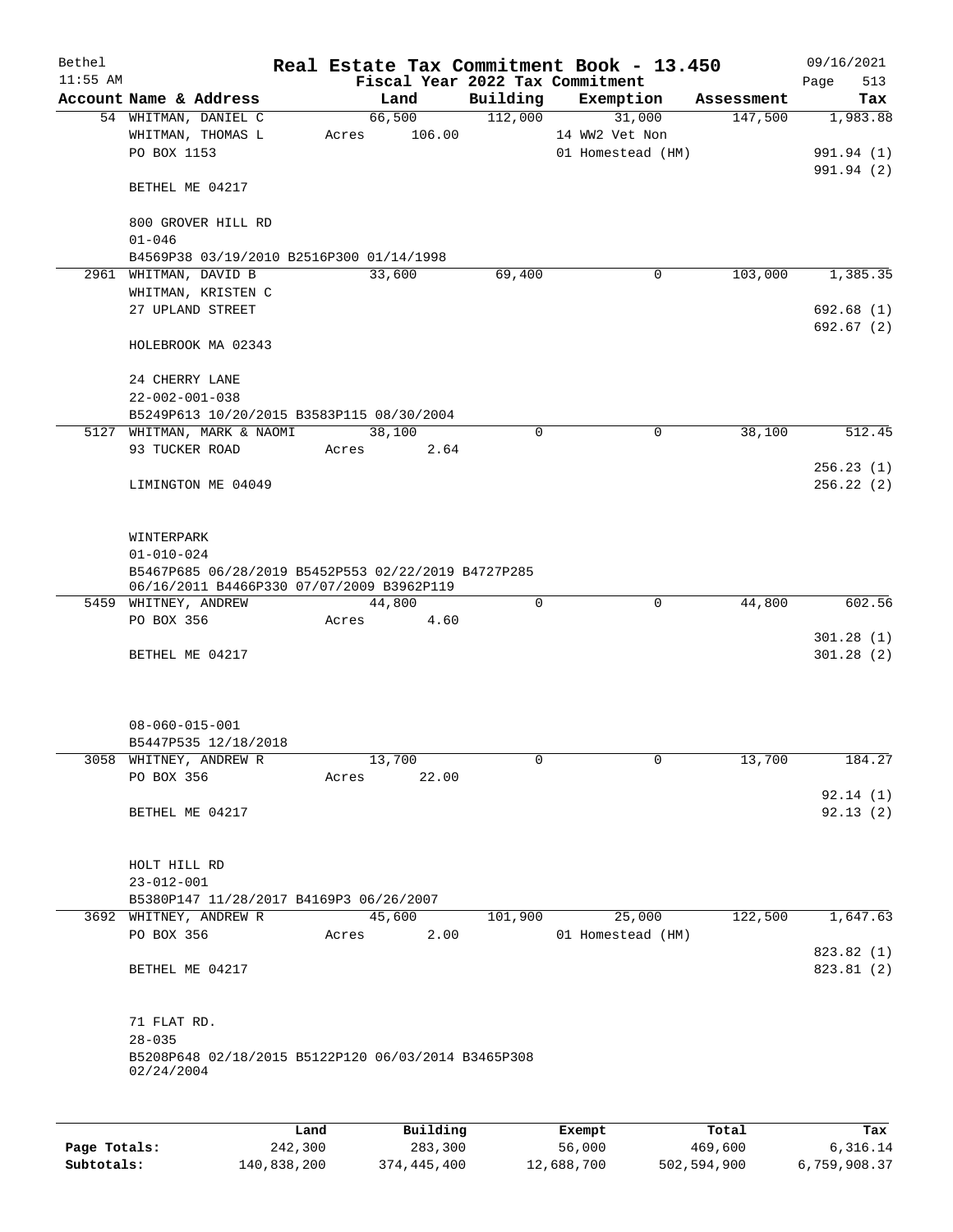| Bethel<br>$11:55$ AM |                                           |        |       |          | Real Estate Tax Commitment Book - 13.450<br>Fiscal Year 2022 Tax Commitment |            | 09/16/2021<br>514<br>Page |
|----------------------|-------------------------------------------|--------|-------|----------|-----------------------------------------------------------------------------|------------|---------------------------|
|                      | Account Name & Address                    |        | Land  | Building | Exemption                                                                   | Assessment | Tax                       |
|                      | 3330 WHITNEY, RICHARD H                   | 69,600 |       | 222,500  | 25,000                                                                      | 267,100    | 3,592.50                  |
|                      | WHITNEY, ELLEN                            | Acres  | 0.28  |          | 01 Homestead (HM)                                                           |            |                           |
|                      | PO BOX 356                                |        |       |          |                                                                             |            | 1,796.25(1)               |
|                      |                                           |        |       |          |                                                                             |            | 1,796.25(2)               |
|                      | BETHEL ME 04217                           |        |       |          |                                                                             |            |                           |
|                      | 23 MAIN ST.                               |        |       |          |                                                                             |            |                           |
|                      | $25 - 161$                                |        |       |          |                                                                             |            |                           |
|                      | B1195P233 03/15/1983                      |        |       |          |                                                                             |            |                           |
|                      | 71 WHITNEY, STEVEN M                      | 51,400 |       | 232,400  | 0                                                                           | 283,800    | 3,817.11                  |
|                      | WHITNEY, DONNA L                          | Acres  | 8.60  |          |                                                                             |            |                           |
|                      | 105 SKILLINGS RD                          |        |       |          |                                                                             |            | 1,908.56(1)               |
|                      |                                           |        |       |          |                                                                             |            | 1,908.55(2)               |
|                      | BETHEL ME 04217                           |        |       |          |                                                                             |            |                           |
|                      | 105 SKILLINGS ROAD                        |        |       |          |                                                                             |            |                           |
|                      | $01 - 051 - 005$                          |        |       |          |                                                                             |            |                           |
|                      | B3724P337 05/19/2005                      |        |       |          |                                                                             |            |                           |
|                      | 5476 WHITTEN, DIANE                       | 32,900 |       | 185,200  | 0                                                                           | 218,100    | 2,933.45                  |
|                      | 10008 SKI VIEW WAY                        | Acres  | 1.12  |          |                                                                             |            |                           |
|                      |                                           |        |       |          |                                                                             |            | 1,466.73(1)               |
|                      | FORT MEYERS FL 33913                      |        |       |          |                                                                             |            | 1,466.72(2)               |
|                      |                                           |        |       |          |                                                                             |            |                           |
|                      | 127 SONGO POND RD.                        |        |       |          |                                                                             |            |                           |
|                      | $07 - 026 - 005$                          |        |       |          |                                                                             |            |                           |
|                      | B5548P992 09/17/2020 B5470P930 07/24/2019 |        |       |          |                                                                             |            |                           |
|                      | 5477 WHITTEN, IRA                         | 32,900 |       | 286,900  | 0                                                                           | 319,800    | 4,301.31                  |
|                      | WHITTEN, MARY K.                          | Acres  | 1.13  |          |                                                                             |            |                           |
|                      | 5 GALLEON COURT                           |        |       |          |                                                                             |            | 2,150.66(1)               |
|                      |                                           |        |       |          |                                                                             |            | 2,150.65(2)               |
|                      | WAKEFIELD RI 02879                        |        |       |          |                                                                             |            |                           |
|                      | 125 SONGO POND RD.                        |        |       |          |                                                                             |            |                           |
|                      | $07 - 026 - 006$                          |        |       |          |                                                                             |            |                           |
|                      | B5548P973 09/17/2020 B5470P930 07/24/2019 |        |       |          |                                                                             |            |                           |
|                      | 1516 WHITWORTH, JAN R                     | 70,800 |       | 138,100  | 25,000                                                                      | 183,900    | 2,473.46                  |
|                      | 130 FLAT ROAD                             | Acres  | 33.00 |          | 01 Homestead (HM)                                                           |            |                           |
|                      |                                           |        |       |          |                                                                             |            | 1,236.73(1)               |
|                      | BETHEL ME 04217                           |        |       |          |                                                                             |            | 1, 236.73(2)              |
|                      |                                           |        |       |          |                                                                             |            |                           |
|                      | 130 FLAT RD.                              |        |       |          |                                                                             |            |                           |
|                      | $11 - 014$                                |        |       |          |                                                                             |            |                           |
|                      | B2620P209 10/14/1998                      |        |       |          |                                                                             |            |                           |
|                      | 66 WHOLEY, JOHN B                         | 45,000 |       | $\Omega$ | 0                                                                           | 45,000     | 605.25                    |
|                      | WHOLEY, JEANNE D                          | Acres  | 8.70  |          |                                                                             |            |                           |
|                      | PO BOX 437                                |        |       |          |                                                                             |            | 302.63(1)                 |
|                      |                                           |        |       |          |                                                                             |            | 302.62(2)                 |
|                      | BETHEL ME 04217                           |        |       |          |                                                                             |            |                           |
|                      | WHEELER ACRES                             |        |       |          |                                                                             |            |                           |
|                      | $01 - 051 - 001$                          |        |       |          |                                                                             |            |                           |
|                      | B3729P3 05/27/2005                        |        |       |          |                                                                             |            |                           |
|                      |                                           |        |       |          |                                                                             |            |                           |
|                      |                                           |        |       |          |                                                                             |            |                           |
|                      |                                           |        |       |          |                                                                             |            |                           |

|              | Land        | Building    | Exempt     | Total       | Tax          |
|--------------|-------------|-------------|------------|-------------|--------------|
| Page Totals: | 302,600     | 1,065,100   | 50,000     | 1,317,700   | 17,723.08    |
| Subtotals:   | 141,140,800 | 375,510,500 | 12,738,700 | 503,912,600 | 6,777,631.45 |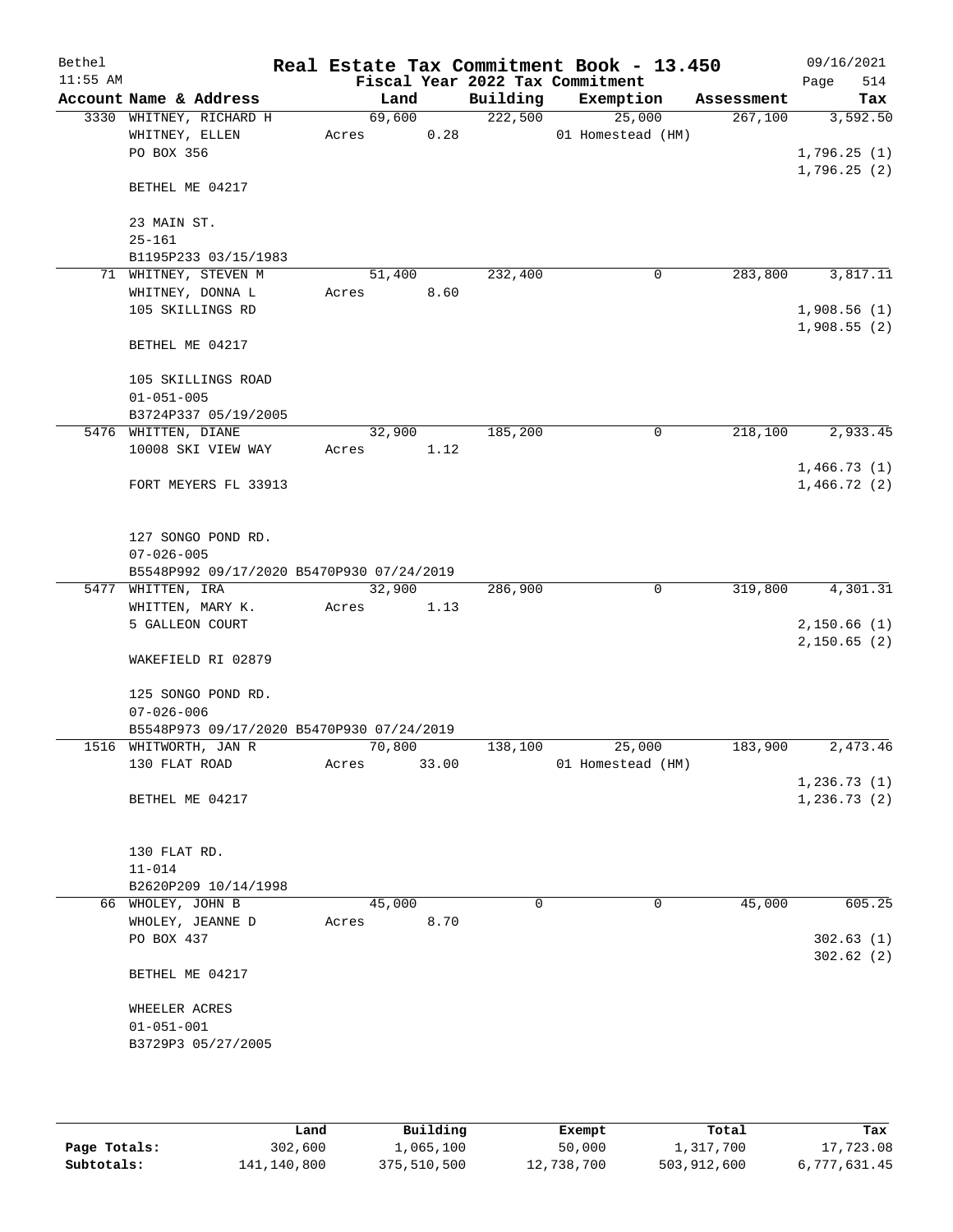| Bethel       |                                                           |       |               |          | Real Estate Tax Commitment Book - 13.450 |             | 09/16/2021                 |
|--------------|-----------------------------------------------------------|-------|---------------|----------|------------------------------------------|-------------|----------------------------|
| $11:55$ AM   |                                                           |       |               |          | Fiscal Year 2022 Tax Commitment          |             | Page<br>515                |
|              | Account Name & Address                                    |       | Land          | Building | Exemption                                | Assessment  | Tax                        |
|              | 69 WHOLEY, JOHN B. &<br>JEANNE D. 1995<br>REVOCABLE TRUST |       | 53,800        | 267,000  | $\mathbf 0$                              | 320,800     | 4,314.76                   |
|              | PO BOX 437                                                | Acres | 8.90          |          |                                          |             |                            |
|              |                                                           |       |               |          |                                          |             | 2,157.38(1)                |
|              | BETHEL ME 04217                                           |       |               |          |                                          |             | 2,157.38(2)                |
|              | 26 LYMAN WHEELER RD                                       |       |               |          |                                          |             |                            |
|              | $01 - 051 - 003$                                          |       |               |          |                                          |             |                            |
|              | B5593P463 03/24/2021 B3724P208 05/20/2005                 |       |               |          |                                          |             |                            |
|              | 3648 WIDBERG, ARTHUR                                      |       | 7,300         | 18,000   | 0                                        | 25,300      | 340.29                     |
|              | WIDBERG, JUDITH                                           | Acres | 0.26          |          |                                          |             |                            |
|              | 68 DUNBAR ST                                              |       |               |          |                                          |             | 170.15(1)                  |
|              | CANTON MA 02021                                           |       |               |          |                                          |             | 170.14(2)                  |
|              | 339 VERNON ST.                                            |       |               |          |                                          |             |                            |
|              | $27 - 040$                                                |       |               |          |                                          |             |                            |
|              | B733P84                                                   |       |               |          |                                          |             |                            |
|              | 4630 WIGHT, AMANDA & NATHAN                               |       | 70,300        | 234,800  | 25,000                                   | 280,100     | 3,767.35                   |
|              | C/O WIGHT, JOHN L. & J. Acres                             |       | 4.07          |          | 01 Homestead (HM)                        |             |                            |
|              | SUSAN O.                                                  |       |               |          |                                          |             |                            |
|              | 1466 INTERVALE RD                                         |       |               |          |                                          |             | 1,883.68(1)<br>1,883.67(2) |
|              | BETHEL ME 04217                                           |       |               |          |                                          |             |                            |
|              | 1466 INTERVALE RD.<br>$19 - 018 - 002$                    |       |               |          |                                          |             |                            |
|              | B4402P258 02/11/2009 B3584P124 09/08/2004 B0P0            |       |               |          |                                          |             |                            |
|              | 1659 WIGHT, BRADLEY S. &                                  |       | 30,500        | 0        | 0                                        | 30,500      | 410.23                     |
|              | BRENDA L.                                                 |       |               |          |                                          |             |                            |
|              | PO BOX 105                                                | Acres | 7.02          |          |                                          |             |                            |
|              | BETHEL ME 04217                                           |       |               |          |                                          |             | 205.12 (1)<br>205.11(2)    |
|              | WEST BETHEL ROAD                                          |       |               |          |                                          |             |                            |
|              | $12 - 016$                                                |       |               |          |                                          |             |                            |
|              | B5489P470 10/30/2019 B5095P165 02/14/2014                 |       |               |          |                                          |             |                            |
| 1660         | WIGHT, BRADLEY S. &                                       |       | 32,600        | 73,600   | $\mathsf{O}$                             | 106, 200    | 1,428.39                   |
|              | BRENDA L.                                                 |       |               |          |                                          |             |                            |
|              | PO BOX 105                                                | Acres | 1.00          |          |                                          |             |                            |
|              | BETHEL ME 04217                                           |       |               |          |                                          |             | 714.20(1)<br>714.19(2)     |
|              |                                                           |       |               |          |                                          |             |                            |
|              | 314 WEST BETHEL RD.                                       |       |               |          |                                          |             |                            |
|              | $12 - 017$                                                |       |               |          |                                          |             |                            |
|              | B5489P470 10/30/2019 B5095P163 02/04/2014                 |       |               |          |                                          |             |                            |
|              | 2897 WIGHT, ERIC                                          |       | 78,900        | 215,900  | 25,000                                   | 269,800     | 3,628.81                   |
|              | WIGHT, KAREN                                              | Acres | 6.08          |          | 01 Homestead (HM)                        |             |                            |
|              | 2100 INTERVALE ROAD                                       |       |               |          |                                          |             | 1,814.41(1)<br>1,814.40(2) |
|              | BETHEL ME 04217                                           |       |               |          |                                          |             |                            |
|              | 2100 INTERVALE RD.                                        |       |               |          |                                          |             |                            |
|              | $20 - 015$                                                |       |               |          |                                          |             |                            |
|              | B1010P23 10/24/1978                                       |       |               |          |                                          |             |                            |
|              | Land                                                      |       | Building      |          | Exempt                                   | Total       | Tax                        |
| Page Totals: | 273,400                                                   |       | 809,300       |          | 50,000                                   | 1,032,700   | 13,889.83                  |
| Subtotals:   | 141, 414, 200                                             |       | 376, 319, 800 |          | 12,788,700                               | 504,945,300 | 6,791,521.28               |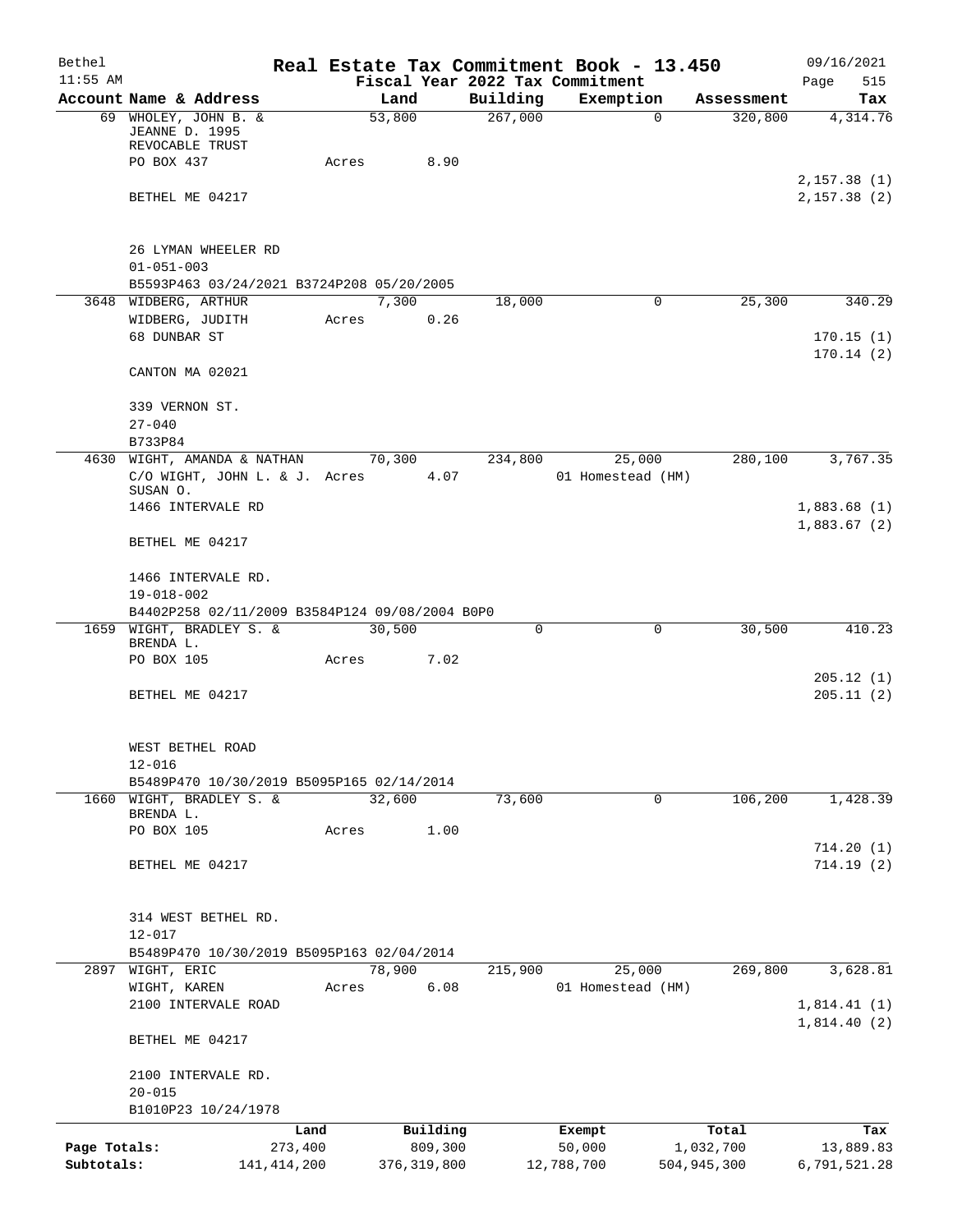| Bethel       |                                                                  |        |          |                                 | Real Estate Tax Commitment Book - 13.450 |            | 09/16/2021  |
|--------------|------------------------------------------------------------------|--------|----------|---------------------------------|------------------------------------------|------------|-------------|
| $11:55$ AM   |                                                                  |        |          | Fiscal Year 2022 Tax Commitment |                                          |            | 516<br>Page |
|              | Account Name & Address                                           |        | Land     | Building                        | Exemption                                | Assessment | Tax         |
|              | 2905 WIGHT, ERIC T                                               | 44,500 | 84.00    | 0                               | $\mathbf 0$                              | 44,500     | 598.53      |
|              | WIGHT, KAREN P<br>2100 INTERVALE RD                              | Acres  |          |                                 |                                          |            | 299.27 (1)  |
|              |                                                                  |        |          |                                 |                                          |            | 299.26(2)   |
|              | BETHEL ME 04217                                                  |        |          |                                 |                                          |            |             |
|              |                                                                  |        |          |                                 |                                          |            |             |
|              | INTERVALE RD N/S                                                 |        |          |                                 |                                          |            |             |
|              | $20 - 021$                                                       |        |          |                                 |                                          |            |             |
| 2608         | B4708P192 04/07/2011 B2774P349 12/10/1999<br>WIGHT, NATHAN       | 34,500 |          | 123,400                         | 0                                        | 157,900    | 2,123.76    |
|              | WIGHT, DEBBIE                                                    | Acres  | 0.75     |                                 |                                          |            |             |
|              | 2097 INTERVALE RD                                                |        |          |                                 |                                          |            | 1,061.88(1) |
|              |                                                                  |        |          |                                 |                                          |            | 1,061.88(2) |
|              | BETHEL ME 04217                                                  |        |          |                                 |                                          |            |             |
|              | 2097 INTERVALE RD.                                               |        |          |                                 |                                          |            |             |
|              | $15 - 024$                                                       |        |          |                                 |                                          |            |             |
|              | B1516P213                                                        |        |          |                                 |                                          |            |             |
|              | 2632 WILCOXEN, CHARLES &                                         | 53,000 |          | 175,800                         | 0                                        | 228,800    | 3,077.36    |
|              | HILARY                                                           |        |          |                                 |                                          |            |             |
|              | 495 SOUTH BRIDGTON RD                                            | Acres  | 3.40     |                                 |                                          |            |             |
|              |                                                                  |        |          |                                 |                                          |            | 1,538.68(1) |
|              | BRIDGETON ME 04009                                               |        |          |                                 |                                          |            | 1,538.68(2) |
|              |                                                                  |        |          |                                 |                                          |            |             |
|              |                                                                  |        |          |                                 |                                          |            |             |
|              | 531 NORTH ROAD                                                   |        |          |                                 |                                          |            |             |
|              | $16 - 006$                                                       |        |          |                                 |                                          |            |             |
|              | B5465P111 06/10/2019 B3361P99 08/22/2003<br>2455 WILD, DEBORAH F | 38,700 |          | 50,700                          | $\mathbf 0$                              | 89,400     | 1,202.43    |
|              | 213 INTERVALE ROAD                                               | Acres  | 1.10     |                                 |                                          |            |             |
|              |                                                                  |        |          |                                 |                                          |            | 601.22(1)   |
|              | BETHEL ME 04217                                                  |        |          |                                 |                                          |            | 601.21(2)   |
|              |                                                                  |        |          |                                 |                                          |            |             |
|              |                                                                  |        |          |                                 |                                          |            |             |
|              | 213 INTERVALE RD.                                                |        |          |                                 |                                          |            |             |
|              | $13 - 014$                                                       |        |          |                                 |                                          |            |             |
|              | B5567P609 11/30/2020 B638P65 11/13/1964                          |        |          |                                 |                                          |            |             |
|              | 2966 WILLARD, ABBOTT                                             | 33,600 |          | 123,900                         | 0                                        | 157,500    | 2,118.38    |
|              | WILLARD, JENNIFER                                                |        |          |                                 |                                          |            |             |
|              | 357 PACKERS FALLS ROAD                                           |        |          |                                 |                                          |            | 1,059.19(1) |
|              | DURHAM NH 03824                                                  |        |          |                                 |                                          |            | 1,059.19(2) |
|              |                                                                  |        |          |                                 |                                          |            |             |
|              | 24 CHERRY LANE                                                   |        |          |                                 |                                          |            |             |
|              | $22 - 002 - 001 - 042$                                           |        |          |                                 |                                          |            |             |
|              | B5439P510 10/29/2018 B3067P145 02/11/2002                        |        |          |                                 |                                          |            |             |
|              | 3623 WILLARD, RONALD D                                           | 31,300 |          | $\Omega$                        | 0                                        | 31,300     | 420.99      |
|              | WILLARD, JOAN<br>A./REVOCABLE TRUST                              | Acres  | 2.31     |                                 |                                          |            |             |
|              | 7448 spring village dr.                                          |        |          |                                 |                                          |            | 210.50(1)   |
|              | #426                                                             |        |          |                                 |                                          |            |             |
|              |                                                                  |        |          |                                 |                                          |            | 210.49(2)   |
|              | SPRINGFIELD VA 22150<br>4469                                     |        |          |                                 |                                          |            |             |
|              |                                                                  |        |          |                                 |                                          |            |             |
|              | PARADISE EAST RD                                                 |        |          |                                 |                                          |            |             |
|              | $27 - 029$                                                       |        |          |                                 |                                          |            |             |
|              |                                                                  |        |          |                                 |                                          |            |             |
|              | Land                                                             |        | Building |                                 | Exempt                                   | Total      | Tax         |
| Page Totals: | 235,600                                                          |        | 473,800  |                                 | $\mathbf 0$                              | 709,400    | 9,541.45    |

**Subtotals:** 141,649,800 376,793,600 12,788,700 505,654,700 6,801,062.73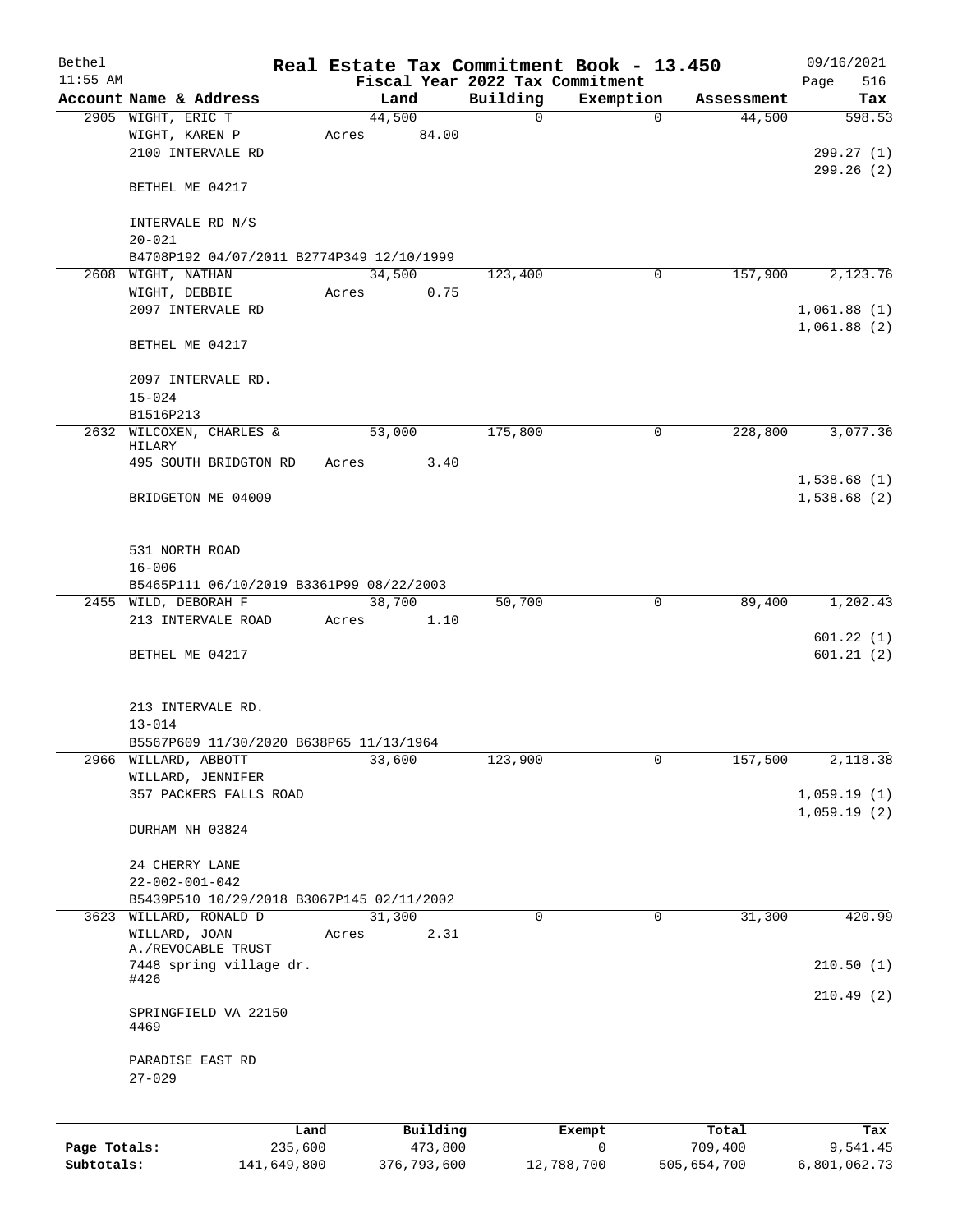| Bethel                     |                                                                                                   | Real Estate Tax Commitment Book - 13.450 |          |                                 |                          | 09/16/2021                 |
|----------------------------|---------------------------------------------------------------------------------------------------|------------------------------------------|----------|---------------------------------|--------------------------|----------------------------|
| $11:55$ AM                 |                                                                                                   |                                          |          | Fiscal Year 2022 Tax Commitment |                          | Page<br>517                |
|                            | Account Name & Address                                                                            | Land                                     | Building | Exemption                       | Assessment               | Tax                        |
|                            | 5003 WILLIAMS CLINT M.<br>5 KIMBERLY DRIVE                                                        | 33,600                                   | 212,600  | $\mathbf 0$                     | 246,200                  | 3, 311.39                  |
|                            | SACO ME 04072                                                                                     |                                          |          |                                 |                          | 1,655.70(1)<br>1,655.69(2) |
|                            | 32 PARKWAY CONDO UNIT 5<br>$25 - 241 - 003 - 5$                                                   |                                          |          |                                 |                          |                            |
|                            | B5508P676 02/24/2020 B4511P339 10/15/2009 B4481P249<br>08/10/2009                                 |                                          |          |                                 |                          |                            |
|                            | 1622 WILLIAMS, DOLORES G<br>820 NORTH ROAD                                                        | 52,400<br>0.98<br>Acres                  | 72,600   | 25,000<br>01 Homestead (HM)     | 100,000                  | 1,345.00                   |
|                            | BETHEL ME 04217 3204                                                                              |                                          |          |                                 |                          | 672.50(1)<br>672.50(2)     |
|                            | 816 NORTH ROAD<br>$11 - 078$                                                                      |                                          |          |                                 |                          |                            |
|                            | B1136P27 09/29/1981                                                                               |                                          |          |                                 |                          |                            |
|                            | 1798 WILLIAMS, ELLIS J<br>WILLIAMS, KAYLA J<br>LEVEILLE                                           | 39,600<br>1.50<br>Acres                  | 101,700  | 25,000<br>01 Homestead (HM)     | 116,300                  | 1,564.24                   |
|                            | 81 HOLT HILL ROAD                                                                                 |                                          |          |                                 |                          | 782.12 (1)<br>782.12 (2)   |
|                            | BETHEL ME 04217 5305                                                                              |                                          |          |                                 |                          |                            |
|                            | 81 HOLT HILL RD.<br>$23 - 011 - 001$                                                              |                                          |          |                                 |                          |                            |
|                            | B5071P182 12/09/2013 B5034P10 09/06/2013 B3565P254<br>08/05/2004                                  |                                          |          |                                 |                          |                            |
| 5392                       | WILLIAMS, HUGH F., JR.                                                                            | 20,300                                   | 0        | 0                               | 20,300                   | 273.04                     |
|                            | &.<br>BEHAN, MARGARET A                                                                           | 37.80<br>Acres                           |          |                                 |                          |                            |
|                            | PO BOX 153                                                                                        |                                          |          |                                 |                          | 136.52(1)<br>136.52(2)     |
|                            | Bethel ME 04217                                                                                   |                                          |          |                                 |                          |                            |
|                            | OFF HOLT HILL<br>$23 - 003 - 001 - 002$                                                           |                                          |          |                                 |                          |                            |
|                            | B5240P412 08/25/2015                                                                              |                                          |          |                                 |                          |                            |
|                            | 454 WILLIAMS, LELA<br>142 PORT ROAD                                                               | 34,500<br>0.75<br>Acres                  | 109,100  | $\mathbf 0$                     | 143,600                  | 1,931.42                   |
|                            | KENNEBUNKPORT ME 04043                                                                            |                                          |          |                                 |                          | 965.71(1)<br>965.71(2)     |
|                            | 23 SONGO POND ROAD                                                                                |                                          |          |                                 |                          |                            |
|                            | $07 - 020$<br>B5183P226 11/17/2014 B4889P149 09/06/2012 B4528P98<br>12/14/2009 B3770P1 07/28/2005 |                                          |          |                                 |                          |                            |
|                            | 3094 WILLIAMS, STEPHEN C                                                                          | 54,700                                   | 127,400  | 0                               | 182,100                  | 2,449.25                   |
|                            | REECE, LISA RAE                                                                                   | 0.80<br>Acres                            |          |                                 |                          |                            |
|                            | 320 ROBINHOOD RD                                                                                  |                                          |          |                                 |                          | 1,224.63(1)<br>1,224.62(2) |
|                            | GEORGETOWN ME 04548                                                                               |                                          |          |                                 |                          |                            |
|                            | 56 NORTH ROAD<br>$24 - 017$                                                                       |                                          |          |                                 |                          |                            |
|                            | B5370P365 09/28/2017 B3717P63 05/16/2005                                                          |                                          |          |                                 |                          |                            |
|                            |                                                                                                   | Land<br>Building                         |          | Exempt                          | Total                    | Tax                        |
| Page Totals:<br>Subtotals: | 235,100<br>141,884,900                                                                            | 623,400<br>377, 417, 000                 |          | 50,000<br>12,838,700            | 808,500<br>506, 463, 200 | 10,874.34<br>6,811,937.07  |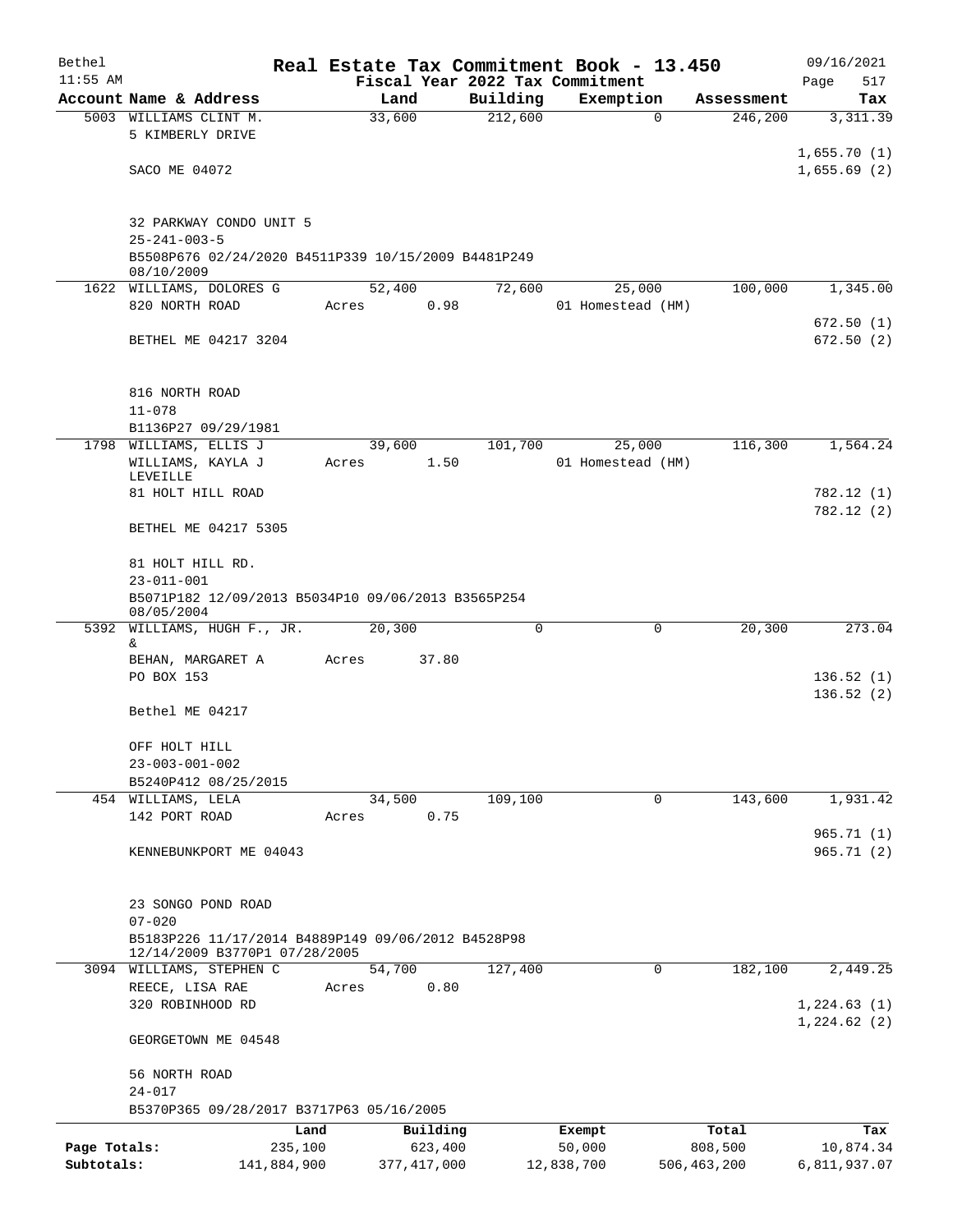| Bethel<br>$11:55$ AM |                                                     |       |        |          | Real Estate Tax Commitment Book - 13.450<br>Fiscal Year 2022 Tax Commitment |            | 09/16/2021<br>518<br>Page |
|----------------------|-----------------------------------------------------|-------|--------|----------|-----------------------------------------------------------------------------|------------|---------------------------|
|                      | Account Name & Address                              |       | Land   | Building | Exemption                                                                   | Assessment | Tax                       |
|                      | 3213 WILLIE, JANET L                                |       | 51,400 | 105,700  | $\mathbf 0$                                                                 | 157,100    | 2,113.00                  |
|                      | PO BOX 944                                          | Acres | 0.32   |          |                                                                             |            |                           |
|                      |                                                     |       |        |          |                                                                             |            | 1,056.50(1)               |
|                      | BETHEL ME 04217                                     |       |        |          |                                                                             |            | 1,056.50(2)               |
|                      |                                                     |       |        |          |                                                                             |            |                           |
|                      |                                                     |       |        |          |                                                                             |            |                           |
|                      | 18 HIGH ST.                                         |       |        |          |                                                                             |            |                           |
|                      | $25 - 055$                                          |       |        |          |                                                                             |            |                           |
|                      | B3498P241 04/23/2004                                |       |        |          |                                                                             |            |                           |
|                      | 3765 WILSON, BENJAMIN                               |       | 23,600 |          | 0<br>0                                                                      | 23,600     | 317.42                    |
|                      | HOFF, JOANN                                         | Acres | 47.00  |          |                                                                             |            |                           |
|                      | PO BOX 236                                          |       |        |          |                                                                             |            | 158.71(1)                 |
|                      | TETON VILLAGE WY 83025                              |       |        |          |                                                                             |            | 158.71(2)                 |
|                      |                                                     |       |        |          |                                                                             |            |                           |
|                      |                                                     |       |        |          |                                                                             |            |                           |
|                      | $15 - 021 - 007$                                    |       |        |          |                                                                             |            |                           |
|                      | B4249P18 01/07/2008 B3310P10 06/09/2003             |       |        |          |                                                                             |            |                           |
|                      | 4538 WILSON, CHRISTOPHER M                          |       | 48,300 | 490,300  | $\mathbf 0$                                                                 | 538,600    | 7,244.17                  |
|                      | TSAO, TSAO, JOANNE                                  | Acres | 1.07   |          |                                                                             |            |                           |
|                      | 127 COMMONWEALTH AVE                                |       |        |          |                                                                             |            | 3,622.09(1)               |
|                      |                                                     |       |        |          |                                                                             |            | 3,622.08(2)               |
|                      | CHESTNUT HILL MA 02467                              |       |        |          |                                                                             |            |                           |
|                      | 1004                                                |       |        |          |                                                                             |            |                           |
|                      |                                                     |       |        |          |                                                                             |            |                           |
|                      | 67 MERRIMAN ROAD<br>$08 - 060 - 007$                |       |        |          |                                                                             |            |                           |
|                      | B4606P129 07/02/2010 B3795P202 09/01/2005           |       |        |          |                                                                             |            |                           |
|                      | 4539 WILSON, CHRISTOPHER M                          |       | 38,400 |          | 0<br>0                                                                      | 38,400     | 516.48                    |
|                      | TSAO, TSAO, JOANNE                                  | Acres | 1.00   |          |                                                                             |            |                           |
|                      | 170 EAST 87TH STREET                                |       |        |          |                                                                             |            | 258.24(1)                 |
|                      |                                                     |       |        |          |                                                                             |            | 258.24(2)                 |
|                      | NEW YORK NY 10128                                   |       |        |          |                                                                             |            |                           |
|                      |                                                     |       |        |          |                                                                             |            |                           |
|                      | SUNSET HILL SUB                                     |       |        |          |                                                                             |            |                           |
|                      | $08 - 060 - 008$                                    |       |        |          |                                                                             |            |                           |
|                      | B4606P129 07/02/2010                                |       |        |          |                                                                             |            |                           |
|                      | 5247 WILSON, DANIEL R                               |       | 52,900 | 303,900  | $\overline{0}$                                                              | 356,800    | 4,798.96                  |
|                      | WILSON, LORIE A                                     | Acres | 1.03   |          |                                                                             |            |                           |
|                      | 14 BURNHAM RD                                       |       |        |          |                                                                             |            | 2,399.48(1)               |
|                      |                                                     |       |        |          |                                                                             |            | 2,399.48(2)               |
|                      | LOWELL MA 01852                                     |       |        |          |                                                                             |            |                           |
|                      | 34 QUAIL RUN                                        |       |        |          |                                                                             |            |                           |
|                      | $09 - 006 - 006 - 004$                              |       |        |          |                                                                             |            |                           |
|                      | B5108P310 04/28/2014 B12P4549 08/14/2009            |       |        |          |                                                                             |            |                           |
|                      | 1368 WILSON, DANNA R.                               |       | 42,200 | 126,700  | $\mathbf 0$                                                                 | 168,900    | 2, 271.71                 |
|                      | LOUISON, ZACHARY                                    | Acres | 3.49   |          |                                                                             |            |                           |
|                      | PO BOX 635                                          |       |        |          |                                                                             |            | 1, 135.86(1)              |
|                      |                                                     |       |        |          |                                                                             |            | 1, 135.85(2)              |
|                      | BETHEL ME 04217                                     |       |        |          |                                                                             |            |                           |
|                      |                                                     |       |        |          |                                                                             |            |                           |
|                      | 238 WALKERS MILLS RD.                               |       |        |          |                                                                             |            |                           |
|                      | $08 - 051$                                          |       |        |          |                                                                             |            |                           |
|                      | B5456P618 04/01/2019 B5032P117 08/30/2013 B4464P330 |       |        |          |                                                                             |            |                           |
|                      | 07/01/2009 B1625P142                                |       |        |          |                                                                             |            |                           |
|                      |                                                     |       |        |          |                                                                             |            |                           |
|                      |                                                     |       |        |          |                                                                             |            |                           |

|              | Land          | Building    | Exempt     | Total       | Tax          |
|--------------|---------------|-------------|------------|-------------|--------------|
| Page Totals: | 256,800       | 1,026,600   |            | 1,283,400   | 17,261.74    |
| Subtotals:   | 142, 141, 700 | 378,443,600 | 12,838,700 | 507,746,600 | 6,829,198.81 |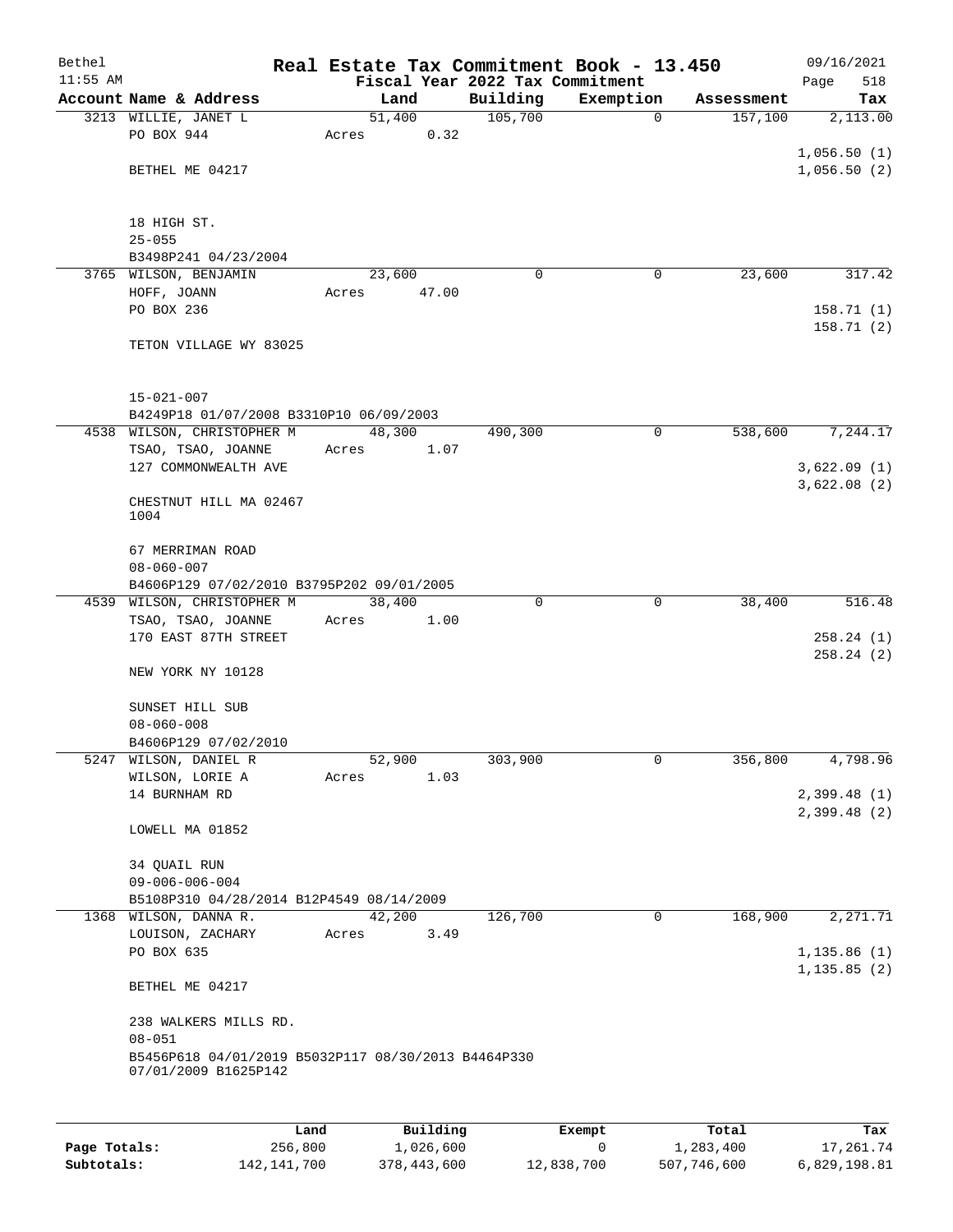| Bethel     |                                                                                                 |        |       |                                 | Real Estate Tax Commitment Book - 13.450 |            | 09/16/2021             |
|------------|-------------------------------------------------------------------------------------------------|--------|-------|---------------------------------|------------------------------------------|------------|------------------------|
| $11:55$ AM |                                                                                                 |        |       | Fiscal Year 2022 Tax Commitment |                                          |            | Page<br>519            |
|            | Account Name & Address                                                                          |        | Land  | Building                        | Exemption                                | Assessment | Tax                    |
|            | 4881 WILSON, DARLENE                                                                            | 25,500 |       | $\mathbf 0$                     | 0                                        | 25,500     | 342.98                 |
|            | WILSON, WALTER                                                                                  | Acres  | 1.51  |                                 |                                          |            |                        |
|            | 9 TARGET ROAD                                                                                   |        |       |                                 |                                          |            | 171.49(1)              |
|            | NEW GLOUCESTER ME 04260                                                                         |        |       |                                 |                                          |            | 171.49(2)              |
|            | ENGLISH WOODS                                                                                   |        |       |                                 |                                          |            |                        |
|            | $15 - 008 - 011$                                                                                |        |       |                                 |                                          |            |                        |
|            | B5395P373 02/28/2018 B4997P17 06/12/2013 B4898P206<br>09/26/2012 B4376P261 11/14/2008 B3924P104 |        |       |                                 |                                          |            |                        |
|            | 444 WILSON, DENNIS                                                                              | 37,200 |       | 0                               | $\mathbf 0$                              | 37,200     | 500.34                 |
|            | RFD#1 BOX 566                                                                                   | Acres  | 21.00 |                                 |                                          |            |                        |
|            |                                                                                                 |        |       |                                 |                                          |            | 250.17(1)              |
|            | BETHEL ME 04217                                                                                 |        |       |                                 |                                          |            | 250.17(2)              |
|            | GROVER HILL S/S                                                                                 |        |       |                                 |                                          |            |                        |
|            | $07 - 009$                                                                                      |        |       |                                 |                                          |            |                        |
|            | B2888P117                                                                                       |        |       |                                 |                                          |            |                        |
|            | 1530 WILSON, DENNIS                                                                             | 56,100 |       | $\mathbf 0$                     | 0                                        | 56,100     | 754.55                 |
|            | RFD 1 BOX 566                                                                                   | Acres  | 23.00 |                                 |                                          |            |                        |
|            | BETHEL ME 04217                                                                                 |        |       |                                 |                                          |            | 377.28(1)<br>377.27(2) |
|            | FLAT RD W/S                                                                                     |        |       |                                 |                                          |            |                        |
|            | $11 - 020$                                                                                      |        |       |                                 |                                          |            |                        |
|            | B865P94                                                                                         |        |       |                                 |                                          |            |                        |
|            | 26 WILSON, DENNIS                                                                               |        | 3,800 | $\mathbf 0$                     | $\mathbf 0$                              | 3,800      | 51.11                  |
|            | RFD #1 BOX 566                                                                                  | Acres  | 22.00 |                                 |                                          |            |                        |
|            |                                                                                                 |        |       |                                 |                                          |            | 25.56(1)               |
|            | BETHEL ME 04217                                                                                 |        |       |                                 |                                          |            | 25.55(2)               |
|            | FLAT RD                                                                                         |        |       |                                 |                                          |            |                        |
|            | $01 - 024$                                                                                      |        |       |                                 |                                          |            |                        |
|            | B2888P117 12/04/2000                                                                            |        |       |                                 |                                          |            |                        |
|            | 158 WILSON, DENNIS                                                                              | 17,000 |       | 0                               | 0                                        | 17,000     | 228.65                 |
|            | RFD 1                                                                                           | Acres  | 0.50  |                                 |                                          |            | 114.33(1)              |
|            | BETHEL ME 04217                                                                                 |        |       |                                 |                                          |            | 114.32(2)              |
|            | WALKERS MILLS RD.                                                                               |        |       |                                 |                                          |            |                        |
|            | $04 - 015$                                                                                      |        |       |                                 |                                          |            |                        |
|            | B2882P37                                                                                        |        |       |                                 |                                          |            |                        |
|            | 184 WILSON, DENNIS                                                                              |        | 4,200 | 0                               | 0                                        | 4,200      | 56.49                  |
|            | RR 1 BOX 566                                                                                    | Acres  | 0.50  |                                 |                                          |            |                        |
|            | BETHEL ME 04217                                                                                 |        |       |                                 |                                          |            | 28.25(1)<br>28.24(2)   |
|            | 918 WALKERS MILLS RD.                                                                           |        |       |                                 |                                          |            |                        |
|            | $04 - 037$                                                                                      |        |       |                                 |                                          |            |                        |
|            | B3736P186 06/10/2005                                                                            |        |       |                                 |                                          |            |                        |
|            |                                                                                                 |        |       |                                 |                                          |            |                        |
|            |                                                                                                 |        |       |                                 |                                          |            |                        |

|              | Land        | Building    | Exempt     | Total       | Tax          |
|--------------|-------------|-------------|------------|-------------|--------------|
| Page Totals: | 143,800     |             |            | 143,800     | 1,934.12     |
| Subtotals:   | 142,285,500 | 378,443,600 | 12,838,700 | 507,890,400 | 6,831,132.93 |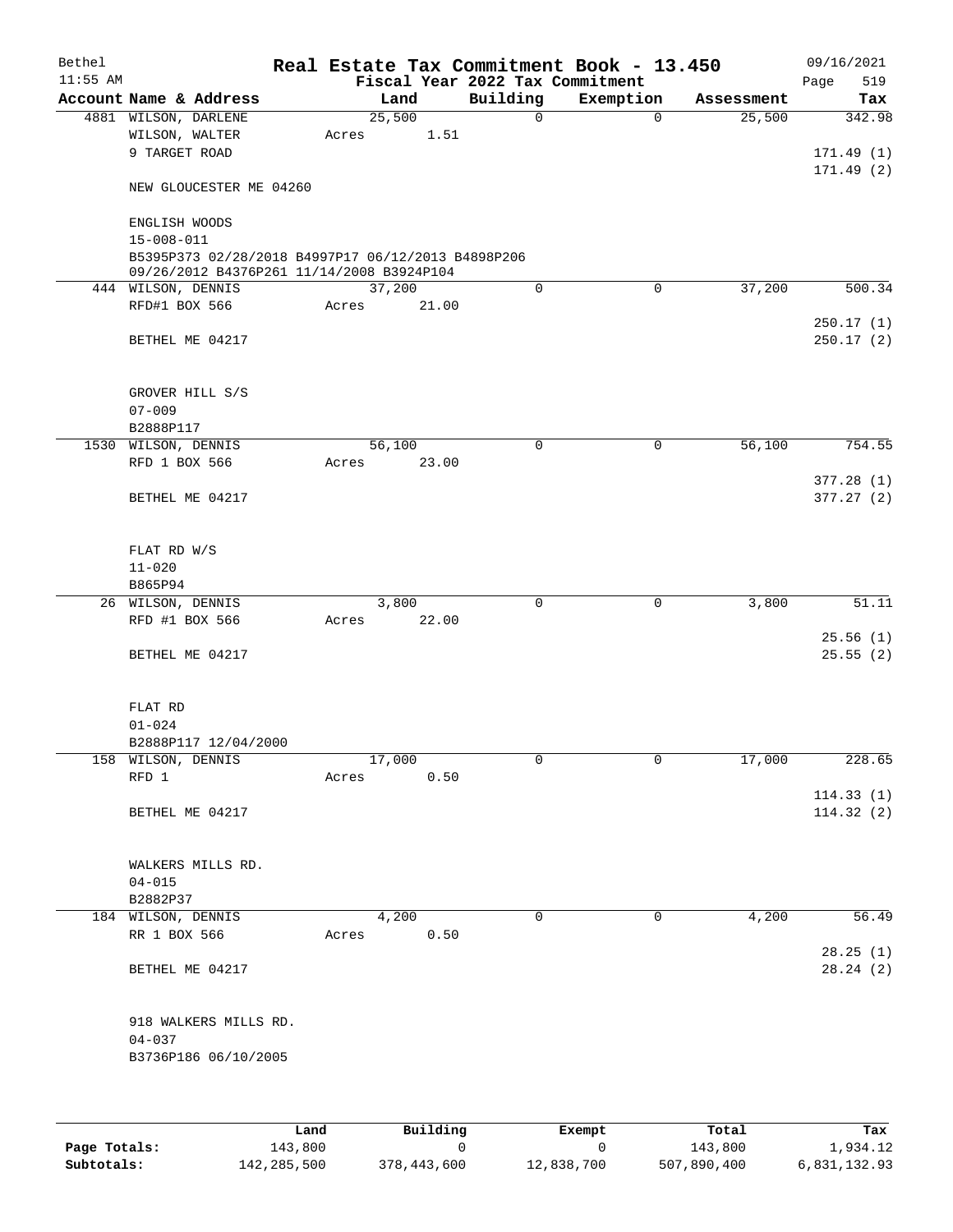| Bethel<br>$11:55$ AM |                                                    |        |        |          | Real Estate Tax Commitment Book - 13.450<br>Fiscal Year 2022 Tax Commitment |            | 09/16/2021<br>520<br>Page |
|----------------------|----------------------------------------------------|--------|--------|----------|-----------------------------------------------------------------------------|------------|---------------------------|
|                      | Account Name & Address                             |        | Land   | Building | Exemption                                                                   | Assessment | Tax                       |
|                      | 3583 WILSON, DENNIS                                | 52,000 |        | 0        | $\mathbf 0$                                                                 | 52,000     | 699.40                    |
|                      | RFD 1 BOX 566                                      | Acres  | 0.70   |          |                                                                             |            |                           |
|                      |                                                    |        |        |          |                                                                             |            | 349.70 (1)                |
|                      | BETHEL ME 04217                                    |        |        |          |                                                                             |            | 349.70 (2)                |
|                      |                                                    |        |        |          |                                                                             |            |                           |
|                      |                                                    |        |        |          |                                                                             |            |                           |
|                      | 152 VERNON ST.                                     |        |        |          |                                                                             |            |                           |
|                      | $26 - 087$                                         |        |        |          |                                                                             |            |                           |
|                      | B646P400                                           |        |        |          |                                                                             |            |                           |
|                      | 4468 WILSON, DENNIS                                |        | 2,800  | 0        | 0                                                                           | 2,800      | 37.66                     |
|                      | RR 1 BOX 566                                       | Acres  | 3.50   |          |                                                                             |            |                           |
|                      |                                                    |        |        |          |                                                                             |            | 18.83(1)                  |
|                      | BETHEL ME 04217                                    |        |        |          |                                                                             |            | 18.83(2)                  |
|                      |                                                    |        |        |          |                                                                             |            |                           |
|                      |                                                    |        |        |          |                                                                             |            |                           |
|                      | FLAT RD.                                           |        |        |          |                                                                             |            |                           |
|                      | $01 - 023$                                         |        |        |          |                                                                             |            |                           |
|                      | B3459P140 02/05/2004                               |        |        |          |                                                                             |            |                           |
|                      | 1305 WILSON, GARY G                                |        | 55,100 | 173,800  | 0                                                                           | 228,900    | 3,078.71                  |
|                      | WILSON, MARY J                                     | Acres  | 5.20   |          |                                                                             |            |                           |
|                      | PO BOX 52                                          |        |        |          |                                                                             |            | 1,539.36(1)               |
|                      | 52 FOREST DRIVE                                    |        |        |          |                                                                             |            | 1,539.35(2)               |
|                      | BETHEL ME 04217                                    |        |        |          |                                                                             |            |                           |
|                      |                                                    |        |        |          |                                                                             |            |                           |
|                      | 52 FOREST DR.                                      |        |        |          |                                                                             |            |                           |
|                      | $08 - 006 - 005$                                   |        |        |          |                                                                             |            |                           |
|                      | B5268P569 02/18/2016 B2707P166 06/01/1999 B2440P30 |        |        |          |                                                                             |            |                           |
|                      | 06/03/1997 B2201P200 02/21/1995                    |        |        |          |                                                                             |            |                           |
|                      | 303 WILSON, LILLIAN J. &                           |        | 34,600 | 79,400   | 25,000                                                                      | 89,000     | 1,197.05                  |
|                      | ONDRIZEK, NELLIE I                                 | Acres  | 2.20   |          | 01 Homestead (HM)                                                           |            |                           |
|                      | 48 GORE ROAD                                       |        |        |          |                                                                             |            | 598.53(1)                 |
|                      |                                                    |        |        |          |                                                                             |            | 598.52 (2)                |
|                      | BRYANT POND ME 04219                               |        |        |          |                                                                             |            |                           |
|                      |                                                    |        |        |          |                                                                             |            |                           |
|                      | 48 GORE RD.                                        |        |        |          |                                                                             |            |                           |
|                      | $05 - 013$                                         |        |        |          |                                                                             |            |                           |
|                      | B5320P17 12/07/2016 B3629P99 11/19/2004            |        |        |          |                                                                             |            |                           |
|                      | 3375 WILSON, LYNN K                                | 54,200 |        | 45,300   | 25,000                                                                      | 74,500     | 1,002.03                  |
|                      | 91 VERNON STREET                                   | Acres  | 0.46   |          | 01 Homestead (HM)                                                           |            |                           |
|                      |                                                    |        |        |          |                                                                             |            | 501.02(1)                 |
|                      | BETHEL ME 04217                                    |        |        |          |                                                                             |            | 501.01(2)                 |
|                      |                                                    |        |        |          |                                                                             |            |                           |
|                      |                                                    |        |        |          |                                                                             |            |                           |
|                      | 91 VERNON ST.                                      |        |        |          |                                                                             |            |                           |
|                      | $25 - 197$                                         |        |        |          |                                                                             |            |                           |
|                      | B3425P242 11/26/2003                               |        |        |          |                                                                             |            |                           |
|                      | 5511 WILSON, SHERI                                 | 24,500 |        | $\Omega$ | 0                                                                           | 24,500     | 329.53                    |
|                      | 930 N UNION CIRCLE                                 | Acres  | 1.00   |          |                                                                             |            |                           |
|                      |                                                    |        |        |          |                                                                             |            | 164.77(1)                 |
|                      | DELTONA FL 32725                                   |        |        |          |                                                                             |            | 164.76(2)                 |
|                      |                                                    |        |        |          |                                                                             |            |                           |
|                      |                                                    |        |        |          |                                                                             |            |                           |
|                      | DAISY BRYANT RD                                    |        |        |          |                                                                             |            |                           |
|                      | $17 - 00 - 002$                                    |        |        |          |                                                                             |            |                           |
|                      | B5594P981 03/01/2021                               |        |        |          |                                                                             |            |                           |
|                      |                                                    |        |        |          |                                                                             |            |                           |
|                      |                                                    |        |        |          |                                                                             |            |                           |
|                      |                                                    |        |        |          |                                                                             |            |                           |

|              | Land        | Building    | Exempt     | Total       | Tax          |
|--------------|-------------|-------------|------------|-------------|--------------|
| Page Totals: | 223,200     | 298,500     | 50,000     | 471,700     | 6,344.38     |
| Subtotals:   | 142,508,700 | 378,742,100 | 12,888,700 | 508,362,100 | 6,837,477.31 |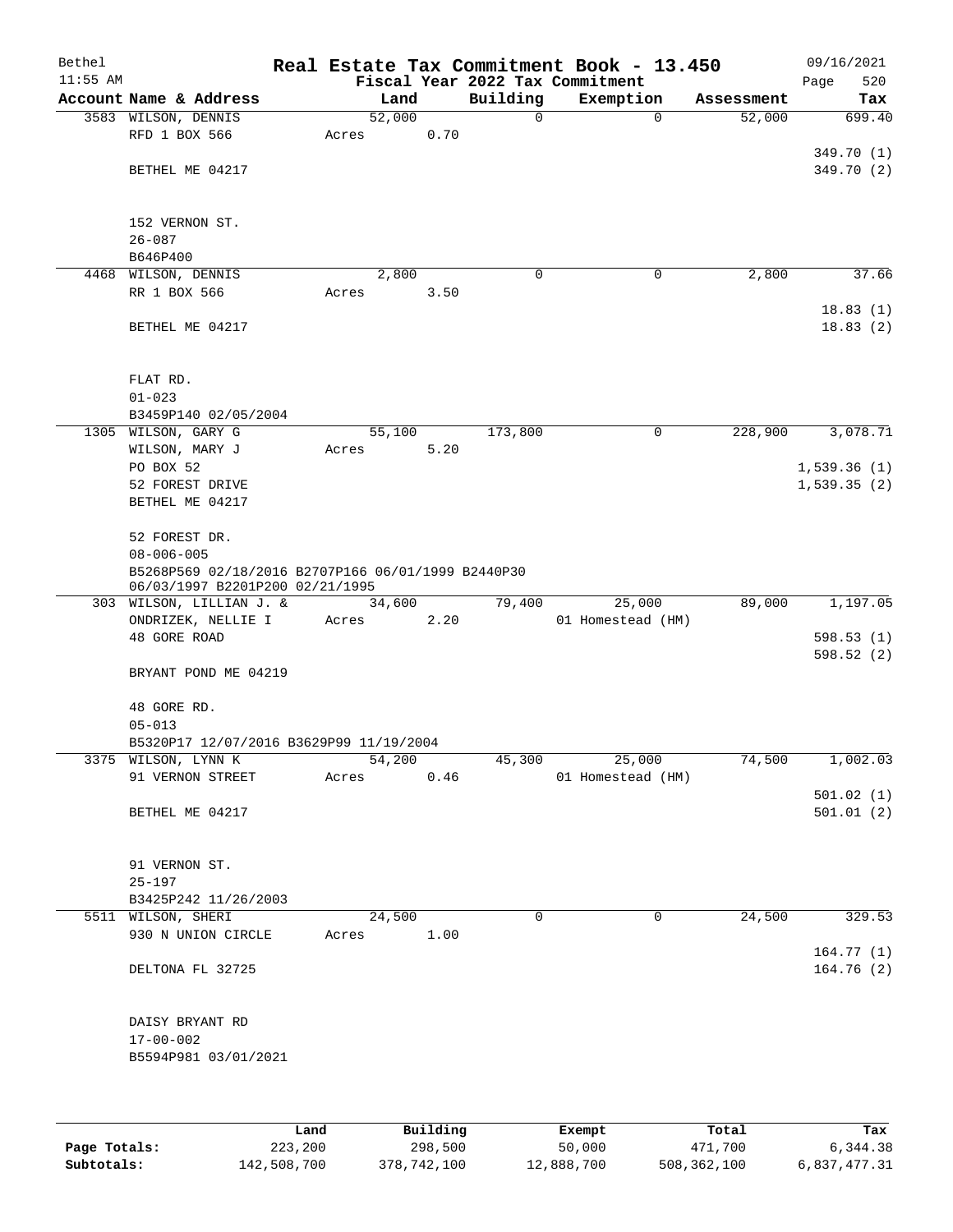| Bethel       |                                                                                                 |         | Real Estate Tax Commitment Book - 13.450 |          |             |            | 09/16/2021                 |
|--------------|-------------------------------------------------------------------------------------------------|---------|------------------------------------------|----------|-------------|------------|----------------------------|
| $11:55$ AM   |                                                                                                 |         | Fiscal Year 2022 Tax Commitment          |          |             |            | 521<br>Page                |
|              | Account Name & Address                                                                          |         | Land                                     | Building | Exemption   | Assessment | Tax                        |
|              | 305 WILSON, TODD                                                                                |         | 37,300                                   | 73,700   | $\mathbf 0$ | 111,000    | 1,492.95                   |
|              | WILSON, MARY<br>57 GORE RD                                                                      |         | 5.10<br>Acres                            |          |             |            | 746.48(1)                  |
|              |                                                                                                 |         |                                          |          |             |            | 746.47(2)                  |
|              | BRYANT POND ME 04219<br>5713                                                                    |         |                                          |          |             |            |                            |
|              | 57 GORE RD.                                                                                     |         |                                          |          |             |            |                            |
|              | $05 - 015 - 001$                                                                                |         |                                          |          |             |            |                            |
|              | B2612P261                                                                                       |         |                                          |          |             |            |                            |
|              | 307 WILSON, TODD                                                                                |         | 76,900                                   | 1,000    | $\mathbf 0$ | 77,900     | 1,047.76                   |
|              | WILSON, MARY                                                                                    |         | 250.00<br>Acres                          |          |             |            |                            |
|              | 57 GORE RD.                                                                                     |         |                                          |          |             |            | 523.88(1)                  |
|              | BRYANT POND ME 04219                                                                            |         |                                          |          |             |            | 523.88(2)                  |
|              | GORE RD.                                                                                        |         |                                          |          |             |            |                            |
|              | $05 - 016$                                                                                      |         |                                          |          |             |            |                            |
|              | B5378P682 11/17/2017 B3587P118 09/14/2004                                                       |         |                                          |          |             |            |                            |
|              | 304 WILSON, TODD R                                                                              |         | 28,000                                   | 8,500    | $\mathbf 0$ | 36,500     | 490.93                     |
|              | 57 GORE ROAD                                                                                    |         | 5.30<br>Acres                            |          |             |            |                            |
|              | BRYANT POND ME 04219                                                                            |         |                                          |          |             |            | 245.47(1)<br>245.46(2)     |
|              |                                                                                                 |         |                                          |          |             |            |                            |
|              | 54 WILSON ROAD<br>$05 - 014$                                                                    |         |                                          |          |             |            |                            |
|              | B4646P161 10/14/2010 B2879P295                                                                  |         |                                          |          |             |            |                            |
|              | 5490 WILSON, TODD R                                                                             |         | 26,400                                   | 0        | $\mathbf 0$ | 26,400     | 355.08                     |
|              | WILSON, MARY                                                                                    |         | 2.60<br>Acres                            |          |             |            |                            |
|              | 57 GORE ROAD                                                                                    |         |                                          |          |             |            | 177.54(1)                  |
|              | BRYANT POND ME 04219                                                                            |         |                                          |          |             |            | 177.54(2)                  |
|              | GORE RD                                                                                         |         |                                          |          |             |            |                            |
|              | $05 - 012 - 001$                                                                                |         |                                          |          |             |            |                            |
|              | B8257P259 08/09/2019                                                                            |         |                                          |          |             |            |                            |
|              | 5226 WILSON, TODD R                                                                             |         | 31,300                                   | 0        | 0           | 31,300     | 420.99                     |
|              | WILSON, MARY A                                                                                  |         | 11.70<br>Acres                           |          |             |            |                            |
|              | 57 GORE ROAD                                                                                    |         |                                          |          |             |            | 210.50(1)                  |
|              | BRYANT POND ME 04219                                                                            |         |                                          |          |             |            | 210.49(2)                  |
|              | OFF GORE RD                                                                                     |         |                                          |          |             |            |                            |
|              | $05 - 018$                                                                                      |         |                                          |          |             |            |                            |
|              | B5523P541 05/29/2020 B1810P1 06/12/1991 B968P88<br>12/13/1977                                   |         |                                          |          |             |            |                            |
|              | 4879 WILSON, WALTER S<br>WILSON, DARLENE A                                                      |         | 33,000<br>1.14<br>Acres                  | 204,200  | $\mathbf 0$ | 237,200    | 3,190.34                   |
|              | 9 TARGETT ROAD                                                                                  |         |                                          |          |             |            | 1,595.17(1)<br>1,595.17(2) |
|              | NEW GLOUCESTER ME 04260                                                                         |         |                                          |          |             |            |                            |
|              | 49 ENGLISH WOODS DR<br>$15 - 008 - 009$                                                         |         |                                          |          |             |            |                            |
|              | B5195P339 12/24/2014 B5108P170 04/25/2014 B4239P157<br>12/18/2007 B4013P13 09/19/2006 B3924P104 |         |                                          |          |             |            |                            |
|              |                                                                                                 |         |                                          |          |             |            |                            |
|              |                                                                                                 | Land    | Building                                 |          | Exempt      | Total      | Tax                        |
| Page Totals: |                                                                                                 | 232,900 | 287,400                                  |          | 0           | 520,300    | 6,998.05                   |

**Subtotals:** 142,741,600 379,029,500 12,888,700 508,882,400 6,844,475.36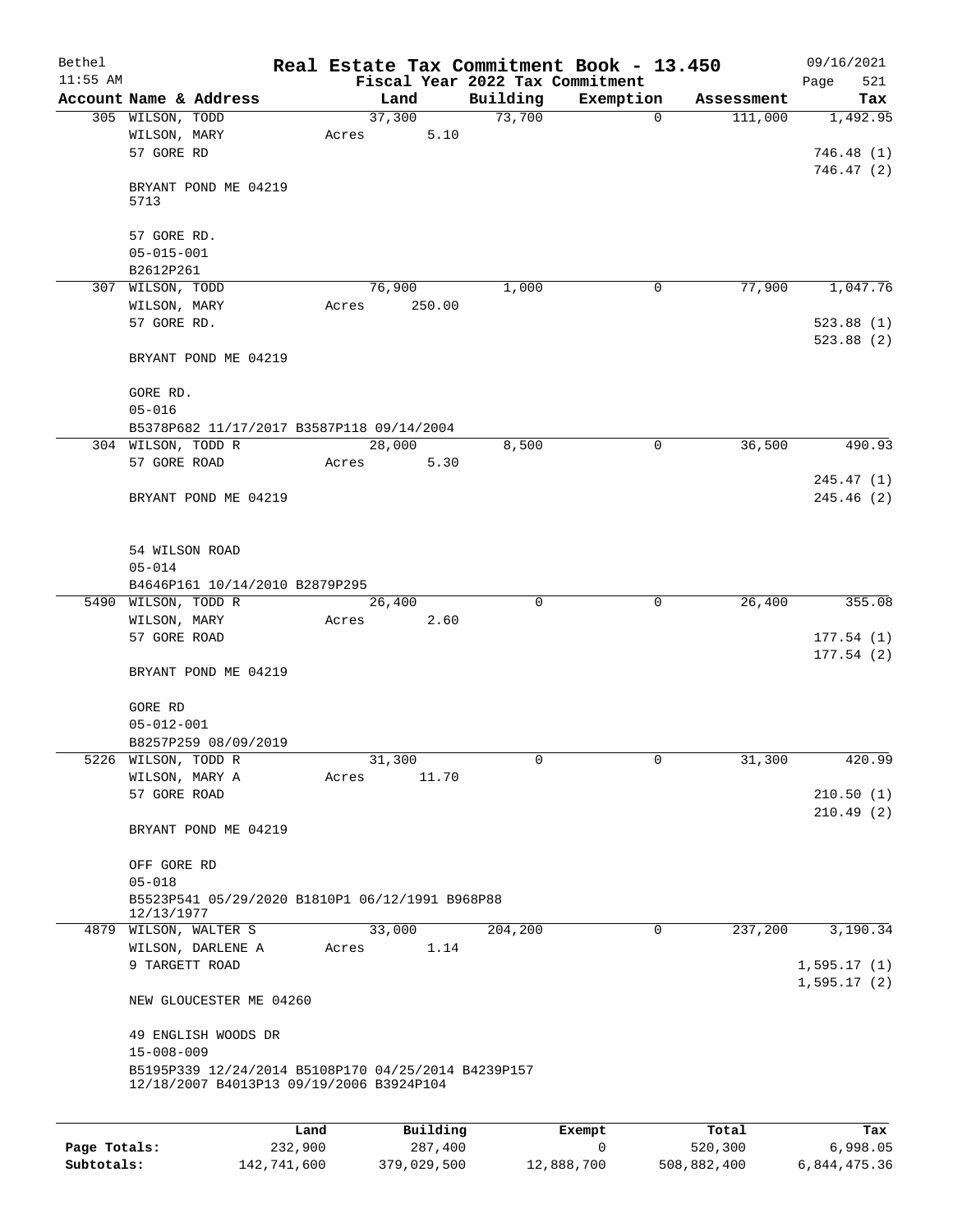| Bethel     |                                                     |       |         |      |          | Real Estate Tax Commitment Book - 13.450 |            | 09/16/2021   |
|------------|-----------------------------------------------------|-------|---------|------|----------|------------------------------------------|------------|--------------|
| $11:55$ AM |                                                     |       |         |      |          | Fiscal Year 2022 Tax Commitment          |            | 522<br>Page  |
|            | Account Name & Address                              |       | Land    |      | Building | Exemption                                | Assessment | Tax          |
|            | 4865 WINCHESTER, SCOTT H                            |       | 40,200  |      | 56,500   | $\Omega$                                 | 96,700     | 1,300.62     |
|            | 169 LORD ROAD                                       | Acres |         | 1.85 |          |                                          |            |              |
|            |                                                     |       |         |      |          |                                          |            | 650.31(1)    |
|            | BUXTON ME 04093                                     |       |         |      |          |                                          |            | 650.31(2)    |
|            |                                                     |       |         |      |          |                                          |            |              |
|            | STEVENS RD                                          |       |         |      |          |                                          |            |              |
|            | $18 - 048 - 001$                                    |       |         |      |          |                                          |            |              |
|            | B4013P195 09/20/2006                                |       |         |      |          |                                          |            |              |
|            | 1273 WINKLER, RICHARD T                             |       | 17,000  |      | 43,000   | $\mathbf 0$                              | 60,000     | 807.00       |
|            | 1316 WESTBROOK ST                                   | Acres |         | 0.12 |          |                                          |            |              |
|            |                                                     |       |         |      |          |                                          |            | 403.50(1)    |
|            | PORTLAND ME 04102                                   |       |         |      |          |                                          |            | 403.50(2)    |
|            |                                                     |       |         |      |          |                                          |            |              |
|            |                                                     |       |         |      |          |                                          |            |              |
|            | 119 WEST BETHEL RD.                                 |       |         |      |          |                                          |            |              |
|            | $07 - 075 - 001$                                    |       |         |      |          |                                          |            |              |
|            | B5190P292 12/08/2014 B2814P31                       |       |         |      |          |                                          |            |              |
|            | 2661 WINN, KATHERINE RUTH                           |       | 42,200  |      | 30,100   | $\mathbf 0$                              | 72,300     | 972.44       |
|            | 2 NEWCOMB RDG.                                      | Acres |         | 6.50 |          |                                          |            |              |
|            |                                                     |       |         |      |          |                                          |            | 486.22 (1)   |
|            | SCARBOROUGH ME 04074                                |       |         |      |          |                                          |            | 486.22 (2)   |
|            |                                                     |       |         |      |          |                                          |            |              |
|            | 449 NORTH ROAD                                      |       |         |      |          |                                          |            |              |
|            | $17 - 004$                                          |       |         |      |          |                                          |            |              |
|            | B4971P252 04/08/2013 B4801P289 01/03/2012 B1725P287 |       |         |      |          |                                          |            |              |
|            | 04/19/1990                                          |       |         |      |          |                                          |            |              |
| 2842       | WINSLOW, BRIAN B. II,                               |       | 9,500   |      | 42,700   | 0                                        | 52,200     | 702.09       |
|            | TTE WINSLOW FAMILY<br>TRUST                         |       |         |      |          |                                          |            |              |
|            | 344 GILMANTON ROAD                                  | Acres |         | 5.24 |          |                                          |            |              |
|            |                                                     |       |         |      |          |                                          |            | 351.05(1)    |
|            | BELMONT NH 03220                                    |       |         |      |          |                                          |            | 351.04(2)    |
|            |                                                     |       |         |      |          |                                          |            |              |
|            |                                                     |       |         |      |          |                                          |            |              |
|            | 19 ABBOTT FARM ROAD                                 |       |         |      |          |                                          |            |              |
|            | 19-006-001                                          |       |         |      |          |                                          |            |              |
|            | B4390P210 01/05/2009 B2427P299 04/17/1997           |       |         |      |          |                                          |            |              |
|            | 1704 WINSOR, KEVIN                                  |       | 108,500 |      | 332,400  | 25,000                                   | 415,900    | 5,593.86     |
|            | WINSOR, LAURIE                                      | Acres |         | 3.16 |          | 01 Homestead (HM)                        |            |              |
|            | PO BOX 29                                           |       |         |      |          |                                          |            | 2,796.93(1)  |
|            | BETHEL ME 04217                                     |       |         |      |          |                                          |            | 2,796.93 (2) |
|            |                                                     |       |         |      |          |                                          |            |              |
|            | 35 RIPPS TRAIL                                      |       |         |      |          |                                          |            |              |
|            | $12 - 052 - 007$                                    |       |         |      |          |                                          |            |              |
|            | B4960P266 03/01/2013 B4254P202 01/24/2008 B2896P174 |       |         |      |          |                                          |            |              |

|              | Land        | Building    | Exempt     | Total       | Tax          |
|--------------|-------------|-------------|------------|-------------|--------------|
| Page Totals: | 217,400     | 504,700     | 25,000     | 697,100     | 9,376.01     |
| Subtotals:   | 142,959,000 | 379,534,200 | 12,913,700 | 509,579,500 | 6,853,851.37 |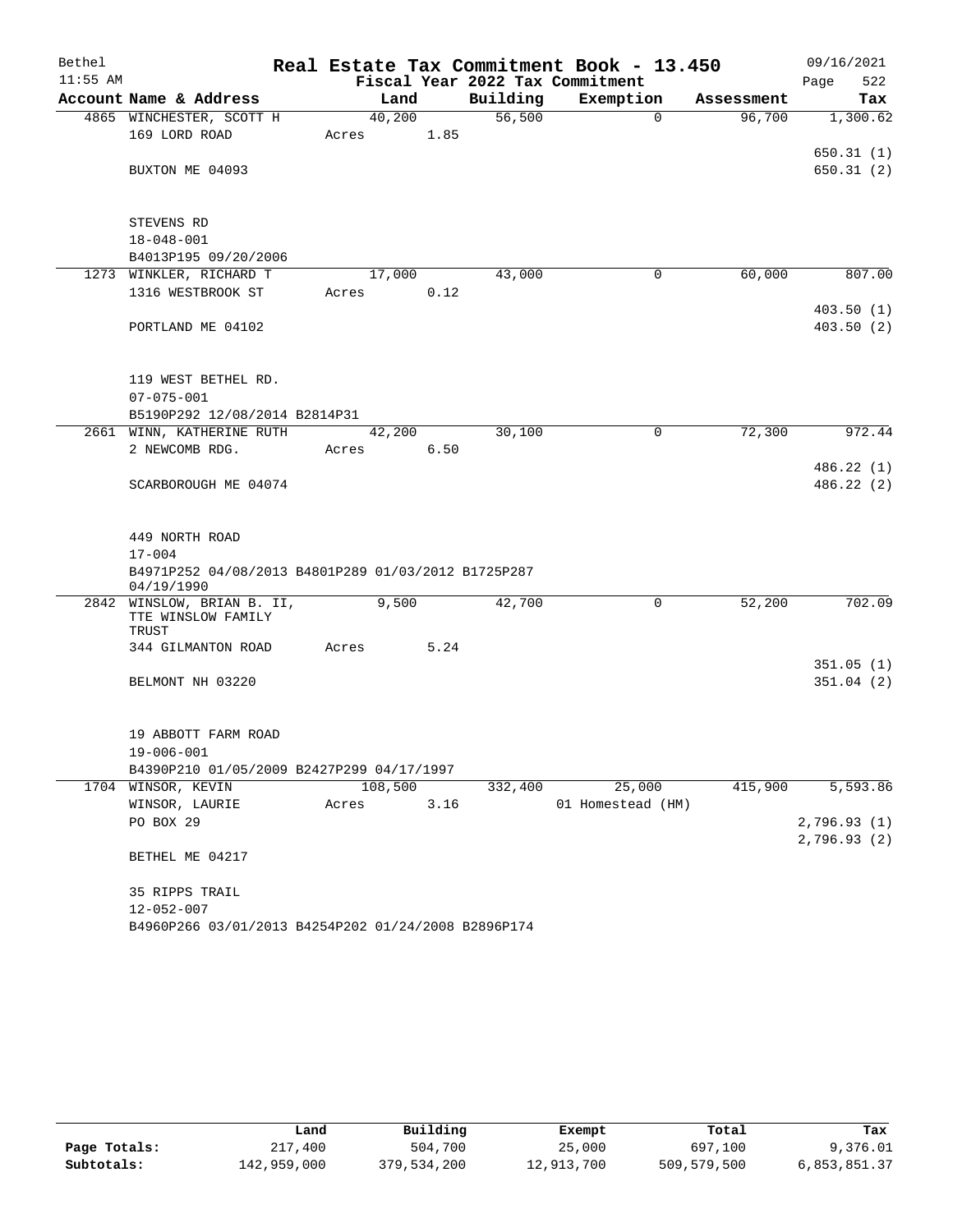| Bethel                     |                                                    |       |             |             | Real Estate Tax Commitment Book - 13.450 |               | 09/16/2021                 |
|----------------------------|----------------------------------------------------|-------|-------------|-------------|------------------------------------------|---------------|----------------------------|
| $11:55$ AM                 |                                                    |       |             |             | Fiscal Year 2022 Tax Commitment          |               | 523<br>Page                |
|                            | Account Name & Address                             |       | Land        | Building    | Exemption                                | Assessment    | Tax                        |
|                            | 3012 WINTER HOLBEN DESIGN,<br>LLC                  |       | 63,600      | $\mathbf 0$ | $\mathbf 0$                              | 63,600        | 855.42                     |
|                            | 7 WALLINGFORD SQUARE,                              | Acres | 2.70        |             |                                          |               |                            |
|                            | SUITE 2099                                         |       |             |             |                                          |               |                            |
|                            | KITTERY ME 03904                                   |       |             |             |                                          |               | 427.71 (1)<br>427.71 (2)   |
|                            |                                                    |       |             |             |                                          |               |                            |
|                            |                                                    |       |             |             |                                          |               |                            |
|                            | TAYLOR WOODS/LOT 13<br>$22 - 026 - 013$            |       |             |             |                                          |               |                            |
|                            | B5561P71 11/03/2020 B5375P509 10/31/2017 B3366P138 |       |             |             |                                          |               |                            |
|                            | 08/29/2003                                         |       |             |             |                                          |               |                            |
|                            | 1685 WITTER, MICHAEL                               |       | 1,000       | $\Omega$    | 0                                        | 1,000         | 13.45                      |
|                            | 16 ANNIS RD.                                       | Acres | 19.00       |             |                                          |               | 6.73(1)                    |
|                            | BETHEL ME 04217                                    |       |             |             |                                          |               | 6.72(2)                    |
|                            |                                                    |       |             |             |                                          |               |                            |
|                            |                                                    |       |             |             |                                          |               |                            |
|                            | BOND ISLAND                                        |       |             |             |                                          |               |                            |
|                            | $12 - 042$<br>B1554P151 03/22/1988                 |       |             |             |                                          |               |                            |
|                            | 1253 WITTER, MICHAEL                               |       | 71,200      | 37,600      | 0                                        | 108,800       | 1,463.36                   |
|                            | 16 ANNIS ROAD                                      | Acres | 56.00       |             |                                          |               |                            |
|                            |                                                    |       |             |             |                                          |               | 731.68(1)                  |
|                            | BETHEL ME 04217                                    |       |             |             |                                          |               | 731.68(2)                  |
|                            |                                                    |       |             |             |                                          |               |                            |
|                            | 172 WEST BETHEL RD                                 |       |             |             |                                          |               |                            |
|                            | $07 - 056$                                         |       |             |             |                                          |               |                            |
|                            | B1554P151                                          |       |             |             |                                          |               |                            |
|                            | 1250 WITTER, MICHAEL                               |       | 39,600      | 108,800     | 25,000                                   | 123,400       | 1,659.73                   |
|                            | WITTER, GAIL                                       | Acres | 1.51        |             | 01 Homestead (HM)                        |               |                            |
|                            | 16 ANNIS ROAD                                      |       |             |             |                                          |               | 829.87 (1)<br>829.86 (2)   |
|                            | BETHEL ME 04217                                    |       |             |             |                                          |               |                            |
|                            |                                                    |       |             |             |                                          |               |                            |
|                            | 16 ANNIS RD.                                       |       |             |             |                                          |               |                            |
|                            | $07 - 053$                                         |       |             |             |                                          |               |                            |
| 3196                       | B844P2 12/10/1974<br>WODKA, BRENDA/WODKA,          |       | 54,100      | 200,800     | 0                                        | 254,900       | 3,428.41                   |
|                            | AARON                                              |       |             |             |                                          |               |                            |
|                            | 1008 WILMINGTON AVE                                | Acres | 0.45        |             |                                          |               |                            |
|                            | BALTIMORE MD 21223 3226                            |       |             |             |                                          |               | 1,714.21(1)<br>1,714.20(2) |
|                            |                                                    |       |             |             |                                          |               |                            |
|                            |                                                    |       |             |             |                                          |               |                            |
|                            | 17 CHURCH ST.                                      |       |             |             |                                          |               |                            |
|                            | $25 - 037$                                         |       |             |             |                                          |               |                            |
|                            | B2647P304                                          |       |             |             |                                          |               |                            |
| 3538                       | WOLBARSHT, LAWRENCE B<br>TRUST                     |       | 33,600      | 88,200      | 0                                        | 121,800       | 1,638.21                   |
|                            | 3 PONDVIEW LANE                                    |       |             |             |                                          |               |                            |
|                            |                                                    |       |             |             |                                          |               | 819.11 (1)                 |
|                            | MANCHESTER NH 03102                                |       |             |             |                                          |               | 819.10(2)                  |
|                            |                                                    |       |             |             |                                          |               |                            |
|                            | 135 VERNON ST.                                     |       |             |             |                                          |               |                            |
|                            | $26 - 076 - 001 - 02B$                             |       |             |             |                                          |               |                            |
|                            | B5580P915 01/25/2021 B2348P41 07/16/1996           |       |             |             |                                          |               |                            |
|                            | Land                                               |       | Building    |             | Exempt                                   | Total         | Tax                        |
| Page Totals:<br>Subtotals: | 263,100                                            |       | 435,400     |             | 25,000                                   | 673,500       | 9,058.58                   |
|                            | 143, 222, 100                                      |       | 379,969,600 |             | 12,938,700                               | 510, 253, 000 | 6,862,909.95               |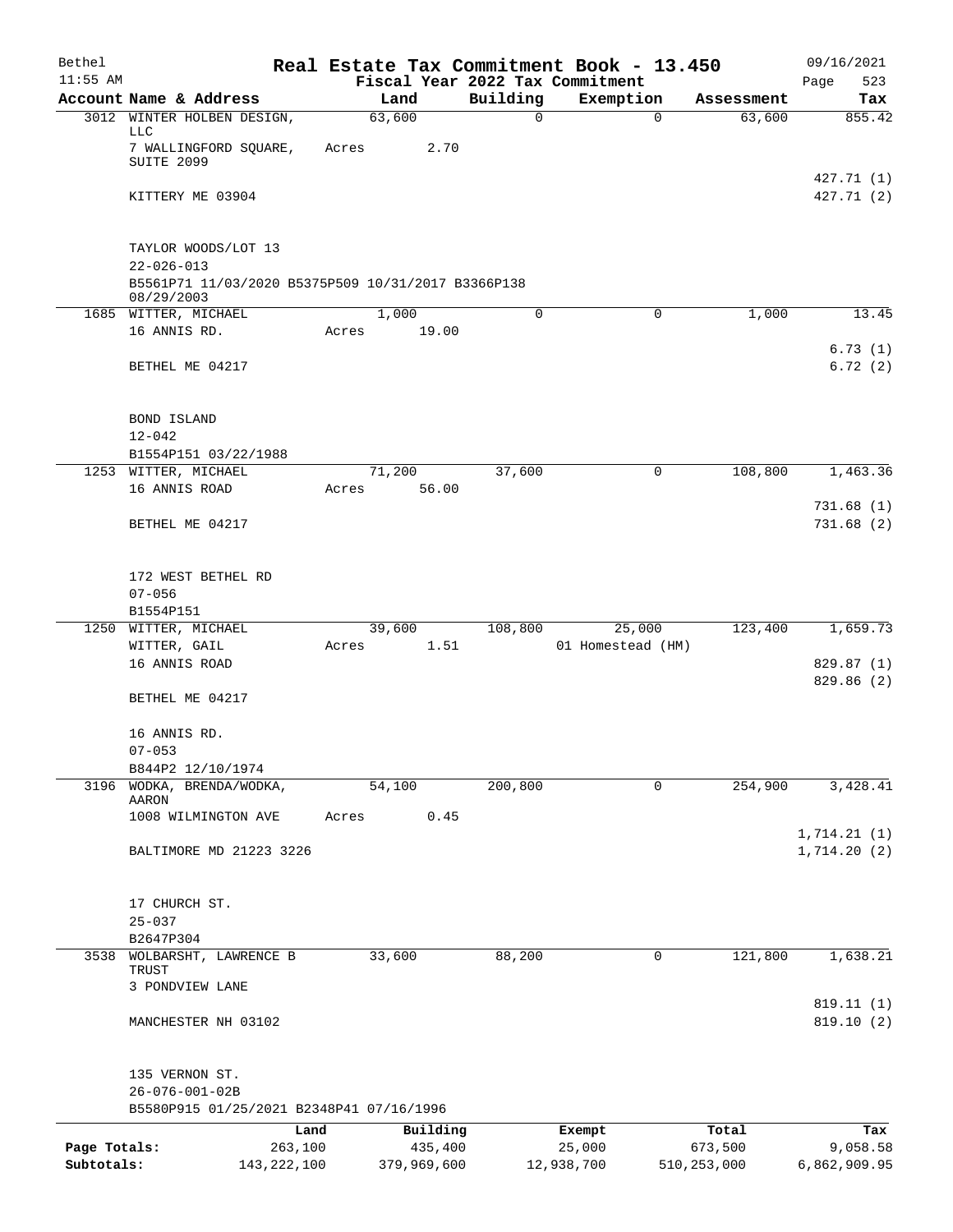| Bethel       |                                                                              |         |          |      |                                 | Real Estate Tax Commitment Book - 13.450 |            | 09/16/2021                 |
|--------------|------------------------------------------------------------------------------|---------|----------|------|---------------------------------|------------------------------------------|------------|----------------------------|
| $11:55$ AM   |                                                                              |         |          |      | Fiscal Year 2022 Tax Commitment |                                          |            | Page<br>524                |
|              | Account Name & Address                                                       |         | Land     |      | Building                        | Exemption                                | Assessment | Tax                        |
|              | 2546 WOLFE, CYNTHIA                                                          |         | 30,200   |      | 0                               | $\mathbf 0$                              | 30,200     | 406.19                     |
|              | 10 ENGLISH WOODS DR.                                                         |         | Acres    | 1.63 |                                 |                                          |            | 203.10(1)                  |
|              | BETHEL ME 04217                                                              |         |          |      |                                 |                                          |            | 203.09(2)                  |
|              |                                                                              |         |          |      |                                 |                                          |            |                            |
|              |                                                                              |         |          |      |                                 |                                          |            |                            |
|              | INTERVALE RD.<br>$15 - 007$                                                  |         |          |      |                                 |                                          |            |                            |
|              | B4997P243 06/14/2013 B4569P82 03/19/2010 B4375P279                           |         |          |      |                                 |                                          |            |                            |
|              | 11/12/2008 B3610P100 02/26/2007 B1650P342                                    |         |          |      |                                 |                                          |            |                            |
|              | 2548 WOLFE, CYNTHIA                                                          |         | 34,300   |      | 283,900                         | $\Omega$                                 | 318,200    | 4,279.79                   |
|              | 10 English Woods                                                             |         | Acres    | 1.90 |                                 |                                          |            |                            |
|              |                                                                              |         |          |      |                                 |                                          |            | 2,139.90(1)                |
|              | Bethel ME 04217                                                              |         |          |      |                                 |                                          |            | 2,139.89(2)                |
|              |                                                                              |         |          |      |                                 |                                          |            |                            |
|              | 10 ENGLISH WOODS                                                             |         |          |      |                                 |                                          |            |                            |
|              | $15 - 008 - 001$                                                             |         |          |      |                                 |                                          |            |                            |
|              | B4966P186 03/20/2013 B4435P170 05/01/2009                                    |         |          |      |                                 |                                          |            |                            |
|              | 2956 WOOD, TIMOTHY R &                                                       |         | 33,600   |      | 115,500                         | 0                                        | 149,100    | 2,005.40                   |
|              | MEGARA A.<br>175 CONCORD ST                                                  |         |          |      |                                 |                                          |            |                            |
|              |                                                                              |         |          |      |                                 |                                          |            | 1,002.70(1)                |
|              | GLOUCESTER MA 01930                                                          |         |          |      |                                 |                                          |            | 1,002.70(2)                |
|              |                                                                              |         |          |      |                                 |                                          |            |                            |
|              |                                                                              |         |          |      |                                 |                                          |            |                            |
|              | 22 CHERRY LANE                                                               |         |          |      |                                 |                                          |            |                            |
|              | $22 - 002 - 001 - 033$<br>B5605P66 05/06/2021 B5382P190 12/05/2017 B3554P252 |         |          |      |                                 |                                          |            |                            |
|              | 06/09/2004                                                                   |         |          |      |                                 |                                          |            |                            |
|              | 3356 WOODS, MAHAN                                                            |         | 33,500   |      | 16,400                          | 0                                        | 49,900     | 671.16                     |
|              | PO BOX 276                                                                   |         | Acres    | 0.13 |                                 |                                          |            |                            |
|              |                                                                              |         |          |      |                                 |                                          |            | 335.58(1)                  |
|              | BETHEL ME 04217                                                              |         |          |      |                                 |                                          |            | 335.58(2)                  |
|              |                                                                              |         |          |      |                                 |                                          |            |                            |
|              | 41 MASON ST.                                                                 |         |          |      |                                 |                                          |            |                            |
|              | $25 - 177$                                                                   |         |          |      |                                 |                                          |            |                            |
|              | B5401P426 04/06/2018 B3619P317 11/01/2004                                    |         |          |      |                                 |                                          |            |                            |
|              | 3357 WOODS, MAHAN                                                            |         | 54,600   |      | 266,500                         | 0                                        | 321,100    | 4,318.80                   |
|              | PO BOX 276                                                                   |         | Acres    | 0.48 |                                 |                                          |            |                            |
|              | BETHEL ME 04217                                                              |         |          |      |                                 |                                          |            | 2,159.40(1)<br>2,159.40(2) |
|              |                                                                              |         |          |      |                                 |                                          |            |                            |
|              |                                                                              |         |          |      |                                 |                                          |            |                            |
|              | 45 MASON ST.                                                                 |         |          |      |                                 |                                          |            |                            |
|              | $25 - 178$                                                                   |         |          |      |                                 |                                          |            |                            |
|              | B5158P44 09/09/2014 B4255P6 01/24/2008                                       |         |          |      |                                 |                                          |            |                            |
|              | 5073 WOODS, SCOTT                                                            |         | 48,800   |      | 0                               | $\mathbf 0$                              | 48,800     | 656.36                     |
|              | FLAHERTY, KATHLEEN J<br>19 KITTIWAKE LANE                                    |         | Acres    | 3.41 |                                 |                                          |            | 328.18(1)                  |
|              |                                                                              |         |          |      |                                 |                                          |            | 328.18(2)                  |
|              | NANTUCKET MA 02554                                                           |         |          |      |                                 |                                          |            |                            |
|              |                                                                              |         |          |      |                                 |                                          |            |                            |
|              |                                                                              |         |          |      |                                 |                                          |            |                            |
|              | $18 - 060 - 053$                                                             |         |          |      |                                 |                                          |            |                            |
|              | B4313P327 06/20/2008 B4292P230 05/02/2008 B3568P322<br>08/06/2004            |         |          |      |                                 |                                          |            |                            |
|              |                                                                              |         |          |      |                                 |                                          |            |                            |
|              |                                                                              | Land    | Building |      |                                 | Exempt                                   | Total      | Tax                        |
| Page Totals: |                                                                              | 235,000 | 682,300  |      |                                 | 0                                        | 917,300    | 12,337.70                  |

**Subtotals:** 143,457,100 380,651,900 12,938,700 511,170,300 6,875,247.65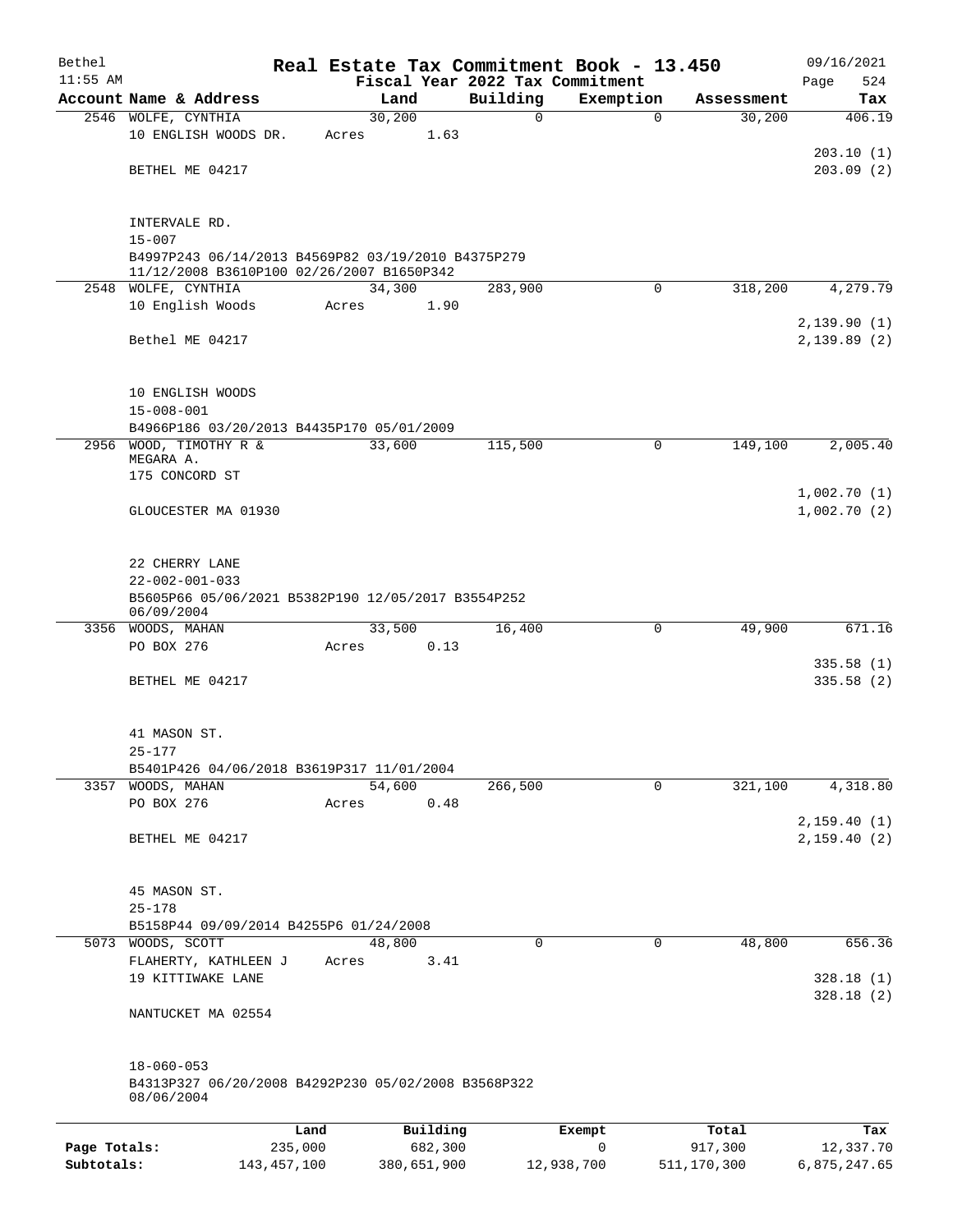| Bethel     |                                                                                       |       |        |      |                                 | Real Estate Tax Commitment Book - 13.450 |            | 09/16/2021              |
|------------|---------------------------------------------------------------------------------------|-------|--------|------|---------------------------------|------------------------------------------|------------|-------------------------|
| $11:55$ AM |                                                                                       |       |        |      | Fiscal Year 2022 Tax Commitment |                                          |            | Page<br>525             |
|            | Account Name & Address                                                                |       | Land   |      | Building                        | Exemption                                | Assessment | Tax                     |
|            | 5076 WOODS, SCOTT<br>FLAHERTY, KATHLEEN J<br>19 KITTIWAKE LANE                        | Acres | 47,500 | 2.56 | 0                               | $\mathbf 0$                              | 47,500     | 638.88<br>319.44(1)     |
|            | NANTUCKET MA 02554                                                                    |       |        |      |                                 |                                          |            | 319.44(2)               |
|            | $18 - 060 - 056$<br>B4313P230 06/20/2008 B4292P230 05/02/2008 B3568P322<br>08/06/2004 |       |        |      |                                 |                                          |            |                         |
|            | 25 WORCESTER, DENNIS A                                                                |       | 14,400 |      | 21,500                          | 0                                        | 35,900     | 482.86                  |
|            | LOW, LOW, CATHERINE<br>211 WALNUT HILL ROAD                                           | Acres |        | 1.30 |                                 |                                          |            | 241.43 (1)<br>241.43(2) |
|            | NORTH YARMOUTH ME 04097                                                               |       |        |      |                                 |                                          |            |                         |
|            | 528 FLAT RD<br>$01 - 022$                                                             |       |        |      |                                 |                                          |            |                         |
|            | B3590P232 09/15/2004                                                                  |       |        |      |                                 |                                          |            |                         |
|            | 4982 WORDEN, MARK                                                                     |       | 45,000 |      | 178,800                         | 0                                        | 223,800    | 3,010.11                |
|            | WORDEN, DEBORAH                                                                       | Acres |        | 6.20 |                                 |                                          |            |                         |
|            | PO BOX 101                                                                            |       |        |      |                                 |                                          |            | 1,505.06(1)             |
|            | HUMAROCK MA 02047                                                                     |       |        |      |                                 |                                          |            | 1,505.05(2)             |
|            | 2379 INTERVALE ROAD<br>$20 - 022 - 001$                                               |       |        |      |                                 |                                          |            |                         |
|            | B3917P316 04/12/2006                                                                  |       |        |      |                                 |                                          |            |                         |
|            | 325 WORMSTEAD, KEVIN F                                                                |       | 30,900 |      | 146,000                         | 25,000                                   | 151,900    | 2,043.06                |
|            | 43 CUSHING RD                                                                         | Acres |        | 5.60 |                                 | 01 Homestead (HM)                        |            |                         |
|            |                                                                                       |       |        |      |                                 |                                          |            | 1,021.53(1)             |
|            | BRYANT POND ME 04219                                                                  |       |        |      |                                 |                                          |            | 1,021.53(2)             |
|            | 43 CUSHING RD.<br>$05 - 032$                                                          |       |        |      |                                 |                                          |            |                         |
|            | B5232P277 07/14/2015 B1668P65 07/20/1989 B1397P246<br>06/11/1986                      |       |        |      |                                 |                                          |            |                         |
|            | 327 WORMSTEAD, KEVIN F<br>43 CUSHING RD                                               | Acres | 27,200 | 3.50 | 0                               | 0                                        | 27,200     | 365.84                  |
|            |                                                                                       |       |        |      |                                 |                                          |            | 182.92 (1)              |
|            | BRYANT POND ME 04219                                                                  |       |        |      |                                 |                                          |            | 182.92 (2)              |
|            | ROUTE 232                                                                             |       |        |      |                                 |                                          |            |                         |
|            | $05 - 034$                                                                            |       |        |      |                                 |                                          |            |                         |
|            | B5487P765 10/22/2019 B954P180 08/30/1977                                              |       |        |      |                                 |                                          |            |                         |
|            | 328 WORMSTEAD, KEVIN F                                                                |       | 8,700  |      | 0                               | $\mathbf 0$                              | 8,700      | 117.02                  |
|            | 43 CUSHING ROAD                                                                       | Acres |        | 3.50 |                                 |                                          |            | 58.51(1)                |
|            | BRYANT POND ME 04217                                                                  |       |        |      |                                 |                                          |            | 58.51(2)                |
|            | ROUTE 232                                                                             |       |        |      |                                 |                                          |            |                         |
|            | $05 - 035$                                                                            |       |        |      |                                 |                                          |            |                         |
|            | B5540P100 08/10/2020 B926P241 01/25/1977                                              |       |        |      |                                 |                                          |            |                         |
|            |                                                                                       |       |        |      |                                 |                                          |            |                         |

|              | Land        | Building    | Exempt     | Total       | Tax          |
|--------------|-------------|-------------|------------|-------------|--------------|
| Page Totals: | 173,700     | 346,300     | 25,000     | 495,000     | 6,657.77     |
| Subtotals:   | 143,630,800 | 380,998,200 | 12,963,700 | 511,665,300 | 6,881,905.42 |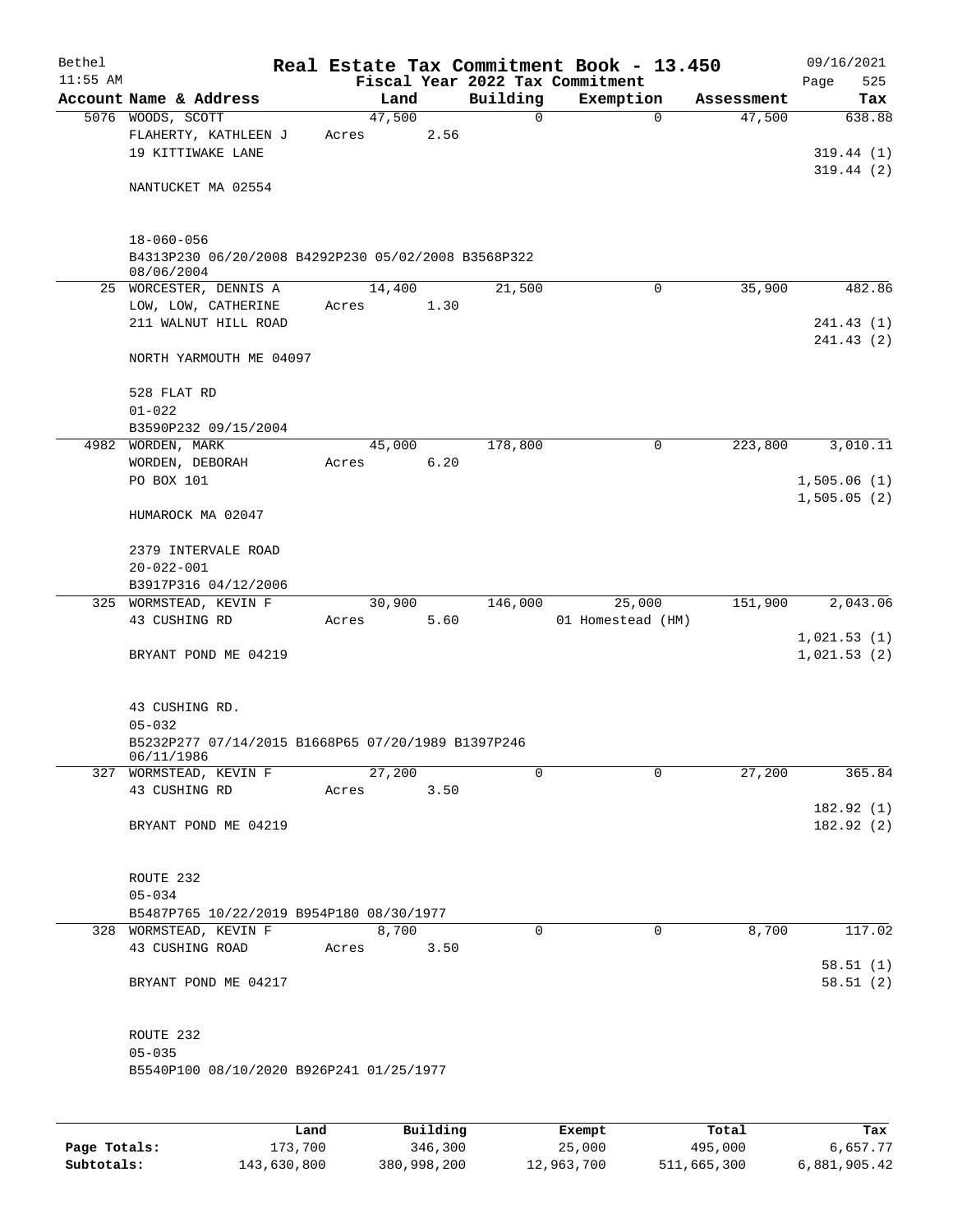| Bethel<br>$11:55$ AM |                                                     |       |        |      | Fiscal Year 2022 Tax Commitment | Real Estate Tax Commitment Book - 13.450 |            | 09/16/2021<br>526<br>Page |
|----------------------|-----------------------------------------------------|-------|--------|------|---------------------------------|------------------------------------------|------------|---------------------------|
|                      | Account Name & Address                              |       | Land   |      | Building                        | Exemption                                | Assessment | Tax                       |
|                      | 323 WORMSTEAD, KEVIN F                              |       | 26,400 |      | 39,700                          | $\mathbf 0$                              | 66,100     | 889.05                    |
|                      | WORMSTEAD, PETER L                                  | Acres |        | 0.55 |                                 |                                          |            |                           |
|                      | 43 CUSHING ROAD                                     |       |        |      |                                 |                                          |            | 444.53 (1)                |
|                      |                                                     |       |        |      |                                 |                                          |            | 444.52 (2)                |
|                      | BRYANT POND ME 04219                                |       |        |      |                                 |                                          |            |                           |
|                      |                                                     |       |        |      |                                 |                                          |            |                           |
|                      | 5 CUSHING RD.                                       |       |        |      |                                 |                                          |            |                           |
|                      | $05 - 030$                                          |       |        |      |                                 |                                          |            |                           |
|                      | B5379P216 11/21/2017 B3132P139 07/02/2002           |       |        |      |                                 |                                          |            |                           |
| 237                  | WRIGHT, RICHARD                                     |       | 36,600 |      | 155,000                         | 25,000                                   | 166,600    | 2,240.77                  |
|                      | WRIGHT, LEE ANN                                     | Acres |        | 4.40 |                                 | 01 Homestead (HM)                        |            |                           |
|                      | 344 BIRD HILL RD                                    |       |        |      |                                 |                                          |            | 1,120.39(1)               |
|                      |                                                     |       |        |      |                                 |                                          |            | 1,120.38(2)               |
|                      | BETHEL ME 04217                                     |       |        |      |                                 |                                          |            |                           |
|                      |                                                     |       |        |      |                                 |                                          |            |                           |
|                      | 344 BIRD HILL RD.                                   |       |        |      |                                 |                                          |            |                           |
|                      | $04 - 077 - 001$                                    |       |        |      |                                 |                                          |            |                           |
|                      | B1974P149 12/31/1992 B971P110                       |       |        |      |                                 |                                          |            |                           |
|                      | 156 WRIGHT, RICHARD                                 |       | 33,600 |      | 62,100                          | 25,000                                   | 70,700     | 950.92                    |
|                      | 797 WALKERS MILLS ROAD                              | Acres |        | 1.50 |                                 | 01 Homestead (HM)                        |            |                           |
|                      |                                                     |       |        |      |                                 |                                          |            | 475.46(1)                 |
|                      | BETHEL ME 04217                                     |       |        |      |                                 |                                          |            | 475.46(2)                 |
|                      |                                                     |       |        |      |                                 |                                          |            |                           |
|                      |                                                     |       |        |      |                                 |                                          |            |                           |
|                      | 797 WALKERS MILLS RD.                               |       |        |      |                                 |                                          |            |                           |
|                      | $04 - 013$                                          |       |        |      |                                 |                                          |            |                           |
|                      | B1167P4                                             |       |        |      |                                 |                                          |            |                           |
|                      | 1302 YASKO, AMY                                     |       | 55,000 |      | 387,900                         | 0                                        | 442,900    | 5,957.01                  |
|                      | ESTATE OF GLORIA JUNE<br>ARROW                      | Acres |        | 5.10 |                                 |                                          |            |                           |
|                      | 184 BIRD HILL RD                                    |       |        |      |                                 |                                          |            | 2,978.51(1)               |
|                      |                                                     |       |        |      |                                 |                                          |            | 2,978.50(2)               |
|                      | BETHEL ME 04217                                     |       |        |      |                                 |                                          |            |                           |
|                      |                                                     |       |        |      |                                 |                                          |            |                           |
|                      | 16 FOREST DR.                                       |       |        |      |                                 |                                          |            |                           |
|                      | $08 - 006 - 002$                                    |       |        |      |                                 |                                          |            |                           |
|                      | B4947P309 01/28/2013 B4500P175 09/22/2009 B2733P230 |       |        |      |                                 |                                          |            |                           |
|                      | 222 YASKO, EDWARD                                   |       | 59,000 |      | 1,637,900                       | 25,000                                   | 1,671,900  | 22,487.06                 |
|                      | ARROW-YASKO,                                        | Acres |        | 3.84 |                                 | 01 Homestead (HM)                        |            |                           |
|                      | ARROW-YASKO, AMY                                    |       |        |      |                                 |                                          |            |                           |
|                      | 184 BIRD HILL ROAD                                  |       |        |      |                                 |                                          |            | 11,243.53                 |
|                      |                                                     |       |        |      |                                 |                                          |            | 11,243.53                 |
|                      | BETHEL ME 04217                                     |       |        |      |                                 |                                          |            |                           |
|                      |                                                     |       |        |      |                                 |                                          |            |                           |
|                      | 184 BIRD HILL RD.                                   |       |        |      |                                 |                                          |            |                           |
|                      | $04 - 064 - 001$                                    |       |        |      |                                 |                                          |            |                           |
|                      | B2638P60 11/25/1998                                 |       |        |      |                                 |                                          |            |                           |
|                      | 211 YASKO, EDWARD J                                 |       | 29,200 |      | 0                               | 0                                        | 29,200     | 392.74                    |
|                      | 184 BIRD HILL ROAD                                  | Acres |        | 5.66 |                                 |                                          |            |                           |
|                      |                                                     |       |        |      |                                 |                                          |            | 196.37(1)                 |
|                      | BETHEL ME 04217                                     |       |        |      |                                 |                                          |            | 196.37(2)                 |
|                      |                                                     |       |        |      |                                 |                                          |            |                           |
|                      |                                                     |       |        |      |                                 |                                          |            |                           |
|                      |                                                     |       |        |      |                                 |                                          |            |                           |
|                      | $04 - 057 - 004$                                    |       |        |      |                                 |                                          |            |                           |
|                      | B4611P145 07/20/2010 B3645P10 12/16/2004            |       |        |      |                                 |                                          |            |                           |
|                      |                                                     |       |        |      |                                 |                                          |            |                           |

|              | Land        | Building    | Exempt     | Total       | Tax          |
|--------------|-------------|-------------|------------|-------------|--------------|
| Page Totals: | 239,800     | 2,282,600   | 75,000     | 2,447,400   | 32,917.55    |
| Subtotals:   | 143,870,600 | 383,280,800 | 13,038,700 | 514,112,700 | 6,914,822.97 |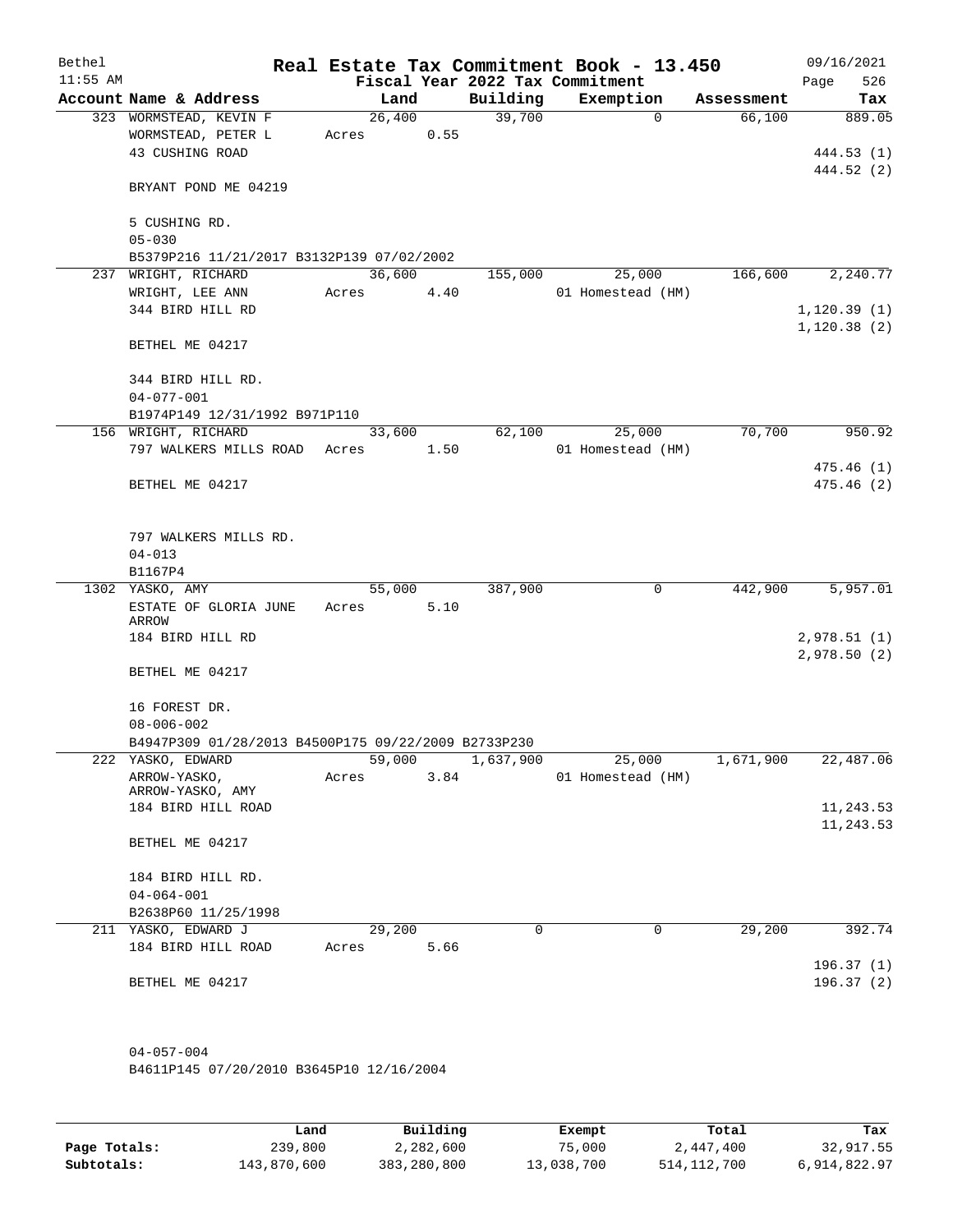| Bethel     |                                                                     | Real Estate Tax Commitment Book - 13.450 |             |             |            | 09/16/2021  |
|------------|---------------------------------------------------------------------|------------------------------------------|-------------|-------------|------------|-------------|
| $11:55$ AM |                                                                     | Fiscal Year 2022 Tax Commitment          |             |             |            | 527<br>Page |
|            | Account Name & Address                                              | Land                                     | Building    | Exemption   | Assessment | Tax         |
|            | 4814 YASKO, EDWARD J JR                                             | 27,400                                   | $\mathbf 0$ | $\Omega$    | 27,400     | 368.53      |
|            | 184 BIRD HILL ROAD                                                  | 3.70<br>Acres                            |             |             |            |             |
|            |                                                                     |                                          |             |             |            | 184.27(1)   |
|            | BETHEL ME 04217                                                     |                                          |             |             |            | 184.26(2)   |
|            |                                                                     |                                          |             |             |            |             |
|            |                                                                     |                                          |             |             |            |             |
|            | $04 - 057 - 005 - 001$                                              |                                          |             |             |            |             |
|            | B3756P305 07/08/2005<br>3559 YEAGER, STEPHEN E.                     | 33,600                                   | 103,900     | 0           | 137,500    | 1,849.38    |
|            | PO BOX 269                                                          |                                          |             |             |            |             |
|            |                                                                     |                                          |             |             |            | 924.69(1)   |
|            | BETHEL ME 04217                                                     |                                          |             |             |            | 924.69 (2)  |
|            |                                                                     |                                          |             |             |            |             |
|            | 135 VERNON ST.                                                      |                                          |             |             |            |             |
|            | $26 - 076 - 001 - 05C$                                              |                                          |             |             |            |             |
|            | B5533P320 07/13/2020 B3160P76 09/06/2002                            |                                          |             |             |            |             |
|            | 467 YELLOW BIRCH INVESTMENT<br>TRUST                                | 40,500                                   | 0           | $\mathbf 0$ | 40,500     | 544.73      |
|            | 420 CROCKETT RIDGE ROAD Acres                                       | 11.00                                    |             |             |            |             |
|            |                                                                     |                                          |             |             |            | 272.37(1)   |
|            | NORWAY ME 04268                                                     |                                          |             |             |            | 272.36(2)   |
|            |                                                                     |                                          |             |             |            |             |
|            | INTERVALE RD                                                        |                                          |             |             |            |             |
|            | $19 - 011 - 004$                                                    |                                          |             |             |            |             |
|            | B5483P418 09/30/2019 B5385P213 12/22/2017 B4970P281                 |                                          |             |             |            |             |
|            | 03/02/2013                                                          |                                          |             |             |            |             |
|            | 4990 YELLOW BIRCH INVESTMENT                                        | 19,500                                   | 29,300      | 0           | 48,800     | 656.36      |
|            | TRUST<br>420 CROCKETT RIDGE ROAD Acres                              | 0.46                                     |             |             |            |             |
|            |                                                                     |                                          |             |             |            | 328.18(1)   |
|            | NORWAY ME 04268                                                     |                                          |             |             |            | 328.18(2)   |
|            |                                                                     |                                          |             |             |            |             |
|            |                                                                     |                                          |             |             |            |             |
|            | 73 INTERVALE RD                                                     |                                          |             |             |            |             |
|            | $24 - 058 - 001$                                                    |                                          |             |             |            |             |
|            | B5475P276 08/22/2019 B4133P10 05/17/2008<br>2877 YELLOW BIRCH IRREV | 12,100                                   | $\Omega$    | $\Omega$    | 12,100     | 162.75      |
|            | TRUST                                                               |                                          |             |             |            |             |
|            | 420 CROCKETT RIDGE ROAD Acres                                       | 10.72                                    |             |             |            |             |
|            |                                                                     |                                          |             |             |            | 81.38(1)    |
|            | NORWAY ME 04268                                                     |                                          |             |             |            | 81.37(2)    |
|            |                                                                     |                                          |             |             |            |             |
|            | INTERVALE                                                           |                                          |             |             |            |             |
|            | 19-022-001                                                          |                                          |             |             |            |             |
|            | B5483P418 09/30/2019 B5461P674 05/09/2019 B5454P920                 |                                          |             |             |            |             |

03/18/2019 B4562P162 02/04/2010 B4155P113 06/29/2007

|              | Land        | Building    | Exempt     | Total       | Tax          |
|--------------|-------------|-------------|------------|-------------|--------------|
| Page Totals: | 133,100     | 133,200     |            | 266,300     | 3,581.75     |
| Subtotals:   | 144,003,700 | 383,414,000 | 13,038,700 | 514,379,000 | 6,918,404.72 |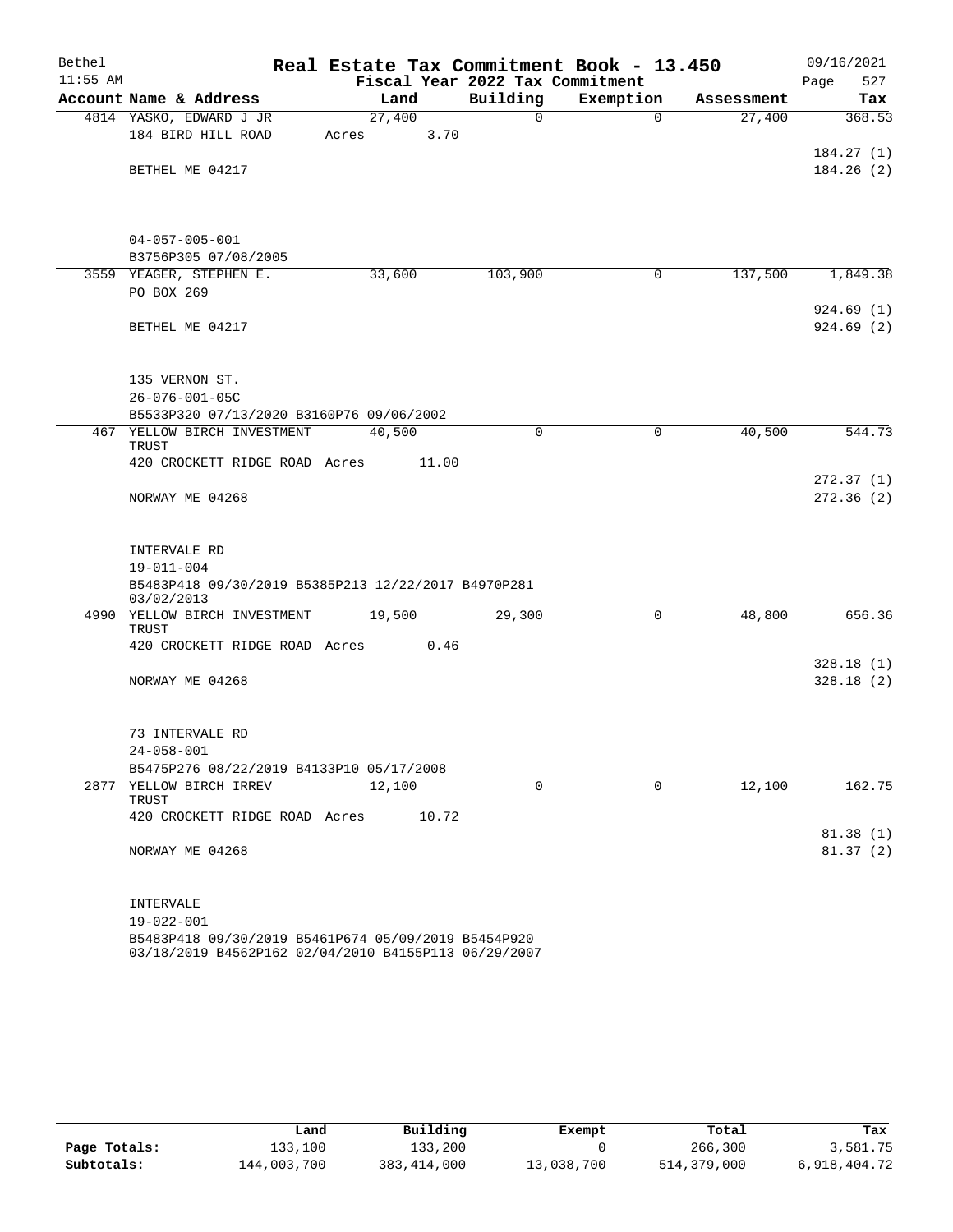| Bethel       |                                                                                 |         |        |          |             | Real Estate Tax Commitment Book - 13.450 |            | 09/16/2021               |
|--------------|---------------------------------------------------------------------------------|---------|--------|----------|-------------|------------------------------------------|------------|--------------------------|
| $11:55$ AM   |                                                                                 |         |        |          |             | Fiscal Year 2022 Tax Commitment          |            | 528<br>Page              |
|              | Account Name & Address                                                          |         | Land   |          | Building    | Exemption                                | Assessment | Tax                      |
|              | 4697 YERXA, PETER S<br>YERXA, CAROL<br>SULIDIES-YERXA                           | Acres   | 73,700 | 1.27     | 0           | 0                                        | 73,700     | 991.27                   |
|              | 9 HOMER SANDS DRIVE                                                             |         |        |          |             |                                          |            | 495.64 (1)<br>495.63 (2) |
|              | SCARBOROUGH ME 04074                                                            |         |        |          |             |                                          |            |                          |
|              | MOUNTAIN VALLEY                                                                 |         |        |          |             |                                          |            |                          |
|              | $09 - 005 - 007$<br>B3843P347 11/18/2005                                        |         |        |          |             |                                          |            |                          |
|              | 4640 YORK, DAVID K                                                              |         | 39,000 |          | 218,200     | 25,000                                   | 232,200    | 3,123.09                 |
|              | YORK, BETSY F<br>PO BOX 598                                                     | Acres   |        | 7.00     |             | 01 Homestead (HM)                        |            | 1,561.55(1)              |
|              | BETHEL ME 04217                                                                 |         |        |          |             |                                          |            | 1,561.54(2)              |
|              | 63 DAISY BRYANT ROAD<br>$17 - 003 - 001$                                        |         |        |          |             |                                          |            |                          |
|              | B3515P159 05/20/2004                                                            |         |        |          |             |                                          |            |                          |
|              | 5456 YORK, PENELOPE L. &<br>MATTHEW I.                                          |         | 30,900 |          | $\mathbf 0$ | 0                                        | 30,900     | 415.61                   |
|              | 36 GIBSON ROAD                                                                  | Acres   |        | 2.00     |             |                                          |            | 207.81(1)                |
|              | BETHEL ME 04217                                                                 |         |        |          |             |                                          |            | 207.80(2)                |
|              | INTERVALE RD<br>$18 - 055$                                                      |         |        |          |             |                                          |            |                          |
|              | B5301P191 09/19/2006                                                            |         |        |          |             |                                          |            |                          |
|              | 1318 YORK, ROLAND                                                               |         | 40,500 |          | 99,600      | 25,000                                   | 115,100    | 1,548.10                 |
|              | CLARK, JEWEL<br>291 WALKERS MILLS ROAD                                          | Acres   |        | 2.00     |             | 01 Homestead (HM)                        |            | 774.05(1)                |
|              | BETHEL ME 04217                                                                 |         |        |          |             |                                          |            | 774.05(2)                |
|              | 291 WALKERS MILLS RD.                                                           |         |        |          |             |                                          |            |                          |
|              | $08 - 013$<br>B5554P160 10/07/2020 B5551P831 09/28/2020 B2618P234<br>10/07/1998 |         |        |          |             |                                          |            |                          |
|              | 218 YORK, TRAVIS                                                                |         | 9,000  |          | $\Omega$    | $\Omega$                                 | 9,000      | 121.05                   |
|              | PO BOX 56                                                                       | Acres   |        | 0.14     |             |                                          |            |                          |
|              | GREENWOOD ME 04255                                                              |         |        |          |             |                                          |            | 60.53(1)<br>60.52(2)     |
|              | EAST BETHEL RD.                                                                 |         |        |          |             |                                          |            |                          |
|              | $04 - 061$                                                                      |         |        |          |             |                                          |            |                          |
|              | B3727P340 05/27/2005                                                            |         |        |          |             |                                          |            |                          |
|              | 3314 YOUNG HOUSE, LLC                                                           |         | 41,500 |          | 146,100     | 0                                        | 187,600    | 2,523.22                 |
|              | PO BOX 483                                                                      | Acres   |        | 0.20     |             |                                          |            | 1,261.61(1)              |
|              | BETHEL ME 04217                                                                 |         |        |          |             |                                          |            | 1,261.61(2)              |
|              | 63 MAIN ST.                                                                     |         |        |          |             |                                          |            |                          |
|              | $25 - 147$<br>B5187P215 11/26/2014 B1392P10 B1392P8                             |         |        |          |             |                                          |            |                          |
|              |                                                                                 |         |        |          |             |                                          |            |                          |
|              |                                                                                 | Land    |        | Building |             | Exempt                                   | Total      | Tax                      |
| Page Totals: |                                                                                 | 234,600 |        | 463,900  |             | 50,000                                   | 648,500    | 8,722.34                 |

**Subtotals:** 144,238,300 383,877,900 13,088,700 515,027,500 6,927,127.06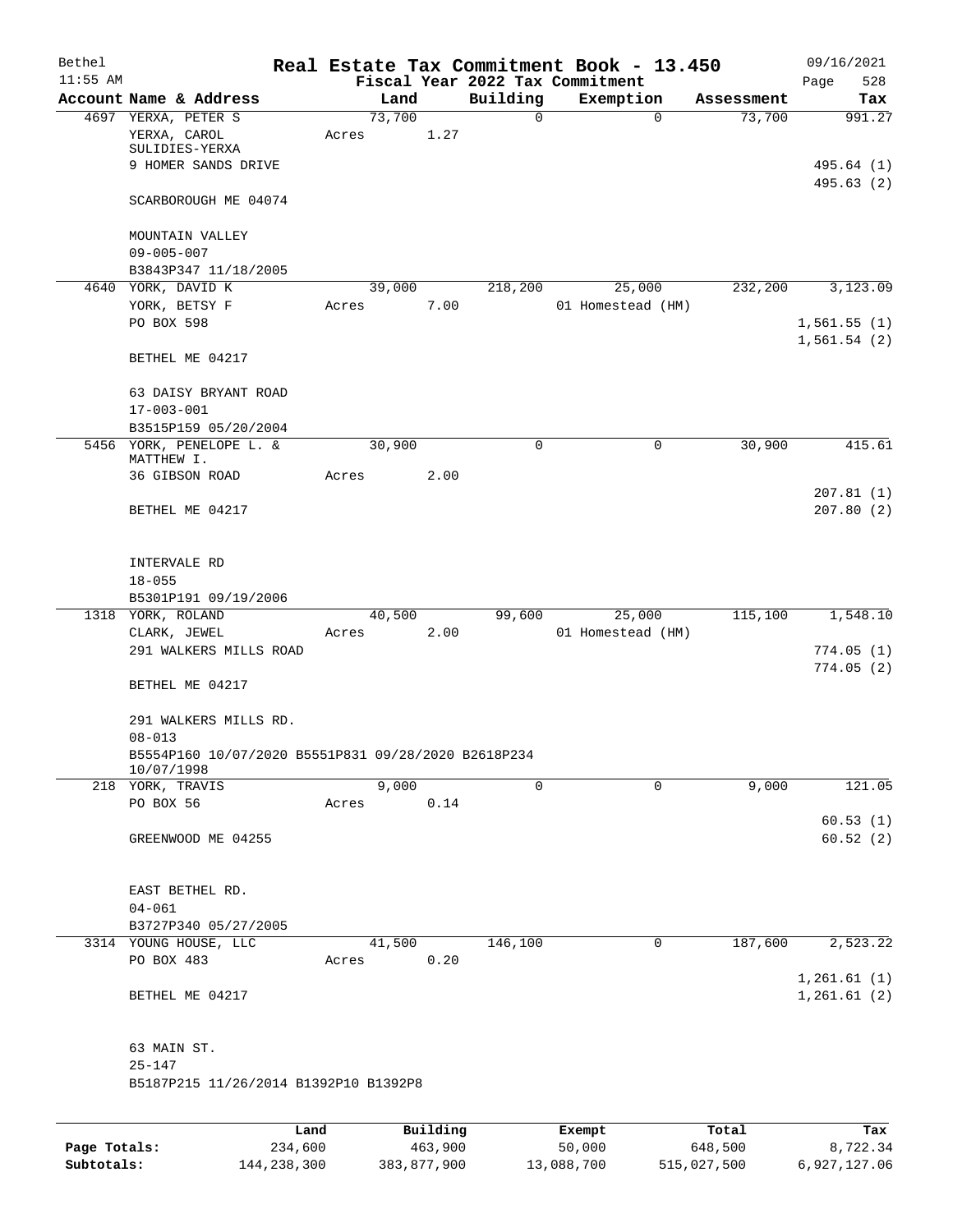| Bethel       |                                                                         |         |             |               | Real Estate Tax Commitment Book - 13.450 |                      | 09/16/2021             |
|--------------|-------------------------------------------------------------------------|---------|-------------|---------------|------------------------------------------|----------------------|------------------------|
| $11:55$ AM   |                                                                         |         |             |               | Fiscal Year 2022 Tax Commitment          |                      | 529<br>Page            |
|              | Account Name & Address                                                  | 25,600  | Land        | Building<br>0 | Exemption<br>0                           | Assessment<br>25,600 | Tax<br>344.32          |
|              | 4912 YOUNG JONES, DIANE L<br>112 BUFFAM RD                              | Acres   | 3.20        |               |                                          |                      |                        |
|              | PELHAM MA 01002                                                         |         |             |               |                                          |                      | 172.16(1)<br>172.16(2) |
|              |                                                                         |         |             |               |                                          |                      |                        |
|              | JORDAN WOODS, LOT 2                                                     |         |             |               |                                          |                      |                        |
|              | $11 - 088 - 002$                                                        |         |             |               |                                          |                      |                        |
|              | B4085P296 01/31/2007                                                    |         |             |               |                                          |                      |                        |
|              | 3661 YOUNG, GROVER<br>YOUNG, JUDITH                                     | 35,700  | 0.82        | 79,300        | 25,000                                   | 90,000               | 1,210.50               |
|              | PO BOX 604                                                              | Acres   |             |               | 01 Homestead (HM)                        |                      | 605.25(1)              |
|              |                                                                         |         |             |               |                                          |                      | 605.25(2)              |
|              | BETHEL ME 04217                                                         |         |             |               |                                          |                      |                        |
|              | 30 MOUNTAIN VIEW CIRCLE                                                 |         |             |               |                                          |                      |                        |
|              | $28 - 005$                                                              |         |             |               |                                          |                      |                        |
|              | B968P91 12/13/1977                                                      |         |             |               |                                          |                      |                        |
|              | 1226 YOUNG, JAMES                                                       | 35,400  |             | 103,900       | 25,000                                   | 114,300              | 1,537.34               |
|              | YOUNG, NANCY                                                            | Acres   | 0.80        |               | 01 Homestead (HM)                        |                      |                        |
|              | PO BOX 531                                                              |         |             |               |                                          |                      | 768.67(1)              |
|              | BETHEL ME 04217                                                         |         |             |               |                                          |                      | 768.67(2)              |
|              | 126 LOVERS LANE                                                         |         |             |               |                                          |                      |                        |
|              | $07 - 033$                                                              |         |             |               |                                          |                      |                        |
|              | B1079P117 06/16/1980                                                    |         |             |               |                                          |                      |                        |
|              | 5236 YOUNG, JULIA L                                                     | 57,300  |             | 231,000       | 25,000                                   | 263,300              | 3,541.39               |
|              | PO BOX 603                                                              | Acres   | 0.35        |               | 01 Homestead (HM)                        |                      |                        |
|              |                                                                         |         |             |               |                                          |                      | 1,770.70 (1)           |
|              | BETHEL ME 04217                                                         |         |             |               |                                          |                      | 1,770.69(2)            |
|              | 6 EDEN LN                                                               |         |             |               |                                          |                      |                        |
|              | $26 - 059$                                                              |         |             |               |                                          |                      |                        |
|              | B4896P110 09/12/2012 B4885P283 08/31/2012 B4571P338<br>03/31/2010       |         |             |               |                                          |                      |                        |
| 3591         | YOUNG, KATHRYN A. &<br>MARZILLI, JOHN A.                                | 112,700 |             | 139,200       | 31,000                                   | 220,900              | 2,971.11               |
|              | C/O KATHRYN YOUNG                                                       | Acres   | 3.62        |               | 01 Homestead (HM)                        |                      |                        |
|              | 293 PARADISE ROAD                                                       |         |             |               | 12 WW2 Vet Res                           |                      | 1,485.56(1)            |
|              |                                                                         |         |             |               |                                          |                      | 1,485.55(2)            |
|              | BETHEL ME 04217                                                         |         |             |               |                                          |                      |                        |
|              | 293 PARADISE RD.                                                        |         |             |               |                                          |                      |                        |
|              | $27 - 003$<br>B5377P44 11/10/2017 B4730P140 06/24/2011 B915P149         |         |             |               |                                          |                      |                        |
|              | 09/20/1976 B915P146 09/18/1976 B716P92 07/29/1971<br>B716P91 07/29/1971 |         |             |               |                                          |                      |                        |
|              | 106 YOUNG, LAWRENCE S                                                   | 44,200  |             | 379,000       | 25,000                                   | 398,200              | 5,355.79               |
|              | YOUNG, ADRIANA CAROSIO                                                  | Acres   | 5.39        |               | 01 Homestead (HM)                        |                      |                        |
|              | PO BOX 110                                                              |         |             |               |                                          |                      | 2,677.90(1)            |
|              | BETHEL ME 04217                                                         |         |             |               |                                          |                      | 2,677.89(2)            |
|              |                                                                         |         |             |               |                                          |                      |                        |
|              | 421 PARADISE RD.<br>$02 - 026$                                          |         |             |               |                                          |                      |                        |
|              | B3581P345 08/20/2004                                                    |         |             |               |                                          |                      |                        |
|              |                                                                         | Land    | Building    |               | Exempt                                   | Total                | Tax                    |
| Page Totals: | 310,900                                                                 |         | 932,400     |               | 131,000                                  | 1,112,300            | 14,960.45              |
| Subtotals:   | 144,549,200                                                             |         | 384,810,300 |               | 13, 219, 700                             | 516,139,800          | 6,942,087.51           |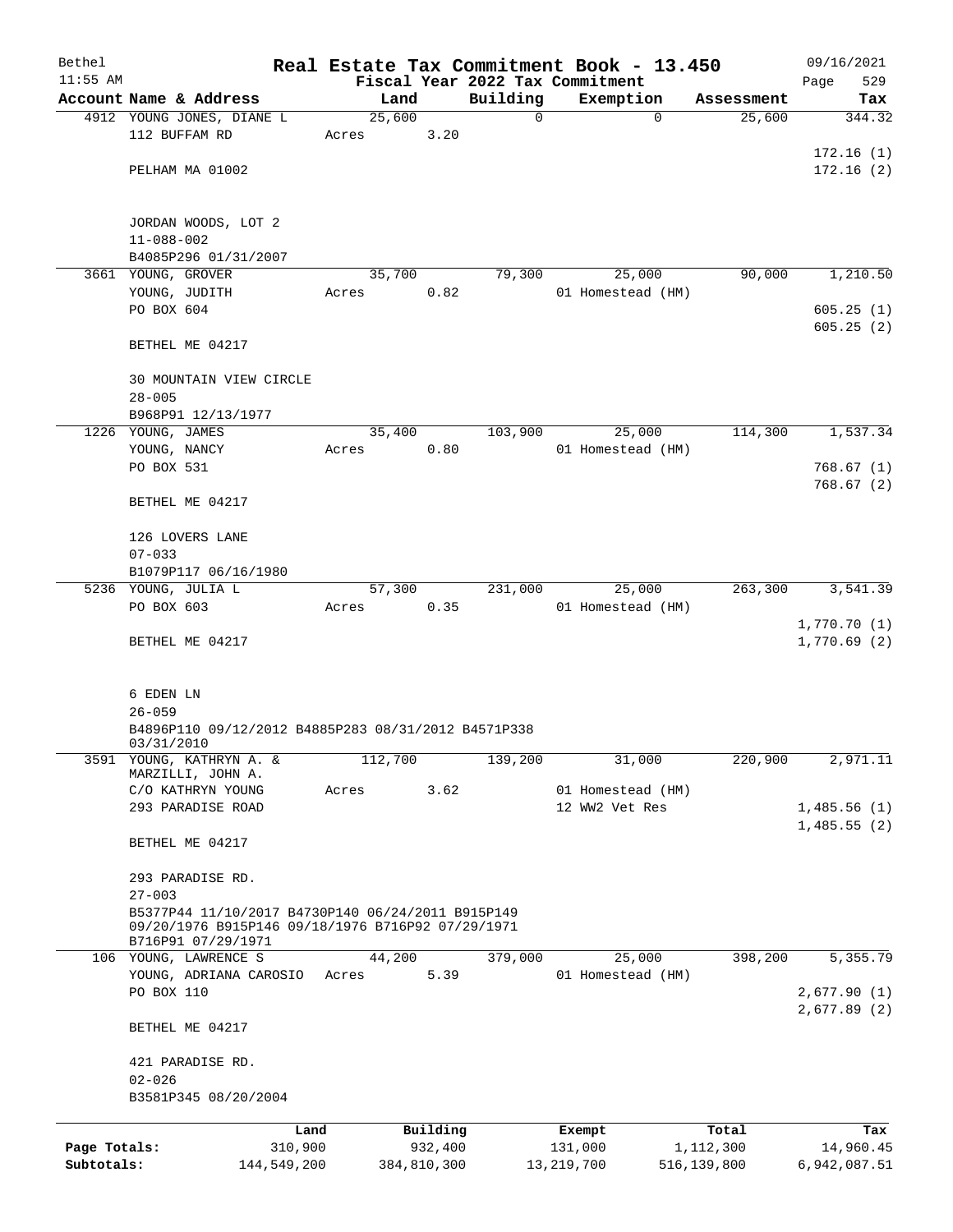| Bethel       |                                                                                      |                |                                 | Real Estate Tax Commitment Book - 13.450 |                       | 09/16/2021           |
|--------------|--------------------------------------------------------------------------------------|----------------|---------------------------------|------------------------------------------|-----------------------|----------------------|
| $11:55$ AM   |                                                                                      |                | Fiscal Year 2022 Tax Commitment |                                          |                       | 530<br>Page          |
|              | Account Name & Address                                                               | Land<br>44,200 | Building<br>79,600              | Exemption<br>$\mathbf 0$                 | Assessment<br>123,800 | Tax<br>1,665.11      |
|              | 3516 YOUNG, VICTOR A<br>YOUNG, MELISSA N<br>68 ALPINE SHORES RD.                     | Acres          | 1.34                            |                                          |                       | 832.56(1)            |
|              | BRYANT POND ME 04219                                                                 |                |                                 |                                          |                       | 832.55(2)            |
|              | 233 VERNON ST./VISTA<br>$26 - 070 - 002$                                             |                |                                 |                                          |                       |                      |
|              | B3166P304                                                                            |                |                                 |                                          |                       |                      |
|              | 193 YUMA ENTERPRISES                                                                 | 34,100         | 9,300                           | 0                                        | 43,400                | 583.73               |
|              | 1390 INTERVALE ROAD                                                                  | Acres          | 1.80                            |                                          |                       | 291.87(1)            |
|              | BETHEL ME 04217                                                                      |                |                                 |                                          |                       | 291.86 (2)           |
|              | 212 EAST BETHEL RD.<br>$04 - 044$                                                    |                |                                 |                                          |                       |                      |
|              | B5166P54 09/29/2014 B2198P289                                                        |                |                                 |                                          |                       |                      |
|              | 4530 ZACE, LLC                                                                       | 41,700         | 166,400                         | 0                                        | 208,100               | 2,798.95             |
|              | 178 TEBBETTS ROAD                                                                    | Acres          | 3.00                            |                                          |                       | 1,399.48(1)          |
|              | ROCHESTER NH 03867                                                                   |                |                                 |                                          |                       | 1,399.47(2)          |
|              | 439 PARADISE RD<br>$02 - 026 - 003 - 001$                                            |                |                                 |                                          |                       |                      |
|              | B5265P27 01/25/2016 B4524P246 11/10/2009 B3800P8<br>09/13/2005                       |                |                                 |                                          |                       |                      |
|              | 2783 ZALE, STEPHEN<br>201 E. ANDOVER RD                                              | 0              | 8,400                           | 0                                        | 8,400                 | 112.98               |
|              | RUMFORD ME 04276 4207                                                                |                |                                 |                                          |                       | 56.49(1)<br>56.49(2) |
|              | 684 INTERVALE RD.<br>18-035.001<br>B2408P214 02/04/1997                              |                |                                 |                                          |                       |                      |
| 3653         | ZAWOJSKI, MICHAEL, JR &<br>JENNIFER R.                                               | 40,700         | 197,100                         | $\mathbf{0}$                             | 237,800               | 3,198.41             |
|              | 26 BOB'S WAY                                                                         | Acres          | 2.16                            |                                          |                       | 1,599.21(1)          |
|              | BETHEL ME 04217                                                                      |                |                                 |                                          |                       | 1,599.20(2)          |
|              | 26 BOB'S WAY<br>$27 - 036 - 002$                                                     |                |                                 |                                          |                       |                      |
|              | B5345P331 05/17/2017 B4315P159 06/24/2008 B3854P53<br>12/09/2005                     |                |                                 |                                          |                       |                      |
|              | 2995 ZEHNER, DOUGLAS & LENA                                                          | 52,400         | 0                               | $\mathbf 0$                              | 52,400                | 704.78               |
|              | 225 SALEM AVENUE                                                                     | Acres          | 7.50                            |                                          |                       | 352.39 (1)           |
|              | BELLMAWR NJ 08031                                                                    |                |                                 |                                          |                       | 352.39(2)            |
|              | 1091 MAYVILLE RD.<br>$22 - 017$                                                      |                |                                 |                                          |                       |                      |
|              | B5579P333 01/19/2021 B5527P404 06/12/2020 B5527P71<br>06/12/2020 B3652P43 12/29/2004 |                |                                 |                                          |                       |                      |
| Page Totals: | Land<br>213,100                                                                      | Building       | 460,800                         | Exempt<br>$\mathbf 0$                    | Total<br>673,900      | Tax<br>9,063.96      |
| Subtotals:   | 144,762,300                                                                          | 385, 271, 100  |                                 | 13, 219, 700                             | 516,813,700           | 6, 951, 151.47       |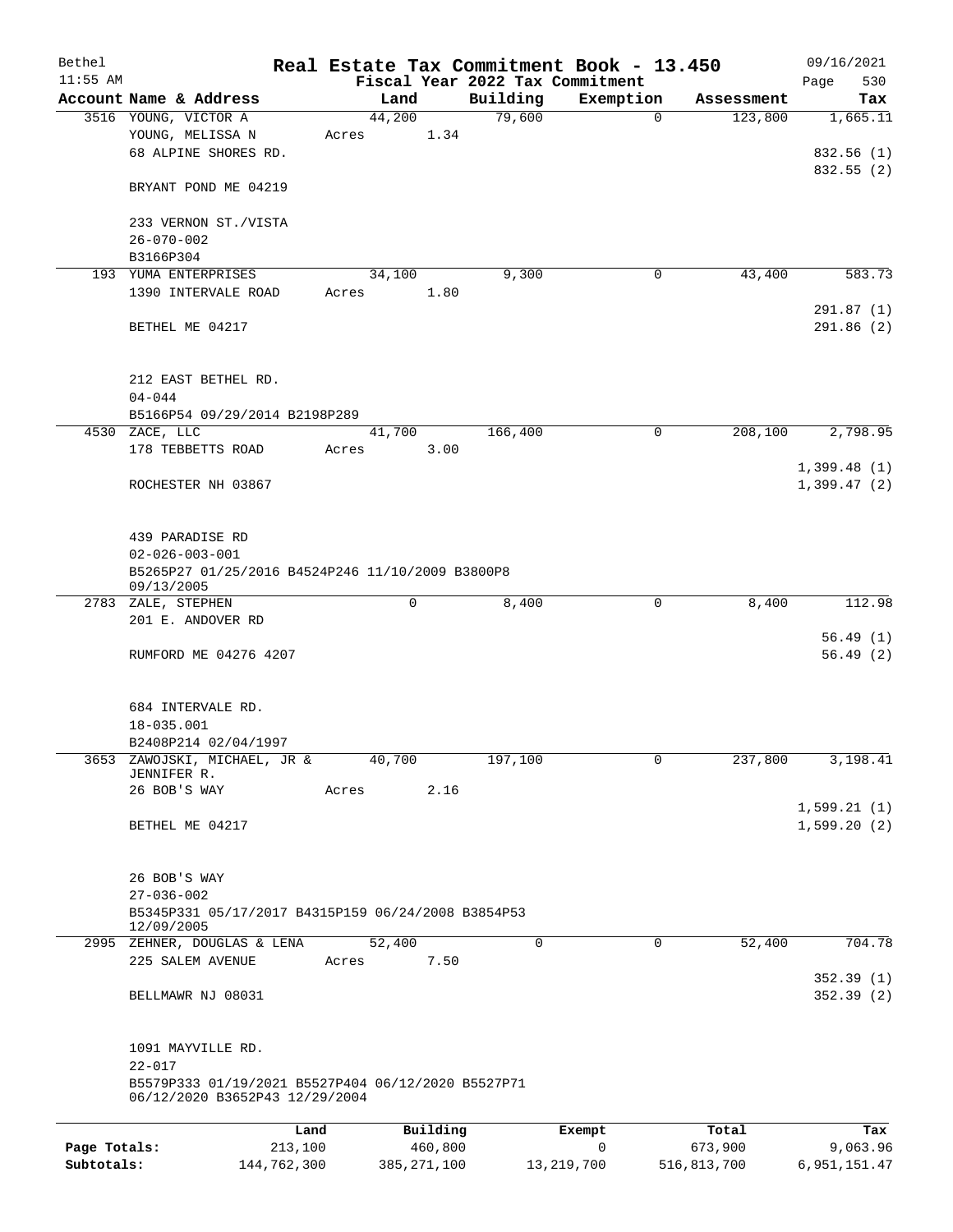| Bethel                     |                                                                                         |       |                        |             | Real Estate Tax Commitment Book - 13.450 |                          | 09/16/2021                   |
|----------------------------|-----------------------------------------------------------------------------------------|-------|------------------------|-------------|------------------------------------------|--------------------------|------------------------------|
| $11:55$ AM                 |                                                                                         |       |                        |             | Fiscal Year 2022 Tax Commitment          |                          | Page<br>531                  |
|                            | Account Name & Address                                                                  |       | Land                   | Building    | Exemption                                | Assessment               | Tax                          |
|                            | 5043 ZEINA, KEVIN A.<br>POCHAY, AMANDA R.<br>161 CHESTNUT STREET,<br>UNIT F.            | Acres | 36,000<br>1.49         | $\mathbf 0$ | $\Omega$                                 | 36,000                   | 484.20<br>242.10(1)          |
|                            | FOXBORO MA 02035                                                                        |       |                        |             |                                          |                          | 242.10(2)                    |
|                            | $18 - 060 - 019$                                                                        |       |                        |             |                                          |                          |                              |
|                            | B5498P74 12/17/2019 B5071P215 12/09/2013 B3568P322<br>08/06/2004                        |       |                        |             |                                          |                          |                              |
|                            | 1307 ZEOLI, MICHAEL T                                                                   |       | 53,500<br>3.80         | 270,100     | 0                                        | 323,600                  | 4,352.42                     |
|                            | ZEOLI, EWA I<br>3213 SUTTON PLACE, NW.<br>APT B                                         | Acres |                        |             |                                          |                          | 2, 176.21(1)                 |
|                            |                                                                                         |       |                        |             |                                          |                          | 2,176.21(2)                  |
|                            | WASHINGTON DC 20016                                                                     |       |                        |             |                                          |                          |                              |
|                            | 53 FOREST DR.<br>$08 - 006 - 007$<br>B5424P102 08/13/2018 B4566P40 03/05/2010 B3625P257 |       |                        |             |                                          |                          |                              |
|                            | 11/01/2004<br>2468 ZERILLO, TIMOTHY E                                                   |       | 28,800                 | $\mathbf 0$ | $\mathbf 0$                              | 28,800                   | 387.36                       |
|                            | 17 JORDAN DR.                                                                           | Acres | 1.00                   |             |                                          |                          |                              |
|                            | GORHAM ME 04038                                                                         |       |                        |             |                                          |                          | 193.68(1)<br>193.68(2)       |
|                            | CHANDLER TERR<br>$14 - 002 - 002 - 001$                                                 |       |                        |             |                                          |                          |                              |
|                            | B5019P316 08/05/2013 B1719P179 03/19/1990                                               |       |                        |             |                                          |                          |                              |
|                            | 5222 ZETTS, MATTHEW<br>PO BOX 1035                                                      | Acres | 31,400<br>0.90         | 181,800     | 25,000<br>01 Homestead (HM)              | 188,200                  | 2,531.29                     |
|                            | BETHEL ME 04217                                                                         |       |                        |             |                                          |                          | 1,265.65(1)<br>1, 265.64 (2) |
|                            | 869 EAST BETHEL RD<br>$14 - 057 - A$                                                    |       |                        |             |                                          |                          |                              |
|                            | B4913P261 10/30/2012 B4694P319 02/25/2011 B4482P109<br>08/11/2009                       |       |                        |             |                                          |                          |                              |
|                            | 3303 ZICARELLI, THOMAS<br>ZICARELLI, REBECCA                                            | Acres | 62,800<br>1.76         | 286,900     | 25,000<br>01 Homestead (HM)              | 324,700                  | 4,367.22                     |
|                            | PO BOX 2                                                                                |       |                        |             |                                          |                          | 2,183.61(1)<br>2,183.61(2)   |
|                            | BETHEL ME 04217                                                                         |       |                        |             |                                          |                          |                              |
|                            | 40 MASON ST.                                                                            |       |                        |             |                                          |                          |                              |
|                            | $25 - 136$                                                                              |       |                        |             |                                          |                          |                              |
|                            | B2408P212<br>2899 ZIMMERMAN, ROGER S                                                    |       | 45,300                 | 67,900      | $\mathbf 0$                              | 113,200                  | 1,522.54                     |
|                            | ZIMMERMAN, LYNNE                                                                        | Acres | 6.50                   |             |                                          |                          |                              |
|                            | 2206 INTERVALE ROAD                                                                     |       |                        |             |                                          |                          | 761.27(1)<br>761.27(2)       |
|                            | BETHEL ME 04217                                                                         |       |                        |             |                                          |                          |                              |
|                            | 2206 INTERVALE RD.                                                                      |       |                        |             |                                          |                          |                              |
|                            | $20 - 017$<br>B1453P88                                                                  |       |                        |             |                                          |                          |                              |
|                            |                                                                                         | Land  | Building               |             | Exempt                                   | Total                    | Tax                          |
| Page Totals:<br>Subtotals: | 257,800<br>145,020,100                                                                  |       | 806,700<br>386,077,800 |             | 50,000<br>13,269,700                     | 1,014,500<br>517,828,200 | 13,645.03<br>6,964,796.50    |